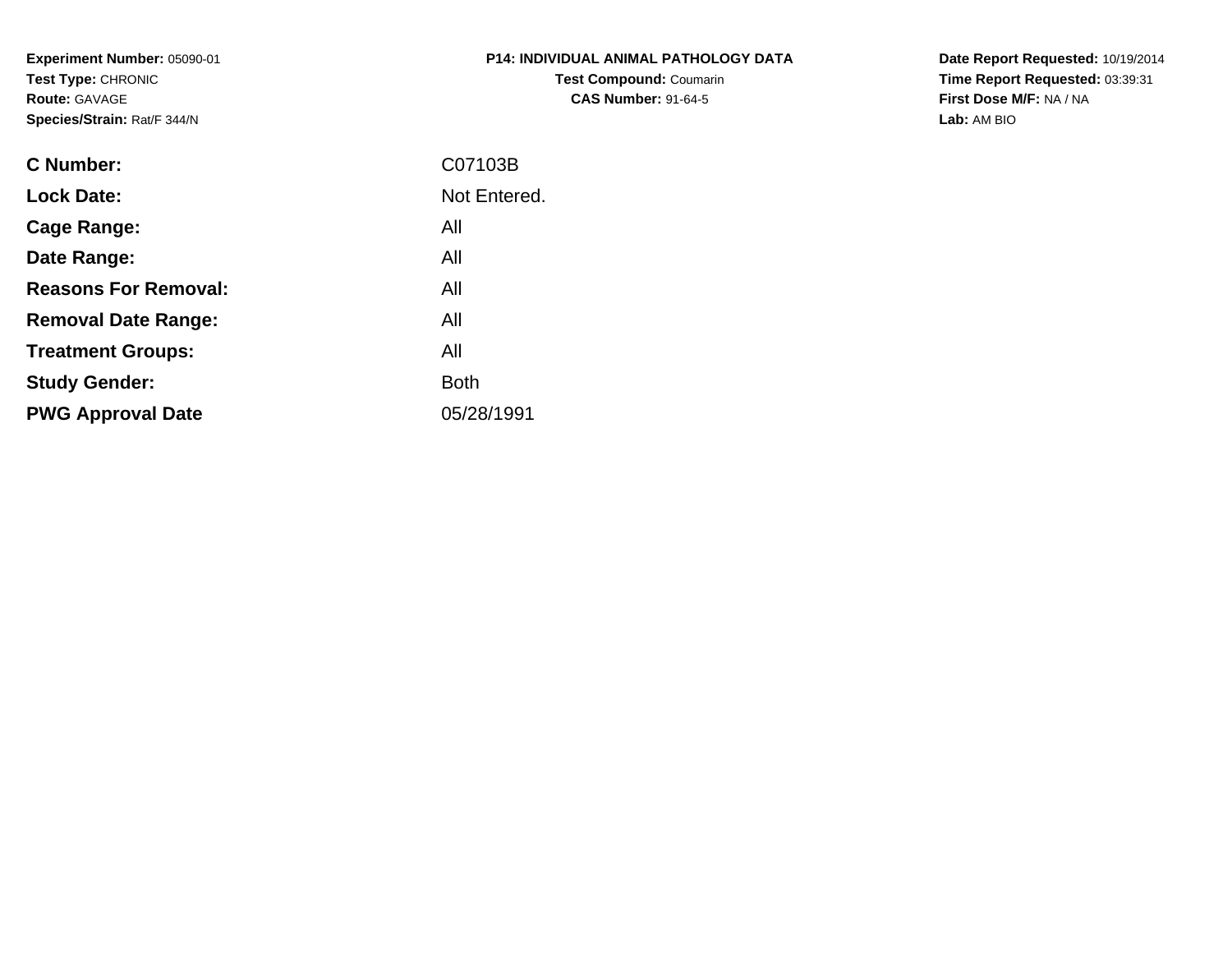| Experiment Number: 05090-01                                       | P14: INDIVIDUAL ANIMAL PATHOLOGY DATA<br>Test Compound: Coumarin |                                   | Date Report Requested: 10/19/2014<br>Time Report Requested: 03:39:31 |
|-------------------------------------------------------------------|------------------------------------------------------------------|-----------------------------------|----------------------------------------------------------------------|
| Test Type: CHRONIC                                                |                                                                  |                                   |                                                                      |
| Route: GAVAGE                                                     |                                                                  | <b>CAS Number: 91-64-5</b>        |                                                                      |
| Species/Strain: Rat/F 344/N                                       |                                                                  |                                   | Lab: AM BIO                                                          |
| <b>ANIMAL ID: 1</b>                                               | <b>TRT#: 1</b>                                                   | <b>SEX: Male</b>                  | DAY ON TEST: 420                                                     |
|                                                                   | <b>DOSE: VEHICLE CONTROL</b>                                     | <b>DISP: Moribund</b>             | <b>HISTO: 86001</b>                                                  |
|                                                                   |                                                                  | ORGAN AND ACCOUNTABLE SITE STATUS |                                                                      |
| <b>NORMAL</b>                                                     |                                                                  |                                   |                                                                      |
| <b>Adrenal Gland - Cortex</b>                                     | Adrenal Gland - Medulla                                          | <b>Bone</b>                       | <b>Bone Marrow</b>                                                   |
| <b>Brain</b>                                                      | Epididymis                                                       | Esophagus                         | Intestine Large - Cecum                                              |
| Intestine Large - Colon                                           | Intestine Large - Rectum                                         | Intestine Small - Duodenum        | Intestine Small - Ileum                                              |
| Intestine Small - Jejunum                                         | Islets, Pancreatic                                               | Lung                              | Lymph Node - Mandibular                                              |
| Parathyroid Gland                                                 | <b>Preputial Gland</b>                                           | Prostate                          | Salivary Glands                                                      |
| Seminal Vesicle                                                   | Skin                                                             | Spleen                            | Stomach - Forestomach                                                |
| <b>Testes</b>                                                     | <b>Thyroid Gland</b>                                             | Trachea                           |                                                                      |
| <b>MISSING</b>                                                    |                                                                  |                                   |                                                                      |
| Mammary Gland                                                     | <b>Pituitary Gland</b>                                           | Thymus                            |                                                                      |
| <b>OBSERVATIONS</b>                                               |                                                                  |                                   |                                                                      |
| Heart                                                             |                                                                  | Cardiomyopathy                    | Mild                                                                 |
| Kidney                                                            |                                                                  | Nephropathy                       | Minimal                                                              |
| Liver                                                             | <b>Bile Duct</b>                                                 | Hyperplasia                       | Mild                                                                 |
| Note: [HYPERPLASIA ] TGLs = 1-2                                   |                                                                  |                                   |                                                                      |
| Lymph Node                                                        | Mesenteric                                                       | Leukemia Mononuclear              |                                                                      |
| Mesentery                                                         | Fat                                                              | Leukemia Mononuclear              |                                                                      |
| Nose                                                              |                                                                  | Fungus                            | Marked                                                               |
|                                                                   |                                                                  | Inflammation                      | Suppurative, Mild                                                    |
| Note: NOSE-NUMEROUS FRUITING BODIES, ASPERGILLUS.                 |                                                                  |                                   |                                                                      |
| Pancreas                                                          |                                                                  | Leukemia Mononuclear              |                                                                      |
| Stomach                                                           | Glandular                                                        | Leukemia Mononuclear              |                                                                      |
| Thymus                                                            |                                                                  |                                   |                                                                      |
| Note: THYMUS MAY BE IN TUMOR MASS.                                |                                                                  |                                   |                                                                      |
| <b>Urinary Bladder</b>                                            |                                                                  | Hyperplasia                       | Mild                                                                 |
| PRIMARY CAUSE OF DEATH                                            |                                                                  |                                   |                                                                      |
| Animal Note: LEUKEMIC CELLS IN VESSELS OF LIVER, HEART, SAL. GLD. |                                                                  |                                   |                                                                      |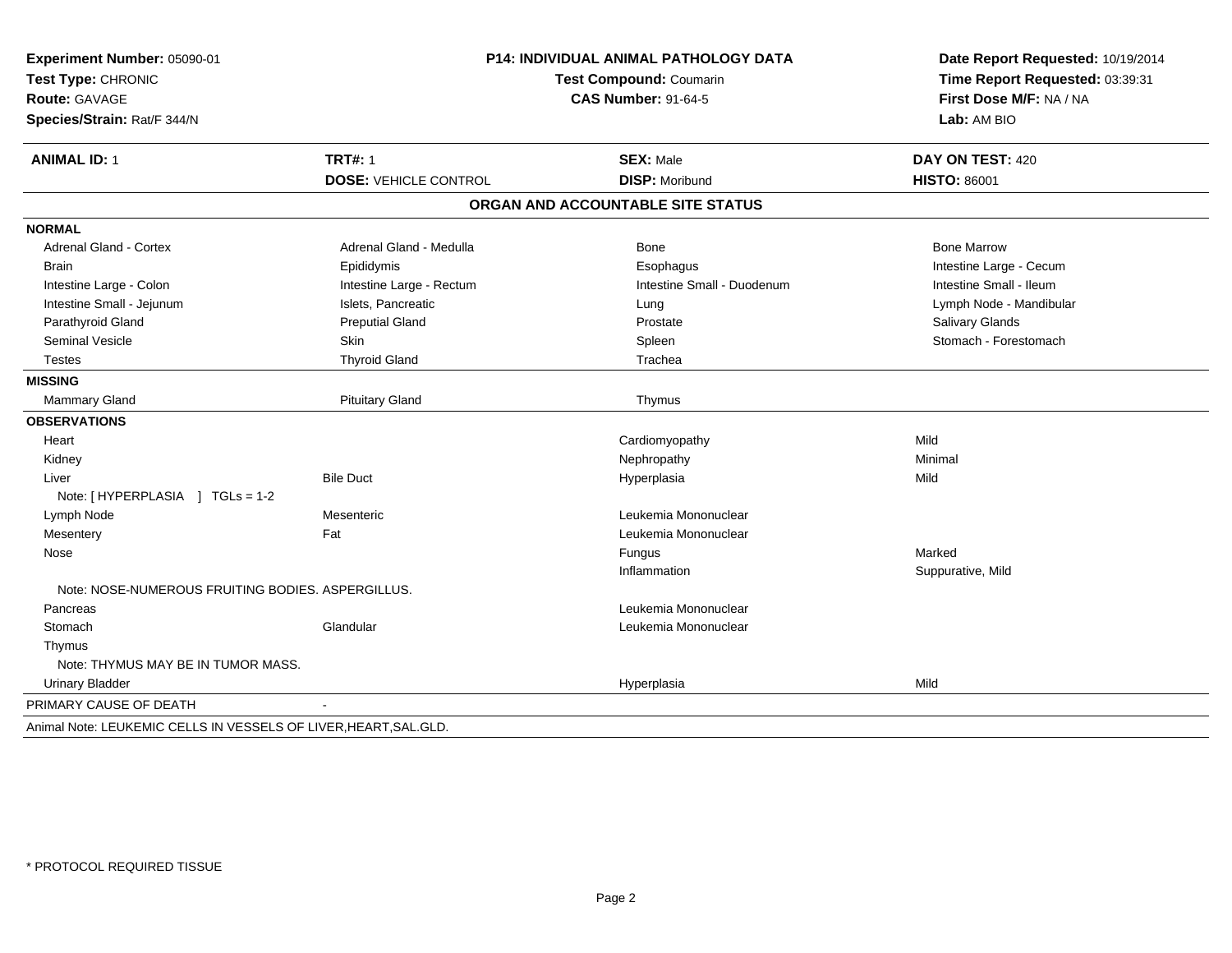| Experiment Number: 05090-01<br>Test Type: CHRONIC<br><b>Route: GAVAGE</b><br>Species/Strain: Rat/F 344/N | P14: INDIVIDUAL ANIMAL PATHOLOGY DATA<br>Test Compound: Coumarin<br><b>CAS Number: 91-64-5</b> |                                   | Date Report Requested: 10/19/2014<br>Time Report Requested: 03:39:31<br>First Dose M/F: NA / NA<br>Lab: AM BIO |  |
|----------------------------------------------------------------------------------------------------------|------------------------------------------------------------------------------------------------|-----------------------------------|----------------------------------------------------------------------------------------------------------------|--|
| <b>ANIMAL ID: 2</b>                                                                                      | <b>TRT#: 1</b>                                                                                 | <b>SEX: Male</b>                  | DAY ON TEST: 729                                                                                               |  |
|                                                                                                          | <b>DOSE: VEHICLE CONTROL</b>                                                                   | <b>DISP: Terminal Sacrifice</b>   | <b>HISTO: 860002</b>                                                                                           |  |
|                                                                                                          |                                                                                                | ORGAN AND ACCOUNTABLE SITE STATUS |                                                                                                                |  |
| <b>NORMAL</b>                                                                                            |                                                                                                |                                   |                                                                                                                |  |
| <b>Adrenal Gland - Cortex</b>                                                                            | Bone                                                                                           | <b>Bone Marrow</b>                | <b>Brain</b>                                                                                                   |  |
| Epididymis                                                                                               | Esophagus                                                                                      | Heart                             | Intestine Large - Cecum                                                                                        |  |
| Intestine Large - Colon                                                                                  | Intestine Large - Rectum                                                                       | Intestine Small - Duodenum        | Intestine Small - Ileum                                                                                        |  |
| Intestine Small - Jejunum                                                                                | Islets, Pancreatic                                                                             | Lung                              | Lymph Node - Mandibular                                                                                        |  |
| Lymph Node - Mesenteric                                                                                  | Pancreas                                                                                       | Parathyroid Gland                 | Prostate                                                                                                       |  |
| Salivary Glands                                                                                          | <b>Seminal Vesicle</b>                                                                         | <b>Skin</b>                       | Stomach - Forestomach                                                                                          |  |
| Stomach - Glandular                                                                                      | Thymus                                                                                         | <b>Thyroid Gland</b>              | Trachea                                                                                                        |  |
| <b>Urinary Bladder</b>                                                                                   |                                                                                                |                                   |                                                                                                                |  |
| <b>OBSERVATIONS</b>                                                                                      |                                                                                                |                                   |                                                                                                                |  |
| <b>Adrenal Gland</b>                                                                                     | Medulla                                                                                        | Pheochromocytoma Benign           |                                                                                                                |  |
| Note: [ PHEOCHROM BGN ] TGLs = 4-4                                                                       |                                                                                                |                                   |                                                                                                                |  |
| Kidney                                                                                                   |                                                                                                | Nephropathy                       | Moderate                                                                                                       |  |
| Liver                                                                                                    | <b>Bile Duct</b>                                                                               | Hyperplasia                       | Mild                                                                                                           |  |
| <b>Mammary Gland</b>                                                                                     |                                                                                                | Fibroadenoma                      |                                                                                                                |  |
| Note: [FIBROADENOMA ] TGLs = 1-13                                                                        |                                                                                                |                                   |                                                                                                                |  |
| Note: SKIN MASS IS MAMMARY FIBROADENOMA.                                                                 |                                                                                                |                                   |                                                                                                                |  |
| Nose                                                                                                     |                                                                                                | Inflammation                      | Suppurative, Minimal                                                                                           |  |
| Pharynx                                                                                                  |                                                                                                | Squamous Cell Papilloma           |                                                                                                                |  |
| Note: [ PAPILLOMA SQUA ] TGLs = 5-10                                                                     |                                                                                                |                                   |                                                                                                                |  |
| <b>Pituitary Gland</b>                                                                                   | Pars Distalis                                                                                  | Adenoma                           |                                                                                                                |  |
| <b>Preputial Gland</b>                                                                                   |                                                                                                | Inflammation                      | Suppurative, Mild                                                                                              |  |
| Spleen                                                                                                   |                                                                                                | Developmental Malformation        |                                                                                                                |  |
| Note: [ DEVELOP MALFOR ] TGLs = 3-2                                                                      |                                                                                                |                                   |                                                                                                                |  |
| <b>Testes</b>                                                                                            | <b>Interstit Cell</b>                                                                          | Adenoma                           |                                                                                                                |  |
| Note: [ ADENOMA<br>$\sqrt{ }$ TGLs = 2-5                                                                 |                                                                                                |                                   |                                                                                                                |  |
| PRIMARY CAUSE OF DEATH                                                                                   |                                                                                                |                                   |                                                                                                                |  |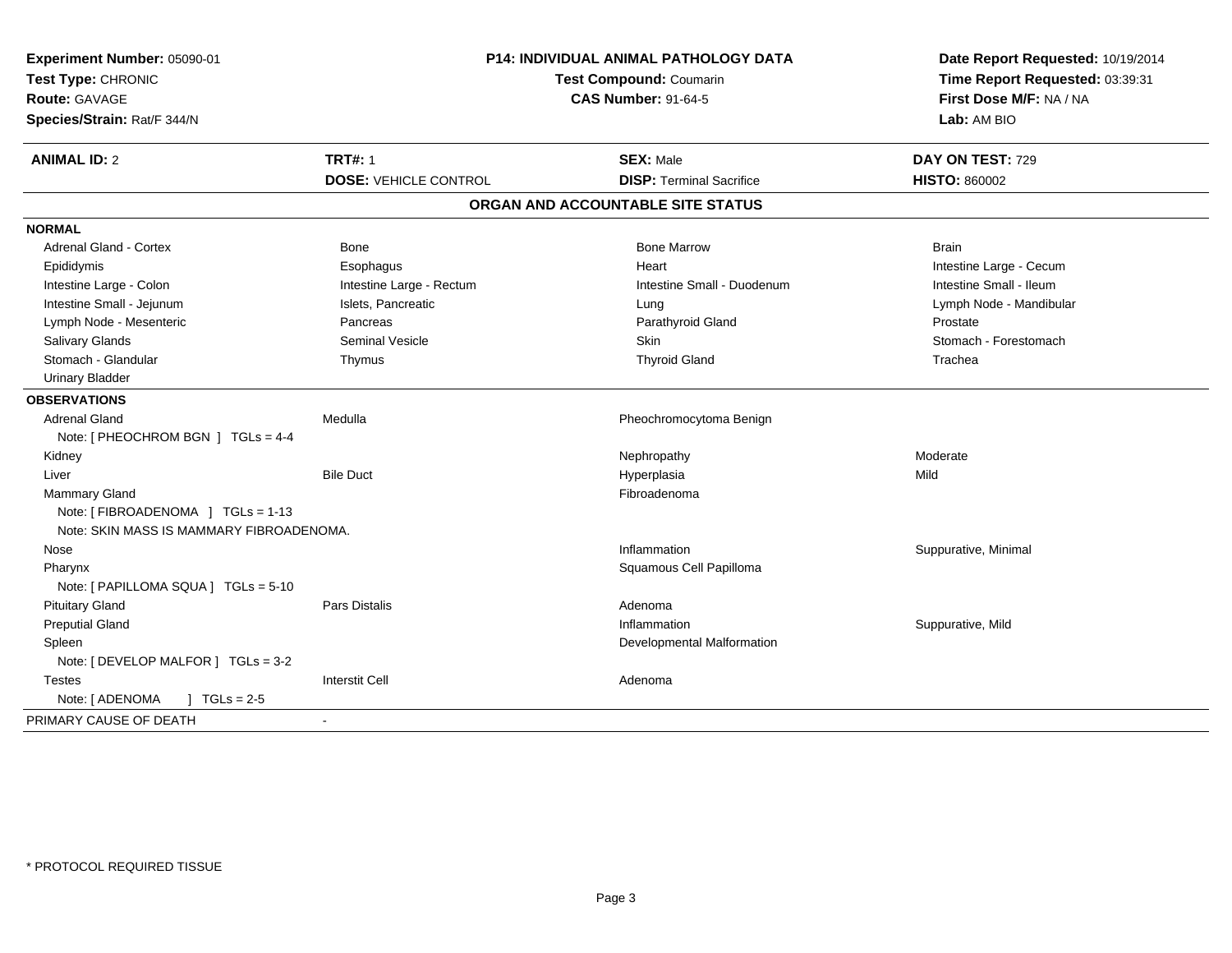| <b>TRT#: 1</b><br><b>ANIMAL ID: 3</b><br><b>SEX: Male</b><br>DAY ON TEST: 729<br><b>DOSE: VEHICLE CONTROL</b><br><b>DISP: Terminal Sacrifice</b><br><b>HISTO: 860003</b><br>ORGAN AND ACCOUNTABLE SITE STATUS<br><b>Adrenal Gland - Cortex</b><br><b>Bone</b><br><b>Bone Marrow</b><br><b>Brain</b><br>Intestine Large - Cecum<br>Epididymis<br>Esophagus<br>Heart<br>Intestine Large - Colon<br>Intestine Large - Rectum<br>Intestine Small - Duodenum<br>Intestine Small - Ileum<br>Intestine Small - Jejunum<br>Islets, Pancreatic<br>Lymph Node - Mandibular<br>Lung<br>Lymph Node - Mesenteric<br><b>Mammary Gland</b><br><b>Pituitary Gland</b><br>Nose<br>Seminal Vesicle<br><b>Preputial Gland</b><br>Prostate<br><b>Salivary Glands</b><br>Stomach - Forestomach<br>Stomach - Glandular<br>Skin<br>Thymus<br><b>Thyroid Gland</b><br>Trachea<br><b>Urinary Bladder</b><br>Parathyroid Gland<br>Medulla<br><b>Adrenal Gland</b><br>Pheochromocytoma Benign<br><b>Renal Tubule</b><br>Kidney<br>Adenoma<br>Mild<br>Nephropathy<br><b>Basophilic Focus</b><br>Liver<br>Developmental Malformation<br><b>Eosinophilic Focus</b><br><b>Bile Duct</b><br>Minimal<br>Hyperplasia<br>Note: [ DEVELOP MALFOR ] TGLs = 5-2<br>Pancreas<br>Atrophy<br>Moderate<br>Spleen<br>Congestion<br>Moderate<br>Note: [CONGESTION ] TGLs = 4-13<br><b>Interstit Cell</b><br><b>Testes</b><br>Adenoma<br>Note: [ ADENOMA<br>$TGLs = 1-5,2-5$ | Experiment Number: 05090-01<br>Test Type: CHRONIC<br><b>Route: GAVAGE</b><br>Species/Strain: Rat/F 344/N | <b>P14: INDIVIDUAL ANIMAL PATHOLOGY DATA</b><br>Test Compound: Coumarin<br><b>CAS Number: 91-64-5</b> |  | Date Report Requested: 10/19/2014<br>Time Report Requested: 03:39:31<br>First Dose M/F: NA / NA<br>Lab: AM BIO |  |
|---------------------------------------------------------------------------------------------------------------------------------------------------------------------------------------------------------------------------------------------------------------------------------------------------------------------------------------------------------------------------------------------------------------------------------------------------------------------------------------------------------------------------------------------------------------------------------------------------------------------------------------------------------------------------------------------------------------------------------------------------------------------------------------------------------------------------------------------------------------------------------------------------------------------------------------------------------------------------------------------------------------------------------------------------------------------------------------------------------------------------------------------------------------------------------------------------------------------------------------------------------------------------------------------------------------------------------------------------------------------------------------------------------------------------------|----------------------------------------------------------------------------------------------------------|-------------------------------------------------------------------------------------------------------|--|----------------------------------------------------------------------------------------------------------------|--|
|                                                                                                                                                                                                                                                                                                                                                                                                                                                                                                                                                                                                                                                                                                                                                                                                                                                                                                                                                                                                                                                                                                                                                                                                                                                                                                                                                                                                                                 |                                                                                                          |                                                                                                       |  |                                                                                                                |  |
|                                                                                                                                                                                                                                                                                                                                                                                                                                                                                                                                                                                                                                                                                                                                                                                                                                                                                                                                                                                                                                                                                                                                                                                                                                                                                                                                                                                                                                 |                                                                                                          |                                                                                                       |  |                                                                                                                |  |
|                                                                                                                                                                                                                                                                                                                                                                                                                                                                                                                                                                                                                                                                                                                                                                                                                                                                                                                                                                                                                                                                                                                                                                                                                                                                                                                                                                                                                                 |                                                                                                          |                                                                                                       |  |                                                                                                                |  |
|                                                                                                                                                                                                                                                                                                                                                                                                                                                                                                                                                                                                                                                                                                                                                                                                                                                                                                                                                                                                                                                                                                                                                                                                                                                                                                                                                                                                                                 | <b>NORMAL</b>                                                                                            |                                                                                                       |  |                                                                                                                |  |
|                                                                                                                                                                                                                                                                                                                                                                                                                                                                                                                                                                                                                                                                                                                                                                                                                                                                                                                                                                                                                                                                                                                                                                                                                                                                                                                                                                                                                                 |                                                                                                          |                                                                                                       |  |                                                                                                                |  |
|                                                                                                                                                                                                                                                                                                                                                                                                                                                                                                                                                                                                                                                                                                                                                                                                                                                                                                                                                                                                                                                                                                                                                                                                                                                                                                                                                                                                                                 |                                                                                                          |                                                                                                       |  |                                                                                                                |  |
|                                                                                                                                                                                                                                                                                                                                                                                                                                                                                                                                                                                                                                                                                                                                                                                                                                                                                                                                                                                                                                                                                                                                                                                                                                                                                                                                                                                                                                 |                                                                                                          |                                                                                                       |  |                                                                                                                |  |
|                                                                                                                                                                                                                                                                                                                                                                                                                                                                                                                                                                                                                                                                                                                                                                                                                                                                                                                                                                                                                                                                                                                                                                                                                                                                                                                                                                                                                                 |                                                                                                          |                                                                                                       |  |                                                                                                                |  |
|                                                                                                                                                                                                                                                                                                                                                                                                                                                                                                                                                                                                                                                                                                                                                                                                                                                                                                                                                                                                                                                                                                                                                                                                                                                                                                                                                                                                                                 |                                                                                                          |                                                                                                       |  |                                                                                                                |  |
|                                                                                                                                                                                                                                                                                                                                                                                                                                                                                                                                                                                                                                                                                                                                                                                                                                                                                                                                                                                                                                                                                                                                                                                                                                                                                                                                                                                                                                 |                                                                                                          |                                                                                                       |  |                                                                                                                |  |
|                                                                                                                                                                                                                                                                                                                                                                                                                                                                                                                                                                                                                                                                                                                                                                                                                                                                                                                                                                                                                                                                                                                                                                                                                                                                                                                                                                                                                                 |                                                                                                          |                                                                                                       |  |                                                                                                                |  |
|                                                                                                                                                                                                                                                                                                                                                                                                                                                                                                                                                                                                                                                                                                                                                                                                                                                                                                                                                                                                                                                                                                                                                                                                                                                                                                                                                                                                                                 |                                                                                                          |                                                                                                       |  |                                                                                                                |  |
|                                                                                                                                                                                                                                                                                                                                                                                                                                                                                                                                                                                                                                                                                                                                                                                                                                                                                                                                                                                                                                                                                                                                                                                                                                                                                                                                                                                                                                 | <b>MISSING</b>                                                                                           |                                                                                                       |  |                                                                                                                |  |
|                                                                                                                                                                                                                                                                                                                                                                                                                                                                                                                                                                                                                                                                                                                                                                                                                                                                                                                                                                                                                                                                                                                                                                                                                                                                                                                                                                                                                                 |                                                                                                          |                                                                                                       |  |                                                                                                                |  |
|                                                                                                                                                                                                                                                                                                                                                                                                                                                                                                                                                                                                                                                                                                                                                                                                                                                                                                                                                                                                                                                                                                                                                                                                                                                                                                                                                                                                                                 | <b>OBSERVATIONS</b>                                                                                      |                                                                                                       |  |                                                                                                                |  |
|                                                                                                                                                                                                                                                                                                                                                                                                                                                                                                                                                                                                                                                                                                                                                                                                                                                                                                                                                                                                                                                                                                                                                                                                                                                                                                                                                                                                                                 |                                                                                                          |                                                                                                       |  |                                                                                                                |  |
|                                                                                                                                                                                                                                                                                                                                                                                                                                                                                                                                                                                                                                                                                                                                                                                                                                                                                                                                                                                                                                                                                                                                                                                                                                                                                                                                                                                                                                 |                                                                                                          |                                                                                                       |  |                                                                                                                |  |
|                                                                                                                                                                                                                                                                                                                                                                                                                                                                                                                                                                                                                                                                                                                                                                                                                                                                                                                                                                                                                                                                                                                                                                                                                                                                                                                                                                                                                                 |                                                                                                          |                                                                                                       |  |                                                                                                                |  |
|                                                                                                                                                                                                                                                                                                                                                                                                                                                                                                                                                                                                                                                                                                                                                                                                                                                                                                                                                                                                                                                                                                                                                                                                                                                                                                                                                                                                                                 |                                                                                                          |                                                                                                       |  |                                                                                                                |  |
|                                                                                                                                                                                                                                                                                                                                                                                                                                                                                                                                                                                                                                                                                                                                                                                                                                                                                                                                                                                                                                                                                                                                                                                                                                                                                                                                                                                                                                 |                                                                                                          |                                                                                                       |  |                                                                                                                |  |
|                                                                                                                                                                                                                                                                                                                                                                                                                                                                                                                                                                                                                                                                                                                                                                                                                                                                                                                                                                                                                                                                                                                                                                                                                                                                                                                                                                                                                                 |                                                                                                          |                                                                                                       |  |                                                                                                                |  |
|                                                                                                                                                                                                                                                                                                                                                                                                                                                                                                                                                                                                                                                                                                                                                                                                                                                                                                                                                                                                                                                                                                                                                                                                                                                                                                                                                                                                                                 |                                                                                                          |                                                                                                       |  |                                                                                                                |  |
|                                                                                                                                                                                                                                                                                                                                                                                                                                                                                                                                                                                                                                                                                                                                                                                                                                                                                                                                                                                                                                                                                                                                                                                                                                                                                                                                                                                                                                 |                                                                                                          |                                                                                                       |  |                                                                                                                |  |
|                                                                                                                                                                                                                                                                                                                                                                                                                                                                                                                                                                                                                                                                                                                                                                                                                                                                                                                                                                                                                                                                                                                                                                                                                                                                                                                                                                                                                                 |                                                                                                          |                                                                                                       |  |                                                                                                                |  |
|                                                                                                                                                                                                                                                                                                                                                                                                                                                                                                                                                                                                                                                                                                                                                                                                                                                                                                                                                                                                                                                                                                                                                                                                                                                                                                                                                                                                                                 |                                                                                                          |                                                                                                       |  |                                                                                                                |  |
|                                                                                                                                                                                                                                                                                                                                                                                                                                                                                                                                                                                                                                                                                                                                                                                                                                                                                                                                                                                                                                                                                                                                                                                                                                                                                                                                                                                                                                 |                                                                                                          |                                                                                                       |  |                                                                                                                |  |
|                                                                                                                                                                                                                                                                                                                                                                                                                                                                                                                                                                                                                                                                                                                                                                                                                                                                                                                                                                                                                                                                                                                                                                                                                                                                                                                                                                                                                                 |                                                                                                          |                                                                                                       |  |                                                                                                                |  |
|                                                                                                                                                                                                                                                                                                                                                                                                                                                                                                                                                                                                                                                                                                                                                                                                                                                                                                                                                                                                                                                                                                                                                                                                                                                                                                                                                                                                                                 |                                                                                                          |                                                                                                       |  |                                                                                                                |  |
|                                                                                                                                                                                                                                                                                                                                                                                                                                                                                                                                                                                                                                                                                                                                                                                                                                                                                                                                                                                                                                                                                                                                                                                                                                                                                                                                                                                                                                 | PRIMARY CAUSE OF DEATH                                                                                   |                                                                                                       |  |                                                                                                                |  |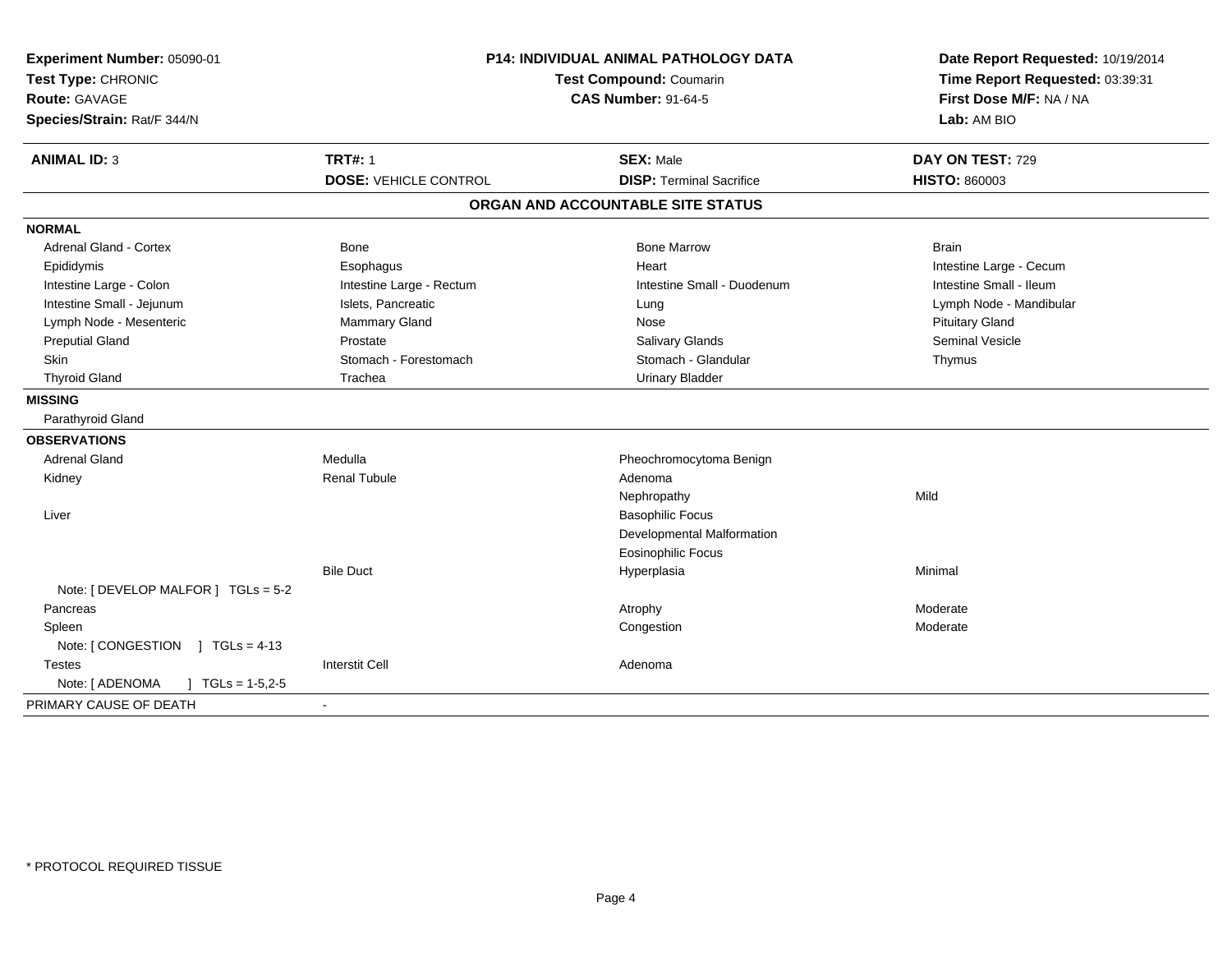| Experiment Number: 05090-01<br>Test Type: CHRONIC<br>Route: GAVAGE<br>Species/Strain: Rat/F 344/N<br><b>ANIMAL ID: 4</b> | <b>P14: INDIVIDUAL ANIMAL PATHOLOGY DATA</b><br>Test Compound: Coumarin<br><b>CAS Number: 91-64-5</b><br><b>TRT#: 1</b><br><b>SEX: Male</b> |                                   | Date Report Requested: 10/19/2014<br>Time Report Requested: 03:39:31<br>First Dose M/F: NA / NA<br>Lab: AM BIO<br>DAY ON TEST: 455 |
|--------------------------------------------------------------------------------------------------------------------------|---------------------------------------------------------------------------------------------------------------------------------------------|-----------------------------------|------------------------------------------------------------------------------------------------------------------------------------|
|                                                                                                                          | <b>DOSE: VEHICLE CONTROL</b>                                                                                                                | <b>DISP:</b> Interval Sacrifice   | <b>HISTO: 860004</b>                                                                                                               |
|                                                                                                                          |                                                                                                                                             | ORGAN AND ACCOUNTABLE SITE STATUS |                                                                                                                                    |
| <b>NORMAL</b>                                                                                                            |                                                                                                                                             |                                   |                                                                                                                                    |
| <b>Adrenal Gland - Cortex</b>                                                                                            | Adrenal Gland - Medulla                                                                                                                     | Bone                              | <b>Bone Marrow</b>                                                                                                                 |
| <b>Brain</b>                                                                                                             | Epididymis                                                                                                                                  | Esophagus                         | Intestine Large - Cecum                                                                                                            |
| Intestine Large - Colon                                                                                                  | Intestine Large - Rectum                                                                                                                    | Intestine Small - Duodenum        | Intestine Small - Ileum                                                                                                            |
| Intestine Small - Jejunum                                                                                                | Islets, Pancreatic                                                                                                                          | Lung                              | Lymph Node - Mandibular                                                                                                            |
| Lymph Node - Mesenteric                                                                                                  | Nose                                                                                                                                        | Pancreas                          | Parathyroid Gland                                                                                                                  |
| <b>Pituitary Gland</b>                                                                                                   | <b>Preputial Gland</b>                                                                                                                      | Prostate                          | Salivary Glands                                                                                                                    |
| <b>Seminal Vesicle</b>                                                                                                   | Skin                                                                                                                                        | Spleen                            | Stomach - Forestomach                                                                                                              |
| Stomach - Glandular                                                                                                      | Thymus                                                                                                                                      | <b>Thyroid Gland</b>              | Trachea                                                                                                                            |
| <b>Urinary Bladder</b>                                                                                                   |                                                                                                                                             |                                   |                                                                                                                                    |
| <b>OBSERVATIONS</b>                                                                                                      |                                                                                                                                             |                                   |                                                                                                                                    |
| Heart                                                                                                                    |                                                                                                                                             | Cardiomyopathy                    | Mild                                                                                                                               |
| Kidney                                                                                                                   |                                                                                                                                             | Nephropathy                       | Minimal                                                                                                                            |
| Liver                                                                                                                    | <b>Bile Duct</b>                                                                                                                            | Hyperplasia                       | Minimal                                                                                                                            |
| <b>Mammary Gland</b>                                                                                                     |                                                                                                                                             | Fibroadenoma                      |                                                                                                                                    |
| Note: [FIBROADENOMA ] TGLs = 2-14                                                                                        |                                                                                                                                             |                                   |                                                                                                                                    |
| <b>Testes</b>                                                                                                            | <b>Interstit Cell</b>                                                                                                                       | Adenoma                           |                                                                                                                                    |
|                                                                                                                          | <b>Interstit Cell</b>                                                                                                                       | Hyperplasia                       | Mild                                                                                                                               |
| Note: [ ADENOMA<br>$1 TGLs = 1-13$                                                                                       |                                                                                                                                             |                                   |                                                                                                                                    |
| Note: [HYPERPLASIA ] TGLs = 1-5                                                                                          |                                                                                                                                             |                                   |                                                                                                                                    |
| PRIMARY CAUSE OF DEATH                                                                                                   | $\blacksquare$                                                                                                                              |                                   |                                                                                                                                    |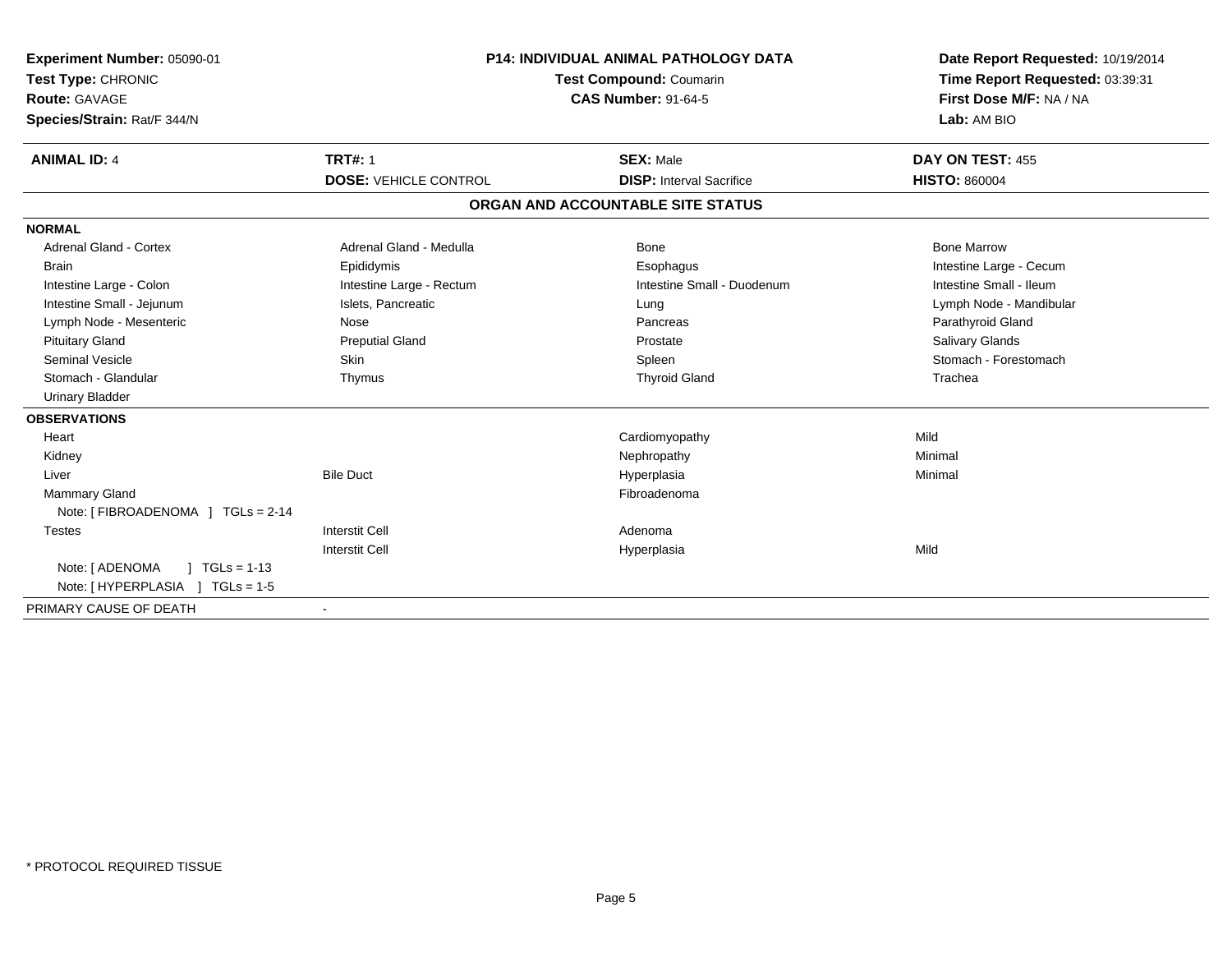| Experiment Number: 05090-01<br>Test Type: CHRONIC<br><b>Route: GAVAGE</b><br>Species/Strain: Rat/F 344/N | <b>P14: INDIVIDUAL ANIMAL PATHOLOGY DATA</b><br><b>Test Compound: Coumarin</b><br><b>CAS Number: 91-64-5</b> |                                                     | Date Report Requested: 10/19/2014<br>Time Report Requested: 03:39:31<br>First Dose M/F: NA / NA<br>Lab: AM BIO |
|----------------------------------------------------------------------------------------------------------|--------------------------------------------------------------------------------------------------------------|-----------------------------------------------------|----------------------------------------------------------------------------------------------------------------|
| <b>ANIMAL ID: 6</b>                                                                                      | <b>TRT#: 1</b><br><b>DOSE: VEHICLE CONTROL</b>                                                               | <b>SEX: Male</b><br><b>DISP: Terminal Sacrifice</b> | DAY ON TEST: 730<br><b>HISTO: 860006</b>                                                                       |
|                                                                                                          |                                                                                                              | ORGAN AND ACCOUNTABLE SITE STATUS                   |                                                                                                                |
| <b>NORMAL</b>                                                                                            |                                                                                                              |                                                     |                                                                                                                |
| Adrenal Gland - Cortex                                                                                   | Adrenal Gland - Medulla                                                                                      | Bone                                                | <b>Bone Marrow</b>                                                                                             |
| <b>Brain</b>                                                                                             | Epididymis                                                                                                   | Esophagus                                           | Intestine Large - Cecum                                                                                        |
| Intestine Large - Colon                                                                                  | Intestine Large - Rectum                                                                                     | Intestine Small - Duodenum                          | Intestine Small - Ileum                                                                                        |
| Intestine Small - Jejunum                                                                                | Islets, Pancreatic                                                                                           | Lung                                                | Lymph Node - Mandibular                                                                                        |
| Mammary Gland                                                                                            | Nose                                                                                                         | Pancreas                                            | Parathyroid Gland                                                                                              |
| <b>Preputial Gland</b>                                                                                   | Prostate                                                                                                     | Salivary Glands                                     | <b>Seminal Vesicle</b>                                                                                         |
| <b>Skin</b>                                                                                              | Spleen                                                                                                       | Stomach - Forestomach                               | Stomach - Glandular                                                                                            |
| Thymus                                                                                                   | <b>Thyroid Gland</b>                                                                                         | Trachea                                             | <b>Urinary Bladder</b>                                                                                         |
| <b>MISSING</b>                                                                                           |                                                                                                              |                                                     |                                                                                                                |
| Lymph Node - Mesenteric                                                                                  |                                                                                                              |                                                     |                                                                                                                |
| <b>OBSERVATIONS</b>                                                                                      |                                                                                                              |                                                     |                                                                                                                |
| Heart                                                                                                    |                                                                                                              | Cardiomyopathy                                      | Mild                                                                                                           |
| Kidney                                                                                                   |                                                                                                              | Nephropathy                                         | Mild                                                                                                           |
| Liver                                                                                                    |                                                                                                              | <b>Eosinophilic Focus</b>                           |                                                                                                                |
|                                                                                                          | <b>Bile Duct</b>                                                                                             | Hyperplasia                                         | Minimal                                                                                                        |
| <b>Pituitary Gland</b>                                                                                   | Pars Intermed                                                                                                | Hemorrhage                                          | Mild                                                                                                           |
| <b>Testes</b>                                                                                            | <b>Interstit Cell</b>                                                                                        | Adenoma                                             |                                                                                                                |
| Note: [ ADENOMA<br>$TGLs = 1-13,1-5$                                                                     |                                                                                                              |                                                     |                                                                                                                |
| PRIMARY CAUSE OF DEATH                                                                                   |                                                                                                              |                                                     |                                                                                                                |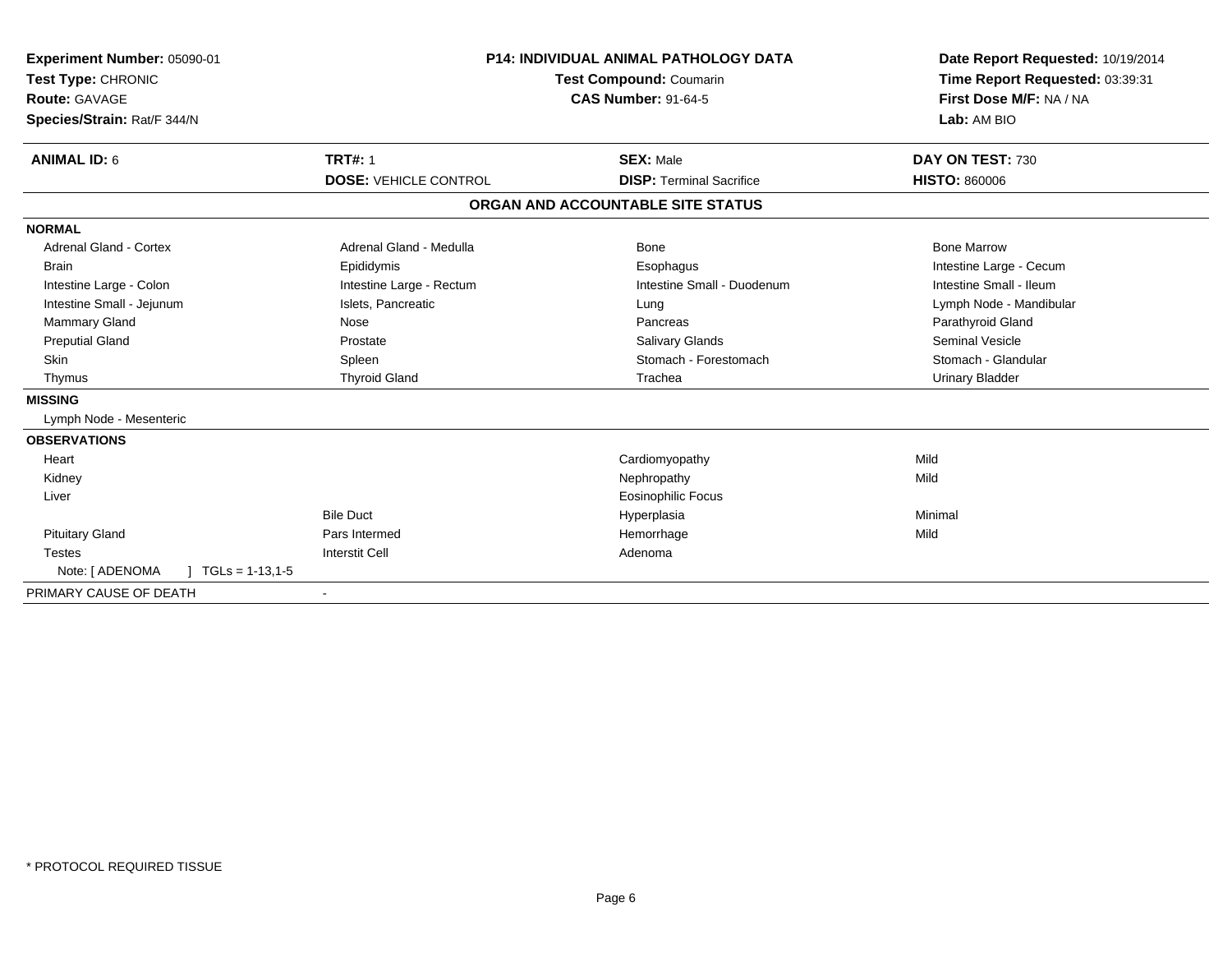| Experiment Number: 05090-01<br>Test Type: CHRONIC<br>Route: GAVAGE<br>Species/Strain: Rat/F 344/N | <b>P14: INDIVIDUAL ANIMAL PATHOLOGY DATA</b><br>Test Compound: Coumarin<br><b>CAS Number: 91-64-5</b> |                                   | Date Report Requested: 10/19/2014<br>Time Report Requested: 03:39:31<br>First Dose M/F: NA / NA<br>Lab: AM BIO |  |
|---------------------------------------------------------------------------------------------------|-------------------------------------------------------------------------------------------------------|-----------------------------------|----------------------------------------------------------------------------------------------------------------|--|
| <b>ANIMAL ID: 7</b>                                                                               | <b>TRT#: 1</b>                                                                                        | <b>SEX: Male</b>                  | DAY ON TEST: 729                                                                                               |  |
|                                                                                                   | <b>DOSE: VEHICLE CONTROL</b>                                                                          | <b>DISP: Terminal Sacrifice</b>   | <b>HISTO: 860007</b>                                                                                           |  |
|                                                                                                   |                                                                                                       | ORGAN AND ACCOUNTABLE SITE STATUS |                                                                                                                |  |
| <b>NORMAL</b>                                                                                     |                                                                                                       |                                   |                                                                                                                |  |
| Adrenal Gland - Cortex                                                                            | Adrenal Gland - Medulla                                                                               | Bone                              | <b>Bone Marrow</b>                                                                                             |  |
| <b>Brain</b>                                                                                      | Epididymis                                                                                            | Esophagus                         | Intestine Large - Cecum                                                                                        |  |
| Intestine Large - Colon                                                                           | Intestine Large - Rectum                                                                              | Intestine Small - Duodenum        | Intestine Small - Ileum                                                                                        |  |
| Intestine Small - Jejunum                                                                         | Islets, Pancreatic                                                                                    | Lung                              | Lymph Node - Mandibular                                                                                        |  |
| Lymph Node - Mesenteric                                                                           | Mammary Gland                                                                                         | Nose                              | Pancreas                                                                                                       |  |
| Parathyroid Gland                                                                                 | <b>Pituitary Gland</b>                                                                                | <b>Preputial Gland</b>            | Prostate                                                                                                       |  |
| <b>Salivary Glands</b>                                                                            | <b>Seminal Vesicle</b>                                                                                | Skin                              | Spleen                                                                                                         |  |
| Stomach - Forestomach                                                                             | Stomach - Glandular                                                                                   | Thymus                            | Trachea                                                                                                        |  |
| <b>Urinary Bladder</b>                                                                            |                                                                                                       |                                   |                                                                                                                |  |
| <b>OBSERVATIONS</b>                                                                               |                                                                                                       |                                   |                                                                                                                |  |
| Heart                                                                                             |                                                                                                       | Cardiomyopathy                    | Mild                                                                                                           |  |
| Kidney                                                                                            |                                                                                                       | Nephropathy                       | Mild                                                                                                           |  |
| Liver                                                                                             |                                                                                                       | <b>Clear Cell Focus</b>           | Mild                                                                                                           |  |
|                                                                                                   | <b>Bile Duct</b>                                                                                      | Hyperplasia                       | Mild                                                                                                           |  |
| <b>Testes</b>                                                                                     | <b>Interstit Cell</b>                                                                                 | Adenoma                           |                                                                                                                |  |
| Note: [ ADENOMA<br>$1 TGLs = 1-5$                                                                 |                                                                                                       |                                   |                                                                                                                |  |
| <b>Thyroid Gland</b>                                                                              | C Cell                                                                                                | Hyperplasia                       | Mild                                                                                                           |  |
| PRIMARY CAUSE OF DEATH                                                                            |                                                                                                       |                                   |                                                                                                                |  |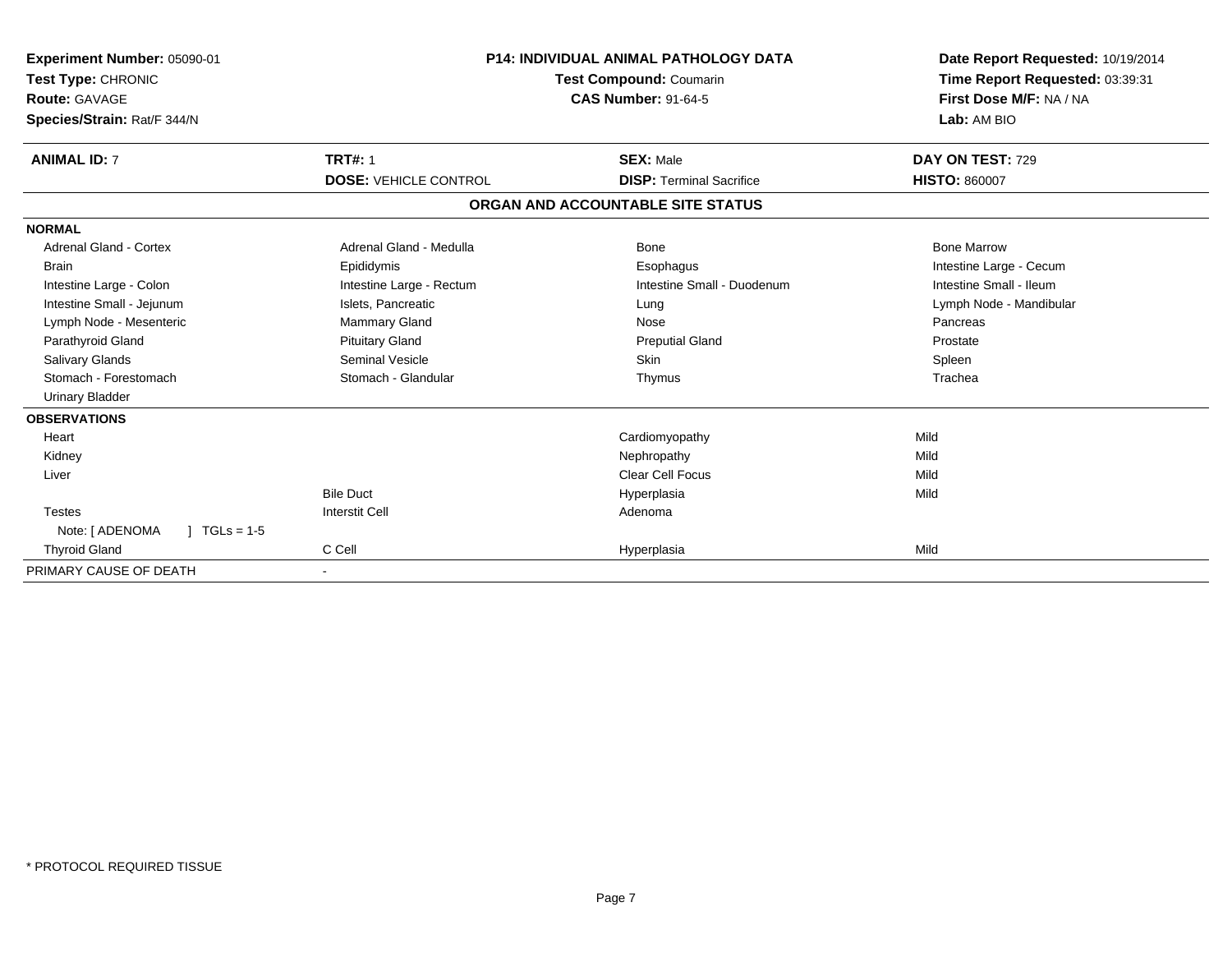| Experiment Number: 05090-01<br>Test Type: CHRONIC<br>Route: GAVAGE<br>Species/Strain: Rat/F 344/N | <b>P14: INDIVIDUAL ANIMAL PATHOLOGY DATA</b><br><b>Test Compound: Coumarin</b><br><b>CAS Number: 91-64-5</b> |                                   | Date Report Requested: 10/19/2014<br>Time Report Requested: 03:39:31<br>First Dose M/F: NA / NA<br>Lab: AM BIO |
|---------------------------------------------------------------------------------------------------|--------------------------------------------------------------------------------------------------------------|-----------------------------------|----------------------------------------------------------------------------------------------------------------|
| <b>ANIMAL ID: 8</b>                                                                               | <b>TRT#: 1</b>                                                                                               | <b>SEX: Male</b>                  | DAY ON TEST: 456                                                                                               |
|                                                                                                   | <b>DOSE: VEHICLE CONTROL</b>                                                                                 | <b>DISP:</b> Interval Sacrifice   | <b>HISTO: 860008</b>                                                                                           |
|                                                                                                   |                                                                                                              | ORGAN AND ACCOUNTABLE SITE STATUS |                                                                                                                |
| <b>NORMAL</b>                                                                                     |                                                                                                              |                                   |                                                                                                                |
| <b>Adrenal Gland - Cortex</b>                                                                     | Adrenal Gland - Medulla                                                                                      | Bone                              | <b>Bone Marrow</b>                                                                                             |
| <b>Brain</b>                                                                                      | Epididymis                                                                                                   | Esophagus                         | Intestine Large - Cecum                                                                                        |
| Intestine Large - Colon                                                                           | Intestine Large - Rectum                                                                                     | Intestine Small - Duodenum        | Intestine Small - Ileum                                                                                        |
| Intestine Small - Jejunum                                                                         | Islets, Pancreatic                                                                                           | Lung                              | Lymph Node - Mandibular                                                                                        |
| Lymph Node - Mesenteric                                                                           | Mammary Gland                                                                                                | Nose                              | Pancreas                                                                                                       |
| Parathyroid Gland                                                                                 | <b>Pituitary Gland</b>                                                                                       | <b>Preputial Gland</b>            | Prostate                                                                                                       |
| Salivary Glands                                                                                   | <b>Seminal Vesicle</b>                                                                                       | <b>Skin</b>                       | Spleen                                                                                                         |
| Stomach - Forestomach                                                                             | Stomach - Glandular                                                                                          | Thymus                            | <b>Thyroid Gland</b>                                                                                           |
| Trachea                                                                                           | <b>Urinary Bladder</b>                                                                                       |                                   |                                                                                                                |
| <b>OBSERVATIONS</b>                                                                               |                                                                                                              |                                   |                                                                                                                |
| Heart                                                                                             |                                                                                                              | Cardiomyopathy                    | Moderate                                                                                                       |
| Kidney                                                                                            |                                                                                                              | Nephropathy                       | Minimal                                                                                                        |
| Liver                                                                                             | <b>Bile Duct</b>                                                                                             | Hyperplasia                       | Minimal                                                                                                        |
| Mesentery                                                                                         | Fat                                                                                                          | <b>Necrosis</b>                   | Coagulative, Marked                                                                                            |
| Note: [ NECROSIS<br>$\sqrt{1 - 13}$                                                               |                                                                                                              |                                   |                                                                                                                |
| <b>Testes</b>                                                                                     | <b>Interstit Cell</b>                                                                                        | Adenoma                           |                                                                                                                |
| Note: [ ADENOMA<br>$TGLs = 2-5$                                                                   |                                                                                                              |                                   |                                                                                                                |
| PRIMARY CAUSE OF DEATH                                                                            | $\blacksquare$                                                                                               |                                   |                                                                                                                |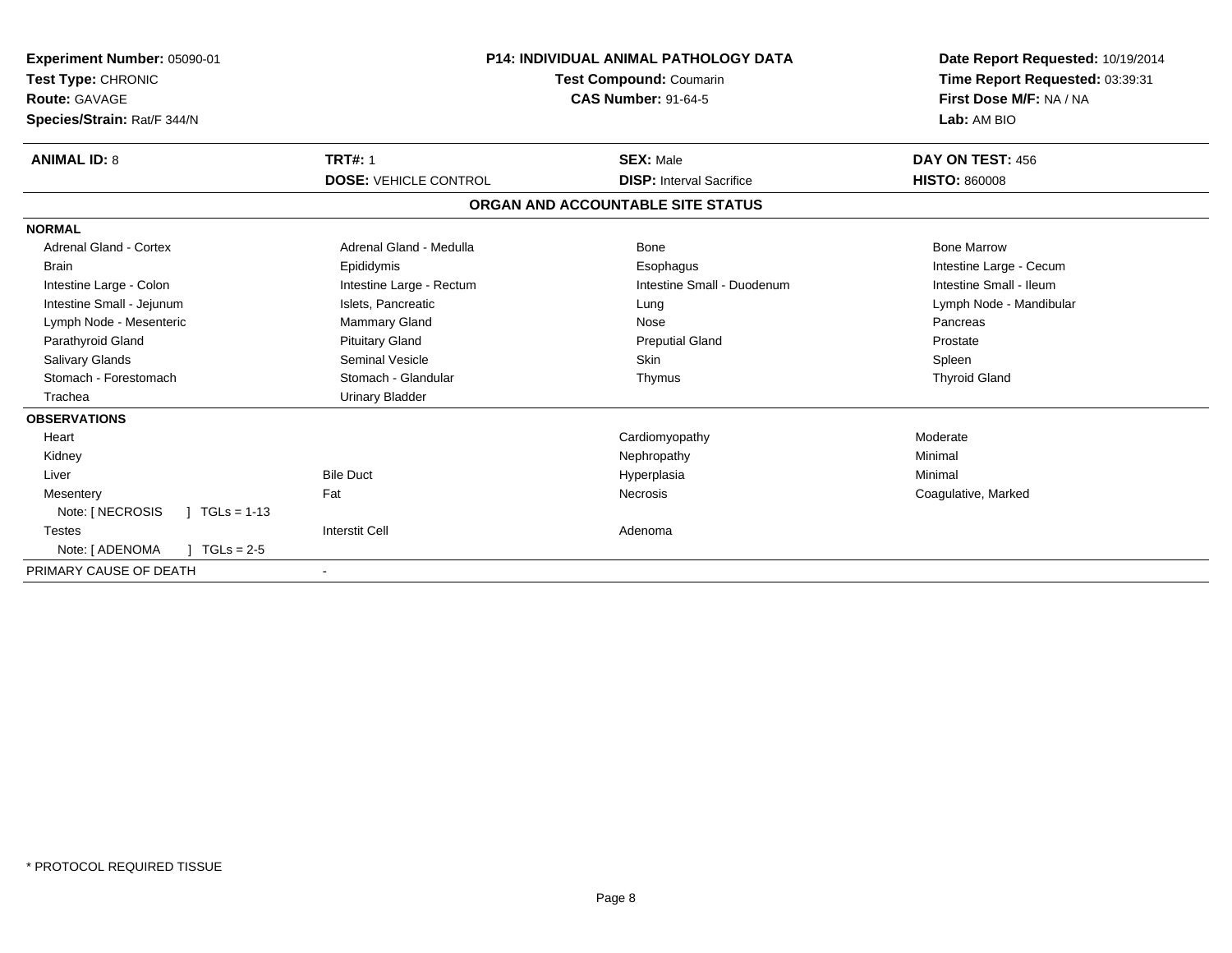| Experiment Number: 05090-01<br>Test Type: CHRONIC<br><b>Route: GAVAGE</b><br>Species/Strain: Rat/F 344/N | P14: INDIVIDUAL ANIMAL PATHOLOGY DATA<br>Test Compound: Coumarin<br><b>CAS Number: 91-64-5</b> |                                   | Date Report Requested: 10/19/2014<br>Time Report Requested: 03:39:31<br>First Dose M/F: NA / NA<br>Lab: AM BIO |  |
|----------------------------------------------------------------------------------------------------------|------------------------------------------------------------------------------------------------|-----------------------------------|----------------------------------------------------------------------------------------------------------------|--|
| <b>ANIMAL ID: 9</b>                                                                                      | <b>TRT#: 1</b>                                                                                 | <b>SEX: Male</b>                  | DAY ON TEST: 729                                                                                               |  |
|                                                                                                          | <b>DOSE: VEHICLE CONTROL</b>                                                                   | <b>DISP: Terminal Sacrifice</b>   | <b>HISTO: 860009</b>                                                                                           |  |
|                                                                                                          |                                                                                                | ORGAN AND ACCOUNTABLE SITE STATUS |                                                                                                                |  |
| <b>NORMAL</b>                                                                                            |                                                                                                |                                   |                                                                                                                |  |
| <b>Adrenal Gland - Cortex</b>                                                                            | Adrenal Gland - Medulla                                                                        | <b>Bone</b>                       | <b>Bone Marrow</b>                                                                                             |  |
| <b>Brain</b>                                                                                             | Epididymis                                                                                     | Esophagus                         | Intestine Large - Cecum                                                                                        |  |
| Intestine Large - Colon                                                                                  | Intestine Large - Rectum                                                                       | Intestine Small - Duodenum        | Intestine Small - Ileum                                                                                        |  |
| Intestine Small - Jejunum                                                                                | Islets, Pancreatic                                                                             | Lung                              | Lymph Node - Mesenteric                                                                                        |  |
| Mammary Gland                                                                                            | Nose                                                                                           | Pancreas                          | Parathyroid Gland                                                                                              |  |
| <b>Preputial Gland</b>                                                                                   | Prostate                                                                                       | Salivary Glands                   | Seminal Vesicle                                                                                                |  |
| Skin                                                                                                     | Stomach - Forestomach                                                                          | Stomach - Glandular               | Thymus                                                                                                         |  |
| <b>Thyroid Gland</b>                                                                                     | Trachea                                                                                        | <b>Urinary Bladder</b>            |                                                                                                                |  |
| <b>OBSERVATIONS</b>                                                                                      |                                                                                                |                                   |                                                                                                                |  |
| Heart                                                                                                    |                                                                                                | Cardiomyopathy                    | Mild                                                                                                           |  |
| Kidney                                                                                                   |                                                                                                | Nephropathy                       | Moderate                                                                                                       |  |
| Note: [NEPHROPATHY ] TGLs = 4-1                                                                          |                                                                                                |                                   |                                                                                                                |  |
| Liver                                                                                                    |                                                                                                | <b>Basophilic Focus</b>           |                                                                                                                |  |
|                                                                                                          |                                                                                                | Hepatocellular Carcinoma          |                                                                                                                |  |
|                                                                                                          | <b>Bile Duct</b>                                                                               | Hyperplasia                       | Mild                                                                                                           |  |
| Lymph Node                                                                                               | Mandibular                                                                                     | Hyperplasia                       | Plasma Cell, Mild                                                                                              |  |
| Note: [HYPERPLASIA ] TGLs = 1-9                                                                          |                                                                                                |                                   |                                                                                                                |  |
| Mesentery                                                                                                | Fat                                                                                            | <b>Necrosis</b>                   | Coagulative, Mild                                                                                              |  |
| Note: [ NECROSIS<br>$1 TGLs = 6-13$                                                                      |                                                                                                |                                   |                                                                                                                |  |
| <b>Pituitary Gland</b>                                                                                   | <b>Pars Distalis</b>                                                                           | Adenoma                           |                                                                                                                |  |
| Spleen                                                                                                   |                                                                                                | Hypoplasia                        | Moderate                                                                                                       |  |
| Note: [HYPOPLASIA ] TGLs = 3-2                                                                           |                                                                                                |                                   |                                                                                                                |  |
| <b>Testes</b>                                                                                            | <b>Interstit Cell</b>                                                                          | Adenoma                           |                                                                                                                |  |
| Note: [ ADENOMA<br>$1 TGLs = 2-5$                                                                        |                                                                                                |                                   |                                                                                                                |  |
| PRIMARY CAUSE OF DEATH                                                                                   |                                                                                                |                                   |                                                                                                                |  |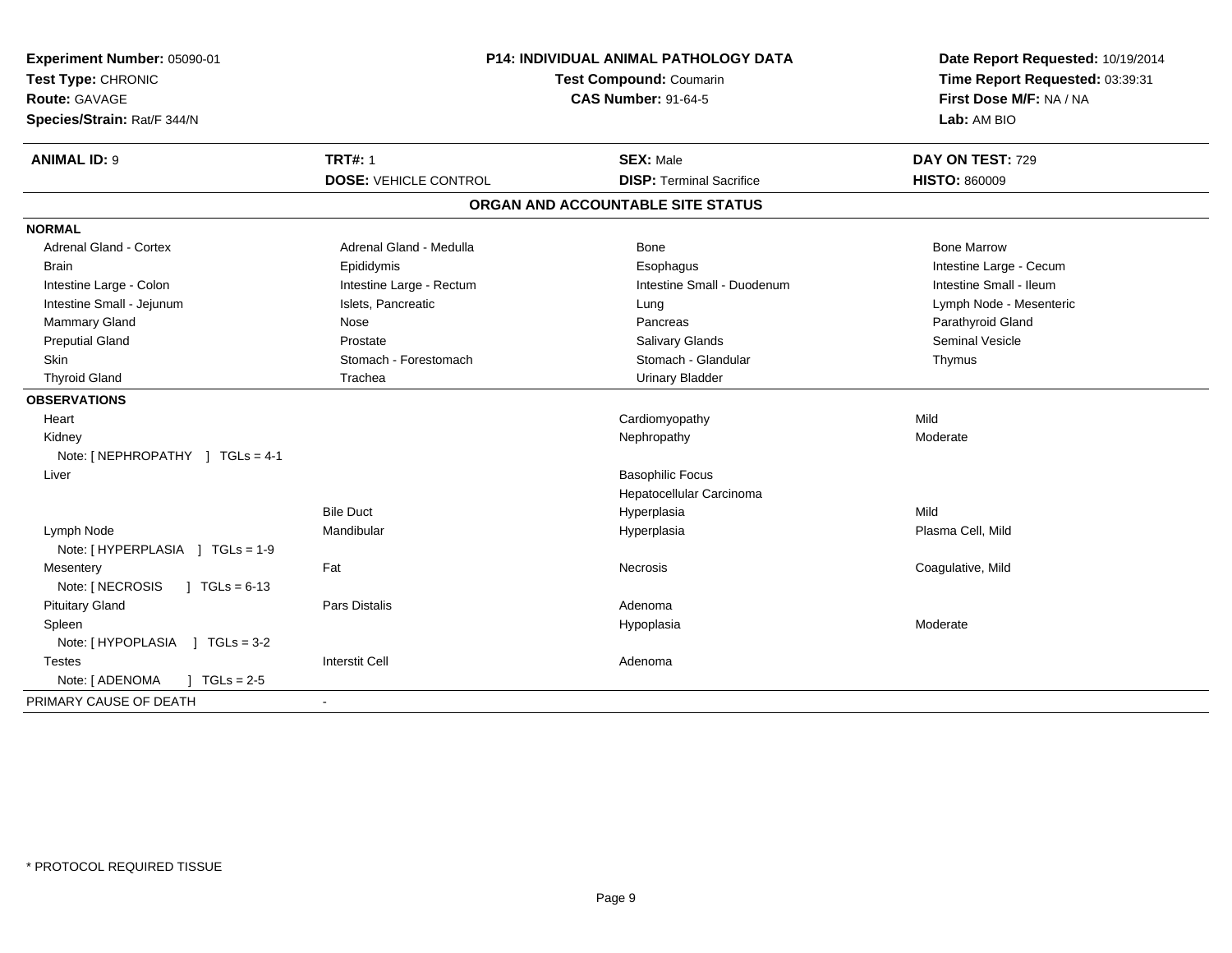| Experiment Number: 05090-01<br>Test Type: CHRONIC<br><b>Route: GAVAGE</b><br>Species/Strain: Rat/F 344/N          |                                                | P14: INDIVIDUAL ANIMAL PATHOLOGY DATA<br>Test Compound: Coumarin<br><b>CAS Number: 91-64-5</b> | Date Report Requested: 10/19/2014<br>Time Report Requested: 03:39:31<br>First Dose M/F: NA / NA<br>Lab: AM BIO |
|-------------------------------------------------------------------------------------------------------------------|------------------------------------------------|------------------------------------------------------------------------------------------------|----------------------------------------------------------------------------------------------------------------|
| <b>ANIMAL ID: 10</b>                                                                                              | <b>TRT#: 1</b><br><b>DOSE: VEHICLE CONTROL</b> | <b>SEX: Male</b><br><b>DISP: Terminal Sacrifice</b>                                            | DAY ON TEST: 729<br><b>HISTO: 860010</b>                                                                       |
|                                                                                                                   |                                                | ORGAN AND ACCOUNTABLE SITE STATUS                                                              |                                                                                                                |
| <b>NORMAL</b>                                                                                                     |                                                |                                                                                                |                                                                                                                |
| <b>Adrenal Gland - Cortex</b>                                                                                     | Bone                                           | <b>Bone Marrow</b>                                                                             | <b>Brain</b>                                                                                                   |
| Epididymis                                                                                                        | Esophagus                                      | Intestine Large - Cecum                                                                        | Intestine Large - Colon                                                                                        |
| Intestine Large - Rectum                                                                                          | Intestine Small - Duodenum                     | Intestine Small - Ileum                                                                        | Intestine Small - Jejunum                                                                                      |
| Islets, Pancreatic                                                                                                | Lymph Node - Mesenteric                        | Mammary Gland                                                                                  | Nose                                                                                                           |
| <b>Pituitary Gland</b>                                                                                            | Prostate                                       | Salivary Glands                                                                                | <b>Seminal Vesicle</b>                                                                                         |
| Skin                                                                                                              | Stomach - Forestomach                          | Stomach - Glandular                                                                            | <b>Thyroid Gland</b>                                                                                           |
| Trachea                                                                                                           |                                                |                                                                                                |                                                                                                                |
| <b>MISSING</b>                                                                                                    |                                                |                                                                                                |                                                                                                                |
| Parathyroid Gland                                                                                                 |                                                |                                                                                                |                                                                                                                |
| <b>OBSERVATIONS</b>                                                                                               |                                                |                                                                                                |                                                                                                                |
| <b>Adrenal Gland</b>                                                                                              | Medulla                                        | Pheochromocytoma Benign                                                                        |                                                                                                                |
| Heart                                                                                                             |                                                | Leukemia Mononuclear                                                                           |                                                                                                                |
| Kidney                                                                                                            |                                                | Nephropathy                                                                                    | Minimal                                                                                                        |
| Liver                                                                                                             | <b>Bile Duct</b>                               | Hyperplasia                                                                                    | Moderate                                                                                                       |
|                                                                                                                   |                                                | Hyperplasia                                                                                    | Moderate                                                                                                       |
|                                                                                                                   |                                                | Leukemia Mononuclear                                                                           |                                                                                                                |
| Note: [ LEUKEMIA MONUC ] TGLs = 8-2<br>[ Leukemia Mononuclear TGLS = 7-2 ]                                        |                                                |                                                                                                |                                                                                                                |
| Lung                                                                                                              |                                                | Leukemia Mononuclear                                                                           |                                                                                                                |
| Lymph Node                                                                                                        | Mandibular                                     | Leukemia Mononuclear                                                                           |                                                                                                                |
|                                                                                                                   | Mediastinal                                    | Leukemia Mononuclear                                                                           |                                                                                                                |
| Note: [ LEUKEMIA MONUC ] TGLs = 1-9<br>Note: [ LEUKEMIA MONUC ] TGLs = 9-9<br>Note: [ LEUKEMIA MONUC ] TGLs = 2-4 | Pancreatic                                     | Leukemia Mononuclear                                                                           |                                                                                                                |
| Mesentery                                                                                                         | Fat                                            | Leukemia Mononuclear                                                                           |                                                                                                                |
|                                                                                                                   | Fat                                            | Necrosis                                                                                       | Coagulative, Moderate                                                                                          |
| Note: [ NECROSIS<br>$\mid$ TGLs = 5-14,6-14<br>Pancreas<br><b>Preputial Gland</b>                                 |                                                | Leukemia Mononuclear<br>Leukemia Mononuclear                                                   |                                                                                                                |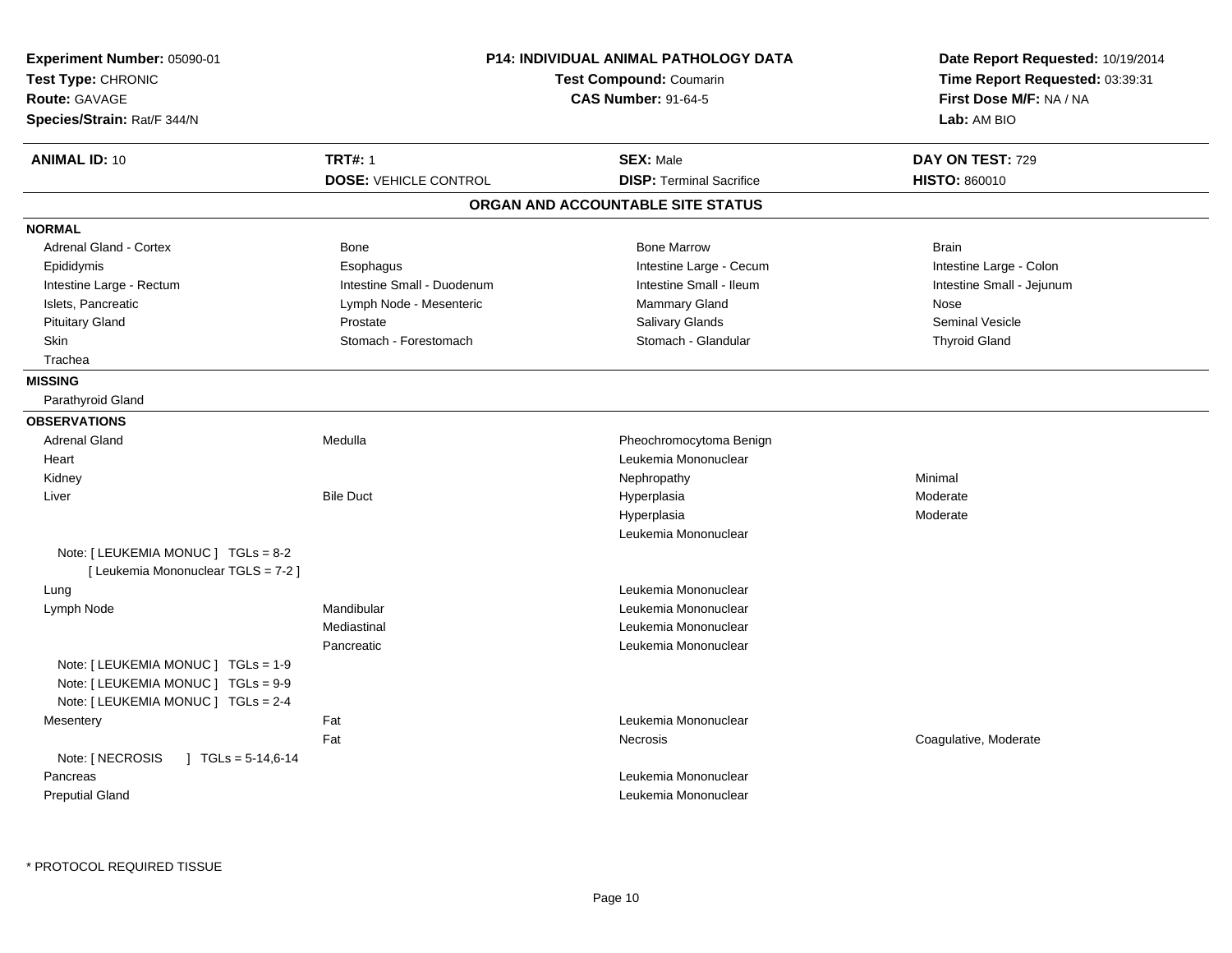| Experiment Number: 05090-01<br>Test Type: CHRONIC<br><b>Route: GAVAGE</b> | <b>P14: INDIVIDUAL ANIMAL PATHOLOGY DATA</b><br><b>Test Compound: Coumarin</b><br><b>CAS Number: 91-64-5</b> |                                   | Date Report Requested: 10/19/2014<br>Time Report Requested: 03:39:31<br>First Dose M/F: NA / NA |
|---------------------------------------------------------------------------|--------------------------------------------------------------------------------------------------------------|-----------------------------------|-------------------------------------------------------------------------------------------------|
| Species/Strain: Rat/F 344/N                                               |                                                                                                              |                                   | Lab: AM BIO                                                                                     |
| <b>ANIMAL ID: 10</b>                                                      | <b>TRT#: 1</b>                                                                                               | <b>SEX: Male</b>                  | <b>DAY ON TEST: 729</b>                                                                         |
|                                                                           | <b>DOSE: VEHICLE CONTROL</b>                                                                                 | <b>DISP: Terminal Sacrifice</b>   | <b>HISTO: 860010</b>                                                                            |
|                                                                           |                                                                                                              | ORGAN AND ACCOUNTABLE SITE STATUS |                                                                                                 |
| Spleen                                                                    |                                                                                                              | Leukemia Mononuclear              |                                                                                                 |
| Note: [LEUKEMIA MONUC ] TGLs = 3-2,4-2                                    |                                                                                                              |                                   |                                                                                                 |
| Testes                                                                    | <b>Interstit Cell</b>                                                                                        | Adenoma                           |                                                                                                 |
| Thymus                                                                    |                                                                                                              | Leukemia Mononuclear              |                                                                                                 |
| <b>Urinary Bladder</b>                                                    |                                                                                                              | Leukemia Mononuclear              |                                                                                                 |
| PRIMARY CAUSE OF DEATH                                                    |                                                                                                              |                                   |                                                                                                 |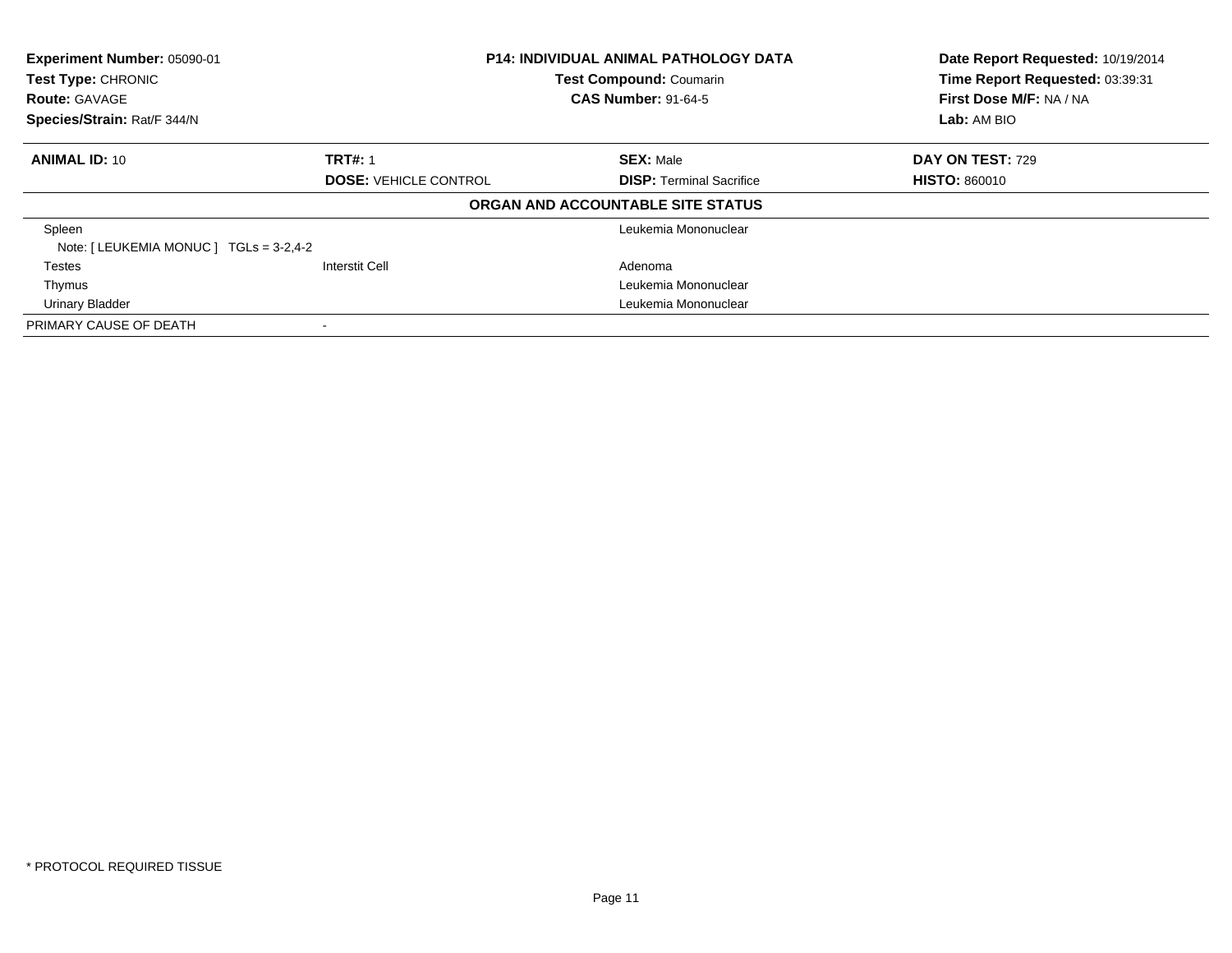| Experiment Number: 05090-01<br>Test Type: CHRONIC<br><b>Route: GAVAGE</b><br>Species/Strain: Rat/F 344/N | <b>P14: INDIVIDUAL ANIMAL PATHOLOGY DATA</b><br><b>Test Compound: Coumarin</b><br><b>CAS Number: 91-64-5</b> |                                   | Date Report Requested: 10/19/2014<br>Time Report Requested: 03:39:31<br>First Dose M/F: NA / NA<br>Lab: AM BIO |  |
|----------------------------------------------------------------------------------------------------------|--------------------------------------------------------------------------------------------------------------|-----------------------------------|----------------------------------------------------------------------------------------------------------------|--|
| <b>ANIMAL ID: 11</b>                                                                                     | <b>TRT#: 1</b>                                                                                               | <b>SEX: Male</b>                  | DAY ON TEST: 660                                                                                               |  |
|                                                                                                          | <b>DOSE: VEHICLE CONTROL</b>                                                                                 | <b>DISP: Moribund</b>             | <b>HISTO: 860011</b>                                                                                           |  |
|                                                                                                          |                                                                                                              | ORGAN AND ACCOUNTABLE SITE STATUS |                                                                                                                |  |
| <b>NORMAL</b>                                                                                            |                                                                                                              |                                   |                                                                                                                |  |
| <b>Adrenal Gland - Cortex</b>                                                                            | Adrenal Gland - Medulla                                                                                      | Bone                              | <b>Bone Marrow</b>                                                                                             |  |
| <b>Brain</b>                                                                                             | Epididymis                                                                                                   | Esophagus                         | Intestine Large - Cecum                                                                                        |  |
| Intestine Large - Colon                                                                                  | Intestine Large - Rectum                                                                                     | Intestine Small - Duodenum        | Intestine Small - Ileum                                                                                        |  |
| Intestine Small - Jejunum                                                                                | Lung                                                                                                         | Lymph Node - Mandibular           | Lymph Node - Mesenteric                                                                                        |  |
| Nose                                                                                                     | Pancreas                                                                                                     | Parathyroid Gland                 | <b>Pituitary Gland</b>                                                                                         |  |
| <b>Preputial Gland</b>                                                                                   | Prostate                                                                                                     | <b>Salivary Glands</b>            | <b>Seminal Vesicle</b>                                                                                         |  |
| Skin                                                                                                     | Spleen                                                                                                       | Stomach - Forestomach             | Stomach - Glandular                                                                                            |  |
| Thymus                                                                                                   | Trachea                                                                                                      | <b>Urinary Bladder</b>            |                                                                                                                |  |
| <b>OBSERVATIONS</b>                                                                                      |                                                                                                              |                                   |                                                                                                                |  |
| Heart                                                                                                    |                                                                                                              | Cardiomyopathy                    | Minimal                                                                                                        |  |
| Islets, Pancreatic                                                                                       |                                                                                                              | Adenoma                           |                                                                                                                |  |
| Note: [ ADENOMA<br>$1 TGLs = 1-17$                                                                       |                                                                                                              |                                   |                                                                                                                |  |
| Kidney                                                                                                   |                                                                                                              | Nephropathy                       | Mild                                                                                                           |  |
| Liver                                                                                                    |                                                                                                              | <b>Basophilic Focus</b>           |                                                                                                                |  |
|                                                                                                          | <b>Bile Duct</b>                                                                                             | Hyperplasia                       | Mild                                                                                                           |  |
| <b>Mammary Gland</b>                                                                                     |                                                                                                              | Fibroadenoma                      |                                                                                                                |  |
| Note: [ FIBROADENOMA ] TGLs = 2-13                                                                       |                                                                                                              |                                   |                                                                                                                |  |
| <b>Testes</b>                                                                                            | <b>Interstit Cell</b>                                                                                        | Adenoma                           |                                                                                                                |  |
| <b>Thyroid Gland</b>                                                                                     | C Cell                                                                                                       | Adenoma                           |                                                                                                                |  |
| Note: [ ADENOMA<br>$1 TGLs = 3-9$                                                                        |                                                                                                              |                                   |                                                                                                                |  |
| PRIMARY CAUSE OF DEATH                                                                                   | $\blacksquare$                                                                                               |                                   |                                                                                                                |  |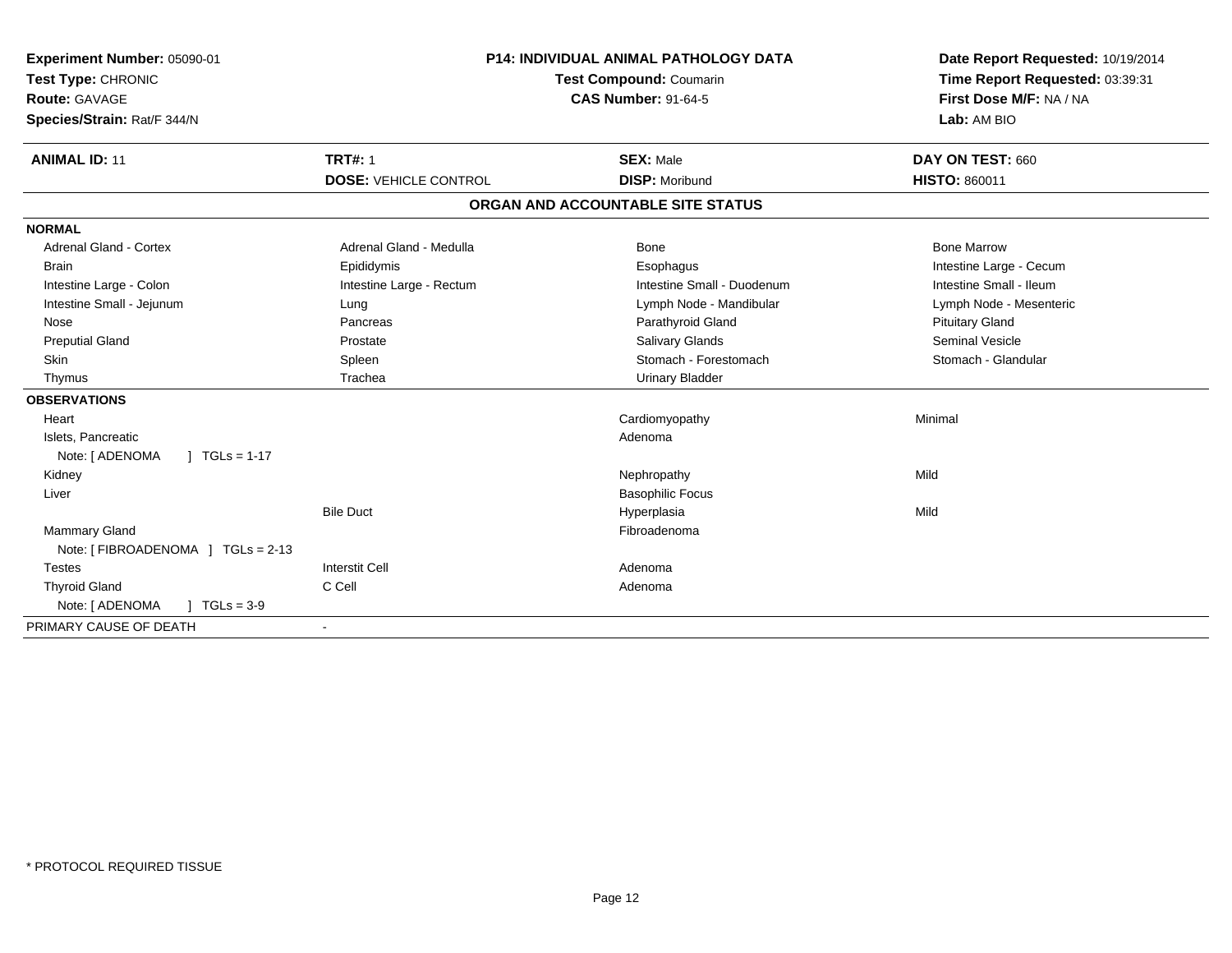| Experiment Number: 05090-01<br>Test Type: CHRONIC<br><b>Route: GAVAGE</b><br>Species/Strain: Rat/F 344/N | <b>P14: INDIVIDUAL ANIMAL PATHOLOGY DATA</b><br>Test Compound: Coumarin<br><b>CAS Number: 91-64-5</b> |                                   | Date Report Requested: 10/19/2014<br>Time Report Requested: 03:39:31<br>First Dose M/F: NA / NA<br>Lab: AM BIO |
|----------------------------------------------------------------------------------------------------------|-------------------------------------------------------------------------------------------------------|-----------------------------------|----------------------------------------------------------------------------------------------------------------|
| <b>ANIMAL ID: 12</b>                                                                                     | <b>TRT#: 1</b>                                                                                        | <b>SEX: Male</b>                  | DAY ON TEST: 586                                                                                               |
|                                                                                                          | <b>DOSE: VEHICLE CONTROL</b>                                                                          | <b>DISP: Moribund</b>             | <b>HISTO: 860012</b>                                                                                           |
|                                                                                                          |                                                                                                       | ORGAN AND ACCOUNTABLE SITE STATUS |                                                                                                                |
| <b>NORMAL</b>                                                                                            |                                                                                                       |                                   |                                                                                                                |
| Adrenal Gland - Cortex                                                                                   | Adrenal Gland - Medulla                                                                               | Bone                              | <b>Bone Marrow</b>                                                                                             |
| <b>Brain</b>                                                                                             | Epididymis                                                                                            | Esophagus                         | Intestine Large - Cecum                                                                                        |
| Intestine Large - Colon                                                                                  | Intestine Large - Rectum                                                                              | Intestine Small - Duodenum        | Intestine Small - Ileum                                                                                        |
| Intestine Small - Jejunum                                                                                | Islets, Pancreatic                                                                                    | Liver                             | Lung                                                                                                           |
| Lymph Node                                                                                               | Nose                                                                                                  | Pancreas                          | Parathyroid Gland                                                                                              |
| <b>Preputial Gland</b>                                                                                   | Prostate                                                                                              | <b>Salivary Glands</b>            | <b>Seminal Vesicle</b>                                                                                         |
| <b>Skin</b>                                                                                              | Spleen                                                                                                | Stomach - Glandular               | <b>Testes</b>                                                                                                  |
| Thymus                                                                                                   | <b>Thyroid Gland</b>                                                                                  | Trachea                           | <b>Urinary Bladder</b>                                                                                         |
| <b>OBSERVATIONS</b>                                                                                      |                                                                                                       |                                   |                                                                                                                |
| Heart                                                                                                    |                                                                                                       | Cardiomyopathy                    | Mild                                                                                                           |
| Kidney                                                                                                   |                                                                                                       | Nephropathy                       | Moderate                                                                                                       |
| Note: [NEPHROPATHY ] TGLs = 3-1                                                                          |                                                                                                       |                                   |                                                                                                                |
| <b>Mammary Gland</b>                                                                                     |                                                                                                       | Galactocele                       | Moderate                                                                                                       |
| Note: [GALACTOCELE ] TGLs = 6-8                                                                          |                                                                                                       |                                   |                                                                                                                |
| Mesentery                                                                                                | Fat                                                                                                   | Necrosis                          | Coagulative, Moderate                                                                                          |
| Note: [ NECROSIS<br>$\sqrt{1}$ TGLs = 5-14                                                               |                                                                                                       |                                   |                                                                                                                |
| <b>Pituitary Gland</b>                                                                                   | <b>Pars Distalis</b>                                                                                  | Adenoma                           |                                                                                                                |
| Note: [ ADENOMA<br>$\sqrt{1 + 1}$ TGLs = 1-4                                                             |                                                                                                       |                                   |                                                                                                                |
| Stomach                                                                                                  | Forestomach                                                                                           | Ulcer                             | Marked                                                                                                         |
| Note: [ ULCER<br>$1 TGLs = 2-13$                                                                         |                                                                                                       |                                   |                                                                                                                |
| PRIMARY CAUSE OF DEATH                                                                                   |                                                                                                       |                                   |                                                                                                                |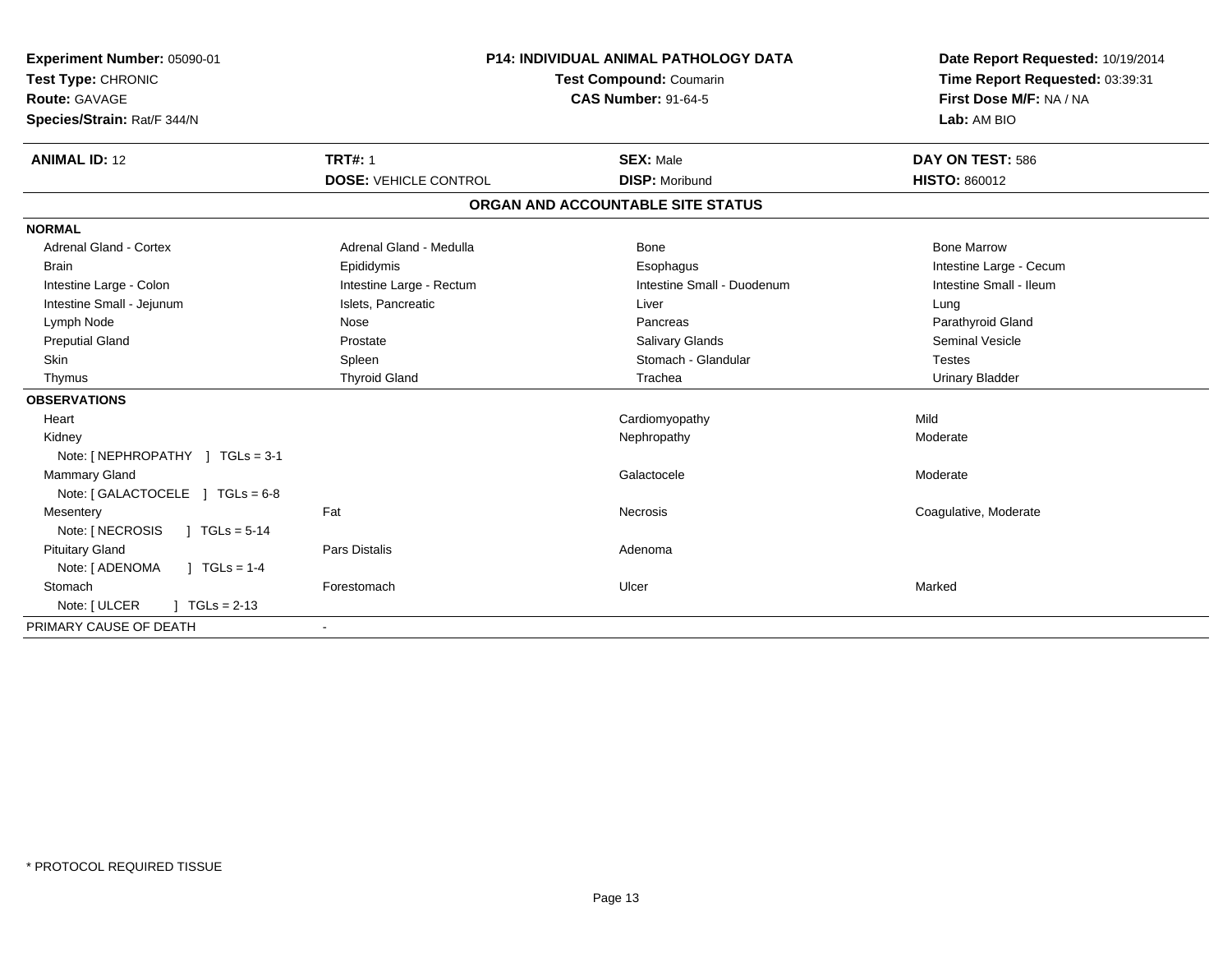| Experiment Number: 05090-01<br>Test Type: CHRONIC<br><b>Route: GAVAGE</b><br>Species/Strain: Rat/F 344/N<br><b>ANIMAL ID: 13</b> | <b>P14: INDIVIDUAL ANIMAL PATHOLOGY DATA</b><br><b>Test Compound: Coumarin</b><br><b>CAS Number: 91-64-5</b><br><b>TRT#: 1</b><br><b>SEX: Male</b><br><b>DOSE: VEHICLE CONTROL</b><br><b>DISP: Terminal Sacrifice</b> |                                   | Date Report Requested: 10/19/2014<br>Time Report Requested: 03:39:31<br>First Dose M/F: NA / NA<br>Lab: AM BIO<br>DAY ON TEST: 729<br>HISTO: 860013 |
|----------------------------------------------------------------------------------------------------------------------------------|-----------------------------------------------------------------------------------------------------------------------------------------------------------------------------------------------------------------------|-----------------------------------|-----------------------------------------------------------------------------------------------------------------------------------------------------|
|                                                                                                                                  |                                                                                                                                                                                                                       | ORGAN AND ACCOUNTABLE SITE STATUS |                                                                                                                                                     |
| <b>NORMAL</b>                                                                                                                    |                                                                                                                                                                                                                       |                                   |                                                                                                                                                     |
| Adrenal Gland - Cortex                                                                                                           | Adrenal Gland - Medulla                                                                                                                                                                                               | Bone                              | <b>Bone Marrow</b>                                                                                                                                  |
| <b>Brain</b>                                                                                                                     | Epididymis                                                                                                                                                                                                            | Esophagus                         | Intestine Large - Cecum                                                                                                                             |
| Intestine Large - Colon                                                                                                          | Intestine Large - Rectum                                                                                                                                                                                              | Intestine Small - Duodenum        | Intestine Small - Ileum                                                                                                                             |
| Intestine Small - Jejunum                                                                                                        | Islets, Pancreatic                                                                                                                                                                                                    | Lung                              | Lymph Node - Mandibular                                                                                                                             |
| Lymph Node - Mesenteric                                                                                                          | <b>Mammary Gland</b>                                                                                                                                                                                                  | Nose                              | Pancreas                                                                                                                                            |
| Parathyroid Gland                                                                                                                | <b>Pituitary Gland</b>                                                                                                                                                                                                | <b>Preputial Gland</b>            | Prostate                                                                                                                                            |
| <b>Salivary Glands</b>                                                                                                           | Seminal Vesicle                                                                                                                                                                                                       | <b>Skin</b>                       | Spleen                                                                                                                                              |
| Stomach - Forestomach                                                                                                            | Stomach - Glandular                                                                                                                                                                                                   | Thymus                            | Trachea                                                                                                                                             |
| <b>Urinary Bladder</b>                                                                                                           |                                                                                                                                                                                                                       |                                   |                                                                                                                                                     |
| <b>OBSERVATIONS</b>                                                                                                              |                                                                                                                                                                                                                       |                                   |                                                                                                                                                     |
| Heart                                                                                                                            |                                                                                                                                                                                                                       | Cardiomyopathy                    | Mild                                                                                                                                                |
| Kidney                                                                                                                           |                                                                                                                                                                                                                       | Nephropathy                       | Mild                                                                                                                                                |
| Liver                                                                                                                            |                                                                                                                                                                                                                       | <b>Basophilic Focus</b>           |                                                                                                                                                     |
|                                                                                                                                  | <b>Bile Duct</b>                                                                                                                                                                                                      | Hyperplasia                       | Mild                                                                                                                                                |
|                                                                                                                                  |                                                                                                                                                                                                                       | <b>Infiltration Cellular</b>      | Lymphocyte, Mild                                                                                                                                    |
| Note: [ INFILTRAT CELL ] TGLs = 2-2                                                                                              |                                                                                                                                                                                                                       |                                   |                                                                                                                                                     |
| <b>Testes</b>                                                                                                                    | <b>Interstit Cell</b>                                                                                                                                                                                                 | Adenoma                           |                                                                                                                                                     |
| Note: [ ADENOMA<br>$1 \text{ TGLs} = 3.5$                                                                                        |                                                                                                                                                                                                                       |                                   |                                                                                                                                                     |
| <b>Thyroid Gland</b>                                                                                                             | C Cell                                                                                                                                                                                                                | Carcinoma                         |                                                                                                                                                     |
| Note: [ CARCINOMA<br>$TGLs = 1-9$                                                                                                |                                                                                                                                                                                                                       |                                   |                                                                                                                                                     |
| PRIMARY CAUSE OF DEATH                                                                                                           | $\overline{\phantom{a}}$                                                                                                                                                                                              |                                   |                                                                                                                                                     |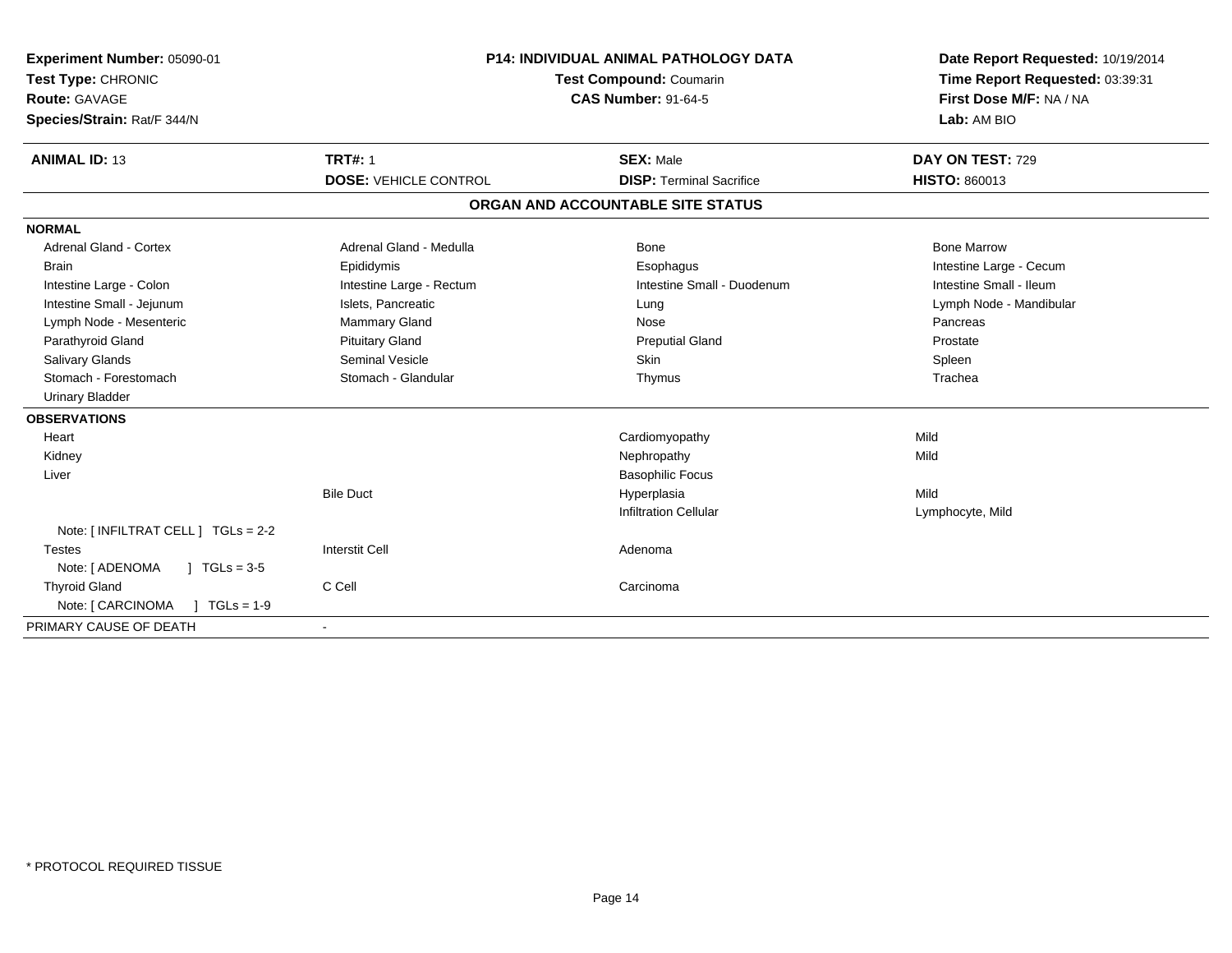| Experiment Number: 05090-01<br>Test Type: CHRONIC                                                                  |                              | P14: INDIVIDUAL ANIMAL PATHOLOGY DATA<br>Test Compound: Coumarin | Date Report Requested: 10/19/2014<br>Time Report Requested: 03:39:31 |
|--------------------------------------------------------------------------------------------------------------------|------------------------------|------------------------------------------------------------------|----------------------------------------------------------------------|
| Route: GAVAGE                                                                                                      | <b>CAS Number: 91-64-5</b>   |                                                                  | First Dose M/F: NA / NA                                              |
| Species/Strain: Rat/F 344/N                                                                                        |                              |                                                                  | Lab: AM BIO                                                          |
| <b>ANIMAL ID: 14</b>                                                                                               | <b>TRT#: 1</b>               | <b>SEX: Male</b>                                                 | DAY ON TEST: 694                                                     |
|                                                                                                                    | <b>DOSE: VEHICLE CONTROL</b> | <b>DISP: Moribund</b>                                            | <b>HISTO: 860014</b>                                                 |
|                                                                                                                    |                              | ORGAN AND ACCOUNTABLE SITE STATUS                                |                                                                      |
| <b>NORMAL</b>                                                                                                      |                              |                                                                  |                                                                      |
| Adrenal Gland - Cortex                                                                                             | Bone                         | <b>Bone Marrow</b>                                               | <b>Brain</b>                                                         |
| Epididymis                                                                                                         | Esophagus                    | Intestine Large - Cecum                                          | Intestine Large - Colon                                              |
| Intestine Large - Rectum                                                                                           | Intestine Small - Duodenum   | Intestine Small - Ileum                                          | Intestine Small - Jejunum                                            |
| Islets, Pancreatic                                                                                                 | Lung                         | Mammary Gland                                                    | Nose                                                                 |
| Pancreas                                                                                                           | Parathyroid Gland            | Prostate                                                         | Salivary Glands                                                      |
| <b>Seminal Vesicle</b>                                                                                             | Stomach - Forestomach        | Stomach - Glandular                                              | Thymus                                                               |
| <b>Thyroid Gland</b>                                                                                               | Trachea                      | <b>Urinary Bladder</b>                                           |                                                                      |
| <b>OBSERVATIONS</b>                                                                                                |                              |                                                                  |                                                                      |
| <b>Adrenal Gland</b>                                                                                               | Medulla                      | <b>Basophilic Focus</b>                                          | Mild                                                                 |
| Heart                                                                                                              |                              | Cardiomyopathy                                                   | Moderate                                                             |
| Kidney                                                                                                             |                              | Leukemia Mononuclear                                             |                                                                      |
|                                                                                                                    |                              | Nephropathy                                                      | Minimal                                                              |
| Liver                                                                                                              | <b>Bile Duct</b>             | Hyperplasia                                                      | Mild                                                                 |
|                                                                                                                    |                              | Leukemia Mononuclear                                             |                                                                      |
| Lymph Node                                                                                                         | Mandibular                   | Leukemia Mononuclear                                             |                                                                      |
|                                                                                                                    | Mesenteric                   | Leukemia Mononuclear                                             |                                                                      |
|                                                                                                                    | Pancreatic                   | Leukemia Mononuclear                                             |                                                                      |
| Note: [LEUKEMIA MONUC ] TGLs = 3-9<br>Note: [ LEUKEMIA MONUC ] TGLs = 6-14<br>[ Leukemia Mononuclear TGLS = 5-14 ] |                              |                                                                  |                                                                      |
| Mesentery                                                                                                          | Fat                          | Leukemia Mononuclear                                             |                                                                      |
|                                                                                                                    | Fat                          | Necrosis                                                         | Coagulative, Marked                                                  |
| Note: [ NECROSIS<br>$\sqrt{1}$ TGLs = 7-15                                                                         |                              |                                                                  |                                                                      |
| <b>Pituitary Gland</b><br>[Adenoma TGLS = $8-4$ ]                                                                  | Pars Distalis                | Adenoma                                                          |                                                                      |
| <b>Preputial Gland</b><br>Note: [DILATATION ] TGLs = 1-5                                                           | Duct                         | Dilatation                                                       | Mild                                                                 |
| Skin<br>Note: [ CYST EPITH INC ] TGLs = 2-16                                                                       |                              | Cyst Epithelial Inclusion                                        |                                                                      |
| Spleen                                                                                                             |                              | Leukemia Mononuclear                                             |                                                                      |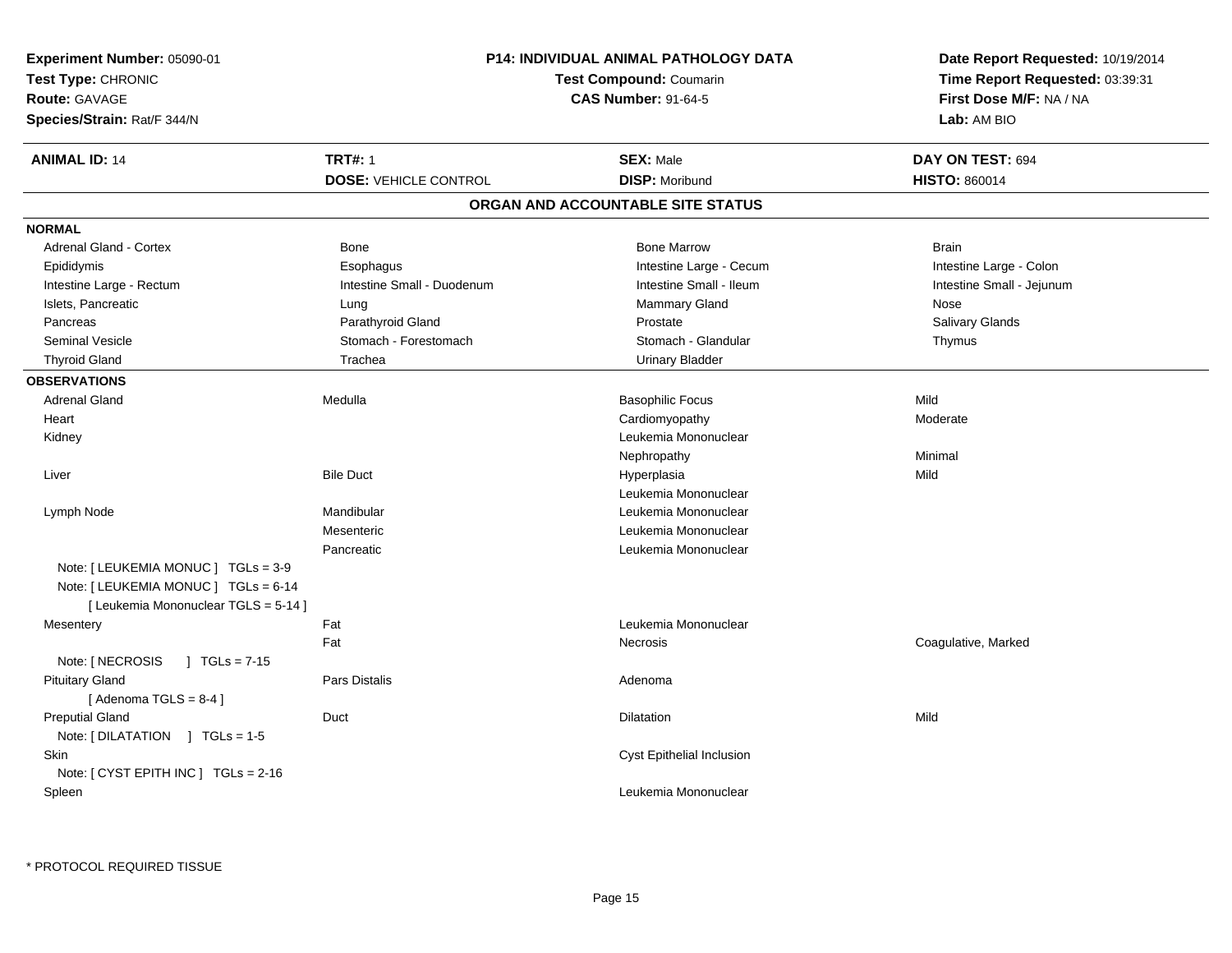| Experiment Number: 05090-01<br><b>Test Type: CHRONIC</b><br><b>Route: GAVAGE</b> | <b>P14: INDIVIDUAL ANIMAL PATHOLOGY DATA</b><br><b>Test Compound: Coumarin</b><br><b>CAS Number: 91-64-5</b> |                                   | Date Report Requested: 10/19/2014<br>Time Report Requested: 03:39:31<br>First Dose M/F: NA / NA |  |
|----------------------------------------------------------------------------------|--------------------------------------------------------------------------------------------------------------|-----------------------------------|-------------------------------------------------------------------------------------------------|--|
| Species/Strain: Rat/F 344/N                                                      |                                                                                                              |                                   | Lab: AM BIO                                                                                     |  |
| <b>ANIMAL ID: 14</b>                                                             | <b>TRT#: 1</b>                                                                                               | <b>SEX: Male</b>                  | DAY ON TEST: 694                                                                                |  |
|                                                                                  | <b>DOSE: VEHICLE CONTROL</b>                                                                                 | <b>DISP:</b> Moribund             | <b>HISTO: 860014</b>                                                                            |  |
|                                                                                  |                                                                                                              | ORGAN AND ACCOUNTABLE SITE STATUS |                                                                                                 |  |
| Note: $[LEUKEMIA MONUC] TGLS = 4-13$                                             |                                                                                                              |                                   |                                                                                                 |  |
| <b>Testes</b>                                                                    | Interstit Cell                                                                                               | Adenoma                           |                                                                                                 |  |
| Note: [ ADENOMA<br>$TGLs = 9-5$                                                  |                                                                                                              |                                   |                                                                                                 |  |
| PRIMARY CAUSE OF DEATH                                                           |                                                                                                              |                                   |                                                                                                 |  |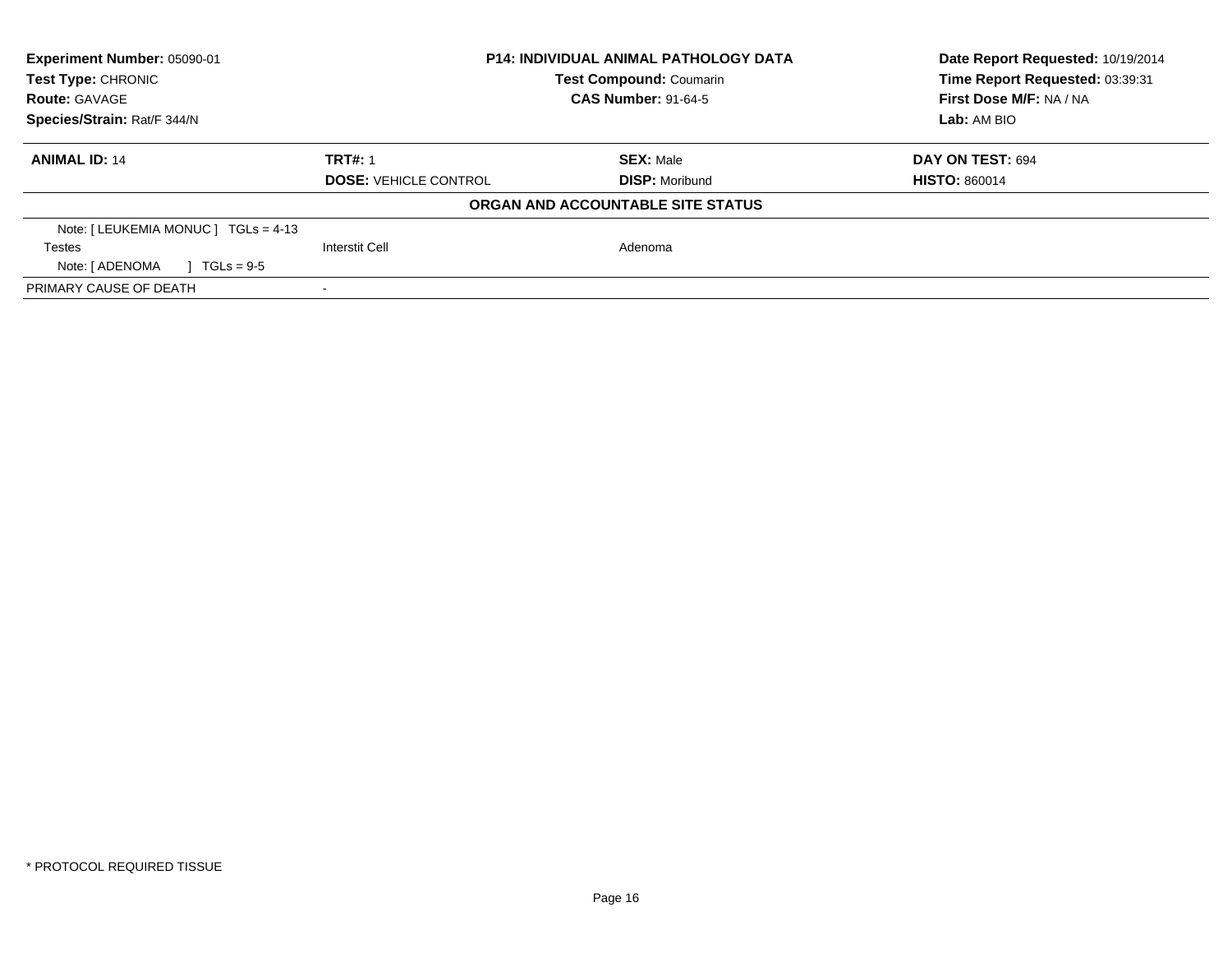| <b>TRT#: 1</b><br><b>ANIMAL ID: 15</b><br><b>SEX: Male</b><br>DAY ON TEST: 609<br><b>DOSE: VEHICLE CONTROL</b><br><b>DISP: Moribund</b><br><b>HISTO: 860015</b><br>ORGAN AND ACCOUNTABLE SITE STATUS<br><b>Adrenal Gland - Cortex</b><br>Adrenal Gland - Medulla<br><b>Bone</b><br><b>Bone Marrow</b><br><b>Brain</b><br>Epididymis<br>Heart<br>Esophagus<br>Intestine Large - Cecum<br>Intestine Large - Colon<br>Intestine Small - Ileum<br>Intestine Large - Rectum<br>Intestine Small - Jejunum<br>Islets, Pancreatic<br>Liver<br>Lung<br>Lymph Node - Mandibular<br>Lymph Node - Mesenteric<br>Mammary Gland<br>Nose<br><b>Pituitary Gland</b><br><b>Preputial Gland</b><br>Pancreas<br>Prostate<br>Salivary Glands<br><b>Seminal Vesicle</b><br>Spleen<br>Stomach - Forestomach<br>Stomach - Glandular<br>Trachea<br><b>Urinary Bladder</b><br>Thymus<br><b>OBSERVATIONS</b><br><b>Intestine Small</b><br>Duodenum<br>Ulcer<br>Moderate<br>Note: [ ULCER<br>$1 TGLs = 8-13$<br>Mild<br>Kidney<br>Nephropathy<br><b>Mammary GI</b><br>Note: #6 IS NOT MAMMARY BUT SUBCUTANEOUS FIBROMA<br>Minimal<br>Parathyroid Gland<br>Hyperplasia<br>Note: [HYPERPLASIA ] TGLs = 1-9<br>Skin<br><b>Subcut Tiss</b><br>Fibroma<br>Squamous Cell Papilloma<br>$1 TGLs = 6-15$<br>Note: [ FIBROMA<br>Note: [ PAPILLOMA SQUA ] TGLs = 9-14<br><b>Interstit Cell</b><br>Adenoma<br>Testes<br>Note: [ ADENOMA<br>$\sqrt{1}$ TGLs = 3,4,5-5<br>Mild<br><b>Thyroid Gland</b><br>Follicle<br>Cyst<br>Note: [ CYST<br>$1 TGLs = 2-9$ | Experiment Number: 05090-01<br>Test Type: CHRONIC<br><b>Route: GAVAGE</b><br>Species/Strain: Rat/F 344/N | <b>P14: INDIVIDUAL ANIMAL PATHOLOGY DATA</b><br>Test Compound: Coumarin<br><b>CAS Number: 91-64-5</b> |  | Date Report Requested: 10/19/2014<br>Time Report Requested: 03:39:31<br>First Dose M/F: NA / NA<br>Lab: AM BIO |  |
|---------------------------------------------------------------------------------------------------------------------------------------------------------------------------------------------------------------------------------------------------------------------------------------------------------------------------------------------------------------------------------------------------------------------------------------------------------------------------------------------------------------------------------------------------------------------------------------------------------------------------------------------------------------------------------------------------------------------------------------------------------------------------------------------------------------------------------------------------------------------------------------------------------------------------------------------------------------------------------------------------------------------------------------------------------------------------------------------------------------------------------------------------------------------------------------------------------------------------------------------------------------------------------------------------------------------------------------------------------------------------------------------------------------------------------------------------------------------------------------------------------------------|----------------------------------------------------------------------------------------------------------|-------------------------------------------------------------------------------------------------------|--|----------------------------------------------------------------------------------------------------------------|--|
|                                                                                                                                                                                                                                                                                                                                                                                                                                                                                                                                                                                                                                                                                                                                                                                                                                                                                                                                                                                                                                                                                                                                                                                                                                                                                                                                                                                                                                                                                                                     |                                                                                                          |                                                                                                       |  |                                                                                                                |  |
|                                                                                                                                                                                                                                                                                                                                                                                                                                                                                                                                                                                                                                                                                                                                                                                                                                                                                                                                                                                                                                                                                                                                                                                                                                                                                                                                                                                                                                                                                                                     |                                                                                                          |                                                                                                       |  |                                                                                                                |  |
|                                                                                                                                                                                                                                                                                                                                                                                                                                                                                                                                                                                                                                                                                                                                                                                                                                                                                                                                                                                                                                                                                                                                                                                                                                                                                                                                                                                                                                                                                                                     |                                                                                                          |                                                                                                       |  |                                                                                                                |  |
|                                                                                                                                                                                                                                                                                                                                                                                                                                                                                                                                                                                                                                                                                                                                                                                                                                                                                                                                                                                                                                                                                                                                                                                                                                                                                                                                                                                                                                                                                                                     | <b>NORMAL</b>                                                                                            |                                                                                                       |  |                                                                                                                |  |
|                                                                                                                                                                                                                                                                                                                                                                                                                                                                                                                                                                                                                                                                                                                                                                                                                                                                                                                                                                                                                                                                                                                                                                                                                                                                                                                                                                                                                                                                                                                     |                                                                                                          |                                                                                                       |  |                                                                                                                |  |
|                                                                                                                                                                                                                                                                                                                                                                                                                                                                                                                                                                                                                                                                                                                                                                                                                                                                                                                                                                                                                                                                                                                                                                                                                                                                                                                                                                                                                                                                                                                     |                                                                                                          |                                                                                                       |  |                                                                                                                |  |
|                                                                                                                                                                                                                                                                                                                                                                                                                                                                                                                                                                                                                                                                                                                                                                                                                                                                                                                                                                                                                                                                                                                                                                                                                                                                                                                                                                                                                                                                                                                     |                                                                                                          |                                                                                                       |  |                                                                                                                |  |
|                                                                                                                                                                                                                                                                                                                                                                                                                                                                                                                                                                                                                                                                                                                                                                                                                                                                                                                                                                                                                                                                                                                                                                                                                                                                                                                                                                                                                                                                                                                     |                                                                                                          |                                                                                                       |  |                                                                                                                |  |
|                                                                                                                                                                                                                                                                                                                                                                                                                                                                                                                                                                                                                                                                                                                                                                                                                                                                                                                                                                                                                                                                                                                                                                                                                                                                                                                                                                                                                                                                                                                     |                                                                                                          |                                                                                                       |  |                                                                                                                |  |
|                                                                                                                                                                                                                                                                                                                                                                                                                                                                                                                                                                                                                                                                                                                                                                                                                                                                                                                                                                                                                                                                                                                                                                                                                                                                                                                                                                                                                                                                                                                     |                                                                                                          |                                                                                                       |  |                                                                                                                |  |
|                                                                                                                                                                                                                                                                                                                                                                                                                                                                                                                                                                                                                                                                                                                                                                                                                                                                                                                                                                                                                                                                                                                                                                                                                                                                                                                                                                                                                                                                                                                     |                                                                                                          |                                                                                                       |  |                                                                                                                |  |
|                                                                                                                                                                                                                                                                                                                                                                                                                                                                                                                                                                                                                                                                                                                                                                                                                                                                                                                                                                                                                                                                                                                                                                                                                                                                                                                                                                                                                                                                                                                     |                                                                                                          |                                                                                                       |  |                                                                                                                |  |
|                                                                                                                                                                                                                                                                                                                                                                                                                                                                                                                                                                                                                                                                                                                                                                                                                                                                                                                                                                                                                                                                                                                                                                                                                                                                                                                                                                                                                                                                                                                     |                                                                                                          |                                                                                                       |  |                                                                                                                |  |
|                                                                                                                                                                                                                                                                                                                                                                                                                                                                                                                                                                                                                                                                                                                                                                                                                                                                                                                                                                                                                                                                                                                                                                                                                                                                                                                                                                                                                                                                                                                     |                                                                                                          |                                                                                                       |  |                                                                                                                |  |
|                                                                                                                                                                                                                                                                                                                                                                                                                                                                                                                                                                                                                                                                                                                                                                                                                                                                                                                                                                                                                                                                                                                                                                                                                                                                                                                                                                                                                                                                                                                     |                                                                                                          |                                                                                                       |  |                                                                                                                |  |
|                                                                                                                                                                                                                                                                                                                                                                                                                                                                                                                                                                                                                                                                                                                                                                                                                                                                                                                                                                                                                                                                                                                                                                                                                                                                                                                                                                                                                                                                                                                     |                                                                                                          |                                                                                                       |  |                                                                                                                |  |
|                                                                                                                                                                                                                                                                                                                                                                                                                                                                                                                                                                                                                                                                                                                                                                                                                                                                                                                                                                                                                                                                                                                                                                                                                                                                                                                                                                                                                                                                                                                     |                                                                                                          |                                                                                                       |  |                                                                                                                |  |
|                                                                                                                                                                                                                                                                                                                                                                                                                                                                                                                                                                                                                                                                                                                                                                                                                                                                                                                                                                                                                                                                                                                                                                                                                                                                                                                                                                                                                                                                                                                     |                                                                                                          |                                                                                                       |  |                                                                                                                |  |
|                                                                                                                                                                                                                                                                                                                                                                                                                                                                                                                                                                                                                                                                                                                                                                                                                                                                                                                                                                                                                                                                                                                                                                                                                                                                                                                                                                                                                                                                                                                     |                                                                                                          |                                                                                                       |  |                                                                                                                |  |
|                                                                                                                                                                                                                                                                                                                                                                                                                                                                                                                                                                                                                                                                                                                                                                                                                                                                                                                                                                                                                                                                                                                                                                                                                                                                                                                                                                                                                                                                                                                     |                                                                                                          |                                                                                                       |  |                                                                                                                |  |
|                                                                                                                                                                                                                                                                                                                                                                                                                                                                                                                                                                                                                                                                                                                                                                                                                                                                                                                                                                                                                                                                                                                                                                                                                                                                                                                                                                                                                                                                                                                     |                                                                                                          |                                                                                                       |  |                                                                                                                |  |
|                                                                                                                                                                                                                                                                                                                                                                                                                                                                                                                                                                                                                                                                                                                                                                                                                                                                                                                                                                                                                                                                                                                                                                                                                                                                                                                                                                                                                                                                                                                     |                                                                                                          |                                                                                                       |  |                                                                                                                |  |
|                                                                                                                                                                                                                                                                                                                                                                                                                                                                                                                                                                                                                                                                                                                                                                                                                                                                                                                                                                                                                                                                                                                                                                                                                                                                                                                                                                                                                                                                                                                     |                                                                                                          |                                                                                                       |  |                                                                                                                |  |
|                                                                                                                                                                                                                                                                                                                                                                                                                                                                                                                                                                                                                                                                                                                                                                                                                                                                                                                                                                                                                                                                                                                                                                                                                                                                                                                                                                                                                                                                                                                     |                                                                                                          |                                                                                                       |  |                                                                                                                |  |
|                                                                                                                                                                                                                                                                                                                                                                                                                                                                                                                                                                                                                                                                                                                                                                                                                                                                                                                                                                                                                                                                                                                                                                                                                                                                                                                                                                                                                                                                                                                     |                                                                                                          |                                                                                                       |  |                                                                                                                |  |
|                                                                                                                                                                                                                                                                                                                                                                                                                                                                                                                                                                                                                                                                                                                                                                                                                                                                                                                                                                                                                                                                                                                                                                                                                                                                                                                                                                                                                                                                                                                     |                                                                                                          |                                                                                                       |  |                                                                                                                |  |
|                                                                                                                                                                                                                                                                                                                                                                                                                                                                                                                                                                                                                                                                                                                                                                                                                                                                                                                                                                                                                                                                                                                                                                                                                                                                                                                                                                                                                                                                                                                     |                                                                                                          |                                                                                                       |  |                                                                                                                |  |
|                                                                                                                                                                                                                                                                                                                                                                                                                                                                                                                                                                                                                                                                                                                                                                                                                                                                                                                                                                                                                                                                                                                                                                                                                                                                                                                                                                                                                                                                                                                     |                                                                                                          |                                                                                                       |  |                                                                                                                |  |
|                                                                                                                                                                                                                                                                                                                                                                                                                                                                                                                                                                                                                                                                                                                                                                                                                                                                                                                                                                                                                                                                                                                                                                                                                                                                                                                                                                                                                                                                                                                     | PRIMARY CAUSE OF DEATH                                                                                   | $\sim$                                                                                                |  |                                                                                                                |  |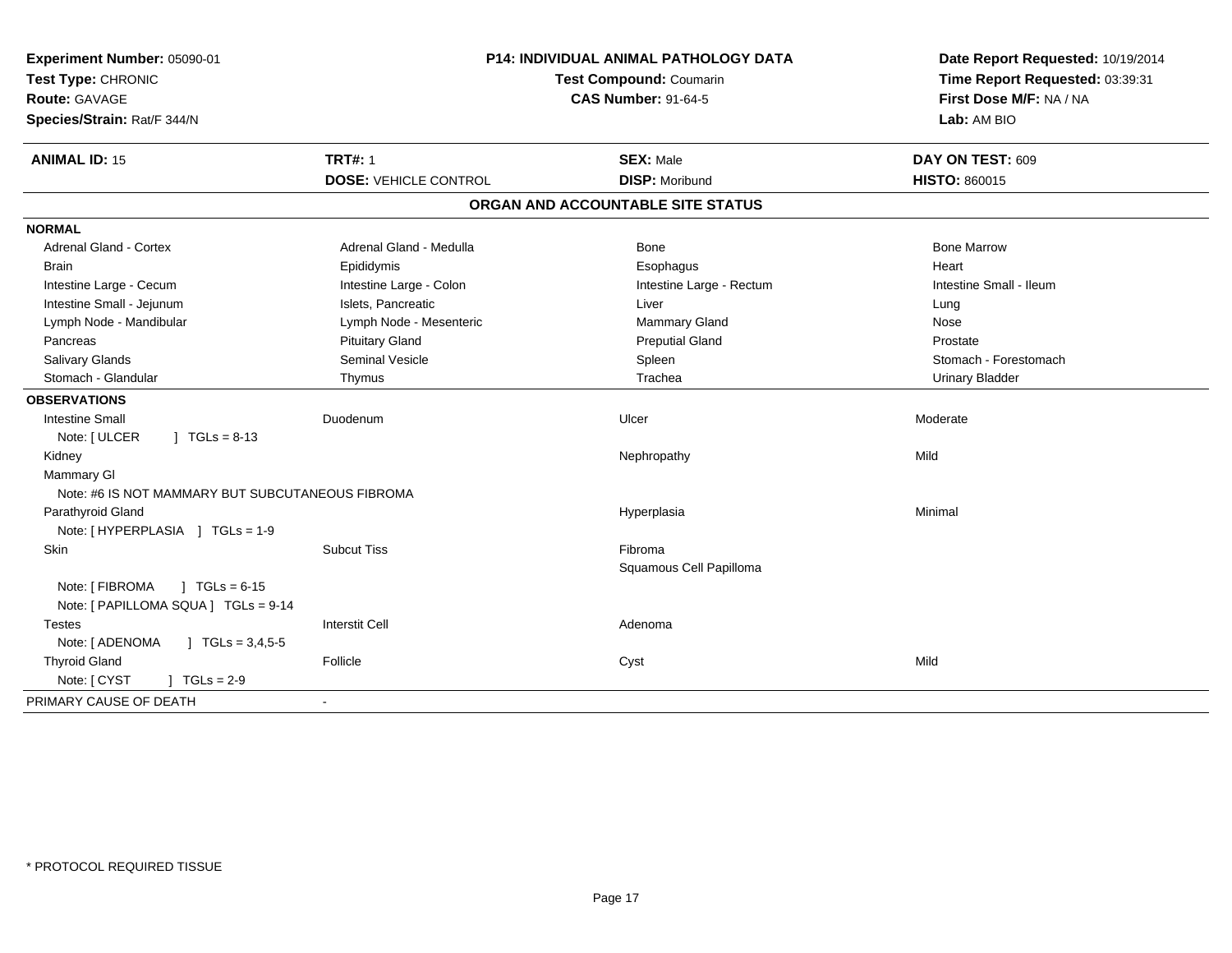| Experiment Number: 05090-01<br>Test Type: CHRONIC<br><b>Route: GAVAGE</b><br>Species/Strain: Rat/F 344/N<br><b>ANIMAL ID: 16</b> | <b>P14: INDIVIDUAL ANIMAL PATHOLOGY DATA</b><br>Test Compound: Coumarin<br><b>CAS Number: 91-64-5</b><br><b>TRT#: 1</b><br><b>SEX: Male</b> |                                   | Date Report Requested: 10/19/2014<br>Time Report Requested: 03:39:32<br>First Dose M/F: NA / NA<br>Lab: AM BIO<br>DAY ON TEST: 729 |
|----------------------------------------------------------------------------------------------------------------------------------|---------------------------------------------------------------------------------------------------------------------------------------------|-----------------------------------|------------------------------------------------------------------------------------------------------------------------------------|
|                                                                                                                                  | <b>DOSE: VEHICLE CONTROL</b>                                                                                                                | <b>DISP: Terminal Sacrifice</b>   | <b>HISTO: 860016</b>                                                                                                               |
|                                                                                                                                  |                                                                                                                                             | ORGAN AND ACCOUNTABLE SITE STATUS |                                                                                                                                    |
| <b>NORMAL</b>                                                                                                                    |                                                                                                                                             |                                   |                                                                                                                                    |
| <b>Adrenal Gland - Cortex</b>                                                                                                    | Adrenal Gland - Medulla                                                                                                                     | Bone                              | <b>Bone Marrow</b>                                                                                                                 |
| <b>Brain</b>                                                                                                                     | Epididymis                                                                                                                                  | Esophagus                         | Heart                                                                                                                              |
| Intestine Large - Cecum                                                                                                          | Intestine Large - Colon                                                                                                                     | Intestine Large - Rectum          | Intestine Small - Duodenum                                                                                                         |
| Intestine Small - Ileum                                                                                                          | Intestine Small - Jejunum                                                                                                                   | Islets, Pancreatic                | Lung                                                                                                                               |
| Lymph Node - Mandibular                                                                                                          | Lymph Node - Mesenteric                                                                                                                     | Pancreas                          | Parathyroid Gland                                                                                                                  |
| <b>Pituitary Gland</b>                                                                                                           | <b>Preputial Gland</b>                                                                                                                      | Prostate                          | Salivary Glands                                                                                                                    |
| <b>Seminal Vesicle</b>                                                                                                           | Spleen                                                                                                                                      | Stomach - Forestomach             | Stomach - Glandular                                                                                                                |
| <b>Thyroid Gland</b>                                                                                                             | Trachea                                                                                                                                     | <b>Urinary Bladder</b>            |                                                                                                                                    |
| <b>MISSING</b>                                                                                                                   |                                                                                                                                             |                                   |                                                                                                                                    |
| <b>Mammary Gland</b>                                                                                                             |                                                                                                                                             |                                   |                                                                                                                                    |
| <b>OBSERVATIONS</b>                                                                                                              |                                                                                                                                             |                                   |                                                                                                                                    |
| Kidney                                                                                                                           |                                                                                                                                             | Nephropathy                       | Mild                                                                                                                               |
| Liver                                                                                                                            |                                                                                                                                             | <b>Basophilic Focus</b>           |                                                                                                                                    |
|                                                                                                                                  |                                                                                                                                             | Clear Cell Focus                  |                                                                                                                                    |
| Nose                                                                                                                             |                                                                                                                                             | Inflammation                      | Suppurative, Mild                                                                                                                  |
| <b>Skin</b>                                                                                                                      |                                                                                                                                             | Cyst Epithelial Inclusion         |                                                                                                                                    |
| Note: $[CYST EPITH INC] TGLs = 1-13$                                                                                             |                                                                                                                                             |                                   |                                                                                                                                    |
| <b>Testes</b>                                                                                                                    | <b>Interstit Cell</b>                                                                                                                       | Adenoma                           |                                                                                                                                    |
| Thymus                                                                                                                           |                                                                                                                                             | Sarcoma                           |                                                                                                                                    |
| PRIMARY CAUSE OF DEATH                                                                                                           |                                                                                                                                             |                                   |                                                                                                                                    |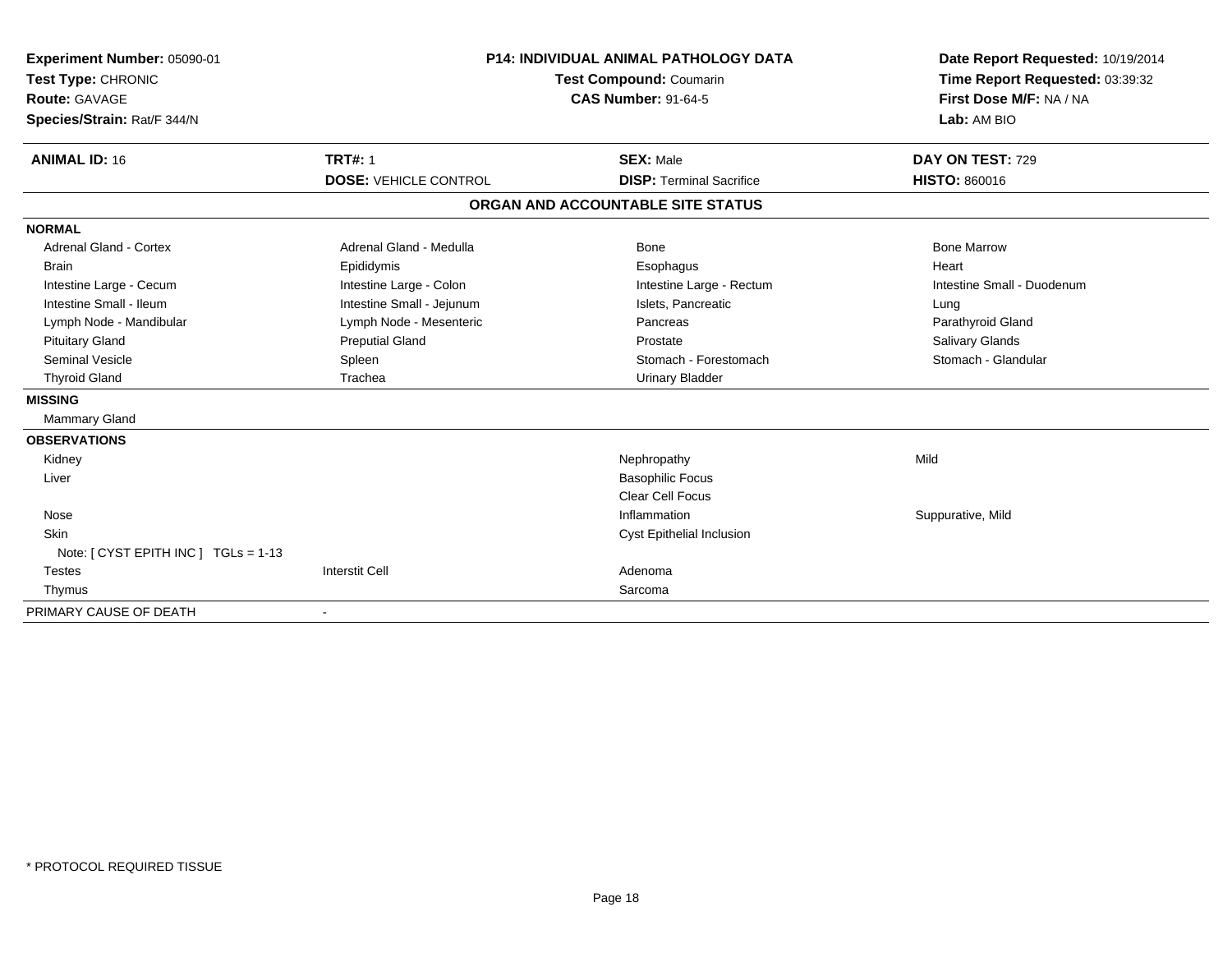| Experiment Number: 05090-01<br>Test Type: CHRONIC<br>Route: GAVAGE<br>Species/Strain: Rat/F 344/N<br><b>ANIMAL ID: 17</b> | <b>P14: INDIVIDUAL ANIMAL PATHOLOGY DATA</b><br><b>Test Compound: Coumarin</b><br><b>CAS Number: 91-64-5</b><br><b>TRT#: 1</b><br><b>SEX: Male</b> |                                   | Date Report Requested: 10/19/2014<br>Time Report Requested: 03:39:32<br>First Dose M/F: NA / NA<br>Lab: AM BIO<br>DAY ON TEST: 729 |
|---------------------------------------------------------------------------------------------------------------------------|----------------------------------------------------------------------------------------------------------------------------------------------------|-----------------------------------|------------------------------------------------------------------------------------------------------------------------------------|
|                                                                                                                           | <b>DOSE: VEHICLE CONTROL</b>                                                                                                                       | <b>DISP: Terminal Sacrifice</b>   | <b>HISTO: 860017</b>                                                                                                               |
|                                                                                                                           |                                                                                                                                                    | ORGAN AND ACCOUNTABLE SITE STATUS |                                                                                                                                    |
| <b>NORMAL</b>                                                                                                             |                                                                                                                                                    |                                   |                                                                                                                                    |
| Adrenal Gland - Cortex                                                                                                    | Adrenal Gland - Medulla                                                                                                                            | Bone                              | <b>Bone Marrow</b>                                                                                                                 |
| <b>Brain</b>                                                                                                              | Epididymis                                                                                                                                         | Esophagus                         | Intestine Large - Cecum                                                                                                            |
| Intestine Large - Colon                                                                                                   | Intestine Large - Rectum                                                                                                                           | Intestine Small - Duodenum        | Intestine Small - Ileum                                                                                                            |
| Intestine Small - Jejunum                                                                                                 | Islets, Pancreatic                                                                                                                                 | Lung                              | Lymph Node - Mandibular                                                                                                            |
| Lymph Node - Mesenteric                                                                                                   | Mammary Gland                                                                                                                                      | Nose                              | Pancreas                                                                                                                           |
| Parathyroid Gland                                                                                                         | <b>Pituitary Gland</b>                                                                                                                             | Prostate                          | <b>Salivary Glands</b>                                                                                                             |
| <b>Seminal Vesicle</b>                                                                                                    | Spleen                                                                                                                                             | Stomach - Forestomach             | Stomach - Glandular                                                                                                                |
| Thymus                                                                                                                    | <b>Thyroid Gland</b>                                                                                                                               | Trachea                           | <b>Urinary Bladder</b>                                                                                                             |
| <b>OBSERVATIONS</b>                                                                                                       |                                                                                                                                                    |                                   |                                                                                                                                    |
| Heart                                                                                                                     |                                                                                                                                                    | Cardiomyopathy                    | Mild                                                                                                                               |
| Kidney                                                                                                                    |                                                                                                                                                    | Nephropathy                       | Mild                                                                                                                               |
| Liver                                                                                                                     |                                                                                                                                                    | <b>Basophilic Focus</b>           |                                                                                                                                    |
|                                                                                                                           |                                                                                                                                                    | <b>Eosinophilic Focus</b>         |                                                                                                                                    |
|                                                                                                                           | <b>Bile Duct</b>                                                                                                                                   | Hyperplasia                       | Minimal                                                                                                                            |
| <b>Preputial Gland</b>                                                                                                    |                                                                                                                                                    | Inflammation                      | Suppurative, Mild                                                                                                                  |
| <b>Skin</b>                                                                                                               |                                                                                                                                                    | <b>Basal Cell Adenoma</b>         |                                                                                                                                    |
| Note: [ BASAL CEL ADEN ] TGLs = 1-13                                                                                      |                                                                                                                                                    |                                   |                                                                                                                                    |
| <b>Testes</b>                                                                                                             | <b>Interstit Cell</b>                                                                                                                              | Adenoma                           |                                                                                                                                    |
| Note: [ ADENOMA<br>$\sqrt{6}$ TGLs = 2-5,3-5                                                                              |                                                                                                                                                    |                                   |                                                                                                                                    |
| PRIMARY CAUSE OF DEATH                                                                                                    |                                                                                                                                                    |                                   |                                                                                                                                    |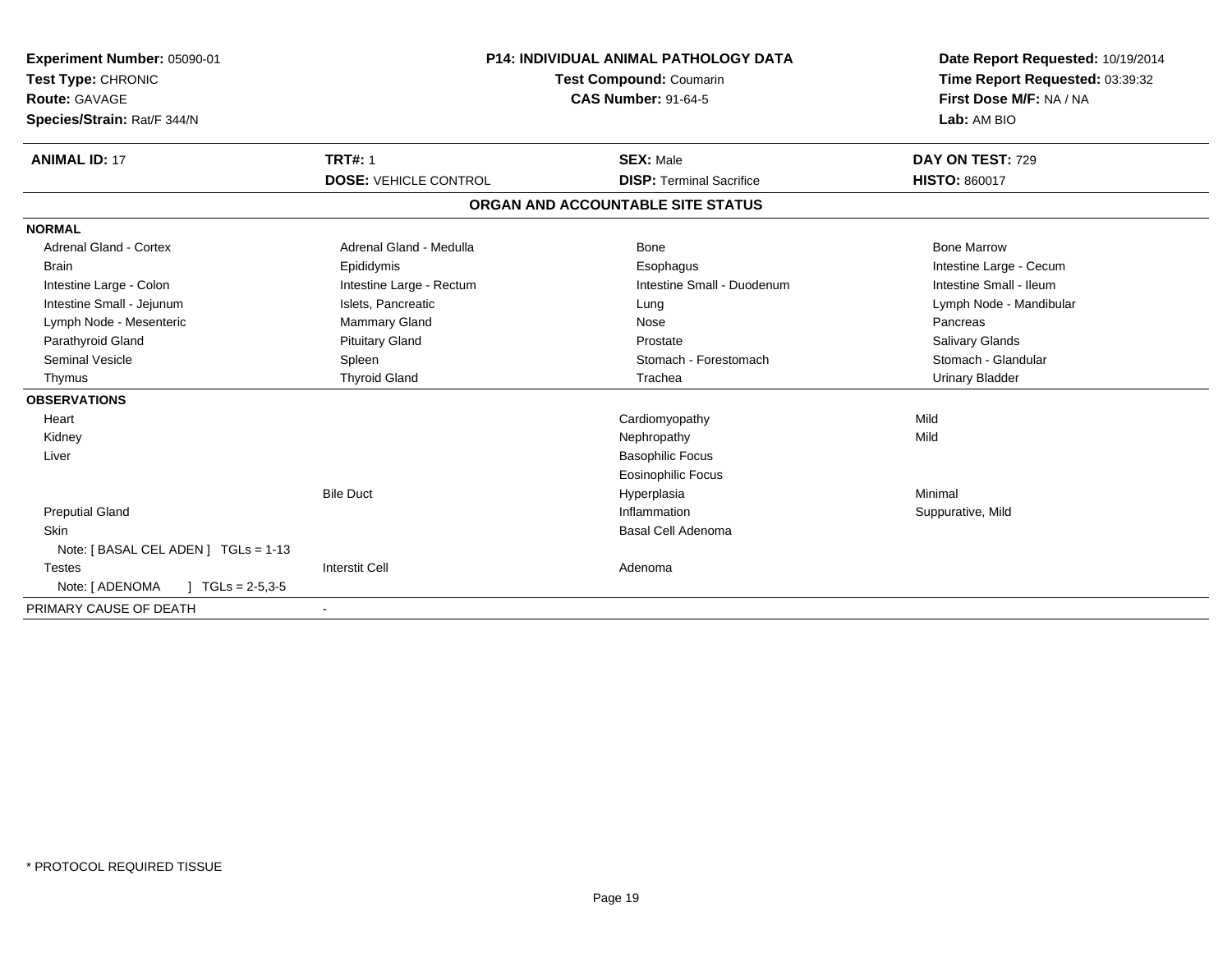| Experiment Number: 05090-01<br>Test Type: CHRONIC<br>Route: GAVAGE<br>Species/Strain: Rat/F 344/N<br><b>ANIMAL ID: 18</b> | <b>P14: INDIVIDUAL ANIMAL PATHOLOGY DATA</b><br>Test Compound: Coumarin<br><b>CAS Number: 91-64-5</b><br><b>TRT#: 1</b><br><b>SEX: Male</b> |                                   | Date Report Requested: 10/19/2014<br>Time Report Requested: 03:39:32<br>First Dose M/F: NA / NA<br>Lab: AM BIO<br>DAY ON TEST: 730 |
|---------------------------------------------------------------------------------------------------------------------------|---------------------------------------------------------------------------------------------------------------------------------------------|-----------------------------------|------------------------------------------------------------------------------------------------------------------------------------|
|                                                                                                                           | <b>DOSE: VEHICLE CONTROL</b>                                                                                                                | <b>DISP: Terminal Sacrifice</b>   | <b>HISTO: 860018</b>                                                                                                               |
|                                                                                                                           |                                                                                                                                             | ORGAN AND ACCOUNTABLE SITE STATUS |                                                                                                                                    |
| <b>NORMAL</b>                                                                                                             |                                                                                                                                             |                                   |                                                                                                                                    |
| <b>Adrenal Gland - Cortex</b>                                                                                             | Adrenal Gland - Medulla                                                                                                                     | <b>Bone</b>                       | <b>Bone Marrow</b>                                                                                                                 |
| <b>Brain</b>                                                                                                              | Epididymis                                                                                                                                  | Esophagus                         | Intestine Large - Cecum                                                                                                            |
| Intestine Large - Colon                                                                                                   | Intestine Large - Rectum                                                                                                                    | Intestine Small - Duodenum        | Intestine Small - Ileum                                                                                                            |
| Intestine Small - Jejunum                                                                                                 | Islets, Pancreatic                                                                                                                          | Lung                              | Lymph Node - Mandibular                                                                                                            |
| Lymph Node - Mesenteric                                                                                                   | <b>Mammary Gland</b>                                                                                                                        | Pancreas                          | Parathyroid Gland                                                                                                                  |
| <b>Preputial Gland</b>                                                                                                    | Prostate                                                                                                                                    | <b>Salivary Glands</b>            | <b>Seminal Vesicle</b>                                                                                                             |
| <b>Skin</b>                                                                                                               | Spleen                                                                                                                                      | Stomach - Glandular               | Thymus                                                                                                                             |
| <b>Thyroid Gland</b>                                                                                                      | Trachea                                                                                                                                     | <b>Urinary Bladder</b>            |                                                                                                                                    |
| <b>OBSERVATIONS</b>                                                                                                       |                                                                                                                                             |                                   |                                                                                                                                    |
| Heart                                                                                                                     |                                                                                                                                             | Cardiomyopathy                    | Mild                                                                                                                               |
| Kidney                                                                                                                    |                                                                                                                                             | Nephropathy                       | Mild                                                                                                                               |
| Liver                                                                                                                     |                                                                                                                                             | <b>Basophilic Focus</b>           |                                                                                                                                    |
|                                                                                                                           | <b>Bile Duct</b>                                                                                                                            | Hyperplasia                       | Mild                                                                                                                               |
| Nose                                                                                                                      |                                                                                                                                             | Inflammation                      | Suppurative, Minimal                                                                                                               |
| <b>Pituitary Gland</b>                                                                                                    | <b>Pars Distalis</b>                                                                                                                        | Adenoma                           |                                                                                                                                    |
| Stomach                                                                                                                   | Forestomach                                                                                                                                 | Hyperkeratosis                    | Mild                                                                                                                               |
| Note: [ HYPERKERATOSIS ] TGLs = 2-6                                                                                       |                                                                                                                                             |                                   |                                                                                                                                    |
| <b>Testes</b>                                                                                                             | <b>Interstit Cell</b>                                                                                                                       | Adenoma                           |                                                                                                                                    |
| Note: [ ADENOMA<br>$\sqrt{1 + 1}$ TGLs = 1-5                                                                              |                                                                                                                                             |                                   |                                                                                                                                    |
| PRIMARY CAUSE OF DEATH                                                                                                    |                                                                                                                                             |                                   |                                                                                                                                    |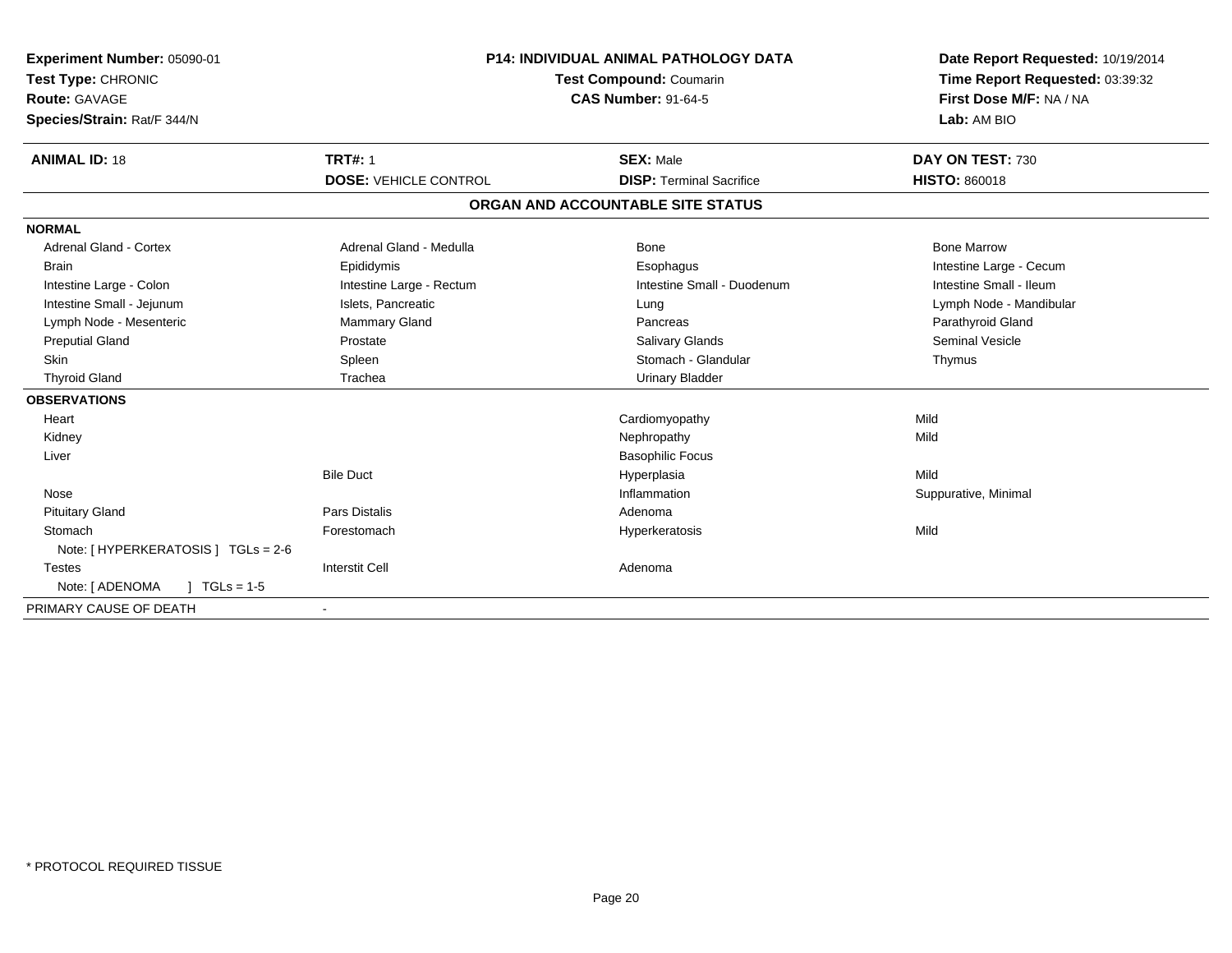| <b>Experiment Number: 05090-01</b><br>Test Type: CHRONIC<br><b>Route: GAVAGE</b><br>Species/Strain: Rat/F 344/N | <b>P14: INDIVIDUAL ANIMAL PATHOLOGY DATA</b><br>Test Compound: Coumarin<br><b>CAS Number: 91-64-5</b> |                                   | Date Report Requested: 10/19/2014<br>Time Report Requested: 03:39:32<br>First Dose M/F: NA / NA<br>Lab: AM BIO |
|-----------------------------------------------------------------------------------------------------------------|-------------------------------------------------------------------------------------------------------|-----------------------------------|----------------------------------------------------------------------------------------------------------------|
| <b>ANIMAL ID: 19</b>                                                                                            | <b>TRT#: 1</b>                                                                                        | <b>SEX: Male</b>                  | DAY ON TEST: 453                                                                                               |
|                                                                                                                 | <b>DOSE: VEHICLE CONTROL</b>                                                                          | <b>DISP: Interval Sacrifice</b>   | <b>HISTO: 860019</b>                                                                                           |
|                                                                                                                 |                                                                                                       | ORGAN AND ACCOUNTABLE SITE STATUS |                                                                                                                |
| <b>NORMAL</b>                                                                                                   |                                                                                                       |                                   |                                                                                                                |
| <b>Adrenal Gland - Cortex</b>                                                                                   | Adrenal Gland - Medulla                                                                               | Bone                              | <b>Bone Marrow</b>                                                                                             |
| <b>Brain</b>                                                                                                    | Epididymis                                                                                            | Esophagus                         | Intestine Large - Cecum                                                                                        |
| Intestine Large - Colon                                                                                         | Intestine Large - Rectum                                                                              | Intestine Small - Duodenum        | Intestine Small - Ileum                                                                                        |
| Intestine Small - Jejunum                                                                                       | Islets, Pancreatic                                                                                    | Lung                              | Lymph Node - Mandibular                                                                                        |
| Lymph Node - Mesenteric                                                                                         | <b>Mammary Gland</b>                                                                                  | Pancreas                          | Parathyroid Gland                                                                                              |
| <b>Pituitary Gland</b>                                                                                          | Prostate                                                                                              | <b>Salivary Glands</b>            | <b>Seminal Vesicle</b>                                                                                         |
| <b>Skin</b>                                                                                                     | Spleen                                                                                                | Stomach - Forestomach             | Stomach - Glandular                                                                                            |
| Thymus                                                                                                          | Trachea                                                                                               | <b>Urinary Bladder</b>            |                                                                                                                |
| <b>OBSERVATIONS</b>                                                                                             |                                                                                                       |                                   |                                                                                                                |
| Heart                                                                                                           |                                                                                                       | Cardiomyopathy                    | Mild                                                                                                           |
| Kidney                                                                                                          |                                                                                                       | Nephropathy                       | Minimal                                                                                                        |
| Liver                                                                                                           |                                                                                                       | Inflammation                      | Chronic, Minimal                                                                                               |
| Nose                                                                                                            |                                                                                                       | Inflammation                      | Suppurative, Minimal                                                                                           |
| <b>Preputial Gland</b>                                                                                          |                                                                                                       | Inflammation                      | Suppurative, Moderate                                                                                          |
| Note: [INFLAMMATION ] TGLs = 2-13                                                                               |                                                                                                       |                                   |                                                                                                                |
| <b>Testes</b>                                                                                                   | <b>Interstit Cell</b>                                                                                 | Hyperplasia                       | Mild                                                                                                           |
| <b>Thyroid Gland</b>                                                                                            | C Cell                                                                                                | Hyperplasia                       | Minimal                                                                                                        |
| PRIMARY CAUSE OF DEATH                                                                                          |                                                                                                       |                                   |                                                                                                                |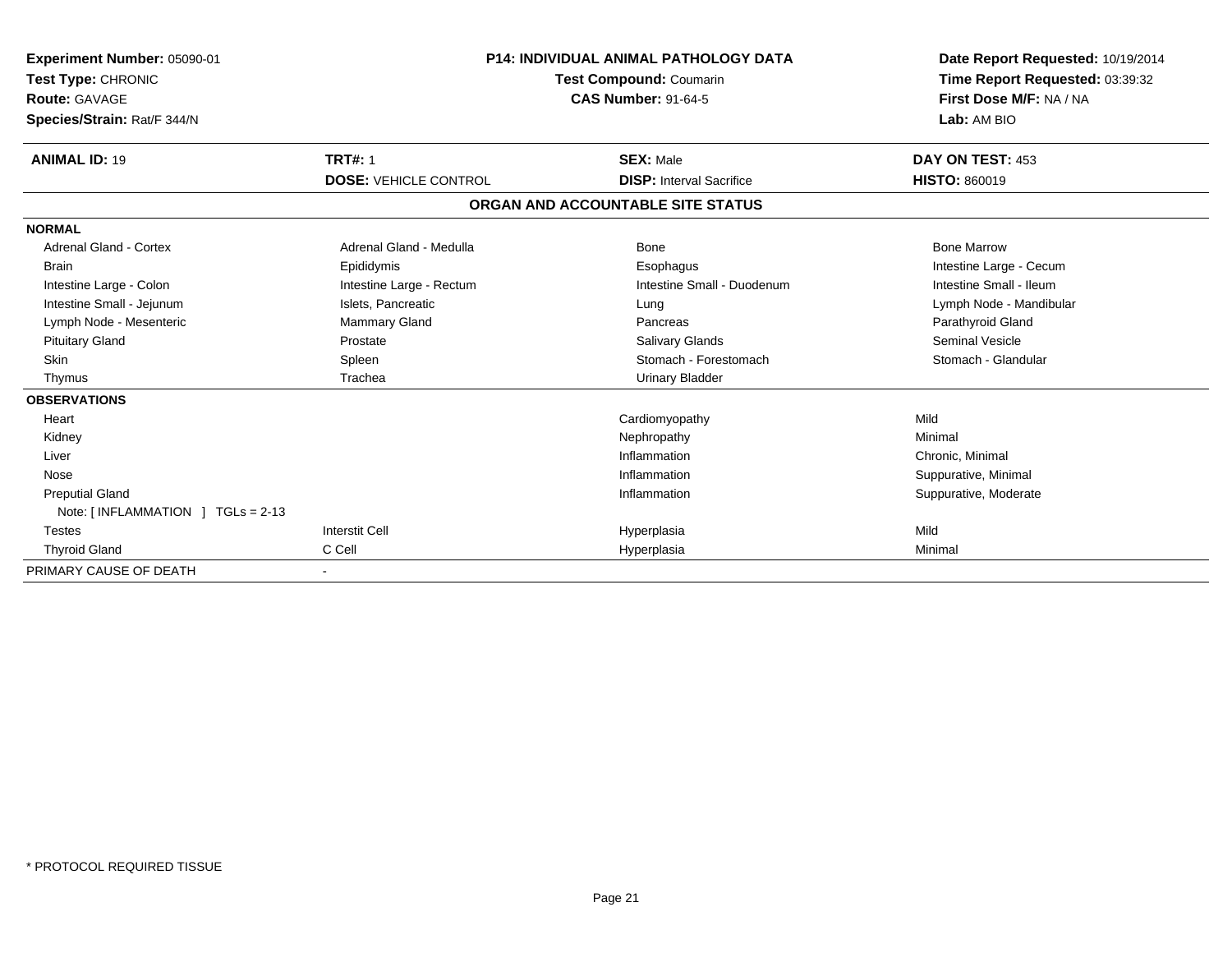| Experiment Number: 05090-01<br>Test Type: CHRONIC<br>Route: GAVAGE<br>Species/Strain: Rat/F 344/N | P14: INDIVIDUAL ANIMAL PATHOLOGY DATA<br>Test Compound: Coumarin<br><b>CAS Number: 91-64-5</b> |                                                     | Date Report Requested: 10/19/2014<br>Time Report Requested: 03:39:32<br>First Dose M/F: NA / NA<br>Lab: AM BIO |  |
|---------------------------------------------------------------------------------------------------|------------------------------------------------------------------------------------------------|-----------------------------------------------------|----------------------------------------------------------------------------------------------------------------|--|
| <b>ANIMAL ID: 20</b>                                                                              | <b>TRT#: 1</b><br><b>DOSE: VEHICLE CONTROL</b>                                                 | <b>SEX: Male</b><br><b>DISP: Terminal Sacrifice</b> | DAY ON TEST: 729<br><b>HISTO: 860020</b>                                                                       |  |
|                                                                                                   |                                                                                                |                                                     |                                                                                                                |  |
|                                                                                                   |                                                                                                | ORGAN AND ACCOUNTABLE SITE STATUS                   |                                                                                                                |  |
| <b>NORMAL</b>                                                                                     |                                                                                                |                                                     |                                                                                                                |  |
| Adrenal Gland - Cortex                                                                            | Adrenal Gland - Medulla                                                                        | Bone                                                | <b>Bone Marrow</b>                                                                                             |  |
| <b>Brain</b>                                                                                      | Epididymis                                                                                     | Esophagus                                           | Heart                                                                                                          |  |
| Intestine Large - Cecum                                                                           | Intestine Large - Colon                                                                        | Intestine Large - Rectum                            | Intestine Small - Duodenum                                                                                     |  |
| Intestine Small - Ileum                                                                           | Intestine Small - Jejunum                                                                      | Islets, Pancreatic                                  | Lung                                                                                                           |  |
| Lymph Node - Mandibular                                                                           | Lymph Node - Mesenteric                                                                        | Mammary Gland                                       | Mesentery                                                                                                      |  |
| Parathyroid Gland                                                                                 | <b>Pituitary Gland</b>                                                                         | Prostate                                            | Salivary Glands                                                                                                |  |
| <b>Seminal Vesicle</b>                                                                            | Skin                                                                                           | Spleen                                              | Stomach - Forestomach                                                                                          |  |
| Stomach - Glandular                                                                               | Thymus                                                                                         | <b>Thyroid Gland</b>                                | Trachea                                                                                                        |  |
| <b>Urinary Bladder</b>                                                                            |                                                                                                |                                                     |                                                                                                                |  |
| <b>OBSERVATIONS</b>                                                                               |                                                                                                |                                                     |                                                                                                                |  |
| Kidney                                                                                            |                                                                                                | Nephropathy                                         | Mild                                                                                                           |  |
| Liver                                                                                             |                                                                                                | <b>Basophilic Focus</b>                             | Mild                                                                                                           |  |
|                                                                                                   |                                                                                                | Fatty Change                                        | Minimal                                                                                                        |  |
|                                                                                                   | <b>Bile Duct</b>                                                                               | Hyperplasia                                         | Minimal                                                                                                        |  |
| Note: [BASOPH FOCUS ] TGLs = 4-2                                                                  |                                                                                                |                                                     |                                                                                                                |  |
| Mesentery                                                                                         |                                                                                                |                                                     |                                                                                                                |  |
| Note: MESENTERIC MASS IS NORMAL ADIPOSE TISSUE.                                                   |                                                                                                |                                                     |                                                                                                                |  |
| Nose                                                                                              |                                                                                                | Inflammation                                        | Suppurative, Minimal                                                                                           |  |
| Pancreas                                                                                          |                                                                                                | Atrophy                                             | Mild                                                                                                           |  |
| <b>Preputial Gland</b>                                                                            |                                                                                                | Inflammation                                        | Suppurative, Moderate                                                                                          |  |
| Note: [INFLAMMATION ] TGLs = 1-5                                                                  |                                                                                                |                                                     |                                                                                                                |  |
| <b>Testes</b>                                                                                     | <b>Interstit Cell</b>                                                                          | Adenoma                                             |                                                                                                                |  |
| Note: [ ADENOMA<br>$\sqrt{1 + 1}$ TGLs = 2-5                                                      |                                                                                                |                                                     |                                                                                                                |  |
| PRIMARY CAUSE OF DEATH                                                                            | $\blacksquare$                                                                                 |                                                     |                                                                                                                |  |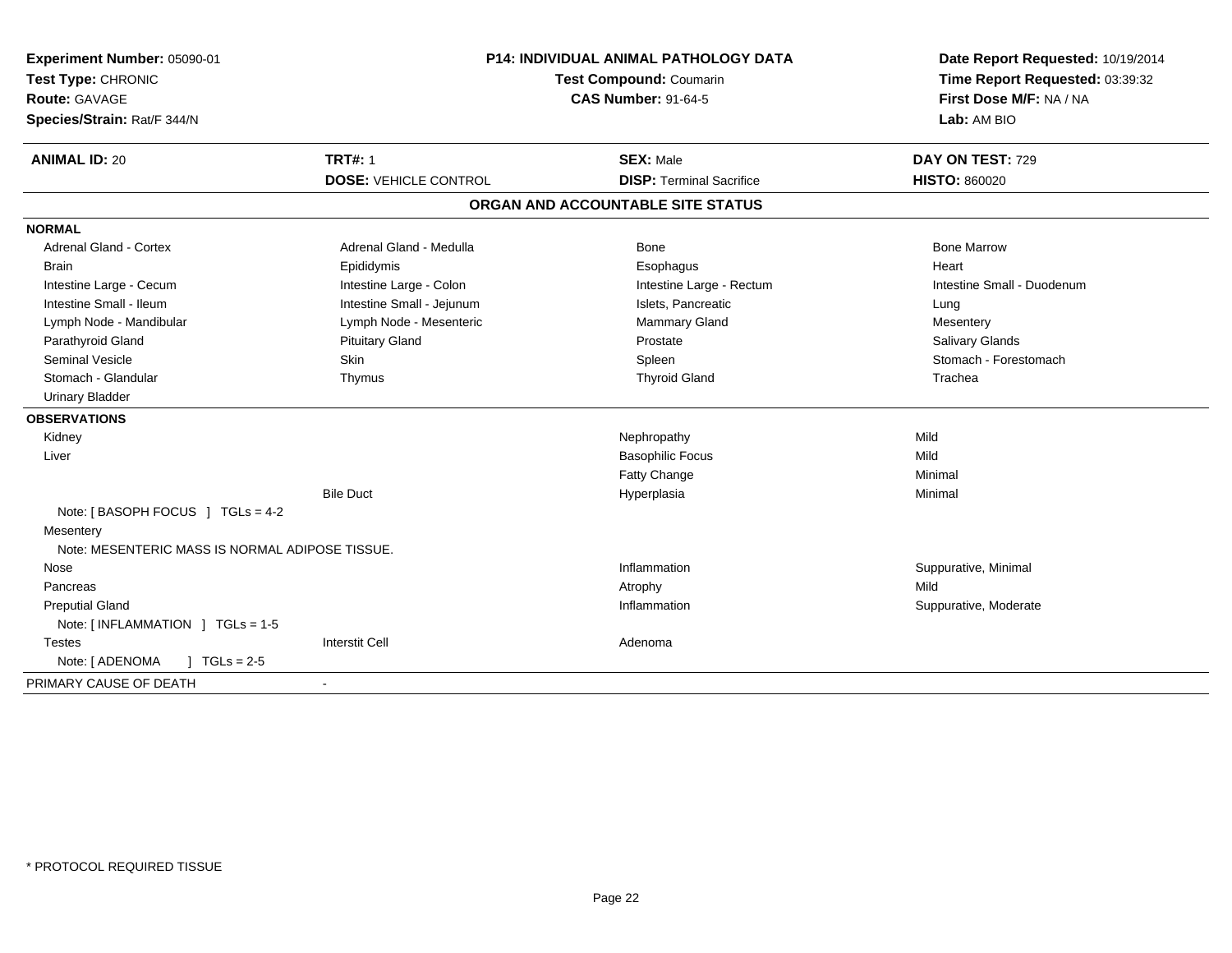| Experiment Number: 05090-01<br>Test Type: CHRONIC<br><b>Route: GAVAGE</b><br>Species/Strain: Rat/F 344/N<br><b>ANIMAL ID: 21</b> | <b>TRT#: 1</b>               | <b>P14: INDIVIDUAL ANIMAL PATHOLOGY DATA</b><br><b>Test Compound: Coumarin</b><br><b>CAS Number: 91-64-5</b><br><b>SEX: Male</b> | Date Report Requested: 10/19/2014<br>Time Report Requested: 03:39:32<br>First Dose M/F: NA / NA<br>Lab: AM BIO<br>DAY ON TEST: 730 |
|----------------------------------------------------------------------------------------------------------------------------------|------------------------------|----------------------------------------------------------------------------------------------------------------------------------|------------------------------------------------------------------------------------------------------------------------------------|
|                                                                                                                                  | <b>DOSE: VEHICLE CONTROL</b> | <b>DISP: Terminal Sacrifice</b>                                                                                                  | <b>HISTO: 860021</b>                                                                                                               |
|                                                                                                                                  |                              | ORGAN AND ACCOUNTABLE SITE STATUS                                                                                                |                                                                                                                                    |
| <b>NORMAL</b>                                                                                                                    |                              |                                                                                                                                  |                                                                                                                                    |
| Adrenal Gland - Cortex                                                                                                           | Adrenal Gland - Medulla      | Bone                                                                                                                             | <b>Bone Marrow</b>                                                                                                                 |
| <b>Brain</b>                                                                                                                     | Epididymis                   | Esophagus                                                                                                                        | Intestine Large - Cecum                                                                                                            |
| Intestine Large - Colon                                                                                                          | Intestine Large - Rectum     | Intestine Small - Duodenum                                                                                                       | Intestine Small - Ileum                                                                                                            |
| Intestine Small - Jejunum                                                                                                        | Islets, Pancreatic           | Lung                                                                                                                             | Lymph Node - Mandibular                                                                                                            |
| <b>Mammary Gland</b>                                                                                                             | Nose                         | Pancreas                                                                                                                         | Parathyroid Gland                                                                                                                  |
| <b>Preputial Gland</b>                                                                                                           | Prostate                     | Salivary Glands                                                                                                                  | Seminal Vesicle                                                                                                                    |
| <b>Skin</b>                                                                                                                      | Spleen                       | Stomach - Forestomach                                                                                                            | Stomach - Glandular                                                                                                                |
| Thymus                                                                                                                           | <b>Thyroid Gland</b>         | Trachea                                                                                                                          | <b>Urinary Bladder</b>                                                                                                             |
| <b>INSUFFICIENT TISSUE</b>                                                                                                       |                              |                                                                                                                                  |                                                                                                                                    |
| Lymph Node - Mesenteric                                                                                                          |                              |                                                                                                                                  |                                                                                                                                    |
| <b>OBSERVATIONS</b>                                                                                                              |                              |                                                                                                                                  |                                                                                                                                    |
| Heart                                                                                                                            |                              | Cardiomyopathy                                                                                                                   | Mild                                                                                                                               |
| Kidney                                                                                                                           |                              | Nephropathy                                                                                                                      | Mild                                                                                                                               |
| Liver                                                                                                                            |                              | <b>Clear Cell Focus</b>                                                                                                          | Mild                                                                                                                               |
|                                                                                                                                  | <b>Bile Duct</b>             | Hyperplasia                                                                                                                      | Mild                                                                                                                               |
| <b>Pituitary Gland</b>                                                                                                           | <b>Pars Distalis</b>         | Cyst                                                                                                                             | Mild                                                                                                                               |
| <b>Testes</b>                                                                                                                    | <b>Interstit Cell</b>        | Adenoma                                                                                                                          |                                                                                                                                    |
| Note: [ ADENOMA<br>$1 TGLs = 1-5$                                                                                                |                              |                                                                                                                                  |                                                                                                                                    |
| PRIMARY CAUSE OF DEATH                                                                                                           |                              |                                                                                                                                  |                                                                                                                                    |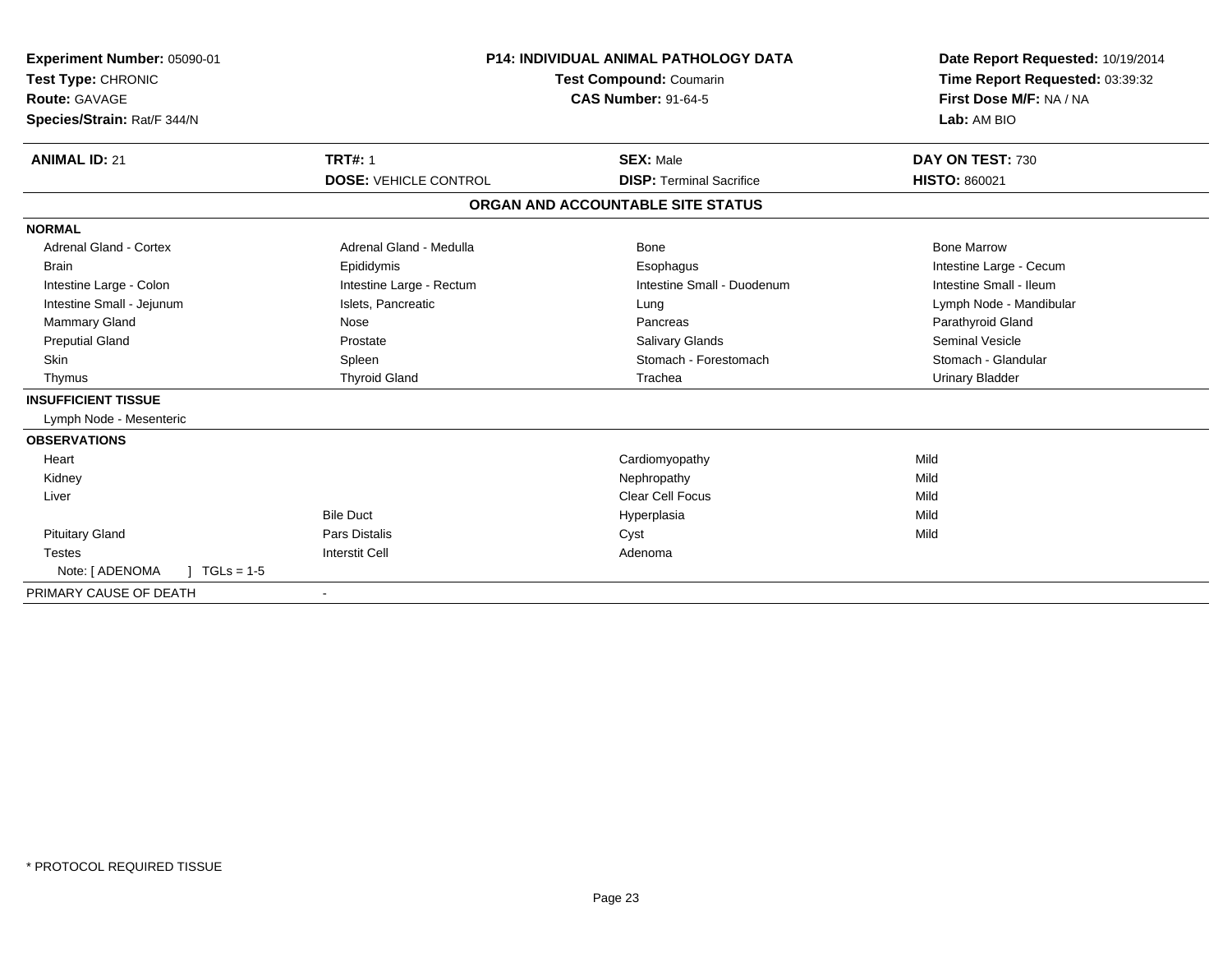| Experiment Number: 05090-01<br>Test Type: CHRONIC<br><b>Route: GAVAGE</b><br>Species/Strain: Rat/F 344/N | P14: INDIVIDUAL ANIMAL PATHOLOGY DATA<br>Test Compound: Coumarin<br><b>CAS Number: 91-64-5</b> |                                           | Date Report Requested: 10/19/2014<br>Time Report Requested: 03:39:32<br>First Dose M/F: NA / NA<br>Lab: AM BIO |  |
|----------------------------------------------------------------------------------------------------------|------------------------------------------------------------------------------------------------|-------------------------------------------|----------------------------------------------------------------------------------------------------------------|--|
| <b>ANIMAL ID: 22</b>                                                                                     | <b>TRT#: 1</b><br><b>DOSE: VEHICLE CONTROL</b>                                                 | <b>SEX: Male</b><br><b>DISP: Moribund</b> | DAY ON TEST: 513<br><b>HISTO: 860022</b>                                                                       |  |
|                                                                                                          |                                                                                                |                                           |                                                                                                                |  |
|                                                                                                          |                                                                                                | ORGAN AND ACCOUNTABLE SITE STATUS         |                                                                                                                |  |
| <b>NORMAL</b>                                                                                            |                                                                                                |                                           |                                                                                                                |  |
| <b>Adrenal Gland - Cortex</b>                                                                            | Adrenal Gland - Medulla                                                                        | <b>Bone</b>                               | <b>Bone Marrow</b>                                                                                             |  |
| Epididymis                                                                                               | Esophagus                                                                                      | Heart                                     | Intestine Large - Cecum                                                                                        |  |
| Intestine Large - Colon                                                                                  | Intestine Large - Rectum                                                                       | Intestine Small - Duodenum                | Intestine Small - Ileum                                                                                        |  |
| Intestine Small - Jejunum                                                                                | Islets, Pancreatic                                                                             | Lymph Node - Mandibular                   | Lymph Node - Mesenteric                                                                                        |  |
| Mammary Gland                                                                                            | Nose                                                                                           | Pancreas                                  | Prostate                                                                                                       |  |
| Salivary Glands                                                                                          | <b>Seminal Vesicle</b>                                                                         | <b>Skin</b>                               | Spleen                                                                                                         |  |
| Stomach - Forestomach                                                                                    | Stomach - Glandular                                                                            | <b>Testes</b>                             | Thymus                                                                                                         |  |
| Trachea                                                                                                  | <b>Urinary Bladder</b>                                                                         |                                           |                                                                                                                |  |
| <b>OBSERVATIONS</b>                                                                                      |                                                                                                |                                           |                                                                                                                |  |
| Brain                                                                                                    | Hypothalamus                                                                                   | Compression                               | Moderate                                                                                                       |  |
| Kidney                                                                                                   | Cortex                                                                                         | Cyst                                      | Marked                                                                                                         |  |
|                                                                                                          |                                                                                                | Nephropathy                               | Mild                                                                                                           |  |
| Note: [ CYST<br>$J \cdot TGLs = 2-1$                                                                     |                                                                                                |                                           |                                                                                                                |  |
| Liver                                                                                                    | <b>Bile Duct</b>                                                                               | Hyperplasia                               | Minimal                                                                                                        |  |
|                                                                                                          |                                                                                                | <b>Infiltration Cellular</b>              | Lymphocyte, Mild                                                                                               |  |
| Lung                                                                                                     | Alveolar Epith                                                                                 | Hyperplasia                               | Minimal                                                                                                        |  |
| Parathyroid Gland                                                                                        |                                                                                                | Adenoma                                   |                                                                                                                |  |
| <b>Pituitary Gland</b>                                                                                   | Pars Distalis                                                                                  | Adenoma                                   |                                                                                                                |  |
| Note: [ ADENOMA<br>$1 TGLs = 3-4$                                                                        | Note: PITUITARY MASS COMPRESSES CEREBRAL PEDUNCLE & HYPOTHALMUS.                               |                                           |                                                                                                                |  |
| <b>Preputial Gland</b>                                                                                   |                                                                                                | Inflammation                              | Suppurative, Moderate                                                                                          |  |
| Note: SUBQ. INGUINAL MASS IS PREPUTIAL ABCESS.                                                           |                                                                                                |                                           |                                                                                                                |  |
| Note: [INFLAMMATION ] TGLs = 1-13                                                                        |                                                                                                |                                           |                                                                                                                |  |
| <b>Thyroid Gland</b>                                                                                     | C Cell                                                                                         | Hyperplasia                               | Mild                                                                                                           |  |
| PRIMARY CAUSE OF DEATH                                                                                   |                                                                                                |                                           |                                                                                                                |  |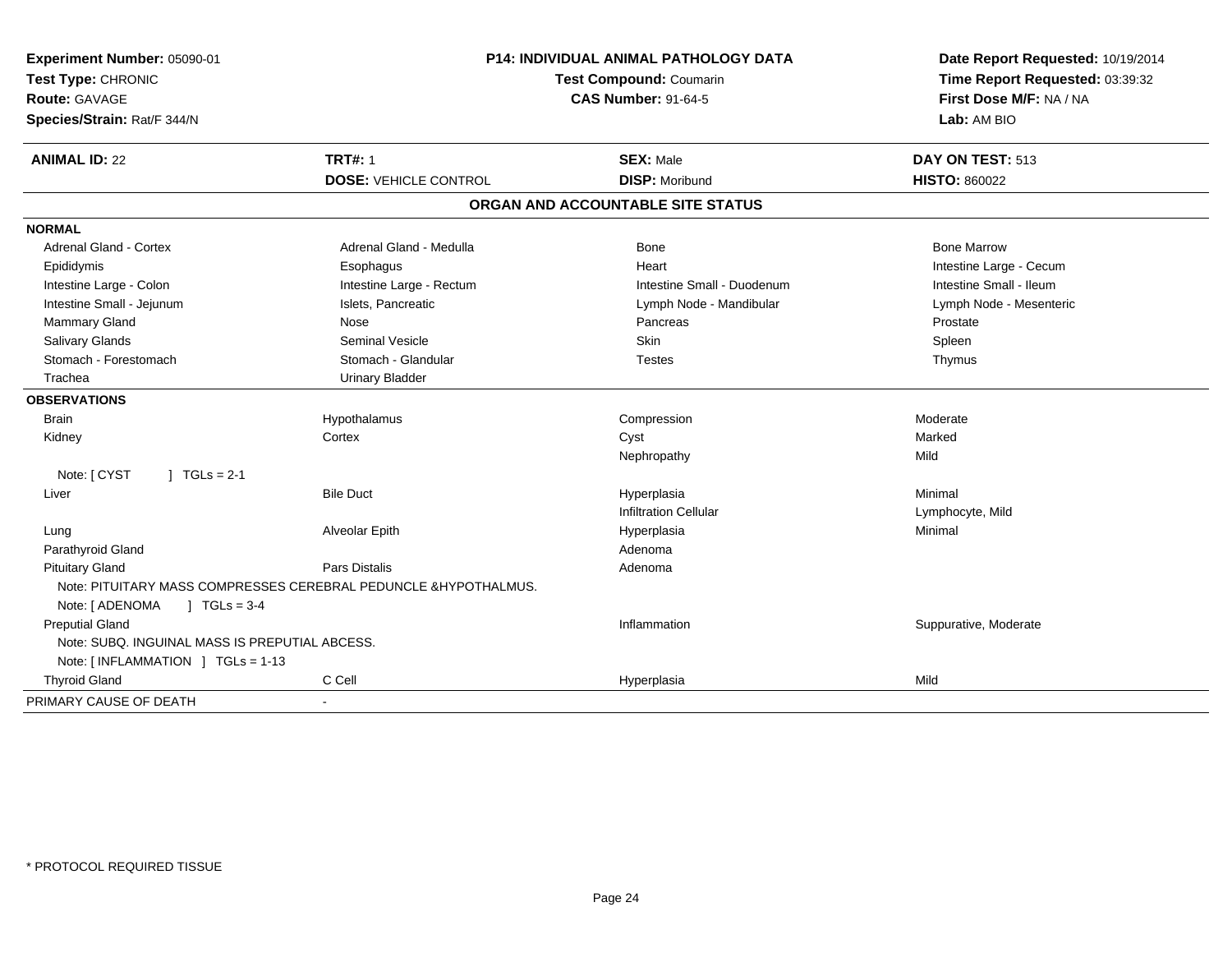| Experiment Number: 05090-01<br>Test Type: CHRONIC<br>Route: GAVAGE<br>Species/Strain: Rat/F 344/N |                              | <b>P14: INDIVIDUAL ANIMAL PATHOLOGY DATA</b><br>Test Compound: Coumarin<br><b>CAS Number: 91-64-5</b> | Date Report Requested: 10/19/2014<br>Time Report Requested: 03:39:32<br>First Dose M/F: NA / NA<br>Lab: AM BIO |
|---------------------------------------------------------------------------------------------------|------------------------------|-------------------------------------------------------------------------------------------------------|----------------------------------------------------------------------------------------------------------------|
| <b>ANIMAL ID: 23</b>                                                                              | <b>TRT#: 1</b>               | <b>SEX: Male</b>                                                                                      | DAY ON TEST: 729                                                                                               |
|                                                                                                   | <b>DOSE: VEHICLE CONTROL</b> | <b>DISP: Terminal Sacrifice</b>                                                                       | <b>HISTO: 860023</b>                                                                                           |
|                                                                                                   |                              | ORGAN AND ACCOUNTABLE SITE STATUS                                                                     |                                                                                                                |
| <b>NORMAL</b>                                                                                     |                              |                                                                                                       |                                                                                                                |
| <b>Adrenal Gland - Cortex</b>                                                                     | Adrenal Gland - Medulla      | <b>Bone</b>                                                                                           | <b>Bone Marrow</b>                                                                                             |
| <b>Brain</b>                                                                                      | Epididymis                   | Esophagus                                                                                             | Intestine Large - Cecum                                                                                        |
| Intestine Large - Colon                                                                           | Intestine Large - Rectum     | Intestine Small - Duodenum                                                                            | Intestine Small - Ileum                                                                                        |
| Intestine Small - Jejunum                                                                         | Lung                         | Lymph Node - Mandibular                                                                               | Lymph Node - Mesenteric                                                                                        |
| Mammary Gland                                                                                     | Nose                         | Parathyroid Gland                                                                                     | <b>Pituitary Gland</b>                                                                                         |
| Prostate                                                                                          | Salivary Glands              | <b>Seminal Vesicle</b>                                                                                | <b>Skin</b>                                                                                                    |
| Spleen                                                                                            | Stomach - Forestomach        | Stomach - Glandular                                                                                   | Thymus                                                                                                         |
| <b>Thyroid Gland</b>                                                                              | Trachea                      | <b>Urinary Bladder</b>                                                                                |                                                                                                                |
| <b>OBSERVATIONS</b>                                                                               |                              |                                                                                                       |                                                                                                                |
| Heart                                                                                             |                              | Cardiomyopathy                                                                                        | Mild                                                                                                           |
| Islets, Pancreatic                                                                                |                              | Adenoma                                                                                               |                                                                                                                |
| Kidney                                                                                            |                              | Nephropathy                                                                                           | Minimal                                                                                                        |
| Liver                                                                                             |                              | <b>Basophilic Focus</b>                                                                               |                                                                                                                |
|                                                                                                   | <b>Bile Duct</b>             | Hyperplasia                                                                                           | Minimal                                                                                                        |
|                                                                                                   |                              | <b>Mixed Cell Focus</b>                                                                               |                                                                                                                |
| Pancreas                                                                                          | <b>Acinar Cell</b>           | Hyperplasia                                                                                           | Mild                                                                                                           |
| <b>Preputial Gland</b>                                                                            |                              | Adenoma                                                                                               |                                                                                                                |
| Note: [ ADENOMA<br>$1 TGLs = 1-13$                                                                |                              |                                                                                                       |                                                                                                                |
| <b>Testes</b>                                                                                     | <b>Interstit Cell</b>        | Adenoma                                                                                               |                                                                                                                |
| Note: [ ADENOMA<br>$J \cdot TGLs = 2-5,3-5$                                                       |                              |                                                                                                       |                                                                                                                |
| PRIMARY CAUSE OF DEATH                                                                            |                              |                                                                                                       |                                                                                                                |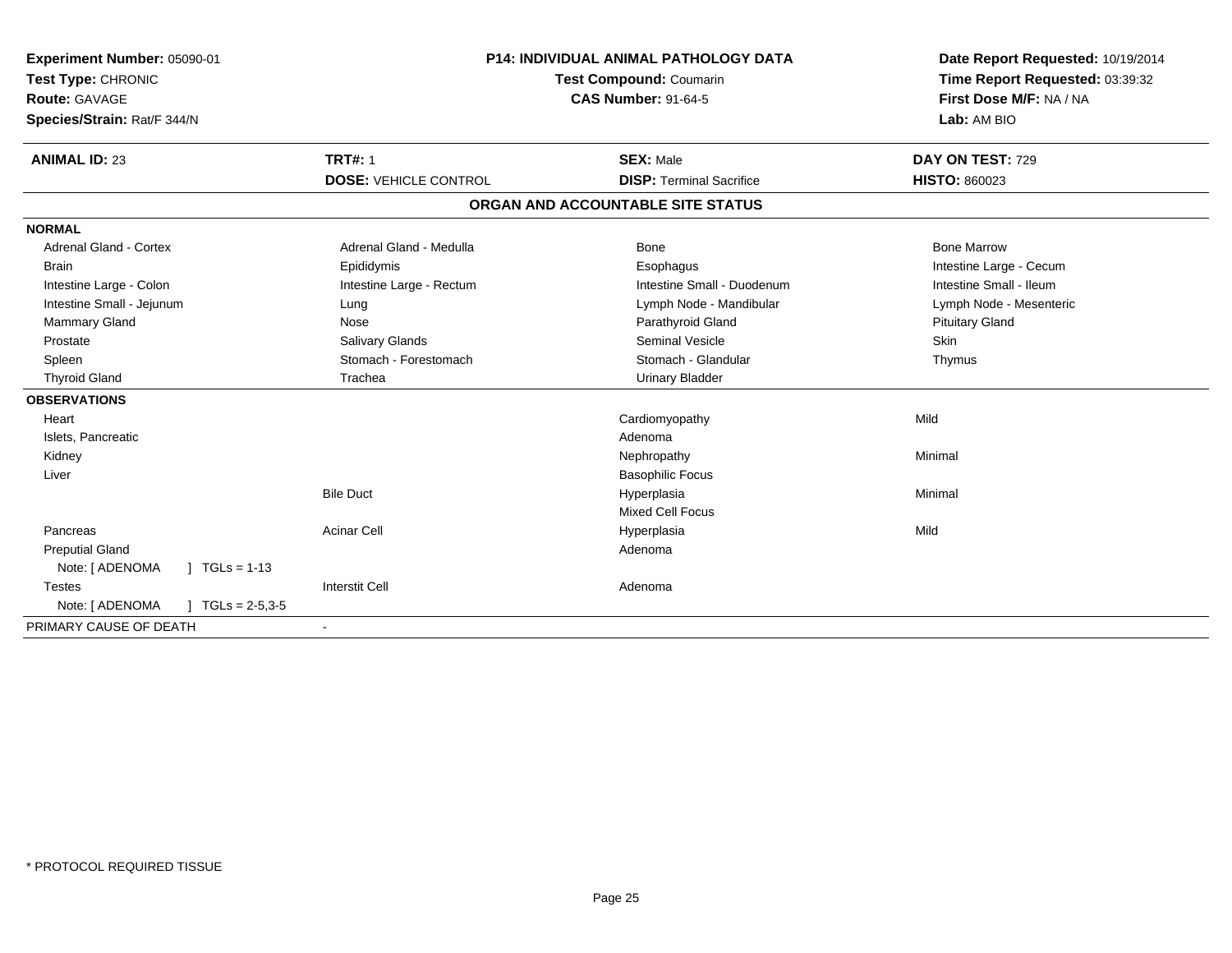| Experiment Number: 05090-01                  | <b>P14: INDIVIDUAL ANIMAL PATHOLOGY DATA</b><br>Test Compound: Coumarin |                                   | Date Report Requested: 10/19/2014 |
|----------------------------------------------|-------------------------------------------------------------------------|-----------------------------------|-----------------------------------|
| Test Type: CHRONIC                           |                                                                         |                                   | Time Report Requested: 03:39:32   |
| Route: GAVAGE                                |                                                                         | <b>CAS Number: 91-64-5</b>        | First Dose M/F: NA / NA           |
| Species/Strain: Rat/F 344/N                  |                                                                         |                                   | Lab: AM BIO                       |
| <b>ANIMAL ID: 24</b>                         | <b>TRT#: 1</b>                                                          | <b>SEX: Male</b>                  | DAY ON TEST: 729                  |
|                                              | <b>DOSE: VEHICLE CONTROL</b>                                            | <b>DISP: Terminal Sacrifice</b>   | <b>HISTO: 860024</b>              |
|                                              |                                                                         | ORGAN AND ACCOUNTABLE SITE STATUS |                                   |
| <b>NORMAL</b>                                |                                                                         |                                   |                                   |
| <b>Adrenal Gland - Cortex</b>                | Adrenal Gland - Medulla                                                 | Bone                              | <b>Bone Marrow</b>                |
| <b>Brain</b>                                 | Epididymis                                                              | Esophagus                         | Intestine Large - Cecum           |
| Intestine Large - Colon                      | Intestine Large - Rectum                                                | Intestine Small - Duodenum        | Intestine Small - Ileum           |
| Intestine Small - Jejunum                    | Islets, Pancreatic                                                      | Lung                              | Lymph Node - Mandibular           |
| Lymph Node - Mesenteric                      | Mammary Gland                                                           | Nose                              | Pancreas                          |
| Parathyroid Gland                            | <b>Preputial Gland</b>                                                  | Prostate                          | <b>Salivary Glands</b>            |
| <b>Seminal Vesicle</b>                       | Spleen                                                                  | Stomach - Forestomach             | Stomach - Glandular               |
| Thymus                                       | <b>Thyroid Gland</b>                                                    | Trachea                           | <b>Urinary Bladder</b>            |
| <b>OBSERVATIONS</b>                          |                                                                         |                                   |                                   |
| Heart                                        |                                                                         | Cardiomyopathy                    | Moderate                          |
| Kidney                                       |                                                                         | Nephropathy                       | Moderate                          |
| [Nephropathy TGLS = 4-1]                     |                                                                         |                                   |                                   |
| Liver                                        |                                                                         | <b>Basophilic Focus</b>           |                                   |
|                                              | <b>Bile Duct</b>                                                        | Hyperplasia                       | Mild                              |
| <b>Pituitary Gland</b>                       | Pars Distalis                                                           | Adenoma                           |                                   |
| Skin                                         |                                                                         | Cyst Epithelial Inclusion         |                                   |
|                                              | <b>Subcut Tiss</b>                                                      | Fibroma                           |                                   |
| Note: [ FIBROMA<br>$1 TGLs = 2-13$           |                                                                         |                                   |                                   |
| Note: [ CYST EPITH INC ] TGLs = 1-14         |                                                                         |                                   |                                   |
| <b>Testes</b>                                | <b>Interstit Cell</b>                                                   | Adenoma                           |                                   |
| Note: [ ADENOMA<br>$\sqrt{1}$ TGLs = 3-5.5-5 |                                                                         |                                   |                                   |
| PRIMARY CAUSE OF DEATH                       |                                                                         |                                   |                                   |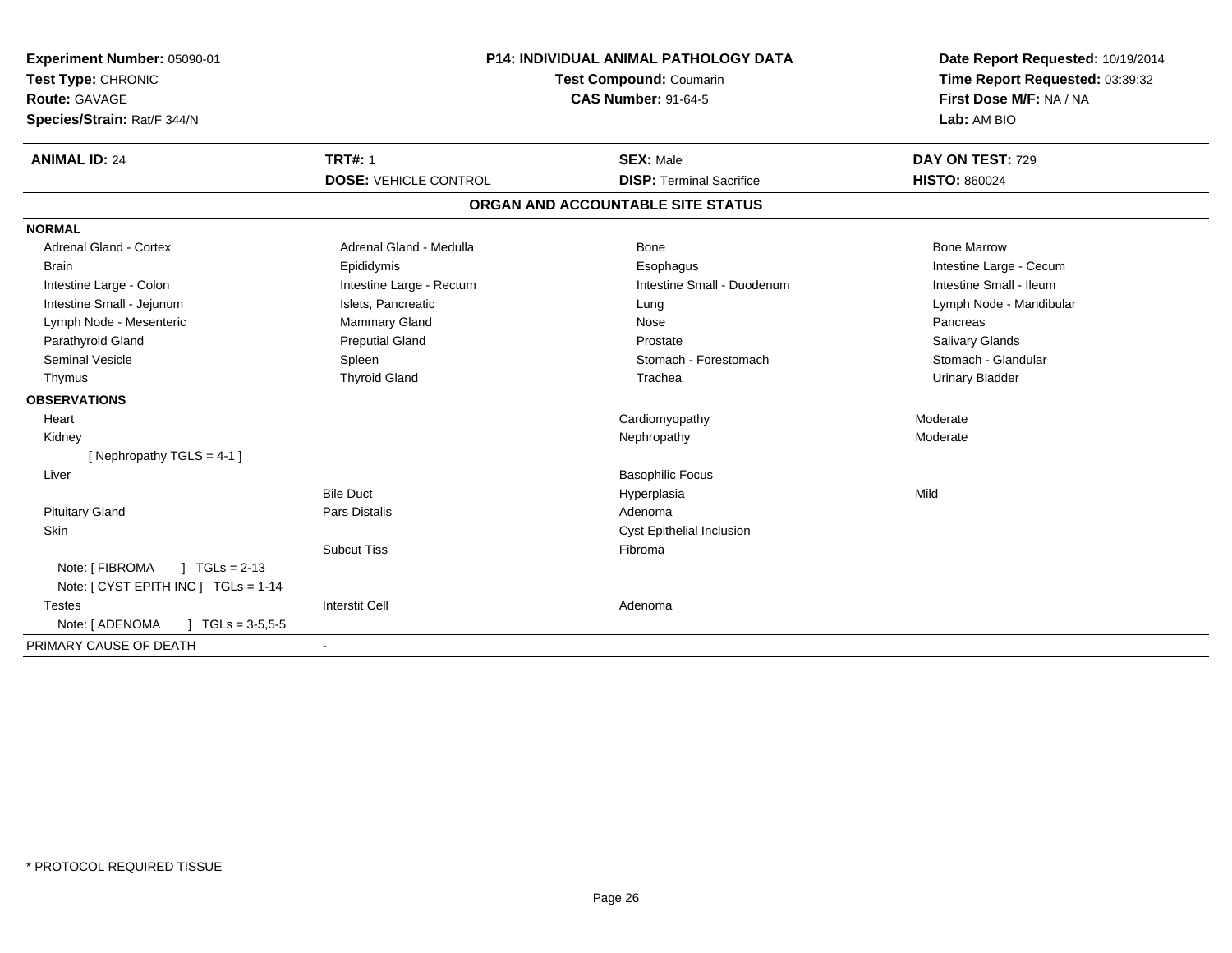| Experiment Number: 05090-01                         |                              | <b>P14: INDIVIDUAL ANIMAL PATHOLOGY DATA</b>          | Date Report Requested: 10/19/2014      |
|-----------------------------------------------------|------------------------------|-------------------------------------------------------|----------------------------------------|
| Test Type: CHRONIC                                  |                              | Test Compound: Coumarin<br><b>CAS Number: 91-64-5</b> | Time Report Requested: 03:39:32        |
| <b>Route: GAVAGE</b><br>Species/Strain: Rat/F 344/N |                              |                                                       | First Dose M/F: NA / NA<br>Lab: AM BIO |
|                                                     |                              |                                                       |                                        |
| <b>ANIMAL ID: 25</b>                                | <b>TRT#: 1</b>               | <b>SEX: Male</b>                                      | DAY ON TEST: 455                       |
|                                                     | <b>DOSE: VEHICLE CONTROL</b> | <b>DISP: Interval Sacrifice</b>                       | <b>HISTO: 860025</b>                   |
|                                                     |                              | ORGAN AND ACCOUNTABLE SITE STATUS                     |                                        |
| <b>NORMAL</b>                                       |                              |                                                       |                                        |
| <b>Adrenal Gland - Cortex</b>                       | Adrenal Gland - Medulla      | <b>Bone</b>                                           | <b>Bone Marrow</b>                     |
| <b>Brain</b>                                        | Epididymis                   | Esophagus                                             | Intestine Large - Cecum                |
| Intestine Large - Colon                             | Intestine Large - Rectum     | Intestine Small - Duodenum                            | Intestine Small - Ileum                |
| Intestine Small - Jejunum                           | Islets, Pancreatic           | Liver                                                 | Lung                                   |
| Lymph Node - Mandibular                             | Lymph Node - Mesenteric      | <b>Mammary Gland</b>                                  | Nose                                   |
| Pancreas                                            | Parathyroid Gland            | <b>Pituitary Gland</b>                                | <b>Preputial Gland</b>                 |
| Prostate                                            | Salivary Glands              | <b>Seminal Vesicle</b>                                | <b>Skin</b>                            |
| Spleen                                              | Stomach - Forestomach        | Stomach - Glandular                                   | Thymus                                 |
| <b>Thyroid Gland</b>                                | Trachea                      | <b>Urinary Bladder</b>                                |                                        |
| <b>OBSERVATIONS</b>                                 |                              |                                                       |                                        |
| Heart                                               |                              | Cardiomyopathy                                        | Mild                                   |
| Kidney                                              |                              | Nephropathy                                           | Minimal                                |
| <b>Testes</b>                                       | <b>Interstit Cell</b>        | Adenoma                                               |                                        |
| Note: [ ADENOMA<br>$1 TGLs = 1-5$                   |                              |                                                       |                                        |
| PRIMARY CAUSE OF DEATH                              |                              |                                                       |                                        |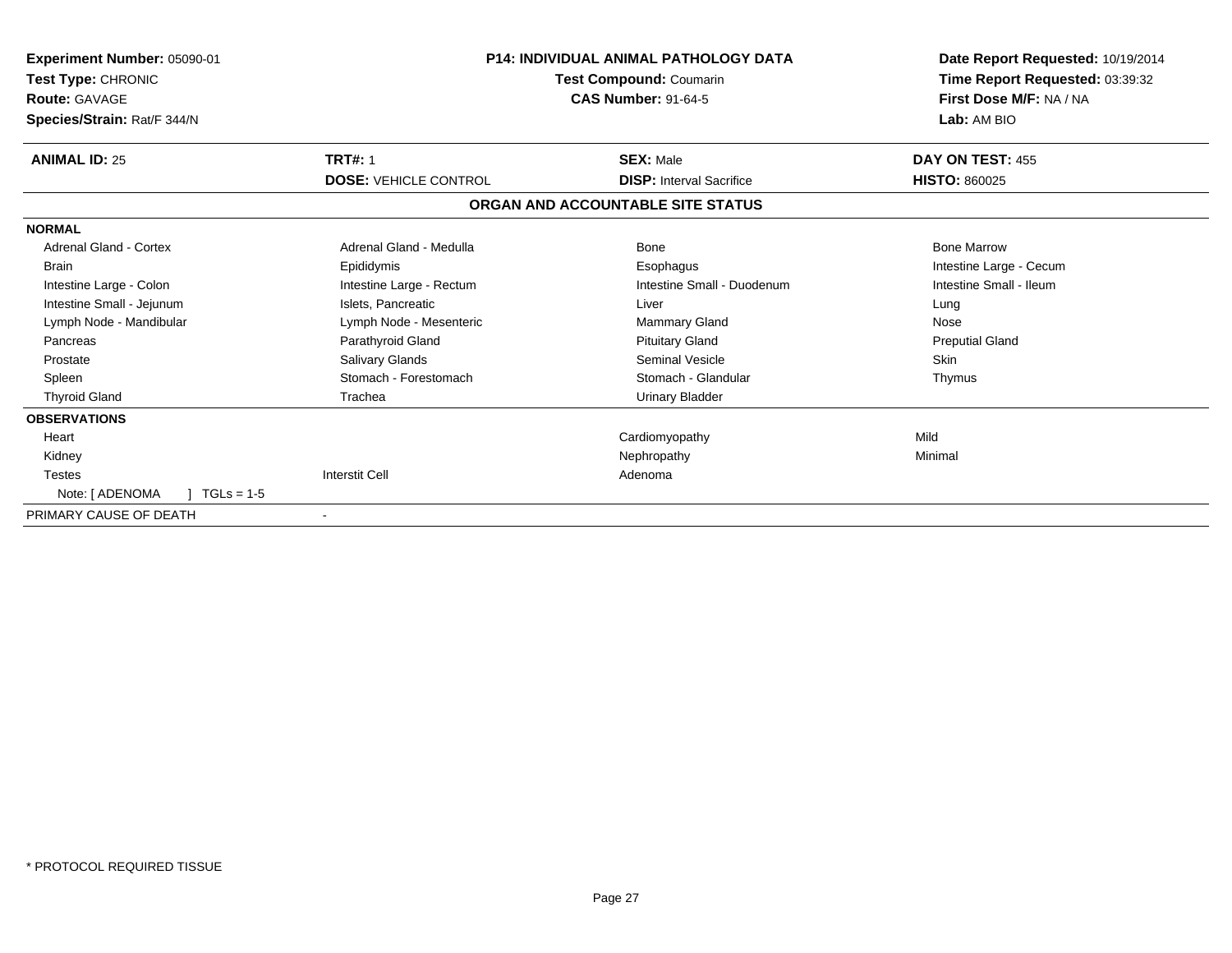| Experiment Number: 05090-01       | <b>P14: INDIVIDUAL ANIMAL PATHOLOGY DATA</b><br>Test Compound: Coumarin<br><b>CAS Number: 91-64-5</b> |                                   | Date Report Requested: 10/19/2014 |
|-----------------------------------|-------------------------------------------------------------------------------------------------------|-----------------------------------|-----------------------------------|
| Test Type: CHRONIC                |                                                                                                       |                                   | Time Report Requested: 03:39:32   |
| Route: GAVAGE                     |                                                                                                       |                                   | First Dose M/F: NA / NA           |
| Species/Strain: Rat/F 344/N       |                                                                                                       |                                   | Lab: AM BIO                       |
| <b>ANIMAL ID: 26</b>              | <b>TRT#: 1</b>                                                                                        | <b>SEX: Male</b>                  | DAY ON TEST: 730                  |
|                                   | <b>DOSE: VEHICLE CONTROL</b>                                                                          | <b>DISP: Terminal Sacrifice</b>   | <b>HISTO: 860026</b>              |
|                                   |                                                                                                       | ORGAN AND ACCOUNTABLE SITE STATUS |                                   |
| <b>NORMAL</b>                     |                                                                                                       |                                   |                                   |
| <b>Adrenal Gland - Cortex</b>     | Bone                                                                                                  | <b>Bone Marrow</b>                | <b>Brain</b>                      |
| Epididymis                        | Esophagus                                                                                             | Heart                             | Intestine Large - Cecum           |
| Intestine Large - Colon           | Intestine Large - Rectum                                                                              | Intestine Small - Duodenum        | Intestine Small - Ileum           |
| Intestine Small - Jejunum         | Islets, Pancreatic                                                                                    | Lung                              | Lymph Node - Mandibular           |
| Lymph Node - Mesenteric           | Mammary Gland                                                                                         | Nose                              | Pancreas                          |
| Parathyroid Gland                 | <b>Preputial Gland</b>                                                                                | Prostate                          | Salivary Glands                   |
| <b>Seminal Vesicle</b>            | Skin                                                                                                  | Spleen                            | Stomach - Forestomach             |
| Stomach - Glandular               | Thymus                                                                                                | <b>Thyroid Gland</b>              | Trachea                           |
| <b>Urinary Bladder</b>            |                                                                                                       |                                   |                                   |
| <b>OBSERVATIONS</b>               |                                                                                                       |                                   |                                   |
| <b>Adrenal Gland</b>              | Medulla                                                                                               | Pheochromocytoma Benign           |                                   |
| Kidney                            |                                                                                                       | Nephropathy                       | Moderate                          |
| [Nephropathy TGLS = 3-1]          |                                                                                                       |                                   |                                   |
| Liver                             |                                                                                                       | <b>Basophilic Focus</b>           |                                   |
|                                   | <b>Bile Duct</b>                                                                                      | Hyperplasia                       | Minimal                           |
| <b>Pituitary Gland</b>            | Pars Distalis                                                                                         | Adenoma                           |                                   |
| [Adenoma TGLS = $4-4$ ]           |                                                                                                       |                                   |                                   |
| <b>Testes</b>                     | <b>Interstit Cell</b>                                                                                 | Adenoma                           |                                   |
|                                   | Seminif Tub                                                                                           | Atrophy                           | Moderate                          |
| Note: [ ADENOMA<br>$1 TGLs = 1.5$ |                                                                                                       |                                   |                                   |
| [Adenoma TGLS = $2-5$ ]           |                                                                                                       |                                   |                                   |
| PRIMARY CAUSE OF DEATH            | $\overline{\phantom{a}}$                                                                              |                                   |                                   |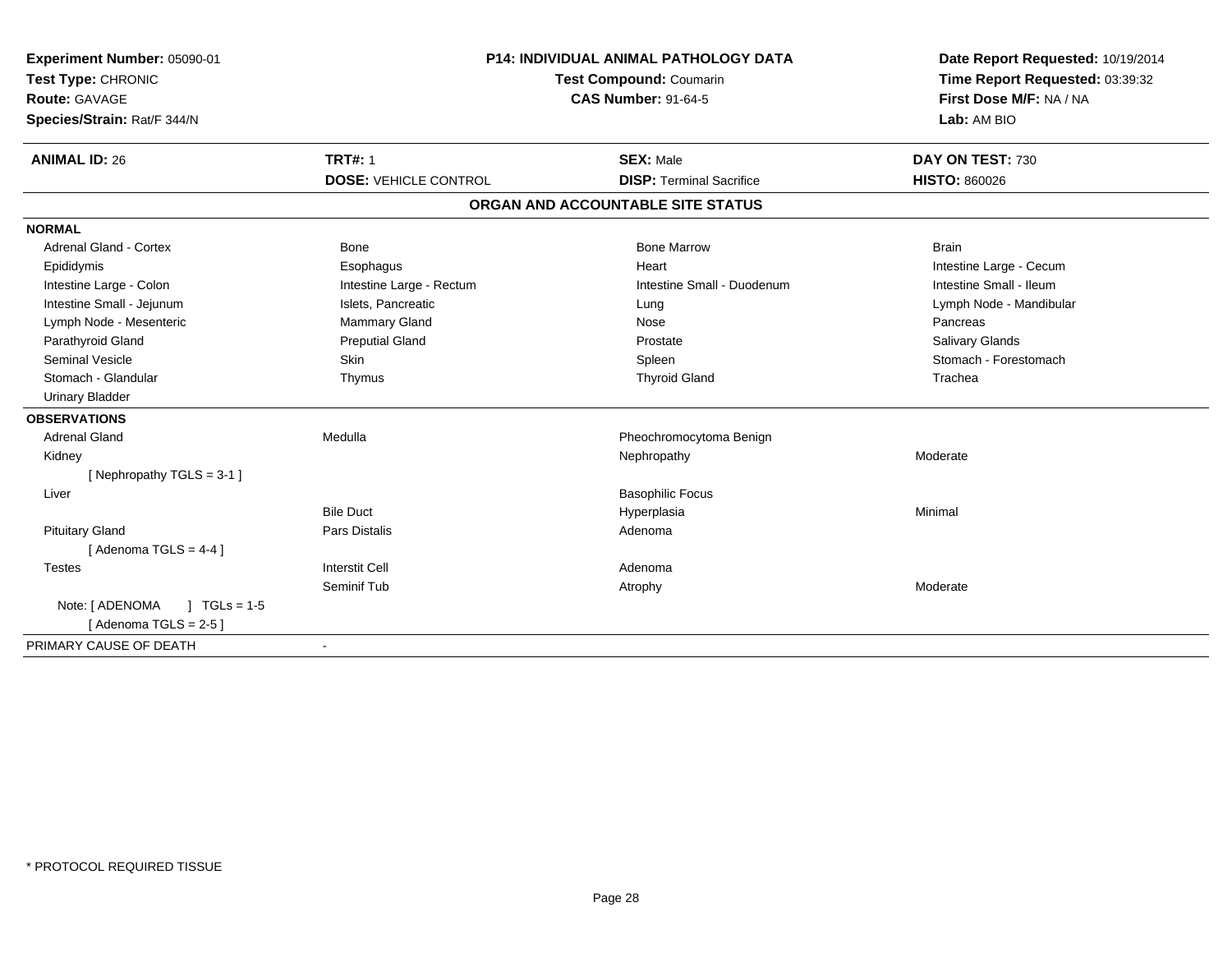| Experiment Number: 05090-01           | <b>P14: INDIVIDUAL ANIMAL PATHOLOGY DATA</b><br>Test Compound: Coumarin |                                   | Date Report Requested: 10/19/2014 |
|---------------------------------------|-------------------------------------------------------------------------|-----------------------------------|-----------------------------------|
| Test Type: CHRONIC                    |                                                                         |                                   | Time Report Requested: 03:39:32   |
| <b>Route: GAVAGE</b>                  |                                                                         | <b>CAS Number: 91-64-5</b>        | First Dose M/F: NA / NA           |
| Species/Strain: Rat/F 344/N           |                                                                         |                                   | Lab: AM BIO                       |
| <b>ANIMAL ID: 27</b>                  | <b>TRT#: 1</b>                                                          | <b>SEX: Male</b>                  | DAY ON TEST: 623                  |
|                                       | <b>DOSE: VEHICLE CONTROL</b>                                            | <b>DISP: Dead</b>                 | <b>HISTO: 860027</b>              |
|                                       |                                                                         | ORGAN AND ACCOUNTABLE SITE STATUS |                                   |
| <b>NORMAL</b>                         |                                                                         |                                   |                                   |
| <b>Adrenal Gland - Cortex</b>         | Adrenal Gland - Medulla                                                 | Bone                              | <b>Bone Marrow</b>                |
| <b>Brain</b>                          | Esophagus                                                               | Intestine Small - Duodenum        | Islets, Pancreatic                |
| Lung                                  | <b>Mammary Gland</b>                                                    | Pancreas                          | Parathyroid Gland                 |
| <b>Pituitary Gland</b>                | Salivary Glands                                                         | <b>Skin</b>                       | Spleen                            |
| Thymus                                | <b>Thyroid Gland</b>                                                    | Trachea                           |                                   |
| <b>MISSING</b>                        |                                                                         |                                   |                                   |
| Epididymis                            | Intestine Large - Cecum                                                 | Intestine Large - Colon           | Intestine Large - Rectum          |
| Intestine Small - Ileum               | Intestine Small - Jejunum                                               | Lymph Node - Mesenteric           | <b>Preputial Gland</b>            |
| Prostate                              | <b>Seminal Vesicle</b>                                                  | <b>Testes</b>                     | <b>Urinary Bladder</b>            |
| <b>AUTO PRECLUDES DIAG.</b>           |                                                                         |                                   |                                   |
| Stomach - Glandular                   |                                                                         |                                   |                                   |
| <b>OBSERVATIONS</b>                   |                                                                         |                                   |                                   |
| Heart                                 |                                                                         | Cardiomyopathy                    | Moderate                          |
| Kidney                                |                                                                         | Nephropathy                       | Mild                              |
| Liver                                 |                                                                         | Fatty Change                      | Mild                              |
|                                       | <b>Bile Duct</b>                                                        | Hyperplasia                       | Minimal                           |
| Lymph Node                            | Mandibular                                                              | Hyperplasia                       | Lymphoid, Moderate                |
| Note: [HYPERPLASIA ] TGLs = 1-9       |                                                                         |                                   |                                   |
| Nose                                  |                                                                         | Inflammation                      | Suppurative, Minimal              |
| Stomach                               | Forestomach                                                             | Ulcer                             | Marked                            |
| $J \cdot TGLs = 2-6$<br>Note: [ ULCER |                                                                         |                                   |                                   |
| PRIMARY CAUSE OF DEATH                |                                                                         |                                   |                                   |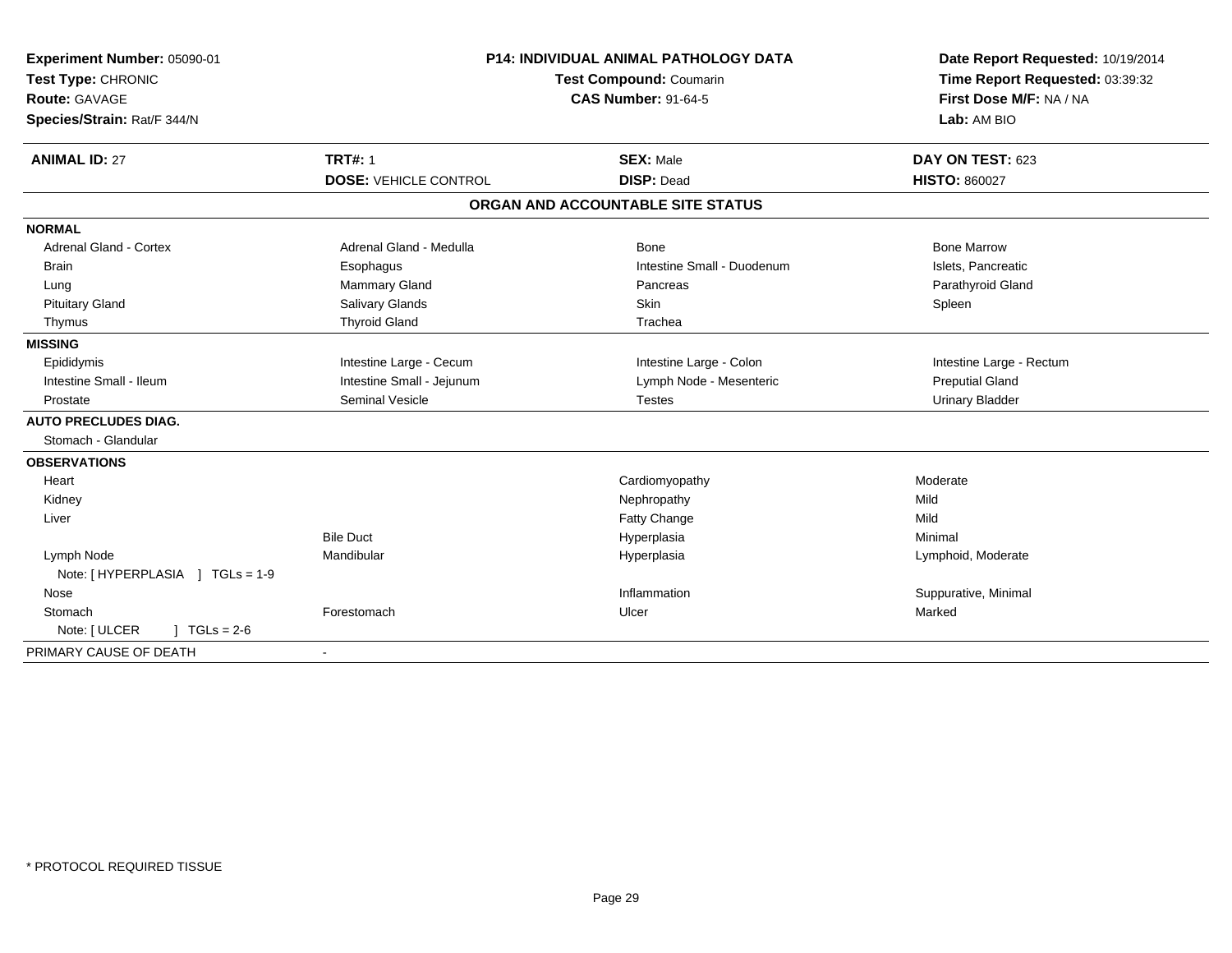| Experiment Number: 05090-01<br>Test Type: CHRONIC<br><b>Route: GAVAGE</b><br>Species/Strain: Rat/F 344/N | <b>P14: INDIVIDUAL ANIMAL PATHOLOGY DATA</b><br><b>Test Compound: Coumarin</b><br><b>CAS Number: 91-64-5</b> |                                   | Date Report Requested: 10/19/2014<br>Time Report Requested: 03:39:32<br>First Dose M/F: NA / NA<br>Lab: AM BIO |  |
|----------------------------------------------------------------------------------------------------------|--------------------------------------------------------------------------------------------------------------|-----------------------------------|----------------------------------------------------------------------------------------------------------------|--|
| <b>ANIMAL ID: 28</b>                                                                                     | <b>TRT#: 1</b>                                                                                               | <b>SEX: Male</b>                  | DAY ON TEST: 704                                                                                               |  |
|                                                                                                          | <b>DOSE: VEHICLE CONTROL</b>                                                                                 | <b>DISP: Dead</b>                 | <b>HISTO: 860028</b>                                                                                           |  |
|                                                                                                          |                                                                                                              | ORGAN AND ACCOUNTABLE SITE STATUS |                                                                                                                |  |
| <b>NORMAL</b>                                                                                            |                                                                                                              |                                   |                                                                                                                |  |
| <b>Adrenal Gland - Cortex</b>                                                                            | Bone                                                                                                         | <b>Bone Marrow</b>                | Esophagus                                                                                                      |  |
| Intestine Large - Cecum                                                                                  | Intestine Large - Colon                                                                                      | Islets, Pancreatic                | Lung                                                                                                           |  |
| Lymph Node - Mandibular                                                                                  | Lymph Node - Mesenteric                                                                                      | Nose                              | Salivary Glands                                                                                                |  |
| Skin                                                                                                     | Spleen                                                                                                       | Thymus                            | Trachea                                                                                                        |  |
| <b>MISSING</b>                                                                                           |                                                                                                              |                                   |                                                                                                                |  |
| Epididymis                                                                                               | Intestine Large - Rectum                                                                                     | Intestine Small - Ileum           | Mammary Gland                                                                                                  |  |
| Parathyroid Gland                                                                                        | <b>Preputial Gland</b>                                                                                       | Prostate                          | Seminal Vesicle                                                                                                |  |
| <b>Testes</b>                                                                                            | <b>Urinary Bladder</b>                                                                                       |                                   |                                                                                                                |  |
| <b>AUTO PRECLUDES DIAG.</b>                                                                              |                                                                                                              |                                   |                                                                                                                |  |
| <b>Brain</b>                                                                                             | Intestine Small - Duodenum                                                                                   | Intestine Small - Jejunum         | <b>Thyroid Gland</b>                                                                                           |  |
| <b>OBSERVATIONS</b>                                                                                      |                                                                                                              |                                   |                                                                                                                |  |
| <b>Adrenal Gland</b>                                                                                     | Medulla                                                                                                      | Congestion                        | Moderate                                                                                                       |  |
| Note: [ CONGESTION<br>$1 TGLs = 1-4$                                                                     |                                                                                                              |                                   |                                                                                                                |  |
| Heart                                                                                                    |                                                                                                              | Cardiomyopathy                    | Moderate                                                                                                       |  |
| Kidney                                                                                                   | <b>Renal Tubule</b>                                                                                          | Hyperplasia                       | Minimal                                                                                                        |  |
|                                                                                                          |                                                                                                              | Nephropathy                       | Marked                                                                                                         |  |
| [Nephropathy TGLS = 2-1]                                                                                 |                                                                                                              |                                   |                                                                                                                |  |
| Liver                                                                                                    | <b>Bile Duct</b>                                                                                             | Hyperplasia                       | Mild                                                                                                           |  |
| Pancreas                                                                                                 |                                                                                                              | Atrophy                           | Mild                                                                                                           |  |
| <b>Pituitary Gland</b>                                                                                   | Pars Distalis                                                                                                | Adenoma                           |                                                                                                                |  |
| Note: [ ADENOMA<br>$J \cdot TGLs = 3-4$                                                                  |                                                                                                              |                                   |                                                                                                                |  |
| Stomach                                                                                                  | Forestomach                                                                                                  | Ulcer                             | Mild                                                                                                           |  |
|                                                                                                          | Glandular                                                                                                    | Ulcer                             | Mild                                                                                                           |  |
| Note: [ ULCER<br>$1 \text{ TGLs} = 4-13$                                                                 |                                                                                                              |                                   |                                                                                                                |  |
| PRIMARY CAUSE OF DEATH                                                                                   | $\sim$                                                                                                       |                                   |                                                                                                                |  |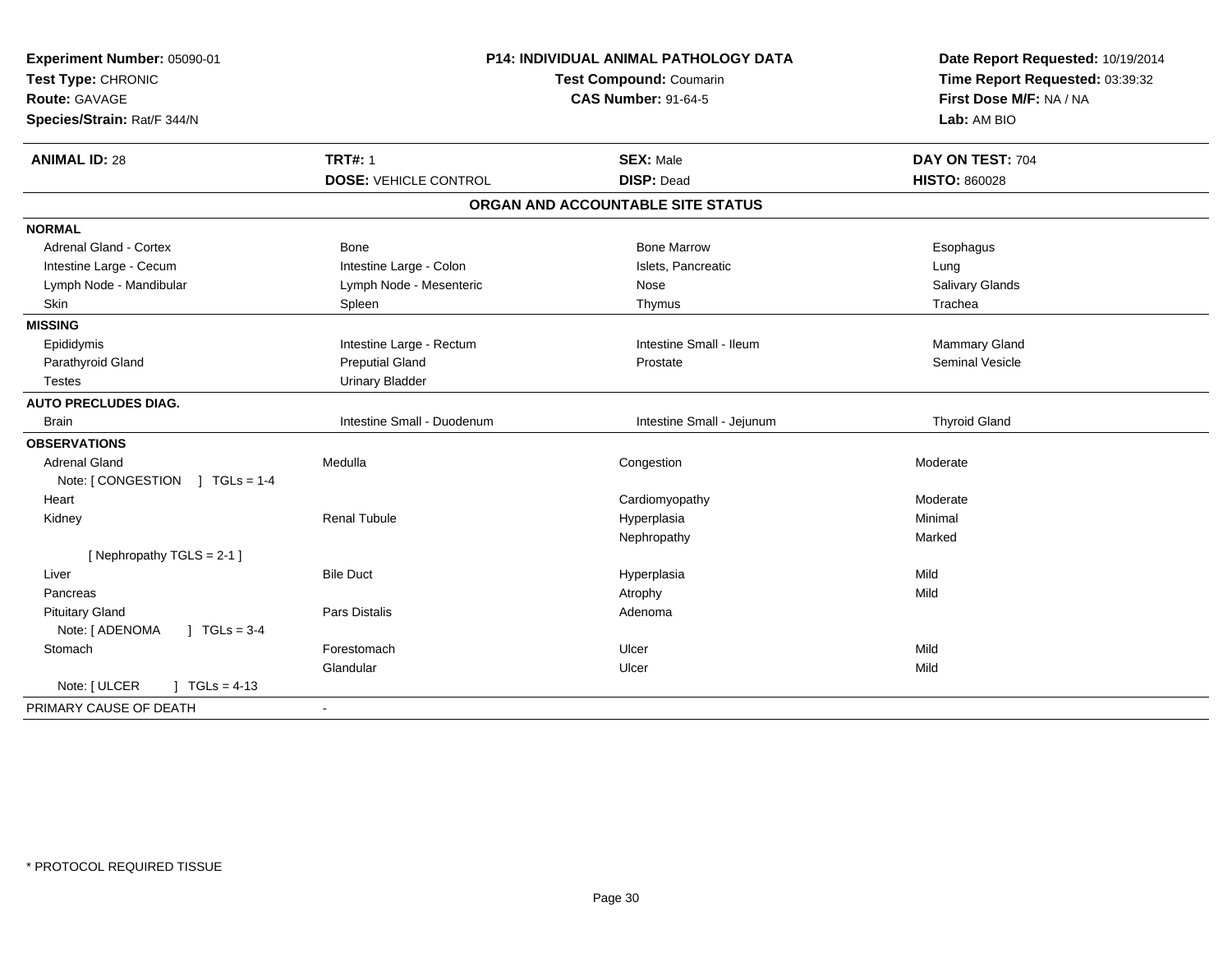| Experiment Number: 05090-01<br>Test Type: CHRONIC<br><b>Route: GAVAGE</b><br>Species/Strain: Rat/F 344/N | <b>P14: INDIVIDUAL ANIMAL PATHOLOGY DATA</b><br>Test Compound: Coumarin<br><b>CAS Number: 91-64-5</b> |                                       | Date Report Requested: 10/19/2014<br>Time Report Requested: 03:39:32<br>First Dose M/F: NA / NA<br>Lab: AM BIO |  |
|----------------------------------------------------------------------------------------------------------|-------------------------------------------------------------------------------------------------------|---------------------------------------|----------------------------------------------------------------------------------------------------------------|--|
| <b>ANIMAL ID: 29</b>                                                                                     | <b>TRT#: 1</b><br><b>DOSE: VEHICLE CONTROL</b>                                                        | <b>SEX: Male</b><br><b>DISP: Dead</b> | DAY ON TEST: 699<br><b>HISTO: 860029</b>                                                                       |  |
|                                                                                                          |                                                                                                       | ORGAN AND ACCOUNTABLE SITE STATUS     |                                                                                                                |  |
|                                                                                                          |                                                                                                       |                                       |                                                                                                                |  |
| <b>NORMAL</b>                                                                                            |                                                                                                       |                                       |                                                                                                                |  |
| Adrenal Gland - Cortex                                                                                   | Bone                                                                                                  | Esophagus                             | Lung                                                                                                           |  |
| Mammary Gland                                                                                            | Parathyroid Gland                                                                                     | <b>Pituitary Gland</b>                | Salivary Glands                                                                                                |  |
| Skin                                                                                                     | Thymus                                                                                                | <b>Thyroid Gland</b>                  | Trachea                                                                                                        |  |
| <b>MISSING</b>                                                                                           |                                                                                                       |                                       |                                                                                                                |  |
| Epididymis                                                                                               | Intestine Large - Cecum                                                                               | Intestine Large - Colon               | Intestine Large - Rectum                                                                                       |  |
| Intestine Small - Duodenum                                                                               | Intestine Small - Ileum                                                                               | Intestine Small - Jejunum             | Islets, Pancreatic                                                                                             |  |
| Lymph Node - Mesenteric                                                                                  | Pancreas                                                                                              | <b>Preputial Gland</b>                | Prostate                                                                                                       |  |
| <b>Seminal Vesicle</b>                                                                                   | Spleen                                                                                                | Stomach - Forestomach                 | Stomach - Glandular                                                                                            |  |
| <b>Testes</b>                                                                                            | <b>Urinary Bladder</b>                                                                                |                                       |                                                                                                                |  |
| <b>AUTO PRECLUDES DIAG.</b>                                                                              |                                                                                                       |                                       |                                                                                                                |  |
| <b>Bone Marrow</b>                                                                                       | <b>Brain</b>                                                                                          |                                       |                                                                                                                |  |
| <b>OBSERVATIONS</b>                                                                                      |                                                                                                       |                                       |                                                                                                                |  |
| <b>Adrenal Gland</b>                                                                                     | Medulla                                                                                               | Pheochromocytoma Benign               |                                                                                                                |  |
| Note: [ PHEOCHROM BGN ] TGLs = 1-4                                                                       |                                                                                                       |                                       |                                                                                                                |  |
| Heart                                                                                                    |                                                                                                       | Cardiomyopathy                        | Moderate                                                                                                       |  |
| Kidney                                                                                                   |                                                                                                       | Nephropathy                           | Moderate                                                                                                       |  |
| Liver                                                                                                    | <b>Bile Duct</b>                                                                                      | Hyperplasia                           | Minimal                                                                                                        |  |
| Lymph Node                                                                                               | Mandibular                                                                                            | Congestion                            | Moderate                                                                                                       |  |
| Note: $[$ CONGESTION $]$ TGLs = 2-9                                                                      |                                                                                                       |                                       |                                                                                                                |  |
| Nose                                                                                                     |                                                                                                       | Inflammation                          | Suppurative, Minimal                                                                                           |  |
| PRIMARY CAUSE OF DEATH                                                                                   |                                                                                                       |                                       |                                                                                                                |  |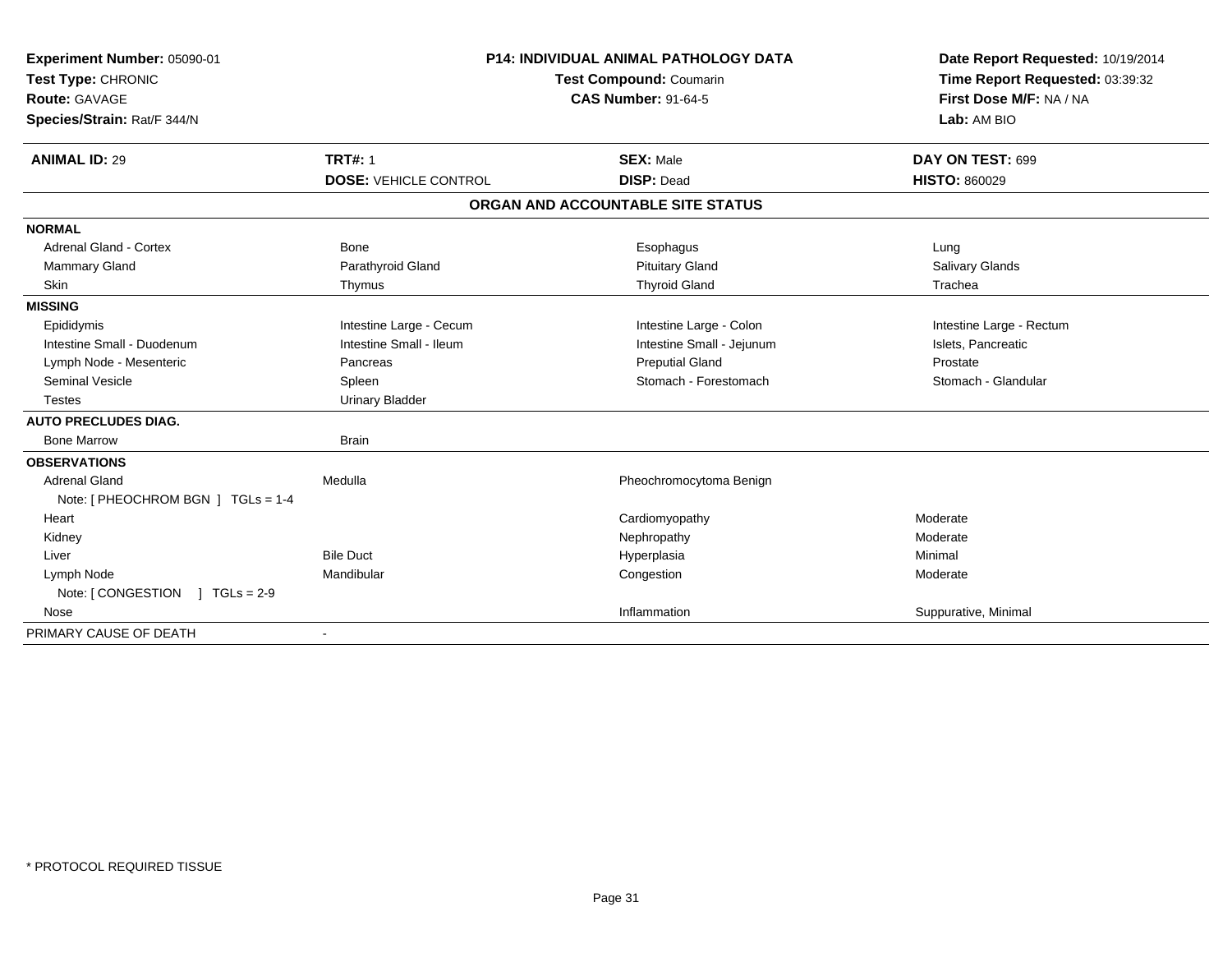| Experiment Number: 05090-01<br>Test Type: CHRONIC<br><b>Route: GAVAGE</b><br>Species/Strain: Rat/F 344/N | P14: INDIVIDUAL ANIMAL PATHOLOGY DATA<br>Test Compound: Coumarin<br><b>CAS Number: 91-64-5</b> |                                   | Date Report Requested: 10/19/2014<br>Time Report Requested: 03:39:32<br>First Dose M/F: NA / NA<br>Lab: AM BIO |  |
|----------------------------------------------------------------------------------------------------------|------------------------------------------------------------------------------------------------|-----------------------------------|----------------------------------------------------------------------------------------------------------------|--|
| <b>ANIMAL ID: 30</b>                                                                                     | <b>TRT#: 1</b>                                                                                 | <b>SEX: Male</b>                  | DAY ON TEST: 729                                                                                               |  |
|                                                                                                          | <b>DOSE: VEHICLE CONTROL</b>                                                                   | <b>DISP: Terminal Sacrifice</b>   | <b>HISTO: 860030</b>                                                                                           |  |
|                                                                                                          |                                                                                                | ORGAN AND ACCOUNTABLE SITE STATUS |                                                                                                                |  |
| <b>NORMAL</b>                                                                                            |                                                                                                |                                   |                                                                                                                |  |
| <b>Adrenal Gland - Cortex</b>                                                                            | Adrenal Gland - Medulla                                                                        | <b>Bone</b>                       | <b>Bone Marrow</b>                                                                                             |  |
| <b>Brain</b>                                                                                             | Epididymis                                                                                     | Esophagus                         | Intestine Large - Cecum                                                                                        |  |
| Intestine Large - Colon                                                                                  | Intestine Large - Rectum                                                                       | Intestine Small - Duodenum        | Intestine Small - Ileum                                                                                        |  |
| Intestine Small - Jejunum                                                                                | Islets, Pancreatic                                                                             | Lung                              | Lymph Node - Mandibular                                                                                        |  |
| Lymph Node - Mesenteric                                                                                  | Mammary Gland                                                                                  | Nose                              | Pancreas                                                                                                       |  |
| Parathyroid Gland                                                                                        | <b>Preputial Gland</b>                                                                         | Salivary Glands                   | <b>Seminal Vesicle</b>                                                                                         |  |
| Stomach - Forestomach                                                                                    | Stomach - Glandular                                                                            | Thymus                            | <b>Thyroid Gland</b>                                                                                           |  |
| Trachea                                                                                                  | <b>Urinary Bladder</b>                                                                         |                                   |                                                                                                                |  |
| <b>OBSERVATIONS</b>                                                                                      |                                                                                                |                                   |                                                                                                                |  |
| Heart                                                                                                    |                                                                                                | Cardiomyopathy                    | Mild                                                                                                           |  |
| Kidney                                                                                                   |                                                                                                | Nephropathy                       | Mild                                                                                                           |  |
| Liver                                                                                                    | <b>Bile Duct</b>                                                                               | Hyperplasia                       | Minimal                                                                                                        |  |
|                                                                                                          |                                                                                                | <b>Mixed Cell Focus</b>           |                                                                                                                |  |
| Mesentery                                                                                                | Fat                                                                                            | Necrosis                          | Coagulative, Moderate                                                                                          |  |
|                                                                                                          | Fat                                                                                            | Necrosis                          | Coagulative, Mild                                                                                              |  |
| Note: [ NECROSIS<br>$\mid$ TGLs = 3-15,2-15                                                              |                                                                                                |                                   |                                                                                                                |  |
| Note: [ NECROSIS<br>$1 TGLs = 7-16$                                                                      |                                                                                                |                                   |                                                                                                                |  |
| <b>Pituitary Gland</b>                                                                                   | Pars Distalis                                                                                  | Adenoma                           |                                                                                                                |  |
| Note: [ ADENOMA<br>$\sqrt{1}$ TGLs = 5-14                                                                |                                                                                                |                                   |                                                                                                                |  |
| Prostate                                                                                                 |                                                                                                | Inflammation                      | Suppurative, Mild                                                                                              |  |
| <b>Skin</b>                                                                                              | <b>Subcut Tiss</b>                                                                             | Fibrosarcoma                      |                                                                                                                |  |
| Note: [ FIBROSARC<br>$1 \text{ TGLs} = 1-13$                                                             |                                                                                                |                                   |                                                                                                                |  |
| Spleen                                                                                                   |                                                                                                | Pigmentation                      | Hemosiderin, Moderate                                                                                          |  |
| Note: [ PIGMENT<br>$J \cdot TGLS = 4-2$                                                                  |                                                                                                |                                   |                                                                                                                |  |
| <b>Testes</b>                                                                                            | <b>Interstit Cell</b>                                                                          | Adenoma                           |                                                                                                                |  |
| PRIMARY CAUSE OF DEATH                                                                                   | $\overline{\phantom{a}}$                                                                       |                                   |                                                                                                                |  |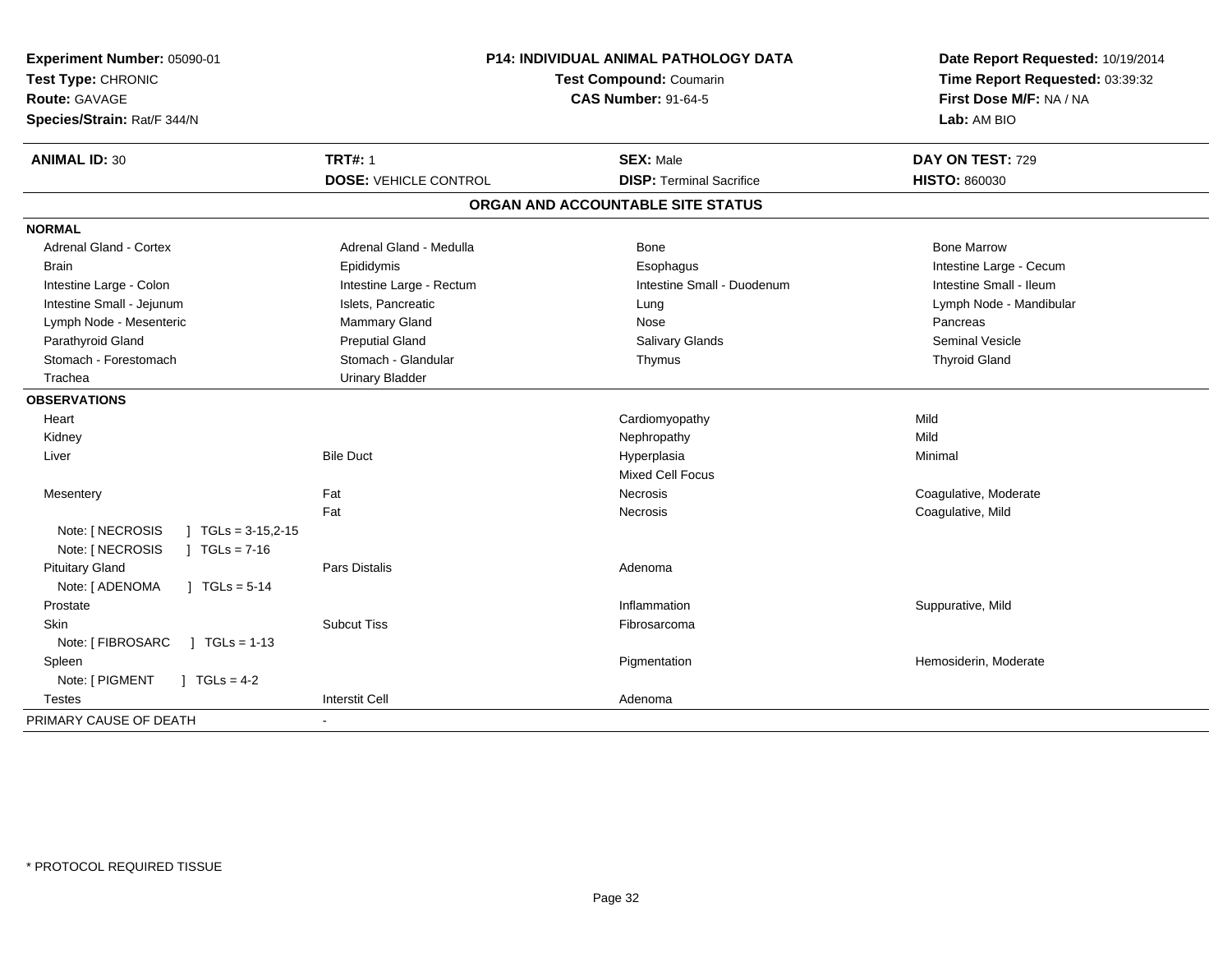| Experiment Number: 05090-01<br>Test Type: CHRONIC<br>Route: GAVAGE<br>Species/Strain: Rat/F 344/N | <b>P14: INDIVIDUAL ANIMAL PATHOLOGY DATA</b><br>Test Compound: Coumarin<br><b>CAS Number: 91-64-5</b> |                                   | Date Report Requested: 10/19/2014<br>Time Report Requested: 03:39:32<br>First Dose M/F: NA / NA<br>Lab: AM BIO |
|---------------------------------------------------------------------------------------------------|-------------------------------------------------------------------------------------------------------|-----------------------------------|----------------------------------------------------------------------------------------------------------------|
| <b>ANIMAL ID: 31</b>                                                                              | <b>TRT#: 1</b>                                                                                        | <b>SEX: Male</b>                  | <b>DAY ON TEST: 455</b>                                                                                        |
|                                                                                                   | <b>DOSE: VEHICLE CONTROL</b>                                                                          | <b>DISP:</b> Interval Sacrifice   | <b>HISTO: 860031</b>                                                                                           |
|                                                                                                   |                                                                                                       | ORGAN AND ACCOUNTABLE SITE STATUS |                                                                                                                |
| <b>NORMAL</b>                                                                                     |                                                                                                       |                                   |                                                                                                                |
| Adrenal Gland - Cortex                                                                            | Adrenal Gland - Medulla                                                                               | Bone                              | <b>Bone Marrow</b>                                                                                             |
| <b>Brain</b>                                                                                      | Epididymis                                                                                            | Esophagus                         | Intestine Large - Cecum                                                                                        |
| Intestine Large - Colon                                                                           | Intestine Large - Rectum                                                                              | Intestine Small - Duodenum        | Intestine Small - Ileum                                                                                        |
| Intestine Small - Jejunum                                                                         | Islets, Pancreatic                                                                                    | Lung                              | Lymph Node - Mandibular                                                                                        |
| Lymph Node - Mesenteric                                                                           | Nose                                                                                                  | Pancreas                          | Parathyroid Gland                                                                                              |
| <b>Pituitary Gland</b>                                                                            | <b>Preputial Gland</b>                                                                                | Prostate                          | Salivary Glands                                                                                                |
| <b>Seminal Vesicle</b>                                                                            | <b>Skin</b>                                                                                           | Spleen                            | Stomach - Forestomach                                                                                          |
| Stomach - Glandular                                                                               | Thymus                                                                                                | <b>Thyroid Gland</b>              | Trachea                                                                                                        |
| <b>Urinary Bladder</b>                                                                            |                                                                                                       |                                   |                                                                                                                |
| <b>MISSING</b>                                                                                    |                                                                                                       |                                   |                                                                                                                |
| Mammary Gland                                                                                     |                                                                                                       |                                   |                                                                                                                |
| <b>OBSERVATIONS</b>                                                                               |                                                                                                       |                                   |                                                                                                                |
| Heart                                                                                             |                                                                                                       | Cardiomyopathy                    | Mild                                                                                                           |
| Kidney                                                                                            |                                                                                                       | Nephropathy                       | Minimal                                                                                                        |
| Liver                                                                                             | <b>Bile Duct</b>                                                                                      | Hyperplasia                       | Minimal                                                                                                        |
| <b>Testes</b>                                                                                     | <b>Interstit Cell</b>                                                                                 | Adenoma                           |                                                                                                                |
| Note: [ ADENOMA<br>$TGLs = 1-5$                                                                   |                                                                                                       |                                   |                                                                                                                |
| PRIMARY CAUSE OF DEATH                                                                            |                                                                                                       |                                   |                                                                                                                |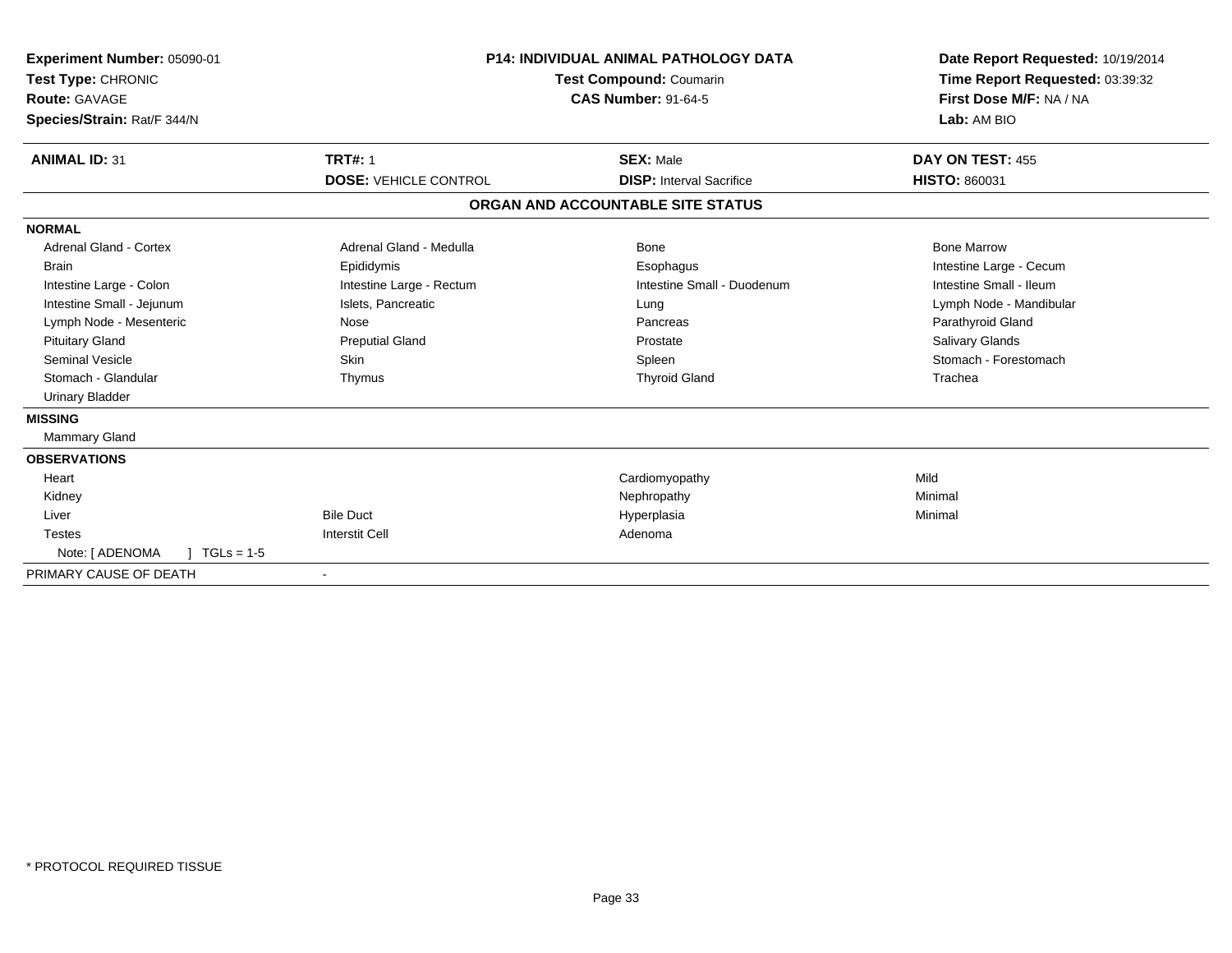| Experiment Number: 05090-01<br>Test Type: CHRONIC<br><b>Route: GAVAGE</b><br>Species/Strain: Rat/F 344/N | P14: INDIVIDUAL ANIMAL PATHOLOGY DATA<br><b>Test Compound: Coumarin</b><br><b>CAS Number: 91-64-5</b> |                                           | Date Report Requested: 10/19/2014<br>Time Report Requested: 03:39:32<br>First Dose M/F: NA / NA<br>Lab: AM BIO |
|----------------------------------------------------------------------------------------------------------|-------------------------------------------------------------------------------------------------------|-------------------------------------------|----------------------------------------------------------------------------------------------------------------|
| <b>ANIMAL ID: 32</b>                                                                                     | <b>TRT#: 1</b><br><b>DOSE: VEHICLE CONTROL</b>                                                        | <b>SEX: Male</b><br><b>DISP: Moribund</b> | DAY ON TEST: 671<br><b>HISTO: 860032</b>                                                                       |
|                                                                                                          |                                                                                                       | ORGAN AND ACCOUNTABLE SITE STATUS         |                                                                                                                |
| <b>NORMAL</b>                                                                                            |                                                                                                       |                                           |                                                                                                                |
| Adrenal Gland - Cortex                                                                                   | <b>Bone</b>                                                                                           | <b>Bone Marrow</b>                        | Epididymis                                                                                                     |
| Esophagus                                                                                                | Intestine Large - Cecum                                                                               | Intestine Large - Colon                   | Intestine Large - Rectum                                                                                       |
| Intestine Small - Duodenum                                                                               | Intestine Small - Ileum                                                                               | Intestine Small - Jejunum                 | Islets, Pancreatic                                                                                             |
| Lymph Node - Mesenteric                                                                                  | <b>Mammary Gland</b>                                                                                  | Nose                                      | Pancreas                                                                                                       |
| Parathyroid Gland                                                                                        | <b>Pituitary Gland</b>                                                                                | Prostate                                  | Salivary Glands                                                                                                |
| Seminal Vesicle                                                                                          | Skin                                                                                                  | Stomach - Forestomach                     | Stomach - Glandular                                                                                            |
| <b>Thyroid Gland</b>                                                                                     | Trachea                                                                                               | <b>Urinary Bladder</b>                    |                                                                                                                |
| <b>MISSING</b>                                                                                           |                                                                                                       |                                           |                                                                                                                |
| Thymus                                                                                                   |                                                                                                       |                                           |                                                                                                                |
| <b>OBSERVATIONS</b>                                                                                      |                                                                                                       |                                           |                                                                                                                |
| <b>Adrenal Gland</b>                                                                                     | Medulla                                                                                               | Pheochromocytoma Benign                   |                                                                                                                |
| Note: [ PHEOCHROM BGN ] TGLs = 6-4                                                                       |                                                                                                       |                                           |                                                                                                                |
| <b>Brain</b>                                                                                             | Cerebellum                                                                                            | Developmental Malformation                |                                                                                                                |
| Note: CEREBELLAR LESION IS VASCULAR IN ORIGIN.                                                           |                                                                                                       |                                           |                                                                                                                |
| Heart                                                                                                    |                                                                                                       | Cardiomyopathy                            | Moderate                                                                                                       |
| Kidney                                                                                                   |                                                                                                       | Nephropathy                               | Moderate                                                                                                       |
| Liver                                                                                                    |                                                                                                       | Hyperplasia                               | Minimal                                                                                                        |
|                                                                                                          |                                                                                                       | Leukemia Mononuclear                      |                                                                                                                |
| Lung                                                                                                     |                                                                                                       | Leukemia Mononuclear                      |                                                                                                                |
| Lymph Node                                                                                               | Mandibular                                                                                            | Leukemia Mononuclear                      |                                                                                                                |
|                                                                                                          | Mediastinal                                                                                           | Leukemia Mononuclear                      |                                                                                                                |
| <b>Preputial Gland</b>                                                                                   |                                                                                                       | Inflammation                              | Chronic, Moderate                                                                                              |
| Note: [INFLAMMATION ] TGLs = 1-5                                                                         |                                                                                                       |                                           |                                                                                                                |
| Spleen                                                                                                   |                                                                                                       | Leukemia Mononuclear                      |                                                                                                                |
| Note: [LEUKEMIA MONUC ] TGLs = 5-2                                                                       |                                                                                                       |                                           |                                                                                                                |
| <b>Testes</b>                                                                                            | <b>Interstit Cell</b>                                                                                 | Adenoma                                   |                                                                                                                |
| Note: [ ADENOMA<br>$\mid$ TGLs = 3-5,4-5                                                                 |                                                                                                       |                                           |                                                                                                                |
| PRIMARY CAUSE OF DEATH                                                                                   |                                                                                                       |                                           |                                                                                                                |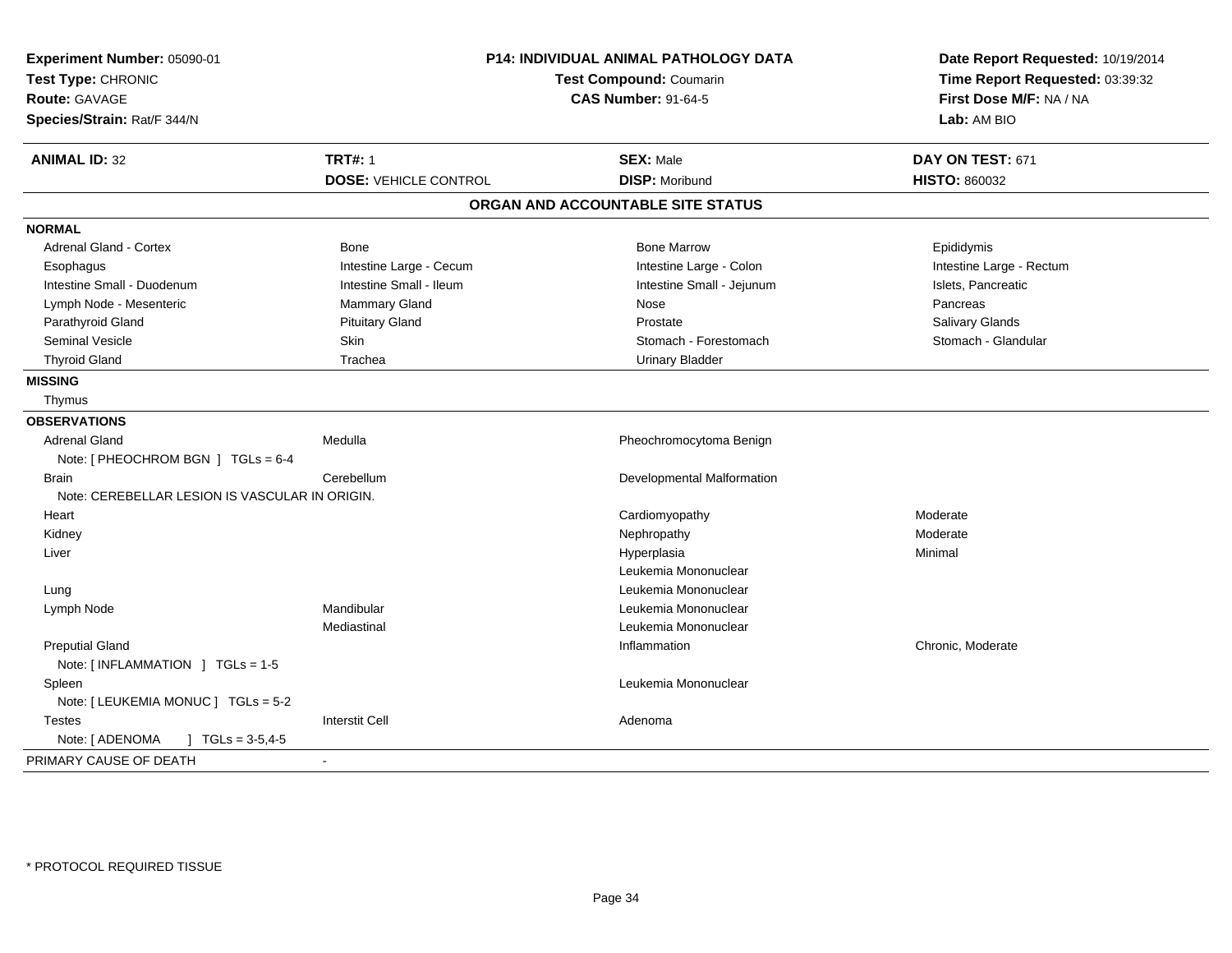| <b>Route: GAVAGE</b><br>Species/Strain: Rat/F 344/N | <b>P14: INDIVIDUAL ANIMAL PATHOLOGY DATA</b><br>Experiment Number: 05090-01<br>Test Compound: Coumarin<br><b>CAS Number: 91-64-5</b> |                         |
|-----------------------------------------------------|--------------------------------------------------------------------------------------------------------------------------------------|-------------------------|
| <b>TRT#: 1</b><br><b>ANIMAL ID: 33</b>              | <b>SEX: Male</b>                                                                                                                     | DAY ON TEST: 573        |
| <b>DOSE: VEHICLE CONTROL</b>                        | <b>DISP: Moribund</b>                                                                                                                | HISTO: 860033           |
|                                                     | ORGAN AND ACCOUNTABLE SITE STATUS                                                                                                    |                         |
| <b>NORMAL</b>                                       |                                                                                                                                      |                         |
| Epididymis<br>Bone                                  | Esophagus                                                                                                                            | Intestine Large - Cecum |
| Intestine Large - Colon<br>Intestine Large - Rectum | Intestine Small - Duodenum                                                                                                           | Intestine Small - Ileum |
| Intestine Small - Jejunum<br>Islets, Pancreatic     | Mammary Gland                                                                                                                        | Nose                    |
| <b>Pituitary Gland</b><br><b>Preputial Gland</b>    | Prostate                                                                                                                             | Salivary Glands         |
| <b>Seminal Vesicle</b><br>Skin                      | <b>Thyroid Gland</b>                                                                                                                 | Trachea                 |
| <b>Urinary Bladder</b>                              |                                                                                                                                      |                         |
| <b>MISSING</b>                                      |                                                                                                                                      |                         |
| Parathyroid Gland                                   |                                                                                                                                      |                         |
| <b>OBSERVATIONS</b>                                 |                                                                                                                                      |                         |
| <b>Adrenal Gland</b><br>Cortex                      | Leukemia Mononuclear                                                                                                                 |                         |
| Medulla                                             | Pheochromocytoma Benign                                                                                                              |                         |
| <b>Bone Marrow</b>                                  | Leukemia Mononuclear                                                                                                                 |                         |
| <b>Brain</b>                                        | Leukemia Mononuclear                                                                                                                 |                         |
| Heart                                               | Leukemia Mononuclear                                                                                                                 |                         |
| Kidney                                              | Leukemia Mononuclear                                                                                                                 |                         |
|                                                     | Nephropathy                                                                                                                          | Mild                    |
| Liver<br><b>Bile Duct</b>                           | Hyperplasia                                                                                                                          | Mild                    |
|                                                     | Leukemia Mononuclear                                                                                                                 |                         |
| Note: [ LEUKEMIA MONUC ] TGLs = 3-2                 |                                                                                                                                      |                         |
| Lung<br>Note: [ LEUKEMIA MONUC ] TGLs = 4-3,4-12    | Leukemia Mononuclear                                                                                                                 |                         |
| Mandibular<br>Lymph Node                            | Leukemia Mononuclear                                                                                                                 |                         |
| Mesenteric                                          | Leukemia Mononuclear                                                                                                                 |                         |
| Pancreas                                            | Leukemia Mononuclear                                                                                                                 |                         |
| Spleen                                              | Leukemia Mononuclear                                                                                                                 |                         |
| Note: [ LEUKEMIA MONUC ] TGLs = 2-13                |                                                                                                                                      |                         |
| Forestomach<br>Stomach                              | Ulcer                                                                                                                                | Marked                  |
| Glandular                                           | Ulcer                                                                                                                                | Moderate                |
| Note: [ ULCER<br>$1 \text{ TGLs} = 6-7$             |                                                                                                                                      |                         |
| <b>Interstit Cell</b><br><b>Testes</b>              | Adenoma                                                                                                                              |                         |

\* PROTOCOL REQUIRED TISSUE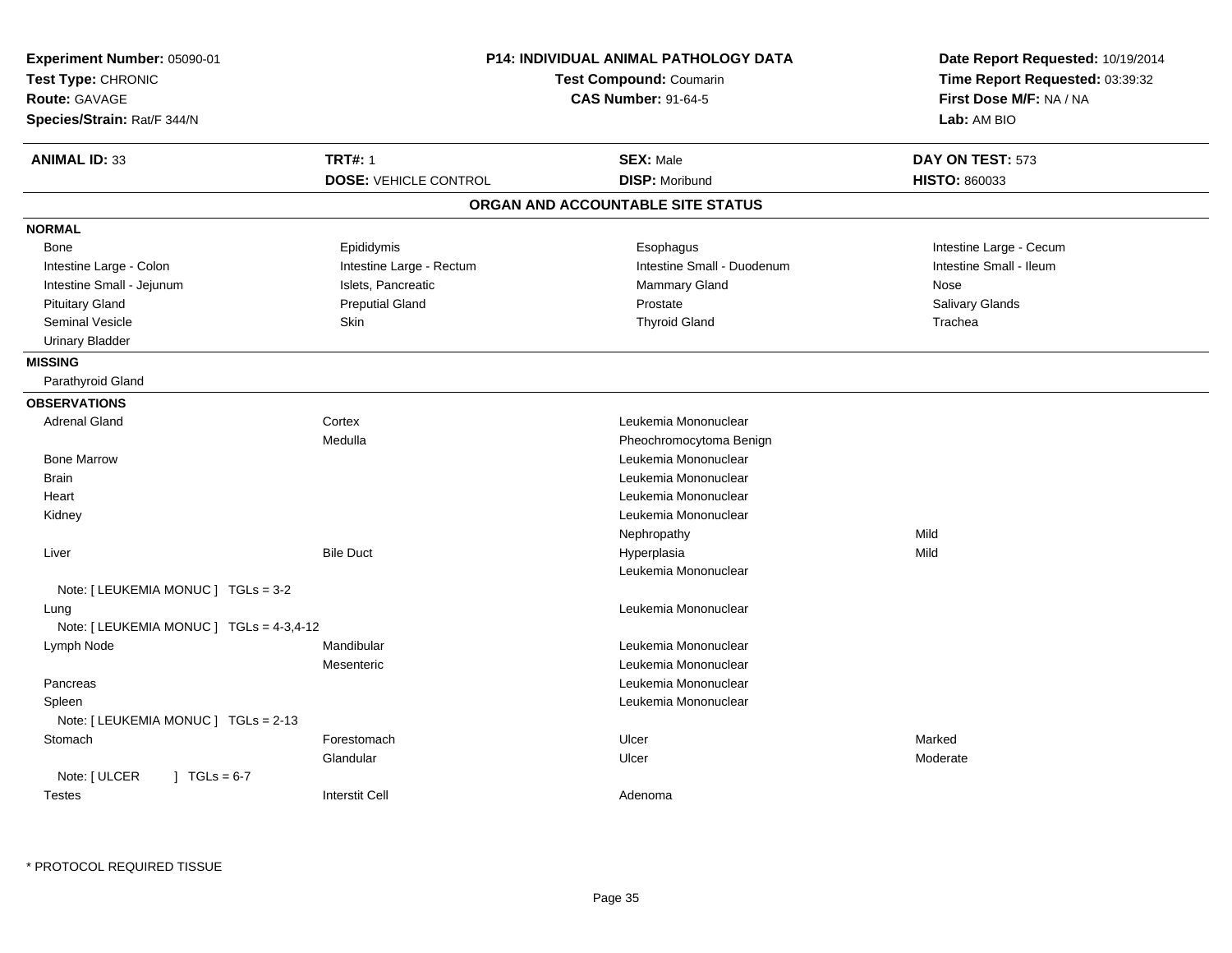| Experiment Number: 05090-01<br>Test Type: CHRONIC<br><b>Route: GAVAGE</b><br>Species/Strain: Rat/F 344/N | <b>P14: INDIVIDUAL ANIMAL PATHOLOGY DATA</b><br><b>Test Compound: Coumarin</b><br><b>CAS Number: 91-64-5</b> |                                           | Date Report Requested: 10/19/2014<br>Time Report Requested: 03:39:32<br>First Dose M/F: NA / NA<br>Lab: AM BIO |
|----------------------------------------------------------------------------------------------------------|--------------------------------------------------------------------------------------------------------------|-------------------------------------------|----------------------------------------------------------------------------------------------------------------|
| <b>ANIMAL ID: 33</b>                                                                                     | <b>TRT#: 1</b><br><b>DOSE: VEHICLE CONTROL</b>                                                               | <b>SEX: Male</b><br><b>DISP: Moribund</b> | DAY ON TEST: 573<br><b>HISTO: 860033</b>                                                                       |
|                                                                                                          |                                                                                                              | ORGAN AND ACCOUNTABLE SITE STATUS         |                                                                                                                |
| Note: [ ADENOMA<br>$TGLs = 1-5$<br>Thymus<br>Note: $[LEUKEMIA MONUC] TGLS = 5-4$                         |                                                                                                              | Leukemia Mononuclear                      |                                                                                                                |
| PRIMARY CAUSE OF DEATH                                                                                   |                                                                                                              |                                           |                                                                                                                |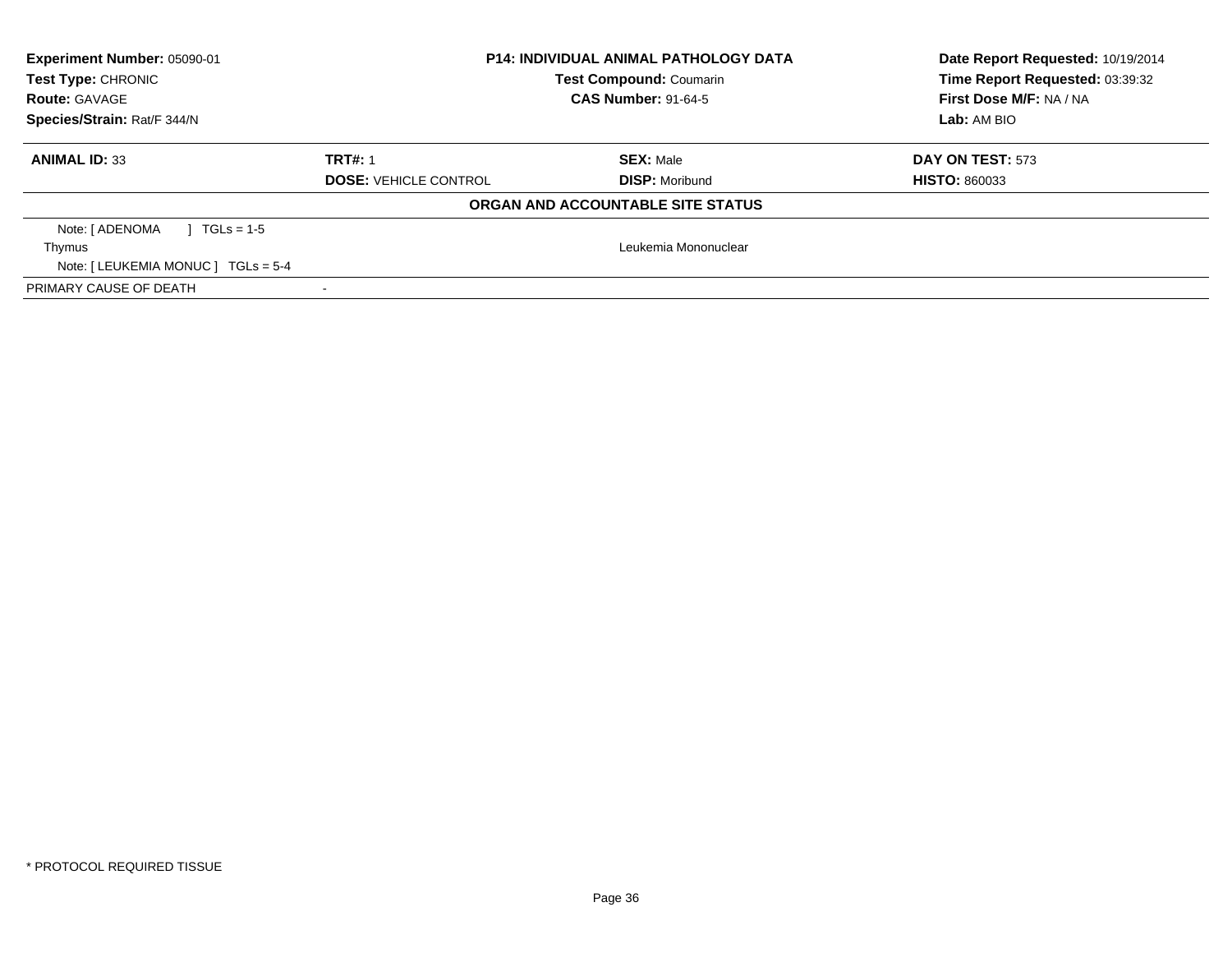| Experiment Number: 05090-01<br>Test Type: CHRONIC<br><b>Route: GAVAGE</b><br>Species/Strain: Rat/F 344/N | <b>P14: INDIVIDUAL ANIMAL PATHOLOGY DATA</b><br><b>Test Compound: Coumarin</b><br><b>CAS Number: 91-64-5</b> |                                   | Date Report Requested: 10/19/2014<br>Time Report Requested: 03:39:32<br>First Dose M/F: NA / NA<br>Lab: AM BIO |  |
|----------------------------------------------------------------------------------------------------------|--------------------------------------------------------------------------------------------------------------|-----------------------------------|----------------------------------------------------------------------------------------------------------------|--|
| <b>ANIMAL ID: 34</b>                                                                                     | <b>TRT#: 1</b>                                                                                               | <b>SEX: Male</b>                  | DAY ON TEST: 455                                                                                               |  |
|                                                                                                          | <b>DOSE: VEHICLE CONTROL</b>                                                                                 | <b>DISP:</b> Interval Sacrifice   | <b>HISTO: 860034</b>                                                                                           |  |
|                                                                                                          |                                                                                                              | ORGAN AND ACCOUNTABLE SITE STATUS |                                                                                                                |  |
| <b>NORMAL</b>                                                                                            |                                                                                                              |                                   |                                                                                                                |  |
| Adrenal Gland - Cortex                                                                                   | Adrenal Gland - Medulla                                                                                      | Bone                              | <b>Bone Marrow</b>                                                                                             |  |
| <b>Brain</b>                                                                                             | Epididymis                                                                                                   | Esophagus                         | Intestine Large - Cecum                                                                                        |  |
| Intestine Large - Colon                                                                                  | Intestine Large - Rectum                                                                                     | Intestine Small - Duodenum        | Intestine Small - Ileum                                                                                        |  |
| Intestine Small - Jejunum                                                                                | Islets, Pancreatic                                                                                           | Liver                             | Lung                                                                                                           |  |
| Lymph Node - Mesenteric                                                                                  | <b>Mammary Gland</b>                                                                                         | Pancreas                          | Parathyroid Gland                                                                                              |  |
| <b>Pituitary Gland</b>                                                                                   | <b>Preputial Gland</b>                                                                                       | Prostate                          | Salivary Glands                                                                                                |  |
| <b>Seminal Vesicle</b>                                                                                   | <b>Skin</b>                                                                                                  | Spleen                            | Stomach - Forestomach                                                                                          |  |
| Stomach - Glandular                                                                                      | Thymus                                                                                                       | <b>Thyroid Gland</b>              | Trachea                                                                                                        |  |
| <b>Urinary Bladder</b>                                                                                   |                                                                                                              |                                   |                                                                                                                |  |
| <b>MISSING</b>                                                                                           |                                                                                                              |                                   |                                                                                                                |  |
| Lymph Node - Mandibular                                                                                  |                                                                                                              |                                   |                                                                                                                |  |
| <b>OBSERVATIONS</b>                                                                                      |                                                                                                              |                                   |                                                                                                                |  |
| Heart                                                                                                    |                                                                                                              | Cardiomyopathy                    | Moderate                                                                                                       |  |
| Kidney                                                                                                   |                                                                                                              | Nephropathy                       | Minimal                                                                                                        |  |
| Nose                                                                                                     |                                                                                                              | Inflammation                      | Suppurative, Minimal                                                                                           |  |
| <b>Testes</b>                                                                                            | <b>Interstit Cell</b>                                                                                        | Adenoma                           |                                                                                                                |  |
| Note: [ ADENOMA<br>$TGLs = 1-5$                                                                          |                                                                                                              |                                   |                                                                                                                |  |
| PRIMARY CAUSE OF DEATH                                                                                   |                                                                                                              |                                   |                                                                                                                |  |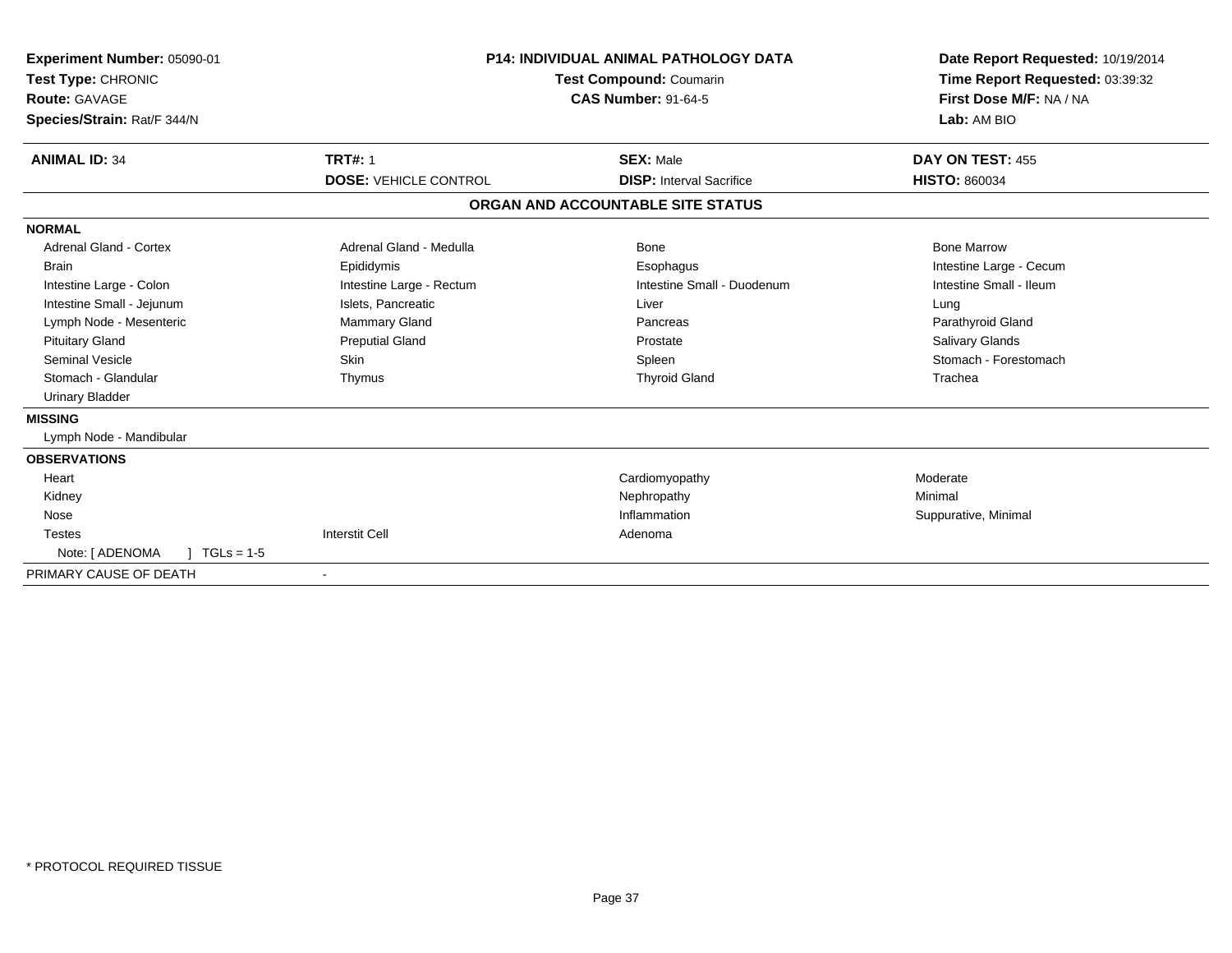| Experiment Number: 05090-01<br>Test Type: CHRONIC<br><b>Route: GAVAGE</b><br>Species/Strain: Rat/F 344/N | P14: INDIVIDUAL ANIMAL PATHOLOGY DATA<br>Test Compound: Coumarin<br><b>CAS Number: 91-64-5</b> |                                   | Date Report Requested: 10/19/2014<br>Time Report Requested: 03:39:32<br>First Dose M/F: NA / NA<br>Lab: AM BIO |
|----------------------------------------------------------------------------------------------------------|------------------------------------------------------------------------------------------------|-----------------------------------|----------------------------------------------------------------------------------------------------------------|
| <b>ANIMAL ID: 35</b>                                                                                     | <b>TRT#: 1</b>                                                                                 | <b>SEX: Male</b>                  | DAY ON TEST: 729                                                                                               |
|                                                                                                          | <b>DOSE: VEHICLE CONTROL</b>                                                                   | <b>DISP: Terminal Sacrifice</b>   | <b>HISTO: 860035</b>                                                                                           |
|                                                                                                          |                                                                                                | ORGAN AND ACCOUNTABLE SITE STATUS |                                                                                                                |
| <b>NORMAL</b>                                                                                            |                                                                                                |                                   |                                                                                                                |
| <b>Adrenal Gland - Cortex</b>                                                                            | Adrenal Gland - Medulla                                                                        | Bone                              | <b>Bone Marrow</b>                                                                                             |
| <b>Brain</b>                                                                                             | Epididymis                                                                                     | Esophagus                         | Heart                                                                                                          |
| Intestine Large - Cecum                                                                                  | Intestine Large - Colon                                                                        | Intestine Large - Rectum          | Intestine Small - Duodenum                                                                                     |
| Intestine Small - Ileum                                                                                  | Intestine Small - Jejunum                                                                      | Islets, Pancreatic                | Lung                                                                                                           |
| Lymph Node - Mandibular                                                                                  | Lymph Node - Mesenteric                                                                        | Mammary Gland                     | Nose                                                                                                           |
| Pancreas                                                                                                 | Parathyroid Gland                                                                              | <b>Preputial Gland</b>            | <b>Salivary Glands</b>                                                                                         |
| <b>Seminal Vesicle</b>                                                                                   | <b>Skin</b>                                                                                    | Stomach - Forestomach             | Stomach - Glandular                                                                                            |
| Thymus                                                                                                   | <b>Thyroid Gland</b>                                                                           | Trachea                           | <b>Urinary Bladder</b>                                                                                         |
| <b>OBSERVATIONS</b>                                                                                      |                                                                                                |                                   |                                                                                                                |
| Kidney                                                                                                   |                                                                                                | Nephropathy                       | Minimal                                                                                                        |
| Liver                                                                                                    | <b>Bile Duct</b>                                                                               | Hyperplasia                       | Minimal                                                                                                        |
|                                                                                                          |                                                                                                | <b>Mixed Cell Focus</b>           |                                                                                                                |
| <b>Pituitary Gland</b>                                                                                   | <b>Pars Distalis</b>                                                                           | Adenoma                           |                                                                                                                |
| $1 TGLs = 3-4$<br>Note: [ ADENOMA                                                                        |                                                                                                |                                   |                                                                                                                |
| Prostate                                                                                                 |                                                                                                | Hyperplasia                       | Mild                                                                                                           |
| Spleen                                                                                                   |                                                                                                | Developmental Malformation        |                                                                                                                |
| Note: [ DEVELOP MALFOR ] TGLs = 1-2                                                                      |                                                                                                |                                   |                                                                                                                |
| <b>Testes</b>                                                                                            | <b>Interstit Cell</b>                                                                          | Adenoma                           |                                                                                                                |
| Note: [ ADENOMA<br>$\sqrt{1}$ TGLs = 2-5                                                                 |                                                                                                |                                   |                                                                                                                |
| PRIMARY CAUSE OF DEATH                                                                                   |                                                                                                |                                   |                                                                                                                |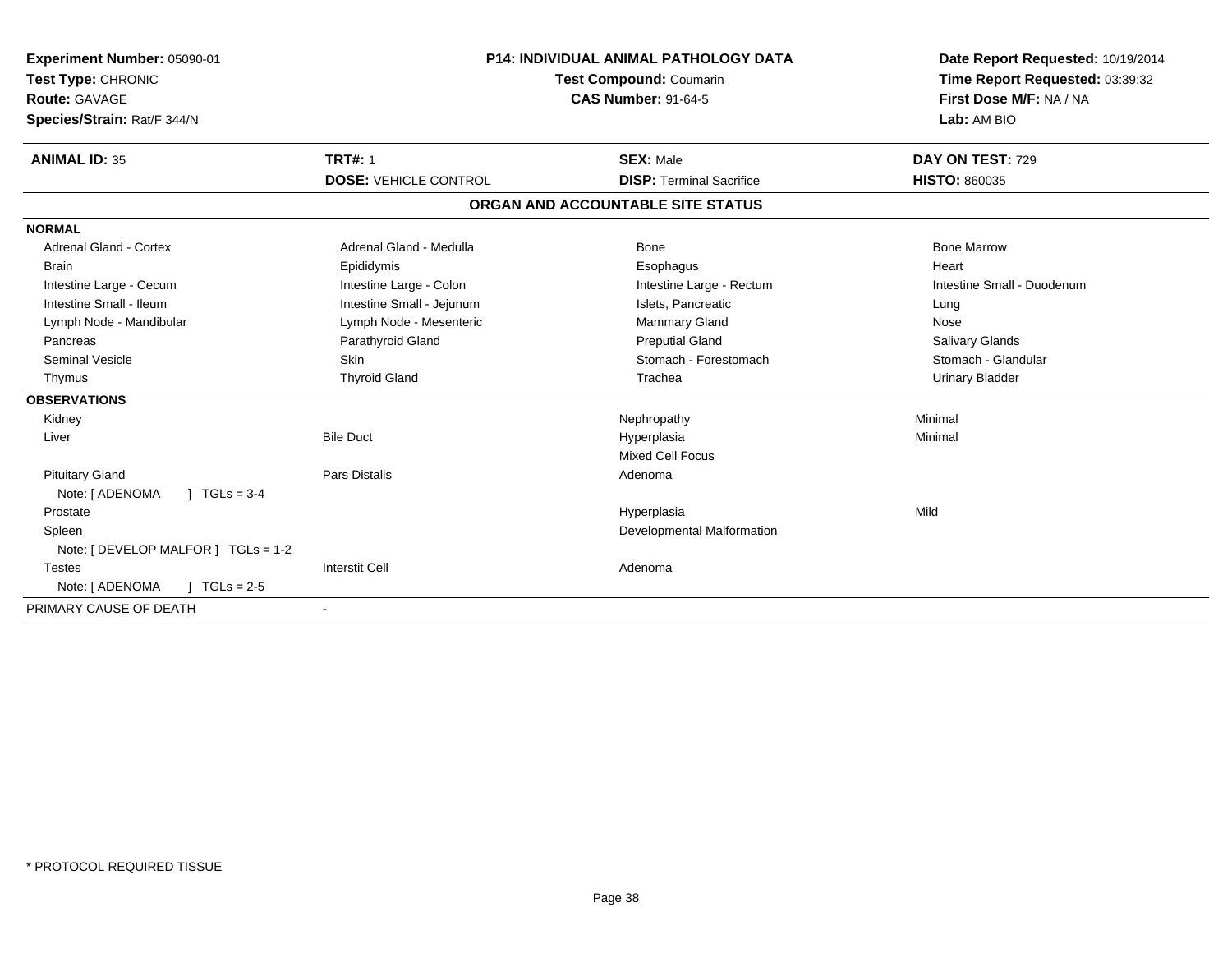| Experiment Number: 05090-01<br>Test Type: CHRONIC<br><b>Route: GAVAGE</b><br>Species/Strain: Rat/F 344/N          | P14: INDIVIDUAL ANIMAL PATHOLOGY DATA<br><b>Test Compound: Coumarin</b><br><b>CAS Number: 91-64-5</b> |                                   | Date Report Requested: 10/19/2014<br>Time Report Requested: 03:39:32<br>First Dose M/F: NA / NA<br>Lab: AM BIO |
|-------------------------------------------------------------------------------------------------------------------|-------------------------------------------------------------------------------------------------------|-----------------------------------|----------------------------------------------------------------------------------------------------------------|
| <b>ANIMAL ID: 36</b>                                                                                              | <b>TRT#: 1</b>                                                                                        | <b>SEX: Male</b>                  | DAY ON TEST: 729                                                                                               |
|                                                                                                                   | <b>DOSE: VEHICLE CONTROL</b>                                                                          | <b>DISP: Terminal Sacrifice</b>   | <b>HISTO: 860036</b>                                                                                           |
|                                                                                                                   |                                                                                                       | ORGAN AND ACCOUNTABLE SITE STATUS |                                                                                                                |
| <b>NORMAL</b>                                                                                                     |                                                                                                       |                                   |                                                                                                                |
| <b>Adrenal Gland - Cortex</b>                                                                                     | <b>Blood</b>                                                                                          | <b>Blood Vessel</b>               | Bone                                                                                                           |
| <b>Bone Marrow</b>                                                                                                | <b>Brain</b>                                                                                          | Epididymis                        | Esophagus                                                                                                      |
| Intestine Large - Cecum                                                                                           | Intestine Large - Colon                                                                               | Intestine Large - Rectum          | Intestine Small - Duodenum                                                                                     |
| Intestine Small - Ileum                                                                                           | Intestine Small - Jejunum                                                                             | Islets, Pancreatic                | <b>Mammary Gland</b>                                                                                           |
| Nose                                                                                                              | Parathyroid Gland                                                                                     | Prostate                          | Salivary Glands                                                                                                |
| <b>Seminal Vesicle</b>                                                                                            | <b>Skin</b>                                                                                           | Stomach - Forestomach             | Stomach - Glandular                                                                                            |
| <b>Thyroid Gland</b>                                                                                              | Trachea                                                                                               | <b>Urinary Bladder</b>            |                                                                                                                |
| <b>OBSERVATIONS</b>                                                                                               |                                                                                                       |                                   |                                                                                                                |
| <b>Adrenal Gland</b>                                                                                              | Medulla                                                                                               | Leukemia Mononuclear              |                                                                                                                |
| Heart                                                                                                             |                                                                                                       | Leukemia Mononuclear              |                                                                                                                |
| Kidney                                                                                                            |                                                                                                       | Leukemia Mononuclear              |                                                                                                                |
|                                                                                                                   |                                                                                                       | Nephropathy                       | Minimal                                                                                                        |
| Note: [LEUKEMIA MONUC ] TGLs = 5-2                                                                                |                                                                                                       |                                   |                                                                                                                |
| Liver                                                                                                             | <b>Bile Duct</b>                                                                                      | Hyperplasia                       | Mild                                                                                                           |
|                                                                                                                   |                                                                                                       | Leukemia Mononuclear              |                                                                                                                |
| Lung                                                                                                              | Alveolar Epith                                                                                        | Hyperplasia                       | Mild                                                                                                           |
|                                                                                                                   |                                                                                                       | Leukemia Mononuclear              |                                                                                                                |
| Note: [HYPERPLASIA ] TGLs = 7-15                                                                                  |                                                                                                       |                                   |                                                                                                                |
| Lymph Node                                                                                                        | Mandibular                                                                                            | Leukemia Mononuclear              |                                                                                                                |
|                                                                                                                   | Mediastinal                                                                                           | Leukemia Mononuclear              |                                                                                                                |
| Note: [ LEUKEMIA MONUC ] TGLs = 6-4<br>Note: [LEUKEMIA MONUC ] TGLs = 4-9<br>Note: [ LEUKEMIA MONUC ] TGLs = 3-16 | Mesenteric                                                                                            | Leukemia Mononuclear              |                                                                                                                |
| Pancreas                                                                                                          |                                                                                                       | Leukemia Mononuclear              |                                                                                                                |
| <b>Pituitary Gland</b>                                                                                            |                                                                                                       | Leukemia Mononuclear              |                                                                                                                |
| <b>Preputial Gland</b>                                                                                            |                                                                                                       | Adenoma                           |                                                                                                                |
| Note: [ ADENOMA<br>$\sqrt{1}$ TGLs = 1-13                                                                         |                                                                                                       |                                   |                                                                                                                |
| Spleen<br>Note: [ LEUKEMIA MONUC ] TGLs = 2-14                                                                    |                                                                                                       | Leukemia Mononuclear              |                                                                                                                |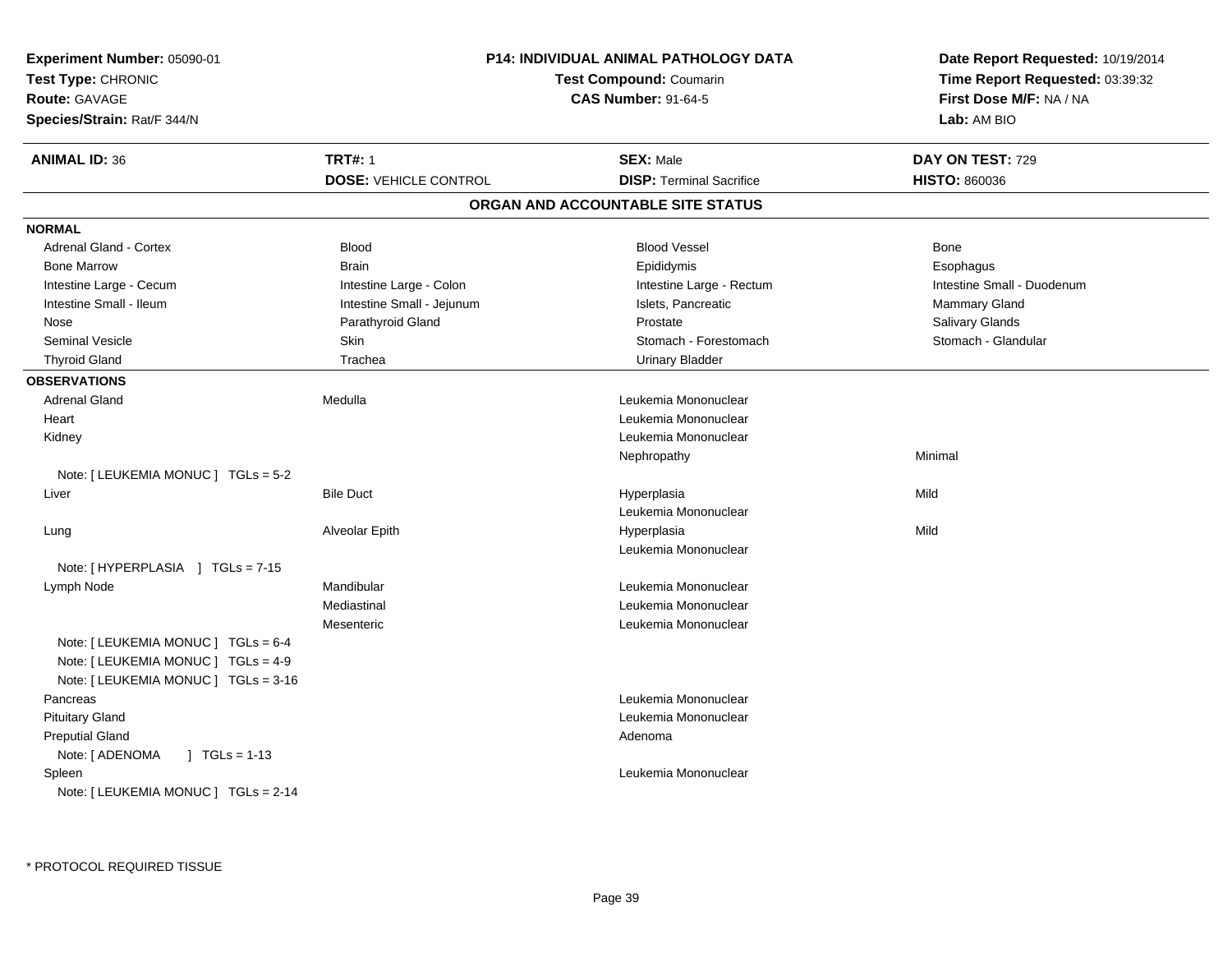| Experiment Number: 05090-01<br><b>Test Type: CHRONIC</b> | P14: INDIVIDUAL ANIMAL PATHOLOGY DATA<br><b>Test Compound: Coumarin</b> |                                   | Date Report Requested: 10/19/2014<br>Time Report Requested: 03:39:32 |
|----------------------------------------------------------|-------------------------------------------------------------------------|-----------------------------------|----------------------------------------------------------------------|
| <b>Route: GAVAGE</b>                                     |                                                                         | <b>CAS Number: 91-64-5</b>        | First Dose M/F: NA / NA                                              |
| Species/Strain: Rat/F 344/N                              |                                                                         |                                   | Lab: AM BIO                                                          |
| <b>ANIMAL ID: 36</b>                                     | <b>TRT#: 1</b>                                                          | <b>SEX: Male</b>                  | <b>DAY ON TEST: 729</b>                                              |
|                                                          | <b>DOSE: VEHICLE CONTROL</b>                                            | <b>DISP:</b> Terminal Sacrifice   | <b>HISTO: 860036</b>                                                 |
|                                                          |                                                                         | ORGAN AND ACCOUNTABLE SITE STATUS |                                                                      |
| Testes                                                   | <b>Interstit Cell</b>                                                   | Adenoma                           |                                                                      |
| Note: [ ADENOMA<br>$1 TGLs = 8-5$                        |                                                                         |                                   |                                                                      |
| Thymus                                                   |                                                                         | Leukemia Mononuclear              |                                                                      |
| PRIMARY CAUSE OF DEATH                                   |                                                                         |                                   |                                                                      |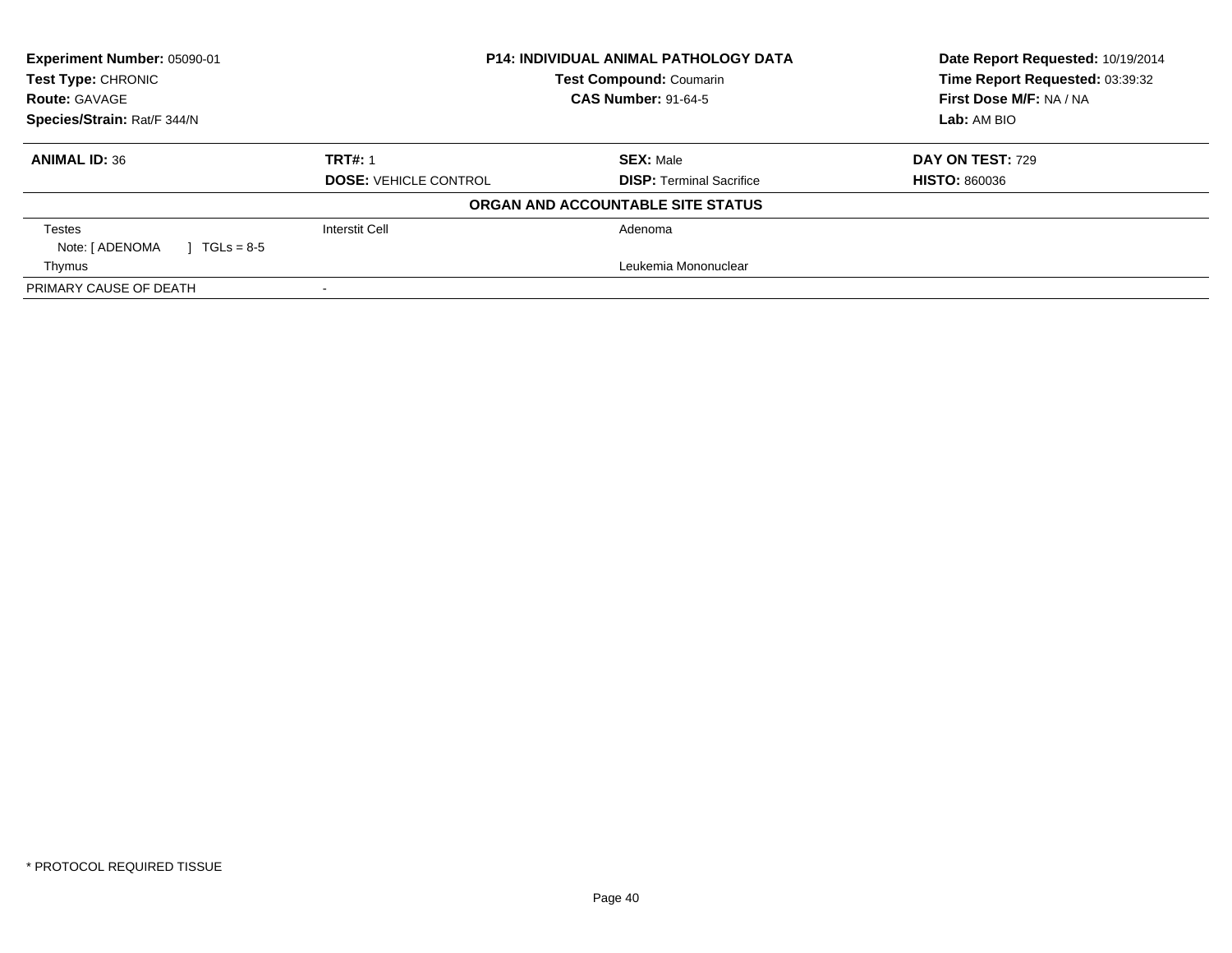| Experiment Number: 05090-01<br>Test Type: CHRONIC<br><b>Route: GAVAGE</b> | <b>P14: INDIVIDUAL ANIMAL PATHOLOGY DATA</b><br><b>Test Compound: Coumarin</b><br><b>CAS Number: 91-64-5</b> |                                   | Date Report Requested: 10/19/2014<br>Time Report Requested: 03:39:32<br>First Dose M/F: NA / NA |
|---------------------------------------------------------------------------|--------------------------------------------------------------------------------------------------------------|-----------------------------------|-------------------------------------------------------------------------------------------------|
| Species/Strain: Rat/F 344/N                                               |                                                                                                              |                                   | Lab: AM BIO                                                                                     |
| <b>ANIMAL ID: 37</b>                                                      | <b>TRT#: 1</b>                                                                                               | <b>SEX: Male</b>                  | DAY ON TEST: 729                                                                                |
|                                                                           | <b>DOSE: VEHICLE CONTROL</b>                                                                                 | <b>DISP: Terminal Sacrifice</b>   | <b>HISTO: 860037</b>                                                                            |
|                                                                           |                                                                                                              | ORGAN AND ACCOUNTABLE SITE STATUS |                                                                                                 |
| <b>NORMAL</b>                                                             |                                                                                                              |                                   |                                                                                                 |
| <b>Adrenal Gland - Cortex</b>                                             | Adrenal Gland - Medulla                                                                                      | Bone                              | <b>Bone Marrow</b>                                                                              |
| <b>Brain</b>                                                              | Epididymis                                                                                                   | Esophagus                         | Intestine Large - Cecum                                                                         |
| Intestine Large - Colon                                                   | Intestine Large - Rectum                                                                                     | Intestine Small - Duodenum        | Intestine Small - Ileum                                                                         |
| Intestine Small - Jejunum                                                 | Islets, Pancreatic                                                                                           | Lymph Node - Mandibular           | Lymph Node - Mesenteric                                                                         |
| Mammary Gland                                                             | Nose                                                                                                         | Pancreas                          | <b>Preputial Gland</b>                                                                          |
| Prostate                                                                  | Salivary Glands                                                                                              | <b>Seminal Vesicle</b>            | Skin                                                                                            |
| Spleen                                                                    | Stomach - Forestomach                                                                                        | Stomach - Glandular               | <b>Thyroid Gland</b>                                                                            |
| Trachea                                                                   | <b>Urinary Bladder</b>                                                                                       |                                   |                                                                                                 |
| <b>MISSING</b>                                                            |                                                                                                              |                                   |                                                                                                 |
| Parathyroid Gland                                                         |                                                                                                              |                                   |                                                                                                 |
| <b>OBSERVATIONS</b>                                                       |                                                                                                              |                                   |                                                                                                 |
| Heart                                                                     |                                                                                                              | Cardiomyopathy                    | Mild                                                                                            |
| Kidney                                                                    |                                                                                                              | Nephropathy                       | Moderate                                                                                        |
| Liver                                                                     | <b>Bile Duct</b>                                                                                             | Hyperplasia                       | Mild                                                                                            |
| Lung                                                                      | Alveolar Epith                                                                                               | Hyperplasia                       | Mild                                                                                            |
| <b>Pituitary Gland</b>                                                    | <b>Pars Distalis</b>                                                                                         | Adenoma                           |                                                                                                 |
| Note: [ ADENOMA<br>$\int$ TGLs = 1-13                                     |                                                                                                              |                                   |                                                                                                 |
| <b>Testes</b>                                                             | <b>Interstit Cell</b>                                                                                        | Adenoma                           |                                                                                                 |
| Note: [ ADENOMA<br>$\sqrt{ }$ TGLs = 2-5                                  |                                                                                                              |                                   |                                                                                                 |
| Thymus                                                                    |                                                                                                              | Leukemia Mononuclear              |                                                                                                 |
| PRIMARY CAUSE OF DEATH                                                    |                                                                                                              |                                   |                                                                                                 |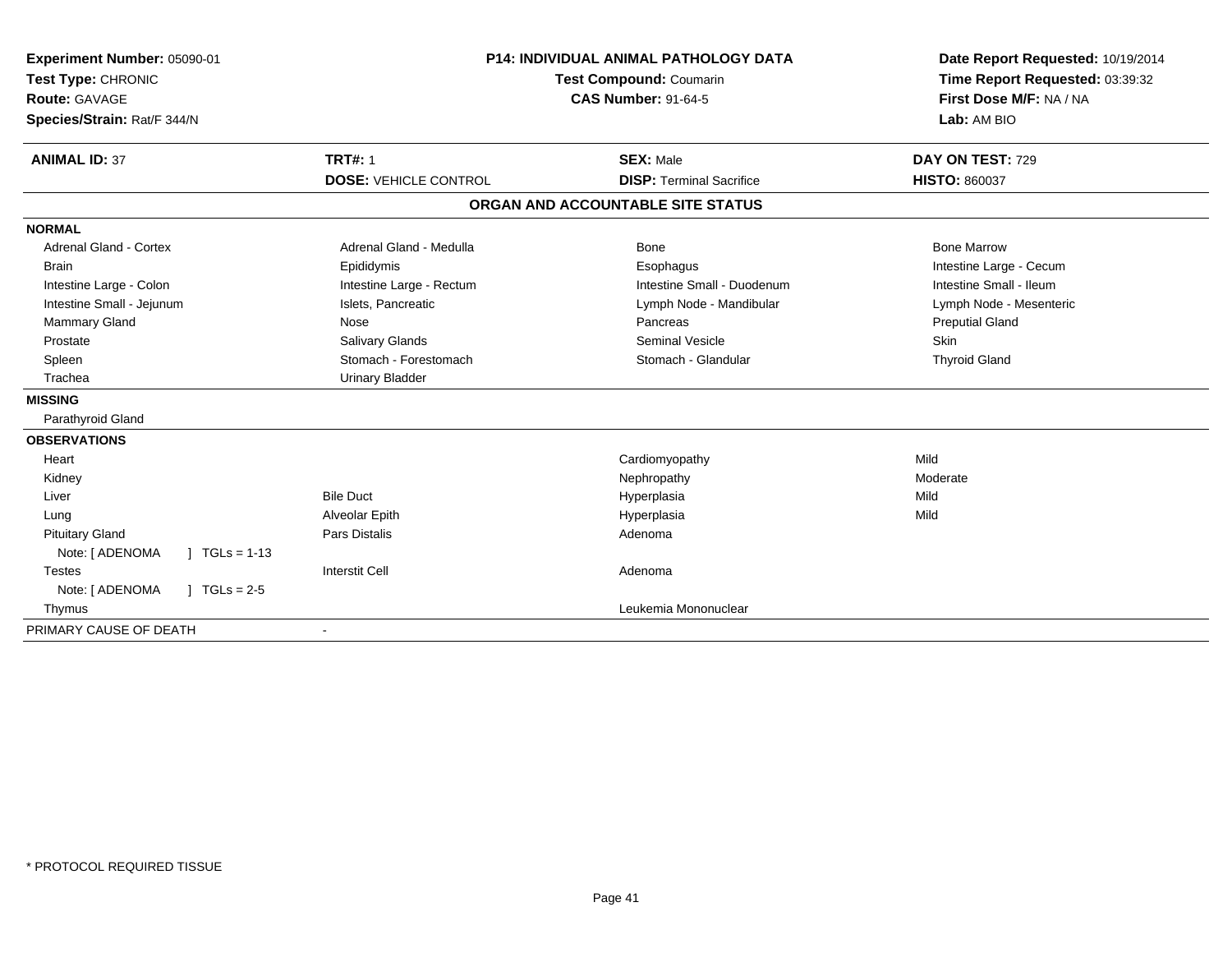| Experiment Number: 05090-01<br>Test Type: CHRONIC<br><b>Route: GAVAGE</b><br>Species/Strain: Rat/F 344/N | <b>P14: INDIVIDUAL ANIMAL PATHOLOGY DATA</b><br>Test Compound: Coumarin<br><b>CAS Number: 91-64-5</b> |                                   | Date Report Requested: 10/19/2014<br>Time Report Requested: 03:39:32<br>First Dose M/F: NA / NA<br>Lab: AM BIO |
|----------------------------------------------------------------------------------------------------------|-------------------------------------------------------------------------------------------------------|-----------------------------------|----------------------------------------------------------------------------------------------------------------|
| <b>ANIMAL ID: 38</b>                                                                                     | <b>TRT#: 1</b>                                                                                        | <b>SEX: Male</b>                  | DAY ON TEST: 730                                                                                               |
|                                                                                                          | <b>DOSE: VEHICLE CONTROL</b>                                                                          | <b>DISP: Terminal Sacrifice</b>   | <b>HISTO: 860038</b>                                                                                           |
|                                                                                                          |                                                                                                       | ORGAN AND ACCOUNTABLE SITE STATUS |                                                                                                                |
| <b>NORMAL</b>                                                                                            |                                                                                                       |                                   |                                                                                                                |
| <b>Adrenal Gland - Cortex</b>                                                                            | Adrenal Gland - Medulla                                                                               | <b>Bone</b>                       | <b>Bone Marrow</b>                                                                                             |
| <b>Brain</b>                                                                                             | Epididymis                                                                                            | Esophagus                         | Intestine Large - Cecum                                                                                        |
| Intestine Large - Colon                                                                                  | Intestine Large - Rectum                                                                              | Intestine Small - Duodenum        | Intestine Small - Ileum                                                                                        |
| Intestine Small - Jejunum                                                                                | Islets, Pancreatic                                                                                    | Lung                              | Lymph Node - Mandibular                                                                                        |
| Lymph Node - Mesenteric                                                                                  | Mammary Gland                                                                                         | Nose                              | Parathyroid Gland                                                                                              |
| <b>Preputial Gland</b>                                                                                   | Salivary Glands                                                                                       | <b>Seminal Vesicle</b>            | Skin                                                                                                           |
| Spleen                                                                                                   | Stomach - Forestomach                                                                                 | Stomach - Glandular               | Thymus                                                                                                         |
| Trachea                                                                                                  | <b>Urinary Bladder</b>                                                                                |                                   |                                                                                                                |
| <b>OBSERVATIONS</b>                                                                                      |                                                                                                       |                                   |                                                                                                                |
| Heart                                                                                                    |                                                                                                       | Cardiomyopathy                    | Mild                                                                                                           |
| Kidney                                                                                                   |                                                                                                       | Nephropathy                       | Moderate                                                                                                       |
| Liver                                                                                                    |                                                                                                       | <b>Basophilic Focus</b>           |                                                                                                                |
| Mesentery                                                                                                | Fat                                                                                                   | <b>Necrosis</b>                   | Coagulative, Mild                                                                                              |
| Note: [ NECROSIS<br>$\sqrt{11}$ TGLs = 3-13                                                              |                                                                                                       |                                   |                                                                                                                |
| Pancreas                                                                                                 | Acinus                                                                                                | Hyperplasia                       | Mild                                                                                                           |
| <b>Pituitary Gland</b>                                                                                   | <b>Pars Distalis</b>                                                                                  | Adenoma                           |                                                                                                                |
| Note: [ ADENOMA<br>] $TGLs = 4-15$                                                                       |                                                                                                       |                                   |                                                                                                                |
| Prostate                                                                                                 |                                                                                                       | Inflammation                      | Suppurative, Moderate                                                                                          |
| Testes                                                                                                   | <b>Interstit Cell</b>                                                                                 | Adenoma                           |                                                                                                                |
| Note: [ ADENOMA<br>$\int$ TGLs = 1-5,2-5                                                                 |                                                                                                       |                                   |                                                                                                                |
| <b>Thyroid Gland</b>                                                                                     | C Cell                                                                                                | Hyperplasia                       | Moderate                                                                                                       |
| PRIMARY CAUSE OF DEATH                                                                                   |                                                                                                       |                                   |                                                                                                                |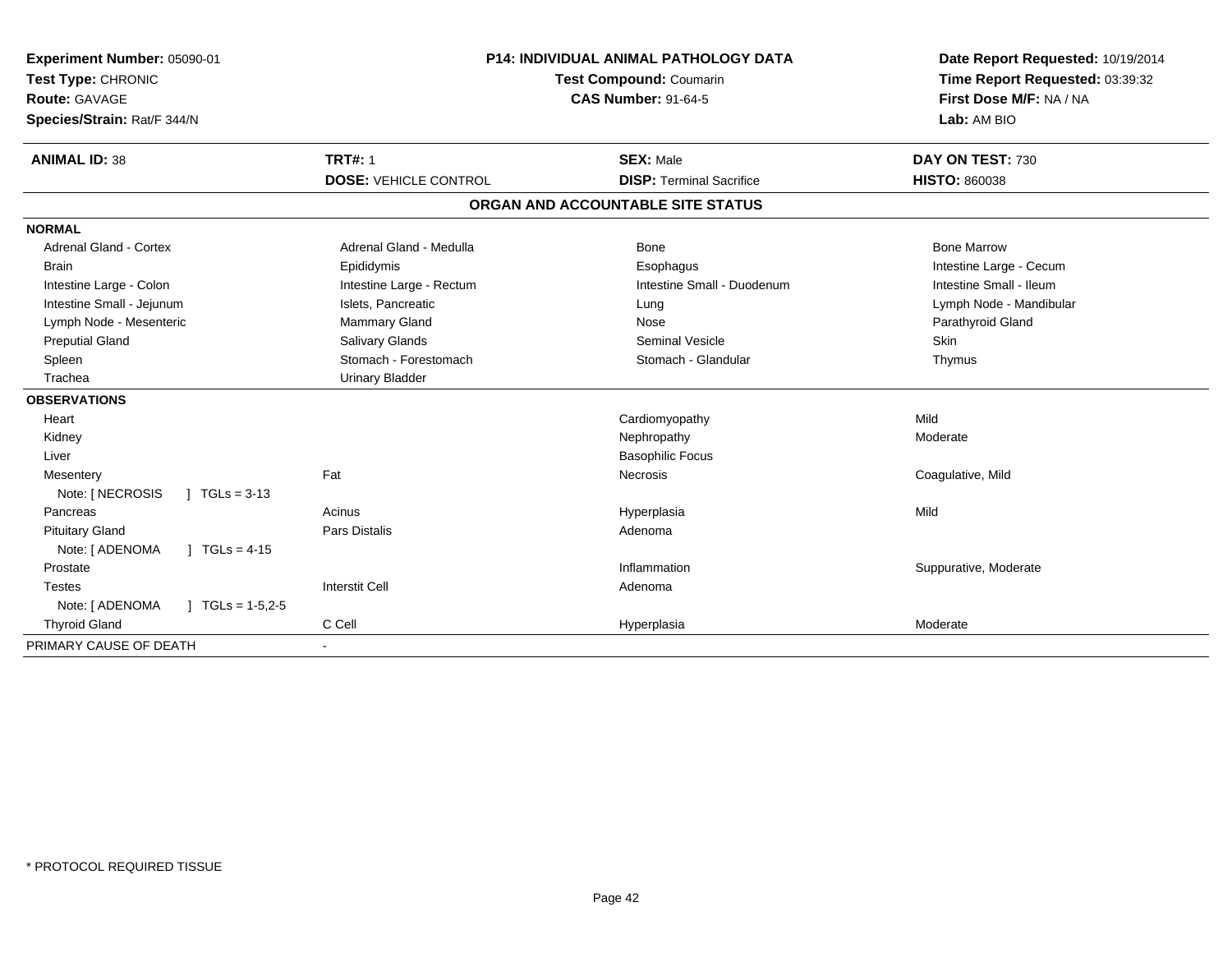| Experiment Number: 05090-01<br>Test Type: CHRONIC<br>Route: GAVAGE          |                              | <b>P14: INDIVIDUAL ANIMAL PATHOLOGY DATA</b><br><b>Test Compound: Coumarin</b><br><b>CAS Number: 91-64-5</b> | Date Report Requested: 10/19/2014<br>Time Report Requested: 03:39:32<br>First Dose M/F: NA / NA |
|-----------------------------------------------------------------------------|------------------------------|--------------------------------------------------------------------------------------------------------------|-------------------------------------------------------------------------------------------------|
| Species/Strain: Rat/F 344/N                                                 |                              |                                                                                                              | Lab: AM BIO                                                                                     |
| <b>ANIMAL ID: 39</b>                                                        | <b>TRT#: 1</b>               | <b>SEX: Male</b>                                                                                             | DAY ON TEST: 720                                                                                |
|                                                                             | <b>DOSE: VEHICLE CONTROL</b> | <b>DISP: Moribund</b>                                                                                        | <b>HISTO: 860039</b>                                                                            |
|                                                                             |                              | ORGAN AND ACCOUNTABLE SITE STATUS                                                                            |                                                                                                 |
| <b>NORMAL</b>                                                               |                              |                                                                                                              |                                                                                                 |
| <b>Adrenal Gland - Cortex</b>                                               | Adrenal Gland - Medulla      | Bone                                                                                                         | <b>Brain</b>                                                                                    |
| Epididymis                                                                  | Esophagus                    | Intestine Large - Cecum                                                                                      | Intestine Large - Colon                                                                         |
| Intestine Large - Rectum                                                    | Intestine Small - Duodenum   | Intestine Small - Ileum                                                                                      | Intestine Small - Jejunum                                                                       |
| Islets, Pancreatic                                                          | Parathyroid Gland            | <b>Pituitary Gland</b>                                                                                       | <b>Preputial Gland</b>                                                                          |
| Prostate                                                                    | Salivary Glands              | Skin                                                                                                         | Stomach - Glandular                                                                             |
| Trachea                                                                     | <b>Urinary Bladder</b>       |                                                                                                              |                                                                                                 |
| <b>OBSERVATIONS</b>                                                         |                              |                                                                                                              |                                                                                                 |
| <b>Bone Marrow</b>                                                          |                              | Hyperplasia                                                                                                  | Mononuclear CI, Moderate                                                                        |
| Heart                                                                       |                              | Leukemia Mononuclear                                                                                         |                                                                                                 |
| Kidney                                                                      |                              | Leukemia Mononuclear                                                                                         |                                                                                                 |
|                                                                             |                              | Nephropathy                                                                                                  | Mild                                                                                            |
| [Leukemia Mononuclear TGLS = 5-1]                                           |                              |                                                                                                              |                                                                                                 |
| Liver                                                                       |                              | Hepatocellular Carcinoma                                                                                     |                                                                                                 |
|                                                                             | <b>Bile Duct</b>             | Hyperplasia                                                                                                  | Marked                                                                                          |
|                                                                             |                              | Leukemia Mononuclear                                                                                         |                                                                                                 |
| [Leukemia Mononuclear TGLS = 8-2]                                           |                              |                                                                                                              |                                                                                                 |
| Lung                                                                        |                              | Leukemia Mononuclear                                                                                         |                                                                                                 |
| Note: [ LEUKEMIA MONUC ] TGLs = 9-15                                        |                              |                                                                                                              |                                                                                                 |
| Lymph Node                                                                  | Mandibular                   | Leukemia Mononuclear                                                                                         |                                                                                                 |
|                                                                             | Mediastinal                  | Leukemia Mononuclear                                                                                         |                                                                                                 |
|                                                                             | Mesenteric                   | Leukemia Mononuclear                                                                                         |                                                                                                 |
| Note: [ LEUKEMIA MONUC ] TGLs = 4-4<br>Note: [ LEUKEMIA MONUC ] TGLs = 10-4 |                              |                                                                                                              |                                                                                                 |
| <b>Mammary Gland</b>                                                        |                              | Galactocele                                                                                                  | Mild                                                                                            |
| Note: [GALACTOCELE ] TGLs = 1-17                                            |                              |                                                                                                              |                                                                                                 |
| Mesentery                                                                   | Fat                          | Leukemia Mononuclear                                                                                         |                                                                                                 |
| Note: [ LEUKEMIA MONUC ] TGLs = 13-4                                        |                              |                                                                                                              |                                                                                                 |
| Nose                                                                        |                              | Inflammation                                                                                                 | Suppurative, Minimal                                                                            |
| Pancreas                                                                    |                              | Leukemia Mononuclear                                                                                         |                                                                                                 |
| <b>Seminal Vesicle</b>                                                      |                              | Leukemia Mononuclear                                                                                         |                                                                                                 |
|                                                                             |                              |                                                                                                              |                                                                                                 |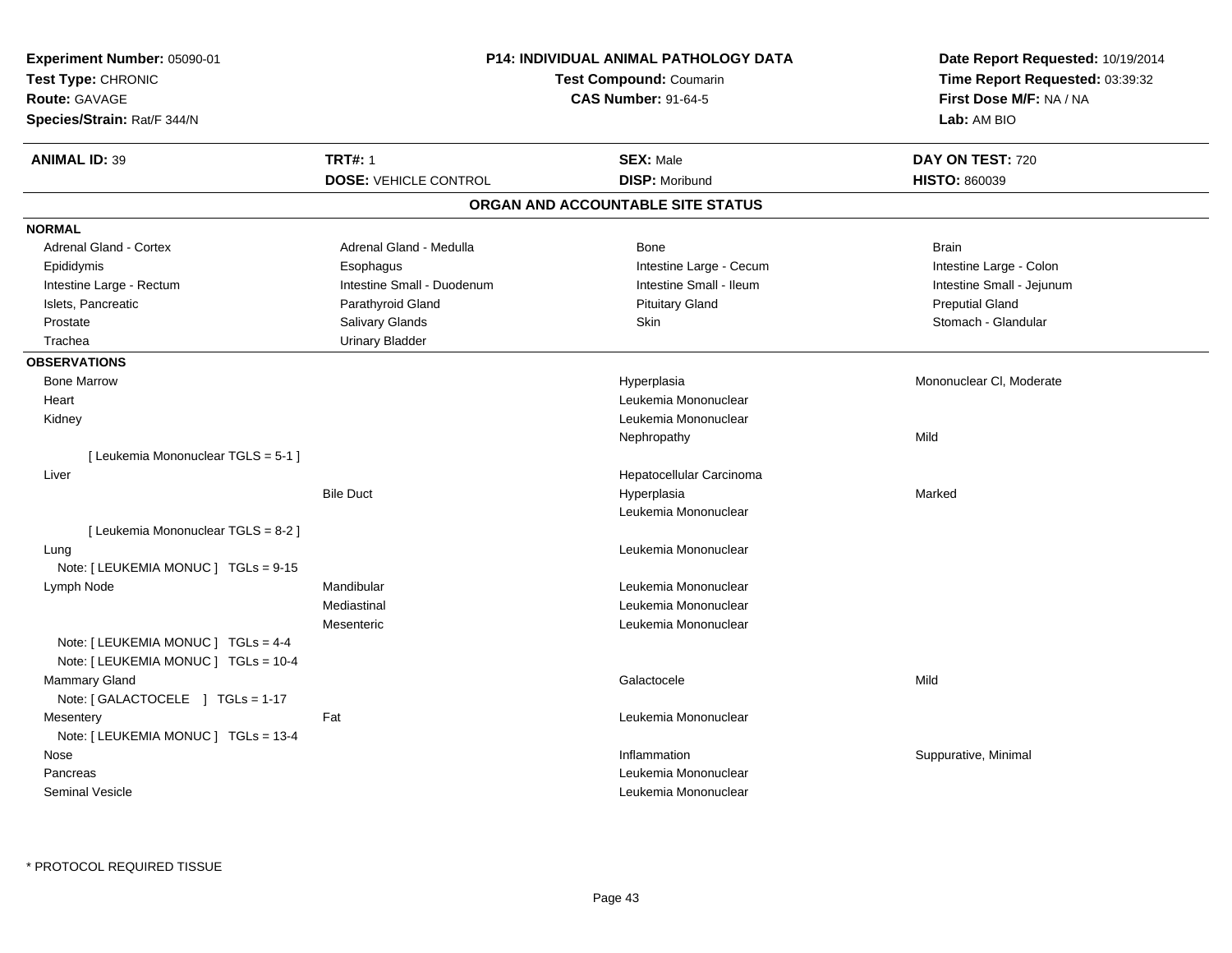| <b>Experiment Number: 05090-01</b><br>Test Type: CHRONIC<br><b>Route: GAVAGE</b><br>Species/Strain: Rat/F 344/N |                              | <b>P14: INDIVIDUAL ANIMAL PATHOLOGY DATA</b><br>Test Compound: Coumarin<br><b>CAS Number: 91-64-5</b> | Date Report Requested: 10/19/2014<br>Time Report Requested: 03:39:32<br>First Dose M/F: NA / NA<br>Lab: AM BIO |
|-----------------------------------------------------------------------------------------------------------------|------------------------------|-------------------------------------------------------------------------------------------------------|----------------------------------------------------------------------------------------------------------------|
| <b>ANIMAL ID: 39</b>                                                                                            | <b>TRT#: 1</b>               | <b>SEX: Male</b>                                                                                      | DAY ON TEST: 720                                                                                               |
|                                                                                                                 | <b>DOSE: VEHICLE CONTROL</b> | <b>DISP: Moribund</b>                                                                                 | <b>HISTO: 860039</b>                                                                                           |
|                                                                                                                 |                              | ORGAN AND ACCOUNTABLE SITE STATUS                                                                     |                                                                                                                |
| Spleen<br>Note: $[LEUKEMIA MONUC] TGLS = 2-14,3-14$                                                             |                              | Leukemia Mononuclear                                                                                  |                                                                                                                |
| Stomach                                                                                                         | Forestomach                  | Leukemia Mononuclear                                                                                  |                                                                                                                |
|                                                                                                                 | Forestomach                  | Ulcer                                                                                                 | Marked                                                                                                         |
| Note: [ ULCER<br>$\mid$ TGLs = 11-16                                                                            |                              |                                                                                                       |                                                                                                                |
| Testes<br>Note: [ ADENOMA<br>$TGLs = 6-5$                                                                       | Interstit Cell               | Adenoma                                                                                               |                                                                                                                |
| Thymus                                                                                                          |                              | Leukemia Mononuclear                                                                                  |                                                                                                                |
| <b>Thyroid Gland</b>                                                                                            | C Cell                       | Hyperplasia                                                                                           | Mild                                                                                                           |
| PRIMARY CAUSE OF DEATH                                                                                          | $\blacksquare$               |                                                                                                       |                                                                                                                |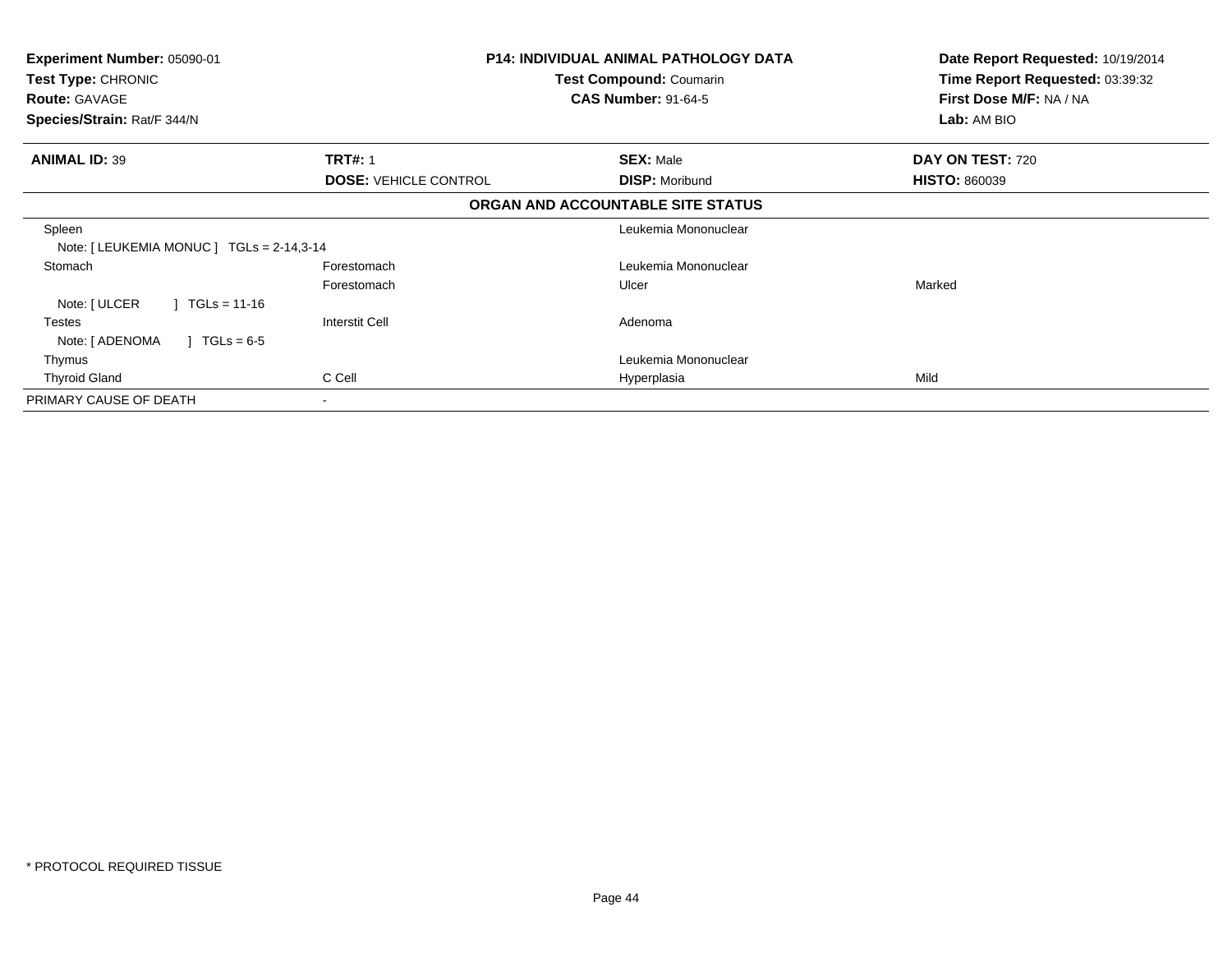| Experiment Number: 05090-01<br>Test Type: CHRONIC<br><b>Route: GAVAGE</b><br>Species/Strain: Rat/F 344/N                                                                                                                                                | <b>P14: INDIVIDUAL ANIMAL PATHOLOGY DATA</b><br><b>Test Compound: Coumarin</b><br><b>CAS Number: 91-64-5</b> |                                       | Date Report Requested: 10/19/2014<br>Time Report Requested: 03:39:32<br>First Dose M/F: NA / NA<br>Lab: AM BIO |  |
|---------------------------------------------------------------------------------------------------------------------------------------------------------------------------------------------------------------------------------------------------------|--------------------------------------------------------------------------------------------------------------|---------------------------------------|----------------------------------------------------------------------------------------------------------------|--|
| <b>ANIMAL ID: 40</b>                                                                                                                                                                                                                                    | <b>TRT#: 1</b><br><b>DOSE: VEHICLE CONTROL</b>                                                               | <b>SEX: Male</b><br><b>DISP: Dead</b> | DAY ON TEST: 728<br><b>HISTO: 860040</b>                                                                       |  |
|                                                                                                                                                                                                                                                         |                                                                                                              | ORGAN AND ACCOUNTABLE SITE STATUS     |                                                                                                                |  |
| <b>NORMAL</b>                                                                                                                                                                                                                                           |                                                                                                              |                                       |                                                                                                                |  |
| <b>Adrenal Gland - Cortex</b>                                                                                                                                                                                                                           | Bone                                                                                                         | <b>Bone Marrow</b>                    | <b>Brain</b>                                                                                                   |  |
| Epididymis                                                                                                                                                                                                                                              | Esophagus                                                                                                    | Intestine Large - Cecum               | Intestine Large - Colon                                                                                        |  |
| Intestine Large - Rectum                                                                                                                                                                                                                                | Intestine Small - Duodenum                                                                                   | Intestine Small - Ileum               | Intestine Small - Jejunum                                                                                      |  |
| Islets, Pancreatic                                                                                                                                                                                                                                      | Lymph Node - Mandibular                                                                                      | Lymph Node - Mesenteric               | Mammary Gland                                                                                                  |  |
| Nose                                                                                                                                                                                                                                                    | Pancreas                                                                                                     | Parathyroid Gland                     | <b>Preputial Gland</b>                                                                                         |  |
| Prostate                                                                                                                                                                                                                                                | Salivary Glands                                                                                              | <b>Seminal Vesicle</b>                | Skin                                                                                                           |  |
| Spleen                                                                                                                                                                                                                                                  | Stomach - Forestomach                                                                                        | Stomach - Glandular                   | Thymus                                                                                                         |  |
| <b>Thyroid Gland</b>                                                                                                                                                                                                                                    | Trachea                                                                                                      | <b>Urinary Bladder</b>                |                                                                                                                |  |
| <b>OBSERVATIONS</b>                                                                                                                                                                                                                                     |                                                                                                              |                                       |                                                                                                                |  |
| Adrenal Gland                                                                                                                                                                                                                                           | Medulla                                                                                                      | Pheochromocytoma Benign               |                                                                                                                |  |
| Heart                                                                                                                                                                                                                                                   |                                                                                                              | Cardiomyopathy                        | Moderate                                                                                                       |  |
| Kidney                                                                                                                                                                                                                                                  |                                                                                                              | Nephropathy                           | Minimal                                                                                                        |  |
| Liver                                                                                                                                                                                                                                                   |                                                                                                              | <b>Basophilic Focus</b>               |                                                                                                                |  |
|                                                                                                                                                                                                                                                         | <b>Bile Duct</b>                                                                                             | Hyperplasia                           | Mild                                                                                                           |  |
| Lung                                                                                                                                                                                                                                                    |                                                                                                              | Adenocarcinoma                        | Metastatic (Uncertain Primary Site)                                                                            |  |
|                                                                                                                                                                                                                                                         |                                                                                                              | Fibrosarcoma                          |                                                                                                                |  |
| Note: THERE ARE TWO DISTINCT TUMORS WHICH ARE METASTATIC<br>Note: TO LUNG. ORIGIN IS UNKNOWN BUT PROBABLY ORIGINATES IN<br>Note: CERVICAL AREA.<br>Note: [ ADENOCARC<br>$J \text{ TGLs} = 9-13,9-3$<br>Note: [ FIBROSARC<br>$\sqrt{1}$ TGLs = 5-12,8-13 |                                                                                                              |                                       |                                                                                                                |  |
| Mesentery                                                                                                                                                                                                                                               | Fat                                                                                                          | Necrosis                              | Coagulative, Marked                                                                                            |  |
| Note: [ NECROSIS<br>$\sqrt{6}$ TGLs = 2-16                                                                                                                                                                                                              |                                                                                                              |                                       |                                                                                                                |  |
| <b>Pituitary Gland</b>                                                                                                                                                                                                                                  | <b>Pars Distalis</b>                                                                                         | Adenoma                               |                                                                                                                |  |
| <b>Testes</b>                                                                                                                                                                                                                                           | Interstit Cell                                                                                               | Adenoma                               |                                                                                                                |  |
| Note: [ ADENOMA<br>$\sqrt{6}$ TGLs = 3-5,4-5                                                                                                                                                                                                            |                                                                                                              |                                       |                                                                                                                |  |
| <b>Tissue NOS</b>                                                                                                                                                                                                                                       |                                                                                                              | Adenocarcinoma                        |                                                                                                                |  |
|                                                                                                                                                                                                                                                         |                                                                                                              | Fibrosarcoma                          |                                                                                                                |  |
| Note: [ FIBROSARC<br>$\vert$ TGLs = 1-15<br>Note: [ ADENOCARC<br>$\mid$ TGLs = 6-13,7-13                                                                                                                                                                |                                                                                                              |                                       |                                                                                                                |  |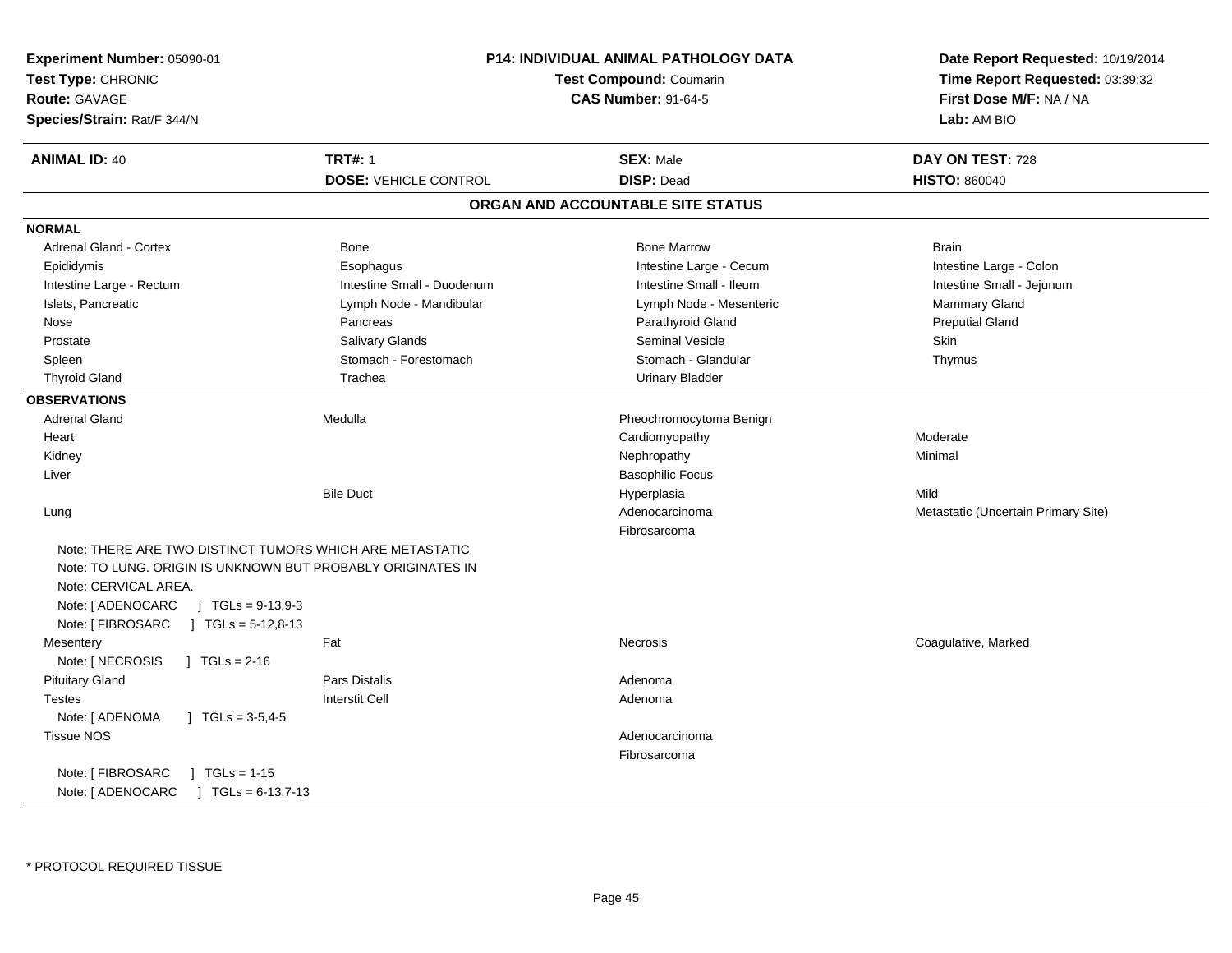| Experiment Number: 05090-01 |                              | <b>P14: INDIVIDUAL ANIMAL PATHOLOGY DATA</b> | Date Report Requested: 10/19/2014 |  |
|-----------------------------|------------------------------|----------------------------------------------|-----------------------------------|--|
| <b>Test Type: CHRONIC</b>   |                              | <b>Test Compound: Coumarin</b>               | Time Report Requested: 03:39:32   |  |
| <b>Route: GAVAGE</b>        | <b>CAS Number: 91-64-5</b>   |                                              | First Dose M/F: NA / NA           |  |
| Species/Strain: Rat/F 344/N |                              |                                              | Lab: AM BIO                       |  |
| <b>ANIMAL ID: 40</b>        | <b>TRT#: 1</b>               | <b>SEX:</b> Male                             | DAY ON TEST: 728                  |  |
|                             | <b>DOSE: VEHICLE CONTROL</b> | <b>DISP: Dead</b>                            | <b>HISTO: 860040</b>              |  |
|                             |                              | ORGAN AND ACCOUNTABLE SITE STATUS            |                                   |  |
| PRIMARY CAUSE OF DEATH      |                              |                                              |                                   |  |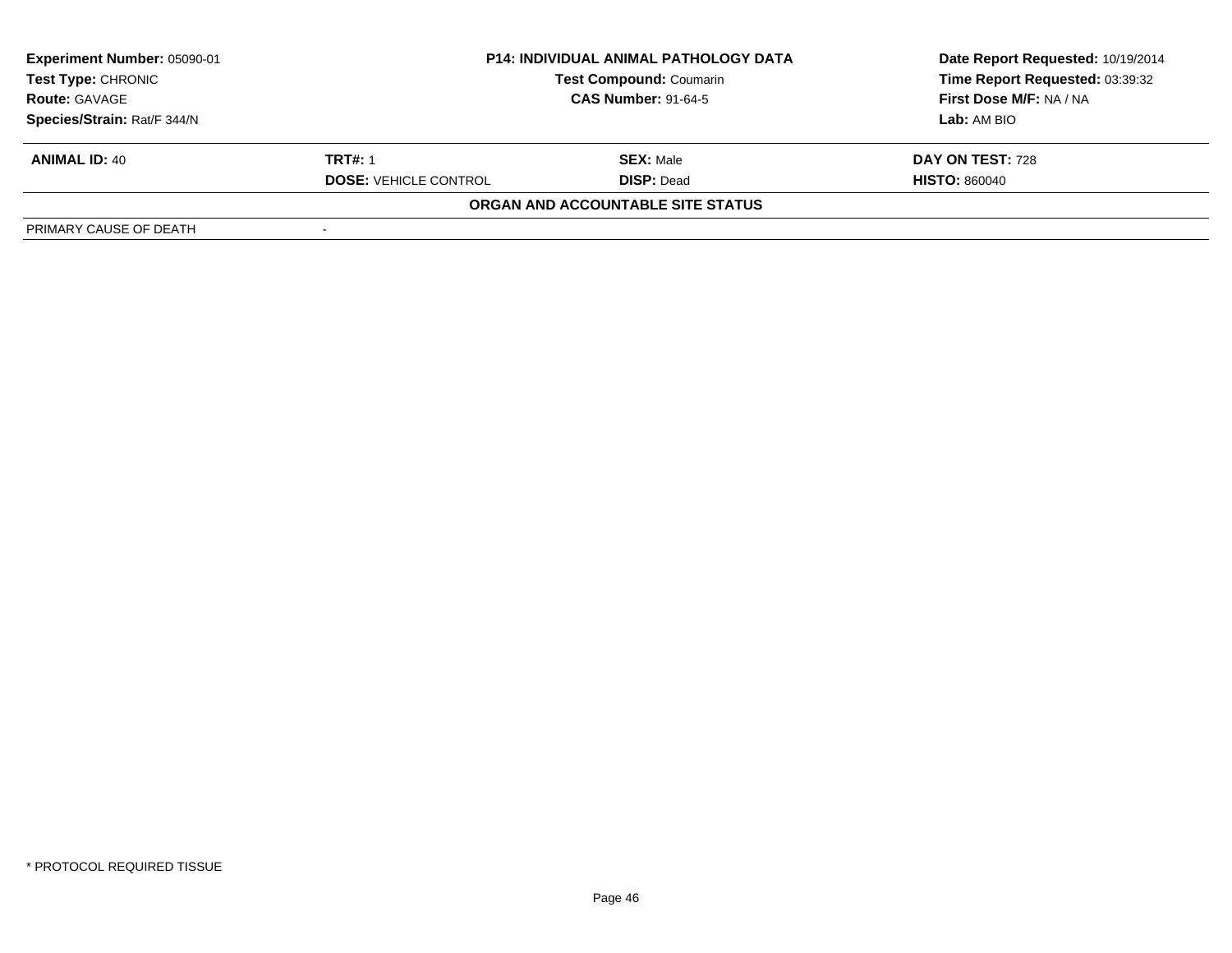| Experiment Number: 05090-01<br>Test Type: CHRONIC<br><b>Route: GAVAGE</b><br>Species/Strain: Rat/F 344/N | <b>P14: INDIVIDUAL ANIMAL PATHOLOGY DATA</b><br><b>Test Compound: Coumarin</b><br><b>CAS Number: 91-64-5</b> |                                   | Date Report Requested: 10/19/2014<br>Time Report Requested: 03:39:32<br>First Dose M/F: NA / NA<br>Lab: AM BIO |
|----------------------------------------------------------------------------------------------------------|--------------------------------------------------------------------------------------------------------------|-----------------------------------|----------------------------------------------------------------------------------------------------------------|
| <b>ANIMAL ID: 41</b>                                                                                     | <b>TRT#: 1</b>                                                                                               | <b>SEX: Male</b>                  | DAY ON TEST: 611                                                                                               |
|                                                                                                          | <b>DOSE: VEHICLE CONTROL</b>                                                                                 | <b>DISP: Moribund</b>             | <b>HISTO: 860041</b>                                                                                           |
|                                                                                                          |                                                                                                              | ORGAN AND ACCOUNTABLE SITE STATUS |                                                                                                                |
| <b>NORMAL</b>                                                                                            |                                                                                                              |                                   |                                                                                                                |
| Adrenal Gland - Cortex                                                                                   | Adrenal Gland - Medulla                                                                                      | <b>Bone Marrow</b>                | <b>Brain</b>                                                                                                   |
| Epididymis                                                                                               | Esophagus                                                                                                    | Heart                             | Intestine Large - Cecum                                                                                        |
| Intestine Large - Colon                                                                                  | Intestine Large - Rectum                                                                                     | Intestine Small - Duodenum        | Intestine Small - Ileum                                                                                        |
| Intestine Small - Jejunum                                                                                | Islets, Pancreatic                                                                                           | Lung                              | Lymph Node - Mandibular                                                                                        |
| Lymph Node - Mesenteric                                                                                  | <b>Mammary Gland</b>                                                                                         | Pancreas                          | <b>Pituitary Gland</b>                                                                                         |
| Prostate                                                                                                 | Salivary Glands                                                                                              | <b>Seminal Vesicle</b>            | Skin                                                                                                           |
| Spleen                                                                                                   | Stomach - Glandular                                                                                          | Thymus                            | <b>Thyroid Gland</b>                                                                                           |
| Trachea                                                                                                  | <b>Urinary Bladder</b>                                                                                       |                                   |                                                                                                                |
| <b>OBSERVATIONS</b>                                                                                      |                                                                                                              |                                   |                                                                                                                |
| <b>Bone</b>                                                                                              |                                                                                                              | Chordoma                          |                                                                                                                |
| Kidney                                                                                                   |                                                                                                              | Nephropathy                       | Mild                                                                                                           |
| Liver                                                                                                    |                                                                                                              | Developmental Malformation        |                                                                                                                |
| Note: [ DEVELOP MALFOR ] $TGLs = 5-2$                                                                    | <b>Bile Duct</b>                                                                                             | Hyperplasia                       | Minimal                                                                                                        |
| Mesentery                                                                                                | Fat                                                                                                          | <b>Necrosis</b>                   | Coagulative, Moderate                                                                                          |
| Note: [ NECROSIS<br>$\sqrt{1}$ TGLs = 3-16                                                               |                                                                                                              |                                   |                                                                                                                |
| Nose                                                                                                     |                                                                                                              | Fungus                            | Moderate                                                                                                       |
|                                                                                                          |                                                                                                              | Inflammation                      | Suppurative, Minimal                                                                                           |
| Note: FUNGUS IS ASPERGILLIS                                                                              |                                                                                                              |                                   |                                                                                                                |
| Parathyroid Gland                                                                                        |                                                                                                              | Hyperplasia                       | Mild                                                                                                           |
| Note: [HYPERPLASIA ] TGLs = 8-9                                                                          |                                                                                                              |                                   |                                                                                                                |
| <b>Preputial Gland</b>                                                                                   | Duct                                                                                                         | <b>Dilatation</b>                 | Marked                                                                                                         |
| Note: [DILATATION ] TGLs = 6-15                                                                          |                                                                                                              |                                   |                                                                                                                |
| Stomach                                                                                                  | Forestomach                                                                                                  | Ulcer                             | Mild                                                                                                           |
| Note: [ ULCER<br>$\sqrt{1}$ TGLs = 10-6                                                                  |                                                                                                              |                                   |                                                                                                                |
| <b>Testes</b>                                                                                            | <b>Interstit Cell</b>                                                                                        | Adenoma                           |                                                                                                                |
|                                                                                                          | Seminif Tub                                                                                                  | Atrophy                           | Marked                                                                                                         |
| Note: [ ADENOMA<br>$1 TGLs = 2-5$                                                                        |                                                                                                              |                                   |                                                                                                                |
| Note: [ ATROPHY<br>$J \cdot TGLs = 1-5$                                                                  |                                                                                                              |                                   |                                                                                                                |
| PRIMARY CAUSE OF DEATH                                                                                   | $\sim$                                                                                                       |                                   |                                                                                                                |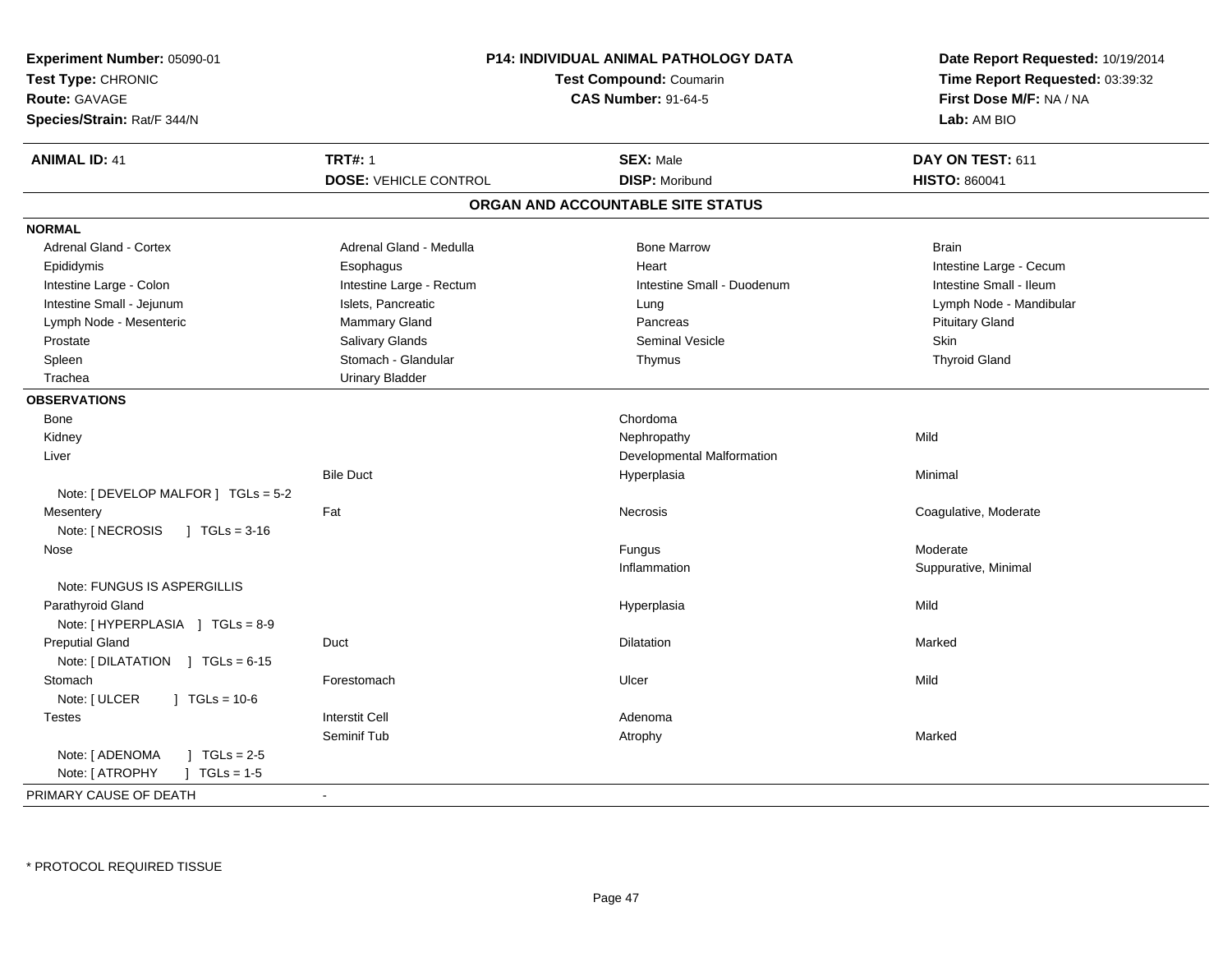| Experiment Number: 05090-01<br>Test Type: CHRONIC<br><b>Route: GAVAGE</b><br>Species/Strain: Rat/F 344/N |                              | <b>P14: INDIVIDUAL ANIMAL PATHOLOGY DATA</b><br><b>Test Compound: Coumarin</b><br><b>CAS Number: 91-64-5</b> | Date Report Requested: 10/19/2014<br>Time Report Requested: 03:39:32<br>First Dose M/F: NA / NA<br>Lab: AM BIO |  |
|----------------------------------------------------------------------------------------------------------|------------------------------|--------------------------------------------------------------------------------------------------------------|----------------------------------------------------------------------------------------------------------------|--|
| <b>ANIMAL ID: 42</b>                                                                                     | <b>TRT#: 1</b>               | <b>SEX: Male</b>                                                                                             | DAY ON TEST: 729                                                                                               |  |
|                                                                                                          | <b>DOSE: VEHICLE CONTROL</b> | <b>DISP: Terminal Sacrifice</b>                                                                              | <b>HISTO: 860042</b>                                                                                           |  |
|                                                                                                          |                              | ORGAN AND ACCOUNTABLE SITE STATUS                                                                            |                                                                                                                |  |
| <b>NORMAL</b>                                                                                            |                              |                                                                                                              |                                                                                                                |  |
| <b>Adrenal Gland - Cortex</b>                                                                            | Adrenal Gland - Medulla      | Bone                                                                                                         | <b>Bone Marrow</b>                                                                                             |  |
| <b>Brain</b>                                                                                             | Epididymis                   | Esophagus                                                                                                    | Intestine Large - Cecum                                                                                        |  |
| Intestine Large - Colon                                                                                  | Intestine Large - Rectum     | Intestine Small - Duodenum                                                                                   | Intestine Small - Ileum                                                                                        |  |
| Intestine Small - Jejunum                                                                                | Islets, Pancreatic           | Lung                                                                                                         | Lymph Node - Mandibular                                                                                        |  |
| Lymph Node - Mesenteric                                                                                  | <b>Mammary Gland</b>         | Nose                                                                                                         | Parathyroid Gland                                                                                              |  |
| <b>Pituitary Gland</b>                                                                                   | <b>Preputial Gland</b>       | Prostate                                                                                                     | Salivary Glands                                                                                                |  |
| Seminal Vesicle                                                                                          | <b>Skin</b>                  | Spleen                                                                                                       | Stomach - Forestomach                                                                                          |  |
| Stomach - Glandular                                                                                      | Thymus                       | Trachea                                                                                                      | <b>Urinary Bladder</b>                                                                                         |  |
| <b>OBSERVATIONS</b>                                                                                      |                              |                                                                                                              |                                                                                                                |  |
| Heart                                                                                                    |                              | Cardiomyopathy                                                                                               | Mild                                                                                                           |  |
| Kidney                                                                                                   |                              | Nephropathy                                                                                                  | Minimal                                                                                                        |  |
| Liver                                                                                                    |                              | Clear Cell Focus                                                                                             |                                                                                                                |  |
| Note: [ HYPERPLASIA ] TGLs = 2-2                                                                         | <b>Bile Duct</b>             | Hyperplasia                                                                                                  | Minimal                                                                                                        |  |
| Pancreas                                                                                                 |                              | Adenoma                                                                                                      |                                                                                                                |  |
| <b>Testes</b>                                                                                            | <b>Interstit Cell</b>        | Adenoma                                                                                                      |                                                                                                                |  |
| Note: [ ADENOMA<br>$\sqrt{ }$ TGLs = 1-5                                                                 |                              |                                                                                                              |                                                                                                                |  |
| <b>Thyroid Gland</b>                                                                                     | <b>Follicular Cel</b>        | Carcinoma                                                                                                    |                                                                                                                |  |
| PRIMARY CAUSE OF DEATH                                                                                   |                              |                                                                                                              |                                                                                                                |  |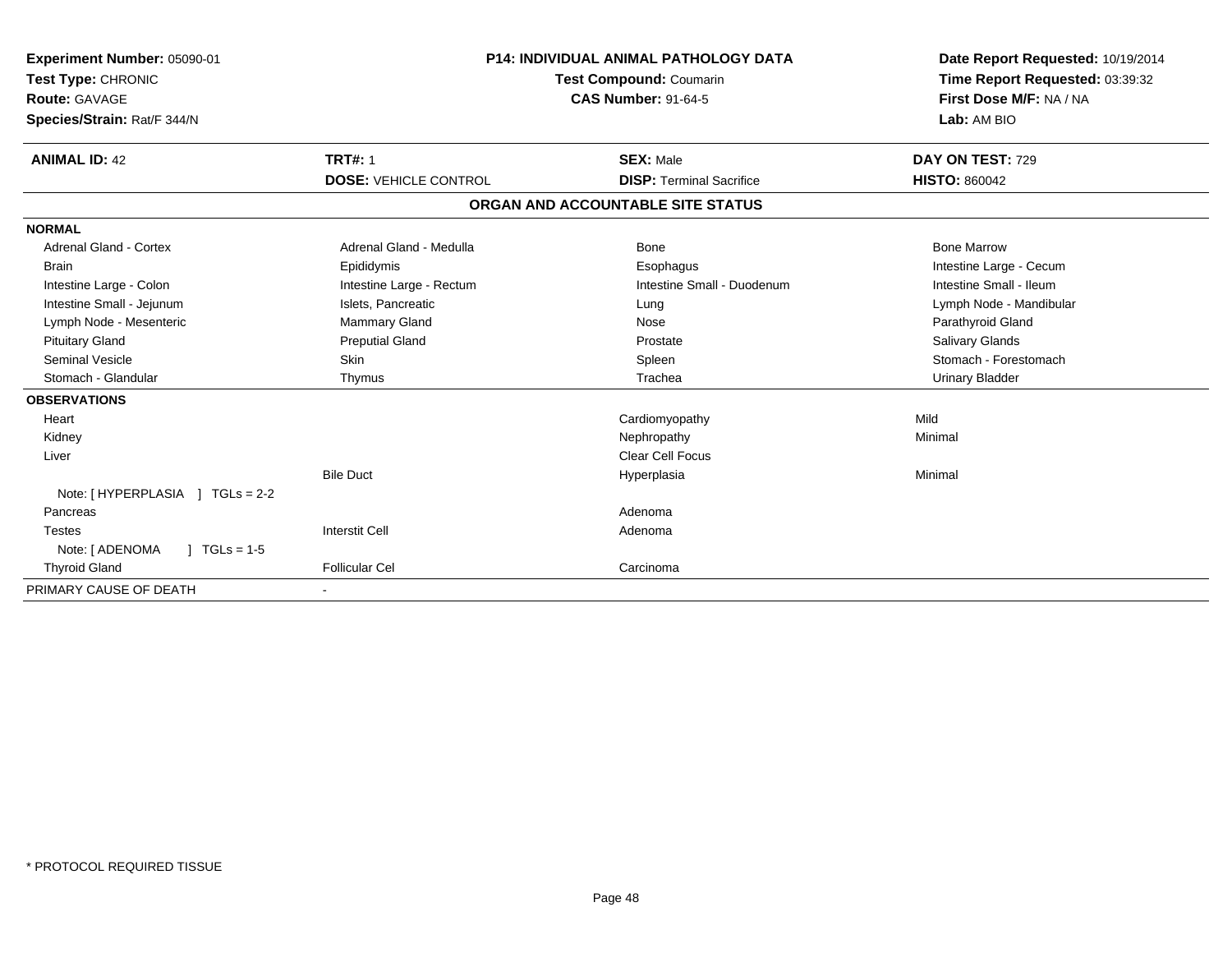| Experiment Number: 05090-01<br>Test Type: CHRONIC<br>Route: GAVAGE<br>Species/Strain: Rat/F 344/N | <b>P14: INDIVIDUAL ANIMAL PATHOLOGY DATA</b><br><b>Test Compound: Coumarin</b><br><b>CAS Number: 91-64-5</b> |                                   | Date Report Requested: 10/19/2014<br>Time Report Requested: 03:39:32<br>First Dose M/F: NA / NA<br>Lab: AM BIO |  |
|---------------------------------------------------------------------------------------------------|--------------------------------------------------------------------------------------------------------------|-----------------------------------|----------------------------------------------------------------------------------------------------------------|--|
| <b>ANIMAL ID: 43</b>                                                                              | <b>TRT#: 1</b>                                                                                               | <b>SEX: Male</b>                  | DAY ON TEST: 453                                                                                               |  |
|                                                                                                   | <b>DOSE: VEHICLE CONTROL</b>                                                                                 | <b>DISP:</b> Interval Sacrifice   | <b>HISTO: 860043</b>                                                                                           |  |
|                                                                                                   |                                                                                                              | ORGAN AND ACCOUNTABLE SITE STATUS |                                                                                                                |  |
| <b>NORMAL</b>                                                                                     |                                                                                                              |                                   |                                                                                                                |  |
| <b>Adrenal Gland - Cortex</b>                                                                     | Adrenal Gland - Medulla                                                                                      | Bone                              | <b>Bone Marrow</b>                                                                                             |  |
| <b>Brain</b>                                                                                      | Epididymis                                                                                                   | Esophagus                         | Intestine Large - Cecum                                                                                        |  |
| Intestine Large - Colon                                                                           | Intestine Large - Rectum                                                                                     | Intestine Small - Duodenum        | Intestine Small - Ileum                                                                                        |  |
| Intestine Small - Jejunum                                                                         | Islets, Pancreatic                                                                                           | Lung                              | Lymph Node - Mandibular                                                                                        |  |
| Lymph Node - Mesenteric                                                                           | <b>Mammary Gland</b>                                                                                         | Nose                              | Pancreas                                                                                                       |  |
| Parathyroid Gland                                                                                 | <b>Pituitary Gland</b>                                                                                       | <b>Preputial Gland</b>            | Prostate                                                                                                       |  |
| <b>Salivary Glands</b>                                                                            | <b>Seminal Vesicle</b>                                                                                       | <b>Skin</b>                       | Spleen                                                                                                         |  |
| Stomach - Forestomach                                                                             | Stomach - Glandular                                                                                          | Thymus                            | <b>Thyroid Gland</b>                                                                                           |  |
| Trachea                                                                                           | <b>Urinary Bladder</b>                                                                                       |                                   |                                                                                                                |  |
| <b>OBSERVATIONS</b>                                                                               |                                                                                                              |                                   |                                                                                                                |  |
| Heart                                                                                             |                                                                                                              | Cardiomyopathy                    | Mild                                                                                                           |  |
| Kidney                                                                                            |                                                                                                              | Nephropathy                       | Minimal                                                                                                        |  |
| Liver                                                                                             | <b>Bile Duct</b>                                                                                             | Hyperplasia                       | Minimal                                                                                                        |  |
| Mesentery                                                                                         | Fat                                                                                                          | <b>Necrosis</b>                   | Coagulative, Marked                                                                                            |  |
| Note: [ NECROSIS<br>$\mid$ TGLs = 2-13                                                            |                                                                                                              |                                   |                                                                                                                |  |
| <b>Testes</b>                                                                                     | <b>Interstit Cell</b>                                                                                        | Adenoma                           |                                                                                                                |  |
| Note: [ ADENOMA<br>$TGLs = 1-5$                                                                   |                                                                                                              |                                   |                                                                                                                |  |
| PRIMARY CAUSE OF DEATH                                                                            | $\overline{\phantom{a}}$                                                                                     |                                   |                                                                                                                |  |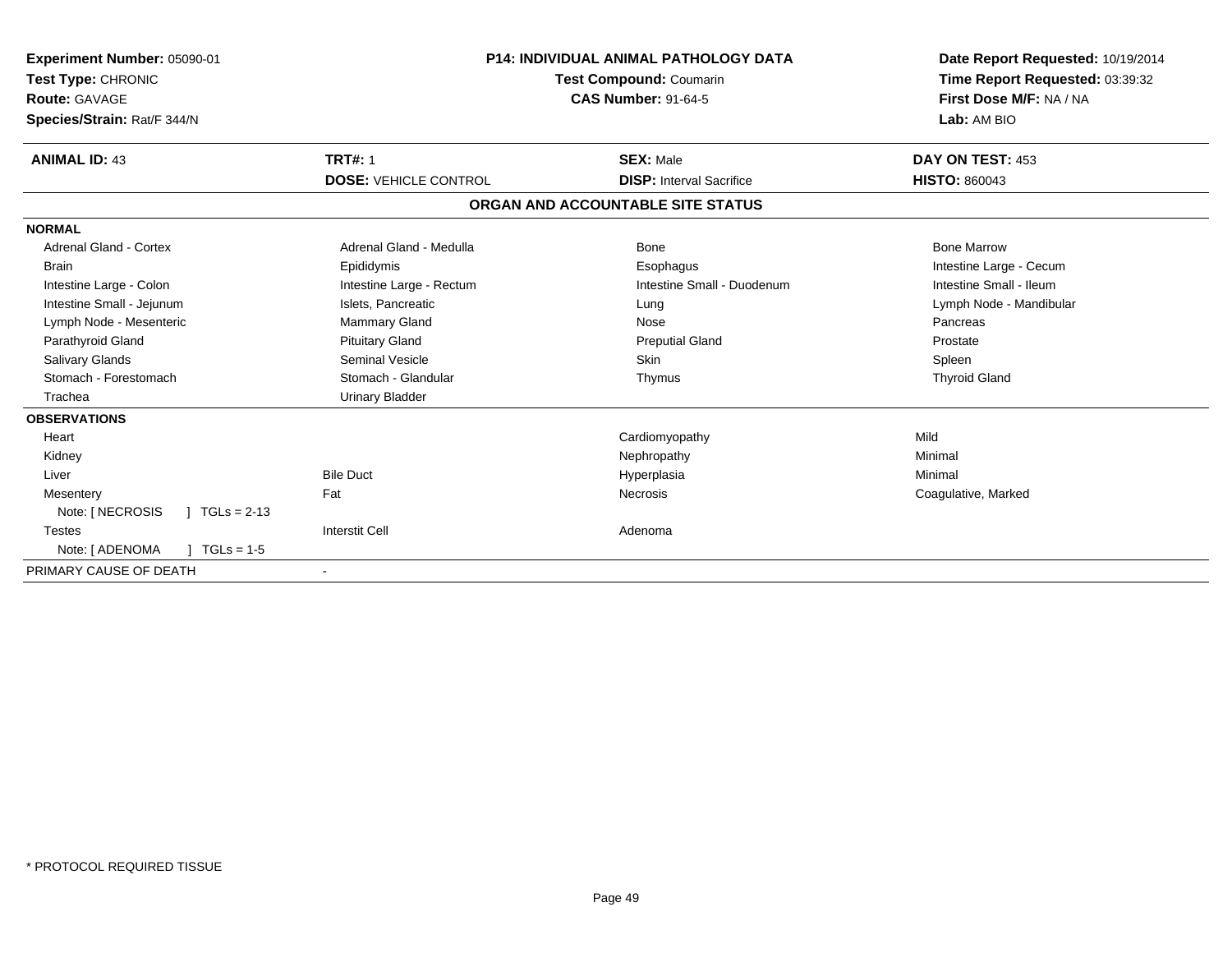| Experiment Number: 05090-01<br>Test Type: CHRONIC<br><b>Route: GAVAGE</b><br>Species/Strain: Rat/F 344/N | P14: INDIVIDUAL ANIMAL PATHOLOGY DATA<br><b>Test Compound: Coumarin</b><br><b>CAS Number: 91-64-5</b> |                                   | Date Report Requested: 10/19/2014<br>Time Report Requested: 03:39:32<br>First Dose M/F: NA / NA<br>Lab: AM BIO |
|----------------------------------------------------------------------------------------------------------|-------------------------------------------------------------------------------------------------------|-----------------------------------|----------------------------------------------------------------------------------------------------------------|
| <b>ANIMAL ID: 44</b>                                                                                     | <b>TRT#: 1</b>                                                                                        | <b>SEX: Male</b>                  | DAY ON TEST: 729                                                                                               |
|                                                                                                          | <b>DOSE: VEHICLE CONTROL</b>                                                                          | <b>DISP: Terminal Sacrifice</b>   | <b>HISTO: 860044</b>                                                                                           |
|                                                                                                          |                                                                                                       | ORGAN AND ACCOUNTABLE SITE STATUS |                                                                                                                |
| <b>NORMAL</b>                                                                                            |                                                                                                       |                                   |                                                                                                                |
| Adrenal Gland - Cortex                                                                                   | Adrenal Gland - Medulla                                                                               | Bone                              | <b>Bone Marrow</b>                                                                                             |
| <b>Brain</b>                                                                                             | Epididymis                                                                                            | Esophagus                         | Heart                                                                                                          |
| Intestine Large - Cecum                                                                                  | Intestine Large - Colon                                                                               | Intestine Large - Rectum          | Intestine Small - Duodenum                                                                                     |
| Intestine Small - Ileum                                                                                  | Intestine Small - Jejunum                                                                             | Lung                              | Lymph Node - Mandibular                                                                                        |
| Lymph Node - Mesenteric                                                                                  | Mammary Gland                                                                                         | Nose                              | Pancreas                                                                                                       |
| Parathyroid Gland                                                                                        | <b>Pituitary Gland</b>                                                                                | Prostate                          | Salivary Glands                                                                                                |
| <b>Seminal Vesicle</b>                                                                                   | Stomach - Glandular                                                                                   | Thymus                            | <b>Thyroid Gland</b>                                                                                           |
| Trachea                                                                                                  | <b>Urinary Bladder</b>                                                                                |                                   |                                                                                                                |
| <b>OBSERVATIONS</b>                                                                                      |                                                                                                       |                                   |                                                                                                                |
| Islets, Pancreatic                                                                                       |                                                                                                       | Adenoma                           |                                                                                                                |
| Kidney                                                                                                   |                                                                                                       | Nephropathy                       | Moderate                                                                                                       |
| [Nephropathy TGLS = 5-1]                                                                                 |                                                                                                       |                                   |                                                                                                                |
| Liver                                                                                                    |                                                                                                       | Clear Cell Focus                  |                                                                                                                |
|                                                                                                          |                                                                                                       | Fatty Change                      | Minimal                                                                                                        |
|                                                                                                          | <b>Bile Duct</b>                                                                                      | Hyperplasia                       | Minimal                                                                                                        |
| Note: $[$ FATTY CHANGE $]$ TGLs = 7-15,8-15                                                              |                                                                                                       |                                   |                                                                                                                |
| Mesentery                                                                                                | Fat                                                                                                   | Necrosis                          | Coagulative, Moderate                                                                                          |
| Note: [ NECROSIS<br>$\sqrt{1} \text{ TGLs} = 6-16$                                                       |                                                                                                       |                                   |                                                                                                                |
| <b>Preputial Gland</b>                                                                                   | Duct                                                                                                  | <b>Dilatation</b>                 | Marked                                                                                                         |
|                                                                                                          |                                                                                                       | Inflammation                      | Suppurative, Moderate                                                                                          |
| Note: $[DILATATION] TGLs = 4-18$                                                                         |                                                                                                       |                                   |                                                                                                                |
| Skin                                                                                                     |                                                                                                       | Inflammation                      | Chronic, Moderate                                                                                              |
| Spleen                                                                                                   |                                                                                                       | Congestion                        | Moderate                                                                                                       |
| Note: $[$ CONGESTION $]$ TGLs = 2-2                                                                      |                                                                                                       |                                   |                                                                                                                |
| Stomach                                                                                                  | Forestomach                                                                                           | Hyperkeratosis                    | Mild                                                                                                           |
| Note: [ HYPERKERATOSIS ] TGLs = 9-17                                                                     |                                                                                                       |                                   |                                                                                                                |
| <b>Testes</b>                                                                                            | <b>Interstit Cell</b>                                                                                 | Adenoma                           |                                                                                                                |
| [Adenoma TGLS = $3-5$ ]                                                                                  |                                                                                                       |                                   |                                                                                                                |
| PRIMARY CAUSE OF DEATH                                                                                   |                                                                                                       |                                   |                                                                                                                |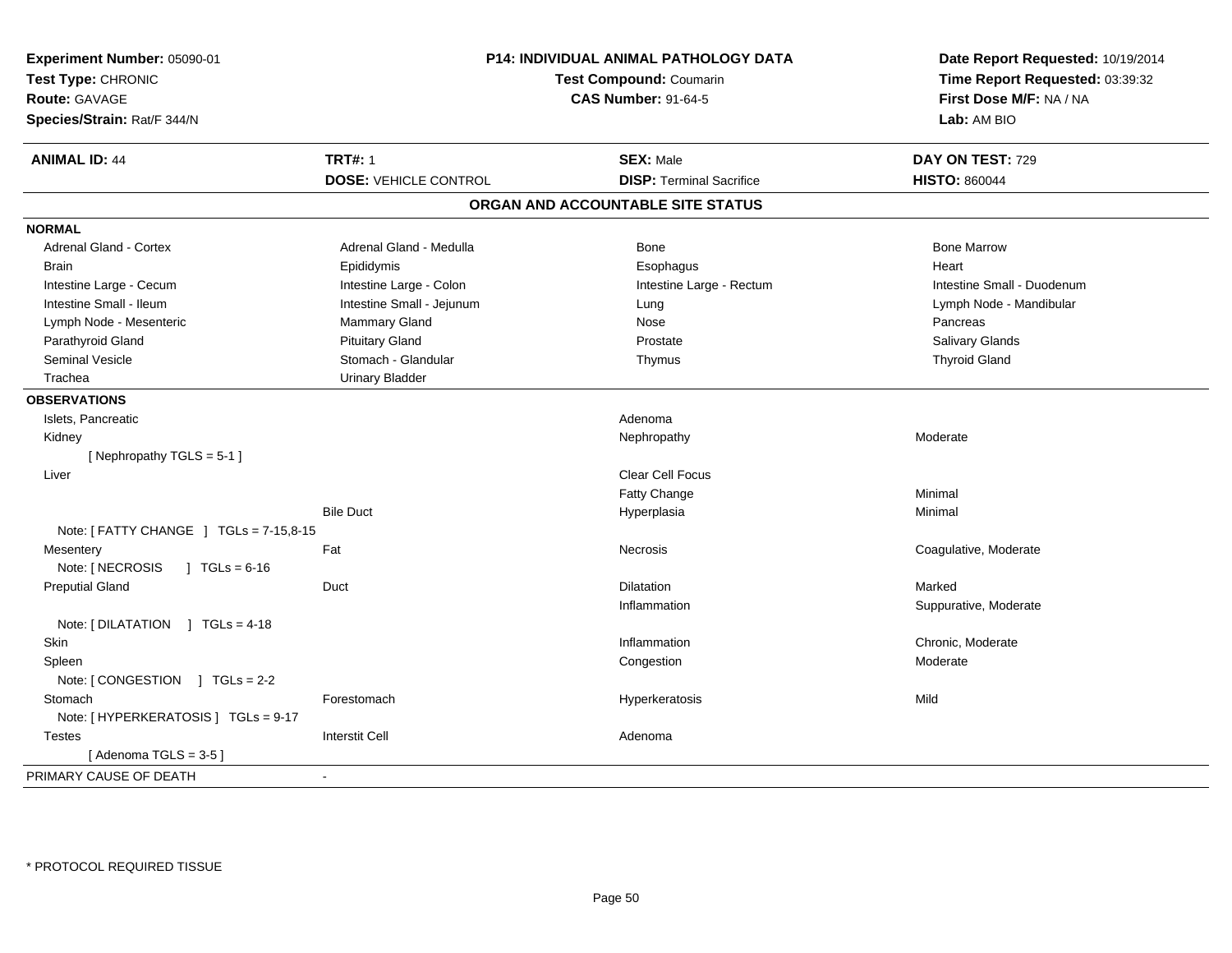| Experiment Number: 05090-01<br>Test Type: CHRONIC<br><b>Route: GAVAGE</b><br>Species/Strain: Rat/F 344/N | <b>P14: INDIVIDUAL ANIMAL PATHOLOGY DATA</b><br>Test Compound: Coumarin<br><b>CAS Number: 91-64-5</b> |                                   | Date Report Requested: 10/19/2014<br>Time Report Requested: 03:39:32<br>First Dose M/F: NA / NA<br>Lab: AM BIO |
|----------------------------------------------------------------------------------------------------------|-------------------------------------------------------------------------------------------------------|-----------------------------------|----------------------------------------------------------------------------------------------------------------|
| <b>ANIMAL ID: 45</b>                                                                                     | <b>TRT#: 1</b>                                                                                        | <b>SEX: Male</b>                  | DAY ON TEST: 455                                                                                               |
|                                                                                                          | <b>DOSE: VEHICLE CONTROL</b>                                                                          | <b>DISP:</b> Interval Sacrifice   | <b>HISTO: 860045</b>                                                                                           |
|                                                                                                          |                                                                                                       | ORGAN AND ACCOUNTABLE SITE STATUS |                                                                                                                |
| <b>NORMAL</b>                                                                                            |                                                                                                       |                                   |                                                                                                                |
| <b>Adrenal Gland - Cortex</b>                                                                            | Adrenal Gland - Medulla                                                                               | <b>Bone</b>                       | <b>Bone Marrow</b>                                                                                             |
| <b>Brain</b>                                                                                             | Epididymis                                                                                            | Esophagus                         | Heart                                                                                                          |
| Intestine Large - Cecum                                                                                  | Intestine Large - Colon                                                                               | Intestine Large - Rectum          | Intestine Small - Duodenum                                                                                     |
| Intestine Small - Ileum                                                                                  | Intestine Small - Jejunum                                                                             | Islets, Pancreatic                | Liver                                                                                                          |
| Lung                                                                                                     | Lymph Node - Mandibular                                                                               | Lymph Node - Mesenteric           | <b>Mammary Gland</b>                                                                                           |
| Nose                                                                                                     | Pancreas                                                                                              | Parathyroid Gland                 | <b>Pituitary Gland</b>                                                                                         |
| <b>Preputial Gland</b>                                                                                   | Prostate                                                                                              | Salivary Glands                   | Seminal Vesicle                                                                                                |
| <b>Skin</b>                                                                                              | Spleen                                                                                                | Stomach - Forestomach             | Stomach - Glandular                                                                                            |
| Thymus                                                                                                   | <b>Thyroid Gland</b>                                                                                  | Trachea                           | <b>Urinary Bladder</b>                                                                                         |
| <b>OBSERVATIONS</b>                                                                                      |                                                                                                       |                                   |                                                                                                                |
| Kidney                                                                                                   |                                                                                                       | Nephropathy                       | Minimal                                                                                                        |
| Testes                                                                                                   | Interstit Cell                                                                                        | Adenoma                           |                                                                                                                |
| PRIMARY CAUSE OF DEATH                                                                                   | $\blacksquare$                                                                                        |                                   |                                                                                                                |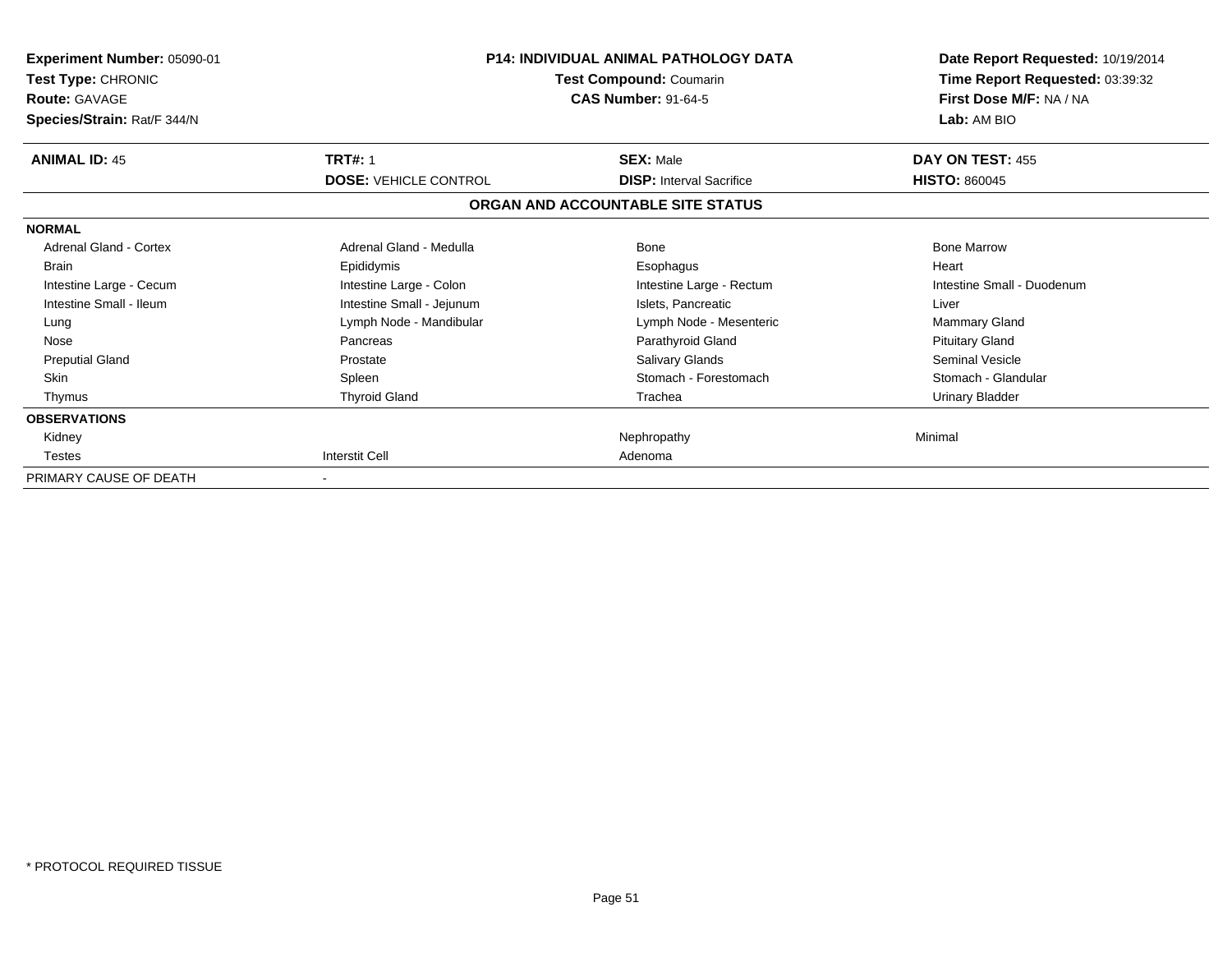| Experiment Number: 05090-01<br><b>Test Type: CHRONIC</b><br>Route: GAVAGE<br>Species/Strain: Rat/F 344/N | <b>P14: INDIVIDUAL ANIMAL PATHOLOGY DATA</b><br>Test Compound: Coumarin<br><b>CAS Number: 91-64-5</b> |                                   | Date Report Requested: 10/19/2014<br>Time Report Requested: 03:39:32<br>First Dose M/F: NA / NA<br>Lab: AM BIO |  |
|----------------------------------------------------------------------------------------------------------|-------------------------------------------------------------------------------------------------------|-----------------------------------|----------------------------------------------------------------------------------------------------------------|--|
| <b>ANIMAL ID: 46</b>                                                                                     | <b>TRT#: 1</b>                                                                                        | <b>SEX: Male</b>                  | DAY ON TEST: 453                                                                                               |  |
|                                                                                                          | <b>DOSE: VEHICLE CONTROL</b>                                                                          | <b>DISP: Interval Sacrifice</b>   | <b>HISTO: 860046</b>                                                                                           |  |
|                                                                                                          |                                                                                                       | ORGAN AND ACCOUNTABLE SITE STATUS |                                                                                                                |  |
| <b>NORMAL</b>                                                                                            |                                                                                                       |                                   |                                                                                                                |  |
| <b>Adrenal Gland - Cortex</b>                                                                            | Adrenal Gland - Medulla                                                                               | <b>Bone Marrow</b>                | <b>Brain</b>                                                                                                   |  |
| Epididymis                                                                                               | Esophagus                                                                                             | Intestine Large - Cecum           | Intestine Large - Colon                                                                                        |  |
| Intestine Large - Rectum                                                                                 | Intestine Small - Duodenum                                                                            | Intestine Small - Ileum           | Intestine Small - Jejunum                                                                                      |  |
| Islets, Pancreatic                                                                                       | Lung                                                                                                  | Lymph Node - Mandibular           | Lymph Node - Mesenteric                                                                                        |  |
| <b>Mammary Gland</b>                                                                                     | Nose                                                                                                  | Pancreas                          | Parathyroid Gland                                                                                              |  |
| <b>Pituitary Gland</b>                                                                                   | <b>Preputial Gland</b>                                                                                | Prostate                          | <b>Salivary Glands</b>                                                                                         |  |
| <b>Seminal Vesicle</b>                                                                                   | <b>Skin</b>                                                                                           | Spleen                            | Stomach - Forestomach                                                                                          |  |
| Stomach - Glandular                                                                                      | Thymus                                                                                                | <b>Thyroid Gland</b>              | Trachea                                                                                                        |  |
| <b>Urinary Bladder</b>                                                                                   |                                                                                                       |                                   |                                                                                                                |  |
| <b>OBSERVATIONS</b>                                                                                      |                                                                                                       |                                   |                                                                                                                |  |
| Bone                                                                                                     |                                                                                                       | <b>Necrosis</b>                   | Moderate                                                                                                       |  |
| Heart                                                                                                    |                                                                                                       | Cardiomyopathy                    | Mild                                                                                                           |  |
| Kidney                                                                                                   |                                                                                                       | Nephropathy                       | Minimal                                                                                                        |  |
| Liver                                                                                                    | <b>Bile Duct</b>                                                                                      | Hyperplasia                       | Minimal                                                                                                        |  |
| <b>Testes</b>                                                                                            | <b>Interstit Cell</b>                                                                                 | Adenoma                           |                                                                                                                |  |
| Note: [ ADENOMA<br>$TGLs = 1-5$                                                                          |                                                                                                       |                                   |                                                                                                                |  |
| PRIMARY CAUSE OF DEATH                                                                                   |                                                                                                       |                                   |                                                                                                                |  |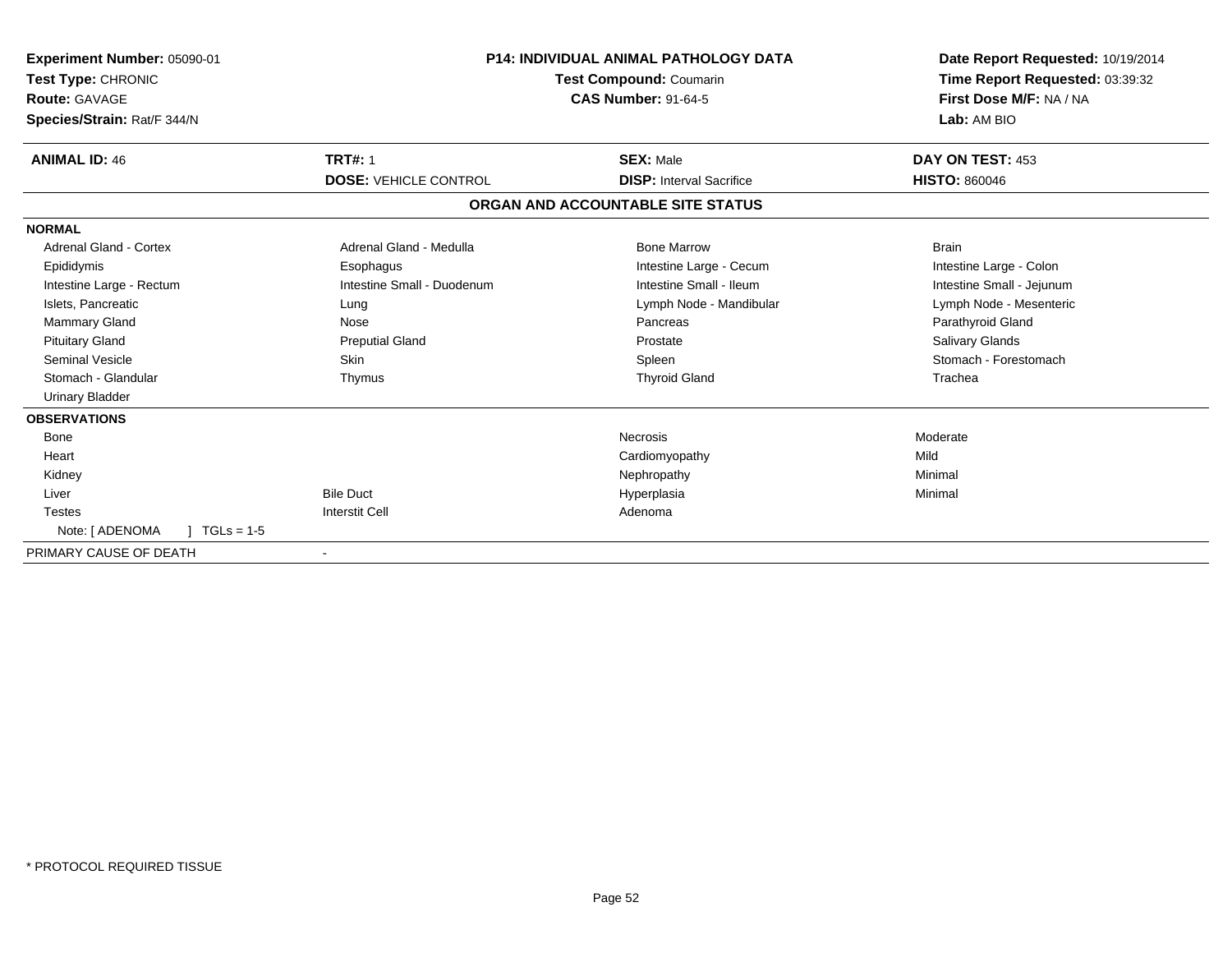| Experiment Number: 05090-01<br>Test Type: CHRONIC<br>Route: GAVAGE<br>Species/Strain: Rat/F 344/N | P14: INDIVIDUAL ANIMAL PATHOLOGY DATA<br>Test Compound: Coumarin<br><b>CAS Number: 91-64-5</b> |                                           | Date Report Requested: 10/19/2014<br>Time Report Requested: 03:39:32<br>First Dose M/F: NA / NA<br>Lab: AM BIO |
|---------------------------------------------------------------------------------------------------|------------------------------------------------------------------------------------------------|-------------------------------------------|----------------------------------------------------------------------------------------------------------------|
| <b>ANIMAL ID: 47</b>                                                                              | <b>TRT#: 1</b>                                                                                 | <b>SEX: Male</b><br><b>DISP: Moribund</b> | DAY ON TEST: 408                                                                                               |
|                                                                                                   | <b>DOSE: VEHICLE CONTROL</b>                                                                   |                                           | <b>HISTO: 860047</b>                                                                                           |
|                                                                                                   |                                                                                                | ORGAN AND ACCOUNTABLE SITE STATUS         |                                                                                                                |
| <b>NORMAL</b>                                                                                     |                                                                                                |                                           |                                                                                                                |
| <b>Adrenal Gland - Cortex</b>                                                                     | Adrenal Gland - Medulla                                                                        | <b>Bone</b>                               | <b>Bone Marrow</b>                                                                                             |
| <b>Brain</b>                                                                                      | Epididymis                                                                                     | Esophagus                                 | Intestine Large - Cecum                                                                                        |
| Intestine Large - Colon                                                                           | Intestine Large - Rectum                                                                       | Intestine Small - Duodenum                | Intestine Small - Ileum                                                                                        |
| Intestine Small - Jejunum                                                                         | Islets, Pancreatic                                                                             | Lung                                      | Lymph Node - Mandibular                                                                                        |
| Lymph Node - Mesenteric                                                                           | <b>Mammary Gland</b>                                                                           | Nose                                      | Pancreas                                                                                                       |
| Parathyroid Gland                                                                                 | <b>Pituitary Gland</b>                                                                         | <b>Preputial Gland</b>                    | Prostate                                                                                                       |
| Salivary Glands                                                                                   | <b>Seminal Vesicle</b>                                                                         | Spleen                                    | Stomach - Forestomach                                                                                          |
| Stomach - Glandular                                                                               | Thymus                                                                                         | <b>Thyroid Gland</b>                      | Trachea                                                                                                        |
| <b>Urinary Bladder</b>                                                                            |                                                                                                |                                           |                                                                                                                |
| <b>OBSERVATIONS</b>                                                                               |                                                                                                |                                           |                                                                                                                |
| Heart                                                                                             |                                                                                                | Cardiomyopathy                            | Mild                                                                                                           |
| Kidney                                                                                            |                                                                                                | Nephropathy                               | Minimal                                                                                                        |
| Liver                                                                                             | <b>Bile Duct</b>                                                                               | Hyperplasia                               | Minimal                                                                                                        |
| Mesentery                                                                                         | Fat                                                                                            | Inflammation                              | Chronic, Moderate                                                                                              |
| Note: [ INFLAMMATION ] TGLs = 2-13                                                                |                                                                                                |                                           |                                                                                                                |
| Skin                                                                                              |                                                                                                | Hemorrhage                                | Moderate                                                                                                       |
|                                                                                                   |                                                                                                | Inflammation                              | Chronic, Marked                                                                                                |
| Note: [ INFLAMMATION ] TGLs = 1-17<br>Note: SUBQ SCROTAL AREA                                     |                                                                                                |                                           |                                                                                                                |
| <b>Testes</b>                                                                                     | <b>Interstit Cell</b>                                                                          | Adenoma                                   |                                                                                                                |
|                                                                                                   | Seminif Tub                                                                                    | Atrophy                                   | Moderate                                                                                                       |
| Note: [ ADENOMA<br>$1 TGLs = 5$                                                                   |                                                                                                |                                           |                                                                                                                |
| Note: [ ATROPHY<br>$TGLs = 5-5$                                                                   |                                                                                                |                                           |                                                                                                                |
| PRIMARY CAUSE OF DEATH                                                                            | $\blacksquare$                                                                                 |                                           |                                                                                                                |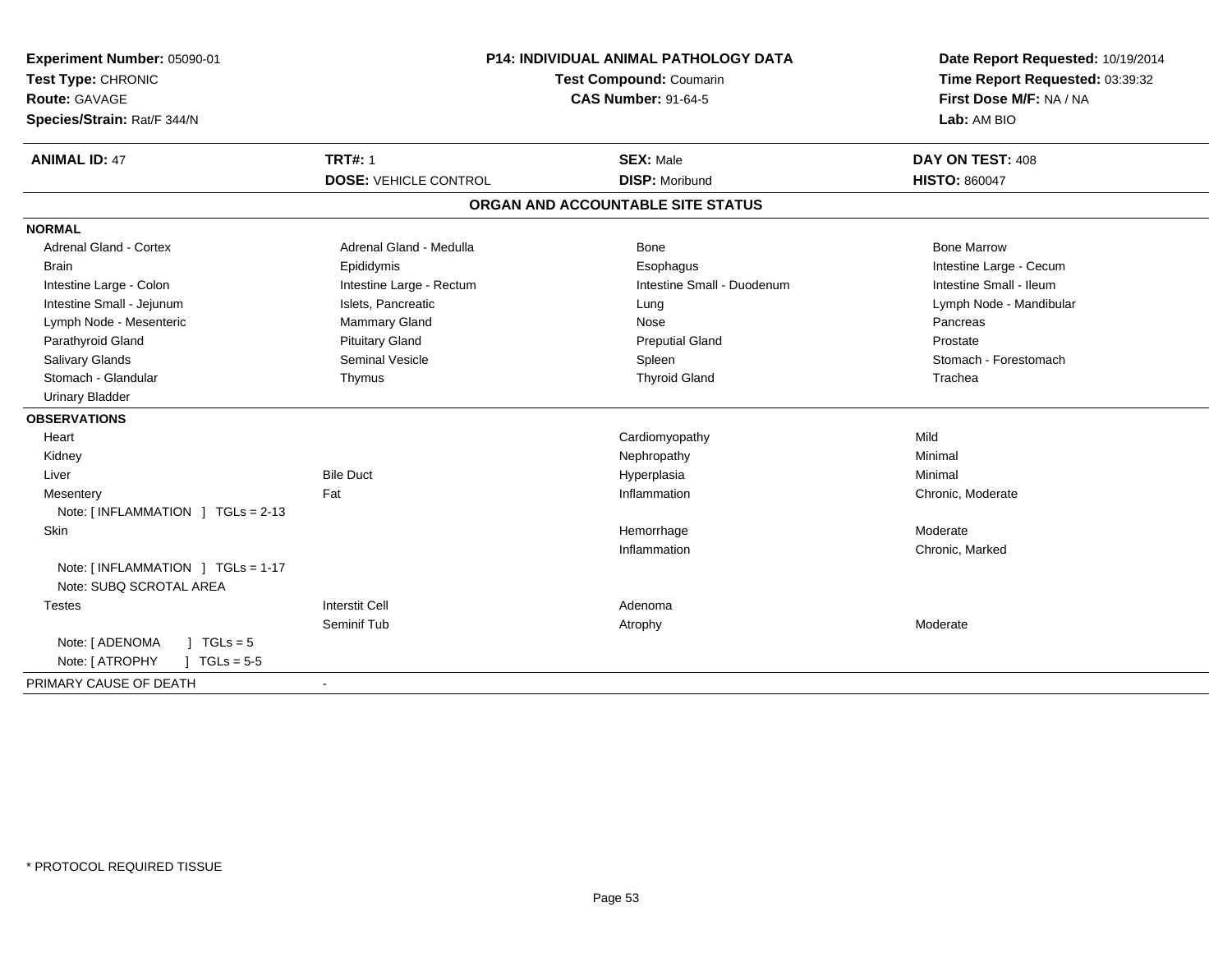| Experiment Number: 05090-01<br>Test Type: CHRONIC<br><b>Route: GAVAGE</b><br>Species/Strain: Rat/F 344/N | <b>P14: INDIVIDUAL ANIMAL PATHOLOGY DATA</b><br>Test Compound: Coumarin<br><b>CAS Number: 91-64-5</b> |                                   | Date Report Requested: 10/19/2014<br>Time Report Requested: 03:39:32<br>First Dose M/F: NA / NA<br>Lab: AM BIO |
|----------------------------------------------------------------------------------------------------------|-------------------------------------------------------------------------------------------------------|-----------------------------------|----------------------------------------------------------------------------------------------------------------|
| <b>ANIMAL ID: 48</b>                                                                                     | <b>TRT#: 1</b>                                                                                        | <b>SEX: Male</b>                  | DAY ON TEST: 335                                                                                               |
|                                                                                                          | <b>DOSE: VEHICLE CONTROL</b>                                                                          | <b>DISP:</b> Gavage Death         | <b>HISTO: 860048</b>                                                                                           |
|                                                                                                          |                                                                                                       | ORGAN AND ACCOUNTABLE SITE STATUS |                                                                                                                |
| <b>NORMAL</b>                                                                                            |                                                                                                       |                                   |                                                                                                                |
| Adrenal Gland - Cortex                                                                                   | Adrenal Gland - Medulla                                                                               | Bone                              | <b>Bone Marrow</b>                                                                                             |
| <b>Brain</b>                                                                                             | Epididymis                                                                                            | Esophagus                         | Intestine Large - Cecum                                                                                        |
| Intestine Large - Colon                                                                                  | Intestine Large - Rectum                                                                              | Intestine Small - Duodenum        | Intestine Small - Ileum                                                                                        |
| Intestine Small - Jejunum                                                                                | Islets, Pancreatic                                                                                    | Liver                             | Lung                                                                                                           |
| Lymph Node - Mandibular                                                                                  | Lymph Node - Mesenteric                                                                               | Mammary Gland                     | Nose                                                                                                           |
| Pancreas                                                                                                 | <b>Pituitary Gland</b>                                                                                | <b>Preputial Gland</b>            | Prostate                                                                                                       |
| <b>Salivary Glands</b>                                                                                   | Seminal Vesicle                                                                                       | Skin                              | Spleen                                                                                                         |
| Stomach - Forestomach                                                                                    | Stomach - Glandular                                                                                   | <b>Testes</b>                     | Thymus                                                                                                         |
| <b>Thyroid Gland</b>                                                                                     | Trachea                                                                                               | Urinary Bladder                   |                                                                                                                |
| <b>MISSING</b>                                                                                           |                                                                                                       |                                   |                                                                                                                |
| Parathyroid Gland                                                                                        |                                                                                                       |                                   |                                                                                                                |
| <b>OBSERVATIONS</b>                                                                                      |                                                                                                       |                                   |                                                                                                                |
| Heart                                                                                                    |                                                                                                       | Cardiomyopathy                    | Mild                                                                                                           |
| Kidney                                                                                                   |                                                                                                       | Nephropathy                       | Minimal                                                                                                        |
| PRIMARY CAUSE OF DEATH                                                                                   |                                                                                                       |                                   |                                                                                                                |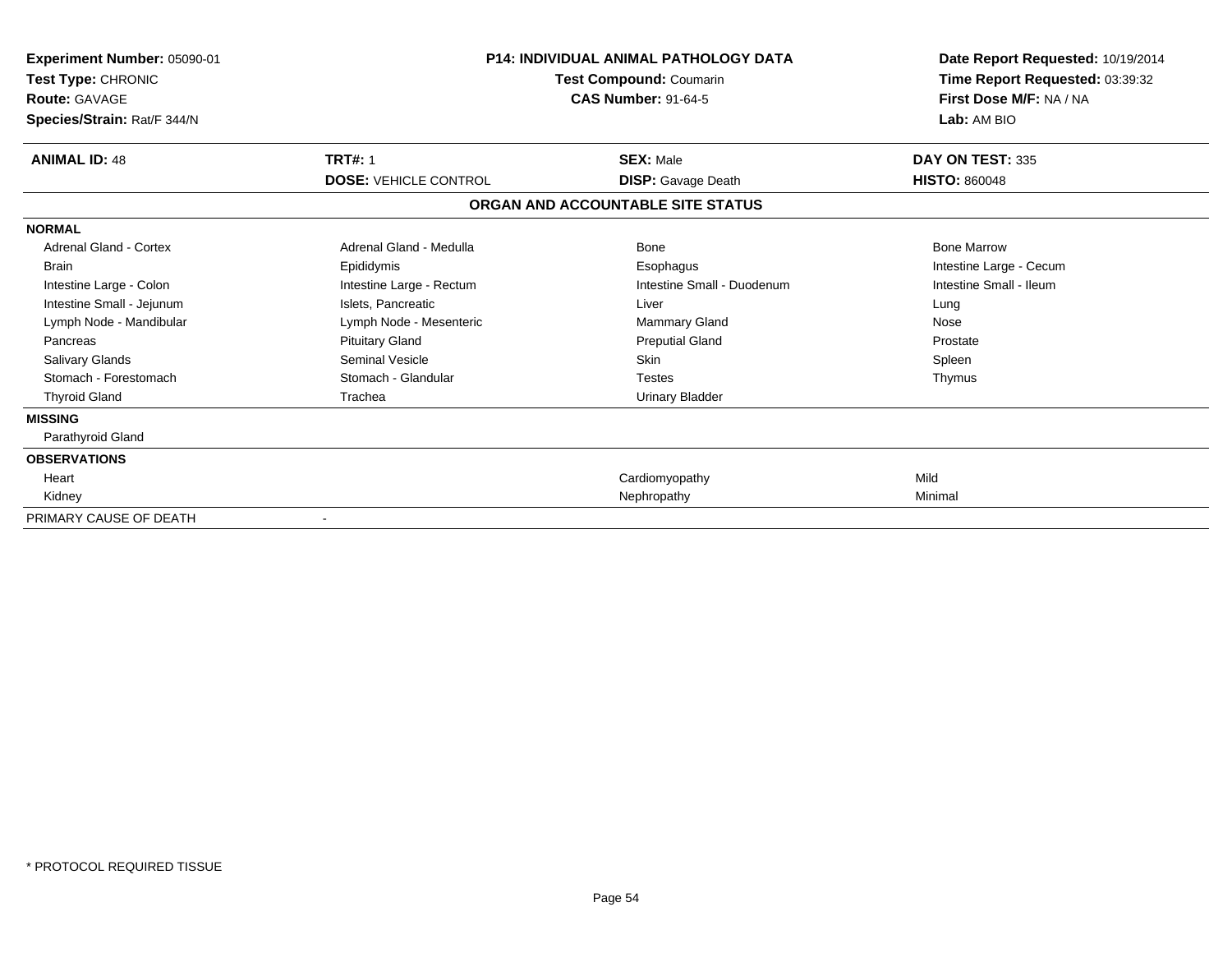| Experiment Number: 05090-01<br>Test Type: CHRONIC<br>Route: GAVAGE<br>Species/Strain: Rat/F 344/N | <b>P14: INDIVIDUAL ANIMAL PATHOLOGY DATA</b><br><b>Test Compound: Coumarin</b><br><b>CAS Number: 91-64-5</b> |                                   | Date Report Requested: 10/19/2014<br>Time Report Requested: 03:39:32<br>First Dose M/F: NA / NA<br>Lab: AM BIO |
|---------------------------------------------------------------------------------------------------|--------------------------------------------------------------------------------------------------------------|-----------------------------------|----------------------------------------------------------------------------------------------------------------|
| <b>ANIMAL ID: 49</b>                                                                              | <b>TRT#: 1</b>                                                                                               | <b>SEX: Male</b>                  | DAY ON TEST: 730                                                                                               |
|                                                                                                   | <b>DOSE: VEHICLE CONTROL</b>                                                                                 | <b>DISP: Terminal Sacrifice</b>   | <b>HISTO: 860049</b>                                                                                           |
|                                                                                                   |                                                                                                              | ORGAN AND ACCOUNTABLE SITE STATUS |                                                                                                                |
| <b>NORMAL</b>                                                                                     |                                                                                                              |                                   |                                                                                                                |
| <b>Adrenal Gland - Cortex</b>                                                                     | Adrenal Gland - Medulla                                                                                      | Bone                              | <b>Bone Marrow</b>                                                                                             |
| <b>Brain</b>                                                                                      | Epididymis                                                                                                   | Esophagus                         | Heart                                                                                                          |
| Intestine Large - Cecum                                                                           | Intestine Large - Colon                                                                                      | Intestine Large - Rectum          | Intestine Small - Duodenum                                                                                     |
| Intestine Small - Ileum                                                                           | Intestine Small - Jejunum                                                                                    | Islets, Pancreatic                | Lung                                                                                                           |
| Lymph Node - Mandibular                                                                           | Lymph Node - Mesenteric                                                                                      | <b>Mammary Gland</b>              | Nose                                                                                                           |
| Parathyroid Gland                                                                                 | <b>Pituitary Gland</b>                                                                                       | Prostate                          | <b>Salivary Glands</b>                                                                                         |
| <b>Seminal Vesicle</b>                                                                            | <b>Skin</b>                                                                                                  | Spleen                            | Stomach - Forestomach                                                                                          |
| Stomach - Glandular                                                                               | Thymus                                                                                                       | <b>Thyroid Gland</b>              | Trachea                                                                                                        |
| <b>Urinary Bladder</b>                                                                            |                                                                                                              |                                   |                                                                                                                |
| <b>OBSERVATIONS</b>                                                                               |                                                                                                              |                                   |                                                                                                                |
| Kidney                                                                                            |                                                                                                              | Nephropathy                       | Mild                                                                                                           |
| Liver                                                                                             | <b>Bile Duct</b>                                                                                             | Hyperplasia                       | Minimal                                                                                                        |
| Pancreas                                                                                          |                                                                                                              | Atrophy                           | Mild                                                                                                           |
| <b>Preputial Gland</b>                                                                            |                                                                                                              | Carcinoma                         |                                                                                                                |
| Note: [ CARCINOMA<br>$TGLs = 2-14,1-13$                                                           |                                                                                                              |                                   |                                                                                                                |
| <b>Testes</b>                                                                                     | <b>Interstit Cell</b>                                                                                        | Adenoma                           |                                                                                                                |
| Note: [ ADENOMA<br>$TGLs = 3-5$                                                                   |                                                                                                              |                                   |                                                                                                                |
| PRIMARY CAUSE OF DEATH                                                                            |                                                                                                              |                                   |                                                                                                                |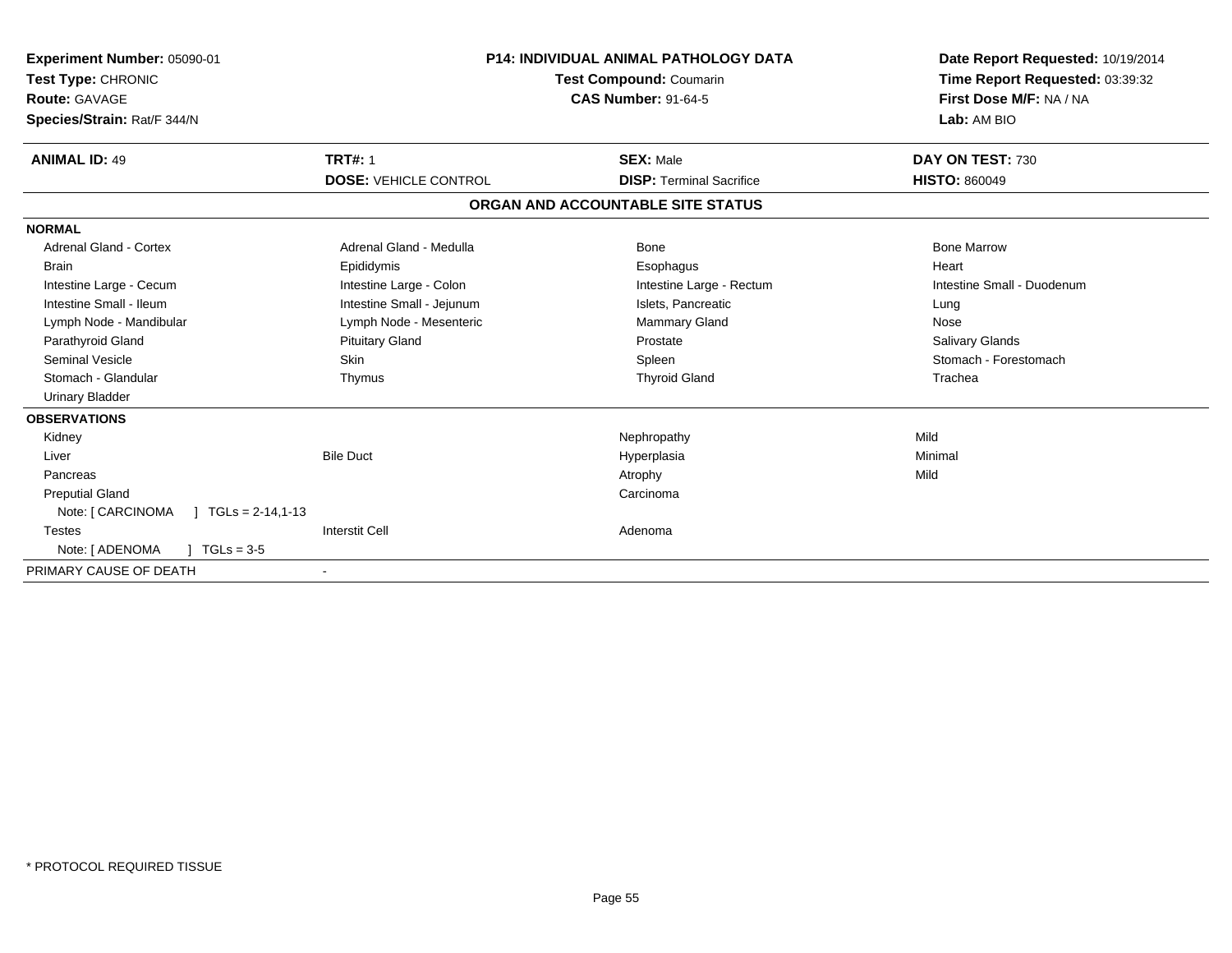| Experiment Number: 05090-01<br>Test Type: CHRONIC<br><b>Route: GAVAGE</b><br>Species/Strain: Rat/F 344/N | <b>P14: INDIVIDUAL ANIMAL PATHOLOGY DATA</b><br><b>Test Compound: Coumarin</b><br><b>CAS Number: 91-64-5</b> |                                   | Date Report Requested: 10/19/2014<br>Time Report Requested: 03:39:32<br>First Dose M/F: NA / NA<br>Lab: AM BIO |  |
|----------------------------------------------------------------------------------------------------------|--------------------------------------------------------------------------------------------------------------|-----------------------------------|----------------------------------------------------------------------------------------------------------------|--|
| <b>ANIMAL ID: 50</b>                                                                                     | <b>TRT#: 1</b>                                                                                               | <b>SEX: Male</b>                  | DAY ON TEST: 472                                                                                               |  |
|                                                                                                          | <b>DOSE: VEHICLE CONTROL</b>                                                                                 | <b>DISP: Moribund</b>             | <b>HISTO: 860050</b>                                                                                           |  |
|                                                                                                          |                                                                                                              | ORGAN AND ACCOUNTABLE SITE STATUS |                                                                                                                |  |
| <b>NORMAL</b>                                                                                            |                                                                                                              |                                   |                                                                                                                |  |
| <b>Adrenal Gland - Cortex</b>                                                                            | Adrenal Gland - Medulla                                                                                      | Bone                              | <b>Bone Marrow</b>                                                                                             |  |
| <b>Brain</b>                                                                                             | Epididymis                                                                                                   | Esophagus                         | Heart                                                                                                          |  |
| Intestine Large - Cecum                                                                                  | Intestine Large - Colon                                                                                      | Intestine Large - Rectum          | Intestine Small - Duodenum                                                                                     |  |
| Intestine Small - Ileum                                                                                  | Intestine Small - Jejunum                                                                                    | Islets, Pancreatic                | Lymph Node - Mandibular                                                                                        |  |
| Lymph Node - Mesenteric                                                                                  | Mammary Gland                                                                                                | Nose                              | Pancreas                                                                                                       |  |
| Parathyroid Gland                                                                                        | <b>Preputial Gland</b>                                                                                       | <b>Salivary Glands</b>            | <b>Seminal Vesicle</b>                                                                                         |  |
| Skin                                                                                                     | Spleen                                                                                                       | Stomach - Forestomach             | Stomach - Glandular                                                                                            |  |
| <b>Testes</b>                                                                                            | Thymus                                                                                                       | <b>Thyroid Gland</b>              | Trachea                                                                                                        |  |
| <b>Urinary Bladder</b>                                                                                   |                                                                                                              |                                   |                                                                                                                |  |
| <b>OBSERVATIONS</b>                                                                                      |                                                                                                              |                                   |                                                                                                                |  |
| Kidney                                                                                                   |                                                                                                              | Nephropathy                       | Minimal                                                                                                        |  |
| Liver                                                                                                    | <b>Bile Duct</b>                                                                                             | Hyperplasia                       | Minimal                                                                                                        |  |
| Lung                                                                                                     | Alveolar Epith                                                                                               | Hyperplasia                       | Moderate                                                                                                       |  |
| Mesentery                                                                                                | Fat                                                                                                          | Necrosis                          | Coagulative, Marked                                                                                            |  |
| Note: [ NECROSIS<br>$1 \text{ TGLs} = 1-13$                                                              |                                                                                                              |                                   |                                                                                                                |  |
| <b>Pituitary Gland</b>                                                                                   | Pars Distalis                                                                                                | Adenoma                           |                                                                                                                |  |
| Note: [ ADENOMA<br>$1 TGLs = 2-4$                                                                        |                                                                                                              |                                   |                                                                                                                |  |
| Prostate                                                                                                 |                                                                                                              | Inflammation                      | Suppurative, Moderate                                                                                          |  |
| PRIMARY CAUSE OF DEATH                                                                                   |                                                                                                              |                                   |                                                                                                                |  |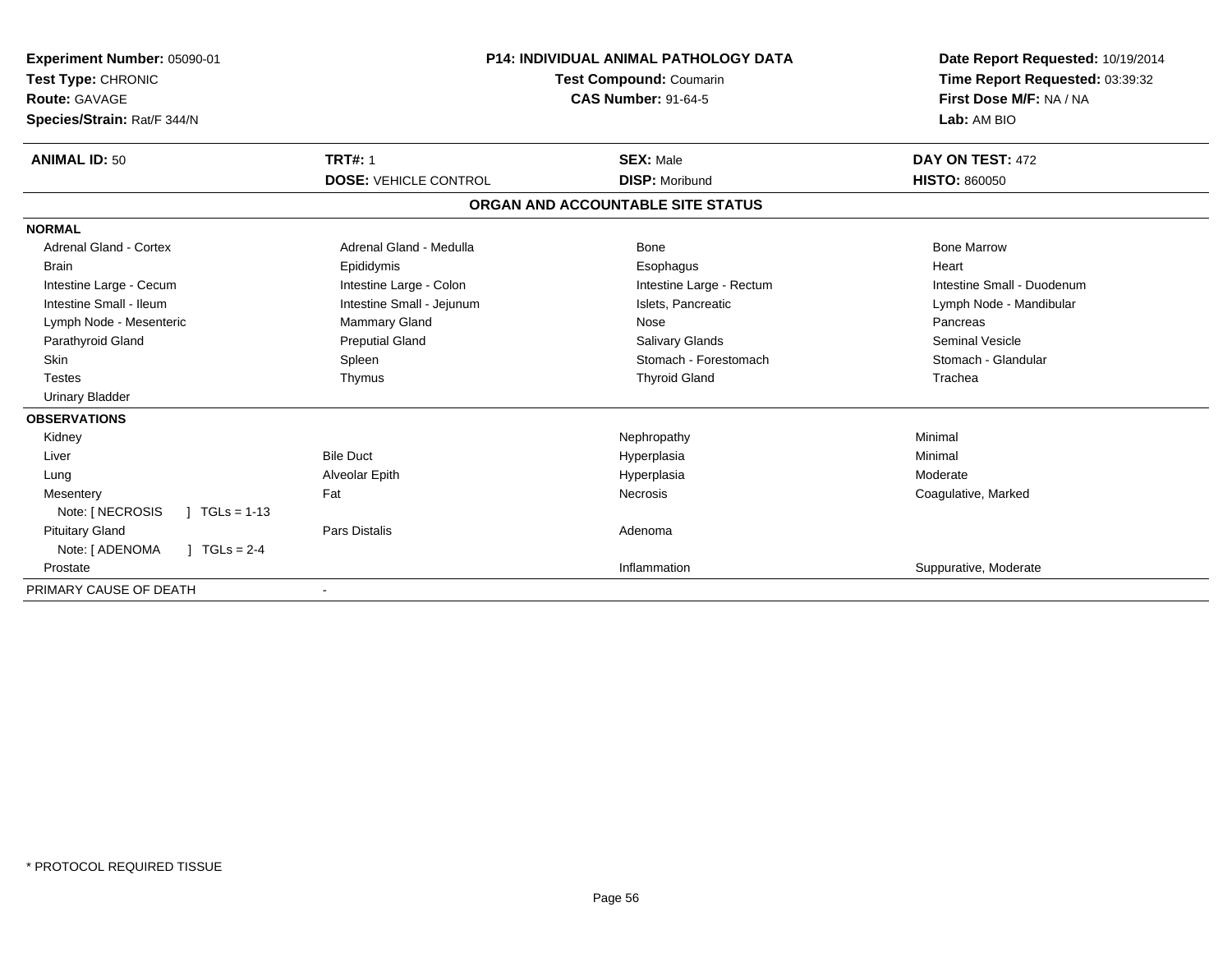| <b>Experiment Number: 05090-01</b><br>Test Type: CHRONIC<br><b>Route: GAVAGE</b><br>Species/Strain: Rat/F 344/N | <b>P14: INDIVIDUAL ANIMAL PATHOLOGY DATA</b><br>Test Compound: Coumarin<br><b>CAS Number: 91-64-5</b> |                                   | Date Report Requested: 10/19/2014<br>Time Report Requested: 03:39:32<br>First Dose M/F: NA / NA<br>Lab: AM BIO |
|-----------------------------------------------------------------------------------------------------------------|-------------------------------------------------------------------------------------------------------|-----------------------------------|----------------------------------------------------------------------------------------------------------------|
| <b>ANIMAL ID: 51</b>                                                                                            | <b>TRT#: 1</b>                                                                                        | <b>SEX: Male</b>                  | DAY ON TEST: 455                                                                                               |
|                                                                                                                 | <b>DOSE: VEHICLE CONTROL</b>                                                                          | <b>DISP:</b> Interval Sacrifice   | <b>HISTO: 860051</b>                                                                                           |
|                                                                                                                 |                                                                                                       | ORGAN AND ACCOUNTABLE SITE STATUS |                                                                                                                |
| <b>NORMAL</b>                                                                                                   |                                                                                                       |                                   |                                                                                                                |
| Adrenal Gland - Cortex                                                                                          | Adrenal Gland - Medulla                                                                               | Bone                              | <b>Bone Marrow</b>                                                                                             |
| <b>Brain</b>                                                                                                    | Epididymis                                                                                            | Esophagus                         | Intestine Large - Cecum                                                                                        |
| Intestine Large - Colon                                                                                         | Intestine Large - Rectum                                                                              | Intestine Small - Duodenum        | Intestine Small - Ileum                                                                                        |
| Intestine Small - Jejunum                                                                                       | Islets, Pancreatic                                                                                    | Lung                              | Lymph Node - Mandibular                                                                                        |
| Lymph Node - Mesenteric                                                                                         | Mammary Gland                                                                                         | Nose                              | Pancreas                                                                                                       |
| Parathyroid Gland                                                                                               | <b>Preputial Gland</b>                                                                                | Prostate                          | <b>Salivary Glands</b>                                                                                         |
| <b>Seminal Vesicle</b>                                                                                          | <b>Skin</b>                                                                                           | Spleen                            | Stomach - Forestomach                                                                                          |
| Stomach - Glandular                                                                                             | Thymus                                                                                                | <b>Thyroid Gland</b>              | Trachea                                                                                                        |
| <b>Urinary Bladder</b>                                                                                          |                                                                                                       |                                   |                                                                                                                |
| <b>OBSERVATIONS</b>                                                                                             |                                                                                                       |                                   |                                                                                                                |
| Heart                                                                                                           |                                                                                                       | Cardiomyopathy                    | Moderate                                                                                                       |
| Kidney                                                                                                          |                                                                                                       | Nephropathy                       | Minimal                                                                                                        |
| Liver                                                                                                           | <b>Bile Duct</b>                                                                                      | Hyperplasia                       | Minimal                                                                                                        |
| <b>Pituitary Gland</b>                                                                                          | <b>Pars Distalis</b>                                                                                  | Adenoma                           |                                                                                                                |
| <b>Testes</b>                                                                                                   | <b>Interstit Cell</b>                                                                                 | Hyperplasia                       | Moderate                                                                                                       |
| PRIMARY CAUSE OF DEATH                                                                                          |                                                                                                       |                                   |                                                                                                                |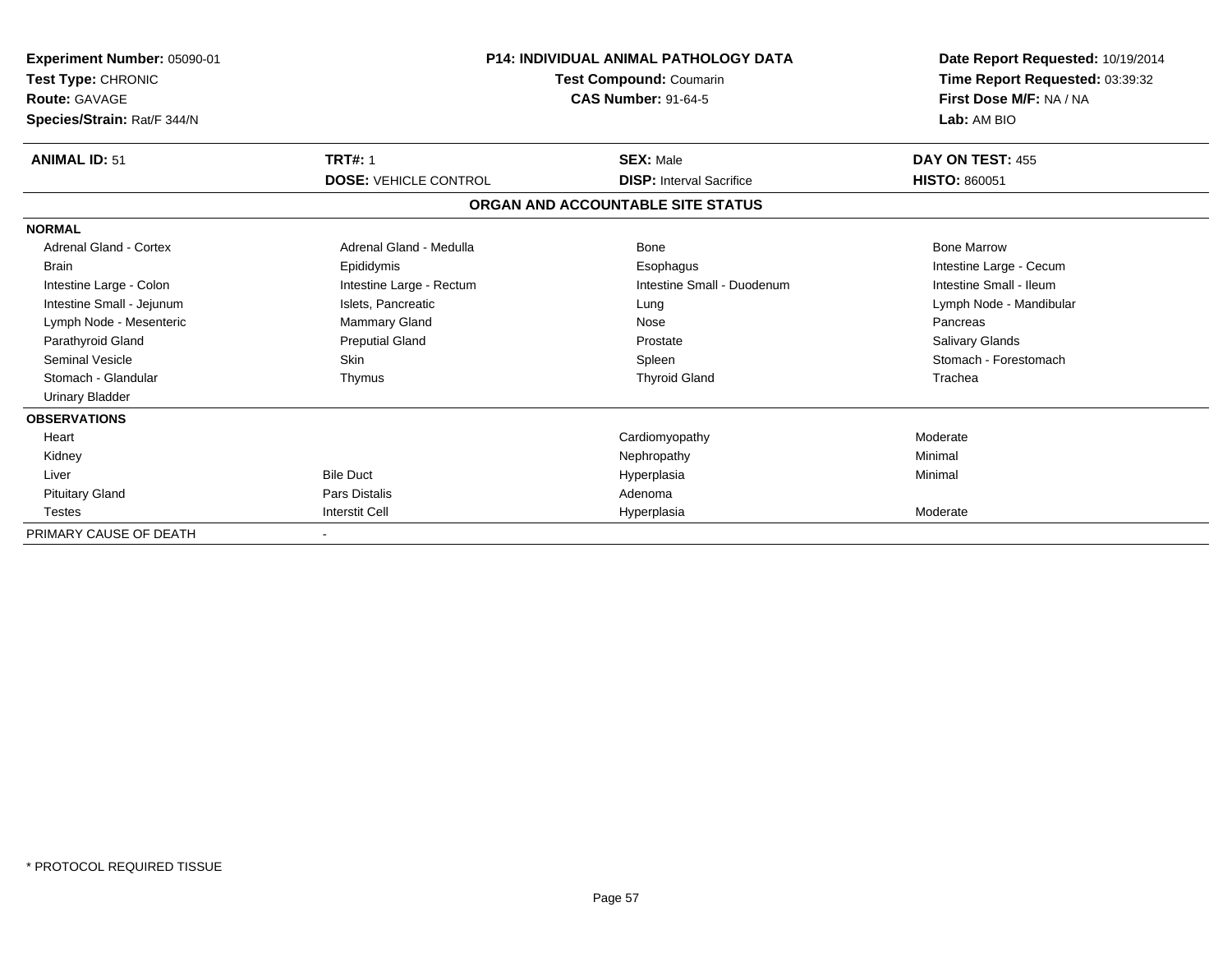| <b>P14: INDIVIDUAL ANIMAL PATHOLOGY DATA</b><br>Experiment Number: 05090-01<br>Test Type: CHRONIC<br><b>Test Compound: Coumarin</b><br><b>CAS Number: 91-64-5</b><br><b>Route: GAVAGE</b><br>Species/Strain: Rat/F 344/N |                                                | Date Report Requested: 10/19/2014<br>Time Report Requested: 03:39:32<br>First Dose M/F: NA / NA<br>Lab: AM BIO |                                          |
|--------------------------------------------------------------------------------------------------------------------------------------------------------------------------------------------------------------------------|------------------------------------------------|----------------------------------------------------------------------------------------------------------------|------------------------------------------|
| <b>ANIMAL ID: 52</b>                                                                                                                                                                                                     | <b>TRT#: 1</b><br><b>DOSE: VEHICLE CONTROL</b> | <b>SEX: Male</b><br><b>DISP: Terminal Sacrifice</b>                                                            | DAY ON TEST: 729<br><b>HISTO: 860052</b> |
|                                                                                                                                                                                                                          |                                                | ORGAN AND ACCOUNTABLE SITE STATUS                                                                              |                                          |
| <b>NORMAL</b>                                                                                                                                                                                                            |                                                |                                                                                                                |                                          |
| <b>Adrenal Gland - Cortex</b>                                                                                                                                                                                            | Adrenal Gland - Medulla                        | Bone                                                                                                           | <b>Bone Marrow</b>                       |
| <b>Brain</b>                                                                                                                                                                                                             | Epididymis                                     | Esophagus                                                                                                      | Intestine Large - Cecum                  |
| Intestine Large - Colon                                                                                                                                                                                                  | Intestine Large - Rectum                       | Intestine Small - Duodenum                                                                                     | Intestine Small - Ileum                  |
| Intestine Small - Jejunum                                                                                                                                                                                                | Islets, Pancreatic                             | Lung                                                                                                           | Lymph Node - Mandibular                  |
| Lymph Node - Mesenteric                                                                                                                                                                                                  | <b>Mammary Gland</b>                           | Nose                                                                                                           | Parathyroid Gland                        |
| <b>Pituitary Gland</b>                                                                                                                                                                                                   | Prostate                                       | Salivary Glands                                                                                                | <b>Seminal Vesicle</b>                   |
| Skin                                                                                                                                                                                                                     | Spleen                                         | Stomach - Forestomach                                                                                          | Stomach - Glandular                      |
| Thymus                                                                                                                                                                                                                   | Trachea                                        | <b>Urinary Bladder</b>                                                                                         |                                          |
| <b>OBSERVATIONS</b>                                                                                                                                                                                                      |                                                |                                                                                                                |                                          |
| Heart                                                                                                                                                                                                                    |                                                | Cardiomyopathy                                                                                                 | Moderate                                 |
| Note: [ CARDIOMYOPATHY ] TGLs = 4-3                                                                                                                                                                                      |                                                |                                                                                                                |                                          |
| Kidney                                                                                                                                                                                                                   |                                                | Nephropathy                                                                                                    | Mild                                     |
| Liver                                                                                                                                                                                                                    |                                                | <b>Basophilic Focus</b>                                                                                        |                                          |
|                                                                                                                                                                                                                          | <b>Bile Duct</b>                               | Hyperplasia                                                                                                    | Minimal                                  |
| Mesentery                                                                                                                                                                                                                | Fat                                            | Inflammation                                                                                                   | Chronic, Moderate                        |
| Note: [ INFLAMMATION ] TGLs = 2-13                                                                                                                                                                                       |                                                |                                                                                                                |                                          |
| Pancreas                                                                                                                                                                                                                 | Acinus                                         | Hyperplasia                                                                                                    | Moderate                                 |
| <b>Preputial Gland</b>                                                                                                                                                                                                   |                                                | Hyperplasia                                                                                                    | Moderate                                 |
|                                                                                                                                                                                                                          |                                                | Inflammation                                                                                                   | Suppurative, Moderate                    |
| Note: [HYPERPLASIA ] TGLs = 1-13                                                                                                                                                                                         |                                                |                                                                                                                |                                          |
| <b>Testes</b>                                                                                                                                                                                                            | <b>Interstit Cell</b>                          | Adenoma                                                                                                        |                                          |
| Note: [ ADENOMA<br>$\mid$ TGLs = 3-14,3-5                                                                                                                                                                                |                                                |                                                                                                                |                                          |
| <b>Thyroid Gland</b>                                                                                                                                                                                                     | C Cell                                         | Hyperplasia                                                                                                    | Mild                                     |
| PRIMARY CAUSE OF DEATH                                                                                                                                                                                                   |                                                |                                                                                                                |                                          |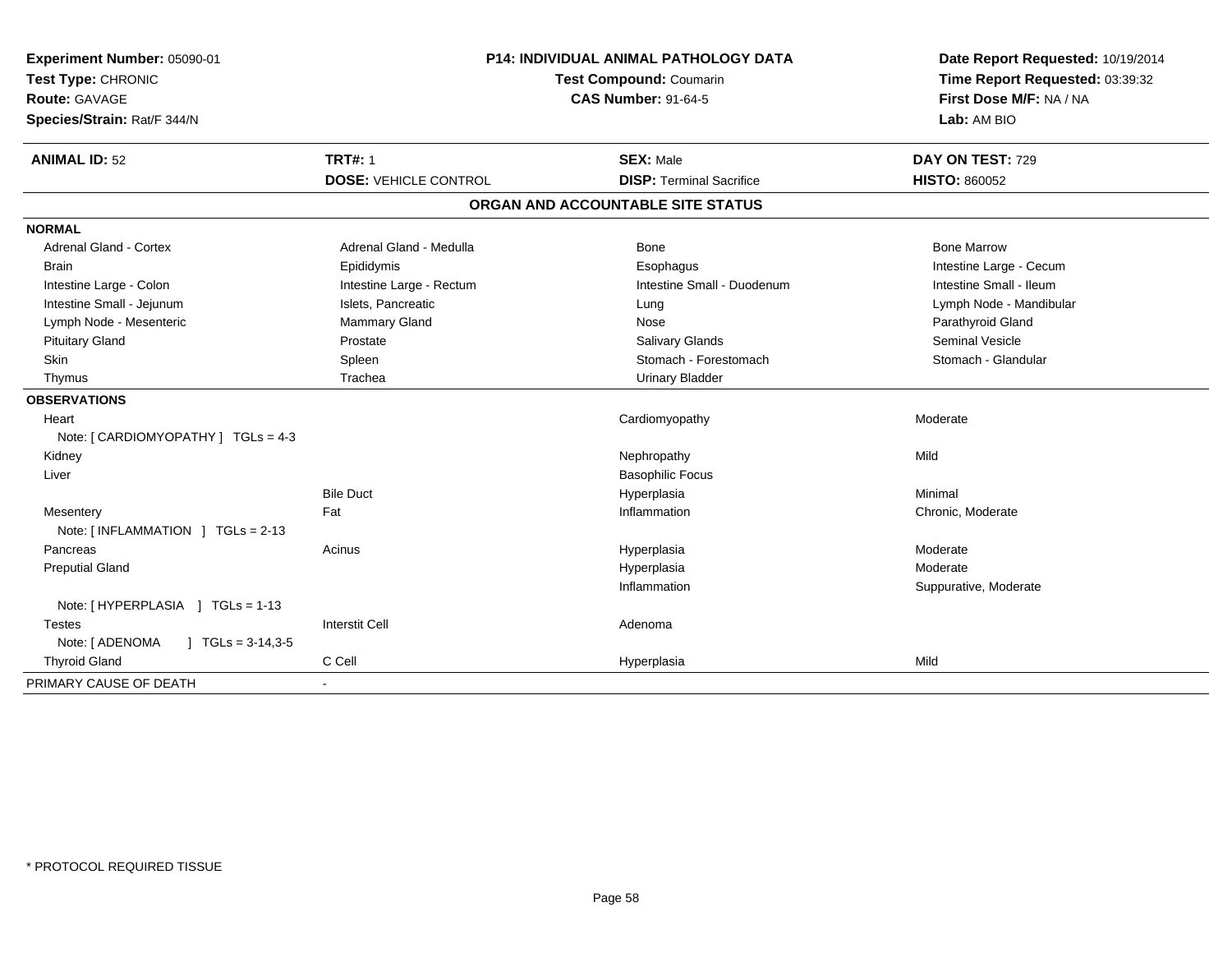| Experiment Number: 05090-01<br>Test Type: CHRONIC<br><b>Route: GAVAGE</b><br>Species/Strain: Rat/F 344/N | <b>P14: INDIVIDUAL ANIMAL PATHOLOGY DATA</b><br><b>Test Compound: Coumarin</b><br><b>CAS Number: 91-64-5</b> |                                   | Date Report Requested: 10/19/2014<br>Time Report Requested: 03:39:32<br>First Dose M/F: NA / NA<br>Lab: AM BIO |  |
|----------------------------------------------------------------------------------------------------------|--------------------------------------------------------------------------------------------------------------|-----------------------------------|----------------------------------------------------------------------------------------------------------------|--|
| <b>ANIMAL ID: 53</b>                                                                                     | <b>TRT#: 1</b>                                                                                               | <b>SEX: Male</b>                  | DAY ON TEST: 729                                                                                               |  |
|                                                                                                          | <b>DOSE: VEHICLE CONTROL</b>                                                                                 | <b>DISP: Terminal Sacrifice</b>   | <b>HISTO: 860053</b>                                                                                           |  |
|                                                                                                          |                                                                                                              | ORGAN AND ACCOUNTABLE SITE STATUS |                                                                                                                |  |
| <b>NORMAL</b>                                                                                            |                                                                                                              |                                   |                                                                                                                |  |
| <b>Adrenal Gland - Cortex</b>                                                                            | Adrenal Gland - Medulla                                                                                      | Bone                              | <b>Bone Marrow</b>                                                                                             |  |
| <b>Brain</b>                                                                                             | Epididymis                                                                                                   | Esophagus                         | Intestine Large - Cecum                                                                                        |  |
| Intestine Large - Colon                                                                                  | Intestine Large - Rectum                                                                                     | Intestine Small - Duodenum        | Intestine Small - Ileum                                                                                        |  |
| Intestine Small - Jejunum                                                                                | Lung                                                                                                         | Lymph Node - Mandibular           | Lymph Node - Mesenteric                                                                                        |  |
| Mammary Gland                                                                                            | Mesentery                                                                                                    | Nose                              | Pancreas                                                                                                       |  |
| <b>Pituitary Gland</b>                                                                                   | <b>Preputial Gland</b>                                                                                       | Prostate                          | Salivary Glands                                                                                                |  |
| <b>Seminal Vesicle</b>                                                                                   | Skin                                                                                                         | Spleen                            | Stomach - Forestomach                                                                                          |  |
| Stomach - Glandular                                                                                      | Thymus                                                                                                       | <b>Thyroid Gland</b>              | Trachea                                                                                                        |  |
| <b>Urinary Bladder</b>                                                                                   |                                                                                                              |                                   |                                                                                                                |  |
| <b>MISSING</b>                                                                                           |                                                                                                              |                                   |                                                                                                                |  |
| Parathyroid Gland                                                                                        |                                                                                                              |                                   |                                                                                                                |  |
| <b>OBSERVATIONS</b>                                                                                      |                                                                                                              |                                   |                                                                                                                |  |
| Heart                                                                                                    |                                                                                                              | Cardiomyopathy                    | Mild                                                                                                           |  |
| Islets, Pancreatic                                                                                       |                                                                                                              | Adenoma                           |                                                                                                                |  |
| Note: [ ADENOMA<br>$\vert$ TGLs = 2-13                                                                   |                                                                                                              |                                   |                                                                                                                |  |
| Kidney                                                                                                   |                                                                                                              | Nephropathy                       | Minimal                                                                                                        |  |
| Liver                                                                                                    | <b>Bile Duct</b>                                                                                             | Hyperplasia                       | Mild                                                                                                           |  |
| <b>Testes</b>                                                                                            | <b>Interstit Cell</b>                                                                                        | Adenoma                           |                                                                                                                |  |
| Note: [ ADENOMA<br>$1 TGLs = 1-5$                                                                        |                                                                                                              |                                   |                                                                                                                |  |
| PRIMARY CAUSE OF DEATH                                                                                   | $\overline{\phantom{a}}$                                                                                     |                                   |                                                                                                                |  |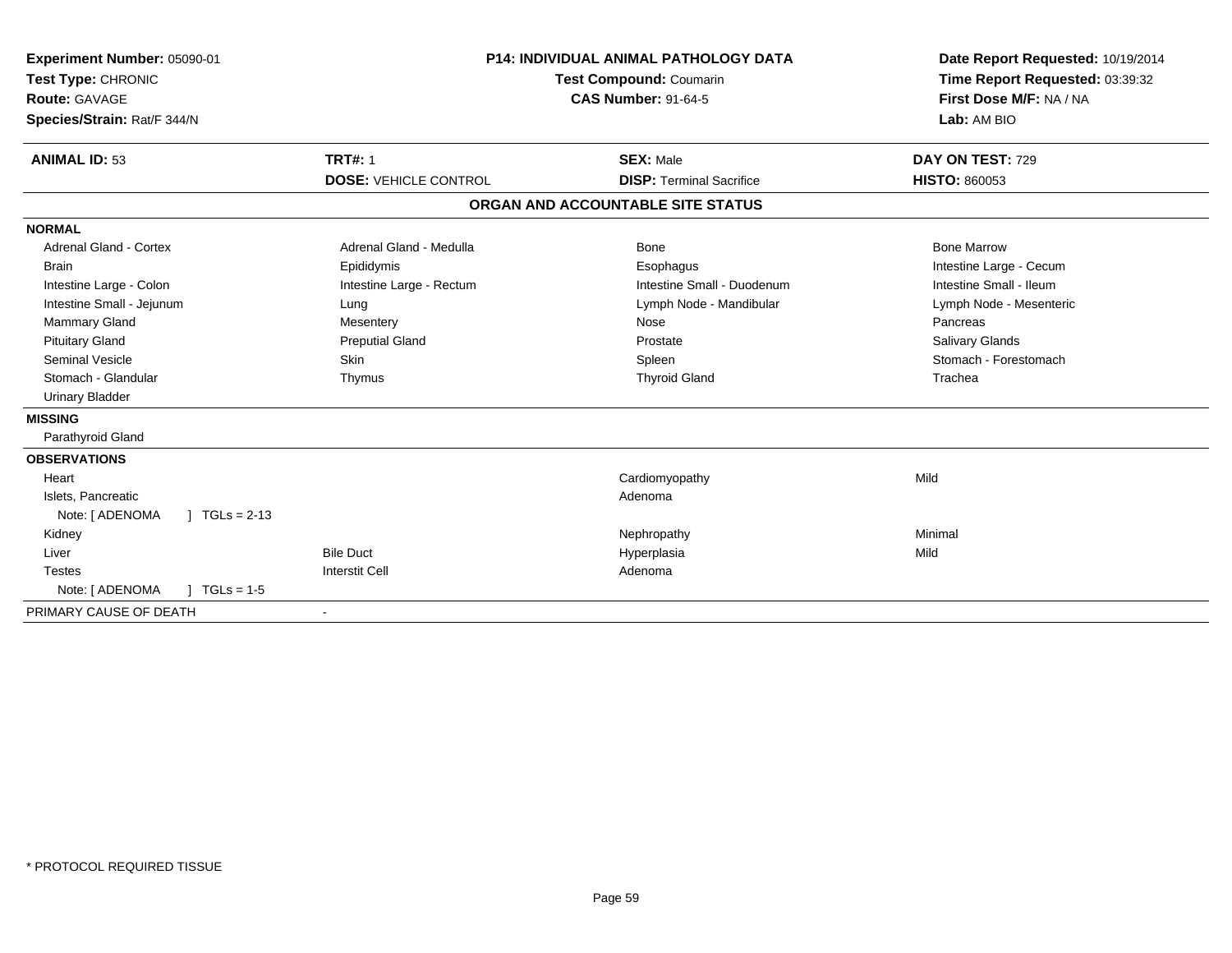| Experiment Number: 05090-01<br>Test Type: CHRONIC<br><b>Route: GAVAGE</b><br>Species/Strain: Rat/F 344/N | <b>P14: INDIVIDUAL ANIMAL PATHOLOGY DATA</b><br><b>Test Compound: Coumarin</b><br><b>CAS Number: 91-64-5</b> |                                   | Date Report Requested: 10/19/2014<br>Time Report Requested: 03:39:32<br>First Dose M/F: NA / NA<br>Lab: AM BIO |  |
|----------------------------------------------------------------------------------------------------------|--------------------------------------------------------------------------------------------------------------|-----------------------------------|----------------------------------------------------------------------------------------------------------------|--|
| <b>ANIMAL ID: 54</b>                                                                                     | <b>TRT#: 1</b>                                                                                               | <b>SEX: Male</b>                  | DAY ON TEST: 372                                                                                               |  |
|                                                                                                          | <b>DOSE: VEHICLE CONTROL</b>                                                                                 | <b>DISP: Moribund</b>             | <b>HISTO: 860054</b>                                                                                           |  |
|                                                                                                          |                                                                                                              | ORGAN AND ACCOUNTABLE SITE STATUS |                                                                                                                |  |
| <b>NORMAL</b>                                                                                            |                                                                                                              |                                   |                                                                                                                |  |
| <b>Adrenal Gland - Cortex</b>                                                                            | Adrenal Gland - Medulla                                                                                      | <b>Bone</b>                       | <b>Bone Marrow</b>                                                                                             |  |
| <b>Brain</b>                                                                                             | Epididymis                                                                                                   | Esophagus                         | Heart                                                                                                          |  |
| Intestine Large - Cecum                                                                                  | Intestine Large - Colon                                                                                      | Intestine Large - Rectum          | Intestine Small - Duodenum                                                                                     |  |
| Intestine Small - Ileum                                                                                  | Intestine Small - Jejunum                                                                                    | Islets, Pancreatic                | Lung                                                                                                           |  |
| Lymph Node - Mandibular                                                                                  | Lymph Node - Mesenteric                                                                                      | <b>Mammary Gland</b>              | Pancreas                                                                                                       |  |
| Parathyroid Gland                                                                                        | <b>Pituitary Gland</b>                                                                                       | <b>Preputial Gland</b>            | Prostate                                                                                                       |  |
| <b>Salivary Glands</b>                                                                                   | <b>Seminal Vesicle</b>                                                                                       | Skin                              | Spleen                                                                                                         |  |
| Stomach - Forestomach                                                                                    | Stomach - Glandular                                                                                          | <b>Testes</b>                     | Thymus                                                                                                         |  |
| <b>Thyroid Gland</b>                                                                                     | Trachea                                                                                                      | <b>Urinary Bladder</b>            |                                                                                                                |  |
| <b>OBSERVATIONS</b>                                                                                      |                                                                                                              |                                   |                                                                                                                |  |
| Kidney                                                                                                   |                                                                                                              | Congestion                        | Mild                                                                                                           |  |
|                                                                                                          |                                                                                                              | Nephropathy                       | Minimal                                                                                                        |  |
| Note: $[CONGESTION] TGLS = 4-1$                                                                          |                                                                                                              |                                   |                                                                                                                |  |
| Liver                                                                                                    |                                                                                                              | Fatty Change                      | Minimal                                                                                                        |  |
| Nose                                                                                                     |                                                                                                              | Fungus                            | Moderate                                                                                                       |  |
|                                                                                                          |                                                                                                              | Inflammation                      | Suppurative, Moderate                                                                                          |  |
| Note: FUNGUS RESEMBLES ASPERGILLIS                                                                       |                                                                                                              |                                   |                                                                                                                |  |
| PRIMARY CAUSE OF DEATH                                                                                   | $\overline{\phantom{a}}$                                                                                     |                                   |                                                                                                                |  |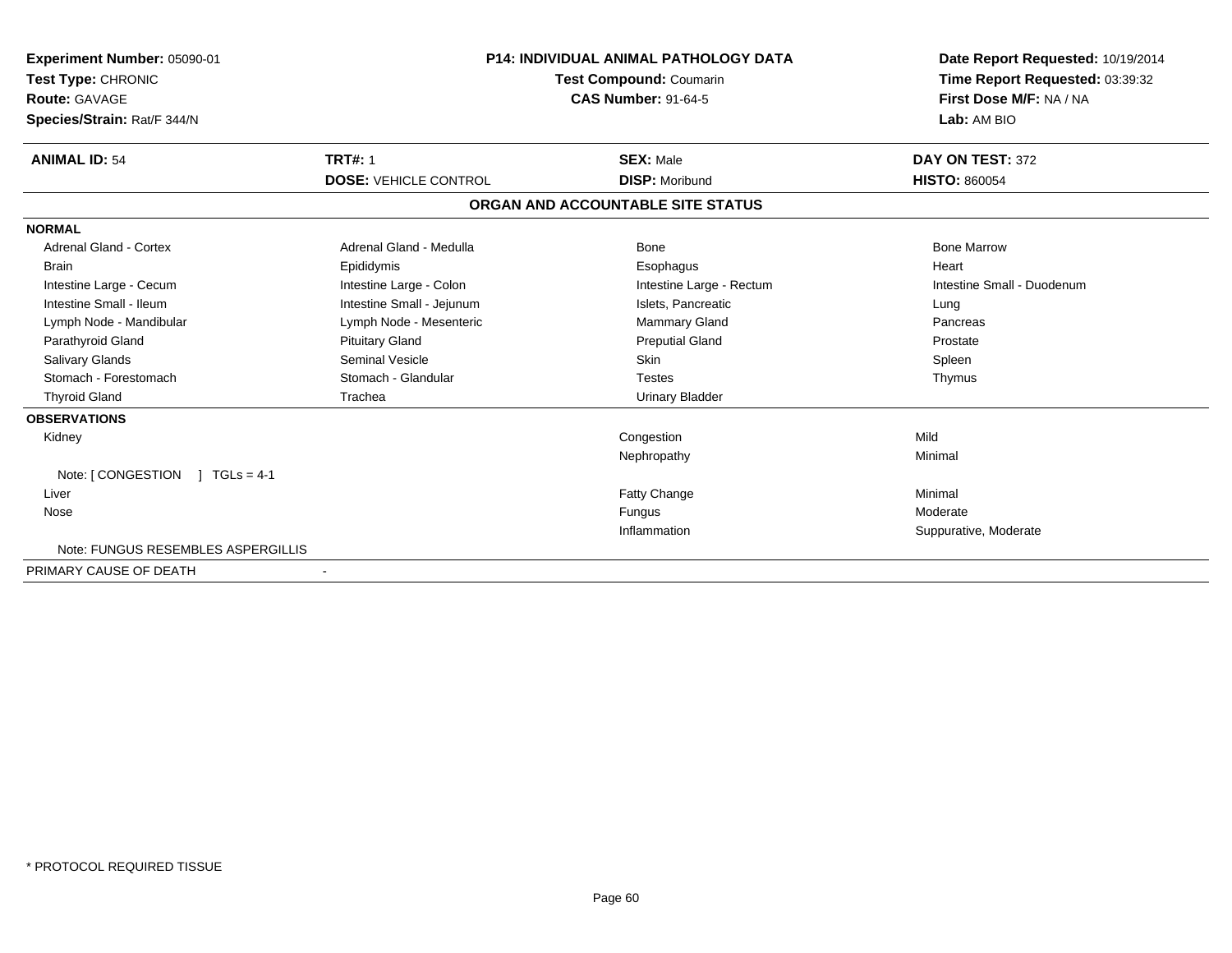| Experiment Number: 05090-01<br>Test Type: CHRONIC<br><b>Route: GAVAGE</b><br>Species/Strain: Rat/F 344/N | <b>P14: INDIVIDUAL ANIMAL PATHOLOGY DATA</b><br>Test Compound: Coumarin<br><b>CAS Number: 91-64-5</b> |                                   | Date Report Requested: 10/19/2014<br>Time Report Requested: 03:39:32<br>First Dose M/F: NA / NA<br>Lab: AM BIO |
|----------------------------------------------------------------------------------------------------------|-------------------------------------------------------------------------------------------------------|-----------------------------------|----------------------------------------------------------------------------------------------------------------|
| <b>ANIMAL ID: 55</b>                                                                                     | <b>TRT#: 1</b>                                                                                        | <b>SEX: Male</b>                  | DAY ON TEST: 729                                                                                               |
|                                                                                                          | <b>DOSE: VEHICLE CONTROL</b>                                                                          | <b>DISP: Terminal Sacrifice</b>   | <b>HISTO: 860055</b>                                                                                           |
|                                                                                                          |                                                                                                       | ORGAN AND ACCOUNTABLE SITE STATUS |                                                                                                                |
| <b>NORMAL</b>                                                                                            |                                                                                                       |                                   |                                                                                                                |
| <b>Adrenal Gland - Cortex</b>                                                                            | Adrenal Gland - Medulla                                                                               | Bone                              | <b>Bone Marrow</b>                                                                                             |
| <b>Brain</b>                                                                                             | Epididymis                                                                                            | Esophagus                         | Heart                                                                                                          |
| Intestine Large - Cecum                                                                                  | Intestine Large - Colon                                                                               | Intestine Large - Rectum          | Intestine Small - Duodenum                                                                                     |
| Intestine Small - Ileum                                                                                  | Intestine Small - Jejunum                                                                             | Islets, Pancreatic                | Lung                                                                                                           |
| Lymph Node - Mandibular                                                                                  | Lymph Node - Mesenteric                                                                               | <b>Mammary Gland</b>              | Nose                                                                                                           |
| Pancreas                                                                                                 | Parathyroid Gland                                                                                     | Prostate                          | <b>Salivary Glands</b>                                                                                         |
| <b>Seminal Vesicle</b>                                                                                   | Skin                                                                                                  | Spleen                            | Stomach - Forestomach                                                                                          |
| Stomach - Glandular                                                                                      | Thymus                                                                                                | <b>Thyroid Gland</b>              | Trachea                                                                                                        |
| <b>Urinary Bladder</b>                                                                                   |                                                                                                       |                                   |                                                                                                                |
| <b>OBSERVATIONS</b>                                                                                      |                                                                                                       |                                   |                                                                                                                |
| Kidney                                                                                                   |                                                                                                       | Nephropathy                       | Mild                                                                                                           |
| Liver                                                                                                    |                                                                                                       | <b>Basophilic Focus</b>           |                                                                                                                |
|                                                                                                          |                                                                                                       | <b>Eosinophilic Focus</b>         |                                                                                                                |
|                                                                                                          | <b>Bile Duct</b>                                                                                      | Hyperplasia                       | Minimal                                                                                                        |
| <b>Pituitary Gland</b>                                                                                   | <b>Pars Distalis</b>                                                                                  | Adenoma                           |                                                                                                                |
| $J \cdot TGLs = 3-4$<br>Note: [ ADENOMA                                                                  |                                                                                                       |                                   |                                                                                                                |
| <b>Preputial Gland</b>                                                                                   |                                                                                                       | Inflammation                      | Suppurative, Mild                                                                                              |
| <b>Testes</b>                                                                                            | <b>Interstit Cell</b>                                                                                 | Adenoma                           |                                                                                                                |
| Note: [ ADENOMA<br>$TGLs = 1-5,2-5$                                                                      |                                                                                                       |                                   |                                                                                                                |
| PRIMARY CAUSE OF DEATH                                                                                   |                                                                                                       |                                   |                                                                                                                |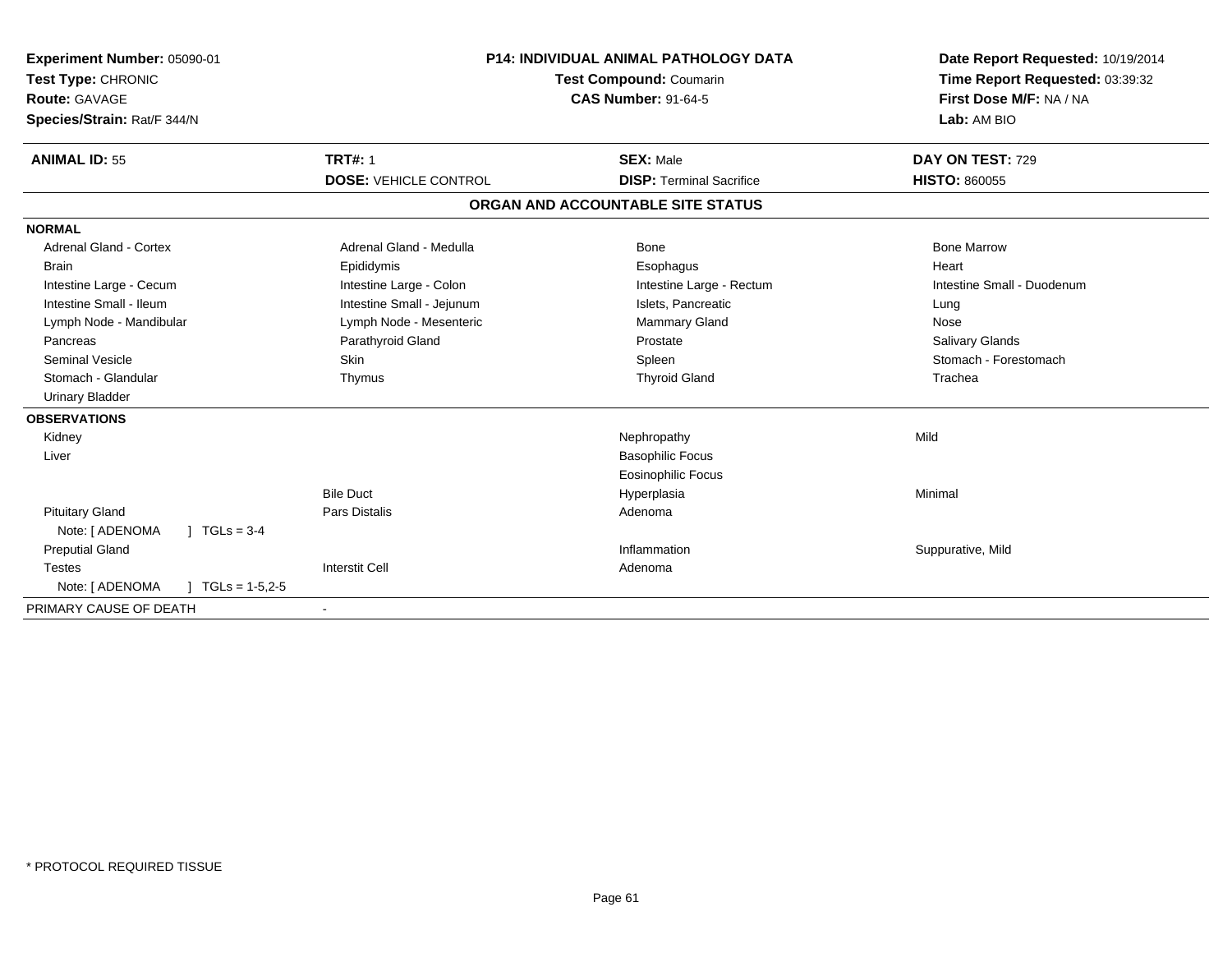| Experiment Number: 05090-01<br>Test Type: CHRONIC<br><b>Route: GAVAGE</b><br>Species/Strain: Rat/F 344/N<br><b>ANIMAL ID: 56</b> | <b>TRT#: 1</b>               | <b>P14: INDIVIDUAL ANIMAL PATHOLOGY DATA</b><br><b>Test Compound: Coumarin</b><br><b>CAS Number: 91-64-5</b><br><b>SEX: Male</b> | Date Report Requested: 10/19/2014<br>Time Report Requested: 03:39:32<br>First Dose M/F: NA / NA<br>Lab: AM BIO<br>DAY ON TEST: 578 |
|----------------------------------------------------------------------------------------------------------------------------------|------------------------------|----------------------------------------------------------------------------------------------------------------------------------|------------------------------------------------------------------------------------------------------------------------------------|
|                                                                                                                                  | <b>DOSE: VEHICLE CONTROL</b> | <b>DISP: Dead</b>                                                                                                                | <b>HISTO: 860056</b>                                                                                                               |
|                                                                                                                                  |                              | ORGAN AND ACCOUNTABLE SITE STATUS                                                                                                |                                                                                                                                    |
| <b>NORMAL</b>                                                                                                                    |                              |                                                                                                                                  |                                                                                                                                    |
| Adrenal Gland - Cortex                                                                                                           | Adrenal Gland - Medulla      | Bone                                                                                                                             | <b>Bone Marrow</b>                                                                                                                 |
| <b>Brain</b>                                                                                                                     | Esophagus                    | Heart                                                                                                                            | Lymph Node - Mandibular                                                                                                            |
| Nose                                                                                                                             | Salivary Glands              | <b>Skin</b>                                                                                                                      | Spleen                                                                                                                             |
| Stomach - Forestomach                                                                                                            | Stomach - Glandular          | Thymus                                                                                                                           | Trachea                                                                                                                            |
| <b>MISSING</b>                                                                                                                   |                              |                                                                                                                                  |                                                                                                                                    |
| Epididymis                                                                                                                       | Intestine Large - Cecum      | Intestine Large - Colon                                                                                                          | Intestine Large - Rectum                                                                                                           |
| Intestine Small - Ileum                                                                                                          | Intestine Small - Jejunum    | Lymph Node - Mesenteric                                                                                                          | Mammary Gland                                                                                                                      |
| Parathyroid Gland                                                                                                                | <b>Preputial Gland</b>       | Prostate                                                                                                                         | <b>Seminal Vesicle</b>                                                                                                             |
| <b>Testes</b>                                                                                                                    | <b>Urinary Bladder</b>       |                                                                                                                                  |                                                                                                                                    |
| <b>AUTO PRECLUDES DIAG.</b>                                                                                                      |                              |                                                                                                                                  |                                                                                                                                    |
| Intestine Small - Duodenum                                                                                                       | Islets, Pancreatic           | Pancreas                                                                                                                         | <b>Thyroid Gland</b>                                                                                                               |
| <b>OBSERVATIONS</b>                                                                                                              |                              |                                                                                                                                  |                                                                                                                                    |
| Kidney                                                                                                                           |                              | Nephropathy                                                                                                                      | Minimal                                                                                                                            |
| Liver                                                                                                                            | <b>Bile Duct</b>             | Hyperplasia                                                                                                                      | Mild                                                                                                                               |
| Lung                                                                                                                             | Alveolar Epith               | Hyperplasia                                                                                                                      | Moderate                                                                                                                           |
| Note: [HYPERPLASIA ] TGLs = 2-12                                                                                                 |                              |                                                                                                                                  |                                                                                                                                    |
| <b>Pituitary Gland</b>                                                                                                           | <b>Pars Distalis</b>         | Adenoma                                                                                                                          |                                                                                                                                    |
| Note: [ ADENOMA<br>$1 TGLs = 1-4$                                                                                                |                              |                                                                                                                                  |                                                                                                                                    |
| PRIMARY CAUSE OF DEATH                                                                                                           | $\blacksquare$               |                                                                                                                                  |                                                                                                                                    |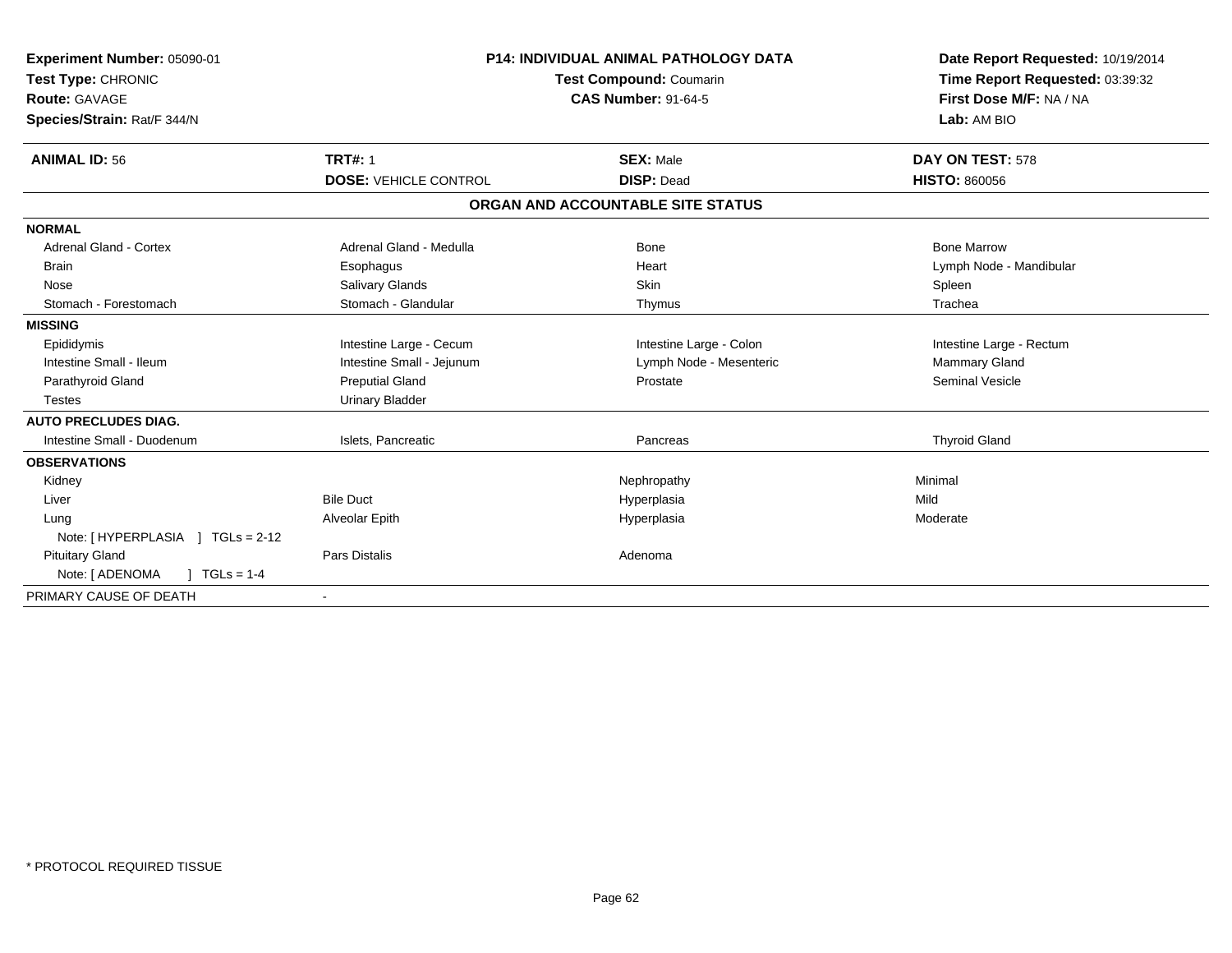| Experiment Number: 05090-01<br>Test Type: CHRONIC<br><b>Route: GAVAGE</b><br>Species/Strain: Rat/F 344/N |                              | <b>P14: INDIVIDUAL ANIMAL PATHOLOGY DATA</b><br><b>Test Compound: Coumarin</b><br><b>CAS Number: 91-64-5</b> | Date Report Requested: 10/19/2014<br>Time Report Requested: 03:39:32<br>First Dose M/F: NA / NA<br>Lab: AM BIO |
|----------------------------------------------------------------------------------------------------------|------------------------------|--------------------------------------------------------------------------------------------------------------|----------------------------------------------------------------------------------------------------------------|
| <b>ANIMAL ID: 57</b>                                                                                     | <b>TRT#: 1</b>               | <b>SEX: Male</b>                                                                                             | DAY ON TEST: 601                                                                                               |
|                                                                                                          | <b>DOSE: VEHICLE CONTROL</b> | <b>DISP: Dead</b>                                                                                            | <b>HISTO: 860057</b>                                                                                           |
|                                                                                                          |                              | ORGAN AND ACCOUNTABLE SITE STATUS                                                                            |                                                                                                                |
| <b>NORMAL</b>                                                                                            |                              |                                                                                                              |                                                                                                                |
| Adrenal Gland - Cortex                                                                                   | Adrenal Gland - Medulla      | Bone                                                                                                         | <b>Bone Marrow</b>                                                                                             |
| <b>Brain</b>                                                                                             | Epididymis                   | Esophagus                                                                                                    | Heart                                                                                                          |
| Intestine Large - Rectum                                                                                 | Islets, Pancreatic           | Lymph Node - Mandibular                                                                                      | Lymph Node - Mesenteric                                                                                        |
| <b>Mammary Gland</b>                                                                                     | <b>Preputial Gland</b>       | Salivary Glands                                                                                              | Skin                                                                                                           |
| Spleen                                                                                                   | <b>Testes</b>                | Thymus                                                                                                       | <b>Thyroid Gland</b>                                                                                           |
| Trachea                                                                                                  | <b>Urinary Bladder</b>       |                                                                                                              |                                                                                                                |
| <b>AUTO PRECLUDES DIAG.</b>                                                                              |                              |                                                                                                              |                                                                                                                |
| Intestine Large - Cecum                                                                                  | Intestine Large - Colon      |                                                                                                              |                                                                                                                |
| <b>OBSERVATIONS</b>                                                                                      |                              |                                                                                                              |                                                                                                                |
| <b>Intestine Small</b>                                                                                   | Duodenum                     | Fibrosarcoma                                                                                                 | Metastatic (Uncertain Primary Site)                                                                            |
|                                                                                                          | lleum                        | Fibrosarcoma                                                                                                 | Metastatic (Uncertain Primary Site)                                                                            |
|                                                                                                          | Jejunum                      | Fibrosarcoma                                                                                                 | Metastatic (Uncertain Primary Site)                                                                            |
| Kidney                                                                                                   |                              | Fibrosarcoma                                                                                                 | Metastatic (Uncertain Primary Site)                                                                            |
| Liver                                                                                                    |                              | Fibrosarcoma                                                                                                 | Metastatic (Uncertain Primary Site)                                                                            |
|                                                                                                          | <b>Bile Duct</b>             | Hyperplasia                                                                                                  | Mild                                                                                                           |
|                                                                                                          |                              | Necrosis                                                                                                     | Coagulative, Moderate                                                                                          |
| Note: [ NECROSIS<br>$1 \text{ TGLs} = 3-2$                                                               |                              |                                                                                                              |                                                                                                                |
| Lung                                                                                                     |                              | Inflammation                                                                                                 | Suppurative, Moderate                                                                                          |
| Mesentery                                                                                                |                              | Fibrosarcoma                                                                                                 | Metastatic (Uncertain Primary Site)                                                                            |
|                                                                                                          | Fat                          | Hemorrhage                                                                                                   | Marked                                                                                                         |
| Note: [ HEMORRHAGE<br>$\sqrt{1} \text{ TGLs} = 8.16$<br>Note: [ FIBROSARC<br>$J \cdot TGLs = 7-17,12-19$ |                              |                                                                                                              |                                                                                                                |
| Nose                                                                                                     |                              | Inflammation                                                                                                 | Suppurative, Mild                                                                                              |
| Pancreas                                                                                                 |                              | Fibrosarcoma                                                                                                 | Metastatic (Uncertain Primary Site)                                                                            |
| Parathyroid Gland<br>Note: [HYPERPLASIA ] TGLs = 1-9                                                     |                              | Hyperplasia                                                                                                  | Mild                                                                                                           |
| <b>Pituitary Gland</b><br>Note: [ ADENOMA<br>$1 \text{ TGLs} = 9-4$                                      | Pars Distalis                | Adenoma                                                                                                      |                                                                                                                |
| Prostate                                                                                                 |                              | Inflammation                                                                                                 | Suppurative, Moderate                                                                                          |
| <b>Seminal Vesicle</b>                                                                                   |                              | Fibrosarcoma                                                                                                 | Metastatic (Uncertain Primary Site)                                                                            |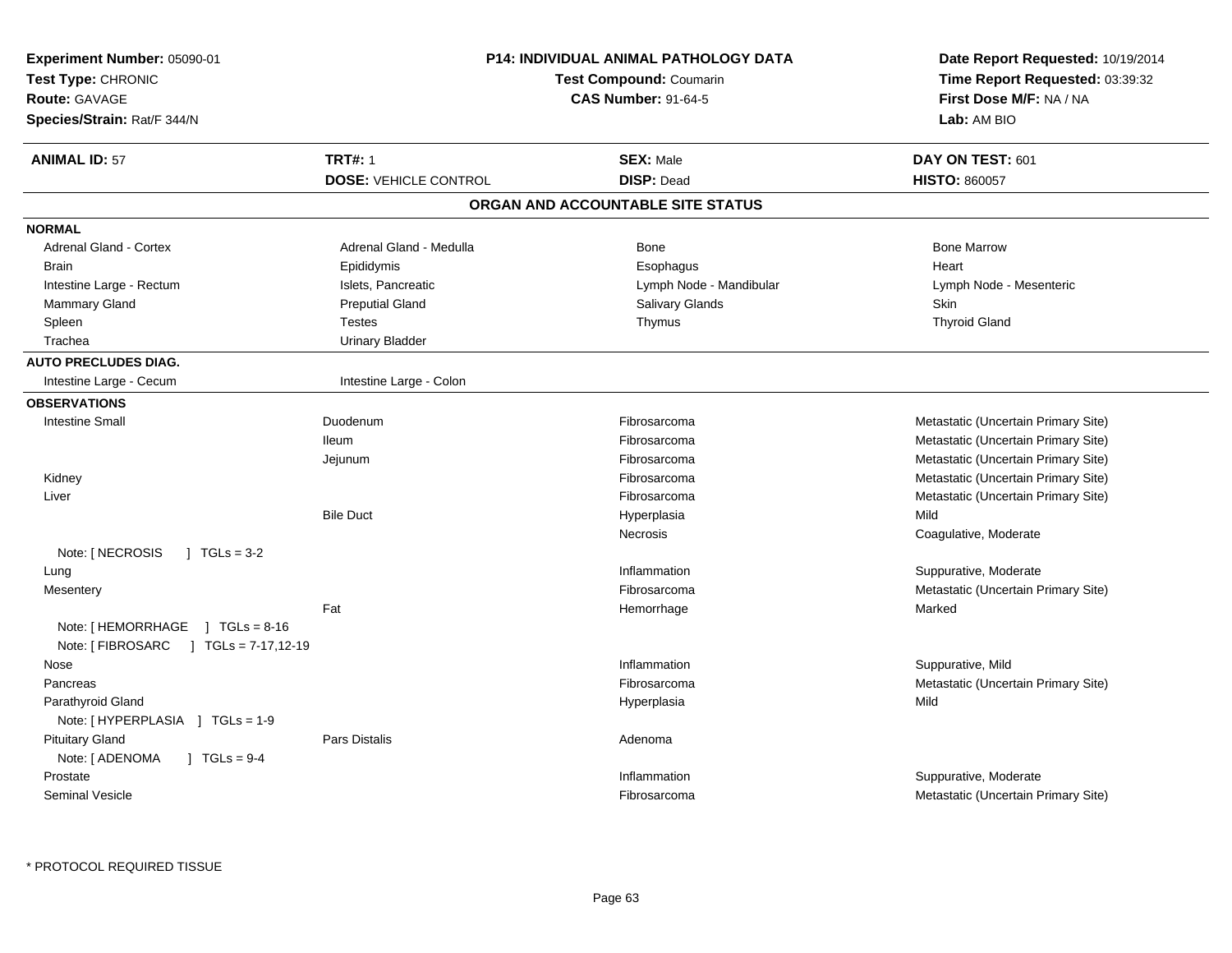| <b>Experiment Number: 05090-01</b><br><b>Test Type: CHRONIC</b><br><b>Route: GAVAGE</b><br>Species/Strain: Rat/F 344/N |                              | <b>P14: INDIVIDUAL ANIMAL PATHOLOGY DATA</b><br><b>Test Compound: Coumarin</b><br><b>CAS Number: 91-64-5</b> | Date Report Requested: 10/19/2014<br>Time Report Requested: 03:39:32<br>First Dose M/F: NA / NA<br>Lab: AM BIO |
|------------------------------------------------------------------------------------------------------------------------|------------------------------|--------------------------------------------------------------------------------------------------------------|----------------------------------------------------------------------------------------------------------------|
| <b>ANIMAL ID: 57</b>                                                                                                   | <b>TRT#: 1</b>               | <b>SEX: Male</b>                                                                                             | DAY ON TEST: 601                                                                                               |
|                                                                                                                        | <b>DOSE: VEHICLE CONTROL</b> | <b>DISP: Dead</b>                                                                                            | <b>HISTO: 860057</b>                                                                                           |
|                                                                                                                        |                              | ORGAN AND ACCOUNTABLE SITE STATUS                                                                            |                                                                                                                |
| Note: [ FIBROSARC<br>$TGLs = 2-5$                                                                                      |                              |                                                                                                              |                                                                                                                |
| <b>Skeletal Muscle</b>                                                                                                 |                              | Fibrosarcoma                                                                                                 | Metastatic (Uncertain Primary Site)                                                                            |
| Note: [ FIBROSARC<br>$\sqrt{11}$ TGLs = 4-14.5-14                                                                      |                              |                                                                                                              |                                                                                                                |
| Stomach                                                                                                                | Glandular                    | Fibrosarcoma                                                                                                 | Metastatic (Uncertain Primary Site)                                                                            |
|                                                                                                                        | Forestomach                  | Ulcer                                                                                                        | Marked                                                                                                         |
| Note: [ ULCER<br>$TGLs = 6-15$                                                                                         |                              |                                                                                                              |                                                                                                                |
| Note: [ FIBROSARC<br>$\sqrt{1}$ TGLs = 10-15                                                                           |                              |                                                                                                              |                                                                                                                |
| PRIMARY CAUSE OF DEATH                                                                                                 |                              |                                                                                                              |                                                                                                                |
| Animal Note: EXTENSIVE FIBROSARCOMA IN MESENTERY WITH EXTENSION TO MOST                                                |                              |                                                                                                              |                                                                                                                |
| Animal Note: OF VISCERAL ORGANS.                                                                                       |                              |                                                                                                              |                                                                                                                |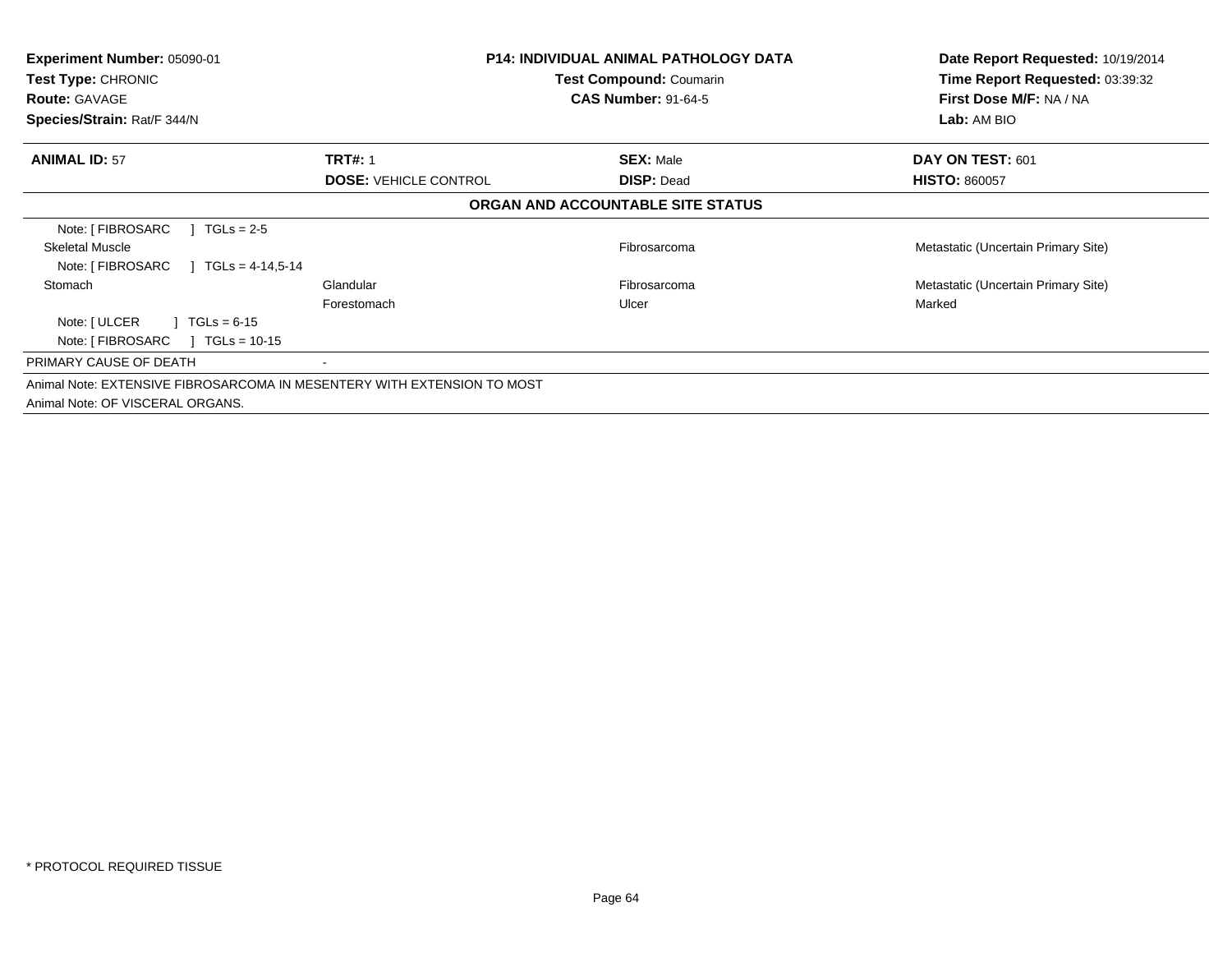| Experiment Number: 05090-01<br>Test Type: CHRONIC<br><b>Route: GAVAGE</b><br>Species/Strain: Rat/F 344/N |                              | <b>P14: INDIVIDUAL ANIMAL PATHOLOGY DATA</b><br>Test Compound: Coumarin<br><b>CAS Number: 91-64-5</b> | Date Report Requested: 10/19/2014<br>Time Report Requested: 03:39:32<br>First Dose M/F: NA / NA<br>Lab: AM BIO |
|----------------------------------------------------------------------------------------------------------|------------------------------|-------------------------------------------------------------------------------------------------------|----------------------------------------------------------------------------------------------------------------|
| <b>ANIMAL ID: 58</b>                                                                                     | <b>TRT#: 1</b>               | <b>SEX: Male</b>                                                                                      | DAY ON TEST: 730                                                                                               |
|                                                                                                          | <b>DOSE: VEHICLE CONTROL</b> | <b>DISP: Terminal Sacrifice</b>                                                                       | <b>HISTO: 860058</b>                                                                                           |
|                                                                                                          |                              | ORGAN AND ACCOUNTABLE SITE STATUS                                                                     |                                                                                                                |
| <b>NORMAL</b>                                                                                            |                              |                                                                                                       |                                                                                                                |
| <b>Adrenal Gland - Cortex</b>                                                                            | Adrenal Gland - Medulla      | <b>Bone</b>                                                                                           | <b>Bone Marrow</b>                                                                                             |
| <b>Brain</b>                                                                                             | Epididymis                   | Esophagus                                                                                             | Heart                                                                                                          |
| Intestine Large - Cecum                                                                                  | Intestine Large - Colon      | Intestine Large - Rectum                                                                              | Intestine Small - Duodenum                                                                                     |
| Intestine Small - Ileum                                                                                  | Intestine Small - Jejunum    | Islets, Pancreatic                                                                                    | Lung                                                                                                           |
| Lymph Node - Mandibular                                                                                  | Lymph Node - Mesenteric      | Mammary Gland                                                                                         | Pancreas                                                                                                       |
| Parathyroid Gland                                                                                        | <b>Preputial Gland</b>       | Prostate                                                                                              | <b>Salivary Glands</b>                                                                                         |
| <b>Seminal Vesicle</b>                                                                                   | <b>Skin</b>                  | Spleen                                                                                                | Stomach - Forestomach                                                                                          |
| Stomach - Glandular                                                                                      | Thymus                       | <b>Thyroid Gland</b>                                                                                  | Trachea                                                                                                        |
| <b>Urinary Bladder</b>                                                                                   |                              |                                                                                                       |                                                                                                                |
| <b>OBSERVATIONS</b>                                                                                      |                              |                                                                                                       |                                                                                                                |
| Kidney                                                                                                   |                              | Nephropathy                                                                                           | Moderate                                                                                                       |
| Liver                                                                                                    |                              | <b>Basophilic Focus</b>                                                                               |                                                                                                                |
|                                                                                                          | <b>Bile Duct</b>             | Hyperplasia                                                                                           | Mild                                                                                                           |
|                                                                                                          |                              | <b>Infiltration Cellular</b>                                                                          | Lymphocyte, Mild                                                                                               |
|                                                                                                          |                              | <b>Mixed Cell Focus</b>                                                                               |                                                                                                                |
| Mesentery                                                                                                | Fat                          | Necrosis                                                                                              | Coagulative, Moderate                                                                                          |
| Note: [ NECROSIS<br>$1 \text{ TGLs} = 1-13$                                                              |                              |                                                                                                       |                                                                                                                |
| Nose                                                                                                     |                              | Inflammation                                                                                          | Suppurative, Mild                                                                                              |
| <b>Pituitary Gland</b>                                                                                   | <b>Pars Distalis</b>         | Adenoma                                                                                               |                                                                                                                |
| Note: [ ADENOMA<br>$J \cdot TGLs = 3-4$                                                                  |                              |                                                                                                       |                                                                                                                |
| <b>Testes</b>                                                                                            | <b>Interstit Cell</b>        | Adenoma                                                                                               |                                                                                                                |
| Note: [ ADENOMA<br>$1 TGLs = 2.5$                                                                        |                              |                                                                                                       |                                                                                                                |
| PRIMARY CAUSE OF DEATH                                                                                   | $\sim$                       |                                                                                                       |                                                                                                                |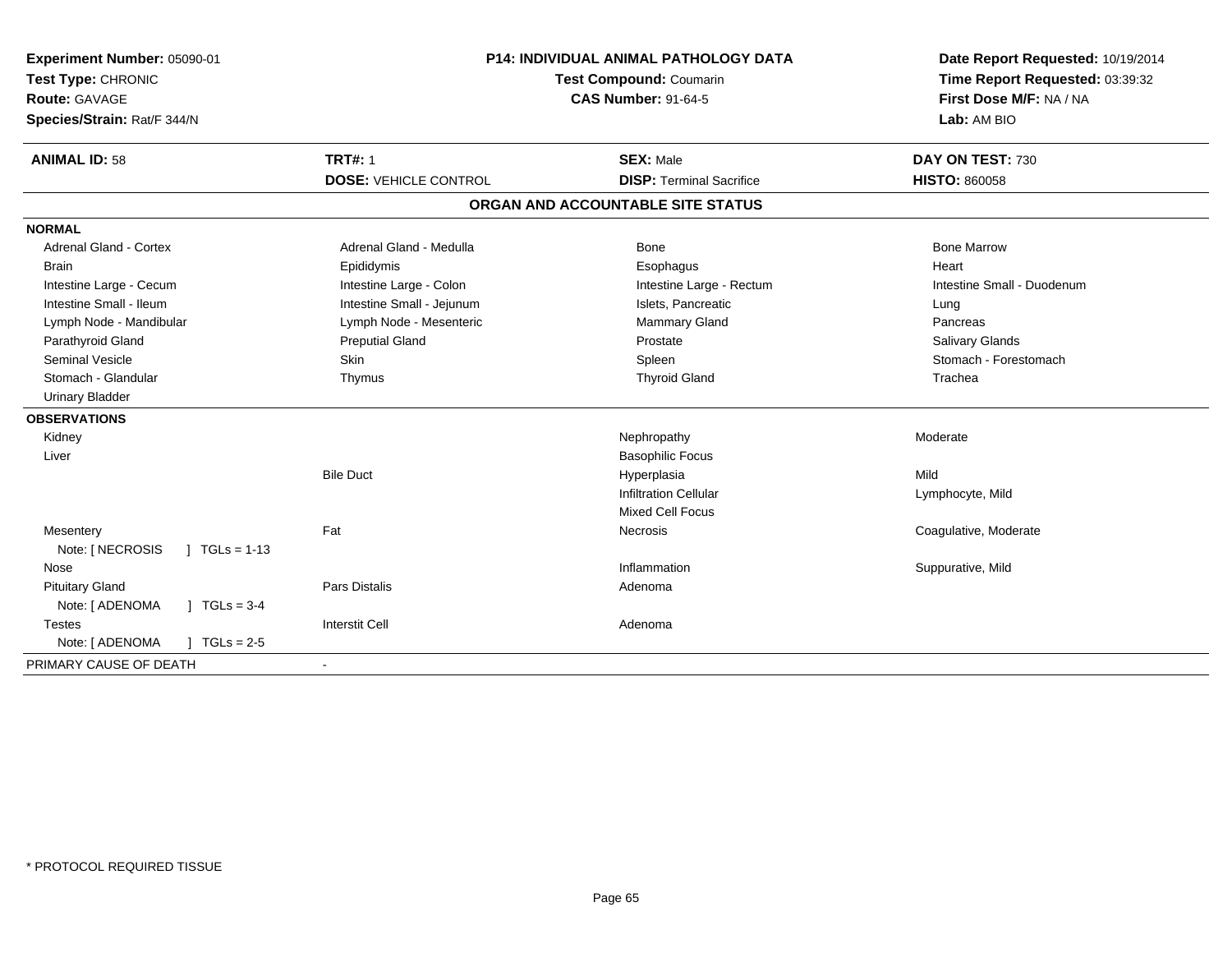| Experiment Number: 05090-01<br>Test Type: CHRONIC |                              | <b>P14: INDIVIDUAL ANIMAL PATHOLOGY DATA</b><br>Test Compound: Coumarin | Date Report Requested: 10/19/2014<br>Time Report Requested: 03:39:32 |
|---------------------------------------------------|------------------------------|-------------------------------------------------------------------------|----------------------------------------------------------------------|
| Route: GAVAGE<br>Species/Strain: Rat/F 344/N      |                              | <b>CAS Number: 91-64-5</b>                                              | First Dose M/F: NA / NA<br>Lab: AM BIO                               |
| <b>ANIMAL ID: 59</b>                              | <b>TRT#: 1</b>               | <b>SEX: Male</b>                                                        | DAY ON TEST: 729                                                     |
|                                                   | <b>DOSE: VEHICLE CONTROL</b> | <b>DISP: Terminal Sacrifice</b>                                         | <b>HISTO: 860059</b>                                                 |
|                                                   |                              | ORGAN AND ACCOUNTABLE SITE STATUS                                       |                                                                      |
| <b>NORMAL</b>                                     |                              |                                                                         |                                                                      |
| <b>Adrenal Gland - Cortex</b>                     | Bone                         | <b>Bone Marrow</b>                                                      | <b>Brain</b>                                                         |
| Epididymis                                        | Esophagus                    | Heart                                                                   | Intestine Large - Cecum                                              |
| Intestine Large - Colon                           | Intestine Large - Rectum     | Intestine Small - Duodenum                                              | Intestine Small - Ileum                                              |
| Intestine Small - Jejunum                         | Islets, Pancreatic           | Lymph Node - Mandibular                                                 | Lymph Node - Mesenteric                                              |
| Mammary Gland                                     | Nose                         | Pancreas                                                                | Parathyroid Gland                                                    |
| <b>Pituitary Gland</b>                            | <b>Preputial Gland</b>       | Prostate                                                                | Salivary Glands                                                      |
| <b>Seminal Vesicle</b>                            | Skin                         | Spleen                                                                  | Stomach - Forestomach                                                |
| Stomach - Glandular                               | Thymus                       | <b>Thyroid Gland</b>                                                    | Trachea                                                              |
| <b>Urinary Bladder</b>                            |                              |                                                                         |                                                                      |
| <b>OBSERVATIONS</b>                               |                              |                                                                         |                                                                      |
| <b>Adrenal Gland</b>                              | Medulla                      | Pheochromocytoma Benign                                                 |                                                                      |
| [ Pheochromocytoma Benign TGLS = 3-4 ]            |                              |                                                                         |                                                                      |
| Kidney                                            |                              | Nephropathy                                                             | Moderate                                                             |
| [Nephropathy TGLS = 4-1]                          |                              |                                                                         |                                                                      |
| Liver                                             |                              | <b>Eosinophilic Focus</b>                                               |                                                                      |
|                                                   | <b>Bile Duct</b>             | Hyperplasia                                                             | Minimal                                                              |
| Lung                                              |                              | Alveolar/Bronchiolar Adenoma                                            |                                                                      |
| Note: TGL 6&7 REPRESENT SAME ADENOMA              |                              |                                                                         |                                                                      |
| Note: $[ALV$ BRON ADEN $]$ TGLs = 6,7-13          |                              |                                                                         |                                                                      |
| Mesentery                                         | Fat                          | Necrosis                                                                | Coagulative, Moderate                                                |
| Note: [ NECROSIS<br>$J TGLs = 5-14$               |                              |                                                                         |                                                                      |
| <b>Testes</b>                                     | <b>Interstit Cell</b>        | Adenoma                                                                 |                                                                      |
| [Adenoma TGLS = 1-5,2-5]                          |                              |                                                                         |                                                                      |
| PRIMARY CAUSE OF DEATH                            |                              |                                                                         |                                                                      |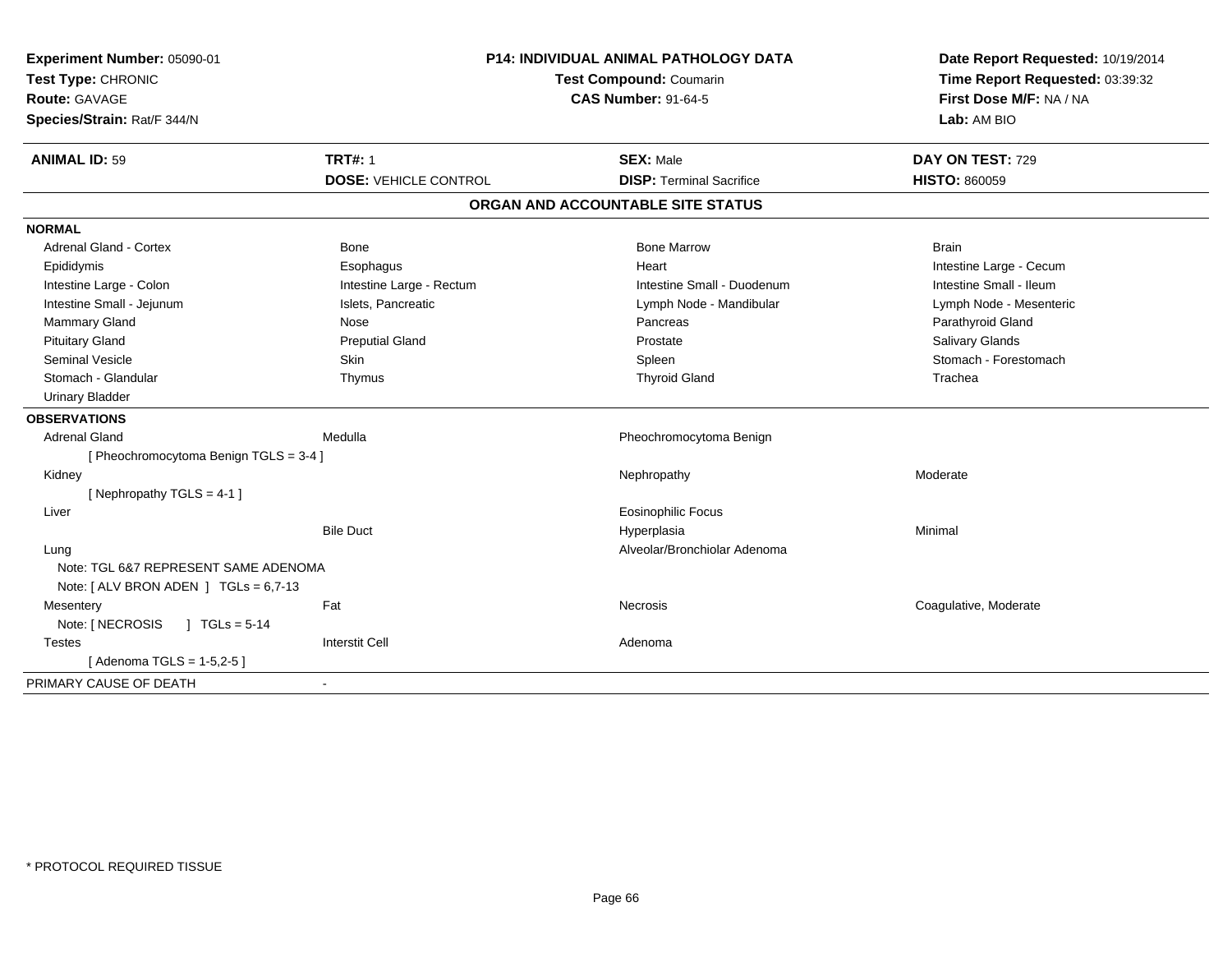| Experiment Number: 05090-01<br>Test Type: CHRONIC<br><b>Route: GAVAGE</b><br>Species/Strain: Rat/F 344/N | P14: INDIVIDUAL ANIMAL PATHOLOGY DATA<br><b>Test Compound: Coumarin</b><br><b>CAS Number: 91-64-5</b> |                                   | Date Report Requested: 10/19/2014<br>Time Report Requested: 03:39:32<br>First Dose M/F: NA / NA<br>Lab: AM BIO |  |
|----------------------------------------------------------------------------------------------------------|-------------------------------------------------------------------------------------------------------|-----------------------------------|----------------------------------------------------------------------------------------------------------------|--|
| <b>ANIMAL ID: 60</b>                                                                                     | <b>TRT#: 1</b>                                                                                        | <b>SEX: Male</b>                  | DAY ON TEST: 622                                                                                               |  |
|                                                                                                          | <b>DOSE: VEHICLE CONTROL</b>                                                                          | <b>DISP: Moribund</b>             | <b>HISTO: 860060</b>                                                                                           |  |
|                                                                                                          |                                                                                                       | ORGAN AND ACCOUNTABLE SITE STATUS |                                                                                                                |  |
| <b>NORMAL</b>                                                                                            |                                                                                                       |                                   |                                                                                                                |  |
| <b>Adrenal Gland - Cortex</b>                                                                            | Adrenal Gland - Medulla                                                                               | <b>Bone</b>                       | <b>Bone Marrow</b>                                                                                             |  |
| <b>Brain</b>                                                                                             | Esophagus                                                                                             | Intestine Large - Cecum           | Intestine Large - Colon                                                                                        |  |
| Intestine Large - Rectum                                                                                 | Intestine Small - Duodenum                                                                            | Intestine Small - Ileum           | Intestine Small - Jejunum                                                                                      |  |
| Islets, Pancreatic                                                                                       | Liver                                                                                                 | Lung                              | Lymph Node - Mandibular                                                                                        |  |
| Lymph Node - Mesenteric                                                                                  | Pancreas                                                                                              | Parathyroid Gland                 | <b>Pituitary Gland</b>                                                                                         |  |
| <b>Preputial Gland</b>                                                                                   | Prostate                                                                                              | <b>Salivary Glands</b>            | Seminal Vesicle                                                                                                |  |
| <b>Skin</b>                                                                                              | Spleen                                                                                                | Stomach - Forestomach             | Stomach - Glandular                                                                                            |  |
| Thymus                                                                                                   | <b>Thyroid Gland</b>                                                                                  | Trachea                           | <b>Urinary Bladder</b>                                                                                         |  |
| <b>OBSERVATIONS</b>                                                                                      |                                                                                                       |                                   |                                                                                                                |  |
| Epididymis                                                                                               |                                                                                                       | <b>Mesothelioma Nos</b>           |                                                                                                                |  |
| Note: [ MESOTHELIO NOS ] TGLs = 3-5                                                                      |                                                                                                       |                                   |                                                                                                                |  |
| Heart                                                                                                    |                                                                                                       | Cardiomyopathy                    | Moderate                                                                                                       |  |
| Kidney                                                                                                   |                                                                                                       | Nephropathy                       | Mild                                                                                                           |  |
| Mammary Gland                                                                                            |                                                                                                       | Fibroadenoma                      |                                                                                                                |  |
| Note: [ FIBROADENOMA ] TGLs = 1-14                                                                       |                                                                                                       |                                   |                                                                                                                |  |
| Nose                                                                                                     |                                                                                                       | Fungus                            | Marked                                                                                                         |  |
|                                                                                                          |                                                                                                       | Inflammation                      | Suppurative, Moderate                                                                                          |  |
| Note: FUNGUS IS ASPERGILLIS                                                                              |                                                                                                       |                                   |                                                                                                                |  |
| <b>Testes</b>                                                                                            | <b>Interstit Cell</b>                                                                                 | Adenoma                           |                                                                                                                |  |
|                                                                                                          |                                                                                                       | <b>Mesothelioma Nos</b>           |                                                                                                                |  |
| Note: [ ADENOMA<br>$\sqrt{1 + 1}$ TGLs = 2-5                                                             |                                                                                                       |                                   |                                                                                                                |  |
| Note: [MESOTHELIO NOS ] TGLs = 3-5                                                                       |                                                                                                       |                                   |                                                                                                                |  |
| <b>Tissue NOS</b>                                                                                        |                                                                                                       | Mesothelioma Nos                  |                                                                                                                |  |
| Note: [ MESOTHELIO BGN ] TGLs = 3-5                                                                      |                                                                                                       |                                   |                                                                                                                |  |
| Note: [MESOTHELIO NOS ] TGLs = 3-5                                                                       |                                                                                                       |                                   |                                                                                                                |  |
| PRIMARY CAUSE OF DEATH                                                                                   |                                                                                                       |                                   |                                                                                                                |  |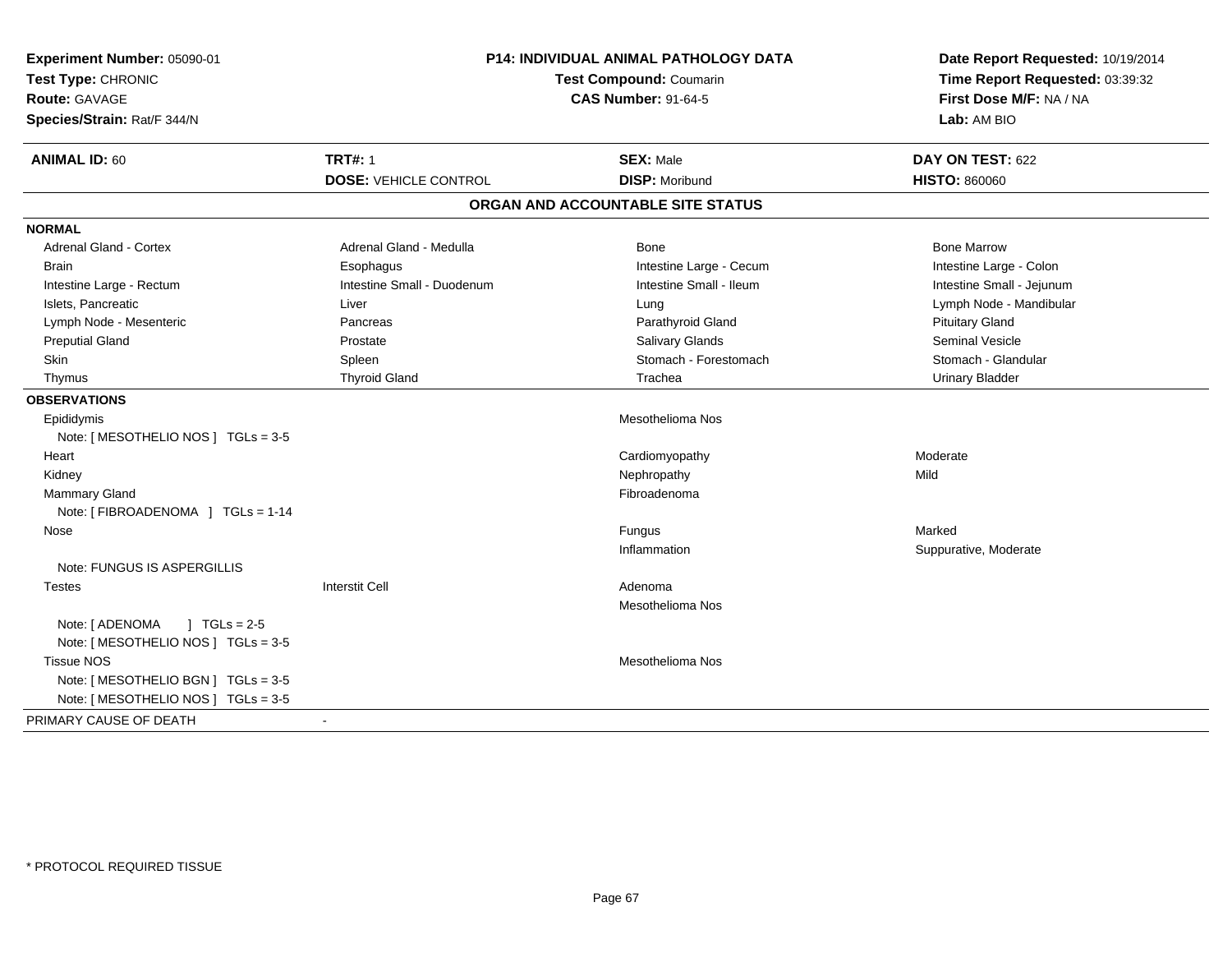| Experiment Number: 05090-01<br>Test Type: CHRONIC<br>Route: GAVAGE<br>Species/Strain: Rat/F 344/N | <b>P14: INDIVIDUAL ANIMAL PATHOLOGY DATA</b><br><b>Test Compound: Coumarin</b><br><b>CAS Number: 91-64-5</b> |                                           | Date Report Requested: 10/19/2014<br>Time Report Requested: 03:39:32<br>First Dose M/F: NA / NA<br>Lab: AM BIO |
|---------------------------------------------------------------------------------------------------|--------------------------------------------------------------------------------------------------------------|-------------------------------------------|----------------------------------------------------------------------------------------------------------------|
| <b>ANIMAL ID: 61</b>                                                                              | <b>TRT#: 3</b><br>DOSE: 25 MG/KG                                                                             | <b>SEX: Male</b><br><b>DISP: Moribund</b> | DAY ON TEST: 482<br>HISTO: 860121                                                                              |
|                                                                                                   |                                                                                                              | ORGAN AND ACCOUNTABLE SITE STATUS         |                                                                                                                |
| <b>NORMAL</b>                                                                                     |                                                                                                              |                                           |                                                                                                                |
| <b>Adrenal Gland - Cortex</b>                                                                     | Adrenal Gland - Medulla                                                                                      | Bone                                      | <b>Brain</b>                                                                                                   |
| Epididymis                                                                                        | Esophagus                                                                                                    | Intestine Large - Cecum                   | Intestine Large - Colon                                                                                        |
| Intestine Large - Rectum                                                                          | Intestine Small - Duodenum                                                                                   | Intestine Small - Ileum                   | Intestine Small - Jejunum                                                                                      |
| Islets, Pancreatic                                                                                | Liver                                                                                                        | Lung                                      | Lymph Node - Mandibular                                                                                        |
| Lymph Node - Mesenteric                                                                           | Nose                                                                                                         | Pancreas                                  | Parathyroid Gland                                                                                              |
| <b>Pituitary Gland</b>                                                                            | <b>Preputial Gland</b>                                                                                       | Prostate                                  | Salivary Glands                                                                                                |
| <b>Seminal Vesicle</b>                                                                            | Spleen                                                                                                       | Stomach - Forestomach                     | Stomach - Glandular                                                                                            |
| Thymus                                                                                            | <b>Thyroid Gland</b>                                                                                         | Trachea                                   | <b>Urinary Bladder</b>                                                                                         |
| <b>MISSING</b>                                                                                    |                                                                                                              |                                           |                                                                                                                |
| <b>Mammary Gland</b>                                                                              |                                                                                                              |                                           |                                                                                                                |
| <b>OBSERVATIONS</b>                                                                               |                                                                                                              |                                           |                                                                                                                |
| <b>Bone Marrow</b>                                                                                |                                                                                                              | Hyperplasia                               | Neutrophil, Moderate                                                                                           |
| Heart                                                                                             |                                                                                                              | Cardiomyopathy                            | Mild                                                                                                           |
| Note: [ CARDIOMYOPATHY ] TGLs = 5-3                                                               |                                                                                                              |                                           |                                                                                                                |
| Kidney                                                                                            |                                                                                                              | Nephropathy                               | Minimal                                                                                                        |
| Skin                                                                                              |                                                                                                              | Inflammation                              | Suppurative, Marked                                                                                            |
|                                                                                                   |                                                                                                              | Keratoacanthoma                           |                                                                                                                |
| Note: [KERATOACANTHMA] TGLs = 1-13                                                                |                                                                                                              |                                           |                                                                                                                |
| Note: [INFLAMMATION ] TGLs = 2-14                                                                 |                                                                                                              |                                           |                                                                                                                |
| <b>Testes</b>                                                                                     | <b>Interstit Cell</b>                                                                                        | Adenoma                                   |                                                                                                                |
| Note: [ ADENOMA<br>$\sqrt{1 + 1}$ TGLs = 4-5                                                      |                                                                                                              |                                           |                                                                                                                |
| Zymbal's Gland                                                                                    |                                                                                                              | Carcinoma                                 |                                                                                                                |
| Note: MASS IN ZYMBALS & SKIN OF FACE MAYBE SAME TUMOR                                             |                                                                                                              |                                           |                                                                                                                |
|                                                                                                   |                                                                                                              |                                           |                                                                                                                |
| Note: BUT RESEMBLE KERATOACANTHOMA.                                                               |                                                                                                              |                                           |                                                                                                                |
| PRIMARY CAUSE OF DEATH                                                                            | $\sim$                                                                                                       |                                           |                                                                                                                |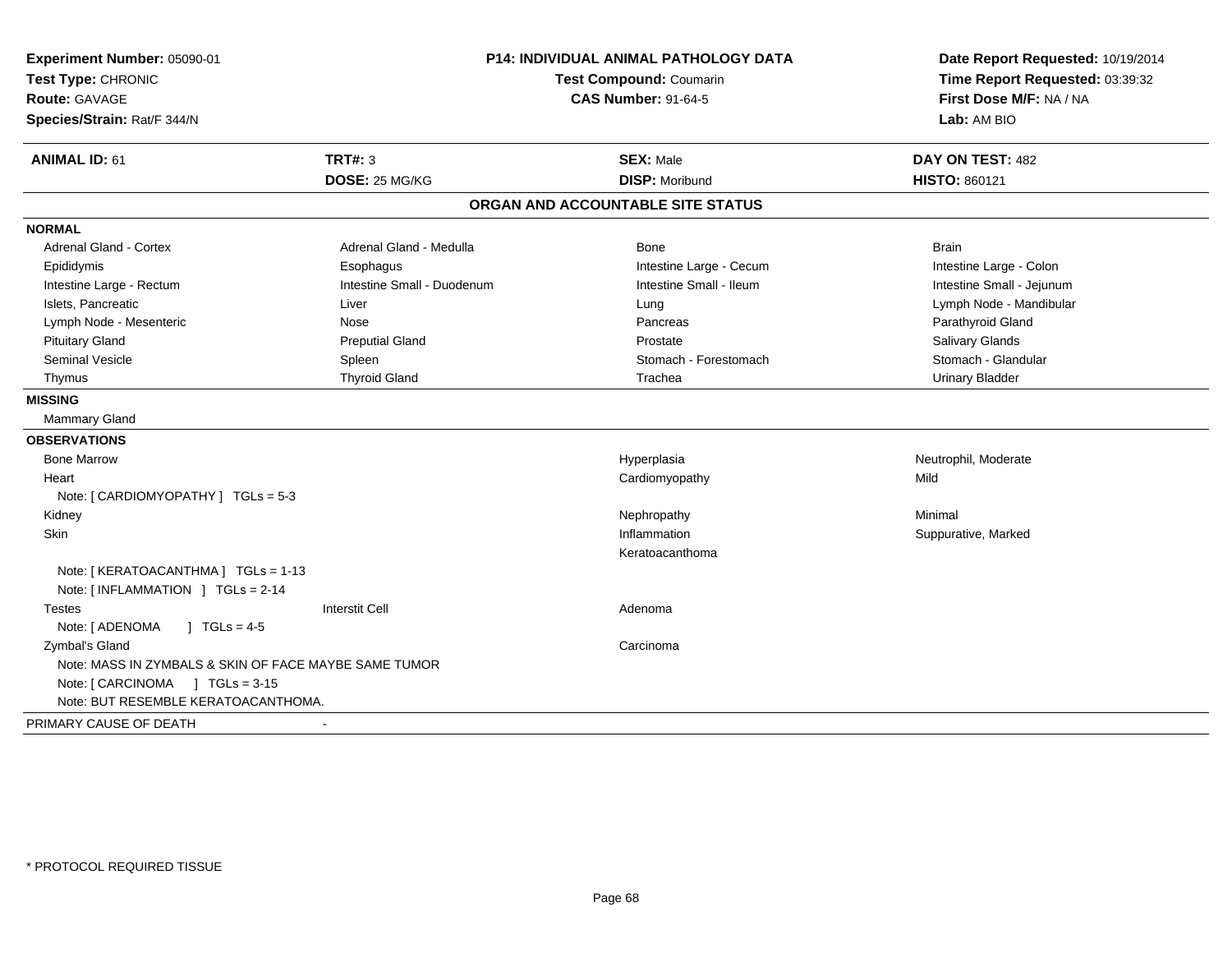| Experiment Number: 05090-01<br>Test Type: CHRONIC<br><b>Route: GAVAGE</b><br>Species/Strain: Rat/F 344/N | <b>P14: INDIVIDUAL ANIMAL PATHOLOGY DATA</b><br><b>Test Compound: Coumarin</b><br><b>CAS Number: 91-64-5</b> |                                   | Date Report Requested: 10/19/2014<br>Time Report Requested: 03:39:32<br>First Dose M/F: NA / NA<br>Lab: AM BIO |  |
|----------------------------------------------------------------------------------------------------------|--------------------------------------------------------------------------------------------------------------|-----------------------------------|----------------------------------------------------------------------------------------------------------------|--|
| <b>ANIMAL ID: 62</b>                                                                                     | TRT#: 3                                                                                                      | <b>SEX: Male</b>                  | DAY ON TEST: 673                                                                                               |  |
|                                                                                                          | DOSE: 25 MG/KG                                                                                               | <b>DISP: Moribund</b>             | <b>HISTO: 860122</b>                                                                                           |  |
|                                                                                                          |                                                                                                              | ORGAN AND ACCOUNTABLE SITE STATUS |                                                                                                                |  |
| <b>NORMAL</b>                                                                                            |                                                                                                              |                                   |                                                                                                                |  |
| <b>Adrenal Gland - Cortex</b>                                                                            | Adrenal Gland - Medulla                                                                                      | Bone                              | <b>Bone Marrow</b>                                                                                             |  |
| <b>Brain</b>                                                                                             | Epididymis                                                                                                   | Esophagus                         | Intestine Large - Cecum                                                                                        |  |
| Intestine Large - Colon                                                                                  | Intestine Large - Rectum                                                                                     | Intestine Small - Duodenum        | Intestine Small - Ileum                                                                                        |  |
| Intestine Small - Jejunum                                                                                | Islets, Pancreatic                                                                                           | Lung                              | Lymph Node - Mandibular                                                                                        |  |
| Lymph Node - Mesenteric                                                                                  | Mammary Gland                                                                                                | Parathyroid Gland                 | Prostate                                                                                                       |  |
| Salivary Glands                                                                                          | <b>Seminal Vesicle</b>                                                                                       | Skin                              | Spleen                                                                                                         |  |
| Stomach - Forestomach                                                                                    | Stomach - Glandular                                                                                          | Thymus                            | <b>Thyroid Gland</b>                                                                                           |  |
| Trachea                                                                                                  | <b>Urinary Bladder</b>                                                                                       |                                   |                                                                                                                |  |
| <b>OBSERVATIONS</b>                                                                                      |                                                                                                              |                                   |                                                                                                                |  |
| Heart                                                                                                    |                                                                                                              | Cardiomyopathy                    | Mild                                                                                                           |  |
| Kidney                                                                                                   |                                                                                                              | Nephropathy                       | Moderate                                                                                                       |  |
| Liver                                                                                                    | <b>Bile Duct</b>                                                                                             | Hyperplasia                       | Mild                                                                                                           |  |
| Mesentery                                                                                                | Fat                                                                                                          | Necrosis                          | Coagulative, Moderate                                                                                          |  |
| $\int$ TGLs = 2-13<br>Note: [ NECROSIS                                                                   |                                                                                                              |                                   |                                                                                                                |  |
| Nose                                                                                                     |                                                                                                              | Inflammation                      | Suppurative, Moderate                                                                                          |  |
| Pancreas                                                                                                 |                                                                                                              | Atrophy                           | Mild                                                                                                           |  |
| Pharynx                                                                                                  |                                                                                                              | Squamous Cell Papilloma           |                                                                                                                |  |
| Note: [ PAPILLOMA SQUA ] TGLs = 3-14                                                                     |                                                                                                              |                                   |                                                                                                                |  |
| <b>Pituitary Gland</b>                                                                                   | Pars Distalis                                                                                                | Cyst                              |                                                                                                                |  |
| <b>Preputial Gland</b>                                                                                   |                                                                                                              | Inflammation                      | Suppurative, Mild                                                                                              |  |
| Testes                                                                                                   | <b>Interstit Cell</b>                                                                                        | Adenoma                           |                                                                                                                |  |
| Note: [ ADENOMA<br>$J \cdot TGLs = 1-5$                                                                  |                                                                                                              |                                   |                                                                                                                |  |
| PRIMARY CAUSE OF DEATH                                                                                   | $\blacksquare$                                                                                               |                                   |                                                                                                                |  |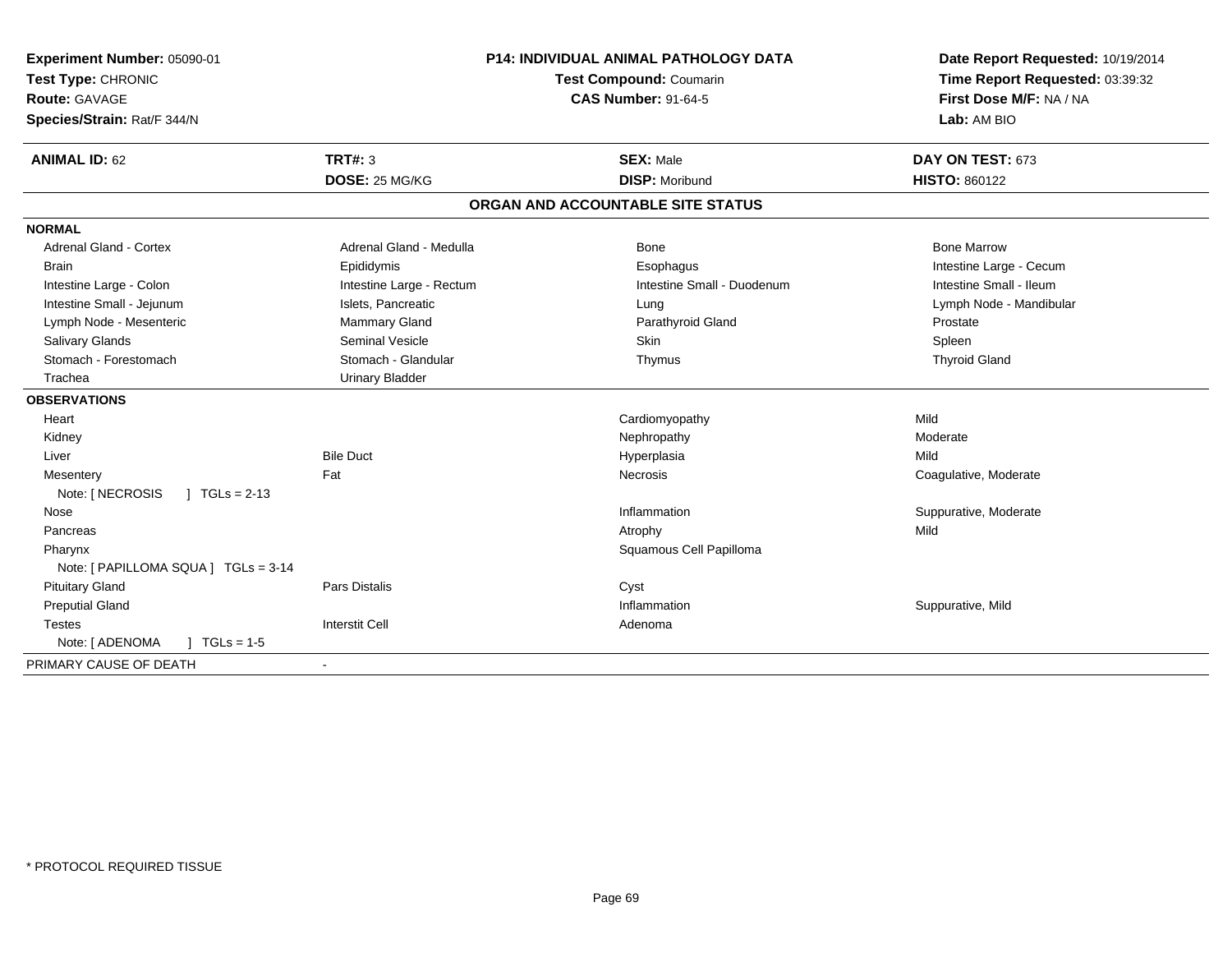| Experiment Number: 05090-01<br>Test Type: CHRONIC<br>Route: GAVAGE<br>Species/Strain: Rat/F 344/N | <b>P14: INDIVIDUAL ANIMAL PATHOLOGY DATA</b><br>Test Compound: Coumarin<br><b>CAS Number: 91-64-5</b> |                                   | Date Report Requested: 10/19/2014<br>Time Report Requested: 03:39:32<br>First Dose M/F: NA / NA<br>Lab: AM BIO |
|---------------------------------------------------------------------------------------------------|-------------------------------------------------------------------------------------------------------|-----------------------------------|----------------------------------------------------------------------------------------------------------------|
| <b>ANIMAL ID: 63</b>                                                                              | <b>TRT#: 3</b>                                                                                        | <b>SEX: Male</b>                  | DAY ON TEST: 730                                                                                               |
|                                                                                                   | DOSE: 25 MG/KG                                                                                        | <b>DISP: Terminal Sacrifice</b>   | HISTO: 860123                                                                                                  |
|                                                                                                   |                                                                                                       | ORGAN AND ACCOUNTABLE SITE STATUS |                                                                                                                |
| <b>NORMAL</b>                                                                                     |                                                                                                       |                                   |                                                                                                                |
| Adrenal Gland - Medulla                                                                           | <b>Bone</b>                                                                                           | <b>Bone Marrow</b>                | <b>Brain</b>                                                                                                   |
| Epididymis                                                                                        | Esophagus                                                                                             | Intestine Large - Cecum           | Intestine Large - Colon                                                                                        |
| Intestine Large - Rectum                                                                          | Intestine Small - Duodenum                                                                            | Intestine Small - Ileum           | Intestine Small - Jejunum                                                                                      |
| Islets, Pancreatic                                                                                | Lung                                                                                                  | Lymph Node - Mesenteric           | <b>Mammary Gland</b>                                                                                           |
| Nose                                                                                              | Pancreas                                                                                              | Parathyroid Gland                 | <b>Pituitary Gland</b>                                                                                         |
| <b>Preputial Gland</b>                                                                            | Salivary Glands                                                                                       | Seminal Vesicle                   | Skin                                                                                                           |
| Spleen                                                                                            | Stomach - Glandular                                                                                   | Thymus                            | <b>Thyroid Gland</b>                                                                                           |
| Trachea                                                                                           | <b>Urinary Bladder</b>                                                                                |                                   |                                                                                                                |
| <b>OBSERVATIONS</b>                                                                               |                                                                                                       |                                   |                                                                                                                |
| <b>Adrenal Gland</b>                                                                              | Cortex                                                                                                | <b>Cytoplasmic Alteration</b>     | Mild                                                                                                           |
| Note: [ CYTOPLAS ALTER ] TGLs = 2-4                                                               |                                                                                                       |                                   |                                                                                                                |
| Heart                                                                                             |                                                                                                       | Cardiomyopathy                    | Mild                                                                                                           |
| Kidney                                                                                            |                                                                                                       | Nephropathy                       | Moderate                                                                                                       |
| [Nephropathy TGLS = 3-1]                                                                          |                                                                                                       |                                   |                                                                                                                |
| Liver                                                                                             |                                                                                                       | <b>Basophilic Focus</b>           |                                                                                                                |
|                                                                                                   | <b>Bile Duct</b>                                                                                      | Hyperplasia                       | Minimal                                                                                                        |
| Lymph Node<br>Note: [HYPERPLASIA ] TGLs = 1-9                                                     | Mandibular                                                                                            | Hyperplasia                       | Lymphoid, Moderate                                                                                             |
| Prostate                                                                                          |                                                                                                       | Inflammation                      | Suppurative, Mild                                                                                              |
| Stomach                                                                                           | Forestomach                                                                                           | Hyperkeratosis                    | Mild                                                                                                           |
| Note: [ HYPERKERATOSIS ] TGLs = 5-6                                                               |                                                                                                       |                                   |                                                                                                                |
| <b>Testes</b>                                                                                     | <b>Interstit Cell</b>                                                                                 | Adenoma                           |                                                                                                                |
| Note: [ ADENOMA<br>$\sqrt{ }$ TGLs = 4-5                                                          |                                                                                                       |                                   |                                                                                                                |
| PRIMARY CAUSE OF DEATH                                                                            |                                                                                                       |                                   |                                                                                                                |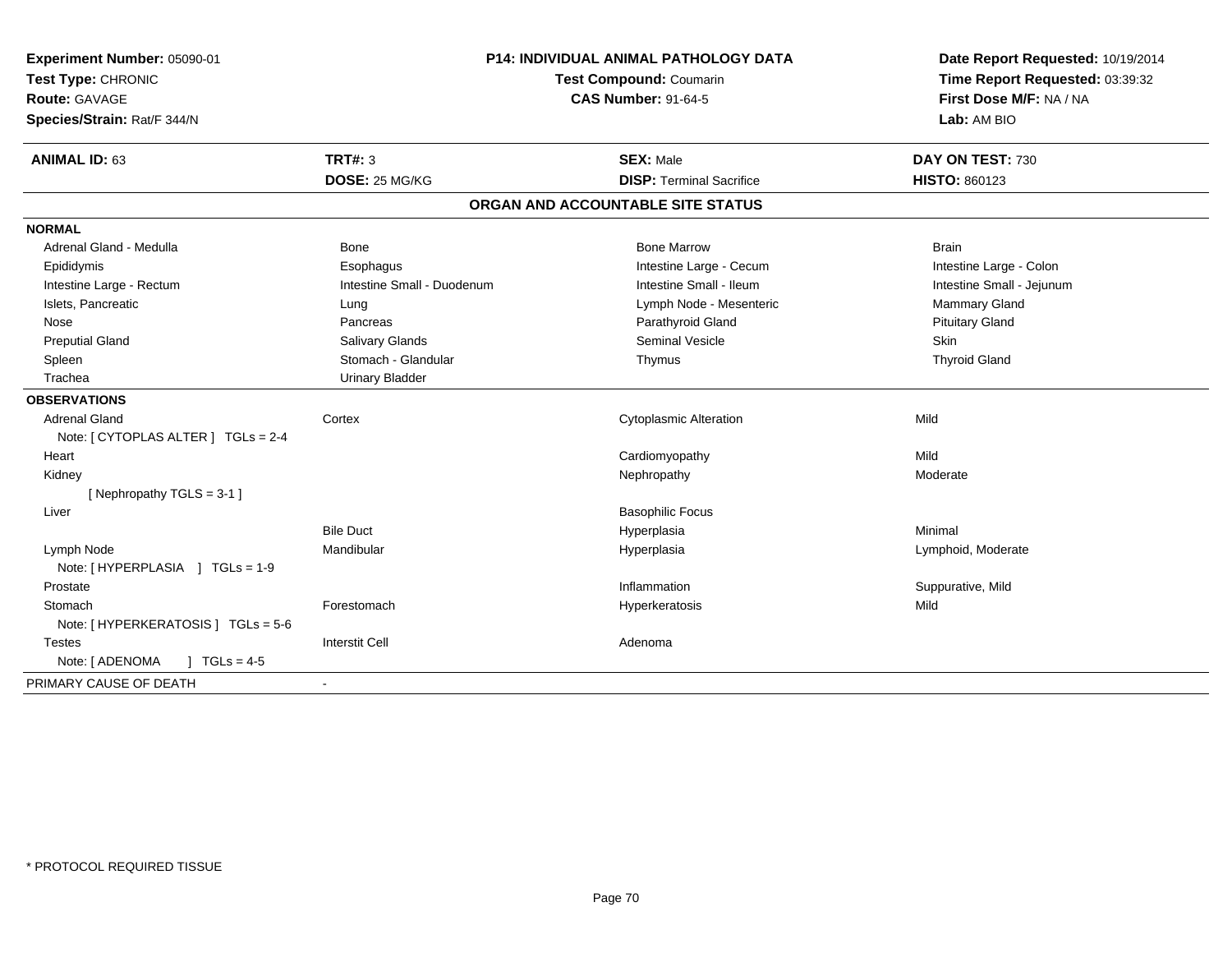| Experiment Number: 05090-01<br>Test Type: CHRONIC<br><b>Route: GAVAGE</b><br>Species/Strain: Rat/F 344/N |                       | <b>P14: INDIVIDUAL ANIMAL PATHOLOGY DATA</b><br><b>Test Compound: Coumarin</b><br><b>CAS Number: 91-64-5</b> | Date Report Requested: 10/19/2014<br>Time Report Requested: 03:39:32<br>First Dose M/F: NA / NA<br>Lab: AM BIO |
|----------------------------------------------------------------------------------------------------------|-----------------------|--------------------------------------------------------------------------------------------------------------|----------------------------------------------------------------------------------------------------------------|
| <b>ANIMAL ID: 64</b>                                                                                     | TRT#: 3               | <b>SEX: Male</b>                                                                                             | DAY ON TEST: 453                                                                                               |
|                                                                                                          | <b>DOSE: 25 MG/KG</b> | <b>DISP:</b> Interval Sacrifice                                                                              | <b>HISTO: 860124</b>                                                                                           |
| <b>OBSERVATIONS</b>                                                                                      |                       |                                                                                                              |                                                                                                                |
| Kidney                                                                                                   |                       | Nephropathy                                                                                                  | Minimal                                                                                                        |
| Liver                                                                                                    |                       | <b>Basophilic Focus</b>                                                                                      |                                                                                                                |
| Mesentery                                                                                                | Fat                   | Inflammation                                                                                                 | Suppurative, Mild                                                                                              |
|                                                                                                          | Fat                   | Necrosis                                                                                                     | Coagulative, Moderate                                                                                          |
| Note: [ NECROSIS<br>$TGLs = 1-13$                                                                        |                       |                                                                                                              |                                                                                                                |
| Note: $[INFLAMMATION] TGLS = 1-13$                                                                       |                       |                                                                                                              |                                                                                                                |
| Testes                                                                                                   | <b>Interstit Cell</b> | Adenoma                                                                                                      |                                                                                                                |
| [Adenoma TGLS = $2-5,3-5$ ]                                                                              |                       |                                                                                                              |                                                                                                                |
| PRIMARY CAUSE OF DEATH                                                                                   |                       |                                                                                                              |                                                                                                                |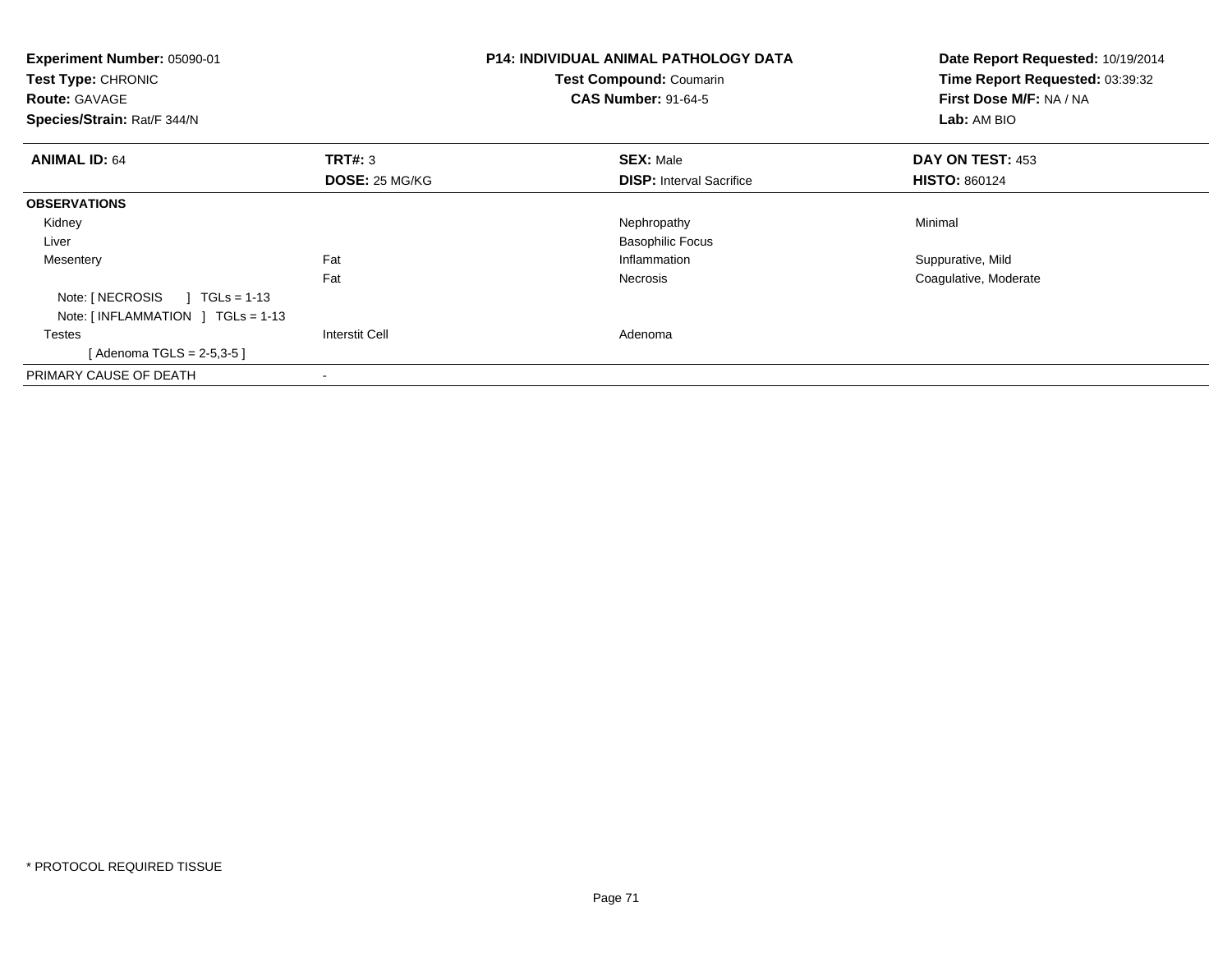| Experiment Number: 05090-01<br>Test Type: CHRONIC |                            | P14: INDIVIDUAL ANIMAL PATHOLOGY DATA<br>Test Compound: Coumarin | Date Report Requested: 10/19/2014<br>Time Report Requested: 03:39:32 |
|---------------------------------------------------|----------------------------|------------------------------------------------------------------|----------------------------------------------------------------------|
| Route: GAVAGE                                     | <b>CAS Number: 91-64-5</b> |                                                                  | First Dose M/F: NA / NA                                              |
| Species/Strain: Rat/F 344/N                       |                            |                                                                  | Lab: AM BIO                                                          |
| <b>ANIMAL ID: 65</b>                              | <b>TRT#: 3</b>             | <b>SEX: Male</b>                                                 | DAY ON TEST: 639                                                     |
|                                                   | DOSE: 25 MG/KG             | <b>DISP: Moribund</b>                                            | <b>HISTO: 860125</b>                                                 |
|                                                   |                            | ORGAN AND ACCOUNTABLE SITE STATUS                                |                                                                      |
| <b>NORMAL</b>                                     |                            |                                                                  |                                                                      |
| <b>Adrenal Gland - Cortex</b>                     | Bone                       | <b>Bone Marrow</b>                                               | <b>Brain</b>                                                         |
| Epididymis                                        | Esophagus                  | Intestine Large - Cecum                                          | Intestine Large - Colon                                              |
| Intestine Large - Rectum                          | Intestine Small - Duodenum | Intestine Small - Ileum                                          | Intestine Small - Jejunum                                            |
| Islets, Pancreatic                                | Lung                       | Lymph Node - Mandibular                                          | Lymph Node - Mesenteric                                              |
| <b>Mammary Gland</b>                              | Pancreas                   | Parathyroid Gland                                                | <b>Preputial Gland</b>                                               |
| Prostate                                          | Salivary Glands            | Seminal Vesicle                                                  | Skin                                                                 |
| Spleen                                            | Stomach - Glandular        | Thymus                                                           | <b>Thyroid Gland</b>                                                 |
| Trachea                                           | <b>Urinary Bladder</b>     |                                                                  |                                                                      |
| <b>OBSERVATIONS</b>                               |                            |                                                                  |                                                                      |
| <b>Adrenal Gland</b>                              | Medulla                    | <b>Basophilic Focus</b>                                          | Mild                                                                 |
| Heart                                             |                            | Cardiomyopathy                                                   | Mild                                                                 |
| Kidney                                            |                            | Nephropathy                                                      | Moderate                                                             |
| [Nephropathy TGLS = 2-1]                          |                            |                                                                  |                                                                      |
| Liver                                             |                            | Necrosis                                                         | Coagulative, Mild                                                    |
| [ Necrosis $TGLS = 4-2$ ]                         |                            |                                                                  |                                                                      |
| Nose                                              |                            | Inflammation                                                     | Suppurative, Minimal                                                 |
| <b>Pituitary Gland</b>                            | <b>Pars Distalis</b>       | Cyst                                                             |                                                                      |
| Stomach                                           | Forestomach                | Ulcer                                                            | Marked                                                               |
| Note: [ ULCER<br>$\sqrt{1}$ TGLs = 5-13           |                            |                                                                  |                                                                      |
| <b>Testes</b>                                     | <b>Interstit Cell</b>      | Adenoma                                                          |                                                                      |
| Note: [ ADENOMA<br>$J \cdot TGLs = 1-5$           |                            |                                                                  |                                                                      |
| PRIMARY CAUSE OF DEATH                            | $\blacksquare$             |                                                                  |                                                                      |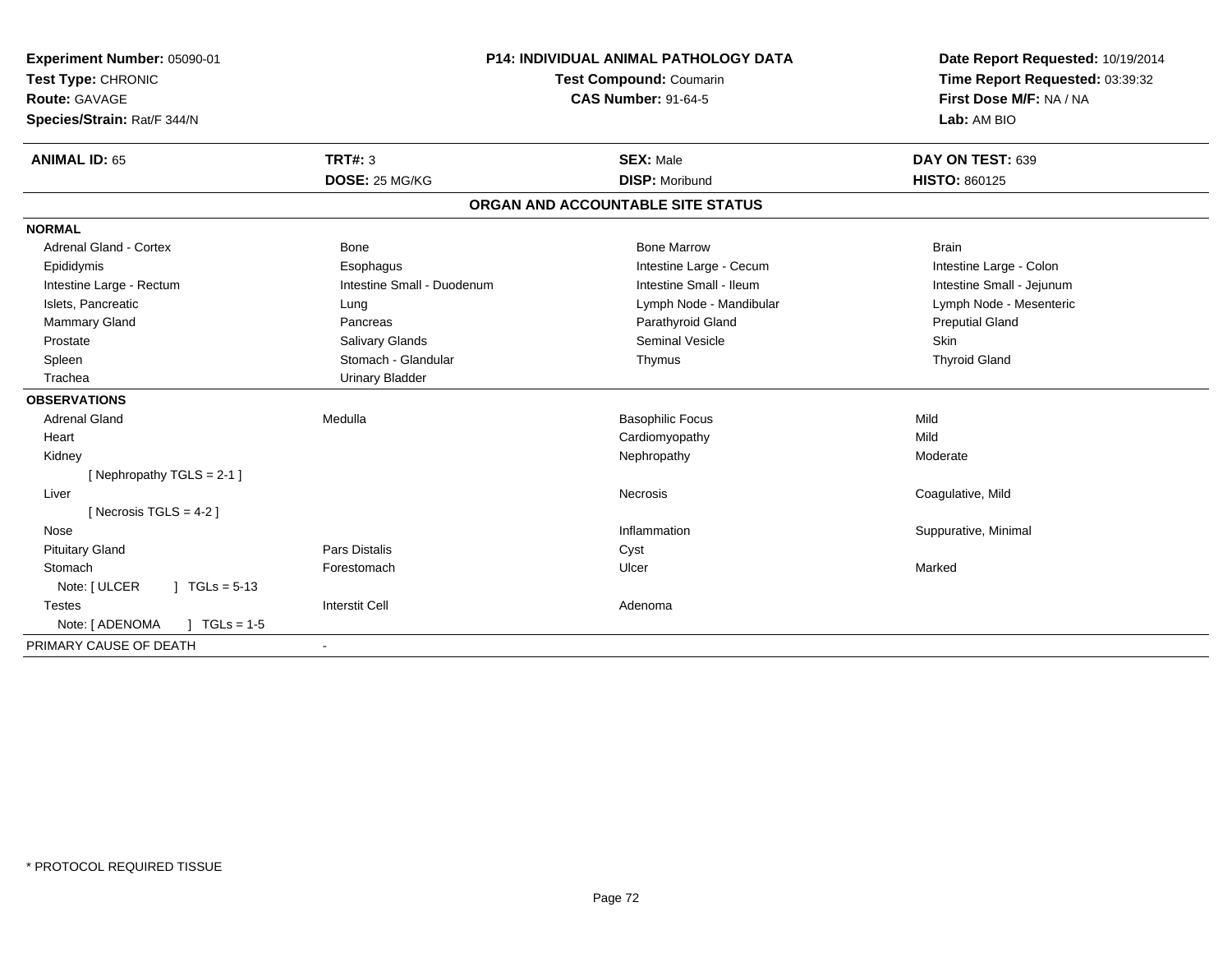| Experiment Number: 05090-01               |                          | <b>P14: INDIVIDUAL ANIMAL PATHOLOGY DATA</b> | Date Report Requested: 10/19/2014 |
|-------------------------------------------|--------------------------|----------------------------------------------|-----------------------------------|
| Test Type: CHRONIC                        | Test Compound: Coumarin  |                                              | Time Report Requested: 03:39:32   |
| <b>Route: GAVAGE</b>                      |                          | <b>CAS Number: 91-64-5</b>                   | First Dose M/F: NA / NA           |
| Species/Strain: Rat/F 344/N               |                          |                                              | Lab: AM BIO                       |
| <b>ANIMAL ID: 66</b>                      | <b>TRT#: 3</b>           | <b>SEX: Male</b>                             | DAY ON TEST: 729                  |
|                                           | DOSE: 25 MG/KG           | <b>DISP: Terminal Sacrifice</b>              | <b>HISTO: 860126</b>              |
|                                           |                          | ORGAN AND ACCOUNTABLE SITE STATUS            |                                   |
| <b>NORMAL</b>                             |                          |                                              |                                   |
| <b>Adrenal Gland - Cortex</b>             | Adrenal Gland - Medulla  | <b>Bone</b>                                  | <b>Bone Marrow</b>                |
| <b>Brain</b>                              | Epididymis               | Esophagus                                    | Intestine Large - Cecum           |
| Intestine Large - Colon                   | Intestine Large - Rectum | Intestine Small - Duodenum                   | Intestine Small - Ileum           |
| Intestine Small - Jejunum                 | Lung                     | Lymph Node - Mandibular                      | Lymph Node - Mesenteric           |
| Mammary Gland                             | Nose                     | Pancreas                                     | Parathyroid Gland                 |
| <b>Preputial Gland</b>                    | Prostate                 | <b>Salivary Glands</b>                       | <b>Seminal Vesicle</b>            |
| Skin                                      | Spleen                   | Stomach - Forestomach                        | Stomach - Glandular               |
| Thymus                                    | <b>Thyroid Gland</b>     | Trachea                                      | <b>Urinary Bladder</b>            |
| <b>OBSERVATIONS</b>                       |                          |                                              |                                   |
| Ear                                       |                          | Squamous Cell Papilloma                      |                                   |
| Note: [ PAPILLOMA SQUA ] TGLs = 1-14      |                          |                                              |                                   |
| Heart                                     |                          | Cardiomyopathy                               | Moderate                          |
| Islets, Pancreatic                        |                          | Adenoma                                      |                                   |
| $\sqrt{ }$ TGLs = 4-13<br>Note: [ ADENOMA |                          |                                              |                                   |
| Kidney                                    |                          | Nephropathy                                  | Marked                            |
| [Nephropathy TGLS = 3-1]                  |                          |                                              |                                   |
| Liver                                     |                          | <b>Basophilic Focus</b>                      |                                   |
|                                           | <b>Bile Duct</b>         | Hyperplasia                                  | Mild                              |
|                                           |                          | Mixed Cell Focus                             |                                   |
| <b>Pituitary Gland</b>                    | <b>Pars Distalis</b>     | Adenoma                                      |                                   |
| <b>Testes</b>                             | Interstit Cell           | Adenoma                                      |                                   |
| Note: [ ADENOMA<br>$J \cdot TGLs = 2-5$   |                          |                                              |                                   |
| PRIMARY CAUSE OF DEATH                    | $\sim$                   |                                              |                                   |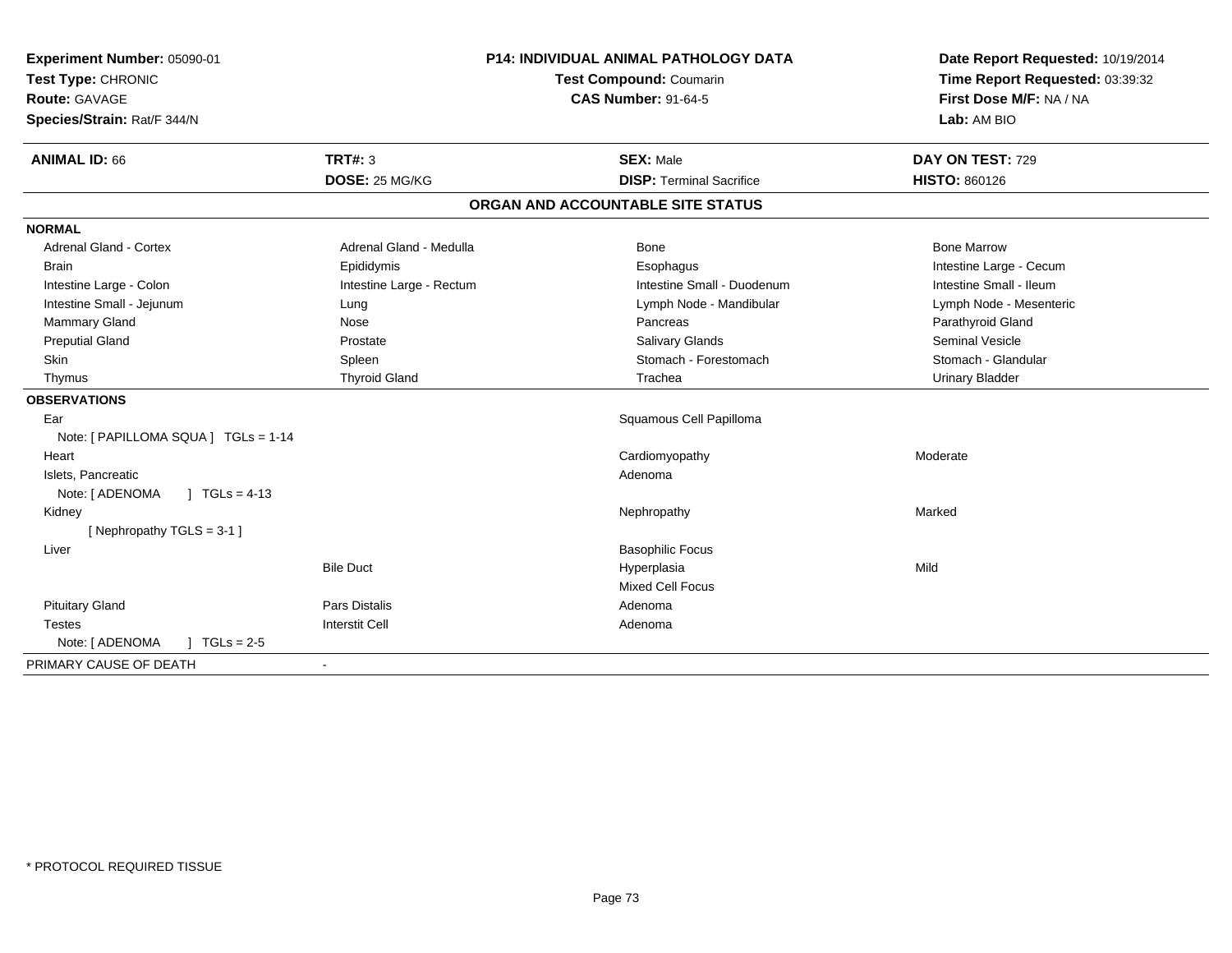| Experiment Number: 05090-01             |                                | P14: INDIVIDUAL ANIMAL PATHOLOGY DATA | Date Report Requested: 10/19/2014 |
|-----------------------------------------|--------------------------------|---------------------------------------|-----------------------------------|
| Test Type: CHRONIC                      | <b>Test Compound: Coumarin</b> |                                       | Time Report Requested: 03:39:32   |
| <b>Route: GAVAGE</b>                    |                                | <b>CAS Number: 91-64-5</b>            | First Dose M/F: NA / NA           |
| Species/Strain: Rat/F 344/N             |                                |                                       | Lab: AM BIO                       |
| <b>ANIMAL ID: 67</b>                    | <b>TRT#: 3</b>                 | <b>SEX: Male</b>                      | DAY ON TEST: 645                  |
|                                         | DOSE: 25 MG/KG                 | <b>DISP: Moribund</b>                 | <b>HISTO: 860127</b>              |
|                                         |                                | ORGAN AND ACCOUNTABLE SITE STATUS     |                                   |
| <b>NORMAL</b>                           |                                |                                       |                                   |
| Bone                                    | <b>Bone Marrow</b>             | <b>Brain</b>                          | Epididymis                        |
| Esophagus                               | Intestine Large - Cecum        | Intestine Large - Colon               | Intestine Large - Rectum          |
| Intestine Small - Duodenum              | Intestine Small - Ileum        | Intestine Small - Jejunum             | Islets, Pancreatic                |
| Lung                                    | Lymph Node - Mandibular        | Mammary Gland                         | <b>Nose</b>                       |
| Pancreas                                | Parathyroid Gland              | <b>Pituitary Gland</b>                | <b>Preputial Gland</b>            |
| Prostate                                | Salivary Glands                | Seminal Vesicle                       | Skin                              |
| Stomach - Forestomach                   | Stomach - Glandular            | Thymus                                | <b>Thyroid Gland</b>              |
| Trachea                                 | <b>Urinary Bladder</b>         |                                       |                                   |
| <b>OBSERVATIONS</b>                     |                                |                                       |                                   |
| <b>Adrenal Gland</b>                    | Cortex                         | Leukemia Mononuclear                  |                                   |
|                                         | Medulla                        | Leukemia Mononuclear                  |                                   |
| Heart                                   |                                | Cardiomyopathy                        | Mild                              |
| Kidney                                  |                                | Nephropathy                           | Moderate                          |
| [Nephropathy TGLS = 2-1]                |                                |                                       |                                   |
| Liver                                   | <b>Bile Duct</b>               | Hyperplasia                           | Mild                              |
|                                         |                                | Leukemia Mononuclear                  |                                   |
| Lymph Node                              | Mediastinal                    | Hemorrhage                            | Mild                              |
|                                         | Renal                          | Hemorrhage                            | Mild                              |
|                                         | Mesenteric                     | <b>Infiltration Cellular</b>          | Histiocyte, Mild                  |
| Note: [HEMORRHAGE ] TGLs = 6-13         |                                |                                       |                                   |
| Note: [HEMORRHAGE ] TGLs = 3-14         |                                |                                       |                                   |
| Note: [ INFILTRAT CELL ] TGLs = 8-4     |                                |                                       |                                   |
| Spleen                                  |                                | Leukemia Mononuclear                  |                                   |
| Note: [ LEUKEMIA MONUC ] TGLs = 4-2     |                                |                                       |                                   |
| <b>Testes</b>                           | <b>Interstit Cell</b>          | Adenoma                               |                                   |
| Note: [ ADENOMA<br>$J \cdot TGLs = 1-5$ |                                |                                       |                                   |
| PRIMARY CAUSE OF DEATH                  |                                |                                       |                                   |
|                                         |                                |                                       |                                   |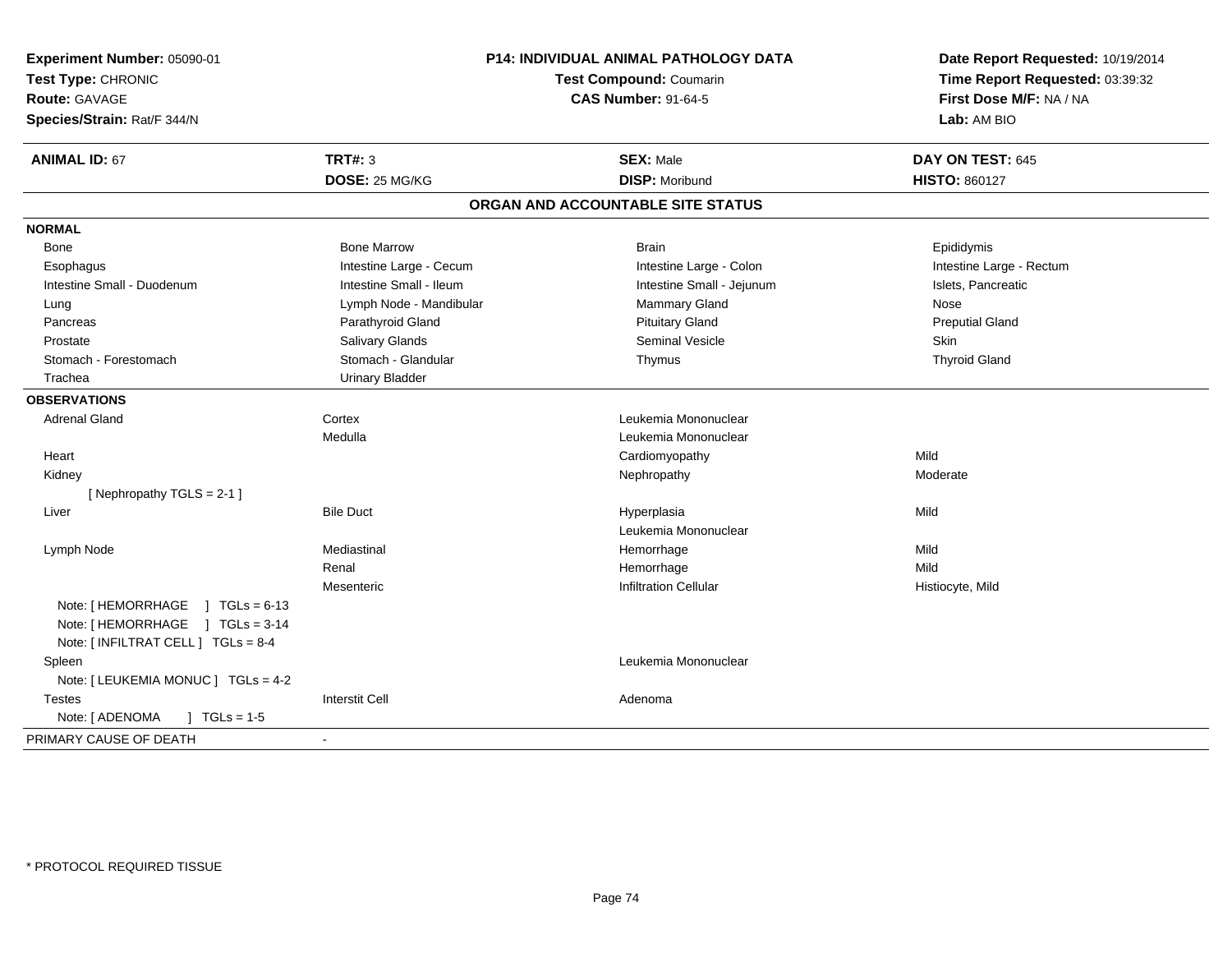| Experiment Number: 05090-01<br>Test Type: CHRONIC<br><b>Route: GAVAGE</b><br>Species/Strain: Rat/F 344/N | <b>P14: INDIVIDUAL ANIMAL PATHOLOGY DATA</b><br>Test Compound: Coumarin<br><b>CAS Number: 91-64-5</b> |                                   | Date Report Requested: 10/19/2014<br>Time Report Requested: 03:39:32<br>First Dose M/F: NA / NA<br>Lab: AM BIO |  |
|----------------------------------------------------------------------------------------------------------|-------------------------------------------------------------------------------------------------------|-----------------------------------|----------------------------------------------------------------------------------------------------------------|--|
| <b>ANIMAL ID: 68</b>                                                                                     | <b>TRT#: 3</b>                                                                                        | <b>SEX: Male</b>                  | DAY ON TEST: 622                                                                                               |  |
|                                                                                                          | DOSE: 25 MG/KG                                                                                        | <b>DISP: Moribund</b>             | <b>HISTO: 860128</b>                                                                                           |  |
|                                                                                                          |                                                                                                       | ORGAN AND ACCOUNTABLE SITE STATUS |                                                                                                                |  |
| <b>NORMAL</b>                                                                                            |                                                                                                       |                                   |                                                                                                                |  |
| <b>Adrenal Gland - Cortex</b>                                                                            | Adrenal Gland - Medulla                                                                               | Bone                              | <b>Bone Marrow</b>                                                                                             |  |
| <b>Brain</b>                                                                                             | Epididymis                                                                                            | Esophagus                         | Intestine Large - Cecum                                                                                        |  |
| Intestine Large - Colon                                                                                  | Intestine Large - Rectum                                                                              | Intestine Small - Duodenum        | Intestine Small - Ileum                                                                                        |  |
| Intestine Small - Jejunum                                                                                | Islets, Pancreatic                                                                                    | Lung                              | Lymph Node - Mandibular                                                                                        |  |
| Lymph Node - Mesenteric                                                                                  | <b>Mammary Gland</b>                                                                                  | Pancreas                          | <b>Pituitary Gland</b>                                                                                         |  |
| Prostate                                                                                                 | Salivary Glands                                                                                       | <b>Seminal Vesicle</b>            | <b>Skin</b>                                                                                                    |  |
| Spleen                                                                                                   | Thymus                                                                                                | <b>Thyroid Gland</b>              | Trachea                                                                                                        |  |
| <b>Urinary Bladder</b>                                                                                   |                                                                                                       |                                   |                                                                                                                |  |
| <b>OBSERVATIONS</b>                                                                                      |                                                                                                       |                                   |                                                                                                                |  |
| Heart                                                                                                    |                                                                                                       | Cardiomyopathy                    | Mild                                                                                                           |  |
| Kidney                                                                                                   |                                                                                                       | Nephropathy                       | Marked                                                                                                         |  |
| Note: [NEPHROPATHY ] TGLs = 3-1                                                                          |                                                                                                       |                                   |                                                                                                                |  |
| Liver                                                                                                    |                                                                                                       | Fatty Change                      | Minimal                                                                                                        |  |
|                                                                                                          | <b>Bile Duct</b>                                                                                      | Hyperplasia                       | Mild                                                                                                           |  |
| Nose                                                                                                     |                                                                                                       | Inflammation                      | Suppurative, Minimal                                                                                           |  |
| Parathyroid Gland                                                                                        |                                                                                                       | Hyperplasia                       | Moderate                                                                                                       |  |
| <b>Preputial Gland</b>                                                                                   |                                                                                                       | Inflammation                      | Suppurative, Mild                                                                                              |  |
| Stomach                                                                                                  | Glandular                                                                                             | Inflammation                      | Chronic, Mild                                                                                                  |  |
|                                                                                                          | Forestomach                                                                                           | Ulcer                             | Marked                                                                                                         |  |
| Note: [ ULCER<br>$1 TGLs = 4.5-6$<br>Note: $[INFLAMMATION ] TGLs = 6-13$                                 |                                                                                                       |                                   |                                                                                                                |  |
| <b>Testes</b>                                                                                            | <b>Interstit Cell</b>                                                                                 | Adenoma                           |                                                                                                                |  |
| Note: [ ADENOMA<br>$\int$ TGLs = 1,2-5                                                                   |                                                                                                       |                                   |                                                                                                                |  |
| PRIMARY CAUSE OF DEATH                                                                                   |                                                                                                       |                                   |                                                                                                                |  |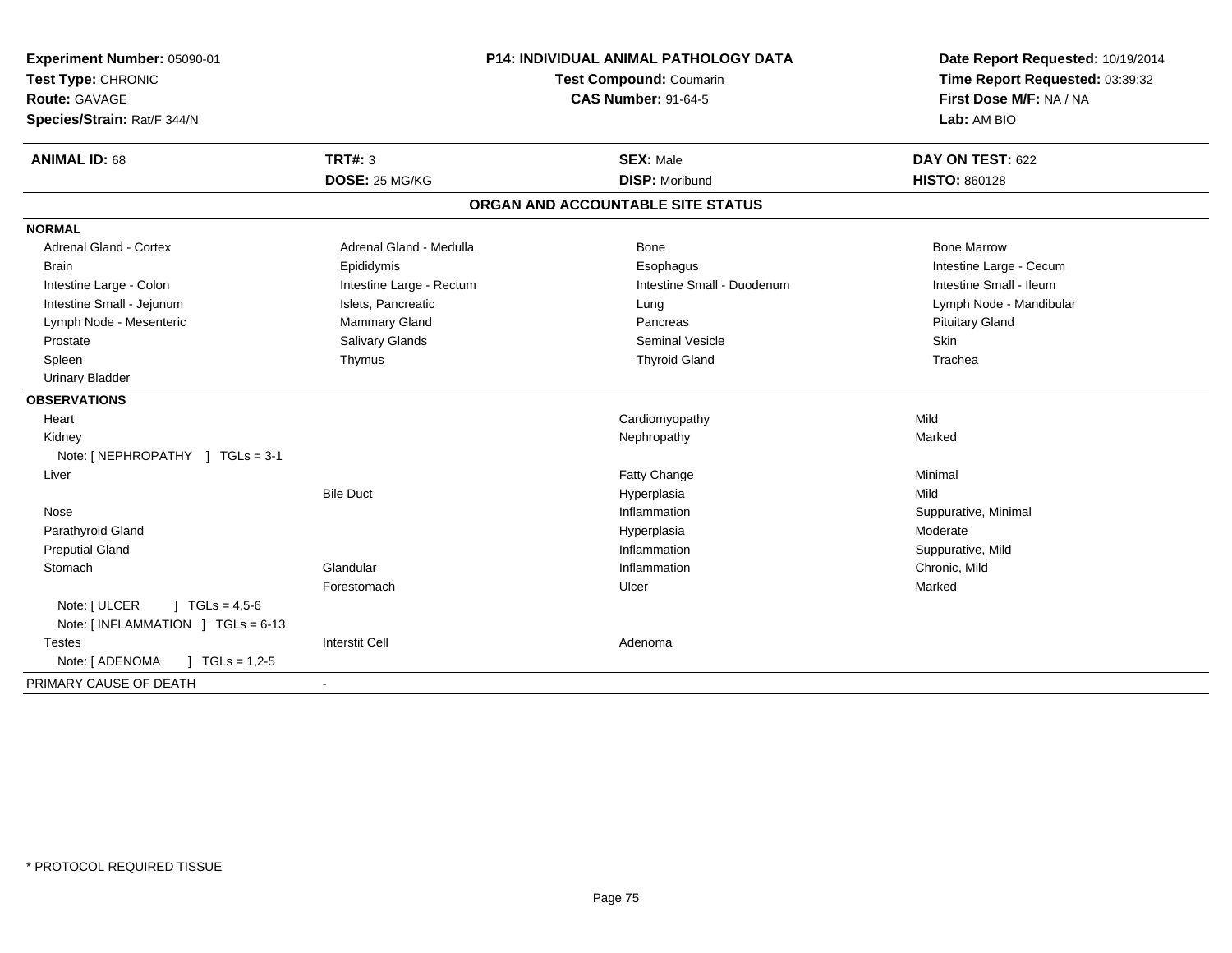| Experiment Number: 05090-01<br>Test Type: CHRONIC<br><b>Route: GAVAGE</b><br>Species/Strain: Rat/F 344/N |                                  | <b>P14: INDIVIDUAL ANIMAL PATHOLOGY DATA</b><br><b>Test Compound: Coumarin</b><br><b>CAS Number: 91-64-5</b> | Date Report Requested: 10/19/2014<br>Time Report Requested: 03:39:32<br>First Dose M/F: NA / NA<br>Lab: AM BIO |
|----------------------------------------------------------------------------------------------------------|----------------------------------|--------------------------------------------------------------------------------------------------------------|----------------------------------------------------------------------------------------------------------------|
| <b>ANIMAL ID: 69</b>                                                                                     | TRT#: 3<br><b>DOSE: 25 MG/KG</b> | <b>SEX: Male</b><br><b>DISP:</b> Interval Sacrifice                                                          | DAY ON TEST: 453<br><b>HISTO: 860129</b>                                                                       |
| <b>OBSERVATIONS</b>                                                                                      |                                  |                                                                                                              |                                                                                                                |
| Kidney                                                                                                   |                                  | Nephropathy                                                                                                  | Minimal                                                                                                        |
| Liver                                                                                                    | <b>Bile Duct</b>                 | Hyperplasia                                                                                                  | Mild                                                                                                           |
| Testes                                                                                                   | Interstit Cell                   | Adenoma                                                                                                      |                                                                                                                |
| [Adenoma TGLS = $1-5,2-5$ ]                                                                              |                                  |                                                                                                              |                                                                                                                |
| PRIMARY CAUSE OF DEATH                                                                                   |                                  |                                                                                                              |                                                                                                                |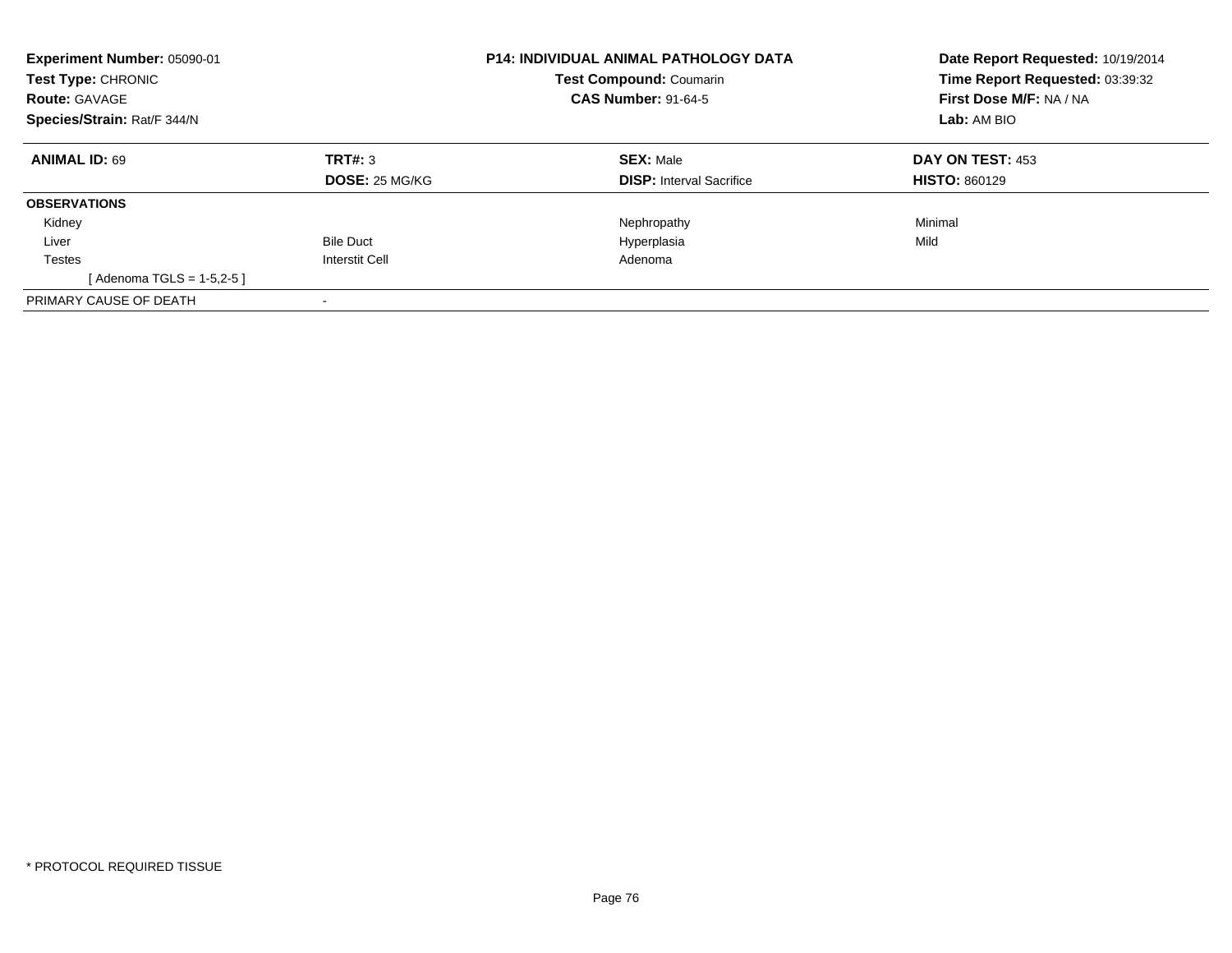| Experiment Number: 05090-01<br>Test Type: CHRONIC<br><b>Route: GAVAGE</b><br>Species/Strain: Rat/F 344/N | <b>P14: INDIVIDUAL ANIMAL PATHOLOGY DATA</b><br>Test Compound: Coumarin<br><b>CAS Number: 91-64-5</b> |                                   | Date Report Requested: 10/19/2014<br>Time Report Requested: 03:39:32<br>First Dose M/F: NA / NA<br>Lab: AM BIO |
|----------------------------------------------------------------------------------------------------------|-------------------------------------------------------------------------------------------------------|-----------------------------------|----------------------------------------------------------------------------------------------------------------|
| <b>ANIMAL ID: 70</b>                                                                                     | <b>TRT#: 3</b>                                                                                        | <b>SEX: Male</b>                  | DAY ON TEST: 577                                                                                               |
|                                                                                                          | DOSE: 25 MG/KG                                                                                        | <b>DISP: Dead</b>                 | <b>HISTO: 860130</b>                                                                                           |
|                                                                                                          |                                                                                                       | ORGAN AND ACCOUNTABLE SITE STATUS |                                                                                                                |
| <b>NORMAL</b>                                                                                            |                                                                                                       |                                   |                                                                                                                |
| <b>Adrenal Gland - Cortex</b>                                                                            | Adrenal Gland - Medulla                                                                               | Bone                              | <b>Bone Marrow</b>                                                                                             |
| <b>Brain</b>                                                                                             | Epididymis                                                                                            | Esophagus                         | Heart                                                                                                          |
| Intestine Large - Cecum                                                                                  | Intestine Large - Colon                                                                               | Intestine Large - Rectum          | Intestine Small - Duodenum                                                                                     |
| Intestine Small - Ileum                                                                                  | Intestine Small - Jejunum                                                                             | Islets, Pancreatic                | Lung                                                                                                           |
| Lymph Node - Mandibular                                                                                  | Lymph Node - Mesenteric                                                                               | <b>Mammary Gland</b>              | Pancreas                                                                                                       |
| Parathyroid Gland                                                                                        | <b>Preputial Gland</b>                                                                                | Prostate                          | <b>Salivary Glands</b>                                                                                         |
| <b>Seminal Vesicle</b>                                                                                   | Skin                                                                                                  | Spleen                            | Stomach - Glandular                                                                                            |
| Testes                                                                                                   | Thymus                                                                                                | <b>Thyroid Gland</b>              | Trachea                                                                                                        |
| <b>Urinary Bladder</b>                                                                                   |                                                                                                       |                                   |                                                                                                                |
| <b>OBSERVATIONS</b>                                                                                      |                                                                                                       |                                   |                                                                                                                |
| Kidney                                                                                                   |                                                                                                       | Nephropathy                       | Moderate                                                                                                       |
| Note: [ NEPHROPATHY ] TGLs = 4-1                                                                         |                                                                                                       |                                   |                                                                                                                |
| Liver                                                                                                    |                                                                                                       | <b>Fatty Change</b>               | Minimal                                                                                                        |
|                                                                                                          |                                                                                                       | Inflammation                      | Suppurative, Moderate                                                                                          |
|                                                                                                          |                                                                                                       | Necrosis                          | Coagulative, Minimal                                                                                           |
| Nose                                                                                                     |                                                                                                       | Inflammation                      | Suppurative, Minimal                                                                                           |
| <b>Pituitary Gland</b>                                                                                   | Pars Distalis                                                                                         | Adenoma                           |                                                                                                                |
| Note: [ ADENOMA<br>$1 TGLs = 1-4$                                                                        |                                                                                                       |                                   |                                                                                                                |
| Stomach                                                                                                  | Forestomach                                                                                           | Inflammation                      | Chronic, Marked                                                                                                |
|                                                                                                          | Forestomach                                                                                           | Ulcer                             | Marked                                                                                                         |
| Note: [ INFLAMMATION ] TGLs = 5-13                                                                       |                                                                                                       |                                   |                                                                                                                |
| Note: [ ULCER<br>$\vert$ TGLs = 5-13,2-13                                                                |                                                                                                       |                                   |                                                                                                                |
| PRIMARY CAUSE OF DEATH                                                                                   | $\sim$                                                                                                |                                   |                                                                                                                |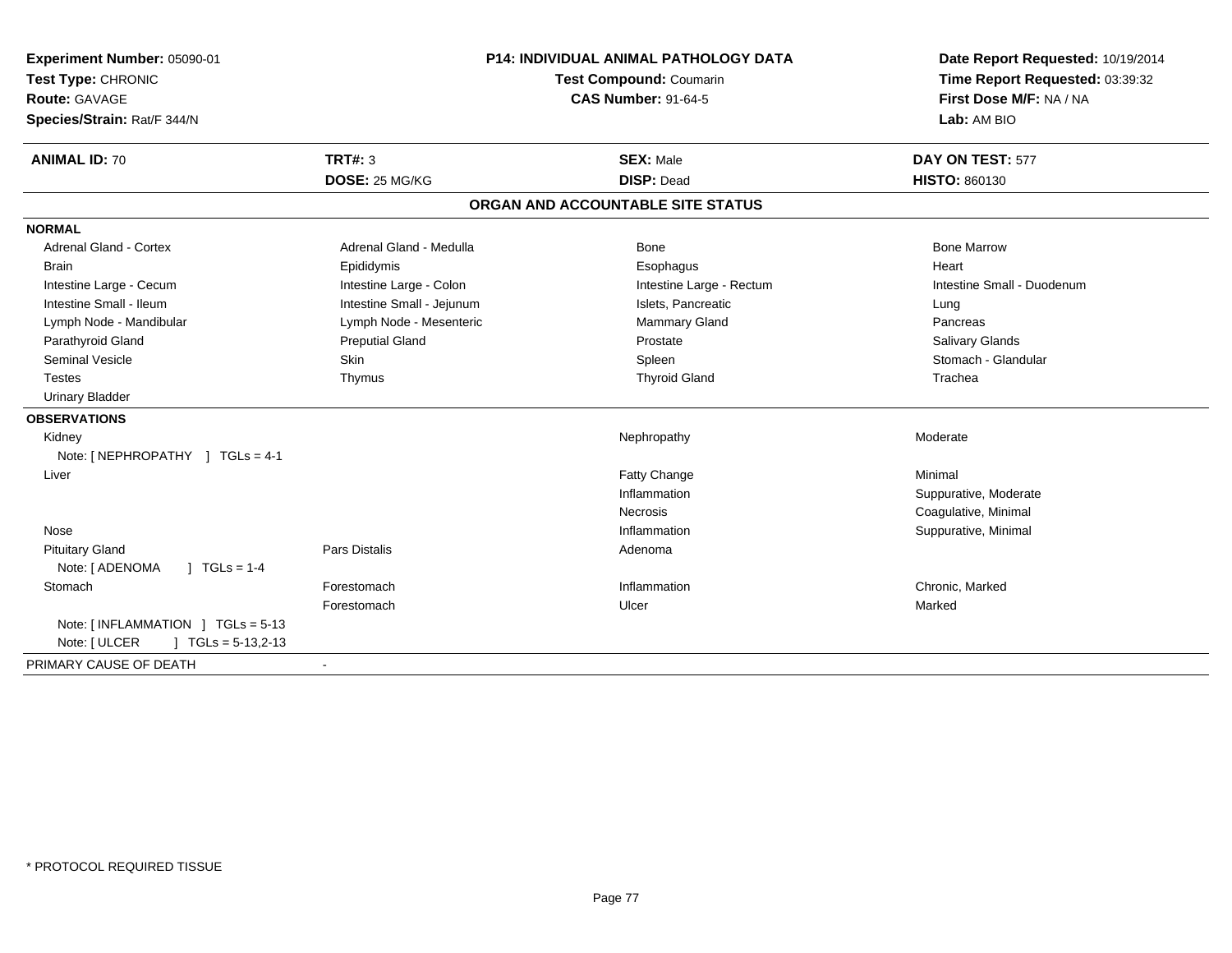| Experiment Number: 05090-01              |                                                              | <b>P14: INDIVIDUAL ANIMAL PATHOLOGY DATA</b> | Date Report Requested: 10/19/2014                          |
|------------------------------------------|--------------------------------------------------------------|----------------------------------------------|------------------------------------------------------------|
| Test Type: CHRONIC                       | <b>Test Compound: Coumarin</b><br><b>CAS Number: 91-64-5</b> |                                              | Time Report Requested: 03:39:32<br>First Dose M/F: NA / NA |
| <b>Route: GAVAGE</b>                     |                                                              |                                              |                                                            |
| Species/Strain: Rat/F 344/N              |                                                              |                                              | Lab: AM BIO                                                |
| <b>ANIMAL ID: 71</b>                     | <b>TRT#: 3</b>                                               | <b>SEX: Male</b>                             | DAY ON TEST: 611                                           |
|                                          | DOSE: 25 MG/KG                                               | <b>DISP: Moribund</b>                        | <b>HISTO: 860131</b>                                       |
|                                          |                                                              | ORGAN AND ACCOUNTABLE SITE STATUS            |                                                            |
| <b>NORMAL</b>                            |                                                              |                                              |                                                            |
| Bone                                     | <b>Bone Marrow</b>                                           | <b>Brain</b>                                 | Epididymis                                                 |
| Esophagus                                | Intestine Large - Cecum                                      | Intestine Large - Colon                      | Intestine Large - Rectum                                   |
| Intestine Small - Duodenum               | Intestine Small - Ileum                                      | Intestine Small - Jejunum                    | Islets, Pancreatic                                         |
| Lymph Node - Mandibular                  | Lymph Node - Mesenteric                                      | <b>Mammary Gland</b>                         | Pancreas                                                   |
| <b>Pituitary Gland</b>                   | <b>Preputial Gland</b>                                       | Salivary Glands                              | <b>Seminal Vesicle</b>                                     |
| Skin                                     | Thymus                                                       | <b>Thyroid Gland</b>                         | Trachea                                                    |
| <b>Urinary Bladder</b>                   |                                                              |                                              |                                                            |
| <b>OBSERVATIONS</b>                      |                                                              |                                              |                                                            |
| <b>Adrenal Gland</b>                     | Cortex                                                       | Leukemia Mononuclear                         |                                                            |
|                                          | Medulla                                                      | Leukemia Mononuclear                         |                                                            |
| Heart                                    |                                                              | Leukemia Mononuclear                         |                                                            |
| Kidney                                   |                                                              | Leukemia Mononuclear                         |                                                            |
|                                          |                                                              | Nephropathy                                  | Mild                                                       |
| Liver                                    | <b>Bile Duct</b>                                             | Hyperplasia                                  | Marked                                                     |
|                                          |                                                              | Leukemia Mononuclear                         |                                                            |
|                                          |                                                              | <b>Necrosis</b>                              | Coagulative, Mild                                          |
| Note: [HYPERPLASIA ] TGLs = 4-2          |                                                              |                                              |                                                            |
| Lung                                     |                                                              | Leukemia Mononuclear                         |                                                            |
| Nose                                     |                                                              | Inflammation                                 | Suppurative, Marked                                        |
| Parathyroid Gland                        |                                                              | Hyperplasia                                  | Mild                                                       |
| Prostate                                 |                                                              | Inflammation                                 | Suppurative, Moderate                                      |
| Spleen                                   |                                                              | Leukemia Mononuclear                         |                                                            |
| Note: [ LEUKEMIA MONUC ] TGLs = 2-2      |                                                              |                                              |                                                            |
| Stomach                                  | Forestomach                                                  | Ulcer                                        | Mild                                                       |
|                                          | Glandular                                                    | Ulcer                                        | Mild                                                       |
| Note: [ ULCER<br>$1 \text{ TGLs} = 6-13$ |                                                              |                                              |                                                            |
| Note: [ ULCER<br>$\mid$ TGLs = 5-13      |                                                              |                                              |                                                            |
| <b>Testes</b>                            | <b>Interstit Cell</b>                                        | Adenoma                                      |                                                            |
| Note: [ ADENOMA<br>$\sqrt{1}$ TGLs = 1-5 |                                                              |                                              |                                                            |
| PRIMARY CAUSE OF DEATH                   | $\sim$                                                       |                                              |                                                            |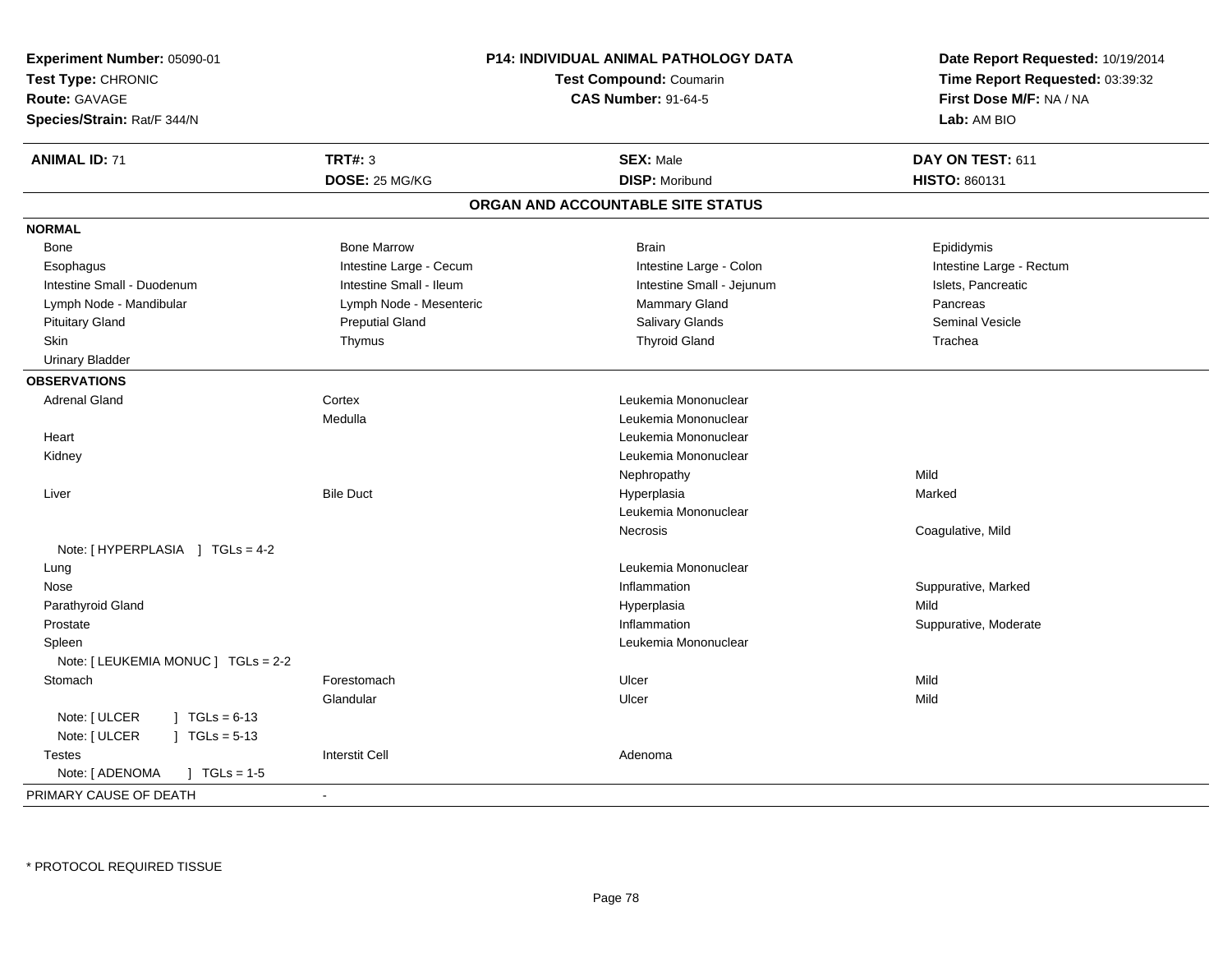| Experiment Number: 05090-01<br>Test Type: CHRONIC<br><b>Route: GAVAGE</b><br>Species/Strain: Rat/F 344/N |                         | P14: INDIVIDUAL ANIMAL PATHOLOGY DATA<br><b>Test Compound: Coumarin</b><br><b>CAS Number: 91-64-5</b> | Date Report Requested: 10/19/2014<br>Time Report Requested: 03:39:32<br>First Dose M/F: NA / NA<br>Lab: AM BIO |
|----------------------------------------------------------------------------------------------------------|-------------------------|-------------------------------------------------------------------------------------------------------|----------------------------------------------------------------------------------------------------------------|
| <b>ANIMAL ID: 72</b>                                                                                     | <b>TRT#: 3</b>          | <b>SEX: Male</b>                                                                                      | DAY ON TEST: 613                                                                                               |
|                                                                                                          | DOSE: 25 MG/KG          | <b>DISP: Dead</b>                                                                                     | HISTO: 860132                                                                                                  |
|                                                                                                          |                         | ORGAN AND ACCOUNTABLE SITE STATUS                                                                     |                                                                                                                |
| <b>NORMAL</b>                                                                                            |                         |                                                                                                       |                                                                                                                |
| <b>Bone</b>                                                                                              | <b>Brain</b>            | Epididymis                                                                                            | Esophagus                                                                                                      |
| Intestine Large - Cecum                                                                                  | Intestine Large - Colon | Intestine Large - Rectum                                                                              | Intestine Small - Duodenum                                                                                     |
| Intestine Small - Jejunum                                                                                | Islets, Pancreatic      | Lymph Node - Mesenteric                                                                               | Mammary Gland                                                                                                  |
| Nose                                                                                                     | Pancreas                | Parathyroid Gland                                                                                     | Prostate                                                                                                       |
| Salivary Glands                                                                                          | Skin                    | <b>Testes</b>                                                                                         | <b>Thyroid Gland</b>                                                                                           |
| Trachea                                                                                                  |                         |                                                                                                       |                                                                                                                |
| <b>AUTO PRECLUDES DIAG.</b>                                                                              |                         |                                                                                                       |                                                                                                                |
| Intestine Small - Ileum                                                                                  |                         |                                                                                                       |                                                                                                                |
| <b>OBSERVATIONS</b>                                                                                      |                         |                                                                                                       |                                                                                                                |
| <b>Adrenal Gland</b>                                                                                     | Cortex                  | Leukemia Mononuclear                                                                                  |                                                                                                                |
|                                                                                                          | Medulla                 | Leukemia Mononuclear                                                                                  |                                                                                                                |
| <b>Bone Marrow</b>                                                                                       |                         | Leukemia Mononuclear                                                                                  |                                                                                                                |
| Ear                                                                                                      |                         | Fibroma                                                                                               |                                                                                                                |
| Note: [ FIBROMA<br>$\sqrt{1}$ TGLs = 1-15                                                                |                         |                                                                                                       |                                                                                                                |
| Heart                                                                                                    |                         | Leukemia Mononuclear                                                                                  |                                                                                                                |
| Kidney                                                                                                   |                         | Nephropathy                                                                                           | Moderate                                                                                                       |
| Liver                                                                                                    |                         | Hyperplasia                                                                                           | Moderate                                                                                                       |
|                                                                                                          |                         | Leukemia Mononuclear                                                                                  |                                                                                                                |
| Note: $[LEUKEMIA MONUC] TGLS = 4-2$                                                                      |                         |                                                                                                       |                                                                                                                |
| Lung                                                                                                     |                         | Leukemia Mononuclear                                                                                  |                                                                                                                |
| Lymph Node                                                                                               | Mandibular              | Leukemia Mononuclear                                                                                  |                                                                                                                |
| <b>Pituitary Gland</b>                                                                                   |                         | Leukemia Mononuclear                                                                                  |                                                                                                                |
| <b>Preputial Gland</b><br>Note: [INFLAMMATION ] TGLs = 2-14                                              |                         | Inflammation                                                                                          | Suppurative, Moderate                                                                                          |
| <b>Seminal Vesicle</b>                                                                                   |                         | Leukemia Mononuclear                                                                                  |                                                                                                                |
| Spleen                                                                                                   |                         | Leukemia Mononuclear                                                                                  |                                                                                                                |
| Note: [ LEUKEMIA MONUC ] TGLs = 3-13                                                                     |                         |                                                                                                       |                                                                                                                |
| Stomach                                                                                                  | Glandular               | Mineralization                                                                                        | Mild                                                                                                           |
|                                                                                                          | Forestomach             | Ulcer                                                                                                 | Moderate                                                                                                       |
| Note: $\lceil$ MINERALIZATION $\rceil$ TGLs = 6-6                                                        |                         |                                                                                                       |                                                                                                                |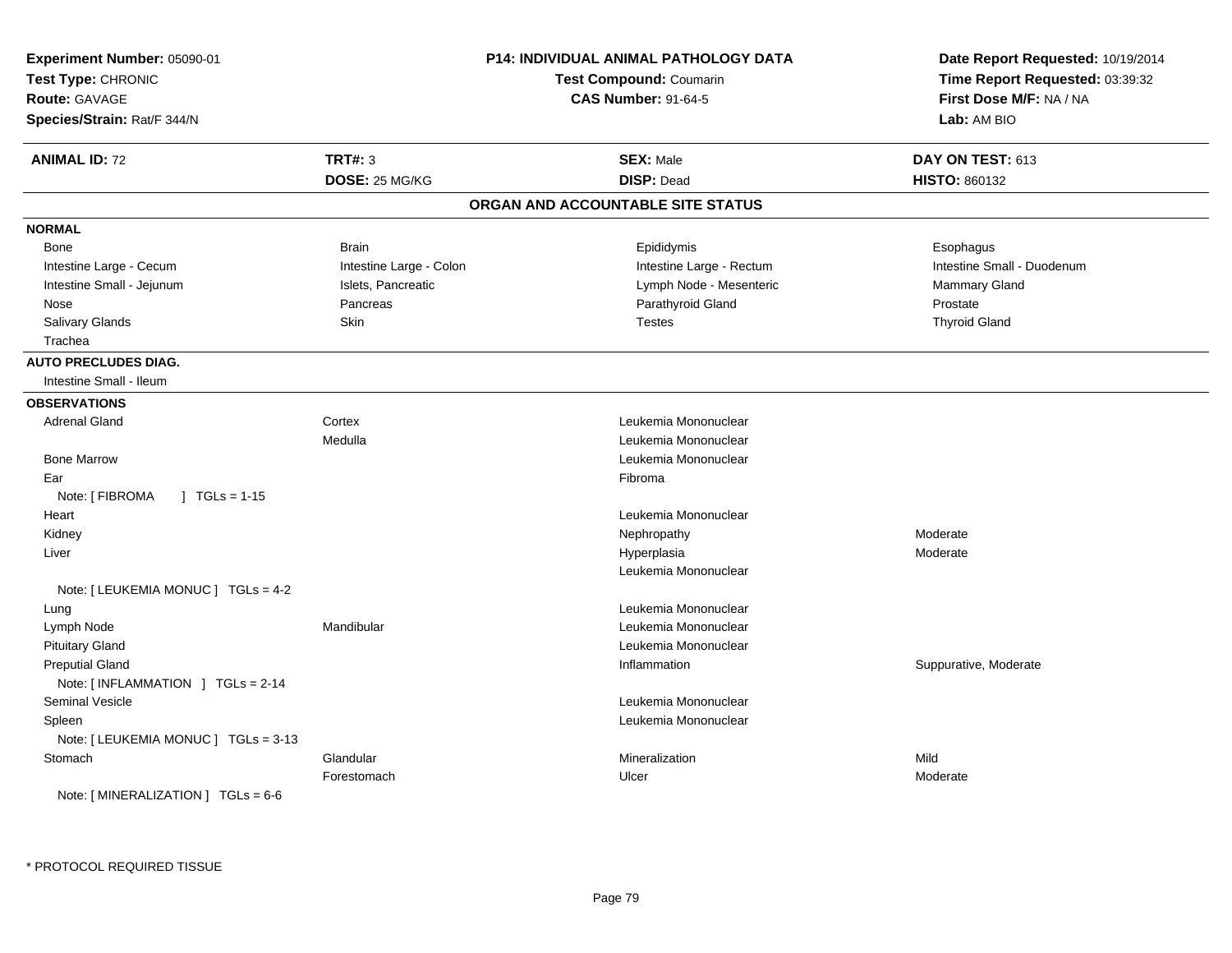| Experiment Number: 05090-01<br>Test Type: CHRONIC<br><b>Route: GAVAGE</b><br>Species/Strain: Rat/F 344/N | <b>P14: INDIVIDUAL ANIMAL PATHOLOGY DATA</b><br><b>Test Compound: Coumarin</b><br><b>CAS Number: 91-64-5</b> |                                   | Date Report Requested: 10/19/2014<br>Time Report Requested: 03:39:32<br>First Dose M/F: NA / NA<br>Lab: AM BIO |
|----------------------------------------------------------------------------------------------------------|--------------------------------------------------------------------------------------------------------------|-----------------------------------|----------------------------------------------------------------------------------------------------------------|
| <b>ANIMAL ID: 72</b>                                                                                     | TRT#: 3                                                                                                      | <b>SEX: Male</b>                  | DAY ON TEST: 613                                                                                               |
|                                                                                                          | <b>DOSE: 25 MG/KG</b>                                                                                        | <b>DISP: Dead</b>                 | <b>HISTO: 860132</b>                                                                                           |
|                                                                                                          |                                                                                                              | ORGAN AND ACCOUNTABLE SITE STATUS |                                                                                                                |
| Note: [ ULCER<br>$TGLs = 5-6$                                                                            |                                                                                                              |                                   |                                                                                                                |
| Thymus                                                                                                   |                                                                                                              | Leukemia Mononuclear              |                                                                                                                |
| Urinary Bladder                                                                                          | Leukemia Mononuclear                                                                                         |                                   |                                                                                                                |
| PRIMARY CAUSE OF DEATH                                                                                   |                                                                                                              |                                   |                                                                                                                |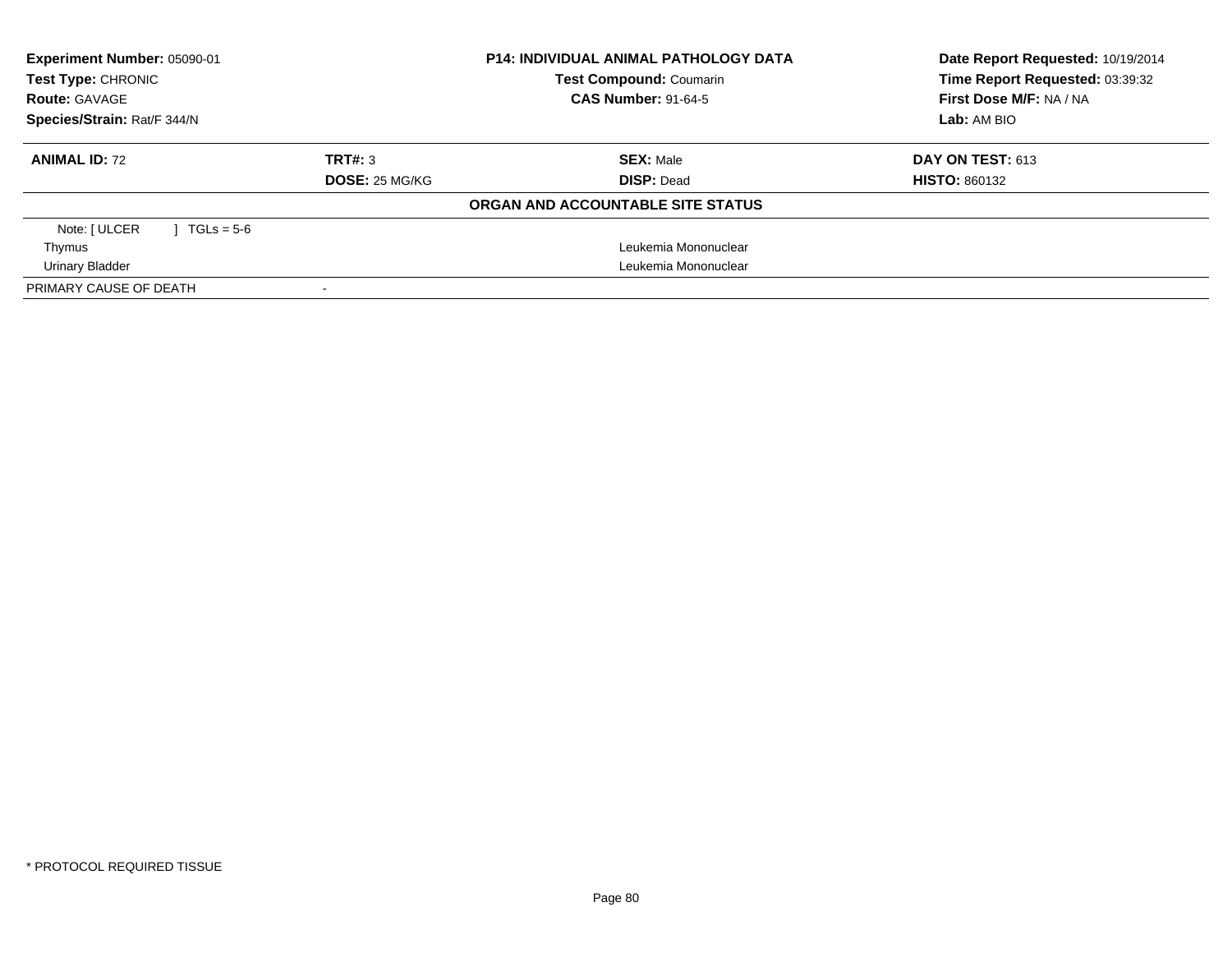| Experiment Number: 05090-01<br>Test Type: CHRONIC<br>Route: GAVAGE<br>Species/Strain: Rat/F 344/N | <b>P14: INDIVIDUAL ANIMAL PATHOLOGY DATA</b><br><b>Test Compound: Coumarin</b><br><b>CAS Number: 91-64-5</b> |                                   | Date Report Requested: 10/19/2014<br>Time Report Requested: 03:39:32<br>First Dose M/F: NA / NA<br>Lab: AM BIO |
|---------------------------------------------------------------------------------------------------|--------------------------------------------------------------------------------------------------------------|-----------------------------------|----------------------------------------------------------------------------------------------------------------|
| <b>ANIMAL ID: 73</b>                                                                              | <b>TRT#: 3</b>                                                                                               | <b>SEX: Male</b>                  | DAY ON TEST: 625                                                                                               |
|                                                                                                   | DOSE: 25 MG/KG                                                                                               | <b>DISP: Moribund</b>             | HISTO: 860133                                                                                                  |
|                                                                                                   |                                                                                                              | ORGAN AND ACCOUNTABLE SITE STATUS |                                                                                                                |
| <b>NORMAL</b>                                                                                     |                                                                                                              |                                   |                                                                                                                |
| <b>Adrenal Gland - Cortex</b>                                                                     | Adrenal Gland - Medulla                                                                                      | Bone                              | <b>Bone Marrow</b>                                                                                             |
| <b>Brain</b>                                                                                      | Epididymis                                                                                                   | Esophagus                         | Intestine Large - Cecum                                                                                        |
| Intestine Large - Colon                                                                           | Intestine Large - Rectum                                                                                     | Intestine Small - Duodenum        | Intestine Small - Ileum                                                                                        |
| Intestine Small - Jejunum                                                                         | Islets, Pancreatic                                                                                           | Lung                              | Lymph Node - Mandibular                                                                                        |
| Lymph Node - Mesenteric                                                                           | Nose                                                                                                         | Pancreas                          | <b>Preputial Gland</b>                                                                                         |
| Prostate                                                                                          | Salivary Glands                                                                                              | <b>Seminal Vesicle</b>            | <b>Skin</b>                                                                                                    |
| Spleen                                                                                            | Stomach - Glandular                                                                                          | <b>Thyroid Gland</b>              | Trachea                                                                                                        |
| <b>Urinary Bladder</b>                                                                            |                                                                                                              |                                   |                                                                                                                |
| <b>MISSING</b>                                                                                    |                                                                                                              |                                   |                                                                                                                |
| Thymus                                                                                            |                                                                                                              |                                   |                                                                                                                |
| <b>OBSERVATIONS</b>                                                                               |                                                                                                              |                                   |                                                                                                                |
| Heart                                                                                             |                                                                                                              | Cardiomyopathy                    | Moderate                                                                                                       |
| Kidney                                                                                            |                                                                                                              | Nephropathy                       | Moderate                                                                                                       |
| Note: [NEPHROPATHY ] TGLs = 3-1                                                                   |                                                                                                              |                                   |                                                                                                                |
| Liver                                                                                             |                                                                                                              | Fatty Change                      | Minimal                                                                                                        |
|                                                                                                   | <b>Bile Duct</b>                                                                                             | Hyperplasia                       | Mild                                                                                                           |
|                                                                                                   |                                                                                                              | <b>Necrosis</b>                   | Coagulative, Minimal                                                                                           |
| Mammary Gland                                                                                     |                                                                                                              | Fibroadenoma                      |                                                                                                                |
| Note: [FIBROADENOMA ] TGLs = 1-13                                                                 |                                                                                                              |                                   |                                                                                                                |
| Parathyroid Gland                                                                                 |                                                                                                              | Hyperplasia                       | Moderate                                                                                                       |
| <b>Pituitary Gland</b>                                                                            | Pars Distalis                                                                                                | Adenoma                           |                                                                                                                |
| Stomach                                                                                           | Forestomach                                                                                                  | Inflammation                      | Chronic, Moderate                                                                                              |
|                                                                                                   | Forestomach                                                                                                  | Ulcer                             | Moderate                                                                                                       |
| Note: [ ULCER<br>$J \cdot TGLs = 6-6$                                                             |                                                                                                              |                                   |                                                                                                                |
| <b>Testes</b>                                                                                     | <b>Interstit Cell</b>                                                                                        | Adenoma                           |                                                                                                                |
| Note: [ ADENOMA<br>$J \cdot TGLs = 2-5$                                                           |                                                                                                              |                                   |                                                                                                                |
| PRIMARY CAUSE OF DEATH                                                                            |                                                                                                              |                                   |                                                                                                                |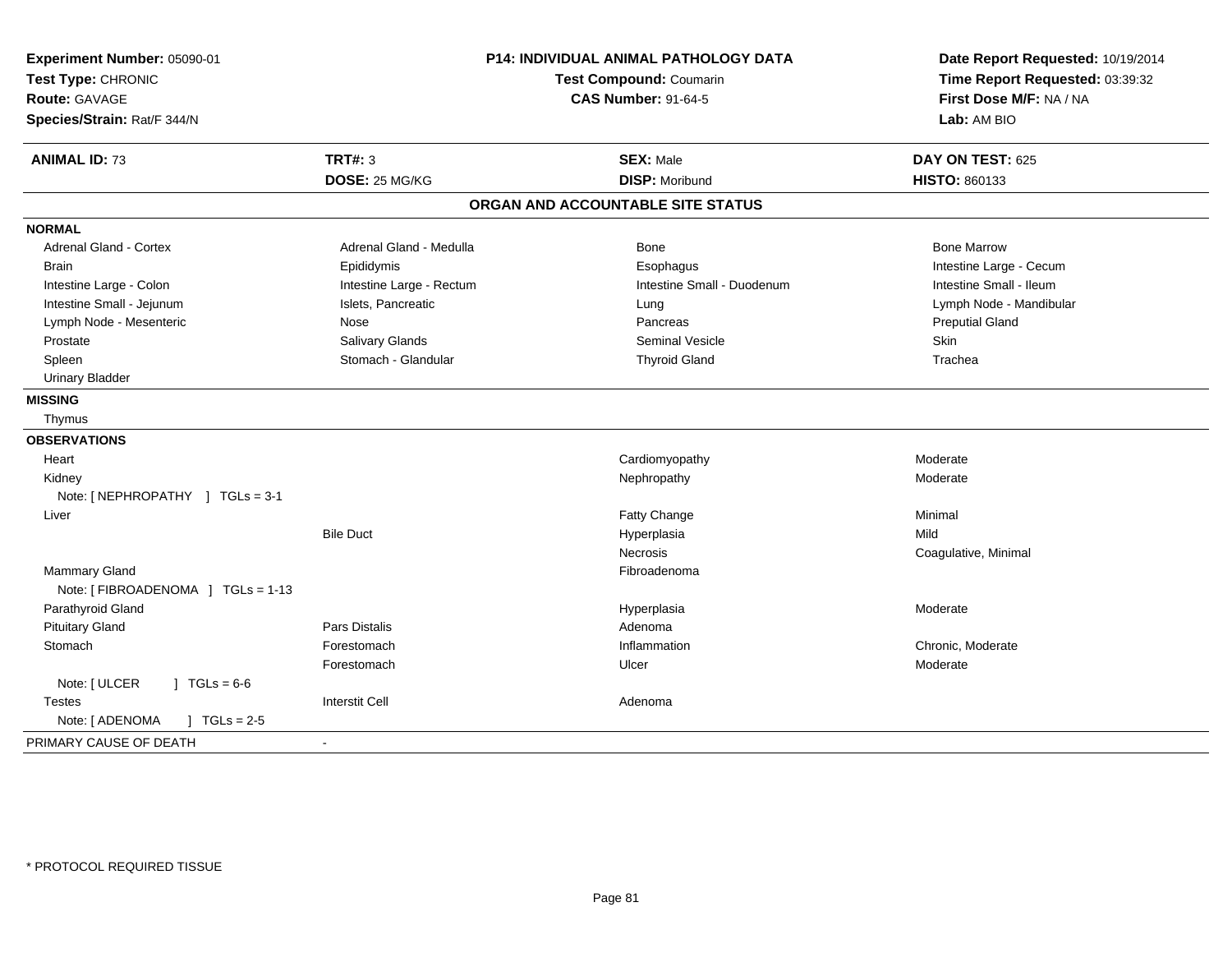| Experiment Number: 05090-01<br>Test Type: CHRONIC<br><b>Route: GAVAGE</b> | <b>P14: INDIVIDUAL ANIMAL PATHOLOGY DATA</b><br>Test Compound: Coumarin |                                   | Date Report Requested: 10/19/2014<br>Time Report Requested: 03:39:32 |  |
|---------------------------------------------------------------------------|-------------------------------------------------------------------------|-----------------------------------|----------------------------------------------------------------------|--|
| Species/Strain: Rat/F 344/N                                               |                                                                         | <b>CAS Number: 91-64-5</b>        | First Dose M/F: NA / NA<br>Lab: AM BIO                               |  |
| <b>ANIMAL ID: 74</b>                                                      | TRT#: 3                                                                 | <b>SEX: Male</b>                  | DAY ON TEST: 729                                                     |  |
|                                                                           | DOSE: 25 MG/KG                                                          | <b>DISP: Terminal Sacrifice</b>   | <b>HISTO: 860134</b>                                                 |  |
|                                                                           |                                                                         | ORGAN AND ACCOUNTABLE SITE STATUS |                                                                      |  |
| <b>NORMAL</b>                                                             |                                                                         |                                   |                                                                      |  |
| Adrenal Gland - Medulla                                                   | <b>Bone</b>                                                             | <b>Bone Marrow</b>                | <b>Brain</b>                                                         |  |
| Epididymis                                                                | Esophagus                                                               | Intestine Large - Cecum           | Intestine Large - Colon                                              |  |
| Intestine Large - Rectum                                                  | Intestine Small - Duodenum                                              | Intestine Small - Ileum           | Intestine Small - Jejunum                                            |  |
| Islets. Pancreatic                                                        | Lung                                                                    | Lymph Node - Mandibular           | Lymph Node - Mesenteric                                              |  |
| <b>Mammary Gland</b>                                                      | Nose                                                                    | Pancreas                          | Parathyroid Gland                                                    |  |
| <b>Pituitary Gland</b>                                                    | <b>Preputial Gland</b>                                                  | <b>Salivary Glands</b>            | <b>Seminal Vesicle</b>                                               |  |
| Skin                                                                      | Spleen                                                                  | Stomach - Forestomach             | Stomach - Glandular                                                  |  |
| Thymus                                                                    | <b>Thyroid Gland</b>                                                    | Trachea                           | <b>Urinary Bladder</b>                                               |  |
| <b>OBSERVATIONS</b>                                                       |                                                                         |                                   |                                                                      |  |
| <b>Adrenal Gland</b>                                                      | Cortex                                                                  | <b>Clear Cell Focus</b>           | Mild                                                                 |  |
| Heart                                                                     |                                                                         | Cardiomyopathy                    | Mild                                                                 |  |
| Kidney                                                                    |                                                                         | Nephropathy                       | Moderate                                                             |  |
| [Nephropathy TGLS = 3-1]                                                  |                                                                         |                                   |                                                                      |  |
| Liver                                                                     |                                                                         | <b>Basophilic Focus</b>           |                                                                      |  |
|                                                                           | <b>Bile Duct</b>                                                        | Hyperplasia                       | Minimal                                                              |  |
| Mesentery                                                                 | Fat                                                                     | Necrosis                          | Coagulative, Mild                                                    |  |
| Note: [ NECROSIS<br>$1 \text{ TGLs} = 1-13$                               |                                                                         |                                   |                                                                      |  |
| Prostate                                                                  |                                                                         | Inflammation                      | Suppurative, Moderate                                                |  |
| <b>Testes</b>                                                             | <b>Interstit Cell</b>                                                   | Adenoma                           |                                                                      |  |
| Note: SCROTAL MASS IS NORMAL ADIPOSE TISSUE.                              |                                                                         |                                   |                                                                      |  |
| Note: [ ADENOMA<br>$\sqrt{1}$ TGLs = 2-5                                  |                                                                         |                                   |                                                                      |  |
| PRIMARY CAUSE OF DEATH                                                    |                                                                         |                                   |                                                                      |  |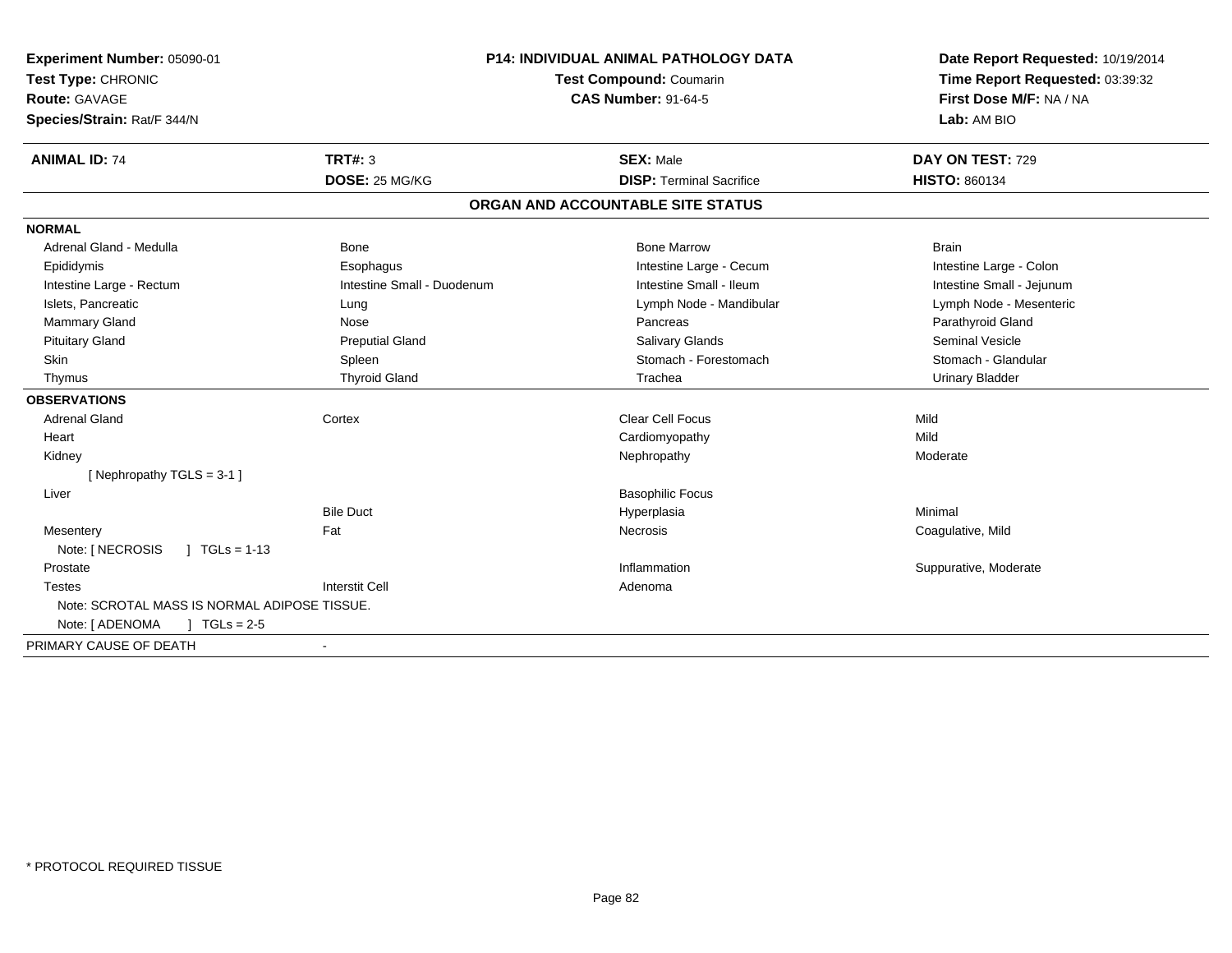| Experiment Number: 05090-01<br>Test Type: CHRONIC<br><b>Route: GAVAGE</b><br>Species/Strain: Rat/F 344/N | P14: INDIVIDUAL ANIMAL PATHOLOGY DATA<br>Test Compound: Coumarin<br><b>CAS Number: 91-64-5</b> |                                   | Date Report Requested: 10/19/2014<br>Time Report Requested: 03:39:32<br>First Dose M/F: NA / NA<br>Lab: AM BIO |
|----------------------------------------------------------------------------------------------------------|------------------------------------------------------------------------------------------------|-----------------------------------|----------------------------------------------------------------------------------------------------------------|
| <b>ANIMAL ID: 75</b>                                                                                     | <b>TRT#: 3</b>                                                                                 | <b>SEX: Male</b>                  | DAY ON TEST: 593                                                                                               |
|                                                                                                          | DOSE: 25 MG/KG                                                                                 | <b>DISP: Dead</b>                 | <b>HISTO: 860135</b>                                                                                           |
|                                                                                                          |                                                                                                | ORGAN AND ACCOUNTABLE SITE STATUS |                                                                                                                |
| <b>NORMAL</b>                                                                                            |                                                                                                |                                   |                                                                                                                |
| Adrenal Gland - Cortex                                                                                   | Adrenal Gland - Medulla                                                                        | Bone                              | <b>Bone Marrow</b>                                                                                             |
| <b>Brain</b>                                                                                             | Epididymis                                                                                     | Intestine Small - Duodenum        | Islets, Pancreatic                                                                                             |
| Lymph Node - Mesenteric                                                                                  | Mammary Gland                                                                                  | Nose                              | Pancreas                                                                                                       |
| <b>Preputial Gland</b>                                                                                   | Prostate                                                                                       | Seminal Vesicle                   | Skin                                                                                                           |
| Spleen                                                                                                   |                                                                                                |                                   |                                                                                                                |
| <b>MISSING</b>                                                                                           |                                                                                                |                                   |                                                                                                                |
| Esophagus                                                                                                | Heart                                                                                          | Lung                              | Lymph Node - Mandibular                                                                                        |
| Parathyroid Gland                                                                                        | Salivary Glands                                                                                | Thymus                            | <b>Thyroid Gland</b>                                                                                           |
| Trachea                                                                                                  |                                                                                                |                                   |                                                                                                                |
| <b>AUTO PRECLUDES DIAG.</b>                                                                              |                                                                                                |                                   |                                                                                                                |
| Intestine Large - Cecum                                                                                  | Intestine Large - Colon                                                                        | Intestine Large - Rectum          | Intestine Small - Ileum                                                                                        |
| Intestine Small - Jejunum                                                                                | <b>Testes</b>                                                                                  | <b>Urinary Bladder</b>            |                                                                                                                |
| <b>OBSERVATIONS</b>                                                                                      |                                                                                                |                                   |                                                                                                                |
| Kidney                                                                                                   |                                                                                                | Nephropathy                       | Marked                                                                                                         |
| Note: [NEPHROPATHY ] TGLs = 3-1                                                                          |                                                                                                |                                   |                                                                                                                |
| Liver                                                                                                    | <b>Bile Duct</b>                                                                               | Hyperplasia                       | Minimal                                                                                                        |
|                                                                                                          |                                                                                                | Hyperplasia                       | Moderate                                                                                                       |
|                                                                                                          |                                                                                                | <b>Necrosis</b>                   | Coagulative, Moderate                                                                                          |
| <b>Pituitary Gland</b>                                                                                   | <b>Pars Distalis</b>                                                                           | Adenoma                           |                                                                                                                |
| Note: [ ADENOMA<br>$1 TGLs = 4-4$                                                                        |                                                                                                |                                   |                                                                                                                |
| Stomach                                                                                                  | Forestomach                                                                                    | Hyperkeratosis                    | Moderate                                                                                                       |
|                                                                                                          | Forestomach                                                                                    | Ulcer                             | Moderate                                                                                                       |
|                                                                                                          | Glandular                                                                                      | Ulcer                             | Moderate                                                                                                       |
| Note: [ ULCER<br>$\sqrt{1} \text{ TGLs} = 6-12$                                                          |                                                                                                |                                   |                                                                                                                |
| Note: [ ULCER<br>$J \cdot TGLs = 5-14$                                                                   |                                                                                                |                                   |                                                                                                                |
| [ Ulcer TGLS = $1-14$ ]                                                                                  |                                                                                                |                                   |                                                                                                                |
| PRIMARY CAUSE OF DEATH                                                                                   | $\sim$                                                                                         |                                   |                                                                                                                |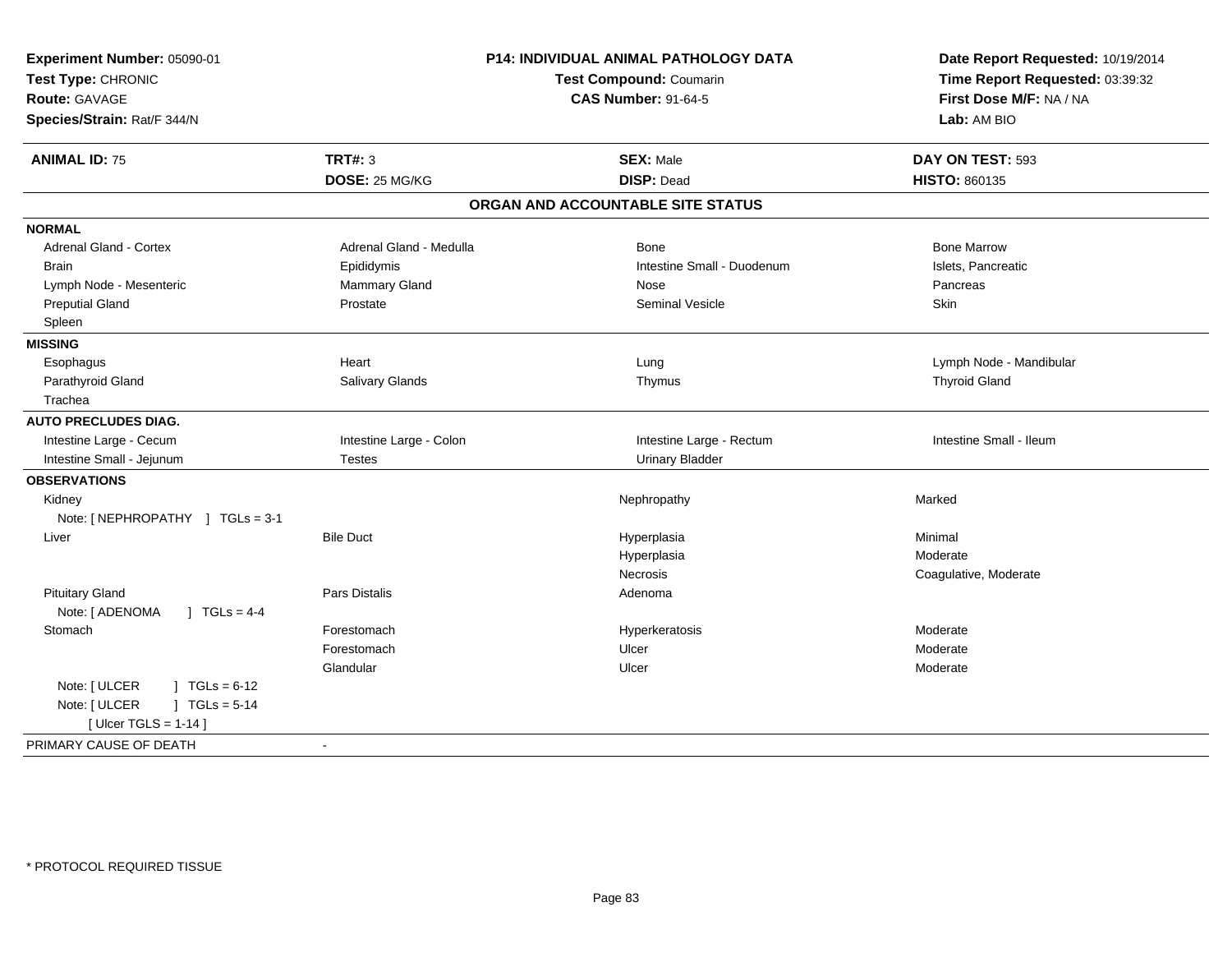| Experiment Number: 05090-01<br>Test Type: CHRONIC<br><b>Route: GAVAGE</b><br>Species/Strain: Rat/F 344/N | P14: INDIVIDUAL ANIMAL PATHOLOGY DATA<br><b>Test Compound: Coumarin</b><br><b>CAS Number: 91-64-5</b> |                                   | Date Report Requested: 10/19/2014<br>Time Report Requested: 03:39:32<br>First Dose M/F: NA / NA<br>Lab: AM BIO |
|----------------------------------------------------------------------------------------------------------|-------------------------------------------------------------------------------------------------------|-----------------------------------|----------------------------------------------------------------------------------------------------------------|
| <b>ANIMAL ID: 76</b>                                                                                     | <b>TRT#: 3</b>                                                                                        | <b>SEX: Male</b>                  | DAY ON TEST: 625                                                                                               |
|                                                                                                          | DOSE: 25 MG/KG                                                                                        | <b>DISP: Moribund</b>             | <b>HISTO: 860136</b>                                                                                           |
|                                                                                                          |                                                                                                       | ORGAN AND ACCOUNTABLE SITE STATUS |                                                                                                                |
| <b>NORMAL</b>                                                                                            |                                                                                                       |                                   |                                                                                                                |
| Adrenal Gland - Cortex                                                                                   | Adrenal Gland - Medulla                                                                               | <b>Bone</b>                       | <b>Bone Marrow</b>                                                                                             |
| <b>Brain</b>                                                                                             | Epididymis                                                                                            | Esophagus                         | Intestine Large - Cecum                                                                                        |
| Intestine Large - Colon                                                                                  | Intestine Large - Rectum                                                                              | Intestine Small - Duodenum        | Intestine Small - Ileum                                                                                        |
| Intestine Small - Jejunum                                                                                | Islets, Pancreatic                                                                                    | Lung                              | Lymph Node - Mandibular                                                                                        |
| Lymph Node - Mesenteric                                                                                  | <b>Mammary Gland</b>                                                                                  | <b>Pituitary Gland</b>            | <b>Preputial Gland</b>                                                                                         |
| Prostate                                                                                                 | Salivary Glands                                                                                       | <b>Seminal Vesicle</b>            | Spleen                                                                                                         |
| Stomach - Forestomach                                                                                    | Stomach - Glandular                                                                                   | Thymus                            | <b>Thyroid Gland</b>                                                                                           |
| Trachea                                                                                                  | <b>Urinary Bladder</b>                                                                                |                                   |                                                                                                                |
| <b>OBSERVATIONS</b>                                                                                      |                                                                                                       |                                   |                                                                                                                |
| Heart                                                                                                    |                                                                                                       | Cardiomyopathy                    | Mild                                                                                                           |
| Kidney                                                                                                   |                                                                                                       | Nephropathy                       | Moderate                                                                                                       |
| Liver                                                                                                    | Periductular                                                                                          | Fibrosis                          | Mild                                                                                                           |
|                                                                                                          | <b>Bile Duct</b>                                                                                      | Hyperplasia                       | Mild                                                                                                           |
|                                                                                                          |                                                                                                       | Necrosis                          | Coagulative, Mild                                                                                              |
| Mesentery                                                                                                | Fat                                                                                                   | <b>Necrosis</b>                   | Coagulative, Moderate                                                                                          |
| Note: [ NECROSIS<br>$\vert$ TGLs = 1-13                                                                  |                                                                                                       |                                   |                                                                                                                |
| Nose                                                                                                     |                                                                                                       | Inflammation                      | Suppurative, Mild                                                                                              |
| Pancreas                                                                                                 |                                                                                                       | Atrophy                           | Mild                                                                                                           |
| Parathyroid Gland                                                                                        |                                                                                                       | Hyperplasia                       | Mild                                                                                                           |
| Skin                                                                                                     | Sebaceous GI                                                                                          | Adenoma                           |                                                                                                                |
|                                                                                                          |                                                                                                       | Inflammation                      | Chronic, Marked                                                                                                |
| Note: $[INFLAMMATION ] TGLs = 7-15$                                                                      |                                                                                                       |                                   |                                                                                                                |
| Note: [ ADENOMA<br>$\sqrt{1 + 1}$ TGLs = 6-14                                                            |                                                                                                       |                                   |                                                                                                                |
| <b>Testes</b>                                                                                            | <b>Interstit Cell</b>                                                                                 | Adenoma                           |                                                                                                                |
| Note: [ ADENOMA<br>$\sqrt{ }$ TGLs = 2-5                                                                 |                                                                                                       |                                   |                                                                                                                |
| PRIMARY CAUSE OF DEATH                                                                                   | $\blacksquare$                                                                                        |                                   |                                                                                                                |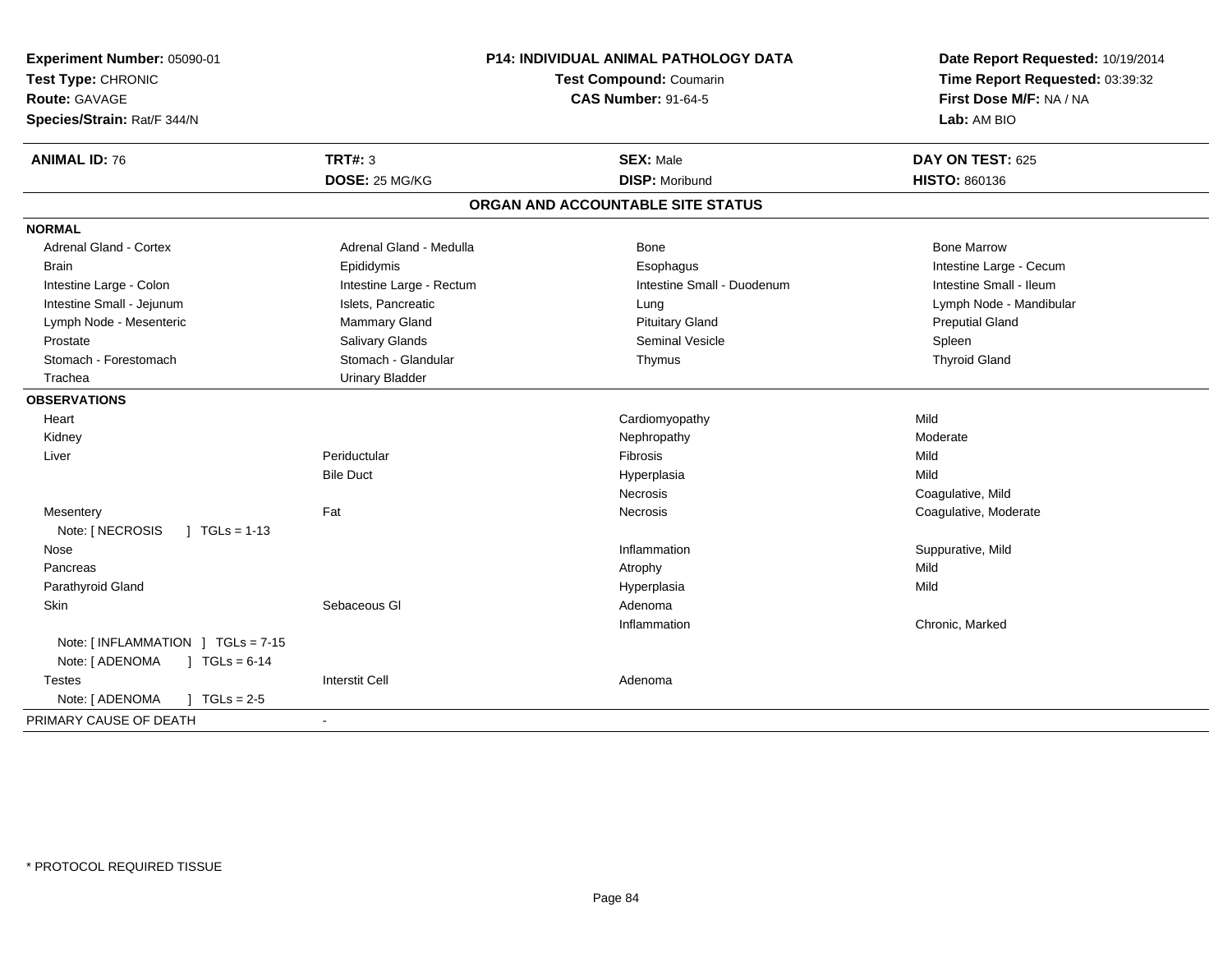| Experiment Number: 05090-01                   | P14: INDIVIDUAL ANIMAL PATHOLOGY DATA<br>Test Compound: Coumarin<br><b>CAS Number: 91-64-5</b> |                                   | Date Report Requested: 10/19/2014 |
|-----------------------------------------------|------------------------------------------------------------------------------------------------|-----------------------------------|-----------------------------------|
| Test Type: CHRONIC                            |                                                                                                |                                   | Time Report Requested: 03:39:32   |
| <b>Route: GAVAGE</b>                          |                                                                                                |                                   | First Dose M/F: NA / NA           |
| Species/Strain: Rat/F 344/N                   |                                                                                                |                                   | Lab: AM BIO                       |
| <b>ANIMAL ID: 77</b>                          | <b>TRT#: 3</b>                                                                                 | <b>SEX: Male</b>                  | DAY ON TEST: 652                  |
|                                               | DOSE: 25 MG/KG                                                                                 | <b>DISP: Moribund</b>             | <b>HISTO: 860137</b>              |
|                                               |                                                                                                | ORGAN AND ACCOUNTABLE SITE STATUS |                                   |
| <b>NORMAL</b>                                 |                                                                                                |                                   |                                   |
| <b>Adrenal Gland - Cortex</b>                 | Adrenal Gland - Medulla                                                                        | Bone                              | <b>Bone Marrow</b>                |
| <b>Brain</b>                                  | Epididymis                                                                                     | Esophagus                         | Intestine Large - Cecum           |
| Intestine Large - Colon                       | Intestine Large - Rectum                                                                       | Intestine Small - Duodenum        | Intestine Small - Ileum           |
| Intestine Small - Jejunum                     | Islets, Pancreatic                                                                             | Lymph Node - Mandibular           | Lymph Node - Mesenteric           |
| Mammary Gland                                 | Nose                                                                                           | Pancreas                          | <b>Pituitary Gland</b>            |
| Prostate                                      | Salivary Glands                                                                                | <b>Seminal Vesicle</b>            | Skin                              |
| Spleen                                        | Thymus                                                                                         | <b>Thyroid Gland</b>              | Trachea                           |
| <b>Urinary Bladder</b>                        |                                                                                                |                                   |                                   |
| <b>OBSERVATIONS</b>                           |                                                                                                |                                   |                                   |
| Heart                                         |                                                                                                | Cardiomyopathy                    | Mild                              |
| Kidney                                        | <b>Renal Tubule</b>                                                                            | Adenoma                           |                                   |
|                                               | <b>Renal Tubule</b>                                                                            | Hyperplasia                       | Marked                            |
|                                               |                                                                                                | Nephropathy                       | Moderate                          |
| [Nephropathy TGLS = 5-1]                      |                                                                                                |                                   |                                   |
| Liver                                         |                                                                                                | Fibrosis                          | Minimal                           |
|                                               | <b>Bile Duct</b>                                                                               | Hyperplasia                       | Mild                              |
| Lung                                          |                                                                                                | Alveolar/Bronchiolar Adenoma      |                                   |
| Note: $[ALV$ BRON ADEN $]$ TGLs = 10-13,11-13 |                                                                                                |                                   |                                   |
| Mesentery                                     | Fat                                                                                            | Inflammation                      | Suppurative, Moderate             |
| Note: [INFLAMMATION ] TGLs = 6-14             |                                                                                                |                                   |                                   |
| Parathyroid Gland                             |                                                                                                | Hyperplasia                       | Moderate                          |
| Note: [HYPERPLASIA ] TGLs = 2-9               |                                                                                                |                                   |                                   |
| <b>Preputial Gland</b>                        |                                                                                                | Inflammation                      | Suppurative, Moderate             |
| Note: [INFLAMMATION ] TGLs = 1-5              |                                                                                                |                                   |                                   |
| Stomach                                       | Forestomach                                                                                    | Ulcer                             | Marked                            |
|                                               | Glandular                                                                                      | Ulcer                             | Mild                              |
| Note: [ ULCER<br>$\sqrt{1}$ TGLs = 9-14       |                                                                                                |                                   |                                   |
| Note: [ ULCER<br>$\int$ TGLs = 7-14,8-14      |                                                                                                |                                   |                                   |
| Testes                                        | <b>Interstit Cell</b>                                                                          | Adenoma                           |                                   |
| Note: [ ADENOMA<br>$TGLs = 3-5, 4-5$          |                                                                                                |                                   |                                   |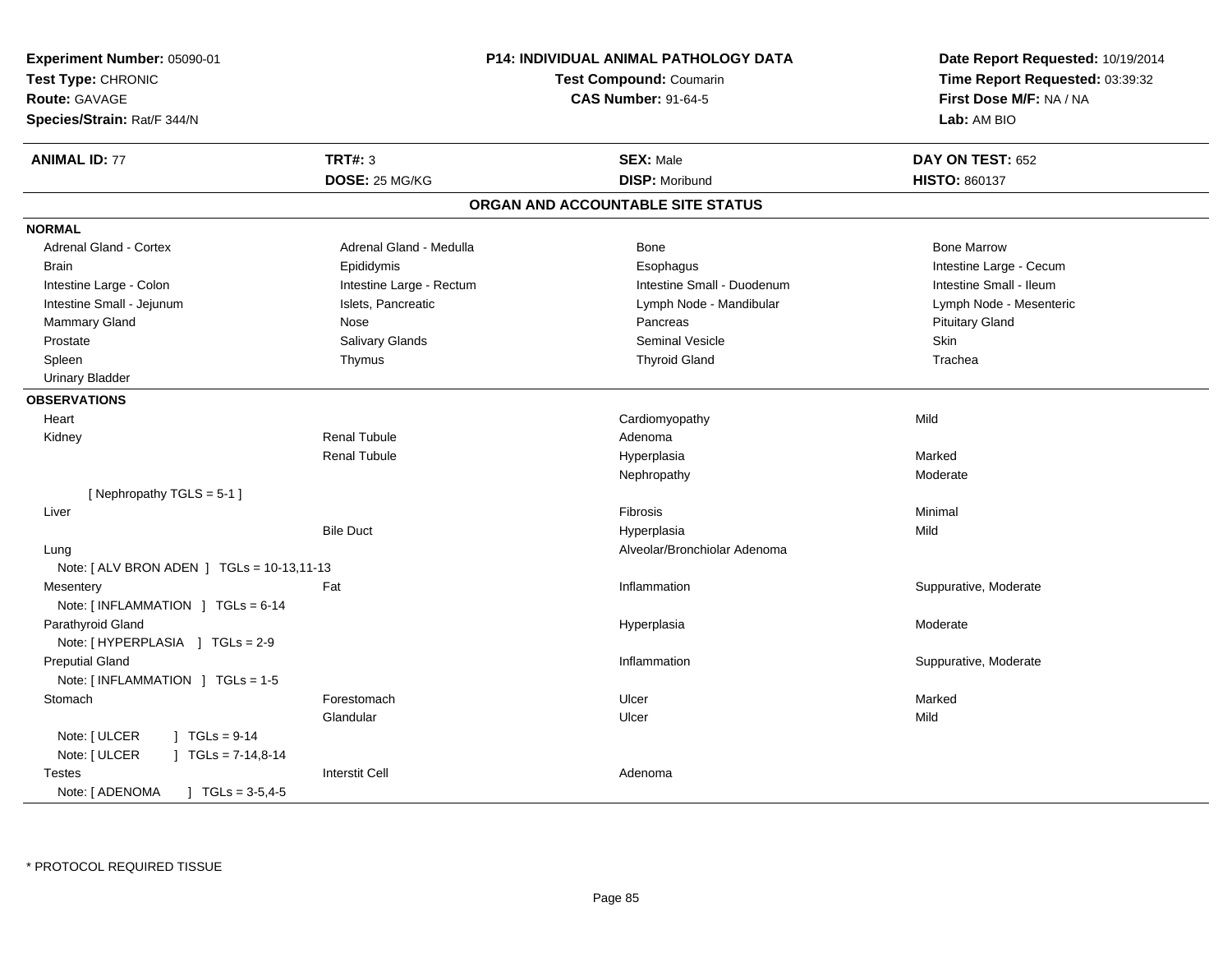| Experiment Number: 05090-01<br><b>P14: INDIVIDUAL ANIMAL PATHOLOGY DATA</b><br><b>Test Type: CHRONIC</b><br><b>Test Compound: Coumarin</b><br><b>CAS Number: 91-64-5</b><br><b>Route: GAVAGE</b> |                |                                   | Date Report Requested: 10/19/2014<br>Time Report Requested: 03:39:32 |
|--------------------------------------------------------------------------------------------------------------------------------------------------------------------------------------------------|----------------|-----------------------------------|----------------------------------------------------------------------|
|                                                                                                                                                                                                  |                |                                   |                                                                      |
|                                                                                                                                                                                                  |                |                                   | First Dose M/F: NA / NA                                              |
| Species/Strain: Rat/F 344/N                                                                                                                                                                      |                |                                   | Lab: AM BIO                                                          |
| <b>ANIMAL ID: 77</b>                                                                                                                                                                             | TRT#: 3        | <b>SEX: Male</b>                  | <b>DAY ON TEST: 652</b>                                              |
|                                                                                                                                                                                                  | DOSE: 25 MG/KG | <b>DISP:</b> Moribund             | <b>HISTO: 860137</b>                                                 |
|                                                                                                                                                                                                  |                | ORGAN AND ACCOUNTABLE SITE STATUS |                                                                      |
| PRIMARY CAUSE OF DEATH                                                                                                                                                                           |                |                                   |                                                                      |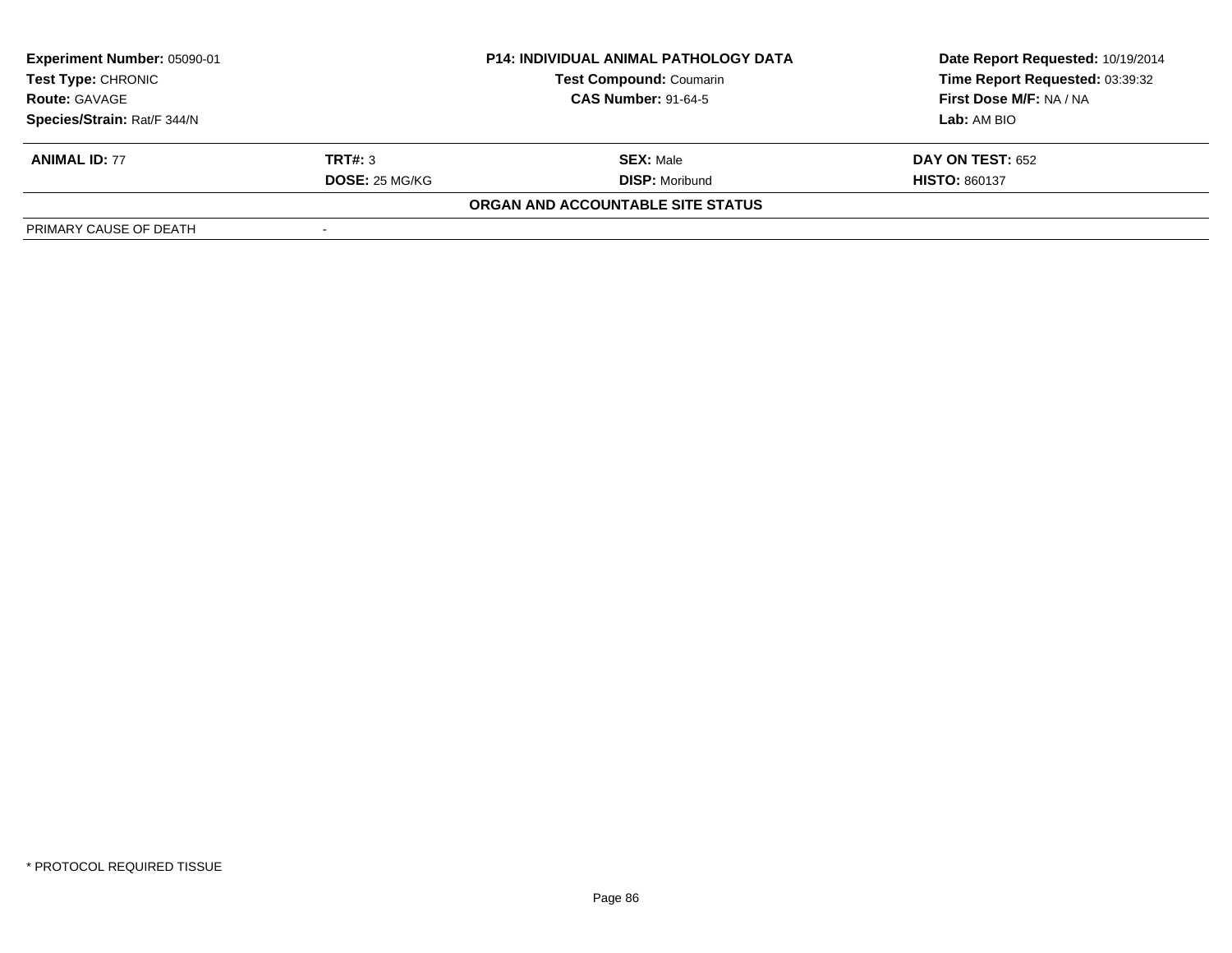| Experiment Number: 05090-01              | <b>P14: INDIVIDUAL ANIMAL PATHOLOGY DATA</b><br>Test Compound: Coumarin |                                   | Date Report Requested: 10/19/2014<br>Time Report Requested: 03:39:32 |
|------------------------------------------|-------------------------------------------------------------------------|-----------------------------------|----------------------------------------------------------------------|
| Test Type: CHRONIC                       |                                                                         |                                   |                                                                      |
| Route: GAVAGE                            |                                                                         | <b>CAS Number: 91-64-5</b>        | First Dose M/F: NA / NA                                              |
| Species/Strain: Rat/F 344/N              |                                                                         |                                   | Lab: AM BIO                                                          |
| <b>ANIMAL ID: 78</b>                     | <b>TRT#: 3</b>                                                          | <b>SEX: Male</b>                  | DAY ON TEST: 661                                                     |
|                                          | DOSE: 25 MG/KG                                                          | <b>DISP: Dead</b>                 | HISTO: 860138                                                        |
|                                          |                                                                         | ORGAN AND ACCOUNTABLE SITE STATUS |                                                                      |
| <b>NORMAL</b>                            |                                                                         |                                   |                                                                      |
| <b>Adrenal Gland - Cortex</b>            | Adrenal Gland - Medulla                                                 | Bone                              | <b>Bone Marrow</b>                                                   |
| <b>Brain</b>                             | Epididymis                                                              | Esophagus                         | Intestine Large - Cecum                                              |
| Intestine Large - Colon                  | Intestine Large - Rectum                                                | Intestine Small - Duodenum        | Intestine Small - Ileum                                              |
| Intestine Small - Jejunum                | Islets, Pancreatic                                                      | Lung                              | Lymph Node - Mesenteric                                              |
| Mammary Gland                            | Pancreas                                                                | Parathyroid Gland                 | Prostate                                                             |
| <b>Salivary Glands</b>                   | Seminal Vesicle                                                         | Skin                              | Spleen                                                               |
| Stomach - Glandular                      | Thymus                                                                  | Trachea                           | <b>Urinary Bladder</b>                                               |
| <b>MISSING</b>                           |                                                                         |                                   |                                                                      |
| Lymph Node - Mandibular                  | <b>Pituitary Gland</b>                                                  |                                   |                                                                      |
| <b>OBSERVATIONS</b>                      |                                                                         |                                   |                                                                      |
| Heart                                    |                                                                         | Cardiomyopathy                    | Mild                                                                 |
| Kidney                                   |                                                                         | Nephropathy                       | Mild                                                                 |
| Note: [NEPHROPATHY ] TGLs = 3-1          |                                                                         |                                   |                                                                      |
| Liver                                    | <b>Bile Duct</b>                                                        | Hyperplasia                       | Minimal                                                              |
|                                          |                                                                         | <b>Necrosis</b>                   | Coagulative, Minimal                                                 |
| Mesentery                                | Fat                                                                     | <b>Necrosis</b>                   | Coagulative, Moderate                                                |
| Note: [ NECROSIS<br>$1 TGLs = 2-14$      |                                                                         |                                   |                                                                      |
| Nose                                     |                                                                         | Inflammation                      | Suppurative, Minimal                                                 |
| <b>Preputial Gland</b>                   |                                                                         | Inflammation                      | Suppurative, Moderate                                                |
| Stomach                                  | Forestomach                                                             | Ulcer                             | Marked                                                               |
| Note: [ ULCER<br>$\vert$ TGLs = 4-13     |                                                                         |                                   |                                                                      |
| <b>Testes</b>                            | <b>Interstit Cell</b>                                                   | Adenoma                           |                                                                      |
| Note: [ ADENOMA<br>$\sqrt{ }$ TGLs = 1-5 |                                                                         |                                   |                                                                      |
| <b>Thyroid Gland</b>                     | C Cell                                                                  | Hyperplasia                       | Mild                                                                 |
| PRIMARY CAUSE OF DEATH                   |                                                                         |                                   |                                                                      |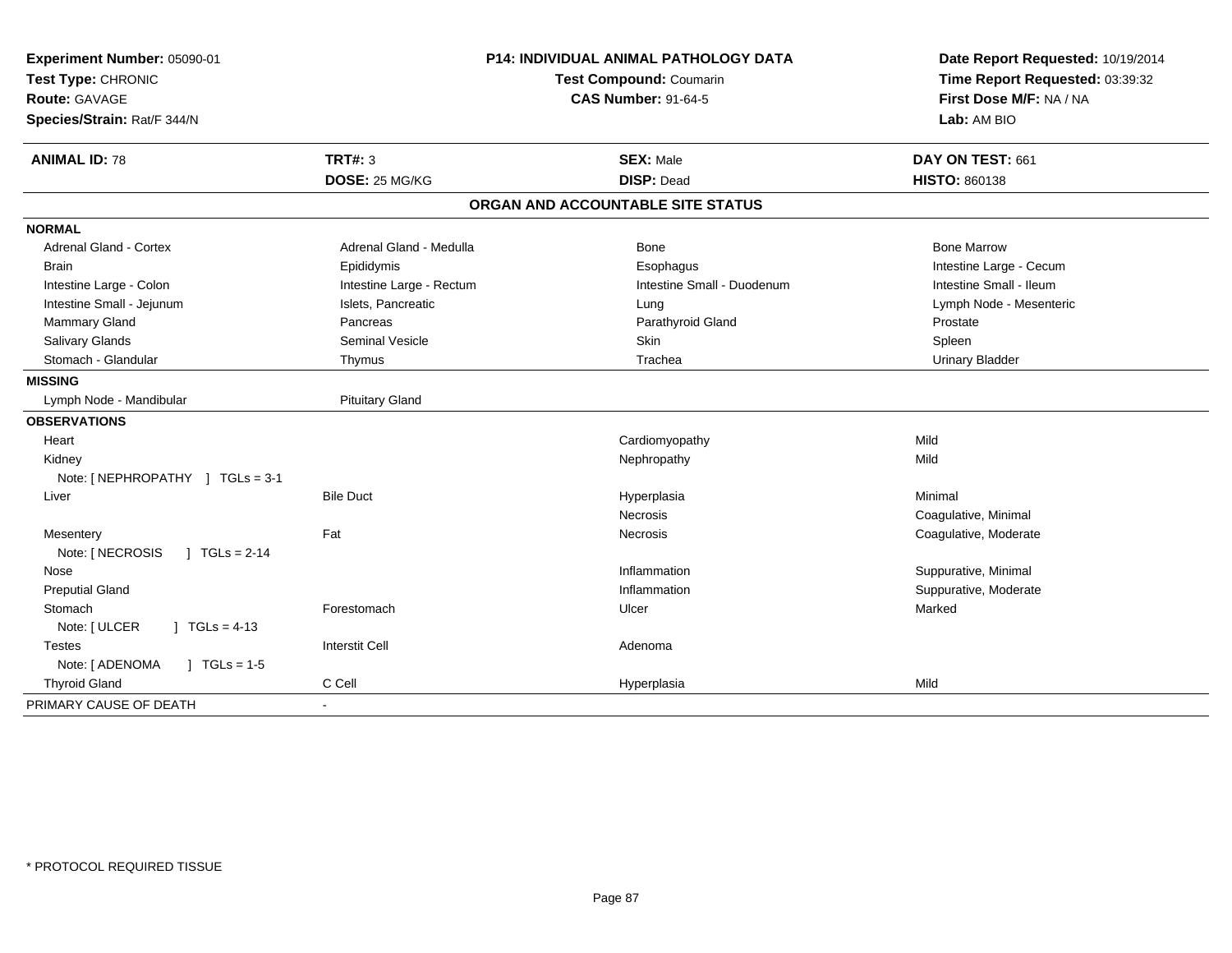| Experiment Number: 05090-01<br>Test Type: CHRONIC<br><b>Route: GAVAGE</b><br>Species/Strain: Rat/F 344/N | P14: INDIVIDUAL ANIMAL PATHOLOGY DATA<br>Test Compound: Coumarin<br><b>CAS Number: 91-64-5</b> |                                   | Date Report Requested: 10/19/2014<br>Time Report Requested: 03:39:32<br>First Dose M/F: NA / NA<br>Lab: AM BIO |  |
|----------------------------------------------------------------------------------------------------------|------------------------------------------------------------------------------------------------|-----------------------------------|----------------------------------------------------------------------------------------------------------------|--|
| <b>ANIMAL ID: 79</b>                                                                                     | <b>TRT#: 3</b>                                                                                 | <b>SEX: Male</b>                  | DAY ON TEST: 675                                                                                               |  |
|                                                                                                          | DOSE: 25 MG/KG                                                                                 | <b>DISP: Moribund</b>             | HISTO: 860139                                                                                                  |  |
|                                                                                                          |                                                                                                | ORGAN AND ACCOUNTABLE SITE STATUS |                                                                                                                |  |
| <b>NORMAL</b>                                                                                            |                                                                                                |                                   |                                                                                                                |  |
| <b>Adrenal Gland - Cortex</b>                                                                            | Adrenal Gland - Medulla                                                                        | <b>Bone</b>                       | <b>Bone Marrow</b>                                                                                             |  |
| <b>Brain</b>                                                                                             | Epididymis                                                                                     | Esophagus                         | Intestine Large - Cecum                                                                                        |  |
| Intestine Large - Colon                                                                                  | Intestine Large - Rectum                                                                       | Intestine Small - Ileum           | Intestine Small - Jejunum                                                                                      |  |
| Islets, Pancreatic                                                                                       | Lymph Node - Mandibular                                                                        | Lymph Node - Mesenteric           | Mammary Gland                                                                                                  |  |
| Nose                                                                                                     | Parathyroid Gland                                                                              | <b>Pituitary Gland</b>            | <b>Preputial Gland</b>                                                                                         |  |
| Prostate                                                                                                 | <b>Seminal Vesicle</b>                                                                         | Skin                              | Spleen                                                                                                         |  |
| Stomach - Glandular                                                                                      | Thymus                                                                                         | Trachea                           | <b>Urinary Bladder</b>                                                                                         |  |
| <b>OBSERVATIONS</b>                                                                                      |                                                                                                |                                   |                                                                                                                |  |
| Heart                                                                                                    |                                                                                                | Cardiomyopathy                    | Mild                                                                                                           |  |
| <b>Intestine Small</b>                                                                                   | Duodenum                                                                                       | Ulcer                             | Mild                                                                                                           |  |
| Note: [ ULCER<br>$1 TGLs = 4-14$                                                                         |                                                                                                |                                   |                                                                                                                |  |
| Kidney                                                                                                   |                                                                                                | Nephropathy                       | Marked                                                                                                         |  |
| [Nephropathy TGLS = 6-1]                                                                                 |                                                                                                |                                   |                                                                                                                |  |
| Liver                                                                                                    | <b>Bile Duct</b>                                                                               | Hyperplasia                       | Minimal                                                                                                        |  |
| Lung                                                                                                     |                                                                                                | Alveolar/Bronchiolar Adenoma      |                                                                                                                |  |
|                                                                                                          | Alveolar Epith                                                                                 | Hyperplasia                       | Mild                                                                                                           |  |
| Note: [HYPERPLASIA ] TGLs = 1-12                                                                         |                                                                                                |                                   |                                                                                                                |  |
| Pancreas                                                                                                 |                                                                                                | Atrophy                           | Marked                                                                                                         |  |
| <b>Salivary Glands</b>                                                                                   |                                                                                                | Inflammation                      | Suppurative, Moderate                                                                                          |  |
| Stomach                                                                                                  | Forestomach                                                                                    | Ulcer                             | Marked                                                                                                         |  |
| Note: [ ULCER<br>$1 TGLs = 2-15$                                                                         |                                                                                                |                                   |                                                                                                                |  |
| <b>Testes</b>                                                                                            | <b>Interstit Cell</b>                                                                          | Adenoma                           |                                                                                                                |  |
| Note: [ ADENOMA<br>$J \cdot TGLs = 7-5$                                                                  |                                                                                                |                                   |                                                                                                                |  |
| <b>Thyroid Gland</b>                                                                                     | <b>Follicular Cel</b>                                                                          | Adenoma                           |                                                                                                                |  |
| PRIMARY CAUSE OF DEATH                                                                                   |                                                                                                |                                   |                                                                                                                |  |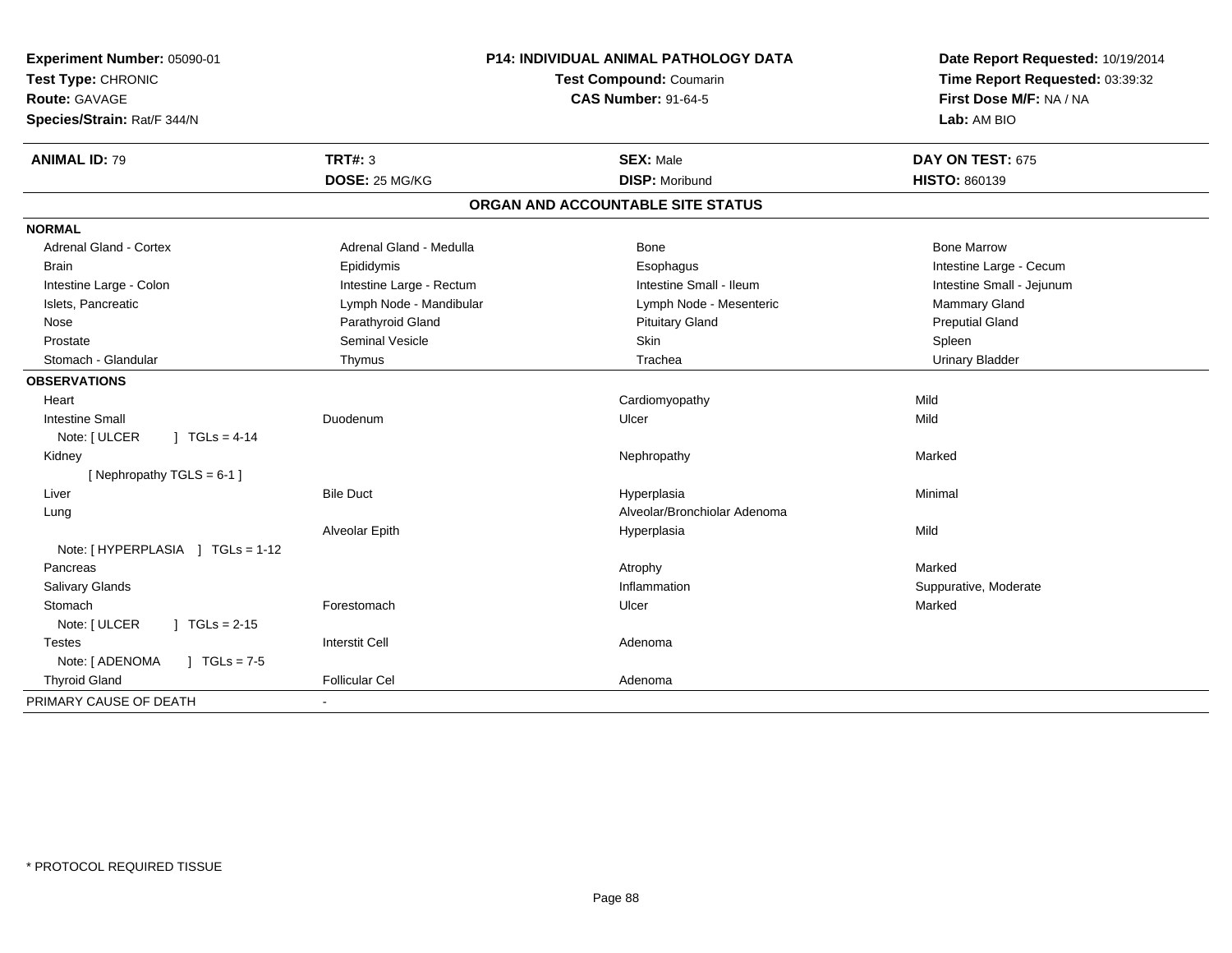| Experiment Number: 05090-01<br><b>Test Type: CHRONIC</b><br><b>Route: GAVAGE</b><br>Species/Strain: Rat/F 344/N | <b>P14: INDIVIDUAL ANIMAL PATHOLOGY DATA</b><br><b>Test Compound: Coumarin</b><br><b>CAS Number: 91-64-5</b> |                                 | Date Report Requested: 10/19/2014<br>Time Report Requested: 03:39:32<br>First Dose M/F: NA / NA<br>Lab: AM BIO |
|-----------------------------------------------------------------------------------------------------------------|--------------------------------------------------------------------------------------------------------------|---------------------------------|----------------------------------------------------------------------------------------------------------------|
| <b>ANIMAL ID: 80</b>                                                                                            | TRT#: 3                                                                                                      | <b>SEX: Male</b>                | <b>DAY ON TEST: 456</b>                                                                                        |
|                                                                                                                 | <b>DOSE: 25 MG/KG</b>                                                                                        | <b>DISP:</b> Interval Sacrifice | <b>HISTO: 860140</b>                                                                                           |
| <b>OBSERVATIONS</b>                                                                                             |                                                                                                              |                                 |                                                                                                                |
| Kidney                                                                                                          |                                                                                                              | Nephropathy                     | Minimal                                                                                                        |
| Liver                                                                                                           | Hepatocyte                                                                                                   | Degeneration                    | Granular, Minimal                                                                                              |
|                                                                                                                 |                                                                                                              | Fatty Change                    | Mild                                                                                                           |
|                                                                                                                 | <b>Bile Duct</b>                                                                                             | Hyperplasia                     | Minimal                                                                                                        |
| <b>Testes</b>                                                                                                   | <b>Interstit Cell</b>                                                                                        | Adenoma                         |                                                                                                                |
| [Adenoma TGLS = $1-5$ ]                                                                                         |                                                                                                              |                                 |                                                                                                                |
| PRIMARY CAUSE OF DEATH                                                                                          |                                                                                                              |                                 |                                                                                                                |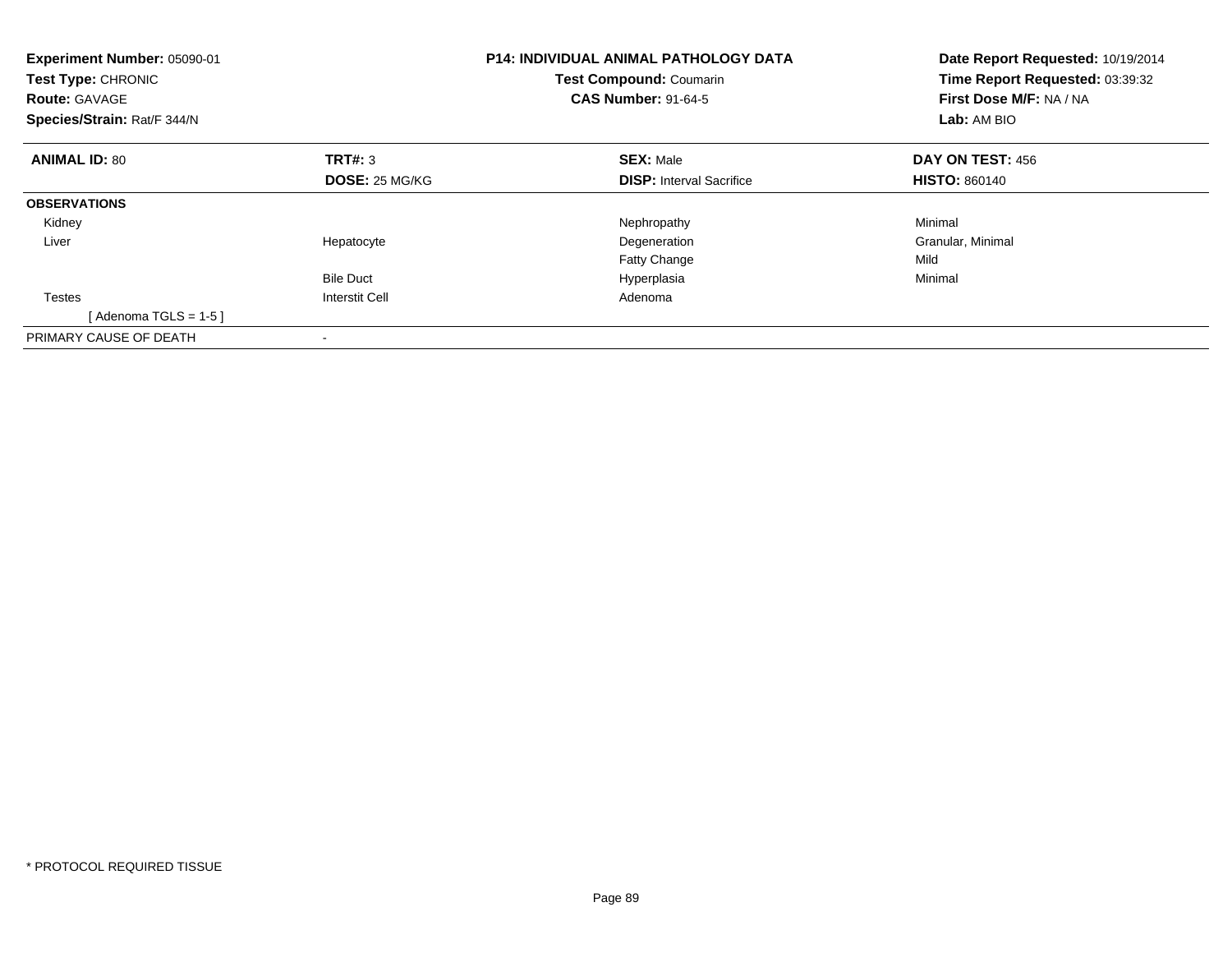| Experiment Number: 05090-01          | <b>P14: INDIVIDUAL ANIMAL PATHOLOGY DATA</b><br><b>Test Compound: Coumarin</b> |                                   | Date Report Requested: 10/19/2014 |
|--------------------------------------|--------------------------------------------------------------------------------|-----------------------------------|-----------------------------------|
| Test Type: CHRONIC                   |                                                                                |                                   | Time Report Requested: 03:39:32   |
| Route: GAVAGE                        |                                                                                | <b>CAS Number: 91-64-5</b>        | First Dose M/F: NA / NA           |
| Species/Strain: Rat/F 344/N          |                                                                                |                                   | Lab: AM BIO                       |
| <b>ANIMAL ID: 81</b>                 | <b>TRT#: 3</b>                                                                 | <b>SEX: Male</b>                  | DAY ON TEST: 671                  |
|                                      | DOSE: 25 MG/KG                                                                 | <b>DISP: Moribund</b>             | <b>HISTO: 860141</b>              |
|                                      |                                                                                | ORGAN AND ACCOUNTABLE SITE STATUS |                                   |
| <b>NORMAL</b>                        |                                                                                |                                   |                                   |
| <b>Adrenal Gland - Cortex</b>        | Bone                                                                           | <b>Bone Marrow</b>                | <b>Brain</b>                      |
| Epididymis                           | Esophagus                                                                      | Heart                             | Intestine Large - Cecum           |
| Intestine Large - Colon              | Intestine Large - Rectum                                                       | Intestine Small - Duodenum        | Intestine Small - Ileum           |
| Intestine Small - Jejunum            | Islets, Pancreatic                                                             | Lung                              | Lymph Node - Mandibular           |
| Lymph Node - Mesenteric              | Mammary Gland                                                                  | Nose                              | <b>Pituitary Gland</b>            |
| Prostate                             | Salivary Glands                                                                | <b>Seminal Vesicle</b>            | Stomach - Forestomach             |
| Stomach - Glandular                  | Thymus                                                                         | <b>Thyroid Gland</b>              | Trachea                           |
| <b>Urinary Bladder</b>               |                                                                                |                                   |                                   |
| <b>MISSING</b>                       |                                                                                |                                   |                                   |
| Parathyroid Gland                    |                                                                                |                                   |                                   |
| <b>OBSERVATIONS</b>                  |                                                                                |                                   |                                   |
| <b>Adrenal Gland</b>                 | Medulla                                                                        | Hyperplasia                       | Moderate                          |
| Kidney                               |                                                                                | Nephropathy                       | Mild                              |
| Liver                                | <b>Bile Duct</b>                                                               | Hyperplasia                       | Minimal                           |
|                                      |                                                                                | Necrosis                          | Coagulative, Minimal              |
| Pancreas                             |                                                                                | Atrophy                           | Minimal                           |
| <b>Preputial Gland</b>               |                                                                                | Inflammation                      | Suppurative, Marked               |
| Note: [INFLAMMATION ] TGLs = 1-14    |                                                                                |                                   |                                   |
| Skin                                 |                                                                                | Squamous Cell Papilloma           |                                   |
| Note: [ PAPILLOMA SQUA ] TGLs = 4-15 |                                                                                |                                   |                                   |
| Spleen                               |                                                                                | Hyperplasia                       | Lymphoid, Moderate                |
| Note: [HYPERPLASIA ] TGLs = 3-13     |                                                                                |                                   |                                   |
| Testes                               | <b>Interstit Cell</b>                                                          | Adenoma                           |                                   |
| Note: [ ADENOMA<br>$1 TGLs = 2.5$    |                                                                                |                                   |                                   |
| PRIMARY CAUSE OF DEATH               | $\blacksquare$                                                                 |                                   |                                   |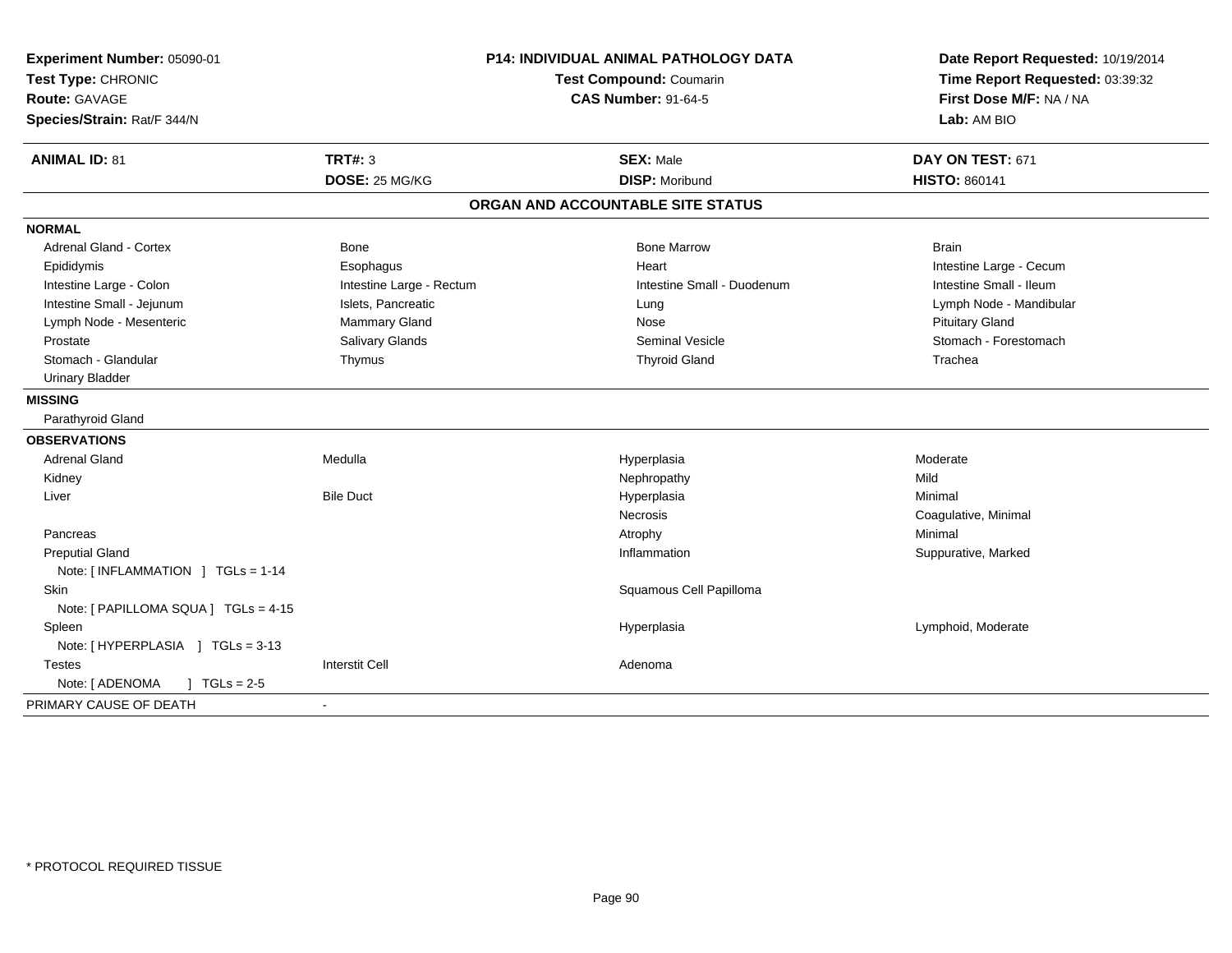| Experiment Number: 05090-01<br>Test Type: CHRONIC<br><b>Route: GAVAGE</b><br>Species/Strain: Rat/F 344/N | <b>P14: INDIVIDUAL ANIMAL PATHOLOGY DATA</b><br><b>Test Compound: Coumarin</b><br><b>CAS Number: 91-64-5</b> |                                   | Date Report Requested: 10/19/2014<br>Time Report Requested: 03:39:32<br>First Dose M/F: NA / NA<br>Lab: AM BIO |
|----------------------------------------------------------------------------------------------------------|--------------------------------------------------------------------------------------------------------------|-----------------------------------|----------------------------------------------------------------------------------------------------------------|
| <b>ANIMAL ID: 82</b>                                                                                     | <b>TRT#: 3</b>                                                                                               | <b>SEX: Male</b>                  | DAY ON TEST: 729                                                                                               |
|                                                                                                          | DOSE: 25 MG/KG                                                                                               | <b>DISP: Terminal Sacrifice</b>   | <b>HISTO: 860142</b>                                                                                           |
|                                                                                                          |                                                                                                              | ORGAN AND ACCOUNTABLE SITE STATUS |                                                                                                                |
| <b>NORMAL</b>                                                                                            |                                                                                                              |                                   |                                                                                                                |
| <b>Adrenal Gland - Cortex</b>                                                                            | Adrenal Gland - Medulla                                                                                      | Bone                              | <b>Bone Marrow</b>                                                                                             |
| <b>Brain</b>                                                                                             | Epididymis                                                                                                   | Esophagus                         | Intestine Large - Cecum                                                                                        |
| Intestine Large - Colon                                                                                  | Intestine Large - Rectum                                                                                     | Intestine Small - Duodenum        | Intestine Small - Ileum                                                                                        |
| Intestine Small - Jejunum                                                                                | Islets, Pancreatic                                                                                           | Lymph Node - Mandibular           | Lymph Node - Mesenteric                                                                                        |
| <b>Mammary Gland</b>                                                                                     | Nose                                                                                                         | Parathyroid Gland                 | <b>Pituitary Gland</b>                                                                                         |
| <b>Preputial Gland</b>                                                                                   | Salivary Glands                                                                                              | <b>Seminal Vesicle</b>            | <b>Skin</b>                                                                                                    |
| Spleen                                                                                                   | Stomach - Forestomach                                                                                        | Stomach - Glandular               | Trachea                                                                                                        |
| <b>Urinary Bladder</b>                                                                                   |                                                                                                              |                                   |                                                                                                                |
| <b>OBSERVATIONS</b>                                                                                      |                                                                                                              |                                   |                                                                                                                |
| Heart                                                                                                    |                                                                                                              | Cardiomyopathy                    | Mild                                                                                                           |
| Kidney                                                                                                   |                                                                                                              | Nephropathy                       | Moderate                                                                                                       |
| Liver                                                                                                    | <b>Bile Duct</b>                                                                                             | Hyperplasia                       | Mild                                                                                                           |
| Lung                                                                                                     |                                                                                                              | Hyperplasia                       | Macrophage, Minimal                                                                                            |
| Pancreas                                                                                                 |                                                                                                              | Inflammation                      | Chronic, Moderate                                                                                              |
| Note: [INFLAMMATION ] TGLs = 2-13                                                                        |                                                                                                              |                                   |                                                                                                                |
| Prostate                                                                                                 |                                                                                                              | Hyperplasia                       | Mild                                                                                                           |
| <b>Testes</b>                                                                                            | <b>Interstit Cell</b>                                                                                        | Adenoma                           |                                                                                                                |
| Note: [ ADENOMA<br>$1 TGLs = 1-5$                                                                        |                                                                                                              |                                   |                                                                                                                |
| Thymus                                                                                                   |                                                                                                              | Inflammation                      | Suppurative, Mild                                                                                              |
| <b>Thyroid Gland</b>                                                                                     | C Cell                                                                                                       | Hyperplasia                       | Mild                                                                                                           |
| PRIMARY CAUSE OF DEATH                                                                                   | $\overline{\phantom{a}}$                                                                                     |                                   |                                                                                                                |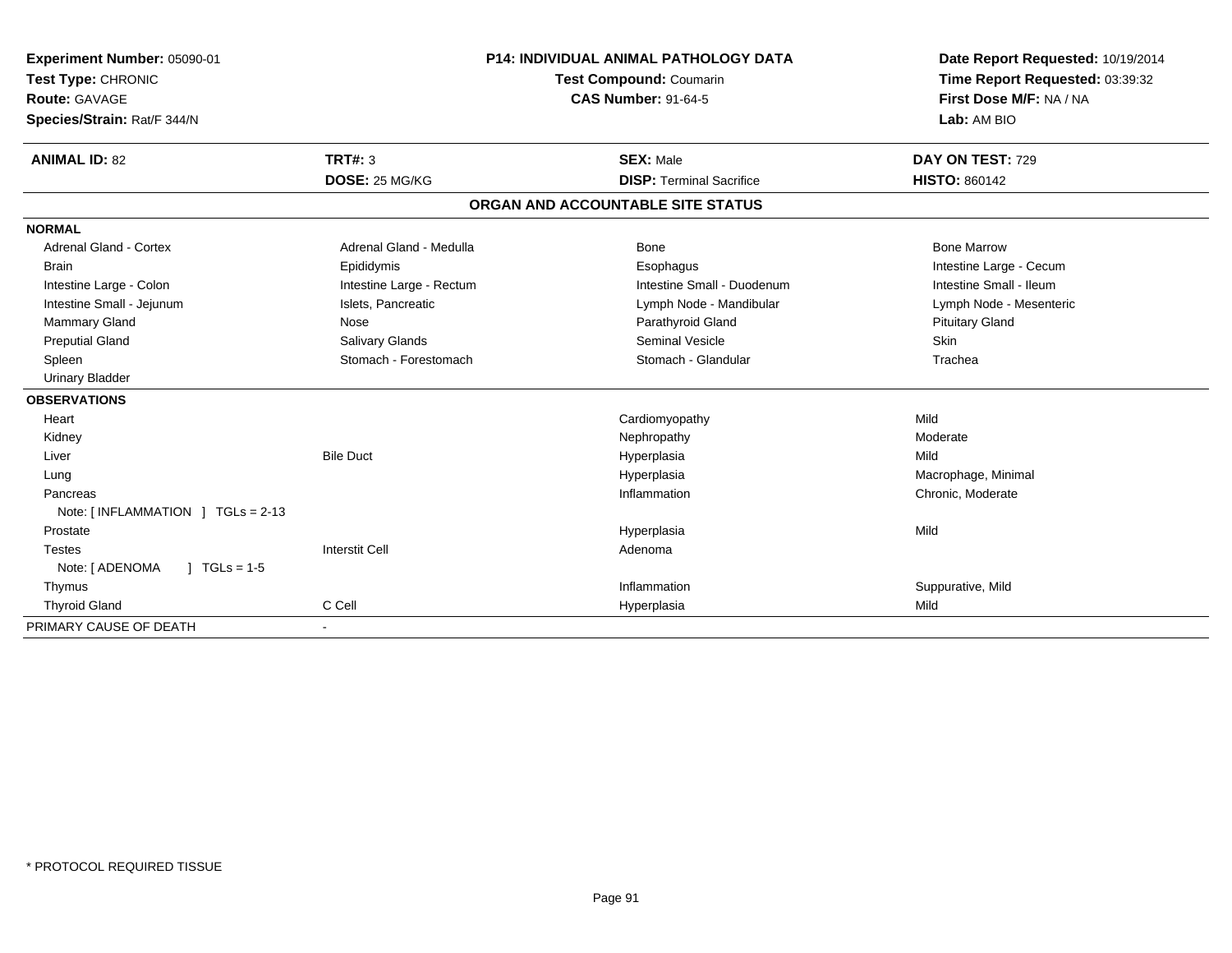| Experiment Number: 05090-01<br>Test Type: CHRONIC<br>Route: GAVAGE<br>Species/Strain: Rat/F 344/N |                          | <b>P14: INDIVIDUAL ANIMAL PATHOLOGY DATA</b><br><b>Test Compound: Coumarin</b><br><b>CAS Number: 91-64-5</b> | Date Report Requested: 10/19/2014<br>Time Report Requested: 03:39:32<br>First Dose M/F: NA / NA<br>Lab: AM BIO |
|---------------------------------------------------------------------------------------------------|--------------------------|--------------------------------------------------------------------------------------------------------------|----------------------------------------------------------------------------------------------------------------|
| <b>ANIMAL ID: 83</b>                                                                              | TRT#: 3                  | <b>SEX: Male</b>                                                                                             | DAY ON TEST: 729                                                                                               |
|                                                                                                   | DOSE: 25 MG/KG           | <b>DISP: Terminal Sacrifice</b>                                                                              | <b>HISTO: 860143</b>                                                                                           |
|                                                                                                   |                          | ORGAN AND ACCOUNTABLE SITE STATUS                                                                            |                                                                                                                |
| <b>NORMAL</b>                                                                                     |                          |                                                                                                              |                                                                                                                |
| Adrenal Gland - Cortex                                                                            | Bone                     | <b>Bone Marrow</b>                                                                                           | <b>Brain</b>                                                                                                   |
| Epididymis                                                                                        | Esophagus                | Heart                                                                                                        | Intestine Large - Cecum                                                                                        |
| Intestine Large - Colon                                                                           | Intestine Large - Rectum | Intestine Small - Duodenum                                                                                   | Intestine Small - Ileum                                                                                        |
| Intestine Small - Jejunum                                                                         | Islets, Pancreatic       | Lung                                                                                                         | Lymph Node - Mandibular                                                                                        |
| Lymph Node - Mesenteric                                                                           | Mammary Gland            | Nose                                                                                                         | Parathyroid Gland                                                                                              |
| <b>Pituitary Gland</b>                                                                            | <b>Preputial Gland</b>   | Prostate                                                                                                     | Salivary Glands                                                                                                |
| <b>Seminal Vesicle</b>                                                                            | Skin                     | Spleen                                                                                                       | Stomach - Forestomach                                                                                          |
| Stomach - Glandular                                                                               | Thymus                   | <b>Thyroid Gland</b>                                                                                         | Trachea                                                                                                        |
| <b>Urinary Bladder</b>                                                                            |                          |                                                                                                              |                                                                                                                |
| <b>OBSERVATIONS</b>                                                                               |                          |                                                                                                              |                                                                                                                |
| <b>Adrenal Gland</b>                                                                              | Medulla                  | Pheochromocytoma Benign                                                                                      |                                                                                                                |
| Kidney                                                                                            |                          | Nephropathy                                                                                                  | Moderate                                                                                                       |
| Note: [NEPHROPATHY ] TGLs = 3-1                                                                   |                          |                                                                                                              |                                                                                                                |
| Liver                                                                                             | <b>Bile Duct</b>         | Hyperplasia                                                                                                  | Mild                                                                                                           |
| Pancreas                                                                                          |                          | Atrophy                                                                                                      | Mild                                                                                                           |
| <b>Testes</b>                                                                                     | <b>Interstit Cell</b>    | Adenoma                                                                                                      |                                                                                                                |
| Note: [ ADENOMA<br>$TGLs = 1-5, 2-5$                                                              |                          |                                                                                                              |                                                                                                                |
| PRIMARY CAUSE OF DEATH                                                                            |                          |                                                                                                              |                                                                                                                |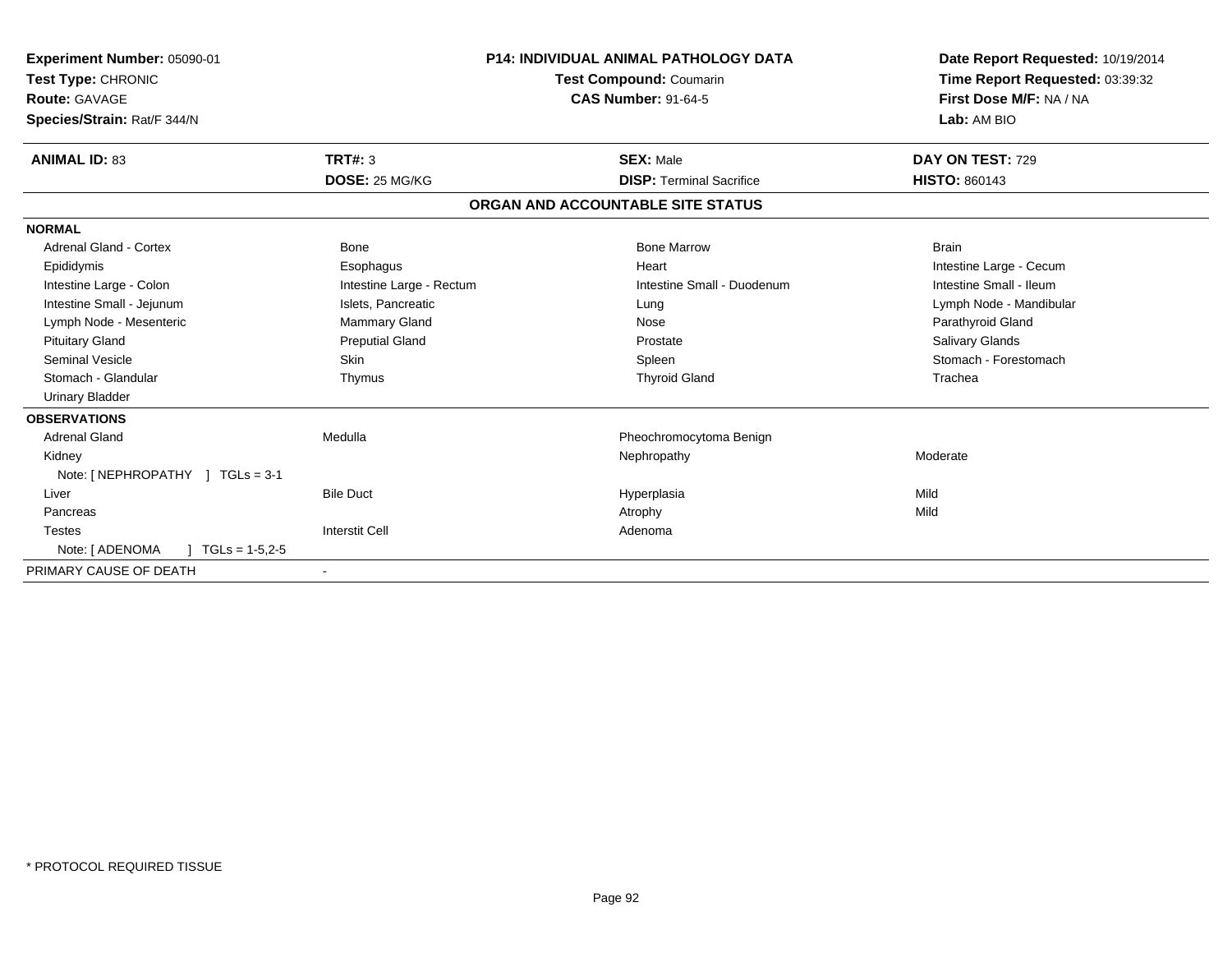| Experiment Number: 05090-01<br>Test Type: CHRONIC<br><b>Route: GAVAGE</b><br>Species/Strain: Rat/F 344/N |                         | <b>P14: INDIVIDUAL ANIMAL PATHOLOGY DATA</b><br><b>Test Compound: Coumarin</b><br><b>CAS Number: 91-64-5</b> | Date Report Requested: 10/19/2014<br>Time Report Requested: 03:39:32<br>First Dose M/F: NA / NA<br>Lab: AM BIO |
|----------------------------------------------------------------------------------------------------------|-------------------------|--------------------------------------------------------------------------------------------------------------|----------------------------------------------------------------------------------------------------------------|
| <b>ANIMAL ID: 84</b>                                                                                     | <b>TRT#: 3</b>          | <b>SEX: Male</b>                                                                                             | DAY ON TEST: 503                                                                                               |
|                                                                                                          | DOSE: 25 MG/KG          | <b>DISP: Moribund</b>                                                                                        | <b>HISTO: 860144</b>                                                                                           |
|                                                                                                          |                         | ORGAN AND ACCOUNTABLE SITE STATUS                                                                            |                                                                                                                |
| <b>NORMAL</b>                                                                                            |                         |                                                                                                              |                                                                                                                |
| <b>Adrenal Gland - Cortex</b>                                                                            | Bone                    | <b>Brain</b>                                                                                                 | Epididymis                                                                                                     |
| Esophagus                                                                                                | Intestine Large - Cecum | Intestine Large - Colon                                                                                      | Intestine Large - Rectum                                                                                       |
| Intestine Small - Duodenum                                                                               | Intestine Small - Ileum | Intestine Small - Jejunum                                                                                    | Islets, Pancreatic                                                                                             |
| <b>Mammary Gland</b>                                                                                     | Pancreas                | Parathyroid Gland                                                                                            | <b>Pituitary Gland</b>                                                                                         |
| <b>Preputial Gland</b>                                                                                   | Prostate                | Salivary Glands                                                                                              | Seminal Vesicle                                                                                                |
| Skin                                                                                                     | Stomach - Forestomach   | Stomach - Glandular                                                                                          | <b>Thyroid Gland</b>                                                                                           |
| Trachea                                                                                                  | <b>Urinary Bladder</b>  |                                                                                                              |                                                                                                                |
| <b>OBSERVATIONS</b>                                                                                      |                         |                                                                                                              |                                                                                                                |
| <b>Adrenal Gland</b>                                                                                     | Medulla                 | Pheochromocytoma Benign                                                                                      |                                                                                                                |
| Note: [ PHEOCHROM BGN ] TGLs = 8-4                                                                       |                         |                                                                                                              |                                                                                                                |
| <b>Bone Marrow</b>                                                                                       |                         | Leukemia Mononuclear                                                                                         |                                                                                                                |
| Heart                                                                                                    |                         | Leukemia Mononuclear                                                                                         |                                                                                                                |
| Kidney                                                                                                   |                         | Leukemia Mononuclear                                                                                         |                                                                                                                |
|                                                                                                          |                         | Nephropathy                                                                                                  | Minimal                                                                                                        |
| Liver                                                                                                    |                         | Leukemia Mononuclear                                                                                         |                                                                                                                |
| Note: [ LEUKEMIA MONUC ] TGLs = 5-2                                                                      |                         |                                                                                                              |                                                                                                                |
| Lung                                                                                                     |                         | Leukemia Mononuclear                                                                                         |                                                                                                                |
| Note: [ LEUKEMIA MONUC ] TGLs = 9-3                                                                      |                         |                                                                                                              |                                                                                                                |
| Lymph Node                                                                                               | Mandibular              | Leukemia Mononuclear                                                                                         |                                                                                                                |
|                                                                                                          | Mesenteric              | Leukemia Mononuclear                                                                                         |                                                                                                                |
|                                                                                                          | Pancreatic              | Leukemia Mononuclear                                                                                         |                                                                                                                |
| Note: MEDIASTINAL LYMPH NODE COULD NOT BE IDENTIFIED ON MICRO.<br>Note: [ LEUKEMIA MONUC ] TGLs = 3-4    |                         |                                                                                                              |                                                                                                                |
| Note: [ LEUKEMIA MONUC ] TGLs = 6-14                                                                     |                         |                                                                                                              |                                                                                                                |
| Nose                                                                                                     |                         | Fungus                                                                                                       | Moderate                                                                                                       |
|                                                                                                          |                         | Inflammation                                                                                                 | Suppurative, Mild                                                                                              |
| Note: NASAL FUNGUS IS ASPERGILLUS.                                                                       |                         |                                                                                                              |                                                                                                                |
| Spleen                                                                                                   |                         | Leukemia Mononuclear                                                                                         |                                                                                                                |
| Note: $[LEUKEMIA MONUC] TGLS = 1-13,2-13$                                                                |                         |                                                                                                              |                                                                                                                |
| <b>Testes</b>                                                                                            | <b>Interstit Cell</b>   | Adenoma                                                                                                      |                                                                                                                |

\* PROTOCOL REQUIRED TISSUE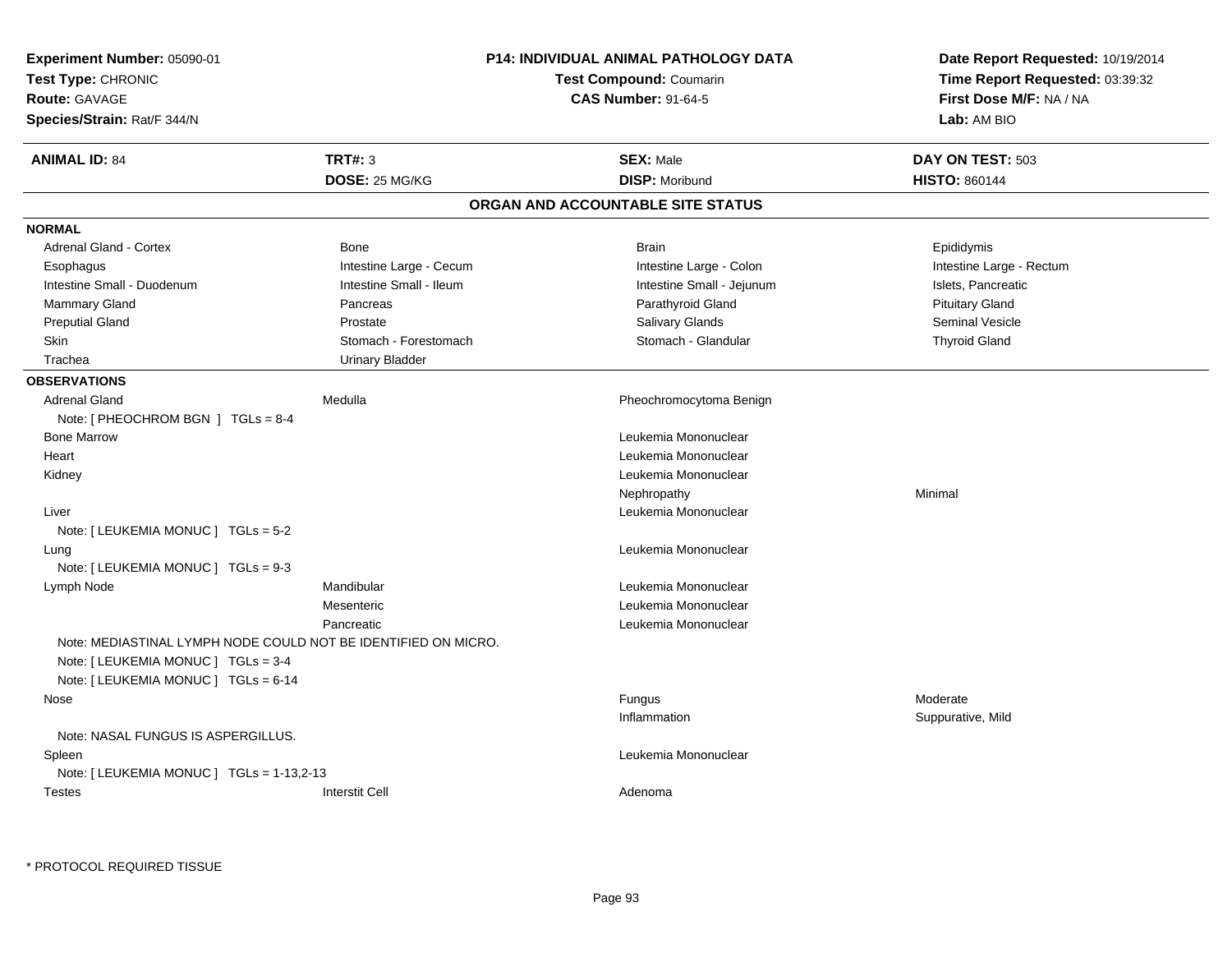| Experiment Number: 05090-01       |                            | <b>P14: INDIVIDUAL ANIMAL PATHOLOGY DATA</b> | Date Report Requested: 10/19/2014 |  |
|-----------------------------------|----------------------------|----------------------------------------------|-----------------------------------|--|
| <b>Test Type: CHRONIC</b>         |                            | <b>Test Compound: Coumarin</b>               | Time Report Requested: 03:39:32   |  |
| <b>Route: GAVAGE</b>              | <b>CAS Number: 91-64-5</b> |                                              | First Dose M/F: NA / NA           |  |
| Species/Strain: Rat/F 344/N       |                            |                                              | Lab: AM BIO                       |  |
| <b>ANIMAL ID: 84</b>              | TRT#: 3                    | <b>SEX: Male</b>                             | DAY ON TEST: 503                  |  |
|                                   | DOSE: 25 MG/KG             | <b>DISP: Moribund</b>                        | <b>HISTO: 860144</b>              |  |
|                                   |                            | ORGAN AND ACCOUNTABLE SITE STATUS            |                                   |  |
| Note: [ ADENOMA<br>1 TGLs = $7-5$ |                            |                                              |                                   |  |
| Thymus                            |                            | Leukemia Mononuclear                         |                                   |  |
| PRIMARY CAUSE OF DEATH            |                            |                                              |                                   |  |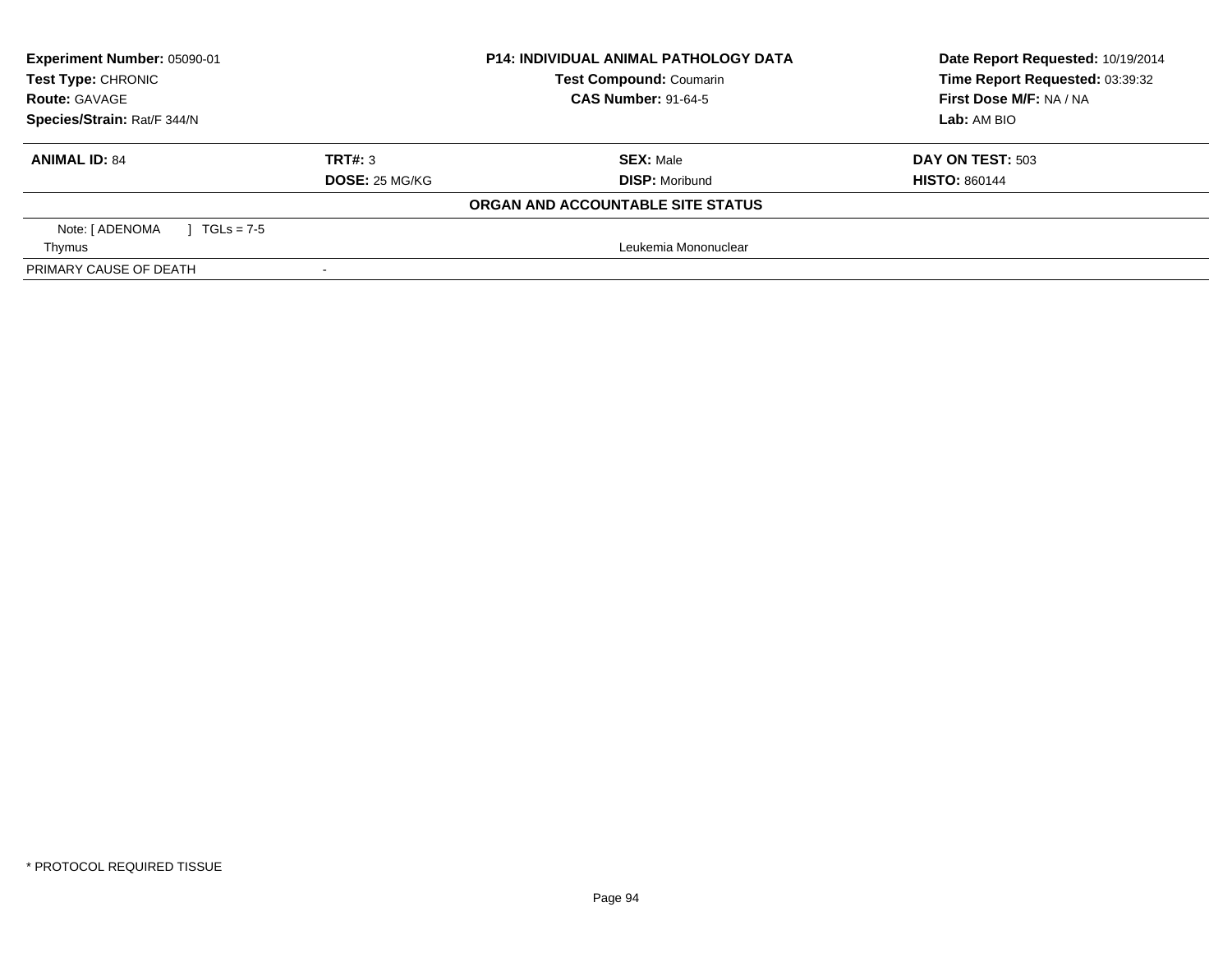| Experiment Number: 05090-01<br>Test Type: CHRONIC<br><b>Route: GAVAGE</b><br>Species/Strain: Rat/F 344/N | P14: INDIVIDUAL ANIMAL PATHOLOGY DATA<br><b>Test Compound: Coumarin</b><br><b>CAS Number: 91-64-5</b> |                                   | Date Report Requested: 10/19/2014<br>Time Report Requested: 03:39:32<br>First Dose M/F: NA / NA<br>Lab: AM BIO |
|----------------------------------------------------------------------------------------------------------|-------------------------------------------------------------------------------------------------------|-----------------------------------|----------------------------------------------------------------------------------------------------------------|
| <b>ANIMAL ID: 85</b>                                                                                     | <b>TRT#: 3</b>                                                                                        | <b>SEX: Male</b>                  | DAY ON TEST: 645                                                                                               |
|                                                                                                          | DOSE: 25 MG/KG                                                                                        | <b>DISP: Moribund</b>             | <b>HISTO: 860145</b>                                                                                           |
|                                                                                                          |                                                                                                       | ORGAN AND ACCOUNTABLE SITE STATUS |                                                                                                                |
| <b>NORMAL</b>                                                                                            |                                                                                                       |                                   |                                                                                                                |
| Adrenal Gland - Cortex                                                                                   | Adrenal Gland - Medulla                                                                               | Bone                              | <b>Bone Marrow</b>                                                                                             |
| <b>Brain</b>                                                                                             | Epididymis                                                                                            | Esophagus                         | Intestine Large - Cecum                                                                                        |
| Intestine Large - Colon                                                                                  | Intestine Large - Rectum                                                                              | Intestine Small - Duodenum        | Intestine Small - Ileum                                                                                        |
| Intestine Small - Jejunum                                                                                | Islets, Pancreatic                                                                                    | Lung                              | Lymph Node - Mandibular                                                                                        |
| Lymph Node - Mesenteric                                                                                  | Mammary Gland                                                                                         | Nose                              | Pancreas                                                                                                       |
| <b>Pituitary Gland</b>                                                                                   | <b>Preputial Gland</b>                                                                                | Salivary Glands                   | <b>Seminal Vesicle</b>                                                                                         |
| Skin                                                                                                     | Spleen                                                                                                | Thymus                            | Trachea                                                                                                        |
| <b>Urinary Bladder</b>                                                                                   |                                                                                                       |                                   |                                                                                                                |
| <b>OBSERVATIONS</b>                                                                                      |                                                                                                       |                                   |                                                                                                                |
| Heart                                                                                                    |                                                                                                       | Cardiomyopathy                    | Mild                                                                                                           |
| Kidney                                                                                                   | Cortex                                                                                                | Cyst                              |                                                                                                                |
|                                                                                                          |                                                                                                       | Nephropathy                       | Marked                                                                                                         |
| [Cyst TGLS = $5-1$ ]                                                                                     |                                                                                                       |                                   |                                                                                                                |
| [Nephropathy TGLS = 4-1]                                                                                 |                                                                                                       |                                   |                                                                                                                |
| Liver                                                                                                    | <b>Bile Duct</b>                                                                                      | Hyperplasia                       | Minimal                                                                                                        |
| Mesentery                                                                                                | Fat                                                                                                   | Inflammation                      | Chronic, Mild                                                                                                  |
| Note: $[INFLAMMATION ] TGLs = 6-13$                                                                      |                                                                                                       |                                   |                                                                                                                |
| Parathyroid Gland                                                                                        |                                                                                                       | Hyperplasia                       | Mild                                                                                                           |
| Note: [HYPERPLASIA ] TGLs = 1-9                                                                          |                                                                                                       |                                   |                                                                                                                |
| Prostate                                                                                                 |                                                                                                       | Inflammation                      | Suppurative, Mild                                                                                              |
| Stomach                                                                                                  | Forestomach                                                                                           | Inflammation                      | Chronic, Moderate                                                                                              |
|                                                                                                          | Glandular                                                                                             | Ulcer                             | Mild                                                                                                           |
| Note: [ INFLAMMATION ] TGLs = 7-13                                                                       |                                                                                                       |                                   |                                                                                                                |
| Note: [ ULCER<br>$J \cdot TGLs = 8-13$                                                                   |                                                                                                       |                                   |                                                                                                                |
| <b>Testes</b>                                                                                            | <b>Interstit Cell</b>                                                                                 | Adenoma                           |                                                                                                                |
| Note: [ ADENOMA<br>$\sqrt{ }$ TGLs = 2-5,3-5                                                             |                                                                                                       |                                   |                                                                                                                |
| <b>Thyroid Gland</b>                                                                                     | <b>Follicular Cel</b>                                                                                 | Adenoma                           |                                                                                                                |
| PRIMARY CAUSE OF DEATH                                                                                   |                                                                                                       |                                   |                                                                                                                |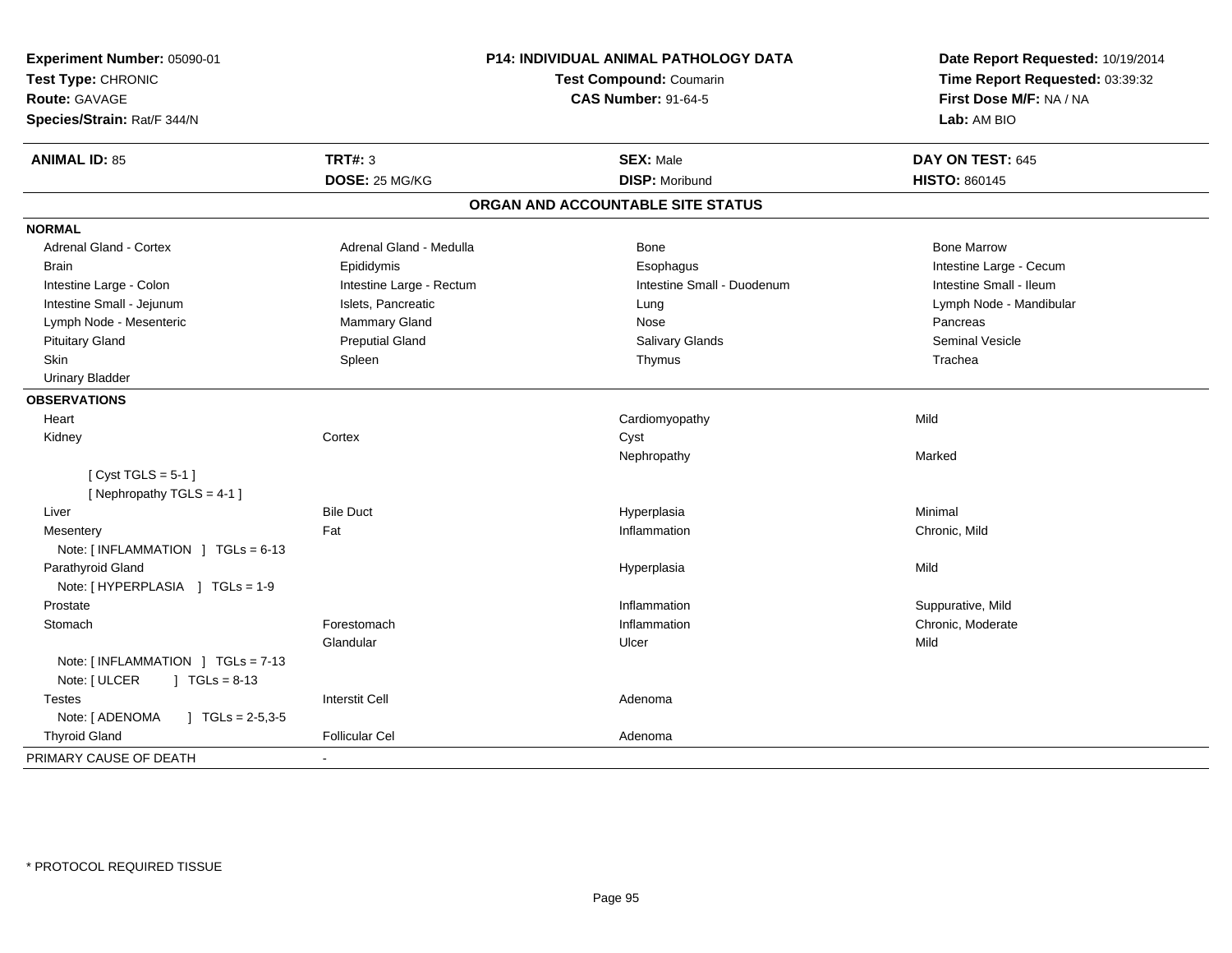| Experiment Number: 05090-01           | <b>P14: INDIVIDUAL ANIMAL PATHOLOGY DATA</b><br>Test Compound: Coumarin |                                   | Date Report Requested: 10/19/2014 |
|---------------------------------------|-------------------------------------------------------------------------|-----------------------------------|-----------------------------------|
| Test Type: CHRONIC                    |                                                                         |                                   | Time Report Requested: 03:39:32   |
| <b>Route: GAVAGE</b>                  |                                                                         | <b>CAS Number: 91-64-5</b>        | First Dose M/F: NA / NA           |
| Species/Strain: Rat/F 344/N           |                                                                         |                                   | Lab: AM BIO                       |
| <b>ANIMAL ID: 86</b>                  | TRT#: 3                                                                 | <b>SEX: Male</b>                  | DAY ON TEST: 352                  |
|                                       | DOSE: 25 MG/KG                                                          | <b>DISP:</b> Gavage Death         | <b>HISTO: 860146</b>              |
|                                       |                                                                         | ORGAN AND ACCOUNTABLE SITE STATUS |                                   |
| <b>NORMAL</b>                         |                                                                         |                                   |                                   |
| <b>Adrenal Gland - Cortex</b>         | Adrenal Gland - Medulla                                                 | Bone                              | <b>Bone Marrow</b>                |
| <b>Brain</b>                          | Epididymis                                                              | Intestine Large - Cecum           | Intestine Large - Colon           |
| Intestine Large - Rectum              | Intestine Small - Duodenum                                              | Intestine Small - Ileum           | Intestine Small - Jejunum         |
| Islets, Pancreatic                    | Lymph Node - Mandibular                                                 | Lymph Node - Mesenteric           | <b>Mammary Gland</b>              |
| Pancreas                              | Parathyroid Gland                                                       | <b>Pituitary Gland</b>            | <b>Preputial Gland</b>            |
| Prostate                              | Salivary Glands                                                         | <b>Seminal Vesicle</b>            | Spleen                            |
| Stomach - Forestomach                 | Stomach - Glandular                                                     | <b>Testes</b>                     | Thymus                            |
| <b>Thyroid Gland</b>                  | Trachea                                                                 | <b>Urinary Bladder</b>            |                                   |
| <b>OBSERVATIONS</b>                   |                                                                         |                                   |                                   |
| Esophagus                             | Periesoph Tiss                                                          | Hemorrhage                        | Marked                            |
| Heart                                 |                                                                         | Cardiomyopathy                    | Minimal                           |
| Kidney                                |                                                                         | Nephropathy                       | Minimal                           |
| Larynx                                |                                                                         | Hemorrhage                        | Marked                            |
| Note: [ HEMORRHAGE<br>$1 TGLs = 4-12$ |                                                                         |                                   |                                   |
| Liver                                 |                                                                         | Fatty Change                      | Minimal                           |
| Note: [ FATTY CHANGE ] TGLs = 7-2     |                                                                         |                                   |                                   |
| Lung                                  |                                                                         | Hemorrhage                        | Mild                              |
| Nose                                  |                                                                         | Hemorrhage                        | Mild                              |
| Skin                                  |                                                                         | Hemorrhage                        | Minimal                           |
| Note: [ HEMORRHAGE<br>$TGLs = 1-8$    |                                                                         |                                   |                                   |
| PRIMARY CAUSE OF DEATH                |                                                                         |                                   |                                   |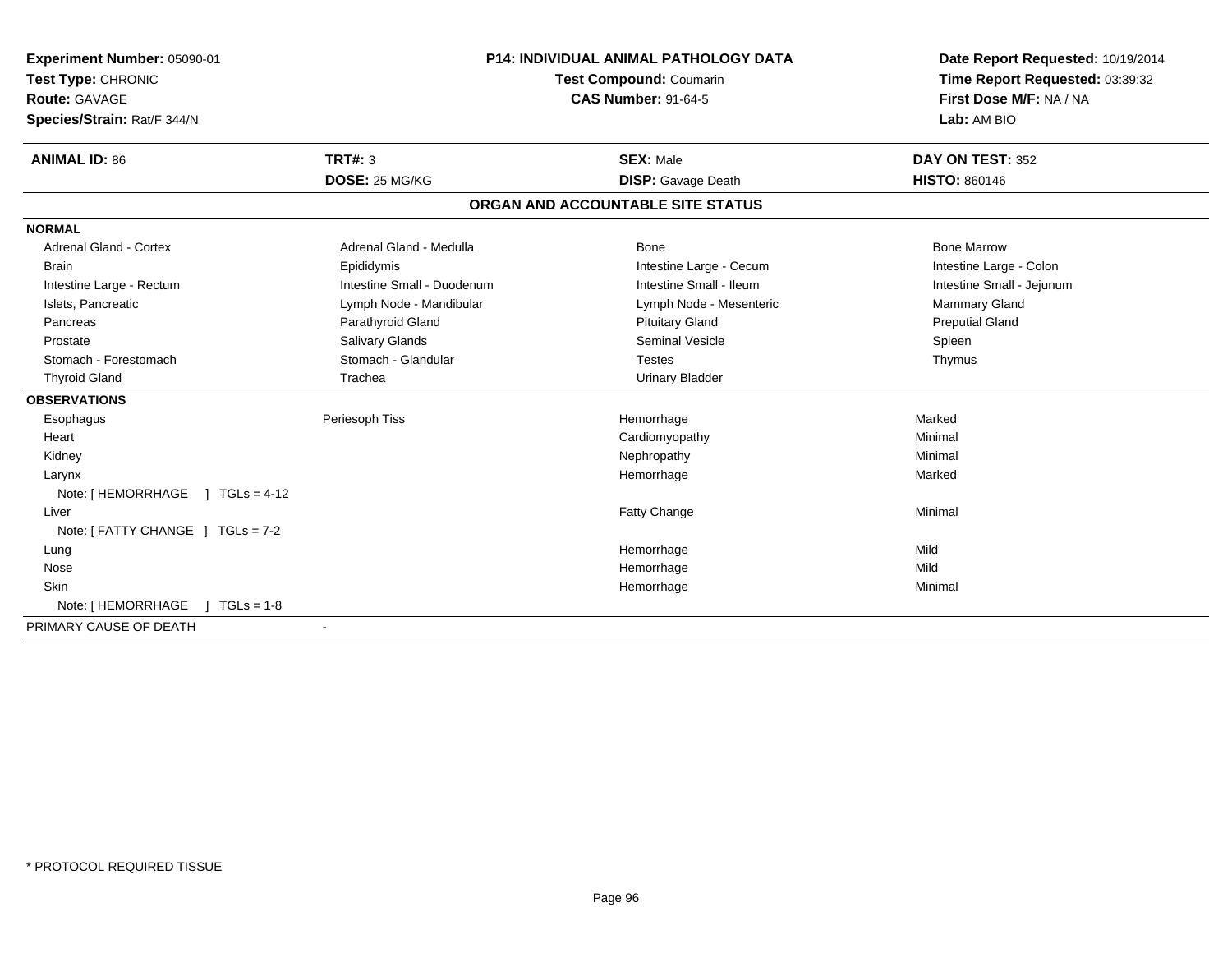| Experiment Number: 05090-01<br><b>Test Type: CHRONIC</b><br><b>Route: GAVAGE</b><br>Species/Strain: Rat/F 344/N |                       | <b>P14: INDIVIDUAL ANIMAL PATHOLOGY DATA</b><br><b>Test Compound: Coumarin</b><br><b>CAS Number: 91-64-5</b> | Date Report Requested: 10/19/2014<br>Time Report Requested: 03:39:32<br>First Dose M/F: NA / NA<br>Lab: AM BIO |  |
|-----------------------------------------------------------------------------------------------------------------|-----------------------|--------------------------------------------------------------------------------------------------------------|----------------------------------------------------------------------------------------------------------------|--|
| <b>ANIMAL ID: 87</b>                                                                                            | TRT#: 3               | <b>SEX: Male</b>                                                                                             | DAY ON TEST: 455                                                                                               |  |
|                                                                                                                 | <b>DOSE: 25 MG/KG</b> | <b>DISP:</b> Interval Sacrifice                                                                              | <b>HISTO: 860147</b>                                                                                           |  |
| <b>OBSERVATIONS</b>                                                                                             |                       |                                                                                                              |                                                                                                                |  |
| Kidney                                                                                                          |                       | Nephropathy                                                                                                  | Minimal                                                                                                        |  |
| Liver                                                                                                           | Hepatocyte            | Degeneration                                                                                                 | Granular, Minimal                                                                                              |  |
|                                                                                                                 |                       | <b>Fatty Change</b>                                                                                          | Moderate                                                                                                       |  |
|                                                                                                                 | <b>Bile Duct</b>      | Hyperplasia                                                                                                  | Mild                                                                                                           |  |
| Note: [ FATTY CHANGE ]<br>$TGLs = 1-2$                                                                          |                       |                                                                                                              |                                                                                                                |  |
| PRIMARY CAUSE OF DEATH                                                                                          |                       |                                                                                                              |                                                                                                                |  |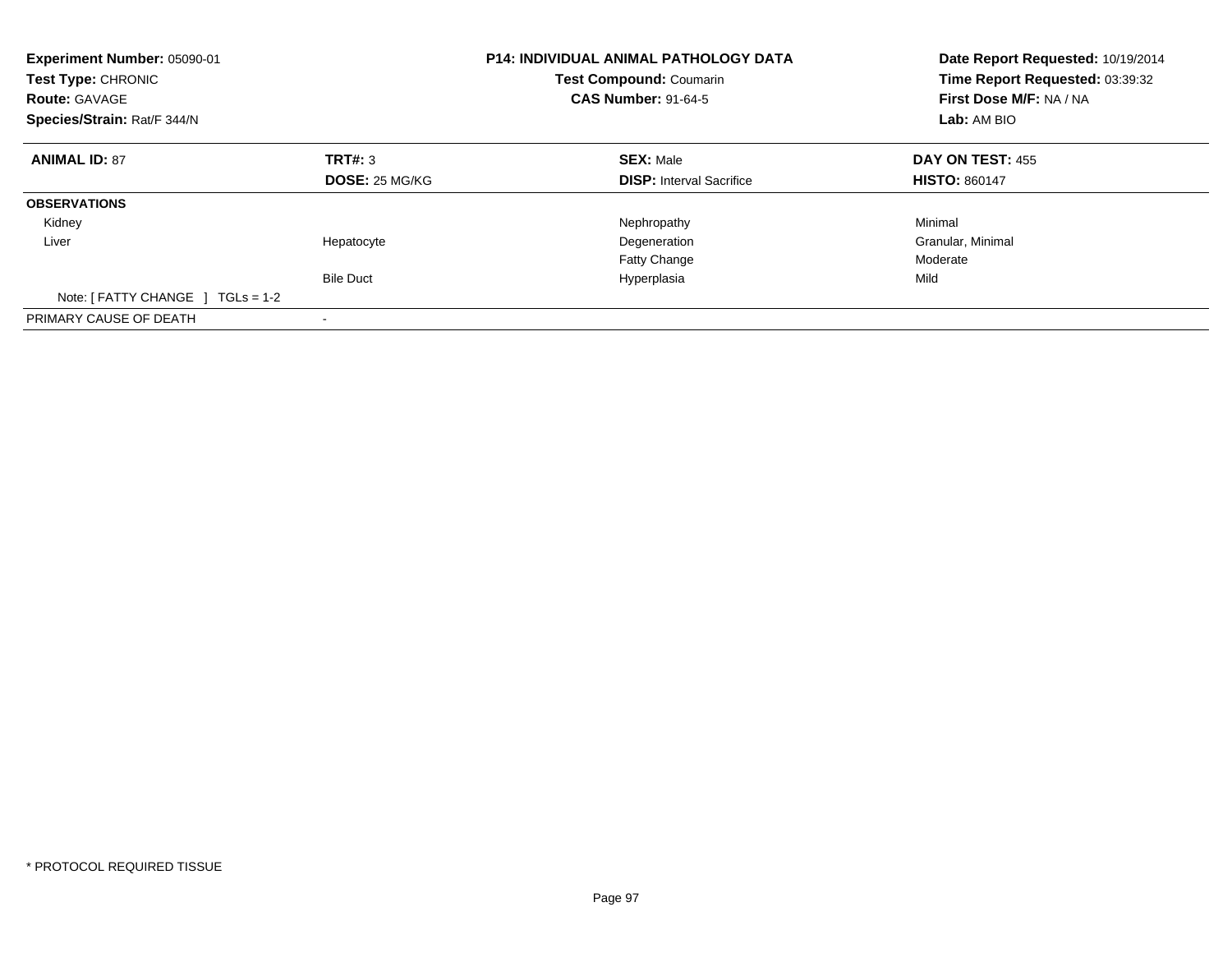| Experiment Number: 05090-01<br>Test Type: CHRONIC<br>Route: GAVAGE<br>Species/Strain: Rat/F 344/N | <b>P14: INDIVIDUAL ANIMAL PATHOLOGY DATA</b><br>Test Compound: Coumarin<br><b>CAS Number: 91-64-5</b> |                                   | Date Report Requested: 10/19/2014<br>Time Report Requested: 03:39:32<br>First Dose M/F: NA / NA<br>Lab: AM BIO |  |
|---------------------------------------------------------------------------------------------------|-------------------------------------------------------------------------------------------------------|-----------------------------------|----------------------------------------------------------------------------------------------------------------|--|
| <b>ANIMAL ID: 88</b>                                                                              | <b>TRT#: 3</b>                                                                                        | <b>SEX: Male</b>                  | DAY ON TEST: 694                                                                                               |  |
|                                                                                                   | DOSE: 25 MG/KG                                                                                        | <b>DISP: Moribund</b>             | <b>HISTO: 860148</b>                                                                                           |  |
|                                                                                                   |                                                                                                       | ORGAN AND ACCOUNTABLE SITE STATUS |                                                                                                                |  |
| <b>NORMAL</b>                                                                                     |                                                                                                       |                                   |                                                                                                                |  |
| <b>Adrenal Gland - Cortex</b>                                                                     | Adrenal Gland - Medulla                                                                               | Bone                              | <b>Bone Marrow</b>                                                                                             |  |
| <b>Brain</b>                                                                                      | Epididymis                                                                                            | Esophagus                         | Intestine Large - Cecum                                                                                        |  |
| Intestine Large - Colon                                                                           | Intestine Large - Rectum                                                                              | Intestine Small - Duodenum        | Intestine Small - Ileum                                                                                        |  |
| Intestine Small - Jejunum                                                                         | Islets, Pancreatic                                                                                    | Lung                              | Lymph Node - Mandibular                                                                                        |  |
| Lymph Node - Mesenteric                                                                           | Mammary Gland                                                                                         | Nose                              | Pancreas                                                                                                       |  |
| <b>Pituitary Gland</b>                                                                            | <b>Preputial Gland</b>                                                                                | Prostate                          | Salivary Glands                                                                                                |  |
| <b>Seminal Vesicle</b>                                                                            | Skin                                                                                                  | Spleen                            | Thymus                                                                                                         |  |
| <b>Thyroid Gland</b>                                                                              | Trachea                                                                                               | <b>Urinary Bladder</b>            |                                                                                                                |  |
| <b>OBSERVATIONS</b>                                                                               |                                                                                                       |                                   |                                                                                                                |  |
| Heart                                                                                             |                                                                                                       | Cardiomyopathy                    | Mild                                                                                                           |  |
| Kidney                                                                                            | <b>Renal Tubule</b>                                                                                   | Hyperplasia                       | Mild                                                                                                           |  |
|                                                                                                   |                                                                                                       | Nephropathy                       | Marked                                                                                                         |  |
| [Nephropathy TGLS = 2-1]                                                                          |                                                                                                       |                                   |                                                                                                                |  |
| Liver                                                                                             |                                                                                                       | <b>Eosinophilic Focus</b>         |                                                                                                                |  |
|                                                                                                   | <b>Bile Duct</b>                                                                                      | Hyperplasia                       | Mild                                                                                                           |  |
| Parathyroid Gland                                                                                 |                                                                                                       | Hyperplasia                       | Moderate                                                                                                       |  |
| Stomach                                                                                           | Glandular                                                                                             | Inflammation                      | Chronic, Moderate                                                                                              |  |
|                                                                                                   | Forestomach                                                                                           | Ulcer                             | Marked                                                                                                         |  |
| Note: [INFLAMMATION ] TGLs = 6-14<br>Note: [ ULCER<br>$J \cdot TGLs = 1-14,5-14$                  |                                                                                                       |                                   |                                                                                                                |  |
| Testes                                                                                            | <b>Interstit Cell</b>                                                                                 | Adenoma                           |                                                                                                                |  |
| Note: [ ADENOMA<br>$\sqrt{ }$ TGLs = 3-5                                                          |                                                                                                       |                                   |                                                                                                                |  |
| PRIMARY CAUSE OF DEATH                                                                            |                                                                                                       |                                   |                                                                                                                |  |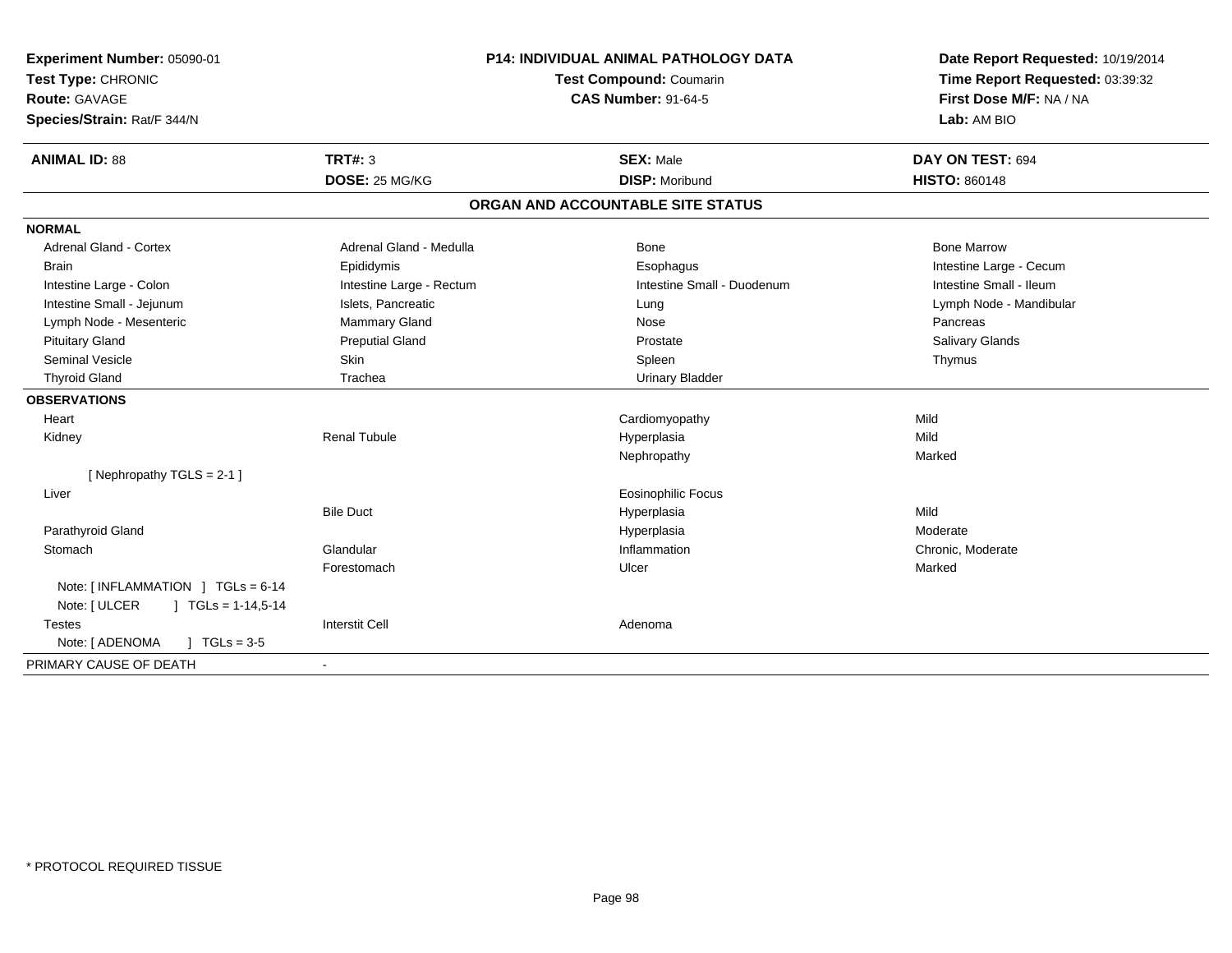| <b>Experiment Number: 05090-01</b><br>Test Type: CHRONIC<br><b>Route: GAVAGE</b><br>Species/Strain: Rat/F 344/N |                          | <b>P14: INDIVIDUAL ANIMAL PATHOLOGY DATA</b><br><b>Test Compound: Coumarin</b><br><b>CAS Number: 91-64-5</b> | Date Report Requested: 10/19/2014<br>Time Report Requested: 03:39:32<br>First Dose M/F: NA / NA<br>Lab: AM BIO |  |
|-----------------------------------------------------------------------------------------------------------------|--------------------------|--------------------------------------------------------------------------------------------------------------|----------------------------------------------------------------------------------------------------------------|--|
| <b>ANIMAL ID: 89</b>                                                                                            | TRT#: 3                  | <b>SEX: Male</b>                                                                                             | DAY ON TEST: 343                                                                                               |  |
|                                                                                                                 | DOSE: 25 MG/KG           | <b>DISP: Moribund</b>                                                                                        | <b>HISTO: 860149</b>                                                                                           |  |
|                                                                                                                 |                          | ORGAN AND ACCOUNTABLE SITE STATUS                                                                            |                                                                                                                |  |
| <b>NORMAL</b>                                                                                                   |                          |                                                                                                              |                                                                                                                |  |
| <b>Adrenal Gland - Cortex</b>                                                                                   | Adrenal Gland - Medulla  | Bone                                                                                                         | <b>Bone Marrow</b>                                                                                             |  |
| <b>Brain</b>                                                                                                    | Epididymis               | Esophagus                                                                                                    | Intestine Large - Cecum                                                                                        |  |
| Intestine Large - Colon                                                                                         | Intestine Large - Rectum | Intestine Small - Duodenum                                                                                   | Intestine Small - Ileum                                                                                        |  |
| Intestine Small - Jejunum                                                                                       | Islets, Pancreatic       | Liver                                                                                                        | Lung                                                                                                           |  |
| Lymph Node - Mandibular                                                                                         | Lymph Node - Mesenteric  | <b>Mammary Gland</b>                                                                                         | Nose                                                                                                           |  |
| Pancreas                                                                                                        | Parathyroid Gland        | <b>Pituitary Gland</b>                                                                                       | Prostate                                                                                                       |  |
| <b>Salivary Glands</b>                                                                                          | <b>Seminal Vesicle</b>   | Spleen                                                                                                       | Stomach - Forestomach                                                                                          |  |
| Stomach - Glandular                                                                                             | Thymus                   | <b>Thyroid Gland</b>                                                                                         | Trachea                                                                                                        |  |
| <b>Urinary Bladder</b>                                                                                          |                          |                                                                                                              |                                                                                                                |  |
| <b>OBSERVATIONS</b>                                                                                             |                          |                                                                                                              |                                                                                                                |  |
| Heart                                                                                                           |                          | Cardiomyopathy                                                                                               | Minimal                                                                                                        |  |
| Kidney                                                                                                          |                          | Nephropathy                                                                                                  | Minimal                                                                                                        |  |
| <b>Preputial Gland</b>                                                                                          |                          | Inflammation                                                                                                 | Chronic, Marked                                                                                                |  |
| Note: $[INFLAMMATION] TGLs = 1-12$                                                                              |                          |                                                                                                              |                                                                                                                |  |
| Skin                                                                                                            |                          | Inflammation                                                                                                 | Chronic, Moderate                                                                                              |  |
| Note: $[INFLAMMATION] TGLs = 2-12$                                                                              |                          |                                                                                                              |                                                                                                                |  |
| <b>Testes</b>                                                                                                   | <b>Interstit Cell</b>    | Hyperplasia                                                                                                  | Mild                                                                                                           |  |
| PRIMARY CAUSE OF DEATH                                                                                          |                          |                                                                                                              |                                                                                                                |  |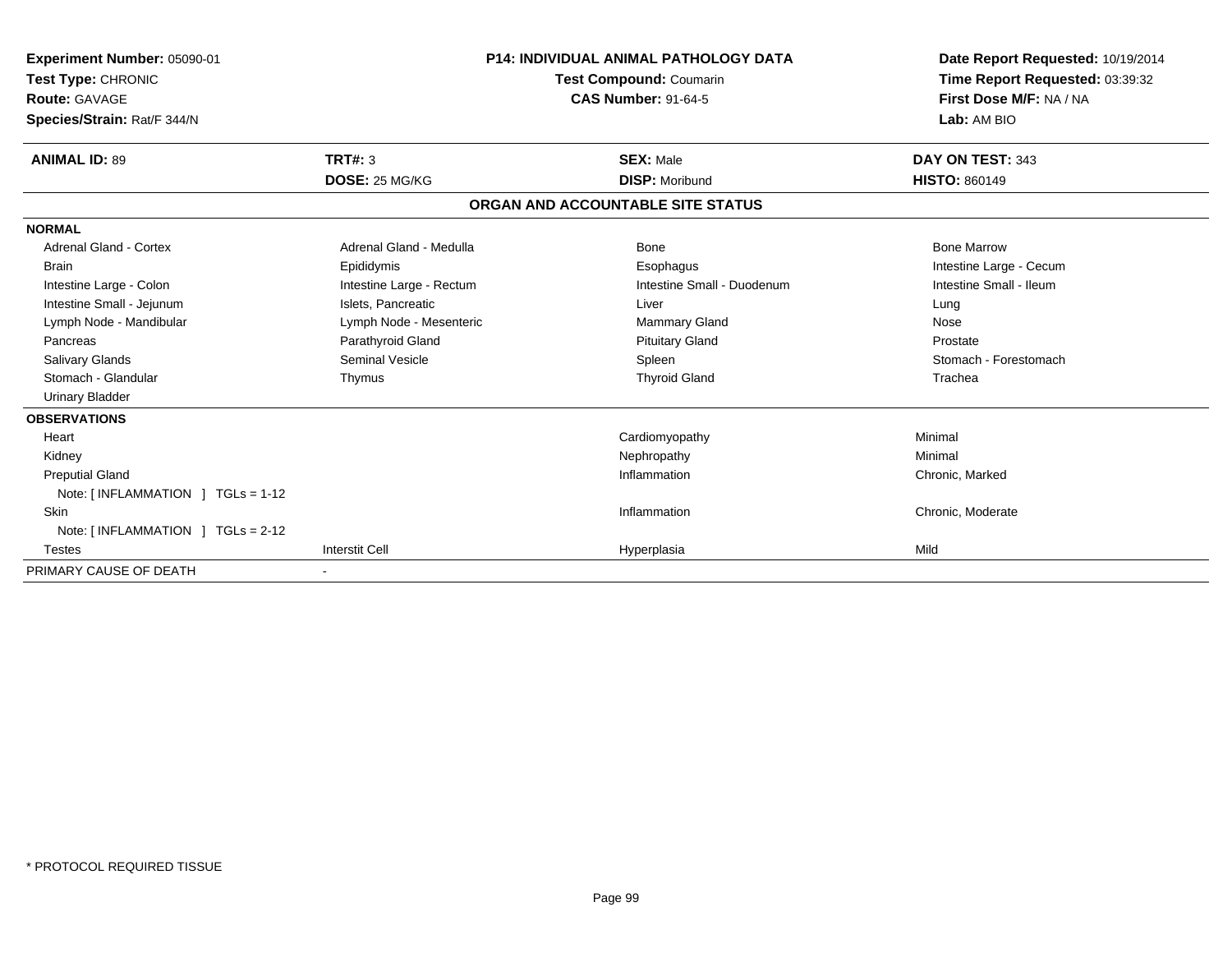| Experiment Number: 05090-01<br>Test Type: CHRONIC<br><b>Route: GAVAGE</b><br>Species/Strain: Rat/F 344/N |                       | <b>P14: INDIVIDUAL ANIMAL PATHOLOGY DATA</b><br><b>Test Compound: Coumarin</b><br><b>CAS Number: 91-64-5</b> | Date Report Requested: 10/19/2014<br>Time Report Requested: 03:39:32<br>First Dose M/F: NA / NA<br>Lab: AM BIO |  |
|----------------------------------------------------------------------------------------------------------|-----------------------|--------------------------------------------------------------------------------------------------------------|----------------------------------------------------------------------------------------------------------------|--|
| <b>ANIMAL ID: 90</b>                                                                                     | TRT#: 3               | <b>SEX: Male</b>                                                                                             | DAY ON TEST: 455                                                                                               |  |
|                                                                                                          | <b>DOSE: 25 MG/KG</b> | <b>DISP:</b> Interval Sacrifice                                                                              | <b>HISTO: 860150</b>                                                                                           |  |
| <b>OBSERVATIONS</b>                                                                                      |                       |                                                                                                              |                                                                                                                |  |
| Kidney                                                                                                   |                       | Nephropathy                                                                                                  | Mild                                                                                                           |  |
| Liver                                                                                                    | Hepatocyte            | Degeneration                                                                                                 | Granular, Minimal                                                                                              |  |
|                                                                                                          |                       | Fatty Change                                                                                                 | Mild                                                                                                           |  |
| Testes                                                                                                   | <b>Interstit Cell</b> | Adenoma                                                                                                      |                                                                                                                |  |
| [ Adenoma TGLS = 1-5 ]                                                                                   |                       |                                                                                                              |                                                                                                                |  |
| PRIMARY CAUSE OF DEATH                                                                                   |                       |                                                                                                              |                                                                                                                |  |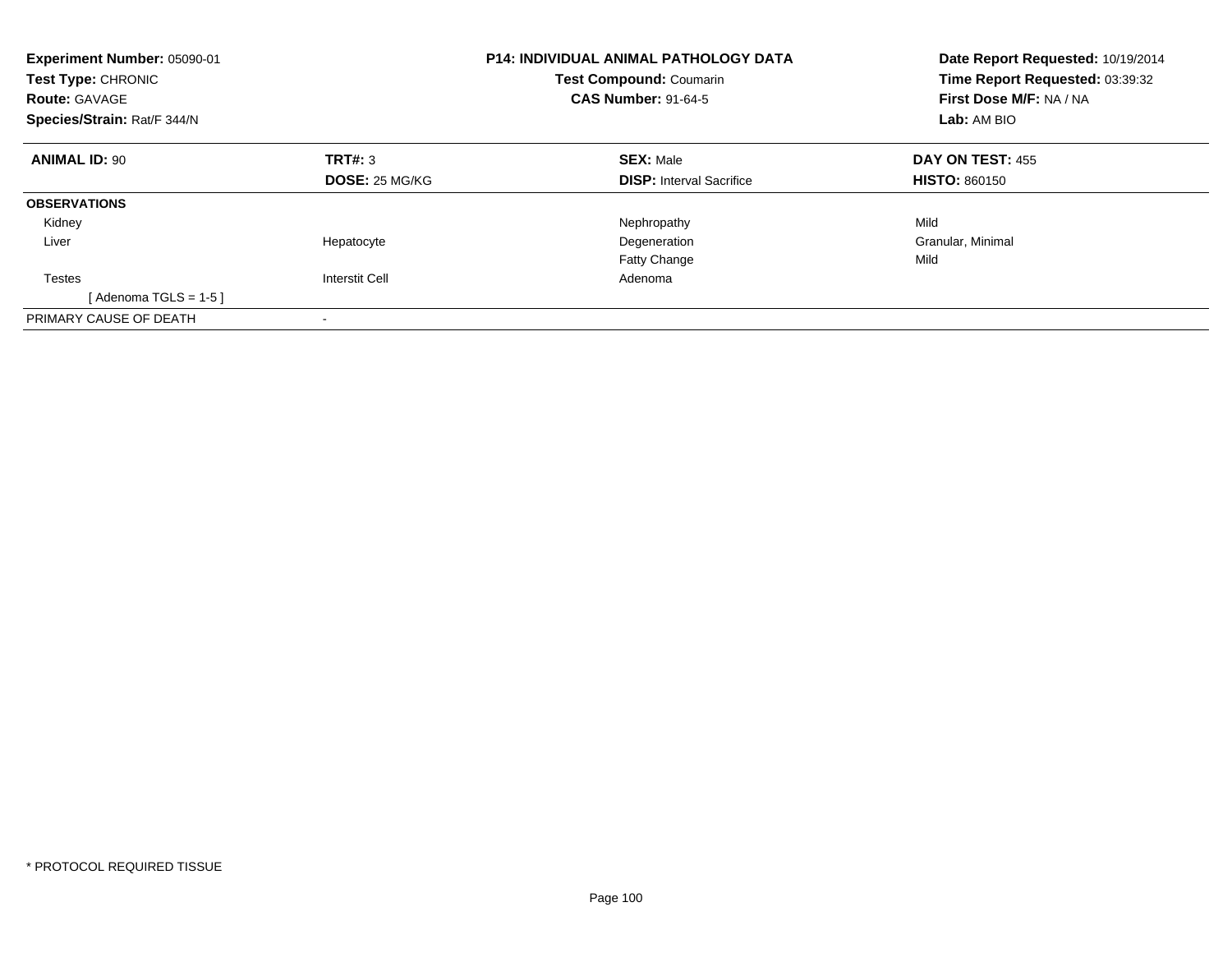| Experiment Number: 05090-01<br>Test Type: CHRONIC<br>Route: GAVAGE<br>Species/Strain: Rat/F 344/N | <b>P14: INDIVIDUAL ANIMAL PATHOLOGY DATA</b><br><b>Test Compound: Coumarin</b><br><b>CAS Number: 91-64-5</b> |                                       | Date Report Requested: 10/19/2014<br>Time Report Requested: 03:39:32<br>First Dose M/F: NA / NA<br>Lab: AM BIO |  |
|---------------------------------------------------------------------------------------------------|--------------------------------------------------------------------------------------------------------------|---------------------------------------|----------------------------------------------------------------------------------------------------------------|--|
| <b>ANIMAL ID: 91</b>                                                                              | <b>TRT#: 3</b>                                                                                               | <b>SEX: Male</b><br><b>DISP: Dead</b> | DAY ON TEST: 600                                                                                               |  |
|                                                                                                   | DOSE: 25 MG/KG                                                                                               |                                       | <b>HISTO: 860151</b>                                                                                           |  |
|                                                                                                   |                                                                                                              | ORGAN AND ACCOUNTABLE SITE STATUS     |                                                                                                                |  |
| <b>NORMAL</b>                                                                                     |                                                                                                              |                                       |                                                                                                                |  |
| Adrenal Gland - Cortex                                                                            | Bone                                                                                                         | <b>Bone Marrow</b>                    | <b>Brain</b>                                                                                                   |  |
| Epididymis                                                                                        | Esophagus                                                                                                    | Intestine Large - Colon               | Intestine Large - Rectum                                                                                       |  |
| Islets, Pancreatic                                                                                | Lung                                                                                                         | Lymph Node - Mandibular               | Lymph Node - Mesenteric                                                                                        |  |
| Mammary Gland                                                                                     | Nose                                                                                                         | Parathyroid Gland                     | <b>Preputial Gland</b>                                                                                         |  |
| Prostate                                                                                          | Salivary Glands                                                                                              | <b>Seminal Vesicle</b>                | Skin                                                                                                           |  |
| Stomach - Forestomach                                                                             | Thymus                                                                                                       | <b>Thyroid Gland</b>                  | Trachea                                                                                                        |  |
| <b>Urinary Bladder</b>                                                                            |                                                                                                              |                                       |                                                                                                                |  |
| <b>AUTO PRECLUDES DIAG.</b>                                                                       |                                                                                                              |                                       |                                                                                                                |  |
| Intestine Large - Cecum                                                                           | Intestine Small - Duodenum                                                                                   | Intestine Small - Ileum               | Intestine Small - Jejunum                                                                                      |  |
| Pancreas                                                                                          | <b>Pituitary Gland</b>                                                                                       | Stomach - Glandular                   |                                                                                                                |  |
| <b>OBSERVATIONS</b>                                                                               |                                                                                                              |                                       |                                                                                                                |  |
| Adrenal Gland                                                                                     | Medulla                                                                                                      | Pheochromocytoma Benign               |                                                                                                                |  |
| Heart                                                                                             |                                                                                                              | Cardiomyopathy                        | Moderate                                                                                                       |  |
| Kidney                                                                                            |                                                                                                              | Nephropathy                           | Mild                                                                                                           |  |
| Liver                                                                                             | <b>Bile Duct</b>                                                                                             | Hyperplasia                           | Mild                                                                                                           |  |
| Mesentery                                                                                         | Fat                                                                                                          | <b>Necrosis</b>                       | Coagulative, Moderate                                                                                          |  |
| Note: [ NECROSIS<br>$\sqrt{1}$ TGLs = 6,7-14                                                      |                                                                                                              |                                       |                                                                                                                |  |
| Spleen                                                                                            |                                                                                                              | Hemorrhage                            | Marked                                                                                                         |  |
|                                                                                                   |                                                                                                              | Leukemia Mononuclear                  |                                                                                                                |  |
| Note: [ LEUKEMIA MONUC ] TGLs = 8-13<br>Note: [HEMORRHAGE ] TGLs = 9-13                           |                                                                                                              |                                       |                                                                                                                |  |
| <b>Testes</b>                                                                                     | <b>Interstit Cell</b>                                                                                        | Adenoma                               |                                                                                                                |  |
| Note: [ ADENOMA<br>$\int$ TGLs = 4,5-5                                                            |                                                                                                              |                                       |                                                                                                                |  |
| PRIMARY CAUSE OF DEATH                                                                            |                                                                                                              |                                       |                                                                                                                |  |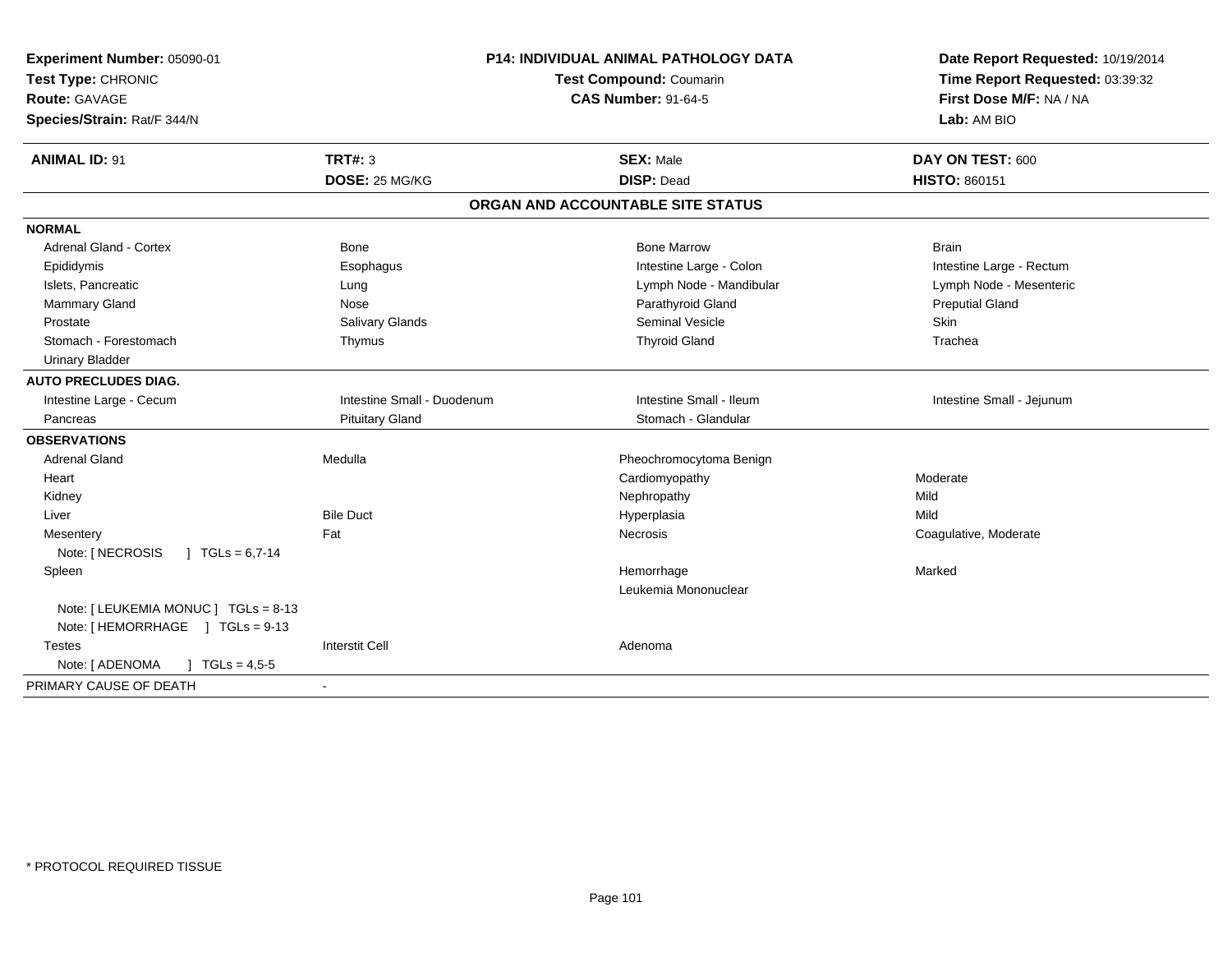| Experiment Number: 05090-01<br>Test Type: CHRONIC<br><b>Route: GAVAGE</b><br>Species/Strain: Rat/F 344/N |                       | <b>P14: INDIVIDUAL ANIMAL PATHOLOGY DATA</b><br><b>Test Compound: Coumarin</b><br><b>CAS Number: 91-64-5</b> | Date Report Requested: 10/19/2014<br>Time Report Requested: 03:39:32<br>First Dose M/F: NA / NA<br>Lab: AM BIO |  |
|----------------------------------------------------------------------------------------------------------|-----------------------|--------------------------------------------------------------------------------------------------------------|----------------------------------------------------------------------------------------------------------------|--|
| <b>ANIMAL ID: 92</b>                                                                                     | TRT#: 3               | <b>SEX: Male</b>                                                                                             | <b>DAY ON TEST: 455</b>                                                                                        |  |
|                                                                                                          | <b>DOSE: 25 MG/KG</b> | <b>DISP:</b> Interval Sacrifice                                                                              | <b>HISTO: 860152</b>                                                                                           |  |
| <b>OBSERVATIONS</b>                                                                                      |                       |                                                                                                              |                                                                                                                |  |
| Kidney                                                                                                   |                       | Nephropathy                                                                                                  | Moderate                                                                                                       |  |
| Liver                                                                                                    | Hepatocyte            | Degeneration                                                                                                 | Granular, Minimal                                                                                              |  |
|                                                                                                          |                       | <b>Fatty Change</b>                                                                                          | Minimal                                                                                                        |  |
|                                                                                                          | <b>Bile Duct</b>      | Hyperplasia                                                                                                  | Mild                                                                                                           |  |
| <b>Testes</b>                                                                                            | <b>Interstit Cell</b> | Adenoma                                                                                                      |                                                                                                                |  |
| [ Adenoma TGLS = 2-5,1-5 ]                                                                               |                       |                                                                                                              |                                                                                                                |  |
| PRIMARY CAUSE OF DEATH                                                                                   |                       |                                                                                                              |                                                                                                                |  |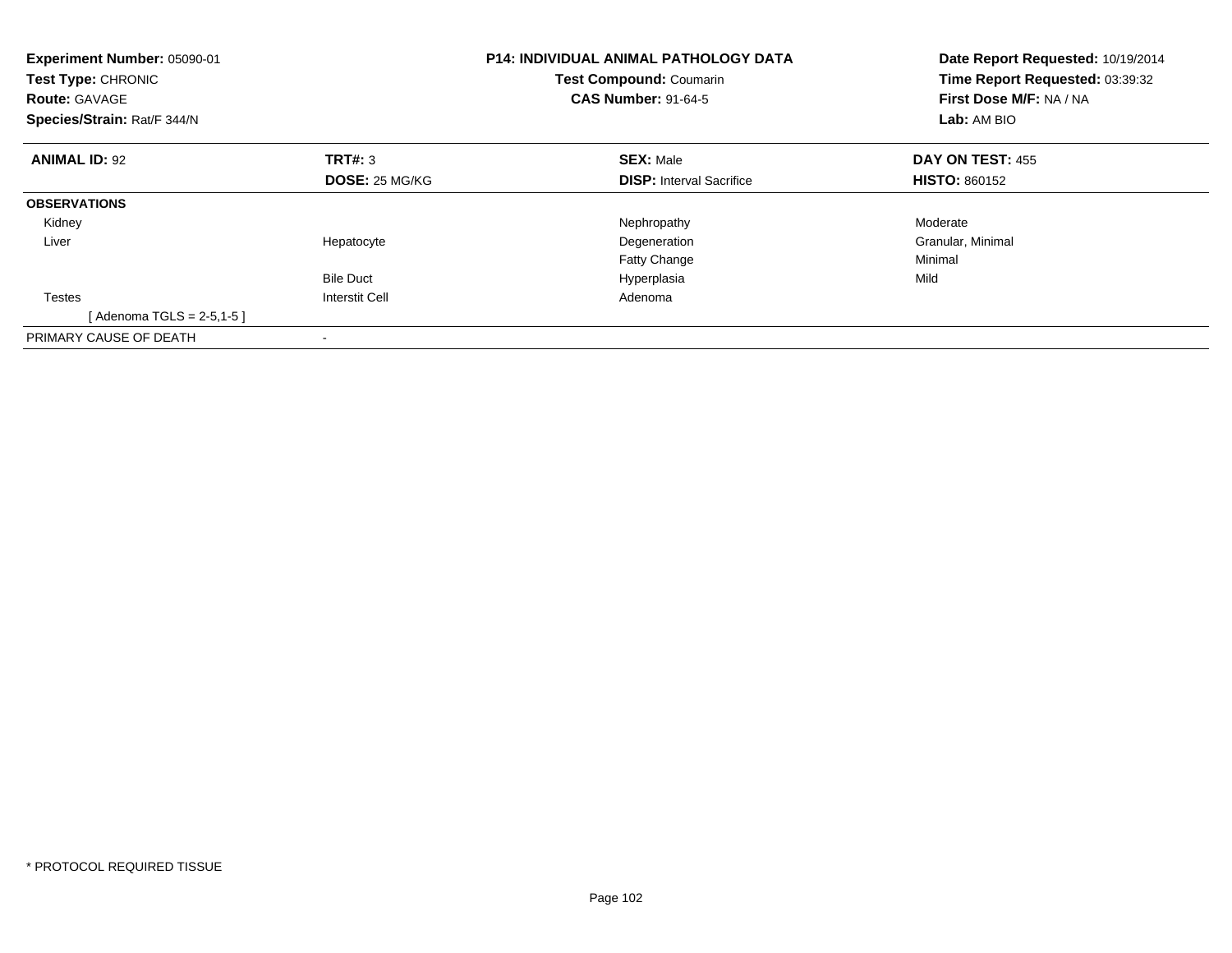| Experiment Number: 05090-01<br><b>Test Type: CHRONIC</b><br><b>Route: GAVAGE</b><br>Species/Strain: Rat/F 344/N |                       | <b>P14: INDIVIDUAL ANIMAL PATHOLOGY DATA</b><br><b>Test Compound: Coumarin</b><br><b>CAS Number: 91-64-5</b> | Date Report Requested: 10/19/2014<br>Time Report Requested: 03:39:32<br>First Dose M/F: NA / NA<br>Lab: AM BIO |  |
|-----------------------------------------------------------------------------------------------------------------|-----------------------|--------------------------------------------------------------------------------------------------------------|----------------------------------------------------------------------------------------------------------------|--|
| <b>ANIMAL ID: 93</b>                                                                                            | TRT#: 3               | <b>SEX: Male</b>                                                                                             | DAY ON TEST: 453                                                                                               |  |
|                                                                                                                 | <b>DOSE: 25 MG/KG</b> | <b>DISP:</b> Interval Sacrifice                                                                              | <b>HISTO: 860153</b>                                                                                           |  |
| <b>OBSERVATIONS</b>                                                                                             |                       |                                                                                                              |                                                                                                                |  |
| Kidney                                                                                                          |                       | Nephropathy                                                                                                  | Mild                                                                                                           |  |
| Liver                                                                                                           |                       | Fatty Change                                                                                                 | Minimal                                                                                                        |  |
|                                                                                                                 | <b>Bile Duct</b>      | Hyperplasia                                                                                                  | Minimal                                                                                                        |  |
| Testes                                                                                                          | Interstit Cell        | Adenoma                                                                                                      |                                                                                                                |  |
| [Adenoma TGLS = $1-5$ ]                                                                                         |                       |                                                                                                              |                                                                                                                |  |
| PRIMARY CAUSE OF DEATH                                                                                          |                       |                                                                                                              |                                                                                                                |  |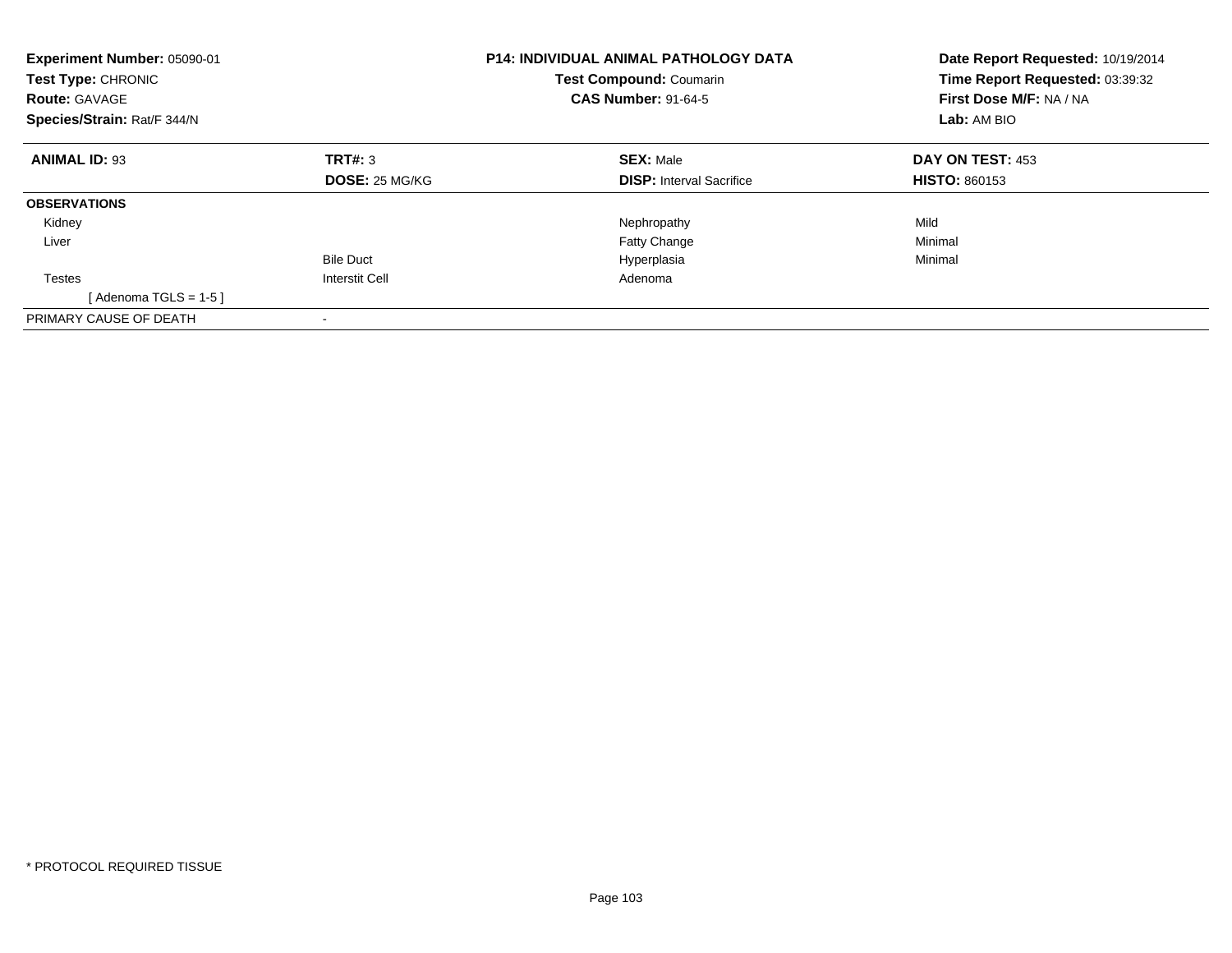| Experiment Number: 05090-01<br>Test Type: CHRONIC<br>Route: GAVAGE<br>Species/Strain: Rat/F 344/N | <b>P14: INDIVIDUAL ANIMAL PATHOLOGY DATA</b><br>Test Compound: Coumarin<br><b>CAS Number: 91-64-5</b> |                                   | Date Report Requested: 10/19/2014<br>Time Report Requested: 03:39:32<br>First Dose M/F: NA / NA<br>Lab: AM BIO |  |
|---------------------------------------------------------------------------------------------------|-------------------------------------------------------------------------------------------------------|-----------------------------------|----------------------------------------------------------------------------------------------------------------|--|
| <b>ANIMAL ID: 94</b>                                                                              | <b>TRT#: 3</b>                                                                                        | <b>SEX: Male</b>                  | DAY ON TEST: 636                                                                                               |  |
|                                                                                                   | DOSE: 25 MG/KG                                                                                        | <b>DISP: Moribund</b>             | <b>HISTO: 860154</b>                                                                                           |  |
|                                                                                                   |                                                                                                       | ORGAN AND ACCOUNTABLE SITE STATUS |                                                                                                                |  |
| <b>NORMAL</b>                                                                                     |                                                                                                       |                                   |                                                                                                                |  |
| Adrenal Gland - Cortex                                                                            | Adrenal Gland - Medulla                                                                               | Bone                              | <b>Bone Marrow</b>                                                                                             |  |
| <b>Brain</b>                                                                                      | Epididymis                                                                                            | Esophagus                         | Heart                                                                                                          |  |
| Intestine Large - Cecum                                                                           | Intestine Large - Colon                                                                               | Intestine Large - Rectum          | Intestine Small - Duodenum                                                                                     |  |
| Intestine Small - Ileum                                                                           | Intestine Small - Jejunum                                                                             | Islets, Pancreatic                | Lymph Node - Mandibular                                                                                        |  |
| Lymph Node - Mesenteric                                                                           | <b>Mammary Gland</b>                                                                                  | Pancreas                          | <b>Preputial Gland</b>                                                                                         |  |
| Prostate                                                                                          | Salivary Glands                                                                                       | Seminal Vesicle                   | <b>Skin</b>                                                                                                    |  |
| Stomach - Glandular                                                                               | Thymus                                                                                                | <b>Thyroid Gland</b>              | Trachea                                                                                                        |  |
| <b>Urinary Bladder</b>                                                                            |                                                                                                       |                                   |                                                                                                                |  |
| <b>OBSERVATIONS</b>                                                                               |                                                                                                       |                                   |                                                                                                                |  |
| Kidney                                                                                            |                                                                                                       | Nephropathy                       | Marked                                                                                                         |  |
| Note: [NEPHROPATHY ] TGLs = 2-1                                                                   |                                                                                                       |                                   |                                                                                                                |  |
| Liver                                                                                             | <b>Bile Duct</b>                                                                                      | Hyperplasia                       | Minimal                                                                                                        |  |
|                                                                                                   |                                                                                                       | Inflammation                      | Suppurative, Marked                                                                                            |  |
|                                                                                                   |                                                                                                       | Necrosis                          | Coagulative, Minimal                                                                                           |  |
| Note: [INFLAMMATION ] TGLs = 6-13                                                                 |                                                                                                       |                                   |                                                                                                                |  |
| Lung                                                                                              |                                                                                                       | Inflammation                      | Suppurative, Mild                                                                                              |  |
| Mesentery                                                                                         | Fat                                                                                                   | Inflammation                      | Suppurative, Marked                                                                                            |  |
| Note: $\lceil$ INFLAMMATION $\lceil$ TGLs = 6-13                                                  |                                                                                                       |                                   |                                                                                                                |  |
| Nose                                                                                              |                                                                                                       | Inflammation                      | Suppurative, Minimal                                                                                           |  |
| Parathyroid Gland                                                                                 |                                                                                                       | Hyperplasia                       | Mild                                                                                                           |  |
| Note: [HYPERPLASIA ] TGLs = 3-9                                                                   |                                                                                                       |                                   |                                                                                                                |  |
| <b>Pituitary Gland</b>                                                                            | Pars Distalis                                                                                         | Adenoma                           |                                                                                                                |  |
| Note: [ ADENOMA<br>$\sqrt{1}$ TGLs = 3-4                                                          |                                                                                                       |                                   |                                                                                                                |  |
| Spleen                                                                                            |                                                                                                       | Inflammation                      | Suppurative, Marked                                                                                            |  |
| Note: [INFLAMMATION ] TGLs = 7-13                                                                 |                                                                                                       |                                   |                                                                                                                |  |
| Stomach                                                                                           | Forestomach                                                                                           | Inflammation                      | Suppurative, Marked                                                                                            |  |
|                                                                                                   | Forestomach                                                                                           | Ulcer                             | Marked                                                                                                         |  |
| Note: [ ULCER<br>$\vert$ TGLs = 4-13                                                              |                                                                                                       |                                   |                                                                                                                |  |
| <b>Testes</b>                                                                                     | <b>Interstit Cell</b>                                                                                 | Adenoma                           |                                                                                                                |  |
| Note: [ ADENOMA<br>$\sqrt{1}$ TGLs = 1-5                                                          |                                                                                                       |                                   |                                                                                                                |  |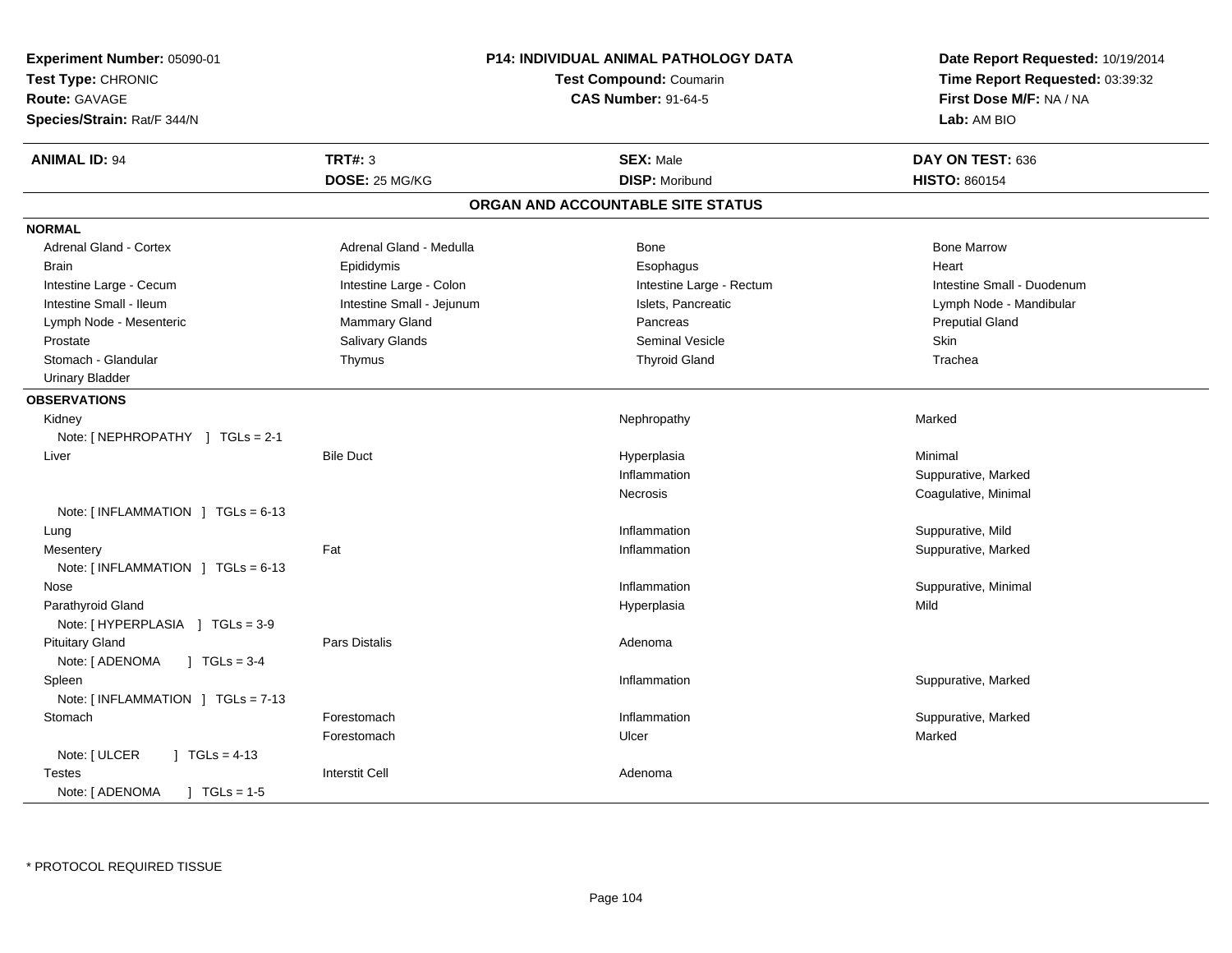| <b>Experiment Number: 05090-01</b><br><b>Test Type: CHRONIC</b> |                | <b>P14: INDIVIDUAL ANIMAL PATHOLOGY DATA</b> | Date Report Requested: 10/19/2014 |
|-----------------------------------------------------------------|----------------|----------------------------------------------|-----------------------------------|
|                                                                 |                | <b>Test Compound: Coumarin</b>               | Time Report Requested: 03:39:32   |
| <b>Route: GAVAGE</b>                                            |                | <b>CAS Number: 91-64-5</b>                   | First Dose M/F: NA / NA           |
| Species/Strain: Rat/F 344/N                                     |                |                                              | Lab: AM BIO                       |
| <b>ANIMAL ID: 94</b>                                            | TRT#: 3        | <b>SEX: Male</b>                             | DAY ON TEST: 636                  |
|                                                                 | DOSE: 25 MG/KG | <b>DISP:</b> Moribund                        | <b>HISTO: 860154</b>              |
|                                                                 |                | ORGAN AND ACCOUNTABLE SITE STATUS            |                                   |
| PRIMARY CAUSE OF DEATH                                          |                |                                              |                                   |
| Animal Note: MASSIVE PERITONITIS.                               |                |                                              |                                   |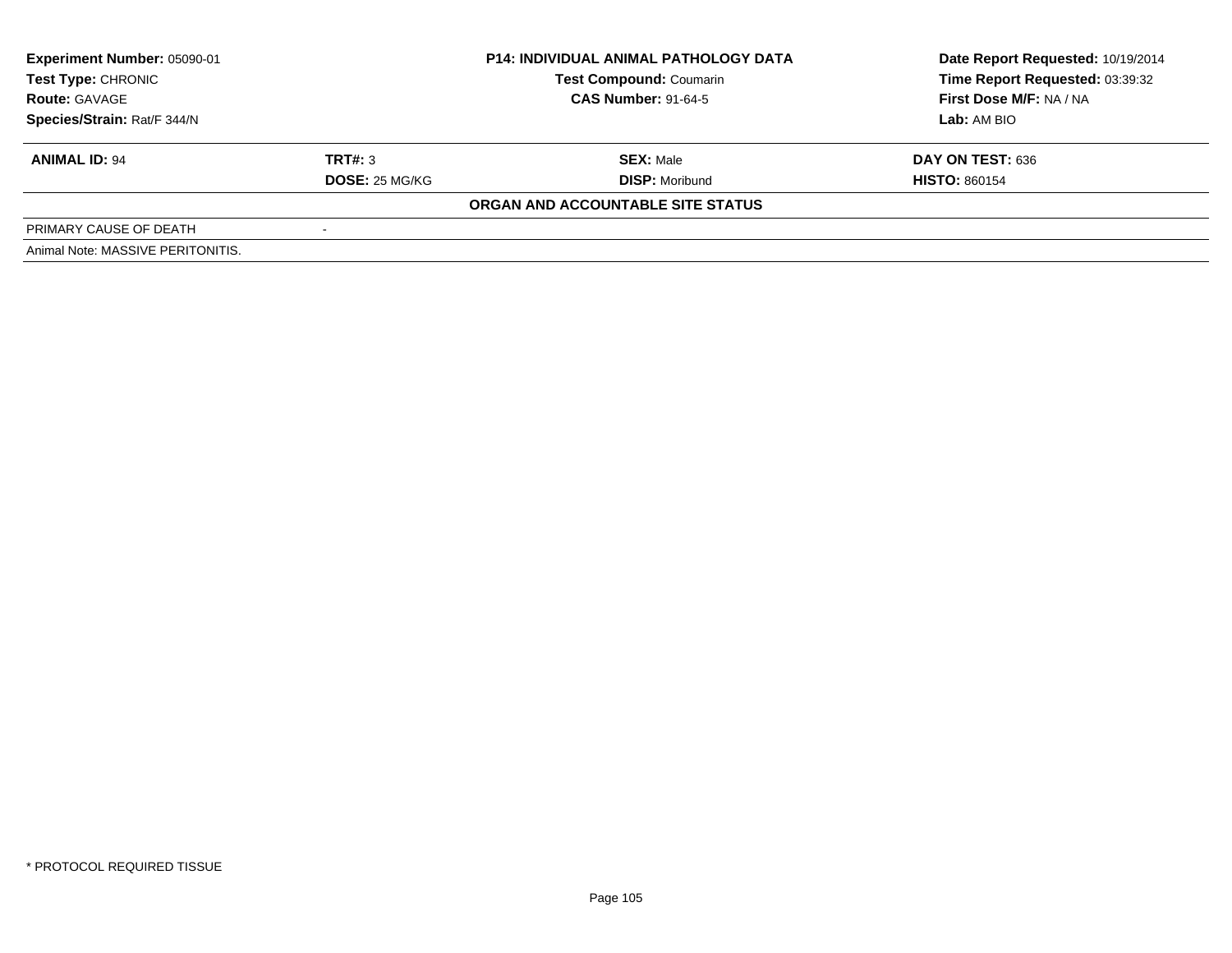| Experiment Number: 05090-01<br>Test Type: CHRONIC<br><b>Route: GAVAGE</b><br>Species/Strain: Rat/F 344/N                                                                                          |                           | <b>P14: INDIVIDUAL ANIMAL PATHOLOGY DATA</b><br><b>Test Compound: Coumarin</b><br><b>CAS Number: 91-64-5</b> |                                   | Date Report Requested: 10/19/2014<br>Time Report Requested: 03:39:32<br>First Dose M/F: NA / NA<br>Lab: AM BIO |  |
|---------------------------------------------------------------------------------------------------------------------------------------------------------------------------------------------------|---------------------------|--------------------------------------------------------------------------------------------------------------|-----------------------------------|----------------------------------------------------------------------------------------------------------------|--|
| <b>ANIMAL ID: 95</b>                                                                                                                                                                              | TRT#: 3                   |                                                                                                              | <b>SEX: Male</b>                  | DAY ON TEST: 719                                                                                               |  |
|                                                                                                                                                                                                   | DOSE: 25 MG/KG            |                                                                                                              | <b>DISP: Moribund</b>             | <b>HISTO: 860155</b>                                                                                           |  |
|                                                                                                                                                                                                   |                           |                                                                                                              | ORGAN AND ACCOUNTABLE SITE STATUS |                                                                                                                |  |
| <b>NORMAL</b>                                                                                                                                                                                     |                           |                                                                                                              |                                   |                                                                                                                |  |
| Adrenal Gland - Cortex                                                                                                                                                                            | Adrenal Gland - Medulla   |                                                                                                              | Ear                               | Epididymis                                                                                                     |  |
| Esophagus                                                                                                                                                                                         | Intestine Large - Cecum   |                                                                                                              | Intestine Large - Colon           | Intestine Large - Rectum                                                                                       |  |
| Intestine Small - Duodenum                                                                                                                                                                        | Intestine Small - Jejunum |                                                                                                              | Islets, Pancreatic                | Mammary Gland                                                                                                  |  |
| <b>Preputial Gland</b>                                                                                                                                                                            | Prostate                  |                                                                                                              | <b>Salivary Glands</b>            | <b>Seminal Vesicle</b>                                                                                         |  |
| Trachea                                                                                                                                                                                           | <b>Urinary Bladder</b>    |                                                                                                              |                                   |                                                                                                                |  |
| <b>MISSING</b>                                                                                                                                                                                    |                           |                                                                                                              |                                   |                                                                                                                |  |
| Parathyroid Gland                                                                                                                                                                                 |                           |                                                                                                              |                                   |                                                                                                                |  |
| <b>OBSERVATIONS</b>                                                                                                                                                                               |                           |                                                                                                              |                                   |                                                                                                                |  |
| Bone                                                                                                                                                                                              |                           |                                                                                                              | Leukemia Mononuclear              |                                                                                                                |  |
| <b>Bone Marrow</b>                                                                                                                                                                                |                           |                                                                                                              | Leukemia Mononuclear              |                                                                                                                |  |
| <b>Brain</b>                                                                                                                                                                                      |                           |                                                                                                              | Leukemia Mononuclear              |                                                                                                                |  |
| Heart                                                                                                                                                                                             |                           |                                                                                                              | Leukemia Mononuclear              |                                                                                                                |  |
| <b>Intestine Small</b>                                                                                                                                                                            | <b>Ileum</b>              |                                                                                                              | Leukemia Mononuclear              |                                                                                                                |  |
| Kidney                                                                                                                                                                                            |                           |                                                                                                              | Leukemia Mononuclear              |                                                                                                                |  |
| Note: [ LEUKEMIA MONUC ] TGLs = 6-1                                                                                                                                                               |                           |                                                                                                              |                                   |                                                                                                                |  |
| Liver                                                                                                                                                                                             | <b>Bile Duct</b>          |                                                                                                              | Hyperplasia                       | Mild                                                                                                           |  |
|                                                                                                                                                                                                   |                           |                                                                                                              | Leukemia Mononuclear              |                                                                                                                |  |
| Lung                                                                                                                                                                                              |                           |                                                                                                              | Leukemia Mononuclear              |                                                                                                                |  |
| Lymph Node                                                                                                                                                                                        | Lumbar                    |                                                                                                              | Leukemia Mononuclear              |                                                                                                                |  |
|                                                                                                                                                                                                   | Mandibular                |                                                                                                              | Leukemia Mononuclear              |                                                                                                                |  |
|                                                                                                                                                                                                   | Mediastinal               |                                                                                                              | Leukemia Mononuclear              |                                                                                                                |  |
|                                                                                                                                                                                                   | Mesenteric                |                                                                                                              | Leukemia Mononuclear              |                                                                                                                |  |
|                                                                                                                                                                                                   | Pancreatic                |                                                                                                              | Leukemia Mononuclear              |                                                                                                                |  |
| Note: [ LEUKEMIA MONUC ] TGLs = 2-9<br>Note: [ LEUKEMIA MONUC ] TGLs = 8-9<br>Note: [ LEUKEMIA MONUC ] TGLs = 9-16<br>Note: [ LEUKEMIA MONUC ] TGLs = 11-4<br>[ Leukemia Mononuclear TGLS = 3-4 ] |                           |                                                                                                              |                                   |                                                                                                                |  |
| Mesentery<br>Note: [ LEUKEMIA MONUC ] TGLs = 10-17                                                                                                                                                | Fat                       |                                                                                                              | Leukemia Mononuclear              |                                                                                                                |  |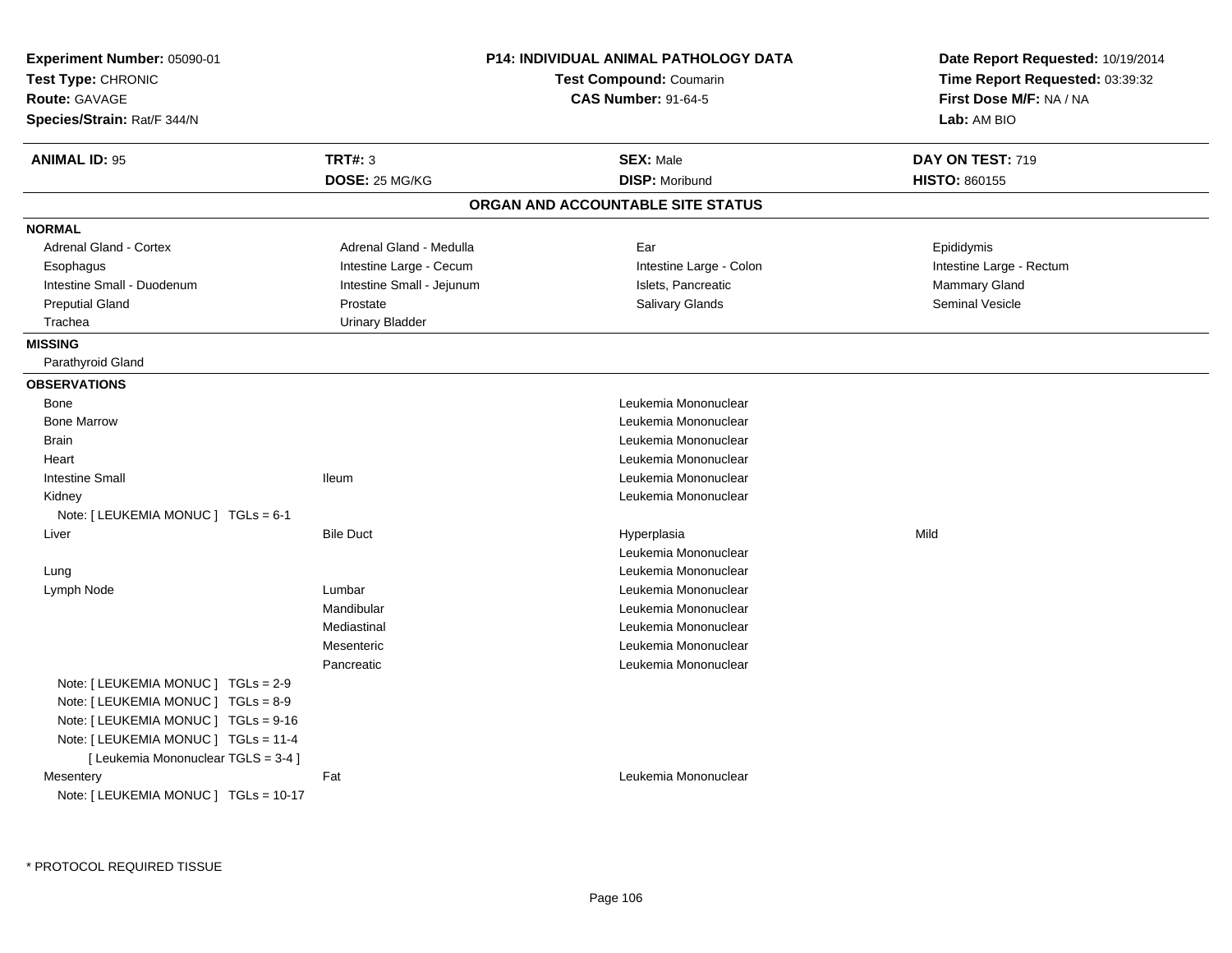| <b>Experiment Number: 05090-01</b><br>Test Type: CHRONIC<br>Route: GAVAGE<br>Species/Strain: Rat/F 344/N |                       | <b>P14: INDIVIDUAL ANIMAL PATHOLOGY DATA</b><br>Test Compound: Coumarin<br><b>CAS Number: 91-64-5</b> | Date Report Requested: 10/19/2014<br>Time Report Requested: 03:39:32<br>First Dose M/F: NA / NA<br>Lab: AM BIO |
|----------------------------------------------------------------------------------------------------------|-----------------------|-------------------------------------------------------------------------------------------------------|----------------------------------------------------------------------------------------------------------------|
| <b>ANIMAL ID: 95</b>                                                                                     | <b>TRT#: 3</b>        | <b>SEX: Male</b>                                                                                      | <b>DAY ON TEST: 719</b>                                                                                        |
|                                                                                                          | DOSE: 25 MG/KG        | <b>DISP: Moribund</b>                                                                                 | <b>HISTO: 860155</b>                                                                                           |
|                                                                                                          |                       | ORGAN AND ACCOUNTABLE SITE STATUS                                                                     |                                                                                                                |
| Nose                                                                                                     |                       | Inflammation                                                                                          | Suppurative, Minimal                                                                                           |
| Pancreas                                                                                                 |                       | Leukemia Mononuclear                                                                                  |                                                                                                                |
| <b>Pituitary Gland</b>                                                                                   |                       | Leukemia Mononuclear                                                                                  |                                                                                                                |
| <b>Skin</b>                                                                                              |                       | Leukemia Mononuclear                                                                                  |                                                                                                                |
| Spleen                                                                                                   |                       | Leukemia Mononuclear                                                                                  |                                                                                                                |
| Note: [ LEUKEMIA MONUC ] TGLs = 7-14                                                                     |                       |                                                                                                       |                                                                                                                |
| Stomach                                                                                                  | Glandular             | Leukemia Mononuclear                                                                                  |                                                                                                                |
|                                                                                                          | Forestomach           | Ulcer                                                                                                 | Moderate                                                                                                       |
| $\int$ TGLs = 12-15<br>Note: [ ULCER                                                                     |                       |                                                                                                       |                                                                                                                |
| Note: [ LEUKEMIA MONUC ] TGLs = 13-15                                                                    |                       |                                                                                                       |                                                                                                                |
| Testes                                                                                                   | <b>Interstit Cell</b> | Adenoma                                                                                               |                                                                                                                |
| Note: [ ADENOMA<br>$\sqrt{6}$ TGLs = 4-5,5-5                                                             |                       |                                                                                                       |                                                                                                                |
| Thymus                                                                                                   |                       | Leukemia Mononuclear                                                                                  |                                                                                                                |
| <b>Thyroid Gland</b>                                                                                     | <b>Follicular Cel</b> | Carcinoma                                                                                             |                                                                                                                |
|                                                                                                          |                       | Leukemia Mononuclear                                                                                  |                                                                                                                |
|                                                                                                          |                       |                                                                                                       |                                                                                                                |
| PRIMARY CAUSE OF DEATH                                                                                   | $\blacksquare$        |                                                                                                       |                                                                                                                |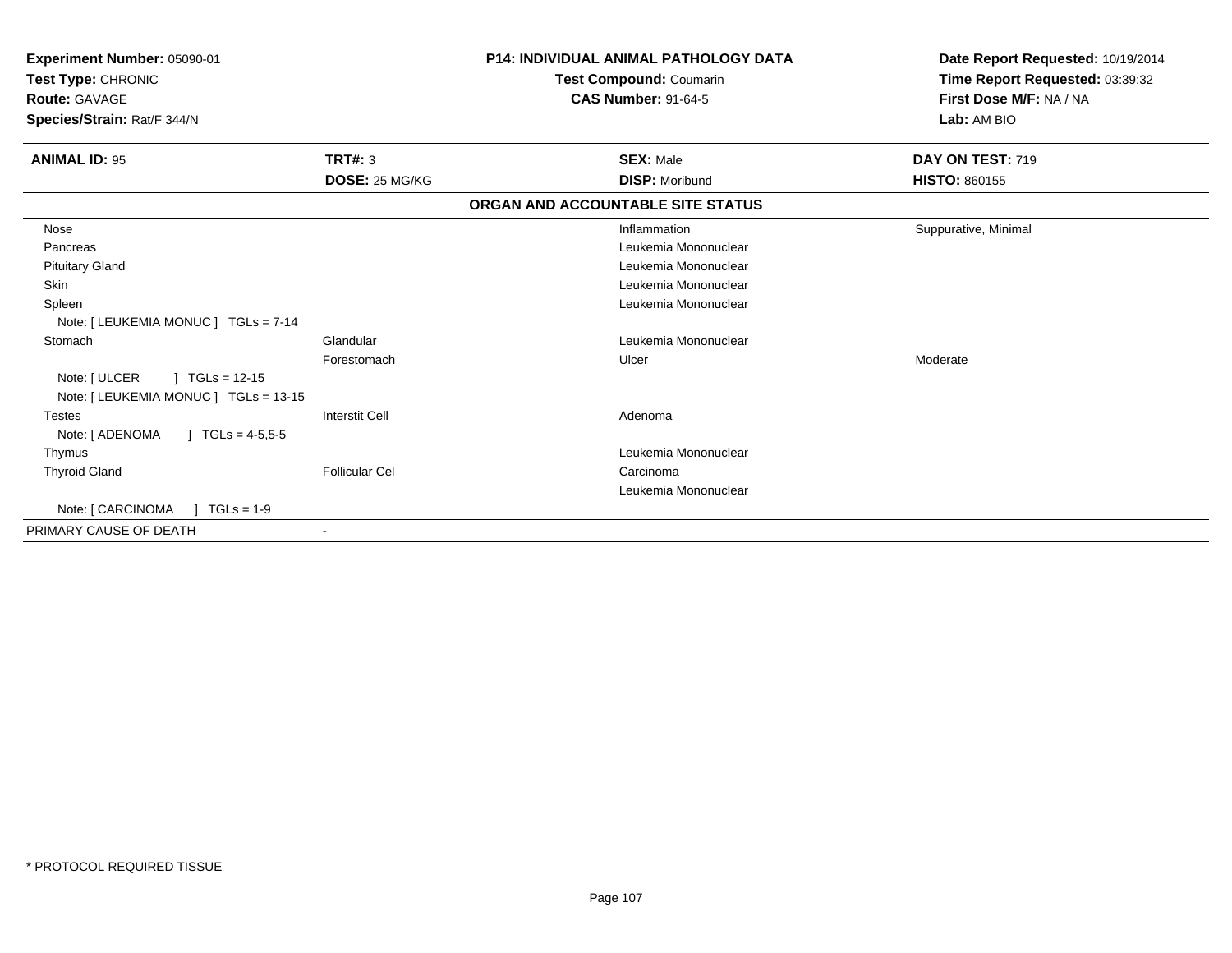| Experiment Number: 05090-01<br>Test Type: CHRONIC<br><b>Route: GAVAGE</b><br>Species/Strain: Rat/F 344/N |                          | P14: INDIVIDUAL ANIMAL PATHOLOGY DATA<br>Test Compound: Coumarin<br><b>CAS Number: 91-64-5</b> | Date Report Requested: 10/19/2014<br>Time Report Requested: 03:39:32<br>First Dose M/F: NA / NA<br>Lab: AM BIO |  |
|----------------------------------------------------------------------------------------------------------|--------------------------|------------------------------------------------------------------------------------------------|----------------------------------------------------------------------------------------------------------------|--|
| <b>ANIMAL ID: 96</b>                                                                                     | <b>TRT#: 3</b>           | <b>SEX: Male</b>                                                                               | DAY ON TEST: 680                                                                                               |  |
|                                                                                                          | DOSE: 25 MG/KG           | <b>DISP: Moribund</b>                                                                          | <b>HISTO: 860156</b>                                                                                           |  |
|                                                                                                          |                          | ORGAN AND ACCOUNTABLE SITE STATUS                                                              |                                                                                                                |  |
| <b>NORMAL</b>                                                                                            |                          |                                                                                                |                                                                                                                |  |
| <b>Adrenal Gland - Cortex</b>                                                                            | <b>Bone</b>              | <b>Bone Marrow</b>                                                                             | <b>Brain</b>                                                                                                   |  |
| Epididymis                                                                                               | Esophagus                | Heart                                                                                          | Intestine Large - Cecum                                                                                        |  |
| Intestine Large - Colon                                                                                  | Intestine Large - Rectum | Intestine Small - Duodenum                                                                     | Intestine Small - Ileum                                                                                        |  |
| Intestine Small - Jejunum                                                                                | Islets, Pancreatic       | Lung                                                                                           | Lymph Node - Mandibular                                                                                        |  |
| Lymph Node - Mesenteric                                                                                  | Mammary Gland            | Pancreas                                                                                       | <b>Preputial Gland</b>                                                                                         |  |
| Prostate                                                                                                 | Salivary Glands          | <b>Seminal Vesicle</b>                                                                         | Skin                                                                                                           |  |
| Thymus                                                                                                   | <b>Thyroid Gland</b>     | Trachea                                                                                        | <b>Urinary Bladder</b>                                                                                         |  |
| <b>OBSERVATIONS</b>                                                                                      |                          |                                                                                                |                                                                                                                |  |
| <b>Adrenal Gland</b>                                                                                     | Medulla                  | Hyperplasia                                                                                    | Mild                                                                                                           |  |
| Kidney                                                                                                   |                          | Nephropathy                                                                                    | Marked                                                                                                         |  |
| [Nephropathy TGLS = 2-1]                                                                                 |                          |                                                                                                |                                                                                                                |  |
| Liver                                                                                                    | <b>Bile Duct</b>         | Hyperplasia                                                                                    | Minimal                                                                                                        |  |
|                                                                                                          |                          | Necrosis                                                                                       | Coagulative, Minimal                                                                                           |  |
| Note: [ NECROSIS<br>$J \cdot TGLS = 1-2$                                                                 |                          |                                                                                                |                                                                                                                |  |
| Nose                                                                                                     |                          | Inflammation                                                                                   | Suppurative, Mild                                                                                              |  |
| Parathyroid Gland                                                                                        |                          | Hyperplasia                                                                                    | Moderate                                                                                                       |  |
| <b>Pituitary Gland</b>                                                                                   | <b>Pars Distalis</b>     | Adenoma                                                                                        |                                                                                                                |  |
| Spleen                                                                                                   |                          | Infarct                                                                                        | Moderate                                                                                                       |  |
| Note: [ INFARCT<br>$J \cdot TGLs = 3-2$                                                                  |                          |                                                                                                |                                                                                                                |  |
| Stomach                                                                                                  | Glandular                | Mineralization                                                                                 | Mild                                                                                                           |  |
|                                                                                                          | Forestomach              | Ulcer                                                                                          | Marked                                                                                                         |  |
| Note: [ ULCER<br>$] TGLs = 5-13$                                                                         |                          |                                                                                                |                                                                                                                |  |
| <b>Testes</b>                                                                                            | <b>Interstit Cell</b>    | Adenoma                                                                                        |                                                                                                                |  |
| Note: [ ADENOMA<br>] $TGLs = 4-5$                                                                        |                          |                                                                                                |                                                                                                                |  |
| PRIMARY CAUSE OF DEATH                                                                                   | $\overline{\phantom{a}}$ |                                                                                                |                                                                                                                |  |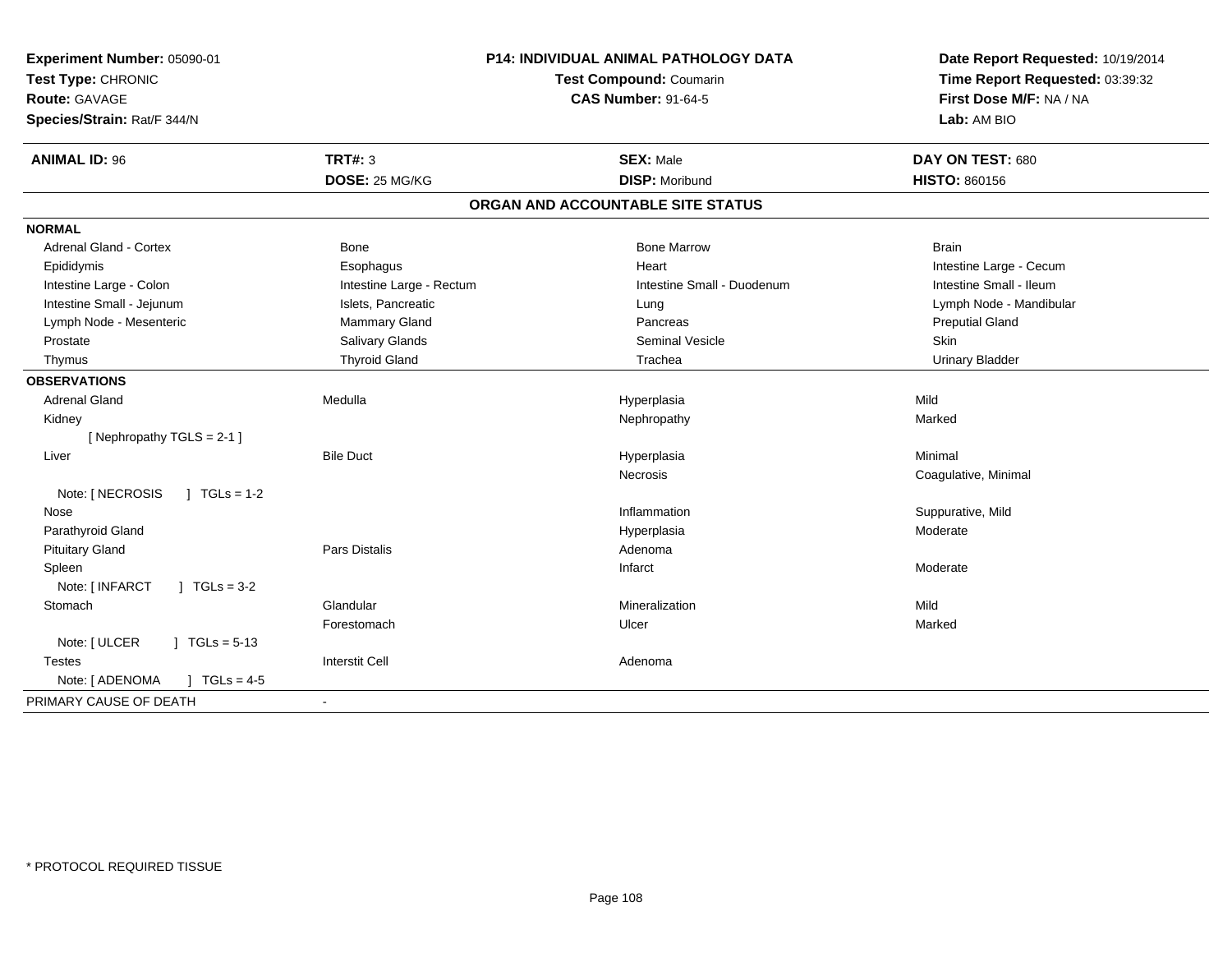| Experiment Number: 05090-01               | P14: INDIVIDUAL ANIMAL PATHOLOGY DATA |                                   | Date Report Requested: 10/19/2014 |
|-------------------------------------------|---------------------------------------|-----------------------------------|-----------------------------------|
| Test Type: CHRONIC                        |                                       | <b>Test Compound: Coumarin</b>    | Time Report Requested: 03:39:32   |
| Route: GAVAGE                             |                                       | <b>CAS Number: 91-64-5</b>        | First Dose M/F: NA / NA           |
| Species/Strain: Rat/F 344/N               |                                       |                                   | Lab: AM BIO                       |
| <b>ANIMAL ID: 97</b>                      | TRT#: 3                               | <b>SEX: Male</b>                  | DAY ON TEST: 675                  |
|                                           | DOSE: 25 MG/KG                        | <b>DISP: Moribund</b>             | <b>HISTO: 860157</b>              |
|                                           |                                       | ORGAN AND ACCOUNTABLE SITE STATUS |                                   |
| <b>NORMAL</b>                             |                                       |                                   |                                   |
| <b>Adrenal Gland - Cortex</b>             | <b>Bone</b>                           | <b>Bone Marrow</b>                | <b>Brain</b>                      |
| Epididymis                                | Esophagus                             | Intestine Large - Cecum           | Intestine Large - Colon           |
| Intestine Large - Rectum                  | Intestine Small - Duodenum            | Intestine Small - Ileum           | Intestine Small - Jejunum         |
| Islets, Pancreatic                        | Lung                                  | Lymph Node - Mandibular           | Lymph Node - Mesenteric           |
| <b>Mammary Gland</b>                      | Parathyroid Gland                     | <b>Pituitary Gland</b>            | <b>Preputial Gland</b>            |
| Prostate                                  | <b>Salivary Glands</b>                | <b>Seminal Vesicle</b>            | Skin                              |
| Spleen                                    | Stomach - Glandular                   | Thymus                            | <b>Thyroid Gland</b>              |
| Trachea                                   | <b>Urinary Bladder</b>                |                                   |                                   |
| <b>OBSERVATIONS</b>                       |                                       |                                   |                                   |
| <b>Adrenal Gland</b>                      | Medulla                               | Hyperplasia                       | Mild                              |
| Heart                                     |                                       | Cardiomyopathy                    | Mild                              |
| Kidney                                    |                                       | Nephropathy                       | Moderate                          |
| Note: [NEPHROPATHY ] TGLs = 1-1           |                                       |                                   |                                   |
| Liver                                     | <b>Bile Duct</b>                      | Hyperplasia                       | Mild                              |
| Nose                                      |                                       | Inflammation                      | Suppurative, Minimal              |
| Pancreas                                  | Acinus                                | Hyperplasia                       | Moderate                          |
| Stomach                                   | Forestomach                           | Ulcer                             | Marked                            |
| Note: [ ULCER<br>$\vert$ TGLs = 2-13,5-13 |                                       |                                   |                                   |
| <b>Testes</b>                             | <b>Interstit Cell</b>                 | Adenoma                           |                                   |
| Note: [ ADENOMA<br>$1 TGLs = 4-5$         |                                       |                                   |                                   |
| PRIMARY CAUSE OF DEATH                    | $\blacksquare$                        |                                   |                                   |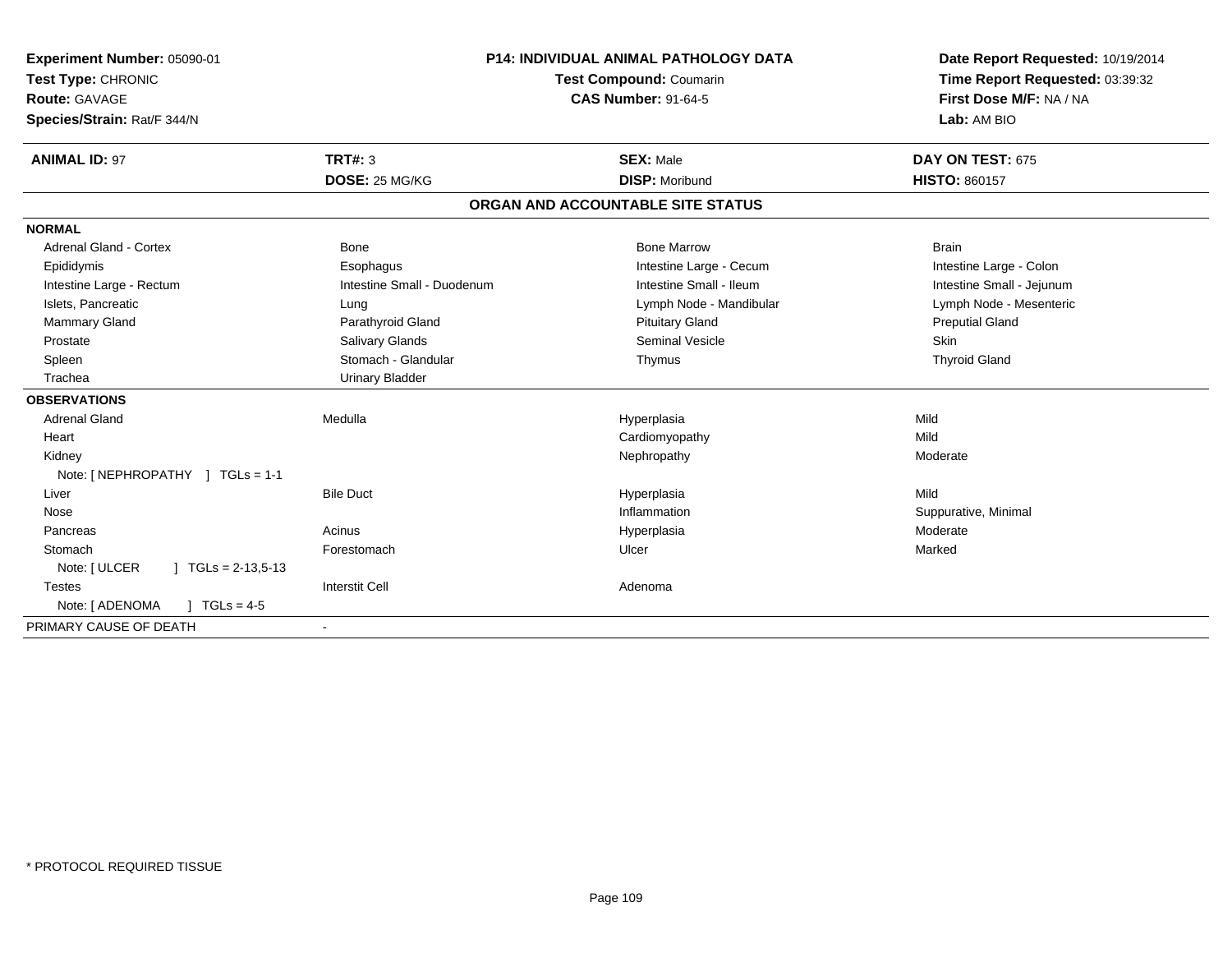| Experiment Number: 05090-01<br>Test Type: CHRONIC<br><b>Route: GAVAGE</b><br>Species/Strain: Rat/F 344/N |                          | <b>P14: INDIVIDUAL ANIMAL PATHOLOGY DATA</b><br><b>Test Compound: Coumarin</b><br><b>CAS Number: 91-64-5</b> | Date Report Requested: 10/19/2014<br>Time Report Requested: 03:39:32<br>First Dose M/F: NA / NA<br>Lab: AM BIO |
|----------------------------------------------------------------------------------------------------------|--------------------------|--------------------------------------------------------------------------------------------------------------|----------------------------------------------------------------------------------------------------------------|
| <b>ANIMAL ID: 98</b>                                                                                     | <b>TRT#: 3</b>           | <b>SEX: Male</b>                                                                                             | DAY ON TEST: 657                                                                                               |
|                                                                                                          | DOSE: 25 MG/KG           | <b>DISP: Moribund</b>                                                                                        | <b>HISTO: 860158</b>                                                                                           |
|                                                                                                          |                          | ORGAN AND ACCOUNTABLE SITE STATUS                                                                            |                                                                                                                |
| <b>NORMAL</b>                                                                                            |                          |                                                                                                              |                                                                                                                |
| Adrenal Gland - Cortex                                                                                   | Adrenal Gland - Medulla  | <b>Blood Vessel</b>                                                                                          | Bone                                                                                                           |
| <b>Bone Marrow</b>                                                                                       | <b>Brain</b>             | Epididymis                                                                                                   | Esophagus                                                                                                      |
| Intestine Large - Cecum                                                                                  | Intestine Large - Rectum | Intestine Small - Duodenum                                                                                   | Intestine Small - Ileum                                                                                        |
| Intestine Small - Jejunum                                                                                | Islets, Pancreatic       | Lung                                                                                                         | Lymph Node - Mesenteric                                                                                        |
| Mammary Gland                                                                                            | Nose                     | <b>Preputial Gland</b>                                                                                       | Prostate                                                                                                       |
| Salivary Glands                                                                                          | <b>Seminal Vesicle</b>   | Skin                                                                                                         | Thymus                                                                                                         |
| <b>Thyroid Gland</b>                                                                                     | Trachea                  | <b>Urinary Bladder</b>                                                                                       |                                                                                                                |
| <b>OBSERVATIONS</b>                                                                                      |                          |                                                                                                              |                                                                                                                |
| Heart                                                                                                    |                          | Cardiomyopathy                                                                                               | Mild                                                                                                           |
| Intestine Large                                                                                          | Colon                    | Inflammation                                                                                                 | Suppurative, Marked                                                                                            |
| Kidney                                                                                                   |                          | Nephropathy                                                                                                  | Moderate                                                                                                       |
| Liver                                                                                                    | <b>Bile Duct</b>         | Hyperplasia                                                                                                  | Moderate                                                                                                       |
| Lymph Node                                                                                               | Mediastinal              | Hemorrhage                                                                                                   | Mild                                                                                                           |
|                                                                                                          | Mandibular               | Hyperplasia                                                                                                  | Plasma Cell, Mild                                                                                              |
| Note: [HEMORRHAGE ] TGLs = 3-4<br>Note: [HYPERPLASIA ] TGLs = 1-9                                        |                          |                                                                                                              |                                                                                                                |
| Pancreas                                                                                                 | Vein                     | <b>Dilatation</b>                                                                                            | Moderate                                                                                                       |
| Note: [DILATATION ] TGLs = 7-9                                                                           |                          |                                                                                                              |                                                                                                                |
| Parathyroid Gland                                                                                        |                          | Hyperplasia                                                                                                  | Mild                                                                                                           |
| <b>Pituitary Gland</b>                                                                                   | <b>Pars Distalis</b>     | Cyst                                                                                                         |                                                                                                                |
| Spleen                                                                                                   |                          | Congestion                                                                                                   | Moderate                                                                                                       |
|                                                                                                          |                          | Hyperplasia                                                                                                  | Histiocytic, Moderate                                                                                          |
| Note: [HYPERPLASIA ] TGLs = 6-2                                                                          |                          |                                                                                                              |                                                                                                                |
| Note: [CONGESTION ] TGLs = 5-2                                                                           |                          |                                                                                                              |                                                                                                                |
| Stomach                                                                                                  | Glandular                | Inflammation                                                                                                 | Suppurative, Mild                                                                                              |
|                                                                                                          | Forestomach              | Ulcer                                                                                                        | Moderate                                                                                                       |
| Note: [INFLAMMATION ] TGLs = 11-14                                                                       |                          |                                                                                                              |                                                                                                                |
| Note: [ ULCER<br>$] TGLs = 10-14$                                                                        |                          |                                                                                                              |                                                                                                                |
| <b>Testes</b><br>Note: [ ADENOMA<br>$1 TGLs = 4-5$                                                       | <b>Interstit Cell</b>    | Adenoma                                                                                                      |                                                                                                                |
|                                                                                                          |                          |                                                                                                              |                                                                                                                |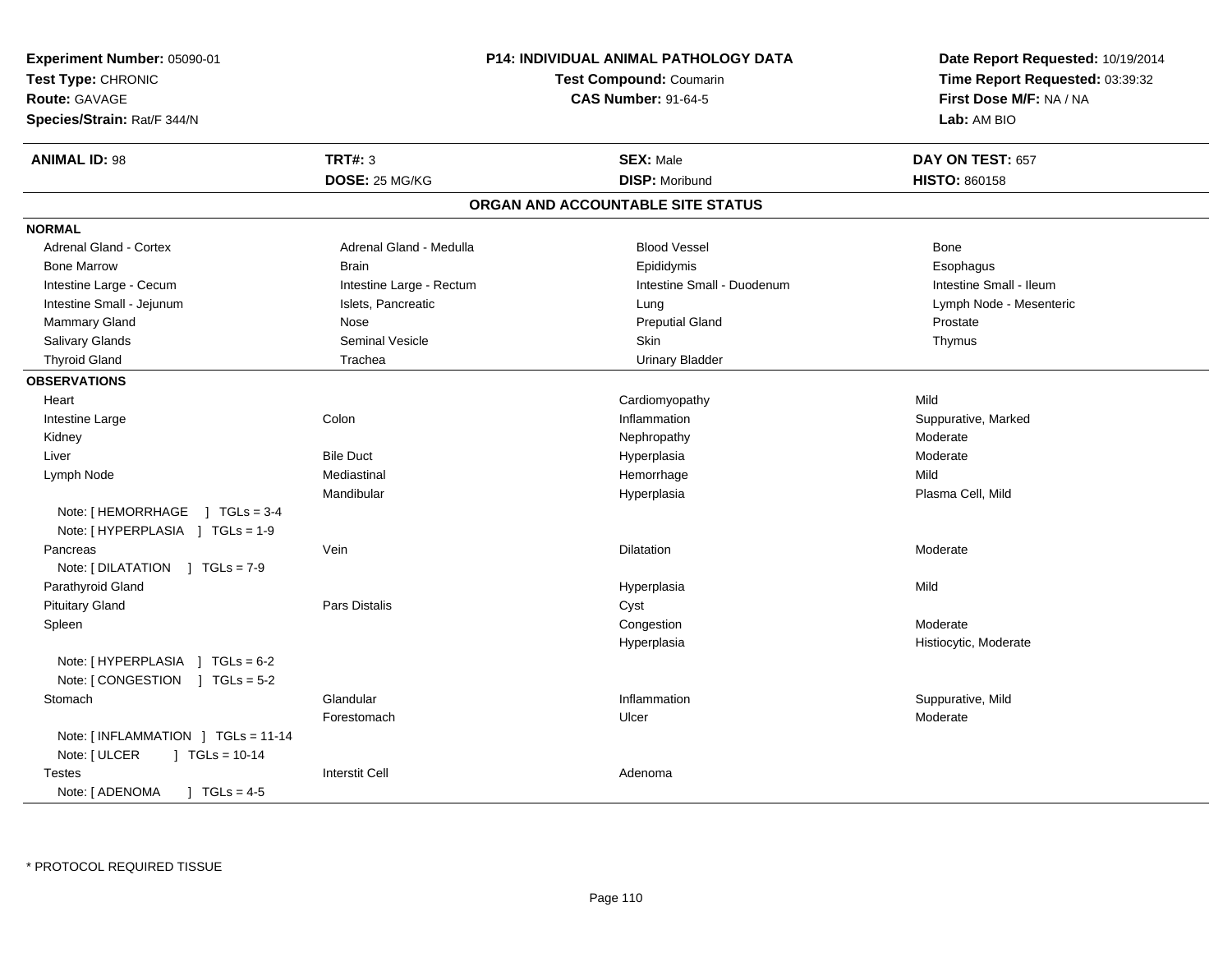| Experiment Number: 05090-01<br><b>Test Type: CHRONIC</b> |                | <b>P14: INDIVIDUAL ANIMAL PATHOLOGY DATA</b> | Date Report Requested: 10/19/2014 |  |
|----------------------------------------------------------|----------------|----------------------------------------------|-----------------------------------|--|
|                                                          |                | <b>Test Compound: Coumarin</b>               | Time Report Requested: 03:39:32   |  |
| <b>Route: GAVAGE</b>                                     |                | <b>CAS Number: 91-64-5</b>                   | First Dose M/F: NA / NA           |  |
| Species/Strain: Rat/F 344/N                              |                |                                              | Lab: AM BIO                       |  |
| <b>ANIMAL ID: 98</b>                                     | TRT#: 3        | <b>SEX: Male</b>                             | <b>DAY ON TEST: 657</b>           |  |
|                                                          | DOSE: 25 MG/KG | <b>DISP:</b> Moribund                        | <b>HISTO: 860158</b>              |  |
|                                                          |                | ORGAN AND ACCOUNTABLE SITE STATUS            |                                   |  |
| PRIMARY CAUSE OF DEATH                                   |                |                                              |                                   |  |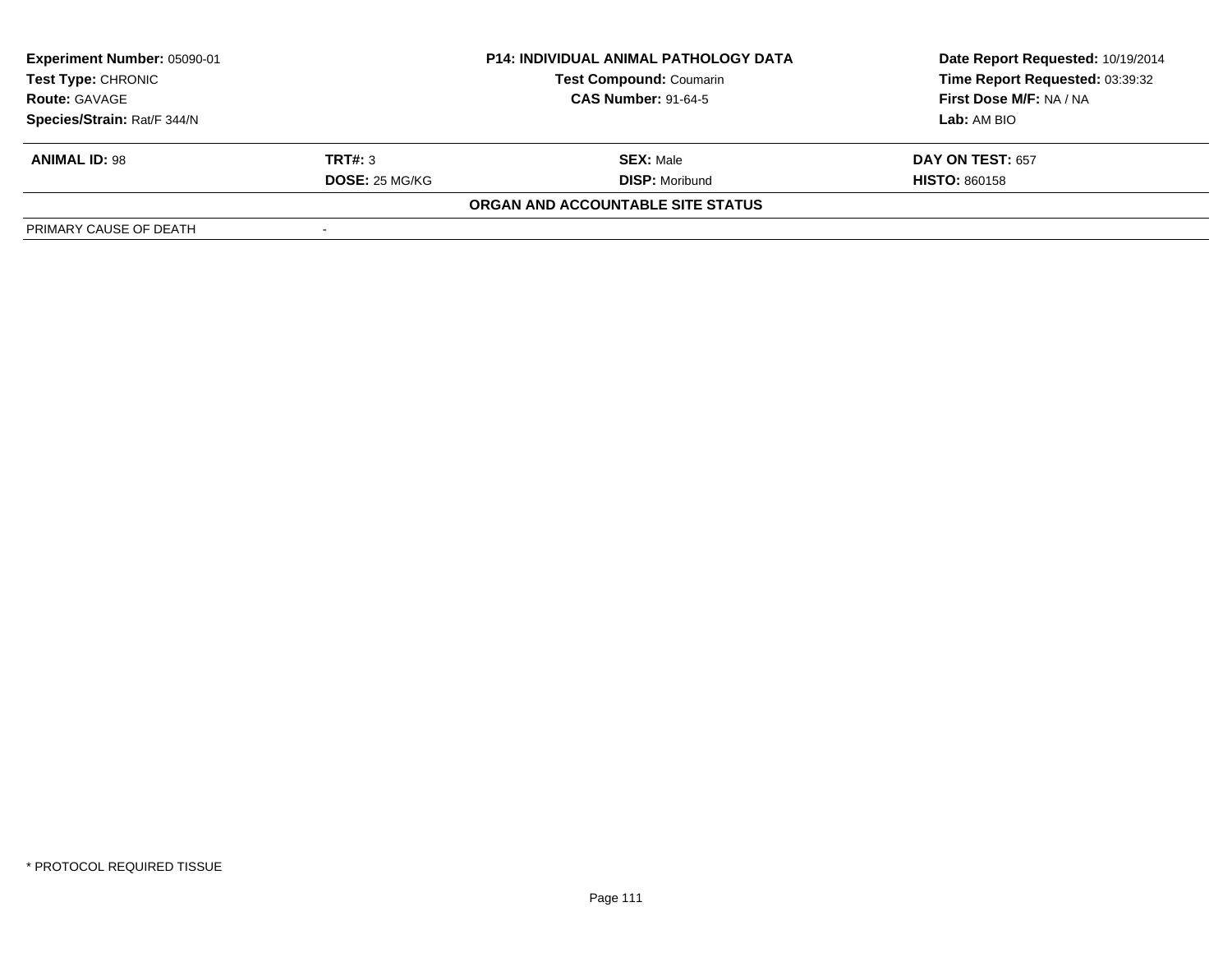| <b>Experiment Number: 05090-01</b><br>Test Type: CHRONIC<br><b>Route: GAVAGE</b><br>Species/Strain: Rat/F 344/N |                          | <b>P14: INDIVIDUAL ANIMAL PATHOLOGY DATA</b><br><b>Test Compound: Coumarin</b><br><b>CAS Number: 91-64-5</b> | Date Report Requested: 10/19/2014<br>Time Report Requested: 03:39:32<br>First Dose M/F: NA / NA<br>Lab: AM BIO |
|-----------------------------------------------------------------------------------------------------------------|--------------------------|--------------------------------------------------------------------------------------------------------------|----------------------------------------------------------------------------------------------------------------|
| <b>ANIMAL ID: 99</b>                                                                                            | TRT#: 3                  | <b>SEX: Male</b>                                                                                             | DAY ON TEST: 666                                                                                               |
|                                                                                                                 | DOSE: 25 MG/KG           | <b>DISP: Moribund</b>                                                                                        | <b>HISTO: 860159</b>                                                                                           |
|                                                                                                                 |                          | ORGAN AND ACCOUNTABLE SITE STATUS                                                                            |                                                                                                                |
| <b>NORMAL</b>                                                                                                   |                          |                                                                                                              |                                                                                                                |
| <b>Adrenal Gland - Cortex</b>                                                                                   | Adrenal Gland - Medulla  | Bone                                                                                                         | <b>Bone Marrow</b>                                                                                             |
| <b>Brain</b>                                                                                                    | Epididymis               | Esophagus                                                                                                    | Intestine Large - Cecum                                                                                        |
| Intestine Large - Colon                                                                                         | Intestine Large - Rectum | Intestine Small - Duodenum                                                                                   | Intestine Small - Ileum                                                                                        |
| Intestine Small - Jejunum                                                                                       | Islets, Pancreatic       | Lung                                                                                                         | Lymph Node - Mandibular                                                                                        |
| Lymph Node - Mesenteric                                                                                         | <b>Mammary Gland</b>     | Nose                                                                                                         | Pancreas                                                                                                       |
| Parathyroid Gland                                                                                               | Prostate                 | <b>Salivary Glands</b>                                                                                       | <b>Seminal Vesicle</b>                                                                                         |
| Skin                                                                                                            | Spleen                   | Stomach - Forestomach                                                                                        | Stomach - Glandular                                                                                            |
| Thymus                                                                                                          | <b>Thyroid Gland</b>     | Trachea                                                                                                      | <b>Urinary Bladder</b>                                                                                         |
| <b>OBSERVATIONS</b>                                                                                             |                          |                                                                                                              |                                                                                                                |
| Heart                                                                                                           |                          | Cardiomyopathy                                                                                               | Moderate                                                                                                       |
| Kidney                                                                                                          |                          | Nephropathy                                                                                                  | Moderate                                                                                                       |
| Liver                                                                                                           | <b>Bile Duct</b>         | Hyperplasia                                                                                                  | Mild                                                                                                           |
| <b>Pituitary Gland</b>                                                                                          | <b>Pars Distalis</b>     | Cyst                                                                                                         | Moderate                                                                                                       |
| Note: [ CYST<br>$1 TGLs = 3-4$                                                                                  |                          |                                                                                                              |                                                                                                                |
| <b>Preputial Gland</b>                                                                                          |                          | Adenoma                                                                                                      |                                                                                                                |
| Note: [ ADENOMA<br>$1 TGLs = 1-14$                                                                              |                          |                                                                                                              |                                                                                                                |
| Note: [ ADENOMA<br>$TGLs = 2-13$                                                                                |                          |                                                                                                              |                                                                                                                |
| <b>Testes</b>                                                                                                   | <b>Interstit Cell</b>    | Adenoma                                                                                                      |                                                                                                                |
| PRIMARY CAUSE OF DEATH                                                                                          | ٠                        |                                                                                                              |                                                                                                                |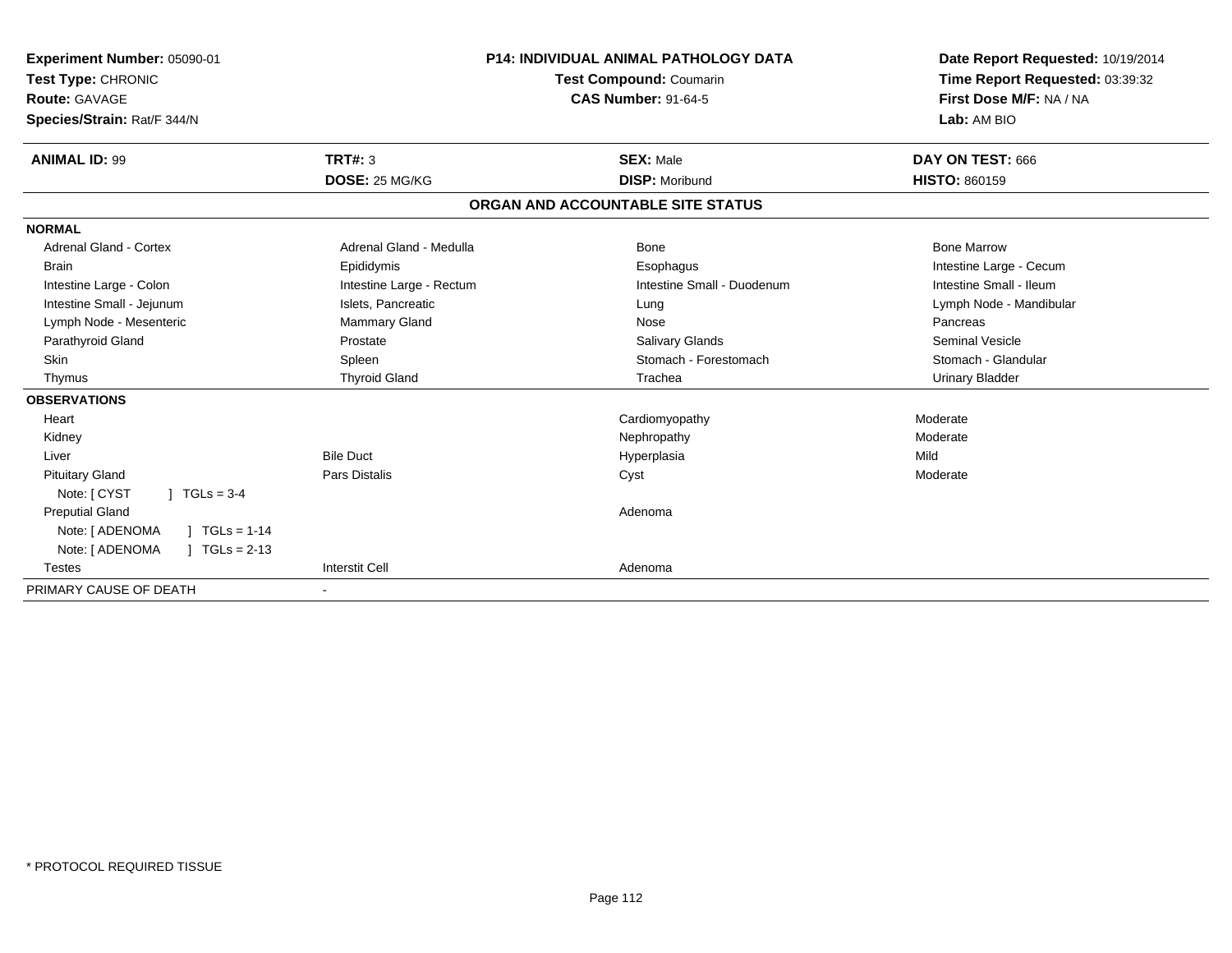| Experiment Number: 05090-01<br>Test Type: CHRONIC<br>Route: GAVAGE<br>Species/Strain: Rat/F 344/N | <b>P14: INDIVIDUAL ANIMAL PATHOLOGY DATA</b><br>Test Compound: Coumarin<br><b>CAS Number: 91-64-5</b> |                                   | Date Report Requested: 10/19/2014<br>Time Report Requested: 03:39:32<br>First Dose M/F: NA / NA<br>Lab: AM BIO |  |
|---------------------------------------------------------------------------------------------------|-------------------------------------------------------------------------------------------------------|-----------------------------------|----------------------------------------------------------------------------------------------------------------|--|
| <b>ANIMAL ID: 100</b>                                                                             | TRT#: 3                                                                                               | <b>SEX: Male</b>                  | DAY ON TEST: 492                                                                                               |  |
|                                                                                                   | DOSE: 25 MG/KG                                                                                        | <b>DISP: Moribund</b>             | HISTO: 860160                                                                                                  |  |
|                                                                                                   |                                                                                                       | ORGAN AND ACCOUNTABLE SITE STATUS |                                                                                                                |  |
| <b>NORMAL</b>                                                                                     |                                                                                                       |                                   |                                                                                                                |  |
| <b>Adrenal Gland - Cortex</b>                                                                     | Adrenal Gland - Medulla                                                                               | <b>Bone</b>                       | <b>Bone Marrow</b>                                                                                             |  |
| <b>Brain</b>                                                                                      | Epididymis                                                                                            | Esophagus                         | Heart                                                                                                          |  |
| Intestine Large - Cecum                                                                           | Intestine Large - Colon                                                                               | Intestine Large - Rectum          | Intestine Small - Duodenum                                                                                     |  |
| Intestine Small - Ileum                                                                           | Intestine Small - Jejunum                                                                             | Islets, Pancreatic                | Lymph Node - Mandibular                                                                                        |  |
| Lymph Node - Mesenteric                                                                           | Nose                                                                                                  | Pancreas                          | Parathyroid Gland                                                                                              |  |
| <b>Pituitary Gland</b>                                                                            | <b>Preputial Gland</b>                                                                                | Prostate                          | Salivary Glands                                                                                                |  |
| <b>Seminal Vesicle</b>                                                                            | <b>Skin</b>                                                                                           | Spleen                            | Stomach - Forestomach                                                                                          |  |
| Stomach - Glandular                                                                               | Thymus                                                                                                | <b>Thyroid Gland</b>              | Trachea                                                                                                        |  |
| <b>Urinary Bladder</b>                                                                            |                                                                                                       |                                   |                                                                                                                |  |
| <b>MISSING</b>                                                                                    |                                                                                                       |                                   |                                                                                                                |  |
| Mammary Gland                                                                                     |                                                                                                       |                                   |                                                                                                                |  |
| <b>OBSERVATIONS</b>                                                                               |                                                                                                       |                                   |                                                                                                                |  |
| Kidney                                                                                            |                                                                                                       | Nephropathy                       | Mild                                                                                                           |  |
| Liver                                                                                             | <b>Bile Duct</b>                                                                                      | Hyperplasia                       | Minimal                                                                                                        |  |
|                                                                                                   |                                                                                                       | <b>Infiltration Cellular</b>      | Lymphocyte, Mild                                                                                               |  |
| Lung                                                                                              |                                                                                                       | Mineralization                    | Minimal                                                                                                        |  |
| Spinal Cord                                                                                       |                                                                                                       |                                   |                                                                                                                |  |
|                                                                                                   | Note: SECTIONS OF SP CORD & PERIPHERAL (SCIATIC NERVE) NORMAL.                                        |                                   |                                                                                                                |  |
| <b>Testes</b>                                                                                     | <b>Interstit Cell</b>                                                                                 | Adenoma                           |                                                                                                                |  |
|                                                                                                   | <b>Interstit Cell</b>                                                                                 | Hyperplasia                       | Mild                                                                                                           |  |
| $1 \text{ TGLs} = 1.5$<br>Note: [ ADENOMA                                                         |                                                                                                       |                                   |                                                                                                                |  |
| Note: [HYPERPLASIA ] TGLs = 2-5                                                                   |                                                                                                       |                                   |                                                                                                                |  |
| PRIMARY CAUSE OF DEATH                                                                            |                                                                                                       |                                   |                                                                                                                |  |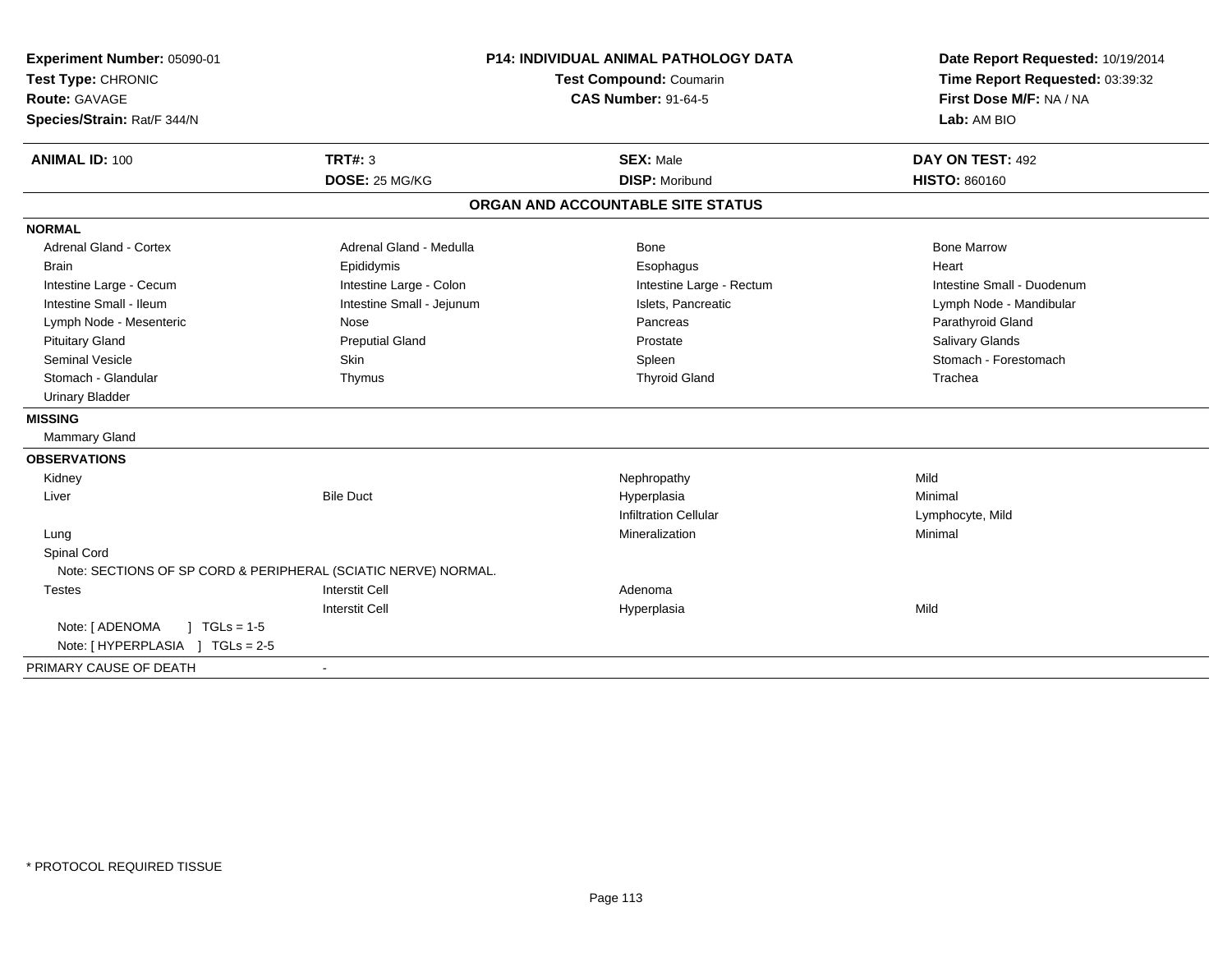| Experiment Number: 05090-01                                 |                           | <b>P14: INDIVIDUAL ANIMAL PATHOLOGY DATA</b> | Date Report Requested: 10/19/2014<br>Time Report Requested: 03:39:32 |
|-------------------------------------------------------------|---------------------------|----------------------------------------------|----------------------------------------------------------------------|
| Test Type: CHRONIC                                          |                           | <b>Test Compound: Coumarin</b>               |                                                                      |
| Route: GAVAGE                                               |                           | <b>CAS Number: 91-64-5</b>                   | First Dose M/F: NA / NA                                              |
| Species/Strain: Rat/F 344/N                                 |                           |                                              | Lab: AM BIO                                                          |
| <b>ANIMAL ID: 101</b>                                       | <b>TRT#: 3</b>            | <b>SEX: Male</b>                             | DAY ON TEST: 615                                                     |
|                                                             | DOSE: 25 MG/KG            | <b>DISP: Moribund</b>                        | HISTO: 860161                                                        |
|                                                             |                           | ORGAN AND ACCOUNTABLE SITE STATUS            |                                                                      |
| <b>NORMAL</b>                                               |                           |                                              |                                                                      |
| Adrenal Gland - Cortex                                      | Adrenal Gland - Medulla   | Bone                                         | <b>Bone Marrow</b>                                                   |
| <b>Brain</b>                                                | Epididymis                | Esophagus                                    | Heart                                                                |
| Intestine Large - Cecum                                     | Intestine Large - Colon   | Intestine Large - Rectum                     | Intestine Small - Duodenum                                           |
| Intestine Small - Ileum                                     | Intestine Small - Jejunum | Islets, Pancreatic                           | Lung                                                                 |
| Lymph Node - Mandibular                                     | Lymph Node - Mesenteric   | Mammary Gland                                | Pancreas                                                             |
| <b>Pituitary Gland</b>                                      | Prostate                  | <b>Salivary Glands</b>                       | Seminal Vesicle                                                      |
| Skin                                                        | Spleen                    | Stomach - Glandular                          | Thymus                                                               |
| <b>Thyroid Gland</b>                                        | Trachea                   | <b>Urinary Bladder</b>                       |                                                                      |
| <b>OBSERVATIONS</b>                                         |                           |                                              |                                                                      |
| <b>Blood Vessel</b>                                         | <b>Mesent Artery</b>      | Arteriosclerosis                             | Marked                                                               |
| Note: [ ARTERIOSCLER ] TGLs = 8-14,8-9                      |                           |                                              |                                                                      |
| Kidney                                                      | Cortex                    | Cyst                                         | Moderate                                                             |
|                                                             |                           | Nephropathy                                  | Marked                                                               |
| Note: [ CYST<br>$1 TGLs = 4-13$<br>[Nephropathy TGLS = 3-1] |                           |                                              |                                                                      |
| Liver                                                       |                           | Fibrosis                                     | Mild                                                                 |
|                                                             | <b>Bile Duct</b>          | Hyperplasia                                  | Minimal                                                              |
|                                                             |                           | Inflammation                                 | Chronic, Moderate                                                    |
|                                                             |                           | Necrosis                                     | Coagulative, Minimal                                                 |
| Note: [INFLAMMATION ] TGLs = 6-2                            |                           |                                              |                                                                      |
| Nose                                                        |                           | Fungus                                       | Moderate                                                             |
|                                                             |                           | Inflammation                                 | Suppurative, Mild                                                    |
|                                                             |                           | Metaplasia                                   | Squamous, Moderate                                                   |
| Pancreas<br>Note: PANCREATIC NODULE IS VASCULAR LESION.     |                           |                                              |                                                                      |
| Parathyroid Gland<br>Note: [HYPERPLASIA ] TGLs = 7-9        |                           | Hyperplasia                                  | Moderate                                                             |
| <b>Preputial Gland</b>                                      |                           | Carcinoma                                    |                                                                      |
| Stomach                                                     | Forestomach               | Ulcer                                        | Moderate                                                             |
| $1 TGLs = 9-6$<br>Note: [ ULCER                             |                           |                                              |                                                                      |
|                                                             |                           |                                              |                                                                      |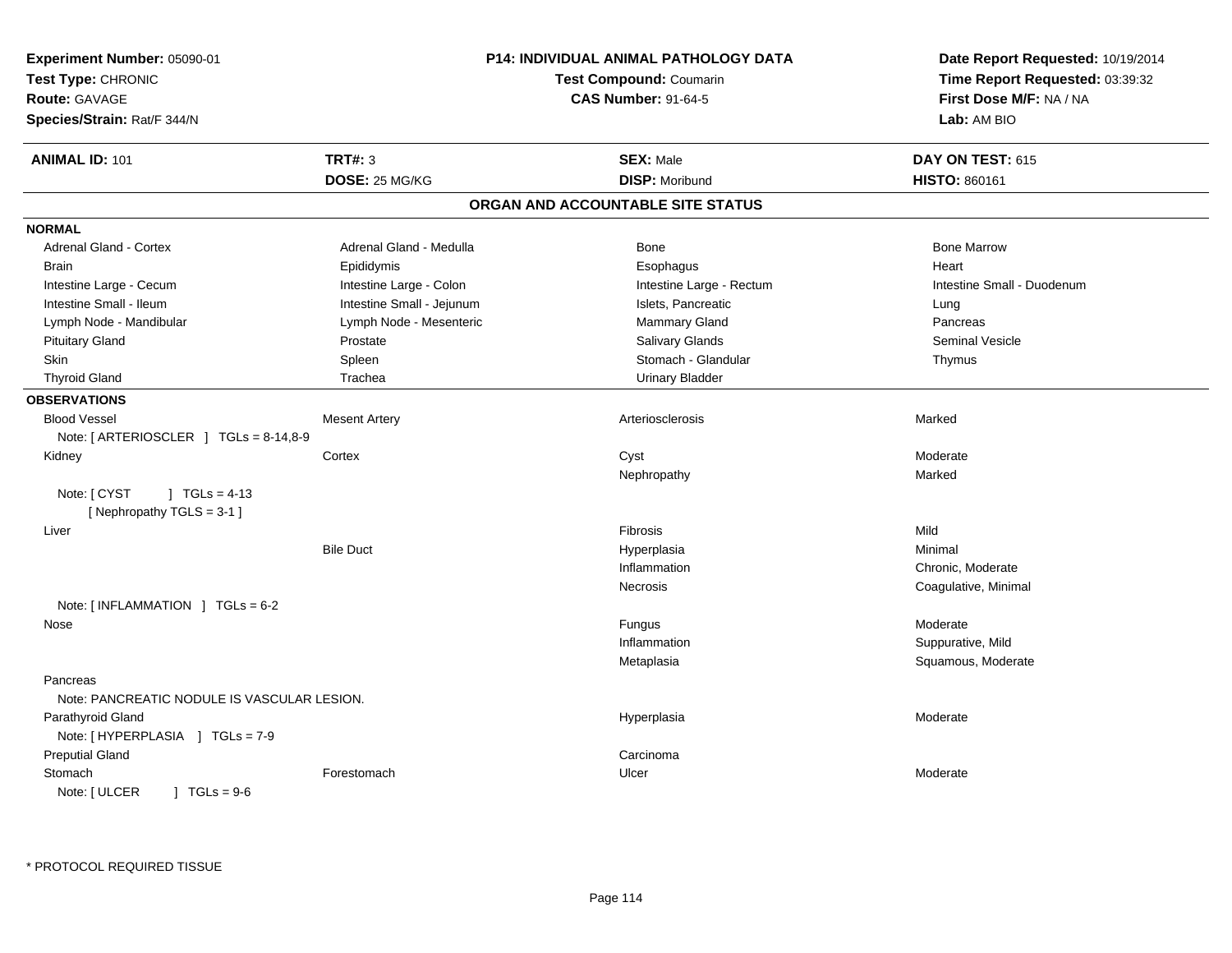| <b>Experiment Number: 05090-01</b>  | <b>P14: INDIVIDUAL ANIMAL PATHOLOGY DATA</b> |                                   | Date Report Requested: 10/19/2014 |  |
|-------------------------------------|----------------------------------------------|-----------------------------------|-----------------------------------|--|
| Test Type: CHRONIC                  |                                              | <b>Test Compound: Coumarin</b>    | Time Report Requested: 03:39:32   |  |
| <b>Route: GAVAGE</b>                |                                              | <b>CAS Number: 91-64-5</b>        | First Dose M/F: NA / NA           |  |
| Species/Strain: Rat/F 344/N         |                                              |                                   | Lab: AM BIO                       |  |
| <b>ANIMAL ID: 101</b>               | TRT#: 3                                      | <b>SEX: Male</b>                  | <b>DAY ON TEST: 615</b>           |  |
|                                     | <b>DOSE: 25 MG/KG</b>                        | <b>DISP: Moribund</b>             | <b>HISTO: 860161</b>              |  |
|                                     |                                              | ORGAN AND ACCOUNTABLE SITE STATUS |                                   |  |
| Testes                              | Interstit Cell                               | Adenoma                           |                                   |  |
| Note: [ ADENOMA<br>$TGLs = 1-5.2-5$ |                                              |                                   |                                   |  |
| PRIMARY CAUSE OF DEATH              |                                              |                                   |                                   |  |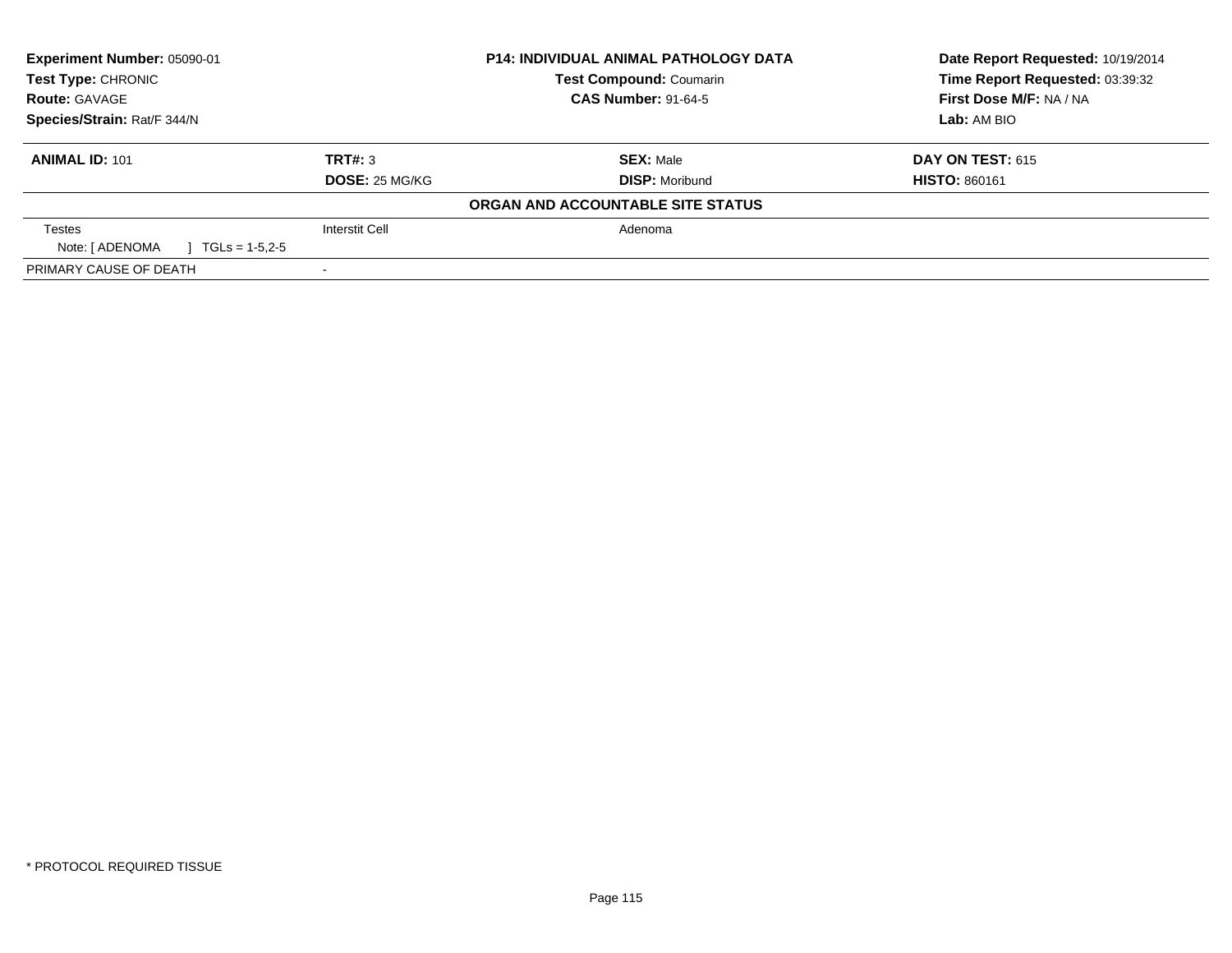| Experiment Number: 05090-01<br>Test Type: CHRONIC<br><b>Route: GAVAGE</b><br>Species/Strain: Rat/F 344/N |                       | P14: INDIVIDUAL ANIMAL PATHOLOGY DATA<br>Test Compound: Coumarin<br><b>CAS Number: 91-64-5</b> | Date Report Requested: 10/19/2014<br>Time Report Requested: 03:39:32<br>First Dose M/F: NA / NA<br>Lab: AM BIO |
|----------------------------------------------------------------------------------------------------------|-----------------------|------------------------------------------------------------------------------------------------|----------------------------------------------------------------------------------------------------------------|
| <b>ANIMAL ID: 102</b>                                                                                    | TRT#: 3               | <b>SEX: Male</b>                                                                               | DAY ON TEST: 453                                                                                               |
|                                                                                                          | <b>DOSE: 25 MG/KG</b> | <b>DISP:</b> Interval Sacrifice                                                                | <b>HISTO: 860162</b>                                                                                           |
| <b>OBSERVATIONS</b>                                                                                      |                       |                                                                                                |                                                                                                                |
| Kidney                                                                                                   |                       | Nephropathy                                                                                    | Mild                                                                                                           |
| Liver                                                                                                    | Hepatocyte            | Degeneration                                                                                   | Granular, Mild                                                                                                 |
|                                                                                                          |                       | <b>Fatty Change</b>                                                                            | Minimal                                                                                                        |
|                                                                                                          | <b>Bile Duct</b>      | Hyperplasia                                                                                    | Mild                                                                                                           |
| <b>Testes</b>                                                                                            | <b>Interstit Cell</b> | Adenoma                                                                                        |                                                                                                                |
| [Adenoma TGLS = $1-5,2-5$ ]                                                                              |                       |                                                                                                |                                                                                                                |
| PRIMARY CAUSE OF DEATH                                                                                   |                       |                                                                                                |                                                                                                                |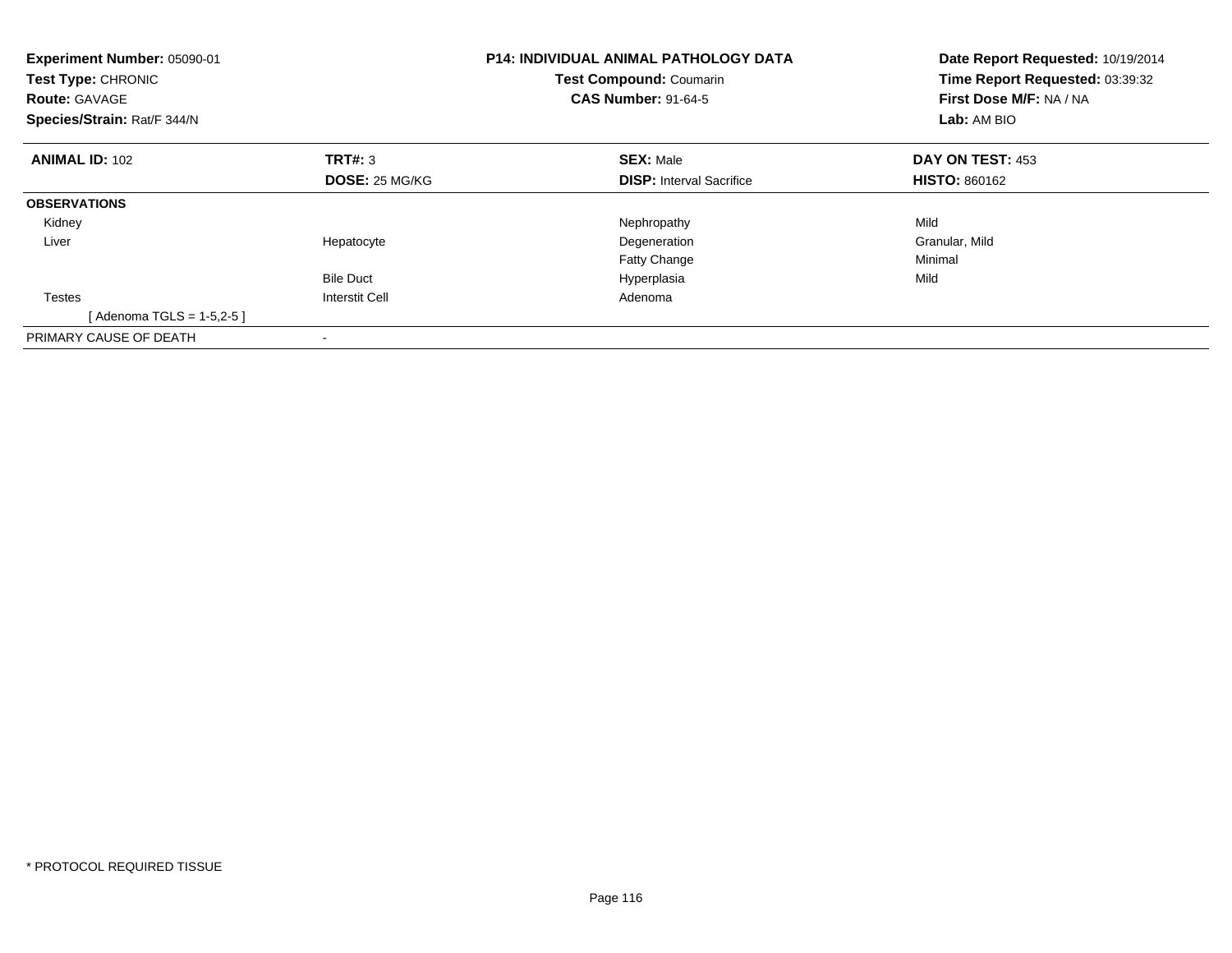| Experiment Number: 05090-01<br>Test Type: CHRONIC<br><b>Route: GAVAGE</b><br>Species/Strain: Rat/F 344/N |                          | <b>P14: INDIVIDUAL ANIMAL PATHOLOGY DATA</b><br><b>Test Compound: Coumarin</b><br><b>CAS Number: 91-64-5</b> | Date Report Requested: 10/19/2014<br>Time Report Requested: 03:39:32<br>First Dose M/F: NA / NA<br>Lab: AM BIO |
|----------------------------------------------------------------------------------------------------------|--------------------------|--------------------------------------------------------------------------------------------------------------|----------------------------------------------------------------------------------------------------------------|
| <b>ANIMAL ID: 103</b>                                                                                    | <b>TRT#: 3</b>           | <b>SEX: Male</b>                                                                                             | DAY ON TEST: 660                                                                                               |
|                                                                                                          | DOSE: 25 MG/KG           | <b>DISP: Moribund</b>                                                                                        | <b>HISTO: 860163</b>                                                                                           |
|                                                                                                          |                          | ORGAN AND ACCOUNTABLE SITE STATUS                                                                            |                                                                                                                |
| <b>NORMAL</b>                                                                                            |                          |                                                                                                              |                                                                                                                |
| Adrenal Gland - Cortex                                                                                   | Adrenal Gland - Medulla  | <b>Bone</b>                                                                                                  | <b>Bone Marrow</b>                                                                                             |
| <b>Brain</b>                                                                                             | Epididymis               | Esophagus                                                                                                    | Intestine Large - Cecum                                                                                        |
| Intestine Large - Colon                                                                                  | Intestine Large - Rectum | Intestine Small - Duodenum                                                                                   | Intestine Small - Ileum                                                                                        |
| Intestine Small - Jejunum                                                                                | Islets, Pancreatic       | Lung                                                                                                         | Lymph Node - Mandibular                                                                                        |
| Lymph Node - Mesenteric                                                                                  | Mammary Gland            | Pancreas                                                                                                     | <b>Preputial Gland</b>                                                                                         |
| Salivary Glands                                                                                          | Seminal Vesicle          | Stomach - Glandular                                                                                          | Thymus                                                                                                         |
| Trachea                                                                                                  | <b>Urinary Bladder</b>   |                                                                                                              |                                                                                                                |
| <b>OBSERVATIONS</b>                                                                                      |                          |                                                                                                              |                                                                                                                |
| Heart                                                                                                    |                          | Cardiomyopathy                                                                                               | Mild                                                                                                           |
| Kidney                                                                                                   |                          | Nephropathy                                                                                                  | Marked                                                                                                         |
| [Nephropathy TGLS = 5-1]                                                                                 |                          |                                                                                                              |                                                                                                                |
| Liver                                                                                                    | <b>Bile Duct</b>         | Hyperplasia                                                                                                  | Minimal                                                                                                        |
| Mesentery                                                                                                | Fat                      | Inflammation                                                                                                 | Suppurative, Marked                                                                                            |
|                                                                                                          | Fat                      | Necrosis                                                                                                     | Coagulative, Moderate                                                                                          |
| Note: [ NECROSIS<br>$1 \text{ TGLs} = 3.15$                                                              |                          |                                                                                                              |                                                                                                                |
| Nose                                                                                                     |                          | Inflammation                                                                                                 | Suppurative, Minimal                                                                                           |
| Parathyroid Gland                                                                                        |                          | Hyperplasia                                                                                                  | Mild                                                                                                           |
| <b>Pituitary Gland</b>                                                                                   | <b>Pars Distalis</b>     | Adenoma                                                                                                      |                                                                                                                |
| Note: [ ADENOMA<br>$1 TGLs = 4-4$                                                                        |                          |                                                                                                              |                                                                                                                |
| Prostate                                                                                                 |                          | Inflammation                                                                                                 | Suppurative, Mild                                                                                              |
| <b>Skin</b>                                                                                              |                          | Cyst Epithelial Inclusion                                                                                    | Marked                                                                                                         |
| Note: [ CYST EPITH INC ] TGLs = 2-14                                                                     |                          |                                                                                                              |                                                                                                                |
| Spleen                                                                                                   |                          | Inflammation                                                                                                 | Suppurative, Marked                                                                                            |
| Stomach                                                                                                  | Forestomach              | Ulcer                                                                                                        | Marked                                                                                                         |
| Note: [ ULCER<br>$\sqrt{1}$ TGLs = 6-13                                                                  |                          |                                                                                                              |                                                                                                                |
| <b>Testes</b>                                                                                            | <b>Interstit Cell</b>    | Adenoma                                                                                                      |                                                                                                                |
| Note: [ ADENOMA<br>$J \cdot TGLs = 1-5$                                                                  |                          |                                                                                                              |                                                                                                                |
| <b>Thyroid Gland</b><br>Note: THYROID ADENOMA IS CYSTIC.                                                 | <b>Follicular Cel</b>    | Adenoma                                                                                                      |                                                                                                                |
| PRIMARY CAUSE OF DEATH                                                                                   | $\sim$                   |                                                                                                              |                                                                                                                |
|                                                                                                          |                          |                                                                                                              |                                                                                                                |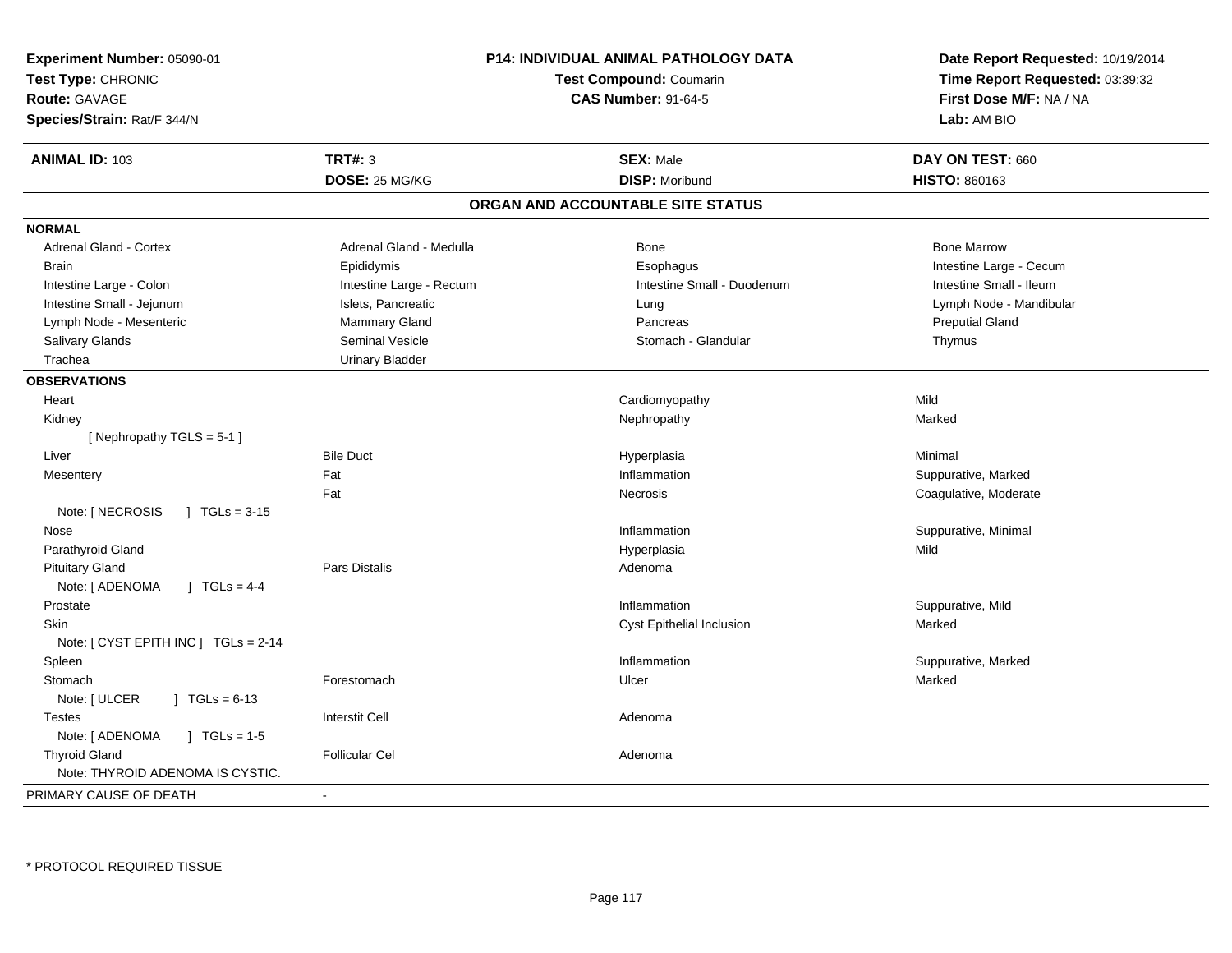| Experiment Number: 05090-01<br>Test Type: CHRONIC<br>Route: GAVAGE<br>Species/Strain: Rat/F 344/N |                          | P14: INDIVIDUAL ANIMAL PATHOLOGY DATA<br>Test Compound: Coumarin<br><b>CAS Number: 91-64-5</b> | Date Report Requested: 10/19/2014<br>Time Report Requested: 03:39:32<br>First Dose M/F: NA / NA<br>Lab: AM BIO |
|---------------------------------------------------------------------------------------------------|--------------------------|------------------------------------------------------------------------------------------------|----------------------------------------------------------------------------------------------------------------|
| <b>ANIMAL ID: 104</b>                                                                             | TRT#: 3                  | <b>SEX: Male</b>                                                                               | DAY ON TEST: 518                                                                                               |
|                                                                                                   | DOSE: 25 MG/KG           | <b>DISP: Moribund</b>                                                                          | <b>HISTO: 860164</b>                                                                                           |
|                                                                                                   |                          | ORGAN AND ACCOUNTABLE SITE STATUS                                                              |                                                                                                                |
| <b>NORMAL</b>                                                                                     |                          |                                                                                                |                                                                                                                |
| <b>Adrenal Gland - Cortex</b>                                                                     | Adrenal Gland - Medulla  | <b>Bone</b>                                                                                    | <b>Bone Marrow</b>                                                                                             |
| <b>Brain</b>                                                                                      | Epididymis               | Esophagus                                                                                      | Intestine Large - Cecum                                                                                        |
| Intestine Large - Colon                                                                           | Intestine Large - Rectum | Intestine Small - Duodenum                                                                     | Intestine Small - Ileum                                                                                        |
| Intestine Small - Jejunum                                                                         | Islets, Pancreatic       | Lung                                                                                           | Lymph Node - Mandibular                                                                                        |
| Lymph Node - Mesenteric                                                                           | Mammary Gland            | Nose                                                                                           | <b>Pituitary Gland</b>                                                                                         |
| <b>Preputial Gland</b>                                                                            | Prostate                 | Salivary Glands                                                                                | <b>Seminal Vesicle</b>                                                                                         |
| Skin                                                                                              | Spleen                   | Stomach - Glandular                                                                            | Thymus                                                                                                         |
| <b>Thyroid Gland</b>                                                                              | Trachea                  | <b>Urinary Bladder</b>                                                                         |                                                                                                                |
| <b>OBSERVATIONS</b>                                                                               |                          |                                                                                                |                                                                                                                |
| Heart                                                                                             |                          | Cardiomyopathy                                                                                 | Mild                                                                                                           |
| Kidney                                                                                            |                          | Nephropathy                                                                                    | Marked                                                                                                         |
| [Nephropathy TGLS = 3-1]                                                                          |                          |                                                                                                |                                                                                                                |
| Liver                                                                                             |                          | Fatty Change                                                                                   | Mild                                                                                                           |
|                                                                                                   | <b>Bile Duct</b>         | Hyperplasia                                                                                    | Mild                                                                                                           |
|                                                                                                   |                          | <b>Necrosis</b>                                                                                | Coagulative, Mild                                                                                              |
| Pancreas                                                                                          |                          | Adenoma                                                                                        |                                                                                                                |
| Note: [ ADENOMA<br>$1 TGLs = 4-13$                                                                |                          |                                                                                                |                                                                                                                |
| Parathyroid Gland                                                                                 |                          | Hyperplasia                                                                                    | Mild                                                                                                           |
| Stomach                                                                                           | Forestomach              | Ulcer                                                                                          | Marked                                                                                                         |
| Note: [ ULCER<br>$\sqrt{1} \text{ TGLs} = 2-14$                                                   |                          |                                                                                                |                                                                                                                |
| <b>Testes</b>                                                                                     | <b>Interstit Cell</b>    | Adenoma                                                                                        |                                                                                                                |
| Note: [ ADENOMA<br>$\sqrt{ }$ TGLs = 1-5                                                          |                          |                                                                                                |                                                                                                                |
| PRIMARY CAUSE OF DEATH                                                                            |                          |                                                                                                |                                                                                                                |
| Animal Note: BUN 206, CREATININE 3, CALCIUM 15.                                                   |                          |                                                                                                |                                                                                                                |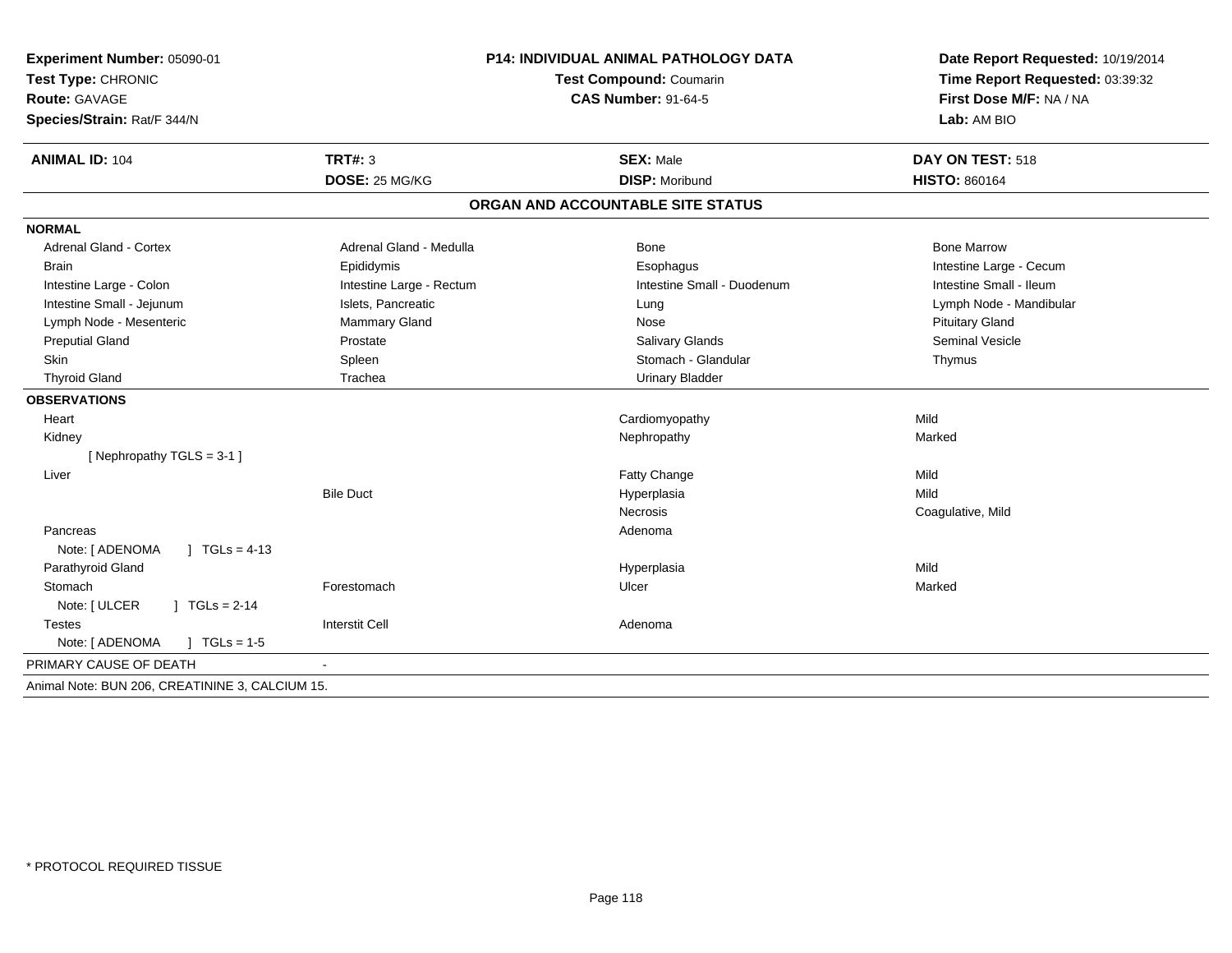| <b>Experiment Number: 05090-01</b><br>Test Type: CHRONIC<br><b>Route: GAVAGE</b><br>Species/Strain: Rat/F 344/N |                          | <b>P14: INDIVIDUAL ANIMAL PATHOLOGY DATA</b><br>Test Compound: Coumarin<br><b>CAS Number: 91-64-5</b> | Date Report Requested: 10/19/2014<br>Time Report Requested: 03:39:32<br>First Dose M/F: NA / NA<br>Lab: AM BIO |
|-----------------------------------------------------------------------------------------------------------------|--------------------------|-------------------------------------------------------------------------------------------------------|----------------------------------------------------------------------------------------------------------------|
| <b>ANIMAL ID: 105</b>                                                                                           | TRT#: 3                  | <b>SEX: Male</b>                                                                                      | DAY ON TEST: 90                                                                                                |
|                                                                                                                 | DOSE: 25 MG/KG           | <b>DISP:</b> Gavage Death                                                                             | <b>HISTO: 860165</b>                                                                                           |
|                                                                                                                 |                          | ORGAN AND ACCOUNTABLE SITE STATUS                                                                     |                                                                                                                |
| <b>NORMAL</b>                                                                                                   |                          |                                                                                                       |                                                                                                                |
| <b>Adrenal Gland - Cortex</b>                                                                                   | Adrenal Gland - Medulla  | <b>Bone</b>                                                                                           | <b>Bone Marrow</b>                                                                                             |
| <b>Brain</b>                                                                                                    | Epididymis               | Esophagus                                                                                             | Intestine Large - Cecum                                                                                        |
| Intestine Large - Colon                                                                                         | Intestine Large - Rectum | Intestine Small - Duodenum                                                                            | Intestine Small - Ileum                                                                                        |
| Intestine Small - Jejunum                                                                                       | Islets, Pancreatic       | Kidney                                                                                                | Liver                                                                                                          |
| Lung                                                                                                            | Lymph Node - Mesenteric  | Nose                                                                                                  | Pancreas                                                                                                       |
| Parathyroid Gland                                                                                               | <b>Pituitary Gland</b>   | Prostate                                                                                              | Salivary Glands                                                                                                |
| <b>Seminal Vesicle</b>                                                                                          | Skin                     | Spleen                                                                                                | Stomach - Forestomach                                                                                          |
| Stomach - Glandular                                                                                             | <b>Testes</b>            | Thymus                                                                                                | <b>Thyroid Gland</b>                                                                                           |
| Trachea                                                                                                         | <b>Urinary Bladder</b>   |                                                                                                       |                                                                                                                |
| <b>MISSING</b>                                                                                                  |                          |                                                                                                       |                                                                                                                |
| Lymph Node - Mandibular                                                                                         | Mammary Gland            | <b>Preputial Gland</b>                                                                                |                                                                                                                |
| <b>OBSERVATIONS</b>                                                                                             |                          |                                                                                                       |                                                                                                                |
| Heart                                                                                                           |                          | Cardiomyopathy                                                                                        | Minimal                                                                                                        |
| PRIMARY CAUSE OF DEATH                                                                                          |                          |                                                                                                       |                                                                                                                |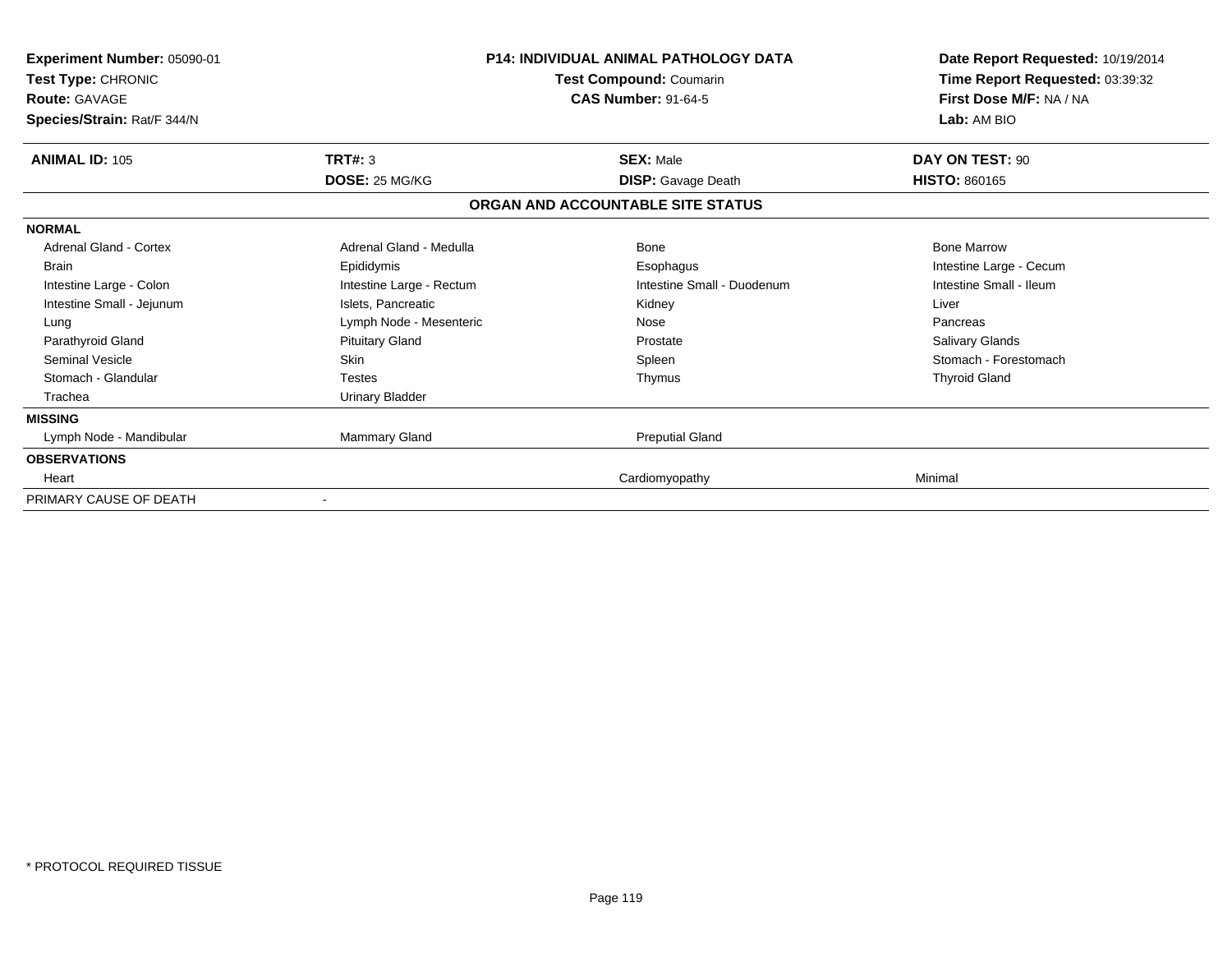| Experiment Number: 05090-01                      | P14: INDIVIDUAL ANIMAL PATHOLOGY DATA<br><b>Test Compound: Coumarin</b> |                                   | Date Report Requested: 10/19/2014 |
|--------------------------------------------------|-------------------------------------------------------------------------|-----------------------------------|-----------------------------------|
| Test Type: CHRONIC                               |                                                                         |                                   | Time Report Requested: 03:39:32   |
| Route: GAVAGE                                    |                                                                         | <b>CAS Number: 91-64-5</b>        | First Dose M/F: NA / NA           |
| Species/Strain: Rat/F 344/N                      |                                                                         |                                   | Lab: AM BIO                       |
| <b>ANIMAL ID: 106</b>                            | TRT#: 3                                                                 | <b>SEX: Male</b>                  | DAY ON TEST: 692                  |
|                                                  | DOSE: 25 MG/KG                                                          | <b>DISP: Moribund</b>             | <b>HISTO: 860166</b>              |
|                                                  |                                                                         | ORGAN AND ACCOUNTABLE SITE STATUS |                                   |
| <b>NORMAL</b>                                    |                                                                         |                                   |                                   |
| <b>Adrenal Gland - Cortex</b>                    | Adrenal Gland - Medulla                                                 | <b>Bone</b>                       | <b>Bone Marrow</b>                |
| <b>Brain</b>                                     | Epididymis                                                              | Esophagus                         | Heart                             |
| Intestine Large - Cecum                          | Intestine Large - Colon                                                 | Intestine Large - Rectum          | Intestine Small - Duodenum        |
| Intestine Small - Ileum                          | Intestine Small - Jejunum                                               | Islets, Pancreatic                | Lung                              |
| Lymph Node - Mandibular                          | Lymph Node - Mesenteric                                                 | <b>Mammary Gland</b>              | Nose                              |
| Pancreas                                         | Parathyroid Gland                                                       | <b>Preputial Gland</b>            | <b>Salivary Glands</b>            |
| <b>Seminal Vesicle</b>                           | Skin                                                                    | Spleen                            | Stomach - Glandular               |
| Thymus                                           | <b>Thyroid Gland</b>                                                    | Trachea                           | <b>Urinary Bladder</b>            |
| <b>OBSERVATIONS</b>                              |                                                                         |                                   |                                   |
| Kidney                                           |                                                                         | Nephropathy                       | Marked                            |
| [Nephropathy TGLS = 4-1]                         |                                                                         |                                   |                                   |
| Liver                                            |                                                                         | Fatty Change                      | Minimal                           |
|                                                  | <b>Bile Duct</b>                                                        | Hyperplasia                       | Minimal                           |
|                                                  |                                                                         | <b>Necrosis</b>                   | Coagulative, Minimal              |
| <b>Pituitary Gland</b>                           | Pars Distalis                                                           | Adenoma                           |                                   |
| [Adenoma TGLS = $2-4$ ]                          |                                                                         |                                   |                                   |
| Prostate                                         |                                                                         | Inflammation                      | Suppurative, Mild                 |
| Stomach                                          | Forestomach                                                             | Inflammation                      | Suppurative, Marked               |
| Note: $\lceil$ INFLAMMATION $\lceil$ TGLs = 3-13 |                                                                         |                                   |                                   |
| <b>Testes</b>                                    | <b>Interstit Cell</b>                                                   | Adenoma                           |                                   |
| [Adenoma TGLS = 1-5]                             |                                                                         |                                   |                                   |
| PRIMARY CAUSE OF DEATH                           | $\blacksquare$                                                          |                                   |                                   |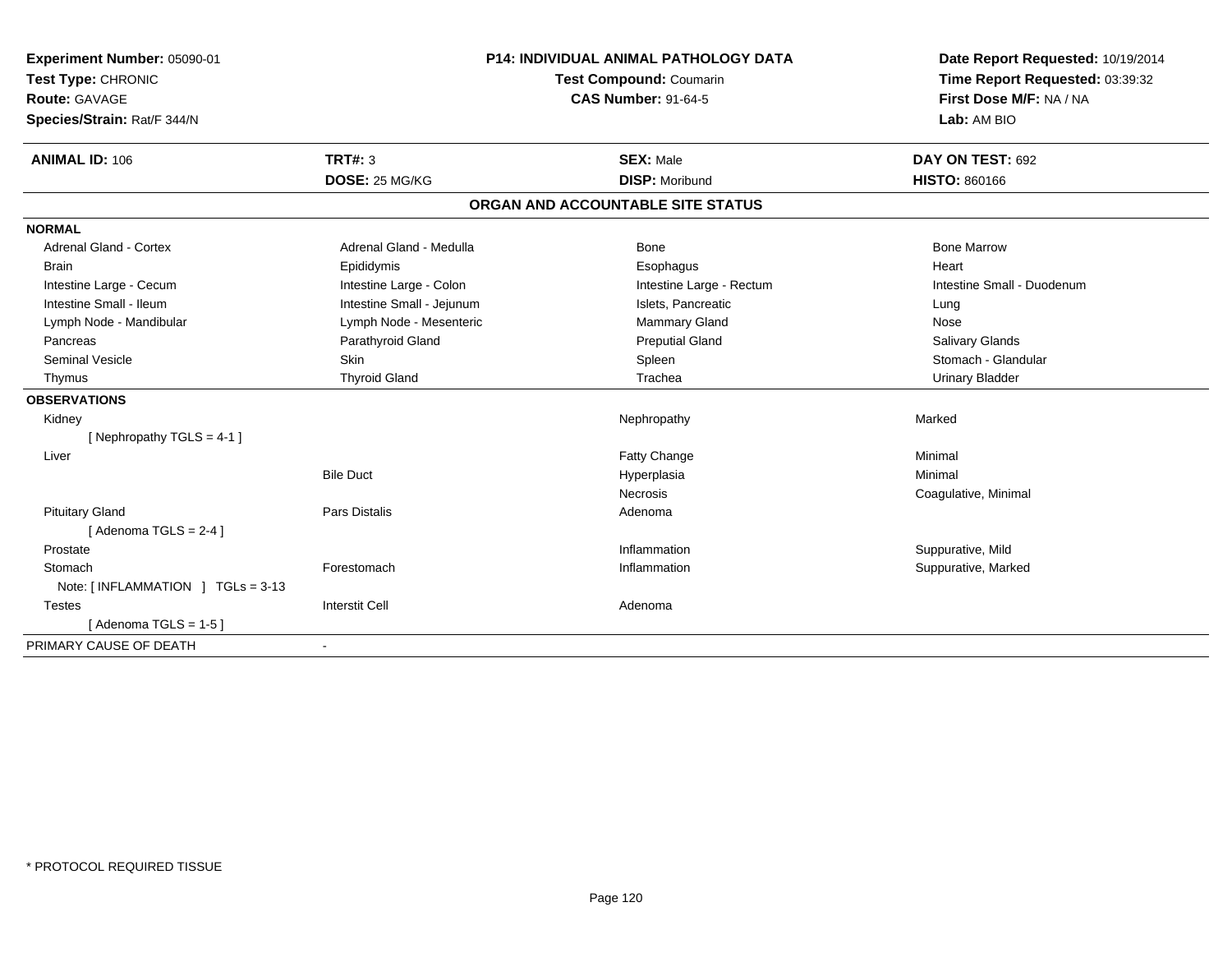| Experiment Number: 05090-01<br>Test Type: CHRONIC<br><b>Route: GAVAGE</b><br>Species/Strain: Rat/F 344/N | P14: INDIVIDUAL ANIMAL PATHOLOGY DATA<br>Test Compound: Coumarin<br><b>CAS Number: 91-64-5</b> |                                   | Date Report Requested: 10/19/2014<br>Time Report Requested: 03:39:32<br>First Dose M/F: NA / NA<br>Lab: AM BIO |  |
|----------------------------------------------------------------------------------------------------------|------------------------------------------------------------------------------------------------|-----------------------------------|----------------------------------------------------------------------------------------------------------------|--|
| <b>ANIMAL ID: 107</b>                                                                                    | <b>TRT#: 3</b>                                                                                 | <b>SEX: Male</b>                  | DAY ON TEST: 631                                                                                               |  |
|                                                                                                          | DOSE: 25 MG/KG                                                                                 | <b>DISP: Moribund</b>             | <b>HISTO: 860167</b>                                                                                           |  |
|                                                                                                          |                                                                                                | ORGAN AND ACCOUNTABLE SITE STATUS |                                                                                                                |  |
| <b>NORMAL</b>                                                                                            |                                                                                                |                                   |                                                                                                                |  |
| Adrenal Gland - Cortex                                                                                   | Adrenal Gland - Medulla                                                                        | Bone                              | <b>Bone Marrow</b>                                                                                             |  |
| <b>Brain</b>                                                                                             | Epididymis                                                                                     | Esophagus                         | Intestine Large - Cecum                                                                                        |  |
| Intestine Large - Colon                                                                                  | Intestine Large - Rectum                                                                       | Intestine Small - Duodenum        | Intestine Small - Ileum                                                                                        |  |
| Intestine Small - Jejunum                                                                                | Islets, Pancreatic                                                                             | Lung                              | Lymph Node - Mandibular                                                                                        |  |
| Lymph Node - Mesenteric                                                                                  | Mammary Gland                                                                                  | Nose                              | Pancreas                                                                                                       |  |
| <b>Preputial Gland</b>                                                                                   | Prostate                                                                                       | Salivary Glands                   | <b>Seminal Vesicle</b>                                                                                         |  |
| Skin                                                                                                     | Spleen                                                                                         | Thymus                            | Trachea                                                                                                        |  |
| <b>Urinary Bladder</b>                                                                                   |                                                                                                |                                   |                                                                                                                |  |
| <b>OBSERVATIONS</b>                                                                                      |                                                                                                |                                   |                                                                                                                |  |
| <b>Blood Vessel</b>                                                                                      | Aorta                                                                                          | Mineralization                    | Moderate                                                                                                       |  |
| Note: $\lceil$ MINERALIZATION $\rceil$ TGLs = 3-13                                                       |                                                                                                |                                   |                                                                                                                |  |
| Heart                                                                                                    |                                                                                                | Cardiomyopathy                    | Marked                                                                                                         |  |
| Note: [ CARDIOMYOPATHY ] TGLs = 4-3                                                                      |                                                                                                |                                   |                                                                                                                |  |
| Kidney                                                                                                   |                                                                                                | Nephropathy                       | Marked                                                                                                         |  |
| [Nephropathy TGLS = 2-1]                                                                                 |                                                                                                |                                   |                                                                                                                |  |
| Liver                                                                                                    | <b>Bile Duct</b>                                                                               | Hyperplasia                       | Mild                                                                                                           |  |
|                                                                                                          |                                                                                                | Inflammation                      | Suppurative, Marked                                                                                            |  |
| Note: [INFLAMMATION ] TGLs = 5-15                                                                        |                                                                                                |                                   |                                                                                                                |  |
| Parathyroid Gland                                                                                        |                                                                                                | Hyperplasia                       | Moderate                                                                                                       |  |
| <b>Pituitary Gland</b>                                                                                   | <b>Pars Distalis</b>                                                                           | Hypertrophy                       | Mild                                                                                                           |  |
| Stomach                                                                                                  | Forestomach                                                                                    | Inflammation                      | Suppurative, Marked                                                                                            |  |
|                                                                                                          | Glandular                                                                                      | Mineralization                    | Moderate                                                                                                       |  |
| <b>Testes</b>                                                                                            | <b>Interstit Cell</b>                                                                          | Adenoma                           |                                                                                                                |  |
| Note: [ ADENOMA<br>$\sqrt{ }$ TGLs = 1-5                                                                 |                                                                                                |                                   |                                                                                                                |  |
| <b>Thyroid Gland</b>                                                                                     | C Cell                                                                                         | Adenoma                           |                                                                                                                |  |
| Note: [ ADENOMA<br>$J \cdot TGLs = 6-9$                                                                  |                                                                                                |                                   |                                                                                                                |  |
| PRIMARY CAUSE OF DEATH                                                                                   |                                                                                                |                                   |                                                                                                                |  |
| Animal Note: UREMIA A / SECONDARY MINERALIZATION                                                         |                                                                                                |                                   |                                                                                                                |  |
|                                                                                                          |                                                                                                |                                   |                                                                                                                |  |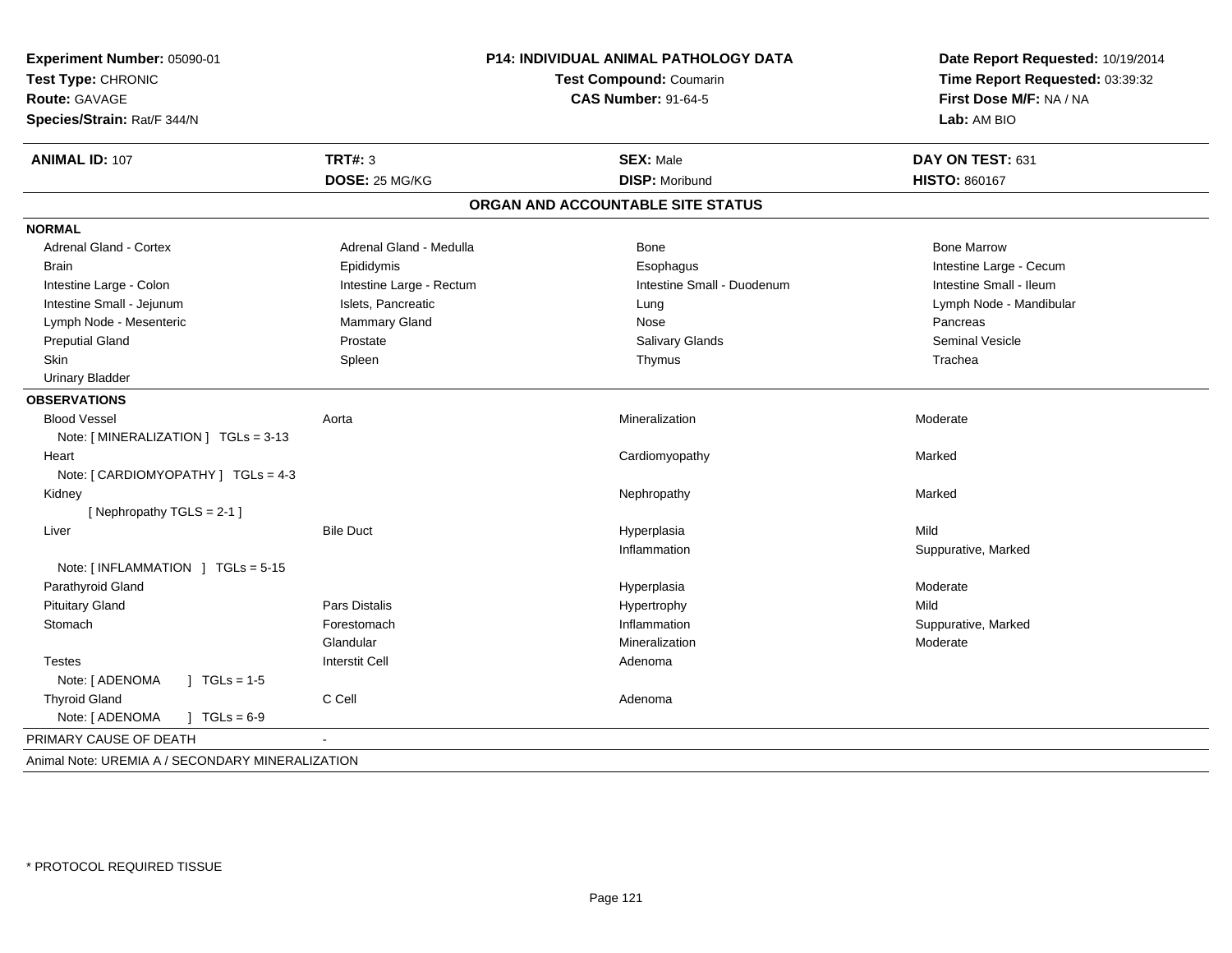| Experiment Number: 05090-01<br>Test Type: CHRONIC<br><b>Route: GAVAGE</b><br>Species/Strain: Rat/F 344/N | P14: INDIVIDUAL ANIMAL PATHOLOGY DATA<br>Test Compound: Coumarin<br><b>CAS Number: 91-64-5</b> |                                   | Date Report Requested: 10/19/2014<br>Time Report Requested: 03:39:32<br>First Dose M/F: NA / NA<br>Lab: AM BIO |
|----------------------------------------------------------------------------------------------------------|------------------------------------------------------------------------------------------------|-----------------------------------|----------------------------------------------------------------------------------------------------------------|
| <b>ANIMAL ID: 108</b>                                                                                    | <b>TRT#: 3</b>                                                                                 | <b>SEX: Male</b>                  | DAY ON TEST: 569                                                                                               |
|                                                                                                          | DOSE: 25 MG/KG                                                                                 | <b>DISP: Dead</b>                 | <b>HISTO: 860168</b>                                                                                           |
|                                                                                                          |                                                                                                | ORGAN AND ACCOUNTABLE SITE STATUS |                                                                                                                |
| <b>NORMAL</b>                                                                                            |                                                                                                |                                   |                                                                                                                |
| Adrenal Gland - Medulla                                                                                  | Bone                                                                                           | <b>Bone Marrow</b>                | <b>Brain</b>                                                                                                   |
| Epididymis                                                                                               | Heart                                                                                          | Intestine Large - Cecum           | Intestine Large - Colon                                                                                        |
| Intestine Large - Rectum                                                                                 | Intestine Small - Duodenum                                                                     | Intestine Small - Ileum           | Intestine Small - Jejunum                                                                                      |
| Islets, Pancreatic                                                                                       | Lung                                                                                           | Lymph Node - Mesenteric           | <b>Pituitary Gland</b>                                                                                         |
| <b>Preputial Gland</b>                                                                                   | Prostate                                                                                       | Salivary Glands                   | <b>Seminal Vesicle</b>                                                                                         |
| Spleen                                                                                                   | Stomach - Glandular                                                                            | Thymus                            | <b>Thyroid Gland</b>                                                                                           |
| Trachea                                                                                                  | <b>Urinary Bladder</b>                                                                         |                                   |                                                                                                                |
| <b>MISSING</b>                                                                                           |                                                                                                |                                   |                                                                                                                |
| <b>Mammary Gland</b>                                                                                     |                                                                                                |                                   |                                                                                                                |
| <b>OBSERVATIONS</b>                                                                                      |                                                                                                |                                   |                                                                                                                |
| <b>Adrenal Gland</b>                                                                                     | Cortex                                                                                         | Hypertrophy                       | Mild                                                                                                           |
| Esophagus                                                                                                |                                                                                                | Inflammation                      | Suppurative, Marked                                                                                            |
| Note: ESOPHAGEAL LESION IS PROBABLY GAVAGE                                                               |                                                                                                |                                   |                                                                                                                |
| Note: ASSOCIATED & LEAD TO DEATH.                                                                        |                                                                                                |                                   |                                                                                                                |
| Note: [INFLAMMATION ] $TGLs = 6-13,7-13$                                                                 |                                                                                                |                                   |                                                                                                                |
| Kidney                                                                                                   |                                                                                                | Nephropathy                       | Marked                                                                                                         |
| [Nephropathy TGLS = 3-1]                                                                                 |                                                                                                |                                   |                                                                                                                |
| Liver                                                                                                    | <b>Bile Duct</b><br>Mandibular                                                                 | Hyperplasia                       | Mild                                                                                                           |
| Lymph Node                                                                                               |                                                                                                | Hyperplasia<br>Inflammation       | Lymphoid, Moderate<br>Suppurative, Moderate                                                                    |
| Nose<br>Pancreas                                                                                         |                                                                                                | Inflammation                      | Suppurative, Moderate                                                                                          |
| Parathyroid Gland                                                                                        |                                                                                                | Hyperplasia                       | Mild                                                                                                           |
| <b>Skin</b>                                                                                              |                                                                                                | Squamous Cell Papilloma           |                                                                                                                |
| Note: [ PAPILLOMA SQUA ] TGLs = 1-8                                                                      |                                                                                                |                                   |                                                                                                                |
| Stomach                                                                                                  | Forestomach                                                                                    | Ulcer                             | Marked                                                                                                         |
| Note: [ ULCER<br>$1 TGLs = 4-6$                                                                          |                                                                                                |                                   |                                                                                                                |
| <b>Testes</b>                                                                                            | <b>Interstit Cell</b>                                                                          | Adenoma                           |                                                                                                                |
| Note: [ ADENOMA<br>$1 \text{ TGLs} = 2.5$                                                                |                                                                                                |                                   |                                                                                                                |
| PRIMARY CAUSE OF DEATH                                                                                   | $\overline{\phantom{a}}$                                                                       |                                   |                                                                                                                |
|                                                                                                          |                                                                                                |                                   |                                                                                                                |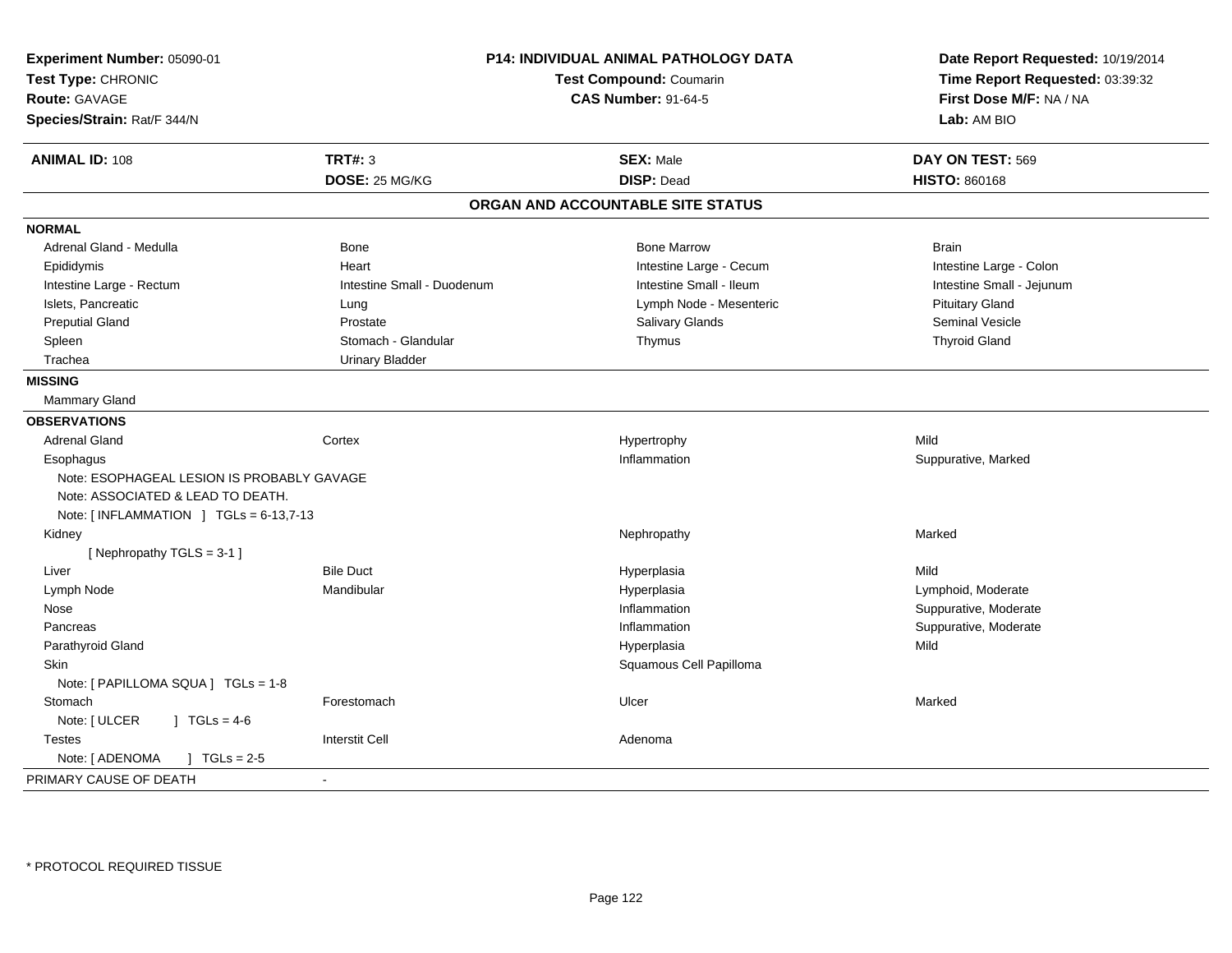| Experiment Number: 05090-01<br>Test Type: CHRONIC<br><b>Route: GAVAGE</b><br>Species/Strain: Rat/F 344/N | P14: INDIVIDUAL ANIMAL PATHOLOGY DATA<br>Test Compound: Coumarin<br><b>CAS Number: 91-64-5</b> |                                   | Date Report Requested: 10/19/2014<br>Time Report Requested: 03:39:32<br>First Dose M/F: NA / NA<br>Lab: AM BIO |
|----------------------------------------------------------------------------------------------------------|------------------------------------------------------------------------------------------------|-----------------------------------|----------------------------------------------------------------------------------------------------------------|
| <b>ANIMAL ID: 109</b>                                                                                    | <b>TRT#: 3</b>                                                                                 | <b>SEX: Male</b>                  | DAY ON TEST: 730                                                                                               |
|                                                                                                          | DOSE: 25 MG/KG                                                                                 | <b>DISP: Terminal Sacrifice</b>   | <b>HISTO: 860169</b>                                                                                           |
|                                                                                                          |                                                                                                | ORGAN AND ACCOUNTABLE SITE STATUS |                                                                                                                |
| <b>NORMAL</b>                                                                                            |                                                                                                |                                   |                                                                                                                |
| <b>Adrenal Gland - Cortex</b>                                                                            | Adrenal Gland - Medulla                                                                        | Bone                              | <b>Bone Marrow</b>                                                                                             |
| <b>Brain</b>                                                                                             | Epididymis                                                                                     | Esophagus                         | Heart                                                                                                          |
| Intestine Large - Cecum                                                                                  | Intestine Large - Colon                                                                        | Intestine Large - Rectum          | Intestine Small - Duodenum                                                                                     |
| Intestine Small - Ileum                                                                                  | Intestine Small - Jejunum                                                                      | Islets, Pancreatic                | Lung                                                                                                           |
| Lymph Node - Mandibular                                                                                  | Lymph Node - Mesenteric                                                                        | Mammary Gland                     | <b>Pituitary Gland</b>                                                                                         |
| <b>Preputial Gland</b>                                                                                   | <b>Salivary Glands</b>                                                                         | <b>Seminal Vesicle</b>            | Stomach - Glandular                                                                                            |
| Thymus                                                                                                   | <b>Thyroid Gland</b>                                                                           | Trachea                           | <b>Urinary Bladder</b>                                                                                         |
| <b>OBSERVATIONS</b>                                                                                      |                                                                                                |                                   |                                                                                                                |
| Kidney                                                                                                   |                                                                                                | Nephropathy                       | Marked                                                                                                         |
| [Nephropathy TGLS = 2-1]                                                                                 |                                                                                                |                                   |                                                                                                                |
| Liver                                                                                                    |                                                                                                | <b>Basophilic Focus</b>           |                                                                                                                |
|                                                                                                          | <b>Bile Duct</b>                                                                               | Hyperplasia                       | Minimal                                                                                                        |
| Nose                                                                                                     |                                                                                                | Inflammation                      | Suppurative, Minimal                                                                                           |
| Pancreas                                                                                                 |                                                                                                | Adenoma                           |                                                                                                                |
| Parathyroid Gland                                                                                        |                                                                                                | Hyperplasia                       | Moderate                                                                                                       |
| Prostate                                                                                                 |                                                                                                | Hyperplasia                       | Mild                                                                                                           |
| Skin                                                                                                     |                                                                                                | Squamous Cell Papilloma           |                                                                                                                |
| Note: [ PAPILLOMA SQUA ] TGLs = 4-14,5-14                                                                |                                                                                                |                                   |                                                                                                                |
| Spleen                                                                                                   |                                                                                                | Infarct                           | Marked                                                                                                         |
| Note: [ INFARCT<br>$\sqrt{1 + 1}$ TGLs = 6-13                                                            |                                                                                                |                                   |                                                                                                                |
| Stomach                                                                                                  | Forestomach                                                                                    | Hyperkeratosis                    | Moderate                                                                                                       |
|                                                                                                          | Forestomach                                                                                    | Squamous Cell Papilloma           |                                                                                                                |
|                                                                                                          | Forestomach                                                                                    | Ulcer                             | Moderate                                                                                                       |
| Note: [ PAPILLOMA SQUA ] TGLs = 7-6                                                                      |                                                                                                |                                   |                                                                                                                |
| Testes                                                                                                   | <b>Interstit Cell</b>                                                                          | Adenoma                           |                                                                                                                |
| Note: [ ADENOMA<br>$1 TGLs = 1-5$                                                                        |                                                                                                |                                   |                                                                                                                |
| PRIMARY CAUSE OF DEATH                                                                                   | $\sim$                                                                                         |                                   |                                                                                                                |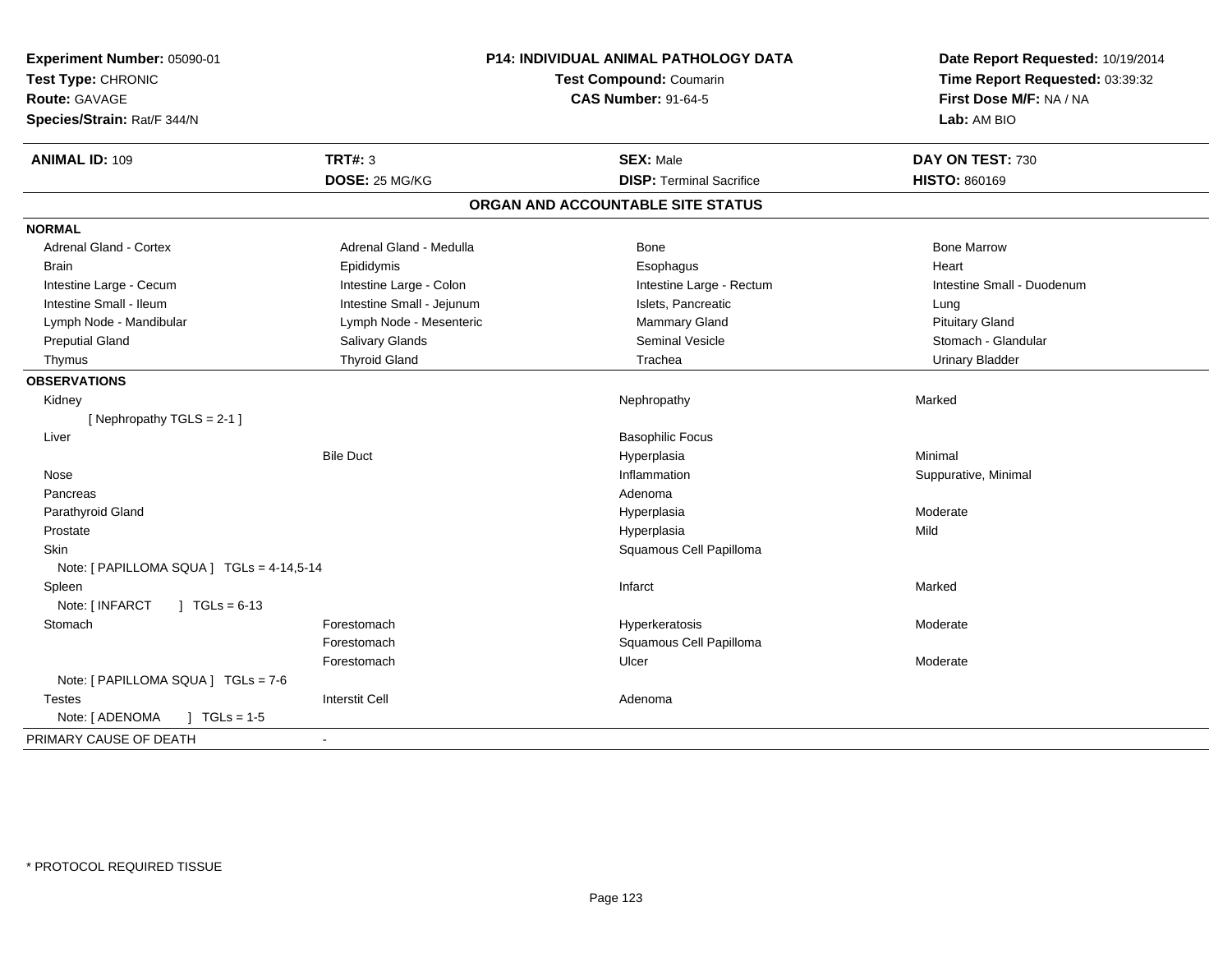| Experiment Number: 05090-01<br>Test Type: CHRONIC<br><b>Route: GAVAGE</b><br>Species/Strain: Rat/F 344/N | P14: INDIVIDUAL ANIMAL PATHOLOGY DATA<br>Test Compound: Coumarin<br><b>CAS Number: 91-64-5</b> |                                   | Date Report Requested: 10/19/2014<br>Time Report Requested: 03:39:32<br>First Dose M/F: NA / NA<br>Lab: AM BIO |  |
|----------------------------------------------------------------------------------------------------------|------------------------------------------------------------------------------------------------|-----------------------------------|----------------------------------------------------------------------------------------------------------------|--|
| <b>ANIMAL ID: 110</b>                                                                                    | TRT#: 3                                                                                        | <b>SEX: Male</b>                  | DAY ON TEST: 729                                                                                               |  |
|                                                                                                          | DOSE: 25 MG/KG                                                                                 | <b>DISP: Terminal Sacrifice</b>   | <b>HISTO: 860170</b>                                                                                           |  |
|                                                                                                          |                                                                                                | ORGAN AND ACCOUNTABLE SITE STATUS |                                                                                                                |  |
| <b>NORMAL</b>                                                                                            |                                                                                                |                                   |                                                                                                                |  |
| <b>Adrenal Gland - Cortex</b>                                                                            | Adrenal Gland - Medulla                                                                        | <b>Bone</b>                       | <b>Bone Marrow</b>                                                                                             |  |
| <b>Brain</b>                                                                                             | Epididymis                                                                                     | Esophagus                         | Intestine Large - Cecum                                                                                        |  |
| Intestine Large - Colon                                                                                  | Intestine Large - Rectum                                                                       | Intestine Small - Duodenum        | Intestine Small - Ileum                                                                                        |  |
| Intestine Small - Jejunum                                                                                | Islets, Pancreatic                                                                             | Lung                              | Lymph Node - Mandibular                                                                                        |  |
| Lymph Node - Mesenteric                                                                                  | Mammary Gland                                                                                  | Pancreas                          | Parathyroid Gland                                                                                              |  |
| <b>Pituitary Gland</b>                                                                                   | <b>Preputial Gland</b>                                                                         | Prostate                          | Salivary Glands                                                                                                |  |
| Seminal Vesicle                                                                                          | Stomach - Forestomach                                                                          | Stomach - Glandular               | Thymus                                                                                                         |  |
| <b>Thyroid Gland</b>                                                                                     | Trachea                                                                                        | <b>Urinary Bladder</b>            |                                                                                                                |  |
| <b>OBSERVATIONS</b>                                                                                      |                                                                                                |                                   |                                                                                                                |  |
| Heart                                                                                                    |                                                                                                | Cardiomyopathy                    | Mild                                                                                                           |  |
| Kidney                                                                                                   |                                                                                                | Nephropathy                       | Moderate                                                                                                       |  |
| Liver                                                                                                    |                                                                                                | Developmental Malformation        |                                                                                                                |  |
|                                                                                                          | <b>Bile Duct</b>                                                                               | Hyperplasia                       | Moderate                                                                                                       |  |
| Note: [HYPERPLASIA ] TGLs = 8-2<br>[ Hyperplasia TGLS = 7-2 ]                                            |                                                                                                |                                   |                                                                                                                |  |
| Mesentery                                                                                                | Fat                                                                                            | Necrosis                          | Coagulative, Moderate                                                                                          |  |
| Note: [ NECROSIS<br>$1 TGLs = 6-15$                                                                      |                                                                                                |                                   |                                                                                                                |  |
| Nose                                                                                                     |                                                                                                | Inflammation                      | Suppurative, Mild                                                                                              |  |
| Skin                                                                                                     | Face                                                                                           | Squamous Cell Papilloma           |                                                                                                                |  |
|                                                                                                          | Pinna                                                                                          | Squamous Cell Papilloma           |                                                                                                                |  |
| Spleen                                                                                                   |                                                                                                | Leukemia Mononuclear              |                                                                                                                |  |
| Note: [ LEUKEMIA MONUC ] TGLs = 2-14,3-14,4-14                                                           |                                                                                                |                                   |                                                                                                                |  |
| <b>Testes</b>                                                                                            | <b>Interstit Cell</b>                                                                          | Adenoma                           |                                                                                                                |  |
| Note: [ ADENOMA<br>$1 TGLs = 5-5$                                                                        |                                                                                                |                                   |                                                                                                                |  |
| PRIMARY CAUSE OF DEATH                                                                                   |                                                                                                |                                   |                                                                                                                |  |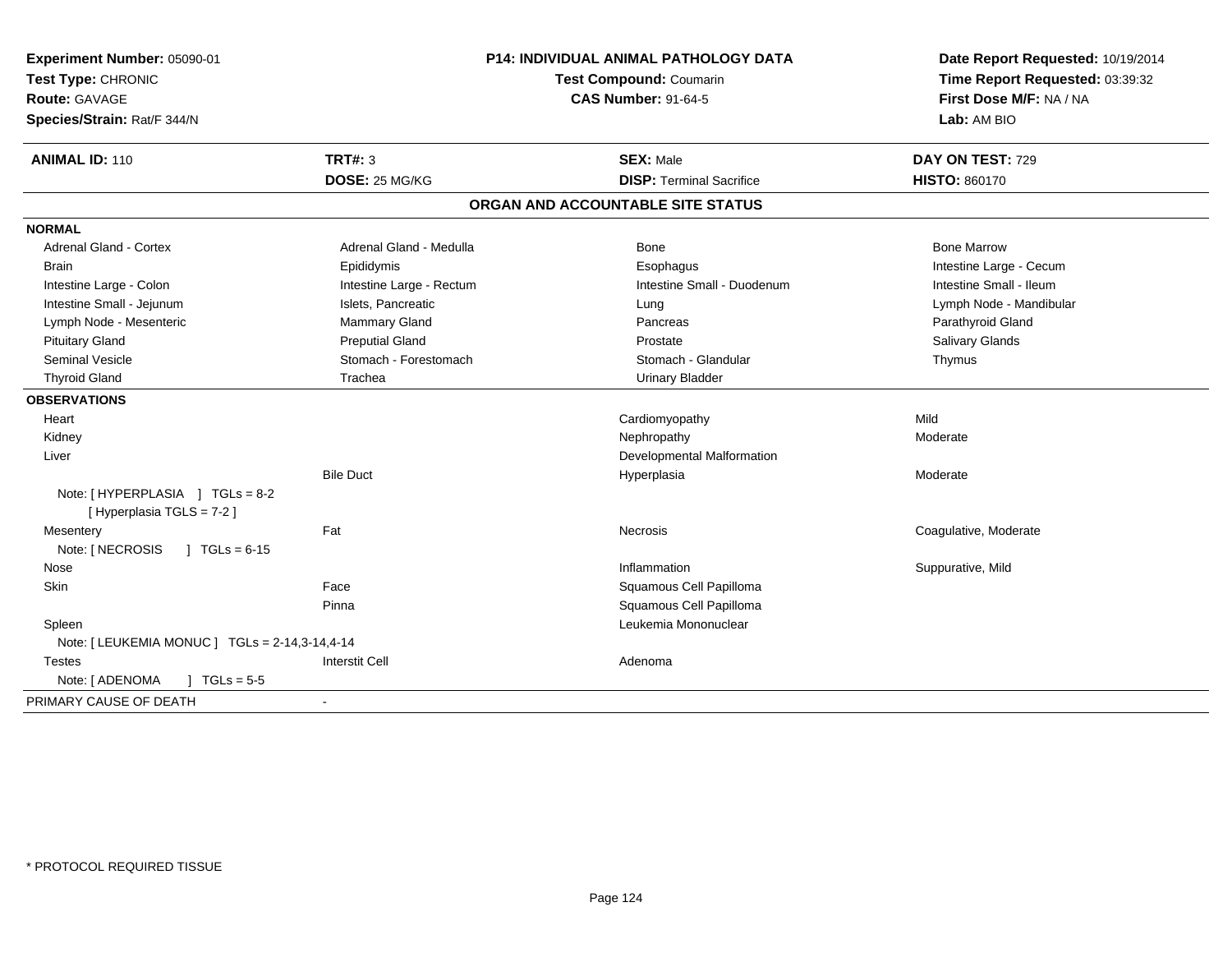| Test Type: CHRONIC<br><b>Route: GAVAGE</b><br>Species/Strain: Rat/F 344/N | P14: INDIVIDUAL ANIMAL PATHOLOGY DATA<br>Test Compound: Coumarin<br><b>CAS Number: 91-64-5</b> |                                   | Date Report Requested: 10/19/2014<br>Time Report Requested: 03:39:32<br>First Dose M/F: NA / NA<br>Lab: AM BIO |
|---------------------------------------------------------------------------|------------------------------------------------------------------------------------------------|-----------------------------------|----------------------------------------------------------------------------------------------------------------|
| <b>ANIMAL ID: 111</b>                                                     | <b>TRT#: 3</b>                                                                                 | <b>SEX: Male</b>                  | DAY ON TEST: 600                                                                                               |
|                                                                           | DOSE: 25 MG/KG                                                                                 | <b>DISP: Dead</b>                 | <b>HISTO: 860171</b>                                                                                           |
|                                                                           |                                                                                                | ORGAN AND ACCOUNTABLE SITE STATUS |                                                                                                                |
| <b>NORMAL</b>                                                             |                                                                                                |                                   |                                                                                                                |
| <b>Blood Vessel</b>                                                       | Bone                                                                                           | <b>Bone Marrow</b>                | <b>Brain</b>                                                                                                   |
| Epididymis                                                                | Esophagus                                                                                      | Intestine Large - Rectum          | Islets, Pancreatic                                                                                             |
| Lymph Node - Mesenteric                                                   | Mammary Gland                                                                                  | Nose                              | Parathyroid Gland                                                                                              |
| <b>Pituitary Gland</b>                                                    | Prostate                                                                                       | Salivary Glands                   | <b>Seminal Vesicle</b>                                                                                         |
| Skin                                                                      | Stomach - Forestomach                                                                          | Thymus                            | <b>Thyroid Gland</b>                                                                                           |
| Trachea                                                                   | <b>Urinary Bladder</b>                                                                         |                                   |                                                                                                                |
| <b>AUTO PRECLUDES DIAG.</b>                                               |                                                                                                |                                   |                                                                                                                |
| Intestine Large - Cecum                                                   | Intestine Large - Colon                                                                        | Intestine Small - Duodenum        | Intestine Small - Ileum                                                                                        |
| Intestine Small - Jejunum                                                 | Stomach - Glandular                                                                            |                                   |                                                                                                                |
| <b>OBSERVATIONS</b>                                                       |                                                                                                |                                   |                                                                                                                |
| <b>Adrenal Gland</b>                                                      | Cortex                                                                                         | Leukemia Mononuclear              |                                                                                                                |
|                                                                           | Medulla                                                                                        | Leukemia Mononuclear              |                                                                                                                |
| <b>Blood</b>                                                              |                                                                                                | Leukemia Mononuclear              |                                                                                                                |
| Heart                                                                     |                                                                                                | Leukemia Mononuclear              |                                                                                                                |
| Kidney                                                                    |                                                                                                | Leukemia Mononuclear              |                                                                                                                |
|                                                                           |                                                                                                | Nephropathy                       | Mild                                                                                                           |
| Liver                                                                     |                                                                                                | Leukemia Mononuclear              |                                                                                                                |
| Lung                                                                      |                                                                                                | Leukemia Mononuclear              |                                                                                                                |
| Lymph Node                                                                | Mandibular                                                                                     | Leukemia Mononuclear              |                                                                                                                |
| Pancreas                                                                  |                                                                                                | Atrophy                           | Mild                                                                                                           |
| <b>Preputial Gland</b>                                                    |                                                                                                | Inflammation                      | Chronic, Moderate                                                                                              |
| Note: [INFLAMMATION ] TGLs = 1-14                                         |                                                                                                |                                   |                                                                                                                |
| Spleen                                                                    |                                                                                                | Leukemia Mononuclear              |                                                                                                                |
| Note: [ LEUKEMIA MONUC ] TGLs = 3-13                                      |                                                                                                |                                   |                                                                                                                |
| <b>Testes</b>                                                             | <b>Interstit Cell</b>                                                                          | Adenoma                           |                                                                                                                |
| Note: [ ADENOMA<br>$J \cdot TGLs = 2-5$                                   |                                                                                                |                                   |                                                                                                                |
| PRIMARY CAUSE OF DEATH                                                    | $\blacksquare$                                                                                 |                                   |                                                                                                                |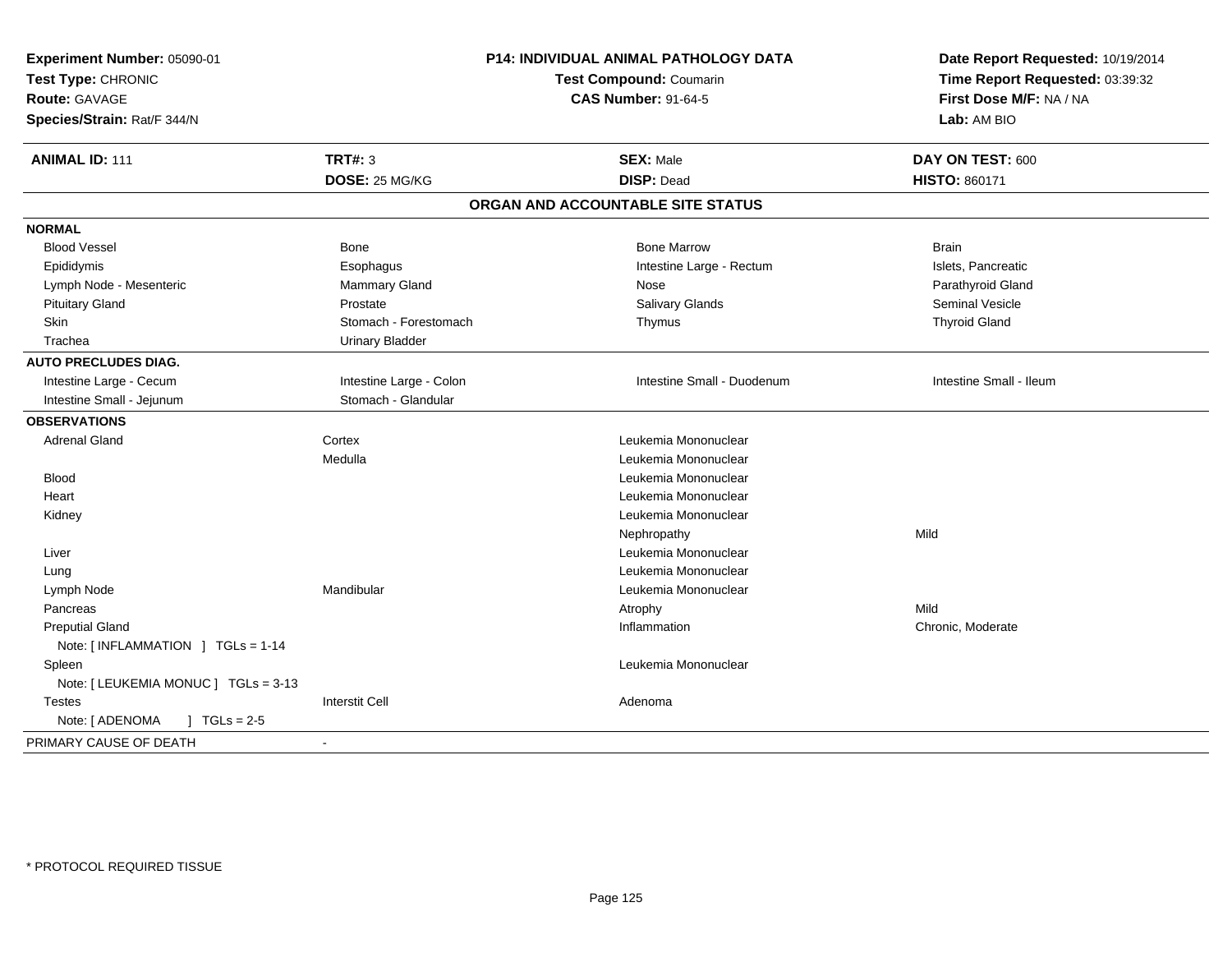| Experiment Number: 05090-01<br>Test Type: CHRONIC<br>Route: GAVAGE<br>Species/Strain: Rat/F 344/N | P14: INDIVIDUAL ANIMAL PATHOLOGY DATA<br><b>Test Compound: Coumarin</b><br><b>CAS Number: 91-64-5</b> |                                   | Date Report Requested: 10/19/2014<br>Time Report Requested: 03:39:32<br>First Dose M/F: NA / NA<br>Lab: AM BIO |  |
|---------------------------------------------------------------------------------------------------|-------------------------------------------------------------------------------------------------------|-----------------------------------|----------------------------------------------------------------------------------------------------------------|--|
| <b>ANIMAL ID: 112</b>                                                                             | TRT#: 3                                                                                               | <b>SEX: Male</b>                  | DAY ON TEST: 729                                                                                               |  |
|                                                                                                   | DOSE: 25 MG/KG                                                                                        | <b>DISP: Terminal Sacrifice</b>   | <b>HISTO: 860172</b>                                                                                           |  |
|                                                                                                   |                                                                                                       | ORGAN AND ACCOUNTABLE SITE STATUS |                                                                                                                |  |
| <b>NORMAL</b>                                                                                     |                                                                                                       |                                   |                                                                                                                |  |
| Bone                                                                                              | <b>Bone Marrow</b>                                                                                    | <b>Brain</b>                      | Epididymis                                                                                                     |  |
| Esophagus                                                                                         | Intestine Large - Cecum                                                                               | Intestine Large - Colon           | Intestine Large - Rectum                                                                                       |  |
| Intestine Small - Duodenum                                                                        | Intestine Small - Ileum                                                                               | Intestine Small - Jejunum         | Islets, Pancreatic                                                                                             |  |
| <b>Mammary Gland</b>                                                                              | Nose                                                                                                  | Pancreas                          | Parathyroid Gland                                                                                              |  |
| <b>Preputial Gland</b>                                                                            | Prostate                                                                                              | Salivary Glands                   | Skin                                                                                                           |  |
| Stomach - Glandular                                                                               | <b>Thyroid Gland</b>                                                                                  | Trachea                           | <b>Urinary Bladder</b>                                                                                         |  |
| <b>OBSERVATIONS</b>                                                                               |                                                                                                       |                                   |                                                                                                                |  |
| <b>Adrenal Gland</b>                                                                              | Cortex                                                                                                | Leukemia Mononuclear              |                                                                                                                |  |
|                                                                                                   | Medulla                                                                                               | Leukemia Mononuclear              |                                                                                                                |  |
|                                                                                                   | Medulla                                                                                               | Pheochromocytoma Benign           |                                                                                                                |  |
| Heart                                                                                             |                                                                                                       | Cardiomyopathy                    | Mild                                                                                                           |  |
| Kidney                                                                                            |                                                                                                       | Nephropathy                       | Moderate                                                                                                       |  |
| Liver                                                                                             | <b>Bile Duct</b>                                                                                      | Hyperplasia                       | Marked                                                                                                         |  |
|                                                                                                   |                                                                                                       | Leukemia Mononuclear              |                                                                                                                |  |
| Note: [ LEUKEMIA MONUC ] TGLs = 3-2                                                               |                                                                                                       |                                   |                                                                                                                |  |
| Lung                                                                                              |                                                                                                       | Leukemia Mononuclear              |                                                                                                                |  |
| Note: [ LEUKEMIA MONUC ] TGLs = 7-12                                                              |                                                                                                       |                                   |                                                                                                                |  |
| Lymph Node                                                                                        | Mandibular                                                                                            | Leukemia Mononuclear              |                                                                                                                |  |
|                                                                                                   | Mediastinal                                                                                           | Leukemia Mononuclear              |                                                                                                                |  |
|                                                                                                   | Mesenteric                                                                                            | Leukemia Mononuclear              |                                                                                                                |  |
| Note: [ LEUKEMIA MONUC ] TGLs = 6-4                                                               |                                                                                                       |                                   |                                                                                                                |  |
| Note: [ LEUKEMIA MONUC ] TGLs = 4-9                                                               |                                                                                                       |                                   |                                                                                                                |  |
| Note: [ LEUKEMIA MONUC ] TGLs = 5-4                                                               |                                                                                                       |                                   |                                                                                                                |  |
| <b>Pituitary Gland</b>                                                                            | Pars Distalis                                                                                         | Adenoma                           |                                                                                                                |  |
| <b>Seminal Vesicle</b>                                                                            |                                                                                                       | Leukemia Mononuclear              |                                                                                                                |  |
| Spleen                                                                                            |                                                                                                       | Leukemia Mononuclear              |                                                                                                                |  |
| Note: [ LEUKEMIA MONUC ] TGLs = 1-2                                                               |                                                                                                       |                                   |                                                                                                                |  |
| Stomach                                                                                           | Forestomach                                                                                           | Ulcer                             | Marked                                                                                                         |  |
| Note: [ ULCER<br>$1 TGLs = 8-13$                                                                  |                                                                                                       |                                   |                                                                                                                |  |
| <b>Testes</b>                                                                                     | <b>Interstit Cell</b>                                                                                 | Adenoma                           |                                                                                                                |  |
|                                                                                                   |                                                                                                       |                                   |                                                                                                                |  |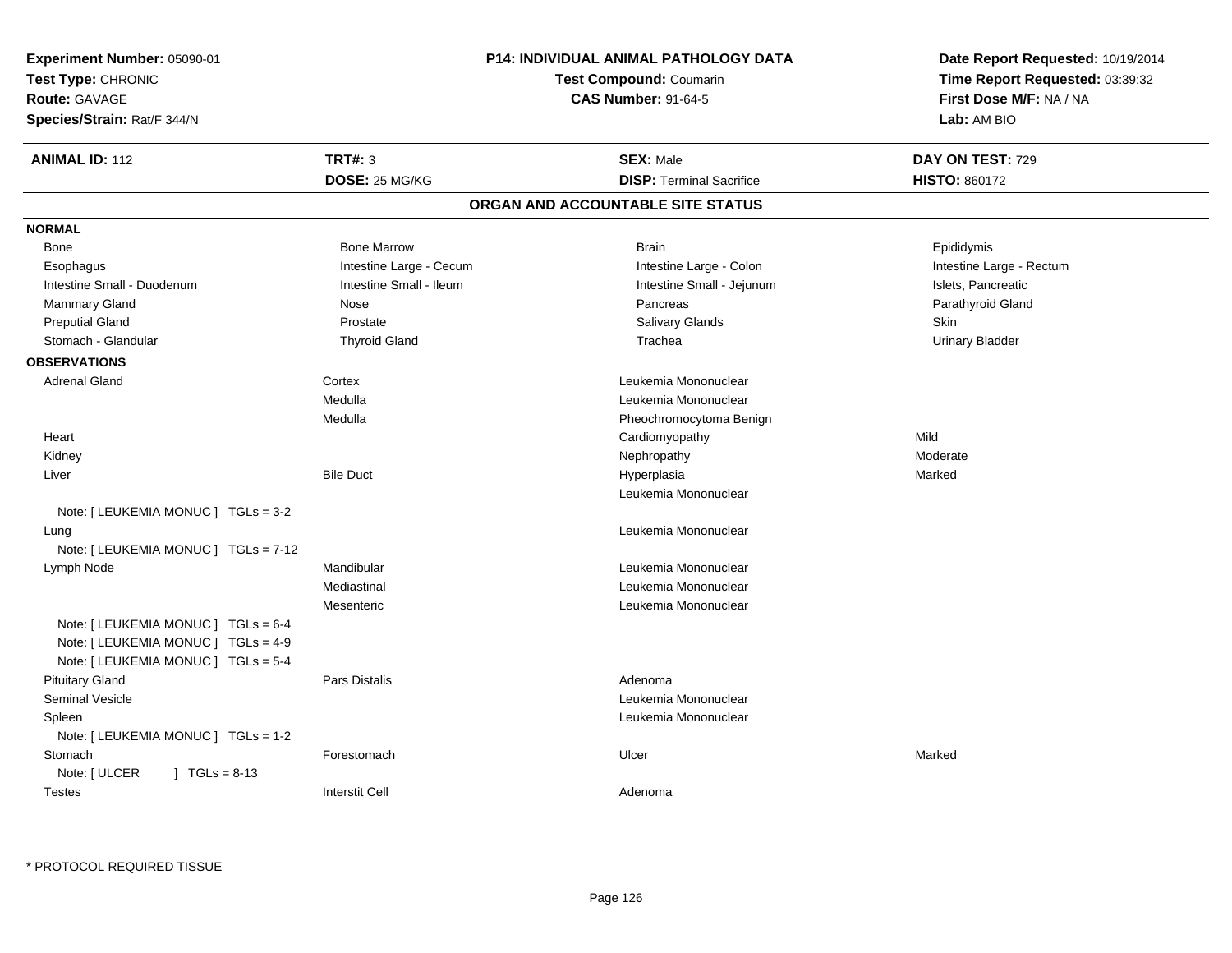| Experiment Number: 05090-01<br><b>Test Type: CHRONIC</b> |                            | <b>P14: INDIVIDUAL ANIMAL PATHOLOGY DATA</b> | Date Report Requested: 10/19/2014 |  |
|----------------------------------------------------------|----------------------------|----------------------------------------------|-----------------------------------|--|
|                                                          |                            | <b>Test Compound: Coumarin</b>               | Time Report Requested: 03:39:32   |  |
| <b>Route: GAVAGE</b>                                     | <b>CAS Number: 91-64-5</b> |                                              | First Dose M/F: NA / NA           |  |
| Species/Strain: Rat/F 344/N                              |                            |                                              | Lab: AM BIO                       |  |
| <b>ANIMAL ID: 112</b>                                    | TRT#: 3                    | <b>SEX: Male</b>                             | <b>DAY ON TEST: 729</b>           |  |
|                                                          | DOSE: 25 MG/KG             | <b>DISP: Terminal Sacrifice</b>              | <b>HISTO: 860172</b>              |  |
|                                                          |                            | ORGAN AND ACCOUNTABLE SITE STATUS            |                                   |  |
| Note: [ ADENOMA<br>$1 TGLs = 2.5$                        |                            |                                              |                                   |  |
| Thymus                                                   |                            | Leukemia Mononuclear                         |                                   |  |
| PRIMARY CAUSE OF DEATH                                   |                            |                                              |                                   |  |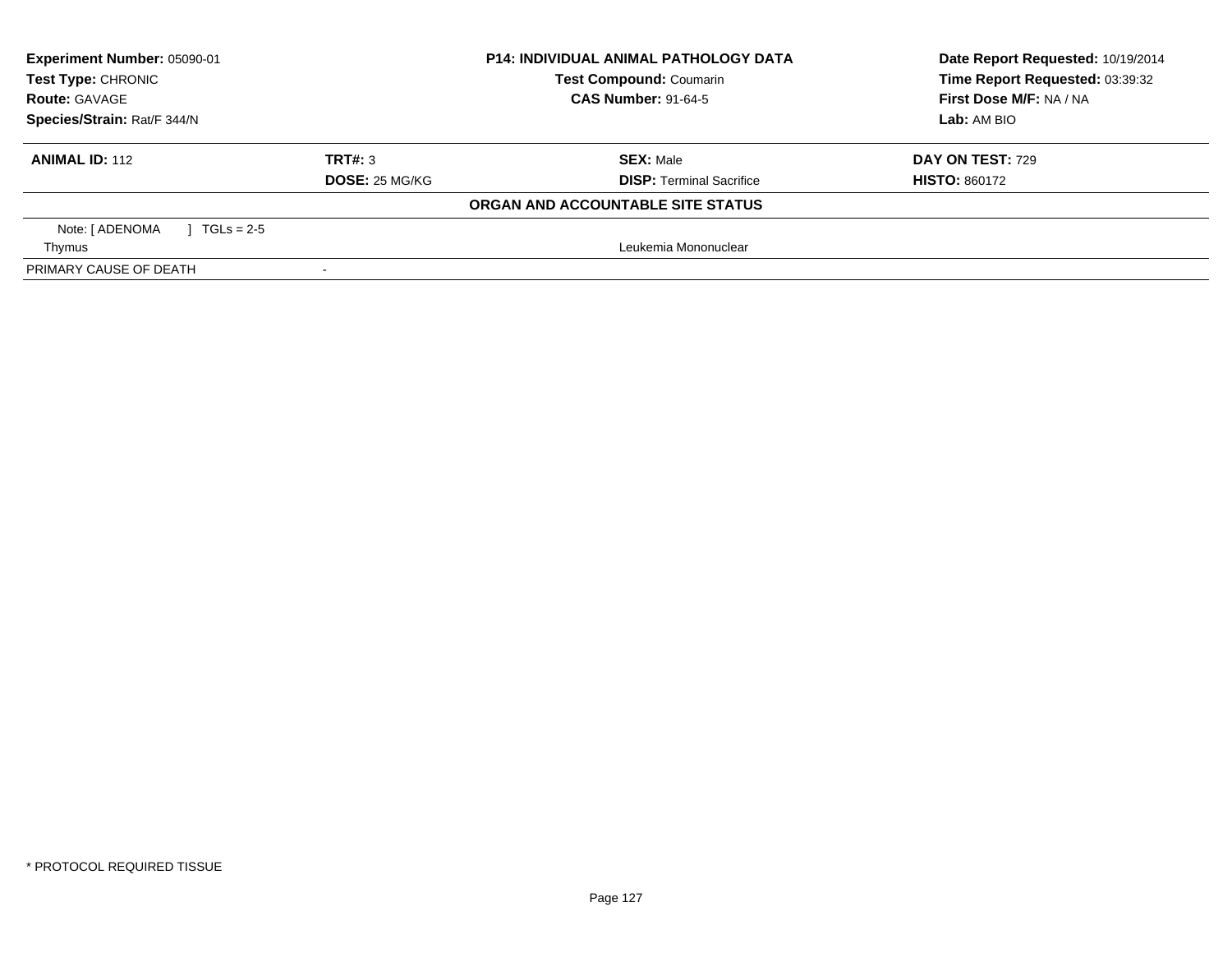| Experiment Number: 05090-01<br>Test Type: CHRONIC<br>Route: GAVAGE<br>Species/Strain: Rat/F 344/N                   | P14: INDIVIDUAL ANIMAL PATHOLOGY DATA<br><b>Test Compound: Coumarin</b><br><b>CAS Number: 91-64-5</b> |                                   | Date Report Requested: 10/19/2014<br>Time Report Requested: 03:39:32<br>First Dose M/F: NA / NA<br>Lab: AM BIO |
|---------------------------------------------------------------------------------------------------------------------|-------------------------------------------------------------------------------------------------------|-----------------------------------|----------------------------------------------------------------------------------------------------------------|
| <b>ANIMAL ID: 113</b>                                                                                               | TRT#: 3                                                                                               | <b>SEX: Male</b>                  | DAY ON TEST: 698                                                                                               |
|                                                                                                                     | DOSE: 25 MG/KG                                                                                        | <b>DISP: Moribund</b>             | <b>HISTO: 860173</b>                                                                                           |
|                                                                                                                     |                                                                                                       | ORGAN AND ACCOUNTABLE SITE STATUS |                                                                                                                |
| <b>NORMAL</b>                                                                                                       |                                                                                                       |                                   |                                                                                                                |
| <b>Adrenal Gland - Cortex</b>                                                                                       | Adrenal Gland - Medulla                                                                               | Bone                              | <b>Brain</b>                                                                                                   |
| Epididymis                                                                                                          | Esophagus                                                                                             | Intestine Large - Cecum           | Intestine Large - Colon                                                                                        |
| Intestine Large - Rectum                                                                                            | Intestine Small - Duodenum                                                                            | Islets, Pancreatic                | Lung                                                                                                           |
| Lymph Node - Mandibular                                                                                             | <b>Mammary Gland</b>                                                                                  | Nose                              | Pancreas                                                                                                       |
| <b>Pituitary Gland</b>                                                                                              | <b>Preputial Gland</b>                                                                                | <b>Salivary Glands</b>            | Seminal Vesicle                                                                                                |
| Skin                                                                                                                | Thymus                                                                                                | Trachea                           | <b>Urinary Bladder</b>                                                                                         |
| <b>OBSERVATIONS</b>                                                                                                 |                                                                                                       |                                   |                                                                                                                |
| <b>Bone Marrow</b>                                                                                                  |                                                                                                       | Leukemia Mononuclear              |                                                                                                                |
| Heart                                                                                                               |                                                                                                       | Cardiomyopathy                    | Mild                                                                                                           |
|                                                                                                                     |                                                                                                       | Thrombosis                        |                                                                                                                |
| Note: [ THROMBUS<br>$\sqrt{1}$ TGLs = 9-14                                                                          |                                                                                                       |                                   |                                                                                                                |
| <b>Intestine Small</b>                                                                                              | lleum                                                                                                 | Leukemia Mononuclear              |                                                                                                                |
|                                                                                                                     | Jejunum                                                                                               | Leukemia Mononuclear              |                                                                                                                |
| Note: [ LEUKEMIA MONUC ] TGLs = 7-6                                                                                 |                                                                                                       |                                   |                                                                                                                |
| Note: [ LEUKEMIA MONUC ] TGLs = 7-6                                                                                 |                                                                                                       |                                   |                                                                                                                |
| Kidney                                                                                                              |                                                                                                       | Leukemia Mononuclear              |                                                                                                                |
|                                                                                                                     |                                                                                                       | Nephropathy                       | Moderate                                                                                                       |
| Liver                                                                                                               | <b>Bile Duct</b>                                                                                      | Hyperplasia                       | Mild                                                                                                           |
|                                                                                                                     |                                                                                                       | Leukemia Mononuclear              |                                                                                                                |
| Note: [ LEUKEMIA MONUC ] TGLs = 4-2                                                                                 |                                                                                                       |                                   |                                                                                                                |
| Lymph Node                                                                                                          | Mediastinal                                                                                           | Leukemia Mononuclear              |                                                                                                                |
|                                                                                                                     | Mesenteric                                                                                            | Leukemia Mononuclear              |                                                                                                                |
|                                                                                                                     | Renal                                                                                                 | Leukemia Mononuclear              |                                                                                                                |
| Note: [ LEUKEMIA MONUC ] TGLs = 8-4<br>Note: [ LEUKEMIA MONUC ] TGLs = 5-15<br>Note: [ LEUKEMIA MONUC ] TGLs = 6-17 |                                                                                                       |                                   |                                                                                                                |
| Parathyroid Gland                                                                                                   |                                                                                                       | Hyperplasia                       | Moderate                                                                                                       |
| Prostate                                                                                                            |                                                                                                       | Leukemia Mononuclear              |                                                                                                                |
| Spleen<br>Note: [ LEUKEMIA MONUC ] TGLs = 3-13                                                                      |                                                                                                       | Leukemia Mononuclear              |                                                                                                                |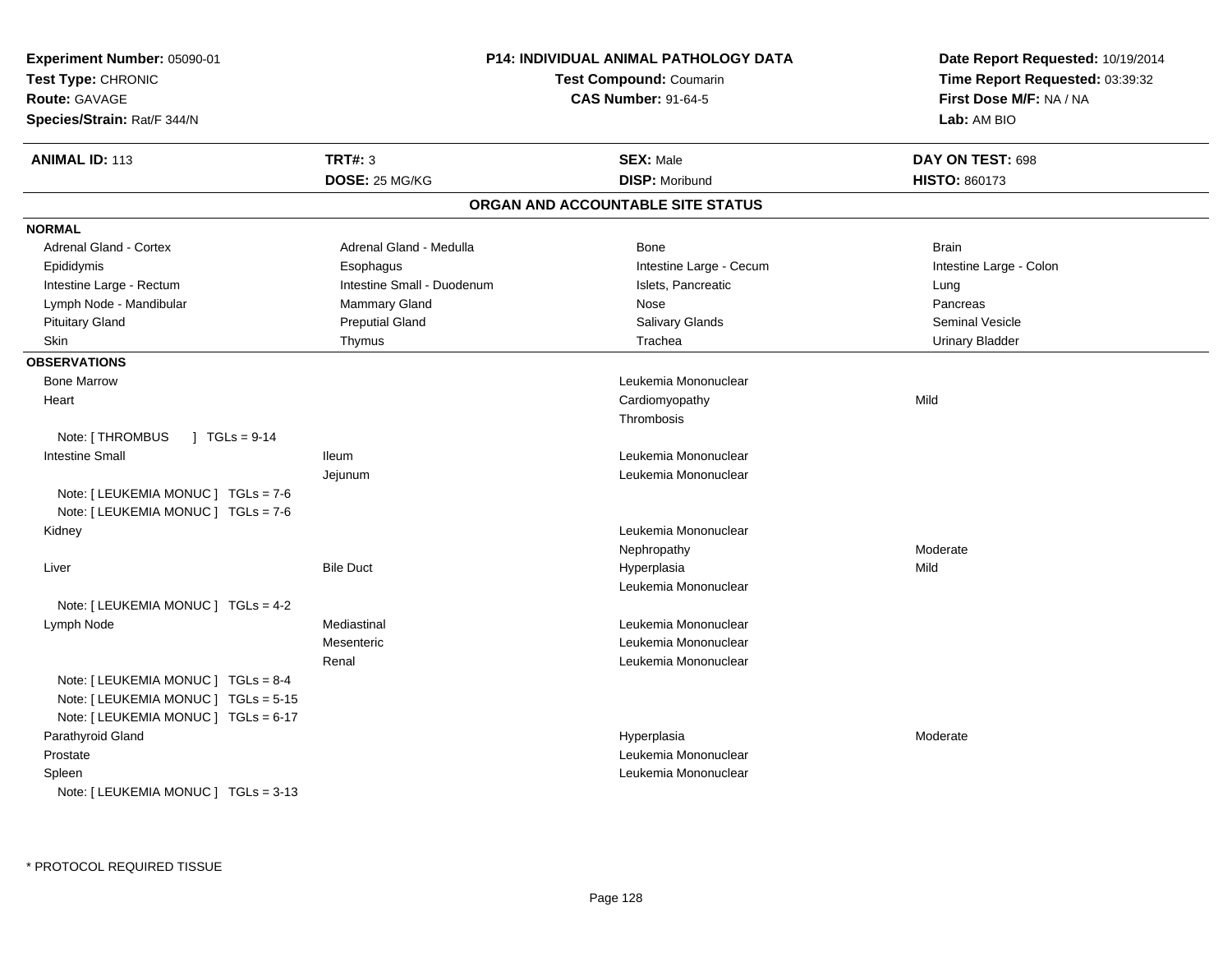| Experiment Number: 05090-01<br>Test Type: CHRONIC<br><b>Route: GAVAGE</b><br>Species/Strain: Rat/F 344/N |                       | <b>P14: INDIVIDUAL ANIMAL PATHOLOGY DATA</b><br>Test Compound: Coumarin<br><b>CAS Number: 91-64-5</b> | Date Report Requested: 10/19/2014<br>Time Report Requested: 03:39:32<br>First Dose M/F: NA / NA<br>Lab: AM BIO |
|----------------------------------------------------------------------------------------------------------|-----------------------|-------------------------------------------------------------------------------------------------------|----------------------------------------------------------------------------------------------------------------|
| <b>ANIMAL ID: 113</b>                                                                                    | <b>TRT#: 3</b>        | <b>SEX: Male</b>                                                                                      | DAY ON TEST: 698                                                                                               |
|                                                                                                          | <b>DOSE: 25 MG/KG</b> | <b>DISP: Moribund</b>                                                                                 | <b>HISTO: 860173</b>                                                                                           |
|                                                                                                          |                       | ORGAN AND ACCOUNTABLE SITE STATUS                                                                     |                                                                                                                |
| Stomach                                                                                                  | Forestomach           | Leukemia Mononuclear                                                                                  |                                                                                                                |
|                                                                                                          | Glandular             | Leukemia Mononuclear                                                                                  |                                                                                                                |
| Note: $[LEUKEMIA MONUC] TGLs = 10-16$                                                                    |                       |                                                                                                       |                                                                                                                |
| Testes                                                                                                   | <b>Interstit Cell</b> | Adenoma                                                                                               |                                                                                                                |
| Note: [ ADENOMA<br>$\mid$ TGLs = 1-5,2-5                                                                 |                       |                                                                                                       |                                                                                                                |
| <b>Thyroid Gland</b>                                                                                     | C Cell                | Hyperplasia                                                                                           | Mild                                                                                                           |
| Tooth                                                                                                    |                       | Leukemia Mononuclear                                                                                  |                                                                                                                |
| Urethra                                                                                                  |                       | Leukemia Mononuclear                                                                                  |                                                                                                                |
| PRIMARY CAUSE OF DEATH                                                                                   |                       |                                                                                                       |                                                                                                                |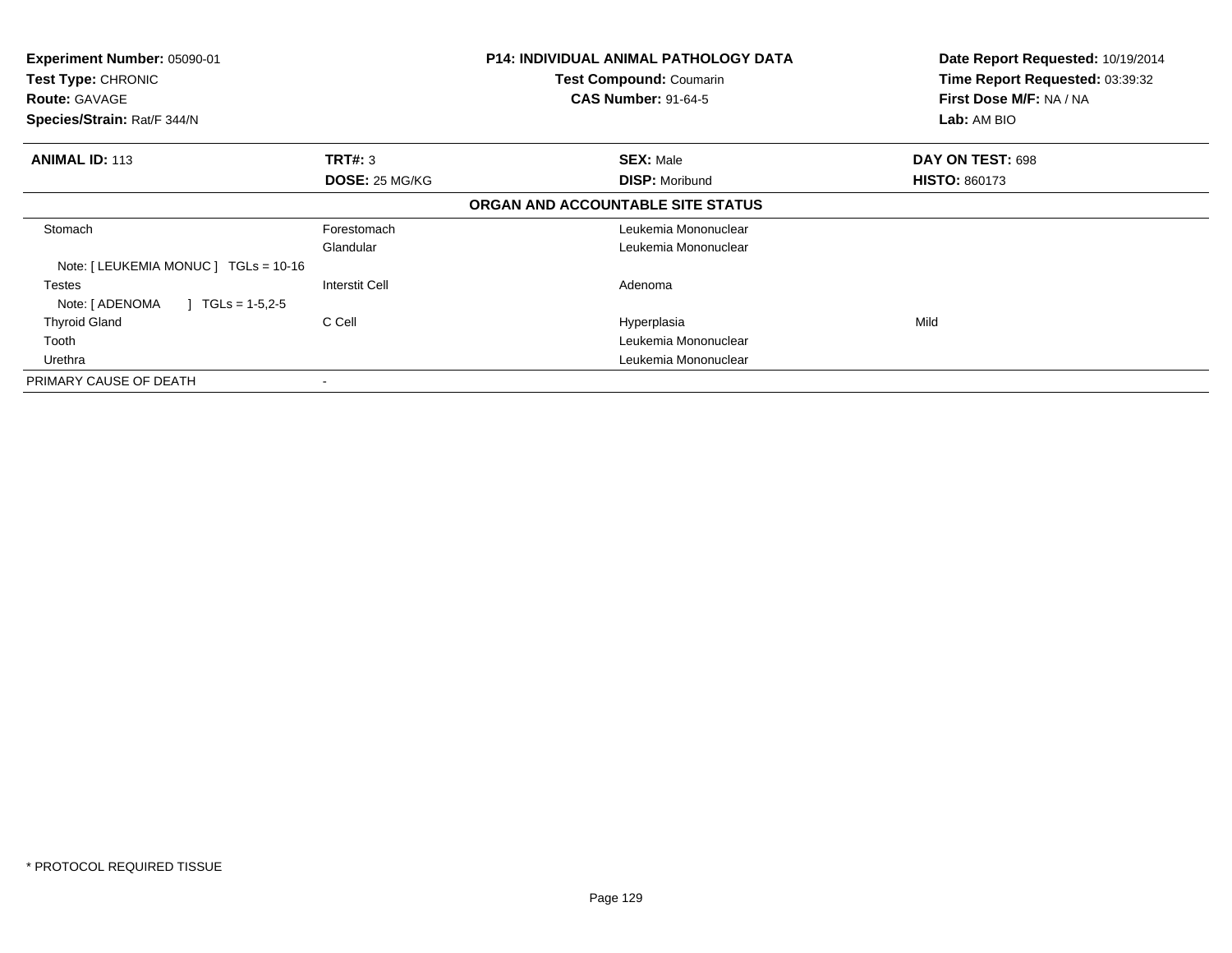| Experiment Number: 05090-01<br>Test Type: CHRONIC<br>Route: GAVAGE<br>Species/Strain: Rat/F 344/N | <b>P14: INDIVIDUAL ANIMAL PATHOLOGY DATA</b><br>Test Compound: Coumarin<br><b>CAS Number: 91-64-5</b> |                                   | Date Report Requested: 10/19/2014<br>Time Report Requested: 03:39:32<br>First Dose M/F: NA / NA<br>Lab: AM BIO |  |
|---------------------------------------------------------------------------------------------------|-------------------------------------------------------------------------------------------------------|-----------------------------------|----------------------------------------------------------------------------------------------------------------|--|
| <b>ANIMAL ID: 114</b>                                                                             | <b>TRT#: 3</b>                                                                                        | <b>SEX: Male</b>                  | DAY ON TEST: 729                                                                                               |  |
|                                                                                                   | DOSE: 25 MG/KG                                                                                        | <b>DISP: Terminal Sacrifice</b>   | <b>HISTO: 860174</b>                                                                                           |  |
|                                                                                                   |                                                                                                       | ORGAN AND ACCOUNTABLE SITE STATUS |                                                                                                                |  |
| <b>NORMAL</b>                                                                                     |                                                                                                       |                                   |                                                                                                                |  |
| Adrenal Gland - Cortex                                                                            | Adrenal Gland - Medulla                                                                               | <b>Bone Marrow</b>                | <b>Brain</b>                                                                                                   |  |
| Epididymis                                                                                        | Esophagus                                                                                             | Intestine Large - Cecum           | Intestine Large - Colon                                                                                        |  |
| Intestine Large - Rectum                                                                          | Intestine Small - Duodenum                                                                            | Intestine Small - Ileum           | Intestine Small - Jejunum                                                                                      |  |
| Islets, Pancreatic                                                                                | Lung                                                                                                  | Lymph Node - Mandibular           | Lymph Node - Mesenteric                                                                                        |  |
| Mammary Gland                                                                                     | Pancreas                                                                                              | Parathyroid Gland                 | <b>Preputial Gland</b>                                                                                         |  |
| Prostate                                                                                          | Salivary Glands                                                                                       | <b>Seminal Vesicle</b>            | Skin                                                                                                           |  |
| Spleen                                                                                            | Stomach - Forestomach                                                                                 | Stomach - Glandular               | Thymus                                                                                                         |  |
| <b>Thyroid Gland</b>                                                                              | Trachea                                                                                               | <b>Urinary Bladder</b>            |                                                                                                                |  |
| <b>OBSERVATIONS</b>                                                                               |                                                                                                       |                                   |                                                                                                                |  |
| <b>Bone</b>                                                                                       | Cranium                                                                                               | Proliferation                     | Mild                                                                                                           |  |
| Note: $[$ PROLIFERATION $]$ TGLs = 2-10                                                           |                                                                                                       |                                   |                                                                                                                |  |
| Heart                                                                                             |                                                                                                       | Cardiomyopathy                    | Mild                                                                                                           |  |
| Kidney                                                                                            |                                                                                                       | Nephropathy                       | Moderate                                                                                                       |  |
| Liver                                                                                             | Hepatocyte                                                                                            | Degeneration                      | Granular, Mild                                                                                                 |  |
|                                                                                                   | <b>Bile Duct</b>                                                                                      | Hyperplasia                       | Mild                                                                                                           |  |
| Nose                                                                                              |                                                                                                       | Inflammation                      | Suppurative, Minimal                                                                                           |  |
| <b>Pituitary Gland</b>                                                                            | <b>Pars Distalis</b>                                                                                  | Adenoma                           |                                                                                                                |  |
| Note: [ ADENOMA<br>$J \cdot TGLs = 3-4$                                                           |                                                                                                       |                                   |                                                                                                                |  |
| <b>Testes</b>                                                                                     | <b>Interstit Cell</b>                                                                                 | Adenoma                           |                                                                                                                |  |
| Note: [ ADENOMA<br>$] TGLs = 1-5$                                                                 |                                                                                                       |                                   |                                                                                                                |  |
| PRIMARY CAUSE OF DEATH                                                                            |                                                                                                       |                                   |                                                                                                                |  |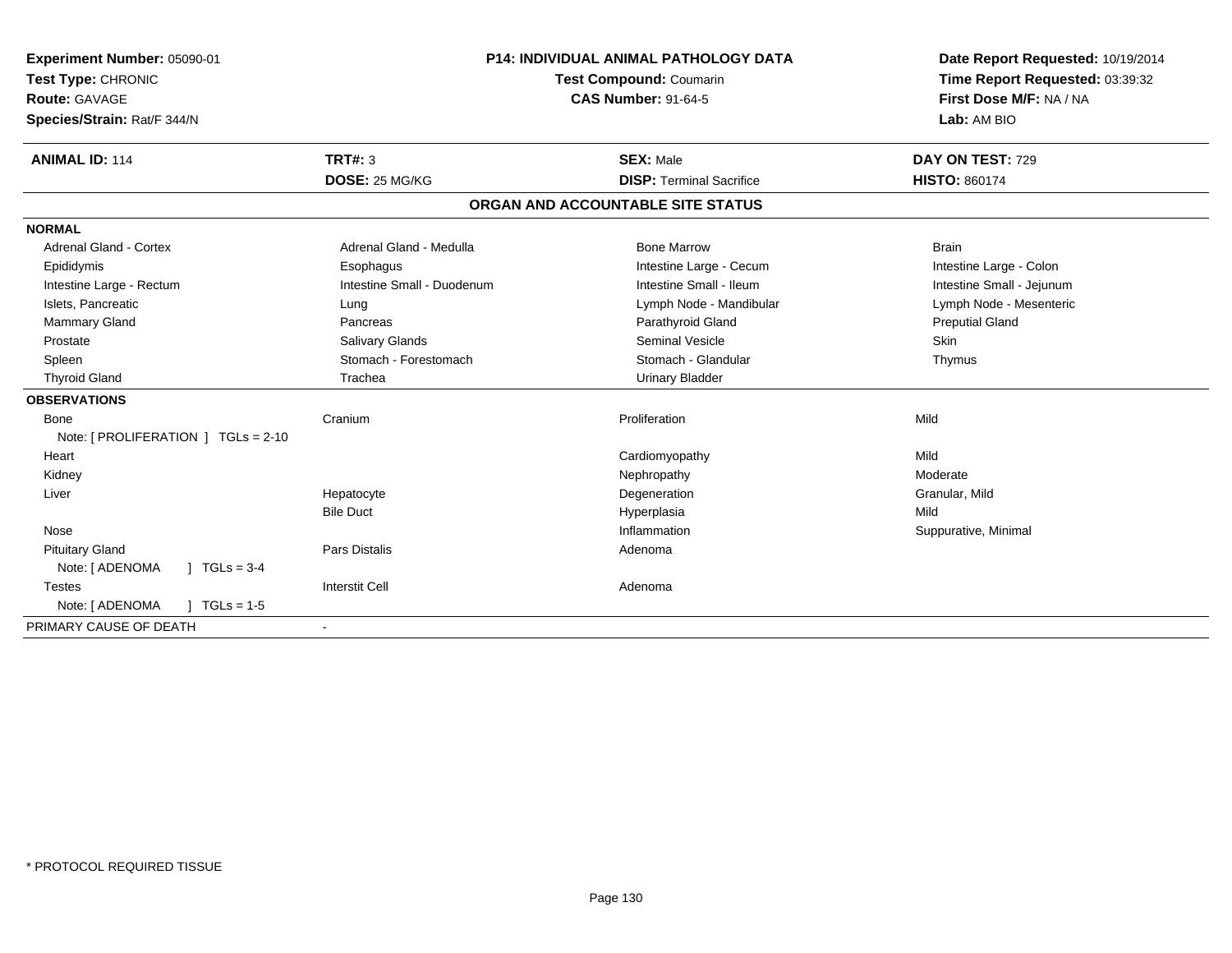| <b>P14: INDIVIDUAL ANIMAL PATHOLOGY DATA</b><br>Experiment Number: 05090-01<br><b>Test Compound: Coumarin</b><br><b>Test Type: CHRONIC</b><br><b>CAS Number: 91-64-5</b><br><b>Route: GAVAGE</b><br>Species/Strain: Rat/F 344/N |                       |                                 | Date Report Requested: 10/19/2014<br>Time Report Requested: 03:39:32<br>First Dose M/F: NA / NA<br>Lab: AM BIO |  |
|---------------------------------------------------------------------------------------------------------------------------------------------------------------------------------------------------------------------------------|-----------------------|---------------------------------|----------------------------------------------------------------------------------------------------------------|--|
| <b>ANIMAL ID: 115</b>                                                                                                                                                                                                           | TRT#: 3               | <b>SEX: Male</b>                | <b>DAY ON TEST: 456</b>                                                                                        |  |
|                                                                                                                                                                                                                                 | <b>DOSE: 25 MG/KG</b> | <b>DISP:</b> Interval Sacrifice | <b>HISTO: 860175</b>                                                                                           |  |
| <b>OBSERVATIONS</b>                                                                                                                                                                                                             |                       |                                 |                                                                                                                |  |
| Kidney                                                                                                                                                                                                                          |                       | Nephropathy                     | Minimal                                                                                                        |  |
| Liver                                                                                                                                                                                                                           | Hepatocyte            | Degeneration                    | Granular, Mild                                                                                                 |  |
|                                                                                                                                                                                                                                 |                       | <b>Fatty Change</b>             | Mild                                                                                                           |  |
|                                                                                                                                                                                                                                 | <b>Bile Duct</b>      | Hyperplasia                     | Mild                                                                                                           |  |
| <b>Testes</b>                                                                                                                                                                                                                   | <b>Interstit Cell</b> | Adenoma                         |                                                                                                                |  |
| [Adenoma TGLS = $1-5$ ]                                                                                                                                                                                                         |                       |                                 |                                                                                                                |  |
| PRIMARY CAUSE OF DEATH                                                                                                                                                                                                          |                       |                                 |                                                                                                                |  |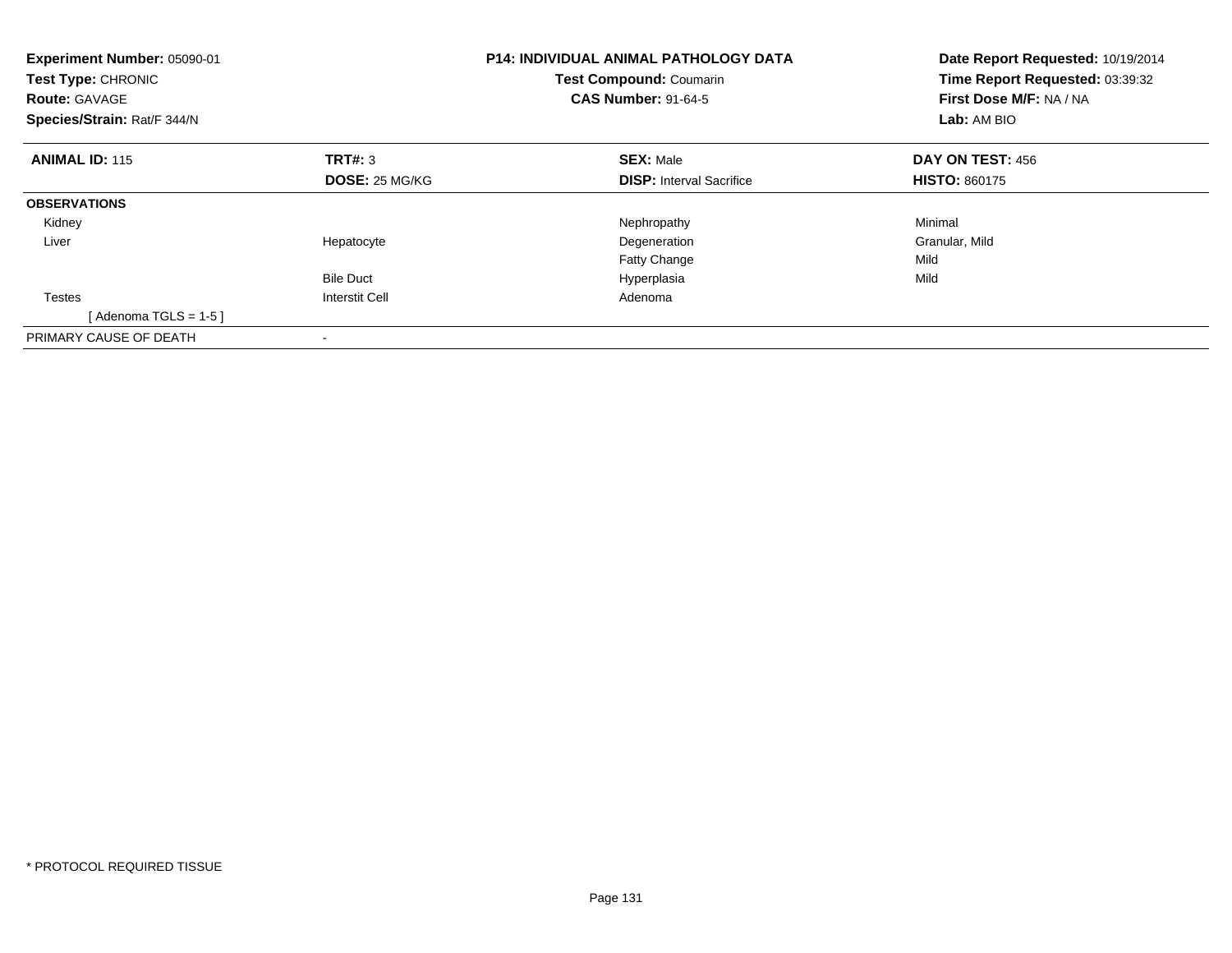| Experiment Number: 05090-01<br>Test Type: CHRONIC<br><b>Route: GAVAGE</b><br>Species/Strain: Rat/F 344/N |                            | <b>P14: INDIVIDUAL ANIMAL PATHOLOGY DATA</b><br><b>Test Compound: Coumarin</b><br><b>CAS Number: 91-64-5</b> | Date Report Requested: 10/19/2014<br>Time Report Requested: 03:39:32<br>First Dose M/F: NA / NA<br>Lab: AM BIO |
|----------------------------------------------------------------------------------------------------------|----------------------------|--------------------------------------------------------------------------------------------------------------|----------------------------------------------------------------------------------------------------------------|
| <b>ANIMAL ID: 116</b>                                                                                    | <b>TRT#: 3</b>             | <b>SEX: Male</b>                                                                                             | DAY ON TEST: 671                                                                                               |
|                                                                                                          | DOSE: 25 MG/KG             | <b>DISP: Moribund</b>                                                                                        | HISTO: 860176                                                                                                  |
|                                                                                                          |                            | ORGAN AND ACCOUNTABLE SITE STATUS                                                                            |                                                                                                                |
| <b>NORMAL</b>                                                                                            |                            |                                                                                                              |                                                                                                                |
| <b>Adrenal Gland - Cortex</b>                                                                            | Bone                       | <b>Bone Marrow</b>                                                                                           | <b>Brain</b>                                                                                                   |
| Epididymis                                                                                               | Esophagus                  | Intestine Large - Cecum                                                                                      | Intestine Large - Colon                                                                                        |
| Intestine Large - Rectum                                                                                 | Intestine Small - Duodenum | Intestine Small - Ileum                                                                                      | Intestine Small - Jejunum                                                                                      |
| Islets, Pancreatic                                                                                       | Lung                       | Lymph Node - Mesenteric                                                                                      | Mammary Gland                                                                                                  |
| Nose                                                                                                     | Pancreas                   | <b>Preputial Gland</b>                                                                                       | Salivary Glands                                                                                                |
| <b>Seminal Vesicle</b>                                                                                   | Spleen                     | Stomach - Forestomach                                                                                        | Thymus                                                                                                         |
| <b>Thyroid Gland</b>                                                                                     | Trachea                    | <b>Urinary Bladder</b>                                                                                       |                                                                                                                |
| <b>OBSERVATIONS</b>                                                                                      |                            |                                                                                                              |                                                                                                                |
| <b>Adrenal Gland</b>                                                                                     | Medulla                    | Pheochromocytoma Benign                                                                                      |                                                                                                                |
| Heart                                                                                                    |                            | Cardiomyopathy                                                                                               | Moderate                                                                                                       |
| Kidney                                                                                                   | Cortex                     | Cyst                                                                                                         | Moderate                                                                                                       |
|                                                                                                          |                            | Nephropathy                                                                                                  | Marked                                                                                                         |
| Note: [ CYST<br>$J \cdot TGLS = 4-13$<br>[Nephropathy TGLS = 5-1]                                        |                            |                                                                                                              |                                                                                                                |
| Liver                                                                                                    | <b>Bile Duct</b>           | Hyperplasia                                                                                                  | Mild                                                                                                           |
| Lymph Node                                                                                               | Lumbar                     | Hemorrhage                                                                                                   | Mild                                                                                                           |
|                                                                                                          | Mandibular                 | Hyperplasia                                                                                                  | Plasma Cell, Mild                                                                                              |
| Note: [HEMORRHAGE ] TGLs = 6-14                                                                          |                            |                                                                                                              |                                                                                                                |
| Parathyroid Gland                                                                                        |                            | Hyperplasia                                                                                                  | Moderate                                                                                                       |
| Note: [HYPERPLASIA ] TGLs = 1-9                                                                          |                            |                                                                                                              |                                                                                                                |
| <b>Pituitary Gland</b>                                                                                   | <b>Pars Distalis</b>       | Adenoma                                                                                                      |                                                                                                                |
| Note: [ ADENOMA<br>$J \cdot TGLS = 7-4$                                                                  |                            |                                                                                                              |                                                                                                                |
| Prostate                                                                                                 |                            | Inflammation                                                                                                 | Suppurative, Marked                                                                                            |
| Note: $[INFLAMMATION] TGLs = 3-5$                                                                        |                            |                                                                                                              |                                                                                                                |
| Skin                                                                                                     | Sebaceous GI               | Inflammation                                                                                                 | Chronic, Mild                                                                                                  |
| Stomach                                                                                                  | Glandular                  | Mineralization                                                                                               | Mild                                                                                                           |
| <b>Testes</b>                                                                                            | <b>Interstit Cell</b>      | Adenoma                                                                                                      |                                                                                                                |
| Note: [ ADENOMA<br>$1 TGLs = 2.5$                                                                        |                            |                                                                                                              |                                                                                                                |
| PRIMARY CAUSE OF DEATH                                                                                   | $\sim$                     |                                                                                                              |                                                                                                                |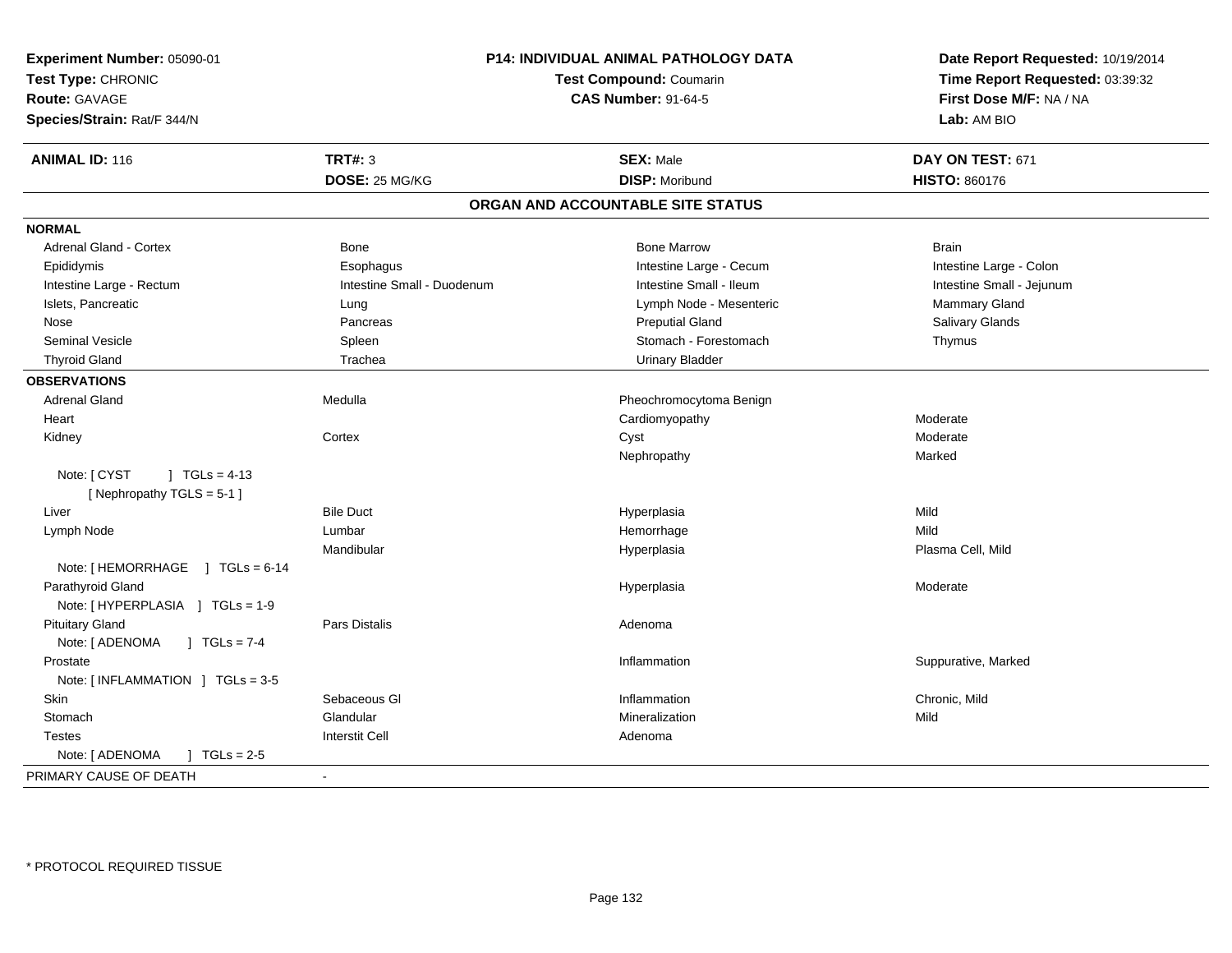| Experiment Number: 05090-01<br>Test Type: CHRONIC<br><b>Route: GAVAGE</b> |                            | P14: INDIVIDUAL ANIMAL PATHOLOGY DATA<br>Test Compound: Coumarin<br><b>CAS Number: 91-64-5</b> | Date Report Requested: 10/19/2014<br>Time Report Requested: 03:39:32<br>First Dose M/F: NA / NA |
|---------------------------------------------------------------------------|----------------------------|------------------------------------------------------------------------------------------------|-------------------------------------------------------------------------------------------------|
| Species/Strain: Rat/F 344/N                                               |                            |                                                                                                | Lab: AM BIO                                                                                     |
| <b>ANIMAL ID: 117</b>                                                     | TRT#: 3                    | <b>SEX: Male</b>                                                                               | DAY ON TEST: 663                                                                                |
|                                                                           | DOSE: 25 MG/KG             | <b>DISP: Moribund</b>                                                                          | <b>HISTO: 860177</b>                                                                            |
|                                                                           |                            | ORGAN AND ACCOUNTABLE SITE STATUS                                                              |                                                                                                 |
| <b>NORMAL</b>                                                             |                            |                                                                                                |                                                                                                 |
| <b>Adrenal Gland - Cortex</b>                                             | <b>Bone</b>                | <b>Bone Marrow</b>                                                                             | <b>Brain</b>                                                                                    |
| Epididymis                                                                | Esophagus                  | Intestine Large - Cecum                                                                        | Intestine Large - Colon                                                                         |
| Intestine Large - Rectum                                                  | Intestine Small - Duodenum | Intestine Small - Ileum                                                                        | Intestine Small - Jejunum                                                                       |
| Islets, Pancreatic                                                        | Lymph Node - Mandibular    | Lymph Node - Mesenteric                                                                        | Mammary Gland                                                                                   |
| <b>Preputial Gland</b>                                                    | Prostate                   | <b>Salivary Glands</b>                                                                         | <b>Seminal Vesicle</b>                                                                          |
| Skin                                                                      | Spleen                     | Stomach - Glandular                                                                            | Thymus                                                                                          |
| <b>Thyroid Gland</b>                                                      | Trachea                    | <b>Urinary Bladder</b>                                                                         |                                                                                                 |
| <b>OBSERVATIONS</b>                                                       |                            |                                                                                                |                                                                                                 |
| <b>Adrenal Gland</b>                                                      | Medulla                    | Hyperplasia                                                                                    | Mild                                                                                            |
| Heart                                                                     |                            | Cardiomyopathy                                                                                 | Moderate                                                                                        |
| Kidney                                                                    |                            | Nephropathy                                                                                    | Marked                                                                                          |
| [ Nephropathy $TGLS = 2-1$ ]                                              |                            |                                                                                                |                                                                                                 |
| Liver                                                                     | <b>Bile Duct</b>           | Hyperplasia                                                                                    | Minimal                                                                                         |
| Lung                                                                      |                            | Squamous Cell Carcinoma                                                                        | Metastatic (Uncertain Primary Site)                                                             |
| Note: SQ. CELL CARCINOMA IN BLOOD VESSEL.                                 |                            |                                                                                                |                                                                                                 |
| Nose                                                                      |                            | Inflammation                                                                                   | Suppurative, Minimal                                                                            |
| Pancreas                                                                  |                            | Atrophy                                                                                        | Mild                                                                                            |
| Parathyroid Gland                                                         |                            | Hyperplasia                                                                                    | Moderate                                                                                        |
| <b>Pituitary Gland</b>                                                    | Pars Distalis              | Adenoma                                                                                        |                                                                                                 |
| Stomach                                                                   | Forestomach                | Ulcer                                                                                          | Marked                                                                                          |
| <b>Testes</b>                                                             | <b>Interstit Cell</b>      | Adenoma                                                                                        |                                                                                                 |
| Note: [ ADENOMA<br>$\sqrt{1}$ TGLs = 1-5                                  |                            |                                                                                                |                                                                                                 |
| Zymbal's Gland                                                            |                            | Carcinoma                                                                                      |                                                                                                 |
| Note: [ CARCINOMA<br>$TGLs = 3-13$                                        |                            |                                                                                                |                                                                                                 |
| PRIMARY CAUSE OF DEATH                                                    |                            |                                                                                                |                                                                                                 |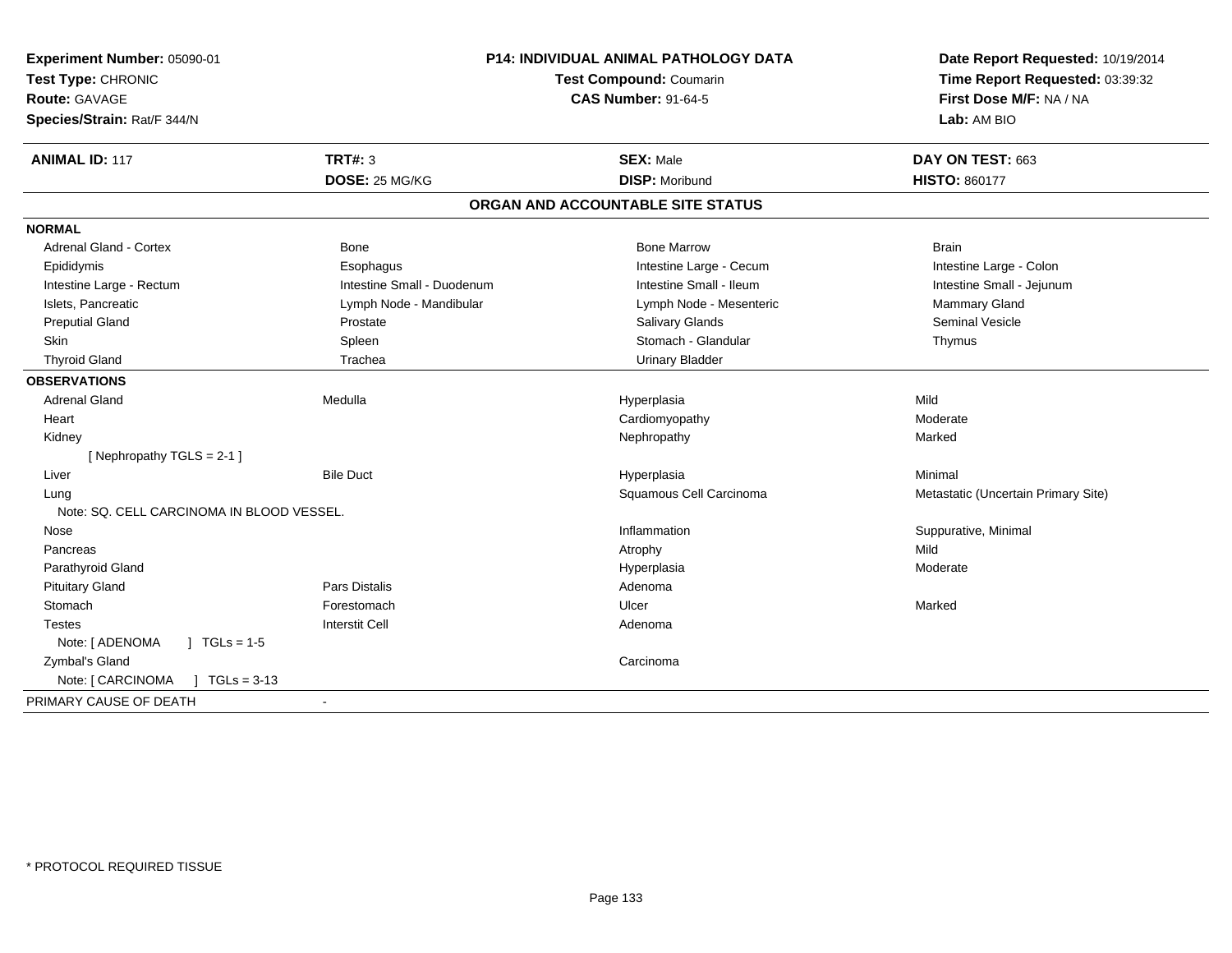| Experiment Number: 05090-01<br>Test Type: CHRONIC<br>Route: GAVAGE<br>Species/Strain: Rat/F 344/N | P14: INDIVIDUAL ANIMAL PATHOLOGY DATA<br><b>Test Compound: Coumarin</b><br><b>CAS Number: 91-64-5</b> |                                   | Date Report Requested: 10/19/2014<br>Time Report Requested: 03:39:32<br>First Dose M/F: NA / NA<br>Lab: AM BIO |
|---------------------------------------------------------------------------------------------------|-------------------------------------------------------------------------------------------------------|-----------------------------------|----------------------------------------------------------------------------------------------------------------|
| <b>ANIMAL ID: 118</b>                                                                             | <b>TRT#: 3</b>                                                                                        | <b>SEX: Male</b>                  | DAY ON TEST: 583                                                                                               |
|                                                                                                   | DOSE: 25 MG/KG                                                                                        | <b>DISP: Moribund</b>             | <b>HISTO: 860178</b>                                                                                           |
|                                                                                                   |                                                                                                       | ORGAN AND ACCOUNTABLE SITE STATUS |                                                                                                                |
| <b>NORMAL</b>                                                                                     |                                                                                                       |                                   |                                                                                                                |
| <b>Adrenal Gland - Cortex</b>                                                                     | Adrenal Gland - Medulla                                                                               | Bone                              | <b>Bone Marrow</b>                                                                                             |
| Brain                                                                                             | Epididymis                                                                                            | Esophagus                         | Intestine Large - Cecum                                                                                        |
| Intestine Large - Colon                                                                           | Intestine Large - Rectum                                                                              | Intestine Small - Duodenum        | Intestine Small - Ileum                                                                                        |
| Intestine Small - Jejunum                                                                         | Islets, Pancreatic                                                                                    | Lymph Node - Mandibular           | Lymph Node - Mesenteric                                                                                        |
| Mammary Gland                                                                                     | Pancreas                                                                                              | <b>Pituitary Gland</b>            | <b>Preputial Gland</b>                                                                                         |
| Prostate                                                                                          | Salivary Glands                                                                                       | <b>Seminal Vesicle</b>            | Spleen                                                                                                         |
| Thymus                                                                                            | <b>Thyroid Gland</b>                                                                                  | Trachea                           | <b>Urinary Bladder</b>                                                                                         |
| <b>OBSERVATIONS</b>                                                                               |                                                                                                       |                                   |                                                                                                                |
| Heart                                                                                             |                                                                                                       | Cardiomyopathy                    | Mild                                                                                                           |
| Kidney                                                                                            |                                                                                                       | Adenoma                           |                                                                                                                |
|                                                                                                   | <b>Renal Tubule</b>                                                                                   | Hyperplasia                       | Moderate                                                                                                       |
|                                                                                                   |                                                                                                       | Nephropathy                       | Marked                                                                                                         |
| Note: TUMOR IS TUBULAR IN ORIGIN.<br>Note: [NEPHROPATHY ] TGLs = 2-1                              |                                                                                                       |                                   |                                                                                                                |
| Liver                                                                                             |                                                                                                       | Fibrosis                          | Minimal                                                                                                        |
|                                                                                                   | <b>Bile Duct</b>                                                                                      | Hyperplasia                       | Mild                                                                                                           |
| Lung                                                                                              |                                                                                                       | Hyperplasia                       | Macrophage, Mild                                                                                               |
| Nose                                                                                              |                                                                                                       | Inflammation                      | Suppurative, Minimal                                                                                           |
| Parathyroid Gland                                                                                 |                                                                                                       | Hyperplasia                       | Mild                                                                                                           |
| <b>Skin</b>                                                                                       |                                                                                                       | Inflammation                      | Chronic, Marked                                                                                                |
| Note: [INFLAMMATION ] TGLs = 5-13                                                                 |                                                                                                       |                                   |                                                                                                                |
| Stomach                                                                                           | Forestomach                                                                                           | Ulcer                             | Marked                                                                                                         |
|                                                                                                   | Glandular                                                                                             | Ulcer                             | Marked                                                                                                         |
| Note: [ ULCER<br>$1 TGLs = 4-14$<br>Note: [ ULCER<br>$JTGLs = 3-6$                                |                                                                                                       |                                   |                                                                                                                |
| <b>Testes</b>                                                                                     | <b>Interstit Cell</b>                                                                                 | Adenoma                           |                                                                                                                |
| Note: [ ADENOMA<br>$\int$ TGLs = 1-5                                                              |                                                                                                       |                                   |                                                                                                                |
| PRIMARY CAUSE OF DEATH                                                                            | $\sim$                                                                                                |                                   |                                                                                                                |
|                                                                                                   |                                                                                                       |                                   |                                                                                                                |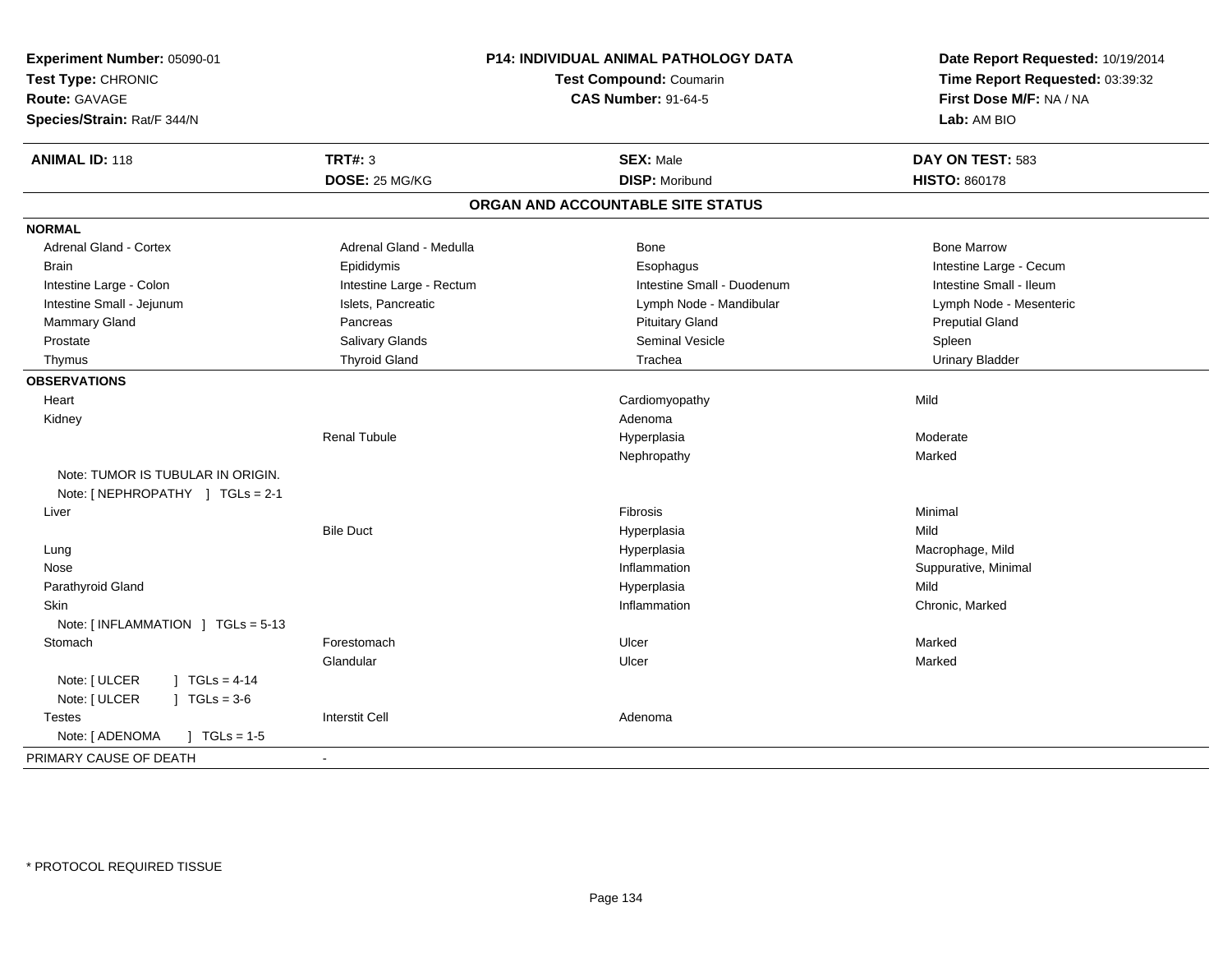| Experiment Number: 05090-01<br>Test Type: CHRONIC<br><b>Route: GAVAGE</b> |                          | <b>P14: INDIVIDUAL ANIMAL PATHOLOGY DATA</b><br>Test Compound: Coumarin<br><b>CAS Number: 91-64-5</b> | Date Report Requested: 10/19/2014<br>Time Report Requested: 03:39:32<br>First Dose M/F: NA / NA |  |
|---------------------------------------------------------------------------|--------------------------|-------------------------------------------------------------------------------------------------------|-------------------------------------------------------------------------------------------------|--|
| Species/Strain: Rat/F 344/N                                               |                          |                                                                                                       | Lab: AM BIO                                                                                     |  |
| <b>ANIMAL ID: 119</b>                                                     | TRT#: 3                  | <b>SEX: Male</b>                                                                                      | DAY ON TEST: 377                                                                                |  |
|                                                                           | DOSE: 25 MG/KG           | <b>DISP:</b> Gavage Death                                                                             | <b>HISTO: 860179</b>                                                                            |  |
|                                                                           |                          | ORGAN AND ACCOUNTABLE SITE STATUS                                                                     |                                                                                                 |  |
| <b>NORMAL</b>                                                             |                          |                                                                                                       |                                                                                                 |  |
| Adrenal Gland - Cortex                                                    | Adrenal Gland - Medulla  | <b>Bone</b>                                                                                           | <b>Bone Marrow</b>                                                                              |  |
| <b>Brain</b>                                                              | Epididymis               | Esophagus                                                                                             | Intestine Large - Cecum                                                                         |  |
| Intestine Large - Colon                                                   | Intestine Large - Rectum | Intestine Small - Duodenum                                                                            | Intestine Small - Ileum                                                                         |  |
| Intestine Small - Jejunum                                                 | Islets, Pancreatic       | Lung                                                                                                  | Lymph Node - Mandibular                                                                         |  |
| Lymph Node - Mesenteric                                                   | Mammary Gland            | Nose                                                                                                  | Pancreas                                                                                        |  |
| Parathyroid Gland                                                         | <b>Pituitary Gland</b>   | <b>Preputial Gland</b>                                                                                | Prostate                                                                                        |  |
| Salivary Glands                                                           | Seminal Vesicle          | Skin                                                                                                  | Spleen                                                                                          |  |
| Stomach - Forestomach                                                     | Stomach - Glandular      | <b>Testes</b>                                                                                         | Thymus                                                                                          |  |
| <b>Thyroid Gland</b>                                                      | Trachea                  | <b>Urinary Bladder</b>                                                                                |                                                                                                 |  |
| <b>OBSERVATIONS</b>                                                       |                          |                                                                                                       |                                                                                                 |  |
| Heart                                                                     |                          | Cardiomyopathy                                                                                        | Mild                                                                                            |  |
| Kidney                                                                    |                          | Nephropathy                                                                                           | Mild                                                                                            |  |
| Liver                                                                     | <b>Bile Duct</b>         | Hyperplasia                                                                                           | Minimal                                                                                         |  |
| PRIMARY CAUSE OF DEATH                                                    |                          |                                                                                                       |                                                                                                 |  |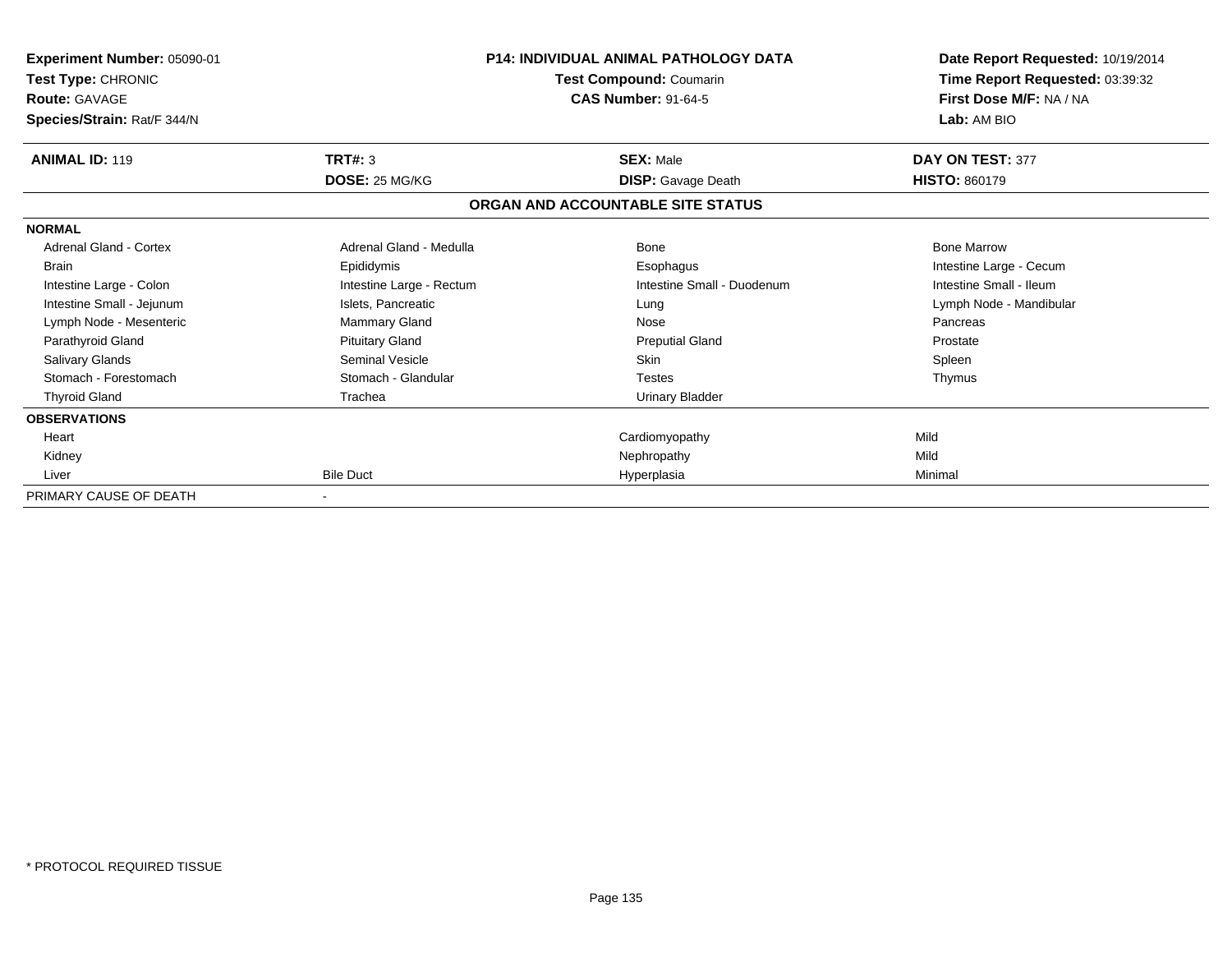| <b>Experiment Number: 05090-01</b><br>Test Type: CHRONIC<br><b>Route: GAVAGE</b><br>Species/Strain: Rat/F 344/N |                       | <b>P14: INDIVIDUAL ANIMAL PATHOLOGY DATA</b><br>Test Compound: Coumarin<br><b>CAS Number: 91-64-5</b> | Date Report Requested: 10/19/2014<br>Time Report Requested: 03:39:32<br>First Dose M/F: NA / NA<br>Lab: AM BIO |
|-----------------------------------------------------------------------------------------------------------------|-----------------------|-------------------------------------------------------------------------------------------------------|----------------------------------------------------------------------------------------------------------------|
| <b>ANIMAL ID: 120</b>                                                                                           | TRT#: 3               | <b>SEX: Male</b>                                                                                      | DAY ON TEST: 455                                                                                               |
|                                                                                                                 | <b>DOSE: 25 MG/KG</b> | <b>DISP:</b> Interval Sacrifice                                                                       | <b>HISTO: 860180</b>                                                                                           |
| <b>OBSERVATIONS</b>                                                                                             |                       |                                                                                                       |                                                                                                                |
| Kidney                                                                                                          |                       | Nephropathy                                                                                           | Moderate                                                                                                       |
| Liver                                                                                                           | Hepatocyte            | Degeneration                                                                                          | Granular, Minimal                                                                                              |
|                                                                                                                 |                       | <b>Fatty Change</b>                                                                                   | Mild                                                                                                           |
|                                                                                                                 | <b>Bile Duct</b>      | Hyperplasia                                                                                           | Mild                                                                                                           |
| Stomach                                                                                                         | Forestomach           | Squamous Cell Papilloma                                                                               |                                                                                                                |
| [Squamous Cell Papilloma TGLS = 3-14]                                                                           |                       |                                                                                                       |                                                                                                                |
| <b>Testes</b>                                                                                                   | <b>Interstit Cell</b> | Adenoma                                                                                               |                                                                                                                |
| [Adenoma TGLS = $1-5,2-5$ ]                                                                                     |                       |                                                                                                       |                                                                                                                |
| PRIMARY CAUSE OF DEATH                                                                                          |                       |                                                                                                       |                                                                                                                |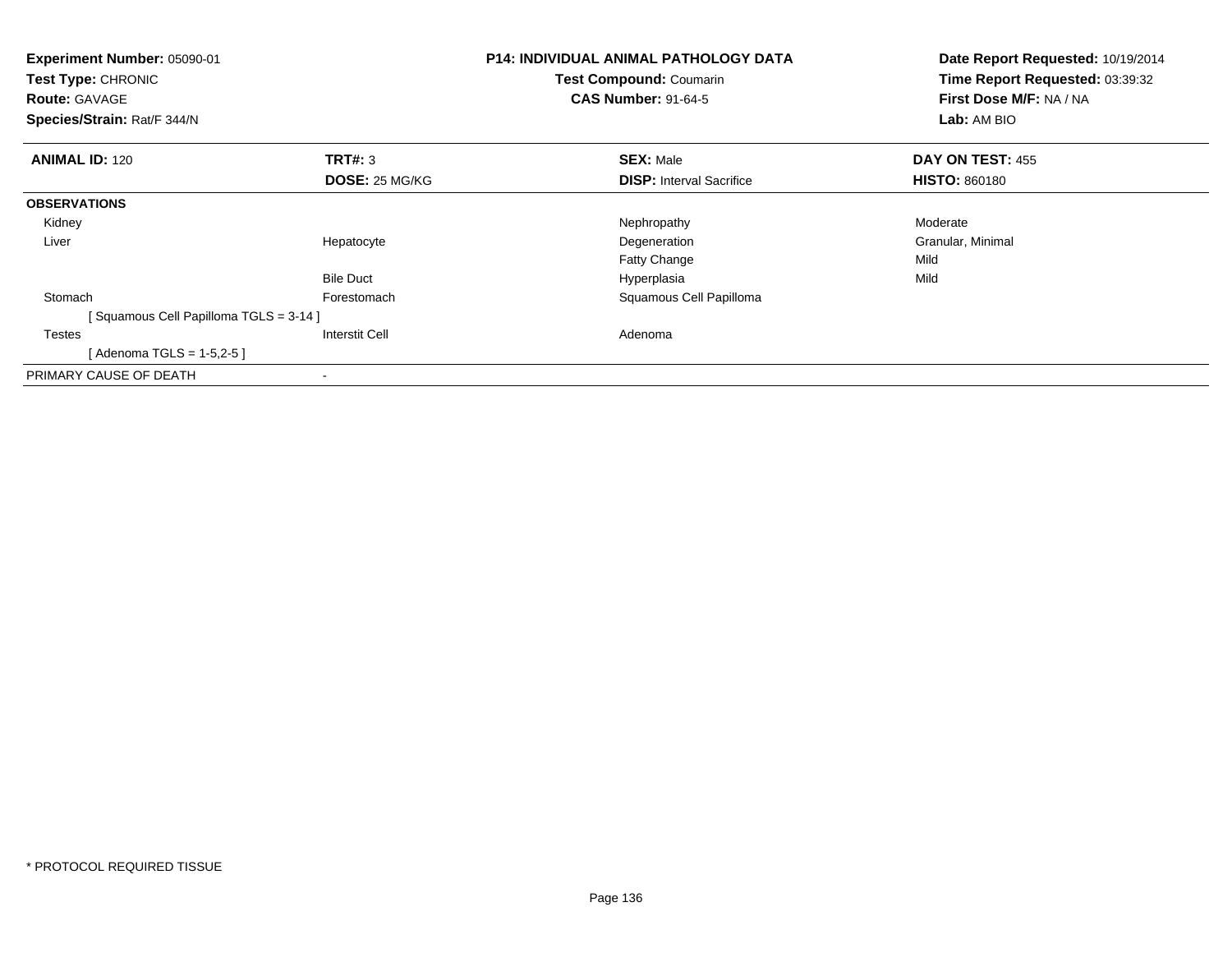| <b>Experiment Number: 05090-01</b><br>Test Type: CHRONIC<br><b>Route: GAVAGE</b><br>Species/Strain: Rat/F 344/N |                           | P14: INDIVIDUAL ANIMAL PATHOLOGY DATA<br><b>Test Compound: Coumarin</b><br><b>CAS Number: 91-64-5</b> | Date Report Requested: 10/19/2014<br>Time Report Requested: 03:39:32<br>First Dose M/F: NA / NA<br>Lab: AM BIO |
|-----------------------------------------------------------------------------------------------------------------|---------------------------|-------------------------------------------------------------------------------------------------------|----------------------------------------------------------------------------------------------------------------|
| <b>ANIMAL ID: 121</b>                                                                                           | <b>TRT#: 5</b>            | <b>SEX: Male</b>                                                                                      | DAY ON TEST: 580                                                                                               |
|                                                                                                                 | DOSE: 50 MG/KG            | <b>DISP: Dead</b>                                                                                     | <b>HISTO: 860241</b>                                                                                           |
|                                                                                                                 |                           | ORGAN AND ACCOUNTABLE SITE STATUS                                                                     |                                                                                                                |
| <b>NORMAL</b>                                                                                                   |                           |                                                                                                       |                                                                                                                |
| Bone                                                                                                            | <b>Bone Marrow</b>        | Epididymis                                                                                            | Esophagus                                                                                                      |
| Heart                                                                                                           | Intestine Large - Rectum  | Islets, Pancreatic                                                                                    | Mammary Gland                                                                                                  |
| Parathyroid Gland                                                                                               | <b>Preputial Gland</b>    | Prostate                                                                                              | Salivary Glands                                                                                                |
| <b>Seminal Vesicle</b>                                                                                          | <b>Skin</b>               | Stomach - Forestomach                                                                                 | Stomach - Glandular                                                                                            |
| <b>Thyroid Gland</b>                                                                                            | Trachea                   | <b>Urinary Bladder</b>                                                                                |                                                                                                                |
| <b>AUTO PRECLUDES DIAG.</b>                                                                                     |                           |                                                                                                       |                                                                                                                |
| <b>Brain</b>                                                                                                    | Intestine Large - Cecum   | Intestine Large - Colon                                                                               | Intestine Small - Duodenum                                                                                     |
| Intestine Small - Ileum                                                                                         | Intestine Small - Jejunum |                                                                                                       |                                                                                                                |
| <b>OBSERVATIONS</b>                                                                                             |                           |                                                                                                       |                                                                                                                |
| <b>Adrenal Gland</b>                                                                                            | Cortex                    | Leukemia Mononuclear                                                                                  |                                                                                                                |
|                                                                                                                 | Medulla                   | Leukemia Mononuclear                                                                                  |                                                                                                                |
| Kidney                                                                                                          |                           | Leukemia Mononuclear                                                                                  |                                                                                                                |
|                                                                                                                 |                           | Nephropathy                                                                                           | Moderate                                                                                                       |
| [Nephropathy TGLS = 6-1]                                                                                        |                           |                                                                                                       |                                                                                                                |
| Liver                                                                                                           |                           | Leukemia Mononuclear                                                                                  |                                                                                                                |
| Note: [ LEUKEMIA MONUC ] TGLs = 4-2                                                                             |                           |                                                                                                       |                                                                                                                |
| Lung                                                                                                            |                           | Leukemia Mononuclear                                                                                  |                                                                                                                |
| Lymph Node                                                                                                      | Mandibular                | Leukemia Mononuclear                                                                                  |                                                                                                                |
|                                                                                                                 | Mesenteric                | Leukemia Mononuclear                                                                                  |                                                                                                                |
| Note: [ LEUKEMIA MONUC ] TGLs = 1-9                                                                             |                           |                                                                                                       |                                                                                                                |
| Nose                                                                                                            |                           | Inflammation                                                                                          | Suppurative, Moderate                                                                                          |
| Pancreas                                                                                                        |                           | Leukemia Mononuclear                                                                                  |                                                                                                                |
| <b>Pituitary Gland</b>                                                                                          | Pars Distalis             | Adenoma                                                                                               |                                                                                                                |
| Note: [ ADENOMA<br>$\sqrt{1}$ TGLs = 5-4                                                                        |                           |                                                                                                       |                                                                                                                |
| Spleen                                                                                                          |                           | Leukemia Mononuclear                                                                                  |                                                                                                                |
| Note: [ LEUKEMIA MONUC ] TGLs = 2-2                                                                             |                           |                                                                                                       |                                                                                                                |
| Testes                                                                                                          | <b>Interstit Cell</b>     | Adenoma                                                                                               |                                                                                                                |
| Note: [ ADENOMA<br>$J \cdot TGLs = 7-5$                                                                         |                           |                                                                                                       |                                                                                                                |
| Thymus                                                                                                          |                           | Leukemia Mononuclear                                                                                  |                                                                                                                |
| PRIMARY CAUSE OF DEATH                                                                                          |                           |                                                                                                       |                                                                                                                |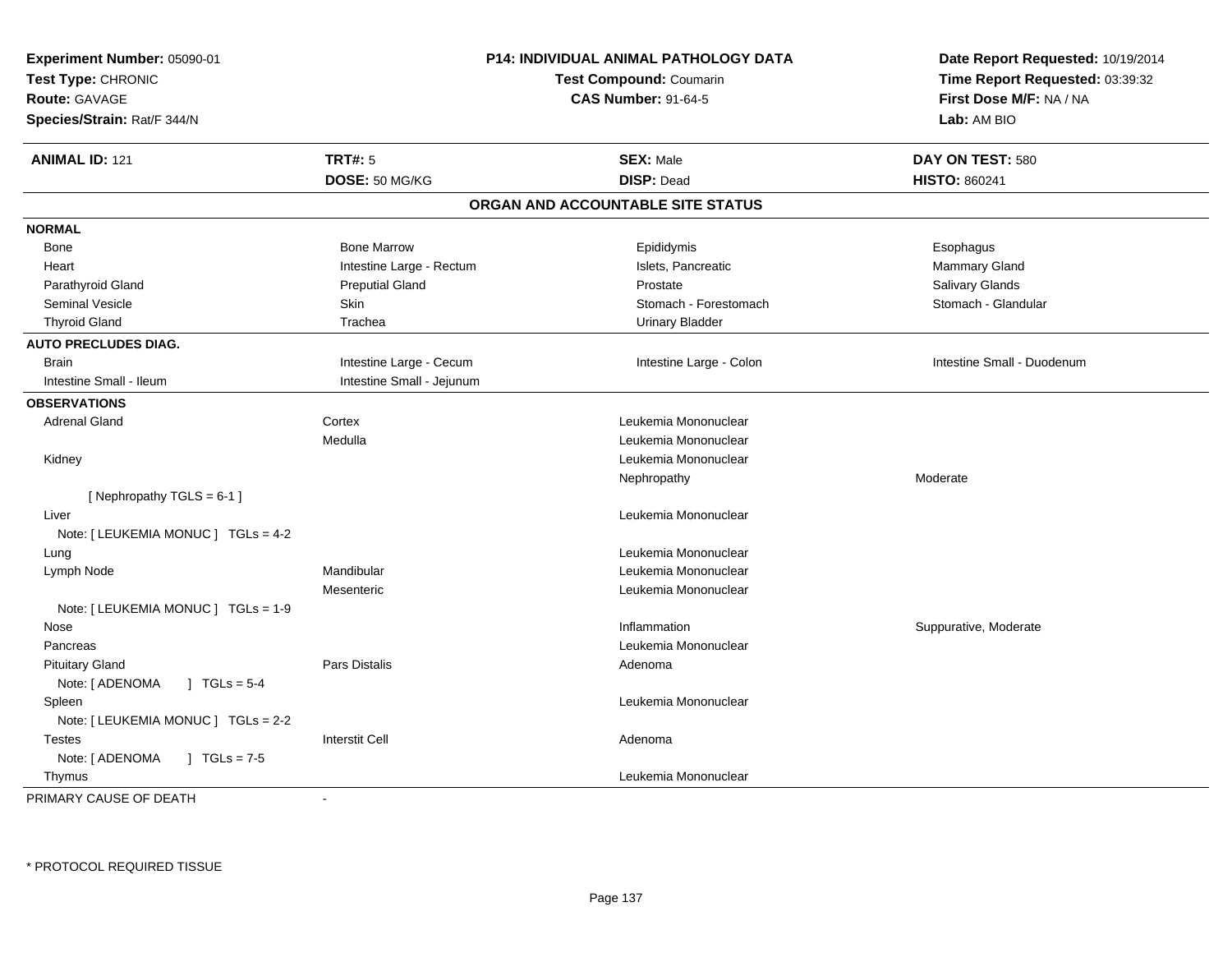| <b>Experiment Number: 05090-01</b> |                       | <b>P14: INDIVIDUAL ANIMAL PATHOLOGY DATA</b> | Date Report Requested: 10/19/2014 |  |
|------------------------------------|-----------------------|----------------------------------------------|-----------------------------------|--|
| <b>Test Type: CHRONIC</b>          |                       | <b>Test Compound: Coumarin</b>               | Time Report Requested: 03:39:32   |  |
| <b>Route: GAVAGE</b>               |                       | <b>CAS Number: 91-64-5</b>                   | First Dose M/F: NA / NA           |  |
| Species/Strain: Rat/F 344/N        |                       |                                              | <b>Lab:</b> AM BIO                |  |
| <b>ANIMAL ID: 121</b>              | TRT#: 5               | <b>SEX: Male</b>                             | DAY ON TEST: 580                  |  |
|                                    | <b>DOSE: 50 MG/KG</b> | <b>DISP: Dead</b>                            | <b>HISTO: 860241</b>              |  |
|                                    |                       | ORGAN AND ACCOUNTABLE SITE STATUS            |                                   |  |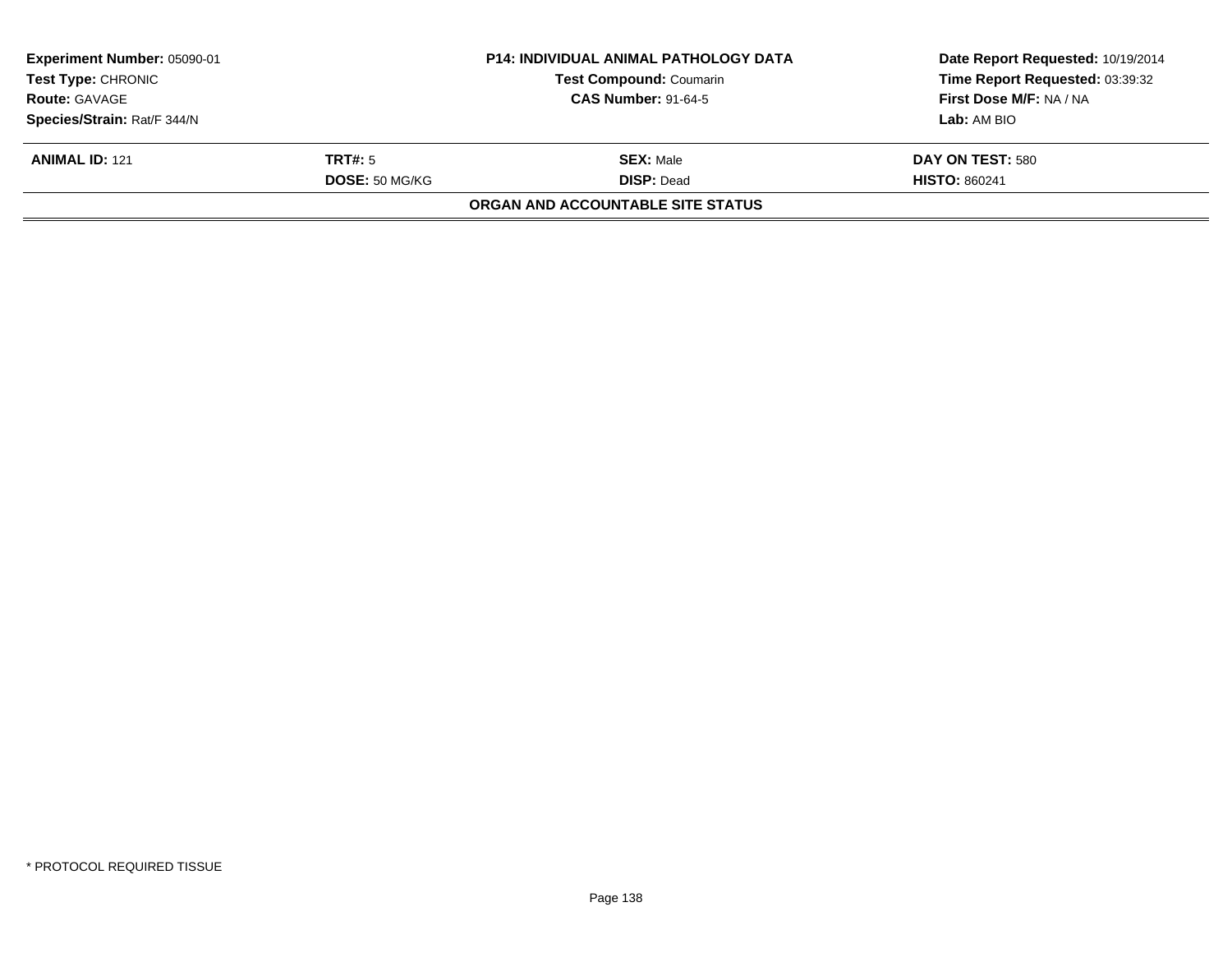| Experiment Number: 05090-01<br>Test Type: CHRONIC<br><b>Route: GAVAGE</b><br>Species/Strain: Rat/F 344/N |                           | <b>P14: INDIVIDUAL ANIMAL PATHOLOGY DATA</b><br>Test Compound: Coumarin<br><b>CAS Number: 91-64-5</b> | Date Report Requested: 10/19/2014<br>Time Report Requested: 03:39:32<br>First Dose M/F: NA / NA<br>Lab: AM BIO |  |
|----------------------------------------------------------------------------------------------------------|---------------------------|-------------------------------------------------------------------------------------------------------|----------------------------------------------------------------------------------------------------------------|--|
| <b>ANIMAL ID: 122</b>                                                                                    | <b>TRT#: 5</b>            | <b>SEX: Male</b>                                                                                      | DAY ON TEST: 625                                                                                               |  |
|                                                                                                          | DOSE: 50 MG/KG            | <b>DISP: Moribund</b>                                                                                 | <b>HISTO: 860242</b>                                                                                           |  |
|                                                                                                          |                           | ORGAN AND ACCOUNTABLE SITE STATUS                                                                     |                                                                                                                |  |
| <b>NORMAL</b>                                                                                            |                           |                                                                                                       |                                                                                                                |  |
| <b>Adrenal Gland - Cortex</b>                                                                            | Adrenal Gland - Medulla   | Bone                                                                                                  | <b>Bone Marrow</b>                                                                                             |  |
| <b>Brain</b>                                                                                             | Epididymis                | Esophagus                                                                                             | Heart                                                                                                          |  |
| Intestine Large - Cecum                                                                                  | Intestine Large - Colon   | Intestine Large - Rectum                                                                              | Intestine Small - Duodenum                                                                                     |  |
| Intestine Small - Ileum                                                                                  | Intestine Small - Jejunum | Islets, Pancreatic                                                                                    | Lung                                                                                                           |  |
| Lymph Node - Mandibular                                                                                  | Lymph Node - Mesenteric   | Mammary Gland                                                                                         | Nose                                                                                                           |  |
| Pancreas                                                                                                 | <b>Pituitary Gland</b>    | <b>Preputial Gland</b>                                                                                | Prostate                                                                                                       |  |
| Salivary Glands                                                                                          | <b>Seminal Vesicle</b>    | <b>Skin</b>                                                                                           | Spleen                                                                                                         |  |
| Thymus                                                                                                   | <b>Thyroid Gland</b>      | Trachea                                                                                               | <b>Urinary Bladder</b>                                                                                         |  |
| <b>OBSERVATIONS</b>                                                                                      |                           |                                                                                                       |                                                                                                                |  |
| <b>Blood Vessel</b>                                                                                      | <b>Mesent Artery</b>      | Polyarteritis                                                                                         | Marked                                                                                                         |  |
| Kidney                                                                                                   |                           | Nephropathy                                                                                           | Moderate                                                                                                       |  |
| Note: [NEPHROPATHY ] TGLs = 2-1                                                                          |                           |                                                                                                       |                                                                                                                |  |
| Liver                                                                                                    |                           | <b>Cytologic Alterations</b>                                                                          | Mild                                                                                                           |  |
|                                                                                                          |                           | Fibrosis                                                                                              | Minimal                                                                                                        |  |
|                                                                                                          | <b>Bile Duct</b>          | Hyperplasia                                                                                           | Mild                                                                                                           |  |
| Pancreas                                                                                                 |                           |                                                                                                       |                                                                                                                |  |
| Note: PANCREATIC NODULE IS VASCULAR LESION.                                                              |                           |                                                                                                       |                                                                                                                |  |
| Parathyroid Gland                                                                                        |                           | Hyperplasia                                                                                           | Mild                                                                                                           |  |
| Stomach                                                                                                  | Forestomach               | Hyperkeratosis                                                                                        | Mild                                                                                                           |  |
|                                                                                                          | Glandular                 | Inflammation                                                                                          | Chronic, Mild                                                                                                  |  |
| Note: [ HYPERKERATOSIS ] TGLs = 5-6<br>Note: $[INFLAMMATION] TGLS = 6-6$                                 |                           |                                                                                                       |                                                                                                                |  |
| <b>Testes</b>                                                                                            | <b>Interstit Cell</b>     | Adenoma                                                                                               |                                                                                                                |  |
| Note: [ ADENOMA<br>$] TGLs = 1-5$                                                                        |                           |                                                                                                       |                                                                                                                |  |
| PRIMARY CAUSE OF DEATH                                                                                   |                           |                                                                                                       |                                                                                                                |  |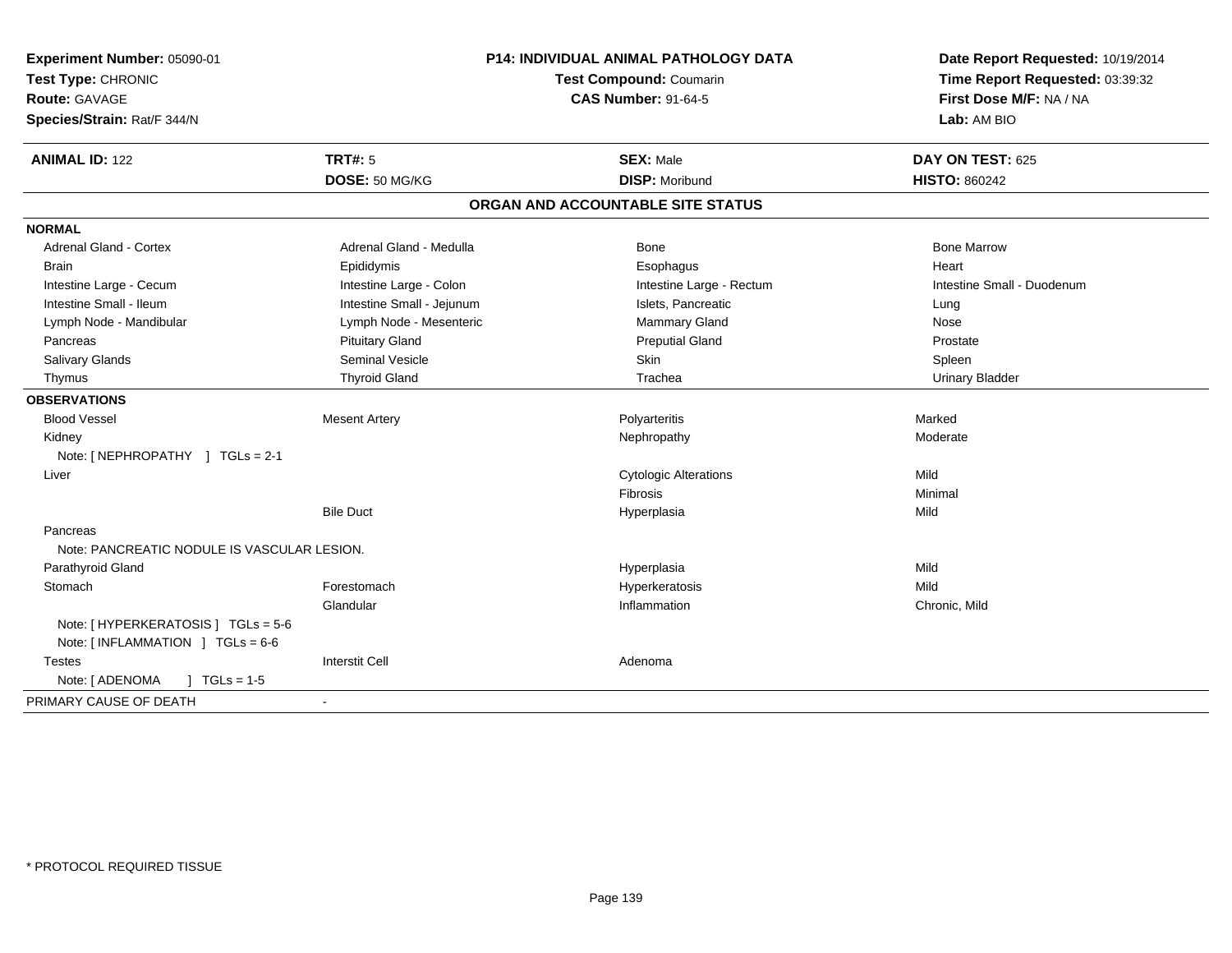| Experiment Number: 05090-01<br>Test Type: CHRONIC<br><b>Route: GAVAGE</b><br>Species/Strain: Rat/F 344/N<br><b>ANIMAL ID: 123</b> | <b>TRT#: 5</b><br>DOSE: 50 MG/KG | <b>P14: INDIVIDUAL ANIMAL PATHOLOGY DATA</b><br><b>Test Compound: Coumarin</b><br><b>CAS Number: 91-64-5</b><br><b>SEX: Male</b><br><b>DISP:</b> Moribund Sacrifice |                                   | Date Report Requested: 10/19/2014<br>Time Report Requested: 03:39:32<br>First Dose M/F: NA / NA<br>Lab: AM BIO<br>DAY ON TEST: 473<br><b>HISTO: 860243</b> |
|-----------------------------------------------------------------------------------------------------------------------------------|----------------------------------|---------------------------------------------------------------------------------------------------------------------------------------------------------------------|-----------------------------------|------------------------------------------------------------------------------------------------------------------------------------------------------------|
|                                                                                                                                   |                                  |                                                                                                                                                                     | ORGAN AND ACCOUNTABLE SITE STATUS |                                                                                                                                                            |
| <b>NORMAL</b>                                                                                                                     |                                  |                                                                                                                                                                     |                                   |                                                                                                                                                            |
| <b>Adrenal Gland - Cortex</b>                                                                                                     | Adrenal Gland - Medulla          |                                                                                                                                                                     | Bone                              | <b>Bone Marrow</b>                                                                                                                                         |
| <b>Brain</b>                                                                                                                      | Epididymis                       |                                                                                                                                                                     | Esophagus                         | Heart                                                                                                                                                      |
| Intestine Large - Cecum                                                                                                           | Intestine Large - Colon          |                                                                                                                                                                     | Intestine Large - Rectum          | Intestine Small - Duodenum                                                                                                                                 |
| Intestine Small - Ileum                                                                                                           | Intestine Small - Jejunum        |                                                                                                                                                                     | Islets, Pancreatic                | Lung                                                                                                                                                       |
| Lymph Node - Mandibular                                                                                                           | Lymph Node - Mesenteric          |                                                                                                                                                                     | Mammary Gland                     | Pancreas                                                                                                                                                   |
| Parathyroid Gland                                                                                                                 | <b>Pituitary Gland</b>           |                                                                                                                                                                     | <b>Preputial Gland</b>            | Prostate                                                                                                                                                   |
| <b>Salivary Glands</b>                                                                                                            | <b>Seminal Vesicle</b>           |                                                                                                                                                                     | <b>Skin</b>                       | Spleen                                                                                                                                                     |
| Stomach - Glandular                                                                                                               | Thymus                           |                                                                                                                                                                     | <b>Thyroid Gland</b>              | Trachea                                                                                                                                                    |
| <b>Urinary Bladder</b>                                                                                                            |                                  |                                                                                                                                                                     |                                   |                                                                                                                                                            |
| <b>OBSERVATIONS</b>                                                                                                               |                                  |                                                                                                                                                                     |                                   |                                                                                                                                                            |
| Kidney                                                                                                                            |                                  |                                                                                                                                                                     | Nephropathy                       | Marked                                                                                                                                                     |
| Note: [NEPHROPATHY ] TGLs = 2-1                                                                                                   |                                  |                                                                                                                                                                     |                                   |                                                                                                                                                            |
| Liver                                                                                                                             |                                  |                                                                                                                                                                     | Fatty Change                      | Moderate                                                                                                                                                   |
| Mesentery                                                                                                                         | Fat                              |                                                                                                                                                                     | Necrosis                          | Coagulative, Moderate                                                                                                                                      |
| $1 TGLs = 1-13$<br>Note: [ NECROSIS                                                                                               |                                  |                                                                                                                                                                     |                                   |                                                                                                                                                            |
| Nose                                                                                                                              |                                  |                                                                                                                                                                     | Inflammation                      | Suppurative, Mild                                                                                                                                          |
| Stomach                                                                                                                           | Forestomach                      |                                                                                                                                                                     | Ulcer                             | Moderate                                                                                                                                                   |
| Note: [ ULCER<br>$1 \text{ TGLs} = 3.6$                                                                                           |                                  |                                                                                                                                                                     |                                   |                                                                                                                                                            |
| <b>Testes</b>                                                                                                                     | <b>Interstit Cell</b>            |                                                                                                                                                                     | Adenoma                           |                                                                                                                                                            |
| Note: [ ADENOMA<br>$\mid$ TGLs = 4-5,5-5                                                                                          |                                  |                                                                                                                                                                     |                                   |                                                                                                                                                            |
| PRIMARY CAUSE OF DEATH                                                                                                            |                                  |                                                                                                                                                                     |                                   |                                                                                                                                                            |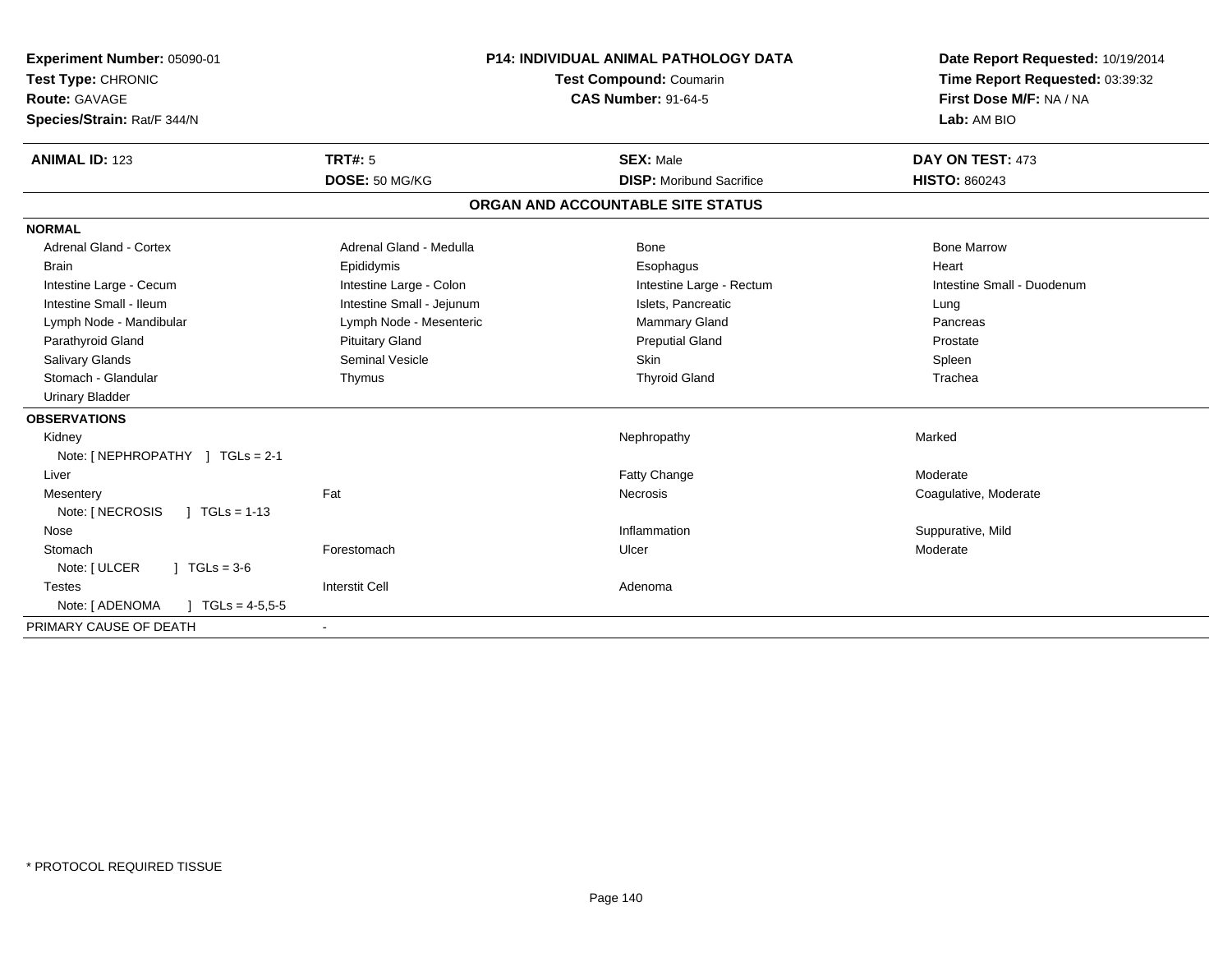| Experiment Number: 05090-01                      |                            | P14: INDIVIDUAL ANIMAL PATHOLOGY DATA | Date Report Requested: 10/19/2014 |  |
|--------------------------------------------------|----------------------------|---------------------------------------|-----------------------------------|--|
| Test Type: CHRONIC                               |                            | <b>Test Compound: Coumarin</b>        | Time Report Requested: 03:39:32   |  |
| Route: GAVAGE                                    |                            | <b>CAS Number: 91-64-5</b>            | First Dose M/F: NA / NA           |  |
| Species/Strain: Rat/F 344/N                      |                            |                                       | Lab: AM BIO                       |  |
| <b>ANIMAL ID: 124</b>                            | <b>TRT#: 5</b>             | <b>SEX: Male</b>                      | DAY ON TEST: 596                  |  |
|                                                  | DOSE: 50 MG/KG             | <b>DISP: Moribund</b>                 | <b>HISTO: 860244</b>              |  |
|                                                  |                            | ORGAN AND ACCOUNTABLE SITE STATUS     |                                   |  |
| <b>NORMAL</b>                                    |                            |                                       |                                   |  |
| Adrenal Gland - Cortex                           | Bone                       | <b>Bone Marrow</b>                    | <b>Brain</b>                      |  |
| Epididymis                                       | Esophagus                  | Intestine Large - Cecum               | Intestine Large - Colon           |  |
| Intestine Large - Rectum                         | Intestine Small - Duodenum | Intestine Small - Ileum               | Intestine Small - Jejunum         |  |
| Islets, Pancreatic                               | Lung                       | Lymph Node - Mandibular               | Lymph Node - Mesenteric           |  |
| Nose                                             | Pancreas                   | Parathyroid Gland                     | <b>Preputial Gland</b>            |  |
| Prostate                                         | Salivary Glands            | <b>Seminal Vesicle</b>                | Skin                              |  |
| Spleen                                           | Stomach - Glandular        | Thymus                                | <b>Thyroid Gland</b>              |  |
| Trachea                                          | <b>Urinary Bladder</b>     |                                       |                                   |  |
| <b>OBSERVATIONS</b>                              |                            |                                       |                                   |  |
| <b>Adrenal Gland</b>                             | Medulla                    | Pheochromocytoma Benign               |                                   |  |
| Heart                                            |                            | Cardiomyopathy                        | Mild                              |  |
| Kidney                                           |                            | Nephropathy                           | Moderate                          |  |
| Note: [NEPHROPATHY ] TGLs = 6-1                  |                            |                                       |                                   |  |
| Liver                                            |                            | <b>Cytologic Alterations</b>          | Mild                              |  |
|                                                  |                            | <b>Fibrosis</b>                       | Mild                              |  |
|                                                  | <b>Bile Duct</b>           | Hyperplasia                           | Mild                              |  |
|                                                  |                            | Necrosis                              | Coagulative, Mild                 |  |
| Mammary Gland                                    |                            | Galactocele                           | Moderate                          |  |
| Note: [ GALACTOCELE ] TGLs = 1-16                |                            |                                       |                                   |  |
| Mesentery                                        | Fat                        | <b>Necrosis</b>                       | Coagulative, Marked               |  |
| Note: [ NECROSIS<br>$\int$ TGLs = 4-15,5-15,9-15 |                            |                                       |                                   |  |
| <b>Pituitary Gland</b>                           | Pars Distalis              | Adenoma                               |                                   |  |
| Note: [ ADENOMA<br>$J \cdot TGLs = 7-4$          |                            |                                       |                                   |  |
| Stomach                                          | Forestomach                | Inflammation                          | Chronic, Moderate                 |  |
| Note: [INFLAMMATION ] TGLs = 8-14,10-14          |                            |                                       |                                   |  |
| <b>Testes</b>                                    | <b>Interstit Cell</b>      | Adenoma                               |                                   |  |
| Note: [ ADENOMA<br>$1 \text{ TGLs} = 3.5$        |                            |                                       |                                   |  |
| PRIMARY CAUSE OF DEATH                           |                            |                                       |                                   |  |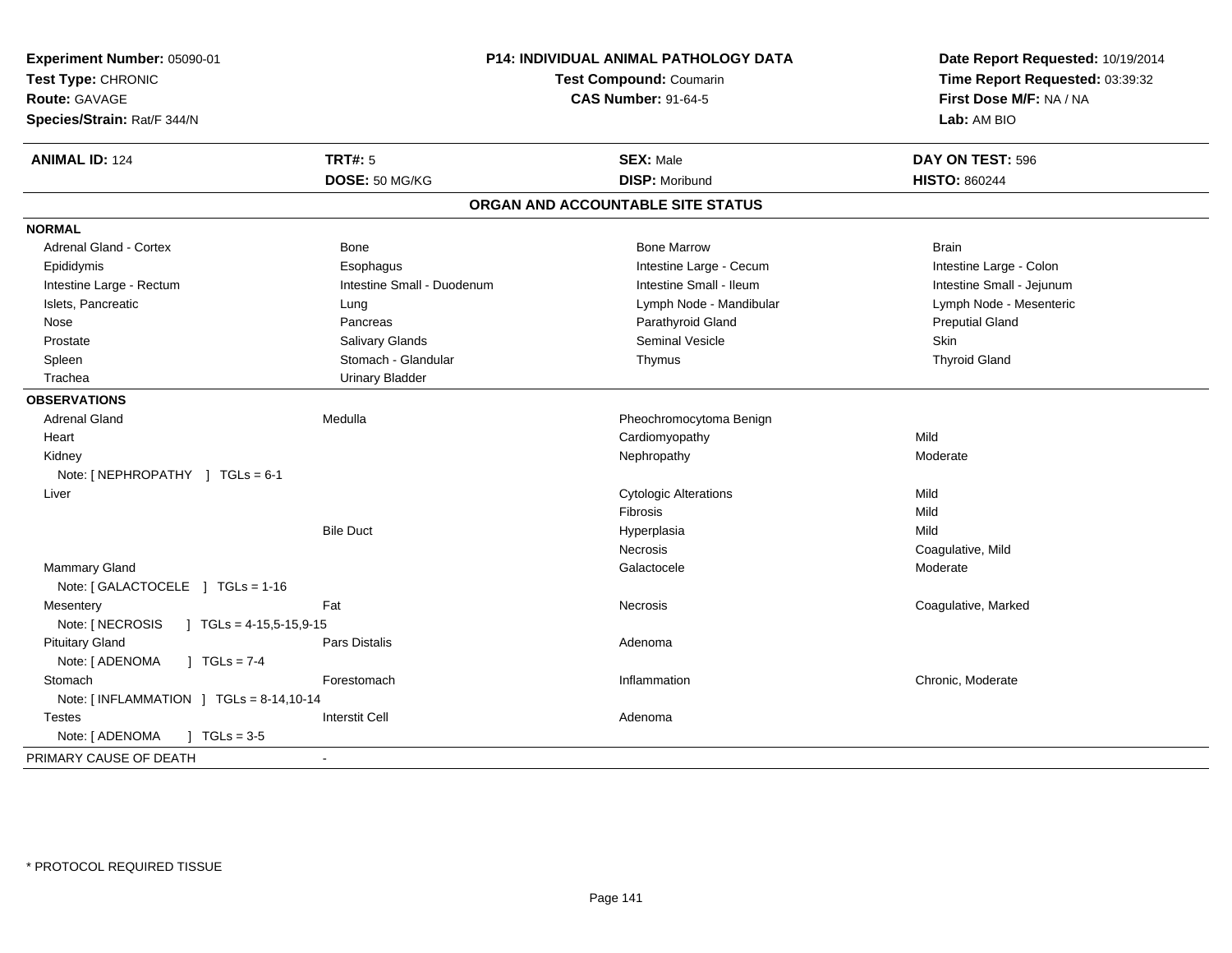| Experiment Number: 05090-01<br>Test Type: CHRONIC<br>Route: GAVAGE<br>Species/Strain: Rat/F 344/N | <b>P14: INDIVIDUAL ANIMAL PATHOLOGY DATA</b><br>Test Compound: Coumarin<br><b>CAS Number: 91-64-5</b> |                                   | Date Report Requested: 10/19/2014<br>Time Report Requested: 03:39:32<br>First Dose M/F: NA / NA<br>Lab: AM BIO |  |
|---------------------------------------------------------------------------------------------------|-------------------------------------------------------------------------------------------------------|-----------------------------------|----------------------------------------------------------------------------------------------------------------|--|
| <b>ANIMAL ID: 125</b>                                                                             | <b>TRT#: 5</b>                                                                                        | <b>SEX: Male</b>                  | DAY ON TEST: 539                                                                                               |  |
|                                                                                                   | DOSE: 50 MG/KG                                                                                        | <b>DISP: Moribund</b>             | <b>HISTO: 860245</b>                                                                                           |  |
|                                                                                                   |                                                                                                       | ORGAN AND ACCOUNTABLE SITE STATUS |                                                                                                                |  |
| <b>NORMAL</b>                                                                                     |                                                                                                       |                                   |                                                                                                                |  |
| <b>Adrenal Gland - Cortex</b>                                                                     | Adrenal Gland - Medulla                                                                               | Bone                              | <b>Bone Marrow</b>                                                                                             |  |
| <b>Brain</b>                                                                                      | Epididymis                                                                                            | Esophagus                         | Heart                                                                                                          |  |
| Intestine Large - Cecum                                                                           | Intestine Large - Colon                                                                               | Intestine Large - Rectum          | Intestine Small - Duodenum                                                                                     |  |
| Intestine Small - Ileum                                                                           | Intestine Small - Jejunum                                                                             | Islets, Pancreatic                | Lung                                                                                                           |  |
| Lymph Node - Mandibular                                                                           | Lymph Node - Mesenteric                                                                               | Nose                              | Pancreas                                                                                                       |  |
| Parathyroid Gland                                                                                 | <b>Pituitary Gland</b>                                                                                | <b>Preputial Gland</b>            | Salivary Glands                                                                                                |  |
| <b>Seminal Vesicle</b>                                                                            | Spleen                                                                                                | Thymus                            | <b>Thyroid Gland</b>                                                                                           |  |
| Trachea                                                                                           | <b>Urinary Bladder</b>                                                                                |                                   |                                                                                                                |  |
| <b>MISSING</b>                                                                                    |                                                                                                       |                                   |                                                                                                                |  |
| <b>Mammary Gland</b>                                                                              |                                                                                                       |                                   |                                                                                                                |  |
| <b>OBSERVATIONS</b>                                                                               |                                                                                                       |                                   |                                                                                                                |  |
| Kidney                                                                                            |                                                                                                       | Nephropathy                       | Marked                                                                                                         |  |
| Note: [NEPHROPATHY ] TGLs = 2-1                                                                   |                                                                                                       |                                   |                                                                                                                |  |
| Liver                                                                                             |                                                                                                       | <b>Cytologic Alterations</b>      | Mild                                                                                                           |  |
|                                                                                                   |                                                                                                       | Fibrosis                          | Mild                                                                                                           |  |
|                                                                                                   | <b>Bile Duct</b>                                                                                      | Hyperplasia                       | Moderate                                                                                                       |  |
|                                                                                                   |                                                                                                       | <b>Necrosis</b>                   | Coagulative, Minimal                                                                                           |  |
| Prostate                                                                                          |                                                                                                       | Inflammation                      | Suppurative, Mild                                                                                              |  |
| <b>Skin</b>                                                                                       | <b>Subcut Tiss</b>                                                                                    | Fibroma                           |                                                                                                                |  |
| Note: [ FIBROMA<br>$1 TGLs = 1-8$                                                                 |                                                                                                       |                                   |                                                                                                                |  |
| Stomach                                                                                           | Forestomach                                                                                           | Ulcer                             | Moderate                                                                                                       |  |
|                                                                                                   | Glandular                                                                                             | Ulcer                             | Mild                                                                                                           |  |
| $1 TGLs = 3-6$<br>Note: [ ULCER                                                                   |                                                                                                       |                                   |                                                                                                                |  |
| <b>Testes</b>                                                                                     | <b>Interstit Cell</b>                                                                                 | Adenoma                           |                                                                                                                |  |
| Note: [ ADENOMA<br>$\sqrt{ }$ TGLs = 4-5                                                          |                                                                                                       |                                   |                                                                                                                |  |
| PRIMARY CAUSE OF DEATH                                                                            | $\overline{a}$                                                                                        |                                   |                                                                                                                |  |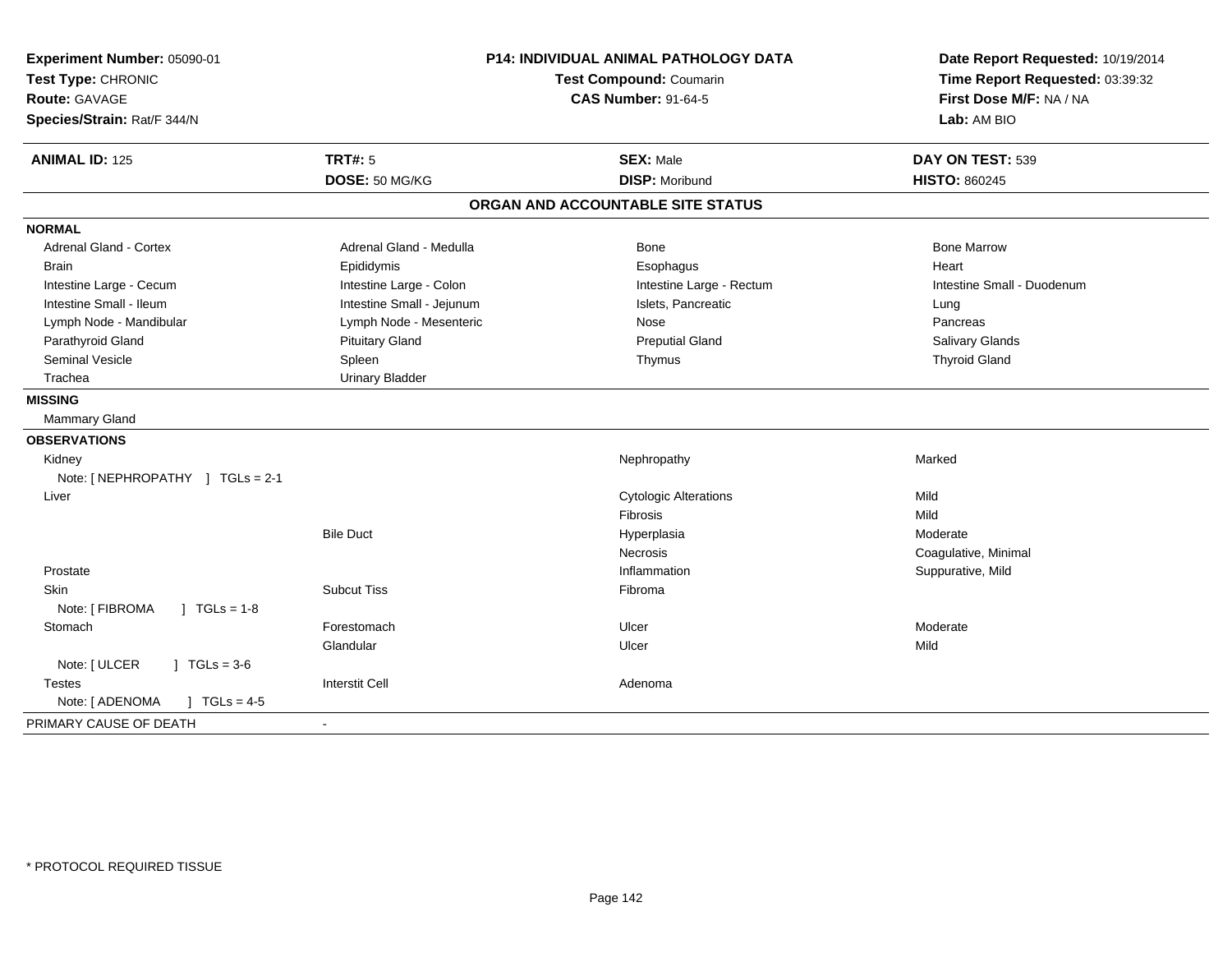| Experiment Number: 05090-01<br>Test Type: CHRONIC   |                          | <b>P14: INDIVIDUAL ANIMAL PATHOLOGY DATA</b><br>Test Compound: Coumarin | Date Report Requested: 10/19/2014<br>Time Report Requested: 03:39:32 |  |
|-----------------------------------------------------|--------------------------|-------------------------------------------------------------------------|----------------------------------------------------------------------|--|
| <b>Route: GAVAGE</b><br>Species/Strain: Rat/F 344/N |                          | <b>CAS Number: 91-64-5</b>                                              | First Dose M/F: NA / NA<br>Lab: AM BIO                               |  |
| <b>ANIMAL ID: 126</b>                               | <b>TRT#: 5</b>           | <b>SEX: Male</b>                                                        | DAY ON TEST: 546                                                     |  |
|                                                     | DOSE: 50 MG/KG           | <b>DISP: Dead</b>                                                       | <b>HISTO: 860246</b>                                                 |  |
|                                                     |                          | ORGAN AND ACCOUNTABLE SITE STATUS                                       |                                                                      |  |
| <b>NORMAL</b>                                       |                          |                                                                         |                                                                      |  |
| <b>Adrenal Gland - Cortex</b>                       | Adrenal Gland - Medulla  | Bone                                                                    | <b>Bone Marrow</b>                                                   |  |
| <b>Brain</b>                                        | Esophagus                | Heart                                                                   | Intestine Small - Duodenum                                           |  |
| Intestine Small - Jejunum                           | Islets, Pancreatic       | Lung                                                                    | Lymph Node - Mesenteric                                              |  |
| Pancreas                                            | <b>Pituitary Gland</b>   | <b>Preputial Gland</b>                                                  | Prostate                                                             |  |
| <b>Seminal Vesicle</b>                              | Skin                     | Spleen                                                                  | Stomach - Glandular                                                  |  |
| Thymus                                              | Trachea                  | <b>Urinary Bladder</b>                                                  |                                                                      |  |
| <b>MISSING</b>                                      |                          |                                                                         |                                                                      |  |
| Epididymis                                          | Intestine Large - Rectum | Lymph Node - Mandibular                                                 | Mammary Gland                                                        |  |
| Parathyroid Gland                                   | Salivary Glands          | <b>Testes</b>                                                           | <b>Thyroid Gland</b>                                                 |  |
| <b>AUTO PRECLUDES DIAG.</b>                         |                          |                                                                         |                                                                      |  |
| Intestine Large - Cecum                             | Intestine Large - Colon  | Intestine Small - Ileum                                                 |                                                                      |  |
| <b>OBSERVATIONS</b>                                 |                          |                                                                         |                                                                      |  |
| Kidney                                              |                          | Nephropathy                                                             | Marked                                                               |  |
| Note: [NEPHROPATHY ] TGLs = 2-1                     |                          |                                                                         |                                                                      |  |
| Liver                                               |                          | <b>Cytologic Alterations</b>                                            | Minimal                                                              |  |
|                                                     |                          | Fibrosis                                                                | Moderate                                                             |  |
|                                                     | <b>Bile Duct</b>         | Hyperplasia                                                             | Moderate                                                             |  |
|                                                     |                          | Necrosis                                                                | Coagulative, Minimal                                                 |  |
| Nose                                                |                          | Fungus                                                                  | Marked                                                               |  |
|                                                     |                          | Inflammation                                                            | Suppurative, Moderate                                                |  |
| Note: FUNGUS IS ASPERGILLUS.                        |                          |                                                                         |                                                                      |  |
| Stomach                                             | Forestomach              | Ulcer                                                                   | Marked                                                               |  |
| Note: [ ULCER<br>$1 TGLs = 1-6$                     |                          |                                                                         |                                                                      |  |
| PRIMARY CAUSE OF DEATH                              |                          |                                                                         |                                                                      |  |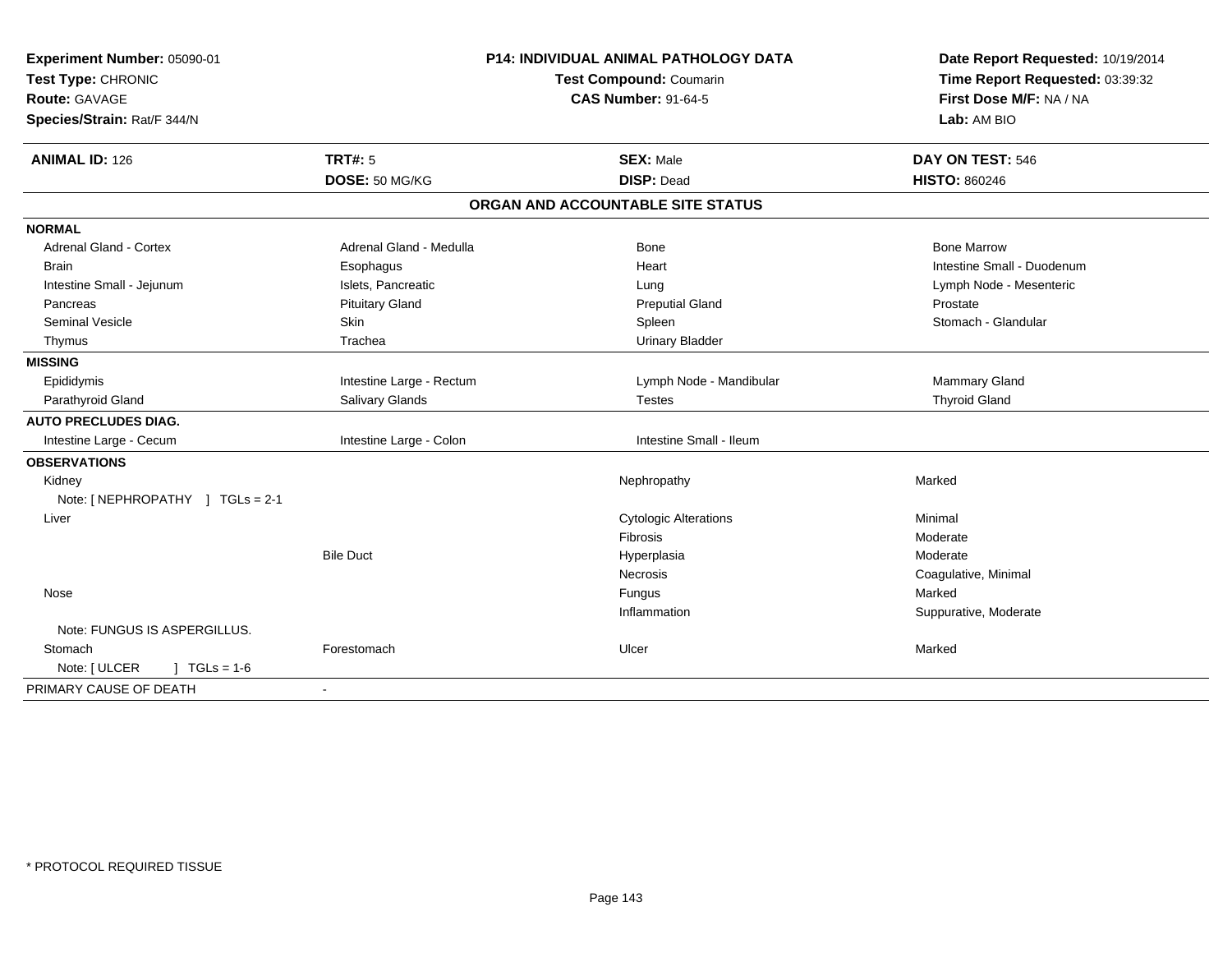| Experiment Number: 05090-01<br>Test Type: CHRONIC<br><b>Route: GAVAGE</b><br>Species/Strain: Rat/F 344/N | P14: INDIVIDUAL ANIMAL PATHOLOGY DATA<br>Test Compound: Coumarin<br><b>CAS Number: 91-64-5</b> |                                   | Date Report Requested: 10/19/2014<br>Time Report Requested: 03:39:32<br>First Dose M/F: NA / NA<br>Lab: AM BIO |  |
|----------------------------------------------------------------------------------------------------------|------------------------------------------------------------------------------------------------|-----------------------------------|----------------------------------------------------------------------------------------------------------------|--|
| <b>ANIMAL ID: 127</b>                                                                                    | <b>TRT#: 5</b>                                                                                 | <b>SEX: Male</b>                  | DAY ON TEST: 631                                                                                               |  |
|                                                                                                          | DOSE: 50 MG/KG                                                                                 | <b>DISP: Moribund</b>             | <b>HISTO: 860247</b>                                                                                           |  |
|                                                                                                          |                                                                                                | ORGAN AND ACCOUNTABLE SITE STATUS |                                                                                                                |  |
| <b>NORMAL</b>                                                                                            |                                                                                                |                                   |                                                                                                                |  |
| <b>Adrenal Gland - Cortex</b>                                                                            | Adrenal Gland - Medulla                                                                        | Bone                              | <b>Bone Marrow</b>                                                                                             |  |
| Brain                                                                                                    | Epididymis                                                                                     | Esophagus                         | Heart                                                                                                          |  |
| Intestine Large                                                                                          | Intestine Small - Duodenum                                                                     | Intestine Small - Ileum           | Intestine Small - Jejunum                                                                                      |  |
| Islets, Pancreatic                                                                                       | Lung                                                                                           | Lymph Node - Mandibular           | Lymph Node - Mesenteric                                                                                        |  |
| <b>Mammary Gland</b>                                                                                     | Nose                                                                                           | Pancreas                          | <b>Pituitary Gland</b>                                                                                         |  |
| <b>Preputial Gland</b>                                                                                   | Salivary Glands                                                                                | <b>Seminal Vesicle</b>            | <b>Skin</b>                                                                                                    |  |
| Stomach - Glandular                                                                                      | Thymus                                                                                         | <b>Thyroid Gland</b>              | Trachea                                                                                                        |  |
| <b>Urinary Bladder</b>                                                                                   |                                                                                                |                                   |                                                                                                                |  |
| <b>OBSERVATIONS</b>                                                                                      |                                                                                                |                                   |                                                                                                                |  |
| Kidney                                                                                                   |                                                                                                | Nephropathy                       | Marked                                                                                                         |  |
| [Nephropathy TGLS = 4-1]                                                                                 |                                                                                                |                                   |                                                                                                                |  |
| Liver                                                                                                    |                                                                                                | <b>Cytologic Alterations</b>      | Minimal                                                                                                        |  |
|                                                                                                          |                                                                                                | Fibrosis                          | Minimal                                                                                                        |  |
|                                                                                                          | <b>Bile Duct</b>                                                                               | Hyperplasia                       | Mild                                                                                                           |  |
|                                                                                                          |                                                                                                | Necrosis                          | Coagulative, Minimal                                                                                           |  |
| Mesentery                                                                                                | Fat                                                                                            | Necrosis                          | Coagulative, Mild                                                                                              |  |
| Note: [ NECROSIS<br>$\overline{)}$ TGLs = 1-14,3-14                                                      |                                                                                                |                                   |                                                                                                                |  |
| Parathyroid Gland                                                                                        |                                                                                                | Hyperplasia                       | Moderate                                                                                                       |  |
| Pharynx                                                                                                  |                                                                                                | Squamous Cell Papilloma           |                                                                                                                |  |
| Note: [ PAPILLOMA SQUA ] TGLs = 6-15                                                                     |                                                                                                |                                   |                                                                                                                |  |
| Prostate                                                                                                 |                                                                                                | Hyperplasia                       | Mild                                                                                                           |  |
| Spleen                                                                                                   |                                                                                                | Pigmentation                      | Hemosiderin, Moderate                                                                                          |  |
| Stomach                                                                                                  | Forestomach                                                                                    | Ulcer                             | Marked                                                                                                         |  |
| Note: [ ULCER<br>$\int$ TGLs = 5-13                                                                      |                                                                                                |                                   |                                                                                                                |  |
| <b>Testes</b>                                                                                            | <b>Interstit Cell</b>                                                                          | Adenoma                           |                                                                                                                |  |
| Note: [ ADENOMA<br>$J \cdot TGLs = 2-5$                                                                  |                                                                                                |                                   |                                                                                                                |  |
| PRIMARY CAUSE OF DEATH                                                                                   | $\overline{\phantom{a}}$                                                                       |                                   |                                                                                                                |  |
|                                                                                                          |                                                                                                |                                   |                                                                                                                |  |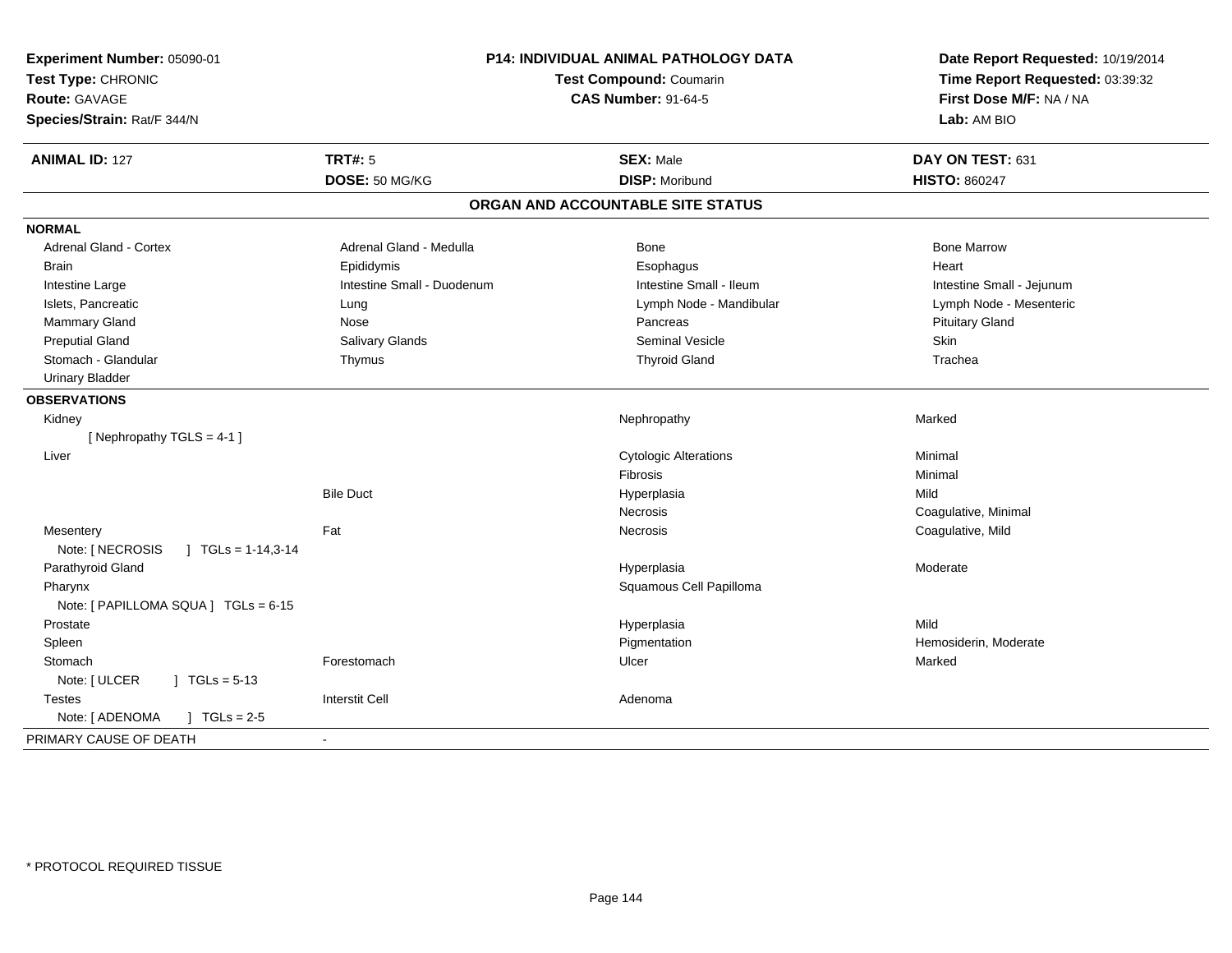| Experiment Number: 05090-01<br>Test Type: CHRONIC<br><b>Route: GAVAGE</b><br>Species/Strain: Rat/F 344/N |                         | P14: INDIVIDUAL ANIMAL PATHOLOGY DATA<br><b>Test Compound: Coumarin</b><br><b>CAS Number: 91-64-5</b> | Date Report Requested: 10/19/2014<br>Time Report Requested: 03:39:32<br>First Dose M/F: NA / NA<br>Lab: AM BIO |
|----------------------------------------------------------------------------------------------------------|-------------------------|-------------------------------------------------------------------------------------------------------|----------------------------------------------------------------------------------------------------------------|
| <b>ANIMAL ID: 128</b>                                                                                    | <b>TRT#: 5</b>          | <b>SEX: Male</b>                                                                                      | DAY ON TEST: 622                                                                                               |
|                                                                                                          | DOSE: 50 MG/KG          | <b>DISP: Dead</b>                                                                                     | <b>HISTO: 860248</b>                                                                                           |
|                                                                                                          |                         | ORGAN AND ACCOUNTABLE SITE STATUS                                                                     |                                                                                                                |
| <b>NORMAL</b>                                                                                            |                         |                                                                                                       |                                                                                                                |
| Adrenal Gland - Cortex                                                                                   | Adrenal Gland - Medulla | <b>Bone</b>                                                                                           | <b>Bone Marrow</b>                                                                                             |
| <b>Brain</b>                                                                                             | Epididymis              | Esophagus                                                                                             | Intestine Small - Duodenum                                                                                     |
| Islets, Pancreatic                                                                                       | Lung                    | Lymph Node - Mandibular                                                                               | Lymph Node - Mesenteric                                                                                        |
| Mammary Gland                                                                                            | Nose                    | <b>Pituitary Gland</b>                                                                                | <b>Preputial Gland</b>                                                                                         |
| Prostate                                                                                                 | Salivary Glands         | <b>Seminal Vesicle</b>                                                                                | Skin                                                                                                           |
| Spleen                                                                                                   | Thymus                  | <b>Thyroid Gland</b>                                                                                  | Trachea                                                                                                        |
| <b>Urinary Bladder</b>                                                                                   |                         |                                                                                                       |                                                                                                                |
| <b>AUTO PRECLUDES DIAG.</b>                                                                              |                         |                                                                                                       |                                                                                                                |
| Intestine Large - Cecum                                                                                  | Intestine Large - Colon | Intestine Large - Rectum                                                                              | Intestine Small - Ileum                                                                                        |
| Intestine Small - Jejunum                                                                                | Stomach - Glandular     |                                                                                                       |                                                                                                                |
| <b>OBSERVATIONS</b>                                                                                      |                         |                                                                                                       |                                                                                                                |
| Heart                                                                                                    |                         | Cardiomyopathy                                                                                        | Mild                                                                                                           |
| Kidney                                                                                                   |                         | Nephropathy                                                                                           | Marked                                                                                                         |
| [Nephropathy TGLS = 4-1]                                                                                 |                         |                                                                                                       |                                                                                                                |
| Liver                                                                                                    |                         | <b>Cytologic Alterations</b>                                                                          | Minimal                                                                                                        |
|                                                                                                          |                         | Fibrosis                                                                                              | Mild                                                                                                           |
|                                                                                                          | <b>Bile Duct</b>        | Hyperplasia                                                                                           | Mild                                                                                                           |
|                                                                                                          |                         | Necrosis                                                                                              | Coagulative, Minimal                                                                                           |
| Mesentery                                                                                                | Fat                     | Necrosis                                                                                              | Coagulative, Mild                                                                                              |
| Note: [ NECROSIS<br>$\sqrt{1}$ TGLs = 3-15                                                               |                         |                                                                                                       |                                                                                                                |
| Pancreas                                                                                                 |                         | Adenoma                                                                                               |                                                                                                                |
| Parathyroid Gland                                                                                        |                         | Hyperplasia                                                                                           | Moderate                                                                                                       |
| Note: [HYPERPLASIA ] TGLs = 1-9                                                                          |                         |                                                                                                       |                                                                                                                |
| Stomach                                                                                                  | Forestomach             | Ulcer                                                                                                 | Marked                                                                                                         |
| Note: [ ULCER<br>$\mid$ TGLs = 5-14,6-14                                                                 |                         |                                                                                                       |                                                                                                                |
| <b>Testes</b>                                                                                            | <b>Interstit Cell</b>   | Adenoma                                                                                               |                                                                                                                |
|                                                                                                          |                         | <b>Mesothelioma Nos</b>                                                                               |                                                                                                                |
| Note: [ ADENOMA<br>$J TGLs = 2-5$                                                                        |                         |                                                                                                       |                                                                                                                |
| PRIMARY CAUSE OF DEATH                                                                                   | $\sim$                  |                                                                                                       |                                                                                                                |
|                                                                                                          |                         |                                                                                                       |                                                                                                                |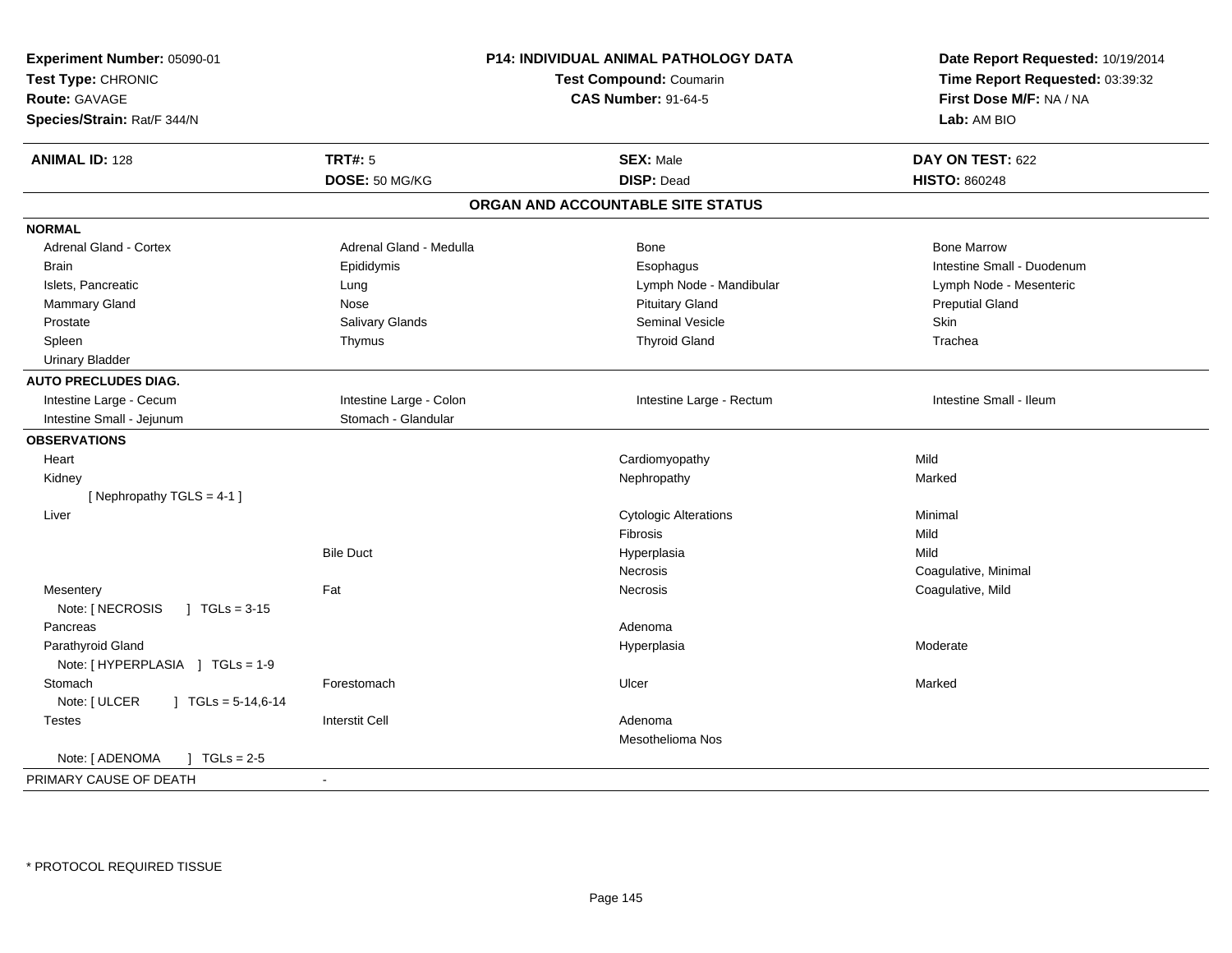| Experiment Number: 05090-01<br>Test Type: CHRONIC<br>Route: GAVAGE<br>Species/Strain: Rat/F 344/N | <b>P14: INDIVIDUAL ANIMAL PATHOLOGY DATA</b><br><b>Test Compound: Coumarin</b><br><b>CAS Number: 91-64-5</b> |                                   | Date Report Requested: 10/19/2014<br>Time Report Requested: 03:39:32<br>First Dose M/F: NA / NA<br>Lab: AM BIO |
|---------------------------------------------------------------------------------------------------|--------------------------------------------------------------------------------------------------------------|-----------------------------------|----------------------------------------------------------------------------------------------------------------|
| <b>ANIMAL ID: 129</b>                                                                             | <b>TRT#: 5</b>                                                                                               | <b>SEX: Male</b>                  | DAY ON TEST: 428                                                                                               |
|                                                                                                   | DOSE: 50 MG/KG                                                                                               | <b>DISP:</b> Gavage Death         | <b>HISTO: 860249</b>                                                                                           |
|                                                                                                   |                                                                                                              | ORGAN AND ACCOUNTABLE SITE STATUS |                                                                                                                |
| <b>NORMAL</b>                                                                                     |                                                                                                              |                                   |                                                                                                                |
| <b>Adrenal Gland - Cortex</b>                                                                     | Adrenal Gland - Medulla                                                                                      | Bone                              | <b>Bone Marrow</b>                                                                                             |
| <b>Brain</b>                                                                                      | Epididymis                                                                                                   | Esophagus                         | Intestine Large - Cecum                                                                                        |
| Intestine Large - Colon                                                                           | Intestine Large - Rectum                                                                                     | Intestine Small - Duodenum        | Intestine Small - Ileum                                                                                        |
| Intestine Small - Jejunum                                                                         | Islets, Pancreatic                                                                                           | Lung                              | Lymph Node - Mandibular                                                                                        |
| Lymph Node - Mesenteric                                                                           | Nose                                                                                                         | Pancreas                          | Parathyroid Gland                                                                                              |
| <b>Pituitary Gland</b>                                                                            | <b>Preputial Gland</b>                                                                                       | Prostate                          | Salivary Glands                                                                                                |
| <b>Seminal Vesicle</b>                                                                            | Skin                                                                                                         | Spleen                            | Stomach - Forestomach                                                                                          |
| Stomach - Glandular                                                                               | <b>Thyroid Gland</b>                                                                                         | Trachea                           | <b>Urinary Bladder</b>                                                                                         |
| <b>MISSING</b>                                                                                    |                                                                                                              |                                   |                                                                                                                |
| Mammary Gland                                                                                     |                                                                                                              |                                   |                                                                                                                |
| <b>OBSERVATIONS</b>                                                                               |                                                                                                              |                                   |                                                                                                                |
| Eye                                                                                               | Cornea                                                                                                       | Edema                             | Mild                                                                                                           |
| $1 TGLs = 1-12$<br>Note: [ EDEMA                                                                  |                                                                                                              |                                   |                                                                                                                |
| Heart                                                                                             |                                                                                                              | Cardiomyopathy                    | Minimal                                                                                                        |
| Kidney                                                                                            |                                                                                                              | Nephropathy                       | Mild                                                                                                           |
| Liver                                                                                             |                                                                                                              | <b>Fatty Change</b>               | Minimal                                                                                                        |
| <b>Testes</b>                                                                                     | <b>Interstit Cell</b>                                                                                        | Adenoma                           |                                                                                                                |
| Thymus                                                                                            |                                                                                                              | <b>Ectopic Tissue</b>             |                                                                                                                |
| Note: ECTOPIC TISSUE RESEMBLES SALIVARY T.                                                        |                                                                                                              |                                   |                                                                                                                |
| PRIMARY CAUSE OF DEATH                                                                            | $\overline{\phantom{0}}$                                                                                     |                                   |                                                                                                                |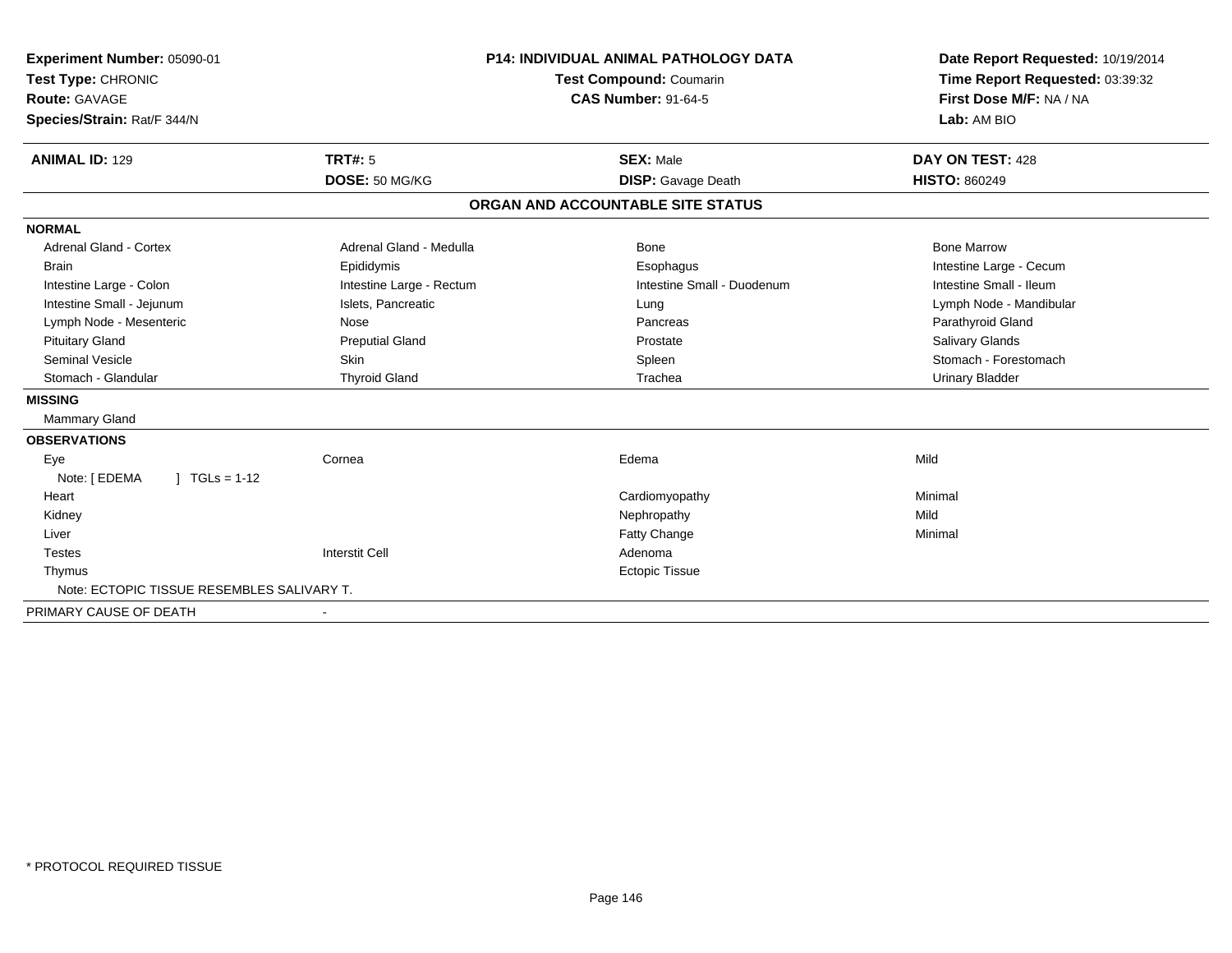| Experiment Number: 05090-01<br>Test Type: CHRONIC<br><b>Route: GAVAGE</b><br>Species/Strain: Rat/F 344/N | <b>P14: INDIVIDUAL ANIMAL PATHOLOGY DATA</b><br>Test Compound: Coumarin<br><b>CAS Number: 91-64-5</b> |                                   | Date Report Requested: 10/19/2014<br>Time Report Requested: 03:39:32<br>First Dose M/F: NA / NA<br>Lab: AM BIO |  |
|----------------------------------------------------------------------------------------------------------|-------------------------------------------------------------------------------------------------------|-----------------------------------|----------------------------------------------------------------------------------------------------------------|--|
| <b>ANIMAL ID: 130</b>                                                                                    | TRT#: 5                                                                                               | <b>SEX: Male</b>                  | DAY ON TEST: 594                                                                                               |  |
|                                                                                                          | DOSE: 50 MG/KG                                                                                        | <b>DISP: Dead</b>                 | <b>HISTO: 860250</b>                                                                                           |  |
|                                                                                                          |                                                                                                       | ORGAN AND ACCOUNTABLE SITE STATUS |                                                                                                                |  |
| <b>NORMAL</b>                                                                                            |                                                                                                       |                                   |                                                                                                                |  |
| <b>Adrenal Gland - Cortex</b>                                                                            | Adrenal Gland - Medulla                                                                               | Bone                              | <b>Bone Marrow</b>                                                                                             |  |
| <b>Brain</b>                                                                                             | Esophagus                                                                                             | Heart                             | Intestine Large - Colon                                                                                        |  |
| Intestine Large - Rectum                                                                                 | Intestine Small - Duodenum                                                                            | Intestine Small - Jejunum         | Islets, Pancreatic                                                                                             |  |
| Lung                                                                                                     | Lymph Node - Mandibular                                                                               | Lymph Node - Mesenteric           | Mammary Gland                                                                                                  |  |
| Parathyroid Gland                                                                                        | <b>Preputial Gland</b>                                                                                | Prostate                          | <b>Salivary Glands</b>                                                                                         |  |
| <b>Seminal Vesicle</b>                                                                                   | Skin                                                                                                  | Spleen                            | Stomach - Glandular                                                                                            |  |
| Thymus                                                                                                   | <b>Thyroid Gland</b>                                                                                  | Trachea                           | <b>Urinary Bladder</b>                                                                                         |  |
| <b>MISSING</b>                                                                                           |                                                                                                       |                                   |                                                                                                                |  |
| Epididymis                                                                                               | Intestine Small - Ileum                                                                               | <b>Testes</b>                     |                                                                                                                |  |
| <b>AUTO PRECLUDES DIAG.</b>                                                                              |                                                                                                       |                                   |                                                                                                                |  |
| Intestine Large - Cecum                                                                                  |                                                                                                       |                                   |                                                                                                                |  |
| <b>OBSERVATIONS</b>                                                                                      |                                                                                                       |                                   |                                                                                                                |  |
| Kidney                                                                                                   |                                                                                                       | Nephropathy                       | Marked                                                                                                         |  |
| Note: [NEPHROPATHY ] TGLs = 2-1                                                                          |                                                                                                       |                                   |                                                                                                                |  |
| Liver                                                                                                    |                                                                                                       | Fibrosis                          | Moderate                                                                                                       |  |
|                                                                                                          | <b>Bile Duct</b>                                                                                      | Hyperplasia                       | Moderate                                                                                                       |  |
|                                                                                                          |                                                                                                       | <b>Necrosis</b>                   | Coagulative, Moderate                                                                                          |  |
| Nose                                                                                                     |                                                                                                       | Inflammation                      | Suppurative, Minimal                                                                                           |  |
| Pancreas                                                                                                 |                                                                                                       | Atrophy                           | Mild                                                                                                           |  |
| <b>Pituitary Gland</b>                                                                                   | Pars Distalis                                                                                         | Adenoma                           |                                                                                                                |  |
| Note: [ ADENOMA<br>$1 TGLs = 3-4$                                                                        |                                                                                                       |                                   |                                                                                                                |  |
| Stomach                                                                                                  | Forestomach                                                                                           | Hyperkeratosis                    | Mild                                                                                                           |  |
|                                                                                                          | Forestomach                                                                                           | Inflammation                      | Suppurative, Mild                                                                                              |  |
| Note: [ HYPERKERATOSIS ] TGLs = 4-6                                                                      |                                                                                                       |                                   |                                                                                                                |  |
| PRIMARY CAUSE OF DEATH                                                                                   |                                                                                                       |                                   |                                                                                                                |  |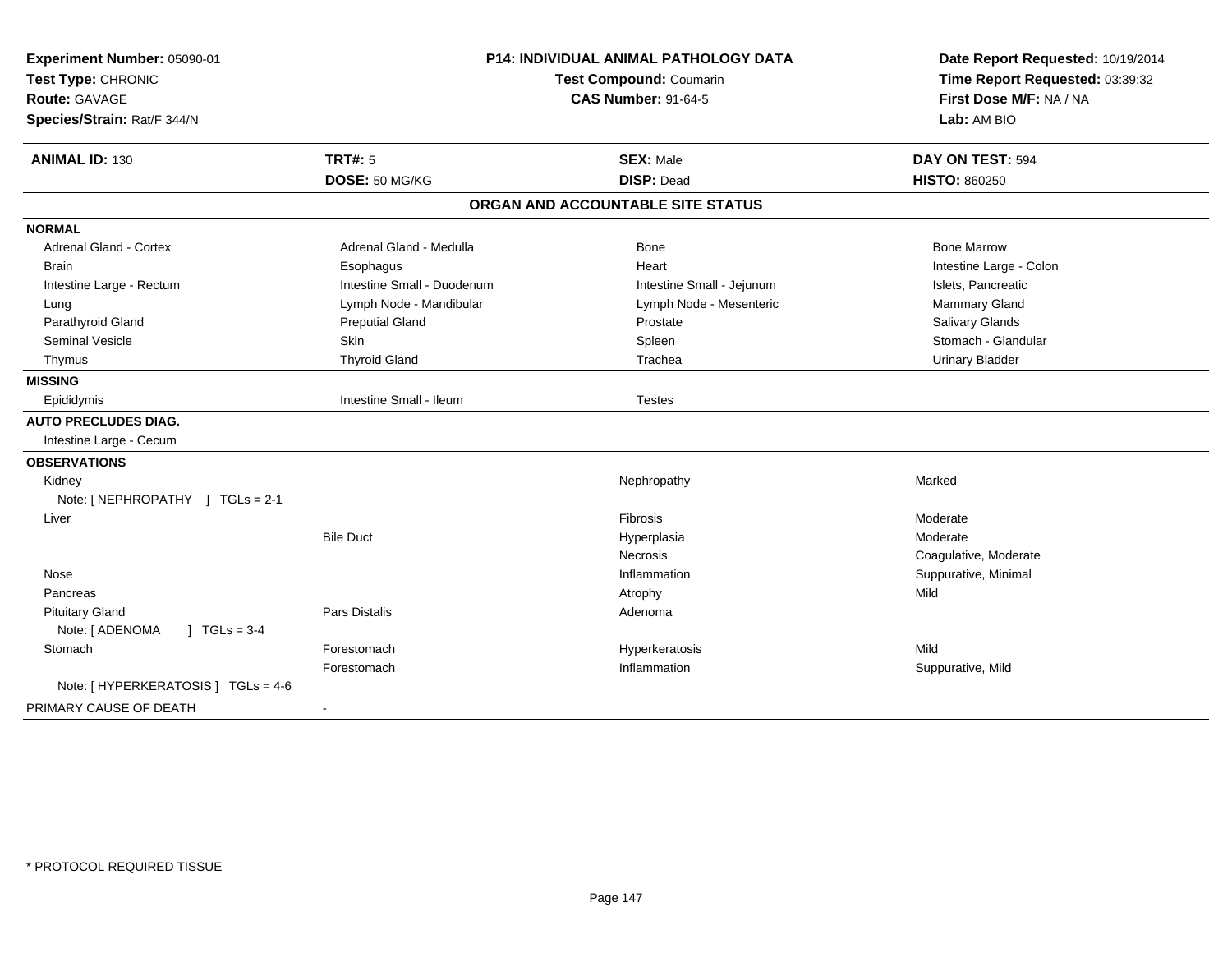| <b>TRT#: 5</b><br><b>ANIMAL ID: 131</b><br><b>SEX: Male</b><br>DAY ON TEST: 622<br>DOSE: 50 MG/KG<br><b>DISP: Moribund</b><br><b>HISTO: 860251</b><br>ORGAN AND ACCOUNTABLE SITE STATUS<br><b>NORMAL</b><br><b>Adrenal Gland - Cortex</b><br><b>Bone Marrow</b><br>Adrenal Gland - Medulla<br>Bone<br><b>Brain</b><br>Epididymis<br>Esophagus<br>Intestine Large - Cecum<br>Intestine Large - Colon<br>Intestine Large - Rectum<br>Intestine Small - Duodenum<br>Intestine Small - Ileum<br>Intestine Small - Jejunum<br>Islets, Pancreatic<br>Lymph Node - Mandibular<br>Lung<br>Lymph Node - Mesenteric<br>Mammary Gland<br><b>Preputial Gland</b><br>Pancreas<br>Salivary Glands<br><b>Seminal Vesicle</b><br><b>Skin</b><br>Prostate<br>Stomach - Glandular<br><b>Thyroid Gland</b><br>Spleen<br>Thymus<br>Trachea<br><b>Urinary Bladder</b><br><b>OBSERVATIONS</b><br>Heart<br>Cardiomyopathy<br>Moderate<br>Marked<br>Kidney<br>Nephropathy<br>[Nephropathy TGLS = 3-1]<br>Mild<br>Liver<br><b>Cytologic Alterations</b><br>Mild<br>Fibrosis<br><b>Bile Duct</b><br>Mild<br>Hyperplasia<br>Coagulative, Mild<br>Necrosis<br>Fat<br>Coagulative, Minimal<br>Mesentery<br><b>Necrosis</b><br>Note: [ NECROSIS<br>$1 TGLs = 2-13$<br>Marked<br>Fungus<br>Nose<br>Inflammation<br>Suppurative, Marked<br>Note: FUNGUS IS ASPERGILLUS.<br>Parathyroid Gland<br>Hyperplasia<br>Moderate<br><b>Pituitary Gland</b><br><b>Pars Distalis</b><br>Adenoma<br>Stomach<br>Forestomach<br>Ulcer<br>Moderate<br><b>Interstit Cell</b><br>Adenoma<br><b>Testes</b><br>Note: [ ADENOMA<br>$1 TGLs = 1-5$<br>PRIMARY CAUSE OF DEATH | Experiment Number: 05090-01<br>Test Type: CHRONIC<br><b>Route: GAVAGE</b><br>Species/Strain: Rat/F 344/N | <b>P14: INDIVIDUAL ANIMAL PATHOLOGY DATA</b><br><b>Test Compound: Coumarin</b><br><b>CAS Number: 91-64-5</b> | Date Report Requested: 10/19/2014<br>Time Report Requested: 03:39:32<br>First Dose M/F: NA / NA<br>Lab: AM BIO |
|-------------------------------------------------------------------------------------------------------------------------------------------------------------------------------------------------------------------------------------------------------------------------------------------------------------------------------------------------------------------------------------------------------------------------------------------------------------------------------------------------------------------------------------------------------------------------------------------------------------------------------------------------------------------------------------------------------------------------------------------------------------------------------------------------------------------------------------------------------------------------------------------------------------------------------------------------------------------------------------------------------------------------------------------------------------------------------------------------------------------------------------------------------------------------------------------------------------------------------------------------------------------------------------------------------------------------------------------------------------------------------------------------------------------------------------------------------------------------------------------------------------------------------------------------------------------------------------------------------------------------|----------------------------------------------------------------------------------------------------------|--------------------------------------------------------------------------------------------------------------|----------------------------------------------------------------------------------------------------------------|
|                                                                                                                                                                                                                                                                                                                                                                                                                                                                                                                                                                                                                                                                                                                                                                                                                                                                                                                                                                                                                                                                                                                                                                                                                                                                                                                                                                                                                                                                                                                                                                                                                         |                                                                                                          |                                                                                                              |                                                                                                                |
|                                                                                                                                                                                                                                                                                                                                                                                                                                                                                                                                                                                                                                                                                                                                                                                                                                                                                                                                                                                                                                                                                                                                                                                                                                                                                                                                                                                                                                                                                                                                                                                                                         |                                                                                                          |                                                                                                              |                                                                                                                |
|                                                                                                                                                                                                                                                                                                                                                                                                                                                                                                                                                                                                                                                                                                                                                                                                                                                                                                                                                                                                                                                                                                                                                                                                                                                                                                                                                                                                                                                                                                                                                                                                                         |                                                                                                          |                                                                                                              |                                                                                                                |
|                                                                                                                                                                                                                                                                                                                                                                                                                                                                                                                                                                                                                                                                                                                                                                                                                                                                                                                                                                                                                                                                                                                                                                                                                                                                                                                                                                                                                                                                                                                                                                                                                         |                                                                                                          |                                                                                                              |                                                                                                                |
|                                                                                                                                                                                                                                                                                                                                                                                                                                                                                                                                                                                                                                                                                                                                                                                                                                                                                                                                                                                                                                                                                                                                                                                                                                                                                                                                                                                                                                                                                                                                                                                                                         |                                                                                                          |                                                                                                              |                                                                                                                |
|                                                                                                                                                                                                                                                                                                                                                                                                                                                                                                                                                                                                                                                                                                                                                                                                                                                                                                                                                                                                                                                                                                                                                                                                                                                                                                                                                                                                                                                                                                                                                                                                                         |                                                                                                          |                                                                                                              |                                                                                                                |
|                                                                                                                                                                                                                                                                                                                                                                                                                                                                                                                                                                                                                                                                                                                                                                                                                                                                                                                                                                                                                                                                                                                                                                                                                                                                                                                                                                                                                                                                                                                                                                                                                         |                                                                                                          |                                                                                                              |                                                                                                                |
|                                                                                                                                                                                                                                                                                                                                                                                                                                                                                                                                                                                                                                                                                                                                                                                                                                                                                                                                                                                                                                                                                                                                                                                                                                                                                                                                                                                                                                                                                                                                                                                                                         |                                                                                                          |                                                                                                              |                                                                                                                |
|                                                                                                                                                                                                                                                                                                                                                                                                                                                                                                                                                                                                                                                                                                                                                                                                                                                                                                                                                                                                                                                                                                                                                                                                                                                                                                                                                                                                                                                                                                                                                                                                                         |                                                                                                          |                                                                                                              |                                                                                                                |
|                                                                                                                                                                                                                                                                                                                                                                                                                                                                                                                                                                                                                                                                                                                                                                                                                                                                                                                                                                                                                                                                                                                                                                                                                                                                                                                                                                                                                                                                                                                                                                                                                         |                                                                                                          |                                                                                                              |                                                                                                                |
|                                                                                                                                                                                                                                                                                                                                                                                                                                                                                                                                                                                                                                                                                                                                                                                                                                                                                                                                                                                                                                                                                                                                                                                                                                                                                                                                                                                                                                                                                                                                                                                                                         |                                                                                                          |                                                                                                              |                                                                                                                |
|                                                                                                                                                                                                                                                                                                                                                                                                                                                                                                                                                                                                                                                                                                                                                                                                                                                                                                                                                                                                                                                                                                                                                                                                                                                                                                                                                                                                                                                                                                                                                                                                                         |                                                                                                          |                                                                                                              |                                                                                                                |
|                                                                                                                                                                                                                                                                                                                                                                                                                                                                                                                                                                                                                                                                                                                                                                                                                                                                                                                                                                                                                                                                                                                                                                                                                                                                                                                                                                                                                                                                                                                                                                                                                         |                                                                                                          |                                                                                                              |                                                                                                                |
|                                                                                                                                                                                                                                                                                                                                                                                                                                                                                                                                                                                                                                                                                                                                                                                                                                                                                                                                                                                                                                                                                                                                                                                                                                                                                                                                                                                                                                                                                                                                                                                                                         |                                                                                                          |                                                                                                              |                                                                                                                |
|                                                                                                                                                                                                                                                                                                                                                                                                                                                                                                                                                                                                                                                                                                                                                                                                                                                                                                                                                                                                                                                                                                                                                                                                                                                                                                                                                                                                                                                                                                                                                                                                                         |                                                                                                          |                                                                                                              |                                                                                                                |
|                                                                                                                                                                                                                                                                                                                                                                                                                                                                                                                                                                                                                                                                                                                                                                                                                                                                                                                                                                                                                                                                                                                                                                                                                                                                                                                                                                                                                                                                                                                                                                                                                         |                                                                                                          |                                                                                                              |                                                                                                                |
|                                                                                                                                                                                                                                                                                                                                                                                                                                                                                                                                                                                                                                                                                                                                                                                                                                                                                                                                                                                                                                                                                                                                                                                                                                                                                                                                                                                                                                                                                                                                                                                                                         |                                                                                                          |                                                                                                              |                                                                                                                |
|                                                                                                                                                                                                                                                                                                                                                                                                                                                                                                                                                                                                                                                                                                                                                                                                                                                                                                                                                                                                                                                                                                                                                                                                                                                                                                                                                                                                                                                                                                                                                                                                                         |                                                                                                          |                                                                                                              |                                                                                                                |
|                                                                                                                                                                                                                                                                                                                                                                                                                                                                                                                                                                                                                                                                                                                                                                                                                                                                                                                                                                                                                                                                                                                                                                                                                                                                                                                                                                                                                                                                                                                                                                                                                         |                                                                                                          |                                                                                                              |                                                                                                                |
|                                                                                                                                                                                                                                                                                                                                                                                                                                                                                                                                                                                                                                                                                                                                                                                                                                                                                                                                                                                                                                                                                                                                                                                                                                                                                                                                                                                                                                                                                                                                                                                                                         |                                                                                                          |                                                                                                              |                                                                                                                |
|                                                                                                                                                                                                                                                                                                                                                                                                                                                                                                                                                                                                                                                                                                                                                                                                                                                                                                                                                                                                                                                                                                                                                                                                                                                                                                                                                                                                                                                                                                                                                                                                                         |                                                                                                          |                                                                                                              |                                                                                                                |
|                                                                                                                                                                                                                                                                                                                                                                                                                                                                                                                                                                                                                                                                                                                                                                                                                                                                                                                                                                                                                                                                                                                                                                                                                                                                                                                                                                                                                                                                                                                                                                                                                         |                                                                                                          |                                                                                                              |                                                                                                                |
|                                                                                                                                                                                                                                                                                                                                                                                                                                                                                                                                                                                                                                                                                                                                                                                                                                                                                                                                                                                                                                                                                                                                                                                                                                                                                                                                                                                                                                                                                                                                                                                                                         |                                                                                                          |                                                                                                              |                                                                                                                |
|                                                                                                                                                                                                                                                                                                                                                                                                                                                                                                                                                                                                                                                                                                                                                                                                                                                                                                                                                                                                                                                                                                                                                                                                                                                                                                                                                                                                                                                                                                                                                                                                                         |                                                                                                          |                                                                                                              |                                                                                                                |
|                                                                                                                                                                                                                                                                                                                                                                                                                                                                                                                                                                                                                                                                                                                                                                                                                                                                                                                                                                                                                                                                                                                                                                                                                                                                                                                                                                                                                                                                                                                                                                                                                         |                                                                                                          |                                                                                                              |                                                                                                                |
|                                                                                                                                                                                                                                                                                                                                                                                                                                                                                                                                                                                                                                                                                                                                                                                                                                                                                                                                                                                                                                                                                                                                                                                                                                                                                                                                                                                                                                                                                                                                                                                                                         |                                                                                                          |                                                                                                              |                                                                                                                |
|                                                                                                                                                                                                                                                                                                                                                                                                                                                                                                                                                                                                                                                                                                                                                                                                                                                                                                                                                                                                                                                                                                                                                                                                                                                                                                                                                                                                                                                                                                                                                                                                                         |                                                                                                          |                                                                                                              |                                                                                                                |
|                                                                                                                                                                                                                                                                                                                                                                                                                                                                                                                                                                                                                                                                                                                                                                                                                                                                                                                                                                                                                                                                                                                                                                                                                                                                                                                                                                                                                                                                                                                                                                                                                         |                                                                                                          |                                                                                                              |                                                                                                                |
|                                                                                                                                                                                                                                                                                                                                                                                                                                                                                                                                                                                                                                                                                                                                                                                                                                                                                                                                                                                                                                                                                                                                                                                                                                                                                                                                                                                                                                                                                                                                                                                                                         |                                                                                                          |                                                                                                              |                                                                                                                |
|                                                                                                                                                                                                                                                                                                                                                                                                                                                                                                                                                                                                                                                                                                                                                                                                                                                                                                                                                                                                                                                                                                                                                                                                                                                                                                                                                                                                                                                                                                                                                                                                                         |                                                                                                          |                                                                                                              |                                                                                                                |
|                                                                                                                                                                                                                                                                                                                                                                                                                                                                                                                                                                                                                                                                                                                                                                                                                                                                                                                                                                                                                                                                                                                                                                                                                                                                                                                                                                                                                                                                                                                                                                                                                         |                                                                                                          |                                                                                                              |                                                                                                                |
|                                                                                                                                                                                                                                                                                                                                                                                                                                                                                                                                                                                                                                                                                                                                                                                                                                                                                                                                                                                                                                                                                                                                                                                                                                                                                                                                                                                                                                                                                                                                                                                                                         |                                                                                                          |                                                                                                              |                                                                                                                |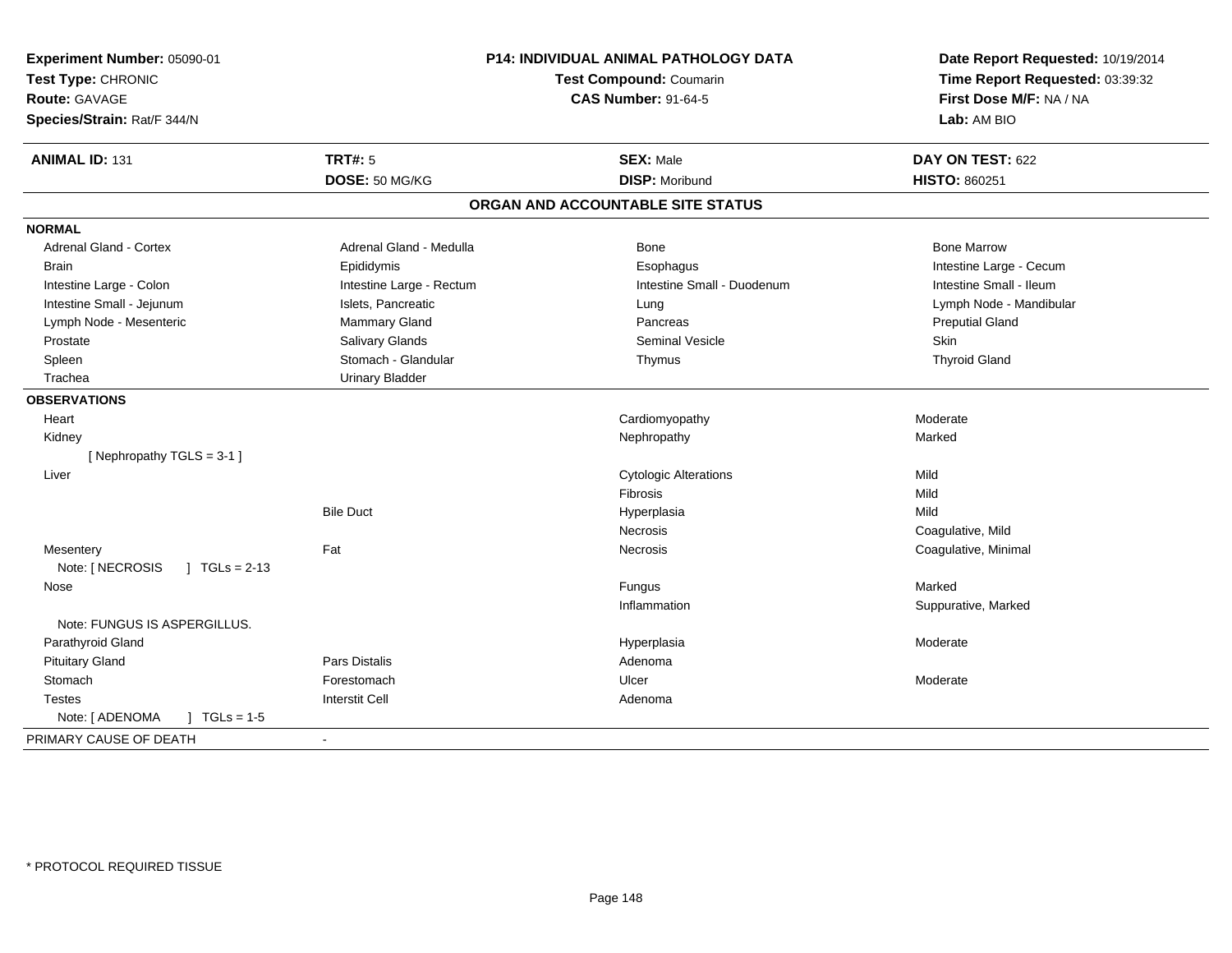| Experiment Number: 05090-01<br>Test Type: CHRONIC<br>Route: GAVAGE<br>Species/Strain: Rat/F 344/N | P14: INDIVIDUAL ANIMAL PATHOLOGY DATA<br>Test Compound: Coumarin<br><b>CAS Number: 91-64-5</b> |                                   | Date Report Requested: 10/19/2014<br>Time Report Requested: 03:39:32<br>First Dose M/F: NA / NA<br>Lab: AM BIO |
|---------------------------------------------------------------------------------------------------|------------------------------------------------------------------------------------------------|-----------------------------------|----------------------------------------------------------------------------------------------------------------|
| <b>ANIMAL ID: 132</b>                                                                             | <b>TRT#: 5</b>                                                                                 | <b>SEX: Male</b>                  | DAY ON TEST: 628                                                                                               |
|                                                                                                   | DOSE: 50 MG/KG                                                                                 | <b>DISP: Moribund</b>             | <b>HISTO: 860252</b>                                                                                           |
|                                                                                                   |                                                                                                | ORGAN AND ACCOUNTABLE SITE STATUS |                                                                                                                |
| <b>NORMAL</b>                                                                                     |                                                                                                |                                   |                                                                                                                |
| <b>Adrenal Gland - Cortex</b>                                                                     | Adrenal Gland - Medulla                                                                        | Bone                              | <b>Bone Marrow</b>                                                                                             |
| <b>Brain</b>                                                                                      | Epididymis                                                                                     | Esophagus                         | Heart                                                                                                          |
| Intestine Large - Cecum                                                                           | Intestine Large - Colon                                                                        | Intestine Large - Rectum          | Intestine Small - Duodenum                                                                                     |
| Intestine Small - Ileum                                                                           | Intestine Small - Jejunum                                                                      | Islets, Pancreatic                | Lung                                                                                                           |
| Lymph Node - Mandibular                                                                           | Lymph Node - Mesenteric                                                                        | <b>Mammary Gland</b>              | Pancreas                                                                                                       |
| Parathyroid Gland                                                                                 | <b>Preputial Gland</b>                                                                         | Prostate                          | Salivary Glands                                                                                                |
| <b>Seminal Vesicle</b>                                                                            | <b>Skin</b>                                                                                    | Spleen                            | Thymus                                                                                                         |
| <b>Thyroid Gland</b>                                                                              | Trachea                                                                                        | <b>Urinary Bladder</b>            |                                                                                                                |
| <b>OBSERVATIONS</b>                                                                               |                                                                                                |                                   |                                                                                                                |
| Kidney                                                                                            | <b>Renal Tubule</b>                                                                            | Adenoma                           |                                                                                                                |
|                                                                                                   |                                                                                                | Nephropathy                       | Marked                                                                                                         |
| [Nephropathy TGLS = 3-1]                                                                          |                                                                                                |                                   |                                                                                                                |
| Liver                                                                                             |                                                                                                | <b>Cytologic Alterations</b>      | Moderate                                                                                                       |
|                                                                                                   |                                                                                                | Fatty Change                      | Minimal                                                                                                        |
|                                                                                                   |                                                                                                | Fibrosis                          | Mild                                                                                                           |
|                                                                                                   | <b>Bile Duct</b>                                                                               | Hyperplasia                       | Moderate                                                                                                       |
|                                                                                                   |                                                                                                | Necrosis                          | Coagulative, Minimal                                                                                           |
| Mesentery                                                                                         | Fat                                                                                            | <b>Necrosis</b>                   | Coagulative, Moderate                                                                                          |
| Note: [ NECROSIS<br>$\sqrt{1}$ TGLs = 2-14                                                        |                                                                                                |                                   |                                                                                                                |
| Nose                                                                                              |                                                                                                | Inflammation                      | Suppurative, Mild                                                                                              |
| <b>Pituitary Gland</b>                                                                            | Pars Distalis                                                                                  | Adenoma                           |                                                                                                                |
| Note: [ ADENOMA<br>] $TGLs = 4-4$                                                                 |                                                                                                |                                   |                                                                                                                |
| Stomach                                                                                           | Glandular                                                                                      | Mineralization                    | Mild                                                                                                           |
|                                                                                                   | Forestomach                                                                                    | Ulcer                             | Marked                                                                                                         |
| Note: [ ULCER<br>$J \cdot TGLs = 5-6$                                                             |                                                                                                |                                   |                                                                                                                |
| <b>Testes</b>                                                                                     | <b>Interstit Cell</b>                                                                          | Adenoma                           |                                                                                                                |
| Note: [ ADENOMA<br>$J \cdot TGLs = 1-5$                                                           |                                                                                                |                                   |                                                                                                                |
| PRIMARY CAUSE OF DEATH                                                                            | $\sim$                                                                                         |                                   |                                                                                                                |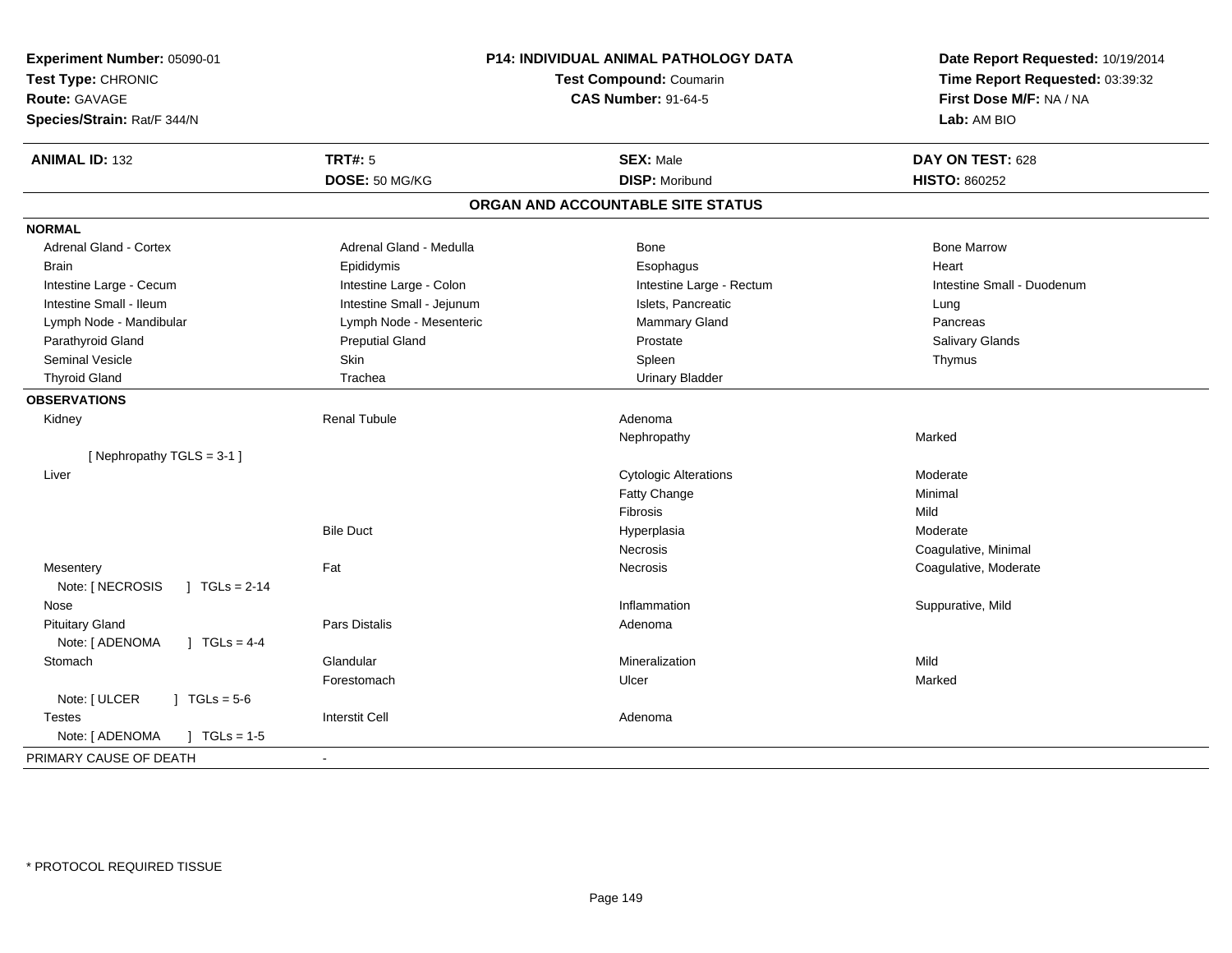| Experiment Number: 05090-01<br>Test Type: CHRONIC<br><b>Route: GAVAGE</b><br>Species/Strain: Rat/F 344/N |                          | <b>P14: INDIVIDUAL ANIMAL PATHOLOGY DATA</b><br>Test Compound: Coumarin<br><b>CAS Number: 91-64-5</b> | Date Report Requested: 10/19/2014<br>Time Report Requested: 03:39:32<br>First Dose M/F: NA / NA<br>Lab: AM BIO |
|----------------------------------------------------------------------------------------------------------|--------------------------|-------------------------------------------------------------------------------------------------------|----------------------------------------------------------------------------------------------------------------|
| <b>ANIMAL ID: 133</b>                                                                                    | <b>TRT#: 5</b>           | <b>SEX: Male</b>                                                                                      | DAY ON TEST: 63                                                                                                |
|                                                                                                          | DOSE: 50 MG/KG           | <b>DISP:</b> Gavage Death                                                                             | <b>HISTO: 860253</b>                                                                                           |
|                                                                                                          |                          | ORGAN AND ACCOUNTABLE SITE STATUS                                                                     |                                                                                                                |
| <b>NORMAL</b>                                                                                            |                          |                                                                                                       |                                                                                                                |
| <b>Adrenal Gland - Cortex</b>                                                                            | Adrenal Gland - Medulla  | <b>Bone</b>                                                                                           | <b>Bone Marrow</b>                                                                                             |
| <b>Brain</b>                                                                                             | Epididymis               | Esophagus                                                                                             | Intestine Large - Cecum                                                                                        |
| Intestine Large - Colon                                                                                  | Intestine Large - Rectum | Intestine Small - Duodenum                                                                            | Intestine Small - Ileum                                                                                        |
| Intestine Small - Jejunum                                                                                | Islets, Pancreatic       | Kidney                                                                                                | Liver                                                                                                          |
| Lymph Node - Mandibular                                                                                  | Lymph Node - Mesenteric  | Mammary Gland                                                                                         | Nose                                                                                                           |
| Pancreas                                                                                                 | Parathyroid Gland        | <b>Pituitary Gland</b>                                                                                | <b>Preputial Gland</b>                                                                                         |
| Prostate                                                                                                 | Salivary Glands          | <b>Seminal Vesicle</b>                                                                                | <b>Skin</b>                                                                                                    |
| Spleen                                                                                                   | Stomach - Forestomach    | Stomach - Glandular                                                                                   | <b>Testes</b>                                                                                                  |
| Thymus                                                                                                   | <b>Thyroid Gland</b>     | Trachea                                                                                               | Urinary Bladder                                                                                                |
| <b>OBSERVATIONS</b>                                                                                      |                          |                                                                                                       |                                                                                                                |
| Heart                                                                                                    |                          | Cardiomyopathy                                                                                        | Mild                                                                                                           |
| Lung                                                                                                     |                          | Edema                                                                                                 | Minimal                                                                                                        |
| Note: [ EDEMA<br>$TGLs = 1-3$                                                                            |                          |                                                                                                       |                                                                                                                |
| PRIMARY CAUSE OF DEATH                                                                                   |                          |                                                                                                       |                                                                                                                |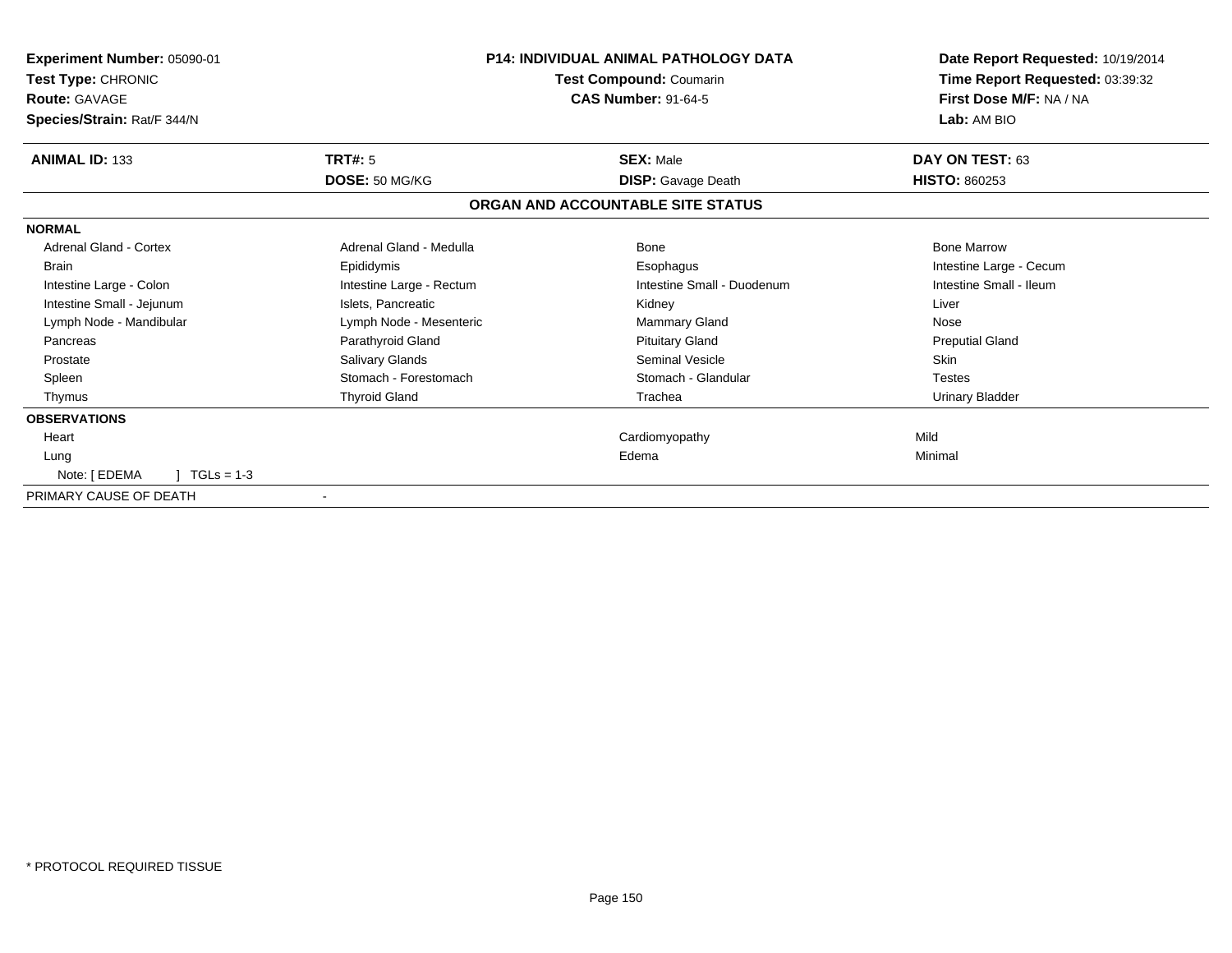| Experiment Number: 05090-01<br>Test Type: CHRONIC<br><b>Route: GAVAGE</b><br>Species/Strain: Rat/F 344/N |                           | P14: INDIVIDUAL ANIMAL PATHOLOGY DATA<br>Test Compound: Coumarin<br><b>CAS Number: 91-64-5</b> | Date Report Requested: 10/19/2014<br>Time Report Requested: 03:39:32<br>First Dose M/F: NA / NA<br>Lab: AM BIO |
|----------------------------------------------------------------------------------------------------------|---------------------------|------------------------------------------------------------------------------------------------|----------------------------------------------------------------------------------------------------------------|
| <b>ANIMAL ID: 134</b>                                                                                    | <b>TRT#: 5</b>            | <b>SEX: Male</b>                                                                               | DAY ON TEST: 602                                                                                               |
|                                                                                                          | DOSE: 50 MG/KG            | <b>DISP: Moribund</b>                                                                          | <b>HISTO: 860254</b>                                                                                           |
|                                                                                                          |                           | ORGAN AND ACCOUNTABLE SITE STATUS                                                              |                                                                                                                |
| <b>NORMAL</b>                                                                                            |                           |                                                                                                |                                                                                                                |
| <b>Adrenal Gland - Cortex</b>                                                                            | Adrenal Gland - Medulla   | Bone                                                                                           | <b>Bone Marrow</b>                                                                                             |
| <b>Brain</b>                                                                                             | Epididymis                | Esophagus                                                                                      | Heart                                                                                                          |
| Intestine Large - Cecum                                                                                  | Intestine Large - Colon   | Intestine Large - Rectum                                                                       | Intestine Small - Duodenum                                                                                     |
| Intestine Small - Ileum                                                                                  | Intestine Small - Jejunum | Islets, Pancreatic                                                                             | Lung                                                                                                           |
| Lymph Node - Mandibular                                                                                  | Lymph Node - Mesenteric   | Mammary Gland                                                                                  | Pancreas                                                                                                       |
| <b>Preputial Gland</b>                                                                                   | Salivary Glands           | Seminal Vesicle                                                                                | Skin                                                                                                           |
| Spleen                                                                                                   | Thymus                    | <b>Thyroid Gland</b>                                                                           | Trachea                                                                                                        |
| <b>Urinary Bladder</b>                                                                                   |                           |                                                                                                |                                                                                                                |
| <b>OBSERVATIONS</b>                                                                                      |                           |                                                                                                |                                                                                                                |
| Kidney                                                                                                   | <b>Renal Tubule</b>       | Adenoma                                                                                        |                                                                                                                |
|                                                                                                          |                           | Nephropathy                                                                                    | Marked                                                                                                         |
| Note: [NEPHROPATHY ] TGLs = 3-1                                                                          |                           |                                                                                                |                                                                                                                |
| Liver                                                                                                    |                           | <b>Fibrosis</b>                                                                                | Minimal                                                                                                        |
|                                                                                                          | <b>Bile Duct</b>          | Hyperplasia                                                                                    | Mild                                                                                                           |
|                                                                                                          |                           | <b>Necrosis</b>                                                                                | Coagulative, Minimal                                                                                           |
| Nose                                                                                                     |                           | Inflammation                                                                                   | Suppurative, Minimal                                                                                           |
| Parathyroid Gland                                                                                        |                           | Hyperplasia                                                                                    | Moderate                                                                                                       |
| Note: [HYPERPLASIA ] TGLs = 1-9                                                                          |                           |                                                                                                |                                                                                                                |
| <b>Pituitary Gland</b>                                                                                   | Pars Distalis             | Adenoma                                                                                        |                                                                                                                |
| Prostate                                                                                                 |                           | Inflammation                                                                                   | Suppurative, Mild                                                                                              |
| Stomach                                                                                                  | Forestomach               | Hyperkeratosis                                                                                 | Moderate                                                                                                       |
|                                                                                                          | Glandular                 | Ulcer                                                                                          | Moderate                                                                                                       |
| Note: [ HYPERKERATOSIS ] TGLs = 4-6                                                                      |                           |                                                                                                |                                                                                                                |
| Note: [ ULCER<br>$J \cdot TGLs = 5-6$                                                                    |                           |                                                                                                |                                                                                                                |
| <b>Testes</b>                                                                                            | <b>Interstit Cell</b>     | Adenoma                                                                                        |                                                                                                                |
| Note: [ ADENOMA<br>$J \cdot TGLs = 2-5$                                                                  |                           |                                                                                                |                                                                                                                |
| PRIMARY CAUSE OF DEATH                                                                                   | $\blacksquare$            |                                                                                                |                                                                                                                |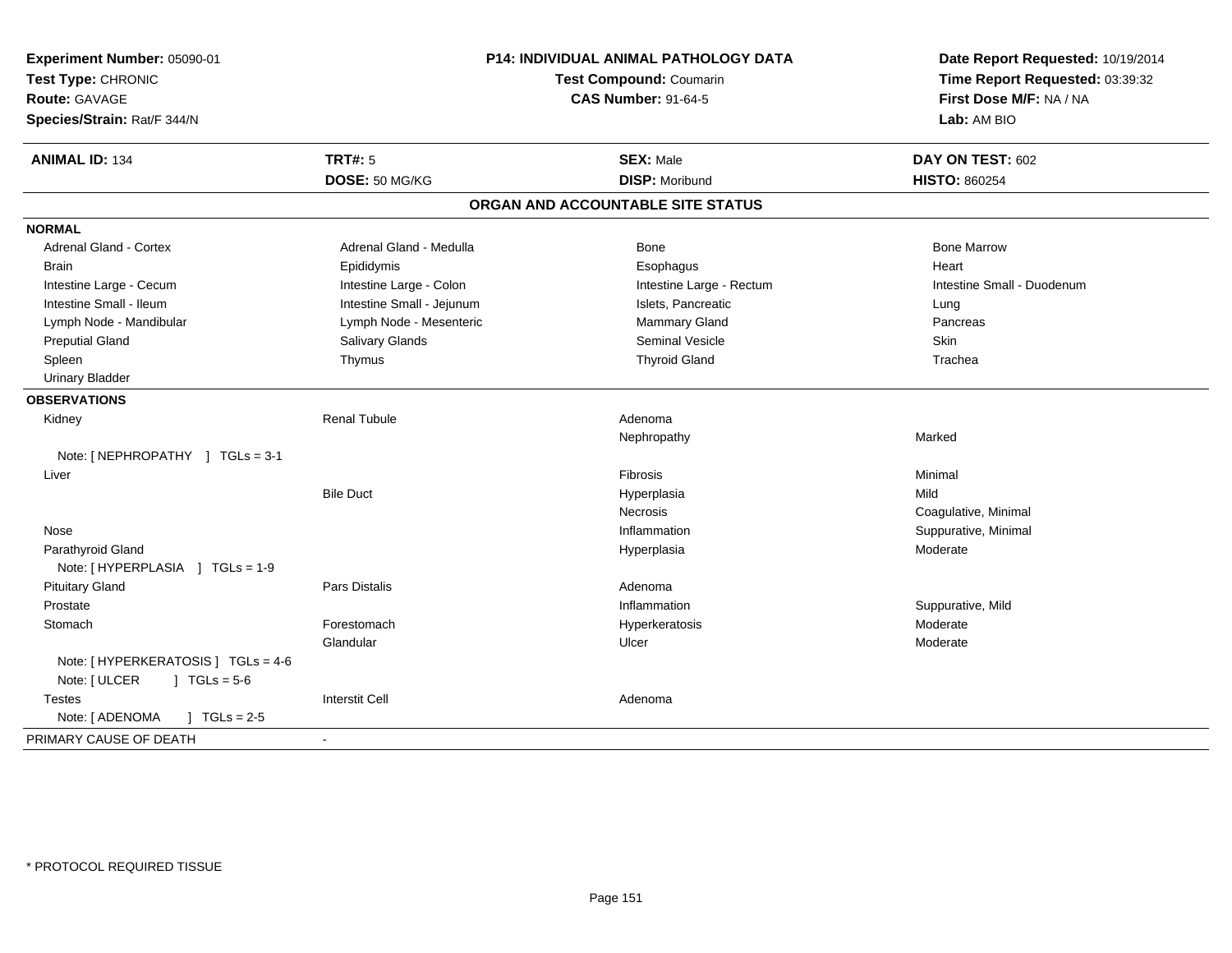| Experiment Number: 05090-01<br>Test Type: CHRONIC<br>Route: GAVAGE<br>Species/Strain: Rat/F 344/N | P14: INDIVIDUAL ANIMAL PATHOLOGY DATA<br>Test Compound: Coumarin<br><b>CAS Number: 91-64-5</b> |                                   | Date Report Requested: 10/19/2014<br>Time Report Requested: 03:39:32<br>First Dose M/F: NA / NA<br>Lab: AM BIO |
|---------------------------------------------------------------------------------------------------|------------------------------------------------------------------------------------------------|-----------------------------------|----------------------------------------------------------------------------------------------------------------|
| <b>ANIMAL ID: 135</b>                                                                             | <b>TRT#: 5</b>                                                                                 | <b>SEX: Male</b>                  | DAY ON TEST: 588                                                                                               |
|                                                                                                   | DOSE: 50 MG/KG                                                                                 | <b>DISP: Moribund</b>             | <b>HISTO: 860255</b>                                                                                           |
|                                                                                                   |                                                                                                | ORGAN AND ACCOUNTABLE SITE STATUS |                                                                                                                |
| <b>NORMAL</b>                                                                                     |                                                                                                |                                   |                                                                                                                |
| <b>Adrenal Gland - Cortex</b>                                                                     | Adrenal Gland - Medulla                                                                        | Bone                              | <b>Bone Marrow</b>                                                                                             |
| <b>Brain</b>                                                                                      | Epididymis                                                                                     | Esophagus                         | Heart                                                                                                          |
| Intestine Large - Cecum                                                                           | Intestine Large - Colon                                                                        | Intestine Large - Rectum          | Intestine Small - Duodenum                                                                                     |
| Intestine Small - Ileum                                                                           | Intestine Small - Jejunum                                                                      | Lung                              | Lymph Node - Mandibular                                                                                        |
| Lymph Node - Mesenteric                                                                           | Mammary Gland                                                                                  | Nose                              | Pancreas                                                                                                       |
| <b>Pituitary Gland</b>                                                                            | <b>Preputial Gland</b>                                                                         | Prostate                          | Salivary Glands                                                                                                |
| <b>Seminal Vesicle</b>                                                                            | <b>Skin</b>                                                                                    | Spleen                            | Thymus                                                                                                         |
| <b>Thyroid Gland</b>                                                                              | Trachea                                                                                        | <b>Urinary Bladder</b>            |                                                                                                                |
| <b>OBSERVATIONS</b>                                                                               |                                                                                                |                                   |                                                                                                                |
| Islets, Pancreatic<br>Note: ISLET CELL ADENOMA ON SLIDE #6.                                       |                                                                                                | Adenoma                           |                                                                                                                |
| Kidney<br>Note: [NEPHROPATHY ] TGLs = 5-1                                                         |                                                                                                | Nephropathy                       | Marked                                                                                                         |
| Liver                                                                                             |                                                                                                | <b>Cytologic Alterations</b>      | Marked                                                                                                         |
|                                                                                                   |                                                                                                | Fibrosis                          | Mild                                                                                                           |
|                                                                                                   | <b>Bile Duct</b>                                                                               | Hyperplasia                       | Mild                                                                                                           |
|                                                                                                   |                                                                                                | Necrosis                          | Coagulative, Minimal                                                                                           |
| Mesentery<br>Note: [ NECROSIS<br>$\vert$ TGLs = 2-13,3-13                                         | Fat                                                                                            | <b>Necrosis</b>                   | Coagulative, Mild                                                                                              |
| Parathyroid Gland<br>Note: [HYPERPLASIA ] TGLs = 1-9                                              |                                                                                                | Hyperplasia                       | Moderate                                                                                                       |
| Stomach                                                                                           | Forestomach                                                                                    | Ulcer                             | Moderate                                                                                                       |
|                                                                                                   | Glandular                                                                                      | Ulcer                             | Moderate                                                                                                       |
| Note: [ ULCER<br>$1 TGLs = 6-6$<br>Note: [ ULCER<br>$J \cdot TGLs = 7-6$                          |                                                                                                |                                   |                                                                                                                |
| <b>Testes</b>                                                                                     | <b>Interstit Cell</b>                                                                          | Adenoma                           |                                                                                                                |
| Note: [ ADENOMA<br>$\sqrt{ }$ TGLs = 4-5                                                          |                                                                                                |                                   |                                                                                                                |
| PRIMARY CAUSE OF DEATH                                                                            |                                                                                                |                                   |                                                                                                                |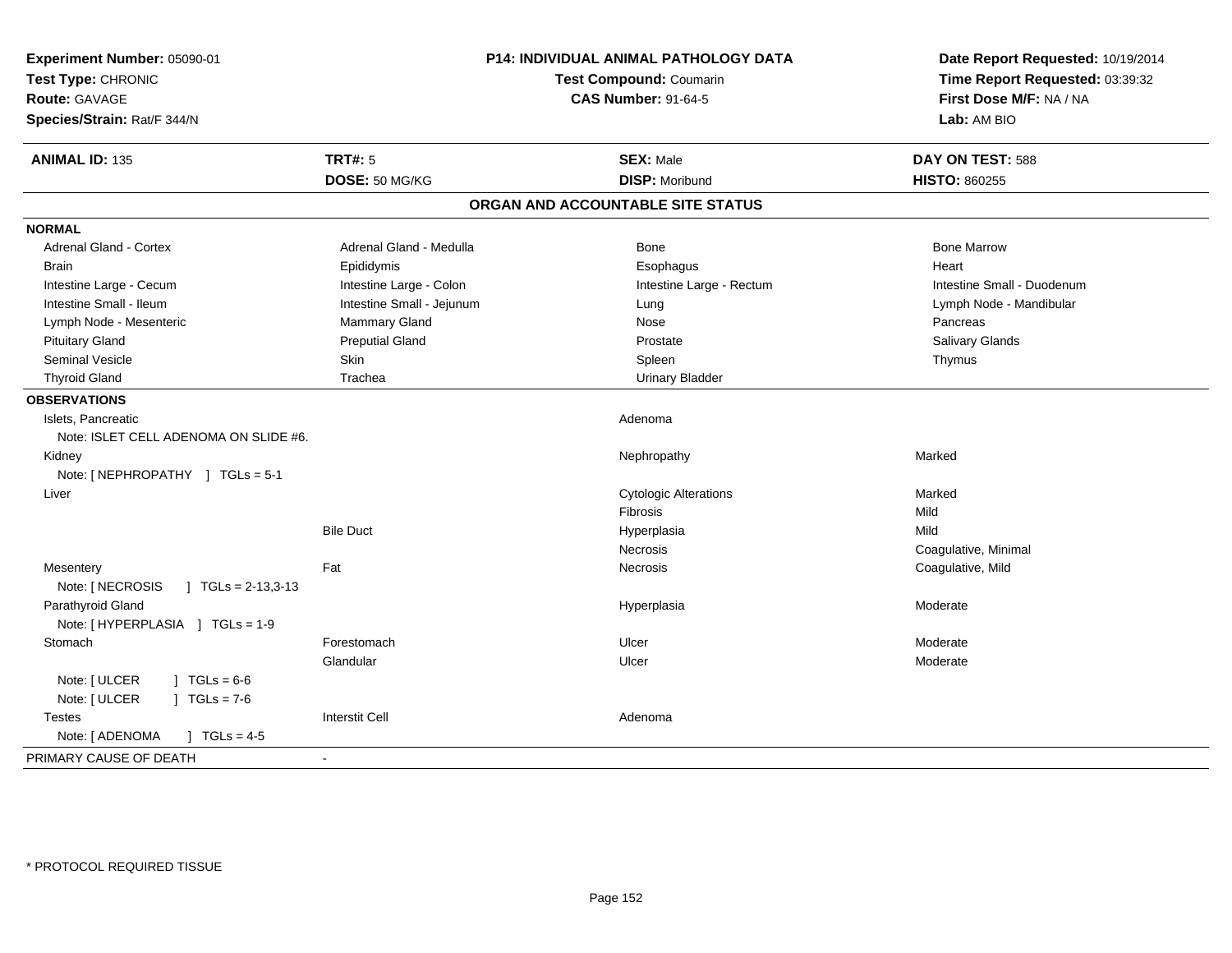| Experiment Number: 05090-01<br><b>Test Type: CHRONIC</b><br><b>Route: GAVAGE</b><br>Species/Strain: Rat/F 344/N |                       | <b>P14: INDIVIDUAL ANIMAL PATHOLOGY DATA</b><br>Test Compound: Coumarin<br><b>CAS Number: 91-64-5</b> | Date Report Requested: 10/19/2014<br>Time Report Requested: 03:39:32<br>First Dose M/F: NA / NA<br>Lab: AM BIO |
|-----------------------------------------------------------------------------------------------------------------|-----------------------|-------------------------------------------------------------------------------------------------------|----------------------------------------------------------------------------------------------------------------|
| <b>ANIMAL ID: 136</b>                                                                                           | TRT#: 5               | <b>SEX: Male</b>                                                                                      | DAY ON TEST: 455                                                                                               |
|                                                                                                                 | DOSE: 50 MG/KG        | <b>DISP:</b> Interval Sacrifice                                                                       | <b>HISTO: 25860256</b>                                                                                         |
| <b>OBSERVATIONS</b>                                                                                             |                       |                                                                                                       |                                                                                                                |
| Kidney                                                                                                          |                       | Nephropathy                                                                                           | Mild                                                                                                           |
| Liver                                                                                                           |                       | Fatty Change                                                                                          | Minimal                                                                                                        |
|                                                                                                                 | <b>Bile Duct</b>      | Hyperplasia                                                                                           | Mild                                                                                                           |
| Lung                                                                                                            |                       | Alveolar/Bronchiolar Adenoma                                                                          |                                                                                                                |
| [Alveolar/Bronchiolar Adenoma TGLS = 2-13]                                                                      |                       |                                                                                                       |                                                                                                                |
| Nose                                                                                                            |                       | Inflammation                                                                                          | Suppurative, Moderate                                                                                          |
| <b>Pituitary Gland</b>                                                                                          | Pars Distalis         | Adenoma                                                                                               |                                                                                                                |
| [Adenoma TGLS = $1-4$ ]                                                                                         |                       |                                                                                                       |                                                                                                                |
| <b>Testes</b>                                                                                                   | <b>Interstit Cell</b> | Adenoma                                                                                               |                                                                                                                |
| [Adenoma TGLS = $3-5$ ]                                                                                         |                       |                                                                                                       |                                                                                                                |
| PRIMARY CAUSE OF DEATH                                                                                          |                       |                                                                                                       |                                                                                                                |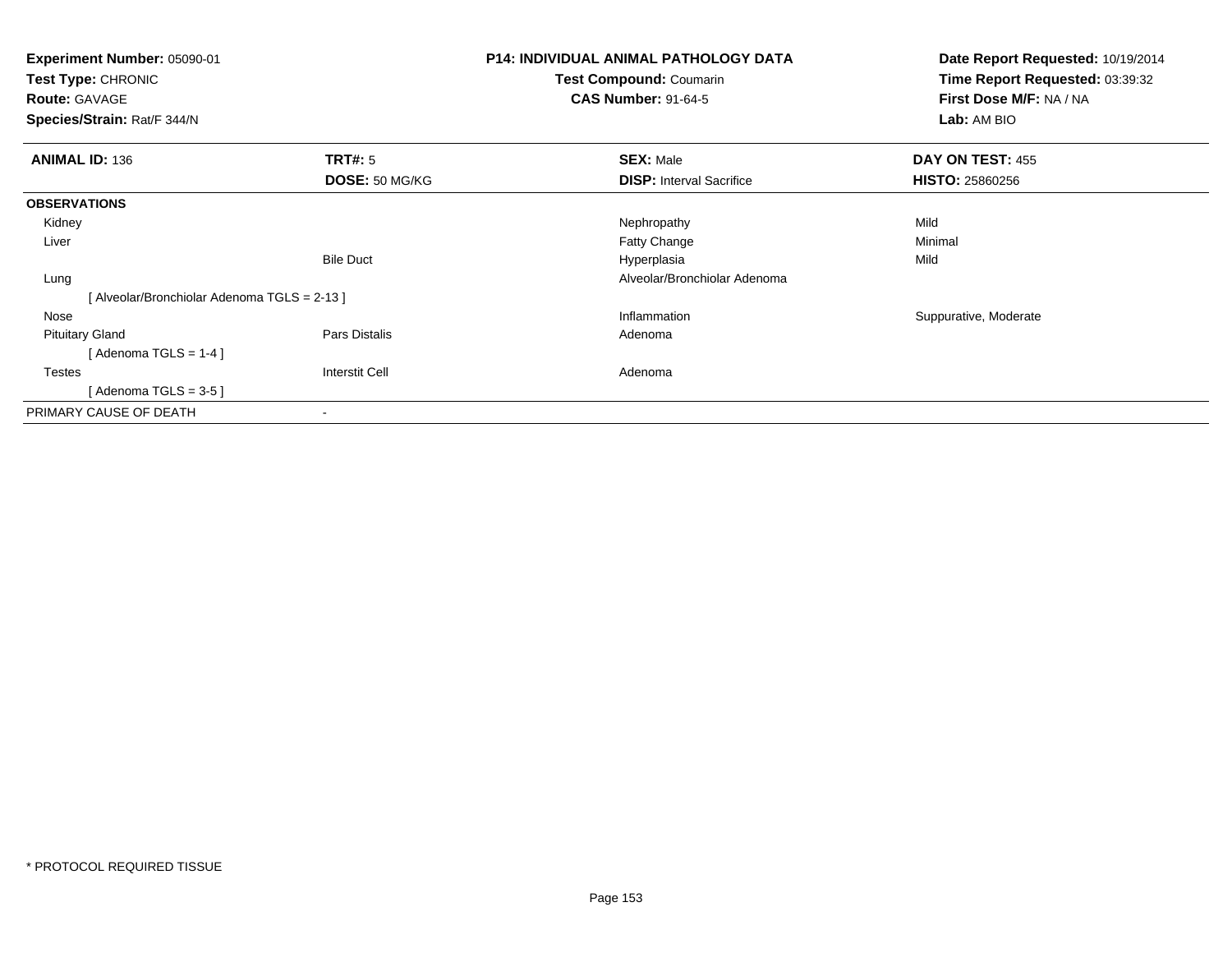| Experiment Number: 05090-01<br>Test Type: CHRONIC<br><b>Route: GAVAGE</b><br>Species/Strain: Rat/F 344/N | P14: INDIVIDUAL ANIMAL PATHOLOGY DATA<br><b>Test Compound: Coumarin</b><br><b>CAS Number: 91-64-5</b> |                                   | Date Report Requested: 10/19/2014<br>Time Report Requested: 03:39:32<br>First Dose M/F: NA / NA<br>Lab: AM BIO |
|----------------------------------------------------------------------------------------------------------|-------------------------------------------------------------------------------------------------------|-----------------------------------|----------------------------------------------------------------------------------------------------------------|
| <b>ANIMAL ID: 137</b>                                                                                    | TRT#: 5                                                                                               | <b>SEX: Male</b>                  | DAY ON TEST: 666                                                                                               |
|                                                                                                          | DOSE: 50 MG/KG                                                                                        | <b>DISP: Moribund</b>             | <b>HISTO: 860257</b>                                                                                           |
|                                                                                                          |                                                                                                       | ORGAN AND ACCOUNTABLE SITE STATUS |                                                                                                                |
| <b>NORMAL</b>                                                                                            |                                                                                                       |                                   |                                                                                                                |
| <b>Adrenal Gland - Cortex</b>                                                                            | Adrenal Gland - Medulla                                                                               | Bone                              | <b>Bone Marrow</b>                                                                                             |
| <b>Brain</b>                                                                                             | Epididymis                                                                                            | Esophagus                         | Intestine Large - Cecum                                                                                        |
| Intestine Large - Colon                                                                                  | Intestine Large - Rectum                                                                              | Intestine Small - Duodenum        | Intestine Small - Ileum                                                                                        |
| Intestine Small - Jejunum                                                                                | Islets, Pancreatic                                                                                    | Lung                              | Lymph Node - Mandibular                                                                                        |
| Lymph Node - Mesenteric                                                                                  | Mammary Gland                                                                                         | Pancreas                          | <b>Pituitary Gland</b>                                                                                         |
| <b>Preputial Gland</b>                                                                                   | Salivary Glands                                                                                       | <b>Seminal Vesicle</b>            | Skin                                                                                                           |
| Spleen                                                                                                   | Thymus                                                                                                | <b>Thyroid Gland</b>              | Trachea                                                                                                        |
| <b>Urinary Bladder</b>                                                                                   |                                                                                                       |                                   |                                                                                                                |
| <b>OBSERVATIONS</b>                                                                                      |                                                                                                       |                                   |                                                                                                                |
| Heart                                                                                                    |                                                                                                       | Cardiomyopathy                    | Mild                                                                                                           |
| Kidney                                                                                                   |                                                                                                       | Nephropathy                       | Marked                                                                                                         |
| Note: [NEPHROPATHY ] TGLs = 1-1                                                                          |                                                                                                       |                                   |                                                                                                                |
| Liver                                                                                                    |                                                                                                       | <b>Cytologic Alterations</b>      | Mild                                                                                                           |
|                                                                                                          |                                                                                                       | Fibrosis                          | Mild                                                                                                           |
|                                                                                                          | <b>Bile Duct</b>                                                                                      | Hyperplasia                       | Mild                                                                                                           |
|                                                                                                          |                                                                                                       | <b>Necrosis</b>                   | Coagulative, Minimal                                                                                           |
| Nose                                                                                                     |                                                                                                       | Inflammation                      | Suppurative, Moderate                                                                                          |
| Parathyroid Gland                                                                                        |                                                                                                       | Hyperplasia                       | Mild                                                                                                           |
| Prostate                                                                                                 |                                                                                                       | Inflammation                      | Suppurative, Mild                                                                                              |
| Stomach                                                                                                  | Forestomach                                                                                           | Ulcer                             | Marked                                                                                                         |
|                                                                                                          | Glandular                                                                                             | Ulcer                             | Mild                                                                                                           |
| Note: [ ULCER<br>$TGLs = 5-13$                                                                           |                                                                                                       |                                   |                                                                                                                |
| Note: [ ULCER<br>$TGLs = 4-13,3-13$                                                                      |                                                                                                       |                                   |                                                                                                                |
| <b>Testes</b>                                                                                            | <b>Interstit Cell</b>                                                                                 | Adenoma                           |                                                                                                                |
| Note: [ ADENOMA<br>$\sqrt{ }$ TGLs = 2-5                                                                 |                                                                                                       |                                   |                                                                                                                |
| PRIMARY CAUSE OF DEATH                                                                                   | $\overline{\phantom{a}}$                                                                              |                                   |                                                                                                                |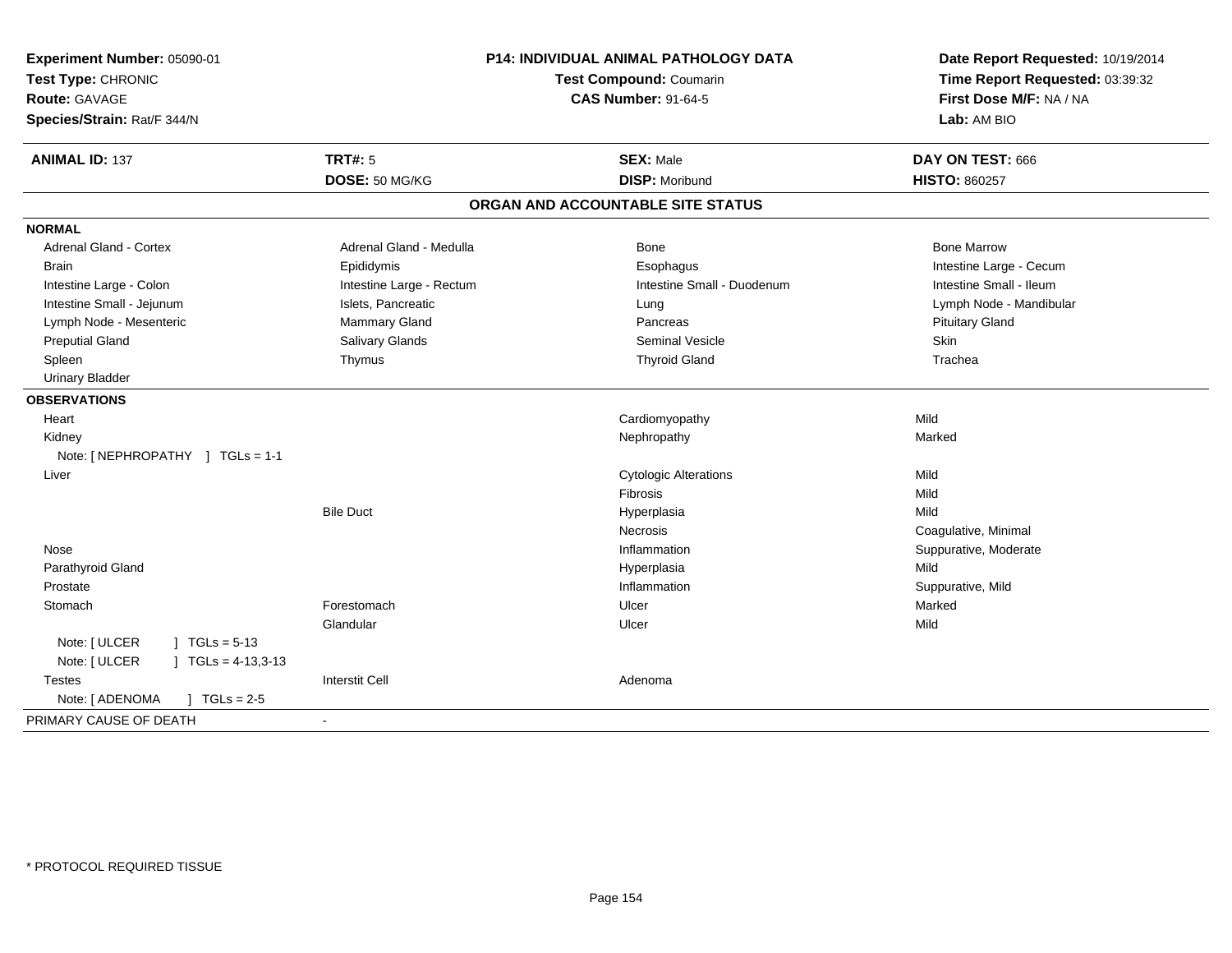| Experiment Number: 05090-01<br>Test Type: CHRONIC<br><b>Route: GAVAGE</b><br>Species/Strain: Rat/F 344/N |                            | P14: INDIVIDUAL ANIMAL PATHOLOGY DATA<br><b>Test Compound: Coumarin</b><br><b>CAS Number: 91-64-5</b> | Date Report Requested: 10/19/2014<br>Time Report Requested: 03:39:32<br>First Dose M/F: NA / NA<br>Lab: AM BIO |
|----------------------------------------------------------------------------------------------------------|----------------------------|-------------------------------------------------------------------------------------------------------|----------------------------------------------------------------------------------------------------------------|
| <b>ANIMAL ID: 138</b>                                                                                    | <b>TRT#: 5</b>             | <b>SEX: Male</b>                                                                                      | DAY ON TEST: 678                                                                                               |
|                                                                                                          | DOSE: 50 MG/KG             | <b>DISP: Moribund</b>                                                                                 | <b>HISTO: 860258</b>                                                                                           |
|                                                                                                          |                            | ORGAN AND ACCOUNTABLE SITE STATUS                                                                     |                                                                                                                |
| <b>NORMAL</b>                                                                                            |                            |                                                                                                       |                                                                                                                |
| Adrenal Gland - Medulla                                                                                  | <b>Bone</b>                | <b>Bone Marrow</b>                                                                                    | <b>Brain</b>                                                                                                   |
| Epididymis                                                                                               | Esophagus                  | Intestine Large - Cecum                                                                               | Intestine Large - Colon                                                                                        |
| Intestine Large - Rectum                                                                                 | Intestine Small - Duodenum | Intestine Small - Ileum                                                                               | Intestine Small - Jejunum                                                                                      |
| Islets, Pancreatic                                                                                       | Lung                       | Lymph Node - Mandibular                                                                               | Lymph Node - Mesenteric                                                                                        |
| Mammary Gland                                                                                            | <b>Pituitary Gland</b>     | <b>Preputial Gland</b>                                                                                | Prostate                                                                                                       |
| Salivary Glands                                                                                          | Seminal Vesicle            | Skin                                                                                                  | Spleen                                                                                                         |
| Stomach - Glandular                                                                                      | Thymus                     | <b>Thyroid Gland</b>                                                                                  | <b>Tissue NOS</b>                                                                                              |
| Trachea                                                                                                  | <b>Urinary Bladder</b>     |                                                                                                       |                                                                                                                |
| <b>OBSERVATIONS</b>                                                                                      |                            |                                                                                                       |                                                                                                                |
| Adrenal Gland                                                                                            | Cortex                     | <b>Clear Cell Focus</b>                                                                               | Mild                                                                                                           |
| <b>Blood Vessel</b>                                                                                      | <b>Mesent Artery</b>       | Polyarteritis                                                                                         | Marked                                                                                                         |
|                                                                                                          | <b>Mesent Artery</b>       | Thrombosis                                                                                            | Marked                                                                                                         |
| Note: [ THROMBUS<br>$J \text{ TGLs} = 4-14$<br>Note: [ POLYARTERITIS ] TGLs = 4-14                       |                            |                                                                                                       |                                                                                                                |
| Heart                                                                                                    |                            | Cardiomyopathy                                                                                        | Moderate                                                                                                       |
| Kidney                                                                                                   | Cortex                     | Cyst                                                                                                  | Moderate                                                                                                       |
|                                                                                                          |                            | Nephropathy                                                                                           | Marked                                                                                                         |
| [Cyst TGLS = $3-1$ ]<br>[Nephropathy TGLS = 2-1]                                                         |                            |                                                                                                       |                                                                                                                |
| Liver                                                                                                    |                            | <b>Cytologic Alterations</b>                                                                          | Minimal                                                                                                        |
|                                                                                                          |                            | Fibrosis                                                                                              | Minimal                                                                                                        |
|                                                                                                          |                            | Necrosis                                                                                              | Coagulative, Marked                                                                                            |
| Nose                                                                                                     |                            | Inflammation                                                                                          | Suppurative, Moderate                                                                                          |
| Pancreas                                                                                                 |                            | Fibrosis                                                                                              | Moderate                                                                                                       |
| Parathyroid Gland<br>Note: $[HYPERPLASIA] TGLs = 5-9$                                                    |                            | Hyperplasia                                                                                           | Moderate                                                                                                       |
| Stomach<br>Note: [ ULCER<br>$\vert$ TGLs = 6-15                                                          | Forestomach                | Ulcer                                                                                                 | Moderate                                                                                                       |
| <b>Testes</b><br>Note: [ ADENOMA<br>$1 TGLs = 1.5$                                                       | <b>Interstit Cell</b>      | Adenoma                                                                                               |                                                                                                                |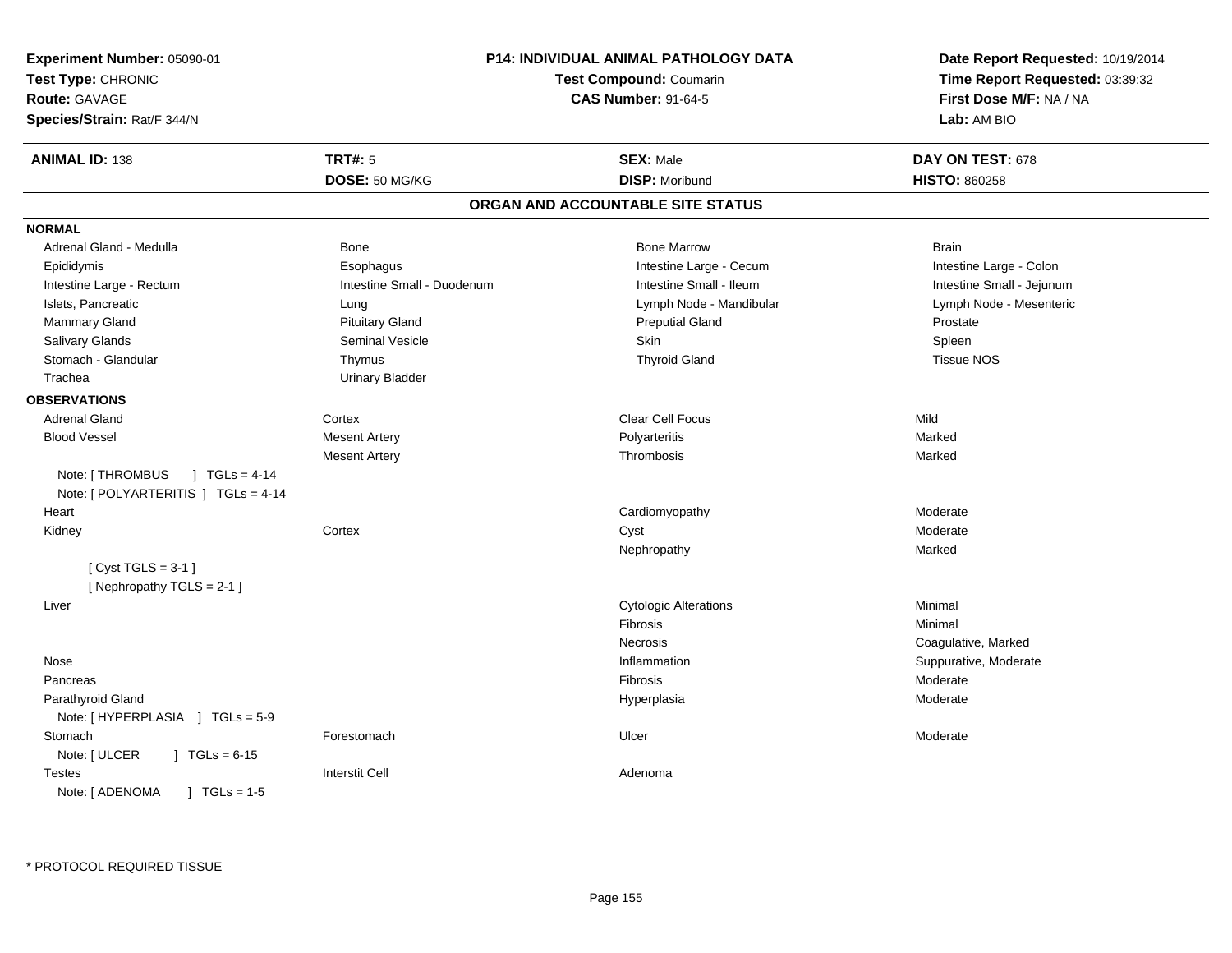| Experiment Number: 05090-01<br>Test Type: CHRONIC |                | <b>P14: INDIVIDUAL ANIMAL PATHOLOGY DATA</b> | Date Report Requested: 10/19/2014 |
|---------------------------------------------------|----------------|----------------------------------------------|-----------------------------------|
|                                                   |                | <b>Test Compound: Coumarin</b>               | Time Report Requested: 03:39:32   |
| <b>Route: GAVAGE</b>                              |                | <b>CAS Number: 91-64-5</b>                   | First Dose M/F: NA / NA           |
| Species/Strain: Rat/F 344/N                       |                |                                              | Lab: AM BIO                       |
| <b>ANIMAL ID: 138</b>                             | TRT#: 5        | <b>SEX: Male</b>                             | <b>DAY ON TEST: 678</b>           |
|                                                   | DOSE: 50 MG/KG | <b>DISP: Moribund</b>                        | <b>HISTO: 860258</b>              |
|                                                   |                | ORGAN AND ACCOUNTABLE SITE STATUS            |                                   |
| Tissue NOS                                        |                |                                              |                                   |
| Note: TNOS IS BLOOD VESSEL.                       |                |                                              |                                   |
| PRIMARY CAUSE OF DEATH                            |                |                                              |                                   |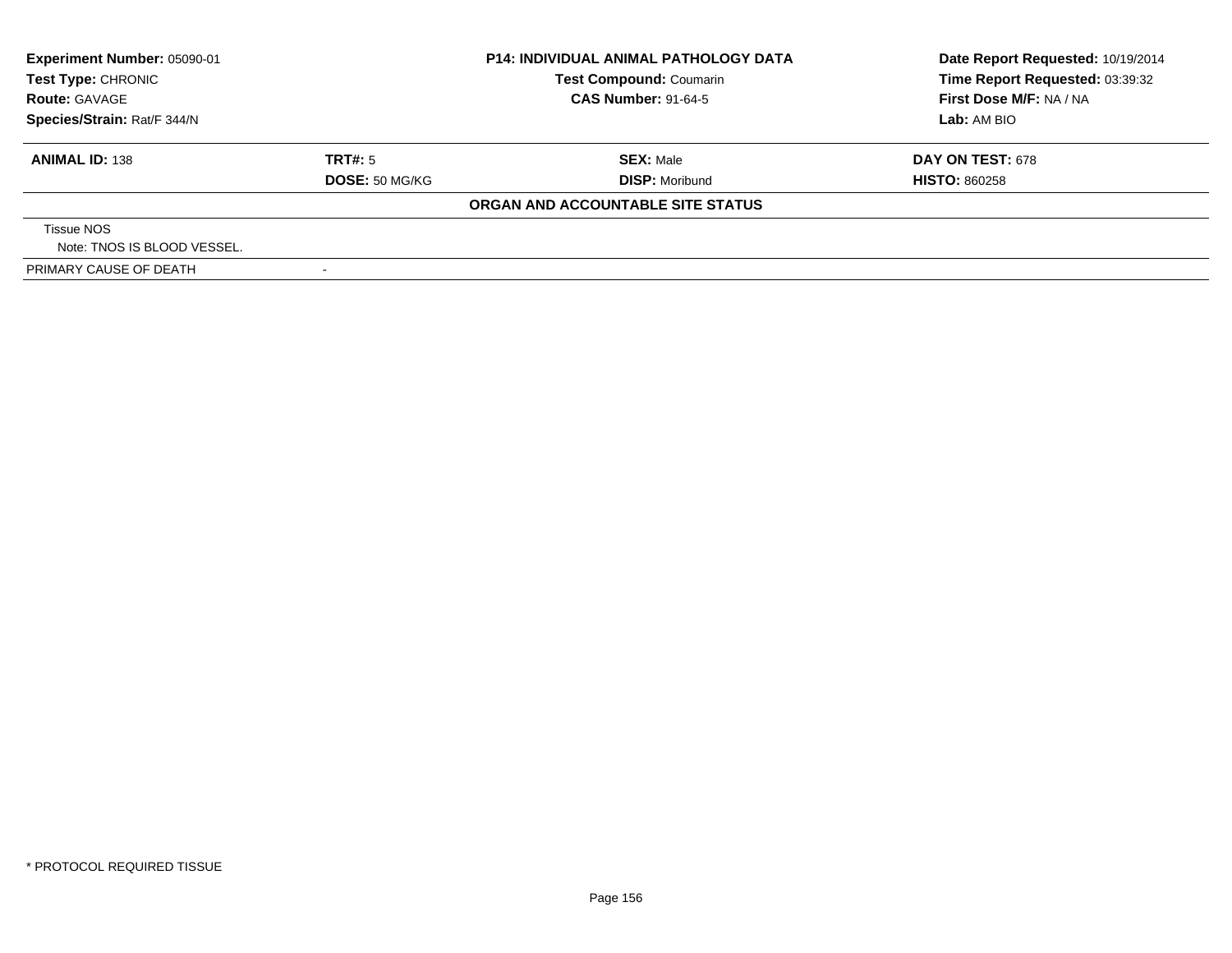| Experiment Number: 05090-01<br>Test Type: CHRONIC<br><b>Route: GAVAGE</b><br>Species/Strain: Rat/F 344/N | P14: INDIVIDUAL ANIMAL PATHOLOGY DATA<br><b>Test Compound: Coumarin</b><br><b>CAS Number: 91-64-5</b> |                                           | Date Report Requested: 10/19/2014<br>Time Report Requested: 03:39:32<br>First Dose M/F: NA / NA<br>Lab: AM BIO |  |
|----------------------------------------------------------------------------------------------------------|-------------------------------------------------------------------------------------------------------|-------------------------------------------|----------------------------------------------------------------------------------------------------------------|--|
| <b>ANIMAL ID: 139</b>                                                                                    | <b>TRT#: 5</b><br>DOSE: 50 MG/KG                                                                      | <b>SEX: Male</b><br><b>DISP: Moribund</b> | DAY ON TEST: 575<br>HISTO: 860259                                                                              |  |
|                                                                                                          |                                                                                                       |                                           |                                                                                                                |  |
|                                                                                                          |                                                                                                       | ORGAN AND ACCOUNTABLE SITE STATUS         |                                                                                                                |  |
| <b>NORMAL</b>                                                                                            |                                                                                                       |                                           |                                                                                                                |  |
| <b>Adrenal Gland - Cortex</b>                                                                            | Adrenal Gland - Medulla                                                                               | Bone                                      | <b>Bone Marrow</b>                                                                                             |  |
| <b>Brain</b>                                                                                             | Epididymis                                                                                            | Esophagus                                 | Heart                                                                                                          |  |
| Intestine Large - Colon                                                                                  | Intestine Large - Rectum                                                                              | Intestine Small - Duodenum                | Intestine Small - Ileum                                                                                        |  |
| Intestine Small - Jejunum                                                                                | Islets, Pancreatic                                                                                    | Lung                                      | Lymph Node - Mandibular                                                                                        |  |
| Lymph Node - Mesenteric                                                                                  | Pancreas                                                                                              | Parathyroid Gland                         | <b>Pituitary Gland</b>                                                                                         |  |
| <b>Preputial Gland</b>                                                                                   | Prostate                                                                                              | <b>Salivary Glands</b>                    | <b>Seminal Vesicle</b>                                                                                         |  |
| <b>Skin</b>                                                                                              | Spleen                                                                                                | Stomach - Glandular                       | Thymus                                                                                                         |  |
| <b>Thyroid Gland</b>                                                                                     | Trachea                                                                                               | <b>Urinary Bladder</b>                    |                                                                                                                |  |
| <b>MISSING</b>                                                                                           |                                                                                                       |                                           |                                                                                                                |  |
| Intestine Large - Cecum                                                                                  | Mammary Gland                                                                                         |                                           |                                                                                                                |  |
| <b>OBSERVATIONS</b>                                                                                      |                                                                                                       |                                           |                                                                                                                |  |
| Kidney                                                                                                   |                                                                                                       | Nephropathy                               | Marked                                                                                                         |  |
| Note: [NEPHROPATHY ] TGLs = 5-1                                                                          |                                                                                                       |                                           |                                                                                                                |  |
| Liver                                                                                                    |                                                                                                       | <b>Cytologic Alterations</b>              | Marked                                                                                                         |  |
|                                                                                                          |                                                                                                       | Fibrosis                                  | Minimal                                                                                                        |  |
|                                                                                                          | <b>Bile Duct</b>                                                                                      | Hyperplasia                               | Mild                                                                                                           |  |
|                                                                                                          |                                                                                                       | Necrosis                                  | Coagulative, Mild                                                                                              |  |
| Mesentery                                                                                                | Fat                                                                                                   | Necrosis                                  | Coagulative, Moderate                                                                                          |  |
| Note: [ NECROSIS<br>$J \cdot TGLs = 2-9$                                                                 |                                                                                                       |                                           |                                                                                                                |  |
| Nose                                                                                                     |                                                                                                       | Inflammation                              | Suppurative, Minimal                                                                                           |  |
| Stomach                                                                                                  | Forestomach                                                                                           | Ulcer                                     | Marked                                                                                                         |  |
| $1 TGLs = 4-6$<br>Note: [ ULCER                                                                          |                                                                                                       |                                           |                                                                                                                |  |
| <b>Testes</b>                                                                                            | <b>Interstit Cell</b>                                                                                 | Adenoma                                   |                                                                                                                |  |
| Note: [ ADENOMA<br>$TGLs = 1-5$                                                                          |                                                                                                       |                                           |                                                                                                                |  |
| PRIMARY CAUSE OF DEATH                                                                                   |                                                                                                       |                                           |                                                                                                                |  |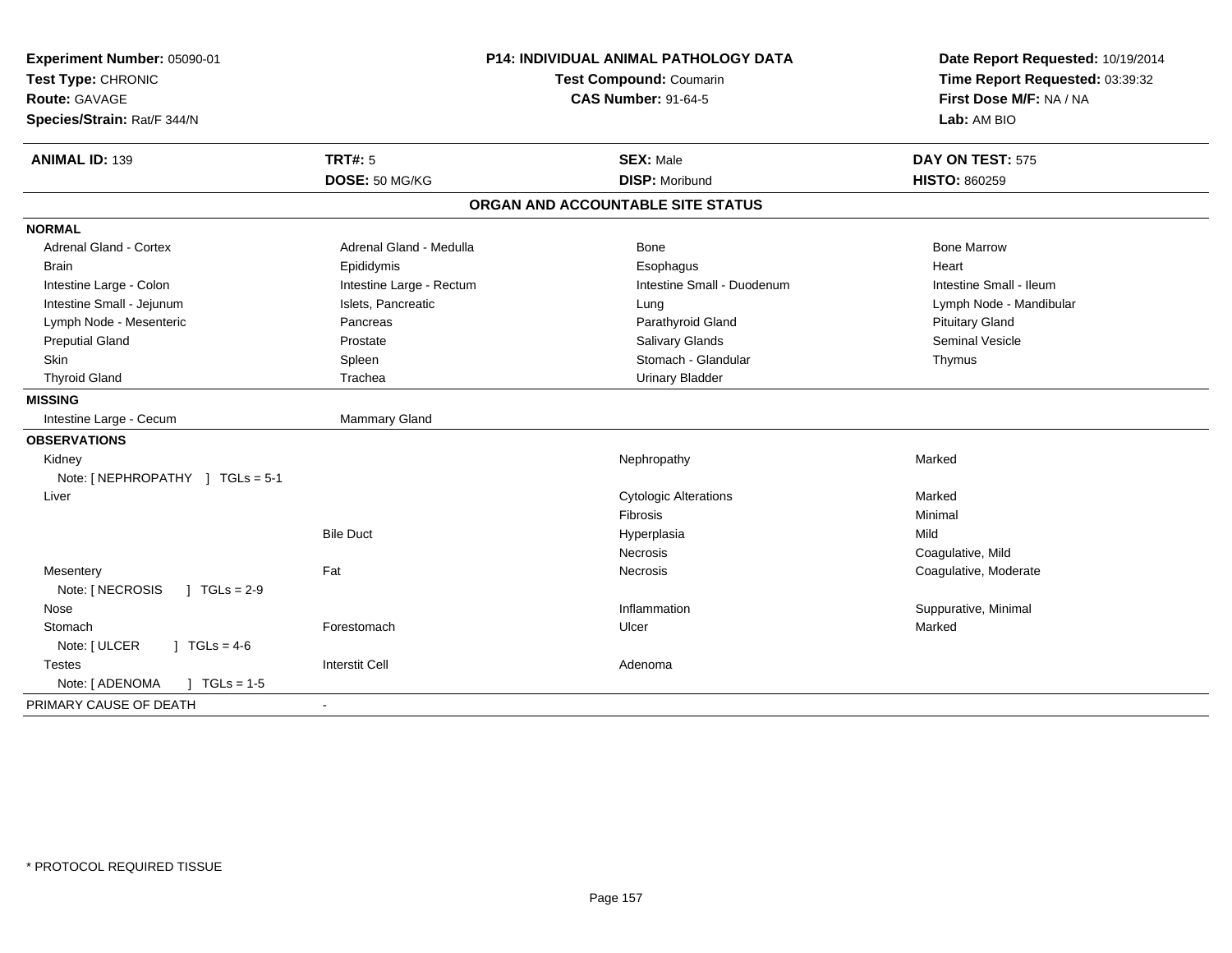| Experiment Number: 05090-01<br>Test Type: CHRONIC<br>Route: GAVAGE<br>Species/Strain: Rat/F 344/N<br><b>ANIMAL ID: 140</b> | <b>TRT#: 5</b>            | <b>P14: INDIVIDUAL ANIMAL PATHOLOGY DATA</b><br>Test Compound: Coumarin<br><b>CAS Number: 91-64-5</b><br><b>SEX: Male</b> | Date Report Requested: 10/19/2014<br>Time Report Requested: 03:39:32<br>First Dose M/F: NA / NA<br>Lab: AM BIO<br>DAY ON TEST: 429 |
|----------------------------------------------------------------------------------------------------------------------------|---------------------------|---------------------------------------------------------------------------------------------------------------------------|------------------------------------------------------------------------------------------------------------------------------------|
|                                                                                                                            | DOSE: 50 MG/KG            | <b>DISP: Dead</b>                                                                                                         | <b>HISTO: 860260</b>                                                                                                               |
|                                                                                                                            |                           | ORGAN AND ACCOUNTABLE SITE STATUS                                                                                         |                                                                                                                                    |
| <b>NORMAL</b>                                                                                                              |                           |                                                                                                                           |                                                                                                                                    |
| Bone                                                                                                                       | <b>Brain</b>              | Esophagus                                                                                                                 | Mammary Gland                                                                                                                      |
| Nose                                                                                                                       | <b>Preputial Gland</b>    | Skin                                                                                                                      | Stomach - Forestomach                                                                                                              |
| Stomach - Glandular                                                                                                        |                           |                                                                                                                           |                                                                                                                                    |
| <b>AUTO PRECLUDES DIAG.</b>                                                                                                |                           |                                                                                                                           |                                                                                                                                    |
| <b>Adrenal Gland - Cortex</b>                                                                                              | Adrenal Gland - Medulla   | <b>Bone Marrow</b>                                                                                                        | Epididymis                                                                                                                         |
| Intestine Large - Cecum                                                                                                    | Intestine Large - Colon   | Intestine Large - Rectum                                                                                                  | Intestine Small - Duodenum                                                                                                         |
| Intestine Small - Ileum                                                                                                    | Intestine Small - Jejunum | Islets, Pancreatic                                                                                                        | Lung                                                                                                                               |
| Lymph Node - Mandibular                                                                                                    | Lymph Node - Mesenteric   | Pancreas                                                                                                                  | Parathyroid Gland                                                                                                                  |
| <b>Pituitary Gland</b>                                                                                                     | Prostate                  | <b>Salivary Glands</b>                                                                                                    | Seminal Vesicle                                                                                                                    |
| Spleen                                                                                                                     | <b>Testes</b>             | Thymus                                                                                                                    | <b>Thyroid Gland</b>                                                                                                               |
| Trachea                                                                                                                    | <b>Urinary Bladder</b>    |                                                                                                                           |                                                                                                                                    |
| <b>OBSERVATIONS</b>                                                                                                        |                           |                                                                                                                           |                                                                                                                                    |
| Heart                                                                                                                      |                           | Cardiomyopathy                                                                                                            | Moderate                                                                                                                           |
| Note: MASSIVE AUTOLYTIC CHANGE.                                                                                            |                           |                                                                                                                           |                                                                                                                                    |
| Kidney                                                                                                                     |                           | Nephropathy                                                                                                               | Minimal                                                                                                                            |
| Liver                                                                                                                      |                           | <b>Fibrosis</b>                                                                                                           | Minimal                                                                                                                            |
|                                                                                                                            | <b>Bile Duct</b>          | Hyperplasia                                                                                                               | Moderate                                                                                                                           |
|                                                                                                                            |                           | Necrosis                                                                                                                  | Coagulative, Marked                                                                                                                |
| PRIMARY CAUSE OF DEATH                                                                                                     | $\overline{\phantom{a}}$  |                                                                                                                           |                                                                                                                                    |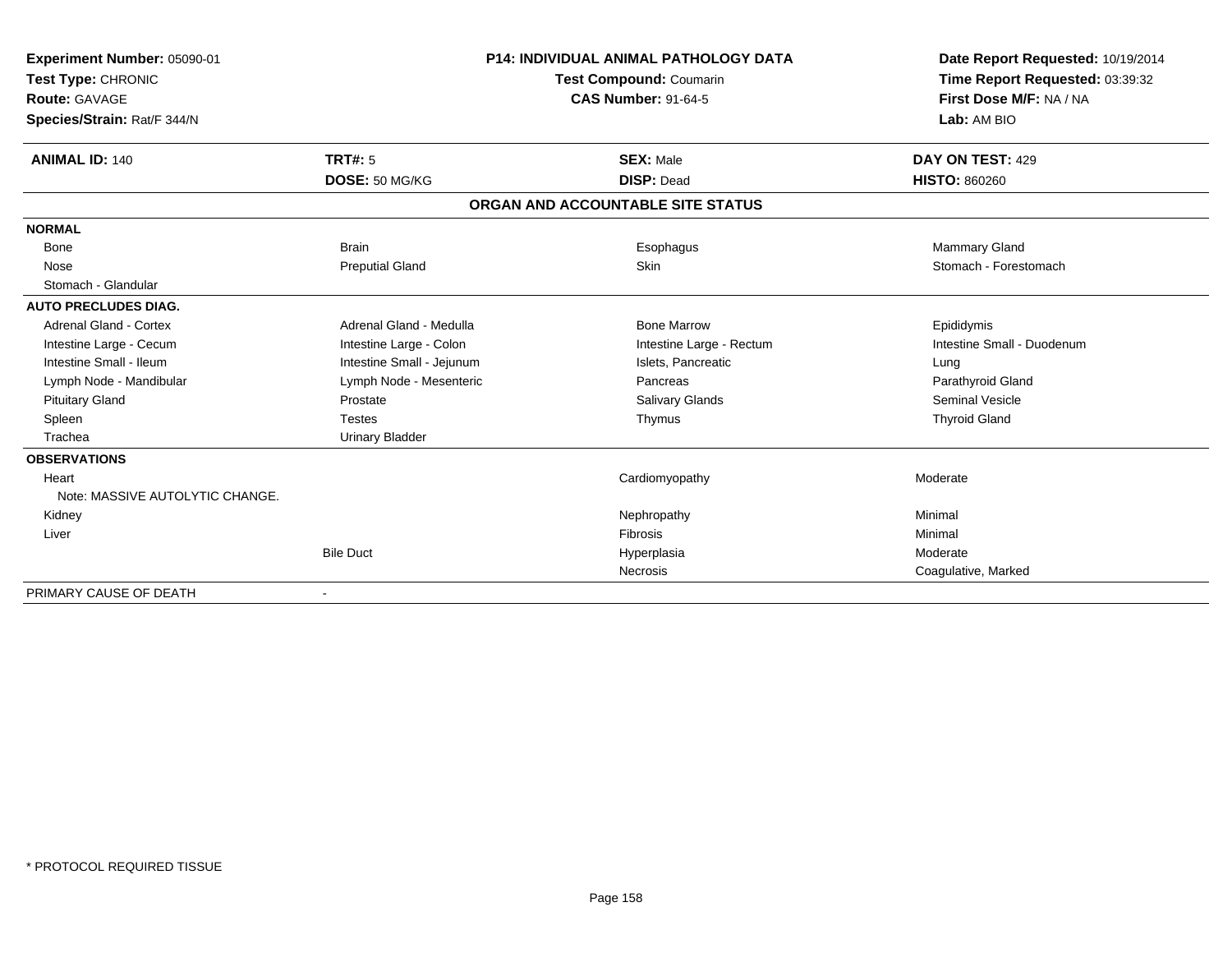| Experiment Number: 05090-01<br>Test Type: CHRONIC<br><b>Route: GAVAGE</b><br>Species/Strain: Rat/F 344/N |                           | P14: INDIVIDUAL ANIMAL PATHOLOGY DATA<br>Test Compound: Coumarin<br><b>CAS Number: 91-64-5</b> | Date Report Requested: 10/19/2014<br>Time Report Requested: 03:39:32<br>First Dose M/F: NA / NA<br>Lab: AM BIO |
|----------------------------------------------------------------------------------------------------------|---------------------------|------------------------------------------------------------------------------------------------|----------------------------------------------------------------------------------------------------------------|
| <b>ANIMAL ID: 141</b>                                                                                    | <b>TRT#: 5</b>            | <b>SEX: Male</b>                                                                               | DAY ON TEST: 531                                                                                               |
|                                                                                                          | DOSE: 50 MG/KG            | <b>DISP: Dead</b>                                                                              | <b>HISTO: 860261</b>                                                                                           |
|                                                                                                          |                           | ORGAN AND ACCOUNTABLE SITE STATUS                                                              |                                                                                                                |
| <b>NORMAL</b>                                                                                            |                           |                                                                                                |                                                                                                                |
| Adrenal Gland - Cortex                                                                                   | Adrenal Gland - Medulla   | <b>Bone</b>                                                                                    | <b>Bone Marrow</b>                                                                                             |
| <b>Brain</b>                                                                                             | Esophagus                 | Intestine Large - Cecum                                                                        | Intestine Large - Colon                                                                                        |
| Intestine Small - Duodenum                                                                               | Islets, Pancreatic        | Lung                                                                                           | Pancreas                                                                                                       |
| Prostate                                                                                                 | Salivary Glands           | <b>Seminal Vesicle</b>                                                                         | <b>Skin</b>                                                                                                    |
| Spleen                                                                                                   | Stomach - Glandular       | Thymus                                                                                         | <b>Thyroid Gland</b>                                                                                           |
| Trachea                                                                                                  | <b>Urinary Bladder</b>    |                                                                                                |                                                                                                                |
| <b>MISSING</b>                                                                                           |                           |                                                                                                |                                                                                                                |
| Epididymis                                                                                               | Intestine Large - Rectum  | <b>Preputial Gland</b>                                                                         | <b>Testes</b>                                                                                                  |
| <b>AUTO PRECLUDES DIAG.</b>                                                                              |                           |                                                                                                |                                                                                                                |
| Intestine Small - Ileum                                                                                  | Intestine Small - Jejunum |                                                                                                |                                                                                                                |
| <b>OBSERVATIONS</b>                                                                                      |                           |                                                                                                |                                                                                                                |
| Heart                                                                                                    |                           | Cardiomyopathy                                                                                 | Mild                                                                                                           |
| Kidney                                                                                                   |                           | Nephropathy                                                                                    | Marked                                                                                                         |
| Note: [ NEPHROPATHY ] TGLs = 4-1                                                                         |                           |                                                                                                |                                                                                                                |
| Liver                                                                                                    |                           | Fatty Change                                                                                   | Mild                                                                                                           |
|                                                                                                          |                           | Fibrosis                                                                                       | Minimal                                                                                                        |
|                                                                                                          | <b>Bile Duct</b>          | Hyperplasia                                                                                    | Moderate                                                                                                       |
|                                                                                                          |                           | Necrosis                                                                                       | Coagulative, Mild                                                                                              |
| Lymph Node                                                                                               | Mandibular                | Hyperplasia                                                                                    | Lymphoid, Moderate                                                                                             |
|                                                                                                          | Mesenteric                | Hyperplasia                                                                                    | Lymphoid, Moderate                                                                                             |
| Note: [HYPERPLASIA ] TGLs = 2-9                                                                          |                           |                                                                                                |                                                                                                                |
| Mammary Gland                                                                                            |                           | Galactocele                                                                                    | Moderate                                                                                                       |
| Nose                                                                                                     |                           | Inflammation                                                                                   | Suppurative, Minimal                                                                                           |
| Parathyroid Gland                                                                                        |                           | Hyperplasia                                                                                    | Moderate                                                                                                       |
| <b>Pituitary Gland</b>                                                                                   | Pars Distalis             | Adenoma                                                                                        |                                                                                                                |
| Note: [ ADENOMA<br>$J \cdot TGLs = 3-4$                                                                  |                           |                                                                                                |                                                                                                                |
| Stomach                                                                                                  | Forestomach               | Ulcer                                                                                          | Marked                                                                                                         |
| Note: [ ULCER<br>$] TGLs = 1-6$                                                                          |                           |                                                                                                |                                                                                                                |
| PRIMARY CAUSE OF DEATH                                                                                   | $\blacksquare$            |                                                                                                |                                                                                                                |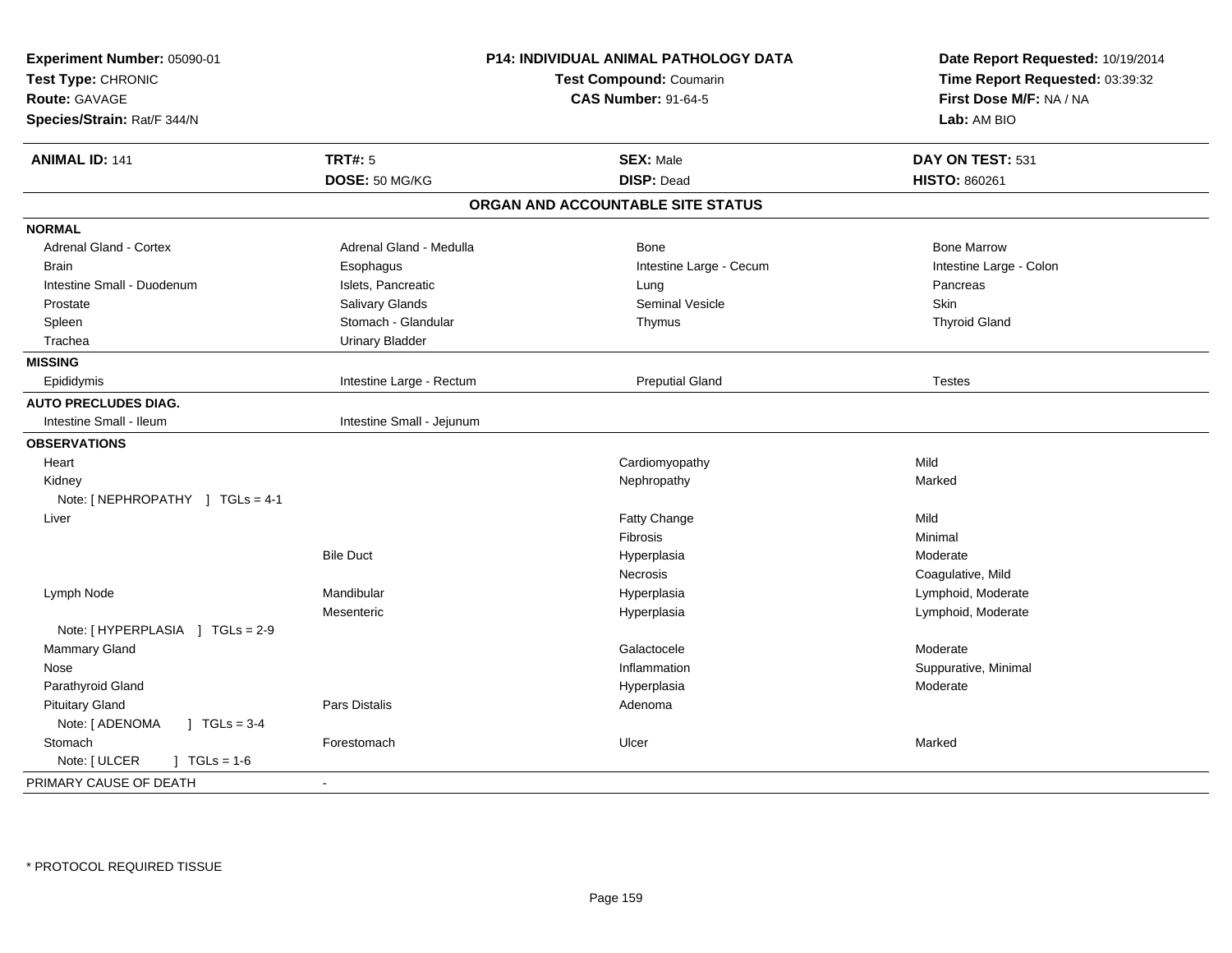| Experiment Number: 05090-01<br>Test Type: CHRONIC<br>Route: GAVAGE<br>Species/Strain: Rat/F 344/N | <b>P14: INDIVIDUAL ANIMAL PATHOLOGY DATA</b><br>Test Compound: Coumarin<br><b>CAS Number: 91-64-5</b> |                                   | Date Report Requested: 10/19/2014<br>Time Report Requested: 03:39:32<br>First Dose M/F: NA / NA<br>Lab: AM BIO |
|---------------------------------------------------------------------------------------------------|-------------------------------------------------------------------------------------------------------|-----------------------------------|----------------------------------------------------------------------------------------------------------------|
| <b>ANIMAL ID: 142</b>                                                                             | <b>TRT#: 5</b>                                                                                        | <b>SEX: Male</b>                  | DAY ON TEST: 596                                                                                               |
|                                                                                                   | DOSE: 50 MG/KG                                                                                        | <b>DISP: Moribund</b>             | <b>HISTO: 860262</b>                                                                                           |
|                                                                                                   |                                                                                                       | ORGAN AND ACCOUNTABLE SITE STATUS |                                                                                                                |
| <b>NORMAL</b>                                                                                     |                                                                                                       |                                   |                                                                                                                |
| <b>Adrenal Gland - Cortex</b>                                                                     | Adrenal Gland - Medulla                                                                               | Bone                              | <b>Bone Marrow</b>                                                                                             |
| <b>Brain</b>                                                                                      | Epididymis                                                                                            | Esophagus                         | Heart                                                                                                          |
| Intestine Large - Cecum                                                                           | Intestine Large - Colon                                                                               | Intestine Large - Rectum          | Intestine Small - Duodenum                                                                                     |
| Intestine Small - Ileum                                                                           | Intestine Small - Jejunum                                                                             | Islets, Pancreatic                | Lung                                                                                                           |
| Lymph Node - Mandibular                                                                           | Lymph Node - Mesenteric                                                                               | Mammary Gland                     | Mesentery                                                                                                      |
| Nose                                                                                              | Pancreas                                                                                              | <b>Pituitary Gland</b>            | Prostate                                                                                                       |
| <b>Salivary Glands</b>                                                                            | <b>Seminal Vesicle</b>                                                                                | Skin                              | Spleen                                                                                                         |
| Stomach - Glandular                                                                               | Thymus                                                                                                | <b>Thyroid Gland</b>              | Trachea                                                                                                        |
| <b>Urinary Bladder</b>                                                                            |                                                                                                       |                                   |                                                                                                                |
| <b>OBSERVATIONS</b>                                                                               |                                                                                                       |                                   |                                                                                                                |
| Kidney                                                                                            |                                                                                                       | Nephropathy                       | Marked                                                                                                         |
| Note: [NEPHROPATHY ] TGLs = 6-14,5-1                                                              |                                                                                                       |                                   |                                                                                                                |
| Liver                                                                                             |                                                                                                       | <b>Cytologic Alterations</b>      | Mild                                                                                                           |
|                                                                                                   |                                                                                                       | Fibrosis                          | Mild                                                                                                           |
|                                                                                                   | <b>Bile Duct</b>                                                                                      | Hyperplasia                       | Mild                                                                                                           |
|                                                                                                   |                                                                                                       | Necrosis                          | Coagulative, Minimal                                                                                           |
| Mesentery                                                                                         |                                                                                                       |                                   |                                                                                                                |
| Note: MESENTERIC LESION-NORMAL LYMPH NODE.                                                        |                                                                                                       |                                   |                                                                                                                |
| Parathyroid Gland                                                                                 |                                                                                                       | Hyperplasia                       | Mild                                                                                                           |
| Note: [HYPERPLASIA ] TGLs = 1-9                                                                   |                                                                                                       |                                   |                                                                                                                |
| <b>Preputial Gland</b>                                                                            |                                                                                                       | Inflammation                      | Suppurative, Marked                                                                                            |
| Note: [INFLAMMATION ] TGLs = 2-5                                                                  |                                                                                                       |                                   |                                                                                                                |
| Stomach                                                                                           | Forestomach                                                                                           | Ulcer                             | Marked                                                                                                         |
| Note: [ ULCER<br>$\vert$ TGLs = 7-15,8-15                                                         |                                                                                                       |                                   |                                                                                                                |
| <b>Testes</b>                                                                                     | <b>Interstit Cell</b>                                                                                 | Adenoma                           |                                                                                                                |
| Note: [ ADENOMA<br>$1 TGLs = 3-5$                                                                 |                                                                                                       |                                   |                                                                                                                |
| PRIMARY CAUSE OF DEATH                                                                            |                                                                                                       |                                   |                                                                                                                |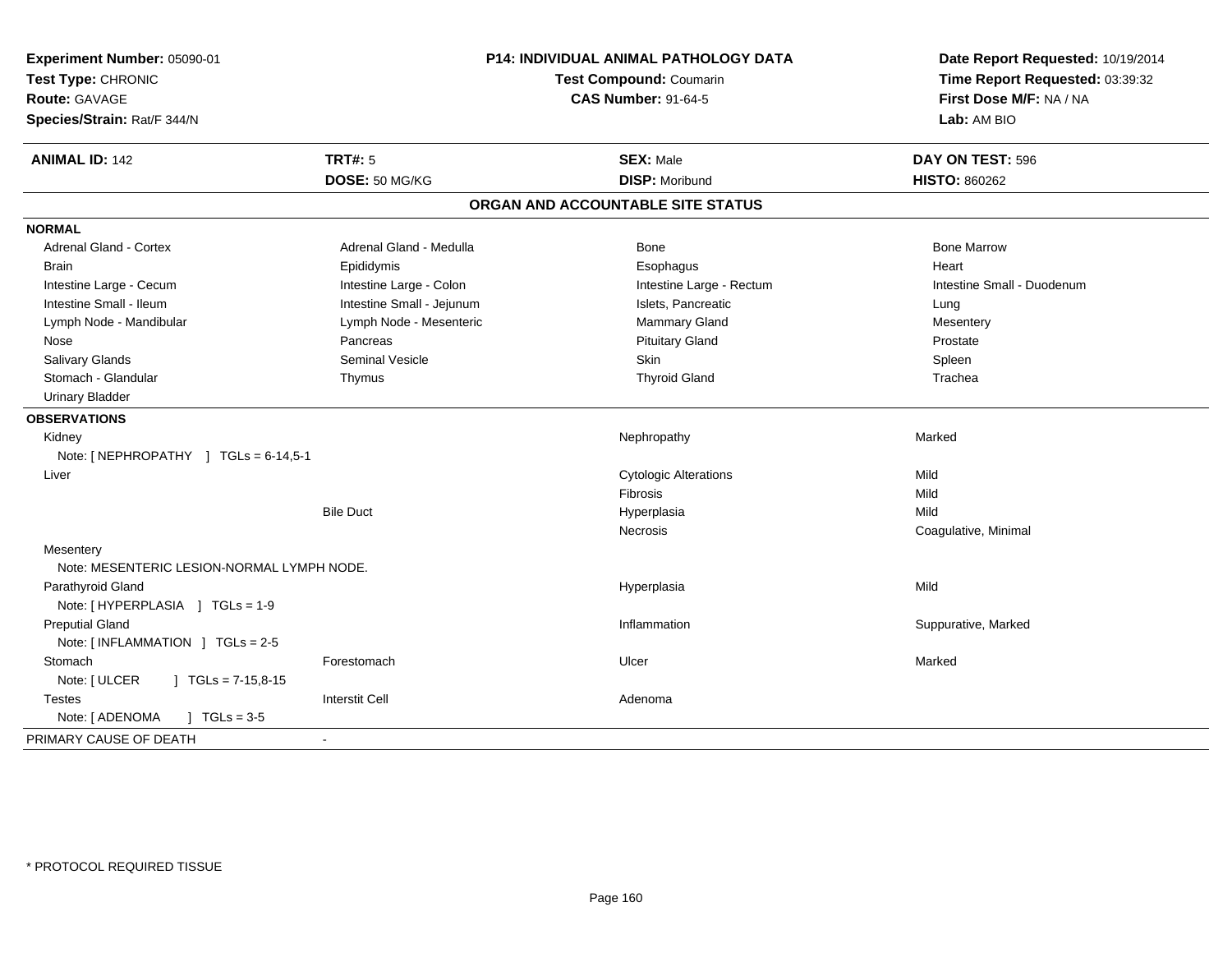| Experiment Number: 05090-01<br>Test Type: CHRONIC<br><b>Route: GAVAGE</b><br>Species/Strain: Rat/F 344/N | P14: INDIVIDUAL ANIMAL PATHOLOGY DATA<br>Test Compound: Coumarin<br><b>CAS Number: 91-64-5</b> |                                           | Date Report Requested: 10/19/2014<br>Time Report Requested: 03:39:32<br>First Dose M/F: NA / NA<br>Lab: AM BIO |
|----------------------------------------------------------------------------------------------------------|------------------------------------------------------------------------------------------------|-------------------------------------------|----------------------------------------------------------------------------------------------------------------|
| <b>ANIMAL ID: 143</b>                                                                                    | <b>TRT#: 5</b><br>DOSE: 50 MG/KG                                                               | <b>SEX: Male</b><br><b>DISP: Moribund</b> | DAY ON TEST: 569<br><b>HISTO: 860263</b>                                                                       |
|                                                                                                          |                                                                                                |                                           |                                                                                                                |
|                                                                                                          |                                                                                                | ORGAN AND ACCOUNTABLE SITE STATUS         |                                                                                                                |
| <b>NORMAL</b>                                                                                            |                                                                                                |                                           |                                                                                                                |
| <b>Adrenal Gland - Cortex</b>                                                                            | Adrenal Gland - Medulla                                                                        | <b>Bone</b>                               | <b>Bone Marrow</b>                                                                                             |
| <b>Brain</b>                                                                                             | Epididymis                                                                                     | Esophagus                                 | Heart                                                                                                          |
| Intestine Large - Cecum                                                                                  | Intestine Large - Colon                                                                        | Intestine Large - Rectum                  | Intestine Small - Duodenum                                                                                     |
| Intestine Small - Ileum                                                                                  | Intestine Small - Jejunum                                                                      | Islets, Pancreatic                        | Lung                                                                                                           |
| Lymph Node - Mandibular                                                                                  | Lymph Node - Mesenteric                                                                        | <b>Mammary Gland</b>                      | Pancreas                                                                                                       |
| <b>Pituitary Gland</b>                                                                                   | <b>Preputial Gland</b>                                                                         | Prostate                                  | Salivary Glands                                                                                                |
| Seminal Vesicle                                                                                          | Skin                                                                                           | Spleen                                    | Stomach - Glandular                                                                                            |
| Thymus                                                                                                   | <b>Thyroid Gland</b>                                                                           | Trachea                                   | <b>Urinary Bladder</b>                                                                                         |
| <b>OBSERVATIONS</b>                                                                                      |                                                                                                |                                           |                                                                                                                |
| Kidney                                                                                                   |                                                                                                | Nephropathy                               | Marked                                                                                                         |
| Note: [NEPHROPATHY ] TGLs = 6-1                                                                          |                                                                                                |                                           |                                                                                                                |
| Liver                                                                                                    |                                                                                                | <b>Cytologic Alterations</b>              | Minimal                                                                                                        |
|                                                                                                          |                                                                                                | Fatty Change                              | Mild                                                                                                           |
|                                                                                                          |                                                                                                | Fibrosis                                  | Minimal                                                                                                        |
|                                                                                                          | <b>Bile Duct</b>                                                                               | Hyperplasia                               | Mild                                                                                                           |
|                                                                                                          |                                                                                                | Necrosis                                  | Coagulative, Minimal                                                                                           |
| Mesentery                                                                                                | Fat                                                                                            | Necrosis                                  | Coagulative, Mild                                                                                              |
| Note: [ NECROSIS<br>$\sqrt{ }$ TGLs = 1-5                                                                |                                                                                                |                                           |                                                                                                                |
| Nose                                                                                                     |                                                                                                | Inflammation                              | Suppurative, Mild                                                                                              |
| Parathyroid Gland                                                                                        |                                                                                                | Hyperplasia                               | Moderate                                                                                                       |
| Stomach                                                                                                  | Forestomach                                                                                    | Ulcer                                     | Moderate                                                                                                       |
| Note: [ ULCER<br>$1 \text{ TGLs} = 4-6$                                                                  |                                                                                                |                                           |                                                                                                                |
| <b>Testes</b>                                                                                            | <b>Interstit Cell</b>                                                                          | Adenoma                                   |                                                                                                                |
| Note: [ ADENOMA<br>$J \cdot TGLs = 2-5,3-5$                                                              |                                                                                                |                                           |                                                                                                                |
| PRIMARY CAUSE OF DEATH                                                                                   |                                                                                                |                                           |                                                                                                                |
|                                                                                                          |                                                                                                |                                           |                                                                                                                |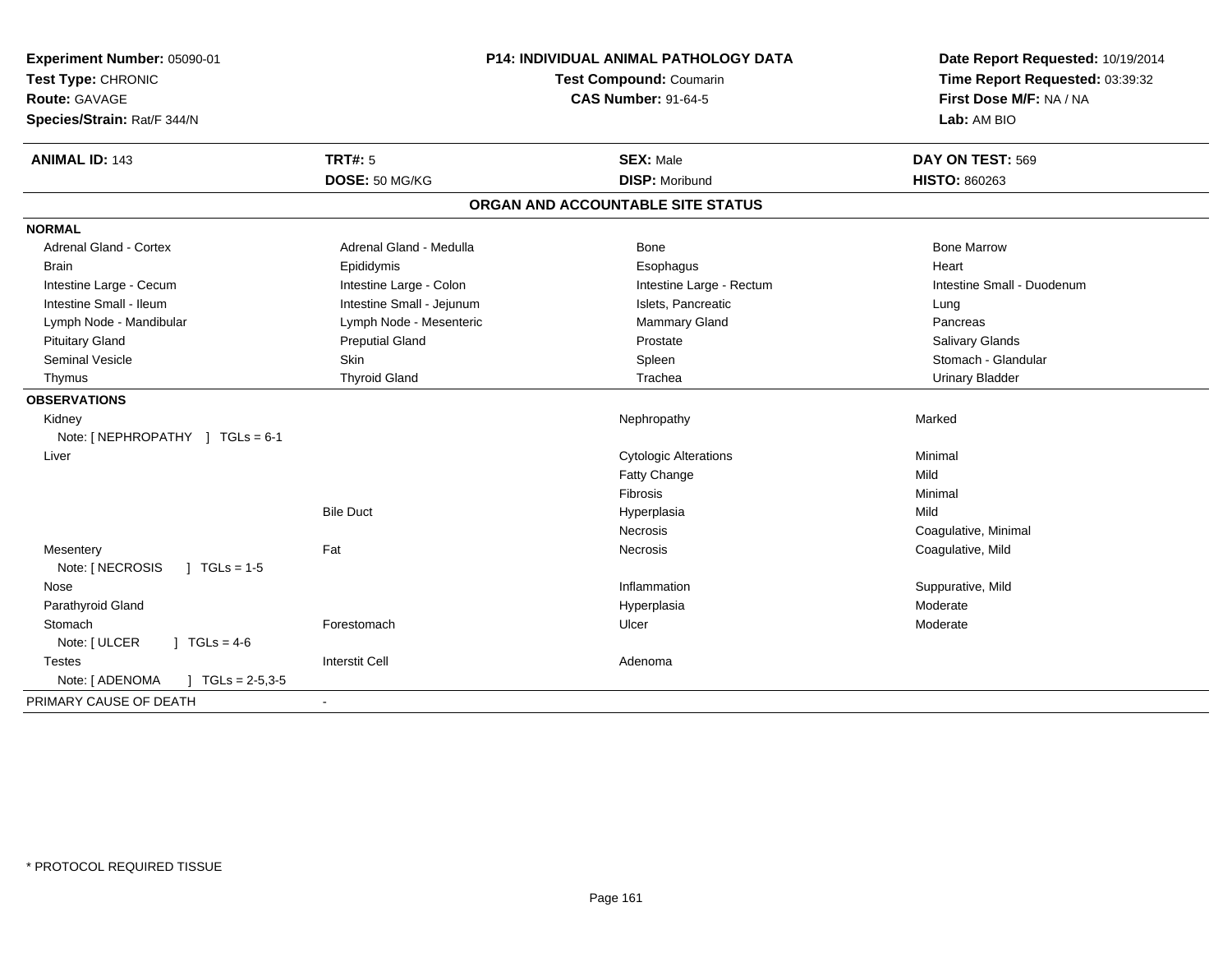| <b>Experiment Number: 05090-01</b><br>Test Type: CHRONIC<br><b>Route: GAVAGE</b><br>Species/Strain: Rat/F 344/N |                       | <b>P14: INDIVIDUAL ANIMAL PATHOLOGY DATA</b><br>Test Compound: Coumarin<br><b>CAS Number: 91-64-5</b> | Date Report Requested: 10/19/2014<br>Time Report Requested: 03:39:32<br>First Dose M/F: NA / NA<br>Lab: AM BIO |
|-----------------------------------------------------------------------------------------------------------------|-----------------------|-------------------------------------------------------------------------------------------------------|----------------------------------------------------------------------------------------------------------------|
| <b>ANIMAL ID: 144</b>                                                                                           | TRT#: 5               | <b>SEX: Male</b>                                                                                      | DAY ON TEST: 455                                                                                               |
|                                                                                                                 | DOSE: 50 MG/KG        | <b>DISP:</b> Interval Sacrifice                                                                       | <b>HISTO: 860264</b>                                                                                           |
| <b>OBSERVATIONS</b>                                                                                             |                       |                                                                                                       |                                                                                                                |
| Eye                                                                                                             |                       | Pigmentation                                                                                          | Mild                                                                                                           |
| Note: [ PIGMENT<br>$TGLs = 1-13$                                                                                |                       |                                                                                                       |                                                                                                                |
| Kidney                                                                                                          |                       | Nephropathy                                                                                           | Mild                                                                                                           |
| Liver                                                                                                           | Hepatocyte            | Degeneration                                                                                          | Granular, Minimal                                                                                              |
|                                                                                                                 |                       | Fatty Change                                                                                          | Minimal                                                                                                        |
|                                                                                                                 | <b>Bile Duct</b>      | Hyperplasia                                                                                           | Mild                                                                                                           |
| <b>Testes</b>                                                                                                   | <b>Interstit Cell</b> | Adenoma                                                                                               |                                                                                                                |
| [Adenoma TGLS = $2-5$ ]                                                                                         |                       |                                                                                                       |                                                                                                                |
| PRIMARY CAUSE OF DEATH                                                                                          |                       |                                                                                                       |                                                                                                                |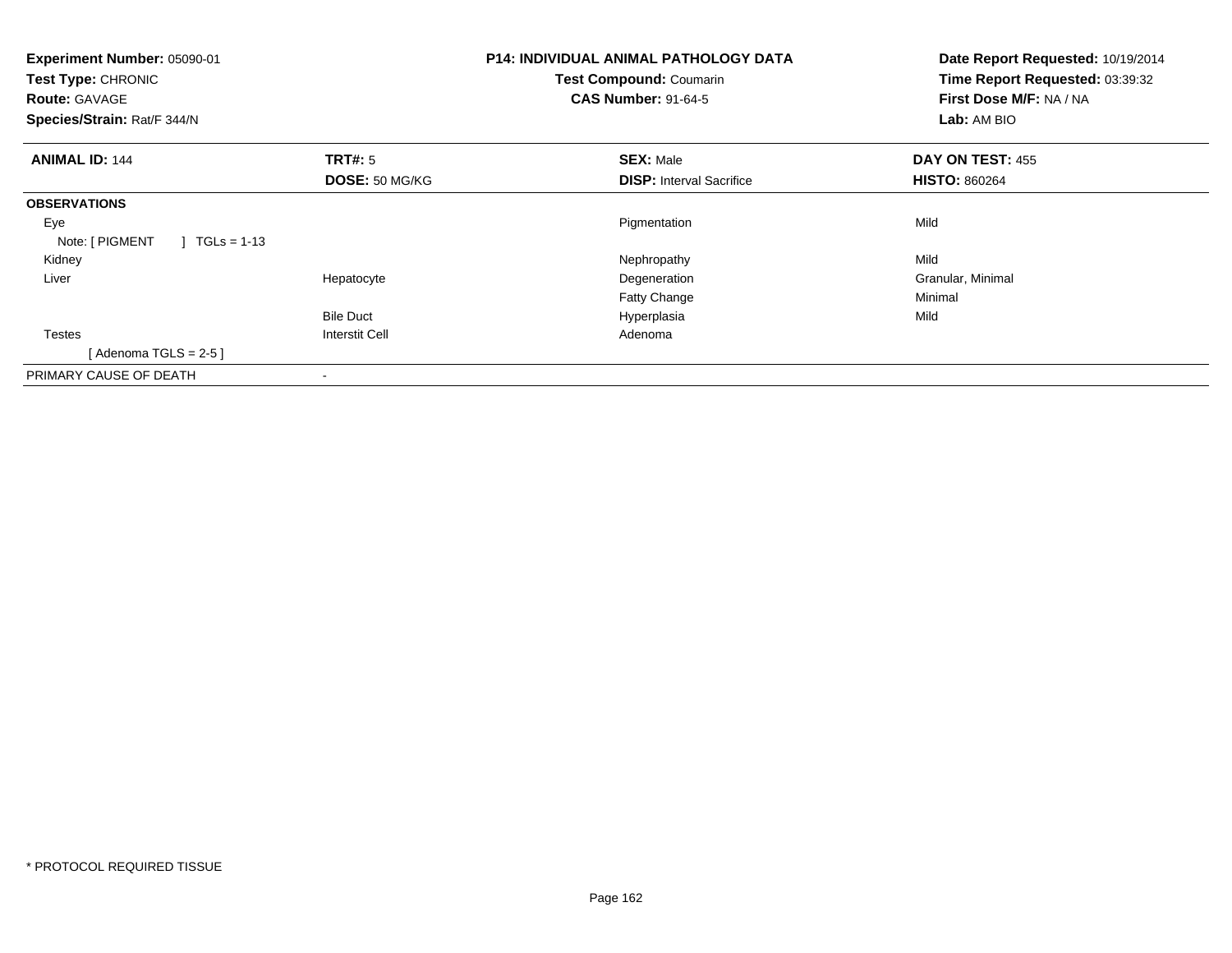| Experiment Number: 05090-01<br>Test Type: CHRONIC<br><b>Route: GAVAGE</b><br>Species/Strain: Rat/F 344/N | <b>P14: INDIVIDUAL ANIMAL PATHOLOGY DATA</b><br><b>Test Compound: Coumarin</b><br><b>CAS Number: 91-64-5</b> |                                   | Date Report Requested: 10/19/2014<br>Time Report Requested: 03:39:32<br>First Dose M/F: NA / NA<br>Lab: AM BIO |
|----------------------------------------------------------------------------------------------------------|--------------------------------------------------------------------------------------------------------------|-----------------------------------|----------------------------------------------------------------------------------------------------------------|
| <b>ANIMAL ID: 145</b>                                                                                    | TRT#: 5                                                                                                      | <b>SEX: Male</b>                  | DAY ON TEST: 496                                                                                               |
|                                                                                                          | DOSE: 50 MG/KG                                                                                               | <b>DISP: Moribund</b>             | <b>HISTO: 860265</b>                                                                                           |
|                                                                                                          |                                                                                                              | ORGAN AND ACCOUNTABLE SITE STATUS |                                                                                                                |
| <b>NORMAL</b>                                                                                            |                                                                                                              |                                   |                                                                                                                |
| <b>Adrenal Gland - Cortex</b>                                                                            | Adrenal Gland - Medulla                                                                                      | Bone                              | <b>Bone Marrow</b>                                                                                             |
| <b>Brain</b>                                                                                             | Epididymis                                                                                                   | Esophagus                         | Heart                                                                                                          |
| Intestine Large - Cecum                                                                                  | Intestine Large - Colon                                                                                      | Intestine Large - Rectum          | Intestine Small - Duodenum                                                                                     |
| Intestine Small - Ileum                                                                                  | Intestine Small - Jejunum                                                                                    | Islets, Pancreatic                | Lymph Node - Mandibular                                                                                        |
| Lymph Node - Mesenteric                                                                                  | Mammary Gland                                                                                                | Pancreas                          | <b>Pituitary Gland</b>                                                                                         |
| <b>Preputial Gland</b>                                                                                   | Prostate                                                                                                     | <b>Salivary Glands</b>            | <b>Seminal Vesicle</b>                                                                                         |
| Skin                                                                                                     | Spleen                                                                                                       | Stomach - Glandular               | Thymus                                                                                                         |
| <b>Thyroid Gland</b>                                                                                     | Trachea                                                                                                      | <b>Urinary Bladder</b>            |                                                                                                                |
| <b>OBSERVATIONS</b>                                                                                      |                                                                                                              |                                   |                                                                                                                |
| Kidney                                                                                                   |                                                                                                              | Nephropathy                       | Marked                                                                                                         |
| Note: [ NEPHROPATHY ] TGLs = 2-1                                                                         |                                                                                                              |                                   |                                                                                                                |
| Liver                                                                                                    |                                                                                                              | Fibrosis                          | Minimal                                                                                                        |
|                                                                                                          | <b>Bile Duct</b>                                                                                             | Hyperplasia                       | Mild                                                                                                           |
| Lung                                                                                                     |                                                                                                              | Inflammation                      | Suppurative, Mild                                                                                              |
| Nose                                                                                                     |                                                                                                              | Fungus                            | Moderate                                                                                                       |
|                                                                                                          |                                                                                                              | Inflammation                      | Suppurative, Mild                                                                                              |
| Note: FUNGUS IS ASPERGILLUS.                                                                             |                                                                                                              |                                   |                                                                                                                |
| Parathyroid Gland                                                                                        |                                                                                                              | Hyperplasia                       | Mild                                                                                                           |
| Stomach                                                                                                  | Forestomach                                                                                                  | Ulcer                             | Moderate                                                                                                       |
| Note: [ ULCER<br>$1 TGLs = 3-6$                                                                          |                                                                                                              |                                   |                                                                                                                |
| <b>Testes</b>                                                                                            | <b>Interstit Cell</b>                                                                                        | Adenoma                           |                                                                                                                |
| Note: [ ADENOMA<br>$\sqrt{1}$ TGLs = 1-5                                                                 |                                                                                                              |                                   |                                                                                                                |
| PRIMARY CAUSE OF DEATH                                                                                   | $\sim$                                                                                                       |                                   |                                                                                                                |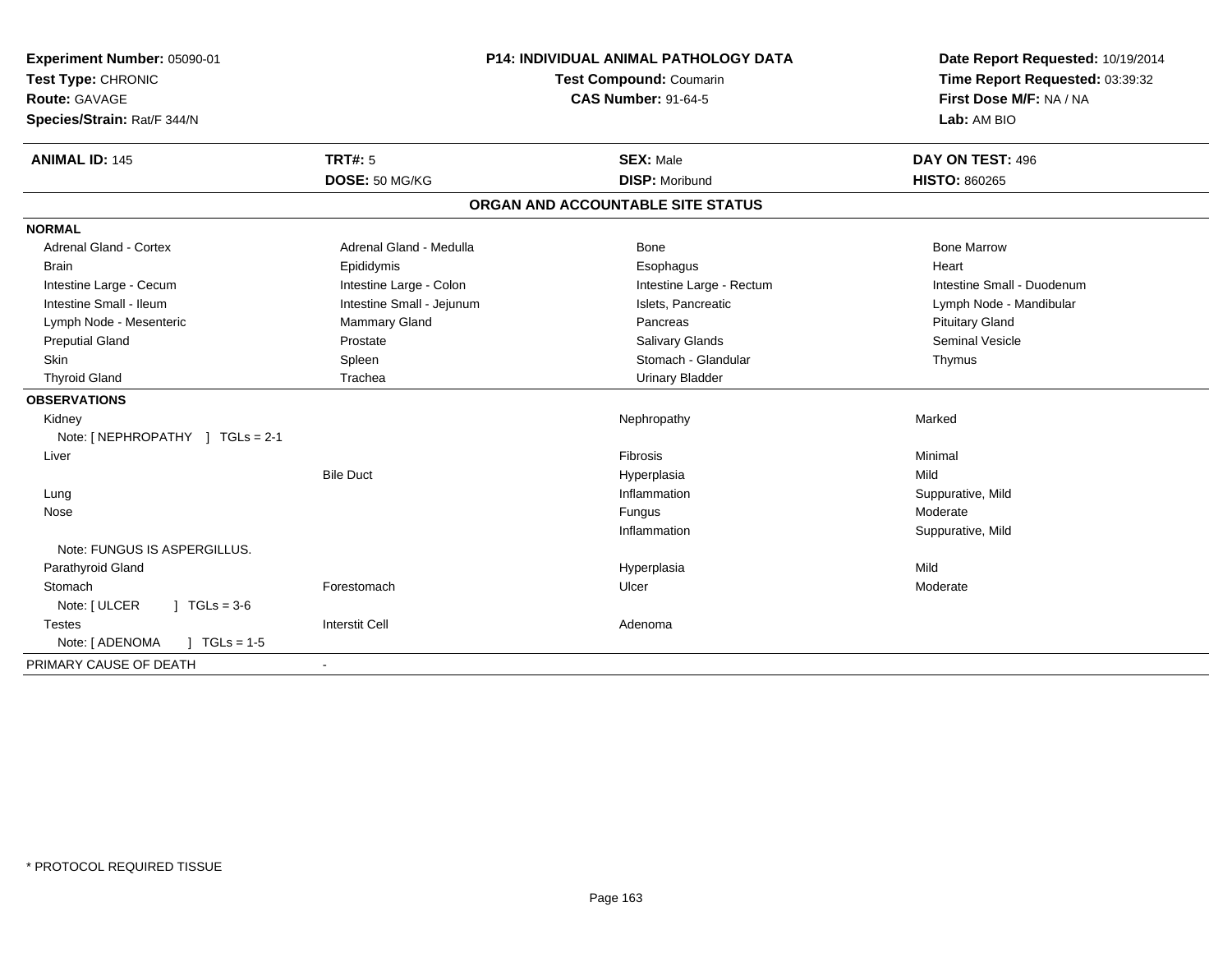| <b>Experiment Number: 05090-01</b><br>Test Compound: Coumarin<br>Test Type: CHRONIC<br><b>CAS Number: 91-64-5</b><br><b>Route: GAVAGE</b><br>Species/Strain: Rat/F 344/N |                                  | <b>P14: INDIVIDUAL ANIMAL PATHOLOGY DATA</b>        | Date Report Requested: 10/19/2014<br>Time Report Requested: 03:39:32<br>First Dose M/F: NA / NA<br>Lab: AM BIO |
|--------------------------------------------------------------------------------------------------------------------------------------------------------------------------|----------------------------------|-----------------------------------------------------|----------------------------------------------------------------------------------------------------------------|
| <b>ANIMAL ID: 146</b>                                                                                                                                                    | TRT#: 5<br><b>DOSE: 50 MG/KG</b> | <b>SEX: Male</b><br><b>DISP: Interval Sacrifice</b> | DAY ON TEST: 453<br><b>HISTO: 860266</b>                                                                       |
| <b>OBSERVATIONS</b>                                                                                                                                                      |                                  |                                                     |                                                                                                                |
| Kidney                                                                                                                                                                   |                                  | Nephropathy                                         | Moderate                                                                                                       |
| Liver                                                                                                                                                                    | Hepatocyte                       | Degeneration                                        | Granular, Moderate                                                                                             |
|                                                                                                                                                                          |                                  | <b>Fatty Change</b>                                 | Minimal                                                                                                        |
|                                                                                                                                                                          | <b>Bile Duct</b>                 | Hyperplasia                                         | Minimal                                                                                                        |
| Mesentery<br>Note: [ NECROSIS<br>$1 \text{ TGLs} = 1-13$                                                                                                                 | Fat                              | Necrosis                                            | Coagulative, Mild                                                                                              |
| <b>Testes</b>                                                                                                                                                            | Interstit Cell                   | Adenoma                                             |                                                                                                                |
| [Adenoma TGLS = $2-5$ ]                                                                                                                                                  |                                  |                                                     |                                                                                                                |
| PRIMARY CAUSE OF DEATH                                                                                                                                                   |                                  |                                                     |                                                                                                                |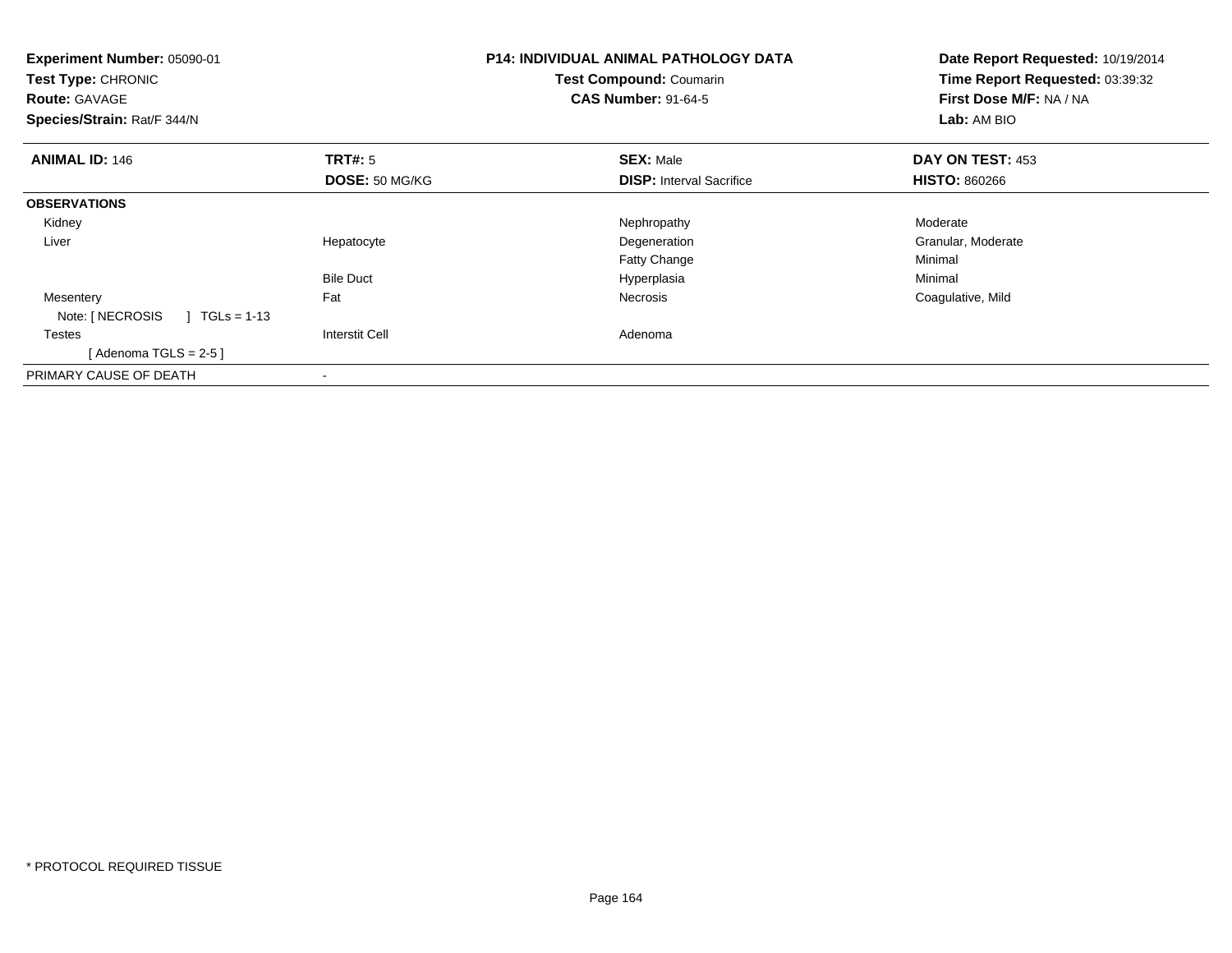| Experiment Number: 05090-01<br>Test Type: CHRONIC<br><b>Route: GAVAGE</b><br>Species/Strain: Rat/F 344/N | P14: INDIVIDUAL ANIMAL PATHOLOGY DATA<br><b>Test Compound: Coumarin</b><br><b>CAS Number: 91-64-5</b> |                                   | Date Report Requested: 10/19/2014<br>Time Report Requested: 03:39:32<br>First Dose M/F: NA / NA<br>Lab: AM BIO |
|----------------------------------------------------------------------------------------------------------|-------------------------------------------------------------------------------------------------------|-----------------------------------|----------------------------------------------------------------------------------------------------------------|
| <b>ANIMAL ID: 147</b>                                                                                    | <b>TRT#: 5</b>                                                                                        | <b>SEX: Male</b>                  | DAY ON TEST: 556                                                                                               |
|                                                                                                          | DOSE: 50 MG/KG                                                                                        | <b>DISP: Dead</b>                 | <b>HISTO: 860267</b>                                                                                           |
|                                                                                                          |                                                                                                       | ORGAN AND ACCOUNTABLE SITE STATUS |                                                                                                                |
| <b>NORMAL</b>                                                                                            |                                                                                                       |                                   |                                                                                                                |
| <b>Adrenal Gland - Cortex</b>                                                                            | Adrenal Gland - Medulla                                                                               | <b>Bone</b>                       | <b>Bone Marrow</b>                                                                                             |
| Epididymis                                                                                               | Esophagus                                                                                             | Heart                             | Intestine Large - Cecum                                                                                        |
| Intestine Large - Colon                                                                                  | Intestine Large - Rectum                                                                              | Intestine Small - Duodenum        | Intestine Small - Ileum                                                                                        |
| Intestine Small - Jejunum                                                                                | Islets, Pancreatic                                                                                    | Lung                              | Lymph Node - Mandibular                                                                                        |
| Lymph Node - Mesenteric                                                                                  | Mammary Gland                                                                                         | Nose                              | Pancreas                                                                                                       |
| Parathyroid Gland                                                                                        | <b>Pituitary Gland</b>                                                                                | <b>Preputial Gland</b>            | Prostate                                                                                                       |
| <b>Salivary Glands</b>                                                                                   | Seminal Vesicle                                                                                       | Skin                              | Spleen                                                                                                         |
| Stomach - Glandular                                                                                      | Thymus                                                                                                | <b>Thyroid Gland</b>              | Trachea                                                                                                        |
| <b>Urinary Bladder</b>                                                                                   |                                                                                                       |                                   |                                                                                                                |
| <b>AUTO PRECLUDES DIAG.</b>                                                                              |                                                                                                       |                                   |                                                                                                                |
| Brain                                                                                                    |                                                                                                       |                                   |                                                                                                                |
| <b>OBSERVATIONS</b>                                                                                      |                                                                                                       |                                   |                                                                                                                |
| Eye                                                                                                      |                                                                                                       | Cataract                          | Mild                                                                                                           |
| Note: [ CATARACT<br>$1 TGLs = 5-13$                                                                      |                                                                                                       |                                   |                                                                                                                |
| Kidney                                                                                                   |                                                                                                       | Nephropathy                       | Marked                                                                                                         |
| Note: [NEPHROPATHY ] TGLs = 3-1                                                                          |                                                                                                       |                                   |                                                                                                                |
| Liver                                                                                                    |                                                                                                       | <b>Fibrosis</b>                   | Mild                                                                                                           |
|                                                                                                          | <b>Bile Duct</b>                                                                                      | Hyperplasia                       | Mild                                                                                                           |
|                                                                                                          |                                                                                                       | Necrosis                          | Coagulative, Mild                                                                                              |
| Stomach                                                                                                  | Forestomach                                                                                           | Ulcer                             | Marked                                                                                                         |
| $J \cdot TGLS = 4-6$<br>Note: [ ULCER                                                                    |                                                                                                       |                                   |                                                                                                                |
| <b>Testes</b>                                                                                            | <b>Interstit Cell</b>                                                                                 | Adenoma                           |                                                                                                                |
| Note: [ ADENOMA<br>$\sqrt{1 + 1}$ TGLs = 2-5                                                             |                                                                                                       |                                   |                                                                                                                |
| PRIMARY CAUSE OF DEATH                                                                                   | $\blacksquare$                                                                                        |                                   |                                                                                                                |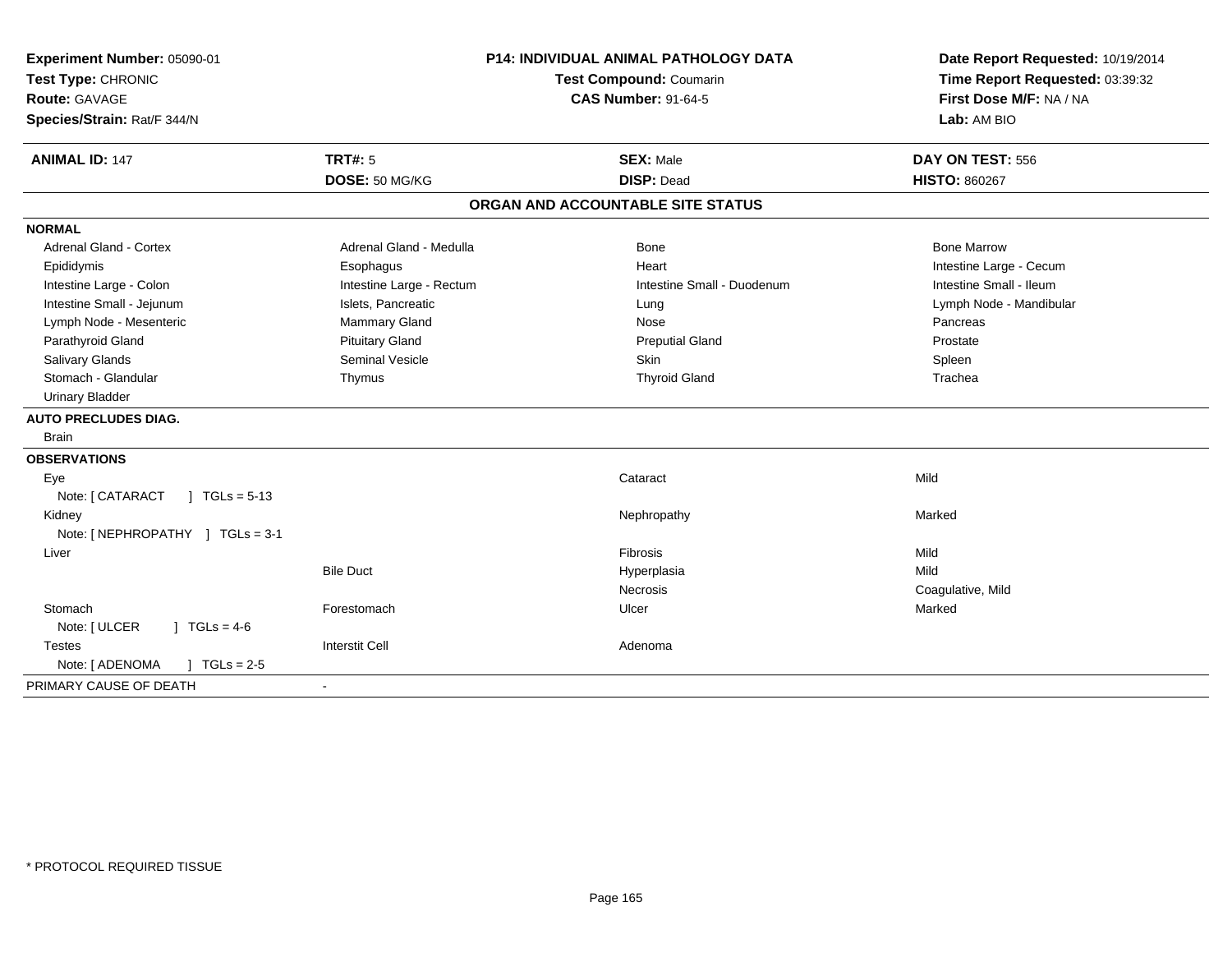| Experiment Number: 05090-01<br>Test Type: CHRONIC<br><b>Route: GAVAGE</b><br>Species/Strain: Rat/F 344/N | P14: INDIVIDUAL ANIMAL PATHOLOGY DATA<br>Test Compound: Coumarin<br><b>CAS Number: 91-64-5</b> |                                   | Date Report Requested: 10/19/2014<br>Time Report Requested: 03:39:32<br>First Dose M/F: NA / NA<br>Lab: AM BIO |
|----------------------------------------------------------------------------------------------------------|------------------------------------------------------------------------------------------------|-----------------------------------|----------------------------------------------------------------------------------------------------------------|
| <b>ANIMAL ID: 148</b>                                                                                    | <b>TRT#: 5</b>                                                                                 | <b>SEX: Male</b>                  | DAY ON TEST: 643                                                                                               |
|                                                                                                          | DOSE: 50 MG/KG                                                                                 | <b>DISP: Dead</b>                 | <b>HISTO: 860268</b>                                                                                           |
|                                                                                                          |                                                                                                | ORGAN AND ACCOUNTABLE SITE STATUS |                                                                                                                |
| <b>NORMAL</b>                                                                                            |                                                                                                |                                   |                                                                                                                |
| <b>Adrenal Gland - Cortex</b>                                                                            | Adrenal Gland - Medulla                                                                        | Bone                              | <b>Bone Marrow</b>                                                                                             |
| <b>Brain</b>                                                                                             | Epididymis                                                                                     | Esophagus                         | Intestine Large - Rectum                                                                                       |
| Intestine Small - Duodenum                                                                               | Intestine Small - Ileum                                                                        | Intestine Small - Jejunum         | Islets, Pancreatic                                                                                             |
| Lung                                                                                                     | Lymph Node - Mandibular                                                                        | Lymph Node - Mesenteric           | Mammary Gland                                                                                                  |
| Nose                                                                                                     | Pancreas                                                                                       | Parathyroid Gland                 | <b>Pituitary Gland</b>                                                                                         |
| <b>Preputial Gland</b>                                                                                   | Prostate                                                                                       | Salivary Glands                   | <b>Seminal Vesicle</b>                                                                                         |
| Skin                                                                                                     | Spleen                                                                                         | Stomach - Glandular               | Thymus                                                                                                         |
| <b>Thyroid Gland</b>                                                                                     | Trachea                                                                                        | <b>Urinary Bladder</b>            |                                                                                                                |
| <b>AUTO PRECLUDES DIAG.</b>                                                                              |                                                                                                |                                   |                                                                                                                |
| Intestine Large - Cecum                                                                                  | Intestine Large - Colon                                                                        |                                   |                                                                                                                |
| <b>OBSERVATIONS</b>                                                                                      |                                                                                                |                                   |                                                                                                                |
| Heart                                                                                                    |                                                                                                | Inflammation                      | Suppurative, Moderate                                                                                          |
| Kidney                                                                                                   |                                                                                                | Nephropathy                       | Moderate                                                                                                       |
| [Nephropathy TGLS = 4-1]                                                                                 |                                                                                                |                                   |                                                                                                                |
| Liver                                                                                                    |                                                                                                | Fibrosis                          | Mild                                                                                                           |
|                                                                                                          | <b>Bile Duct</b>                                                                               | Hyperplasia                       | Mild                                                                                                           |
|                                                                                                          |                                                                                                | <b>Necrosis</b>                   | Coagulative, Mild                                                                                              |
| Note: [ NECROSIS<br>$\int$ TGLs = 5-2                                                                    |                                                                                                |                                   |                                                                                                                |
| Pancreas                                                                                                 |                                                                                                |                                   |                                                                                                                |
| Note: PANCREATIC NODULE IS NORMAL LYMPH NODE.                                                            |                                                                                                |                                   |                                                                                                                |
| Stomach                                                                                                  | Forestomach                                                                                    | Ulcer                             | Moderate                                                                                                       |
| Note: [ ULCER<br>$\vert$ TGLs = 6-13,7-13                                                                |                                                                                                |                                   |                                                                                                                |
| <b>Testes</b>                                                                                            | <b>Interstit Cell</b>                                                                          | Adenoma                           |                                                                                                                |
| Note: [ ADENOMA<br>$J \cdot TGLs = 1-5,2-5$                                                              |                                                                                                |                                   |                                                                                                                |
| PRIMARY CAUSE OF DEATH                                                                                   |                                                                                                |                                   |                                                                                                                |
| Animal Note: EXTENSIVE AGINAL BACTERIAL COLONIZATION.                                                    |                                                                                                |                                   |                                                                                                                |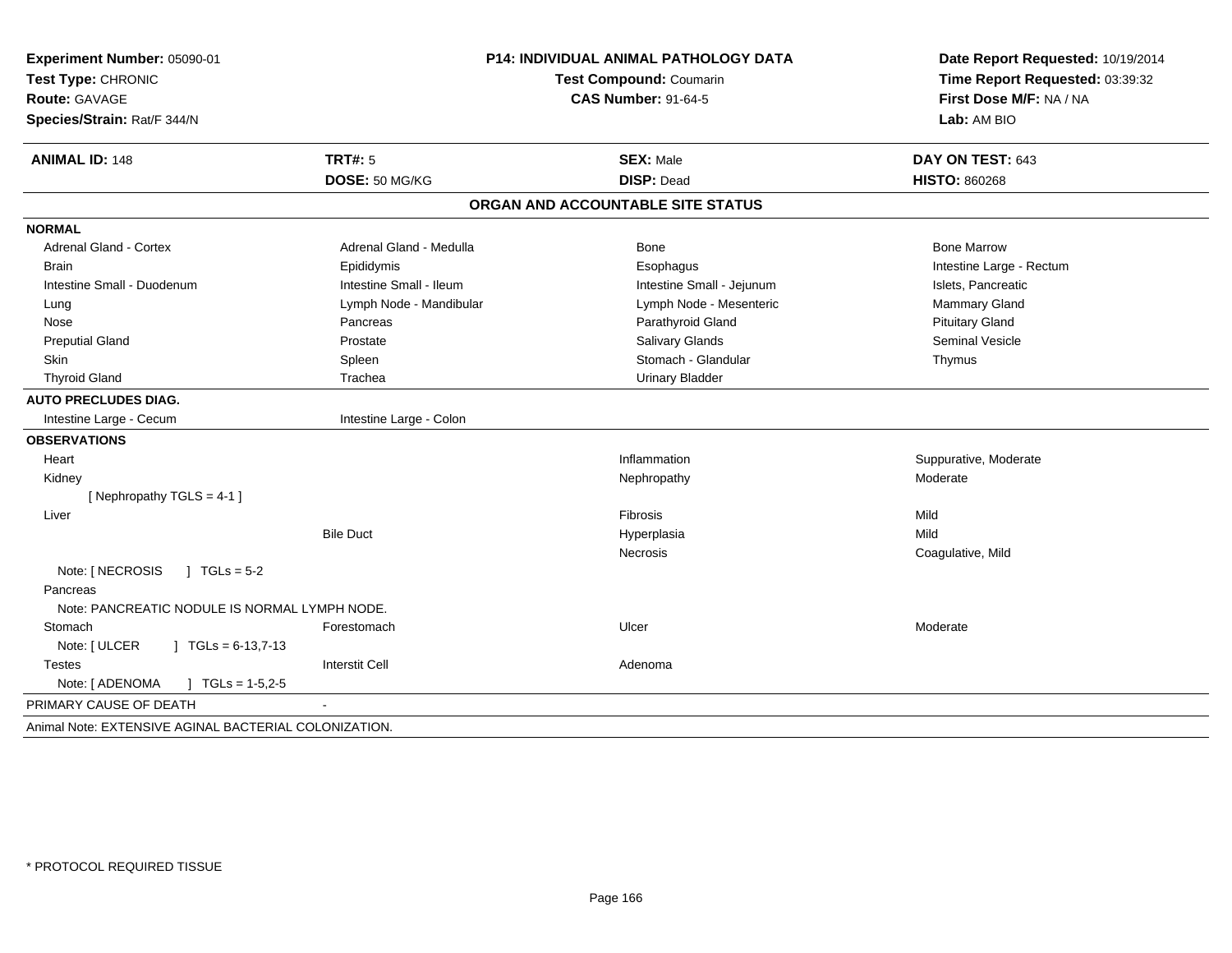| Experiment Number: 05090-01<br>Test Type: CHRONIC<br><b>Route: GAVAGE</b><br>Species/Strain: Rat/F 344/N | <b>P14: INDIVIDUAL ANIMAL PATHOLOGY DATA</b><br>Test Compound: Coumarin<br><b>CAS Number: 91-64-5</b> |                                   | Date Report Requested: 10/19/2014<br>Time Report Requested: 03:39:32<br>First Dose M/F: NA / NA<br>Lab: AM BIO |
|----------------------------------------------------------------------------------------------------------|-------------------------------------------------------------------------------------------------------|-----------------------------------|----------------------------------------------------------------------------------------------------------------|
| <b>ANIMAL ID: 149</b>                                                                                    | <b>TRT#: 5</b>                                                                                        | <b>SEX: Male</b>                  | DAY ON TEST: 555                                                                                               |
|                                                                                                          | DOSE: 50 MG/KG                                                                                        | <b>DISP: Moribund</b>             | <b>HISTO: 860269</b>                                                                                           |
|                                                                                                          |                                                                                                       | ORGAN AND ACCOUNTABLE SITE STATUS |                                                                                                                |
| <b>NORMAL</b>                                                                                            |                                                                                                       |                                   |                                                                                                                |
| <b>Adrenal Gland - Cortex</b>                                                                            | Adrenal Gland - Medulla                                                                               | Bone                              | <b>Bone Marrow</b>                                                                                             |
| <b>Brain</b>                                                                                             | Epididymis                                                                                            | Esophagus                         | Heart                                                                                                          |
| Intestine Large - Cecum                                                                                  | Intestine Large - Colon                                                                               | Intestine Large - Rectum          | Intestine Small - Duodenum                                                                                     |
| Intestine Small - Ileum                                                                                  | Intestine Small - Jejunum                                                                             | Islets, Pancreatic                | Lung                                                                                                           |
| Lymph Node - Mandibular                                                                                  | Mammary Gland                                                                                         | Nose                              | Pancreas                                                                                                       |
| Prostate                                                                                                 | Salivary Glands                                                                                       | <b>Seminal Vesicle</b>            | <b>Skin</b>                                                                                                    |
| Spleen                                                                                                   | Stomach - Glandular                                                                                   | Thymus                            | <b>Thyroid Gland</b>                                                                                           |
| Trachea                                                                                                  | <b>Urinary Bladder</b>                                                                                |                                   |                                                                                                                |
| <b>MISSING</b>                                                                                           |                                                                                                       |                                   |                                                                                                                |
| Lymph Node - Mesenteric                                                                                  |                                                                                                       |                                   |                                                                                                                |
| <b>OBSERVATIONS</b>                                                                                      |                                                                                                       |                                   |                                                                                                                |
| Kidney                                                                                                   |                                                                                                       | Nephropathy                       | Marked                                                                                                         |
| Note: [NEPHROPATHY ] TGLs = 4-1                                                                          |                                                                                                       |                                   |                                                                                                                |
| Liver                                                                                                    |                                                                                                       | Fibrosis                          | Minimal                                                                                                        |
|                                                                                                          | <b>Bile Duct</b>                                                                                      | Hyperplasia                       | Minimal                                                                                                        |
|                                                                                                          |                                                                                                       | Necrosis                          | Coagulative, Mild                                                                                              |
| Parathyroid Gland                                                                                        |                                                                                                       | Hyperplasia                       | Mild                                                                                                           |
| Note: [HYPERPLASIA ] TGLs = 1-9                                                                          |                                                                                                       |                                   |                                                                                                                |
| <b>Pituitary Gland</b>                                                                                   | Pars Distalis                                                                                         | Adenoma                           |                                                                                                                |
| <b>Preputial Gland</b>                                                                                   | Duct                                                                                                  | Dilatation                        | Moderate                                                                                                       |
| Note: [DILATATION ] TGLs = 2-5                                                                           |                                                                                                       |                                   |                                                                                                                |
| Stomach                                                                                                  | Forestomach                                                                                           | Ulcer                             | Moderate                                                                                                       |
| Note: [ ULCER<br>$J \cdot TGLs = 5-6$                                                                    |                                                                                                       |                                   |                                                                                                                |
| <b>Testes</b>                                                                                            | <b>Interstit Cell</b>                                                                                 | Adenoma                           |                                                                                                                |
| Note: [ ADENOMA<br>$J \cdot TGLs = 3-5$                                                                  |                                                                                                       |                                   |                                                                                                                |
| PRIMARY CAUSE OF DEATH                                                                                   |                                                                                                       |                                   |                                                                                                                |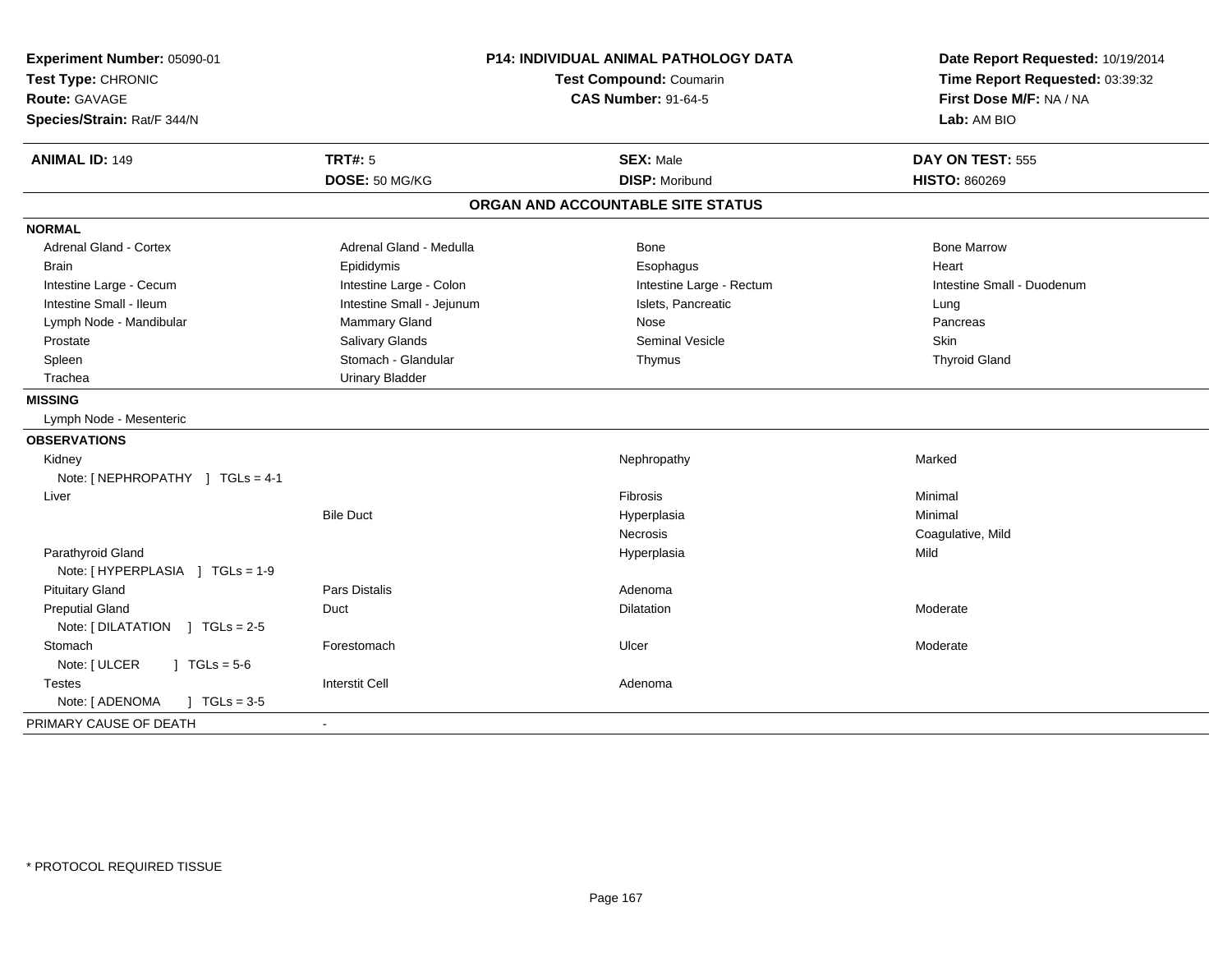| Experiment Number: 05090-01<br>Test Type: CHRONIC<br><b>Route: GAVAGE</b><br>Species/Strain: Rat/F 344/N |                           | <b>P14: INDIVIDUAL ANIMAL PATHOLOGY DATA</b><br>Test Compound: Coumarin<br><b>CAS Number: 91-64-5</b> | Date Report Requested: 10/19/2014<br>Time Report Requested: 03:39:32<br>First Dose M/F: NA / NA<br>Lab: AM BIO |
|----------------------------------------------------------------------------------------------------------|---------------------------|-------------------------------------------------------------------------------------------------------|----------------------------------------------------------------------------------------------------------------|
| <b>ANIMAL ID: 150</b>                                                                                    | TRT#: 5<br>DOSE: 50 MG/KG | <b>SEX: Male</b><br><b>DISP:</b> Interval Sacrifice                                                   | <b>DAY ON TEST: 455</b><br><b>HISTO: 860270</b>                                                                |
|                                                                                                          |                           |                                                                                                       |                                                                                                                |
| <b>OBSERVATIONS</b>                                                                                      |                           |                                                                                                       |                                                                                                                |
| Kidney                                                                                                   |                           | Nephropathy                                                                                           | Moderate                                                                                                       |
| Liver                                                                                                    | Hepatocyte                | Degeneration                                                                                          | Granular, Minimal                                                                                              |
|                                                                                                          |                           | <b>Fatty Change</b>                                                                                   | Mild                                                                                                           |
|                                                                                                          | <b>Bile Duct</b>          | Hyperplasia                                                                                           | Mild                                                                                                           |
| Mesentery                                                                                                | Fat                       | Necrosis                                                                                              | Coagulative, Moderate                                                                                          |
| Note: [ NECROSIS<br>$TGLs = 1-11$                                                                        |                           |                                                                                                       |                                                                                                                |
| PRIMARY CAUSE OF DEATH                                                                                   |                           |                                                                                                       |                                                                                                                |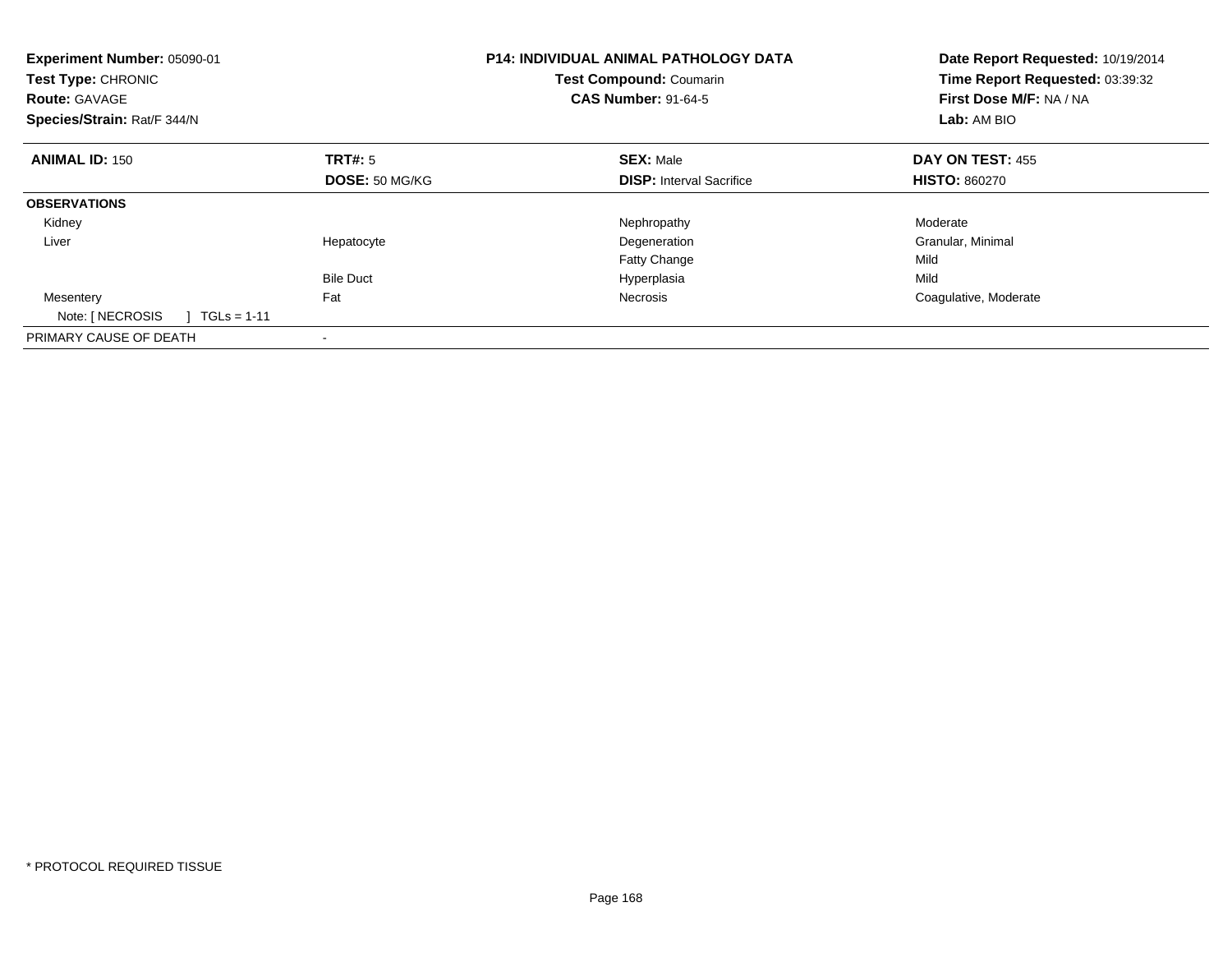| Experiment Number: 05090-01<br>Test Type: CHRONIC<br><b>Route: GAVAGE</b><br>Species/Strain: Rat/F 344/N<br><b>ANIMAL ID: 151</b> | <b>TRT#: 5</b>           | <b>P14: INDIVIDUAL ANIMAL PATHOLOGY DATA</b><br><b>Test Compound: Coumarin</b><br><b>CAS Number: 91-64-5</b><br><b>SEX: Male</b> | Date Report Requested: 10/19/2014<br>Time Report Requested: 03:39:32<br>First Dose M/F: NA / NA<br>Lab: AM BIO<br>DAY ON TEST: 622 |
|-----------------------------------------------------------------------------------------------------------------------------------|--------------------------|----------------------------------------------------------------------------------------------------------------------------------|------------------------------------------------------------------------------------------------------------------------------------|
|                                                                                                                                   | DOSE: 50 MG/KG           | <b>DISP: Moribund</b>                                                                                                            | <b>HISTO: 860271</b>                                                                                                               |
|                                                                                                                                   |                          | ORGAN AND ACCOUNTABLE SITE STATUS                                                                                                |                                                                                                                                    |
| <b>NORMAL</b>                                                                                                                     |                          |                                                                                                                                  |                                                                                                                                    |
| <b>Adrenal Gland - Cortex</b>                                                                                                     | Adrenal Gland - Medulla  | <b>Bone Marrow</b>                                                                                                               | <b>Brain</b>                                                                                                                       |
| Epididymis                                                                                                                        | Esophagus                | Heart                                                                                                                            | Intestine Large - Cecum                                                                                                            |
| Intestine Large - Colon                                                                                                           | Intestine Large - Rectum | Intestine Small - Duodenum                                                                                                       | Intestine Small - Ileum                                                                                                            |
| Intestine Small - Jejunum                                                                                                         | Islets, Pancreatic       | Lung                                                                                                                             | Lymph Node - Mandibular                                                                                                            |
| Lymph Node - Mesenteric                                                                                                           | Mammary Gland            | Nose                                                                                                                             | Pancreas                                                                                                                           |
| Parathyroid Gland                                                                                                                 | <b>Preputial Gland</b>   | Prostate                                                                                                                         | <b>Salivary Glands</b>                                                                                                             |
| Seminal Vesicle                                                                                                                   | <b>Skin</b>              | Spleen                                                                                                                           | Stomach - Forestomach                                                                                                              |
| Stomach - Glandular                                                                                                               | Thymus                   | <b>Thyroid Gland</b>                                                                                                             | Trachea                                                                                                                            |
| <b>Urinary Bladder</b>                                                                                                            |                          |                                                                                                                                  |                                                                                                                                    |
| <b>OBSERVATIONS</b>                                                                                                               |                          |                                                                                                                                  |                                                                                                                                    |
| Bone                                                                                                                              |                          | Inflammation                                                                                                                     | Chronic, Marked                                                                                                                    |
| Note: "FEET" SHOULD BE TARSAL BONE.                                                                                               |                          |                                                                                                                                  |                                                                                                                                    |
| Note: $[INFLAMMATION] TGLs = 1-14$                                                                                                |                          |                                                                                                                                  |                                                                                                                                    |
| Kidney                                                                                                                            |                          | Nephropathy                                                                                                                      | Moderate                                                                                                                           |
| Liver                                                                                                                             | <b>Bile Duct</b>         | Hyperplasia                                                                                                                      | Mild                                                                                                                               |
|                                                                                                                                   |                          | Necrosis                                                                                                                         | Coagulative, Minimal                                                                                                               |
| <b>Pituitary Gland</b>                                                                                                            | <b>Pars Distalis</b>     | Adenoma                                                                                                                          |                                                                                                                                    |
| Note: [ ADENOMA<br>$1 TGLs = 3-4$                                                                                                 |                          |                                                                                                                                  |                                                                                                                                    |
| <b>Testes</b>                                                                                                                     | <b>Interstit Cell</b>    | Adenoma                                                                                                                          |                                                                                                                                    |
| Note: [ ADENOMA<br>$1 TGLs = 2-5$                                                                                                 |                          |                                                                                                                                  |                                                                                                                                    |
| PRIMARY CAUSE OF DEATH                                                                                                            | $\blacksquare$           |                                                                                                                                  |                                                                                                                                    |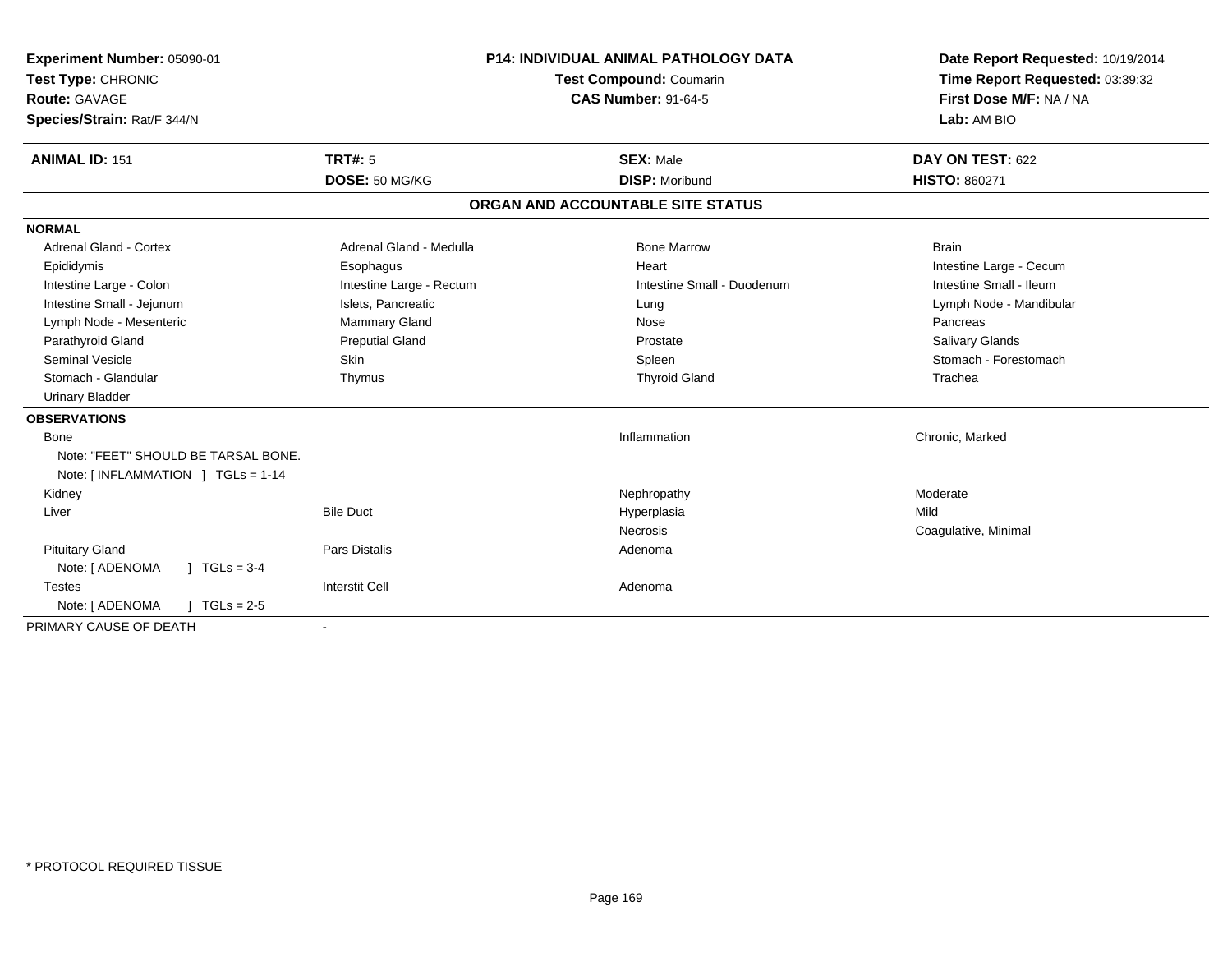| Experiment Number: 05090-01<br><b>Test Type: CHRONIC</b><br><b>Route: GAVAGE</b><br>Species/Strain: Rat/F 344/N |                       | <b>P14: INDIVIDUAL ANIMAL PATHOLOGY DATA</b><br><b>Test Compound: Coumarin</b><br><b>CAS Number: 91-64-5</b> | Date Report Requested: 10/19/2014<br>Time Report Requested: 03:39:32<br>First Dose M/F: NA / NA<br>Lab: AM BIO |
|-----------------------------------------------------------------------------------------------------------------|-----------------------|--------------------------------------------------------------------------------------------------------------|----------------------------------------------------------------------------------------------------------------|
| <b>ANIMAL ID: 152</b>                                                                                           | TRT#: 5               | <b>SEX: Male</b>                                                                                             | DAY ON TEST: 453                                                                                               |
|                                                                                                                 | DOSE: 50 MG/KG        | <b>DISP:</b> Interval Sacrifice                                                                              | <b>HISTO: 860272</b>                                                                                           |
| <b>OBSERVATIONS</b>                                                                                             |                       |                                                                                                              |                                                                                                                |
| Kidney                                                                                                          |                       | Nephropathy                                                                                                  | Mild                                                                                                           |
| Liver                                                                                                           | Hepatocyte            | Degeneration                                                                                                 | Granular, Mild                                                                                                 |
|                                                                                                                 | <b>Bile Duct</b>      | Hyperplasia                                                                                                  | Mild                                                                                                           |
| Testes                                                                                                          | <b>Interstit Cell</b> | Adenoma                                                                                                      |                                                                                                                |
| Note: [ ADENOMA<br>$1 \text{ TGLs} = 1-5.3-5$                                                                   |                       |                                                                                                              |                                                                                                                |
| PRIMARY CAUSE OF DEATH                                                                                          |                       |                                                                                                              |                                                                                                                |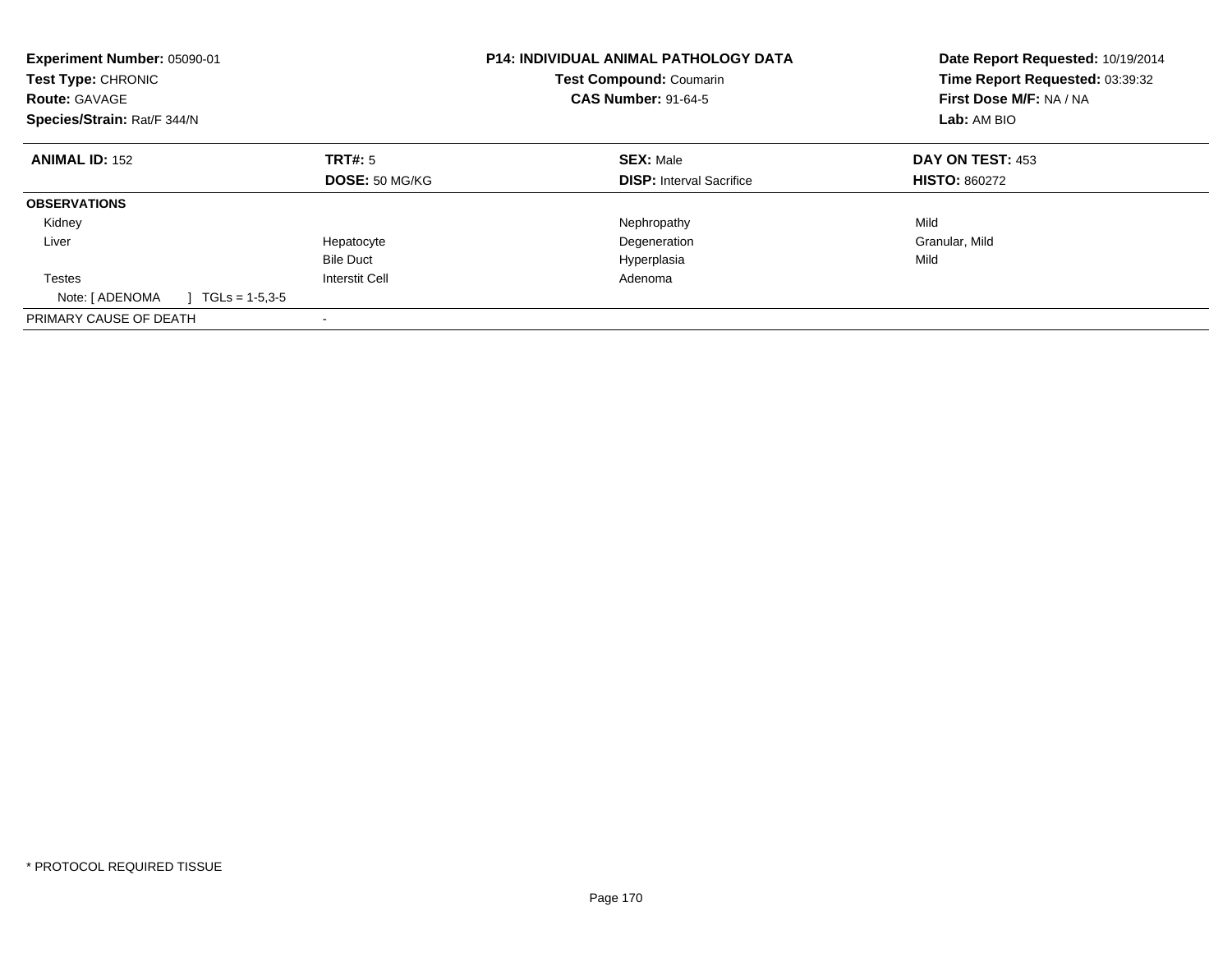| Experiment Number: 05090-01                               | <b>P14: INDIVIDUAL ANIMAL PATHOLOGY DATA</b> |                                   | Date Report Requested: 10/19/2014                          |
|-----------------------------------------------------------|----------------------------------------------|-----------------------------------|------------------------------------------------------------|
| Test Type: CHRONIC                                        |                                              | Test Compound: Coumarin           | Time Report Requested: 03:39:32<br>First Dose M/F: NA / NA |
| Route: GAVAGE                                             |                                              | <b>CAS Number: 91-64-5</b>        |                                                            |
| Species/Strain: Rat/F 344/N                               |                                              |                                   | Lab: AM BIO                                                |
| <b>ANIMAL ID: 153</b>                                     | <b>TRT#: 5</b>                               | <b>SEX: Male</b>                  | DAY ON TEST: 408                                           |
|                                                           | DOSE: 50 MG/KG                               | <b>DISP: Moribund</b>             | <b>HISTO: 860273</b>                                       |
|                                                           |                                              | ORGAN AND ACCOUNTABLE SITE STATUS |                                                            |
| <b>NORMAL</b>                                             |                                              |                                   |                                                            |
| Adrenal Gland - Cortex                                    | Adrenal Gland - Medulla                      | <b>Bone</b>                       | <b>Bone Marrow</b>                                         |
| Brain                                                     | Epididymis                                   | Esophagus                         | Heart                                                      |
| Intestine Large - Cecum                                   | Intestine Large - Colon                      | Intestine Large - Rectum          | Intestine Small - Duodenum                                 |
| Intestine Small - Ileum                                   | Intestine Small - Jejunum                    | Islets, Pancreatic                | Liver                                                      |
| Lymph Node - Mandibular                                   | Lymph Node - Mesenteric                      | Nose                              | Pancreas                                                   |
| Parathyroid Gland                                         | <b>Pituitary Gland</b>                       | Prostate                          | Salivary Glands                                            |
| <b>Seminal Vesicle</b>                                    | Spleen                                       | Stomach - Forestomach             | Stomach - Glandular                                        |
| Thymus                                                    | <b>Thyroid Gland</b>                         | Trachea                           | <b>Urinary Bladder</b>                                     |
| <b>MISSING</b>                                            |                                              |                                   |                                                            |
| Mammary Gland                                             |                                              |                                   |                                                            |
| <b>OBSERVATIONS</b>                                       |                                              |                                   |                                                            |
| Kidney                                                    |                                              | Nephropathy                       | Mild                                                       |
| Lung                                                      |                                              | Atelectasis                       | Mild                                                       |
| Note: [ ATELECTASIS ] TGLs = 3-3                          |                                              |                                   |                                                            |
| Pharynx                                                   |                                              | Carcinoma                         |                                                            |
| Note: PHARYNX-CARCINOMA, PWG SHOULD REVIEW THIS ORAL MASS |                                              |                                   |                                                            |
| Note: [ CARCINOMA ] TGLs = 2-12                           |                                              |                                   |                                                            |
| <b>Preputial Gland</b>                                    |                                              | Inflammation                      | Chronic, Mild                                              |
| Skin                                                      |                                              | Degeneration                      | Mild                                                       |
| Note: [ DEGEN<br>$1 TGLs = 1-8$                           |                                              |                                   |                                                            |
| <b>Testes</b>                                             | <b>Interstit Cell</b>                        | Hyperplasia                       | Moderate                                                   |
| PRIMARY CAUSE OF DEATH                                    |                                              |                                   |                                                            |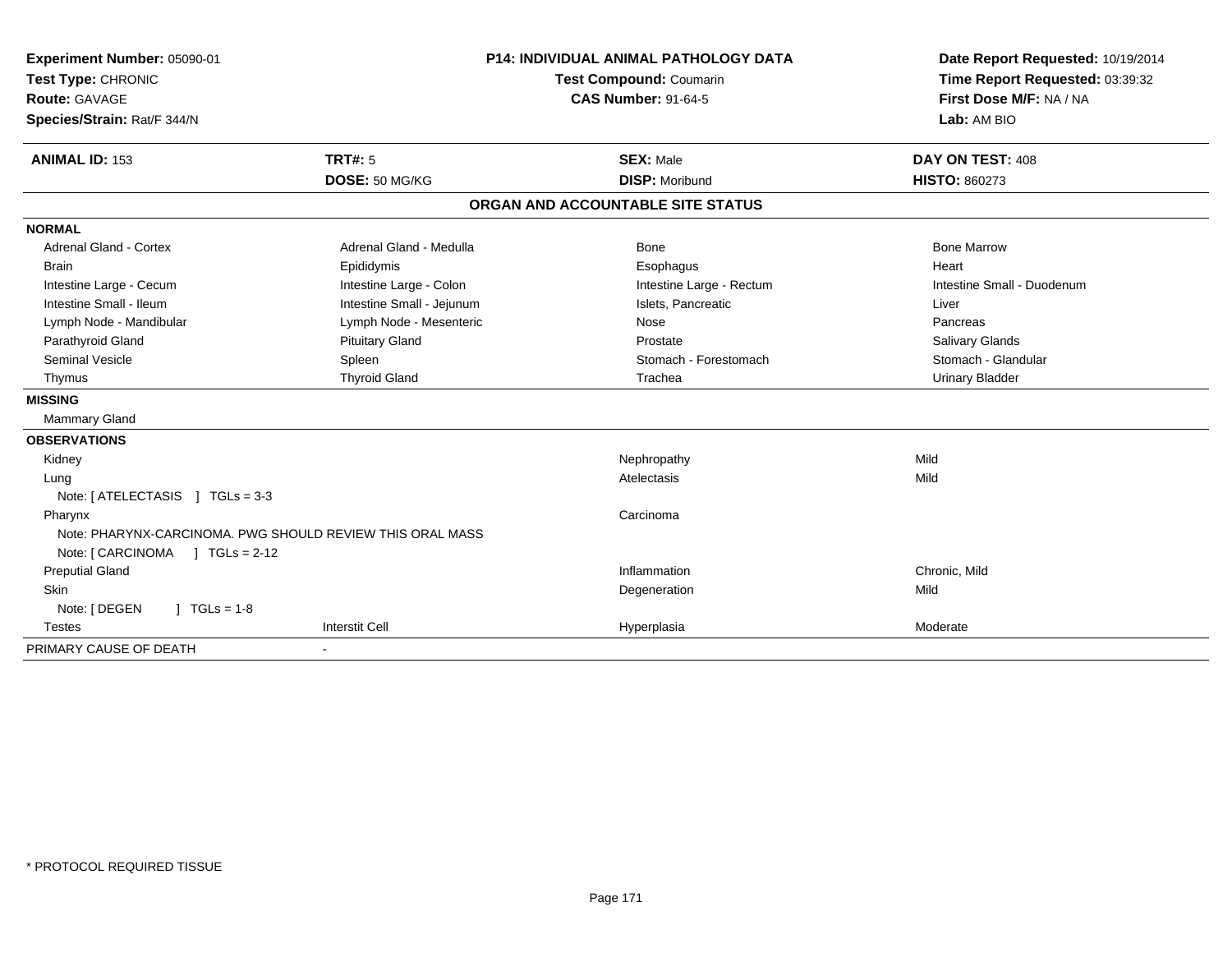| Experiment Number: 05090-01                    |                          | <b>P14: INDIVIDUAL ANIMAL PATHOLOGY DATA</b> | Date Report Requested: 10/19/2014 |
|------------------------------------------------|--------------------------|----------------------------------------------|-----------------------------------|
| Test Type: CHRONIC                             | Test Compound: Coumarin  |                                              | Time Report Requested: 03:39:32   |
| <b>Route: GAVAGE</b>                           |                          | <b>CAS Number: 91-64-5</b>                   | First Dose M/F: NA / NA           |
| Species/Strain: Rat/F 344/N                    |                          |                                              | Lab: AM BIO                       |
| <b>ANIMAL ID: 154</b>                          | <b>TRT#: 5</b>           | <b>SEX: Male</b>                             | DAY ON TEST: 517                  |
|                                                | DOSE: 50 MG/KG           | <b>DISP: Dead</b>                            | <b>HISTO: 860274</b>              |
|                                                |                          | ORGAN AND ACCOUNTABLE SITE STATUS            |                                   |
| <b>NORMAL</b>                                  |                          |                                              |                                   |
| <b>Adrenal Gland - Cortex</b>                  | Adrenal Gland - Medulla  | <b>Bone</b>                                  | <b>Bone Marrow</b>                |
| <b>Brain</b>                                   | Epididymis               | Esophagus                                    | Intestine Large - Cecum           |
| Islets, Pancreatic                             | Lung                     | Lymph Node - Mandibular                      | Lymph Node - Mesenteric           |
| <b>Mammary Gland</b>                           | Nose                     | Pancreas                                     | <b>Pituitary Gland</b>            |
| <b>Preputial Gland</b>                         | Prostate                 | Salivary Glands                              | <b>Seminal Vesicle</b>            |
| <b>Skin</b>                                    | Spleen                   | Stomach - Glandular                          | Thymus                            |
| <b>Thyroid Gland</b>                           | Trachea                  | <b>Urinary Bladder</b>                       |                                   |
| <b>AUTO PRECLUDES DIAG.</b>                    |                          |                                              |                                   |
| Intestine Large - Colon                        | Intestine Large - Rectum |                                              |                                   |
| <b>OBSERVATIONS</b>                            |                          |                                              |                                   |
| Heart                                          |                          | Cardiomyopathy                               | Moderate                          |
| <b>Intestine Small</b>                         |                          | Adenocarcinoma                               |                                   |
| Kidney                                         |                          | Nephropathy                                  | Marked                            |
| Note: [NEPHROPATHY ] TGLs = 3-1                |                          |                                              |                                   |
| Liver                                          | <b>Bile Duct</b>         | Hyperplasia                                  | Moderate                          |
|                                                |                          | <b>Necrosis</b>                              | Coagulative, Marked               |
| Parathyroid Gland                              |                          | Hyperplasia                                  | Mild                              |
| Stomach                                        | Forestomach              | Ulcer                                        | Marked                            |
| Note: [ ULCER<br>$\sqrt{1} \text{ TGLs} = 2.6$ |                          |                                              |                                   |
| <b>Testes</b>                                  | <b>Interstit Cell</b>    | Adenoma                                      |                                   |
| Note: [ ADENOMA<br>$\sqrt{ }$ TGLs = 1-5       |                          |                                              |                                   |
| PRIMARY CAUSE OF DEATH                         |                          |                                              |                                   |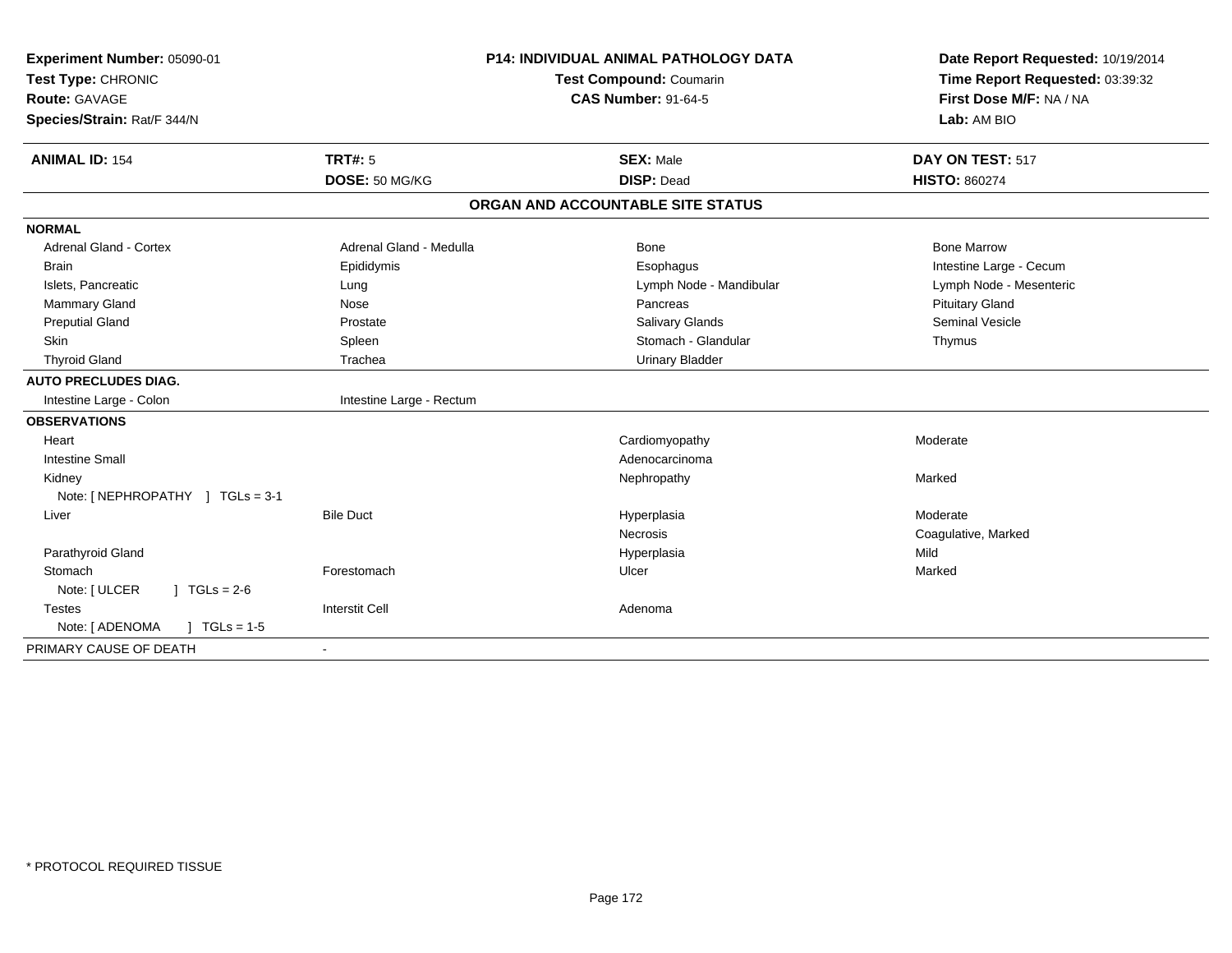| Experiment Number: 05090-01<br>Test Type: CHRONIC<br><b>Route: GAVAGE</b><br>Species/Strain: Rat/F 344/N | P14: INDIVIDUAL ANIMAL PATHOLOGY DATA<br>Test Compound: Coumarin<br><b>CAS Number: 91-64-5</b> |                                   | Date Report Requested: 10/19/2014<br>Time Report Requested: 03:39:32<br>First Dose M/F: NA / NA<br>Lab: AM BIO |
|----------------------------------------------------------------------------------------------------------|------------------------------------------------------------------------------------------------|-----------------------------------|----------------------------------------------------------------------------------------------------------------|
| <b>ANIMAL ID: 155</b>                                                                                    | TRT#: 5                                                                                        | <b>SEX: Male</b>                  | DAY ON TEST: 601                                                                                               |
|                                                                                                          | DOSE: 50 MG/KG                                                                                 | <b>DISP: Dead</b>                 | <b>HISTO: 860275</b>                                                                                           |
|                                                                                                          |                                                                                                | ORGAN AND ACCOUNTABLE SITE STATUS |                                                                                                                |
| <b>NORMAL</b>                                                                                            |                                                                                                |                                   |                                                                                                                |
| Adrenal Gland - Cortex                                                                                   | Adrenal Gland - Medulla                                                                        | Bone                              | <b>Bone Marrow</b>                                                                                             |
| <b>Brain</b>                                                                                             | Epididymis                                                                                     | Esophagus                         | Intestine Large - Cecum                                                                                        |
| Intestine Large - Colon                                                                                  | Intestine Large - Rectum                                                                       | Intestine Small - Duodenum        | Intestine Small - Ileum                                                                                        |
| Intestine Small - Jejunum                                                                                | Islets, Pancreatic                                                                             | Lung                              | Lymph Node - Mandibular                                                                                        |
| Lymph Node - Mesenteric                                                                                  | Mammary Gland                                                                                  | Nose                              | Pancreas                                                                                                       |
| <b>Pituitary Gland</b>                                                                                   | <b>Preputial Gland</b>                                                                         | Salivary Glands                   | <b>Seminal Vesicle</b>                                                                                         |
| Skin                                                                                                     | Spleen                                                                                         | Thymus                            | <b>Thyroid Gland</b>                                                                                           |
| <b>Urinary Bladder</b>                                                                                   |                                                                                                |                                   |                                                                                                                |
| <b>OBSERVATIONS</b>                                                                                      |                                                                                                |                                   |                                                                                                                |
| Heart                                                                                                    |                                                                                                | Cardiomyopathy                    | Mild                                                                                                           |
| Kidney                                                                                                   |                                                                                                | Nephropathy                       | Marked                                                                                                         |
| [Nephropathy TGLS = 3-1]                                                                                 |                                                                                                |                                   |                                                                                                                |
| Liver                                                                                                    |                                                                                                | Fibrosis                          | Minimal                                                                                                        |
|                                                                                                          | <b>Bile Duct</b>                                                                               | Hyperplasia                       | Moderate                                                                                                       |
|                                                                                                          |                                                                                                | Necrosis                          | Coagulative, Minimal                                                                                           |
| Parathyroid Gland                                                                                        |                                                                                                | Hyperplasia                       | Moderate                                                                                                       |
| Note: [HYPERPLASIA ] TGLs = 1-9                                                                          |                                                                                                |                                   |                                                                                                                |
| Prostate                                                                                                 |                                                                                                | Inflammation                      | Suppurative, Moderate                                                                                          |
| Stomach                                                                                                  | Forestomach                                                                                    | Inflammation                      | Chronic, Mild                                                                                                  |
|                                                                                                          | Glandular                                                                                      | Mineralization                    | Mild                                                                                                           |
| Note: [INFLAMMATION ] TGLs = 4-6                                                                         |                                                                                                |                                   |                                                                                                                |
| Note: [MINERALIZATION ] TGLs = 5-6                                                                       |                                                                                                |                                   |                                                                                                                |
| <b>Testes</b>                                                                                            | <b>Interstit Cell</b>                                                                          | Adenoma                           |                                                                                                                |
| Note: [ ADENOMA<br>$1 TGLs = 2-5$                                                                        |                                                                                                |                                   |                                                                                                                |
| Trachea                                                                                                  |                                                                                                | Inflammation                      | Suppurative, Mild                                                                                              |
| PRIMARY CAUSE OF DEATH                                                                                   | $\overline{\phantom{a}}$                                                                       |                                   |                                                                                                                |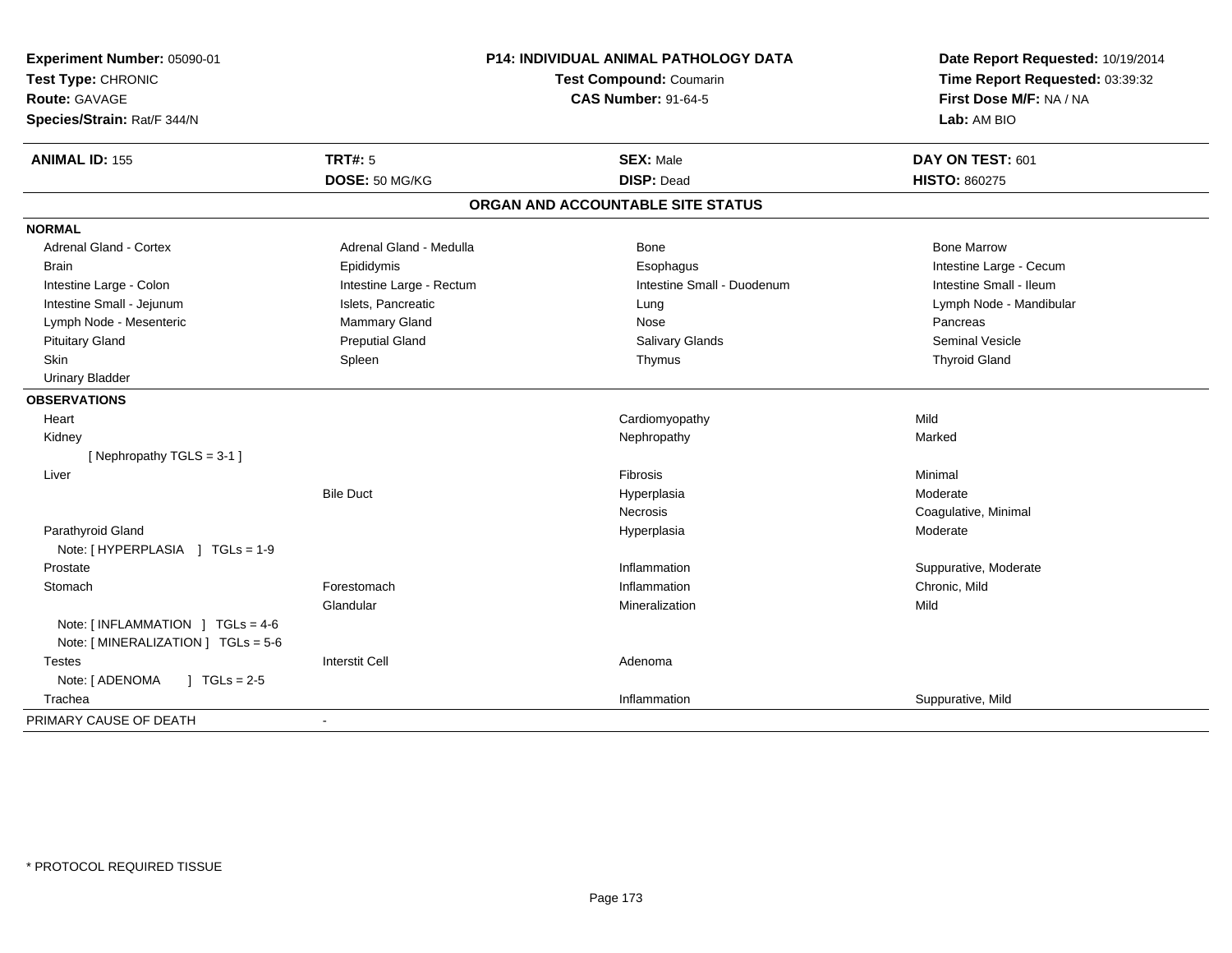| Experiment Number: 05090-01<br>Test Type: CHRONIC<br><b>Route: GAVAGE</b><br>Species/Strain: Rat/F 344/N |                            | <b>P14: INDIVIDUAL ANIMAL PATHOLOGY DATA</b><br><b>Test Compound: Coumarin</b><br><b>CAS Number: 91-64-5</b> | Date Report Requested: 10/19/2014<br>Time Report Requested: 03:39:32<br>First Dose M/F: NA / NA<br>Lab: AM BIO |
|----------------------------------------------------------------------------------------------------------|----------------------------|--------------------------------------------------------------------------------------------------------------|----------------------------------------------------------------------------------------------------------------|
| <b>ANIMAL ID: 156</b>                                                                                    | <b>TRT#: 5</b>             | <b>SEX: Male</b>                                                                                             | DAY ON TEST: 645                                                                                               |
|                                                                                                          | DOSE: 50 MG/KG             | <b>DISP: Moribund</b>                                                                                        | <b>HISTO: 860276</b>                                                                                           |
|                                                                                                          |                            | ORGAN AND ACCOUNTABLE SITE STATUS                                                                            |                                                                                                                |
| <b>NORMAL</b>                                                                                            |                            |                                                                                                              |                                                                                                                |
| Adrenal Gland - Cortex                                                                                   | <b>Bone</b>                | <b>Bone Marrow</b>                                                                                           | <b>Brain</b>                                                                                                   |
| Epididymis                                                                                               | Esophagus                  | Intestine Large - Cecum                                                                                      | Intestine Large - Colon                                                                                        |
| Intestine Large - Rectum                                                                                 | Intestine Small - Duodenum | Intestine Small - Ileum                                                                                      | Intestine Small - Jejunum                                                                                      |
| Islets, Pancreatic                                                                                       | Lung                       | Lymph Node - Mandibular                                                                                      | Lymph Node - Mesenteric                                                                                        |
| <b>Mammary Gland</b>                                                                                     | Pancreas                   | Prostate                                                                                                     | <b>Salivary Glands</b>                                                                                         |
| Seminal Vesicle                                                                                          | Spleen                     | Thymus                                                                                                       | Trachea                                                                                                        |
| <b>Urinary Bladder</b>                                                                                   |                            |                                                                                                              |                                                                                                                |
| <b>OBSERVATIONS</b>                                                                                      |                            |                                                                                                              |                                                                                                                |
| <b>Adrenal Gland</b>                                                                                     | Medulla                    | Pheochromocytoma Benign                                                                                      |                                                                                                                |
| Heart                                                                                                    |                            | Cardiomyopathy                                                                                               | Moderate                                                                                                       |
| Kidney                                                                                                   |                            | Nephropathy                                                                                                  | Marked                                                                                                         |
| Note: [NEPHROPATHY ] TGLs = 6-1                                                                          |                            |                                                                                                              |                                                                                                                |
| Liver                                                                                                    |                            | <b>Cytologic Alterations</b>                                                                                 | Mild                                                                                                           |
|                                                                                                          |                            | <b>Fibrosis</b>                                                                                              | Mild                                                                                                           |
|                                                                                                          | <b>Bile Duct</b>           | Hyperplasia                                                                                                  | Mild                                                                                                           |
|                                                                                                          |                            | Necrosis                                                                                                     | Coagulative, Mild                                                                                              |
| Nose                                                                                                     |                            | Inflammation                                                                                                 | Suppurative, Minimal                                                                                           |
| Parathyroid Gland                                                                                        |                            | Hyperplasia                                                                                                  | Mild                                                                                                           |
| Note: [HYPERPLASIA ] TGLs = 8-9                                                                          |                            |                                                                                                              |                                                                                                                |
| <b>Pituitary Gland</b>                                                                                   | Pars Distalis              | Adenoma                                                                                                      |                                                                                                                |
| <b>Preputial Gland</b>                                                                                   |                            | Inflammation                                                                                                 | Suppurative, Marked                                                                                            |
| Note: [INFLAMMATION ] TGLs = 2-13,3-13                                                                   |                            |                                                                                                              |                                                                                                                |
| Skin                                                                                                     |                            | Inflammation                                                                                                 | Suppurative, Mild                                                                                              |
| Note: [INFLAMMATION ] TGLs = 4-13                                                                        |                            |                                                                                                              |                                                                                                                |
| Stomach                                                                                                  | Forestomach                | Ulcer                                                                                                        | Marked                                                                                                         |
|                                                                                                          | Glandular                  | Ulcer                                                                                                        | Mild                                                                                                           |
| Note: [ ULCER<br>$1 TGLs = 9-6$                                                                          |                            |                                                                                                              |                                                                                                                |
| Note: [ ULCER<br>$J \cdot TGLs = 7-6$                                                                    |                            |                                                                                                              |                                                                                                                |
| <b>Testes</b>                                                                                            | <b>Interstit Cell</b>      | Adenoma                                                                                                      |                                                                                                                |
| Note: [ ADENOMA<br>$1 TGLs = 5.5$                                                                        |                            |                                                                                                              |                                                                                                                |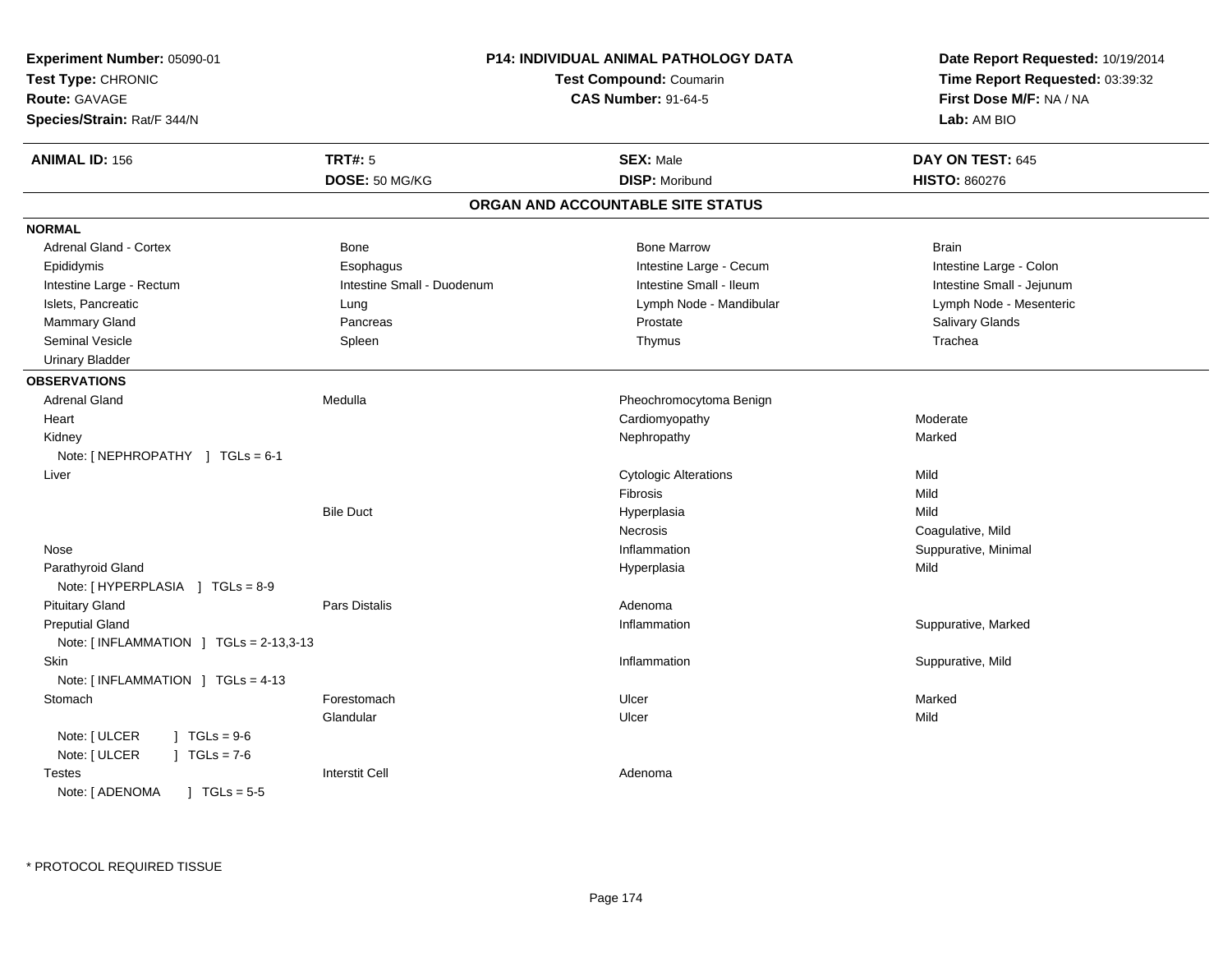| Experiment Number: 05090-01 | <b>P14: INDIVIDUAL ANIMAL PATHOLOGY DATA</b> |                                   | Date Report Requested: 10/19/2014 |  |
|-----------------------------|----------------------------------------------|-----------------------------------|-----------------------------------|--|
| Test Type: CHRONIC          |                                              | <b>Test Compound: Coumarin</b>    | Time Report Requested: 03:39:32   |  |
| <b>Route: GAVAGE</b>        |                                              | <b>CAS Number: 91-64-5</b>        | First Dose M/F: NA / NA           |  |
| Species/Strain: Rat/F 344/N |                                              |                                   | <b>Lab:</b> AM BIO                |  |
| <b>ANIMAL ID: 156</b>       | TRT#: 5                                      | <b>SEX: Male</b>                  | <b>DAY ON TEST: 645</b>           |  |
|                             | <b>DOSE: 50 MG/KG</b>                        | <b>DISP: Moribund</b>             | <b>HISTO: 860276</b>              |  |
|                             |                                              | ORGAN AND ACCOUNTABLE SITE STATUS |                                   |  |
| <b>Thyroid Gland</b>        | C Cell                                       | Hyperplasia                       | Mild                              |  |
| PRIMARY CAUSE OF DEATH      |                                              |                                   |                                   |  |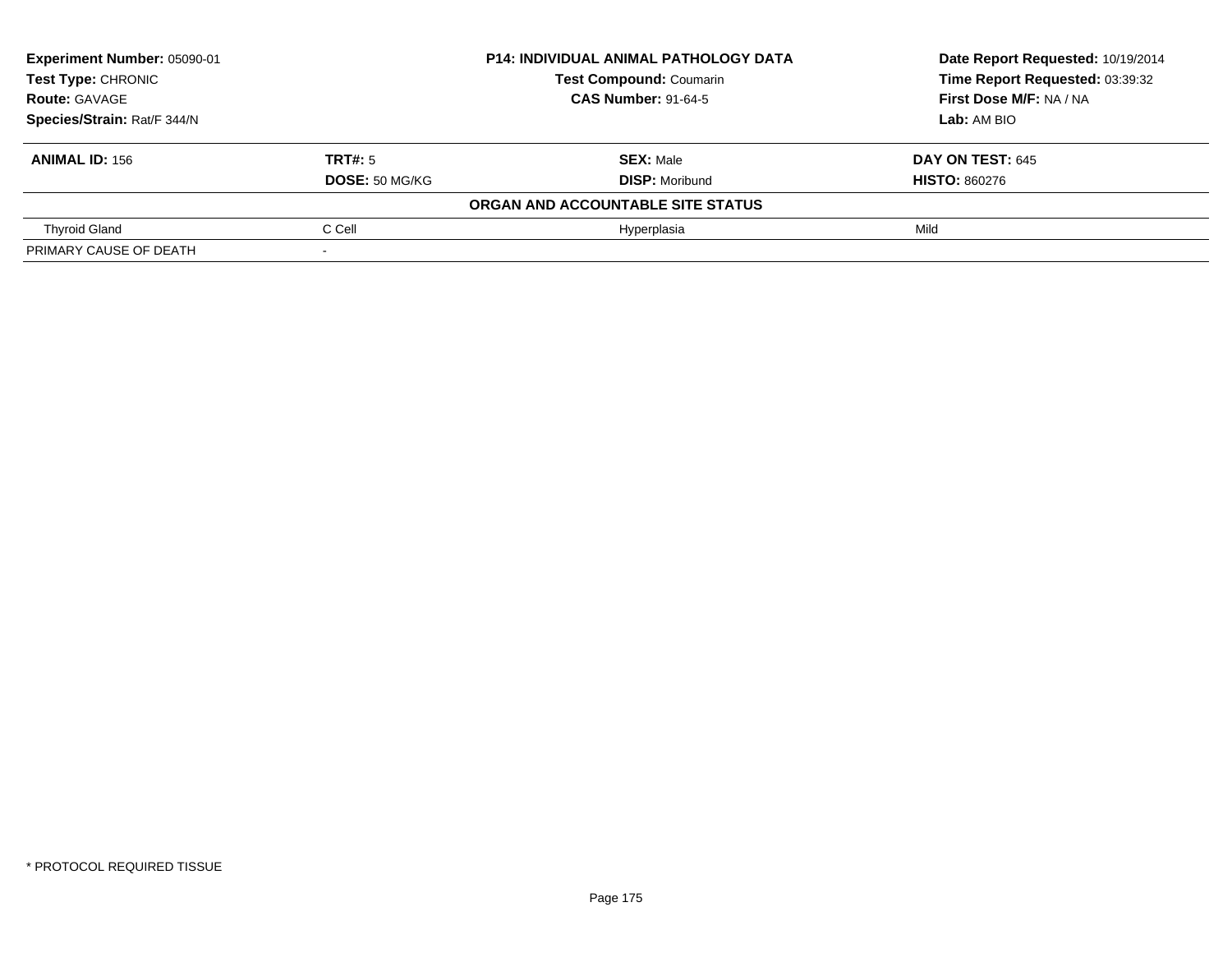| Experiment Number: 05090-01<br>Test Type: CHRONIC |                       | P14: INDIVIDUAL ANIMAL PATHOLOGY DATA | Date Report Requested: 10/19/2014<br>Time Report Requested: 03:39:32 |
|---------------------------------------------------|-----------------------|---------------------------------------|----------------------------------------------------------------------|
|                                                   |                       | Test Compound: Coumarin               |                                                                      |
| Route: GAVAGE                                     |                       | <b>CAS Number: 91-64-5</b>            | First Dose M/F: NA / NA                                              |
| Species/Strain: Rat/F 344/N                       |                       |                                       | Lab: AM BIO                                                          |
| <b>ANIMAL ID: 157</b>                             | <b>TRT#:</b> 5        | <b>SEX: Male</b>                      | DAY ON TEST: 455                                                     |
|                                                   | DOSE: 50 MG/KG        | <b>DISP: Interval Sacrifice</b>       | <b>HISTO: 860277</b>                                                 |
| <b>OBSERVATIONS</b>                               |                       |                                       |                                                                      |
| Kidney                                            | <b>Renal Tubule</b>   | Adenoma                               |                                                                      |
|                                                   |                       | Nephropathy                           | Mild                                                                 |
| Liver                                             | Hepatocyte            | Degeneration                          | Granular, Minimal                                                    |
|                                                   |                       | <b>Fatty Change</b>                   | Minimal                                                              |
|                                                   | <b>Bile Duct</b>      | Hyperplasia                           | Mild                                                                 |
| Mesentery                                         | Fat                   | <b>Necrosis</b>                       | Coagulative, Moderate                                                |
| Note: [ NECROSIS<br>$\vert$ TGLs = 1-13           |                       |                                       |                                                                      |
| <b>Pituitary Gland</b>                            | Pars Distalis         | Adenoma                               |                                                                      |
| [Adenoma TGLS = $3-4$ ]                           |                       |                                       |                                                                      |
| Spleen                                            |                       | <b>Fibrosis</b>                       | Mild                                                                 |
| $J \text{ TGLs} = 4-2$<br>Note: [ FIBROSIS        |                       |                                       |                                                                      |
| <b>Testes</b>                                     | <b>Interstit Cell</b> | Adenoma                               |                                                                      |
| [Adenoma TGLS = $2-5$ ]                           |                       |                                       |                                                                      |
| PRIMARY CAUSE OF DEATH                            |                       |                                       |                                                                      |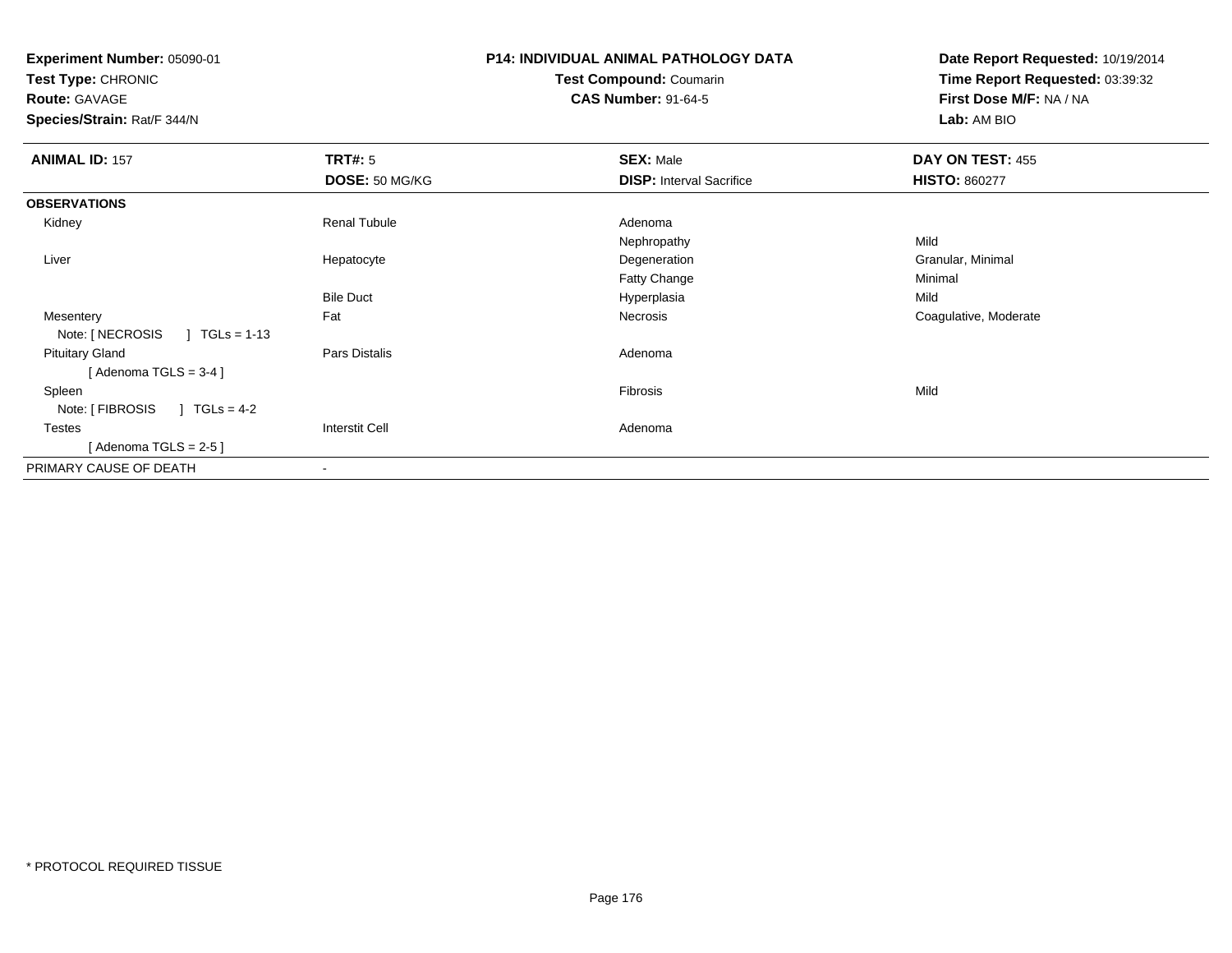| Experiment Number: 05090-01                                                 |                                | P14: INDIVIDUAL ANIMAL PATHOLOGY DATA | Date Report Requested: 10/19/2014 |
|-----------------------------------------------------------------------------|--------------------------------|---------------------------------------|-----------------------------------|
| Test Type: CHRONIC                                                          | <b>Test Compound: Coumarin</b> |                                       | Time Report Requested: 03:39:32   |
| <b>Route: GAVAGE</b>                                                        |                                | <b>CAS Number: 91-64-5</b>            | First Dose M/F: NA / NA           |
| Species/Strain: Rat/F 344/N                                                 |                                |                                       | Lab: AM BIO                       |
| <b>ANIMAL ID: 158</b>                                                       | <b>TRT#: 5</b>                 | <b>SEX: Male</b>                      | DAY ON TEST: 694                  |
|                                                                             | DOSE: 50 MG/KG                 | <b>DISP: Moribund</b>                 | <b>HISTO: 860278</b>              |
|                                                                             |                                | ORGAN AND ACCOUNTABLE SITE STATUS     |                                   |
| <b>NORMAL</b>                                                               |                                |                                       |                                   |
| Adrenal Gland - Cortex                                                      | Adrenal Gland - Medulla        | Bone                                  | <b>Bone Marrow</b>                |
| <b>Brain</b>                                                                | Epididymis                     | Esophagus                             | Intestine Large - Cecum           |
| Intestine Large - Colon                                                     | Intestine Large - Rectum       | Intestine Small - Duodenum            | Intestine Small - Ileum           |
| Intestine Small - Jejunum                                                   | Islets, Pancreatic             | Lung                                  | Lymph Node - Mesenteric           |
| Mammary Gland                                                               | Pancreas                       | <b>Pituitary Gland</b>                | <b>Preputial Gland</b>            |
| Prostate                                                                    | Salivary Glands                | <b>Seminal Vesicle</b>                | Stomach - Forestomach             |
| Stomach - Glandular                                                         | Thymus                         | <b>Thyroid Gland</b>                  | Trachea                           |
| <b>Urinary Bladder</b>                                                      |                                |                                       |                                   |
| <b>OBSERVATIONS</b>                                                         |                                |                                       |                                   |
| Heart                                                                       |                                | Cardiomyopathy                        | Mild                              |
| Kidney                                                                      |                                | Nephropathy                           | Marked                            |
| [Nephropathy TGLS = 3-1]                                                    |                                |                                       |                                   |
| Liver                                                                       | <b>Bile Duct</b>               | Hyperplasia                           | Moderate                          |
| Lymph Node                                                                  | Mandibular                     | Hyperplasia                           | Lymphoid, Moderate                |
| Note: [HYPERPLASIA ] TGLs = 1-9                                             |                                |                                       |                                   |
| Nose                                                                        |                                | Inflammation                          | Suppurative, Mild                 |
| Parathyroid Gland                                                           |                                | Hyperplasia                           | Mild                              |
| Skin                                                                        |                                | Acanthosis                            | Moderate                          |
|                                                                             |                                | Hyperkeratosis                        | Mild                              |
|                                                                             |                                | Inflammation                          | Suppurative, Mild                 |
| Note: $[INFLAMMATION ] TGLs = 4-14$<br>Note: [ HYPERKERATOSIS ] TGLs = 4-14 |                                |                                       |                                   |
| Note: [ACANTHOSIS ] TGLs = 4-14                                             |                                |                                       |                                   |
| Spleen                                                                      |                                | Hyperplasia                           | Lymphoid, Moderate                |
| Note: [HYPERPLASIA ] TGLs = 2-13                                            |                                |                                       |                                   |
| <b>Testes</b>                                                               | <b>Interstit Cell</b>          | Adenoma                               |                                   |
| Note: [ ADENOMA<br>$\sqrt{ }$ TGLs = 5-5                                    |                                |                                       |                                   |
| PRIMARY CAUSE OF DEATH                                                      | $\blacksquare$                 |                                       |                                   |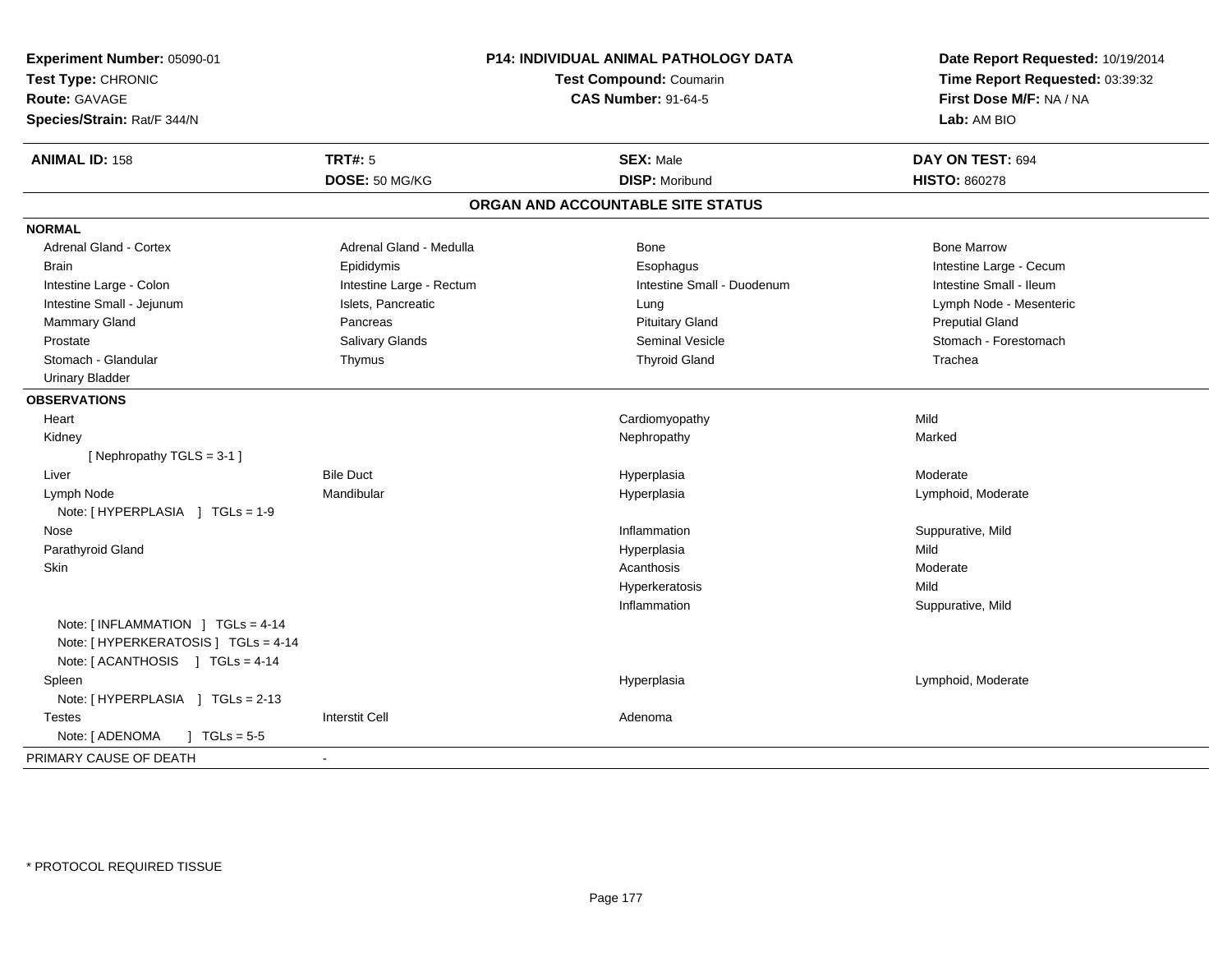| Experiment Number: 05090-01<br>Test Type: CHRONIC<br>Route: GAVAGE<br>Species/Strain: Rat/F 344/N | P14: INDIVIDUAL ANIMAL PATHOLOGY DATA<br>Test Compound: Coumarin<br><b>CAS Number: 91-64-5</b> |                                   | Date Report Requested: 10/19/2014<br>Time Report Requested: 03:39:32<br>First Dose M/F: NA / NA<br>Lab: AM BIO |
|---------------------------------------------------------------------------------------------------|------------------------------------------------------------------------------------------------|-----------------------------------|----------------------------------------------------------------------------------------------------------------|
| <b>ANIMAL ID: 159</b>                                                                             | <b>TRT#: 5</b>                                                                                 | <b>SEX: Male</b>                  | DAY ON TEST: 545                                                                                               |
|                                                                                                   | DOSE: 50 MG/KG                                                                                 | <b>DISP: Moribund</b>             | <b>HISTO: 860279</b>                                                                                           |
|                                                                                                   |                                                                                                | ORGAN AND ACCOUNTABLE SITE STATUS |                                                                                                                |
| <b>NORMAL</b>                                                                                     |                                                                                                |                                   |                                                                                                                |
| <b>Adrenal Gland - Cortex</b>                                                                     | Adrenal Gland - Medulla                                                                        | Bone                              | <b>Bone Marrow</b>                                                                                             |
| <b>Brain</b>                                                                                      | Epididymis                                                                                     | Esophagus                         | Heart                                                                                                          |
| Intestine Large - Cecum                                                                           | Intestine Large - Colon                                                                        | Intestine Large - Rectum          | Intestine Small - Duodenum                                                                                     |
| Intestine Small - Ileum                                                                           | Intestine Small - Jejunum                                                                      | Islets. Pancreatic                | Lung                                                                                                           |
| Lymph Node - Mandibular                                                                           | Lymph Node - Mesenteric                                                                        | Mammary Gland                     | Pancreas                                                                                                       |
| Parathyroid Gland                                                                                 | <b>Preputial Gland</b>                                                                         | Prostate                          | Salivary Glands                                                                                                |
| <b>Seminal Vesicle</b>                                                                            | Skin                                                                                           | Spleen                            | Thymus                                                                                                         |
| <b>Thyroid Gland</b>                                                                              | Trachea                                                                                        | <b>Urinary Bladder</b>            |                                                                                                                |
| <b>OBSERVATIONS</b>                                                                               |                                                                                                |                                   |                                                                                                                |
| Eye                                                                                               |                                                                                                | Squamous Cell Papilloma           |                                                                                                                |
| Note: [ PAPILLOMA SQUA ] TGLs = 2-8                                                               |                                                                                                |                                   |                                                                                                                |
| Kidney                                                                                            |                                                                                                | Nephropathy                       | Marked                                                                                                         |
| Note: [NEPHROPATHY ] TGLs = 3-1                                                                   |                                                                                                |                                   |                                                                                                                |
| Liver                                                                                             |                                                                                                | <b>Cytologic Alterations</b>      | Minimal                                                                                                        |
|                                                                                                   |                                                                                                | Fibrosis                          | Mild                                                                                                           |
|                                                                                                   | <b>Bile Duct</b>                                                                               | Hyperplasia                       | Minimal                                                                                                        |
|                                                                                                   |                                                                                                | <b>Necrosis</b>                   | Coagulative, Mild                                                                                              |
| Nose                                                                                              |                                                                                                | Inflammation                      | Suppurative, Mild                                                                                              |
| <b>Pituitary Gland</b>                                                                            | Pars Distalis                                                                                  | Adenoma                           |                                                                                                                |
| Stomach                                                                                           | Forestomach                                                                                    | Ulcer                             | Moderate                                                                                                       |
| Note: [ ULCER<br>$\sqrt{1}$ TGLs = 4-6,5-6                                                        |                                                                                                |                                   |                                                                                                                |
| <b>Testes</b>                                                                                     | <b>Interstit Cell</b>                                                                          | Adenoma                           |                                                                                                                |
| Note: [ ADENOMA<br>$\sqrt{ }$ TGLs = 1-5                                                          |                                                                                                |                                   |                                                                                                                |
| PRIMARY CAUSE OF DEATH                                                                            |                                                                                                |                                   |                                                                                                                |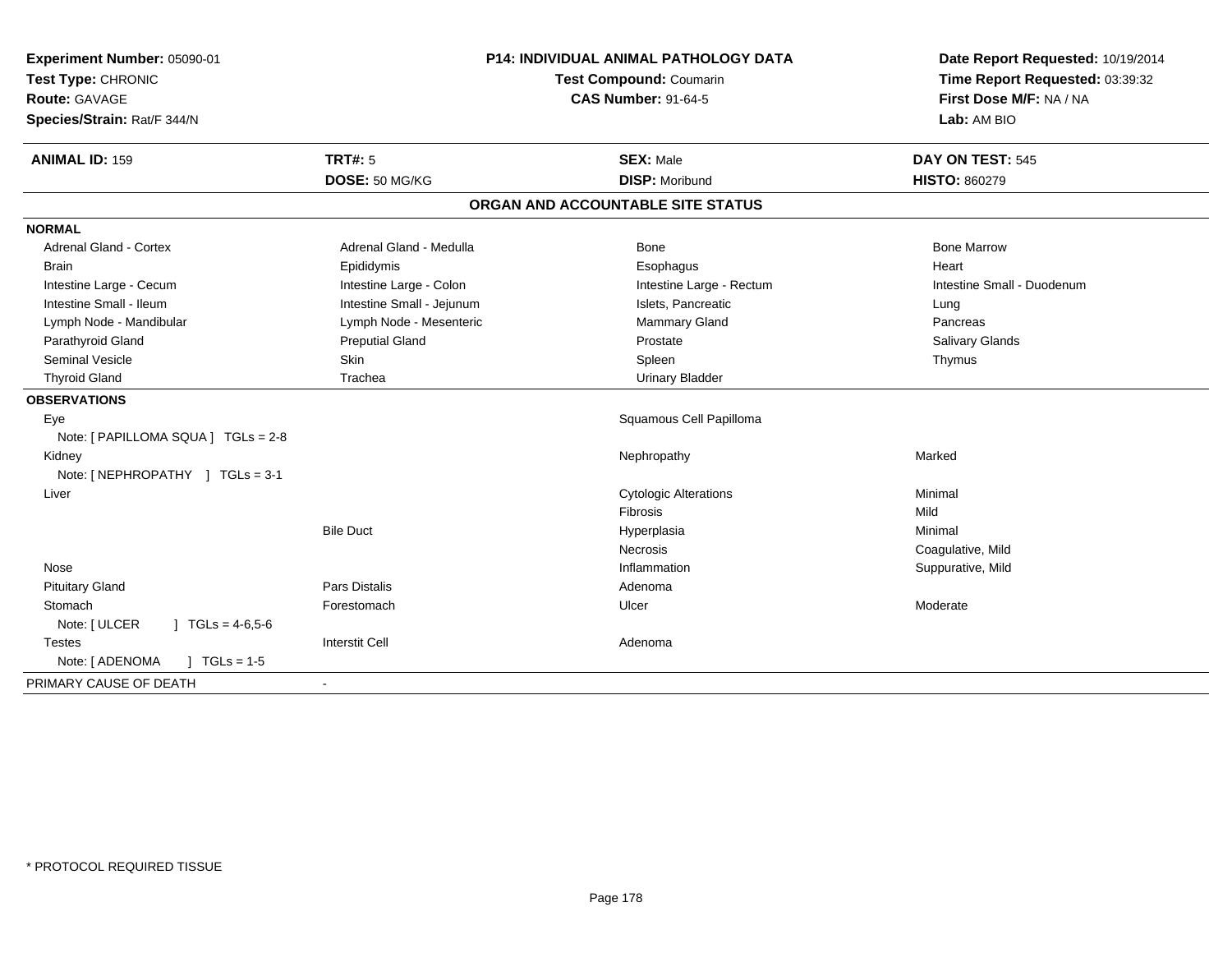| Experiment Number: 05090-01              |                          | P14: INDIVIDUAL ANIMAL PATHOLOGY DATA | Date Report Requested: 10/19/2014 |
|------------------------------------------|--------------------------|---------------------------------------|-----------------------------------|
| Test Type: CHRONIC                       | Test Compound: Coumarin  |                                       | Time Report Requested: 03:39:32   |
| <b>Route: GAVAGE</b>                     |                          | <b>CAS Number: 91-64-5</b>            | First Dose M/F: NA / NA           |
| Species/Strain: Rat/F 344/N              |                          |                                       | Lab: AM BIO                       |
| <b>ANIMAL ID: 160</b>                    | <b>TRT#: 5</b>           | <b>SEX: Male</b>                      | DAY ON TEST: 506                  |
|                                          | DOSE: 50 MG/KG           | <b>DISP: Moribund</b>                 | <b>HISTO: 860280</b>              |
|                                          |                          | ORGAN AND ACCOUNTABLE SITE STATUS     |                                   |
| <b>NORMAL</b>                            |                          |                                       |                                   |
| <b>Adrenal Gland - Cortex</b>            | <b>Bone</b>              | <b>Bone Marrow</b>                    | <b>Brain</b>                      |
| Epididymis                               | Esophagus                | Intestine Large - Cecum               | Intestine Large - Colon           |
| Intestine Large - Rectum                 | Intestine Small - Ileum  | Intestine Small - Jejunum             | Islets, Pancreatic                |
| Lung                                     | Lymph Node - Mandibular  | Lymph Node - Mesenteric               | Mammary Gland                     |
| Nose                                     | <b>Preputial Gland</b>   | Prostate                              | Salivary Glands                   |
| Seminal Vesicle                          | Skin                     | Spleen                                | Thymus                            |
| <b>Thyroid Gland</b>                     | Trachea                  | <b>Urinary Bladder</b>                |                                   |
| <b>OBSERVATIONS</b>                      |                          |                                       |                                   |
| <b>Adrenal Gland</b>                     | Medulla                  | Pheochromocytoma Benign               |                                   |
| Heart                                    |                          | Cardiomyopathy                        | Mild                              |
| <b>Intestine Small</b>                   | Duodenum                 | Ulcer                                 | Mild                              |
| Kidney                                   |                          | Nephropathy                           | Marked                            |
| Note: [NEPHROPATHY ] TGLs = 2-1          |                          |                                       |                                   |
| Liver                                    |                          | Fibrosis                              | Minimal                           |
|                                          | <b>Bile Duct</b>         | Hyperplasia                           | Mild                              |
|                                          |                          | Necrosis                              | Coagulative, Mild                 |
| Pancreas                                 |                          | Fibrosis                              | Mild                              |
| Parathyroid Gland                        |                          | Hyperplasia                           | Moderate                          |
| <b>Pituitary Gland</b>                   | <b>Pars Distalis</b>     | Adenoma                               |                                   |
| Stomach                                  | Forestomach              | Ulcer                                 | Moderate                          |
|                                          | Glandular                | Ulcer                                 | Mild                              |
| Note: [ ULCER<br>$TGLs = 4-13$           |                          |                                       |                                   |
| Note: [ ULCER<br>$TGLs = 3-13$           |                          |                                       |                                   |
| <b>Testes</b>                            | <b>Interstit Cell</b>    | Adenoma                               |                                   |
| Note: [ ADENOMA<br>$\sqrt{ }$ TGLs = 1-5 |                          |                                       |                                   |
| PRIMARY CAUSE OF DEATH                   | $\overline{\phantom{a}}$ |                                       |                                   |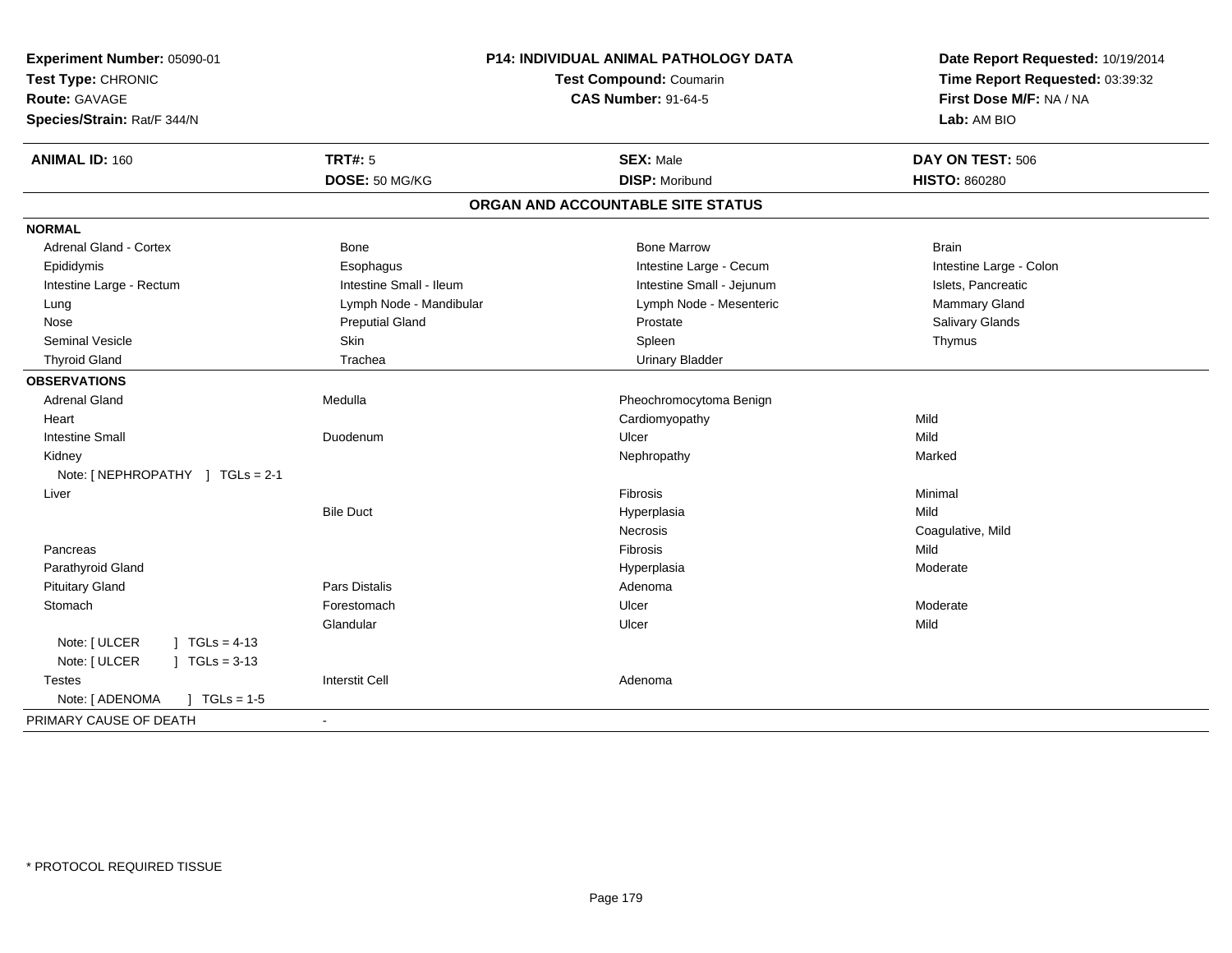| <b>P14: INDIVIDUAL ANIMAL PATHOLOGY DATA</b><br>Experiment Number: 05090-01<br>Test Compound: Coumarin<br><b>Test Type: CHRONIC</b><br><b>CAS Number: 91-64-5</b><br><b>Route: GAVAGE</b><br>Species/Strain: Rat/F 344/N |                       | Date Report Requested: 10/19/2014<br>Time Report Requested: 03:39:32<br>First Dose M/F: NA / NA<br>Lab: AM BIO |                         |
|--------------------------------------------------------------------------------------------------------------------------------------------------------------------------------------------------------------------------|-----------------------|----------------------------------------------------------------------------------------------------------------|-------------------------|
| <b>ANIMAL ID: 161</b>                                                                                                                                                                                                    | <b>TRT#: 5</b>        | <b>SEX: Male</b>                                                                                               | <b>DAY ON TEST: 456</b> |
|                                                                                                                                                                                                                          | DOSE: 50 MG/KG        | <b>DISP:</b> Interval Sacrifice                                                                                | <b>HISTO: 860281</b>    |
| <b>OBSERVATIONS</b>                                                                                                                                                                                                      |                       |                                                                                                                |                         |
| Kidney                                                                                                                                                                                                                   |                       | Nephropathy                                                                                                    | Mild                    |
| Liver                                                                                                                                                                                                                    | Hepatocyte            | Degeneration                                                                                                   | Granular, Minimal       |
|                                                                                                                                                                                                                          |                       | <b>Fatty Change</b>                                                                                            | Minimal                 |
|                                                                                                                                                                                                                          | <b>Bile Duct</b>      | Hyperplasia                                                                                                    | Mild                    |
| <b>Testes</b>                                                                                                                                                                                                            | <b>Interstit Cell</b> | Adenoma                                                                                                        |                         |
| [Adenoma TGLS = 2-5,1-5]                                                                                                                                                                                                 |                       |                                                                                                                |                         |
| PRIMARY CAUSE OF DEATH                                                                                                                                                                                                   |                       |                                                                                                                |                         |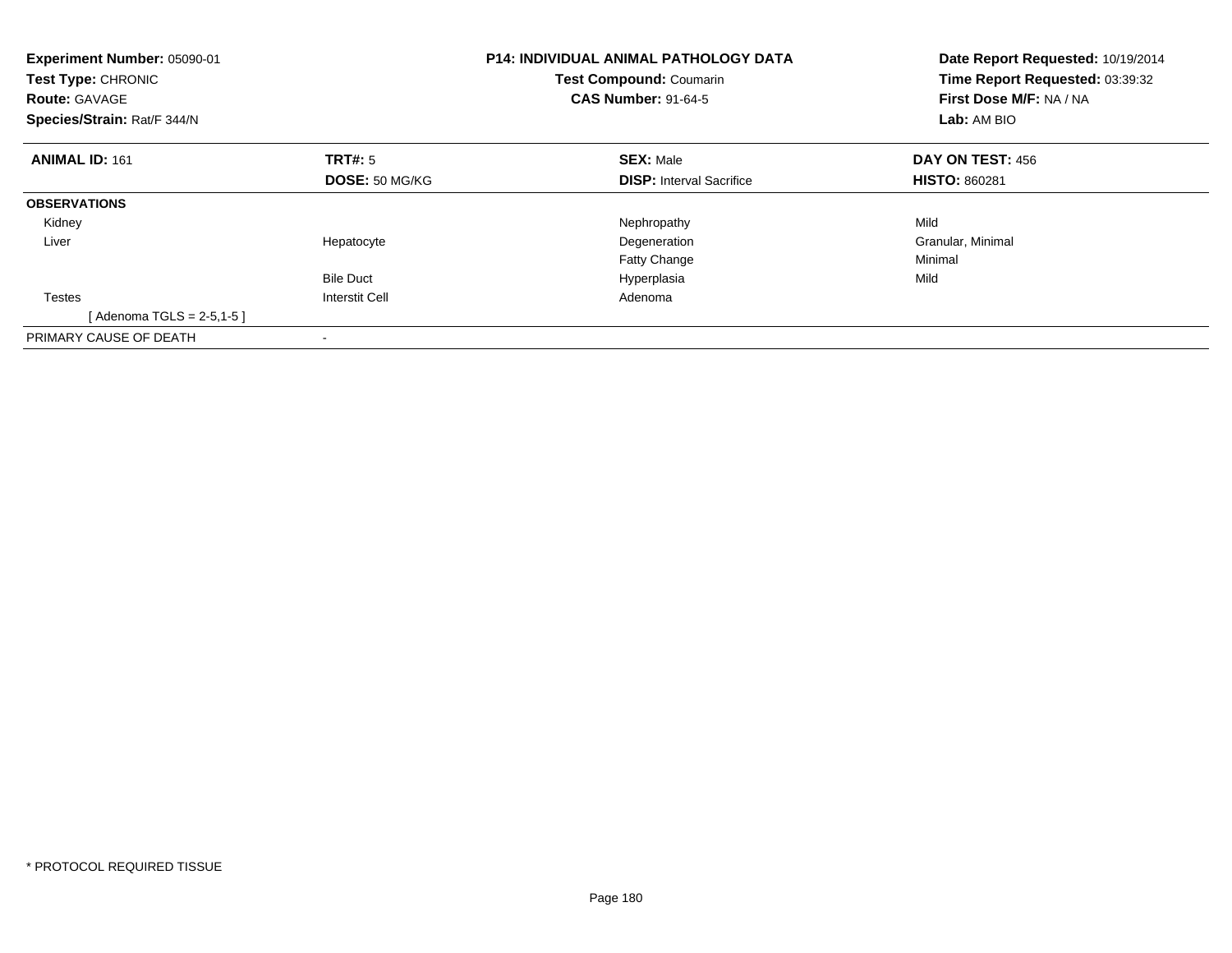| Experiment Number: 05090-01<br>Test Type: CHRONIC<br><b>Route: GAVAGE</b><br>Species/Strain: Rat/F 344/N | P14: INDIVIDUAL ANIMAL PATHOLOGY DATA<br>Test Compound: Coumarin<br><b>CAS Number: 91-64-5</b> |                                   | Date Report Requested: 10/19/2014<br>Time Report Requested: 03:39:32<br>First Dose M/F: NA / NA<br>Lab: AM BIO |
|----------------------------------------------------------------------------------------------------------|------------------------------------------------------------------------------------------------|-----------------------------------|----------------------------------------------------------------------------------------------------------------|
| <b>ANIMAL ID: 162</b>                                                                                    | <b>TRT#: 5</b>                                                                                 | <b>SEX: Male</b>                  | DAY ON TEST: 643                                                                                               |
|                                                                                                          | DOSE: 50 MG/KG                                                                                 | <b>DISP: Moribund</b>             | <b>HISTO: 860282</b>                                                                                           |
|                                                                                                          |                                                                                                | ORGAN AND ACCOUNTABLE SITE STATUS |                                                                                                                |
| <b>NORMAL</b>                                                                                            |                                                                                                |                                   |                                                                                                                |
| <b>Adrenal Gland - Cortex</b>                                                                            | Adrenal Gland - Medulla                                                                        | Bone                              | <b>Bone Marrow</b>                                                                                             |
| <b>Brain</b>                                                                                             | Epididymis                                                                                     | Esophagus                         | Intestine Large - Cecum                                                                                        |
| Intestine Large - Rectum                                                                                 | Intestine Small - Duodenum                                                                     | Intestine Small - Ileum           | Intestine Small - Jejunum                                                                                      |
| Islets, Pancreatic                                                                                       | Lung                                                                                           | Lymph Node - Mesenteric           | Mammary Gland                                                                                                  |
| Pancreas                                                                                                 | <b>Preputial Gland</b>                                                                         | Prostate                          | Salivary Glands                                                                                                |
| <b>Seminal Vesicle</b>                                                                                   | <b>Skin</b>                                                                                    | Spleen                            | Thymus                                                                                                         |
| <b>Thyroid Gland</b>                                                                                     | Trachea                                                                                        | <b>Urinary Bladder</b>            |                                                                                                                |
| <b>MISSING</b>                                                                                           |                                                                                                |                                   |                                                                                                                |
| Lymph Node - Mandibular                                                                                  |                                                                                                |                                   |                                                                                                                |
| <b>OBSERVATIONS</b>                                                                                      |                                                                                                |                                   |                                                                                                                |
| Heart                                                                                                    |                                                                                                | Cardiomyopathy                    | Moderate                                                                                                       |
| Intestine Large                                                                                          | Colon                                                                                          | Adenoma                           | Papillary                                                                                                      |
| Note: [ ADENOMA<br>] $TGLs = 4-13$                                                                       |                                                                                                |                                   |                                                                                                                |
| Kidney                                                                                                   |                                                                                                | Nephropathy                       | Marked                                                                                                         |
| [Nephropathy TGLS = 3-1]                                                                                 |                                                                                                |                                   |                                                                                                                |
| Liver                                                                                                    |                                                                                                | <b>Cytologic Alterations</b>      | Minimal                                                                                                        |
|                                                                                                          |                                                                                                | Fibrosis                          | Minimal                                                                                                        |
|                                                                                                          | <b>Bile Duct</b>                                                                               | Hyperplasia                       | Mild                                                                                                           |
| Nose                                                                                                     |                                                                                                | Fungus                            | Marked                                                                                                         |
|                                                                                                          |                                                                                                | Inflammation                      | Suppurative, Moderate                                                                                          |
| Note: FUNGUS IS ASPERGILLUS.                                                                             |                                                                                                |                                   |                                                                                                                |
| Parathyroid Gland                                                                                        |                                                                                                | Hyperplasia                       | Moderate                                                                                                       |
| <b>Pituitary Gland</b>                                                                                   | Pars Distalis                                                                                  | Adenoma                           |                                                                                                                |
| Stomach                                                                                                  | Glandular                                                                                      | Mineralization                    | Moderate                                                                                                       |
|                                                                                                          | Forestomach                                                                                    | Ulcer                             | Moderate                                                                                                       |
| <b>Testes</b>                                                                                            | <b>Interstit Cell</b>                                                                          | Adenoma                           |                                                                                                                |
| Note: [ ADENOMA<br>$JTCLS = 1-5,2-5$                                                                     |                                                                                                |                                   |                                                                                                                |
| PRIMARY CAUSE OF DEATH                                                                                   |                                                                                                |                                   |                                                                                                                |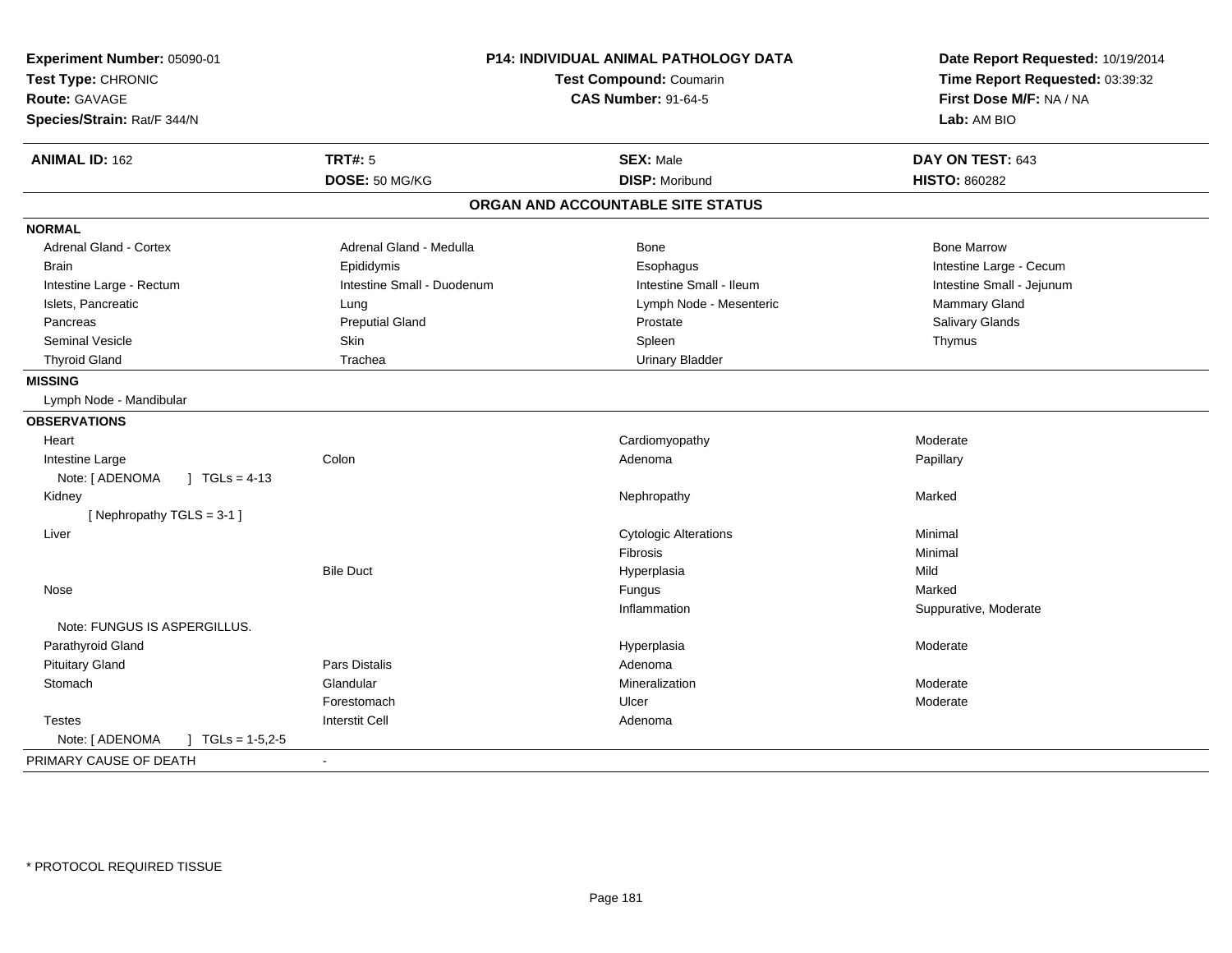| Experiment Number: 05090-01<br>Test Type: CHRONIC<br><b>Route: GAVAGE</b><br>Species/Strain: Rat/F 344/N | <b>P14: INDIVIDUAL ANIMAL PATHOLOGY DATA</b><br><b>Test Compound: Coumarin</b><br><b>CAS Number: 91-64-5</b> |                                           | Date Report Requested: 10/19/2014<br>Time Report Requested: 03:39:32<br>First Dose M/F: NA / NA<br>Lab: AM BIO |
|----------------------------------------------------------------------------------------------------------|--------------------------------------------------------------------------------------------------------------|-------------------------------------------|----------------------------------------------------------------------------------------------------------------|
| ANIMAL ID: 163                                                                                           | <b>TRT#: 5</b><br>DOSE: 50 MG/KG                                                                             | <b>SEX: Male</b><br><b>DISP: Moribund</b> | DAY ON TEST: 525<br><b>HISTO: 860283</b>                                                                       |
|                                                                                                          |                                                                                                              | ORGAN AND ACCOUNTABLE SITE STATUS         |                                                                                                                |
| <b>NORMAL</b>                                                                                            |                                                                                                              |                                           |                                                                                                                |
| <b>Adrenal Gland - Cortex</b>                                                                            | Adrenal Gland - Medulla                                                                                      | Bone                                      | <b>Bone Marrow</b>                                                                                             |
| <b>Brain</b>                                                                                             | Epididymis                                                                                                   | Esophagus                                 | Heart                                                                                                          |
| Intestine Large - Cecum                                                                                  | Intestine Large - Colon                                                                                      | Intestine Large - Rectum                  | Intestine Small - Duodenum                                                                                     |
| Intestine Small - Ileum                                                                                  | Intestine Small - Jejunum                                                                                    | Islets, Pancreatic                        | Lymph Node - Mandibular                                                                                        |
| Lymph Node - Mesenteric                                                                                  | Pancreas                                                                                                     | <b>Pituitary Gland</b>                    | <b>Preputial Gland</b>                                                                                         |
| Prostate                                                                                                 | Salivary Glands                                                                                              | Seminal Vesicle                           | Skin                                                                                                           |
| Spleen                                                                                                   | Stomach - Glandular                                                                                          | Thymus                                    | <b>Thyroid Gland</b>                                                                                           |
| Trachea                                                                                                  | <b>Urinary Bladder</b>                                                                                       |                                           |                                                                                                                |
| <b>MISSING</b>                                                                                           |                                                                                                              |                                           |                                                                                                                |
| Mammary Gland                                                                                            |                                                                                                              |                                           |                                                                                                                |
| <b>OBSERVATIONS</b>                                                                                      |                                                                                                              |                                           |                                                                                                                |
| Kidney                                                                                                   |                                                                                                              | Nephropathy                               | Marked                                                                                                         |
| Note: [NEPHROPATHY ] TGLs = 2-1                                                                          |                                                                                                              |                                           |                                                                                                                |
| Liver                                                                                                    |                                                                                                              | <b>Cytologic Alterations</b>              | Mild                                                                                                           |
|                                                                                                          |                                                                                                              | Fibrosis                                  | Mild                                                                                                           |
|                                                                                                          | <b>Bile Duct</b>                                                                                             | Hyperplasia                               | Minimal                                                                                                        |
|                                                                                                          |                                                                                                              | Necrosis                                  | Coagulative, Mild                                                                                              |
| Lung                                                                                                     | Alveolar Epith                                                                                               | Hyperplasia                               | Mild                                                                                                           |
| Nose                                                                                                     |                                                                                                              | Inflammation                              | Suppurative, Mild                                                                                              |
| Parathyroid Gland                                                                                        |                                                                                                              | Hyperplasia                               | Mild                                                                                                           |
| <b>Skeletal Muscle</b>                                                                                   |                                                                                                              | Inflammation                              | Chronic, Marked                                                                                                |
| Note: [INFLAMMATION ] TGLs = 4-13                                                                        |                                                                                                              |                                           |                                                                                                                |
| Stomach                                                                                                  | Forestomach                                                                                                  | Ulcer                                     | Moderate                                                                                                       |
| Note: [ ULCER<br>$1 TGLs = 3-6$                                                                          |                                                                                                              |                                           |                                                                                                                |
| <b>Testes</b>                                                                                            | <b>Interstit Cell</b>                                                                                        | Adenoma                                   |                                                                                                                |
| Note: [ ADENOMA<br>$\sqrt{1}$ TGLs = 1-5                                                                 |                                                                                                              |                                           |                                                                                                                |
| PRIMARY CAUSE OF DEATH                                                                                   |                                                                                                              |                                           |                                                                                                                |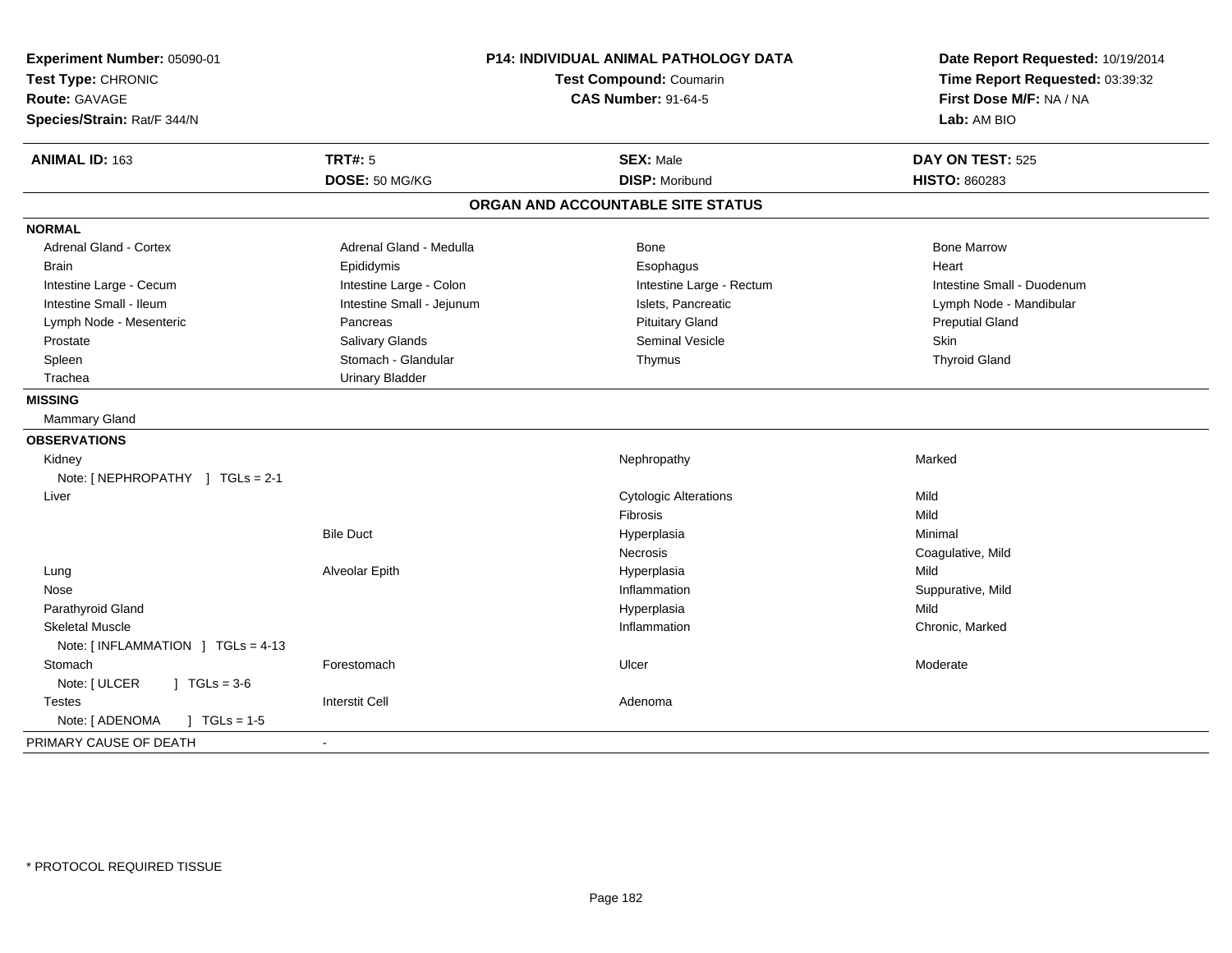| Experiment Number: 05090-01<br>Test Type: CHRONIC<br><b>Route: GAVAGE</b><br>Species/Strain: Rat/F 344/N |                       | <b>P14: INDIVIDUAL ANIMAL PATHOLOGY DATA</b><br><b>Test Compound: Coumarin</b><br><b>CAS Number: 91-64-5</b> | Date Report Requested: 10/19/2014<br>Time Report Requested: 03:39:32<br>First Dose M/F: NA / NA<br>Lab: AM BIO |
|----------------------------------------------------------------------------------------------------------|-----------------------|--------------------------------------------------------------------------------------------------------------|----------------------------------------------------------------------------------------------------------------|
| <b>ANIMAL ID: 164</b>                                                                                    | TRT#: 5               | <b>SEX: Male</b>                                                                                             | <b>DAY ON TEST: 453</b>                                                                                        |
|                                                                                                          | <b>DOSE: 50 MG/KG</b> | <b>DISP:</b> Interval Sacrifice                                                                              | <b>HISTO: 860284</b>                                                                                           |
| <b>OBSERVATIONS</b>                                                                                      |                       |                                                                                                              |                                                                                                                |
| Kidney                                                                                                   |                       | Nephropathy                                                                                                  | Mild                                                                                                           |
| Liver                                                                                                    | Hepatocyte            | Degeneration                                                                                                 | Granular, Moderate                                                                                             |
|                                                                                                          |                       | <b>Fatty Change</b>                                                                                          | Minimal                                                                                                        |
|                                                                                                          | <b>Bile Duct</b>      | Hyperplasia                                                                                                  | Minimal                                                                                                        |
| <b>Testes</b>                                                                                            | <b>Interstit Cell</b> | Adenoma                                                                                                      |                                                                                                                |
| [Adenoma TGLS = $1-5$ ]                                                                                  |                       |                                                                                                              |                                                                                                                |
| PRIMARY CAUSE OF DEATH                                                                                   |                       |                                                                                                              |                                                                                                                |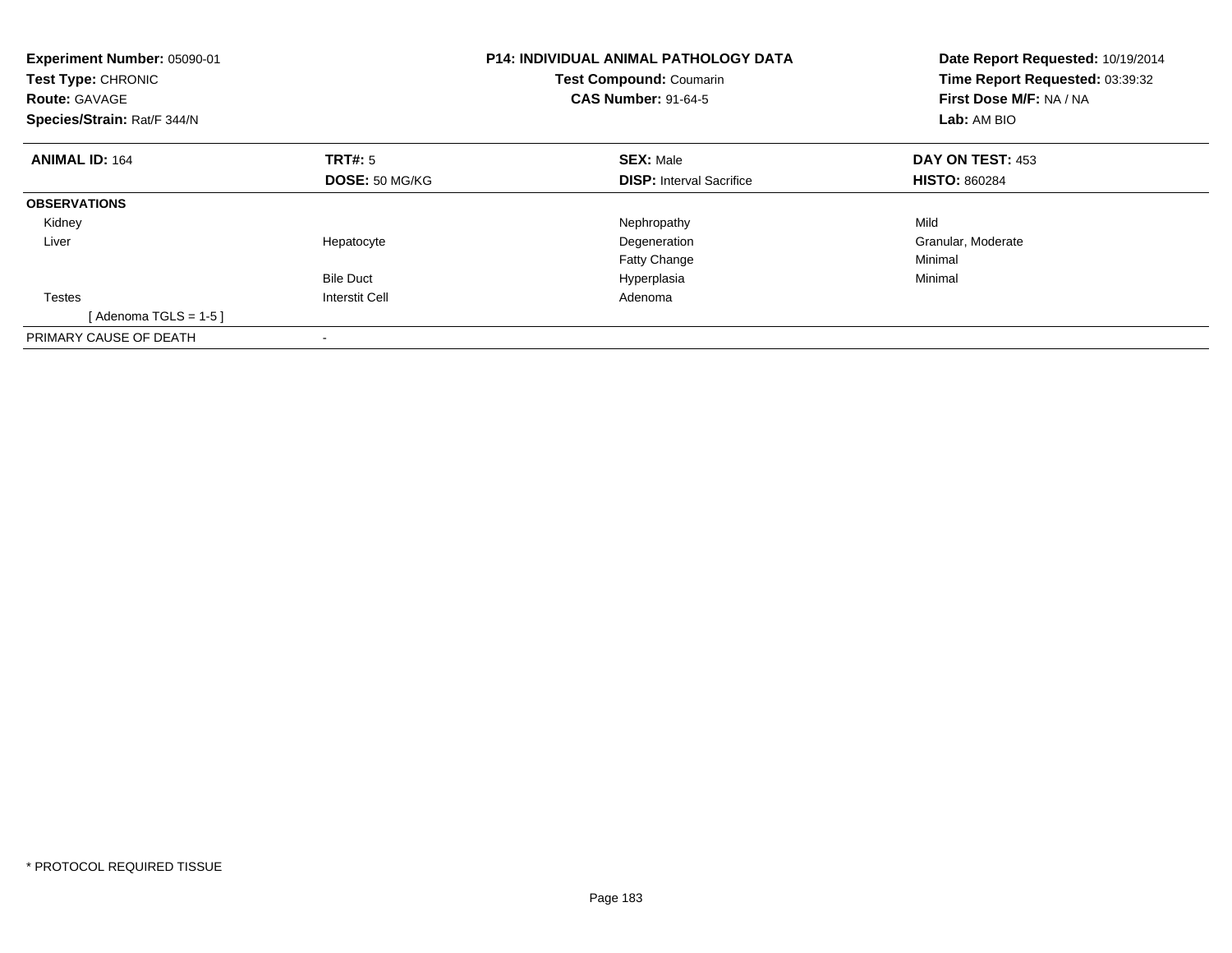| Experiment Number: 05090-01<br>Test Type: CHRONIC<br>Route: GAVAGE<br>Species/Strain: Rat/F 344/N | <b>P14: INDIVIDUAL ANIMAL PATHOLOGY DATA</b><br>Test Compound: Coumarin<br><b>CAS Number: 91-64-5</b> |                                   | Date Report Requested: 10/19/2014<br>Time Report Requested: 03:39:32<br>First Dose M/F: NA / NA<br>Lab: AM BIO |
|---------------------------------------------------------------------------------------------------|-------------------------------------------------------------------------------------------------------|-----------------------------------|----------------------------------------------------------------------------------------------------------------|
| <b>ANIMAL ID: 165</b>                                                                             | <b>TRT#: 5</b>                                                                                        | <b>SEX: Male</b>                  | DAY ON TEST: 615                                                                                               |
|                                                                                                   | DOSE: 50 MG/KG                                                                                        | <b>DISP: Moribund</b>             | <b>HISTO: 860285</b>                                                                                           |
|                                                                                                   |                                                                                                       | ORGAN AND ACCOUNTABLE SITE STATUS |                                                                                                                |
| <b>NORMAL</b>                                                                                     |                                                                                                       |                                   |                                                                                                                |
| <b>Adrenal Gland - Cortex</b>                                                                     | Adrenal Gland - Medulla                                                                               | Bone                              | <b>Bone Marrow</b>                                                                                             |
| <b>Brain</b>                                                                                      | Epididymis                                                                                            | Esophagus                         | Heart                                                                                                          |
| Intestine Large - Cecum                                                                           | Intestine Large - Colon                                                                               | Intestine Large - Rectum          | Intestine Small - Duodenum                                                                                     |
| Intestine Small - Ileum                                                                           | Intestine Small - Jejunum                                                                             | Islets, Pancreatic                | Lung                                                                                                           |
| Lymph Node - Mesenteric                                                                           | Mammary Gland                                                                                         | <b>Nose</b>                       | Pancreas                                                                                                       |
| <b>Pituitary Gland</b>                                                                            | <b>Preputial Gland</b>                                                                                | Prostate                          | Salivary Glands                                                                                                |
| <b>Seminal Vesicle</b>                                                                            | Spleen                                                                                                | Thymus                            | Trachea                                                                                                        |
| <b>Urinary Bladder</b>                                                                            |                                                                                                       |                                   |                                                                                                                |
| <b>OBSERVATIONS</b>                                                                               |                                                                                                       |                                   |                                                                                                                |
| Kidney                                                                                            |                                                                                                       | Nephropathy                       | Marked                                                                                                         |
| [Nephropathy TGLS = 8-1]                                                                          |                                                                                                       |                                   |                                                                                                                |
| Liver                                                                                             |                                                                                                       | <b>Cytologic Alterations</b>      | Minimal                                                                                                        |
|                                                                                                   |                                                                                                       | Fibrosis                          | Mild                                                                                                           |
|                                                                                                   | <b>Bile Duct</b>                                                                                      | Hyperplasia                       | Marked                                                                                                         |
|                                                                                                   |                                                                                                       | Necrosis                          | Coagulative, Moderate                                                                                          |
| Note: [ NECROSIS<br>$J \cdot TGLs = 9-2$                                                          |                                                                                                       |                                   |                                                                                                                |
| Lymph Node                                                                                        | Mandibular                                                                                            | Hyperplasia                       | Lymphoid, Moderate                                                                                             |
| Mesentery                                                                                         | Fat                                                                                                   | <b>Necrosis</b>                   | Coagulative, Mild                                                                                              |
| Note: [ NECROSIS<br>$\sqrt{1}$ TGLs = 6-13                                                        |                                                                                                       |                                   |                                                                                                                |
| Parathyroid Gland                                                                                 |                                                                                                       | Hyperplasia                       | Moderate                                                                                                       |
| Note: [HYPERPLASIA ] TGLs = 2-9                                                                   |                                                                                                       |                                   |                                                                                                                |
| Skin                                                                                              |                                                                                                       | <b>Cyst Epithelial Inclusion</b>  | Marked                                                                                                         |
| Note: [ CYST EPITH INC ] TGLs = 7-14                                                              |                                                                                                       |                                   |                                                                                                                |
| Stomach                                                                                           | Forestomach                                                                                           | Ulcer                             | Moderate                                                                                                       |
|                                                                                                   | Glandular                                                                                             | Ulcer                             | Mild                                                                                                           |
| [ Ulcer TGLS = $10-6$ ]                                                                           |                                                                                                       |                                   |                                                                                                                |
| <b>Testes</b>                                                                                     | <b>Interstit Cell</b>                                                                                 | Adenoma                           |                                                                                                                |
| $J \cdot TGLs = 5-5$<br>Note: [ ADENOMA                                                           |                                                                                                       |                                   |                                                                                                                |
| $1 TGLs = 3.5$<br>Note: [ ADENOMA                                                                 |                                                                                                       |                                   |                                                                                                                |
| [Adenoma TGLS = $4-5$ ]                                                                           |                                                                                                       |                                   |                                                                                                                |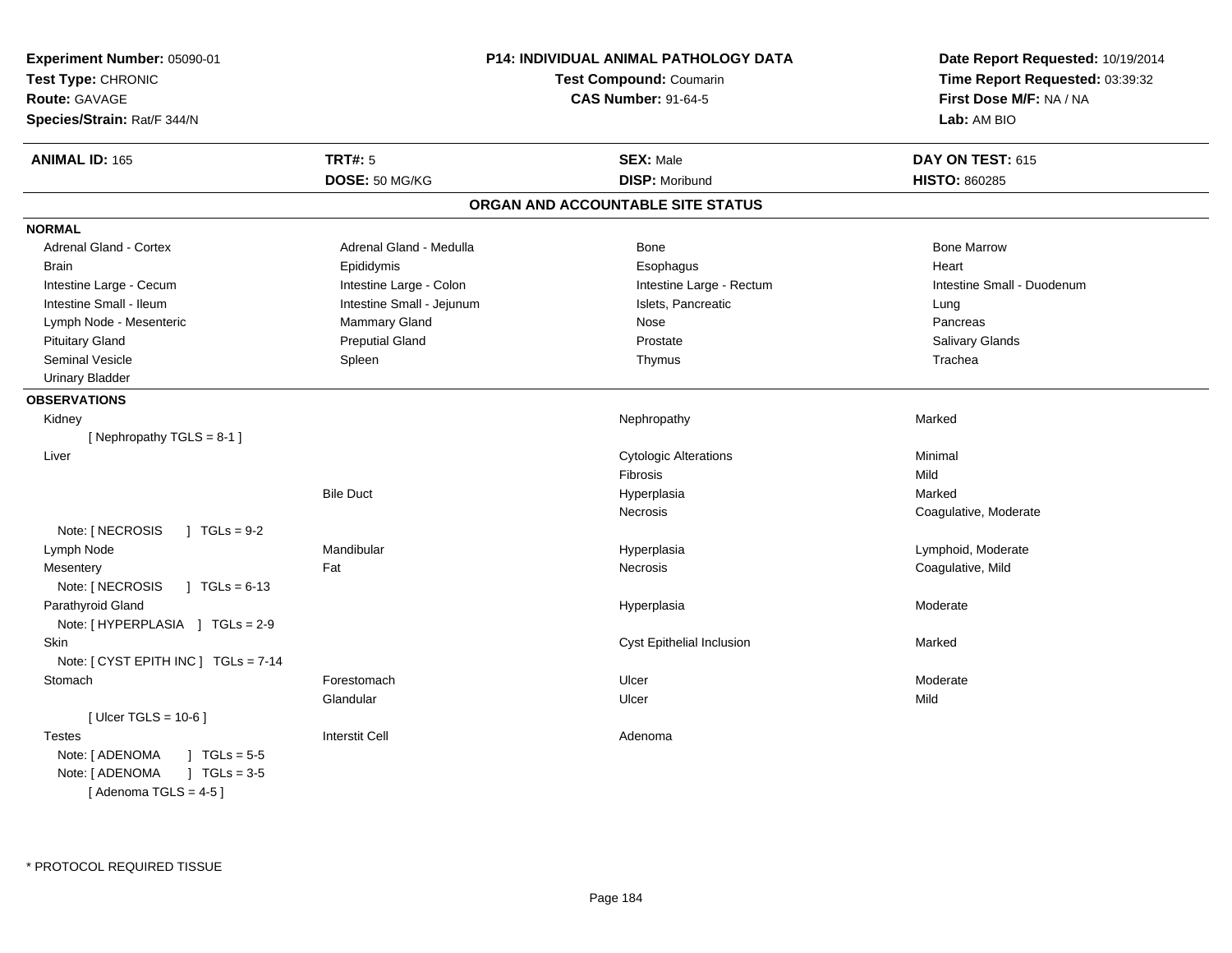| Experiment Number: 05090-01     |                | <b>P14: INDIVIDUAL ANIMAL PATHOLOGY DATA</b> | Date Report Requested: 10/19/2014 |  |
|---------------------------------|----------------|----------------------------------------------|-----------------------------------|--|
| <b>Test Type: CHRONIC</b>       |                | <b>Test Compound: Coumarin</b>               | Time Report Requested: 03:39:32   |  |
| <b>Route: GAVAGE</b>            |                | <b>CAS Number: 91-64-5</b>                   | First Dose M/F: NA / NA           |  |
| Species/Strain: Rat/F 344/N     |                |                                              | Lab: AM BIO                       |  |
| <b>ANIMAL ID: 165</b>           | TRT#: 5        | <b>SEX: Male</b>                             | <b>DAY ON TEST: 615</b>           |  |
|                                 | DOSE: 50 MG/KG | <b>DISP: Moribund</b>                        | <b>HISTO: 860285</b>              |  |
|                                 |                | ORGAN AND ACCOUNTABLE SITE STATUS            |                                   |  |
| <b>Thyroid Gland</b>            | C Cell         | Adenoma                                      |                                   |  |
| Note: [ ADENOMA<br>$TGLS = 1-9$ |                |                                              |                                   |  |
| PRIMARY CAUSE OF DEATH          |                |                                              |                                   |  |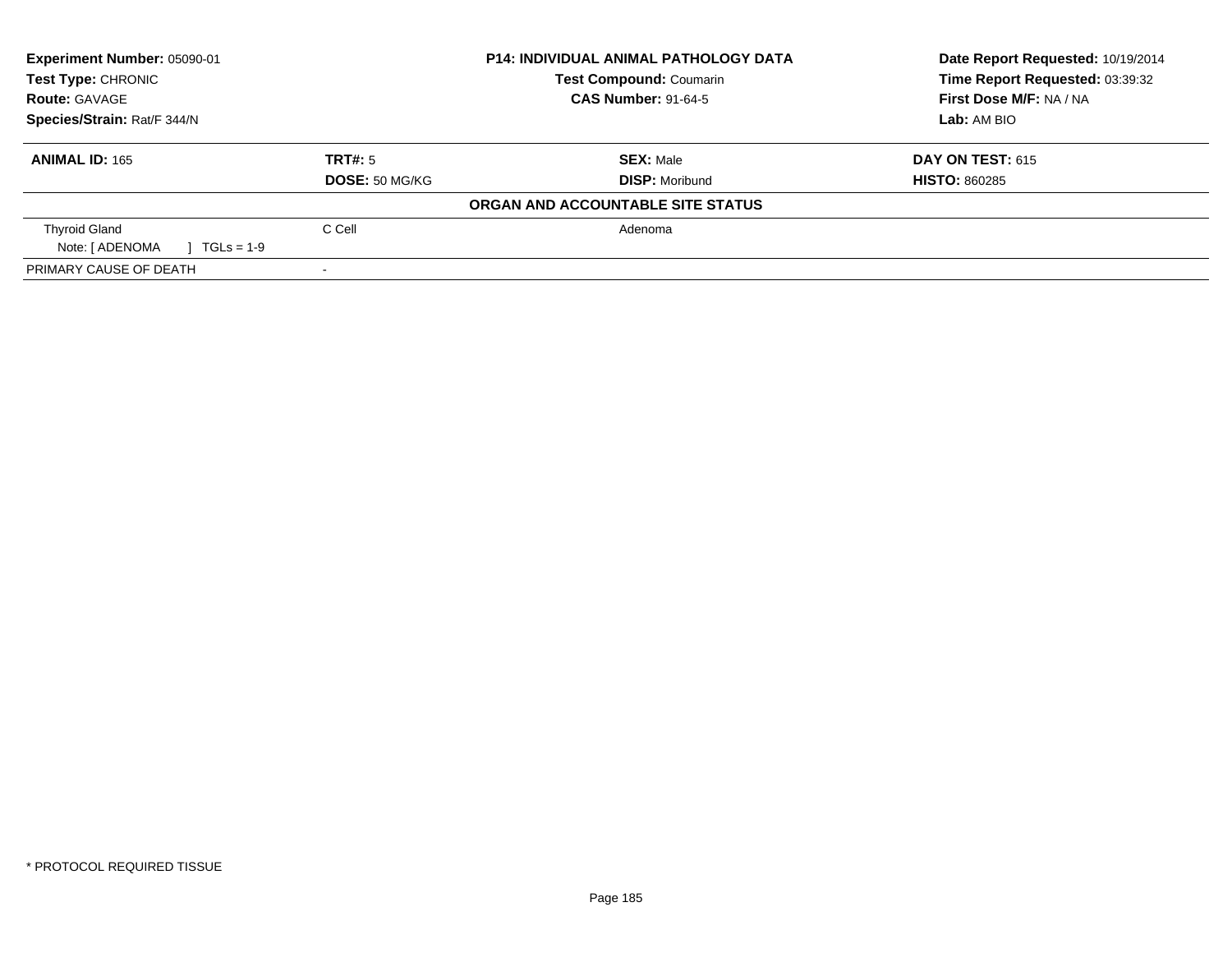| Experiment Number: 05090-01<br>Test Type: CHRONIC<br><b>Route: GAVAGE</b><br>Species/Strain: Rat/F 344/N |                         | P14: INDIVIDUAL ANIMAL PATHOLOGY DATA<br><b>Test Compound: Coumarin</b><br><b>CAS Number: 91-64-5</b> | Date Report Requested: 10/19/2014<br>Time Report Requested: 03:39:32<br>First Dose M/F: NA / NA<br>Lab: AM BIO |
|----------------------------------------------------------------------------------------------------------|-------------------------|-------------------------------------------------------------------------------------------------------|----------------------------------------------------------------------------------------------------------------|
| <b>ANIMAL ID: 166</b>                                                                                    | <b>TRT#: 5</b>          | <b>SEX: Male</b>                                                                                      | DAY ON TEST: 548                                                                                               |
|                                                                                                          | DOSE: 50 MG/KG          | <b>DISP: Moribund</b>                                                                                 | <b>HISTO: 860286</b>                                                                                           |
|                                                                                                          |                         | ORGAN AND ACCOUNTABLE SITE STATUS                                                                     |                                                                                                                |
| <b>NORMAL</b>                                                                                            |                         |                                                                                                       |                                                                                                                |
| <b>Adrenal Gland - Cortex</b>                                                                            | Adrenal Gland - Medulla | Bone                                                                                                  | <b>Bone Marrow</b>                                                                                             |
| <b>Brain</b>                                                                                             | Epididymis              | Esophagus                                                                                             | Heart                                                                                                          |
| Intestine Large - Cecum                                                                                  | Intestine Large - Colon | Intestine Small - Duodenum                                                                            | Intestine Small - Ileum                                                                                        |
| Intestine Small - Jejunum                                                                                | Islets, Pancreatic      | Lung                                                                                                  | Lymph Node - Mandibular                                                                                        |
| Lymph Node - Mesenteric                                                                                  | Mammary Gland           | <b>Pituitary Gland</b>                                                                                | Prostate                                                                                                       |
| Salivary Glands                                                                                          | Seminal Vesicle         | <b>Skin</b>                                                                                           | Stomach - Glandular                                                                                            |
| Thymus                                                                                                   | <b>Thyroid Gland</b>    | Trachea                                                                                               | <b>Urinary Bladder</b>                                                                                         |
| <b>INSUFFICIENT TISSUE</b><br>Intestine Large - Rectum                                                   |                         |                                                                                                       |                                                                                                                |
| <b>OBSERVATIONS</b>                                                                                      |                         |                                                                                                       |                                                                                                                |
| Kidney<br>Note: [NEPHROPATHY ] TGLs = 5-1                                                                |                         | Nephropathy                                                                                           | Moderate                                                                                                       |
| Liver                                                                                                    |                         | <b>Cytologic Alterations</b>                                                                          | Mild                                                                                                           |
|                                                                                                          |                         | Fibrosis                                                                                              | Mild                                                                                                           |
|                                                                                                          | <b>Bile Duct</b>        | Hyperplasia                                                                                           | Mild                                                                                                           |
|                                                                                                          |                         | Inflammation                                                                                          | Suppurative, Moderate                                                                                          |
| Nose                                                                                                     |                         | Inflammation                                                                                          | Suppurative, Minimal                                                                                           |
| Pancreas                                                                                                 |                         | Adenoma                                                                                               |                                                                                                                |
| Note: [ ADENOMA<br>  TGLs = $7-14$                                                                       |                         |                                                                                                       |                                                                                                                |
| Parathyroid Gland                                                                                        |                         | Hyperplasia                                                                                           | Mild                                                                                                           |
| Note: [HYPERPLASIA ] TGLs = 6-9                                                                          |                         |                                                                                                       |                                                                                                                |
| <b>Preputial Gland</b>                                                                                   |                         | Inflammation                                                                                          | Suppurative, Marked                                                                                            |
| Note: [INFLAMMATION ] TGLs = 1-8                                                                         |                         |                                                                                                       |                                                                                                                |
| Spleen                                                                                                   |                         | Inflammation                                                                                          | Suppurative, Moderate                                                                                          |
| Stomach                                                                                                  | Forestomach             | Hyperkeratosis                                                                                        | Marked                                                                                                         |
|                                                                                                          | Forestomach             | Inflammation                                                                                          | Chronic, Moderate                                                                                              |
| Note: [INFLAMMATION ] TGLs = 4-13<br>Note: [ HYPERKERATOSIS ] TGLs = 4-13                                |                         |                                                                                                       |                                                                                                                |
| Testes<br>Note: [ ADENOMA<br>$TGLs = 2-5$                                                                | <b>Interstit Cell</b>   | Adenoma                                                                                               |                                                                                                                |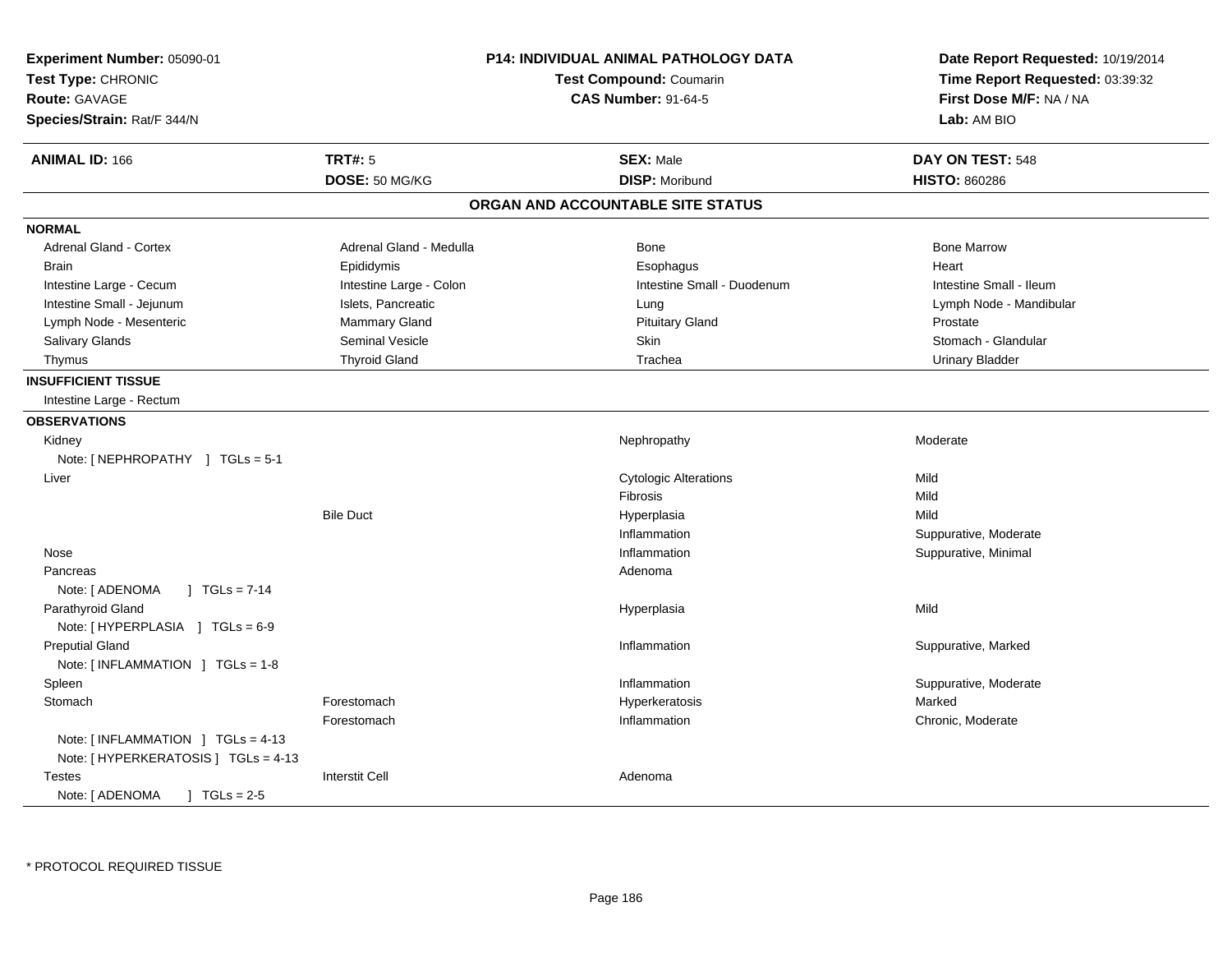| Experiment Number: 05090-01<br><b>Test Type: CHRONIC</b><br><b>Route: GAVAGE</b> |                       | <b>P14: INDIVIDUAL ANIMAL PATHOLOGY DATA</b> | Date Report Requested: 10/19/2014 |  |
|----------------------------------------------------------------------------------|-----------------------|----------------------------------------------|-----------------------------------|--|
|                                                                                  |                       | <b>Test Compound: Coumarin</b>               | Time Report Requested: 03:39:32   |  |
|                                                                                  |                       | <b>CAS Number: 91-64-5</b>                   | First Dose M/F: NA / NA           |  |
| Species/Strain: Rat/F 344/N                                                      |                       |                                              | Lab: AM BIO                       |  |
| <b>ANIMAL ID: 166</b>                                                            | <b>TRT#:</b> 5        | <b>SEX: Male</b>                             | DAY ON TEST: 548                  |  |
|                                                                                  | <b>DOSE: 50 MG/KG</b> | <b>DISP:</b> Moribund                        | <b>HISTO: 860286</b>              |  |
|                                                                                  |                       | ORGAN AND ACCOUNTABLE SITE STATUS            |                                   |  |
| PRIMARY CAUSE OF DEATH                                                           |                       |                                              |                                   |  |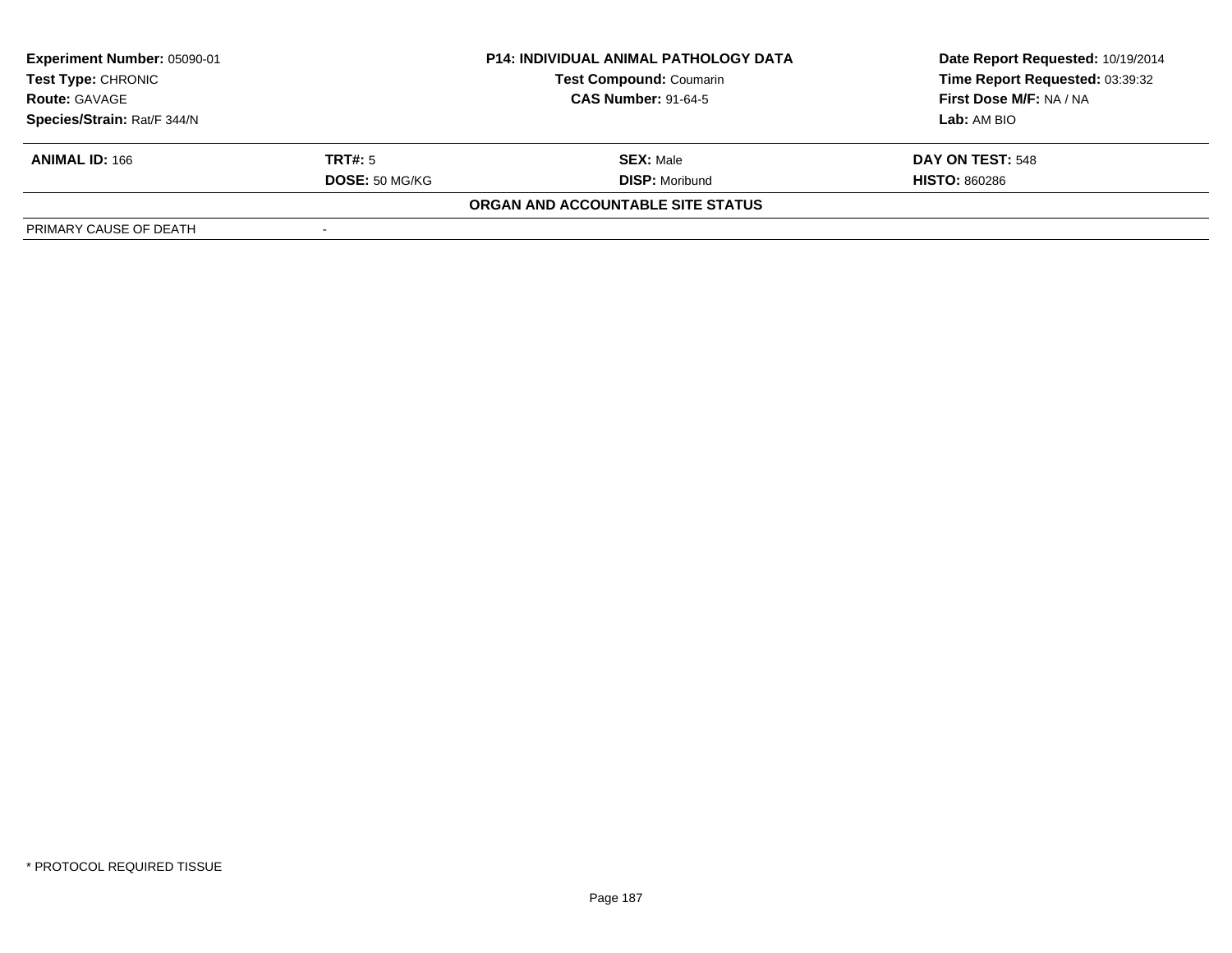| Experiment Number: 05090-01<br>Test Type: CHRONIC<br><b>Route: GAVAGE</b><br>Species/Strain: Rat/F 344/N | <b>P14: INDIVIDUAL ANIMAL PATHOLOGY DATA</b><br><b>Test Compound: Coumarin</b><br><b>CAS Number: 91-64-5</b> |                                   | Date Report Requested: 10/19/2014<br>Time Report Requested: 03:39:32<br>First Dose M/F: NA / NA<br>Lab: AM BIO |
|----------------------------------------------------------------------------------------------------------|--------------------------------------------------------------------------------------------------------------|-----------------------------------|----------------------------------------------------------------------------------------------------------------|
| <b>ANIMAL ID: 167</b>                                                                                    | <b>TRT#: 5</b>                                                                                               | <b>SEX: Male</b>                  | DAY ON TEST: 506                                                                                               |
|                                                                                                          | DOSE: 50 MG/KG                                                                                               | <b>DISP: Moribund</b>             | <b>HISTO: 860287</b>                                                                                           |
|                                                                                                          |                                                                                                              | ORGAN AND ACCOUNTABLE SITE STATUS |                                                                                                                |
| <b>NORMAL</b>                                                                                            |                                                                                                              |                                   |                                                                                                                |
| <b>Adrenal Gland - Cortex</b>                                                                            | Adrenal Gland - Medulla                                                                                      | Bone                              | <b>Bone Marrow</b>                                                                                             |
| <b>Brain</b>                                                                                             | Epididymis                                                                                                   | Esophagus                         | Intestine Large - Cecum                                                                                        |
| Intestine Large - Colon                                                                                  | Intestine Large - Rectum                                                                                     | Intestine Small - Ileum           | Intestine Small - Jejunum                                                                                      |
| Islets, Pancreatic                                                                                       | Lung                                                                                                         | Lymph Node - Mandibular           | Lymph Node - Mesenteric                                                                                        |
| Mammary Gland                                                                                            | Pancreas                                                                                                     | <b>Pituitary Gland</b>            | <b>Preputial Gland</b>                                                                                         |
| Salivary Glands                                                                                          | <b>Seminal Vesicle</b>                                                                                       | Spleen                            | Thymus                                                                                                         |
| <b>Thyroid Gland</b>                                                                                     | Trachea                                                                                                      | <b>Urinary Bladder</b>            |                                                                                                                |
| <b>OBSERVATIONS</b>                                                                                      |                                                                                                              |                                   |                                                                                                                |
| Heart                                                                                                    |                                                                                                              | Cardiomyopathy                    | Mild                                                                                                           |
| <b>Intestine Small</b>                                                                                   | Duodenum                                                                                                     | Ulcer                             | Moderate                                                                                                       |
| Note: [ ULCER<br>$\sqrt{6}$ TGLs = 7-6                                                                   |                                                                                                              |                                   |                                                                                                                |
| Kidney                                                                                                   |                                                                                                              | Nephropathy                       | Marked                                                                                                         |
| [ Nephropathy $TGLS = 3-1, 4-1$ ]                                                                        |                                                                                                              |                                   |                                                                                                                |
| Liver                                                                                                    |                                                                                                              | <b>Cytologic Alterations</b>      | Moderate                                                                                                       |
|                                                                                                          |                                                                                                              | Fibrosis                          | Minimal                                                                                                        |
|                                                                                                          | <b>Bile Duct</b>                                                                                             | Hyperplasia                       | Minimal                                                                                                        |
|                                                                                                          |                                                                                                              | Necrosis                          | Coagulative, Minimal                                                                                           |
| Nose                                                                                                     |                                                                                                              | Inflammation                      | Suppurative, Minimal                                                                                           |
| Parathyroid Gland                                                                                        |                                                                                                              | Hyperplasia                       | Moderate                                                                                                       |
| Prostate                                                                                                 |                                                                                                              | Inflammation                      | Suppurative, Marked                                                                                            |
| <b>Skin</b>                                                                                              |                                                                                                              | Cyst Epithelial Inclusion         | Moderate                                                                                                       |
| Note: [ CYST EPITH INC ] TGLs = 8-13                                                                     |                                                                                                              |                                   |                                                                                                                |
| Stomach                                                                                                  | Glandular                                                                                                    | Inflammation                      | Chronic, Mild                                                                                                  |
|                                                                                                          | Forestomach                                                                                                  | Ulcer                             | Moderate                                                                                                       |
| Note: [ ULCER<br>$\mid$ TGLs = 9-14,5-14                                                                 |                                                                                                              |                                   |                                                                                                                |
| Note: $[INFLAMMATION] TGLs = 6-6$                                                                        |                                                                                                              |                                   |                                                                                                                |
| Testes                                                                                                   | <b>Interstit Cell</b>                                                                                        | Adenoma                           |                                                                                                                |
| Note: [ ADENOMA<br>$\mid$ TGLs = 1-5,2-5                                                                 |                                                                                                              |                                   |                                                                                                                |
| PRIMARY CAUSE OF DEATH                                                                                   |                                                                                                              |                                   |                                                                                                                |
|                                                                                                          |                                                                                                              |                                   |                                                                                                                |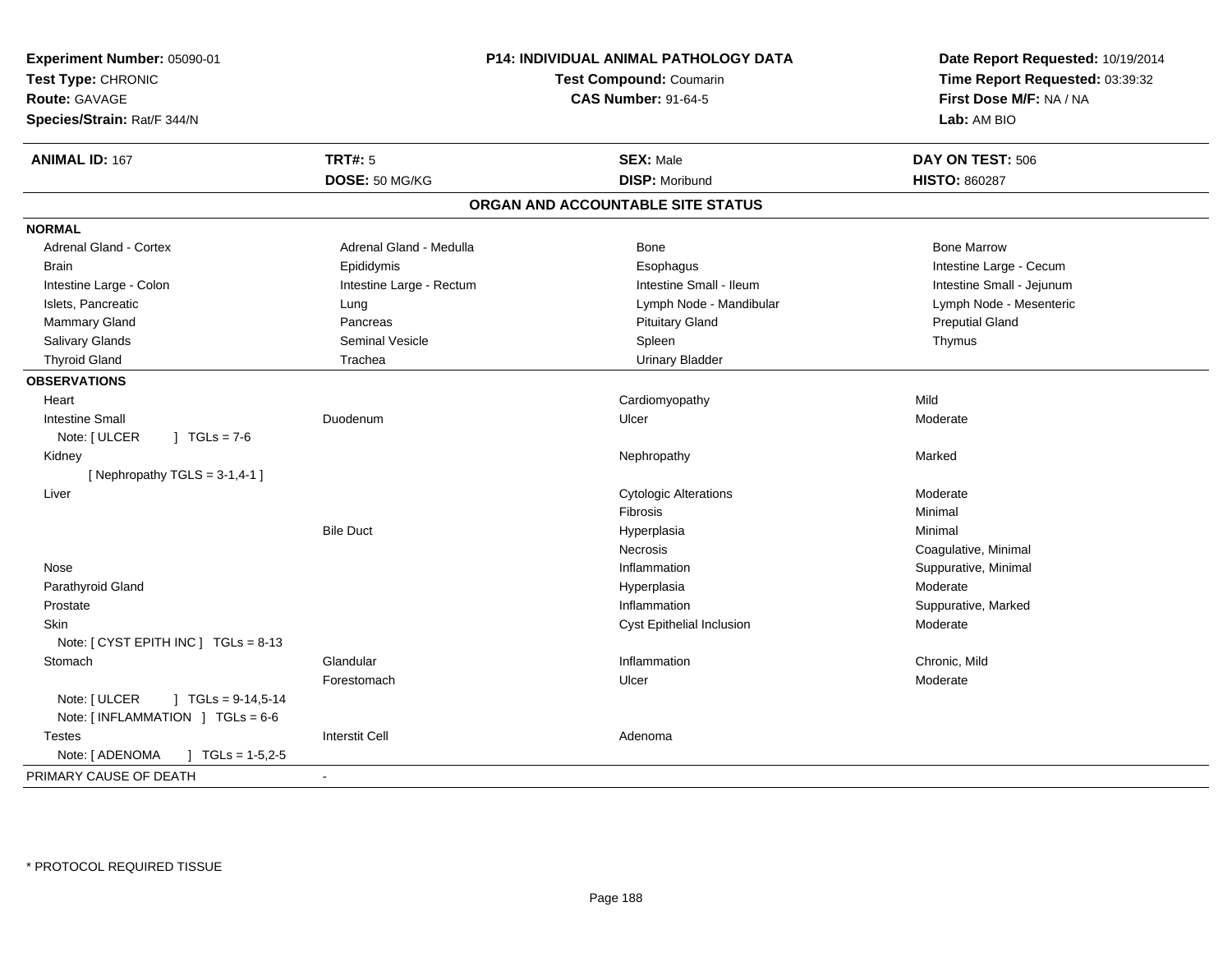| <b>Experiment Number: 05090-01</b><br>Test Type: CHRONIC<br><b>Route: GAVAGE</b><br>Species/Strain: Rat/F 344/N |                           | <b>P14: INDIVIDUAL ANIMAL PATHOLOGY DATA</b><br><b>Test Compound: Coumarin</b><br><b>CAS Number: 91-64-5</b> | Date Report Requested: 10/19/2014<br>Time Report Requested: 03:39:32<br>First Dose M/F: NA / NA<br>Lab: AM BIO |
|-----------------------------------------------------------------------------------------------------------------|---------------------------|--------------------------------------------------------------------------------------------------------------|----------------------------------------------------------------------------------------------------------------|
| <b>ANIMAL ID: 168</b>                                                                                           | TRT#: 5<br>DOSE: 50 MG/KG | <b>SEX: Male</b><br><b>DISP:</b> Interval Sacrifice                                                          | DAY ON TEST: 453<br><b>HISTO: 860288</b>                                                                       |
| <b>OBSERVATIONS</b>                                                                                             |                           |                                                                                                              |                                                                                                                |
| Kidney                                                                                                          |                           | Nephropathy                                                                                                  | Moderate                                                                                                       |
| Liver                                                                                                           | Hepatocyte                | Degeneration                                                                                                 | Granular, Moderate                                                                                             |
|                                                                                                                 |                           | Fatty Change                                                                                                 | Minimal                                                                                                        |
|                                                                                                                 | <b>Bile Duct</b>          | Hyperplasia                                                                                                  | Minimal                                                                                                        |
| <b>Testes</b>                                                                                                   | Interstit Cell            | Adenoma                                                                                                      |                                                                                                                |
|                                                                                                                 | Seminif Tub               | Atrophy                                                                                                      | Marked                                                                                                         |
| $1 TGLs = 1-5$<br>Note: [ ATROPHY                                                                               |                           |                                                                                                              |                                                                                                                |
| [Adenoma TGLS = $2-5$ ]                                                                                         |                           |                                                                                                              |                                                                                                                |
| PRIMARY CAUSE OF DEATH                                                                                          |                           |                                                                                                              |                                                                                                                |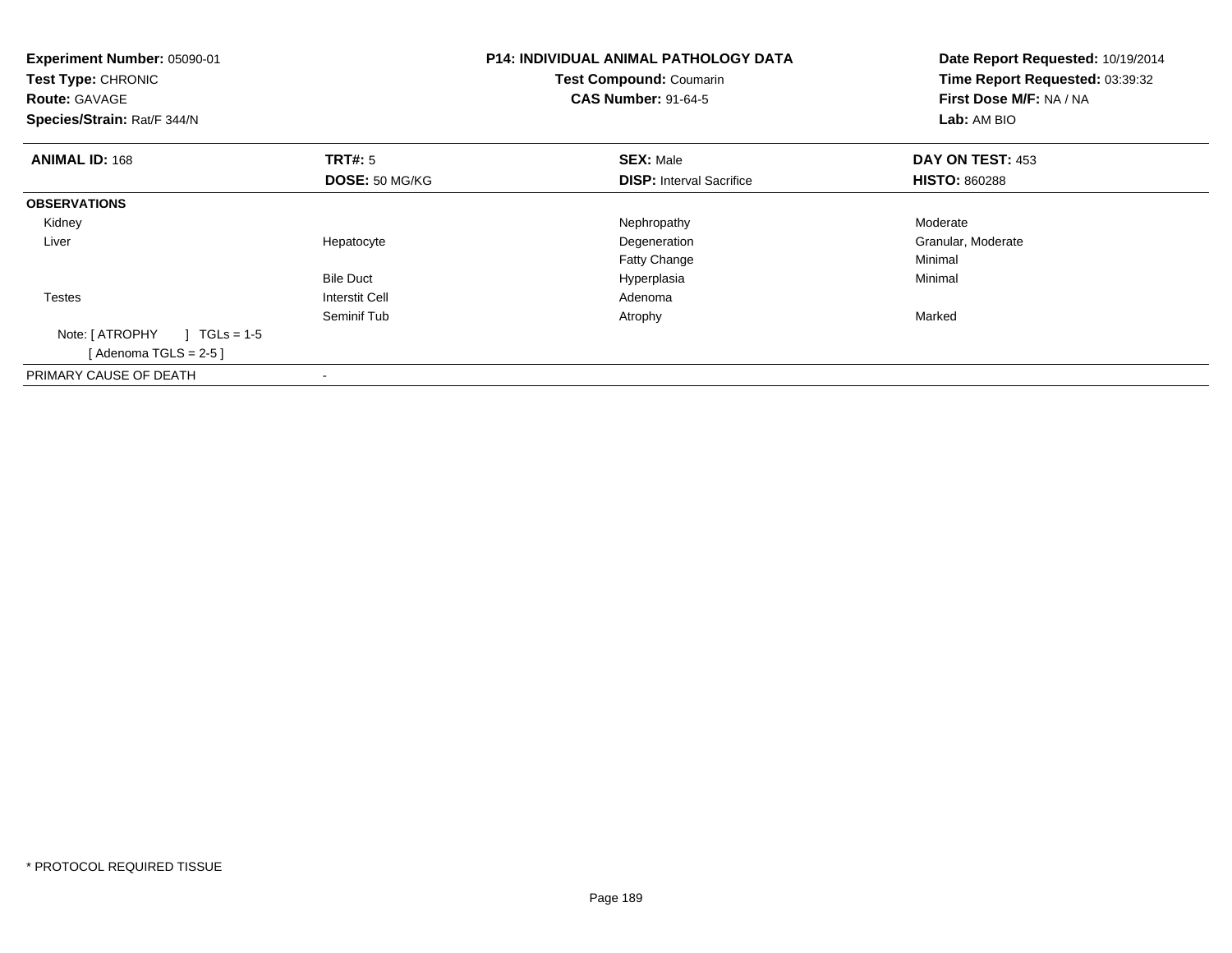| Experiment Number: 05090-01<br>Test Type: CHRONIC<br>Route: GAVAGE<br>Species/Strain: Rat/F 344/N | P14: INDIVIDUAL ANIMAL PATHOLOGY DATA<br><b>Test Compound: Coumarin</b><br><b>CAS Number: 91-64-5</b> |                                   | Date Report Requested: 10/19/2014<br>Time Report Requested: 03:39:32<br>First Dose M/F: NA / NA<br>Lab: AM BIO |
|---------------------------------------------------------------------------------------------------|-------------------------------------------------------------------------------------------------------|-----------------------------------|----------------------------------------------------------------------------------------------------------------|
| <b>ANIMAL ID: 169</b>                                                                             | <b>TRT#: 5</b>                                                                                        | <b>SEX: Male</b>                  | DAY ON TEST: 533                                                                                               |
|                                                                                                   | DOSE: 50 MG/KG                                                                                        | <b>DISP: Moribund</b>             | <b>HISTO: 860289</b>                                                                                           |
|                                                                                                   |                                                                                                       | ORGAN AND ACCOUNTABLE SITE STATUS |                                                                                                                |
| <b>NORMAL</b>                                                                                     |                                                                                                       |                                   |                                                                                                                |
| <b>Adrenal Gland - Cortex</b>                                                                     | Adrenal Gland - Medulla                                                                               | Bone                              | <b>Bone Marrow</b>                                                                                             |
| <b>Brain</b>                                                                                      | Epididymis                                                                                            | Esophagus                         | Intestine Large - Cecum                                                                                        |
| Intestine Large - Colon                                                                           | Intestine Large - Rectum                                                                              | Intestine Small - Duodenum        | Intestine Small - Ileum                                                                                        |
| Intestine Small - Jejunum                                                                         | Islets, Pancreatic                                                                                    | Lung                              | Lymph Node - Mandibular                                                                                        |
| Lymph Node - Mesenteric                                                                           | Pancreas                                                                                              | Parathyroid Gland                 | <b>Preputial Gland</b>                                                                                         |
| Prostate                                                                                          | Salivary Glands                                                                                       | Seminal Vesicle                   | Skin                                                                                                           |
| Spleen                                                                                            | <b>Thyroid Gland</b>                                                                                  | Trachea                           | <b>Urinary Bladder</b>                                                                                         |
| <b>MISSING</b>                                                                                    |                                                                                                       |                                   |                                                                                                                |
| <b>Pituitary Gland</b>                                                                            | Thymus                                                                                                |                                   |                                                                                                                |
| <b>OBSERVATIONS</b>                                                                               |                                                                                                       |                                   |                                                                                                                |
| Heart                                                                                             |                                                                                                       | Cardiomyopathy                    | Mild                                                                                                           |
| Kidney                                                                                            |                                                                                                       | Nephropathy                       | Marked                                                                                                         |
| [Nephropathy TGLS = 2-1]                                                                          |                                                                                                       |                                   |                                                                                                                |
| Liver                                                                                             |                                                                                                       | <b>Cytologic Alterations</b>      | Mild                                                                                                           |
|                                                                                                   |                                                                                                       | Fibrosis                          | Mild                                                                                                           |
|                                                                                                   | <b>Bile Duct</b>                                                                                      | Hyperplasia                       | Mild                                                                                                           |
|                                                                                                   |                                                                                                       | Necrosis                          | Coagulative, Minimal                                                                                           |
| [Hyperplasia TGLS = 3-2]                                                                          |                                                                                                       |                                   |                                                                                                                |
| <b>Mammary Gland</b>                                                                              |                                                                                                       | Fibroadenoma                      |                                                                                                                |
| Note: [ FIBROADENOMA ] TGLs = 1-8                                                                 |                                                                                                       |                                   |                                                                                                                |
| Nose                                                                                              |                                                                                                       | Inflammation                      | Suppurative, Minimal                                                                                           |
| Stomach                                                                                           | Forestomach                                                                                           | Ulcer                             | Moderate                                                                                                       |
|                                                                                                   | Glandular                                                                                             | Ulcer                             | Moderate                                                                                                       |
| Note: [ ULCER<br>$1 \text{ TGLs} = 4-6$                                                           |                                                                                                       |                                   |                                                                                                                |
| <b>Testes</b>                                                                                     | <b>Interstit Cell</b>                                                                                 | Adenoma                           |                                                                                                                |
| Note: [ ADENOMA<br>$J \cdot TGLs = 6-5$                                                           |                                                                                                       |                                   |                                                                                                                |
| PRIMARY CAUSE OF DEATH                                                                            |                                                                                                       |                                   |                                                                                                                |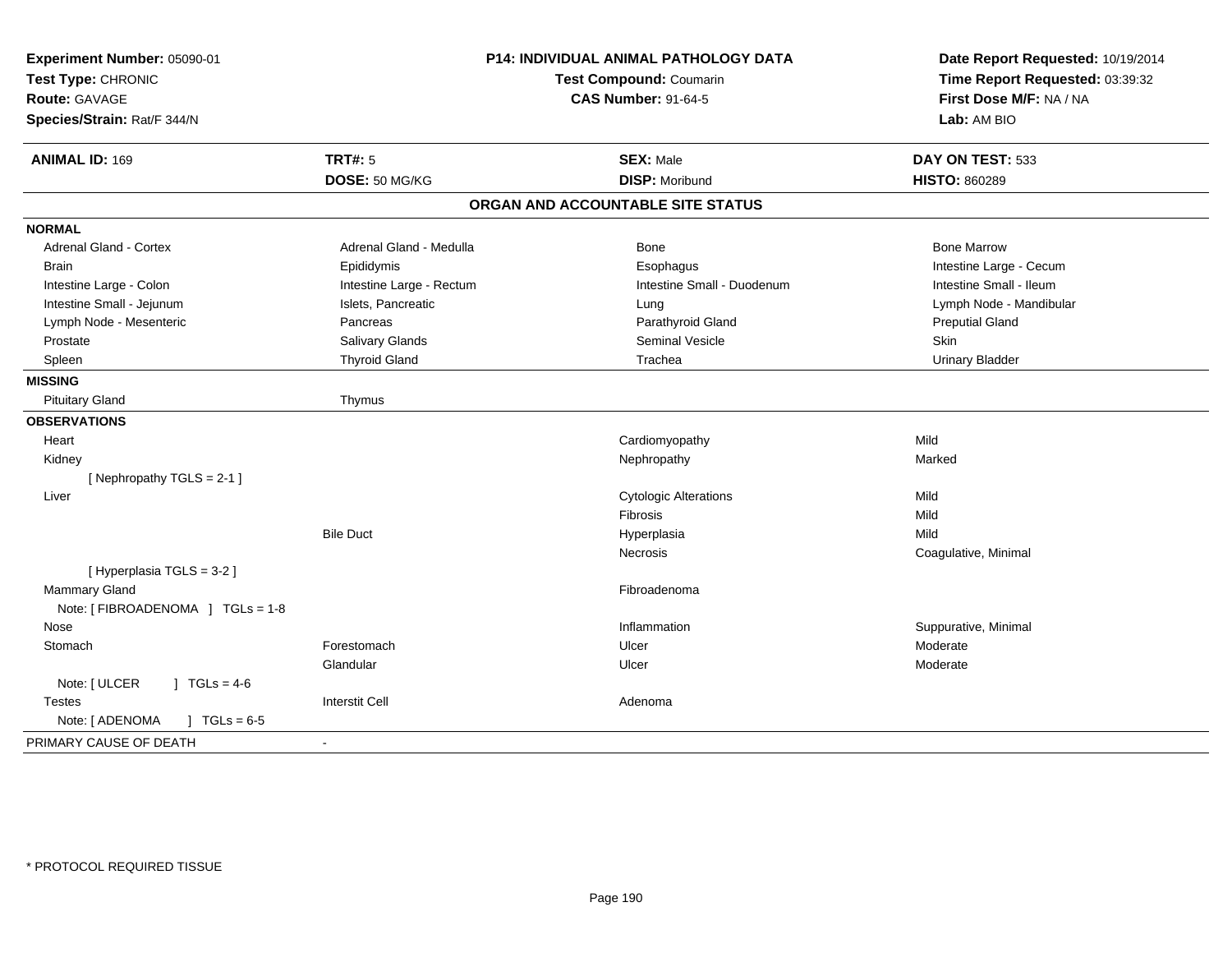| Experiment Number: 05090-01<br>Test Type: CHRONIC<br><b>Route: GAVAGE</b><br>Species/Strain: Rat/F 344/N |                          | P14: INDIVIDUAL ANIMAL PATHOLOGY DATA<br><b>Test Compound: Coumarin</b><br><b>CAS Number: 91-64-5</b> | Date Report Requested: 10/19/2014<br>Time Report Requested: 03:39:32<br>First Dose M/F: NA / NA<br>Lab: AM BIO |
|----------------------------------------------------------------------------------------------------------|--------------------------|-------------------------------------------------------------------------------------------------------|----------------------------------------------------------------------------------------------------------------|
| <b>ANIMAL ID: 170</b>                                                                                    | <b>TRT#: 5</b>           | <b>SEX: Male</b>                                                                                      | DAY ON TEST: 615                                                                                               |
|                                                                                                          | DOSE: 50 MG/KG           | <b>DISP: Moribund</b>                                                                                 | <b>HISTO: 860290</b>                                                                                           |
|                                                                                                          |                          | ORGAN AND ACCOUNTABLE SITE STATUS                                                                     |                                                                                                                |
| <b>NORMAL</b>                                                                                            |                          |                                                                                                       |                                                                                                                |
| <b>Adrenal Gland - Cortex</b>                                                                            | Adrenal Gland - Medulla  | Bone                                                                                                  | <b>Bone Marrow</b>                                                                                             |
| <b>Brain</b>                                                                                             | Epididymis               | Esophagus                                                                                             | Intestine Large - Cecum                                                                                        |
| Intestine Large - Colon                                                                                  | Intestine Large - Rectum | Intestine Small - Duodenum                                                                            | Intestine Small - Ileum                                                                                        |
| Intestine Small - Jejunum                                                                                | Islets, Pancreatic       | Lung                                                                                                  | Lymph Node - Mandibular                                                                                        |
| Lymph Node - Mesenteric                                                                                  | Mammary Gland            | <b>Pituitary Gland</b>                                                                                | <b>Preputial Gland</b>                                                                                         |
| Prostate                                                                                                 | Salivary Glands          | <b>Seminal Vesicle</b>                                                                                | Skin                                                                                                           |
| Spleen                                                                                                   | Stomach - Glandular      | Thymus                                                                                                | <b>Thyroid Gland</b>                                                                                           |
| Trachea                                                                                                  | <b>Urinary Bladder</b>   |                                                                                                       |                                                                                                                |
| <b>OBSERVATIONS</b>                                                                                      |                          |                                                                                                       |                                                                                                                |
| Heart                                                                                                    |                          | Cardiomyopathy                                                                                        | Moderate                                                                                                       |
| Kidney                                                                                                   |                          | Nephropathy                                                                                           | Marked                                                                                                         |
| Note: [NEPHROPATHY ] TGLs = 3-1                                                                          |                          |                                                                                                       |                                                                                                                |
| Liver                                                                                                    |                          | <b>Cytologic Alterations</b>                                                                          | Minimal                                                                                                        |
|                                                                                                          |                          | Fibrosis                                                                                              | Minimal                                                                                                        |
|                                                                                                          | <b>Bile Duct</b>         | Hyperplasia                                                                                           | Moderate                                                                                                       |
|                                                                                                          |                          | <b>Necrosis</b>                                                                                       | Coagulative, Minimal                                                                                           |
| Nose                                                                                                     |                          | Inflammation                                                                                          | Suppurative, Minimal                                                                                           |
| Pancreas                                                                                                 |                          | Adenoma                                                                                               |                                                                                                                |
| $1 TGLs = 5-9$<br>Note: [ ADENOMA                                                                        |                          |                                                                                                       |                                                                                                                |
| Note: [ ADENOMA<br>$J \cdot TGLs = 5-6$                                                                  |                          |                                                                                                       |                                                                                                                |
| Parathyroid Gland                                                                                        |                          | Hyperplasia                                                                                           | Moderate                                                                                                       |
| Stomach                                                                                                  | Forestomach              | Inflammation                                                                                          | Chronic, Marked                                                                                                |
| Note: [INFLAMMATION ] TGLs = 4-6                                                                         |                          |                                                                                                       |                                                                                                                |
| <b>Testes</b>                                                                                            | <b>Interstit Cell</b>    | Adenoma                                                                                               |                                                                                                                |
| Note: [ ADENOMA<br>$\vert$ TGLs = 1,2-5                                                                  |                          |                                                                                                       |                                                                                                                |
| PRIMARY CAUSE OF DEATH                                                                                   |                          |                                                                                                       |                                                                                                                |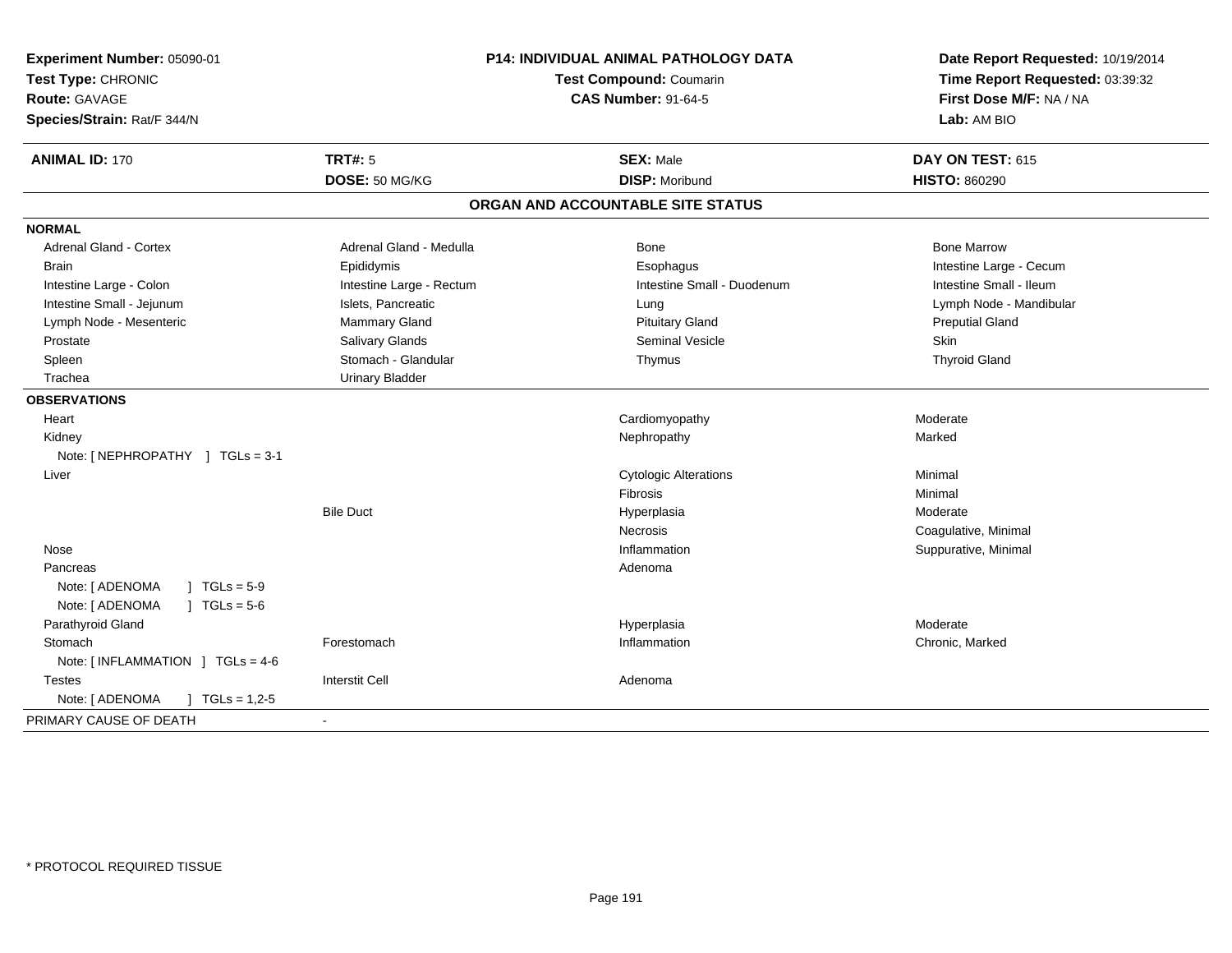| Experiment Number: 05090-01<br>Test Type: CHRONIC<br>Route: GAVAGE<br>Species/Strain: Rat/F 344/N                           |                           | <b>P14: INDIVIDUAL ANIMAL PATHOLOGY DATA</b><br><b>Test Compound: Coumarin</b><br><b>CAS Number: 91-64-5</b> | Date Report Requested: 10/19/2014<br>Time Report Requested: 03:39:32<br>First Dose M/F: NA / NA<br>Lab: AM BIO |
|-----------------------------------------------------------------------------------------------------------------------------|---------------------------|--------------------------------------------------------------------------------------------------------------|----------------------------------------------------------------------------------------------------------------|
| <b>ANIMAL ID: 171</b>                                                                                                       | <b>TRT#: 5</b>            | <b>SEX: Male</b>                                                                                             | DAY ON TEST: 679                                                                                               |
|                                                                                                                             | DOSE: 50 MG/KG            | <b>DISP: Moribund</b>                                                                                        | HISTO: 860291                                                                                                  |
|                                                                                                                             |                           | ORGAN AND ACCOUNTABLE SITE STATUS                                                                            |                                                                                                                |
| <b>NORMAL</b>                                                                                                               |                           |                                                                                                              |                                                                                                                |
| <b>Adrenal Gland - Cortex</b>                                                                                               | Adrenal Gland - Medulla   | Bone                                                                                                         | <b>Bone Marrow</b>                                                                                             |
| <b>Brain</b>                                                                                                                | Epididymis                | Esophagus                                                                                                    | Heart                                                                                                          |
| Intestine Large - Cecum                                                                                                     | Intestine Large - Colon   | Intestine Large - Rectum                                                                                     | Intestine Small - Duodenum                                                                                     |
| Intestine Small - Ileum                                                                                                     | Intestine Small - Jejunum | Lung                                                                                                         | Lymph Node - Mandibular                                                                                        |
| Lymph Node - Mesenteric                                                                                                     | Mammary Gland             | Nose                                                                                                         | Pancreas                                                                                                       |
| <b>Pituitary Gland</b>                                                                                                      | <b>Preputial Gland</b>    | Prostate                                                                                                     | Salivary Glands                                                                                                |
| <b>Seminal Vesicle</b>                                                                                                      | Skin                      | Spleen                                                                                                       | Thymus                                                                                                         |
| <b>Thyroid Gland</b>                                                                                                        | Trachea                   | <b>Urinary Bladder</b>                                                                                       |                                                                                                                |
| <b>OBSERVATIONS</b>                                                                                                         |                           |                                                                                                              |                                                                                                                |
| Islets, Pancreatic                                                                                                          |                           | Adenoma                                                                                                      |                                                                                                                |
| Note: [ ADENOMA<br>$\sqrt{1}$ TGLs = 5-13                                                                                   |                           |                                                                                                              |                                                                                                                |
| Kidney                                                                                                                      |                           | Nephropathy                                                                                                  | Marked                                                                                                         |
| [Nephropathy TGLS = 3-1]                                                                                                    |                           |                                                                                                              |                                                                                                                |
| Liver                                                                                                                       |                           | <b>Cytologic Alterations</b>                                                                                 | Mild                                                                                                           |
|                                                                                                                             |                           | Fibrosis                                                                                                     | Minimal                                                                                                        |
|                                                                                                                             | <b>Bile Duct</b>          | Hyperplasia                                                                                                  | Mild                                                                                                           |
|                                                                                                                             |                           | Necrosis                                                                                                     | Coagulative, Minimal                                                                                           |
| Note: [HYPERPLASIA ] TGLs = 4-2                                                                                             |                           |                                                                                                              |                                                                                                                |
| Mesentery                                                                                                                   |                           | <b>Ectopic Tissue</b>                                                                                        |                                                                                                                |
|                                                                                                                             | Fat                       | Inflammation                                                                                                 | Chronic, Moderate                                                                                              |
|                                                                                                                             | Fat                       | Necrosis                                                                                                     | Coagulative, Moderate                                                                                          |
| Note: [ NECROSIS<br>$1 TGLs = 7-14$<br>Note: [INFLAMMATION ] TGLs = 10-6<br>Note: ECT IN PANCREAS IS NORMAL SPLENIC TISSUE. |                           |                                                                                                              |                                                                                                                |
| [Inflammation TGLS = $6-13$ ]                                                                                               |                           |                                                                                                              |                                                                                                                |
| Parathyroid Gland                                                                                                           |                           | Hyperplasia                                                                                                  | Moderate                                                                                                       |
| Stomach                                                                                                                     | Glandular                 | Mineralization                                                                                               | Mild                                                                                                           |
|                                                                                                                             | Forestomach               | Ulcer                                                                                                        | Marked                                                                                                         |
| [ Ulcer TGLS = $8-6$ ]<br><b>Testes</b>                                                                                     | <b>Interstit Cell</b>     | Adenoma                                                                                                      |                                                                                                                |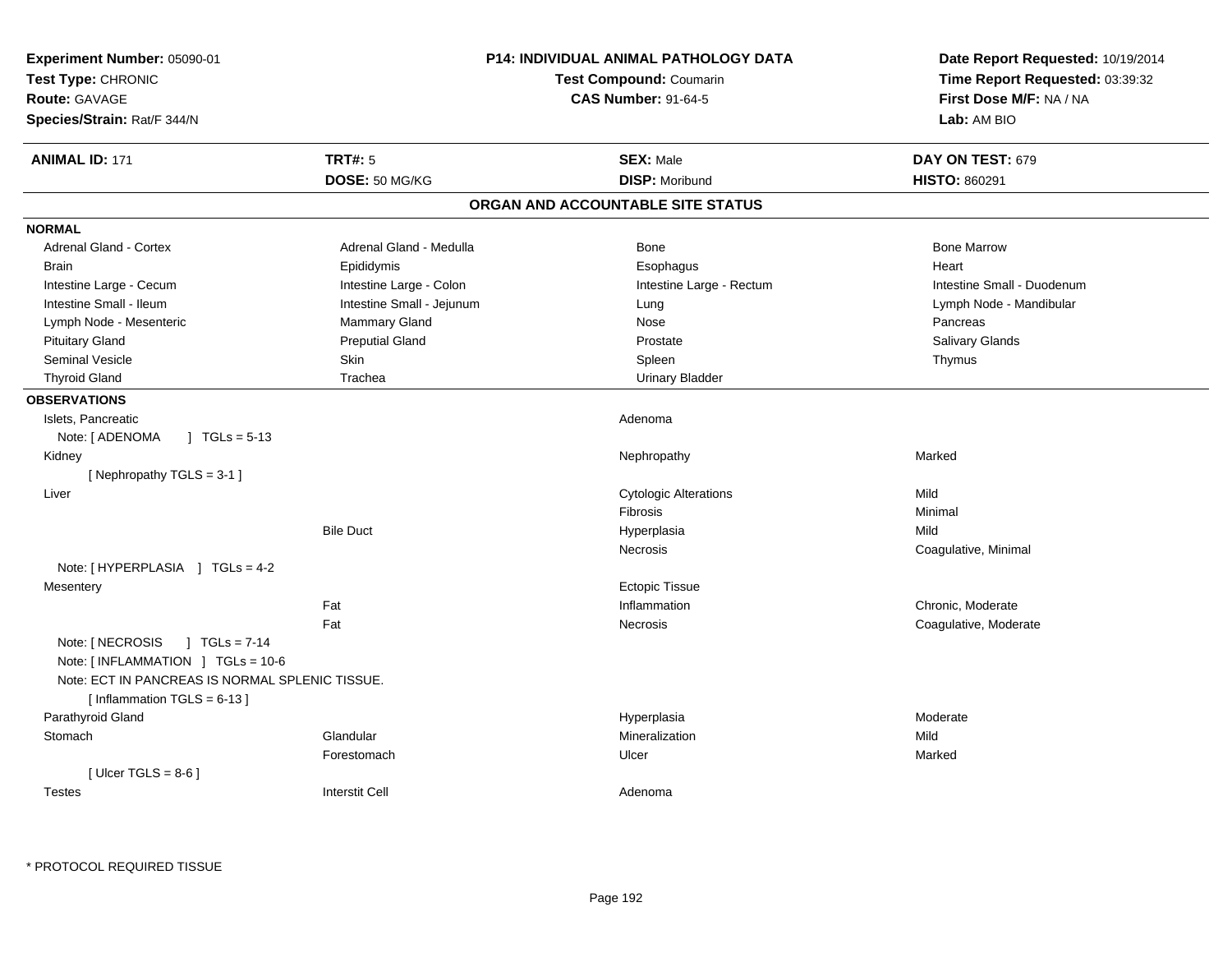| Experiment Number: 05090-01<br><b>Test Type: CHRONIC</b><br><b>Test Compound: Coumarin</b> |                       | <b>P14: INDIVIDUAL ANIMAL PATHOLOGY DATA</b> | Date Report Requested: 10/19/2014 |
|--------------------------------------------------------------------------------------------|-----------------------|----------------------------------------------|-----------------------------------|
|                                                                                            |                       |                                              | Time Report Requested: 03:39:32   |
| <b>Route: GAVAGE</b>                                                                       |                       | <b>CAS Number: 91-64-5</b>                   | First Dose M/F: NA / NA           |
| Species/Strain: Rat/F 344/N                                                                |                       |                                              | Lab: AM BIO                       |
| <b>ANIMAL ID: 171</b>                                                                      | TRT#: 5               | <b>SEX: Male</b>                             | <b>DAY ON TEST: 679</b>           |
|                                                                                            | <b>DOSE: 50 MG/KG</b> | <b>DISP: Moribund</b>                        | <b>HISTO: 860291</b>              |
|                                                                                            |                       | ORGAN AND ACCOUNTABLE SITE STATUS            |                                   |
| [Adenoma TGLS = $1-5,2-5$ ]                                                                |                       |                                              |                                   |
| PRIMARY CAUSE OF DEATH                                                                     |                       |                                              |                                   |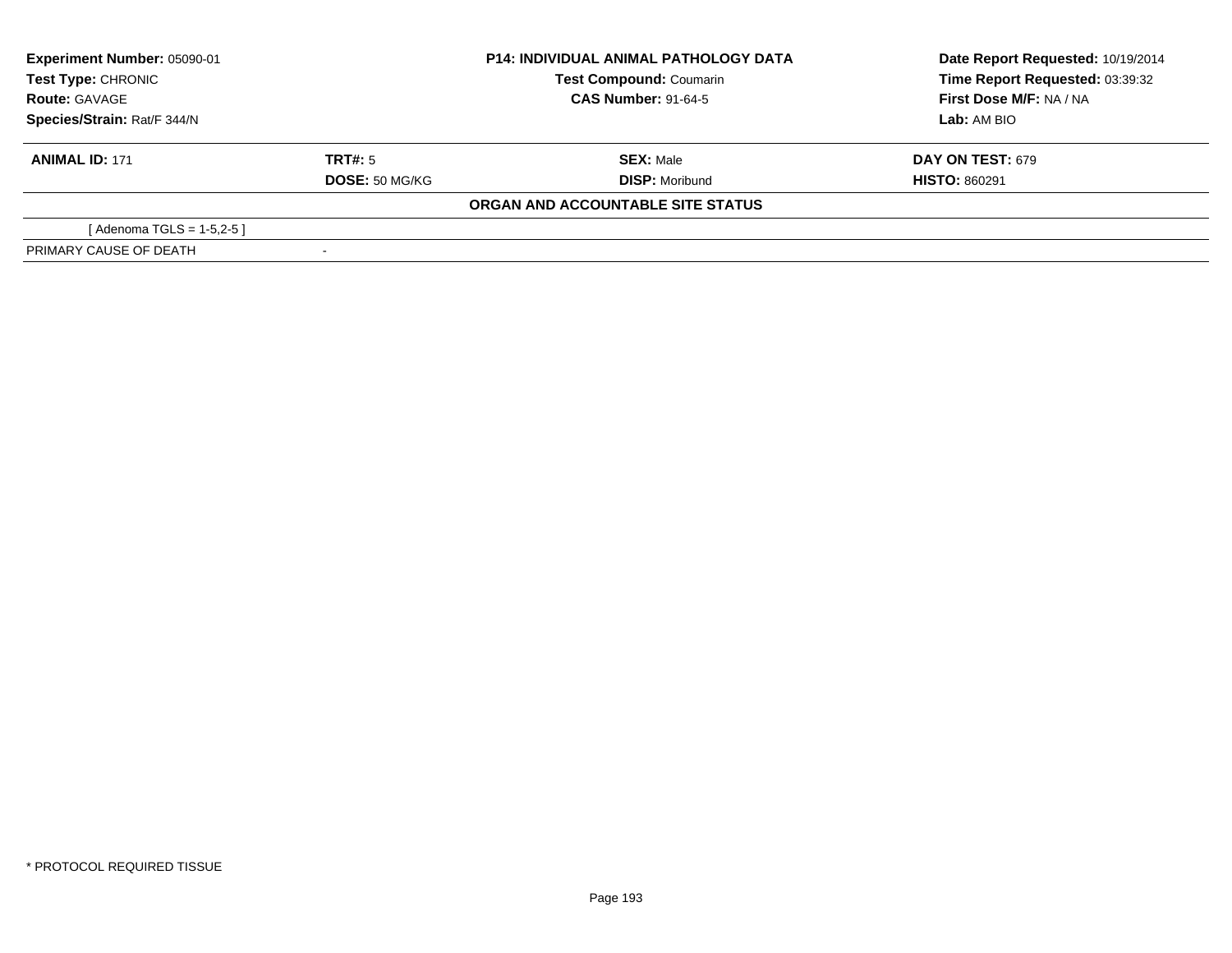| <b>ANIMAL ID: 172</b><br><b>TRT#: 5</b><br><b>SEX: Male</b><br>DAY ON TEST: 657<br>DOSE: 50 MG/KG<br><b>DISP: Moribund</b><br><b>HISTO: 860292</b><br>ORGAN AND ACCOUNTABLE SITE STATUS<br><b>Adrenal Gland - Cortex</b><br>Adrenal Gland - Medulla<br>Bone<br><b>Bone Marrow</b><br>Intestine Large - Cecum<br>Epididymis<br>Esophagus<br><b>Brain</b><br>Intestine Small - Duodenum<br>Intestine Small - Ileum<br>Intestine Large - Colon<br>Intestine Large - Rectum<br>Intestine Small - Jejunum<br>Islets, Pancreatic<br>Lymph Node - Mandibular<br>Lung<br>Lymph Node - Mesenteric<br><b>Mammary Gland</b><br>Nose<br>Pancreas<br><b>Pituitary Gland</b><br><b>Preputial Gland</b><br>Salivary Glands<br>Prostate<br><b>Skin</b><br>Stomach - Glandular<br><b>Seminal Vesicle</b><br>Spleen<br><b>Thyroid Gland</b><br>Trachea<br><b>Urinary Bladder</b><br>Thymus<br>Mild<br>Cardiomyopathy<br>Heart<br>Nephropathy<br>Marked<br>Kidney<br>Note: [ NEPHROPATHY ] TGLs = 5-1<br>Minimal<br><b>Fibrosis</b><br>Liver<br><b>Bile Duct</b><br>Mild<br>Hyperplasia<br>Necrosis<br>Coagulative, Minimal<br>Lymph Node<br>Lumbar<br>Hemorrhage<br>Moderate<br>Note: [HEMORRHAGE ] TGLs = 3-14<br>Parathyroid Gland<br>Mild<br>Hyperplasia<br>Note: [HYPERPLASIA ] TGLs = 1-9<br>Stomach<br>Marked<br>Forestomach<br>Ulcer<br>Note: [ ULCER<br>$\vert$ TGLs = 6-15,7-15<br><b>Interstit Cell</b><br><b>Testes</b><br>Adenoma<br>Note: [ ADENOMA<br>$\sqrt{ }$ TGLs = 2-5 | Experiment Number: 05090-01<br>Test Type: CHRONIC<br><b>Route: GAVAGE</b><br>Species/Strain: Rat/F 344/N | P14: INDIVIDUAL ANIMAL PATHOLOGY DATA<br>Test Compound: Coumarin<br><b>CAS Number: 91-64-5</b> |  | Date Report Requested: 10/19/2014<br>Time Report Requested: 03:39:32<br>First Dose M/F: NA / NA<br>Lab: AM BIO |
|-------------------------------------------------------------------------------------------------------------------------------------------------------------------------------------------------------------------------------------------------------------------------------------------------------------------------------------------------------------------------------------------------------------------------------------------------------------------------------------------------------------------------------------------------------------------------------------------------------------------------------------------------------------------------------------------------------------------------------------------------------------------------------------------------------------------------------------------------------------------------------------------------------------------------------------------------------------------------------------------------------------------------------------------------------------------------------------------------------------------------------------------------------------------------------------------------------------------------------------------------------------------------------------------------------------------------------------------------------------------------------------------------------------------------------------------------------------------------|----------------------------------------------------------------------------------------------------------|------------------------------------------------------------------------------------------------|--|----------------------------------------------------------------------------------------------------------------|
|                                                                                                                                                                                                                                                                                                                                                                                                                                                                                                                                                                                                                                                                                                                                                                                                                                                                                                                                                                                                                                                                                                                                                                                                                                                                                                                                                                                                                                                                         |                                                                                                          |                                                                                                |  |                                                                                                                |
|                                                                                                                                                                                                                                                                                                                                                                                                                                                                                                                                                                                                                                                                                                                                                                                                                                                                                                                                                                                                                                                                                                                                                                                                                                                                                                                                                                                                                                                                         |                                                                                                          |                                                                                                |  |                                                                                                                |
|                                                                                                                                                                                                                                                                                                                                                                                                                                                                                                                                                                                                                                                                                                                                                                                                                                                                                                                                                                                                                                                                                                                                                                                                                                                                                                                                                                                                                                                                         |                                                                                                          |                                                                                                |  |                                                                                                                |
|                                                                                                                                                                                                                                                                                                                                                                                                                                                                                                                                                                                                                                                                                                                                                                                                                                                                                                                                                                                                                                                                                                                                                                                                                                                                                                                                                                                                                                                                         | <b>NORMAL</b>                                                                                            |                                                                                                |  |                                                                                                                |
|                                                                                                                                                                                                                                                                                                                                                                                                                                                                                                                                                                                                                                                                                                                                                                                                                                                                                                                                                                                                                                                                                                                                                                                                                                                                                                                                                                                                                                                                         |                                                                                                          |                                                                                                |  |                                                                                                                |
|                                                                                                                                                                                                                                                                                                                                                                                                                                                                                                                                                                                                                                                                                                                                                                                                                                                                                                                                                                                                                                                                                                                                                                                                                                                                                                                                                                                                                                                                         |                                                                                                          |                                                                                                |  |                                                                                                                |
|                                                                                                                                                                                                                                                                                                                                                                                                                                                                                                                                                                                                                                                                                                                                                                                                                                                                                                                                                                                                                                                                                                                                                                                                                                                                                                                                                                                                                                                                         |                                                                                                          |                                                                                                |  |                                                                                                                |
|                                                                                                                                                                                                                                                                                                                                                                                                                                                                                                                                                                                                                                                                                                                                                                                                                                                                                                                                                                                                                                                                                                                                                                                                                                                                                                                                                                                                                                                                         |                                                                                                          |                                                                                                |  |                                                                                                                |
|                                                                                                                                                                                                                                                                                                                                                                                                                                                                                                                                                                                                                                                                                                                                                                                                                                                                                                                                                                                                                                                                                                                                                                                                                                                                                                                                                                                                                                                                         |                                                                                                          |                                                                                                |  |                                                                                                                |
|                                                                                                                                                                                                                                                                                                                                                                                                                                                                                                                                                                                                                                                                                                                                                                                                                                                                                                                                                                                                                                                                                                                                                                                                                                                                                                                                                                                                                                                                         |                                                                                                          |                                                                                                |  |                                                                                                                |
|                                                                                                                                                                                                                                                                                                                                                                                                                                                                                                                                                                                                                                                                                                                                                                                                                                                                                                                                                                                                                                                                                                                                                                                                                                                                                                                                                                                                                                                                         |                                                                                                          |                                                                                                |  |                                                                                                                |
|                                                                                                                                                                                                                                                                                                                                                                                                                                                                                                                                                                                                                                                                                                                                                                                                                                                                                                                                                                                                                                                                                                                                                                                                                                                                                                                                                                                                                                                                         |                                                                                                          |                                                                                                |  |                                                                                                                |
|                                                                                                                                                                                                                                                                                                                                                                                                                                                                                                                                                                                                                                                                                                                                                                                                                                                                                                                                                                                                                                                                                                                                                                                                                                                                                                                                                                                                                                                                         | <b>OBSERVATIONS</b>                                                                                      |                                                                                                |  |                                                                                                                |
|                                                                                                                                                                                                                                                                                                                                                                                                                                                                                                                                                                                                                                                                                                                                                                                                                                                                                                                                                                                                                                                                                                                                                                                                                                                                                                                                                                                                                                                                         |                                                                                                          |                                                                                                |  |                                                                                                                |
|                                                                                                                                                                                                                                                                                                                                                                                                                                                                                                                                                                                                                                                                                                                                                                                                                                                                                                                                                                                                                                                                                                                                                                                                                                                                                                                                                                                                                                                                         |                                                                                                          |                                                                                                |  |                                                                                                                |
|                                                                                                                                                                                                                                                                                                                                                                                                                                                                                                                                                                                                                                                                                                                                                                                                                                                                                                                                                                                                                                                                                                                                                                                                                                                                                                                                                                                                                                                                         |                                                                                                          |                                                                                                |  |                                                                                                                |
|                                                                                                                                                                                                                                                                                                                                                                                                                                                                                                                                                                                                                                                                                                                                                                                                                                                                                                                                                                                                                                                                                                                                                                                                                                                                                                                                                                                                                                                                         |                                                                                                          |                                                                                                |  |                                                                                                                |
|                                                                                                                                                                                                                                                                                                                                                                                                                                                                                                                                                                                                                                                                                                                                                                                                                                                                                                                                                                                                                                                                                                                                                                                                                                                                                                                                                                                                                                                                         |                                                                                                          |                                                                                                |  |                                                                                                                |
|                                                                                                                                                                                                                                                                                                                                                                                                                                                                                                                                                                                                                                                                                                                                                                                                                                                                                                                                                                                                                                                                                                                                                                                                                                                                                                                                                                                                                                                                         |                                                                                                          |                                                                                                |  |                                                                                                                |
|                                                                                                                                                                                                                                                                                                                                                                                                                                                                                                                                                                                                                                                                                                                                                                                                                                                                                                                                                                                                                                                                                                                                                                                                                                                                                                                                                                                                                                                                         |                                                                                                          |                                                                                                |  |                                                                                                                |
|                                                                                                                                                                                                                                                                                                                                                                                                                                                                                                                                                                                                                                                                                                                                                                                                                                                                                                                                                                                                                                                                                                                                                                                                                                                                                                                                                                                                                                                                         |                                                                                                          |                                                                                                |  |                                                                                                                |
|                                                                                                                                                                                                                                                                                                                                                                                                                                                                                                                                                                                                                                                                                                                                                                                                                                                                                                                                                                                                                                                                                                                                                                                                                                                                                                                                                                                                                                                                         |                                                                                                          |                                                                                                |  |                                                                                                                |
|                                                                                                                                                                                                                                                                                                                                                                                                                                                                                                                                                                                                                                                                                                                                                                                                                                                                                                                                                                                                                                                                                                                                                                                                                                                                                                                                                                                                                                                                         |                                                                                                          |                                                                                                |  |                                                                                                                |
|                                                                                                                                                                                                                                                                                                                                                                                                                                                                                                                                                                                                                                                                                                                                                                                                                                                                                                                                                                                                                                                                                                                                                                                                                                                                                                                                                                                                                                                                         |                                                                                                          |                                                                                                |  |                                                                                                                |
|                                                                                                                                                                                                                                                                                                                                                                                                                                                                                                                                                                                                                                                                                                                                                                                                                                                                                                                                                                                                                                                                                                                                                                                                                                                                                                                                                                                                                                                                         |                                                                                                          |                                                                                                |  |                                                                                                                |
|                                                                                                                                                                                                                                                                                                                                                                                                                                                                                                                                                                                                                                                                                                                                                                                                                                                                                                                                                                                                                                                                                                                                                                                                                                                                                                                                                                                                                                                                         |                                                                                                          |                                                                                                |  |                                                                                                                |
|                                                                                                                                                                                                                                                                                                                                                                                                                                                                                                                                                                                                                                                                                                                                                                                                                                                                                                                                                                                                                                                                                                                                                                                                                                                                                                                                                                                                                                                                         |                                                                                                          |                                                                                                |  |                                                                                                                |
|                                                                                                                                                                                                                                                                                                                                                                                                                                                                                                                                                                                                                                                                                                                                                                                                                                                                                                                                                                                                                                                                                                                                                                                                                                                                                                                                                                                                                                                                         | PRIMARY CAUSE OF DEATH                                                                                   | $\blacksquare$                                                                                 |  |                                                                                                                |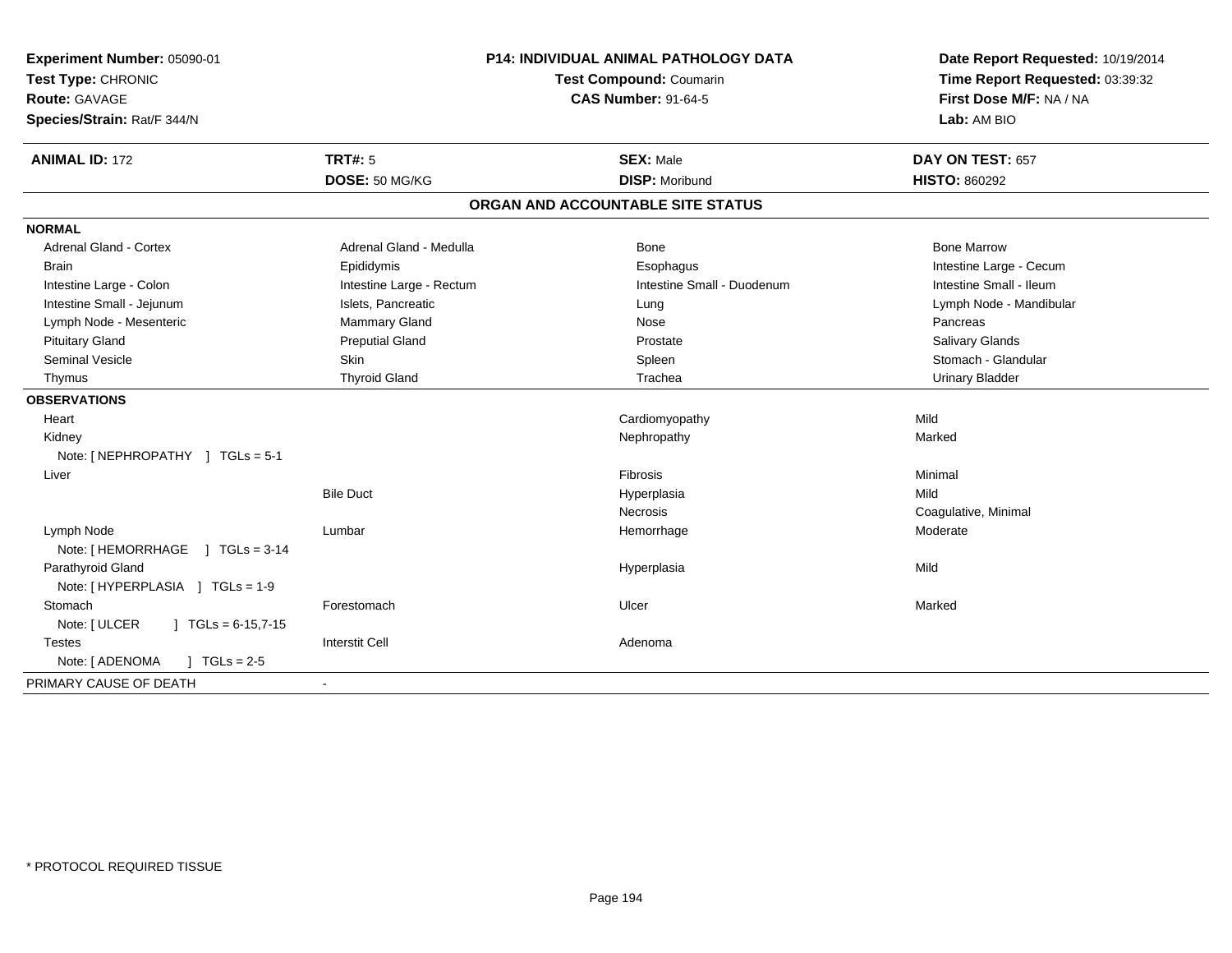| Experiment Number: 05090-01<br>Test Type: CHRONIC<br><b>Route: GAVAGE</b><br>Species/Strain: Rat/F 344/N |                         | P14: INDIVIDUAL ANIMAL PATHOLOGY DATA<br><b>Test Compound: Coumarin</b><br><b>CAS Number: 91-64-5</b> |                          |
|----------------------------------------------------------------------------------------------------------|-------------------------|-------------------------------------------------------------------------------------------------------|--------------------------|
| <b>ANIMAL ID: 173</b>                                                                                    | <b>TRT#: 5</b>          | <b>SEX: Male</b>                                                                                      | DAY ON TEST: 531         |
|                                                                                                          | DOSE: 50 MG/KG          | <b>DISP: Dead</b>                                                                                     | <b>HISTO: 860293</b>     |
|                                                                                                          |                         | ORGAN AND ACCOUNTABLE SITE STATUS                                                                     |                          |
| <b>NORMAL</b>                                                                                            |                         |                                                                                                       |                          |
| Adrenal Gland - Cortex                                                                                   | Adrenal Gland - Medulla | Bone                                                                                                  | <b>Bone Marrow</b>       |
| <b>Brain</b>                                                                                             | Epididymis              | Esophagus                                                                                             | Intestine Large - Rectum |
| Intestine Small - Duodenum                                                                               | Intestine Small - Ileum | Intestine Small - Jejunum                                                                             | Islets, Pancreatic       |
| Lymph Node - Mandibular                                                                                  | Lymph Node - Mesenteric | Mammary Gland                                                                                         | Nose                     |
| Pancreas                                                                                                 | Parathyroid Gland       | <b>Preputial Gland</b>                                                                                | Prostate                 |
| <b>Seminal Vesicle</b>                                                                                   | Skin                    | Stomach - Glandular                                                                                   | <b>Testes</b>            |
| Thymus                                                                                                   | <b>Thyroid Gland</b>    | Trachea                                                                                               | <b>Urinary Bladder</b>   |
| <b>AUTO PRECLUDES DIAG.</b>                                                                              |                         |                                                                                                       |                          |
| Intestine Large - Cecum                                                                                  | Intestine Large - Colon |                                                                                                       |                          |
| <b>OBSERVATIONS</b>                                                                                      |                         |                                                                                                       |                          |
| Heart                                                                                                    |                         | Cardiomyopathy                                                                                        | Moderate                 |
| Kidney                                                                                                   |                         | Nephropathy                                                                                           | Marked                   |
| [Nephropathy TGLS = 3-1]                                                                                 |                         |                                                                                                       |                          |
| Liver                                                                                                    |                         | Fatty Change                                                                                          | Mild                     |
|                                                                                                          |                         | Fibrosis                                                                                              | Moderate                 |
|                                                                                                          | <b>Bile Duct</b>        | Hyperplasia                                                                                           | Moderate                 |
| Lung                                                                                                     |                         | Inflammation                                                                                          | Suppurative, Marked      |
| Mesentery                                                                                                | Fat                     | Necrosis                                                                                              | Coagulative, Mild        |
| Note: [ NECROSIS<br>$1 TGLs = 1-5$                                                                       |                         |                                                                                                       |                          |
| <b>Pituitary Gland</b>                                                                                   | Pars Distalis           | Adenoma                                                                                               |                          |
| Note: [ ADENOMA<br>] $TGLs = 4-4$                                                                        |                         |                                                                                                       |                          |
| Salivary Glands                                                                                          |                         | Necrosis                                                                                              | Caseous, Marked          |
| Spleen                                                                                                   |                         | Necrosis                                                                                              | Coagulative, Moderate    |
| Stomach                                                                                                  | Forestomach             | Ulcer                                                                                                 | Marked                   |
| Note: [ ULCER<br>$TGLs = 2-13$                                                                           |                         |                                                                                                       |                          |
| PRIMARY CAUSE OF DEATH                                                                                   |                         |                                                                                                       |                          |
| Animal Note: SPLEEN, PANC. LN ADJACENT MESENTERY                                                         |                         |                                                                                                       |                          |
| Animal Note: PERITONITIS INVOLVES SURF. OF STOM, PANC, LIVER                                             |                         |                                                                                                       |                          |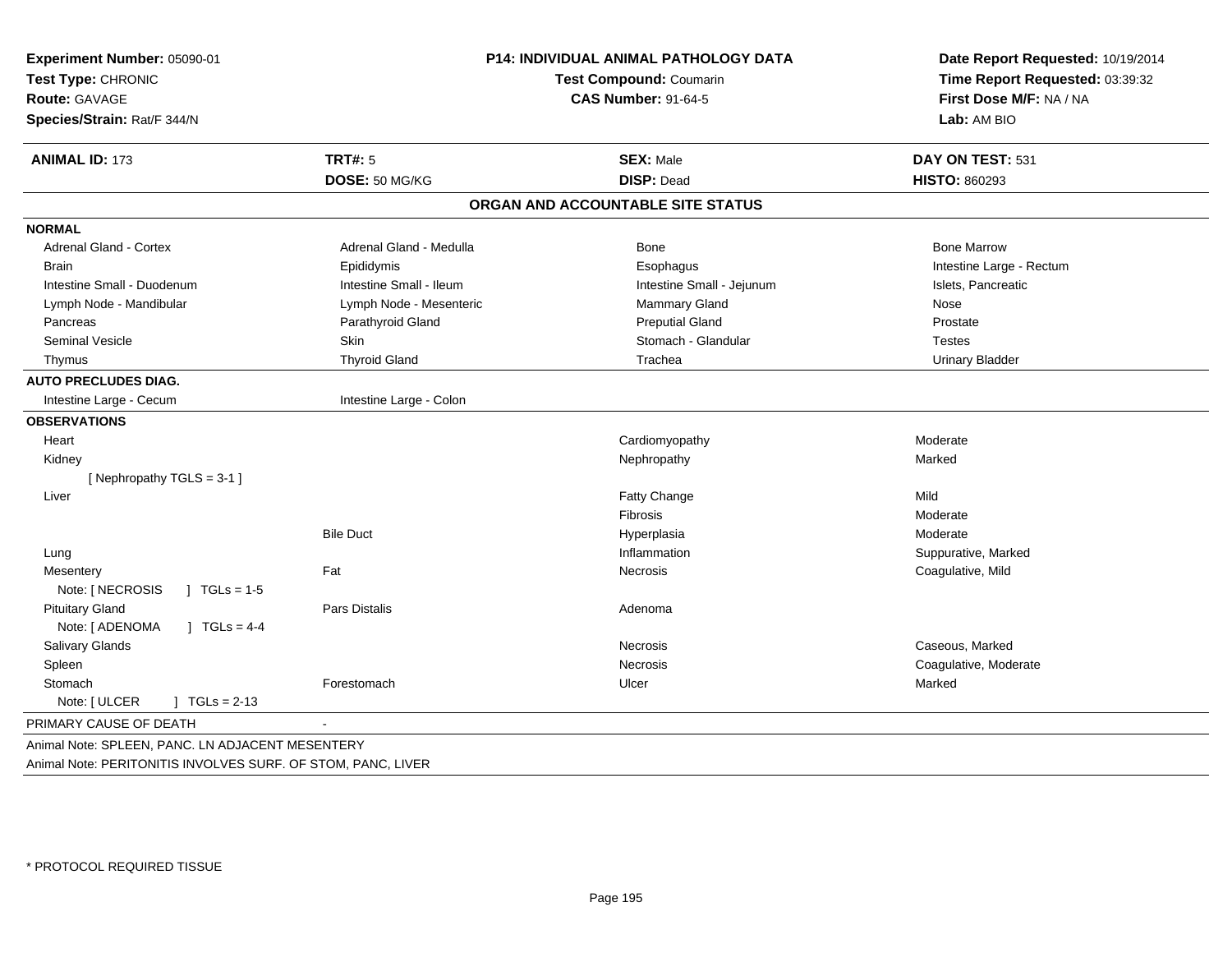| Experiment Number: 05090-01                 |                                                              | <b>P14: INDIVIDUAL ANIMAL PATHOLOGY DATA</b> | Date Report Requested: 10/19/2014                          |  |
|---------------------------------------------|--------------------------------------------------------------|----------------------------------------------|------------------------------------------------------------|--|
| Test Type: CHRONIC                          | <b>Test Compound: Coumarin</b><br><b>CAS Number: 91-64-5</b> |                                              | Time Report Requested: 03:39:33<br>First Dose M/F: NA / NA |  |
| Route: GAVAGE                               |                                                              |                                              |                                                            |  |
| Species/Strain: Rat/F 344/N                 |                                                              |                                              | Lab: AM BIO                                                |  |
|                                             |                                                              |                                              |                                                            |  |
| <b>ANIMAL ID: 174</b>                       | <b>TRT#: 5</b>                                               | <b>SEX: Male</b>                             | DAY ON TEST: 630                                           |  |
|                                             | DOSE: 50 MG/KG                                               | <b>DISP: Moribund</b>                        | <b>HISTO: 860294</b>                                       |  |
|                                             |                                                              | ORGAN AND ACCOUNTABLE SITE STATUS            |                                                            |  |
| <b>NORMAL</b>                               |                                                              |                                              |                                                            |  |
| <b>Adrenal Gland - Cortex</b>               | Adrenal Gland - Medulla                                      | Bone                                         | <b>Bone Marrow</b>                                         |  |
| Brain                                       | Epididymis                                                   | Esophagus                                    | Intestine Large - Cecum                                    |  |
| Intestine Large - Colon                     | Intestine Large - Rectum                                     | Intestine Small - Duodenum                   | Intestine Small - Ileum                                    |  |
| Intestine Small - Jejunum                   | Islets, Pancreatic                                           | Lung                                         | Lymph Node - Mandibular                                    |  |
| Lymph Node - Mesenteric                     | Pancreas                                                     | <b>Pituitary Gland</b>                       | <b>Preputial Gland</b>                                     |  |
| Prostate                                    | Salivary Glands                                              | <b>Seminal Vesicle</b>                       | Skin                                                       |  |
| Spleen                                      | Thymus                                                       | <b>Thyroid Gland</b>                         | Trachea                                                    |  |
| <b>Urinary Bladder</b>                      |                                                              |                                              |                                                            |  |
| <b>OBSERVATIONS</b>                         |                                                              |                                              |                                                            |  |
| Heart                                       |                                                              | Cardiomyopathy                               | Mild                                                       |  |
| Kidney                                      |                                                              | Nephropathy                                  | Marked                                                     |  |
| Note: [NEPHROPATHY ] TGLs = 4-1             |                                                              |                                              |                                                            |  |
| Liver                                       |                                                              | <b>Cytologic Alterations</b>                 | Mild                                                       |  |
|                                             |                                                              | Fibrosis                                     | Minimal                                                    |  |
|                                             | <b>Bile Duct</b>                                             | Hyperplasia                                  | Mild                                                       |  |
|                                             |                                                              | Necrosis                                     | Coagulative, Mild                                          |  |
| Mammary Gland                               |                                                              | Fibroadenoma                                 |                                                            |  |
| Note: [ FIBROADENOMA ] TGLs = 1-13          |                                                              |                                              |                                                            |  |
| Nose                                        |                                                              | Inflammation                                 | Suppurative, Minimal                                       |  |
| Parathyroid Gland                           |                                                              | Hyperplasia                                  | Moderate                                                   |  |
| Stomach                                     | Forestomach                                                  | Inflammation                                 | Chronic, Moderate                                          |  |
|                                             | Glandular                                                    | Inflammation                                 | Chronic, Moderate                                          |  |
|                                             | Forestomach                                                  | Ulcer                                        | Marked                                                     |  |
| Note: [ INFLAMMATION ] TGLs = 5-14          |                                                              |                                              |                                                            |  |
| Note: [ ULCER<br>$1 TGLs = 6-14$            |                                                              |                                              |                                                            |  |
| Note: [ INFLAMMATION ] TGLs = 7-14          |                                                              |                                              |                                                            |  |
| <b>Testes</b>                               | <b>Interstit Cell</b>                                        | Adenoma                                      |                                                            |  |
| Note: [ ADENOMA<br>$J \cdot TGLs = 2-5,3-5$ |                                                              |                                              |                                                            |  |
| PRIMARY CAUSE OF DEATH                      |                                                              |                                              |                                                            |  |
|                                             |                                                              |                                              |                                                            |  |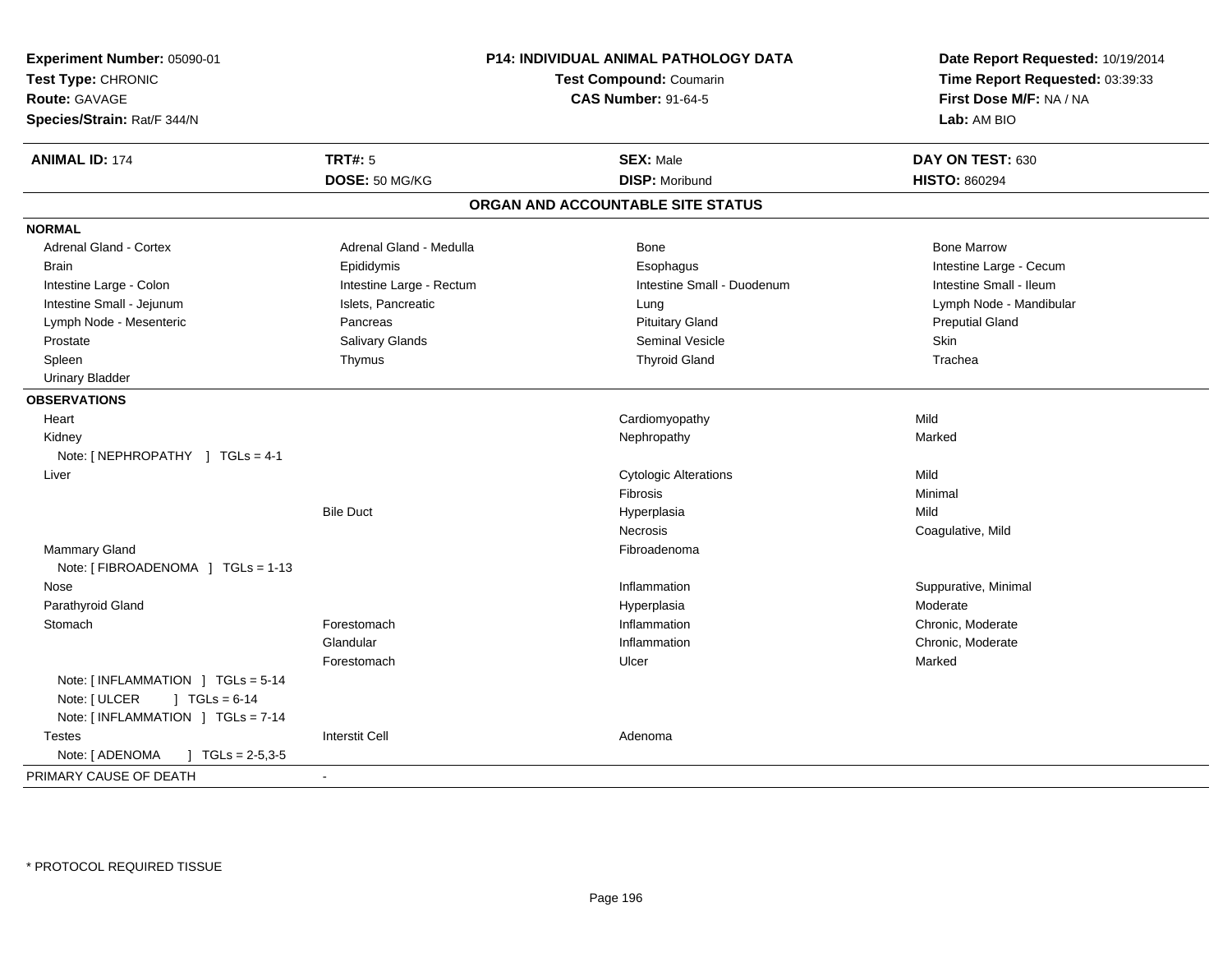| Experiment Number: 05090-01<br>Test Type: CHRONIC<br><b>Route: GAVAGE</b><br>Species/Strain: Rat/F 344/N |                          | P14: INDIVIDUAL ANIMAL PATHOLOGY DATA<br>Test Compound: Coumarin<br><b>CAS Number: 91-64-5</b> | Date Report Requested: 10/19/2014<br>Time Report Requested: 03:39:33<br>First Dose M/F: NA / NA<br>Lab: AM BIO |
|----------------------------------------------------------------------------------------------------------|--------------------------|------------------------------------------------------------------------------------------------|----------------------------------------------------------------------------------------------------------------|
| <b>ANIMAL ID: 175</b>                                                                                    | <b>TRT#: 5</b>           | <b>SEX: Male</b><br><b>DISP: Dead</b>                                                          | DAY ON TEST: 498                                                                                               |
|                                                                                                          | DOSE: 50 MG/KG           |                                                                                                | <b>HISTO: 860295</b>                                                                                           |
|                                                                                                          |                          | ORGAN AND ACCOUNTABLE SITE STATUS                                                              |                                                                                                                |
| <b>NORMAL</b>                                                                                            |                          |                                                                                                |                                                                                                                |
| Adrenal Gland - Cortex                                                                                   | Adrenal Gland - Medulla  | Bone                                                                                           | <b>Bone Marrow</b>                                                                                             |
| <b>Brain</b>                                                                                             | Epididymis               | Esophagus                                                                                      | Intestine Large - Cecum                                                                                        |
| Intestine Large - Colon                                                                                  | Intestine Large - Rectum | Intestine Small - Duodenum                                                                     | Intestine Small - Ileum                                                                                        |
| Intestine Small - Jejunum                                                                                | Islets, Pancreatic       | Lung                                                                                           | Lymph Node - Mandibular                                                                                        |
| Lymph Node - Mesenteric                                                                                  | Mammary Gland            | Pancreas                                                                                       | <b>Pituitary Gland</b>                                                                                         |
| <b>Preputial Gland</b>                                                                                   | Prostate                 | Salivary Glands                                                                                | <b>Seminal Vesicle</b>                                                                                         |
| Skin                                                                                                     | Spleen                   | Stomach - Glandular                                                                            | Thymus                                                                                                         |
| <b>Thyroid Gland</b>                                                                                     | Trachea                  | <b>Urinary Bladder</b>                                                                         |                                                                                                                |
| <b>OBSERVATIONS</b>                                                                                      |                          |                                                                                                |                                                                                                                |
| Heart                                                                                                    |                          | Cardiomyopathy                                                                                 | Moderate                                                                                                       |
| Kidney                                                                                                   | Cortex                   | Cyst                                                                                           | Mild                                                                                                           |
|                                                                                                          |                          | Nephropathy                                                                                    | Marked                                                                                                         |
| Note: [ CYST<br>$1 TGLs = 4-13$<br>[Nephropathy TGLS = 3-1]                                              |                          |                                                                                                |                                                                                                                |
| Liver                                                                                                    |                          | <b>Cytologic Alterations</b>                                                                   | Minimal                                                                                                        |
|                                                                                                          |                          | Fibrosis                                                                                       | Mild                                                                                                           |
|                                                                                                          | <b>Bile Duct</b>         | Hyperplasia                                                                                    | Mild                                                                                                           |
|                                                                                                          |                          | Necrosis                                                                                       | Coagulative, Minimal                                                                                           |
| Nose                                                                                                     |                          | Inflammation                                                                                   | Suppurative, Minimal                                                                                           |
| Parathyroid Gland                                                                                        |                          | Hyperplasia                                                                                    | Moderate                                                                                                       |
| Stomach                                                                                                  | Forestomach              | Ulcer                                                                                          | Moderate                                                                                                       |
| Note: [ ULCER<br>$1 TGLs = 5-6$                                                                          |                          |                                                                                                |                                                                                                                |
| <b>Testes</b>                                                                                            | <b>Interstit Cell</b>    | Hyperplasia                                                                                    | Mild                                                                                                           |
| Note: [HYPERPLASIA ] TGLs = 1-5                                                                          |                          |                                                                                                |                                                                                                                |
| Note: LEFT TESTE MISSING AT NECROPSY.                                                                    |                          |                                                                                                |                                                                                                                |
| PRIMARY CAUSE OF DEATH                                                                                   | $\blacksquare$           |                                                                                                |                                                                                                                |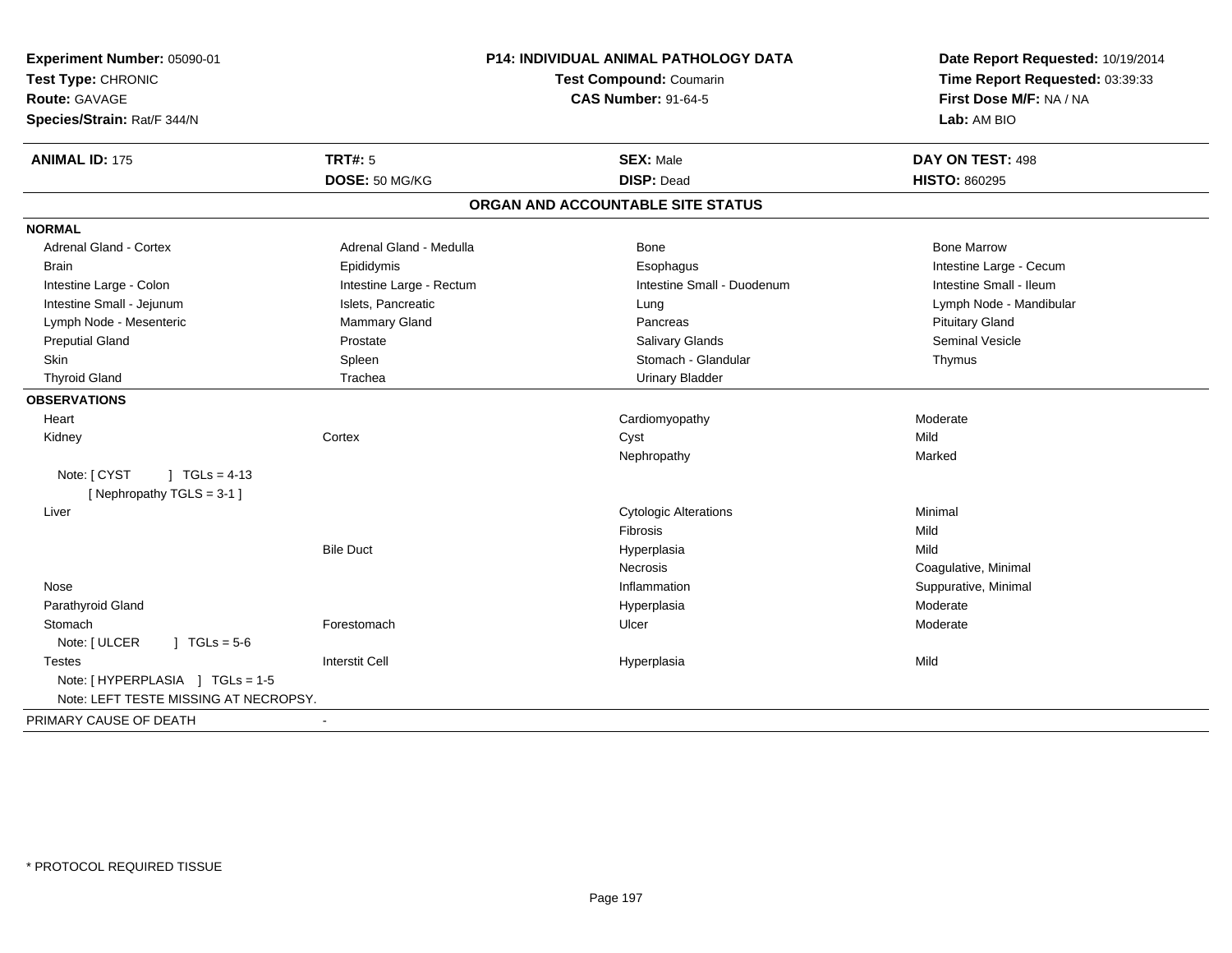| Experiment Number: 05090-01<br>Test Type: CHRONIC<br><b>Route: GAVAGE</b><br>Species/Strain: Rat/F 344/N | P14: INDIVIDUAL ANIMAL PATHOLOGY DATA<br><b>Test Compound: Coumarin</b><br><b>CAS Number: 91-64-5</b> |                                   | Date Report Requested: 10/19/2014<br>Time Report Requested: 03:39:33<br>First Dose M/F: NA / NA<br>Lab: AM BIO |
|----------------------------------------------------------------------------------------------------------|-------------------------------------------------------------------------------------------------------|-----------------------------------|----------------------------------------------------------------------------------------------------------------|
| <b>ANIMAL ID: 176</b>                                                                                    | <b>TRT#: 5</b>                                                                                        | <b>SEX: Male</b>                  | DAY ON TEST: 512                                                                                               |
|                                                                                                          | DOSE: 50 MG/KG                                                                                        | <b>DISP: Moribund</b>             | <b>HISTO: 860296</b>                                                                                           |
|                                                                                                          |                                                                                                       | ORGAN AND ACCOUNTABLE SITE STATUS |                                                                                                                |
| <b>NORMAL</b>                                                                                            |                                                                                                       |                                   |                                                                                                                |
| <b>Adrenal Gland - Cortex</b>                                                                            | Adrenal Gland - Medulla                                                                               | Bone                              | <b>Bone Marrow</b>                                                                                             |
| <b>Brain</b>                                                                                             | Epididymis                                                                                            | Esophagus                         | Heart                                                                                                          |
| Intestine Large - Cecum                                                                                  | Intestine Large - Colon                                                                               | Intestine Large - Rectum          | Intestine Small - Duodenum                                                                                     |
| Intestine Small - Ileum                                                                                  | Intestine Small - Jejunum                                                                             | Islets, Pancreatic                | Lung                                                                                                           |
| Lymph Node - Mandibular                                                                                  | Lymph Node - Mesenteric                                                                               | Mammary Gland                     | Pancreas                                                                                                       |
| <b>Pituitary Gland</b>                                                                                   | <b>Preputial Gland</b>                                                                                | Prostate                          | Salivary Glands                                                                                                |
| Seminal Vesicle                                                                                          | Skin                                                                                                  | Spleen                            | Stomach - Glandular                                                                                            |
| Thymus                                                                                                   | <b>Thyroid Gland</b>                                                                                  | Trachea                           | <b>Urinary Bladder</b>                                                                                         |
| <b>OBSERVATIONS</b>                                                                                      |                                                                                                       |                                   |                                                                                                                |
| Kidney                                                                                                   |                                                                                                       | Nephropathy                       | Marked                                                                                                         |
| Note: [ NEPHROPATHY ] TGLs = 2-1                                                                         |                                                                                                       |                                   |                                                                                                                |
| Liver                                                                                                    |                                                                                                       | <b>Cytologic Alterations</b>      | Mild                                                                                                           |
|                                                                                                          |                                                                                                       | Fatty Change                      | Mild                                                                                                           |
|                                                                                                          |                                                                                                       | Fibrosis                          | Minimal                                                                                                        |
|                                                                                                          | <b>Bile Duct</b>                                                                                      | Hyperplasia                       | Minimal                                                                                                        |
|                                                                                                          |                                                                                                       | <b>Necrosis</b>                   | Coagulative, Minimal                                                                                           |
| Nose                                                                                                     |                                                                                                       | Inflammation                      | Suppurative, Minimal                                                                                           |
| Parathyroid Gland                                                                                        |                                                                                                       | Hyperplasia                       | Mild                                                                                                           |
| Stomach                                                                                                  | Forestomach                                                                                           | Ulcer                             | Marked                                                                                                         |
| Note: [ ULCER<br>$\sqrt{1}$ TGLs = 3-13                                                                  |                                                                                                       |                                   |                                                                                                                |
| <b>Testes</b>                                                                                            | <b>Interstit Cell</b>                                                                                 | Adenoma                           |                                                                                                                |
| $J \cdot TGLs = 5-5$<br>Note: [ ADENOMA                                                                  |                                                                                                       |                                   |                                                                                                                |
| Thymus                                                                                                   |                                                                                                       |                                   |                                                                                                                |
| Note: THYMIC NODULE IS A NORMAL LYMPH NODE.                                                              |                                                                                                       |                                   |                                                                                                                |
| PRIMARY CAUSE OF DEATH                                                                                   |                                                                                                       |                                   |                                                                                                                |
|                                                                                                          |                                                                                                       |                                   |                                                                                                                |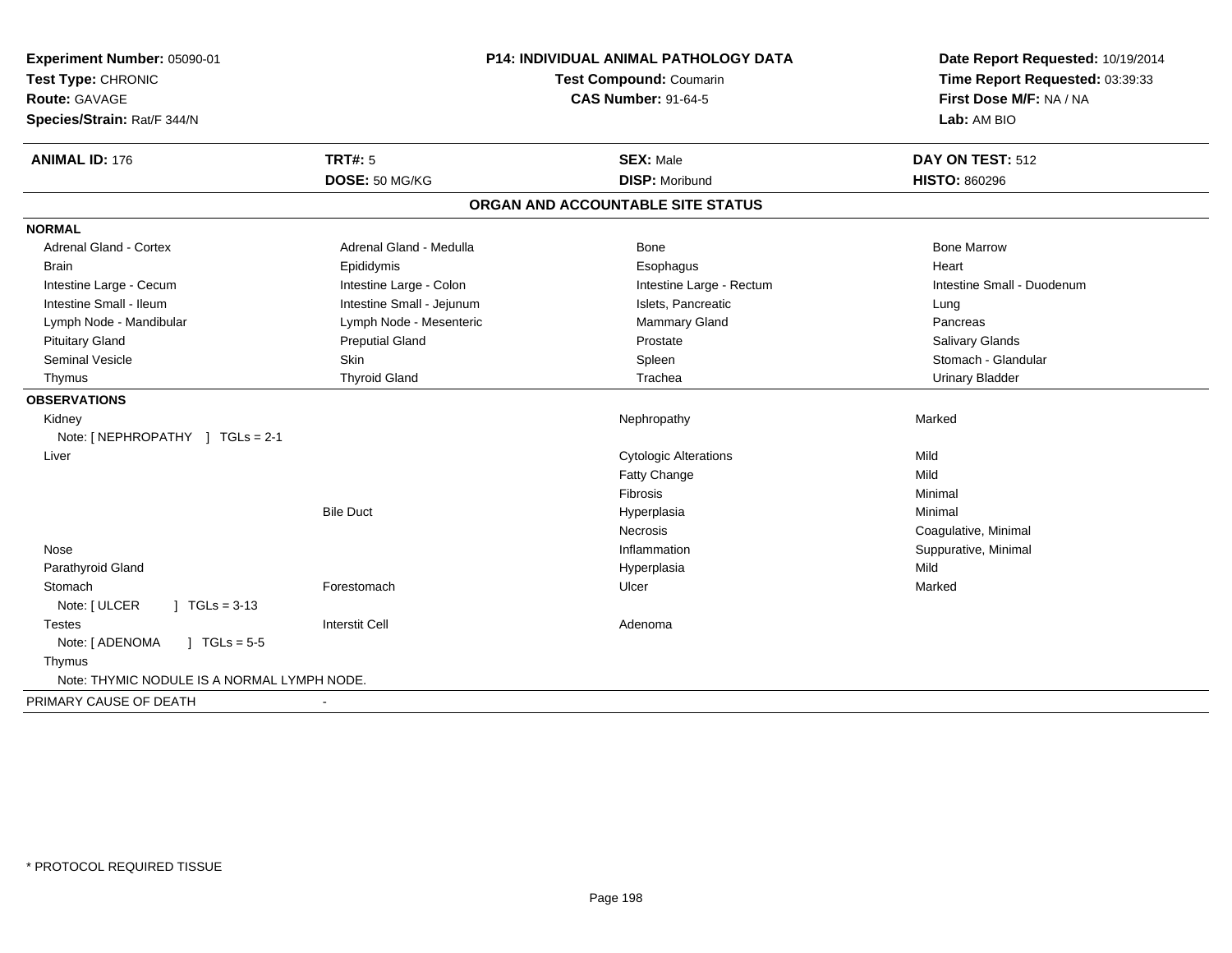| Experiment Number: 05090-01<br>Test Type: CHRONIC<br><b>Route: GAVAGE</b><br>Species/Strain: Rat/F 344/N | <b>P14: INDIVIDUAL ANIMAL PATHOLOGY DATA</b><br><b>Test Compound: Coumarin</b><br><b>CAS Number: 91-64-5</b> |                                   | Date Report Requested: 10/19/2014<br>Time Report Requested: 03:39:33<br>First Dose M/F: NA / NA<br>Lab: AM BIO |
|----------------------------------------------------------------------------------------------------------|--------------------------------------------------------------------------------------------------------------|-----------------------------------|----------------------------------------------------------------------------------------------------------------|
| <b>ANIMAL ID: 177</b>                                                                                    | <b>TRT#: 5</b>                                                                                               | <b>SEX: Male</b>                  | DAY ON TEST: 729                                                                                               |
|                                                                                                          | DOSE: 50 MG/KG                                                                                               | <b>DISP: Terminal Sacrifice</b>   | <b>HISTO: 860297</b>                                                                                           |
|                                                                                                          |                                                                                                              | ORGAN AND ACCOUNTABLE SITE STATUS |                                                                                                                |
| <b>NORMAL</b>                                                                                            |                                                                                                              |                                   |                                                                                                                |
| <b>Adrenal Gland - Cortex</b>                                                                            | Bone                                                                                                         | <b>Bone Marrow</b>                | <b>Brain</b>                                                                                                   |
| Epididymis                                                                                               | Esophagus                                                                                                    | Intestine Large - Cecum           | Intestine Large - Colon                                                                                        |
| Intestine Large - Rectum                                                                                 | Intestine Small - Duodenum                                                                                   | Intestine Small - Ileum           | Intestine Small - Jejunum                                                                                      |
| Islets, Pancreatic                                                                                       | Lung                                                                                                         | Lymph Node - Mandibular           | Lymph Node - Mesenteric                                                                                        |
| Mammary Gland                                                                                            | Pancreas                                                                                                     | <b>Preputial Gland</b>            | Prostate                                                                                                       |
| Salivary Glands                                                                                          | <b>Seminal Vesicle</b>                                                                                       | Spleen                            | Stomach - Forestomach                                                                                          |
| Stomach - Glandular                                                                                      | Thymus                                                                                                       | <b>Thyroid Gland</b>              | Trachea                                                                                                        |
| <b>Urinary Bladder</b>                                                                                   |                                                                                                              |                                   |                                                                                                                |
| <b>OBSERVATIONS</b>                                                                                      |                                                                                                              |                                   |                                                                                                                |
| <b>Adrenal Gland</b>                                                                                     | Medulla                                                                                                      | Pheochromocytoma Benign           |                                                                                                                |
| Ear                                                                                                      |                                                                                                              | Squamous Cell Papilloma           |                                                                                                                |
| Note: [ PAPILLOMA SQUA ] TGLs = 1-14                                                                     |                                                                                                              |                                   |                                                                                                                |
| Heart                                                                                                    |                                                                                                              | Cardiomyopathy                    | Mild                                                                                                           |
| Kidney                                                                                                   |                                                                                                              | Nephropathy                       | Marked                                                                                                         |
| [Nephropathy TGLS = $5-1,6-1$ ]                                                                          |                                                                                                              |                                   |                                                                                                                |
| Liver                                                                                                    |                                                                                                              | <b>Basophilic Focus</b>           |                                                                                                                |
|                                                                                                          | <b>Bile Duct</b>                                                                                             | Hyperplasia                       | Mild                                                                                                           |
| Nose                                                                                                     |                                                                                                              | Inflammation                      | Suppurative, Minimal                                                                                           |
| Parathyroid Gland                                                                                        |                                                                                                              | Hyperplasia                       | Mild                                                                                                           |
| <b>Pituitary Gland</b>                                                                                   | Pars Distalis                                                                                                | Adenoma                           |                                                                                                                |
| Skin                                                                                                     |                                                                                                              | Fibroma                           |                                                                                                                |
|                                                                                                          |                                                                                                              | Squamous Cell Carcinoma           |                                                                                                                |
| Note: [ FIBROMA<br>$1 \text{ TGLs} = 2-13$                                                               |                                                                                                              |                                   |                                                                                                                |
| Note: [ SQUAM CEL CARC ] TGLs = 7-14                                                                     |                                                                                                              |                                   |                                                                                                                |
| Testes                                                                                                   | <b>Interstit Cell</b>                                                                                        | Adenoma                           |                                                                                                                |
| Note: [ ADENOMA<br>$\int$ TGLs = 3-5,4-5                                                                 |                                                                                                              |                                   |                                                                                                                |
| PRIMARY CAUSE OF DEATH                                                                                   | $\blacksquare$                                                                                               |                                   |                                                                                                                |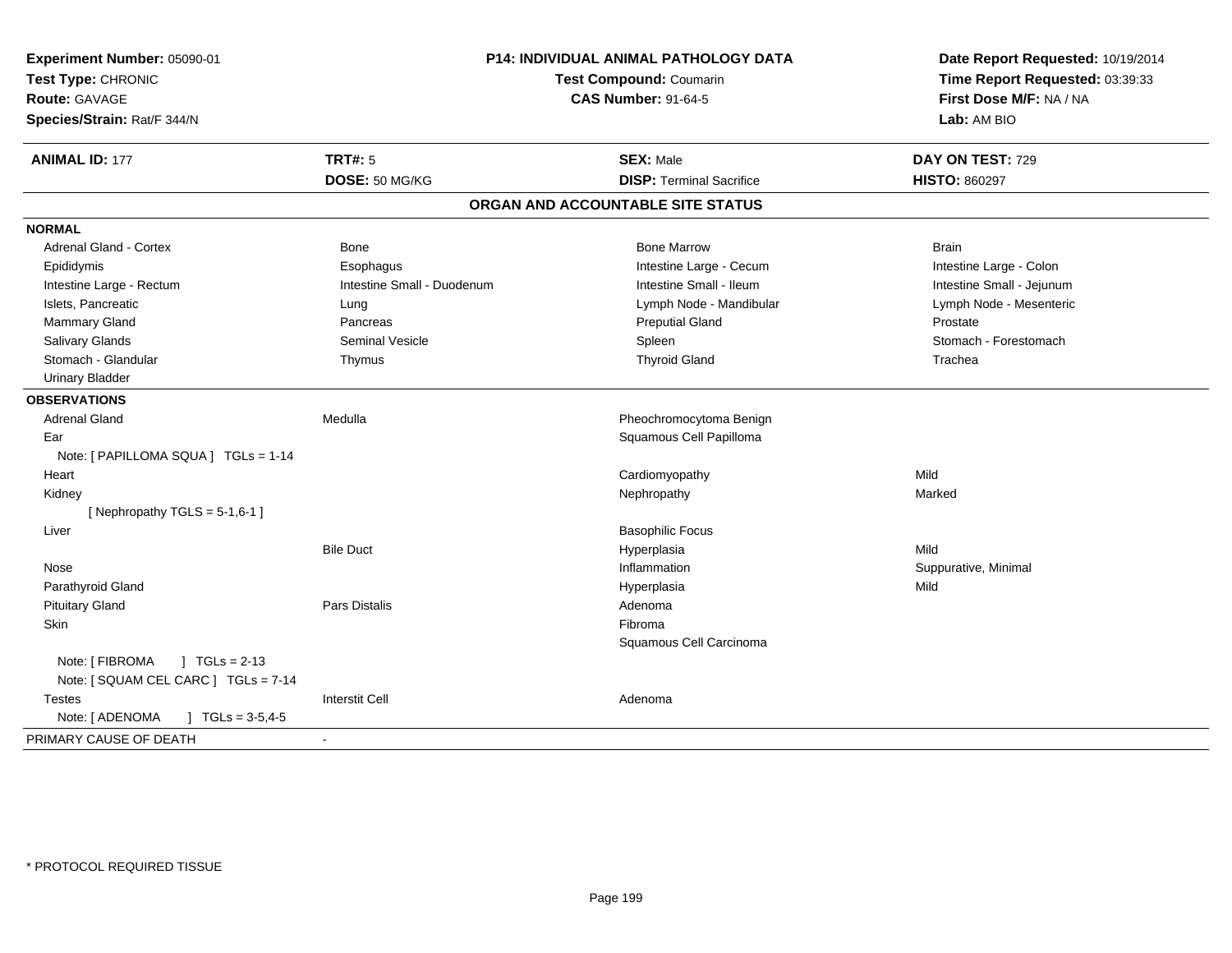| Experiment Number: 05090-01<br>Test Type: CHRONIC<br><b>Route: GAVAGE</b><br>Species/Strain: Rat/F 344/N |                           | <b>P14: INDIVIDUAL ANIMAL PATHOLOGY DATA</b><br><b>Test Compound: Coumarin</b><br><b>CAS Number: 91-64-5</b> | Date Report Requested: 10/19/2014<br>Time Report Requested: 03:39:33<br>First Dose M/F: NA / NA<br>Lab: AM BIO |
|----------------------------------------------------------------------------------------------------------|---------------------------|--------------------------------------------------------------------------------------------------------------|----------------------------------------------------------------------------------------------------------------|
| <b>ANIMAL ID: 178</b>                                                                                    | <b>TRT#: 5</b>            | <b>SEX: Male</b>                                                                                             | DAY ON TEST: 580                                                                                               |
|                                                                                                          | DOSE: 50 MG/KG            | <b>DISP: Dead</b>                                                                                            | <b>HISTO: 860298</b>                                                                                           |
|                                                                                                          |                           | ORGAN AND ACCOUNTABLE SITE STATUS                                                                            |                                                                                                                |
| <b>NORMAL</b>                                                                                            |                           |                                                                                                              |                                                                                                                |
| Adrenal Gland - Cortex                                                                                   | Adrenal Gland - Medulla   | <b>Bone</b>                                                                                                  | <b>Bone Marrow</b>                                                                                             |
| <b>Brain</b>                                                                                             | Esophagus                 | Heart                                                                                                        | Intestine Small - Duodenum                                                                                     |
| Islets, Pancreatic                                                                                       | Lung                      | Lymph Node - Mandibular                                                                                      | Nose                                                                                                           |
| Pancreas                                                                                                 | Parathyroid Gland         | <b>Pituitary Gland</b>                                                                                       | Salivary Glands                                                                                                |
| <b>Seminal Vesicle</b>                                                                                   | Skin                      | Stomach - Glandular                                                                                          | Thymus                                                                                                         |
| <b>Thyroid Gland</b>                                                                                     | Trachea                   | <b>Urinary Bladder</b>                                                                                       |                                                                                                                |
| <b>MISSING</b>                                                                                           |                           |                                                                                                              |                                                                                                                |
| Epididymis                                                                                               | Intestine Large - Cecum   | Intestine Large - Colon                                                                                      | Intestine Large - Rectum                                                                                       |
| Intestine Small - Ileum                                                                                  | Intestine Small - Jejunum | Lymph Node - Mesenteric                                                                                      | Mammary Gland                                                                                                  |
| Testes                                                                                                   |                           |                                                                                                              |                                                                                                                |
| <b>OBSERVATIONS</b>                                                                                      |                           |                                                                                                              |                                                                                                                |
| Kidney                                                                                                   |                           | Nephropathy                                                                                                  | Moderate                                                                                                       |
| Note: [NEPHROPATHY ] TGLs = 1-1                                                                          |                           |                                                                                                              |                                                                                                                |
| Liver                                                                                                    |                           | Fibrosis                                                                                                     | Mild                                                                                                           |
|                                                                                                          | <b>Bile Duct</b>          | Hyperplasia                                                                                                  | Moderate                                                                                                       |
|                                                                                                          |                           | Inflammation                                                                                                 | Suppurative, Marked                                                                                            |
|                                                                                                          |                           | Necrosis                                                                                                     | Coagulative, Moderate                                                                                          |
| Note: $\lceil$ INFLAMMATION $\lceil$ TGLs = 4-2                                                          |                           |                                                                                                              |                                                                                                                |
| <b>Preputial Gland</b>                                                                                   |                           | Adenoma                                                                                                      |                                                                                                                |
|                                                                                                          | Duct                      | Dilatation                                                                                                   | Marked                                                                                                         |
| Note: [ ADENOMA<br>$\sqrt{ }$ TGLs = 10-5                                                                |                           |                                                                                                              |                                                                                                                |
| Note: [DILATATION ] TGLs = 10-5                                                                          |                           |                                                                                                              |                                                                                                                |
| Prostate                                                                                                 |                           | Edema                                                                                                        | Moderate                                                                                                       |
| Spleen                                                                                                   |                           | Inflammation                                                                                                 | Suppurative, Moderate                                                                                          |
| Note: $\lceil$ INFLAMMATION $\lceil$ TGLs = 6-2                                                          |                           |                                                                                                              |                                                                                                                |
| Stomach                                                                                                  | Forestomach               | Ulcer                                                                                                        | Marked                                                                                                         |
| Note: [ ULCER<br>$\sqrt{6}$ TGLs = 7-6,8-6                                                               |                           |                                                                                                              |                                                                                                                |
| Zymbal's Gland                                                                                           |                           | Inflammation                                                                                                 | Suppurative, Moderate                                                                                          |
| Note: $\lceil$ INFLAMMATION $\lceil$ TGLs = 2-9                                                          |                           |                                                                                                              |                                                                                                                |
| PRIMARY CAUSE OF DEATH                                                                                   | $\blacksquare$            |                                                                                                              |                                                                                                                |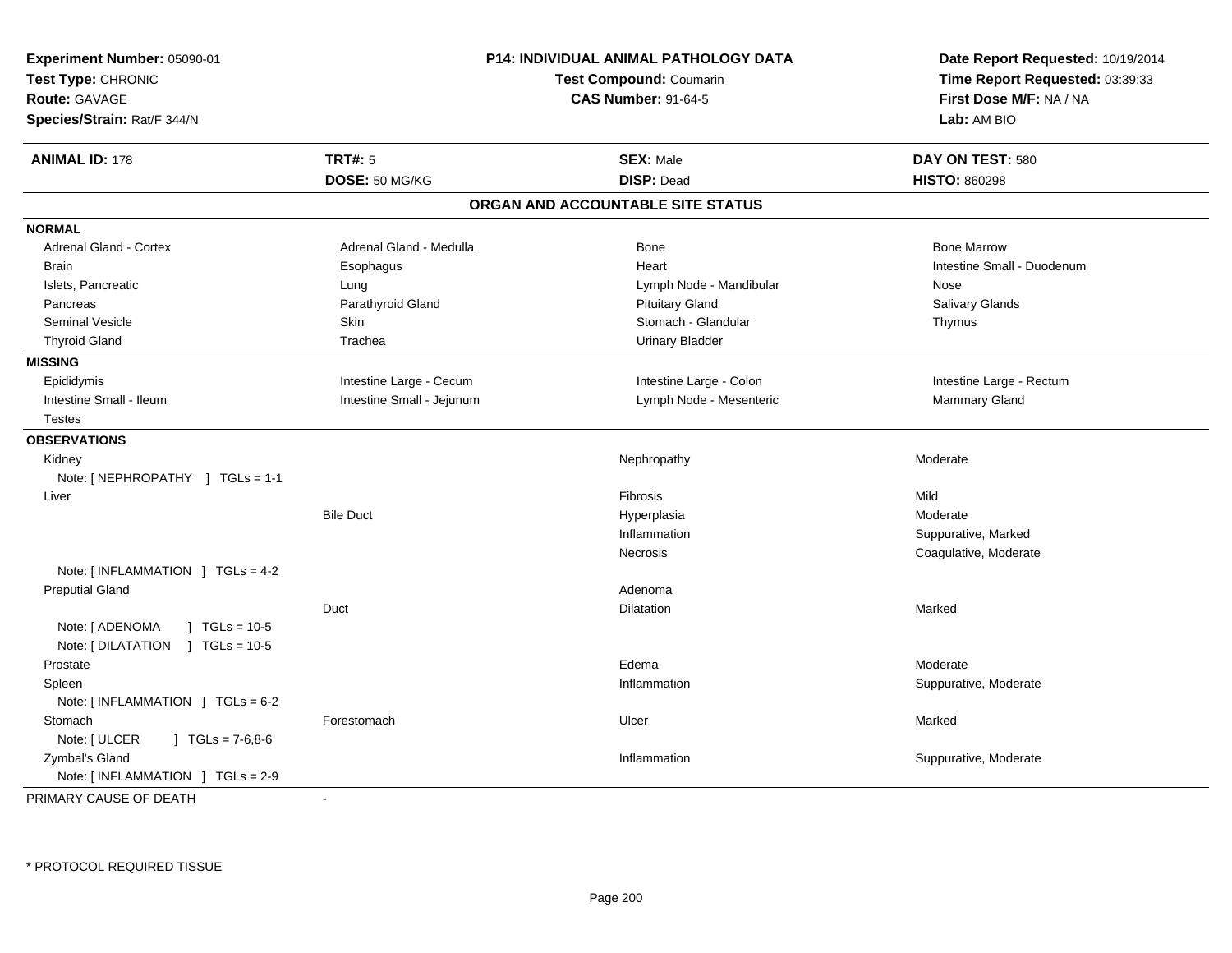| <b>Experiment Number: 05090-01</b><br><b>Test Type: CHRONIC</b><br><b>Route: GAVAGE</b><br>Species/Strain: Rat/F 344/N |                                  | <b>P14: INDIVIDUAL ANIMAL PATHOLOGY DATA</b><br><b>Test Compound: Coumarin</b><br><b>CAS Number: 91-64-5</b> | Date Report Requested: 10/19/2014<br>Time Report Requested: 03:39:33<br>First Dose M/F: NA / NA<br>Lab: AM BIO |
|------------------------------------------------------------------------------------------------------------------------|----------------------------------|--------------------------------------------------------------------------------------------------------------|----------------------------------------------------------------------------------------------------------------|
| <b>ANIMAL ID: 178</b>                                                                                                  | TRT#: 5<br><b>DOSE: 50 MG/KG</b> | <b>SEX: Male</b><br><b>DISP: Dead</b>                                                                        | DAY ON TEST: 580<br><b>HISTO: 860298</b>                                                                       |
|                                                                                                                        |                                  | ORGAN AND ACCOUNTABLE SITE STATUS                                                                            |                                                                                                                |
| Animal Note: PERITONITIS INVOLVES STOMACH, SPLEEN, AND LIVER.                                                          |                                  |                                                                                                              |                                                                                                                |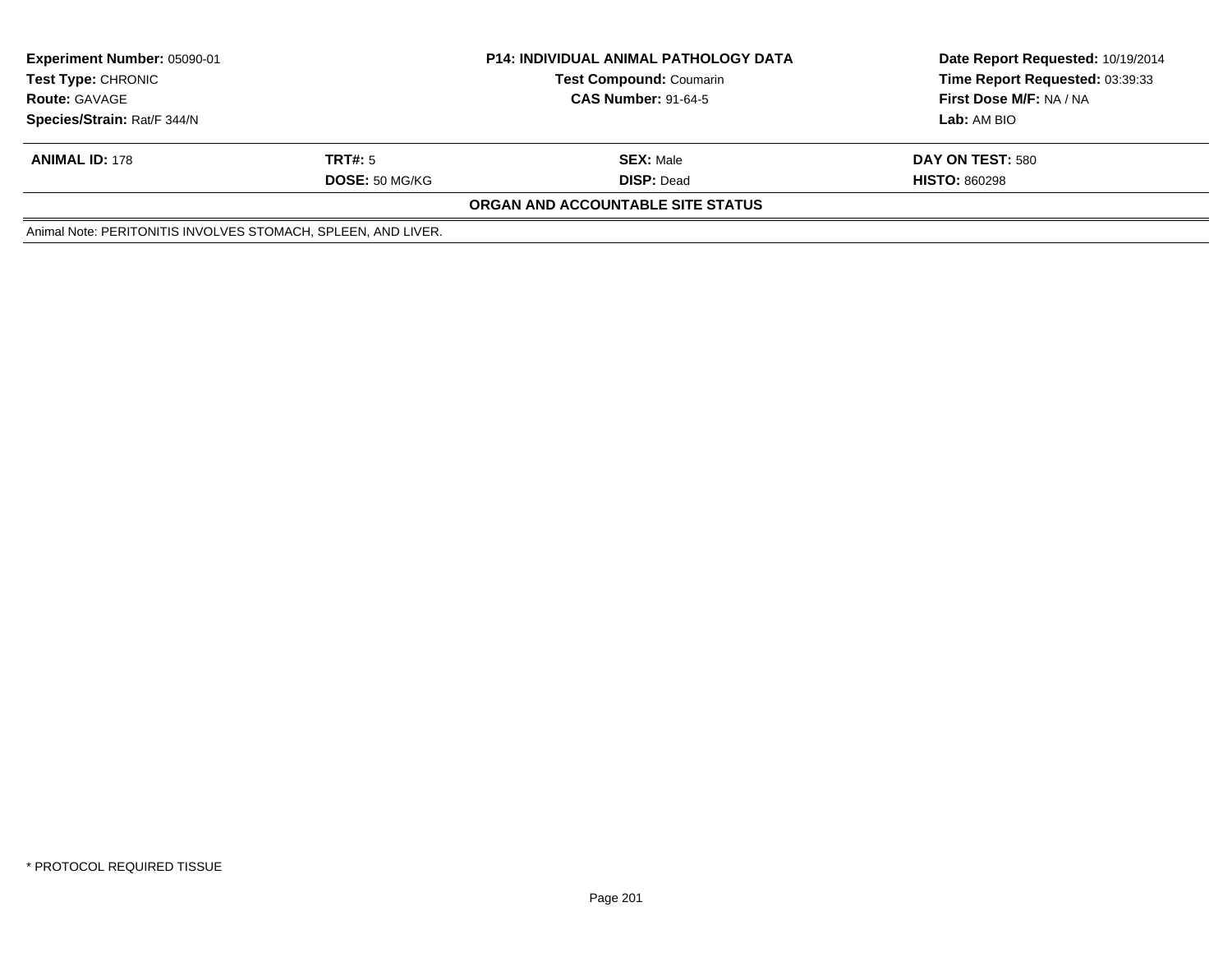| Experiment Number: 05090-01<br>Test Type: CHRONIC<br><b>Route: GAVAGE</b><br>Species/Strain: Rat/F 344/N |                                  | <b>P14: INDIVIDUAL ANIMAL PATHOLOGY DATA</b><br>Test Compound: Coumarin<br><b>CAS Number: 91-64-5</b> | Date Report Requested: 10/19/2014<br>Time Report Requested: 03:39:33<br>First Dose M/F: NA / NA<br>Lab: AM BIO |
|----------------------------------------------------------------------------------------------------------|----------------------------------|-------------------------------------------------------------------------------------------------------|----------------------------------------------------------------------------------------------------------------|
| <b>ANIMAL ID: 179</b>                                                                                    | <b>TRT#: 5</b><br>DOSE: 50 MG/KG | <b>SEX: Male</b><br><b>DISP: Terminal Sacrifice</b>                                                   | DAY ON TEST: 730<br><b>HISTO: 860299</b>                                                                       |
|                                                                                                          |                                  |                                                                                                       |                                                                                                                |
|                                                                                                          |                                  | ORGAN AND ACCOUNTABLE SITE STATUS                                                                     |                                                                                                                |
| <b>NORMAL</b>                                                                                            |                                  |                                                                                                       |                                                                                                                |
| <b>Adrenal Gland - Cortex</b>                                                                            | Adrenal Gland - Medulla          | <b>Bone</b>                                                                                           | <b>Bone Marrow</b>                                                                                             |
| <b>Brain</b>                                                                                             | Epididymis                       | Esophagus                                                                                             | Intestine Large - Cecum                                                                                        |
| Intestine Large - Colon                                                                                  | Intestine Large - Rectum         | Intestine Small - Duodenum                                                                            | Intestine Small - Ileum                                                                                        |
| Intestine Small - Jejunum                                                                                | Islets, Pancreatic               | Lung                                                                                                  | Lymph Node - Mandibular                                                                                        |
| Lymph Node - Mesenteric                                                                                  | Mammary Gland                    | Nose                                                                                                  | Pancreas                                                                                                       |
| Parathyroid Gland                                                                                        | <b>Preputial Gland</b>           | Prostate                                                                                              | <b>Salivary Glands</b>                                                                                         |
| Seminal Vesicle                                                                                          | <b>Skin</b>                      | Spleen                                                                                                | Stomach - Forestomach                                                                                          |
| Stomach - Glandular                                                                                      | <b>Thyroid Gland</b>             | Trachea                                                                                               | <b>Urinary Bladder</b>                                                                                         |
| <b>MISSING</b>                                                                                           |                                  |                                                                                                       |                                                                                                                |
| Thymus                                                                                                   |                                  |                                                                                                       |                                                                                                                |
| <b>OBSERVATIONS</b>                                                                                      |                                  |                                                                                                       |                                                                                                                |
| Heart                                                                                                    |                                  | Cardiomyopathy                                                                                        | Mild                                                                                                           |
| Kidney                                                                                                   |                                  | Nephropathy                                                                                           | Moderate                                                                                                       |
| Liver                                                                                                    |                                  | <b>Basophilic Focus</b>                                                                               |                                                                                                                |
|                                                                                                          |                                  | Developmental Malformation                                                                            |                                                                                                                |
|                                                                                                          | <b>Bile Duct</b>                 | Hyperplasia                                                                                           | Moderate                                                                                                       |
|                                                                                                          |                                  | <b>Mixed Cell Focus</b>                                                                               |                                                                                                                |
|                                                                                                          |                                  | <b>Necrosis</b>                                                                                       | Coagulative, Mild                                                                                              |
| Note: [ DEVELOP MALFOR ] TGLs = 3-13                                                                     |                                  |                                                                                                       |                                                                                                                |
| Mesentery                                                                                                | Fat                              | <b>Necrosis</b>                                                                                       | Coagulative, Moderate                                                                                          |
| Note: [ NECROSIS<br>$1 TGLs = 1-14$                                                                      |                                  |                                                                                                       |                                                                                                                |
| <b>Pituitary Gland</b>                                                                                   | <b>Pars Distalis</b>             | Adenoma                                                                                               |                                                                                                                |
| Testes                                                                                                   | <b>Interstit Cell</b>            | Adenoma                                                                                               |                                                                                                                |
| Note: [ ADENOMA<br>$\sqrt{1}$ TGLs = 2-5                                                                 |                                  |                                                                                                       |                                                                                                                |
| PRIMARY CAUSE OF DEATH                                                                                   | $\blacksquare$                   |                                                                                                       |                                                                                                                |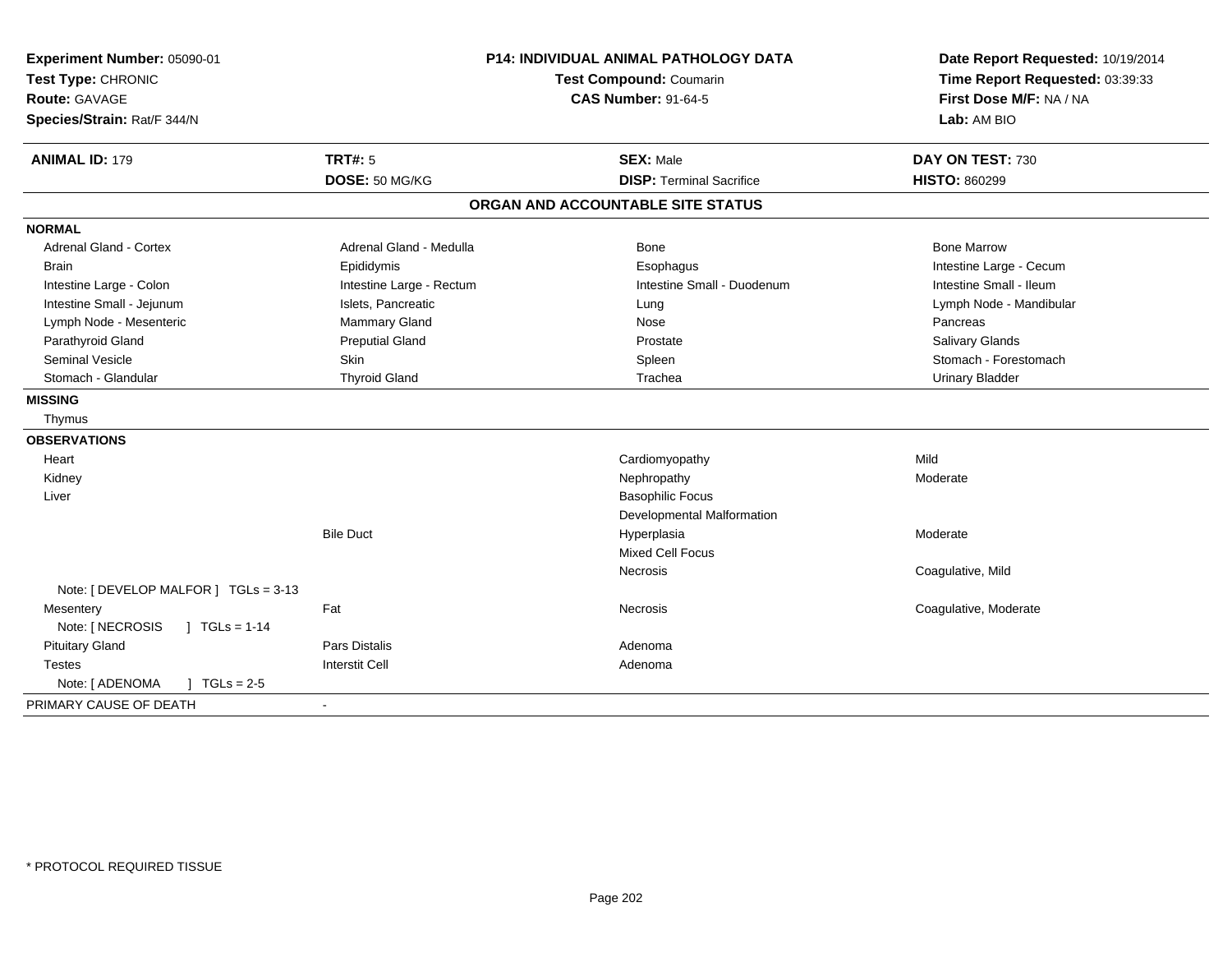| Experiment Number: 05090-01<br>Test Type: CHRONIC<br><b>Route: GAVAGE</b><br>Species/Strain: Rat/F 344/N |                            | <b>P14: INDIVIDUAL ANIMAL PATHOLOGY DATA</b><br><b>Test Compound: Coumarin</b><br><b>CAS Number: 91-64-5</b> | Date Report Requested: 10/19/2014<br>Time Report Requested: 03:39:33<br>First Dose M/F: NA / NA<br>Lab: AM BIO |
|----------------------------------------------------------------------------------------------------------|----------------------------|--------------------------------------------------------------------------------------------------------------|----------------------------------------------------------------------------------------------------------------|
| <b>ANIMAL ID: 180</b>                                                                                    | <b>TRT#: 5</b>             | <b>SEX: Male</b>                                                                                             | DAY ON TEST: 607                                                                                               |
|                                                                                                          | DOSE: 50 MG/KG             | <b>DISP: Moribund</b>                                                                                        | <b>HISTO: 860300</b>                                                                                           |
|                                                                                                          |                            | ORGAN AND ACCOUNTABLE SITE STATUS                                                                            |                                                                                                                |
| <b>NORMAL</b>                                                                                            |                            |                                                                                                              |                                                                                                                |
| <b>Adrenal Gland - Cortex</b>                                                                            | Bone                       | <b>Bone Marrow</b>                                                                                           | <b>Brain</b>                                                                                                   |
| Epididymis                                                                                               | Esophagus                  | Intestine Large - Cecum                                                                                      | Intestine Large - Colon                                                                                        |
| Intestine Large - Rectum                                                                                 | Intestine Small - Duodenum | Intestine Small - Ileum                                                                                      | Intestine Small - Jejunum                                                                                      |
| Islets, Pancreatic                                                                                       | Lung                       | Lymph Node - Mandibular                                                                                      | Lymph Node - Mesenteric                                                                                        |
| Mammary Gland                                                                                            | Mesentery                  | <b>Pituitary Gland</b>                                                                                       | <b>Preputial Gland</b>                                                                                         |
| Salivary Glands                                                                                          | <b>Seminal Vesicle</b>     | Skin                                                                                                         | Spleen                                                                                                         |
| Thymus                                                                                                   | <b>Thyroid Gland</b>       | Trachea                                                                                                      | <b>Urinary Bladder</b>                                                                                         |
| <b>OBSERVATIONS</b>                                                                                      |                            |                                                                                                              |                                                                                                                |
| <b>Adrenal Gland</b>                                                                                     | Medulla                    | Pheochromocytoma Benign                                                                                      |                                                                                                                |
| Note: [ PHEOCHROM BGN ] TGLs = 10-4                                                                      |                            |                                                                                                              |                                                                                                                |
| Heart                                                                                                    |                            | Cardiomyopathy                                                                                               | Mild                                                                                                           |
| Kidney                                                                                                   |                            | Nephropathy                                                                                                  | Marked                                                                                                         |
| Note: [ NEPHROPATHY ] TGLs = 2-1                                                                         |                            |                                                                                                              |                                                                                                                |
| Liver                                                                                                    |                            | <b>Cytologic Alterations</b>                                                                                 | Minimal                                                                                                        |
|                                                                                                          |                            | Fibrosis                                                                                                     | Minimal                                                                                                        |
|                                                                                                          | <b>Bile Duct</b>           | Hyperplasia                                                                                                  | Mild                                                                                                           |
|                                                                                                          |                            | Inflammation                                                                                                 | Suppurative, Moderate                                                                                          |
| Note: [INFLAMMATION ] TGLs = 3-2                                                                         |                            |                                                                                                              |                                                                                                                |
| Nose                                                                                                     |                            | Inflammation                                                                                                 | Suppurative, Moderate                                                                                          |
| Pancreas                                                                                                 |                            | Atrophy                                                                                                      | Moderate                                                                                                       |
| Parathyroid Gland                                                                                        |                            | Hyperplasia                                                                                                  | Moderate                                                                                                       |
| Note: [HYPERPLASIA ] TGLs = 9-9                                                                          |                            |                                                                                                              |                                                                                                                |
| Prostate                                                                                                 |                            | Inflammation                                                                                                 | Suppurative, Moderate                                                                                          |
| Note: [INFLAMMATION ] TGLs = 5-5                                                                         |                            |                                                                                                              |                                                                                                                |
| <b>Skeletal Muscle</b>                                                                                   |                            | Inflammation                                                                                                 | Suppurative, Marked                                                                                            |
| Note: [INFLAMMATION ] TGLs = 8-14                                                                        |                            |                                                                                                              |                                                                                                                |
| Stomach                                                                                                  | Glandular                  | Mineralization                                                                                               | Moderate                                                                                                       |
|                                                                                                          | Forestomach                | Ulcer                                                                                                        | Marked                                                                                                         |
| Note: [MINERALIZATION ] TGLs = 6-6                                                                       |                            |                                                                                                              |                                                                                                                |
| Note: [ ULCER<br>$J \cdot TGLs = 7-13,4-13$                                                              |                            |                                                                                                              |                                                                                                                |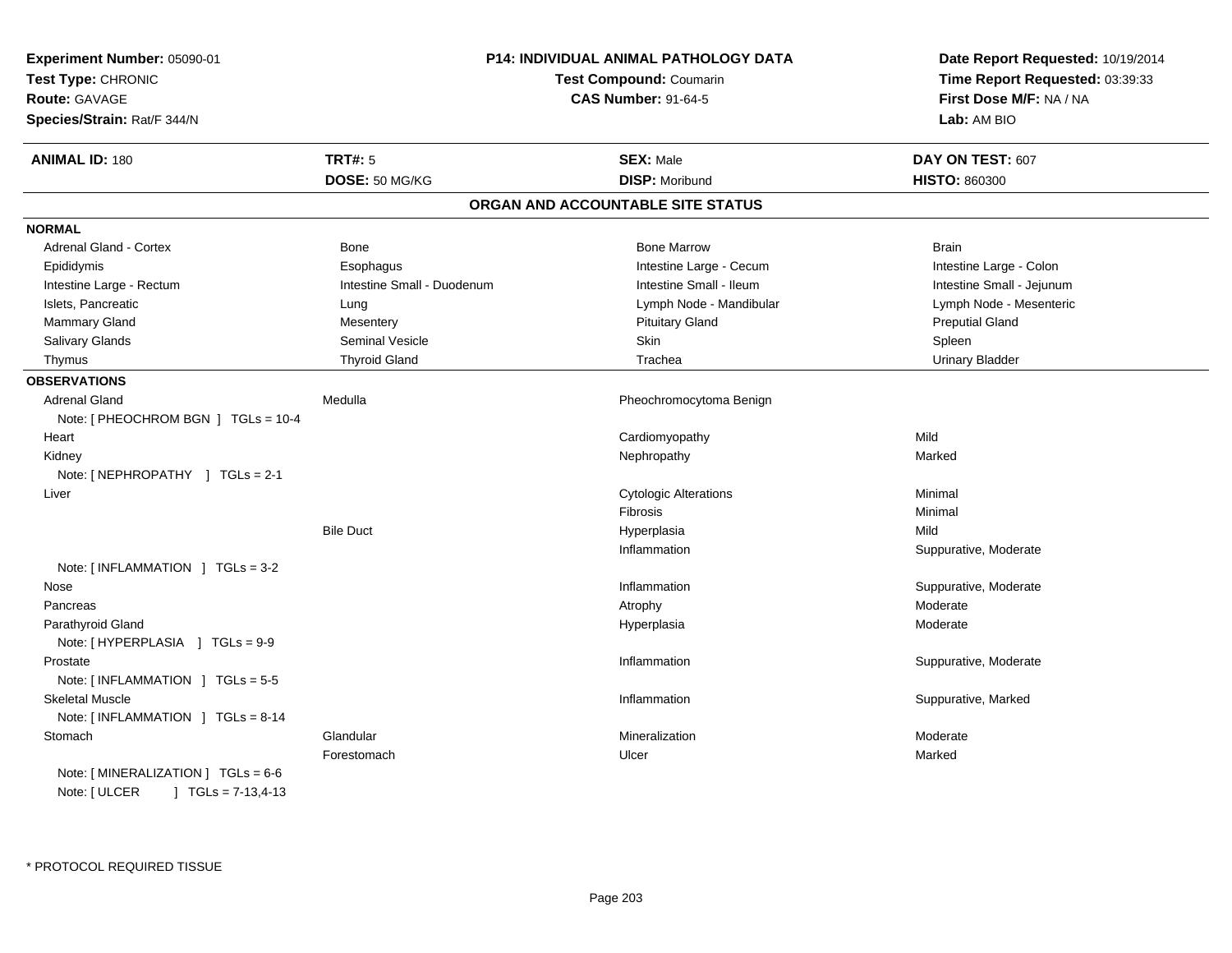| Experiment Number: 05090-01              |                       | <b>P14: INDIVIDUAL ANIMAL PATHOLOGY DATA</b> | Date Report Requested: 10/19/2014 |
|------------------------------------------|-----------------------|----------------------------------------------|-----------------------------------|
| <b>Test Type: CHRONIC</b>                |                       | <b>Test Compound: Coumarin</b>               | Time Report Requested: 03:39:33   |
| <b>Route: GAVAGE</b>                     |                       | <b>CAS Number: 91-64-5</b>                   | First Dose M/F: NA / NA           |
| Species/Strain: Rat/F 344/N              |                       |                                              | Lab: AM BIO                       |
| <b>ANIMAL ID: 180</b>                    | TRT#: 5               | <b>SEX: Male</b>                             | <b>DAY ON TEST: 607</b>           |
|                                          | DOSE: 50 MG/KG        | <b>DISP: Moribund</b>                        | <b>HISTO: 860300</b>              |
|                                          |                       | ORGAN AND ACCOUNTABLE SITE STATUS            |                                   |
| Testes                                   | <b>Interstit Cell</b> | Adenoma                                      |                                   |
| Note: [ ADENOMA<br>$\sqrt{1}$ TGLs = 1-5 |                       |                                              |                                   |
| PRIMARY CAUSE OF DEATH                   |                       |                                              |                                   |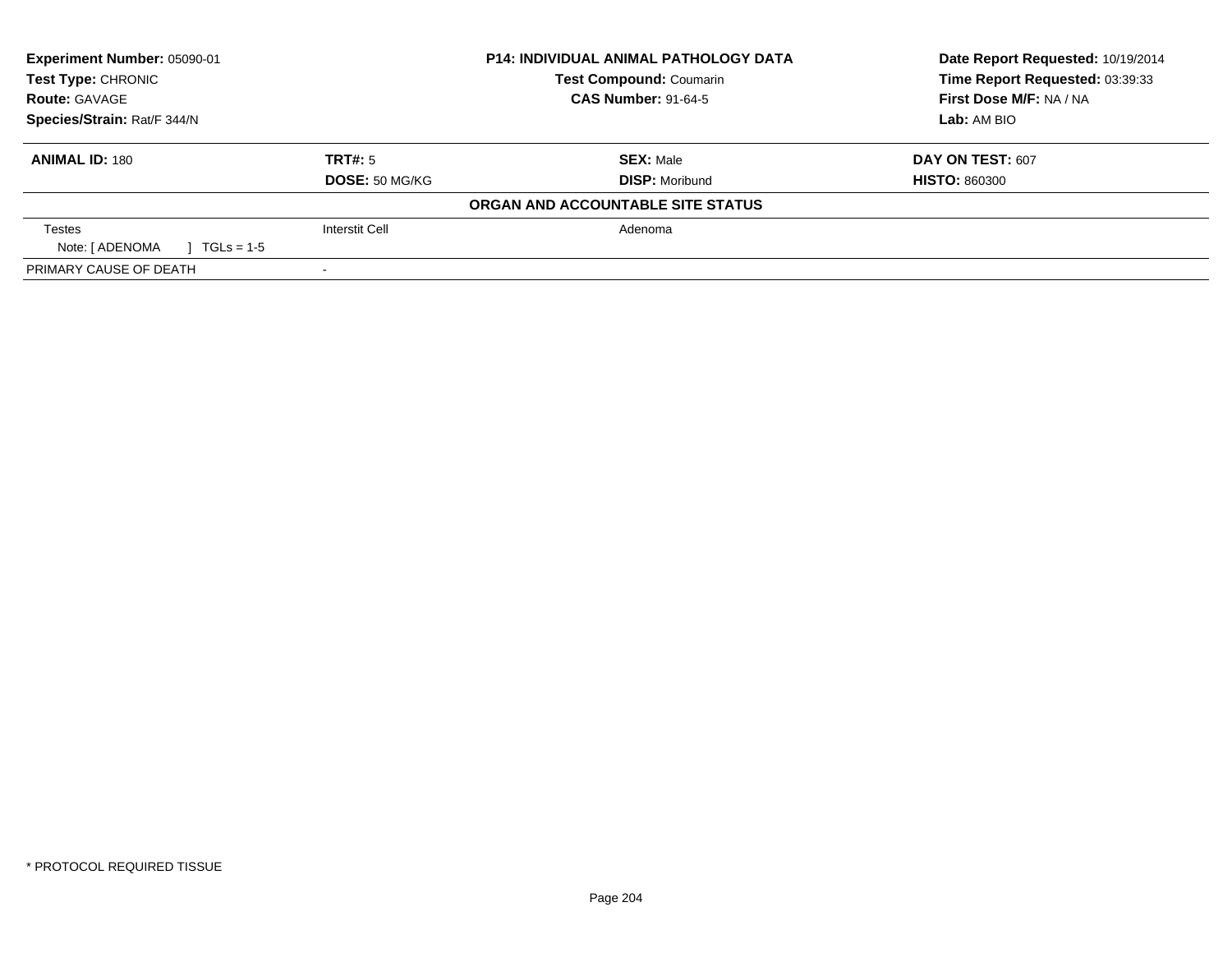| Experiment Number: 05090-01<br>Test Type: CHRONIC<br><b>Route: GAVAGE</b><br>Species/Strain: Rat/F 344/N | P14: INDIVIDUAL ANIMAL PATHOLOGY DATA<br><b>Test Compound: Coumarin</b><br><b>CAS Number: 91-64-5</b> |                                   | Date Report Requested: 10/19/2014<br>Time Report Requested: 03:39:33<br>First Dose M/F: NA / NA<br>Lab: AM BIO |
|----------------------------------------------------------------------------------------------------------|-------------------------------------------------------------------------------------------------------|-----------------------------------|----------------------------------------------------------------------------------------------------------------|
| <b>ANIMAL ID: 181</b>                                                                                    | <b>TRT#: 7</b>                                                                                        | <b>SEX: Male</b>                  | DAY ON TEST: 589                                                                                               |
|                                                                                                          | DOSE: 100MG/KG                                                                                        | <b>DISP: Moribund</b>             | HISTO: 860361                                                                                                  |
|                                                                                                          |                                                                                                       | ORGAN AND ACCOUNTABLE SITE STATUS |                                                                                                                |
| <b>NORMAL</b>                                                                                            |                                                                                                       |                                   |                                                                                                                |
| Adrenal Gland - Cortex                                                                                   | Adrenal Gland - Medulla                                                                               | Bone                              | <b>Bone Marrow</b>                                                                                             |
| <b>Brain</b>                                                                                             | Epididymis                                                                                            | Esophagus                         | Intestine Large - Cecum                                                                                        |
| Intestine Large - Colon                                                                                  | Intestine Large - Rectum                                                                              | Intestine Small - Duodenum        | Intestine Small - Ileum                                                                                        |
| Intestine Small - Jejunum                                                                                | Islets, Pancreatic                                                                                    | Lung                              | Lymph Node - Mandibular                                                                                        |
| Lymph Node - Mesenteric                                                                                  | Mammary Gland                                                                                         | Pancreas                          | <b>Pituitary Gland</b>                                                                                         |
| <b>Preputial Gland</b>                                                                                   | Salivary Glands                                                                                       | Seminal Vesicle                   | Skin                                                                                                           |
| Spleen                                                                                                   | Thymus                                                                                                | Trachea                           | <b>Urinary Bladder</b>                                                                                         |
| <b>OBSERVATIONS</b>                                                                                      |                                                                                                       |                                   |                                                                                                                |
| Heart                                                                                                    |                                                                                                       | Cardiomyopathy                    | Mild                                                                                                           |
| Kidney                                                                                                   |                                                                                                       | Nephropathy                       | Marked                                                                                                         |
| Note: [NEPHROPATHY ] TGLs = 2-1                                                                          |                                                                                                       |                                   |                                                                                                                |
| Liver                                                                                                    |                                                                                                       | <b>Basophilic Focus</b>           |                                                                                                                |
|                                                                                                          |                                                                                                       | <b>Cytologic Alterations</b>      | Marked                                                                                                         |
|                                                                                                          |                                                                                                       | <b>Eosinophilic Focus</b>         |                                                                                                                |
|                                                                                                          |                                                                                                       | Fibrosis                          | Mild                                                                                                           |
|                                                                                                          | <b>Bile Duct</b>                                                                                      | Hyperplasia                       | Mild                                                                                                           |
|                                                                                                          |                                                                                                       | Necrosis                          | Coagulative, Minimal                                                                                           |
| Nose                                                                                                     |                                                                                                       | Inflammation                      | Suppurative, Mild                                                                                              |
| Parathyroid Gland                                                                                        |                                                                                                       | Hyperplasia                       | Moderate                                                                                                       |
| Prostate                                                                                                 |                                                                                                       | Inflammation                      | Suppurative, Moderate                                                                                          |
| Note: [INFLAMMATION ] TGLs = 3-5,3-13                                                                    |                                                                                                       |                                   |                                                                                                                |
| Stomach                                                                                                  | Glandular                                                                                             | Mineralization                    | Moderate                                                                                                       |
|                                                                                                          | Forestomach                                                                                           | Ulcer                             | Marked                                                                                                         |
| Note: [MINERALIZATION ] TGLs = 5-6,6-6<br>Note: [ ULCER<br>$\vert$ TGLs = 4-14                           |                                                                                                       |                                   |                                                                                                                |
| <b>Testes</b>                                                                                            | <b>Interstit Cell</b>                                                                                 | Adenoma                           |                                                                                                                |
| Note: [ ADENOMA<br>$\sqrt{ }$ TGLs = 1-5                                                                 |                                                                                                       |                                   |                                                                                                                |
| <b>Thyroid Gland</b>                                                                                     | C Cell                                                                                                | Hyperplasia                       | Mild                                                                                                           |
| PRIMARY CAUSE OF DEATH                                                                                   | ٠                                                                                                     |                                   |                                                                                                                |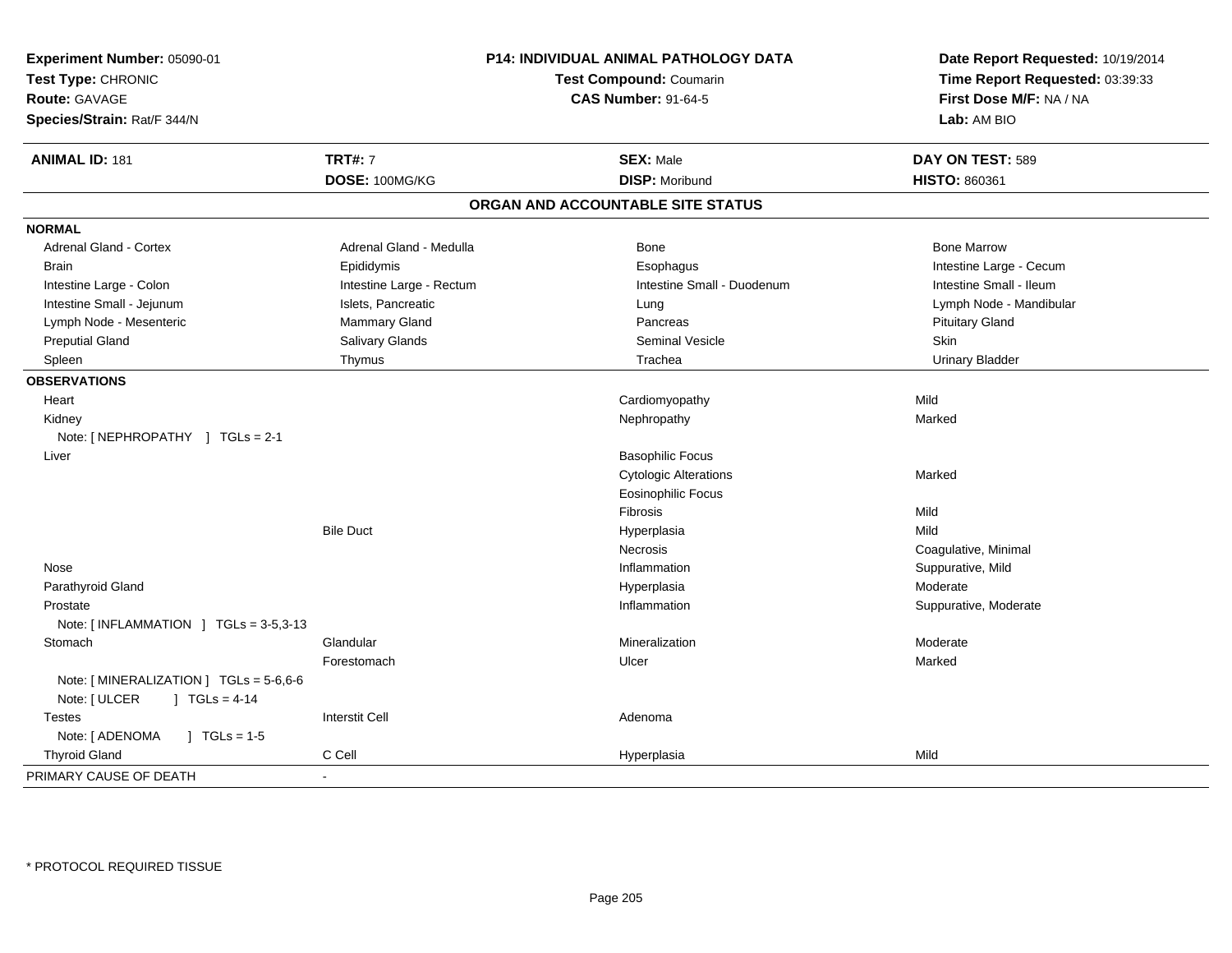| Experiment Number: 05090-01<br>Test Type: CHRONIC<br><b>Route: GAVAGE</b><br>Species/Strain: Rat/F 344/N | <b>P14: INDIVIDUAL ANIMAL PATHOLOGY DATA</b><br>Test Compound: Coumarin<br><b>CAS Number: 91-64-5</b> |                                   | Date Report Requested: 10/19/2014<br>Time Report Requested: 03:39:33<br>First Dose M/F: NA / NA<br>Lab: AM BIO |  |
|----------------------------------------------------------------------------------------------------------|-------------------------------------------------------------------------------------------------------|-----------------------------------|----------------------------------------------------------------------------------------------------------------|--|
| <b>ANIMAL ID: 182</b>                                                                                    | <b>TRT#: 7</b>                                                                                        | <b>SEX: Male</b>                  | DAY ON TEST: 19                                                                                                |  |
|                                                                                                          | DOSE: 100MG/KG                                                                                        | <b>DISP:</b> Gavage Death         | <b>HISTO: 860362</b>                                                                                           |  |
|                                                                                                          |                                                                                                       | ORGAN AND ACCOUNTABLE SITE STATUS |                                                                                                                |  |
| <b>NORMAL</b>                                                                                            |                                                                                                       |                                   |                                                                                                                |  |
| <b>Adrenal Gland - Cortex</b>                                                                            | Adrenal Gland - Medulla                                                                               | <b>Bone</b>                       | <b>Bone Marrow</b>                                                                                             |  |
| <b>Brain</b>                                                                                             | Epididymis                                                                                            | Esophagus                         | Heart                                                                                                          |  |
| Intestine Large - Cecum                                                                                  | Intestine Large - Colon                                                                               | Intestine Large - Rectum          | Intestine Small - Duodenum                                                                                     |  |
| Intestine Small - Ileum                                                                                  | Intestine Small - Jejunum                                                                             | Islets, Pancreatic                | Liver                                                                                                          |  |
| Lymph Node - Mandibular                                                                                  | Lymph Node - Mesenteric                                                                               | Nose                              | Pancreas                                                                                                       |  |
| Parathyroid Gland                                                                                        | <b>Pituitary Gland</b>                                                                                | <b>Preputial Gland</b>            | Prostate                                                                                                       |  |
| Salivary Glands                                                                                          | Seminal Vesicle                                                                                       | <b>Skin</b>                       | Spleen                                                                                                         |  |
| Stomach - Forestomach                                                                                    | Stomach - Glandular                                                                                   | <b>Testes</b>                     | Thymus                                                                                                         |  |
| <b>Thyroid Gland</b>                                                                                     | Trachea                                                                                               | <b>Urinary Bladder</b>            |                                                                                                                |  |
| <b>MISSING</b>                                                                                           |                                                                                                       |                                   |                                                                                                                |  |
| Mammary Gland                                                                                            |                                                                                                       |                                   |                                                                                                                |  |
| <b>OBSERVATIONS</b>                                                                                      |                                                                                                       |                                   |                                                                                                                |  |
| Kidney                                                                                                   |                                                                                                       | Nephropathy                       | Minimal                                                                                                        |  |
| Lung                                                                                                     |                                                                                                       | Foreign Body                      | Minimal                                                                                                        |  |
| PRIMARY CAUSE OF DEATH                                                                                   |                                                                                                       |                                   |                                                                                                                |  |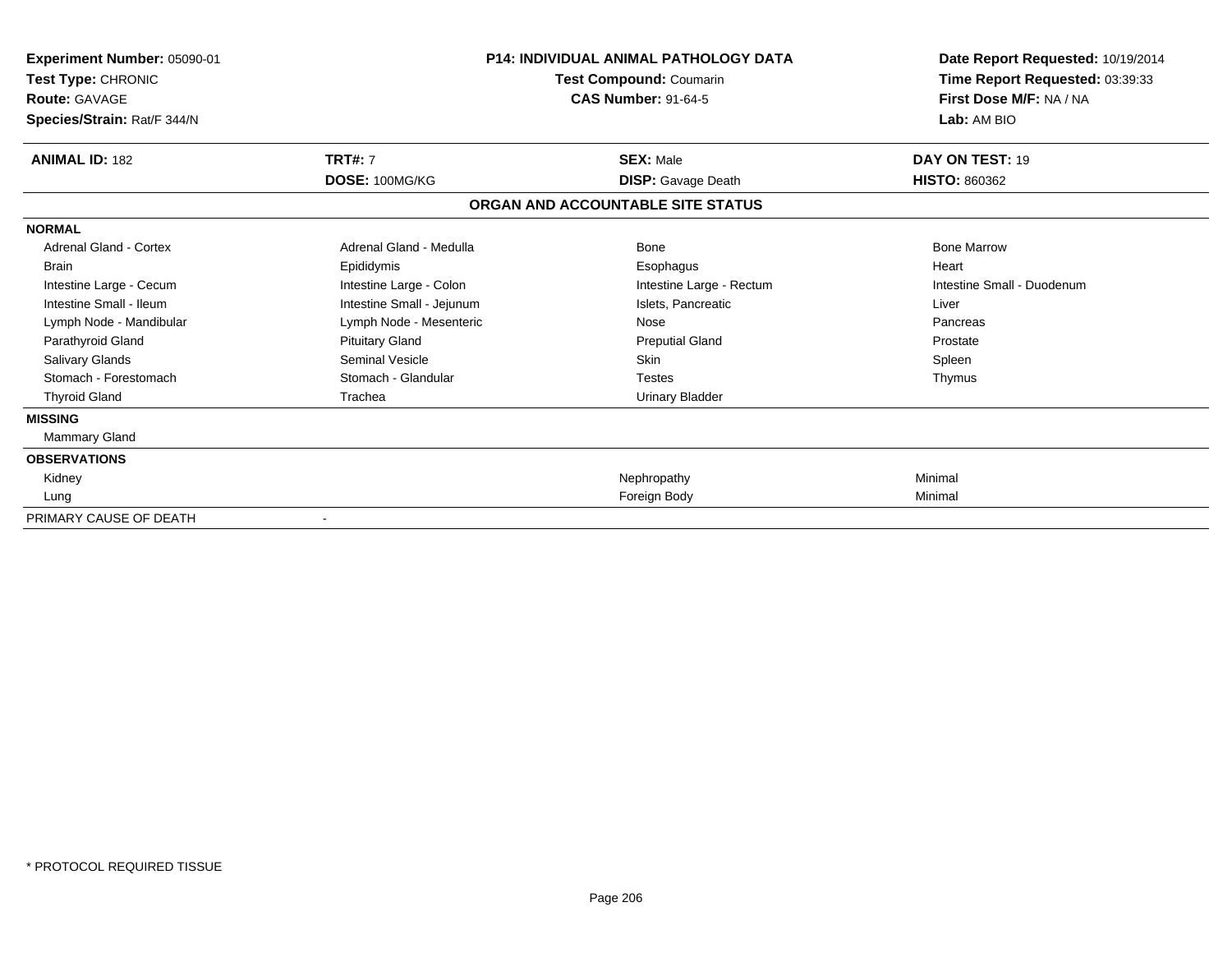| Experiment Number: 05090-01<br>Test Type: CHRONIC<br><b>Route: GAVAGE</b> | P14: INDIVIDUAL ANIMAL PATHOLOGY DATA<br>Test Compound: Coumarin<br><b>CAS Number: 91-64-5</b> |                                   | Date Report Requested: 10/19/2014<br>Time Report Requested: 03:39:33<br>First Dose M/F: NA / NA |
|---------------------------------------------------------------------------|------------------------------------------------------------------------------------------------|-----------------------------------|-------------------------------------------------------------------------------------------------|
| Species/Strain: Rat/F 344/N                                               |                                                                                                |                                   | Lab: AM BIO                                                                                     |
| <b>ANIMAL ID: 183</b>                                                     | <b>TRT#: 7</b>                                                                                 | <b>SEX: Male</b>                  | DAY ON TEST: 510                                                                                |
|                                                                           | DOSE: 100MG/KG                                                                                 | <b>DISP: Moribund</b>             | <b>HISTO: 860363</b>                                                                            |
|                                                                           |                                                                                                | ORGAN AND ACCOUNTABLE SITE STATUS |                                                                                                 |
| <b>NORMAL</b>                                                             |                                                                                                |                                   |                                                                                                 |
| <b>Adrenal Gland - Cortex</b>                                             | Adrenal Gland - Medulla                                                                        | Bone                              | <b>Bone Marrow</b>                                                                              |
| <b>Brain</b>                                                              | Epididymis                                                                                     | Esophagus                         | Intestine Large - Cecum                                                                         |
| Intestine Large - Colon                                                   | Intestine Large - Rectum                                                                       | Intestine Small - Duodenum        | Intestine Small - Ileum                                                                         |
| Intestine Small - Jejunum                                                 | Islets, Pancreatic                                                                             | Lung                              | Lymph Node - Mandibular                                                                         |
| Lymph Node - Mesenteric                                                   | Mammary Gland                                                                                  | Pancreas                          | <b>Pituitary Gland</b>                                                                          |
| Prostate                                                                  | Salivary Glands                                                                                | <b>Seminal Vesicle</b>            | Skin                                                                                            |
| Spleen                                                                    | Stomach - Glandular                                                                            | Thymus                            | <b>Thyroid Gland</b>                                                                            |
| Trachea                                                                   | <b>Urinary Bladder</b>                                                                         |                                   |                                                                                                 |
| <b>OBSERVATIONS</b>                                                       |                                                                                                |                                   |                                                                                                 |
| Heart                                                                     |                                                                                                | Cardiomyopathy                    | Moderate                                                                                        |
| Kidney                                                                    |                                                                                                | Nephropathy                       | Marked                                                                                          |
| Note: [NEPHROPATHY ] TGLs = 1-1                                           |                                                                                                |                                   |                                                                                                 |
| Liver                                                                     |                                                                                                | <b>Cytologic Alterations</b>      | Marked                                                                                          |
|                                                                           |                                                                                                | Developmental Malformation        |                                                                                                 |
|                                                                           |                                                                                                | Fibrosis                          | Moderate                                                                                        |
|                                                                           | <b>Bile Duct</b>                                                                               | Hyperplasia                       | Moderate                                                                                        |
|                                                                           |                                                                                                | Necrosis                          | Coagulative, Marked                                                                             |
| Note: [ DEVELOP MALFOR ] TGLs = 2-2                                       |                                                                                                |                                   |                                                                                                 |
| Nose                                                                      |                                                                                                | Inflammation                      | Suppurative, Mild                                                                               |
| Parathyroid Gland                                                         |                                                                                                | Hyperplasia                       | Mild                                                                                            |
| <b>Preputial Gland</b>                                                    | Duct                                                                                           | Dilatation                        | Moderate                                                                                        |
| Note: [DILATATION ] TGLs = 3-13                                           |                                                                                                |                                   |                                                                                                 |
| Stomach                                                                   | Forestomach                                                                                    | Ulcer                             | Marked                                                                                          |
| Note: [ ULCER<br>$1 \text{ TGLs} = 3-13$                                  |                                                                                                |                                   |                                                                                                 |
| <b>Testes</b>                                                             | <b>Interstit Cell</b>                                                                          | Adenoma                           |                                                                                                 |
| PRIMARY CAUSE OF DEATH                                                    | $\overline{\phantom{a}}$                                                                       |                                   |                                                                                                 |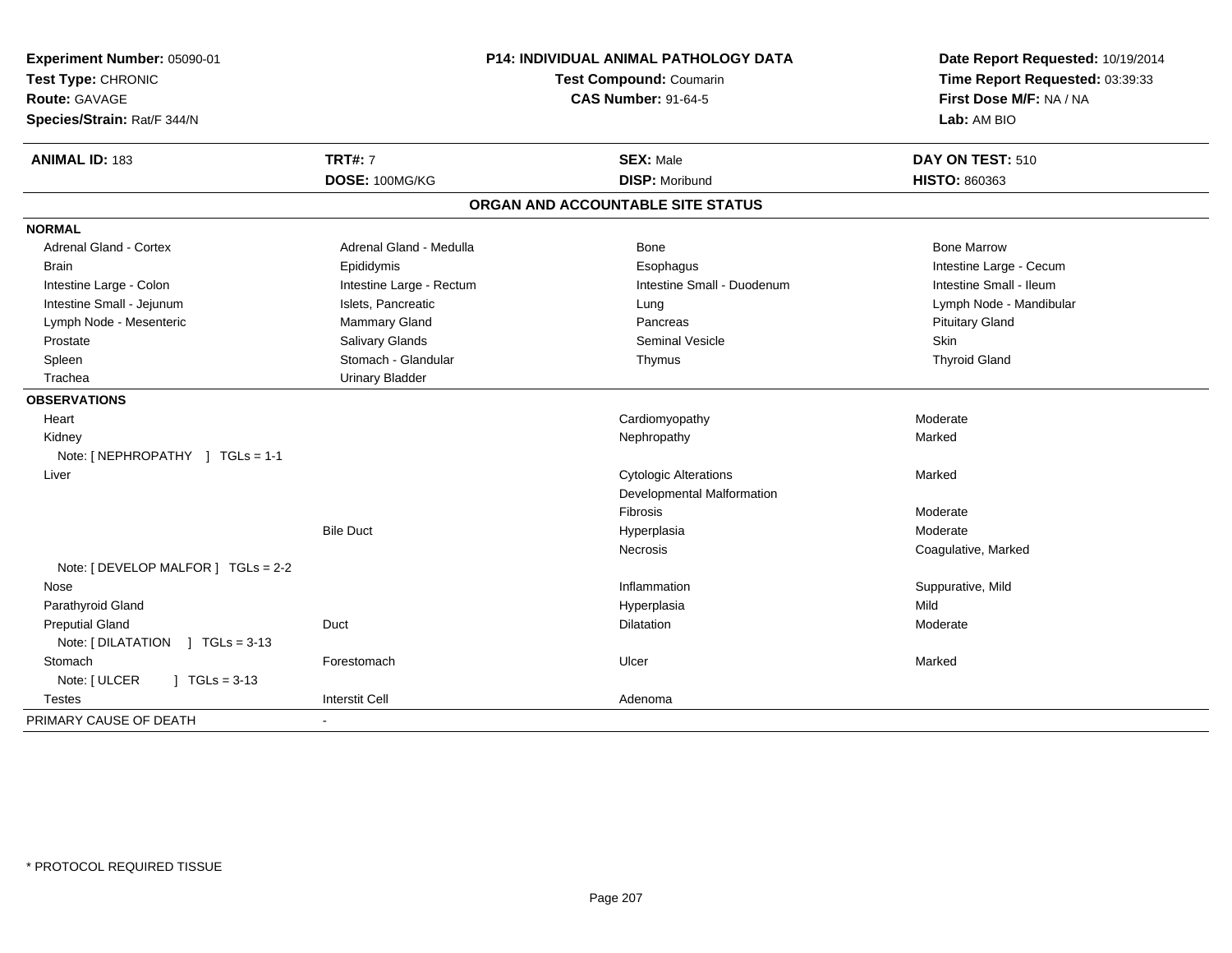| Experiment Number: 05090-01<br>Test Type: CHRONIC<br><b>Route: GAVAGE</b><br>Species/Strain: Rat/F 344/N | P14: INDIVIDUAL ANIMAL PATHOLOGY DATA<br>Test Compound: Coumarin<br><b>CAS Number: 91-64-5</b> |                                   | Date Report Requested: 10/19/2014<br>Time Report Requested: 03:39:33<br>First Dose M/F: NA / NA<br>Lab: AM BIO |  |
|----------------------------------------------------------------------------------------------------------|------------------------------------------------------------------------------------------------|-----------------------------------|----------------------------------------------------------------------------------------------------------------|--|
| <b>ANIMAL ID: 184</b>                                                                                    | <b>TRT#: 7</b>                                                                                 | <b>SEX: Male</b>                  | DAY ON TEST: 563                                                                                               |  |
|                                                                                                          | DOSE: 100MG/KG                                                                                 | <b>DISP: Dead</b>                 | <b>HISTO: 860364</b>                                                                                           |  |
|                                                                                                          |                                                                                                | ORGAN AND ACCOUNTABLE SITE STATUS |                                                                                                                |  |
| <b>NORMAL</b>                                                                                            |                                                                                                |                                   |                                                                                                                |  |
| <b>Adrenal Gland - Cortex</b>                                                                            | Adrenal Gland - Medulla                                                                        | Bone                              | <b>Bone Marrow</b>                                                                                             |  |
| <b>Brain</b>                                                                                             | Epididymis                                                                                     | Esophagus                         | Intestine Large - Colon                                                                                        |  |
| Intestine Large - Rectum                                                                                 | Intestine Small - Duodenum                                                                     | Intestine Small - Jejunum         | Islets, Pancreatic                                                                                             |  |
| Lung                                                                                                     | Lymph Node - Mandibular                                                                        | Lymph Node - Mesenteric           | Mammary Gland                                                                                                  |  |
| Pancreas                                                                                                 | Parathyroid Gland                                                                              | <b>Pituitary Gland</b>            | <b>Preputial Gland</b>                                                                                         |  |
| Salivary Glands                                                                                          | <b>Seminal Vesicle</b>                                                                         | <b>Skin</b>                       | Spleen                                                                                                         |  |
| Stomach - Forestomach                                                                                    | Stomach - Glandular                                                                            | Thymus                            | <b>Thyroid Gland</b>                                                                                           |  |
| Trachea                                                                                                  | <b>Urinary Bladder</b>                                                                         |                                   |                                                                                                                |  |
| <b>AUTO PRECLUDES DIAG.</b>                                                                              |                                                                                                |                                   |                                                                                                                |  |
| Intestine Large - Cecum                                                                                  | Intestine Small - Ileum                                                                        |                                   |                                                                                                                |  |
| <b>OBSERVATIONS</b>                                                                                      |                                                                                                |                                   |                                                                                                                |  |
| Heart                                                                                                    |                                                                                                | Cardiomyopathy                    | Mild                                                                                                           |  |
| Kidney                                                                                                   |                                                                                                | Nephropathy                       | Marked                                                                                                         |  |
| Note: [NEPHROPATHY ] TGLs = 2-1                                                                          |                                                                                                |                                   |                                                                                                                |  |
| Liver                                                                                                    |                                                                                                | <b>Fibrosis</b>                   | Mild                                                                                                           |  |
|                                                                                                          | <b>Bile Duct</b>                                                                               | Hyperplasia                       | Moderate                                                                                                       |  |
|                                                                                                          |                                                                                                | Necrosis                          | Coagulative, Mild                                                                                              |  |
| Mesentery                                                                                                | Fat                                                                                            | Necrosis                          | Coagulative, Moderate                                                                                          |  |
| Note: [ NECROSIS<br>$\sqrt{ }$ TGLs = 3-13                                                               |                                                                                                |                                   |                                                                                                                |  |
| Nose                                                                                                     |                                                                                                | Inflammation                      | Suppurative, Minimal                                                                                           |  |
| Prostate                                                                                                 |                                                                                                | Inflammation                      | Suppurative, Moderate                                                                                          |  |
| <b>Testes</b>                                                                                            | <b>Interstit Cell</b>                                                                          | Adenoma                           |                                                                                                                |  |
| $\int$ TGLs = 1-5<br>Note: [ ADENOMA                                                                     |                                                                                                |                                   |                                                                                                                |  |
| PRIMARY CAUSE OF DEATH                                                                                   |                                                                                                |                                   |                                                                                                                |  |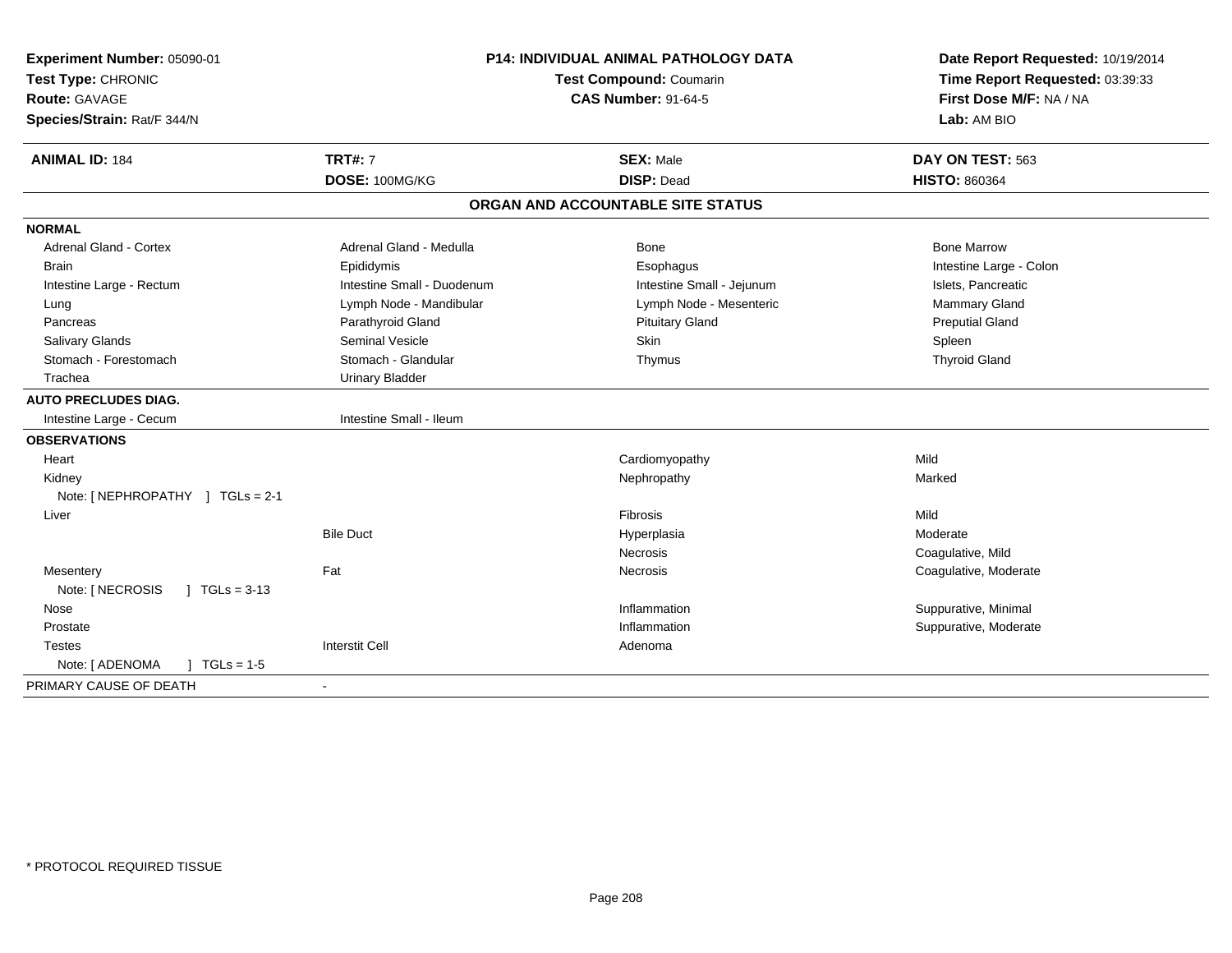| Experiment Number: 05090-01              |                            | <b>P14: INDIVIDUAL ANIMAL PATHOLOGY DATA</b> | Date Report Requested: 10/19/2014 |  |
|------------------------------------------|----------------------------|----------------------------------------------|-----------------------------------|--|
| Test Type: CHRONIC                       |                            | Test Compound: Coumarin                      | Time Report Requested: 03:39:33   |  |
| Route: GAVAGE                            | <b>CAS Number: 91-64-5</b> |                                              | First Dose M/F: NA / NA           |  |
| Species/Strain: Rat/F 344/N              |                            |                                              | Lab: AM BIO                       |  |
| <b>ANIMAL ID: 185</b>                    | <b>TRT#: 7</b>             | <b>SEX: Male</b>                             | DAY ON TEST: 698                  |  |
|                                          | DOSE: 100MG/KG             | <b>DISP: Moribund</b>                        | HISTO: 860365                     |  |
|                                          |                            | ORGAN AND ACCOUNTABLE SITE STATUS            |                                   |  |
| <b>NORMAL</b>                            |                            |                                              |                                   |  |
| Adrenal Gland - Cortex                   | Adrenal Gland - Medulla    | Bone                                         | <b>Bone Marrow</b>                |  |
| <b>Brain</b>                             | Epididymis                 | Esophagus                                    | Intestine Large - Cecum           |  |
| Intestine Large - Colon                  | Intestine Large - Rectum   | Intestine Small - Ileum                      | Intestine Small - Jejunum         |  |
| Islets, Pancreatic                       | Lung                       | Lymph Node - Mandibular                      | Lymph Node - Mesenteric           |  |
| Mammary Gland                            | Pancreas                   | <b>Pituitary Gland</b>                       | <b>Preputial Gland</b>            |  |
| Prostate                                 | Salivary Glands            | <b>Seminal Vesicle</b>                       | <b>Skin</b>                       |  |
| Spleen                                   | Thymus                     | <b>Thyroid Gland</b>                         | Trachea                           |  |
| <b>Urinary Bladder</b>                   |                            |                                              |                                   |  |
| <b>OBSERVATIONS</b>                      |                            |                                              |                                   |  |
| Heart                                    |                            | Cardiomyopathy                               | Moderate                          |  |
| <b>Intestine Small</b>                   | Duodenum                   | Ulcer                                        | Moderate                          |  |
| Note: [ ULCER<br>$J \text{ TGLs} = 5-13$ |                            |                                              |                                   |  |
| Kidney                                   |                            | Nephropathy                                  | Marked                            |  |
| [Nephropathy TGLS = 2-1]                 |                            |                                              |                                   |  |
| Liver                                    |                            | Fibrosis                                     | Minimal                           |  |
|                                          | <b>Bile Duct</b>           | Hyperplasia                                  | Minimal                           |  |
|                                          |                            | Mineralization                               | Mild                              |  |
|                                          |                            | <b>Necrosis</b>                              | Coagulative, Mild                 |  |
| [Necrosis $TGLS = 3-2$ ]                 |                            |                                              |                                   |  |
| Nose                                     |                            | Inflammation                                 | Suppurative, Minimal              |  |
| Parathyroid Gland                        |                            | Hyperplasia                                  | Moderate                          |  |
| Note: [HYPERPLASIA ] TGLs = 4-9          |                            |                                              |                                   |  |
| Stomach                                  | Forestomach                | Inflammation                                 | Suppurative, Moderate             |  |
|                                          | Glandular                  | Ulcer                                        | Moderate                          |  |
| Note: [ ULCER<br>$1 TGLs = 7-13$         |                            |                                              |                                   |  |
| Note: [INFLAMMATION ] TGLs = 6-13        |                            |                                              |                                   |  |
| <b>Testes</b>                            | <b>Interstit Cell</b>      | Adenoma                                      |                                   |  |
| Note: [ ADENOMA<br>$\sqrt{1}$ TGLs = 1-5 |                            |                                              |                                   |  |
| PRIMARY CAUSE OF DEATH                   | $\blacksquare$             |                                              |                                   |  |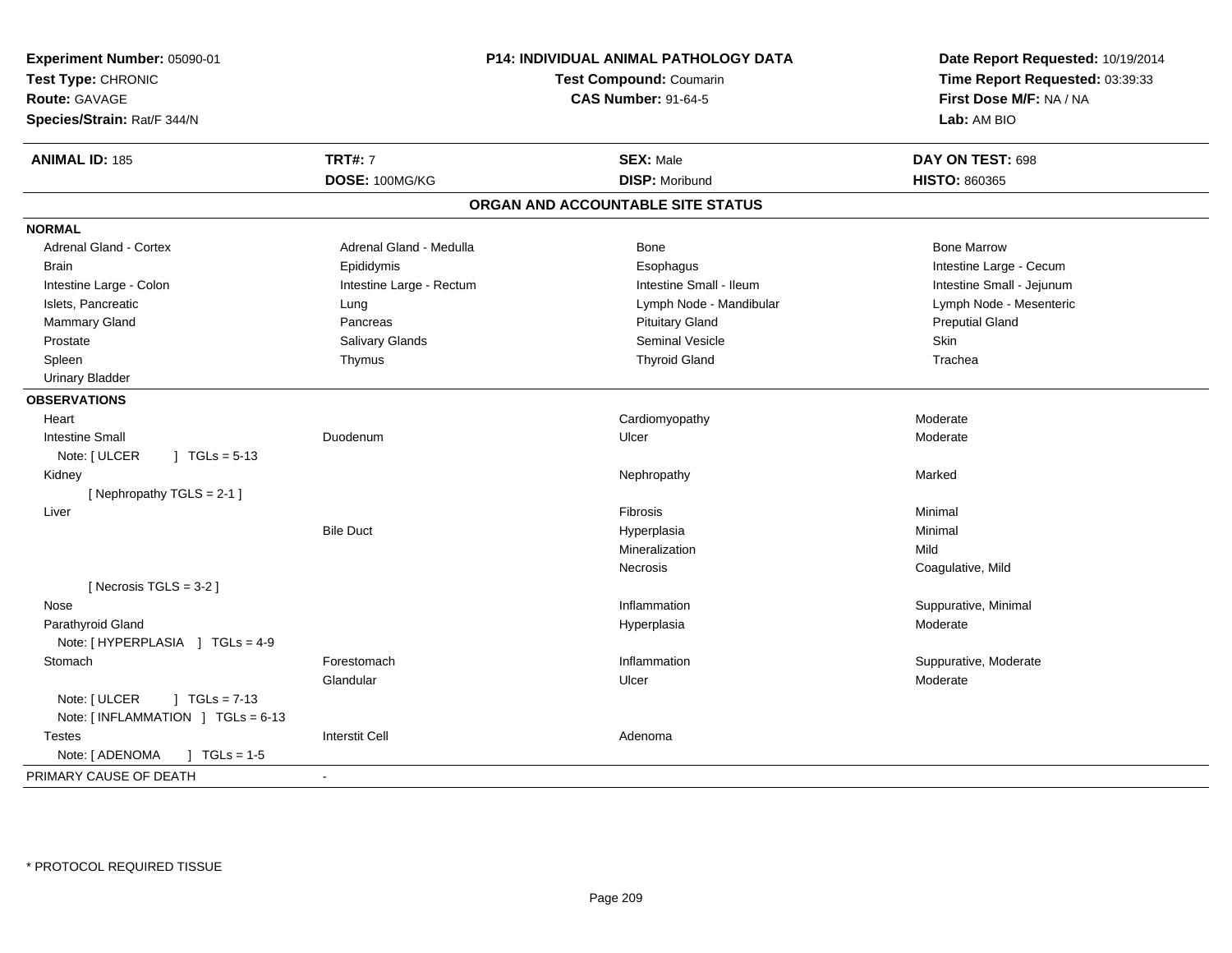| Experiment Number: 05090-01<br>Test Type: CHRONIC |                            | <b>P14: INDIVIDUAL ANIMAL PATHOLOGY DATA</b><br>Test Compound: Coumarin | Date Report Requested: 10/19/2014<br>Time Report Requested: 03:39:33 |
|---------------------------------------------------|----------------------------|-------------------------------------------------------------------------|----------------------------------------------------------------------|
| <b>Route: GAVAGE</b>                              | <b>CAS Number: 91-64-5</b> |                                                                         | First Dose M/F: NA / NA                                              |
| Species/Strain: Rat/F 344/N                       |                            |                                                                         | Lab: AM BIO                                                          |
| <b>ANIMAL ID: 186</b>                             | <b>TRT#: 7</b>             | <b>SEX: Male</b>                                                        | DAY ON TEST: 636                                                     |
|                                                   | DOSE: 100MG/KG             | <b>DISP: Moribund</b>                                                   | <b>HISTO: 860366</b>                                                 |
|                                                   |                            | ORGAN AND ACCOUNTABLE SITE STATUS                                       |                                                                      |
| <b>NORMAL</b>                                     |                            |                                                                         |                                                                      |
| Adrenal Gland - Cortex                            | Adrenal Gland - Medulla    | Bone                                                                    | <b>Bone Marrow</b>                                                   |
| Brain                                             | Epididymis                 | Esophagus                                                               | Intestine Large - Cecum                                              |
| Intestine Large - Colon                           | Intestine Large - Rectum   | Intestine Small - Duodenum                                              | Intestine Small - Ileum                                              |
| Intestine Small - Jejunum                         | Islets, Pancreatic         | Lung                                                                    | Lymph Node - Mandibular                                              |
| Lymph Node - Mesenteric                           | Mammary Gland              | Pancreas                                                                | Parathyroid Gland                                                    |
| <b>Pituitary Gland</b>                            | <b>Preputial Gland</b>     | Salivary Glands                                                         | Seminal Vesicle                                                      |
| Skin                                              | Spleen                     | Stomach - Glandular                                                     | Thymus                                                               |
| <b>Thyroid Gland</b>                              | Trachea                    | <b>Urinary Bladder</b>                                                  |                                                                      |
| <b>OBSERVATIONS</b>                               |                            |                                                                         |                                                                      |
| Eye                                               |                            | Cataract                                                                | Moderate                                                             |
|                                                   | Retina                     | Degeneration                                                            | Moderate                                                             |
| Note: [ CATARACT<br>$1 TGLs = 1-13$               |                            |                                                                         |                                                                      |
| Heart                                             |                            | Cardiomyopathy                                                          | Mild                                                                 |
| Kidney                                            |                            | Nephropathy                                                             | Marked                                                               |
| Note: [NEPHROPATHY ] TGLs = 3-1                   |                            |                                                                         |                                                                      |
| Liver                                             |                            | <b>Cytologic Alterations</b>                                            | Mild                                                                 |
|                                                   |                            | Fibrosis                                                                | Minimal                                                              |
|                                                   | <b>Bile Duct</b>           | Hyperplasia                                                             | Mild                                                                 |
|                                                   |                            | <b>Necrosis</b>                                                         | Coagulative, Moderate                                                |
| Nose                                              |                            | Inflammation                                                            | Suppurative, Minimal                                                 |
| Prostate                                          |                            | Inflammation                                                            | Suppurative, Moderate                                                |
| Stomach                                           | Forestomach                | Ulcer                                                                   | Moderate                                                             |
| Note: [ ULCER<br>$1 TGLs = 4-6$                   |                            |                                                                         |                                                                      |
| <b>Testes</b>                                     | <b>Interstit Cell</b>      | Adenoma                                                                 |                                                                      |
| $J \cdot TGLs = 2-5$<br>Note: [ ADENOMA           |                            |                                                                         |                                                                      |
| PRIMARY CAUSE OF DEATH                            |                            |                                                                         |                                                                      |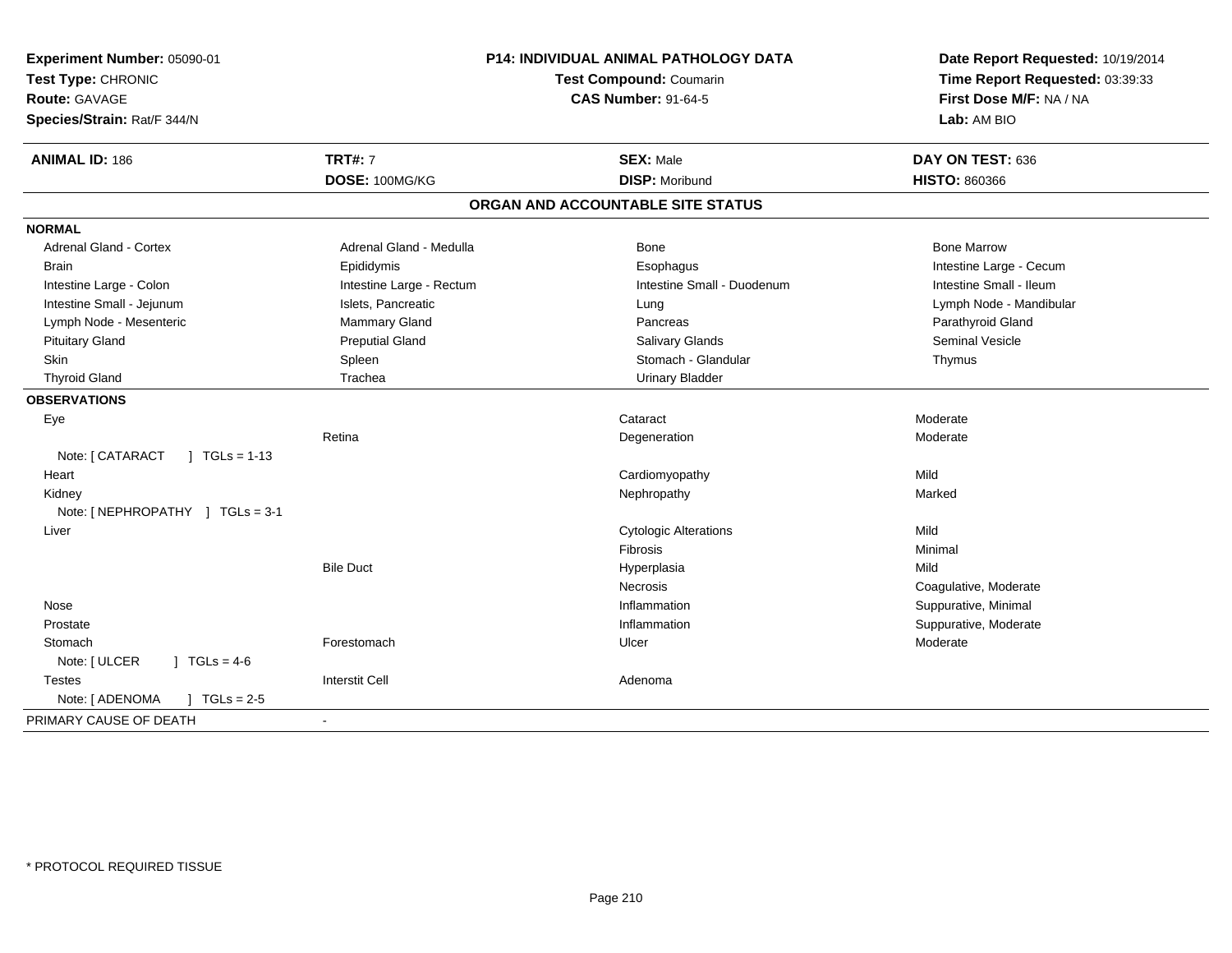| Experiment Number: 05090-01<br>Test Type: CHRONIC |                            | P14: INDIVIDUAL ANIMAL PATHOLOGY DATA<br><b>Test Compound: Coumarin</b> | Date Report Requested: 10/19/2014<br>Time Report Requested: 03:39:33 |  |
|---------------------------------------------------|----------------------------|-------------------------------------------------------------------------|----------------------------------------------------------------------|--|
| Route: GAVAGE                                     | <b>CAS Number: 91-64-5</b> |                                                                         | First Dose M/F: NA / NA                                              |  |
| Species/Strain: Rat/F 344/N                       |                            |                                                                         | Lab: AM BIO                                                          |  |
| <b>ANIMAL ID: 187</b>                             | <b>TRT#: 7</b>             | <b>SEX: Male</b>                                                        | DAY ON TEST: 453                                                     |  |
|                                                   | DOSE: 100MG/KG             | <b>DISP:</b> Interval Sacrifice                                         | <b>HISTO: 860367</b>                                                 |  |
|                                                   |                            | ORGAN AND ACCOUNTABLE SITE STATUS                                       |                                                                      |  |
| <b>NORMAL</b>                                     |                            |                                                                         |                                                                      |  |
| <b>Adrenal Gland - Cortex</b>                     | Adrenal Gland - Medulla    | Bone                                                                    | <b>Bone Marrow</b>                                                   |  |
| <b>Brain</b>                                      | Epididymis                 | Esophagus                                                               | Intestine Large - Cecum                                              |  |
| Intestine Large - Colon                           | Intestine Large - Rectum   | Intestine Small - Duodenum                                              | Intestine Small - Ileum                                              |  |
| Intestine Small - Jejunum                         | Islets, Pancreatic         | Lung                                                                    | Lymph Node - Mandibular                                              |  |
| Lymph Node - Mesenteric                           | Mammary Gland              | Pancreas                                                                | Parathyroid Gland                                                    |  |
| <b>Preputial Gland</b>                            | Prostate                   | Salivary Glands                                                         | <b>Seminal Vesicle</b>                                               |  |
| <b>Skin</b>                                       | Spleen                     | Stomach - Glandular                                                     | Thymus                                                               |  |
| <b>Thyroid Gland</b>                              | Trachea                    | <b>Urinary Bladder</b>                                                  |                                                                      |  |
| <b>OBSERVATIONS</b>                               |                            |                                                                         |                                                                      |  |
| Heart                                             |                            | Cardiomyopathy                                                          | Mild                                                                 |  |
| Kidney                                            |                            | Nephropathy                                                             | Mild                                                                 |  |
| Liver                                             | Hepatocyte                 | Degeneration                                                            | Granular, Minimal                                                    |  |
|                                                   | <b>Bile Duct</b>           | Hyperplasia                                                             | Minimal                                                              |  |
| Nose                                              |                            | Inflammation                                                            | Suppurative, Minimal                                                 |  |
| <b>Pituitary Gland</b>                            | <b>Pars Distalis</b>       | Adenoma                                                                 |                                                                      |  |
| Note: [ ADENOMA<br>$\int$ TGLs = 1-4              |                            |                                                                         |                                                                      |  |
| Stomach                                           | Forestomach                | Squamous Cell Papilloma                                                 |                                                                      |  |
| Note: [ PAPILLOMA SQUA ] TGLs = 4-13              |                            |                                                                         |                                                                      |  |
| <b>Testes</b>                                     | <b>Interstit Cell</b>      | Adenoma                                                                 |                                                                      |  |
| Note: [ ADENOMA<br>$1 TGLs = 2-5$                 |                            |                                                                         |                                                                      |  |
| Note: [ ADENOMA<br>$TGLs = 3-5$                   |                            |                                                                         |                                                                      |  |
| PRIMARY CAUSE OF DEATH                            | $\blacksquare$             |                                                                         |                                                                      |  |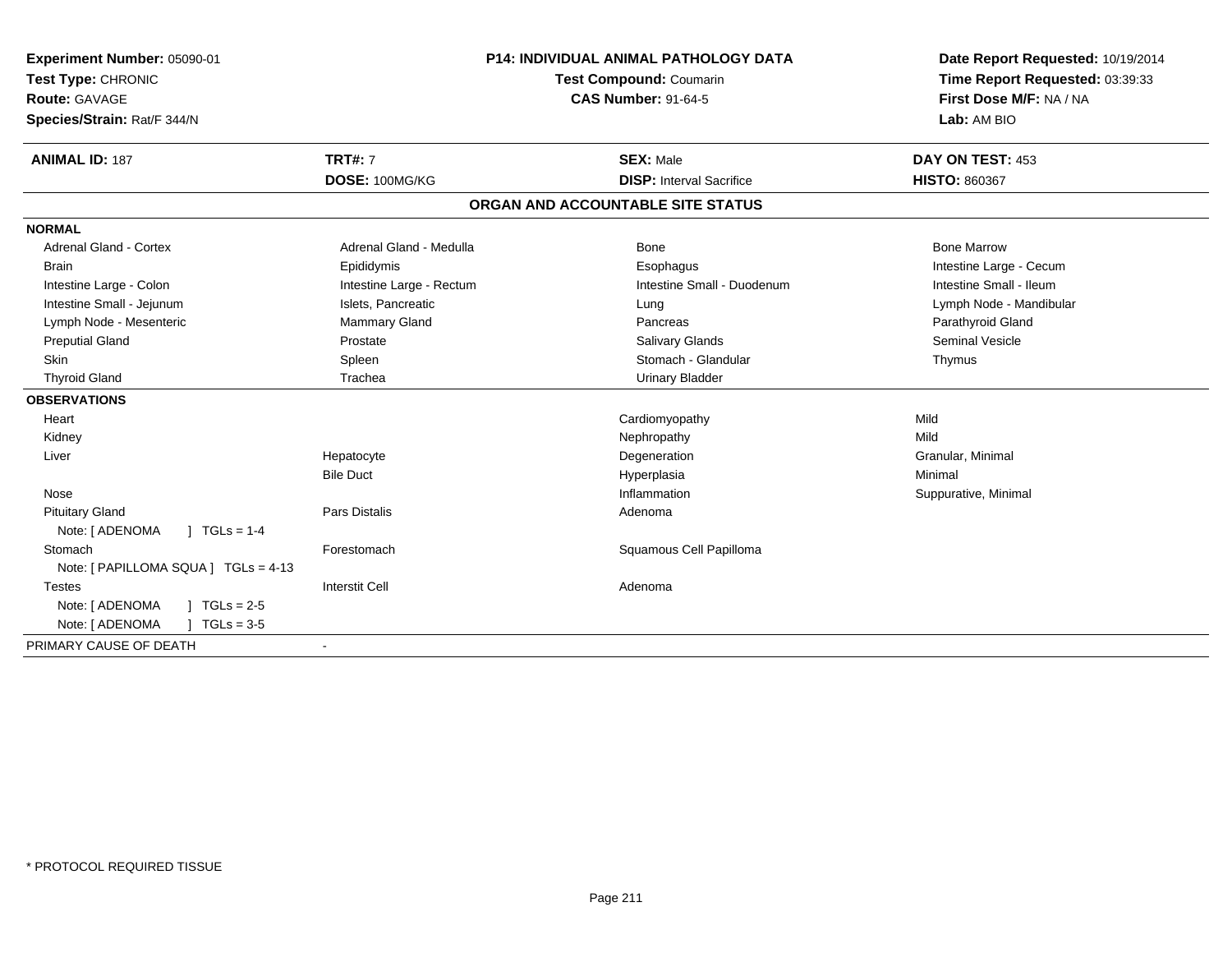| Experiment Number: 05090-01<br>Test Type: CHRONIC<br>Route: GAVAGE<br>Species/Strain: Rat/F 344/N |                          | <b>P14: INDIVIDUAL ANIMAL PATHOLOGY DATA</b><br><b>Test Compound: Coumarin</b><br><b>CAS Number: 91-64-5</b> |                            | Date Report Requested: 10/19/2014<br>Time Report Requested: 03:39:33<br>First Dose M/F: NA / NA<br>Lab: AM BIO |
|---------------------------------------------------------------------------------------------------|--------------------------|--------------------------------------------------------------------------------------------------------------|----------------------------|----------------------------------------------------------------------------------------------------------------|
| <b>ANIMAL ID: 188</b>                                                                             | <b>TRT#: 7</b>           |                                                                                                              | <b>SEX: Male</b>           | DAY ON TEST: 426                                                                                               |
|                                                                                                   | DOSE: 100MG/KG           |                                                                                                              | <b>DISP:</b> Gavage Death  | <b>HISTO: 860368</b>                                                                                           |
|                                                                                                   |                          | ORGAN AND ACCOUNTABLE SITE STATUS                                                                            |                            |                                                                                                                |
| <b>NORMAL</b>                                                                                     |                          |                                                                                                              |                            |                                                                                                                |
| <b>Adrenal Gland - Cortex</b>                                                                     | Adrenal Gland - Medulla  |                                                                                                              | <b>Bone</b>                | <b>Bone Marrow</b>                                                                                             |
| <b>Brain</b>                                                                                      | Epididymis               |                                                                                                              | Esophagus                  | Intestine Large - Cecum                                                                                        |
| Intestine Large - Colon                                                                           | Intestine Large - Rectum |                                                                                                              | Intestine Small - Duodenum | Intestine Small - Ileum                                                                                        |
| Intestine Small - Jejunum                                                                         | Islets, Pancreatic       |                                                                                                              | Lung                       | Lymph Node - Mandibular                                                                                        |
| Lymph Node - Mesenteric                                                                           | Mammary Gland            |                                                                                                              | Pancreas                   | Parathyroid Gland                                                                                              |
| <b>Pituitary Gland</b>                                                                            | <b>Preputial Gland</b>   |                                                                                                              | Prostate                   | Salivary Glands                                                                                                |
| <b>Seminal Vesicle</b>                                                                            | <b>Skin</b>              |                                                                                                              | Spleen                     | Stomach - Forestomach                                                                                          |
| Stomach - Glandular                                                                               | Thymus                   |                                                                                                              | <b>Thyroid Gland</b>       | Trachea                                                                                                        |
| <b>Urinary Bladder</b>                                                                            |                          |                                                                                                              |                            |                                                                                                                |
| <b>OBSERVATIONS</b>                                                                               |                          |                                                                                                              |                            |                                                                                                                |
| Heart                                                                                             |                          |                                                                                                              | Cardiomyopathy             | Mild                                                                                                           |
| Kidney                                                                                            |                          |                                                                                                              | Nephropathy                | Moderate                                                                                                       |
| Note: $[NEPHROPATHY]$ TGLs = 3-1                                                                  |                          |                                                                                                              |                            |                                                                                                                |
| Liver                                                                                             | <b>Bile Duct</b>         |                                                                                                              | Hyperplasia                | Mild                                                                                                           |
| Note: [HYPERPLASIA ] TGLs = 5-2                                                                   |                          |                                                                                                              |                            |                                                                                                                |
| Nose                                                                                              |                          |                                                                                                              | Inflammation               | Suppurative, Mild                                                                                              |
| <b>Testes</b>                                                                                     | <b>Interstit Cell</b>    |                                                                                                              | Adenoma                    |                                                                                                                |
| $1 TGLs = 2-4$<br>Note: [ ADENOMA                                                                 |                          |                                                                                                              |                            |                                                                                                                |
| Note: [ ADENOMA<br>$TGLs = 1-4$                                                                   |                          |                                                                                                              |                            |                                                                                                                |
| PRIMARY CAUSE OF DEATH                                                                            | $\overline{\phantom{a}}$ |                                                                                                              |                            |                                                                                                                |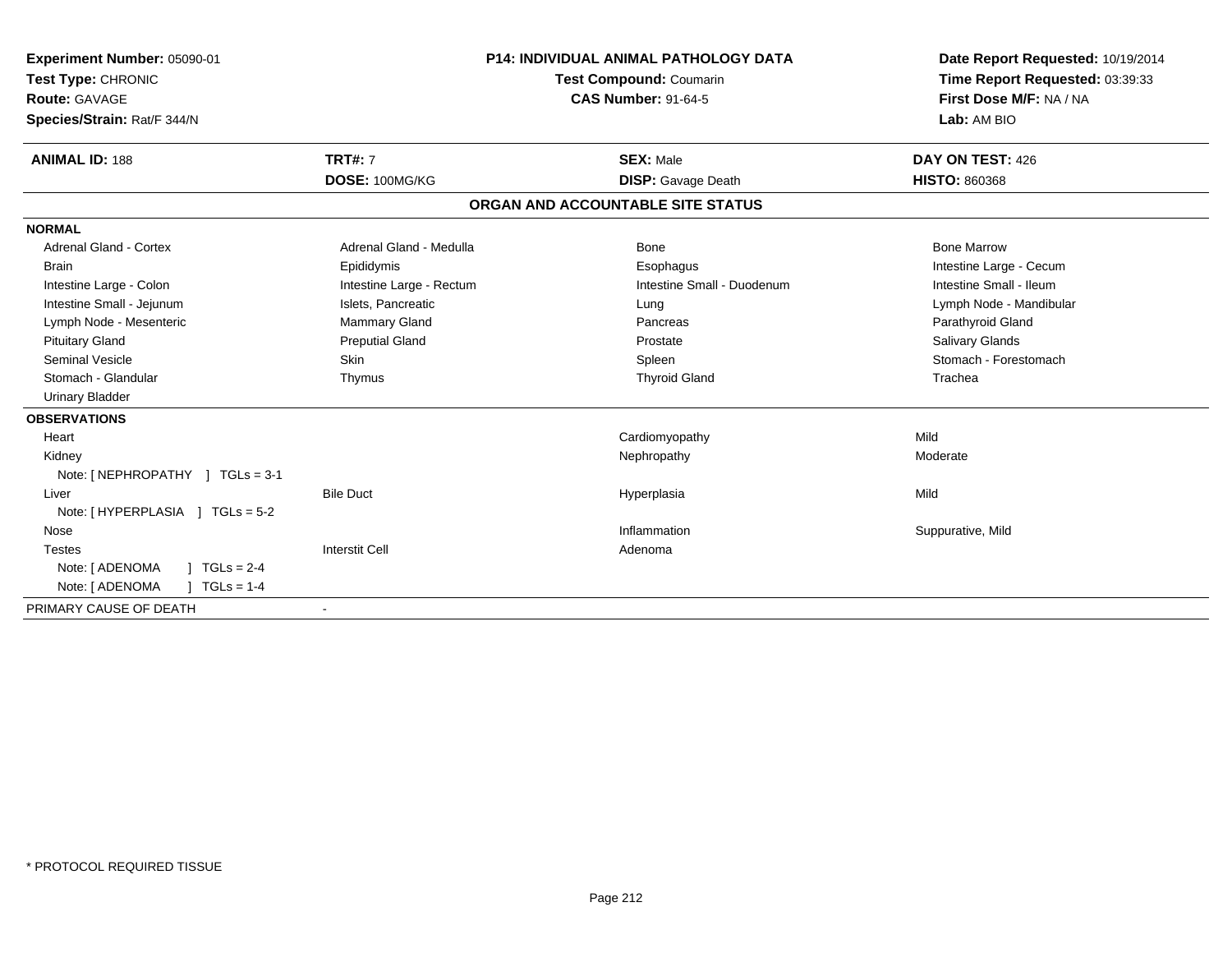| Experiment Number: 05090-01<br>Test Type: CHRONIC<br><b>Route: GAVAGE</b><br>Species/Strain: Rat/F 344/N | <b>P14: INDIVIDUAL ANIMAL PATHOLOGY DATA</b><br>Test Compound: Coumarin<br><b>CAS Number: 91-64-5</b> |                                   | Date Report Requested: 10/19/2014<br>Time Report Requested: 03:39:33<br>First Dose M/F: NA / NA<br>Lab: AM BIO |  |
|----------------------------------------------------------------------------------------------------------|-------------------------------------------------------------------------------------------------------|-----------------------------------|----------------------------------------------------------------------------------------------------------------|--|
| <b>ANIMAL ID: 189</b>                                                                                    | <b>TRT#: 7</b>                                                                                        | <b>SEX: Male</b>                  | DAY ON TEST: 630                                                                                               |  |
|                                                                                                          | DOSE: 100MG/KG                                                                                        | <b>DISP: Dead</b>                 | <b>HISTO: 860369</b>                                                                                           |  |
|                                                                                                          |                                                                                                       | ORGAN AND ACCOUNTABLE SITE STATUS |                                                                                                                |  |
| <b>NORMAL</b>                                                                                            |                                                                                                       |                                   |                                                                                                                |  |
| <b>Adrenal Gland - Cortex</b>                                                                            | Adrenal Gland - Medulla                                                                               | Bone                              | <b>Bone Marrow</b>                                                                                             |  |
| <b>Brain</b>                                                                                             | Epididymis                                                                                            | Esophagus                         | Heart                                                                                                          |  |
| Intestine Large - Cecum                                                                                  | Intestine Large - Colon                                                                               | Intestine Large - Rectum          | Intestine Small - Duodenum                                                                                     |  |
| Intestine Small - Ileum                                                                                  | Intestine Small - Jejunum                                                                             | Islets, Pancreatic                | Lung                                                                                                           |  |
| Lymph Node - Mandibular                                                                                  | Lymph Node - Mesenteric                                                                               | Mammary Gland                     | Pancreas                                                                                                       |  |
| <b>Pituitary Gland</b>                                                                                   | <b>Preputial Gland</b>                                                                                | Prostate                          | Salivary Glands                                                                                                |  |
| <b>Seminal Vesicle</b>                                                                                   | Skin                                                                                                  | Spleen                            | Thymus                                                                                                         |  |
| <b>Thyroid Gland</b>                                                                                     | Trachea                                                                                               | <b>Urinary Bladder</b>            |                                                                                                                |  |
| <b>OBSERVATIONS</b>                                                                                      |                                                                                                       |                                   |                                                                                                                |  |
| Kidney                                                                                                   |                                                                                                       | Nephropathy                       | Marked                                                                                                         |  |
| [Nephropathy TGLS = 2-1]                                                                                 |                                                                                                       |                                   |                                                                                                                |  |
| Liver                                                                                                    |                                                                                                       | Fibrosis                          | Moderate                                                                                                       |  |
|                                                                                                          | <b>Bile Duct</b>                                                                                      | Hyperplasia                       | Moderate                                                                                                       |  |
|                                                                                                          |                                                                                                       | Necrosis                          | Coagulative, Marked                                                                                            |  |
| Note: [ NECROSIS<br>$\vert$ TGLs = 1-13,7-13                                                             |                                                                                                       |                                   |                                                                                                                |  |
| Note: [HYPERPLASIA ] TGLs = 1-13,7-13                                                                    |                                                                                                       |                                   |                                                                                                                |  |
| Note: [ FIBROSIS<br>$\overline{)}$ TGLs = 1-13,7-13                                                      |                                                                                                       |                                   |                                                                                                                |  |
| Nose                                                                                                     |                                                                                                       | Inflammation                      | Suppurative, Mild                                                                                              |  |
| Parathyroid Gland                                                                                        |                                                                                                       | Hyperplasia                       | Mild                                                                                                           |  |
| Stomach                                                                                                  | Forestomach                                                                                           | Ulcer                             | Marked                                                                                                         |  |
|                                                                                                          | Glandular                                                                                             | Ulcer                             | Marked                                                                                                         |  |
| Note: [ ULCER<br>$1 TGLs = 4-14$                                                                         |                                                                                                       |                                   |                                                                                                                |  |
| Note: [ ULCER<br>$\mid$ TGLs = 4-14,5-14                                                                 |                                                                                                       |                                   |                                                                                                                |  |
| <b>Testes</b>                                                                                            | <b>Interstit Cell</b>                                                                                 | Adenoma                           |                                                                                                                |  |
| Note: [ ADENOMA<br>$J \cdot TGLs = 6-5$                                                                  |                                                                                                       |                                   |                                                                                                                |  |
| PRIMARY CAUSE OF DEATH                                                                                   | $\blacksquare$                                                                                        |                                   |                                                                                                                |  |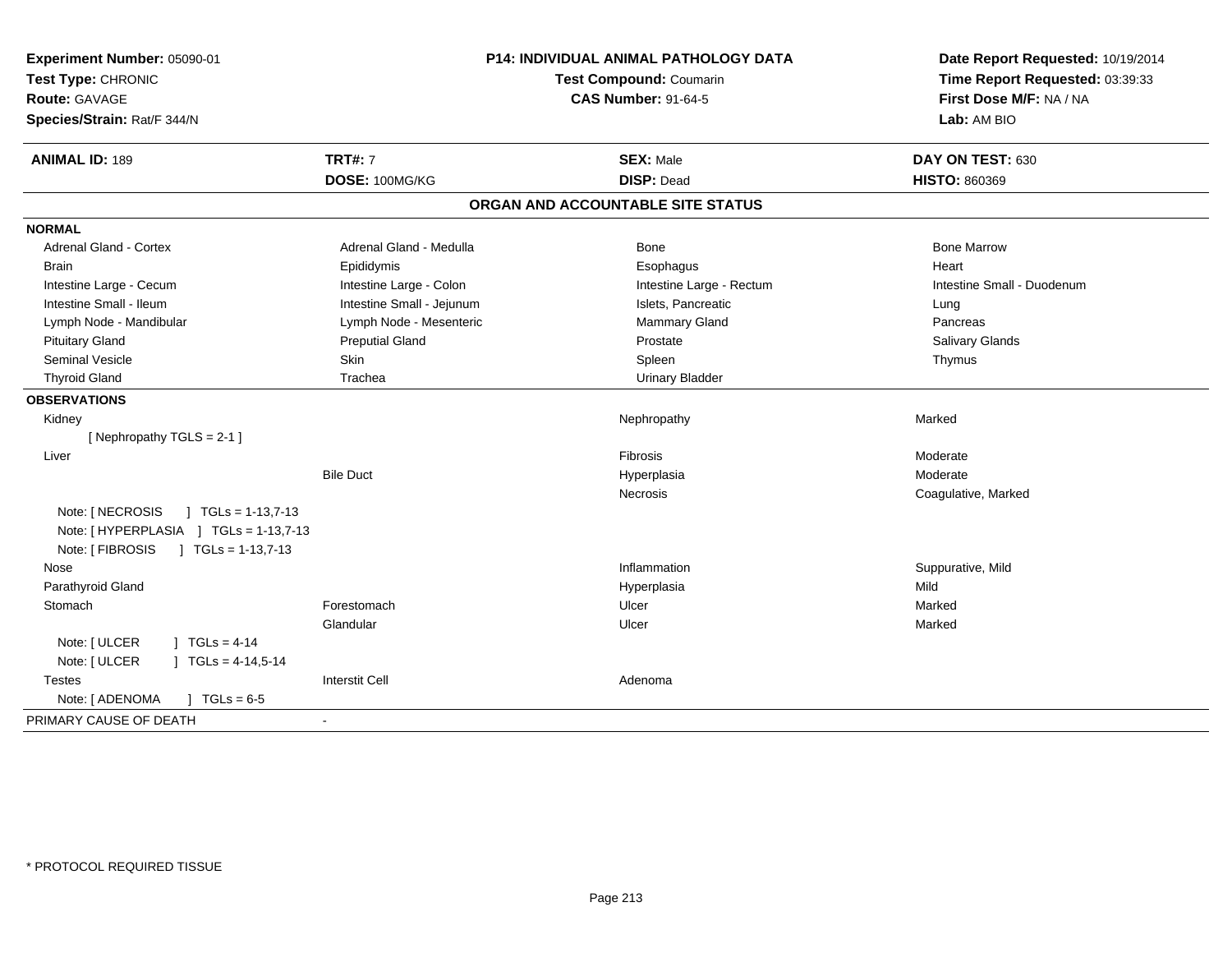| Experiment Number: 05090-01<br>Test Type: CHRONIC<br>Route: GAVAGE<br>Species/Strain: Rat/F 344/N | P14: INDIVIDUAL ANIMAL PATHOLOGY DATA<br>Test Compound: Coumarin<br><b>CAS Number: 91-64-5</b> |                                   | Date Report Requested: 10/19/2014<br>Time Report Requested: 03:39:33<br>First Dose M/F: NA / NA<br>Lab: AM BIO |  |
|---------------------------------------------------------------------------------------------------|------------------------------------------------------------------------------------------------|-----------------------------------|----------------------------------------------------------------------------------------------------------------|--|
| <b>ANIMAL ID: 190</b>                                                                             | <b>TRT#: 7</b>                                                                                 | <b>SEX: Male</b>                  | DAY ON TEST: 618                                                                                               |  |
|                                                                                                   | DOSE: 100MG/KG                                                                                 | <b>DISP: Moribund</b>             | HISTO: 860370                                                                                                  |  |
|                                                                                                   |                                                                                                | ORGAN AND ACCOUNTABLE SITE STATUS |                                                                                                                |  |
| <b>NORMAL</b>                                                                                     |                                                                                                |                                   |                                                                                                                |  |
| Adrenal Gland - Medulla                                                                           | <b>Bone</b>                                                                                    | <b>Bone Marrow</b>                | <b>Brain</b>                                                                                                   |  |
| Epididymis                                                                                        | Esophagus                                                                                      | Heart                             | Intestine Large - Cecum                                                                                        |  |
| Intestine Large - Colon                                                                           | Intestine Large - Rectum                                                                       | Intestine Small - Duodenum        | Intestine Small - Ileum                                                                                        |  |
| Intestine Small - Jejunum                                                                         | Islets, Pancreatic                                                                             | Lung                              | Lymph Node - Mandibular                                                                                        |  |
| Lymph Node - Mesenteric                                                                           | <b>Mammary Gland</b>                                                                           | Pancreas                          | <b>Pituitary Gland</b>                                                                                         |  |
| <b>Preputial Gland</b>                                                                            | Prostate                                                                                       | <b>Salivary Glands</b>            | <b>Seminal Vesicle</b>                                                                                         |  |
| <b>Skin</b>                                                                                       | Spleen                                                                                         | Stomach - Glandular               | Thymus                                                                                                         |  |
| <b>Thyroid Gland</b>                                                                              | Trachea                                                                                        | <b>Urinary Bladder</b>            |                                                                                                                |  |
| <b>OBSERVATIONS</b>                                                                               |                                                                                                |                                   |                                                                                                                |  |
| <b>Adrenal Gland</b>                                                                              | Cortex                                                                                         | <b>Clear Cell Focus</b>           | Mild                                                                                                           |  |
| Kidney                                                                                            |                                                                                                | Nephropathy                       | Moderate                                                                                                       |  |
| Note: [NEPHROPATHY ] TGLs = 3-1                                                                   |                                                                                                |                                   |                                                                                                                |  |
| Liver                                                                                             |                                                                                                | <b>Cytologic Alterations</b>      | Moderate                                                                                                       |  |
|                                                                                                   |                                                                                                | Fibrosis                          | Mild                                                                                                           |  |
|                                                                                                   | <b>Bile Duct</b>                                                                               | Hyperplasia                       | Mild                                                                                                           |  |
|                                                                                                   |                                                                                                | <b>Necrosis</b>                   | Coagulative, Minimal                                                                                           |  |
| Nose                                                                                              |                                                                                                | Inflammation                      | Suppurative, Minimal                                                                                           |  |
| Parathyroid Gland                                                                                 |                                                                                                | Hyperplasia                       | Moderate                                                                                                       |  |
| Note: [HYPERPLASIA ] TGLs = 1-13                                                                  |                                                                                                |                                   |                                                                                                                |  |
| Stomach                                                                                           | Forestomach                                                                                    | Ulcer                             | Marked                                                                                                         |  |
| Note: [ ULCER<br>$1 TGLs = 4-6$                                                                   |                                                                                                |                                   |                                                                                                                |  |
| <b>Testes</b>                                                                                     | <b>Interstit Cell</b>                                                                          | Adenoma                           |                                                                                                                |  |
| Note: [ ADENOMA<br>$J \cdot TGLs = 2-5$                                                           |                                                                                                |                                   |                                                                                                                |  |
| PRIMARY CAUSE OF DEATH                                                                            | $\sim$                                                                                         |                                   |                                                                                                                |  |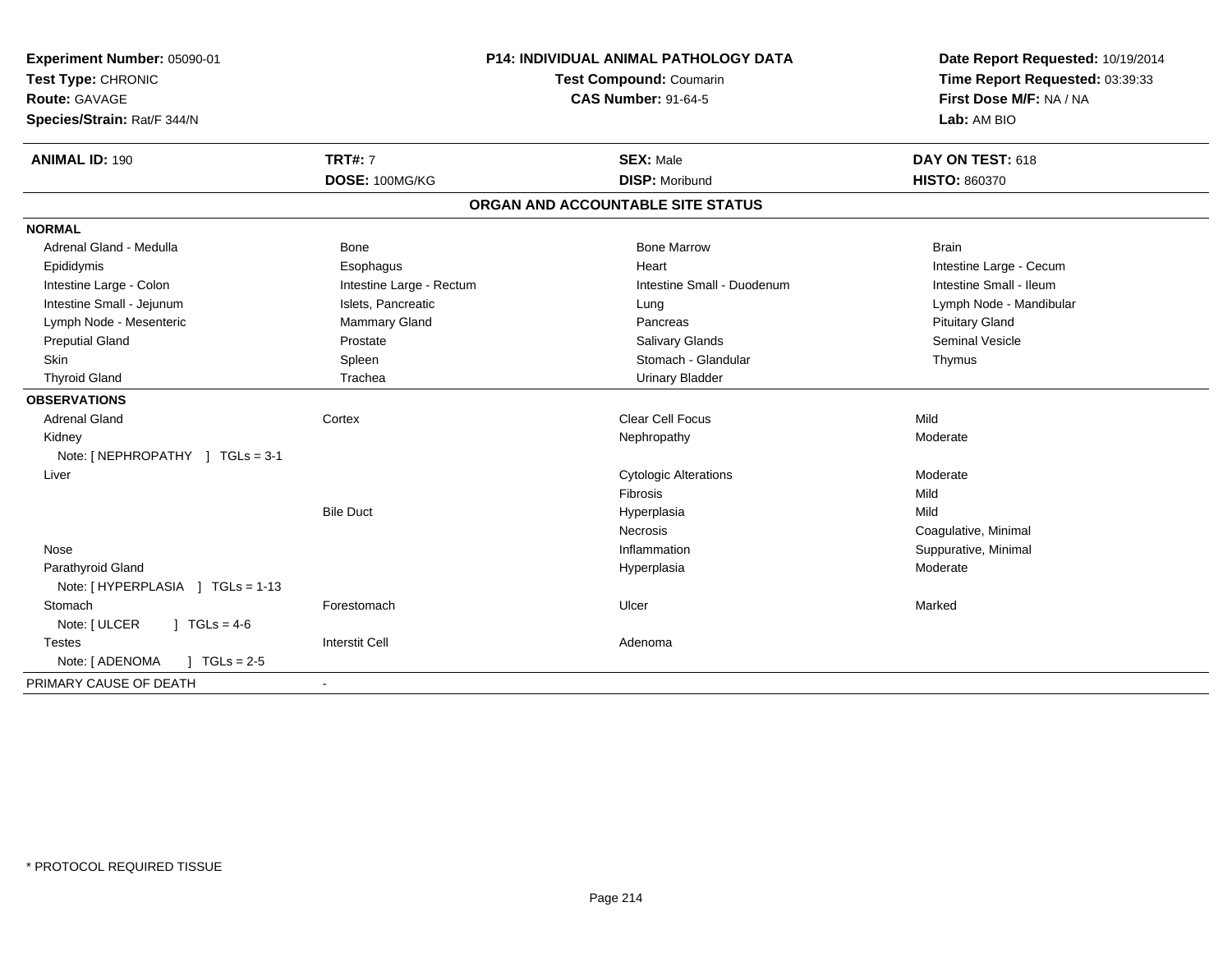| Experiment Number: 05090-01<br>Test Type: CHRONIC<br>Route: GAVAGE<br>Species/Strain: Rat/F 344/N | <b>P14: INDIVIDUAL ANIMAL PATHOLOGY DATA</b><br><b>Test Compound: Coumarin</b><br><b>CAS Number: 91-64-5</b> |                                   | Date Report Requested: 10/19/2014<br>Time Report Requested: 03:39:33<br>First Dose M/F: NA / NA<br>Lab: AM BIO |
|---------------------------------------------------------------------------------------------------|--------------------------------------------------------------------------------------------------------------|-----------------------------------|----------------------------------------------------------------------------------------------------------------|
| <b>ANIMAL ID: 191</b>                                                                             | <b>TRT#: 7</b>                                                                                               | <b>SEX: Male</b>                  | DAY ON TEST: 453                                                                                               |
|                                                                                                   | DOSE: 100MG/KG                                                                                               | <b>DISP: Interval Sacrifice</b>   | HISTO: 860371                                                                                                  |
|                                                                                                   |                                                                                                              | ORGAN AND ACCOUNTABLE SITE STATUS |                                                                                                                |
| <b>NORMAL</b>                                                                                     |                                                                                                              |                                   |                                                                                                                |
| Adrenal Gland - Cortex                                                                            | Adrenal Gland - Medulla                                                                                      | Bone                              | <b>Bone Marrow</b>                                                                                             |
| <b>Brain</b>                                                                                      | Epididymis                                                                                                   | Esophagus                         | Heart                                                                                                          |
| Intestine Large - Cecum                                                                           | Intestine Large - Colon                                                                                      | Intestine Large - Rectum          | Intestine Small - Duodenum                                                                                     |
| Intestine Small - Ileum                                                                           | Intestine Small - Jejunum                                                                                    | Islets, Pancreatic                | Lung                                                                                                           |
| Lymph Node - Mandibular                                                                           | Lymph Node - Mesenteric                                                                                      | Nose                              | Pancreas                                                                                                       |
| Parathyroid Gland                                                                                 | <b>Pituitary Gland</b>                                                                                       | Prostate                          | <b>Salivary Glands</b>                                                                                         |
| <b>Seminal Vesicle</b>                                                                            | Skin                                                                                                         | Spleen                            | Stomach - Forestomach                                                                                          |
| Stomach - Glandular                                                                               | Thymus                                                                                                       | <b>Thyroid Gland</b>              | Trachea                                                                                                        |
| <b>Urinary Bladder</b>                                                                            |                                                                                                              |                                   |                                                                                                                |
| <b>MISSING</b>                                                                                    |                                                                                                              |                                   |                                                                                                                |
| <b>Mammary Gland</b>                                                                              | <b>Preputial Gland</b>                                                                                       |                                   |                                                                                                                |
| <b>OBSERVATIONS</b>                                                                               |                                                                                                              |                                   |                                                                                                                |
| Kidney                                                                                            |                                                                                                              | Nephropathy                       | Mild                                                                                                           |
| Liver                                                                                             | Hepatocyte                                                                                                   | Degeneration                      | Granular, Minimal                                                                                              |
|                                                                                                   | <b>Bile Duct</b>                                                                                             | Hyperplasia                       | Mild                                                                                                           |
| <b>Testes</b>                                                                                     | <b>Interstit Cell</b>                                                                                        | Adenoma                           |                                                                                                                |
| Note: [ ADENOMA<br>$TGLs = 1-5$                                                                   |                                                                                                              |                                   |                                                                                                                |
| PRIMARY CAUSE OF DEATH                                                                            |                                                                                                              |                                   |                                                                                                                |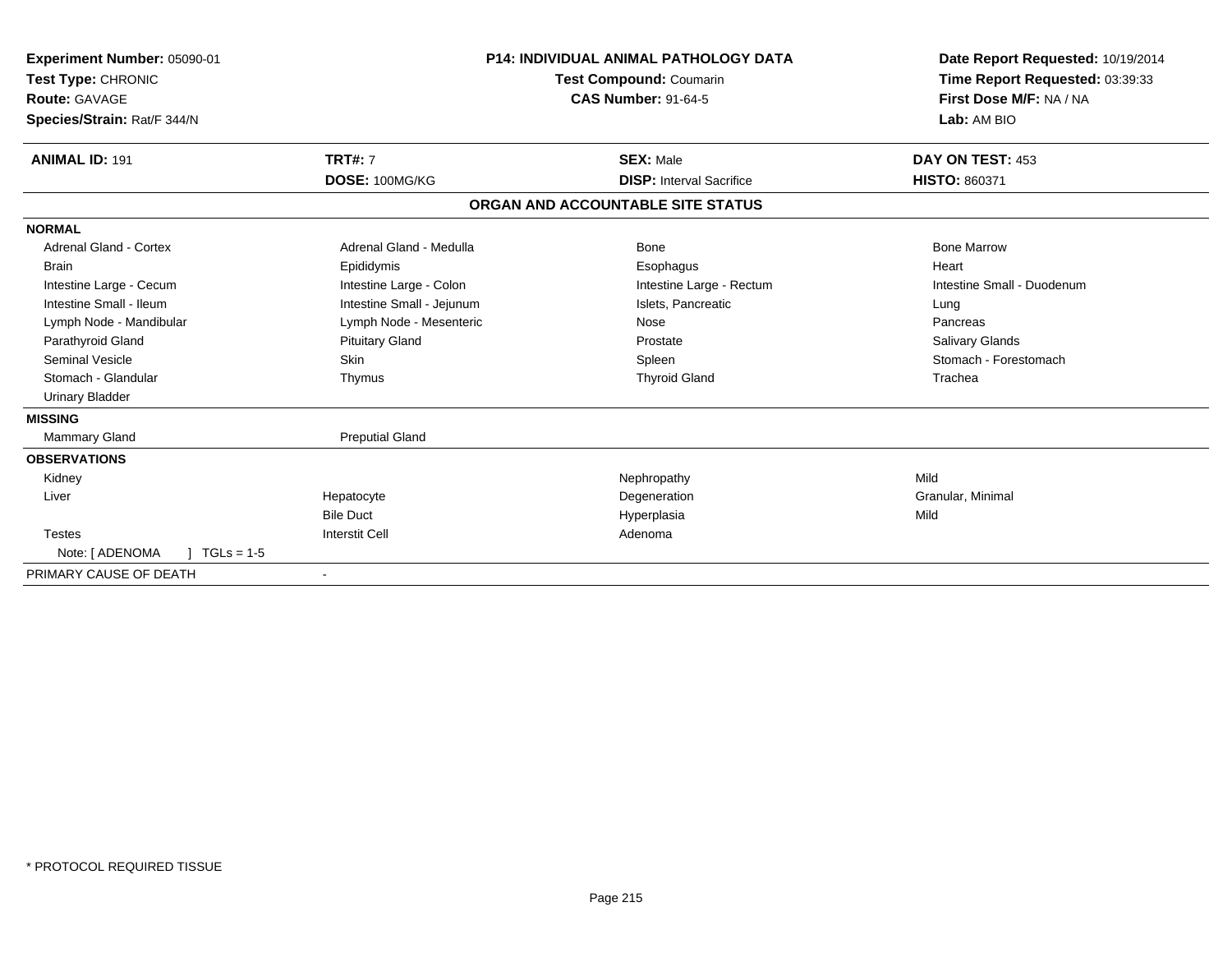| Experiment Number: 05090-01<br>Test Type: CHRONIC<br>Route: GAVAGE<br>Species/Strain: Rat/F 344/N | P14: INDIVIDUAL ANIMAL PATHOLOGY DATA<br><b>Test Compound: Coumarin</b><br><b>CAS Number: 91-64-5</b> |                                   | Date Report Requested: 10/19/2014<br>Time Report Requested: 03:39:33<br>First Dose M/F: NA / NA<br>Lab: AM BIO |  |
|---------------------------------------------------------------------------------------------------|-------------------------------------------------------------------------------------------------------|-----------------------------------|----------------------------------------------------------------------------------------------------------------|--|
| <b>ANIMAL ID: 192</b>                                                                             | <b>TRT#: 7</b>                                                                                        | <b>SEX: Male</b>                  | DAY ON TEST: 496                                                                                               |  |
|                                                                                                   | DOSE: 100MG/KG                                                                                        | <b>DISP: Dead</b>                 | <b>HISTO: 860372</b>                                                                                           |  |
|                                                                                                   |                                                                                                       | ORGAN AND ACCOUNTABLE SITE STATUS |                                                                                                                |  |
| <b>NORMAL</b>                                                                                     |                                                                                                       |                                   |                                                                                                                |  |
| <b>Adrenal Gland - Cortex</b>                                                                     | Adrenal Gland - Medulla                                                                               | Bone                              | <b>Bone Marrow</b>                                                                                             |  |
| <b>Brain</b>                                                                                      | Epididymis                                                                                            | Esophagus                         | Heart                                                                                                          |  |
| Intestine Large - Cecum                                                                           | Intestine Large - Colon                                                                               | Intestine Large - Rectum          | Intestine Small - Ileum                                                                                        |  |
| Intestine Small - Jejunum                                                                         | Islets, Pancreatic                                                                                    | Lymph Node - Mesenteric           | Mammary Gland                                                                                                  |  |
| Pancreas                                                                                          | Parathyroid Gland                                                                                     | <b>Pituitary Gland</b>            | <b>Preputial Gland</b>                                                                                         |  |
| Prostate                                                                                          | Salivary Glands                                                                                       | Seminal Vesicle                   | <b>Skin</b>                                                                                                    |  |
| Spleen                                                                                            | Stomach - Glandular                                                                                   | Thymus                            | <b>Thyroid Gland</b>                                                                                           |  |
| Trachea                                                                                           | <b>Urinary Bladder</b>                                                                                |                                   |                                                                                                                |  |
| <b>OBSERVATIONS</b>                                                                               |                                                                                                       |                                   |                                                                                                                |  |
| <b>Intestine Small</b>                                                                            | Duodenum                                                                                              | Ulcer                             | Marked                                                                                                         |  |
| Note: [ ULCER<br>$\sqrt{1}$ TGLs = 6-13                                                           |                                                                                                       |                                   |                                                                                                                |  |
| Kidney                                                                                            |                                                                                                       | Nephropathy                       | Marked                                                                                                         |  |
| Note: [ NEPHROPATHY ] TGLs = 3-1                                                                  |                                                                                                       |                                   |                                                                                                                |  |
| Liver                                                                                             |                                                                                                       | Fibrosis                          | Mild                                                                                                           |  |
|                                                                                                   |                                                                                                       | Hemorrhage                        | Moderate                                                                                                       |  |
|                                                                                                   | <b>Bile Duct</b>                                                                                      | Hyperplasia                       | Mild                                                                                                           |  |
|                                                                                                   |                                                                                                       | Necrosis                          | Coagulative, Moderate                                                                                          |  |
| Note: [ NECROSIS<br>$1 TGLs = 5-2$<br>Note: LIVER NECROSIS IS ACUTE HEMORRHAGIC.                  |                                                                                                       |                                   |                                                                                                                |  |
| Lung                                                                                              |                                                                                                       | Alveolar/Bronchiolar Adenoma      |                                                                                                                |  |
| Lymph Node                                                                                        | Mandibular                                                                                            | Hyperplasia                       | Lymphoid, Moderate                                                                                             |  |
| Nose                                                                                              | Olfactory Epi                                                                                         | Degeneration                      | Mild                                                                                                           |  |
| Stomach                                                                                           | Forestomach                                                                                           | Inflammation                      | Suppurative, Moderate                                                                                          |  |
|                                                                                                   | Forestomach                                                                                           | Ulcer                             | Marked                                                                                                         |  |
| Note: [ ULCER<br>$1 TGLs = 2-6$<br>Note: [INFLAMMATION ] TGLs = 2-6                               |                                                                                                       |                                   |                                                                                                                |  |
| <b>Testes</b>                                                                                     | <b>Interstit Cell</b>                                                                                 | Adenoma                           |                                                                                                                |  |
| Note: [ ADENOMA<br>$\sqrt{ }$ TGLs = 1-5                                                          |                                                                                                       |                                   |                                                                                                                |  |
| Thymus<br>Note: THYMUS-MINIMAL TISSUE AVAILABLE.                                                  |                                                                                                       |                                   |                                                                                                                |  |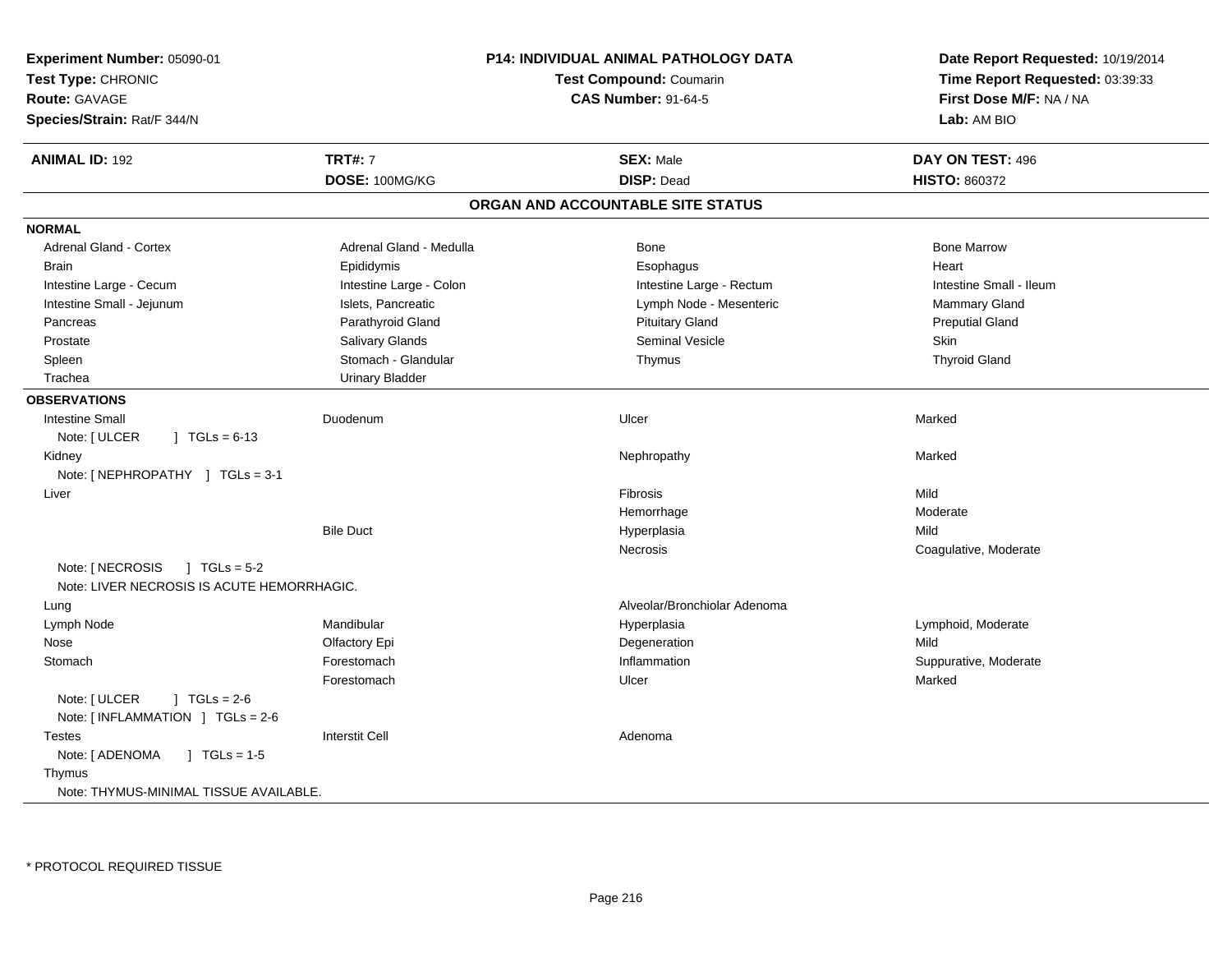| Experiment Number: 05090-01<br><b>Test Type: CHRONIC</b> |                | <b>P14: INDIVIDUAL ANIMAL PATHOLOGY DATA</b> | Date Report Requested: 10/19/2014 |  |
|----------------------------------------------------------|----------------|----------------------------------------------|-----------------------------------|--|
|                                                          |                | <b>Test Compound: Coumarin</b>               | Time Report Requested: 03:39:33   |  |
| <b>Route: GAVAGE</b>                                     |                | <b>CAS Number: 91-64-5</b>                   | First Dose M/F: NA / NA           |  |
| Species/Strain: Rat/F 344/N                              |                |                                              | Lab: AM BIO                       |  |
| <b>ANIMAL ID: 192</b>                                    | <b>TRT#: 7</b> | <b>SEX:</b> Male                             | DAY ON TEST: 496                  |  |
|                                                          | DOSE: 100MG/KG | <b>DISP: Dead</b>                            | <b>HISTO: 860372</b>              |  |
|                                                          |                | ORGAN AND ACCOUNTABLE SITE STATUS            |                                   |  |
| PRIMARY CAUSE OF DEATH                                   |                |                                              |                                   |  |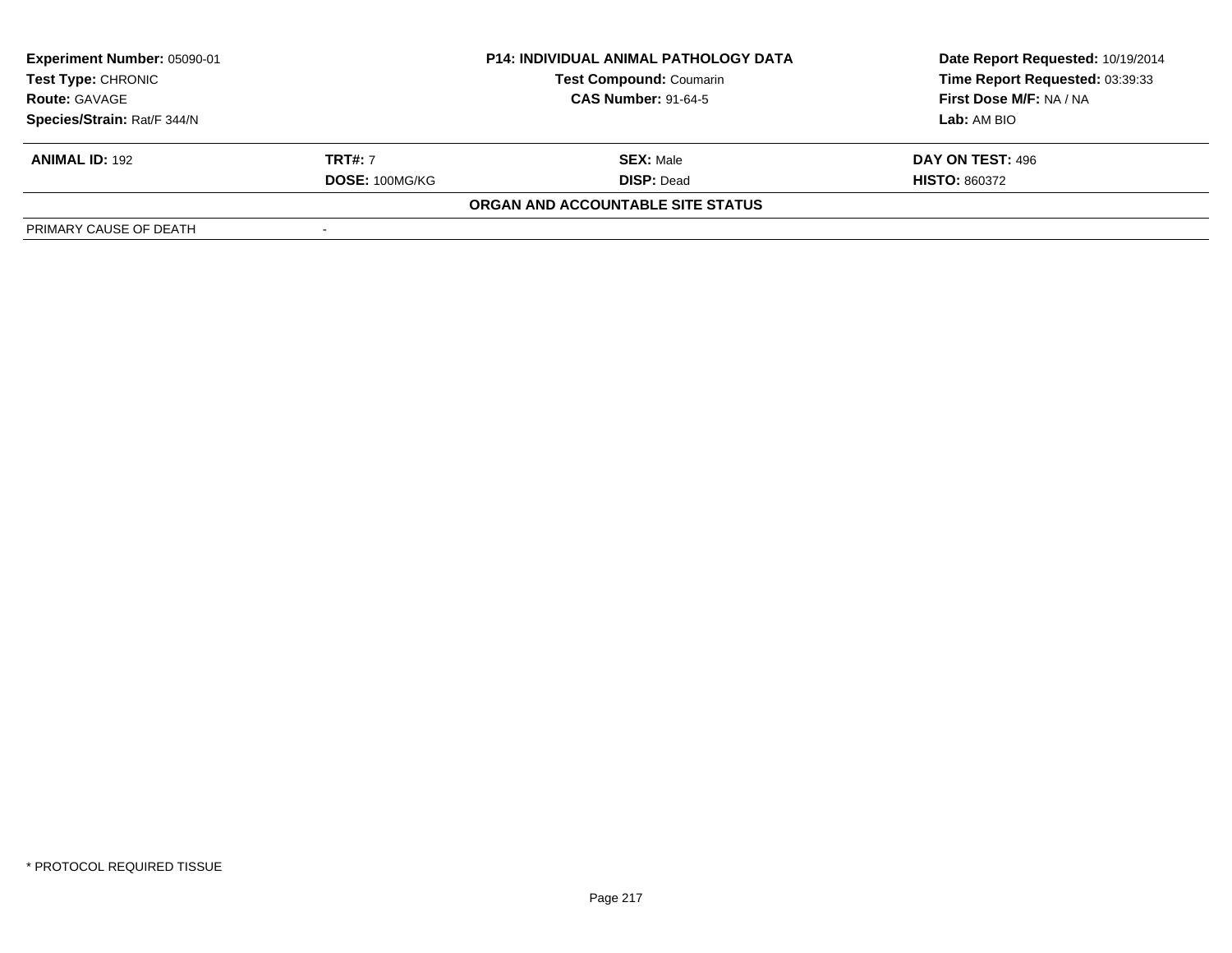| Experiment Number: 05090-01               |                           | P14: INDIVIDUAL ANIMAL PATHOLOGY DATA | Date Report Requested: 10/19/2014 |
|-------------------------------------------|---------------------------|---------------------------------------|-----------------------------------|
| Test Type: CHRONIC                        | Test Compound: Coumarin   |                                       | Time Report Requested: 03:39:33   |
| <b>Route: GAVAGE</b>                      |                           | <b>CAS Number: 91-64-5</b>            | First Dose M/F: NA / NA           |
| Species/Strain: Rat/F 344/N               |                           |                                       | Lab: AM BIO                       |
| <b>ANIMAL ID: 193</b>                     | <b>TRT#: 7</b>            | <b>SEX: Male</b>                      | DAY ON TEST: 595                  |
|                                           | DOSE: 100MG/KG            | <b>DISP: Moribund</b>                 | <b>HISTO: 860373</b>              |
|                                           |                           | ORGAN AND ACCOUNTABLE SITE STATUS     |                                   |
| <b>NORMAL</b>                             |                           |                                       |                                   |
| Adrenal Gland - Cortex                    | Adrenal Gland - Medulla   | Bone                                  | <b>Bone Marrow</b>                |
| <b>Brain</b>                              | Epididymis                | Esophagus                             | Heart                             |
| Intestine Large - Cecum                   | Intestine Large - Colon   | Intestine Large - Rectum              | Intestine Small - Duodenum        |
| Intestine Small - Ileum                   | Intestine Small - Jejunum | Islets, Pancreatic                    | Lung                              |
| Lymph Node - Mandibular                   | Lymph Node - Mesenteric   | Mammary Gland                         | Pancreas                          |
| Parathyroid Gland                         | <b>Preputial Gland</b>    | Prostate                              | <b>Salivary Glands</b>            |
| <b>Seminal Vesicle</b>                    | <b>Skin</b>               | Spleen                                | <b>Testes</b>                     |
| Thymus                                    | <b>Thyroid Gland</b>      | Trachea                               | <b>Urinary Bladder</b>            |
| <b>OBSERVATIONS</b>                       |                           |                                       |                                   |
| Kidney                                    |                           | Nephropathy                           | Marked                            |
| Note: [ NEPHROPATHY ] TGLs = 1-1          |                           |                                       |                                   |
| Liver                                     |                           | Fibrosis                              | Mild                              |
|                                           | <b>Bile Duct</b>          | Hyperplasia                           | Moderate                          |
|                                           |                           | Necrosis                              | Coagulative, Mild                 |
| Nose                                      |                           | Inflammation                          | Suppurative, Mild                 |
| <b>Pituitary Gland</b>                    | <b>Pars Distalis</b>      | Adenoma                               |                                   |
| Note: [ ADENOMA<br>$1 \text{ TGLs} = 3-4$ |                           |                                       |                                   |
| Stomach                                   | Forestomach               | Ulcer                                 | Moderate                          |
|                                           | Glandular                 | Ulcer                                 | Mild                              |
| Note: [ ULCER<br>$1 TGLs = 2-13$          |                           |                                       |                                   |
| Note: [ ULCER<br>$1 TGLs = 5-13$          |                           |                                       |                                   |
| PRIMARY CAUSE OF DEATH                    | $\blacksquare$            |                                       |                                   |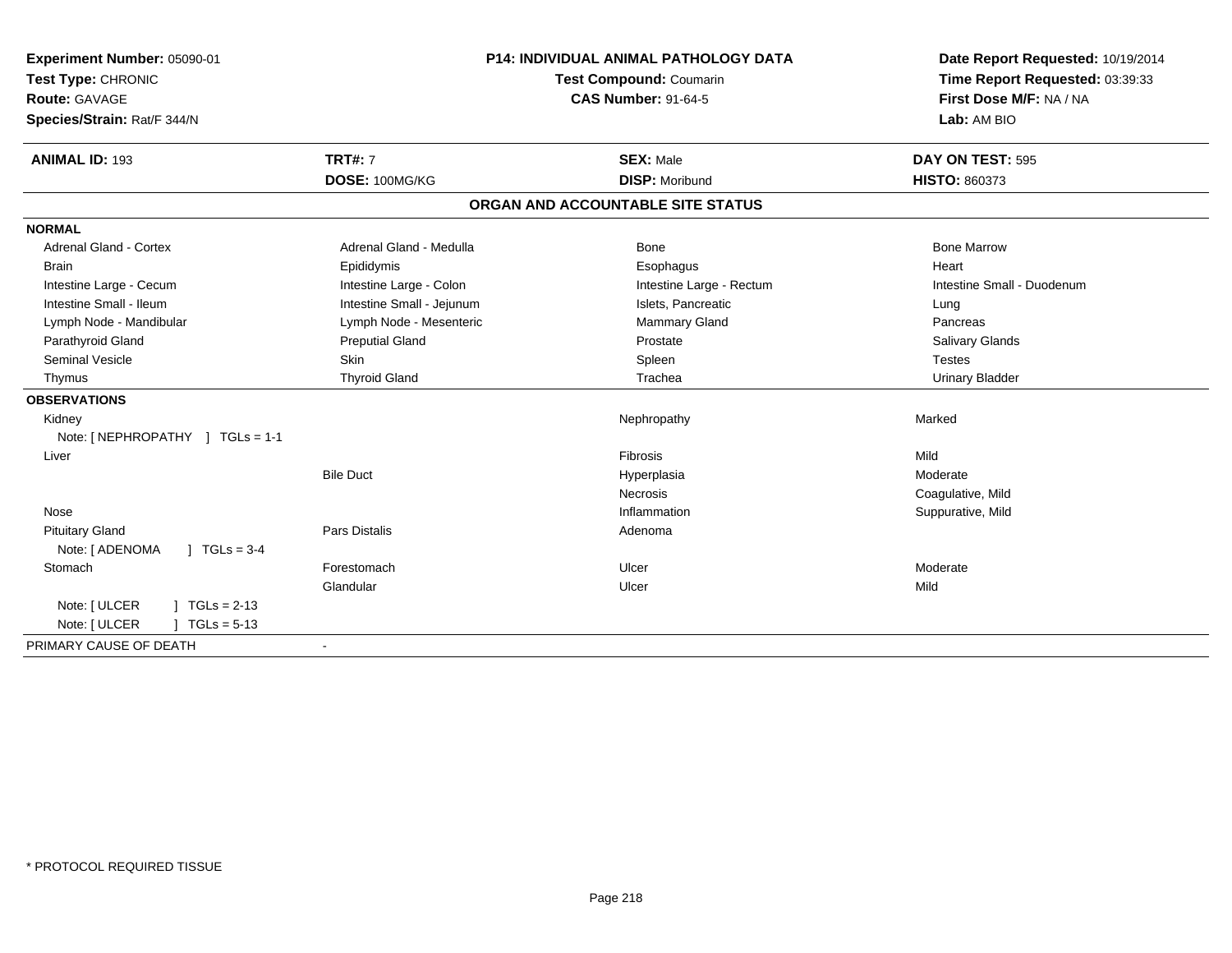| Experiment Number: 05090-01<br>Test Type: CHRONIC<br>Route: GAVAGE<br>Species/Strain: Rat/F 344/N |                          | <b>P14: INDIVIDUAL ANIMAL PATHOLOGY DATA</b><br>Test Compound: Coumarin<br><b>CAS Number: 91-64-5</b> | Date Report Requested: 10/19/2014<br>Time Report Requested: 03:39:33<br>First Dose M/F: NA / NA<br>Lab: AM BIO |
|---------------------------------------------------------------------------------------------------|--------------------------|-------------------------------------------------------------------------------------------------------|----------------------------------------------------------------------------------------------------------------|
| <b>ANIMAL ID: 194</b>                                                                             | <b>TRT#: 7</b>           | <b>SEX: Male</b>                                                                                      | DAY ON TEST: 601                                                                                               |
|                                                                                                   | DOSE: 100MG/KG           | <b>DISP: Moribund</b>                                                                                 | <b>HISTO: 860374</b>                                                                                           |
|                                                                                                   |                          | ORGAN AND ACCOUNTABLE SITE STATUS                                                                     |                                                                                                                |
| <b>NORMAL</b>                                                                                     |                          |                                                                                                       |                                                                                                                |
| Adrenal Gland - Cortex                                                                            | Adrenal Gland - Medulla  | Bone                                                                                                  | <b>Bone Marrow</b>                                                                                             |
| <b>Brain</b>                                                                                      | Epididymis               | Esophagus                                                                                             | Intestine Large - Cecum                                                                                        |
| Intestine Large - Colon                                                                           | Intestine Large - Rectum | Intestine Small - Duodenum                                                                            | Intestine Small - Ileum                                                                                        |
| Intestine Small - Jejunum                                                                         | Islets, Pancreatic       | Lung                                                                                                  | Lymph Node - Mandibular                                                                                        |
| Lymph Node - Mesenteric                                                                           | Mammary Gland            | Pancreas                                                                                              | <b>Pituitary Gland</b>                                                                                         |
| <b>Preputial Gland</b>                                                                            | Prostate                 | Salivary Glands                                                                                       | <b>Seminal Vesicle</b>                                                                                         |
| Skin                                                                                              | Spleen                   | Thymus                                                                                                | <b>Thyroid Gland</b>                                                                                           |
| Trachea                                                                                           | <b>Urinary Bladder</b>   |                                                                                                       |                                                                                                                |
| <b>OBSERVATIONS</b>                                                                               |                          |                                                                                                       |                                                                                                                |
| Heart                                                                                             |                          | Cardiomyopathy                                                                                        | Mild                                                                                                           |
| Kidney                                                                                            |                          | Nephropathy                                                                                           | Moderate                                                                                                       |
| Note: [NEPHROPATHY ] TGLs = 1-1                                                                   |                          |                                                                                                       |                                                                                                                |
| Liver                                                                                             | <b>Bile Duct</b>         | Hyperplasia                                                                                           | Mild                                                                                                           |
|                                                                                                   |                          | <b>Necrosis</b>                                                                                       | Coagulative, Marked                                                                                            |
| $1 TGLs = 4-2$<br>Note: [ NECROSIS                                                                |                          |                                                                                                       |                                                                                                                |
| Nose                                                                                              |                          | Inflammation                                                                                          | Suppurative, Minimal                                                                                           |
| Parathyroid Gland                                                                                 |                          | Hyperplasia                                                                                           | Moderate                                                                                                       |
| Stomach                                                                                           | Forestomach              | Ulcer                                                                                                 | Moderate                                                                                                       |
|                                                                                                   | Glandular                | Ulcer                                                                                                 | Mild                                                                                                           |
| Note: [ ULCER<br>$TGLs = 7-13$                                                                    |                          |                                                                                                       |                                                                                                                |
| Note: [ ULCER<br>$TGLs = 5.6-13$                                                                  |                          |                                                                                                       |                                                                                                                |
| <b>Testes</b>                                                                                     | <b>Interstit Cell</b>    | Adenoma                                                                                               |                                                                                                                |
| Note: [ ADENOMA<br>$J \cdot TGLs = 2-5$                                                           |                          |                                                                                                       |                                                                                                                |
| PRIMARY CAUSE OF DEATH                                                                            |                          |                                                                                                       |                                                                                                                |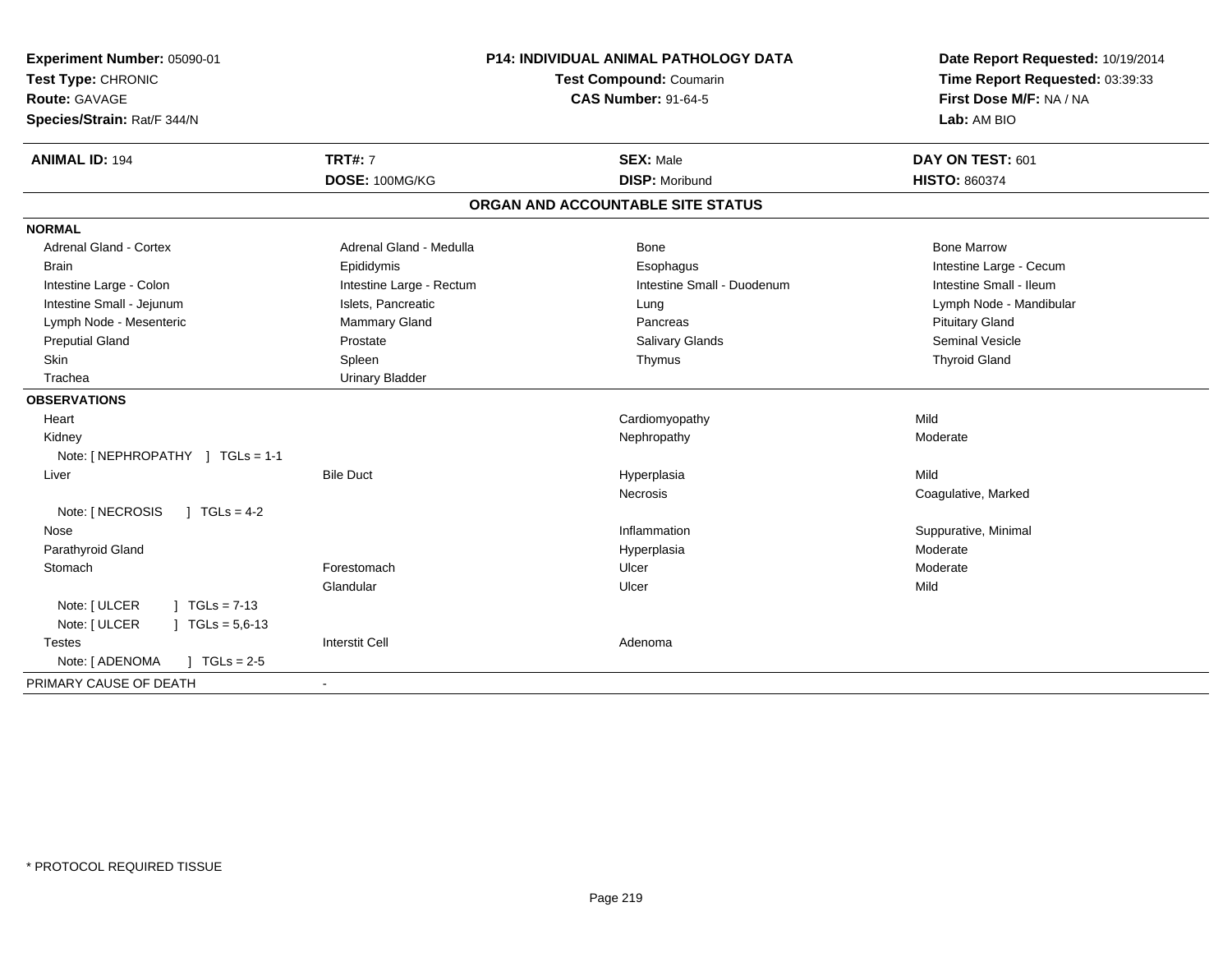| Experiment Number: 05090-01<br>Test Type: CHRONIC<br><b>Route: GAVAGE</b><br>Species/Strain: Rat/F 344/N |                           | <b>P14: INDIVIDUAL ANIMAL PATHOLOGY DATA</b><br><b>Test Compound: Coumarin</b><br><b>CAS Number: 91-64-5</b> | Date Report Requested: 10/19/2014<br>Time Report Requested: 03:39:33<br>First Dose M/F: NA / NA<br>Lab: AM BIO |
|----------------------------------------------------------------------------------------------------------|---------------------------|--------------------------------------------------------------------------------------------------------------|----------------------------------------------------------------------------------------------------------------|
| <b>ANIMAL ID: 195</b>                                                                                    | <b>TRT#: 7</b>            | <b>SEX: Male</b>                                                                                             | DAY ON TEST: 631                                                                                               |
|                                                                                                          | DOSE: 100MG/KG            | <b>DISP: Moribund</b>                                                                                        | <b>HISTO: 860375</b>                                                                                           |
|                                                                                                          |                           | ORGAN AND ACCOUNTABLE SITE STATUS                                                                            |                                                                                                                |
| <b>NORMAL</b>                                                                                            |                           |                                                                                                              |                                                                                                                |
| Adrenal Gland - Cortex                                                                                   | Adrenal Gland - Medulla   | <b>Bone</b>                                                                                                  | <b>Bone Marrow</b>                                                                                             |
| <b>Brain</b>                                                                                             | Epididymis                | Esophagus                                                                                                    | Heart                                                                                                          |
| Intestine Large - Cecum                                                                                  | Intestine Large - Colon   | Intestine Large - Rectum                                                                                     | Intestine Small - Duodenum                                                                                     |
| Intestine Small - Ileum                                                                                  | Intestine Small - Jejunum | Islets, Pancreatic                                                                                           | Lung                                                                                                           |
| Lymph Node - Mandibular                                                                                  | Lymph Node - Mesenteric   | Mammary Gland                                                                                                | Pancreas                                                                                                       |
| <b>Pituitary Gland</b>                                                                                   | <b>Preputial Gland</b>    | Prostate                                                                                                     | <b>Salivary Glands</b>                                                                                         |
| <b>Seminal Vesicle</b>                                                                                   | <b>Skin</b>               | Spleen                                                                                                       | Stomach - Glandular                                                                                            |
| Thymus                                                                                                   | <b>Thyroid Gland</b>      | Trachea                                                                                                      | <b>Urinary Bladder</b>                                                                                         |
| <b>OBSERVATIONS</b>                                                                                      |                           |                                                                                                              |                                                                                                                |
| Kidney                                                                                                   |                           | Nephropathy                                                                                                  | Marked                                                                                                         |
| [Nephropathy TGLS = 5-1]                                                                                 |                           |                                                                                                              |                                                                                                                |
| Liver                                                                                                    |                           | <b>Cytologic Alterations</b>                                                                                 | Moderate                                                                                                       |
|                                                                                                          |                           | <b>Eosinophilic Focus</b>                                                                                    | Moderate                                                                                                       |
|                                                                                                          |                           | Fibrosis                                                                                                     | Mild                                                                                                           |
|                                                                                                          | <b>Bile Duct</b>          | Hyperplasia                                                                                                  | Mild                                                                                                           |
|                                                                                                          |                           | Necrosis                                                                                                     | Coagulative, Mild                                                                                              |
| Note: $[ EOSIN FOCUS ] TGLs = 8-15$                                                                      |                           |                                                                                                              |                                                                                                                |
| Mesentery                                                                                                | Fat                       | Necrosis                                                                                                     | Coagulative, Moderate                                                                                          |
| Note: [ NECROSIS<br>$1 \text{ TGLs} = 4-14,3-14$                                                         |                           |                                                                                                              |                                                                                                                |
| Nose                                                                                                     |                           | Inflammation                                                                                                 | Suppurative, Mild                                                                                              |
| Parathyroid Gland                                                                                        |                           | Hyperplasia                                                                                                  | Moderate                                                                                                       |
| Note: [HYPERPLASIA ] TGLs = 1-9                                                                          |                           |                                                                                                              |                                                                                                                |
| Stomach                                                                                                  | Forestomach               | Inflammation                                                                                                 | Chronic, Moderate                                                                                              |
|                                                                                                          | Forestomach               | Ulcer                                                                                                        | Marked                                                                                                         |
| Note: [ INFLAMMATION ] TGLs = 7-13<br>Note: [ ULCER<br>$J TGLs = 6-13$                                   |                           |                                                                                                              |                                                                                                                |
| <b>Testes</b>                                                                                            | <b>Interstit Cell</b>     | Adenoma                                                                                                      |                                                                                                                |
| Note: [ ADENOMA<br>$J \cdot TGLs = 2-5$                                                                  |                           |                                                                                                              |                                                                                                                |
| PRIMARY CAUSE OF DEATH                                                                                   | $\blacksquare$            |                                                                                                              |                                                                                                                |
|                                                                                                          |                           |                                                                                                              |                                                                                                                |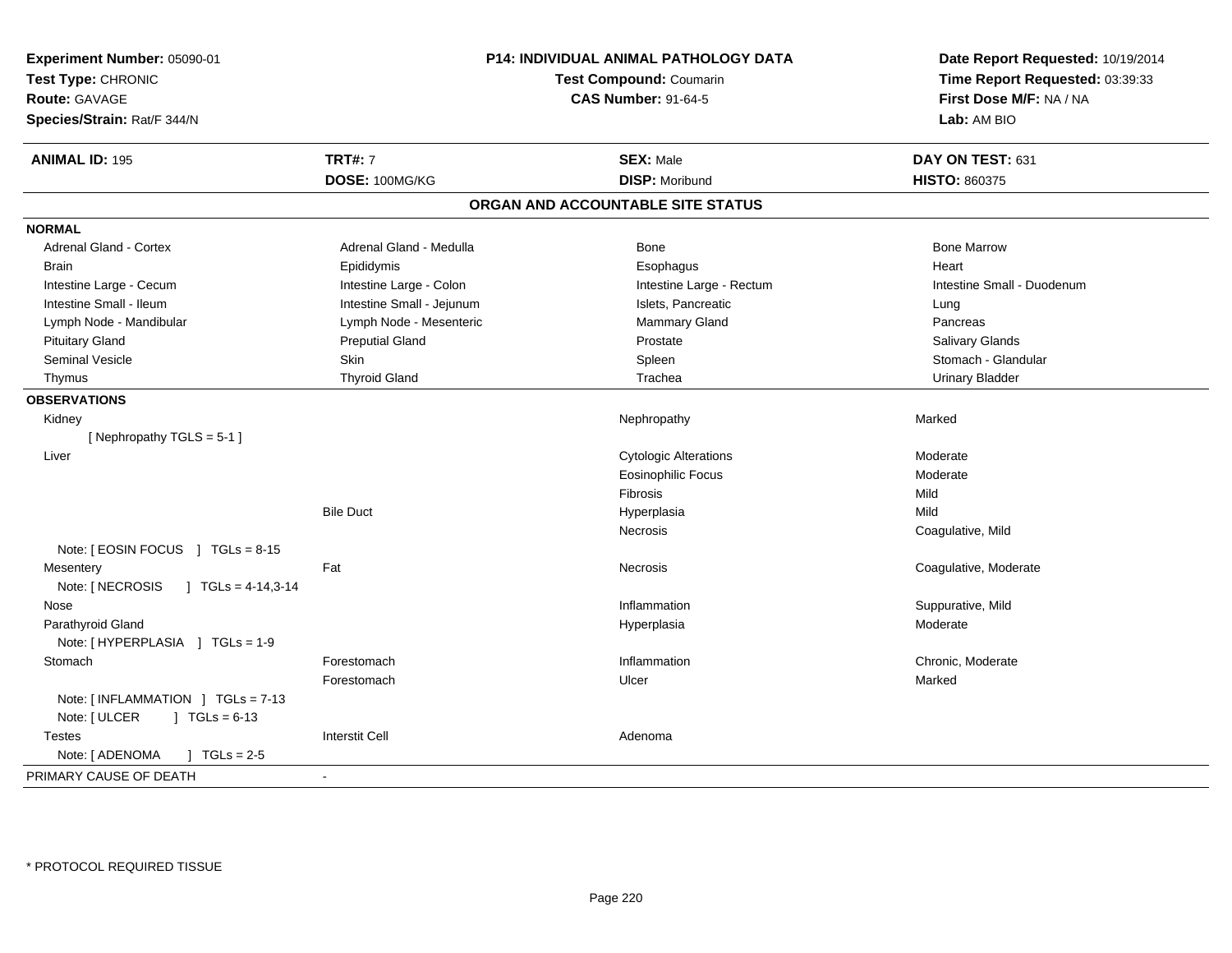| Experiment Number: 05090-01<br>Test Type: CHRONIC<br>Route: GAVAGE<br>Species/Strain: Rat/F 344/N |                          | <b>P14: INDIVIDUAL ANIMAL PATHOLOGY DATA</b><br><b>Test Compound: Coumarin</b><br><b>CAS Number: 91-64-5</b> | Date Report Requested: 10/19/2014<br>Time Report Requested: 03:39:33<br>First Dose M/F: NA / NA<br>Lab: AM BIO |
|---------------------------------------------------------------------------------------------------|--------------------------|--------------------------------------------------------------------------------------------------------------|----------------------------------------------------------------------------------------------------------------|
| <b>ANIMAL ID: 196</b>                                                                             | <b>TRT#: 7</b>           | <b>SEX: Male</b>                                                                                             | DAY ON TEST: 455                                                                                               |
|                                                                                                   | DOSE: 100MG/KG           | <b>DISP:</b> Interval Sacrifice                                                                              | <b>HISTO: 860376</b>                                                                                           |
|                                                                                                   |                          | ORGAN AND ACCOUNTABLE SITE STATUS                                                                            |                                                                                                                |
| <b>NORMAL</b>                                                                                     |                          |                                                                                                              |                                                                                                                |
| <b>Adrenal Gland - Cortex</b>                                                                     | Adrenal Gland - Medulla  | Bone                                                                                                         | <b>Bone Marrow</b>                                                                                             |
| <b>Brain</b>                                                                                      | Epididymis               | Esophagus                                                                                                    | Intestine Large - Cecum                                                                                        |
| Intestine Large - Colon                                                                           | Intestine Large - Rectum | Intestine Small - Duodenum                                                                                   | Intestine Small - Ileum                                                                                        |
| Intestine Small - Jejunum                                                                         | Islets, Pancreatic       | Lung                                                                                                         | Lymph Node - Mandibular                                                                                        |
| Lymph Node - Mesenteric                                                                           | Mammary Gland            | Nose                                                                                                         | Pancreas                                                                                                       |
| Parathyroid Gland                                                                                 | <b>Pituitary Gland</b>   | <b>Preputial Gland</b>                                                                                       | Prostate                                                                                                       |
| Salivary Glands                                                                                   | Seminal Vesicle          | <b>Skin</b>                                                                                                  | Spleen                                                                                                         |
| Stomach - Forestomach                                                                             | Stomach - Glandular      | Thymus                                                                                                       | <b>Thyroid Gland</b>                                                                                           |
| Trachea                                                                                           | <b>Urinary Bladder</b>   |                                                                                                              |                                                                                                                |
| <b>OBSERVATIONS</b>                                                                               |                          |                                                                                                              |                                                                                                                |
| Heart                                                                                             |                          | Cardiomyopathy                                                                                               | Mild                                                                                                           |
| Kidney                                                                                            |                          | Nephropathy                                                                                                  | Moderate                                                                                                       |
| Liver                                                                                             |                          | <b>Fatty Change</b>                                                                                          | Mild                                                                                                           |
|                                                                                                   | <b>Bile Duct</b>         | Hyperplasia                                                                                                  | Minimal                                                                                                        |
| Note: $[$ FATTY CHANGE $]$ TGLs = 3-2                                                             |                          |                                                                                                              |                                                                                                                |
| <b>Testes</b>                                                                                     | <b>Interstit Cell</b>    | Adenoma                                                                                                      |                                                                                                                |
| Note: [ ADENOMA<br>$TGLs = 2-5$                                                                   |                          |                                                                                                              |                                                                                                                |
| Note: [ ADENOMA<br>$TGLs = 1-5$                                                                   |                          |                                                                                                              |                                                                                                                |
| PRIMARY CAUSE OF DEATH                                                                            | $\overline{\phantom{a}}$ |                                                                                                              |                                                                                                                |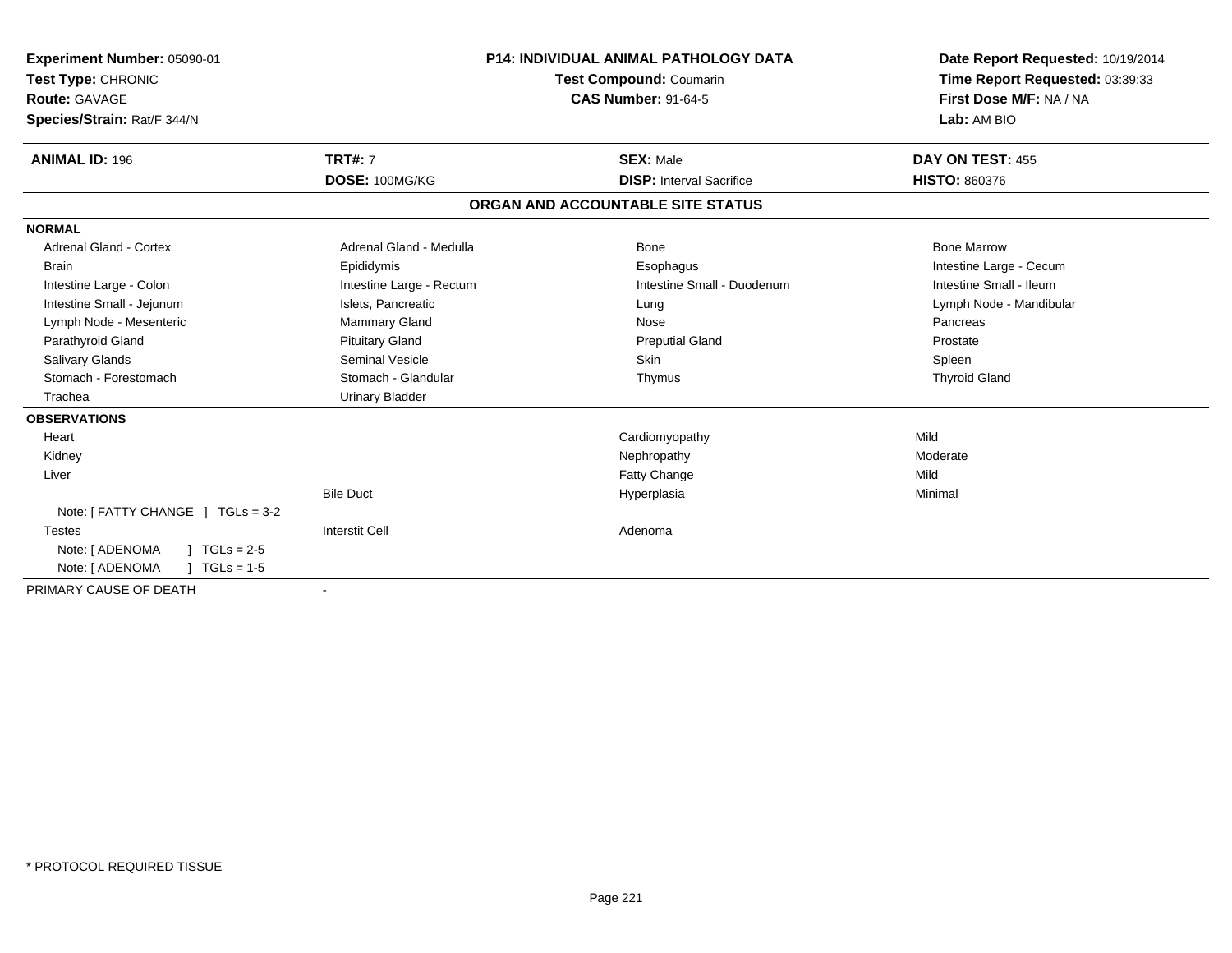| Experiment Number: 05090-01<br>Test Type: CHRONIC<br><b>Route: GAVAGE</b><br>Species/Strain: Rat/F 344/N |                          | <b>P14: INDIVIDUAL ANIMAL PATHOLOGY DATA</b><br><b>Test Compound: Coumarin</b><br><b>CAS Number: 91-64-5</b> | Date Report Requested: 10/19/2014<br>Time Report Requested: 03:39:33<br>First Dose M/F: NA / NA<br>Lab: AM BIO |
|----------------------------------------------------------------------------------------------------------|--------------------------|--------------------------------------------------------------------------------------------------------------|----------------------------------------------------------------------------------------------------------------|
| <b>ANIMAL ID: 197</b>                                                                                    | <b>TRT#: 7</b>           | <b>SEX: Male</b>                                                                                             | DAY ON TEST: 420                                                                                               |
|                                                                                                          | DOSE: 100MG/KG           | <b>DISP: Moribund</b>                                                                                        | <b>HISTO: 860377</b>                                                                                           |
|                                                                                                          |                          | ORGAN AND ACCOUNTABLE SITE STATUS                                                                            |                                                                                                                |
| <b>NORMAL</b>                                                                                            |                          |                                                                                                              |                                                                                                                |
| Adrenal Gland - Cortex                                                                                   | Adrenal Gland - Medulla  | Bone                                                                                                         | <b>Bone Marrow</b>                                                                                             |
| <b>Brain</b>                                                                                             | Epididymis               | Esophagus                                                                                                    | Intestine Large - Cecum                                                                                        |
| Intestine Large - Colon                                                                                  | Intestine Large - Rectum | Intestine Small - Duodenum                                                                                   | Intestine Small - Ileum                                                                                        |
| Intestine Small - Jejunum                                                                                | Islets, Pancreatic       | Lung                                                                                                         | Lymph Node - Mandibular                                                                                        |
| Lymph Node - Mesenteric                                                                                  | Nose                     | Pancreas                                                                                                     | Parathyroid Gland                                                                                              |
| Peripheral Nerve                                                                                         | <b>Pituitary Gland</b>   | <b>Preputial Gland</b>                                                                                       | Prostate                                                                                                       |
| Salivary Glands                                                                                          | <b>Seminal Vesicle</b>   | <b>Skin</b>                                                                                                  | Spinal Cord                                                                                                    |
| Spleen                                                                                                   | Stomach - Forestomach    | Stomach - Glandular                                                                                          | <b>Thyroid Gland</b>                                                                                           |
| Trachea                                                                                                  | <b>Urinary Bladder</b>   |                                                                                                              |                                                                                                                |
| <b>MISSING</b>                                                                                           |                          |                                                                                                              |                                                                                                                |
| Mammary Gland                                                                                            | Thymus                   |                                                                                                              |                                                                                                                |
| <b>OBSERVATIONS</b>                                                                                      |                          |                                                                                                              |                                                                                                                |
| Heart                                                                                                    |                          | Cardiomyopathy                                                                                               | Mild                                                                                                           |
| Kidney                                                                                                   |                          | Nephropathy                                                                                                  | Mild                                                                                                           |
| Liver                                                                                                    | <b>Bile Duct</b>         | Hyperplasia                                                                                                  | Mild                                                                                                           |
| <b>Testes</b>                                                                                            | <b>Interstit Cell</b>    | Adenoma                                                                                                      |                                                                                                                |
| Note: [ ADENOMA<br>$TGLs = 1-5$                                                                          |                          |                                                                                                              |                                                                                                                |
| PRIMARY CAUSE OF DEATH                                                                                   | $\blacksquare$           |                                                                                                              |                                                                                                                |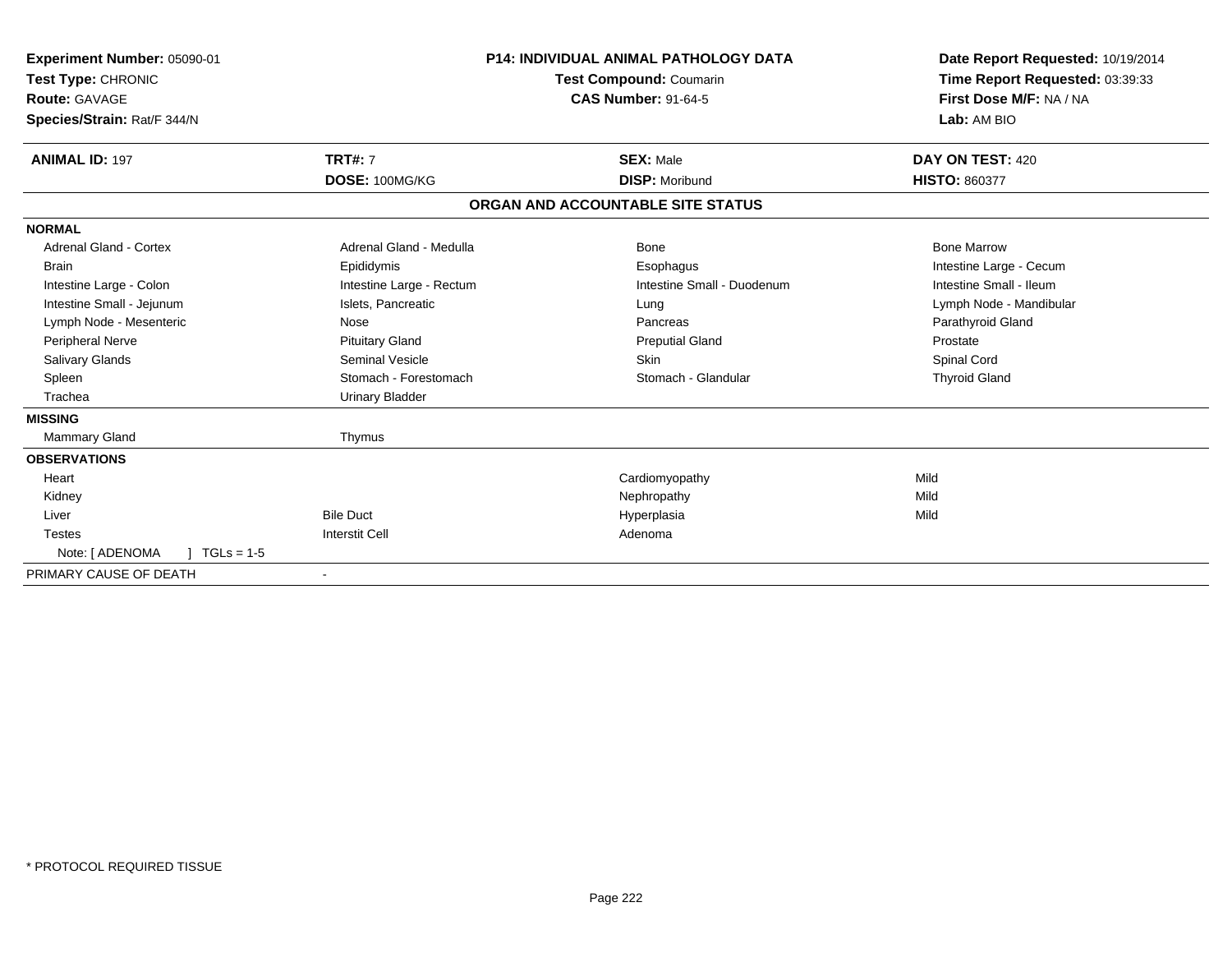| Experiment Number: 05090-01                  | P14: INDIVIDUAL ANIMAL PATHOLOGY DATA<br>Test Compound: Coumarin<br><b>CAS Number: 91-64-5</b> |                                   | Date Report Requested: 10/19/2014                          |  |
|----------------------------------------------|------------------------------------------------------------------------------------------------|-----------------------------------|------------------------------------------------------------|--|
| Test Type: CHRONIC                           |                                                                                                |                                   | Time Report Requested: 03:39:33<br>First Dose M/F: NA / NA |  |
| <b>Route: GAVAGE</b>                         |                                                                                                |                                   |                                                            |  |
| Species/Strain: Rat/F 344/N                  |                                                                                                |                                   | Lab: AM BIO                                                |  |
| <b>ANIMAL ID: 198</b>                        | <b>TRT#: 7</b>                                                                                 | <b>SEX: Male</b>                  | DAY ON TEST: 580                                           |  |
|                                              | DOSE: 100MG/KG                                                                                 | <b>DISP: Moribund</b>             | <b>HISTO: 860378</b>                                       |  |
|                                              |                                                                                                | ORGAN AND ACCOUNTABLE SITE STATUS |                                                            |  |
| <b>NORMAL</b>                                |                                                                                                |                                   |                                                            |  |
| <b>Adrenal Gland - Cortex</b>                | Adrenal Gland - Medulla                                                                        | Bone                              | <b>Bone Marrow</b>                                         |  |
| <b>Brain</b>                                 | Epididymis                                                                                     | Esophagus                         | Heart                                                      |  |
| Intestine Large - Cecum                      | Intestine Large - Colon                                                                        | Intestine Large - Rectum          | Intestine Small - Duodenum                                 |  |
| Intestine Small - Ileum                      | Intestine Small - Jejunum                                                                      | Islets, Pancreatic                | Lymph Node - Mesenteric                                    |  |
| Mammary Gland                                | Pancreas                                                                                       | <b>Pituitary Gland</b>            | <b>Preputial Gland</b>                                     |  |
| Prostate                                     | Salivary Glands                                                                                | Seminal Vesicle                   | Skin                                                       |  |
| Stomach - Glandular                          | Thymus                                                                                         | <b>Thyroid Gland</b>              | Trachea                                                    |  |
| <b>Urinary Bladder</b>                       |                                                                                                |                                   |                                                            |  |
| <b>OBSERVATIONS</b>                          |                                                                                                |                                   |                                                            |  |
| Kidney                                       | Cortex                                                                                         | Cyst                              | Moderate                                                   |  |
|                                              |                                                                                                | Nephropathy                       | Marked                                                     |  |
| Note: [NEPHROPATHY ] TGLs = 7-1              |                                                                                                |                                   |                                                            |  |
| Liver                                        | <b>Bile Duct</b>                                                                               | Hyperplasia                       | Marked                                                     |  |
|                                              |                                                                                                | Hyperplasia                       | Mild                                                       |  |
| Note: [HYPERPLASIA ] TGLs = 3-13             |                                                                                                |                                   |                                                            |  |
| Lung                                         |                                                                                                | Hyperplasia                       | Macrophage, Mild                                           |  |
| Lymph Node                                   | Mandibular                                                                                     | Hyperplasia                       | Lymphoid, Moderate                                         |  |
| Note: [HYPERPLASIA ] TGLs = 1-9              |                                                                                                |                                   |                                                            |  |
| Nose                                         |                                                                                                | Inflammation                      | Suppurative, Mild                                          |  |
| Parathyroid Gland                            |                                                                                                | Hyperplasia                       | Mild                                                       |  |
| Spleen                                       |                                                                                                | Congestion                        | Marked                                                     |  |
|                                              |                                                                                                | Thrombosis                        | Marked                                                     |  |
| Note: [CONGESTION ] TGLs = 4-2               |                                                                                                |                                   |                                                            |  |
| Stomach                                      | Forestomach                                                                                    | Ulcer                             | Moderate                                                   |  |
| Note: [ ULCER<br>$JTGLs = 6-6$               |                                                                                                |                                   |                                                            |  |
| <b>Testes</b>                                | <b>Interstit Cell</b>                                                                          | Adenoma                           |                                                            |  |
| Note: [ ADENOMA<br>$\sqrt{1 - 1}$ TGLs = 2-5 |                                                                                                |                                   |                                                            |  |
| PRIMARY CAUSE OF DEATH                       | $\overline{\phantom{a}}$                                                                       |                                   |                                                            |  |
|                                              |                                                                                                |                                   |                                                            |  |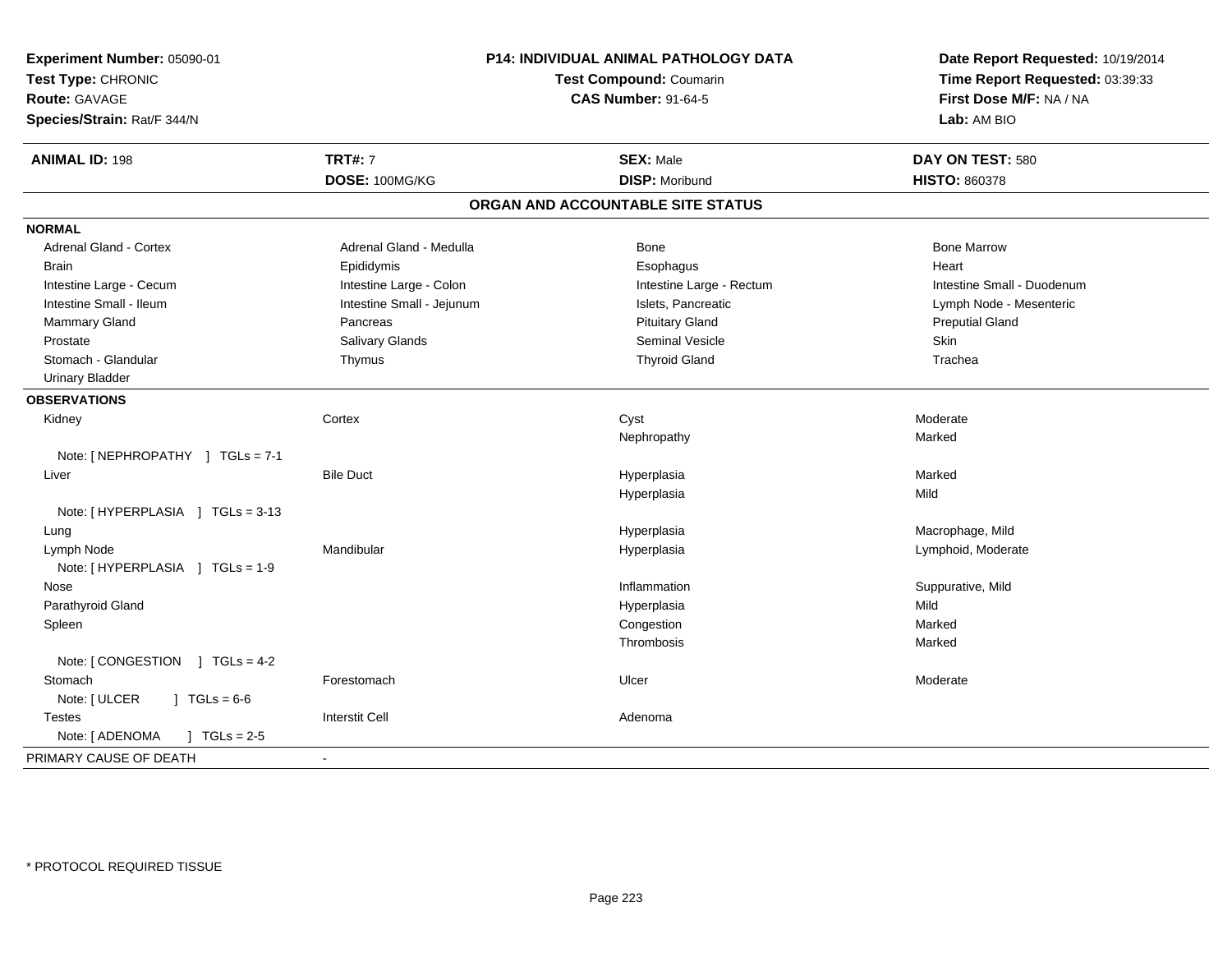| <b>Experiment Number: 05090-01</b><br>Test Type: CHRONIC<br><b>Route: GAVAGE</b><br>Species/Strain: Rat/F 344/N |                           | <b>P14: INDIVIDUAL ANIMAL PATHOLOGY DATA</b><br>Test Compound: Coumarin<br><b>CAS Number: 91-64-5</b> | Date Report Requested: 10/19/2014<br>Time Report Requested: 03:39:33<br>First Dose M/F: NA / NA<br>Lab: AM BIO |
|-----------------------------------------------------------------------------------------------------------------|---------------------------|-------------------------------------------------------------------------------------------------------|----------------------------------------------------------------------------------------------------------------|
| <b>ANIMAL ID: 199</b>                                                                                           | <b>TRT#: 7</b>            | <b>SEX: Male</b>                                                                                      | DAY ON TEST: 456                                                                                               |
|                                                                                                                 | DOSE: 100MG/KG            | <b>DISP:</b> Interval Sacrifice                                                                       | <b>HISTO: 860379</b>                                                                                           |
|                                                                                                                 |                           | ORGAN AND ACCOUNTABLE SITE STATUS                                                                     |                                                                                                                |
| <b>NORMAL</b>                                                                                                   |                           |                                                                                                       |                                                                                                                |
| Adrenal Gland - Cortex                                                                                          | Adrenal Gland - Medulla   | Bone                                                                                                  | <b>Bone Marrow</b>                                                                                             |
| <b>Brain</b>                                                                                                    | Epididymis                | Esophagus                                                                                             | Heart                                                                                                          |
| Intestine Large - Cecum                                                                                         | Intestine Large - Colon   | Intestine Large - Rectum                                                                              | Intestine Small - Duodenum                                                                                     |
| Intestine Small - Ileum                                                                                         | Intestine Small - Jejunum | Islets, Pancreatic                                                                                    | Lung                                                                                                           |
| Lymph Node - Mandibular                                                                                         | Lymph Node - Mesenteric   | <b>Mammary Gland</b>                                                                                  | Pancreas                                                                                                       |
| Parathyroid Gland                                                                                               | <b>Pituitary Gland</b>    | <b>Preputial Gland</b>                                                                                | Prostate                                                                                                       |
| <b>Salivary Glands</b>                                                                                          | <b>Seminal Vesicle</b>    | <b>Skin</b>                                                                                           | Spleen                                                                                                         |
| Stomach - Forestomach                                                                                           | Stomach - Glandular       | Thymus                                                                                                | <b>Thyroid Gland</b>                                                                                           |
| Trachea                                                                                                         | <b>Urinary Bladder</b>    |                                                                                                       |                                                                                                                |
| <b>OBSERVATIONS</b>                                                                                             |                           |                                                                                                       |                                                                                                                |
| Kidney                                                                                                          |                           | Nephropathy                                                                                           | Mild                                                                                                           |
| Liver                                                                                                           | <b>Bile Duct</b>          | Hyperplasia                                                                                           | Mild                                                                                                           |
| Nose                                                                                                            |                           | Inflammation                                                                                          | Suppurative, Minimal                                                                                           |
| <b>Testes</b>                                                                                                   | <b>Interstit Cell</b>     | Adenoma                                                                                               |                                                                                                                |
| Note: [ ADENOMA<br>$\vert$ TGLs = 1-5                                                                           |                           |                                                                                                       |                                                                                                                |
| PRIMARY CAUSE OF DEATH                                                                                          |                           |                                                                                                       |                                                                                                                |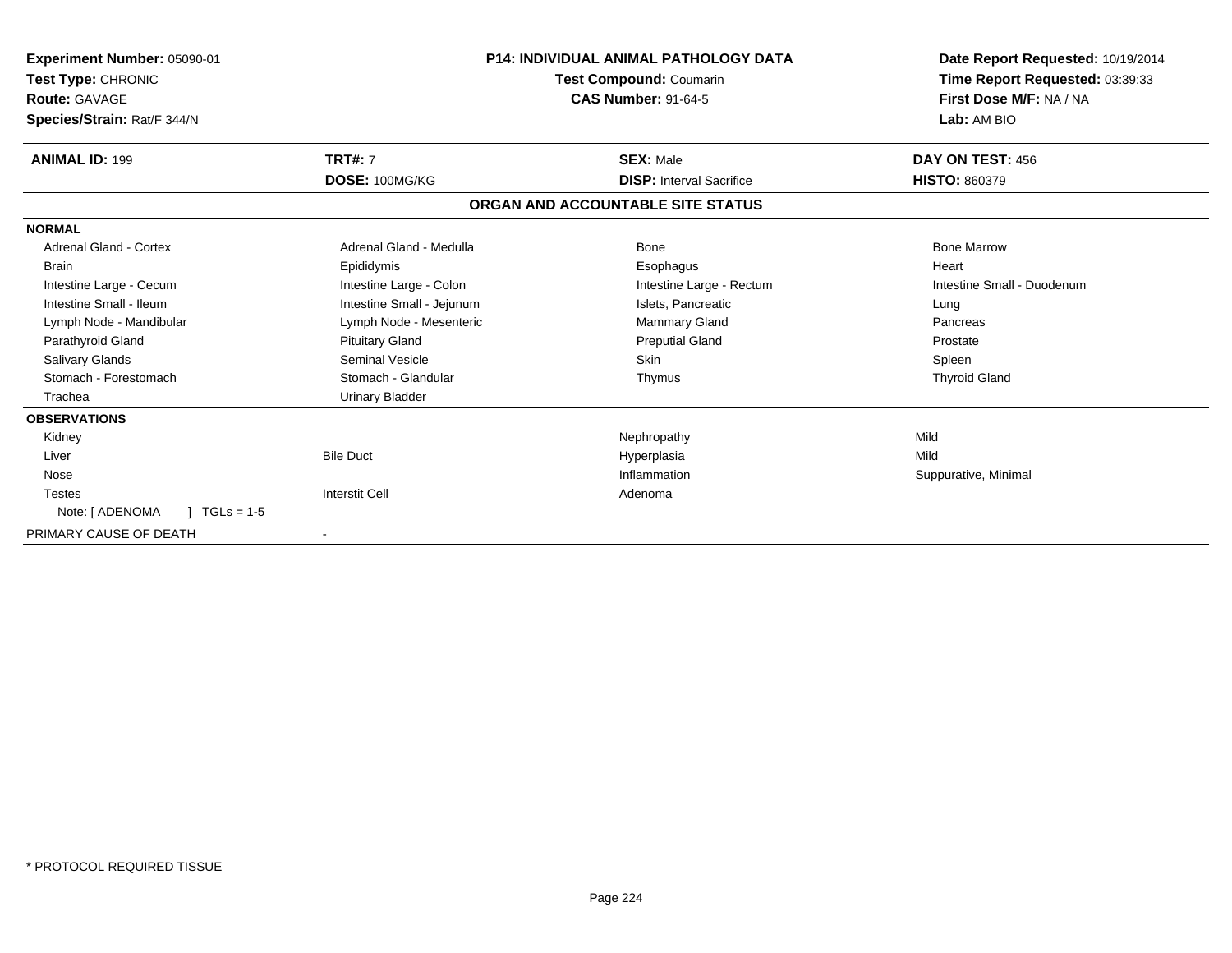| Experiment Number: 05090-01<br>Test Type: CHRONIC<br><b>Route: GAVAGE</b><br>Species/Strain: Rat/F 344/N | P14: INDIVIDUAL ANIMAL PATHOLOGY DATA<br>Test Compound: Coumarin<br><b>CAS Number: 91-64-5</b> |                                   | Date Report Requested: 10/19/2014<br>Time Report Requested: 03:39:33<br>First Dose M/F: NA / NA<br>Lab: AM BIO |
|----------------------------------------------------------------------------------------------------------|------------------------------------------------------------------------------------------------|-----------------------------------|----------------------------------------------------------------------------------------------------------------|
| <b>ANIMAL ID: 200</b>                                                                                    | <b>TRT#: 7</b>                                                                                 | <b>SEX: Male</b>                  | DAY ON TEST: 560                                                                                               |
|                                                                                                          | DOSE: 100MG/KG                                                                                 | <b>DISP: Moribund</b>             | <b>HISTO: 860380</b>                                                                                           |
|                                                                                                          |                                                                                                | ORGAN AND ACCOUNTABLE SITE STATUS |                                                                                                                |
| <b>NORMAL</b>                                                                                            |                                                                                                |                                   |                                                                                                                |
| <b>Adrenal Gland - Cortex</b>                                                                            | Adrenal Gland - Medulla                                                                        | Bone                              | <b>Bone Marrow</b>                                                                                             |
| <b>Brain</b>                                                                                             | Epididymis                                                                                     | Esophagus                         | Heart                                                                                                          |
| Intestine Large - Cecum                                                                                  | Intestine Large - Colon                                                                        | Intestine Large - Rectum          | Intestine Small - Duodenum                                                                                     |
| Intestine Small - Ileum                                                                                  | Intestine Small - Jejunum                                                                      | Islets, Pancreatic                | Lung                                                                                                           |
| Lymph Node - Mandibular                                                                                  | Lymph Node - Mesenteric                                                                        | Mammary Gland                     | Pancreas                                                                                                       |
| Parathyroid Gland                                                                                        | <b>Pituitary Gland</b>                                                                         | <b>Preputial Gland</b>            | <b>Salivary Glands</b>                                                                                         |
| <b>Skin</b>                                                                                              | Spleen                                                                                         | Stomach - Glandular               | Thymus                                                                                                         |
| <b>Thyroid Gland</b>                                                                                     | Trachea                                                                                        |                                   |                                                                                                                |
| <b>MISSING</b>                                                                                           |                                                                                                |                                   |                                                                                                                |
| Prostate                                                                                                 | <b>Seminal Vesicle</b>                                                                         | <b>Urinary Bladder</b>            |                                                                                                                |
| <b>OBSERVATIONS</b>                                                                                      |                                                                                                |                                   |                                                                                                                |
| Kidney                                                                                                   |                                                                                                | Nephropathy                       | Marked                                                                                                         |
| Note: [NEPHROPATHY ] TGLs = 1-1                                                                          |                                                                                                |                                   |                                                                                                                |
| Liver                                                                                                    |                                                                                                | Fibrosis                          | Moderate                                                                                                       |
|                                                                                                          | <b>Bile Duct</b>                                                                               | Hyperplasia                       | Moderate                                                                                                       |
|                                                                                                          |                                                                                                | <b>Necrosis</b>                   | Coagulative, Mild                                                                                              |
| Nose                                                                                                     | <b>Respirat Epith</b>                                                                          | Hyperplasia                       | Marked                                                                                                         |
|                                                                                                          |                                                                                                | Inflammation                      | Suppurative, Mild                                                                                              |
| Stomach                                                                                                  | Forestomach                                                                                    | Ulcer                             | Marked                                                                                                         |
| Note: [ ULCER<br>$1 TGLs = 2-6$                                                                          |                                                                                                |                                   |                                                                                                                |
| <b>Testes</b>                                                                                            | <b>Interstit Cell</b>                                                                          | Adenoma                           |                                                                                                                |
| Note: [ ADENOMA<br>$J \cdot TGLs = 4-5$                                                                  |                                                                                                |                                   |                                                                                                                |
| PRIMARY CAUSE OF DEATH                                                                                   |                                                                                                |                                   |                                                                                                                |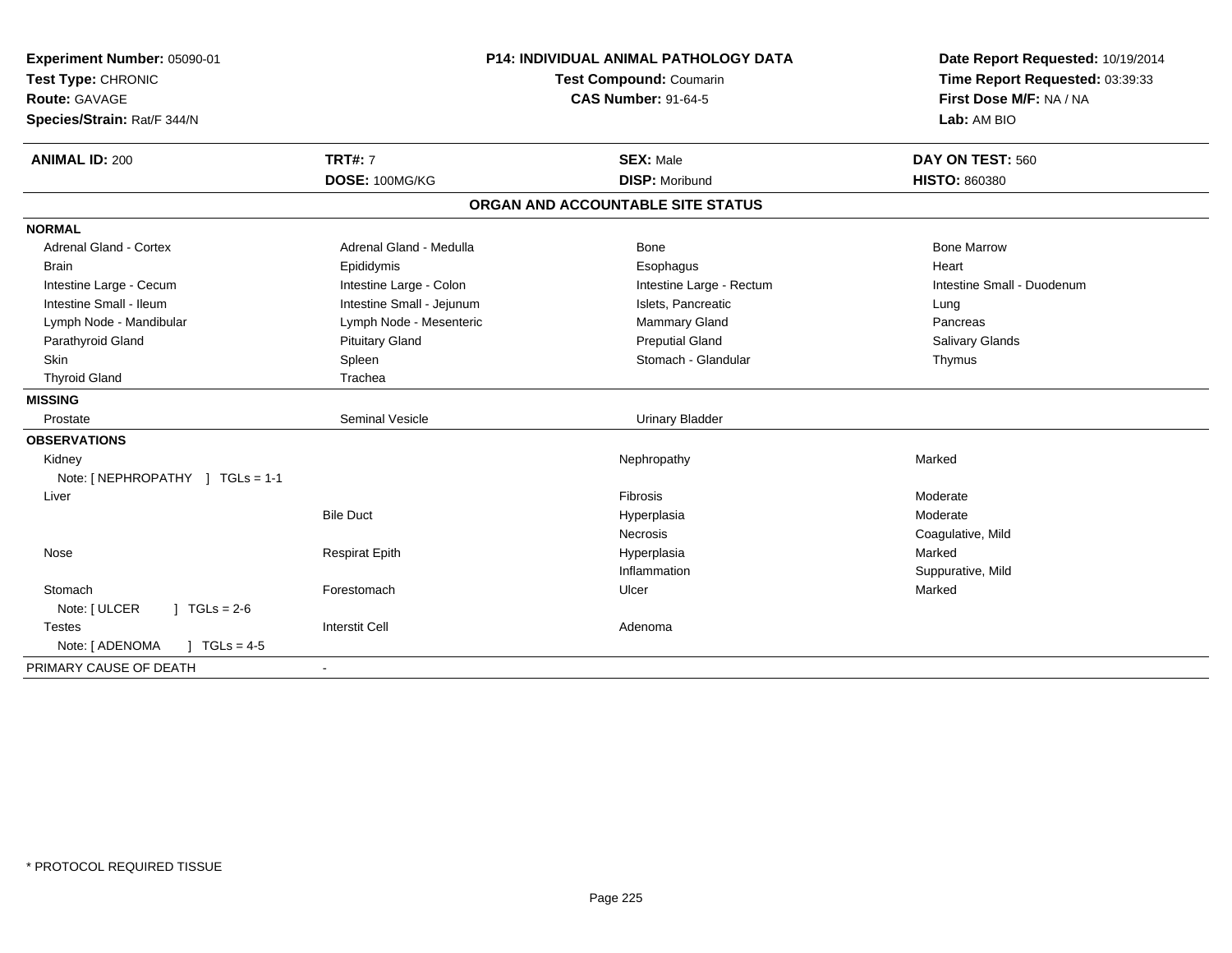| Experiment Number: 05090-01     |                                | <b>P14: INDIVIDUAL ANIMAL PATHOLOGY DATA</b> | Date Report Requested: 10/19/2014 |  |
|---------------------------------|--------------------------------|----------------------------------------------|-----------------------------------|--|
| Test Type: CHRONIC              | <b>Test Compound: Coumarin</b> |                                              | Time Report Requested: 03:39:33   |  |
| <b>Route: GAVAGE</b>            |                                | <b>CAS Number: 91-64-5</b>                   | First Dose M/F: NA / NA           |  |
| Species/Strain: Rat/F 344/N     |                                |                                              | Lab: AM BIO                       |  |
| <b>ANIMAL ID: 201</b>           | <b>TRT#: 7</b>                 | <b>SEX: Male</b>                             | DAY ON TEST: 456                  |  |
|                                 | DOSE: 100MG/KG                 | <b>DISP: Dead</b>                            | HISTO: 860381                     |  |
|                                 |                                | ORGAN AND ACCOUNTABLE SITE STATUS            |                                   |  |
| <b>NORMAL</b>                   |                                |                                              |                                   |  |
| <b>Adrenal Gland - Cortex</b>   | Adrenal Gland - Medulla        | <b>Bone</b>                                  | <b>Bone Marrow</b>                |  |
| Epididymis                      | Esophagus                      | Heart                                        | Intestine Large - Colon           |  |
| Intestine Large - Rectum        | Intestine Small - Duodenum     | Lung                                         | Lymph Node - Mandibular           |  |
| Lymph Node - Mesenteric         | Nose                           | Parathyroid Gland                            | Prostate                          |  |
| <b>Salivary Glands</b>          | <b>Seminal Vesicle</b>         | Skin                                         | Spleen                            |  |
| Stomach - Glandular             | Thymus                         | <b>Thyroid Gland</b>                         | Trachea                           |  |
| <b>Urinary Bladder</b>          |                                |                                              |                                   |  |
| <b>MISSING</b>                  |                                |                                              |                                   |  |
| Intestine Large - Cecum         | Intestine Small - Ileum        | Intestine Small - Jejunum                    | Mammary Gland                     |  |
| Mesentery                       | <b>Preputial Gland</b>         |                                              |                                   |  |
| <b>AUTO PRECLUDES DIAG.</b>     |                                |                                              |                                   |  |
| <b>Brain</b>                    | Islets, Pancreatic             | Pancreas                                     |                                   |  |
| <b>OBSERVATIONS</b>             |                                |                                              |                                   |  |
| Kidney                          |                                | Nephropathy                                  | Moderate                          |  |
| Note: [NEPHROPATHY ] TGLs = 1-1 |                                |                                              |                                   |  |
| Liver                           |                                | <b>Cytologic Alterations</b>                 | Minimal                           |  |
|                                 |                                | Fibrosis                                     | Mild                              |  |
|                                 |                                | <b>Necrosis</b>                              | Coagulative, Moderate             |  |
| <b>Pituitary Gland</b>          | <b>Pars Distalis</b>           | Cyst                                         | Mild                              |  |
| Stomach                         | Forestomach                    | Mineralization                               | Mild                              |  |
| <b>Testes</b>                   | <b>Interstit Cell</b>          | Hyperplasia                                  | Mild                              |  |
| PRIMARY CAUSE OF DEATH          | $\overline{\phantom{a}}$       |                                              |                                   |  |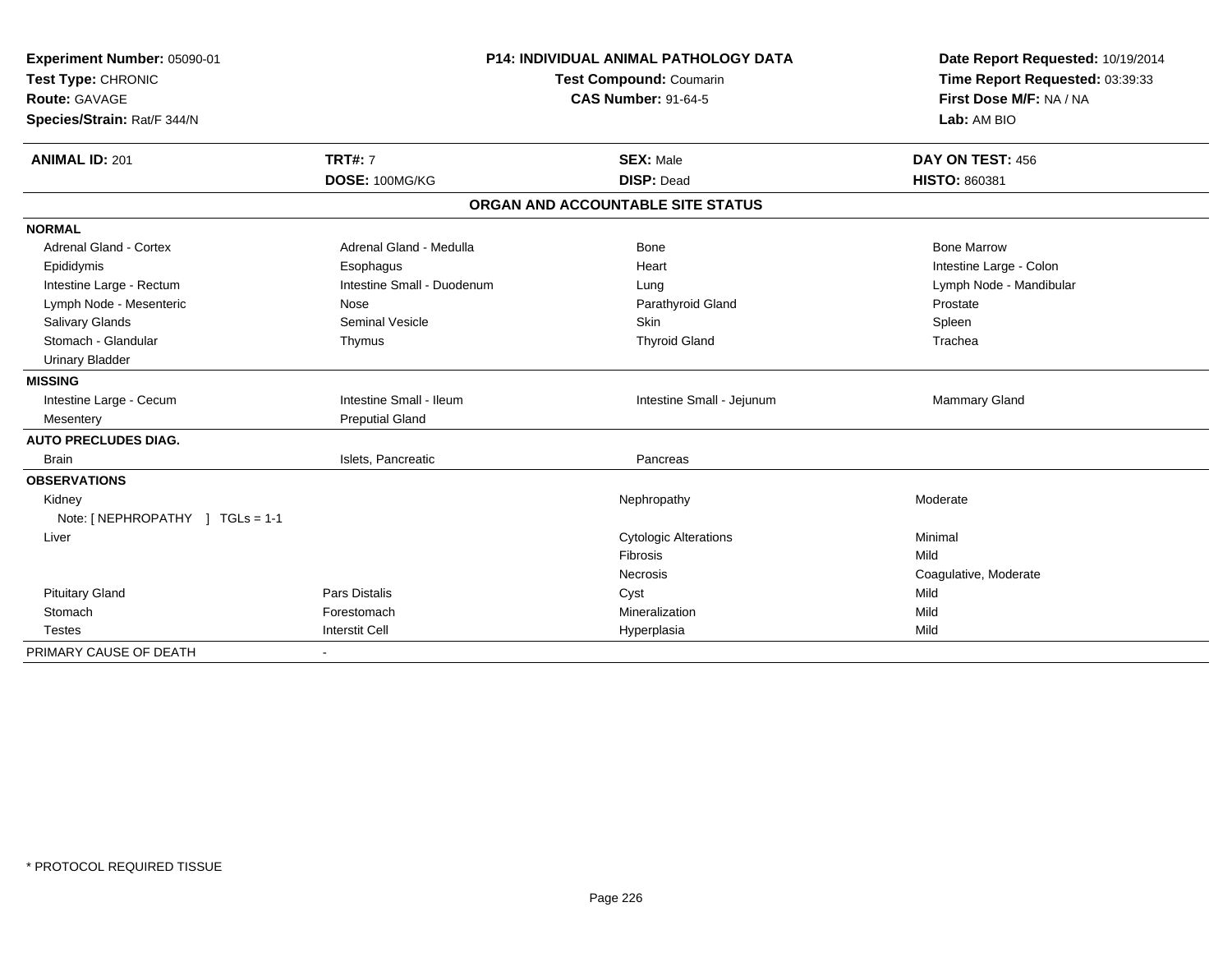| <b>Experiment Number: 05090-01</b>           |                                | <b>P14: INDIVIDUAL ANIMAL PATHOLOGY DATA</b> | Date Report Requested: 10/19/2014 |
|----------------------------------------------|--------------------------------|----------------------------------------------|-----------------------------------|
| Test Type: CHRONIC                           | <b>Test Compound: Coumarin</b> |                                              | Time Report Requested: 03:39:33   |
| <b>Route: GAVAGE</b>                         |                                | <b>CAS Number: 91-64-5</b>                   | First Dose M/F: NA / NA           |
| Species/Strain: Rat/F 344/N                  |                                |                                              | Lab: AM BIO                       |
| <b>ANIMAL ID: 202</b>                        | <b>TRT#: 7</b>                 | <b>SEX: Male</b>                             | DAY ON TEST: 503                  |
|                                              | DOSE: 100MG/KG                 | <b>DISP: Dead</b>                            | <b>HISTO: 860382</b>              |
|                                              |                                | ORGAN AND ACCOUNTABLE SITE STATUS            |                                   |
| <b>NORMAL</b>                                |                                |                                              |                                   |
| <b>Adrenal Gland - Cortex</b>                | Adrenal Gland - Medulla        | <b>Bone</b>                                  | <b>Bone Marrow</b>                |
| <b>Brain</b>                                 | Epididymis                     | Esophagus                                    | Heart                             |
| Intestine Large - Cecum                      | Intestine Large - Colon        | Intestine Large - Rectum                     | Intestine Small - Duodenum        |
| Intestine Small - Ileum                      | Intestine Small - Jejunum      | Islets, Pancreatic                           | Lung                              |
| Lymph Node - Mandibular                      | Lymph Node - Mesenteric        | Mammary Gland                                | Nose                              |
| Pancreas                                     | Parathyroid Gland              | <b>Pituitary Gland</b>                       | <b>Preputial Gland</b>            |
| Prostate                                     | <b>Salivary Glands</b>         | <b>Seminal Vesicle</b>                       | Skin                              |
| Spleen                                       | Stomach - Glandular            | Thymus                                       | <b>Thyroid Gland</b>              |
| Trachea                                      | <b>Urinary Bladder</b>         |                                              |                                   |
| <b>OBSERVATIONS</b>                          |                                |                                              |                                   |
| Kidney                                       |                                | Nephropathy                                  | Marked                            |
| Note: [NEPHROPATHY ] TGLs = 5-1,4-1          |                                |                                              |                                   |
| Liver                                        |                                | Fibrosis                                     | Minimal                           |
|                                              |                                | Hemorrhage                                   | Moderate                          |
|                                              | <b>Bile Duct</b>               | Hyperplasia                                  | Mild                              |
|                                              |                                | Necrosis                                     | Coagulative, Marked               |
| Stomach                                      | Forestomach                    | Ulcer                                        | Marked                            |
| Note: [ ULCER<br>$1 TGLs = 6-6$              |                                |                                              |                                   |
| <b>Testes</b>                                | <b>Interstit Cell</b>          | Adenoma                                      |                                   |
| Note: [ ADENOMA<br>$\sqrt{1}$ TGLs = 1-5,3-5 |                                |                                              |                                   |
| PRIMARY CAUSE OF DEATH                       | $\overline{\phantom{a}}$       |                                              |                                   |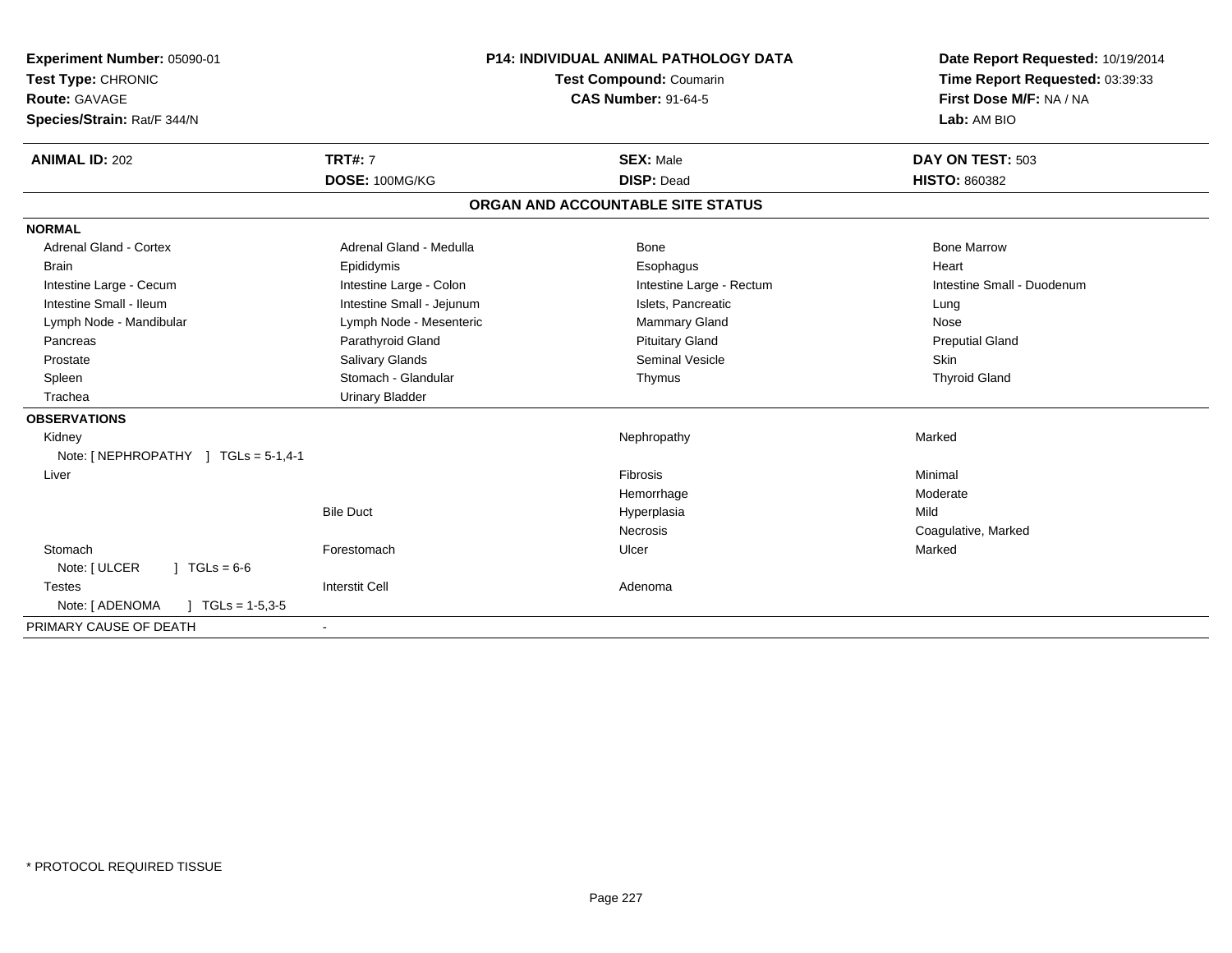| Experiment Number: 05090-01<br>Test Type: CHRONIC<br>Route: GAVAGE<br>Species/Strain: Rat/F 344/N | P14: INDIVIDUAL ANIMAL PATHOLOGY DATA<br>Test Compound: Coumarin<br><b>CAS Number: 91-64-5</b> |                                   | Date Report Requested: 10/19/2014<br>Time Report Requested: 03:39:33<br>First Dose M/F: NA / NA<br>Lab: AM BIO |
|---------------------------------------------------------------------------------------------------|------------------------------------------------------------------------------------------------|-----------------------------------|----------------------------------------------------------------------------------------------------------------|
| <b>ANIMAL ID: 203</b>                                                                             | <b>TRT#: 7</b>                                                                                 | <b>SEX: Male</b>                  | DAY ON TEST: 485                                                                                               |
|                                                                                                   | DOSE: 100MG/KG                                                                                 | <b>DISP: Moribund</b>             | <b>HISTO: 86383</b>                                                                                            |
|                                                                                                   |                                                                                                | ORGAN AND ACCOUNTABLE SITE STATUS |                                                                                                                |
| <b>NORMAL</b>                                                                                     |                                                                                                |                                   |                                                                                                                |
| Adrenal Gland - Cortex                                                                            | Adrenal Gland - Medulla                                                                        | Bone                              | <b>Bone Marrow</b>                                                                                             |
| <b>Brain</b>                                                                                      | Epididymis                                                                                     | Esophagus                         | Heart                                                                                                          |
| Intestine Large - Cecum                                                                           | Intestine Large - Colon                                                                        | Intestine Large - Rectum          | Intestine Small - Duodenum                                                                                     |
| Intestine Small - Ileum                                                                           | Intestine Small - Jejunum                                                                      | Islets, Pancreatic                | Lung                                                                                                           |
| Lymph Node - Mesenteric                                                                           | Mammary Gland                                                                                  | Pancreas                          | <b>Preputial Gland</b>                                                                                         |
| Prostate                                                                                          | Salivary Glands                                                                                | Seminal Vesicle                   | <b>Skin</b>                                                                                                    |
| Spleen                                                                                            | Stomach - Glandular                                                                            | Thymus                            | <b>Thyroid Gland</b>                                                                                           |
| Trachea                                                                                           | <b>Urinary Bladder</b>                                                                         |                                   |                                                                                                                |
| <b>OBSERVATIONS</b>                                                                               |                                                                                                |                                   |                                                                                                                |
| Kidney                                                                                            |                                                                                                | Nephropathy                       | Marked                                                                                                         |
| Note: [NEPHROPATHY ] TGLs = 2-1                                                                   |                                                                                                |                                   |                                                                                                                |
| Liver                                                                                             |                                                                                                | <b>Cytologic Alterations</b>      | Marked                                                                                                         |
|                                                                                                   |                                                                                                | Fibrosis                          | Mild                                                                                                           |
|                                                                                                   | <b>Bile Duct</b>                                                                               | Hyperplasia                       | Minimal                                                                                                        |
|                                                                                                   |                                                                                                | <b>Necrosis</b>                   | Coagulative, Mild                                                                                              |
| Lymph Node                                                                                        | Mandibular                                                                                     | Hyperplasia                       | Lymphoid, Moderate                                                                                             |
| Nose                                                                                              |                                                                                                | Inflammation                      | Suppurative, Minimal                                                                                           |
| Parathyroid Gland                                                                                 |                                                                                                | Hyperplasia                       | Moderate                                                                                                       |
| <b>Pituitary Gland</b>                                                                            | Pars Distalis                                                                                  | Adenoma                           |                                                                                                                |
| Stomach                                                                                           | Forestomach                                                                                    | Ulcer                             | Marked                                                                                                         |
| Note: [ ULCER<br>$\sqrt{1} \text{ TGLs} = 4.6$                                                    |                                                                                                |                                   |                                                                                                                |
| <b>Testes</b>                                                                                     | <b>Interstit Cell</b>                                                                          | Adenoma                           |                                                                                                                |
| Note: [ ADENOMA<br>$\sqrt{ }$ TGLs = 1-5,3-5                                                      |                                                                                                |                                   |                                                                                                                |
| PRIMARY CAUSE OF DEATH                                                                            |                                                                                                |                                   |                                                                                                                |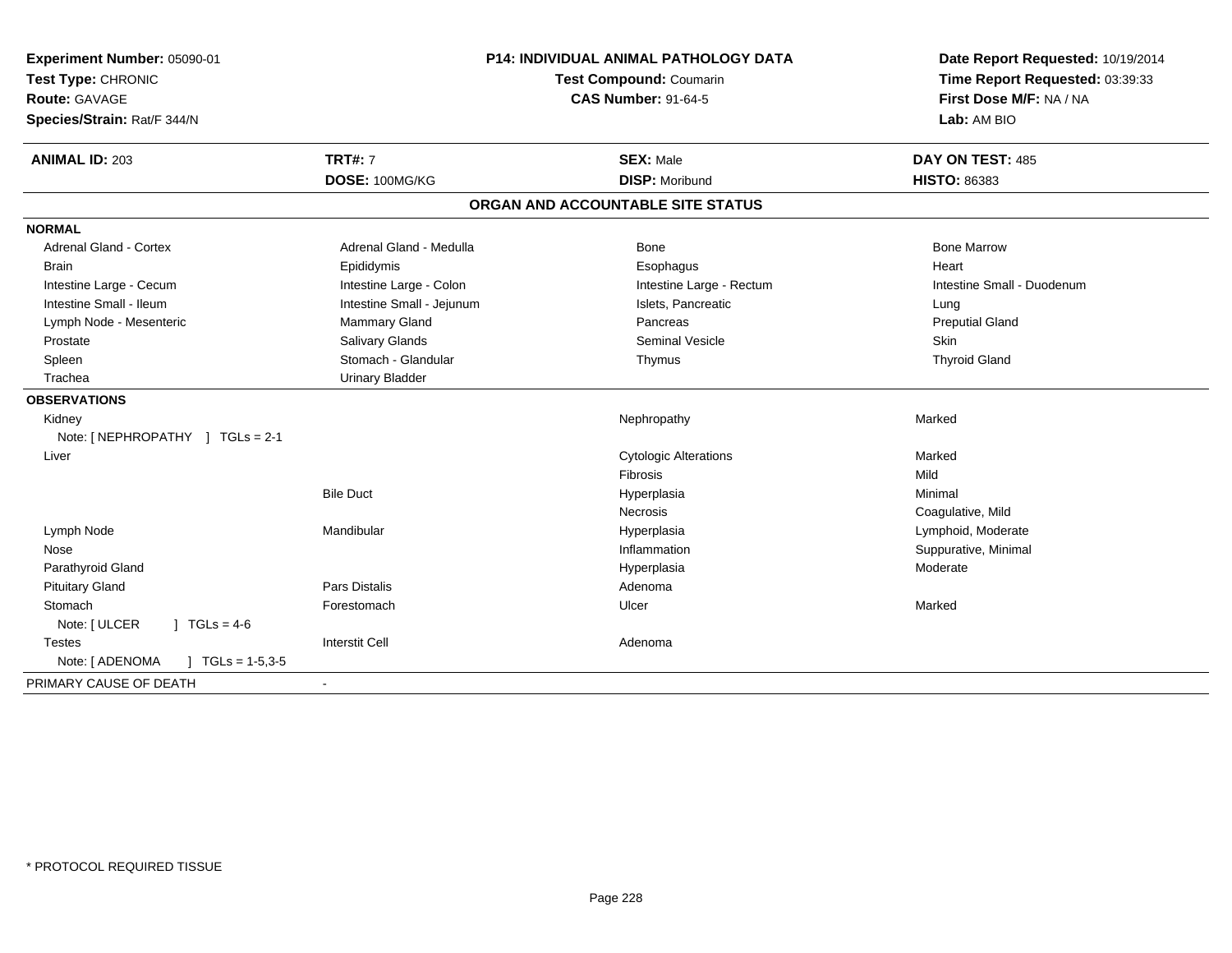| Experiment Number: 05090-01<br>Test Type: CHRONIC<br>Route: GAVAGE<br>Species/Strain: Rat/F 344/N | <b>P14: INDIVIDUAL ANIMAL PATHOLOGY DATA</b><br>Test Compound: Coumarin<br><b>CAS Number: 91-64-5</b> |                                   | Date Report Requested: 10/19/2014<br>Time Report Requested: 03:39:33<br>First Dose M/F: NA / NA<br>Lab: AM BIO |
|---------------------------------------------------------------------------------------------------|-------------------------------------------------------------------------------------------------------|-----------------------------------|----------------------------------------------------------------------------------------------------------------|
| <b>ANIMAL ID: 204</b>                                                                             | <b>TRT#: 7</b>                                                                                        | <b>SEX: Male</b>                  | DAY ON TEST: 525                                                                                               |
|                                                                                                   | DOSE: 100MG/KG                                                                                        | <b>DISP: Moribund</b>             | <b>HISTO: 860384</b>                                                                                           |
|                                                                                                   |                                                                                                       | ORGAN AND ACCOUNTABLE SITE STATUS |                                                                                                                |
| <b>NORMAL</b>                                                                                     |                                                                                                       |                                   |                                                                                                                |
| Adrenal Gland - Cortex                                                                            | Adrenal Gland - Medulla                                                                               | <b>Bone</b>                       | <b>Bone Marrow</b>                                                                                             |
| <b>Brain</b>                                                                                      | Epididymis                                                                                            | Esophagus                         | Heart                                                                                                          |
| Intestine Large - Cecum                                                                           | Intestine Large - Colon                                                                               | Intestine Large - Rectum          | Intestine Small - Duodenum                                                                                     |
| Intestine Small - Ileum                                                                           | Intestine Small - Jejunum                                                                             | Islets, Pancreatic                | Lung                                                                                                           |
| Lymph Node - Mandibular                                                                           | Lymph Node - Mesenteric                                                                               | Mammary Gland                     | Pancreas                                                                                                       |
| <b>Pituitary Gland</b>                                                                            | Prostate                                                                                              | Salivary Glands                   | <b>Seminal Vesicle</b>                                                                                         |
| Skin                                                                                              | Spleen                                                                                                | Stomach - Glandular               | Thymus                                                                                                         |
| Trachea                                                                                           | <b>Urinary Bladder</b>                                                                                |                                   |                                                                                                                |
| <b>MISSING</b>                                                                                    |                                                                                                       |                                   |                                                                                                                |
| <b>Tissue NOS</b>                                                                                 |                                                                                                       |                                   |                                                                                                                |
| <b>OBSERVATIONS</b>                                                                               |                                                                                                       |                                   |                                                                                                                |
| Kidney                                                                                            |                                                                                                       | Nephropathy                       | Marked                                                                                                         |
| Note: [NEPHROPATHY ] TGLs = 1-1                                                                   |                                                                                                       |                                   |                                                                                                                |
| Liver                                                                                             |                                                                                                       | <b>Cytologic Alterations</b>      | Marked                                                                                                         |
|                                                                                                   |                                                                                                       | <b>Fibrosis</b>                   | Minimal                                                                                                        |
|                                                                                                   | <b>Bile Duct</b>                                                                                      | Hyperplasia                       | Minimal                                                                                                        |
|                                                                                                   |                                                                                                       | Necrosis                          | Coagulative, Minimal                                                                                           |
| Nose                                                                                              |                                                                                                       | Fungus                            | Moderate                                                                                                       |
|                                                                                                   |                                                                                                       | Inflammation                      | Suppurative, Moderate                                                                                          |
| Note: FUNGUS IS ASPERGILLUS.                                                                      |                                                                                                       |                                   |                                                                                                                |
| Parathyroid Gland                                                                                 |                                                                                                       | Hyperplasia                       | Moderate                                                                                                       |
| Note: [HYPERPLASIA ] TGLs = 2-9                                                                   |                                                                                                       |                                   |                                                                                                                |
| <b>Preputial Gland</b>                                                                            |                                                                                                       | Carcinoma                         |                                                                                                                |
|                                                                                                   | Duct                                                                                                  | Dilatation                        | Moderate                                                                                                       |
| Note: [ CARCINOMA<br>$] TGLs = 3-5$                                                               |                                                                                                       |                                   |                                                                                                                |
| Note: [DILATATION ] TGLs = 3-5                                                                    |                                                                                                       |                                   |                                                                                                                |
| Stomach                                                                                           | Forestomach                                                                                           | Ulcer                             | Moderate                                                                                                       |
| <b>Testes</b>                                                                                     | <b>Interstit Cell</b>                                                                                 | Adenoma                           |                                                                                                                |
| Note: [ ADENOMA<br>$\sqrt{1}$ TGLs = 4-5                                                          |                                                                                                       |                                   |                                                                                                                |
| <b>Thyroid Gland</b>                                                                              | C Cell                                                                                                | Hyperplasia                       | Mild                                                                                                           |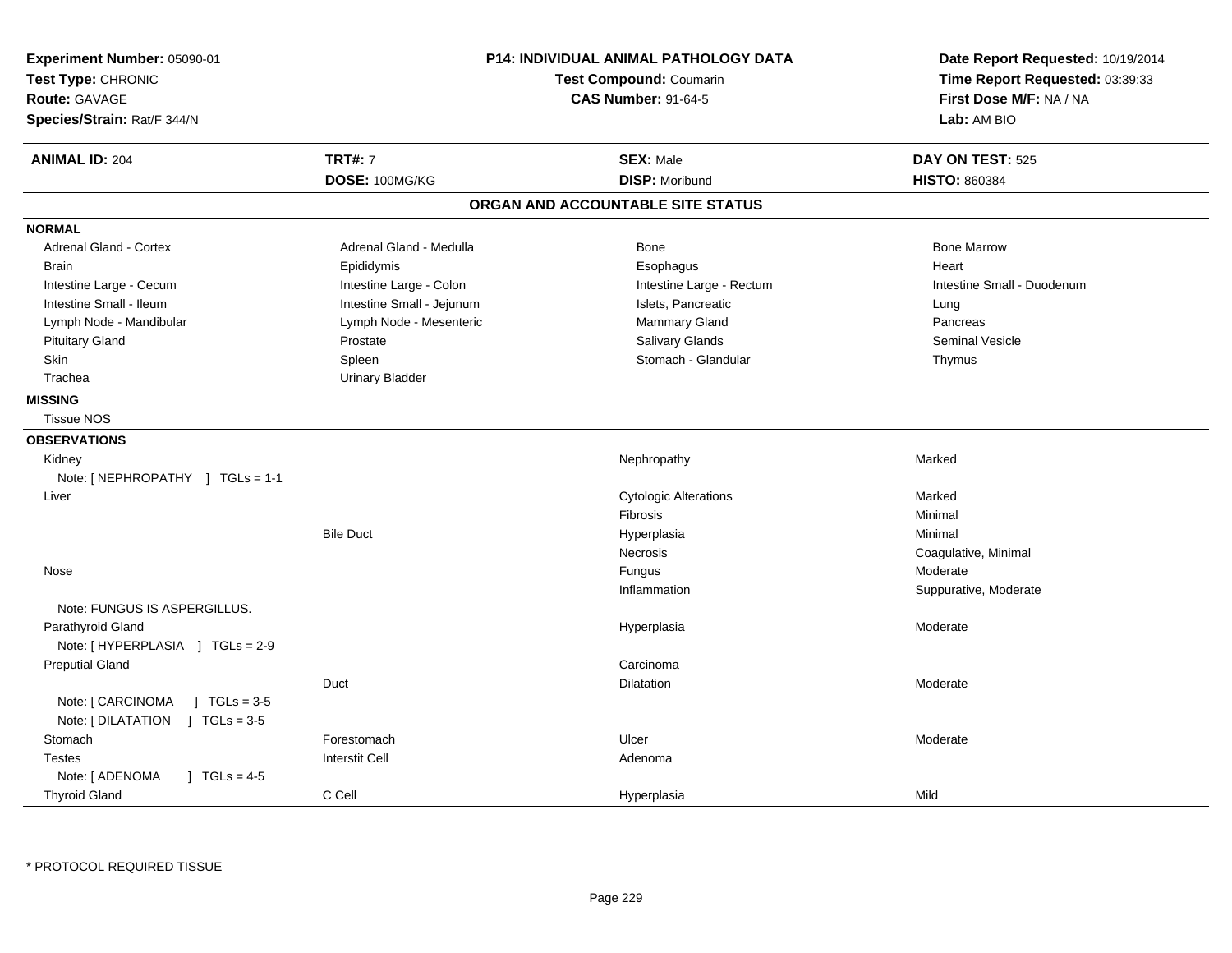| Experiment Number: 05090-01<br>P14: INDIVIDUAL ANIMAL PATHOLOGY DATA<br><b>Test Type: CHRONIC</b><br><b>Test Compound: Coumarin</b> |                |                                   | Date Report Requested: 10/19/2014 |
|-------------------------------------------------------------------------------------------------------------------------------------|----------------|-----------------------------------|-----------------------------------|
|                                                                                                                                     |                | Time Report Requested: 03:39:33   |                                   |
| <b>Route: GAVAGE</b>                                                                                                                |                | <b>CAS Number: 91-64-5</b>        | First Dose M/F: NA / NA           |
| Species/Strain: Rat/F 344/N                                                                                                         |                |                                   | Lab: AM BIO                       |
| <b>ANIMAL ID: 204</b>                                                                                                               | <b>TRT#:</b> 7 | <b>SEX: Male</b>                  | <b>DAY ON TEST: 525</b>           |
|                                                                                                                                     | DOSE: 100MG/KG | <b>DISP:</b> Moribund             | <b>HISTO: 860384</b>              |
|                                                                                                                                     |                | ORGAN AND ACCOUNTABLE SITE STATUS |                                   |
| PRIMARY CAUSE OF DEATH                                                                                                              |                |                                   |                                   |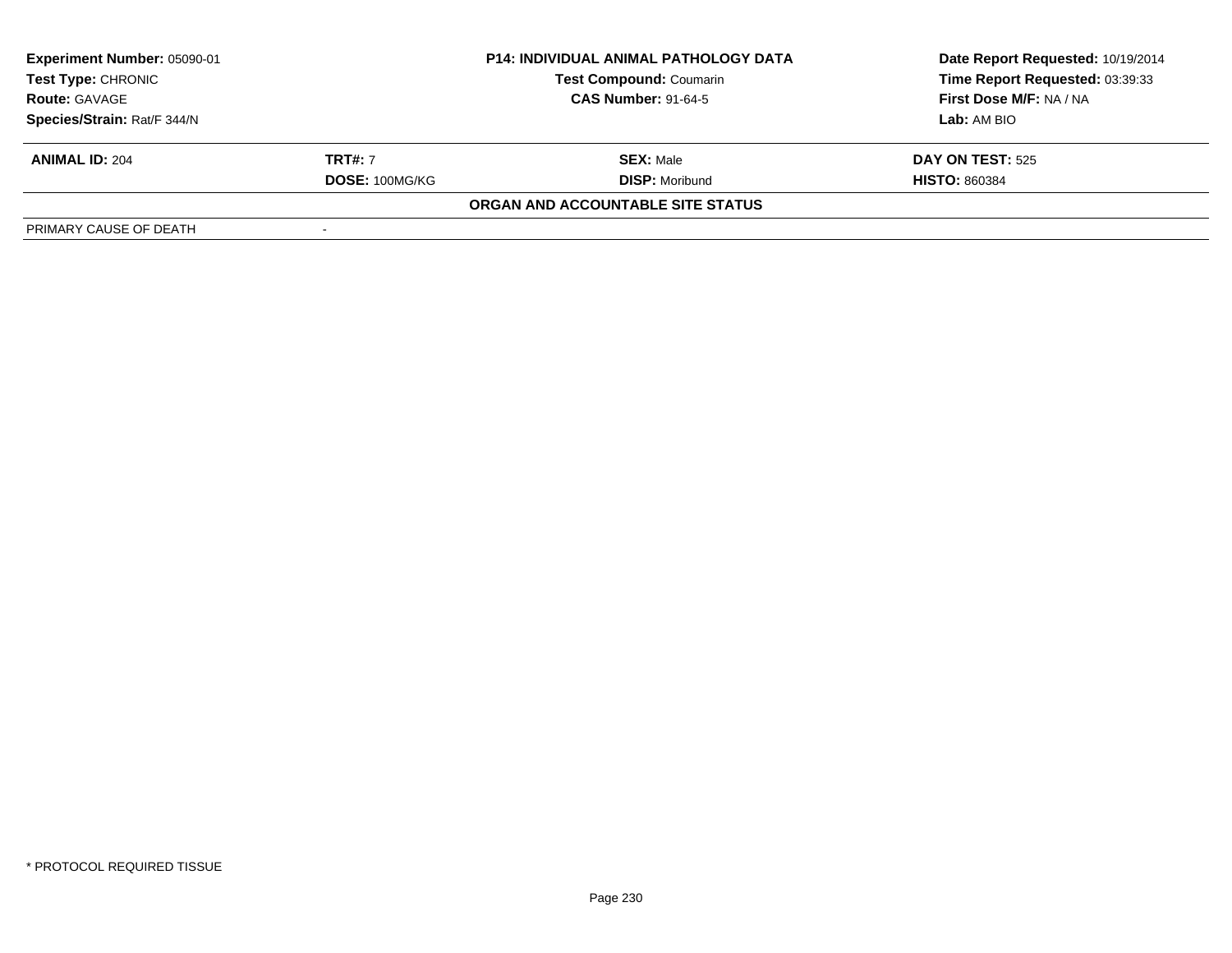| Experiment Number: 05090-01                     | <b>P14: INDIVIDUAL ANIMAL PATHOLOGY DATA</b><br><b>Test Compound: Coumarin</b><br><b>CAS Number: 91-64-5</b> |                                   | Date Report Requested: 10/19/2014<br>Time Report Requested: 03:39:33<br>First Dose M/F: NA / NA |
|-------------------------------------------------|--------------------------------------------------------------------------------------------------------------|-----------------------------------|-------------------------------------------------------------------------------------------------|
| Test Type: CHRONIC                              |                                                                                                              |                                   |                                                                                                 |
| Route: GAVAGE                                   |                                                                                                              |                                   |                                                                                                 |
| Species/Strain: Rat/F 344/N                     |                                                                                                              |                                   | Lab: AM BIO                                                                                     |
| <b>ANIMAL ID: 205</b>                           | <b>TRT#: 7</b>                                                                                               | <b>SEX: Male</b>                  | DAY ON TEST: 615                                                                                |
|                                                 | DOSE: 100MG/KG                                                                                               | <b>DISP: Dead</b>                 | <b>HISTO: 860385</b>                                                                            |
|                                                 |                                                                                                              |                                   |                                                                                                 |
|                                                 |                                                                                                              | ORGAN AND ACCOUNTABLE SITE STATUS |                                                                                                 |
| <b>NORMAL</b>                                   |                                                                                                              |                                   |                                                                                                 |
| Adrenal Gland - Cortex                          | Adrenal Gland - Medulla                                                                                      | Bone                              | <b>Bone Marrow</b>                                                                              |
| <b>Brain</b>                                    | Epididymis                                                                                                   | Esophagus                         | Intestine Large - Cecum                                                                         |
| Intestine Large - Colon                         | Intestine Large - Rectum                                                                                     | Intestine Small - Duodenum        | Intestine Small - Ileum                                                                         |
| Intestine Small - Jejunum                       | Islets, Pancreatic                                                                                           | Lung                              | Lymph Node - Mesenteric                                                                         |
| <b>Mammary Gland</b>                            | Pancreas                                                                                                     | <b>Pituitary Gland</b>            | <b>Preputial Gland</b>                                                                          |
| Prostate                                        | Salivary Glands                                                                                              | <b>Seminal Vesicle</b>            | Skin                                                                                            |
| Spleen                                          | Thymus                                                                                                       | <b>Thyroid Gland</b>              | Trachea                                                                                         |
| <b>Urinary Bladder</b>                          |                                                                                                              |                                   |                                                                                                 |
| <b>OBSERVATIONS</b>                             |                                                                                                              |                                   |                                                                                                 |
| <b>Blood Vessel</b>                             | Aorta                                                                                                        | Mineralization                    | Moderate                                                                                        |
| Heart                                           |                                                                                                              | Cardiomyopathy                    | Moderate                                                                                        |
| Kidney                                          |                                                                                                              | Nephropathy                       | Marked                                                                                          |
| Note: [NEPHROPATHY ] TGLs = 2-1                 |                                                                                                              |                                   |                                                                                                 |
| Liver                                           |                                                                                                              | <b>Cytologic Alterations</b>      | Minimal                                                                                         |
|                                                 |                                                                                                              | Fibrosis                          | Mild                                                                                            |
|                                                 | <b>Bile Duct</b>                                                                                             | Hyperplasia                       | Mild                                                                                            |
|                                                 |                                                                                                              | Necrosis                          | Coagulative, Marked                                                                             |
| Note: LOBULAR DISTRIBUTION.                     |                                                                                                              |                                   |                                                                                                 |
| Note: LIVER NECROSIS IS ACUTE & HAS A DIFFERENT |                                                                                                              |                                   |                                                                                                 |
| Lymph Node                                      | Mandibular                                                                                                   | <b>Infiltration Cellular</b>      | Histiocyte, Moderate                                                                            |
| Nose                                            |                                                                                                              | Inflammation                      | Suppurative, Minimal                                                                            |
| Parathyroid Gland                               |                                                                                                              | Hyperplasia                       | Moderate                                                                                        |
| Stomach                                         | Glandular                                                                                                    | Mineralization                    | Moderate                                                                                        |
|                                                 | Forestomach                                                                                                  | Ulcer                             | Marked                                                                                          |
| Note: [ ULCER<br>$1 TGLs = 3-6$                 |                                                                                                              |                                   |                                                                                                 |
| Note: [MINERALIZATION ] TGLs = 4-6              |                                                                                                              |                                   |                                                                                                 |
| <b>Testes</b>                                   | <b>Interstit Cell</b>                                                                                        | Adenoma                           |                                                                                                 |
| Note: [ ADENOMA<br>$J \cdot TGLs = 1-5$         |                                                                                                              |                                   |                                                                                                 |
|                                                 |                                                                                                              |                                   |                                                                                                 |
| PRIMARY CAUSE OF DEATH                          | $\sim$                                                                                                       |                                   |                                                                                                 |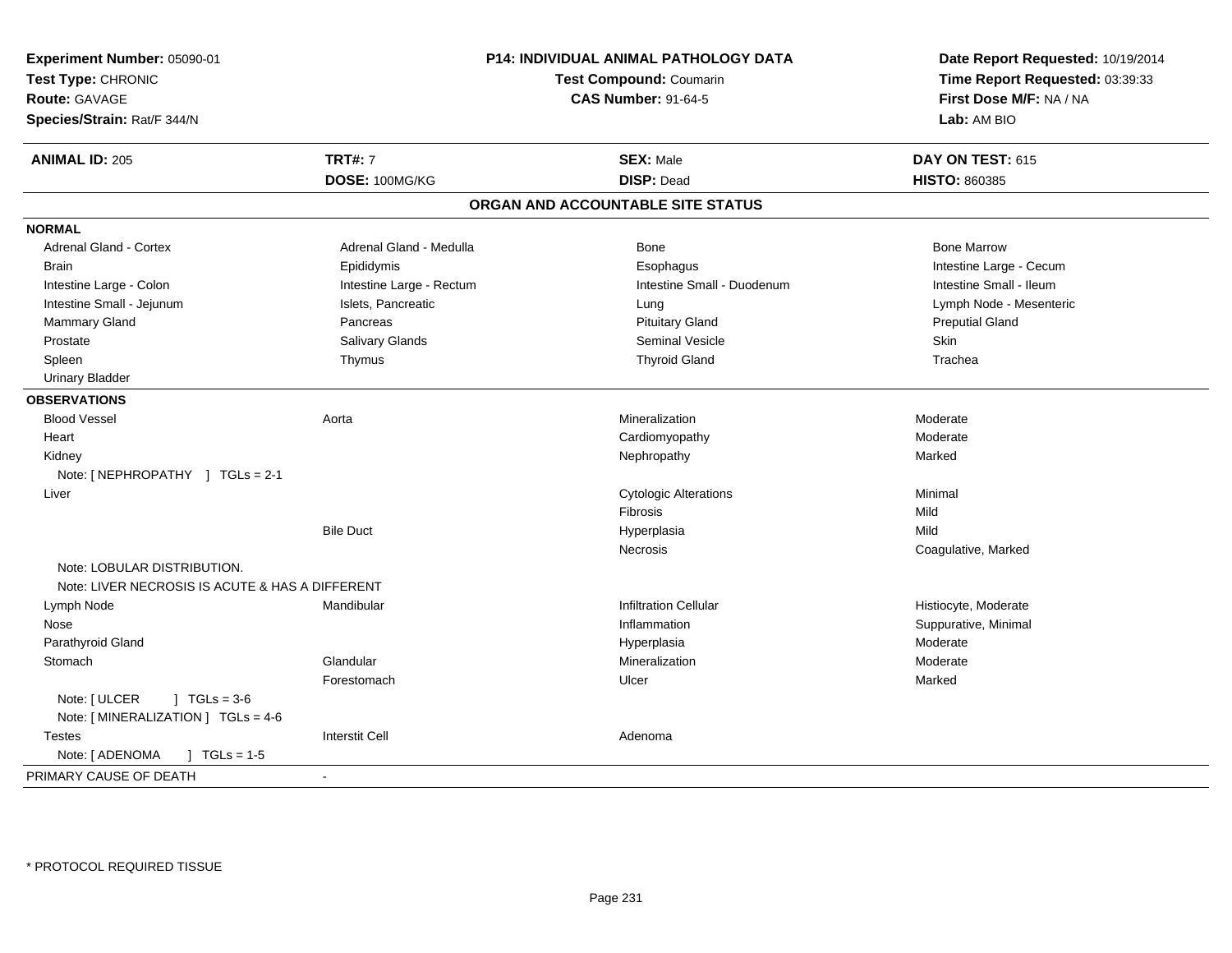| Experiment Number: 05090-01<br>Test Type: CHRONIC<br><b>Route: GAVAGE</b><br>Species/Strain: Rat/F 344/N | P14: INDIVIDUAL ANIMAL PATHOLOGY DATA<br>Test Compound: Coumarin<br><b>CAS Number: 91-64-5</b> |                                   | Date Report Requested: 10/19/2014<br>Time Report Requested: 03:39:33<br>First Dose M/F: NA / NA<br>Lab: AM BIO |
|----------------------------------------------------------------------------------------------------------|------------------------------------------------------------------------------------------------|-----------------------------------|----------------------------------------------------------------------------------------------------------------|
| <b>ANIMAL ID: 206</b>                                                                                    | <b>TRT#: 7</b>                                                                                 | <b>SEX: Male</b>                  | DAY ON TEST: 496                                                                                               |
|                                                                                                          | DOSE: 100MG/KG                                                                                 | <b>DISP: Moribund</b>             | <b>HISTO: 860386</b>                                                                                           |
|                                                                                                          |                                                                                                | ORGAN AND ACCOUNTABLE SITE STATUS |                                                                                                                |
| <b>NORMAL</b>                                                                                            |                                                                                                |                                   |                                                                                                                |
| <b>Adrenal Gland - Cortex</b>                                                                            | Adrenal Gland - Medulla                                                                        | Bone                              | <b>Bone Marrow</b>                                                                                             |
| <b>Brain</b>                                                                                             | Epididymis                                                                                     | Esophagus                         | Intestine Large - Cecum                                                                                        |
| Intestine Large - Colon                                                                                  | Intestine Large - Rectum                                                                       | Intestine Small - Duodenum        | Intestine Small - Ileum                                                                                        |
| Intestine Small - Jejunum                                                                                | Islets, Pancreatic                                                                             | Lung                              | Lymph Node - Mandibular                                                                                        |
| Lymph Node - Mesenteric                                                                                  | Pancreas                                                                                       | <b>Preputial Gland</b>            | Prostate                                                                                                       |
| Salivary Glands                                                                                          | <b>Seminal Vesicle</b>                                                                         | <b>Skin</b>                       | Spleen                                                                                                         |
| Stomach - Glandular                                                                                      | Thymus                                                                                         | <b>Thyroid Gland</b>              | Trachea                                                                                                        |
| <b>Urinary Bladder</b>                                                                                   |                                                                                                |                                   |                                                                                                                |
| <b>MISSING</b>                                                                                           |                                                                                                |                                   |                                                                                                                |
| Mammary Gland                                                                                            |                                                                                                |                                   |                                                                                                                |
| <b>OBSERVATIONS</b>                                                                                      |                                                                                                |                                   |                                                                                                                |
| Heart                                                                                                    | Av Valve                                                                                       | Inflammation                      | Chronic, Mild                                                                                                  |
| Kidney                                                                                                   | <b>Renal Tubule</b>                                                                            | Adenoma                           |                                                                                                                |
|                                                                                                          |                                                                                                | Nephropathy                       | Marked                                                                                                         |
| Note: [NEPHROPATHY ] TGLs = 2-1                                                                          |                                                                                                |                                   |                                                                                                                |
| Liver                                                                                                    |                                                                                                | <b>Cytologic Alterations</b>      | Mild                                                                                                           |
|                                                                                                          |                                                                                                | Fibrosis                          | Moderate                                                                                                       |
|                                                                                                          | <b>Bile Duct</b>                                                                               | Hyperplasia                       | Minimal                                                                                                        |
|                                                                                                          |                                                                                                | <b>Necrosis</b>                   | Coagulative, Moderate                                                                                          |
| Nose                                                                                                     |                                                                                                | Inflammation                      | Suppurative, Moderate                                                                                          |
| Parathyroid Gland                                                                                        |                                                                                                | Hyperplasia                       | Moderate                                                                                                       |
| <b>Pituitary Gland</b>                                                                                   | Pars Distalis                                                                                  | Cyst                              | Mild                                                                                                           |
| Note: [ CYST<br>] $TGLs = 4-4$                                                                           |                                                                                                |                                   |                                                                                                                |
| Stomach                                                                                                  | Forestomach                                                                                    | Ulcer                             | Moderate                                                                                                       |
| Note: [ ULCER<br>$JTGLs = 6-6$                                                                           |                                                                                                |                                   |                                                                                                                |
| Testes                                                                                                   | <b>Interstit Cell</b>                                                                          | Adenoma                           |                                                                                                                |
| Note: [ ADENOMA<br>$] TGLs = 1-5$                                                                        |                                                                                                |                                   |                                                                                                                |
| PRIMARY CAUSE OF DEATH                                                                                   | $\sim$                                                                                         |                                   |                                                                                                                |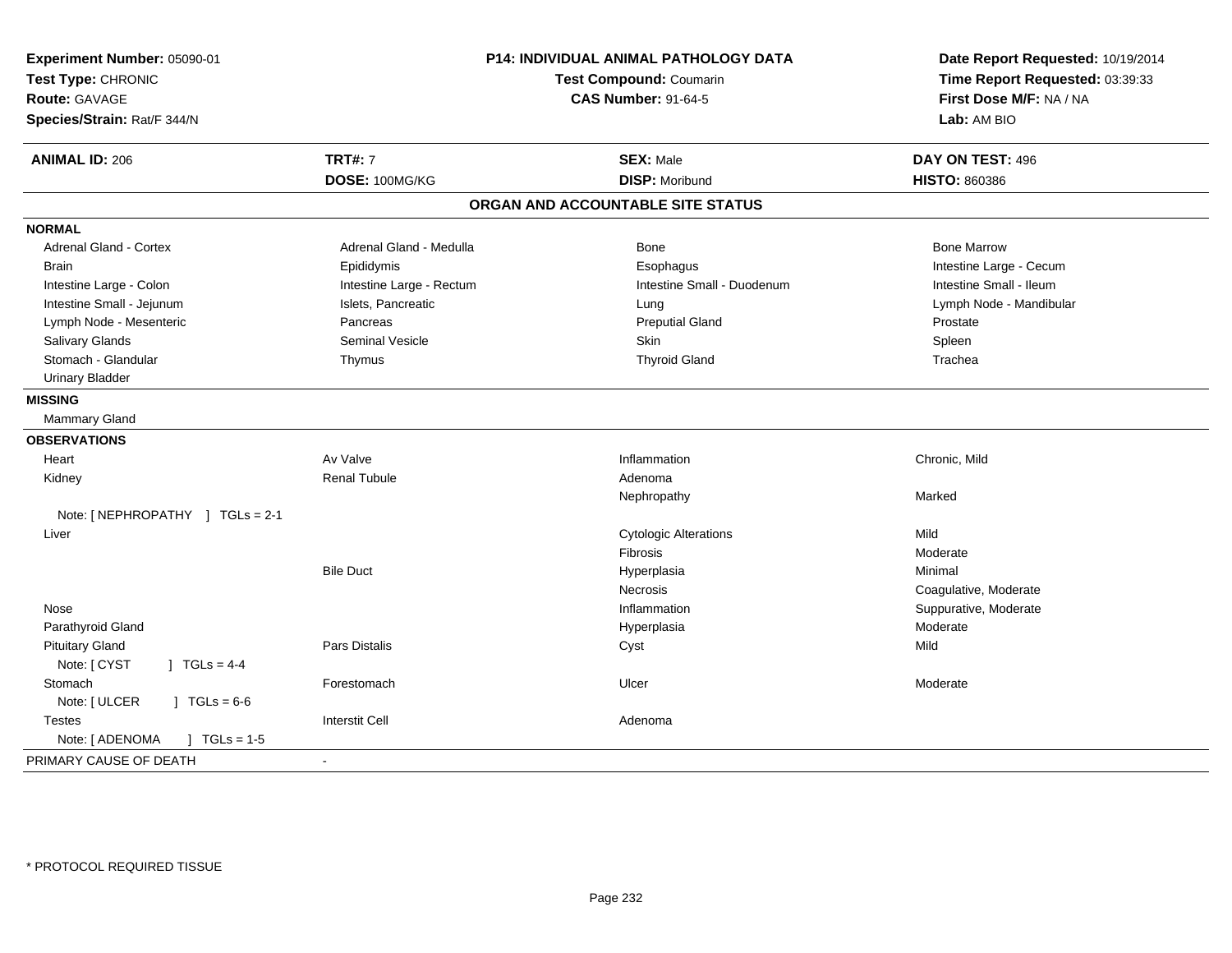| Experiment Number: 05090-01<br>Test Type: CHRONIC<br>Route: GAVAGE<br>Species/Strain: Rat/F 344/N<br><b>ANIMAL ID: 207</b> | <b>TRT#: 7</b>            | <b>P14: INDIVIDUAL ANIMAL PATHOLOGY DATA</b><br>Test Compound: Coumarin<br><b>CAS Number: 91-64-5</b><br><b>SEX: Male</b> | Date Report Requested: 10/19/2014<br>Time Report Requested: 03:39:33<br>First Dose M/F: NA / NA<br>Lab: AM BIO<br>DAY ON TEST: 380 |
|----------------------------------------------------------------------------------------------------------------------------|---------------------------|---------------------------------------------------------------------------------------------------------------------------|------------------------------------------------------------------------------------------------------------------------------------|
|                                                                                                                            | DOSE: 100MG/KG            | <b>DISP: Moribund</b>                                                                                                     | <b>HISTO: 860387</b>                                                                                                               |
|                                                                                                                            |                           | ORGAN AND ACCOUNTABLE SITE STATUS                                                                                         |                                                                                                                                    |
| <b>NORMAL</b>                                                                                                              |                           |                                                                                                                           |                                                                                                                                    |
| <b>Adrenal Gland - Cortex</b>                                                                                              | Adrenal Gland - Medulla   | <b>Bone</b>                                                                                                               | <b>Bone Marrow</b>                                                                                                                 |
| <b>Brain</b>                                                                                                               | Epididymis                | Esophagus                                                                                                                 | Heart                                                                                                                              |
| Intestine Large - Cecum                                                                                                    | Intestine Large - Colon   | Intestine Large - Rectum                                                                                                  | Intestine Small - Duodenum                                                                                                         |
| Intestine Small - Ileum                                                                                                    | Intestine Small - Jejunum | Islets, Pancreatic                                                                                                        | Lung                                                                                                                               |
| Lymph Node - Mandibular                                                                                                    | Lymph Node - Mesenteric   | <b>Mammary Gland</b>                                                                                                      | Pancreas                                                                                                                           |
| Parathyroid Gland                                                                                                          | <b>Pituitary Gland</b>    | <b>Preputial Gland</b>                                                                                                    | Salivary Glands                                                                                                                    |
| Seminal Vesicle                                                                                                            | Spleen                    | Stomach - Forestomach                                                                                                     | Stomach - Glandular                                                                                                                |
| <b>Thyroid Gland</b>                                                                                                       | Trachea                   | <b>Urinary Bladder</b>                                                                                                    |                                                                                                                                    |
| <b>MISSING</b>                                                                                                             |                           |                                                                                                                           |                                                                                                                                    |
| Thymus                                                                                                                     |                           |                                                                                                                           |                                                                                                                                    |
| <b>OBSERVATIONS</b>                                                                                                        |                           |                                                                                                                           |                                                                                                                                    |
| Kidney                                                                                                                     |                           | Nephropathy                                                                                                               | Mild                                                                                                                               |
| Liver                                                                                                                      |                           | <b>Cytologic Alterations</b>                                                                                              | Minimal                                                                                                                            |
|                                                                                                                            | <b>Bile Duct</b>          | Hyperplasia                                                                                                               | Minimal                                                                                                                            |
| Nose                                                                                                                       |                           | Inflammation                                                                                                              | Suppurative, Minimal                                                                                                               |
| Prostate                                                                                                                   |                           | Inflammation                                                                                                              | Suppurative, Mild                                                                                                                  |
| Skin                                                                                                                       |                           | Keratoacanthoma                                                                                                           |                                                                                                                                    |
| Note: [ KERATOACANTHMA ] TGLs = 1-12                                                                                       |                           |                                                                                                                           |                                                                                                                                    |
| <b>Testes</b>                                                                                                              | <b>Interstit Cell</b>     | Adenoma                                                                                                                   |                                                                                                                                    |
| $\sqrt{ }$ TGLs = 2-5<br>Note: [ ADENOMA                                                                                   |                           |                                                                                                                           |                                                                                                                                    |
| PRIMARY CAUSE OF DEATH                                                                                                     | $\blacksquare$            |                                                                                                                           |                                                                                                                                    |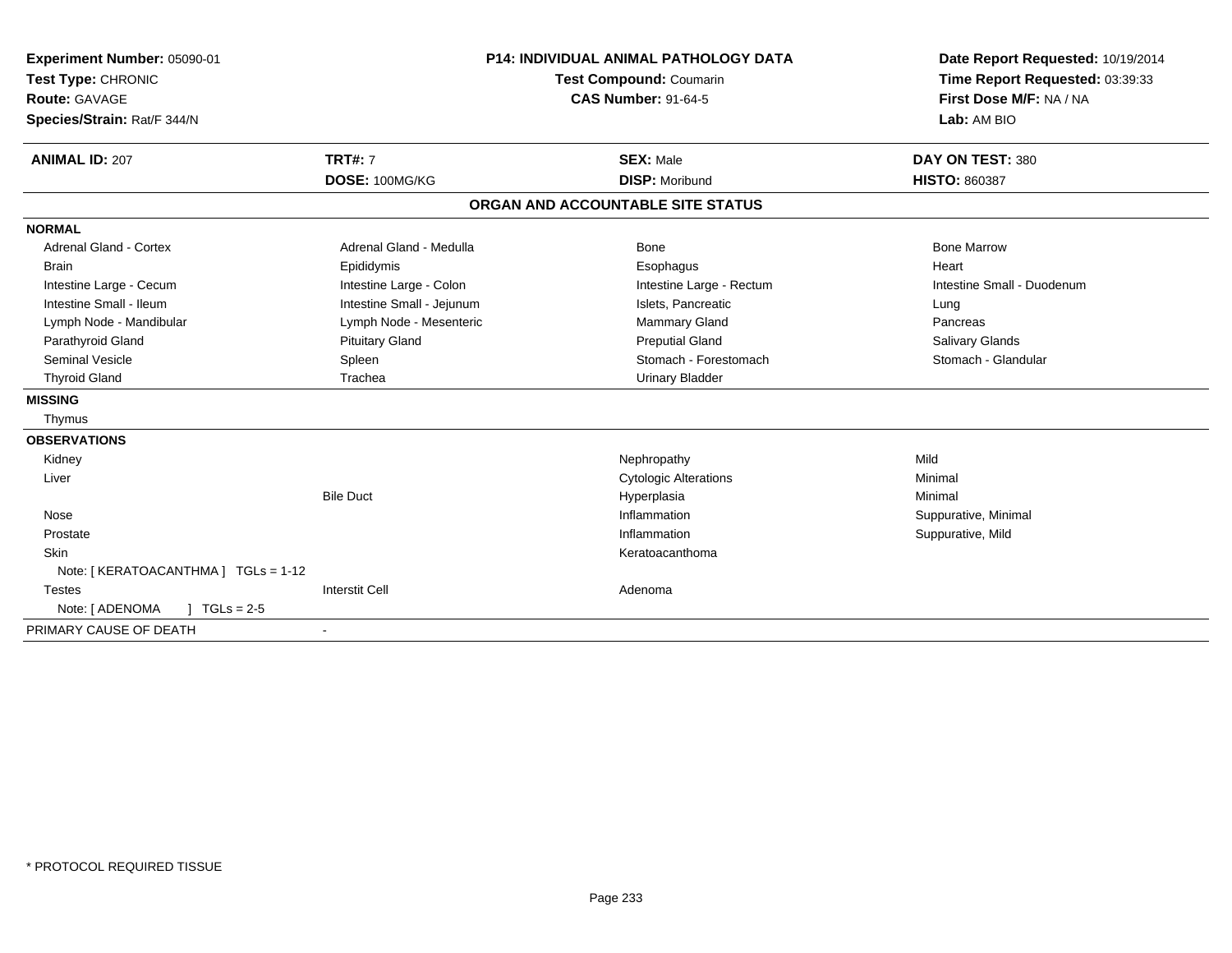| Experiment Number: 05090-01           |                           | P14: INDIVIDUAL ANIMAL PATHOLOGY DATA | Date Report Requested: 10/19/2014 |
|---------------------------------------|---------------------------|---------------------------------------|-----------------------------------|
| Test Type: CHRONIC                    |                           | Test Compound: Coumarin               | Time Report Requested: 03:39:33   |
| Route: GAVAGE                         |                           | <b>CAS Number: 91-64-5</b>            | First Dose M/F: NA / NA           |
| Species/Strain: Rat/F 344/N           |                           |                                       | Lab: AM BIO                       |
| <b>ANIMAL ID: 208</b>                 | <b>TRT#: 7</b>            | <b>SEX: Male</b>                      | DAY ON TEST: 518                  |
|                                       | DOSE: 100MG/KG            | <b>DISP: Dead</b>                     | <b>HISTO: 860388</b>              |
|                                       |                           | ORGAN AND ACCOUNTABLE SITE STATUS     |                                   |
| <b>NORMAL</b>                         |                           |                                       |                                   |
| <b>Adrenal Gland - Cortex</b>         | Adrenal Gland - Medulla   | <b>Bone</b>                           | <b>Bone Marrow</b>                |
| <b>Brain</b>                          | Epididymis                | Esophagus                             | Heart                             |
| Islets, Pancreatic                    | Lung                      | Lymph Node - Mandibular               | Lymph Node - Mesenteric           |
| Pancreas                              | <b>Pituitary Gland</b>    | <b>Preputial Gland</b>                | Prostate                          |
| Salivary Glands                       | <b>Seminal Vesicle</b>    | Skin                                  | Spleen                            |
| Stomach - Glandular                   | <b>Testes</b>             | Thymus                                | <b>Thyroid Gland</b>              |
| Trachea                               | <b>Urinary Bladder</b>    |                                       |                                   |
| <b>MISSING</b>                        |                           |                                       |                                   |
| <b>Mammary Gland</b>                  |                           |                                       |                                   |
| <b>AUTO PRECLUDES DIAG.</b>           |                           |                                       |                                   |
| Intestine Large - Cecum               | Intestine Large - Colon   | Intestine Large - Rectum              | Intestine Small - Duodenum        |
| Intestine Small - Ileum               | Intestine Small - Jejunum |                                       |                                   |
| <b>OBSERVATIONS</b>                   |                           |                                       |                                   |
| Kidney                                |                           | Nephropathy                           | Marked                            |
| Note: [NEPHROPATHY ] TGLs = 2-1       |                           |                                       |                                   |
| Liver                                 |                           | <b>Cytologic Alterations</b>          | Mild                              |
|                                       |                           | Fibrosis                              | Minimal                           |
|                                       | <b>Bile Duct</b>          | Hyperplasia                           | Moderate                          |
|                                       |                           | <b>Necrosis</b>                       | Coagulative, Mild                 |
| Nose                                  |                           | Inflammation                          | Suppurative, Minimal              |
| Parathyroid Gland                     |                           | Hyperplasia                           | Mild                              |
| Note: [HYPERPLASIA ] TGLs = 3-9       |                           |                                       |                                   |
| Stomach                               | Forestomach               | Ulcer                                 | Marked                            |
| $J \cdot TGLs = 1-6$<br>Note: [ ULCER |                           |                                       |                                   |
| PRIMARY CAUSE OF DEATH                |                           |                                       |                                   |
|                                       |                           |                                       |                                   |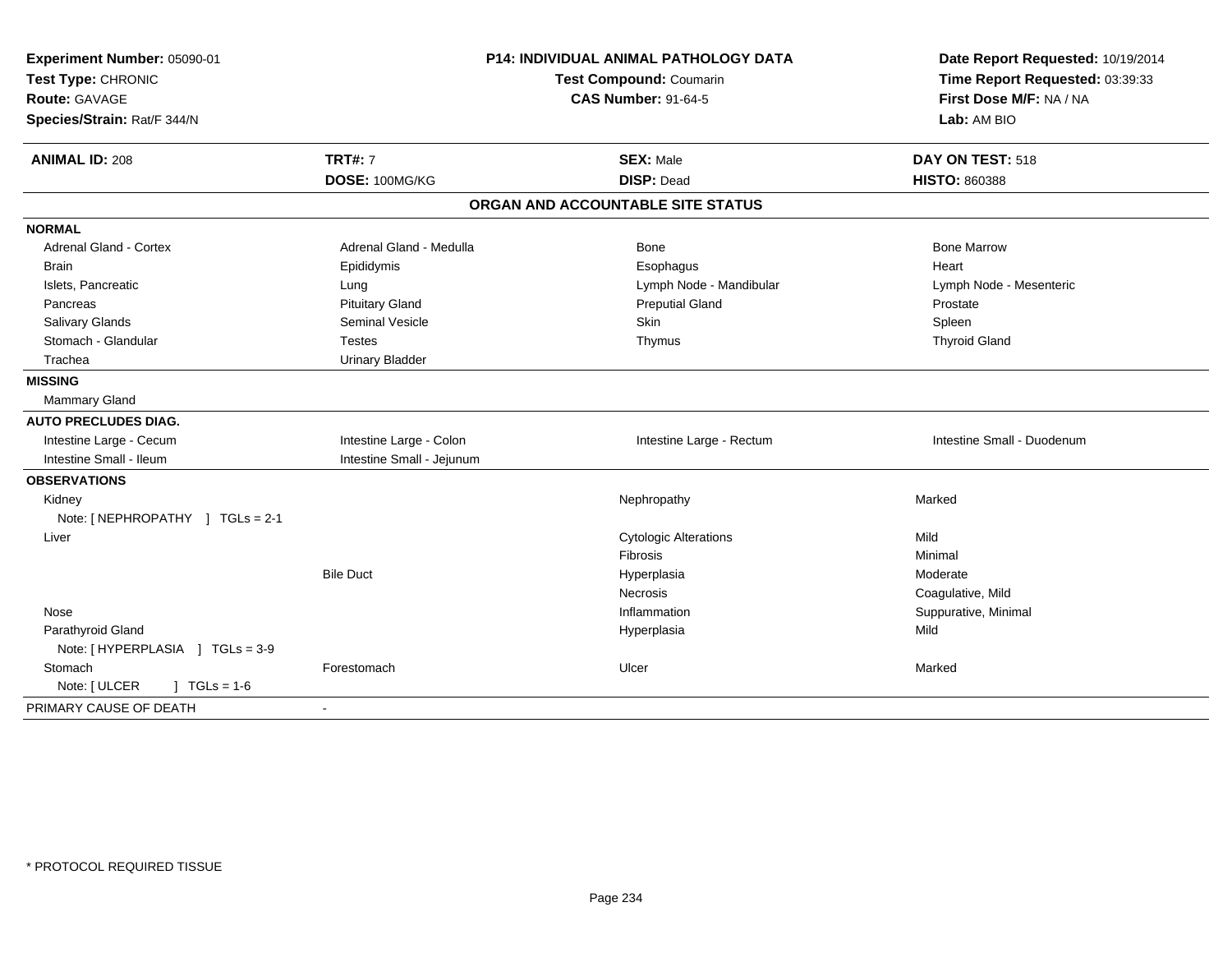| Experiment Number: 05090-01<br>Test Type: CHRONIC<br>Route: GAVAGE<br>Species/Strain: Rat/F 344/N | P14: INDIVIDUAL ANIMAL PATHOLOGY DATA<br>Test Compound: Coumarin<br><b>CAS Number: 91-64-5</b> |                                   | Date Report Requested: 10/19/2014<br>Time Report Requested: 03:39:33<br>First Dose M/F: NA / NA<br>Lab: AM BIO |  |
|---------------------------------------------------------------------------------------------------|------------------------------------------------------------------------------------------------|-----------------------------------|----------------------------------------------------------------------------------------------------------------|--|
| <b>ANIMAL ID: 209</b>                                                                             | <b>TRT#: 7</b>                                                                                 | <b>SEX: Male</b>                  | DAY ON TEST: 534                                                                                               |  |
|                                                                                                   | DOSE: 100MG/KG                                                                                 | <b>DISP: Moribund</b>             | <b>HISTO: 860389</b>                                                                                           |  |
|                                                                                                   |                                                                                                | ORGAN AND ACCOUNTABLE SITE STATUS |                                                                                                                |  |
| <b>NORMAL</b>                                                                                     |                                                                                                |                                   |                                                                                                                |  |
| <b>Adrenal Gland - Cortex</b>                                                                     | Adrenal Gland - Medulla                                                                        | Bone                              | <b>Bone Marrow</b>                                                                                             |  |
| <b>Brain</b>                                                                                      | Epididymis                                                                                     | Esophagus                         | Heart                                                                                                          |  |
| Intestine Large - Cecum                                                                           | Intestine Large - Colon                                                                        | Intestine Large - Rectum          | Intestine Small - Duodenum                                                                                     |  |
| Intestine Small - Ileum                                                                           | Intestine Small - Jejunum                                                                      | Islets, Pancreatic                | Lung                                                                                                           |  |
| Lymph Node - Mandibular                                                                           | Lymph Node - Mesenteric                                                                        | Mammary Gland                     | Pancreas                                                                                                       |  |
| <b>Pituitary Gland</b>                                                                            | <b>Preputial Gland</b>                                                                         | Prostate                          | Salivary Glands                                                                                                |  |
| Seminal Vesicle                                                                                   | <b>Skin</b>                                                                                    | Spleen                            | Stomach - Glandular                                                                                            |  |
| Thymus                                                                                            | <b>Thyroid Gland</b>                                                                           | Trachea                           | <b>Urinary Bladder</b>                                                                                         |  |
| <b>OBSERVATIONS</b>                                                                               |                                                                                                |                                   |                                                                                                                |  |
| Kidney                                                                                            |                                                                                                | Nephropathy                       | Marked                                                                                                         |  |
| Note: [NEPHROPATHY ] TGLs = 1-1                                                                   |                                                                                                |                                   |                                                                                                                |  |
| Liver                                                                                             |                                                                                                | <b>Cytologic Alterations</b>      | Marked                                                                                                         |  |
|                                                                                                   |                                                                                                | <b>Fibrosis</b>                   | Minimal                                                                                                        |  |
|                                                                                                   | <b>Bile Duct</b>                                                                               | Hyperplasia                       | Mild                                                                                                           |  |
| Mesentery                                                                                         | Fat                                                                                            | Inflammation                      | Chronic, Marked                                                                                                |  |
| Nose                                                                                              |                                                                                                | Inflammation                      | Suppurative, Moderate                                                                                          |  |
| Parathyroid Gland                                                                                 |                                                                                                | Hyperplasia                       | Moderate                                                                                                       |  |
| Stomach                                                                                           | Forestomach                                                                                    | Ulcer                             | Marked                                                                                                         |  |
| Note: [ ULCER<br>$1 TGLs = 2-6$                                                                   |                                                                                                |                                   |                                                                                                                |  |
| <b>Testes</b>                                                                                     | <b>Interstit Cell</b>                                                                          | Adenoma                           |                                                                                                                |  |
| Note: [ ADENOMA<br>$J \cdot TGLs = 3-5$                                                           |                                                                                                |                                   |                                                                                                                |  |
| PRIMARY CAUSE OF DEATH                                                                            | $\blacksquare$                                                                                 |                                   |                                                                                                                |  |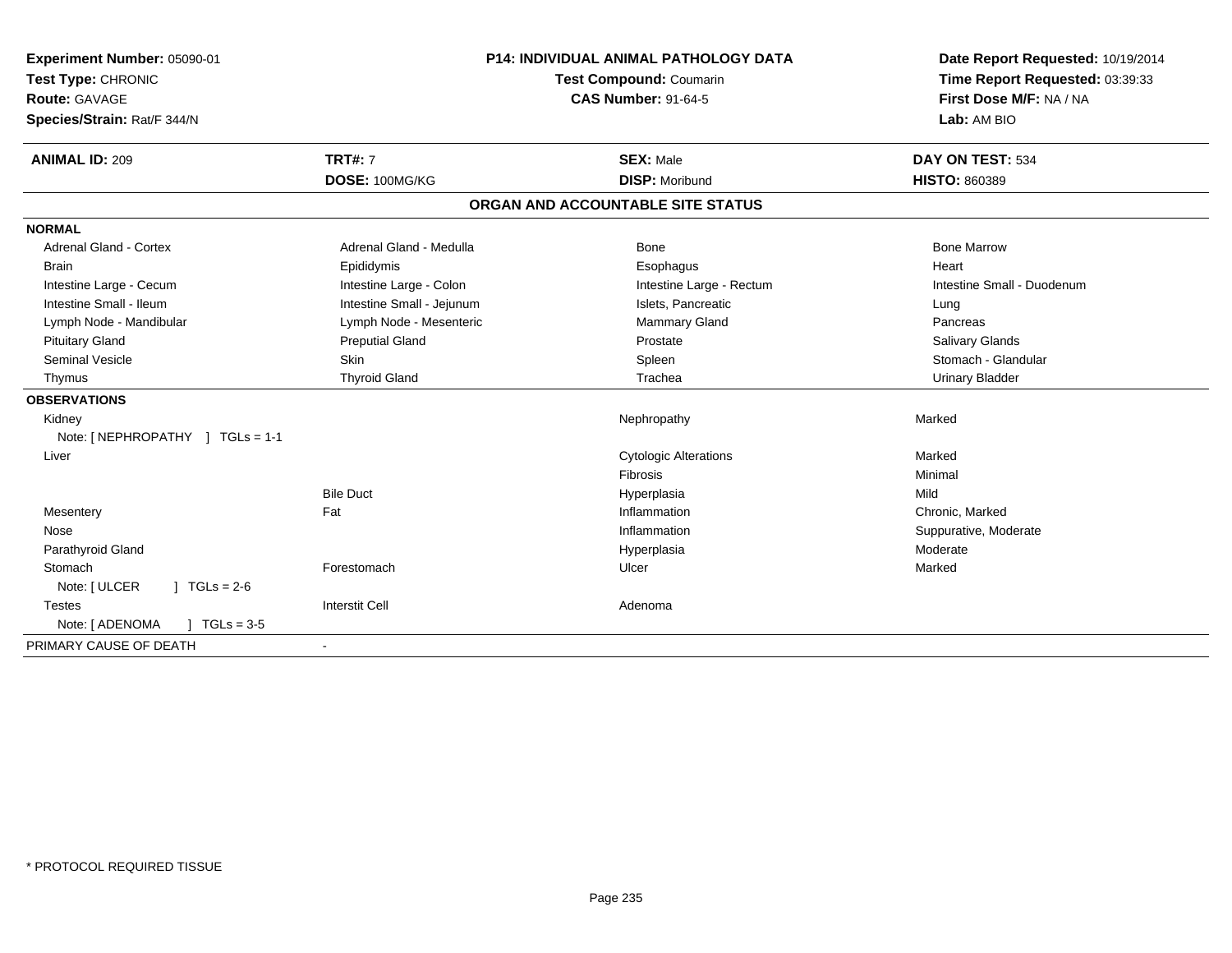| Experiment Number: 05090-01<br>Test Type: CHRONIC<br>Route: GAVAGE<br>Species/Strain: Rat/F 344/N | P14: INDIVIDUAL ANIMAL PATHOLOGY DATA<br><b>Test Compound: Coumarin</b><br><b>CAS Number: 91-64-5</b> |                                   | Date Report Requested: 10/19/2014<br>Time Report Requested: 03:39:33<br>First Dose M/F: NA / NA<br>Lab: AM BIO |
|---------------------------------------------------------------------------------------------------|-------------------------------------------------------------------------------------------------------|-----------------------------------|----------------------------------------------------------------------------------------------------------------|
| <b>ANIMAL ID: 210</b>                                                                             | <b>TRT#: 7</b>                                                                                        | <b>SEX: Male</b>                  | DAY ON TEST: 607                                                                                               |
|                                                                                                   | DOSE: 100MG/KG                                                                                        | <b>DISP: Moribund</b>             | <b>HISTO: 860390</b>                                                                                           |
|                                                                                                   |                                                                                                       | ORGAN AND ACCOUNTABLE SITE STATUS |                                                                                                                |
| <b>NORMAL</b>                                                                                     |                                                                                                       |                                   |                                                                                                                |
| Adrenal Gland - Cortex                                                                            | Adrenal Gland - Medulla                                                                               | Bone                              | <b>Bone Marrow</b>                                                                                             |
| <b>Brain</b>                                                                                      | Epididymis                                                                                            | Esophagus                         | Intestine Large - Cecum                                                                                        |
| Intestine Large - Colon                                                                           | Intestine Large - Rectum                                                                              | Intestine Small - Duodenum        | Intestine Small - Ileum                                                                                        |
| Intestine Small - Jejunum                                                                         | Islets, Pancreatic                                                                                    | Lung                              | Lymph Node - Mandibular                                                                                        |
| Lymph Node - Mesenteric                                                                           | Mammary Gland                                                                                         | <b>Preputial Gland</b>            | Prostate                                                                                                       |
| Salivary Glands                                                                                   | Seminal Vesicle                                                                                       | Skin                              | Spleen                                                                                                         |
| Thymus                                                                                            | <b>Thyroid Gland</b>                                                                                  | Trachea                           | <b>Urinary Bladder</b>                                                                                         |
| <b>OBSERVATIONS</b>                                                                               |                                                                                                       |                                   |                                                                                                                |
| Heart                                                                                             |                                                                                                       | Cardiomyopathy                    | Mild                                                                                                           |
| Kidney                                                                                            |                                                                                                       | Nephropathy                       | Marked                                                                                                         |
| Note: $[NEPHROPATHY]$ TGLs = 7-1                                                                  |                                                                                                       |                                   |                                                                                                                |
| Liver                                                                                             |                                                                                                       | <b>Cytologic Alterations</b>      | Moderate                                                                                                       |
|                                                                                                   |                                                                                                       | Fibrosis                          | Minimal                                                                                                        |
|                                                                                                   | <b>Bile Duct</b>                                                                                      | Hyperplasia                       | Minimal                                                                                                        |
|                                                                                                   |                                                                                                       | Inflammation                      | Suppurative, Moderate                                                                                          |
|                                                                                                   |                                                                                                       | Necrosis                          | Coagulative, Minimal                                                                                           |
| Note: $[INFLAMMATION ] TGLs = 6-2$                                                                |                                                                                                       |                                   |                                                                                                                |
| Mesentery                                                                                         | Fat                                                                                                   | Inflammation                      | Suppurative, Moderate                                                                                          |
| Note: [INFLAMMATION ] TGLs = 4-13                                                                 |                                                                                                       |                                   |                                                                                                                |
| Nose                                                                                              |                                                                                                       | Inflammation                      | Suppurative, Mild                                                                                              |
| Pancreas                                                                                          |                                                                                                       | Atrophy                           | Mild                                                                                                           |
| Parathyroid Gland<br>Note: [HYPERPLASIA ] TGLs = 9-9                                              |                                                                                                       | Hyperplasia                       | Moderate                                                                                                       |
| <b>Pituitary Gland</b>                                                                            | Pars Distalis                                                                                         | Adenoma                           |                                                                                                                |
| Note: [ ADENOMA<br>$1 TGLs = 3-4$                                                                 |                                                                                                       |                                   |                                                                                                                |
| Stomach                                                                                           | Glandular                                                                                             | Inflammation                      | Suppurative, Moderate                                                                                          |
|                                                                                                   | Forestomach                                                                                           | Ulcer                             | Marked                                                                                                         |
| Note: [ ULCER<br>$1 \text{ TGLs} = 8-13$<br>Note: [ ULCER<br>$J \cdot TGLs = 5-13$                |                                                                                                       |                                   |                                                                                                                |
| <b>Testes</b>                                                                                     | <b>Interstit Cell</b>                                                                                 | Adenoma                           |                                                                                                                |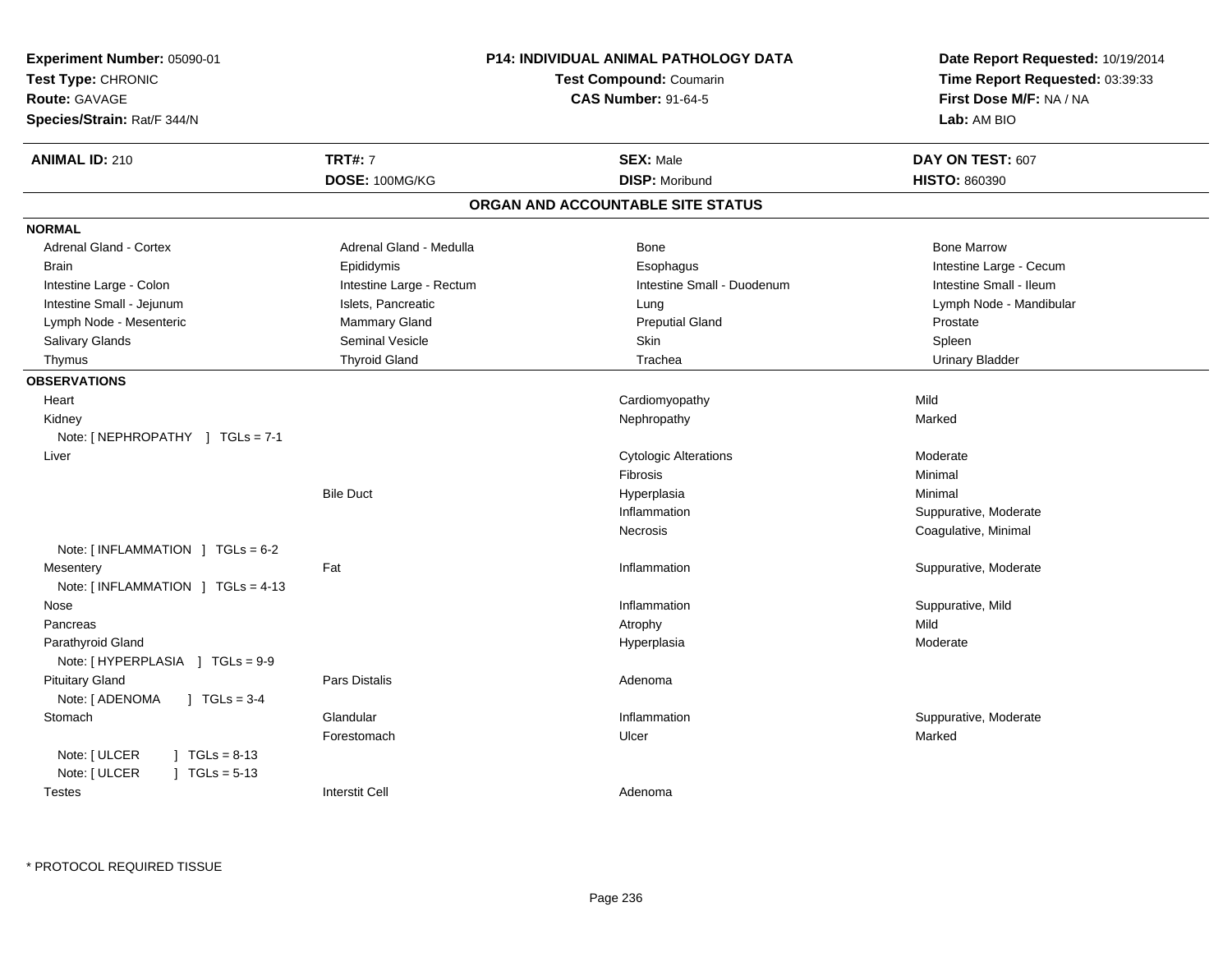| <b>Experiment Number: 05090-01</b><br>Test Type: CHRONIC |                            | <b>P14: INDIVIDUAL ANIMAL PATHOLOGY DATA</b><br><b>Test Compound: Coumarin</b> | Date Report Requested: 10/19/2014<br>Time Report Requested: 03:39:33 |
|----------------------------------------------------------|----------------------------|--------------------------------------------------------------------------------|----------------------------------------------------------------------|
| <b>Route: GAVAGE</b>                                     | <b>CAS Number: 91-64-5</b> |                                                                                | First Dose M/F: NA / NA                                              |
| Species/Strain: Rat/F 344/N                              |                            |                                                                                | Lab: AM BIO                                                          |
| <b>ANIMAL ID: 210</b>                                    | <b>TRT#:</b> 7             | <b>SEX: Male</b>                                                               | DAY ON TEST: 607                                                     |
|                                                          | DOSE: 100MG/KG             | <b>DISP: Moribund</b>                                                          | <b>HISTO: 860390</b>                                                 |
|                                                          |                            | ORGAN AND ACCOUNTABLE SITE STATUS                                              |                                                                      |
| Note: [ ADENOMA<br>$\sqrt{1 + 1}$ TGLs = 1-5             |                            |                                                                                |                                                                      |
| PRIMARY CAUSE OF DEATH                                   |                            |                                                                                |                                                                      |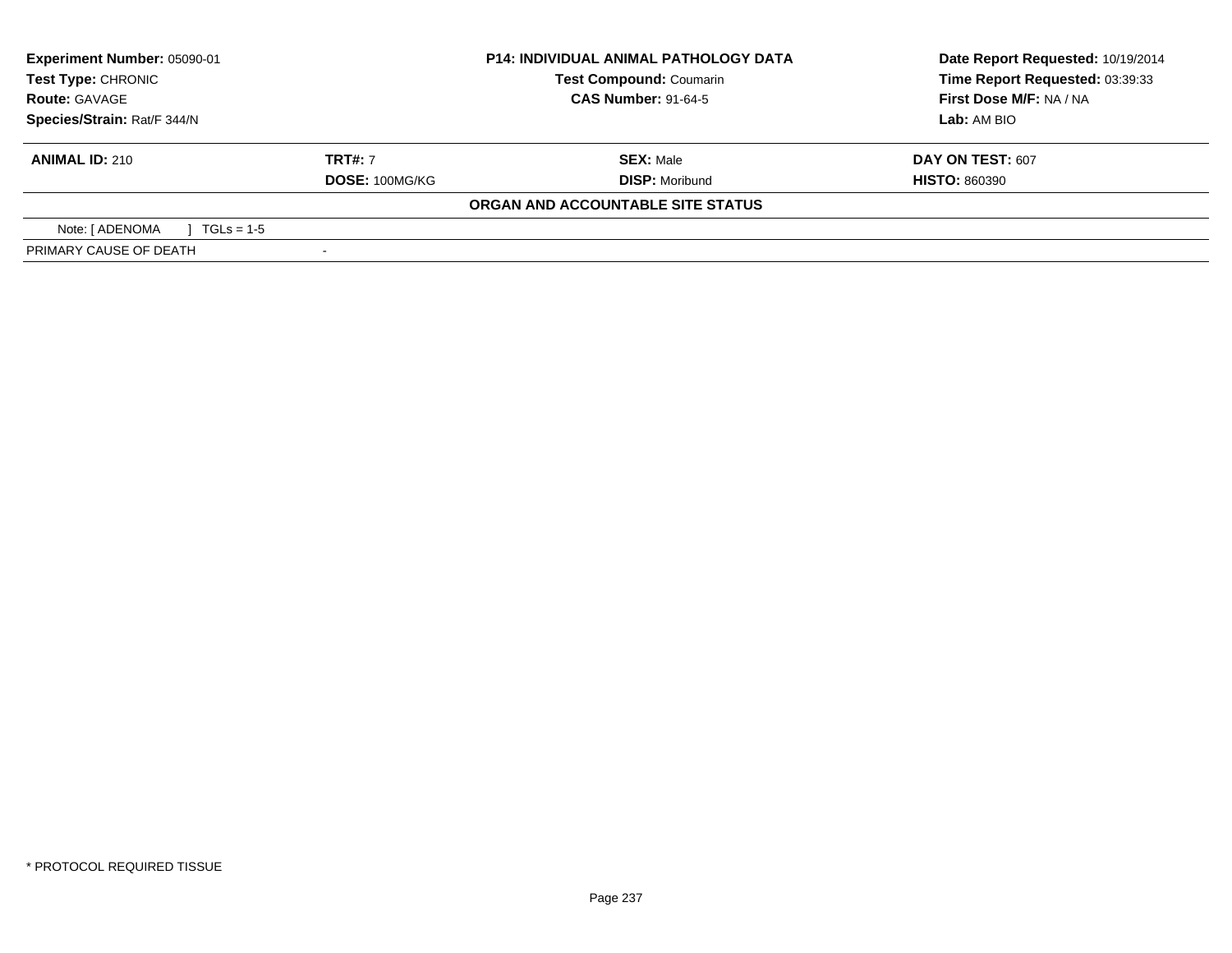| Experiment Number: 05090-01<br>Test Type: CHRONIC<br><b>Route: GAVAGE</b><br>Species/Strain: Rat/F 344/N | <b>P14: INDIVIDUAL ANIMAL PATHOLOGY DATA</b><br>Test Compound: Coumarin<br><b>CAS Number: 91-64-5</b> |                                       | Date Report Requested: 10/19/2014<br>Time Report Requested: 03:39:33<br>First Dose M/F: NA / NA<br>Lab: AM BIO |  |
|----------------------------------------------------------------------------------------------------------|-------------------------------------------------------------------------------------------------------|---------------------------------------|----------------------------------------------------------------------------------------------------------------|--|
| <b>ANIMAL ID: 211</b>                                                                                    | <b>TRT#: 7</b><br>DOSE: 100MG/KG                                                                      | <b>SEX: Male</b><br><b>DISP: Dead</b> | DAY ON TEST: 552<br>HISTO: 860391                                                                              |  |
|                                                                                                          |                                                                                                       |                                       |                                                                                                                |  |
|                                                                                                          |                                                                                                       | ORGAN AND ACCOUNTABLE SITE STATUS     |                                                                                                                |  |
| <b>NORMAL</b>                                                                                            |                                                                                                       |                                       |                                                                                                                |  |
| Adrenal Gland - Cortex                                                                                   | Adrenal Gland - Medulla                                                                               | <b>Bone</b>                           | <b>Bone Marrow</b>                                                                                             |  |
| <b>Brain</b>                                                                                             | Epididymis                                                                                            | Esophagus                             | Intestine Large - Cecum                                                                                        |  |
| Intestine Large - Colon                                                                                  | Intestine Large - Rectum                                                                              | Intestine Small - Duodenum            | Intestine Small - Ileum                                                                                        |  |
| Intestine Small - Jejunum                                                                                | Islets, Pancreatic                                                                                    | Lung                                  | Lymph Node - Mesenteric                                                                                        |  |
| Mammary Gland                                                                                            | Pancreas                                                                                              | Parathyroid Gland                     | Prostate                                                                                                       |  |
| Salivary Glands                                                                                          | <b>Seminal Vesicle</b>                                                                                | Skin                                  | Spleen                                                                                                         |  |
| Stomach - Glandular                                                                                      | Thymus                                                                                                | <b>Thyroid Gland</b>                  | Trachea                                                                                                        |  |
| <b>Urinary Bladder</b>                                                                                   |                                                                                                       |                                       |                                                                                                                |  |
| <b>MISSING</b>                                                                                           |                                                                                                       |                                       |                                                                                                                |  |
| Lymph Node - Mandibular                                                                                  | <b>Preputial Gland</b>                                                                                |                                       |                                                                                                                |  |
| <b>OBSERVATIONS</b>                                                                                      |                                                                                                       |                                       |                                                                                                                |  |
| Heart                                                                                                    |                                                                                                       | Cardiomyopathy                        | Mild                                                                                                           |  |
| Kidney                                                                                                   |                                                                                                       | Nephropathy                           | Marked                                                                                                         |  |
| Note: [NEPHROPATHY ] TGLs = 1-1                                                                          |                                                                                                       |                                       |                                                                                                                |  |
| Liver                                                                                                    |                                                                                                       | Fibrosis                              | Minimal                                                                                                        |  |
|                                                                                                          | <b>Bile Duct</b>                                                                                      | Hyperplasia                           | Mild                                                                                                           |  |
|                                                                                                          |                                                                                                       | Necrosis                              | Coagulative, Moderate                                                                                          |  |
| Nose                                                                                                     |                                                                                                       | Inflammation                          | Suppurative, Minimal                                                                                           |  |
| <b>Pituitary Gland</b>                                                                                   | <b>Pars Distalis</b>                                                                                  | Adenoma                               |                                                                                                                |  |
| Note: [ ADENOMA<br>$\sqrt{1}$ TGLs = 3-4                                                                 |                                                                                                       |                                       |                                                                                                                |  |
| Stomach                                                                                                  | Forestomach                                                                                           | Ulcer                                 | Marked                                                                                                         |  |
| Note: [ ULCER<br>$J \cdot TGLs = 2-6$                                                                    |                                                                                                       |                                       |                                                                                                                |  |
| <b>Testes</b>                                                                                            | <b>Interstit Cell</b>                                                                                 | Adenoma                               |                                                                                                                |  |
| Note: [ ADENOMA<br>$\sqrt{ }$ TGLs = 4-5                                                                 |                                                                                                       |                                       |                                                                                                                |  |
| PRIMARY CAUSE OF DEATH                                                                                   |                                                                                                       |                                       |                                                                                                                |  |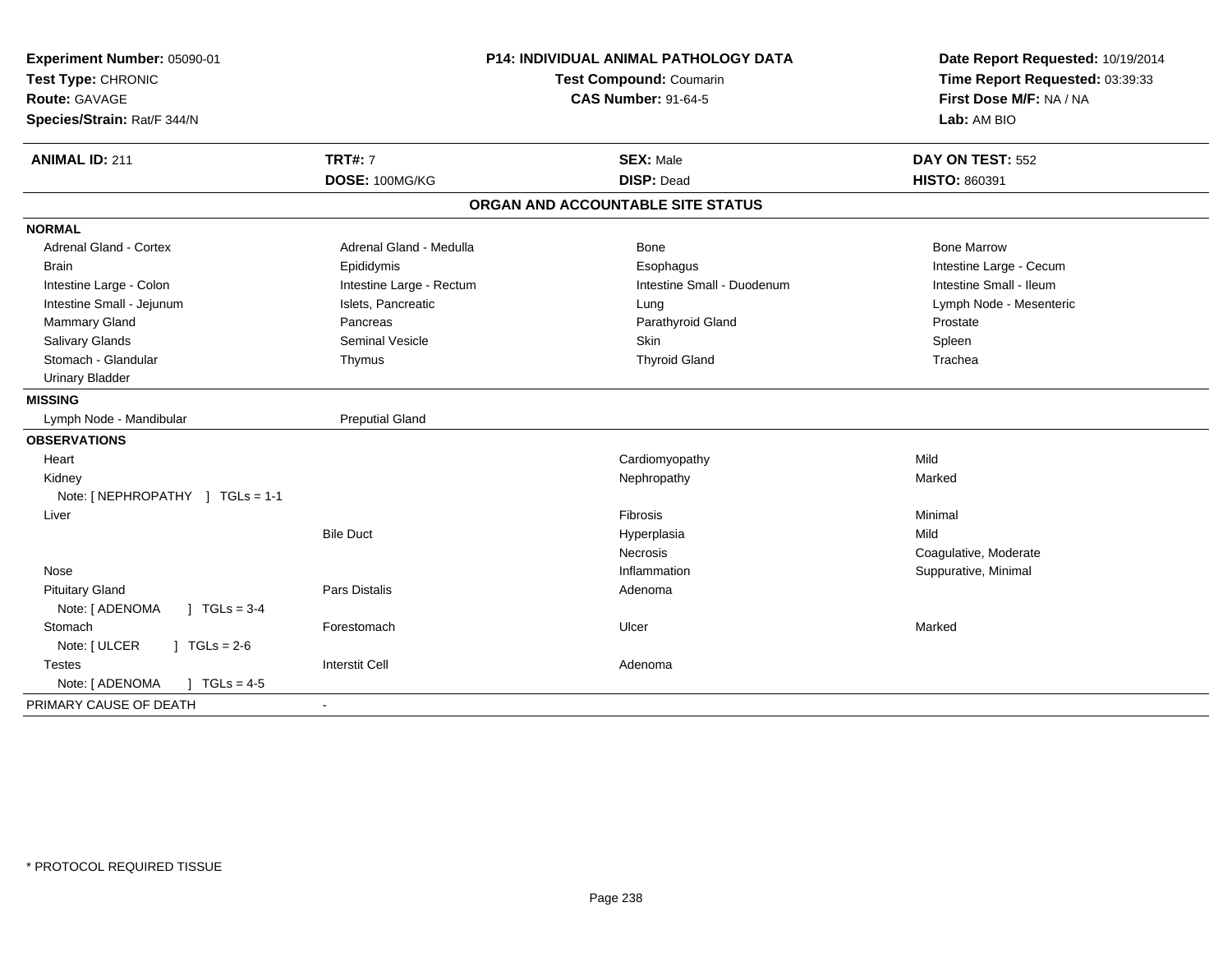| Experiment Number: 05090-01<br>Test Type: CHRONIC<br>Route: GAVAGE<br>Species/Strain: Rat/F 344/N | P14: INDIVIDUAL ANIMAL PATHOLOGY DATA<br>Test Compound: Coumarin<br><b>CAS Number: 91-64-5</b> |                                   | Date Report Requested: 10/19/2014<br>Time Report Requested: 03:39:33<br>First Dose M/F: NA / NA<br>Lab: AM BIO |
|---------------------------------------------------------------------------------------------------|------------------------------------------------------------------------------------------------|-----------------------------------|----------------------------------------------------------------------------------------------------------------|
| <b>ANIMAL ID: 212</b>                                                                             | <b>TRT#: 7</b>                                                                                 | <b>SEX: Male</b>                  | DAY ON TEST: 572                                                                                               |
|                                                                                                   | DOSE: 100MG/KG                                                                                 | <b>DISP: Moribund</b>             | <b>HISTO: 860392</b>                                                                                           |
|                                                                                                   |                                                                                                | ORGAN AND ACCOUNTABLE SITE STATUS |                                                                                                                |
| <b>NORMAL</b>                                                                                     |                                                                                                |                                   |                                                                                                                |
| <b>Adrenal Gland - Cortex</b>                                                                     | Adrenal Gland - Medulla                                                                        | Bone                              | <b>Bone Marrow</b>                                                                                             |
| <b>Brain</b>                                                                                      | Epididymis                                                                                     | Esophagus                         | Heart                                                                                                          |
| Intestine Large - Cecum                                                                           | Intestine Large - Colon                                                                        | Intestine Large - Rectum          | Intestine Small - Duodenum                                                                                     |
| Intestine Small - Ileum                                                                           | Intestine Small - Jejunum                                                                      | Islets, Pancreatic                | Lung                                                                                                           |
| Lymph Node - Mandibular                                                                           | Lymph Node - Mesenteric                                                                        | <b>Mammary Gland</b>              | <b>Pituitary Gland</b>                                                                                         |
| <b>Preputial Gland</b>                                                                            | Prostate                                                                                       | <b>Salivary Glands</b>            | Seminal Vesicle                                                                                                |
| Skin                                                                                              | Spleen                                                                                         | Stomach - Glandular               | Thymus                                                                                                         |
| <b>Thyroid Gland</b>                                                                              | Trachea                                                                                        | <b>Urinary Bladder</b>            |                                                                                                                |
| <b>OBSERVATIONS</b>                                                                               |                                                                                                |                                   |                                                                                                                |
| Kidney                                                                                            |                                                                                                | Nephropathy                       | Marked                                                                                                         |
| Note: [NEPHROPATHY ] TGLs = 1-1                                                                   |                                                                                                |                                   |                                                                                                                |
| Liver                                                                                             |                                                                                                | <b>Cytologic Alterations</b>      | Minimal                                                                                                        |
|                                                                                                   |                                                                                                | <b>Fibrosis</b>                   | Mild                                                                                                           |
|                                                                                                   | <b>Bile Duct</b>                                                                               | Hyperplasia                       | Mild                                                                                                           |
|                                                                                                   |                                                                                                | <b>Necrosis</b>                   | Coagulative, Minimal                                                                                           |
| Nose                                                                                              |                                                                                                | Inflammation                      | Suppurative, Mild                                                                                              |
| Pancreas                                                                                          |                                                                                                | <b>Infiltration Cellular</b>      | Lymphocyte, Minimal                                                                                            |
| Parathyroid Gland                                                                                 |                                                                                                | Hyperplasia                       | Moderate                                                                                                       |
|                                                                                                   |                                                                                                |                                   |                                                                                                                |
| Stomach                                                                                           | Forestomach                                                                                    | Ulcer                             | Moderate                                                                                                       |
| Note: [ ULCER<br>$1 TGLs = 3-6$                                                                   |                                                                                                |                                   |                                                                                                                |
| <b>Testes</b>                                                                                     | <b>Interstit Cell</b>                                                                          | Adenoma                           |                                                                                                                |
| Note: [ ADENOMA<br>$\sqrt{1}$ TGLs = 4-5                                                          |                                                                                                |                                   |                                                                                                                |
| PRIMARY CAUSE OF DEATH                                                                            |                                                                                                |                                   |                                                                                                                |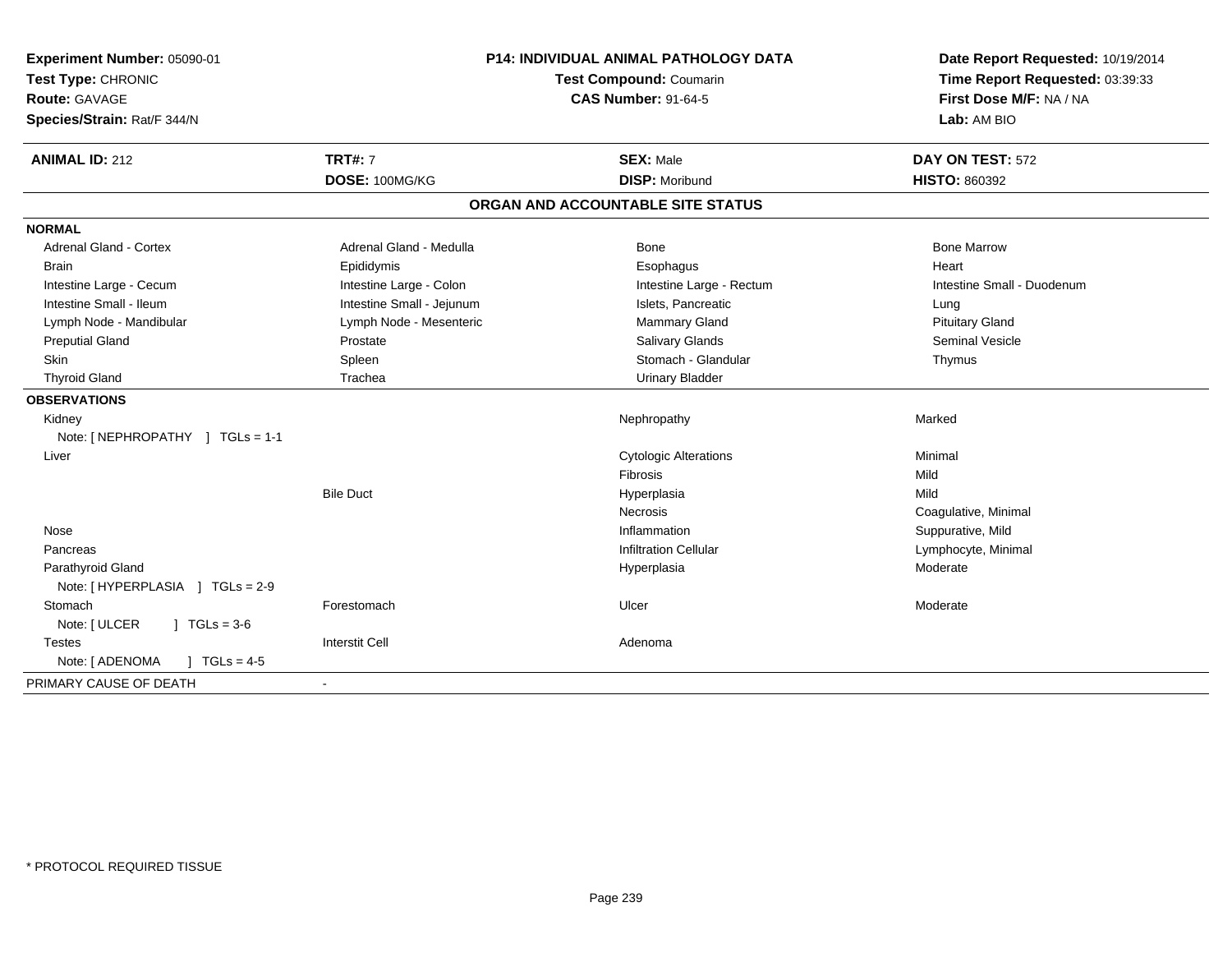| Experiment Number: 05090-01<br>Test Type: CHRONIC<br><b>Route: GAVAGE</b><br>Species/Strain: Rat/F 344/N | <b>P14: INDIVIDUAL ANIMAL PATHOLOGY DATA</b><br><b>Test Compound: Coumarin</b><br><b>CAS Number: 91-64-5</b> |                                   | Date Report Requested: 10/19/2014<br>Time Report Requested: 03:39:33<br>First Dose M/F: NA / NA<br>Lab: AM BIO |  |
|----------------------------------------------------------------------------------------------------------|--------------------------------------------------------------------------------------------------------------|-----------------------------------|----------------------------------------------------------------------------------------------------------------|--|
| <b>ANIMAL ID: 213</b>                                                                                    | <b>TRT#: 7</b>                                                                                               | <b>SEX: Male</b>                  | DAY ON TEST: 533                                                                                               |  |
|                                                                                                          | DOSE: 100MG/KG                                                                                               | <b>DISP: Dead</b>                 | <b>HISTO: 860393</b>                                                                                           |  |
|                                                                                                          |                                                                                                              | ORGAN AND ACCOUNTABLE SITE STATUS |                                                                                                                |  |
| <b>NORMAL</b>                                                                                            |                                                                                                              |                                   |                                                                                                                |  |
| <b>Adrenal Gland - Cortex</b>                                                                            | Adrenal Gland - Medulla                                                                                      | Bone                              | <b>Bone Marrow</b>                                                                                             |  |
| <b>Brain</b>                                                                                             | Epididymis                                                                                                   | Esophagus                         | Heart                                                                                                          |  |
| Intestine Large - Cecum                                                                                  | Intestine Large - Colon                                                                                      | Intestine Large - Rectum          | Intestine Small - Duodenum                                                                                     |  |
| Intestine Small - Ileum                                                                                  | Intestine Small - Jejunum                                                                                    | Islets, Pancreatic                | Lung                                                                                                           |  |
| Lymph Node - Mandibular                                                                                  | Lymph Node - Mesenteric                                                                                      | Mammary Gland                     | Pancreas                                                                                                       |  |
| <b>Pituitary Gland</b>                                                                                   | <b>Preputial Gland</b>                                                                                       | Prostate                          | Salivary Glands                                                                                                |  |
| <b>Seminal Vesicle</b>                                                                                   | <b>Skin</b>                                                                                                  | Spleen                            | Stomach - Glandular                                                                                            |  |
| Thymus                                                                                                   | <b>Thyroid Gland</b>                                                                                         | Trachea                           | <b>Urinary Bladder</b>                                                                                         |  |
| <b>OBSERVATIONS</b>                                                                                      |                                                                                                              |                                   |                                                                                                                |  |
| Kidney                                                                                                   |                                                                                                              | Nephropathy                       | Moderate                                                                                                       |  |
| Note: [ NEPHROPATHY ] TGLs = 7-1                                                                         |                                                                                                              |                                   |                                                                                                                |  |
| Liver                                                                                                    |                                                                                                              | <b>Cytologic Alterations</b>      | Minimal                                                                                                        |  |
|                                                                                                          |                                                                                                              | <b>Fibrosis</b>                   | Moderate                                                                                                       |  |
|                                                                                                          | <b>Bile Duct</b>                                                                                             | Hyperplasia                       | Mild                                                                                                           |  |
|                                                                                                          |                                                                                                              | <b>Necrosis</b>                   | Coagulative, Moderate                                                                                          |  |
| Note: [ NECROSIS<br>$1 TGLs = 5-2$                                                                       |                                                                                                              |                                   |                                                                                                                |  |
| Nose                                                                                                     |                                                                                                              | Inflammation                      | Suppurative, Mild                                                                                              |  |
| Parathyroid Gland                                                                                        |                                                                                                              | Hyperplasia                       | Moderate                                                                                                       |  |
| Stomach                                                                                                  | Forestomach                                                                                                  | Inflammation                      | Chronic, Mild                                                                                                  |  |
| Note: $[INFLAMMATION] TGLs = 6-6$                                                                        |                                                                                                              |                                   |                                                                                                                |  |
| <b>Testes</b>                                                                                            | <b>Interstit Cell</b>                                                                                        | Adenoma                           |                                                                                                                |  |
| Note: [ ADENOMA<br>$\int$ TGLs = 1-5,2-5,3-5                                                             |                                                                                                              |                                   |                                                                                                                |  |
| PRIMARY CAUSE OF DEATH                                                                                   | $\sim$                                                                                                       |                                   |                                                                                                                |  |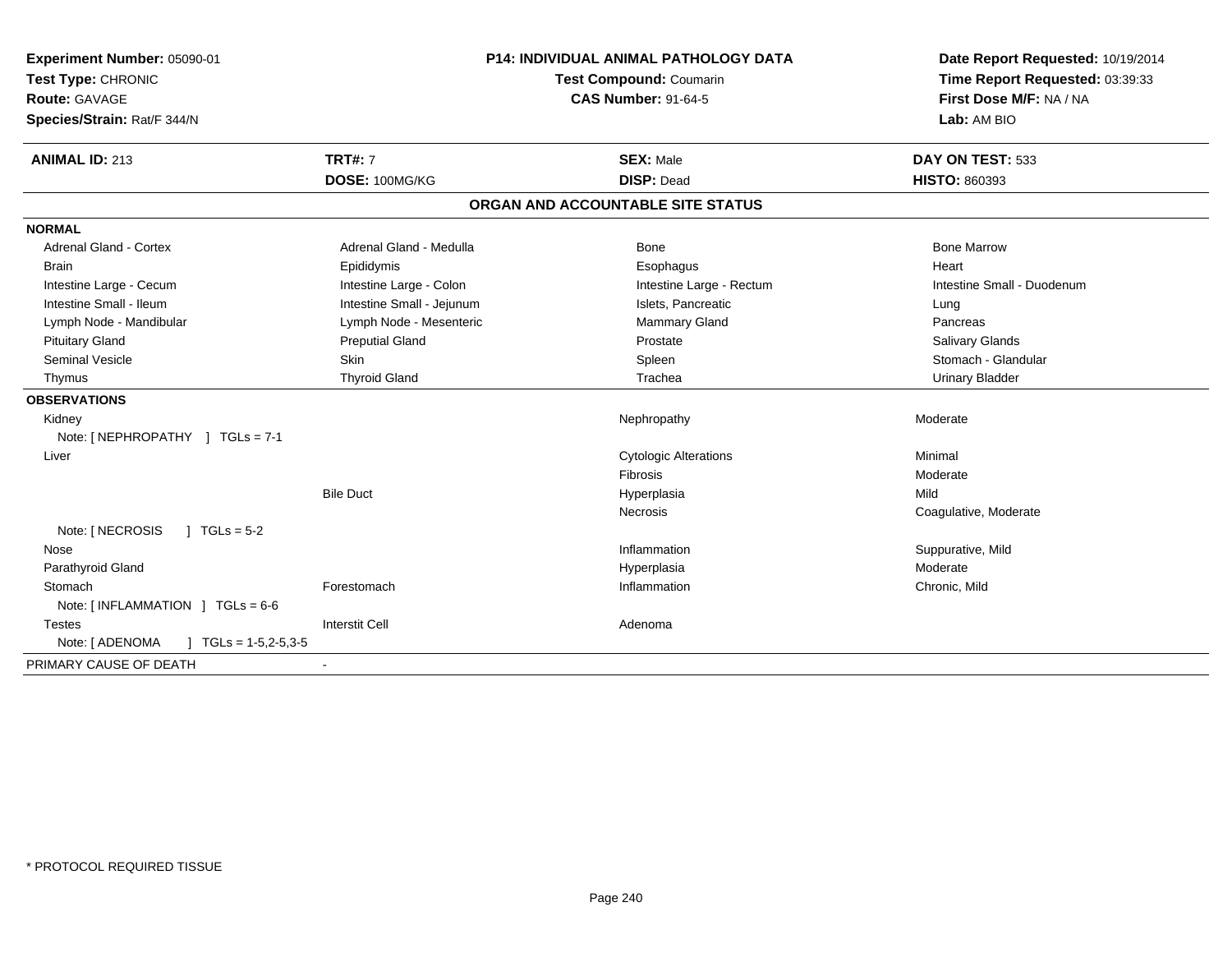| Experiment Number: 05090-01<br>Test Type: CHRONIC<br><b>Route: GAVAGE</b><br>Species/Strain: Rat/F 344/N | P14: INDIVIDUAL ANIMAL PATHOLOGY DATA<br><b>Test Compound: Coumarin</b><br><b>CAS Number: 91-64-5</b> |                                   | Date Report Requested: 10/19/2014<br>Time Report Requested: 03:39:33<br>First Dose M/F: NA / NA<br>Lab: AM BIO |
|----------------------------------------------------------------------------------------------------------|-------------------------------------------------------------------------------------------------------|-----------------------------------|----------------------------------------------------------------------------------------------------------------|
| <b>ANIMAL ID: 214</b>                                                                                    | <b>TRT#: 7</b>                                                                                        | <b>SEX: Male</b>                  | DAY ON TEST: 511                                                                                               |
|                                                                                                          | DOSE: 100MG/KG                                                                                        | <b>DISP: Moribund</b>             | <b>HISTO: 860394</b>                                                                                           |
|                                                                                                          |                                                                                                       | ORGAN AND ACCOUNTABLE SITE STATUS |                                                                                                                |
| <b>NORMAL</b>                                                                                            |                                                                                                       |                                   |                                                                                                                |
| <b>Adrenal Gland - Cortex</b>                                                                            | Adrenal Gland - Medulla                                                                               | Bone                              | <b>Bone Marrow</b>                                                                                             |
| <b>Brain</b>                                                                                             | Epididymis                                                                                            | Esophagus                         | Heart                                                                                                          |
| Intestine Large - Cecum                                                                                  | Intestine Large - Colon                                                                               | Intestine Large - Rectum          | Intestine Small - Duodenum                                                                                     |
| Intestine Small - Ileum                                                                                  | Intestine Small - Jejunum                                                                             | Islets, Pancreatic                | Lung                                                                                                           |
| Lymph Node - Mesenteric                                                                                  | Mammary Gland                                                                                         | Pancreas                          | <b>Preputial Gland</b>                                                                                         |
| Prostate                                                                                                 | <b>Salivary Glands</b>                                                                                | <b>Seminal Vesicle</b>            | Spleen                                                                                                         |
| Stomach - Forestomach                                                                                    | Stomach - Glandular                                                                                   | Thymus                            | <b>Thyroid Gland</b>                                                                                           |
| Trachea                                                                                                  | <b>Urinary Bladder</b>                                                                                |                                   |                                                                                                                |
| <b>OBSERVATIONS</b>                                                                                      |                                                                                                       |                                   |                                                                                                                |
| Kidney                                                                                                   |                                                                                                       | Nephropathy                       | Marked                                                                                                         |
| Note: [NEPHROPATHY ] TGLs = 2-1                                                                          |                                                                                                       |                                   |                                                                                                                |
| Liver                                                                                                    |                                                                                                       | <b>Clear Cell Focus</b>           | Moderate                                                                                                       |
|                                                                                                          |                                                                                                       | <b>Cytologic Alterations</b>      | Moderate                                                                                                       |
|                                                                                                          |                                                                                                       | Fibrosis                          | Moderate                                                                                                       |
|                                                                                                          | <b>Bile Duct</b>                                                                                      | Hyperplasia                       | Marked                                                                                                         |
|                                                                                                          |                                                                                                       | Hyperplasia                       | Moderate                                                                                                       |
|                                                                                                          |                                                                                                       | <b>Necrosis</b>                   | Coagulative, Mild                                                                                              |
| Note: [HYPERPLASIA ] TGLs = 3-2,5-2                                                                      |                                                                                                       |                                   |                                                                                                                |
| Lymph Node                                                                                               | Mandibular                                                                                            | Hyperplasia                       | Lymphoid, Marked                                                                                               |
| Nose                                                                                                     |                                                                                                       | Inflammation                      | Suppurative, Mild                                                                                              |
| Parathyroid Gland                                                                                        |                                                                                                       | Hyperplasia                       | Mild                                                                                                           |
| <b>Pituitary Gland</b>                                                                                   | <b>Pars Distalis</b>                                                                                  | Cyst                              | Moderate                                                                                                       |
| Note: [ CYST<br>] $TGLs = 4-4$                                                                           |                                                                                                       |                                   |                                                                                                                |
| Skin                                                                                                     |                                                                                                       | Squamous Cell Papilloma           |                                                                                                                |
| Note: [ PAPILLOMA SQUA ] TGLs = 6-15                                                                     |                                                                                                       |                                   |                                                                                                                |
| <b>Testes</b>                                                                                            | <b>Interstit Cell</b>                                                                                 | Adenoma                           |                                                                                                                |
| Note: [ ADENOMA<br>$J \cdot TGLs = 7-5$                                                                  |                                                                                                       |                                   |                                                                                                                |
| PRIMARY CAUSE OF DEATH                                                                                   | $\sim$                                                                                                |                                   |                                                                                                                |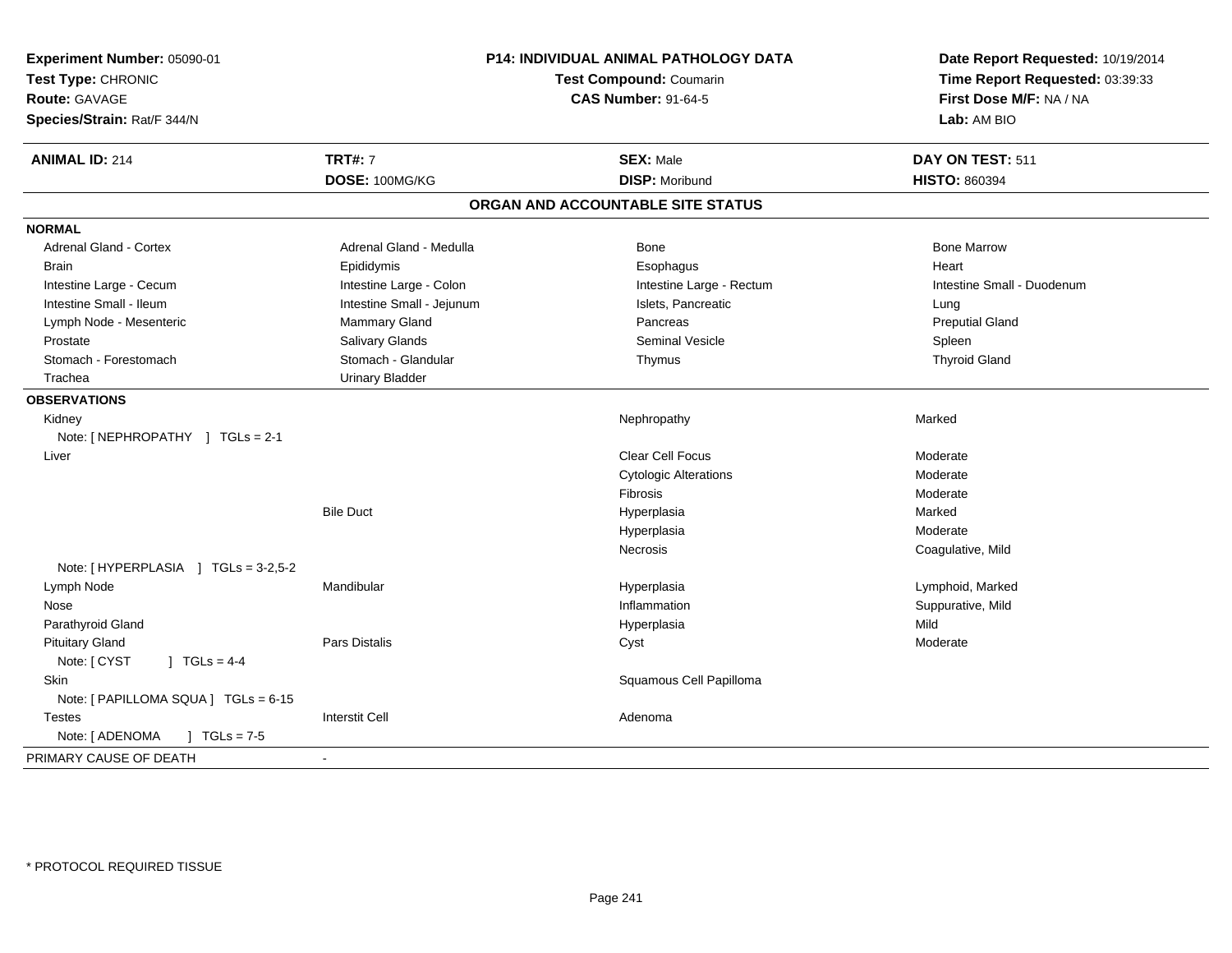| Experiment Number: 05090-01<br>Test Type: CHRONIC<br><b>Route: GAVAGE</b><br>Species/Strain: Rat/F 344/N |                           | P14: INDIVIDUAL ANIMAL PATHOLOGY DATA<br>Test Compound: Coumarin<br><b>CAS Number: 91-64-5</b> | Date Report Requested: 10/19/2014<br>Time Report Requested: 03:39:33<br>First Dose M/F: NA / NA<br>Lab: AM BIO |
|----------------------------------------------------------------------------------------------------------|---------------------------|------------------------------------------------------------------------------------------------|----------------------------------------------------------------------------------------------------------------|
| <b>ANIMAL ID: 215</b>                                                                                    | <b>TRT#: 7</b>            | <b>SEX: Male</b>                                                                               | DAY ON TEST: 551                                                                                               |
|                                                                                                          | DOSE: 100MG/KG            | <b>DISP: Dead</b>                                                                              | <b>HISTO: 860395</b>                                                                                           |
|                                                                                                          |                           | ORGAN AND ACCOUNTABLE SITE STATUS                                                              |                                                                                                                |
| <b>NORMAL</b>                                                                                            |                           |                                                                                                |                                                                                                                |
| <b>Adrenal Gland - Cortex</b>                                                                            | Adrenal Gland - Medulla   | Bone                                                                                           | <b>Bone Marrow</b>                                                                                             |
| <b>Brain</b>                                                                                             | Epididymis                | Esophagus                                                                                      | Heart                                                                                                          |
| Intestine Large - Cecum                                                                                  | Intestine Large - Colon   | Intestine Large - Rectum                                                                       | Intestine Small - Duodenum                                                                                     |
| Intestine Small - Ileum                                                                                  | Intestine Small - Jejunum | Islets, Pancreatic                                                                             | Lung                                                                                                           |
| Lymph Node - Mandibular                                                                                  | Lymph Node - Mesenteric   | Mammary Gland                                                                                  | Pancreas                                                                                                       |
| <b>Pituitary Gland</b>                                                                                   | <b>Preputial Gland</b>    | Prostate                                                                                       | Salivary Glands                                                                                                |
| <b>Seminal Vesicle</b>                                                                                   | Skin                      | Spleen                                                                                         | Thymus                                                                                                         |
| <b>Thyroid Gland</b>                                                                                     | Trachea                   | <b>Urinary Bladder</b>                                                                         |                                                                                                                |
| <b>OBSERVATIONS</b>                                                                                      |                           |                                                                                                |                                                                                                                |
| Kidney                                                                                                   |                           | Nephropathy                                                                                    | Marked                                                                                                         |
| Note: [NEPHROPATHY ] TGLs = 1-1                                                                          |                           |                                                                                                |                                                                                                                |
| Liver                                                                                                    |                           | <b>Cytologic Alterations</b>                                                                   | Minimal                                                                                                        |
|                                                                                                          |                           | Fibrosis                                                                                       | Minimal                                                                                                        |
|                                                                                                          | <b>Bile Duct</b>          | Hyperplasia                                                                                    | Mild                                                                                                           |
|                                                                                                          |                           | Inflammation                                                                                   | Suppurative, Mild                                                                                              |
| Note: $[INFLAMMATION] TGLS = 6-2$                                                                        |                           |                                                                                                |                                                                                                                |
| Mesentery                                                                                                | Fat                       | Inflammation                                                                                   | Suppurative, Mild                                                                                              |
| Nose                                                                                                     |                           | Inflammation                                                                                   | Suppurative, Moderate                                                                                          |
| Parathyroid Gland                                                                                        |                           | Hyperplasia                                                                                    | Moderate                                                                                                       |
| Stomach                                                                                                  | Forestomach               | Ulcer                                                                                          | Moderate                                                                                                       |
|                                                                                                          | Glandular                 | Ulcer                                                                                          | Mild                                                                                                           |
| Note: [ ULCER<br>$1 \text{ TGLs} = 8.6$<br>Note: [ ULCER<br>$JTGLs = 9-6$                                |                           |                                                                                                |                                                                                                                |
| <b>Testes</b>                                                                                            | <b>Interstit Cell</b>     | Adenoma                                                                                        |                                                                                                                |
| Note: [ ADENOMA<br>$JTGLs = 2-5,3-5,4-5$                                                                 |                           |                                                                                                |                                                                                                                |
| <b>Tissue NOS</b>                                                                                        |                           | Inflammation                                                                                   | Chronic, Mild                                                                                                  |
| Note: [INFLAMMATION ] TGLs = 7-9                                                                         |                           |                                                                                                |                                                                                                                |
| PRIMARY CAUSE OF DEATH                                                                                   |                           |                                                                                                |                                                                                                                |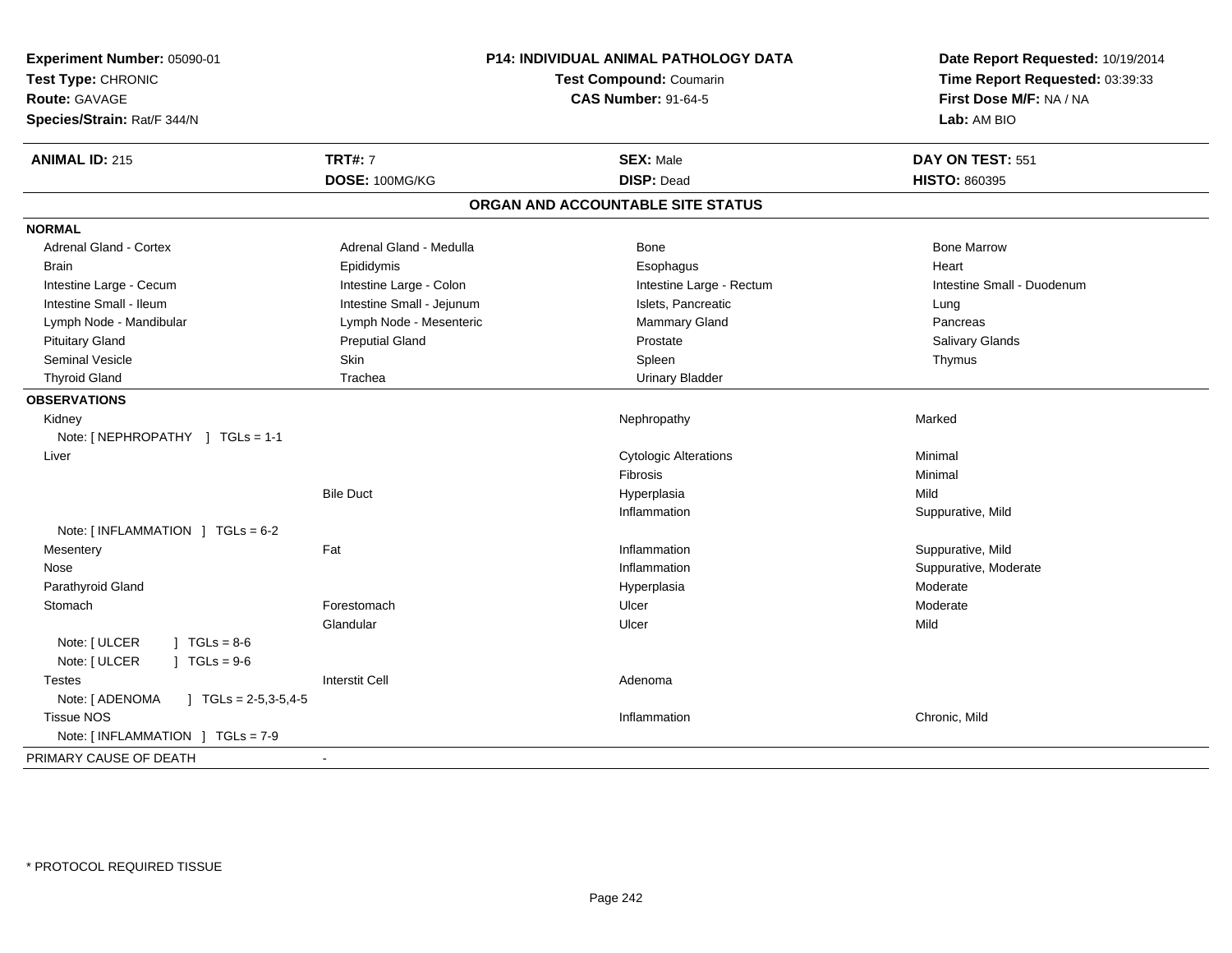| Experiment Number: 05090-01<br>Test Type: CHRONIC<br><b>Route: GAVAGE</b><br>Species/Strain: Rat/F 344/N |                           | P14: INDIVIDUAL ANIMAL PATHOLOGY DATA<br>Test Compound: Coumarin<br><b>CAS Number: 91-64-5</b> | Date Report Requested: 10/19/2014<br>Time Report Requested: 03:39:33<br>First Dose M/F: NA / NA<br>Lab: AM BIO |
|----------------------------------------------------------------------------------------------------------|---------------------------|------------------------------------------------------------------------------------------------|----------------------------------------------------------------------------------------------------------------|
| <b>ANIMAL ID: 216</b>                                                                                    | <b>TRT#: 7</b>            | <b>SEX: Male</b>                                                                               | DAY ON TEST: 453                                                                                               |
|                                                                                                          | DOSE: 100MG/KG            | <b>DISP:</b> Interval Sacrifice                                                                | <b>HISTO: 860396</b>                                                                                           |
|                                                                                                          |                           | ORGAN AND ACCOUNTABLE SITE STATUS                                                              |                                                                                                                |
| <b>NORMAL</b>                                                                                            |                           |                                                                                                |                                                                                                                |
| <b>Adrenal Gland - Cortex</b>                                                                            | Adrenal Gland - Medulla   | <b>Bone</b>                                                                                    | <b>Bone Marrow</b>                                                                                             |
| Brain                                                                                                    | Epididymis                | Esophagus                                                                                      | Heart                                                                                                          |
| Intestine Large - Cecum                                                                                  | Intestine Large - Colon   | Intestine Large - Rectum                                                                       | Intestine Small - Duodenum                                                                                     |
| Intestine Small - Ileum                                                                                  | Intestine Small - Jejunum | Islets, Pancreatic                                                                             | Mammary Gland                                                                                                  |
| Nose                                                                                                     | Pancreas                  | Parathyroid Gland                                                                              | <b>Pituitary Gland</b>                                                                                         |
| <b>Preputial Gland</b>                                                                                   | Prostate                  | Salivary Glands                                                                                | <b>Seminal Vesicle</b>                                                                                         |
| Skin                                                                                                     | Stomach - Forestomach     | Stomach - Glandular                                                                            | <b>Thyroid Gland</b>                                                                                           |
| Trachea                                                                                                  | <b>Urinary Bladder</b>    |                                                                                                |                                                                                                                |
| <b>OBSERVATIONS</b>                                                                                      |                           |                                                                                                |                                                                                                                |
| Kidney                                                                                                   |                           | Nephropathy                                                                                    | Moderate                                                                                                       |
| Liver                                                                                                    |                           | Leukemia Mononuclear                                                                           |                                                                                                                |
| Note: [ LEUKEMIA MONUC ] TGLs = 3-2                                                                      |                           |                                                                                                |                                                                                                                |
| Lung                                                                                                     |                           | Leukemia Mononuclear                                                                           |                                                                                                                |
| Note: [ LEUKEMIA MONUC ] TGLs = 4-3                                                                      |                           |                                                                                                |                                                                                                                |
| Note: [ LEUKEMIA MONUC ] TGLs = 4-12                                                                     |                           |                                                                                                |                                                                                                                |
| Lymph Node                                                                                               | Mandibular                | Leukemia Mononuclear                                                                           |                                                                                                                |
|                                                                                                          | Mesenteric                | Leukemia Mononuclear                                                                           |                                                                                                                |
| Note: [ LEUKEMIA MONUC ] TGLs = 5-14                                                                     |                           |                                                                                                |                                                                                                                |
| Note: [ LEUKEMIA MONUC ] TGLs = 5-9                                                                      |                           |                                                                                                |                                                                                                                |
| Note: [ LEUKEMIA MONUC ] TGLs = 5-9                                                                      |                           |                                                                                                |                                                                                                                |
| Spleen                                                                                                   |                           | Leukemia Mononuclear                                                                           |                                                                                                                |
| Note: [ LEUKEMIA MONUC ] TGLs = 1-13                                                                     |                           |                                                                                                |                                                                                                                |
| Note: [ LEUKEMIA MONUC ] TGLs = 2-13                                                                     |                           |                                                                                                |                                                                                                                |
| <b>Testes</b>                                                                                            | <b>Interstit Cell</b>     | Hyperplasia                                                                                    | Mild                                                                                                           |
| Thymus                                                                                                   |                           | Leukemia Mononuclear                                                                           |                                                                                                                |
| PRIMARY CAUSE OF DEATH                                                                                   | $\blacksquare$            |                                                                                                |                                                                                                                |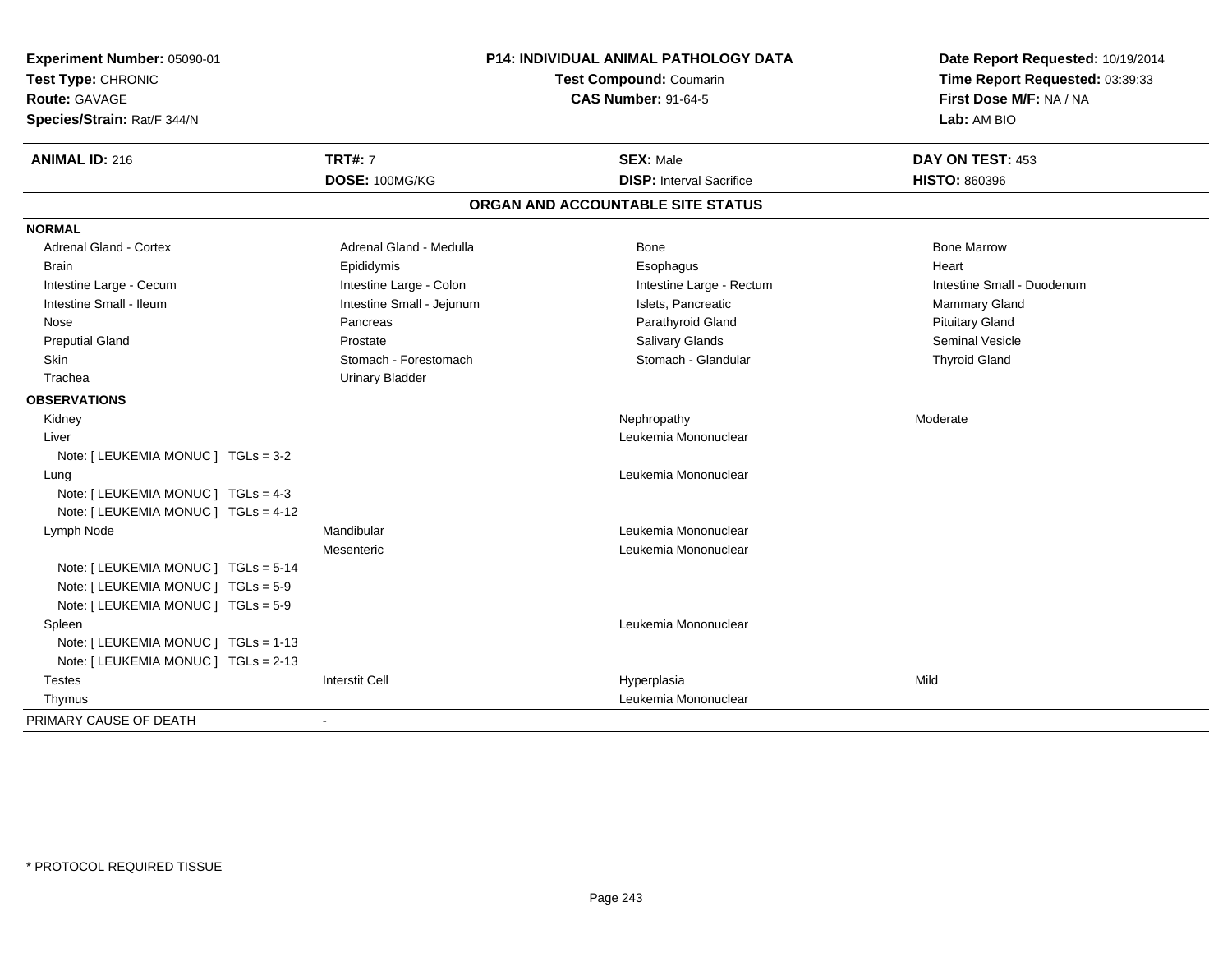| Experiment Number: 05090-01<br>Test Type: CHRONIC<br>Route: GAVAGE<br>Species/Strain: Rat/F 344/N |                           | <b>P14: INDIVIDUAL ANIMAL PATHOLOGY DATA</b><br><b>Test Compound: Coumarin</b><br><b>CAS Number: 91-64-5</b> | Date Report Requested: 10/19/2014<br>Time Report Requested: 03:39:33<br>First Dose M/F: NA / NA<br>Lab: AM BIO |
|---------------------------------------------------------------------------------------------------|---------------------------|--------------------------------------------------------------------------------------------------------------|----------------------------------------------------------------------------------------------------------------|
|                                                                                                   |                           |                                                                                                              |                                                                                                                |
| <b>ANIMAL ID: 217</b>                                                                             | <b>TRT#: 7</b>            | <b>SEX: Male</b>                                                                                             | DAY ON TEST: 455                                                                                               |
|                                                                                                   | DOSE: 100MG/KG            | <b>DISP: Interval Sacrifice</b>                                                                              | <b>HISTO: 860397</b>                                                                                           |
|                                                                                                   |                           | ORGAN AND ACCOUNTABLE SITE STATUS                                                                            |                                                                                                                |
| <b>NORMAL</b>                                                                                     |                           |                                                                                                              |                                                                                                                |
| <b>Adrenal Gland - Cortex</b>                                                                     | Adrenal Gland - Medulla   | Bone                                                                                                         | <b>Bone Marrow</b>                                                                                             |
| <b>Brain</b>                                                                                      | Epididymis                | Esophagus                                                                                                    | Heart                                                                                                          |
| Intestine Large - Cecum                                                                           | Intestine Large - Colon   | Intestine Large - Rectum                                                                                     | Intestine Small - Duodenum                                                                                     |
| Intestine Small - Ileum                                                                           | Intestine Small - Jejunum | Islets, Pancreatic                                                                                           | Lung                                                                                                           |
| Lymph Node - Mandibular                                                                           | Lymph Node - Mesenteric   | Mammary Gland                                                                                                | Nose                                                                                                           |
| Pancreas                                                                                          | Parathyroid Gland         | <b>Pituitary Gland</b>                                                                                       | <b>Preputial Gland</b>                                                                                         |
| Prostate                                                                                          | <b>Salivary Glands</b>    | Seminal Vesicle                                                                                              | Skin                                                                                                           |
| Spleen                                                                                            | Stomach - Forestomach     | Stomach - Glandular                                                                                          | Thymus                                                                                                         |
| <b>Thyroid Gland</b>                                                                              | Trachea                   | <b>Urinary Bladder</b>                                                                                       |                                                                                                                |
| <b>OBSERVATIONS</b>                                                                               |                           |                                                                                                              |                                                                                                                |
| Kidney                                                                                            |                           | Nephropathy                                                                                                  | Mild                                                                                                           |
| Liver                                                                                             | Hepatocyte                | Degeneration                                                                                                 | Granular, Minimal                                                                                              |
|                                                                                                   |                           | <b>Fatty Change</b>                                                                                          | Minimal                                                                                                        |
|                                                                                                   | <b>Bile Duct</b>          | Hyperplasia                                                                                                  | Mild                                                                                                           |
| Note: $[$ FATTY CHANGE $]$ TGLs = 2-2                                                             |                           |                                                                                                              |                                                                                                                |
| <b>Testes</b>                                                                                     | <b>Interstit Cell</b>     | Adenoma                                                                                                      |                                                                                                                |
| Note: [ ADENOMA<br>$TGLs = 3-5$                                                                   |                           |                                                                                                              |                                                                                                                |
| Note: [ ADENOMA<br>$TGLs = 1-5$                                                                   |                           |                                                                                                              |                                                                                                                |
| PRIMARY CAUSE OF DEATH                                                                            | $\blacksquare$            |                                                                                                              |                                                                                                                |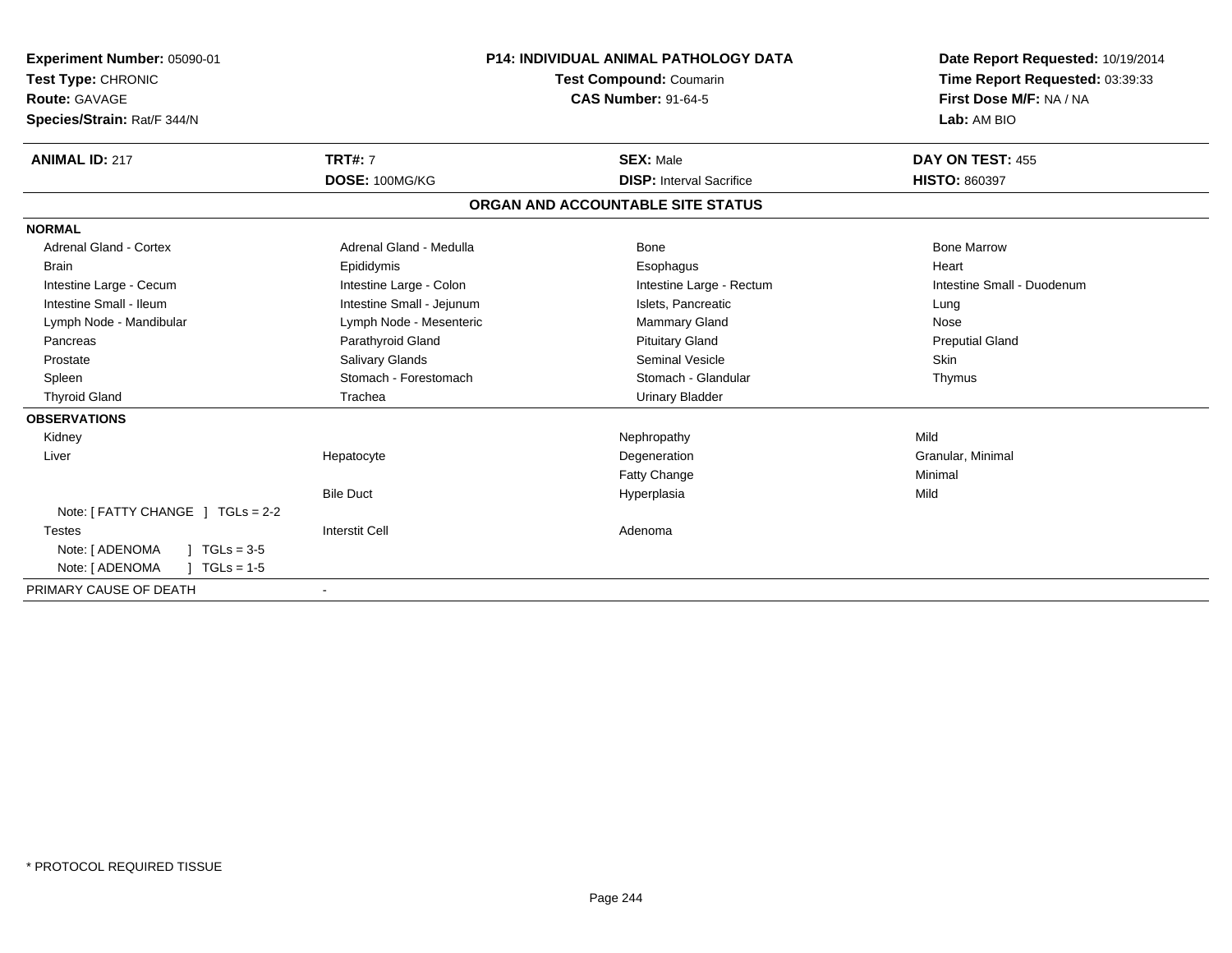| <b>Experiment Number: 05090-01</b><br>Test Compound: Coumarin |                          | <b>P14: INDIVIDUAL ANIMAL PATHOLOGY DATA</b> | Date Report Requested: 10/19/2014<br>Time Report Requested: 03:39:33 |
|---------------------------------------------------------------|--------------------------|----------------------------------------------|----------------------------------------------------------------------|
| Test Type: CHRONIC                                            |                          |                                              |                                                                      |
| <b>Route: GAVAGE</b><br>Species/Strain: Rat/F 344/N           |                          | <b>CAS Number: 91-64-5</b>                   | First Dose M/F: NA / NA<br>Lab: AM BIO                               |
|                                                               |                          |                                              |                                                                      |
| <b>ANIMAL ID: 218</b>                                         | <b>TRT#: 7</b>           | <b>SEX: Male</b>                             | DAY ON TEST: 654                                                     |
|                                                               | DOSE: 100MG/KG           | <b>DISP: Dead</b>                            | <b>HISTO: 860398</b>                                                 |
|                                                               |                          | ORGAN AND ACCOUNTABLE SITE STATUS            |                                                                      |
| <b>NORMAL</b>                                                 |                          |                                              |                                                                      |
| Adrenal Gland - Medulla                                       | Bone                     | <b>Bone Marrow</b>                           | <b>Brain</b>                                                         |
| Epididymis                                                    | Esophagus                | Heart                                        | Intestine Large - Cecum                                              |
| Intestine Large - Colon                                       | Intestine Large - Rectum | Intestine Small - Duodenum                   | Intestine Small - Ileum                                              |
| Intestine Small - Jejunum                                     | Islets, Pancreatic       | Lymph Node - Mandibular                      | Lymph Node - Mesenteric                                              |
| Mammary Gland                                                 | Nose                     | Pancreas                                     | <b>Preputial Gland</b>                                               |
| Prostate                                                      | <b>Salivary Glands</b>   | <b>Seminal Vesicle</b>                       | Skin                                                                 |
| Spleen                                                        | <b>Thyroid Gland</b>     | Trachea                                      | <b>Urinary Bladder</b>                                               |
| <b>OBSERVATIONS</b>                                           |                          |                                              |                                                                      |
| <b>Adrenal Gland</b>                                          | Cortex                   | Clear Cell Focus                             | Mild                                                                 |
| Kidney                                                        |                          | Nephropathy                                  | Marked                                                               |
| [Nephropathy TGLS = 1-1]                                      |                          |                                              |                                                                      |
| Liver                                                         |                          | <b>Basophilic Focus</b>                      |                                                                      |
|                                                               |                          | <b>Cytologic Alterations</b>                 | Mild                                                                 |
|                                                               |                          | Fibrosis                                     | Mild                                                                 |
|                                                               | <b>Bile Duct</b>         | Hyperplasia                                  | Mild                                                                 |
|                                                               |                          | Necrosis                                     | Coagulative, Mild                                                    |
| Lung                                                          | Alveolar Epith           | Hyperplasia                                  | Mild                                                                 |
| Parathyroid Gland                                             |                          | Hyperplasia                                  | Moderate                                                             |
| Note: [HYPERPLASIA ] TGLs = 6-9                               |                          |                                              |                                                                      |
| <b>Pituitary Gland</b>                                        | <b>Pars Distalis</b>     | Adenoma                                      |                                                                      |
| <b>Skeletal Muscle</b>                                        |                          | Inflammation                                 | Suppurative, Marked                                                  |
| Note: [INFLAMMATION ] TGLs = 3-14                             |                          |                                              |                                                                      |
| Stomach                                                       | Glandular                | Mineralization                               | Mild                                                                 |
|                                                               | Forestomach              | Ulcer                                        | Marked                                                               |
| Note: [ ULCER<br>$\vert$ TGLs = 7-13,4-13                     |                          |                                              |                                                                      |
| <b>Testes</b>                                                 | <b>Interstit Cell</b>    | Adenoma                                      |                                                                      |
| Note: [ ADENOMA<br>$\sqrt{6}$ TGLs = 5-5                      |                          |                                              |                                                                      |
| Thymus                                                        |                          | Inflammation                                 | Suppurative, Mild                                                    |
| <b>Tissue NOS</b>                                             |                          |                                              |                                                                      |
| Note: TNOS IS DIAPHRAGM.                                      |                          |                                              |                                                                      |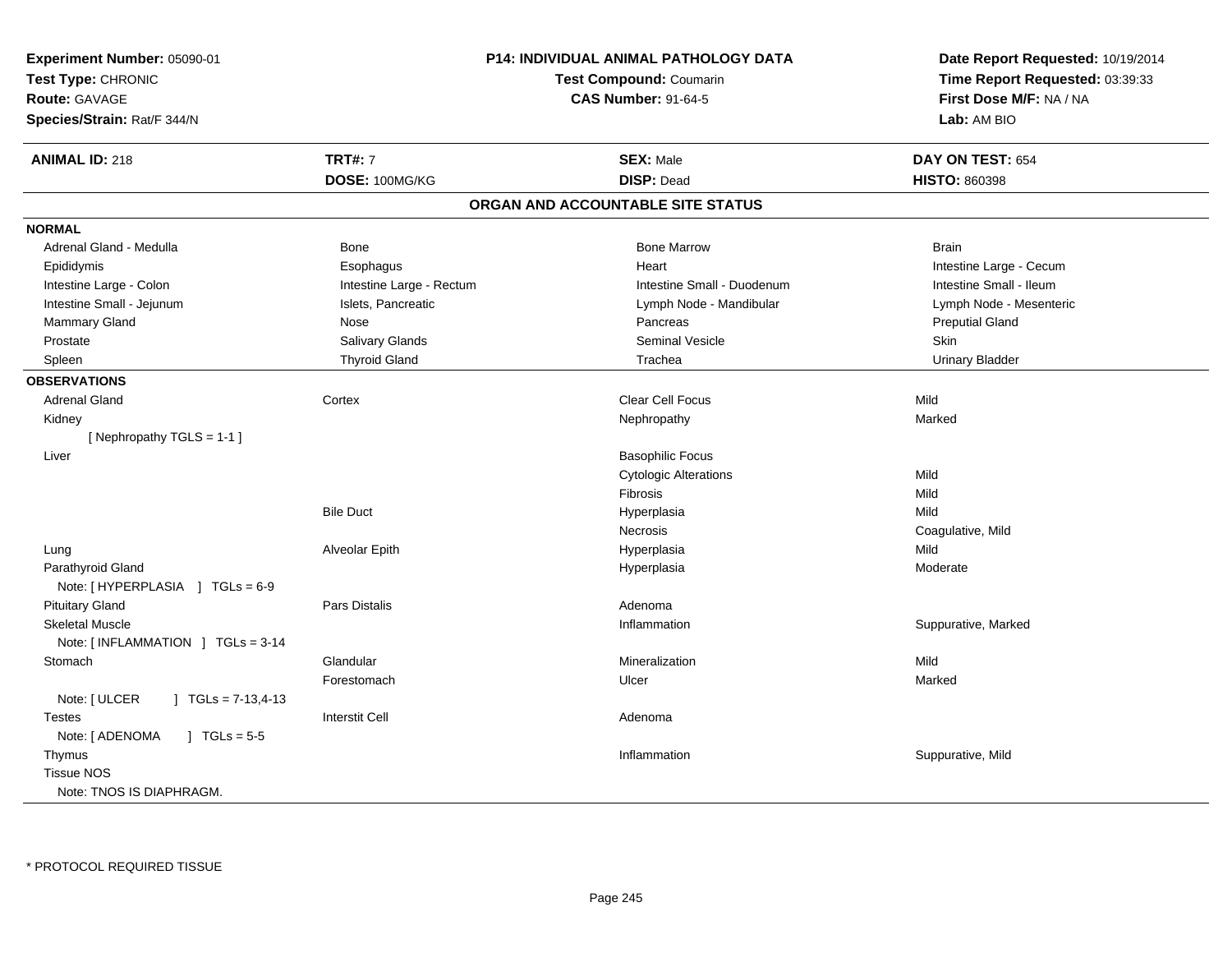| Experiment Number: 05090-01 |                | <b>P14: INDIVIDUAL ANIMAL PATHOLOGY DATA</b> | Date Report Requested: 10/19/2014 |
|-----------------------------|----------------|----------------------------------------------|-----------------------------------|
| <b>Test Type: CHRONIC</b>   |                | <b>Test Compound: Coumarin</b>               | Time Report Requested: 03:39:33   |
| <b>Route: GAVAGE</b>        |                | <b>CAS Number: 91-64-5</b>                   | First Dose M/F: NA / NA           |
| Species/Strain: Rat/F 344/N |                |                                              | Lab: AM BIO                       |
| <b>ANIMAL ID: 218</b>       | <b>TRT#:</b> 7 | <b>SEX: Male</b>                             | <b>DAY ON TEST: 654</b>           |
|                             | DOSE: 100MG/KG | <b>DISP: Dead</b>                            | <b>HISTO: 860398</b>              |
|                             |                | ORGAN AND ACCOUNTABLE SITE STATUS            |                                   |
| PRIMARY CAUSE OF DEATH      |                |                                              |                                   |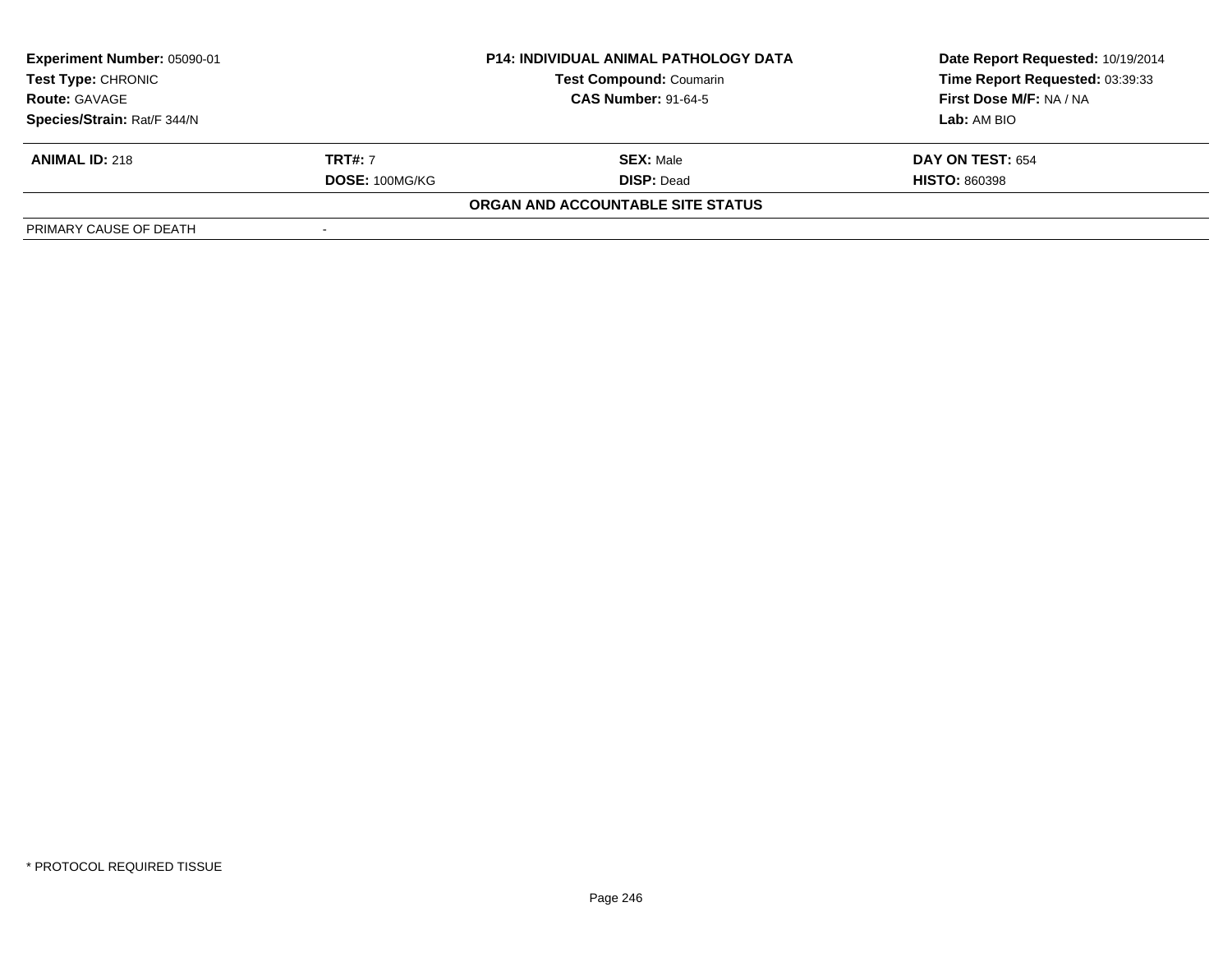| Experiment Number: 05090-01             | <b>P14: INDIVIDUAL ANIMAL PATHOLOGY DATA</b><br><b>Test Compound: Coumarin</b> |                                   | Date Report Requested: 10/19/2014<br>Time Report Requested: 03:39:33 |
|-----------------------------------------|--------------------------------------------------------------------------------|-----------------------------------|----------------------------------------------------------------------|
| Test Type: CHRONIC                      |                                                                                |                                   |                                                                      |
| <b>Route: GAVAGE</b>                    |                                                                                | <b>CAS Number: 91-64-5</b>        | First Dose M/F: NA / NA                                              |
| Species/Strain: Rat/F 344/N             |                                                                                |                                   | Lab: AM BIO                                                          |
| <b>ANIMAL ID: 219</b>                   | <b>TRT#: 7</b>                                                                 | <b>SEX: Male</b>                  | DAY ON TEST: 567                                                     |
|                                         | DOSE: 100MG/KG                                                                 | <b>DISP: Dead</b>                 | <b>HISTO: 860399</b>                                                 |
|                                         |                                                                                | ORGAN AND ACCOUNTABLE SITE STATUS |                                                                      |
| <b>NORMAL</b>                           |                                                                                |                                   |                                                                      |
| Adrenal Gland - Cortex                  | Adrenal Gland - Medulla                                                        | Bone                              | <b>Bone Marrow</b>                                                   |
| Brain                                   | Epididymis                                                                     | Esophagus                         | Heart                                                                |
| Intestine Large - Rectum                | Intestine Small - Duodenum                                                     | Islets, Pancreatic                | Lung                                                                 |
| Lymph Node - Mandibular                 | Lymph Node - Mesenteric                                                        | Mammary Gland                     | Pancreas                                                             |
| <b>Pituitary Gland</b>                  | <b>Preputial Gland</b>                                                         | Prostate                          | Salivary Glands                                                      |
| <b>Seminal Vesicle</b>                  | Skin                                                                           | Spleen                            | Thymus                                                               |
| <b>Thyroid Gland</b>                    | Trachea                                                                        | <b>Urinary Bladder</b>            |                                                                      |
| <b>MISSING</b>                          |                                                                                |                                   |                                                                      |
| Parathyroid Gland                       |                                                                                |                                   |                                                                      |
| <b>AUTO PRECLUDES DIAG.</b>             |                                                                                |                                   |                                                                      |
| Intestine Large - Cecum                 | Intestine Large - Colon                                                        | Intestine Small - Ileum           | Intestine Small - Jejunum                                            |
| <b>OBSERVATIONS</b>                     |                                                                                |                                   |                                                                      |
| Kidney                                  |                                                                                | Nephropathy                       | Marked                                                               |
| Note: [NEPHROPATHY ] TGLs = 1-1         |                                                                                |                                   |                                                                      |
| Liver                                   |                                                                                | <b>Fibrosis</b>                   | Moderate                                                             |
|                                         | <b>Bile Duct</b>                                                               | Hyperplasia                       | Mild                                                                 |
|                                         |                                                                                | Necrosis                          | Coagulative, Moderate                                                |
| Nose                                    |                                                                                | Inflammation                      | Suppurative, Mild                                                    |
| Stomach                                 | Forestomach                                                                    | Inflammation                      | Chronic, Mild                                                        |
|                                         | Glandular                                                                      | Inflammation                      | Chronic, Mild                                                        |
|                                         | Forestomach                                                                    | Ulcer                             | Moderate                                                             |
| Note: $[INFLAMMATION] TGLs = 4-6$       |                                                                                |                                   |                                                                      |
| Note: [ ULCER<br>$J \cdot TGLs = 2-6$   |                                                                                |                                   |                                                                      |
| Testes                                  | <b>Interstit Cell</b>                                                          | Adenoma                           |                                                                      |
| Note: [ ADENOMA<br>$J \cdot TGLs = 3-5$ |                                                                                |                                   |                                                                      |
| PRIMARY CAUSE OF DEATH                  | $\blacksquare$                                                                 |                                   |                                                                      |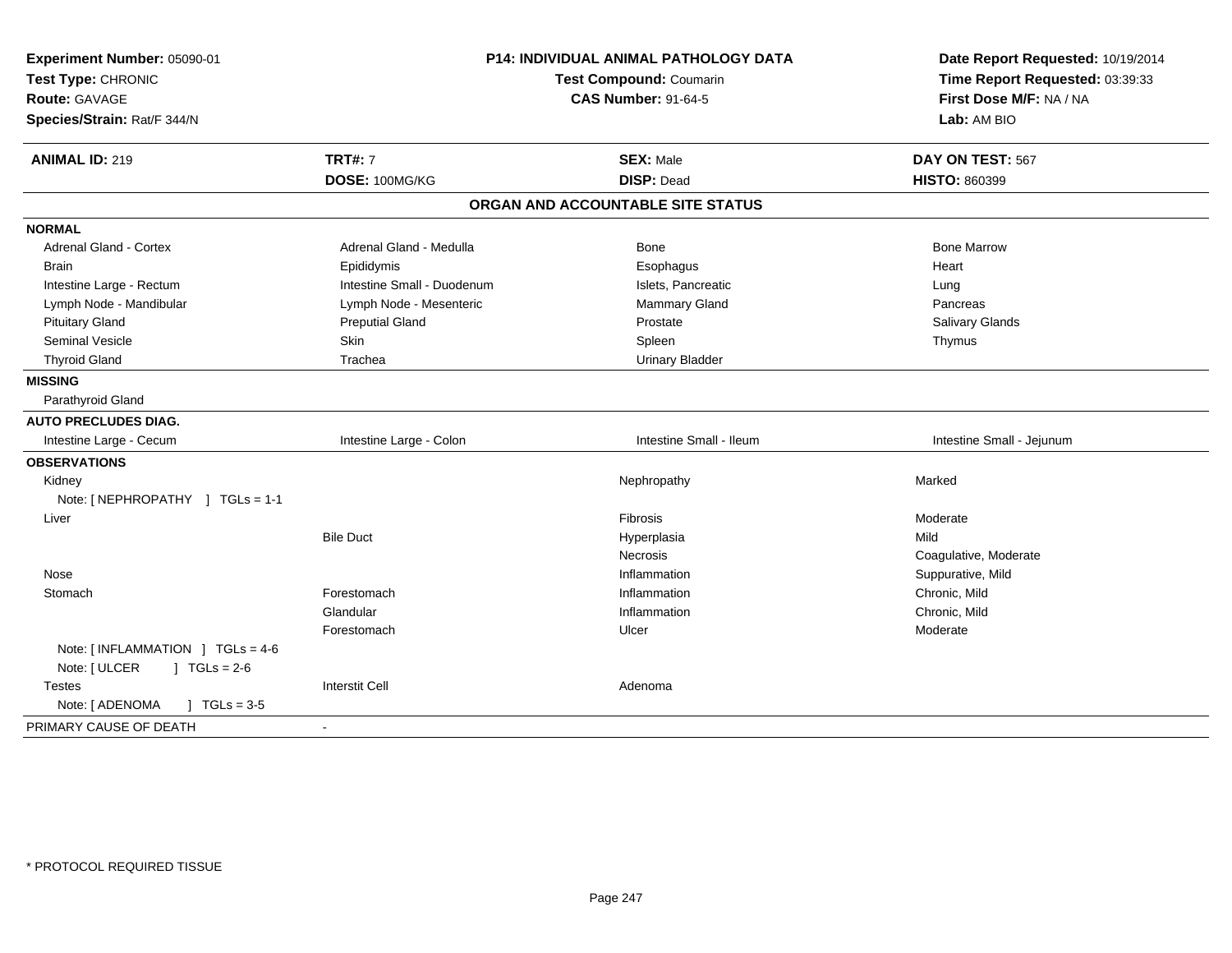| Experiment Number: 05090-01<br>Test Type: CHRONIC   |                           | <b>P14: INDIVIDUAL ANIMAL PATHOLOGY DATA</b><br><b>Test Compound: Coumarin</b> | Date Report Requested: 10/19/2014<br>Time Report Requested: 03:39:33 |
|-----------------------------------------------------|---------------------------|--------------------------------------------------------------------------------|----------------------------------------------------------------------|
| <b>Route: GAVAGE</b><br>Species/Strain: Rat/F 344/N |                           | <b>CAS Number: 91-64-5</b>                                                     | First Dose M/F: NA / NA<br>Lab: AM BIO                               |
| <b>ANIMAL ID: 220</b>                               | <b>TRT#: 7</b>            | <b>SEX: Male</b>                                                               | DAY ON TEST: 307                                                     |
|                                                     | DOSE: 100MG/KG            | <b>DISP: Moribund</b>                                                          | <b>HISTO: 860400</b>                                                 |
|                                                     |                           | ORGAN AND ACCOUNTABLE SITE STATUS                                              |                                                                      |
| <b>NORMAL</b>                                       |                           |                                                                                |                                                                      |
| <b>Adrenal Gland - Cortex</b>                       | Adrenal Gland - Medulla   | Bone                                                                           | <b>Bone Marrow</b>                                                   |
| <b>Brain</b>                                        | Epididymis                | Esophagus                                                                      | Heart                                                                |
| Intestine Large - Cecum                             | Intestine Large - Colon   | Intestine Large - Rectum                                                       | Intestine Small - Duodenum                                           |
| Intestine Small - Ileum                             | Intestine Small - Jejunum | Islets, Pancreatic                                                             | Lung                                                                 |
| Lymph Node - Mandibular                             | Lymph Node - Mesenteric   | Mammary Gland                                                                  | Pancreas                                                             |
| <b>Pituitary Gland</b>                              | <b>Preputial Gland</b>    | Prostate                                                                       | Salivary Glands                                                      |
| <b>Seminal Vesicle</b>                              | Skin                      | Spleen                                                                         | Stomach - Forestomach                                                |
| Stomach - Glandular                                 | Thymus                    | <b>Thyroid Gland</b>                                                           | Trachea                                                              |
| <b>Urinary Bladder</b>                              |                           |                                                                                |                                                                      |
| <b>MISSING</b>                                      |                           |                                                                                |                                                                      |
| Parathyroid Gland                                   |                           |                                                                                |                                                                      |
| <b>OBSERVATIONS</b>                                 |                           |                                                                                |                                                                      |
| Kidney                                              |                           | Nephropathy                                                                    | Minimal                                                              |
| Note: [NEPHROPATHY ] TGLs = 4-1                     |                           |                                                                                |                                                                      |
| Note: [NEPHROPATHY ] TGLs = 5-1                     |                           |                                                                                |                                                                      |
| Liver                                               | Hepatocyte                | Degeneration                                                                   | Granular, Moderate                                                   |
|                                                     | <b>Bile Duct</b>          | Hyperplasia                                                                    | Minimal                                                              |
| Nose                                                |                           | Inflammation                                                                   | Suppurative, Mild                                                    |
| <b>Testes</b>                                       | <b>Interstit Cell</b>     | Adenoma                                                                        |                                                                      |
| Note: [ ADENOMA<br>$\sqrt{6}$ TGLs = 6-6            |                           |                                                                                |                                                                      |
| PRIMARY CAUSE OF DEATH                              |                           |                                                                                |                                                                      |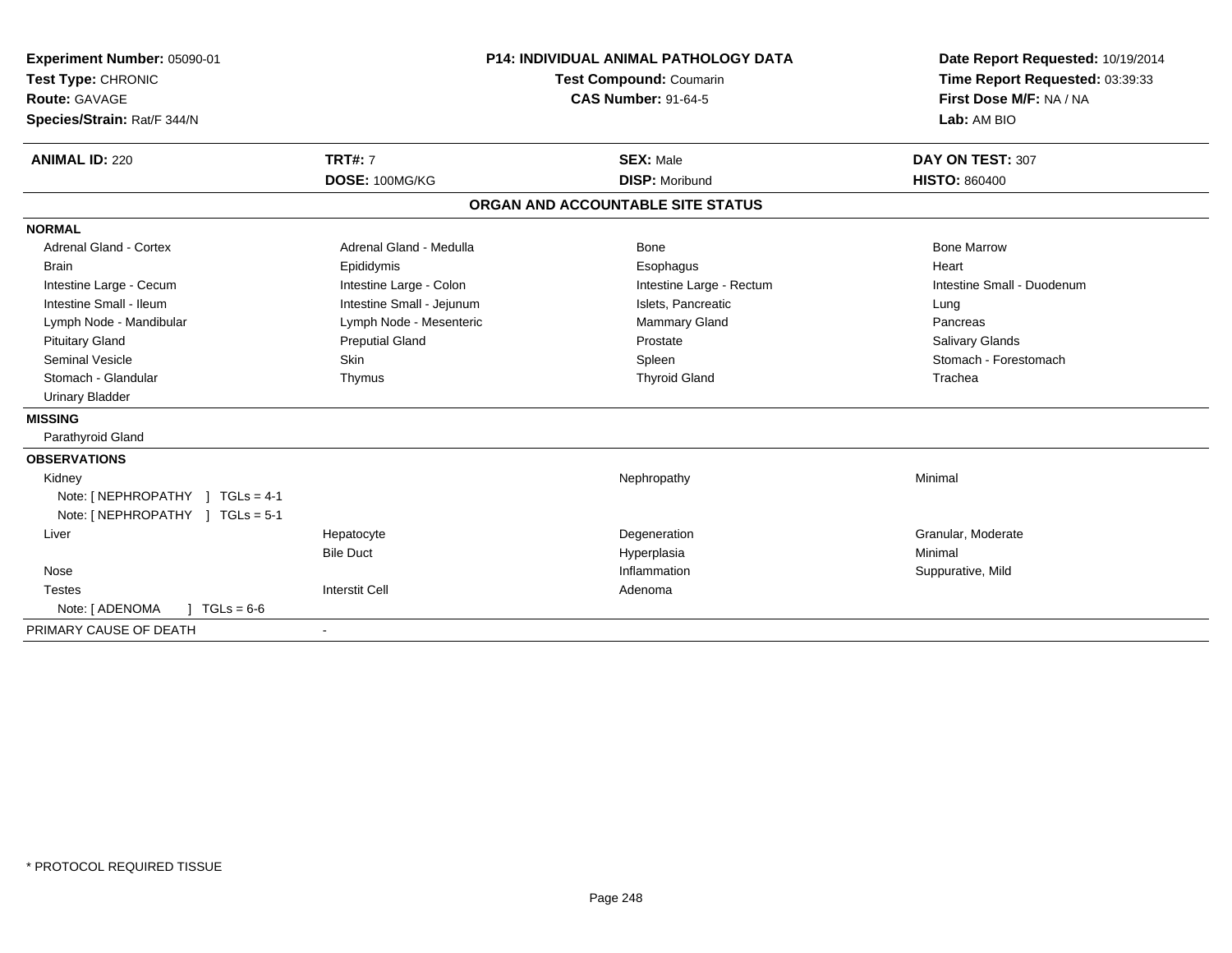| Experiment Number: 05090-01<br>Test Type: CHRONIC<br><b>Route: GAVAGE</b><br>Species/Strain: Rat/F 344/N<br><b>ANIMAL ID: 221</b> | <b>TRT#: 7</b>            | <b>P14: INDIVIDUAL ANIMAL PATHOLOGY DATA</b><br>Test Compound: Coumarin<br><b>CAS Number: 91-64-5</b><br><b>SEX: Male</b> | Date Report Requested: 10/19/2014<br>Time Report Requested: 03:39:33<br>First Dose M/F: NA / NA<br>Lab: AM BIO<br>DAY ON TEST: 453 |
|-----------------------------------------------------------------------------------------------------------------------------------|---------------------------|---------------------------------------------------------------------------------------------------------------------------|------------------------------------------------------------------------------------------------------------------------------------|
|                                                                                                                                   | DOSE: 100MG/KG            | <b>DISP: Interval Sacrifice</b>                                                                                           | <b>HISTO: 860401</b>                                                                                                               |
|                                                                                                                                   |                           | ORGAN AND ACCOUNTABLE SITE STATUS                                                                                         |                                                                                                                                    |
| <b>NORMAL</b>                                                                                                                     |                           |                                                                                                                           |                                                                                                                                    |
| <b>Adrenal Gland - Cortex</b>                                                                                                     | Adrenal Gland - Medulla   | Bone                                                                                                                      | <b>Bone Marrow</b>                                                                                                                 |
| <b>Brain</b>                                                                                                                      | Epididymis                | Esophagus                                                                                                                 | Heart                                                                                                                              |
| Intestine Large - Cecum                                                                                                           | Intestine Large - Colon   | Intestine Large - Rectum                                                                                                  | Intestine Small - Duodenum                                                                                                         |
| Intestine Small - Ileum                                                                                                           | Intestine Small - Jejunum | Islets, Pancreatic                                                                                                        | Lung                                                                                                                               |
| Lymph Node - Mandibular                                                                                                           | Lymph Node - Mesenteric   | Mammary Gland                                                                                                             | Nose                                                                                                                               |
| Pancreas                                                                                                                          | Parathyroid Gland         | <b>Pituitary Gland</b>                                                                                                    | Prostate                                                                                                                           |
| <b>Salivary Glands</b>                                                                                                            | <b>Seminal Vesicle</b>    | <b>Skin</b>                                                                                                               | Spleen                                                                                                                             |
| Stomach - Forestomach                                                                                                             | Stomach - Glandular       | <b>Thyroid Gland</b>                                                                                                      | Trachea                                                                                                                            |
| <b>Urinary Bladder</b>                                                                                                            |                           |                                                                                                                           |                                                                                                                                    |
| <b>MISSING</b>                                                                                                                    |                           |                                                                                                                           |                                                                                                                                    |
| Thymus                                                                                                                            |                           |                                                                                                                           |                                                                                                                                    |
| <b>OBSERVATIONS</b>                                                                                                               |                           |                                                                                                                           |                                                                                                                                    |
| Kidney                                                                                                                            |                           | Nephropathy                                                                                                               | Moderate                                                                                                                           |
| Liver                                                                                                                             |                           | Hepatocellular Adenoma                                                                                                    |                                                                                                                                    |
|                                                                                                                                   | <b>Bile Duct</b>          | Hyperplasia                                                                                                               | Minimal                                                                                                                            |
| Note: [ HEPATOCLR ADEN ] TGLs = 1-2                                                                                               |                           |                                                                                                                           |                                                                                                                                    |
| <b>Preputial Gland</b>                                                                                                            |                           | Inflammation                                                                                                              | Suppurative, Moderate                                                                                                              |
| Note: [INFLAMMATION ] TGLs = 3-5                                                                                                  |                           |                                                                                                                           |                                                                                                                                    |
| <b>Testes</b>                                                                                                                     | <b>Interstit Cell</b>     | Adenoma                                                                                                                   |                                                                                                                                    |
| $1 TGLs = 2-5$<br>Note: [ ADENOMA                                                                                                 |                           |                                                                                                                           |                                                                                                                                    |
| [Adenoma TGLS = $4-5$ ]                                                                                                           |                           |                                                                                                                           |                                                                                                                                    |
| PRIMARY CAUSE OF DEATH                                                                                                            |                           |                                                                                                                           |                                                                                                                                    |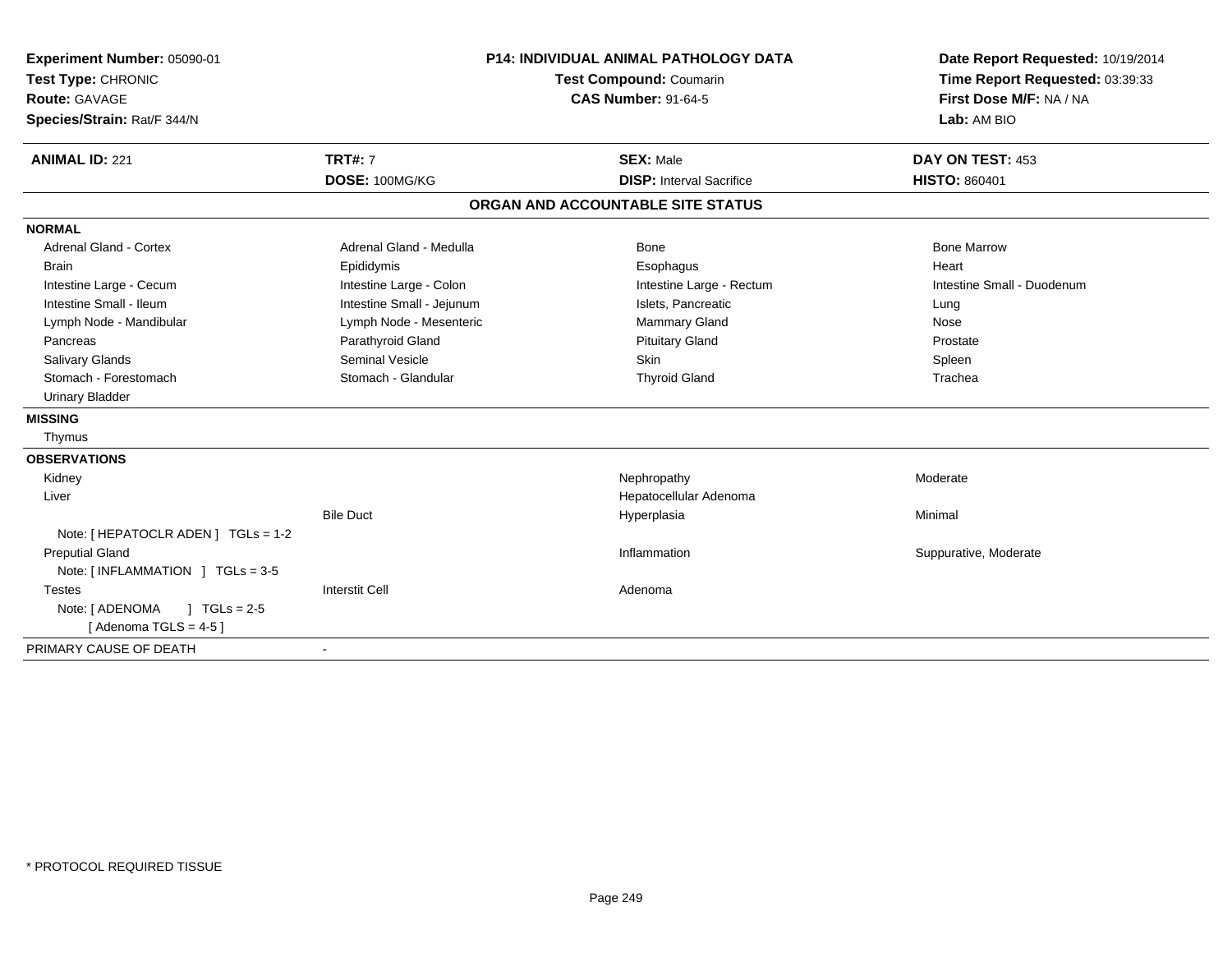| Experiment Number: 05090-01                                    | <b>P14: INDIVIDUAL ANIMAL PATHOLOGY DATA</b><br><b>Test Compound: Coumarin</b><br><b>CAS Number: 91-64-5</b> |                                   | Date Report Requested: 10/19/2014<br>Time Report Requested: 03:39:33 |
|----------------------------------------------------------------|--------------------------------------------------------------------------------------------------------------|-----------------------------------|----------------------------------------------------------------------|
| Test Type: CHRONIC                                             |                                                                                                              |                                   |                                                                      |
| <b>Route: GAVAGE</b>                                           |                                                                                                              |                                   | First Dose M/F: NA / NA                                              |
| Species/Strain: Rat/F 344/N                                    |                                                                                                              |                                   | Lab: AM BIO                                                          |
| <b>ANIMAL ID: 222</b>                                          | <b>TRT#: 7</b>                                                                                               | <b>SEX: Male</b>                  | DAY ON TEST: 660                                                     |
|                                                                | DOSE: 100MG/KG                                                                                               | <b>DISP: Moribund</b>             | <b>HISTO: 860402</b>                                                 |
|                                                                |                                                                                                              | ORGAN AND ACCOUNTABLE SITE STATUS |                                                                      |
| <b>NORMAL</b>                                                  |                                                                                                              |                                   |                                                                      |
| Adrenal Gland - Cortex                                         | Adrenal Gland - Medulla                                                                                      | Bone                              | <b>Bone Marrow</b>                                                   |
| Brain                                                          | Epididymis                                                                                                   | Esophagus                         | Intestine Large - Cecum                                              |
| Intestine Large - Rectum                                       | Intestine Small - Duodenum                                                                                   | Intestine Small - Ileum           | Intestine Small - Jejunum                                            |
| Islets, Pancreatic                                             | Liver                                                                                                        | Lung                              | Lymph Node - Mandibular                                              |
| Mammary Gland                                                  | Pancreas                                                                                                     | <b>Pituitary Gland</b>            | <b>Preputial Gland</b>                                               |
| Prostate                                                       | <b>Salivary Glands</b>                                                                                       | <b>Seminal Vesicle</b>            | Skin                                                                 |
| Stomach - Glandular                                            | Thymus                                                                                                       | <b>Thyroid Gland</b>              | Trachea                                                              |
| <b>Urinary Bladder</b>                                         |                                                                                                              |                                   |                                                                      |
| <b>OBSERVATIONS</b>                                            |                                                                                                              |                                   |                                                                      |
| Heart                                                          |                                                                                                              | Cardiomyopathy                    | Mild                                                                 |
| Intestine Large                                                | Colon                                                                                                        | Mesothelioma Nos                  |                                                                      |
| Note: [ MESOTHELIO NOS ] $TGLs = 11-6$                         |                                                                                                              |                                   |                                                                      |
| Kidney                                                         |                                                                                                              | Nephropathy                       | Marked                                                               |
| Note: [ NEPHROPATHY ] TGLs = 9-1,10-1,2-1                      |                                                                                                              |                                   |                                                                      |
| Lymph Node                                                     | Mediastinal                                                                                                  | Pigmentation                      | Moderate                                                             |
|                                                                | Mesenteric                                                                                                   | Pigmentation                      | Hemosiderin, Moderate                                                |
| Mesentery                                                      |                                                                                                              | Mesothelioma Nos                  |                                                                      |
| Note: [ MESOTHELIO NOS ] $TGLs = 7-17$                         |                                                                                                              |                                   |                                                                      |
| Nose                                                           |                                                                                                              | Hemorrhage                        | Moderate                                                             |
|                                                                |                                                                                                              | Inflammation                      | Suppurative, Moderate                                                |
| Parathyroid Gland                                              |                                                                                                              | Hyperplasia                       | Moderate                                                             |
| Spleen                                                         |                                                                                                              | Pigmentation                      | Hemosiderin, Moderate                                                |
| Stomach                                                        | Forestomach                                                                                                  | Mesothelioma Nos                  |                                                                      |
| Note: [ MESOTHELIO BGN ] $TGLs = 8-6$                          |                                                                                                              |                                   |                                                                      |
| Note: MESOTHELIOMA INVOLVES ABDOMINAL PERITONEAL WALL, SCROTAL |                                                                                                              |                                   |                                                                      |
| Note: [ MESOTHELIO NOS ] TGLs = 8-6                            |                                                                                                              |                                   |                                                                      |
| Note: SMALL AND LARGE BOWEL.                                   |                                                                                                              |                                   |                                                                      |
| Note: VISCERAL SURFACE, SEROSA SURFACE OF STOMACH,             |                                                                                                              |                                   |                                                                      |
| Testes                                                         | <b>Interstit Cell</b>                                                                                        | Adenoma                           |                                                                      |
| Note: [ ADENOMA<br>$TGLs = 4-5$                                |                                                                                                              |                                   |                                                                      |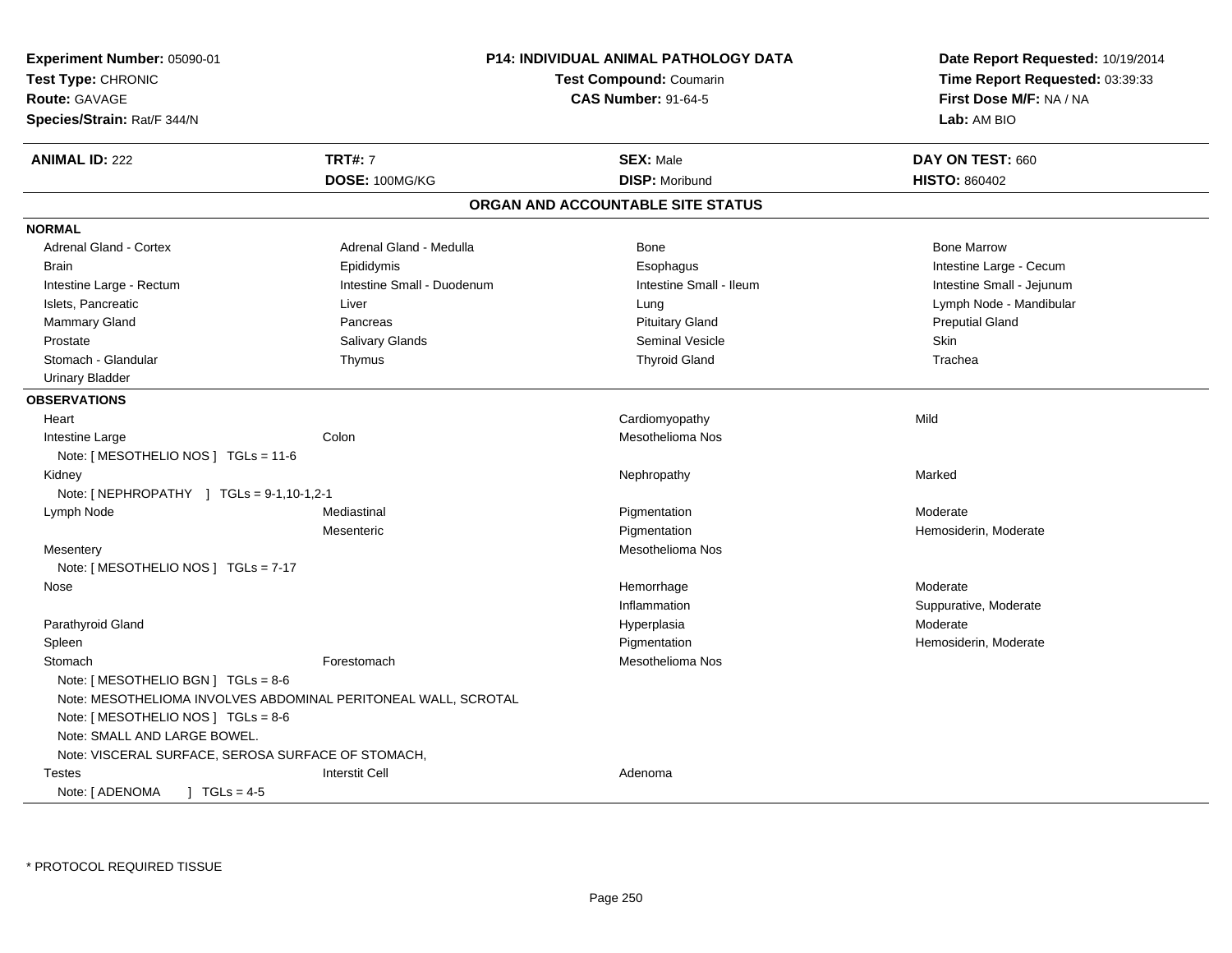| Experiment Number: 05090-01 |                | P14: INDIVIDUAL ANIMAL PATHOLOGY DATA | Date Report Requested: 10/19/2014 |
|-----------------------------|----------------|---------------------------------------|-----------------------------------|
| <b>Test Type: CHRONIC</b>   |                | <b>Test Compound: Coumarin</b>        | Time Report Requested: 03:39:33   |
| <b>Route: GAVAGE</b>        |                | <b>CAS Number: 91-64-5</b>            | First Dose M/F: NA / NA           |
| Species/Strain: Rat/F 344/N |                |                                       | Lab: AM BIO                       |
| <b>ANIMAL ID: 222</b>       | <b>TRT#:</b> 7 | <b>SEX: Male</b>                      | DAY ON TEST: 660                  |
|                             | DOSE: 100MG/KG | <b>DISP:</b> Moribund                 | <b>HISTO: 860402</b>              |
|                             |                | ORGAN AND ACCOUNTABLE SITE STATUS     |                                   |
| PRIMARY CAUSE OF DEATH      |                |                                       |                                   |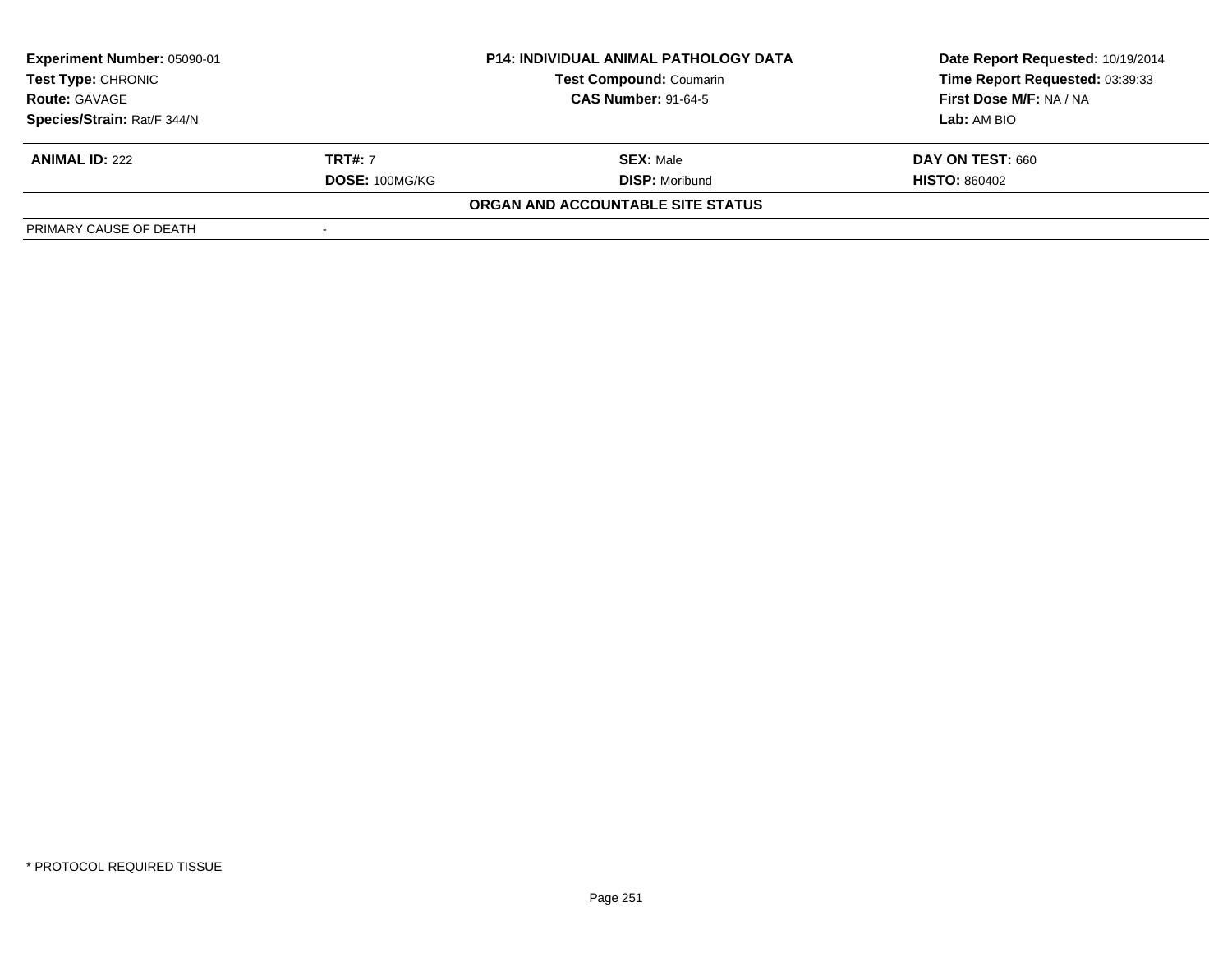| Experiment Number: 05090-01<br>Test Type: CHRONIC<br><b>Route: GAVAGE</b><br>Species/Strain: Rat/F 344/N     |                         | P14: INDIVIDUAL ANIMAL PATHOLOGY DATA<br>Test Compound: Coumarin<br><b>CAS Number: 91-64-5</b> | Date Report Requested: 10/19/2014<br>Time Report Requested: 03:39:33<br>First Dose M/F: NA / NA<br>Lab: AM BIO |
|--------------------------------------------------------------------------------------------------------------|-------------------------|------------------------------------------------------------------------------------------------|----------------------------------------------------------------------------------------------------------------|
| <b>ANIMAL ID: 223</b>                                                                                        | <b>TRT#: 7</b>          | <b>SEX: Male</b>                                                                               | DAY ON TEST: 477                                                                                               |
|                                                                                                              | DOSE: 100MG/KG          | <b>DISP: Dead</b>                                                                              | <b>HISTO: 860403</b>                                                                                           |
|                                                                                                              |                         | ORGAN AND ACCOUNTABLE SITE STATUS                                                              |                                                                                                                |
| <b>NORMAL</b>                                                                                                |                         |                                                                                                |                                                                                                                |
| Adrenal Gland - Cortex                                                                                       | Adrenal Gland - Medulla | <b>Bone</b>                                                                                    | <b>Bone Marrow</b>                                                                                             |
| Epididymis                                                                                                   | Esophagus               | Intestine Large - Cecum                                                                        | Intestine Large - Colon                                                                                        |
| Intestine Large - Rectum                                                                                     | Intestine Small - Ileum | Intestine Small - Jejunum                                                                      | Islets, Pancreatic                                                                                             |
| Lung                                                                                                         | Lymph Node - Mandibular | Lymph Node - Mesenteric                                                                        | Mammary Gland                                                                                                  |
| Parathyroid Gland                                                                                            | <b>Pituitary Gland</b>  | <b>Preputial Gland</b>                                                                         | Prostate                                                                                                       |
| <b>Salivary Glands</b>                                                                                       | <b>Seminal Vesicle</b>  | Skin                                                                                           | Spleen                                                                                                         |
| Stomach - Glandular                                                                                          | Thymus                  | <b>Thyroid Gland</b>                                                                           | Trachea                                                                                                        |
| <b>Urinary Bladder</b>                                                                                       |                         |                                                                                                |                                                                                                                |
| <b>OBSERVATIONS</b>                                                                                          |                         |                                                                                                |                                                                                                                |
| <b>Brain</b>                                                                                                 | Meninges                | Hemorrhage                                                                                     | Moderate                                                                                                       |
| Note: [ HEMORRHAGE<br>$TGLs = 10-7$<br>$\mathbf{1}$                                                          |                         |                                                                                                |                                                                                                                |
| Heart                                                                                                        |                         | Cardiomyopathy                                                                                 | Moderate                                                                                                       |
| <b>Intestine Small</b>                                                                                       | Duodenum                | Ulcer                                                                                          | Marked                                                                                                         |
| Kidney                                                                                                       |                         | Nephropathy                                                                                    | Marked                                                                                                         |
| Note: $[NEPHROPATHY]$ TGLs = 3-1                                                                             |                         |                                                                                                |                                                                                                                |
| Liver                                                                                                        |                         | Cyst                                                                                           | Moderate                                                                                                       |
|                                                                                                              |                         | <b>Cytologic Alterations</b>                                                                   | Moderate                                                                                                       |
|                                                                                                              |                         | Fibrosis                                                                                       | Moderate                                                                                                       |
|                                                                                                              |                         | Hemorrhage                                                                                     | Moderate                                                                                                       |
|                                                                                                              | <b>Bile Duct</b>        | Hyperplasia                                                                                    | Moderate                                                                                                       |
|                                                                                                              |                         | Necrosis                                                                                       | Coagulative, Marked                                                                                            |
| Note: [ NECROSIS<br>$1 TGLs = 7-2$<br>Note: [ CYST<br>$\vert$ TGLs = 4-13<br>Note: [HEMORRHAGE ] TGLs = 5-14 |                         |                                                                                                |                                                                                                                |
| Mesentery<br>Note: [ NECROSIS<br>$1 TGLs = 8-15$                                                             | Fat                     | Necrosis                                                                                       | Coagulative, Marked                                                                                            |
| Nose                                                                                                         |                         | Inflammation                                                                                   | Suppurative, Mild                                                                                              |
| Pancreas                                                                                                     |                         | Inflammation                                                                                   | Suppurative, Moderate                                                                                          |
| Stomach<br>$] TGLs = 9-6$<br>Note: [ ULCER                                                                   | Forestomach             | Ulcer                                                                                          | Marked                                                                                                         |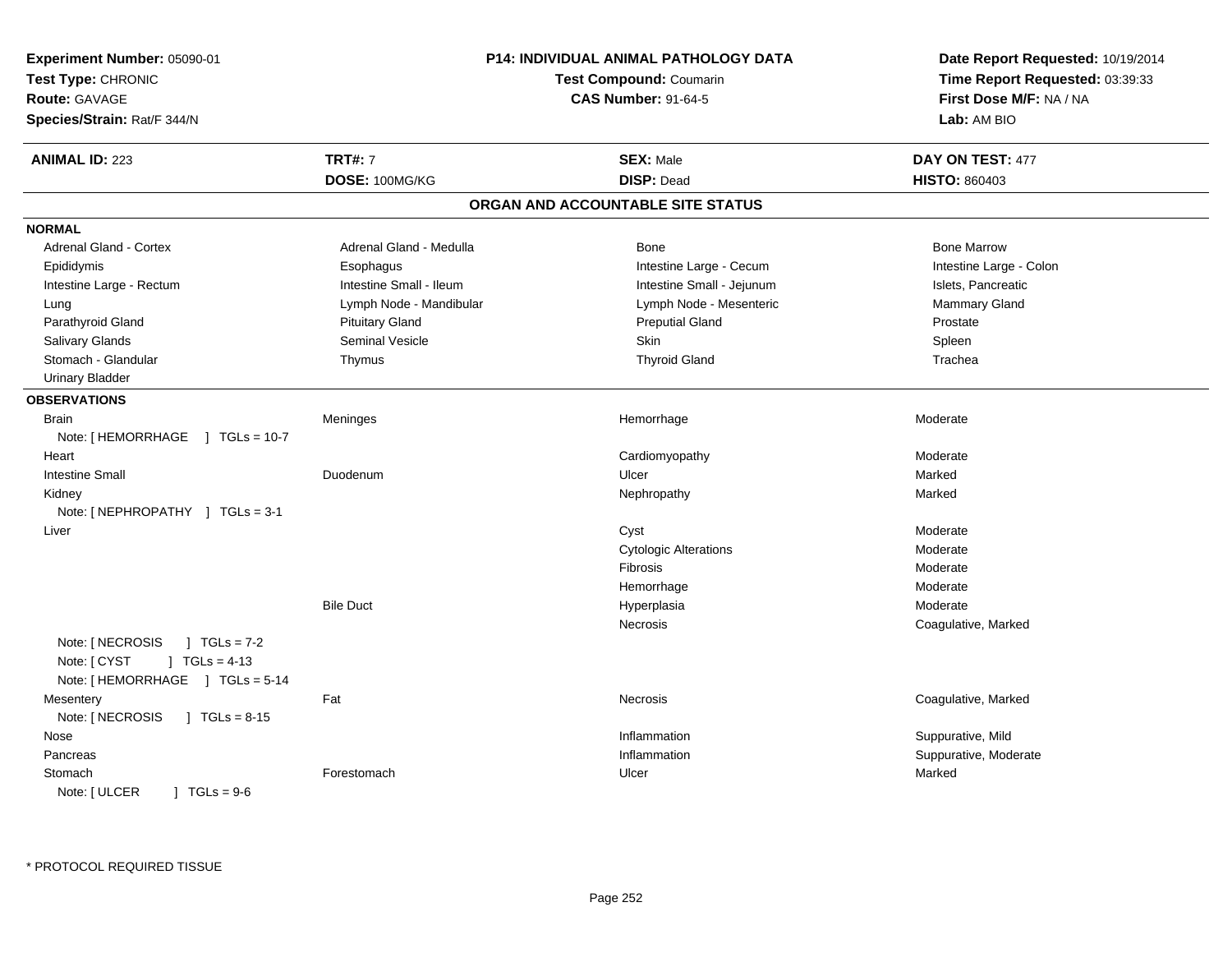| Experiment Number: 05090-01         |                       | <b>P14: INDIVIDUAL ANIMAL PATHOLOGY DATA</b> | Date Report Requested: 10/19/2014 |
|-------------------------------------|-----------------------|----------------------------------------------|-----------------------------------|
| Test Type: CHRONIC                  |                       | <b>Test Compound: Coumarin</b>               | Time Report Requested: 03:39:33   |
| <b>Route: GAVAGE</b>                |                       | <b>CAS Number: 91-64-5</b>                   | First Dose M/F: NA / NA           |
| Species/Strain: Rat/F 344/N         |                       |                                              | Lab: AM BIO                       |
| <b>ANIMAL ID: 223</b>               | <b>TRT#: 7</b>        | <b>SEX: Male</b>                             | DAY ON TEST: 477                  |
|                                     | DOSE: 100MG/KG        | <b>DISP: Dead</b>                            | <b>HISTO: 860403</b>              |
|                                     |                       | ORGAN AND ACCOUNTABLE SITE STATUS            |                                   |
| Testes                              | <b>Interstit Cell</b> | Adenoma                                      |                                   |
| Note: [ ADENOMA<br>$TGLs = 1-5.2-5$ |                       |                                              |                                   |
| PRIMARY CAUSE OF DEATH              |                       |                                              |                                   |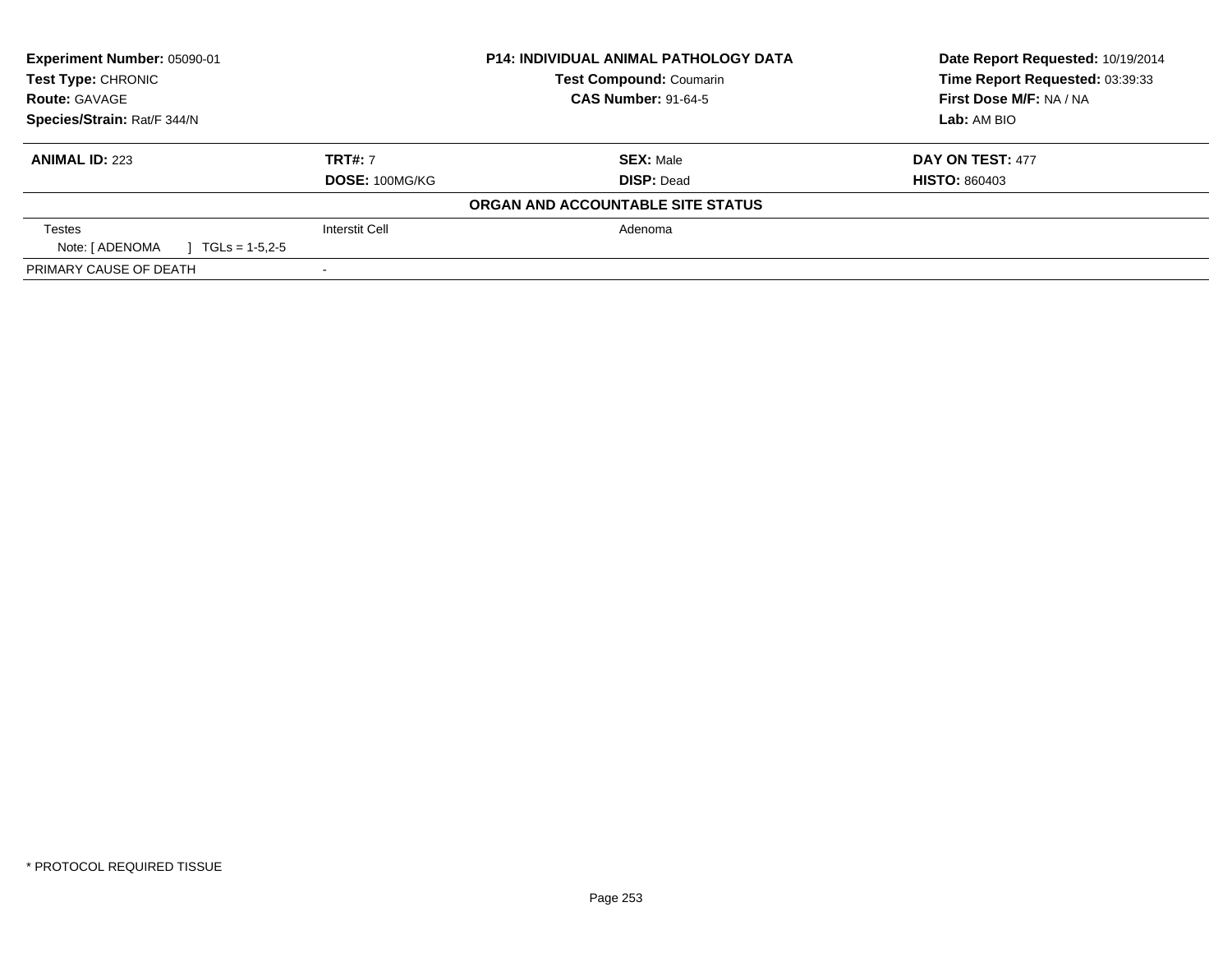| Experiment Number: 05090-01<br>Test Type: CHRONIC<br>Route: GAVAGE<br>Species/Strain: Rat/F 344/N | P14: INDIVIDUAL ANIMAL PATHOLOGY DATA<br>Test Compound: Coumarin<br><b>CAS Number: 91-64-5</b> |                                   | Date Report Requested: 10/19/2014<br>Time Report Requested: 03:39:33<br>First Dose M/F: NA / NA<br>Lab: AM BIO |  |
|---------------------------------------------------------------------------------------------------|------------------------------------------------------------------------------------------------|-----------------------------------|----------------------------------------------------------------------------------------------------------------|--|
| <b>ANIMAL ID: 224</b>                                                                             | <b>TRT#: 7</b>                                                                                 | <b>SEX: Male</b>                  | DAY ON TEST: 492                                                                                               |  |
|                                                                                                   | DOSE: 100MG/KG                                                                                 | <b>DISP: Moribund</b>             | <b>HISTO: 860404</b>                                                                                           |  |
|                                                                                                   |                                                                                                | ORGAN AND ACCOUNTABLE SITE STATUS |                                                                                                                |  |
| <b>NORMAL</b>                                                                                     |                                                                                                |                                   |                                                                                                                |  |
| <b>Adrenal Gland - Cortex</b>                                                                     | Adrenal Gland - Medulla                                                                        | Bone                              | <b>Bone Marrow</b>                                                                                             |  |
| <b>Brain</b>                                                                                      | Epididymis                                                                                     | Esophagus                         | Intestine Large - Cecum                                                                                        |  |
| Intestine Large - Colon                                                                           | Intestine Large - Rectum                                                                       | Intestine Small - Duodenum        | Intestine Small - Ileum                                                                                        |  |
| Intestine Small - Jejunum                                                                         | Islets, Pancreatic                                                                             | Lung                              | Lymph Node - Mandibular                                                                                        |  |
| Lymph Node - Mesenteric                                                                           | <b>Mammary Gland</b>                                                                           | Pancreas                          | <b>Pituitary Gland</b>                                                                                         |  |
| <b>Preputial Gland</b>                                                                            | Prostate                                                                                       | <b>Salivary Glands</b>            | <b>Seminal Vesicle</b>                                                                                         |  |
| Skin                                                                                              | Spleen                                                                                         | Stomach - Glandular               | Thymus                                                                                                         |  |
| <b>Thyroid Gland</b>                                                                              | Trachea                                                                                        | <b>Urinary Bladder</b>            |                                                                                                                |  |
| <b>OBSERVATIONS</b>                                                                               |                                                                                                |                                   |                                                                                                                |  |
| Heart                                                                                             |                                                                                                | Cardiomyopathy                    | Moderate                                                                                                       |  |
| Note: [ CARDIOMYOPATHY ] TGLs = 4-2                                                               |                                                                                                |                                   |                                                                                                                |  |
| Kidney                                                                                            |                                                                                                | Nephropathy                       | Marked                                                                                                         |  |
| Note: [NEPHROPATHY ] TGLs = 2-1                                                                   |                                                                                                |                                   |                                                                                                                |  |
| Liver                                                                                             |                                                                                                | <b>Cytologic Alterations</b>      | Mild                                                                                                           |  |
|                                                                                                   |                                                                                                | Fibrosis                          | Minimal                                                                                                        |  |
|                                                                                                   | <b>Bile Duct</b>                                                                               | Hyperplasia                       | Minimal                                                                                                        |  |
|                                                                                                   |                                                                                                | <b>Necrosis</b>                   | Coagulative, Minimal                                                                                           |  |
| Nose                                                                                              |                                                                                                | Inflammation                      | Suppurative, Moderate                                                                                          |  |
| Parathyroid Gland                                                                                 |                                                                                                | Hyperplasia                       | Moderate                                                                                                       |  |
| Stomach                                                                                           | Forestomach                                                                                    | Ulcer                             | Marked                                                                                                         |  |
| Note: [ ULCER<br>$\sqrt{1}$ TGLs = 3-6                                                            |                                                                                                |                                   |                                                                                                                |  |
| <b>Testes</b>                                                                                     | <b>Interstit Cell</b>                                                                          | Adenoma                           |                                                                                                                |  |
| Note: [ ADENOMA<br>$\sqrt{1}$ TGLs = 1-5                                                          |                                                                                                |                                   |                                                                                                                |  |
| PRIMARY CAUSE OF DEATH                                                                            |                                                                                                |                                   |                                                                                                                |  |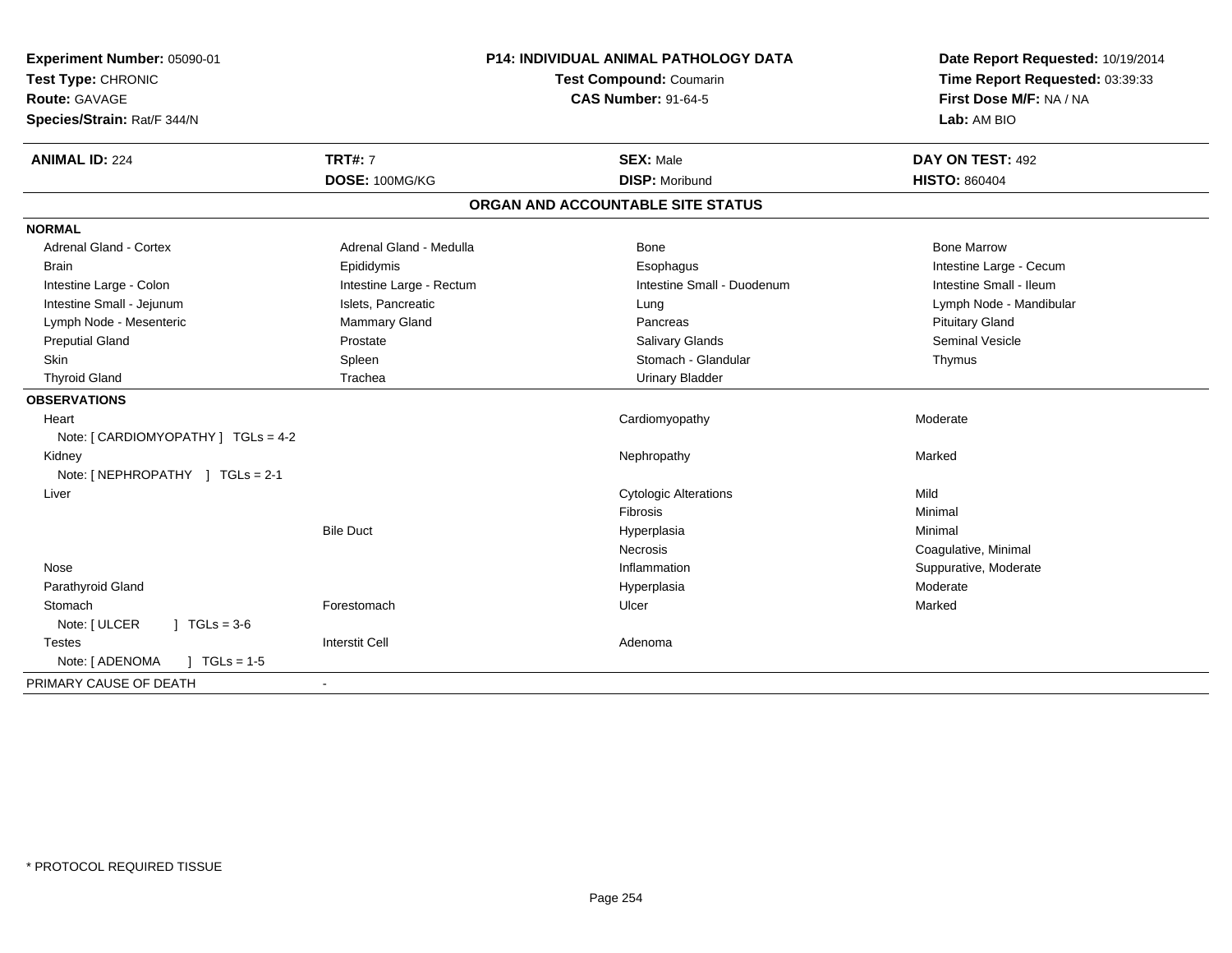| Experiment Number: 05090-01<br>Test Type: CHRONIC<br>Route: GAVAGE<br>Species/Strain: Rat/F 344/N | <b>P14: INDIVIDUAL ANIMAL PATHOLOGY DATA</b><br>Test Compound: Coumarin<br><b>CAS Number: 91-64-5</b> |                                           | Date Report Requested: 10/19/2014<br>Time Report Requested: 03:39:33<br>First Dose M/F: NA / NA<br>Lab: AM BIO |
|---------------------------------------------------------------------------------------------------|-------------------------------------------------------------------------------------------------------|-------------------------------------------|----------------------------------------------------------------------------------------------------------------|
|                                                                                                   |                                                                                                       |                                           |                                                                                                                |
| <b>ANIMAL ID: 225</b>                                                                             | <b>TRT#: 7</b><br>DOSE: 100MG/KG                                                                      | <b>SEX: Male</b><br><b>DISP: Moribund</b> | DAY ON TEST: 512<br><b>HISTO: 860405</b>                                                                       |
|                                                                                                   |                                                                                                       |                                           |                                                                                                                |
|                                                                                                   |                                                                                                       | ORGAN AND ACCOUNTABLE SITE STATUS         |                                                                                                                |
| <b>NORMAL</b>                                                                                     |                                                                                                       |                                           |                                                                                                                |
| <b>Adrenal Gland - Cortex</b>                                                                     | Adrenal Gland - Medulla                                                                               | Bone                                      | <b>Bone Marrow</b>                                                                                             |
| <b>Brain</b>                                                                                      | Epididymis                                                                                            | Esophagus                                 | Heart                                                                                                          |
| Intestine Large - Cecum                                                                           | Intestine Large - Colon                                                                               | Intestine Large - Rectum                  | Intestine Small - Duodenum                                                                                     |
| Intestine Small - Ileum                                                                           | Intestine Small - Jejunum                                                                             | Islets, Pancreatic                        | Lung                                                                                                           |
| Lymph Node - Mesenteric                                                                           | Mammary Gland                                                                                         | Pancreas                                  | Parathyroid Gland                                                                                              |
| <b>Pituitary Gland</b>                                                                            | Prostate                                                                                              | Salivary Glands                           | <b>Seminal Vesicle</b>                                                                                         |
| Skin                                                                                              | Spleen                                                                                                | Stomach - Forestomach                     | Stomach - Glandular                                                                                            |
| Thymus                                                                                            | <b>Thyroid Gland</b>                                                                                  | Trachea                                   | <b>Urinary Bladder</b>                                                                                         |
| <b>OBSERVATIONS</b>                                                                               |                                                                                                       |                                           |                                                                                                                |
| Kidney                                                                                            |                                                                                                       | Nephropathy                               | Mild                                                                                                           |
| Liver                                                                                             |                                                                                                       | Fibrosis                                  | Minimal                                                                                                        |
|                                                                                                   | <b>Bile Duct</b>                                                                                      | Hyperplasia                               | Mild                                                                                                           |
| Lymph Node                                                                                        | Mandibular                                                                                            | Edema                                     | Marked                                                                                                         |
|                                                                                                   | Mandibular                                                                                            | Hyperplasia                               | Lymphoid, Moderate                                                                                             |
| Note: [ EDEMA<br>$\vert$ TGLs = 3-14                                                              |                                                                                                       |                                           |                                                                                                                |
| Nose                                                                                              |                                                                                                       | Fungus                                    | Marked                                                                                                         |
|                                                                                                   |                                                                                                       | Inflammation                              | Suppurative, Mild                                                                                              |
| Note: NOSE:ASPERGILLOSIS                                                                          |                                                                                                       |                                           |                                                                                                                |
| <b>Preputial Gland</b>                                                                            | Duct                                                                                                  | Dilatation                                | Moderate                                                                                                       |
| Note: [DILATATION ] TGLs = 1-5                                                                    |                                                                                                       |                                           |                                                                                                                |
| <b>Testes</b>                                                                                     | <b>Interstit Cell</b>                                                                                 | Adenoma                                   |                                                                                                                |
| Note: [ ADENOMA<br>$\sqrt{6}$ TGLs = 4-5,5-5                                                      |                                                                                                       |                                           |                                                                                                                |
| Zymbal's Gland                                                                                    |                                                                                                       | Carcinoma                                 |                                                                                                                |
| Note: [ CARCINOMA<br>$TGLs = 2-13$<br>л.                                                          |                                                                                                       |                                           |                                                                                                                |
| PRIMARY CAUSE OF DEATH                                                                            |                                                                                                       |                                           |                                                                                                                |
|                                                                                                   |                                                                                                       |                                           |                                                                                                                |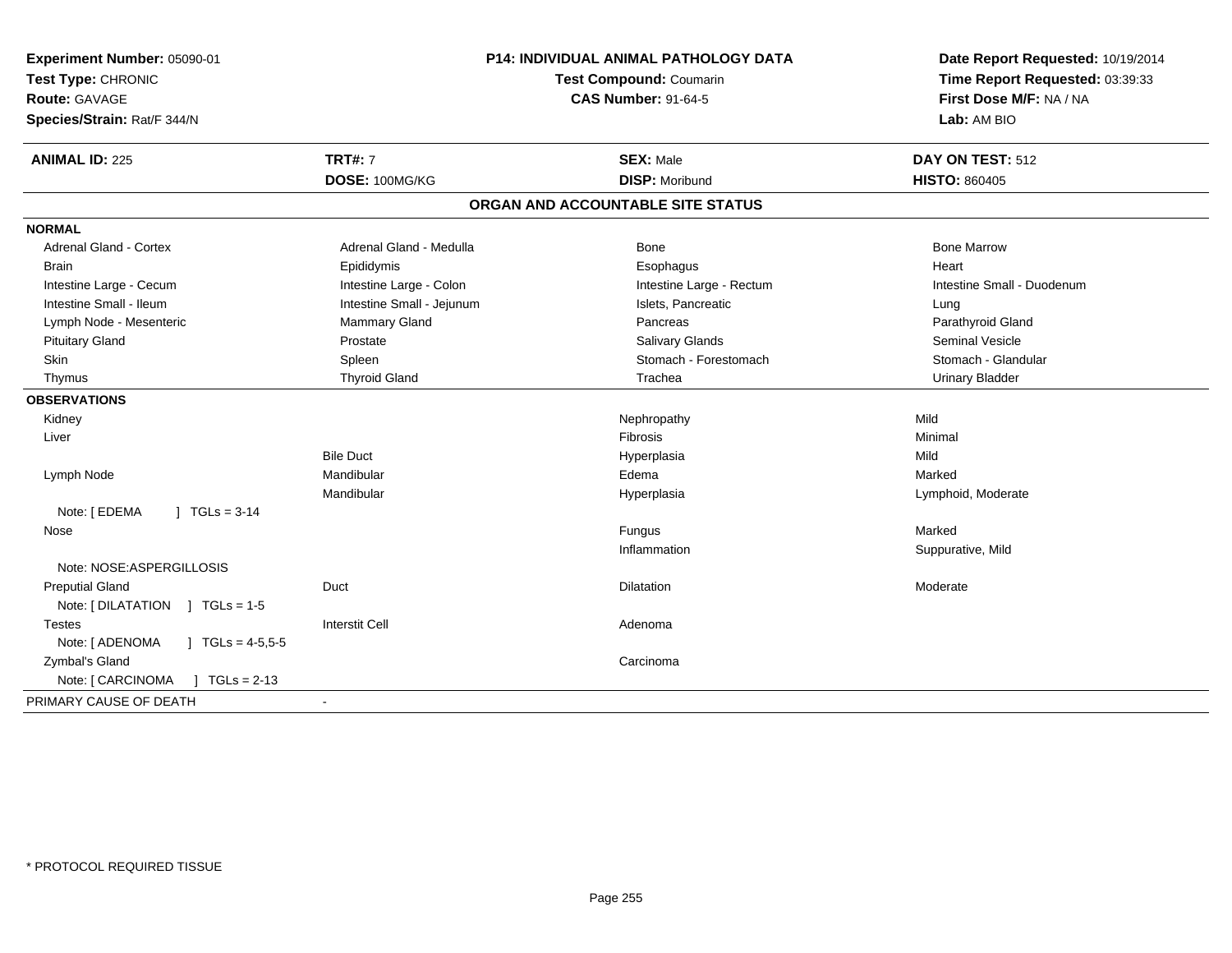| Experiment Number: 05090-01<br>Test Type: CHRONIC |                           | P14: INDIVIDUAL ANIMAL PATHOLOGY DATA<br>Test Compound: Coumarin | Date Report Requested: 10/19/2014<br>Time Report Requested: 03:39:33 |
|---------------------------------------------------|---------------------------|------------------------------------------------------------------|----------------------------------------------------------------------|
| <b>Route: GAVAGE</b>                              |                           | <b>CAS Number: 91-64-5</b>                                       | First Dose M/F: NA / NA                                              |
| Species/Strain: Rat/F 344/N                       |                           |                                                                  | Lab: AM BIO                                                          |
| <b>ANIMAL ID: 226</b>                             | <b>TRT#: 7</b>            | <b>SEX: Male</b>                                                 | DAY ON TEST: 455                                                     |
|                                                   | DOSE: 100MG/KG            | <b>DISP:</b> Interval Sacrifice                                  | <b>HISTO: 860406</b>                                                 |
|                                                   |                           | ORGAN AND ACCOUNTABLE SITE STATUS                                |                                                                      |
| <b>NORMAL</b>                                     |                           |                                                                  |                                                                      |
| <b>Adrenal Gland - Cortex</b>                     | Adrenal Gland - Medulla   | <b>Bone</b>                                                      | <b>Bone Marrow</b>                                                   |
| <b>Brain</b>                                      | Epididymis                | Esophagus                                                        | Heart                                                                |
| Intestine Large - Cecum                           | Intestine Large - Colon   | Intestine Large - Rectum                                         | Intestine Small - Duodenum                                           |
| Intestine Small - Ileum                           | Intestine Small - Jejunum | Islets, Pancreatic                                               | Lung                                                                 |
| Lymph Node - Mandibular                           | Lymph Node - Mesenteric   | Mammary Gland                                                    | Pancreas                                                             |
| Parathyroid Gland                                 | <b>Preputial Gland</b>    | <b>Salivary Glands</b>                                           | <b>Seminal Vesicle</b>                                               |
| <b>Skin</b>                                       | Spleen                    | Stomach - Forestomach                                            | Stomach - Glandular                                                  |
| <b>Testes</b>                                     | Thymus                    | <b>Thyroid Gland</b>                                             | Trachea                                                              |
| <b>Urinary Bladder</b>                            |                           |                                                                  |                                                                      |
| <b>OBSERVATIONS</b>                               |                           |                                                                  |                                                                      |
| Kidney                                            |                           | Nephropathy                                                      | Moderate                                                             |
| Note: [NEPHROPATHY ] TGLs = 2-1                   |                           |                                                                  |                                                                      |
| Liver                                             | Hepatocyte                | Degeneration                                                     | Granular, Minimal                                                    |
|                                                   |                           | Fatty Change                                                     | Mild                                                                 |
|                                                   | <b>Bile Duct</b>          | Hyperplasia                                                      | Mild                                                                 |
|                                                   |                           | <b>Necrosis</b>                                                  | Coagulative, Minimal                                                 |
| Note: [ FATTY CHANGE ] TGLs = 3-2                 |                           |                                                                  |                                                                      |
| Nose                                              |                           | Inflammation                                                     | Suppurative, Minimal                                                 |
| <b>Pituitary Gland</b>                            | <b>Pars Distalis</b>      | Adenoma                                                          |                                                                      |
| Note: [ ADENOMA<br>$\sqrt{ }$ TGLs = 1-4          |                           |                                                                  |                                                                      |
| Prostate                                          |                           | Inflammation                                                     | Suppurative, Mild                                                    |
| PRIMARY CAUSE OF DEATH                            |                           |                                                                  |                                                                      |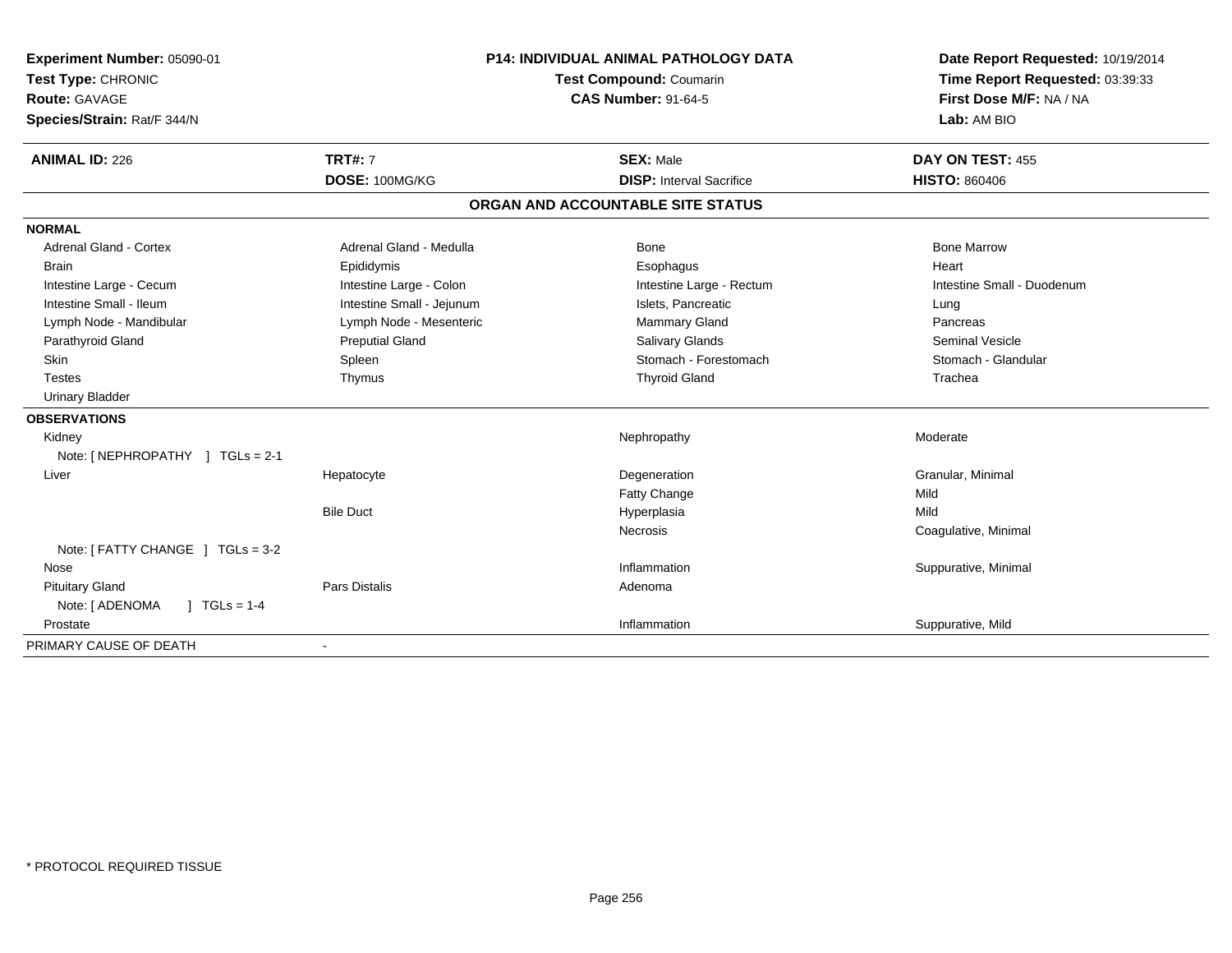| Experiment Number: 05090-01<br>Test Type: CHRONIC<br>Route: GAVAGE<br>Species/Strain: Rat/F 344/N |                           | <b>P14: INDIVIDUAL ANIMAL PATHOLOGY DATA</b><br><b>Test Compound: Coumarin</b><br><b>CAS Number: 91-64-5</b> | Date Report Requested: 10/19/2014<br>Time Report Requested: 03:39:33<br>First Dose M/F: NA / NA<br>Lab: AM BIO |
|---------------------------------------------------------------------------------------------------|---------------------------|--------------------------------------------------------------------------------------------------------------|----------------------------------------------------------------------------------------------------------------|
| <b>ANIMAL ID: 227</b>                                                                             | <b>TRT#: 7</b>            | <b>SEX: Male</b>                                                                                             | DAY ON TEST: 580                                                                                               |
|                                                                                                   | DOSE: 100MG/KG            | <b>DISP: Moribund</b>                                                                                        | <b>HISTO: 860407</b>                                                                                           |
|                                                                                                   |                           | ORGAN AND ACCOUNTABLE SITE STATUS                                                                            |                                                                                                                |
| <b>NORMAL</b>                                                                                     |                           |                                                                                                              |                                                                                                                |
| Adrenal Gland - Cortex                                                                            | Adrenal Gland - Medulla   | <b>Bone</b>                                                                                                  | <b>Bone Marrow</b>                                                                                             |
| <b>Brain</b>                                                                                      | Epididymis                | Esophagus                                                                                                    | Heart                                                                                                          |
| Intestine Large - Cecum                                                                           | Intestine Large - Colon   | Intestine Large - Rectum                                                                                     | Intestine Small - Duodenum                                                                                     |
| Intestine Small - Ileum                                                                           | Intestine Small - Jejunum | Islets, Pancreatic                                                                                           | Lung                                                                                                           |
| Lymph Node - Mandibular                                                                           | Lymph Node - Mesenteric   | Mammary Gland                                                                                                | Pancreas                                                                                                       |
| <b>Pituitary Gland</b>                                                                            | Salivary Glands           | Seminal Vesicle                                                                                              | Skin                                                                                                           |
| Stomach - Glandular                                                                               | Thymus                    | <b>Thyroid Gland</b>                                                                                         | Trachea                                                                                                        |
| <b>Urinary Bladder</b>                                                                            |                           |                                                                                                              |                                                                                                                |
| <b>MISSING</b>                                                                                    |                           |                                                                                                              |                                                                                                                |
| <b>Preputial Gland</b>                                                                            |                           |                                                                                                              |                                                                                                                |
| <b>OBSERVATIONS</b>                                                                               |                           |                                                                                                              |                                                                                                                |
| Kidney                                                                                            |                           | Nephropathy                                                                                                  | Marked                                                                                                         |
| Note: [NEPHROPATHY ] TGLs = 2-1                                                                   |                           |                                                                                                              |                                                                                                                |
| Liver                                                                                             |                           | <b>Cytologic Alterations</b>                                                                                 | Mild                                                                                                           |
|                                                                                                   |                           | Fibrosis                                                                                                     | Minimal                                                                                                        |
|                                                                                                   |                           | Hemangiosarcoma                                                                                              |                                                                                                                |
|                                                                                                   | <b>Bile Duct</b>          | Hyperplasia                                                                                                  | Mild                                                                                                           |
|                                                                                                   |                           | Necrosis                                                                                                     | Coagulative, Minimal                                                                                           |
| Note: [HEMANGIOSARC ] TGLs = 3-13,6-13,7-13<br>Note: LIVER MASS ALSO ATTACHED TO DIAPHRAM.        |                           |                                                                                                              |                                                                                                                |
| Lymph Node<br>Note: [HEMORRHAGE ] TGLs = 8-4                                                      | Mediastinal               | Hemorrhage                                                                                                   | Moderate                                                                                                       |
| Nose                                                                                              |                           | Inflammation                                                                                                 | Suppurative, Minimal                                                                                           |
| Parathyroid Gland                                                                                 |                           | Hyperplasia                                                                                                  | Moderate                                                                                                       |
| Prostate                                                                                          |                           | Inflammation                                                                                                 | Chronic, Moderate                                                                                              |
| Spleen                                                                                            |                           | Hemangiosarcoma                                                                                              |                                                                                                                |
| Note: [HEMANGIOSARC ] TGLs = 4-15                                                                 |                           |                                                                                                              |                                                                                                                |
| Stomach                                                                                           | Forestomach               | Squamous Cell Papilloma                                                                                      |                                                                                                                |
| Note: [ PAPILLOMA SQUA ] TGLs = 9-6                                                               |                           |                                                                                                              |                                                                                                                |
| <b>Testes</b>                                                                                     | <b>Interstit Cell</b>     | Adenoma                                                                                                      |                                                                                                                |
|                                                                                                   |                           |                                                                                                              |                                                                                                                |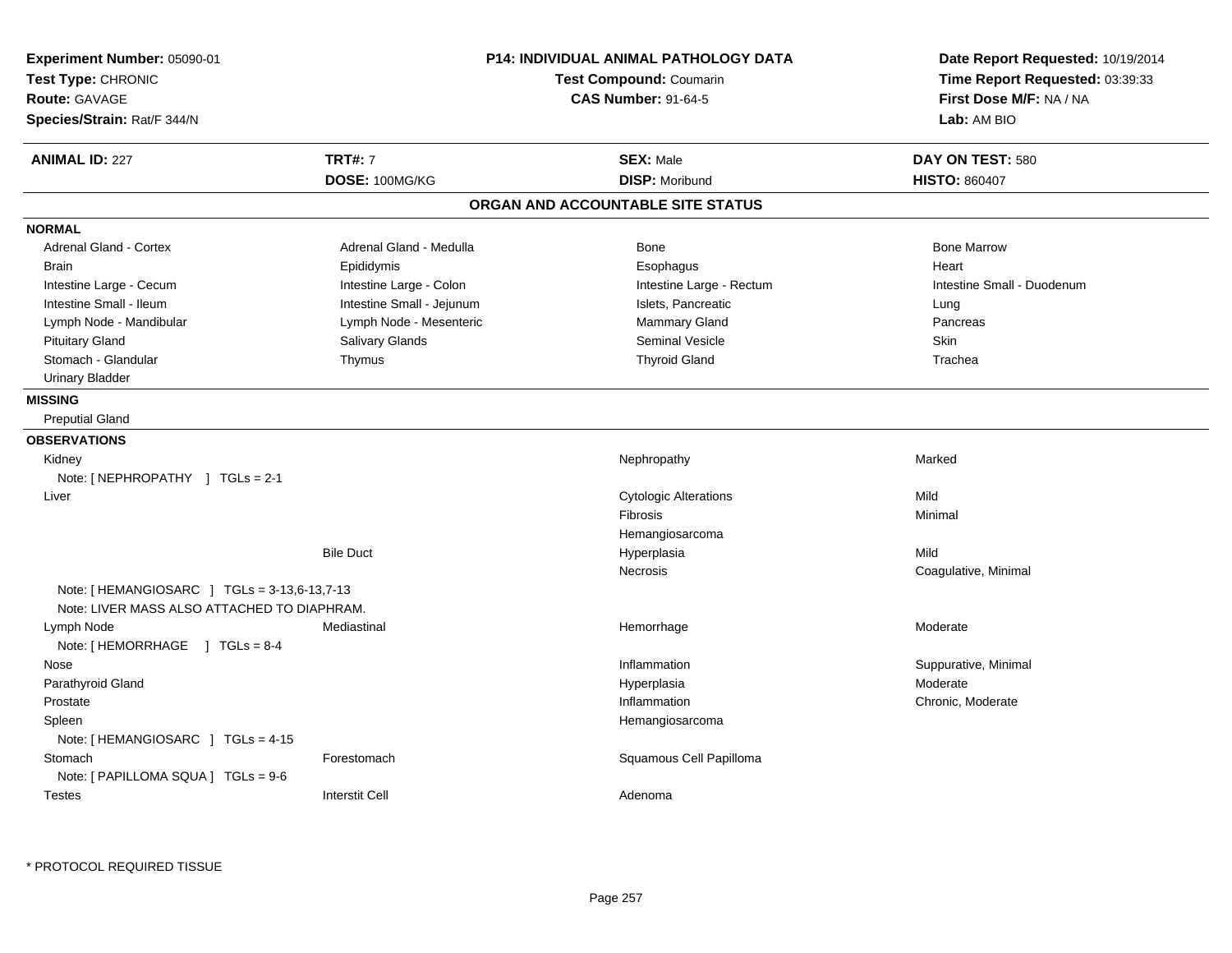| <b>Experiment Number: 05090-01</b><br>Test Type: CHRONIC |                | <b>P14: INDIVIDUAL ANIMAL PATHOLOGY DATA</b><br><b>Test Compound: Coumarin</b> | Date Report Requested: 10/19/2014<br>Time Report Requested: 03:39:33 |
|----------------------------------------------------------|----------------|--------------------------------------------------------------------------------|----------------------------------------------------------------------|
| <b>Route: GAVAGE</b>                                     |                | <b>CAS Number: 91-64-5</b>                                                     | First Dose M/F: NA / NA                                              |
| Species/Strain: Rat/F 344/N                              |                |                                                                                | Lab: AM BIO                                                          |
| <b>ANIMAL ID: 227</b>                                    | <b>TRT#:</b> 7 | <b>SEX: Male</b>                                                               | DAY ON TEST: 580                                                     |
|                                                          | DOSE: 100MG/KG | <b>DISP: Moribund</b>                                                          | <b>HISTO: 860407</b>                                                 |
|                                                          |                | ORGAN AND ACCOUNTABLE SITE STATUS                                              |                                                                      |
| Note: [ ADENOMA<br>$1 \text{ TGLs} = 1.5$                |                |                                                                                |                                                                      |
| PRIMARY CAUSE OF DEATH                                   |                |                                                                                |                                                                      |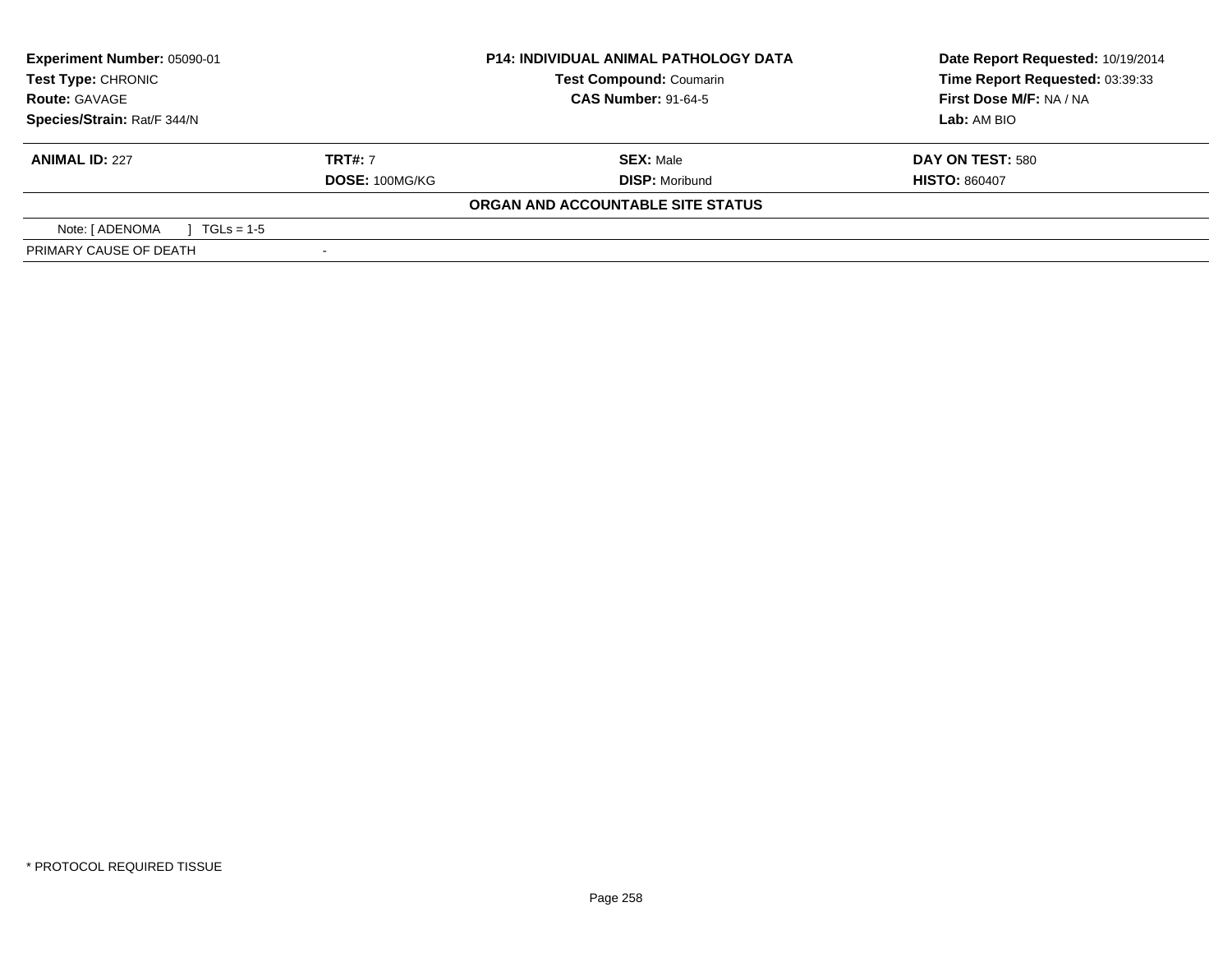| Experiment Number: 05090-01<br>Test Type: CHRONIC<br><b>Route: GAVAGE</b><br>Species/Strain: Rat/F 344/N | P14: INDIVIDUAL ANIMAL PATHOLOGY DATA<br>Test Compound: Coumarin<br><b>CAS Number: 91-64-5</b> |                                   | Date Report Requested: 10/19/2014<br>Time Report Requested: 03:39:33<br>First Dose M/F: NA / NA<br>Lab: AM BIO |
|----------------------------------------------------------------------------------------------------------|------------------------------------------------------------------------------------------------|-----------------------------------|----------------------------------------------------------------------------------------------------------------|
| <b>ANIMAL ID: 228</b>                                                                                    | <b>TRT#: 7</b>                                                                                 | <b>SEX: Male</b>                  | DAY ON TEST: 618                                                                                               |
|                                                                                                          | DOSE: 100MG/KG                                                                                 | <b>DISP: Dead</b>                 | <b>HISTO: 860408</b>                                                                                           |
|                                                                                                          |                                                                                                | ORGAN AND ACCOUNTABLE SITE STATUS |                                                                                                                |
| <b>NORMAL</b>                                                                                            |                                                                                                |                                   |                                                                                                                |
| Adrenal Gland - Cortex                                                                                   | Adrenal Gland - Medulla                                                                        | <b>Bone</b>                       | <b>Bone Marrow</b>                                                                                             |
| <b>Brain</b>                                                                                             | Epididymis                                                                                     | Esophagus                         | Intestine Large - Rectum                                                                                       |
| Intestine Small - Duodenum                                                                               | Intestine Small - Jejunum                                                                      | Islets, Pancreatic                | Lung                                                                                                           |
| Lymph Node - Mandibular                                                                                  | Lymph Node - Mesenteric                                                                        | Mammary Gland                     | Nose                                                                                                           |
| Pancreas                                                                                                 | Parathyroid Gland                                                                              | <b>Pituitary Gland</b>            | <b>Preputial Gland</b>                                                                                         |
| Prostate                                                                                                 | Salivary Glands                                                                                | <b>Seminal Vesicle</b>            | Skin                                                                                                           |
| Spleen                                                                                                   | Thymus                                                                                         | <b>Thyroid Gland</b>              | Trachea                                                                                                        |
| <b>Urinary Bladder</b>                                                                                   |                                                                                                |                                   |                                                                                                                |
| <b>AUTO PRECLUDES DIAG.</b>                                                                              |                                                                                                |                                   |                                                                                                                |
| Intestine Large - Cecum                                                                                  | Intestine Large - Colon                                                                        | Intestine Small - Ileum           |                                                                                                                |
| <b>OBSERVATIONS</b>                                                                                      |                                                                                                |                                   |                                                                                                                |
| Heart                                                                                                    |                                                                                                | Cardiomyopathy                    | Marked                                                                                                         |
| Note: [INFLAMMATION ] TGLs = 6-13                                                                        |                                                                                                |                                   |                                                                                                                |
| Kidney                                                                                                   |                                                                                                | Nephropathy                       | Moderate                                                                                                       |
| Note: [NEPHROPATHY ] TGLs = 2-1                                                                          |                                                                                                |                                   |                                                                                                                |
| Liver                                                                                                    |                                                                                                | <b>Cytologic Alterations</b>      | Minimal                                                                                                        |
|                                                                                                          |                                                                                                | Fibrosis                          | Minimal                                                                                                        |
|                                                                                                          | <b>Bile Duct</b>                                                                               | Hyperplasia                       | Mild                                                                                                           |
|                                                                                                          |                                                                                                | <b>Necrosis</b>                   | Coagulative, Moderate                                                                                          |
| Note: [ NECROSIS<br>$1 TGLs = 5-2$                                                                       |                                                                                                |                                   |                                                                                                                |
| Stomach                                                                                                  | Forestomach                                                                                    | Ulcer                             | Marked                                                                                                         |
|                                                                                                          | Glandular                                                                                      | Ulcer                             | Mild                                                                                                           |
| Note: [ ULCER<br>$1 TGLs = 4-6$                                                                          |                                                                                                |                                   |                                                                                                                |
| Note: [ ULCER<br>$] TGLs = 7-14$                                                                         |                                                                                                |                                   |                                                                                                                |
| <b>Testes</b>                                                                                            | <b>Interstit Cell</b>                                                                          | Adenoma                           |                                                                                                                |
| Note: [ ADENOMA<br>$\int$ TGLs = 1-5                                                                     |                                                                                                |                                   |                                                                                                                |
| PRIMARY CAUSE OF DEATH                                                                                   | $\overline{\phantom{a}}$                                                                       |                                   |                                                                                                                |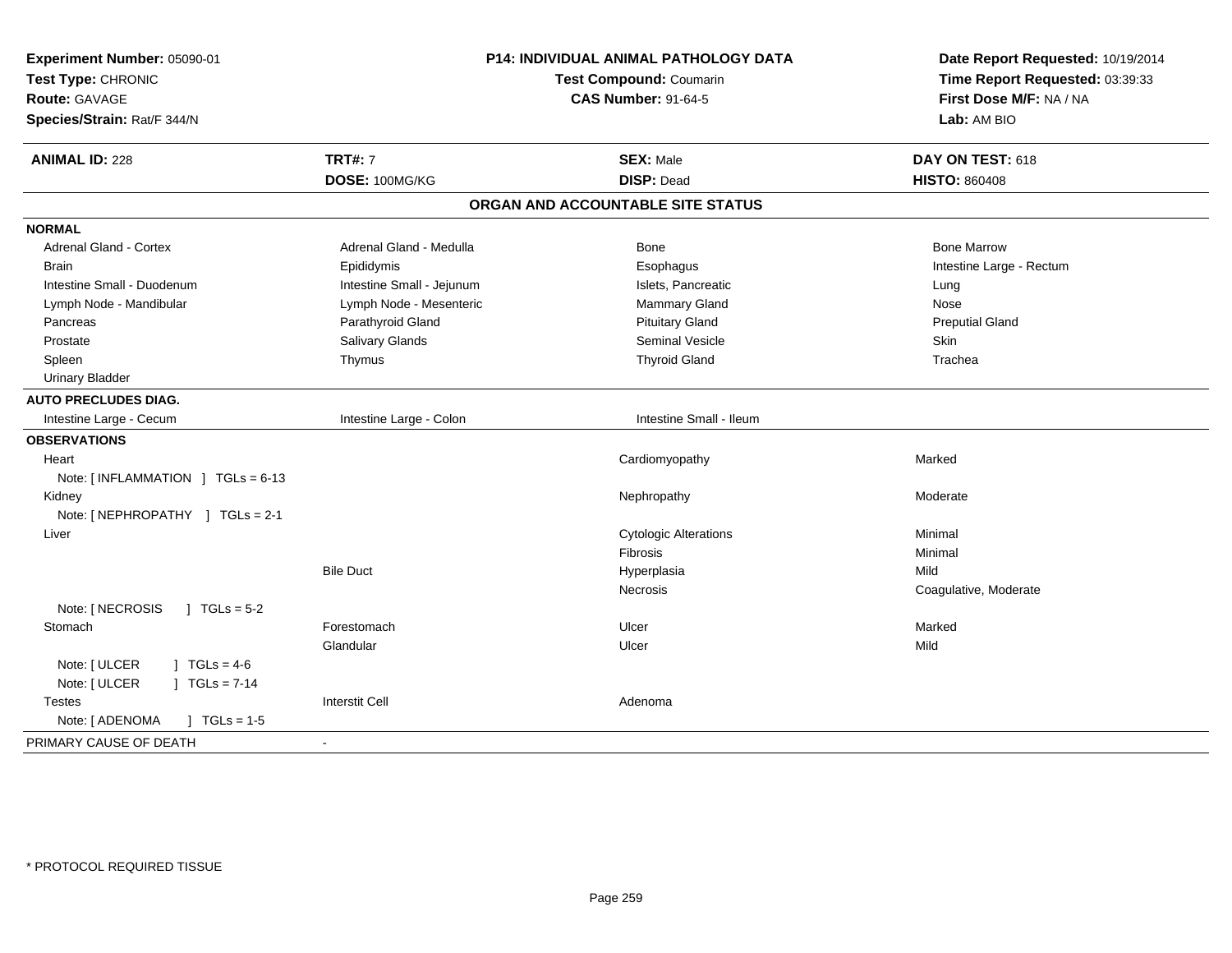| Experiment Number: 05090-01<br>Test Type: CHRONIC<br><b>Route: GAVAGE</b><br>Species/Strain: Rat/F 344/N | <b>P14: INDIVIDUAL ANIMAL PATHOLOGY DATA</b><br><b>Test Compound: Coumarin</b><br><b>CAS Number: 91-64-5</b> |                                   | Date Report Requested: 10/19/2014<br>Time Report Requested: 03:39:33<br>First Dose M/F: NA / NA<br>Lab: AM BIO |  |
|----------------------------------------------------------------------------------------------------------|--------------------------------------------------------------------------------------------------------------|-----------------------------------|----------------------------------------------------------------------------------------------------------------|--|
| <b>ANIMAL ID: 229</b>                                                                                    | <b>TRT#: 7</b>                                                                                               | <b>SEX: Male</b>                  | DAY ON TEST: 517                                                                                               |  |
|                                                                                                          | DOSE: 100MG/KG                                                                                               | <b>DISP: Dead</b>                 | <b>HISTO: 860409</b>                                                                                           |  |
|                                                                                                          |                                                                                                              | ORGAN AND ACCOUNTABLE SITE STATUS |                                                                                                                |  |
| <b>NORMAL</b>                                                                                            |                                                                                                              |                                   |                                                                                                                |  |
| <b>Adrenal Gland - Cortex</b>                                                                            | Adrenal Gland - Medulla                                                                                      | <b>Bone</b>                       | <b>Bone Marrow</b>                                                                                             |  |
| <b>Brain</b>                                                                                             | Epididymis                                                                                                   | Esophagus                         | Heart                                                                                                          |  |
| Intestine Large - Rectum                                                                                 | Islets, Pancreatic                                                                                           | Lung                              | Lymph Node - Mesenteric                                                                                        |  |
| Mammary Gland                                                                                            | Pancreas                                                                                                     | <b>Pituitary Gland</b>            | <b>Preputial Gland</b>                                                                                         |  |
| Prostate                                                                                                 | Salivary Glands                                                                                              | <b>Seminal Vesicle</b>            | <b>Skin</b>                                                                                                    |  |
| Spleen                                                                                                   | Stomach - Forestomach                                                                                        | Stomach - Glandular               | Thymus                                                                                                         |  |
| <b>Thyroid Gland</b>                                                                                     | Trachea                                                                                                      | <b>Urinary Bladder</b>            |                                                                                                                |  |
| <b>MISSING</b>                                                                                           |                                                                                                              |                                   |                                                                                                                |  |
| Lymph Node - Mandibular                                                                                  | Parathyroid Gland                                                                                            |                                   |                                                                                                                |  |
| <b>AUTO PRECLUDES DIAG.</b>                                                                              |                                                                                                              |                                   |                                                                                                                |  |
| Intestine Large - Cecum                                                                                  | Intestine Large - Colon                                                                                      | Intestine Small - Duodenum        | Intestine Small - Ileum                                                                                        |  |
| Intestine Small - Jejunum                                                                                |                                                                                                              |                                   |                                                                                                                |  |
| <b>OBSERVATIONS</b>                                                                                      |                                                                                                              |                                   |                                                                                                                |  |
| Kidney                                                                                                   |                                                                                                              | Nephropathy                       | Marked                                                                                                         |  |
| Note: [ NEPHROPATHY ] TGLs = 2-1                                                                         |                                                                                                              |                                   |                                                                                                                |  |
| Liver                                                                                                    |                                                                                                              | Fibrosis                          | Mild                                                                                                           |  |
|                                                                                                          | <b>Bile Duct</b>                                                                                             | Hyperplasia                       | Mild                                                                                                           |  |
|                                                                                                          |                                                                                                              | Necrosis                          | Coagulative, Moderate                                                                                          |  |
| Nose                                                                                                     |                                                                                                              | Inflammation                      | Suppurative, Marked                                                                                            |  |
| <b>Testes</b>                                                                                            | <b>Interstit Cell</b>                                                                                        | Adenoma                           |                                                                                                                |  |
| $J \cdot TGLs = 1-5$<br>Note: [ ADENOMA                                                                  |                                                                                                              |                                   |                                                                                                                |  |
| PRIMARY CAUSE OF DEATH                                                                                   |                                                                                                              |                                   |                                                                                                                |  |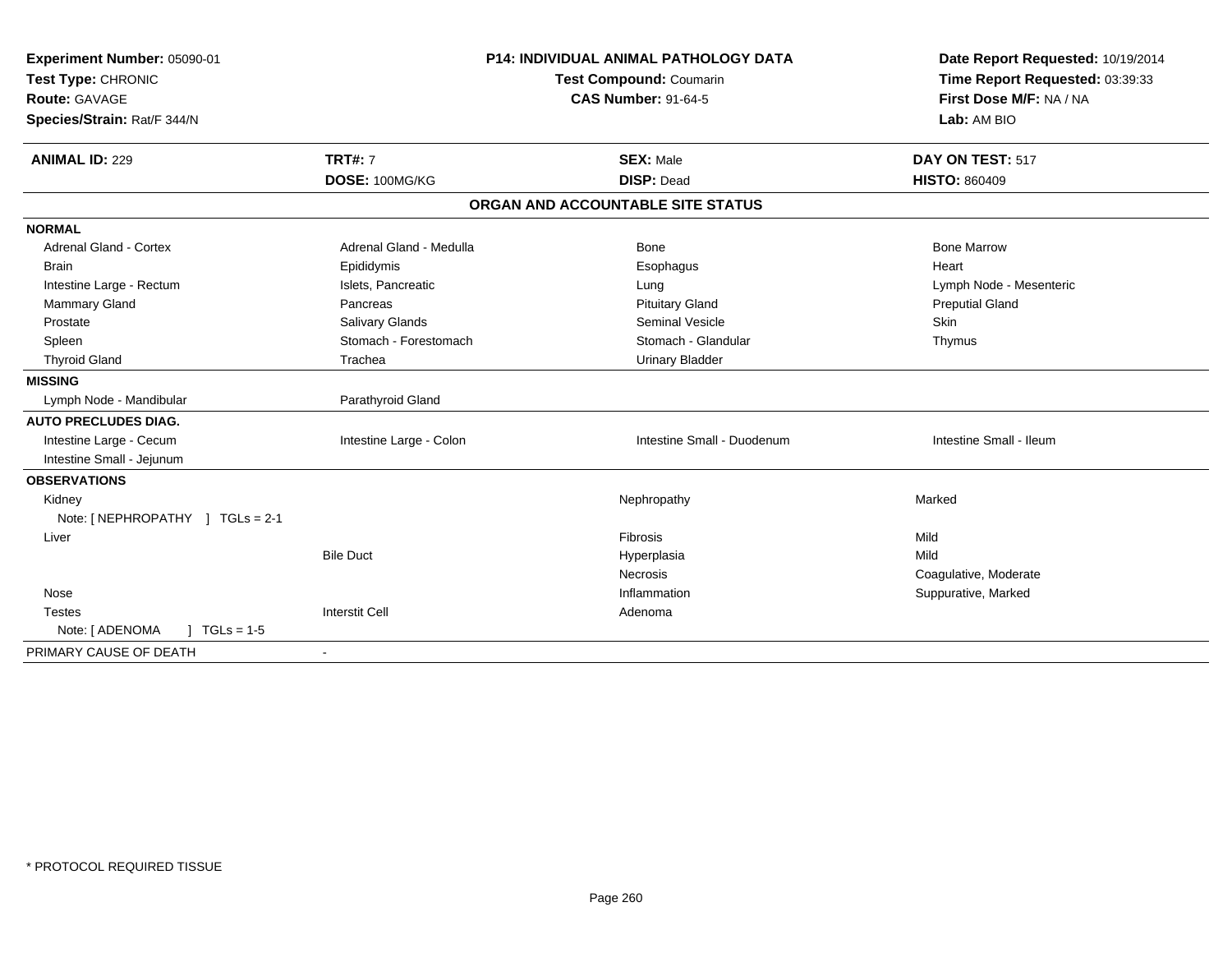| Experiment Number: 05090-01<br>Test Type: CHRONIC<br><b>Route: GAVAGE</b><br>Species/Strain: Rat/F 344/N | <b>P14: INDIVIDUAL ANIMAL PATHOLOGY DATA</b><br><b>Test Compound: Coumarin</b><br><b>CAS Number: 91-64-5</b> |                                   | Date Report Requested: 10/19/2014<br>Time Report Requested: 03:39:33<br>First Dose M/F: NA / NA<br>Lab: AM BIO |
|----------------------------------------------------------------------------------------------------------|--------------------------------------------------------------------------------------------------------------|-----------------------------------|----------------------------------------------------------------------------------------------------------------|
| <b>ANIMAL ID: 230</b>                                                                                    | <b>TRT#: 7</b>                                                                                               | <b>SEX: Male</b>                  | DAY ON TEST: 611                                                                                               |
|                                                                                                          | DOSE: 100MG/KG                                                                                               | <b>DISP: Moribund</b>             | <b>HISTO: 860410</b>                                                                                           |
|                                                                                                          |                                                                                                              | ORGAN AND ACCOUNTABLE SITE STATUS |                                                                                                                |
| <b>NORMAL</b>                                                                                            |                                                                                                              |                                   |                                                                                                                |
| <b>Adrenal Gland - Cortex</b>                                                                            | Adrenal Gland - Medulla                                                                                      | Bone                              | <b>Bone Marrow</b>                                                                                             |
| <b>Brain</b>                                                                                             | Epididymis                                                                                                   | Esophagus                         | Heart                                                                                                          |
| Intestine Large - Cecum                                                                                  | Intestine Large - Colon                                                                                      | Intestine Large - Rectum          | Intestine Small - Duodenum                                                                                     |
| Intestine Small - Ileum                                                                                  | Intestine Small - Jejunum                                                                                    | Islets, Pancreatic                | Lung                                                                                                           |
| Lymph Node - Mandibular                                                                                  | Lymph Node - Mesenteric                                                                                      | Mammary Gland                     | Pancreas                                                                                                       |
| <b>Preputial Gland</b>                                                                                   | Prostate                                                                                                     | Salivary Glands                   | Seminal Vesicle                                                                                                |
| <b>Skin</b>                                                                                              | Stomach - Glandular                                                                                          | Thymus                            | <b>Thyroid Gland</b>                                                                                           |
| Trachea                                                                                                  | <b>Urinary Bladder</b>                                                                                       |                                   |                                                                                                                |
| <b>OBSERVATIONS</b>                                                                                      |                                                                                                              |                                   |                                                                                                                |
| Kidney                                                                                                   |                                                                                                              | Nephropathy                       | Marked                                                                                                         |
| [Nephropathy TGLS = 5-1]                                                                                 |                                                                                                              |                                   |                                                                                                                |
| Liver                                                                                                    |                                                                                                              | <b>Basophilic Focus</b>           |                                                                                                                |
|                                                                                                          |                                                                                                              | <b>Cytologic Alterations</b>      | Minimal                                                                                                        |
|                                                                                                          |                                                                                                              | <b>Eosinophilic Focus</b>         |                                                                                                                |
|                                                                                                          |                                                                                                              | Fatty Change                      | Marked                                                                                                         |
|                                                                                                          |                                                                                                              | Fibrosis                          | Moderate                                                                                                       |
|                                                                                                          | <b>Bile Duct</b>                                                                                             | Hyperplasia                       | Moderate                                                                                                       |
|                                                                                                          |                                                                                                              | Necrosis                          | Coagulative, Minimal                                                                                           |
| Note: [HYPERPLASIA ] TGLs = 11-13                                                                        |                                                                                                              |                                   |                                                                                                                |
| Lymph Node                                                                                               | Lumbar                                                                                                       | Hemorrhage                        | Mild                                                                                                           |
| Note: $[HEMORRHAGE]$ TGLs = 6-15                                                                         |                                                                                                              |                                   |                                                                                                                |
| Nose                                                                                                     |                                                                                                              | Inflammation                      | Suppurative, Mild                                                                                              |
| Parathyroid Gland                                                                                        |                                                                                                              | Hyperplasia                       | Moderate                                                                                                       |
| Note: [HYPERPLASIA ] TGLs = 1-9                                                                          |                                                                                                              |                                   |                                                                                                                |
| <b>Pituitary Gland</b>                                                                                   | Pars Distalis                                                                                                | Adenoma                           |                                                                                                                |
| [Adenoma TGLS = $7-4$ ]                                                                                  |                                                                                                              |                                   |                                                                                                                |
| Spleen                                                                                                   |                                                                                                              | Amyloid Deposition                | Mild                                                                                                           |
| Note: [ AMYLOID DEP ] TGLs = 3-14                                                                        |                                                                                                              |                                   |                                                                                                                |
| Stomach<br>Note: [ ULCER<br>$\sqrt{1}$ TGLs = 12-6                                                       | Forestomach                                                                                                  | Ulcer                             | Moderate                                                                                                       |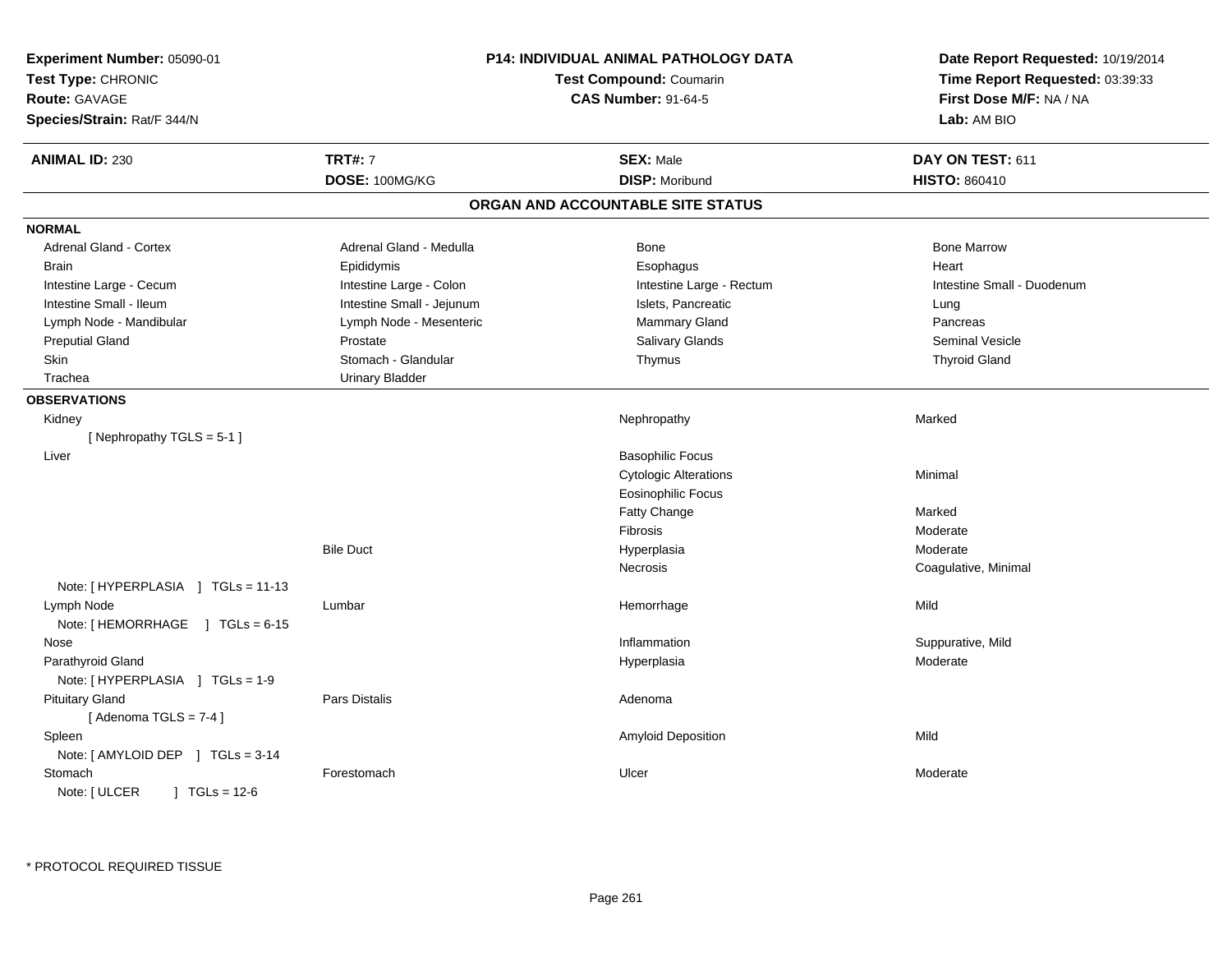| Experiment Number: 05090-01 |                | <b>P14: INDIVIDUAL ANIMAL PATHOLOGY DATA</b> | Date Report Requested: 10/19/2014 |  |
|-----------------------------|----------------|----------------------------------------------|-----------------------------------|--|
| Test Type: CHRONIC          |                | <b>Test Compound: Coumarin</b>               | Time Report Requested: 03:39:33   |  |
| <b>Route: GAVAGE</b>        |                | <b>CAS Number: 91-64-5</b>                   | First Dose M/F: NA / NA           |  |
| Species/Strain: Rat/F 344/N |                |                                              | Lab: AM BIO                       |  |
| <b>ANIMAL ID: 230</b>       | <b>TRT#: 7</b> | <b>SEX: Male</b>                             | DAY ON TEST: 611                  |  |
|                             | DOSE: 100MG/KG | <b>DISP: Moribund</b>                        | <b>HISTO: 860410</b>              |  |
|                             |                | ORGAN AND ACCOUNTABLE SITE STATUS            |                                   |  |
| <b>Testes</b>               | Interstit Cell | Adenoma                                      |                                   |  |
| [Adenoma TGLS = $2-5$ ]     |                |                                              |                                   |  |
| PRIMARY CAUSE OF DEATH      |                |                                              |                                   |  |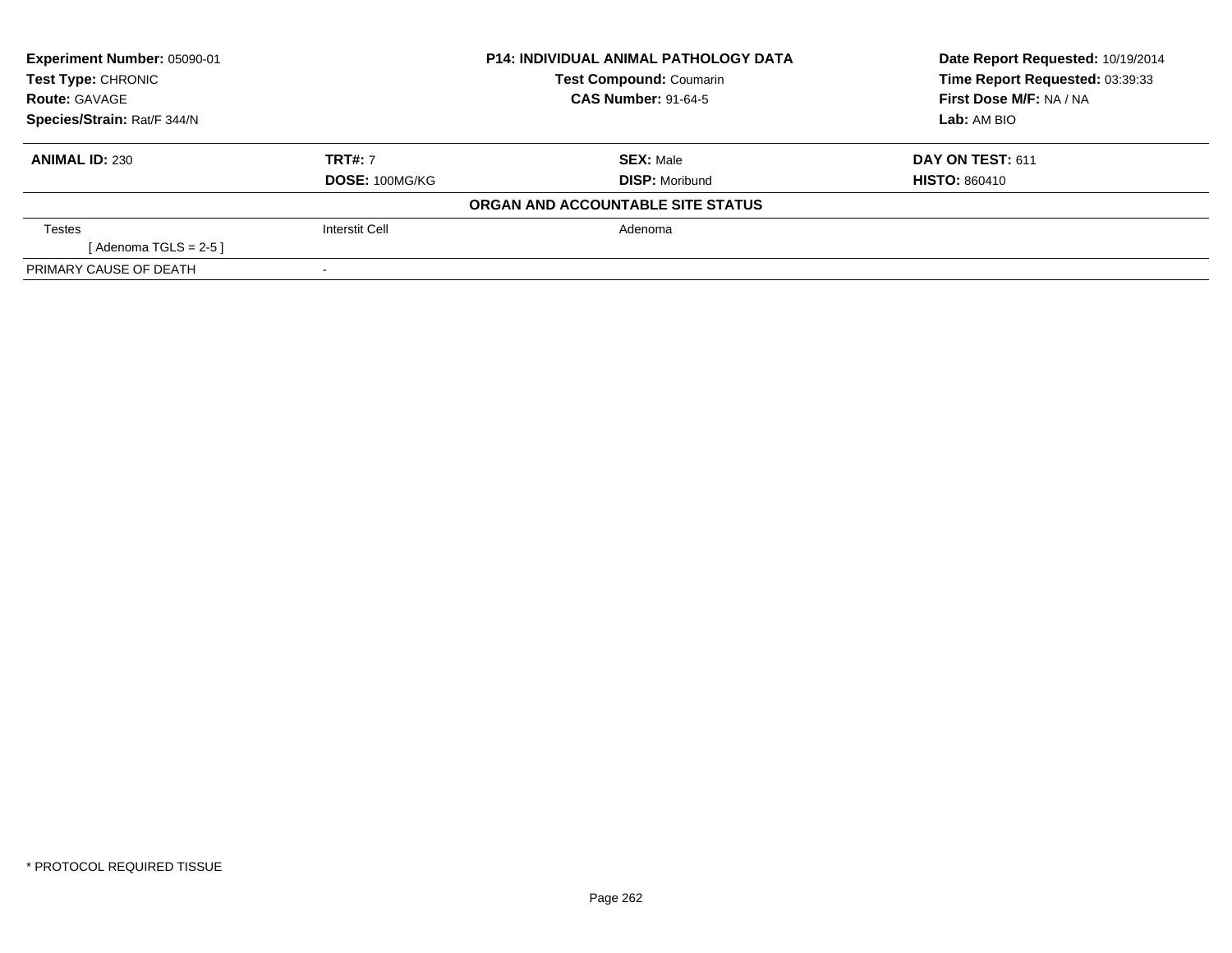| Experiment Number: 05090-01<br>Test Type: CHRONIC<br>Route: GAVAGE<br>Species/Strain: Rat/F 344/N | P14: INDIVIDUAL ANIMAL PATHOLOGY DATA<br><b>Test Compound: Coumarin</b><br><b>CAS Number: 91-64-5</b> |                                           | Date Report Requested: 10/19/2014<br>Time Report Requested: 03:39:33<br>First Dose M/F: NA / NA<br>Lab: AM BIO |
|---------------------------------------------------------------------------------------------------|-------------------------------------------------------------------------------------------------------|-------------------------------------------|----------------------------------------------------------------------------------------------------------------|
| <b>ANIMAL ID: 231</b>                                                                             | <b>TRT#: 7</b><br>DOSE: 100MG/KG                                                                      | <b>SEX: Male</b><br><b>DISP: Moribund</b> | DAY ON TEST: 518<br><b>HISTO: 860411</b>                                                                       |
|                                                                                                   |                                                                                                       | ORGAN AND ACCOUNTABLE SITE STATUS         |                                                                                                                |
| <b>NORMAL</b>                                                                                     |                                                                                                       |                                           |                                                                                                                |
| <b>Adrenal Gland - Cortex</b>                                                                     | Adrenal Gland - Medulla                                                                               | Bone                                      | <b>Bone Marrow</b>                                                                                             |
| <b>Brain</b>                                                                                      | Epididymis                                                                                            | Esophagus                                 | Heart                                                                                                          |
| Intestine Large - Cecum                                                                           | Intestine Large - Colon                                                                               | Intestine Large - Rectum                  | Intestine Small - Duodenum                                                                                     |
| Intestine Small - Ileum                                                                           | Intestine Small - Jejunum                                                                             | Islets, Pancreatic                        | Lung                                                                                                           |
| Lymph Node - Mandibular                                                                           | Lymph Node - Mesenteric                                                                               | Mammary Gland                             | Pancreas                                                                                                       |
| <b>Pituitary Gland</b>                                                                            | <b>Preputial Gland</b>                                                                                | Prostate                                  | Salivary Glands                                                                                                |
| <b>Seminal Vesicle</b>                                                                            | Skin                                                                                                  | Spleen                                    | Stomach - Glandular                                                                                            |
| <b>Thyroid Gland</b>                                                                              | Trachea                                                                                               | <b>Urinary Bladder</b>                    |                                                                                                                |
| <b>MISSING</b>                                                                                    |                                                                                                       |                                           |                                                                                                                |
| Thymus                                                                                            |                                                                                                       |                                           |                                                                                                                |
| <b>OBSERVATIONS</b>                                                                               |                                                                                                       |                                           |                                                                                                                |
| Kidney                                                                                            |                                                                                                       | Nephropathy                               | Marked                                                                                                         |
| Note: [NEPHROPATHY ] TGLs = 3-1                                                                   |                                                                                                       |                                           |                                                                                                                |
| Liver                                                                                             |                                                                                                       | <b>Cytologic Alterations</b>              | Marked                                                                                                         |
|                                                                                                   |                                                                                                       | <b>Fibrosis</b>                           | Moderate                                                                                                       |
|                                                                                                   | <b>Bile Duct</b>                                                                                      | Hyperplasia                               | Mild                                                                                                           |
|                                                                                                   |                                                                                                       | <b>Necrosis</b>                           | Coagulative, Minimal                                                                                           |
| Nose                                                                                              |                                                                                                       | Inflammation                              | Suppurative, Mild                                                                                              |
| Parathyroid Gland                                                                                 |                                                                                                       | Hyperplasia                               | Moderate                                                                                                       |
| Stomach                                                                                           | Forestomach                                                                                           | Ulcer                                     | Marked                                                                                                         |
| Note: [ ULCER<br>$J \cdot TGLs = 2-6$                                                             |                                                                                                       |                                           |                                                                                                                |
| <b>Testes</b>                                                                                     | <b>Interstit Cell</b>                                                                                 | Adenoma                                   |                                                                                                                |
| Note: [ ADENOMA<br>$\sqrt{ }$ TGLs = 1-5                                                          |                                                                                                       |                                           |                                                                                                                |
| PRIMARY CAUSE OF DEATH                                                                            |                                                                                                       |                                           |                                                                                                                |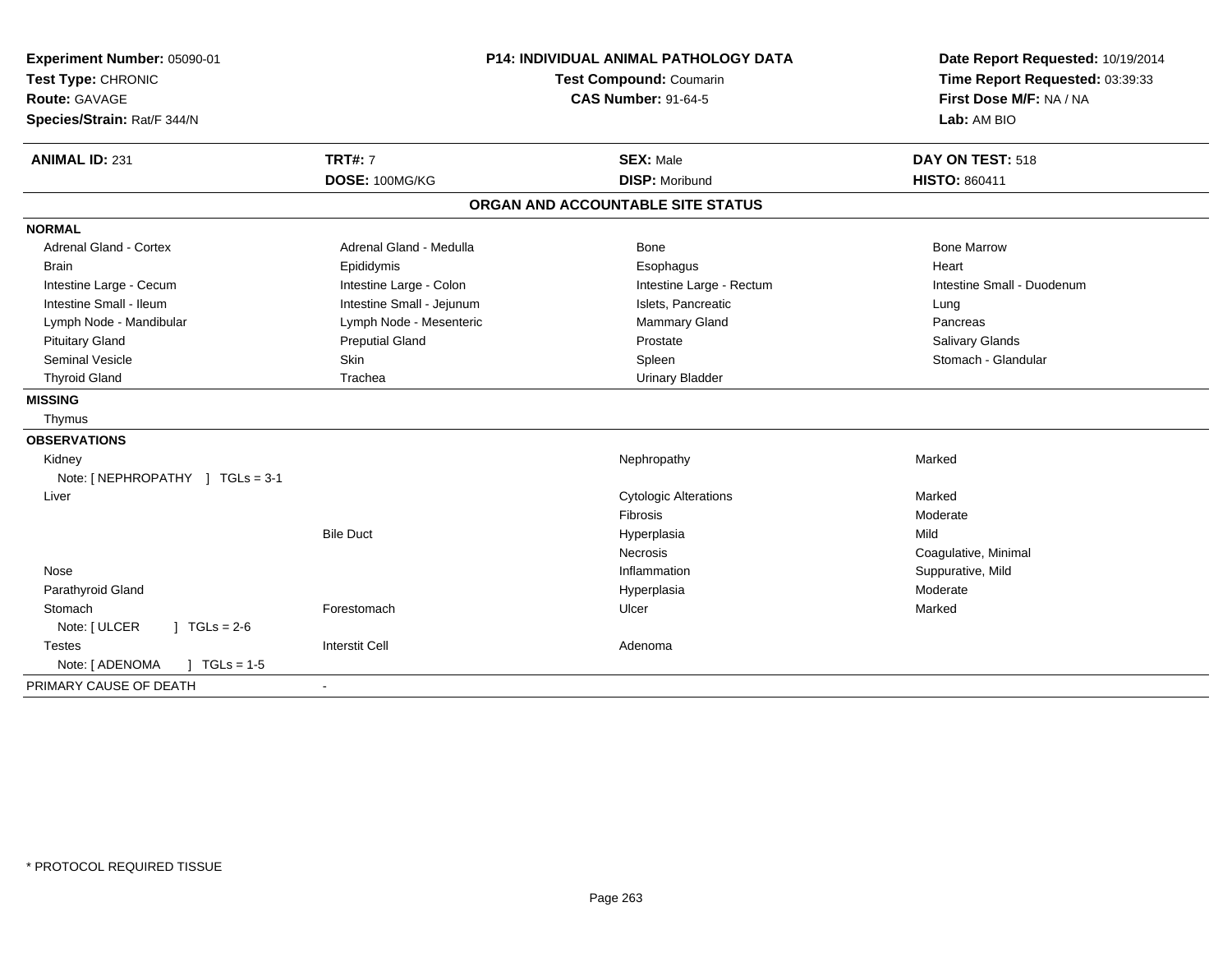| <b>ANIMAL ID: 232</b><br><b>TRT#: 7</b><br><b>SEX: Male</b><br>DAY ON TEST: 611<br>DOSE: 100MG/KG<br><b>DISP: Moribund</b><br><b>HISTO: 860412</b><br>ORGAN AND ACCOUNTABLE SITE STATUS<br><b>NORMAL</b><br><b>Adrenal Gland - Cortex</b><br>Adrenal Gland - Medulla<br><b>Bone Marrow</b><br>Bone<br><b>Brain</b><br>Epididymis<br>Esophagus<br>Heart<br>Intestine Large - Cecum<br>Intestine Large - Colon<br>Intestine Large - Rectum<br>Intestine Small - Duodenum<br>Intestine Small - Ileum<br>Intestine Small - Jejunum<br>Islets, Pancreatic<br>Lung<br>Lymph Node - Mandibular<br>Lymph Node - Mesenteric<br>Mammary Gland<br>Pancreas<br><b>Pituitary Gland</b><br><b>Preputial Gland</b><br>Prostate<br><b>Salivary Glands</b><br><b>Seminal Vesicle</b><br>Skin<br><b>Thyroid Gland</b><br>Thymus<br>Trachea<br><b>Urinary Bladder</b><br><b>OBSERVATIONS</b><br>Kidney<br>Nephropathy<br>Marked<br>Note: [NEPHROPATHY ] TGLs = 3-1<br><b>Cytologic Alterations</b><br>Liver<br>Moderate<br>Developmental Malformation<br>Fibrosis<br>Mild<br><b>Bile Duct</b><br>Mild<br>Hyperplasia<br>Necrosis<br>Coagulative, Minimal<br>Note: [ DEVELOP MALFOR ] TGLs = 2-2<br>Marked<br>Nose<br>Fungus<br>Inflammation<br>Suppurative, Moderate<br>Parathyroid Gland<br>Moderate<br>Hyperplasia<br>Pigmentation<br>Hemosiderin, Mild<br>Spleen<br>Note: [ PIGMENT<br>$1 \text{ TGLs} = 6-2$<br>Glandular<br>Mineralization<br>Mild<br>Stomach<br>Ulcer<br>Moderate<br>Forestomach<br>Note: [ ULCER<br>$1 \text{ TGLs} = 4-6$<br>Note: [MINERALIZATION ] TGLs = 5-6<br><b>Interstit Cell</b><br><b>Testes</b><br>Adenoma<br>Note: [ ADENOMA<br>$\sqrt{ }$ TGLs = 1-5 | Experiment Number: 05090-01<br>Test Type: CHRONIC<br><b>Route: GAVAGE</b><br>Species/Strain: Rat/F 344/N | <b>P14: INDIVIDUAL ANIMAL PATHOLOGY DATA</b><br><b>Test Compound: Coumarin</b><br><b>CAS Number: 91-64-5</b> |  | Date Report Requested: 10/19/2014<br>Time Report Requested: 03:39:33<br>First Dose M/F: NA / NA<br>Lab: AM BIO |
|-----------------------------------------------------------------------------------------------------------------------------------------------------------------------------------------------------------------------------------------------------------------------------------------------------------------------------------------------------------------------------------------------------------------------------------------------------------------------------------------------------------------------------------------------------------------------------------------------------------------------------------------------------------------------------------------------------------------------------------------------------------------------------------------------------------------------------------------------------------------------------------------------------------------------------------------------------------------------------------------------------------------------------------------------------------------------------------------------------------------------------------------------------------------------------------------------------------------------------------------------------------------------------------------------------------------------------------------------------------------------------------------------------------------------------------------------------------------------------------------------------------------------------------------------------------------------------------------------------------------------------------------------------------------------|----------------------------------------------------------------------------------------------------------|--------------------------------------------------------------------------------------------------------------|--|----------------------------------------------------------------------------------------------------------------|
|                                                                                                                                                                                                                                                                                                                                                                                                                                                                                                                                                                                                                                                                                                                                                                                                                                                                                                                                                                                                                                                                                                                                                                                                                                                                                                                                                                                                                                                                                                                                                                                                                                                                       |                                                                                                          |                                                                                                              |  |                                                                                                                |
|                                                                                                                                                                                                                                                                                                                                                                                                                                                                                                                                                                                                                                                                                                                                                                                                                                                                                                                                                                                                                                                                                                                                                                                                                                                                                                                                                                                                                                                                                                                                                                                                                                                                       |                                                                                                          |                                                                                                              |  |                                                                                                                |
|                                                                                                                                                                                                                                                                                                                                                                                                                                                                                                                                                                                                                                                                                                                                                                                                                                                                                                                                                                                                                                                                                                                                                                                                                                                                                                                                                                                                                                                                                                                                                                                                                                                                       |                                                                                                          |                                                                                                              |  |                                                                                                                |
|                                                                                                                                                                                                                                                                                                                                                                                                                                                                                                                                                                                                                                                                                                                                                                                                                                                                                                                                                                                                                                                                                                                                                                                                                                                                                                                                                                                                                                                                                                                                                                                                                                                                       |                                                                                                          |                                                                                                              |  |                                                                                                                |
|                                                                                                                                                                                                                                                                                                                                                                                                                                                                                                                                                                                                                                                                                                                                                                                                                                                                                                                                                                                                                                                                                                                                                                                                                                                                                                                                                                                                                                                                                                                                                                                                                                                                       |                                                                                                          |                                                                                                              |  |                                                                                                                |
|                                                                                                                                                                                                                                                                                                                                                                                                                                                                                                                                                                                                                                                                                                                                                                                                                                                                                                                                                                                                                                                                                                                                                                                                                                                                                                                                                                                                                                                                                                                                                                                                                                                                       |                                                                                                          |                                                                                                              |  |                                                                                                                |
|                                                                                                                                                                                                                                                                                                                                                                                                                                                                                                                                                                                                                                                                                                                                                                                                                                                                                                                                                                                                                                                                                                                                                                                                                                                                                                                                                                                                                                                                                                                                                                                                                                                                       |                                                                                                          |                                                                                                              |  |                                                                                                                |
|                                                                                                                                                                                                                                                                                                                                                                                                                                                                                                                                                                                                                                                                                                                                                                                                                                                                                                                                                                                                                                                                                                                                                                                                                                                                                                                                                                                                                                                                                                                                                                                                                                                                       |                                                                                                          |                                                                                                              |  |                                                                                                                |
|                                                                                                                                                                                                                                                                                                                                                                                                                                                                                                                                                                                                                                                                                                                                                                                                                                                                                                                                                                                                                                                                                                                                                                                                                                                                                                                                                                                                                                                                                                                                                                                                                                                                       |                                                                                                          |                                                                                                              |  |                                                                                                                |
|                                                                                                                                                                                                                                                                                                                                                                                                                                                                                                                                                                                                                                                                                                                                                                                                                                                                                                                                                                                                                                                                                                                                                                                                                                                                                                                                                                                                                                                                                                                                                                                                                                                                       |                                                                                                          |                                                                                                              |  |                                                                                                                |
|                                                                                                                                                                                                                                                                                                                                                                                                                                                                                                                                                                                                                                                                                                                                                                                                                                                                                                                                                                                                                                                                                                                                                                                                                                                                                                                                                                                                                                                                                                                                                                                                                                                                       |                                                                                                          |                                                                                                              |  |                                                                                                                |
|                                                                                                                                                                                                                                                                                                                                                                                                                                                                                                                                                                                                                                                                                                                                                                                                                                                                                                                                                                                                                                                                                                                                                                                                                                                                                                                                                                                                                                                                                                                                                                                                                                                                       |                                                                                                          |                                                                                                              |  |                                                                                                                |
|                                                                                                                                                                                                                                                                                                                                                                                                                                                                                                                                                                                                                                                                                                                                                                                                                                                                                                                                                                                                                                                                                                                                                                                                                                                                                                                                                                                                                                                                                                                                                                                                                                                                       |                                                                                                          |                                                                                                              |  |                                                                                                                |
|                                                                                                                                                                                                                                                                                                                                                                                                                                                                                                                                                                                                                                                                                                                                                                                                                                                                                                                                                                                                                                                                                                                                                                                                                                                                                                                                                                                                                                                                                                                                                                                                                                                                       |                                                                                                          |                                                                                                              |  |                                                                                                                |
|                                                                                                                                                                                                                                                                                                                                                                                                                                                                                                                                                                                                                                                                                                                                                                                                                                                                                                                                                                                                                                                                                                                                                                                                                                                                                                                                                                                                                                                                                                                                                                                                                                                                       |                                                                                                          |                                                                                                              |  |                                                                                                                |
|                                                                                                                                                                                                                                                                                                                                                                                                                                                                                                                                                                                                                                                                                                                                                                                                                                                                                                                                                                                                                                                                                                                                                                                                                                                                                                                                                                                                                                                                                                                                                                                                                                                                       |                                                                                                          |                                                                                                              |  |                                                                                                                |
|                                                                                                                                                                                                                                                                                                                                                                                                                                                                                                                                                                                                                                                                                                                                                                                                                                                                                                                                                                                                                                                                                                                                                                                                                                                                                                                                                                                                                                                                                                                                                                                                                                                                       |                                                                                                          |                                                                                                              |  |                                                                                                                |
|                                                                                                                                                                                                                                                                                                                                                                                                                                                                                                                                                                                                                                                                                                                                                                                                                                                                                                                                                                                                                                                                                                                                                                                                                                                                                                                                                                                                                                                                                                                                                                                                                                                                       |                                                                                                          |                                                                                                              |  |                                                                                                                |
|                                                                                                                                                                                                                                                                                                                                                                                                                                                                                                                                                                                                                                                                                                                                                                                                                                                                                                                                                                                                                                                                                                                                                                                                                                                                                                                                                                                                                                                                                                                                                                                                                                                                       |                                                                                                          |                                                                                                              |  |                                                                                                                |
|                                                                                                                                                                                                                                                                                                                                                                                                                                                                                                                                                                                                                                                                                                                                                                                                                                                                                                                                                                                                                                                                                                                                                                                                                                                                                                                                                                                                                                                                                                                                                                                                                                                                       |                                                                                                          |                                                                                                              |  |                                                                                                                |
|                                                                                                                                                                                                                                                                                                                                                                                                                                                                                                                                                                                                                                                                                                                                                                                                                                                                                                                                                                                                                                                                                                                                                                                                                                                                                                                                                                                                                                                                                                                                                                                                                                                                       |                                                                                                          |                                                                                                              |  |                                                                                                                |
|                                                                                                                                                                                                                                                                                                                                                                                                                                                                                                                                                                                                                                                                                                                                                                                                                                                                                                                                                                                                                                                                                                                                                                                                                                                                                                                                                                                                                                                                                                                                                                                                                                                                       |                                                                                                          |                                                                                                              |  |                                                                                                                |
|                                                                                                                                                                                                                                                                                                                                                                                                                                                                                                                                                                                                                                                                                                                                                                                                                                                                                                                                                                                                                                                                                                                                                                                                                                                                                                                                                                                                                                                                                                                                                                                                                                                                       |                                                                                                          |                                                                                                              |  |                                                                                                                |
|                                                                                                                                                                                                                                                                                                                                                                                                                                                                                                                                                                                                                                                                                                                                                                                                                                                                                                                                                                                                                                                                                                                                                                                                                                                                                                                                                                                                                                                                                                                                                                                                                                                                       |                                                                                                          |                                                                                                              |  |                                                                                                                |
|                                                                                                                                                                                                                                                                                                                                                                                                                                                                                                                                                                                                                                                                                                                                                                                                                                                                                                                                                                                                                                                                                                                                                                                                                                                                                                                                                                                                                                                                                                                                                                                                                                                                       |                                                                                                          |                                                                                                              |  |                                                                                                                |
|                                                                                                                                                                                                                                                                                                                                                                                                                                                                                                                                                                                                                                                                                                                                                                                                                                                                                                                                                                                                                                                                                                                                                                                                                                                                                                                                                                                                                                                                                                                                                                                                                                                                       |                                                                                                          |                                                                                                              |  |                                                                                                                |
|                                                                                                                                                                                                                                                                                                                                                                                                                                                                                                                                                                                                                                                                                                                                                                                                                                                                                                                                                                                                                                                                                                                                                                                                                                                                                                                                                                                                                                                                                                                                                                                                                                                                       |                                                                                                          |                                                                                                              |  |                                                                                                                |
|                                                                                                                                                                                                                                                                                                                                                                                                                                                                                                                                                                                                                                                                                                                                                                                                                                                                                                                                                                                                                                                                                                                                                                                                                                                                                                                                                                                                                                                                                                                                                                                                                                                                       |                                                                                                          |                                                                                                              |  |                                                                                                                |
|                                                                                                                                                                                                                                                                                                                                                                                                                                                                                                                                                                                                                                                                                                                                                                                                                                                                                                                                                                                                                                                                                                                                                                                                                                                                                                                                                                                                                                                                                                                                                                                                                                                                       |                                                                                                          |                                                                                                              |  |                                                                                                                |
|                                                                                                                                                                                                                                                                                                                                                                                                                                                                                                                                                                                                                                                                                                                                                                                                                                                                                                                                                                                                                                                                                                                                                                                                                                                                                                                                                                                                                                                                                                                                                                                                                                                                       |                                                                                                          |                                                                                                              |  |                                                                                                                |
|                                                                                                                                                                                                                                                                                                                                                                                                                                                                                                                                                                                                                                                                                                                                                                                                                                                                                                                                                                                                                                                                                                                                                                                                                                                                                                                                                                                                                                                                                                                                                                                                                                                                       |                                                                                                          |                                                                                                              |  |                                                                                                                |
|                                                                                                                                                                                                                                                                                                                                                                                                                                                                                                                                                                                                                                                                                                                                                                                                                                                                                                                                                                                                                                                                                                                                                                                                                                                                                                                                                                                                                                                                                                                                                                                                                                                                       | PRIMARY CAUSE OF DEATH                                                                                   |                                                                                                              |  |                                                                                                                |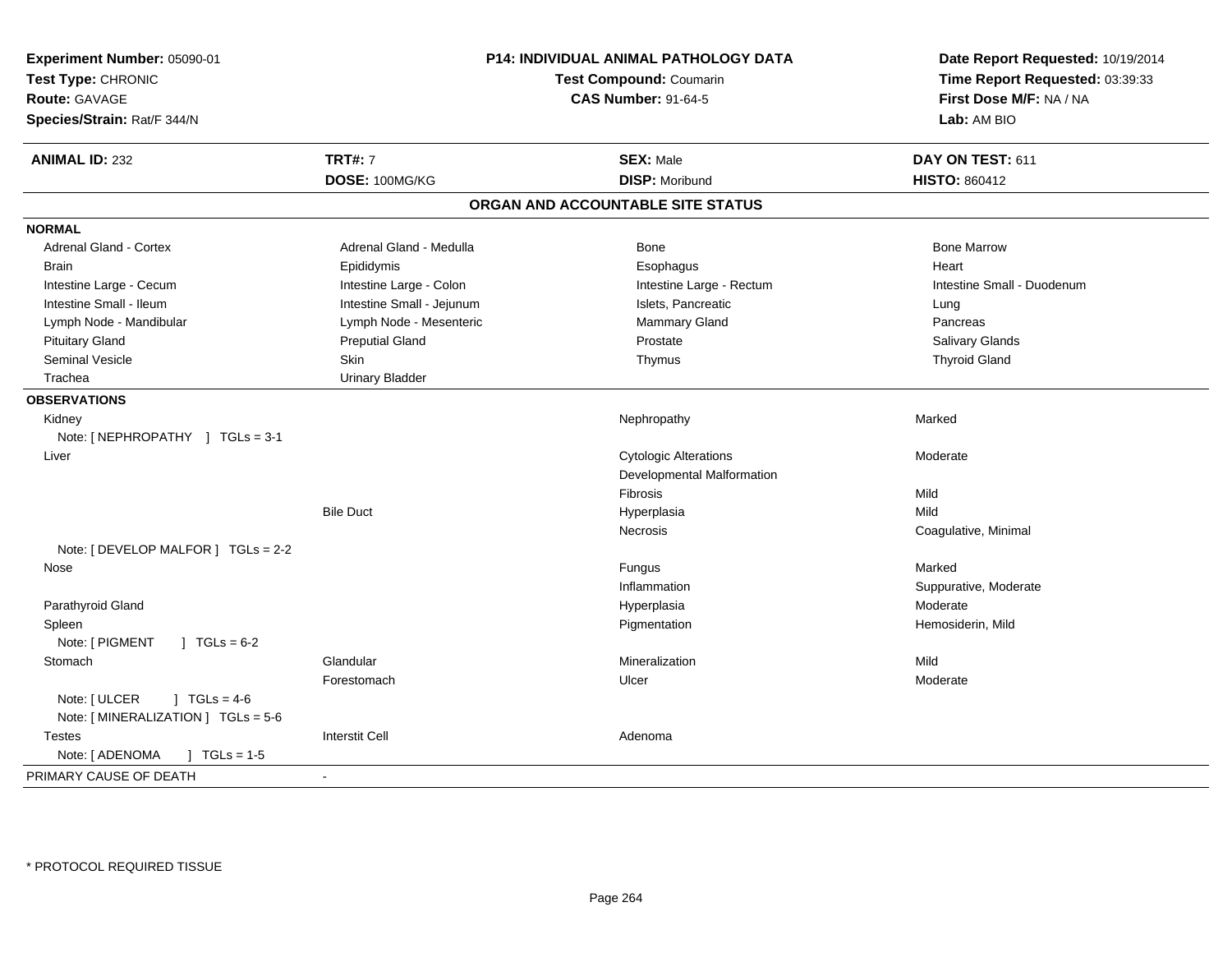| Experiment Number: 05090-01<br>Test Type: CHRONIC<br>Route: GAVAGE<br>Species/Strain: Rat/F 344/N |                          | <b>P14: INDIVIDUAL ANIMAL PATHOLOGY DATA</b><br><b>Test Compound: Coumarin</b><br><b>CAS Number: 91-64-5</b> | Date Report Requested: 10/19/2014<br>Time Report Requested: 03:39:33<br>First Dose M/F: NA / NA<br>Lab: AM BIO |
|---------------------------------------------------------------------------------------------------|--------------------------|--------------------------------------------------------------------------------------------------------------|----------------------------------------------------------------------------------------------------------------|
| <b>ANIMAL ID: 233</b>                                                                             | <b>TRT#: 7</b>           | <b>SEX: Male</b>                                                                                             | DAY ON TEST: 643                                                                                               |
|                                                                                                   | DOSE: 100MG/KG           | <b>DISP: Moribund</b>                                                                                        | <b>HISTO: 860413</b>                                                                                           |
|                                                                                                   |                          | ORGAN AND ACCOUNTABLE SITE STATUS                                                                            |                                                                                                                |
| <b>NORMAL</b>                                                                                     |                          |                                                                                                              |                                                                                                                |
| Adrenal Gland - Cortex                                                                            | Adrenal Gland - Medulla  | Bone                                                                                                         | <b>Bone Marrow</b>                                                                                             |
| <b>Brain</b>                                                                                      | Epididymis               | Esophagus                                                                                                    | Intestine Large - Cecum                                                                                        |
| Intestine Large - Colon                                                                           | Intestine Large - Rectum | Intestine Small - Duodenum                                                                                   | Intestine Small - Ileum                                                                                        |
| Intestine Small - Jejunum                                                                         | Islets, Pancreatic       | Lung                                                                                                         | Lymph Node - Mandibular                                                                                        |
| Lymph Node - Mesenteric                                                                           | Mammary Gland            | Pancreas                                                                                                     | <b>Pituitary Gland</b>                                                                                         |
| Prostate                                                                                          | Salivary Glands          | <b>Seminal Vesicle</b>                                                                                       | Skin                                                                                                           |
| Spleen                                                                                            | Stomach - Glandular      | Thymus                                                                                                       | <b>Thyroid Gland</b>                                                                                           |
| Trachea                                                                                           | <b>Urinary Bladder</b>   |                                                                                                              |                                                                                                                |
| <b>OBSERVATIONS</b>                                                                               |                          |                                                                                                              |                                                                                                                |
| Heart                                                                                             |                          | Cardiomyopathy                                                                                               | Moderate                                                                                                       |
| Note: $[ CARDIOMYOPATHY ] TGLs = 8-3 $                                                            |                          |                                                                                                              |                                                                                                                |
| Kidney                                                                                            |                          | Nephropathy                                                                                                  | Marked                                                                                                         |
| Note: [NEPHROPATHY ] TGLs = 3-1                                                                   |                          |                                                                                                              |                                                                                                                |
| Liver                                                                                             |                          | <b>Cytologic Alterations</b>                                                                                 | Moderate                                                                                                       |
|                                                                                                   |                          | Developmental Malformation                                                                                   |                                                                                                                |
|                                                                                                   |                          | Fibrosis                                                                                                     | Mild                                                                                                           |
|                                                                                                   | <b>Bile Duct</b>         | Hyperplasia                                                                                                  | Mild                                                                                                           |
|                                                                                                   |                          | Necrosis                                                                                                     | Coagulative, Moderate                                                                                          |
| Note: [ DEVELOP MALFOR ] TGLs = 4-2                                                               |                          |                                                                                                              |                                                                                                                |
| Note: [ NECROSIS<br>$JTGLs = 5-2,6-2$                                                             |                          |                                                                                                              |                                                                                                                |
| Nose                                                                                              |                          | Inflammation                                                                                                 | Suppurative, Moderate                                                                                          |
| Parathyroid Gland                                                                                 |                          | Hyperplasia                                                                                                  | Moderate                                                                                                       |
| <b>Preputial Gland</b>                                                                            |                          | Inflammation                                                                                                 | Suppurative, Marked                                                                                            |
| Note: $[INFLAMMATION] TGLs = 1-13$                                                                |                          |                                                                                                              |                                                                                                                |
| Stomach                                                                                           | Forestomach              | Ulcer                                                                                                        | Moderate                                                                                                       |
| Note: [ ULCER<br>$1 TGLs = 9-6$                                                                   |                          |                                                                                                              |                                                                                                                |
| <b>Testes</b>                                                                                     | <b>Interstit Cell</b>    | Adenoma                                                                                                      |                                                                                                                |
| Note: [ ADENOMA<br>$1 \text{ TGLs} = 2.5$                                                         |                          |                                                                                                              |                                                                                                                |
| Tongue                                                                                            |                          | Necrosis                                                                                                     | Zenkers, Mild                                                                                                  |
| Note: [ NECROSIS<br>$TGLs = 7-15$                                                                 |                          |                                                                                                              |                                                                                                                |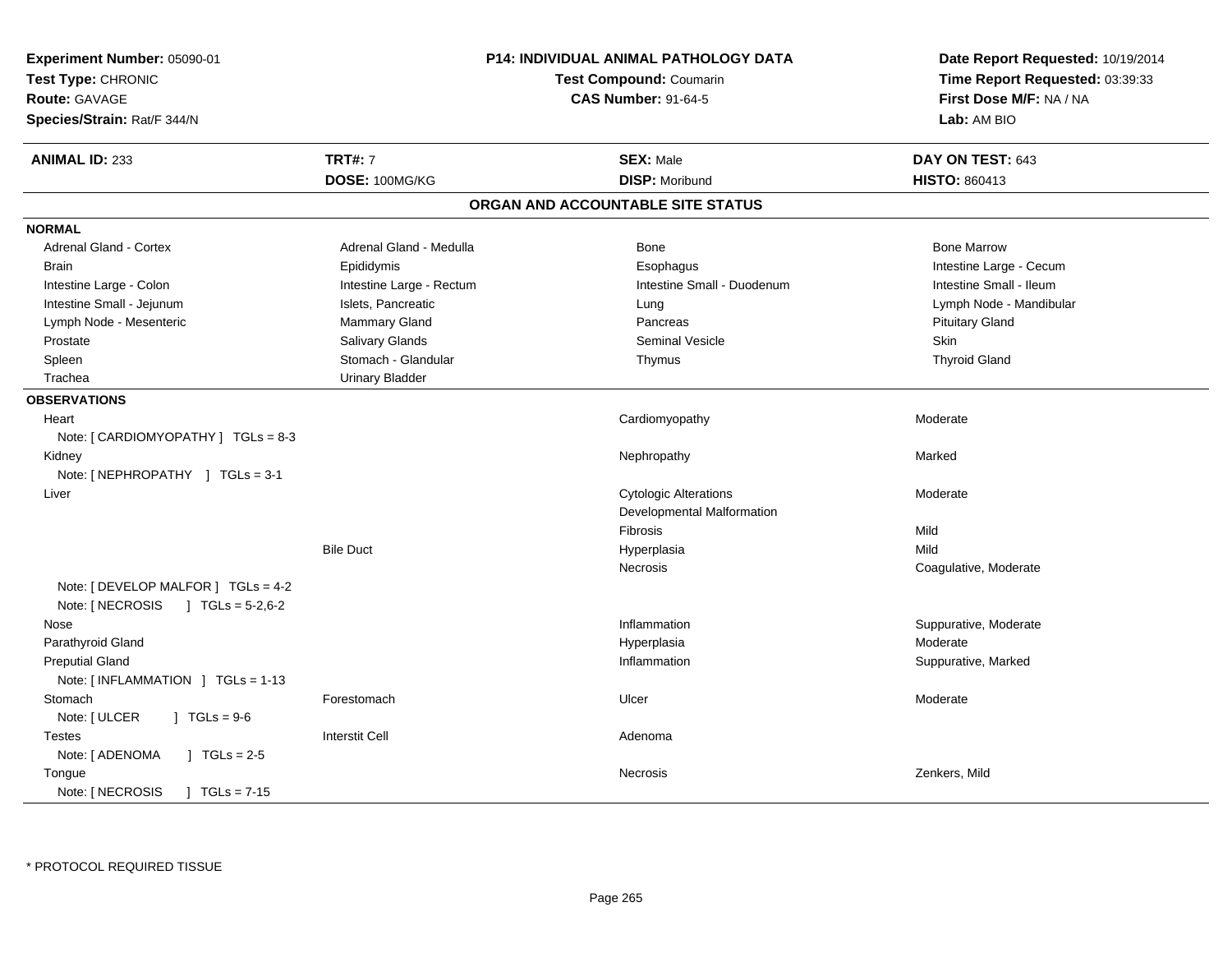| Experiment Number: 05090-01                       |                | P14: INDIVIDUAL ANIMAL PATHOLOGY DATA | Date Report Requested: 10/19/2014 |  |
|---------------------------------------------------|----------------|---------------------------------------|-----------------------------------|--|
| <b>Test Type: CHRONIC</b><br><b>Route: GAVAGE</b> |                | <b>Test Compound: Coumarin</b>        | Time Report Requested: 03:39:33   |  |
|                                                   |                | <b>CAS Number: 91-64-5</b>            | First Dose M/F: NA / NA           |  |
| Species/Strain: Rat/F 344/N                       |                |                                       | Lab: AM BIO                       |  |
| <b>ANIMAL ID: 233</b>                             | <b>TRT#: 7</b> | <b>SEX: Male</b>                      | DAY ON TEST: 643                  |  |
|                                                   | DOSE: 100MG/KG | <b>DISP:</b> Moribund                 | <b>HISTO: 860413</b>              |  |
|                                                   |                | ORGAN AND ACCOUNTABLE SITE STATUS     |                                   |  |
| PRIMARY CAUSE OF DEATH                            |                |                                       |                                   |  |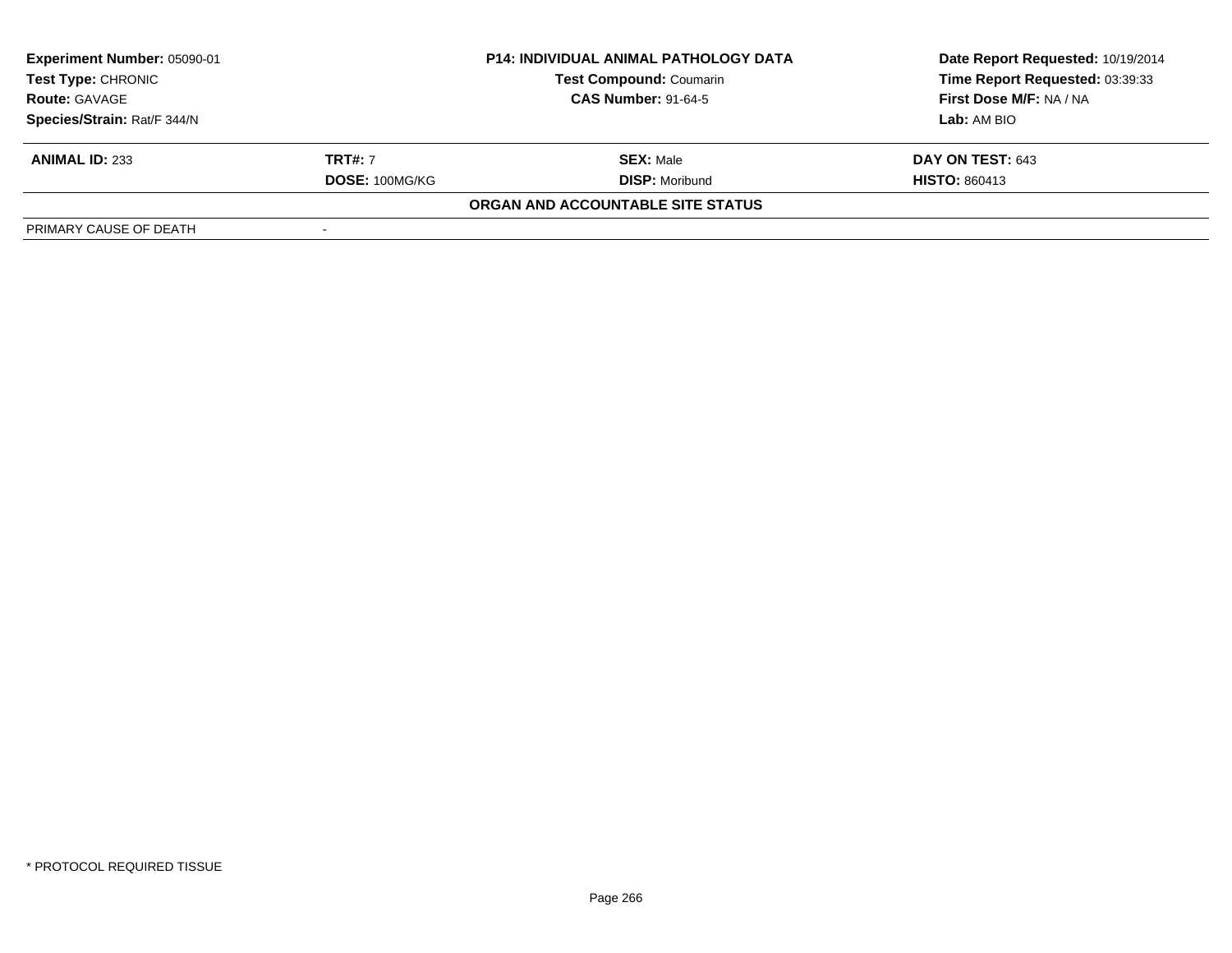| Experiment Number: 05090-01<br>Test Type: CHRONIC<br><b>Route: GAVAGE</b><br>Species/Strain: Rat/F 344/N |                           | P14: INDIVIDUAL ANIMAL PATHOLOGY DATA<br><b>Test Compound: Coumarin</b><br><b>CAS Number: 91-64-5</b> | Date Report Requested: 10/19/2014<br>Time Report Requested: 03:39:33<br>First Dose M/F: NA / NA<br>Lab: AM BIO |
|----------------------------------------------------------------------------------------------------------|---------------------------|-------------------------------------------------------------------------------------------------------|----------------------------------------------------------------------------------------------------------------|
| <b>ANIMAL ID: 234</b>                                                                                    | <b>TRT#: 7</b>            | <b>SEX: Male</b>                                                                                      | DAY ON TEST: 552                                                                                               |
|                                                                                                          | DOSE: 100MG/KG            | <b>DISP: Dead</b>                                                                                     | <b>HISTO: 860414</b>                                                                                           |
|                                                                                                          |                           | ORGAN AND ACCOUNTABLE SITE STATUS                                                                     |                                                                                                                |
| <b>NORMAL</b>                                                                                            |                           |                                                                                                       |                                                                                                                |
| Adrenal Gland - Cortex                                                                                   | Adrenal Gland - Medulla   | Bone                                                                                                  | <b>Bone Marrow</b>                                                                                             |
| <b>Brain</b>                                                                                             | Epididymis                | Esophagus                                                                                             | Islets, Pancreatic                                                                                             |
| Lung                                                                                                     | Lymph Node - Mandibular   | Lymph Node - Mesenteric                                                                               | Mammary Gland                                                                                                  |
| Pancreas                                                                                                 | Parathyroid Gland         | <b>Pituitary Gland</b>                                                                                | <b>Preputial Gland</b>                                                                                         |
| Prostate                                                                                                 | Salivary Glands           | Seminal Vesicle                                                                                       | <b>Skin</b>                                                                                                    |
| Spleen                                                                                                   | Stomach - Glandular       | Thymus                                                                                                | <b>Thyroid Gland</b>                                                                                           |
| Trachea                                                                                                  | <b>Urinary Bladder</b>    |                                                                                                       |                                                                                                                |
| <b>AUTO PRECLUDES DIAG.</b>                                                                              |                           |                                                                                                       |                                                                                                                |
| Intestine Large - Cecum                                                                                  | Intestine Large - Colon   | Intestine Large - Rectum                                                                              | Intestine Small - Duodenum                                                                                     |
| Intestine Small - Ileum                                                                                  | Intestine Small - Jejunum |                                                                                                       |                                                                                                                |
| <b>OBSERVATIONS</b>                                                                                      |                           |                                                                                                       |                                                                                                                |
| Heart                                                                                                    |                           | Cardiomyopathy                                                                                        | Moderate                                                                                                       |
| Kidney                                                                                                   |                           | Nephropathy                                                                                           | Moderate                                                                                                       |
| Note: [NEPHROPATHY ] TGLs = 4-1                                                                          |                           |                                                                                                       |                                                                                                                |
| Liver                                                                                                    |                           | Fibrosis                                                                                              | Minimal                                                                                                        |
|                                                                                                          | <b>Bile Duct</b>          | Hyperplasia                                                                                           | Moderate                                                                                                       |
|                                                                                                          |                           | <b>Necrosis</b>                                                                                       | Coagulative, Moderate                                                                                          |
| Nose                                                                                                     |                           | Inflammation                                                                                          | Suppurative, Mild                                                                                              |
| Stomach                                                                                                  | Forestomach               | Ulcer                                                                                                 | Marked                                                                                                         |
| Note: [ ULCER<br>$1 TGLs = 3-6$                                                                          |                           |                                                                                                       |                                                                                                                |
| <b>Testes</b>                                                                                            | <b>Interstit Cell</b>     | Adenoma                                                                                               |                                                                                                                |
| Note: [ ADENOMA<br>$\sqrt{ }$ TGLs = 1-5                                                                 |                           |                                                                                                       |                                                                                                                |
| <b>Tissue NOS</b>                                                                                        |                           |                                                                                                       |                                                                                                                |
| Note: MASS DESCRIBED AS IN MESENTERY IS TNOS AND IS                                                      |                           |                                                                                                       |                                                                                                                |
| Note: TUMOR AND AUTOLYSIS MAKES DX IMPOSSIBLE                                                            |                           |                                                                                                       |                                                                                                                |
| PRIMARY CAUSE OF DEATH                                                                                   |                           |                                                                                                       |                                                                                                                |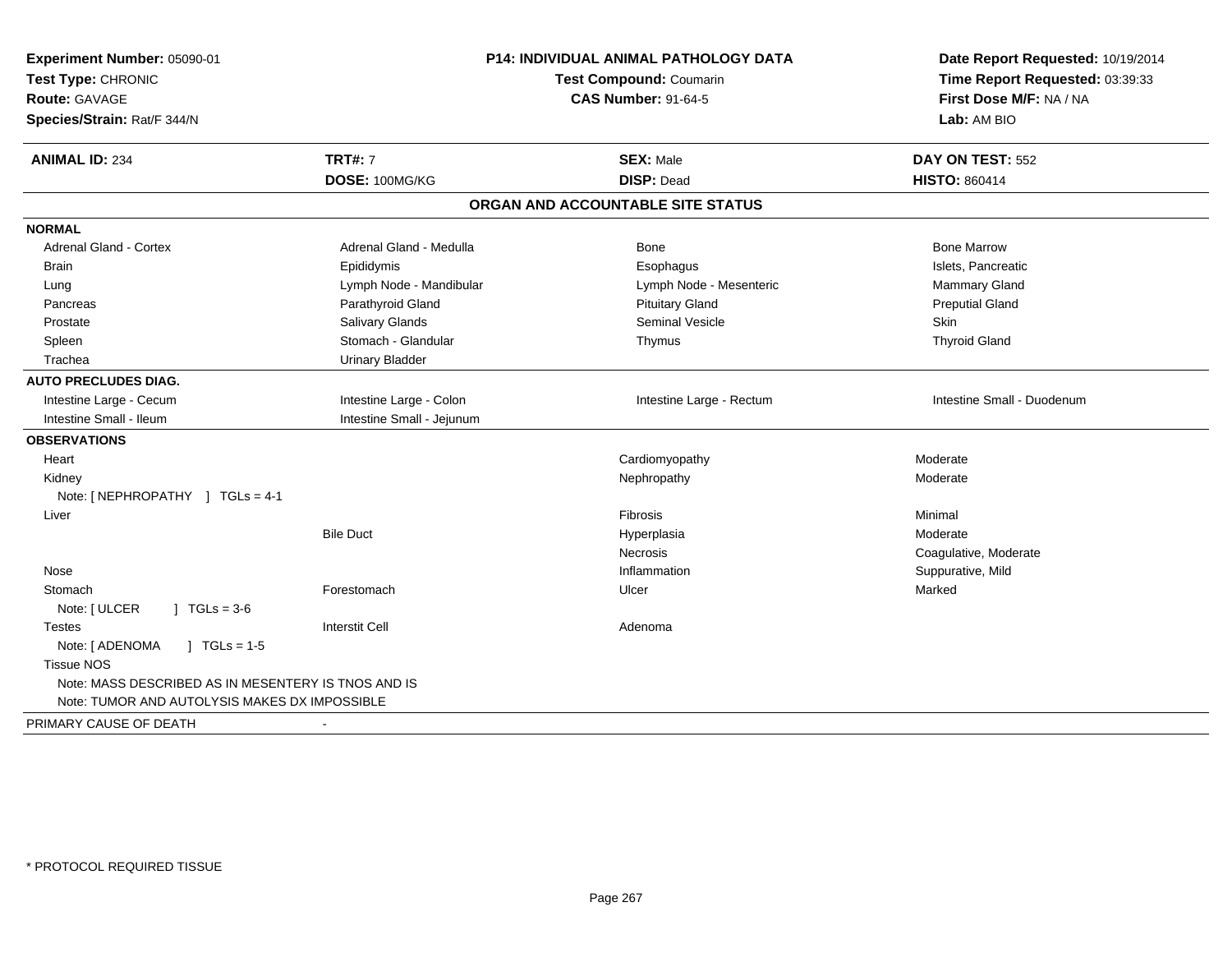| Experiment Number: 05090-01<br>Test Type: CHRONIC<br><b>Route: GAVAGE</b><br>Species/Strain: Rat/F 344/N | <b>P14: INDIVIDUAL ANIMAL PATHOLOGY DATA</b><br>Test Compound: Coumarin<br><b>CAS Number: 91-64-5</b> |                                   | Date Report Requested: 10/19/2014<br>Time Report Requested: 03:39:33<br>First Dose M/F: NA / NA<br>Lab: AM BIO |
|----------------------------------------------------------------------------------------------------------|-------------------------------------------------------------------------------------------------------|-----------------------------------|----------------------------------------------------------------------------------------------------------------|
| <b>ANIMAL ID: 235</b>                                                                                    | <b>TRT#: 7</b>                                                                                        | <b>SEX: Male</b>                  | DAY ON TEST: 566                                                                                               |
|                                                                                                          | DOSE: 100MG/KG                                                                                        | <b>DISP: Dead</b>                 | <b>HISTO: 860415</b>                                                                                           |
|                                                                                                          |                                                                                                       | ORGAN AND ACCOUNTABLE SITE STATUS |                                                                                                                |
| <b>NORMAL</b>                                                                                            |                                                                                                       |                                   |                                                                                                                |
| <b>Adrenal Gland - Cortex</b>                                                                            | Adrenal Gland - Medulla                                                                               | Bone                              | <b>Bone Marrow</b>                                                                                             |
| <b>Brain</b>                                                                                             | Epididymis                                                                                            | Esophagus                         | Islets, Pancreatic                                                                                             |
| Lung                                                                                                     | Lymph Node - Mandibular                                                                               | Lymph Node - Mesenteric           | Mammary Gland                                                                                                  |
| Nose                                                                                                     | Pancreas                                                                                              | Parathyroid Gland                 | <b>Pituitary Gland</b>                                                                                         |
| <b>Preputial Gland</b>                                                                                   | Prostate                                                                                              | Salivary Glands                   | <b>Seminal Vesicle</b>                                                                                         |
| Skin                                                                                                     | Spleen                                                                                                | Thymus                            | <b>Thyroid Gland</b>                                                                                           |
| Trachea                                                                                                  | <b>Urinary Bladder</b>                                                                                |                                   |                                                                                                                |
| <b>AUTO PRECLUDES DIAG.</b>                                                                              |                                                                                                       |                                   |                                                                                                                |
| Intestine Large - Cecum                                                                                  | Intestine Large - Colon                                                                               | Intestine Large - Rectum          | Intestine Small - Duodenum                                                                                     |
| Intestine Small - Ileum                                                                                  | Intestine Small - Jejunum                                                                             |                                   |                                                                                                                |
| <b>OBSERVATIONS</b>                                                                                      |                                                                                                       |                                   |                                                                                                                |
| Heart                                                                                                    |                                                                                                       | Cardiomyopathy                    | Mild                                                                                                           |
| Kidney                                                                                                   |                                                                                                       | Nephropathy                       | Marked                                                                                                         |
| Note: [NEPHROPATHY ] TGLs = 2-1                                                                          |                                                                                                       |                                   |                                                                                                                |
| Liver                                                                                                    |                                                                                                       | Fibrosis                          | Minimal                                                                                                        |
|                                                                                                          | <b>Bile Duct</b>                                                                                      | Hyperplasia                       | Mild                                                                                                           |
|                                                                                                          |                                                                                                       | Necrosis                          | Coagulative, Marked                                                                                            |
| Lymph Node                                                                                               | Lumbar                                                                                                | Hemorrhage                        | Moderate                                                                                                       |
| Note: [HEMORRHAGE ] TGLs = 1-14                                                                          |                                                                                                       |                                   |                                                                                                                |
| Stomach                                                                                                  | Forestomach                                                                                           | Ulcer                             | Moderate                                                                                                       |
|                                                                                                          | Glandular                                                                                             | Ulcer                             | Mild                                                                                                           |
| Note: [ ULCER<br>$\mid$ TGLs = 4-6,7-6                                                                   |                                                                                                       |                                   |                                                                                                                |
| Note: [ ULCER<br>$J \cdot TGLs = 4-6,6-6$                                                                |                                                                                                       |                                   |                                                                                                                |
| Testes                                                                                                   | <b>Interstit Cell</b>                                                                                 | Adenoma                           |                                                                                                                |
| Note: [ ADENOMA<br>$J \cdot TGLs = 5-5$                                                                  |                                                                                                       |                                   |                                                                                                                |
| PRIMARY CAUSE OF DEATH                                                                                   |                                                                                                       |                                   |                                                                                                                |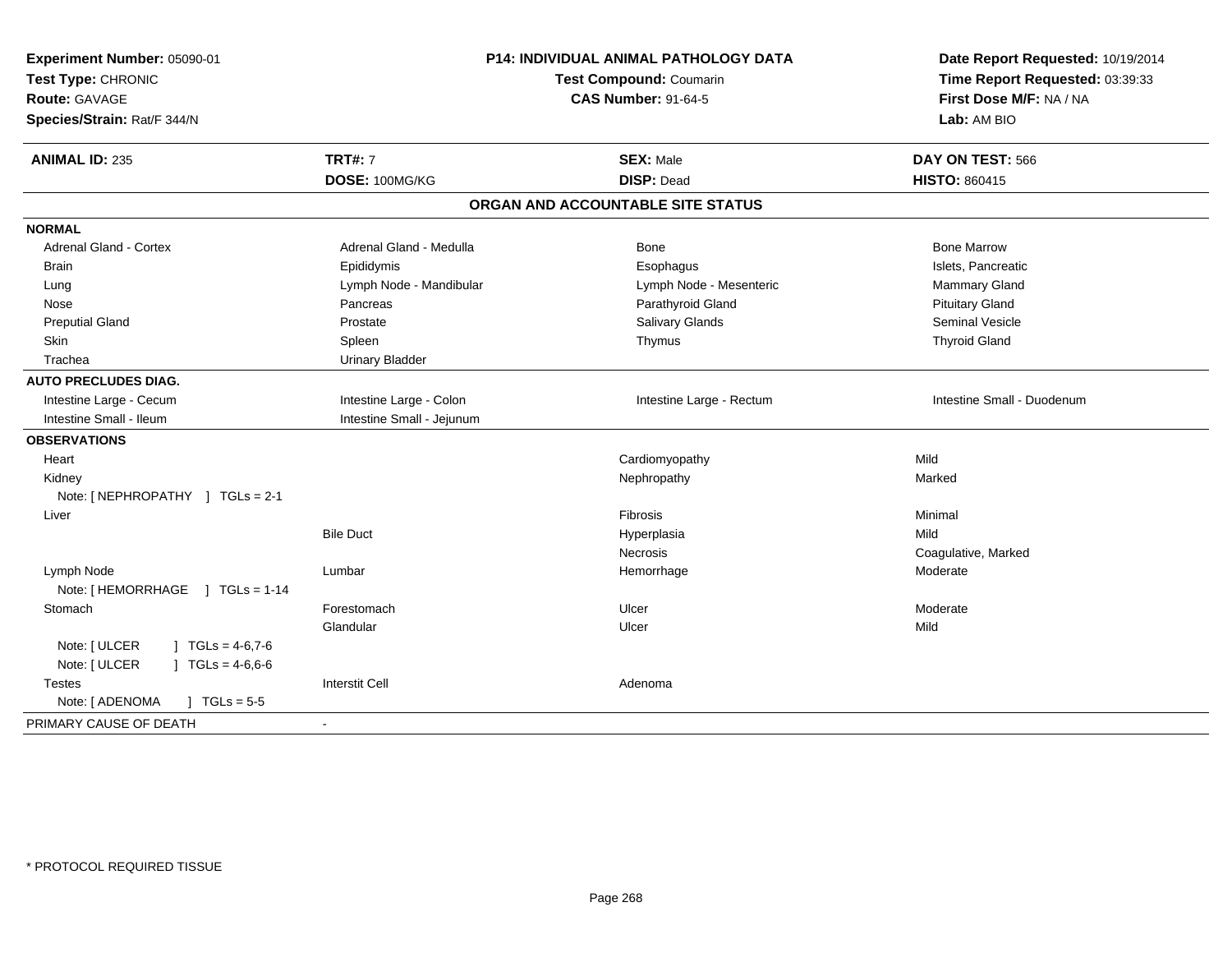| Experiment Number: 05090-01<br>Test Type: CHRONIC<br>Route: GAVAGE<br>Species/Strain: Rat/F 344/N | P14: INDIVIDUAL ANIMAL PATHOLOGY DATA<br>Test Compound: Coumarin<br><b>CAS Number: 91-64-5</b> |                                   | Date Report Requested: 10/19/2014<br>Time Report Requested: 03:39:33<br>First Dose M/F: NA / NA<br>Lab: AM BIO |
|---------------------------------------------------------------------------------------------------|------------------------------------------------------------------------------------------------|-----------------------------------|----------------------------------------------------------------------------------------------------------------|
| <b>ANIMAL ID: 236</b>                                                                             | <b>TRT#: 7</b>                                                                                 | <b>SEX: Male</b>                  | DAY ON TEST: 650                                                                                               |
|                                                                                                   | DOSE: 100MG/KG                                                                                 | <b>DISP: Moribund</b>             | <b>HISTO: 860416</b>                                                                                           |
|                                                                                                   |                                                                                                | ORGAN AND ACCOUNTABLE SITE STATUS |                                                                                                                |
| <b>NORMAL</b>                                                                                     |                                                                                                |                                   |                                                                                                                |
| Adrenal Gland - Cortex                                                                            | Adrenal Gland - Medulla                                                                        | Bone                              | <b>Bone Marrow</b>                                                                                             |
| <b>Brain</b>                                                                                      | Epididymis                                                                                     | Esophagus                         | Intestine Large - Cecum                                                                                        |
| Intestine Large - Colon                                                                           | Intestine Large - Rectum                                                                       | Intestine Small - Duodenum        | Intestine Small - Ileum                                                                                        |
| Intestine Small - Jejunum                                                                         | Islets, Pancreatic                                                                             | Lung                              | Lymph Node - Mandibular                                                                                        |
| Lymph Node - Mesenteric                                                                           | Mammary Gland                                                                                  | Nose                              | Pancreas                                                                                                       |
| <b>Pituitary Gland</b>                                                                            | <b>Preputial Gland</b>                                                                         | Prostate                          | Salivary Glands                                                                                                |
| <b>Seminal Vesicle</b>                                                                            | Skin                                                                                           | Spleen                            | Stomach - Glandular                                                                                            |
| Thymus                                                                                            | <b>Thyroid Gland</b>                                                                           | Trachea                           | <b>Urinary Bladder</b>                                                                                         |
| <b>OBSERVATIONS</b>                                                                               |                                                                                                |                                   |                                                                                                                |
| Heart                                                                                             |                                                                                                | Cardiomyopathy                    | Mild                                                                                                           |
| Kidney                                                                                            |                                                                                                | Nephropathy                       | Marked                                                                                                         |
| Note: [ NEPHROPATHY ] TGLs = 4-1                                                                  |                                                                                                |                                   |                                                                                                                |
| Liver                                                                                             |                                                                                                | <b>Basophilic Focus</b>           |                                                                                                                |
|                                                                                                   |                                                                                                | <b>Cytologic Alterations</b>      | Mild                                                                                                           |
|                                                                                                   |                                                                                                | <b>Fibrosis</b>                   | Moderate                                                                                                       |
|                                                                                                   | <b>Bile Duct</b>                                                                               | Hyperplasia                       | Minimal                                                                                                        |
|                                                                                                   |                                                                                                | <b>Necrosis</b>                   | Coagulative, Minimal                                                                                           |
| Parathyroid Gland                                                                                 |                                                                                                | Hyperplasia                       | Mild                                                                                                           |
| Note: [HYPERPLASIA ] TGLs = 8-9                                                                   |                                                                                                |                                   |                                                                                                                |
| Stomach                                                                                           | Forestomach                                                                                    | Inflammation                      | Chronic, Mild                                                                                                  |
| Note: [INFLAMMATION ] TGLs = 6-6                                                                  |                                                                                                |                                   |                                                                                                                |
| <b>Testes</b>                                                                                     | <b>Interstit Cell</b>                                                                          | Adenoma                           |                                                                                                                |
| Note: [ ADENOMA<br>$\int$ TGLs = 1-5,2-5                                                          |                                                                                                |                                   |                                                                                                                |
| PRIMARY CAUSE OF DEATH                                                                            | $\blacksquare$                                                                                 |                                   |                                                                                                                |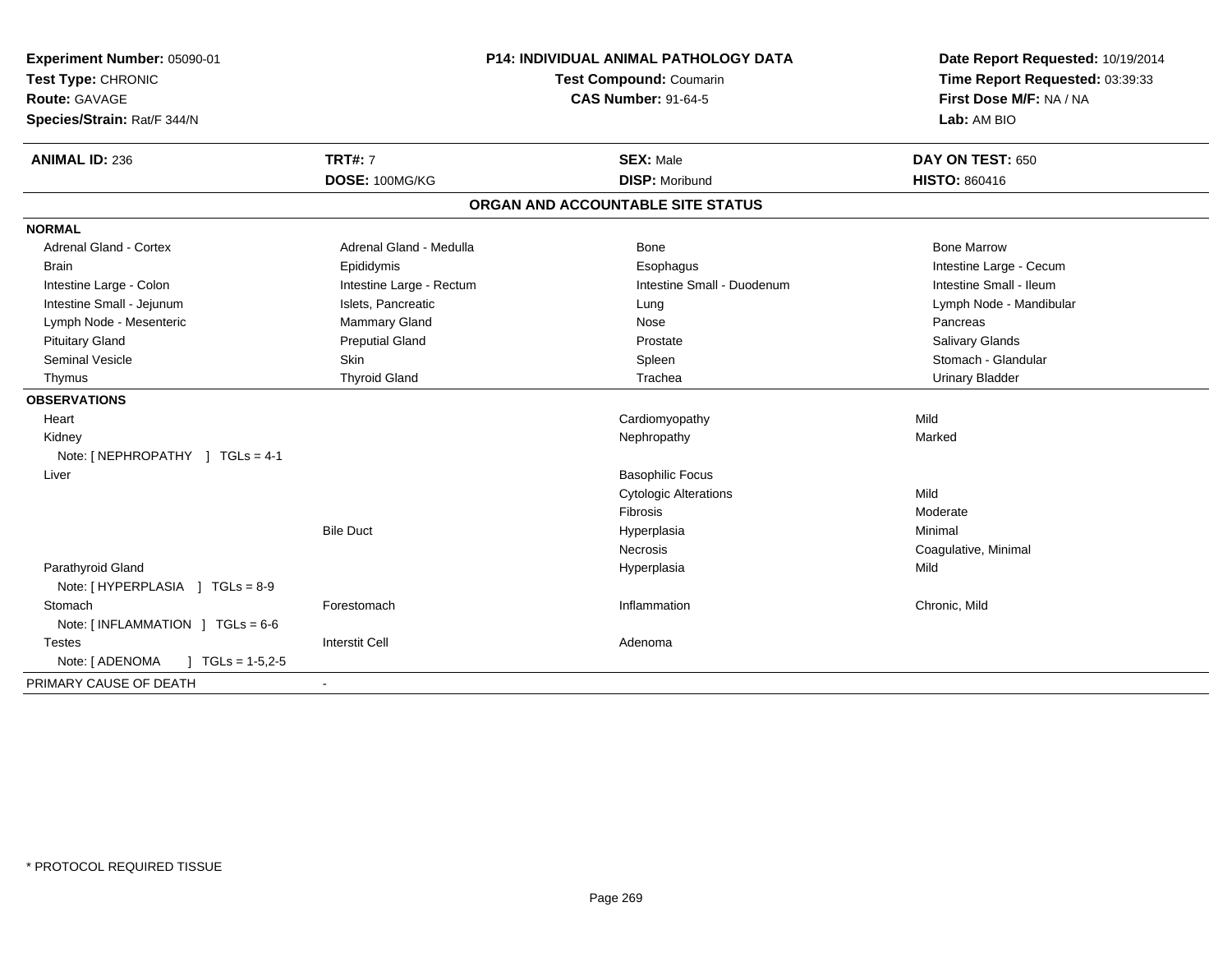| Experiment Number: 05090-01<br>Test Type: CHRONIC<br><b>Route: GAVAGE</b><br>Species/Strain: Rat/F 344/N |                           | <b>P14: INDIVIDUAL ANIMAL PATHOLOGY DATA</b><br><b>Test Compound: Coumarin</b><br><b>CAS Number: 91-64-5</b> | Date Report Requested: 10/19/2014<br>Time Report Requested: 03:39:33<br>First Dose M/F: NA / NA<br>Lab: AM BIO |
|----------------------------------------------------------------------------------------------------------|---------------------------|--------------------------------------------------------------------------------------------------------------|----------------------------------------------------------------------------------------------------------------|
| <b>ANIMAL ID: 237</b>                                                                                    | <b>TRT#: 7</b>            | <b>SEX: Male</b>                                                                                             | DAY ON TEST: 455                                                                                               |
|                                                                                                          | DOSE: 100MG/KG            | <b>DISP:</b> Interval Sacrifice                                                                              | <b>HISTO: 860417</b>                                                                                           |
|                                                                                                          |                           | ORGAN AND ACCOUNTABLE SITE STATUS                                                                            |                                                                                                                |
| <b>NORMAL</b>                                                                                            |                           |                                                                                                              |                                                                                                                |
| <b>Adrenal Gland - Cortex</b>                                                                            | Adrenal Gland - Medulla   | Bone                                                                                                         | <b>Bone Marrow</b>                                                                                             |
| <b>Brain</b>                                                                                             | Epididymis                | Esophagus                                                                                                    | Heart                                                                                                          |
| Intestine Large - Cecum                                                                                  | Intestine Large - Colon   | Intestine Large - Rectum                                                                                     | Intestine Small - Duodenum                                                                                     |
| Intestine Small - Ileum                                                                                  | Intestine Small - Jejunum | Islets, Pancreatic                                                                                           | Lung                                                                                                           |
| Lymph Node - Mandibular                                                                                  | Lymph Node - Mesenteric   | Mammary Gland                                                                                                | Nose                                                                                                           |
| Pancreas                                                                                                 | Parathyroid Gland         | <b>Pituitary Gland</b>                                                                                       | <b>Preputial Gland</b>                                                                                         |
| Prostate                                                                                                 | Salivary Glands           | Seminal Vesicle                                                                                              | <b>Skin</b>                                                                                                    |
| Spleen                                                                                                   | Stomach - Forestomach     | Stomach - Glandular                                                                                          | Thymus                                                                                                         |
| <b>Thyroid Gland</b>                                                                                     | Trachea                   | <b>Urinary Bladder</b>                                                                                       |                                                                                                                |
| <b>OBSERVATIONS</b>                                                                                      |                           |                                                                                                              |                                                                                                                |
| Kidney                                                                                                   |                           | Nephropathy                                                                                                  | Mild                                                                                                           |
| Liver                                                                                                    | Hepatocyte                | Degeneration                                                                                                 | Granular, Minimal                                                                                              |
|                                                                                                          |                           | Fatty Change                                                                                                 | Minimal                                                                                                        |
|                                                                                                          | <b>Bile Duct</b>          | Hyperplasia                                                                                                  | Mild                                                                                                           |
| Note: $[$ FATTY CHANGE $]$ TGLs = 1-2                                                                    |                           |                                                                                                              |                                                                                                                |
| Note: [ FATTY CHANGE ] TGLs = 2-2                                                                        |                           |                                                                                                              |                                                                                                                |
| <b>Testes</b>                                                                                            | <b>Interstit Cell</b>     | Adenoma                                                                                                      |                                                                                                                |
| PRIMARY CAUSE OF DEATH                                                                                   | $\blacksquare$            |                                                                                                              |                                                                                                                |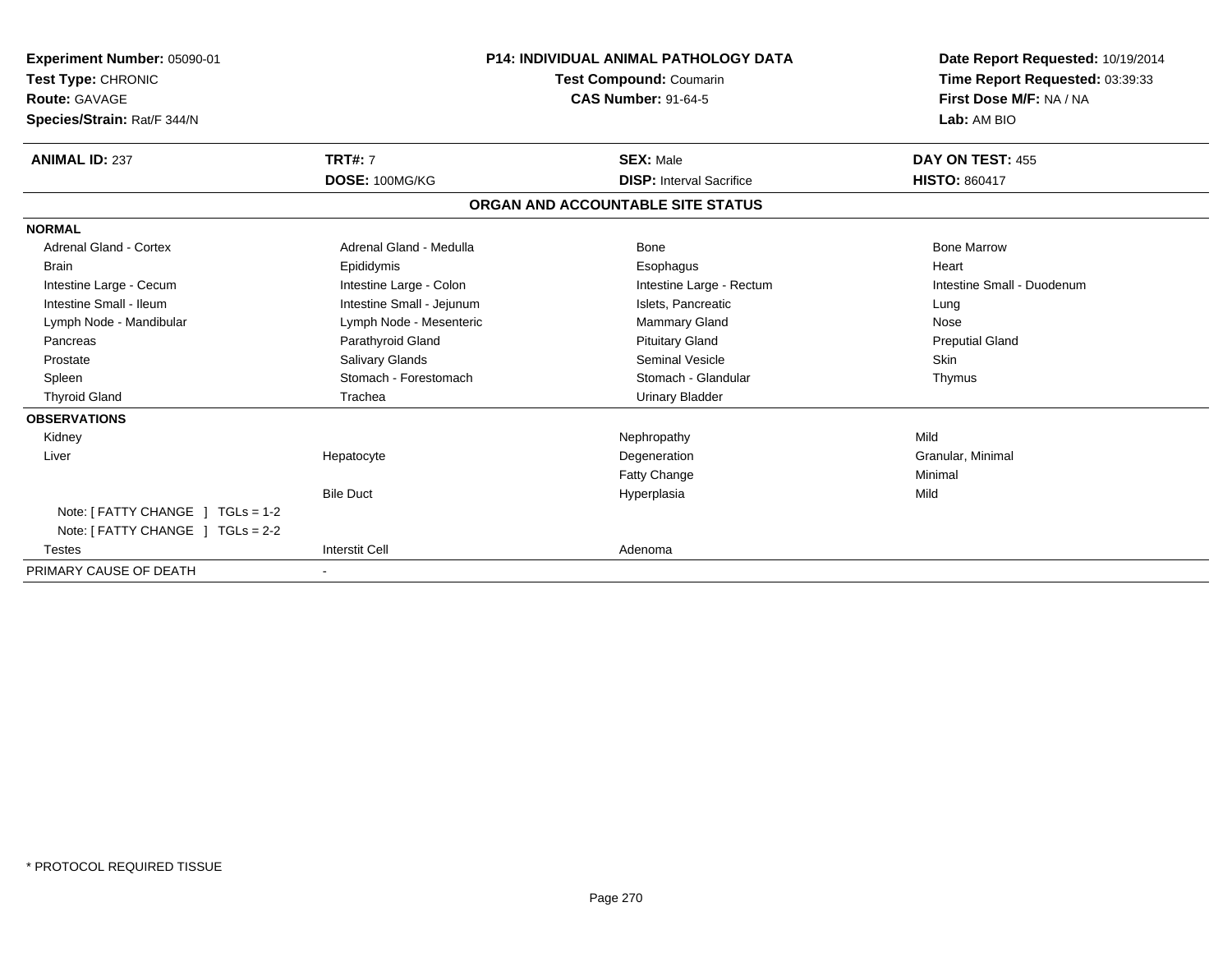| Experiment Number: 05090-01<br>Test Type: CHRONIC<br>Route: GAVAGE<br>Species/Strain: Rat/F 344/N                                                                                   | <b>P14: INDIVIDUAL ANIMAL PATHOLOGY DATA</b><br><b>Test Compound: Coumarin</b><br><b>CAS Number: 91-64-5</b> |                                   | Date Report Requested: 10/19/2014<br>Time Report Requested: 03:39:33<br>First Dose M/F: NA / NA<br>Lab: AM BIO |
|-------------------------------------------------------------------------------------------------------------------------------------------------------------------------------------|--------------------------------------------------------------------------------------------------------------|-----------------------------------|----------------------------------------------------------------------------------------------------------------|
| <b>ANIMAL ID: 238</b>                                                                                                                                                               | <b>TRT#: 7</b>                                                                                               | <b>SEX: Male</b>                  | DAY ON TEST: 638                                                                                               |
|                                                                                                                                                                                     | DOSE: 100MG/KG                                                                                               | <b>DISP: Moribund</b>             | <b>HISTO: 860418</b>                                                                                           |
|                                                                                                                                                                                     |                                                                                                              | ORGAN AND ACCOUNTABLE SITE STATUS |                                                                                                                |
| <b>NORMAL</b>                                                                                                                                                                       |                                                                                                              |                                   |                                                                                                                |
| Adrenal Gland - Cortex                                                                                                                                                              | Adrenal Gland - Medulla                                                                                      | Bone                              | <b>Bone Marrow</b>                                                                                             |
| <b>Brain</b>                                                                                                                                                                        | Epididymis                                                                                                   | Esophagus                         | Intestine Large - Cecum                                                                                        |
| Intestine Large - Colon                                                                                                                                                             | Intestine Large - Rectum                                                                                     | Intestine Small - Duodenum        | Intestine Small - Ileum                                                                                        |
| Intestine Small - Jejunum                                                                                                                                                           | Islets, Pancreatic                                                                                           | Lung                              | Lymph Node - Mandibular                                                                                        |
| Lymph Node - Mesenteric                                                                                                                                                             | Pancreas                                                                                                     | <b>Pituitary Gland</b>            | <b>Preputial Gland</b>                                                                                         |
| Prostate                                                                                                                                                                            | Salivary Glands                                                                                              | Seminal Vesicle                   | Skin                                                                                                           |
| Spleen                                                                                                                                                                              | Thymus                                                                                                       | <b>Thyroid Gland</b>              | Trachea                                                                                                        |
| <b>Urinary Bladder</b>                                                                                                                                                              |                                                                                                              |                                   |                                                                                                                |
| <b>OBSERVATIONS</b>                                                                                                                                                                 |                                                                                                              |                                   |                                                                                                                |
| Heart                                                                                                                                                                               |                                                                                                              | Cardiomyopathy                    | Minimal                                                                                                        |
| Kidney                                                                                                                                                                              |                                                                                                              | Nephropathy                       | Marked                                                                                                         |
| Note: [NEPHROPATHY ] TGLs = 3-1                                                                                                                                                     |                                                                                                              |                                   |                                                                                                                |
| Liver                                                                                                                                                                               |                                                                                                              | Developmental Malformation        |                                                                                                                |
|                                                                                                                                                                                     |                                                                                                              | Fibrosis                          | Moderate                                                                                                       |
|                                                                                                                                                                                     | <b>Bile Duct</b>                                                                                             | Hyperplasia                       | Mild                                                                                                           |
|                                                                                                                                                                                     |                                                                                                              | Mineralization                    | Moderate                                                                                                       |
|                                                                                                                                                                                     |                                                                                                              | Necrosis                          | Coagulative, Mild                                                                                              |
| Note: [ DEVELOP MALFOR ] TGLs = 4-2<br>Note: MINERALIZATION IN AREA OF COAGULATIVE NECROSIS & FIBROSIS<br>Note: [ NECROSIS ] TGLs = 5-2,7-2<br>Note: [ MINERALIZATION ] TGLs = 7-14 |                                                                                                              |                                   |                                                                                                                |
| Mammary Gland<br>Note: [ ADENOMA<br>$\vert$ TGLs = 1-13                                                                                                                             |                                                                                                              | Adenoma                           |                                                                                                                |
| Nose                                                                                                                                                                                |                                                                                                              | Inflammation                      | Suppurative, Moderate                                                                                          |
| Parathyroid Gland                                                                                                                                                                   |                                                                                                              | Hyperplasia                       | Moderate                                                                                                       |
| Stomach                                                                                                                                                                             | Glandular                                                                                                    | Mineralization                    | Marked                                                                                                         |
|                                                                                                                                                                                     | Forestomach                                                                                                  | Ulcer                             | Moderate                                                                                                       |
| Note: [ ULCER<br>$1 TGLs = 6-6$                                                                                                                                                     |                                                                                                              |                                   |                                                                                                                |
| <b>Testes</b>                                                                                                                                                                       | <b>Interstit Cell</b>                                                                                        | Adenoma                           |                                                                                                                |
| Note: [ ADENOMA<br>$TGLs = 2-5$                                                                                                                                                     |                                                                                                              |                                   |                                                                                                                |
|                                                                                                                                                                                     |                                                                                                              |                                   |                                                                                                                |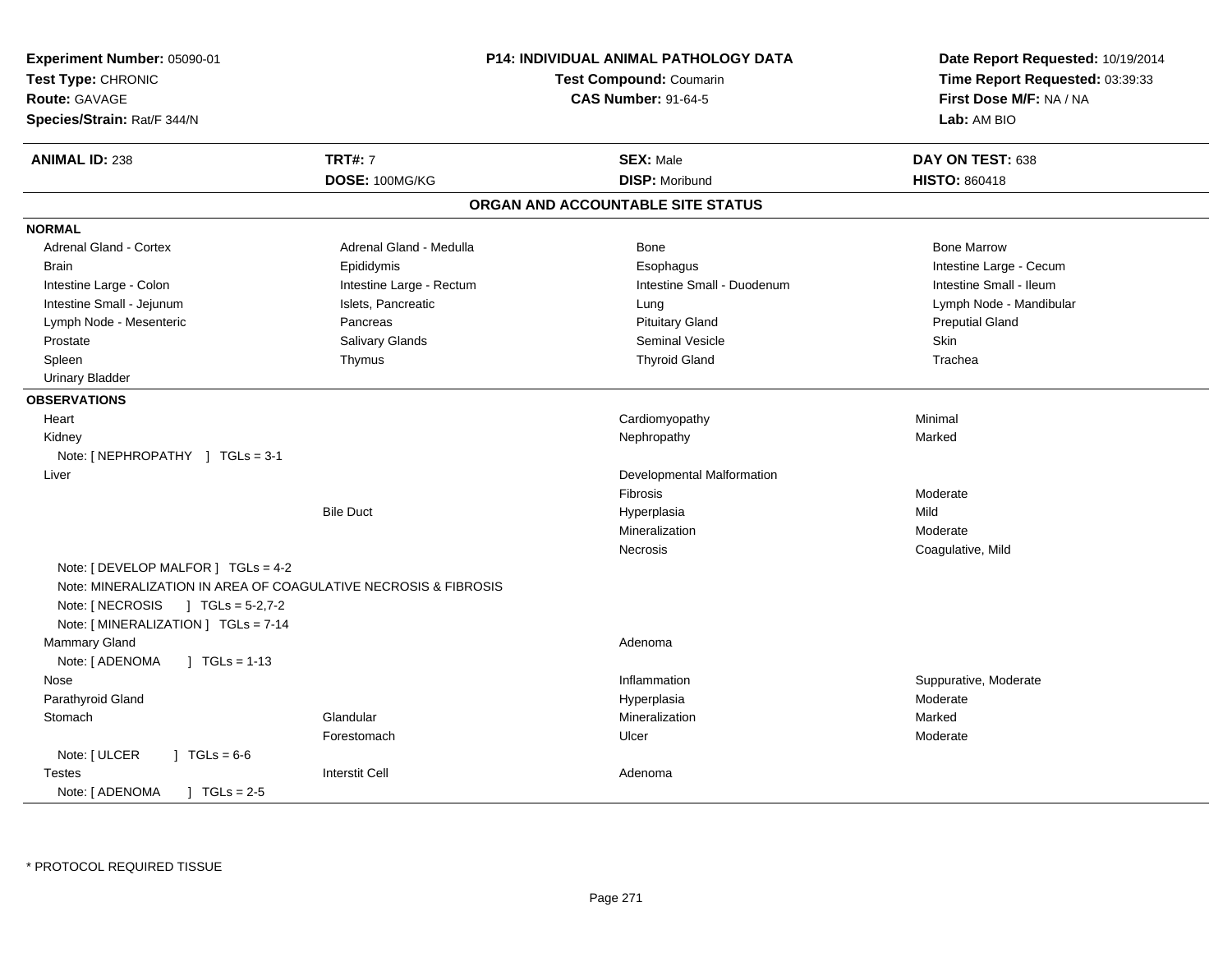| <b>Experiment Number: 05090-01</b><br>Test Type: CHRONIC    |                | <b>P14: INDIVIDUAL ANIMAL PATHOLOGY DATA</b> | Date Report Requested: 10/19/2014 |
|-------------------------------------------------------------|----------------|----------------------------------------------|-----------------------------------|
|                                                             |                | <b>Test Compound: Coumarin</b>               | Time Report Requested: 03:39:33   |
| <b>Route: GAVAGE</b>                                        |                | <b>CAS Number: 91-64-5</b>                   | First Dose M/F: NA / NA           |
| Species/Strain: Rat/F 344/N                                 |                |                                              | Lab: AM BIO                       |
| <b>ANIMAL ID: 238</b>                                       | <b>TRT#: 7</b> | <b>SEX: Male</b>                             | DAY ON TEST: 638                  |
|                                                             | DOSE: 100MG/KG | <b>DISP:</b> Moribund                        | <b>HISTO: 860418</b>              |
|                                                             |                | ORGAN AND ACCOUNTABLE SITE STATUS            |                                   |
| PRIMARY CAUSE OF DEATH                                      |                |                                              |                                   |
| Animal Note: MINERALIZATION IN AREA OF COAGULATION NECROSIS |                |                                              |                                   |
| Animal Note: & FIBROSIS HEPATODIAPHRAGMATIC MALFORMATION    |                |                                              |                                   |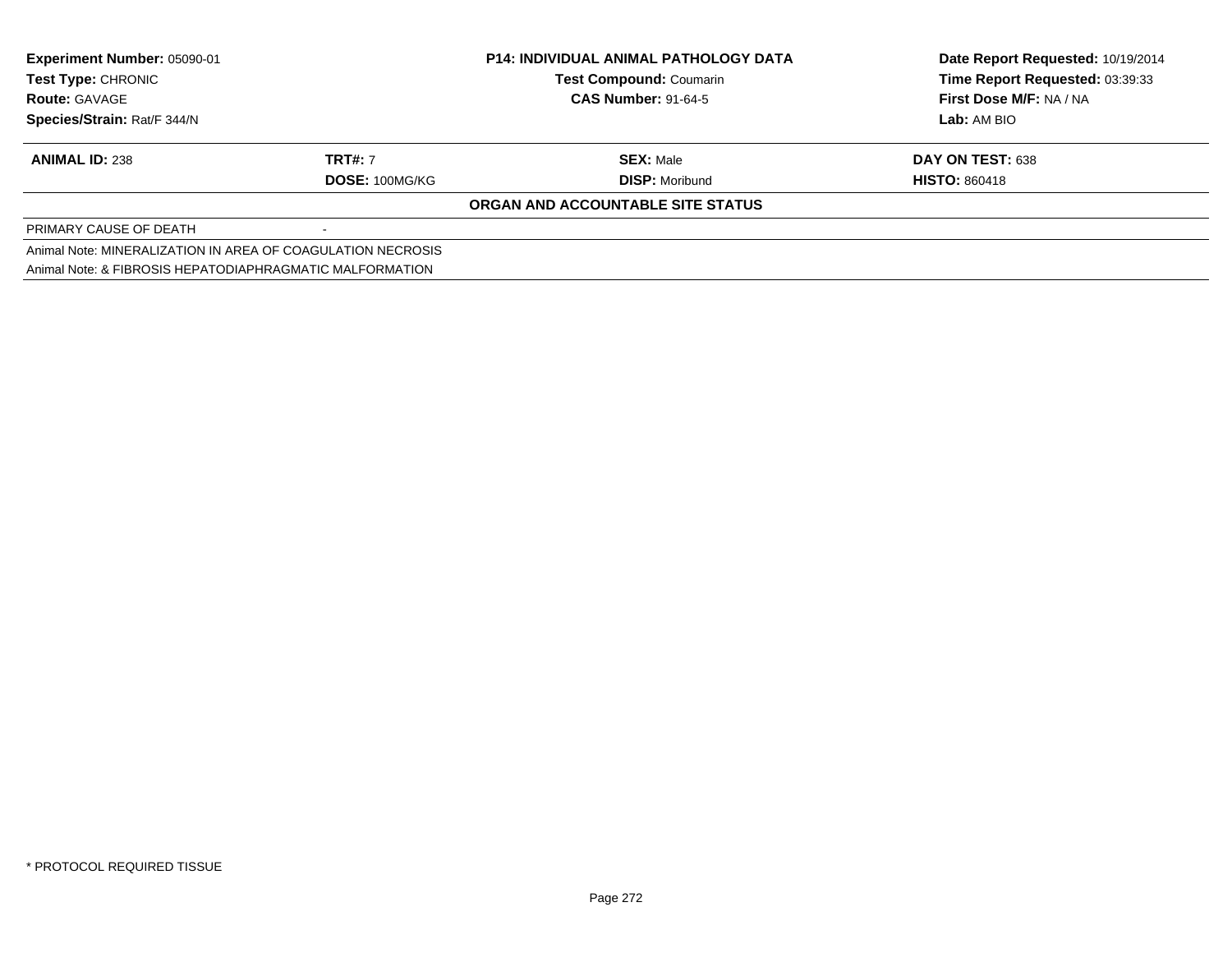| Experiment Number: 05090-01<br>Test Type: CHRONIC<br>Route: GAVAGE<br>Species/Strain: Rat/F 344/N | <b>P14: INDIVIDUAL ANIMAL PATHOLOGY DATA</b><br>Test Compound: Coumarin<br><b>CAS Number: 91-64-5</b> |                                           | Date Report Requested: 10/19/2014<br>Time Report Requested: 03:39:33<br>First Dose M/F: NA / NA<br>Lab: AM BIO |
|---------------------------------------------------------------------------------------------------|-------------------------------------------------------------------------------------------------------|-------------------------------------------|----------------------------------------------------------------------------------------------------------------|
| <b>ANIMAL ID: 239</b>                                                                             | <b>TRT#: 7</b><br>DOSE: 100MG/KG                                                                      | <b>SEX: Male</b><br><b>DISP: Moribund</b> | DAY ON TEST: 646<br>HISTO: 860419                                                                              |
|                                                                                                   |                                                                                                       |                                           |                                                                                                                |
|                                                                                                   |                                                                                                       | ORGAN AND ACCOUNTABLE SITE STATUS         |                                                                                                                |
| <b>NORMAL</b>                                                                                     |                                                                                                       |                                           |                                                                                                                |
| <b>Adrenal Gland - Cortex</b>                                                                     | Adrenal Gland - Medulla                                                                               | <b>Bone</b>                               | <b>Bone Marrow</b>                                                                                             |
| <b>Brain</b>                                                                                      | Epididymis                                                                                            | Esophagus                                 | Intestine Large - Cecum                                                                                        |
| Intestine Large - Colon                                                                           | Intestine Large - Rectum                                                                              | Intestine Small - Duodenum                | Intestine Small - Ileum                                                                                        |
| Intestine Small - Jejunum                                                                         | Islets, Pancreatic                                                                                    | Lung                                      | Lymph Node - Mandibular                                                                                        |
| Lymph Node - Mesenteric                                                                           | Mammary Gland                                                                                         | Pancreas                                  | Parathyroid Gland                                                                                              |
| <b>Pituitary Gland</b>                                                                            | <b>Preputial Gland</b>                                                                                | Prostate                                  | Salivary Glands                                                                                                |
| <b>Seminal Vesicle</b>                                                                            | <b>Skin</b>                                                                                           | Spleen                                    | Stomach - Glandular                                                                                            |
| Thymus                                                                                            | <b>Thyroid Gland</b>                                                                                  | Trachea                                   |                                                                                                                |
| <b>OBSERVATIONS</b>                                                                               |                                                                                                       |                                           |                                                                                                                |
| Heart                                                                                             |                                                                                                       | Cardiomyopathy                            | Mild                                                                                                           |
| Kidney                                                                                            |                                                                                                       | Nephropathy                               | Marked                                                                                                         |
| [Nephropathy TGLS = $2-1$ ]                                                                       |                                                                                                       |                                           |                                                                                                                |
| Liver                                                                                             |                                                                                                       | <b>Cytologic Alterations</b>              | Moderate                                                                                                       |
|                                                                                                   |                                                                                                       | Fibrosis                                  | Minimal                                                                                                        |
|                                                                                                   | <b>Bile Duct</b>                                                                                      | Hyperplasia                               | Mild                                                                                                           |
|                                                                                                   |                                                                                                       | Necrosis                                  | Coagulative, Mild                                                                                              |
| Lymph Node                                                                                        | Lumbar                                                                                                | Hemorrhage                                | Moderate                                                                                                       |
| Note: [HEMORRHAGE ] TGLs = 4-14                                                                   |                                                                                                       |                                           |                                                                                                                |
| Nose                                                                                              |                                                                                                       | Inflammation                              | Suppurative, Moderate                                                                                          |
| Stomach                                                                                           | Forestomach                                                                                           | Inflammation                              | Suppurative, Moderate                                                                                          |
| Note: [INFLAMMATION ] TGLs = 5-13,6-13                                                            |                                                                                                       |                                           |                                                                                                                |
| <b>Testes</b>                                                                                     | <b>Interstit Cell</b>                                                                                 | Adenoma                                   |                                                                                                                |
| Note: [ ADENOMA<br>$1 \text{ TGLs} = 1.5$                                                         |                                                                                                       |                                           |                                                                                                                |
| <b>Urinary Bladder</b>                                                                            |                                                                                                       | Inflammation                              | Suppurative, Mild                                                                                              |
| PRIMARY CAUSE OF DEATH                                                                            |                                                                                                       |                                           |                                                                                                                |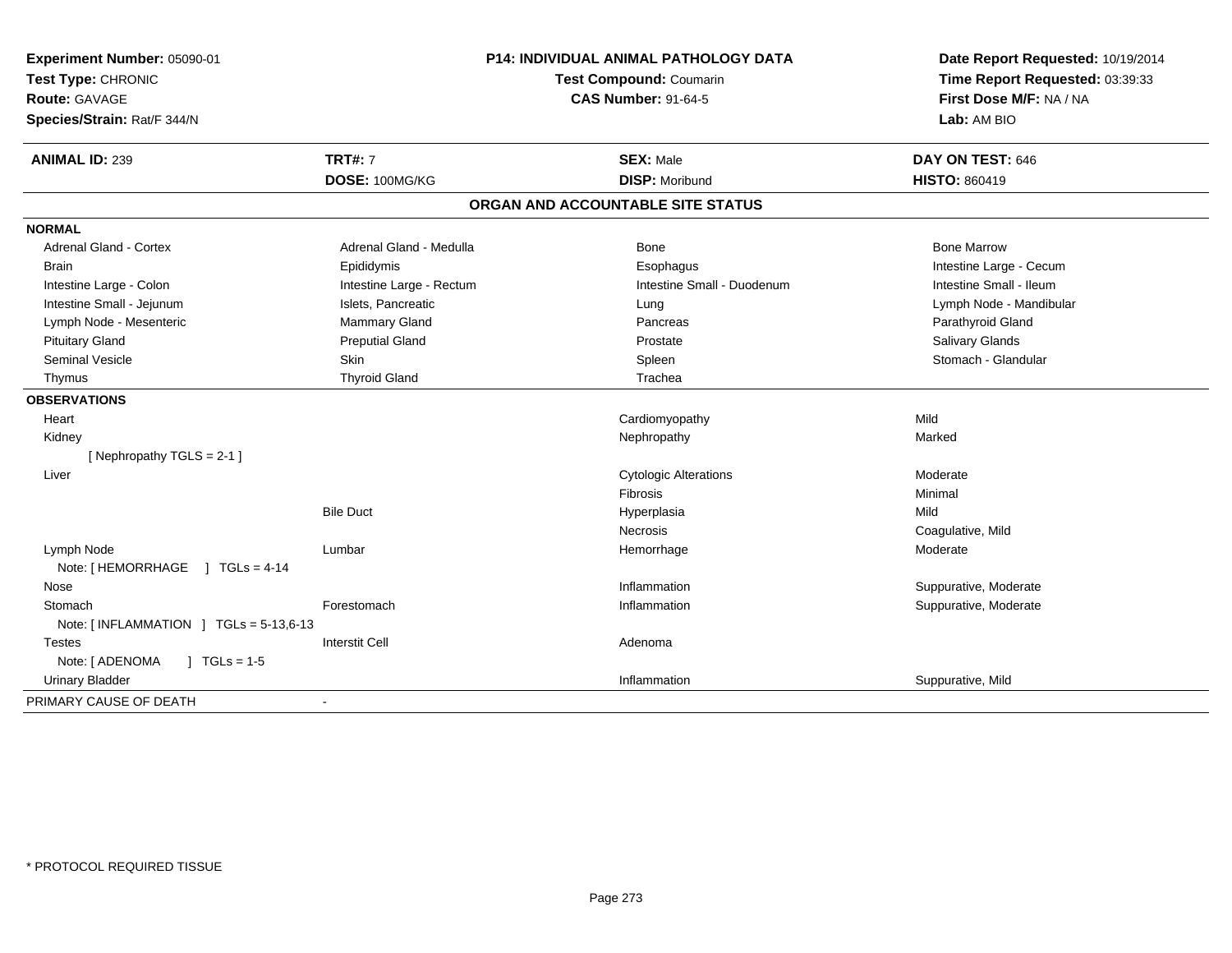| Experiment Number: 05090-01<br>Test Type: CHRONIC<br><b>Route: GAVAGE</b><br>Species/Strain: Rat/F 344/N |                           | <b>P14: INDIVIDUAL ANIMAL PATHOLOGY DATA</b><br>Test Compound: Coumarin<br><b>CAS Number: 91-64-5</b> | Date Report Requested: 10/19/2014<br>Time Report Requested: 03:39:33<br>First Dose M/F: NA / NA<br>Lab: AM BIO |
|----------------------------------------------------------------------------------------------------------|---------------------------|-------------------------------------------------------------------------------------------------------|----------------------------------------------------------------------------------------------------------------|
| <b>ANIMAL ID: 240</b>                                                                                    | <b>TRT#: 7</b>            | <b>SEX: Male</b>                                                                                      | DAY ON TEST: 456                                                                                               |
|                                                                                                          | DOSE: 100MG/KG            | <b>DISP:</b> Interval Sacrifice                                                                       | <b>HISTO: 860420</b>                                                                                           |
|                                                                                                          |                           | ORGAN AND ACCOUNTABLE SITE STATUS                                                                     |                                                                                                                |
| <b>NORMAL</b>                                                                                            |                           |                                                                                                       |                                                                                                                |
| <b>Adrenal Gland - Cortex</b>                                                                            | Adrenal Gland - Medulla   | Bone                                                                                                  | <b>Bone Marrow</b>                                                                                             |
| <b>Brain</b>                                                                                             | Epididymis                | Esophagus                                                                                             | Heart                                                                                                          |
| Intestine Large - Cecum                                                                                  | Intestine Large - Colon   | Intestine Large - Rectum                                                                              | Intestine Small - Duodenum                                                                                     |
| Intestine Small - Ileum                                                                                  | Intestine Small - Jejunum | Islets, Pancreatic                                                                                    | Lung                                                                                                           |
| Lymph Node - Mandibular                                                                                  | Lymph Node - Mesenteric   | <b>Mammary Gland</b>                                                                                  | Nose                                                                                                           |
| Pancreas                                                                                                 | Parathyroid Gland         | <b>Pituitary Gland</b>                                                                                | <b>Preputial Gland</b>                                                                                         |
| Prostate                                                                                                 | Salivary Glands           | Seminal Vesicle                                                                                       | Skin                                                                                                           |
| Spleen                                                                                                   | Stomach - Forestomach     | Stomach - Glandular                                                                                   | Thymus                                                                                                         |
| <b>Thyroid Gland</b>                                                                                     | Trachea                   | <b>Urinary Bladder</b>                                                                                |                                                                                                                |
| <b>OBSERVATIONS</b>                                                                                      |                           |                                                                                                       |                                                                                                                |
| Kidney                                                                                                   |                           | Nephropathy                                                                                           | Moderate                                                                                                       |
| Note: [ NEPHROPATHY ] TGLs = 3-1                                                                         |                           |                                                                                                       |                                                                                                                |
| Liver                                                                                                    |                           | <b>Fatty Change</b>                                                                                   | Minimal                                                                                                        |
|                                                                                                          | <b>Bile Duct</b>          | Hyperplasia                                                                                           | Mild                                                                                                           |
| Note: [ FATTY CHANGE ] TGLs = 2-3                                                                        |                           |                                                                                                       |                                                                                                                |
| <b>Testes</b>                                                                                            | <b>Interstit Cell</b>     | Adenoma                                                                                               |                                                                                                                |
| Note: [ ADENOMA<br>$TGLs = 1-5$                                                                          |                           |                                                                                                       |                                                                                                                |
| PRIMARY CAUSE OF DEATH                                                                                   |                           |                                                                                                       |                                                                                                                |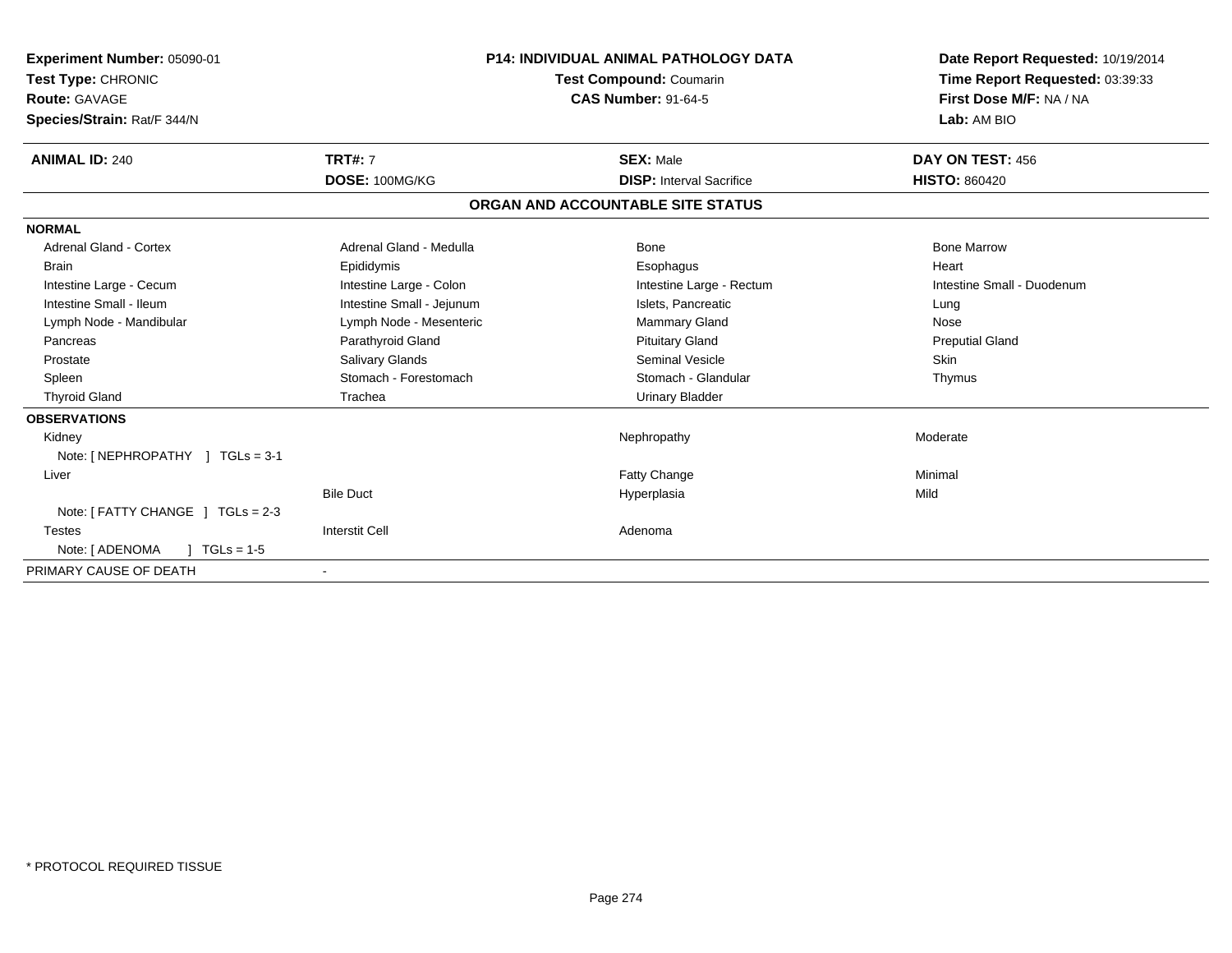| Experiment Number: 05090-01<br><b>Test Type: CHRONIC</b><br><b>Route: GAVAGE</b><br>Species/Strain: Rat/F 344/N |                                         | <b>P14: INDIVIDUAL ANIMAL PATHOLOGY DATA</b><br><b>Test Compound: Coumarin</b><br><b>CAS Number: 91-64-5</b> | Date Report Requested: 10/19/2014<br>Time Report Requested: 03:39:33<br>First Dose M/F: NA / NA<br>Lab: AM BIO |
|-----------------------------------------------------------------------------------------------------------------|-----------------------------------------|--------------------------------------------------------------------------------------------------------------|----------------------------------------------------------------------------------------------------------------|
| <b>ANIMAL ID: 241</b>                                                                                           | <b>TRT#: 9</b><br>DOSE: 0 MG/KG 39 KILL | <b>SEX: Male</b><br><b>DISP:</b> Interval Sacrifice                                                          | DAY ON TEST: 275<br><b>HISTO: 860481</b>                                                                       |
|                                                                                                                 |                                         | ORGAN AND ACCOUNTABLE SITE STATUS                                                                            |                                                                                                                |
|                                                                                                                 |                                         |                                                                                                              |                                                                                                                |
| <b>NORMAL</b>                                                                                                   |                                         |                                                                                                              |                                                                                                                |
| <b>Adrenal Gland - Cortex</b>                                                                                   | Adrenal Gland - Medulla                 | <b>Brain</b>                                                                                                 | Epididymis                                                                                                     |
| Heart                                                                                                           | Lung                                    | Lymph Node - Mandibular                                                                                      | Lymph Node - Mesenteric                                                                                        |
| Pancreas                                                                                                        | Parathyroid Gland                       | <b>Pituitary Gland</b>                                                                                       | Prostate                                                                                                       |
| <b>Seminal Vesicle</b>                                                                                          | Spleen                                  | Stomach - Forestomach                                                                                        | Stomach - Glandular                                                                                            |
| <b>Thyroid Gland</b>                                                                                            | Urinary Bladder                         |                                                                                                              |                                                                                                                |
| <b>OBSERVATIONS</b>                                                                                             |                                         |                                                                                                              |                                                                                                                |
| Kidney                                                                                                          |                                         | Nephropathy                                                                                                  | Minimal                                                                                                        |
| Liver                                                                                                           |                                         | Clear Cell Focus                                                                                             |                                                                                                                |
| <b>Testes</b>                                                                                                   | Interstit Cell                          | Hyperplasia                                                                                                  | Minimal                                                                                                        |
| PRIMARY CAUSE OF DEATH                                                                                          |                                         |                                                                                                              |                                                                                                                |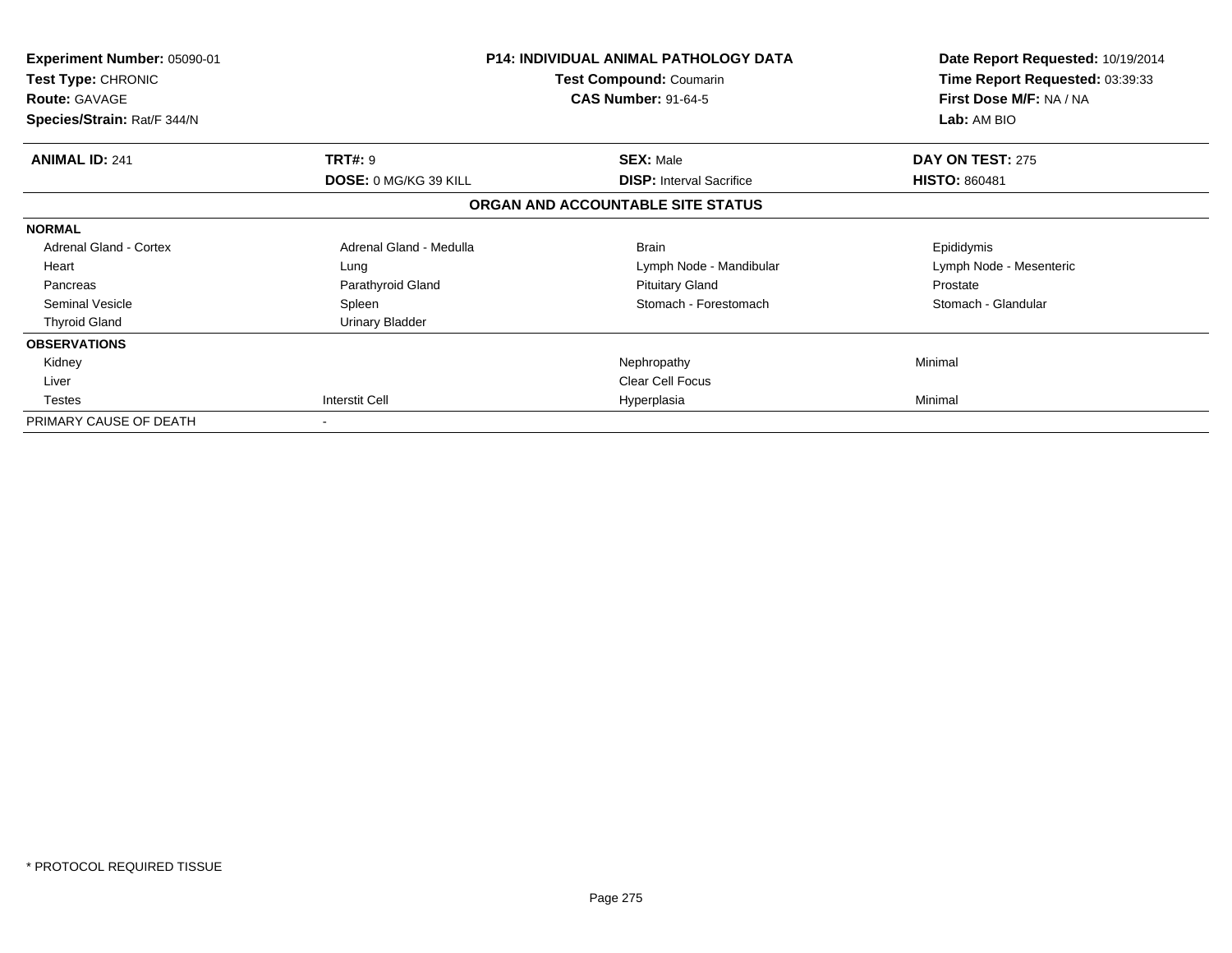| <b>Experiment Number: 05090-01</b><br><b>Test Type: CHRONIC</b><br><b>Route: GAVAGE</b><br>Species/Strain: Rat/F 344/N |                                                | <b>P14: INDIVIDUAL ANIMAL PATHOLOGY DATA</b><br>Test Compound: Coumarin<br><b>CAS Number: 91-64-5</b> | Date Report Requested: 10/19/2014<br>Time Report Requested: 03:39:33<br>First Dose M/F: NA / NA<br>Lab: AM BIO |
|------------------------------------------------------------------------------------------------------------------------|------------------------------------------------|-------------------------------------------------------------------------------------------------------|----------------------------------------------------------------------------------------------------------------|
| <b>ANIMAL ID: 242</b>                                                                                                  | <b>TRT#: 9</b><br><b>DOSE: 0 MG/KG 39 KILL</b> | <b>SEX: Male</b><br><b>DISP:</b> Interval Sacrifice                                                   | DAY ON TEST: 274<br><b>HISTO: 860482</b>                                                                       |
|                                                                                                                        |                                                | ORGAN AND ACCOUNTABLE SITE STATUS                                                                     |                                                                                                                |
| <b>NORMAL</b>                                                                                                          |                                                |                                                                                                       |                                                                                                                |
| <b>Adrenal Gland - Cortex</b>                                                                                          | Adrenal Gland - Medulla                        | <b>Brain</b>                                                                                          | Epididymis                                                                                                     |
| Liver                                                                                                                  | Lung                                           | Lymph Node - Mandibular                                                                               | Pancreas                                                                                                       |
| Parathyroid Gland                                                                                                      | <b>Pituitary Gland</b>                         | Prostate                                                                                              | Seminal Vesicle                                                                                                |
| Spleen                                                                                                                 | Stomach - Forestomach                          | Stomach - Glandular                                                                                   | <b>Thyroid Gland</b>                                                                                           |
| <b>Urinary Bladder</b>                                                                                                 |                                                |                                                                                                       |                                                                                                                |
| <b>OBSERVATIONS</b>                                                                                                    |                                                |                                                                                                       |                                                                                                                |
| Heart                                                                                                                  |                                                | Cardiomyopathy                                                                                        | Mild                                                                                                           |
| Kidney                                                                                                                 |                                                | Nephropathy                                                                                           | Minimal                                                                                                        |
| <b>Testes</b>                                                                                                          | <b>Interstit Cell</b>                          | Hyperplasia                                                                                           | Minimal                                                                                                        |
| PRIMARY CAUSE OF DEATH                                                                                                 |                                                |                                                                                                       |                                                                                                                |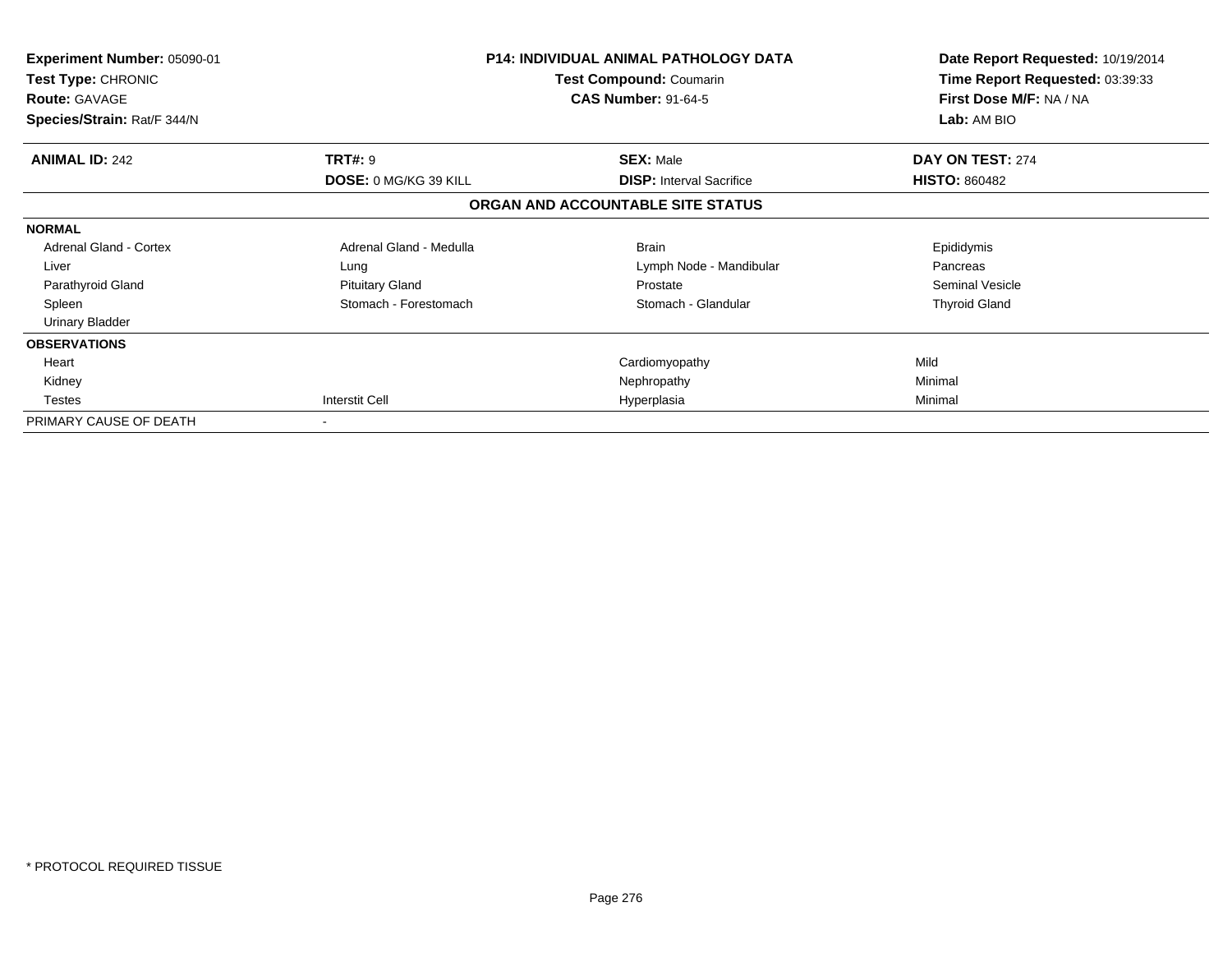| <b>Experiment Number: 05090-01</b><br>Test Type: CHRONIC<br><b>Route: GAVAGE</b> |                         | <b>P14: INDIVIDUAL ANIMAL PATHOLOGY DATA</b><br>Test Compound: Coumarin<br><b>CAS Number: 91-64-5</b> | Date Report Requested: 10/19/2014<br>Time Report Requested: 03:39:33<br>First Dose M/F: NA / NA |
|----------------------------------------------------------------------------------|-------------------------|-------------------------------------------------------------------------------------------------------|-------------------------------------------------------------------------------------------------|
| Species/Strain: Rat/F 344/N                                                      |                         |                                                                                                       | Lab: AM BIO                                                                                     |
| <b>ANIMAL ID: 243</b>                                                            | <b>TRT#: 9</b>          | <b>SEX: Male</b>                                                                                      | DAY ON TEST: 274                                                                                |
|                                                                                  | DOSE: 0 MG/KG 39 KILL   | <b>DISP:</b> Interval Sacrifice                                                                       | <b>HISTO: 860483</b>                                                                            |
|                                                                                  |                         | ORGAN AND ACCOUNTABLE SITE STATUS                                                                     |                                                                                                 |
| <b>NORMAL</b>                                                                    |                         |                                                                                                       |                                                                                                 |
| <b>Adrenal Gland - Cortex</b>                                                    | Adrenal Gland - Medulla | <b>Brain</b>                                                                                          | Epididymis                                                                                      |
| Lung                                                                             | Lymph Node - Mandibular | Pancreas                                                                                              | Parathyroid Gland                                                                               |
| <b>Pituitary Gland</b>                                                           | Prostate                | Seminal Vesicle                                                                                       | Spleen                                                                                          |
| Stomach - Forestomach                                                            | Stomach - Glandular     | Testes                                                                                                | <b>Thyroid Gland</b>                                                                            |
| <b>Urinary Bladder</b>                                                           |                         |                                                                                                       |                                                                                                 |
| <b>OBSERVATIONS</b>                                                              |                         |                                                                                                       |                                                                                                 |
| Heart                                                                            |                         | Cardiomyopathy                                                                                        | Mild                                                                                            |
| Kidney                                                                           |                         | Nephropathy                                                                                           | Minimal                                                                                         |
| Liver                                                                            | <b>Bile Duct</b>        | Hyperplasia                                                                                           | Minimal                                                                                         |
| PRIMARY CAUSE OF DEATH                                                           | $\blacksquare$          |                                                                                                       |                                                                                                 |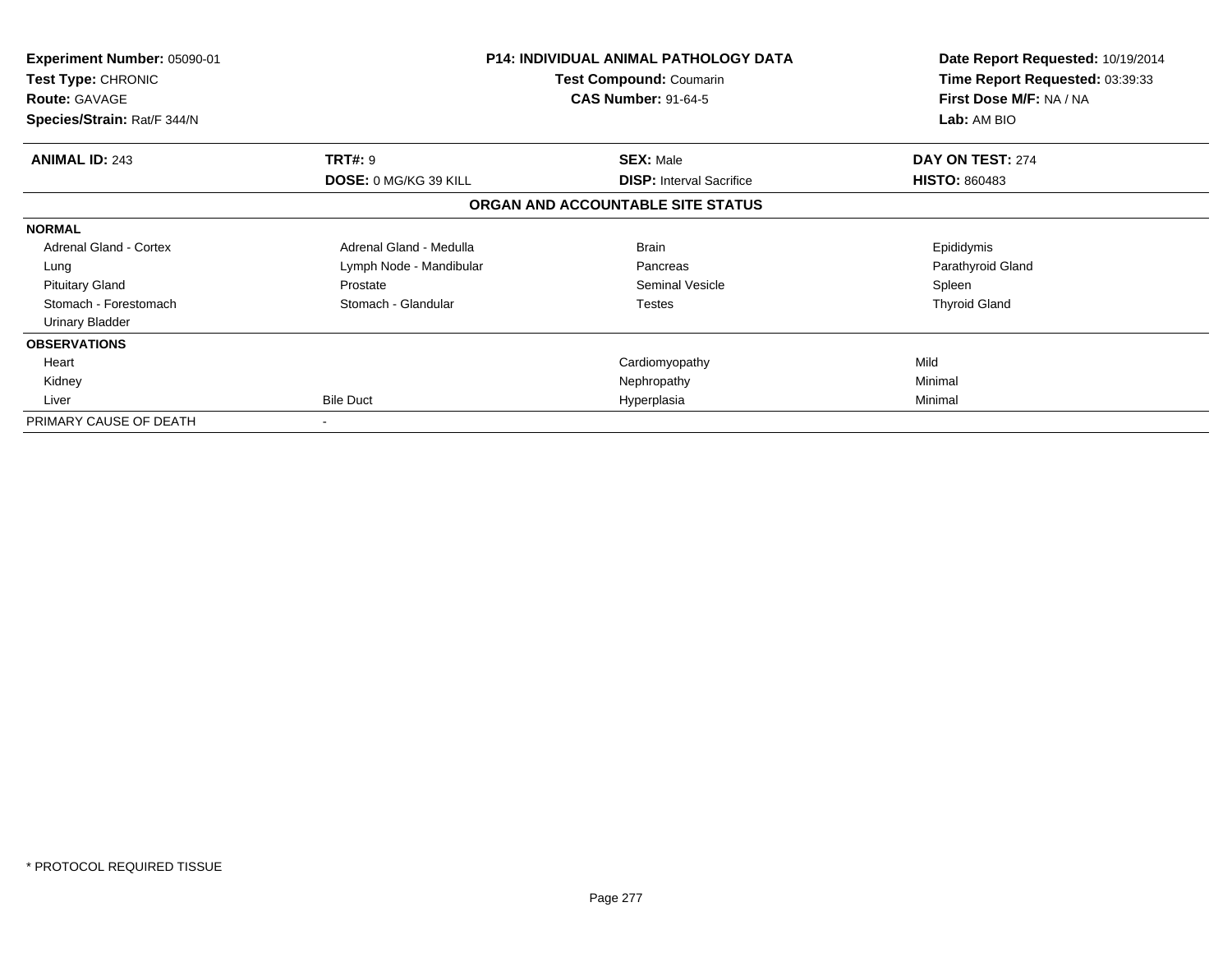| Experiment Number: 05090-01<br>Test Type: CHRONIC<br><b>Route: GAVAGE</b><br>Species/Strain: Rat/F 344/N |                              | <b>P14: INDIVIDUAL ANIMAL PATHOLOGY DATA</b><br>Test Compound: Coumarin<br><b>CAS Number: 91-64-5</b> | Date Report Requested: 10/19/2014<br>Time Report Requested: 03:39:33<br>First Dose M/F: NA / NA<br>Lab: AM BIO |
|----------------------------------------------------------------------------------------------------------|------------------------------|-------------------------------------------------------------------------------------------------------|----------------------------------------------------------------------------------------------------------------|
| <b>ANIMAL ID: 244</b>                                                                                    | <b>TRT#: 9</b>               | <b>SEX: Male</b>                                                                                      | DAY ON TEST: 274                                                                                               |
|                                                                                                          | <b>DOSE: 0 MG/KG 39 KILL</b> | <b>DISP:</b> Interval Sacrifice                                                                       | <b>HISTO: 860484</b>                                                                                           |
|                                                                                                          |                              | ORGAN AND ACCOUNTABLE SITE STATUS                                                                     |                                                                                                                |
| <b>NORMAL</b>                                                                                            |                              |                                                                                                       |                                                                                                                |
| Adrenal Gland - Cortex                                                                                   | Adrenal Gland - Medulla      | <b>Brain</b>                                                                                          | Epididymis                                                                                                     |
| Lung                                                                                                     | Lymph Node - Mandibular      | Pancreas                                                                                              | Parathyroid Gland                                                                                              |
| <b>Pituitary Gland</b>                                                                                   | Prostate                     | Spleen                                                                                                | Stomach - Forestomach                                                                                          |
| Stomach - Glandular                                                                                      | <b>Thyroid Gland</b>         | <b>Urinary Bladder</b>                                                                                |                                                                                                                |
| <b>OBSERVATIONS</b>                                                                                      |                              |                                                                                                       |                                                                                                                |
| Heart                                                                                                    |                              | Cardiomyopathy                                                                                        | Mild                                                                                                           |
| Kidney                                                                                                   |                              | Nephropathy                                                                                           | Minimal                                                                                                        |
| Liver                                                                                                    |                              | Fatty Change                                                                                          | Minimal                                                                                                        |
|                                                                                                          | <b>Bile Duct</b>             | Hyperplasia                                                                                           | Minimal                                                                                                        |
| <b>Seminal Vesicle</b>                                                                                   |                              | Atrophy                                                                                               | Moderate                                                                                                       |
| Note: [ ATROPHY<br>$1 TGLs = 2-12$                                                                       |                              |                                                                                                       |                                                                                                                |
| <b>Testes</b>                                                                                            | Seminif Tub                  | Atrophy                                                                                               | Marked                                                                                                         |
| Note: [ ATROPHY<br>$TGLs = 1-5$                                                                          |                              |                                                                                                       |                                                                                                                |
| PRIMARY CAUSE OF DEATH                                                                                   |                              |                                                                                                       |                                                                                                                |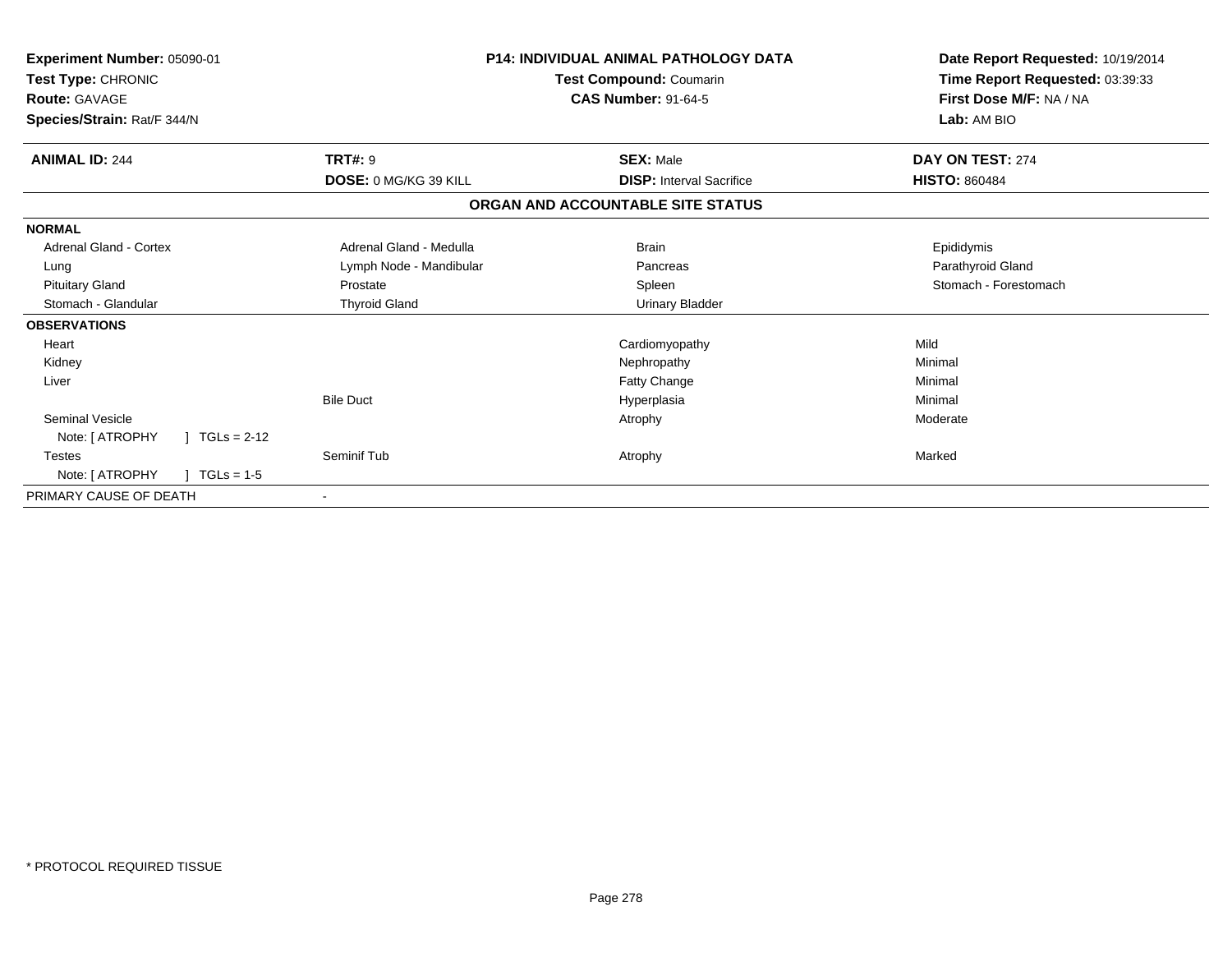| Experiment Number: 05090-01<br>Test Type: CHRONIC<br>Route: GAVAGE<br>Species/Strain: Rat/F 344/N |                         | <b>P14: INDIVIDUAL ANIMAL PATHOLOGY DATA</b><br>Test Compound: Coumarin<br><b>CAS Number: 91-64-5</b> | Date Report Requested: 10/19/2014<br>Time Report Requested: 03:39:33<br>First Dose M/F: NA / NA<br>Lab: AM BIO |
|---------------------------------------------------------------------------------------------------|-------------------------|-------------------------------------------------------------------------------------------------------|----------------------------------------------------------------------------------------------------------------|
| <b>ANIMAL ID: 245</b>                                                                             | <b>TRT#: 9</b>          | <b>SEX: Male</b>                                                                                      | DAY ON TEST: 216                                                                                               |
|                                                                                                   | DOSE: 0 MG/KG 39 KILL   | <b>DISP: Dead</b>                                                                                     | <b>HISTO: 860485</b>                                                                                           |
|                                                                                                   |                         | ORGAN AND ACCOUNTABLE SITE STATUS                                                                     |                                                                                                                |
| <b>NORMAL</b>                                                                                     |                         |                                                                                                       |                                                                                                                |
| Adrenal Gland - Cortex                                                                            | Adrenal Gland - Medulla | Bone                                                                                                  | <b>Bone Marrow</b>                                                                                             |
| <b>Brain</b>                                                                                      | Epididymis              | Esophagus                                                                                             | Heart                                                                                                          |
| Islets, Pancreatic                                                                                | Liver                   | Lymph Node - Mandibular                                                                               | Lymph Node - Mesenteric                                                                                        |
| Pancreas                                                                                          | Parathyroid Gland       | <b>Pituitary Gland</b>                                                                                | <b>Preputial Gland</b>                                                                                         |
| Prostate                                                                                          | Salivary Glands         | <b>Seminal Vesicle</b>                                                                                | <b>Skin</b>                                                                                                    |
| <b>Spinal Cord</b>                                                                                | Spleen                  | Stomach - Forestomach                                                                                 | Stomach - Glandular                                                                                            |
| <b>Testes</b>                                                                                     | Thymus                  | <b>Thyroid Gland</b>                                                                                  | Trachea                                                                                                        |
| <b>Urinary Bladder</b>                                                                            |                         |                                                                                                       |                                                                                                                |
| <b>MISSING</b>                                                                                    |                         |                                                                                                       |                                                                                                                |
| Intestine Small - Duodenum                                                                        | <b>Mammary Gland</b>    |                                                                                                       |                                                                                                                |
| <b>AUTO PRECLUDES DIAG.</b>                                                                       |                         |                                                                                                       |                                                                                                                |
| Intestine Large - Cecum                                                                           | Intestine Large - Colon | Intestine Large - Rectum                                                                              | Intestine Small - Ileum                                                                                        |
| Intestine Small - Jejunum                                                                         | Kidney                  | Nose                                                                                                  |                                                                                                                |
| <b>OBSERVATIONS</b>                                                                               |                         |                                                                                                       |                                                                                                                |
| Lung                                                                                              |                         | Congestion                                                                                            | Marked                                                                                                         |
| Note: [ CONGESTION<br>$TGLs = 1-3$                                                                |                         |                                                                                                       |                                                                                                                |
| PRIMARY CAUSE OF DEATH                                                                            |                         |                                                                                                       |                                                                                                                |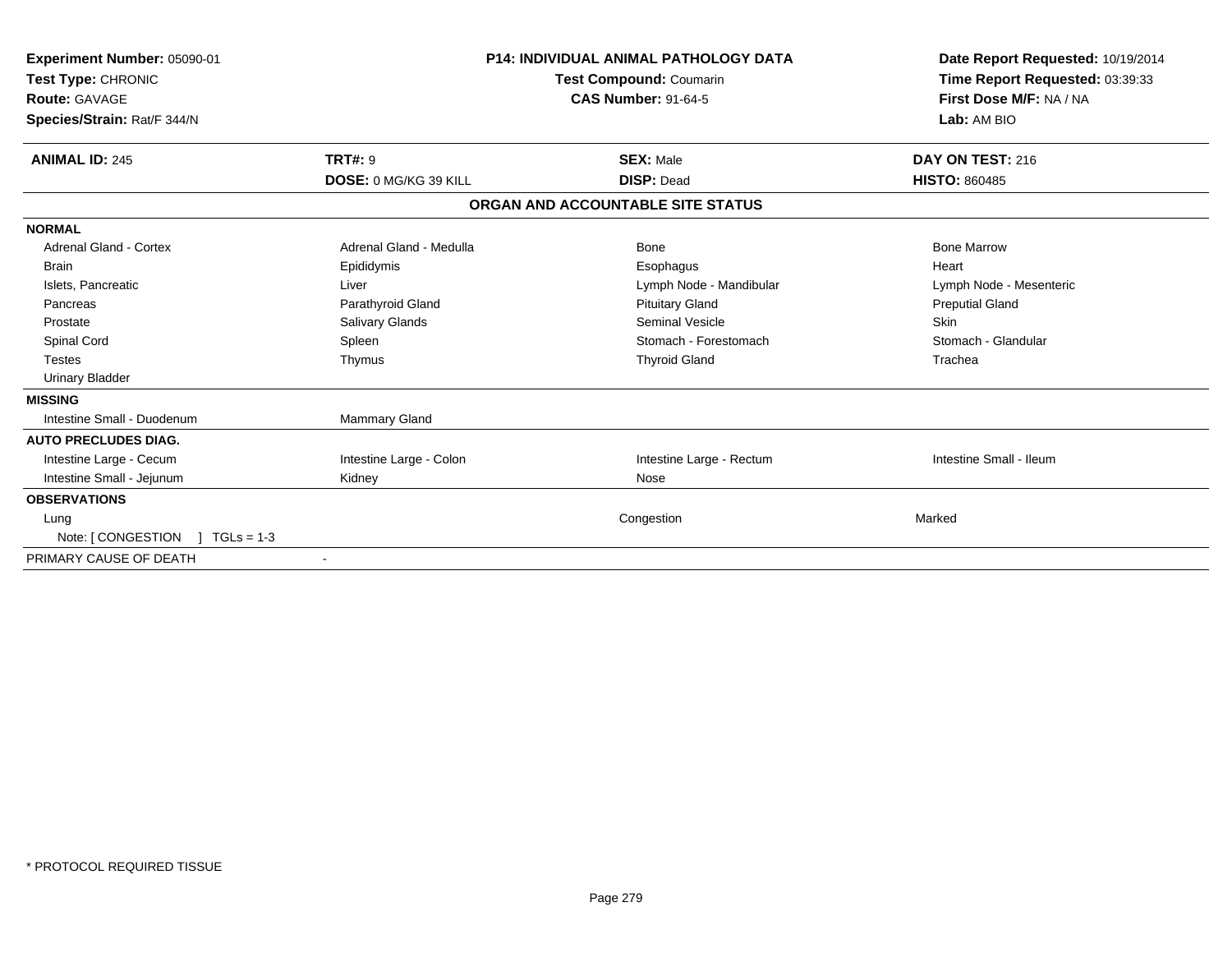| Experiment Number: 05090-01<br>Test Type: CHRONIC<br><b>Route: GAVAGE</b><br>Species/Strain: Rat/F 344/N |                              | <b>P14: INDIVIDUAL ANIMAL PATHOLOGY DATA</b><br><b>Test Compound: Coumarin</b><br><b>CAS Number: 91-64-5</b> | Date Report Requested: 10/19/2014<br>Time Report Requested: 03:39:33<br>First Dose M/F: NA / NA<br>Lab: AM BIO |
|----------------------------------------------------------------------------------------------------------|------------------------------|--------------------------------------------------------------------------------------------------------------|----------------------------------------------------------------------------------------------------------------|
| <b>ANIMAL ID: 246</b>                                                                                    | <b>TRT#: 9</b>               | <b>SEX: Male</b>                                                                                             | DAY ON TEST: 274                                                                                               |
|                                                                                                          | <b>DOSE: 0 MG/KG 39 KILL</b> | <b>DISP: Interval Sacrifice</b>                                                                              | <b>HISTO: 860486</b>                                                                                           |
|                                                                                                          |                              | ORGAN AND ACCOUNTABLE SITE STATUS                                                                            |                                                                                                                |
| <b>NORMAL</b>                                                                                            |                              |                                                                                                              |                                                                                                                |
| <b>Adrenal Gland - Cortex</b>                                                                            | Adrenal Gland - Medulla      | <b>Brain</b>                                                                                                 | Epididymis                                                                                                     |
| Heart                                                                                                    | Lung                         | Lymph Node - Mandibular                                                                                      | Pancreas                                                                                                       |
| Parathyroid Gland                                                                                        | <b>Pituitary Gland</b>       | Prostate                                                                                                     | Seminal Vesicle                                                                                                |
| Spleen                                                                                                   | Stomach - Forestomach        | Stomach - Glandular                                                                                          | <b>Thyroid Gland</b>                                                                                           |
| <b>Urinary Bladder</b>                                                                                   |                              |                                                                                                              |                                                                                                                |
| <b>OBSERVATIONS</b>                                                                                      |                              |                                                                                                              |                                                                                                                |
| Kidney                                                                                                   |                              | Nephropathy                                                                                                  | Minimal                                                                                                        |
| Liver                                                                                                    | <b>Bile Duct</b>             | Hyperplasia                                                                                                  | Minimal                                                                                                        |
| Testes                                                                                                   | Interstit Cell               | Hyperplasia                                                                                                  | Minimal                                                                                                        |
| PRIMARY CAUSE OF DEATH                                                                                   |                              |                                                                                                              |                                                                                                                |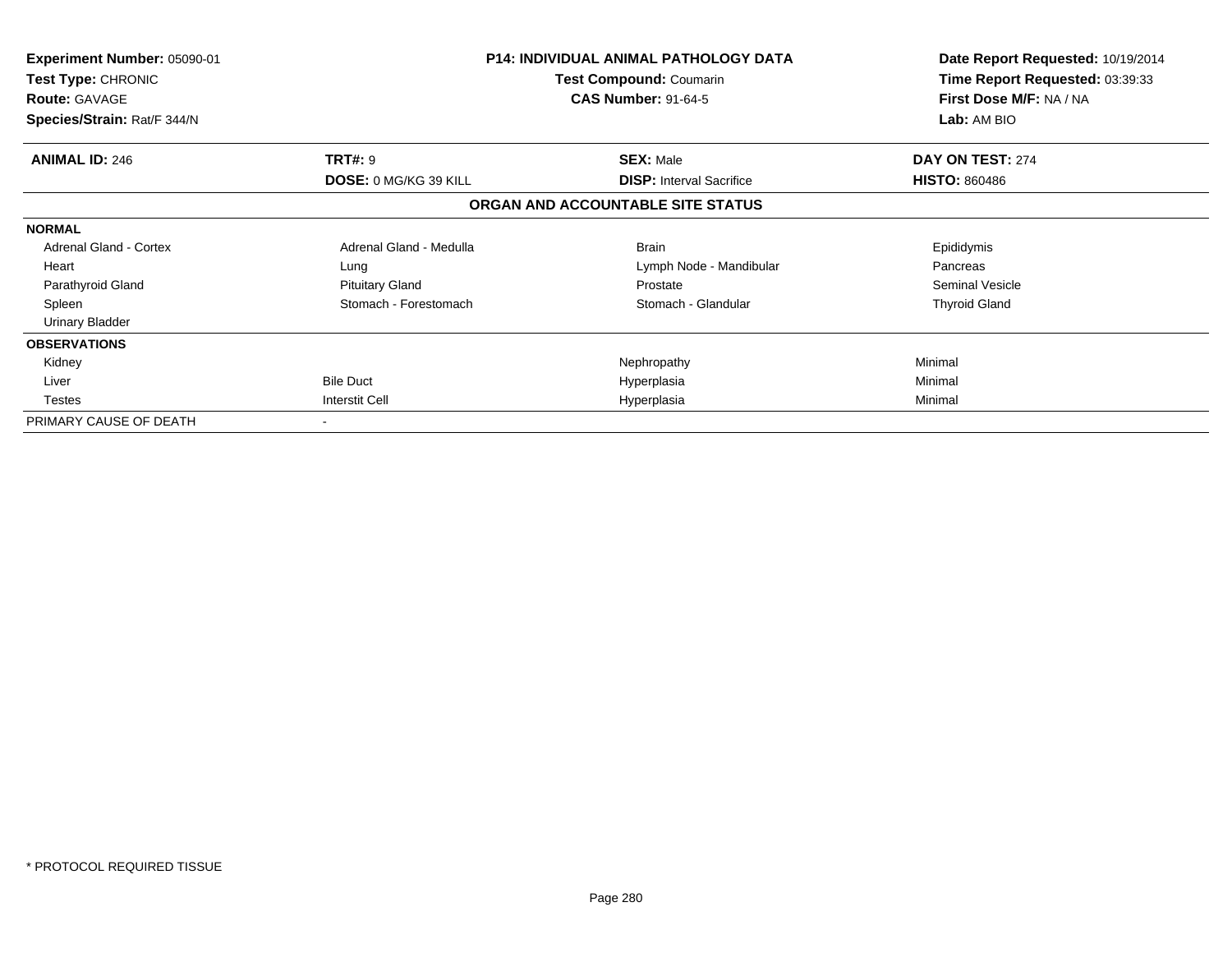| <b>Experiment Number: 05090-01</b><br>Test Type: CHRONIC<br><b>Route: GAVAGE</b> |                         | <b>P14: INDIVIDUAL ANIMAL PATHOLOGY DATA</b><br>Test Compound: Coumarin<br><b>CAS Number: 91-64-5</b> | Date Report Requested: 10/19/2014<br>Time Report Requested: 03:39:33<br>First Dose M/F: NA / NA |
|----------------------------------------------------------------------------------|-------------------------|-------------------------------------------------------------------------------------------------------|-------------------------------------------------------------------------------------------------|
| Species/Strain: Rat/F 344/N                                                      |                         |                                                                                                       | <b>Lab: AM BIO</b>                                                                              |
| <b>ANIMAL ID: 247</b>                                                            | <b>TRT#: 9</b>          | <b>SEX: Male</b>                                                                                      | DAY ON TEST: 274                                                                                |
|                                                                                  | DOSE: 0 MG/KG 39 KILL   | <b>DISP: Interval Sacrifice</b>                                                                       | <b>HISTO: 860487</b>                                                                            |
|                                                                                  |                         | ORGAN AND ACCOUNTABLE SITE STATUS                                                                     |                                                                                                 |
| <b>NORMAL</b>                                                                    |                         |                                                                                                       |                                                                                                 |
| <b>Adrenal Gland - Cortex</b>                                                    | Adrenal Gland - Medulla | <b>Brain</b>                                                                                          | Epididymis                                                                                      |
| Heart                                                                            | Lung                    | Lymph Node - Mandibular                                                                               | Pancreas                                                                                        |
| Parathyroid Gland                                                                | <b>Pituitary Gland</b>  | Prostate                                                                                              | <b>Seminal Vesicle</b>                                                                          |
| Spleen                                                                           | Stomach - Forestomach   | Stomach - Glandular                                                                                   | <b>Urinary Bladder</b>                                                                          |
| <b>OBSERVATIONS</b>                                                              |                         |                                                                                                       |                                                                                                 |
| Kidney                                                                           |                         | Nephropathy                                                                                           | Minimal                                                                                         |
| Liver                                                                            | <b>Bile Duct</b>        | Hyperplasia                                                                                           | Minimal                                                                                         |
| <b>Testes</b>                                                                    | Interstit Cell          | Hyperplasia                                                                                           | Minimal                                                                                         |
| <b>Thyroid Gland</b>                                                             | <b>Follicular Cel</b>   | Adenoma                                                                                               |                                                                                                 |
| PRIMARY CAUSE OF DEATH                                                           |                         |                                                                                                       |                                                                                                 |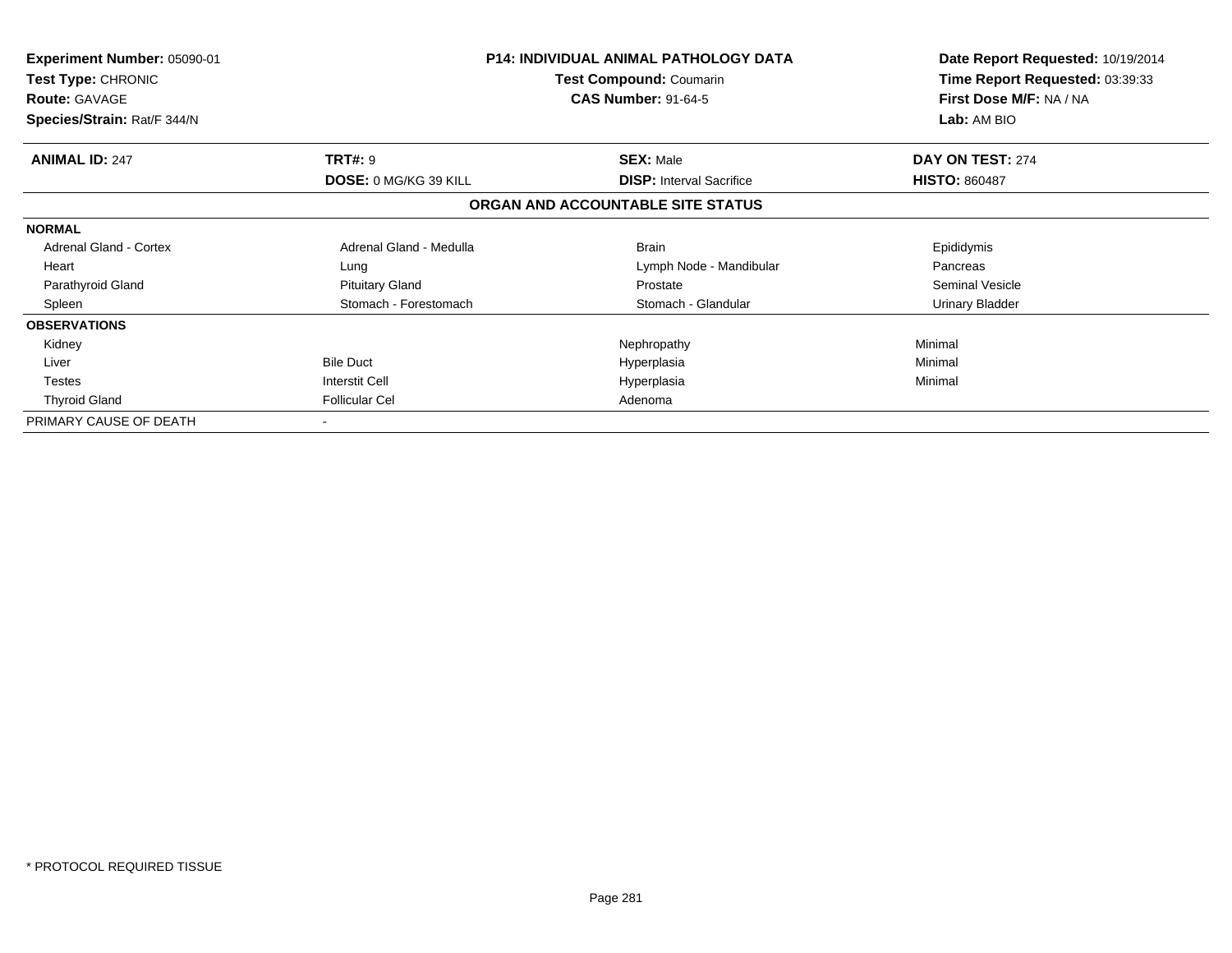| Experiment Number: 05090-01<br>Test Type: CHRONIC<br>Route: GAVAGE<br>Species/Strain: Rat/F 344/N |                          | P14: INDIVIDUAL ANIMAL PATHOLOGY DATA<br><b>Test Compound: Coumarin</b><br><b>CAS Number: 91-64-5</b> | Date Report Requested: 10/19/2014<br>Time Report Requested: 03:39:33<br>First Dose M/F: NA / NA<br>Lab: AM BIO |
|---------------------------------------------------------------------------------------------------|--------------------------|-------------------------------------------------------------------------------------------------------|----------------------------------------------------------------------------------------------------------------|
| <b>ANIMAL ID: 248</b>                                                                             | <b>TRT#: 9</b>           | <b>SEX: Male</b>                                                                                      | DAY ON TEST: 70                                                                                                |
|                                                                                                   | DOSE: 0 MG/KG 39 KILL    | <b>DISP:</b> Gavage Death                                                                             | <b>HISTO: 860488</b>                                                                                           |
|                                                                                                   |                          | ORGAN AND ACCOUNTABLE SITE STATUS                                                                     |                                                                                                                |
| <b>NORMAL</b>                                                                                     |                          |                                                                                                       |                                                                                                                |
| Adrenal Gland - Cortex                                                                            | Adrenal Gland - Medulla  | Bone                                                                                                  | <b>Bone Marrow</b>                                                                                             |
| Brain                                                                                             | Epididymis               | Esophagus                                                                                             | Intestine Large - Cecum                                                                                        |
| Intestine Large - Colon                                                                           | Intestine Large - Rectum | Intestine Small - Duodenum                                                                            | Intestine Small - Jejunum                                                                                      |
| Islets, Pancreatic                                                                                | Kidney                   | Liver                                                                                                 | Lymph Node - Mandibular                                                                                        |
| Lymph Node - Mesenteric                                                                           | Mammary Gland            | Nose                                                                                                  | Parathyroid Gland                                                                                              |
| <b>Pituitary Gland</b>                                                                            | <b>Preputial Gland</b>   | Prostate                                                                                              | Salivary Glands                                                                                                |
| Seminal Vesicle                                                                                   | <b>Skin</b>              | Spinal Cord                                                                                           | Spleen                                                                                                         |
| Stomach - Forestomach                                                                             | Stomach - Glandular      | <b>Testes</b>                                                                                         | Thymus                                                                                                         |
| <b>Thyroid Gland</b>                                                                              | Trachea                  | <b>Urinary Bladder</b>                                                                                |                                                                                                                |
| <b>MISSING</b>                                                                                    |                          |                                                                                                       |                                                                                                                |
| Intestine Small - Ileum                                                                           |                          |                                                                                                       |                                                                                                                |
| <b>OBSERVATIONS</b>                                                                               |                          |                                                                                                       |                                                                                                                |
| Heart                                                                                             |                          | Cardiomyopathy                                                                                        | Mild                                                                                                           |
| Lung                                                                                              |                          | Congestion                                                                                            | Marked                                                                                                         |
| Note: $\lceil$ CONGESTION $\lceil$ TGLs = 1-3                                                     |                          |                                                                                                       |                                                                                                                |
| Pancreas                                                                                          |                          | Atrophy                                                                                               | Moderate                                                                                                       |
| PRIMARY CAUSE OF DEATH                                                                            |                          |                                                                                                       |                                                                                                                |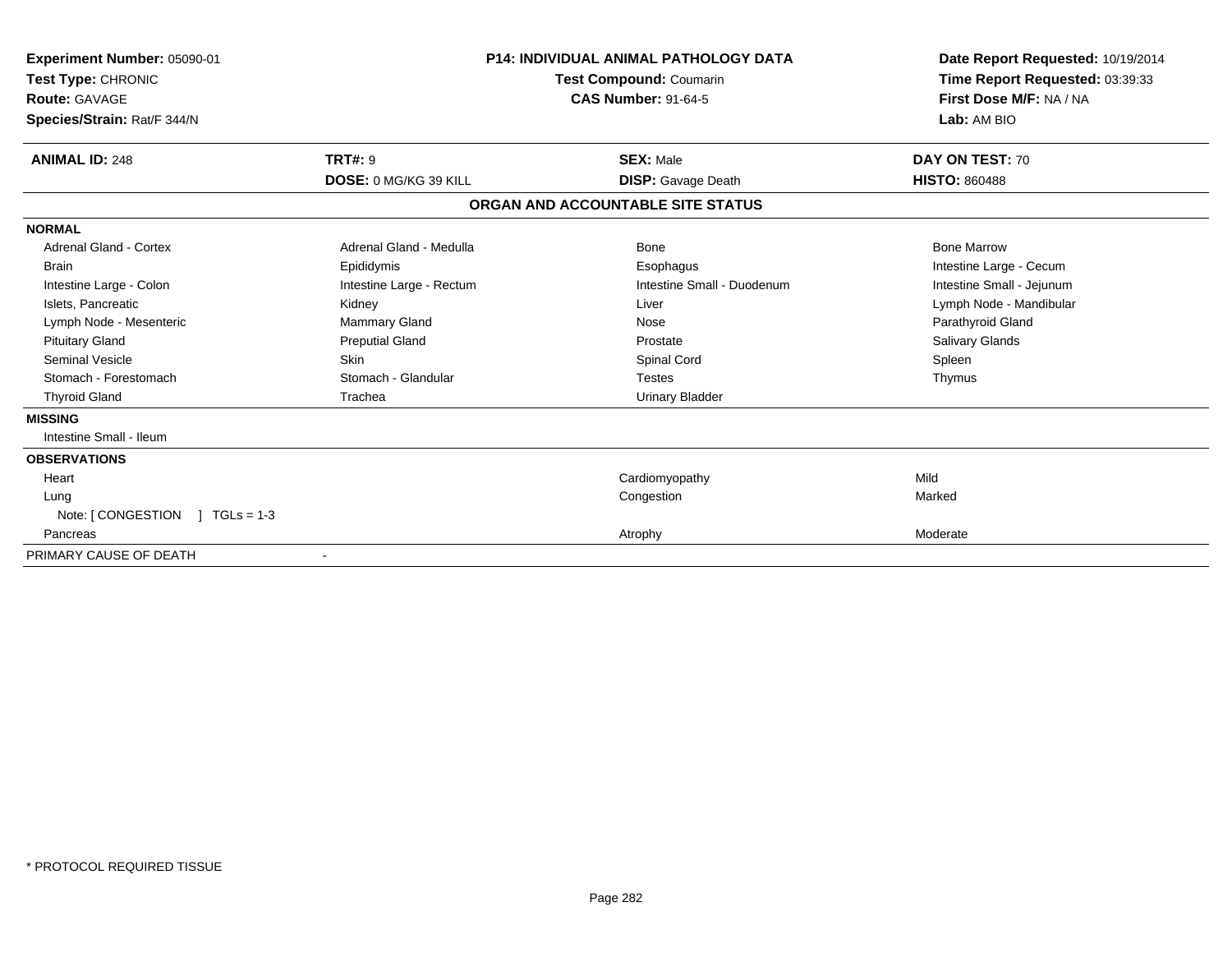| <b>Experiment Number: 05090-01</b><br><b>Test Type: CHRONIC</b><br><b>Route: GAVAGE</b><br>Species/Strain: Rat/F 344/N |                         | P14: INDIVIDUAL ANIMAL PATHOLOGY DATA<br>Test Compound: Coumarin<br><b>CAS Number: 91-64-5</b> | Date Report Requested: 10/19/2014<br>Time Report Requested: 03:39:33<br>First Dose M/F: NA / NA<br>Lab: AM BIO |
|------------------------------------------------------------------------------------------------------------------------|-------------------------|------------------------------------------------------------------------------------------------|----------------------------------------------------------------------------------------------------------------|
| <b>ANIMAL ID: 249</b>                                                                                                  | <b>TRT#: 9</b>          | <b>SEX: Male</b>                                                                               | DAY ON TEST: 275                                                                                               |
|                                                                                                                        | DOSE: 0 MG/KG 39 KILL   | <b>DISP:</b> Interval Sacrifice                                                                | <b>HISTO: 860489</b>                                                                                           |
|                                                                                                                        |                         | ORGAN AND ACCOUNTABLE SITE STATUS                                                              |                                                                                                                |
| <b>NORMAL</b>                                                                                                          |                         |                                                                                                |                                                                                                                |
| <b>Adrenal Gland - Cortex</b>                                                                                          | Adrenal Gland - Medulla | <b>Brain</b>                                                                                   | Epididymis                                                                                                     |
| Liver                                                                                                                  | Lung                    | Lymph Node - Mandibular                                                                        | Pancreas                                                                                                       |
| Parathyroid Gland                                                                                                      | <b>Pituitary Gland</b>  | Prostate                                                                                       | Seminal Vesicle                                                                                                |
| Spleen                                                                                                                 | Stomach - Forestomach   | Stomach - Glandular                                                                            | <b>Thyroid Gland</b>                                                                                           |
| <b>Urinary Bladder</b>                                                                                                 |                         |                                                                                                |                                                                                                                |
| <b>OBSERVATIONS</b>                                                                                                    |                         |                                                                                                |                                                                                                                |
| Heart                                                                                                                  |                         | Cardiomyopathy                                                                                 | Mild                                                                                                           |
| Kidney                                                                                                                 |                         | Nephropathy                                                                                    | Minimal                                                                                                        |
| <b>Testes</b>                                                                                                          | Interstit Cell          | Hyperplasia                                                                                    | Mild                                                                                                           |
| PRIMARY CAUSE OF DEATH                                                                                                 |                         |                                                                                                |                                                                                                                |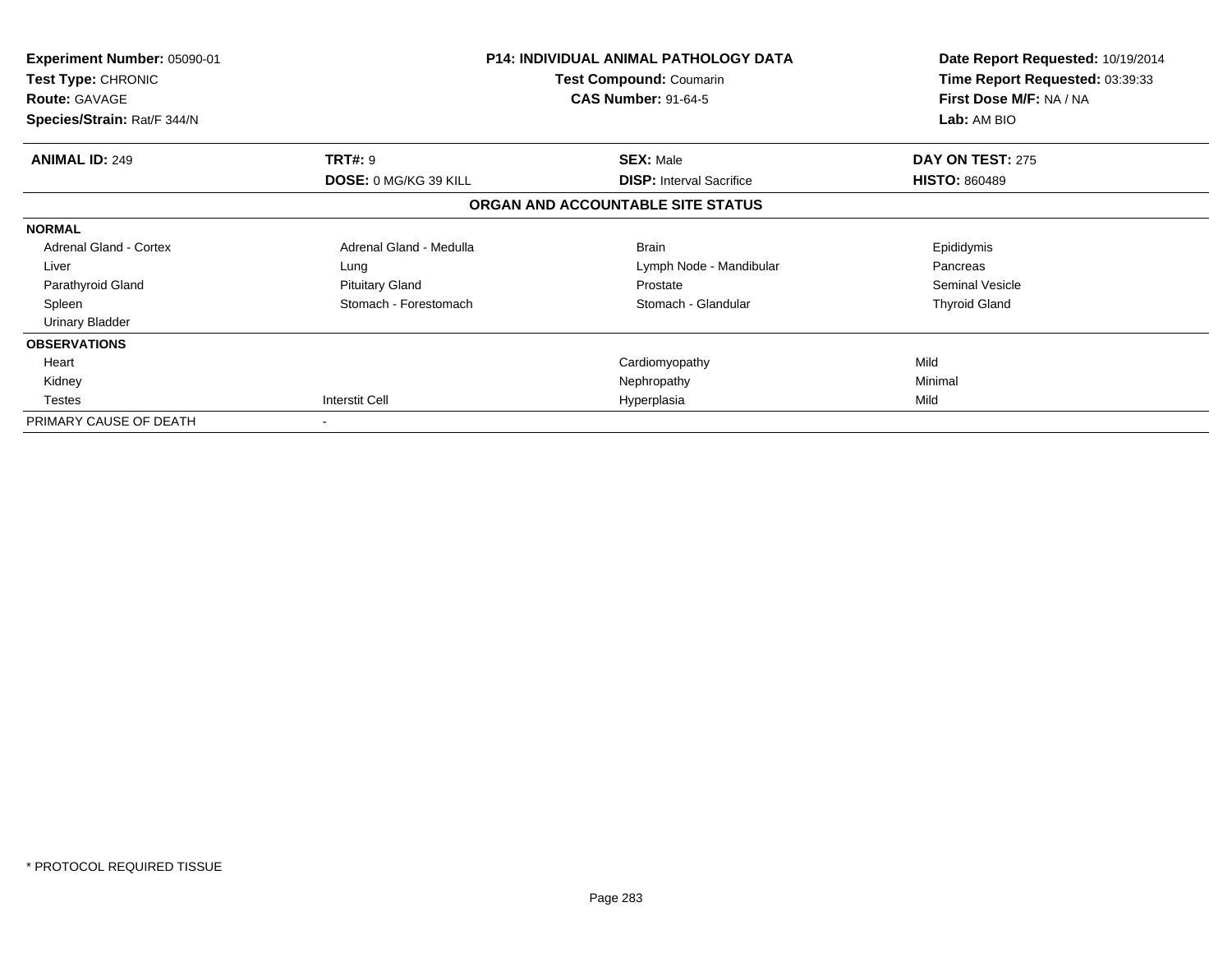| Experiment Number: 05090-01<br>Test Type: CHRONIC<br><b>Route: GAVAGE</b><br>Species/Strain: Rat/F 344/N |                              | <b>P14: INDIVIDUAL ANIMAL PATHOLOGY DATA</b><br>Test Compound: Coumarin<br><b>CAS Number: 91-64-5</b> | Date Report Requested: 10/19/2014<br>Time Report Requested: 03:39:33<br>First Dose M/F: NA / NA<br>Lab: AM BIO |
|----------------------------------------------------------------------------------------------------------|------------------------------|-------------------------------------------------------------------------------------------------------|----------------------------------------------------------------------------------------------------------------|
| <b>ANIMAL ID: 250</b>                                                                                    | <b>TRT#: 9</b>               | <b>SEX: Male</b>                                                                                      | DAY ON TEST: 274                                                                                               |
|                                                                                                          | <b>DOSE: 0 MG/KG 39 KILL</b> | <b>DISP: Interval Sacrifice</b>                                                                       | <b>HISTO: 860490</b>                                                                                           |
|                                                                                                          |                              | ORGAN AND ACCOUNTABLE SITE STATUS                                                                     |                                                                                                                |
| <b>NORMAL</b>                                                                                            |                              |                                                                                                       |                                                                                                                |
| Adrenal Gland - Cortex                                                                                   | Adrenal Gland - Medulla      | <b>Brain</b>                                                                                          | Epididymis                                                                                                     |
| Heart                                                                                                    | Lymph Node - Mandibular      | Pancreas                                                                                              | Prostate                                                                                                       |
| <b>Seminal Vesicle</b>                                                                                   | Skin                         | Spleen                                                                                                | Stomach - Forestomach                                                                                          |
| Stomach - Glandular                                                                                      | <b>Testes</b>                | <b>Thyroid Gland</b>                                                                                  | <b>Urinary Bladder</b>                                                                                         |
| <b>MISSING</b>                                                                                           |                              |                                                                                                       |                                                                                                                |
| Parathyroid Gland                                                                                        |                              |                                                                                                       |                                                                                                                |
| <b>OBSERVATIONS</b>                                                                                      |                              |                                                                                                       |                                                                                                                |
| Kidney                                                                                                   |                              | Nephropathy                                                                                           | Minimal                                                                                                        |
| Liver                                                                                                    | <b>Bile Duct</b>             | Hyperplasia                                                                                           | Minimal                                                                                                        |
| Lung                                                                                                     |                              | Inflammation                                                                                          | Granulomatous, Moderate                                                                                        |
| Mesentery<br>Note: $[INFLAMMATION ] TGLs = 2-12$                                                         | Fat                          | Inflammation                                                                                          | Chronic, Moderate                                                                                              |
| <b>Pituitary Gland</b>                                                                                   | <b>Pars Distalis</b>         | Hyperplasia                                                                                           | Moderate                                                                                                       |
| PRIMARY CAUSE OF DEATH                                                                                   |                              |                                                                                                       |                                                                                                                |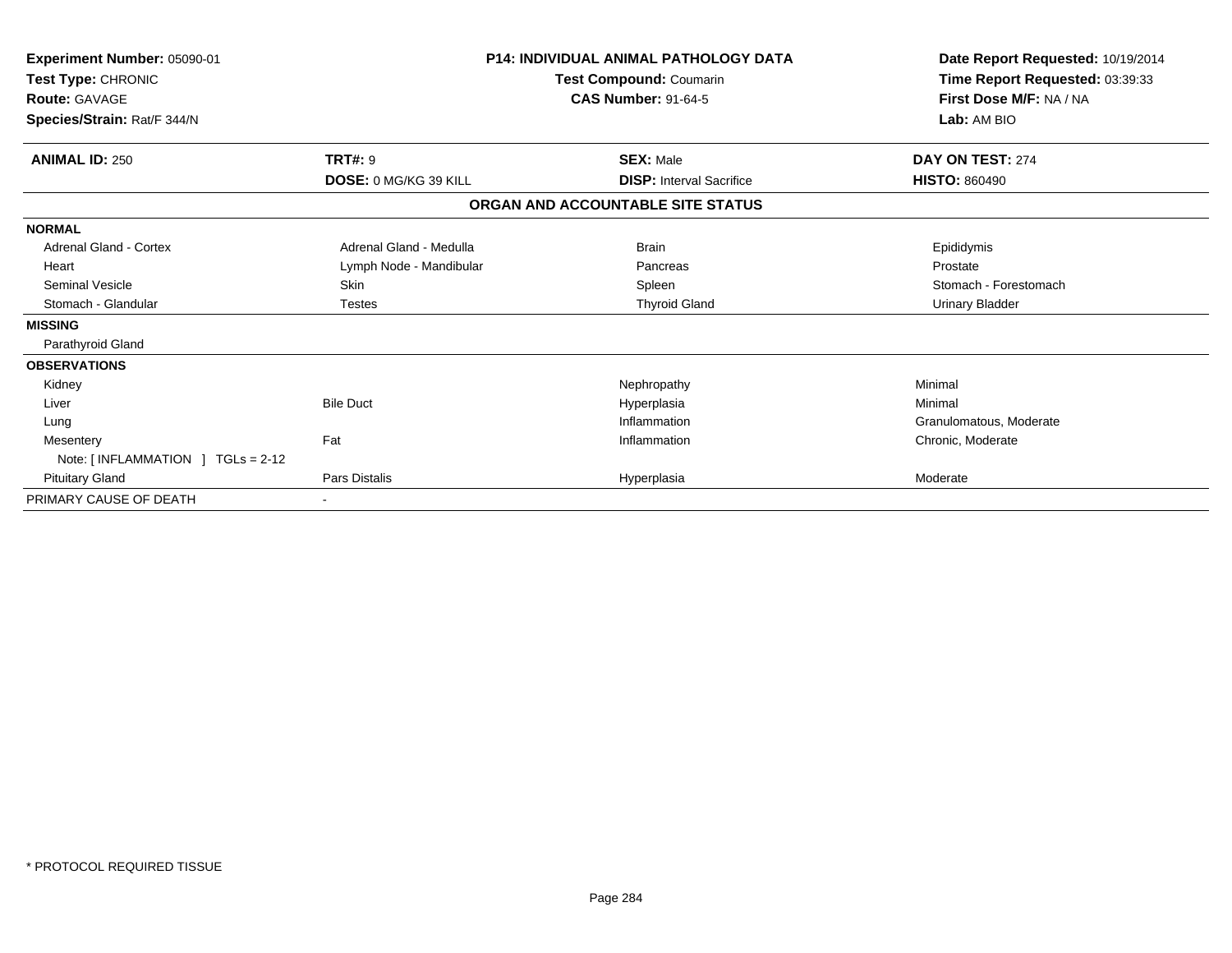| Experiment Number: 05090-01<br><b>Test Type: CHRONIC</b><br><b>Route: GAVAGE</b><br>Species/Strain: Rat/F 344/N |                              | <b>P14: INDIVIDUAL ANIMAL PATHOLOGY DATA</b><br><b>Test Compound: Coumarin</b><br><b>CAS Number: 91-64-5</b> | Date Report Requested: 10/19/2014<br>Time Report Requested: 03:39:33<br>First Dose M/F: NA / NA<br>Lab: AM BIO |
|-----------------------------------------------------------------------------------------------------------------|------------------------------|--------------------------------------------------------------------------------------------------------------|----------------------------------------------------------------------------------------------------------------|
| <b>ANIMAL ID: 251</b>                                                                                           | <b>TRT#: 9</b>               | <b>SEX: Male</b>                                                                                             | DAY ON TEST: 275                                                                                               |
|                                                                                                                 | <b>DOSE: 0 MG/KG 39 KILL</b> | <b>DISP: Interval Sacrifice</b>                                                                              | <b>HISTO: 860491</b>                                                                                           |
|                                                                                                                 |                              | ORGAN AND ACCOUNTABLE SITE STATUS                                                                            |                                                                                                                |
| <b>NORMAL</b>                                                                                                   |                              |                                                                                                              |                                                                                                                |
| <b>Adrenal Gland - Cortex</b>                                                                                   | Adrenal Gland - Medulla      | <b>Brain</b>                                                                                                 | Epididymis                                                                                                     |
| Liver                                                                                                           | Lung                         | Lymph Node - Mandibular                                                                                      | Pancreas                                                                                                       |
| Parathyroid Gland                                                                                               | <b>Pituitary Gland</b>       | Prostate                                                                                                     | Seminal Vesicle                                                                                                |
| Spleen                                                                                                          | Stomach - Forestomach        | Stomach - Glandular                                                                                          | <b>Thyroid Gland</b>                                                                                           |
| <b>Urinary Bladder</b>                                                                                          |                              |                                                                                                              |                                                                                                                |
| <b>OBSERVATIONS</b>                                                                                             |                              |                                                                                                              |                                                                                                                |
| Heart                                                                                                           |                              | Cardiomyopathy                                                                                               | Moderate                                                                                                       |
| Kidney                                                                                                          |                              | Nephropathy                                                                                                  | Minimal                                                                                                        |
| <b>Testes</b>                                                                                                   | Interstit Cell               | Hyperplasia                                                                                                  | Minimal                                                                                                        |
| PRIMARY CAUSE OF DEATH                                                                                          |                              |                                                                                                              |                                                                                                                |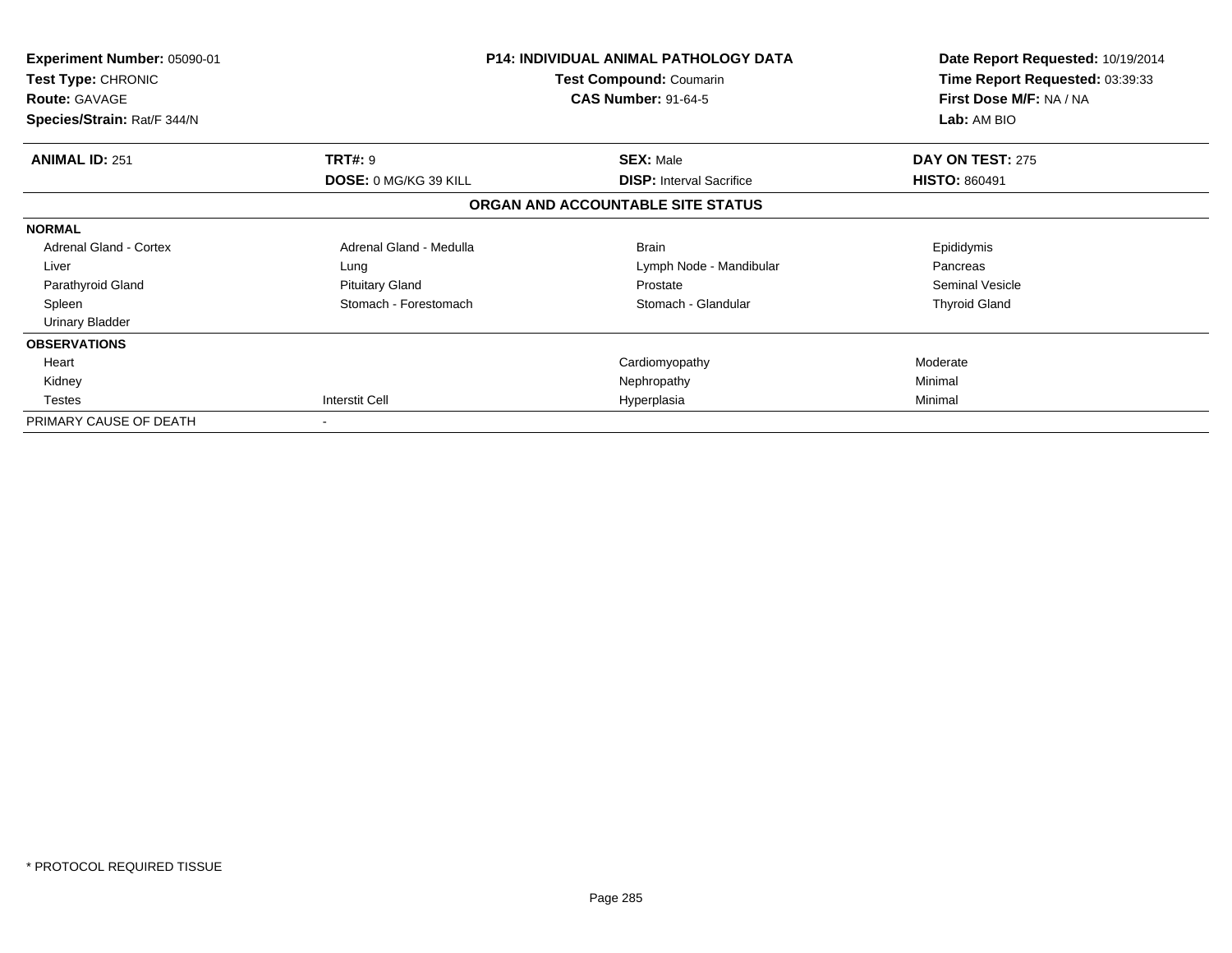| Experiment Number: 05090-01<br><b>Test Type: CHRONIC</b><br><b>Route: GAVAGE</b> | <b>P14: INDIVIDUAL ANIMAL PATHOLOGY DATA</b><br>Test Compound: Coumarin<br><b>CAS Number: 91-64-5</b> |                                   | Date Report Requested: 10/19/2014<br>Time Report Requested: 03:39:33<br>First Dose M/F: NA / NA |
|----------------------------------------------------------------------------------|-------------------------------------------------------------------------------------------------------|-----------------------------------|-------------------------------------------------------------------------------------------------|
| Species/Strain: Rat/F 344/N                                                      |                                                                                                       |                                   | Lab: AM BIO                                                                                     |
| <b>ANIMAL ID: 252</b>                                                            | <b>TRT#: 9</b>                                                                                        | <b>SEX: Male</b>                  | DAY ON TEST: 275                                                                                |
|                                                                                  | DOSE: 0 MG/KG 39 KILL                                                                                 | <b>DISP: Interval Sacrifice</b>   | <b>HISTO: 860492</b>                                                                            |
|                                                                                  |                                                                                                       | ORGAN AND ACCOUNTABLE SITE STATUS |                                                                                                 |
| <b>NORMAL</b>                                                                    |                                                                                                       |                                   |                                                                                                 |
| <b>Adrenal Gland - Cortex</b>                                                    | Adrenal Gland - Medulla                                                                               | <b>Brain</b>                      | Epididymis                                                                                      |
| Heart                                                                            | Lung                                                                                                  | Lymph Node - Mandibular           | Pancreas                                                                                        |
| Parathyroid Gland                                                                | <b>Pituitary Gland</b>                                                                                | Prostate                          | Seminal Vesicle                                                                                 |
| Spleen                                                                           | Stomach - Forestomach                                                                                 | Stomach - Glandular               | <b>Testes</b>                                                                                   |
| <b>Thyroid Gland</b>                                                             | <b>Urinary Bladder</b>                                                                                |                                   |                                                                                                 |
| <b>OBSERVATIONS</b>                                                              |                                                                                                       |                                   |                                                                                                 |
| Kidney                                                                           |                                                                                                       | Nephropathy                       | Minimal                                                                                         |
| Liver                                                                            |                                                                                                       | <b>Fatty Change</b>               | Minimal                                                                                         |
|                                                                                  | <b>Bile Duct</b>                                                                                      | Hyperplasia                       | Minimal                                                                                         |
| PRIMARY CAUSE OF DEATH                                                           | $\,$                                                                                                  |                                   |                                                                                                 |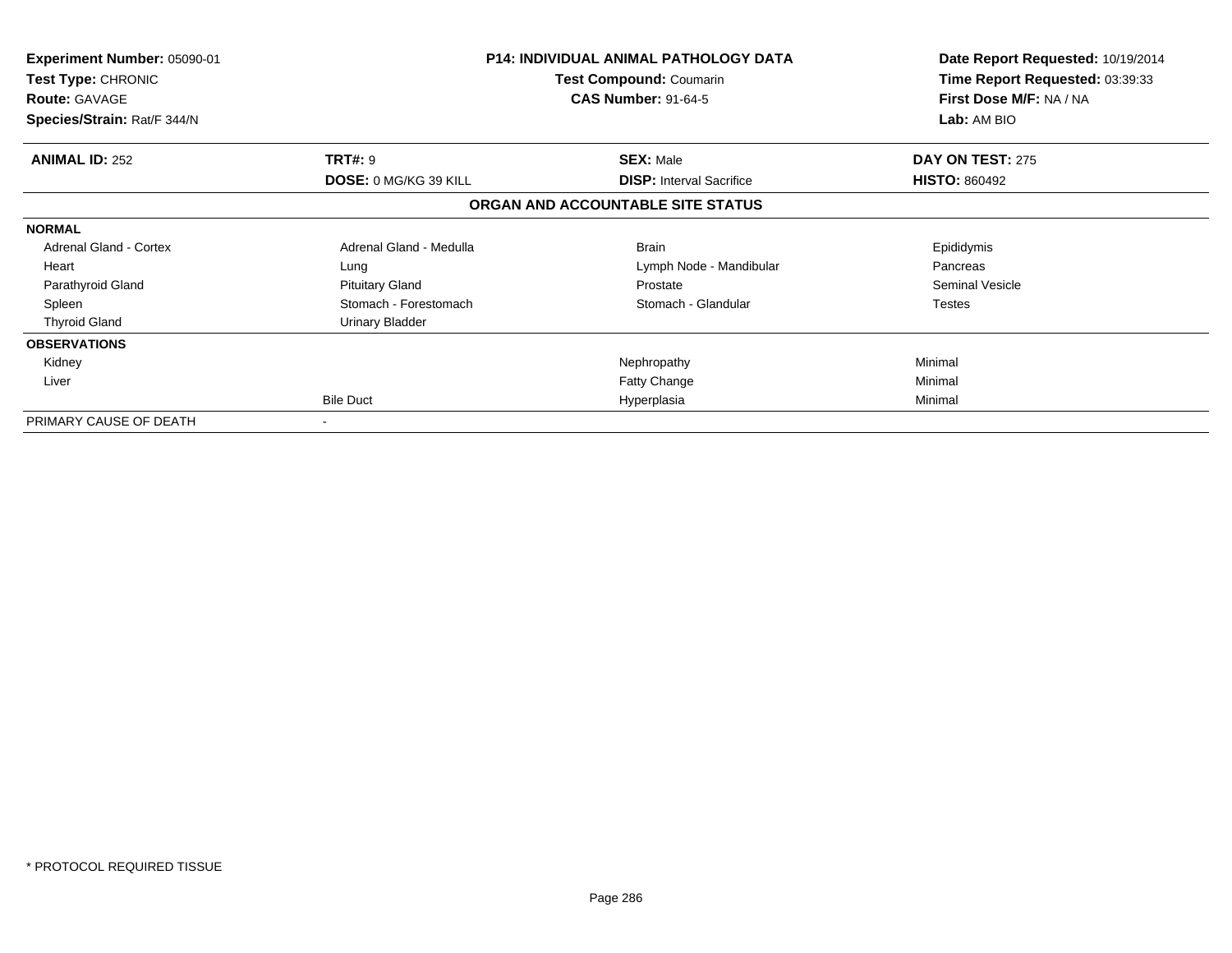| <b>Experiment Number: 05090-01</b><br><b>Test Type: CHRONIC</b><br><b>Route: GAVAGE</b><br>Species/Strain: Rat/F 344/N |                                                | <b>P14: INDIVIDUAL ANIMAL PATHOLOGY DATA</b><br>Test Compound: Coumarin<br><b>CAS Number: 91-64-5</b> | Date Report Requested: 10/19/2014<br>Time Report Requested: 03:39:33<br>First Dose M/F: NA / NA<br>Lab: AM BIO |
|------------------------------------------------------------------------------------------------------------------------|------------------------------------------------|-------------------------------------------------------------------------------------------------------|----------------------------------------------------------------------------------------------------------------|
| <b>ANIMAL ID: 253</b>                                                                                                  | <b>TRT#: 9</b><br><b>DOSE: 0 MG/KG 39 KILL</b> | <b>SEX: Male</b><br><b>DISP: Interval Sacrifice</b>                                                   | DAY ON TEST: 274<br><b>HISTO: 860493</b>                                                                       |
|                                                                                                                        |                                                | ORGAN AND ACCOUNTABLE SITE STATUS                                                                     |                                                                                                                |
| <b>NORMAL</b>                                                                                                          |                                                |                                                                                                       |                                                                                                                |
| <b>Adrenal Gland - Cortex</b>                                                                                          | Adrenal Gland - Medulla                        | <b>Brain</b>                                                                                          | Epididymis                                                                                                     |
| Liver                                                                                                                  | Lung                                           | Lymph Node - Mandibular                                                                               | Pancreas                                                                                                       |
| Parathyroid Gland                                                                                                      | <b>Pituitary Gland</b>                         | Prostate                                                                                              | Seminal Vesicle                                                                                                |
| Spleen                                                                                                                 | Stomach - Forestomach                          | Stomach - Glandular                                                                                   | <b>Thyroid Gland</b>                                                                                           |
| <b>Urinary Bladder</b>                                                                                                 |                                                |                                                                                                       |                                                                                                                |
| <b>OBSERVATIONS</b>                                                                                                    |                                                |                                                                                                       |                                                                                                                |
| Heart                                                                                                                  |                                                | Cardiomyopathy                                                                                        | Minimal                                                                                                        |
| Kidney                                                                                                                 |                                                | Nephropathy                                                                                           | Minimal                                                                                                        |
| <b>Testes</b>                                                                                                          | <b>Interstit Cell</b>                          | Hyperplasia                                                                                           | Minimal                                                                                                        |
| PRIMARY CAUSE OF DEATH                                                                                                 |                                                |                                                                                                       |                                                                                                                |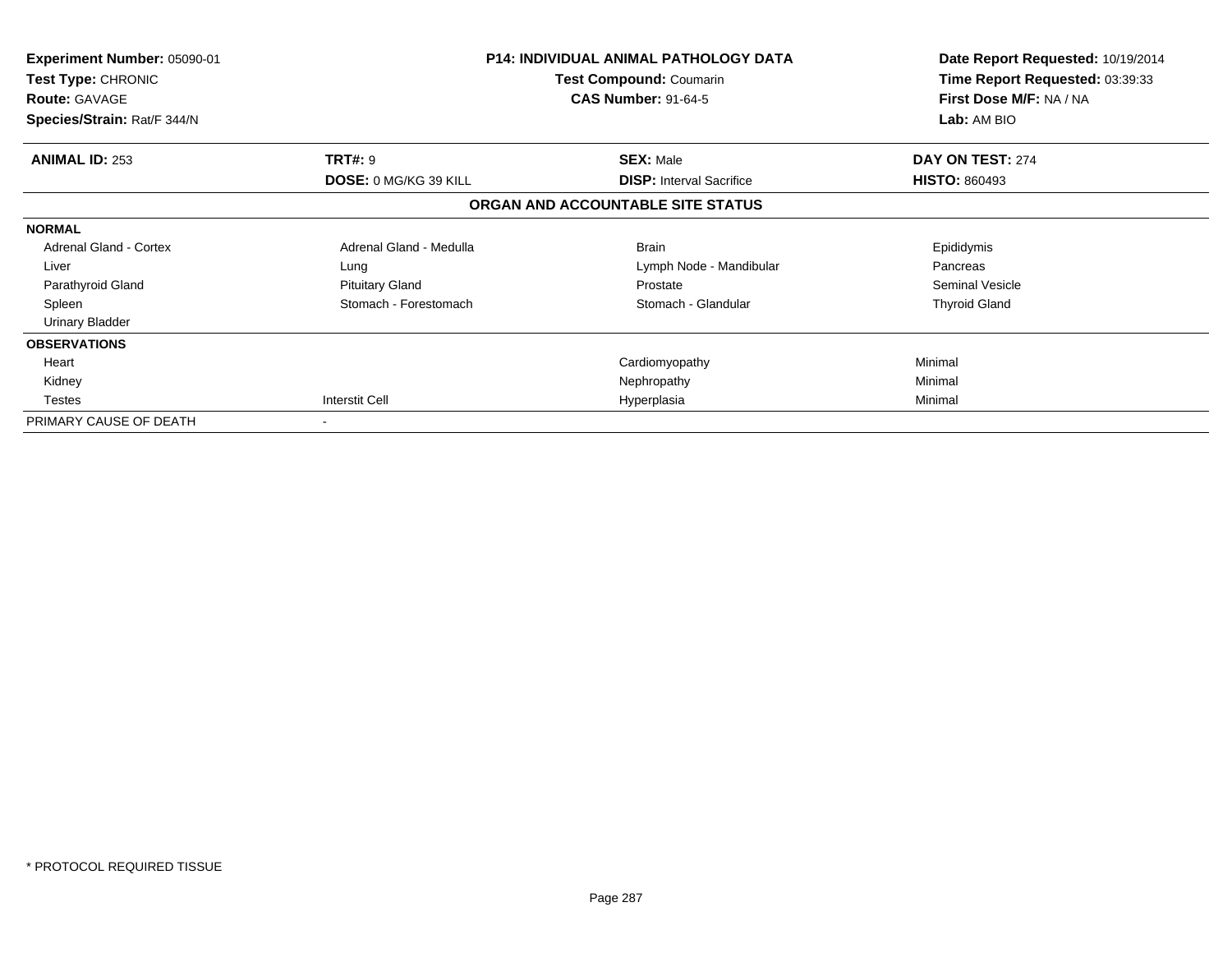| Experiment Number: 05090-01<br>Test Type: CHRONIC<br><b>Route: GAVAGE</b><br>Species/Strain: Rat/F 344/N |                              | <b>P14: INDIVIDUAL ANIMAL PATHOLOGY DATA</b><br>Test Compound: Coumarin<br><b>CAS Number: 91-64-5</b> | Date Report Requested: 10/19/2014<br>Time Report Requested: 03:39:33<br>First Dose M/F: NA / NA<br>Lab: AM BIO |
|----------------------------------------------------------------------------------------------------------|------------------------------|-------------------------------------------------------------------------------------------------------|----------------------------------------------------------------------------------------------------------------|
| <b>ANIMAL ID: 254</b>                                                                                    | <b>TRT#: 9</b>               | <b>SEX: Male</b>                                                                                      | DAY ON TEST: 274                                                                                               |
|                                                                                                          | <b>DOSE: 0 MG/KG 39 KILL</b> | <b>DISP:</b> Interval Sacrifice                                                                       | <b>HISTO: 860494</b>                                                                                           |
|                                                                                                          |                              | ORGAN AND ACCOUNTABLE SITE STATUS                                                                     |                                                                                                                |
| <b>NORMAL</b>                                                                                            |                              |                                                                                                       |                                                                                                                |
| <b>Adrenal Gland - Cortex</b>                                                                            | Adrenal Gland - Medulla      | <b>Brain</b>                                                                                          | Epididymis                                                                                                     |
| Liver                                                                                                    | Lung                         | Lymph Node - Mandibular                                                                               | Pancreas                                                                                                       |
| Parathyroid Gland                                                                                        | <b>Pituitary Gland</b>       | Prostate                                                                                              | Seminal Vesicle                                                                                                |
| Spleen                                                                                                   | Stomach - Forestomach        | Stomach - Glandular                                                                                   | Testes                                                                                                         |
| <b>Thyroid Gland</b>                                                                                     | Urinary Bladder              |                                                                                                       |                                                                                                                |
| <b>OBSERVATIONS</b>                                                                                      |                              |                                                                                                       |                                                                                                                |
| Heart                                                                                                    |                              | Cardiomyopathy                                                                                        | Minimal                                                                                                        |
| Kidney                                                                                                   |                              | Nephropathy                                                                                           | Minimal                                                                                                        |
| PRIMARY CAUSE OF DEATH                                                                                   |                              |                                                                                                       |                                                                                                                |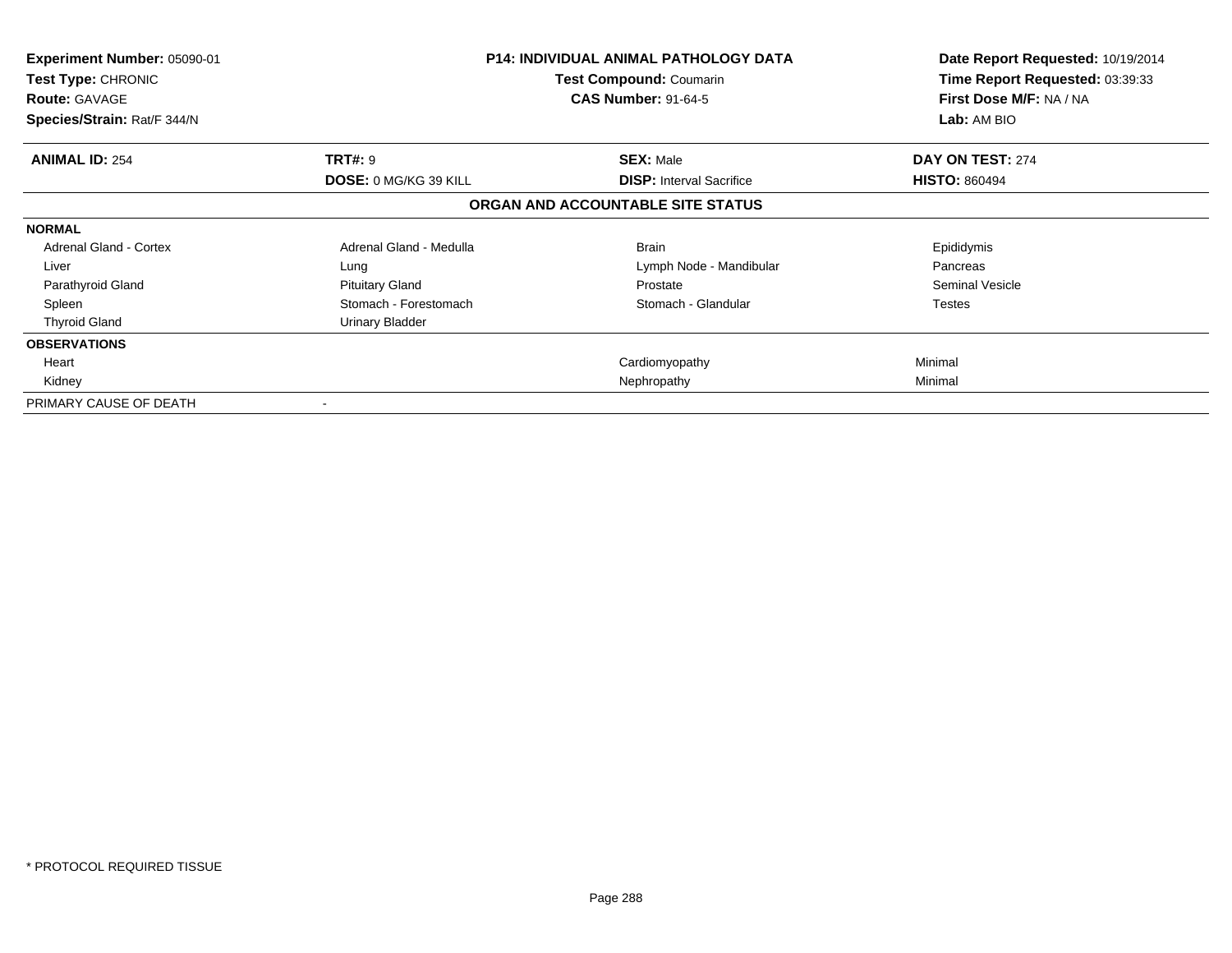| Experiment Number: 05090-01<br><b>Test Type: CHRONIC</b><br><b>Route: GAVAGE</b><br>Species/Strain: Rat/F 344/N |                              | <b>P14: INDIVIDUAL ANIMAL PATHOLOGY DATA</b><br>Test Compound: Coumarin<br><b>CAS Number: 91-64-5</b> | Date Report Requested: 10/19/2014<br>Time Report Requested: 03:39:33<br>First Dose M/F: NA / NA<br>Lab: AM BIO |
|-----------------------------------------------------------------------------------------------------------------|------------------------------|-------------------------------------------------------------------------------------------------------|----------------------------------------------------------------------------------------------------------------|
| <b>ANIMAL ID: 255</b>                                                                                           | <b>TRT#: 9</b>               | <b>SEX: Male</b>                                                                                      | DAY ON TEST: 275                                                                                               |
|                                                                                                                 | <b>DOSE: 0 MG/KG 39 KILL</b> | <b>DISP:</b> Interval Sacrifice                                                                       | <b>HISTO: 860495</b>                                                                                           |
|                                                                                                                 |                              | ORGAN AND ACCOUNTABLE SITE STATUS                                                                     |                                                                                                                |
| <b>NORMAL</b>                                                                                                   |                              |                                                                                                       |                                                                                                                |
| <b>Adrenal Gland - Cortex</b>                                                                                   | Adrenal Gland - Medulla      | <b>Brain</b>                                                                                          | Epididymis                                                                                                     |
| Liver                                                                                                           | Lung                         | Lymph Node - Mandibular                                                                               | Pancreas                                                                                                       |
| Parathyroid Gland                                                                                               | <b>Pituitary Gland</b>       | Prostate                                                                                              | Seminal Vesicle                                                                                                |
| Spleen                                                                                                          | Stomach - Forestomach        | Stomach - Glandular                                                                                   | <b>Testes</b>                                                                                                  |
| <b>Thyroid Gland</b>                                                                                            | Urinary Bladder              |                                                                                                       |                                                                                                                |
| <b>OBSERVATIONS</b>                                                                                             |                              |                                                                                                       |                                                                                                                |
| Heart                                                                                                           |                              | Cardiomyopathy                                                                                        | Mild                                                                                                           |
| Kidney                                                                                                          |                              | Nephropathy                                                                                           | Minimal                                                                                                        |
| PRIMARY CAUSE OF DEATH                                                                                          |                              |                                                                                                       |                                                                                                                |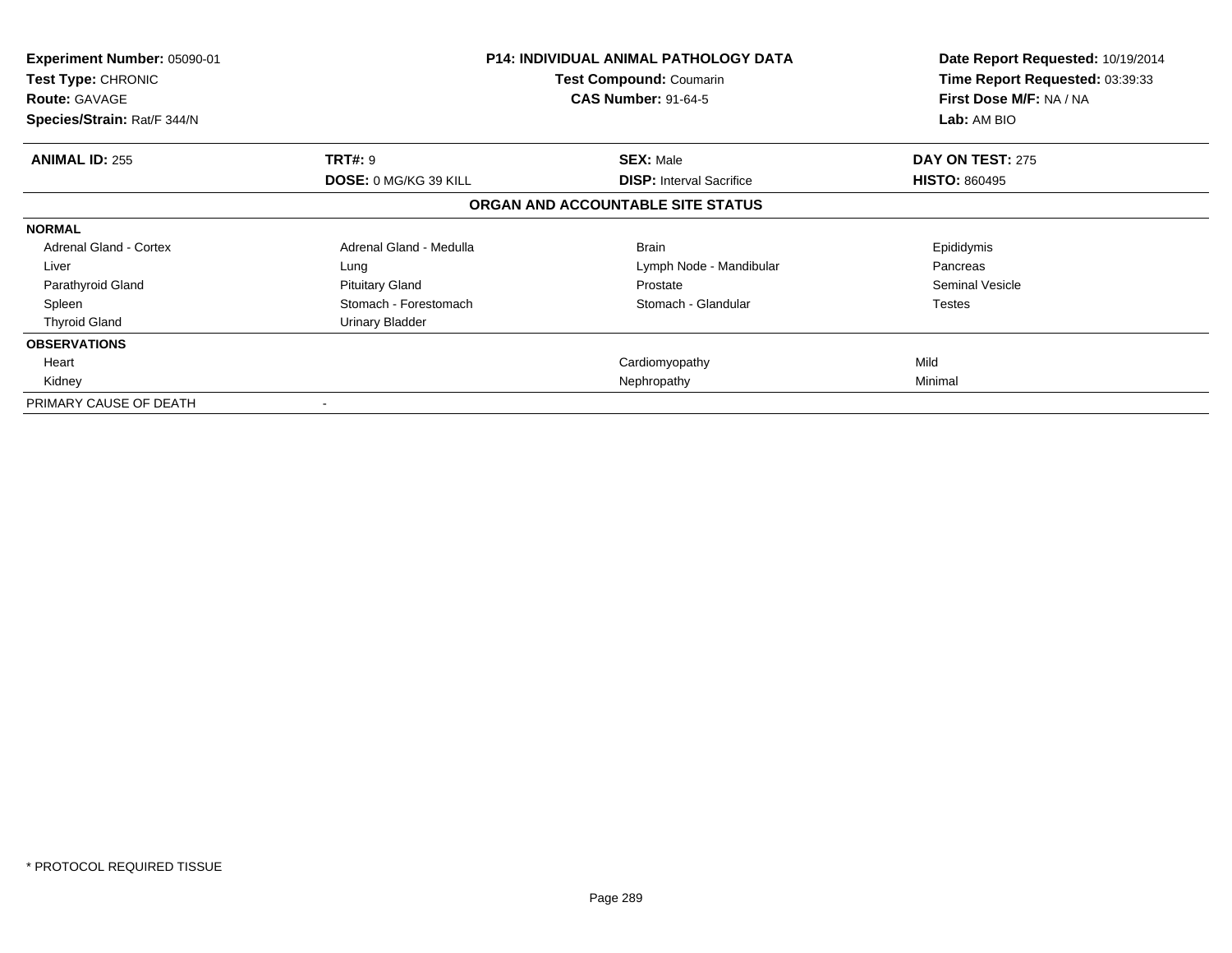| <b>Experiment Number: 05090-01</b><br>Test Type: CHRONIC<br><b>Route: GAVAGE</b><br>Species/Strain: Rat/F 344/N |                              | <b>P14: INDIVIDUAL ANIMAL PATHOLOGY DATA</b><br>Test Compound: Coumarin<br><b>CAS Number: 91-64-5</b> | Date Report Requested: 10/19/2014<br>Time Report Requested: 03:39:33<br>First Dose M/F: NA / NA<br>Lab: AM BIO |
|-----------------------------------------------------------------------------------------------------------------|------------------------------|-------------------------------------------------------------------------------------------------------|----------------------------------------------------------------------------------------------------------------|
| <b>ANIMAL ID: 256</b>                                                                                           | <b>TRT#: 9</b>               | <b>SEX: Male</b>                                                                                      | DAY ON TEST: 274                                                                                               |
|                                                                                                                 | <b>DOSE: 0 MG/KG 39 KILL</b> | <b>DISP:</b> Interval Sacrifice                                                                       | <b>HISTO: 860496</b>                                                                                           |
|                                                                                                                 |                              | ORGAN AND ACCOUNTABLE SITE STATUS                                                                     |                                                                                                                |
| <b>NORMAL</b>                                                                                                   |                              |                                                                                                       |                                                                                                                |
| <b>Adrenal Gland - Cortex</b>                                                                                   | Adrenal Gland - Medulla      | <b>Brain</b>                                                                                          | Epididymis                                                                                                     |
| Heart                                                                                                           | Liver                        | Lung                                                                                                  | Lymph Node - Mandibular                                                                                        |
| Pancreas                                                                                                        | Parathyroid Gland            | <b>Pituitary Gland</b>                                                                                | Prostate                                                                                                       |
| <b>Seminal Vesicle</b>                                                                                          | Spleen                       | Stomach - Forestomach                                                                                 | Stomach - Glandular                                                                                            |
| <b>Thyroid Gland</b>                                                                                            | Urinary Bladder              |                                                                                                       |                                                                                                                |
| <b>OBSERVATIONS</b>                                                                                             |                              |                                                                                                       |                                                                                                                |
| Kidney                                                                                                          |                              | Nephropathy                                                                                           | Minimal                                                                                                        |
| Testes                                                                                                          | Interstit Cell               | Hyperplasia                                                                                           | Minimal                                                                                                        |
| PRIMARY CAUSE OF DEATH                                                                                          |                              |                                                                                                       |                                                                                                                |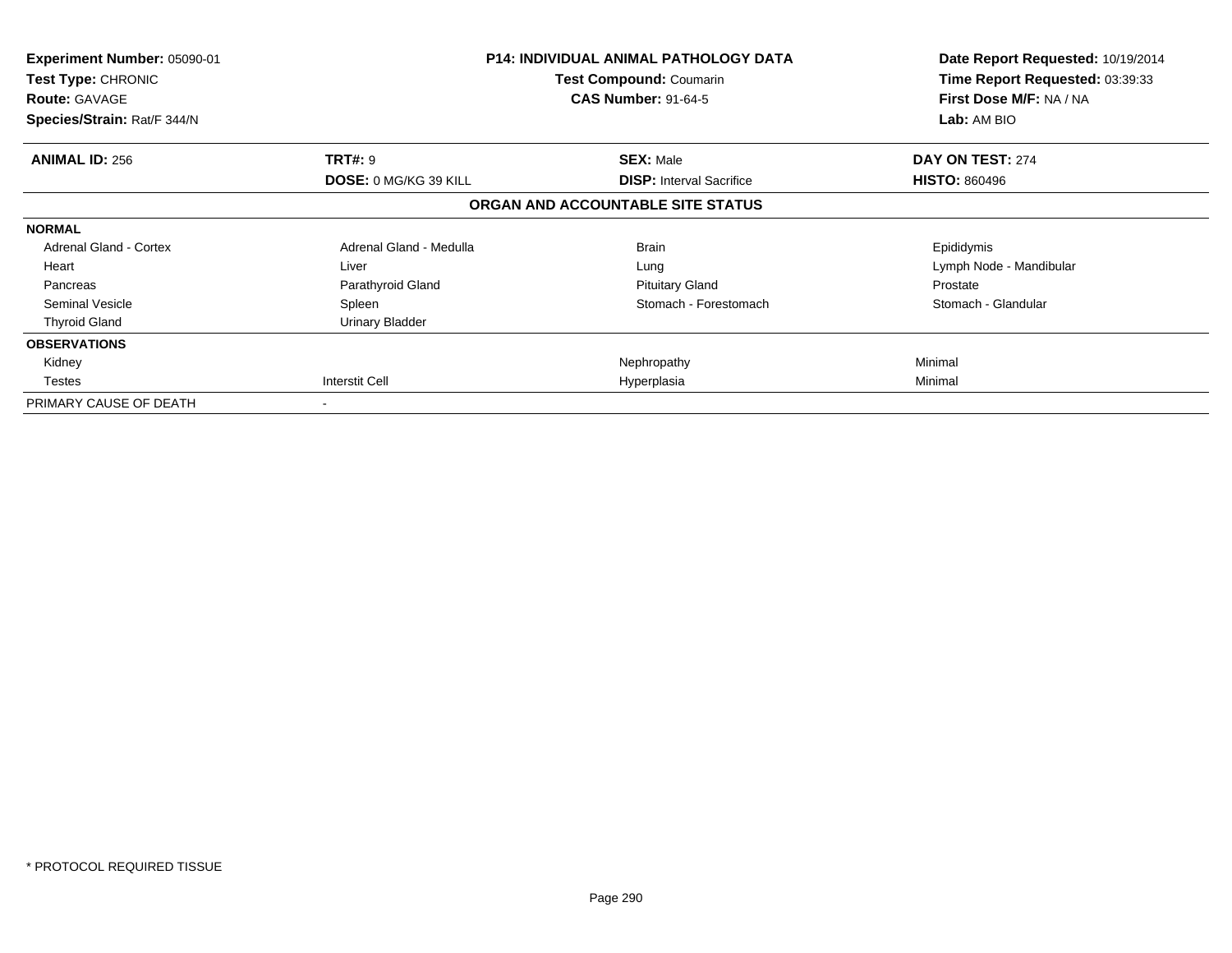| <b>Experiment Number: 05090-01</b><br>Test Type: CHRONIC<br><b>Route: GAVAGE</b><br>Species/Strain: Rat/F 344/N |                         | <b>P14: INDIVIDUAL ANIMAL PATHOLOGY DATA</b><br>Test Compound: Coumarin<br><b>CAS Number: 91-64-5</b> | Date Report Requested: 10/19/2014<br>Time Report Requested: 03:39:33<br>First Dose M/F: NA / NA<br>Lab: AM BIO |
|-----------------------------------------------------------------------------------------------------------------|-------------------------|-------------------------------------------------------------------------------------------------------|----------------------------------------------------------------------------------------------------------------|
| <b>ANIMAL ID: 257</b>                                                                                           | <b>TRT#:</b> 9          | <b>SEX: Male</b>                                                                                      | DAY ON TEST: 274                                                                                               |
|                                                                                                                 | DOSE: 0 MG/KG 39 KILL   | <b>DISP:</b> Interval Sacrifice                                                                       | <b>HISTO: 860497</b>                                                                                           |
|                                                                                                                 |                         | ORGAN AND ACCOUNTABLE SITE STATUS                                                                     |                                                                                                                |
| <b>NORMAL</b>                                                                                                   |                         |                                                                                                       |                                                                                                                |
| <b>Adrenal Gland</b>                                                                                            | <b>Brain</b>            | Epididymis                                                                                            | Liver                                                                                                          |
| Lung                                                                                                            | Lymph Node - Mandibular | Pancreas                                                                                              | Parathyroid Gland                                                                                              |
| <b>Pituitary Gland</b>                                                                                          | Prostate                | <b>Seminal Vesicle</b>                                                                                | Spleen                                                                                                         |
| Stomach - Forestomach                                                                                           | Stomach - Glandular     | <b>Thyroid Gland</b>                                                                                  | Urinary Bladder                                                                                                |
| <b>OBSERVATIONS</b>                                                                                             |                         |                                                                                                       |                                                                                                                |
| Heart                                                                                                           |                         | Cardiomyopathy                                                                                        | Minimal                                                                                                        |
| Kidney                                                                                                          |                         | Nephropathy                                                                                           | Minimal                                                                                                        |
| <b>Testes</b>                                                                                                   | Interstit Cell          | Hyperplasia                                                                                           | Minimal                                                                                                        |
| PRIMARY CAUSE OF DEATH                                                                                          |                         |                                                                                                       |                                                                                                                |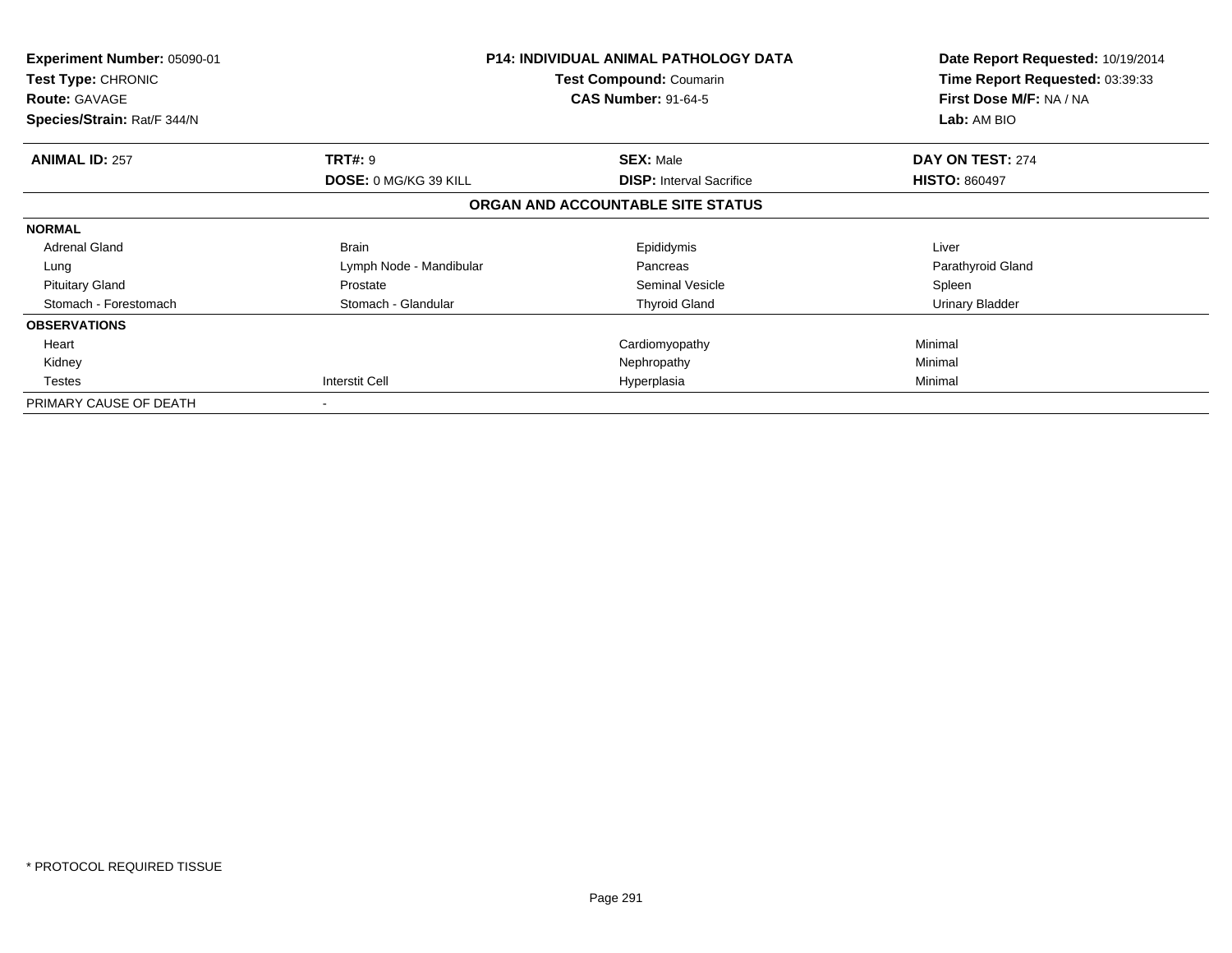| Experiment Number: 05090-01<br>Test Type: CHRONIC<br><b>Route: GAVAGE</b><br>Species/Strain: Rat/F 344/N |                              | <b>P14: INDIVIDUAL ANIMAL PATHOLOGY DATA</b><br>Test Compound: Coumarin<br><b>CAS Number: 91-64-5</b> | Date Report Requested: 10/19/2014<br>Time Report Requested: 03:39:33<br>First Dose M/F: NA / NA<br>Lab: AM BIO |
|----------------------------------------------------------------------------------------------------------|------------------------------|-------------------------------------------------------------------------------------------------------|----------------------------------------------------------------------------------------------------------------|
| <b>ANIMAL ID: 258</b>                                                                                    | <b>TRT#: 9</b>               | <b>SEX: Male</b>                                                                                      | DAY ON TEST: 50                                                                                                |
|                                                                                                          | <b>DOSE: 0 MG/KG 39 KILL</b> | <b>DISP:</b> Gavage Death                                                                             | <b>HISTO: 860498</b>                                                                                           |
|                                                                                                          |                              | ORGAN AND ACCOUNTABLE SITE STATUS                                                                     |                                                                                                                |
| <b>NORMAL</b>                                                                                            |                              |                                                                                                       |                                                                                                                |
| <b>Adrenal Gland - Cortex</b>                                                                            | Adrenal Gland - Medulla      | Bone                                                                                                  | <b>Bone Marrow</b>                                                                                             |
| <b>Brain</b>                                                                                             | Epididymis                   | Esophagus                                                                                             | Heart                                                                                                          |
| Intestine Large - Cecum                                                                                  | Intestine Large - Colon      | Intestine Large - Rectum                                                                              | Intestine Small - Duodenum                                                                                     |
| Intestine Small - Ileum                                                                                  | Intestine Small - Jejunum    | Islets, Pancreatic                                                                                    | Kidney                                                                                                         |
| Liver                                                                                                    | Lymph Node - Mandibular      | Lymph Node - Mesenteric                                                                               | <b>Mammary Gland</b>                                                                                           |
| Pancreas                                                                                                 | Parathyroid Gland            | <b>Pituitary Gland</b>                                                                                | <b>Preputial Gland</b>                                                                                         |
| Prostate                                                                                                 | Salivary Glands              | <b>Seminal Vesicle</b>                                                                                | <b>Skin</b>                                                                                                    |
| Spinal Cord                                                                                              | Spleen                       | Stomach - Forestomach                                                                                 | Stomach - Glandular                                                                                            |
| <b>Testes</b>                                                                                            | Thymus                       | <b>Thyroid Gland</b>                                                                                  | Trachea                                                                                                        |
| <b>Urinary Bladder</b>                                                                                   |                              |                                                                                                       |                                                                                                                |
| <b>OBSERVATIONS</b>                                                                                      |                              |                                                                                                       |                                                                                                                |
| Lung                                                                                                     |                              | Congestion                                                                                            | Marked                                                                                                         |
| Note: $\sqrt{}/$ CONGESTION $\sqrt{}/$ TGLs = 1-3                                                        |                              |                                                                                                       |                                                                                                                |
| Nose                                                                                                     |                              | Congestion                                                                                            | Marked                                                                                                         |
| PRIMARY CAUSE OF DEATH                                                                                   | $\overline{\phantom{a}}$     |                                                                                                       |                                                                                                                |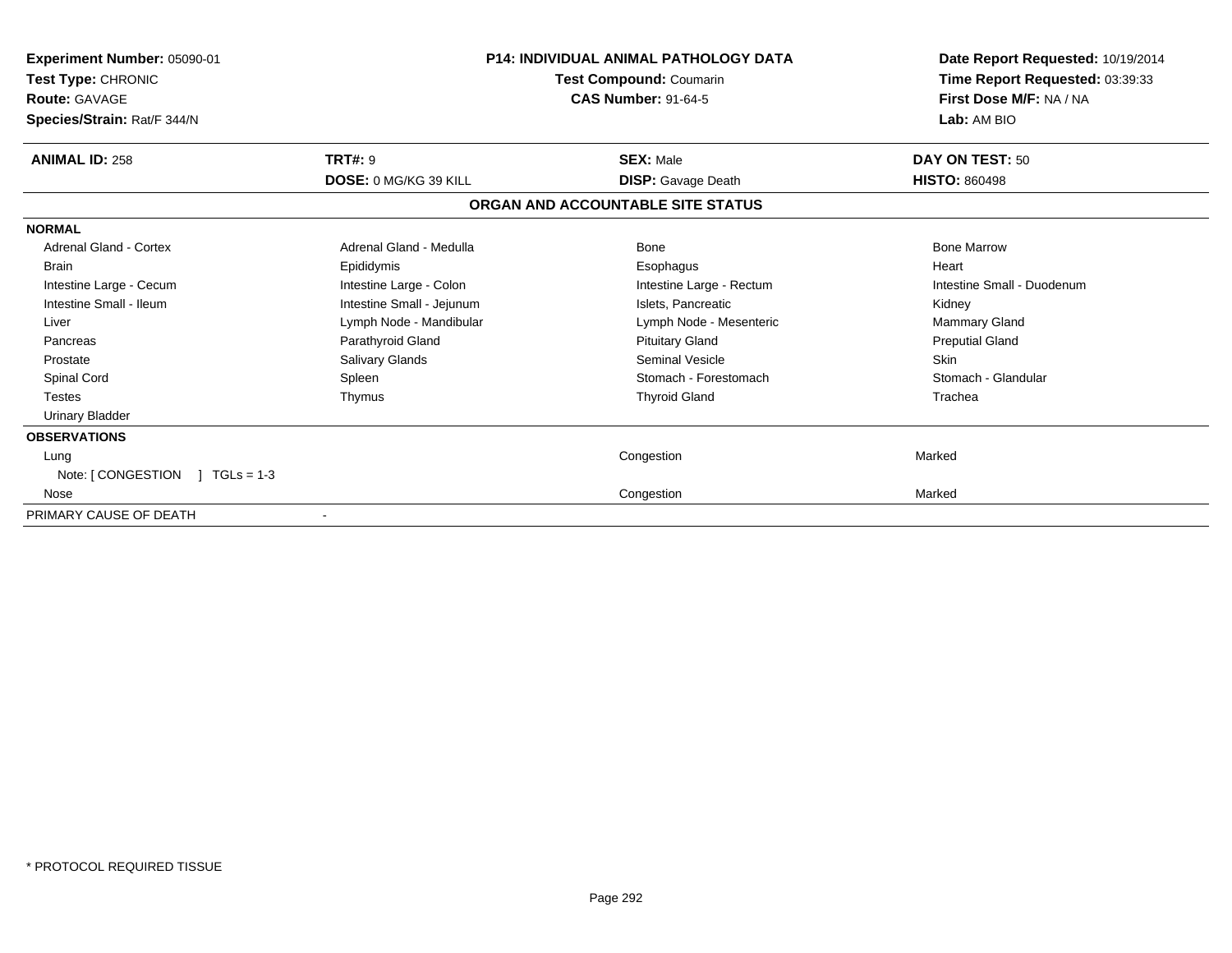| Experiment Number: 05090-01<br><b>Test Type: CHRONIC</b><br><b>Route: GAVAGE</b><br>Species/Strain: Rat/F 344/N |                              | <b>P14: INDIVIDUAL ANIMAL PATHOLOGY DATA</b><br>Test Compound: Coumarin<br><b>CAS Number: 91-64-5</b> | Date Report Requested: 10/19/2014<br>Time Report Requested: 03:39:33<br>First Dose M/F: NA / NA<br>Lab: AM BIO |
|-----------------------------------------------------------------------------------------------------------------|------------------------------|-------------------------------------------------------------------------------------------------------|----------------------------------------------------------------------------------------------------------------|
| <b>ANIMAL ID: 259</b>                                                                                           | <b>TRT#: 9</b>               | <b>SEX: Male</b>                                                                                      | DAY ON TEST: 275                                                                                               |
|                                                                                                                 | <b>DOSE: 0 MG/KG 39 KILL</b> | <b>DISP: Interval Sacrifice</b>                                                                       | <b>HISTO: 860499</b>                                                                                           |
|                                                                                                                 |                              | ORGAN AND ACCOUNTABLE SITE STATUS                                                                     |                                                                                                                |
| <b>NORMAL</b>                                                                                                   |                              |                                                                                                       |                                                                                                                |
| <b>Adrenal Gland - Cortex</b>                                                                                   | Adrenal Gland - Medulla      | <b>Brain</b>                                                                                          | Epididymis                                                                                                     |
| Heart                                                                                                           | Lymph Node - Mandibular      | Pancreas                                                                                              | Parathyroid Gland                                                                                              |
| <b>Pituitary Gland</b>                                                                                          | Prostate                     | Seminal Vesicle                                                                                       | Spleen                                                                                                         |
| Stomach - Forestomach                                                                                           | Stomach - Glandular          | Testes                                                                                                | <b>Thyroid Gland</b>                                                                                           |
| <b>Urinary Bladder</b>                                                                                          |                              |                                                                                                       |                                                                                                                |
| <b>OBSERVATIONS</b>                                                                                             |                              |                                                                                                       |                                                                                                                |
| Kidney                                                                                                          |                              | Nephropathy                                                                                           | Minimal                                                                                                        |
| Liver                                                                                                           |                              | Fatty Change                                                                                          | Mild                                                                                                           |
| Lung                                                                                                            |                              | Inflammation                                                                                          | Granulomatous, Minimal                                                                                         |
| PRIMARY CAUSE OF DEATH                                                                                          |                              |                                                                                                       |                                                                                                                |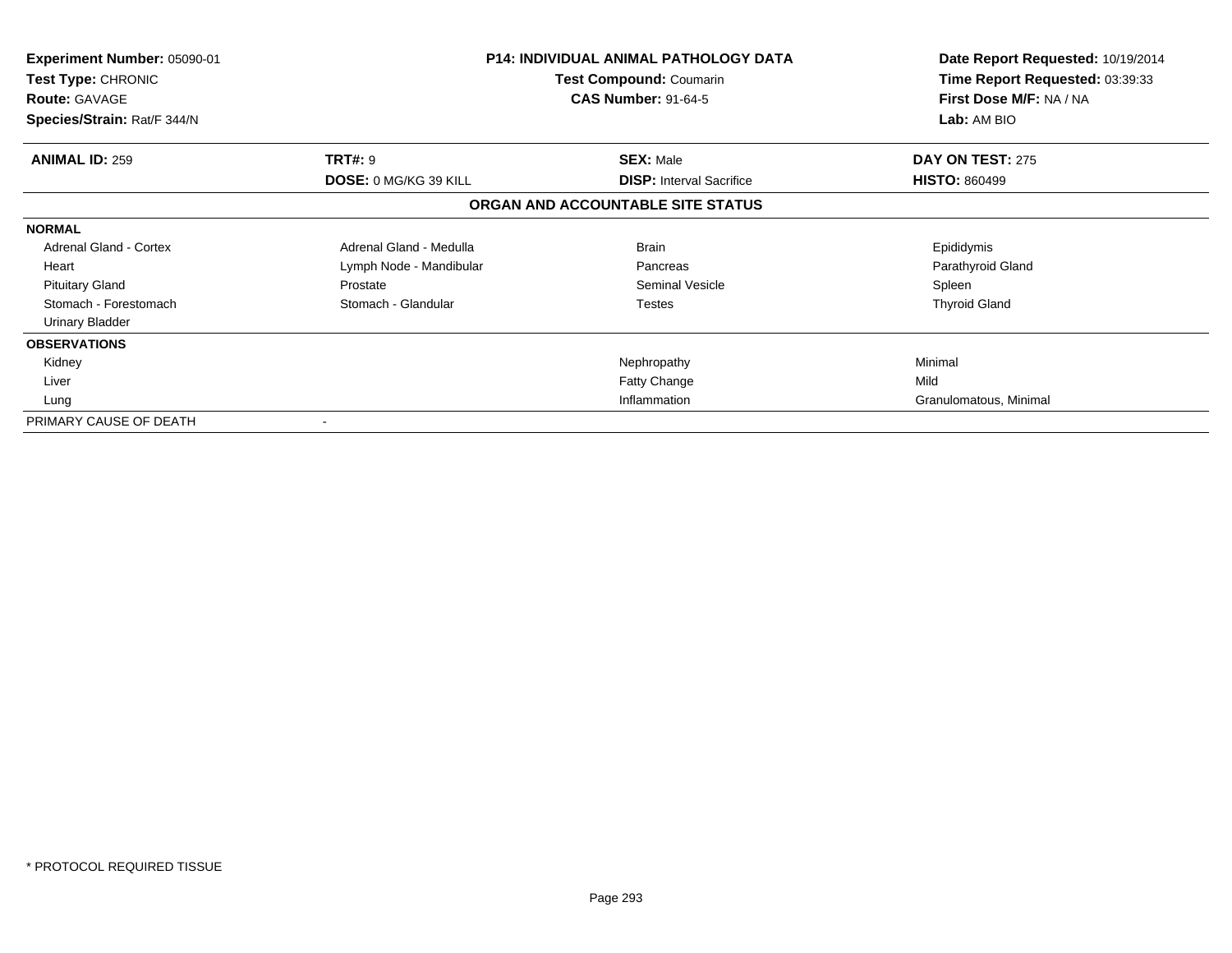| Experiment Number: 05090-01<br>Test Type: CHRONIC<br><b>Route: GAVAGE</b><br>Species/Strain: Rat/F 344/N |                              | <b>P14: INDIVIDUAL ANIMAL PATHOLOGY DATA</b><br>Test Compound: Coumarin<br><b>CAS Number: 91-64-5</b> | Date Report Requested: 10/19/2014<br>Time Report Requested: 03:39:33<br>First Dose M/F: NA / NA<br>Lab: AM BIO |
|----------------------------------------------------------------------------------------------------------|------------------------------|-------------------------------------------------------------------------------------------------------|----------------------------------------------------------------------------------------------------------------|
| <b>ANIMAL ID: 260</b>                                                                                    | <b>TRT#: 9</b>               | <b>SEX: Male</b>                                                                                      | DAY ON TEST: 275                                                                                               |
|                                                                                                          | <b>DOSE: 0 MG/KG 39 KILL</b> | <b>DISP:</b> Interval Sacrifice                                                                       | <b>HISTO: 860500</b>                                                                                           |
|                                                                                                          |                              | ORGAN AND ACCOUNTABLE SITE STATUS                                                                     |                                                                                                                |
| <b>NORMAL</b>                                                                                            |                              |                                                                                                       |                                                                                                                |
| <b>Adrenal Gland - Cortex</b>                                                                            | Adrenal Gland - Medulla      | <b>Brain</b>                                                                                          | Epididymis                                                                                                     |
| Lung                                                                                                     | Lymph Node - Mandibular      | Pancreas                                                                                              | Parathyroid Gland                                                                                              |
| <b>Pituitary Gland</b>                                                                                   | Prostate                     | <b>Seminal Vesicle</b>                                                                                | Spleen                                                                                                         |
| Stomach - Forestomach                                                                                    | Stomach - Glandular          | <b>Testes</b>                                                                                         | <b>Thyroid Gland</b>                                                                                           |
| Urinary Bladder                                                                                          |                              |                                                                                                       |                                                                                                                |
| <b>OBSERVATIONS</b>                                                                                      |                              |                                                                                                       |                                                                                                                |
| Heart                                                                                                    |                              | Cardiomyopathy                                                                                        | Mild                                                                                                           |
| Kidney                                                                                                   |                              | Nephropathy                                                                                           | Minimal                                                                                                        |
| Liver                                                                                                    |                              | Fatty Change                                                                                          | Minimal                                                                                                        |
|                                                                                                          | <b>Bile Duct</b>             | Hyperplasia                                                                                           | Minimal                                                                                                        |
| PRIMARY CAUSE OF DEATH                                                                                   | $\sim$                       |                                                                                                       |                                                                                                                |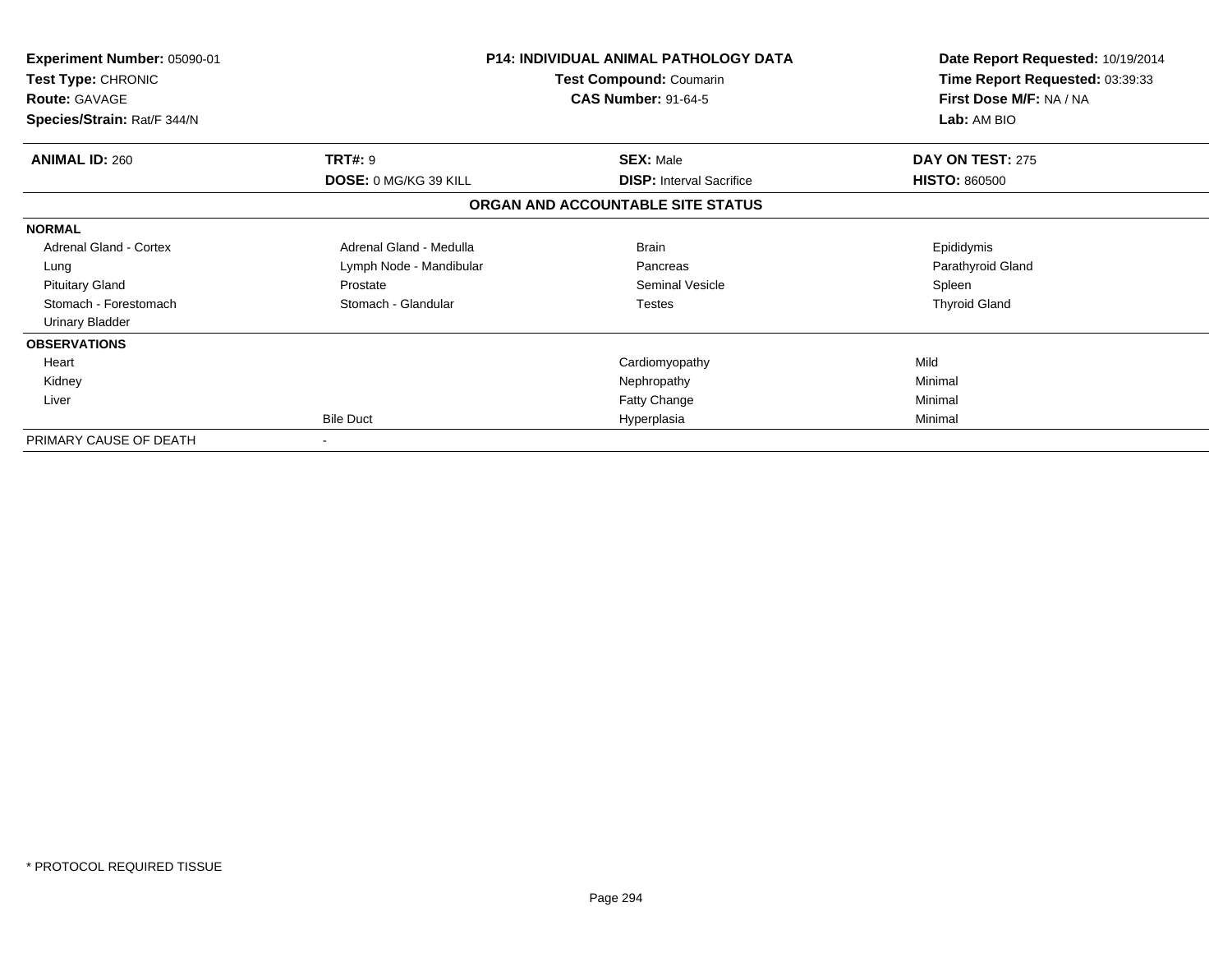| Experiment Number: 05090-01<br>Test Type: CHRONIC<br><b>Route: GAVAGE</b><br>Species/Strain: Rat/F 344/N |                                   | <b>P14: INDIVIDUAL ANIMAL PATHOLOGY DATA</b><br><b>Test Compound: Coumarin</b><br><b>CAS Number: 91-64-5</b> | Date Report Requested: 10/19/2014<br>Time Report Requested: 03:39:33<br>First Dose M/F: NA / NA<br>Lab: AM BIO |
|----------------------------------------------------------------------------------------------------------|-----------------------------------|--------------------------------------------------------------------------------------------------------------|----------------------------------------------------------------------------------------------------------------|
| <b>ANIMAL ID: 261</b>                                                                                    | <b>TRT#: 10</b><br>DOSE: 100MG/KG | <b>SEX: Male</b><br><b>DISP: Interval Sacrifice</b>                                                          | DAY ON TEST: 275<br><b>HISTO: 860501</b>                                                                       |
|                                                                                                          |                                   | ORGAN AND ACCOUNTABLE SITE STATUS                                                                            |                                                                                                                |
| <b>NORMAL</b>                                                                                            |                                   |                                                                                                              |                                                                                                                |
| <b>Adrenal Gland - Cortex</b>                                                                            | Adrenal Gland - Medulla           | <b>Brain</b>                                                                                                 | Epididymis                                                                                                     |
| Heart                                                                                                    | Lung                              | Lymph Node - Mandibular                                                                                      | Pancreas                                                                                                       |
| Parathyroid Gland                                                                                        | <b>Pituitary Gland</b>            | Prostate                                                                                                     | <b>Seminal Vesicle</b>                                                                                         |
| Spleen                                                                                                   | Stomach - Forestomach             | Stomach - Glandular                                                                                          | <b>Testes</b>                                                                                                  |
| <b>Thyroid Gland</b>                                                                                     | Urinary Bladder                   |                                                                                                              |                                                                                                                |
| <b>OBSERVATIONS</b>                                                                                      |                                   |                                                                                                              |                                                                                                                |
| Kidney                                                                                                   |                                   | Nephropathy                                                                                                  | Mild                                                                                                           |
| Liver                                                                                                    | Hepatocyte                        | Cytomegaly                                                                                                   | Minimal                                                                                                        |
|                                                                                                          | <b>Bile Duct</b>                  | Hyperplasia                                                                                                  | Minimal                                                                                                        |
|                                                                                                          |                                   | <b>Necrosis</b>                                                                                              | Coagulative, Mild                                                                                              |
| PRIMARY CAUSE OF DEATH                                                                                   |                                   |                                                                                                              |                                                                                                                |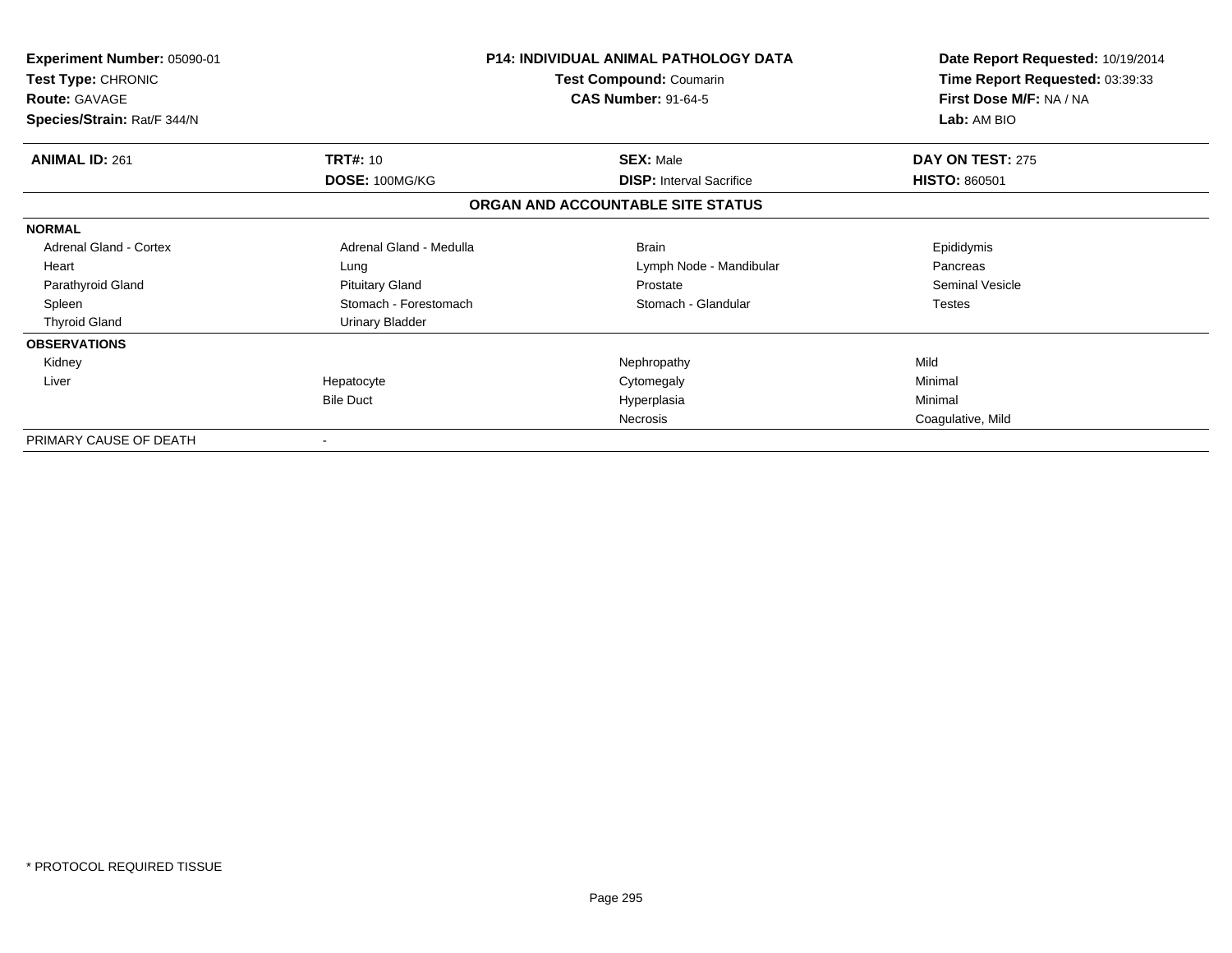| <b>Experiment Number: 05090-01</b><br>Test Type: CHRONIC<br><b>Route: GAVAGE</b><br>Species/Strain: Rat/F 344/N |                         | <b>P14: INDIVIDUAL ANIMAL PATHOLOGY DATA</b><br>Test Compound: Coumarin<br><b>CAS Number: 91-64-5</b> | Date Report Requested: 10/19/2014<br>Time Report Requested: 03:39:33<br>First Dose M/F: NA / NA<br>Lab: AM BIO |
|-----------------------------------------------------------------------------------------------------------------|-------------------------|-------------------------------------------------------------------------------------------------------|----------------------------------------------------------------------------------------------------------------|
| <b>ANIMAL ID: 262</b>                                                                                           | <b>TRT#: 10</b>         | <b>SEX: Male</b>                                                                                      | DAY ON TEST: 275                                                                                               |
|                                                                                                                 | DOSE: 100MG/KG          | <b>DISP: Interval Sacrifice</b>                                                                       | <b>HISTO: 860502</b>                                                                                           |
|                                                                                                                 |                         | ORGAN AND ACCOUNTABLE SITE STATUS                                                                     |                                                                                                                |
| <b>NORMAL</b>                                                                                                   |                         |                                                                                                       |                                                                                                                |
| <b>Adrenal Gland - Cortex</b>                                                                                   | Adrenal Gland - Medulla | <b>Brain</b>                                                                                          | Epididymis                                                                                                     |
| Heart                                                                                                           | Lung                    | Lymph Node - Mandibular                                                                               | Pancreas                                                                                                       |
| Parathyroid Gland                                                                                               | <b>Pituitary Gland</b>  | Prostate                                                                                              | Seminal Vesicle                                                                                                |
| Spleen                                                                                                          | Stomach - Forestomach   | Stomach - Glandular                                                                                   | <b>Thyroid Gland</b>                                                                                           |
| <b>Urinary Bladder</b>                                                                                          |                         |                                                                                                       |                                                                                                                |
| <b>OBSERVATIONS</b>                                                                                             |                         |                                                                                                       |                                                                                                                |
| Kidney                                                                                                          |                         | Nephropathy                                                                                           | Mild                                                                                                           |
| Liver                                                                                                           | Hepatocyte              | Cytomegaly                                                                                            | Minimal                                                                                                        |
|                                                                                                                 | <b>Bile Duct</b>        | Hyperplasia                                                                                           | Minimal                                                                                                        |
|                                                                                                                 |                         | Necrosis                                                                                              | Multifocal, Minimal                                                                                            |
| Mesentery                                                                                                       | Fat                     | Necrosis                                                                                              | Coagulative, Marked                                                                                            |
| Note: [ NECROSIS<br>$TGLs = 1-12$                                                                               |                         |                                                                                                       |                                                                                                                |
| Testes                                                                                                          | <b>Interstit Cell</b>   | Hyperplasia                                                                                           | Minimal                                                                                                        |
| PRIMARY CAUSE OF DEATH                                                                                          |                         |                                                                                                       |                                                                                                                |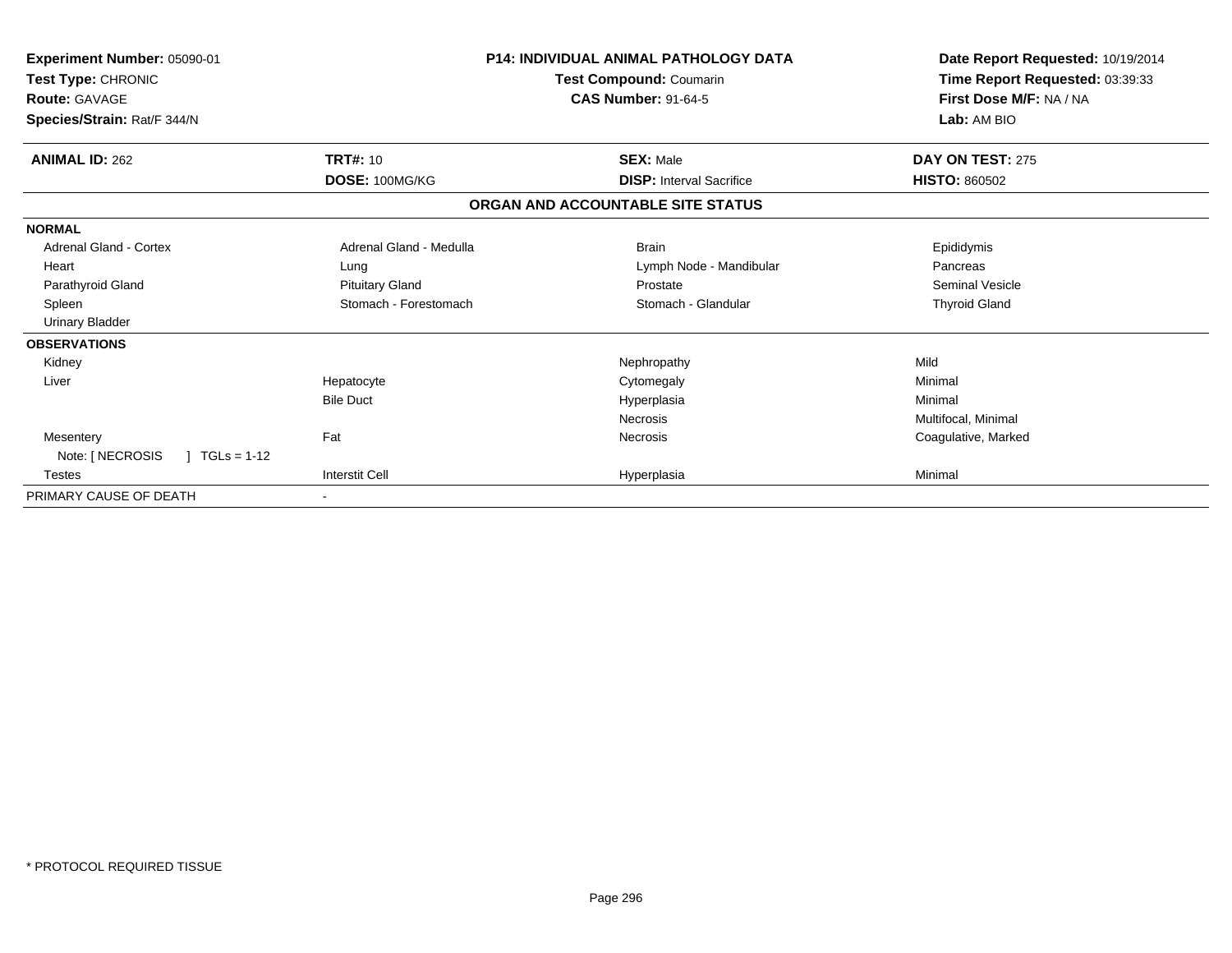| <b>Experiment Number: 05090-01</b><br>Test Type: CHRONIC<br><b>Route: GAVAGE</b><br>Species/Strain: Rat/F 344/N |                                   | <b>P14: INDIVIDUAL ANIMAL PATHOLOGY DATA</b><br>Test Compound: Coumarin<br><b>CAS Number: 91-64-5</b> | Date Report Requested: 10/19/2014<br>Time Report Requested: 03:39:33<br>First Dose M/F: NA / NA<br>Lab: AM BIO |
|-----------------------------------------------------------------------------------------------------------------|-----------------------------------|-------------------------------------------------------------------------------------------------------|----------------------------------------------------------------------------------------------------------------|
| <b>ANIMAL ID: 263</b>                                                                                           | <b>TRT#: 10</b><br>DOSE: 100MG/KG | <b>SEX: Male</b><br><b>DISP: Interval Sacrifice</b>                                                   | DAY ON TEST: 274<br><b>HISTO: 860503</b>                                                                       |
|                                                                                                                 |                                   | ORGAN AND ACCOUNTABLE SITE STATUS                                                                     |                                                                                                                |
| <b>NORMAL</b>                                                                                                   |                                   |                                                                                                       |                                                                                                                |
| <b>Adrenal Gland - Cortex</b>                                                                                   | Adrenal Gland - Medulla           | <b>Brain</b>                                                                                          | Epididymis                                                                                                     |
| Heart                                                                                                           | Lung                              | Lymph Node - Mandibular                                                                               | Pancreas                                                                                                       |
| Parathyroid Gland                                                                                               | <b>Pituitary Gland</b>            | Prostate                                                                                              | <b>Seminal Vesicle</b>                                                                                         |
| Spleen                                                                                                          | Stomach - Forestomach             | Stomach - Glandular                                                                                   | <b>Thyroid Gland</b>                                                                                           |
| <b>Urinary Bladder</b>                                                                                          |                                   |                                                                                                       |                                                                                                                |
| <b>OBSERVATIONS</b>                                                                                             |                                   |                                                                                                       |                                                                                                                |
| Kidney                                                                                                          |                                   | Nephropathy                                                                                           | Mild                                                                                                           |
| Liver                                                                                                           | Hepatocyte                        | Cytomegaly                                                                                            | Mild                                                                                                           |
|                                                                                                                 | <b>Bile Duct</b>                  | Hyperplasia                                                                                           | Mild                                                                                                           |
|                                                                                                                 |                                   | <b>Necrosis</b>                                                                                       | Multifocal, Minimal                                                                                            |
| <b>Testes</b>                                                                                                   | <b>Interstit Cell</b>             | Hyperplasia                                                                                           | Minimal                                                                                                        |
| PRIMARY CAUSE OF DEATH                                                                                          | $\blacksquare$                    |                                                                                                       |                                                                                                                |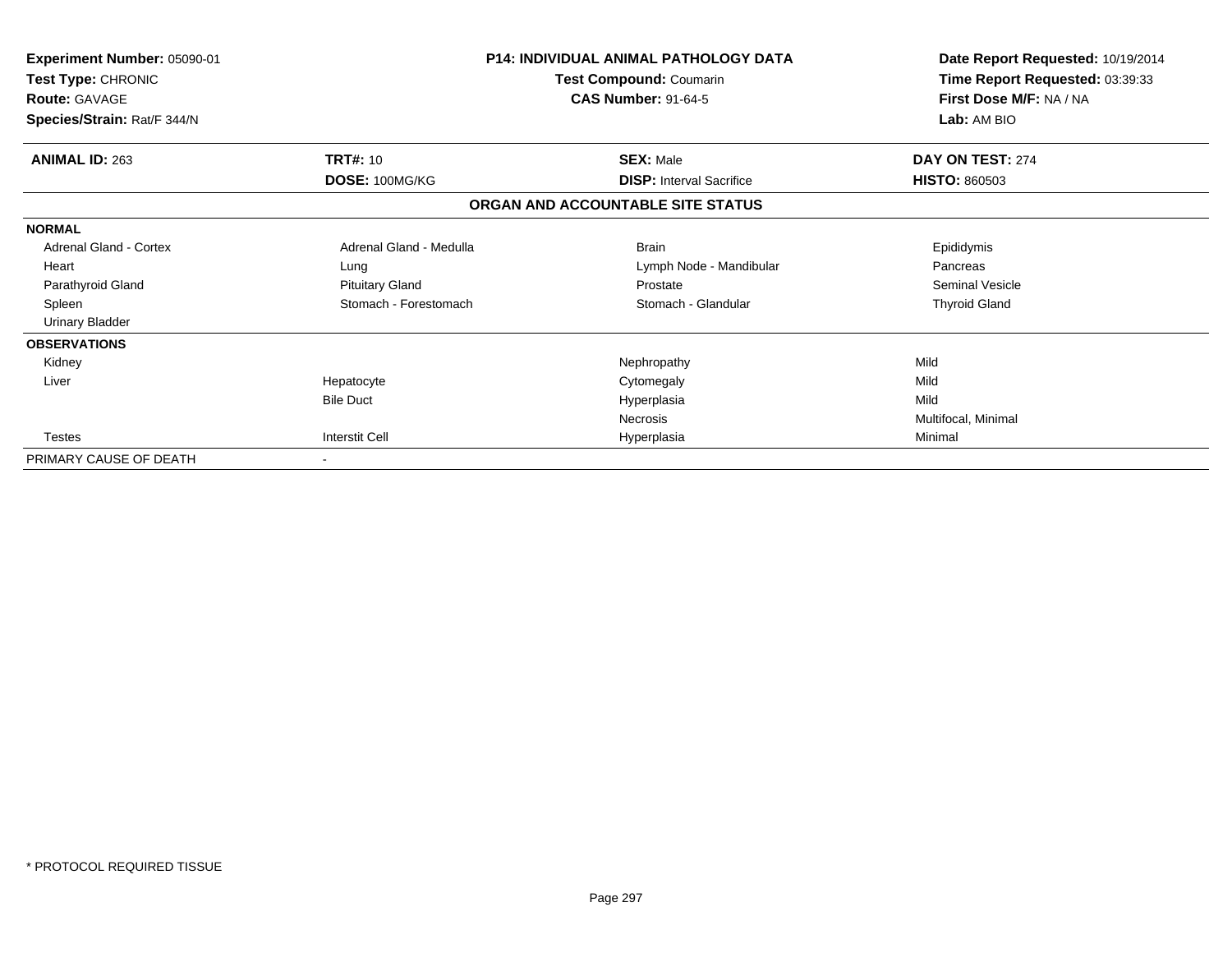| Experiment Number: 05090-01<br>Test Type: CHRONIC<br><b>Route: GAVAGE</b><br>Species/Strain: Rat/F 344/N |                                   | <b>P14: INDIVIDUAL ANIMAL PATHOLOGY DATA</b><br><b>Test Compound: Coumarin</b><br><b>CAS Number: 91-64-5</b> | Date Report Requested: 10/19/2014<br>Time Report Requested: 03:39:33<br>First Dose M/F: NA / NA<br>Lab: AM BIO |
|----------------------------------------------------------------------------------------------------------|-----------------------------------|--------------------------------------------------------------------------------------------------------------|----------------------------------------------------------------------------------------------------------------|
| <b>ANIMAL ID: 264</b>                                                                                    | <b>TRT#: 10</b><br>DOSE: 100MG/KG | <b>SEX: Male</b><br><b>DISP:</b> Interval Sacrifice                                                          | DAY ON TEST: 275<br><b>HISTO: 860504</b>                                                                       |
|                                                                                                          |                                   | ORGAN AND ACCOUNTABLE SITE STATUS                                                                            |                                                                                                                |
| <b>NORMAL</b>                                                                                            |                                   |                                                                                                              |                                                                                                                |
| <b>Adrenal Gland - Cortex</b>                                                                            | Adrenal Gland - Medulla           | <b>Brain</b>                                                                                                 | Epididymis                                                                                                     |
| Heart                                                                                                    | Lung                              | Lymph Node - Mandibular                                                                                      | Pancreas                                                                                                       |
| Parathyroid Gland                                                                                        | <b>Pituitary Gland</b>            | Prostate                                                                                                     | Seminal Vesicle                                                                                                |
| Spleen                                                                                                   | Stomach - Forestomach             | Stomach - Glandular                                                                                          | <b>Testes</b>                                                                                                  |
| <b>Thyroid Gland</b>                                                                                     | <b>Urinary Bladder</b>            |                                                                                                              |                                                                                                                |
| <b>OBSERVATIONS</b>                                                                                      |                                   |                                                                                                              |                                                                                                                |
| Kidney                                                                                                   |                                   | Nephropathy                                                                                                  | Mild                                                                                                           |
| Liver                                                                                                    | Hepatocyte                        | Cytomegaly                                                                                                   | Minimal                                                                                                        |
|                                                                                                          | <b>Bile Duct</b>                  | Hyperplasia                                                                                                  | Mild                                                                                                           |
|                                                                                                          |                                   | Necrosis                                                                                                     | Multifocal, Mild                                                                                               |
| PRIMARY CAUSE OF DEATH                                                                                   |                                   |                                                                                                              |                                                                                                                |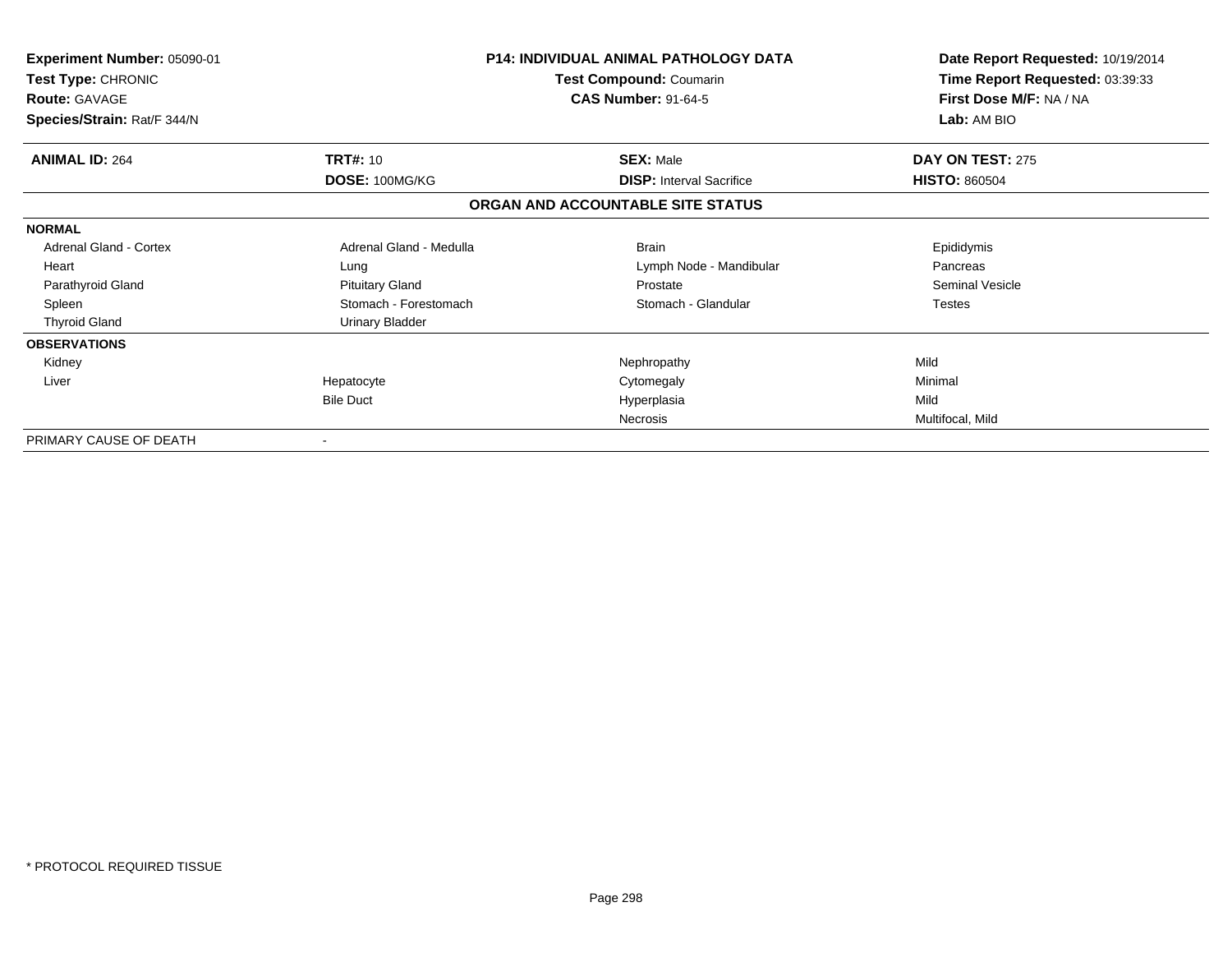| Experiment Number: 05090-01<br>Test Type: CHRONIC<br><b>Route: GAVAGE</b> |                         | <b>P14: INDIVIDUAL ANIMAL PATHOLOGY DATA</b><br>Test Compound: Coumarin<br><b>CAS Number: 91-64-5</b> | Date Report Requested: 10/19/2014<br>Time Report Requested: 03:39:33<br>First Dose M/F: NA / NA |
|---------------------------------------------------------------------------|-------------------------|-------------------------------------------------------------------------------------------------------|-------------------------------------------------------------------------------------------------|
| Species/Strain: Rat/F 344/N                                               |                         |                                                                                                       | Lab: AM BIO                                                                                     |
| <b>ANIMAL ID: 265</b>                                                     | TRT#: 10                | <b>SEX: Male</b>                                                                                      | DAY ON TEST: 274                                                                                |
|                                                                           | DOSE: 100MG/KG          | <b>DISP: Interval Sacrifice</b>                                                                       | <b>HISTO: 860505</b>                                                                            |
|                                                                           |                         | ORGAN AND ACCOUNTABLE SITE STATUS                                                                     |                                                                                                 |
| <b>NORMAL</b>                                                             |                         |                                                                                                       |                                                                                                 |
| Adrenal Gland - Cortex                                                    | Adrenal Gland - Medulla | <b>Brain</b>                                                                                          | Epididymis                                                                                      |
| Lung                                                                      | Lymph Node - Mandibular | Pancreas                                                                                              | Parathyroid Gland                                                                               |
| <b>Pituitary Gland</b>                                                    | Prostate                | <b>Seminal Vesicle</b>                                                                                | Spleen                                                                                          |
| Stomach - Forestomach                                                     | Stomach - Glandular     | <b>Thyroid Gland</b>                                                                                  | <b>Urinary Bladder</b>                                                                          |
| <b>OBSERVATIONS</b>                                                       |                         |                                                                                                       |                                                                                                 |
| Heart                                                                     |                         | Cardiomyopathy                                                                                        | Mild                                                                                            |
| Kidney                                                                    |                         | Nephropathy                                                                                           | Mild                                                                                            |
| Liver                                                                     | Hepatocyte              | Cytomegaly                                                                                            | Minimal                                                                                         |
|                                                                           | <b>Bile Duct</b>        | Hyperplasia                                                                                           | Minimal                                                                                         |
|                                                                           |                         | Necrosis                                                                                              | Coagulative, Mild                                                                               |
| <b>Testes</b>                                                             | <b>Interstit Cell</b>   | Hyperplasia                                                                                           | Minimal                                                                                         |
| PRIMARY CAUSE OF DEATH                                                    |                         |                                                                                                       |                                                                                                 |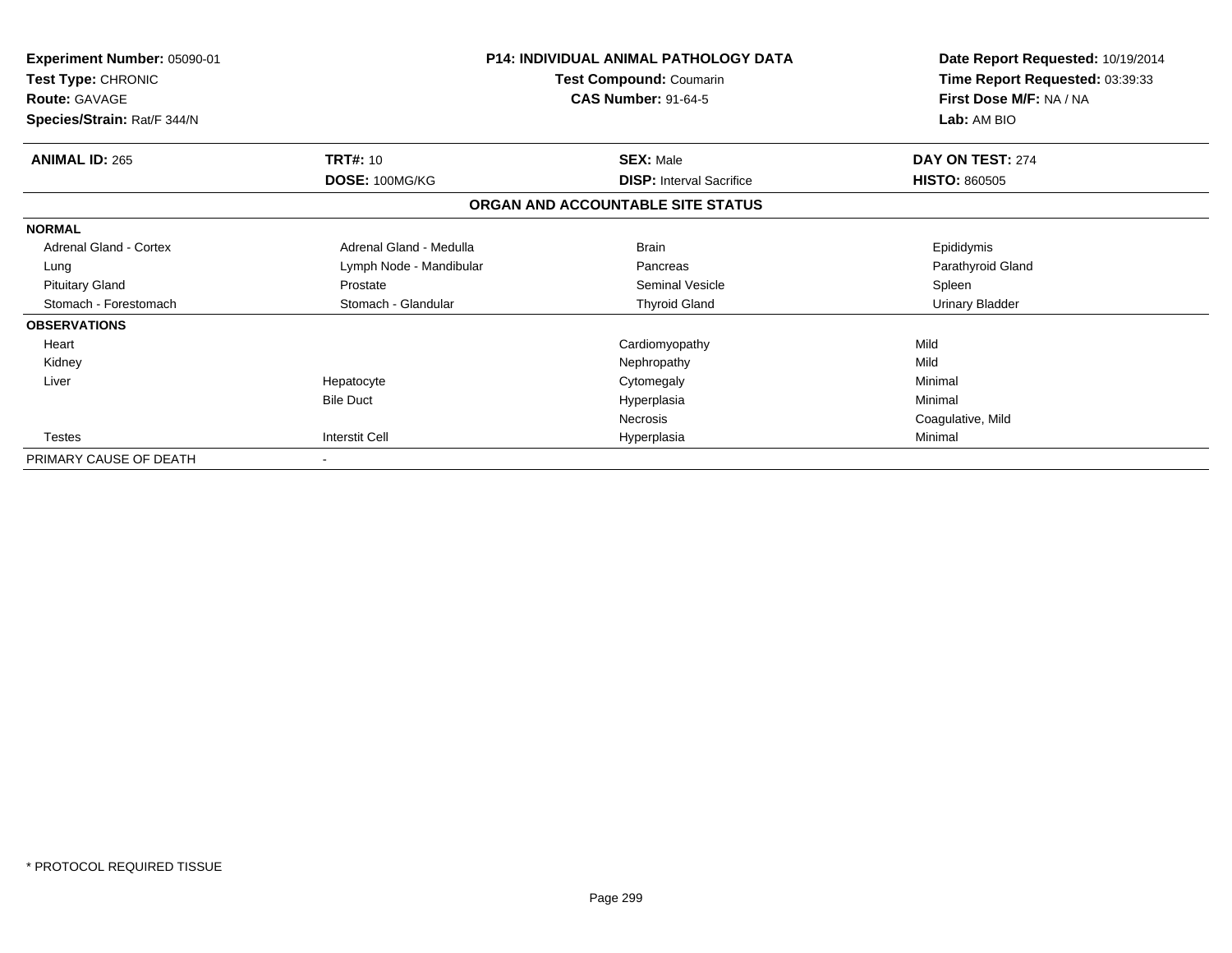| <b>Experiment Number: 05090-01</b><br>Test Type: CHRONIC<br><b>Route: GAVAGE</b><br>Species/Strain: Rat/F 344/N |                         | <b>P14: INDIVIDUAL ANIMAL PATHOLOGY DATA</b><br>Test Compound: Coumarin<br><b>CAS Number: 91-64-5</b> | Date Report Requested: 10/19/2014<br>Time Report Requested: 03:39:33<br>First Dose M/F: NA / NA<br>Lab: AM BIO |
|-----------------------------------------------------------------------------------------------------------------|-------------------------|-------------------------------------------------------------------------------------------------------|----------------------------------------------------------------------------------------------------------------|
|                                                                                                                 |                         |                                                                                                       |                                                                                                                |
| <b>ANIMAL ID: 266</b>                                                                                           | <b>TRT#: 10</b>         | <b>SEX: Male</b>                                                                                      | DAY ON TEST: 274                                                                                               |
|                                                                                                                 | DOSE: 100MG/KG          | <b>DISP: Interval Sacrifice</b>                                                                       | <b>HISTO: 860506</b>                                                                                           |
|                                                                                                                 |                         | ORGAN AND ACCOUNTABLE SITE STATUS                                                                     |                                                                                                                |
| <b>NORMAL</b>                                                                                                   |                         |                                                                                                       |                                                                                                                |
| Adrenal Gland - Cortex                                                                                          | Adrenal Gland - Medulla | <b>Brain</b>                                                                                          | Epididymis                                                                                                     |
| Heart                                                                                                           | Lung                    | Lymph Node - Mandibular                                                                               | Pancreas                                                                                                       |
| Parathyroid Gland                                                                                               | <b>Pituitary Gland</b>  | Prostate                                                                                              | <b>Seminal Vesicle</b>                                                                                         |
| Spleen                                                                                                          | Stomach - Forestomach   | Stomach - Glandular                                                                                   | <b>Thyroid Gland</b>                                                                                           |
| <b>Urinary Bladder</b>                                                                                          |                         |                                                                                                       |                                                                                                                |
| <b>OBSERVATIONS</b>                                                                                             |                         |                                                                                                       |                                                                                                                |
| Kidney                                                                                                          |                         | Nephropathy                                                                                           | Mild                                                                                                           |
| Liver                                                                                                           | Hepatocyte              | Cytomegaly                                                                                            | Minimal                                                                                                        |
|                                                                                                                 | <b>Bile Duct</b>        | Hyperplasia                                                                                           | Mild                                                                                                           |
|                                                                                                                 |                         | Necrosis                                                                                              | Coagulative, Minimal                                                                                           |
| <b>Testes</b>                                                                                                   | <b>Interstit Cell</b>   | Hyperplasia                                                                                           | Minimal                                                                                                        |
| PRIMARY CAUSE OF DEATH                                                                                          |                         |                                                                                                       |                                                                                                                |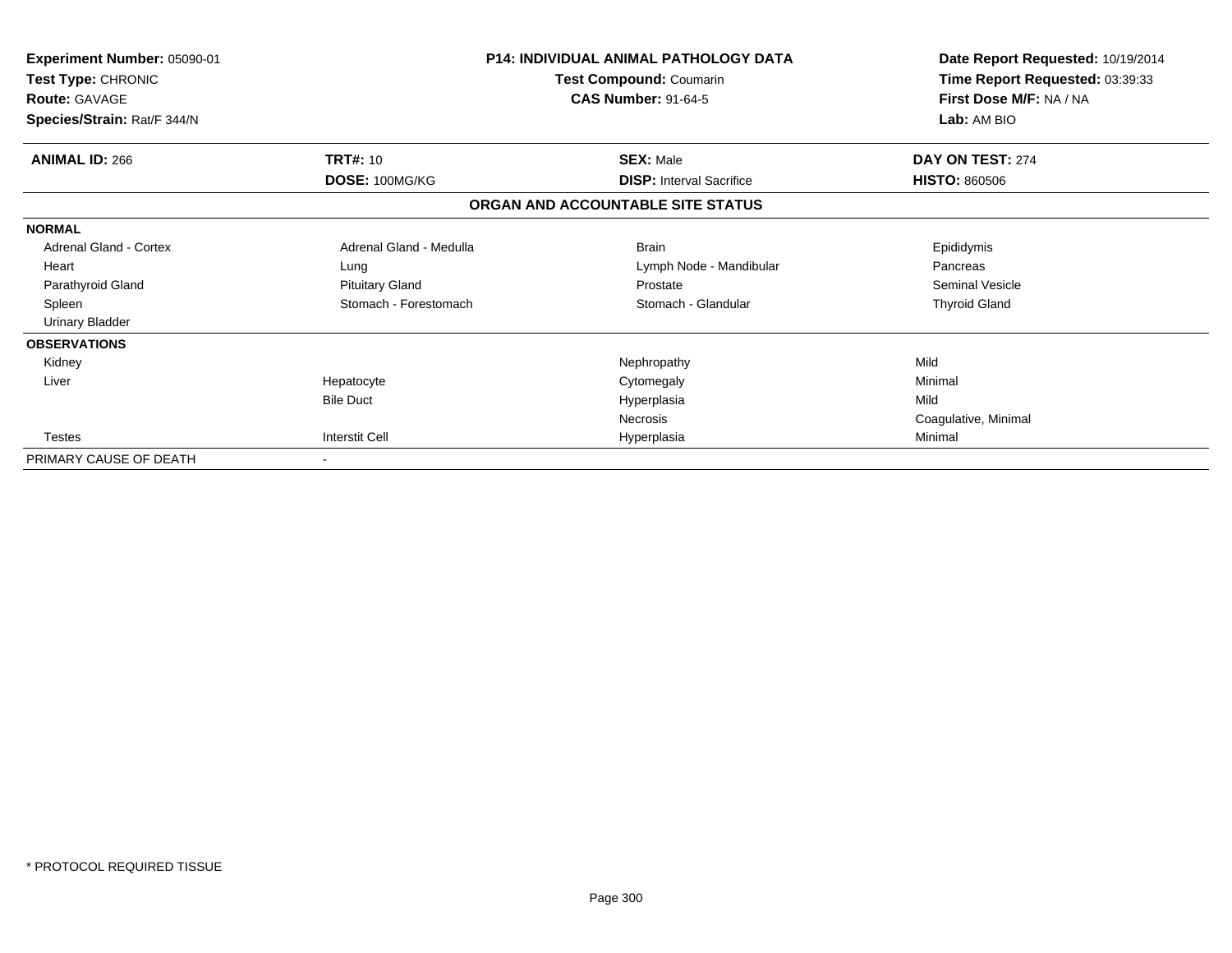| Experiment Number: 05090-01<br>Test Type: CHRONIC<br>Route: GAVAGE<br>Species/Strain: Rat/F 344/N |                         | <b>P14: INDIVIDUAL ANIMAL PATHOLOGY DATA</b><br>Test Compound: Coumarin<br><b>CAS Number: 91-64-5</b> | Date Report Requested: 10/19/2014<br>Time Report Requested: 03:39:33<br>First Dose M/F: NA / NA<br>Lab: AM BIO |
|---------------------------------------------------------------------------------------------------|-------------------------|-------------------------------------------------------------------------------------------------------|----------------------------------------------------------------------------------------------------------------|
| <b>ANIMAL ID: 267</b>                                                                             | <b>TRT#: 10</b>         | <b>SEX: Male</b>                                                                                      | DAY ON TEST: 275                                                                                               |
|                                                                                                   | DOSE: 100MG/KG          | <b>DISP:</b> Interval Sacrifice                                                                       | <b>HISTO: 860507</b>                                                                                           |
|                                                                                                   |                         | ORGAN AND ACCOUNTABLE SITE STATUS                                                                     |                                                                                                                |
| <b>NORMAL</b>                                                                                     |                         |                                                                                                       |                                                                                                                |
| <b>Adrenal Gland - Cortex</b>                                                                     | Adrenal Gland - Medulla | <b>Brain</b>                                                                                          | Epididymis                                                                                                     |
| Heart                                                                                             | Lung                    | Lymph Node - Mandibular                                                                               | Pancreas                                                                                                       |
| Parathyroid Gland                                                                                 | <b>Pituitary Gland</b>  | Prostate                                                                                              | <b>Seminal Vesicle</b>                                                                                         |
| Spleen                                                                                            | Stomach - Forestomach   | Stomach - Glandular                                                                                   | <b>Thyroid Gland</b>                                                                                           |
| <b>Urinary Bladder</b>                                                                            |                         |                                                                                                       |                                                                                                                |
| <b>OBSERVATIONS</b>                                                                               |                         |                                                                                                       |                                                                                                                |
| Kidney                                                                                            |                         | Nephropathy                                                                                           | Moderate                                                                                                       |
| Liver                                                                                             |                         | Clear Cell Focus                                                                                      |                                                                                                                |
|                                                                                                   | Hepatocyte              | Cytomegaly                                                                                            | Minimal                                                                                                        |
|                                                                                                   | <b>Bile Duct</b>        | Hyperplasia                                                                                           | Minimal                                                                                                        |
|                                                                                                   |                         | Necrosis                                                                                              | Coagulative, Mild                                                                                              |
| <b>Testes</b>                                                                                     | <b>Interstit Cell</b>   | Hyperplasia                                                                                           | Mild                                                                                                           |
| PRIMARY CAUSE OF DEATH                                                                            |                         |                                                                                                       |                                                                                                                |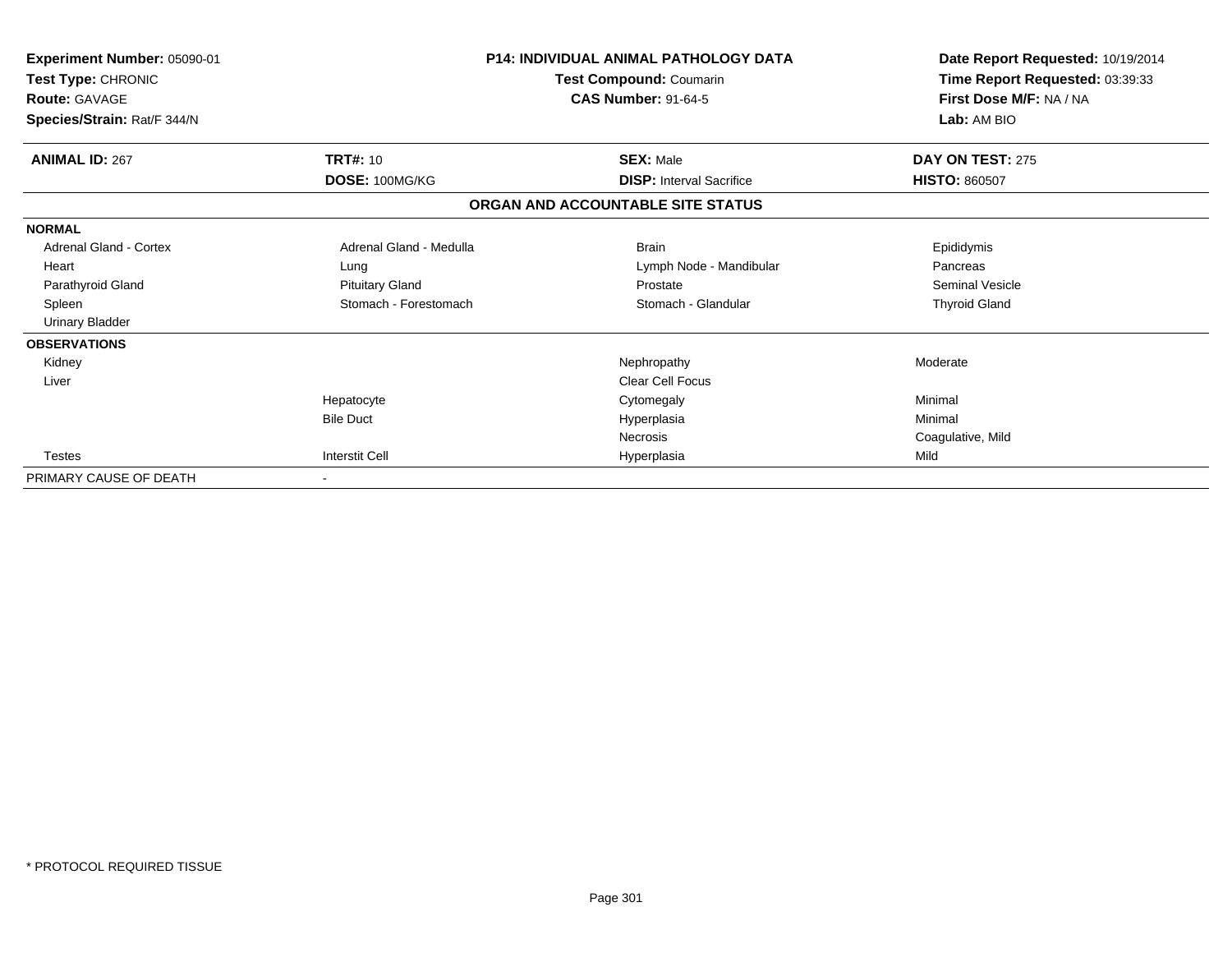| Experiment Number: 05090-01<br>Test Type: CHRONIC     |                           | <b>P14: INDIVIDUAL ANIMAL PATHOLOGY DATA</b><br>Test Compound: Coumarin | Date Report Requested: 10/19/2014<br>Time Report Requested: 03:39:33 |
|-------------------------------------------------------|---------------------------|-------------------------------------------------------------------------|----------------------------------------------------------------------|
| <b>Route: GAVAGE</b><br>Species/Strain: Rat/F 344/N   |                           | <b>CAS Number: 91-64-5</b>                                              | First Dose M/F: NA / NA<br>Lab: AM BIO                               |
| <b>ANIMAL ID: 268</b>                                 | <b>TRT#: 10</b>           | <b>SEX: Male</b>                                                        | DAY ON TEST: 20                                                      |
|                                                       | DOSE: 100MG/KG            | <b>DISP:</b> Gavage Death                                               | <b>HISTO: 860508</b>                                                 |
|                                                       |                           | ORGAN AND ACCOUNTABLE SITE STATUS                                       |                                                                      |
| <b>NORMAL</b>                                         |                           |                                                                         |                                                                      |
| <b>Adrenal Gland - Cortex</b>                         | Adrenal Gland - Medulla   | <b>Bone</b>                                                             | <b>Bone Marrow</b>                                                   |
| <b>Brain</b>                                          | Epididymis                | Esophagus                                                               | Heart                                                                |
| Intestine Large - Cecum                               | Intestine Large - Colon   | Intestine Large - Rectum                                                | Intestine Small - Duodenum                                           |
| Intestine Small - Ileum                               | Intestine Small - Jejunum | Islets, Pancreatic                                                      | Kidney                                                               |
| Lymph Node - Mandibular                               | Lymph Node - Mesenteric   | <b>Mammary Gland</b>                                                    | Pancreas                                                             |
| Parathyroid Gland                                     | <b>Pituitary Gland</b>    | <b>Preputial Gland</b>                                                  | Prostate                                                             |
| <b>Salivary Glands</b>                                | <b>Seminal Vesicle</b>    | <b>Skin</b>                                                             | Spinal Cord                                                          |
| Spleen                                                | Stomach - Forestomach     | Stomach - Glandular                                                     | <b>Testes</b>                                                        |
| Thymus                                                | <b>Thyroid Gland</b>      | Trachea                                                                 | <b>Urinary Bladder</b>                                               |
| <b>OBSERVATIONS</b>                                   |                           |                                                                         |                                                                      |
| Liver                                                 |                           | Inflammation                                                            | Chronic, Mild                                                        |
| Lung<br>Note: $\lceil$ CONGESTION $\lceil$ TGLs = 1-3 |                           | Congestion                                                              | Moderate                                                             |
| Nose                                                  | Nasolacrim Dct            | Inflammation                                                            | Mild                                                                 |
| PRIMARY CAUSE OF DEATH                                |                           |                                                                         |                                                                      |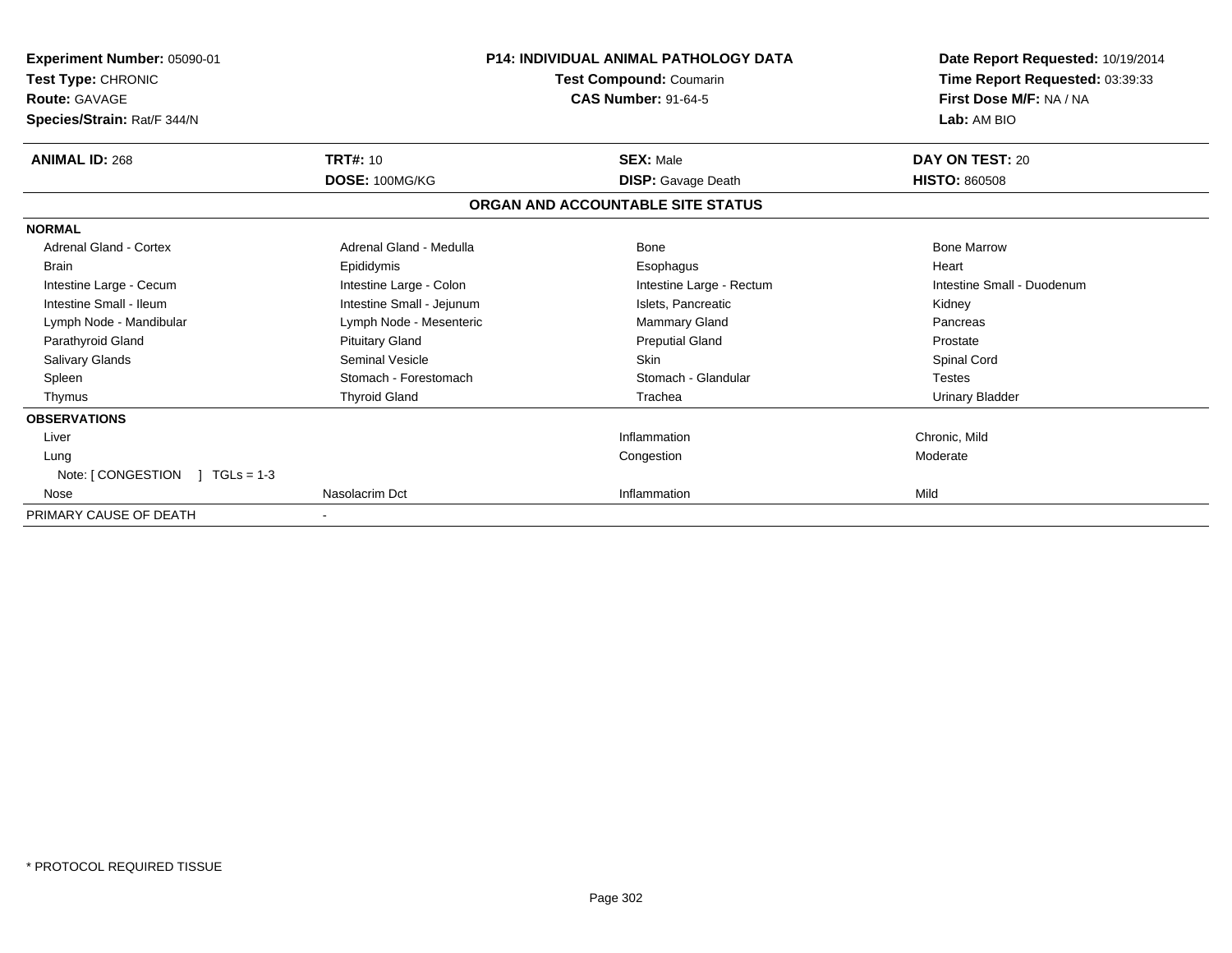| Experiment Number: 05090-01<br>Test Type: CHRONIC<br><b>Route: GAVAGE</b> |                         | <b>P14: INDIVIDUAL ANIMAL PATHOLOGY DATA</b><br><b>Test Compound: Coumarin</b><br><b>CAS Number: 91-64-5</b> | Date Report Requested: 10/19/2014<br>Time Report Requested: 03:39:33<br>First Dose M/F: NA / NA |
|---------------------------------------------------------------------------|-------------------------|--------------------------------------------------------------------------------------------------------------|-------------------------------------------------------------------------------------------------|
| Species/Strain: Rat/F 344/N                                               |                         |                                                                                                              | Lab: AM BIO                                                                                     |
| <b>ANIMAL ID: 269</b>                                                     | <b>TRT#: 10</b>         | <b>SEX: Male</b>                                                                                             | DAY ON TEST: 274                                                                                |
|                                                                           | DOSE: 100MG/KG          | <b>DISP:</b> Interval Sacrifice                                                                              | <b>HISTO: 860509</b>                                                                            |
|                                                                           |                         | ORGAN AND ACCOUNTABLE SITE STATUS                                                                            |                                                                                                 |
| <b>NORMAL</b>                                                             |                         |                                                                                                              |                                                                                                 |
| <b>Adrenal Gland - Cortex</b>                                             | Adrenal Gland - Medulla | <b>Brain</b>                                                                                                 | Epididymis                                                                                      |
| Heart                                                                     | Lung                    | Lymph Node - Mandibular                                                                                      | Pancreas                                                                                        |
| Parathyroid Gland                                                         | <b>Pituitary Gland</b>  | Prostate                                                                                                     | Seminal Vesicle                                                                                 |
| Spleen                                                                    | Stomach - Forestomach   | Stomach - Glandular                                                                                          | <b>Thyroid Gland</b>                                                                            |
| Urinary Bladder                                                           |                         |                                                                                                              |                                                                                                 |
| <b>OBSERVATIONS</b>                                                       |                         |                                                                                                              |                                                                                                 |
| Kidney                                                                    |                         | Nephropathy                                                                                                  | Moderate                                                                                        |
| Liver                                                                     | Hepatocyte              | Cytomegaly                                                                                                   | Minimal                                                                                         |
|                                                                           | <b>Bile Duct</b>        | Hyperplasia                                                                                                  | Mild                                                                                            |
| <b>Testes</b>                                                             | <b>Interstit Cell</b>   | Hyperplasia                                                                                                  | Minimal                                                                                         |
| PRIMARY CAUSE OF DEATH                                                    |                         |                                                                                                              |                                                                                                 |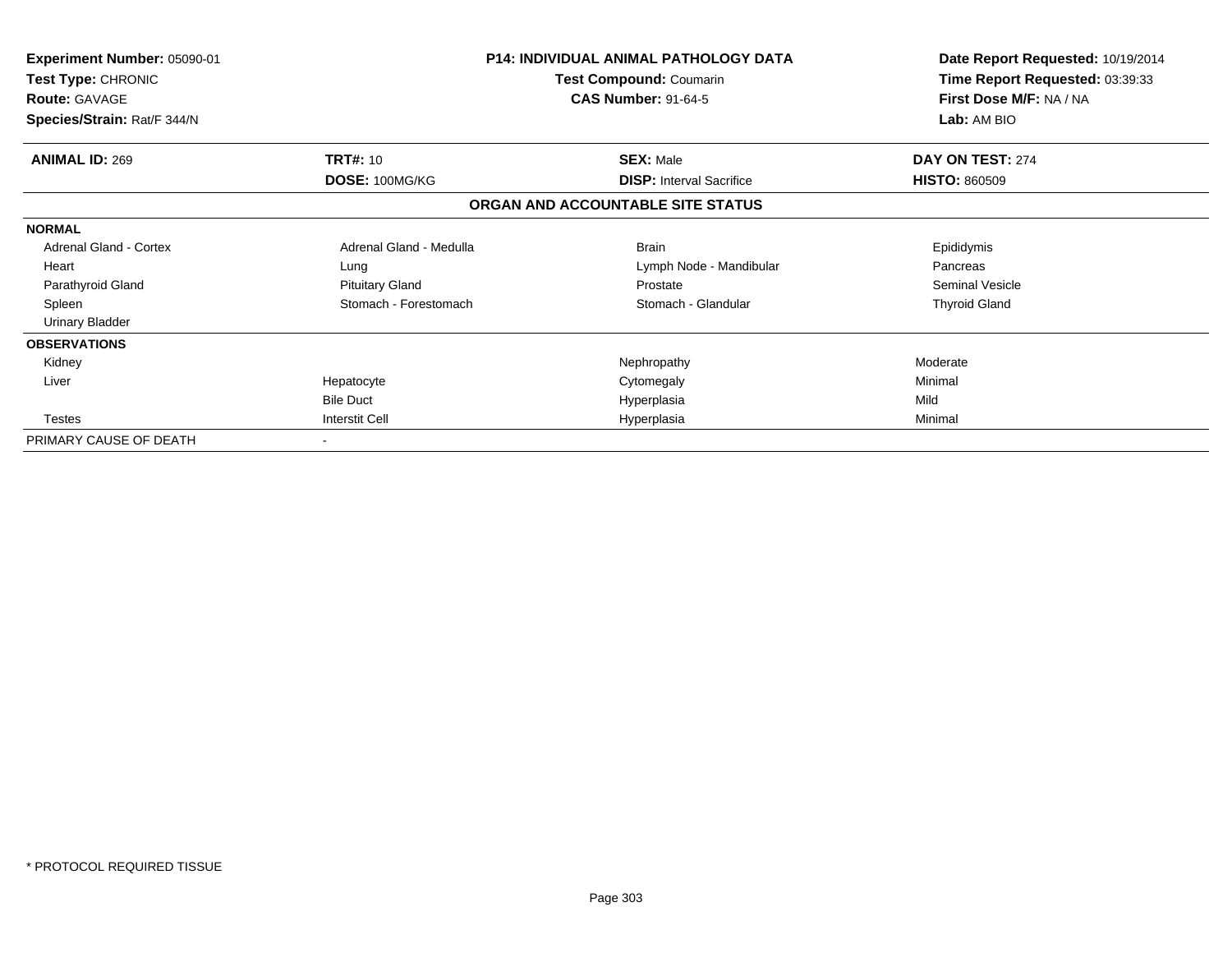| <b>Experiment Number: 05090-01</b><br>Test Type: CHRONIC<br><b>Route: GAVAGE</b><br>Species/Strain: Rat/F 344/N |                         | P14: INDIVIDUAL ANIMAL PATHOLOGY DATA<br>Test Compound: Coumarin<br><b>CAS Number: 91-64-5</b> | Date Report Requested: 10/19/2014<br>Time Report Requested: 03:39:33<br>First Dose M/F: NA / NA<br>Lab: AM BIO |
|-----------------------------------------------------------------------------------------------------------------|-------------------------|------------------------------------------------------------------------------------------------|----------------------------------------------------------------------------------------------------------------|
|                                                                                                                 |                         |                                                                                                |                                                                                                                |
| <b>ANIMAL ID: 270</b>                                                                                           | <b>TRT#: 10</b>         | <b>SEX: Male</b>                                                                               | DAY ON TEST: 274                                                                                               |
|                                                                                                                 | DOSE: 100MG/KG          | <b>DISP:</b> Interval Sacrifice                                                                | <b>HISTO: 860510</b>                                                                                           |
|                                                                                                                 |                         | ORGAN AND ACCOUNTABLE SITE STATUS                                                              |                                                                                                                |
| <b>NORMAL</b>                                                                                                   |                         |                                                                                                |                                                                                                                |
| <b>Adrenal Gland - Cortex</b>                                                                                   | Adrenal Gland - Medulla | <b>Brain</b>                                                                                   | Epididymis                                                                                                     |
| Lung                                                                                                            | Lymph Node - Mandibular | Pancreas                                                                                       | Parathyroid Gland                                                                                              |
| <b>Pituitary Gland</b>                                                                                          | Prostate                | Seminal Vesicle                                                                                | Spleen                                                                                                         |
| Stomach - Forestomach                                                                                           | Stomach - Glandular     | <b>Testes</b>                                                                                  | <b>Thyroid Gland</b>                                                                                           |
| <b>Urinary Bladder</b>                                                                                          |                         |                                                                                                |                                                                                                                |
| <b>OBSERVATIONS</b>                                                                                             |                         |                                                                                                |                                                                                                                |
| Heart                                                                                                           |                         | Cardiomyopathy                                                                                 | Minimal                                                                                                        |
| Kidney                                                                                                          |                         | Nephropathy                                                                                    | Mild                                                                                                           |
| Liver                                                                                                           | Hepatocyte              | Cytomegaly                                                                                     | Minimal                                                                                                        |
|                                                                                                                 |                         | Necrosis                                                                                       | Coagulative, Minimal                                                                                           |
| PRIMARY CAUSE OF DEATH                                                                                          |                         |                                                                                                |                                                                                                                |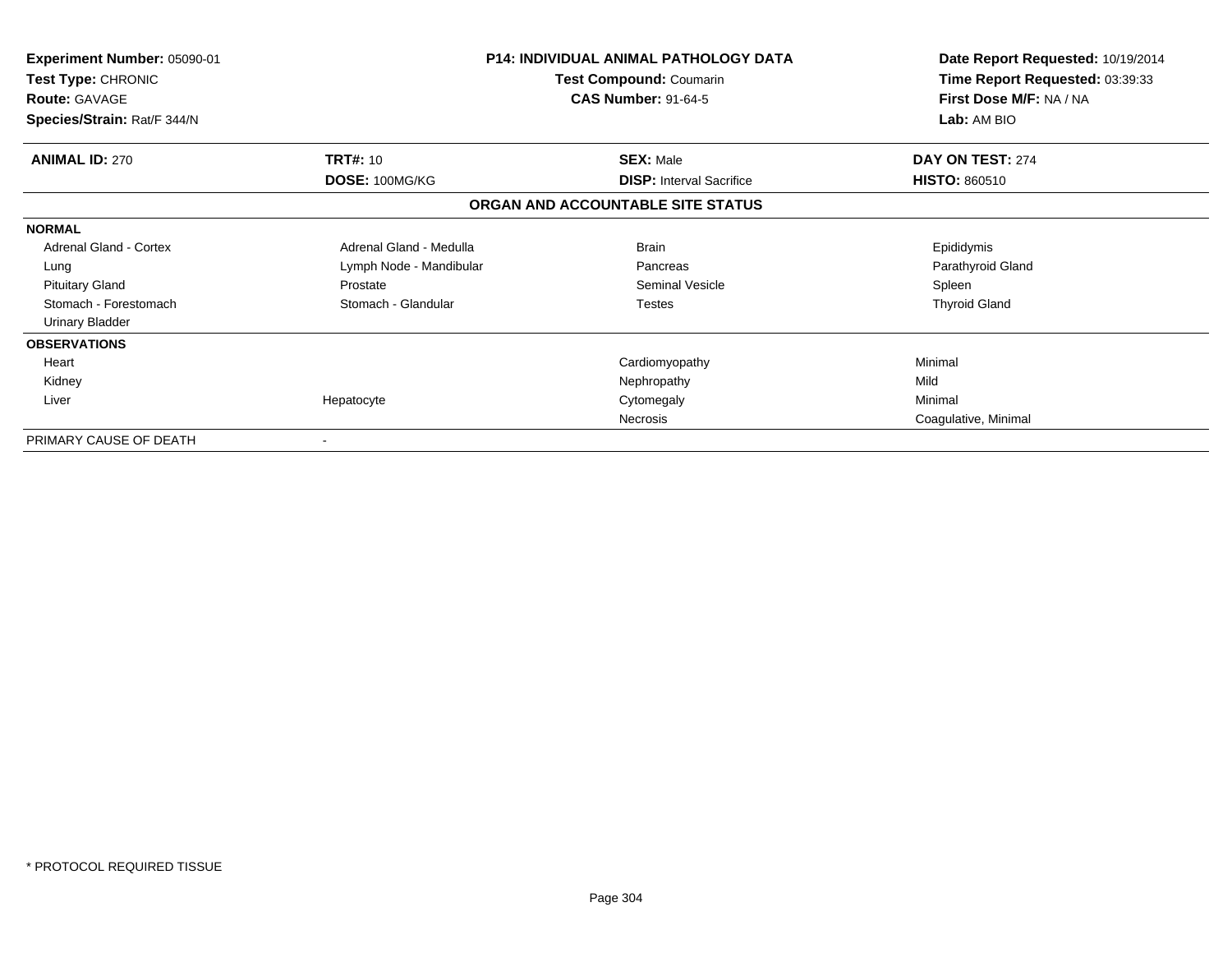| <b>Experiment Number: 05090-01</b><br>Test Type: CHRONIC | P14: INDIVIDUAL ANIMAL PATHOLOGY DATA<br>Test Compound: Coumarin |                                   | Date Report Requested: 10/19/2014<br>Time Report Requested: 03:39:33 |
|----------------------------------------------------------|------------------------------------------------------------------|-----------------------------------|----------------------------------------------------------------------|
| <b>Route: GAVAGE</b>                                     |                                                                  | <b>CAS Number: 91-64-5</b>        | First Dose M/F: NA / NA<br>Lab: AM BIO                               |
| Species/Strain: Rat/F 344/N                              |                                                                  |                                   |                                                                      |
| <b>ANIMAL ID: 271</b>                                    | <b>TRT#: 10</b>                                                  | <b>SEX: Male</b>                  | DAY ON TEST: 274                                                     |
|                                                          | DOSE: 100MG/KG                                                   | <b>DISP: Interval Sacrifice</b>   | <b>HISTO: 860511</b>                                                 |
|                                                          |                                                                  | ORGAN AND ACCOUNTABLE SITE STATUS |                                                                      |
| <b>NORMAL</b>                                            |                                                                  |                                   |                                                                      |
| Adrenal Gland - Cortex                                   | Adrenal Gland - Medulla                                          | <b>Brain</b>                      | Epididymis                                                           |
| Lung                                                     | Lymph Node - Mandibular                                          | Pancreas                          | Parathyroid Gland                                                    |
| <b>Pituitary Gland</b>                                   | Prostate                                                         | <b>Seminal Vesicle</b>            | Spleen                                                               |
| Stomach - Forestomach                                    | Stomach - Glandular                                              | <b>Thyroid Gland</b>              | <b>Urinary Bladder</b>                                               |
| <b>OBSERVATIONS</b>                                      |                                                                  |                                   |                                                                      |
| Heart                                                    |                                                                  | Cardiomyopathy                    | Mild                                                                 |
| Kidney                                                   |                                                                  | Nephropathy                       | Mild                                                                 |
| Liver                                                    | Hepatocyte                                                       | Cytomegaly                        | Minimal                                                              |
|                                                          | <b>Bile Duct</b>                                                 | Hyperplasia                       | Minimal                                                              |
|                                                          |                                                                  | Necrosis                          | Coagulative, Mild                                                    |
| Testes                                                   | <b>Interstit Cell</b>                                            | Hyperplasia                       | Minimal                                                              |
| PRIMARY CAUSE OF DEATH                                   | $\blacksquare$                                                   |                                   |                                                                      |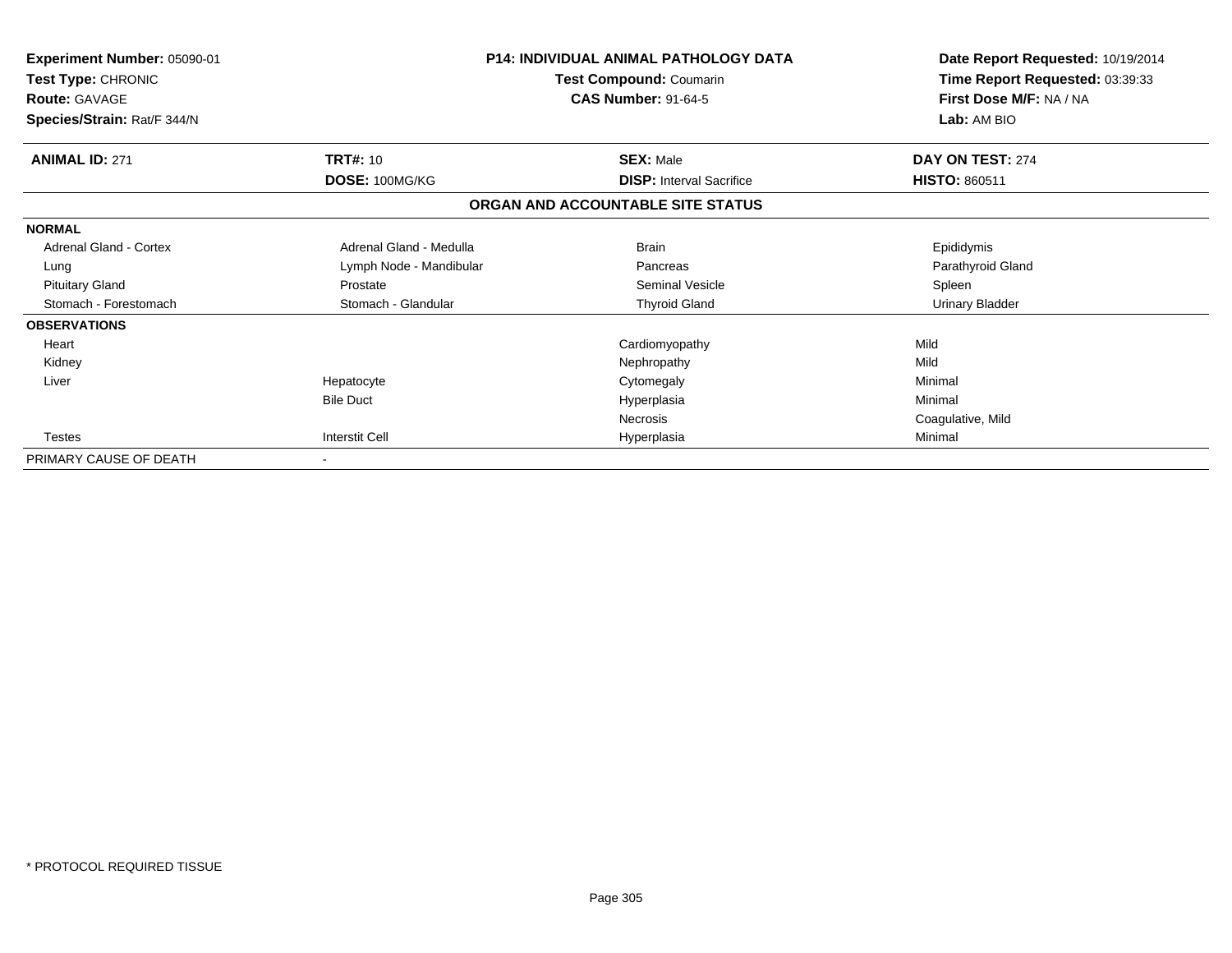| <b>Experiment Number: 05090-01</b><br>Test Type: CHRONIC<br><b>Route: GAVAGE</b><br>Species/Strain: Rat/F 344/N |                          | <b>P14: INDIVIDUAL ANIMAL PATHOLOGY DATA</b><br>Test Compound: Coumarin<br><b>CAS Number: 91-64-5</b> | Date Report Requested: 10/19/2014<br>Time Report Requested: 03:39:33<br>First Dose M/F: NA / NA<br>Lab: AM BIO |
|-----------------------------------------------------------------------------------------------------------------|--------------------------|-------------------------------------------------------------------------------------------------------|----------------------------------------------------------------------------------------------------------------|
| <b>ANIMAL ID: 272</b>                                                                                           | <b>TRT#: 10</b>          | <b>SEX: Male</b>                                                                                      | DAY ON TEST: 275                                                                                               |
|                                                                                                                 | DOSE: 100MG/KG           | <b>DISP: Interval Sacrifice</b>                                                                       | <b>HISTO: 860512</b>                                                                                           |
|                                                                                                                 |                          | ORGAN AND ACCOUNTABLE SITE STATUS                                                                     |                                                                                                                |
| <b>NORMAL</b>                                                                                                   |                          |                                                                                                       |                                                                                                                |
| <b>Adrenal Gland - Cortex</b>                                                                                   | Adrenal Gland - Medulla  | <b>Brain</b>                                                                                          | Epididymis                                                                                                     |
| Heart                                                                                                           | Lung                     | Lymph Node - Mandibular                                                                               | Lymph Node - Mesenteric                                                                                        |
| Pancreas                                                                                                        | Parathyroid Gland        | <b>Pituitary Gland</b>                                                                                | Prostate                                                                                                       |
| <b>Seminal Vesicle</b>                                                                                          | Spleen                   | Stomach - Forestomach                                                                                 | Stomach - Glandular                                                                                            |
| <b>Thyroid Gland</b>                                                                                            | <b>Urinary Bladder</b>   |                                                                                                       |                                                                                                                |
| <b>OBSERVATIONS</b>                                                                                             |                          |                                                                                                       |                                                                                                                |
| Kidney                                                                                                          |                          | Nephropathy                                                                                           | Moderate                                                                                                       |
| Liver                                                                                                           | Hepatocyte               | Cytomegaly                                                                                            | Minimal                                                                                                        |
|                                                                                                                 | <b>Bile Duct</b>         | Hyperplasia                                                                                           | Minimal                                                                                                        |
|                                                                                                                 |                          | Necrosis                                                                                              | Multifocal, Mild                                                                                               |
| <b>Testes</b>                                                                                                   | <b>Interstit Cell</b>    | Hyperplasia                                                                                           | Minimal                                                                                                        |
| PRIMARY CAUSE OF DEATH                                                                                          | $\overline{\phantom{a}}$ |                                                                                                       |                                                                                                                |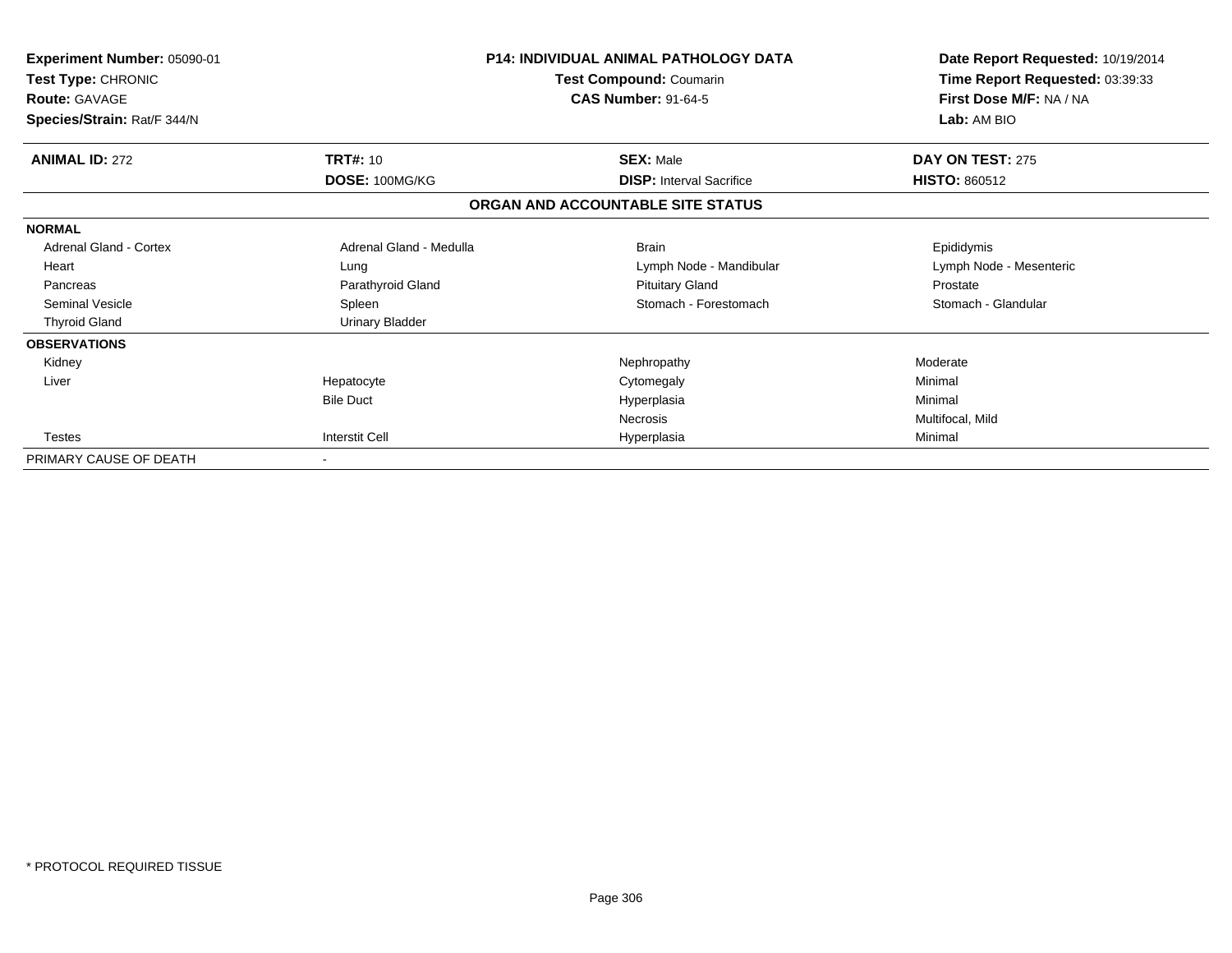| Experiment Number: 05090-01          |                           | <b>P14: INDIVIDUAL ANIMAL PATHOLOGY DATA</b> | Date Report Requested: 10/19/2014 |
|--------------------------------------|---------------------------|----------------------------------------------|-----------------------------------|
| Test Type: CHRONIC                   | Test Compound: Coumarin   |                                              | Time Report Requested: 03:39:33   |
| <b>Route: GAVAGE</b>                 |                           | <b>CAS Number: 91-64-5</b>                   | First Dose M/F: NA / NA           |
| Species/Strain: Rat/F 344/N          |                           |                                              | Lab: AM BIO                       |
| <b>ANIMAL ID: 273</b>                | <b>TRT#: 10</b>           | <b>SEX: Male</b>                             | <b>DAY ON TEST: 83</b>            |
|                                      | DOSE: 100MG/KG            | <b>DISP:</b> Gavage Death                    | <b>HISTO: 860513</b>              |
|                                      |                           | ORGAN AND ACCOUNTABLE SITE STATUS            |                                   |
| <b>NORMAL</b>                        |                           |                                              |                                   |
| Adrenal Gland - Cortex               | Adrenal Gland - Medulla   | <b>Bone</b>                                  | <b>Bone Marrow</b>                |
| <b>Brain</b>                         | Epididymis                | Esophagus                                    | Heart                             |
| Intestine Large - Cecum              | Intestine Large - Colon   | Intestine Large - Rectum                     | Intestine Small - Duodenum        |
| Intestine Small - Ileum              | Intestine Small - Jejunum | Islets, Pancreatic                           | Liver                             |
| Lymph Node - Mandibular              | Lymph Node - Mesenteric   | Mammary Gland                                | Pancreas                          |
| Parathyroid Gland                    | <b>Pituitary Gland</b>    | <b>Preputial Gland</b>                       | Prostate                          |
| <b>Salivary Glands</b>               | Seminal Vesicle           | <b>Skin</b>                                  | Spinal Cord                       |
| Spleen                               | Stomach - Forestomach     | Stomach - Glandular                          | <b>Testes</b>                     |
| Thymus                               | <b>Thyroid Gland</b>      | Trachea                                      | <b>Urinary Bladder</b>            |
| <b>OBSERVATIONS</b>                  |                           |                                              |                                   |
| Kidney                               |                           | Nephropathy                                  | Minimal                           |
| Lung                                 |                           | Congestion                                   | Moderate                          |
| Note: [ CONGESTION<br>$1 TGLs = 1-3$ |                           |                                              |                                   |
| Nose                                 | Nasolacrim Dct            | Inflammation                                 | Mild                              |
| PRIMARY CAUSE OF DEATH               |                           |                                              |                                   |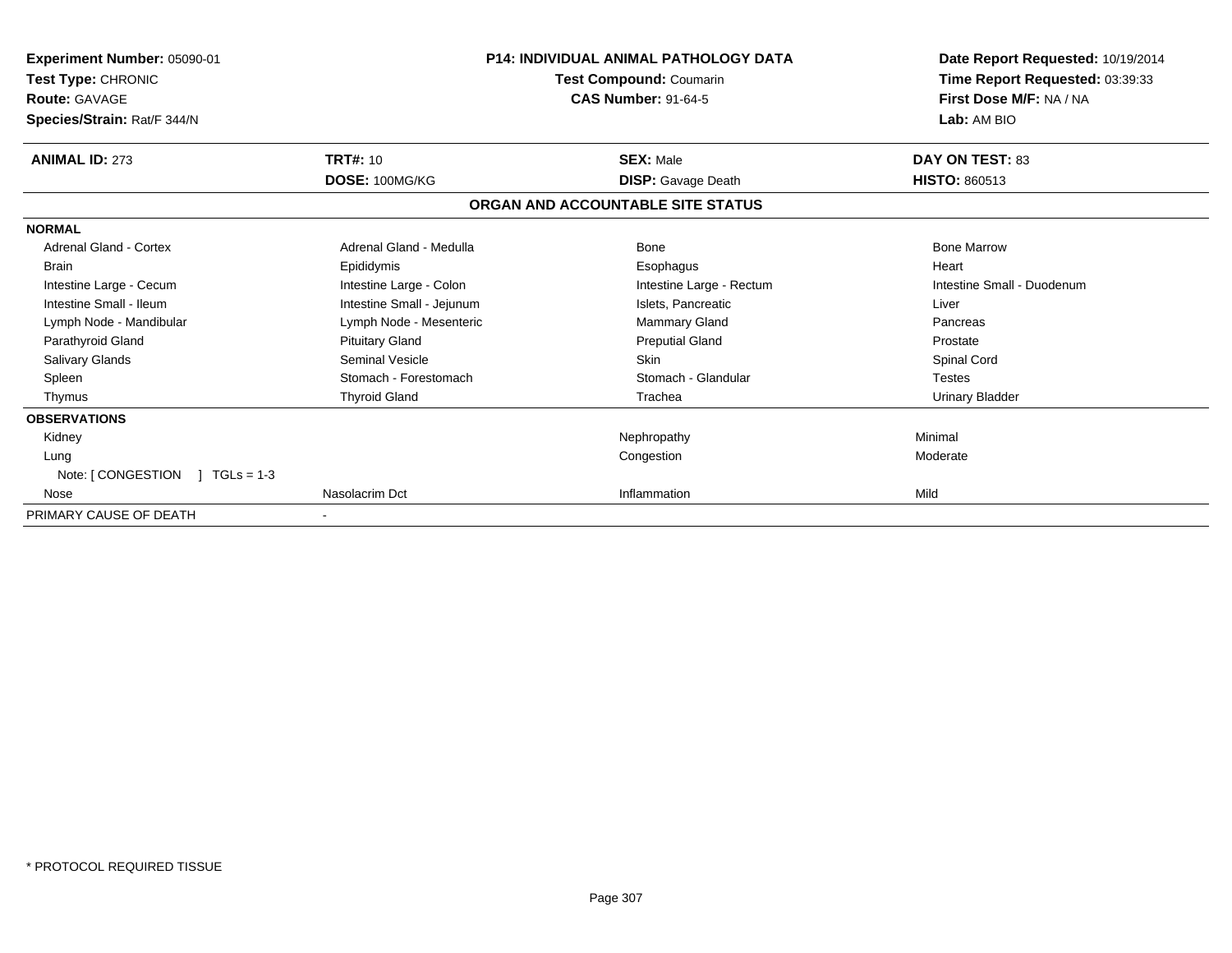| Experiment Number: 05090-01<br>Test Type: CHRONIC<br><b>Route: GAVAGE</b><br>Species/Strain: Rat/F 344/N |                          | <b>P14: INDIVIDUAL ANIMAL PATHOLOGY DATA</b><br>Test Compound: Coumarin<br><b>CAS Number: 91-64-5</b> | Date Report Requested: 10/19/2014<br>Time Report Requested: 03:39:33<br>First Dose M/F: NA / NA<br>Lab: AM BIO |
|----------------------------------------------------------------------------------------------------------|--------------------------|-------------------------------------------------------------------------------------------------------|----------------------------------------------------------------------------------------------------------------|
| <b>ANIMAL ID: 274</b>                                                                                    | <b>TRT#: 10</b>          | <b>SEX: Male</b>                                                                                      | DAY ON TEST: 275                                                                                               |
|                                                                                                          | DOSE: 100MG/KG           | <b>DISP: Interval Sacrifice</b>                                                                       | <b>HISTO: 860514</b>                                                                                           |
|                                                                                                          |                          | ORGAN AND ACCOUNTABLE SITE STATUS                                                                     |                                                                                                                |
| <b>NORMAL</b>                                                                                            |                          |                                                                                                       |                                                                                                                |
| <b>Adrenal Gland - Cortex</b>                                                                            | Adrenal Gland - Medulla  | <b>Brain</b>                                                                                          | Epididymis                                                                                                     |
| Lung                                                                                                     | Lymph Node - Mandibular  | Pancreas                                                                                              | Parathyroid Gland                                                                                              |
| <b>Pituitary Gland</b>                                                                                   | Prostate                 | <b>Seminal Vesicle</b>                                                                                | Spleen                                                                                                         |
| Stomach - Forestomach                                                                                    | Stomach - Glandular      | <b>Thyroid Gland</b>                                                                                  |                                                                                                                |
| <b>OBSERVATIONS</b>                                                                                      |                          |                                                                                                       |                                                                                                                |
| Heart                                                                                                    |                          | Cardiomyopathy                                                                                        | Minimal                                                                                                        |
| Kidney                                                                                                   |                          | Nephropathy                                                                                           | Moderate                                                                                                       |
| Liver                                                                                                    |                          | <b>Clear Cell Focus</b>                                                                               |                                                                                                                |
|                                                                                                          | Hepatocyte               | Cytomegaly                                                                                            | Minimal                                                                                                        |
|                                                                                                          | <b>Bile Duct</b>         | Hyperplasia                                                                                           | Minimal                                                                                                        |
|                                                                                                          |                          | Necrosis                                                                                              | Coagulative, Minimal                                                                                           |
| <b>Testes</b>                                                                                            | <b>Interstit Cell</b>    | Hyperplasia                                                                                           | Minimal                                                                                                        |
| <b>Urinary Bladder</b>                                                                                   |                          | <b>Calculus Gross Observation</b>                                                                     |                                                                                                                |
| Note: [ CALCUS GRO OBS ] TGLs = 1-12                                                                     |                          |                                                                                                       |                                                                                                                |
| PRIMARY CAUSE OF DEATH                                                                                   | $\overline{\phantom{a}}$ |                                                                                                       |                                                                                                                |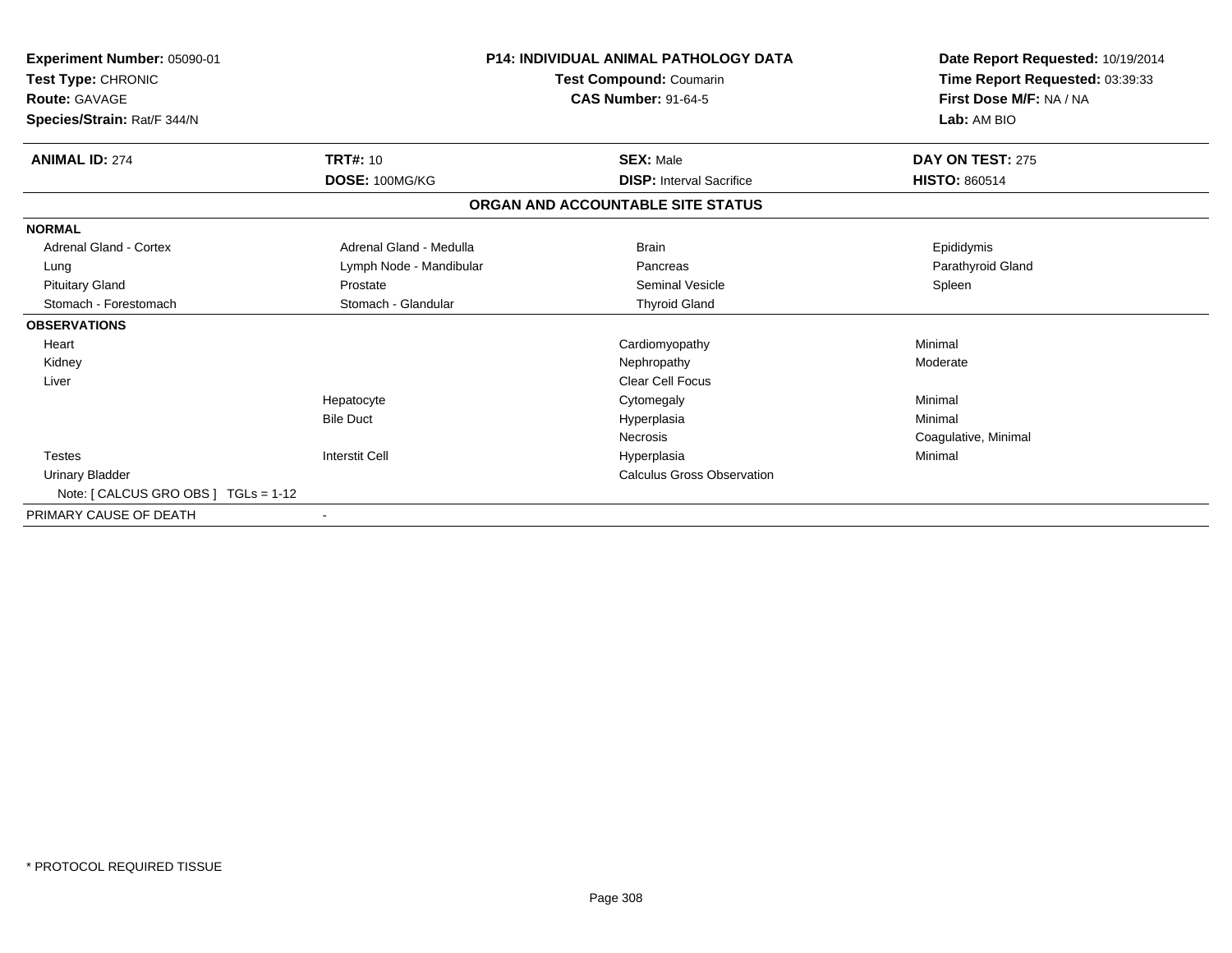| Experiment Number: 05090-01<br>Test Type: CHRONIC<br><b>Route: GAVAGE</b><br>Species/Strain: Rat/F 344/N |                         | <b>P14: INDIVIDUAL ANIMAL PATHOLOGY DATA</b><br>Test Compound: Coumarin<br><b>CAS Number: 91-64-5</b> | Date Report Requested: 10/19/2014<br>Time Report Requested: 03:39:33<br>First Dose M/F: NA / NA<br>Lab: AM BIO |
|----------------------------------------------------------------------------------------------------------|-------------------------|-------------------------------------------------------------------------------------------------------|----------------------------------------------------------------------------------------------------------------|
| <b>ANIMAL ID: 275</b>                                                                                    | <b>TRT#: 10</b>         | <b>SEX: Male</b>                                                                                      | DAY ON TEST: 275                                                                                               |
|                                                                                                          | DOSE: 100MG/KG          | <b>DISP: Interval Sacrifice</b>                                                                       | <b>HISTO: 860515</b>                                                                                           |
|                                                                                                          |                         | ORGAN AND ACCOUNTABLE SITE STATUS                                                                     |                                                                                                                |
| <b>NORMAL</b>                                                                                            |                         |                                                                                                       |                                                                                                                |
| <b>Adrenal Gland - Cortex</b>                                                                            | Adrenal Gland - Medulla | <b>Brain</b>                                                                                          | Epididymis                                                                                                     |
| Lung                                                                                                     | Lymph Node - Mandibular | Pancreas                                                                                              | Parathyroid Gland                                                                                              |
| <b>Pituitary Gland</b>                                                                                   | Prostate                | <b>Seminal Vesicle</b>                                                                                | Spleen                                                                                                         |
| Stomach - Forestomach                                                                                    | Stomach - Glandular     | <b>Testes</b>                                                                                         | <b>Thyroid Gland</b>                                                                                           |
| Urinary Bladder                                                                                          |                         |                                                                                                       |                                                                                                                |
| <b>OBSERVATIONS</b>                                                                                      |                         |                                                                                                       |                                                                                                                |
| Heart                                                                                                    |                         | Cardiomyopathy                                                                                        | Minimal                                                                                                        |
| Kidney                                                                                                   |                         | Nephropathy                                                                                           | Mild                                                                                                           |
| Liver                                                                                                    | Hepatocyte              | Cytomegaly                                                                                            | Minimal                                                                                                        |
|                                                                                                          | <b>Bile Duct</b>        | Hyperplasia                                                                                           | Mild                                                                                                           |
|                                                                                                          |                         | Inflammation                                                                                          | Chronic, Focal, Minimal                                                                                        |
|                                                                                                          |                         | <b>Necrosis</b>                                                                                       | Coagulative, Minimal                                                                                           |
| PRIMARY CAUSE OF DEATH                                                                                   |                         |                                                                                                       |                                                                                                                |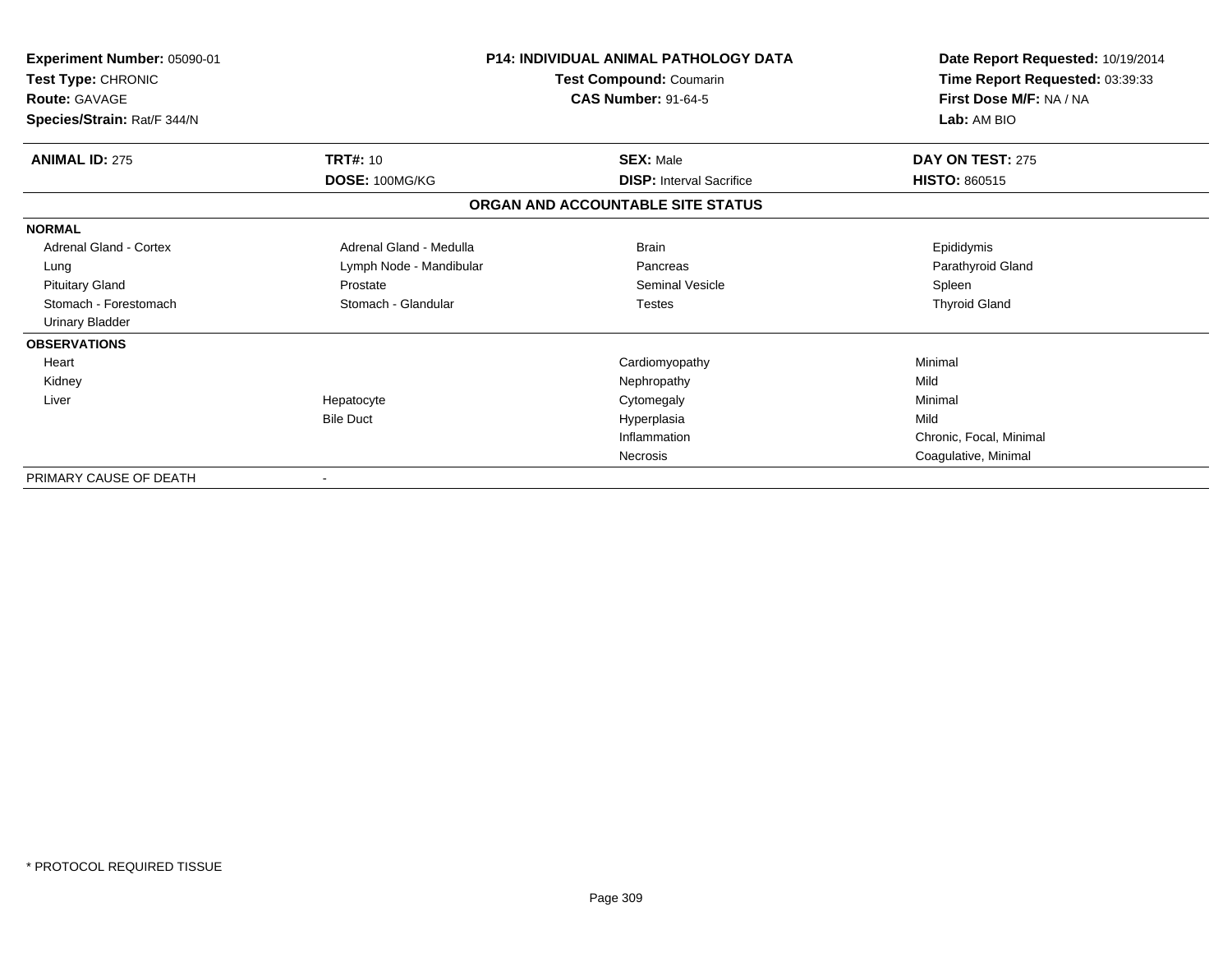| <b>Experiment Number: 05090-01</b><br>Test Type: CHRONIC<br><b>Route: GAVAGE</b><br>Species/Strain: Rat/F 344/N |                         | <b>P14: INDIVIDUAL ANIMAL PATHOLOGY DATA</b><br>Test Compound: Coumarin<br><b>CAS Number: 91-64-5</b> | Date Report Requested: 10/19/2014<br>Time Report Requested: 03:39:33<br>First Dose M/F: NA / NA<br>Lab: AM BIO |
|-----------------------------------------------------------------------------------------------------------------|-------------------------|-------------------------------------------------------------------------------------------------------|----------------------------------------------------------------------------------------------------------------|
| <b>ANIMAL ID: 276</b>                                                                                           | <b>TRT#: 10</b>         | <b>SEX: Male</b>                                                                                      | DAY ON TEST: 275                                                                                               |
|                                                                                                                 | DOSE: 100MG/KG          | <b>DISP:</b> Interval Sacrifice                                                                       | <b>HISTO: 860516</b>                                                                                           |
|                                                                                                                 |                         | ORGAN AND ACCOUNTABLE SITE STATUS                                                                     |                                                                                                                |
| <b>NORMAL</b>                                                                                                   |                         |                                                                                                       |                                                                                                                |
| <b>Adrenal Gland - Cortex</b>                                                                                   | Adrenal Gland - Medulla | <b>Brain</b>                                                                                          | Epididymis                                                                                                     |
| Lung                                                                                                            | Lymph Node - Mandibular | Pancreas                                                                                              | Parathyroid Gland                                                                                              |
| <b>Pituitary Gland</b>                                                                                          | <b>Preputial Gland</b>  | Prostate                                                                                              | <b>Seminal Vesicle</b>                                                                                         |
| Spleen                                                                                                          | Stomach - Forestomach   | Stomach - Glandular                                                                                   | <b>Thyroid Gland</b>                                                                                           |
| <b>OBSERVATIONS</b>                                                                                             |                         |                                                                                                       |                                                                                                                |
| Heart                                                                                                           |                         | Cardiomyopathy                                                                                        | Minimal                                                                                                        |
| Kidney                                                                                                          |                         | Nephropathy                                                                                           | Moderate                                                                                                       |
| Liver                                                                                                           | Hepatocyte              | Cytomegaly                                                                                            | Minimal                                                                                                        |
|                                                                                                                 | <b>Bile Duct</b>        | Hyperplasia                                                                                           | Mild                                                                                                           |
|                                                                                                                 |                         | <b>Necrosis</b>                                                                                       | Coagulative, Mild                                                                                              |
| <b>Testes</b>                                                                                                   | <b>Interstit Cell</b>   | Adenoma                                                                                               |                                                                                                                |
|                                                                                                                 | <b>Interstit Cell</b>   | Hyperplasia                                                                                           | Mild                                                                                                           |
| <b>Urinary Bladder</b>                                                                                          |                         | <b>Calculus Gross Observation</b>                                                                     |                                                                                                                |
| Note: [ CALCUS GRO OBS ] TGLs = 1-12                                                                            |                         |                                                                                                       |                                                                                                                |
| Note: [ CALCUS GRO OBS ] TGLs = 2-12                                                                            |                         |                                                                                                       |                                                                                                                |
| PRIMARY CAUSE OF DEATH                                                                                          |                         |                                                                                                       |                                                                                                                |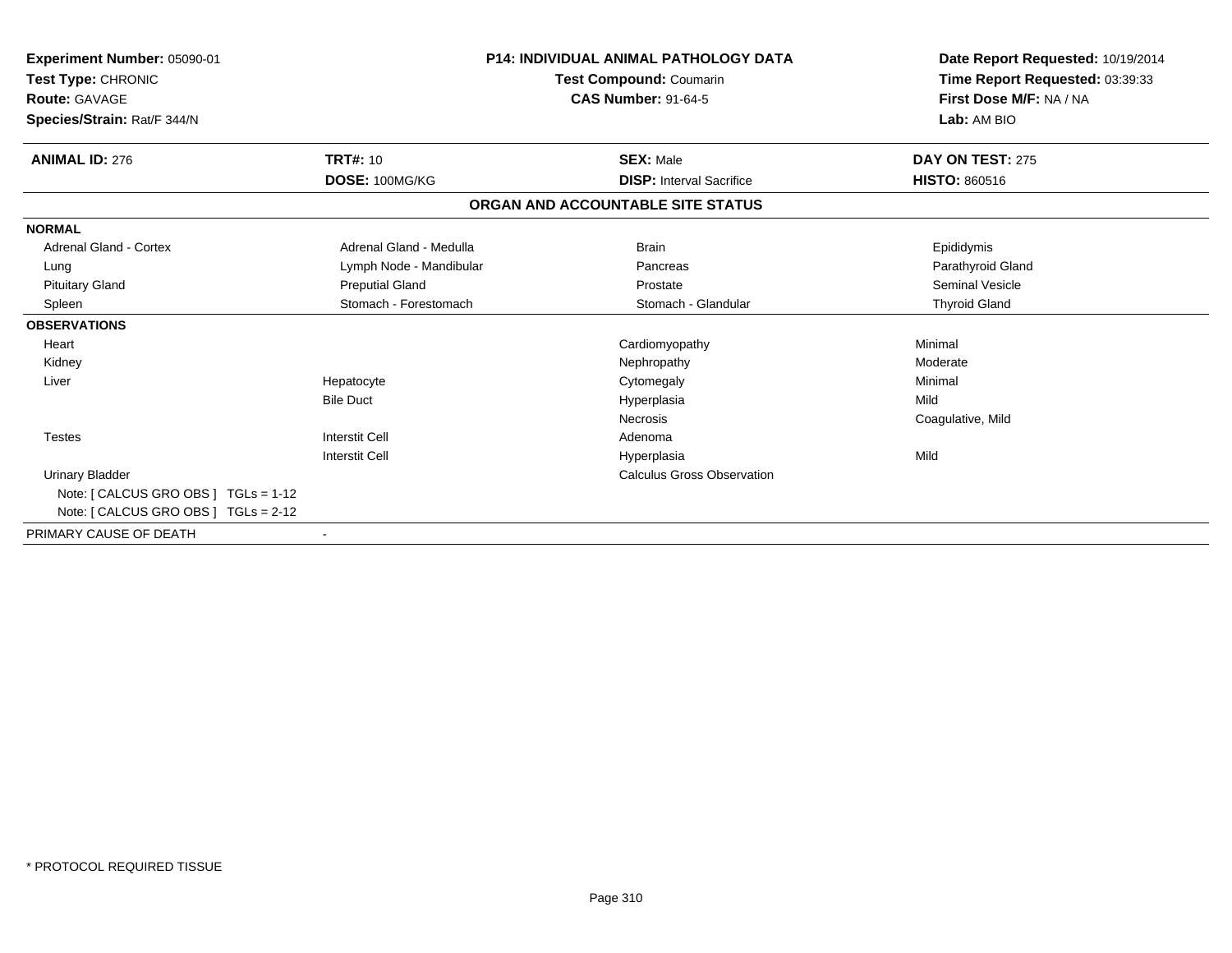| <b>Experiment Number: 05090-01</b><br>Test Type: CHRONIC<br><b>Route: GAVAGE</b><br>Species/Strain: Rat/F 344/N |                         | <b>P14: INDIVIDUAL ANIMAL PATHOLOGY DATA</b><br>Test Compound: Coumarin<br><b>CAS Number: 91-64-5</b> | Date Report Requested: 10/19/2014<br>Time Report Requested: 03:39:33<br>First Dose M/F: NA / NA<br>Lab: AM BIO |
|-----------------------------------------------------------------------------------------------------------------|-------------------------|-------------------------------------------------------------------------------------------------------|----------------------------------------------------------------------------------------------------------------|
| <b>ANIMAL ID: 277</b>                                                                                           | <b>TRT#: 10</b>         | <b>SEX: Male</b>                                                                                      | DAY ON TEST: 274                                                                                               |
|                                                                                                                 | DOSE: 100MG/KG          | <b>DISP: Interval Sacrifice</b>                                                                       | <b>HISTO: 860517</b>                                                                                           |
|                                                                                                                 |                         | ORGAN AND ACCOUNTABLE SITE STATUS                                                                     |                                                                                                                |
| <b>NORMAL</b>                                                                                                   |                         |                                                                                                       |                                                                                                                |
| Adrenal Gland - Cortex                                                                                          | Adrenal Gland - Medulla | <b>Brain</b>                                                                                          | Epididymis                                                                                                     |
| Heart                                                                                                           | Lung                    | Lymph Node - Mandibular                                                                               | Pancreas                                                                                                       |
| Parathyroid Gland                                                                                               | <b>Pituitary Gland</b>  | Prostate                                                                                              | <b>Seminal Vesicle</b>                                                                                         |
| Spleen                                                                                                          | Stomach - Forestomach   | Stomach - Glandular                                                                                   | <b>Thyroid Gland</b>                                                                                           |
| <b>Urinary Bladder</b>                                                                                          |                         |                                                                                                       |                                                                                                                |
| <b>OBSERVATIONS</b>                                                                                             |                         |                                                                                                       |                                                                                                                |
| Kidney                                                                                                          |                         | Nephropathy                                                                                           | Mild                                                                                                           |
| Liver                                                                                                           | Hepatocyte              | Cytomegaly                                                                                            | Minimal                                                                                                        |
|                                                                                                                 | <b>Bile Duct</b>        | Hyperplasia                                                                                           | Mild                                                                                                           |
|                                                                                                                 |                         | Necrosis                                                                                              | Coagulative, Mild                                                                                              |
| <b>Testes</b>                                                                                                   | <b>Interstit Cell</b>   | Hyperplasia                                                                                           | Mild                                                                                                           |
| PRIMARY CAUSE OF DEATH                                                                                          |                         |                                                                                                       |                                                                                                                |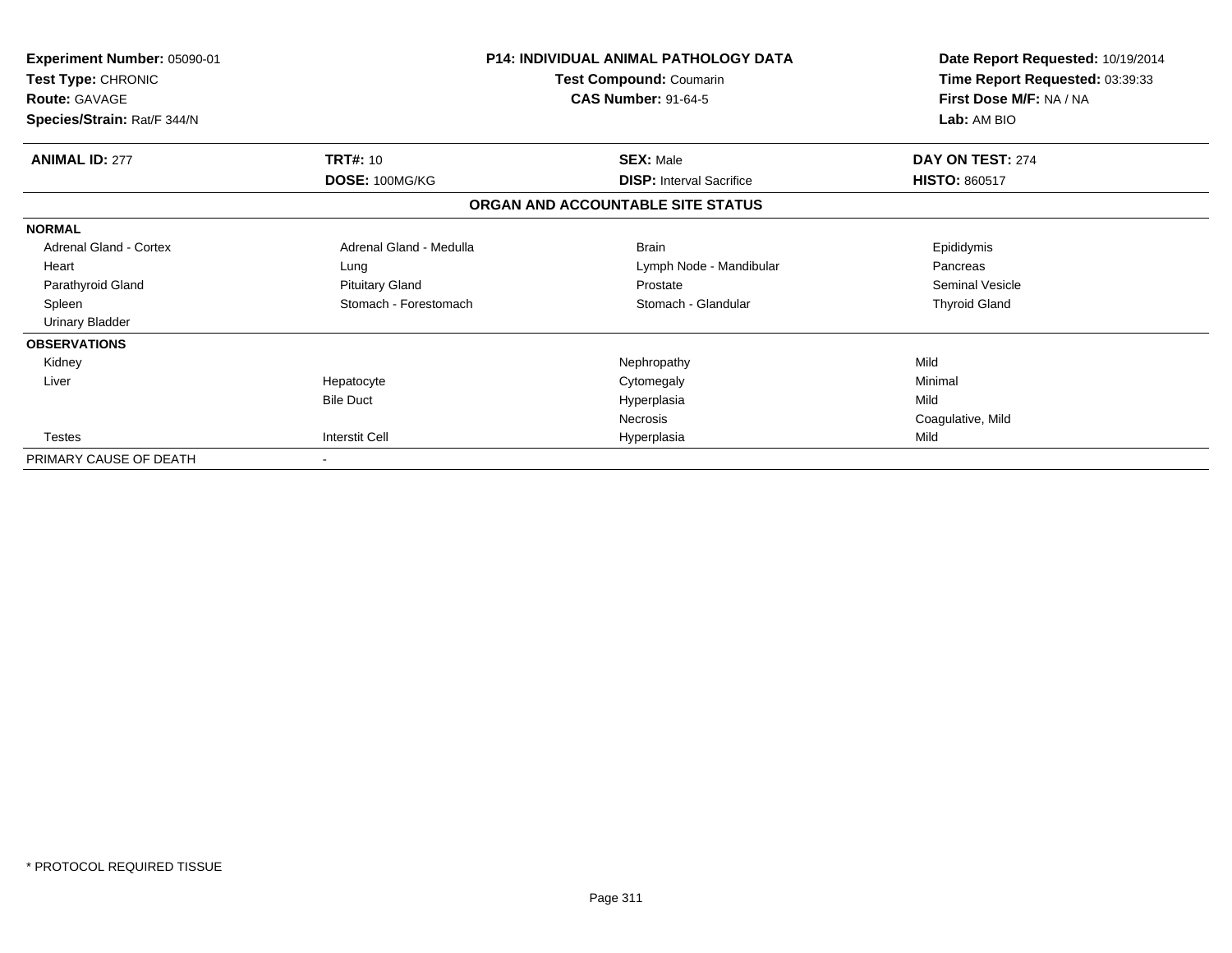| Experiment Number: 05090-01<br>Test Type: CHRONIC<br><b>Route: GAVAGE</b><br>Species/Strain: Rat/F 344/N |                         | <b>P14: INDIVIDUAL ANIMAL PATHOLOGY DATA</b><br>Test Compound: Coumarin<br><b>CAS Number: 91-64-5</b> | Date Report Requested: 10/19/2014<br>Time Report Requested: 03:39:33<br>First Dose M/F: NA / NA<br>Lab: AM BIO |
|----------------------------------------------------------------------------------------------------------|-------------------------|-------------------------------------------------------------------------------------------------------|----------------------------------------------------------------------------------------------------------------|
| <b>ANIMAL ID: 278</b>                                                                                    | <b>TRT#: 10</b>         | <b>SEX: Male</b>                                                                                      | DAY ON TEST: 274                                                                                               |
|                                                                                                          | DOSE: 100MG/KG          | <b>DISP: Interval Sacrifice</b>                                                                       | <b>HISTO: 860518</b>                                                                                           |
|                                                                                                          |                         | ORGAN AND ACCOUNTABLE SITE STATUS                                                                     |                                                                                                                |
| <b>NORMAL</b>                                                                                            |                         |                                                                                                       |                                                                                                                |
| <b>Adrenal Gland - Cortex</b>                                                                            | Adrenal Gland - Medulla | <b>Brain</b>                                                                                          | Epididymis                                                                                                     |
| Lymph Node - Mandibular                                                                                  | Pancreas                | Parathyroid Gland                                                                                     | <b>Pituitary Gland</b>                                                                                         |
| Prostate                                                                                                 | <b>Seminal Vesicle</b>  | Spleen                                                                                                | Stomach - Forestomach                                                                                          |
| Stomach - Glandular                                                                                      | <b>Thyroid Gland</b>    | <b>Urinary Bladder</b>                                                                                |                                                                                                                |
| <b>OBSERVATIONS</b>                                                                                      |                         |                                                                                                       |                                                                                                                |
| Heart                                                                                                    |                         | Cardiomyopathy                                                                                        | Minimal                                                                                                        |
| Kidney                                                                                                   |                         | Nephropathy                                                                                           | Mild                                                                                                           |
| Liver                                                                                                    | Hepatocyte              | Cytomegaly                                                                                            | Minimal                                                                                                        |
|                                                                                                          | <b>Bile Duct</b>        | Hyperplasia                                                                                           | Mild                                                                                                           |
|                                                                                                          |                         | <b>Necrosis</b>                                                                                       | Coagulative, Moderate                                                                                          |
| Lung                                                                                                     |                         | Hemorrhage                                                                                            | Moderate                                                                                                       |
| <b>Testes</b>                                                                                            | <b>Interstit Cell</b>   | Hyperplasia                                                                                           | Minimal                                                                                                        |
| PRIMARY CAUSE OF DEATH                                                                                   |                         |                                                                                                       |                                                                                                                |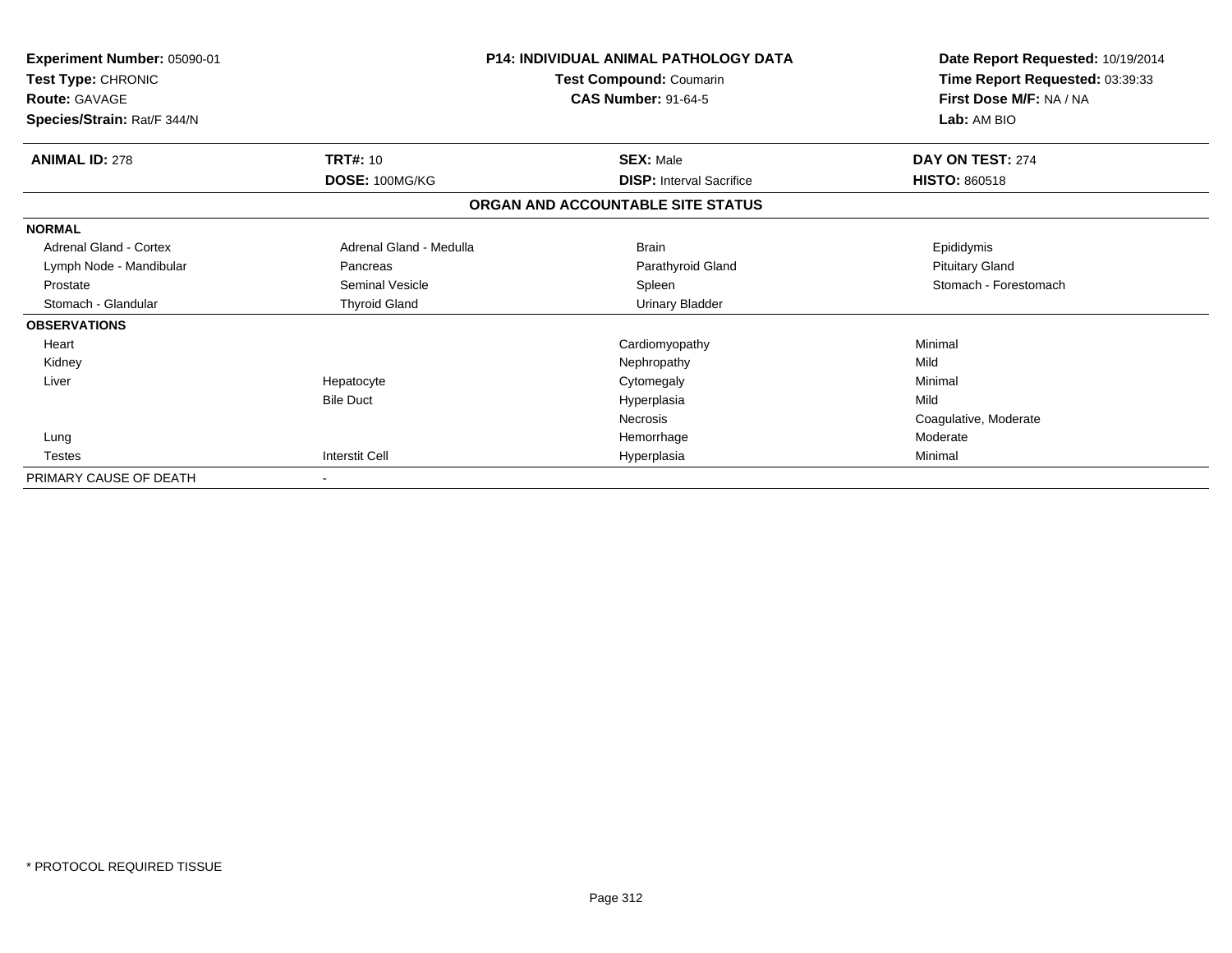| <b>Experiment Number: 05090-01</b><br>Test Type: CHRONIC<br><b>Route: GAVAGE</b> |                         | <b>P14: INDIVIDUAL ANIMAL PATHOLOGY DATA</b><br>Test Compound: Coumarin<br><b>CAS Number: 91-64-5</b> | Date Report Requested: 10/19/2014<br>Time Report Requested: 03:39:33<br>First Dose M/F: NA / NA |  |
|----------------------------------------------------------------------------------|-------------------------|-------------------------------------------------------------------------------------------------------|-------------------------------------------------------------------------------------------------|--|
| Species/Strain: Rat/F 344/N                                                      |                         |                                                                                                       | Lab: AM BIO                                                                                     |  |
| <b>ANIMAL ID: 279</b>                                                            | <b>TRT#: 10</b>         | <b>SEX: Male</b>                                                                                      | DAY ON TEST: 275                                                                                |  |
|                                                                                  | DOSE: 100MG/KG          | <b>DISP: Interval Sacrifice</b>                                                                       | <b>HISTO: 860519</b>                                                                            |  |
|                                                                                  |                         | ORGAN AND ACCOUNTABLE SITE STATUS                                                                     |                                                                                                 |  |
| <b>NORMAL</b>                                                                    |                         |                                                                                                       |                                                                                                 |  |
| Adrenal Gland - Cortex                                                           | Adrenal Gland - Medulla | <b>Brain</b>                                                                                          | Epididymis                                                                                      |  |
| Lung                                                                             | Lymph Node - Mandibular | Pancreas                                                                                              | Parathyroid Gland                                                                               |  |
| <b>Pituitary Gland</b>                                                           | Prostate                | Seminal Vesicle                                                                                       | Spleen                                                                                          |  |
| Stomach - Forestomach                                                            | Stomach - Glandular     | <b>Thyroid Gland</b>                                                                                  | <b>Urinary Bladder</b>                                                                          |  |
| <b>OBSERVATIONS</b>                                                              |                         |                                                                                                       |                                                                                                 |  |
| Heart                                                                            |                         | Cardiomyopathy                                                                                        | Minimal                                                                                         |  |
| Kidney                                                                           |                         | Nephropathy                                                                                           | Moderate                                                                                        |  |
| Liver                                                                            | Hepatocyte              | Cytomegaly                                                                                            | Minimal                                                                                         |  |
|                                                                                  | <b>Bile Duct</b>        | Hyperplasia                                                                                           | Mild                                                                                            |  |
|                                                                                  |                         | Necrosis                                                                                              | Multifocal, Mild                                                                                |  |
| Testes                                                                           | Interstit Cell          | Hyperplasia                                                                                           | Minimal                                                                                         |  |
| PRIMARY CAUSE OF DEATH                                                           |                         |                                                                                                       |                                                                                                 |  |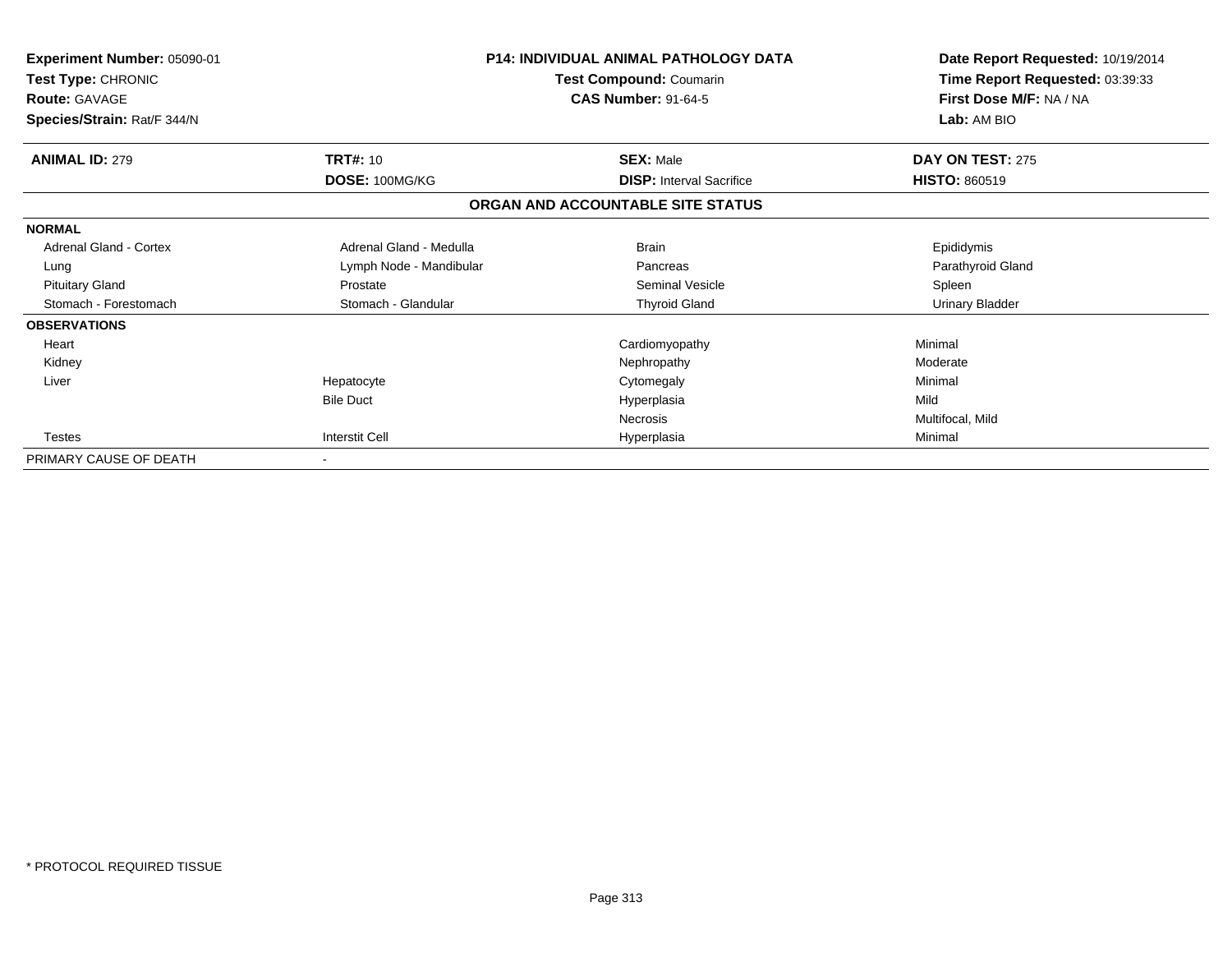| Experiment Number: 05090-01<br>Test Type: CHRONIC<br><b>Route: GAVAGE</b> |                          | <b>P14: INDIVIDUAL ANIMAL PATHOLOGY DATA</b><br>Test Compound: Coumarin<br><b>CAS Number: 91-64-5</b> | Date Report Requested: 10/19/2014<br>Time Report Requested: 03:39:33<br>First Dose M/F: NA / NA |  |
|---------------------------------------------------------------------------|--------------------------|-------------------------------------------------------------------------------------------------------|-------------------------------------------------------------------------------------------------|--|
| Species/Strain: Rat/F 344/N                                               |                          |                                                                                                       | Lab: AM BIO                                                                                     |  |
| <b>ANIMAL ID: 280</b>                                                     | TRT#: 10                 | <b>SEX: Male</b>                                                                                      | DAY ON TEST: 275                                                                                |  |
|                                                                           | DOSE: 100MG/KG           | <b>DISP:</b> Interval Sacrifice                                                                       | <b>HISTO: 860520</b>                                                                            |  |
|                                                                           |                          | ORGAN AND ACCOUNTABLE SITE STATUS                                                                     |                                                                                                 |  |
| <b>NORMAL</b>                                                             |                          |                                                                                                       |                                                                                                 |  |
| Adrenal Gland - Cortex                                                    | Adrenal Gland - Medulla  | <b>Brain</b>                                                                                          | Epididymis                                                                                      |  |
| Lung                                                                      | Lymph Node - Mandibular  | Pancreas                                                                                              | Parathyroid Gland                                                                               |  |
| <b>Pituitary Gland</b>                                                    | Prostate                 | Seminal Vesicle                                                                                       | Spleen                                                                                          |  |
| Stomach - Forestomach                                                     | Stomach - Glandular      | <b>Thyroid Gland</b>                                                                                  | <b>Urinary Bladder</b>                                                                          |  |
| <b>OBSERVATIONS</b>                                                       |                          |                                                                                                       |                                                                                                 |  |
| Heart                                                                     |                          | Cardiomyopathy                                                                                        | Mild                                                                                            |  |
| Kidney                                                                    |                          | Nephropathy                                                                                           | Mild                                                                                            |  |
| Liver                                                                     | Hepatocyte               | Cytomegaly                                                                                            | Minimal                                                                                         |  |
|                                                                           | <b>Bile Duct</b>         | Hyperplasia                                                                                           | Mild                                                                                            |  |
|                                                                           |                          | Necrosis                                                                                              | Multifocal, Minimal                                                                             |  |
| Testes                                                                    | <b>Interstit Cell</b>    | Hyperplasia                                                                                           | Minimal                                                                                         |  |
| PRIMARY CAUSE OF DEATH                                                    | $\overline{\phantom{a}}$ |                                                                                                       |                                                                                                 |  |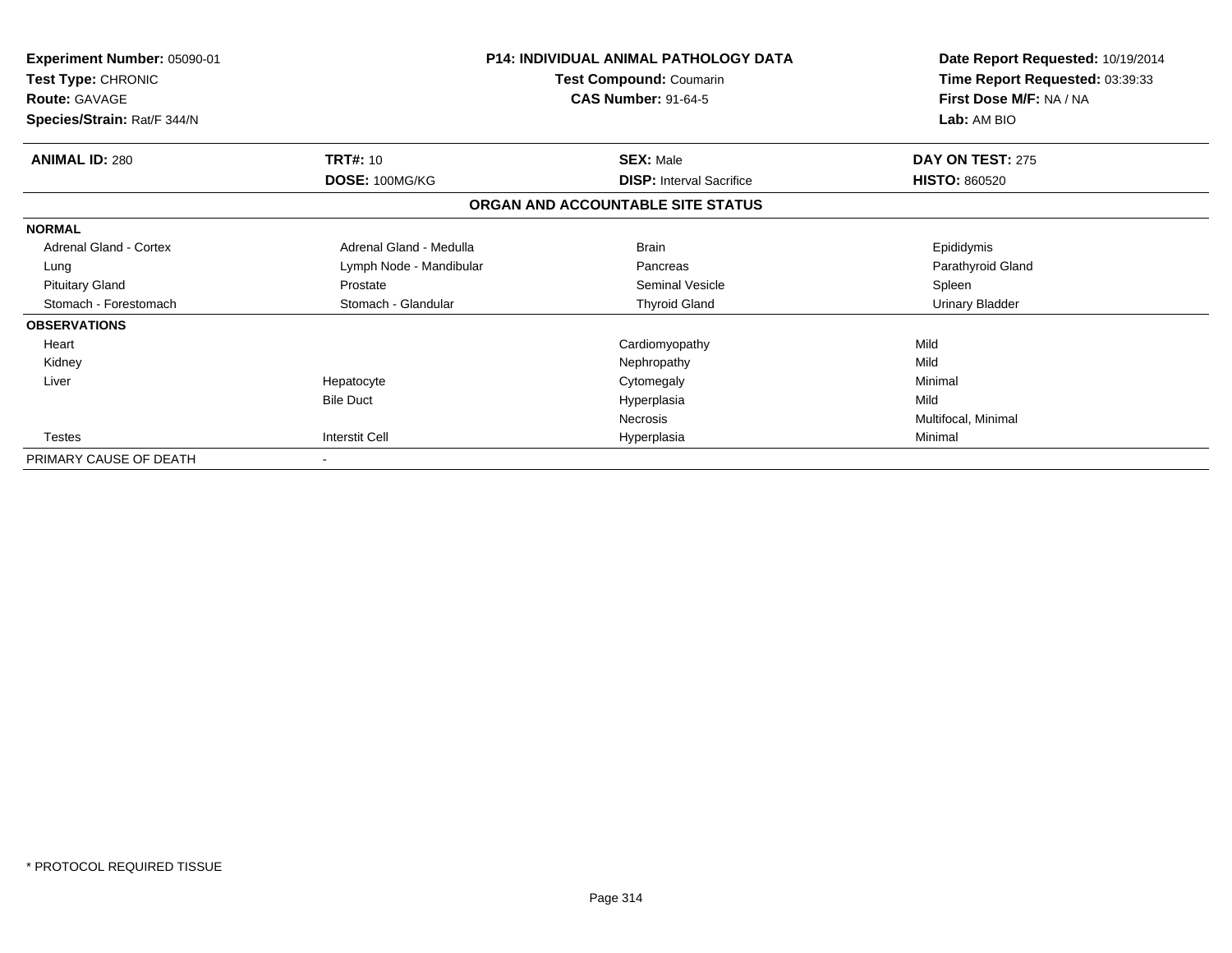| Experiment Number: 05090-01<br>Test Type: CHRONIC<br><b>Route: GAVAGE</b><br>Species/Strain: Rat/F 344/N | P14: INDIVIDUAL ANIMAL PATHOLOGY DATA<br><b>Test Compound: Coumarin</b><br><b>CAS Number: 91-64-5</b> |                                   | Date Report Requested: 10/19/2014<br>Time Report Requested: 03:39:33<br>First Dose M/F: NA / NA<br>Lab: AM BIO |  |
|----------------------------------------------------------------------------------------------------------|-------------------------------------------------------------------------------------------------------|-----------------------------------|----------------------------------------------------------------------------------------------------------------|--|
| <b>ANIMAL ID: 281</b>                                                                                    | <b>TRT#: 11</b>                                                                                       | <b>SEX: Male</b>                  | DAY ON TEST: 729                                                                                               |  |
|                                                                                                          | DOSE: 100MG/KG 39 STOP                                                                                | <b>DISP: Terminal Sacrifice</b>   | <b>HISTO: 860521</b>                                                                                           |  |
|                                                                                                          |                                                                                                       | ORGAN AND ACCOUNTABLE SITE STATUS |                                                                                                                |  |
| <b>NORMAL</b>                                                                                            |                                                                                                       |                                   |                                                                                                                |  |
| Adrenal Gland - Cortex                                                                                   | Adrenal Gland - Medulla                                                                               | Bone                              | <b>Bone Marrow</b>                                                                                             |  |
| Brain                                                                                                    | Epididymis                                                                                            | Esophagus                         | Heart                                                                                                          |  |
| Intestine Large - Cecum                                                                                  | Intestine Large - Colon                                                                               | Intestine Large - Rectum          | Intestine Small - Duodenum                                                                                     |  |
| Intestine Small - Ileum                                                                                  | Intestine Small - Jejunum                                                                             | Islets, Pancreatic                | Lymph Node - Mandibular                                                                                        |  |
| Lymph Node - Mesenteric                                                                                  | Mammary Gland                                                                                         | Nose                              | Pancreas                                                                                                       |  |
| Parathyroid Gland                                                                                        | <b>Preputial Gland</b>                                                                                | Prostate                          | Salivary Glands                                                                                                |  |
| Seminal Vesicle                                                                                          | Skin                                                                                                  | Spleen                            | Stomach - Glandular                                                                                            |  |
| Thymus                                                                                                   | <b>Thyroid Gland</b>                                                                                  | Trachea                           | <b>Urinary Bladder</b>                                                                                         |  |
| <b>OBSERVATIONS</b>                                                                                      |                                                                                                       |                                   |                                                                                                                |  |
| Kidney                                                                                                   |                                                                                                       | Nephropathy                       | Marked                                                                                                         |  |
| [Nephropathy TGLS = 2-1]                                                                                 |                                                                                                       |                                   |                                                                                                                |  |
| Liver                                                                                                    |                                                                                                       | Fatty Change                      | Moderate                                                                                                       |  |
|                                                                                                          | <b>Bile Duct</b>                                                                                      | Hyperplasia                       | Mild                                                                                                           |  |
| Lung<br>Note: ORIGIN IS NOT IDENTIFIED.                                                                  |                                                                                                       | Squamous Cell Carcinoma           |                                                                                                                |  |
| Note: [ SQUAM CEL CARC ] TGLs = 1-13<br>Note: SQ. CELL CA IN LUNG IS MOST LIKELY METASTATIC.             |                                                                                                       |                                   |                                                                                                                |  |
| Mesentery                                                                                                | Fat                                                                                                   | Inflammation                      | Chronic, Marked                                                                                                |  |
| Note: [INFLAMMATION ] TGLs = 5-14                                                                        |                                                                                                       |                                   |                                                                                                                |  |
| <b>Pituitary Gland</b>                                                                                   | Pars Distalis                                                                                         | Adenoma                           |                                                                                                                |  |
| $1 TGLs = 3-4$<br>Note: [ ADENOMA                                                                        |                                                                                                       |                                   |                                                                                                                |  |
| Stomach                                                                                                  | Forestomach                                                                                           | Ulcer                             | Marked                                                                                                         |  |
| Note: [ ULCER<br>$1 TGLs = 4-14$                                                                         |                                                                                                       |                                   |                                                                                                                |  |
| <b>Testes</b>                                                                                            | <b>Interstit Cell</b>                                                                                 | Adenoma                           |                                                                                                                |  |
| Note: [ ADENOMA<br>$J \cdot TGLs = 6-5$                                                                  |                                                                                                       |                                   |                                                                                                                |  |
| PRIMARY CAUSE OF DEATH                                                                                   |                                                                                                       |                                   |                                                                                                                |  |
|                                                                                                          |                                                                                                       |                                   |                                                                                                                |  |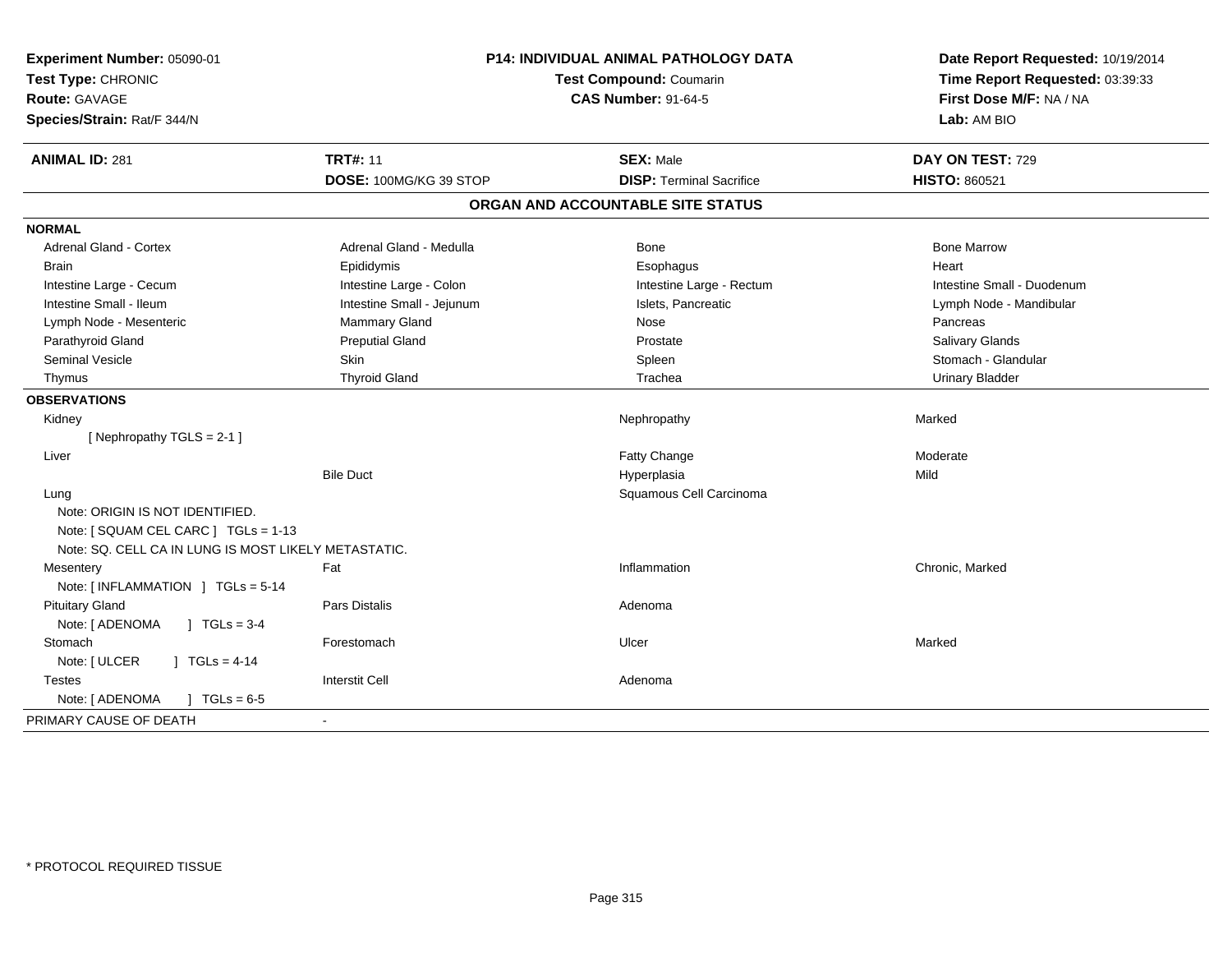| <b>Experiment Number: 05090-01</b><br>Test Type: CHRONIC<br>Route: GAVAGE<br>Species/Strain: Rat/F 344/N<br><b>ANIMAL ID: 282</b> | <b>TRT#: 11</b>          | <b>P14: INDIVIDUAL ANIMAL PATHOLOGY DATA</b><br>Test Compound: Coumarin<br><b>CAS Number: 91-64-5</b><br><b>SEX: Male</b> | Date Report Requested: 10/19/2014<br>Time Report Requested: 03:39:33<br>First Dose M/F: NA / NA<br>Lab: AM BIO<br>DAY ON TEST: 618 |
|-----------------------------------------------------------------------------------------------------------------------------------|--------------------------|---------------------------------------------------------------------------------------------------------------------------|------------------------------------------------------------------------------------------------------------------------------------|
|                                                                                                                                   | DOSE: 100MG/KG 39 STOP   | <b>DISP: Moribund</b>                                                                                                     | <b>HISTO: 860522</b>                                                                                                               |
|                                                                                                                                   |                          | ORGAN AND ACCOUNTABLE SITE STATUS                                                                                         |                                                                                                                                    |
| <b>NORMAL</b>                                                                                                                     |                          |                                                                                                                           |                                                                                                                                    |
| <b>Adrenal Gland - Cortex</b>                                                                                                     | Adrenal Gland - Medulla  | Bone                                                                                                                      | <b>Bone Marrow</b>                                                                                                                 |
| <b>Brain</b>                                                                                                                      | Epididymis               | Esophagus                                                                                                                 | Intestine Large - Cecum                                                                                                            |
| Intestine Large - Colon                                                                                                           | Intestine Large - Rectum | Intestine Small - Duodenum                                                                                                | Intestine Small - Ileum                                                                                                            |
| Intestine Small - Jejunum                                                                                                         | Islets. Pancreatic       | Lung                                                                                                                      | Lymph Node - Mandibular                                                                                                            |
| Lymph Node - Mesenteric                                                                                                           | <b>Mammary Gland</b>     | Pancreas                                                                                                                  | Parathyroid Gland                                                                                                                  |
| <b>Pituitary Gland</b>                                                                                                            | <b>Preputial Gland</b>   | Prostate                                                                                                                  | <b>Salivary Glands</b>                                                                                                             |
| <b>Seminal Vesicle</b>                                                                                                            | <b>Skin</b>              | Spleen                                                                                                                    | Stomach - Glandular                                                                                                                |
| Thymus                                                                                                                            | <b>Thyroid Gland</b>     | Trachea                                                                                                                   | <b>Urinary Bladder</b>                                                                                                             |
| <b>OBSERVATIONS</b>                                                                                                               |                          |                                                                                                                           |                                                                                                                                    |
| Eye                                                                                                                               |                          | Inflammation                                                                                                              | Suppurative, Moderate                                                                                                              |
| Note: [INFLAMMATION ] TGLs = 4-13                                                                                                 |                          |                                                                                                                           |                                                                                                                                    |
| Heart                                                                                                                             |                          | Cardiomyopathy                                                                                                            | Mild                                                                                                                               |
| Kidney                                                                                                                            |                          | Nephropathy                                                                                                               | Moderate                                                                                                                           |
| [Nephropathy TGLS = 2-1]                                                                                                          |                          |                                                                                                                           |                                                                                                                                    |
| Liver                                                                                                                             | <b>Bile Duct</b>         | Hyperplasia                                                                                                               | Mild                                                                                                                               |
| Nose                                                                                                                              |                          | Inflammation                                                                                                              | Suppurative, Moderate                                                                                                              |
| Stomach                                                                                                                           | Forestomach              | Inflammation                                                                                                              | Chronic, Mild                                                                                                                      |
| <b>Testes</b>                                                                                                                     | <b>Interstit Cell</b>    | Adenoma                                                                                                                   |                                                                                                                                    |
| Note: [ ADENOMA<br>$TGLs = 3-5$                                                                                                   |                          |                                                                                                                           |                                                                                                                                    |
| PRIMARY CAUSE OF DEATH                                                                                                            |                          |                                                                                                                           |                                                                                                                                    |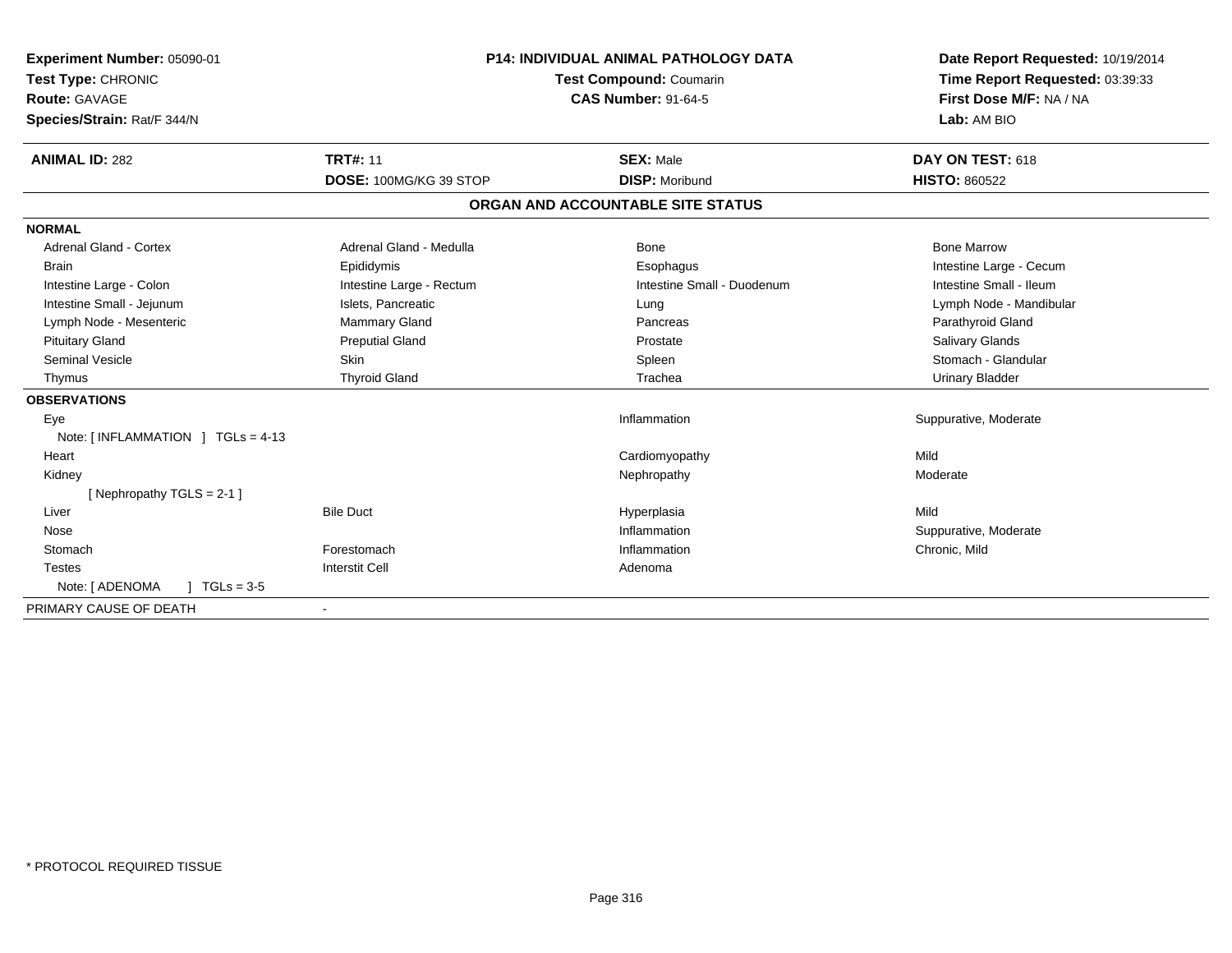| Experiment Number: 05090-01<br>Test Type: CHRONIC<br><b>Route: GAVAGE</b><br>Species/Strain: Rat/F 344/N | <b>P14: INDIVIDUAL ANIMAL PATHOLOGY DATA</b><br>Test Compound: Coumarin<br><b>CAS Number: 91-64-5</b> |                                   | Date Report Requested: 10/19/2014<br>Time Report Requested: 03:39:33<br>First Dose M/F: NA / NA<br>Lab: AM BIO |
|----------------------------------------------------------------------------------------------------------|-------------------------------------------------------------------------------------------------------|-----------------------------------|----------------------------------------------------------------------------------------------------------------|
| <b>ANIMAL ID: 283</b>                                                                                    | <b>TRT#: 11</b>                                                                                       | <b>SEX: Male</b>                  | DAY ON TEST: 729                                                                                               |
|                                                                                                          | DOSE: 100MG/KG 39 STOP                                                                                | <b>DISP: Terminal Sacrifice</b>   | HISTO: 860523                                                                                                  |
|                                                                                                          |                                                                                                       | ORGAN AND ACCOUNTABLE SITE STATUS |                                                                                                                |
| <b>NORMAL</b>                                                                                            |                                                                                                       |                                   |                                                                                                                |
| <b>Adrenal Gland - Cortex</b>                                                                            | Adrenal Gland - Medulla                                                                               | Bone                              | <b>Bone Marrow</b>                                                                                             |
| <b>Brain</b>                                                                                             | Epididymis                                                                                            | Esophagus                         | Heart                                                                                                          |
| Intestine Large - Cecum                                                                                  | Intestine Large - Colon                                                                               | Intestine Large - Rectum          | Intestine Small - Duodenum                                                                                     |
| Intestine Small - Ileum                                                                                  | Intestine Small - Jejunum                                                                             | Islets, Pancreatic                | Lung                                                                                                           |
| Lymph Node - Mandibular                                                                                  | Lymph Node - Mesenteric                                                                               | Mammary Gland                     | Nose                                                                                                           |
| Pancreas                                                                                                 | Parathyroid Gland                                                                                     | <b>Preputial Gland</b>            | Prostate                                                                                                       |
| <b>Salivary Glands</b>                                                                                   | <b>Seminal Vesicle</b>                                                                                | <b>Skin</b>                       | Spleen                                                                                                         |
| Stomach - Glandular                                                                                      | Thymus                                                                                                | <b>Thyroid Gland</b>              | Trachea                                                                                                        |
| <b>Urinary Bladder</b>                                                                                   |                                                                                                       |                                   |                                                                                                                |
| <b>OBSERVATIONS</b>                                                                                      |                                                                                                       |                                   |                                                                                                                |
| Kidney                                                                                                   |                                                                                                       | Nephropathy                       | Marked                                                                                                         |
| [Nephropathy TGLS = $3-1$ ]                                                                              |                                                                                                       |                                   |                                                                                                                |
| Liver                                                                                                    |                                                                                                       | Fatty Change                      | Mild                                                                                                           |
| Mesentery                                                                                                | Fat                                                                                                   | Inflammation                      | Chronic, Moderate                                                                                              |
| Note: $\lceil$ INFLAMMATION $\lceil$ TGLs = 5-13                                                         |                                                                                                       |                                   |                                                                                                                |
| <b>Pituitary Gland</b>                                                                                   | <b>Pars Distalis</b>                                                                                  | Adenoma                           |                                                                                                                |
| Stomach                                                                                                  | Forestomach                                                                                           | Hyperkeratosis                    | Moderate                                                                                                       |
|                                                                                                          | Forestomach                                                                                           | Ulcer                             | Marked                                                                                                         |
| Note: [ ULCER<br>$\vert$ TGLs = 4-13,7-13                                                                |                                                                                                       |                                   |                                                                                                                |
| <b>Testes</b>                                                                                            | <b>Interstit Cell</b>                                                                                 | Adenoma                           |                                                                                                                |
|                                                                                                          |                                                                                                       | Atrophy                           | Marked                                                                                                         |
| Note: [ ATROPHY<br>$TGLs = 1-5$                                                                          |                                                                                                       |                                   |                                                                                                                |
| Note: [ ADENOMA<br>$J \cdot TGLs = 2-5$                                                                  |                                                                                                       |                                   |                                                                                                                |
| PRIMARY CAUSE OF DEATH                                                                                   | $\sim$                                                                                                |                                   |                                                                                                                |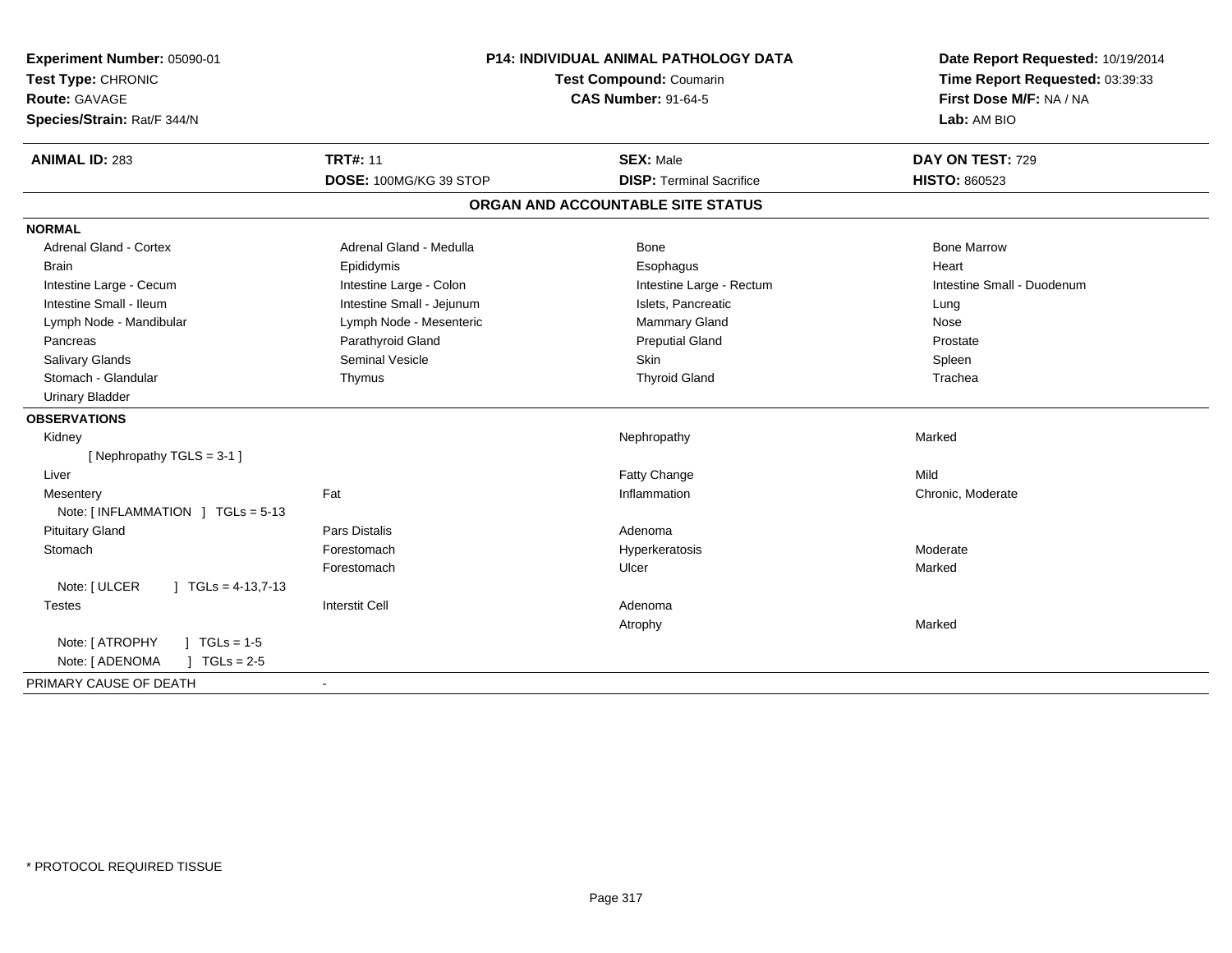| Experiment Number: 05090-01<br>Test Type: CHRONIC<br><b>Route: GAVAGE</b><br>Species/Strain: Rat/F 344/N | P14: INDIVIDUAL ANIMAL PATHOLOGY DATA<br>Test Compound: Coumarin<br><b>CAS Number: 91-64-5</b> |                                   | Date Report Requested: 10/19/2014<br>Time Report Requested: 03:39:33<br>First Dose M/F: NA / NA<br>Lab: AM BIO |
|----------------------------------------------------------------------------------------------------------|------------------------------------------------------------------------------------------------|-----------------------------------|----------------------------------------------------------------------------------------------------------------|
| <b>ANIMAL ID: 284</b>                                                                                    | <b>TRT#: 11</b>                                                                                | <b>SEX: Male</b>                  | DAY ON TEST: 729                                                                                               |
|                                                                                                          | DOSE: 100MG/KG 39 STOP                                                                         | <b>DISP: Terminal Sacrifice</b>   | <b>HISTO: 860524</b>                                                                                           |
|                                                                                                          |                                                                                                | ORGAN AND ACCOUNTABLE SITE STATUS |                                                                                                                |
| <b>NORMAL</b>                                                                                            |                                                                                                |                                   |                                                                                                                |
| <b>Adrenal Gland - Cortex</b>                                                                            | Adrenal Gland - Medulla                                                                        | <b>Bone</b>                       | <b>Bone Marrow</b>                                                                                             |
| <b>Brain</b>                                                                                             | Epididymis                                                                                     | Esophagus                         | Intestine Large - Cecum                                                                                        |
| Intestine Large - Colon                                                                                  | Intestine Large - Rectum                                                                       | Intestine Small - Duodenum        | Intestine Small - Ileum                                                                                        |
| Intestine Small - Jejunum                                                                                | Islets, Pancreatic                                                                             | Lymph Node - Mandibular           | Lymph Node - Mesenteric                                                                                        |
| Nose                                                                                                     | <b>Preputial Gland</b>                                                                         | Prostate                          | Salivary Glands                                                                                                |
| <b>Seminal Vesicle</b>                                                                                   | Skin                                                                                           | Stomach - Forestomach             | Stomach - Glandular                                                                                            |
| Thymus                                                                                                   | <b>Thyroid Gland</b>                                                                           | Trachea                           | <b>Urinary Bladder</b>                                                                                         |
| <b>MISSING</b>                                                                                           |                                                                                                |                                   |                                                                                                                |
| Parathyroid Gland                                                                                        |                                                                                                |                                   |                                                                                                                |
| <b>OBSERVATIONS</b>                                                                                      |                                                                                                |                                   |                                                                                                                |
| Heart                                                                                                    |                                                                                                | Cardiomyopathy                    | Mild                                                                                                           |
| Kidney                                                                                                   |                                                                                                | Nephropathy                       | Moderate                                                                                                       |
| Liver                                                                                                    |                                                                                                | Developmental Malformation        |                                                                                                                |
|                                                                                                          | <b>Bile Duct</b>                                                                               | Hyperplasia                       | Mild                                                                                                           |
|                                                                                                          |                                                                                                | Leukemia Mononuclear              |                                                                                                                |
| Note: [ DEVELOP MALFOR ] TGLs = 5-2                                                                      |                                                                                                |                                   |                                                                                                                |
| [ Developmental Malformation TGLS = 6-2 ]                                                                |                                                                                                |                                   |                                                                                                                |
| Lung                                                                                                     | Alveolar Epith                                                                                 | Hyperplasia                       | Moderate                                                                                                       |
| Note: [HYPERPLASIA ] TGLs = 2-14,9-14                                                                    |                                                                                                |                                   |                                                                                                                |
| <b>Mammary Gland</b>                                                                                     |                                                                                                | Fibroadenoma                      |                                                                                                                |
| Note: [ FIBROADENOMA ] TGLs = 1-13                                                                       |                                                                                                |                                   |                                                                                                                |
| Pancreas                                                                                                 |                                                                                                | Adenoma                           |                                                                                                                |
| <b>Pituitary Gland</b>                                                                                   | <b>Pars Distalis</b>                                                                           | Adenoma                           |                                                                                                                |
| $1 TGLs = 7-4$<br>Note: [ ADENOMA                                                                        |                                                                                                |                                   |                                                                                                                |
| Spleen                                                                                                   |                                                                                                | Leukemia Mononuclear              |                                                                                                                |
| Note: [ LEUKEMIA MONUC ] TGLs = 4-2                                                                      |                                                                                                |                                   |                                                                                                                |
| <b>Testes</b>                                                                                            | <b>Interstit Cell</b>                                                                          | Adenoma                           |                                                                                                                |
| Note: [ ADENOMA<br>$\sqrt{1}$ TGLs = 3-5                                                                 |                                                                                                |                                   |                                                                                                                |
| Tongue                                                                                                   |                                                                                                | Squamous Cell Papilloma           |                                                                                                                |
| Note: [ PAPILLOMA SQUA ] TGLs = 8-14                                                                     |                                                                                                |                                   |                                                                                                                |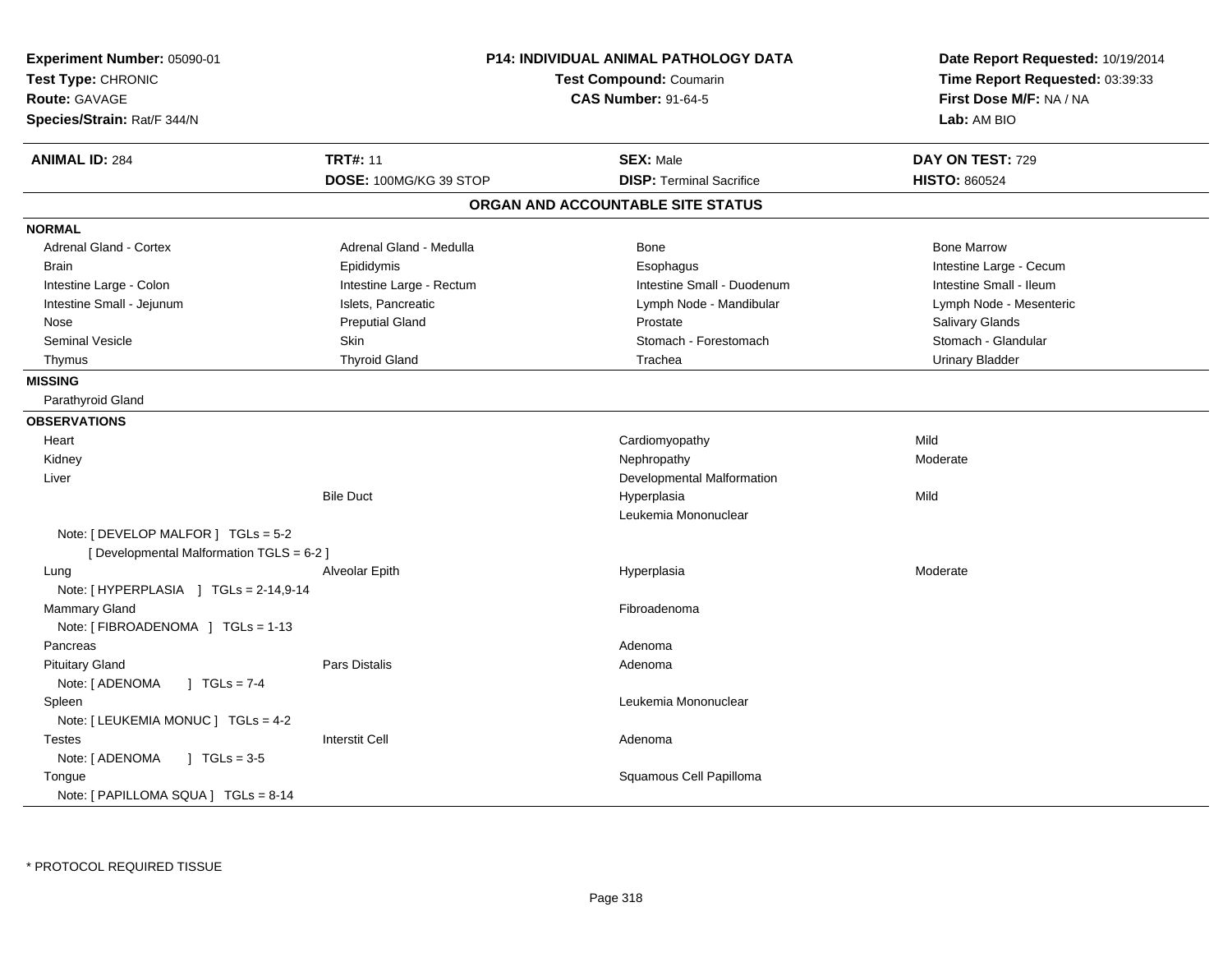| <b>Experiment Number: 05090-01</b><br>Test Type: CHRONIC<br><b>Route: GAVAGE</b> | <b>P14: INDIVIDUAL ANIMAL PATHOLOGY DATA</b><br><b>Test Compound: Coumarin</b><br><b>CAS Number: 91-64-5</b> |                                   | Date Report Requested: 10/19/2014<br>Time Report Requested: 03:39:33<br>First Dose M/F: NA / NA |
|----------------------------------------------------------------------------------|--------------------------------------------------------------------------------------------------------------|-----------------------------------|-------------------------------------------------------------------------------------------------|
| Species/Strain: Rat/F 344/N                                                      |                                                                                                              |                                   | Lab: AM BIO                                                                                     |
| <b>ANIMAL ID: 284</b>                                                            | <b>TRT#: 11</b>                                                                                              | <b>SEX: Male</b>                  | <b>DAY ON TEST: 729</b>                                                                         |
|                                                                                  | <b>DOSE: 100MG/KG 39 STOP</b>                                                                                | <b>DISP: Terminal Sacrifice</b>   | <b>HISTO: 860524</b>                                                                            |
|                                                                                  |                                                                                                              | ORGAN AND ACCOUNTABLE SITE STATUS |                                                                                                 |
| PRIMARY CAUSE OF DEATH                                                           |                                                                                                              |                                   |                                                                                                 |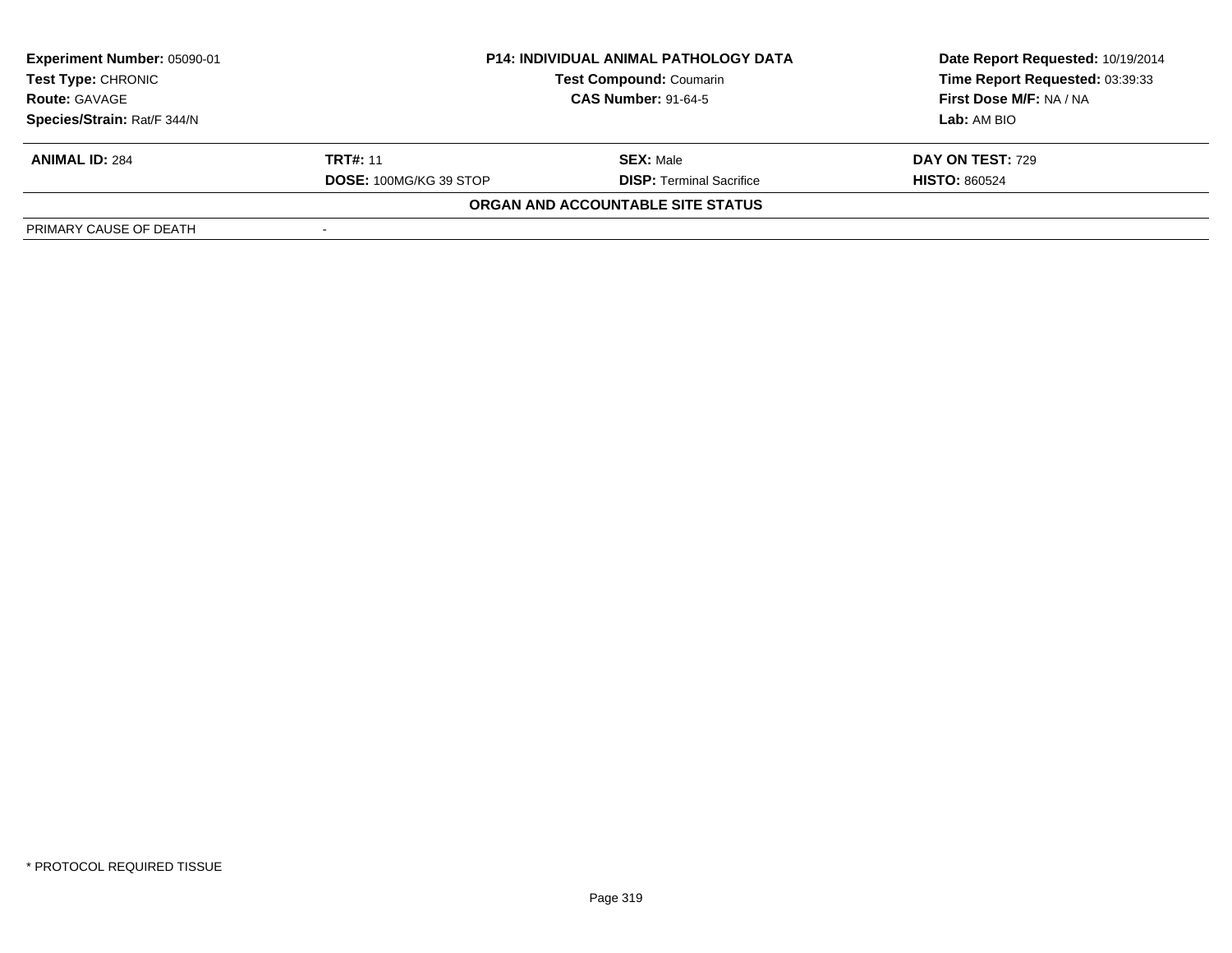| Experiment Number: 05090-01<br>Test Type: CHRONIC<br><b>Route: GAVAGE</b><br>Species/Strain: Rat/F 344/N |                         | P14: INDIVIDUAL ANIMAL PATHOLOGY DATA<br><b>Test Compound: Coumarin</b><br><b>CAS Number: 91-64-5</b> | Date Report Requested: 10/19/2014<br>Time Report Requested: 03:39:33<br>First Dose M/F: NA / NA<br>Lab: AM BIO |
|----------------------------------------------------------------------------------------------------------|-------------------------|-------------------------------------------------------------------------------------------------------|----------------------------------------------------------------------------------------------------------------|
| <b>ANIMAL ID: 285</b>                                                                                    | <b>TRT#: 11</b>         | <b>SEX: Male</b>                                                                                      | DAY ON TEST: 730                                                                                               |
|                                                                                                          | DOSE: 100MG/KG 39 STOP  | <b>DISP: Terminal Sacrifice</b>                                                                       | <b>HISTO: 860525</b>                                                                                           |
|                                                                                                          |                         | ORGAN AND ACCOUNTABLE SITE STATUS                                                                     |                                                                                                                |
| <b>NORMAL</b>                                                                                            |                         |                                                                                                       |                                                                                                                |
| Bone                                                                                                     | <b>Bone Marrow</b>      | <b>Brain</b>                                                                                          | Epididymis                                                                                                     |
| Esophagus                                                                                                | Intestine Large - Cecum | Intestine Large - Colon                                                                               | Intestine Large - Rectum                                                                                       |
| Intestine Small - Duodenum                                                                               | Intestine Small - Ileum | Intestine Small - Jejunum                                                                             | Islets, Pancreatic                                                                                             |
| Lymph Node - Mandibular                                                                                  | Lymph Node - Mesenteric | Nose                                                                                                  | Pancreas                                                                                                       |
| Parathyroid Gland                                                                                        | <b>Preputial Gland</b>  | Salivary Glands                                                                                       | <b>Seminal Vesicle</b>                                                                                         |
| Skin                                                                                                     | Spleen                  | Stomach - Forestomach                                                                                 | Stomach - Glandular                                                                                            |
| Thymus                                                                                                   | <b>Thyroid Gland</b>    | Trachea                                                                                               | <b>Urinary Bladder</b>                                                                                         |
| <b>OBSERVATIONS</b>                                                                                      |                         |                                                                                                       |                                                                                                                |
| <b>Adrenal Gland</b>                                                                                     | Cortex                  | Congestion                                                                                            | Moderate                                                                                                       |
|                                                                                                          | Medulla                 | Pheochromocytoma Benign                                                                               |                                                                                                                |
| Note: $[$ CONGESTION $]$ TGLs = 6-4                                                                      |                         |                                                                                                       |                                                                                                                |
| Note: [ PHEOCHROM BGN ] TGLs = 6-4                                                                       |                         |                                                                                                       |                                                                                                                |
| Heart                                                                                                    |                         | Cardiomyopathy                                                                                        | Mild                                                                                                           |
| Kidney                                                                                                   |                         | Nephropathy                                                                                           | Moderate                                                                                                       |
| [Nephropathy TGLS = 9-1]                                                                                 |                         |                                                                                                       |                                                                                                                |
| Liver                                                                                                    |                         | <b>Basophilic Focus</b>                                                                               |                                                                                                                |
|                                                                                                          | <b>Bile Duct</b>        | Hyperplasia                                                                                           | Minimal                                                                                                        |
| Lung                                                                                                     | Alveolar Epith          | Hyperplasia                                                                                           | Mild                                                                                                           |
| Mammary Gland                                                                                            |                         | Fibroadenoma                                                                                          |                                                                                                                |
| Note: [ FIBROADENOMA ] TGLs = 1-13                                                                       |                         |                                                                                                       |                                                                                                                |
| Mesentery                                                                                                | Fat                     | <b>Necrosis</b>                                                                                       | Coagulative, Mild                                                                                              |
| Note: [ NECROSIS<br>] $TGLs = 2-14$                                                                      |                         |                                                                                                       |                                                                                                                |
| <b>Pituitary Gland</b>                                                                                   | Pars Distalis           | Adenoma                                                                                               |                                                                                                                |
| Note: [ ADENOMA<br>$J \cdot TGLS = 8-4$                                                                  |                         |                                                                                                       |                                                                                                                |
| Prostate                                                                                                 |                         | Hyperplasia                                                                                           | Mild                                                                                                           |
| Testes                                                                                                   | <b>Interstit Cell</b>   | Adenoma                                                                                               |                                                                                                                |
| Note: [ ADENOMA<br>$\mid$ TGLs = 3-5,4-5                                                                 |                         |                                                                                                       |                                                                                                                |
| PRIMARY CAUSE OF DEATH                                                                                   |                         |                                                                                                       |                                                                                                                |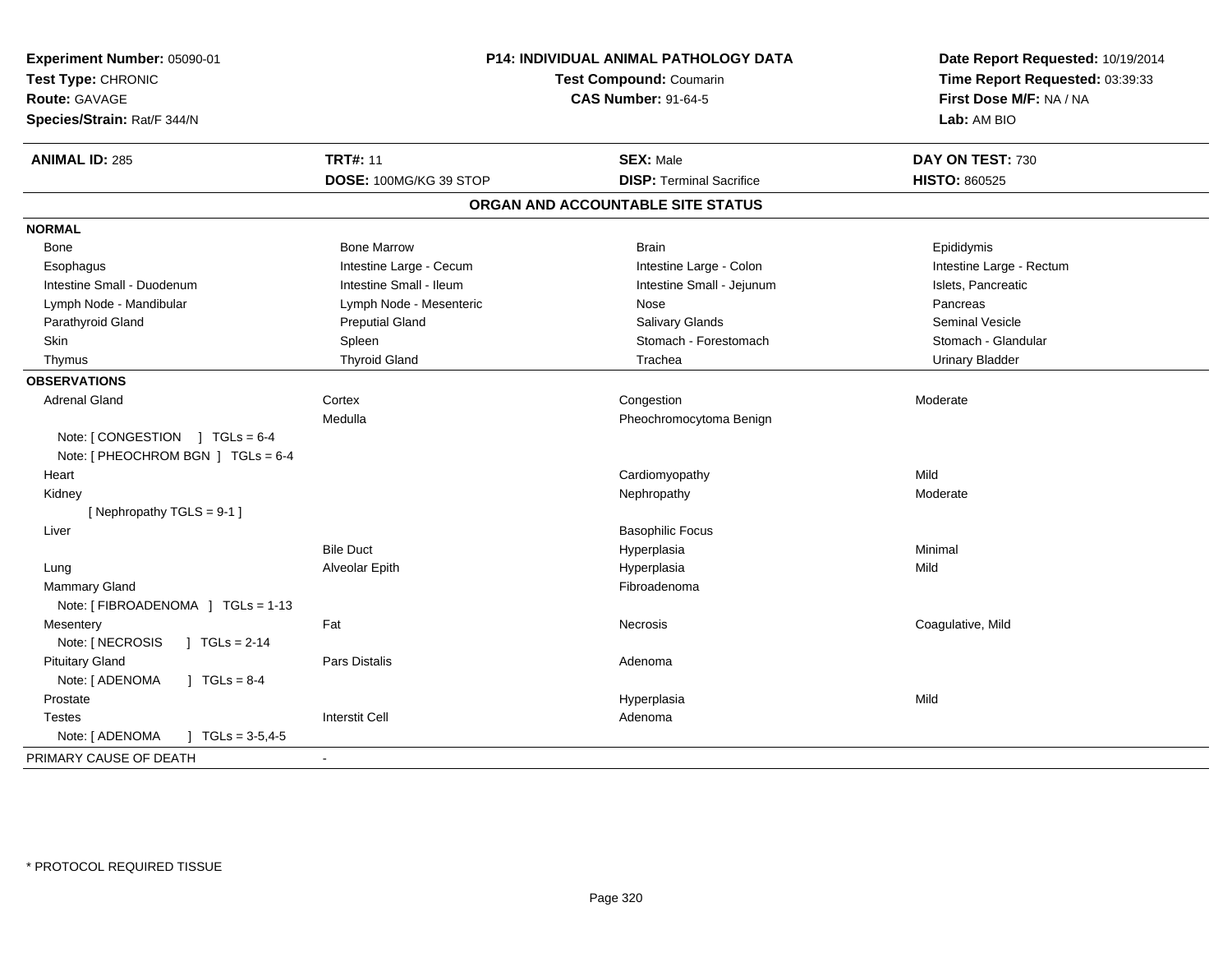| Experiment Number: 05090-01<br>Test Type: CHRONIC<br><b>Route: GAVAGE</b><br>Species/Strain: Rat/F 344/N |                         | <b>P14: INDIVIDUAL ANIMAL PATHOLOGY DATA</b><br>Test Compound: Coumarin<br><b>CAS Number: 91-64-5</b> | Date Report Requested: 10/19/2014<br>Time Report Requested: 03:39:33<br>First Dose M/F: NA / NA<br>Lab: AM BIO |  |
|----------------------------------------------------------------------------------------------------------|-------------------------|-------------------------------------------------------------------------------------------------------|----------------------------------------------------------------------------------------------------------------|--|
| <b>ANIMAL ID: 286</b>                                                                                    | <b>TRT#: 11</b>         | <b>SEX: Male</b>                                                                                      | DAY ON TEST: 583                                                                                               |  |
|                                                                                                          | DOSE: 100MG/KG 39 STOP  | <b>DISP: Dead</b>                                                                                     | <b>HISTO: 860526</b>                                                                                           |  |
|                                                                                                          |                         | ORGAN AND ACCOUNTABLE SITE STATUS                                                                     |                                                                                                                |  |
| <b>NORMAL</b>                                                                                            |                         |                                                                                                       |                                                                                                                |  |
| <b>Adrenal Gland - Cortex</b>                                                                            | Adrenal Gland - Medulla | Bone                                                                                                  | <b>Brain</b>                                                                                                   |  |
| Esophagus                                                                                                | Intestine Large - Colon | Intestine Large - Rectum                                                                              | Islets, Pancreatic                                                                                             |  |
| Lung                                                                                                     | Lymph Node - Mandibular | Lymph Node - Mesenteric                                                                               | <b>Mammary Gland</b>                                                                                           |  |
| Nose                                                                                                     | Pancreas                | Parathyroid Gland                                                                                     | <b>Pituitary Gland</b>                                                                                         |  |
| <b>Preputial Gland</b>                                                                                   | Prostate                | <b>Salivary Glands</b>                                                                                | <b>Seminal Vesicle</b>                                                                                         |  |
| Skin                                                                                                     | Spleen                  | Stomach - Forestomach                                                                                 | Stomach - Glandular                                                                                            |  |
| Thymus                                                                                                   | <b>Thyroid Gland</b>    | Trachea                                                                                               | <b>Urinary Bladder</b>                                                                                         |  |
| <b>AUTO PRECLUDES DIAG.</b>                                                                              |                         |                                                                                                       |                                                                                                                |  |
| <b>Bone Marrow</b>                                                                                       | Intestine Large - Cecum | Intestine Small - Duodenum                                                                            | Intestine Small - Ileum                                                                                        |  |
| Intestine Small - Jejunum                                                                                |                         |                                                                                                       |                                                                                                                |  |
| <b>OBSERVATIONS</b>                                                                                      |                         |                                                                                                       |                                                                                                                |  |
| Epididymis                                                                                               |                         | Mesothelioma Nos                                                                                      |                                                                                                                |  |
| Heart                                                                                                    |                         | Cardiomyopathy                                                                                        | Moderate                                                                                                       |  |
| Kidney                                                                                                   |                         | Nephropathy                                                                                           | Mild                                                                                                           |  |
| Liver                                                                                                    | <b>Bile Duct</b>        | Hyperplasia                                                                                           | Mild                                                                                                           |  |
|                                                                                                          |                         | <b>Necrosis</b>                                                                                       | Coagulative, Minimal                                                                                           |  |
| Mesentery                                                                                                |                         | Mesothelioma Nos                                                                                      |                                                                                                                |  |
| <b>Testes</b>                                                                                            | <b>Interstit Cell</b>   | Adenoma                                                                                               |                                                                                                                |  |
| Note: [ ADENOMA<br>$\sqrt{ }$ TGLs = 2-5                                                                 |                         |                                                                                                       |                                                                                                                |  |
| <b>Tissue NOS</b>                                                                                        |                         | Mesothelioma Nos                                                                                      |                                                                                                                |  |
| Note: [ MESOTHELIO NOS ] TGLs = 3-13                                                                     |                         |                                                                                                       |                                                                                                                |  |
| PRIMARY CAUSE OF DEATH                                                                                   |                         |                                                                                                       |                                                                                                                |  |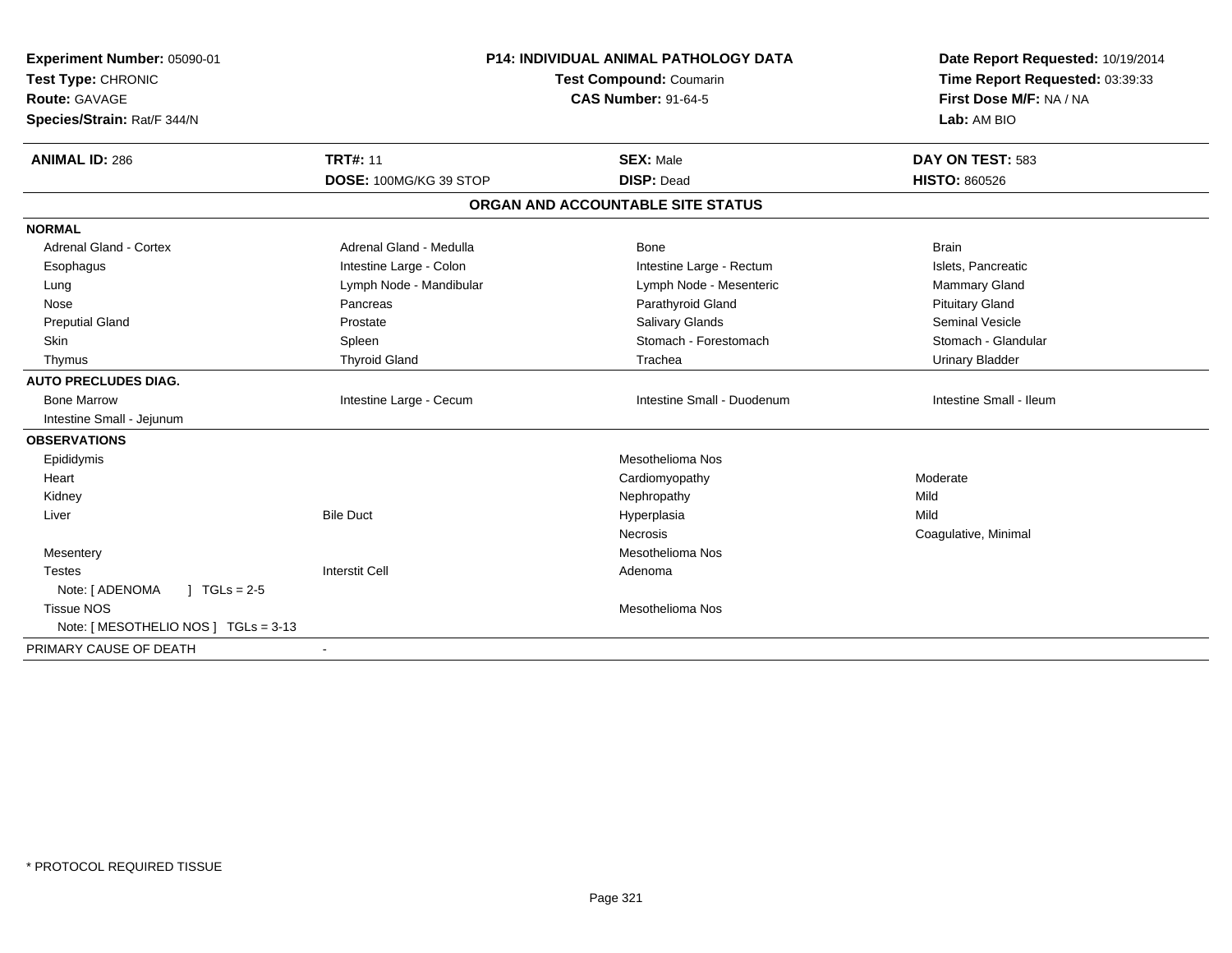| Experiment Number: 05090-01<br>Test Type: CHRONIC<br>Route: GAVAGE<br>Species/Strain: Rat/F 344/N<br><b>ANIMAL ID: 287</b> | <b>TRT#: 11</b>           | <b>P14: INDIVIDUAL ANIMAL PATHOLOGY DATA</b><br>Test Compound: Coumarin<br><b>CAS Number: 91-64-5</b><br><b>SEX: Male</b> |                          | Date Report Requested: 10/19/2014<br>Time Report Requested: 03:39:33<br>First Dose M/F: NA / NA<br>Lab: AM BIO<br>DAY ON TEST: 520 |
|----------------------------------------------------------------------------------------------------------------------------|---------------------------|---------------------------------------------------------------------------------------------------------------------------|--------------------------|------------------------------------------------------------------------------------------------------------------------------------|
|                                                                                                                            | DOSE: 100MG/KG 39 STOP    | <b>DISP: Moribund</b>                                                                                                     |                          | <b>HISTO: 860527</b>                                                                                                               |
|                                                                                                                            |                           | ORGAN AND ACCOUNTABLE SITE STATUS                                                                                         |                          |                                                                                                                                    |
| <b>NORMAL</b>                                                                                                              |                           |                                                                                                                           |                          |                                                                                                                                    |
| <b>Adrenal Gland - Cortex</b>                                                                                              | Adrenal Gland - Medulla   | Bone                                                                                                                      |                          | <b>Bone Marrow</b>                                                                                                                 |
| <b>Brain</b>                                                                                                               | Epididymis                | Esophagus                                                                                                                 |                          | Heart                                                                                                                              |
| Intestine Large - Cecum                                                                                                    | Intestine Large - Colon   |                                                                                                                           | Intestine Large - Rectum | Intestine Small - Duodenum                                                                                                         |
| Intestine Small - Ileum                                                                                                    | Intestine Small - Jejunum |                                                                                                                           | Islets. Pancreatic       | Lung                                                                                                                               |
| Lymph Node - Mandibular                                                                                                    | Lymph Node - Mesenteric   |                                                                                                                           | <b>Mammary Gland</b>     | Nose                                                                                                                               |
| Pancreas                                                                                                                   | Prostate                  |                                                                                                                           | <b>Salivary Glands</b>   | <b>Seminal Vesicle</b>                                                                                                             |
| Skin                                                                                                                       | Spleen                    |                                                                                                                           | Stomach - Glandular      | Thymus                                                                                                                             |
| <b>Thyroid Gland</b>                                                                                                       | Trachea                   |                                                                                                                           | <b>Urinary Bladder</b>   |                                                                                                                                    |
| <b>MISSING</b>                                                                                                             |                           |                                                                                                                           |                          |                                                                                                                                    |
| <b>Preputial Gland</b>                                                                                                     |                           |                                                                                                                           |                          |                                                                                                                                    |
| <b>OBSERVATIONS</b>                                                                                                        |                           |                                                                                                                           |                          |                                                                                                                                    |
| Kidney                                                                                                                     |                           | Nephropathy                                                                                                               |                          | Marked                                                                                                                             |
| Note: [NEPHROPATHY ] TGLs = 1-1                                                                                            |                           |                                                                                                                           |                          |                                                                                                                                    |
| Liver                                                                                                                      | <b>Bile Duct</b>          | Hyperplasia                                                                                                               |                          | Mild                                                                                                                               |
| Parathyroid Gland                                                                                                          |                           | Hyperplasia                                                                                                               |                          | Moderate                                                                                                                           |
| <b>Pituitary Gland</b>                                                                                                     | <b>Pars Distalis</b>      | Hyperplasia                                                                                                               |                          | Moderate                                                                                                                           |
| Stomach                                                                                                                    | Forestomach               | Inflammation                                                                                                              |                          | Suppurative, Moderate                                                                                                              |
| <b>Testes</b>                                                                                                              | <b>Interstit Cell</b>     | Adenoma                                                                                                                   |                          |                                                                                                                                    |
| Note: [ ADENOMA<br>$1 TGLs = 2-5$                                                                                          |                           |                                                                                                                           |                          |                                                                                                                                    |
| PRIMARY CAUSE OF DEATH                                                                                                     |                           |                                                                                                                           |                          |                                                                                                                                    |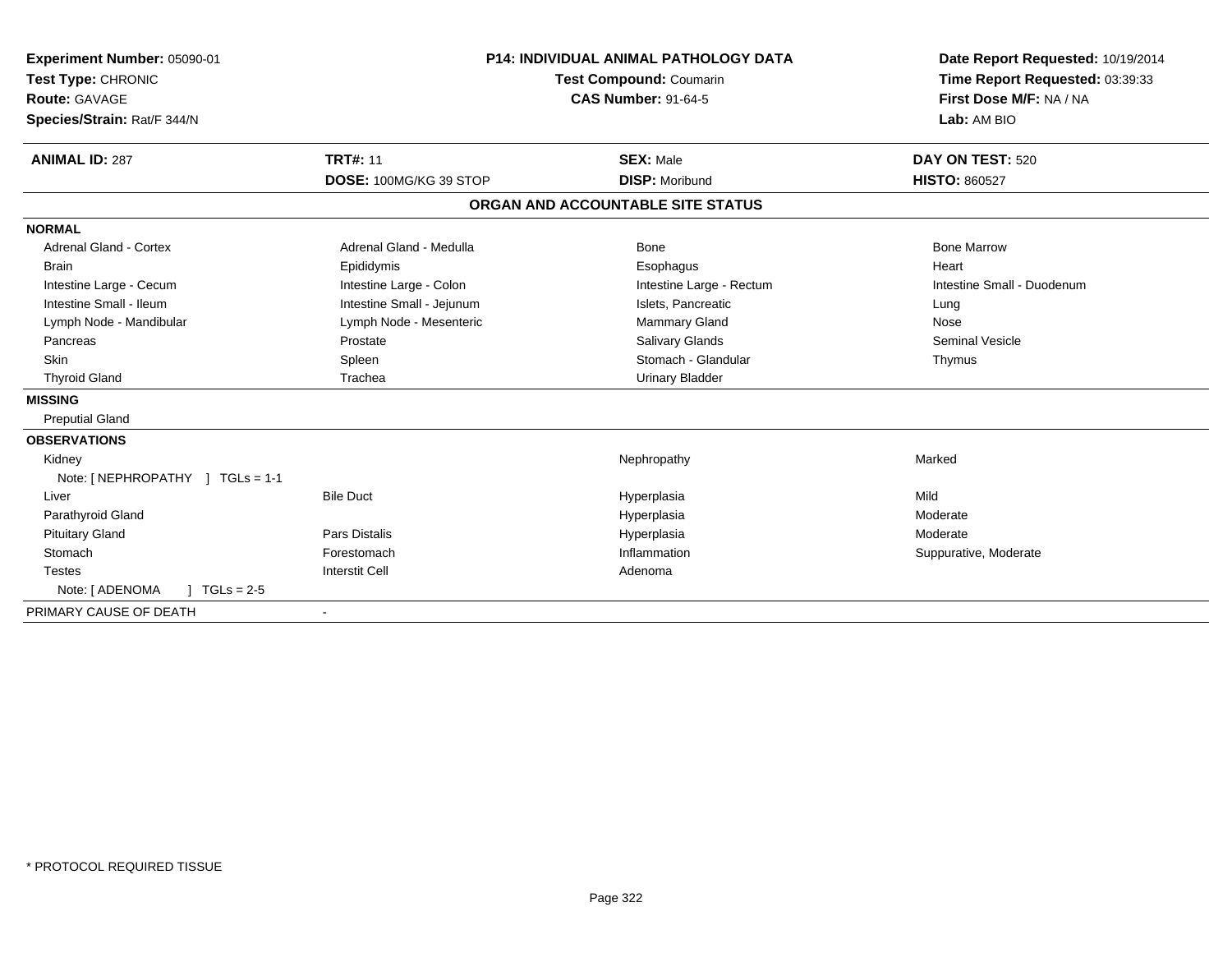| Experiment Number: 05090-01<br>Test Type: CHRONIC<br><b>Route: GAVAGE</b><br>Species/Strain: Rat/F 344/N | <b>P14: INDIVIDUAL ANIMAL PATHOLOGY DATA</b><br>Test Compound: Coumarin<br><b>CAS Number: 91-64-5</b> |                                                     | Date Report Requested: 10/19/2014<br>Time Report Requested: 03:39:33<br>First Dose M/F: NA / NA<br>Lab: AM BIO |
|----------------------------------------------------------------------------------------------------------|-------------------------------------------------------------------------------------------------------|-----------------------------------------------------|----------------------------------------------------------------------------------------------------------------|
| <b>ANIMAL ID: 288</b>                                                                                    | <b>TRT#: 11</b><br>DOSE: 100MG/KG 39 STOP                                                             | <b>SEX: Male</b><br><b>DISP: Terminal Sacrifice</b> | DAY ON TEST: 730<br><b>HISTO: 860528</b>                                                                       |
|                                                                                                          |                                                                                                       | ORGAN AND ACCOUNTABLE SITE STATUS                   |                                                                                                                |
| <b>NORMAL</b>                                                                                            |                                                                                                       |                                                     |                                                                                                                |
| Adrenal Gland - Cortex                                                                                   | Adrenal Gland - Medulla                                                                               | Bone                                                | <b>Bone Marrow</b>                                                                                             |
| <b>Brain</b>                                                                                             | Epididymis                                                                                            | Esophagus                                           | Intestine Large - Cecum                                                                                        |
| Intestine Large - Colon                                                                                  | Intestine Large - Rectum                                                                              | Intestine Small - Duodenum                          | Intestine Small - Ileum                                                                                        |
| Intestine Small - Jejunum                                                                                | Islets, Pancreatic                                                                                    | Lung                                                | Lymph Node - Mandibular                                                                                        |
| Lymph Node - Mesenteric                                                                                  | Mammary Gland                                                                                         | Pancreas                                            | Parathyroid Gland                                                                                              |
| <b>Pituitary Gland</b>                                                                                   | <b>Preputial Gland</b>                                                                                | Prostate                                            | Salivary Glands                                                                                                |
| <b>Seminal Vesicle</b>                                                                                   | Skin                                                                                                  | Stomach - Forestomach                               | Stomach - Glandular                                                                                            |
| Thymus                                                                                                   | <b>Thyroid Gland</b>                                                                                  | Trachea                                             | <b>Urinary Bladder</b>                                                                                         |
| <b>OBSERVATIONS</b>                                                                                      |                                                                                                       |                                                     |                                                                                                                |
| Heart                                                                                                    |                                                                                                       | Cardiomyopathy                                      | Mild                                                                                                           |
| Kidney                                                                                                   |                                                                                                       | Nephropathy                                         | Moderate                                                                                                       |
| Liver                                                                                                    |                                                                                                       | Developmental Malformation                          |                                                                                                                |
|                                                                                                          | <b>Bile Duct</b>                                                                                      | Hyperplasia                                         | Minimal                                                                                                        |
|                                                                                                          |                                                                                                       | Inflammation                                        | Chronic, Minimal                                                                                               |
| Note: [ DEVELOP MALFOR ] TGLs = 4-2                                                                      |                                                                                                       |                                                     |                                                                                                                |
| Mesentery                                                                                                | Fat                                                                                                   | Necrosis                                            | Coagulative, Moderate                                                                                          |
| Note: [ NECROSIS<br>$J \text{ TGLs} = 1-14$                                                              |                                                                                                       |                                                     |                                                                                                                |
| Nose                                                                                                     |                                                                                                       | Fungus                                              | Mild                                                                                                           |
| Note: FUNGUS IS ASPERGILLUS                                                                              |                                                                                                       |                                                     |                                                                                                                |
| Spleen                                                                                                   |                                                                                                       | Developmental Malformation                          |                                                                                                                |
| Note: [ DEVELOP MALFOR ] TGLs = 3-13                                                                     |                                                                                                       |                                                     |                                                                                                                |
| <b>Testes</b>                                                                                            | <b>Interstit Cell</b>                                                                                 | Adenoma                                             |                                                                                                                |
| Note: [ ADENOMA<br>$J \cdot TGLs = 2-5$                                                                  |                                                                                                       |                                                     |                                                                                                                |
| PRIMARY CAUSE OF DEATH                                                                                   |                                                                                                       |                                                     |                                                                                                                |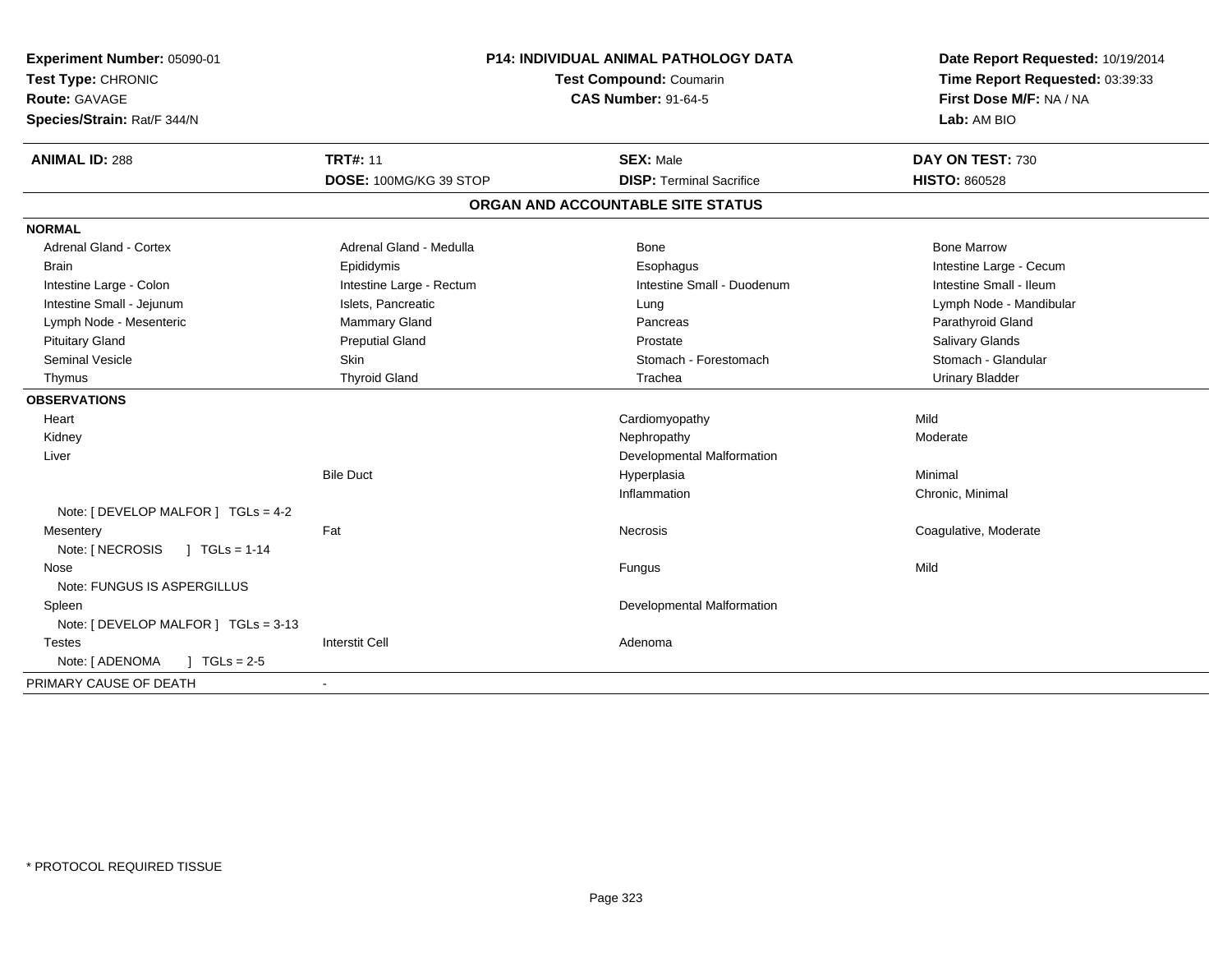| Experiment Number: 05090-01<br>Test Type: CHRONIC<br>Route: GAVAGE<br>Species/Strain: Rat/F 344/N | <b>P14: INDIVIDUAL ANIMAL PATHOLOGY DATA</b><br>Test Compound: Coumarin<br><b>CAS Number: 91-64-5</b> |                                   | Date Report Requested: 10/19/2014<br>Time Report Requested: 03:39:33<br>First Dose M/F: NA / NA<br>Lab: AM BIO |  |
|---------------------------------------------------------------------------------------------------|-------------------------------------------------------------------------------------------------------|-----------------------------------|----------------------------------------------------------------------------------------------------------------|--|
| <b>ANIMAL ID: 289</b>                                                                             | <b>TRT#: 11</b>                                                                                       | <b>SEX: Male</b>                  | DAY ON TEST: 680                                                                                               |  |
|                                                                                                   | DOSE: 100MG/KG 39 STOP                                                                                | <b>DISP: Moribund</b>             | <b>HISTO: 860529</b>                                                                                           |  |
|                                                                                                   |                                                                                                       | ORGAN AND ACCOUNTABLE SITE STATUS |                                                                                                                |  |
| <b>NORMAL</b>                                                                                     |                                                                                                       |                                   |                                                                                                                |  |
| <b>Adrenal Gland - Cortex</b>                                                                     | Adrenal Gland - Medulla                                                                               | Bone                              | <b>Bone Marrow</b>                                                                                             |  |
| <b>Brain</b>                                                                                      | Epididymis                                                                                            | Esophagus                         | Heart                                                                                                          |  |
| Intestine Large - Cecum                                                                           | Intestine Large - Colon                                                                               | Intestine Large - Rectum          | Intestine Small - Duodenum                                                                                     |  |
| Intestine Small - Ileum                                                                           | Intestine Small - Jejunum                                                                             | Islets, Pancreatic                | Mammary Gland                                                                                                  |  |
| Pancreas                                                                                          | Parathyroid Gland                                                                                     | <b>Preputial Gland</b>            | Prostate                                                                                                       |  |
| Salivary Glands                                                                                   | <b>Seminal Vesicle</b>                                                                                | Skin                              | Stomach - Forestomach                                                                                          |  |
| Stomach - Glandular                                                                               | Thymus                                                                                                | <b>Thyroid Gland</b>              | Trachea                                                                                                        |  |
| <b>OBSERVATIONS</b>                                                                               |                                                                                                       |                                   |                                                                                                                |  |
| Kidney                                                                                            |                                                                                                       | Nephropathy                       | Moderate                                                                                                       |  |
| Liver                                                                                             | <b>Bile Duct</b>                                                                                      | Hyperplasia                       | Marked                                                                                                         |  |
|                                                                                                   |                                                                                                       | <b>Necrosis</b>                   | Coagulative, Moderate                                                                                          |  |
| Note: LIVER NECROSIS IS ACUTE AND HEMORRHAGIC.                                                    |                                                                                                       |                                   |                                                                                                                |  |
| Lung                                                                                              |                                                                                                       | Leukemia Mononuclear              |                                                                                                                |  |
| Lymph Node                                                                                        | Mandibular                                                                                            | Congestion                        | Marked                                                                                                         |  |
|                                                                                                   | Mesenteric                                                                                            | Congestion                        | Mild                                                                                                           |  |
| Note: [CONGESTION ] TGLs = 1-9<br>Note: [CONGESTION ] TGLs = 3-4                                  |                                                                                                       |                                   |                                                                                                                |  |
| Nose                                                                                              |                                                                                                       | Inflammation                      | Suppurative, Mild                                                                                              |  |
| <b>Pituitary Gland</b>                                                                            | <b>Pars Distalis</b>                                                                                  | Cyst                              |                                                                                                                |  |
| Spleen                                                                                            |                                                                                                       | Leukemia Mononuclear              |                                                                                                                |  |
| Note: [ LEUKEMIA MONUC ] TGLs = 2-13                                                              |                                                                                                       |                                   |                                                                                                                |  |
| <b>Testes</b>                                                                                     | <b>Interstit Cell</b>                                                                                 | Adenoma                           |                                                                                                                |  |
| Note: [ ADENOMA<br>$\sqrt{1 + 1}$ TGLs = 5-5                                                      |                                                                                                       |                                   |                                                                                                                |  |
| <b>Urinary Bladder</b>                                                                            |                                                                                                       | Inflammation                      | Suppurative, Mild                                                                                              |  |
| PRIMARY CAUSE OF DEATH                                                                            |                                                                                                       |                                   |                                                                                                                |  |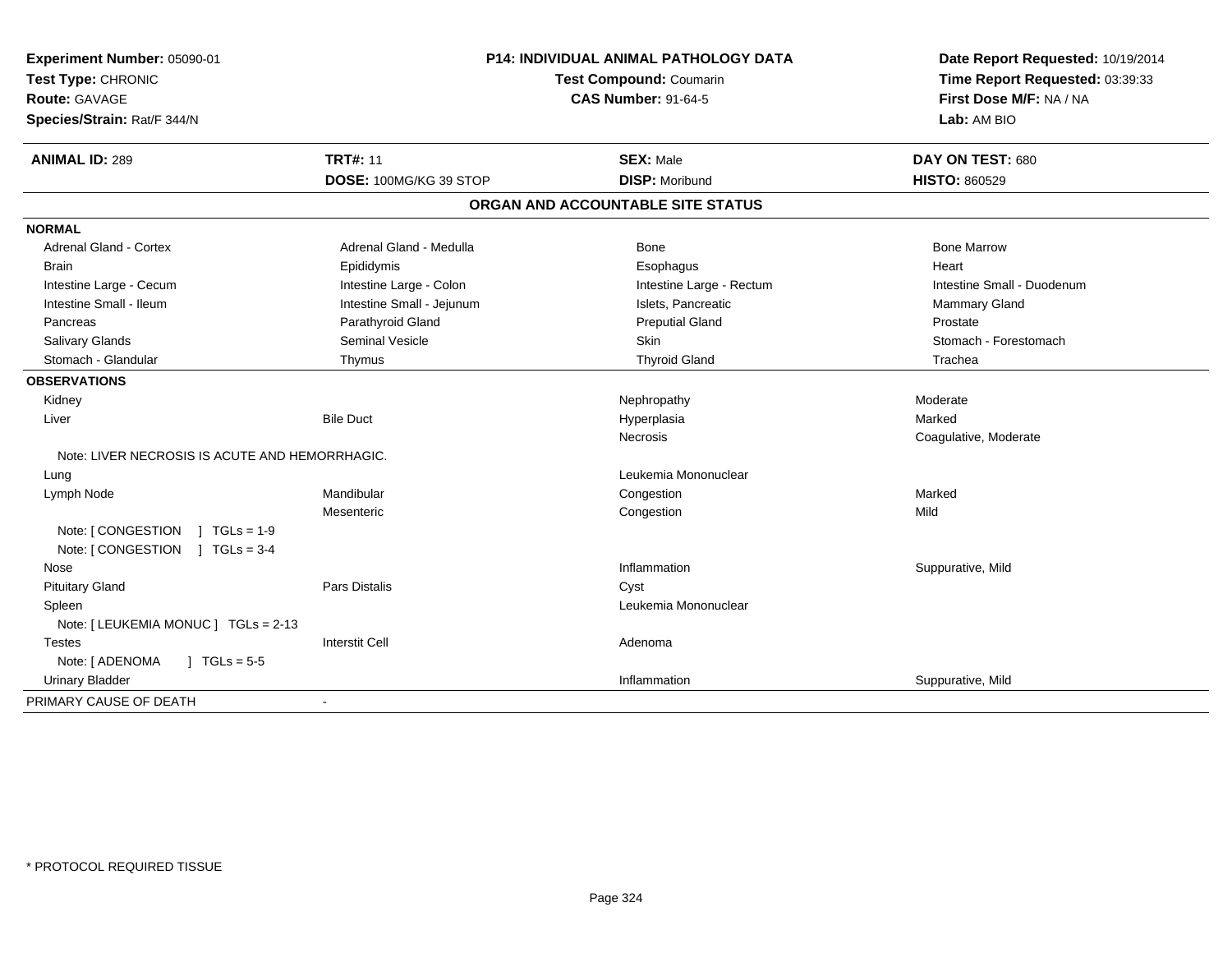| Experiment Number: 05090-01<br>Test Type: CHRONIC<br>Route: GAVAGE<br>Species/Strain: Rat/F 344/N | P14: INDIVIDUAL ANIMAL PATHOLOGY DATA<br>Test Compound: Coumarin<br><b>CAS Number: 91-64-5</b> | Date Report Requested: 10/19/2014<br>Time Report Requested: 03:39:33<br>First Dose M/F: NA / NA<br>Lab: AM BIO |
|---------------------------------------------------------------------------------------------------|------------------------------------------------------------------------------------------------|----------------------------------------------------------------------------------------------------------------|
| <b>TRT#: 11</b><br><b>ANIMAL ID: 290</b>                                                          | <b>SEX: Male</b>                                                                               | DAY ON TEST: 307                                                                                               |
| DOSE: 100MG/KG 39 STOP                                                                            | <b>DISP: Dead</b>                                                                              | <b>HISTO: 860530</b>                                                                                           |
|                                                                                                   | ORGAN AND ACCOUNTABLE SITE STATUS                                                              |                                                                                                                |
| <b>NORMAL</b>                                                                                     |                                                                                                |                                                                                                                |
| Adrenal Gland - Cortex<br>Adrenal Gland - Medulla                                                 | Bone                                                                                           | <b>Bone Marrow</b>                                                                                             |
| Epididymis<br>Esophagus                                                                           | Heart                                                                                          | Liver                                                                                                          |
| Lymph Node - Mandibular<br>Lung                                                                   | Lymph Node - Mesenteric                                                                        | <b>Mammary Gland</b>                                                                                           |
| <b>Pituitary Gland</b><br>Parathyroid Gland                                                       | <b>Preputial Gland</b>                                                                         | Prostate                                                                                                       |
| Salivary Glands<br><b>Seminal Vesicle</b>                                                         | Skin                                                                                           | Spleen                                                                                                         |
| <b>Testes</b><br>Thymus                                                                           | <b>Thyroid Gland</b>                                                                           | Trachea                                                                                                        |
| <b>Urinary Bladder</b>                                                                            |                                                                                                |                                                                                                                |
| <b>MISSING</b>                                                                                    |                                                                                                |                                                                                                                |
| Intestine Small - Jejunum<br>Intestine Large - Rectum                                             |                                                                                                |                                                                                                                |
| <b>AUTO PRECLUDES DIAG.</b>                                                                       |                                                                                                |                                                                                                                |
| Intestine Large - Cecum<br><b>Brain</b>                                                           | Intestine Large - Colon                                                                        | Intestine Small - Duodenum                                                                                     |
| Intestine Small - Ileum<br>Islets, Pancreatic                                                     | Pancreas                                                                                       | Stomach - Forestomach                                                                                          |
| Stomach - Glandular                                                                               |                                                                                                |                                                                                                                |
| <b>OBSERVATIONS</b>                                                                               |                                                                                                |                                                                                                                |
| Kidney                                                                                            | Nephropathy                                                                                    | Minimal                                                                                                        |
| Nose                                                                                              | Inflammation                                                                                   | Suppurative, Moderate                                                                                          |
| PRIMARY CAUSE OF DEATH                                                                            |                                                                                                |                                                                                                                |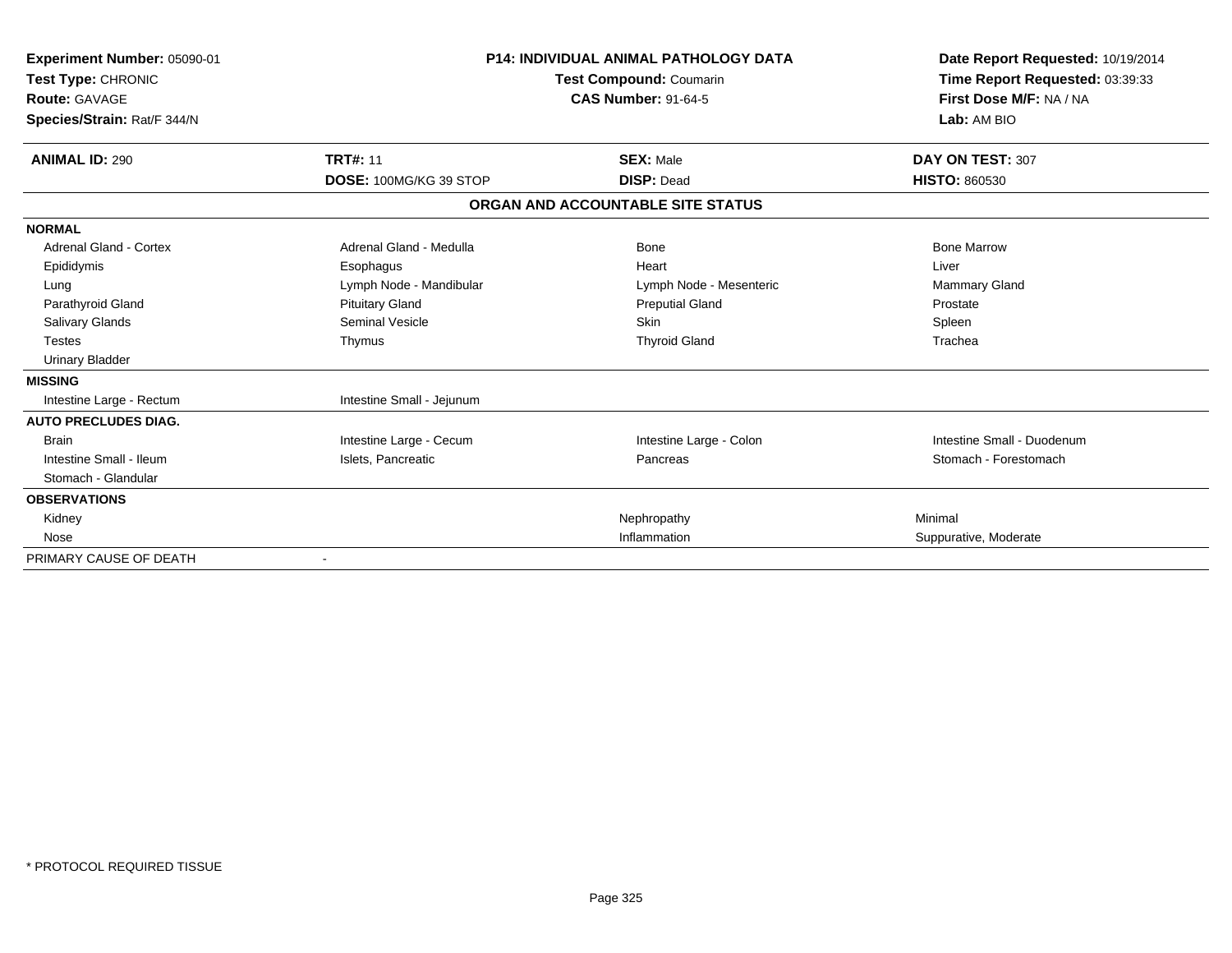| Experiment Number: 05090-01              | <b>P14: INDIVIDUAL ANIMAL PATHOLOGY DATA</b><br>Test Compound: Coumarin<br><b>CAS Number: 91-64-5</b> |                                   | Date Report Requested: 10/19/2014<br>Time Report Requested: 03:39:33<br>First Dose M/F: NA / NA |
|------------------------------------------|-------------------------------------------------------------------------------------------------------|-----------------------------------|-------------------------------------------------------------------------------------------------|
| Test Type: CHRONIC                       |                                                                                                       |                                   |                                                                                                 |
| <b>Route: GAVAGE</b>                     |                                                                                                       |                                   |                                                                                                 |
| Species/Strain: Rat/F 344/N              |                                                                                                       |                                   | Lab: AM BIO                                                                                     |
| <b>ANIMAL ID: 291</b>                    | <b>TRT#: 11</b>                                                                                       | <b>SEX: Male</b>                  | DAY ON TEST: 619                                                                                |
|                                          | DOSE: 100MG/KG 39 STOP                                                                                | <b>DISP: Dead</b>                 | HISTO: 860531                                                                                   |
|                                          |                                                                                                       | ORGAN AND ACCOUNTABLE SITE STATUS |                                                                                                 |
| <b>NORMAL</b>                            |                                                                                                       |                                   |                                                                                                 |
| Bone                                     | <b>Brain</b>                                                                                          | Epididymis                        | Esophagus                                                                                       |
| Intestine Large - Cecum                  | Intestine Large - Colon                                                                               | Intestine Large - Rectum          | Intestine Small - Duodenum                                                                      |
| Intestine Small - Ileum                  | Intestine Small - Jejunum                                                                             | Islets, Pancreatic                | <b>Mammary Gland</b>                                                                            |
| Nose                                     | Parathyroid Gland                                                                                     | <b>Preputial Gland</b>            | Prostate                                                                                        |
| Salivary Glands                          | Seminal Vesicle                                                                                       | Skin                              | <b>Thyroid Gland</b>                                                                            |
| Trachea                                  | <b>Urinary Bladder</b>                                                                                |                                   |                                                                                                 |
| <b>OBSERVATIONS</b>                      |                                                                                                       |                                   |                                                                                                 |
| <b>Adrenal Gland</b>                     | Cortex                                                                                                | Leukemia Mononuclear              |                                                                                                 |
|                                          | Medulla                                                                                               | Leukemia Mononuclear              |                                                                                                 |
| <b>Bone Marrow</b>                       |                                                                                                       | Leukemia Mononuclear              |                                                                                                 |
| Heart                                    |                                                                                                       | Leukemia Mononuclear              |                                                                                                 |
| Kidney                                   |                                                                                                       | Leukemia Mononuclear              |                                                                                                 |
|                                          |                                                                                                       | Nephropathy                       | Moderate                                                                                        |
| Liver                                    | <b>Bile Duct</b>                                                                                      | Hyperplasia                       | Minimal                                                                                         |
|                                          |                                                                                                       | Leukemia Mononuclear              |                                                                                                 |
| Lung                                     |                                                                                                       | Leukemia Mononuclear              |                                                                                                 |
| Note: [ LEUKEMIA MONUC ] TGLs = 3-3      |                                                                                                       |                                   |                                                                                                 |
| Lymph Node                               | Mandibular                                                                                            | Leukemia Mononuclear              |                                                                                                 |
|                                          | Mesenteric                                                                                            | Leukemia Mononuclear              |                                                                                                 |
| Mesentery                                | Fat                                                                                                   | Leukemia Mononuclear              |                                                                                                 |
| Pancreas                                 |                                                                                                       | Atrophy                           | Mild                                                                                            |
| <b>Pituitary Gland</b>                   |                                                                                                       | Leukemia Mononuclear              |                                                                                                 |
| Spleen                                   |                                                                                                       | Leukemia Mononuclear              |                                                                                                 |
| Note: [ LEUKEMIA MONUC ] TGLs = 1-13     |                                                                                                       |                                   |                                                                                                 |
| Stomach                                  | Forestomach                                                                                           | Ulcer                             | Moderate                                                                                        |
| Note: [ ULCER<br>$\sqrt{6}$ TGLs = 5-6   |                                                                                                       |                                   |                                                                                                 |
| <b>Testes</b>                            | <b>Interstit Cell</b>                                                                                 | Adenoma                           |                                                                                                 |
| Note: [ ADENOMA<br>$\sqrt{1}$ TGLs = 2-5 |                                                                                                       |                                   |                                                                                                 |
| Thymus                                   |                                                                                                       | Leukemia Mononuclear              |                                                                                                 |
| PRIMARY CAUSE OF DEATH                   | $\blacksquare$                                                                                        |                                   |                                                                                                 |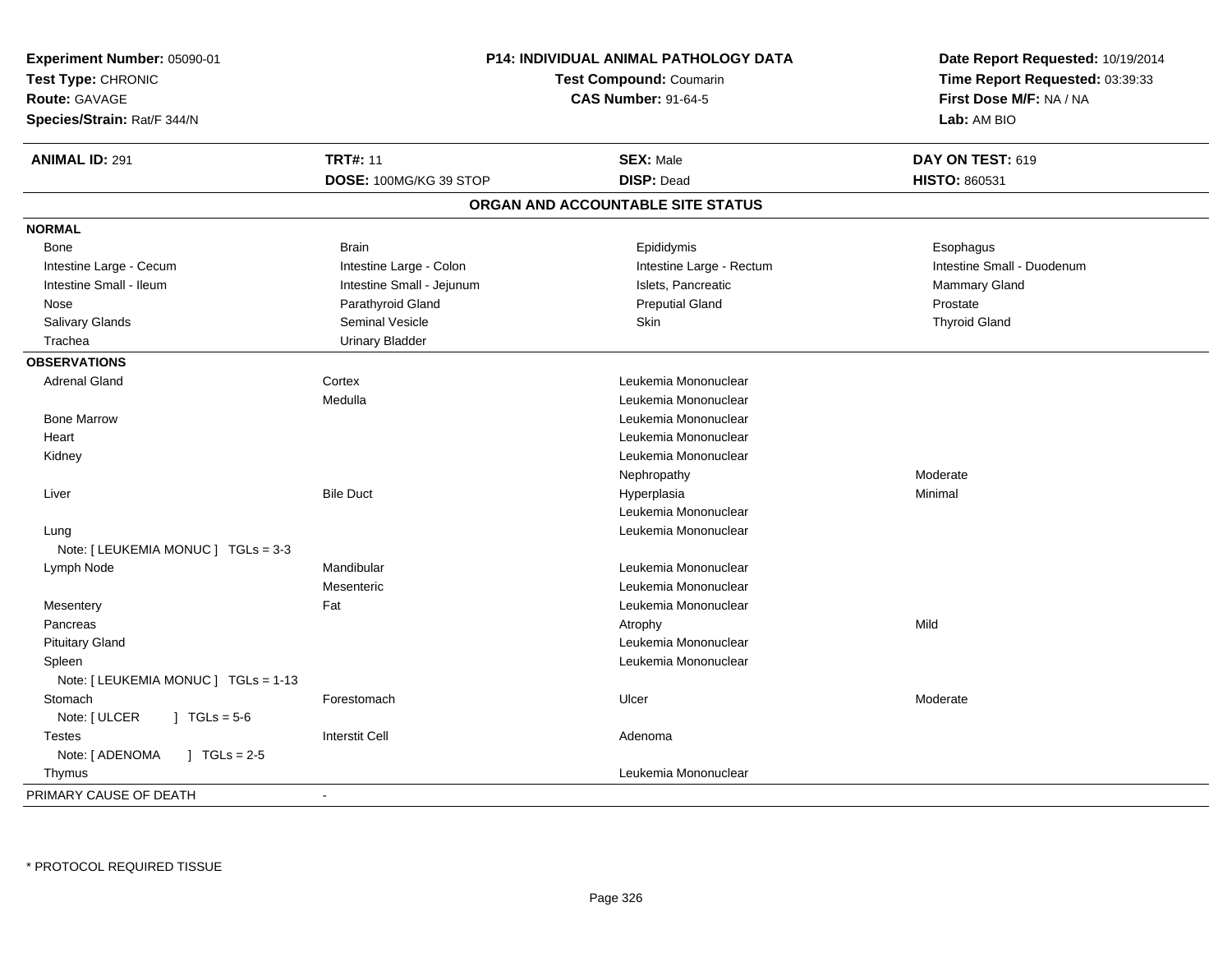| Experiment Number: 05090-01          | P14: INDIVIDUAL ANIMAL PATHOLOGY DATA<br><b>Test Compound: Coumarin</b><br><b>CAS Number: 91-64-5</b> |                                   | Date Report Requested: 10/19/2014<br>Time Report Requested: 03:39:33<br>First Dose M/F: NA / NA |
|--------------------------------------|-------------------------------------------------------------------------------------------------------|-----------------------------------|-------------------------------------------------------------------------------------------------|
| Test Type: CHRONIC                   |                                                                                                       |                                   |                                                                                                 |
| Route: GAVAGE                        |                                                                                                       |                                   |                                                                                                 |
| Species/Strain: Rat/F 344/N          |                                                                                                       |                                   | Lab: AM BIO                                                                                     |
| <b>ANIMAL ID: 292</b>                | <b>TRT#: 11</b>                                                                                       | <b>SEX: Male</b>                  | DAY ON TEST: 688                                                                                |
|                                      | DOSE: 100MG/KG 39 STOP                                                                                | <b>DISP: Moribund</b>             | <b>HISTO: 860532</b>                                                                            |
|                                      |                                                                                                       | ORGAN AND ACCOUNTABLE SITE STATUS |                                                                                                 |
| <b>NORMAL</b>                        |                                                                                                       |                                   |                                                                                                 |
| <b>Adrenal Gland - Cortex</b>        | Adrenal Gland - Medulla                                                                               | Bone                              | <b>Brain</b>                                                                                    |
| Epididymis                           | Esophagus                                                                                             | Lymph Node - Mandibular           | <b>Mammary Gland</b>                                                                            |
| Nose                                 | <b>Pituitary Gland</b>                                                                                | <b>Preputial Gland</b>            | Prostate                                                                                        |
| Salivary Glands                      | <b>Seminal Vesicle</b>                                                                                | <b>Skin</b>                       | Thymus                                                                                          |
| <b>Thyroid Gland</b>                 | Trachea                                                                                               | <b>Urinary Bladder</b>            |                                                                                                 |
| <b>OBSERVATIONS</b>                  |                                                                                                       |                                   |                                                                                                 |
| <b>Bone Marrow</b>                   |                                                                                                       | Hyperplasia                       | Mononuclear CI, Mild                                                                            |
| Heart                                |                                                                                                       | Cardiomyopathy                    | Mild                                                                                            |
|                                      |                                                                                                       | Fibrosis                          | Moderate                                                                                        |
| Intestine Large                      | Cecum                                                                                                 | Leukemia Mononuclear              |                                                                                                 |
|                                      | Colon                                                                                                 | Leukemia Mononuclear              |                                                                                                 |
|                                      | Rectum                                                                                                | Leukemia Mononuclear              |                                                                                                 |
| <b>Intestine Small</b>               | Duodenum                                                                                              | Leukemia Mononuclear              |                                                                                                 |
|                                      | <b>Ileum</b>                                                                                          | Leukemia Mononuclear              |                                                                                                 |
|                                      | Jejunum                                                                                               | Leukemia Mononuclear              |                                                                                                 |
| Note: [ LEUKEMIA MONUC ] TGLs = 7-6  |                                                                                                       |                                   |                                                                                                 |
| Islets, Pancreatic                   |                                                                                                       | Leukemia Mononuclear              |                                                                                                 |
| Kidney                               |                                                                                                       | Nephropathy                       | Moderate                                                                                        |
| Liver                                | <b>Bile Duct</b>                                                                                      | Hyperplasia                       | Mild                                                                                            |
|                                      |                                                                                                       | Leukemia Mononuclear              |                                                                                                 |
| Lung                                 |                                                                                                       | Leukemia Mononuclear              |                                                                                                 |
| Lymph Node                           | Lumbar                                                                                                | Leukemia Mononuclear              |                                                                                                 |
|                                      | Mesenteric                                                                                            | Leukemia Mononuclear              |                                                                                                 |
| Note: [ LEUKEMIA MONUC ] TGLs = 5-15 |                                                                                                       |                                   |                                                                                                 |
| Note: [ LEUKEMIA MONUC ] TGLs = 6-4  |                                                                                                       |                                   |                                                                                                 |
| Mesentery                            | Fat                                                                                                   | Leukemia Mononuclear              |                                                                                                 |
| Note: [ LEUKEMIA MONUC ] TGLs = 8-16 |                                                                                                       |                                   |                                                                                                 |
| Pancreas                             |                                                                                                       | Leukemia Mononuclear              |                                                                                                 |
| Note: [ LEUKEMIA MONUC ] TGLs = 4-9  |                                                                                                       |                                   |                                                                                                 |
| Parathyroid Gland                    |                                                                                                       | Hyperplasia                       | Mild                                                                                            |
|                                      |                                                                                                       |                                   |                                                                                                 |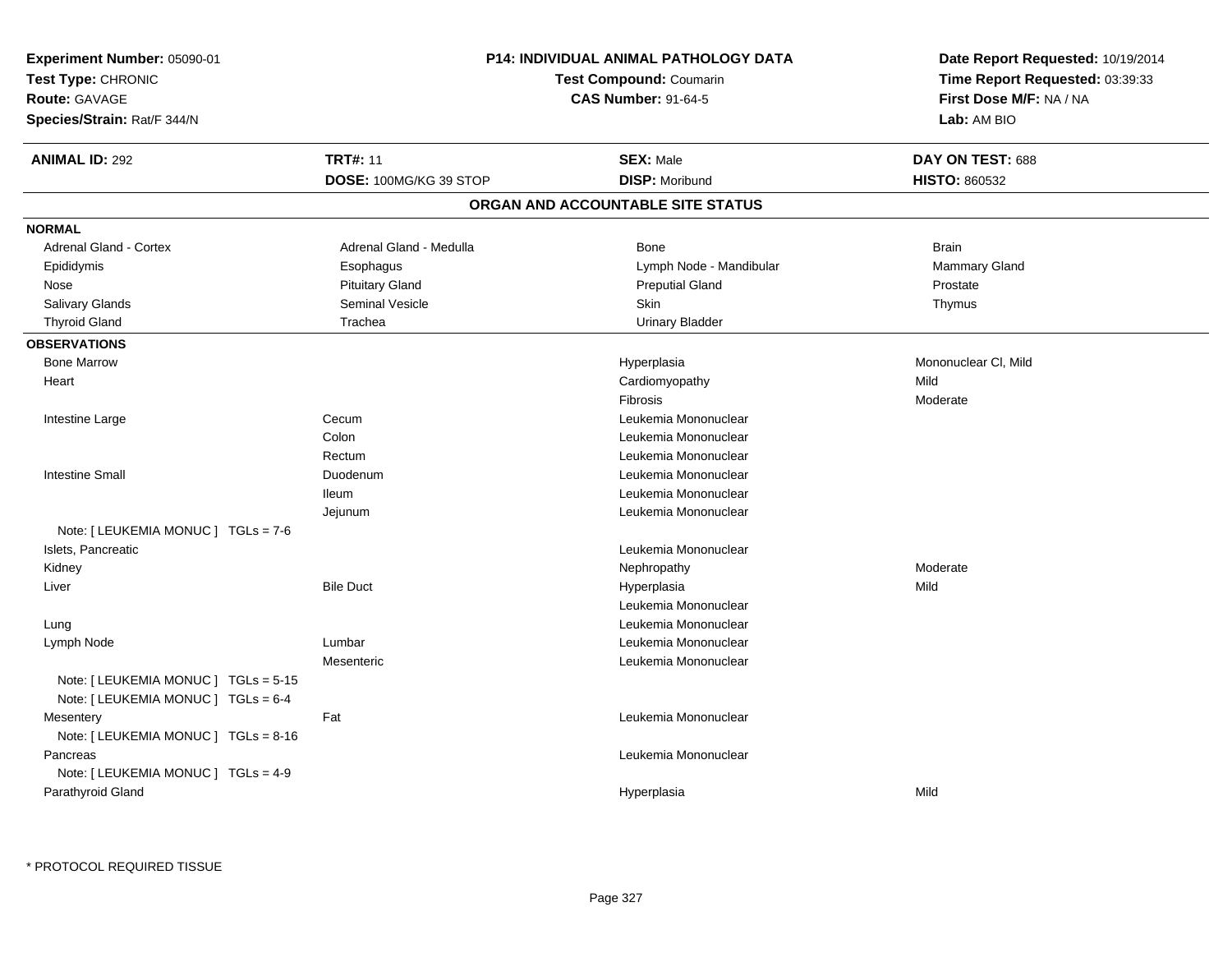| <b>Experiment Number: 05090-01</b><br>Test Type: CHRONIC<br><b>Route: GAVAGE</b><br>Species/Strain: Rat/F 344/N |                               | P14: INDIVIDUAL ANIMAL PATHOLOGY DATA<br>Test Compound: Coumarin<br><b>CAS Number: 91-64-5</b> | Date Report Requested: 10/19/2014<br>Time Report Requested: 03:39:33<br>First Dose M/F: NA / NA<br>Lab: AM BIO |
|-----------------------------------------------------------------------------------------------------------------|-------------------------------|------------------------------------------------------------------------------------------------|----------------------------------------------------------------------------------------------------------------|
| <b>ANIMAL ID: 292</b>                                                                                           | <b>TRT#: 11</b>               | <b>SEX: Male</b>                                                                               | DAY ON TEST: 688                                                                                               |
|                                                                                                                 | <b>DOSE: 100MG/KG 39 STOP</b> | <b>DISP: Moribund</b>                                                                          | <b>HISTO: 860532</b>                                                                                           |
|                                                                                                                 |                               | ORGAN AND ACCOUNTABLE SITE STATUS                                                              |                                                                                                                |
| Note: $[HYPERPLASIA] TGLs = 1-9$                                                                                |                               |                                                                                                |                                                                                                                |
| Spleen                                                                                                          |                               | Leukemia Mononuclear                                                                           |                                                                                                                |
| Note: $[LEUKEMIA MONUC] TGLS = 3-13,10-13$                                                                      |                               |                                                                                                |                                                                                                                |
| Stomach                                                                                                         | Forestomach                   | Leukemia Mononuclear                                                                           |                                                                                                                |
|                                                                                                                 | Glandular                     | Leukemia Mononuclear                                                                           |                                                                                                                |
| Note: $[LEUKEMIA MONUC] TGLS = 9-16$                                                                            |                               |                                                                                                |                                                                                                                |
| <b>Testes</b>                                                                                                   | Interstit Cell                | Adenoma                                                                                        |                                                                                                                |
| Note: [ ADENOMA<br>$TGLs = 2-5$                                                                                 |                               |                                                                                                |                                                                                                                |
| PRIMARY CAUSE OF DEATH                                                                                          | $\overline{\phantom{a}}$      |                                                                                                |                                                                                                                |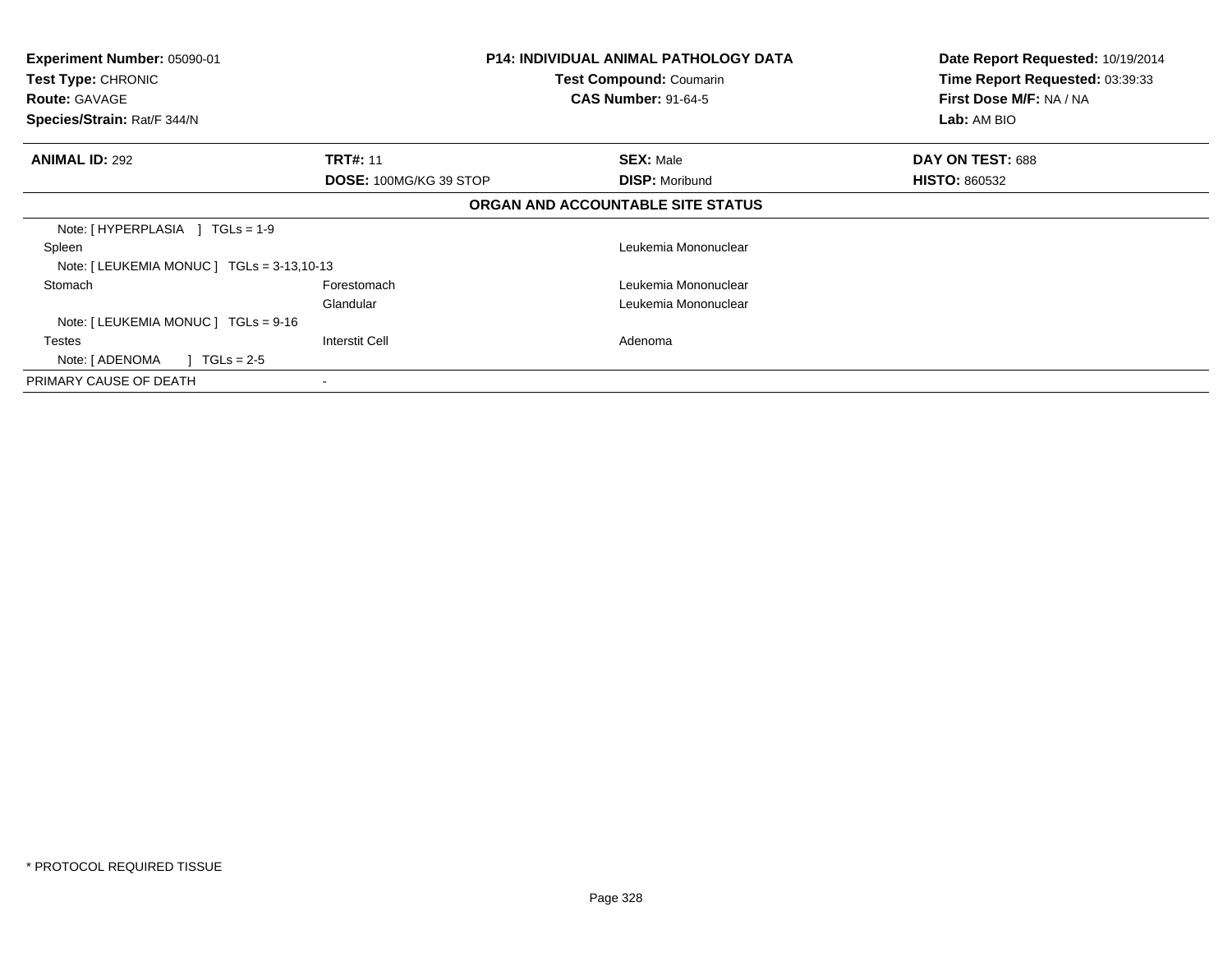| Experiment Number: 05090-01<br>Test Type: CHRONIC<br><b>Route: GAVAGE</b><br>Species/Strain: Rat/F 344/N | <b>P14: INDIVIDUAL ANIMAL PATHOLOGY DATA</b><br>Test Compound: Coumarin<br><b>CAS Number: 91-64-5</b> |                                   | Date Report Requested: 10/19/2014<br>Time Report Requested: 03:39:33<br>First Dose M/F: NA / NA<br>Lab: AM BIO |
|----------------------------------------------------------------------------------------------------------|-------------------------------------------------------------------------------------------------------|-----------------------------------|----------------------------------------------------------------------------------------------------------------|
| <b>ANIMAL ID: 293</b>                                                                                    | <b>TRT#: 11</b>                                                                                       | <b>SEX: Male</b>                  | DAY ON TEST: 588                                                                                               |
|                                                                                                          | DOSE: 100MG/KG 39 STOP                                                                                | <b>DISP: Dead</b>                 | <b>HISTO: 860533</b>                                                                                           |
|                                                                                                          |                                                                                                       | ORGAN AND ACCOUNTABLE SITE STATUS |                                                                                                                |
| <b>NORMAL</b>                                                                                            |                                                                                                       |                                   |                                                                                                                |
| <b>Adrenal Gland - Cortex</b>                                                                            | Adrenal Gland - Medulla                                                                               | Bone                              | <b>Bone Marrow</b>                                                                                             |
| <b>Brain</b>                                                                                             | Epididymis                                                                                            | Esophagus                         | Intestine Large - Cecum                                                                                        |
| Intestine Large - Colon                                                                                  | Intestine Large - Rectum                                                                              | Intestine Small - Duodenum        | Intestine Small - Ileum                                                                                        |
| Intestine Small - Jejunum                                                                                | Lung                                                                                                  | Lymph Node - Mandibular           | Lymph Node - Mesenteric                                                                                        |
| <b>Mammary Gland</b>                                                                                     | Nose                                                                                                  | Pancreas                          | Parathyroid Gland                                                                                              |
| <b>Pituitary Gland</b>                                                                                   | Prostate                                                                                              | <b>Salivary Glands</b>            | <b>Seminal Vesicle</b>                                                                                         |
| Skin                                                                                                     | Spleen                                                                                                | Thymus                            | <b>Thyroid Gland</b>                                                                                           |
| Trachea                                                                                                  | <b>Urinary Bladder</b>                                                                                |                                   |                                                                                                                |
| <b>OBSERVATIONS</b>                                                                                      |                                                                                                       |                                   |                                                                                                                |
| Heart                                                                                                    |                                                                                                       | Cardiomyopathy                    | Mild                                                                                                           |
| Islets, Pancreatic                                                                                       |                                                                                                       | Adenoma                           |                                                                                                                |
| Note: [ ADENOMA<br>$1 TGLs = 3-9$                                                                        |                                                                                                       |                                   |                                                                                                                |
| Kidney                                                                                                   |                                                                                                       | Nephropathy                       | Moderate                                                                                                       |
| Note: [NEPHROPATHY ] TGLs = 4-1                                                                          |                                                                                                       |                                   |                                                                                                                |
| Liver                                                                                                    | <b>Bile Duct</b>                                                                                      | Hyperplasia                       | Minimal                                                                                                        |
| <b>Preputial Gland</b>                                                                                   |                                                                                                       | Inflammation                      | Suppurative, Moderate                                                                                          |
| Note: [INFLAMMATION ] TGLs = 1-5                                                                         |                                                                                                       |                                   |                                                                                                                |
| Stomach                                                                                                  | Forestomach                                                                                           | Hyperkeratosis                    | Moderate                                                                                                       |
|                                                                                                          | Forestomach                                                                                           | Inflammation                      | Chronic, Moderate                                                                                              |
|                                                                                                          | Glandular                                                                                             | Inflammation                      | Chronic, Mild                                                                                                  |
| Note: [ HYPERKERATOSIS ] TGLs = 6-6<br>Note: $[INFLAMMATION] TGLs = 5-6$                                 |                                                                                                       |                                   |                                                                                                                |
| <b>Testes</b>                                                                                            | <b>Interstit Cell</b>                                                                                 | Adenoma                           |                                                                                                                |
| Note: [ ADENOMA<br>$J \cdot TGLs = 2-5$                                                                  |                                                                                                       |                                   |                                                                                                                |
| PRIMARY CAUSE OF DEATH                                                                                   |                                                                                                       |                                   |                                                                                                                |
|                                                                                                          |                                                                                                       |                                   |                                                                                                                |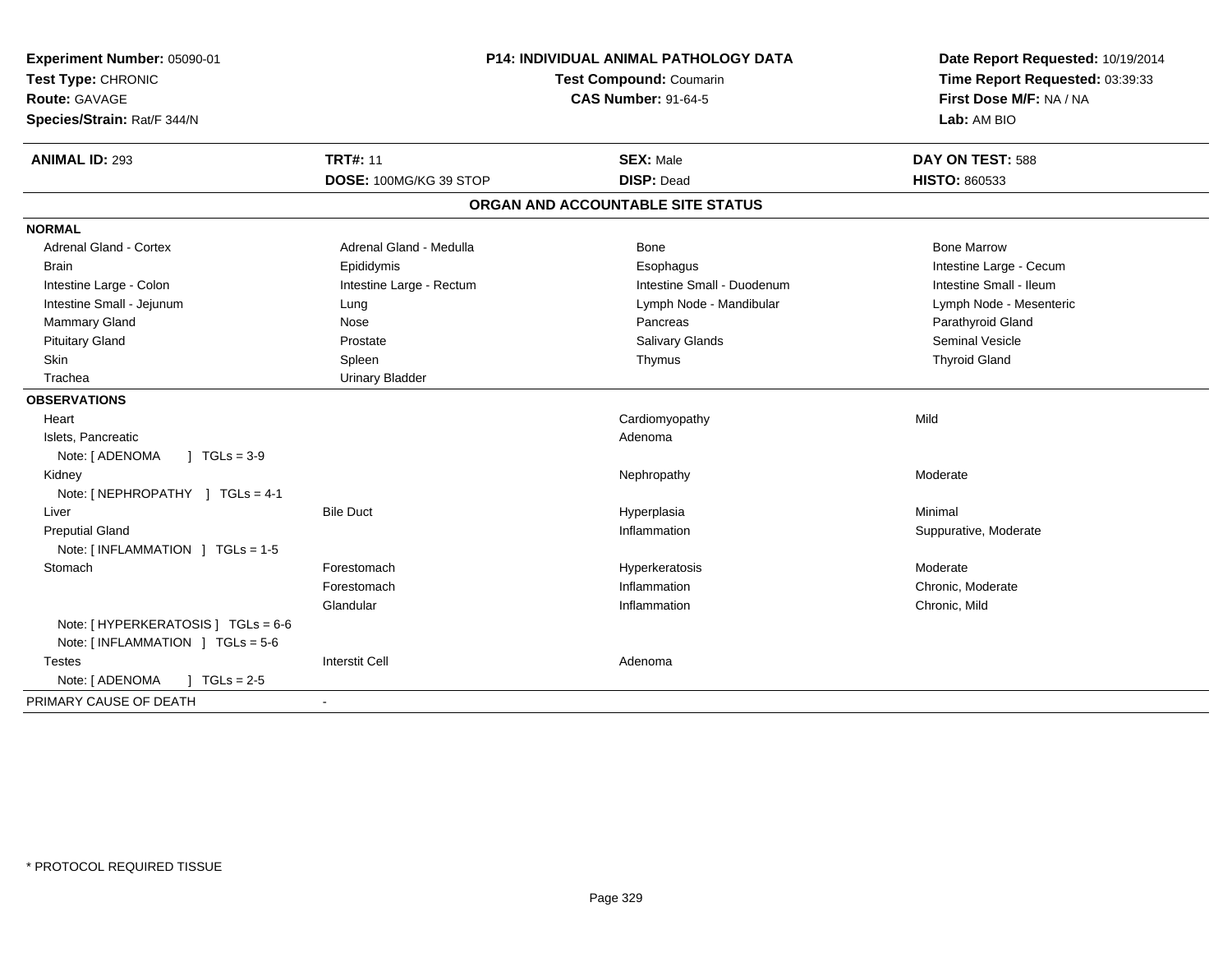| Experiment Number: 05090-01<br>Test Type: CHRONIC<br><b>Route: GAVAGE</b><br>Species/Strain: Rat/F 344/N | <b>P14: INDIVIDUAL ANIMAL PATHOLOGY DATA</b><br>Test Compound: Coumarin<br><b>CAS Number: 91-64-5</b> |                                   | Date Report Requested: 10/19/2014<br>Time Report Requested: 03:39:33<br>First Dose M/F: NA / NA<br>Lab: AM BIO |
|----------------------------------------------------------------------------------------------------------|-------------------------------------------------------------------------------------------------------|-----------------------------------|----------------------------------------------------------------------------------------------------------------|
| <b>ANIMAL ID: 294</b>                                                                                    | <b>TRT#: 11</b>                                                                                       | <b>SEX: Male</b>                  | DAY ON TEST: 49                                                                                                |
|                                                                                                          | DOSE: 100MG/KG 39 STOP                                                                                | <b>DISP:</b> Gavage Death         | <b>HISTO: 860534</b>                                                                                           |
|                                                                                                          |                                                                                                       | ORGAN AND ACCOUNTABLE SITE STATUS |                                                                                                                |
| <b>NORMAL</b>                                                                                            |                                                                                                       |                                   |                                                                                                                |
| <b>Adrenal Gland - Cortex</b>                                                                            | Adrenal Gland - Medulla                                                                               | Bone                              | <b>Bone Marrow</b>                                                                                             |
| <b>Brain</b>                                                                                             | Epididymis                                                                                            | Esophagus                         | Intestine Large - Cecum                                                                                        |
| Intestine Large - Colon                                                                                  | Intestine Small - Duodenum                                                                            | Intestine Small - Ileum           | Intestine Small - Jejunum                                                                                      |
| Islets, Pancreatic                                                                                       | Liver                                                                                                 | Lymph Node - Mandibular           | Lymph Node - Mesenteric                                                                                        |
| Mammary Gland                                                                                            | Nose                                                                                                  | Pancreas                          | Parathyroid Gland                                                                                              |
| <b>Pituitary Gland</b>                                                                                   | <b>Preputial Gland</b>                                                                                | Prostate                          | <b>Salivary Glands</b>                                                                                         |
| Seminal Vesicle                                                                                          | <b>Skin</b>                                                                                           | Stomach - Forestomach             | Stomach - Glandular                                                                                            |
| <b>Testes</b>                                                                                            | Thymus                                                                                                | <b>Thyroid Gland</b>              | Trachea                                                                                                        |
| <b>Urinary Bladder</b>                                                                                   |                                                                                                       |                                   |                                                                                                                |
| <b>MISSING</b>                                                                                           |                                                                                                       |                                   |                                                                                                                |
| Intestine Large - Rectum                                                                                 | Spleen                                                                                                |                                   |                                                                                                                |
| <b>OBSERVATIONS</b>                                                                                      |                                                                                                       |                                   |                                                                                                                |
| Heart                                                                                                    |                                                                                                       | Cardiomyopathy                    | Minimal                                                                                                        |
| Kidney                                                                                                   |                                                                                                       | Nephropathy                       | Minimal                                                                                                        |
| Lung                                                                                                     |                                                                                                       | Emphysema                         | Mild                                                                                                           |
| Note: [ EMPHYSEMA<br>$TGLs = 1-3$                                                                        |                                                                                                       |                                   |                                                                                                                |
| PRIMARY CAUSE OF DEATH                                                                                   |                                                                                                       |                                   |                                                                                                                |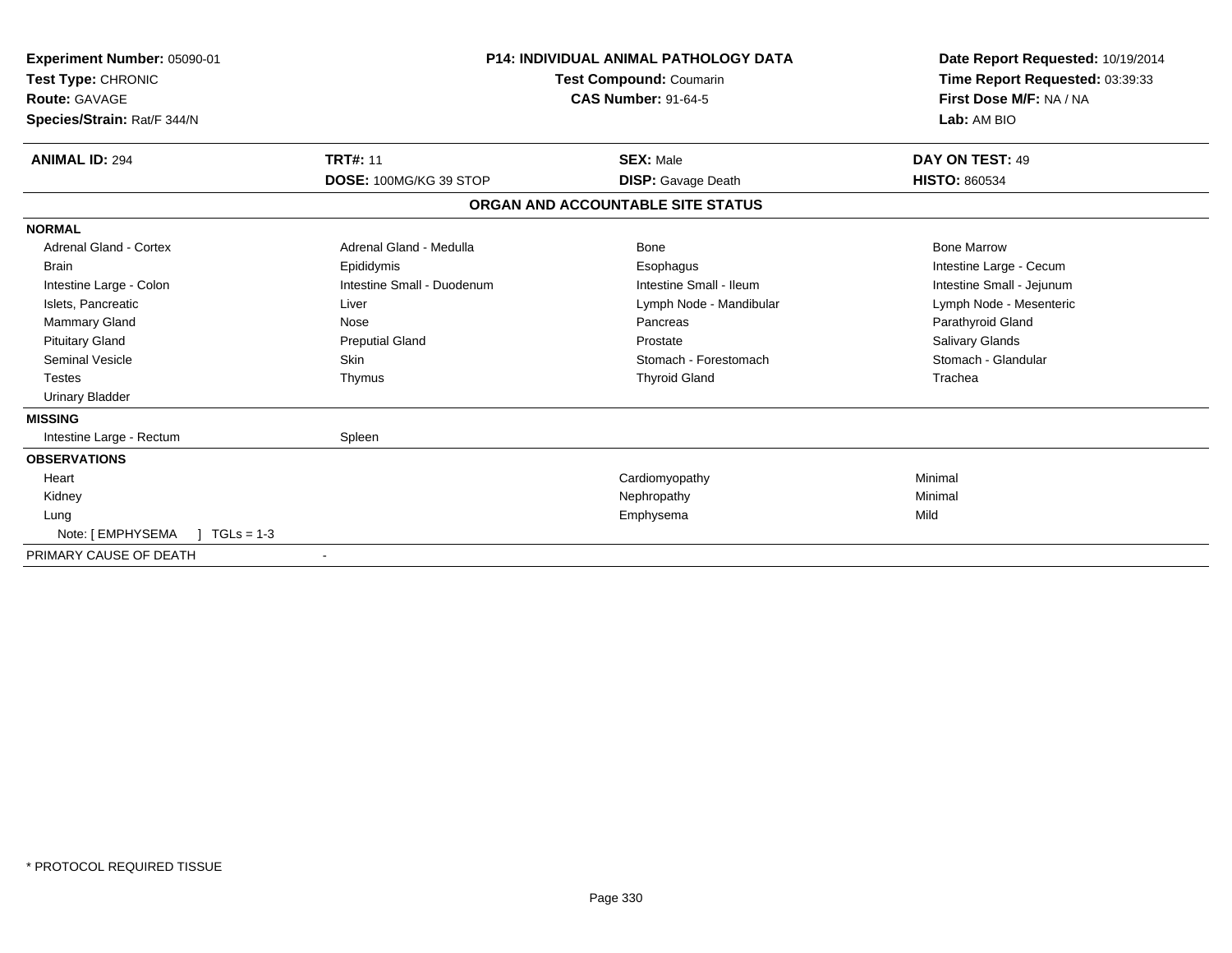| Experiment Number: 05090-01<br>Test Type: CHRONIC<br><b>Route: GAVAGE</b><br>Species/Strain: Rat/F 344/N | P14: INDIVIDUAL ANIMAL PATHOLOGY DATA<br><b>Test Compound: Coumarin</b><br><b>CAS Number: 91-64-5</b> |                                   | Date Report Requested: 10/19/2014<br>Time Report Requested: 03:39:33<br>First Dose M/F: NA / NA<br>Lab: AM BIO |
|----------------------------------------------------------------------------------------------------------|-------------------------------------------------------------------------------------------------------|-----------------------------------|----------------------------------------------------------------------------------------------------------------|
| <b>ANIMAL ID: 295</b>                                                                                    | <b>TRT#: 11</b>                                                                                       | <b>SEX: Male</b>                  | DAY ON TEST: 680                                                                                               |
|                                                                                                          | DOSE: 100MG/KG 39 STOP                                                                                | <b>DISP: Moribund</b>             | <b>HISTO: 860535</b>                                                                                           |
|                                                                                                          |                                                                                                       | ORGAN AND ACCOUNTABLE SITE STATUS |                                                                                                                |
| <b>NORMAL</b>                                                                                            |                                                                                                       |                                   |                                                                                                                |
| <b>Adrenal Gland - Cortex</b>                                                                            | Adrenal Gland - Medulla                                                                               | <b>Blood</b>                      | Bone                                                                                                           |
| <b>Bone Marrow</b>                                                                                       | <b>Brain</b>                                                                                          | Epididymis                        | Esophagus                                                                                                      |
| Intestine Large - Cecum                                                                                  | Intestine Large - Colon                                                                               | Intestine Large - Rectum          | Intestine Small - Duodenum                                                                                     |
| Intestine Small - Ileum                                                                                  | Intestine Small - Jejunum                                                                             | Islets, Pancreatic                | Lymph Node - Mandibular                                                                                        |
| Lymph Node - Mesenteric                                                                                  | Mammary Gland                                                                                         | Nose                              | Pancreas                                                                                                       |
| <b>Pituitary Gland</b>                                                                                   | <b>Preputial Gland</b>                                                                                | Prostate                          | Salivary Glands                                                                                                |
| Seminal Vesicle                                                                                          | <b>Skin</b>                                                                                           | Spleen                            | Thymus                                                                                                         |
| Trachea                                                                                                  | <b>Urinary Bladder</b>                                                                                |                                   |                                                                                                                |
| <b>OBSERVATIONS</b>                                                                                      |                                                                                                       |                                   |                                                                                                                |
| <b>Blood Vessel</b>                                                                                      | Aorta                                                                                                 | Mineralization                    | Marked                                                                                                         |
|                                                                                                          | <b>Mesent Artery</b>                                                                                  | Mineralization                    | Marked                                                                                                         |
| Note: [MINERALIZATION ] TGLs = 4-14                                                                      |                                                                                                       |                                   |                                                                                                                |
| Note: [ MINERALIZATION ] TGLs = 3-15,5-15                                                                |                                                                                                       |                                   |                                                                                                                |
| Heart                                                                                                    |                                                                                                       | Cardiomyopathy                    | Marked                                                                                                         |
| Kidney                                                                                                   |                                                                                                       | Nephropathy                       | Marked                                                                                                         |
| [Nephropathy TGLS = 1-1]                                                                                 |                                                                                                       |                                   |                                                                                                                |
| Liver                                                                                                    | <b>Bile Duct</b>                                                                                      | Hyperplasia                       | Minimal                                                                                                        |
| Lung                                                                                                     |                                                                                                       | Fibrosis                          | Mild                                                                                                           |
| Parathyroid Gland                                                                                        |                                                                                                       | Adenoma                           |                                                                                                                |
| Note: [ ADENOMA<br>$J \cdot TGLs = 2-9$                                                                  |                                                                                                       |                                   |                                                                                                                |
| Stomach                                                                                                  | Forestomach                                                                                           | Cyst Epithelial Inclusion         |                                                                                                                |
|                                                                                                          | Glandular                                                                                             | Mineralization                    | Marked                                                                                                         |
| Note: [ CYST EPITH INC ] TGLs = 9-6                                                                      |                                                                                                       |                                   |                                                                                                                |
| <b>Testes</b>                                                                                            | <b>Interstit Cell</b>                                                                                 | Adenoma                           |                                                                                                                |
| Note: [ ADENOMA<br>$1 \text{ TGLs} = 8.5$                                                                |                                                                                                       |                                   |                                                                                                                |
| <b>Thyroid Gland</b>                                                                                     | <b>Follicular Cel</b>                                                                                 | Cyst                              | Moderate                                                                                                       |
| PRIMARY CAUSE OF DEATH                                                                                   | $\sim$                                                                                                |                                   |                                                                                                                |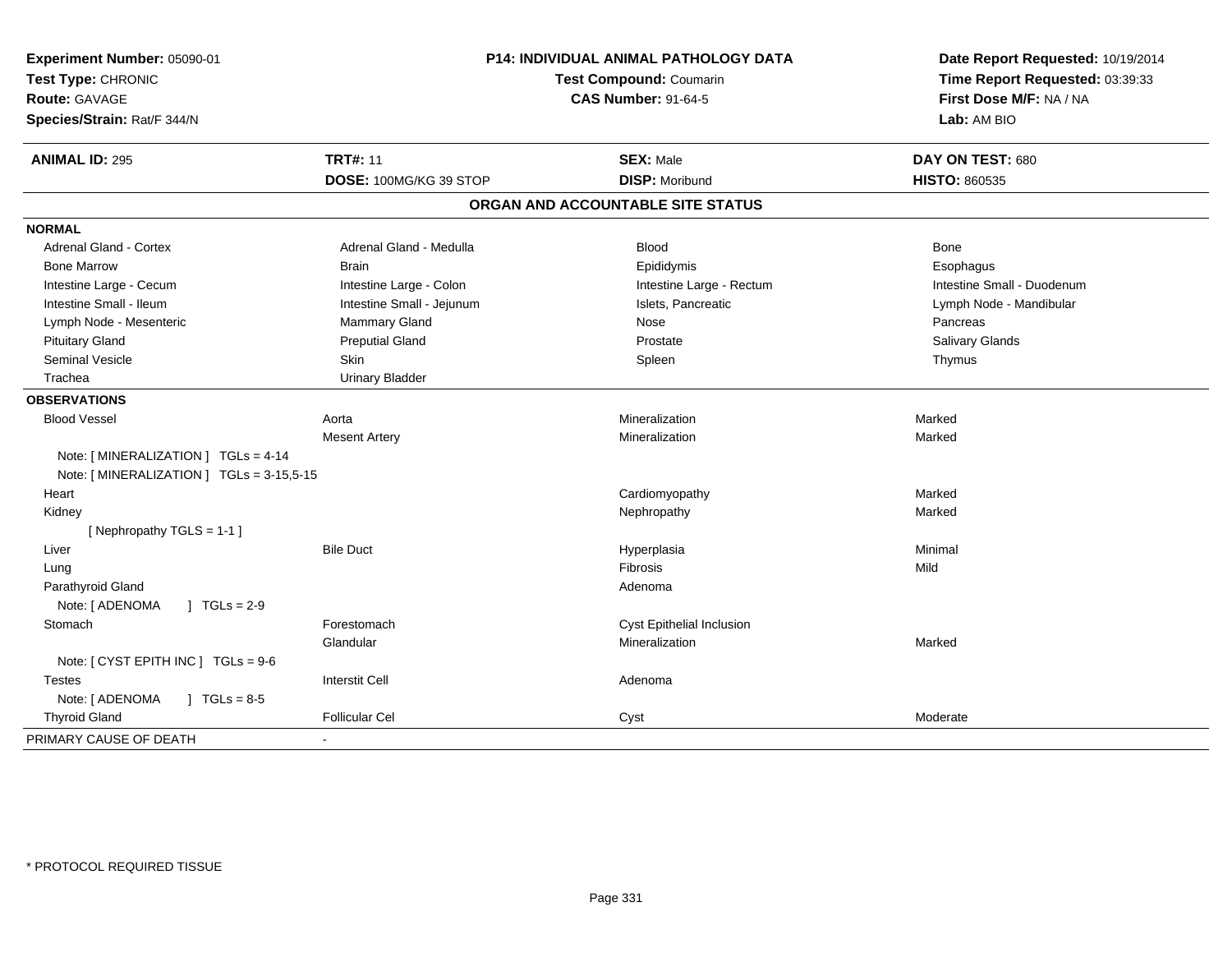| Experiment Number: 05090-01<br>Test Type: CHRONIC<br><b>Route: GAVAGE</b><br>Species/Strain: Rat/F 344/N |                            | <b>P14: INDIVIDUAL ANIMAL PATHOLOGY DATA</b><br>Test Compound: Coumarin<br><b>CAS Number: 91-64-5</b> | Date Report Requested: 10/19/2014<br>Time Report Requested: 03:39:33<br>First Dose M/F: NA / NA<br>Lab: AM BIO |
|----------------------------------------------------------------------------------------------------------|----------------------------|-------------------------------------------------------------------------------------------------------|----------------------------------------------------------------------------------------------------------------|
| <b>ANIMAL ID: 296</b>                                                                                    | <b>TRT#: 11</b>            | <b>SEX: Male</b>                                                                                      | DAY ON TEST: 729                                                                                               |
|                                                                                                          | DOSE: 100MG/KG 39 STOP     | <b>DISP: Terminal Sacrifice</b>                                                                       | <b>HISTO: 860536</b>                                                                                           |
|                                                                                                          |                            | ORGAN AND ACCOUNTABLE SITE STATUS                                                                     |                                                                                                                |
| <b>NORMAL</b>                                                                                            |                            |                                                                                                       |                                                                                                                |
| <b>Adrenal Gland - Cortex</b>                                                                            | <b>Bone</b>                | <b>Bone Marrow</b>                                                                                    | <b>Brain</b>                                                                                                   |
| Epididymis                                                                                               | Esophagus                  | Intestine Large - Cecum                                                                               | Intestine Large - Colon                                                                                        |
| Intestine Large - Rectum                                                                                 | Intestine Small - Duodenum | Intestine Small - Ileum                                                                               | Intestine Small - Jejunum                                                                                      |
| Islets, Pancreatic                                                                                       | Lymph Node - Mesenteric    | Mammary Gland                                                                                         | Nose                                                                                                           |
| Pancreas                                                                                                 | Parathyroid Gland          | <b>Preputial Gland</b>                                                                                | Prostate                                                                                                       |
| <b>Salivary Glands</b>                                                                                   | Skin                       | Stomach - Forestomach                                                                                 | <b>Thyroid Gland</b>                                                                                           |
| Trachea                                                                                                  |                            |                                                                                                       |                                                                                                                |
| <b>OBSERVATIONS</b>                                                                                      |                            |                                                                                                       |                                                                                                                |
| <b>Adrenal Gland</b>                                                                                     | Medulla                    | Pheochromocytoma Benign                                                                               |                                                                                                                |
| Heart                                                                                                    |                            | Leukemia Mononuclear                                                                                  |                                                                                                                |
| Kidney                                                                                                   |                            | Nephropathy                                                                                           | Moderate                                                                                                       |
| [Nephropathy TGLS = 5-1]                                                                                 |                            |                                                                                                       |                                                                                                                |
| Liver                                                                                                    | <b>Bile Duct</b>           | Hyperplasia                                                                                           | Moderate                                                                                                       |
|                                                                                                          |                            | Hyperplasia                                                                                           | Mild                                                                                                           |
|                                                                                                          |                            | Leukemia Mononuclear                                                                                  |                                                                                                                |
| [ Hyperplasia TGLS = 6-2 ]                                                                               |                            |                                                                                                       |                                                                                                                |
| Lung                                                                                                     |                            | Leukemia Mononuclear                                                                                  |                                                                                                                |
| Lymph Node                                                                                               | Mandibular                 | Leukemia Mononuclear                                                                                  |                                                                                                                |
|                                                                                                          | Mediastinal                | Leukemia Mononuclear                                                                                  |                                                                                                                |
| Note: [ LEUKEMIA MONUC ] TGLs = 7-4                                                                      |                            |                                                                                                       |                                                                                                                |
| <b>Pituitary Gland</b>                                                                                   |                            | Leukemia Mononuclear                                                                                  |                                                                                                                |
| <b>Seminal Vesicle</b>                                                                                   |                            | Leukemia Mononuclear                                                                                  |                                                                                                                |
| Spleen                                                                                                   |                            | Leukemia Mononuclear                                                                                  |                                                                                                                |
| Note: [ LEUKEMIA MONUC ] TGLs = 3-13,4-14                                                                |                            |                                                                                                       |                                                                                                                |
| Stomach                                                                                                  | Glandular                  | Leukemia Mononuclear                                                                                  |                                                                                                                |
| <b>Testes</b>                                                                                            | <b>Interstit Cell</b>      | Adenoma                                                                                               |                                                                                                                |
| Note: [ ADENOMA<br>$\mid$ TGLs = 1-5,2-5                                                                 |                            |                                                                                                       |                                                                                                                |
| Thymus                                                                                                   |                            | Leukemia Mononuclear                                                                                  |                                                                                                                |
| <b>Urinary Bladder</b>                                                                                   |                            | Leukemia Mononuclear                                                                                  |                                                                                                                |
| PRIMARY CAUSE OF DEATH                                                                                   | $\overline{\phantom{a}}$   |                                                                                                       |                                                                                                                |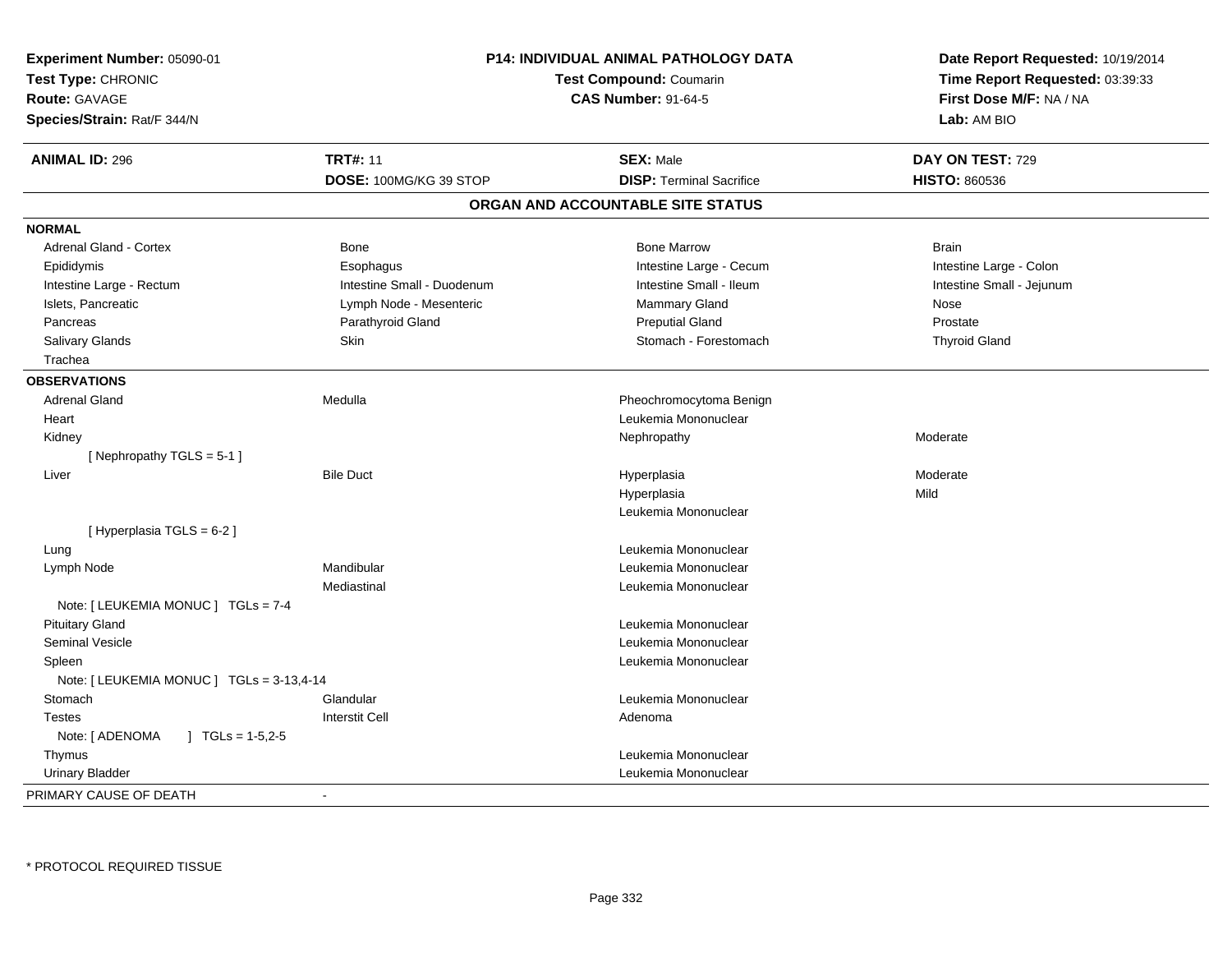| Experiment Number: 05090-01<br>Test Type: CHRONIC<br>Route: GAVAGE<br>Species/Strain: Rat/F 344/N | <b>P14: INDIVIDUAL ANIMAL PATHOLOGY DATA</b><br>Test Compound: Coumarin<br><b>CAS Number: 91-64-5</b> |                                   | Date Report Requested: 10/19/2014<br>Time Report Requested: 03:39:33<br>First Dose M/F: NA / NA<br>Lab: AM BIO |
|---------------------------------------------------------------------------------------------------|-------------------------------------------------------------------------------------------------------|-----------------------------------|----------------------------------------------------------------------------------------------------------------|
| <b>ANIMAL ID: 297</b>                                                                             | <b>TRT#: 11</b>                                                                                       | <b>SEX: Male</b>                  | DAY ON TEST: 729                                                                                               |
|                                                                                                   | DOSE: 100MG/KG 39 STOP                                                                                | <b>DISP: Dead</b>                 | <b>HISTO: 860537</b>                                                                                           |
|                                                                                                   |                                                                                                       | ORGAN AND ACCOUNTABLE SITE STATUS |                                                                                                                |
| <b>NORMAL</b>                                                                                     |                                                                                                       |                                   |                                                                                                                |
| Adrenal Gland - Cortex                                                                            | Bone                                                                                                  | <b>Bone Marrow</b>                | <b>Brain</b>                                                                                                   |
| Epididymis                                                                                        | Esophagus                                                                                             | Intestine Large - Rectum          | Intestine Small - Duodenum                                                                                     |
| Islets, Pancreatic                                                                                | Lymph Node - Mandibular                                                                               | Lymph Node - Mesenteric           | Mammary Gland                                                                                                  |
| Nose                                                                                              | Pancreas                                                                                              | Parathyroid Gland                 | <b>Pituitary Gland</b>                                                                                         |
| Prostate                                                                                          | Salivary Glands                                                                                       | <b>Seminal Vesicle</b>            | Skin                                                                                                           |
| Spleen                                                                                            | Stomach - Glandular                                                                                   | Thymus                            | <b>Thyroid Gland</b>                                                                                           |
| Trachea                                                                                           | <b>Urinary Bladder</b>                                                                                |                                   |                                                                                                                |
| <b>AUTO PRECLUDES DIAG.</b>                                                                       |                                                                                                       |                                   |                                                                                                                |
| Intestine Large - Cecum                                                                           | Intestine Large - Colon                                                                               | Intestine Small - Ileum           | Intestine Small - Jejunum                                                                                      |
| <b>OBSERVATIONS</b>                                                                               |                                                                                                       |                                   |                                                                                                                |
| <b>Adrenal Gland</b>                                                                              | Medulla                                                                                               | Pheochromocytoma Benign           |                                                                                                                |
| Heart                                                                                             |                                                                                                       | Fibrosarcoma                      |                                                                                                                |
|                                                                                                   |                                                                                                       | Thrombosis                        | Marked                                                                                                         |
| Kidney                                                                                            | <b>Renal Tubule</b>                                                                                   | Adenoma                           |                                                                                                                |
|                                                                                                   |                                                                                                       | Nephropathy                       | Marked                                                                                                         |
| Liver                                                                                             | <b>Bile Duct</b>                                                                                      | Hyperplasia                       | Minimal                                                                                                        |
| Lung                                                                                              | Alveolar Epith                                                                                        | Hyperplasia                       | Minimal                                                                                                        |
| <b>Preputial Gland</b>                                                                            |                                                                                                       | Adenoma                           |                                                                                                                |
|                                                                                                   |                                                                                                       | Hemorrhage                        | Mild                                                                                                           |
| Note: [HEMORRHAGE ] TGLs = 2-13                                                                   |                                                                                                       |                                   |                                                                                                                |
| Note: [ ADENOMA<br>$1 TGLs = 1-13$                                                                |                                                                                                       |                                   |                                                                                                                |
| Stomach                                                                                           | Forestomach                                                                                           | Hyperplasia                       | Mild                                                                                                           |
| Note: [HYPERPLASIA ] TGLs = 4-6                                                                   |                                                                                                       |                                   |                                                                                                                |
| <b>Testes</b>                                                                                     | <b>Interstit Cell</b>                                                                                 | Adenoma                           |                                                                                                                |
| PRIMARY CAUSE OF DEATH                                                                            |                                                                                                       |                                   |                                                                                                                |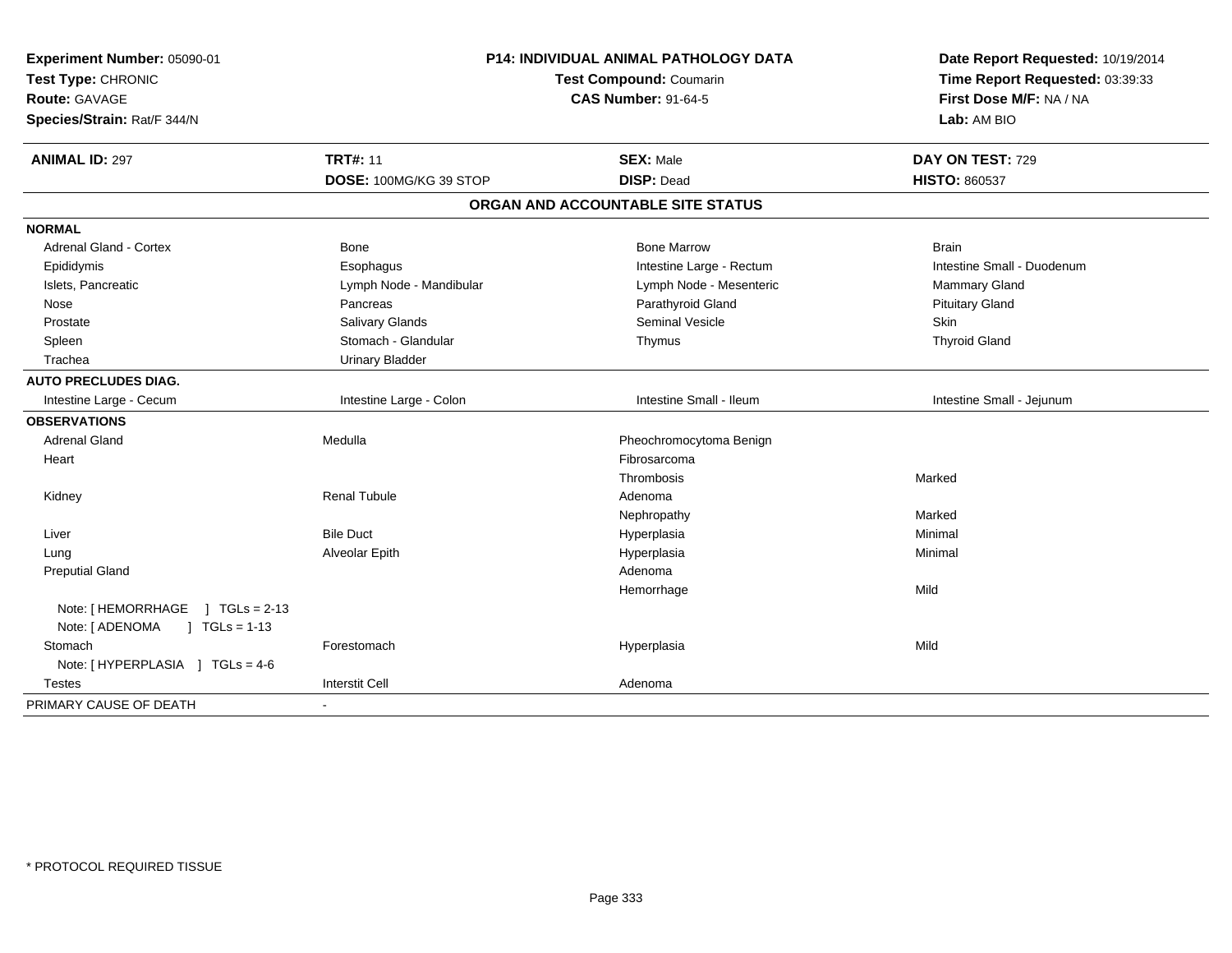| Experiment Number: 05090-01<br>Test Type: CHRONIC<br><b>Route: GAVAGE</b><br>Species/Strain: Rat/F 344/N |                            | <b>P14: INDIVIDUAL ANIMAL PATHOLOGY DATA</b><br><b>Test Compound: Coumarin</b><br><b>CAS Number: 91-64-5</b> | Date Report Requested: 10/19/2014<br>Time Report Requested: 03:39:33<br>First Dose M/F: NA / NA<br>Lab: AM BIO |
|----------------------------------------------------------------------------------------------------------|----------------------------|--------------------------------------------------------------------------------------------------------------|----------------------------------------------------------------------------------------------------------------|
| <b>ANIMAL ID: 298</b>                                                                                    | <b>TRT#: 11</b>            | <b>SEX: Male</b>                                                                                             | DAY ON TEST: 680                                                                                               |
|                                                                                                          | DOSE: 100MG/KG 39 STOP     | <b>DISP: Moribund</b>                                                                                        | <b>HISTO: 860538</b>                                                                                           |
|                                                                                                          |                            | ORGAN AND ACCOUNTABLE SITE STATUS                                                                            |                                                                                                                |
| <b>NORMAL</b>                                                                                            |                            |                                                                                                              |                                                                                                                |
| <b>Adrenal Gland - Cortex</b>                                                                            | Bone                       | <b>Bone Marrow</b>                                                                                           | <b>Brain</b>                                                                                                   |
| Epididymis                                                                                               | Esophagus                  | Intestine Large - Cecum                                                                                      | Intestine Large - Colon                                                                                        |
| Intestine Large - Rectum                                                                                 | Intestine Small - Duodenum | Intestine Small - Ileum                                                                                      | Intestine Small - Jejunum                                                                                      |
| Islets, Pancreatic                                                                                       | Lung                       | Lymph Node - Mandibular                                                                                      | Lymph Node - Mesenteric                                                                                        |
| Mammary Gland                                                                                            | Nose                       | Pancreas                                                                                                     | <b>Pituitary Gland</b>                                                                                         |
| <b>Preputial Gland</b>                                                                                   | Prostate                   | <b>Salivary Glands</b>                                                                                       | <b>Seminal Vesicle</b>                                                                                         |
| <b>Skin</b>                                                                                              | Spleen                     | Stomach - Forestomach                                                                                        | Stomach - Glandular                                                                                            |
| Thymus                                                                                                   | <b>Thyroid Gland</b>       | Trachea                                                                                                      | <b>Urinary Bladder</b>                                                                                         |
| <b>OBSERVATIONS</b>                                                                                      |                            |                                                                                                              |                                                                                                                |
| <b>Adrenal Gland</b>                                                                                     | Medulla                    | Pheochromocytoma Benign                                                                                      |                                                                                                                |
| Heart                                                                                                    |                            | Cardiomyopathy                                                                                               | Mild                                                                                                           |
| Kidney                                                                                                   |                            | Nephropathy                                                                                                  | Marked                                                                                                         |
| Note: [NEPHROPATHY ] TGLs = 3-13,2-1                                                                     |                            |                                                                                                              |                                                                                                                |
| Liver                                                                                                    | <b>Bile Duct</b>           | Hyperplasia                                                                                                  | Moderate                                                                                                       |
| Parathyroid Gland                                                                                        |                            | Hyperplasia                                                                                                  | Moderate                                                                                                       |
| <b>Testes</b>                                                                                            | <b>Interstit Cell</b>      | Adenoma                                                                                                      |                                                                                                                |
| Note: [ ADENOMA<br>$TGLs = 4-5$                                                                          |                            |                                                                                                              |                                                                                                                |
| PRIMARY CAUSE OF DEATH                                                                                   | $\blacksquare$             |                                                                                                              |                                                                                                                |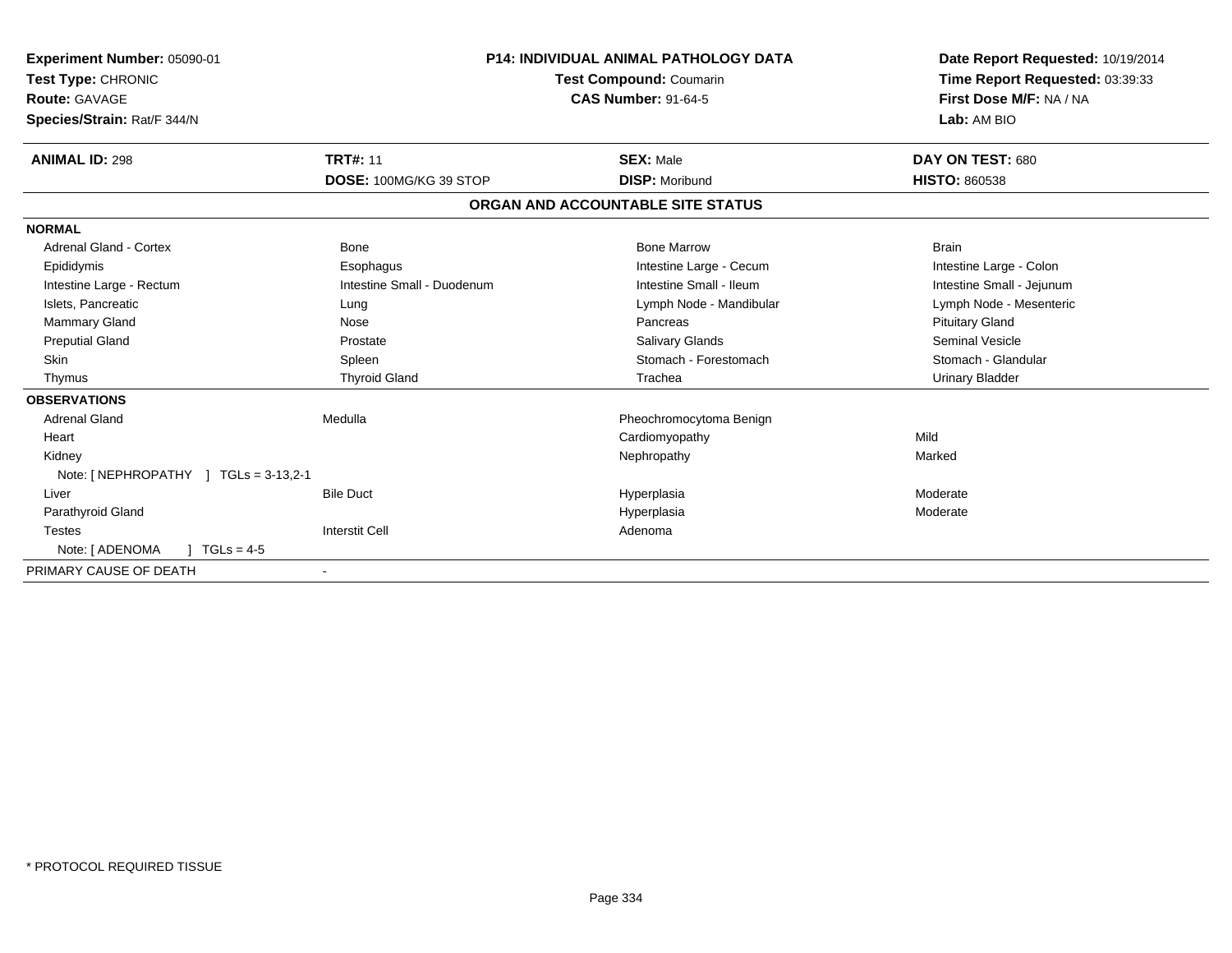| <b>Experiment Number: 05090-01</b><br>Test Type: CHRONIC<br>Route: GAVAGE<br>Species/Strain: Rat/F 344/N<br><b>ANIMAL ID: 299</b> | <b>TRT#: 11</b>           | <b>P14: INDIVIDUAL ANIMAL PATHOLOGY DATA</b><br>Test Compound: Coumarin<br><b>CAS Number: 91-64-5</b><br><b>SEX: Male</b> | Date Report Requested: 10/19/2014<br>Time Report Requested: 03:39:33<br>First Dose M/F: NA / NA<br>Lab: AM BIO<br>DAY ON TEST: 729 |
|-----------------------------------------------------------------------------------------------------------------------------------|---------------------------|---------------------------------------------------------------------------------------------------------------------------|------------------------------------------------------------------------------------------------------------------------------------|
|                                                                                                                                   | DOSE: 100MG/KG 39 STOP    | <b>DISP: Terminal Sacrifice</b>                                                                                           | <b>HISTO: 860539</b>                                                                                                               |
|                                                                                                                                   |                           | ORGAN AND ACCOUNTABLE SITE STATUS                                                                                         |                                                                                                                                    |
| <b>NORMAL</b>                                                                                                                     |                           |                                                                                                                           |                                                                                                                                    |
| <b>Adrenal Gland - Cortex</b>                                                                                                     | Adrenal Gland - Medulla   | <b>Bone</b>                                                                                                               | <b>Bone Marrow</b>                                                                                                                 |
| <b>Brain</b>                                                                                                                      | Epididymis                | Esophagus                                                                                                                 | Heart                                                                                                                              |
| Intestine Large - Cecum                                                                                                           | Intestine Large - Colon   | Intestine Large - Rectum                                                                                                  | Intestine Small - Duodenum                                                                                                         |
| Intestine Small - Ileum                                                                                                           | Intestine Small - Jejunum | Islets, Pancreatic                                                                                                        | Lung                                                                                                                               |
| Lymph Node - Mandibular                                                                                                           | Lymph Node - Mesenteric   | <b>Mammary Gland</b>                                                                                                      | Nose                                                                                                                               |
| Pancreas                                                                                                                          | Parathyroid Gland         | <b>Salivary Glands</b>                                                                                                    | Seminal Vesicle                                                                                                                    |
| Skin                                                                                                                              | Spleen                    | Stomach - Forestomach                                                                                                     | Stomach - Glandular                                                                                                                |
| Thymus                                                                                                                            | <b>Thyroid Gland</b>      | Trachea                                                                                                                   | <b>Urinary Bladder</b>                                                                                                             |
| <b>OBSERVATIONS</b>                                                                                                               |                           |                                                                                                                           |                                                                                                                                    |
| Kidney                                                                                                                            |                           | Nephropathy                                                                                                               | Mild                                                                                                                               |
| Liver                                                                                                                             |                           | <b>Basophilic Focus</b>                                                                                                   |                                                                                                                                    |
|                                                                                                                                   | <b>Bile Duct</b>          | Hyperplasia                                                                                                               | Moderate                                                                                                                           |
| <b>Pituitary Gland</b>                                                                                                            | <b>Pars Distalis</b>      | Congestion                                                                                                                | Mild                                                                                                                               |
| Note: [ CONGESTION<br>$1 TGLs = 2-4$                                                                                              |                           |                                                                                                                           |                                                                                                                                    |
| <b>Preputial Gland</b>                                                                                                            |                           | Carcinoma                                                                                                                 |                                                                                                                                    |
| $1 TGLs = 1-5$<br>Note: [ CARCINOMA                                                                                               |                           |                                                                                                                           |                                                                                                                                    |
| Prostate                                                                                                                          |                           | Hyperplasia                                                                                                               | Mild                                                                                                                               |
| <b>Testes</b>                                                                                                                     | <b>Interstit Cell</b>     | Adenoma                                                                                                                   |                                                                                                                                    |
| Note: [ ADENOMA<br>$TGLs = 3-5$                                                                                                   |                           |                                                                                                                           |                                                                                                                                    |
| PRIMARY CAUSE OF DEATH                                                                                                            |                           |                                                                                                                           |                                                                                                                                    |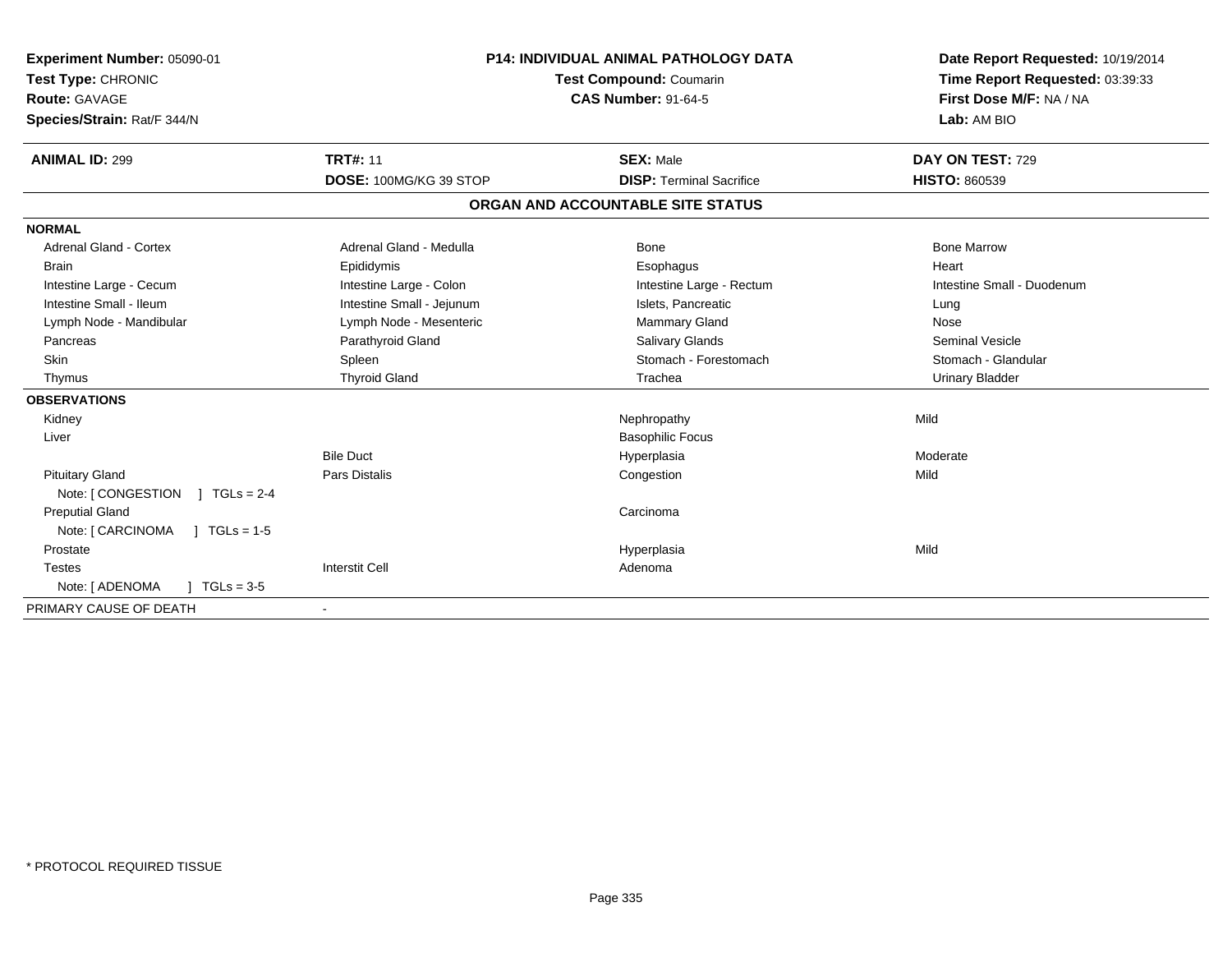| Experiment Number: 05090-01<br>Test Type: CHRONIC<br><b>Route: GAVAGE</b><br>Species/Strain: Rat/F 344/N | <b>P14: INDIVIDUAL ANIMAL PATHOLOGY DATA</b><br><b>Test Compound: Coumarin</b><br><b>CAS Number: 91-64-5</b> |                                                     | Date Report Requested: 10/19/2014<br>Time Report Requested: 03:39:33<br>First Dose M/F: NA / NA<br>Lab: AM BIO |  |
|----------------------------------------------------------------------------------------------------------|--------------------------------------------------------------------------------------------------------------|-----------------------------------------------------|----------------------------------------------------------------------------------------------------------------|--|
| <b>ANIMAL ID: 300</b>                                                                                    | <b>TRT#: 11</b>                                                                                              | <b>SEX: Male</b><br><b>DISP: Terminal Sacrifice</b> | DAY ON TEST: 729                                                                                               |  |
|                                                                                                          | DOSE: 100MG/KG 39 STOP                                                                                       |                                                     | <b>HISTO: 860540</b>                                                                                           |  |
|                                                                                                          |                                                                                                              | ORGAN AND ACCOUNTABLE SITE STATUS                   |                                                                                                                |  |
| <b>NORMAL</b>                                                                                            |                                                                                                              |                                                     |                                                                                                                |  |
| <b>Adrenal Gland - Cortex</b>                                                                            | Adrenal Gland - Medulla                                                                                      | <b>Bone</b>                                         | <b>Bone Marrow</b>                                                                                             |  |
| <b>Brain</b>                                                                                             | Epididymis                                                                                                   | Esophagus                                           | Intestine Large - Cecum                                                                                        |  |
| Intestine Large - Colon                                                                                  | Intestine Large - Rectum                                                                                     | Intestine Small - Duodenum                          | Intestine Small - Ileum                                                                                        |  |
| Intestine Small - Jejunum                                                                                | Islets, Pancreatic                                                                                           | Lung                                                | Lymph Node - Mandibular                                                                                        |  |
| Lymph Node - Mesenteric                                                                                  | Mammary Gland                                                                                                | Nose                                                | <b>Pituitary Gland</b>                                                                                         |  |
| <b>Preputial Gland</b>                                                                                   | Prostate                                                                                                     | Salivary Glands                                     | <b>Seminal Vesicle</b>                                                                                         |  |
| <b>Skin</b>                                                                                              | Spleen                                                                                                       | Stomach - Glandular                                 | Thymus                                                                                                         |  |
| <b>Thyroid Gland</b>                                                                                     | Trachea                                                                                                      | <b>Urinary Bladder</b>                              |                                                                                                                |  |
| <b>OBSERVATIONS</b>                                                                                      |                                                                                                              |                                                     |                                                                                                                |  |
| Heart                                                                                                    |                                                                                                              | Cardiomyopathy                                      | Mild                                                                                                           |  |
| Kidney                                                                                                   |                                                                                                              | Nephropathy                                         | Marked                                                                                                         |  |
| [Nephropathy TGLS = $3-1$ ]                                                                              |                                                                                                              |                                                     |                                                                                                                |  |
| Liver                                                                                                    | <b>Bile Duct</b>                                                                                             | Hyperplasia                                         | Minimal                                                                                                        |  |
| Pancreas                                                                                                 |                                                                                                              | Hyperplasia                                         | Mild                                                                                                           |  |
| Parathyroid Gland                                                                                        |                                                                                                              | Hyperplasia                                         | Mild                                                                                                           |  |
| Stomach                                                                                                  | Forestomach                                                                                                  | Inflammation                                        | Chronic, Mild                                                                                                  |  |
| <b>Testes</b>                                                                                            | <b>Interstit Cell</b>                                                                                        | Adenoma                                             |                                                                                                                |  |
| Note: [ ADENOMA<br>$TGLs = 1-5, 2-5$                                                                     |                                                                                                              |                                                     |                                                                                                                |  |
| PRIMARY CAUSE OF DEATH                                                                                   |                                                                                                              |                                                     |                                                                                                                |  |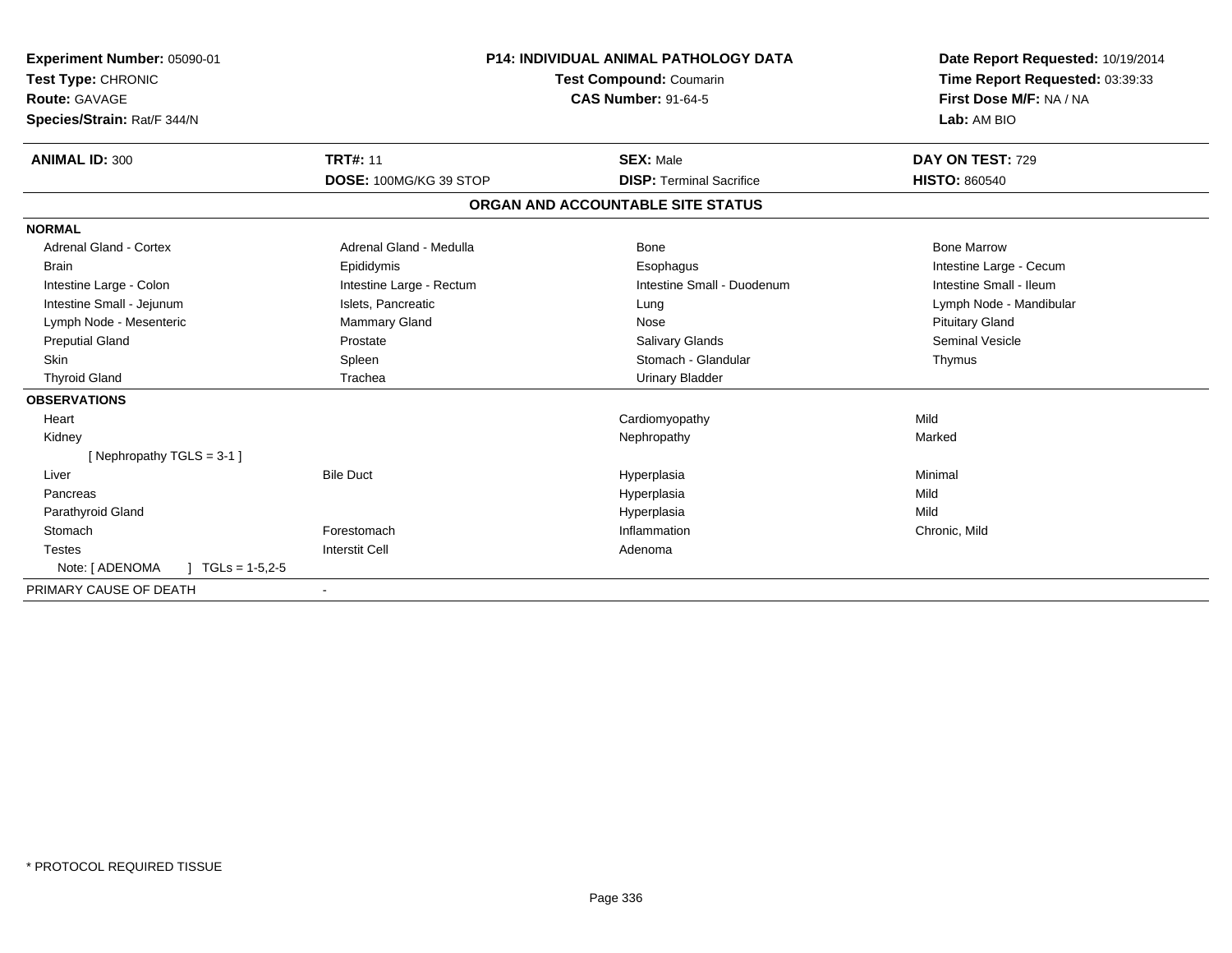| <b>P14: INDIVIDUAL ANIMAL PATHOLOGY DATA</b><br>Experiment Number: 05090-01<br>Test Compound: Coumarin<br>Test Type: CHRONIC<br>Route: GAVAGE<br><b>CAS Number: 91-64-5</b><br>Species/Strain: Rat/F 344/N |                          |                                   | Date Report Requested: 10/19/2014<br>Time Report Requested: 03:39:33<br>First Dose M/F: NA / NA<br>Lab: AM BIO |  |
|------------------------------------------------------------------------------------------------------------------------------------------------------------------------------------------------------------|--------------------------|-----------------------------------|----------------------------------------------------------------------------------------------------------------|--|
| <b>ANIMAL ID: 301</b>                                                                                                                                                                                      | <b>TRT#: 12</b>          | <b>SEX: Male</b>                  | DAY ON TEST: 337                                                                                               |  |
|                                                                                                                                                                                                            | DOSE: 0 MG/KG 65 KILL    | <b>DISP:</b> Gavage Death         | <b>HISTO: 860541</b>                                                                                           |  |
|                                                                                                                                                                                                            |                          | ORGAN AND ACCOUNTABLE SITE STATUS |                                                                                                                |  |
| <b>NORMAL</b>                                                                                                                                                                                              |                          |                                   |                                                                                                                |  |
| <b>Adrenal Gland - Cortex</b>                                                                                                                                                                              | Adrenal Gland - Medulla  | Bone                              | <b>Bone Marrow</b>                                                                                             |  |
| <b>Brain</b>                                                                                                                                                                                               | Epididymis               | Esophagus                         | Intestine Large - Cecum                                                                                        |  |
| Intestine Large - Colon                                                                                                                                                                                    | Intestine Large - Rectum | Intestine Small - Duodenum        | Intestine Small - Ileum                                                                                        |  |
| Intestine Small - Jejunum                                                                                                                                                                                  | Islets, Pancreatic       | Lung                              | Lymph Node - Mesenteric                                                                                        |  |
| Mammary Gland                                                                                                                                                                                              | Nose                     | Pancreas                          | Parathyroid Gland                                                                                              |  |
| <b>Preputial Gland</b>                                                                                                                                                                                     | Prostate                 | <b>Salivary Glands</b>            | <b>Seminal Vesicle</b>                                                                                         |  |
| <b>Skin</b>                                                                                                                                                                                                | Spleen                   | Stomach - Forestomach             | Stomach - Glandular                                                                                            |  |
| <b>Testes</b>                                                                                                                                                                                              | Thymus                   | <b>Thyroid Gland</b>              | Trachea                                                                                                        |  |
| <b>Urinary Bladder</b>                                                                                                                                                                                     |                          |                                   |                                                                                                                |  |
| <b>OBSERVATIONS</b>                                                                                                                                                                                        |                          |                                   |                                                                                                                |  |
| Heart                                                                                                                                                                                                      |                          | Cardiomyopathy                    | Minimal                                                                                                        |  |
| Kidney                                                                                                                                                                                                     |                          | Nephropathy                       | Minimal                                                                                                        |  |
| Liver                                                                                                                                                                                                      |                          | Fatty Change                      | Minimal                                                                                                        |  |
| Lymph Node                                                                                                                                                                                                 | Mandibular               | Edema                             | Moderate                                                                                                       |  |
| <b>Pituitary Gland</b>                                                                                                                                                                                     | <b>Pars Distalis</b>     | Adenoma                           |                                                                                                                |  |
| Note: [ ADENOMA<br>$TGLs = 3-4$                                                                                                                                                                            |                          |                                   |                                                                                                                |  |
| PRIMARY CAUSE OF DEATH                                                                                                                                                                                     |                          |                                   |                                                                                                                |  |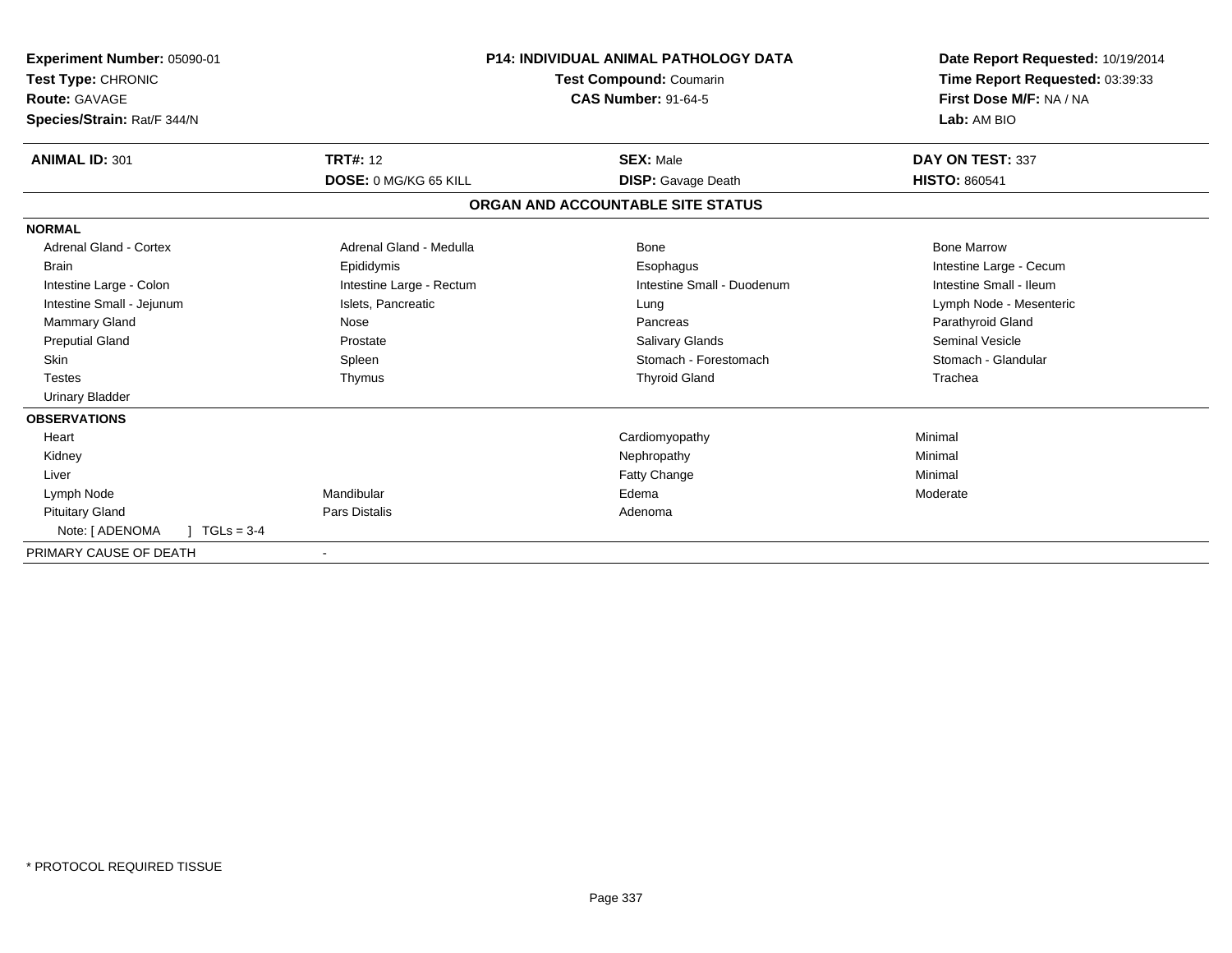| Experiment Number: 05090-01<br>Test Type: CHRONIC<br>Route: GAVAGE<br>Species/Strain: Rat/F 344/N | <b>P14: INDIVIDUAL ANIMAL PATHOLOGY DATA</b><br><b>Test Compound: Coumarin</b><br><b>CAS Number: 91-64-5</b> |                                   | Date Report Requested: 10/19/2014<br>Time Report Requested: 03:39:33<br>First Dose M/F: NA / NA<br>Lab: AM BIO |
|---------------------------------------------------------------------------------------------------|--------------------------------------------------------------------------------------------------------------|-----------------------------------|----------------------------------------------------------------------------------------------------------------|
| <b>ANIMAL ID: 302</b>                                                                             | <b>TRT#: 12</b>                                                                                              | <b>SEX: Male</b>                  | DAY ON TEST: 453                                                                                               |
|                                                                                                   | <b>DOSE: 0 MG/KG 65 KILL</b>                                                                                 | <b>DISP:</b> Interval Sacrifice   | <b>HISTO: 860542</b>                                                                                           |
|                                                                                                   |                                                                                                              | ORGAN AND ACCOUNTABLE SITE STATUS |                                                                                                                |
| <b>NORMAL</b>                                                                                     |                                                                                                              |                                   |                                                                                                                |
| Adrenal Gland - Cortex                                                                            | Adrenal Gland - Medulla                                                                                      | Bone                              | <b>Bone Marrow</b>                                                                                             |
| <b>Brain</b>                                                                                      | Epididymis                                                                                                   | Esophagus                         | Intestine Large - Cecum                                                                                        |
| Intestine Large - Colon                                                                           | Intestine Large - Rectum                                                                                     | Intestine Small - Duodenum        | Intestine Small - Ileum                                                                                        |
| Intestine Small - Jejunum                                                                         | Islets, Pancreatic                                                                                           | Lung                              | Lymph Node - Mandibular                                                                                        |
| Lymph Node - Mesenteric                                                                           | <b>Mammary Gland</b>                                                                                         | Nose                              | Pancreas                                                                                                       |
| Parathyroid Gland                                                                                 | <b>Pituitary Gland</b>                                                                                       | <b>Preputial Gland</b>            | Prostate                                                                                                       |
| <b>Salivary Glands</b>                                                                            | <b>Seminal Vesicle</b>                                                                                       | <b>Skin</b>                       | Spleen                                                                                                         |
| Stomach - Forestomach                                                                             | Stomach - Glandular                                                                                          | Thymus                            | <b>Thyroid Gland</b>                                                                                           |
| Trachea                                                                                           | <b>Urinary Bladder</b>                                                                                       |                                   |                                                                                                                |
| <b>OBSERVATIONS</b>                                                                               |                                                                                                              |                                   |                                                                                                                |
| Heart                                                                                             |                                                                                                              | Cardiomyopathy                    | Mild                                                                                                           |
| Kidney                                                                                            |                                                                                                              | Nephropathy                       | Mild                                                                                                           |
| Liver                                                                                             | <b>Bile Duct</b>                                                                                             | Hyperplasia                       | Minimal                                                                                                        |
| Mesentery                                                                                         | Fat                                                                                                          | Inflammation                      | Chronic, Moderate                                                                                              |
| Note: [INFLAMMATION ] TGLs = 2-13                                                                 |                                                                                                              |                                   |                                                                                                                |
| <b>Testes</b>                                                                                     | <b>Interstit Cell</b>                                                                                        | Adenoma                           |                                                                                                                |
| Note: [ ADENOMA<br>$1 \text{ TGLs} = 1.5$                                                         |                                                                                                              |                                   |                                                                                                                |
| PRIMARY CAUSE OF DEATH                                                                            | $\blacksquare$                                                                                               |                                   |                                                                                                                |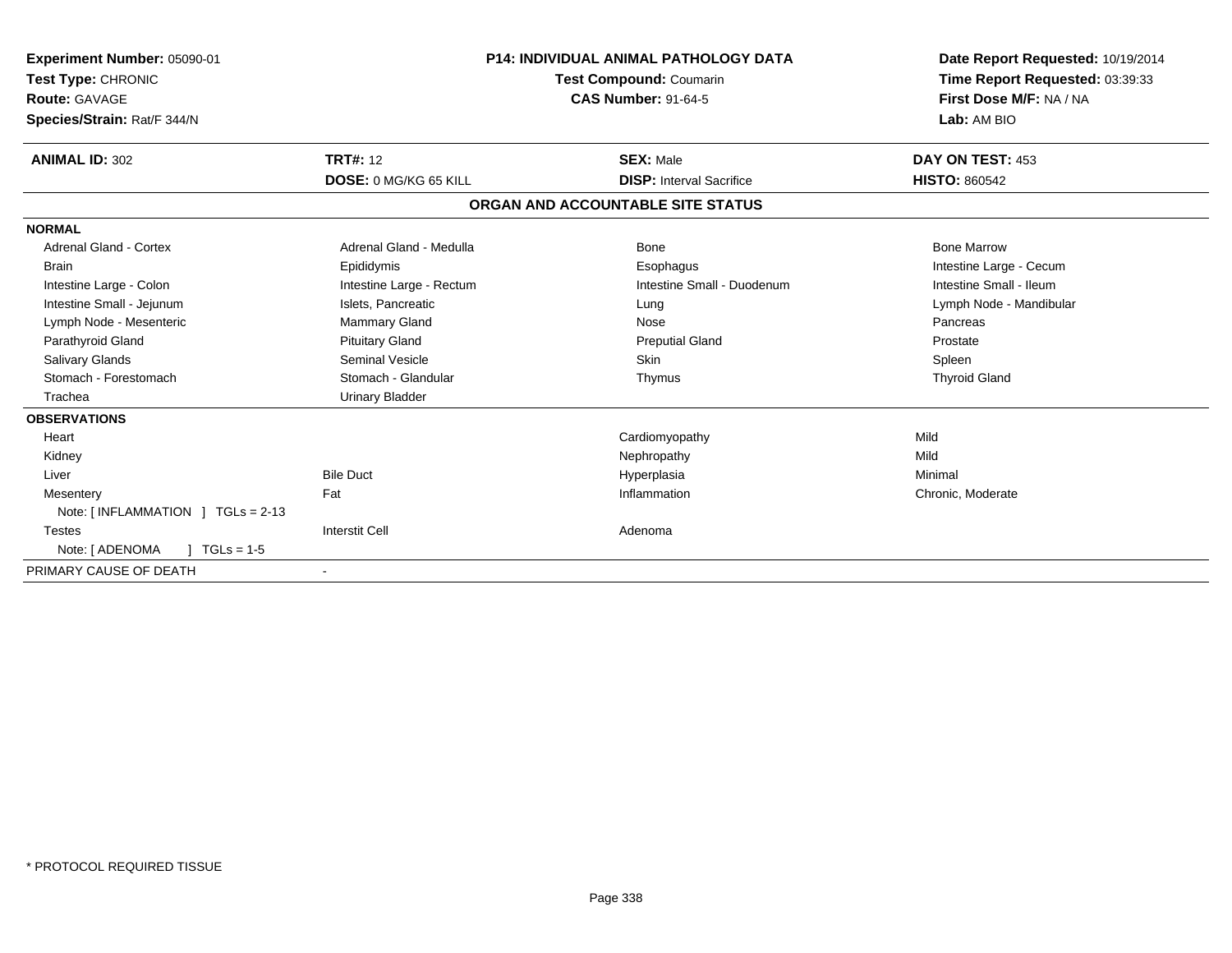| Experiment Number: 05090-01<br>Test Type: CHRONIC<br><b>Route: GAVAGE</b><br>Species/Strain: Rat/F 344/N |                              | <b>P14: INDIVIDUAL ANIMAL PATHOLOGY DATA</b><br>Test Compound: Coumarin<br><b>CAS Number: 91-64-5</b> | Date Report Requested: 10/19/2014<br>Time Report Requested: 03:39:33<br>First Dose M/F: NA / NA<br>Lab: AM BIO |  |
|----------------------------------------------------------------------------------------------------------|------------------------------|-------------------------------------------------------------------------------------------------------|----------------------------------------------------------------------------------------------------------------|--|
| ANIMAL ID: 303                                                                                           | <b>TRT#: 12</b>              | <b>SEX: Male</b>                                                                                      | DAY ON TEST: 338                                                                                               |  |
|                                                                                                          | <b>DOSE: 0 MG/KG 65 KILL</b> | <b>DISP:</b> Gavage Death                                                                             | <b>HISTO: 2860543</b>                                                                                          |  |
|                                                                                                          |                              | ORGAN AND ACCOUNTABLE SITE STATUS                                                                     |                                                                                                                |  |
| <b>NORMAL</b>                                                                                            |                              |                                                                                                       |                                                                                                                |  |
| Adrenal Gland - Cortex                                                                                   | Adrenal Gland - Medulla      | Bone                                                                                                  | <b>Bone Marrow</b>                                                                                             |  |
| <b>Brain</b>                                                                                             | Epididymis                   | Esophagus                                                                                             | Intestine Large - Colon                                                                                        |  |
| Intestine Large - Rectum                                                                                 | Lymph Node - Mandibular      | Lymph Node - Mesenteric                                                                               | <b>Mammary Gland</b>                                                                                           |  |
| Nose                                                                                                     | Parathyroid Gland            | <b>Pituitary Gland</b>                                                                                | <b>Preputial Gland</b>                                                                                         |  |
| Prostate                                                                                                 | Salivary Glands              | Seminal Vesicle                                                                                       | Spleen                                                                                                         |  |
| Stomach - Forestomach                                                                                    | Stomach - Glandular          | Thymus                                                                                                | <b>Thyroid Gland</b>                                                                                           |  |
| Trachea                                                                                                  | <b>Urinary Bladder</b>       |                                                                                                       |                                                                                                                |  |
| <b>AUTO PRECLUDES DIAG.</b>                                                                              |                              |                                                                                                       |                                                                                                                |  |
| Intestine Large - Cecum                                                                                  | Intestine Small - Duodenum   | Intestine Small - Ileum                                                                               | Intestine Small - Jejunum                                                                                      |  |
| Islets, Pancreatic                                                                                       | Pancreas                     |                                                                                                       |                                                                                                                |  |
| <b>OBSERVATIONS</b>                                                                                      |                              |                                                                                                       |                                                                                                                |  |
| Heart                                                                                                    |                              | Cardiomyopathy                                                                                        | Mild                                                                                                           |  |
| Kidney                                                                                                   |                              | Nephropathy                                                                                           | Minimal                                                                                                        |  |
| Liver                                                                                                    | <b>Bile Duct</b>             | Hyperplasia                                                                                           | Minimal                                                                                                        |  |
| Lung                                                                                                     |                              | Edema                                                                                                 | Mild                                                                                                           |  |
| Note: [ EDEMA<br>$1 TGLs = 1-3$                                                                          |                              |                                                                                                       |                                                                                                                |  |
| <b>Skin</b>                                                                                              |                              | Cyst Epithelial Inclusion                                                                             |                                                                                                                |  |
| <b>Testes</b>                                                                                            | <b>Interstit Cell</b>        | Hyperplasia                                                                                           | Minimal                                                                                                        |  |
| PRIMARY CAUSE OF DEATH                                                                                   |                              |                                                                                                       |                                                                                                                |  |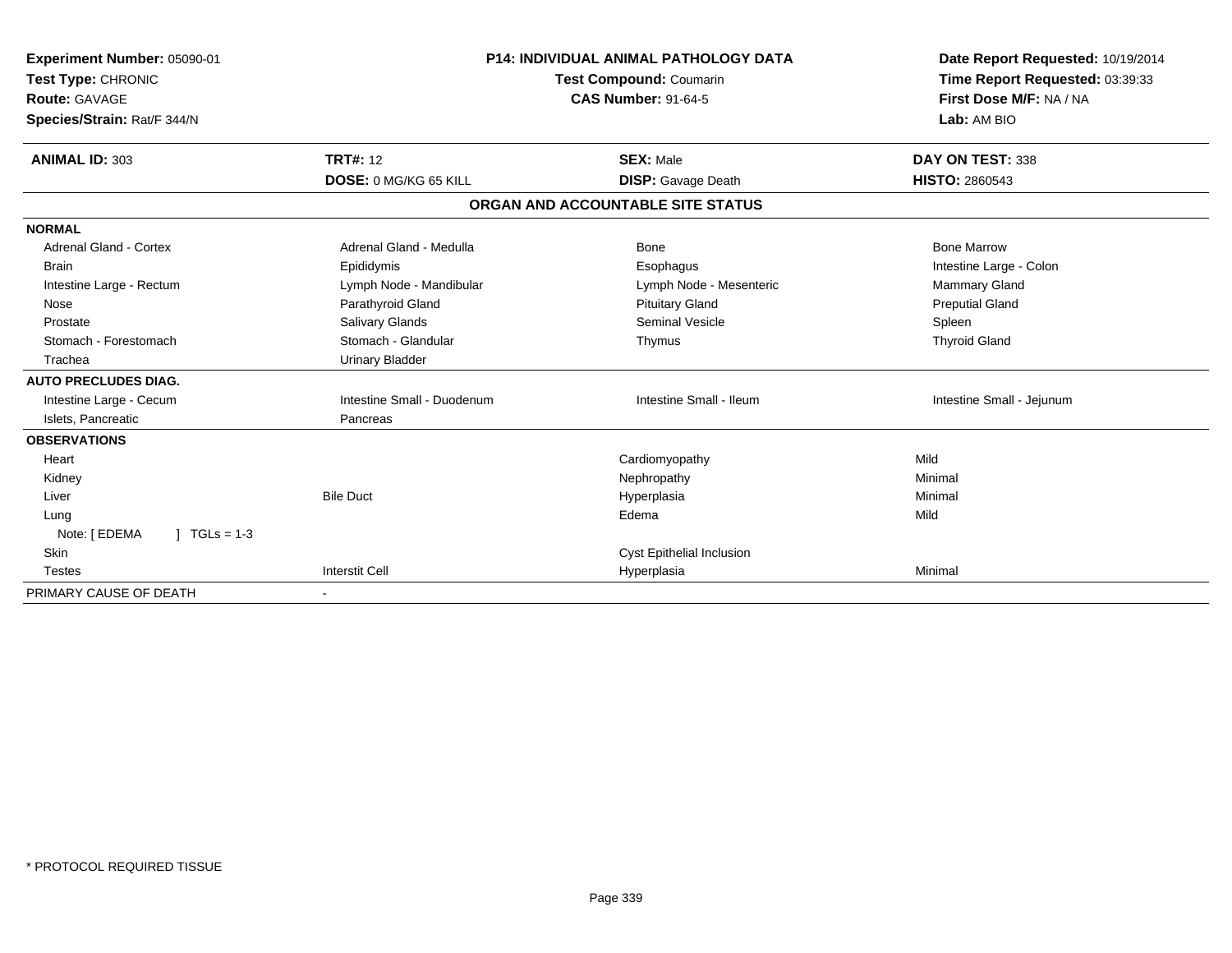| Experiment Number: 05090-01<br>Test Type: CHRONIC<br><b>Route: GAVAGE</b><br>Species/Strain: Rat/F 344/N |                              | <b>P14: INDIVIDUAL ANIMAL PATHOLOGY DATA</b><br>Test Compound: Coumarin<br><b>CAS Number: 91-64-5</b> | Date Report Requested: 10/19/2014<br>Time Report Requested: 03:39:33<br>First Dose M/F: NA / NA<br>Lab: AM BIO |  |
|----------------------------------------------------------------------------------------------------------|------------------------------|-------------------------------------------------------------------------------------------------------|----------------------------------------------------------------------------------------------------------------|--|
| <b>ANIMAL ID: 304</b>                                                                                    | <b>TRT#: 12</b>              | <b>SEX: Male</b>                                                                                      | DAY ON TEST: 455                                                                                               |  |
|                                                                                                          | <b>DOSE: 0 MG/KG 65 KILL</b> | <b>DISP: Interval Sacrifice</b>                                                                       | <b>HISTO: 860544</b>                                                                                           |  |
|                                                                                                          |                              | ORGAN AND ACCOUNTABLE SITE STATUS                                                                     |                                                                                                                |  |
| <b>NORMAL</b>                                                                                            |                              |                                                                                                       |                                                                                                                |  |
| Adrenal Gland - Cortex                                                                                   | Adrenal Gland - Medulla      | Bone                                                                                                  | <b>Bone Marrow</b>                                                                                             |  |
| <b>Brain</b>                                                                                             | Epididymis                   | Esophagus                                                                                             | Intestine Large - Cecum                                                                                        |  |
| Intestine Large - Colon                                                                                  | Intestine Large - Rectum     | Intestine Small - Duodenum                                                                            | Intestine Small - Ileum                                                                                        |  |
| Intestine Small - Jejunum                                                                                | Islets, Pancreatic           | Lung                                                                                                  | Lymph Node - Mandibular                                                                                        |  |
| Lymph Node - Mesenteric                                                                                  | Mammary Gland                | Nose                                                                                                  | Pancreas                                                                                                       |  |
| Parathyroid Gland                                                                                        | <b>Preputial Gland</b>       | Prostate                                                                                              | <b>Salivary Glands</b>                                                                                         |  |
| <b>Seminal Vesicle</b>                                                                                   | <b>Skin</b>                  | Spleen                                                                                                | Stomach - Forestomach                                                                                          |  |
| Stomach - Glandular                                                                                      | Thymus                       | <b>Thyroid Gland</b>                                                                                  | Trachea                                                                                                        |  |
| <b>Urinary Bladder</b>                                                                                   |                              |                                                                                                       |                                                                                                                |  |
| <b>OBSERVATIONS</b>                                                                                      |                              |                                                                                                       |                                                                                                                |  |
| Heart                                                                                                    |                              | Cardiomyopathy                                                                                        | Mild                                                                                                           |  |
| Kidney                                                                                                   |                              | Nephropathy                                                                                           | Minimal                                                                                                        |  |
| Liver                                                                                                    | <b>Bile Duct</b>             | Hyperplasia                                                                                           | Minimal                                                                                                        |  |
| <b>Pituitary Gland</b>                                                                                   | <b>Pars Distalis</b>         | Hypertrophy                                                                                           | Moderate                                                                                                       |  |
| <b>Testes</b>                                                                                            | <b>Interstit Cell</b>        | Adenoma                                                                                               |                                                                                                                |  |
| PRIMARY CAUSE OF DEATH                                                                                   |                              |                                                                                                       |                                                                                                                |  |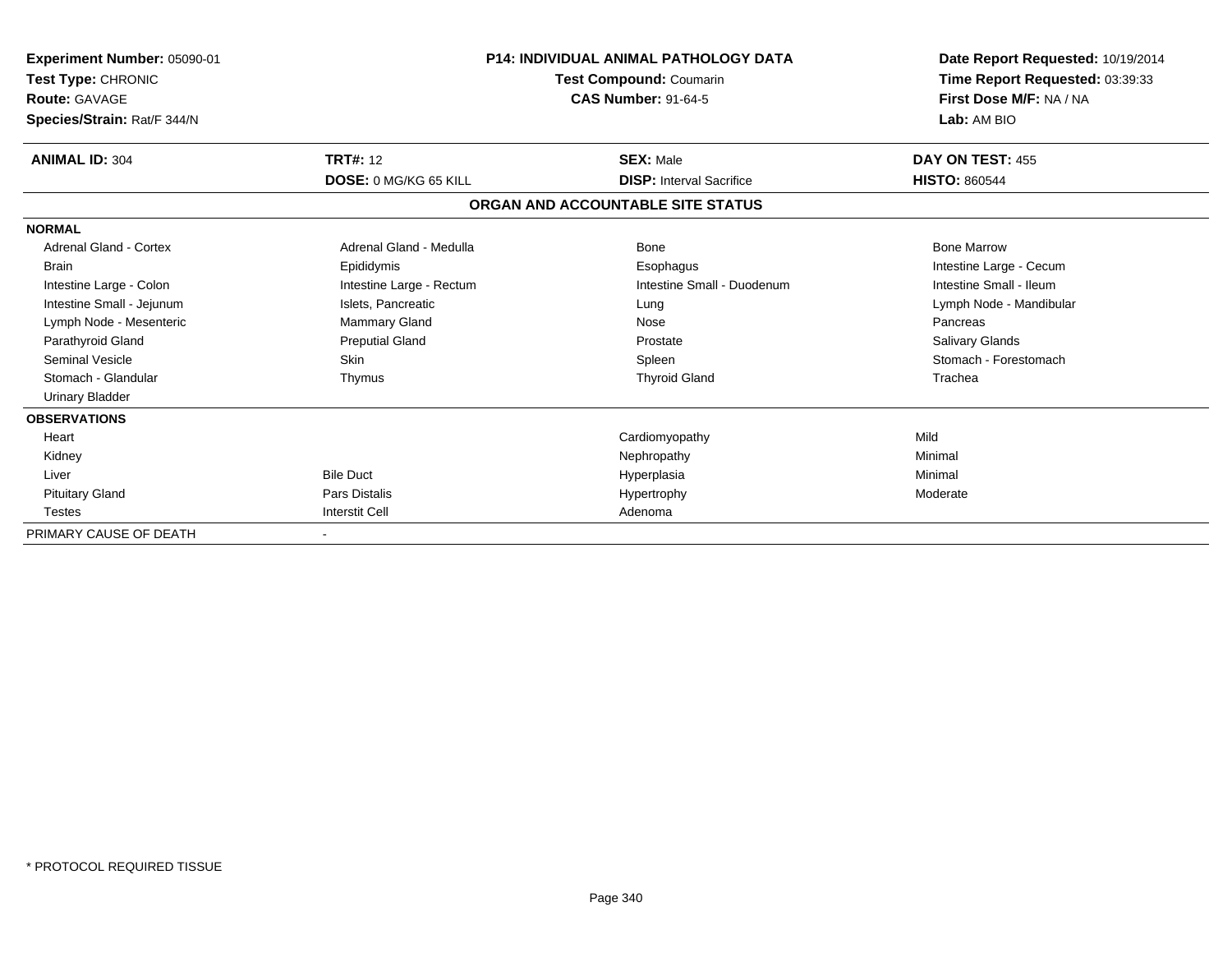| Experiment Number: 05090-01<br>Test Type: CHRONIC<br>Route: GAVAGE<br>Species/Strain: Rat/F 344/N | <b>P14: INDIVIDUAL ANIMAL PATHOLOGY DATA</b><br><b>Test Compound: Coumarin</b><br><b>CAS Number: 91-64-5</b> |                                   | Date Report Requested: 10/19/2014<br>Time Report Requested: 03:39:33<br>First Dose M/F: NA / NA<br>Lab: AM BIO |  |
|---------------------------------------------------------------------------------------------------|--------------------------------------------------------------------------------------------------------------|-----------------------------------|----------------------------------------------------------------------------------------------------------------|--|
| <b>ANIMAL ID: 305</b>                                                                             | <b>TRT#: 12</b>                                                                                              | <b>SEX: Male</b>                  | DAY ON TEST: 456                                                                                               |  |
|                                                                                                   | <b>DOSE: 0 MG/KG 65 KILL</b>                                                                                 | <b>DISP:</b> Interval Sacrifice   | <b>HISTO: 860545</b>                                                                                           |  |
|                                                                                                   |                                                                                                              | ORGAN AND ACCOUNTABLE SITE STATUS |                                                                                                                |  |
| <b>NORMAL</b>                                                                                     |                                                                                                              |                                   |                                                                                                                |  |
| Adrenal Gland - Cortex                                                                            | Adrenal Gland - Medulla                                                                                      | Bone                              | <b>Bone Marrow</b>                                                                                             |  |
| <b>Brain</b>                                                                                      | Epididymis                                                                                                   | Esophagus                         | Intestine Large - Cecum                                                                                        |  |
| Intestine Large - Colon                                                                           | Intestine Large - Rectum                                                                                     | Intestine Small - Duodenum        | Intestine Small - Ileum                                                                                        |  |
| Intestine Small - Jejunum                                                                         | Islets, Pancreatic                                                                                           | Lung                              | Lymph Node - Mandibular                                                                                        |  |
| Lymph Node - Mesenteric                                                                           | <b>Mammary Gland</b>                                                                                         | Nose                              | Pancreas                                                                                                       |  |
| Parathyroid Gland                                                                                 | <b>Pituitary Gland</b>                                                                                       | Prostate                          | Salivary Glands                                                                                                |  |
| <b>Seminal Vesicle</b>                                                                            | <b>Skin</b>                                                                                                  | Stomach - Forestomach             | Stomach - Glandular                                                                                            |  |
| Thymus                                                                                            | <b>Thyroid Gland</b>                                                                                         | Trachea                           | <b>Urinary Bladder</b>                                                                                         |  |
| <b>OBSERVATIONS</b>                                                                               |                                                                                                              |                                   |                                                                                                                |  |
| Heart                                                                                             |                                                                                                              | Cardiomyopathy                    | Mild                                                                                                           |  |
| Kidney                                                                                            |                                                                                                              | Nephropathy                       | Minimal                                                                                                        |  |
| Liver                                                                                             |                                                                                                              | <b>Basophilic Focus</b>           |                                                                                                                |  |
|                                                                                                   |                                                                                                              | Inflammation                      | Chronic, Minimal                                                                                               |  |
| <b>Preputial Gland</b>                                                                            |                                                                                                              | Inflammation                      | Suppurative, Marked                                                                                            |  |
| Note: $[INFLAMMATION] TGLs = 1-5,2-5$                                                             |                                                                                                              |                                   |                                                                                                                |  |
| Spleen                                                                                            |                                                                                                              | <b>Ectopic Tissue</b>             | Moderate                                                                                                       |  |
| <b>Testes</b>                                                                                     | <b>Interstit Cell</b>                                                                                        | Adenoma                           |                                                                                                                |  |
| PRIMARY CAUSE OF DEATH                                                                            |                                                                                                              |                                   |                                                                                                                |  |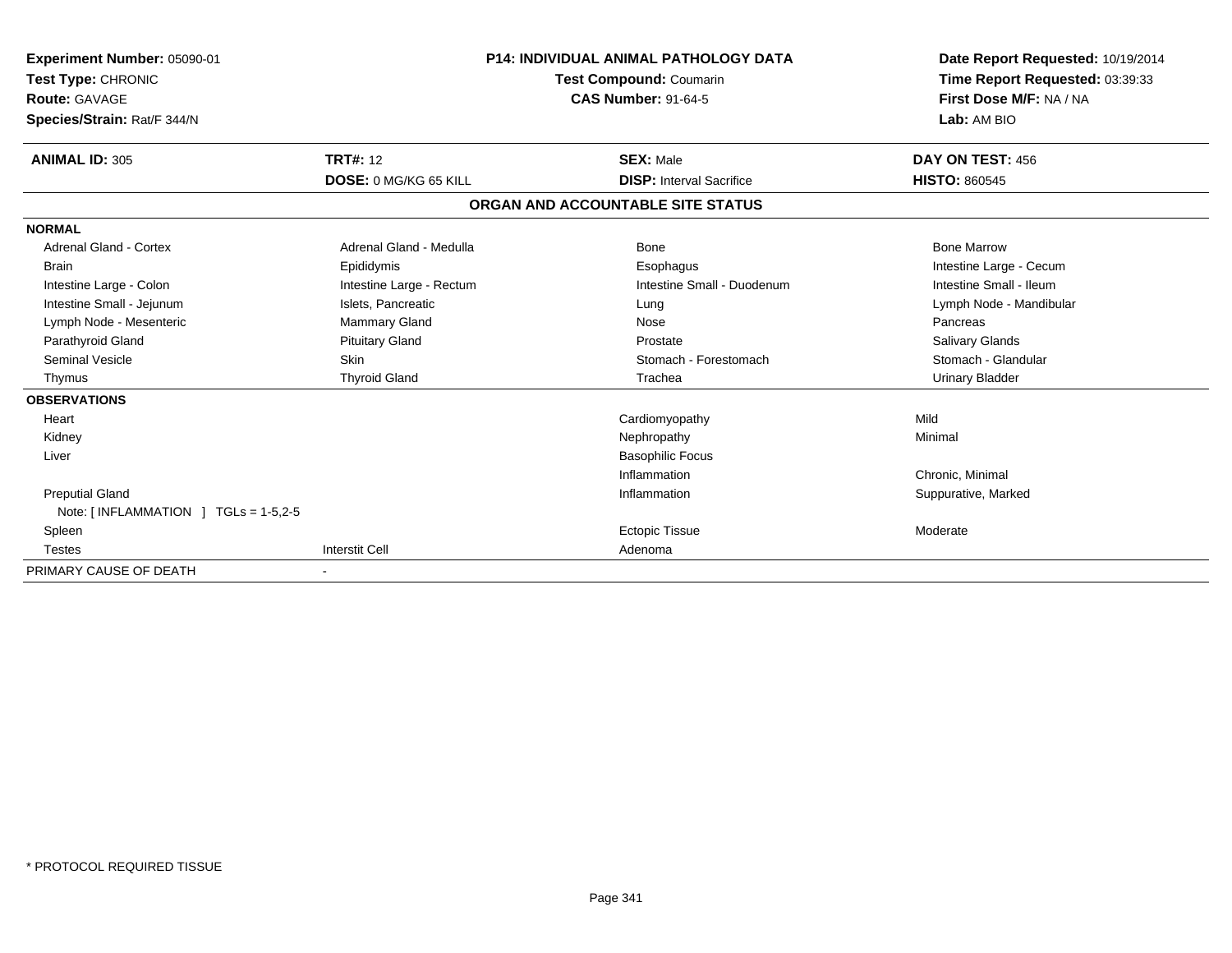| Experiment Number: 05090-01<br>Test Type: CHRONIC<br><b>Route: GAVAGE</b><br>Species/Strain: Rat/F 344/N |                          | <b>P14: INDIVIDUAL ANIMAL PATHOLOGY DATA</b><br>Test Compound: Coumarin<br><b>CAS Number: 91-64-5</b> | Date Report Requested: 10/19/2014<br>Time Report Requested: 03:39:33<br>First Dose M/F: NA / NA<br>Lab: AM BIO |  |
|----------------------------------------------------------------------------------------------------------|--------------------------|-------------------------------------------------------------------------------------------------------|----------------------------------------------------------------------------------------------------------------|--|
| <b>ANIMAL ID: 306</b>                                                                                    | <b>TRT#: 12</b>          | <b>SEX: Male</b>                                                                                      | DAY ON TEST: 455                                                                                               |  |
|                                                                                                          | DOSE: 0 MG/KG 65 KILL    | <b>DISP:</b> Interval Sacrifice                                                                       | <b>HISTO: 860546</b>                                                                                           |  |
|                                                                                                          |                          | ORGAN AND ACCOUNTABLE SITE STATUS                                                                     |                                                                                                                |  |
| <b>NORMAL</b>                                                                                            |                          |                                                                                                       |                                                                                                                |  |
| Adrenal Gland - Cortex                                                                                   | Adrenal Gland - Medulla  | Bone                                                                                                  | <b>Bone Marrow</b>                                                                                             |  |
| <b>Brain</b>                                                                                             | Epididymis               | Esophagus                                                                                             | Intestine Large - Cecum                                                                                        |  |
| Intestine Large - Colon                                                                                  | Intestine Large - Rectum | Intestine Small - Duodenum                                                                            | Intestine Small - Ileum                                                                                        |  |
| Intestine Small - Jejunum                                                                                | Islets, Pancreatic       | Lung                                                                                                  | Lymph Node - Mandibular                                                                                        |  |
| Lymph Node - Mesenteric                                                                                  | Mammary Gland            | Nose                                                                                                  | Pancreas                                                                                                       |  |
| Parathyroid Gland                                                                                        | <b>Pituitary Gland</b>   | <b>Preputial Gland</b>                                                                                | Prostate                                                                                                       |  |
| <b>Salivary Glands</b>                                                                                   | <b>Seminal Vesicle</b>   | Skin                                                                                                  | Spleen                                                                                                         |  |
| Stomach - Forestomach                                                                                    | Stomach - Glandular      | Thymus                                                                                                | <b>Thyroid Gland</b>                                                                                           |  |
| Trachea                                                                                                  | <b>Urinary Bladder</b>   |                                                                                                       |                                                                                                                |  |
| <b>OBSERVATIONS</b>                                                                                      |                          |                                                                                                       |                                                                                                                |  |
| Heart                                                                                                    |                          | Cardiomyopathy                                                                                        | Mild                                                                                                           |  |
| Kidney                                                                                                   |                          | Nephropathy                                                                                           | Minimal                                                                                                        |  |
| Liver                                                                                                    |                          | <b>Clear Cell Focus</b>                                                                               |                                                                                                                |  |
| Mesentery                                                                                                | Fat                      | <b>Necrosis</b>                                                                                       | Coagulative, Marked                                                                                            |  |
| Note: [ NECROSIS<br>$TGLs = 1-13$                                                                        |                          |                                                                                                       |                                                                                                                |  |
| <b>Testes</b>                                                                                            | <b>Interstit Cell</b>    | Adenoma                                                                                               |                                                                                                                |  |
| PRIMARY CAUSE OF DEATH                                                                                   |                          |                                                                                                       |                                                                                                                |  |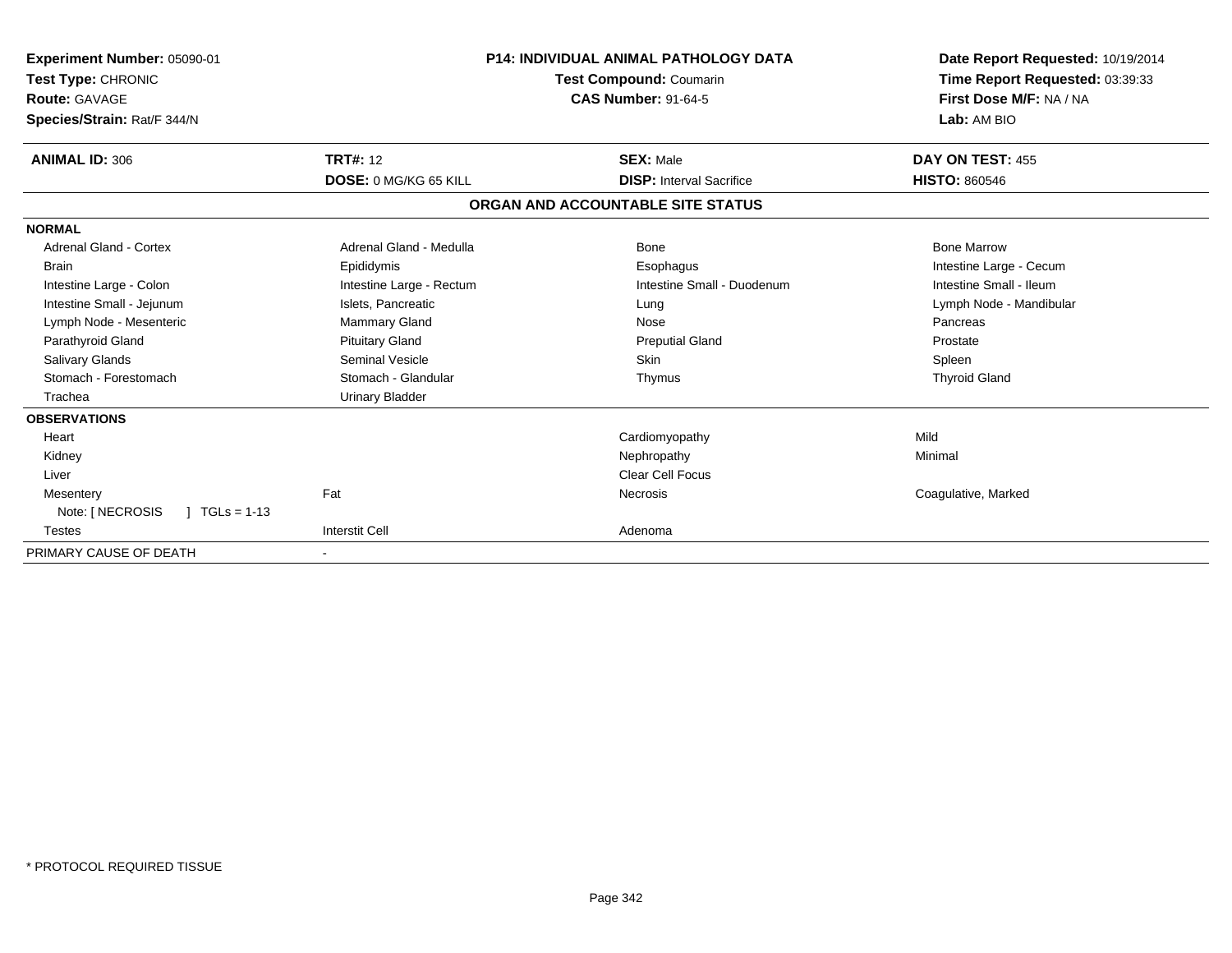| Experiment Number: 05090-01<br>Test Type: CHRONIC<br><b>Route: GAVAGE</b><br>Species/Strain: Rat/F 344/N |                              | <b>P14: INDIVIDUAL ANIMAL PATHOLOGY DATA</b><br>Test Compound: Coumarin<br><b>CAS Number: 91-64-5</b> | Date Report Requested: 10/19/2014<br>Time Report Requested: 03:39:33<br>First Dose M/F: NA / NA<br>Lab: AM BIO |  |
|----------------------------------------------------------------------------------------------------------|------------------------------|-------------------------------------------------------------------------------------------------------|----------------------------------------------------------------------------------------------------------------|--|
| <b>ANIMAL ID: 307</b>                                                                                    | <b>TRT#: 12</b>              | <b>SEX: Male</b>                                                                                      | DAY ON TEST: 71                                                                                                |  |
|                                                                                                          | <b>DOSE: 0 MG/KG 65 KILL</b> | <b>DISP:</b> Gavage Death                                                                             | <b>HISTO: 860547</b>                                                                                           |  |
|                                                                                                          |                              | ORGAN AND ACCOUNTABLE SITE STATUS                                                                     |                                                                                                                |  |
| <b>NORMAL</b>                                                                                            |                              |                                                                                                       |                                                                                                                |  |
| Adrenal Gland - Cortex                                                                                   | Adrenal Gland - Medulla      | Bone                                                                                                  | <b>Bone Marrow</b>                                                                                             |  |
| Epididymis                                                                                               | Esophagus                    | Heart                                                                                                 | Intestine Large - Cecum                                                                                        |  |
| Intestine Large - Colon                                                                                  | Intestine Large - Rectum     | Intestine Small - Duodenum                                                                            | Intestine Small - Ileum                                                                                        |  |
| Intestine Small - Jejunum                                                                                | Islets, Pancreatic           | Kidney                                                                                                | Liver                                                                                                          |  |
| Lymph Node - Mandibular                                                                                  | Lymph Node - Mesenteric      | <b>Mammary Gland</b>                                                                                  | Nose                                                                                                           |  |
| Pancreas                                                                                                 | Parathyroid Gland            | <b>Pituitary Gland</b>                                                                                | <b>Preputial Gland</b>                                                                                         |  |
| Prostate                                                                                                 | Salivary Glands              | Seminal Vesicle                                                                                       | Skin                                                                                                           |  |
| Spleen                                                                                                   | Stomach - Forestomach        | Stomach - Glandular                                                                                   | <b>Testes</b>                                                                                                  |  |
| Thymus                                                                                                   | <b>Thyroid Gland</b>         | Trachea                                                                                               | <b>Urinary Bladder</b>                                                                                         |  |
| <b>AUTO PRECLUDES DIAG.</b>                                                                              |                              |                                                                                                       |                                                                                                                |  |
| <b>Brain</b>                                                                                             |                              |                                                                                                       |                                                                                                                |  |
| <b>OBSERVATIONS</b>                                                                                      |                              |                                                                                                       |                                                                                                                |  |
| Lung                                                                                                     |                              | Edema                                                                                                 | Mild                                                                                                           |  |
| Note: [ EDEMA<br>$TGLs = 1-3$                                                                            |                              |                                                                                                       |                                                                                                                |  |
| PRIMARY CAUSE OF DEATH                                                                                   |                              |                                                                                                       |                                                                                                                |  |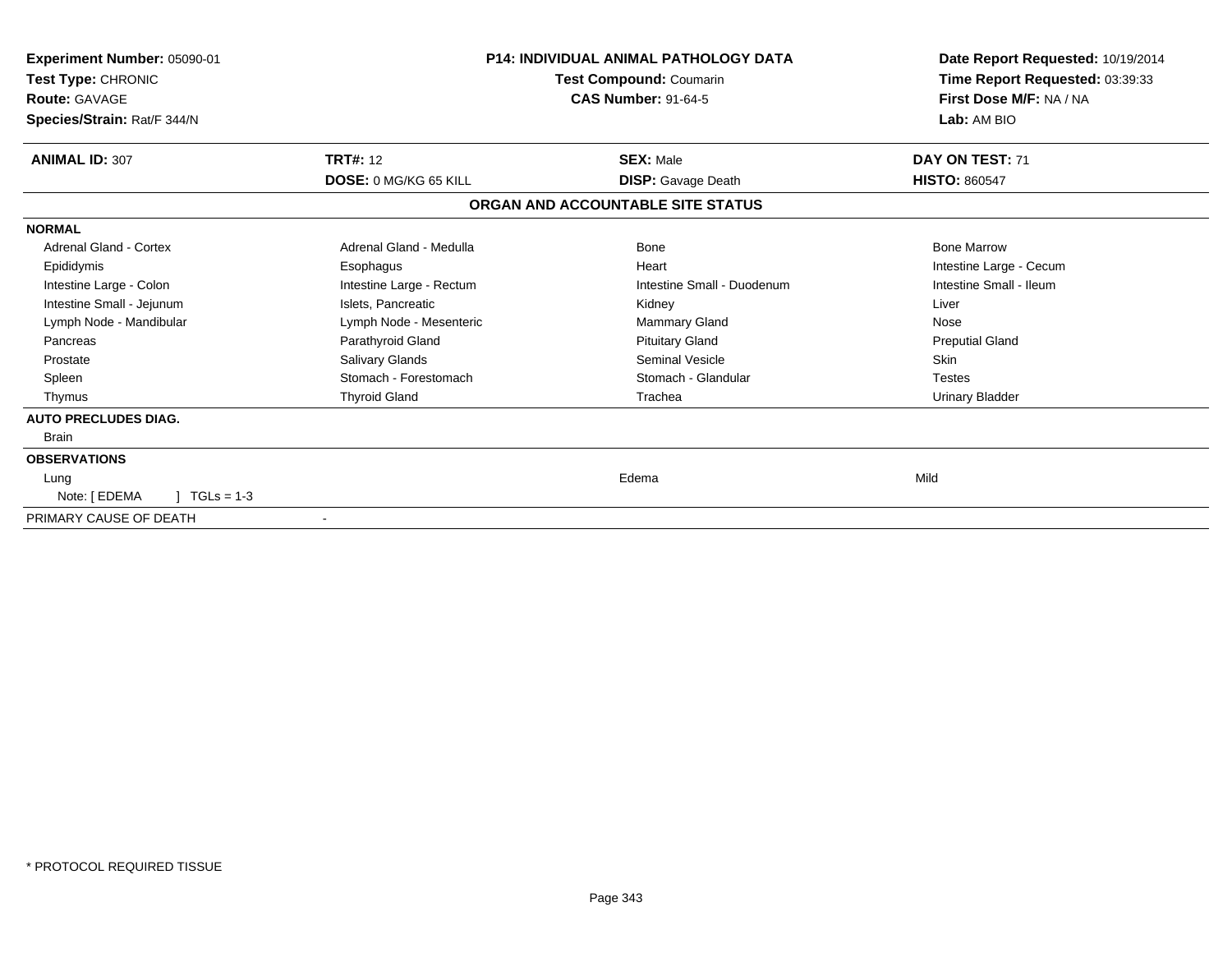| Experiment Number: 05090-01<br>Test Type: CHRONIC<br>Route: GAVAGE<br>Species/Strain: Rat/F 344/N |                              | <b>P14: INDIVIDUAL ANIMAL PATHOLOGY DATA</b><br>Test Compound: Coumarin<br><b>CAS Number: 91-64-5</b> | Date Report Requested: 10/19/2014<br>Time Report Requested: 03:39:33<br>First Dose M/F: NA / NA<br>Lab: AM BIO |  |
|---------------------------------------------------------------------------------------------------|------------------------------|-------------------------------------------------------------------------------------------------------|----------------------------------------------------------------------------------------------------------------|--|
| <b>ANIMAL ID: 308</b>                                                                             | <b>TRT#: 12</b>              | <b>SEX: Male</b>                                                                                      | DAY ON TEST: 455                                                                                               |  |
|                                                                                                   | <b>DOSE: 0 MG/KG 65 KILL</b> | <b>DISP:</b> Interval Sacrifice                                                                       | <b>HISTO: 860548</b>                                                                                           |  |
|                                                                                                   |                              | ORGAN AND ACCOUNTABLE SITE STATUS                                                                     |                                                                                                                |  |
| <b>NORMAL</b>                                                                                     |                              |                                                                                                       |                                                                                                                |  |
| <b>Adrenal Gland - Cortex</b>                                                                     | Adrenal Gland - Medulla      | Bone                                                                                                  | <b>Bone Marrow</b>                                                                                             |  |
| <b>Brain</b>                                                                                      | Epididymis                   | Esophagus                                                                                             | Intestine Large - Cecum                                                                                        |  |
| Intestine Large - Colon                                                                           | Intestine Large - Rectum     | Intestine Small - Duodenum                                                                            | Intestine Small - Ileum                                                                                        |  |
| Intestine Small - Jejunum                                                                         | Islets, Pancreatic           | Lung                                                                                                  | Lymph Node - Mandibular                                                                                        |  |
| Lymph Node - Mesenteric                                                                           | <b>Mammary Gland</b>         | Nose                                                                                                  | Pancreas                                                                                                       |  |
| Parathyroid Gland                                                                                 | <b>Preputial Gland</b>       | Prostate                                                                                              | Salivary Glands                                                                                                |  |
| <b>Seminal Vesicle</b>                                                                            | Skin                         | Spleen                                                                                                | Stomach - Forestomach                                                                                          |  |
| Stomach - Glandular                                                                               | Thymus                       | <b>Thyroid Gland</b>                                                                                  | Trachea                                                                                                        |  |
| <b>Urinary Bladder</b>                                                                            |                              |                                                                                                       |                                                                                                                |  |
| <b>OBSERVATIONS</b>                                                                               |                              |                                                                                                       |                                                                                                                |  |
| Heart                                                                                             |                              | Cardiomyopathy                                                                                        | Mild                                                                                                           |  |
| Kidney                                                                                            |                              | Nephropathy                                                                                           | Moderate                                                                                                       |  |
| Liver                                                                                             |                              | Fatty Change                                                                                          | Minimal                                                                                                        |  |
|                                                                                                   | <b>Bile Duct</b>             | Hyperplasia                                                                                           | Minimal                                                                                                        |  |
| <b>Pituitary Gland</b>                                                                            | Pars Distalis                | Hyperplasia                                                                                           | Mild                                                                                                           |  |
| <b>Testes</b>                                                                                     | <b>Interstit Cell</b>        | Adenoma                                                                                               |                                                                                                                |  |
| Note: [ ADENOMA<br>$TGLs = 1-5$                                                                   |                              |                                                                                                       |                                                                                                                |  |
| PRIMARY CAUSE OF DEATH                                                                            |                              |                                                                                                       |                                                                                                                |  |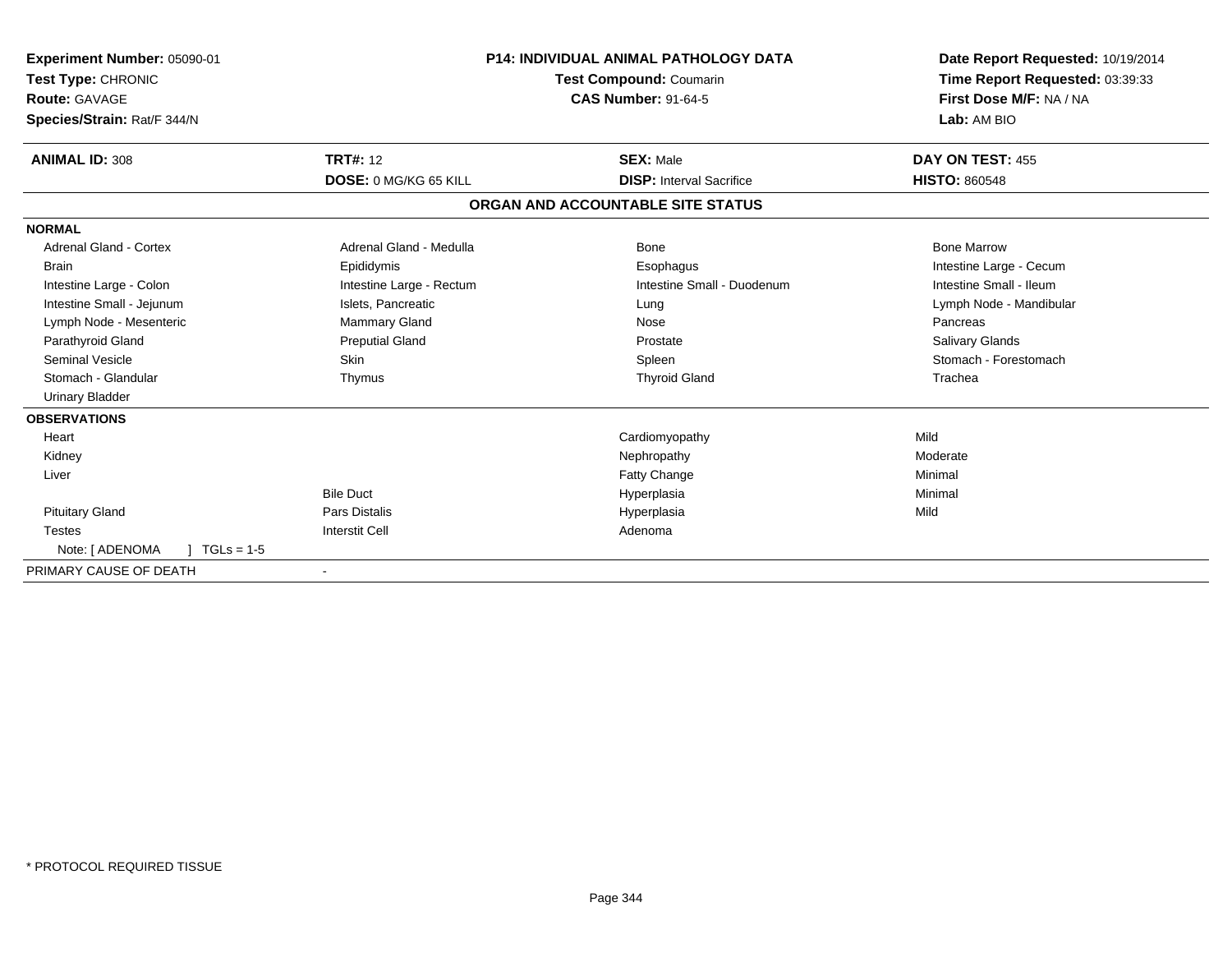| Experiment Number: 05090-01<br>Test Type: CHRONIC<br>Route: GAVAGE<br>Species/Strain: Rat/F 344/N | <b>P14: INDIVIDUAL ANIMAL PATHOLOGY DATA</b><br><b>Test Compound: Coumarin</b><br><b>CAS Number: 91-64-5</b> |                                   | Date Report Requested: 10/19/2014<br>Time Report Requested: 03:39:33<br>First Dose M/F: NA / NA<br>Lab: AM BIO |  |
|---------------------------------------------------------------------------------------------------|--------------------------------------------------------------------------------------------------------------|-----------------------------------|----------------------------------------------------------------------------------------------------------------|--|
| <b>ANIMAL ID: 309</b>                                                                             | <b>TRT#: 12</b>                                                                                              | <b>SEX: Male</b>                  | DAY ON TEST: 453                                                                                               |  |
|                                                                                                   | DOSE: 0 MG/KG 65 KILL                                                                                        | <b>DISP:</b> Interval Sacrifice   | <b>HISTO: 860549</b>                                                                                           |  |
|                                                                                                   |                                                                                                              | ORGAN AND ACCOUNTABLE SITE STATUS |                                                                                                                |  |
| <b>NORMAL</b>                                                                                     |                                                                                                              |                                   |                                                                                                                |  |
| <b>Adrenal Gland - Cortex</b>                                                                     | Adrenal Gland - Medulla                                                                                      | <b>Bone</b>                       | <b>Bone Marrow</b>                                                                                             |  |
| <b>Brain</b>                                                                                      | Epididymis                                                                                                   | Esophagus                         | Intestine Large - Cecum                                                                                        |  |
| Intestine Large - Colon                                                                           | Intestine Large - Rectum                                                                                     | Intestine Small - Duodenum        | Intestine Small - Ileum                                                                                        |  |
| Intestine Small - Jejunum                                                                         | Islets, Pancreatic                                                                                           | Lung                              | Lymph Node - Mandibular                                                                                        |  |
| Lymph Node - Mesenteric                                                                           | Mammary Gland                                                                                                | Nose                              | Pancreas                                                                                                       |  |
| Parathyroid Gland                                                                                 | <b>Pituitary Gland</b>                                                                                       | <b>Preputial Gland</b>            | Prostate                                                                                                       |  |
| Salivary Glands                                                                                   | Seminal Vesicle                                                                                              | Skin                              | Spleen                                                                                                         |  |
| Stomach - Forestomach                                                                             | Stomach - Glandular                                                                                          | Thymus                            | <b>Thyroid Gland</b>                                                                                           |  |
| Trachea                                                                                           | <b>Urinary Bladder</b>                                                                                       |                                   |                                                                                                                |  |
| <b>OBSERVATIONS</b>                                                                               |                                                                                                              |                                   |                                                                                                                |  |
| Heart                                                                                             |                                                                                                              | Cardiomyopathy                    | Mild                                                                                                           |  |
| Kidney                                                                                            |                                                                                                              | Nephropathy                       | Mild                                                                                                           |  |
| Liver                                                                                             | <b>Bile Duct</b>                                                                                             | Hyperplasia                       | Minimal                                                                                                        |  |
| Mesentery                                                                                         | Fat                                                                                                          | <b>Necrosis</b>                   | Coagulative, Moderate                                                                                          |  |
| Note: [ NECROSIS<br>$1 TGLs = 1-14$                                                               |                                                                                                              |                                   |                                                                                                                |  |
| <b>Testes</b>                                                                                     | <b>Interstit Cell</b>                                                                                        | Adenoma                           |                                                                                                                |  |
| Note: [ ADENOMA<br>$TGLs = 3-5$                                                                   |                                                                                                              |                                   |                                                                                                                |  |
| Note: [ ADENOMA<br>$TGLs = 2-5$                                                                   |                                                                                                              |                                   |                                                                                                                |  |
| PRIMARY CAUSE OF DEATH                                                                            | $\overline{\phantom{a}}$                                                                                     |                                   |                                                                                                                |  |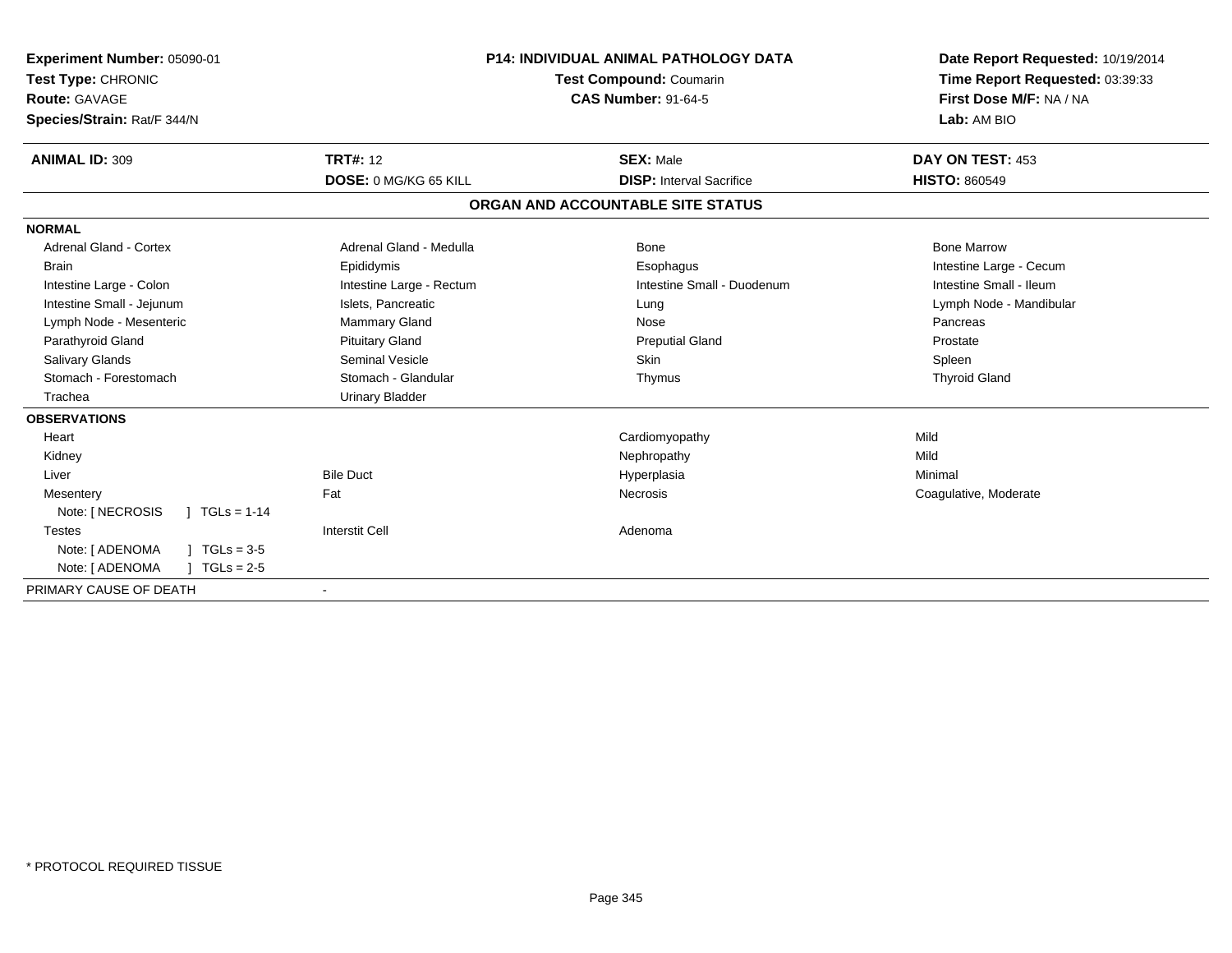| Experiment Number: 05090-01<br>Test Type: CHRONIC<br><b>Route: GAVAGE</b><br>Species/Strain: Rat/F 344/N | <b>P14: INDIVIDUAL ANIMAL PATHOLOGY DATA</b><br>Test Compound: Coumarin<br><b>CAS Number: 91-64-5</b> |                                                     | Date Report Requested: 10/19/2014<br>Time Report Requested: 03:39:33<br>First Dose M/F: NA / NA<br>Lab: AM BIO |  |
|----------------------------------------------------------------------------------------------------------|-------------------------------------------------------------------------------------------------------|-----------------------------------------------------|----------------------------------------------------------------------------------------------------------------|--|
| <b>ANIMAL ID: 310</b>                                                                                    | <b>TRT#: 12</b><br>DOSE: 0 MG/KG 65 KILL                                                              | <b>SEX: Male</b><br><b>DISP: Interval Sacrifice</b> | DAY ON TEST: 455<br><b>HISTO: 860550</b>                                                                       |  |
|                                                                                                          |                                                                                                       | ORGAN AND ACCOUNTABLE SITE STATUS                   |                                                                                                                |  |
| <b>NORMAL</b>                                                                                            |                                                                                                       |                                                     |                                                                                                                |  |
| <b>Adrenal Gland - Cortex</b>                                                                            | Adrenal Gland - Medulla                                                                               | <b>Bone</b>                                         | <b>Bone Marrow</b>                                                                                             |  |
| <b>Brain</b>                                                                                             | Epididymis                                                                                            | Esophagus                                           | Heart                                                                                                          |  |
| Intestine Large - Cecum                                                                                  | Intestine Large - Colon                                                                               | Intestine Large - Rectum                            | Intestine Small - Duodenum                                                                                     |  |
| Intestine Small - Ileum                                                                                  | Intestine Small - Jejunum                                                                             | Islets, Pancreatic                                  | Lung                                                                                                           |  |
| Lymph Node - Mandibular                                                                                  | Lymph Node - Mesenteric                                                                               | <b>Mammary Gland</b>                                | Nose                                                                                                           |  |
| Pancreas                                                                                                 | Parathyroid Gland                                                                                     | <b>Pituitary Gland</b>                              | <b>Preputial Gland</b>                                                                                         |  |
| Prostate                                                                                                 | Salivary Glands                                                                                       | <b>Seminal Vesicle</b>                              | <b>Skin</b>                                                                                                    |  |
| Spleen                                                                                                   | Stomach - Forestomach                                                                                 | Stomach - Glandular                                 | Thymus                                                                                                         |  |
| <b>Thyroid Gland</b>                                                                                     | Trachea                                                                                               | <b>Urinary Bladder</b>                              |                                                                                                                |  |
| <b>OBSERVATIONS</b>                                                                                      |                                                                                                       |                                                     |                                                                                                                |  |
| Kidney                                                                                                   |                                                                                                       | Nephropathy                                         | Mild                                                                                                           |  |
| Liver                                                                                                    | <b>Bile Duct</b>                                                                                      | Hyperplasia                                         | Minimal                                                                                                        |  |
| <b>Testes</b>                                                                                            | <b>Interstit Cell</b>                                                                                 | Adenoma                                             |                                                                                                                |  |
| Note: [ ADENOMA<br>$TGLs = 2-5$                                                                          |                                                                                                       |                                                     |                                                                                                                |  |
| PRIMARY CAUSE OF DEATH                                                                                   |                                                                                                       |                                                     |                                                                                                                |  |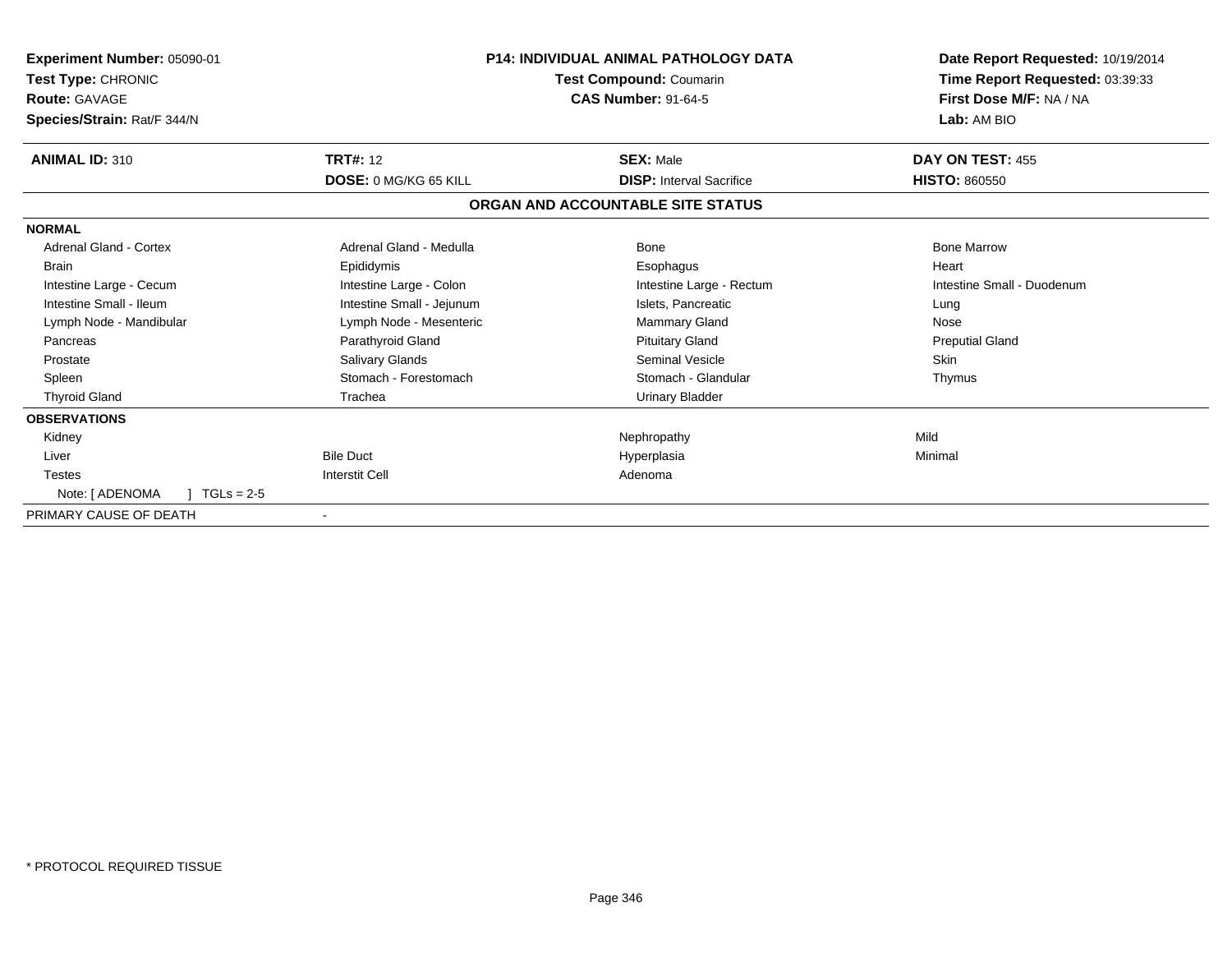| <b>Experiment Number: 05090-01</b><br>Test Type: CHRONIC<br><b>Route: GAVAGE</b><br>Species/Strain: Rat/F 344/N |                           | <b>P14: INDIVIDUAL ANIMAL PATHOLOGY DATA</b><br>Test Compound: Coumarin<br><b>CAS Number: 91-64-5</b> | Date Report Requested: 10/19/2014<br>Time Report Requested: 03:39:33<br>First Dose M/F: NA / NA<br>Lab: AM BIO |  |
|-----------------------------------------------------------------------------------------------------------------|---------------------------|-------------------------------------------------------------------------------------------------------|----------------------------------------------------------------------------------------------------------------|--|
| <b>ANIMAL ID: 311</b>                                                                                           | <b>TRT#: 13</b>           | <b>SEX: Male</b>                                                                                      | DAY ON TEST: 455                                                                                               |  |
|                                                                                                                 | DOSE: 100MG/KG 65 KILL    | <b>DISP:</b> Interval Sacrifice                                                                       | <b>HISTO: 860551</b>                                                                                           |  |
|                                                                                                                 |                           | ORGAN AND ACCOUNTABLE SITE STATUS                                                                     |                                                                                                                |  |
| <b>NORMAL</b>                                                                                                   |                           |                                                                                                       |                                                                                                                |  |
| <b>Adrenal Gland - Cortex</b>                                                                                   | Adrenal Gland - Medulla   | Bone                                                                                                  | <b>Bone Marrow</b>                                                                                             |  |
| <b>Brain</b>                                                                                                    | Epididymis                | Esophagus                                                                                             | Heart                                                                                                          |  |
| Intestine Large - Cecum                                                                                         | Intestine Large - Colon   | Intestine Large - Rectum                                                                              | Intestine Small - Duodenum                                                                                     |  |
| Intestine Small - Ileum                                                                                         | Intestine Small - Jejunum | Islets, Pancreatic                                                                                    | Lung                                                                                                           |  |
| Lymph Node - Mandibular                                                                                         | Lymph Node - Mesenteric   | <b>Mammary Gland</b>                                                                                  | Nose                                                                                                           |  |
| Pancreas                                                                                                        | Parathyroid Gland         | <b>Pituitary Gland</b>                                                                                | <b>Preputial Gland</b>                                                                                         |  |
| Prostate                                                                                                        | Salivary Glands           | Seminal Vesicle                                                                                       | <b>Skin</b>                                                                                                    |  |
| Spleen                                                                                                          | Stomach - Forestomach     | Stomach - Glandular                                                                                   | Thymus                                                                                                         |  |
| <b>Thyroid Gland</b>                                                                                            | Trachea                   | Urinary Bladder                                                                                       |                                                                                                                |  |
| <b>OBSERVATIONS</b>                                                                                             |                           |                                                                                                       |                                                                                                                |  |
| Kidney                                                                                                          |                           | Nephropathy                                                                                           | Mild                                                                                                           |  |
| Liver                                                                                                           | Hepatocyte                | Degeneration                                                                                          | Granular, Minimal                                                                                              |  |
|                                                                                                                 |                           | Fatty Change                                                                                          | Mild                                                                                                           |  |
|                                                                                                                 | <b>Bile Duct</b>          | Hyperplasia                                                                                           | Mild                                                                                                           |  |
| Note: $[$ FATTY CHANGE $]$ TGLs = 3-2                                                                           |                           |                                                                                                       |                                                                                                                |  |
| <b>Testes</b>                                                                                                   | <b>Interstit Cell</b>     | Adenoma                                                                                               |                                                                                                                |  |
| Note: [ ADENOMA<br>$TGLs = 1-5$                                                                                 |                           |                                                                                                       |                                                                                                                |  |
| Note: [ ADENOMA<br>$TGLs = 2-5$                                                                                 |                           |                                                                                                       |                                                                                                                |  |
| PRIMARY CAUSE OF DEATH                                                                                          |                           |                                                                                                       |                                                                                                                |  |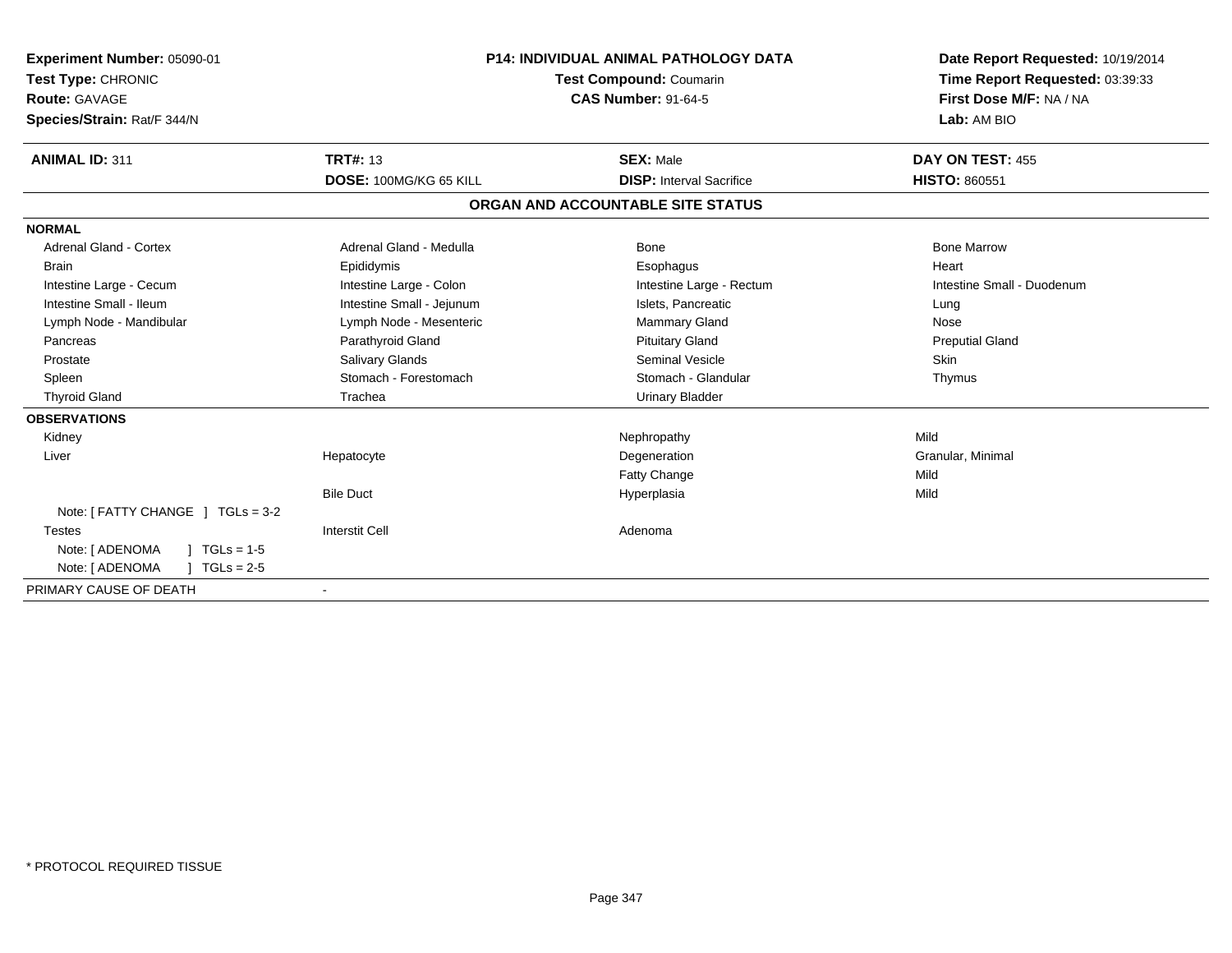| <b>Experiment Number: 05090-01</b><br>Test Type: CHRONIC<br>Route: GAVAGE<br>Species/Strain: Rat/F 344/N |                           | <b>P14: INDIVIDUAL ANIMAL PATHOLOGY DATA</b><br><b>Test Compound: Coumarin</b><br><b>CAS Number: 91-64-5</b> |                                   | Date Report Requested: 10/19/2014<br>Time Report Requested: 03:39:33<br>First Dose M/F: NA / NA<br>Lab: AM BIO |  |
|----------------------------------------------------------------------------------------------------------|---------------------------|--------------------------------------------------------------------------------------------------------------|-----------------------------------|----------------------------------------------------------------------------------------------------------------|--|
| <b>ANIMAL ID: 312</b>                                                                                    | <b>TRT#: 13</b>           |                                                                                                              | <b>SEX: Male</b>                  | DAY ON TEST: 455                                                                                               |  |
|                                                                                                          | DOSE: 100MG/KG 65 KILL    |                                                                                                              | <b>DISP:</b> Interval Sacrifice   | <b>HISTO: 860552</b>                                                                                           |  |
|                                                                                                          |                           |                                                                                                              | ORGAN AND ACCOUNTABLE SITE STATUS |                                                                                                                |  |
| <b>NORMAL</b>                                                                                            |                           |                                                                                                              |                                   |                                                                                                                |  |
| <b>Adrenal Gland - Cortex</b>                                                                            | Adrenal Gland - Medulla   |                                                                                                              | Bone                              | <b>Bone Marrow</b>                                                                                             |  |
| <b>Brain</b>                                                                                             | Epididymis                |                                                                                                              | Esophagus                         | Heart                                                                                                          |  |
| Intestine Large - Cecum                                                                                  | Intestine Large - Colon   |                                                                                                              | Intestine Large - Rectum          | Intestine Small - Duodenum                                                                                     |  |
| Intestine Small - Ileum                                                                                  | Intestine Small - Jejunum |                                                                                                              | Islets, Pancreatic                | Lung                                                                                                           |  |
| Lymph Node - Mandibular                                                                                  | Lymph Node - Mesenteric   |                                                                                                              | <b>Mammary Gland</b>              | Nose                                                                                                           |  |
| Parathyroid Gland                                                                                        | <b>Pituitary Gland</b>    |                                                                                                              | <b>Preputial Gland</b>            | Prostate                                                                                                       |  |
| <b>Salivary Glands</b>                                                                                   | Seminal Vesicle           |                                                                                                              | <b>Skin</b>                       | Spleen                                                                                                         |  |
| Stomach - Forestomach                                                                                    | Stomach - Glandular       |                                                                                                              | Thymus                            | <b>Thyroid Gland</b>                                                                                           |  |
| Trachea                                                                                                  | <b>Urinary Bladder</b>    |                                                                                                              |                                   |                                                                                                                |  |
| <b>OBSERVATIONS</b>                                                                                      |                           |                                                                                                              |                                   |                                                                                                                |  |
| Kidney                                                                                                   |                           |                                                                                                              | Nephropathy                       | Moderate                                                                                                       |  |
| Liver                                                                                                    |                           |                                                                                                              | Fatty Change                      | Mild                                                                                                           |  |
|                                                                                                          | <b>Bile Duct</b>          |                                                                                                              | Hyperplasia                       | Mild                                                                                                           |  |
|                                                                                                          |                           |                                                                                                              | <b>Necrosis</b>                   | Coagulative, Minimal                                                                                           |  |
| Note: $[$ FATTY CHANGE $]$ TGLs = 2-2                                                                    |                           |                                                                                                              |                                   |                                                                                                                |  |
| Pancreas                                                                                                 |                           |                                                                                                              | Inflammation                      | Chronic, Mild                                                                                                  |  |
| <b>Testes</b>                                                                                            | <b>Interstit Cell</b>     |                                                                                                              | Adenoma                           |                                                                                                                |  |
| Note: [ ADENOMA<br>$TGLs = 1-5$                                                                          |                           |                                                                                                              |                                   |                                                                                                                |  |
| PRIMARY CAUSE OF DEATH                                                                                   |                           |                                                                                                              |                                   |                                                                                                                |  |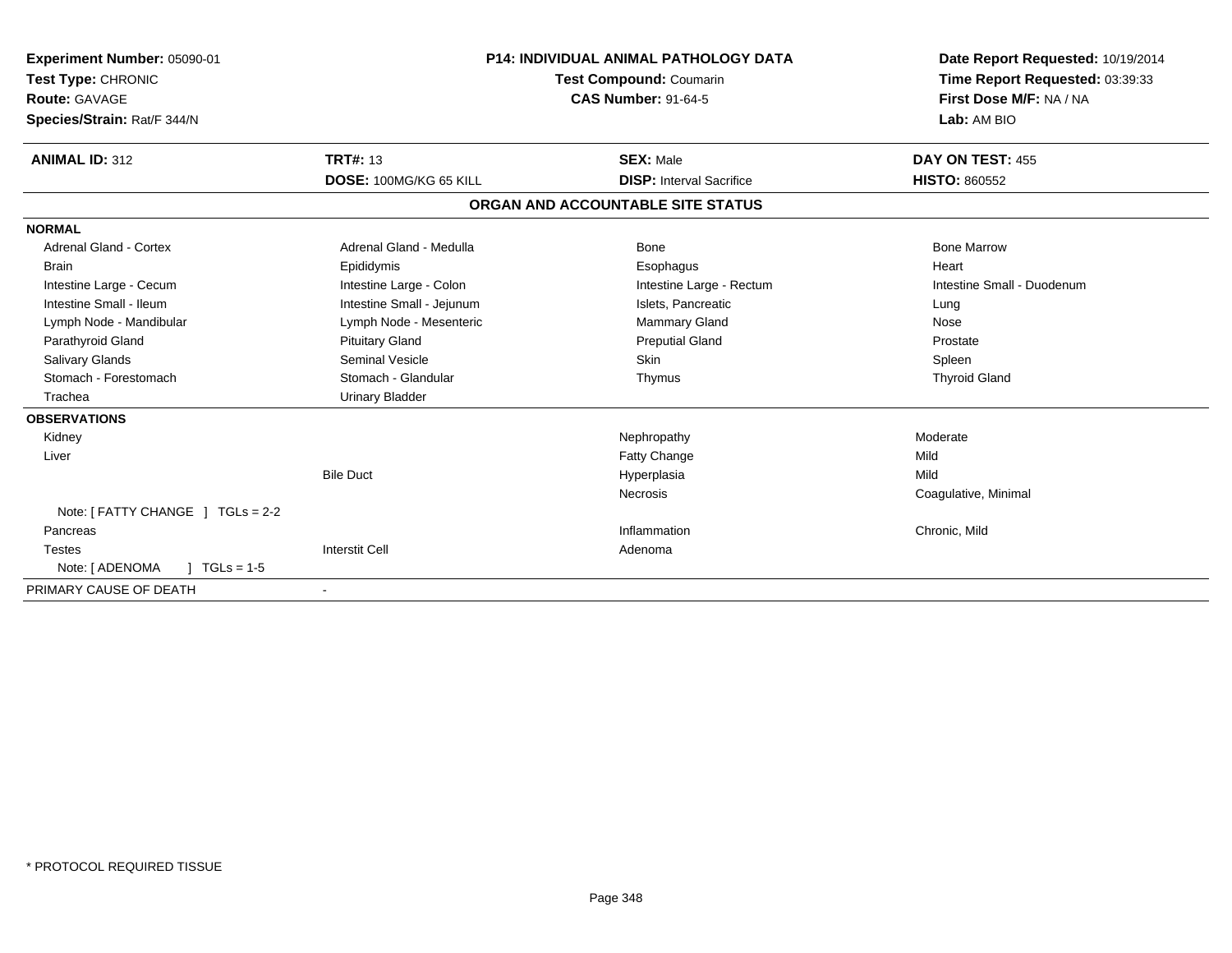| Experiment Number: 05090-01<br>Test Type: CHRONIC<br><b>Route: GAVAGE</b><br>Species/Strain: Rat/F 344/N | <b>P14: INDIVIDUAL ANIMAL PATHOLOGY DATA</b><br>Test Compound: Coumarin<br><b>CAS Number: 91-64-5</b> |                                   | Date Report Requested: 10/19/2014<br>Time Report Requested: 03:39:33<br>First Dose M/F: NA / NA<br>Lab: AM BIO |
|----------------------------------------------------------------------------------------------------------|-------------------------------------------------------------------------------------------------------|-----------------------------------|----------------------------------------------------------------------------------------------------------------|
| <b>ANIMAL ID: 313</b>                                                                                    | <b>TRT#: 13</b>                                                                                       | <b>SEX: Male</b>                  | DAY ON TEST: 453                                                                                               |
|                                                                                                          | DOSE: 100MG/KG 65 KILL                                                                                | <b>DISP: Interval Sacrifice</b>   | <b>HISTO: 860553</b>                                                                                           |
|                                                                                                          |                                                                                                       | ORGAN AND ACCOUNTABLE SITE STATUS |                                                                                                                |
| <b>NORMAL</b>                                                                                            |                                                                                                       |                                   |                                                                                                                |
| <b>Adrenal Gland - Cortex</b>                                                                            | Adrenal Gland - Medulla                                                                               | Bone                              | <b>Bone Marrow</b>                                                                                             |
| <b>Brain</b>                                                                                             | Epididymis                                                                                            | Esophagus                         | Heart                                                                                                          |
| Intestine Large - Cecum                                                                                  | Intestine Large - Colon                                                                               | Intestine Large - Rectum          | Intestine Small - Duodenum                                                                                     |
| Intestine Small - Ileum                                                                                  | Intestine Small - Jejunum                                                                             | Islets, Pancreatic                | Lung                                                                                                           |
| Lymph Node - Mandibular                                                                                  | Lymph Node - Mesenteric                                                                               | <b>Mammary Gland</b>              | Nose                                                                                                           |
| Pancreas                                                                                                 | Parathyroid Gland                                                                                     | <b>Pituitary Gland</b>            | <b>Preputial Gland</b>                                                                                         |
| Prostate                                                                                                 | Salivary Glands                                                                                       | Seminal Vesicle                   | <b>Skin</b>                                                                                                    |
| Spleen                                                                                                   | Stomach - Forestomach                                                                                 | Stomach - Glandular               | Thymus                                                                                                         |
| <b>Thyroid Gland</b>                                                                                     | Trachea                                                                                               | <b>Urinary Bladder</b>            |                                                                                                                |
| <b>OBSERVATIONS</b>                                                                                      |                                                                                                       |                                   |                                                                                                                |
| Kidney                                                                                                   |                                                                                                       | Nephropathy                       | Moderate                                                                                                       |
| Liver                                                                                                    | Hepatocyte                                                                                            | Degeneration                      | Granular, Mild                                                                                                 |
|                                                                                                          |                                                                                                       | Fatty Change                      | Minimal                                                                                                        |
|                                                                                                          | <b>Bile Duct</b>                                                                                      | Hyperplasia                       | Mild                                                                                                           |
| <b>Testes</b>                                                                                            | <b>Interstit Cell</b>                                                                                 | Adenoma                           |                                                                                                                |
| Note: [ ADENOMA<br>$TGLs = 1-5$                                                                          |                                                                                                       |                                   |                                                                                                                |
| PRIMARY CAUSE OF DEATH                                                                                   |                                                                                                       |                                   |                                                                                                                |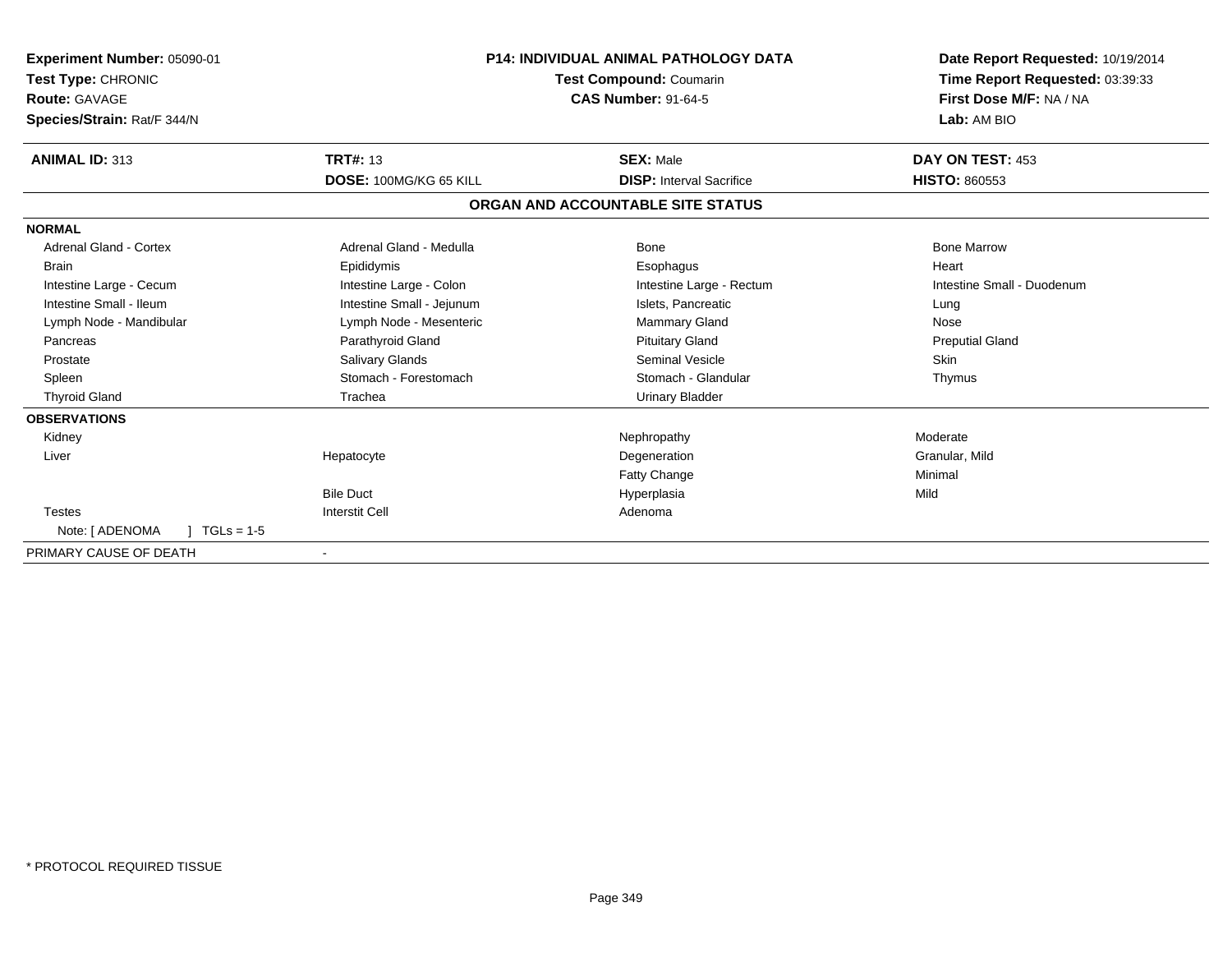| Experiment Number: 05090-01             |                                | <b>P14: INDIVIDUAL ANIMAL PATHOLOGY DATA</b> | Date Report Requested: 10/19/2014 |
|-----------------------------------------|--------------------------------|----------------------------------------------|-----------------------------------|
| Test Type: CHRONIC                      | <b>Test Compound: Coumarin</b> |                                              | Time Report Requested: 03:39:33   |
| <b>Route: GAVAGE</b>                    |                                | <b>CAS Number: 91-64-5</b>                   | First Dose M/F: NA / NA           |
| Species/Strain: Rat/F 344/N             |                                |                                              | Lab: AM BIO                       |
| <b>ANIMAL ID: 314</b>                   | <b>TRT#: 13</b>                | <b>SEX: Male</b>                             | DAY ON TEST: 453                  |
|                                         | DOSE: 100MG/KG 65 KILL         | <b>DISP: Interval Sacrifice</b>              | <b>HISTO: 860554</b>              |
|                                         |                                | ORGAN AND ACCOUNTABLE SITE STATUS            |                                   |
| <b>NORMAL</b>                           |                                |                                              |                                   |
| <b>Adrenal Gland - Cortex</b>           | Adrenal Gland - Medulla        | Bone                                         | <b>Bone Marrow</b>                |
| <b>Brain</b>                            | Epididymis                     | Esophagus                                    | Intestine Large - Cecum           |
| Intestine Large - Colon                 | Intestine Large - Rectum       | Intestine Small - Duodenum                   | Intestine Small - Ileum           |
| Intestine Small - Jejunum               | Islets, Pancreatic             | Lung                                         | Lymph Node - Mesenteric           |
| Mammary Gland                           | Nose                           | Pancreas                                     | Parathyroid Gland                 |
| <b>Preputial Gland</b>                  | Prostate                       | <b>Salivary Glands</b>                       | <b>Seminal Vesicle</b>            |
| Skin                                    | Spleen                         | Stomach - Forestomach                        | Stomach - Glandular               |
| Thymus                                  | <b>Thyroid Gland</b>           | Trachea                                      | <b>Urinary Bladder</b>            |
| <b>MISSING</b>                          |                                |                                              |                                   |
| Lymph Node - Mandibular                 |                                |                                              |                                   |
| <b>OBSERVATIONS</b>                     |                                |                                              |                                   |
| Heart                                   |                                | Cardiomyopathy                               | Mild                              |
| Kidney                                  |                                | Nephropathy                                  | Moderate                          |
| Liver                                   | Hepatocyte                     | Degeneration                                 | Granular, Mild                    |
|                                         |                                | <b>Fatty Change</b>                          | Minimal                           |
|                                         | <b>Bile Duct</b>               | Hyperplasia                                  | Mild                              |
| Note: [ FATTY CHANGE ] TGLs = 1-2       |                                |                                              |                                   |
| <b>Pituitary Gland</b>                  | <b>Pars Distalis</b>           | Adenoma                                      |                                   |
| $J \cdot TGLs = 3-4$<br>Note: [ ADENOMA |                                |                                              |                                   |
| <b>Testes</b>                           | <b>Interstit Cell</b>          | Adenoma                                      |                                   |
| Note: [ ADENOMA<br>$J \cdot TGLs = 2-5$ |                                |                                              |                                   |
| PRIMARY CAUSE OF DEATH                  | $\sim$                         |                                              |                                   |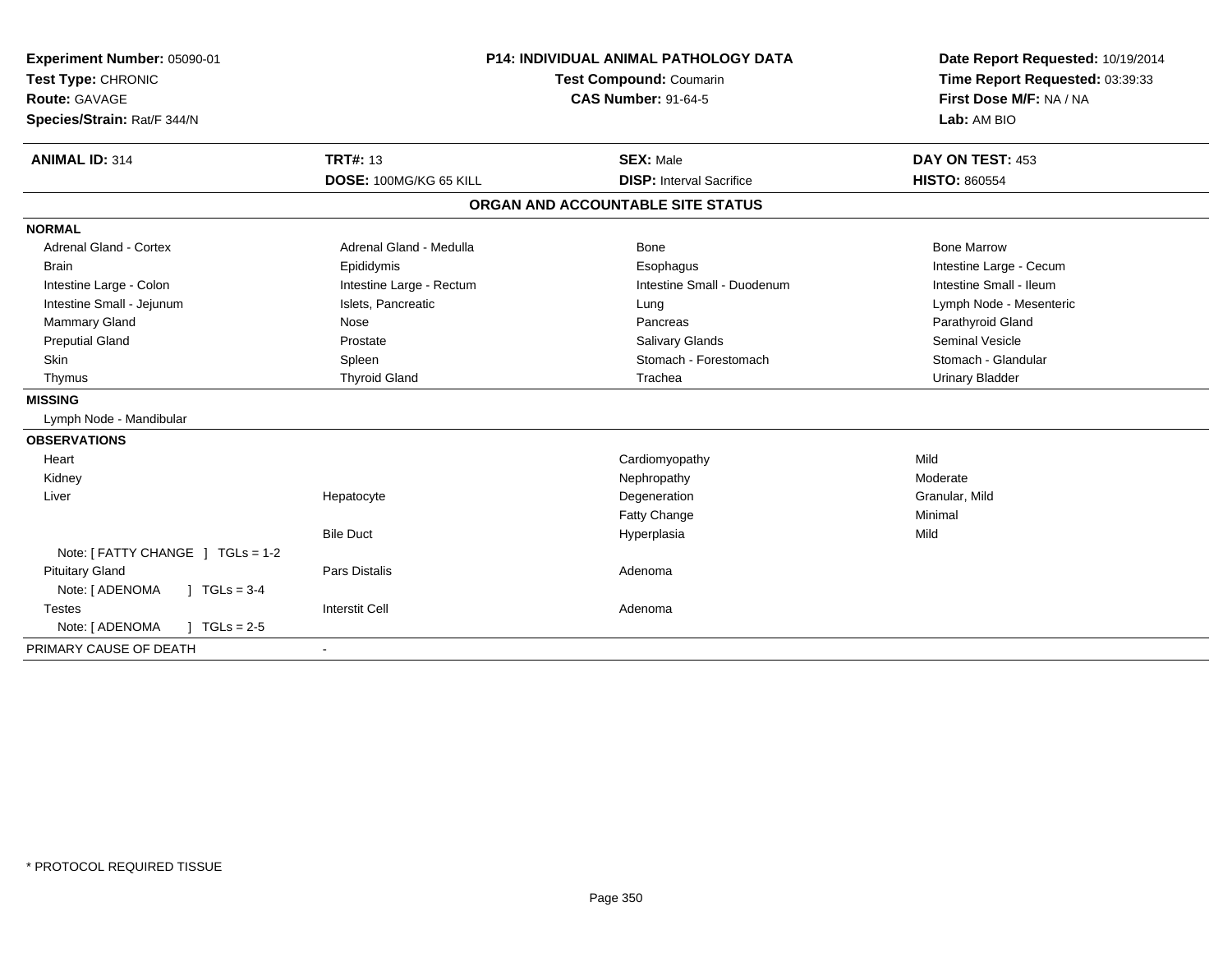| Experiment Number: 05090-01<br>Test Type: CHRONIC<br>Route: GAVAGE<br>Species/Strain: Rat/F 344/N |                           | <b>P14: INDIVIDUAL ANIMAL PATHOLOGY DATA</b><br><b>Test Compound: Coumarin</b><br><b>CAS Number: 91-64-5</b> | Date Report Requested: 10/19/2014<br>Time Report Requested: 03:39:33<br>First Dose M/F: NA / NA<br>Lab: AM BIO |
|---------------------------------------------------------------------------------------------------|---------------------------|--------------------------------------------------------------------------------------------------------------|----------------------------------------------------------------------------------------------------------------|
| <b>ANIMAL ID: 315</b>                                                                             | <b>TRT#: 13</b>           | <b>SEX: Male</b>                                                                                             | DAY ON TEST: 456                                                                                               |
|                                                                                                   | DOSE: 100MG/KG 65 KILL    | <b>DISP: Interval Sacrifice</b>                                                                              | <b>HISTO: 860555</b>                                                                                           |
|                                                                                                   |                           | ORGAN AND ACCOUNTABLE SITE STATUS                                                                            |                                                                                                                |
| <b>NORMAL</b>                                                                                     |                           |                                                                                                              |                                                                                                                |
| <b>Adrenal Gland - Cortex</b>                                                                     | Adrenal Gland - Medulla   | <b>Bone</b>                                                                                                  | <b>Bone Marrow</b>                                                                                             |
| <b>Brain</b>                                                                                      | Epididymis                | Esophagus                                                                                                    | Heart                                                                                                          |
| Intestine Large - Cecum                                                                           | Intestine Large - Colon   | Intestine Large - Rectum                                                                                     | Intestine Small - Duodenum                                                                                     |
| Intestine Small - Ileum                                                                           | Intestine Small - Jejunum | Islets, Pancreatic                                                                                           | Lung                                                                                                           |
| Lymph Node - Mandibular                                                                           | Lymph Node - Mesenteric   | <b>Mammary Gland</b>                                                                                         | Nose                                                                                                           |
| Pancreas                                                                                          | Parathyroid Gland         | <b>Preputial Gland</b>                                                                                       | Prostate                                                                                                       |
| Salivary Glands                                                                                   | <b>Seminal Vesicle</b>    | Skin                                                                                                         | Spleen                                                                                                         |
| Stomach - Forestomach                                                                             | Stomach - Glandular       | Thymus                                                                                                       | <b>Thyroid Gland</b>                                                                                           |
| Trachea                                                                                           | <b>Urinary Bladder</b>    |                                                                                                              |                                                                                                                |
| <b>OBSERVATIONS</b>                                                                               |                           |                                                                                                              |                                                                                                                |
| Kidney                                                                                            |                           | Nephropathy                                                                                                  | Mild                                                                                                           |
| Liver                                                                                             | Hepatocyte                | Degeneration                                                                                                 | Granular, Minimal                                                                                              |
|                                                                                                   |                           | <b>Fatty Change</b>                                                                                          | Minimal                                                                                                        |
|                                                                                                   | <b>Bile Duct</b>          | Hyperplasia                                                                                                  | Mild                                                                                                           |
|                                                                                                   |                           | <b>Necrosis</b>                                                                                              | Coagulative, Minimal                                                                                           |
| Note: [HYPERPLASIA ] TGLs = 1-2                                                                   |                           |                                                                                                              |                                                                                                                |
| <b>Pituitary Gland</b>                                                                            | <b>Pars Distalis</b>      | Adenoma                                                                                                      |                                                                                                                |
| <b>Testes</b>                                                                                     | <b>Interstit Cell</b>     | Adenoma                                                                                                      |                                                                                                                |
| $TGLs = 2-5$<br>Note: [ ADENOMA                                                                   |                           |                                                                                                              |                                                                                                                |
| PRIMARY CAUSE OF DEATH                                                                            | $\overline{\phantom{a}}$  |                                                                                                              |                                                                                                                |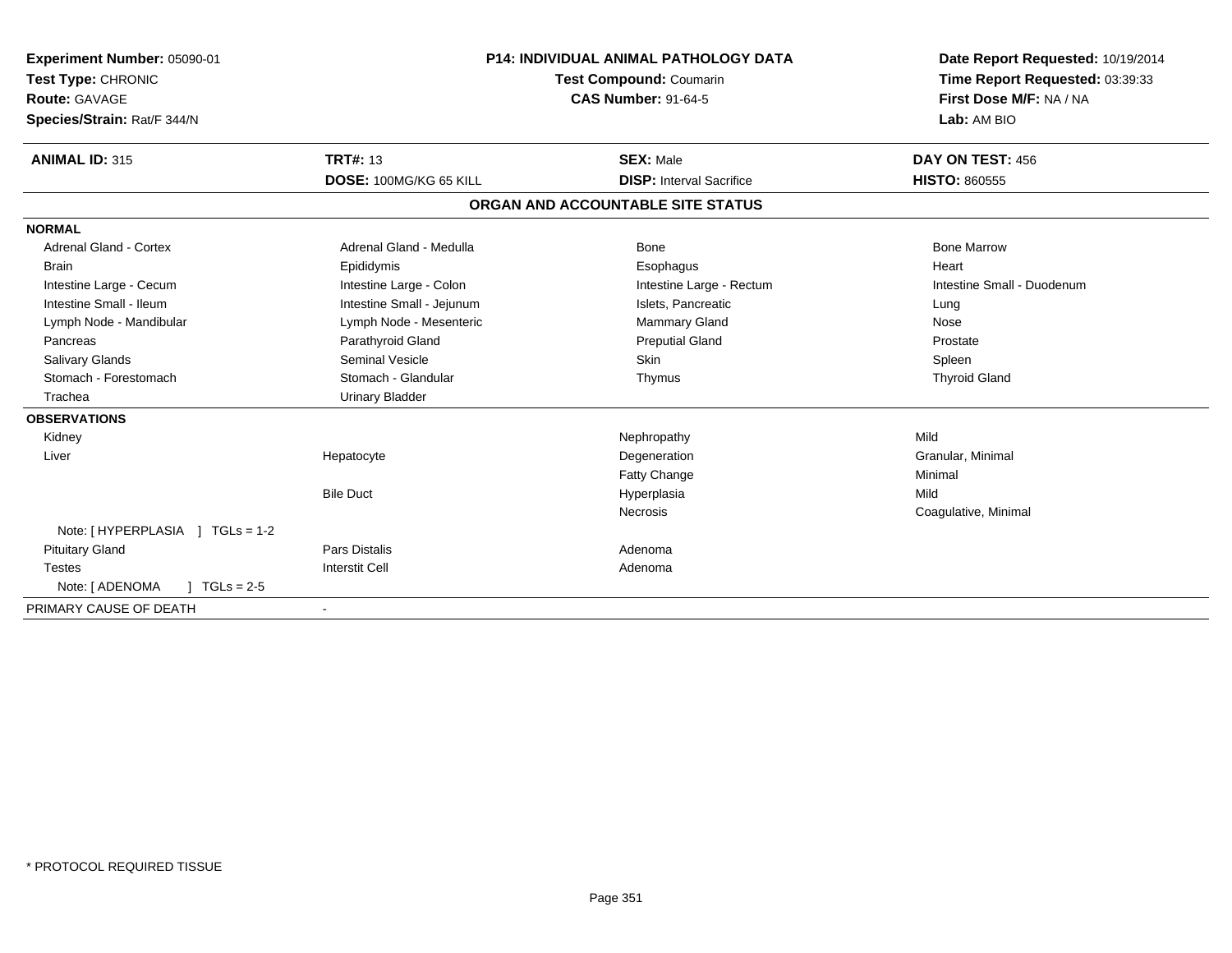| Experiment Number: 05090-01<br>Test Type: CHRONIC<br>Route: GAVAGE<br>Species/Strain: Rat/F 344/N |                               | <b>P14: INDIVIDUAL ANIMAL PATHOLOGY DATA</b><br>Test Compound: Coumarin<br><b>CAS Number: 91-64-5</b> | Date Report Requested: 10/19/2014<br>Time Report Requested: 03:39:33<br>First Dose M/F: NA / NA<br>Lab: AM BIO |
|---------------------------------------------------------------------------------------------------|-------------------------------|-------------------------------------------------------------------------------------------------------|----------------------------------------------------------------------------------------------------------------|
| <b>ANIMAL ID: 316</b>                                                                             | <b>TRT#: 13</b>               | <b>SEX: Male</b>                                                                                      | DAY ON TEST: 456                                                                                               |
|                                                                                                   | <b>DOSE: 100MG/KG 65 KILL</b> | <b>DISP:</b> Interval Sacrifice                                                                       | <b>HISTO: 860556</b>                                                                                           |
|                                                                                                   |                               | ORGAN AND ACCOUNTABLE SITE STATUS                                                                     |                                                                                                                |
| <b>NORMAL</b>                                                                                     |                               |                                                                                                       |                                                                                                                |
| <b>Adrenal Gland - Cortex</b>                                                                     | Adrenal Gland - Medulla       | Bone                                                                                                  | <b>Bone Marrow</b>                                                                                             |
| <b>Brain</b>                                                                                      | Epididymis                    | Esophagus                                                                                             | Heart                                                                                                          |
| Intestine Large - Cecum                                                                           | Intestine Large - Colon       | Intestine Large - Rectum                                                                              | Intestine Small - Duodenum                                                                                     |
| Intestine Small - Ileum                                                                           | Intestine Small - Jejunum     | Islets, Pancreatic                                                                                    | Lung                                                                                                           |
| Lymph Node - Mandibular                                                                           | Lymph Node - Mesenteric       | Mammary Gland                                                                                         | Nose                                                                                                           |
| Pancreas                                                                                          | Parathyroid Gland             | <b>Pituitary Gland</b>                                                                                | <b>Preputial Gland</b>                                                                                         |
| Prostate                                                                                          | Salivary Glands               | <b>Seminal Vesicle</b>                                                                                | Skin                                                                                                           |
| Spleen                                                                                            | Stomach - Forestomach         | Stomach - Glandular                                                                                   | Thymus                                                                                                         |
| <b>Thyroid Gland</b>                                                                              | Trachea                       | <b>Urinary Bladder</b>                                                                                |                                                                                                                |
| <b>OBSERVATIONS</b>                                                                               |                               |                                                                                                       |                                                                                                                |
| Kidney                                                                                            |                               | Nephropathy                                                                                           | Moderate                                                                                                       |
| Note: [NEPHROPATHY ] TGLs = 2-1                                                                   |                               |                                                                                                       |                                                                                                                |
| Liver                                                                                             |                               | Fatty Change                                                                                          | Mild                                                                                                           |
|                                                                                                   | <b>Bile Duct</b>              | Hyperplasia                                                                                           | Mild                                                                                                           |
| Note: [ FATTY CHANGE ] TGLs = 3-2                                                                 |                               |                                                                                                       |                                                                                                                |
| <b>Testes</b>                                                                                     | <b>Interstit Cell</b>         | Adenoma                                                                                               |                                                                                                                |
| Note: [ ADENOMA<br>$TGLs = 1-5$                                                                   |                               |                                                                                                       |                                                                                                                |
| PRIMARY CAUSE OF DEATH                                                                            |                               |                                                                                                       |                                                                                                                |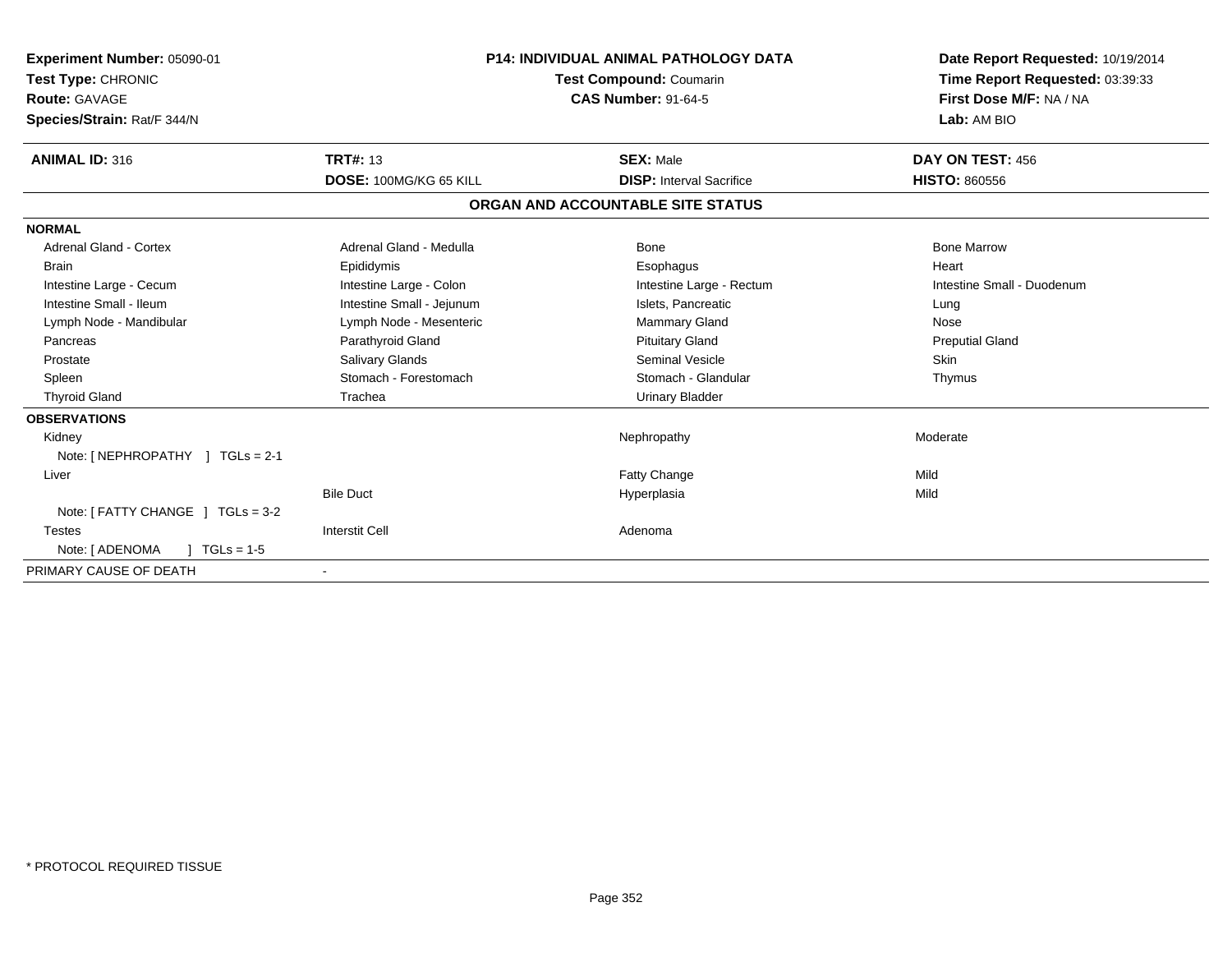| Experiment Number: 05090-01<br>Test Type: CHRONIC<br>Route: GAVAGE<br>Species/Strain: Rat/F 344/N<br><b>ANIMAL ID: 317</b>                                                                                             | <b>TRT#: 13</b>                                                                                                                                                                                                      | <b>P14: INDIVIDUAL ANIMAL PATHOLOGY DATA</b><br><b>Test Compound: Coumarin</b><br><b>CAS Number: 91-64-5</b><br><b>SEX: Male</b> | Date Report Requested: 10/19/2014<br>Time Report Requested: 03:39:33<br>First Dose M/F: NA / NA<br>Lab: AM BIO<br>DAY ON TEST: 456                            |
|------------------------------------------------------------------------------------------------------------------------------------------------------------------------------------------------------------------------|----------------------------------------------------------------------------------------------------------------------------------------------------------------------------------------------------------------------|----------------------------------------------------------------------------------------------------------------------------------|---------------------------------------------------------------------------------------------------------------------------------------------------------------|
|                                                                                                                                                                                                                        | DOSE: 100MG/KG 65 KILL                                                                                                                                                                                               | <b>DISP: Interval Sacrifice</b>                                                                                                  | <b>HISTO: 860557</b>                                                                                                                                          |
|                                                                                                                                                                                                                        |                                                                                                                                                                                                                      | ORGAN AND ACCOUNTABLE SITE STATUS                                                                                                |                                                                                                                                                               |
| <b>NORMAL</b><br>Adrenal Gland - Cortex<br><b>Brain</b><br>Intestine Large - Colon<br>Intestine Small - Jejunum<br>Lymph Node - Mesenteric<br>Parathyroid Gland<br>Salivary Glands<br>Stomach - Forestomach<br>Trachea | Adrenal Gland - Medulla<br>Epididymis<br>Intestine Large - Rectum<br>Islets, Pancreatic<br><b>Mammary Gland</b><br><b>Pituitary Gland</b><br><b>Seminal Vesicle</b><br>Stomach - Glandular<br><b>Urinary Bladder</b> | <b>Bone</b><br>Esophagus<br>Intestine Small - Duodenum<br>Lung<br>Nose<br><b>Preputial Gland</b><br><b>Skin</b><br>Thymus        | <b>Bone Marrow</b><br>Intestine Large - Cecum<br>Intestine Small - Ileum<br>Lymph Node - Mandibular<br>Pancreas<br>Prostate<br>Spleen<br><b>Thyroid Gland</b> |
| <b>OBSERVATIONS</b><br>Heart<br>Kidney<br>Liver<br>Mesentery<br>Note: [ NECROSIS<br>$\sqrt{ }$ TGLs = 1-13<br><b>Testes</b><br>$TGLs = 2-5$<br>Note: [ ADENOMA                                                         | Hepatocyte<br><b>Bile Duct</b><br>Fat<br><b>Interstit Cell</b>                                                                                                                                                       | Cardiomyopathy<br>Nephropathy<br>Degeneration<br><b>Fatty Change</b><br>Hyperplasia<br>Necrosis<br>Adenoma                       | Mild<br>Moderate<br>Granular, Minimal<br>Minimal<br>Mild<br>Coagulative, Moderate                                                                             |
| PRIMARY CAUSE OF DEATH                                                                                                                                                                                                 | $\qquad \qquad \blacksquare$                                                                                                                                                                                         |                                                                                                                                  |                                                                                                                                                               |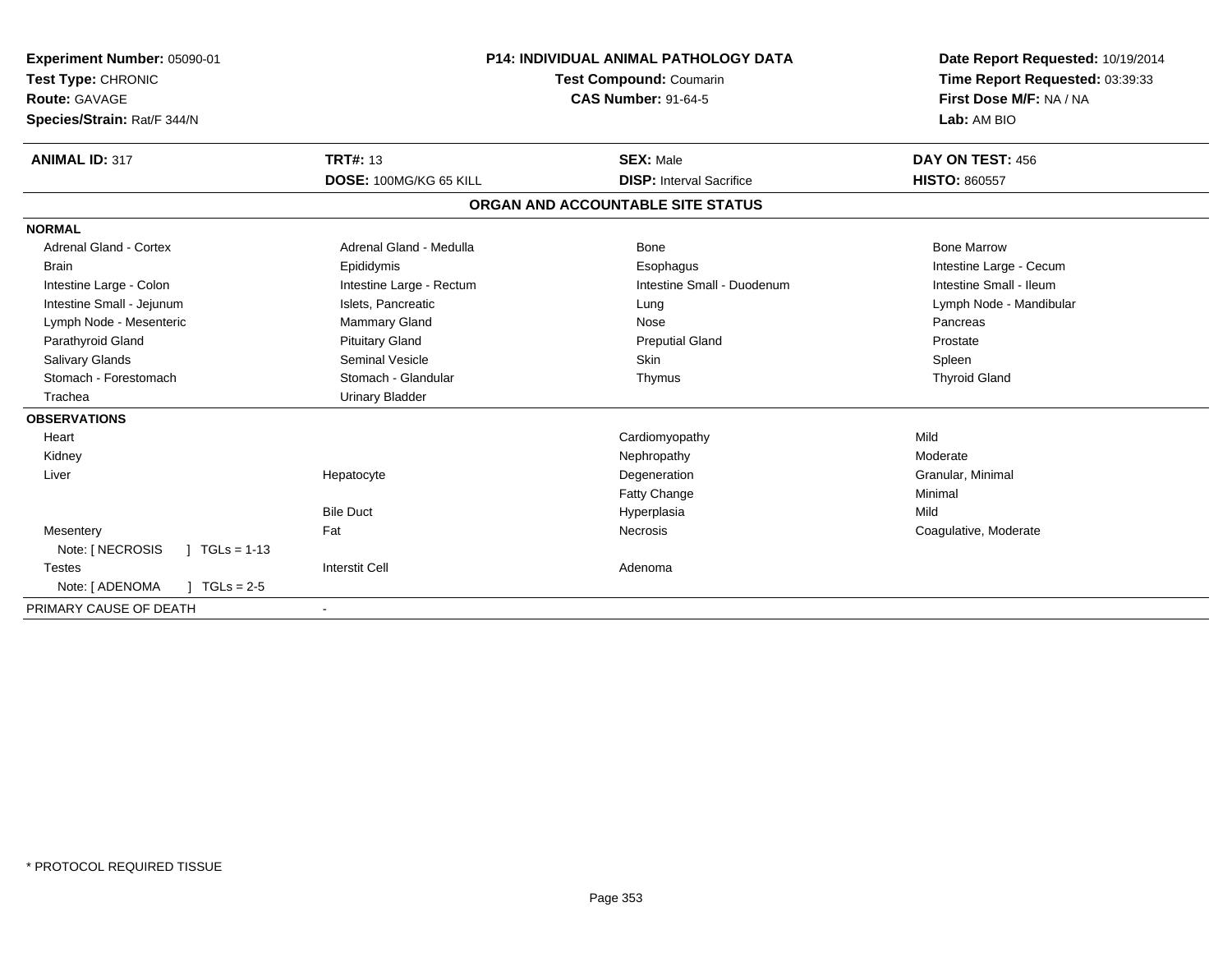| Experiment Number: 05090-01<br>Test Type: CHRONIC<br>Route: GAVAGE<br>Species/Strain: Rat/F 344/N<br><b>ANIMAL ID: 318</b> | <b>TRT#: 13</b><br>DOSE: 100MG/KG 65 KILL | <b>P14: INDIVIDUAL ANIMAL PATHOLOGY DATA</b><br><b>Test Compound: Coumarin</b><br><b>CAS Number: 91-64-5</b><br><b>SEX: Male</b><br><b>DISP: Interval Sacrifice</b> | Date Report Requested: 10/19/2014<br>Time Report Requested: 03:39:33<br>First Dose M/F: NA / NA<br>Lab: AM BIO<br>DAY ON TEST: 455 |
|----------------------------------------------------------------------------------------------------------------------------|-------------------------------------------|---------------------------------------------------------------------------------------------------------------------------------------------------------------------|------------------------------------------------------------------------------------------------------------------------------------|
|                                                                                                                            |                                           |                                                                                                                                                                     | <b>HISTO: 860558</b>                                                                                                               |
|                                                                                                                            |                                           | ORGAN AND ACCOUNTABLE SITE STATUS                                                                                                                                   |                                                                                                                                    |
| <b>NORMAL</b>                                                                                                              |                                           |                                                                                                                                                                     |                                                                                                                                    |
| <b>Adrenal Gland - Cortex</b>                                                                                              | Adrenal Gland - Medulla                   | <b>Bone</b>                                                                                                                                                         | <b>Bone Marrow</b>                                                                                                                 |
| <b>Brain</b>                                                                                                               | Epididymis                                | Esophagus                                                                                                                                                           | Intestine Large - Cecum                                                                                                            |
| Intestine Large - Colon                                                                                                    | Intestine Large - Rectum                  | Intestine Small - Duodenum                                                                                                                                          | Intestine Small - Ileum                                                                                                            |
| Intestine Small - Jejunum                                                                                                  | Islets, Pancreatic                        | Lung                                                                                                                                                                | Lymph Node - Mandibular                                                                                                            |
| Lymph Node - Mesenteric                                                                                                    | Mammary Gland                             | Nose                                                                                                                                                                | Pancreas                                                                                                                           |
| Parathyroid Gland                                                                                                          | <b>Pituitary Gland</b>                    | <b>Preputial Gland</b>                                                                                                                                              | Prostate                                                                                                                           |
| Salivary Glands                                                                                                            | Seminal Vesicle                           | <b>Skin</b>                                                                                                                                                         | Spleen                                                                                                                             |
| Stomach - Forestomach                                                                                                      | Stomach - Glandular                       | Thymus                                                                                                                                                              | <b>Thyroid Gland</b>                                                                                                               |
| Trachea                                                                                                                    | <b>Urinary Bladder</b>                    |                                                                                                                                                                     |                                                                                                                                    |
| <b>OBSERVATIONS</b>                                                                                                        |                                           |                                                                                                                                                                     |                                                                                                                                    |
| Heart                                                                                                                      |                                           | Cardiomyopathy                                                                                                                                                      | Mild                                                                                                                               |
| Kidney                                                                                                                     |                                           | Nephropathy                                                                                                                                                         | Moderate                                                                                                                           |
| Note: [NEPHROPATHY ] TGLs = 3-1                                                                                            |                                           |                                                                                                                                                                     |                                                                                                                                    |
| Liver                                                                                                                      | Hepatocyte                                | Degeneration                                                                                                                                                        | Granular, Minimal                                                                                                                  |
|                                                                                                                            |                                           | <b>Fatty Change</b>                                                                                                                                                 | Mild                                                                                                                               |
|                                                                                                                            | <b>Bile Duct</b>                          | Hyperplasia                                                                                                                                                         | Mild                                                                                                                               |
| Note: [ FATTY CHANGE ] TGLs = 4-2                                                                                          |                                           |                                                                                                                                                                     |                                                                                                                                    |
| <b>Testes</b>                                                                                                              | <b>Interstit Cell</b>                     | Adenoma                                                                                                                                                             |                                                                                                                                    |
| $1 TGLs = 1-5$<br>Note: [ ADENOMA                                                                                          |                                           |                                                                                                                                                                     |                                                                                                                                    |
| Note: [ ADENOMA<br>$TGLs = 2-5$                                                                                            |                                           |                                                                                                                                                                     |                                                                                                                                    |
| PRIMARY CAUSE OF DEATH                                                                                                     | $\blacksquare$                            |                                                                                                                                                                     |                                                                                                                                    |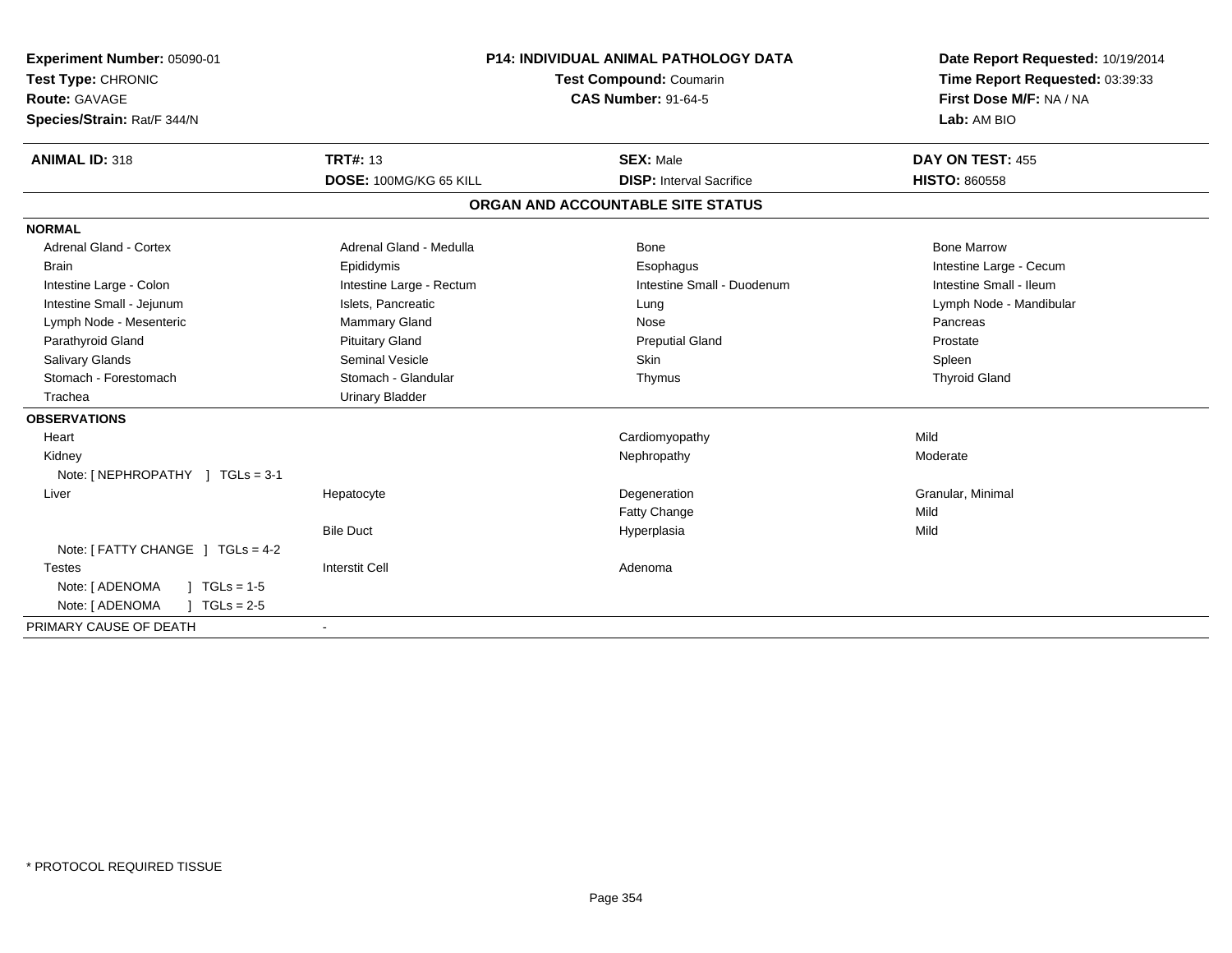| Experiment Number: 05090-01                  |                           | P14: INDIVIDUAL ANIMAL PATHOLOGY DATA | Date Report Requested: 10/19/2014 |
|----------------------------------------------|---------------------------|---------------------------------------|-----------------------------------|
| Test Type: CHRONIC                           | Test Compound: Coumarin   |                                       | Time Report Requested: 03:39:33   |
| <b>Route: GAVAGE</b>                         |                           | <b>CAS Number: 91-64-5</b>            | First Dose M/F: NA / NA           |
| Species/Strain: Rat/F 344/N                  |                           |                                       | Lab: AM BIO                       |
| <b>ANIMAL ID: 319</b>                        | <b>TRT#: 13</b>           | <b>SEX: Male</b>                      | DAY ON TEST: 453                  |
|                                              | DOSE: 100MG/KG 65 KILL    | <b>DISP:</b> Interval Sacrifice       | <b>HISTO: 860559</b>              |
|                                              |                           | ORGAN AND ACCOUNTABLE SITE STATUS     |                                   |
| <b>NORMAL</b>                                |                           |                                       |                                   |
| <b>Adrenal Gland - Cortex</b>                | Adrenal Gland - Medulla   | Bone                                  | <b>Bone Marrow</b>                |
| <b>Brain</b>                                 | Epididymis                | Esophagus                             | Heart                             |
| Intestine Large - Cecum                      | Intestine Large - Colon   | Intestine Large - Rectum              | Intestine Small - Duodenum        |
| Intestine Small - Ileum                      | Intestine Small - Jejunum | Islets, Pancreatic                    | Lung                              |
| Lymph Node - Mandibular                      | Lymph Node - Mesenteric   | Mammary Gland                         | Pancreas                          |
| Parathyroid Gland                            | <b>Pituitary Gland</b>    | <b>Preputial Gland</b>                | Prostate                          |
| Salivary Glands                              | <b>Seminal Vesicle</b>    | Skin                                  | Spleen                            |
| Stomach - Forestomach                        | Stomach - Glandular       | Thymus                                | <b>Thyroid Gland</b>              |
| Trachea                                      | <b>Urinary Bladder</b>    |                                       |                                   |
| <b>OBSERVATIONS</b>                          |                           |                                       |                                   |
| Kidney                                       |                           | Hydronephrosis                        | Moderate                          |
|                                              |                           | Nephropathy                           | Moderate                          |
| Note: [ HYDRONEPHROSIS ] TGLs = 4-1          |                           |                                       |                                   |
| Liver                                        | Hepatocyte                | Degeneration                          | Granular, Minimal                 |
|                                              | <b>Bile Duct</b>          | Hyperplasia                           | Mild                              |
| Nose                                         |                           | Inflammation                          | Suppurative, Moderate             |
| Note: NARES, FUNGAL INFECTION ASPERGILLIOSIS |                           |                                       |                                   |
| <b>Testes</b>                                | <b>Interstit Cell</b>     | Adenoma                               |                                   |
|                                              |                           | Atrophy                               | Moderate                          |
| Note: [ ATROPHY<br>$TGLs = 3-5$              |                           |                                       |                                   |
| Note: [ ADENOMA<br>$1 TGLs = 1.5$            |                           |                                       |                                   |
| PRIMARY CAUSE OF DEATH                       | $\blacksquare$            |                                       |                                   |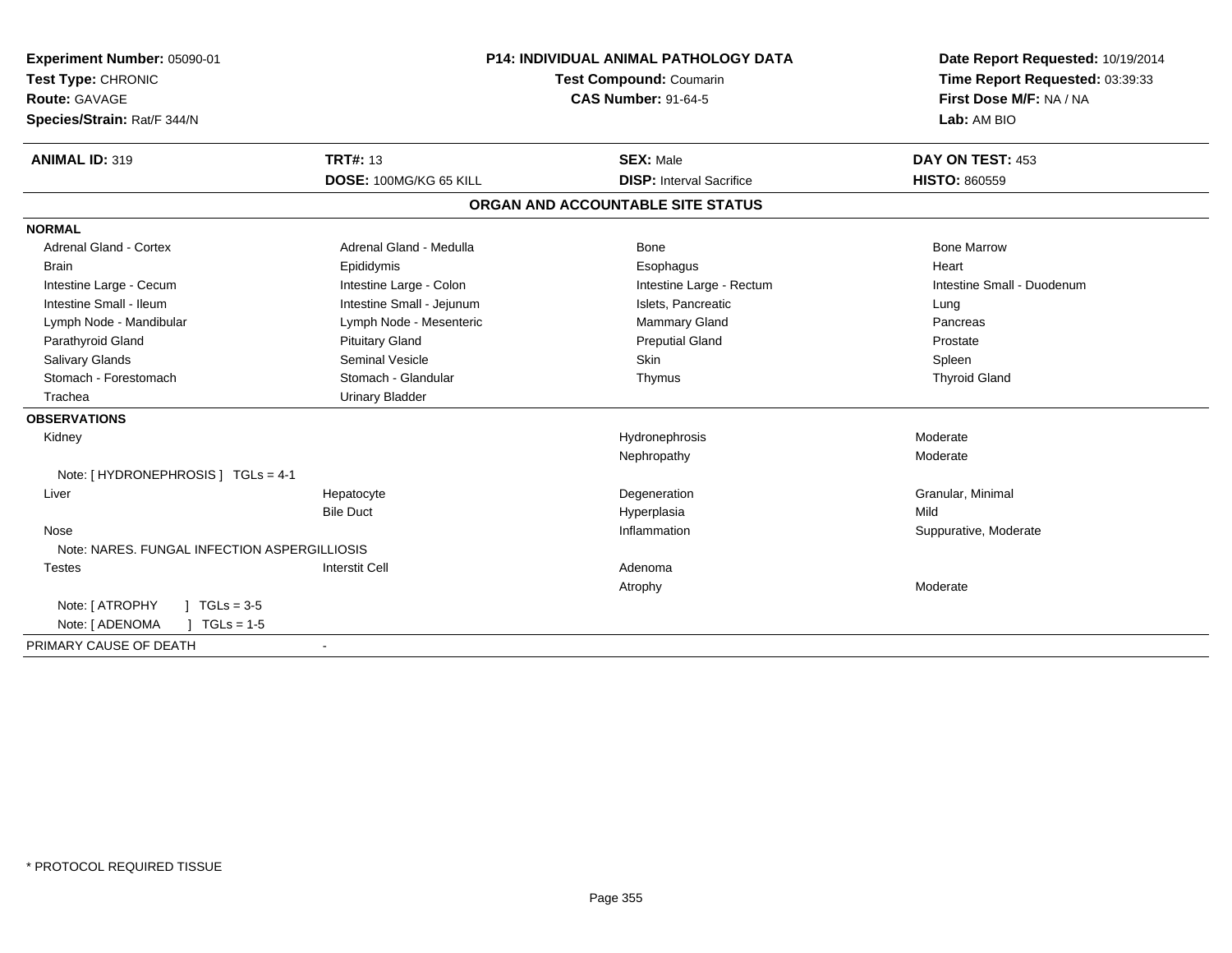| Experiment Number: 05090-01<br>Test Type: CHRONIC<br>Route: GAVAGE<br>Species/Strain: Rat/F 344/N |                          | <b>P14: INDIVIDUAL ANIMAL PATHOLOGY DATA</b><br><b>Test Compound: Coumarin</b><br><b>CAS Number: 91-64-5</b> | Date Report Requested: 10/19/2014<br>Time Report Requested: 03:39:33<br>First Dose M/F: NA / NA<br>Lab: AM BIO |
|---------------------------------------------------------------------------------------------------|--------------------------|--------------------------------------------------------------------------------------------------------------|----------------------------------------------------------------------------------------------------------------|
| <b>ANIMAL ID: 320</b>                                                                             | <b>TRT#: 13</b>          | <b>SEX: Male</b>                                                                                             | DAY ON TEST: 455                                                                                               |
|                                                                                                   | DOSE: 100MG/KG 65 KILL   | <b>DISP:</b> Interval Sacrifice                                                                              | <b>HISTO: 860560</b>                                                                                           |
|                                                                                                   |                          | ORGAN AND ACCOUNTABLE SITE STATUS                                                                            |                                                                                                                |
| <b>NORMAL</b>                                                                                     |                          |                                                                                                              |                                                                                                                |
| <b>Adrenal Gland - Cortex</b>                                                                     | Adrenal Gland - Medulla  | <b>Bone</b>                                                                                                  | <b>Bone Marrow</b>                                                                                             |
| <b>Brain</b>                                                                                      | Epididymis               | Esophagus                                                                                                    | Intestine Large - Cecum                                                                                        |
| Intestine Large - Colon                                                                           | Intestine Large - Rectum | Intestine Small - Duodenum                                                                                   | Intestine Small - Ileum                                                                                        |
| Intestine Small - Jejunum                                                                         | Islets, Pancreatic       | Lung                                                                                                         | Lymph Node - Mandibular                                                                                        |
| Lymph Node - Mesenteric                                                                           | Mammary Gland            | Nose                                                                                                         | Pancreas                                                                                                       |
| Parathyroid Gland                                                                                 | <b>Pituitary Gland</b>   | <b>Preputial Gland</b>                                                                                       | Prostate                                                                                                       |
| Salivary Glands                                                                                   | Seminal Vesicle          | Skin                                                                                                         | Spleen                                                                                                         |
| Stomach - Forestomach                                                                             | Stomach - Glandular      | Thymus                                                                                                       | <b>Thyroid Gland</b>                                                                                           |
| Trachea                                                                                           | <b>Urinary Bladder</b>   |                                                                                                              |                                                                                                                |
| <b>OBSERVATIONS</b>                                                                               |                          |                                                                                                              |                                                                                                                |
| Heart                                                                                             |                          | Cardiomyopathy                                                                                               | Mild                                                                                                           |
| Kidney                                                                                            |                          | Nephropathy                                                                                                  | Moderate                                                                                                       |
| Liver                                                                                             | Hepatocyte               | Degeneration                                                                                                 | Granular, Mild                                                                                                 |
|                                                                                                   |                          | <b>Fatty Change</b>                                                                                          | Moderate                                                                                                       |
|                                                                                                   | <b>Bile Duct</b>         | Hyperplasia                                                                                                  | Mild                                                                                                           |
| <b>Testes</b>                                                                                     | <b>Interstit Cell</b>    | Adenoma                                                                                                      |                                                                                                                |
| Note: [ ADENOMA<br>$TGLs = 2-5$                                                                   |                          |                                                                                                              |                                                                                                                |
| Note: [ ADENOMA<br>$TGLs = 1-5$                                                                   |                          |                                                                                                              |                                                                                                                |
| PRIMARY CAUSE OF DEATH                                                                            | $\overline{\phantom{a}}$ |                                                                                                              |                                                                                                                |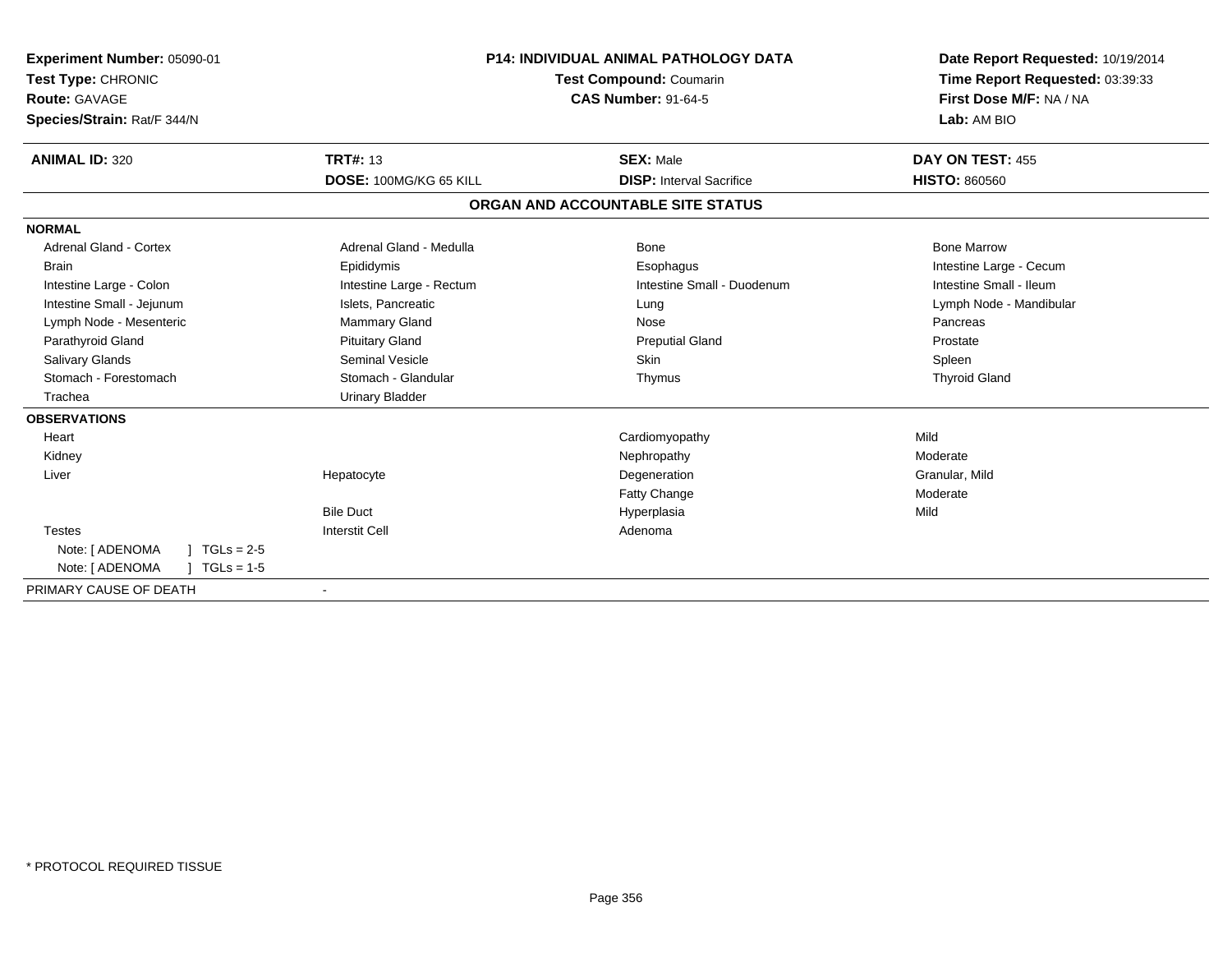| Experiment Number: 05090-01<br>Test Type: CHRONIC<br><b>Route: GAVAGE</b><br>Species/Strain: Rat/F 344/N | P14: INDIVIDUAL ANIMAL PATHOLOGY DATA<br>Test Compound: Coumarin<br><b>CAS Number: 91-64-5</b> |                                   | Date Report Requested: 10/19/2014<br>Time Report Requested: 03:39:33<br>First Dose M/F: NA / NA<br>Lab: AM BIO |
|----------------------------------------------------------------------------------------------------------|------------------------------------------------------------------------------------------------|-----------------------------------|----------------------------------------------------------------------------------------------------------------|
| <b>ANIMAL ID: 321</b>                                                                                    | <b>TRT#: 14</b>                                                                                | <b>SEX: Male</b>                  | DAY ON TEST: 565                                                                                               |
|                                                                                                          | DOSE: 100MG/KG 65 STOP                                                                         | <b>DISP: Moribund</b>             | <b>HISTO: 860561</b>                                                                                           |
|                                                                                                          |                                                                                                | ORGAN AND ACCOUNTABLE SITE STATUS |                                                                                                                |
| <b>NORMAL</b>                                                                                            |                                                                                                |                                   |                                                                                                                |
| <b>Adrenal Gland - Cortex</b>                                                                            | Adrenal Gland - Medulla                                                                        | <b>Bone</b>                       | <b>Bone Marrow</b>                                                                                             |
| <b>Brain</b>                                                                                             | Epididymis                                                                                     | Esophagus                         | Intestine Large - Cecum                                                                                        |
| Intestine Large - Colon                                                                                  | Intestine Large - Rectum                                                                       | Intestine Small - Duodenum        | Intestine Small - Ileum                                                                                        |
| Intestine Small - Jejunum                                                                                | Islets, Pancreatic                                                                             | Lung                              | Lymph Node - Mandibular                                                                                        |
| Lymph Node - Mesenteric                                                                                  | Mammary Gland                                                                                  | Nose                              | Pancreas                                                                                                       |
| <b>Preputial Gland</b>                                                                                   | Prostate                                                                                       | Salivary Glands                   | <b>Seminal Vesicle</b>                                                                                         |
| Skin                                                                                                     | Stomach - Glandular                                                                            | Thymus                            | <b>Thyroid Gland</b>                                                                                           |
| Trachea                                                                                                  | <b>Urinary Bladder</b>                                                                         |                                   |                                                                                                                |
| <b>OBSERVATIONS</b>                                                                                      |                                                                                                |                                   |                                                                                                                |
| Heart                                                                                                    |                                                                                                | Cardiomyopathy                    | Moderate                                                                                                       |
| Kidney                                                                                                   |                                                                                                | Nephropathy                       | Marked                                                                                                         |
|                                                                                                          | <b>Renal Tubule</b>                                                                            | Oncocytoma Benign                 |                                                                                                                |
| Note: [ NEPHROPATHY ] TGLs = 3-1                                                                         |                                                                                                |                                   |                                                                                                                |
| Liver                                                                                                    |                                                                                                | <b>Basophilic Focus</b>           |                                                                                                                |
|                                                                                                          | <b>Bile Duct</b>                                                                               | Hyperplasia                       | Minimal                                                                                                        |
| Parathyroid Gland                                                                                        |                                                                                                | Hyperplasia                       | Moderate                                                                                                       |
| <b>Pituitary Gland</b>                                                                                   | Pars Distalis                                                                                  | Adenoma                           |                                                                                                                |
| $1 TGLs = 4-4$<br>Note: [ ADENOMA                                                                        |                                                                                                |                                   |                                                                                                                |
| Spleen                                                                                                   |                                                                                                | Fibrosis                          | Moderate                                                                                                       |
| Note: [ FIBROSIS<br>$1 TGLs = 2-2$                                                                       |                                                                                                |                                   |                                                                                                                |
| Stomach                                                                                                  | Forestomach                                                                                    | Ulcer                             | Marked                                                                                                         |
| Note: [ ULCER<br>$1 \text{ TGLs} = 5.6$                                                                  |                                                                                                |                                   |                                                                                                                |
| <b>Testes</b>                                                                                            | <b>Interstit Cell</b>                                                                          | Adenoma                           |                                                                                                                |
| $J \cdot TGLs = 1-5$<br>Note: [ ADENOMA                                                                  |                                                                                                |                                   |                                                                                                                |
| PRIMARY CAUSE OF DEATH                                                                                   |                                                                                                |                                   |                                                                                                                |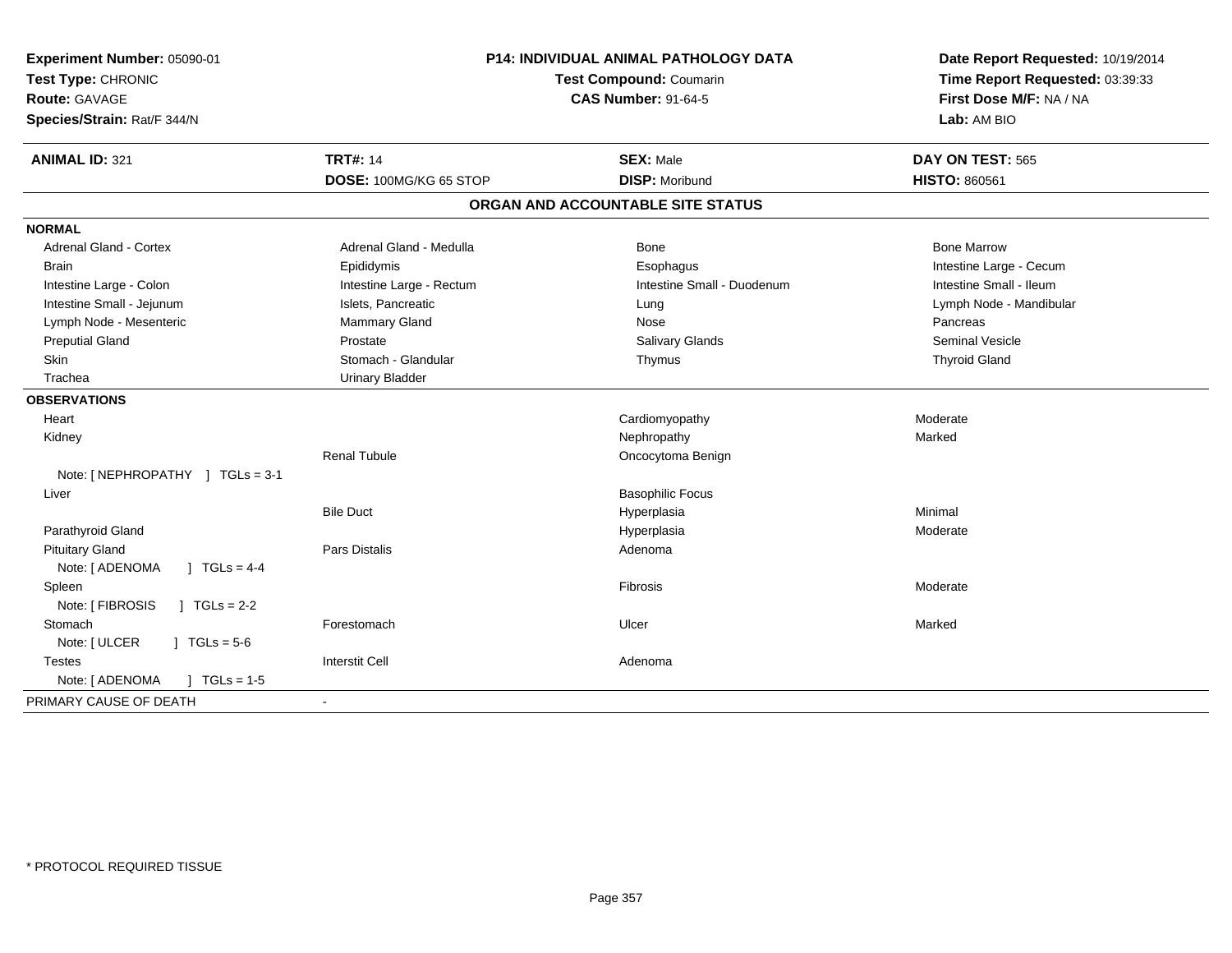| Experiment Number: 05090-01<br>Test Type: CHRONIC<br>Route: GAVAGE<br>Species/Strain: Rat/F 344/N |                                           | P14: INDIVIDUAL ANIMAL PATHOLOGY DATA<br><b>Test Compound: Coumarin</b><br><b>CAS Number: 91-64-5</b> | Date Report Requested: 10/19/2014<br>Time Report Requested: 03:39:33<br>First Dose M/F: NA / NA<br>Lab: AM BIO |
|---------------------------------------------------------------------------------------------------|-------------------------------------------|-------------------------------------------------------------------------------------------------------|----------------------------------------------------------------------------------------------------------------|
| <b>ANIMAL ID: 322</b>                                                                             | <b>TRT#: 14</b><br>DOSE: 100MG/KG 65 STOP | <b>SEX: Male</b><br><b>DISP: Terminal Sacrifice</b>                                                   | DAY ON TEST: 729<br><b>HISTO: 860562</b>                                                                       |
|                                                                                                   |                                           | ORGAN AND ACCOUNTABLE SITE STATUS                                                                     |                                                                                                                |
| <b>NORMAL</b>                                                                                     |                                           |                                                                                                       |                                                                                                                |
| Bone                                                                                              | <b>Bone Marrow</b>                        | Epididymis                                                                                            | Esophagus                                                                                                      |
| Intestine Large - Cecum                                                                           | Intestine Large - Colon                   | Intestine Large - Rectum                                                                              | Intestine Small - Duodenum                                                                                     |
| Intestine Small - Ileum                                                                           | Intestine Small - Jejunum                 | Islets, Pancreatic                                                                                    | <b>Mammary Gland</b>                                                                                           |
| Nose                                                                                              | Pancreas                                  | <b>Pituitary Gland</b>                                                                                | Prostate                                                                                                       |
| Salivary Glands                                                                                   | Skin                                      | Stomach - Forestomach                                                                                 | Stomach - Glandular                                                                                            |
| <b>Thyroid Gland</b>                                                                              | Trachea                                   | <b>Urinary Bladder</b>                                                                                |                                                                                                                |
| <b>OBSERVATIONS</b>                                                                               |                                           |                                                                                                       |                                                                                                                |
| <b>Adrenal Gland</b>                                                                              | Cortex                                    | Leukemia Mononuclear                                                                                  |                                                                                                                |
|                                                                                                   | Medulla                                   | Leukemia Mononuclear                                                                                  |                                                                                                                |
|                                                                                                   | Medulla                                   | Pheochromocytoma Benign                                                                               |                                                                                                                |
| <b>Brain</b>                                                                                      | Cerebrum                                  | Infarct                                                                                               | Moderate                                                                                                       |
|                                                                                                   |                                           | Leukemia Mononuclear                                                                                  |                                                                                                                |
| Heart                                                                                             |                                           | Leukemia Mononuclear                                                                                  |                                                                                                                |
| Kidney                                                                                            |                                           | Nephropathy                                                                                           | Marked                                                                                                         |
| [Nephropathy TGLS = 3-1]                                                                          |                                           |                                                                                                       |                                                                                                                |
| Liver                                                                                             | <b>Bile Duct</b>                          | Hyperplasia                                                                                           | Mild                                                                                                           |
|                                                                                                   |                                           | Leukemia Mononuclear                                                                                  |                                                                                                                |
| Lung                                                                                              |                                           | Leukemia Mononuclear                                                                                  |                                                                                                                |
| Note: [ LEUKEMIA MONUC ] TGLs = 6-3                                                               |                                           |                                                                                                       |                                                                                                                |
| Lymph Node                                                                                        | Mandibular                                | Leukemia Mononuclear                                                                                  |                                                                                                                |
|                                                                                                   | Mesenteric                                | Leukemia Mononuclear                                                                                  |                                                                                                                |
| Note: [ LEUKEMIA MONUC ] TGLs = 5-4                                                               |                                           |                                                                                                       |                                                                                                                |
| Note: [ LEUKEMIA MONUC ] TGLs = 4-9                                                               |                                           |                                                                                                       |                                                                                                                |
| Parathyroid Gland                                                                                 |                                           | Hyperplasia                                                                                           | Mild                                                                                                           |
| <b>Preputial Gland</b>                                                                            |                                           | Inflammation                                                                                          | Suppurative, Mild                                                                                              |
| <b>Seminal Vesicle</b>                                                                            |                                           | Leukemia Mononuclear                                                                                  |                                                                                                                |
| Spleen                                                                                            |                                           | Leukemia Mononuclear                                                                                  |                                                                                                                |
| Note: [ LEUKEMIA MONUC ] TGLs = 1-13                                                              |                                           |                                                                                                       |                                                                                                                |
| Testes                                                                                            | <b>Interstit Cell</b>                     | Adenoma                                                                                               |                                                                                                                |
| Note: [ ADENOMA<br>$1 TGLs = 2-5$                                                                 |                                           |                                                                                                       |                                                                                                                |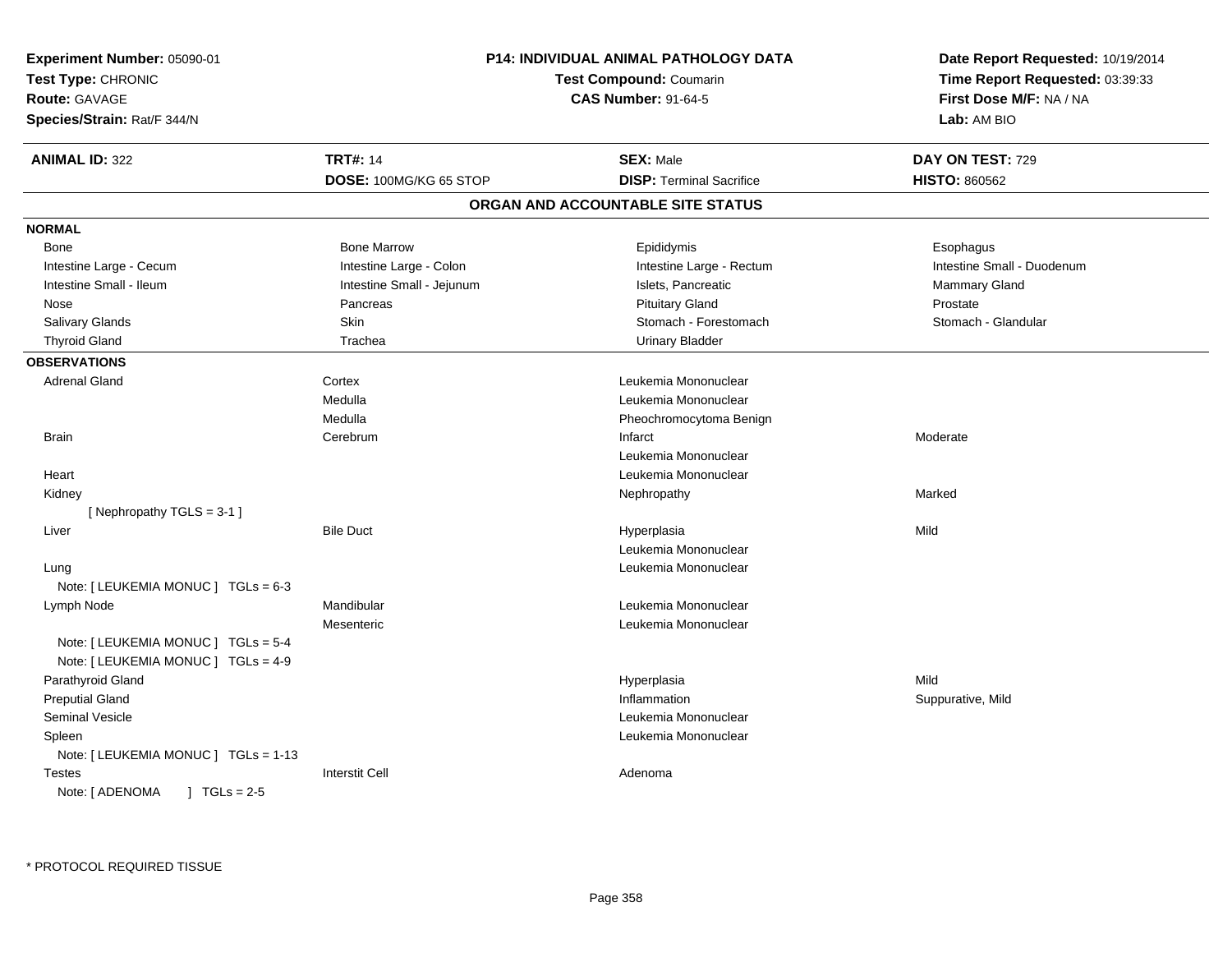| Experiment Number: 05090-01 | <b>P14: INDIVIDUAL ANIMAL PATHOLOGY DATA</b> |                                   | Date Report Requested: 10/19/2014 |
|-----------------------------|----------------------------------------------|-----------------------------------|-----------------------------------|
| Test Type: CHRONIC          |                                              | <b>Test Compound: Coumarin</b>    | Time Report Requested: 03:39:33   |
| <b>Route: GAVAGE</b>        |                                              | <b>CAS Number: 91-64-5</b>        | First Dose M/F: NA / NA           |
| Species/Strain: Rat/F 344/N |                                              |                                   | Lab: AM BIO                       |
| <b>ANIMAL ID: 322</b>       | <b>TRT#: 14</b>                              | <b>SEX: Male</b>                  | <b>DAY ON TEST: 729</b>           |
|                             | <b>DOSE: 100MG/KG 65 STOP</b>                | <b>DISP: Terminal Sacrifice</b>   | <b>HISTO: 860562</b>              |
|                             |                                              | ORGAN AND ACCOUNTABLE SITE STATUS |                                   |
| Thymus                      |                                              | Leukemia Mononuclear              |                                   |
| PRIMARY CAUSE OF DEATH      |                                              |                                   |                                   |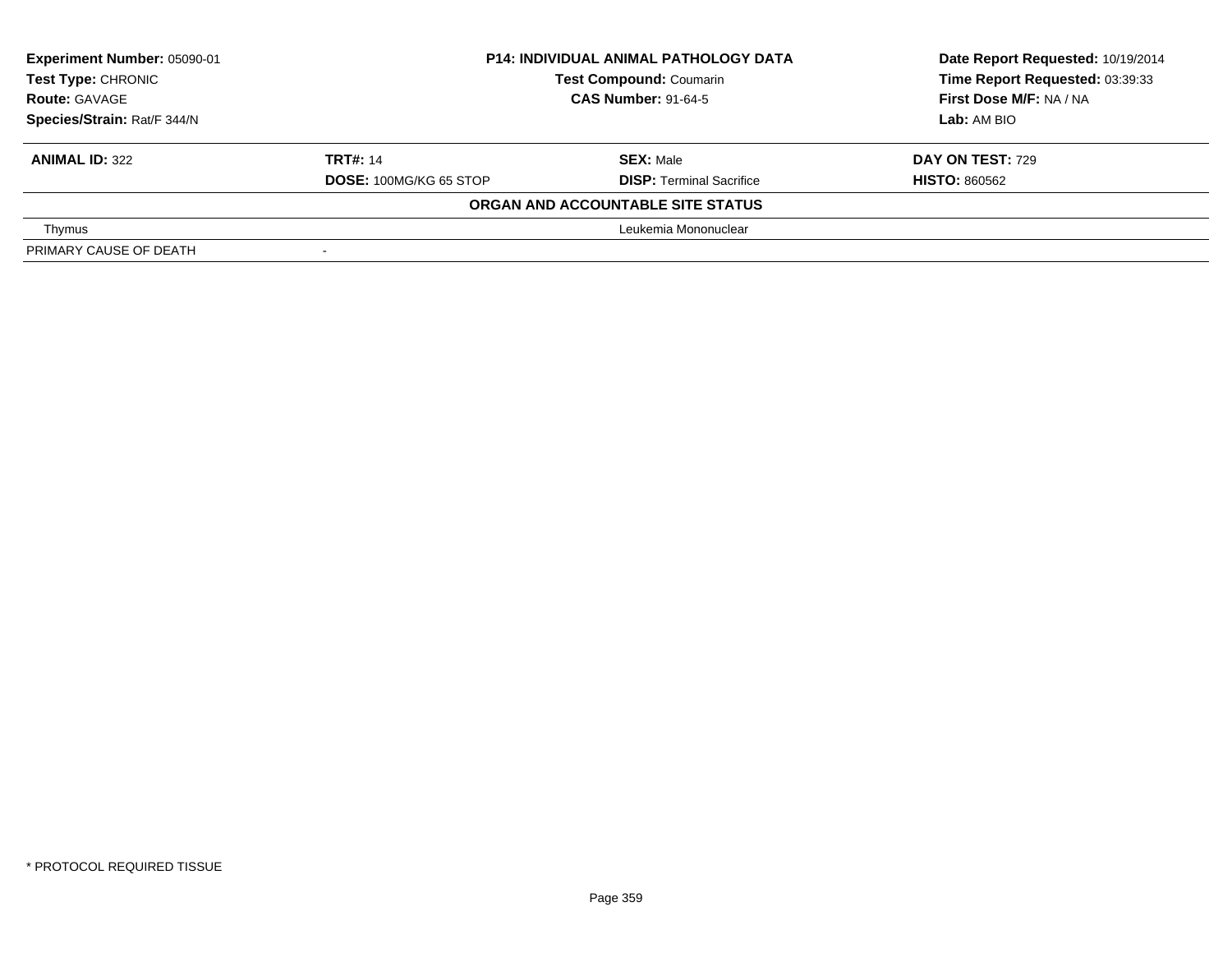| Experiment Number: 05090-01<br>Test Type: CHRONIC<br><b>Route: GAVAGE</b><br>Species/Strain: Rat/F 344/N |                           | P14: INDIVIDUAL ANIMAL PATHOLOGY DATA<br>Test Compound: Coumarin<br><b>CAS Number: 91-64-5</b> | Date Report Requested: 10/19/2014<br>Time Report Requested: 03:39:33<br>First Dose M/F: NA / NA<br>Lab: AM BIO |
|----------------------------------------------------------------------------------------------------------|---------------------------|------------------------------------------------------------------------------------------------|----------------------------------------------------------------------------------------------------------------|
| <b>ANIMAL ID: 323</b>                                                                                    | <b>TRT#: 14</b>           | <b>SEX: Male</b>                                                                               | DAY ON TEST: 639                                                                                               |
|                                                                                                          | DOSE: 100MG/KG 65 STOP    | <b>DISP: Moribund</b>                                                                          | HISTO: 860563                                                                                                  |
|                                                                                                          |                           | ORGAN AND ACCOUNTABLE SITE STATUS                                                              |                                                                                                                |
| <b>NORMAL</b>                                                                                            |                           |                                                                                                |                                                                                                                |
| <b>Bone</b>                                                                                              | <b>Bone Marrow</b>        | Epididymis                                                                                     | Esophagus                                                                                                      |
| Intestine Large - Cecum                                                                                  | Intestine Large - Colon   | Intestine Large - Rectum                                                                       | Intestine Small - Duodenum                                                                                     |
| Intestine Small - Ileum                                                                                  | Intestine Small - Jejunum | Islets, Pancreatic                                                                             | <b>Mammary Gland</b>                                                                                           |
| Nose                                                                                                     | Pancreas                  | <b>Pituitary Gland</b>                                                                         | <b>Preputial Gland</b>                                                                                         |
| Prostate                                                                                                 | Salivary Glands           | Seminal Vesicle                                                                                | Skin                                                                                                           |
| Stomach - Forestomach                                                                                    | Thymus                    | <b>Thyroid Gland</b>                                                                           | <b>Urinary Bladder</b>                                                                                         |
| <b>MISSING</b>                                                                                           |                           |                                                                                                |                                                                                                                |
| Parathyroid Gland                                                                                        |                           |                                                                                                |                                                                                                                |
| <b>OBSERVATIONS</b>                                                                                      |                           |                                                                                                |                                                                                                                |
| <b>Adrenal Gland</b>                                                                                     | Cortex                    | Leukemia Mononuclear                                                                           |                                                                                                                |
|                                                                                                          | Medulla                   | Leukemia Mononuclear                                                                           |                                                                                                                |
| <b>Brain</b>                                                                                             |                           | Leukemia Mononuclear                                                                           |                                                                                                                |
| Note: [ LEUKEMIA MONUC ] TGLs = 7-7                                                                      |                           |                                                                                                |                                                                                                                |
| Heart                                                                                                    |                           | Leukemia Mononuclear                                                                           |                                                                                                                |
| Kidney                                                                                                   |                           | Leukemia Mononuclear                                                                           |                                                                                                                |
|                                                                                                          |                           | Nephropathy                                                                                    | Marked                                                                                                         |
| Note: [ NEPHROPATHY ] TGLs = 4-1                                                                         |                           |                                                                                                |                                                                                                                |
| Liver                                                                                                    | <b>Bile Duct</b>          | Hyperplasia                                                                                    | Mild                                                                                                           |
|                                                                                                          |                           | Leukemia Mononuclear                                                                           |                                                                                                                |
| Note: [HYPERPLASIA ] TGLs = 6-2                                                                          |                           |                                                                                                |                                                                                                                |
| Note: [ LEUKEMIA MONUC ] TGLs = 5-2                                                                      |                           |                                                                                                |                                                                                                                |
| Lung                                                                                                     |                           | Leukemia Mononuclear                                                                           |                                                                                                                |
| Lymph Node                                                                                               | Mandibular                | Leukemia Mononuclear                                                                           |                                                                                                                |
|                                                                                                          | Mesenteric                | Leukemia Mononuclear                                                                           |                                                                                                                |
| Spleen                                                                                                   |                           | Leukemia Mononuclear                                                                           |                                                                                                                |
| Note: [ LEUKEMIA MONUC ] TGLs = 3-2                                                                      |                           |                                                                                                |                                                                                                                |
| Stomach                                                                                                  | Glandular                 | Mineralization                                                                                 | Moderate                                                                                                       |
| <b>Testes</b>                                                                                            | <b>Interstit Cell</b>     | Adenoma                                                                                        |                                                                                                                |
|                                                                                                          |                           | Infarct                                                                                        | Marked                                                                                                         |
| Note: [ INFARCT<br>$\vert$ TGLs = 1-13                                                                   |                           |                                                                                                |                                                                                                                |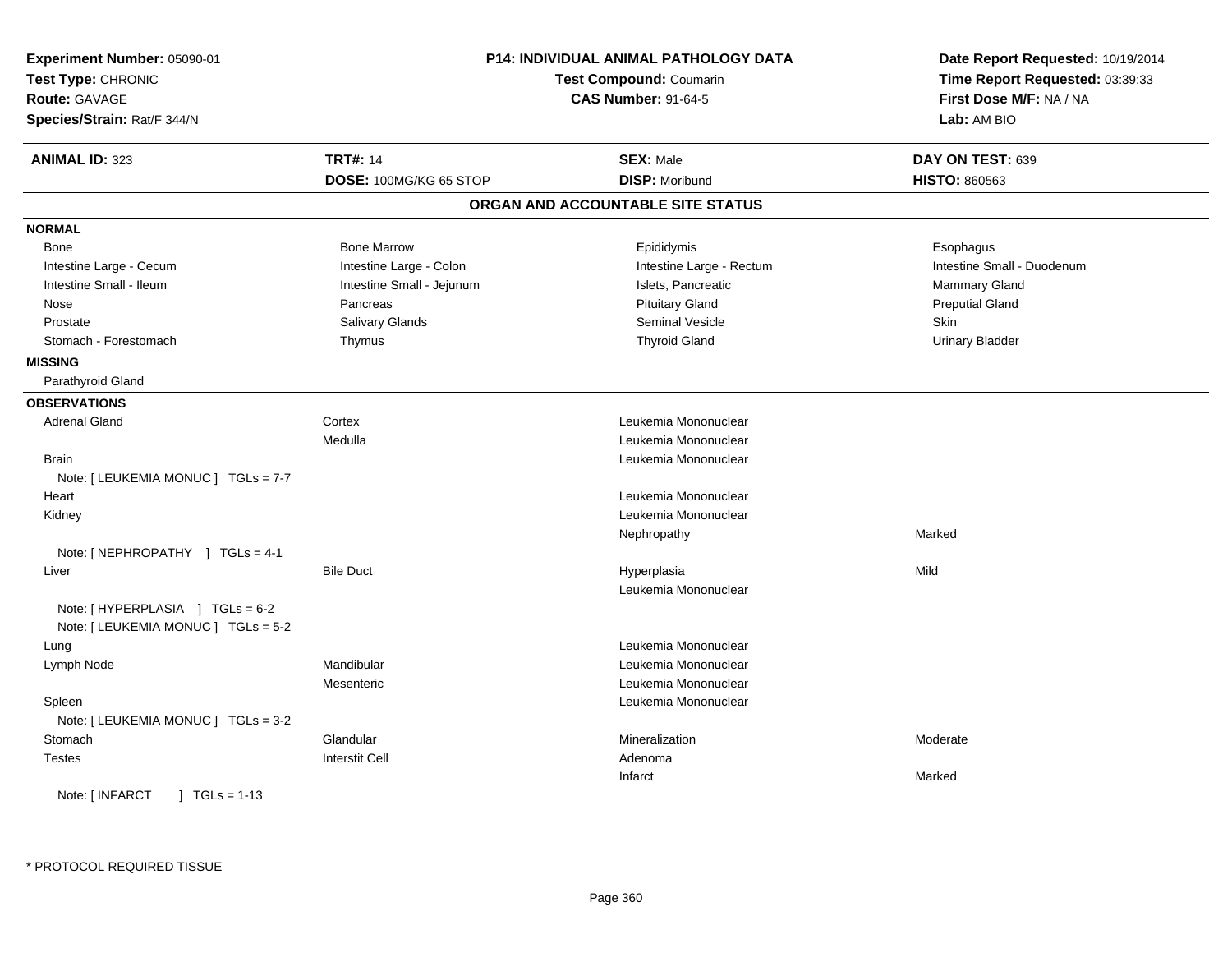| Experiment Number: 05090-01<br><b>Test Type: CHRONIC</b> | <b>P14: INDIVIDUAL ANIMAL PATHOLOGY DATA</b><br><b>Test Compound: Coumarin</b> |                                   | Date Report Requested: 10/19/2014<br>Time Report Requested: 03:39:33 |
|----------------------------------------------------------|--------------------------------------------------------------------------------|-----------------------------------|----------------------------------------------------------------------|
| <b>CAS Number: 91-64-5</b><br><b>Route: GAVAGE</b>       |                                                                                |                                   | First Dose M/F: NA / NA                                              |
| Species/Strain: Rat/F 344/N                              |                                                                                |                                   | Lab: AM BIO                                                          |
| <b>ANIMAL ID: 323</b>                                    | <b>TRT#: 14</b>                                                                | <b>SEX: Male</b>                  | DAY ON TEST: 639                                                     |
|                                                          | DOSE: 100MG/KG 65 STOP                                                         | <b>DISP: Moribund</b>             | <b>HISTO: 860563</b>                                                 |
|                                                          |                                                                                | ORGAN AND ACCOUNTABLE SITE STATUS |                                                                      |
| Note: [ ADENOMA<br>$1 TGLs = 1-5$                        |                                                                                |                                   |                                                                      |
| Trachea                                                  | Metaplasia                                                                     |                                   | Squamous, Mild                                                       |
| PRIMARY CAUSE OF DEATH                                   |                                                                                |                                   |                                                                      |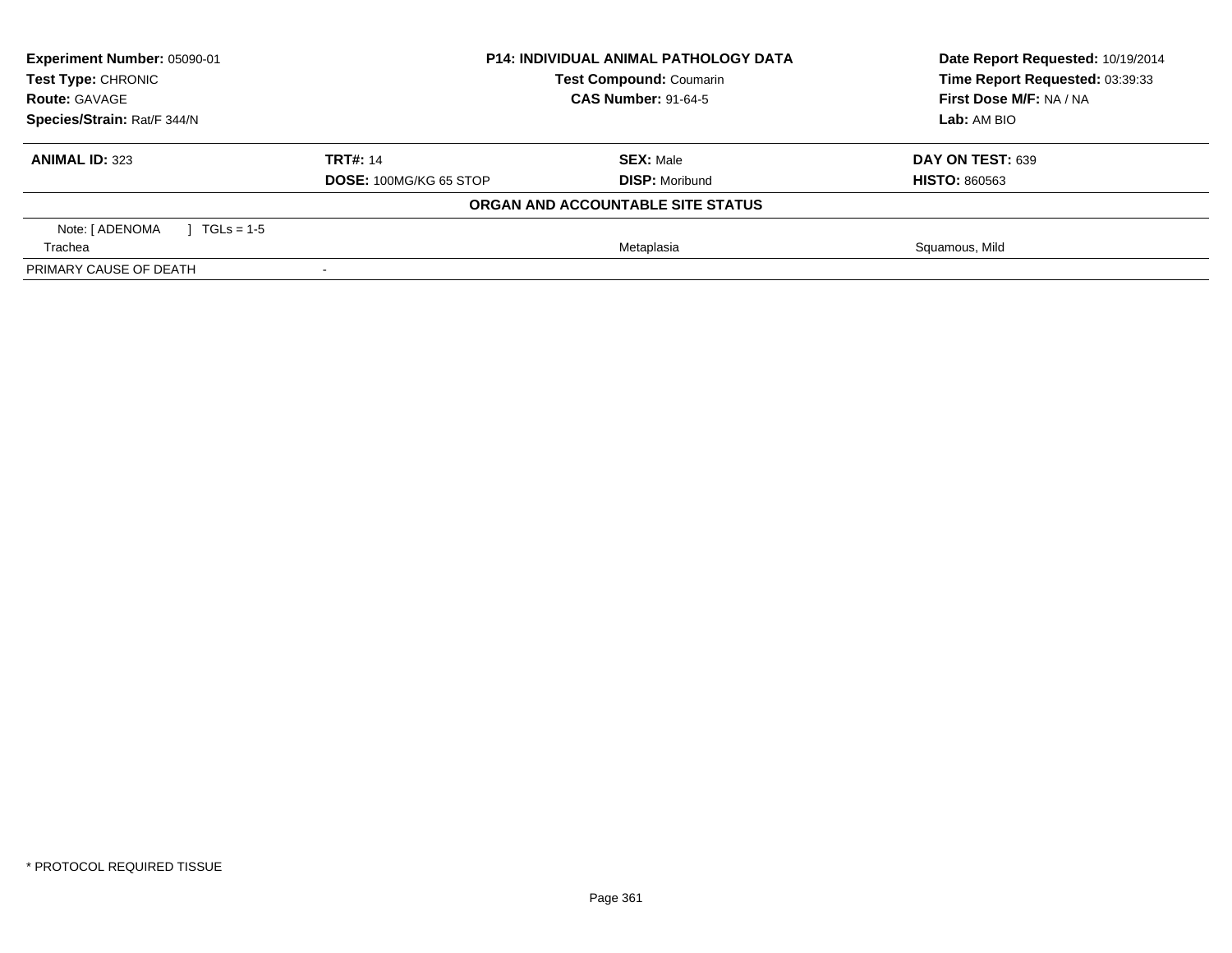| Experiment Number: 05090-01<br>Test Type: CHRONIC<br><b>Route: GAVAGE</b><br>Species/Strain: Rat/F 344/N | <b>P14: INDIVIDUAL ANIMAL PATHOLOGY DATA</b><br>Test Compound: Coumarin<br><b>CAS Number: 91-64-5</b> |                                   | Date Report Requested: 10/19/2014<br>Time Report Requested: 03:39:33<br>First Dose M/F: NA / NA<br>Lab: AM BIO |  |
|----------------------------------------------------------------------------------------------------------|-------------------------------------------------------------------------------------------------------|-----------------------------------|----------------------------------------------------------------------------------------------------------------|--|
| <b>ANIMAL ID: 324</b>                                                                                    | <b>TRT#: 14</b>                                                                                       | <b>SEX: Male</b>                  | DAY ON TEST: 40                                                                                                |  |
|                                                                                                          | DOSE: 100MG/KG 65 STOP                                                                                | <b>DISP:</b> Gavage Death         | <b>HISTO: 860564</b>                                                                                           |  |
|                                                                                                          |                                                                                                       | ORGAN AND ACCOUNTABLE SITE STATUS |                                                                                                                |  |
| <b>NORMAL</b>                                                                                            |                                                                                                       |                                   |                                                                                                                |  |
| Adrenal Gland - Cortex                                                                                   | Adrenal Gland - Medulla                                                                               | <b>Bone</b>                       | <b>Bone Marrow</b>                                                                                             |  |
| <b>Brain</b>                                                                                             | Epididymis                                                                                            | Esophagus                         | Heart                                                                                                          |  |
| Intestine Large - Cecum                                                                                  | Intestine Large - Colon                                                                               | Intestine Large - Rectum          | Intestine Small - Duodenum                                                                                     |  |
| Intestine Small - Ileum                                                                                  | Intestine Small - Jejunum                                                                             | Islets. Pancreatic                | Liver                                                                                                          |  |
| Lymph Node - Mandibular                                                                                  | Lymph Node - Mesenteric                                                                               | Nose                              | Pancreas                                                                                                       |  |
| Parathyroid Gland                                                                                        | <b>Pituitary Gland</b>                                                                                | <b>Preputial Gland</b>            | Prostate                                                                                                       |  |
| <b>Salivary Glands</b>                                                                                   | Seminal Vesicle                                                                                       | <b>Skin</b>                       | Spleen                                                                                                         |  |
| Stomach - Forestomach                                                                                    | Stomach - Glandular                                                                                   | <b>Testes</b>                     | Thymus                                                                                                         |  |
| <b>Thyroid Gland</b>                                                                                     | Trachea                                                                                               | <b>Urinary Bladder</b>            |                                                                                                                |  |
| <b>MISSING</b>                                                                                           |                                                                                                       |                                   |                                                                                                                |  |
| <b>Mammary Gland</b>                                                                                     |                                                                                                       |                                   |                                                                                                                |  |
| <b>OBSERVATIONS</b>                                                                                      |                                                                                                       |                                   |                                                                                                                |  |
| Kidney                                                                                                   |                                                                                                       | Nephropathy                       | Minimal                                                                                                        |  |
| Lung                                                                                                     |                                                                                                       | Foreign Body                      | Minimal                                                                                                        |  |
| Note: [ FOREIGN BODY ] TGLs = 1-3                                                                        |                                                                                                       |                                   |                                                                                                                |  |
| PRIMARY CAUSE OF DEATH                                                                                   |                                                                                                       |                                   |                                                                                                                |  |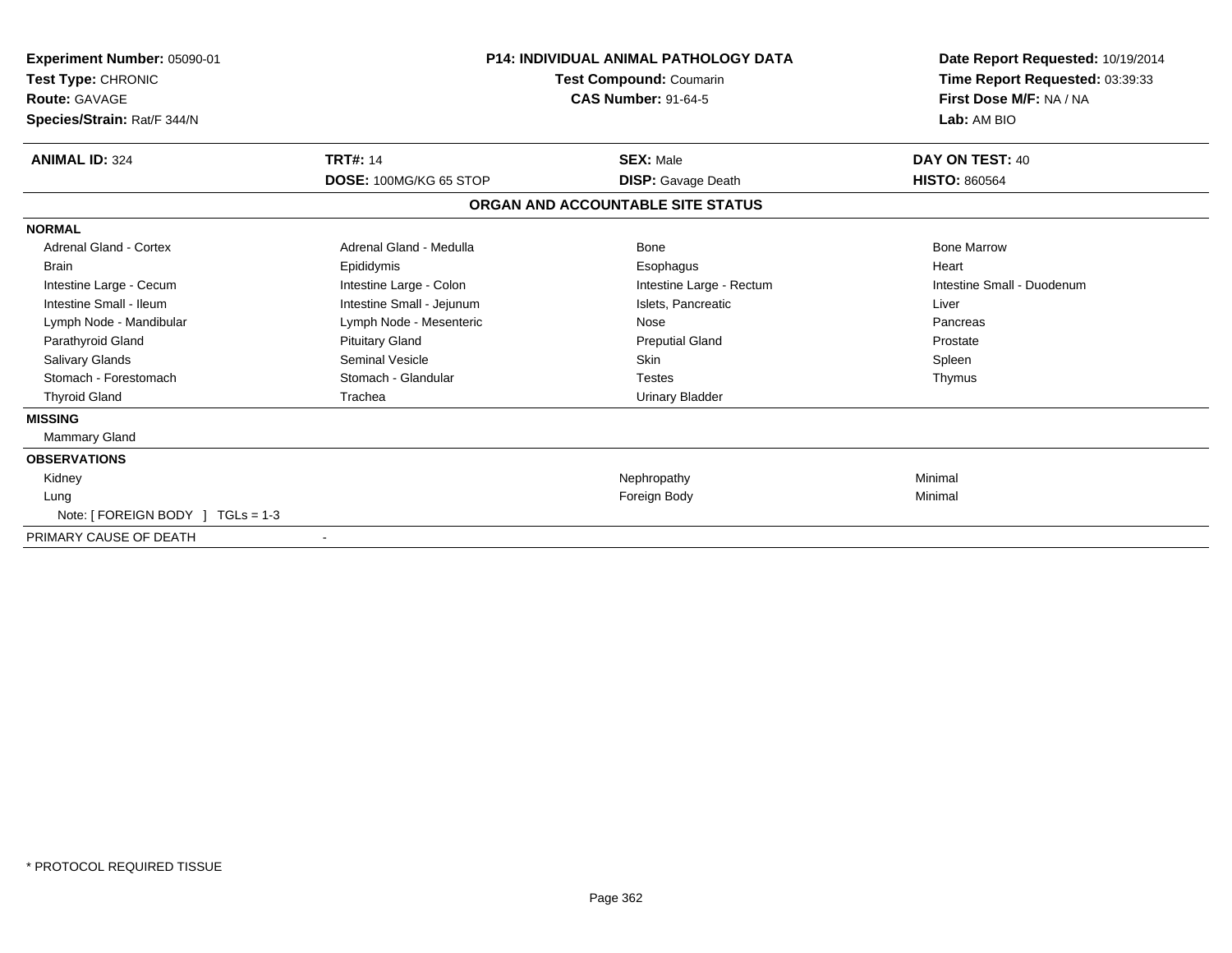| Experiment Number: 05090-01<br>Test Type: CHRONIC<br>Route: GAVAGE<br>Species/Strain: Rat/F 344/N | P14: INDIVIDUAL ANIMAL PATHOLOGY DATA<br><b>Test Compound: Coumarin</b><br><b>CAS Number: 91-64-5</b> |                                                            | Date Report Requested: 10/19/2014<br>Time Report Requested: 03:39:33<br>First Dose M/F: NA / NA<br>Lab: AM BIO |
|---------------------------------------------------------------------------------------------------|-------------------------------------------------------------------------------------------------------|------------------------------------------------------------|----------------------------------------------------------------------------------------------------------------|
| <b>ANIMAL ID: 325</b>                                                                             | <b>TRT#: 14</b>                                                                                       | <b>SEX: Male</b>                                           | DAY ON TEST: 566                                                                                               |
|                                                                                                   | DOSE: 100MG/KG 65 STOP                                                                                | <b>DISP: Moribund</b><br>ORGAN AND ACCOUNTABLE SITE STATUS | <b>HISTO: 860565</b>                                                                                           |
|                                                                                                   |                                                                                                       |                                                            |                                                                                                                |
| <b>NORMAL</b>                                                                                     | Adrenal Gland - Medulla                                                                               |                                                            | <b>Bone Marrow</b>                                                                                             |
| Adrenal Gland - Cortex                                                                            |                                                                                                       | Bone                                                       |                                                                                                                |
| Epididymis                                                                                        | Esophagus                                                                                             | Heart                                                      | Intestine Large - Cecum                                                                                        |
| Intestine Large - Colon                                                                           | Intestine Large - Rectum                                                                              | Intestine Small - Duodenum                                 | Intestine Small - Ileum                                                                                        |
| Intestine Small - Jejunum                                                                         | Islets, Pancreatic                                                                                    | Lung                                                       | Lymph Node - Mesenteric                                                                                        |
| <b>Mammary Gland</b>                                                                              | Pancreas                                                                                              | Parathyroid Gland<br>Seminal Vesicle                       | <b>Pituitary Gland</b><br>Skin                                                                                 |
| Prostate                                                                                          | Salivary Glands<br>Stomach - Glandular                                                                |                                                            | <b>Thyroid Gland</b>                                                                                           |
| Spleen                                                                                            |                                                                                                       | Thymus                                                     |                                                                                                                |
| Trachea                                                                                           | <b>Urinary Bladder</b>                                                                                |                                                            |                                                                                                                |
| <b>OBSERVATIONS</b>                                                                               |                                                                                                       |                                                            |                                                                                                                |
| <b>Brain</b>                                                                                      | Cerebellum                                                                                            | Hemorrhage                                                 | Moderate                                                                                                       |
|                                                                                                   | Cerebrum                                                                                              | Hemorrhage                                                 | Moderate                                                                                                       |
|                                                                                                   |                                                                                                       | Squamous Cell Carcinoma                                    | Metastatic (Uncertain Primary Site)                                                                            |
| Note: SQ. CELL CARCINOMA EXTENDS INTO INNER EAR-SLIDE #6.                                         |                                                                                                       |                                                            |                                                                                                                |
| Note: [HEMORRHAGE ] TGLs = 6-7                                                                    |                                                                                                       |                                                            |                                                                                                                |
| Eye                                                                                               | Postr Chamber                                                                                         | Hemorrhage                                                 | Moderate                                                                                                       |
| Note: [HEMORRHAGE ] TGLs = 2-13                                                                   |                                                                                                       |                                                            |                                                                                                                |
| Kidney                                                                                            |                                                                                                       | Nephropathy                                                | Marked                                                                                                         |
| Note: $[NEPHROPATHY]$ TGLs = 1-1                                                                  |                                                                                                       |                                                            |                                                                                                                |
| Liver                                                                                             | <b>Bile Duct</b>                                                                                      | Hyperplasia                                                | Minimal                                                                                                        |
| Lymph Node                                                                                        | Mandibular                                                                                            | Hyperplasia                                                | Lymphoid, Mild                                                                                                 |
| Note: [HYPERPLASIA ] TGLs = 4-4                                                                   |                                                                                                       |                                                            |                                                                                                                |
| Nose                                                                                              |                                                                                                       | Inflammation                                               | Suppurative, Mild                                                                                              |
| <b>Preputial Gland</b><br>Note: [INFLAMMATION ] TGLs = 9-8                                        |                                                                                                       | Inflammation                                               | Suppurative, Marked                                                                                            |
| Stomach                                                                                           | Forestomach                                                                                           | Ulcer                                                      | Marked                                                                                                         |
| [Ulcer TGLS = $8-6$ ]                                                                             |                                                                                                       |                                                            |                                                                                                                |
| <b>Testes</b>                                                                                     | <b>Interstit Cell</b>                                                                                 | Adenoma                                                    |                                                                                                                |
| [Adenoma TGLS = $7-5$ ]                                                                           |                                                                                                       |                                                            |                                                                                                                |
| Zymbal's Gland                                                                                    |                                                                                                       | Squamous Cell Carcinoma                                    |                                                                                                                |
| Note: [ SQUAM CEL CARC ] TGLs = 5-15                                                              |                                                                                                       |                                                            |                                                                                                                |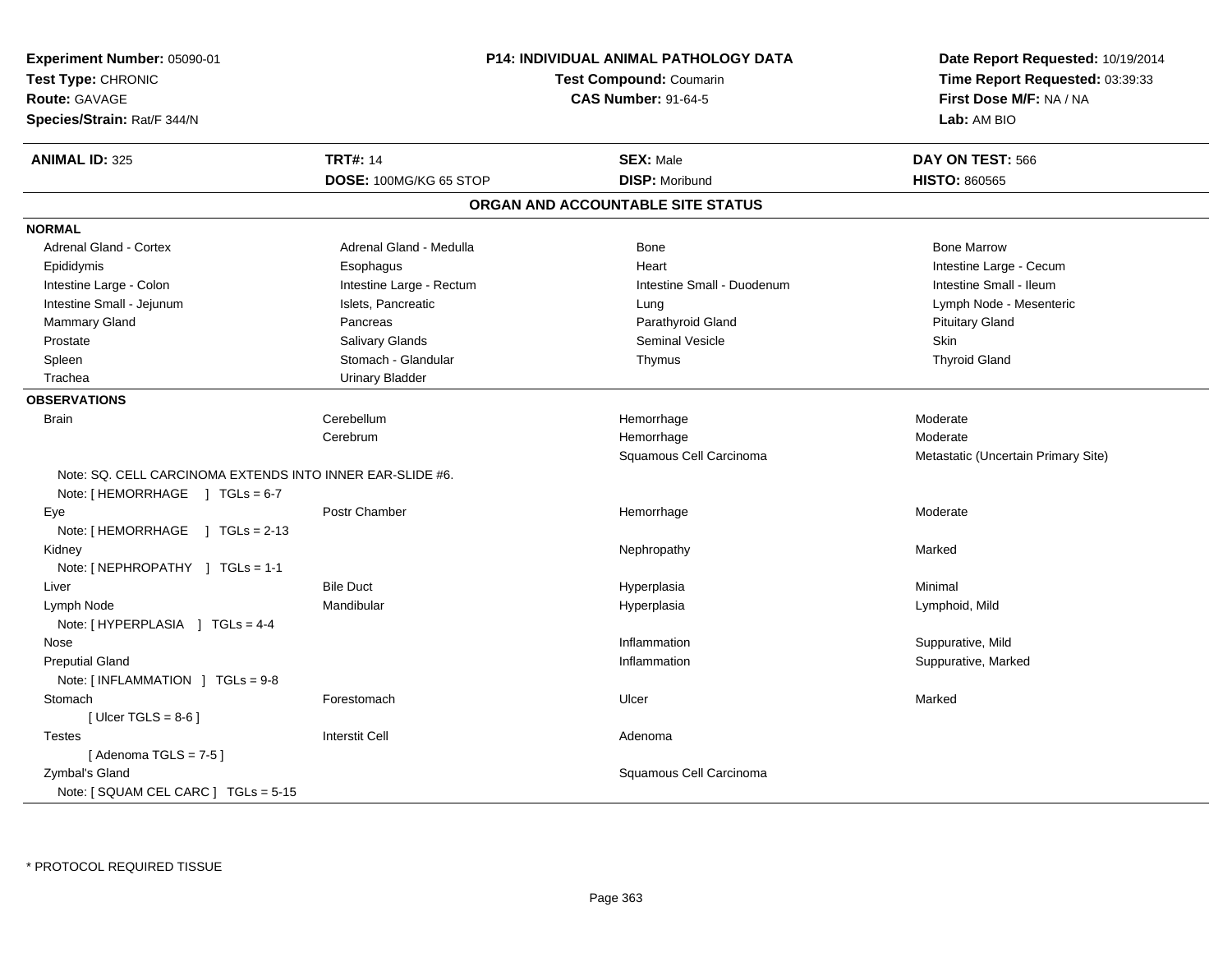| Experiment Number: 05090-01<br><b>Test Type: CHRONIC</b> |                               | <b>P14: INDIVIDUAL ANIMAL PATHOLOGY DATA</b> | Date Report Requested: 10/19/2014<br>Time Report Requested: 03:39:33 |
|----------------------------------------------------------|-------------------------------|----------------------------------------------|----------------------------------------------------------------------|
|                                                          |                               | <b>Test Compound: Coumarin</b>               |                                                                      |
| <b>Route: GAVAGE</b>                                     | <b>CAS Number: 91-64-5</b>    |                                              | First Dose M/F: NA / NA                                              |
| Species/Strain: Rat/F 344/N                              |                               |                                              | Lab: AM BIO                                                          |
| <b>ANIMAL ID: 325</b>                                    | <b>TRT#: 14</b>               | <b>SEX: Male</b>                             | <b>DAY ON TEST: 566</b>                                              |
|                                                          | <b>DOSE: 100MG/KG 65 STOP</b> | <b>DISP:</b> Moribund                        | <b>HISTO: 860565</b>                                                 |
|                                                          |                               | ORGAN AND ACCOUNTABLE SITE STATUS            |                                                                      |
| PRIMARY CAUSE OF DEATH                                   |                               |                                              |                                                                      |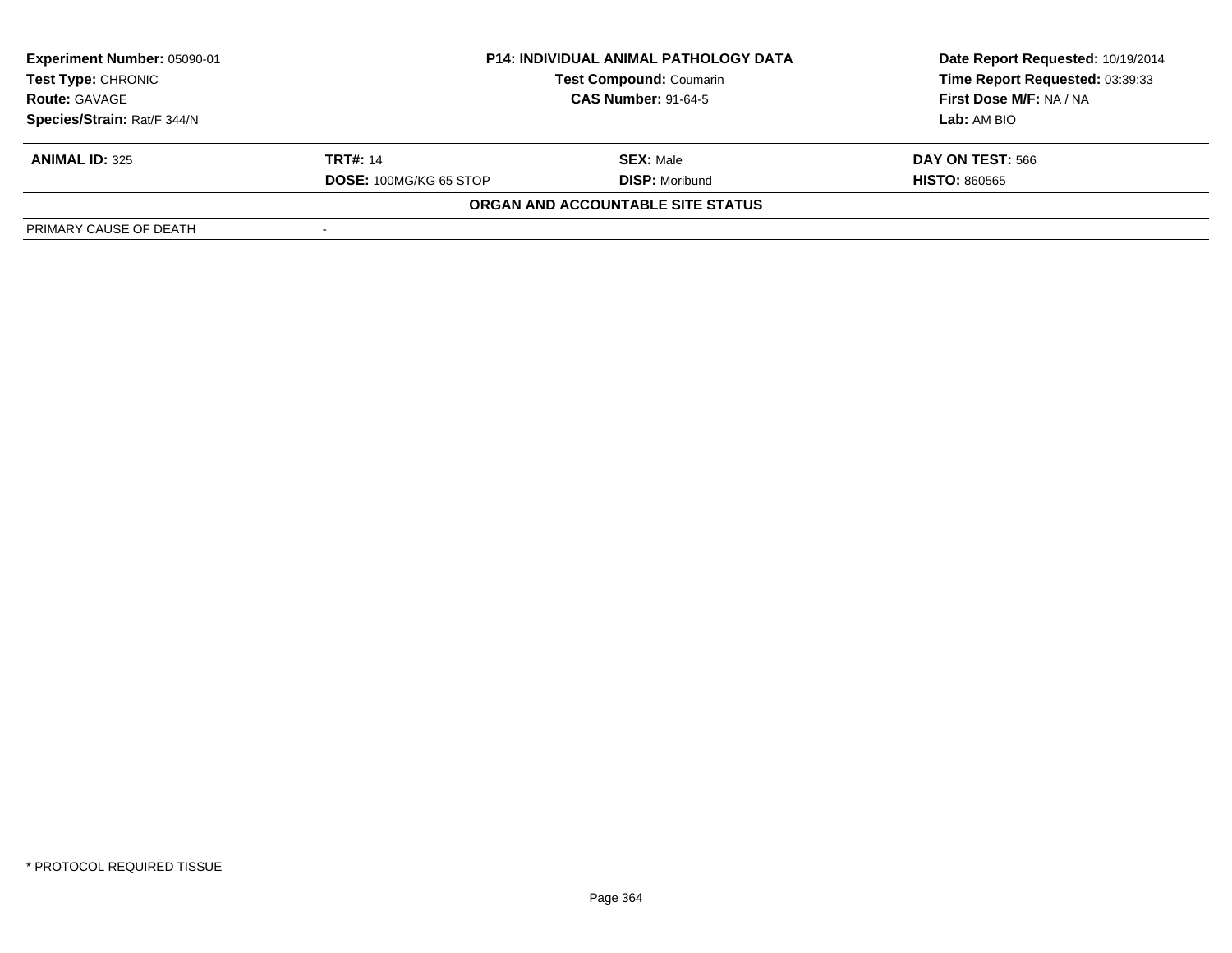| Experiment Number: 05090-01<br>Test Type: CHRONIC |                          | P14: INDIVIDUAL ANIMAL PATHOLOGY DATA<br>Test Compound: Coumarin | Date Report Requested: 10/19/2014<br>Time Report Requested: 03:39:33<br>First Dose M/F: NA / NA |
|---------------------------------------------------|--------------------------|------------------------------------------------------------------|-------------------------------------------------------------------------------------------------|
| <b>Route: GAVAGE</b>                              |                          | <b>CAS Number: 91-64-5</b>                                       |                                                                                                 |
| Species/Strain: Rat/F 344/N                       |                          |                                                                  | Lab: AM BIO                                                                                     |
| <b>ANIMAL ID: 326</b>                             | <b>TRT#: 14</b>          | <b>SEX: Male</b>                                                 | DAY ON TEST: 726                                                                                |
|                                                   | DOSE: 100MG/KG 65 STOP   | <b>DISP: Dead</b>                                                | <b>HISTO: 860566</b>                                                                            |
|                                                   |                          | ORGAN AND ACCOUNTABLE SITE STATUS                                |                                                                                                 |
| <b>NORMAL</b>                                     |                          |                                                                  |                                                                                                 |
| <b>Adrenal Gland - Cortex</b>                     | Adrenal Gland - Medulla  | Bone                                                             | <b>Bone Marrow</b>                                                                              |
| Brain                                             | Epididymis               | Esophagus                                                        | Intestine Large - Cecum                                                                         |
| Intestine Large - Colon                           | Intestine Large - Rectum | Intestine Small - Duodenum                                       | Intestine Small - Ileum                                                                         |
| Islets, Pancreatic                                | Lymph Node - Mandibular  | Lymph Node - Mesenteric                                          | Mammary Gland                                                                                   |
| Pancreas                                          | <b>Pituitary Gland</b>   | <b>Preputial Gland</b>                                           | Prostate                                                                                        |
| Salivary Glands                                   | <b>Seminal Vesicle</b>   | Skin                                                             | Spleen                                                                                          |
| Thymus                                            | <b>Thyroid Gland</b>     | Trachea                                                          | <b>Urinary Bladder</b>                                                                          |
| <b>OBSERVATIONS</b>                               |                          |                                                                  |                                                                                                 |
| <b>Blood Vessel</b>                               | Aorta                    | Mineralization                                                   | Mild                                                                                            |
| Note: [MINERALIZATION ] TGLs = 5-14               |                          |                                                                  |                                                                                                 |
| Heart                                             |                          | Cardiomyopathy                                                   | Moderate                                                                                        |
| <b>Intestine Small</b>                            | Jejunum                  | Necrosis                                                         | Coagulative, Mild                                                                               |
| $\sqrt{1 - 15}$<br>Note: [ NECROSIS               |                          |                                                                  |                                                                                                 |
| Kidney                                            |                          | Nephropathy                                                      | Marked                                                                                          |
| [ Nephropathy TGLS = $2-1,3-1,4-1$ ]              |                          |                                                                  |                                                                                                 |
| Liver                                             | <b>Bile Duct</b>         | Hyperplasia                                                      | Minimal                                                                                         |
|                                                   |                          | Necrosis                                                         | Coagulative, Minimal                                                                            |
| Lung                                              |                          | Hemorrhage                                                       | Mild                                                                                            |
| Note: [HEMORRHAGE ] TGLs = 6-12                   |                          |                                                                  |                                                                                                 |
| Mesentery                                         | Fat                      | <b>Necrosis</b>                                                  | Coagulative, Marked                                                                             |
| Note: [ NECROSIS<br>$1 \text{ TGLs} = 7-16$       |                          |                                                                  |                                                                                                 |
| Nose                                              |                          | Polyp                                                            |                                                                                                 |
| Parathyroid Gland                                 |                          | Hyperplasia                                                      | Marked                                                                                          |
| Stomach                                           | Forestomach              | Hyperplasia                                                      | Mild                                                                                            |
|                                                   | Glandular                | Mineralization                                                   | Marked                                                                                          |
| Note: [HYPERPLASIA ] TGLs = 12-6                  |                          |                                                                  |                                                                                                 |
| <b>Testes</b>                                     | <b>Interstit Cell</b>    | Adenoma                                                          |                                                                                                 |
| Note: [ ADENOMA<br>$J \cdot TGLs = 1-5$           |                          |                                                                  |                                                                                                 |
| PRIMARY CAUSE OF DEATH                            |                          |                                                                  |                                                                                                 |
|                                                   |                          |                                                                  |                                                                                                 |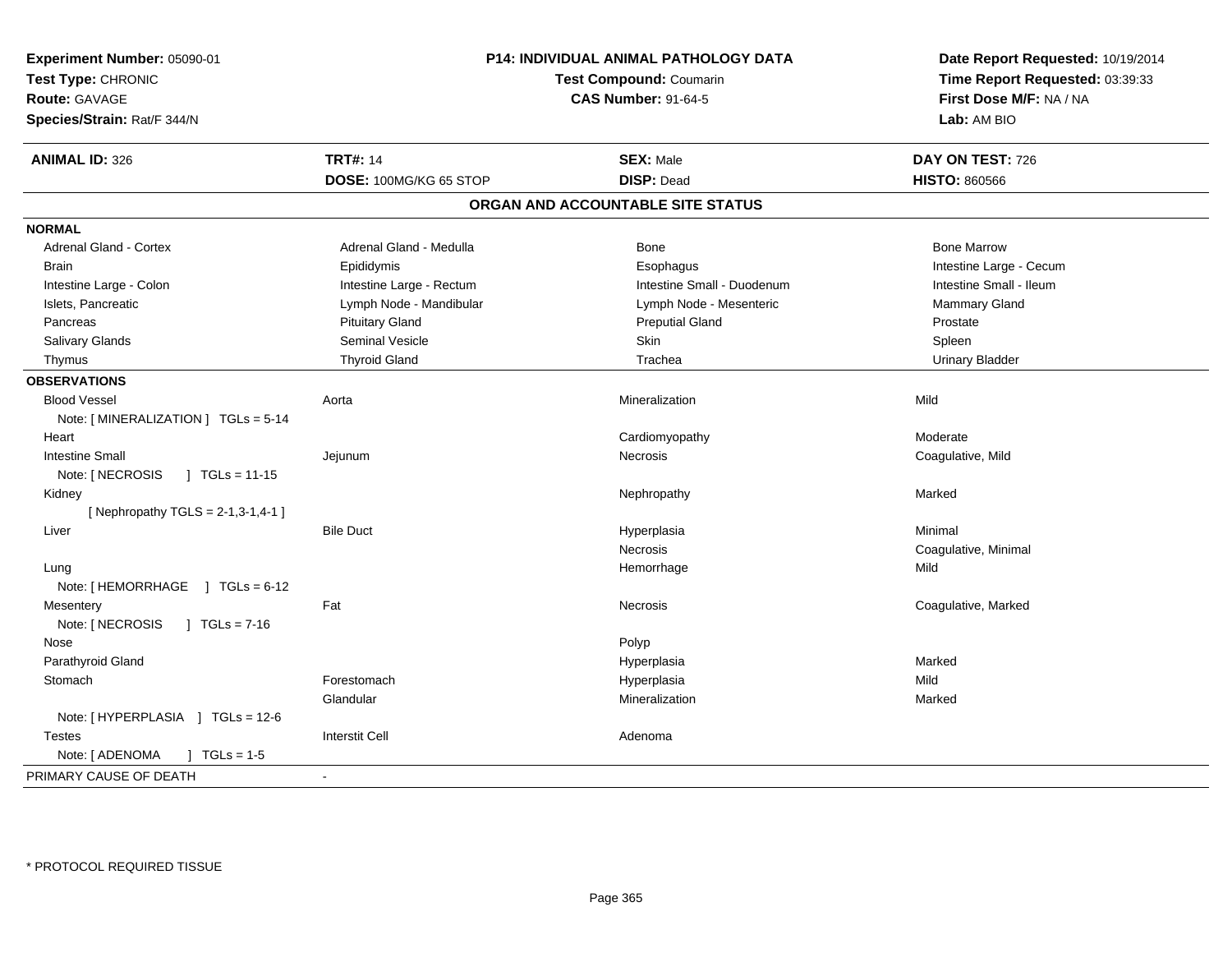| Experiment Number: 05090-01                        | <b>P14: INDIVIDUAL ANIMAL PATHOLOGY DATA</b> |                                   | Date Report Requested: 10/19/2014 |  |
|----------------------------------------------------|----------------------------------------------|-----------------------------------|-----------------------------------|--|
| Test Type: CHRONIC                                 |                                              | Test Compound: Coumarin           | Time Report Requested: 03:39:33   |  |
| <b>CAS Number: 91-64-5</b><br><b>Route: GAVAGE</b> |                                              |                                   | First Dose M/F: NA / NA           |  |
| Species/Strain: Rat/F 344/N                        |                                              |                                   | Lab: AM BIO                       |  |
| <b>ANIMAL ID: 327</b>                              | <b>TRT#: 14</b>                              | <b>SEX: Male</b>                  | DAY ON TEST: 639                  |  |
|                                                    | DOSE: 100MG/KG 65 STOP                       | <b>DISP: Moribund</b>             | <b>HISTO: 860567</b>              |  |
|                                                    |                                              | ORGAN AND ACCOUNTABLE SITE STATUS |                                   |  |
| <b>NORMAL</b>                                      |                                              |                                   |                                   |  |
| <b>Adrenal Gland - Cortex</b>                      | Adrenal Gland - Medulla                      | Bone                              | <b>Bone Marrow</b>                |  |
| <b>Brain</b>                                       | Epididymis                                   | Esophagus                         | Intestine Large - Cecum           |  |
| Intestine Large - Colon                            | Intestine Large - Rectum                     | Intestine Small - Duodenum        | Intestine Small - Ileum           |  |
| Intestine Small - Jejunum                          | Islets, Pancreatic                           | Lung                              | Lymph Node - Mandibular           |  |
| Lymph Node - Mesenteric                            | <b>Mammary Gland</b>                         | Pancreas                          | <b>Pituitary Gland</b>            |  |
| <b>Preputial Gland</b>                             | Prostate                                     | <b>Salivary Glands</b>            | <b>Seminal Vesicle</b>            |  |
| Skin                                               | Spleen                                       | Thymus                            | <b>Thyroid Gland</b>              |  |
| Trachea                                            | <b>Urinary Bladder</b>                       |                                   |                                   |  |
| <b>MISSING</b>                                     |                                              |                                   |                                   |  |
| Stomach - Forestomach                              |                                              |                                   |                                   |  |
| <b>OBSERVATIONS</b>                                |                                              |                                   |                                   |  |
| Heart                                              |                                              | Cardiomyopathy                    | Mild                              |  |
| Kidney                                             | <b>Renal Tubule</b>                          | Hyperplasia                       | Minimal                           |  |
|                                                    |                                              | Nephropathy                       | Marked                            |  |
| Note: [ NEPHROPATHY ] TGLs = 2-1                   |                                              |                                   |                                   |  |
| Liver                                              |                                              | Fatty Change                      | Minimal                           |  |
| Nose                                               |                                              | Inflammation                      | Suppurative, Mild                 |  |
| Parathyroid Gland                                  |                                              | Hyperplasia                       | Moderate                          |  |
| Stomach                                            | Glandular                                    | Ulcer                             | Moderate                          |  |
| $1 TGLs = 3-6$<br>Note: [ ULCER                    |                                              |                                   |                                   |  |
| <b>Testes</b>                                      | <b>Interstit Cell</b>                        | Adenoma                           |                                   |  |
| Note: [ ADENOMA<br>$1 TGLs = 1-5$                  |                                              |                                   |                                   |  |
| PRIMARY CAUSE OF DEATH                             | $\overline{\phantom{a}}$                     |                                   |                                   |  |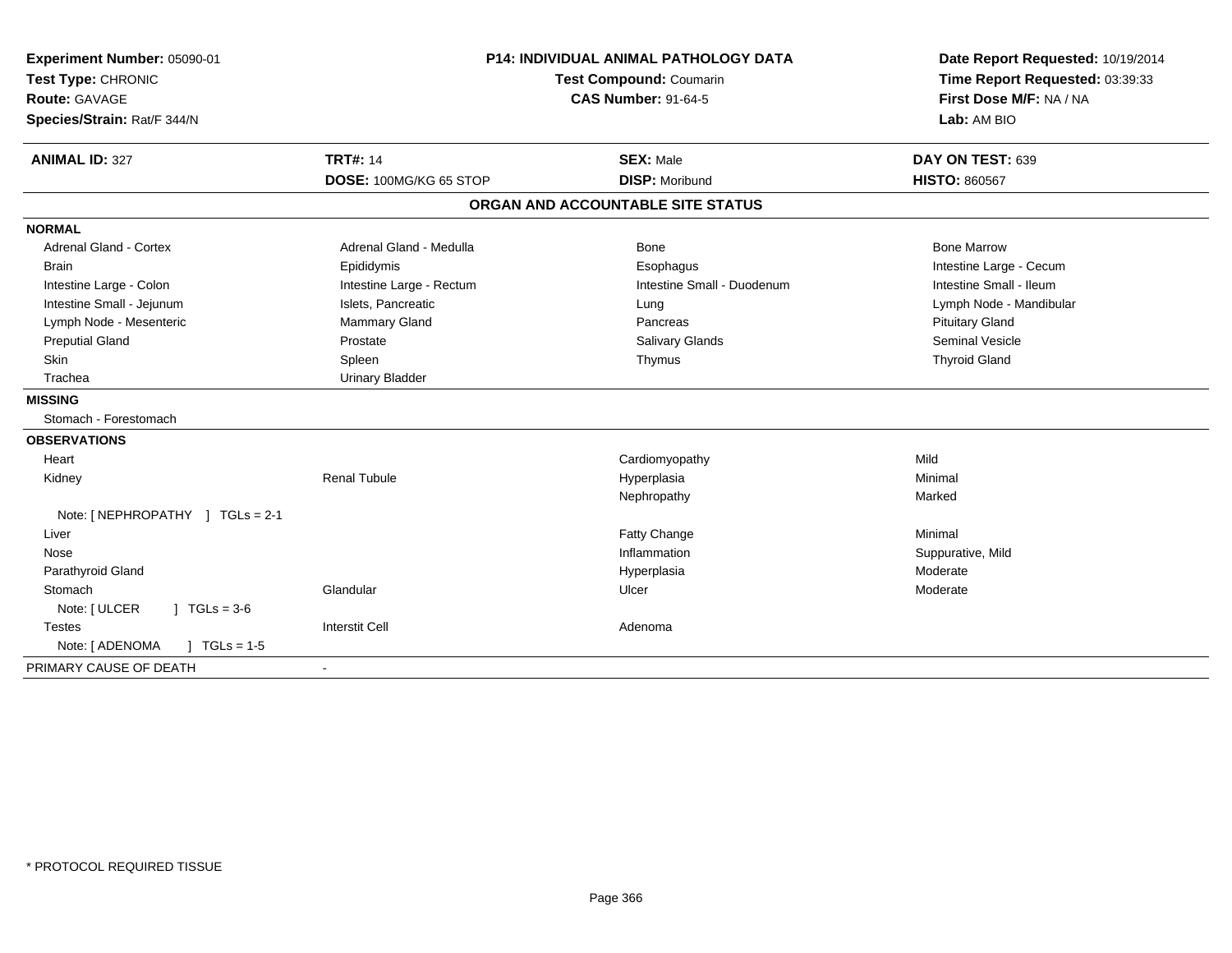| Experiment Number: 05090-01<br>Test Type: CHRONIC<br>Route: GAVAGE<br>Species/Strain: Rat/F 344/N | P14: INDIVIDUAL ANIMAL PATHOLOGY DATA<br>Test Compound: Coumarin<br><b>CAS Number: 91-64-5</b> |                                   | Date Report Requested: 10/19/2014<br>Time Report Requested: 03:39:33<br>First Dose M/F: NA / NA<br>Lab: AM BIO |
|---------------------------------------------------------------------------------------------------|------------------------------------------------------------------------------------------------|-----------------------------------|----------------------------------------------------------------------------------------------------------------|
| <b>ANIMAL ID: 328</b>                                                                             | <b>TRT#: 14</b>                                                                                | <b>SEX: Male</b>                  | DAY ON TEST: 623                                                                                               |
|                                                                                                   | DOSE: 100MG/KG 65 STOP                                                                         | <b>DISP: Dead</b>                 | <b>HISTO: 860568</b>                                                                                           |
|                                                                                                   |                                                                                                | ORGAN AND ACCOUNTABLE SITE STATUS |                                                                                                                |
| <b>NORMAL</b>                                                                                     |                                                                                                |                                   |                                                                                                                |
| <b>Adrenal Gland - Cortex</b>                                                                     | Adrenal Gland - Medulla                                                                        | Bone                              | <b>Bone Marrow</b>                                                                                             |
| <b>Brain</b>                                                                                      | Epididymis                                                                                     | Esophagus                         | Intestine Large - Cecum                                                                                        |
| Intestine Large - Colon                                                                           | Intestine Large - Rectum                                                                       | Intestine Small - Duodenum        | Intestine Small - Ileum                                                                                        |
| Intestine Small - Jejunum                                                                         | Islets, Pancreatic                                                                             | Lymph Node - Mandibular           | Lymph Node - Mesenteric                                                                                        |
| Mammary Gland                                                                                     | Nose                                                                                           | <b>Preputial Gland</b>            | Prostate                                                                                                       |
| Salivary Glands                                                                                   | <b>Seminal Vesicle</b>                                                                         | <b>Skin</b>                       | Spleen                                                                                                         |
| Stomach - Glandular                                                                               | Thymus                                                                                         | <b>Thyroid Gland</b>              | Trachea                                                                                                        |
| <b>Urinary Bladder</b>                                                                            |                                                                                                |                                   |                                                                                                                |
| <b>OBSERVATIONS</b>                                                                               |                                                                                                |                                   |                                                                                                                |
| Heart                                                                                             |                                                                                                | Cardiomyopathy                    | Moderate                                                                                                       |
| Kidney                                                                                            |                                                                                                | Nephropathy                       | Marked                                                                                                         |
| Note: [NEPHROPATHY ] TGLs = 6-1                                                                   |                                                                                                |                                   |                                                                                                                |
| Liver                                                                                             | <b>Bile Duct</b>                                                                               | Hyperplasia                       | Minimal                                                                                                        |
|                                                                                                   |                                                                                                | Necrosis                          | Coagulative, Marked                                                                                            |
|                                                                                                   |                                                                                                | <b>Necrosis</b>                   | Coagulative, Moderate                                                                                          |
| Note: [ NECROSIS<br>J TGLs = $4,8-13$<br>Note: [ NECROSIS<br>$J \cdot TGLs = 5-2$                 |                                                                                                |                                   |                                                                                                                |
| Lung<br>Note: [HYPERPLASIA ] TGLs = 1-14                                                          | Alveolar Epith                                                                                 | Hyperplasia                       | Moderate                                                                                                       |
| Pancreas                                                                                          |                                                                                                | Atrophy                           | Moderate                                                                                                       |
| Parathyroid Gland                                                                                 |                                                                                                | Hyperplasia                       | Moderate                                                                                                       |
| Note: [HYPERPLASIA ] TGLs = 2-9                                                                   |                                                                                                |                                   |                                                                                                                |
| <b>Pituitary Gland</b>                                                                            | <b>Pars Distalis</b>                                                                           | Adenoma                           |                                                                                                                |
| Stomach                                                                                           | Forestomach                                                                                    | Ulcer                             | Marked                                                                                                         |
| Note: [ ULCER<br>$\int$ TGLs = 7-15                                                               |                                                                                                |                                   |                                                                                                                |
| <b>Testes</b>                                                                                     |                                                                                                | Atrophy                           | Moderate                                                                                                       |
| Note: [ ATROPHY<br>$] TGLs = 3-5$                                                                 |                                                                                                |                                   |                                                                                                                |
| PRIMARY CAUSE OF DEATH                                                                            | $\sim$                                                                                         |                                   |                                                                                                                |
|                                                                                                   |                                                                                                |                                   |                                                                                                                |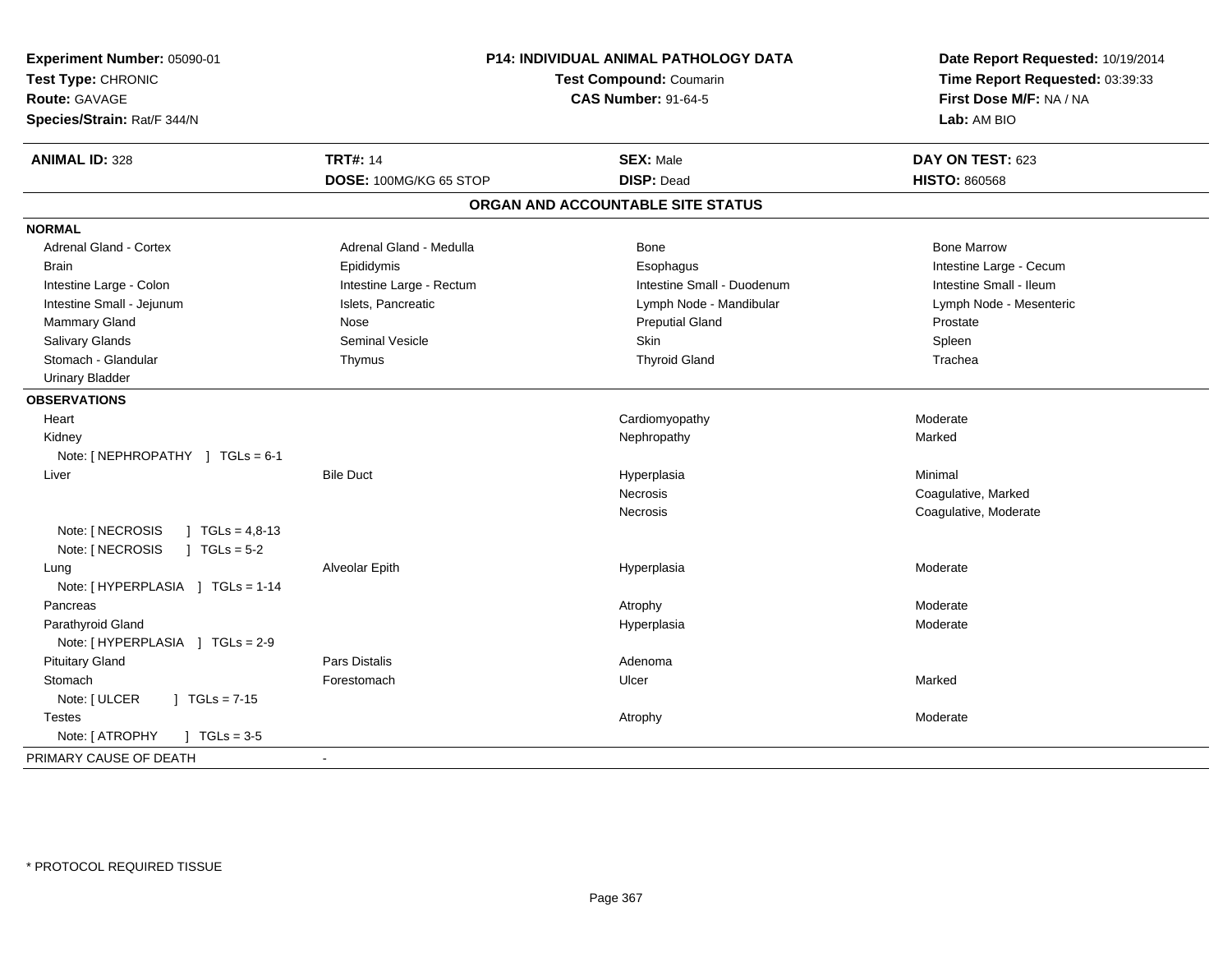| Experiment Number: 05090-01<br>Test Type: CHRONIC<br><b>Route: GAVAGE</b><br>Species/Strain: Rat/F 344/N |                          | P14: INDIVIDUAL ANIMAL PATHOLOGY DATA<br>Test Compound: Coumarin<br><b>CAS Number: 91-64-5</b> | Date Report Requested: 10/19/2014<br>Time Report Requested: 03:39:33<br>First Dose M/F: NA / NA<br>Lab: AM BIO |
|----------------------------------------------------------------------------------------------------------|--------------------------|------------------------------------------------------------------------------------------------|----------------------------------------------------------------------------------------------------------------|
| <b>ANIMAL ID: 329</b>                                                                                    | <b>TRT#: 14</b>          | <b>SEX: Male</b>                                                                               | DAY ON TEST: 729                                                                                               |
|                                                                                                          | DOSE: 100MG/KG 65 STOP   | <b>DISP: Terminal Sacrifice</b>                                                                | <b>HISTO: 860569</b>                                                                                           |
|                                                                                                          |                          | ORGAN AND ACCOUNTABLE SITE STATUS                                                              |                                                                                                                |
| <b>NORMAL</b>                                                                                            |                          |                                                                                                |                                                                                                                |
| Adrenal Gland - Cortex                                                                                   | Adrenal Gland - Medulla  | Bone                                                                                           | <b>Bone Marrow</b>                                                                                             |
| <b>Brain</b>                                                                                             | Epididymis               | Esophagus                                                                                      | Intestine Large - Cecum                                                                                        |
| Intestine Large - Colon                                                                                  | Intestine Large - Rectum | Intestine Small - Duodenum                                                                     | Intestine Small - Ileum                                                                                        |
| Intestine Small - Jejunum                                                                                | Islets, Pancreatic       | Lung                                                                                           | Lymph Node - Mandibular                                                                                        |
| Lymph Node - Mesenteric                                                                                  | Mammary Gland            | Nose                                                                                           | Pancreas                                                                                                       |
| Parathyroid Gland                                                                                        | <b>Pituitary Gland</b>   | <b>Preputial Gland</b>                                                                         | <b>Salivary Glands</b>                                                                                         |
| <b>Seminal Vesicle</b>                                                                                   | Skin                     | Spleen                                                                                         | Stomach - Glandular                                                                                            |
| Thymus                                                                                                   | <b>Thyroid Gland</b>     | Trachea                                                                                        | <b>Urinary Bladder</b>                                                                                         |
| <b>OBSERVATIONS</b>                                                                                      |                          |                                                                                                |                                                                                                                |
| Heart                                                                                                    |                          | Cardiomyopathy                                                                                 | Mild                                                                                                           |
| Kidney                                                                                                   | <b>Renal Tubule</b>      | Adenoma                                                                                        |                                                                                                                |
|                                                                                                          | <b>Renal Tubule</b>      | Hyperplasia                                                                                    | Minimal                                                                                                        |
|                                                                                                          |                          | Nephropathy                                                                                    | Marked                                                                                                         |
| [Nephropathy TGLS = 3-1]                                                                                 |                          |                                                                                                |                                                                                                                |
| Liver                                                                                                    |                          | Fatty Change                                                                                   | Minimal                                                                                                        |
|                                                                                                          | <b>Bile Duct</b>         | Hyperplasia                                                                                    | Minimal                                                                                                        |
|                                                                                                          |                          | <b>Mixed Cell Focus</b>                                                                        |                                                                                                                |
| Note: $[$ FATTY CHANGE $]$ TGLs = 5-2,6-2                                                                |                          |                                                                                                |                                                                                                                |
| Mesentery                                                                                                | Fat                      | Necrosis                                                                                       | Coagulative, Moderate                                                                                          |
| Note: [ NECROSIS<br>$1 TGLs = 4-13$                                                                      |                          |                                                                                                |                                                                                                                |
| Prostate                                                                                                 |                          | Hyperplasia                                                                                    | Mild                                                                                                           |
| Stomach                                                                                                  | Forestomach              | Ulcer                                                                                          | Moderate                                                                                                       |
| <b>Testes</b>                                                                                            | <b>Interstit Cell</b>    | Adenoma                                                                                        |                                                                                                                |
| Note: [ ADENOMA<br>$TC = 1.5.2 - 5$                                                                      |                          |                                                                                                |                                                                                                                |
| PRIMARY CAUSE OF DEATH                                                                                   | $\blacksquare$           |                                                                                                |                                                                                                                |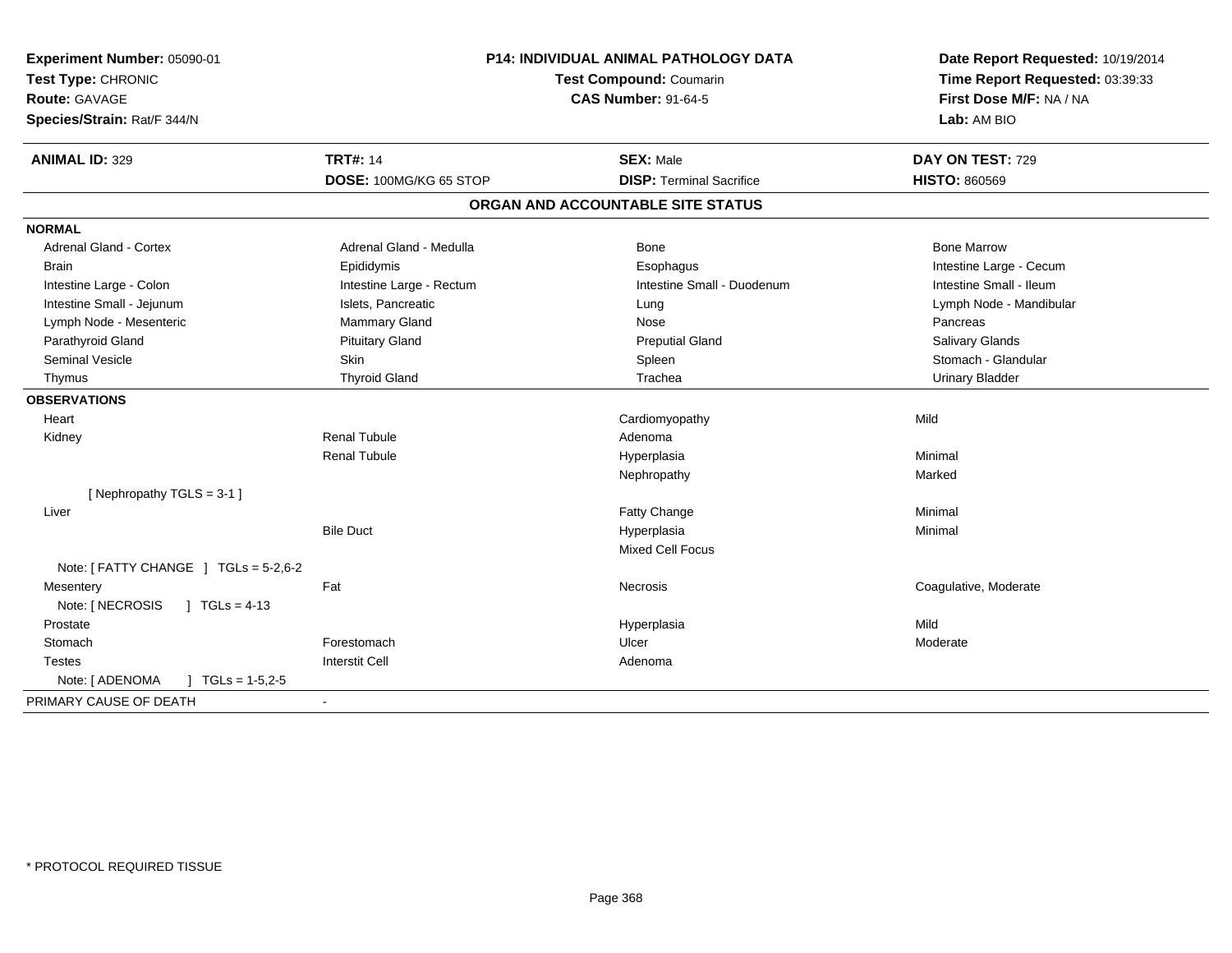| Experiment Number: 05090-01<br>Test Type: CHRONIC<br>Route: GAVAGE<br>Species/Strain: Rat/F 344/N | P14: INDIVIDUAL ANIMAL PATHOLOGY DATA<br><b>Test Compound: Coumarin</b><br><b>CAS Number: 91-64-5</b> |                                   | Date Report Requested: 10/19/2014<br>Time Report Requested: 03:39:33<br>First Dose M/F: NA / NA<br>Lab: AM BIO |
|---------------------------------------------------------------------------------------------------|-------------------------------------------------------------------------------------------------------|-----------------------------------|----------------------------------------------------------------------------------------------------------------|
| <b>ANIMAL ID: 330</b>                                                                             | <b>TRT#: 14</b>                                                                                       | <b>SEX: Male</b>                  | DAY ON TEST: 609                                                                                               |
|                                                                                                   | DOSE: 100MG/KG 65 STOP                                                                                | <b>DISP: Moribund</b>             | <b>HISTO: 860570</b>                                                                                           |
|                                                                                                   |                                                                                                       | ORGAN AND ACCOUNTABLE SITE STATUS |                                                                                                                |
| <b>NORMAL</b>                                                                                     |                                                                                                       |                                   |                                                                                                                |
| <b>Adrenal Gland - Cortex</b>                                                                     | Adrenal Gland - Medulla                                                                               | Bone                              | <b>Bone Marrow</b>                                                                                             |
| <b>Brain</b>                                                                                      | Epididymis                                                                                            | Esophagus                         | Heart                                                                                                          |
| Intestine Large - Cecum                                                                           | Intestine Large - Colon                                                                               | Intestine Large - Rectum          | Intestine Small - Duodenum                                                                                     |
| Intestine Small - Ileum                                                                           | Intestine Small - Jejunum                                                                             | Islets, Pancreatic                | Lung                                                                                                           |
| Lymph Node - Mandibular                                                                           | Lymph Node - Mesenteric                                                                               | Pancreas                          | Parathyroid Gland                                                                                              |
| <b>Preputial Gland</b>                                                                            | Prostate                                                                                              | Salivary Glands                   | Seminal Vesicle                                                                                                |
| Spleen                                                                                            | Stomach - Forestomach                                                                                 | Stomach - Glandular               | Thymus                                                                                                         |
| <b>Thyroid Gland</b>                                                                              | Trachea                                                                                               | <b>Urinary Bladder</b>            |                                                                                                                |
| <b>MISSING</b>                                                                                    |                                                                                                       |                                   |                                                                                                                |
| Mammary Gland                                                                                     |                                                                                                       |                                   |                                                                                                                |
| <b>OBSERVATIONS</b>                                                                               |                                                                                                       |                                   |                                                                                                                |
| Ear                                                                                               |                                                                                                       | Basal Cell Adenoma                |                                                                                                                |
| Note: [ BASAL CEL ADEN ] TGLs = 2-14                                                              |                                                                                                       |                                   |                                                                                                                |
| Kidney                                                                                            |                                                                                                       | Nephropathy                       | Moderate                                                                                                       |
| Liver                                                                                             |                                                                                                       | Fibrosis                          | Mild                                                                                                           |
|                                                                                                   | <b>Bile Duct</b>                                                                                      | Hyperplasia                       | Mild                                                                                                           |
| Nose                                                                                              |                                                                                                       | Fungus                            | Moderate                                                                                                       |
|                                                                                                   |                                                                                                       | Inflammation                      | Suppurative, Moderate                                                                                          |
|                                                                                                   |                                                                                                       | Metaplasia                        | Squamous, Mild                                                                                                 |
| Note: FUNGUS IS ASPERGILLUS.                                                                      |                                                                                                       |                                   |                                                                                                                |
| <b>Pituitary Gland</b>                                                                            | <b>Pars Distalis</b>                                                                                  | Adenoma                           |                                                                                                                |
| Note: [ ADENOMA<br>$1 TGLs = 5-4$                                                                 |                                                                                                       |                                   |                                                                                                                |
| <b>Skin</b>                                                                                       |                                                                                                       | Cyst Epithelial Inclusion         | Moderate                                                                                                       |
| Note: [ CYST EPITH INC ] TGLs = 1-13                                                              |                                                                                                       |                                   |                                                                                                                |
| <b>Testes</b>                                                                                     | <b>Interstit Cell</b>                                                                                 | Adenoma                           |                                                                                                                |
| Note: [ ADENOMA<br>$\sqrt{ }$ TGLs = 4-5                                                          |                                                                                                       |                                   |                                                                                                                |
| PRIMARY CAUSE OF DEATH                                                                            |                                                                                                       |                                   |                                                                                                                |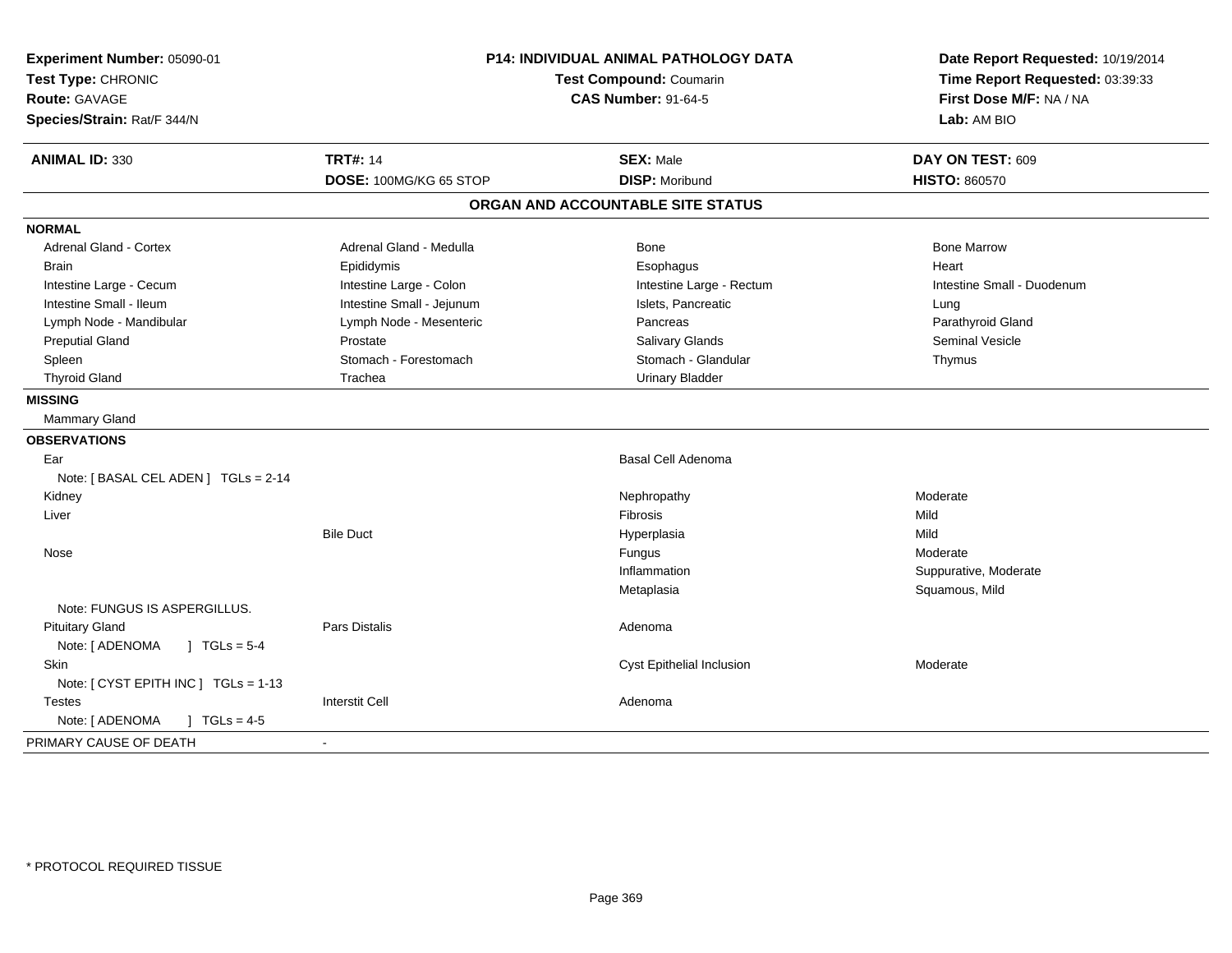| Experiment Number: 05090-01<br>Test Type: CHRONIC<br><b>Route: GAVAGE</b><br>Species/Strain: Rat/F 344/N | <b>P14: INDIVIDUAL ANIMAL PATHOLOGY DATA</b><br><b>Test Compound: Coumarin</b><br><b>CAS Number: 91-64-5</b> |                                   | Date Report Requested: 10/19/2014<br>Time Report Requested: 03:39:33<br>First Dose M/F: NA / NA<br>Lab: AM BIO |
|----------------------------------------------------------------------------------------------------------|--------------------------------------------------------------------------------------------------------------|-----------------------------------|----------------------------------------------------------------------------------------------------------------|
| <b>ANIMAL ID: 331</b>                                                                                    | <b>TRT#: 14</b>                                                                                              | <b>SEX: Male</b>                  | DAY ON TEST: 618                                                                                               |
|                                                                                                          | DOSE: 100MG/KG 65 STOP                                                                                       | <b>DISP: Moribund</b>             | <b>HISTO: 860571</b>                                                                                           |
|                                                                                                          |                                                                                                              | ORGAN AND ACCOUNTABLE SITE STATUS |                                                                                                                |
| <b>NORMAL</b>                                                                                            |                                                                                                              |                                   |                                                                                                                |
| <b>Adrenal Gland - Cortex</b>                                                                            | Adrenal Gland - Medulla                                                                                      | Bone                              | <b>Bone Marrow</b>                                                                                             |
| <b>Brain</b>                                                                                             | Epididymis                                                                                                   | Esophagus                         | Heart                                                                                                          |
| Intestine Large - Cecum                                                                                  | Intestine Large - Colon                                                                                      | Intestine Large - Rectum          | Intestine Small - Duodenum                                                                                     |
| Intestine Small - Ileum                                                                                  | Intestine Small - Jejunum                                                                                    | Islets, Pancreatic                | Lymph Node - Mandibular                                                                                        |
| Lymph Node - Mesenteric                                                                                  | Mammary Gland                                                                                                | Pancreas                          | <b>Pituitary Gland</b>                                                                                         |
| <b>Preputial Gland</b>                                                                                   | Prostate                                                                                                     | Salivary Glands                   | Seminal Vesicle                                                                                                |
| Skin                                                                                                     | Stomach - Glandular                                                                                          | Thymus                            | <b>Thyroid Gland</b>                                                                                           |
| Trachea                                                                                                  | <b>Urinary Bladder</b>                                                                                       |                                   |                                                                                                                |
| <b>OBSERVATIONS</b>                                                                                      |                                                                                                              |                                   |                                                                                                                |
| Kidney                                                                                                   |                                                                                                              | Nephropathy                       | Marked                                                                                                         |
| Note: [ NEPHROPATHY ] TGLs = 6-1                                                                         |                                                                                                              |                                   |                                                                                                                |
| Liver                                                                                                    |                                                                                                              | Fibrosis                          | Minimal                                                                                                        |
|                                                                                                          | <b>Bile Duct</b>                                                                                             | Hyperplasia                       | Mild                                                                                                           |
|                                                                                                          |                                                                                                              | <b>Necrosis</b>                   | Coagulative, Minimal                                                                                           |
| Lung                                                                                                     |                                                                                                              | Inflammation                      | Suppurative, Mild                                                                                              |
| Note: [INFLAMMATION ] TGLs = 3-3                                                                         |                                                                                                              |                                   |                                                                                                                |
| Mesentery                                                                                                | Fat                                                                                                          | Inflammation                      | Suppurative, Marked                                                                                            |
| Nose                                                                                                     |                                                                                                              | Necrosis                          | Coagulative, Mild                                                                                              |
| Parathyroid Gland                                                                                        |                                                                                                              | Hyperplasia                       | Moderate                                                                                                       |
| Spleen                                                                                                   |                                                                                                              | Necrosis                          | Moderate                                                                                                       |
| Note: [ NECROSIS<br>$1 TGLs = 7-2$                                                                       |                                                                                                              |                                   |                                                                                                                |
| Stomach                                                                                                  | Forestomach                                                                                                  | Inflammation                      | Suppurative, Marked                                                                                            |
| Note: [INFLAMMATION ] TGLs = 4-13                                                                        |                                                                                                              |                                   |                                                                                                                |
| <b>Testes</b>                                                                                            | <b>Interstit Cell</b>                                                                                        | Adenoma                           |                                                                                                                |
| Note: [ ADENOMA<br>$\int$ TGLs = 1-5                                                                     |                                                                                                              |                                   |                                                                                                                |
| PRIMARY CAUSE OF DEATH                                                                                   |                                                                                                              |                                   |                                                                                                                |
| Animal Note: PERITONITIS.                                                                                |                                                                                                              |                                   |                                                                                                                |
|                                                                                                          |                                                                                                              |                                   |                                                                                                                |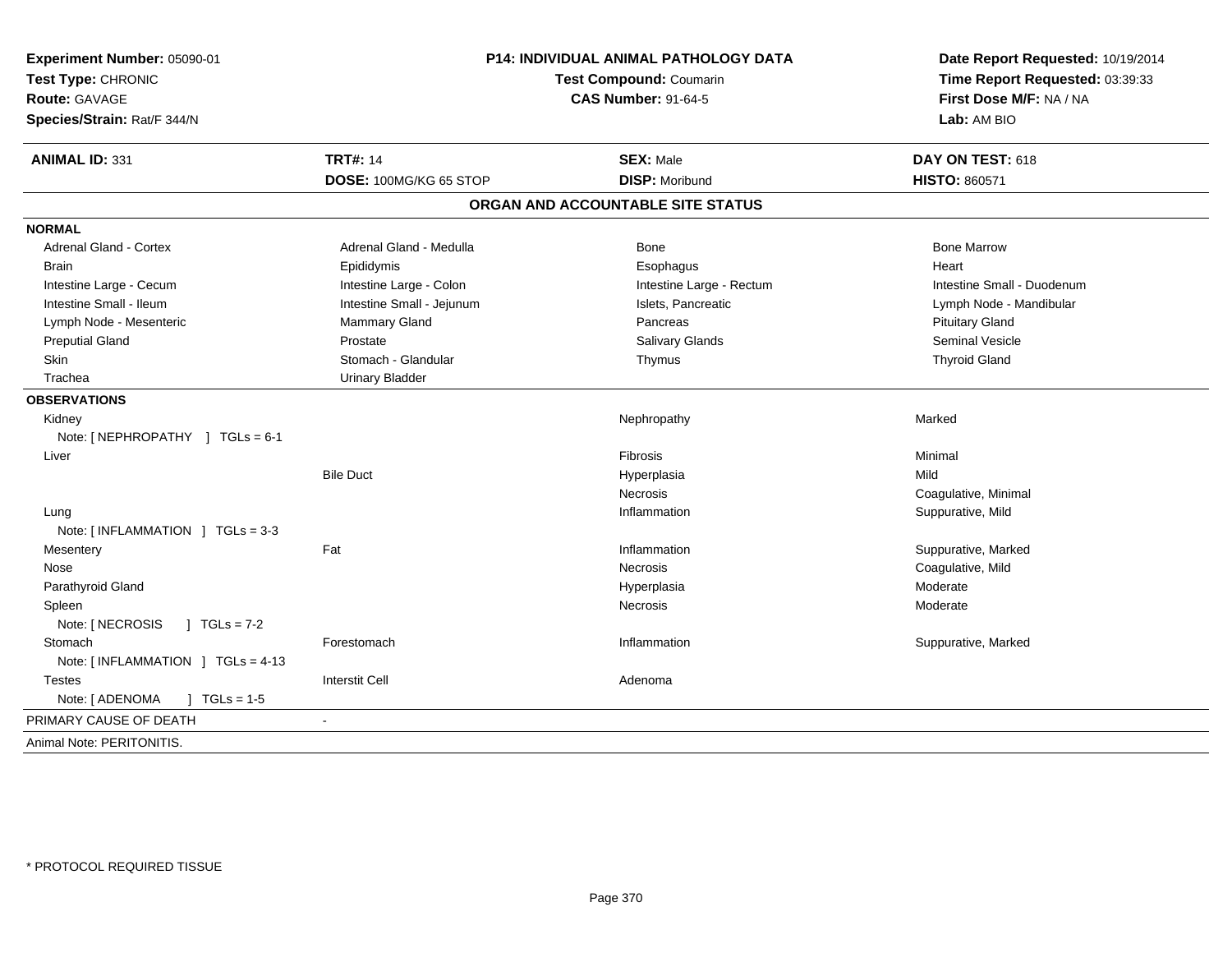| Experiment Number: 05090-01<br>Test Type: CHRONIC<br><b>Route: GAVAGE</b><br>Species/Strain: Rat/F 344/N | P14: INDIVIDUAL ANIMAL PATHOLOGY DATA<br>Test Compound: Coumarin<br><b>CAS Number: 91-64-5</b> |                                   | Date Report Requested: 10/19/2014<br>Time Report Requested: 03:39:33<br>First Dose M/F: NA / NA<br>Lab: AM BIO |
|----------------------------------------------------------------------------------------------------------|------------------------------------------------------------------------------------------------|-----------------------------------|----------------------------------------------------------------------------------------------------------------|
| <b>ANIMAL ID: 332</b>                                                                                    | <b>TRT#: 14</b>                                                                                | <b>SEX: Male</b>                  | DAY ON TEST: 593                                                                                               |
|                                                                                                          | DOSE: 100MG/KG 65 STOP                                                                         | <b>DISP: Moribund</b>             | <b>HISTO: 860572</b>                                                                                           |
|                                                                                                          |                                                                                                | ORGAN AND ACCOUNTABLE SITE STATUS |                                                                                                                |
| <b>NORMAL</b>                                                                                            |                                                                                                |                                   |                                                                                                                |
| <b>Adrenal Gland - Cortex</b>                                                                            | Adrenal Gland - Medulla                                                                        | Bone                              | <b>Bone Marrow</b>                                                                                             |
| <b>Brain</b>                                                                                             | Epididymis                                                                                     | Esophagus                         | Intestine Large - Cecum                                                                                        |
| Intestine Large - Colon                                                                                  | Intestine Large - Rectum                                                                       | Intestine Small - Duodenum        | Intestine Small - Ileum                                                                                        |
| Intestine Small - Jejunum                                                                                | Islets, Pancreatic                                                                             | Lung                              | Lymph Node - Mandibular                                                                                        |
| Lymph Node - Mesenteric                                                                                  | <b>Mammary Gland</b>                                                                           | Nose                              | Pancreas                                                                                                       |
| Prostate                                                                                                 | Salivary Glands                                                                                | Seminal Vesicle                   | Skin                                                                                                           |
| Spleen                                                                                                   | Stomach - Glandular                                                                            | Thymus                            | <b>Thyroid Gland</b>                                                                                           |
| Trachea                                                                                                  | <b>Urinary Bladder</b>                                                                         |                                   |                                                                                                                |
| <b>OBSERVATIONS</b>                                                                                      |                                                                                                |                                   |                                                                                                                |
| Heart                                                                                                    |                                                                                                | Cardiomyopathy                    | Mild                                                                                                           |
| Kidney                                                                                                   | Cortex                                                                                         | Cyst                              | Moderate                                                                                                       |
|                                                                                                          | <b>Renal Tubule</b>                                                                            | Hyperplasia                       | Minimal                                                                                                        |
|                                                                                                          |                                                                                                | Nephropathy                       | Marked                                                                                                         |
|                                                                                                          | <b>Renal Tubule</b>                                                                            | Oncocytoma Benign                 |                                                                                                                |
| Note: [ CYST<br>$J \cdot TGLs = 3-1$<br>Note: [NEPHROPATHY ] TGLs = 2-1                                  |                                                                                                |                                   |                                                                                                                |
| Liver                                                                                                    | <b>Bile Duct</b>                                                                               | Hyperplasia                       | Minimal                                                                                                        |
| Parathyroid Gland                                                                                        |                                                                                                | Hyperplasia                       | Moderate                                                                                                       |
| Note: [HYPERPLASIA ] TGLs = 4-9                                                                          |                                                                                                |                                   |                                                                                                                |
| <b>Pituitary Gland</b>                                                                                   | Pars Distalis                                                                                  | Adenoma                           |                                                                                                                |
| <b>Preputial Gland</b>                                                                                   |                                                                                                | <b>Dilatation</b>                 | Moderate                                                                                                       |
| Note: [DILATATION ] TGLs = 6-14                                                                          |                                                                                                |                                   |                                                                                                                |
| Stomach                                                                                                  | Forestomach                                                                                    | Inflammation                      | Chronic, Moderate                                                                                              |
| Note: [INFLAMMATION ] TGLs = 5-15                                                                        |                                                                                                |                                   |                                                                                                                |
| <b>Testes</b>                                                                                            | <b>Interstit Cell</b>                                                                          | Adenoma                           |                                                                                                                |
| Note: [ ADENOMA<br>$J \cdot TGLs = 1-5$                                                                  |                                                                                                |                                   |                                                                                                                |
| PRIMARY CAUSE OF DEATH                                                                                   | $\blacksquare$                                                                                 |                                   |                                                                                                                |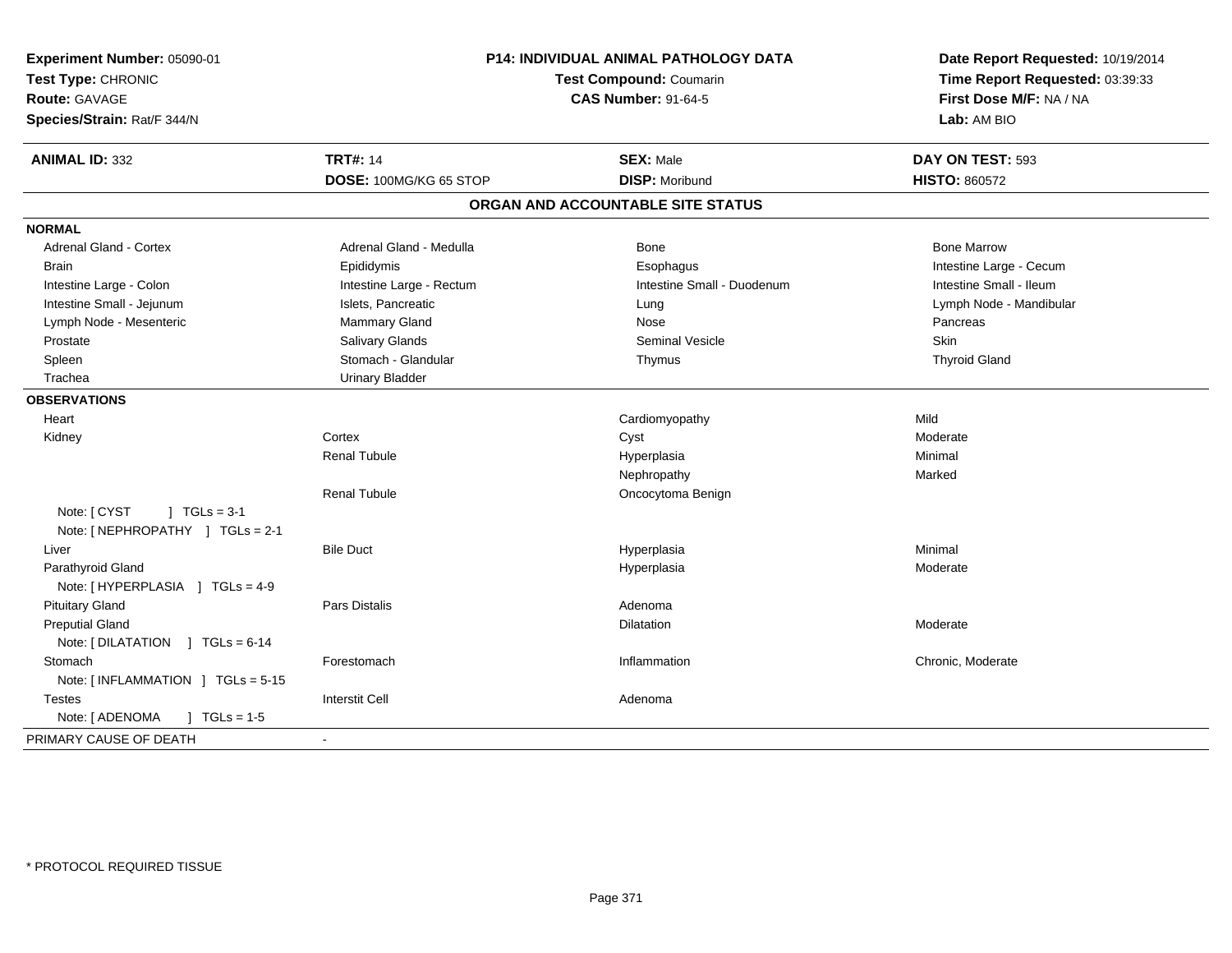| Experiment Number: 05090-01                  | <b>P14: INDIVIDUAL ANIMAL PATHOLOGY DATA</b><br><b>Test Compound: Coumarin</b><br><b>CAS Number: 91-64-5</b> |                                   | Date Report Requested: 10/19/2014 |
|----------------------------------------------|--------------------------------------------------------------------------------------------------------------|-----------------------------------|-----------------------------------|
| Test Type: CHRONIC                           |                                                                                                              |                                   | Time Report Requested: 03:39:33   |
| <b>Route: GAVAGE</b>                         |                                                                                                              |                                   | First Dose M/F: NA / NA           |
| Species/Strain: Rat/F 344/N                  |                                                                                                              |                                   | Lab: AM BIO                       |
|                                              |                                                                                                              |                                   |                                   |
| <b>ANIMAL ID: 333</b>                        | <b>TRT#: 14</b>                                                                                              | <b>SEX: Male</b>                  | DAY ON TEST: 496                  |
|                                              | DOSE: 100MG/KG 65 STOP                                                                                       | <b>DISP: Moribund</b>             | <b>HISTO: 860573</b>              |
|                                              |                                                                                                              | ORGAN AND ACCOUNTABLE SITE STATUS |                                   |
| <b>NORMAL</b>                                |                                                                                                              |                                   |                                   |
| <b>Adrenal Gland - Cortex</b>                | Adrenal Gland - Medulla                                                                                      | Bone                              | <b>Bone Marrow</b>                |
| <b>Brain</b>                                 | Epididymis                                                                                                   | Esophagus                         | Intestine Large - Cecum           |
| Intestine Large - Colon                      | Intestine Large - Rectum                                                                                     | Intestine Small - Duodenum        | Intestine Small - Ileum           |
| Intestine Small - Jejunum                    | Islets, Pancreatic                                                                                           | Lung                              | Lymph Node - Mandibular           |
| Lymph Node - Mesenteric                      | Mammary Gland                                                                                                | Nose                              | Pancreas                          |
| <b>Pituitary Gland</b>                       | <b>Preputial Gland</b>                                                                                       | Prostate                          | Salivary Glands                   |
| <b>Seminal Vesicle</b>                       | Skin                                                                                                         | Spleen                            | Stomach - Glandular               |
| <b>Thyroid Gland</b>                         | Trachea                                                                                                      | <b>Urinary Bladder</b>            |                                   |
| <b>MISSING</b>                               |                                                                                                              |                                   |                                   |
| Parathyroid Gland                            | Thymus                                                                                                       |                                   |                                   |
| <b>OBSERVATIONS</b>                          |                                                                                                              |                                   |                                   |
| Heart                                        |                                                                                                              | Cardiomyopathy                    | Mild                              |
| Kidney                                       | <b>Renal Tubule</b>                                                                                          | Adenoma                           |                                   |
|                                              |                                                                                                              | Nephropathy                       | Marked                            |
| Note: [ NEPHROPATHY ] TGLs = 2-1             |                                                                                                              |                                   |                                   |
| Liver                                        | Periductular                                                                                                 | <b>Fibrosis</b>                   | Mild                              |
|                                              | <b>Bile Duct</b>                                                                                             | Hyperplasia                       | Minimal                           |
| Stomach                                      | Forestomach                                                                                                  | Inflammation                      | Chronic, Moderate                 |
| <b>Testes</b>                                | <b>Interstit Cell</b>                                                                                        | Adenoma                           |                                   |
| Note: [ ADENOMA<br>$\sqrt{1 + 1}$ TGLs = 1-5 |                                                                                                              |                                   |                                   |
| PRIMARY CAUSE OF DEATH                       |                                                                                                              |                                   |                                   |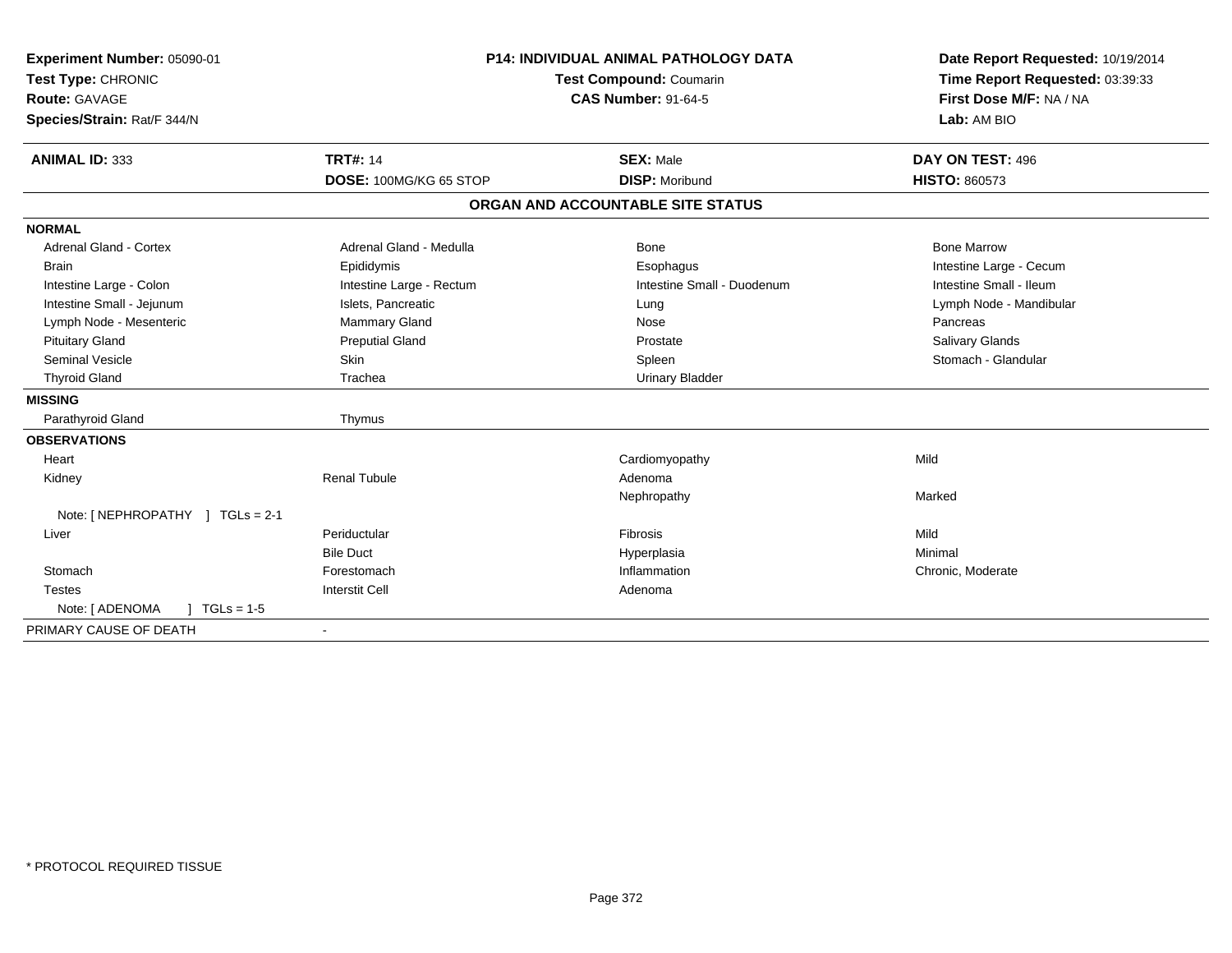| Experiment Number: 05090-01                         |                           | P14: INDIVIDUAL ANIMAL PATHOLOGY DATA | Date Report Requested: 10/19/2014      |
|-----------------------------------------------------|---------------------------|---------------------------------------|----------------------------------------|
| Test Type: CHRONIC                                  | Test Compound: Coumarin   |                                       | Time Report Requested: 03:39:33        |
| <b>Route: GAVAGE</b><br>Species/Strain: Rat/F 344/N |                           | <b>CAS Number: 91-64-5</b>            | First Dose M/F: NA / NA<br>Lab: AM BIO |
|                                                     |                           |                                       |                                        |
| <b>ANIMAL ID: 334</b>                               | <b>TRT#: 14</b>           | <b>SEX: Male</b>                      | DAY ON TEST: 499                       |
|                                                     | DOSE: 100MG/KG 65 STOP    | <b>DISP: Moribund</b>                 | <b>HISTO: 860574</b>                   |
|                                                     |                           | ORGAN AND ACCOUNTABLE SITE STATUS     |                                        |
| <b>NORMAL</b>                                       |                           |                                       |                                        |
| Bone                                                | <b>Brain</b>              | Epididymis                            | Esophagus                              |
| Intestine Large - Cecum                             | Intestine Large - Colon   | Intestine Large - Rectum              | Intestine Small - Duodenum             |
| Intestine Small - Ileum                             | Intestine Small - Jejunum | Islets, Pancreatic                    | Mammary Gland                          |
| Nose                                                | Pancreas                  | Parathyroid Gland                     | <b>Pituitary Gland</b>                 |
| <b>Preputial Gland</b>                              | Prostate                  | Salivary Glands                       | Seminal Vesicle                        |
| Skin                                                | Stomach - Forestomach     | Stomach - Glandular                   | <b>Thyroid Gland</b>                   |
| Trachea                                             | <b>Urinary Bladder</b>    |                                       |                                        |
| <b>OBSERVATIONS</b>                                 |                           |                                       |                                        |
| <b>Adrenal Gland</b>                                | Cortex                    | Leukemia Mononuclear                  |                                        |
|                                                     | Medulla                   | Leukemia Mononuclear                  |                                        |
| Note: [ LEUKEMIA MONUC ] TGLs = 7-4                 |                           |                                       |                                        |
| Note: [ LEUKEMIA MONUC ] TGLs = 7-4                 |                           |                                       |                                        |
| <b>Bone Marrow</b>                                  |                           | Leukemia Mononuclear                  |                                        |
| Heart                                               |                           | Leukemia Mononuclear                  |                                        |
| Kidney                                              |                           | Nephropathy                           | Moderate                               |
| Liver                                               | <b>Bile Duct</b>          | Hyperplasia                           | Moderate                               |
|                                                     |                           | Leukemia Mononuclear                  |                                        |
| Note: $[LEUKEMIA MONUC] TGLS = 6-2$                 |                           |                                       |                                        |
| Lung                                                |                           | Leukemia Mononuclear                  |                                        |
| Lymph Node                                          | Mandibular                | Leukemia Mononuclear                  |                                        |
|                                                     | Mediastinal               | Leukemia Mononuclear                  |                                        |
|                                                     | Mesenteric                | Leukemia Mononuclear                  |                                        |
| Note: [ LEUKEMIA MONUC ] TGLs = 1-4                 |                           |                                       |                                        |
| Note: [ LEUKEMIA MONUC ] TGLs = 5-14                |                           |                                       |                                        |
| Spleen                                              |                           | Leukemia Mononuclear                  |                                        |
| Note: [ LEUKEMIA MONUC ] TGLs = 4-13                |                           |                                       |                                        |
| Testes                                              | <b>Interstit Cell</b>     | Adenoma                               |                                        |
| Note: [ ADENOMA<br>$\mid$ TGLs = 2-5,3-5            |                           |                                       |                                        |
| Thymus                                              |                           | Leukemia Mononuclear                  |                                        |
| PRIMARY CAUSE OF DEATH                              | $\blacksquare$            |                                       |                                        |
|                                                     |                           |                                       |                                        |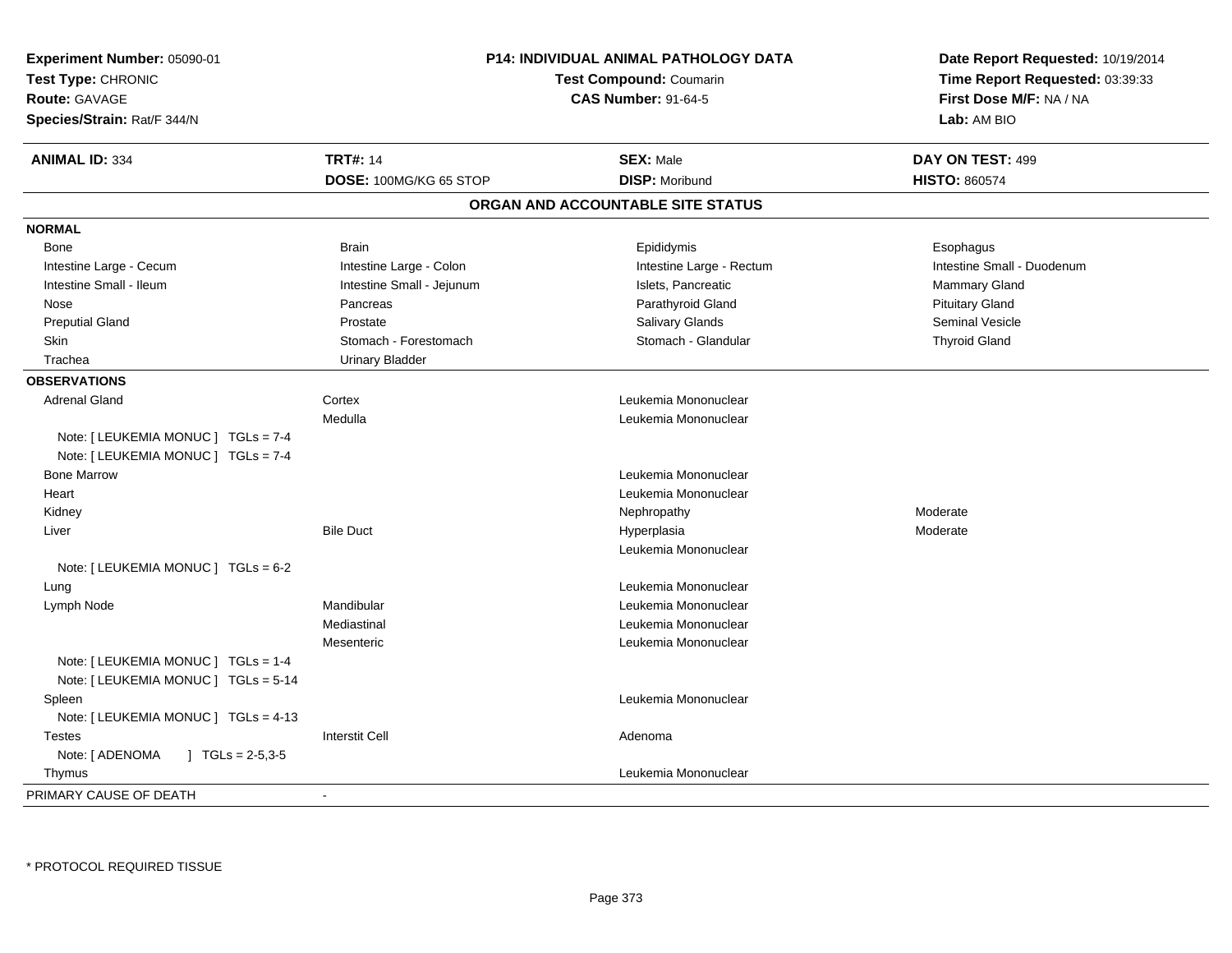| Experiment Number: 05090-01<br>Test Type: CHRONIC<br><b>Route: GAVAGE</b><br>Species/Strain: Rat/F 344/N | <b>P14: INDIVIDUAL ANIMAL PATHOLOGY DATA</b><br>Test Compound: Coumarin<br><b>CAS Number: 91-64-5</b> |                                   | Date Report Requested: 10/19/2014<br>Time Report Requested: 03:39:33<br>First Dose M/F: NA / NA<br>Lab: AM BIO |  |
|----------------------------------------------------------------------------------------------------------|-------------------------------------------------------------------------------------------------------|-----------------------------------|----------------------------------------------------------------------------------------------------------------|--|
| <b>ANIMAL ID: 335</b>                                                                                    | <b>TRT#: 14</b>                                                                                       | <b>SEX: Male</b>                  | DAY ON TEST: 618                                                                                               |  |
|                                                                                                          | DOSE: 100MG/KG 65 STOP                                                                                | <b>DISP: Moribund</b>             | <b>HISTO: 860575</b>                                                                                           |  |
|                                                                                                          |                                                                                                       | ORGAN AND ACCOUNTABLE SITE STATUS |                                                                                                                |  |
| <b>NORMAL</b>                                                                                            |                                                                                                       |                                   |                                                                                                                |  |
| <b>Adrenal Gland - Cortex</b>                                                                            | Adrenal Gland - Medulla                                                                               | <b>Bone</b>                       | <b>Bone Marrow</b>                                                                                             |  |
| <b>Brain</b>                                                                                             | Epididymis                                                                                            | Esophagus                         | Intestine Large - Cecum                                                                                        |  |
| Intestine Large - Colon                                                                                  | Intestine Large - Rectum                                                                              | Intestine Small - Duodenum        | Intestine Small - Ileum                                                                                        |  |
| Intestine Small - Jejunum                                                                                | Islets, Pancreatic                                                                                    | Lung                              | Lymph Node - Mandibular                                                                                        |  |
| Lymph Node - Mesenteric                                                                                  | Mammary Gland                                                                                         | <b>Pituitary Gland</b>            | <b>Preputial Gland</b>                                                                                         |  |
| Prostate                                                                                                 | Salivary Glands                                                                                       | <b>Seminal Vesicle</b>            | Skin                                                                                                           |  |
| Spleen                                                                                                   | Stomach - Glandular                                                                                   | Thymus                            | <b>Thyroid Gland</b>                                                                                           |  |
| Trachea                                                                                                  | <b>Urinary Bladder</b>                                                                                |                                   |                                                                                                                |  |
| <b>OBSERVATIONS</b>                                                                                      |                                                                                                       |                                   |                                                                                                                |  |
| Heart                                                                                                    |                                                                                                       | Cardiomyopathy                    | Mild                                                                                                           |  |
| Kidney                                                                                                   |                                                                                                       | Nephropathy                       | Marked                                                                                                         |  |
| Liver                                                                                                    |                                                                                                       | Hepatocellular Adenoma            |                                                                                                                |  |
| Note: [ HEPATOCLR ADEN ] TGLs = 7-2,6-2                                                                  |                                                                                                       |                                   |                                                                                                                |  |
| Mesentery                                                                                                | Fat                                                                                                   | Necrosis                          | Coagulative, Mild                                                                                              |  |
| Note: [ NECROSIS<br>$1 TGLs = 2-13$                                                                      |                                                                                                       |                                   |                                                                                                                |  |
| Nose                                                                                                     |                                                                                                       | Fungus                            | Moderate                                                                                                       |  |
| Note: FUNGUS IS PROBABLY ASPERGILLUS.                                                                    |                                                                                                       |                                   |                                                                                                                |  |
| Pancreas                                                                                                 |                                                                                                       | Atrophy                           | Mild                                                                                                           |  |
| Parathyroid Gland                                                                                        |                                                                                                       | Hyperplasia                       | Moderate                                                                                                       |  |
|                                                                                                          |                                                                                                       |                                   |                                                                                                                |  |
| Stomach                                                                                                  | Forestomach                                                                                           | Ulcer                             | Moderate                                                                                                       |  |
| Note: [ ULCER<br>$1 TGLs = 4-6$                                                                          |                                                                                                       |                                   |                                                                                                                |  |
| <b>Testes</b>                                                                                            | <b>Interstit Cell</b>                                                                                 | Adenoma                           |                                                                                                                |  |
| Note: [ ADENOMA<br>$\sqrt{ }$ TGLs = 3-5                                                                 |                                                                                                       |                                   |                                                                                                                |  |
| PRIMARY CAUSE OF DEATH                                                                                   | $\sim$                                                                                                |                                   |                                                                                                                |  |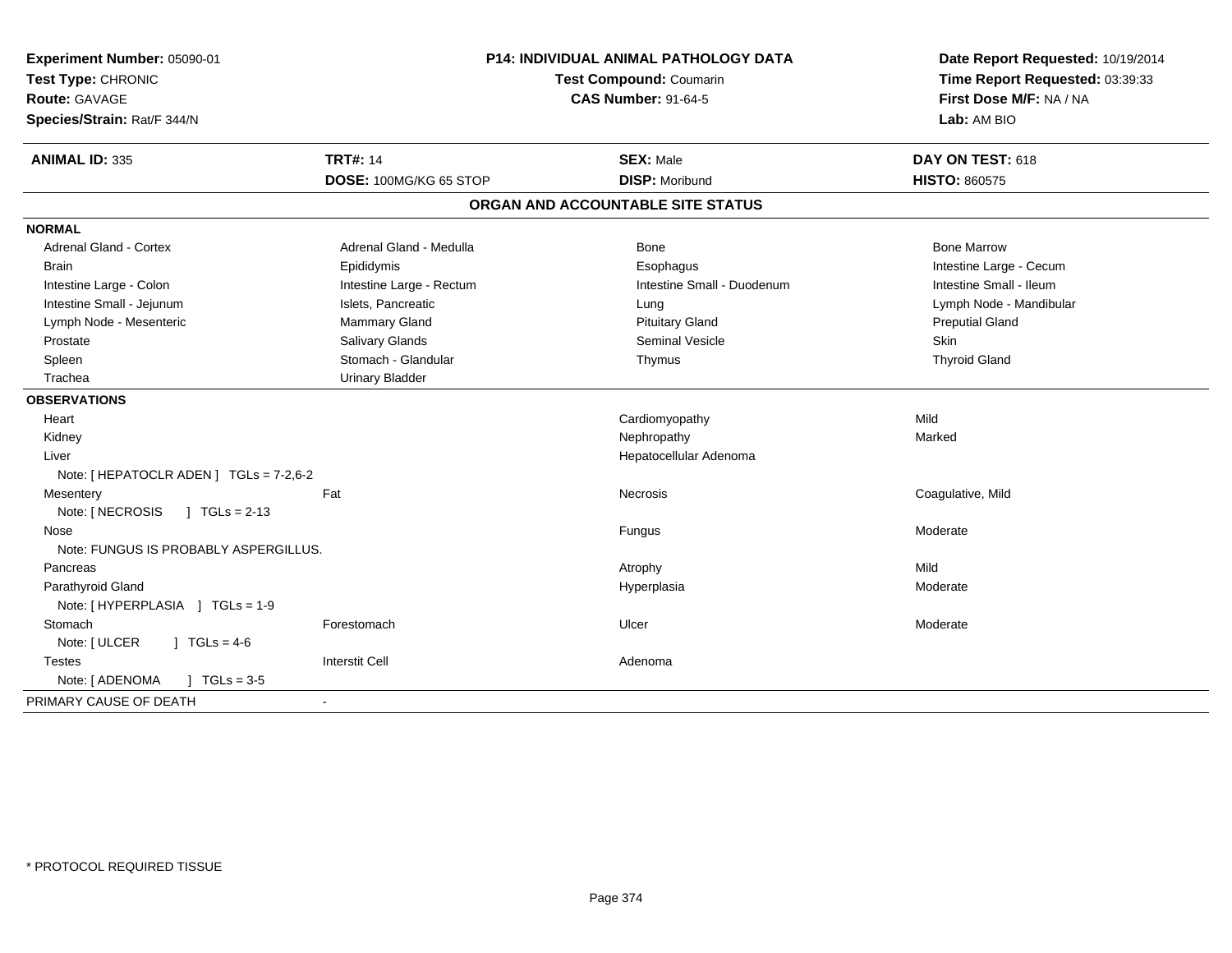| Experiment Number: 05090-01<br>Test Type: CHRONIC<br><b>Route: GAVAGE</b><br>Species/Strain: Rat/F 344/N | <b>P14: INDIVIDUAL ANIMAL PATHOLOGY DATA</b><br>Test Compound: Coumarin<br><b>CAS Number: 91-64-5</b> |                                   | Date Report Requested: 10/19/2014<br>Time Report Requested: 03:39:33<br>First Dose M/F: NA / NA<br>Lab: AM BIO |
|----------------------------------------------------------------------------------------------------------|-------------------------------------------------------------------------------------------------------|-----------------------------------|----------------------------------------------------------------------------------------------------------------|
| <b>ANIMAL ID: 336</b>                                                                                    | <b>TRT#: 14</b>                                                                                       | <b>SEX: Male</b>                  | DAY ON TEST: 70                                                                                                |
|                                                                                                          | DOSE: 100MG/KG 65 STOP                                                                                | <b>DISP:</b> Gavage Death         | <b>HISTO: 860576</b>                                                                                           |
|                                                                                                          |                                                                                                       | ORGAN AND ACCOUNTABLE SITE STATUS |                                                                                                                |
| <b>NORMAL</b>                                                                                            |                                                                                                       |                                   |                                                                                                                |
| Adrenal Gland - Cortex                                                                                   | Adrenal Gland - Medulla                                                                               | Bone                              | <b>Bone Marrow</b>                                                                                             |
| <b>Brain</b>                                                                                             | Epididymis                                                                                            | Esophagus                         | Heart                                                                                                          |
| Intestine Large - Cecum                                                                                  | Intestine Large - Colon                                                                               | Intestine Large - Rectum          | Intestine Small - Duodenum                                                                                     |
| Intestine Small - Ileum                                                                                  | Intestine Small - Jejunum                                                                             | Islets. Pancreatic                | Liver                                                                                                          |
| Lymph Node - Mandibular                                                                                  | Lymph Node - Mesenteric                                                                               | Nose                              | Pancreas                                                                                                       |
| Parathyroid Gland                                                                                        | <b>Pituitary Gland</b>                                                                                | <b>Preputial Gland</b>            | Prostate                                                                                                       |
| <b>Salivary Glands</b>                                                                                   | Seminal Vesicle                                                                                       | <b>Skin</b>                       | Spleen                                                                                                         |
| Stomach - Forestomach                                                                                    | Stomach - Glandular                                                                                   | <b>Testes</b>                     | Thymus                                                                                                         |
| <b>Thyroid Gland</b>                                                                                     | Trachea                                                                                               | <b>Urinary Bladder</b>            |                                                                                                                |
| <b>MISSING</b>                                                                                           |                                                                                                       |                                   |                                                                                                                |
| <b>Mammary Gland</b>                                                                                     |                                                                                                       |                                   |                                                                                                                |
| <b>OBSERVATIONS</b>                                                                                      |                                                                                                       |                                   |                                                                                                                |
| Kidney                                                                                                   |                                                                                                       | Nephropathy                       | Minimal                                                                                                        |
| Lung                                                                                                     |                                                                                                       | Foreign Body                      | Minimal                                                                                                        |
| Note: [ FOREIGN BODY ] TGLs = 1-3                                                                        |                                                                                                       |                                   |                                                                                                                |
| PRIMARY CAUSE OF DEATH                                                                                   |                                                                                                       |                                   |                                                                                                                |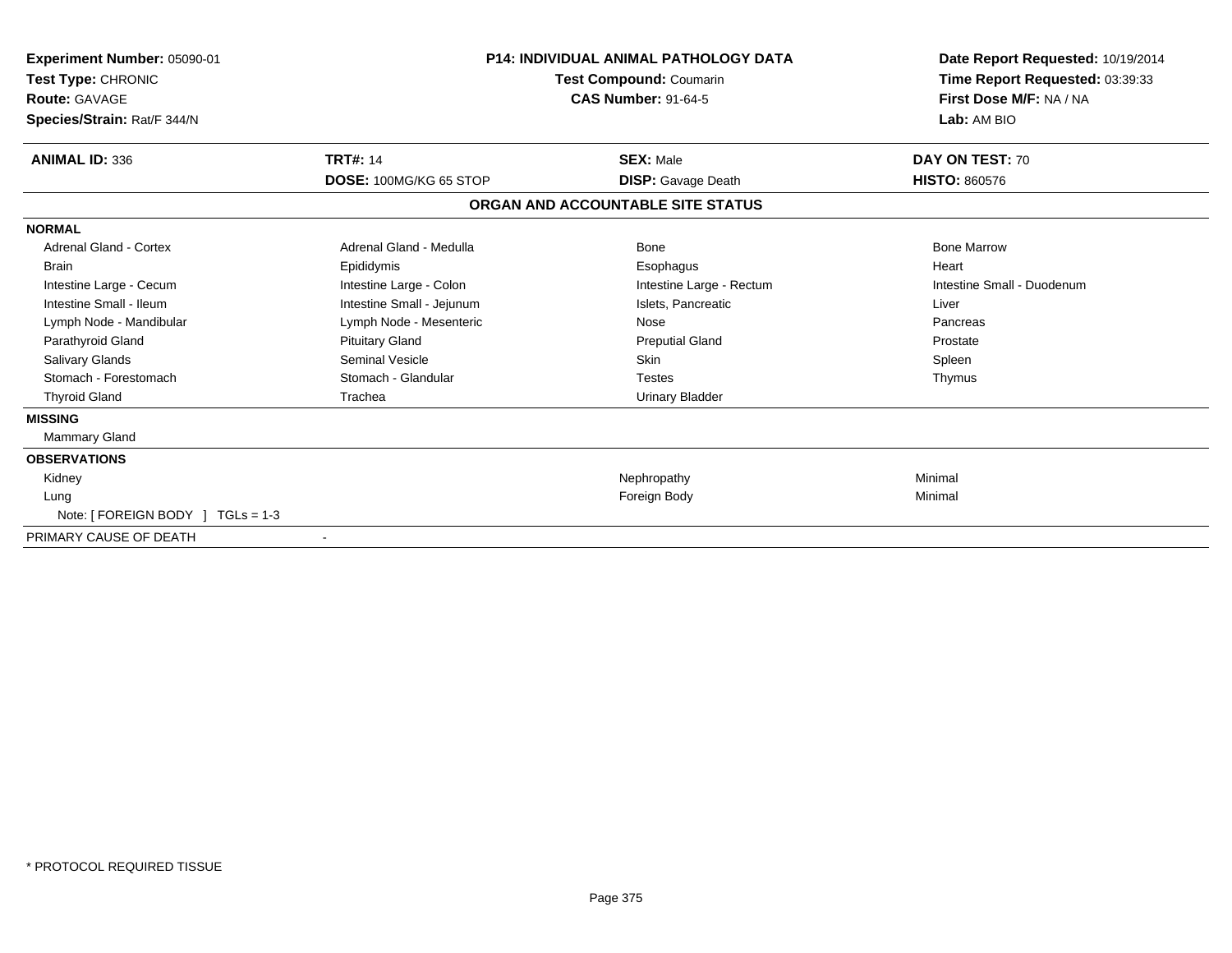| Experiment Number: 05090-01             | <b>P14: INDIVIDUAL ANIMAL PATHOLOGY DATA</b><br><b>Test Compound: Coumarin</b><br><b>CAS Number: 91-64-5</b> |                                   | Date Report Requested: 10/19/2014<br>Time Report Requested: 03:39:33<br>First Dose M/F: NA / NA |
|-----------------------------------------|--------------------------------------------------------------------------------------------------------------|-----------------------------------|-------------------------------------------------------------------------------------------------|
| Test Type: CHRONIC                      |                                                                                                              |                                   |                                                                                                 |
| <b>Route: GAVAGE</b>                    |                                                                                                              |                                   |                                                                                                 |
| Species/Strain: Rat/F 344/N             |                                                                                                              |                                   | Lab: AM BIO                                                                                     |
| <b>ANIMAL ID: 337</b>                   | <b>TRT#: 14</b>                                                                                              | <b>SEX: Male</b>                  | DAY ON TEST: 585                                                                                |
|                                         | DOSE: 100MG/KG 65 STOP                                                                                       | <b>DISP: Moribund</b>             | <b>HISTO: 860577</b>                                                                            |
|                                         |                                                                                                              | ORGAN AND ACCOUNTABLE SITE STATUS |                                                                                                 |
| <b>NORMAL</b>                           |                                                                                                              |                                   |                                                                                                 |
| <b>Bone</b>                             | <b>Bone Marrow</b>                                                                                           | Epididymis                        | Esophagus                                                                                       |
| Intestine Large - Cecum                 | Intestine Large - Colon                                                                                      | Intestine Large - Rectum          | Intestine Small - Duodenum                                                                      |
| Intestine Small - Ileum                 | Intestine Small - Jejunum                                                                                    | Islets, Pancreatic                | Lung                                                                                            |
| Lymph Node - Mandibular                 | Lymph Node - Mesenteric                                                                                      | Mammary Gland                     | Nose                                                                                            |
| Pancreas                                | Parathyroid Gland                                                                                            | <b>Pituitary Gland</b>            | <b>Preputial Gland</b>                                                                          |
| Prostate                                | Salivary Glands                                                                                              | Seminal Vesicle                   | Skin                                                                                            |
| <b>Thyroid Gland</b>                    | Trachea                                                                                                      | <b>Urinary Bladder</b>            |                                                                                                 |
| <b>OBSERVATIONS</b>                     |                                                                                                              |                                   |                                                                                                 |
| <b>Adrenal Gland</b>                    | Cortex                                                                                                       | Leukemia Mononuclear              |                                                                                                 |
|                                         | Medulla                                                                                                      | Leukemia Mononuclear              |                                                                                                 |
| <b>Brain</b>                            |                                                                                                              | Leukemia Mononuclear              |                                                                                                 |
| Note: [ LEUKEMIA MONUC ] TGLs = 4-7     |                                                                                                              |                                   |                                                                                                 |
| Heart                                   |                                                                                                              | Leukemia Mononuclear              |                                                                                                 |
| Kidney                                  |                                                                                                              | Nephropathy                       | Marked                                                                                          |
| Note: [ NEPHROPATHY ] TGLs = 3-1        |                                                                                                              |                                   |                                                                                                 |
| Liver                                   | <b>Bile Duct</b>                                                                                             | Hyperplasia                       | Minimal                                                                                         |
|                                         |                                                                                                              | Leukemia Mononuclear              |                                                                                                 |
| Spleen                                  |                                                                                                              | Leukemia Mononuclear              |                                                                                                 |
| Note: [ LEUKEMIA MONUC ] TGLs = 1-2     |                                                                                                              |                                   |                                                                                                 |
| Stomach                                 | Forestomach                                                                                                  | Inflammation                      | Chronic, Mild                                                                                   |
|                                         | Glandular                                                                                                    | Ulcer                             | Mild                                                                                            |
| Note: [ ULCER<br>$1 TGLs = 6-6$         |                                                                                                              |                                   |                                                                                                 |
| Note: [INFLAMMATION ] TGLs = 5-13       |                                                                                                              |                                   |                                                                                                 |
| <b>Testes</b>                           | <b>Interstit Cell</b>                                                                                        | Adenoma                           |                                                                                                 |
| Note: [ ADENOMA<br>$J \cdot TGLs = 2-5$ |                                                                                                              |                                   |                                                                                                 |
| Thymus                                  |                                                                                                              | Leukemia Mononuclear              |                                                                                                 |
| PRIMARY CAUSE OF DEATH                  | $\sim$                                                                                                       |                                   |                                                                                                 |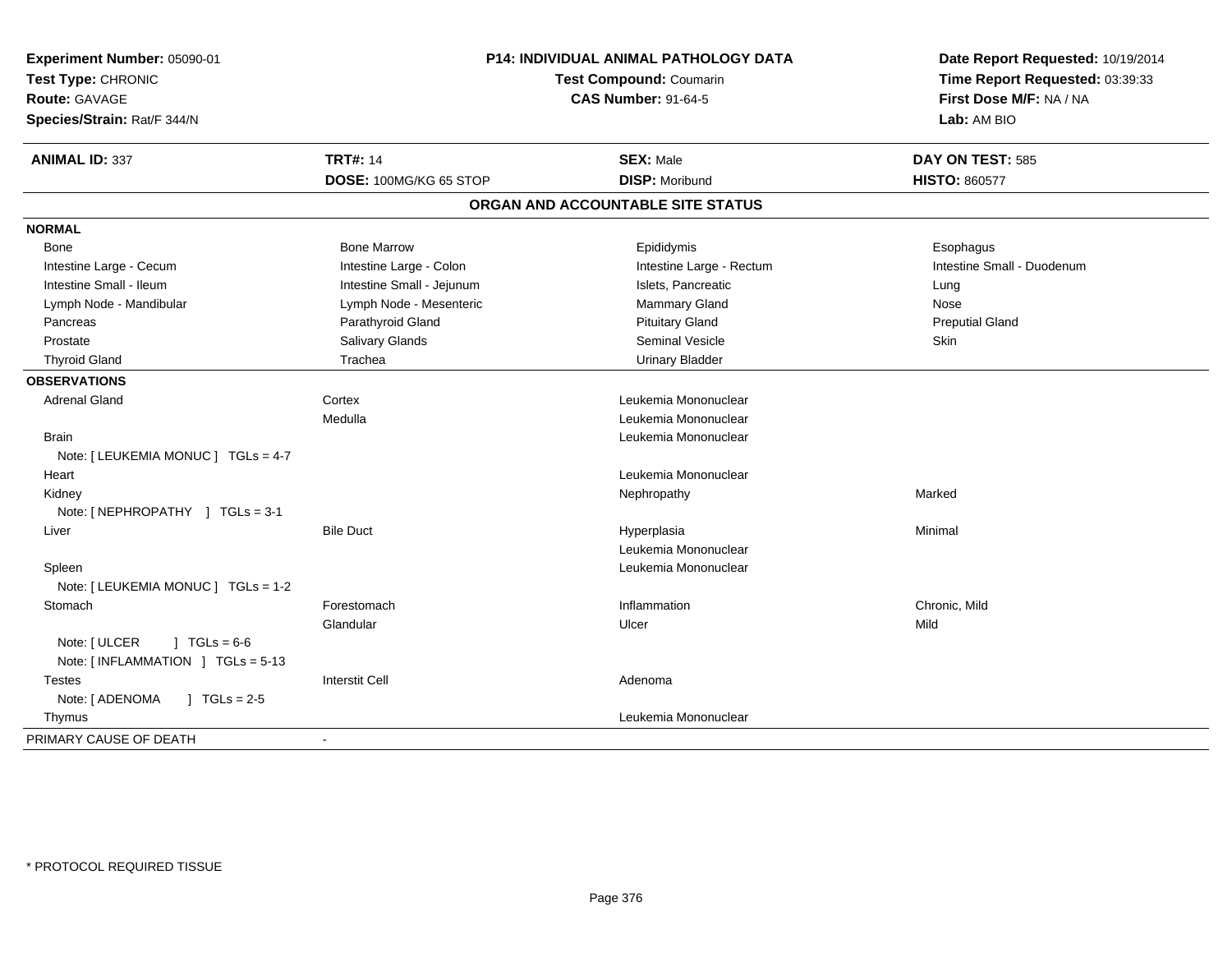| Experiment Number: 05090-01<br>Test Type: CHRONIC<br>Route: GAVAGE<br>Species/Strain: Rat/F 344/N | <b>P14: INDIVIDUAL ANIMAL PATHOLOGY DATA</b><br>Test Compound: Coumarin<br><b>CAS Number: 91-64-5</b> |                                   | Date Report Requested: 10/19/2014<br>Time Report Requested: 03:39:33<br>First Dose M/F: NA / NA<br>Lab: AM BIO |  |
|---------------------------------------------------------------------------------------------------|-------------------------------------------------------------------------------------------------------|-----------------------------------|----------------------------------------------------------------------------------------------------------------|--|
| <b>ANIMAL ID: 338</b>                                                                             | <b>TRT#: 14</b>                                                                                       | <b>SEX: Male</b>                  | DAY ON TEST: 588                                                                                               |  |
|                                                                                                   | DOSE: 100MG/KG 65 STOP                                                                                | <b>DISP: Moribund</b>             | <b>HISTO: 860578</b>                                                                                           |  |
|                                                                                                   |                                                                                                       | ORGAN AND ACCOUNTABLE SITE STATUS |                                                                                                                |  |
| <b>NORMAL</b>                                                                                     |                                                                                                       |                                   |                                                                                                                |  |
| <b>Adrenal Gland - Cortex</b>                                                                     | Adrenal Gland - Medulla                                                                               | Bone                              | <b>Bone Marrow</b>                                                                                             |  |
| <b>Brain</b>                                                                                      | Epididymis                                                                                            | Esophagus                         | Intestine Large - Cecum                                                                                        |  |
| Intestine Large - Colon                                                                           | Intestine Large - Rectum                                                                              | Intestine Small - Duodenum        | Intestine Small - Ileum                                                                                        |  |
| Intestine Small - Jejunum                                                                         | Islets, Pancreatic                                                                                    | Lung                              | Lymph Node - Mandibular                                                                                        |  |
| Lymph Node - Mesenteric                                                                           | Mammary Gland                                                                                         | Nose                              | Pancreas                                                                                                       |  |
| Parathyroid Gland                                                                                 | <b>Preputial Gland</b>                                                                                | Prostate                          | <b>Salivary Glands</b>                                                                                         |  |
| <b>Seminal Vesicle</b>                                                                            | Skin                                                                                                  | Spleen                            | Stomach - Forestomach                                                                                          |  |
| Thymus                                                                                            | Trachea                                                                                               | <b>Urinary Bladder</b>            |                                                                                                                |  |
| <b>OBSERVATIONS</b>                                                                               |                                                                                                       |                                   |                                                                                                                |  |
| Heart                                                                                             |                                                                                                       | Cardiomyopathy                    | Moderate                                                                                                       |  |
| Kidney                                                                                            |                                                                                                       | Nephropathy                       | Marked                                                                                                         |  |
| Note: [NEPHROPATHY ] TGLs = 3-1.3-13                                                              |                                                                                                       |                                   |                                                                                                                |  |
| Liver                                                                                             | <b>Bile Duct</b>                                                                                      | Hyperplasia                       | Minimal                                                                                                        |  |
| <b>Pituitary Gland</b>                                                                            | <b>Pars Distalis</b>                                                                                  | Adenoma                           |                                                                                                                |  |
| Note: [ ADENOMA<br>$1 TGLs = 4-4$                                                                 |                                                                                                       |                                   |                                                                                                                |  |
| Stomach                                                                                           | Glandular                                                                                             | <b>Dilatation</b>                 | Mild                                                                                                           |  |
| Note: GLANDULAR STOMACH-DILATATION OF GASTRIC GLANDULAR LUMEN.                                    |                                                                                                       |                                   |                                                                                                                |  |
| <b>Testes</b>                                                                                     | <b>Interstit Cell</b>                                                                                 | Adenoma                           |                                                                                                                |  |
| Note: [ ADENOMA<br>$\sqrt{1 + 1}$ TGLs = 2-5                                                      |                                                                                                       |                                   |                                                                                                                |  |
| <b>Thyroid Gland</b>                                                                              | <b>Follicular Cel</b>                                                                                 | Carcinoma                         |                                                                                                                |  |
| $\vert$ TGLs = 1-9<br>Note: [ CARCINOMA                                                           |                                                                                                       |                                   |                                                                                                                |  |
| PRIMARY CAUSE OF DEATH                                                                            |                                                                                                       |                                   |                                                                                                                |  |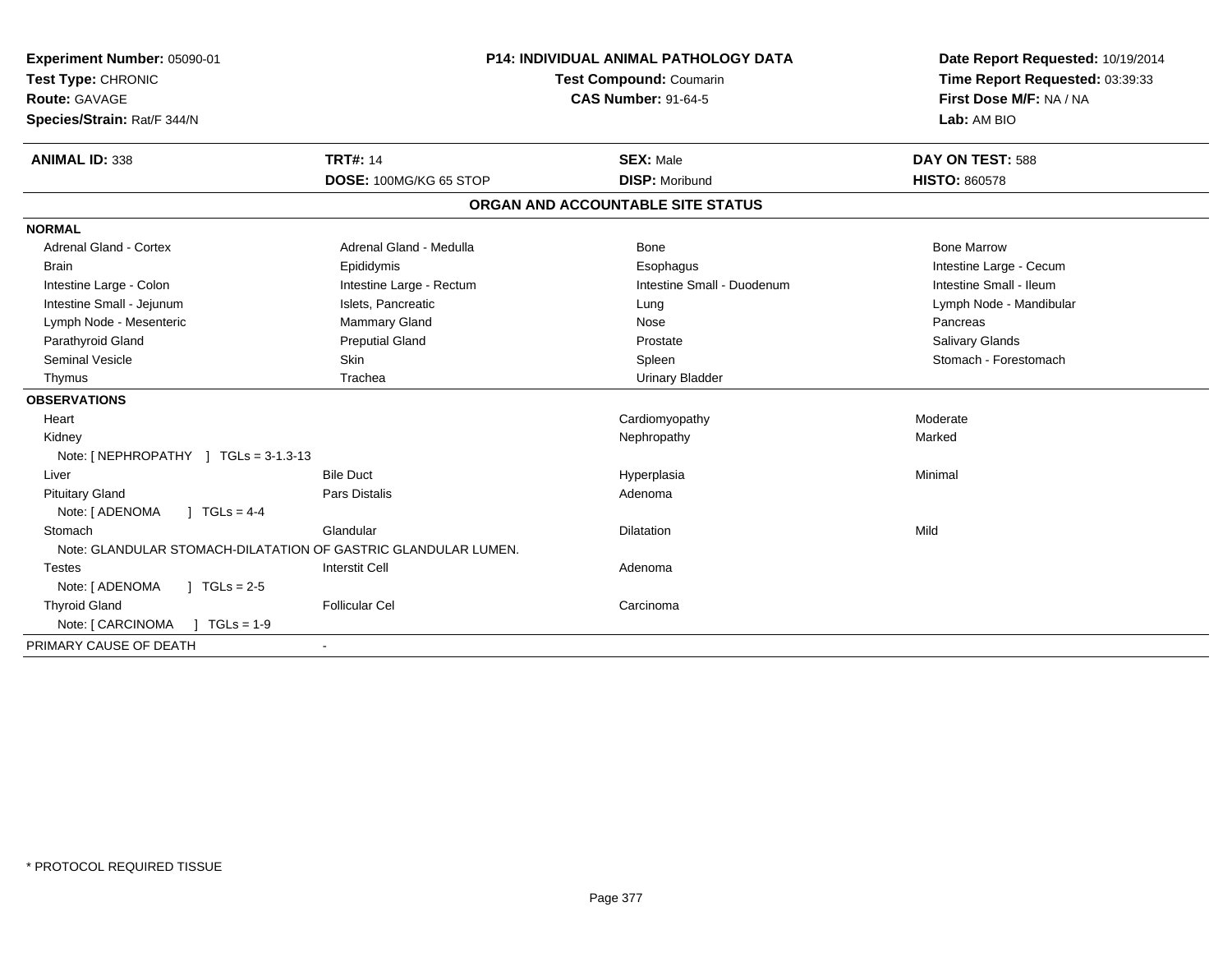| <b>Experiment Number: 05090-01</b><br>Test Type: CHRONIC<br>Route: GAVAGE<br>Species/Strain: Rat/F 344/N | <b>P14: INDIVIDUAL ANIMAL PATHOLOGY DATA</b><br><b>Test Compound: Coumarin</b><br><b>CAS Number: 91-64-5</b> |                                   | Date Report Requested: 10/19/2014<br>Time Report Requested: 03:39:34<br>First Dose M/F: NA / NA<br>Lab: AM BIO |
|----------------------------------------------------------------------------------------------------------|--------------------------------------------------------------------------------------------------------------|-----------------------------------|----------------------------------------------------------------------------------------------------------------|
| <b>ANIMAL ID: 339</b>                                                                                    | <b>TRT#: 14</b>                                                                                              | <b>SEX: Male</b>                  | DAY ON TEST: 40                                                                                                |
|                                                                                                          | DOSE: 100MG/KG 65 STOP                                                                                       | <b>DISP:</b> Gavage Death         | <b>HISTO: 860579</b>                                                                                           |
|                                                                                                          |                                                                                                              | ORGAN AND ACCOUNTABLE SITE STATUS |                                                                                                                |
| <b>NORMAL</b>                                                                                            |                                                                                                              |                                   |                                                                                                                |
| <b>Adrenal Gland - Cortex</b>                                                                            | Adrenal Gland - Medulla                                                                                      | Bone                              | <b>Bone Marrow</b>                                                                                             |
| <b>Brain</b>                                                                                             | Epididymis                                                                                                   | Intestine Large - Cecum           | Intestine Large - Colon                                                                                        |
| Intestine Large - Rectum                                                                                 | Intestine Small - Duodenum                                                                                   | Intestine Small - Ileum           | Intestine Small - Jejunum                                                                                      |
| Islets, Pancreatic                                                                                       | Liver                                                                                                        | Lymph Node - Mandibular           | Lymph Node - Mesenteric                                                                                        |
| Mammary Gland                                                                                            | Nose                                                                                                         | Pancreas                          | Parathyroid Gland                                                                                              |
| <b>Pituitary Gland</b>                                                                                   | <b>Preputial Gland</b>                                                                                       | <b>Salivary Glands</b>            | <b>Seminal Vesicle</b>                                                                                         |
| <b>Skin</b>                                                                                              | Spleen                                                                                                       | Stomach - Forestomach             | Stomach - Glandular                                                                                            |
| <b>Testes</b>                                                                                            | Thymus                                                                                                       | <b>Thyroid Gland</b>              | Trachea                                                                                                        |
| <b>Urinary Bladder</b>                                                                                   |                                                                                                              |                                   |                                                                                                                |
| <b>MISSING</b>                                                                                           |                                                                                                              |                                   |                                                                                                                |
| Esophagus                                                                                                |                                                                                                              |                                   |                                                                                                                |
| <b>OBSERVATIONS</b>                                                                                      |                                                                                                              |                                   |                                                                                                                |
| Heart                                                                                                    |                                                                                                              | Cardiomyopathy                    | Minimal                                                                                                        |
| Kidney                                                                                                   |                                                                                                              | Nephropathy                       | Minimal                                                                                                        |
| Lung                                                                                                     |                                                                                                              | Foreign Body                      | Minimal                                                                                                        |
| Note: [ FOREIGN BODY ] TGLs = 1-3                                                                        |                                                                                                              |                                   |                                                                                                                |
| Prostate                                                                                                 |                                                                                                              | Inflammation                      | Chronic, Mild                                                                                                  |
| PRIMARY CAUSE OF DEATH                                                                                   |                                                                                                              |                                   |                                                                                                                |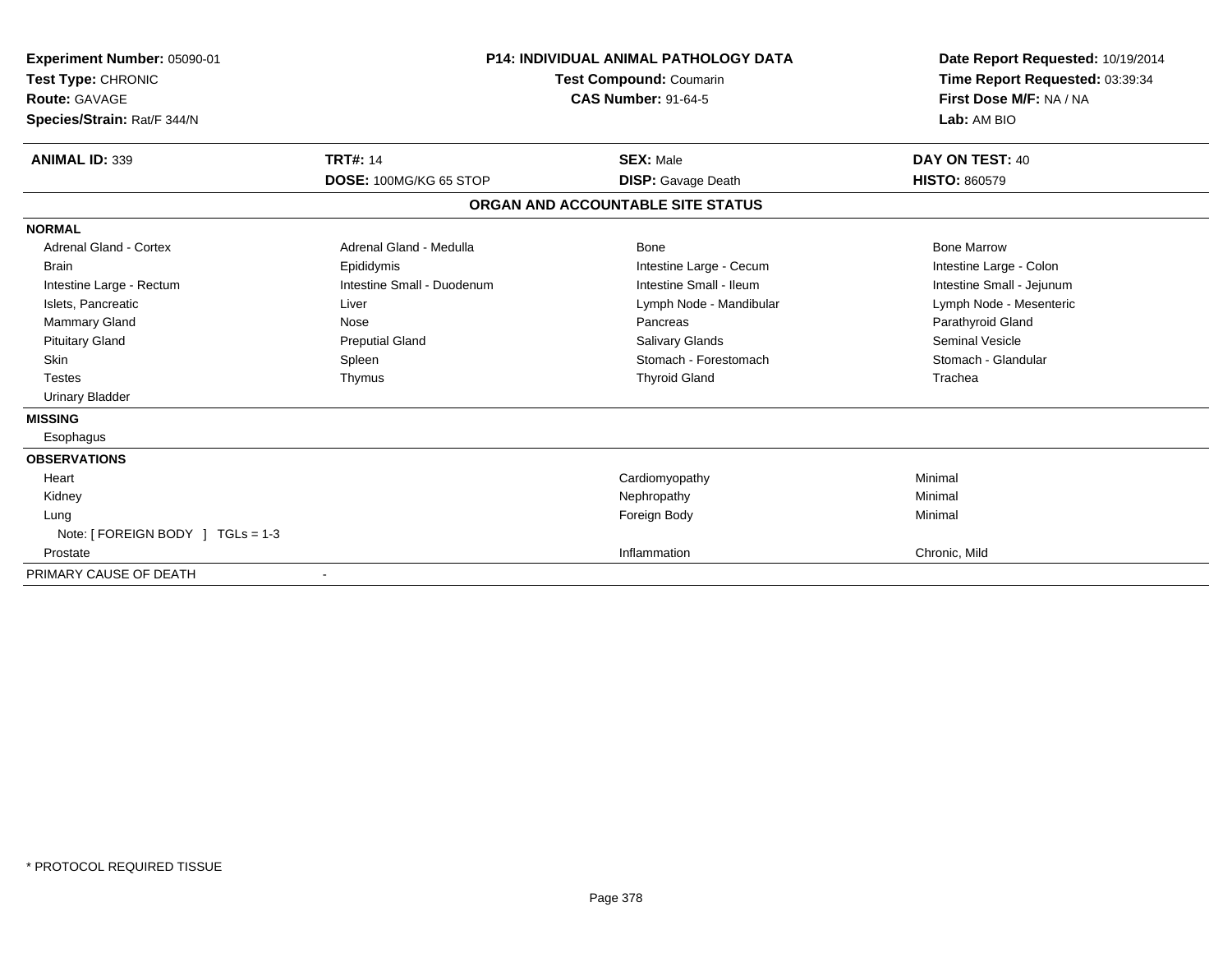| Experiment Number: 05090-01<br>Test Type: CHRONIC<br><b>Route: GAVAGE</b><br>Species/Strain: Rat/F 344/N | <b>P14: INDIVIDUAL ANIMAL PATHOLOGY DATA</b><br>Test Compound: Coumarin<br><b>CAS Number: 91-64-5</b> |                                   | Date Report Requested: 10/19/2014<br>Time Report Requested: 03:39:34<br>First Dose M/F: NA / NA<br>Lab: AM BIO |
|----------------------------------------------------------------------------------------------------------|-------------------------------------------------------------------------------------------------------|-----------------------------------|----------------------------------------------------------------------------------------------------------------|
| <b>ANIMAL ID: 340</b>                                                                                    | <b>TRT#: 14</b>                                                                                       | <b>SEX: Male</b>                  | DAY ON TEST: 253                                                                                               |
|                                                                                                          | DOSE: 100MG/KG 65 STOP                                                                                | <b>DISP: Moribund</b>             | <b>HISTO: 860580</b>                                                                                           |
|                                                                                                          |                                                                                                       | ORGAN AND ACCOUNTABLE SITE STATUS |                                                                                                                |
| <b>NORMAL</b>                                                                                            |                                                                                                       |                                   |                                                                                                                |
| <b>Adrenal Gland - Cortex</b>                                                                            | Adrenal Gland - Medulla                                                                               | <b>Bone Marrow</b>                | <b>Brain</b>                                                                                                   |
| Epididymis                                                                                               | Esophagus                                                                                             | Heart                             | Intestine Large - Cecum                                                                                        |
| Intestine Large - Colon                                                                                  | Intestine Small - Duodenum                                                                            | Intestine Small - Ileum           | Intestine Small - Jejunum                                                                                      |
| Islets, Pancreatic                                                                                       | Lung                                                                                                  | Lymph Node - Mandibular           | Lymph Node - Mesenteric                                                                                        |
| Nose                                                                                                     | Pancreas                                                                                              | Parathyroid Gland                 | <b>Pituitary Gland</b>                                                                                         |
| <b>Preputial Gland</b>                                                                                   | <b>Salivary Glands</b>                                                                                | <b>Seminal Vesicle</b>            | <b>Skin</b>                                                                                                    |
| Spleen                                                                                                   | Stomach - Forestomach                                                                                 | Stomach - Glandular               | <b>Testes</b>                                                                                                  |
| Thymus                                                                                                   | <b>Thyroid Gland</b>                                                                                  | Trachea                           |                                                                                                                |
| <b>MISSING</b>                                                                                           |                                                                                                       |                                   |                                                                                                                |
| Mammary Gland                                                                                            |                                                                                                       |                                   |                                                                                                                |
| <b>OBSERVATIONS</b>                                                                                      |                                                                                                       |                                   |                                                                                                                |
| Bone                                                                                                     | Lumbar, Vertebra                                                                                      | Sarcoma                           |                                                                                                                |
| Note: [ SARCOMA<br>$J TGLs = 7-9$                                                                        |                                                                                                       |                                   |                                                                                                                |
| Intestine Large                                                                                          | Rectum                                                                                                | Inflammation                      | Suppurative, Moderate                                                                                          |
| Kidney                                                                                                   |                                                                                                       | Nephropathy                       | Mild                                                                                                           |
| Liver                                                                                                    | Hepatocyte                                                                                            | Degeneration                      | Granular, Minimal                                                                                              |
|                                                                                                          |                                                                                                       | <b>Fatty Change</b>               | Minimal                                                                                                        |
| Prostate                                                                                                 |                                                                                                       | Hemorrhage                        | Moderate                                                                                                       |
| Note: [HEMORRHAGE ] TGLs = 6-5                                                                           |                                                                                                       |                                   |                                                                                                                |
| <b>Skeletal Muscle</b>                                                                                   | <b>Back</b>                                                                                           | Sarcoma                           |                                                                                                                |
| Spinal Cord                                                                                              | Meninges                                                                                              | Sarcoma                           |                                                                                                                |
| <b>Urinary Bladder</b>                                                                                   | Lumen                                                                                                 | Hemorrhage                        | Mild                                                                                                           |
| Note: [HEMORRHAGE ] TGLs = 4-5,4-5                                                                       |                                                                                                       |                                   |                                                                                                                |
| PRIMARY CAUSE OF DEATH                                                                                   | $\blacksquare$                                                                                        |                                   |                                                                                                                |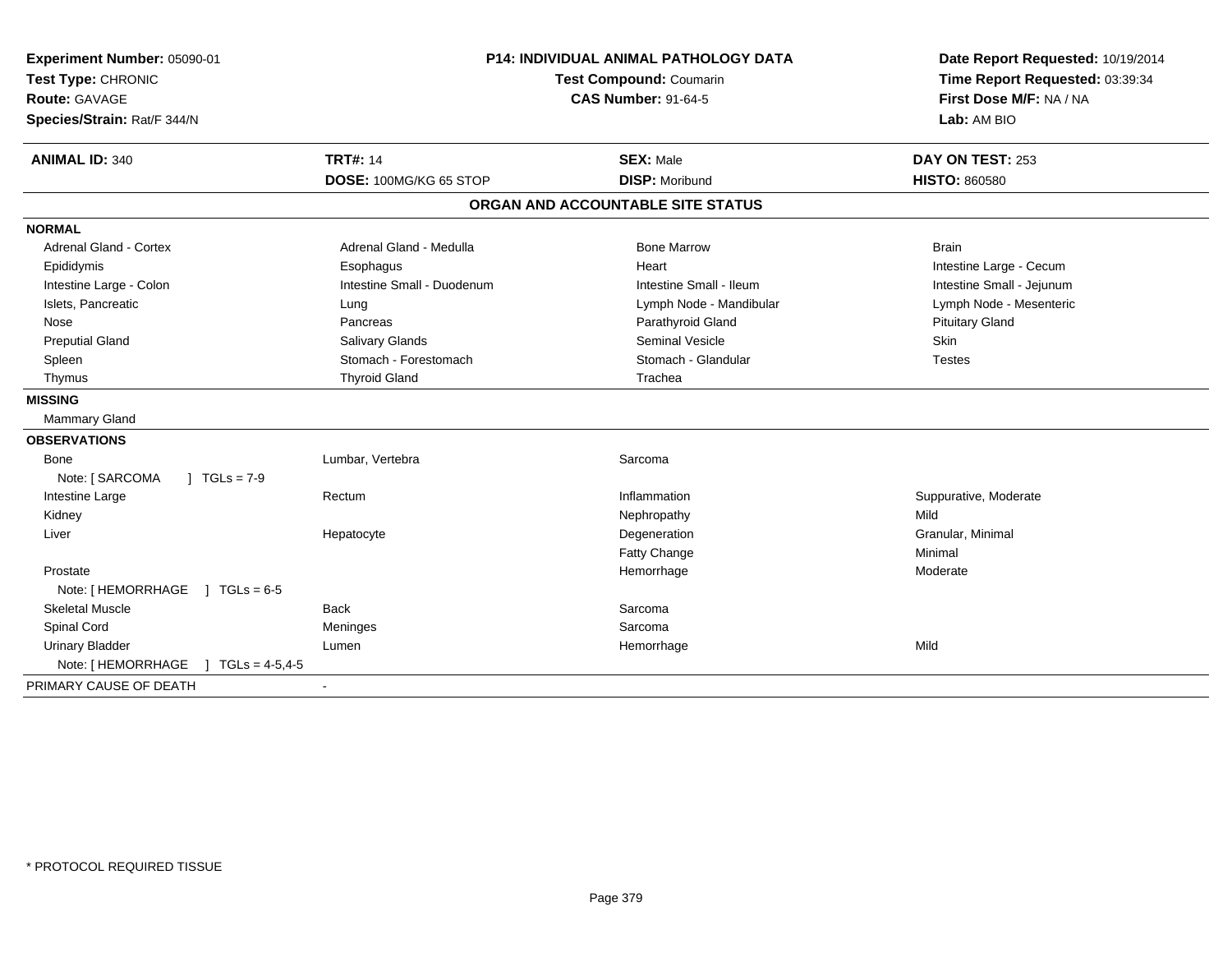| Experiment Number: 05090-01<br>Test Type: CHRONIC<br>Route: GAVAGE<br>Species/Strain: Rat/F 344/N | P14: INDIVIDUAL ANIMAL PATHOLOGY DATA<br>Test Compound: Coumarin<br><b>CAS Number: 91-64-5</b> |                                                       | Date Report Requested: 10/19/2014<br>Time Report Requested: 03:39:34<br>First Dose M/F: NA / NA<br>Lab: AM BIO |  |
|---------------------------------------------------------------------------------------------------|------------------------------------------------------------------------------------------------|-------------------------------------------------------|----------------------------------------------------------------------------------------------------------------|--|
| <b>ANIMAL ID: 1</b>                                                                               | <b>TRT#: 2</b><br><b>DOSE: VEHICLE CONTROL</b>                                                 | <b>SEX: Female</b><br><b>DISP: Terminal Sacrifice</b> | DAY ON TEST: 732<br><b>HISTO: 860061</b>                                                                       |  |
|                                                                                                   |                                                                                                | ORGAN AND ACCOUNTABLE SITE STATUS                     |                                                                                                                |  |
|                                                                                                   |                                                                                                |                                                       |                                                                                                                |  |
| <b>NORMAL</b>                                                                                     |                                                                                                |                                                       |                                                                                                                |  |
| Adrenal Gland - Medulla                                                                           | <b>Bone</b>                                                                                    | <b>Bone Marrow</b>                                    | <b>Clitoral Gland</b>                                                                                          |  |
| Esophagus                                                                                         | Intestine Large - Cecum                                                                        | Intestine Large - Colon                               | Intestine Large - Rectum                                                                                       |  |
| Intestine Small - Duodenum                                                                        | Intestine Small - Ileum                                                                        | Intestine Small - Jejunum                             | Islets, Pancreatic                                                                                             |  |
| Lung                                                                                              | Lymph Node - Mandibular                                                                        | Lymph Node - Mesenteric                               | Nose                                                                                                           |  |
| Ovary                                                                                             | Pancreas                                                                                       | Parathyroid Gland                                     | Salivary Glands                                                                                                |  |
| <b>Skin</b>                                                                                       | Spleen                                                                                         | Stomach - Forestomach                                 | Stomach - Glandular                                                                                            |  |
| Thymus                                                                                            | <b>Thyroid Gland</b>                                                                           | Trachea                                               | <b>Urinary Bladder</b>                                                                                         |  |
| <b>OBSERVATIONS</b>                                                                               |                                                                                                |                                                       |                                                                                                                |  |
| <b>Adrenal Gland</b>                                                                              | Cortex                                                                                         | Adenoma                                               |                                                                                                                |  |
| <b>Brain</b>                                                                                      | Hypothalamus                                                                                   | Developmental Malformation                            |                                                                                                                |  |
| Note: [ DEVELOP MALFOR ] TGLs = 5-7                                                               |                                                                                                |                                                       |                                                                                                                |  |
| Heart                                                                                             |                                                                                                | Cardiomyopathy                                        | Mild                                                                                                           |  |
| Kidney                                                                                            |                                                                                                | Nephropathy                                           | Minimal                                                                                                        |  |
| Liver                                                                                             |                                                                                                | <b>Basophilic Focus</b>                               |                                                                                                                |  |
|                                                                                                   | <b>Bile Duct</b>                                                                               | Hyperplasia                                           | Minimal                                                                                                        |  |
| Mammary Gland                                                                                     |                                                                                                | Fibroadenoma                                          |                                                                                                                |  |
|                                                                                                   |                                                                                                | Galactocele                                           |                                                                                                                |  |
| Note: [GALACTOCELE ] TGLs = 3-14                                                                  |                                                                                                |                                                       |                                                                                                                |  |
| Note: [ FIBROADENOMA ] TGLs = 2-13                                                                |                                                                                                |                                                       |                                                                                                                |  |
| <b>Pituitary Gland</b>                                                                            | <b>Pars Distalis</b>                                                                           | Adenoma                                               |                                                                                                                |  |
| $1 TGLs = 4-4$<br>Note: [ ADENOMA                                                                 |                                                                                                |                                                       |                                                                                                                |  |
| <b>Uterus</b>                                                                                     |                                                                                                | Polyp                                                 |                                                                                                                |  |
| Note: [ POLYP<br>$J \cdot TGLs = 1-5$                                                             |                                                                                                |                                                       |                                                                                                                |  |
| PRIMARY CAUSE OF DEATH                                                                            |                                                                                                |                                                       |                                                                                                                |  |
|                                                                                                   |                                                                                                |                                                       |                                                                                                                |  |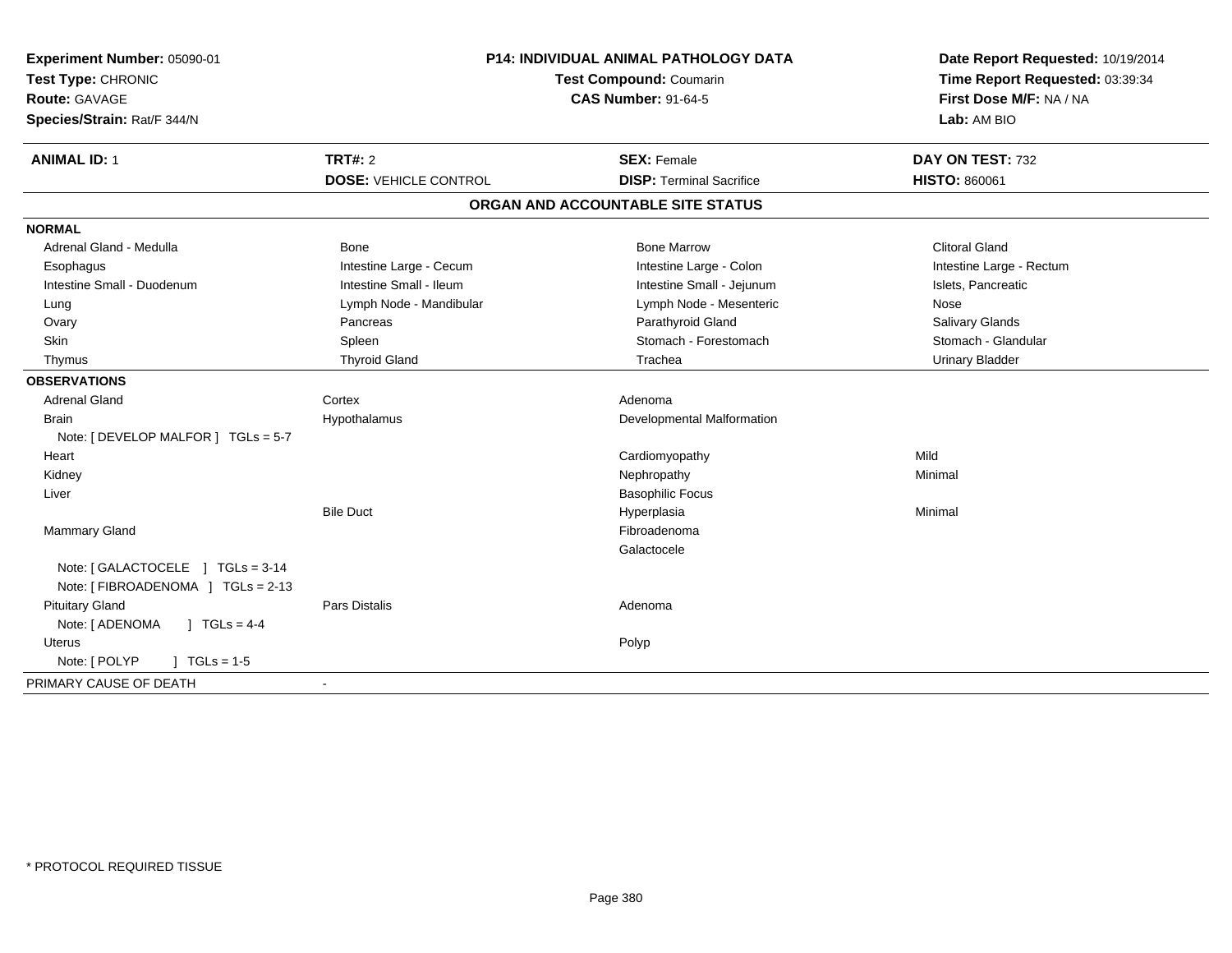| Experiment Number: 05090-01<br>Test Type: CHRONIC |                              | <b>P14: INDIVIDUAL ANIMAL PATHOLOGY DATA</b><br>Test Compound: Coumarin | Date Report Requested: 10/19/2014<br>Time Report Requested: 03:39:34 |
|---------------------------------------------------|------------------------------|-------------------------------------------------------------------------|----------------------------------------------------------------------|
| Route: GAVAGE                                     | <b>CAS Number: 91-64-5</b>   |                                                                         | First Dose M/F: NA / NA                                              |
| Species/Strain: Rat/F 344/N                       |                              |                                                                         | Lab: AM BIO                                                          |
| <b>ANIMAL ID: 2</b>                               | TRT#: 2                      | <b>SEX: Female</b>                                                      | DAY ON TEST: 580                                                     |
|                                                   | <b>DOSE: VEHICLE CONTROL</b> | <b>DISP: Moribund</b>                                                   | <b>HISTO: 860062</b>                                                 |
|                                                   |                              | ORGAN AND ACCOUNTABLE SITE STATUS                                       |                                                                      |
| <b>NORMAL</b>                                     |                              |                                                                         |                                                                      |
| Adrenal Gland - Medulla                           | <b>Bone</b>                  | <b>Bone Marrow</b>                                                      | <b>Brain</b>                                                         |
| <b>Clitoral Gland</b>                             | Esophagus                    | Intestine Large - Cecum                                                 | Intestine Large - Colon                                              |
| Intestine Large - Rectum                          | Intestine Small - Duodenum   | Intestine Small - Ileum                                                 | Intestine Small - Jejunum                                            |
| Islets, Pancreatic                                | Lung                         | Lymph Node - Mandibular                                                 | Lymph Node - Mesenteric                                              |
| Nose                                              | Ovary                        | Pancreas                                                                | Parathyroid Gland                                                    |
| <b>Salivary Glands</b>                            | Skin                         | Spleen                                                                  | Stomach - Forestomach                                                |
| Stomach - Glandular                               | Thymus                       | <b>Thyroid Gland</b>                                                    | Trachea                                                              |
| <b>Urinary Bladder</b>                            | <b>Uterus</b>                |                                                                         |                                                                      |
| <b>OBSERVATIONS</b>                               |                              |                                                                         |                                                                      |
| <b>Adrenal Gland</b>                              | Cortex                       | Hyperplasia                                                             | Mild                                                                 |
| Heart                                             |                              | Cardiomyopathy                                                          | Minimal                                                              |
| Kidney                                            |                              | Nephropathy                                                             | Minimal                                                              |
| Liver                                             |                              | <b>Basophilic Focus</b>                                                 |                                                                      |
|                                                   | <b>Bile Duct</b>             | Hyperplasia                                                             | Minimal                                                              |
| <b>Mammary Gland</b>                              |                              | Fibroadenoma                                                            |                                                                      |
| Note: [FIBROADENOMA ] TGLs = 1-13                 |                              |                                                                         |                                                                      |
| <b>Pituitary Gland</b>                            | Pars Distalis                | Adenoma                                                                 |                                                                      |
| PRIMARY CAUSE OF DEATH                            |                              |                                                                         |                                                                      |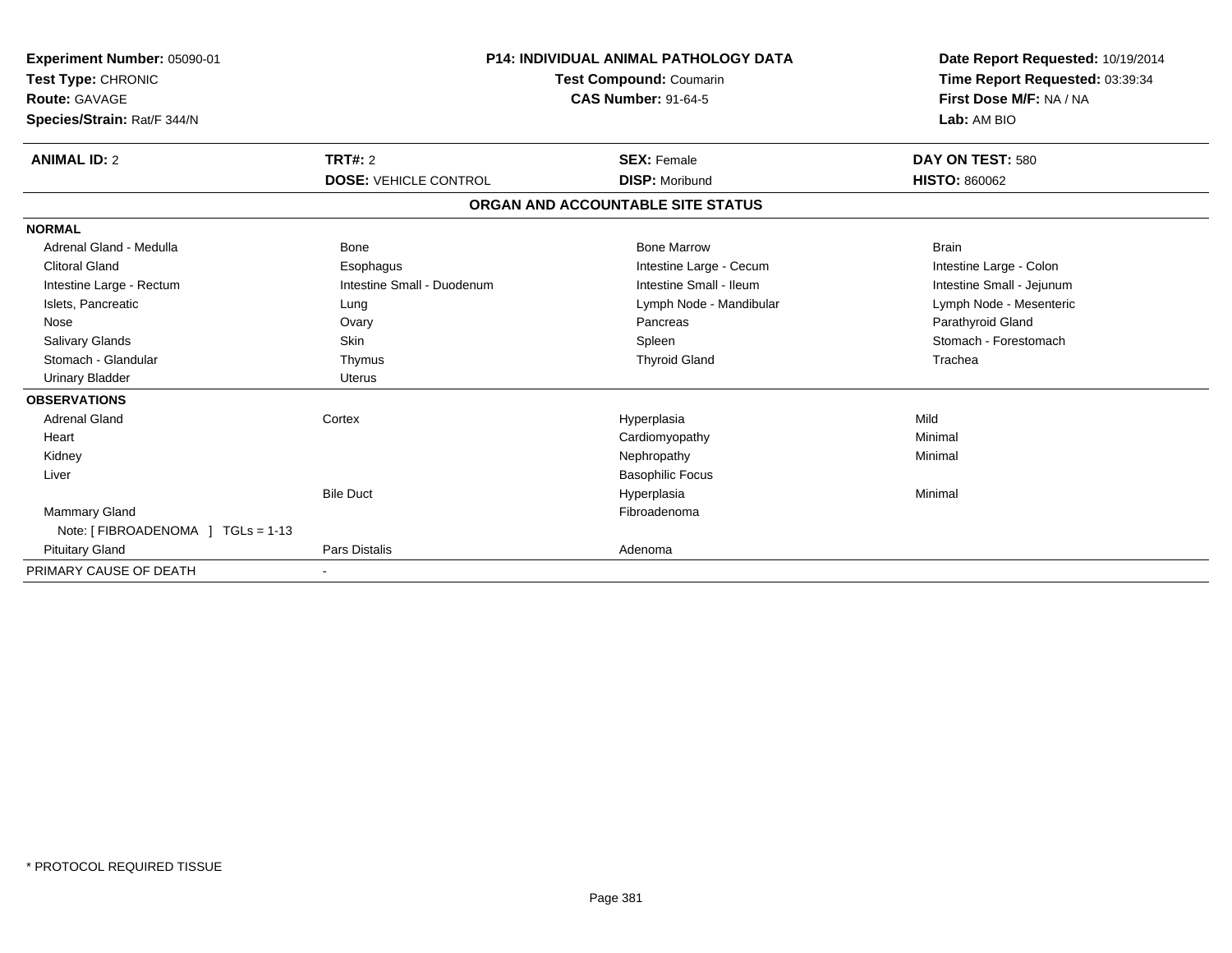| Experiment Number: 05090-01<br>Test Type: CHRONIC<br>Route: GAVAGE<br>Species/Strain: Rat/F 344/N |                              | <b>P14: INDIVIDUAL ANIMAL PATHOLOGY DATA</b><br>Test Compound: Coumarin<br><b>CAS Number: 91-64-5</b> | Date Report Requested: 10/19/2014<br>Time Report Requested: 03:39:34<br>First Dose M/F: NA / NA<br>Lab: AM BIO |
|---------------------------------------------------------------------------------------------------|------------------------------|-------------------------------------------------------------------------------------------------------|----------------------------------------------------------------------------------------------------------------|
| <b>ANIMAL ID: 3</b>                                                                               | <b>TRT#: 2</b>               | <b>SEX: Female</b>                                                                                    | DAY ON TEST: 662                                                                                               |
|                                                                                                   | <b>DOSE: VEHICLE CONTROL</b> | <b>DISP: Dead</b>                                                                                     | <b>HISTO: 860063</b>                                                                                           |
|                                                                                                   |                              | ORGAN AND ACCOUNTABLE SITE STATUS                                                                     |                                                                                                                |
| <b>NORMAL</b>                                                                                     |                              |                                                                                                       |                                                                                                                |
| Adrenal Gland - Cortex                                                                            | Adrenal Gland - Medulla      | <b>Bone</b>                                                                                           | <b>Bone Marrow</b>                                                                                             |
| <b>Brain</b>                                                                                      | Esophagus                    | Intestine Large - Colon                                                                               | Intestine Large - Rectum                                                                                       |
| Islets, Pancreatic                                                                                | Kidney                       | Lung                                                                                                  | Lymph Node - Mandibular                                                                                        |
| Lymph Node - Mesenteric                                                                           | Mammary Gland                | Ovary                                                                                                 | Pancreas                                                                                                       |
| Parathyroid Gland                                                                                 | <b>Pituitary Gland</b>       | <b>Salivary Glands</b>                                                                                | Skin                                                                                                           |
| Stomach - Forestomach                                                                             | Thymus                       | <b>Thyroid Gland</b>                                                                                  | <b>Tissue NOS</b>                                                                                              |
| Trachea                                                                                           | <b>Urinary Bladder</b>       | <b>Uterus</b>                                                                                         |                                                                                                                |
| <b>AUTO PRECLUDES DIAG.</b>                                                                       |                              |                                                                                                       |                                                                                                                |
| Intestine Large - Cecum                                                                           | Intestine Small - Duodenum   | Intestine Small - Ileum                                                                               | Intestine Small - Jejunum                                                                                      |
| <b>OBSERVATIONS</b>                                                                               |                              |                                                                                                       |                                                                                                                |
| <b>Clitoral Gland</b>                                                                             | Duct                         | <b>Dilatation</b>                                                                                     | Moderate                                                                                                       |
| Heart                                                                                             |                              | Mineralization                                                                                        | Mild                                                                                                           |
| Liver                                                                                             | <b>Bile Duct</b>             | Hyperplasia                                                                                           | Minimal                                                                                                        |
|                                                                                                   |                              | Inflammation                                                                                          | Suppurative, Marked                                                                                            |
| Nose                                                                                              |                              | Inflammation                                                                                          | Suppurative, Moderate                                                                                          |
| Spleen                                                                                            |                              | <b>Mesothelioma Nos</b>                                                                               |                                                                                                                |
| Stomach                                                                                           | Glandular                    | Mineralization                                                                                        | Marked                                                                                                         |
|                                                                                                   | Glandular                    | Ulcer                                                                                                 | Moderate                                                                                                       |
| Note: [ ULCER<br>$J \cdot TGLs = 2-6$                                                             |                              |                                                                                                       |                                                                                                                |
| Tongue                                                                                            |                              | Hyperplasia                                                                                           | Moderate                                                                                                       |
|                                                                                                   |                              | Inflammation                                                                                          | Suppurative, Mild                                                                                              |
| Note: TISSUE NO TUMOR FOUND.<br>Note: TONGUE-MARKED HYPERPLASIA OF NORMAL SALIVARY                |                              |                                                                                                       |                                                                                                                |
| PRIMARY CAUSE OF DEATH                                                                            | $\blacksquare$               |                                                                                                       |                                                                                                                |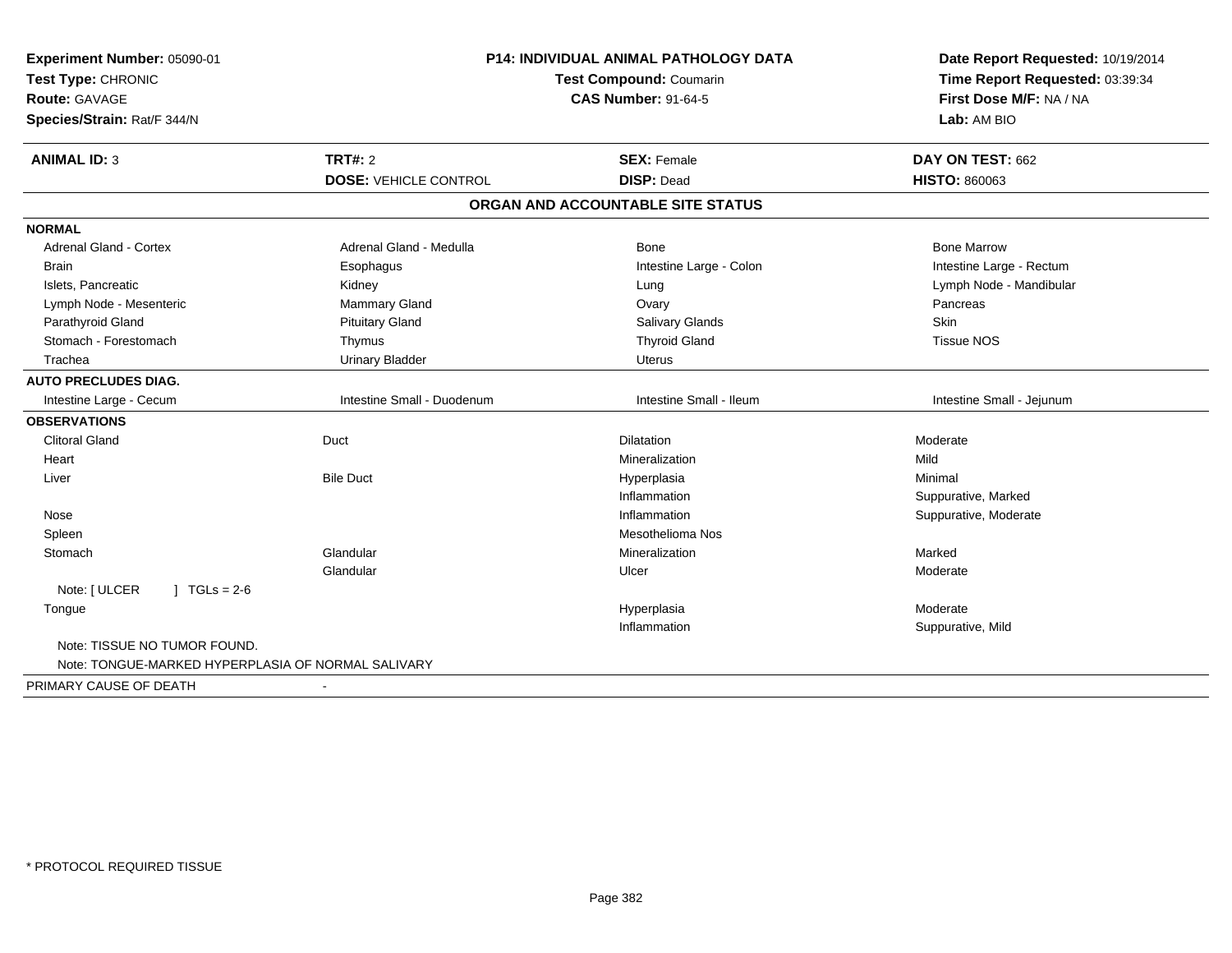| Experiment Number: 05090-01<br>Test Type: CHRONIC<br><b>Route: GAVAGE</b><br>Species/Strain: Rat/F 344/N<br><b>ANIMAL ID: 4</b> | <b>P14: INDIVIDUAL ANIMAL PATHOLOGY DATA</b><br>Test Compound: Coumarin<br><b>CAS Number: 91-64-5</b><br>TRT#: 2<br><b>SEX: Female</b> |                                   | Date Report Requested: 10/19/2014<br>Time Report Requested: 03:39:34<br>First Dose M/F: NA / NA<br>Lab: AM BIO<br>DAY ON TEST: 733 |
|---------------------------------------------------------------------------------------------------------------------------------|----------------------------------------------------------------------------------------------------------------------------------------|-----------------------------------|------------------------------------------------------------------------------------------------------------------------------------|
|                                                                                                                                 | <b>DOSE: VEHICLE CONTROL</b>                                                                                                           | <b>DISP: Terminal Sacrifice</b>   | <b>HISTO: 860064</b>                                                                                                               |
|                                                                                                                                 |                                                                                                                                        | ORGAN AND ACCOUNTABLE SITE STATUS |                                                                                                                                    |
| <b>NORMAL</b>                                                                                                                   |                                                                                                                                        |                                   |                                                                                                                                    |
| <b>Adrenal Gland - Cortex</b>                                                                                                   | Adrenal Gland - Medulla                                                                                                                | Bone                              | <b>Bone Marrow</b>                                                                                                                 |
| <b>Brain</b>                                                                                                                    | Esophagus                                                                                                                              | Intestine Large - Cecum           | Intestine Large - Colon                                                                                                            |
| Intestine Large - Rectum                                                                                                        | Intestine Small - Duodenum                                                                                                             | Intestine Small - Ileum           | Intestine Small - Jejunum                                                                                                          |
| Islets, Pancreatic                                                                                                              | Lung                                                                                                                                   | Lymph Node - Mandibular           | Lymph Node - Mesenteric                                                                                                            |
| Mammary Gland                                                                                                                   | Ovary                                                                                                                                  | Pancreas                          | Parathyroid Gland                                                                                                                  |
| <b>Salivary Glands</b>                                                                                                          | <b>Skin</b>                                                                                                                            | Spleen                            | Stomach - Forestomach                                                                                                              |
| Stomach - Glandular                                                                                                             | Thymus                                                                                                                                 | Trachea                           | <b>Urinary Bladder</b>                                                                                                             |
| <b>Uterus</b>                                                                                                                   |                                                                                                                                        |                                   |                                                                                                                                    |
| <b>OBSERVATIONS</b>                                                                                                             |                                                                                                                                        |                                   |                                                                                                                                    |
| <b>Clitoral Gland</b>                                                                                                           |                                                                                                                                        | Inflammation                      | Suppurative, Marked                                                                                                                |
| Note: [ INFLAMMATION ] TGLs = 1-13                                                                                              |                                                                                                                                        |                                   |                                                                                                                                    |
| Heart                                                                                                                           |                                                                                                                                        | Cardiomyopathy                    | Mild                                                                                                                               |
| Kidney                                                                                                                          |                                                                                                                                        | Nephropathy                       | Minimal                                                                                                                            |
| Liver                                                                                                                           |                                                                                                                                        | <b>Basophilic Focus</b>           |                                                                                                                                    |
| Nose                                                                                                                            |                                                                                                                                        | Fungus                            | Moderate                                                                                                                           |
| Note: FUNGUS IS ASPERGILLUS.                                                                                                    |                                                                                                                                        |                                   |                                                                                                                                    |
| <b>Pituitary Gland</b>                                                                                                          | Pars Distalis                                                                                                                          | Adenoma                           |                                                                                                                                    |
| Note: [ ADENOMA<br>$1 TGLs = 3-4$                                                                                               |                                                                                                                                        |                                   |                                                                                                                                    |
| <b>Thyroid Gland</b>                                                                                                            | C Cell                                                                                                                                 | Hyperplasia                       | Marked                                                                                                                             |
| Note: [ HYPERPLASIA ] TGLs = 2-9                                                                                                |                                                                                                                                        |                                   |                                                                                                                                    |
| PRIMARY CAUSE OF DEATH                                                                                                          |                                                                                                                                        |                                   |                                                                                                                                    |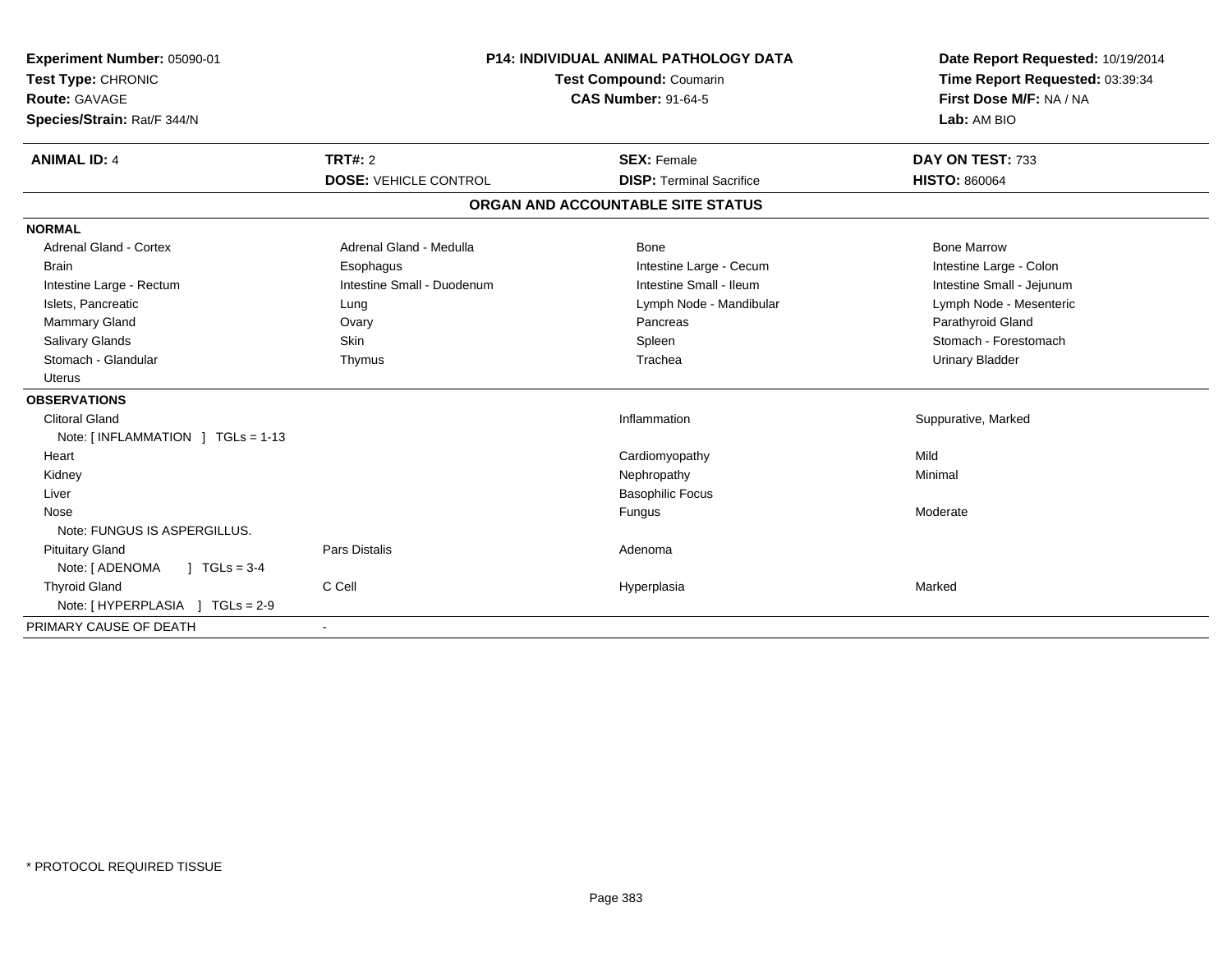| Experiment Number: 05090-01<br>Test Type: CHRONIC<br>Route: GAVAGE<br>Species/Strain: Rat/F 344/N | <b>P14: INDIVIDUAL ANIMAL PATHOLOGY DATA</b><br>Test Compound: Coumarin<br><b>CAS Number: 91-64-5</b> |                                   | Date Report Requested: 10/19/2014<br>Time Report Requested: 03:39:34<br>First Dose M/F: NA / NA<br>Lab: AM BIO |
|---------------------------------------------------------------------------------------------------|-------------------------------------------------------------------------------------------------------|-----------------------------------|----------------------------------------------------------------------------------------------------------------|
| <b>ANIMAL ID: 5</b>                                                                               | TRT#: 2                                                                                               | <b>SEX: Female</b>                | DAY ON TEST: 719                                                                                               |
|                                                                                                   | <b>DOSE: VEHICLE CONTROL</b>                                                                          | <b>DISP: Moribund</b>             | <b>HISTO: 860065</b>                                                                                           |
|                                                                                                   |                                                                                                       | ORGAN AND ACCOUNTABLE SITE STATUS |                                                                                                                |
| <b>NORMAL</b>                                                                                     |                                                                                                       |                                   |                                                                                                                |
| Adrenal Gland - Medulla                                                                           | <b>Bone</b>                                                                                           | <b>Bone Marrow</b>                | <b>Brain</b>                                                                                                   |
| <b>Clitoral Gland</b>                                                                             | Esophagus                                                                                             | Heart                             | Intestine Large - Cecum                                                                                        |
| Intestine Large - Colon                                                                           | Intestine Large - Rectum                                                                              | Intestine Small - Duodenum        | Intestine Small - Ileum                                                                                        |
| Intestine Small - Jejunum                                                                         | Kidney                                                                                                | Lung                              | Lymph Node - Mandibular                                                                                        |
| Lymph Node - Mesenteric                                                                           | Mammary Gland                                                                                         | Nose                              | Ovary                                                                                                          |
| Pancreas                                                                                          | Parathyroid Gland                                                                                     | Salivary Glands                   | Skin                                                                                                           |
| Spleen                                                                                            | Stomach - Forestomach                                                                                 | Stomach - Glandular               | Thymus                                                                                                         |
| <b>Thyroid Gland</b>                                                                              | Trachea                                                                                               | <b>Urinary Bladder</b>            |                                                                                                                |
| <b>OBSERVATIONS</b>                                                                               |                                                                                                       |                                   |                                                                                                                |
| <b>Adrenal Gland</b>                                                                              | Cortex                                                                                                | Atrophy                           | Moderate                                                                                                       |
| Note: [ ATROPHY<br>] $TGLs = 2-4$                                                                 |                                                                                                       |                                   |                                                                                                                |
| Islets, Pancreatic                                                                                |                                                                                                       | Adenoma                           |                                                                                                                |
| Liver                                                                                             |                                                                                                       | <b>Basophilic Focus</b>           |                                                                                                                |
|                                                                                                   | <b>Bile Duct</b>                                                                                      | Hyperplasia                       | Mild                                                                                                           |
|                                                                                                   |                                                                                                       | Necrosis                          | Coagulative, Mild                                                                                              |
| [ Necrosis TGLS = $4-2$ ]                                                                         |                                                                                                       |                                   |                                                                                                                |
| <b>Pituitary Gland</b>                                                                            | <b>Pars Distalis</b>                                                                                  | Adenoma                           |                                                                                                                |
| Note: [ ADENOMA<br>$\sqrt{ }$ TGLs = 3-4                                                          |                                                                                                       |                                   |                                                                                                                |
| Uterus                                                                                            |                                                                                                       | Polyp                             |                                                                                                                |
| Note: [ POLYP<br>$TGLs = 1-5$                                                                     |                                                                                                       |                                   |                                                                                                                |
| PRIMARY CAUSE OF DEATH                                                                            | $\blacksquare$                                                                                        |                                   |                                                                                                                |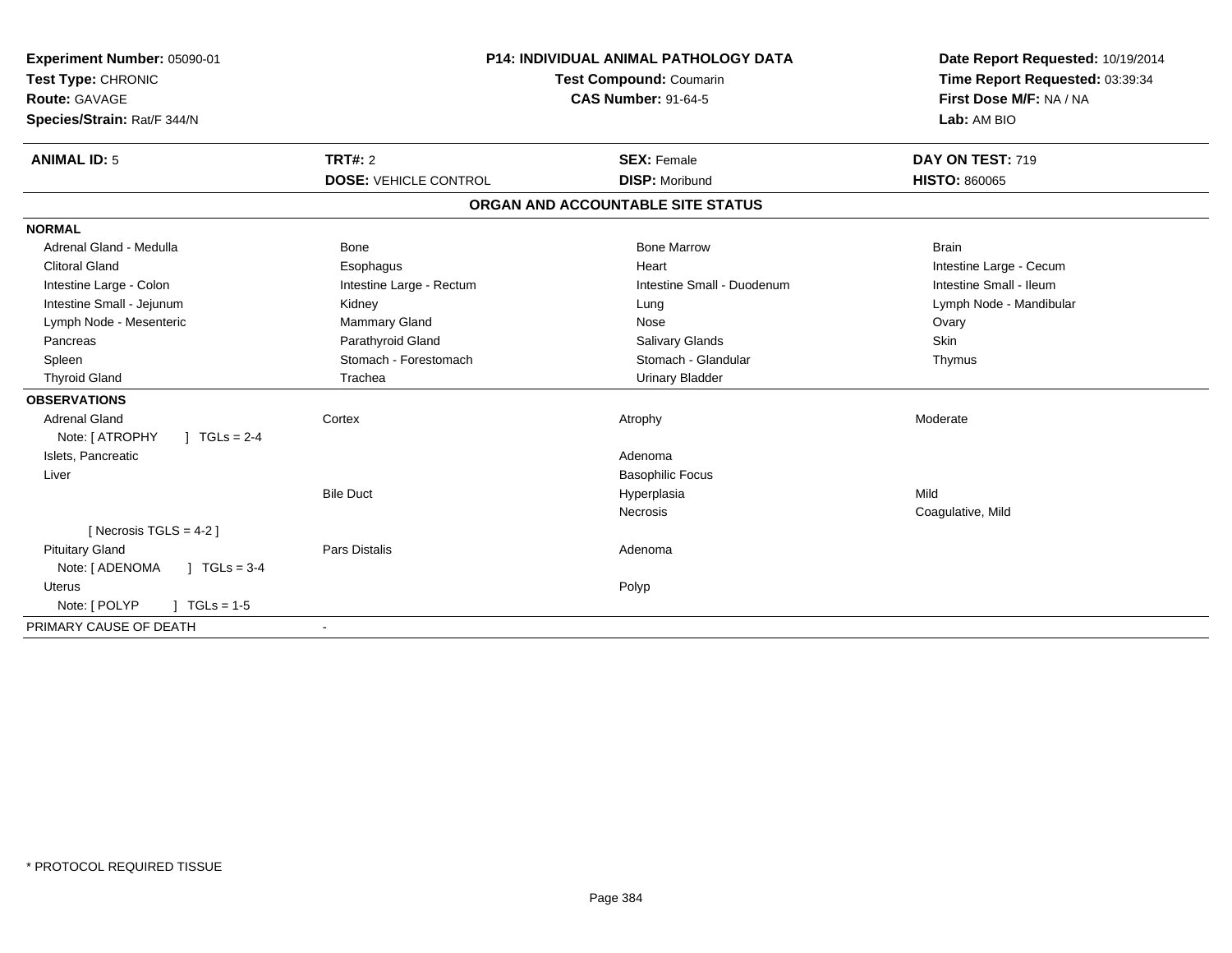| <b>Experiment Number: 05090-01</b><br>Test Type: CHRONIC<br><b>Route: GAVAGE</b><br>Species/Strain: Rat/F 344/N | <b>P14: INDIVIDUAL ANIMAL PATHOLOGY DATA</b><br>Test Compound: Coumarin<br><b>CAS Number: 91-64-5</b> |                                                       | Date Report Requested: 10/19/2014<br>Time Report Requested: 03:39:34<br>First Dose M/F: NA / NA<br>Lab: AM BIO |
|-----------------------------------------------------------------------------------------------------------------|-------------------------------------------------------------------------------------------------------|-------------------------------------------------------|----------------------------------------------------------------------------------------------------------------|
| <b>ANIMAL ID: 6</b>                                                                                             | <b>TRT#: 2</b><br><b>DOSE: VEHICLE CONTROL</b>                                                        | <b>SEX: Female</b><br><b>DISP:</b> Interval Sacrifice | DAY ON TEST: 455<br><b>HISTO: 860066</b>                                                                       |
|                                                                                                                 |                                                                                                       | ORGAN AND ACCOUNTABLE SITE STATUS                     |                                                                                                                |
| <b>NORMAL</b>                                                                                                   |                                                                                                       |                                                       |                                                                                                                |
| Adrenal Gland - Cortex                                                                                          | Adrenal Gland - Medulla                                                                               | <b>Bone</b>                                           | <b>Bone Marrow</b>                                                                                             |
| Brain                                                                                                           | <b>Clitoral Gland</b>                                                                                 | Esophagus                                             | Intestine Large - Cecum                                                                                        |
| Intestine Large - Colon                                                                                         | Intestine Large - Rectum                                                                              | Intestine Small - Duodenum                            | Intestine Small - Ileum                                                                                        |
| Intestine Small - Jejunum                                                                                       | Islets, Pancreatic                                                                                    | Kidney                                                | Liver                                                                                                          |
| Lung                                                                                                            | Lymph Node - Mandibular                                                                               | Lymph Node - Mesenteric                               | Mammary Gland                                                                                                  |
| Nose                                                                                                            | Ovary                                                                                                 | Pancreas                                              | Parathyroid Gland                                                                                              |
| <b>Pituitary Gland</b>                                                                                          | Salivary Glands                                                                                       | <b>Skin</b>                                           | Spleen                                                                                                         |
| Stomach - Forestomach                                                                                           | Stomach - Glandular                                                                                   | Thymus                                                | <b>Thyroid Gland</b>                                                                                           |
| Trachea                                                                                                         | Uterus                                                                                                |                                                       |                                                                                                                |
| <b>MISSING</b>                                                                                                  |                                                                                                       |                                                       |                                                                                                                |
| Urinary Bladder                                                                                                 |                                                                                                       |                                                       |                                                                                                                |
| <b>OBSERVATIONS</b>                                                                                             |                                                                                                       |                                                       |                                                                                                                |
| Heart                                                                                                           |                                                                                                       | Cardiomyopathy                                        | Minimal                                                                                                        |
| PRIMARY CAUSE OF DEATH                                                                                          |                                                                                                       |                                                       |                                                                                                                |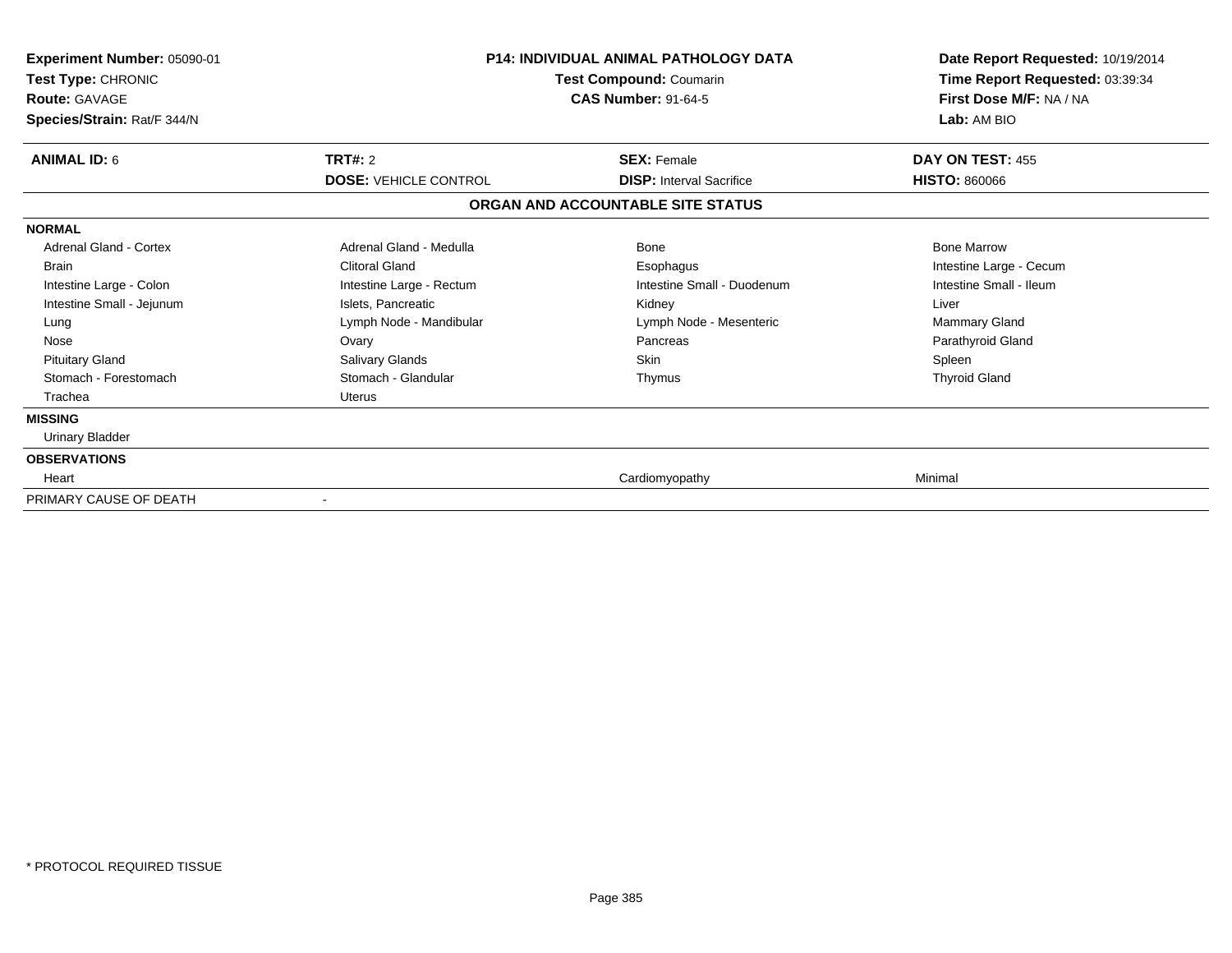| <b>Experiment Number: 05090-01</b><br>Test Type: CHRONIC<br><b>Route: GAVAGE</b><br>Species/Strain: Rat/F 344/N |                              | <b>P14: INDIVIDUAL ANIMAL PATHOLOGY DATA</b><br>Test Compound: Coumarin<br><b>CAS Number: 91-64-5</b> | Date Report Requested: 10/19/2014<br>Time Report Requested: 03:39:34<br>First Dose M/F: NA / NA<br>Lab: AM BIO |
|-----------------------------------------------------------------------------------------------------------------|------------------------------|-------------------------------------------------------------------------------------------------------|----------------------------------------------------------------------------------------------------------------|
| <b>ANIMAL ID: 7</b>                                                                                             | <b>TRT#: 2</b>               | <b>SEX: Female</b>                                                                                    | DAY ON TEST: 729                                                                                               |
|                                                                                                                 | <b>DOSE: VEHICLE CONTROL</b> | <b>DISP: Terminal Sacrifice</b>                                                                       | <b>HISTO: 860067</b>                                                                                           |
|                                                                                                                 |                              | ORGAN AND ACCOUNTABLE SITE STATUS                                                                     |                                                                                                                |
| <b>NORMAL</b>                                                                                                   |                              |                                                                                                       |                                                                                                                |
| Adrenal Gland - Cortex                                                                                          | Adrenal Gland - Medulla      | <b>Bone</b>                                                                                           | <b>Bone Marrow</b>                                                                                             |
| <b>Brain</b>                                                                                                    | <b>Clitoral Gland</b>        | Esophagus                                                                                             | Heart                                                                                                          |
| Intestine Large - Cecum                                                                                         | Intestine Large - Colon      | Intestine Large - Rectum                                                                              | Intestine Small - Duodenum                                                                                     |
| Intestine Small - Ileum                                                                                         | Intestine Small - Jejunum    | Islets. Pancreatic                                                                                    | Lymph Node - Mandibular                                                                                        |
| Lymph Node - Mesenteric                                                                                         | Mammary Gland                | Nose                                                                                                  | Ovary                                                                                                          |
| Pancreas                                                                                                        | Parathyroid Gland            | <b>Salivary Glands</b>                                                                                | <b>Skin</b>                                                                                                    |
| Spleen                                                                                                          | Stomach - Forestomach        | Stomach - Glandular                                                                                   | Thymus                                                                                                         |
| <b>Thyroid Gland</b>                                                                                            | Trachea                      | <b>Urinary Bladder</b>                                                                                | <b>Uterus</b>                                                                                                  |
| <b>OBSERVATIONS</b>                                                                                             |                              |                                                                                                       |                                                                                                                |
| Kidney                                                                                                          |                              | Nephropathy                                                                                           | Minimal                                                                                                        |
| Liver                                                                                                           |                              | <b>Basophilic Focus</b>                                                                               |                                                                                                                |
| Lung                                                                                                            |                              | Inflammation                                                                                          | Minimal                                                                                                        |
| <b>Pituitary Gland</b>                                                                                          | Pars Distalis                | Adenoma                                                                                               |                                                                                                                |
| PRIMARY CAUSE OF DEATH                                                                                          |                              |                                                                                                       |                                                                                                                |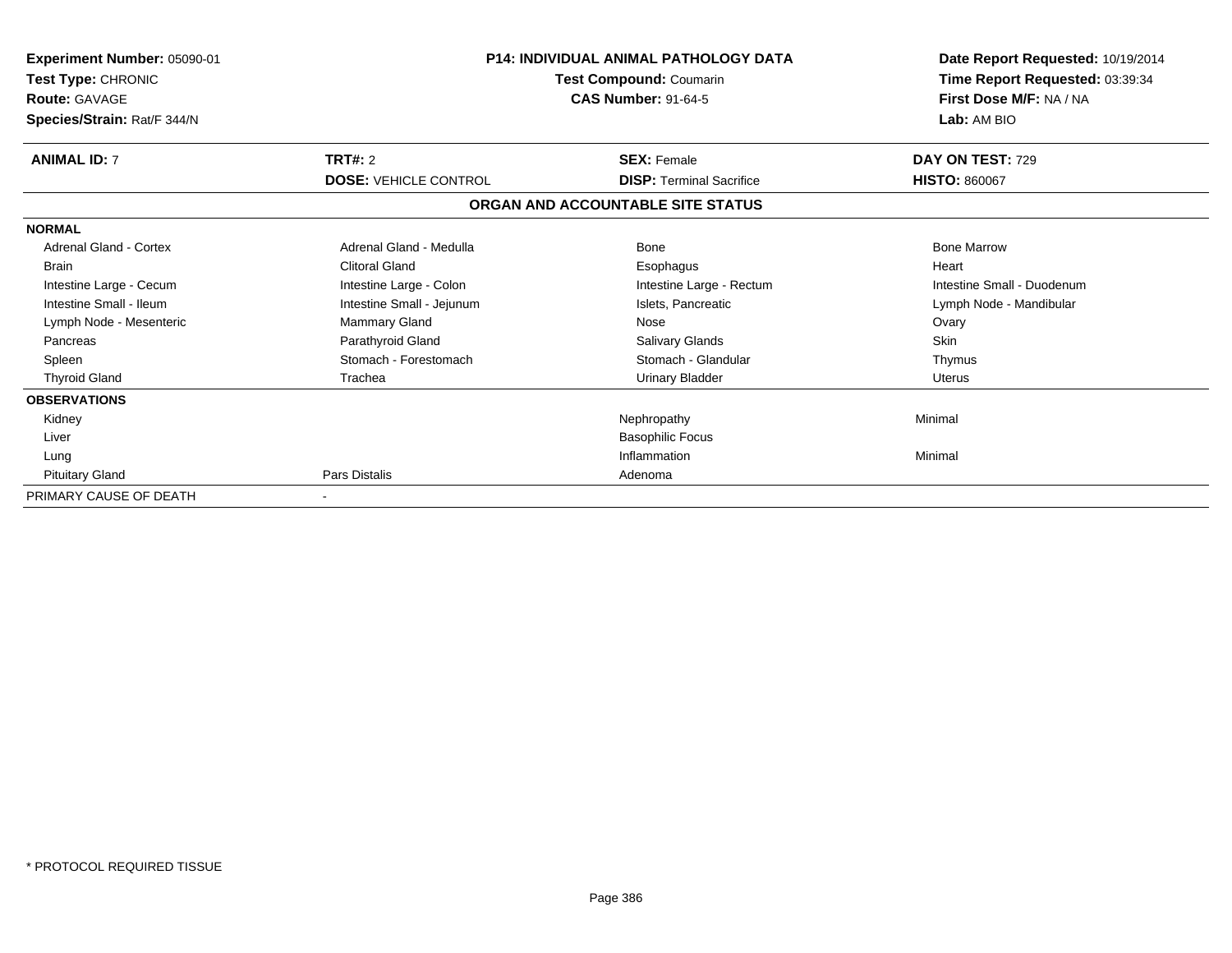| Experiment Number: 05090-01<br>Test Type: CHRONIC<br>Route: GAVAGE<br>Species/Strain: Rat/F 344/N | <b>P14: INDIVIDUAL ANIMAL PATHOLOGY DATA</b><br><b>Test Compound: Coumarin</b><br><b>CAS Number: 91-64-5</b> |                                   | Date Report Requested: 10/19/2014<br>Time Report Requested: 03:39:34<br>First Dose M/F: NA / NA<br>Lab: AM BIO |  |
|---------------------------------------------------------------------------------------------------|--------------------------------------------------------------------------------------------------------------|-----------------------------------|----------------------------------------------------------------------------------------------------------------|--|
| <b>ANIMAL ID: 8</b>                                                                               | TRT#: 2                                                                                                      | <b>SEX: Female</b>                | DAY ON TEST: 92                                                                                                |  |
|                                                                                                   | <b>DOSE: VEHICLE CONTROL</b>                                                                                 | <b>DISP:</b> Gavage Death         | <b>HISTO: 860068</b>                                                                                           |  |
|                                                                                                   |                                                                                                              | ORGAN AND ACCOUNTABLE SITE STATUS |                                                                                                                |  |
| <b>NORMAL</b>                                                                                     |                                                                                                              |                                   |                                                                                                                |  |
| Adrenal Gland - Medulla                                                                           | <b>Bone</b>                                                                                                  | <b>Bone Marrow</b>                | <b>Brain</b>                                                                                                   |  |
| <b>Clitoral Gland</b>                                                                             | Esophagus                                                                                                    | Heart                             | Islets, Pancreatic                                                                                             |  |
| Kidney                                                                                            | Liver                                                                                                        | Lymph Node - Mandibular           | Lymph Node - Mesenteric                                                                                        |  |
| <b>Mammary Gland</b>                                                                              | Nose                                                                                                         | Ovary                             | Pancreas                                                                                                       |  |
| Parathyroid Gland                                                                                 | <b>Pituitary Gland</b>                                                                                       | Salivary Glands                   | Skin                                                                                                           |  |
| Spleen                                                                                            | Thymus                                                                                                       | <b>Thyroid Gland</b>              | Trachea                                                                                                        |  |
| <b>Urinary Bladder</b>                                                                            | <b>Uterus</b>                                                                                                |                                   |                                                                                                                |  |
| <b>AUTO PRECLUDES DIAG.</b>                                                                       |                                                                                                              |                                   |                                                                                                                |  |
| Intestine Large - Cecum                                                                           | Intestine Large - Colon                                                                                      | Intestine Large - Rectum          | Intestine Small - Duodenum                                                                                     |  |
| Intestine Small - Ileum                                                                           | Intestine Small - Jejunum                                                                                    | Stomach                           |                                                                                                                |  |
| <b>OBSERVATIONS</b>                                                                               |                                                                                                              |                                   |                                                                                                                |  |
| <b>Adrenal Gland</b>                                                                              | Cortex                                                                                                       | Hemorrhage                        | Mild                                                                                                           |  |
| Liver                                                                                             |                                                                                                              |                                   |                                                                                                                |  |
| Note: NORMAL PARENCHYMA                                                                           |                                                                                                              |                                   |                                                                                                                |  |
| Lung                                                                                              |                                                                                                              | Edema                             | Mild                                                                                                           |  |
| Note: [ EDEMA<br>$\sqrt{1}$ TGLs = 2-3                                                            |                                                                                                              |                                   |                                                                                                                |  |
| PRIMARY CAUSE OF DEATH                                                                            |                                                                                                              |                                   |                                                                                                                |  |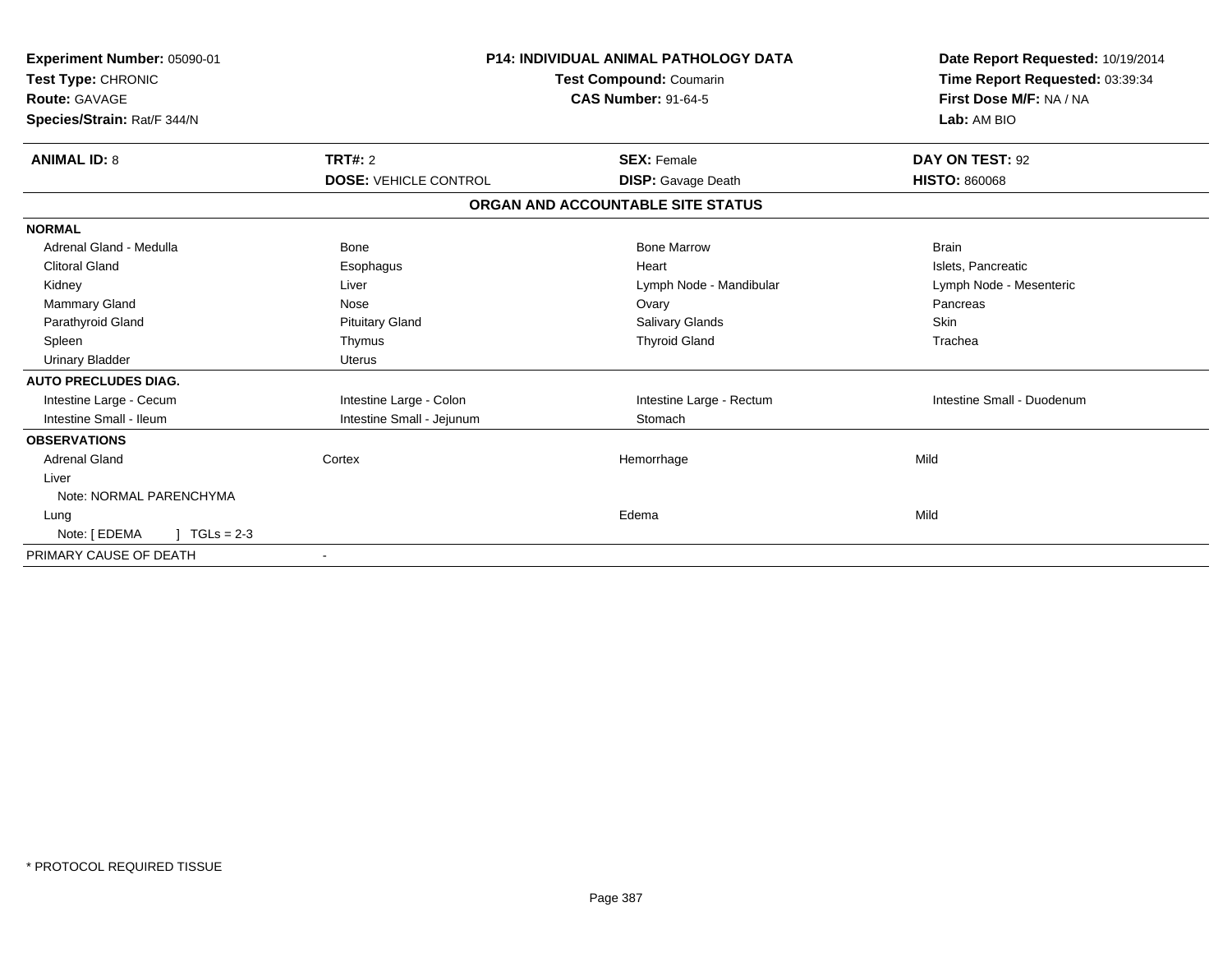| Experiment Number: 05090-01     |                              | <b>P14: INDIVIDUAL ANIMAL PATHOLOGY DATA</b> | Date Report Requested: 10/19/2014 |
|---------------------------------|------------------------------|----------------------------------------------|-----------------------------------|
| <b>Test Type: CHRONIC</b>       | Test Compound: Coumarin      |                                              | Time Report Requested: 03:39:34   |
| Route: GAVAGE                   |                              | <b>CAS Number: 91-64-5</b>                   | First Dose M/F: NA / NA           |
| Species/Strain: Rat/F 344/N     |                              |                                              | Lab: AM BIO                       |
| <b>ANIMAL ID: 9</b>             | <b>TRT#: 2</b>               | <b>SEX: Female</b>                           | DAY ON TEST: 734                  |
|                                 | <b>DOSE: VEHICLE CONTROL</b> | <b>DISP: Terminal Sacrifice</b>              | <b>HISTO: 860069</b>              |
|                                 |                              | ORGAN AND ACCOUNTABLE SITE STATUS            |                                   |
| <b>NORMAL</b>                   |                              |                                              |                                   |
| <b>Adrenal Gland - Cortex</b>   | Adrenal Gland - Medulla      | Bone                                         | <b>Bone Marrow</b>                |
| <b>Brain</b>                    | <b>Clitoral Gland</b>        | Esophagus                                    | Heart                             |
| Intestine Large - Cecum         | Intestine Large - Colon      | Intestine Large - Rectum                     | Intestine Small - Duodenum        |
| Intestine Small - Ileum         | Intestine Small - Jejunum    | Islets, Pancreatic                           | Lung                              |
| Lymph Node - Mandibular         | Lymph Node - Mesenteric      | <b>Mammary Gland</b>                         | Nose                              |
| Ovary                           | Pancreas                     | Parathyroid Gland                            | <b>Salivary Glands</b>            |
| <b>Skin</b>                     | Spleen                       | Stomach - Forestomach                        | Stomach - Glandular               |
| Thymus                          | <b>Thyroid Gland</b>         | Trachea                                      | <b>Urinary Bladder</b>            |
| <b>OBSERVATIONS</b>             |                              |                                              |                                   |
| Kidney                          |                              | Nephropathy                                  | Minimal                           |
| Liver                           |                              | <b>Basophilic Focus</b>                      |                                   |
|                                 | <b>Bile Duct</b>             | Hyperplasia                                  | Minimal                           |
|                                 |                              | Inflammation                                 | Chronic, Minimal                  |
| <b>Pituitary Gland</b>          | <b>Pars Distalis</b>         | Cyst                                         | Mild                              |
| <b>Uterus</b>                   |                              | Polyp                                        |                                   |
| Note: [ POLYP<br>$1 TGLs = 1-5$ |                              |                                              |                                   |
| PRIMARY CAUSE OF DEATH          |                              |                                              |                                   |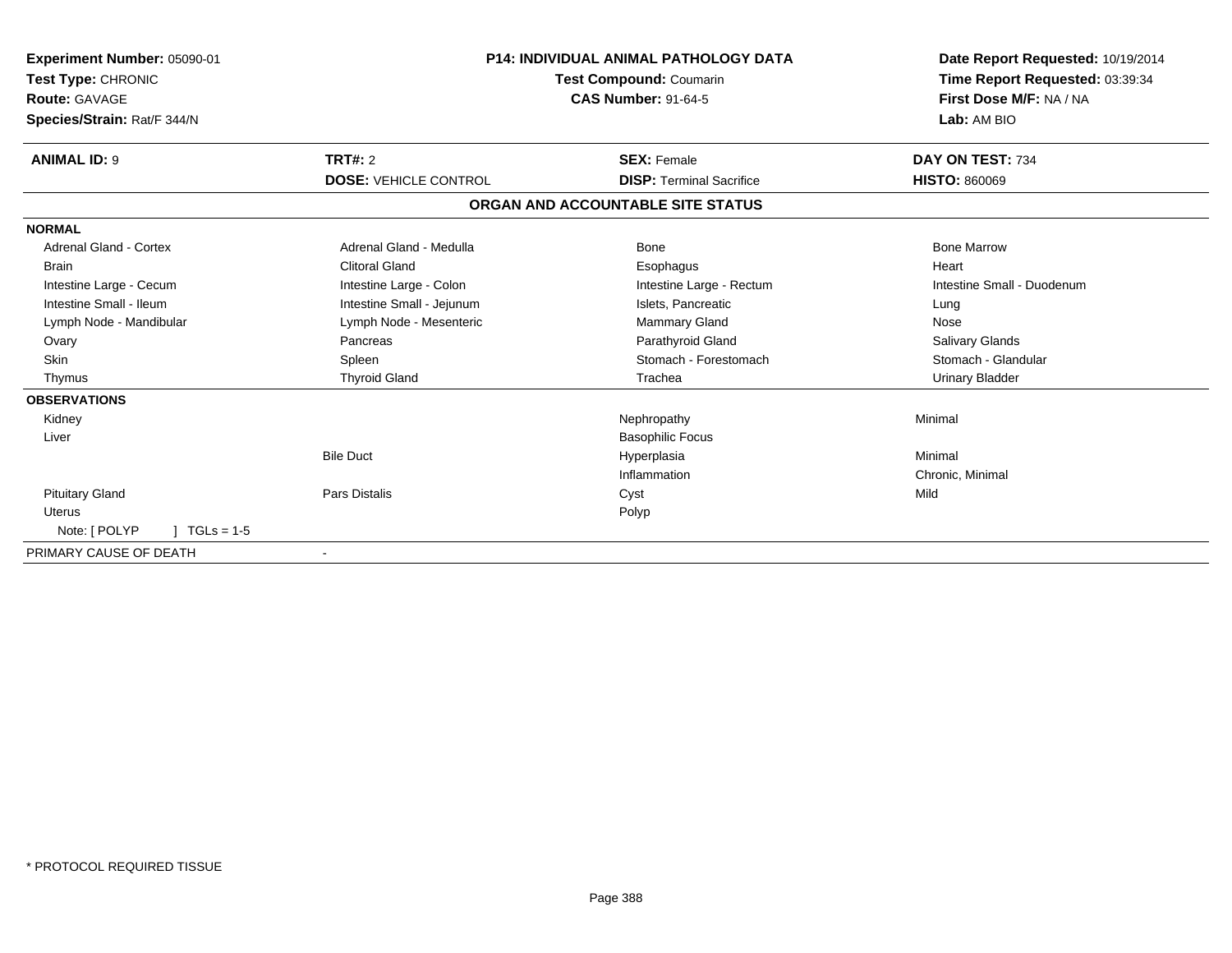| Experiment Number: 05090-01<br>Test Type: CHRONIC<br>Route: GAVAGE<br>Species/Strain: Rat/F 344/N |                              | <b>P14: INDIVIDUAL ANIMAL PATHOLOGY DATA</b><br>Test Compound: Coumarin<br><b>CAS Number: 91-64-5</b> | Date Report Requested: 10/19/2014<br>Time Report Requested: 03:39:34<br>First Dose M/F: NA / NA<br>Lab: AM BIO |
|---------------------------------------------------------------------------------------------------|------------------------------|-------------------------------------------------------------------------------------------------------|----------------------------------------------------------------------------------------------------------------|
| <b>ANIMAL ID: 10</b>                                                                              | TRT#: 2                      | <b>SEX: Female</b>                                                                                    | DAY ON TEST: 733                                                                                               |
|                                                                                                   | <b>DOSE: VEHICLE CONTROL</b> | <b>DISP: Terminal Sacrifice</b>                                                                       | <b>HISTO: 860070</b>                                                                                           |
|                                                                                                   |                              | ORGAN AND ACCOUNTABLE SITE STATUS                                                                     |                                                                                                                |
| <b>NORMAL</b>                                                                                     |                              |                                                                                                       |                                                                                                                |
| <b>Adrenal Gland - Cortex</b>                                                                     | Adrenal Gland - Medulla      | Bone                                                                                                  | <b>Bone Marrow</b>                                                                                             |
| <b>Brain</b>                                                                                      | Clitoral Gland               | Esophagus                                                                                             | Intestine Large - Cecum                                                                                        |
| Intestine Large - Colon                                                                           | Intestine Large - Rectum     | Intestine Small - Duodenum                                                                            | Intestine Small - Ileum                                                                                        |
| Intestine Small - Jejunum                                                                         | Islets, Pancreatic           | Kidney                                                                                                | Lung                                                                                                           |
| Lymph Node - Mandibular                                                                           | Lymph Node - Mesenteric      | <b>Mammary Gland</b>                                                                                  | Nose                                                                                                           |
| Ovary                                                                                             | Pancreas                     | Parathyroid Gland                                                                                     | <b>Salivary Glands</b>                                                                                         |
| <b>Skin</b>                                                                                       | Spleen                       | Stomach - Forestomach                                                                                 | Stomach - Glandular                                                                                            |
| Thymus                                                                                            | <b>Thyroid Gland</b>         | Trachea                                                                                               | <b>Urinary Bladder</b>                                                                                         |
| <b>Uterus</b>                                                                                     |                              |                                                                                                       |                                                                                                                |
| <b>OBSERVATIONS</b>                                                                               |                              |                                                                                                       |                                                                                                                |
| Heart                                                                                             |                              | Cardiomyopathy                                                                                        | Mild                                                                                                           |
| Liver                                                                                             |                              | <b>Basophilic Focus</b>                                                                               |                                                                                                                |
| Mesentery                                                                                         | Fat                          | Necrosis                                                                                              | Coagulative, Moderate                                                                                          |
| Note: [ NECROSIS<br>$TGLs = 1-13$                                                                 |                              |                                                                                                       |                                                                                                                |
| <b>Pituitary Gland</b>                                                                            | <b>Pars Distalis</b>         | Cyst                                                                                                  | Moderate                                                                                                       |
| Note: [ CYST<br>$TGLs = 2-4$                                                                      |                              |                                                                                                       |                                                                                                                |
| PRIMARY CAUSE OF DEATH                                                                            |                              |                                                                                                       |                                                                                                                |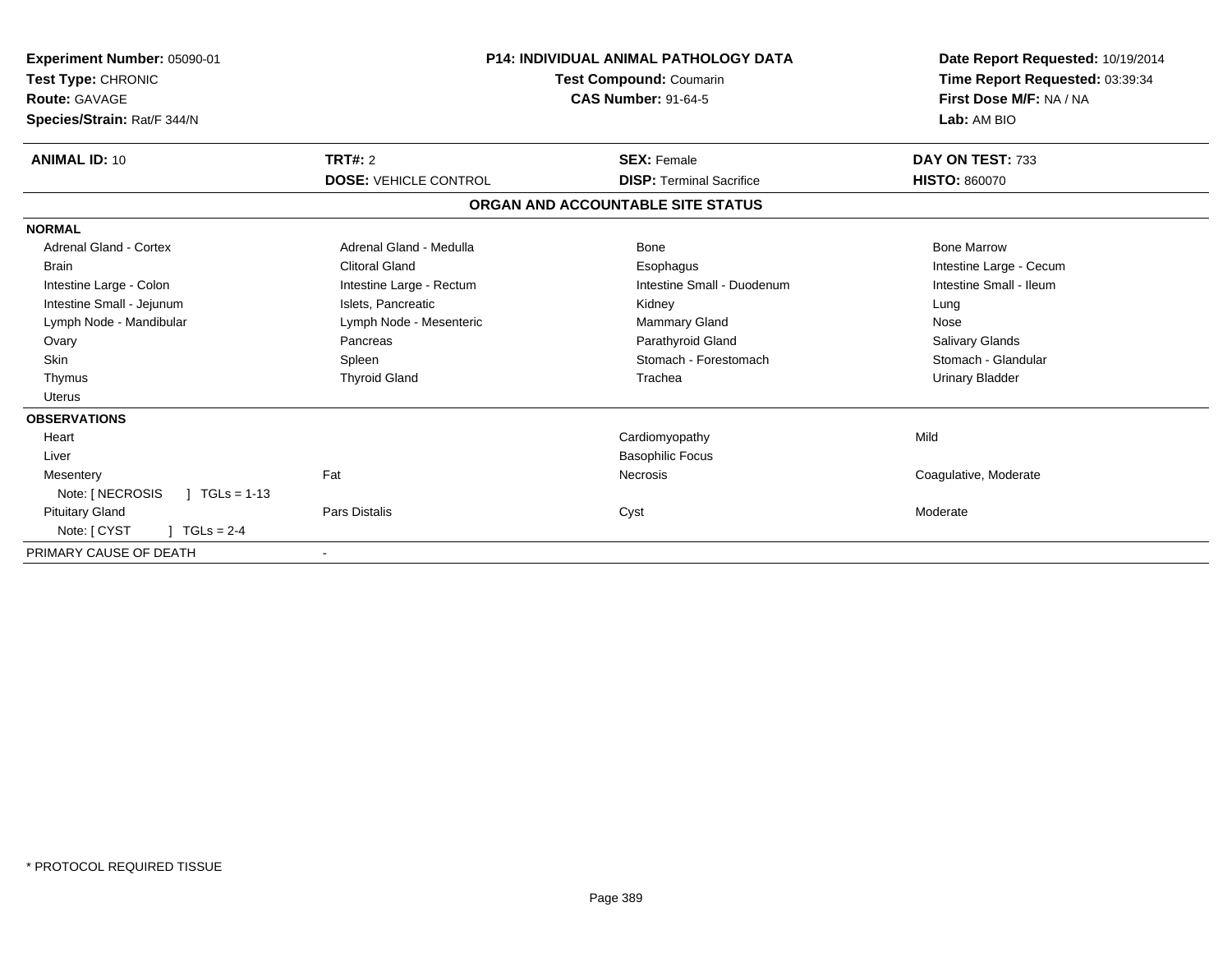| Experiment Number: 05090-01<br>Test Type: CHRONIC<br><b>Route: GAVAGE</b><br>Species/Strain: Rat/F 344/N | P14: INDIVIDUAL ANIMAL PATHOLOGY DATA<br>Test Compound: Coumarin<br><b>CAS Number: 91-64-5</b> |                                     | Date Report Requested: 10/19/2014<br>Time Report Requested: 03:39:34<br>First Dose M/F: NA / NA<br>Lab: AM BIO |
|----------------------------------------------------------------------------------------------------------|------------------------------------------------------------------------------------------------|-------------------------------------|----------------------------------------------------------------------------------------------------------------|
| <b>ANIMAL ID: 11</b>                                                                                     | <b>TRT#: 2</b>                                                                                 | <b>SEX: Female</b>                  | DAY ON TEST: 712                                                                                               |
|                                                                                                          | <b>DOSE: VEHICLE CONTROL</b>                                                                   | <b>DISP: Moribund</b>               | <b>HISTO: 860071</b>                                                                                           |
|                                                                                                          |                                                                                                | ORGAN AND ACCOUNTABLE SITE STATUS   |                                                                                                                |
| <b>NORMAL</b>                                                                                            |                                                                                                |                                     |                                                                                                                |
| Adrenal Gland - Cortex                                                                                   | Adrenal Gland - Medulla                                                                        | Bone                                | <b>Bone Marrow</b>                                                                                             |
| <b>Brain</b>                                                                                             | <b>Clitoral Gland</b>                                                                          | Esophagus                           | Heart                                                                                                          |
| Intestine Large - Cecum                                                                                  | Intestine Large - Colon                                                                        | Intestine Large - Rectum            | Intestine Small - Duodenum                                                                                     |
| Intestine Small - Ileum                                                                                  | Intestine Small - Jejunum                                                                      | Islets, Pancreatic                  | Kidney                                                                                                         |
| Lung                                                                                                     | Lymph Node - Mesenteric                                                                        | Nose                                | Ovary                                                                                                          |
| Pancreas                                                                                                 | Parathyroid Gland                                                                              | Salivary Glands                     | Skin                                                                                                           |
| Thymus                                                                                                   | <b>Thyroid Gland</b>                                                                           | Trachea                             | <b>Urinary Bladder</b>                                                                                         |
| <b>OBSERVATIONS</b>                                                                                      |                                                                                                |                                     |                                                                                                                |
| Liver                                                                                                    | <b>Bile Duct</b>                                                                               | Hyperplasia<br>Leukemia Mononuclear | Moderate                                                                                                       |
| [Hyperplasia TGLS = 10-2]                                                                                |                                                                                                |                                     |                                                                                                                |
| Lymph Node                                                                                               | Pancreatic                                                                                     | Inflammation                        | Suppurative, Moderate                                                                                          |
|                                                                                                          | Mandibular                                                                                     | Leukemia Mononuclear                |                                                                                                                |
| Note: $[INFLAMMATION] TGLs = 8-15$<br>Note: [ LEUKEMIA MONUC ] TGLs = 1-9                                |                                                                                                |                                     |                                                                                                                |
| Mammary Gland                                                                                            |                                                                                                | Inflammation                        | Marked                                                                                                         |
| Note: [INFLAMMATION ] TGLs = 3-14                                                                        |                                                                                                |                                     |                                                                                                                |
| <b>Pituitary Gland</b>                                                                                   | Pars Distalis                                                                                  | Adenoma                             |                                                                                                                |
| Note: [ ADENOMA<br>$1 \text{ TGLs} = 6-4$                                                                |                                                                                                |                                     |                                                                                                                |
| Spleen                                                                                                   |                                                                                                | Leukemia Mononuclear                |                                                                                                                |
| [ Leukemia Mononuclear TGLS = 2-2 ]                                                                      |                                                                                                |                                     |                                                                                                                |
| Stomach                                                                                                  | Forestomach                                                                                    | Ulcer                               | Moderate                                                                                                       |
|                                                                                                          | Glandular                                                                                      | Ulcer                               | Moderate                                                                                                       |
| Note: [ ULCER<br>$\sqrt{1}$ TGLs = 9-16<br>[ Ulcer TGLS = $11-16$ ]                                      |                                                                                                |                                     |                                                                                                                |
| <b>Tissue NOS</b>                                                                                        |                                                                                                | Fibroma                             |                                                                                                                |
| Note: [ FIBROMA<br>J TGLs = $4-17$                                                                       |                                                                                                |                                     |                                                                                                                |
| Uterus                                                                                                   | Cervix                                                                                         | Inflammation                        | Suppurative, Mild                                                                                              |
| Note: [INFLAMMATION ] TGLs = 5-13                                                                        |                                                                                                |                                     |                                                                                                                |
| PRIMARY CAUSE OF DEATH                                                                                   |                                                                                                |                                     |                                                                                                                |
|                                                                                                          |                                                                                                |                                     |                                                                                                                |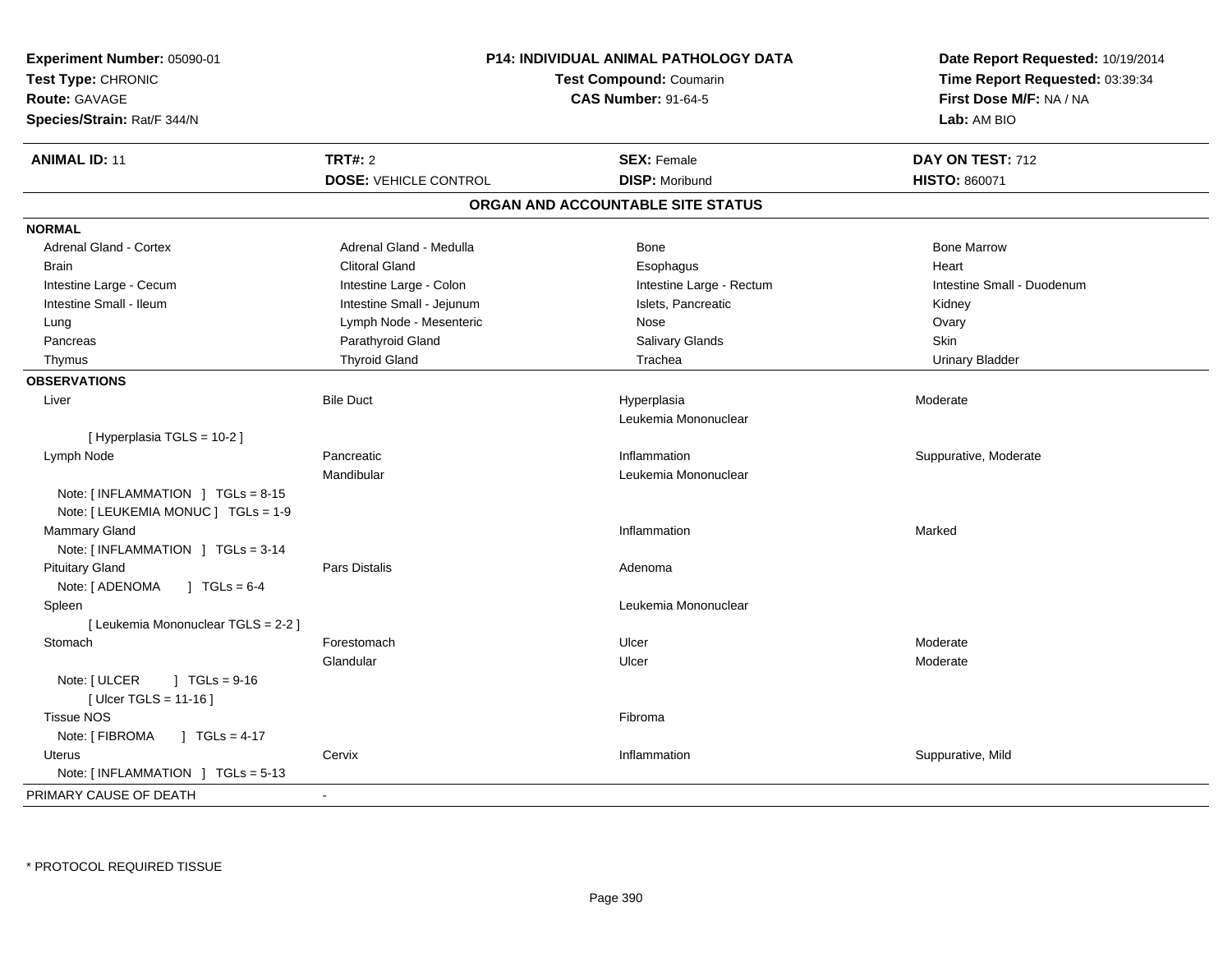| Experiment Number: 05090-01<br><b>Test Type: CHRONIC</b><br>Route: GAVAGE<br>Species/Strain: Rat/F 344/N | <b>P14: INDIVIDUAL ANIMAL PATHOLOGY DATA</b><br>Test Compound: Coumarin<br><b>CAS Number: 91-64-5</b> |                                   | Date Report Requested: 10/19/2014<br>Time Report Requested: 03:39:34<br>First Dose M/F: NA / NA<br>Lab: AM BIO |
|----------------------------------------------------------------------------------------------------------|-------------------------------------------------------------------------------------------------------|-----------------------------------|----------------------------------------------------------------------------------------------------------------|
| <b>ANIMAL ID: 12</b>                                                                                     | <b>TRT#: 2</b>                                                                                        | <b>SEX: Female</b>                | DAY ON TEST: 732                                                                                               |
|                                                                                                          | <b>DOSE: VEHICLE CONTROL</b>                                                                          | <b>DISP: Terminal Sacrifice</b>   | <b>HISTO: 860072</b>                                                                                           |
|                                                                                                          |                                                                                                       | ORGAN AND ACCOUNTABLE SITE STATUS |                                                                                                                |
| <b>NORMAL</b>                                                                                            |                                                                                                       |                                   |                                                                                                                |
| <b>Adrenal Gland - Cortex</b>                                                                            | Adrenal Gland - Medulla                                                                               | Bone                              | <b>Bone Marrow</b>                                                                                             |
| Brain                                                                                                    | <b>Clitoral Gland</b>                                                                                 | Esophagus                         | Heart                                                                                                          |
| Intestine Large - Cecum                                                                                  | Intestine Large - Colon                                                                               | Intestine Large - Rectum          | Intestine Small - Duodenum                                                                                     |
| Intestine Small - Ileum                                                                                  | Intestine Small - Jejunum                                                                             | Islets, Pancreatic                | Lung                                                                                                           |
| Lymph Node - Mandibular                                                                                  | Lymph Node - Mesenteric                                                                               | Nose                              | Ovary                                                                                                          |
| Pancreas                                                                                                 | Parathyroid Gland                                                                                     | <b>Salivary Glands</b>            | <b>Skin</b>                                                                                                    |
| Spleen                                                                                                   | Stomach - Forestomach                                                                                 | Stomach - Glandular               | Thymus                                                                                                         |
| <b>Thyroid Gland</b>                                                                                     | Trachea                                                                                               | <b>Urinary Bladder</b>            | <b>Uterus</b>                                                                                                  |
| <b>OBSERVATIONS</b>                                                                                      |                                                                                                       |                                   |                                                                                                                |
| Kidney                                                                                                   |                                                                                                       | Nephropathy                       | Minimal                                                                                                        |
| Liver                                                                                                    |                                                                                                       | <b>Basophilic Focus</b>           |                                                                                                                |
|                                                                                                          | <b>Bile Duct</b>                                                                                      | Hyperplasia                       | Minimal                                                                                                        |
| <b>Mammary Gland</b>                                                                                     |                                                                                                       | Fibroadenoma                      |                                                                                                                |
| Note: [ FIBROADENOMA ] TGLs = 1-13                                                                       |                                                                                                       |                                   |                                                                                                                |
| <b>Pituitary Gland</b>                                                                                   | <b>Pars Distalis</b>                                                                                  | Adenoma                           |                                                                                                                |
| Note: [ ADENOMA<br>$TGLs = 3-4$                                                                          |                                                                                                       |                                   |                                                                                                                |
| PRIMARY CAUSE OF DEATH                                                                                   |                                                                                                       |                                   |                                                                                                                |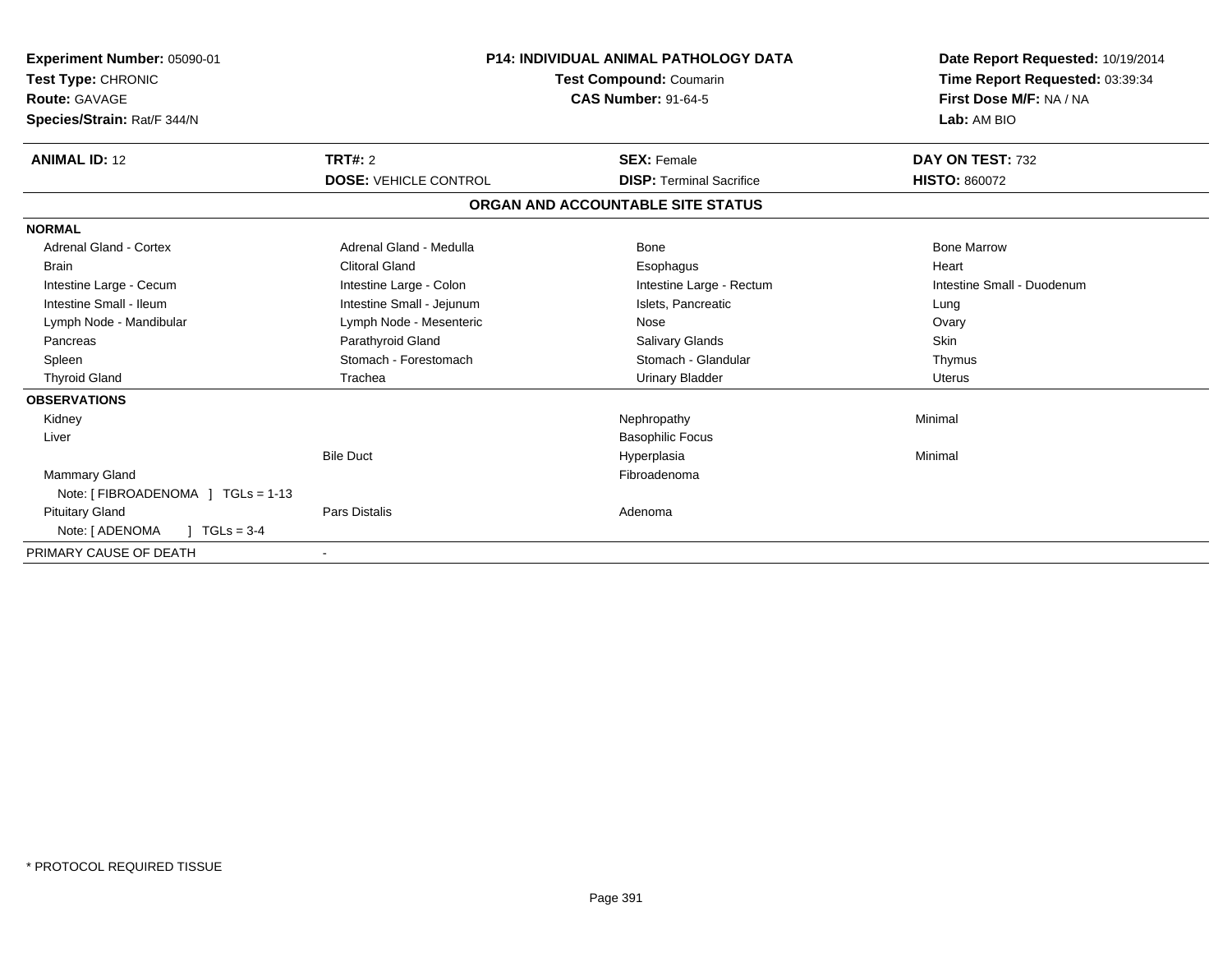| <b>Experiment Number: 05090-01</b><br>Test Type: CHRONIC<br><b>Route: GAVAGE</b><br>Species/Strain: Rat/F 344/N | <b>P14: INDIVIDUAL ANIMAL PATHOLOGY DATA</b><br>Test Compound: Coumarin<br><b>CAS Number: 91-64-5</b> |                                                                      | Date Report Requested: 10/19/2014<br>Time Report Requested: 03:39:34<br>First Dose M/F: NA / NA<br>Lab: AM BIO |
|-----------------------------------------------------------------------------------------------------------------|-------------------------------------------------------------------------------------------------------|----------------------------------------------------------------------|----------------------------------------------------------------------------------------------------------------|
| <b>ANIMAL ID: 13</b>                                                                                            | TRT#: 2                                                                                               | <b>SEX: Female</b>                                                   | DAY ON TEST: 456                                                                                               |
|                                                                                                                 | <b>DOSE: VEHICLE CONTROL</b>                                                                          | <b>DISP: Interval Sacrifice</b><br>ORGAN AND ACCOUNTABLE SITE STATUS | <b>HISTO: 860073</b>                                                                                           |
|                                                                                                                 |                                                                                                       |                                                                      |                                                                                                                |
| <b>NORMAL</b><br><b>Adrenal Gland - Cortex</b>                                                                  | Adrenal Gland - Medulla                                                                               | Bone                                                                 | <b>Bone Marrow</b>                                                                                             |
| <b>Brain</b>                                                                                                    | <b>Clitoral Gland</b>                                                                                 | Esophagus                                                            | Heart                                                                                                          |
| Intestine Large - Cecum                                                                                         | Intestine Large - Colon                                                                               | Intestine Large - Rectum                                             | Intestine Small - Duodenum                                                                                     |
| Intestine Small - Ileum                                                                                         | Intestine Small - Jejunum                                                                             | Islets. Pancreatic                                                   | Liver                                                                                                          |
| Lung                                                                                                            | Lymph Node - Mandibular                                                                               | Lymph Node - Mesenteric                                              | Mammary Gland                                                                                                  |
| Nose                                                                                                            | Ovary                                                                                                 | Pancreas                                                             | <b>Salivary Glands</b>                                                                                         |
| <b>Skin</b>                                                                                                     | Spleen                                                                                                | Stomach - Forestomach                                                | Stomach - Glandular                                                                                            |
| Thymus                                                                                                          | <b>Thyroid Gland</b>                                                                                  | Trachea                                                              | Urinary Bladder                                                                                                |
| <b>MISSING</b>                                                                                                  |                                                                                                       |                                                                      |                                                                                                                |
| Parathyroid Gland                                                                                               | <b>Pituitary Gland</b>                                                                                |                                                                      |                                                                                                                |
| <b>OBSERVATIONS</b>                                                                                             |                                                                                                       |                                                                      |                                                                                                                |
| Kidney                                                                                                          |                                                                                                       | Nephropathy                                                          | Minimal                                                                                                        |
| <b>Uterus</b>                                                                                                   |                                                                                                       | Hydrometra                                                           | Mild                                                                                                           |
| PRIMARY CAUSE OF DEATH                                                                                          |                                                                                                       |                                                                      |                                                                                                                |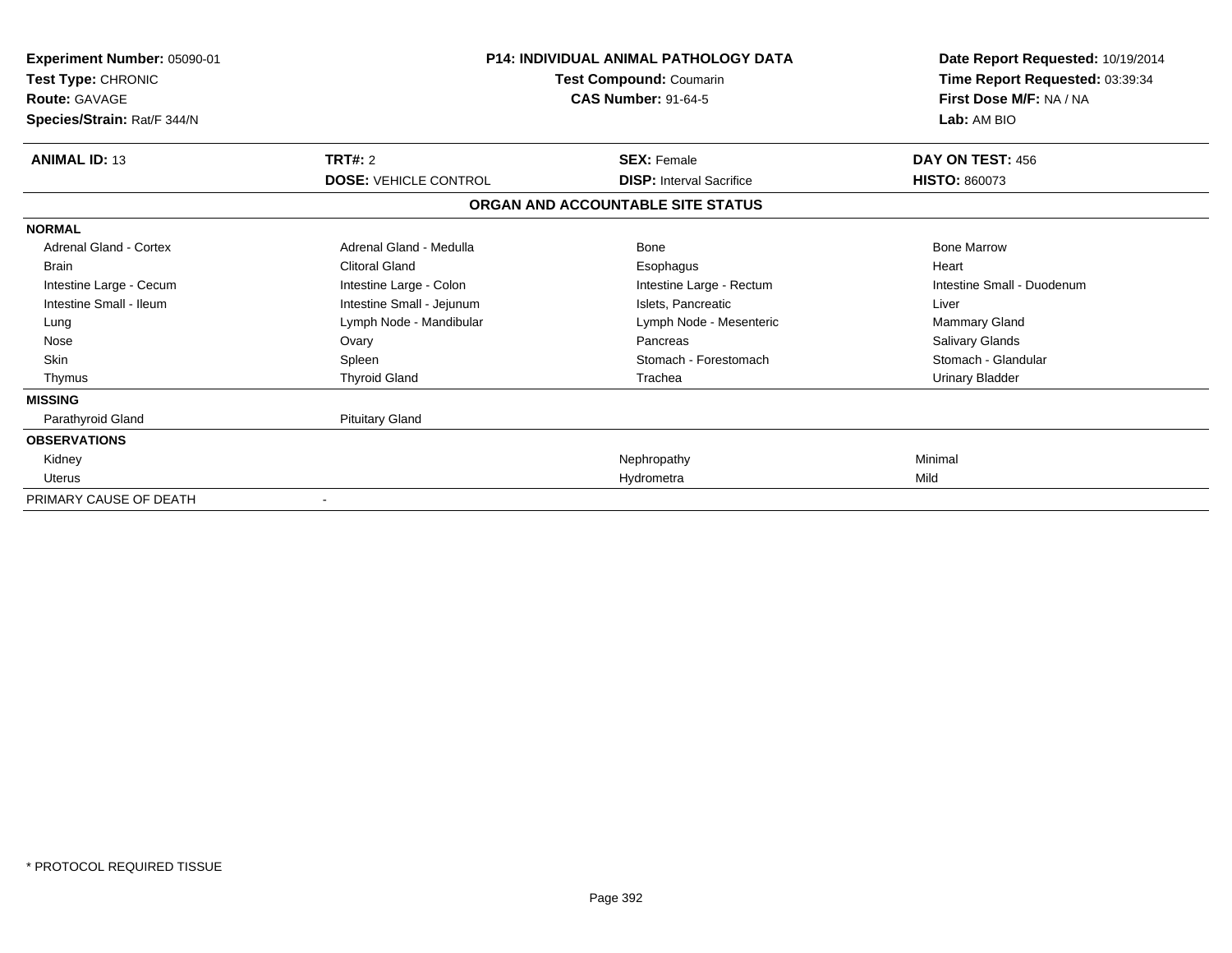| Experiment Number: 05090-01<br>Test Type: CHRONIC<br><b>Route: GAVAGE</b><br>Species/Strain: Rat/F 344/N |                              | <b>P14: INDIVIDUAL ANIMAL PATHOLOGY DATA</b><br><b>Test Compound: Coumarin</b><br><b>CAS Number: 91-64-5</b> | Date Report Requested: 10/19/2014<br>Time Report Requested: 03:39:34<br>First Dose M/F: NA / NA<br>Lab: AM BIO |
|----------------------------------------------------------------------------------------------------------|------------------------------|--------------------------------------------------------------------------------------------------------------|----------------------------------------------------------------------------------------------------------------|
| <b>ANIMAL ID: 14</b>                                                                                     | <b>TRT#: 2</b>               | <b>SEX: Female</b>                                                                                           | DAY ON TEST: 491                                                                                               |
|                                                                                                          | <b>DOSE: VEHICLE CONTROL</b> | <b>DISP: Moribund</b>                                                                                        | <b>HISTO: 860074</b>                                                                                           |
|                                                                                                          |                              | ORGAN AND ACCOUNTABLE SITE STATUS                                                                            |                                                                                                                |
| <b>NORMAL</b>                                                                                            |                              |                                                                                                              |                                                                                                                |
| <b>Adrenal Gland - Cortex</b>                                                                            | Adrenal Gland - Medulla      | <b>Bone</b>                                                                                                  | <b>Brain</b>                                                                                                   |
| Esophagus                                                                                                | Heart                        | Intestine Large - Cecum                                                                                      | Intestine Large - Colon                                                                                        |
| Intestine Large - Rectum                                                                                 | Intestine Small - Duodenum   | Intestine Small - Ileum                                                                                      | Intestine Small - Jejunum                                                                                      |
| Islets, Pancreatic                                                                                       | Lung                         | Lymph Node - Mandibular                                                                                      | Lymph Node - Mesenteric                                                                                        |
| Nose                                                                                                     | Ovary                        | Pancreas                                                                                                     | Parathyroid Gland                                                                                              |
| <b>Pituitary Gland</b>                                                                                   | Salivary Glands              | <b>Skin</b>                                                                                                  | Spleen                                                                                                         |
| Stomach - Forestomach                                                                                    | Stomach - Glandular          | Thymus                                                                                                       | Trachea                                                                                                        |
| <b>Urinary Bladder</b>                                                                                   | <b>Uterus</b>                |                                                                                                              |                                                                                                                |
| <b>MISSING</b>                                                                                           |                              |                                                                                                              |                                                                                                                |
| <b>Clitoral Gland</b>                                                                                    |                              |                                                                                                              |                                                                                                                |
| <b>OBSERVATIONS</b>                                                                                      |                              |                                                                                                              |                                                                                                                |
| <b>Bone Marrow</b>                                                                                       |                              | Inflammation                                                                                                 | Chronic, Mild                                                                                                  |
| Kidney                                                                                                   |                              | Nephropathy                                                                                                  | Minimal                                                                                                        |
| Liver                                                                                                    |                              | <b>Basophilic Focus</b>                                                                                      |                                                                                                                |
|                                                                                                          |                              | Developmental Malformation                                                                                   |                                                                                                                |
| Note: [ DEVELOP MALFOR ] TGLs = 2-2                                                                      |                              |                                                                                                              |                                                                                                                |
| Mammary Gland                                                                                            |                              | Fibroadenoma                                                                                                 |                                                                                                                |
| Note: [ FIBROADENOMA ] TGLs = 1-13                                                                       |                              |                                                                                                              |                                                                                                                |
| <b>Thyroid Gland</b>                                                                                     | C Cell                       | Hyperplasia                                                                                                  | Mild                                                                                                           |
| PRIMARY CAUSE OF DEATH                                                                                   |                              |                                                                                                              |                                                                                                                |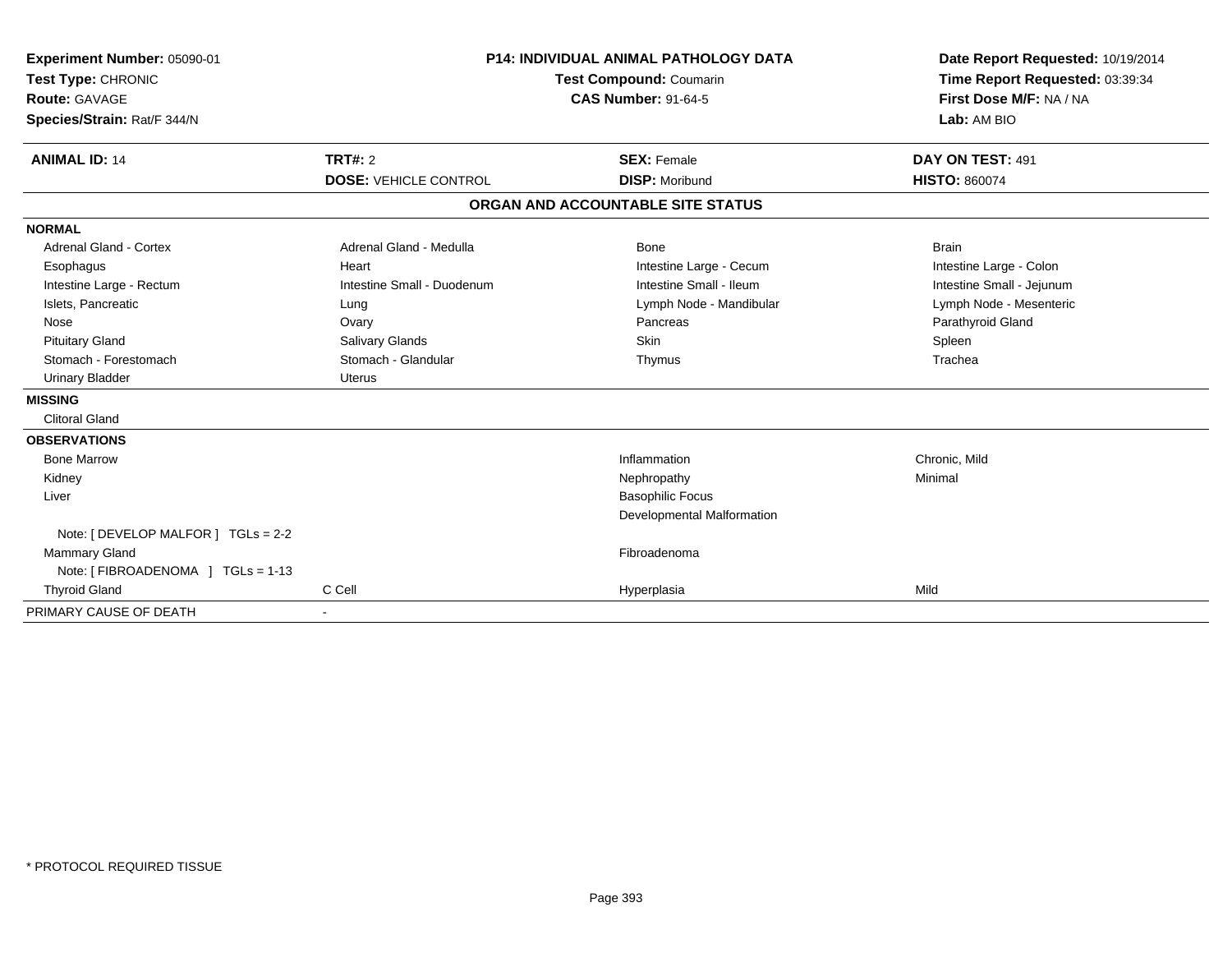| Experiment Number: 05090-01<br>Test Type: CHRONIC<br><b>Route: GAVAGE</b><br>Species/Strain: Rat/F 344/N | <b>P14: INDIVIDUAL ANIMAL PATHOLOGY DATA</b><br>Test Compound: Coumarin<br><b>CAS Number: 91-64-5</b> |                                   | Date Report Requested: 10/19/2014<br>Time Report Requested: 03:39:34<br>First Dose M/F: NA / NA<br>Lab: AM BIO |  |
|----------------------------------------------------------------------------------------------------------|-------------------------------------------------------------------------------------------------------|-----------------------------------|----------------------------------------------------------------------------------------------------------------|--|
| <b>ANIMAL ID: 15</b>                                                                                     | <b>TRT#: 2</b>                                                                                        | <b>SEX: Female</b>                | DAY ON TEST: 708                                                                                               |  |
|                                                                                                          | <b>DOSE: VEHICLE CONTROL</b>                                                                          | <b>DISP: Moribund</b>             | <b>HISTO: 860075</b>                                                                                           |  |
|                                                                                                          |                                                                                                       | ORGAN AND ACCOUNTABLE SITE STATUS |                                                                                                                |  |
| <b>NORMAL</b>                                                                                            |                                                                                                       |                                   |                                                                                                                |  |
| <b>Adrenal Gland - Cortex</b>                                                                            | Adrenal Gland - Medulla                                                                               | Bone                              | <b>Bone Marrow</b>                                                                                             |  |
| <b>Brain</b>                                                                                             | <b>Clitoral Gland</b>                                                                                 | Esophagus                         | Intestine Large - Cecum                                                                                        |  |
| Intestine Large - Colon                                                                                  | Intestine Large - Rectum                                                                              | Intestine Small - Duodenum        | Intestine Small - Ileum                                                                                        |  |
| Intestine Small - Jejunum                                                                                | Islets, Pancreatic                                                                                    | Lung                              | Lymph Node - Mandibular                                                                                        |  |
| Nose                                                                                                     | Ovary                                                                                                 | Pancreas                          | Parathyroid Gland                                                                                              |  |
| Salivary Glands                                                                                          | Skin                                                                                                  | Spleen                            | Stomach - Forestomach                                                                                          |  |
| Thymus                                                                                                   | <b>Thyroid Gland</b>                                                                                  | Trachea                           | <b>Urinary Bladder</b>                                                                                         |  |
| <b>OBSERVATIONS</b>                                                                                      |                                                                                                       |                                   |                                                                                                                |  |
| Heart                                                                                                    |                                                                                                       | Thrombosis                        | Moderate                                                                                                       |  |
| Note: [ THROMBUS<br>$\int$ TGLs = 5-13                                                                   |                                                                                                       |                                   |                                                                                                                |  |
| Kidney                                                                                                   |                                                                                                       | Nephropathy                       | Mild                                                                                                           |  |
| Liver                                                                                                    |                                                                                                       | Fatty Change                      | Moderate                                                                                                       |  |
|                                                                                                          |                                                                                                       | <b>Necrosis</b>                   | Coagulative, Minimal                                                                                           |  |
| Note: [ FATTY CHANGE ] TGLs = 2-2                                                                        |                                                                                                       |                                   |                                                                                                                |  |
| Lymph Node                                                                                               | Mesenteric                                                                                            | Hyperplasia                       | Lymphoid, Moderate                                                                                             |  |
| Mammary Gland                                                                                            |                                                                                                       | Galactocele                       | Moderate                                                                                                       |  |
| Note: [GALACTOCELE ] TGLs = 4-8                                                                          |                                                                                                       |                                   |                                                                                                                |  |
| <b>Pituitary Gland</b>                                                                                   | Pars Distalis                                                                                         | Adenoma                           |                                                                                                                |  |
| Note: [ ADENOMA<br>$J \cdot TGLs = 3-4$                                                                  |                                                                                                       |                                   |                                                                                                                |  |
| Stomach                                                                                                  | Glandular                                                                                             | Ulcer                             | Moderate                                                                                                       |  |
| Uterus                                                                                                   |                                                                                                       | Hydrometra                        | Mild                                                                                                           |  |
|                                                                                                          |                                                                                                       | Necrosis                          | Coagulative, Moderate                                                                                          |  |
| Note: [HYDROMETRA ] TGLs = 6-5                                                                           |                                                                                                       |                                   |                                                                                                                |  |
| [Hydrometra TGLS = $6-14$ ]                                                                              |                                                                                                       |                                   |                                                                                                                |  |
| PRIMARY CAUSE OF DEATH                                                                                   | $\sim$                                                                                                |                                   |                                                                                                                |  |
|                                                                                                          |                                                                                                       |                                   |                                                                                                                |  |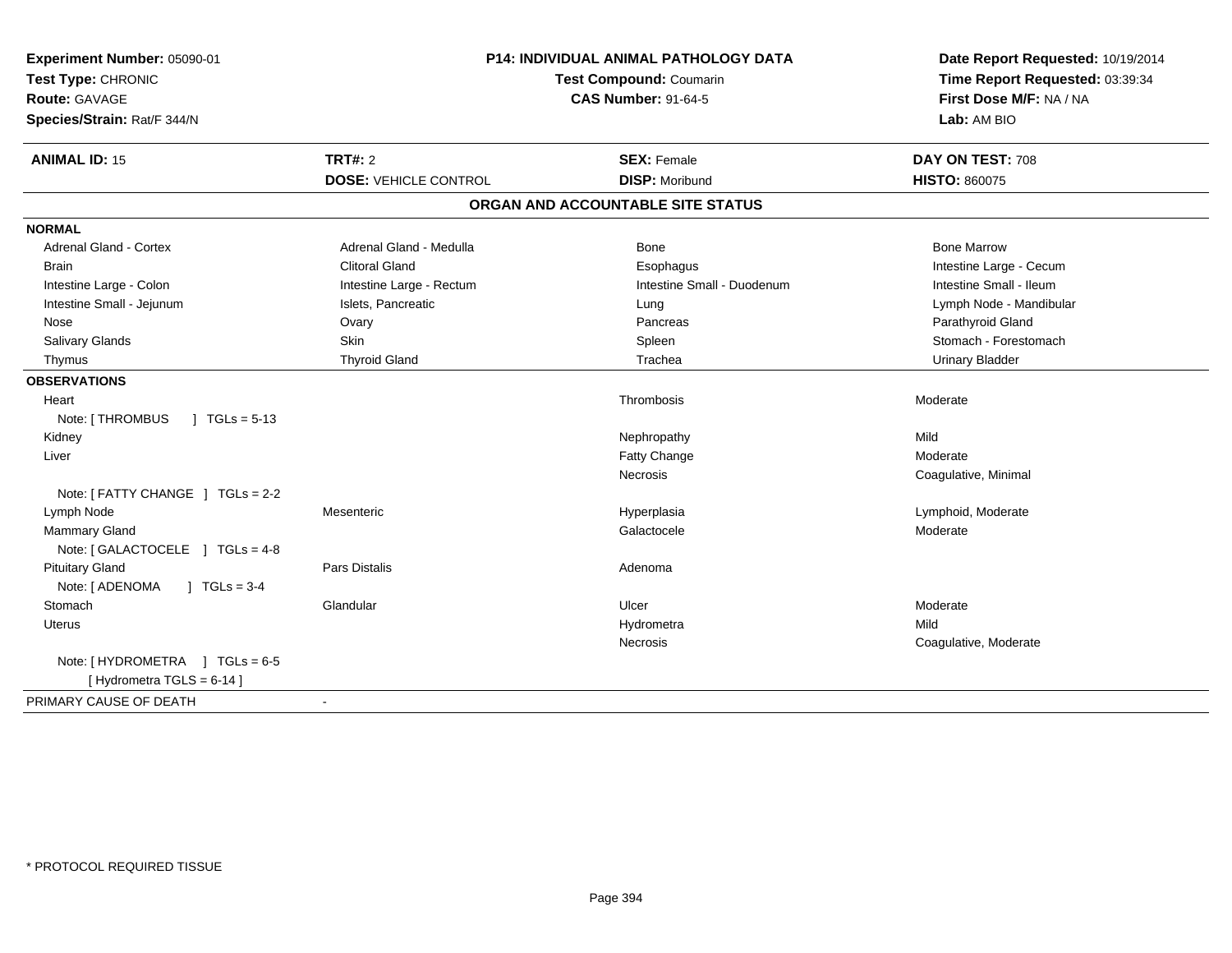| Experiment Number: 05090-01<br>Test Type: CHRONIC<br><b>Route: GAVAGE</b><br>Species/Strain: Rat/F 344/N | <b>P14: INDIVIDUAL ANIMAL PATHOLOGY DATA</b><br><b>Test Compound: Coumarin</b><br><b>CAS Number: 91-64-5</b> |                                   | Date Report Requested: 10/19/2014<br>Time Report Requested: 03:39:34<br>First Dose M/F: NA / NA<br>Lab: AM BIO |
|----------------------------------------------------------------------------------------------------------|--------------------------------------------------------------------------------------------------------------|-----------------------------------|----------------------------------------------------------------------------------------------------------------|
| <b>ANIMAL ID: 16</b>                                                                                     | TRT#: 2                                                                                                      | <b>SEX: Female</b>                | DAY ON TEST: 624                                                                                               |
|                                                                                                          | <b>DOSE: VEHICLE CONTROL</b>                                                                                 | <b>DISP: Moribund</b>             | <b>HISTO: 860076</b>                                                                                           |
|                                                                                                          |                                                                                                              | ORGAN AND ACCOUNTABLE SITE STATUS |                                                                                                                |
| <b>NORMAL</b>                                                                                            |                                                                                                              |                                   |                                                                                                                |
| Bone                                                                                                     | <b>Bone Marrow</b>                                                                                           | <b>Brain</b>                      | <b>Clitoral Gland</b>                                                                                          |
| Esophagus                                                                                                | Heart                                                                                                        | Intestine Large - Cecum           | Intestine Large - Colon                                                                                        |
| Intestine Large - Rectum                                                                                 | Intestine Small - Duodenum                                                                                   | Intestine Small - Ileum           | Intestine Small - Jejunum                                                                                      |
| Islets, Pancreatic                                                                                       | Lung                                                                                                         | Mammary Gland                     | Nose                                                                                                           |
| Ovary                                                                                                    | Pancreas                                                                                                     | Parathyroid Gland                 | <b>Pituitary Gland</b>                                                                                         |
| Salivary Glands                                                                                          | <b>Skin</b>                                                                                                  | Stomach - Forestomach             | Stomach - Glandular                                                                                            |
| <b>Thyroid Gland</b>                                                                                     | Trachea                                                                                                      | <b>Uterus</b>                     |                                                                                                                |
| <b>OBSERVATIONS</b>                                                                                      |                                                                                                              |                                   |                                                                                                                |
| <b>Adrenal Gland</b>                                                                                     | Cortex                                                                                                       | Leukemia Mononuclear              |                                                                                                                |
|                                                                                                          | Medulla                                                                                                      | Leukemia Mononuclear              |                                                                                                                |
| Kidney                                                                                                   |                                                                                                              | Leukemia Mononuclear              |                                                                                                                |
|                                                                                                          |                                                                                                              | Nephropathy                       | Minimal                                                                                                        |
| Liver                                                                                                    | <b>Bile Duct</b>                                                                                             | Hyperplasia                       | Moderate                                                                                                       |
|                                                                                                          |                                                                                                              | Leukemia Mononuclear              |                                                                                                                |
| Note: [ LEUKEMIA MONUC ] TGLs = 2-2                                                                      |                                                                                                              |                                   |                                                                                                                |
| Lymph Node                                                                                               | Mandibular                                                                                                   | Leukemia Mononuclear              |                                                                                                                |
|                                                                                                          | Mesenteric                                                                                                   | Leukemia Mononuclear              |                                                                                                                |
|                                                                                                          | Renal                                                                                                        | Leukemia Mononuclear              |                                                                                                                |
| Note: [ LEUKEMIA MONUC ] TGLs = 3-14<br>Note: [ LEUKEMIA MONUC ] TGLs = 4-4                              |                                                                                                              |                                   |                                                                                                                |
| Spleen                                                                                                   |                                                                                                              | Leukemia Mononuclear              |                                                                                                                |
| Note: [ LEUKEMIA MONUC ] TGLs = 1-13                                                                     |                                                                                                              |                                   |                                                                                                                |
| Thymus                                                                                                   |                                                                                                              | Leukemia Mononuclear              |                                                                                                                |
| <b>Urinary Bladder</b>                                                                                   |                                                                                                              | Leukemia Mononuclear              |                                                                                                                |
| PRIMARY CAUSE OF DEATH                                                                                   | $\blacksquare$                                                                                               |                                   |                                                                                                                |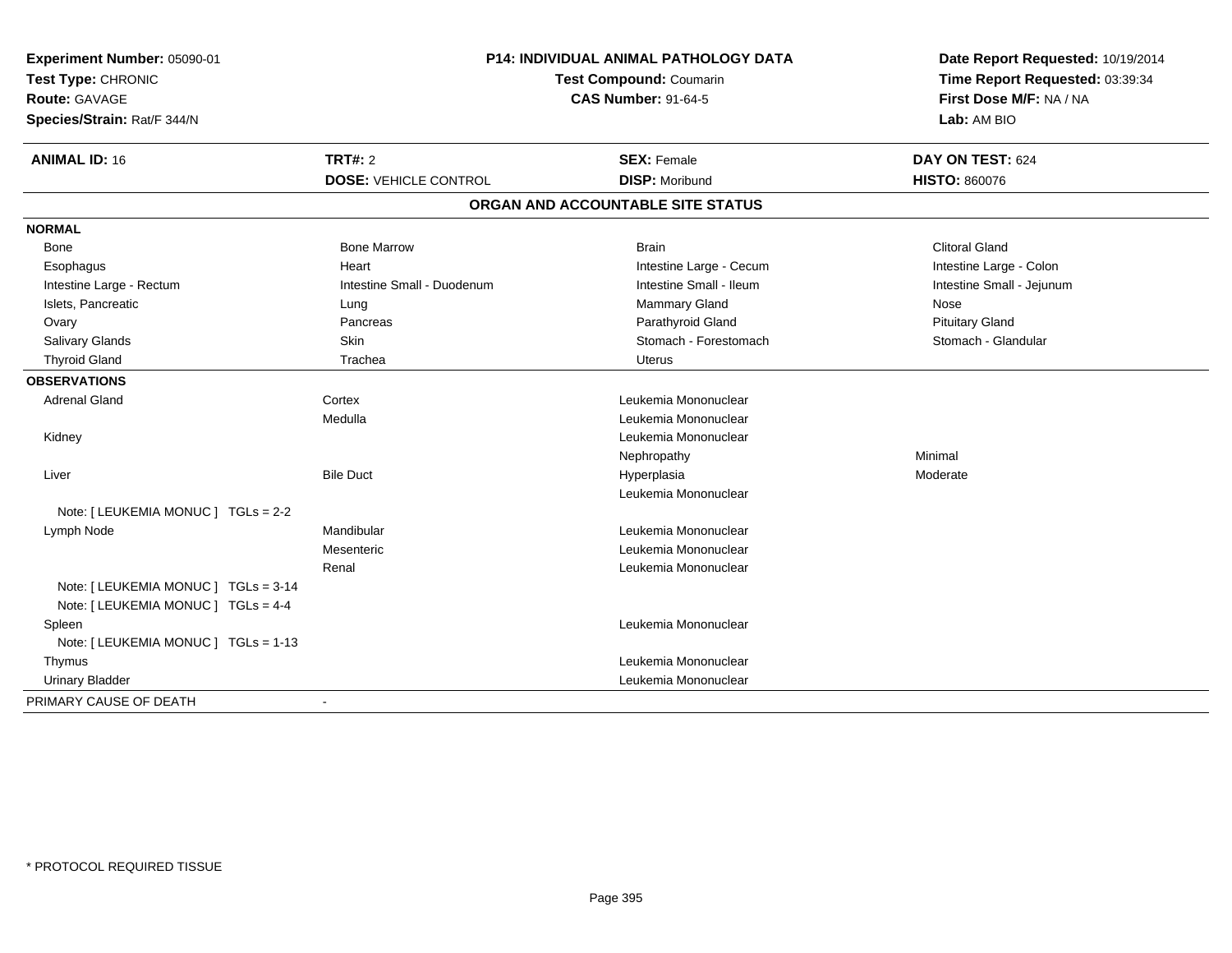| <b>Experiment Number: 05090-01</b><br>Test Type: CHRONIC<br>Route: GAVAGE<br>Species/Strain: Rat/F 344/N | <b>P14: INDIVIDUAL ANIMAL PATHOLOGY DATA</b><br><b>Test Compound: Coumarin</b><br><b>CAS Number: 91-64-5</b> |                                   | Date Report Requested: 10/19/2014<br>Time Report Requested: 03:39:34<br>First Dose M/F: NA / NA<br>Lab: AM BIO |  |
|----------------------------------------------------------------------------------------------------------|--------------------------------------------------------------------------------------------------------------|-----------------------------------|----------------------------------------------------------------------------------------------------------------|--|
| <b>ANIMAL ID: 17</b>                                                                                     | TRT#: 2                                                                                                      | <b>SEX: Female</b>                | DAY ON TEST: 435                                                                                               |  |
|                                                                                                          | <b>DOSE: VEHICLE CONTROL</b>                                                                                 | <b>DISP: Moribund</b>             | <b>HISTO: 860077</b>                                                                                           |  |
|                                                                                                          |                                                                                                              | ORGAN AND ACCOUNTABLE SITE STATUS |                                                                                                                |  |
| <b>NORMAL</b>                                                                                            |                                                                                                              |                                   |                                                                                                                |  |
| <b>Adrenal Gland - Cortex</b>                                                                            | Adrenal Gland - Medulla                                                                                      | Bone                              | <b>Bone Marrow</b>                                                                                             |  |
| <b>Brain</b>                                                                                             | <b>Clitoral Gland</b>                                                                                        | Esophagus                         | Heart                                                                                                          |  |
| Intestine Large - Cecum                                                                                  | Intestine Large - Colon                                                                                      | Intestine Large - Rectum          | Intestine Small - Duodenum                                                                                     |  |
| Intestine Small - Ileum                                                                                  | Intestine Small - Jejunum                                                                                    | Islets, Pancreatic                | Lung                                                                                                           |  |
| Lymph Node - Mandibular                                                                                  | Lymph Node - Mesenteric                                                                                      | Mammary Gland                     | Nose                                                                                                           |  |
| Ovary                                                                                                    | Pancreas                                                                                                     | Parathyroid Gland                 | Salivary Glands                                                                                                |  |
| Skin                                                                                                     | Spleen                                                                                                       | Stomach - Forestomach             | Stomach - Glandular                                                                                            |  |
| Thymus                                                                                                   | <b>Thyroid Gland</b>                                                                                         | Trachea                           | <b>Urinary Bladder</b>                                                                                         |  |
| <b>OBSERVATIONS</b>                                                                                      |                                                                                                              |                                   |                                                                                                                |  |
| Kidney                                                                                                   |                                                                                                              | Nephropathy                       | Minimal                                                                                                        |  |
| Liver                                                                                                    |                                                                                                              | <b>Basophilic Focus</b>           |                                                                                                                |  |
|                                                                                                          |                                                                                                              | Developmental Malformation        |                                                                                                                |  |
|                                                                                                          | <b>Bile Duct</b>                                                                                             | Hyperplasia                       | Minimal                                                                                                        |  |
| Note: [ DEVELOP MALFOR ] $TGLs = 1-2$                                                                    |                                                                                                              |                                   |                                                                                                                |  |
| <b>Pituitary Gland</b>                                                                                   | <b>Pars Distalis</b>                                                                                         | Adenoma                           |                                                                                                                |  |
| [Adenoma TGLS = $2-4$ ]                                                                                  |                                                                                                              |                                   |                                                                                                                |  |
| Uterus                                                                                                   |                                                                                                              | Hydrometra                        | Moderate                                                                                                       |  |
| [Hydrometra TGLS = 3-5]                                                                                  |                                                                                                              |                                   |                                                                                                                |  |
| PRIMARY CAUSE OF DEATH                                                                                   |                                                                                                              |                                   |                                                                                                                |  |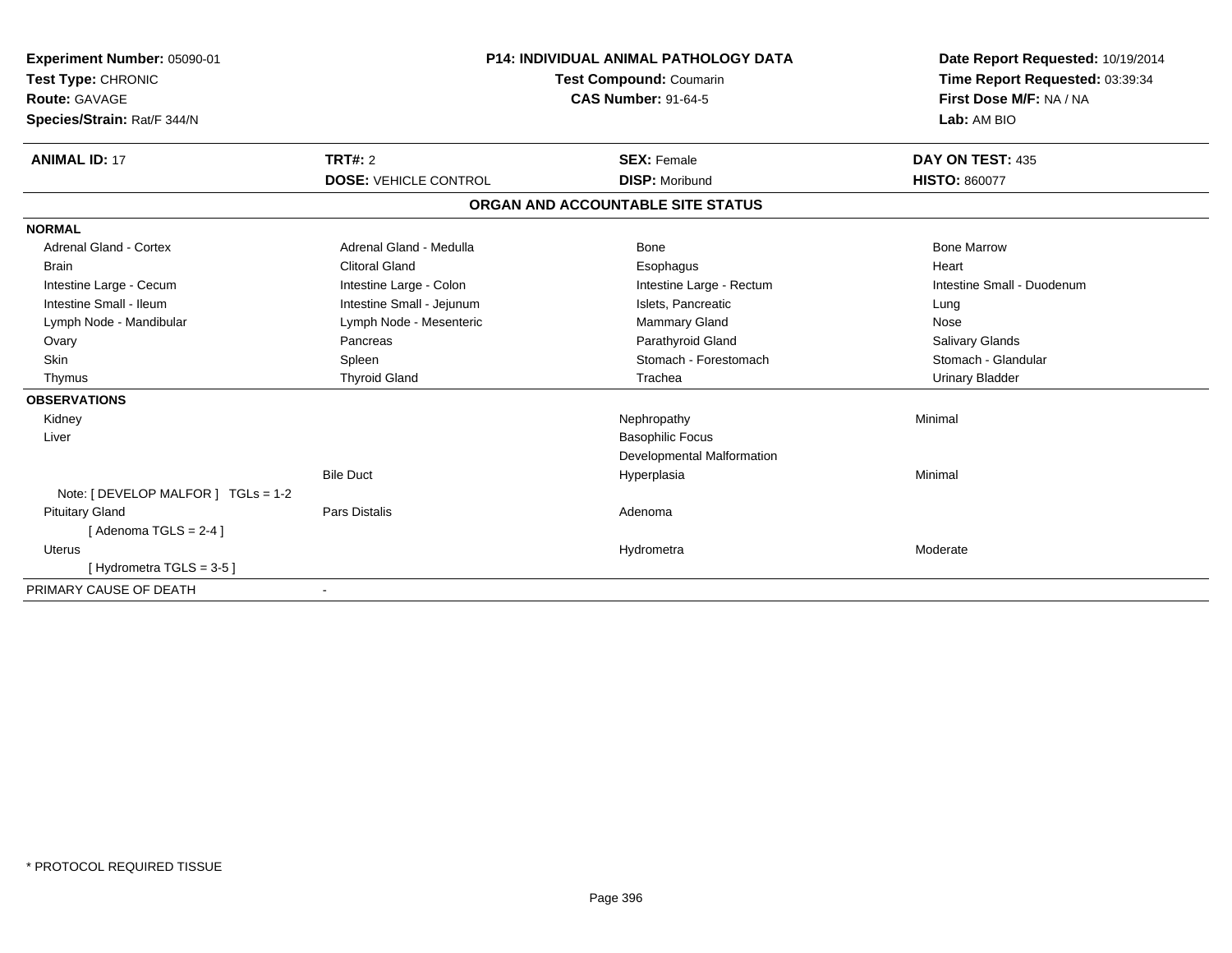| Experiment Number: 05090-01<br>Test Type: CHRONIC<br>Route: GAVAGE<br>Species/Strain: Rat/F 344/N | <b>P14: INDIVIDUAL ANIMAL PATHOLOGY DATA</b><br><b>Test Compound: Coumarin</b><br><b>CAS Number: 91-64-5</b> |                                   | Date Report Requested: 10/19/2014<br>Time Report Requested: 03:39:34<br>First Dose M/F: NA / NA<br>Lab: AM BIO |
|---------------------------------------------------------------------------------------------------|--------------------------------------------------------------------------------------------------------------|-----------------------------------|----------------------------------------------------------------------------------------------------------------|
| <b>ANIMAL ID: 18</b>                                                                              | TRT#: 2                                                                                                      | <b>SEX: Female</b>                | DAY ON TEST: 732                                                                                               |
|                                                                                                   | <b>DOSE: VEHICLE CONTROL</b>                                                                                 | <b>DISP: Terminal Sacrifice</b>   | <b>HISTO: 860078</b>                                                                                           |
|                                                                                                   |                                                                                                              | ORGAN AND ACCOUNTABLE SITE STATUS |                                                                                                                |
| <b>NORMAL</b>                                                                                     |                                                                                                              |                                   |                                                                                                                |
| <b>Adrenal Gland - Cortex</b>                                                                     | Adrenal Gland - Medulla                                                                                      | Bone                              | <b>Bone Marrow</b>                                                                                             |
| <b>Brain</b>                                                                                      | <b>Clitoral Gland</b>                                                                                        | Esophagus                         | Intestine Large - Cecum                                                                                        |
| Intestine Large - Colon                                                                           | Intestine Large - Rectum                                                                                     | Intestine Small - Duodenum        | Intestine Small - Ileum                                                                                        |
| Intestine Small - Jejunum                                                                         | Islets, Pancreatic                                                                                           | Lung                              | Lymph Node - Mandibular                                                                                        |
| Lymph Node - Mesenteric                                                                           | <b>Mammary Gland</b>                                                                                         | Nose                              | Pancreas                                                                                                       |
| Parathyroid Gland                                                                                 | Salivary Glands                                                                                              | <b>Skin</b>                       | Spleen                                                                                                         |
| Stomach - Forestomach                                                                             | Stomach - Glandular                                                                                          | Thymus                            | <b>Thyroid Gland</b>                                                                                           |
| Trachea                                                                                           | <b>Urinary Bladder</b>                                                                                       |                                   |                                                                                                                |
| <b>OBSERVATIONS</b>                                                                               |                                                                                                              |                                   |                                                                                                                |
| Heart                                                                                             |                                                                                                              | Cardiomyopathy                    | Mild                                                                                                           |
| Kidney                                                                                            |                                                                                                              | Nephropathy                       | Minimal                                                                                                        |
| Liver                                                                                             |                                                                                                              | <b>Basophilic Focus</b>           |                                                                                                                |
|                                                                                                   |                                                                                                              | Inflammation                      | Chronic, Minimal                                                                                               |
| Ovary                                                                                             | Corpus Luteum                                                                                                | Cyst                              | Moderate                                                                                                       |
| <b>Pituitary Gland</b>                                                                            | Pars Distalis                                                                                                | Adenoma                           |                                                                                                                |
| Note: [ ADENOMA<br>$J \cdot TGLs = 3-4$                                                           |                                                                                                              |                                   |                                                                                                                |
| Uterus                                                                                            |                                                                                                              | Hydrometra                        | Moderate                                                                                                       |
| Note: [ HYDROMETRA<br>$TGLs = 1-5$                                                                |                                                                                                              |                                   |                                                                                                                |
| PRIMARY CAUSE OF DEATH                                                                            |                                                                                                              |                                   |                                                                                                                |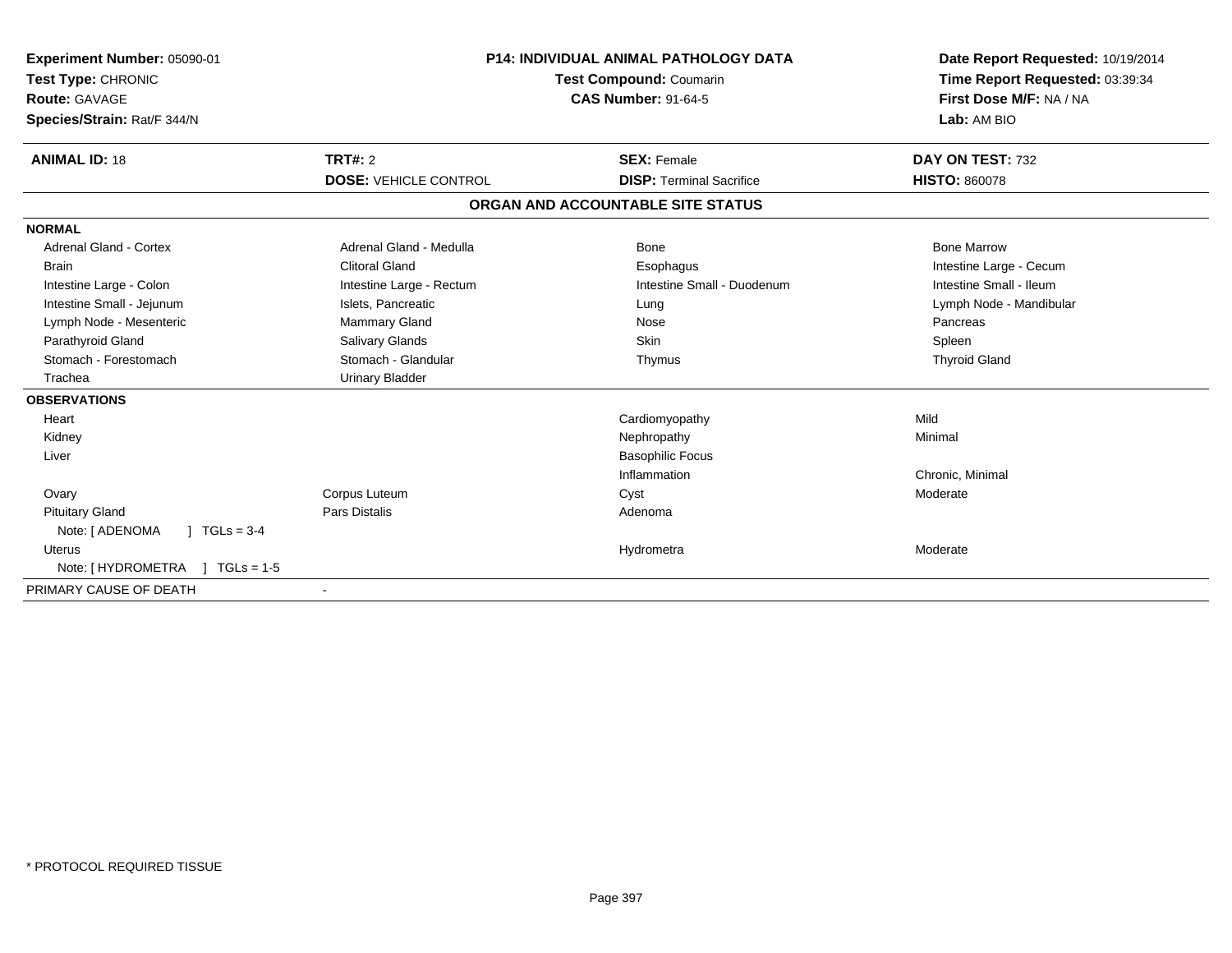| Experiment Number: 05090-01<br>Test Type: CHRONIC<br>Route: GAVAGE<br>Species/Strain: Rat/F 344/N | <b>P14: INDIVIDUAL ANIMAL PATHOLOGY DATA</b><br>Test Compound: Coumarin<br><b>CAS Number: 91-64-5</b> |                                   | Date Report Requested: 10/19/2014<br>Time Report Requested: 03:39:34<br>First Dose M/F: NA / NA<br>Lab: AM BIO |
|---------------------------------------------------------------------------------------------------|-------------------------------------------------------------------------------------------------------|-----------------------------------|----------------------------------------------------------------------------------------------------------------|
| <b>ANIMAL ID: 19</b>                                                                              | <b>TRT#: 2</b>                                                                                        | <b>SEX: Female</b>                | DAY ON TEST: 184                                                                                               |
|                                                                                                   | <b>DOSE: VEHICLE CONTROL</b>                                                                          | <b>DISP:</b> Gavage Death         | <b>HISTO: 860079</b>                                                                                           |
|                                                                                                   |                                                                                                       | ORGAN AND ACCOUNTABLE SITE STATUS |                                                                                                                |
| <b>NORMAL</b>                                                                                     |                                                                                                       |                                   |                                                                                                                |
| <b>Adrenal Gland - Cortex</b>                                                                     | Adrenal Gland - Medulla                                                                               | Bone                              | <b>Bone Marrow</b>                                                                                             |
| <b>Brain</b>                                                                                      | Esophagus                                                                                             | Heart                             | Nose                                                                                                           |
| Ovary                                                                                             | Parathyroid Gland                                                                                     | <b>Salivary Glands</b>            | Skin                                                                                                           |
| Trachea                                                                                           | <b>Urinary Bladder</b>                                                                                | Uterus                            |                                                                                                                |
| <b>MISSING</b>                                                                                    |                                                                                                       |                                   |                                                                                                                |
| <b>Clitoral Gland</b>                                                                             | Mammary Gland                                                                                         |                                   |                                                                                                                |
| <b>AUTO PRECLUDES DIAG.</b>                                                                       |                                                                                                       |                                   |                                                                                                                |
| Intestine Large - Cecum                                                                           | Intestine Large - Colon                                                                               | Intestine Large - Rectum          | Intestine Small - Duodenum                                                                                     |
| Intestine Small - Ileum                                                                           | Intestine Small - Jejunum                                                                             | Islets, Pancreatic                | Kidney                                                                                                         |
| Lymph Node - Mandibular                                                                           | Lymph Node - Mesenteric                                                                               | Pancreas                          | <b>Pituitary Gland</b>                                                                                         |
| Spleen                                                                                            | Stomach - Forestomach                                                                                 | Stomach - Glandular               | Thymus                                                                                                         |
| <b>Thyroid Gland</b>                                                                              |                                                                                                       |                                   |                                                                                                                |
| <b>OBSERVATIONS</b>                                                                               |                                                                                                       |                                   |                                                                                                                |
| Liver                                                                                             |                                                                                                       | Developmental Malformation        |                                                                                                                |
| Lung                                                                                              |                                                                                                       | Hemorrhage                        | Minimal                                                                                                        |
| Note: [ HEMORRHAGE<br>$TGLs = 3-3$                                                                |                                                                                                       |                                   |                                                                                                                |
| PRIMARY CAUSE OF DEATH                                                                            |                                                                                                       |                                   |                                                                                                                |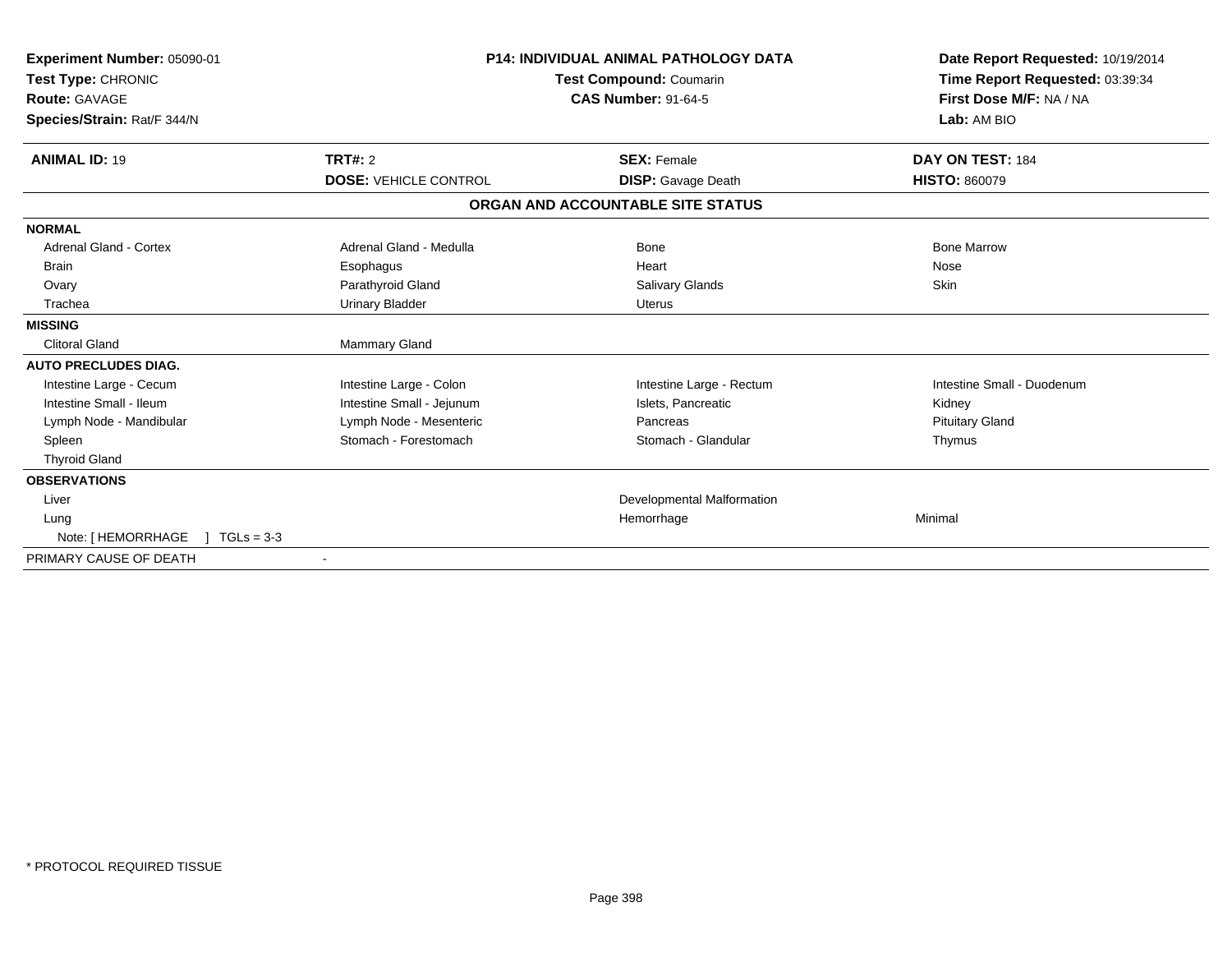| <b>Experiment Number: 05090-01</b><br>Test Type: CHRONIC<br><b>Route: GAVAGE</b><br>Species/Strain: Rat/F 344/N | <b>P14: INDIVIDUAL ANIMAL PATHOLOGY DATA</b><br><b>Test Compound: Coumarin</b><br><b>CAS Number: 91-64-5</b> |                                   | Date Report Requested: 10/19/2014<br>Time Report Requested: 03:39:34<br>First Dose M/F: NA / NA<br>Lab: AM BIO |
|-----------------------------------------------------------------------------------------------------------------|--------------------------------------------------------------------------------------------------------------|-----------------------------------|----------------------------------------------------------------------------------------------------------------|
| <b>ANIMAL ID: 20</b>                                                                                            | TRT#: 2                                                                                                      | <b>SEX: Female</b>                | DAY ON TEST: 356                                                                                               |
|                                                                                                                 | <b>DOSE: VEHICLE CONTROL</b>                                                                                 | <b>DISP: Moribund</b>             | <b>HISTO: 860080</b>                                                                                           |
|                                                                                                                 |                                                                                                              | ORGAN AND ACCOUNTABLE SITE STATUS |                                                                                                                |
| <b>NORMAL</b>                                                                                                   |                                                                                                              |                                   |                                                                                                                |
| <b>Adrenal Gland - Cortex</b>                                                                                   | Adrenal Gland - Medulla                                                                                      | <b>Bone</b>                       | <b>Bone Marrow</b>                                                                                             |
| <b>Brain</b>                                                                                                    | Esophagus                                                                                                    | Heart                             | Intestine Large - Cecum                                                                                        |
| Intestine Large - Colon                                                                                         | Intestine Large - Rectum                                                                                     | Intestine Small - Duodenum        | Intestine Small - Ileum                                                                                        |
| Intestine Small - Jejunum                                                                                       | Islets, Pancreatic                                                                                           | Kidney                            | Lung                                                                                                           |
| Lymph Node - Mandibular                                                                                         | Lymph Node - Mesenteric                                                                                      | <b>Mammary Gland</b>              | Nose                                                                                                           |
| Ovary                                                                                                           | Pancreas                                                                                                     | Parathyroid Gland                 | <b>Salivary Glands</b>                                                                                         |
| Skin                                                                                                            | Stomach - Forestomach                                                                                        | Stomach - Glandular               | Thymus                                                                                                         |
| <b>Thyroid Gland</b>                                                                                            | Trachea                                                                                                      | <b>Urinary Bladder</b>            |                                                                                                                |
| <b>OBSERVATIONS</b>                                                                                             |                                                                                                              |                                   |                                                                                                                |
| <b>Clitoral Gland</b><br>Note: [INFLAMMATION ] TGLs = 1-12                                                      |                                                                                                              | Inflammation                      | Suppurative, Marked                                                                                            |
| Liver                                                                                                           |                                                                                                              | <b>Basophilic Focus</b>           |                                                                                                                |
|                                                                                                                 |                                                                                                              | Hematopoietic Cell Proliferation  | Mild                                                                                                           |
| <b>Pituitary Gland</b><br>Note: $\lceil$ CONGESTION $\lceil$ TGLs = 4-4                                         | Pars Intermed                                                                                                | Congestion                        | Minimal                                                                                                        |
| Spleen<br>Note: [ HEMA CELL PROL ] TGLs = 2-2                                                                   |                                                                                                              | Hematopoietic Cell Proliferation  | Moderate                                                                                                       |
| <b>Uterus</b>                                                                                                   |                                                                                                              | Hydrometra                        | Mild                                                                                                           |
| PRIMARY CAUSE OF DEATH                                                                                          |                                                                                                              |                                   |                                                                                                                |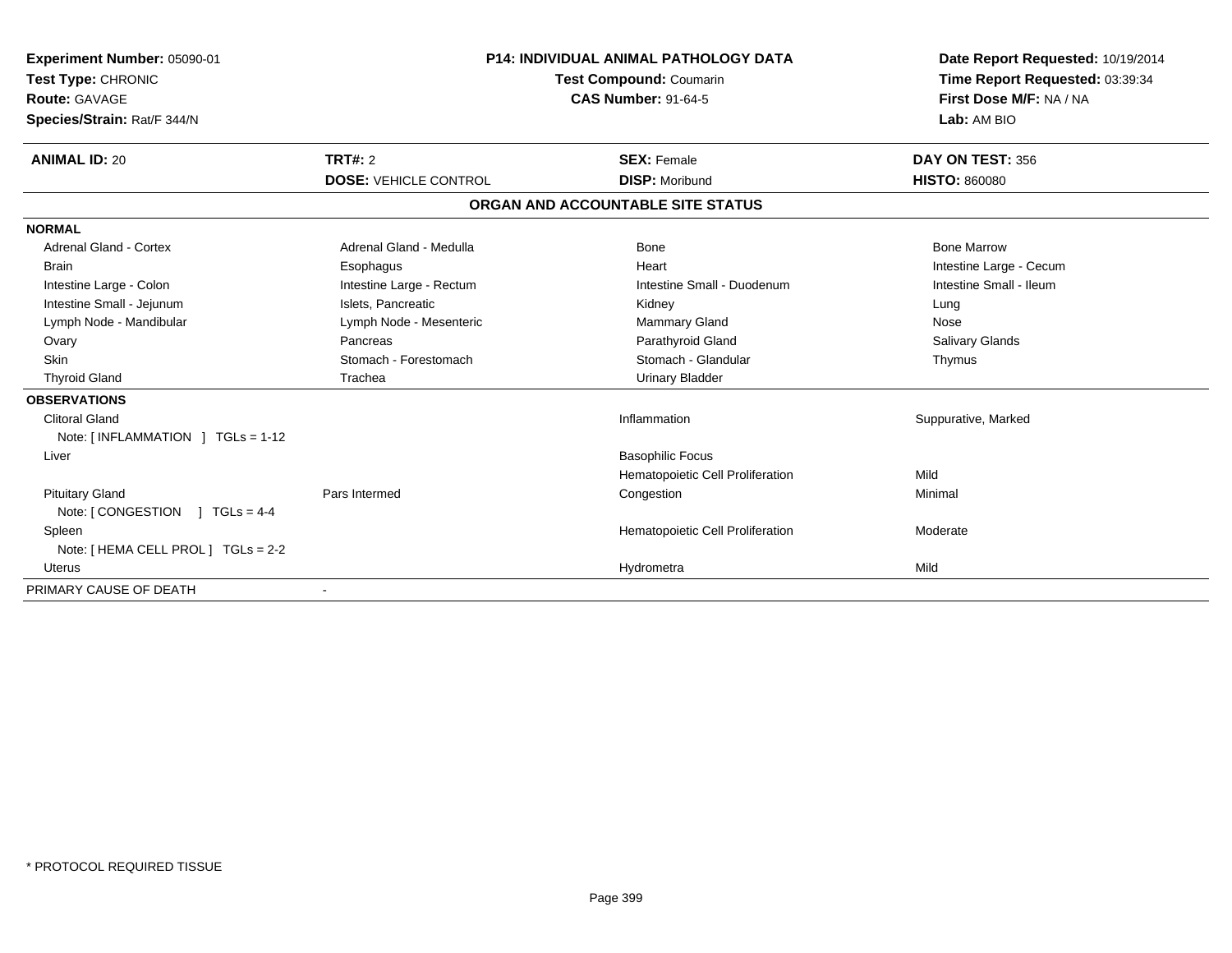| Experiment Number: 05090-01<br>Test Type: CHRONIC<br><b>Route: GAVAGE</b><br>Species/Strain: Rat/F 344/N | <b>P14: INDIVIDUAL ANIMAL PATHOLOGY DATA</b><br>Test Compound: Coumarin<br><b>CAS Number: 91-64-5</b> |                                   | Date Report Requested: 10/19/2014<br>Time Report Requested: 03:39:34<br>First Dose M/F: NA / NA<br>Lab: AM BIO |
|----------------------------------------------------------------------------------------------------------|-------------------------------------------------------------------------------------------------------|-----------------------------------|----------------------------------------------------------------------------------------------------------------|
| <b>ANIMAL ID: 21</b>                                                                                     | TRT#: 2                                                                                               | <b>SEX: Female</b>                | DAY ON TEST: 733                                                                                               |
|                                                                                                          | <b>DOSE: VEHICLE CONTROL</b>                                                                          | <b>DISP: Terminal Sacrifice</b>   | <b>HISTO: 860081</b>                                                                                           |
|                                                                                                          |                                                                                                       | ORGAN AND ACCOUNTABLE SITE STATUS |                                                                                                                |
| <b>NORMAL</b>                                                                                            |                                                                                                       |                                   |                                                                                                                |
| <b>Adrenal Gland - Cortex</b>                                                                            | Adrenal Gland - Medulla                                                                               | Bone                              | <b>Bone Marrow</b>                                                                                             |
| <b>Brain</b>                                                                                             | <b>Clitoral Gland</b>                                                                                 | Esophagus                         | Intestine Large - Cecum                                                                                        |
| Intestine Large - Colon                                                                                  | Intestine Large - Rectum                                                                              | Intestine Small - Duodenum        | Intestine Small - Ileum                                                                                        |
| Intestine Small - Jejunum                                                                                | Islets, Pancreatic                                                                                    | Lung                              | Lymph Node - Mandibular                                                                                        |
| Lymph Node - Mesenteric                                                                                  | Nose                                                                                                  | Ovary                             | Parathyroid Gland                                                                                              |
| <b>Pituitary Gland</b>                                                                                   | Salivary Glands                                                                                       | Skin                              | Spleen                                                                                                         |
| Stomach - Forestomach                                                                                    | Stomach - Glandular                                                                                   | Thymus                            | <b>Thyroid Gland</b>                                                                                           |
| Trachea                                                                                                  | <b>Urinary Bladder</b>                                                                                |                                   |                                                                                                                |
| <b>OBSERVATIONS</b>                                                                                      |                                                                                                       |                                   |                                                                                                                |
| Heart                                                                                                    |                                                                                                       | Cardiomyopathy                    | Minimal                                                                                                        |
| Kidney                                                                                                   |                                                                                                       | Nephropathy                       | Minimal                                                                                                        |
| Liver                                                                                                    |                                                                                                       | <b>Basophilic Focus</b>           |                                                                                                                |
|                                                                                                          |                                                                                                       | Developmental Malformation        |                                                                                                                |
|                                                                                                          | <b>Bile Duct</b>                                                                                      | Hyperplasia                       | Minimal                                                                                                        |
|                                                                                                          |                                                                                                       | Mixed Cell Focus                  |                                                                                                                |
| Note: [ DEVELOP MALFOR ] TGLs = 3-14                                                                     |                                                                                                       |                                   |                                                                                                                |
| Mammary Gland                                                                                            |                                                                                                       | Fibroadenoma                      |                                                                                                                |
| Note: [ FIBROADENOMA ] TGLs = 1-13                                                                       |                                                                                                       |                                   |                                                                                                                |
| Pancreas                                                                                                 | Acinus                                                                                                | Atrophy                           | Minimal                                                                                                        |
| Uterus                                                                                                   |                                                                                                       | Hydrometra                        | Marked                                                                                                         |
| Note: [ HYDROMETRA<br>$1 TGLs = 2.5$                                                                     |                                                                                                       |                                   |                                                                                                                |
| PRIMARY CAUSE OF DEATH                                                                                   | $\blacksquare$                                                                                        |                                   |                                                                                                                |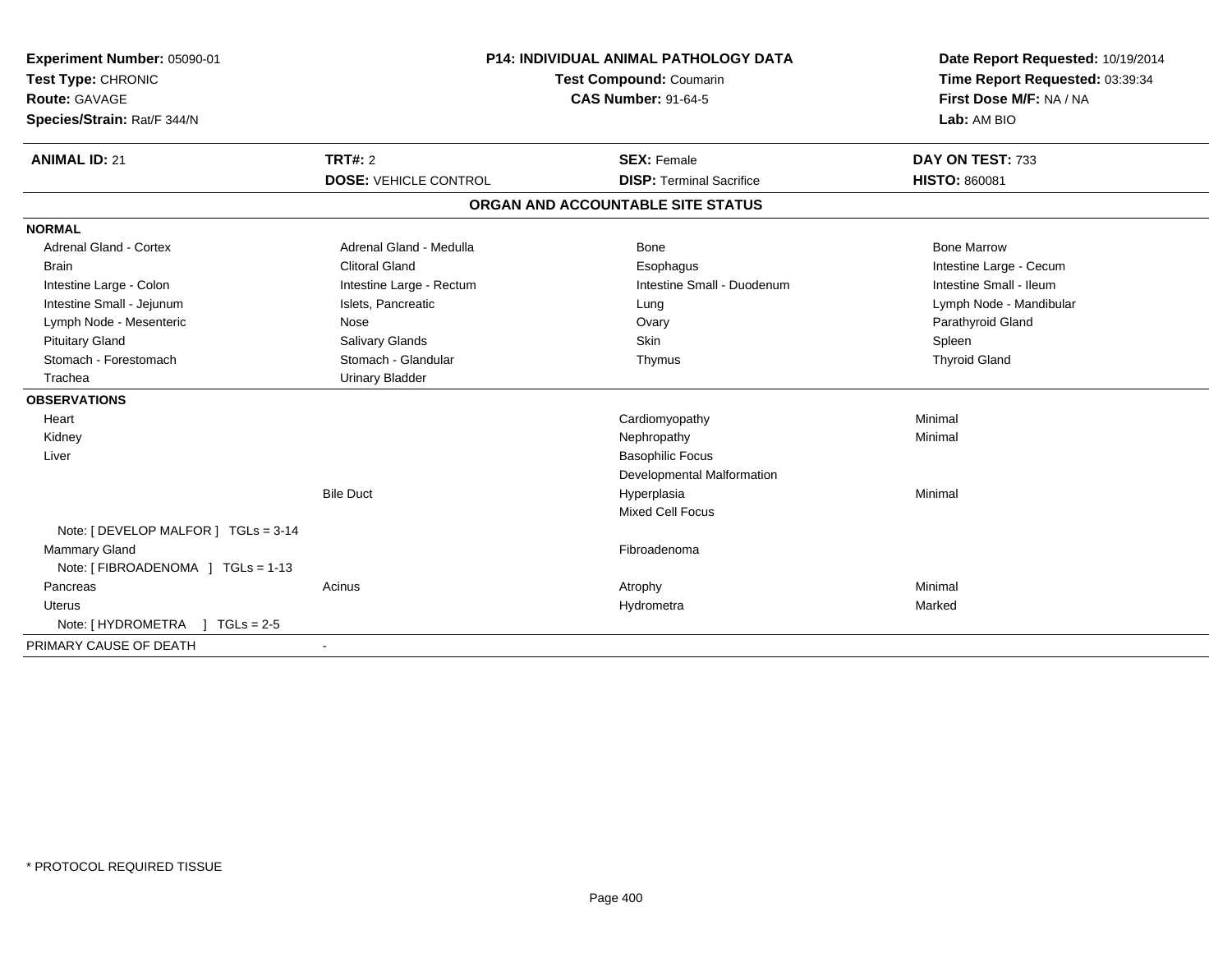| Experiment Number: 05090-01<br>Test Type: CHRONIC |                              | <b>P14: INDIVIDUAL ANIMAL PATHOLOGY DATA</b><br><b>Test Compound: Coumarin</b> | Date Report Requested: 10/19/2014<br>Time Report Requested: 03:39:34 |
|---------------------------------------------------|------------------------------|--------------------------------------------------------------------------------|----------------------------------------------------------------------|
| Route: GAVAGE                                     |                              | <b>CAS Number: 91-64-5</b>                                                     | First Dose M/F: NA / NA                                              |
| Species/Strain: Rat/F 344/N                       |                              |                                                                                | Lab: AM BIO                                                          |
| <b>ANIMAL ID: 22</b>                              | TRT#: 2                      | <b>SEX: Female</b>                                                             | DAY ON TEST: 729                                                     |
|                                                   | <b>DOSE: VEHICLE CONTROL</b> | <b>DISP: Terminal Sacrifice</b>                                                | <b>HISTO: 860082</b>                                                 |
|                                                   |                              | ORGAN AND ACCOUNTABLE SITE STATUS                                              |                                                                      |
| <b>NORMAL</b>                                     |                              |                                                                                |                                                                      |
| Adrenal Gland - Cortex                            | Adrenal Gland - Medulla      | Bone                                                                           | <b>Bone Marrow</b>                                                   |
| <b>Clitoral Gland</b>                             | Esophagus                    | Intestine Large - Cecum                                                        | Intestine Large - Colon                                              |
| Intestine Large - Rectum                          | Intestine Small - Duodenum   | Intestine Small - Ileum                                                        | Intestine Small - Jejunum                                            |
| Islets, Pancreatic                                | Lung                         | Lymph Node - Mandibular                                                        | Lymph Node - Mesenteric                                              |
| Nose                                              | Ovary                        | Pancreas                                                                       | Parathyroid Gland                                                    |
| <b>Pituitary Gland</b>                            | Salivary Glands              | <b>Skin</b>                                                                    | Spleen                                                               |
| Stomach - Forestomach                             | Stomach - Glandular          | Thymus                                                                         | <b>Thyroid Gland</b>                                                 |
| Trachea                                           | <b>Urinary Bladder</b>       | Uterus                                                                         |                                                                      |
| <b>OBSERVATIONS</b>                               |                              |                                                                                |                                                                      |
| <b>Brain</b>                                      | Cerebrum                     | Atypia Cellular                                                                | Marked                                                               |
|                                                   | Cerebrum                     | Mineralization                                                                 | Mild                                                                 |
| Heart                                             |                              | Cardiomyopathy                                                                 | Mild                                                                 |
| Kidney                                            |                              | Nephropathy                                                                    | Minimal                                                              |
| Liver                                             |                              | <b>Basophilic Focus</b>                                                        |                                                                      |
|                                                   | <b>Bile Duct</b>             | Hyperplasia                                                                    | Minimal                                                              |
| <b>Mammary Gland</b>                              |                              | Adenoma                                                                        |                                                                      |
| Note: [ ADENOMA<br>$TGLs = 1-13$                  |                              |                                                                                |                                                                      |
| PRIMARY CAUSE OF DEATH                            |                              |                                                                                |                                                                      |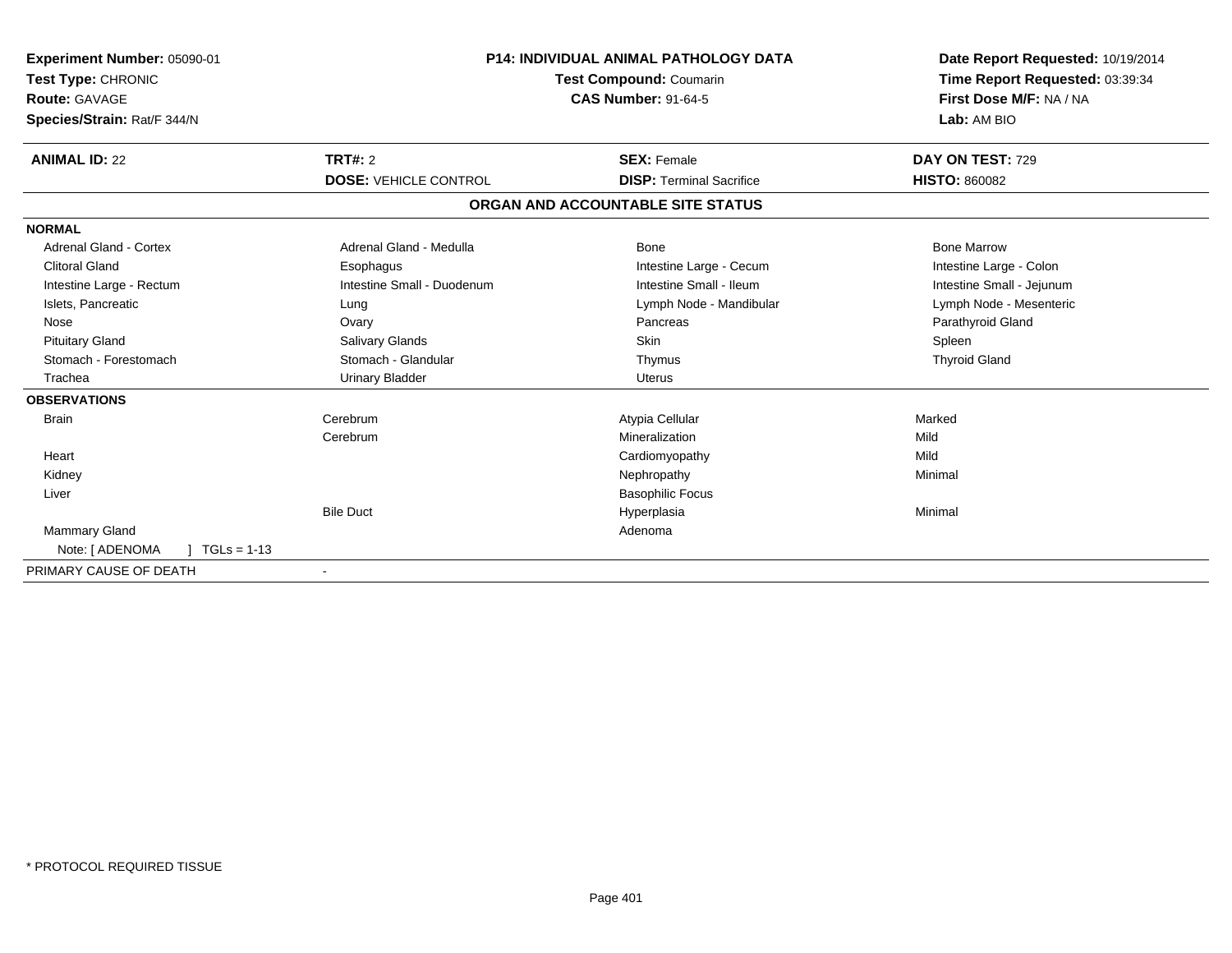| Experiment Number: 05090-01<br>Test Type: CHRONIC<br>Route: GAVAGE<br>Species/Strain: Rat/F 344/N | <b>P14: INDIVIDUAL ANIMAL PATHOLOGY DATA</b><br>Test Compound: Coumarin<br><b>CAS Number: 91-64-5</b> |                                   | Date Report Requested: 10/19/2014<br>Time Report Requested: 03:39:34<br>First Dose M/F: NA / NA<br>Lab: AM BIO |
|---------------------------------------------------------------------------------------------------|-------------------------------------------------------------------------------------------------------|-----------------------------------|----------------------------------------------------------------------------------------------------------------|
| <b>ANIMAL ID: 23</b>                                                                              | TRT#: 2                                                                                               | <b>SEX: Female</b>                | DAY ON TEST: 665                                                                                               |
|                                                                                                   | <b>DOSE: VEHICLE CONTROL</b>                                                                          | <b>DISP: Moribund</b>             | <b>HISTO: 860083</b>                                                                                           |
|                                                                                                   |                                                                                                       | ORGAN AND ACCOUNTABLE SITE STATUS |                                                                                                                |
| <b>NORMAL</b>                                                                                     |                                                                                                       |                                   |                                                                                                                |
| <b>Adrenal Gland - Cortex</b>                                                                     | Adrenal Gland - Medulla                                                                               | Bone                              | <b>Bone Marrow</b>                                                                                             |
| <b>Brain</b>                                                                                      | <b>Clitoral Gland</b>                                                                                 | Esophagus                         | Intestine Large - Cecum                                                                                        |
| Intestine Large - Colon                                                                           | Intestine Large - Rectum                                                                              | Intestine Small - Duodenum        | Intestine Small - Ileum                                                                                        |
| Intestine Small - Jejunum                                                                         | Islets, Pancreatic                                                                                    | Lung                              | Lymph Node - Mandibular                                                                                        |
| Lymph Node - Mesenteric                                                                           | Nose                                                                                                  | Ovary                             | Pancreas                                                                                                       |
| Parathyroid Gland                                                                                 | Salivary Glands                                                                                       | <b>Skin</b>                       | Spleen                                                                                                         |
| Stomach - Forestomach                                                                             | Stomach - Glandular                                                                                   | Thymus                            | Trachea                                                                                                        |
| <b>Urinary Bladder</b>                                                                            | <b>Uterus</b>                                                                                         |                                   |                                                                                                                |
| <b>OBSERVATIONS</b>                                                                               |                                                                                                       |                                   |                                                                                                                |
| Heart                                                                                             |                                                                                                       | Cardiomyopathy                    | Mild                                                                                                           |
| Kidney                                                                                            |                                                                                                       | Nephropathy                       | Mild                                                                                                           |
| Liver                                                                                             |                                                                                                       | <b>Basophilic Focus</b>           |                                                                                                                |
|                                                                                                   | <b>Bile Duct</b>                                                                                      | Hyperplasia                       | Minimal                                                                                                        |
|                                                                                                   |                                                                                                       | Inflammation                      | Chronic, Minimal                                                                                               |
| <b>Mammary Gland</b>                                                                              |                                                                                                       | Galactocele                       | Marked                                                                                                         |
| Note: [GALACTOCELE ] TGLs = 2-13                                                                  |                                                                                                       |                                   |                                                                                                                |
| <b>Pituitary Gland</b>                                                                            | <b>Pars Distalis</b>                                                                                  | Adenoma                           |                                                                                                                |
| Note: [ ADENOMA<br>$\sqrt{1}$ TGLs = 1-4                                                          |                                                                                                       |                                   |                                                                                                                |
| <b>Thyroid Gland</b>                                                                              | C Cell                                                                                                | Hyperplasia                       | Moderate                                                                                                       |
| PRIMARY CAUSE OF DEATH                                                                            |                                                                                                       |                                   |                                                                                                                |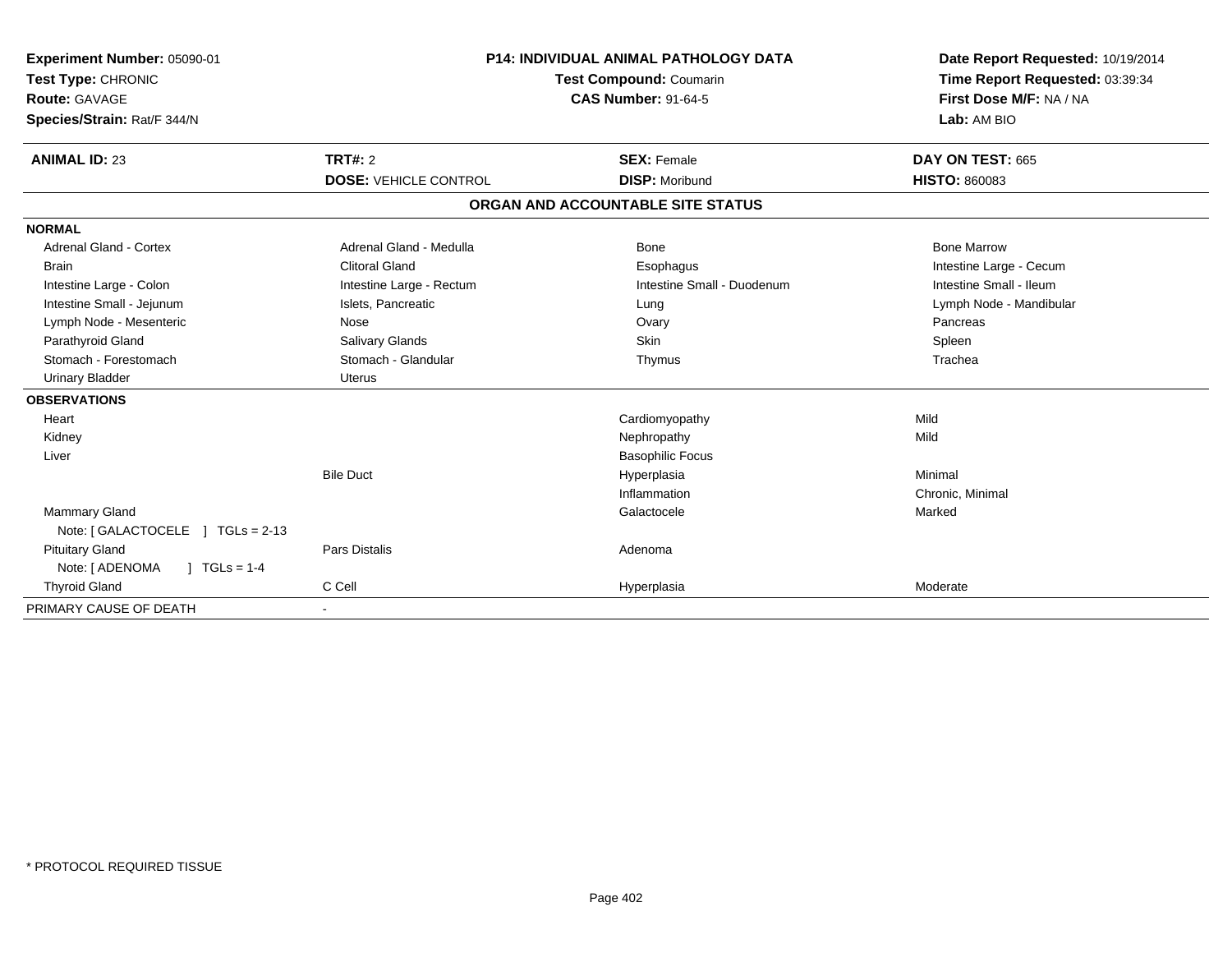| Experiment Number: 05090-01<br>Test Type: CHRONIC<br><b>Route: GAVAGE</b><br>Species/Strain: Rat/F 344/N |                                         | <b>P14: INDIVIDUAL ANIMAL PATHOLOGY DATA</b><br>Test Compound: Coumarin<br><b>CAS Number: 91-64-5</b> | Date Report Requested: 10/19/2014<br>Time Report Requested: 03:39:34<br>First Dose M/F: NA / NA<br>Lab: AM BIO |
|----------------------------------------------------------------------------------------------------------|-----------------------------------------|-------------------------------------------------------------------------------------------------------|----------------------------------------------------------------------------------------------------------------|
| <b>ANIMAL ID: 24</b>                                                                                     | TRT#: 2<br><b>DOSE: VEHICLE CONTROL</b> | <b>SEX: Female</b><br><b>DISP:</b> Interval Sacrifice                                                 | DAY ON TEST: 455<br><b>HISTO: 860084</b>                                                                       |
|                                                                                                          |                                         | ORGAN AND ACCOUNTABLE SITE STATUS                                                                     |                                                                                                                |
| <b>NORMAL</b>                                                                                            |                                         |                                                                                                       |                                                                                                                |
| <b>Adrenal Gland - Cortex</b>                                                                            | Adrenal Gland - Medulla                 | Bone                                                                                                  | <b>Bone Marrow</b>                                                                                             |
| <b>Brain</b>                                                                                             | <b>Clitoral Gland</b>                   | Esophagus                                                                                             | Heart                                                                                                          |
| Intestine Large - Cecum                                                                                  | Intestine Large - Colon                 | Intestine Large - Rectum                                                                              | Intestine Small - Duodenum                                                                                     |
| Intestine Small - Ileum                                                                                  | Intestine Small - Jejunum               | Islets, Pancreatic                                                                                    | Lung                                                                                                           |
| Lymph Node - Mandibular                                                                                  | Lymph Node - Mesenteric                 | Mammary Gland                                                                                         | Nose                                                                                                           |
| Ovary                                                                                                    | Pancreas                                | Parathyroid Gland                                                                                     | <b>Pituitary Gland</b>                                                                                         |
| <b>Salivary Glands</b>                                                                                   | <b>Skin</b>                             | Spleen                                                                                                | Stomach - Forestomach                                                                                          |
| Stomach - Glandular                                                                                      | Thymus                                  | <b>Thyroid Gland</b>                                                                                  | Trachea                                                                                                        |
| <b>Urinary Bladder</b>                                                                                   |                                         |                                                                                                       |                                                                                                                |
| <b>OBSERVATIONS</b>                                                                                      |                                         |                                                                                                       |                                                                                                                |
| Kidney                                                                                                   |                                         | Nephropathy                                                                                           | Minimal                                                                                                        |
| Liver                                                                                                    | <b>Bile Duct</b>                        | Hyperplasia                                                                                           | Minimal                                                                                                        |
| Uterus                                                                                                   |                                         | Polyp                                                                                                 |                                                                                                                |
| Note: [ POLYP<br>$TGLs = 1-5$                                                                            |                                         |                                                                                                       |                                                                                                                |
| PRIMARY CAUSE OF DEATH                                                                                   |                                         |                                                                                                       |                                                                                                                |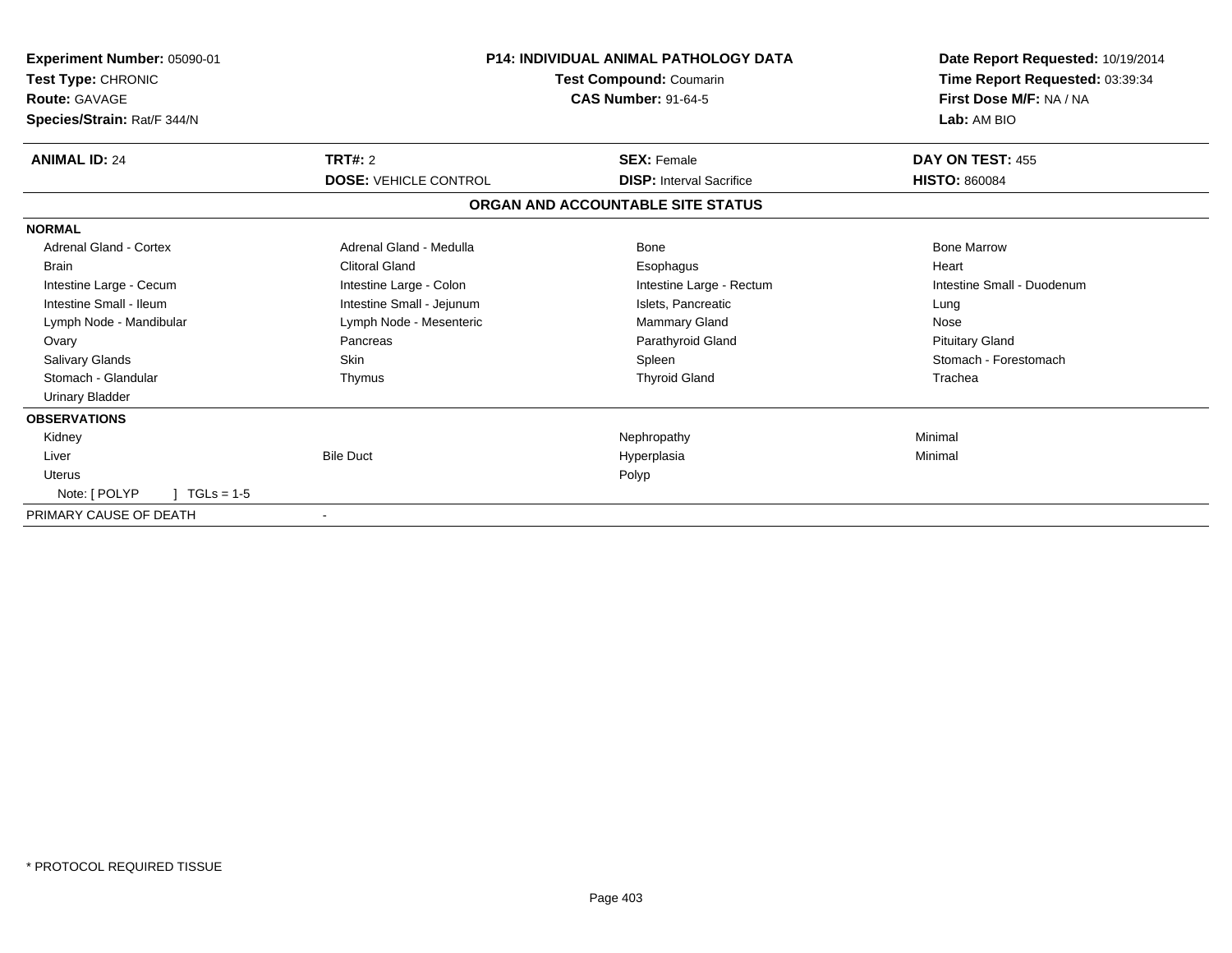| Experiment Number: 05090-01<br>Test Type: CHRONIC<br><b>Route: GAVAGE</b><br>Species/Strain: Rat/F 344/N | <b>P14: INDIVIDUAL ANIMAL PATHOLOGY DATA</b><br>Test Compound: Coumarin<br><b>CAS Number: 91-64-5</b> |                                   | Date Report Requested: 10/19/2014<br>Time Report Requested: 03:39:34<br>First Dose M/F: NA / NA<br>Lab: AM BIO |
|----------------------------------------------------------------------------------------------------------|-------------------------------------------------------------------------------------------------------|-----------------------------------|----------------------------------------------------------------------------------------------------------------|
| <b>ANIMAL ID: 25</b>                                                                                     | <b>TRT#: 2</b>                                                                                        | <b>SEX: Female</b>                | DAY ON TEST: 732                                                                                               |
|                                                                                                          | <b>DOSE: VEHICLE CONTROL</b>                                                                          | <b>DISP: Terminal Sacrifice</b>   | <b>HISTO: 860085</b>                                                                                           |
|                                                                                                          |                                                                                                       | ORGAN AND ACCOUNTABLE SITE STATUS |                                                                                                                |
| <b>NORMAL</b>                                                                                            |                                                                                                       |                                   |                                                                                                                |
| <b>Adrenal Gland - Cortex</b>                                                                            | <b>Bone</b>                                                                                           | <b>Bone Marrow</b>                | <b>Brain</b>                                                                                                   |
| Esophagus                                                                                                | Heart                                                                                                 | Intestine Large - Cecum           | Intestine Large - Colon                                                                                        |
| Intestine Large - Rectum                                                                                 | Intestine Small - Duodenum                                                                            | Intestine Small - Ileum           | Intestine Small - Jejunum                                                                                      |
| Islets, Pancreatic                                                                                       | Lung                                                                                                  | Lymph Node - Mandibular           | Lymph Node - Mesenteric                                                                                        |
| Nose                                                                                                     | Ovary                                                                                                 | Pancreas                          | Salivary Glands                                                                                                |
| <b>Skin</b>                                                                                              | Spleen                                                                                                | Stomach - Forestomach             | Stomach - Glandular                                                                                            |
| Thymus                                                                                                   | <b>Thyroid Gland</b>                                                                                  | Trachea                           | <b>Urinary Bladder</b>                                                                                         |
| <b>Uterus</b>                                                                                            |                                                                                                       |                                   |                                                                                                                |
| <b>MISSING</b>                                                                                           |                                                                                                       |                                   |                                                                                                                |
| Parathyroid Gland                                                                                        |                                                                                                       |                                   |                                                                                                                |
| <b>OBSERVATIONS</b>                                                                                      |                                                                                                       |                                   |                                                                                                                |
| <b>Adrenal Gland</b>                                                                                     | Medulla                                                                                               | <b>Basophilic Focus</b>           | Mild                                                                                                           |
| <b>Clitoral Gland</b>                                                                                    |                                                                                                       | Inflammation                      | Suppurative, Moderate                                                                                          |
| Kidney                                                                                                   |                                                                                                       | Mineralization                    | Minimal                                                                                                        |
|                                                                                                          |                                                                                                       | Nephropathy                       | Minimal                                                                                                        |
| Liver                                                                                                    |                                                                                                       | <b>Basophilic Focus</b>           |                                                                                                                |
|                                                                                                          |                                                                                                       | Inflammation                      | Chronic, Mild                                                                                                  |
| Note: [INFLAMMATION ] TGLs = 3-13,3-2                                                                    |                                                                                                       |                                   |                                                                                                                |
| <b>Mammary Gland</b>                                                                                     |                                                                                                       | Fibroadenoma                      |                                                                                                                |
| Note: [ FIBROADENOMA ] TGLs = 2-14                                                                       |                                                                                                       |                                   |                                                                                                                |
| <b>Pituitary Gland</b>                                                                                   | <b>Pars Distalis</b>                                                                                  | Adenoma                           |                                                                                                                |
| Note: [ ADENOMA<br>$1 TGLs = 4-4$                                                                        |                                                                                                       |                                   |                                                                                                                |
| PRIMARY CAUSE OF DEATH                                                                                   | $\sim$                                                                                                |                                   |                                                                                                                |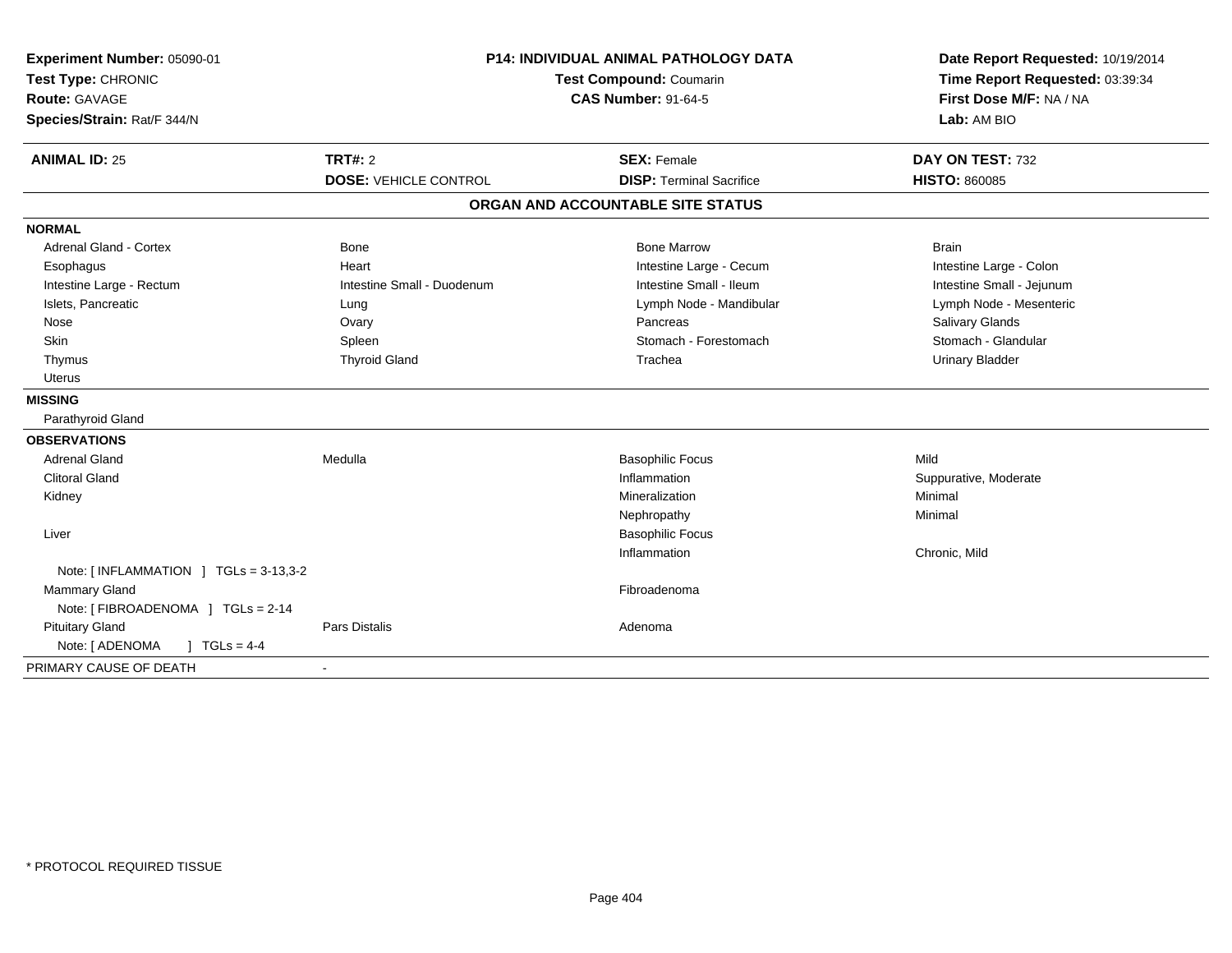| Experiment Number: 05090-01<br>Test Type: CHRONIC<br><b>Route: GAVAGE</b><br>Species/Strain: Rat/F 344/N |                              | <b>P14: INDIVIDUAL ANIMAL PATHOLOGY DATA</b><br>Test Compound: Coumarin<br><b>CAS Number: 91-64-5</b> | Date Report Requested: 10/19/2014<br>Time Report Requested: 03:39:34<br>First Dose M/F: NA / NA<br>Lab: AM BIO |
|----------------------------------------------------------------------------------------------------------|------------------------------|-------------------------------------------------------------------------------------------------------|----------------------------------------------------------------------------------------------------------------|
| <b>ANIMAL ID: 26</b>                                                                                     | <b>TRT#: 2</b>               | <b>SEX: Female</b>                                                                                    | DAY ON TEST: 734                                                                                               |
|                                                                                                          | <b>DOSE: VEHICLE CONTROL</b> | <b>DISP: Terminal Sacrifice</b>                                                                       | <b>HISTO: 860086</b>                                                                                           |
|                                                                                                          |                              | ORGAN AND ACCOUNTABLE SITE STATUS                                                                     |                                                                                                                |
| <b>NORMAL</b>                                                                                            |                              |                                                                                                       |                                                                                                                |
| <b>Adrenal Gland - Cortex</b>                                                                            | Adrenal Gland - Medulla      | Bone                                                                                                  | <b>Bone Marrow</b>                                                                                             |
| <b>Brain</b>                                                                                             | <b>Clitoral Gland</b>        | Esophagus                                                                                             | Intestine Large - Cecum                                                                                        |
| Intestine Large - Colon                                                                                  | Intestine Large - Rectum     | Intestine Small - Duodenum                                                                            | Intestine Small - Ileum                                                                                        |
| Intestine Small - Jejunum                                                                                | Islets, Pancreatic           | Kidney                                                                                                | Lymph Node - Mandibular                                                                                        |
| Lymph Node - Mesenteric                                                                                  | Nose                         | Ovary                                                                                                 | Pancreas                                                                                                       |
| Parathyroid Gland                                                                                        | Salivary Glands              | <b>Skin</b>                                                                                           | Spleen                                                                                                         |
| Stomach - Forestomach                                                                                    | Stomach - Glandular          | Thymus                                                                                                | <b>Thyroid Gland</b>                                                                                           |
| Trachea                                                                                                  | <b>Urinary Bladder</b>       | <b>Uterus</b>                                                                                         |                                                                                                                |
| <b>OBSERVATIONS</b>                                                                                      |                              |                                                                                                       |                                                                                                                |
| Heart                                                                                                    |                              | Fibrosis                                                                                              | Mild                                                                                                           |
| Liver                                                                                                    |                              | <b>Basophilic Focus</b>                                                                               |                                                                                                                |
|                                                                                                          |                              | Fatty Change                                                                                          | Minimal                                                                                                        |
| Note: $[$ FATTY CHANGE $]$ TGLs = 1-2,4-2                                                                |                              |                                                                                                       |                                                                                                                |
| Lung                                                                                                     | Alveolar Epith               | Hyperplasia                                                                                           | Mild                                                                                                           |
| Note: [HYPERPLASIA ] TGLs = 3-13                                                                         |                              |                                                                                                       |                                                                                                                |
| Mammary Gland                                                                                            |                              | Galactocele                                                                                           | Mild                                                                                                           |
| <b>Pituitary Gland</b>                                                                                   | <b>Pars Distalis</b>         | Adenoma                                                                                               |                                                                                                                |
| Note: [ ADENOMA<br>$TGLs = 2-4$                                                                          |                              |                                                                                                       |                                                                                                                |
| PRIMARY CAUSE OF DEATH                                                                                   |                              |                                                                                                       |                                                                                                                |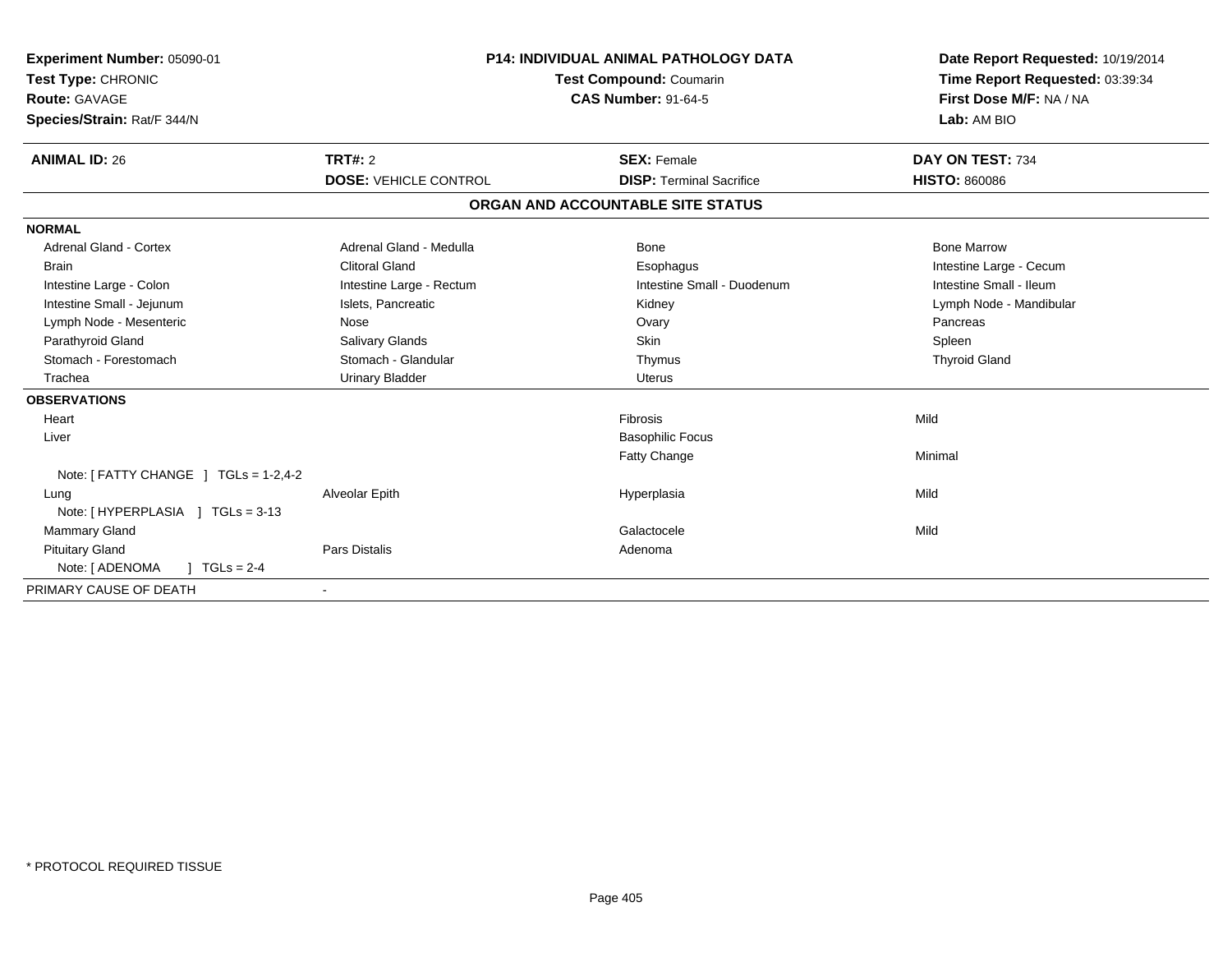| Experiment Number: 05090-01<br>Test Type: CHRONIC<br>Route: GAVAGE<br>Species/Strain: Rat/F 344/N |                              | <b>P14: INDIVIDUAL ANIMAL PATHOLOGY DATA</b><br><b>Test Compound: Coumarin</b><br><b>CAS Number: 91-64-5</b> | Date Report Requested: 10/19/2014<br>Time Report Requested: 03:39:34<br>First Dose M/F: NA / NA<br>Lab: AM BIO |
|---------------------------------------------------------------------------------------------------|------------------------------|--------------------------------------------------------------------------------------------------------------|----------------------------------------------------------------------------------------------------------------|
| <b>ANIMAL ID: 27</b>                                                                              | TRT#: 2                      | <b>SEX: Female</b>                                                                                           | DAY ON TEST: 732                                                                                               |
|                                                                                                   | <b>DOSE: VEHICLE CONTROL</b> | <b>DISP: Terminal Sacrifice</b>                                                                              | <b>HISTO: 860087</b>                                                                                           |
|                                                                                                   |                              | ORGAN AND ACCOUNTABLE SITE STATUS                                                                            |                                                                                                                |
| <b>NORMAL</b>                                                                                     |                              |                                                                                                              |                                                                                                                |
| Adrenal Gland - Medulla                                                                           | <b>Bone</b>                  | <b>Bone Marrow</b>                                                                                           | <b>Brain</b>                                                                                                   |
| <b>Clitoral Gland</b>                                                                             | Esophagus                    | Intestine Large - Cecum                                                                                      | Intestine Large - Colon                                                                                        |
| Intestine Large - Rectum                                                                          | Intestine Small - Duodenum   | Intestine Small - Ileum                                                                                      | Intestine Small - Jejunum                                                                                      |
| Islets, Pancreatic                                                                                | Lung                         | Lymph Node - Mandibular                                                                                      | Nose                                                                                                           |
| Ovary                                                                                             | Pancreas                     | Parathyroid Gland                                                                                            | Salivary Glands                                                                                                |
| Skin                                                                                              | Spleen                       | Stomach - Forestomach                                                                                        | Stomach - Glandular                                                                                            |
| Thymus                                                                                            | <b>Thyroid Gland</b>         | Trachea                                                                                                      | <b>Urinary Bladder</b>                                                                                         |
| <b>MISSING</b>                                                                                    |                              |                                                                                                              |                                                                                                                |
| Lymph Node - Mesenteric                                                                           |                              |                                                                                                              |                                                                                                                |
| <b>OBSERVATIONS</b>                                                                               |                              |                                                                                                              |                                                                                                                |
| <b>Adrenal Gland</b>                                                                              | Cortex                       | <b>Clear Cell Focus</b>                                                                                      | Mild                                                                                                           |
| Heart                                                                                             |                              | Cardiomyopathy                                                                                               | Mild                                                                                                           |
| Kidney                                                                                            |                              | Nephropathy                                                                                                  | Minimal                                                                                                        |
| Liver                                                                                             |                              | <b>Basophilic Focus</b>                                                                                      |                                                                                                                |
| <b>Mammary Gland</b>                                                                              |                              | Galactocele                                                                                                  | Moderate                                                                                                       |
| <b>Pituitary Gland</b>                                                                            | <b>Pars Distalis</b>         | Adenoma                                                                                                      |                                                                                                                |
| Note: [ ADENOMA<br>$\sqrt{1}$ TGLs = 2-4                                                          |                              |                                                                                                              |                                                                                                                |
| <b>Uterus</b>                                                                                     |                              | Hyperplasia                                                                                                  | Cystic, Mild                                                                                                   |
| Note: [HYPERPLASIA ] TGLs = 1-5                                                                   |                              |                                                                                                              |                                                                                                                |
| PRIMARY CAUSE OF DEATH                                                                            | $\blacksquare$               |                                                                                                              |                                                                                                                |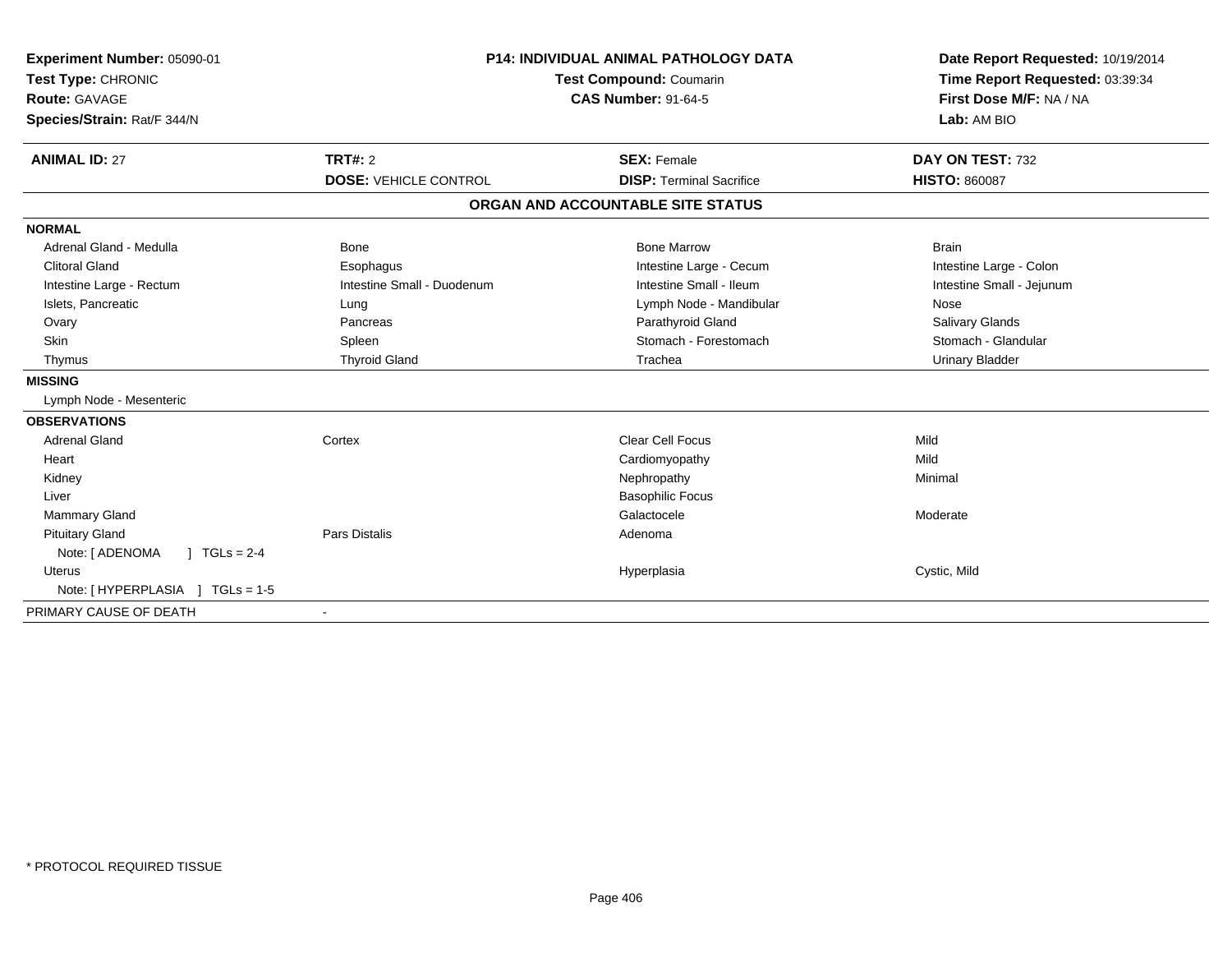| Experiment Number: 05090-01<br>Test Type: CHRONIC<br><b>Route: GAVAGE</b><br>Species/Strain: Rat/F 344/N | <b>P14: INDIVIDUAL ANIMAL PATHOLOGY DATA</b><br>Test Compound: Coumarin<br><b>CAS Number: 91-64-5</b> |                                   | Date Report Requested: 10/19/2014<br>Time Report Requested: 03:39:34<br>First Dose M/F: NA / NA<br>Lab: AM BIO |
|----------------------------------------------------------------------------------------------------------|-------------------------------------------------------------------------------------------------------|-----------------------------------|----------------------------------------------------------------------------------------------------------------|
| <b>ANIMAL ID: 28</b>                                                                                     | TRT#: 2                                                                                               | <b>SEX: Female</b>                | DAY ON TEST: 607                                                                                               |
|                                                                                                          | <b>DOSE: VEHICLE CONTROL</b>                                                                          | <b>DISP: Dead</b>                 | <b>HISTO: 860088</b>                                                                                           |
|                                                                                                          |                                                                                                       | ORGAN AND ACCOUNTABLE SITE STATUS |                                                                                                                |
| <b>NORMAL</b>                                                                                            |                                                                                                       |                                   |                                                                                                                |
| Adrenal Gland - Cortex                                                                                   | <b>Bone</b>                                                                                           | <b>Bone Marrow</b>                | <b>Brain</b>                                                                                                   |
| <b>Clitoral Gland</b>                                                                                    | Esophagus                                                                                             | Heart                             | Intestine Large - Cecum                                                                                        |
| Intestine Large - Colon                                                                                  | Intestine Large - Rectum                                                                              | Intestine Small - Duodenum        | Intestine Small - Ileum                                                                                        |
| Intestine Small - Jejunum                                                                                | Islets, Pancreatic                                                                                    | Lung                              | Lymph Node - Mandibular                                                                                        |
| Lymph Node - Mesenteric                                                                                  | Mammary Gland                                                                                         | Nose                              | Ovary                                                                                                          |
| Pancreas                                                                                                 | Parathyroid Gland                                                                                     | <b>Salivary Glands</b>            | <b>Skin</b>                                                                                                    |
| Spleen                                                                                                   | Stomach - Forestomach                                                                                 | Stomach - Glandular               | Thymus                                                                                                         |
| Trachea                                                                                                  | Urinary Bladder                                                                                       | <b>Uterus</b>                     |                                                                                                                |
| <b>OBSERVATIONS</b>                                                                                      |                                                                                                       |                                   |                                                                                                                |
| Adrenal Gland                                                                                            | Medulla                                                                                               | Pheochromocytoma Benign           |                                                                                                                |
| Note: [ PHEOCHROM BGN ] TGLs = 1,3-13                                                                    |                                                                                                       |                                   |                                                                                                                |
| Kidney                                                                                                   |                                                                                                       | Nephropathy                       | Minimal                                                                                                        |
| Liver                                                                                                    |                                                                                                       | <b>Basophilic Focus</b>           |                                                                                                                |
|                                                                                                          | <b>Bile Duct</b>                                                                                      | Hyperplasia                       | Minimal                                                                                                        |
| <b>Pituitary Gland</b>                                                                                   | <b>Pars Distalis</b>                                                                                  | Adenoma                           |                                                                                                                |
| Note: [ ADENOMA<br>$J \cdot TGLs = 2-4$                                                                  |                                                                                                       |                                   |                                                                                                                |
| <b>Thyroid Gland</b>                                                                                     | <b>Follicular Cel</b>                                                                                 | Carcinoma                         |                                                                                                                |
| PRIMARY CAUSE OF DEATH                                                                                   |                                                                                                       |                                   |                                                                                                                |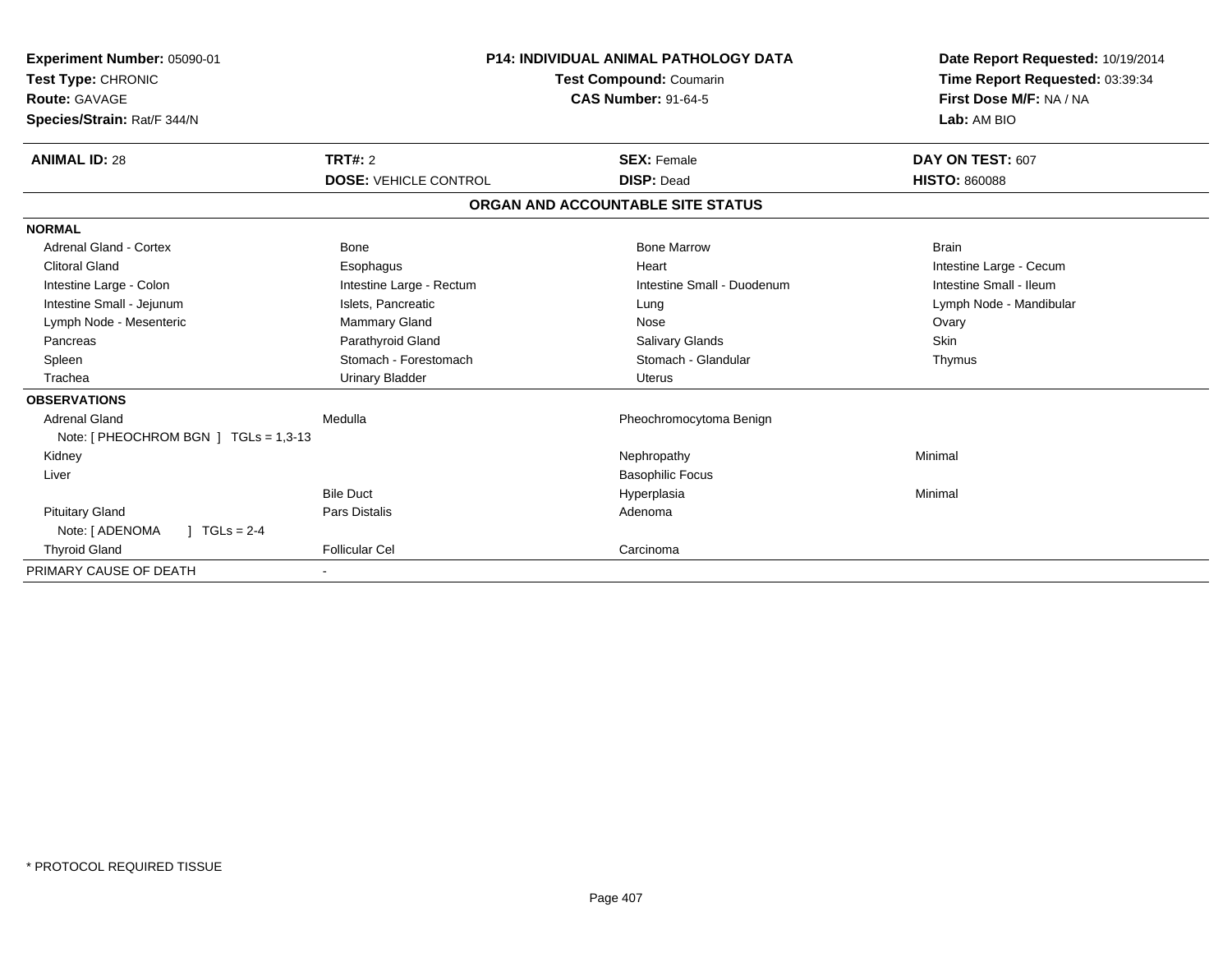| <b>ANIMAL ID: 29</b><br><b>TRT#: 2</b><br><b>SEX: Female</b><br>DAY ON TEST: 554<br><b>DOSE: VEHICLE CONTROL</b><br><b>DISP: Dead</b><br><b>HISTO: 860089</b><br>ORGAN AND ACCOUNTABLE SITE STATUS<br><b>NORMAL</b><br><b>Bone Marrow</b><br><b>Clitoral Gland</b><br><b>Brain</b><br>Bone<br>Intestine Large - Cecum<br>Intestine Large - Colon<br>Intestine Large - Rectum<br>Esophagus<br>Intestine Small - Duodenum<br>Intestine Small - Ileum<br>Intestine Small - Jejunum<br>Islets, Pancreatic<br>Mammary Gland<br>Parathyroid Gland<br>Nose<br>Ovary<br><b>Skin</b><br><b>Pituitary Gland</b><br><b>Salivary Glands</b><br>Stomach - Forestomach<br>Stomach - Glandular<br><b>Thyroid Gland</b><br><b>Urinary Bladder</b><br>Trachea<br><b>Uterus</b><br><b>OBSERVATIONS</b><br><b>Adrenal Gland</b><br>Cortex<br>Leukemia Mononuclear<br>Medulla<br>Leukemia Mononuclear<br>Heart<br>Leukemia Mononuclear<br>Leukemia Mononuclear<br>Kidney<br>Minimal<br>Nephropathy<br>Liver<br><b>Bile Duct</b><br>Hyperplasia<br>Minimal<br>Leukemia Mononuclear<br>Note: [LEUKEMIA MONUC ] TGLs = 8-2<br>Leukemia Mononuclear<br>Lung<br>Lumbar<br>Leukemia Mononuclear<br>Lymph Node<br>Mandibular<br>Leukemia Mononuclear<br>Mesenteric<br>Leukemia Mononuclear<br>Note: [ LEUKEMIA MONUC ] TGLs = 9-15<br>Fat<br>Coagulative, Moderate<br>Necrosis<br>Mesentery<br>Note: [ NECROSIS<br>$1 TGLs = 4-14$<br>Leukemia Mononuclear<br>Pancreas<br>Leukemia Mononuclear<br>Spleen<br>Note: [ LEUKEMIA MONUC ] TGLs = 5-13,6-13,7-13<br>Leukemia Mononuclear<br>Thymus<br>Note: [ LEUKEMIA MONUC ] TGLs = 3-4<br>÷, | Experiment Number: 05090-01<br>Test Type: CHRONIC<br><b>Route: GAVAGE</b><br>Species/Strain: Rat/F 344/N | <b>P14: INDIVIDUAL ANIMAL PATHOLOGY DATA</b><br><b>Test Compound: Coumarin</b><br><b>CAS Number: 91-64-5</b> | Date Report Requested: 10/19/2014<br>Time Report Requested: 03:39:34<br>First Dose M/F: NA / NA<br>Lab: AM BIO |
|----------------------------------------------------------------------------------------------------------------------------------------------------------------------------------------------------------------------------------------------------------------------------------------------------------------------------------------------------------------------------------------------------------------------------------------------------------------------------------------------------------------------------------------------------------------------------------------------------------------------------------------------------------------------------------------------------------------------------------------------------------------------------------------------------------------------------------------------------------------------------------------------------------------------------------------------------------------------------------------------------------------------------------------------------------------------------------------------------------------------------------------------------------------------------------------------------------------------------------------------------------------------------------------------------------------------------------------------------------------------------------------------------------------------------------------------------------------------------------------------------------------------------------------------------------------------------------------------------------------|----------------------------------------------------------------------------------------------------------|--------------------------------------------------------------------------------------------------------------|----------------------------------------------------------------------------------------------------------------|
|                                                                                                                                                                                                                                                                                                                                                                                                                                                                                                                                                                                                                                                                                                                                                                                                                                                                                                                                                                                                                                                                                                                                                                                                                                                                                                                                                                                                                                                                                                                                                                                                                |                                                                                                          |                                                                                                              |                                                                                                                |
|                                                                                                                                                                                                                                                                                                                                                                                                                                                                                                                                                                                                                                                                                                                                                                                                                                                                                                                                                                                                                                                                                                                                                                                                                                                                                                                                                                                                                                                                                                                                                                                                                |                                                                                                          |                                                                                                              |                                                                                                                |
|                                                                                                                                                                                                                                                                                                                                                                                                                                                                                                                                                                                                                                                                                                                                                                                                                                                                                                                                                                                                                                                                                                                                                                                                                                                                                                                                                                                                                                                                                                                                                                                                                |                                                                                                          |                                                                                                              |                                                                                                                |
|                                                                                                                                                                                                                                                                                                                                                                                                                                                                                                                                                                                                                                                                                                                                                                                                                                                                                                                                                                                                                                                                                                                                                                                                                                                                                                                                                                                                                                                                                                                                                                                                                |                                                                                                          |                                                                                                              |                                                                                                                |
|                                                                                                                                                                                                                                                                                                                                                                                                                                                                                                                                                                                                                                                                                                                                                                                                                                                                                                                                                                                                                                                                                                                                                                                                                                                                                                                                                                                                                                                                                                                                                                                                                |                                                                                                          |                                                                                                              |                                                                                                                |
|                                                                                                                                                                                                                                                                                                                                                                                                                                                                                                                                                                                                                                                                                                                                                                                                                                                                                                                                                                                                                                                                                                                                                                                                                                                                                                                                                                                                                                                                                                                                                                                                                |                                                                                                          |                                                                                                              |                                                                                                                |
|                                                                                                                                                                                                                                                                                                                                                                                                                                                                                                                                                                                                                                                                                                                                                                                                                                                                                                                                                                                                                                                                                                                                                                                                                                                                                                                                                                                                                                                                                                                                                                                                                |                                                                                                          |                                                                                                              |                                                                                                                |
|                                                                                                                                                                                                                                                                                                                                                                                                                                                                                                                                                                                                                                                                                                                                                                                                                                                                                                                                                                                                                                                                                                                                                                                                                                                                                                                                                                                                                                                                                                                                                                                                                |                                                                                                          |                                                                                                              |                                                                                                                |
|                                                                                                                                                                                                                                                                                                                                                                                                                                                                                                                                                                                                                                                                                                                                                                                                                                                                                                                                                                                                                                                                                                                                                                                                                                                                                                                                                                                                                                                                                                                                                                                                                |                                                                                                          |                                                                                                              |                                                                                                                |
|                                                                                                                                                                                                                                                                                                                                                                                                                                                                                                                                                                                                                                                                                                                                                                                                                                                                                                                                                                                                                                                                                                                                                                                                                                                                                                                                                                                                                                                                                                                                                                                                                |                                                                                                          |                                                                                                              |                                                                                                                |
|                                                                                                                                                                                                                                                                                                                                                                                                                                                                                                                                                                                                                                                                                                                                                                                                                                                                                                                                                                                                                                                                                                                                                                                                                                                                                                                                                                                                                                                                                                                                                                                                                |                                                                                                          |                                                                                                              |                                                                                                                |
|                                                                                                                                                                                                                                                                                                                                                                                                                                                                                                                                                                                                                                                                                                                                                                                                                                                                                                                                                                                                                                                                                                                                                                                                                                                                                                                                                                                                                                                                                                                                                                                                                |                                                                                                          |                                                                                                              |                                                                                                                |
|                                                                                                                                                                                                                                                                                                                                                                                                                                                                                                                                                                                                                                                                                                                                                                                                                                                                                                                                                                                                                                                                                                                                                                                                                                                                                                                                                                                                                                                                                                                                                                                                                |                                                                                                          |                                                                                                              |                                                                                                                |
|                                                                                                                                                                                                                                                                                                                                                                                                                                                                                                                                                                                                                                                                                                                                                                                                                                                                                                                                                                                                                                                                                                                                                                                                                                                                                                                                                                                                                                                                                                                                                                                                                |                                                                                                          |                                                                                                              |                                                                                                                |
|                                                                                                                                                                                                                                                                                                                                                                                                                                                                                                                                                                                                                                                                                                                                                                                                                                                                                                                                                                                                                                                                                                                                                                                                                                                                                                                                                                                                                                                                                                                                                                                                                |                                                                                                          |                                                                                                              |                                                                                                                |
|                                                                                                                                                                                                                                                                                                                                                                                                                                                                                                                                                                                                                                                                                                                                                                                                                                                                                                                                                                                                                                                                                                                                                                                                                                                                                                                                                                                                                                                                                                                                                                                                                |                                                                                                          |                                                                                                              |                                                                                                                |
|                                                                                                                                                                                                                                                                                                                                                                                                                                                                                                                                                                                                                                                                                                                                                                                                                                                                                                                                                                                                                                                                                                                                                                                                                                                                                                                                                                                                                                                                                                                                                                                                                |                                                                                                          |                                                                                                              |                                                                                                                |
|                                                                                                                                                                                                                                                                                                                                                                                                                                                                                                                                                                                                                                                                                                                                                                                                                                                                                                                                                                                                                                                                                                                                                                                                                                                                                                                                                                                                                                                                                                                                                                                                                |                                                                                                          |                                                                                                              |                                                                                                                |
|                                                                                                                                                                                                                                                                                                                                                                                                                                                                                                                                                                                                                                                                                                                                                                                                                                                                                                                                                                                                                                                                                                                                                                                                                                                                                                                                                                                                                                                                                                                                                                                                                |                                                                                                          |                                                                                                              |                                                                                                                |
|                                                                                                                                                                                                                                                                                                                                                                                                                                                                                                                                                                                                                                                                                                                                                                                                                                                                                                                                                                                                                                                                                                                                                                                                                                                                                                                                                                                                                                                                                                                                                                                                                |                                                                                                          |                                                                                                              |                                                                                                                |
|                                                                                                                                                                                                                                                                                                                                                                                                                                                                                                                                                                                                                                                                                                                                                                                                                                                                                                                                                                                                                                                                                                                                                                                                                                                                                                                                                                                                                                                                                                                                                                                                                |                                                                                                          |                                                                                                              |                                                                                                                |
|                                                                                                                                                                                                                                                                                                                                                                                                                                                                                                                                                                                                                                                                                                                                                                                                                                                                                                                                                                                                                                                                                                                                                                                                                                                                                                                                                                                                                                                                                                                                                                                                                |                                                                                                          |                                                                                                              |                                                                                                                |
|                                                                                                                                                                                                                                                                                                                                                                                                                                                                                                                                                                                                                                                                                                                                                                                                                                                                                                                                                                                                                                                                                                                                                                                                                                                                                                                                                                                                                                                                                                                                                                                                                |                                                                                                          |                                                                                                              |                                                                                                                |
|                                                                                                                                                                                                                                                                                                                                                                                                                                                                                                                                                                                                                                                                                                                                                                                                                                                                                                                                                                                                                                                                                                                                                                                                                                                                                                                                                                                                                                                                                                                                                                                                                |                                                                                                          |                                                                                                              |                                                                                                                |
|                                                                                                                                                                                                                                                                                                                                                                                                                                                                                                                                                                                                                                                                                                                                                                                                                                                                                                                                                                                                                                                                                                                                                                                                                                                                                                                                                                                                                                                                                                                                                                                                                |                                                                                                          |                                                                                                              |                                                                                                                |
|                                                                                                                                                                                                                                                                                                                                                                                                                                                                                                                                                                                                                                                                                                                                                                                                                                                                                                                                                                                                                                                                                                                                                                                                                                                                                                                                                                                                                                                                                                                                                                                                                |                                                                                                          |                                                                                                              |                                                                                                                |
|                                                                                                                                                                                                                                                                                                                                                                                                                                                                                                                                                                                                                                                                                                                                                                                                                                                                                                                                                                                                                                                                                                                                                                                                                                                                                                                                                                                                                                                                                                                                                                                                                |                                                                                                          |                                                                                                              |                                                                                                                |
|                                                                                                                                                                                                                                                                                                                                                                                                                                                                                                                                                                                                                                                                                                                                                                                                                                                                                                                                                                                                                                                                                                                                                                                                                                                                                                                                                                                                                                                                                                                                                                                                                |                                                                                                          |                                                                                                              |                                                                                                                |
|                                                                                                                                                                                                                                                                                                                                                                                                                                                                                                                                                                                                                                                                                                                                                                                                                                                                                                                                                                                                                                                                                                                                                                                                                                                                                                                                                                                                                                                                                                                                                                                                                |                                                                                                          |                                                                                                              |                                                                                                                |
|                                                                                                                                                                                                                                                                                                                                                                                                                                                                                                                                                                                                                                                                                                                                                                                                                                                                                                                                                                                                                                                                                                                                                                                                                                                                                                                                                                                                                                                                                                                                                                                                                |                                                                                                          |                                                                                                              |                                                                                                                |
|                                                                                                                                                                                                                                                                                                                                                                                                                                                                                                                                                                                                                                                                                                                                                                                                                                                                                                                                                                                                                                                                                                                                                                                                                                                                                                                                                                                                                                                                                                                                                                                                                |                                                                                                          |                                                                                                              |                                                                                                                |
|                                                                                                                                                                                                                                                                                                                                                                                                                                                                                                                                                                                                                                                                                                                                                                                                                                                                                                                                                                                                                                                                                                                                                                                                                                                                                                                                                                                                                                                                                                                                                                                                                |                                                                                                          |                                                                                                              |                                                                                                                |
|                                                                                                                                                                                                                                                                                                                                                                                                                                                                                                                                                                                                                                                                                                                                                                                                                                                                                                                                                                                                                                                                                                                                                                                                                                                                                                                                                                                                                                                                                                                                                                                                                | PRIMARY CAUSE OF DEATH                                                                                   |                                                                                                              |                                                                                                                |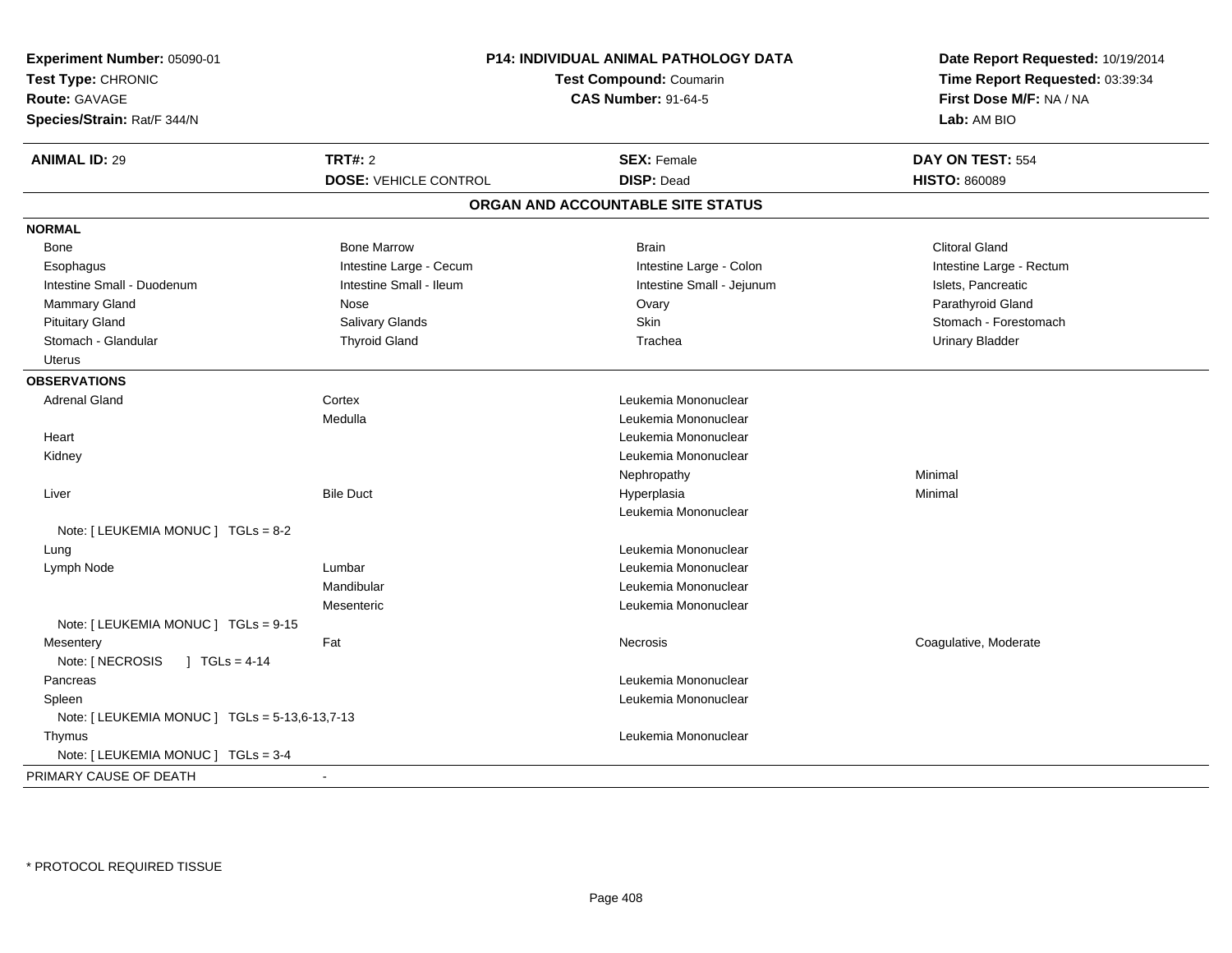| Experiment Number: 05090-01         | <b>P14: INDIVIDUAL ANIMAL PATHOLOGY DATA</b><br>Test Compound: Coumarin<br><b>CAS Number: 91-64-5</b> |                                   | Date Report Requested: 10/19/2014 |
|-------------------------------------|-------------------------------------------------------------------------------------------------------|-----------------------------------|-----------------------------------|
| Test Type: CHRONIC                  |                                                                                                       |                                   | Time Report Requested: 03:39:34   |
| <b>Route: GAVAGE</b>                |                                                                                                       |                                   | First Dose M/F: NA / NA           |
| Species/Strain: Rat/F 344/N         |                                                                                                       |                                   | Lab: AM BIO                       |
| <b>ANIMAL ID: 30</b>                | <b>TRT#: 2</b>                                                                                        | <b>SEX: Female</b>                | DAY ON TEST: 734                  |
|                                     | <b>DOSE: VEHICLE CONTROL</b>                                                                          | <b>DISP: Terminal Sacrifice</b>   | <b>HISTO: 860090</b>              |
|                                     |                                                                                                       | ORGAN AND ACCOUNTABLE SITE STATUS |                                   |
| <b>NORMAL</b>                       |                                                                                                       |                                   |                                   |
| <b>Adrenal Gland - Cortex</b>       | <b>Blood</b>                                                                                          | <b>Bone</b>                       | <b>Bone Marrow</b>                |
| <b>Brain</b>                        | <b>Clitoral Gland</b>                                                                                 | Esophagus                         | Intestine Large - Cecum           |
| Intestine Large - Colon             | Intestine Large - Rectum                                                                              | Intestine Small - Duodenum        | Intestine Small - Ileum           |
| Intestine Small - Jejunum           | Islets, Pancreatic                                                                                    | Lung                              | Lymph Node - Mandibular           |
| Lymph Node - Mesenteric             | Mammary Gland                                                                                         | Nose                              | Ovary                             |
| Parathyroid Gland                   | Salivary Glands                                                                                       | Skin                              | Stomach - Forestomach             |
| Stomach - Glandular                 | Thymus                                                                                                | Trachea                           | <b>Urinary Bladder</b>            |
| <b>Uterus</b>                       |                                                                                                       |                                   |                                   |
| <b>OBSERVATIONS</b>                 |                                                                                                       |                                   |                                   |
| <b>Adrenal Gland</b>                | Medulla                                                                                               | <b>Basophilic Focus</b>           | Mild                              |
| Heart                               |                                                                                                       | Cardiomyopathy                    | Mild                              |
|                                     |                                                                                                       | Thrombosis                        | Marked                            |
| Kidney                              |                                                                                                       | Nephropathy                       | Minimal                           |
| Liver                               |                                                                                                       | Fatty Change                      | Moderate                          |
|                                     | <b>Bile Duct</b>                                                                                      | Hyperplasia                       | Minimal                           |
| Note: [ FATTY CHANGE ] TGLs = 2-2   |                                                                                                       |                                   |                                   |
| Pancreas                            | Acinus                                                                                                | Atrophy                           | Minimal                           |
| <b>Pituitary Gland</b>              | <b>Pars Distalis</b>                                                                                  | Cyst                              | Mild                              |
| Spleen                              |                                                                                                       | Leukemia Mononuclear              |                                   |
| Note: [ LEUKEMIA MONUC ] TGLs = 1-2 |                                                                                                       |                                   |                                   |
| <b>Thyroid Gland</b>                | C Cell                                                                                                | Hyperplasia                       | Minimal                           |
| PRIMARY CAUSE OF DEATH              |                                                                                                       |                                   |                                   |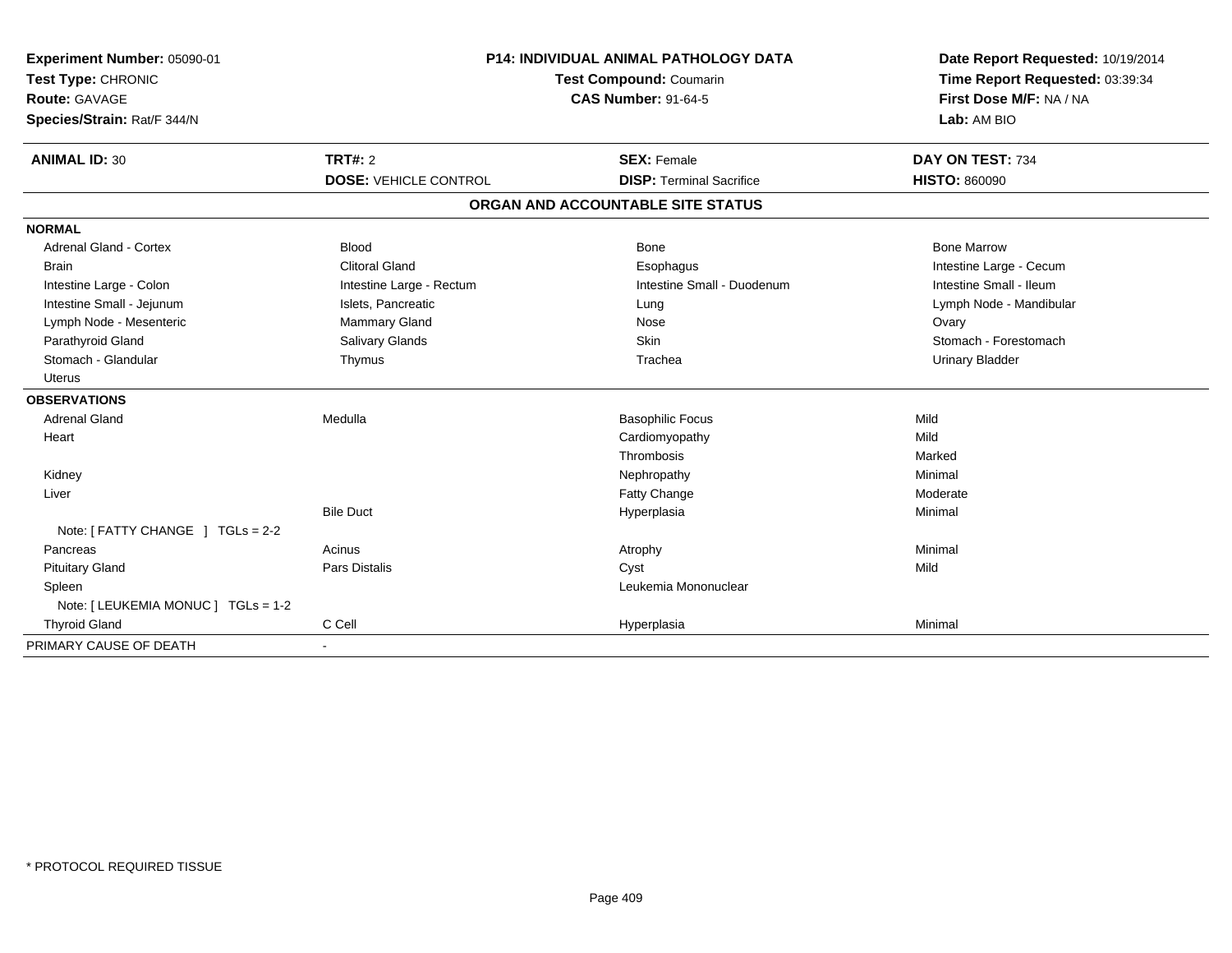| Experiment Number: 05090-01              |                              | <b>P14: INDIVIDUAL ANIMAL PATHOLOGY DATA</b> | Date Report Requested: 10/19/2014                          |
|------------------------------------------|------------------------------|----------------------------------------------|------------------------------------------------------------|
| Test Type: CHRONIC                       |                              | Test Compound: Coumarin                      | Time Report Requested: 03:39:34<br>First Dose M/F: NA / NA |
| <b>Route: GAVAGE</b>                     |                              | <b>CAS Number: 91-64-5</b>                   |                                                            |
| Species/Strain: Rat/F 344/N              |                              |                                              | Lab: AM BIO                                                |
| <b>ANIMAL ID: 31</b>                     | <b>TRT#: 2</b>               | <b>SEX: Female</b>                           | DAY ON TEST: 732                                           |
|                                          | <b>DOSE: VEHICLE CONTROL</b> | <b>DISP: Terminal Sacrifice</b>              | <b>HISTO: 860091</b>                                       |
|                                          |                              | ORGAN AND ACCOUNTABLE SITE STATUS            |                                                            |
| <b>NORMAL</b>                            |                              |                                              |                                                            |
| <b>Adrenal Gland - Cortex</b>            | Adrenal Gland - Medulla      | Bone                                         | <b>Bone Marrow</b>                                         |
| <b>Brain</b>                             | <b>Clitoral Gland</b>        | Esophagus                                    | Intestine Large - Cecum                                    |
| Intestine Large - Colon                  | Intestine Large - Rectum     | Intestine Small - Duodenum                   | Intestine Small - Ileum                                    |
| Intestine Small - Jejunum                | Islets, Pancreatic           | Lung                                         | Lymph Node - Mandibular                                    |
| Lymph Node - Mesenteric                  | Nose                         | Ovary                                        | Pancreas                                                   |
| Salivary Glands                          | Skin                         | Spleen                                       | Stomach - Forestomach                                      |
| Stomach - Glandular                      | Thymus                       | <b>Thyroid Gland</b>                         | Trachea                                                    |
| <b>Urinary Bladder</b>                   |                              |                                              |                                                            |
| <b>MISSING</b>                           |                              |                                              |                                                            |
| Parathyroid Gland                        |                              |                                              |                                                            |
| <b>OBSERVATIONS</b>                      |                              |                                              |                                                            |
| Heart                                    |                              | Cardiomyopathy                               | Minimal                                                    |
| Note: [CARDIOMYOPATHY] TGLs = 5-13.1     |                              |                                              |                                                            |
| Kidney                                   |                              | Nephropathy                                  | Mild                                                       |
| Liver                                    |                              | <b>Basophilic Focus</b>                      |                                                            |
|                                          |                              | Inflammation                                 | Chronic, Mild                                              |
| Mammary Gland                            |                              | Fibroadenoma                                 |                                                            |
| Note: [ FIBROADENOMA ] TGLs = 1-14       |                              |                                              |                                                            |
| Note: [FIBROADENOMA ] TGLs = 2-15        |                              |                                              |                                                            |
| <b>Pituitary Gland</b>                   | <b>Pars Distalis</b>         | Adenoma                                      |                                                            |
| Note: [ ADENOMA<br>$\sqrt{ }$ TGLs = 3-4 |                              |                                              |                                                            |
| Uterus                                   |                              | Hydrometra                                   | Moderate                                                   |
| Vagina                                   |                              | Cyst                                         | Moderate                                                   |
| Note: [ CYST<br>$J \cdot TGLs = 4-5$     |                              |                                              |                                                            |
| PRIMARY CAUSE OF DEATH                   | $\sim$                       |                                              |                                                            |
|                                          |                              |                                              |                                                            |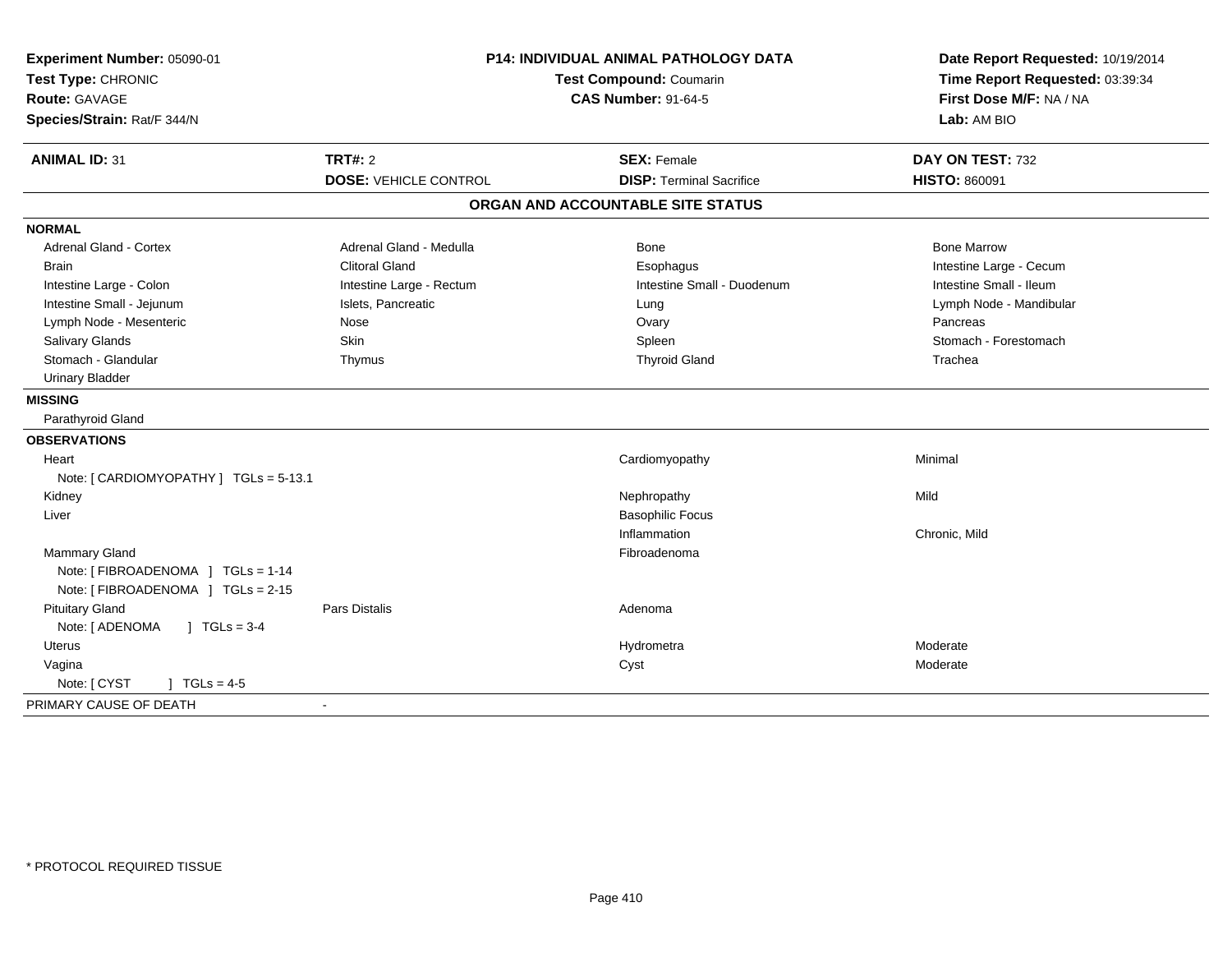| <b>Experiment Number: 05090-01</b><br>Test Type: CHRONIC<br><b>Route: GAVAGE</b><br>Species/Strain: Rat/F 344/N | <b>P14: INDIVIDUAL ANIMAL PATHOLOGY DATA</b><br>Test Compound: Coumarin<br><b>CAS Number: 91-64-5</b> |                                   | Date Report Requested: 10/19/2014<br>Time Report Requested: 03:39:34<br>First Dose M/F: NA / NA<br>Lab: AM BIO |
|-----------------------------------------------------------------------------------------------------------------|-------------------------------------------------------------------------------------------------------|-----------------------------------|----------------------------------------------------------------------------------------------------------------|
| <b>ANIMAL ID: 32</b>                                                                                            | TRT#: 2                                                                                               | <b>SEX: Female</b>                | DAY ON TEST: 456                                                                                               |
|                                                                                                                 | <b>DOSE: VEHICLE CONTROL</b>                                                                          | <b>DISP: Interval Sacrifice</b>   | <b>HISTO: 860092</b>                                                                                           |
|                                                                                                                 |                                                                                                       | ORGAN AND ACCOUNTABLE SITE STATUS |                                                                                                                |
| <b>NORMAL</b>                                                                                                   |                                                                                                       |                                   |                                                                                                                |
| <b>Adrenal Gland - Cortex</b>                                                                                   | Adrenal Gland - Medulla                                                                               | Bone                              | <b>Bone Marrow</b>                                                                                             |
| <b>Brain</b>                                                                                                    | <b>Clitoral Gland</b>                                                                                 | Esophagus                         | Heart                                                                                                          |
| Intestine Large - Cecum                                                                                         | Intestine Large - Colon                                                                               | Intestine Large - Rectum          | Intestine Small - Duodenum                                                                                     |
| Intestine Small - Ileum                                                                                         | Intestine Small - Jejunum                                                                             | Islets, Pancreatic                | Lung                                                                                                           |
| Lymph Node - Mandibular                                                                                         | Lymph Node - Mesenteric                                                                               | Mammary Gland                     | Nose                                                                                                           |
| Ovary                                                                                                           | Pancreas                                                                                              | Parathyroid Gland                 | <b>Pituitary Gland</b>                                                                                         |
| <b>Salivary Glands</b>                                                                                          | <b>Skin</b>                                                                                           | Spleen                            | Stomach - Forestomach                                                                                          |
| Stomach - Glandular                                                                                             | Thymus                                                                                                | <b>Thyroid Gland</b>              | Trachea                                                                                                        |
| <b>Urinary Bladder</b>                                                                                          | <b>Uterus</b>                                                                                         |                                   |                                                                                                                |
| <b>OBSERVATIONS</b>                                                                                             |                                                                                                       |                                   |                                                                                                                |
| Kidney                                                                                                          |                                                                                                       | Nephropathy                       | Minimal                                                                                                        |
| Liver                                                                                                           |                                                                                                       | Inflammation                      | Chronic, Minimal                                                                                               |
| PRIMARY CAUSE OF DEATH                                                                                          |                                                                                                       |                                   |                                                                                                                |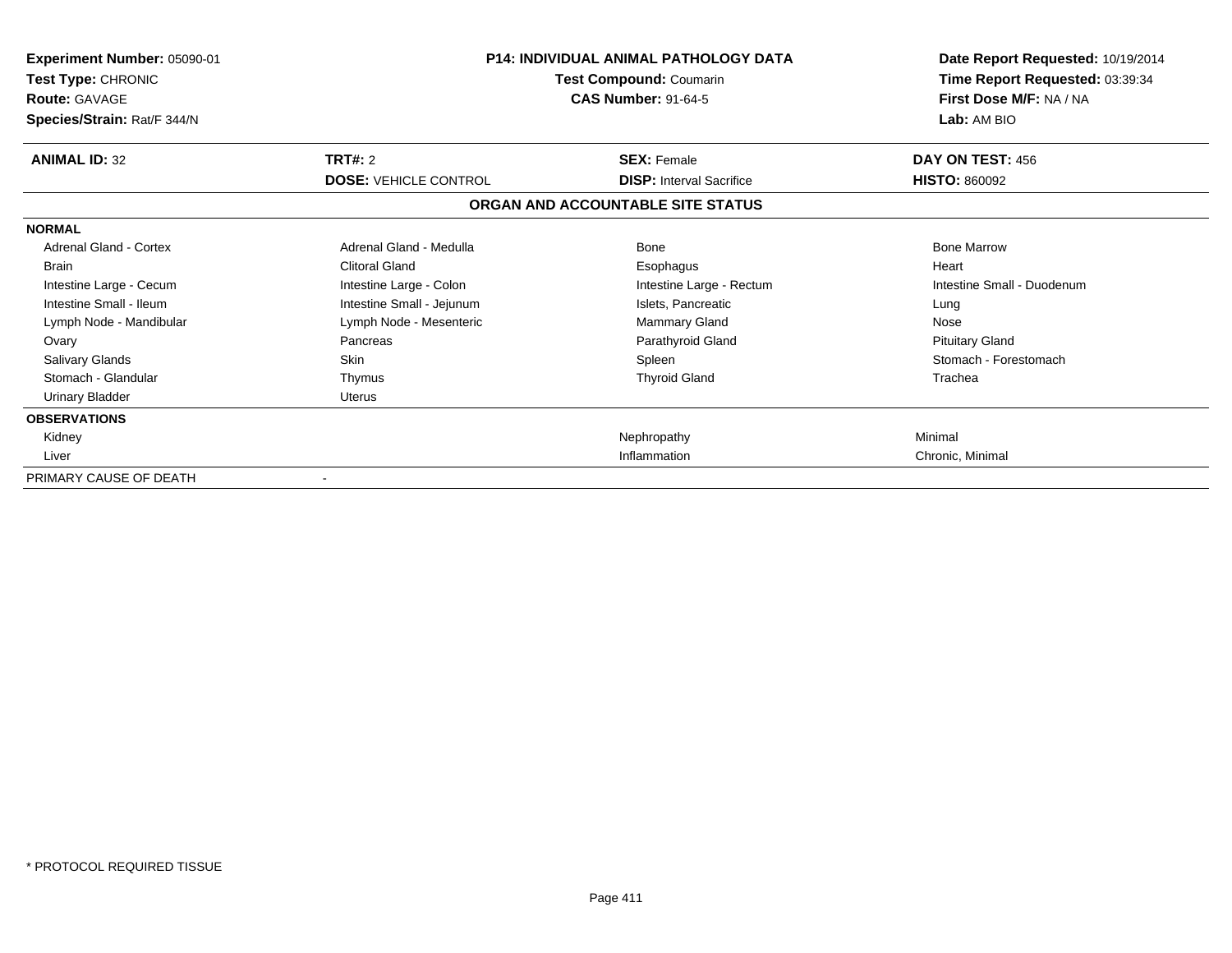| Experiment Number: 05090-01<br>Test Type: CHRONIC<br><b>Route: GAVAGE</b><br>Species/Strain: Rat/F 344/N |                              | <b>P14: INDIVIDUAL ANIMAL PATHOLOGY DATA</b><br><b>Test Compound: Coumarin</b><br><b>CAS Number: 91-64-5</b> | Date Report Requested: 10/19/2014<br>Time Report Requested: 03:39:34<br>First Dose M/F: NA / NA<br>Lab: AM BIO |
|----------------------------------------------------------------------------------------------------------|------------------------------|--------------------------------------------------------------------------------------------------------------|----------------------------------------------------------------------------------------------------------------|
| <b>ANIMAL ID: 33</b>                                                                                     | TRT#: 2                      | <b>SEX: Female</b>                                                                                           | DAY ON TEST: 732                                                                                               |
|                                                                                                          | <b>DOSE: VEHICLE CONTROL</b> | <b>DISP: Terminal Sacrifice</b>                                                                              | <b>HISTO: 860093</b>                                                                                           |
|                                                                                                          |                              | ORGAN AND ACCOUNTABLE SITE STATUS                                                                            |                                                                                                                |
| <b>NORMAL</b>                                                                                            |                              |                                                                                                              |                                                                                                                |
| <b>Adrenal Gland - Cortex</b>                                                                            | Adrenal Gland - Medulla      | <b>Bone</b>                                                                                                  | <b>Bone Marrow</b>                                                                                             |
| <b>Brain</b>                                                                                             | Clitoral Gland               | Esophagus                                                                                                    | Intestine Large - Cecum                                                                                        |
| Intestine Large - Colon                                                                                  | Intestine Large - Rectum     | Intestine Small - Duodenum                                                                                   | Intestine Small - Ileum                                                                                        |
| Intestine Small - Jejunum                                                                                | Islets, Pancreatic           | Kidney                                                                                                       | Lung                                                                                                           |
| Lymph Node - Mandibular                                                                                  | Lymph Node - Mesenteric      | Nose                                                                                                         | Ovary                                                                                                          |
| Pancreas                                                                                                 | Parathyroid Gland            | Salivary Glands                                                                                              | Skin                                                                                                           |
| Spleen                                                                                                   | Stomach - Forestomach        | Stomach - Glandular                                                                                          | Thymus                                                                                                         |
| <b>Thyroid Gland</b>                                                                                     | Trachea                      | <b>Urinary Bladder</b>                                                                                       |                                                                                                                |
| <b>OBSERVATIONS</b>                                                                                      |                              |                                                                                                              |                                                                                                                |
| Heart                                                                                                    |                              | Cardiomyopathy                                                                                               | Mild                                                                                                           |
| Liver                                                                                                    |                              | <b>Basophilic Focus</b>                                                                                      |                                                                                                                |
|                                                                                                          |                              | Inflammation                                                                                                 | Chronic, Mild                                                                                                  |
| Mammary Gland                                                                                            |                              | Fibroadenoma                                                                                                 |                                                                                                                |
|                                                                                                          |                              | Fibroadenoma                                                                                                 |                                                                                                                |
| Note: [ FIBROADENOMA ] TGLs = 1-13                                                                       |                              |                                                                                                              |                                                                                                                |
| Note: [ FIBROADENOMA ] TGLs = 2-14                                                                       |                              |                                                                                                              |                                                                                                                |
| <b>Pituitary Gland</b>                                                                                   | <b>Pars Distalis</b>         | Adenoma                                                                                                      |                                                                                                                |
| Uterus                                                                                                   |                              | Hyperplasia                                                                                                  | Cystic, Moderate                                                                                               |
| PRIMARY CAUSE OF DEATH                                                                                   |                              |                                                                                                              |                                                                                                                |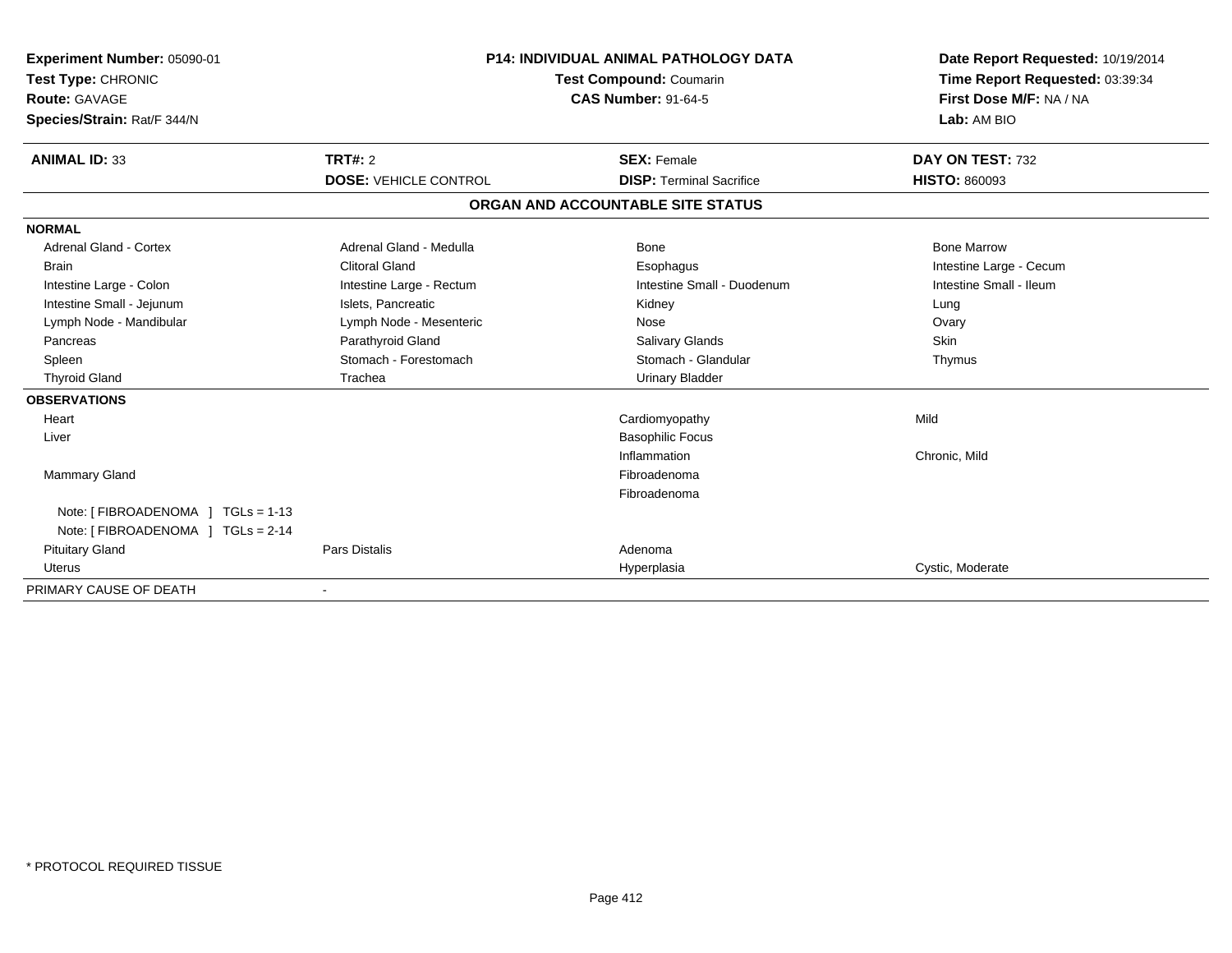| Experiment Number: 05090-01<br>Test Type: CHRONIC<br><b>Route: GAVAGE</b><br>Species/Strain: Rat/F 344/N | <b>P14: INDIVIDUAL ANIMAL PATHOLOGY DATA</b><br>Test Compound: Coumarin<br><b>CAS Number: 91-64-5</b> |                                   | Date Report Requested: 10/19/2014<br>Time Report Requested: 03:39:34<br>First Dose M/F: NA / NA<br>Lab: AM BIO |
|----------------------------------------------------------------------------------------------------------|-------------------------------------------------------------------------------------------------------|-----------------------------------|----------------------------------------------------------------------------------------------------------------|
| <b>ANIMAL ID: 34</b>                                                                                     | TRT#: 2                                                                                               | <b>SEX: Female</b>                | DAY ON TEST: 734                                                                                               |
|                                                                                                          | <b>DOSE: VEHICLE CONTROL</b>                                                                          | <b>DISP: Terminal Sacrifice</b>   | <b>HISTO: 860094</b>                                                                                           |
|                                                                                                          |                                                                                                       | ORGAN AND ACCOUNTABLE SITE STATUS |                                                                                                                |
| <b>NORMAL</b>                                                                                            |                                                                                                       |                                   |                                                                                                                |
| Adrenal Gland - Cortex                                                                                   | Adrenal Gland - Medulla                                                                               | Bone                              | <b>Bone Marrow</b>                                                                                             |
| <b>Brain</b>                                                                                             | <b>Clitoral Gland</b>                                                                                 | Esophagus                         | Intestine Large - Cecum                                                                                        |
| Intestine Large - Colon                                                                                  | Intestine Large - Rectum                                                                              | Intestine Small - Duodenum        | Intestine Small - Ileum                                                                                        |
| Intestine Small - Jejunum                                                                                | Islets, Pancreatic                                                                                    | Kidney                            | Lung                                                                                                           |
| Lymph Node - Mandibular                                                                                  | Lymph Node - Mesenteric                                                                               | <b>Mammary Gland</b>              | Nose                                                                                                           |
| Ovary                                                                                                    | Pancreas                                                                                              | Parathyroid Gland                 | <b>Pituitary Gland</b>                                                                                         |
| Salivary Glands                                                                                          | <b>Skin</b>                                                                                           | Spleen                            | Stomach - Forestomach                                                                                          |
| Stomach - Glandular                                                                                      | Thymus                                                                                                | <b>Thyroid Gland</b>              | Trachea                                                                                                        |
| <b>Urinary Bladder</b>                                                                                   | <b>Uterus</b>                                                                                         |                                   |                                                                                                                |
| <b>OBSERVATIONS</b>                                                                                      |                                                                                                       |                                   |                                                                                                                |
| Heart                                                                                                    |                                                                                                       | Cardiomyopathy                    | Mild                                                                                                           |
| Liver                                                                                                    |                                                                                                       | <b>Basophilic Focus</b>           |                                                                                                                |
|                                                                                                          | <b>Bile Duct</b>                                                                                      | Hyperplasia                       | Minimal                                                                                                        |
|                                                                                                          |                                                                                                       | Inflammation                      | Chronic, Mild                                                                                                  |
| Note: $\lceil$ INFLAMMATION $\lceil$ TGLs = 1-2                                                          |                                                                                                       |                                   |                                                                                                                |
| PRIMARY CAUSE OF DEATH                                                                                   |                                                                                                       |                                   |                                                                                                                |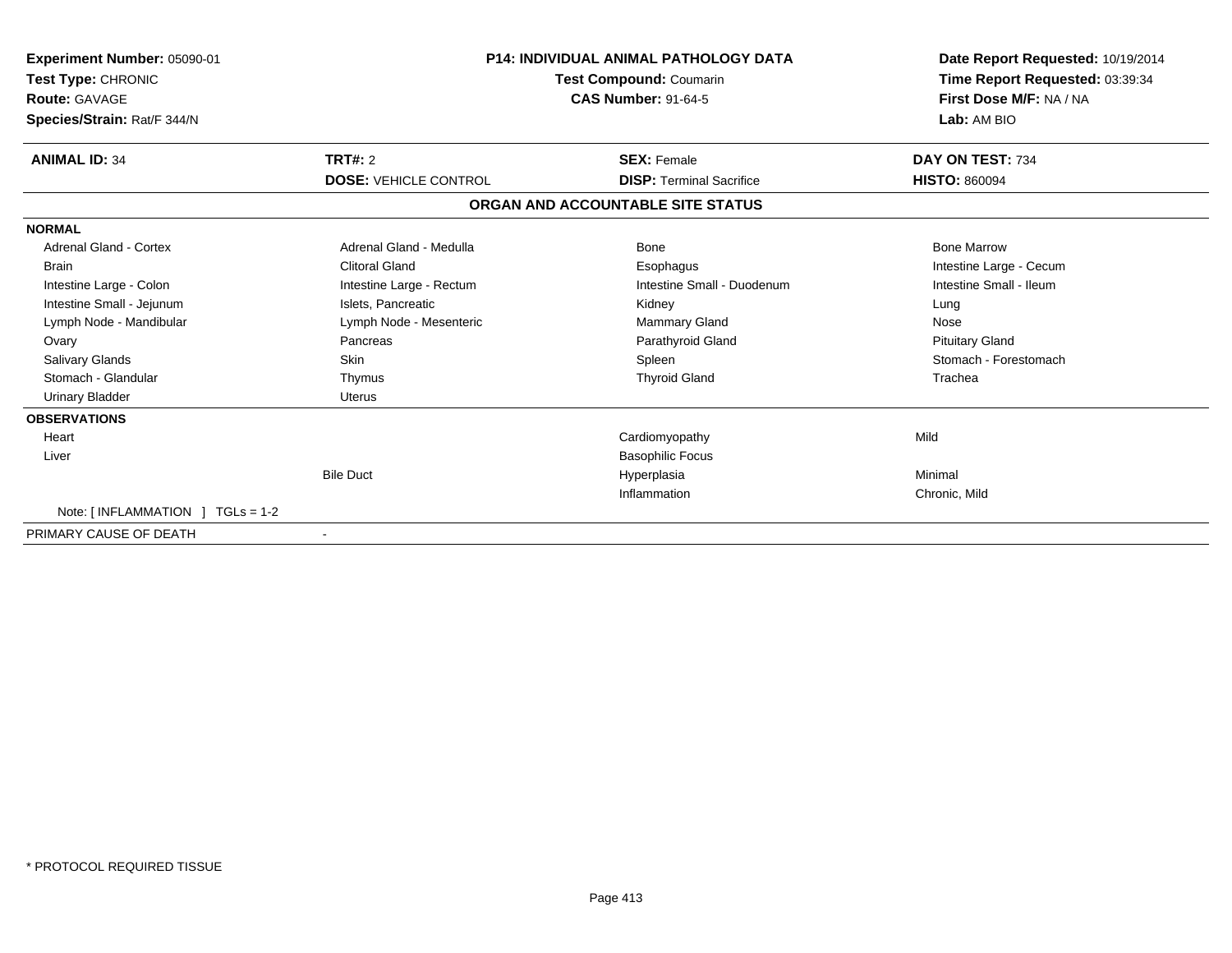| <b>Experiment Number: 05090-01</b>       | <b>P14: INDIVIDUAL ANIMAL PATHOLOGY DATA</b><br><b>Test Compound: Coumarin</b><br><b>CAS Number: 91-64-5</b> |                                   | Date Report Requested: 10/19/2014 |
|------------------------------------------|--------------------------------------------------------------------------------------------------------------|-----------------------------------|-----------------------------------|
| Test Type: CHRONIC                       |                                                                                                              |                                   | Time Report Requested: 03:39:34   |
| <b>Route: GAVAGE</b>                     |                                                                                                              |                                   | First Dose M/F: NA / NA           |
| Species/Strain: Rat/F 344/N              |                                                                                                              |                                   | Lab: AM BIO                       |
| <b>ANIMAL ID: 35</b>                     | <b>TRT#: 2</b>                                                                                               | <b>SEX: Female</b>                | DAY ON TEST: 700                  |
|                                          | <b>DOSE: VEHICLE CONTROL</b>                                                                                 | <b>DISP: Dead</b>                 | <b>HISTO: 860095</b>              |
|                                          |                                                                                                              | ORGAN AND ACCOUNTABLE SITE STATUS |                                   |
| <b>NORMAL</b>                            |                                                                                                              |                                   |                                   |
| Adrenal Gland - Medulla                  | Bone                                                                                                         | <b>Bone Marrow</b>                | <b>Brain</b>                      |
| <b>Clitoral Gland</b>                    | Esophagus                                                                                                    | Intestine Large - Cecum           | Intestine Large - Colon           |
| Intestine Large - Rectum                 | Intestine Small - Duodenum                                                                                   | Intestine Small - Ileum           | Intestine Small - Jejunum         |
| Islets, Pancreatic                       | Lung                                                                                                         | Lymph Node - Mandibular           | Lymph Node - Mesenteric           |
| Ovary                                    | Pancreas                                                                                                     | Parathyroid Gland                 | Salivary Glands                   |
| Skin                                     | Spleen                                                                                                       | Stomach - Forestomach             | Stomach - Glandular               |
| Thymus                                   | <b>Thyroid Gland</b>                                                                                         | Trachea                           | <b>Urinary Bladder</b>            |
| <b>Uterus</b>                            |                                                                                                              |                                   |                                   |
| <b>OBSERVATIONS</b>                      |                                                                                                              |                                   |                                   |
| <b>Adrenal Gland</b>                     | Cortex                                                                                                       | Clear Cell Focus                  | Mild                              |
| Heart                                    |                                                                                                              | Cardiomyopathy                    | Mild                              |
| Kidney                                   |                                                                                                              | Mineralization                    | Moderate                          |
| Liver                                    |                                                                                                              | Necrosis                          | Coagulative, Marked               |
| $J \cdot TGLs = 5-2$<br>Note: [ NECROSIS |                                                                                                              |                                   |                                   |
| Mammary Gland                            |                                                                                                              | Fibroadenoma                      |                                   |
| Note: [FIBROADENOMA ] TGLs = 3-13,4-13   |                                                                                                              |                                   |                                   |
| Nose                                     |                                                                                                              | Inflammation                      | Suppurative, Mild                 |
| <b>Pituitary Gland</b>                   | <b>Pars Distalis</b>                                                                                         | Adenocarcinoma                    |                                   |
|                                          | Pars Distalis                                                                                                | Pigmentation                      | Melanin, Moderate                 |
| Note: [ ADENOCARC<br>$TGLs = 1-4$        |                                                                                                              |                                   |                                   |
| PRIMARY CAUSE OF DEATH                   |                                                                                                              |                                   |                                   |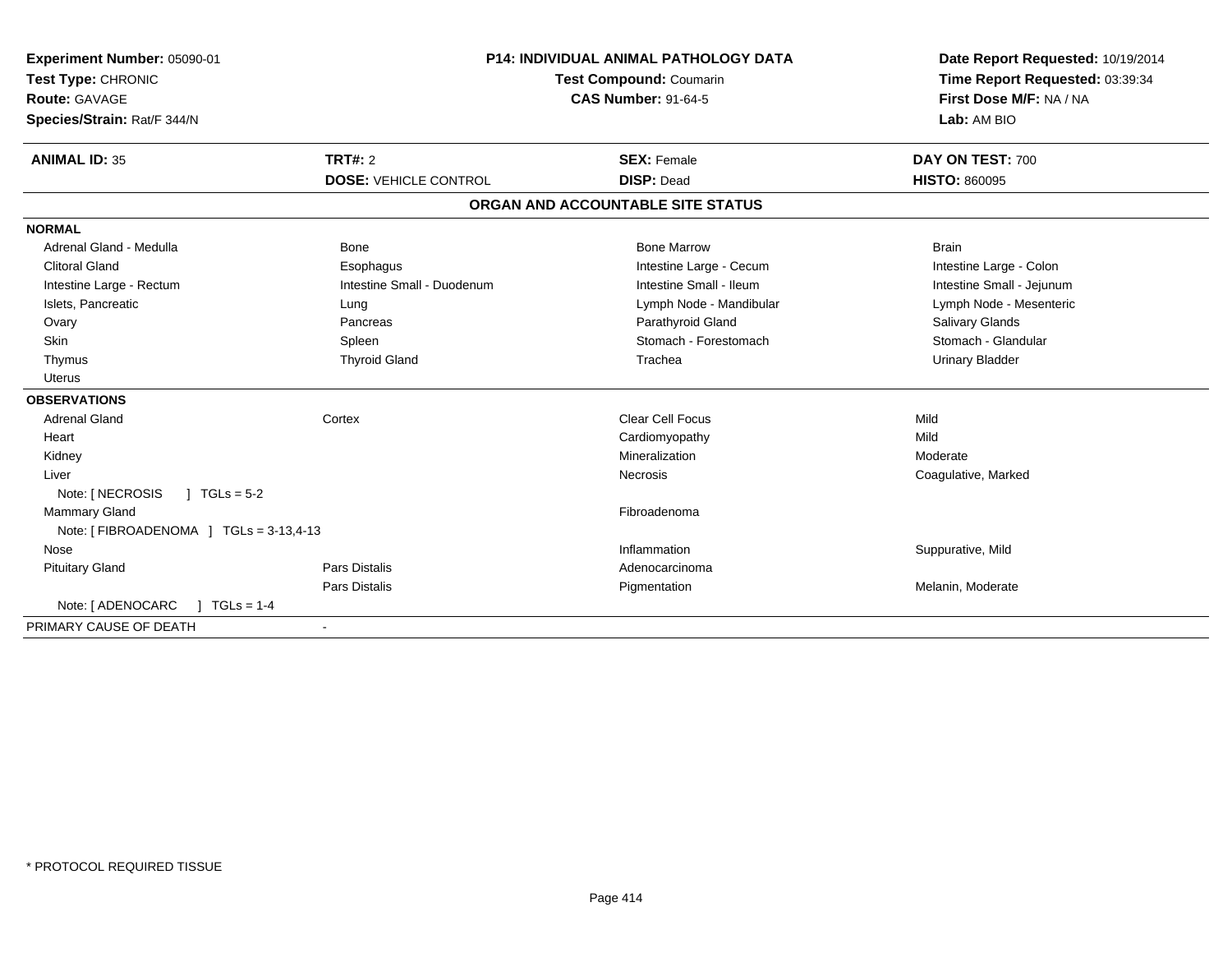| Experiment Number: 05090-01        | <b>P14: INDIVIDUAL ANIMAL PATHOLOGY DATA</b><br>Test Compound: Coumarin |                                   | Date Report Requested: 10/19/2014 |
|------------------------------------|-------------------------------------------------------------------------|-----------------------------------|-----------------------------------|
| Test Type: CHRONIC                 |                                                                         |                                   | Time Report Requested: 03:39:34   |
| <b>Route: GAVAGE</b>               |                                                                         | <b>CAS Number: 91-64-5</b>        | First Dose M/F: NA / NA           |
| Species/Strain: Rat/F 344/N        |                                                                         |                                   | Lab: AM BIO                       |
| <b>ANIMAL ID: 36</b>               | <b>TRT#: 2</b>                                                          | <b>SEX: Female</b>                | DAY ON TEST: 733                  |
|                                    | <b>DOSE: VEHICLE CONTROL</b>                                            | <b>DISP: Terminal Sacrifice</b>   | <b>HISTO: 860096</b>              |
|                                    |                                                                         | ORGAN AND ACCOUNTABLE SITE STATUS |                                   |
| <b>NORMAL</b>                      |                                                                         |                                   |                                   |
| <b>Adrenal Gland - Cortex</b>      | Adrenal Gland - Medulla                                                 | <b>Bone</b>                       | <b>Bone Marrow</b>                |
| Brain                              | <b>Clitoral Gland</b>                                                   | Esophagus                         | Intestine Large - Cecum           |
| Intestine Large - Colon            | Intestine Large - Rectum                                                | Intestine Small - Duodenum        | Intestine Small - Ileum           |
| Intestine Small - Jejunum          | Islets, Pancreatic                                                      | Lung                              | Lymph Node - Mandibular           |
| Lymph Node - Mesenteric            | Nose                                                                    | Ovary                             | Parathyroid Gland                 |
| <b>Salivary Glands</b>             | <b>Skin</b>                                                             | Spleen                            | Stomach - Forestomach             |
| Stomach - Glandular                | Thymus                                                                  | <b>Thyroid Gland</b>              | Trachea                           |
| <b>Urinary Bladder</b>             |                                                                         |                                   |                                   |
| <b>OBSERVATIONS</b>                |                                                                         |                                   |                                   |
| Heart                              |                                                                         | Fibrosis                          | Mild                              |
| Kidney                             |                                                                         | Nephropathy                       | Minimal                           |
| Liver                              |                                                                         | <b>Basophilic Focus</b>           |                                   |
|                                    |                                                                         | Inflammation                      | Chronic, Minimal                  |
|                                    |                                                                         | <b>Mixed Cell Focus</b>           |                                   |
| Mammary Gland                      |                                                                         | Fibroadenoma                      |                                   |
| Note: [ FIBROADENOMA ] TGLs = 2-13 |                                                                         |                                   |                                   |
| Pancreas                           | Acinus                                                                  | Atrophy                           | Mild                              |
| <b>Pituitary Gland</b>             | Pars Distalis                                                           | Adenoma                           |                                   |
| $1 TGLs = 1-4$<br>Note: [ ADENOMA  |                                                                         |                                   |                                   |
| <b>Uterus</b>                      |                                                                         | Polyp                             |                                   |
| PRIMARY CAUSE OF DEATH             |                                                                         |                                   |                                   |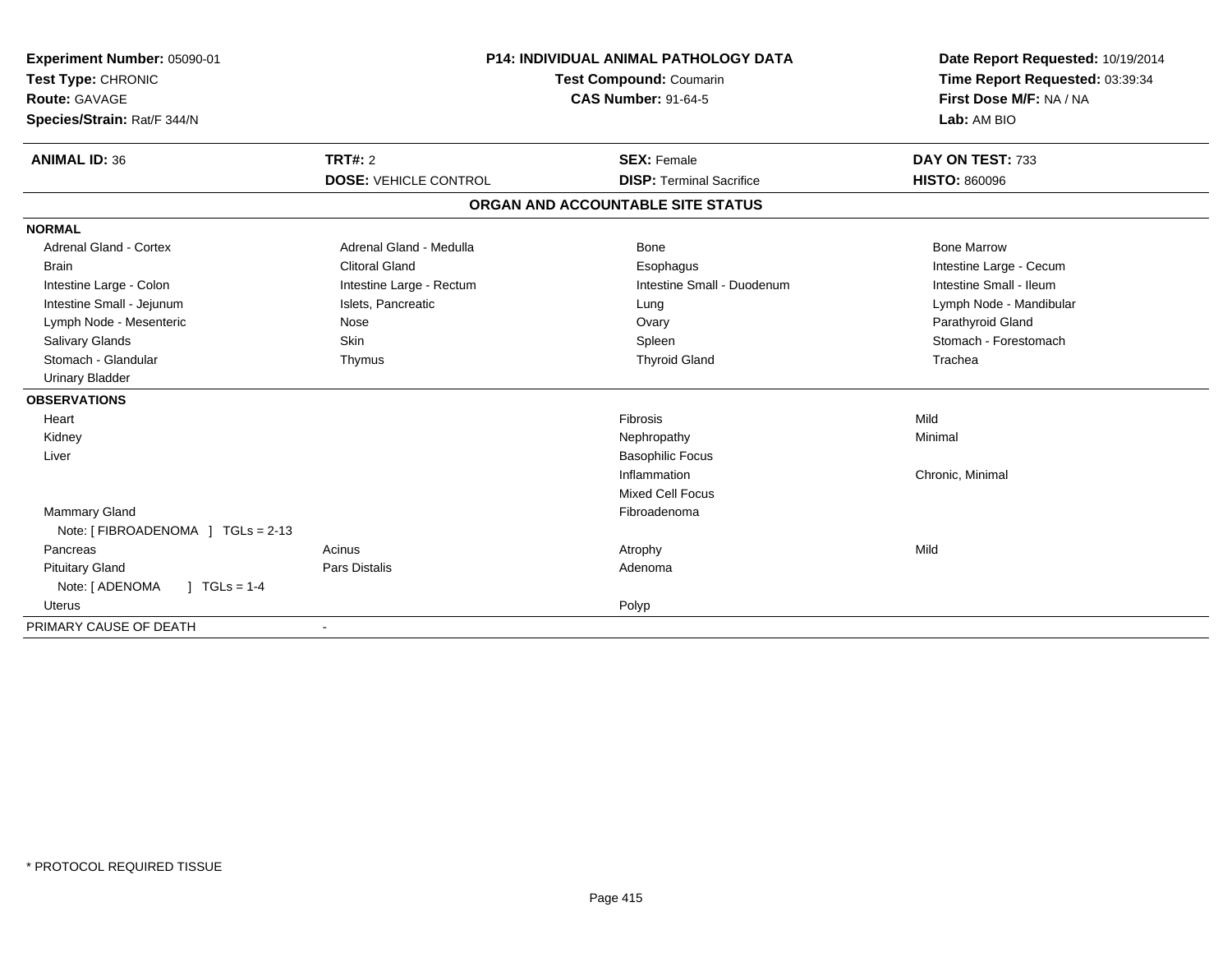| Experiment Number: 05090-01       | <b>P14: INDIVIDUAL ANIMAL PATHOLOGY DATA</b> |                                   | Date Report Requested: 10/19/2014 |  |
|-----------------------------------|----------------------------------------------|-----------------------------------|-----------------------------------|--|
| Test Type: CHRONIC                |                                              | Test Compound: Coumarin           | Time Report Requested: 03:39:34   |  |
| Route: GAVAGE                     | <b>CAS Number: 91-64-5</b>                   |                                   | First Dose M/F: NA / NA           |  |
| Species/Strain: Rat/F 344/N       |                                              |                                   | Lab: AM BIO                       |  |
| <b>ANIMAL ID: 37</b>              | TRT#: 2                                      | <b>SEX: Female</b>                | DAY ON TEST: 733                  |  |
|                                   | <b>DOSE: VEHICLE CONTROL</b>                 | <b>DISP: Terminal Sacrifice</b>   | <b>HISTO: 860097</b>              |  |
|                                   |                                              | ORGAN AND ACCOUNTABLE SITE STATUS |                                   |  |
| <b>NORMAL</b>                     |                                              |                                   |                                   |  |
| <b>Adrenal Gland - Cortex</b>     | Adrenal Gland - Medulla                      | Bone                              | <b>Bone Marrow</b>                |  |
| <b>Brain</b>                      | Esophagus                                    | Heart                             | Intestine Large - Cecum           |  |
| Intestine Large - Colon           | Intestine Large - Rectum                     | Intestine Small - Duodenum        | Intestine Small - Ileum           |  |
| Intestine Small - Jejunum         | Islets, Pancreatic                           | Lung                              | Lymph Node - Mandibular           |  |
| Lymph Node - Mesenteric           | Mammary Gland                                | Nose                              | Ovary                             |  |
| Parathyroid Gland                 | Salivary Glands                              | Skin                              | Spleen                            |  |
| Stomach - Forestomach             | Stomach - Glandular                          | Thymus                            | <b>Thyroid Gland</b>              |  |
| Trachea                           | <b>Urinary Bladder</b>                       |                                   |                                   |  |
| <b>OBSERVATIONS</b>               |                                              |                                   |                                   |  |
| <b>Clitoral Gland</b>             | Duct                                         | <b>Dilatation</b>                 | Marked                            |  |
| Note: $[DILATATION] TGLs = 1-5$   |                                              |                                   |                                   |  |
| Kidney                            |                                              | Nephropathy                       | Minimal                           |  |
| Liver                             |                                              | <b>Basophilic Focus</b>           |                                   |  |
|                                   | <b>Bile Duct</b>                             | Hyperplasia                       | Minimal                           |  |
|                                   |                                              | <b>Mixed Cell Focus</b>           |                                   |  |
| Pancreas                          | Acinus                                       | Atrophy                           | Mild                              |  |
| <b>Pituitary Gland</b>            | <b>Pars Distalis</b>                         | Adenoma                           |                                   |  |
| Note: [ ADENOMA<br>] $TGLs = 4-4$ |                                              |                                   |                                   |  |
| Uterus                            |                                              | Polyp                             |                                   |  |
| Note: [ POLYP<br>$TGLs = 2-14$    |                                              |                                   |                                   |  |
| PRIMARY CAUSE OF DEATH            |                                              |                                   |                                   |  |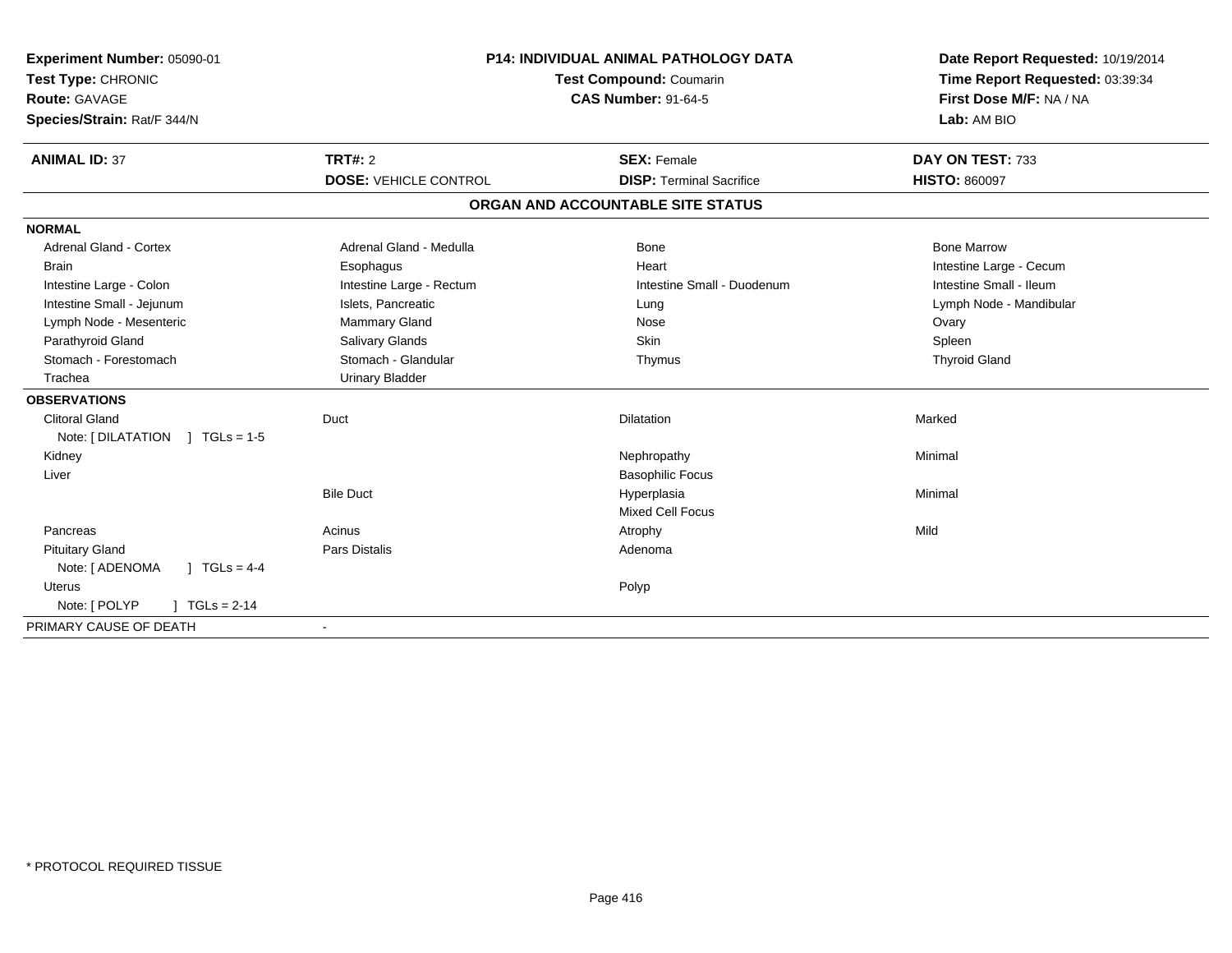| Experiment Number: 05090-01<br>Test Type: CHRONIC<br><b>Route: GAVAGE</b><br>Species/Strain: Rat/F 344/N | P14: INDIVIDUAL ANIMAL PATHOLOGY DATA<br>Test Compound: Coumarin<br><b>CAS Number: 91-64-5</b> |                                   | Date Report Requested: 10/19/2014<br>Time Report Requested: 03:39:34<br>First Dose M/F: NA / NA<br>Lab: AM BIO |
|----------------------------------------------------------------------------------------------------------|------------------------------------------------------------------------------------------------|-----------------------------------|----------------------------------------------------------------------------------------------------------------|
| <b>ANIMAL ID: 38</b>                                                                                     | TRT#: 2                                                                                        | <b>SEX: Female</b>                | DAY ON TEST: 456                                                                                               |
|                                                                                                          | <b>DOSE: VEHICLE CONTROL</b>                                                                   | <b>DISP:</b> Interval Sacrifice   | <b>HISTO: 860098</b>                                                                                           |
|                                                                                                          |                                                                                                | ORGAN AND ACCOUNTABLE SITE STATUS |                                                                                                                |
| <b>NORMAL</b>                                                                                            |                                                                                                |                                   |                                                                                                                |
| Adrenal Gland - Cortex                                                                                   | Adrenal Gland - Medulla                                                                        | Bone                              | <b>Bone Marrow</b>                                                                                             |
| <b>Brain</b>                                                                                             | <b>Clitoral Gland</b>                                                                          | Esophagus                         | Intestine Large - Cecum                                                                                        |
| Intestine Large - Colon                                                                                  | Intestine Large - Rectum                                                                       | Intestine Small - Duodenum        | Intestine Small - Ileum                                                                                        |
| Intestine Small - Jejunum                                                                                | Islets, Pancreatic                                                                             | Kidney                            | Lung                                                                                                           |
| Lymph Node - Mandibular                                                                                  | Lymph Node - Mesenteric                                                                        | Mammary Gland                     | Nose                                                                                                           |
| Ovary                                                                                                    | Pancreas                                                                                       | Parathyroid Gland                 | <b>Pituitary Gland</b>                                                                                         |
| <b>Salivary Glands</b>                                                                                   | <b>Skin</b>                                                                                    | Spleen                            | Stomach - Forestomach                                                                                          |
| Stomach - Glandular                                                                                      | Thymus                                                                                         | <b>Thyroid Gland</b>              | Trachea                                                                                                        |
| <b>Urinary Bladder</b>                                                                                   |                                                                                                |                                   |                                                                                                                |
| <b>OBSERVATIONS</b>                                                                                      |                                                                                                |                                   |                                                                                                                |
| Heart                                                                                                    |                                                                                                | Cardiomyopathy                    | Minimal                                                                                                        |
| Liver                                                                                                    |                                                                                                | Inflammation                      | Chronic, Minimal                                                                                               |
| Uterus                                                                                                   |                                                                                                | Hydrometra                        | Mild                                                                                                           |
| PRIMARY CAUSE OF DEATH                                                                                   |                                                                                                |                                   |                                                                                                                |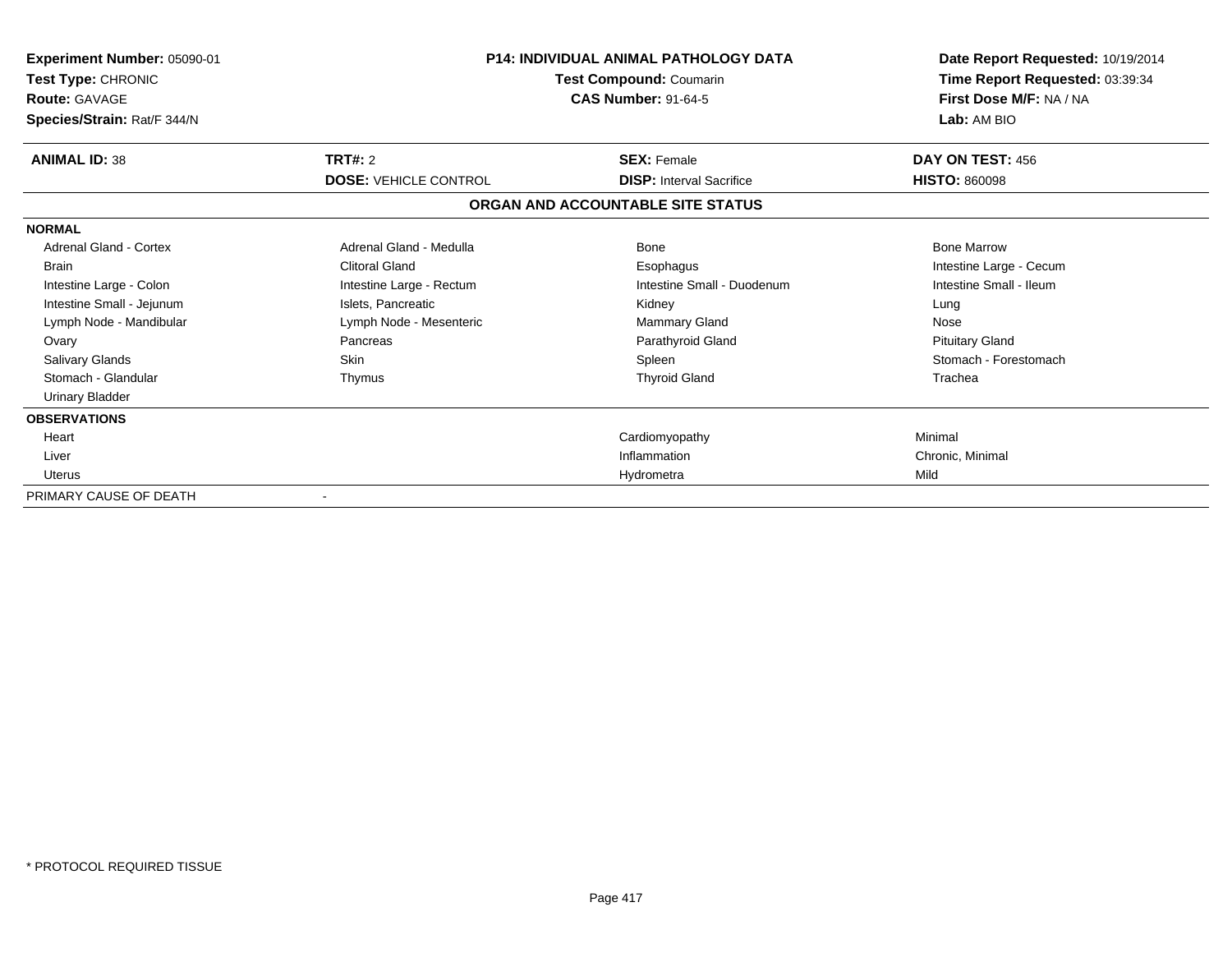| Experiment Number: 05090-01<br>Test Type: CHRONIC<br>Route: GAVAGE<br>Species/Strain: Rat/F 344/N | <b>P14: INDIVIDUAL ANIMAL PATHOLOGY DATA</b><br><b>Test Compound: Coumarin</b><br><b>CAS Number: 91-64-5</b> |                                   | Date Report Requested: 10/19/2014<br>Time Report Requested: 03:39:34<br>First Dose M/F: NA / NA<br>Lab: AM BIO |
|---------------------------------------------------------------------------------------------------|--------------------------------------------------------------------------------------------------------------|-----------------------------------|----------------------------------------------------------------------------------------------------------------|
| <b>ANIMAL ID: 39</b>                                                                              | <b>TRT#: 2</b>                                                                                               | <b>SEX: Female</b>                | DAY ON TEST: 714                                                                                               |
|                                                                                                   | <b>DOSE: VEHICLE CONTROL</b>                                                                                 | <b>DISP: Moribund</b>             | <b>HISTO: 860099</b>                                                                                           |
|                                                                                                   |                                                                                                              | ORGAN AND ACCOUNTABLE SITE STATUS |                                                                                                                |
| <b>NORMAL</b>                                                                                     |                                                                                                              |                                   |                                                                                                                |
| Adrenal Gland - Medulla                                                                           | <b>Bone</b>                                                                                                  | <b>Bone Marrow</b>                | <b>Brain</b>                                                                                                   |
| <b>Clitoral Gland</b>                                                                             | Esophagus                                                                                                    | Heart                             | Intestine Large - Cecum                                                                                        |
| Intestine Large - Colon                                                                           | Intestine Large - Rectum                                                                                     | Intestine Small - Duodenum        | Intestine Small - Ileum                                                                                        |
| Intestine Small - Jejunum                                                                         | Islets, Pancreatic                                                                                           | Lymph Node - Mandibular           | Lymph Node - Mesenteric                                                                                        |
| Mammary Gland                                                                                     | Pancreas                                                                                                     | Parathyroid Gland                 | Salivary Glands                                                                                                |
| Skin                                                                                              | Spleen                                                                                                       | Stomach - Forestomach             | Stomach - Glandular                                                                                            |
| Thymus                                                                                            | <b>Thyroid Gland</b>                                                                                         | Trachea                           | <b>Urinary Bladder</b>                                                                                         |
| Uterus                                                                                            |                                                                                                              |                                   |                                                                                                                |
| <b>OBSERVATIONS</b>                                                                               |                                                                                                              |                                   |                                                                                                                |
| <b>Adrenal Gland</b>                                                                              | Cortex                                                                                                       | <b>Clear Cell Focus</b>           | Moderate                                                                                                       |
| Kidney                                                                                            |                                                                                                              | Nephropathy                       | Minimal                                                                                                        |
| Liver                                                                                             |                                                                                                              | <b>Basophilic Focus</b>           |                                                                                                                |
|                                                                                                   |                                                                                                              | <b>Fatty Change</b>               | Mild                                                                                                           |
| Note: [ FATTY CHANGE ] TGLs = 4-13                                                                |                                                                                                              |                                   |                                                                                                                |
| Lung                                                                                              |                                                                                                              | Edema                             | Moderate                                                                                                       |
| Note: [ EDEMA<br>$1 TGLs = 2-12$                                                                  |                                                                                                              |                                   |                                                                                                                |
| Nose                                                                                              |                                                                                                              | Inflammation                      | Suppurative, Moderate                                                                                          |
| Ovary                                                                                             | Follicle                                                                                                     | Cyst                              |                                                                                                                |
| $\sqrt{ }$ TGLs = 1-5<br>Note: [ CYST                                                             |                                                                                                              |                                   |                                                                                                                |
| <b>Pituitary Gland</b>                                                                            | Pars Distalis                                                                                                | Cyst                              | Moderate                                                                                                       |
| PRIMARY CAUSE OF DEATH                                                                            | ٠                                                                                                            |                                   |                                                                                                                |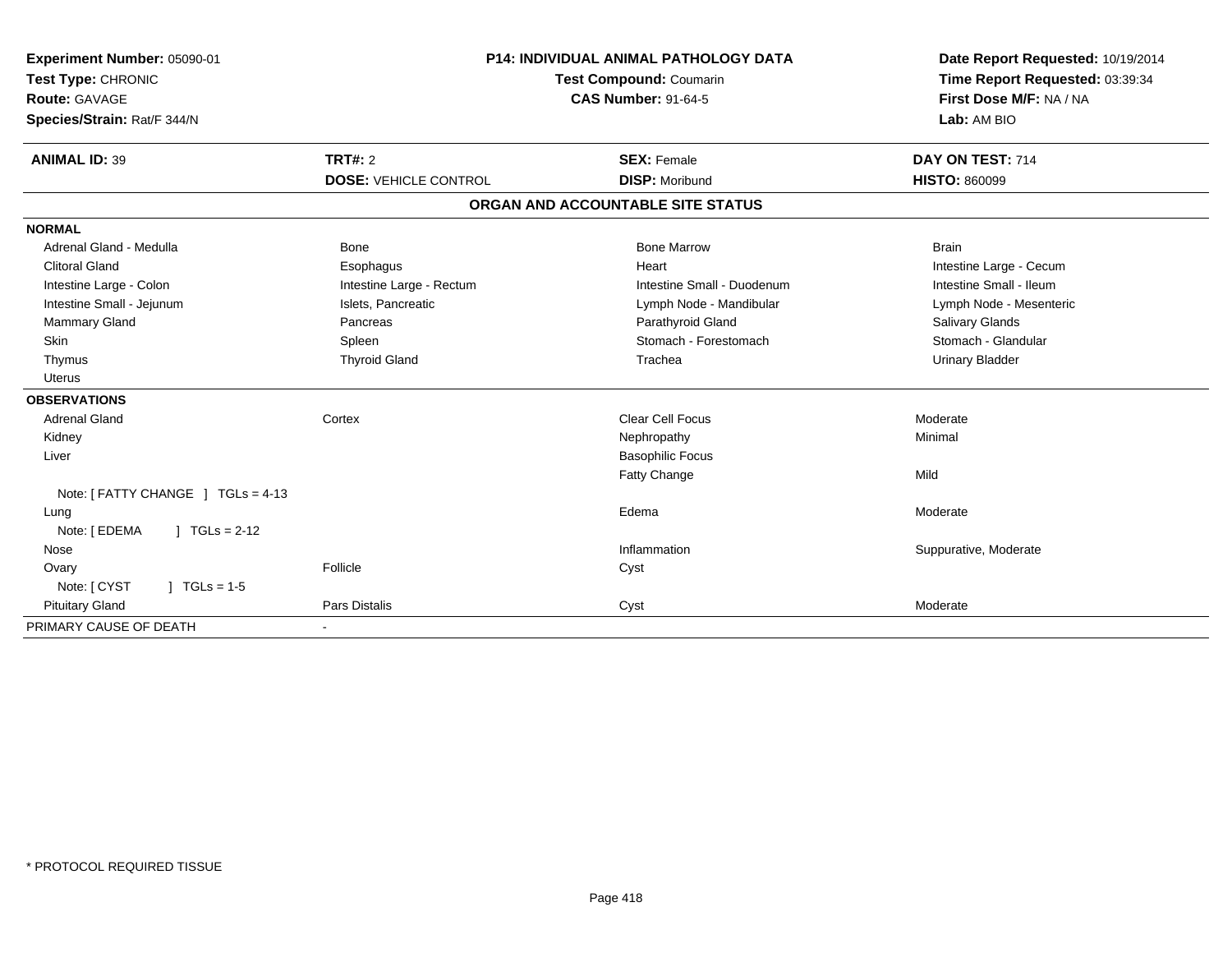| <b>Experiment Number: 05090-01</b><br>Test Type: CHRONIC<br><b>Route: GAVAGE</b><br>Species/Strain: Rat/F 344/N |                              | <b>P14: INDIVIDUAL ANIMAL PATHOLOGY DATA</b><br><b>Test Compound: Coumarin</b><br><b>CAS Number: 91-64-5</b> | Date Report Requested: 10/19/2014<br>Time Report Requested: 03:39:34<br>First Dose M/F: NA / NA<br>Lab: AM BIO |  |
|-----------------------------------------------------------------------------------------------------------------|------------------------------|--------------------------------------------------------------------------------------------------------------|----------------------------------------------------------------------------------------------------------------|--|
| <b>ANIMAL ID: 40</b>                                                                                            | TRT#: 2                      | <b>SEX: Female</b>                                                                                           | DAY ON TEST: 693                                                                                               |  |
|                                                                                                                 | <b>DOSE: VEHICLE CONTROL</b> | <b>DISP: Moribund</b>                                                                                        | <b>HISTO: 860100</b>                                                                                           |  |
|                                                                                                                 |                              | ORGAN AND ACCOUNTABLE SITE STATUS                                                                            |                                                                                                                |  |
| <b>NORMAL</b>                                                                                                   |                              |                                                                                                              |                                                                                                                |  |
| <b>Adrenal Gland - Cortex</b>                                                                                   | Adrenal Gland - Medulla      | Bone                                                                                                         | <b>Bone Marrow</b>                                                                                             |  |
| <b>Brain</b>                                                                                                    | <b>Clitoral Gland</b>        | Esophagus                                                                                                    | Heart                                                                                                          |  |
| Intestine Large - Cecum                                                                                         | Intestine Large - Colon      | Intestine Large - Rectum                                                                                     | Intestine Small - Duodenum                                                                                     |  |
| Intestine Small - Ileum                                                                                         | Intestine Small - Jejunum    | Islets, Pancreatic                                                                                           | Lung                                                                                                           |  |
| Lymph Node - Mesenteric                                                                                         | Mammary Gland                | Nose                                                                                                         | Ovary                                                                                                          |  |
| Pancreas                                                                                                        | Parathyroid Gland            | <b>Salivary Glands</b>                                                                                       | Spleen                                                                                                         |  |
| Stomach - Forestomach                                                                                           | Stomach - Glandular          | Thymus                                                                                                       | Trachea                                                                                                        |  |
| <b>Urinary Bladder</b>                                                                                          | <b>Uterus</b>                |                                                                                                              |                                                                                                                |  |
| <b>OBSERVATIONS</b>                                                                                             |                              |                                                                                                              |                                                                                                                |  |
| Kidney                                                                                                          |                              | Nephropathy                                                                                                  | Minimal                                                                                                        |  |
| Liver                                                                                                           |                              | <b>Basophilic Focus</b>                                                                                      |                                                                                                                |  |
| Lymph Node                                                                                                      | Mandibular                   | Hyperplasia                                                                                                  | Lymphoid, Mild                                                                                                 |  |
| Note: [HYPERPLASIA ] TGLs = 2-9                                                                                 |                              |                                                                                                              |                                                                                                                |  |
| <b>Pituitary Gland</b>                                                                                          | Pars Distalis                | Adenoma                                                                                                      |                                                                                                                |  |
| [Adenoma TGLS = $1-4$ ]                                                                                         |                              |                                                                                                              |                                                                                                                |  |
| <b>Skin</b>                                                                                                     |                              | Squamous Cell Carcinoma                                                                                      |                                                                                                                |  |
| Note: [ SQUAM CEL CARC ] TGLs = 3-13                                                                            |                              |                                                                                                              |                                                                                                                |  |
| <b>Thyroid Gland</b>                                                                                            | C Cell                       | Hyperplasia                                                                                                  | Mild                                                                                                           |  |
| PRIMARY CAUSE OF DEATH                                                                                          |                              |                                                                                                              |                                                                                                                |  |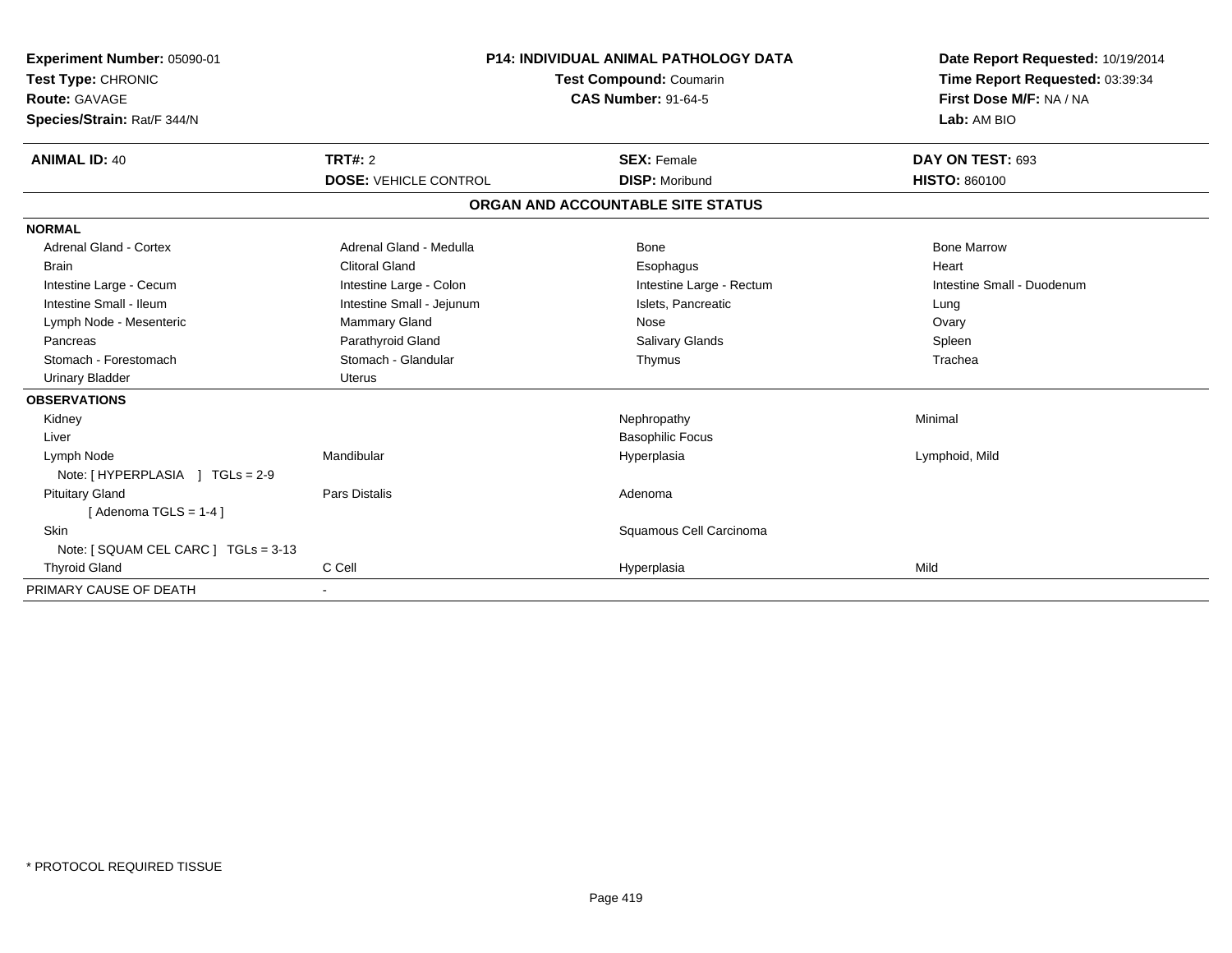| Experiment Number: 05090-01<br>Test Type: CHRONIC<br>Route: GAVAGE<br>Species/Strain: Rat/F 344/N<br><b>ANIMAL ID: 41</b> | <b>P14: INDIVIDUAL ANIMAL PATHOLOGY DATA</b><br>Test Compound: Coumarin<br><b>CAS Number: 91-64-5</b><br>TRT#: 2 |                                                       | Date Report Requested: 10/19/2014<br>Time Report Requested: 03:39:34<br>First Dose M/F: NA / NA<br>Lab: AM BIO<br>DAY ON TEST: 733 |
|---------------------------------------------------------------------------------------------------------------------------|------------------------------------------------------------------------------------------------------------------|-------------------------------------------------------|------------------------------------------------------------------------------------------------------------------------------------|
|                                                                                                                           | <b>DOSE: VEHICLE CONTROL</b>                                                                                     | <b>SEX: Female</b><br><b>DISP: Terminal Sacrifice</b> | HISTO: 860101                                                                                                                      |
|                                                                                                                           |                                                                                                                  | ORGAN AND ACCOUNTABLE SITE STATUS                     |                                                                                                                                    |
| <b>NORMAL</b>                                                                                                             |                                                                                                                  |                                                       |                                                                                                                                    |
| <b>Adrenal Gland - Cortex</b>                                                                                             | Adrenal Gland - Medulla                                                                                          | Bone                                                  | <b>Bone Marrow</b>                                                                                                                 |
| <b>Brain</b>                                                                                                              | <b>Clitoral Gland</b>                                                                                            | Esophagus                                             | Intestine Large - Cecum                                                                                                            |
| Intestine Large - Colon                                                                                                   | Intestine Large - Rectum                                                                                         | Intestine Small - Duodenum                            | Intestine Small - Ileum                                                                                                            |
| Intestine Small - Jejunum                                                                                                 | Islets, Pancreatic                                                                                               | Kidney                                                | Lung                                                                                                                               |
| Lymph Node - Mandibular                                                                                                   | Lymph Node - Mesenteric                                                                                          | Nose                                                  | Parathyroid Gland                                                                                                                  |
| Skin                                                                                                                      | Spleen                                                                                                           | Stomach - Forestomach                                 | Stomach - Glandular                                                                                                                |
| Thymus                                                                                                                    | <b>Thyroid Gland</b>                                                                                             | Trachea                                               | <b>Urinary Bladder</b>                                                                                                             |
| <b>Uterus</b>                                                                                                             |                                                                                                                  |                                                       |                                                                                                                                    |
| <b>OBSERVATIONS</b>                                                                                                       |                                                                                                                  |                                                       |                                                                                                                                    |
| Heart                                                                                                                     |                                                                                                                  | Cardiomyopathy                                        | Mild                                                                                                                               |
| Liver                                                                                                                     |                                                                                                                  | <b>Basophilic Focus</b>                               |                                                                                                                                    |
|                                                                                                                           | <b>Bile Duct</b>                                                                                                 | Hyperplasia                                           | Minimal                                                                                                                            |
|                                                                                                                           |                                                                                                                  | <b>Mixed Cell Focus</b>                               |                                                                                                                                    |
| <b>Mammary Gland</b>                                                                                                      |                                                                                                                  | Fibroadenoma                                          |                                                                                                                                    |
| Note: [ FIBROADENOMA ] TGLs = 1-14                                                                                        |                                                                                                                  |                                                       |                                                                                                                                    |
| Ovary                                                                                                                     | Corpus Luteum                                                                                                    | Cyst                                                  | Mild                                                                                                                               |
| Pancreas                                                                                                                  | Acinus                                                                                                           | Atrophy                                               | Mild                                                                                                                               |
| <b>Pituitary Gland</b>                                                                                                    | <b>Pars Distalis</b>                                                                                             | Adenoma                                               |                                                                                                                                    |
| Note: [ ADENOMA<br>$1 TGLs = 3-4$                                                                                         |                                                                                                                  |                                                       |                                                                                                                                    |
| Salivary Glands                                                                                                           |                                                                                                                  | Inflammation                                          | Chronic, Mild                                                                                                                      |
| PRIMARY CAUSE OF DEATH                                                                                                    |                                                                                                                  |                                                       |                                                                                                                                    |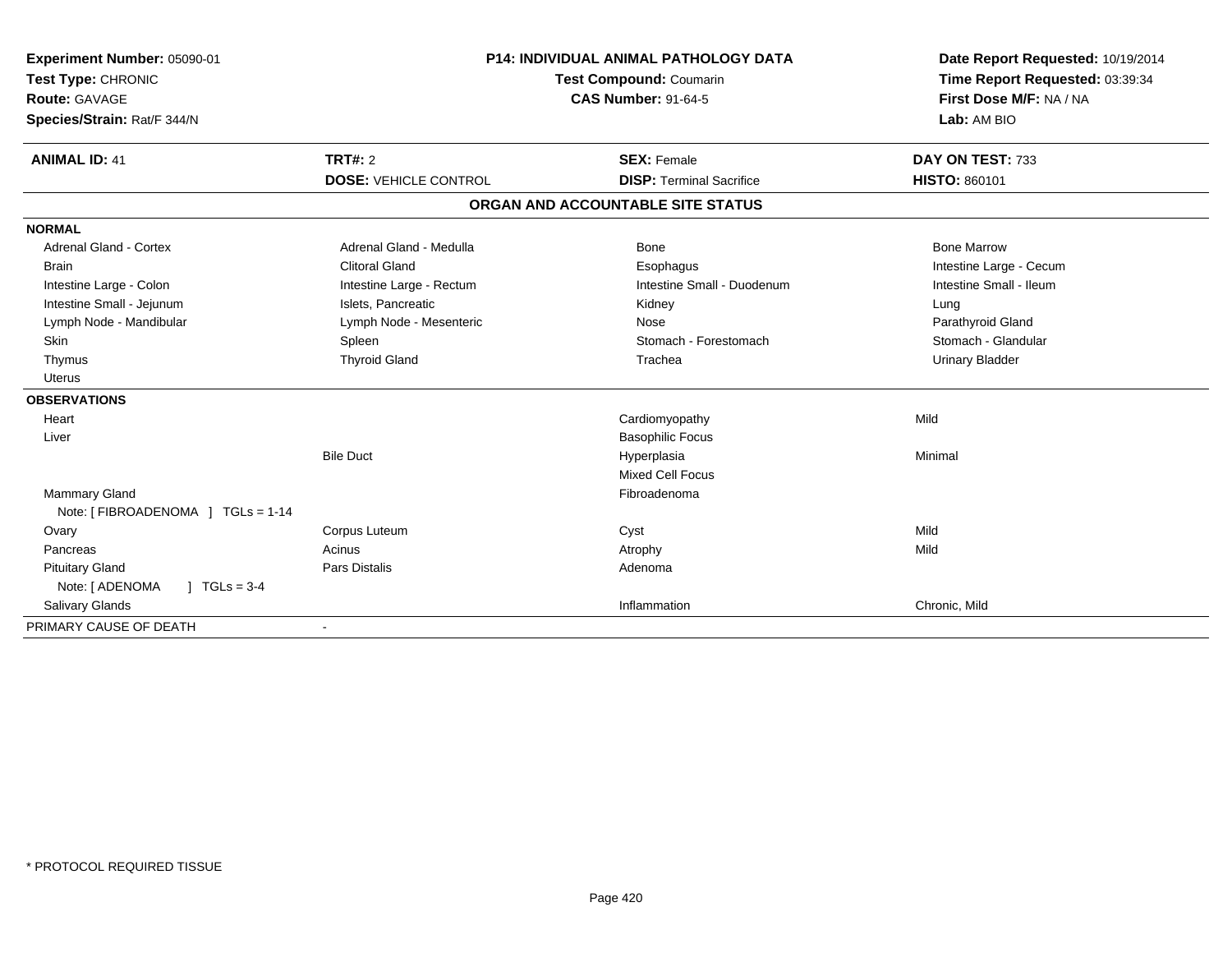| <b>Experiment Number: 05090-01</b>                         | <b>P14: INDIVIDUAL ANIMAL PATHOLOGY DATA</b> |                                   | Date Report Requested: 10/19/2014                          |
|------------------------------------------------------------|----------------------------------------------|-----------------------------------|------------------------------------------------------------|
| Test Type: CHRONIC                                         |                                              | Test Compound: Coumarin           | Time Report Requested: 03:39:34<br>First Dose M/F: NA / NA |
| <b>Route: GAVAGE</b>                                       |                                              | <b>CAS Number: 91-64-5</b>        |                                                            |
| Species/Strain: Rat/F 344/N                                |                                              |                                   | Lab: AM BIO                                                |
| <b>ANIMAL ID: 42</b>                                       | TRT#: 2                                      | <b>SEX: Female</b>                | DAY ON TEST: 734                                           |
|                                                            | <b>DOSE: VEHICLE CONTROL</b>                 | <b>DISP: Terminal Sacrifice</b>   | <b>HISTO: 860102</b>                                       |
|                                                            |                                              | ORGAN AND ACCOUNTABLE SITE STATUS |                                                            |
| <b>NORMAL</b>                                              |                                              |                                   |                                                            |
| <b>Adrenal Gland - Cortex</b>                              | Adrenal Gland - Medulla                      | Bone                              | <b>Bone Marrow</b>                                         |
| <b>Brain</b>                                               | <b>Clitoral Gland</b>                        | Esophagus                         | Intestine Large - Cecum                                    |
| Intestine Large - Colon                                    | Intestine Large - Rectum                     | Intestine Small - Duodenum        | Intestine Small - Ileum                                    |
| Intestine Small - Jejunum                                  | Islets, Pancreatic                           | Lung                              | Lymph Node - Mandibular                                    |
| Lymph Node - Mesenteric                                    | Mammary Gland                                | Nose                              | Ovary                                                      |
| Pancreas                                                   | Parathyroid Gland                            | <b>Salivary Glands</b>            | Skin                                                       |
| Spleen                                                     | Stomach - Glandular                          | Thymus                            | <b>Thyroid Gland</b>                                       |
| Trachea                                                    | <b>Urinary Bladder</b>                       |                                   |                                                            |
| <b>OBSERVATIONS</b>                                        |                                              |                                   |                                                            |
| Heart                                                      |                                              | Cardiomyopathy                    | Mild                                                       |
| Kidney                                                     |                                              | Nephropathy                       | Minimal                                                    |
| Liver                                                      |                                              | <b>Basophilic Focus</b>           |                                                            |
|                                                            | <b>Bile Duct</b>                             | Hyperplasia                       | Minimal                                                    |
|                                                            |                                              | Inflammation                      | Chronic, Mild                                              |
| <b>Pituitary Gland</b>                                     | Pars Distalis                                | Cyst                              |                                                            |
| Note: [ CYST<br>$1 TGLs = 1-4$                             |                                              |                                   |                                                            |
| Stomach                                                    | Forestomach                                  | Developmental Malformation        |                                                            |
| Note: STOMACH LESION IS A FOCAL AREA OF SMOOTH MUSCLE      |                                              |                                   |                                                            |
| Note: [ DEVELOP MALFOR ] TGLs = 2-13                       |                                              |                                   |                                                            |
| Note: HYPERTROPHY WHICH COULD ALSO BE A NECROPSY ARTIFACT. |                                              |                                   |                                                            |
| <b>Uterus</b>                                              |                                              | Hydrometra                        | Mild                                                       |
| PRIMARY CAUSE OF DEATH                                     |                                              |                                   |                                                            |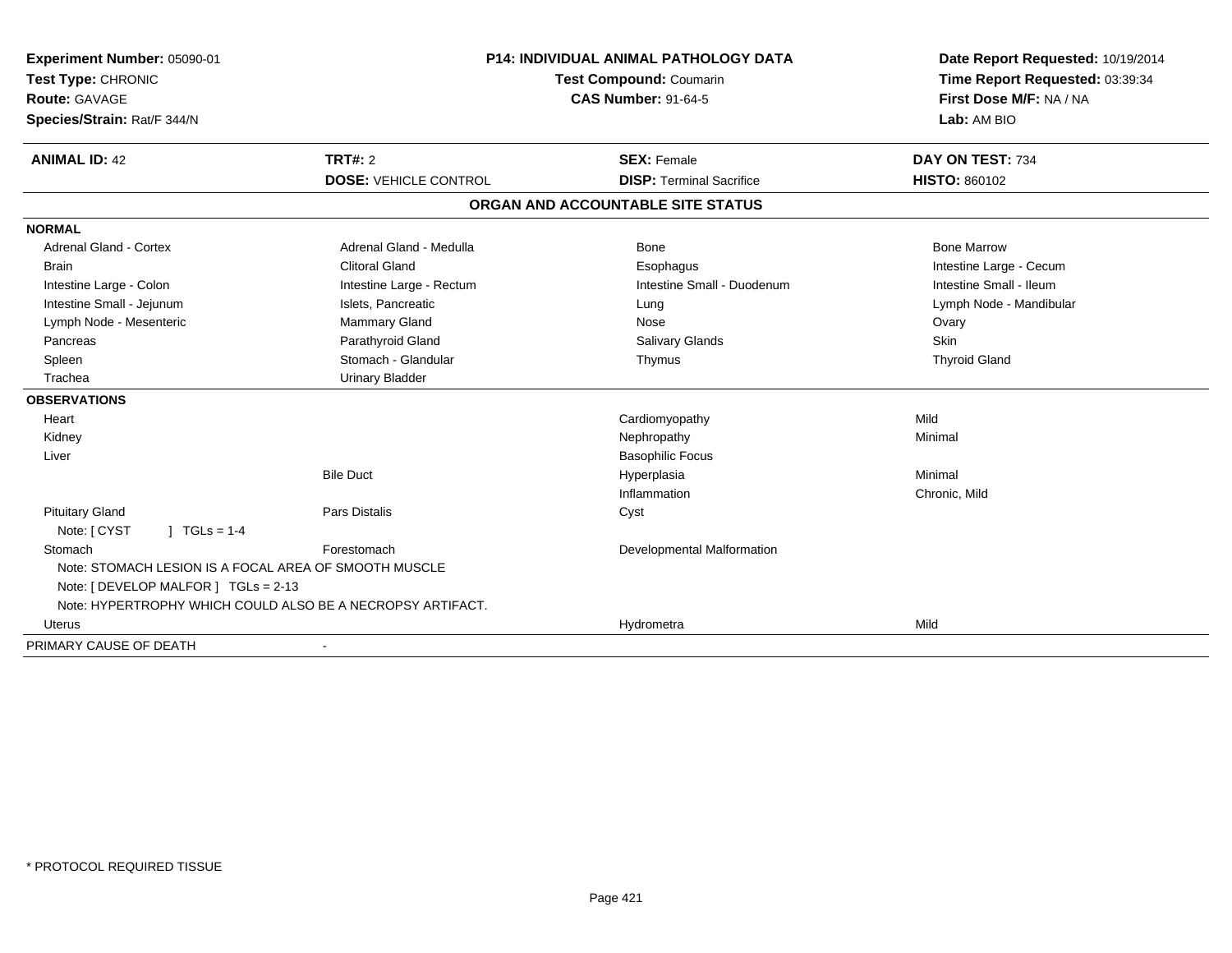| Experiment Number: 05090-01<br>Test Type: CHRONIC<br>Route: GAVAGE<br>Species/Strain: Rat/F 344/N | P14: INDIVIDUAL ANIMAL PATHOLOGY DATA<br>Test Compound: Coumarin<br><b>CAS Number: 91-64-5</b> |  | Date Report Requested: 10/19/2014<br>Time Report Requested: 03:39:34<br>First Dose M/F: NA / NA<br>Lab: AM BIO |                            |
|---------------------------------------------------------------------------------------------------|------------------------------------------------------------------------------------------------|--|----------------------------------------------------------------------------------------------------------------|----------------------------|
| <b>ANIMAL ID: 43</b>                                                                              | <b>TRT#: 2</b>                                                                                 |  | <b>SEX: Female</b>                                                                                             | DAY ON TEST: 699           |
|                                                                                                   | <b>DOSE: VEHICLE CONTROL</b>                                                                   |  | <b>DISP: Moribund</b>                                                                                          | HISTO: 860103              |
|                                                                                                   |                                                                                                |  | ORGAN AND ACCOUNTABLE SITE STATUS                                                                              |                            |
| <b>NORMAL</b>                                                                                     |                                                                                                |  |                                                                                                                |                            |
| Adrenal Gland - Cortex                                                                            | Adrenal Gland - Medulla                                                                        |  | <b>Bone</b>                                                                                                    | <b>Brain</b>               |
| <b>Clitoral Gland</b>                                                                             | Esophagus                                                                                      |  | Intestine Large - Cecum                                                                                        | Intestine Small - Duodenum |
| Islets, Pancreatic                                                                                | Lung                                                                                           |  | Lymph Node - Mesenteric                                                                                        | Mammary Gland              |
| Nose                                                                                              | Ovary                                                                                          |  | Parathyroid Gland                                                                                              | Salivary Glands            |
| Skin                                                                                              | Stomach - Forestomach                                                                          |  | Thymus                                                                                                         | <b>Thyroid Gland</b>       |
| Trachea                                                                                           | <b>Urinary Bladder</b>                                                                         |  |                                                                                                                |                            |
| <b>OBSERVATIONS</b>                                                                               |                                                                                                |  |                                                                                                                |                            |
| <b>Bone Marrow</b>                                                                                |                                                                                                |  | Leukemia Mononuclear                                                                                           |                            |
| Heart                                                                                             |                                                                                                |  | Leukemia Mononuclear                                                                                           |                            |
| Intestine Large                                                                                   | Colon                                                                                          |  | Leukemia Mononuclear                                                                                           |                            |
|                                                                                                   | Rectum                                                                                         |  | Leukemia Mononuclear                                                                                           |                            |
| <b>Intestine Small</b>                                                                            | <b>Ileum</b>                                                                                   |  | Leukemia Mononuclear                                                                                           |                            |
|                                                                                                   | Jejunum                                                                                        |  | Leukemia Mononuclear                                                                                           |                            |
| Note: [LEUKEMIA MONUC ] TGLs = 5-6                                                                |                                                                                                |  |                                                                                                                |                            |
| Note: $[LEUKEMIA MONUC] TGLS = 5-6$                                                               |                                                                                                |  |                                                                                                                |                            |
| Kidney                                                                                            |                                                                                                |  | Leukemia Mononuclear                                                                                           |                            |
| Liver                                                                                             |                                                                                                |  | Leukemia Mononuclear                                                                                           |                            |
| [ Leukemia Mononuclear TGLS = 3-2 ]                                                               |                                                                                                |  |                                                                                                                |                            |
| Lymph Node                                                                                        | Mandibular                                                                                     |  | Leukemia Mononuclear                                                                                           |                            |
| Mesentery                                                                                         | Fat                                                                                            |  | Necrosis                                                                                                       | Coagulative, Moderate      |
| Note: [ NECROSIS<br>$\sqrt{1}$ TGLs = 4-13                                                        |                                                                                                |  |                                                                                                                |                            |
| Pancreas                                                                                          | Acinus                                                                                         |  | Atrophy                                                                                                        | Minimal                    |
| <b>Pituitary Gland</b>                                                                            |                                                                                                |  | Leukemia Mononuclear                                                                                           |                            |
| Note: [ LEUKEMIA MONUC ] TGLs = 6-4                                                               |                                                                                                |  |                                                                                                                |                            |
| Spleen                                                                                            |                                                                                                |  | Leukemia Mononuclear                                                                                           |                            |
| [ Leukemia Mononuclear TGLS = 2-2 ]                                                               |                                                                                                |  |                                                                                                                |                            |
| Stomach                                                                                           | Glandular                                                                                      |  | Ulcer                                                                                                          | Mild                       |
| Note: [ ULCER<br>$\sqrt{1} \text{ TGLs} = 7.6$                                                    |                                                                                                |  |                                                                                                                |                            |
| Uterus                                                                                            |                                                                                                |  | Polyp                                                                                                          |                            |
| Note: [ POLYP<br>$1 TGLs = 1.5$                                                                   |                                                                                                |  |                                                                                                                |                            |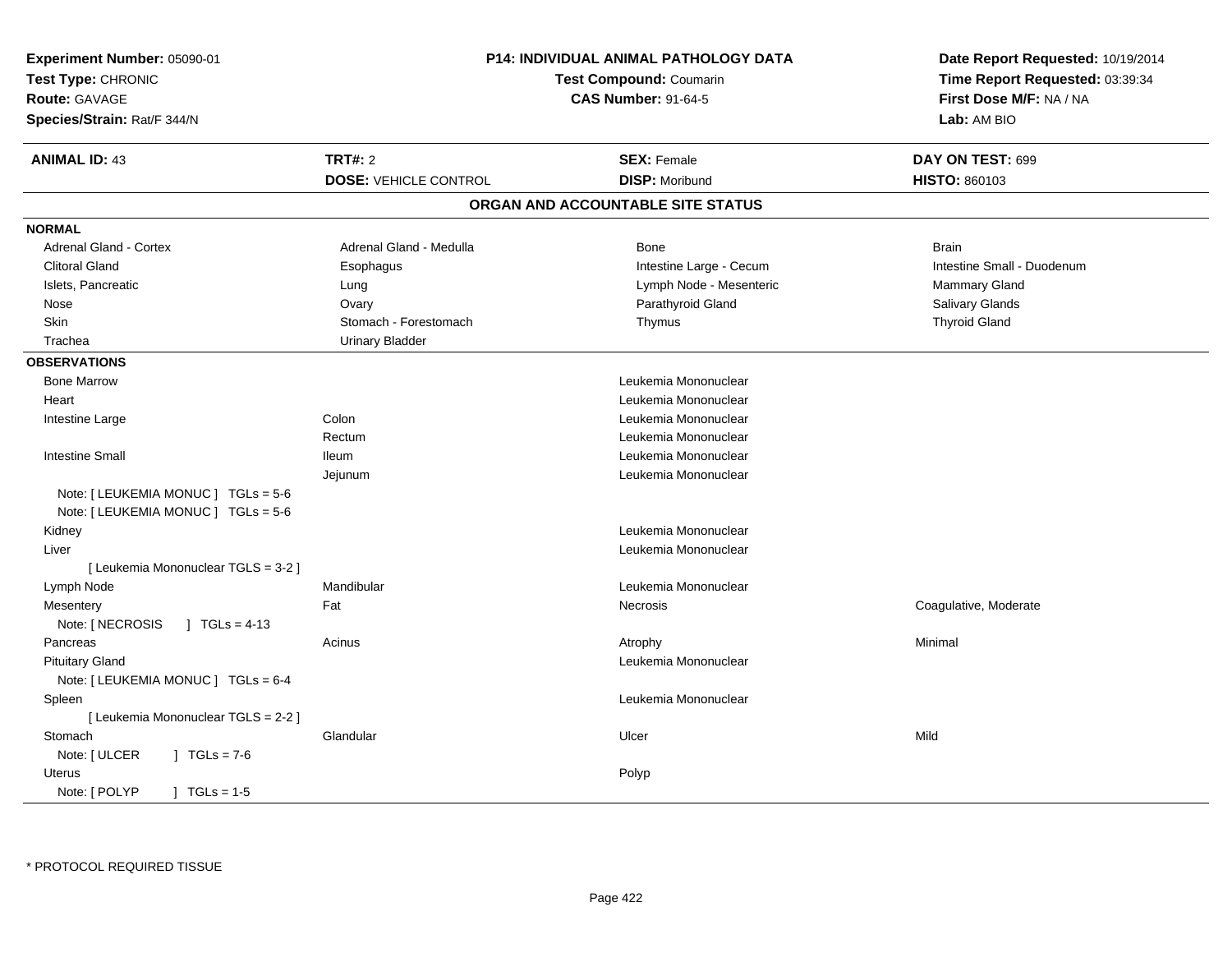| Experiment Number: 05090-01 | <b>P14: INDIVIDUAL ANIMAL PATHOLOGY DATA</b><br><b>Test Compound: Coumarin</b><br><b>CAS Number: 91-64-5</b> |                                   | Date Report Requested: 10/19/2014 |  |
|-----------------------------|--------------------------------------------------------------------------------------------------------------|-----------------------------------|-----------------------------------|--|
| <b>Test Type: CHRONIC</b>   |                                                                                                              |                                   | Time Report Requested: 03:39:34   |  |
| <b>Route: GAVAGE</b>        |                                                                                                              |                                   | First Dose M/F: NA / NA           |  |
| Species/Strain: Rat/F 344/N |                                                                                                              |                                   | Lab: AM BIO                       |  |
| <b>ANIMAL ID: 43</b>        | <b>TRT#:</b> 2                                                                                               | <b>SEX:</b> Female                | <b>DAY ON TEST: 699</b>           |  |
|                             | <b>DOSE: VEHICLE CONTROL</b>                                                                                 | <b>DISP: Moribund</b>             | <b>HISTO: 860103</b>              |  |
|                             |                                                                                                              | ORGAN AND ACCOUNTABLE SITE STATUS |                                   |  |
| PRIMARY CAUSE OF DEATH      |                                                                                                              |                                   |                                   |  |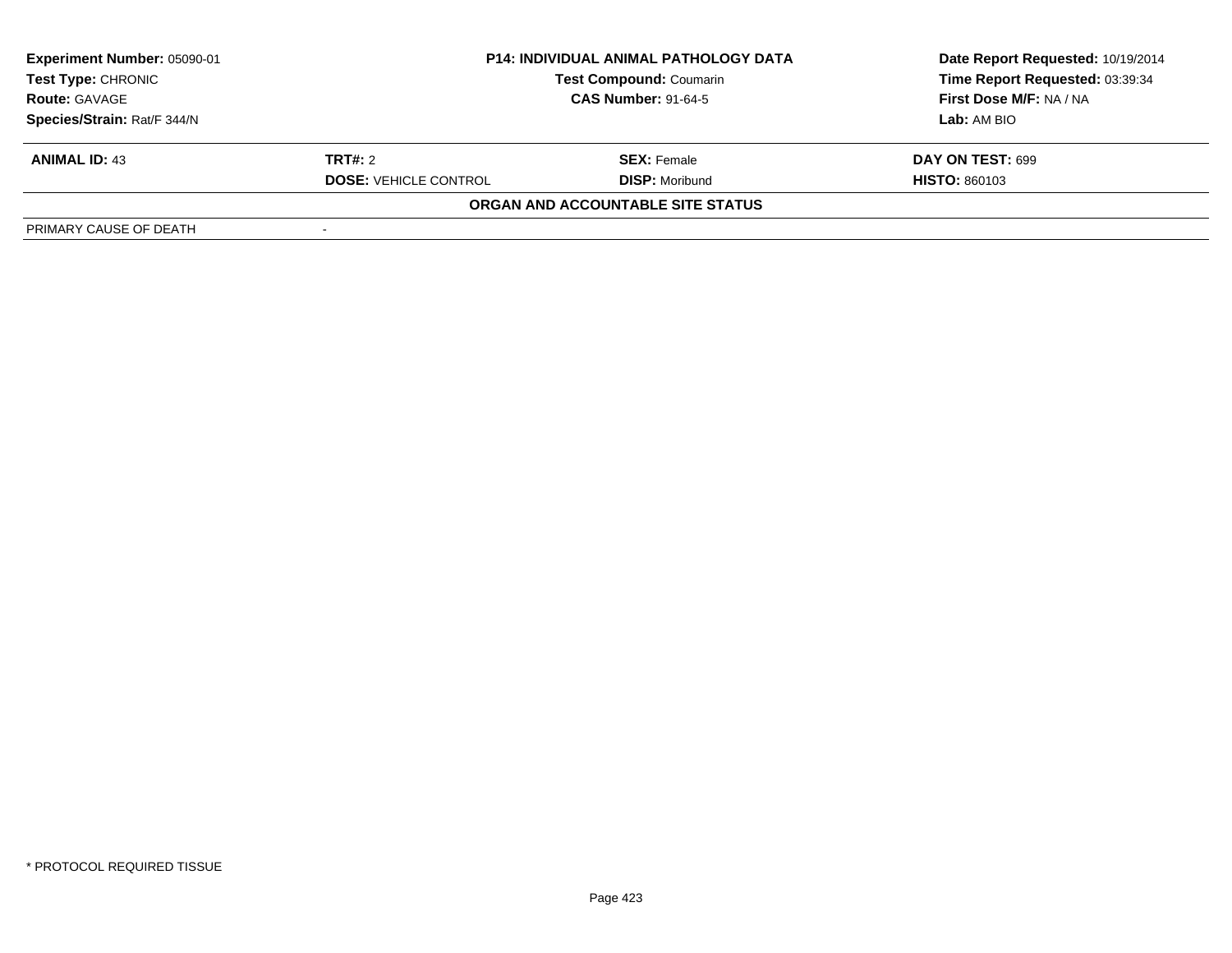| <b>Experiment Number: 05090-01</b><br>Test Type: CHRONIC<br><b>Route: GAVAGE</b><br>Species/Strain: Rat/F 344/N |                              | <b>P14: INDIVIDUAL ANIMAL PATHOLOGY DATA</b><br>Test Compound: Coumarin<br><b>CAS Number: 91-64-5</b> |                            |
|-----------------------------------------------------------------------------------------------------------------|------------------------------|-------------------------------------------------------------------------------------------------------|----------------------------|
| <b>ANIMAL ID: 44</b>                                                                                            | TRT#: 2                      | <b>SEX: Female</b>                                                                                    | DAY ON TEST: 455           |
|                                                                                                                 | <b>DOSE: VEHICLE CONTROL</b> | <b>DISP:</b> Interval Sacrifice                                                                       | <b>HISTO: 860104</b>       |
|                                                                                                                 |                              | ORGAN AND ACCOUNTABLE SITE STATUS                                                                     |                            |
| <b>NORMAL</b>                                                                                                   |                              |                                                                                                       |                            |
| Adrenal Gland - Cortex                                                                                          | Adrenal Gland - Medulla      | Bone                                                                                                  | <b>Bone Marrow</b>         |
| <b>Brain</b>                                                                                                    | <b>Clitoral Gland</b>        | Esophagus                                                                                             | Heart                      |
| Intestine Large - Cecum                                                                                         | Intestine Large - Colon      | Intestine Large - Rectum                                                                              | Intestine Small - Duodenum |
| Intestine Small - Ileum                                                                                         | Intestine Small - Jejunum    | Islets, Pancreatic                                                                                    | Lung                       |
| Lymph Node - Mandibular                                                                                         | Lymph Node - Mesenteric      | Mammary Gland                                                                                         | Nose                       |
| Ovary                                                                                                           | Pancreas                     | Parathyroid Gland                                                                                     | <b>Pituitary Gland</b>     |
| <b>Salivary Glands</b>                                                                                          | <b>Skin</b>                  | Spleen                                                                                                | Stomach - Forestomach      |
| Stomach - Glandular                                                                                             | Thymus                       | <b>Thyroid Gland</b>                                                                                  | Trachea                    |
| <b>Urinary Bladder</b>                                                                                          | Uterus                       |                                                                                                       |                            |
| <b>OBSERVATIONS</b>                                                                                             |                              |                                                                                                       |                            |
| Kidney                                                                                                          |                              | Nephropathy                                                                                           | Minimal                    |
| Liver                                                                                                           |                              | <b>Basophilic Focus</b>                                                                               |                            |
|                                                                                                                 |                              | Inflammation                                                                                          | Chronic, Minimal           |
| PRIMARY CAUSE OF DEATH                                                                                          |                              |                                                                                                       |                            |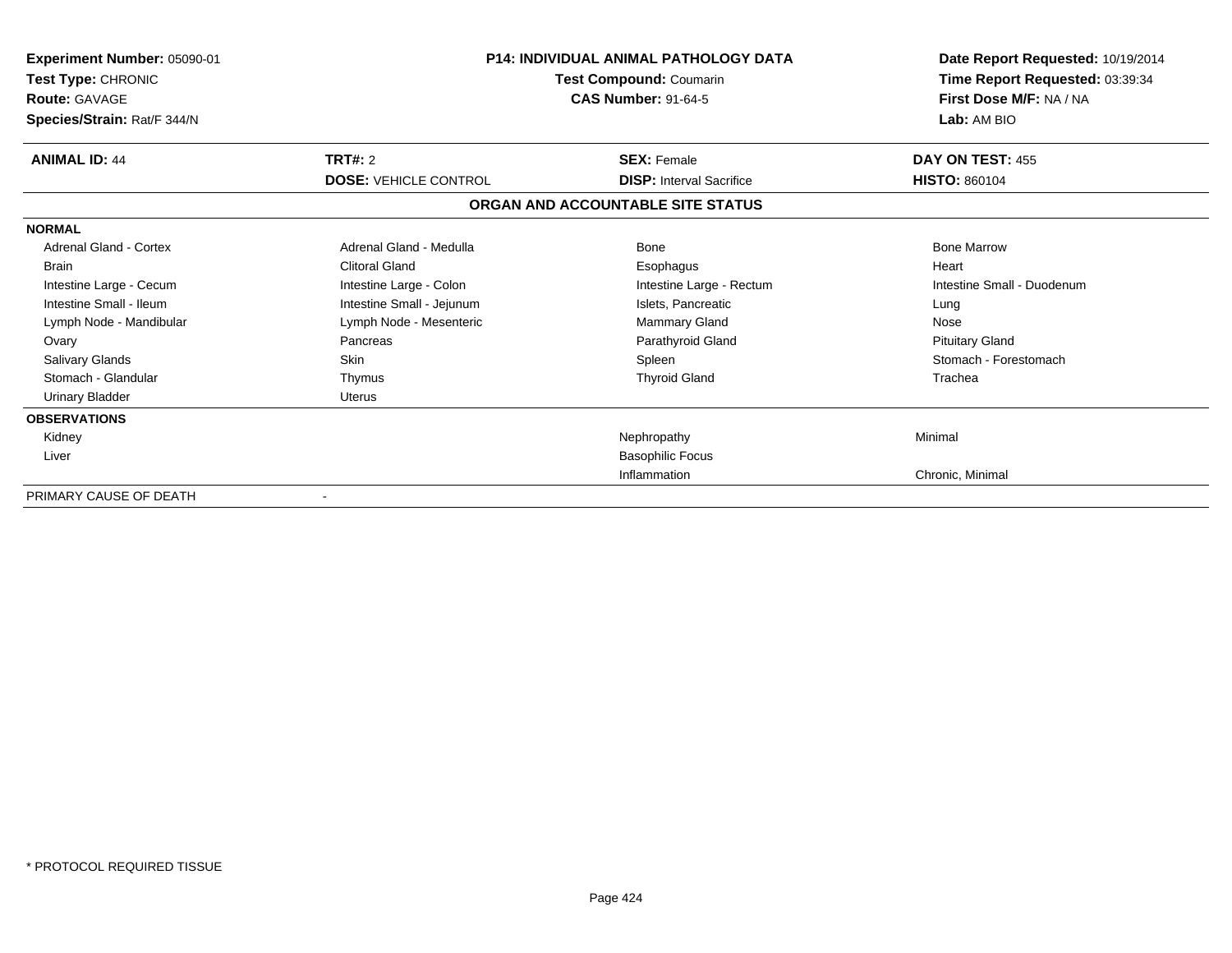| Experiment Number: 05090-01<br>Test Type: CHRONIC<br><b>Route: GAVAGE</b><br>Species/Strain: Rat/F 344/N | <b>P14: INDIVIDUAL ANIMAL PATHOLOGY DATA</b><br>Test Compound: Coumarin<br><b>CAS Number: 91-64-5</b> |                                   | Date Report Requested: 10/19/2014<br>Time Report Requested: 03:39:34<br>First Dose M/F: NA / NA<br>Lab: AM BIO |
|----------------------------------------------------------------------------------------------------------|-------------------------------------------------------------------------------------------------------|-----------------------------------|----------------------------------------------------------------------------------------------------------------|
| <b>ANIMAL ID: 45</b>                                                                                     | TRT#: 2                                                                                               | <b>SEX: Female</b>                | DAY ON TEST: 455                                                                                               |
|                                                                                                          | <b>DOSE: VEHICLE CONTROL</b>                                                                          | <b>DISP:</b> Interval Sacrifice   | <b>HISTO: 860105</b>                                                                                           |
|                                                                                                          |                                                                                                       | ORGAN AND ACCOUNTABLE SITE STATUS |                                                                                                                |
| <b>NORMAL</b>                                                                                            |                                                                                                       |                                   |                                                                                                                |
| <b>Adrenal Gland - Cortex</b>                                                                            | Adrenal Gland - Medulla                                                                               | Bone                              | <b>Bone Marrow</b>                                                                                             |
| <b>Brain</b>                                                                                             | <b>Clitoral Gland</b>                                                                                 | Esophagus                         | Intestine Large - Cecum                                                                                        |
| Intestine Large - Colon                                                                                  | Intestine Large - Rectum                                                                              | Intestine Small - Duodenum        | Intestine Small - Ileum                                                                                        |
| Intestine Small - Jejunum                                                                                | Islets, Pancreatic                                                                                    | Kidney                            | Lung                                                                                                           |
| Lymph Node - Mandibular                                                                                  | Lymph Node - Mesenteric                                                                               | <b>Mammary Gland</b>              | Nose                                                                                                           |
| Ovary                                                                                                    | Pancreas                                                                                              | Parathyroid Gland                 | <b>Pituitary Gland</b>                                                                                         |
| <b>Salivary Glands</b>                                                                                   | <b>Skin</b>                                                                                           | Spleen                            | Stomach - Forestomach                                                                                          |
| Stomach - Glandular                                                                                      | Thymus                                                                                                | <b>Thyroid Gland</b>              | Trachea                                                                                                        |
| <b>Urinary Bladder</b>                                                                                   | <b>Uterus</b>                                                                                         |                                   |                                                                                                                |
| <b>OBSERVATIONS</b>                                                                                      |                                                                                                       |                                   |                                                                                                                |
| Heart                                                                                                    |                                                                                                       | Cardiomyopathy                    | Mild                                                                                                           |
| Liver                                                                                                    |                                                                                                       | Inflammation                      | Chronic, Minimal                                                                                               |
| PRIMARY CAUSE OF DEATH                                                                                   |                                                                                                       |                                   |                                                                                                                |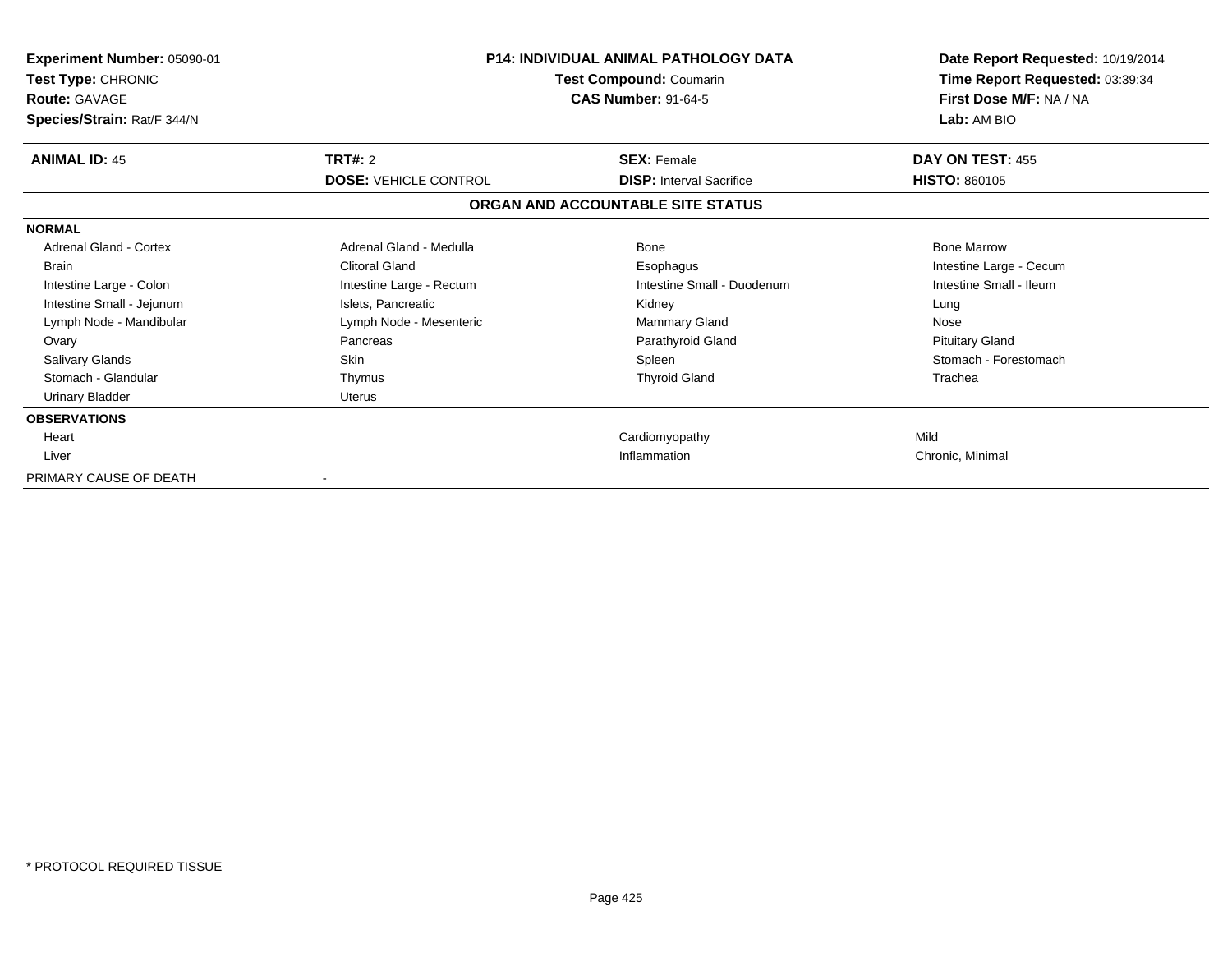| Experiment Number: 05090-01<br>Test Type: CHRONIC<br><b>Route: GAVAGE</b><br>Species/Strain: Rat/F 344/N |                              | P14: INDIVIDUAL ANIMAL PATHOLOGY DATA<br>Test Compound: Coumarin<br><b>CAS Number: 91-64-5</b> | Date Report Requested: 10/19/2014<br>Time Report Requested: 03:39:34<br>First Dose M/F: NA / NA<br>Lab: AM BIO |
|----------------------------------------------------------------------------------------------------------|------------------------------|------------------------------------------------------------------------------------------------|----------------------------------------------------------------------------------------------------------------|
| <b>ANIMAL ID: 46</b>                                                                                     | <b>TRT#: 2</b>               | <b>SEX: Female</b>                                                                             | DAY ON TEST: 659                                                                                               |
|                                                                                                          | <b>DOSE: VEHICLE CONTROL</b> | <b>DISP: Moribund</b>                                                                          | <b>HISTO: 860106</b>                                                                                           |
|                                                                                                          |                              | ORGAN AND ACCOUNTABLE SITE STATUS                                                              |                                                                                                                |
| <b>NORMAL</b>                                                                                            |                              |                                                                                                |                                                                                                                |
| Bone                                                                                                     | <b>Bone Marrow</b>           | <b>Clitoral Gland</b>                                                                          | Esophagus                                                                                                      |
| Intestine Large - Cecum                                                                                  | Intestine Large - Colon      | Intestine Large - Rectum                                                                       | Intestine Small - Duodenum                                                                                     |
| Intestine Small - Ileum                                                                                  | Intestine Small - Jejunum    | Islets, Pancreatic                                                                             | Mammary Gland                                                                                                  |
| Nose                                                                                                     | Ovary                        | Parathyroid Gland                                                                              | Skin                                                                                                           |
| <b>Thyroid Gland</b>                                                                                     | Trachea                      |                                                                                                |                                                                                                                |
| <b>OBSERVATIONS</b>                                                                                      |                              |                                                                                                |                                                                                                                |
| <b>Adrenal Gland</b>                                                                                     | Cortex                       | Leukemia Mononuclear                                                                           |                                                                                                                |
|                                                                                                          | Medulla                      | Leukemia Mononuclear                                                                           |                                                                                                                |
| <b>Brain</b>                                                                                             | Meninges                     | Leukemia Mononuclear                                                                           |                                                                                                                |
| Heart                                                                                                    |                              | Leukemia Mononuclear                                                                           |                                                                                                                |
| Kidney                                                                                                   |                              | Leukemia Mononuclear                                                                           |                                                                                                                |
|                                                                                                          |                              | Nephropathy                                                                                    | Mild                                                                                                           |
| Liver                                                                                                    |                              | Fatty Change                                                                                   | Moderate                                                                                                       |
|                                                                                                          |                              | Leukemia Mononuclear                                                                           |                                                                                                                |
| Note: $[$ FATTY CHANGE $]$ TGLs = 2-2                                                                    |                              |                                                                                                |                                                                                                                |
| Lung                                                                                                     |                              | Leukemia Mononuclear                                                                           |                                                                                                                |
| Lymph Node                                                                                               | Mandibular                   | Leukemia Mononuclear                                                                           |                                                                                                                |
|                                                                                                          | Mesenteric                   | Leukemia Mononuclear                                                                           |                                                                                                                |
| Note: [ LEUKEMIA MONUC ] TGLs = 4-4                                                                      |                              |                                                                                                |                                                                                                                |
| Pancreas                                                                                                 |                              | Leukemia Mononuclear                                                                           |                                                                                                                |
| <b>Pituitary Gland</b>                                                                                   | Pars Distalis                | Adenoma                                                                                        |                                                                                                                |
|                                                                                                          |                              | Leukemia Mononuclear                                                                           |                                                                                                                |
| Note: [ ADENOMA<br>$J \cdot TGLS = 3-4$                                                                  |                              |                                                                                                |                                                                                                                |
| Salivary Glands                                                                                          |                              | Leukemia Mononuclear                                                                           |                                                                                                                |
| Spleen                                                                                                   |                              | Leukemia Mononuclear                                                                           |                                                                                                                |
| Note: [ LEUKEMIA MONUC ] TGLs = 1-13                                                                     |                              |                                                                                                |                                                                                                                |
| Stomach                                                                                                  | Forestomach                  | Inflammation                                                                                   | Chronic, Mild                                                                                                  |
|                                                                                                          | Glandular                    | Leukemia Mononuclear                                                                           |                                                                                                                |
| Note: $\lceil$ INFLAMMATION $\lceil$ TGLs = 5-6<br>Note: [ LEUKEMIA MONUC ] TGLs = 6-6                   |                              |                                                                                                |                                                                                                                |

\* PROTOCOL REQUIRED TISSUE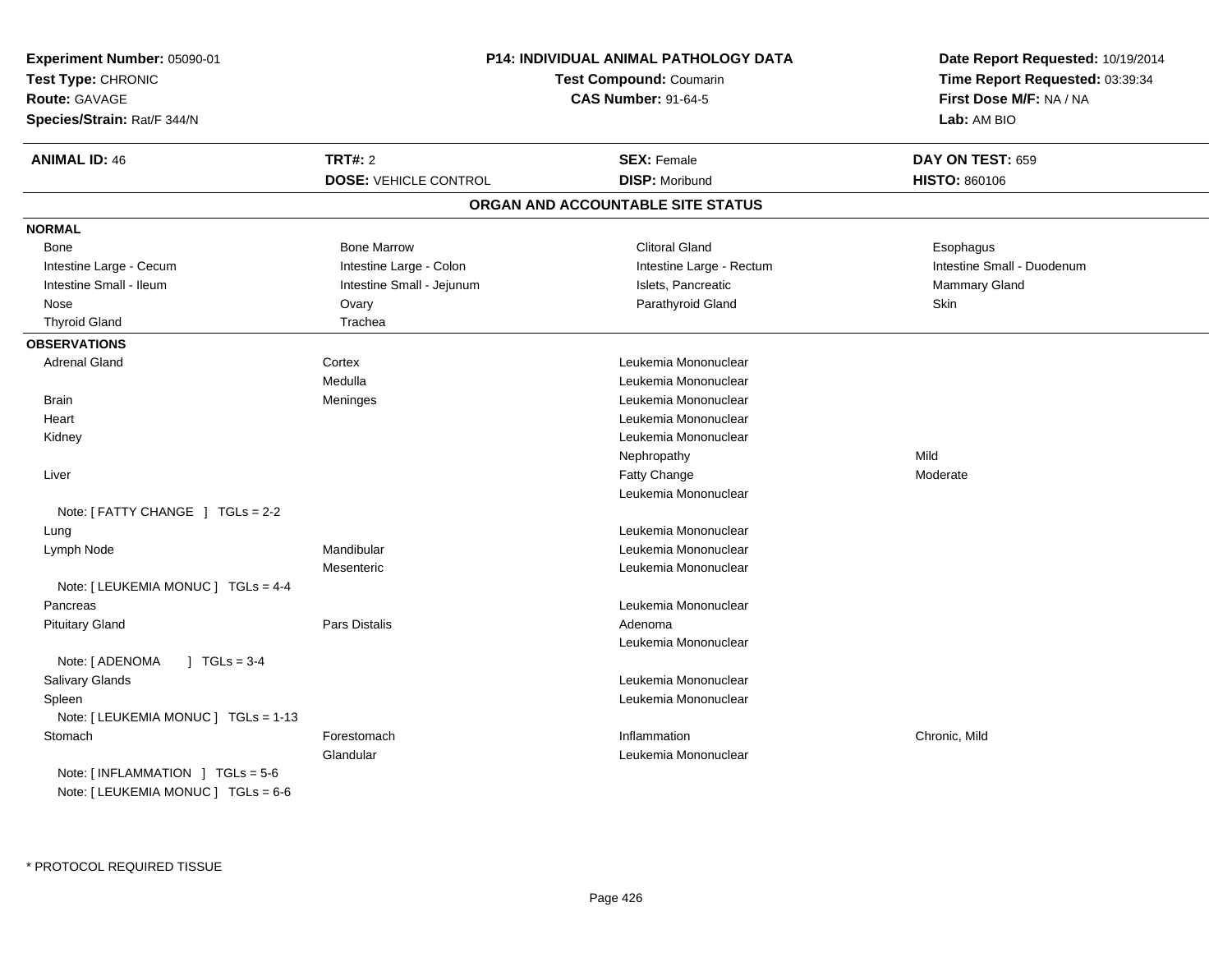| Experiment Number: 05090-01 | <b>P14: INDIVIDUAL ANIMAL PATHOLOGY DATA</b><br><b>Test Compound: Coumarin</b> |                                   | Date Report Requested: 10/19/2014 |
|-----------------------------|--------------------------------------------------------------------------------|-----------------------------------|-----------------------------------|
| <b>Test Type: CHRONIC</b>   |                                                                                |                                   | Time Report Requested: 03:39:34   |
| <b>Route: GAVAGE</b>        |                                                                                | <b>CAS Number: 91-64-5</b>        |                                   |
| Species/Strain: Rat/F 344/N |                                                                                |                                   | Lab: AM BIO                       |
| <b>ANIMAL ID: 46</b>        | TRT#: 2                                                                        | <b>SEX: Female</b>                | <b>DAY ON TEST: 659</b>           |
|                             | <b>DOSE: VEHICLE CONTROL</b>                                                   | <b>DISP:</b> Moribund             | <b>HISTO: 860106</b>              |
|                             |                                                                                | ORGAN AND ACCOUNTABLE SITE STATUS |                                   |
| Thymus                      |                                                                                | Leukemia Mononuclear              |                                   |
| <b>Urinary Bladder</b>      |                                                                                | Leukemia Mononuclear              |                                   |
| Uterus                      |                                                                                | Hyperplasia                       | Cystic, Mild                      |
| PRIMARY CAUSE OF DEATH      |                                                                                |                                   |                                   |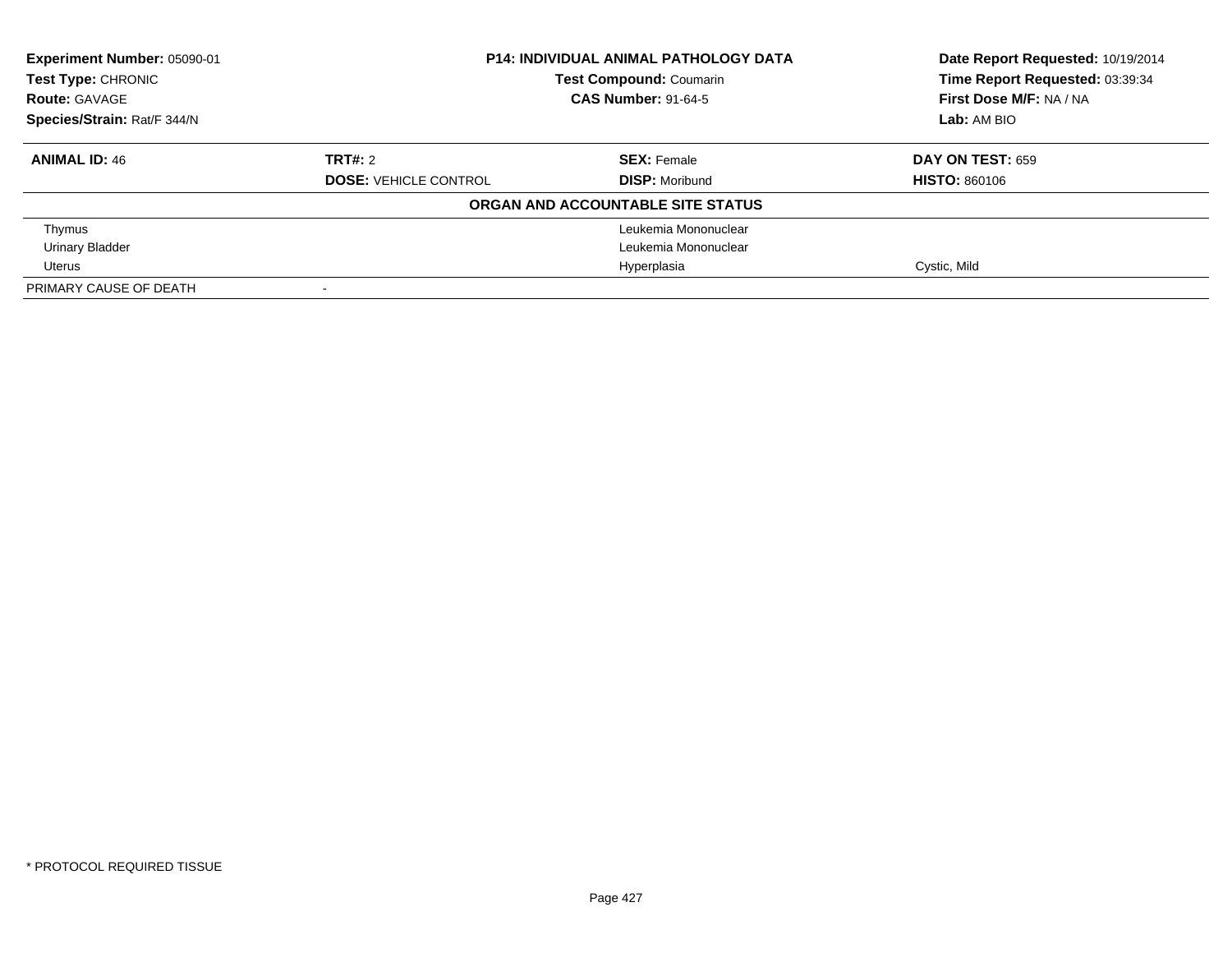| Experiment Number: 05090-01<br>Test Type: CHRONIC<br>Route: GAVAGE<br>Species/Strain: Rat/F 344/N<br><b>ANIMAL ID: 47</b> | <b>P14: INDIVIDUAL ANIMAL PATHOLOGY DATA</b><br>Test Compound: Coumarin<br><b>CAS Number: 91-64-5</b><br><b>TRT#: 2</b><br><b>SEX: Female</b> |                                   | Date Report Requested: 10/19/2014<br>Time Report Requested: 03:39:34<br>First Dose M/F: NA / NA<br>Lab: AM BIO<br>DAY ON TEST: 729 |
|---------------------------------------------------------------------------------------------------------------------------|-----------------------------------------------------------------------------------------------------------------------------------------------|-----------------------------------|------------------------------------------------------------------------------------------------------------------------------------|
|                                                                                                                           | <b>DOSE: VEHICLE CONTROL</b>                                                                                                                  | <b>DISP: Terminal Sacrifice</b>   | <b>HISTO: 860107</b>                                                                                                               |
|                                                                                                                           |                                                                                                                                               | ORGAN AND ACCOUNTABLE SITE STATUS |                                                                                                                                    |
| <b>NORMAL</b>                                                                                                             |                                                                                                                                               |                                   |                                                                                                                                    |
| <b>Adrenal Gland - Cortex</b>                                                                                             | Adrenal Gland - Medulla                                                                                                                       | Bone                              | <b>Bone Marrow</b>                                                                                                                 |
| <b>Brain</b>                                                                                                              | <b>Clitoral Gland</b>                                                                                                                         | Esophagus                         | Intestine Large - Cecum                                                                                                            |
| Intestine Large - Colon                                                                                                   | Intestine Large - Rectum                                                                                                                      | Intestine Small - Duodenum        | Intestine Small - Ileum                                                                                                            |
| Intestine Small - Jejunum                                                                                                 | Islets, Pancreatic                                                                                                                            | Lung                              | Lymph Node - Mandibular                                                                                                            |
| Lymph Node - Mesenteric                                                                                                   | Nose                                                                                                                                          | Ovary                             | Pancreas                                                                                                                           |
| Parathyroid Gland                                                                                                         | Salivary Glands                                                                                                                               | Skin                              | Spleen                                                                                                                             |
| Stomach - Forestomach                                                                                                     | Stomach - Glandular                                                                                                                           | Thymus                            | Trachea                                                                                                                            |
| <b>Urinary Bladder</b>                                                                                                    | <b>Uterus</b>                                                                                                                                 |                                   |                                                                                                                                    |
| <b>OBSERVATIONS</b>                                                                                                       |                                                                                                                                               |                                   |                                                                                                                                    |
| Heart                                                                                                                     |                                                                                                                                               | Cardiomyopathy                    | Mild                                                                                                                               |
| Kidney                                                                                                                    |                                                                                                                                               | Nephropathy                       | Minimal                                                                                                                            |
| Liver                                                                                                                     |                                                                                                                                               | <b>Basophilic Focus</b>           |                                                                                                                                    |
|                                                                                                                           | <b>Bile Duct</b>                                                                                                                              | Hyperplasia                       | Minimal                                                                                                                            |
|                                                                                                                           |                                                                                                                                               | Inflammation                      | Chronic, Minimal                                                                                                                   |
| Mammary Gland                                                                                                             |                                                                                                                                               | Hyperplasia                       | Glandular, Mild                                                                                                                    |
| Note: [HYPERPLASIA ] TGLs = 1-13                                                                                          |                                                                                                                                               |                                   |                                                                                                                                    |
| <b>Pituitary Gland</b>                                                                                                    | <b>Pars Distalis</b>                                                                                                                          | Adenoma                           |                                                                                                                                    |
| Note: [ ADENOMA<br>$J \cdot TGLS = 2-4$                                                                                   |                                                                                                                                               |                                   |                                                                                                                                    |
| <b>Thyroid Gland</b>                                                                                                      | C Cell                                                                                                                                        | Hyperplasia                       | Minimal                                                                                                                            |
| PRIMARY CAUSE OF DEATH                                                                                                    |                                                                                                                                               |                                   |                                                                                                                                    |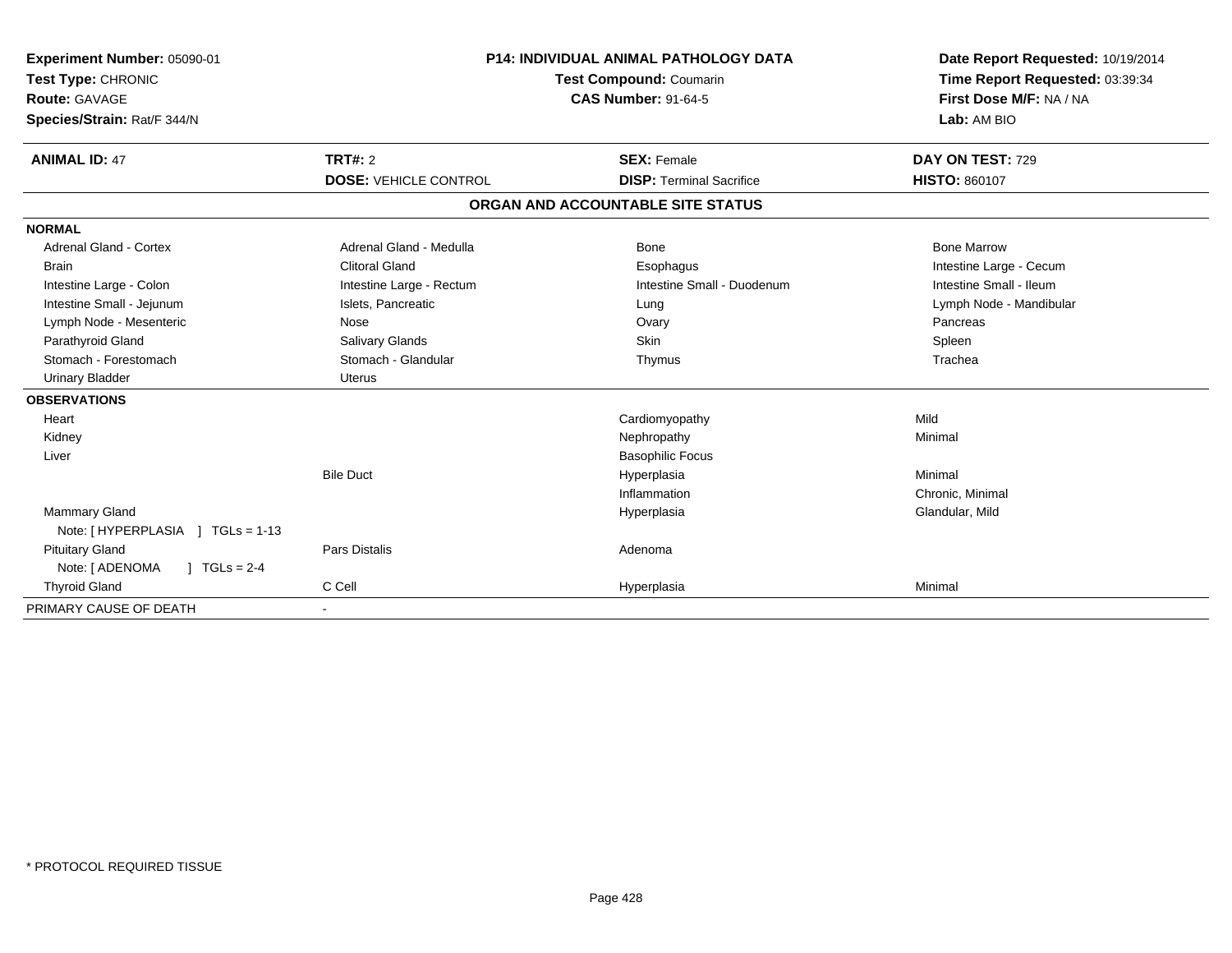| <b>Experiment Number: 05090-01</b><br>Test Type: CHRONIC<br><b>Route: GAVAGE</b><br>Species/Strain: Rat/F 344/N | P14: INDIVIDUAL ANIMAL PATHOLOGY DATA<br>Test Compound: Coumarin<br><b>CAS Number: 91-64-5</b> |                                   | Date Report Requested: 10/19/2014<br>Time Report Requested: 03:39:34<br>First Dose M/F: NA / NA<br>Lab: AM BIO |
|-----------------------------------------------------------------------------------------------------------------|------------------------------------------------------------------------------------------------|-----------------------------------|----------------------------------------------------------------------------------------------------------------|
| <b>ANIMAL ID: 48</b>                                                                                            | <b>TRT#: 2</b>                                                                                 | <b>SEX: Female</b>                | DAY ON TEST: 732                                                                                               |
|                                                                                                                 | <b>DOSE: VEHICLE CONTROL</b>                                                                   | <b>DISP: Terminal Sacrifice</b>   | <b>HISTO: 860108</b>                                                                                           |
|                                                                                                                 |                                                                                                | ORGAN AND ACCOUNTABLE SITE STATUS |                                                                                                                |
| <b>NORMAL</b>                                                                                                   |                                                                                                |                                   |                                                                                                                |
| <b>Adrenal Gland - Cortex</b>                                                                                   | Adrenal Gland - Medulla                                                                        | Bone                              | <b>Bone Marrow</b>                                                                                             |
| <b>Brain</b>                                                                                                    | <b>Clitoral Gland</b>                                                                          | Esophagus                         | Heart                                                                                                          |
| Intestine Large - Cecum                                                                                         | Intestine Large - Colon                                                                        | Intestine Large - Rectum          | Intestine Small - Duodenum                                                                                     |
| Intestine Small - Ileum                                                                                         | Intestine Small - Jejunum                                                                      | Islets, Pancreatic                | Lung                                                                                                           |
| Lymph Node - Mandibular                                                                                         | Lymph Node - Mesenteric                                                                        | <b>Mammary Gland</b>              | Nose                                                                                                           |
| Ovary                                                                                                           | Pancreas                                                                                       | Parathyroid Gland                 | <b>Salivary Glands</b>                                                                                         |
| <b>Skin</b>                                                                                                     | Spleen                                                                                         | Stomach - Forestomach             | Stomach - Glandular                                                                                            |
| Thymus                                                                                                          | <b>Thyroid Gland</b>                                                                           | Trachea                           | <b>Urinary Bladder</b>                                                                                         |
| <b>Uterus</b>                                                                                                   |                                                                                                |                                   |                                                                                                                |
| <b>OBSERVATIONS</b>                                                                                             |                                                                                                |                                   |                                                                                                                |
| Kidney                                                                                                          |                                                                                                | Nephropathy                       | Minimal                                                                                                        |
| Liver                                                                                                           |                                                                                                | <b>Basophilic Focus</b>           |                                                                                                                |
|                                                                                                                 | <b>Bile Duct</b>                                                                               | Hyperplasia                       | Minimal                                                                                                        |
| <b>Pituitary Gland</b>                                                                                          | <b>Pars Distalis</b>                                                                           | Adenoma                           |                                                                                                                |
| Note: [ ADENOMA<br>$TGLs = 1-4$                                                                                 |                                                                                                |                                   |                                                                                                                |
| PRIMARY CAUSE OF DEATH                                                                                          |                                                                                                |                                   |                                                                                                                |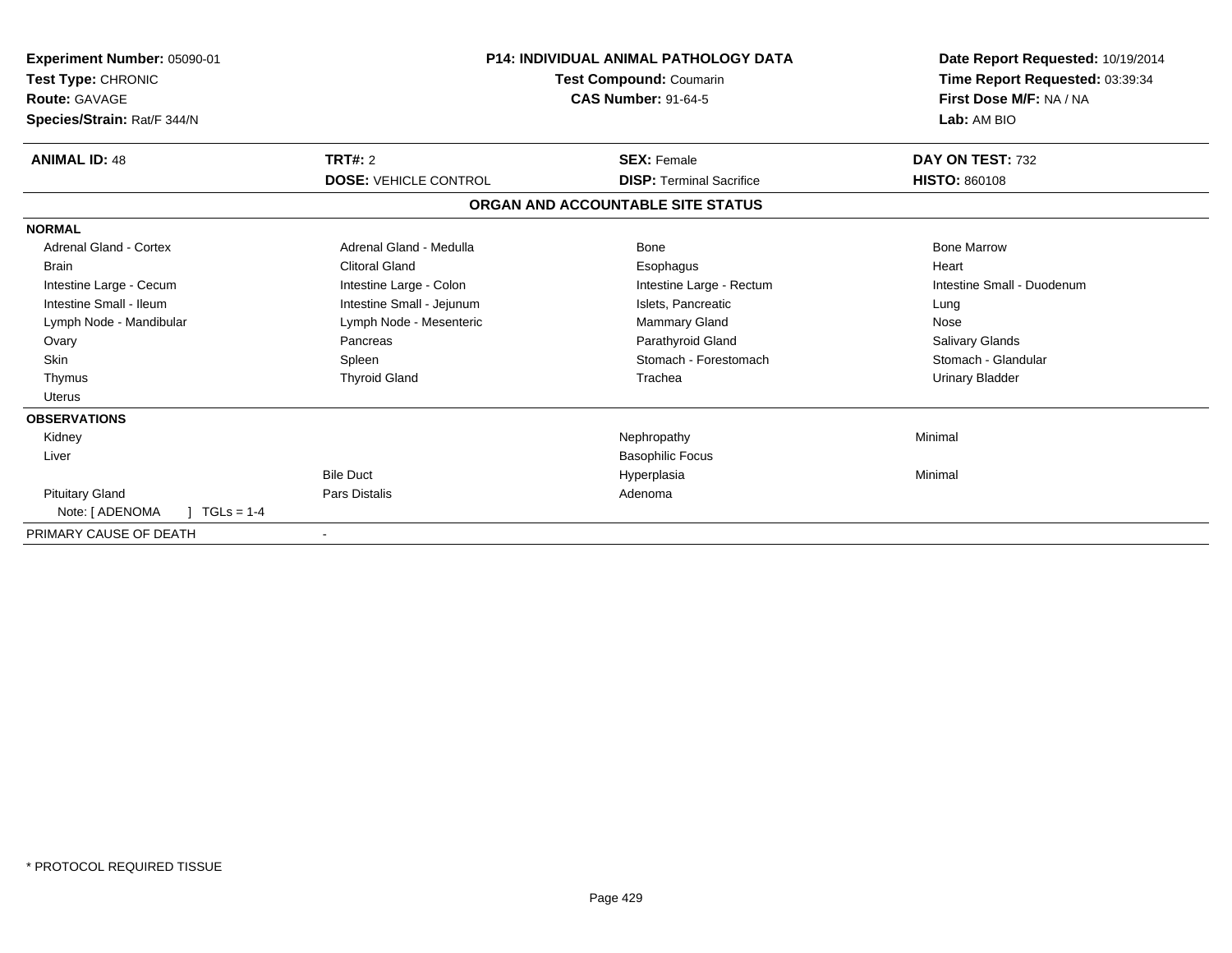| Experiment Number: 05090-01       |                              | <b>P14: INDIVIDUAL ANIMAL PATHOLOGY DATA</b> | Date Report Requested: 10/19/2014 |
|-----------------------------------|------------------------------|----------------------------------------------|-----------------------------------|
| Test Type: CHRONIC                | Test Compound: Coumarin      |                                              | Time Report Requested: 03:39:34   |
| <b>Route: GAVAGE</b>              |                              | <b>CAS Number: 91-64-5</b>                   | First Dose M/F: NA / NA           |
| Species/Strain: Rat/F 344/N       |                              |                                              | Lab: AM BIO                       |
| <b>ANIMAL ID: 49</b>              | TRT#: 2                      | <b>SEX: Female</b>                           | DAY ON TEST: 456                  |
|                                   | <b>DOSE: VEHICLE CONTROL</b> | <b>DISP: Interval Sacrifice</b>              | <b>HISTO: 860109</b>              |
|                                   |                              | ORGAN AND ACCOUNTABLE SITE STATUS            |                                   |
| <b>NORMAL</b>                     |                              |                                              |                                   |
| Adrenal Gland - Cortex            | Adrenal Gland - Medulla      | <b>Bone</b>                                  | <b>Bone Marrow</b>                |
| <b>Brain</b>                      | Esophagus                    | Intestine Large - Cecum                      | Intestine Large - Colon           |
| Intestine Large - Rectum          | Intestine Small - Duodenum   | Intestine Small - Ileum                      | Intestine Small - Jejunum         |
| Islets, Pancreatic                | Kidney                       | Lung                                         | Lymph Node - Mandibular           |
| Lymph Node - Mesenteric           | Mammary Gland                | Nose                                         | Ovary                             |
| Pancreas                          | Parathyroid Gland            | <b>Pituitary Gland</b>                       | Salivary Glands                   |
| <b>Skin</b>                       | Spleen                       | Stomach - Forestomach                        | Stomach - Glandular               |
| Thymus                            | <b>Thyroid Gland</b>         | Trachea                                      | Urinary Bladder                   |
| <b>Uterus</b>                     |                              |                                              |                                   |
| <b>OBSERVATIONS</b>               |                              |                                              |                                   |
| <b>Clitoral Gland</b>             |                              | Inflammation                                 | Suppurative, Marked               |
| Note: [INFLAMMATION ] TGLs = 1-13 |                              |                                              |                                   |
| Heart                             |                              | Cardiomyopathy                               | Mild                              |
| Liver                             |                              | <b>Basophilic Focus</b>                      |                                   |
| PRIMARY CAUSE OF DEATH            |                              |                                              |                                   |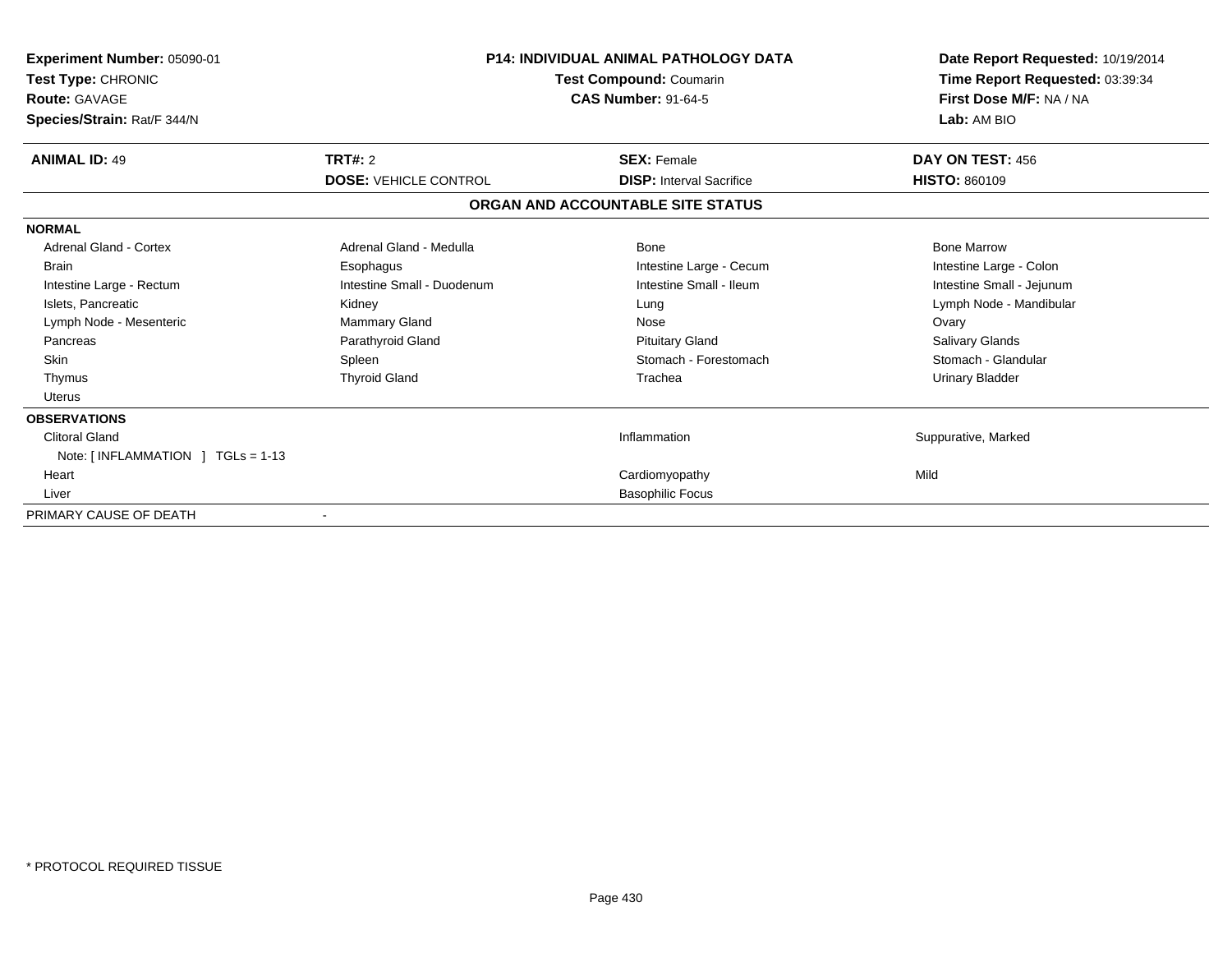| <b>Experiment Number: 05090-01</b><br><b>Test Type: CHRONIC</b><br><b>Route: GAVAGE</b> | <b>P14: INDIVIDUAL ANIMAL PATHOLOGY DATA</b><br>Test Compound: Coumarin<br><b>CAS Number: 91-64-5</b> |                                   | Date Report Requested: 10/19/2014<br>Time Report Requested: 03:39:34<br>First Dose M/F: NA / NA |
|-----------------------------------------------------------------------------------------|-------------------------------------------------------------------------------------------------------|-----------------------------------|-------------------------------------------------------------------------------------------------|
| Species/Strain: Rat/F 344/N                                                             |                                                                                                       |                                   | Lab: AM BIO                                                                                     |
| <b>ANIMAL ID: 50</b>                                                                    | TRT#: 2                                                                                               | <b>SEX: Female</b>                | DAY ON TEST: 455                                                                                |
|                                                                                         | <b>DOSE: VEHICLE CONTROL</b>                                                                          | <b>DISP:</b> Interval Sacrifice   | <b>HISTO: 860110</b>                                                                            |
|                                                                                         |                                                                                                       | ORGAN AND ACCOUNTABLE SITE STATUS |                                                                                                 |
| <b>NORMAL</b>                                                                           |                                                                                                       |                                   |                                                                                                 |
| Adrenal Gland - Cortex                                                                  | Adrenal Gland - Medulla                                                                               | Bone                              | <b>Bone Marrow</b>                                                                              |
| <b>Brain</b>                                                                            | <b>Clitoral Gland</b>                                                                                 | Esophagus                         | Heart                                                                                           |
| Intestine Large - Cecum                                                                 | Intestine Large - Colon                                                                               | Intestine Large - Rectum          | Intestine Small - Duodenum                                                                      |
| Intestine Small - Ileum                                                                 | Intestine Small - Jejunum                                                                             | Islets, Pancreatic                | Kidney                                                                                          |
| Liver                                                                                   | Lung                                                                                                  | Lymph Node - Mandibular           | Lymph Node - Mesenteric                                                                         |
| <b>Mammary Gland</b>                                                                    | Nose                                                                                                  | Ovary                             | Pancreas                                                                                        |
| Parathyroid Gland                                                                       | <b>Pituitary Gland</b>                                                                                | <b>Salivary Glands</b>            | Skin                                                                                            |
| Spleen                                                                                  | Stomach - Forestomach                                                                                 | Stomach - Glandular               | Thymus                                                                                          |
| <b>Thyroid Gland</b>                                                                    | Trachea                                                                                               | <b>Urinary Bladder</b>            | Uterus                                                                                          |
| PRIMARY CAUSE OF DEATH                                                                  |                                                                                                       |                                   |                                                                                                 |
| Animal Note: NO MICRO LESIONS.                                                          |                                                                                                       |                                   |                                                                                                 |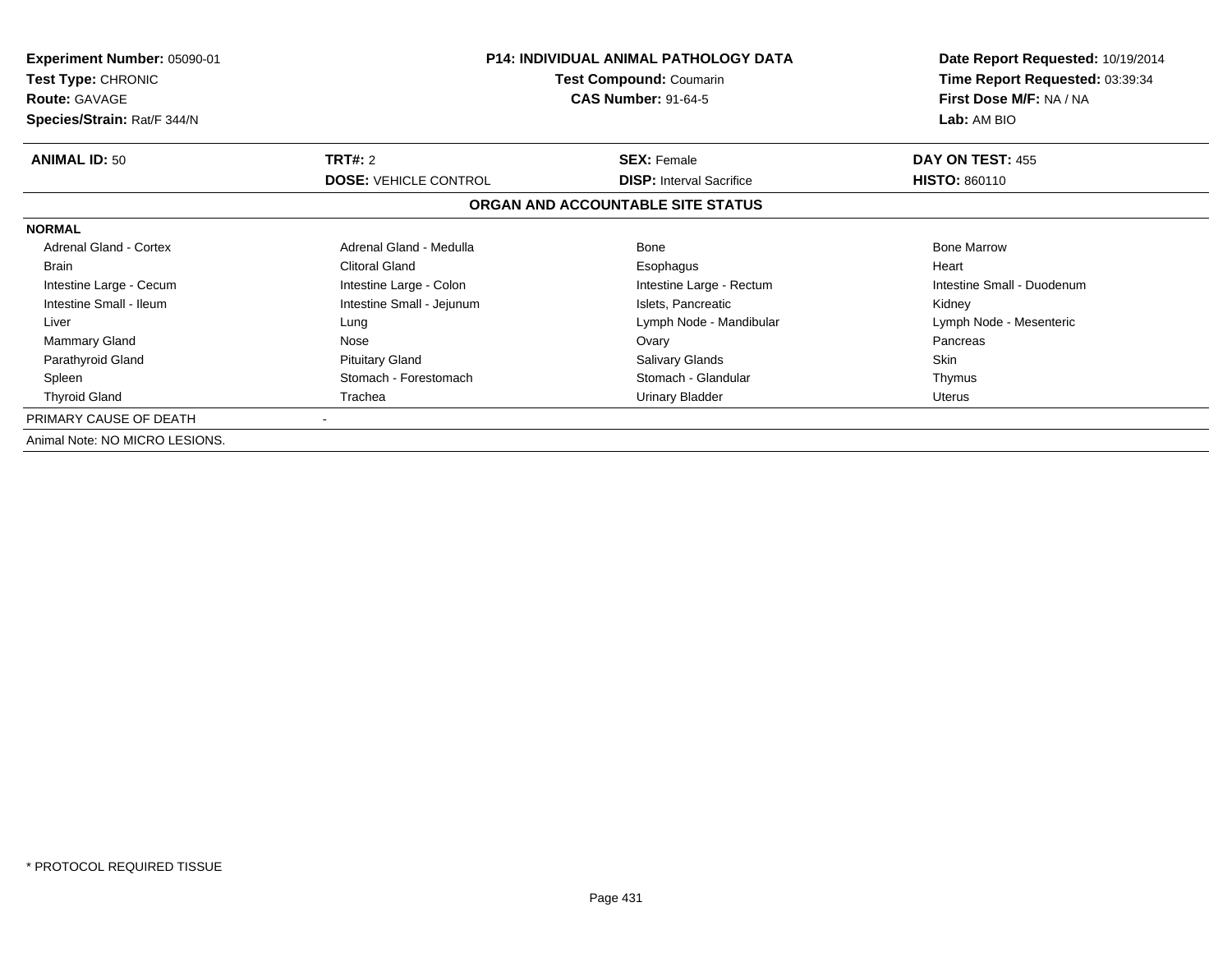| Experiment Number: 05090-01<br>Test Type: CHRONIC<br>Route: GAVAGE<br>Species/Strain: Rat/F 344/N<br><b>ANIMAL ID: 51</b> | TRT#: 2                      | <b>P14: INDIVIDUAL ANIMAL PATHOLOGY DATA</b><br><b>Test Compound: Coumarin</b><br><b>CAS Number: 91-64-5</b><br><b>SEX: Female</b> | Date Report Requested: 10/19/2014<br>Time Report Requested: 03:39:34<br>First Dose M/F: NA / NA<br>Lab: AM BIO<br>DAY ON TEST: 732 |
|---------------------------------------------------------------------------------------------------------------------------|------------------------------|------------------------------------------------------------------------------------------------------------------------------------|------------------------------------------------------------------------------------------------------------------------------------|
|                                                                                                                           | <b>DOSE: VEHICLE CONTROL</b> | <b>DISP: Terminal Sacrifice</b>                                                                                                    | <b>HISTO: 860111</b>                                                                                                               |
|                                                                                                                           |                              | ORGAN AND ACCOUNTABLE SITE STATUS                                                                                                  |                                                                                                                                    |
| <b>NORMAL</b>                                                                                                             |                              |                                                                                                                                    |                                                                                                                                    |
| <b>Adrenal Gland - Cortex</b>                                                                                             | <b>Bone</b>                  | <b>Bone Marrow</b>                                                                                                                 | <b>Brain</b>                                                                                                                       |
| <b>Clitoral Gland</b>                                                                                                     | Esophagus                    | Intestine Large - Cecum                                                                                                            | Intestine Large - Colon                                                                                                            |
| Intestine Large - Rectum                                                                                                  | Intestine Small - Duodenum   | Intestine Small - Ileum                                                                                                            | Intestine Small - Jejunum                                                                                                          |
| Islets, Pancreatic                                                                                                        | Lung                         | Lymph Node - Mandibular                                                                                                            | Lymph Node - Mesenteric                                                                                                            |
| Nose                                                                                                                      | Ovary                        | Pancreas                                                                                                                           | Parathyroid Gland                                                                                                                  |
| Salivary Glands                                                                                                           | Skin                         | Spleen                                                                                                                             | Stomach - Forestomach                                                                                                              |
| Stomach - Glandular                                                                                                       | Thymus                       | <b>Thyroid Gland</b>                                                                                                               | Trachea                                                                                                                            |
| <b>Urinary Bladder</b>                                                                                                    | <b>Uterus</b>                |                                                                                                                                    |                                                                                                                                    |
| <b>OBSERVATIONS</b>                                                                                                       |                              |                                                                                                                                    |                                                                                                                                    |
| <b>Adrenal Gland</b>                                                                                                      | Medulla                      | Pheochromocytoma Benign                                                                                                            |                                                                                                                                    |
| Note: [ PHEOCHROM BGN ] TGLs = 2-4                                                                                        |                              |                                                                                                                                    |                                                                                                                                    |
| Heart                                                                                                                     |                              | Cardiomyopathy                                                                                                                     | Mild                                                                                                                               |
| Kidney                                                                                                                    |                              | Nephropathy                                                                                                                        | Mild                                                                                                                               |
| Liver                                                                                                                     | <b>Bile Duct</b>             | Hyperplasia                                                                                                                        | Minimal                                                                                                                            |
|                                                                                                                           |                              | Inflammation                                                                                                                       | Chronic, Moderate                                                                                                                  |
| Note: $[INFLAMMATION] TGLs = 3-2$                                                                                         |                              |                                                                                                                                    |                                                                                                                                    |
| Mammary Gland                                                                                                             |                              | Adenocarcinoma                                                                                                                     |                                                                                                                                    |
| Note: [ ADENOCARC<br>$\sqrt{1}$ TGLs = 1-13                                                                               |                              |                                                                                                                                    |                                                                                                                                    |
| <b>Pituitary Gland</b>                                                                                                    | Pars Distalis                | Adenoma                                                                                                                            |                                                                                                                                    |
| $J \cdot TGLS = 4-4$<br>Note: [ ADENOMA                                                                                   |                              |                                                                                                                                    |                                                                                                                                    |
| PRIMARY CAUSE OF DEATH                                                                                                    | $\overline{\phantom{a}}$     |                                                                                                                                    |                                                                                                                                    |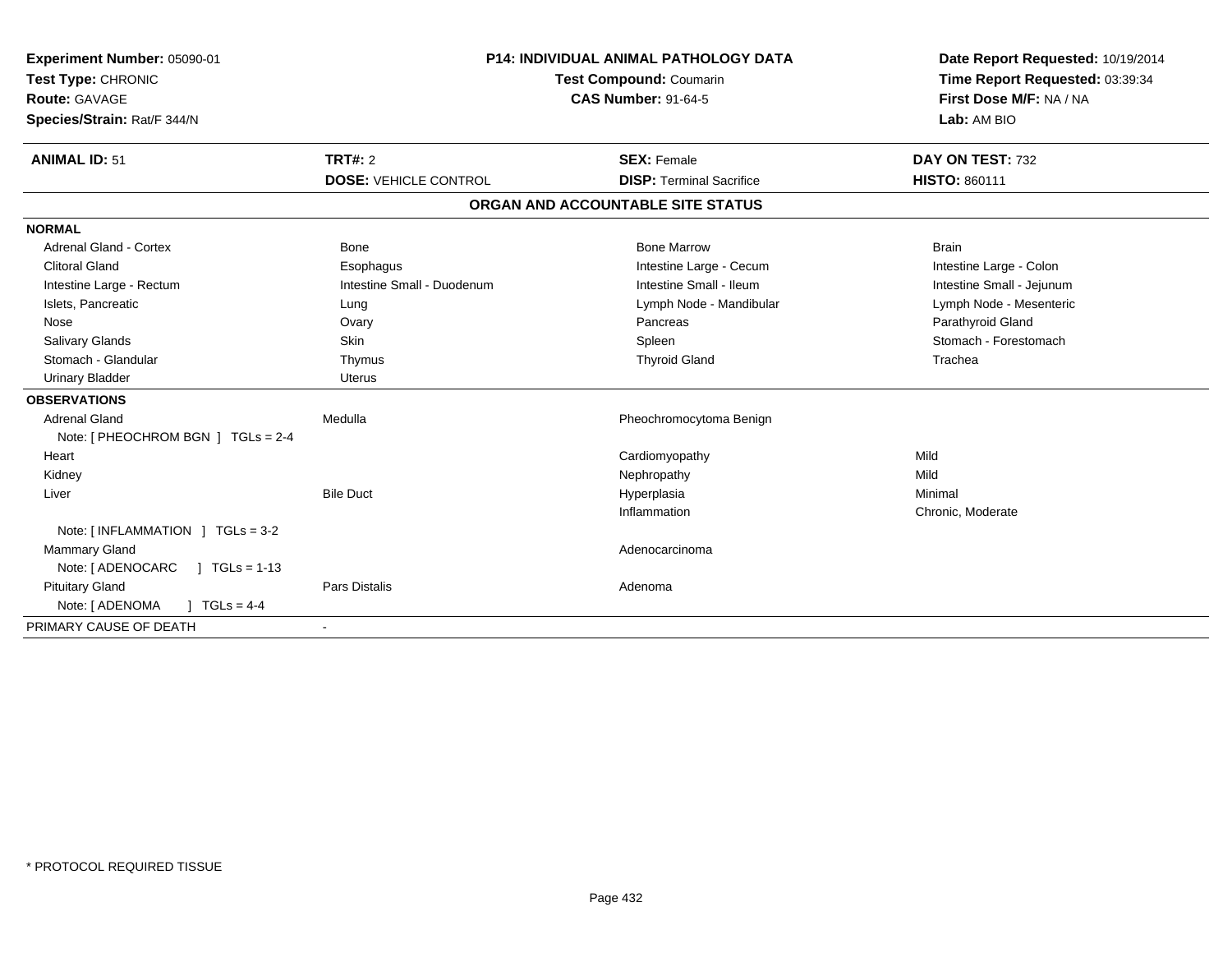| Experiment Number: 05090-01          | <b>P14: INDIVIDUAL ANIMAL PATHOLOGY DATA</b><br><b>Test Compound: Coumarin</b><br><b>CAS Number: 91-64-5</b> |                                   | Date Report Requested: 10/19/2014 |  |
|--------------------------------------|--------------------------------------------------------------------------------------------------------------|-----------------------------------|-----------------------------------|--|
| Test Type: CHRONIC                   |                                                                                                              |                                   | Time Report Requested: 03:39:34   |  |
| Route: GAVAGE                        |                                                                                                              |                                   | First Dose M/F: NA / NA           |  |
| Species/Strain: Rat/F 344/N          |                                                                                                              |                                   | Lab: AM BIO                       |  |
| <b>ANIMAL ID: 52</b>                 | <b>TRT#: 2</b>                                                                                               | <b>SEX: Female</b>                | DAY ON TEST: 734                  |  |
|                                      | <b>DOSE: VEHICLE CONTROL</b>                                                                                 | <b>DISP: Terminal Sacrifice</b>   | <b>HISTO: 860112</b>              |  |
|                                      |                                                                                                              | ORGAN AND ACCOUNTABLE SITE STATUS |                                   |  |
| <b>NORMAL</b>                        |                                                                                                              |                                   |                                   |  |
| <b>Adrenal Gland - Cortex</b>        | <b>Bone</b>                                                                                                  | <b>Bone Marrow</b>                | <b>Brain</b>                      |  |
| <b>Clitoral Gland</b>                | Esophagus                                                                                                    | Intestine Large - Cecum           | Intestine Large - Colon           |  |
| Intestine Large - Rectum             | Intestine Small - Duodenum                                                                                   | Intestine Small - Ileum           | Intestine Small - Jejunum         |  |
| Islets, Pancreatic                   | Lung                                                                                                         | Lymph Node - Mandibular           | Lymph Node - Mesenteric           |  |
| Nose                                 | Pancreas                                                                                                     | <b>Pituitary Gland</b>            | <b>Salivary Glands</b>            |  |
| Skin                                 | Spleen                                                                                                       | Stomach - Forestomach             | Stomach - Glandular               |  |
| Thymus                               | <b>Thyroid Gland</b>                                                                                         | Trachea                           | <b>Urinary Bladder</b>            |  |
| <b>Uterus</b>                        |                                                                                                              |                                   |                                   |  |
| <b>MISSING</b>                       |                                                                                                              |                                   |                                   |  |
| Parathyroid Gland                    |                                                                                                              |                                   |                                   |  |
| <b>OBSERVATIONS</b>                  |                                                                                                              |                                   |                                   |  |
| <b>Adrenal Gland</b>                 | Medulla                                                                                                      | Pheochromocytoma Benign           |                                   |  |
| Heart                                |                                                                                                              | Cardiomyopathy                    | Mild                              |  |
| Kidney                               |                                                                                                              | Nephropathy                       | Minimal                           |  |
| Liver                                |                                                                                                              | <b>Basophilic Focus</b>           |                                   |  |
|                                      |                                                                                                              | Inflammation                      | Chronic, Mild                     |  |
| Note: HEPATITIS IS NOT LOCALIZED.    |                                                                                                              |                                   |                                   |  |
| <b>Mammary Gland</b>                 |                                                                                                              | Fibroadenoma                      |                                   |  |
| Note: [ FIBROADENOMA ] TGLs = 1-13   |                                                                                                              |                                   |                                   |  |
| Ovary                                | Follicle                                                                                                     | Cyst                              | Moderate                          |  |
| Note: [ CYST<br>$J \cdot TGLs = 2-5$ |                                                                                                              |                                   |                                   |  |
| PRIMARY CAUSE OF DEATH               |                                                                                                              |                                   |                                   |  |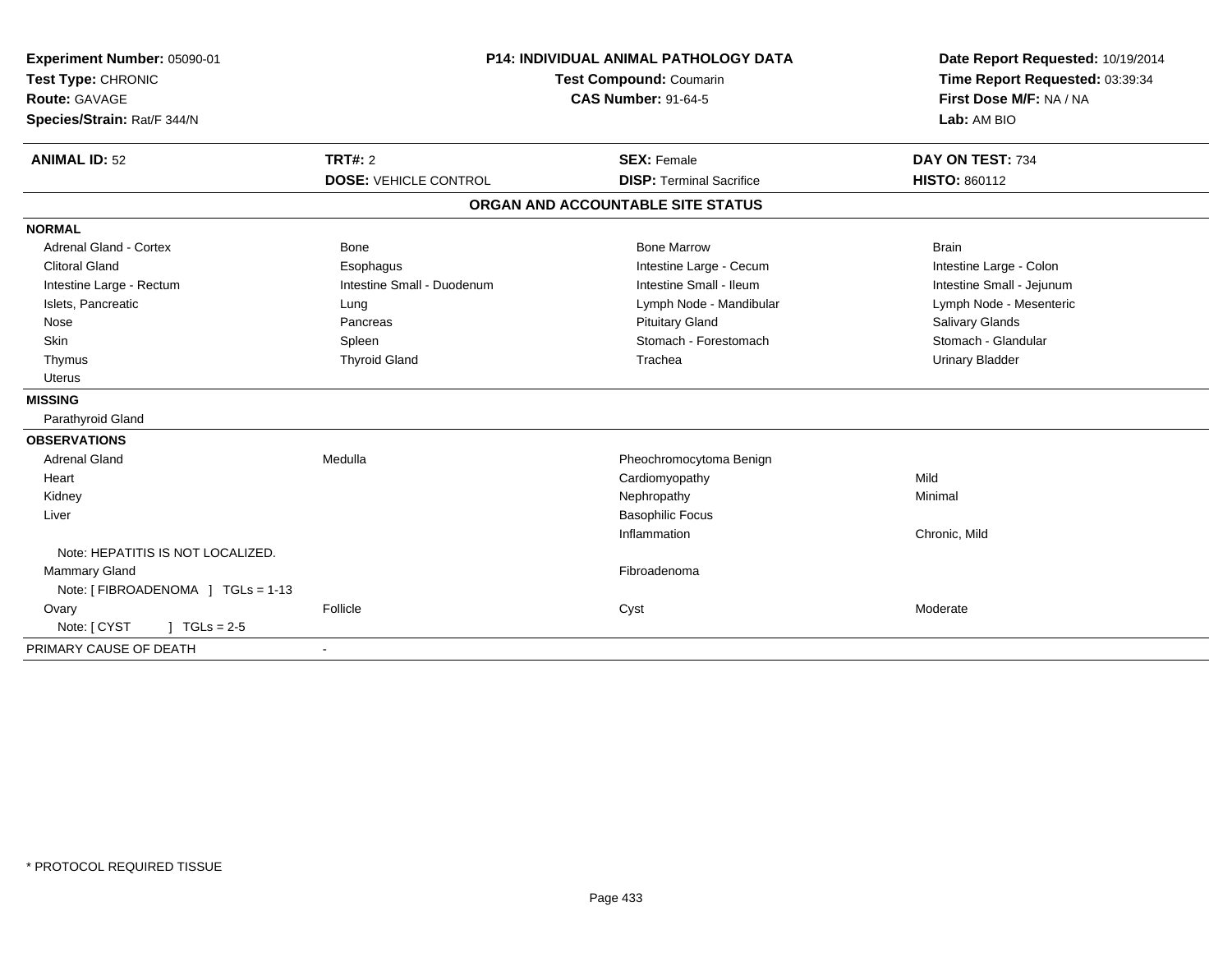| Experiment Number: 05090-01<br>Test Type: CHRONIC<br>Route: GAVAGE<br>Species/Strain: Rat/F 344/N |                              | <b>P14: INDIVIDUAL ANIMAL PATHOLOGY DATA</b><br><b>Test Compound: Coumarin</b><br><b>CAS Number: 91-64-5</b> | Date Report Requested: 10/19/2014<br>Time Report Requested: 03:39:34<br>First Dose M/F: NA / NA<br>Lab: AM BIO |  |
|---------------------------------------------------------------------------------------------------|------------------------------|--------------------------------------------------------------------------------------------------------------|----------------------------------------------------------------------------------------------------------------|--|
| <b>ANIMAL ID: 53</b>                                                                              | TRT#: 2                      | <b>SEX: Female</b>                                                                                           | DAY ON TEST: 614                                                                                               |  |
|                                                                                                   | <b>DOSE: VEHICLE CONTROL</b> | <b>DISP: Moribund</b>                                                                                        | <b>HISTO: 860113</b>                                                                                           |  |
|                                                                                                   |                              | ORGAN AND ACCOUNTABLE SITE STATUS                                                                            |                                                                                                                |  |
| <b>NORMAL</b>                                                                                     |                              |                                                                                                              |                                                                                                                |  |
| Adrenal Gland - Cortex                                                                            | Adrenal Gland - Medulla      | Bone                                                                                                         | <b>Bone Marrow</b>                                                                                             |  |
| <b>Clitoral Gland</b>                                                                             | Esophagus                    | Heart                                                                                                        | Intestine Large - Cecum                                                                                        |  |
| Intestine Large - Colon                                                                           | Intestine Large - Rectum     | Intestine Small - Duodenum                                                                                   | Intestine Small - Ileum                                                                                        |  |
| Intestine Small - Jejunum                                                                         | Islets, Pancreatic           | Kidney                                                                                                       | Lung                                                                                                           |  |
| Lymph Node - Mandibular                                                                           | Lymph Node - Mesenteric      | Nose                                                                                                         | Ovary                                                                                                          |  |
| Pancreas                                                                                          | Parathyroid Gland            | <b>Salivary Glands</b>                                                                                       | Skin                                                                                                           |  |
| Spleen                                                                                            | Stomach - Forestomach        | Stomach - Glandular                                                                                          | Thymus                                                                                                         |  |
| <b>Thyroid Gland</b>                                                                              | Trachea                      | <b>Urinary Bladder</b>                                                                                       | <b>Uterus</b>                                                                                                  |  |
| <b>OBSERVATIONS</b>                                                                               |                              |                                                                                                              |                                                                                                                |  |
| <b>Brain</b>                                                                                      | Cerebrum                     | Hemorrhage                                                                                                   | Moderate                                                                                                       |  |
| Liver                                                                                             |                              | <b>Basophilic Focus</b>                                                                                      |                                                                                                                |  |
|                                                                                                   |                              | <b>Developmental Malformation</b>                                                                            |                                                                                                                |  |
| Note: [ DEVELOP MALFOR ] TGLs = 2-2                                                               |                              |                                                                                                              |                                                                                                                |  |
| <b>Mammary Gland</b>                                                                              |                              | Fibroadenoma                                                                                                 |                                                                                                                |  |
| Note: [FIBROADENOMA ] TGLs = 1-13                                                                 |                              |                                                                                                              |                                                                                                                |  |
| <b>Pituitary Gland</b>                                                                            | <b>Pars Distalis</b>         | Adenoma                                                                                                      |                                                                                                                |  |
| $1 TGLs = 3-4$<br>Note: [ ADENOMA                                                                 |                              |                                                                                                              |                                                                                                                |  |
| PRIMARY CAUSE OF DEATH                                                                            | $\overline{\phantom{a}}$     |                                                                                                              |                                                                                                                |  |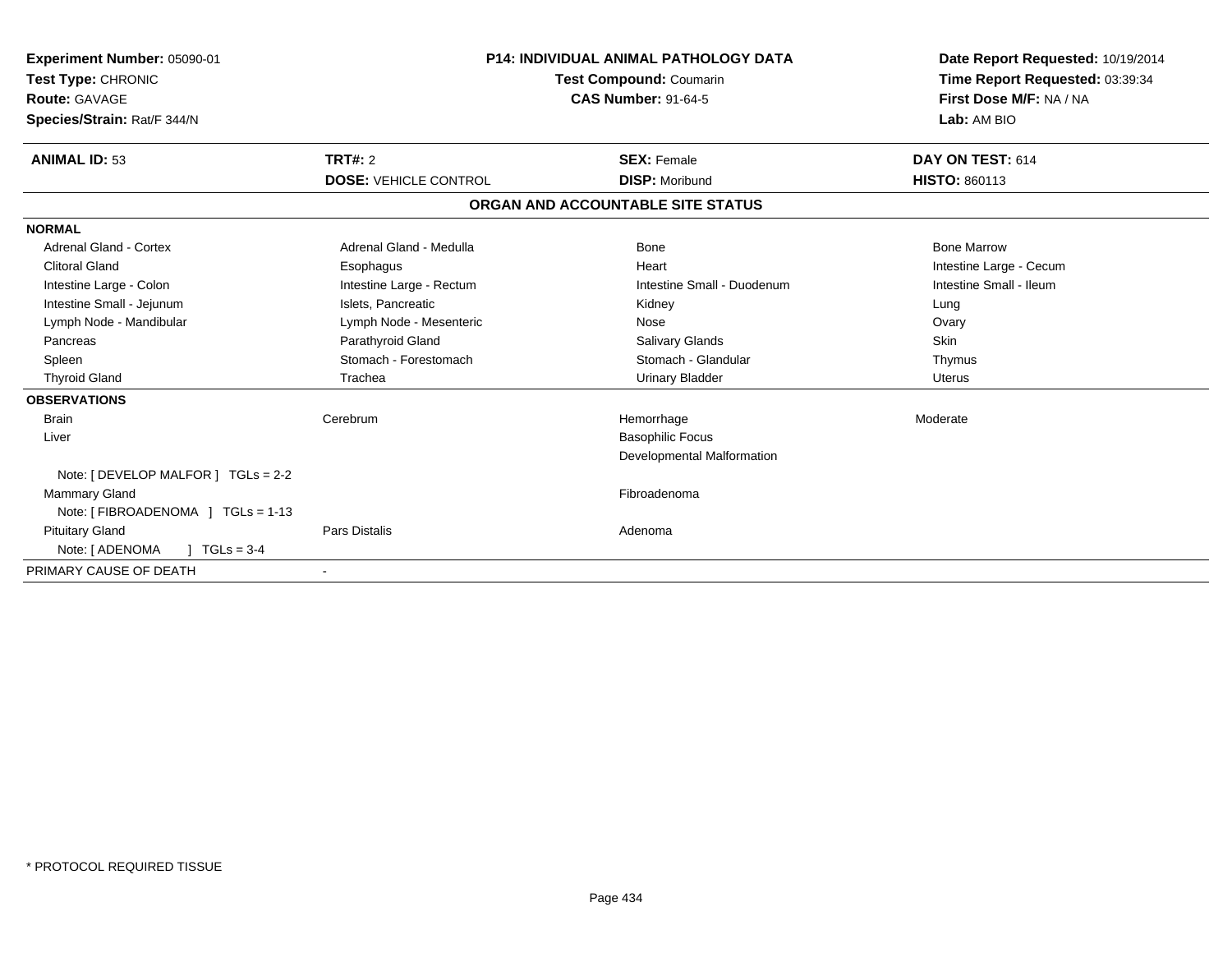| Experiment Number: 05090-01<br>Test Type: CHRONIC<br><b>Route: GAVAGE</b><br>Species/Strain: Rat/F 344/N |                              | <b>P14: INDIVIDUAL ANIMAL PATHOLOGY DATA</b><br>Test Compound: Coumarin<br><b>CAS Number: 91-64-5</b> | Date Report Requested: 10/19/2014<br>Time Report Requested: 03:39:34<br>First Dose M/F: NA / NA<br>Lab: AM BIO |  |
|----------------------------------------------------------------------------------------------------------|------------------------------|-------------------------------------------------------------------------------------------------------|----------------------------------------------------------------------------------------------------------------|--|
| <b>ANIMAL ID: 54</b>                                                                                     | TRT#: 2                      | <b>SEX: Female</b><br><b>DISP: Terminal Sacrifice</b>                                                 | DAY ON TEST: 732                                                                                               |  |
|                                                                                                          | <b>DOSE: VEHICLE CONTROL</b> |                                                                                                       | <b>HISTO: 860114</b>                                                                                           |  |
|                                                                                                          |                              | ORGAN AND ACCOUNTABLE SITE STATUS                                                                     |                                                                                                                |  |
| <b>NORMAL</b>                                                                                            |                              |                                                                                                       |                                                                                                                |  |
| Adrenal Gland - Cortex                                                                                   | Adrenal Gland - Medulla      | Bone                                                                                                  | <b>Bone Marrow</b>                                                                                             |  |
| <b>Brain</b>                                                                                             | <b>Clitoral Gland</b>        | Esophagus                                                                                             | Heart                                                                                                          |  |
| Intestine Large - Cecum                                                                                  | Intestine Large - Colon      | Intestine Large - Rectum                                                                              | Intestine Small - Duodenum                                                                                     |  |
| Intestine Small - Ileum                                                                                  | Intestine Small - Jejunum    | Islets. Pancreatic                                                                                    | Kidney                                                                                                         |  |
| Lung                                                                                                     | Lymph Node - Mandibular      | Mammary Gland                                                                                         | Nose                                                                                                           |  |
| Ovary                                                                                                    | Pancreas                     | <b>Pituitary Gland</b>                                                                                | <b>Salivary Glands</b>                                                                                         |  |
| <b>Skin</b>                                                                                              | Spleen                       | Stomach - Forestomach                                                                                 | Stomach - Glandular                                                                                            |  |
| Thymus                                                                                                   | <b>Thyroid Gland</b>         | Trachea                                                                                               | <b>Urinary Bladder</b>                                                                                         |  |
| <b>Uterus</b>                                                                                            |                              |                                                                                                       |                                                                                                                |  |
| <b>MISSING</b>                                                                                           |                              |                                                                                                       |                                                                                                                |  |
| Lymph Node - Mesenteric                                                                                  | Parathyroid Gland            |                                                                                                       |                                                                                                                |  |
| <b>OBSERVATIONS</b>                                                                                      |                              |                                                                                                       |                                                                                                                |  |
| Liver                                                                                                    |                              | <b>Basophilic Focus</b>                                                                               |                                                                                                                |  |
|                                                                                                          |                              | Inflammation                                                                                          | Chronic, Mild                                                                                                  |  |
| PRIMARY CAUSE OF DEATH                                                                                   |                              |                                                                                                       |                                                                                                                |  |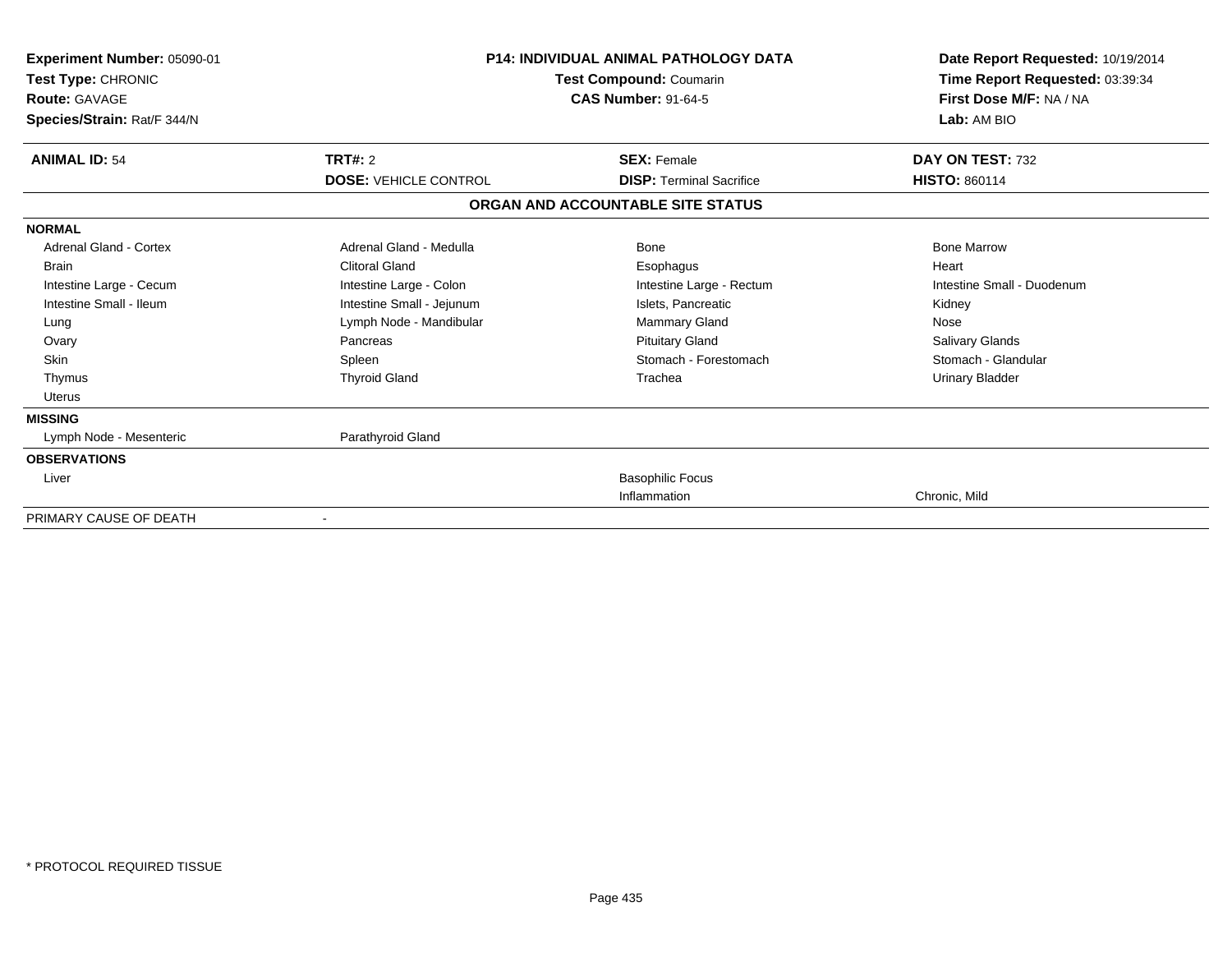| Experiment Number: 05090-01                 | <b>P14: INDIVIDUAL ANIMAL PATHOLOGY DATA</b> |                                   | Date Report Requested: 10/19/2014                          |  |
|---------------------------------------------|----------------------------------------------|-----------------------------------|------------------------------------------------------------|--|
| Test Type: CHRONIC                          |                                              | Test Compound: Coumarin           | Time Report Requested: 03:39:34<br>First Dose M/F: NA / NA |  |
| <b>Route: GAVAGE</b>                        |                                              | <b>CAS Number: 91-64-5</b>        |                                                            |  |
| Species/Strain: Rat/F 344/N                 |                                              |                                   | Lab: AM BIO                                                |  |
| <b>ANIMAL ID: 55</b>                        | TRT#: 2                                      | <b>SEX: Female</b>                | DAY ON TEST: 729                                           |  |
|                                             | <b>DOSE: VEHICLE CONTROL</b>                 | <b>DISP: Terminal Sacrifice</b>   | <b>HISTO: 860115</b>                                       |  |
|                                             |                                              | ORGAN AND ACCOUNTABLE SITE STATUS |                                                            |  |
| <b>NORMAL</b>                               |                                              |                                   |                                                            |  |
| <b>Adrenal Gland - Cortex</b>               | Adrenal Gland - Medulla                      | <b>Bone</b>                       | <b>Bone Marrow</b>                                         |  |
| <b>Brain</b>                                | <b>Clitoral Gland</b>                        | Esophagus                         | Heart                                                      |  |
| Intestine Large - Cecum                     | Intestine Large - Colon                      | Intestine Large - Rectum          | Intestine Small - Duodenum                                 |  |
| Intestine Small - Ileum                     | Intestine Small - Jejunum                    | Islets, Pancreatic                | Lung                                                       |  |
| Lymph Node - Mandibular                     | Lymph Node - Mesenteric                      | Ovary                             | Pancreas                                                   |  |
| Parathyroid Gland                           | Salivary Glands                              | Skin                              | Spleen                                                     |  |
| Stomach - Forestomach                       | Stomach - Glandular                          | Thymus                            | <b>Thyroid Gland</b>                                       |  |
| Trachea                                     | <b>Urinary Bladder</b>                       | <b>Uterus</b>                     |                                                            |  |
| <b>OBSERVATIONS</b>                         |                                              |                                   |                                                            |  |
| Eye                                         | Lens                                         | Cataract                          | Marked                                                     |  |
|                                             | Retina                                       | Degeneration                      | Marked                                                     |  |
| Note: [ CATARACT<br>$1 \text{ TGLs} = 3.14$ |                                              |                                   |                                                            |  |
| Kidney                                      |                                              | Nephropathy                       | Minimal                                                    |  |
| Liver                                       |                                              | <b>Basophilic Focus</b>           |                                                            |  |
|                                             | <b>Bile Duct</b>                             | Hyperplasia                       | Mild                                                       |  |
|                                             |                                              | Mixed Cell Focus                  |                                                            |  |
| <b>Mammary Gland</b>                        |                                              | Fibroadenoma                      |                                                            |  |
| Note: [FIBROADENOMA ] TGLs = 1-13           |                                              |                                   |                                                            |  |
| Nose                                        |                                              | Inflammation                      | Suppurative, Mild                                          |  |
| <b>Pituitary Gland</b>                      | Pars Distalis                                | Adenoma                           |                                                            |  |
| Note: [ ADENOMA<br>$1 TGLs = 2-4$           |                                              |                                   |                                                            |  |
| PRIMARY CAUSE OF DEATH                      |                                              |                                   |                                                            |  |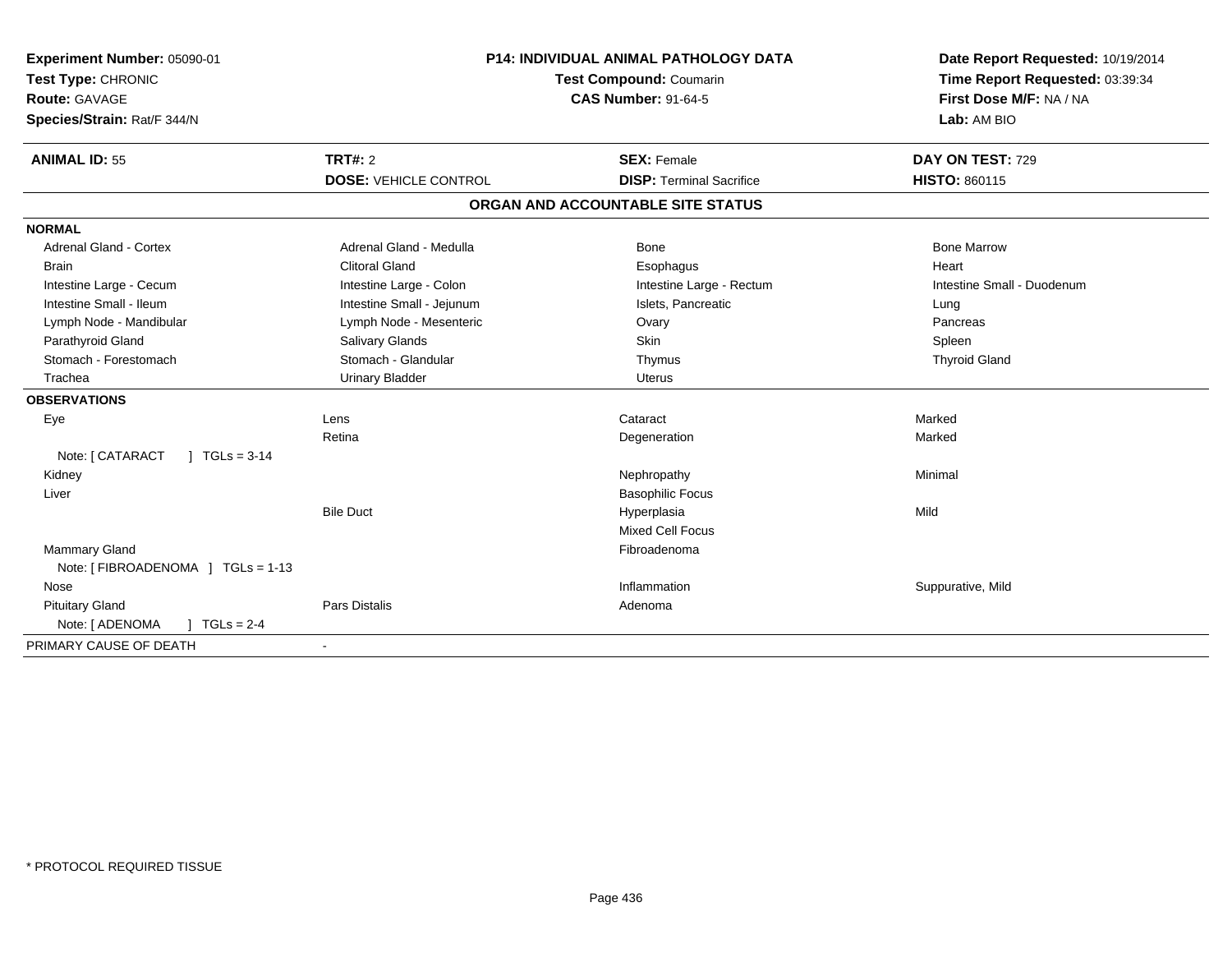| Experiment Number: 05090-01<br>Test Type: CHRONIC<br><b>Route: GAVAGE</b><br>Species/Strain: Rat/F 344/N |                              | <b>P14: INDIVIDUAL ANIMAL PATHOLOGY DATA</b><br>Test Compound: Coumarin<br><b>CAS Number: 91-64-5</b> | Date Report Requested: 10/19/2014<br>Time Report Requested: 03:39:34<br>First Dose M/F: NA / NA<br>Lab: AM BIO |  |
|----------------------------------------------------------------------------------------------------------|------------------------------|-------------------------------------------------------------------------------------------------------|----------------------------------------------------------------------------------------------------------------|--|
| <b>ANIMAL ID: 56</b>                                                                                     | <b>TRT#: 2</b>               | <b>SEX: Female</b>                                                                                    | DAY ON TEST: 649                                                                                               |  |
|                                                                                                          | <b>DOSE: VEHICLE CONTROL</b> | <b>DISP: Dead</b>                                                                                     | <b>HISTO: 860116</b>                                                                                           |  |
|                                                                                                          |                              | ORGAN AND ACCOUNTABLE SITE STATUS                                                                     |                                                                                                                |  |
| <b>NORMAL</b>                                                                                            |                              |                                                                                                       |                                                                                                                |  |
| <b>Adrenal Gland - Cortex</b>                                                                            | Adrenal Gland - Medulla      | Bone                                                                                                  | <b>Bone Marrow</b>                                                                                             |  |
| <b>Clitoral Gland</b>                                                                                    | Esophagus                    | Heart                                                                                                 | Intestine Large - Rectum                                                                                       |  |
| Intestine Small - Duodenum                                                                               | Islets. Pancreatic           | Kidney                                                                                                | Lung                                                                                                           |  |
| Lymph Node - Mandibular                                                                                  | Lymph Node - Mesenteric      | Nose                                                                                                  | Ovary                                                                                                          |  |
| Pancreas                                                                                                 | Parathyroid Gland            | <b>Salivary Glands</b>                                                                                | <b>Skin</b>                                                                                                    |  |
| Spleen                                                                                                   | Stomach - Forestomach        | Stomach - Glandular                                                                                   | Thymus                                                                                                         |  |
| <b>Thyroid Gland</b>                                                                                     | Trachea                      | <b>Urinary Bladder</b>                                                                                | <b>Uterus</b>                                                                                                  |  |
| <b>AUTO PRECLUDES DIAG.</b>                                                                              |                              |                                                                                                       |                                                                                                                |  |
| Intestine Large - Cecum                                                                                  | Intestine Large - Colon      | Intestine Small - Ileum                                                                               | Intestine Small - Jejunum                                                                                      |  |
| <b>OBSERVATIONS</b>                                                                                      |                              |                                                                                                       |                                                                                                                |  |
| <b>Brain</b>                                                                                             | Hypothalamus                 | Compression                                                                                           | Moderate                                                                                                       |  |
| Liver                                                                                                    | <b>Bile Duct</b>             | Hyperplasia                                                                                           | Minimal                                                                                                        |  |
| <b>Mammary Gland</b>                                                                                     |                              | Fibroadenoma                                                                                          |                                                                                                                |  |
|                                                                                                          |                              | Galactocele                                                                                           |                                                                                                                |  |
| Note: [ GALACTOCELE ] TGLs = 2-8                                                                         |                              |                                                                                                       |                                                                                                                |  |
| [Galactocele TGLS = 1-13]                                                                                |                              |                                                                                                       |                                                                                                                |  |
| <b>Pituitary Gland</b>                                                                                   | <b>Pars Distalis</b>         | Adenoma                                                                                               |                                                                                                                |  |
| $Adenoma TGLS = 3-41$                                                                                    |                              |                                                                                                       |                                                                                                                |  |
| PRIMARY CAUSE OF DEATH                                                                                   |                              |                                                                                                       |                                                                                                                |  |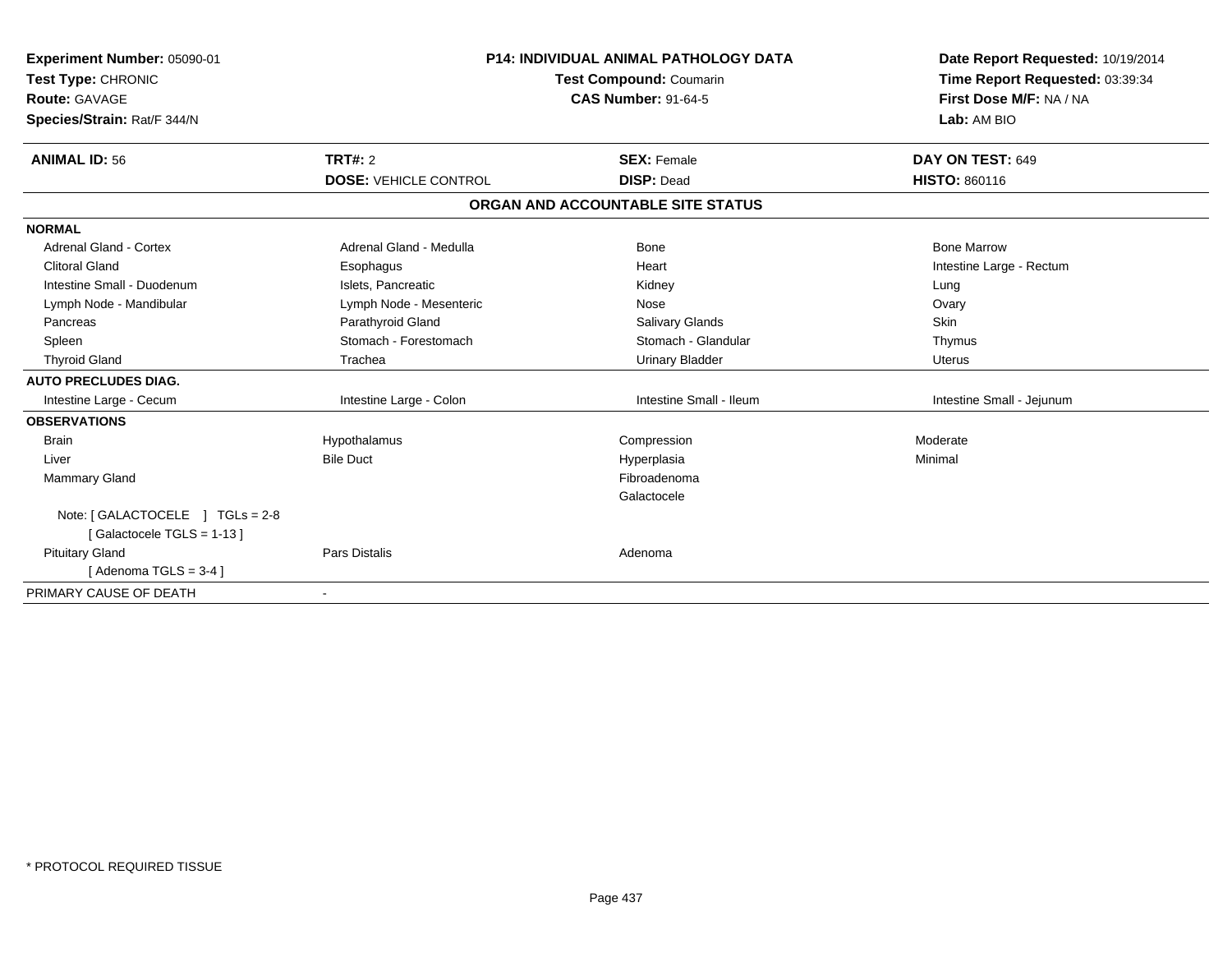| Experiment Number: 05090-01<br>Test Type: CHRONIC<br><b>Route: GAVAGE</b><br>Species/Strain: Rat/F 344/N |                              | <b>P14: INDIVIDUAL ANIMAL PATHOLOGY DATA</b><br><b>Test Compound: Coumarin</b><br><b>CAS Number: 91-64-5</b> | Date Report Requested: 10/19/2014<br>Time Report Requested: 03:39:34<br>First Dose M/F: NA / NA<br>Lab: AM BIO |  |
|----------------------------------------------------------------------------------------------------------|------------------------------|--------------------------------------------------------------------------------------------------------------|----------------------------------------------------------------------------------------------------------------|--|
| <b>ANIMAL ID: 57</b>                                                                                     | <b>TRT#: 2</b>               | <b>SEX: Female</b>                                                                                           | DAY ON TEST: 733                                                                                               |  |
|                                                                                                          | <b>DOSE: VEHICLE CONTROL</b> | <b>DISP: Terminal Sacrifice</b>                                                                              | <b>HISTO: 860117</b>                                                                                           |  |
|                                                                                                          |                              | ORGAN AND ACCOUNTABLE SITE STATUS                                                                            |                                                                                                                |  |
| <b>NORMAL</b>                                                                                            |                              |                                                                                                              |                                                                                                                |  |
| <b>Adrenal Gland - Cortex</b>                                                                            | Adrenal Gland - Medulla      | Bone                                                                                                         | <b>Bone Marrow</b>                                                                                             |  |
| <b>Brain</b>                                                                                             | <b>Clitoral Gland</b>        | Esophagus                                                                                                    | Intestine Large - Cecum                                                                                        |  |
| Intestine Large - Colon                                                                                  | Intestine Large - Rectum     | Intestine Small - Duodenum                                                                                   | Intestine Small - Ileum                                                                                        |  |
| Intestine Small - Jejunum                                                                                | Islets, Pancreatic           | Liver                                                                                                        | Lung                                                                                                           |  |
| Lymph Node - Mandibular                                                                                  | Lymph Node - Mesenteric      | Nose                                                                                                         | Ovary                                                                                                          |  |
| Pancreas                                                                                                 | Parathyroid Gland            | <b>Salivary Glands</b>                                                                                       | <b>Skin</b>                                                                                                    |  |
| Spleen                                                                                                   | Stomach - Forestomach        | Stomach - Glandular                                                                                          | <b>Thyroid Gland</b>                                                                                           |  |
| Trachea                                                                                                  | <b>Urinary Bladder</b>       | <b>Uterus</b>                                                                                                |                                                                                                                |  |
| <b>MISSING</b>                                                                                           |                              |                                                                                                              |                                                                                                                |  |
| Thymus                                                                                                   |                              |                                                                                                              |                                                                                                                |  |
| <b>OBSERVATIONS</b>                                                                                      |                              |                                                                                                              |                                                                                                                |  |
| Heart                                                                                                    |                              | Cardiomyopathy                                                                                               | Mild                                                                                                           |  |
| Kidney                                                                                                   |                              | Nephropathy                                                                                                  | Moderate                                                                                                       |  |
| <b>Mammary Gland</b>                                                                                     |                              | Fibroadenoma                                                                                                 |                                                                                                                |  |
| Note: [FIBROADENOMA ] TGLs = 1-13                                                                        |                              |                                                                                                              |                                                                                                                |  |
| <b>Pituitary Gland</b>                                                                                   | <b>Pars Distalis</b>         | Adenoma                                                                                                      |                                                                                                                |  |
| Note: PITUITARY MASS IS NOT TYPICAL OF ADENOMATOUS LESIONS.                                              |                              |                                                                                                              |                                                                                                                |  |
| Note: [ ADENOMA<br>$TGLs = 2-4$                                                                          |                              |                                                                                                              |                                                                                                                |  |
| PRIMARY CAUSE OF DEATH                                                                                   |                              |                                                                                                              |                                                                                                                |  |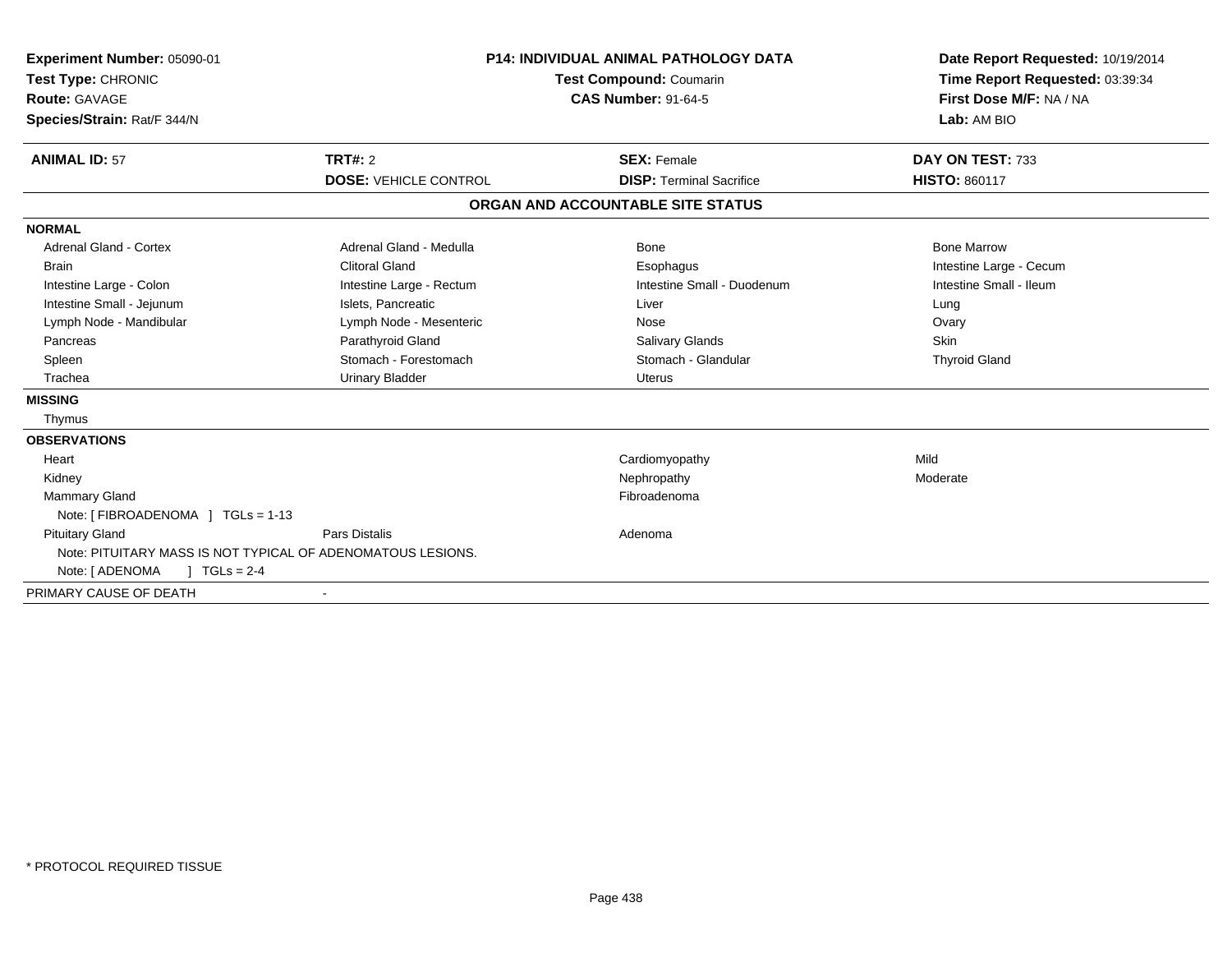| Experiment Number: 05090-01<br>Test Type: CHRONIC<br><b>Route: GAVAGE</b><br>Species/Strain: Rat/F 344/N      | P14: INDIVIDUAL ANIMAL PATHOLOGY DATA<br><b>Test Compound: Coumarin</b><br><b>CAS Number: 91-64-5</b> |                                   | Date Report Requested: 10/19/2014<br>Time Report Requested: 03:39:34<br>First Dose M/F: NA / NA<br>Lab: AM BIO |  |
|---------------------------------------------------------------------------------------------------------------|-------------------------------------------------------------------------------------------------------|-----------------------------------|----------------------------------------------------------------------------------------------------------------|--|
| <b>ANIMAL ID: 58</b>                                                                                          | <b>TRT#: 2</b>                                                                                        | <b>SEX: Female</b>                | DAY ON TEST: 734                                                                                               |  |
|                                                                                                               | <b>DOSE: VEHICLE CONTROL</b>                                                                          | <b>DISP: Terminal Sacrifice</b>   | <b>HISTO: 860118</b>                                                                                           |  |
|                                                                                                               |                                                                                                       | ORGAN AND ACCOUNTABLE SITE STATUS |                                                                                                                |  |
| <b>NORMAL</b>                                                                                                 |                                                                                                       |                                   |                                                                                                                |  |
| <b>Adrenal Gland - Cortex</b>                                                                                 | Adrenal Gland - Medulla                                                                               | Bone                              | <b>Bone Marrow</b>                                                                                             |  |
| <b>Brain</b>                                                                                                  | <b>Clitoral Gland</b>                                                                                 | Esophagus                         | Intestine Large - Cecum                                                                                        |  |
| Intestine Large - Colon                                                                                       | Intestine Large - Rectum                                                                              | Intestine Small - Duodenum        | Intestine Small - Ileum                                                                                        |  |
| Intestine Small - Jejunum                                                                                     | Islets, Pancreatic                                                                                    | Lung                              | Lymph Node - Mandibular                                                                                        |  |
| Lymph Node - Mesenteric                                                                                       | Nose                                                                                                  | Pancreas                          | Parathyroid Gland                                                                                              |  |
| <b>Salivary Glands</b>                                                                                        | <b>Skin</b>                                                                                           | Spleen                            | Stomach - Glandular                                                                                            |  |
| Thymus                                                                                                        | <b>Thyroid Gland</b>                                                                                  | Trachea                           | <b>Urinary Bladder</b>                                                                                         |  |
| <b>OBSERVATIONS</b>                                                                                           |                                                                                                       |                                   |                                                                                                                |  |
| Heart                                                                                                         |                                                                                                       | Cardiomyopathy                    | Mild                                                                                                           |  |
| Kidney                                                                                                        |                                                                                                       | Nephropathy                       | Mild                                                                                                           |  |
| Liver                                                                                                         |                                                                                                       | <b>Basophilic Focus</b>           |                                                                                                                |  |
|                                                                                                               | <b>Bile Duct</b>                                                                                      | Hyperplasia                       | Minimal                                                                                                        |  |
|                                                                                                               |                                                                                                       | Inflammation                      | Chronic, Mild                                                                                                  |  |
|                                                                                                               |                                                                                                       | <b>Mixed Cell Focus</b>           |                                                                                                                |  |
| Mammary Gland                                                                                                 |                                                                                                       | Fibroadenoma                      |                                                                                                                |  |
|                                                                                                               |                                                                                                       | Fibroadenoma                      |                                                                                                                |  |
| Note: [ FIBROADENOMA ] TGLs = 1-13<br>Note: [ FIBROADENOMA ] TGLs = 2-14<br>Note: [FIBROADENOMA ] TGLs = 3-15 |                                                                                                       |                                   |                                                                                                                |  |
| Ovary                                                                                                         | Follicle                                                                                              | Cyst                              | Mild                                                                                                           |  |
| Note: [ CYST<br>$1 TGLs = 5-5$                                                                                |                                                                                                       |                                   |                                                                                                                |  |
| <b>Pituitary Gland</b>                                                                                        | Pars Distalis                                                                                         | Adenoma                           |                                                                                                                |  |
| Stomach                                                                                                       | Forestomach                                                                                           | Squamous Cell Papilloma           |                                                                                                                |  |
| Note: [ PAPILLOMA SQUA ] TGLs = 7-16                                                                          |                                                                                                       |                                   |                                                                                                                |  |
| <b>Uterus</b>                                                                                                 |                                                                                                       | Polyp                             |                                                                                                                |  |
| Note: [ POLYP<br>] $TGLs = 4-5$                                                                               |                                                                                                       |                                   |                                                                                                                |  |
| PRIMARY CAUSE OF DEATH                                                                                        | $\sim$                                                                                                |                                   |                                                                                                                |  |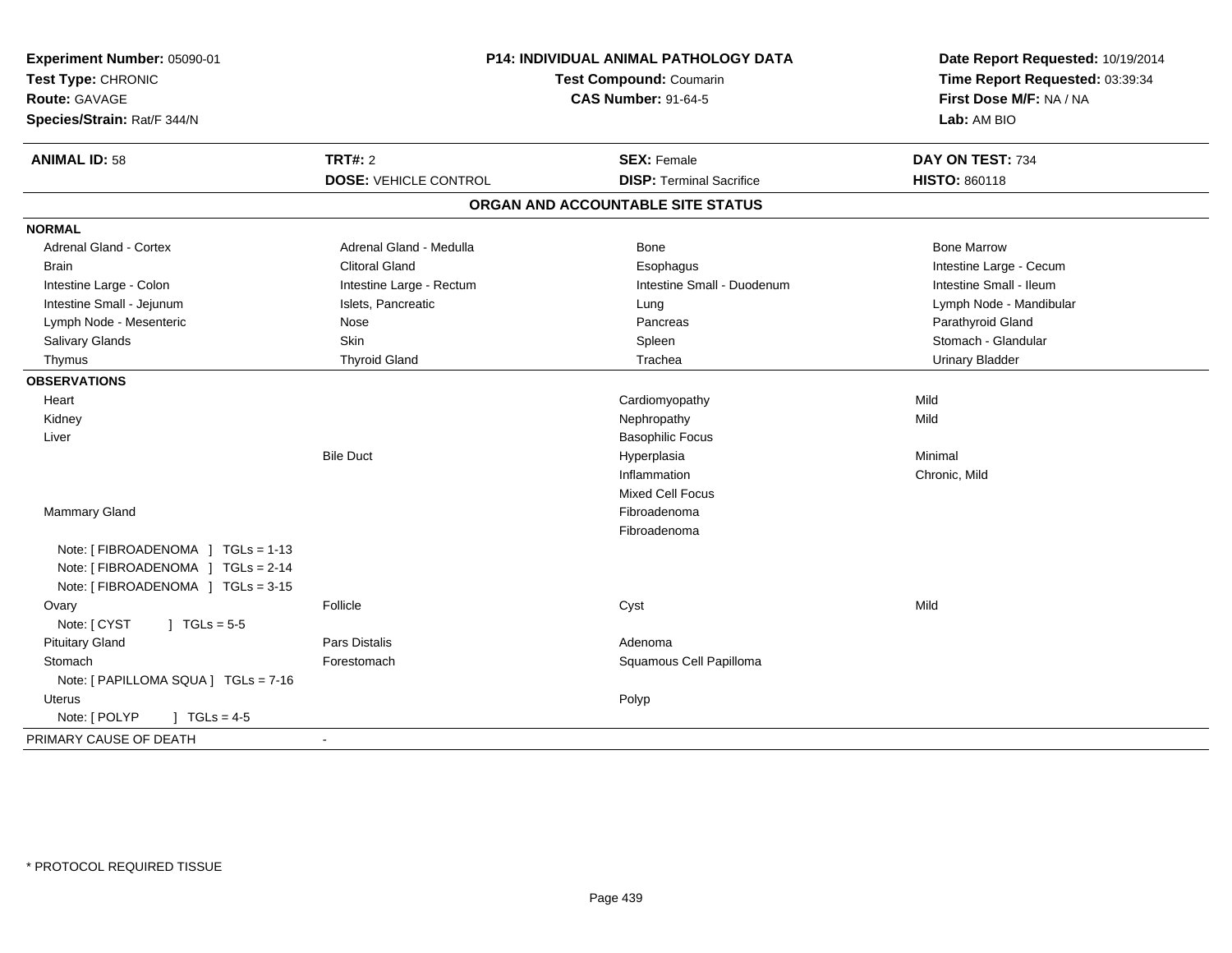| Experiment Number: 05090-01<br>Test Type: CHRONIC<br><b>Route: GAVAGE</b><br>Species/Strain: Rat/F 344/N |                              | <b>P14: INDIVIDUAL ANIMAL PATHOLOGY DATA</b><br>Test Compound: Coumarin<br><b>CAS Number: 91-64-5</b> | Date Report Requested: 10/19/2014<br>Time Report Requested: 03:39:34<br>First Dose M/F: NA / NA<br>Lab: AM BIO |
|----------------------------------------------------------------------------------------------------------|------------------------------|-------------------------------------------------------------------------------------------------------|----------------------------------------------------------------------------------------------------------------|
| <b>ANIMAL ID: 59</b>                                                                                     | <b>TRT#: 2</b>               | <b>SEX: Female</b>                                                                                    | DAY ON TEST: 734                                                                                               |
|                                                                                                          | <b>DOSE: VEHICLE CONTROL</b> | <b>DISP: Terminal Sacrifice</b>                                                                       | <b>HISTO: 860119</b>                                                                                           |
|                                                                                                          |                              | ORGAN AND ACCOUNTABLE SITE STATUS                                                                     |                                                                                                                |
| <b>NORMAL</b>                                                                                            |                              |                                                                                                       |                                                                                                                |
| Adrenal Gland - Cortex                                                                                   | Adrenal Gland - Medulla      | Bone                                                                                                  | <b>Bone Marrow</b>                                                                                             |
| <b>Brain</b>                                                                                             | <b>Clitoral Gland</b>        | Esophagus                                                                                             | Intestine Large - Cecum                                                                                        |
| Intestine Large - Colon                                                                                  | Intestine Large - Rectum     | Intestine Small - Duodenum                                                                            | Intestine Small - Ileum                                                                                        |
| Intestine Small - Jejunum                                                                                | Islets, Pancreatic           | Lung                                                                                                  | Lymph Node - Mandibular                                                                                        |
| Lymph Node - Mesenteric                                                                                  | <b>Mammary Gland</b>         | Nose                                                                                                  | Pancreas                                                                                                       |
| Parathyroid Gland                                                                                        | <b>Pituitary Gland</b>       | Salivary Glands                                                                                       | Skin                                                                                                           |
| Spleen                                                                                                   | Stomach - Forestomach        | Stomach - Glandular                                                                                   | Thymus                                                                                                         |
| <b>Thyroid Gland</b>                                                                                     | Trachea                      | <b>Urinary Bladder</b>                                                                                | <b>Uterus</b>                                                                                                  |
| <b>OBSERVATIONS</b>                                                                                      |                              |                                                                                                       |                                                                                                                |
| Heart                                                                                                    |                              | Cardiomyopathy                                                                                        | Mild                                                                                                           |
| Kidney                                                                                                   |                              | Nephropathy                                                                                           | Minimal                                                                                                        |
| Liver                                                                                                    |                              | <b>Basophilic Focus</b>                                                                               |                                                                                                                |
|                                                                                                          |                              | Developmental Malformation                                                                            |                                                                                                                |
|                                                                                                          | <b>Bile Duct</b>             | Hyperplasia                                                                                           | Minimal                                                                                                        |
| [Developmental Malformation TGLS = 2-2 ]                                                                 |                              |                                                                                                       |                                                                                                                |
| Ovary                                                                                                    | Follicle                     | Cyst                                                                                                  | Marked                                                                                                         |
| Note: [ CYST<br>$TGLs = 1-5$                                                                             |                              |                                                                                                       |                                                                                                                |
| PRIMARY CAUSE OF DEATH                                                                                   | $\overline{\phantom{a}}$     |                                                                                                       |                                                                                                                |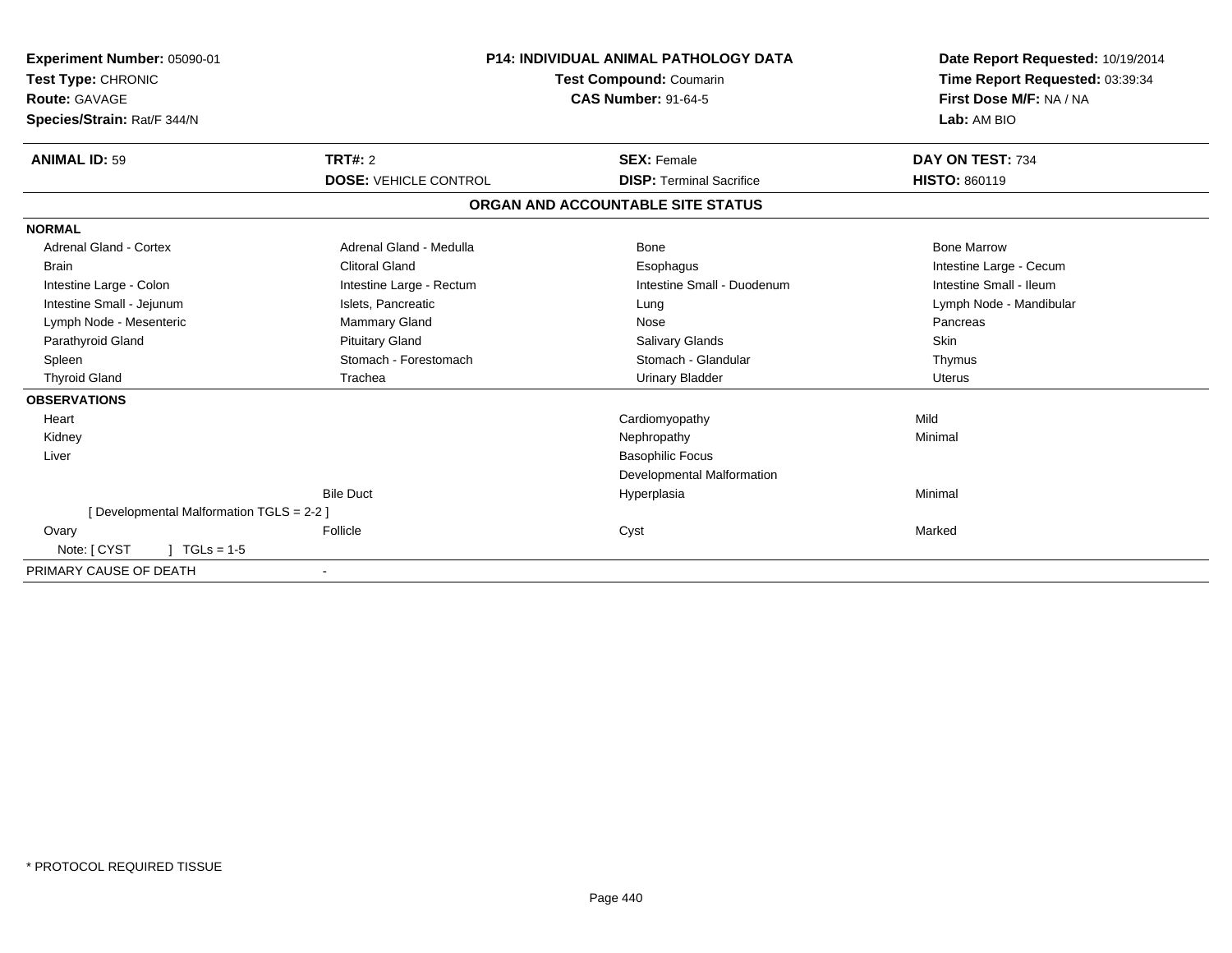| <b>Experiment Number: 05090-01</b><br>Test Type: CHRONIC<br><b>Route: GAVAGE</b><br>Species/Strain: Rat/F 344/N |                              | <b>P14: INDIVIDUAL ANIMAL PATHOLOGY DATA</b><br>Test Compound: Coumarin<br><b>CAS Number: 91-64-5</b> | Date Report Requested: 10/19/2014<br>Time Report Requested: 03:39:34<br>First Dose M/F: NA / NA<br>Lab: AM BIO |  |
|-----------------------------------------------------------------------------------------------------------------|------------------------------|-------------------------------------------------------------------------------------------------------|----------------------------------------------------------------------------------------------------------------|--|
| <b>ANIMAL ID: 60</b>                                                                                            | TRT#: 2                      | <b>SEX: Female</b>                                                                                    | DAY ON TEST: 456                                                                                               |  |
|                                                                                                                 | <b>DOSE: VEHICLE CONTROL</b> | <b>DISP: Interval Sacrifice</b>                                                                       | <b>HISTO: 860120</b>                                                                                           |  |
|                                                                                                                 |                              | ORGAN AND ACCOUNTABLE SITE STATUS                                                                     |                                                                                                                |  |
| <b>NORMAL</b>                                                                                                   |                              |                                                                                                       |                                                                                                                |  |
| <b>Adrenal Gland - Cortex</b>                                                                                   | Adrenal Gland - Medulla      | Bone                                                                                                  | <b>Bone Marrow</b>                                                                                             |  |
| <b>Brain</b>                                                                                                    | <b>Clitoral Gland</b>        | Esophagus                                                                                             | Intestine Large - Cecum                                                                                        |  |
| Intestine Large - Colon                                                                                         | Intestine Large - Rectum     | Intestine Small - Duodenum                                                                            | Intestine Small - Ileum                                                                                        |  |
| Intestine Small - Jejunum                                                                                       | Islets, Pancreatic           | Kidney                                                                                                | Lung                                                                                                           |  |
| Lymph Node - Mandibular                                                                                         | Lymph Node - Mesenteric      | Mammary Gland                                                                                         | Nose                                                                                                           |  |
| Ovary                                                                                                           | Pancreas                     | Parathyroid Gland                                                                                     | <b>Pituitary Gland</b>                                                                                         |  |
| <b>Salivary Glands</b>                                                                                          | <b>Skin</b>                  | Spleen                                                                                                | Stomach - Forestomach                                                                                          |  |
| Stomach - Glandular                                                                                             | Thymus                       | <b>Thyroid Gland</b>                                                                                  | Trachea                                                                                                        |  |
| <b>Urinary Bladder</b>                                                                                          | <b>Uterus</b>                |                                                                                                       |                                                                                                                |  |
| <b>OBSERVATIONS</b>                                                                                             |                              |                                                                                                       |                                                                                                                |  |
| Heart                                                                                                           |                              | Cardiomyopathy                                                                                        | Mild                                                                                                           |  |
| Liver                                                                                                           |                              | <b>Basophilic Focus</b>                                                                               |                                                                                                                |  |
|                                                                                                                 |                              | Inflammation                                                                                          | Chronic, Mild                                                                                                  |  |
| PRIMARY CAUSE OF DEATH                                                                                          |                              |                                                                                                       |                                                                                                                |  |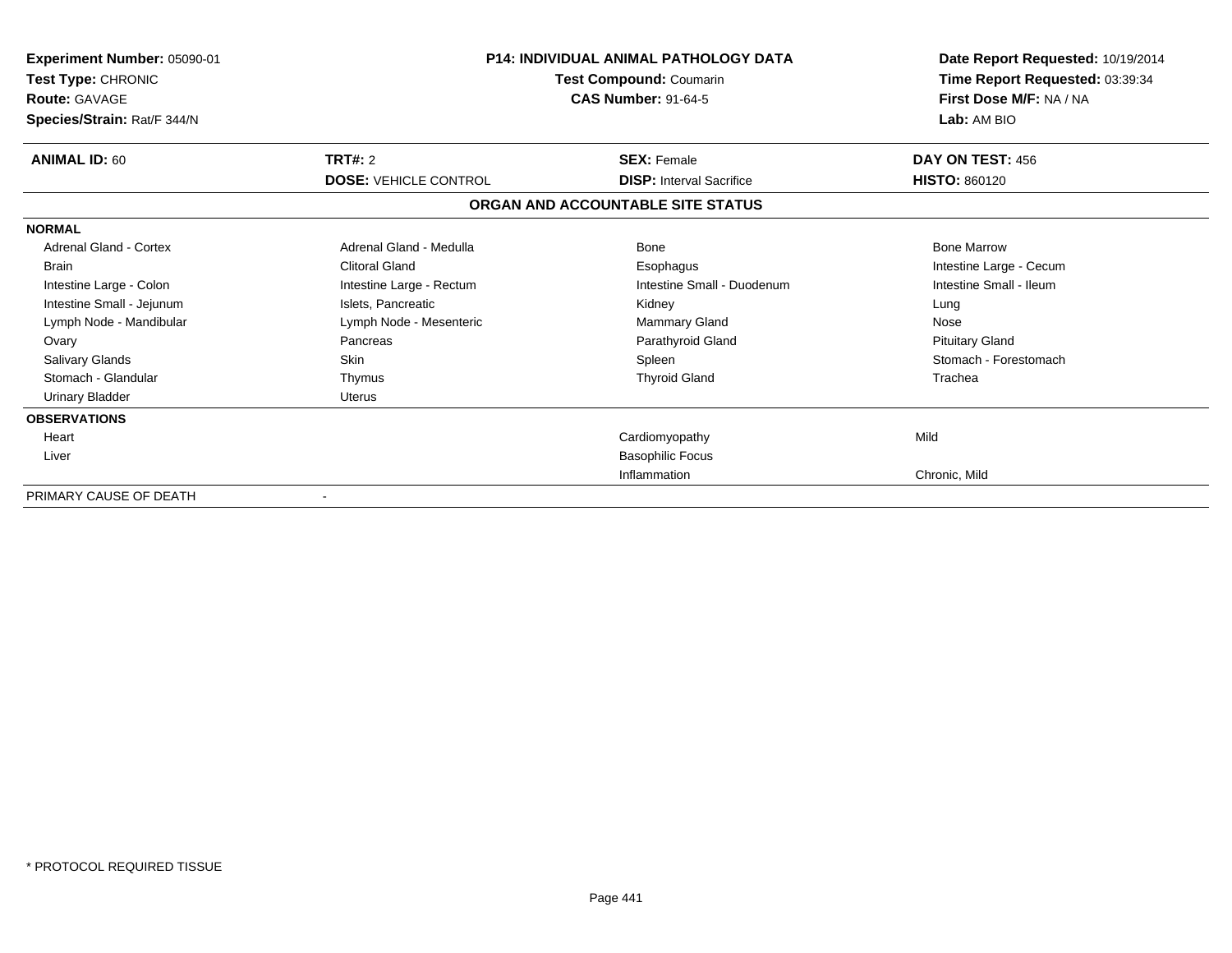| Experiment Number: 05090-01<br><b>Test Type: CHRONIC</b> |                       | <b>P14: INDIVIDUAL ANIMAL PATHOLOGY DATA</b> | Date Report Requested: 10/19/2014 |  |
|----------------------------------------------------------|-----------------------|----------------------------------------------|-----------------------------------|--|
|                                                          |                       | <b>Test Compound: Coumarin</b>               | Time Report Requested: 03:39:34   |  |
| <b>Route: GAVAGE</b>                                     |                       | <b>CAS Number: 91-64-5</b>                   | First Dose M/F: NA / NA           |  |
| Species/Strain: Rat/F 344/N                              |                       |                                              | Lab: AM BIO                       |  |
| <b>ANIMAL ID: 61</b>                                     | <b>TRT#: 4</b>        | <b>SEX: Female</b>                           | DAY ON TEST: 455                  |  |
|                                                          | <b>DOSE: 25 MG/KG</b> | <b>DISP:</b> Interval Sacrifice              | <b>HISTO: 860181</b>              |  |
| <b>OBSERVATIONS</b>                                      |                       |                                              |                                   |  |
| Kidney                                                   |                       | Nephropathy                                  | Minimal                           |  |
| Liver                                                    |                       | Inflammation                                 | Chronic, Minimal                  |  |
| PRIMARY CAUSE OF DEATH                                   |                       |                                              |                                   |  |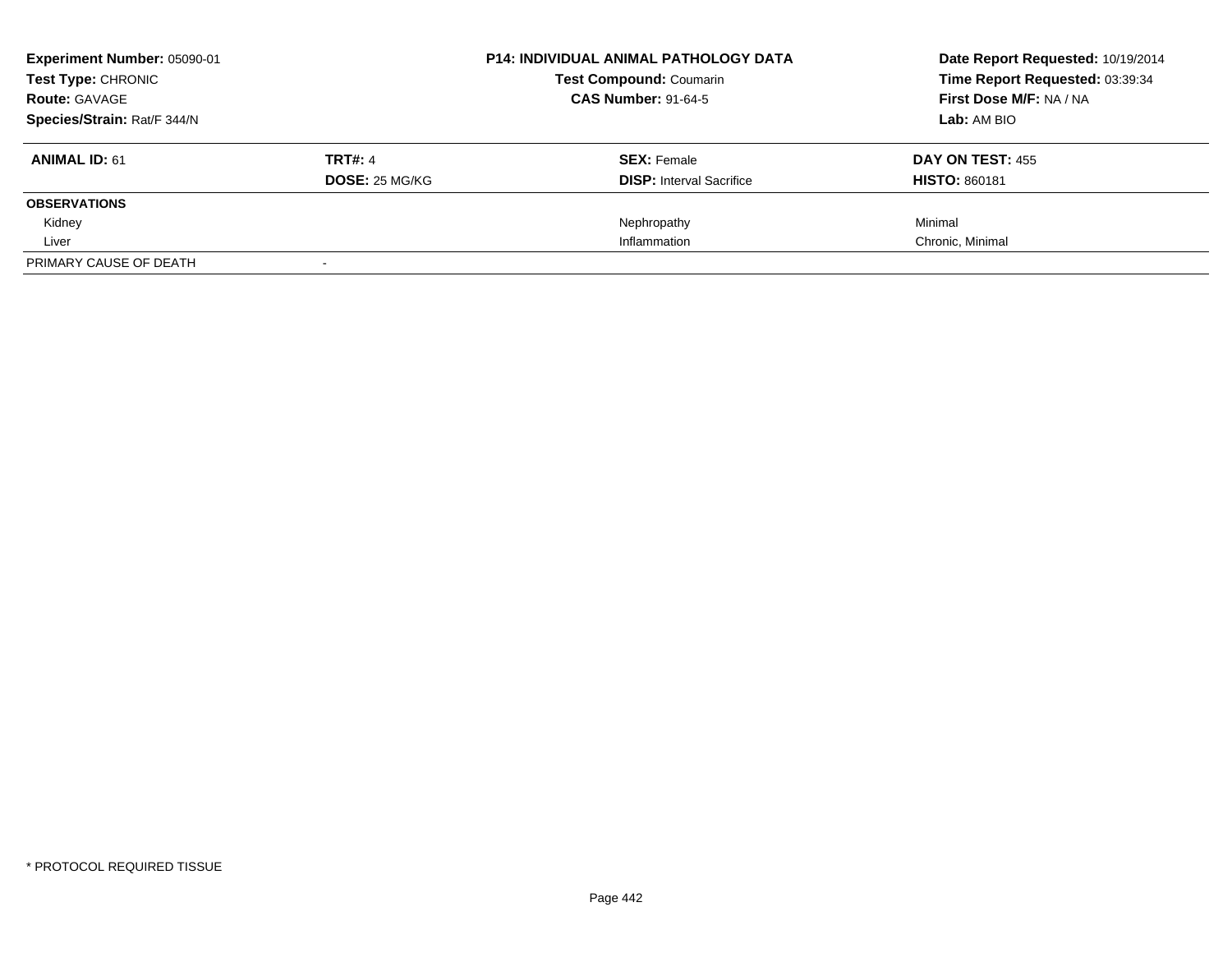| Experiment Number: 05090-01        | <b>P14: INDIVIDUAL ANIMAL PATHOLOGY DATA</b><br>Test Compound: Coumarin |                                   | Date Report Requested: 10/19/2014 |
|------------------------------------|-------------------------------------------------------------------------|-----------------------------------|-----------------------------------|
| Test Type: CHRONIC                 |                                                                         |                                   | Time Report Requested: 03:39:34   |
| Route: GAVAGE                      |                                                                         | <b>CAS Number: 91-64-5</b>        | First Dose M/F: NA / NA           |
| Species/Strain: Rat/F 344/N        |                                                                         |                                   | Lab: AM BIO                       |
| <b>ANIMAL ID: 62</b>               | <b>TRT#: 4</b>                                                          | <b>SEX: Female</b>                | DAY ON TEST: 732                  |
|                                    | DOSE: 25 MG/KG                                                          | <b>DISP: Terminal Sacrifice</b>   | <b>HISTO: 860182</b>              |
|                                    |                                                                         | ORGAN AND ACCOUNTABLE SITE STATUS |                                   |
| <b>NORMAL</b>                      |                                                                         |                                   |                                   |
| <b>Adrenal Gland - Cortex</b>      | Adrenal Gland - Medulla                                                 | <b>Bone</b>                       | <b>Bone Marrow</b>                |
| <b>Brain</b>                       | <b>Clitoral Gland</b>                                                   | Esophagus                         | Intestine Large - Cecum           |
| Intestine Large - Colon            | Intestine Large - Rectum                                                | Intestine Small - Duodenum        | Intestine Small - Ileum           |
| Intestine Small - Jejunum          | Islets, Pancreatic                                                      | Lung                              | Lymph Node - Mesenteric           |
| Nose                               | Ovary                                                                   | Pancreas                          | Parathyroid Gland                 |
| <b>Pituitary Gland</b>             | Salivary Glands                                                         | <b>Skin</b>                       | Spleen                            |
| Stomach - Forestomach              | Stomach - Glandular                                                     | Thymus                            | <b>Thyroid Gland</b>              |
| Trachea                            | <b>Urinary Bladder</b>                                                  |                                   |                                   |
| <b>MISSING</b>                     |                                                                         |                                   |                                   |
| Lymph Node - Mandibular            |                                                                         |                                   |                                   |
| <b>OBSERVATIONS</b>                |                                                                         |                                   |                                   |
| Heart                              |                                                                         | Cardiomyopathy                    | Mild                              |
| Kidney                             |                                                                         | Nephropathy                       | Minimal                           |
| Liver                              |                                                                         | <b>Basophilic Focus</b>           |                                   |
|                                    | <b>Bile Duct</b>                                                        | Hyperplasia                       | Minimal                           |
|                                    |                                                                         | Inflammation                      | Chronic, Minimal                  |
| Mammary Gland                      |                                                                         | Fibroadenoma                      |                                   |
|                                    |                                                                         | Fibroadenoma                      |                                   |
| Note: [FIBROADENOMA ] TGLs = 1-13  |                                                                         |                                   |                                   |
| Note: [ FIBROADENOMA ] TGLs = 2-14 |                                                                         |                                   |                                   |
| <b>Uterus</b>                      |                                                                         | Polyp                             |                                   |
| Note: [ POLYP<br>$1 TGLs = 4-15$   |                                                                         |                                   |                                   |
| PRIMARY CAUSE OF DEATH             | $\sim$                                                                  |                                   |                                   |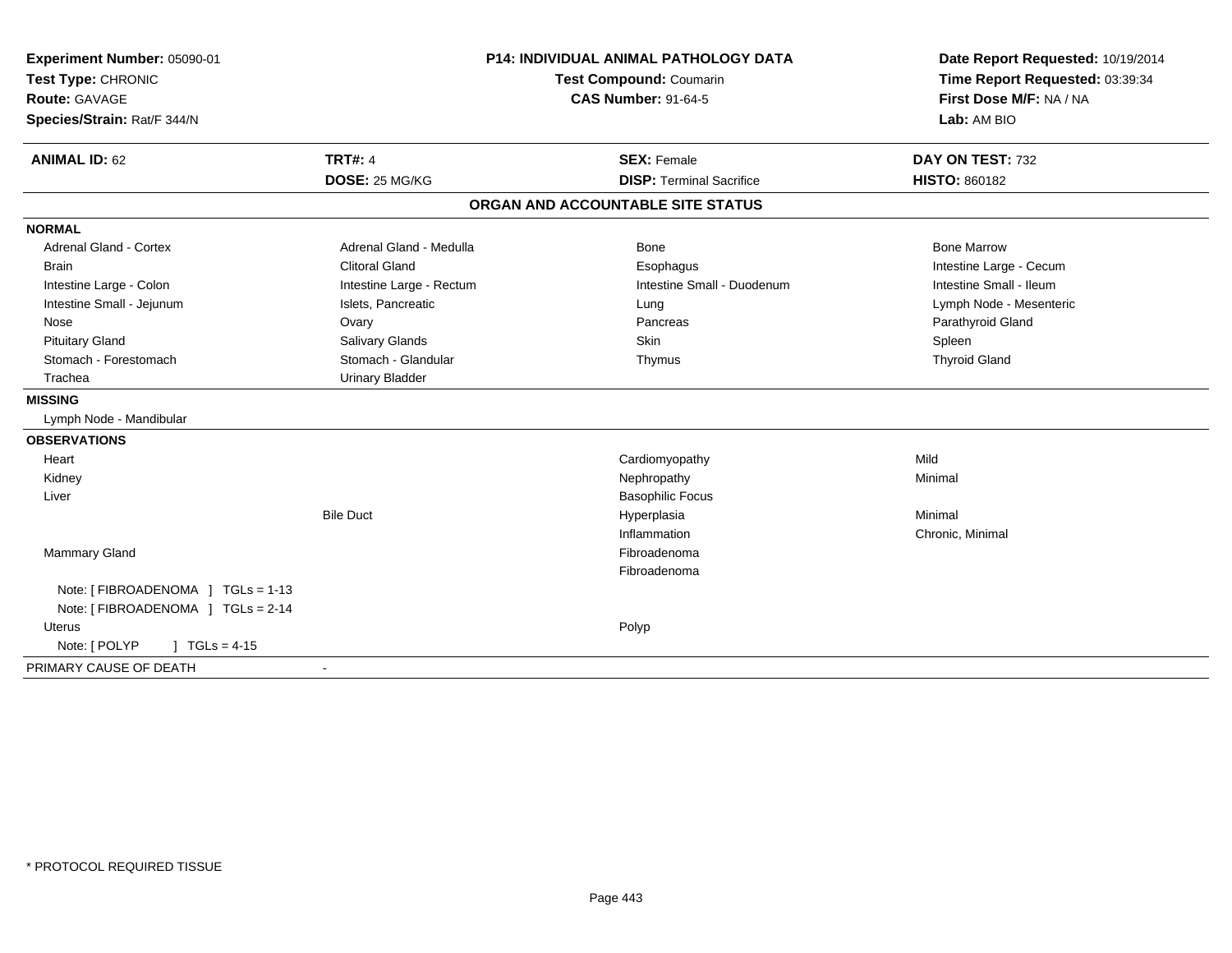| Experiment Number: 05090-01<br>Test Type: CHRONIC<br>Route: GAVAGE<br>Species/Strain: Rat/F 344/N<br><b>ANIMAL ID: 63</b> | <b>TRT#: 4</b>            | <b>P14: INDIVIDUAL ANIMAL PATHOLOGY DATA</b><br>Test Compound: Coumarin<br><b>CAS Number: 91-64-5</b><br><b>SEX: Female</b> |                                   | Date Report Requested: 10/19/2014<br>Time Report Requested: 03:39:34<br>First Dose M/F: NA / NA<br>Lab: AM BIO<br>DAY ON TEST: 733 |
|---------------------------------------------------------------------------------------------------------------------------|---------------------------|-----------------------------------------------------------------------------------------------------------------------------|-----------------------------------|------------------------------------------------------------------------------------------------------------------------------------|
|                                                                                                                           | DOSE: 25 MG/KG            |                                                                                                                             | <b>DISP: Terminal Sacrifice</b>   | <b>HISTO: 860183</b>                                                                                                               |
|                                                                                                                           |                           |                                                                                                                             | ORGAN AND ACCOUNTABLE SITE STATUS |                                                                                                                                    |
| <b>NORMAL</b>                                                                                                             |                           |                                                                                                                             |                                   |                                                                                                                                    |
| <b>Adrenal Gland - Cortex</b>                                                                                             | Adrenal Gland - Medulla   |                                                                                                                             | Bone                              | <b>Bone Marrow</b>                                                                                                                 |
| <b>Brain</b>                                                                                                              | <b>Clitoral Gland</b>     |                                                                                                                             | Esophagus                         | Heart                                                                                                                              |
| Intestine Large - Cecum                                                                                                   | Intestine Large - Colon   |                                                                                                                             | Intestine Large - Rectum          | Intestine Small - Duodenum                                                                                                         |
| Intestine Small - Ileum                                                                                                   | Intestine Small - Jejunum |                                                                                                                             | Islets, Pancreatic                | Lung                                                                                                                               |
| Lymph Node - Mandibular                                                                                                   | Lymph Node - Mesenteric   |                                                                                                                             | Nose                              | Ovary                                                                                                                              |
| Pancreas                                                                                                                  | Parathyroid Gland         |                                                                                                                             | <b>Salivary Glands</b>            | Spleen                                                                                                                             |
| Stomach - Forestomach                                                                                                     | Stomach - Glandular       |                                                                                                                             | Thymus                            | <b>Thyroid Gland</b>                                                                                                               |
| Trachea                                                                                                                   | <b>Urinary Bladder</b>    |                                                                                                                             |                                   |                                                                                                                                    |
| <b>OBSERVATIONS</b>                                                                                                       |                           |                                                                                                                             |                                   |                                                                                                                                    |
| Kidney                                                                                                                    |                           |                                                                                                                             | Nephropathy                       | Minimal                                                                                                                            |
| Liver                                                                                                                     |                           |                                                                                                                             | <b>Basophilic Focus</b>           |                                                                                                                                    |
| Mammary Gland                                                                                                             |                           |                                                                                                                             | Adenoma                           |                                                                                                                                    |
| Note: [ ADENOMA<br>$\sqrt{1}$ TGLs = 1-14                                                                                 |                           |                                                                                                                             |                                   |                                                                                                                                    |
| <b>Pituitary Gland</b>                                                                                                    | <b>Pars Distalis</b>      |                                                                                                                             | Cyst                              | Mild                                                                                                                               |
| <b>Skin</b>                                                                                                               |                           |                                                                                                                             | Squamous Cell Papilloma           |                                                                                                                                    |
| Note: [ PAPILLOMA SQUA ] TGLs = 2-13                                                                                      |                           |                                                                                                                             |                                   |                                                                                                                                    |
| <b>Uterus</b>                                                                                                             | Cervix                    |                                                                                                                             | Cyst                              | Moderate                                                                                                                           |
|                                                                                                                           |                           |                                                                                                                             | Hydrometra                        | Moderate                                                                                                                           |
| Note: [HYDROMETRA ] TGLs = 3-5                                                                                            |                           |                                                                                                                             |                                   |                                                                                                                                    |
| $TGLs = 4-5$<br>Note: [ CYST                                                                                              |                           |                                                                                                                             |                                   |                                                                                                                                    |
| PRIMARY CAUSE OF DEATH                                                                                                    |                           |                                                                                                                             |                                   |                                                                                                                                    |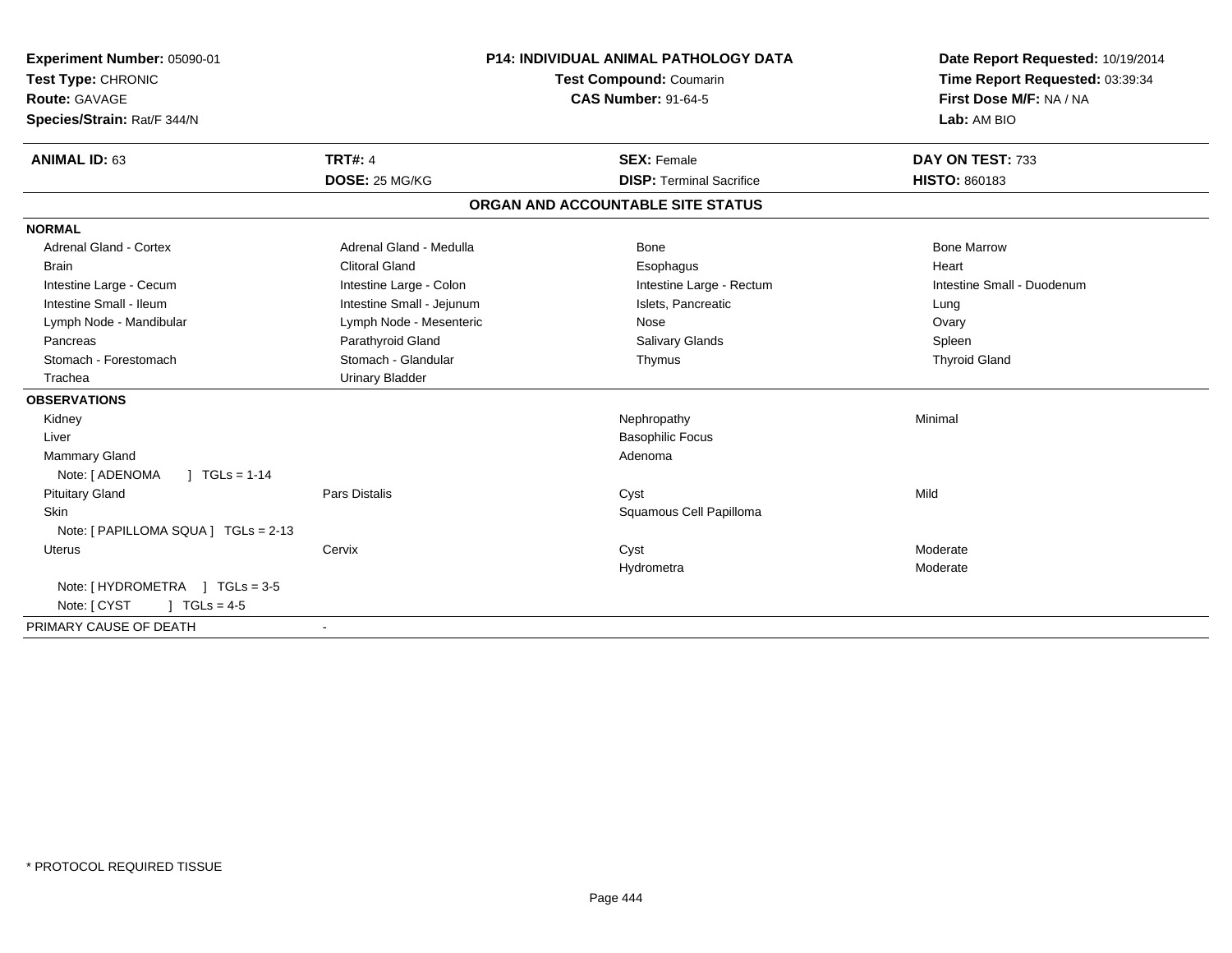| <b>Experiment Number: 05090-01</b><br>Test Type: CHRONIC<br><b>Route: GAVAGE</b><br>Species/Strain: Rat/F 344/N |                  | <b>P14: INDIVIDUAL ANIMAL PATHOLOGY DATA</b><br><b>Test Compound: Coumarin</b> | Date Report Requested: 10/19/2014<br>Time Report Requested: 03:39:34<br>First Dose M/F: NA / NA |
|-----------------------------------------------------------------------------------------------------------------|------------------|--------------------------------------------------------------------------------|-------------------------------------------------------------------------------------------------|
|                                                                                                                 |                  | <b>CAS Number: 91-64-5</b>                                                     |                                                                                                 |
|                                                                                                                 |                  |                                                                                | Lab: AM BIO                                                                                     |
| <b>ANIMAL ID: 64</b>                                                                                            | TRT#: 4          | <b>SEX: Female</b>                                                             | DAY ON TEST: 456                                                                                |
|                                                                                                                 | DOSE: 25 MG/KG   | <b>DISP:</b> Interval Sacrifice                                                | <b>HISTO: 860184</b>                                                                            |
| <b>OBSERVATIONS</b>                                                                                             |                  |                                                                                |                                                                                                 |
| Kidney                                                                                                          |                  | Nephropathy                                                                    | Minimal                                                                                         |
| Liver                                                                                                           | <b>Bile Duct</b> | Hyperplasia                                                                    | Minimal                                                                                         |
| Note: LIVER-HEPATODIAPRAGMATIC MALFORMATION.                                                                    |                  |                                                                                |                                                                                                 |
| PRIMARY CAUSE OF DEATH                                                                                          |                  |                                                                                |                                                                                                 |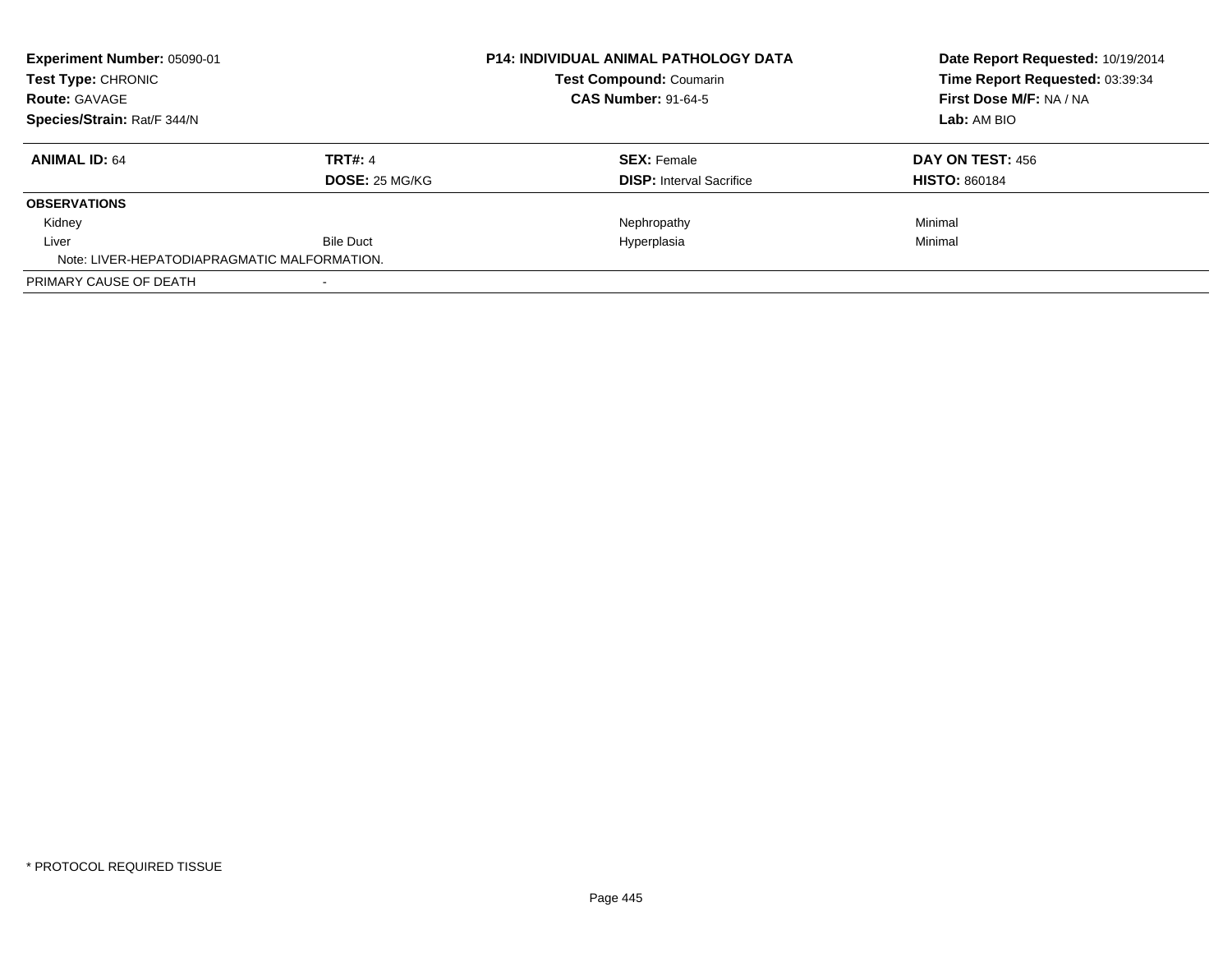| Experiment Number: 05090-01                    | <b>P14: INDIVIDUAL ANIMAL PATHOLOGY DATA</b><br><b>Test Compound: Coumarin</b> |                                   | Date Report Requested: 10/19/2014      |  |
|------------------------------------------------|--------------------------------------------------------------------------------|-----------------------------------|----------------------------------------|--|
| Test Type: CHRONIC                             |                                                                                |                                   | Time Report Requested: 03:39:34        |  |
| <b>Route: GAVAGE</b>                           |                                                                                | <b>CAS Number: 91-64-5</b>        | First Dose M/F: NA / NA<br>Lab: AM BIO |  |
| Species/Strain: Rat/F 344/N                    |                                                                                |                                   |                                        |  |
| <b>ANIMAL ID: 65</b>                           | <b>TRT#: 4</b>                                                                 | <b>SEX: Female</b>                | DAY ON TEST: 531                       |  |
|                                                | DOSE: 25 MG/KG                                                                 | <b>DISP: Moribund</b>             | <b>HISTO: 860185</b>                   |  |
|                                                |                                                                                | ORGAN AND ACCOUNTABLE SITE STATUS |                                        |  |
| <b>NORMAL</b>                                  |                                                                                |                                   |                                        |  |
| <b>Adrenal Gland - Cortex</b>                  | Adrenal Gland - Medulla                                                        | Bone                              | <b>Bone Marrow</b>                     |  |
| <b>Brain</b>                                   | Esophagus                                                                      | Heart                             | Intestine Large - Cecum                |  |
| Intestine Large - Colon                        | Intestine Large - Rectum                                                       | Intestine Small - Duodenum        | Intestine Small - Ileum                |  |
| Intestine Small - Jejunum                      | Islets, Pancreatic                                                             | Lung                              | Lymph Node - Mandibular                |  |
| Lymph Node - Mesenteric                        | Mammary Gland                                                                  | Nose                              | Ovary                                  |  |
| Pancreas                                       | Parathyroid Gland                                                              | <b>Salivary Glands</b>            | Skin                                   |  |
| Spleen                                         | Stomach - Forestomach                                                          | Stomach - Glandular               | Thymus                                 |  |
| <b>Thyroid Gland</b>                           | Trachea                                                                        | Uterus                            |                                        |  |
| <b>MISSING</b>                                 |                                                                                |                                   |                                        |  |
| <b>Urinary Bladder</b>                         |                                                                                |                                   |                                        |  |
| <b>OBSERVATIONS</b>                            |                                                                                |                                   |                                        |  |
| <b>Clitoral Gland</b>                          | Duct                                                                           | <b>Dilatation</b>                 | Moderate                               |  |
| Kidney                                         |                                                                                | Nephropathy                       | Moderate                               |  |
| Liver                                          |                                                                                | <b>Necrosis</b>                   | Coagulative, Minimal                   |  |
| <b>Pituitary Gland</b>                         | <b>Pars Distalis</b>                                                           | Cyst                              | Mild                                   |  |
| Note: [ CYST<br>$1 TGLs = 4-4$                 |                                                                                |                                   |                                        |  |
| Vagina                                         |                                                                                | Inflammation                      | Suppurative, Marked                    |  |
|                                                |                                                                                | Leiomyoma                         |                                        |  |
|                                                |                                                                                |                                   |                                        |  |
| Note: [INFLAMMATION ] TGLs = 1-13              |                                                                                |                                   |                                        |  |
| PRIMARY CAUSE OF DEATH                         |                                                                                |                                   |                                        |  |
| Animal Note: U. BLADDER MAYBE IN VAGINAL MASS. |                                                                                |                                   |                                        |  |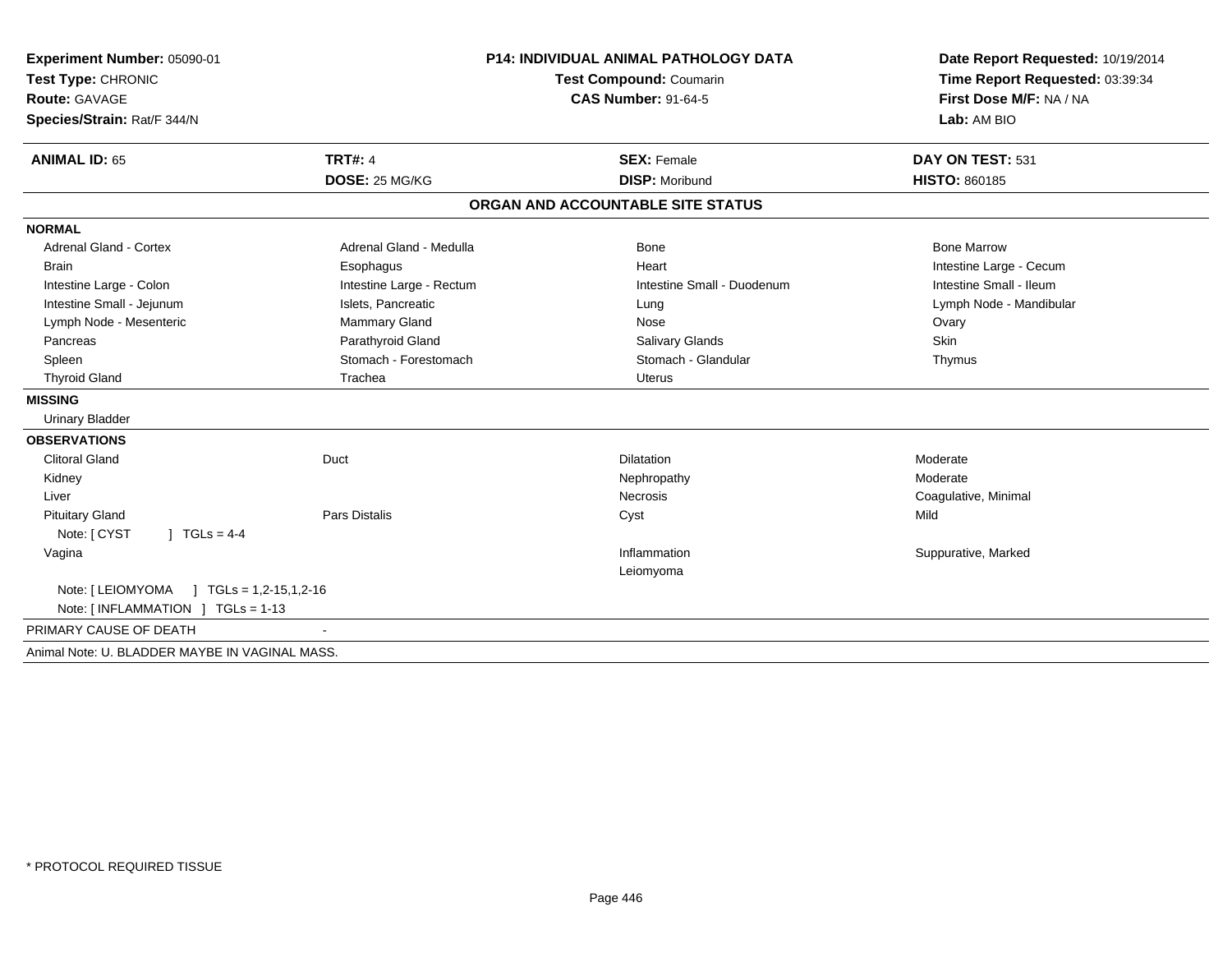| Experiment Number: 05090-01        |                            | P14: INDIVIDUAL ANIMAL PATHOLOGY DATA | Date Report Requested: 10/19/2014<br>Time Report Requested: 03:39:34<br>First Dose M/F: NA / NA<br>Lab: AM BIO |  |
|------------------------------------|----------------------------|---------------------------------------|----------------------------------------------------------------------------------------------------------------|--|
| Test Type: CHRONIC                 |                            | Test Compound: Coumarin               |                                                                                                                |  |
| <b>Route: GAVAGE</b>               |                            | <b>CAS Number: 91-64-5</b>            |                                                                                                                |  |
| Species/Strain: Rat/F 344/N        |                            |                                       |                                                                                                                |  |
| <b>ANIMAL ID: 66</b>               | <b>TRT#: 4</b>             | <b>SEX: Female</b>                    | DAY ON TEST: 693                                                                                               |  |
|                                    | DOSE: 25 MG/KG             | <b>DISP: Moribund</b>                 | <b>HISTO: 860186</b>                                                                                           |  |
|                                    |                            | ORGAN AND ACCOUNTABLE SITE STATUS     |                                                                                                                |  |
| <b>NORMAL</b>                      |                            |                                       |                                                                                                                |  |
| <b>Adrenal Gland - Cortex</b>      | Adrenal Gland - Medulla    | Bone                                  | <b>Bone Marrow</b>                                                                                             |  |
| <b>Brain</b>                       | Esophagus                  | Intestine Large - Cecum               | Intestine Large - Colon                                                                                        |  |
| Intestine Large - Rectum           | Intestine Small - Duodenum | Intestine Small - Ileum               | Intestine Small - Jejunum                                                                                      |  |
| Islets, Pancreatic                 | Lung                       | Lymph Node - Mesenteric               | Ovary                                                                                                          |  |
| Pancreas                           | Parathyroid Gland          | <b>Salivary Glands</b>                | Stomach - Forestomach                                                                                          |  |
| Stomach - Glandular                | Thymus                     | <b>Thyroid Gland</b>                  | Trachea                                                                                                        |  |
| <b>Urinary Bladder</b>             | <b>Uterus</b>              |                                       |                                                                                                                |  |
| <b>OBSERVATIONS</b>                |                            |                                       |                                                                                                                |  |
| <b>Clitoral Gland</b>              |                            | Inflammation                          | Suppurative, Marked                                                                                            |  |
| Note: $[INFLAMMATION] TGLs = 3-13$ |                            |                                       |                                                                                                                |  |
| Heart                              |                            | Cardiomyopathy                        | Mild                                                                                                           |  |
| Kidney                             |                            | Nephropathy                           | Minimal                                                                                                        |  |
| Liver                              | <b>Bile Duct</b>           | Hyperplasia                           | Mild                                                                                                           |  |
|                                    |                            | Necrosis                              | Coagulative, Minimal                                                                                           |  |
| Lymph Node                         | Mandibular                 | Hyperplasia                           | Macrophage, Moderate                                                                                           |  |
| <b>Mammary Gland</b>               |                            | Fibroadenoma                          |                                                                                                                |  |
| Note: [FIBROADENOMA ] TGLs = 1-14  |                            |                                       |                                                                                                                |  |
| Nose                               |                            | Inflammation                          | Suppurative, Mild                                                                                              |  |
| <b>Pituitary Gland</b>             | <b>Pars Distalis</b>       | Adenoma                               |                                                                                                                |  |
| $1 TGLs = 6-4$<br>Note: [ ADENOMA  |                            |                                       |                                                                                                                |  |
| Skin                               |                            | Inflammation                          | Suppurative, Marked                                                                                            |  |
| Note: [INFLAMMATION ] TGLs = 5-15  |                            |                                       |                                                                                                                |  |
| Note: [INFLAMMATION ] TGLs = 2-14  |                            |                                       |                                                                                                                |  |
| Spleen                             |                            | Hyperplasia                           | Lymphoid, Moderate                                                                                             |  |
| [ Hyperplasia TGLS = 4-2 ]         |                            |                                       |                                                                                                                |  |
| PRIMARY CAUSE OF DEATH             |                            |                                       |                                                                                                                |  |
|                                    |                            |                                       |                                                                                                                |  |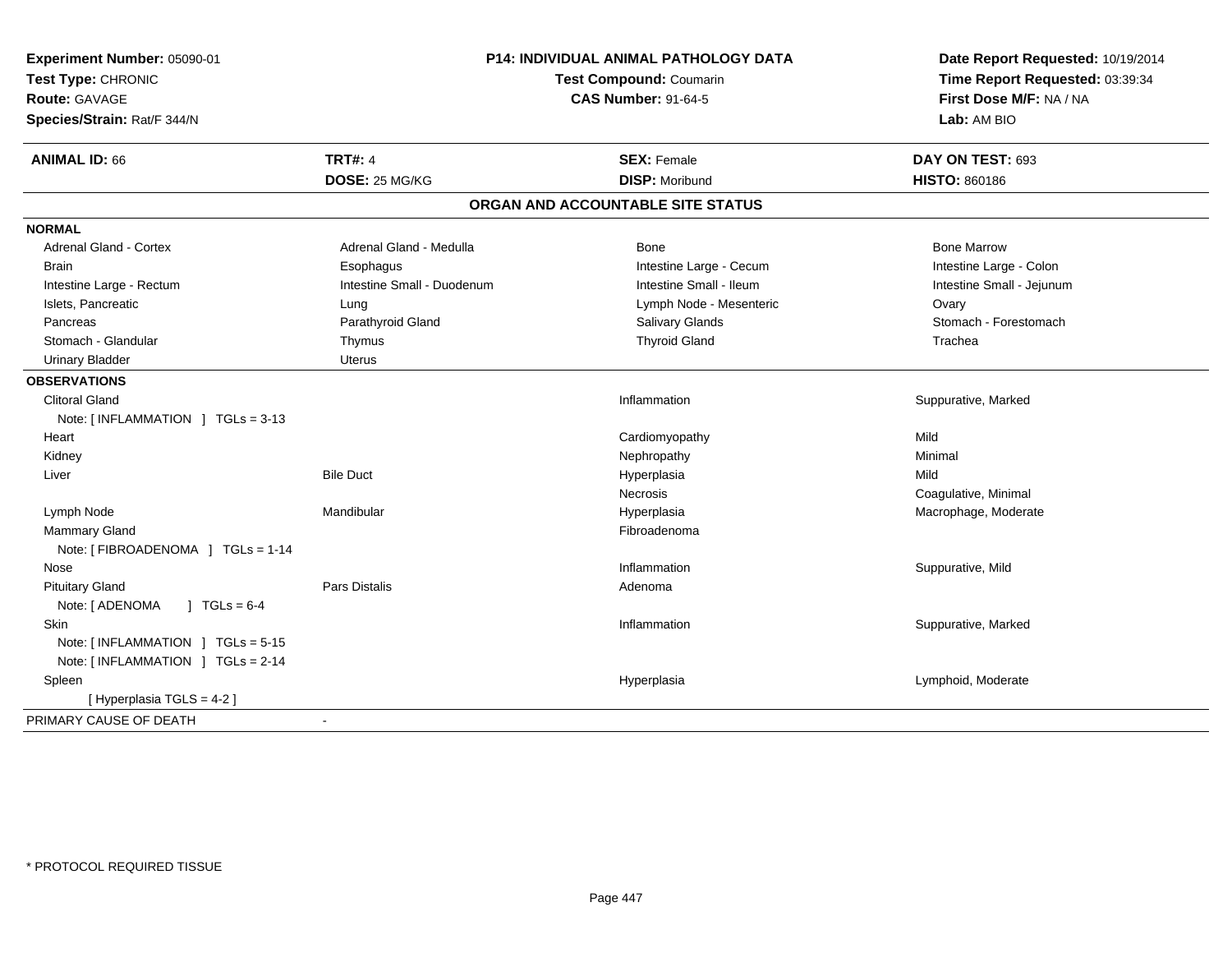| Experiment Number: 05090-01<br>Test Type: CHRONIC<br><b>Route: GAVAGE</b><br>Species/Strain: Rat/F 344/N<br><b>ANIMAL ID: 67</b> | <b>TRT#: 4</b>          | <b>P14: INDIVIDUAL ANIMAL PATHOLOGY DATA</b><br><b>Test Compound: Coumarin</b><br><b>CAS Number: 91-64-5</b><br><b>SEX: Female</b> | Date Report Requested: 10/19/2014<br>Time Report Requested: 03:39:34<br>First Dose M/F: NA / NA<br>Lab: AM BIO<br>DAY ON TEST: 734 |
|----------------------------------------------------------------------------------------------------------------------------------|-------------------------|------------------------------------------------------------------------------------------------------------------------------------|------------------------------------------------------------------------------------------------------------------------------------|
|                                                                                                                                  | DOSE: 25 MG/KG          | <b>DISP: Terminal Sacrifice</b>                                                                                                    | <b>HISTO: 860187</b>                                                                                                               |
|                                                                                                                                  |                         | ORGAN AND ACCOUNTABLE SITE STATUS                                                                                                  |                                                                                                                                    |
| <b>NORMAL</b>                                                                                                                    |                         |                                                                                                                                    |                                                                                                                                    |
| <b>Adrenal Gland - Cortex</b>                                                                                                    | Adrenal Gland - Medulla | Bone                                                                                                                               | <b>Bone Marrow</b>                                                                                                                 |
| Brain                                                                                                                            | <b>Clitoral Gland</b>   | Esophagus                                                                                                                          | Heart                                                                                                                              |
| Intestine Large - Cecum                                                                                                          | Intestine Large - Colon | Intestine Large - Rectum                                                                                                           | Intestine Small - Duodenum                                                                                                         |
| Intestine Small - Ileum                                                                                                          | Islets, Pancreatic      | Lymph Node - Mandibular                                                                                                            | Lymph Node - Mesenteric                                                                                                            |
| <b>Mammary Gland</b>                                                                                                             | Nose                    | Ovary                                                                                                                              | Pancreas                                                                                                                           |
| Parathyroid Gland                                                                                                                | Salivary Glands         | <b>Skin</b>                                                                                                                        | Spleen                                                                                                                             |
| Stomach - Forestomach                                                                                                            | Stomach - Glandular     | Thymus                                                                                                                             | <b>Thyroid Gland</b>                                                                                                               |
| Trachea                                                                                                                          | <b>Urinary Bladder</b>  |                                                                                                                                    |                                                                                                                                    |
| <b>OBSERVATIONS</b>                                                                                                              |                         |                                                                                                                                    |                                                                                                                                    |
| <b>Intestine Small</b>                                                                                                           | Jejunum                 | Leiomyoma                                                                                                                          |                                                                                                                                    |
| Note: [ LEIOMYOMA<br>$1 TGLs = 2-13$                                                                                             |                         |                                                                                                                                    |                                                                                                                                    |
| Kidney                                                                                                                           |                         | Nephropathy                                                                                                                        | Minimal                                                                                                                            |
| Liver                                                                                                                            | <b>Bile Duct</b>        | Hyperplasia                                                                                                                        | Minimal                                                                                                                            |
|                                                                                                                                  |                         | Inflammation                                                                                                                       | Chronic, Mild                                                                                                                      |
| Note: $\lceil$ INFLAMMATION $\lceil$ TGLs = 4-2                                                                                  |                         |                                                                                                                                    |                                                                                                                                    |
| Lung                                                                                                                             | Alveolar Epith          | Hyperplasia                                                                                                                        | Mild                                                                                                                               |
| Note: [HYPERPLASIA ] TGLs = 3-3                                                                                                  |                         |                                                                                                                                    |                                                                                                                                    |
| <b>Pituitary Gland</b>                                                                                                           | <b>Pars Distalis</b>    | Adenoma                                                                                                                            |                                                                                                                                    |
| Uterus                                                                                                                           |                         | Hydrometra                                                                                                                         | Moderate                                                                                                                           |
| Note: [ HYDROMETRA<br>$1 TGLs = 1-5$                                                                                             |                         |                                                                                                                                    |                                                                                                                                    |
| PRIMARY CAUSE OF DEATH                                                                                                           |                         |                                                                                                                                    |                                                                                                                                    |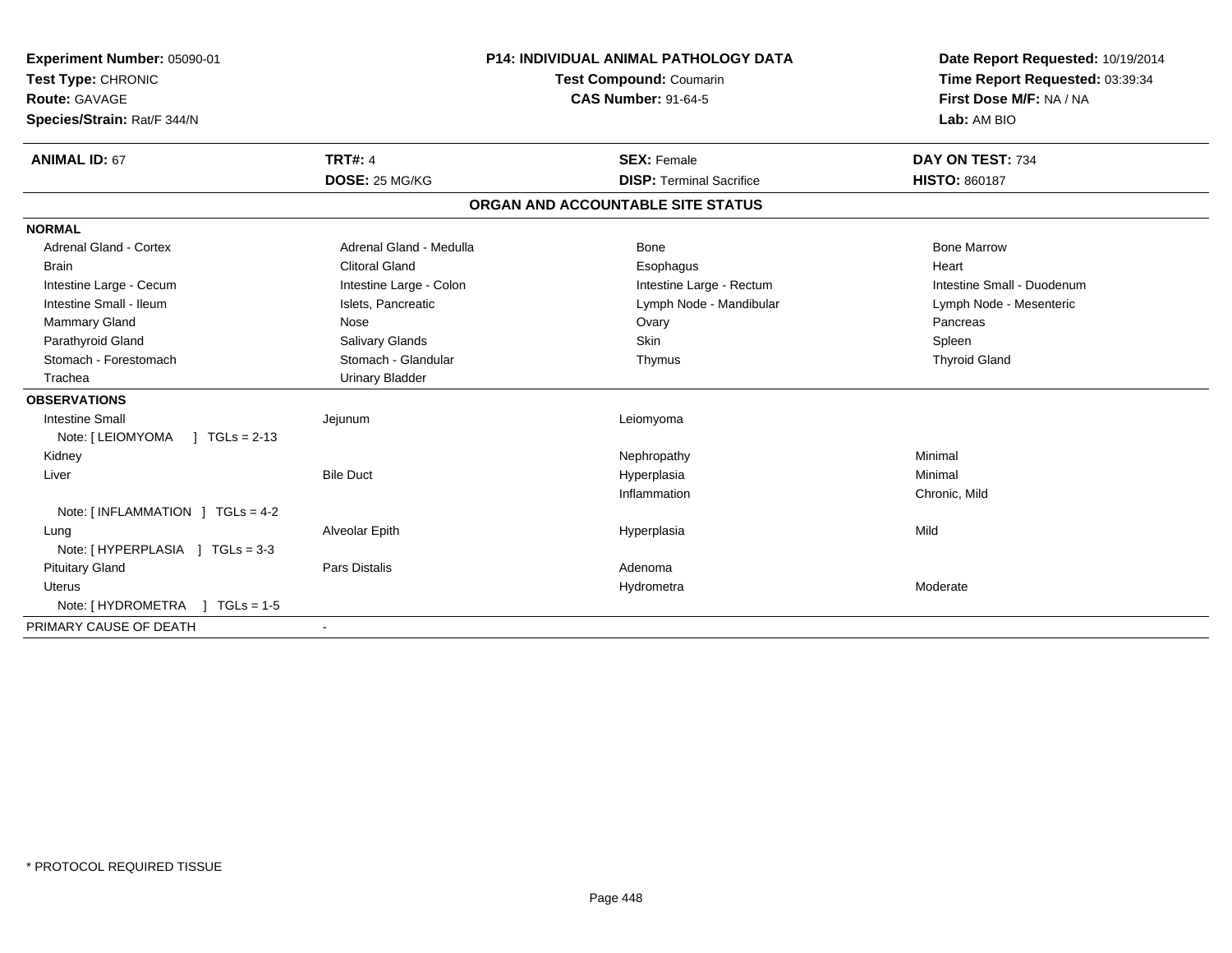| Experiment Number: 05090-01<br>Test Type: CHRONIC<br><b>Route: GAVAGE</b><br>Species/Strain: Rat/F 344/N |                          | <b>P14: INDIVIDUAL ANIMAL PATHOLOGY DATA</b><br>Test Compound: Coumarin<br><b>CAS Number: 91-64-5</b> | Date Report Requested: 10/19/2014<br>Time Report Requested: 03:39:34<br>First Dose M/F: NA / NA<br>Lab: AM BIO |
|----------------------------------------------------------------------------------------------------------|--------------------------|-------------------------------------------------------------------------------------------------------|----------------------------------------------------------------------------------------------------------------|
| <b>ANIMAL ID: 68</b>                                                                                     | <b>TRT#: 4</b>           | <b>SEX: Female</b>                                                                                    | DAY ON TEST: 729                                                                                               |
|                                                                                                          | DOSE: 25 MG/KG           | <b>DISP: Terminal Sacrifice</b>                                                                       | <b>HISTO: 860188</b>                                                                                           |
|                                                                                                          |                          | ORGAN AND ACCOUNTABLE SITE STATUS                                                                     |                                                                                                                |
| <b>NORMAL</b>                                                                                            |                          |                                                                                                       |                                                                                                                |
| Adrenal Gland - Cortex                                                                                   | Bone                     | <b>Bone Marrow</b>                                                                                    | <b>Brain</b>                                                                                                   |
| <b>Clitoral Gland</b>                                                                                    | Esophagus                | Heart                                                                                                 | Intestine Large - Cecum                                                                                        |
| Intestine Large - Colon                                                                                  | Intestine Large - Rectum | Intestine Small - Duodenum                                                                            | Intestine Small - Ileum                                                                                        |
| Intestine Small - Jejunum                                                                                | Islets, Pancreatic       | Lung                                                                                                  | Lymph Node - Mandibular                                                                                        |
| Lymph Node - Mesenteric                                                                                  | Nose                     | Ovary                                                                                                 | Pancreas                                                                                                       |
| Parathyroid Gland                                                                                        | Salivary Glands          | Skin                                                                                                  | Spleen                                                                                                         |
| Stomach - Forestomach                                                                                    | Stomach - Glandular      | Thymus                                                                                                | <b>Thyroid Gland</b>                                                                                           |
| Trachea                                                                                                  | <b>Urinary Bladder</b>   | Uterus                                                                                                |                                                                                                                |
| <b>OBSERVATIONS</b>                                                                                      |                          |                                                                                                       |                                                                                                                |
| <b>Adrenal Gland</b>                                                                                     | Medulla                  | Pheochromocytoma Benign                                                                               |                                                                                                                |
| Kidney                                                                                                   |                          | Nephropathy                                                                                           | Mild                                                                                                           |
| Liver                                                                                                    |                          | Inflammation                                                                                          | Chronic, Minimal                                                                                               |
| <b>Mammary Gland</b>                                                                                     |                          | Fibroadenoma                                                                                          |                                                                                                                |
| Note: [FIBROADENOMA ] TGLs = 1-13                                                                        |                          |                                                                                                       |                                                                                                                |
| <b>Pituitary Gland</b>                                                                                   | Pars Distalis            | Adenoma                                                                                               |                                                                                                                |
| Note: [ ADENOMA<br>$1 TGLs = 2-4$                                                                        |                          |                                                                                                       |                                                                                                                |
| PRIMARY CAUSE OF DEATH                                                                                   |                          |                                                                                                       |                                                                                                                |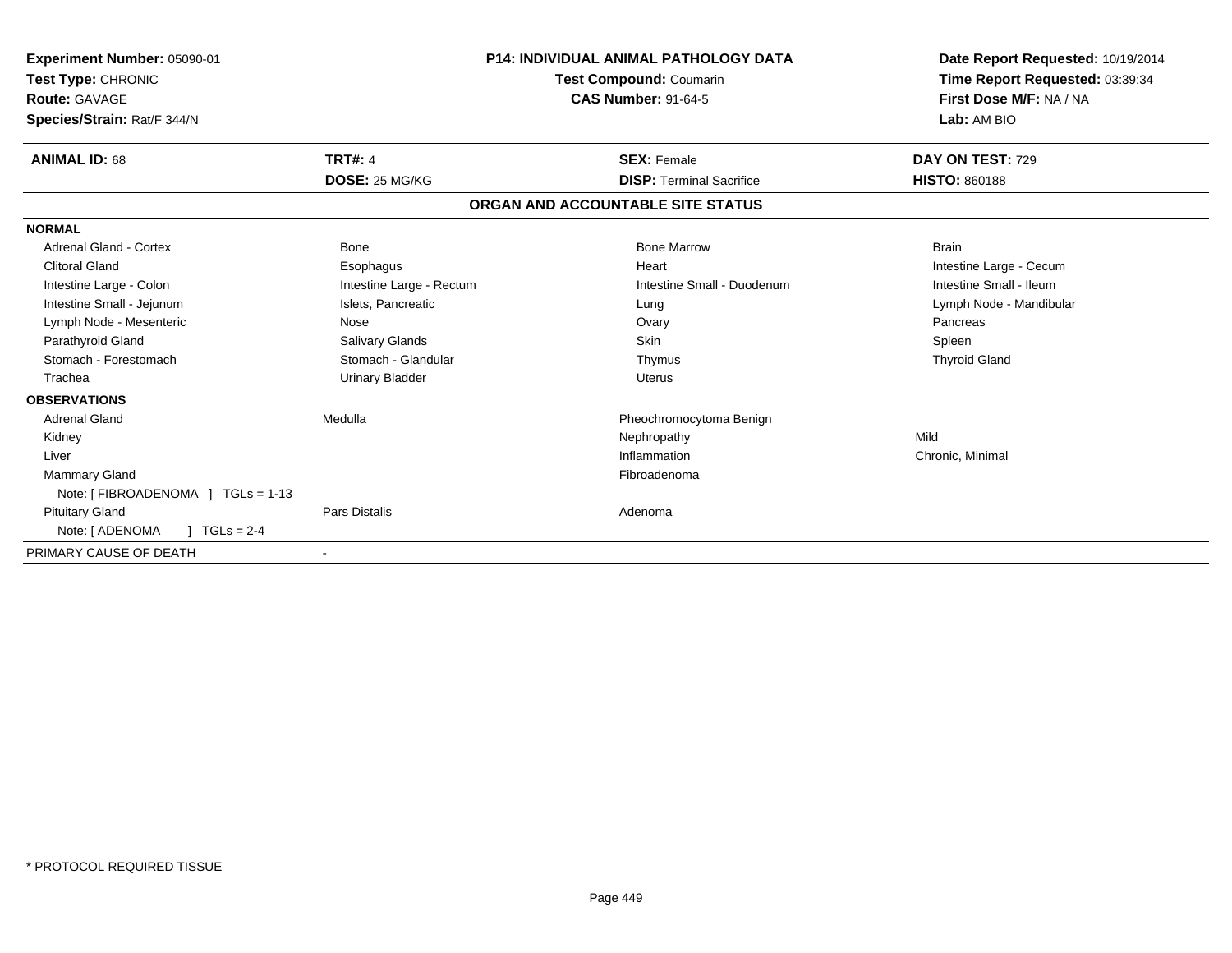| Experiment Number: 05090-01<br>Test Type: CHRONIC |                          | P14: INDIVIDUAL ANIMAL PATHOLOGY DATA<br>Test Compound: Coumarin | Date Report Requested: 10/19/2014<br>Time Report Requested: 03:39:34 |  |
|---------------------------------------------------|--------------------------|------------------------------------------------------------------|----------------------------------------------------------------------|--|
| <b>Route: GAVAGE</b>                              |                          | <b>CAS Number: 91-64-5</b>                                       | First Dose M/F: NA / NA                                              |  |
| Species/Strain: Rat/F 344/N                       |                          |                                                                  | Lab: AM BIO                                                          |  |
| <b>ANIMAL ID: 69</b>                              | <b>TRT#: 4</b>           | <b>SEX: Female</b>                                               | DAY ON TEST: 734                                                     |  |
|                                                   | DOSE: 25 MG/KG           | <b>DISP: Terminal Sacrifice</b>                                  | <b>HISTO: 860189</b>                                                 |  |
|                                                   |                          | ORGAN AND ACCOUNTABLE SITE STATUS                                |                                                                      |  |
| <b>NORMAL</b>                                     |                          |                                                                  |                                                                      |  |
| <b>Adrenal Gland - Cortex</b>                     | Adrenal Gland - Medulla  | <b>Bone</b>                                                      | <b>Bone Marrow</b>                                                   |  |
| <b>Brain</b>                                      | Esophagus                | Heart                                                            | Intestine Large - Cecum                                              |  |
| Intestine Large - Colon                           | Intestine Large - Rectum | Intestine Small - Duodenum                                       | Intestine Small - Ileum                                              |  |
| Intestine Small - Jejunum                         | Islets, Pancreatic       | Lymph Node - Mandibular                                          | Lymph Node - Mesenteric                                              |  |
| <b>Mammary Gland</b>                              | Nose                     | Ovary                                                            | Pancreas                                                             |  |
| Parathyroid Gland                                 | Salivary Glands          | <b>Skin</b>                                                      | Spleen                                                               |  |
| Stomach - Forestomach                             | Stomach - Glandular      | Thymus                                                           | <b>Thyroid Gland</b>                                                 |  |
| Trachea                                           | <b>Urinary Bladder</b>   | <b>Uterus</b>                                                    |                                                                      |  |
| <b>OBSERVATIONS</b>                               |                          |                                                                  |                                                                      |  |
| <b>Clitoral Gland</b>                             |                          | Adenoma                                                          |                                                                      |  |
| Kidney                                            |                          | Nephropathy                                                      | Mild                                                                 |  |
| Liver                                             |                          | <b>Basophilic Focus</b>                                          |                                                                      |  |
|                                                   | <b>Bile Duct</b>         | Hyperplasia                                                      | Minimal                                                              |  |
|                                                   |                          | Inflammation                                                     | Chronic, Minimal                                                     |  |
| Lung                                              |                          | Adenoma                                                          |                                                                      |  |
| Note: [ ADENOMA<br>$1 TGLs = 2-13$                |                          |                                                                  |                                                                      |  |
| <b>Pituitary Gland</b>                            | Pars Distalis            | Adenoma                                                          |                                                                      |  |
| PRIMARY CAUSE OF DEATH                            |                          |                                                                  |                                                                      |  |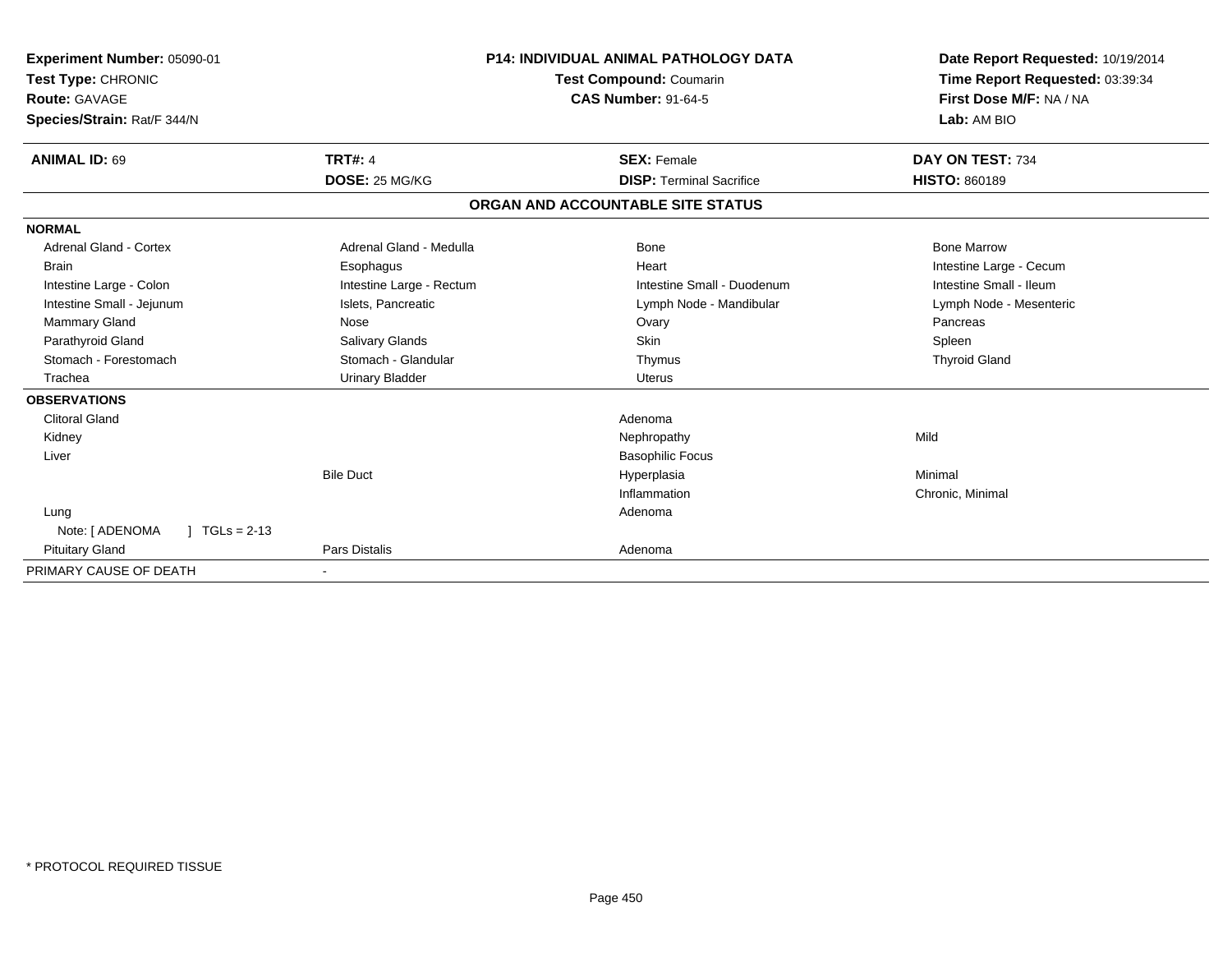| Experiment Number: 05090-01<br>Test Type: CHRONIC<br><b>Route: GAVAGE</b><br>Species/Strain: Rat/F 344/N | <b>P14: INDIVIDUAL ANIMAL PATHOLOGY DATA</b><br>Test Compound: Coumarin<br><b>CAS Number: 91-64-5</b> |                                   | Date Report Requested: 10/19/2014<br>Time Report Requested: 03:39:34<br>First Dose M/F: NA / NA<br>Lab: AM BIO |  |
|----------------------------------------------------------------------------------------------------------|-------------------------------------------------------------------------------------------------------|-----------------------------------|----------------------------------------------------------------------------------------------------------------|--|
| <b>ANIMAL ID: 70</b>                                                                                     | <b>TRT#: 4</b>                                                                                        | <b>SEX: Female</b>                | DAY ON TEST: 732                                                                                               |  |
|                                                                                                          | DOSE: 25 MG/KG                                                                                        | <b>DISP: Terminal Sacrifice</b>   | <b>HISTO: 860190</b>                                                                                           |  |
|                                                                                                          |                                                                                                       | ORGAN AND ACCOUNTABLE SITE STATUS |                                                                                                                |  |
| <b>NORMAL</b>                                                                                            |                                                                                                       |                                   |                                                                                                                |  |
| <b>Adrenal Gland - Cortex</b>                                                                            | Adrenal Gland - Medulla                                                                               | <b>Bone</b>                       | <b>Bone Marrow</b>                                                                                             |  |
| <b>Brain</b>                                                                                             | Esophagus                                                                                             | Heart                             | Intestine Large - Cecum                                                                                        |  |
| Intestine Large - Colon                                                                                  | Intestine Small - Duodenum                                                                            | Intestine Small - Ileum           | Intestine Small - Jejunum                                                                                      |  |
| Islets, Pancreatic                                                                                       | Lung                                                                                                  | Lymph Node - Mesenteric           | Nose                                                                                                           |  |
| Ovary                                                                                                    | Pancreas                                                                                              | Parathyroid Gland                 | Salivary Glands                                                                                                |  |
| Skin                                                                                                     | Stomach - Forestomach                                                                                 | Stomach - Glandular               | Thymus                                                                                                         |  |
| Trachea                                                                                                  | <b>Urinary Bladder</b>                                                                                |                                   |                                                                                                                |  |
| <b>MISSING</b>                                                                                           |                                                                                                       |                                   |                                                                                                                |  |
| Lymph Node - Mandibular                                                                                  |                                                                                                       |                                   |                                                                                                                |  |
| <b>INSUFFICIENT TISSUE</b>                                                                               |                                                                                                       |                                   |                                                                                                                |  |
| Intestine Large - Rectum                                                                                 |                                                                                                       |                                   |                                                                                                                |  |
| <b>OBSERVATIONS</b>                                                                                      |                                                                                                       |                                   |                                                                                                                |  |
| <b>Clitoral Gland</b>                                                                                    |                                                                                                       | Inflammation                      | Suppurative, Marked                                                                                            |  |
| Note: [INFLAMMATION ] TGLs = 2-14                                                                        |                                                                                                       |                                   |                                                                                                                |  |
| Eye                                                                                                      | Lens                                                                                                  | Cataract                          | Marked                                                                                                         |  |
| Note: [ CATARACT<br>$\sqrt{1 + 1}$ TGLs = 3-15                                                           |                                                                                                       |                                   |                                                                                                                |  |
| Kidney                                                                                                   |                                                                                                       | Nephropathy                       | Minimal                                                                                                        |  |
| Liver                                                                                                    |                                                                                                       | <b>Basophilic Focus</b>           |                                                                                                                |  |
|                                                                                                          | <b>Bile Duct</b>                                                                                      | Hyperplasia                       | Minimal                                                                                                        |  |
| <b>Mammary Gland</b>                                                                                     |                                                                                                       | Fibroadenoma                      |                                                                                                                |  |
| Note: [FIBROADENOMA ] TGLs = 1-13                                                                        |                                                                                                       |                                   |                                                                                                                |  |
| <b>Pituitary Gland</b>                                                                                   | <b>Pars Distalis</b>                                                                                  | Cyst                              | Moderate                                                                                                       |  |
| Spleen                                                                                                   |                                                                                                       | Hyperplasia                       | Lymphoid, Mild                                                                                                 |  |
| <b>Thyroid Gland</b>                                                                                     | C Cell                                                                                                | Hyperplasia                       | Mild                                                                                                           |  |
| Uterus                                                                                                   |                                                                                                       | Hydrometra                        | Moderate                                                                                                       |  |
| PRIMARY CAUSE OF DEATH                                                                                   |                                                                                                       |                                   |                                                                                                                |  |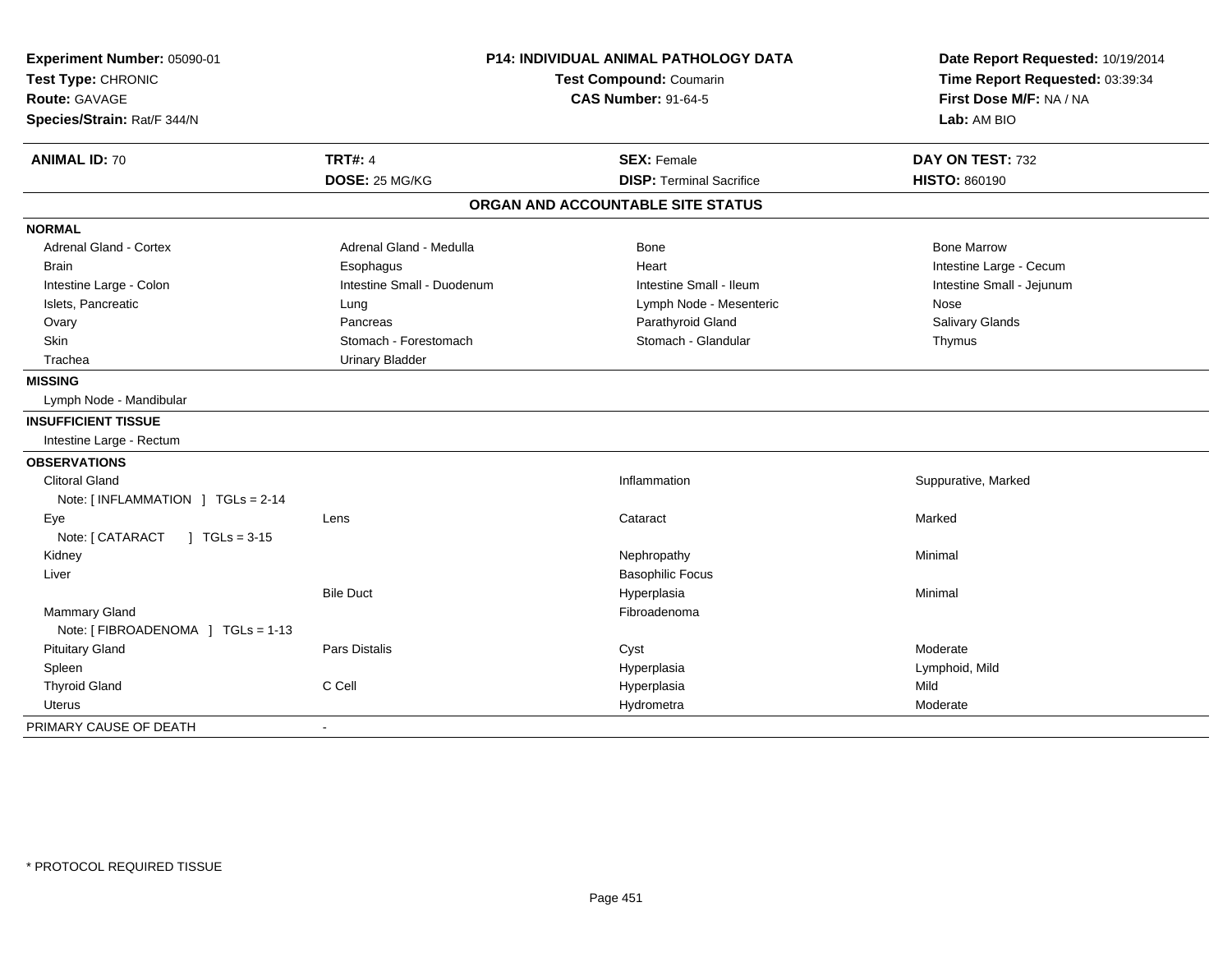| Experiment Number: 05090-01         | P14: INDIVIDUAL ANIMAL PATHOLOGY DATA | Date Report Requested: 10/19/2014 |                                                            |  |
|-------------------------------------|---------------------------------------|-----------------------------------|------------------------------------------------------------|--|
| Test Type: CHRONIC                  |                                       | <b>Test Compound: Coumarin</b>    | Time Report Requested: 03:39:34<br>First Dose M/F: NA / NA |  |
| Route: GAVAGE                       |                                       | <b>CAS Number: 91-64-5</b>        |                                                            |  |
| Species/Strain: Rat/F 344/N         |                                       |                                   | Lab: AM BIO                                                |  |
| <b>ANIMAL ID: 71</b>                | <b>TRT#: 4</b>                        | <b>SEX: Female</b>                | DAY ON TEST: 659                                           |  |
|                                     | DOSE: 25 MG/KG                        | <b>DISP: Moribund</b>             | <b>HISTO: 860191</b>                                       |  |
|                                     |                                       | ORGAN AND ACCOUNTABLE SITE STATUS |                                                            |  |
| <b>NORMAL</b>                       |                                       |                                   |                                                            |  |
| <b>Bone</b>                         | <b>Bone Marrow</b>                    | <b>Brain</b>                      | Esophagus                                                  |  |
| Heart                               | Intestine Large - Cecum               | Intestine Large - Colon           | Intestine Large - Rectum                                   |  |
| Intestine Small - Duodenum          | Intestine Small - Ileum               | Intestine Small - Jejunum         | Islets, Pancreatic                                         |  |
| Kidney                              | Lymph Node - Mandibular               | Nose                              | Pancreas                                                   |  |
| Parathyroid Gland                   | <b>Salivary Glands</b>                | <b>Skin</b>                       | Stomach - Forestomach                                      |  |
| Stomach - Glandular                 | Thymus                                | <b>Thyroid Gland</b>              | Trachea                                                    |  |
| <b>Urinary Bladder</b>              | Uterus                                |                                   |                                                            |  |
| <b>OBSERVATIONS</b>                 |                                       |                                   |                                                            |  |
| <b>Adrenal Gland</b>                | Cortex                                | Leukemia Mononuclear              |                                                            |  |
|                                     | Medulla                               | Leukemia Mononuclear              |                                                            |  |
| <b>Clitoral Gland</b>               |                                       | Adenoma                           |                                                            |  |
| Eye                                 | Lens                                  | Cataract                          | Moderate                                                   |  |
| $1 TGLs = 4-17$<br>Note: [ CATARACT |                                       |                                   |                                                            |  |
| Liver                               |                                       | Leukemia Mononuclear              |                                                            |  |
| Lung                                |                                       | Leukemia Mononuclear              |                                                            |  |
| Lymph Node                          | Mesenteric                            | Leukemia Mononuclear              |                                                            |  |
| <b>Mammary Gland</b>                |                                       | Fibroadenoma                      |                                                            |  |
| Note: [FIBROADENOMA ] TGLs = 3-13   |                                       |                                   |                                                            |  |
| Ovary                               |                                       | Leukemia Mononuclear              |                                                            |  |
| <b>Pituitary Gland</b>              | Pars Distalis                         | Cyst                              | Mild                                                       |  |
| Spleen                              |                                       | Leukemia Mononuclear              |                                                            |  |
| Note: [ LEUKEMIA MONUC ] TGLs = 1-2 |                                       |                                   |                                                            |  |
| PRIMARY CAUSE OF DEATH              | $\blacksquare$                        |                                   |                                                            |  |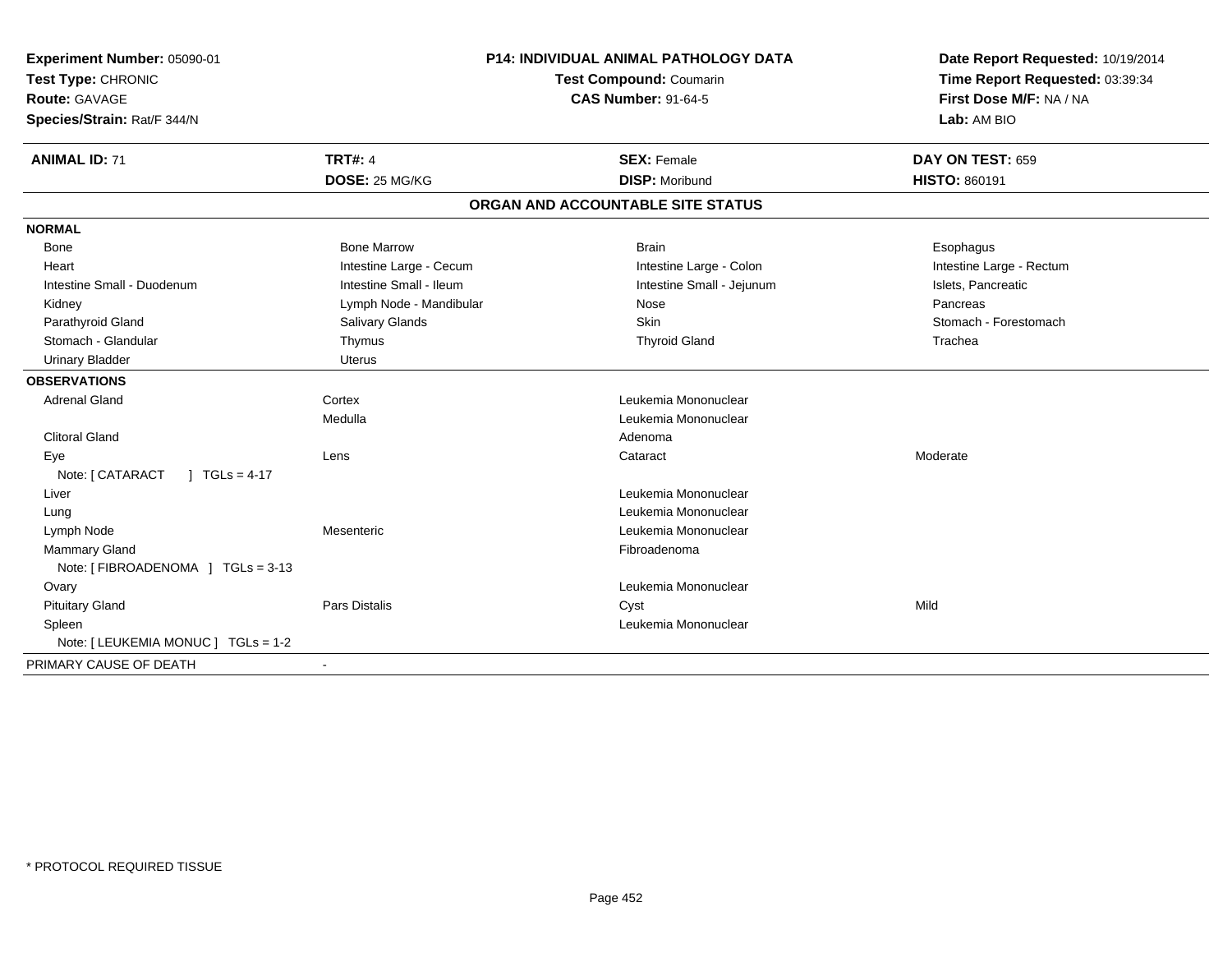| Experiment Number: 05090-01<br>Test Type: CHRONIC<br>Route: GAVAGE<br>Species/Strain: Rat/F 344/N |                          | <b>P14: INDIVIDUAL ANIMAL PATHOLOGY DATA</b><br><b>Test Compound: Coumarin</b><br><b>CAS Number: 91-64-5</b> | Date Report Requested: 10/19/2014<br>Time Report Requested: 03:39:34<br>First Dose M/F: NA / NA<br>Lab: AM BIO |
|---------------------------------------------------------------------------------------------------|--------------------------|--------------------------------------------------------------------------------------------------------------|----------------------------------------------------------------------------------------------------------------|
| <b>ANIMAL ID: 72</b>                                                                              | <b>TRT#: 4</b>           | <b>SEX: Female</b>                                                                                           | DAY ON TEST: 732                                                                                               |
|                                                                                                   | DOSE: 25 MG/KG           | <b>DISP: Terminal Sacrifice</b>                                                                              | <b>HISTO: 860192</b>                                                                                           |
|                                                                                                   |                          | ORGAN AND ACCOUNTABLE SITE STATUS                                                                            |                                                                                                                |
| <b>NORMAL</b>                                                                                     |                          |                                                                                                              |                                                                                                                |
| <b>Adrenal Gland - Cortex</b>                                                                     | Adrenal Gland - Medulla  | Bone                                                                                                         | <b>Bone Marrow</b>                                                                                             |
| <b>Brain</b>                                                                                      | <b>Clitoral Gland</b>    | Esophagus                                                                                                    | Intestine Large - Cecum                                                                                        |
| Intestine Large - Colon                                                                           | Intestine Large - Rectum | Intestine Small - Duodenum                                                                                   | Intestine Small - Ileum                                                                                        |
| Intestine Small - Jejunum                                                                         | Islets, Pancreatic       | Lung                                                                                                         | Lymph Node - Mandibular                                                                                        |
| Lymph Node - Mesenteric                                                                           | Mammary Gland            | Nose                                                                                                         | Pancreas                                                                                                       |
| Parathyroid Gland                                                                                 | <b>Pituitary Gland</b>   | Salivary Glands                                                                                              | Skin                                                                                                           |
| Spleen                                                                                            | Stomach - Forestomach    | Stomach - Glandular                                                                                          | Thymus                                                                                                         |
| Trachea                                                                                           | <b>Urinary Bladder</b>   | <b>Uterus</b>                                                                                                |                                                                                                                |
| <b>OBSERVATIONS</b>                                                                               |                          |                                                                                                              |                                                                                                                |
| Heart                                                                                             |                          | Cardiomyopathy                                                                                               | Mild                                                                                                           |
| Kidney                                                                                            |                          | Nephropathy                                                                                                  | Minimal                                                                                                        |
| Liver                                                                                             |                          | <b>Basophilic Focus</b>                                                                                      |                                                                                                                |
|                                                                                                   | <b>Bile Duct</b>         | Hyperplasia                                                                                                  | Minimal                                                                                                        |
|                                                                                                   |                          | Inflammation                                                                                                 | Chronic, Moderate                                                                                              |
| Ovary                                                                                             | Follicle                 | Cyst                                                                                                         | Marked                                                                                                         |
| Note: [ CYST<br>$\mid$ TGLs = 1-13                                                                |                          |                                                                                                              |                                                                                                                |
| <b>Thyroid Gland</b>                                                                              | C Cell                   | Hyperplasia                                                                                                  | Mild                                                                                                           |
| PRIMARY CAUSE OF DEATH                                                                            |                          |                                                                                                              |                                                                                                                |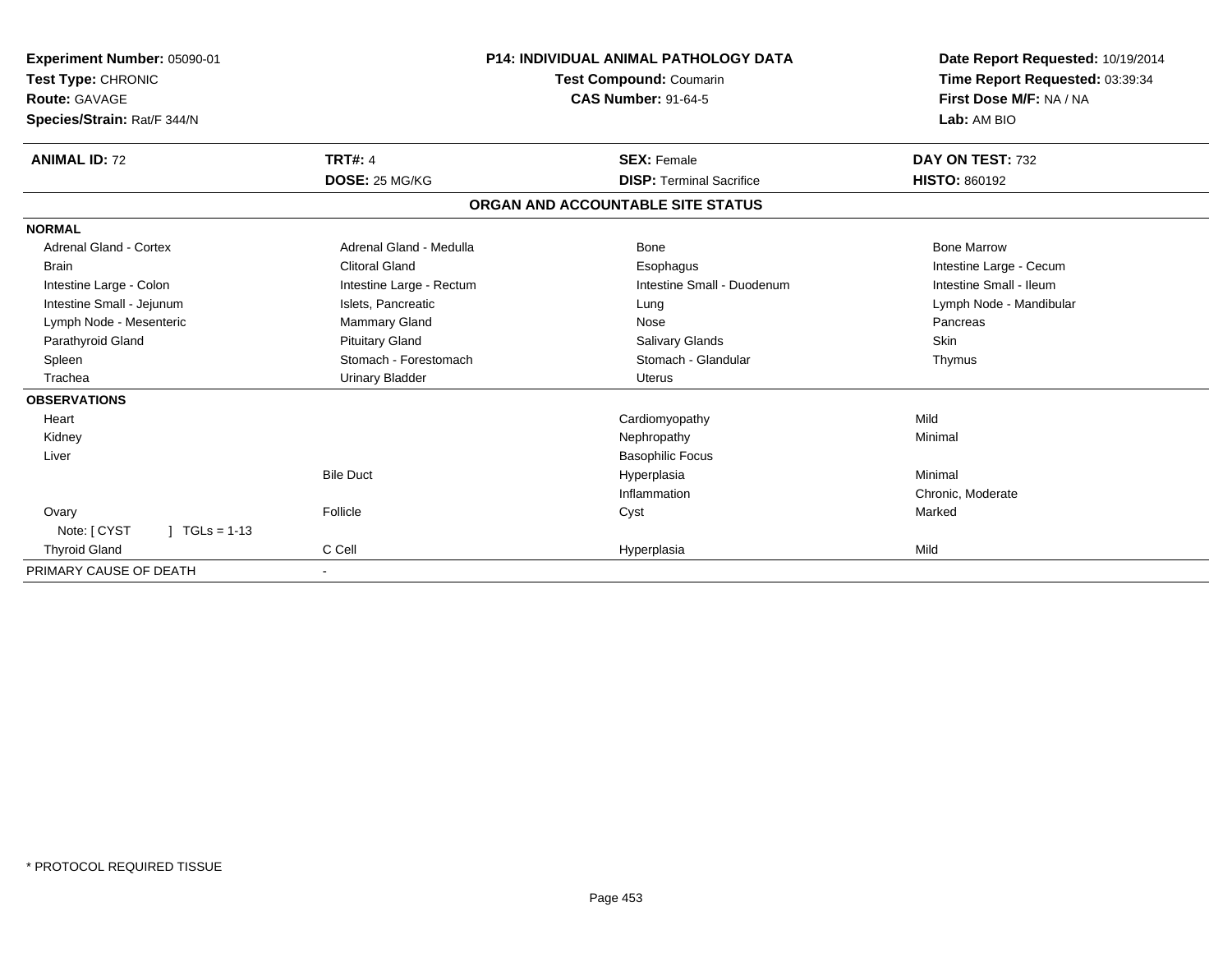| Experiment Number: 05090-01<br>Test Type: CHRONIC<br><b>Route: GAVAGE</b> |                          | <b>P14: INDIVIDUAL ANIMAL PATHOLOGY DATA</b> | Date Report Requested: 10/19/2014                                         |  |
|---------------------------------------------------------------------------|--------------------------|----------------------------------------------|---------------------------------------------------------------------------|--|
|                                                                           |                          | Test Compound: Coumarin                      | Time Report Requested: 03:39:34<br>First Dose M/F: NA / NA<br>Lab: AM BIO |  |
|                                                                           |                          | <b>CAS Number: 91-64-5</b>                   |                                                                           |  |
| Species/Strain: Rat/F 344/N                                               |                          |                                              |                                                                           |  |
| <b>ANIMAL ID: 73</b>                                                      | <b>TRT#: 4</b>           | <b>SEX: Female</b>                           | DAY ON TEST: 734                                                          |  |
|                                                                           | DOSE: 25 MG/KG           | <b>DISP: Terminal Sacrifice</b>              | <b>HISTO: 860193</b>                                                      |  |
|                                                                           |                          | ORGAN AND ACCOUNTABLE SITE STATUS            |                                                                           |  |
| <b>NORMAL</b>                                                             |                          |                                              |                                                                           |  |
| <b>Adrenal Gland - Cortex</b>                                             | Adrenal Gland - Medulla  | Bone                                         | <b>Bone Marrow</b>                                                        |  |
| <b>Brain</b>                                                              | <b>Clitoral Gland</b>    | Esophagus                                    | Intestine Large - Cecum                                                   |  |
| Intestine Large - Colon                                                   | Intestine Large - Rectum | Intestine Small - Duodenum                   | Intestine Small - Ileum                                                   |  |
| Intestine Small - Jejunum                                                 | Islets, Pancreatic       | Lung                                         | Lymph Node - Mandibular                                                   |  |
| Lymph Node - Mesenteric                                                   | Mesentery                | Nose                                         | Ovary                                                                     |  |
| Parathyroid Gland                                                         | Salivary Glands          | Skin                                         | Spleen                                                                    |  |
| Stomach - Forestomach                                                     | Stomach - Glandular      | Thymus                                       | Trachea                                                                   |  |
| <b>Urinary Bladder</b>                                                    | <b>Uterus</b>            |                                              |                                                                           |  |
| <b>OBSERVATIONS</b>                                                       |                          |                                              |                                                                           |  |
| Heart                                                                     |                          | Cardiomyopathy                               | Mild                                                                      |  |
| Kidney                                                                    |                          | Nephropathy                                  | Minimal                                                                   |  |
| Liver                                                                     |                          | <b>Basophilic Focus</b>                      |                                                                           |  |
|                                                                           | <b>Bile Duct</b>         | Hyperplasia                                  | Minimal                                                                   |  |
|                                                                           |                          | Inflammation                                 | Chronic, Minimal                                                          |  |
| <b>Mammary Gland</b>                                                      |                          | Fibroadenoma                                 |                                                                           |  |
| Note: [FIBROADENOMA ] TGLs = 2-13                                         |                          |                                              |                                                                           |  |
| Pancreas                                                                  | Acinus                   | Atrophy                                      | Mild                                                                      |  |
| <b>Pituitary Gland</b>                                                    | Pars Distalis            | Cyst                                         |                                                                           |  |
| Note: [ CYST<br>] $TGLs = 4-4$                                            |                          |                                              |                                                                           |  |
| <b>Thyroid Gland</b>                                                      | <b>Follicular Cel</b>    | Carcinoma                                    |                                                                           |  |
| Note: [ CARCINOMA<br>$J \cdot TGLS = 1-9$                                 |                          |                                              |                                                                           |  |
| PRIMARY CAUSE OF DEATH                                                    |                          |                                              |                                                                           |  |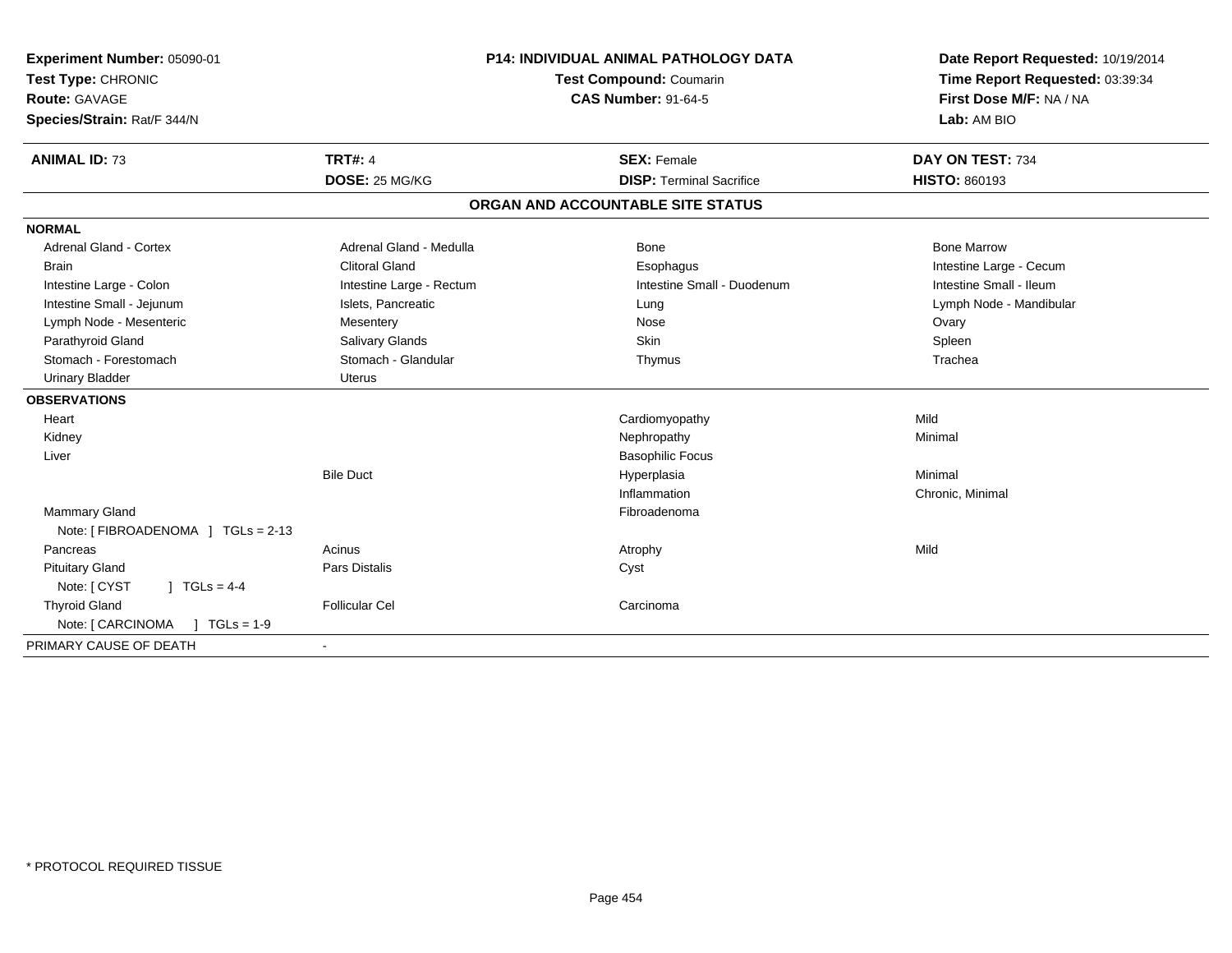| Experiment Number: 05090-01<br>Test Type: CHRONIC<br>Route: GAVAGE<br>Species/Strain: Rat/F 344/N |                            | <b>P14: INDIVIDUAL ANIMAL PATHOLOGY DATA</b><br><b>Test Compound: Coumarin</b><br><b>CAS Number: 91-64-5</b> |                                 | Date Report Requested: 10/19/2014<br>Time Report Requested: 03:39:34<br>First Dose M/F: NA / NA<br>Lab: AM BIO |
|---------------------------------------------------------------------------------------------------|----------------------------|--------------------------------------------------------------------------------------------------------------|---------------------------------|----------------------------------------------------------------------------------------------------------------|
|                                                                                                   |                            |                                                                                                              |                                 |                                                                                                                |
| <b>ANIMAL ID: 74</b>                                                                              | TRT#: 4                    |                                                                                                              | <b>SEX: Female</b>              | DAY ON TEST: 733                                                                                               |
|                                                                                                   | DOSE: 25 MG/KG             |                                                                                                              | <b>DISP: Terminal Sacrifice</b> | <b>HISTO: 860194</b>                                                                                           |
|                                                                                                   |                            | ORGAN AND ACCOUNTABLE SITE STATUS                                                                            |                                 |                                                                                                                |
| <b>NORMAL</b>                                                                                     |                            |                                                                                                              |                                 |                                                                                                                |
| <b>Adrenal Gland - Cortex</b>                                                                     | Adrenal Gland - Medulla    |                                                                                                              | <b>Bone</b>                     | <b>Bone Marrow</b>                                                                                             |
| <b>Brain</b>                                                                                      | Esophagus                  |                                                                                                              | Intestine Large - Cecum         | Intestine Large - Colon                                                                                        |
| Intestine Large - Rectum                                                                          | Intestine Small - Duodenum |                                                                                                              | Intestine Small - Ileum         | Intestine Small - Jejunum                                                                                      |
| Islets, Pancreatic                                                                                | Lung                       |                                                                                                              | Lymph Node - Mandibular         | Lymph Node - Mesenteric                                                                                        |
| Nose                                                                                              | Ovary                      |                                                                                                              | Pancreas                        | Parathyroid Gland                                                                                              |
| <b>Salivary Glands</b>                                                                            | Skin                       |                                                                                                              | Spleen                          | Stomach - Forestomach                                                                                          |
| Stomach - Glandular                                                                               | Thymus                     |                                                                                                              | <b>Thyroid Gland</b>            | Trachea                                                                                                        |
| <b>Urinary Bladder</b>                                                                            | Uterus                     |                                                                                                              |                                 |                                                                                                                |
| <b>MISSING</b>                                                                                    |                            |                                                                                                              |                                 |                                                                                                                |
| <b>Clitoral Gland</b>                                                                             |                            |                                                                                                              |                                 |                                                                                                                |
| <b>OBSERVATIONS</b>                                                                               |                            |                                                                                                              |                                 |                                                                                                                |
| Heart                                                                                             |                            |                                                                                                              | Cardiomyopathy                  | Mild                                                                                                           |
| Kidney                                                                                            |                            |                                                                                                              | Nephropathy                     | Mild                                                                                                           |
| Liver                                                                                             |                            |                                                                                                              | <b>Basophilic Focus</b>         |                                                                                                                |
|                                                                                                   | <b>Bile Duct</b>           |                                                                                                              | Hyperplasia                     | Mild                                                                                                           |
| Mammary Gland                                                                                     |                            |                                                                                                              | Fibroadenoma                    |                                                                                                                |
| Note: [ FIBROADENOMA ] TGLs = 1-14                                                                |                            |                                                                                                              |                                 |                                                                                                                |
| <b>Pituitary Gland</b>                                                                            | <b>Pars Distalis</b>       |                                                                                                              | Adenoma                         |                                                                                                                |
| Note: [ ADENOMA<br>$\sqrt{ }$ TGLs = 2-13                                                         |                            |                                                                                                              |                                 |                                                                                                                |
| PRIMARY CAUSE OF DEATH                                                                            |                            |                                                                                                              |                                 |                                                                                                                |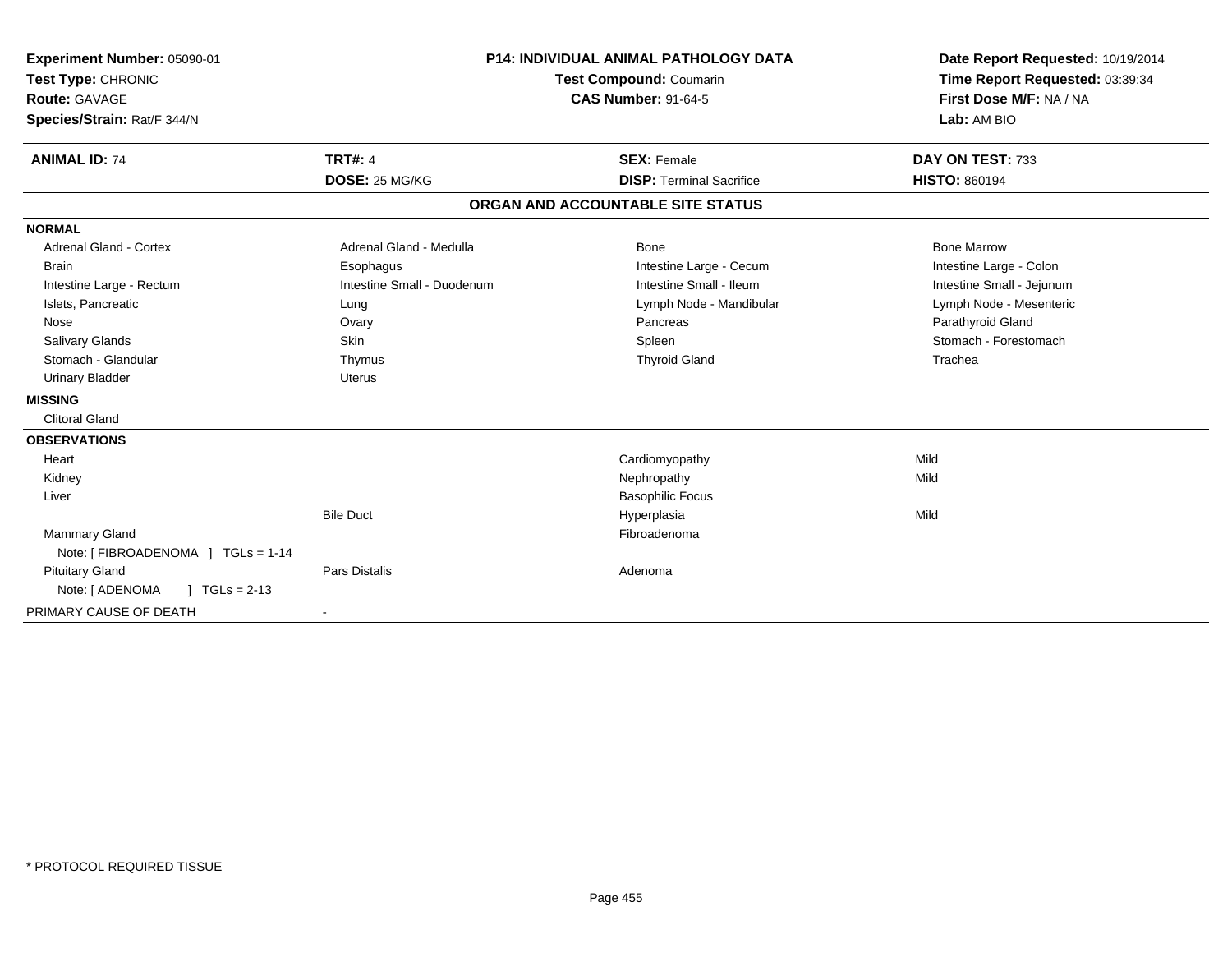| Experiment Number: 05090-01<br>Test Type: CHRONIC<br>Route: GAVAGE<br>Species/Strain: Rat/F 344/N | <b>P14: INDIVIDUAL ANIMAL PATHOLOGY DATA</b><br><b>Test Compound: Coumarin</b><br><b>CAS Number: 91-64-5</b> |                                   | Date Report Requested: 10/19/2014<br>Time Report Requested: 03:39:34<br>First Dose M/F: NA / NA<br>Lab: AM BIO |  |
|---------------------------------------------------------------------------------------------------|--------------------------------------------------------------------------------------------------------------|-----------------------------------|----------------------------------------------------------------------------------------------------------------|--|
| <b>ANIMAL ID: 75</b>                                                                              | <b>TRT#: 4</b>                                                                                               | <b>SEX: Female</b>                | DAY ON TEST: 733                                                                                               |  |
|                                                                                                   | DOSE: 25 MG/KG                                                                                               | <b>DISP: Terminal Sacrifice</b>   | <b>HISTO: 860195</b>                                                                                           |  |
|                                                                                                   |                                                                                                              | ORGAN AND ACCOUNTABLE SITE STATUS |                                                                                                                |  |
| <b>NORMAL</b>                                                                                     |                                                                                                              |                                   |                                                                                                                |  |
| <b>Adrenal Gland - Cortex</b>                                                                     | Adrenal Gland - Medulla                                                                                      | <b>Bone</b>                       | <b>Bone Marrow</b>                                                                                             |  |
| Brain                                                                                             | <b>Clitoral Gland</b>                                                                                        | Esophagus                         | Heart                                                                                                          |  |
| Intestine Large - Cecum                                                                           | Intestine Large - Colon                                                                                      | Intestine Large - Rectum          | Intestine Small - Duodenum                                                                                     |  |
| Intestine Small - Ileum                                                                           | Intestine Small - Jejunum                                                                                    | Islets, Pancreatic                | Lung                                                                                                           |  |
| Lymph Node - Mandibular                                                                           | Lymph Node - Mesenteric                                                                                      | Nose                              | Ovary                                                                                                          |  |
| Pancreas                                                                                          | Parathyroid Gland                                                                                            | <b>Pituitary Gland</b>            | Salivary Glands                                                                                                |  |
| Skin                                                                                              | Spleen                                                                                                       | Stomach - Forestomach             | Stomach - Glandular                                                                                            |  |
| Thymus                                                                                            | <b>Thyroid Gland</b>                                                                                         | Trachea                           | <b>Urinary Bladder</b>                                                                                         |  |
| Uterus                                                                                            |                                                                                                              |                                   |                                                                                                                |  |
| <b>OBSERVATIONS</b>                                                                               |                                                                                                              |                                   |                                                                                                                |  |
| Kidney                                                                                            |                                                                                                              | Nephropathy                       | Minimal                                                                                                        |  |
| Liver                                                                                             |                                                                                                              | <b>Basophilic Focus</b>           |                                                                                                                |  |
|                                                                                                   | <b>Bile Duct</b>                                                                                             | Hyperplasia                       | Minimal                                                                                                        |  |
|                                                                                                   |                                                                                                              | Inflammation                      | Chronic, Minimal                                                                                               |  |
| <b>Mammary Gland</b>                                                                              |                                                                                                              | Fibroadenoma                      |                                                                                                                |  |
| Note: [FIBROADENOMA ] TGLs = 1-13                                                                 |                                                                                                              |                                   |                                                                                                                |  |
| PRIMARY CAUSE OF DEATH                                                                            | $\overline{\phantom{a}}$                                                                                     |                                   |                                                                                                                |  |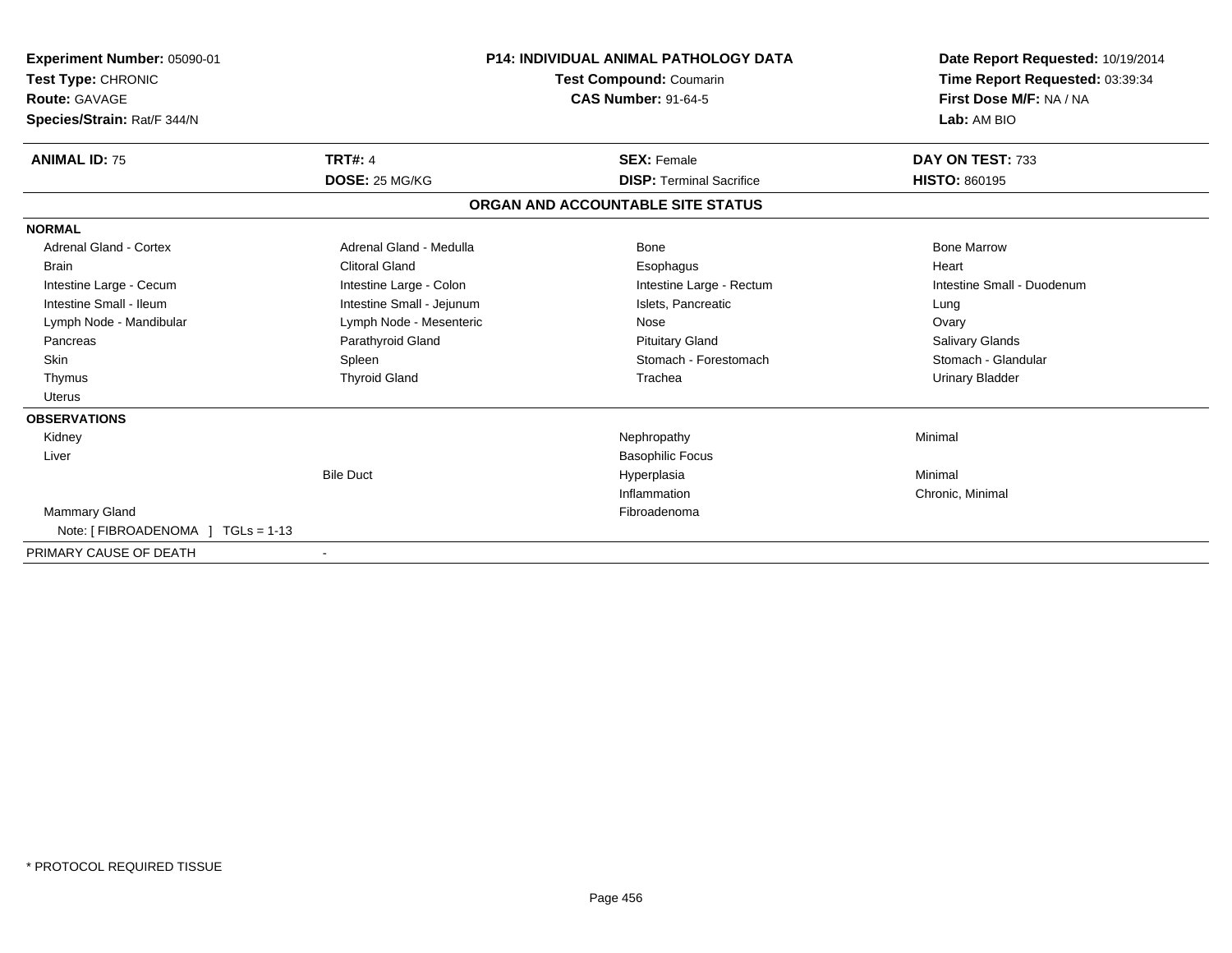| Experiment Number: 05090-01<br>Test Type: CHRONIC<br><b>Route: GAVAGE</b><br>Species/Strain: Rat/F 344/N |                           | <b>P14: INDIVIDUAL ANIMAL PATHOLOGY DATA</b><br>Test Compound: Coumarin<br><b>CAS Number: 91-64-5</b> | Date Report Requested: 10/19/2014<br>Time Report Requested: 03:39:34<br>First Dose M/F: NA / NA<br>Lab: AM BIO |
|----------------------------------------------------------------------------------------------------------|---------------------------|-------------------------------------------------------------------------------------------------------|----------------------------------------------------------------------------------------------------------------|
| <b>ANIMAL ID: 76</b>                                                                                     | <b>TRT#: 4</b>            | <b>SEX: Female</b>                                                                                    | DAY ON TEST: 334                                                                                               |
|                                                                                                          | DOSE: 25 MG/KG            | <b>DISP: Dead</b>                                                                                     | <b>HISTO: 860196</b>                                                                                           |
|                                                                                                          |                           | ORGAN AND ACCOUNTABLE SITE STATUS                                                                     |                                                                                                                |
| <b>NORMAL</b>                                                                                            |                           |                                                                                                       |                                                                                                                |
| Adrenal Gland - Cortex                                                                                   | Adrenal Gland - Medulla   | Bone                                                                                                  | <b>Bone Marrow</b>                                                                                             |
| <b>Brain</b>                                                                                             | Clitoral Gland            | Esophagus                                                                                             | Heart                                                                                                          |
| Intestine Large - Cecum                                                                                  | Intestine Large - Colon   | Intestine Large - Rectum                                                                              | Intestine Small - Duodenum                                                                                     |
| Intestine Small - Ileum                                                                                  | Intestine Small - Jejunum | Islets, Pancreatic                                                                                    | Liver                                                                                                          |
| Lymph Node - Mandibular                                                                                  | Lymph Node - Mesenteric   | <b>Mammary Gland</b>                                                                                  | Nose                                                                                                           |
| Ovary                                                                                                    | Pancreas                  | Parathyroid Gland                                                                                     | <b>Pituitary Gland</b>                                                                                         |
| Salivary Glands                                                                                          | Skin                      | Spleen                                                                                                | Stomach - Forestomach                                                                                          |
| Stomach - Glandular                                                                                      | Thymus                    | <b>Thyroid Gland</b>                                                                                  | Trachea                                                                                                        |
| <b>Urinary Bladder</b>                                                                                   | <b>Uterus</b>             |                                                                                                       |                                                                                                                |
| <b>OBSERVATIONS</b>                                                                                      |                           |                                                                                                       |                                                                                                                |
| Kidney                                                                                                   |                           | Nephropathy                                                                                           | Minimal                                                                                                        |
| Lung                                                                                                     |                           | Congestion                                                                                            | Mild                                                                                                           |
| Note: [ CONGESTION<br>$TGLs = 1-2$                                                                       |                           |                                                                                                       |                                                                                                                |
| PRIMARY CAUSE OF DEATH                                                                                   |                           |                                                                                                       |                                                                                                                |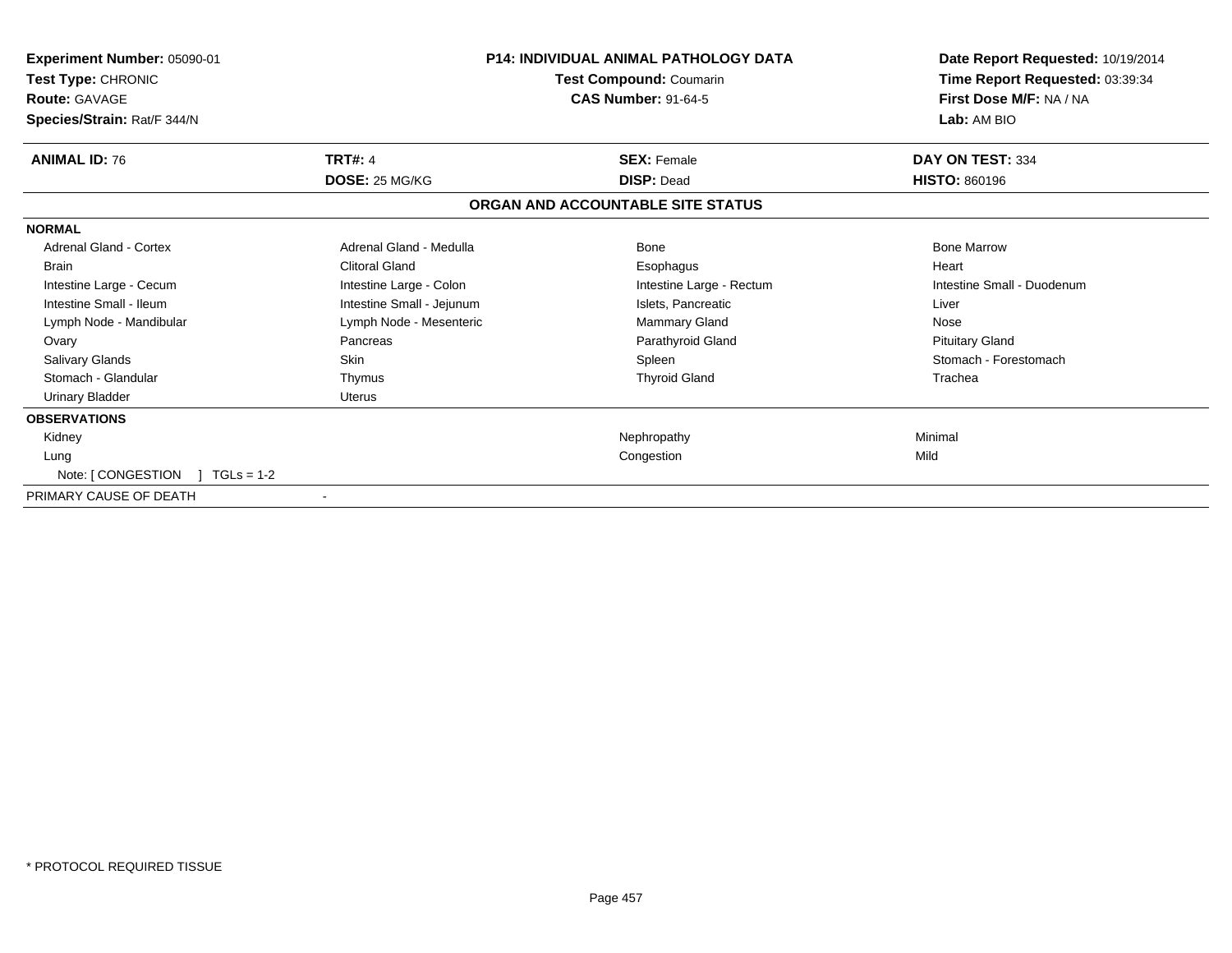| Experiment Number: 05090-01<br>Test Type: CHRONIC<br>Route: GAVAGE<br>Species/Strain: Rat/F 344/N |                          | <b>P14: INDIVIDUAL ANIMAL PATHOLOGY DATA</b><br><b>Test Compound: Coumarin</b><br><b>CAS Number: 91-64-5</b> | Date Report Requested: 10/19/2014<br>Time Report Requested: 03:39:34<br>First Dose M/F: NA / NA<br>Lab: AM BIO |
|---------------------------------------------------------------------------------------------------|--------------------------|--------------------------------------------------------------------------------------------------------------|----------------------------------------------------------------------------------------------------------------|
| <b>ANIMAL ID: 77</b>                                                                              | <b>TRT#: 4</b>           | <b>SEX: Female</b>                                                                                           | DAY ON TEST: 732                                                                                               |
|                                                                                                   | DOSE: 25 MG/KG           | <b>DISP: Terminal Sacrifice</b>                                                                              | <b>HISTO: 860197</b>                                                                                           |
|                                                                                                   |                          | ORGAN AND ACCOUNTABLE SITE STATUS                                                                            |                                                                                                                |
| <b>NORMAL</b>                                                                                     |                          |                                                                                                              |                                                                                                                |
| Adrenal Gland - Cortex                                                                            | Adrenal Gland - Medulla  | <b>Bone</b>                                                                                                  | <b>Bone Marrow</b>                                                                                             |
| <b>Clitoral Gland</b>                                                                             | Esophagus                | Heart                                                                                                        | Intestine Large - Cecum                                                                                        |
| Intestine Large - Colon                                                                           | Intestine Large - Rectum | Intestine Small - Duodenum                                                                                   | Intestine Small - Ileum                                                                                        |
| Intestine Small - Jejunum                                                                         | Islets, Pancreatic       | Lung                                                                                                         | Lymph Node - Mandibular                                                                                        |
| Lymph Node - Mesenteric                                                                           | Mammary Gland            | Nose                                                                                                         | Ovary                                                                                                          |
| Pancreas                                                                                          | Parathyroid Gland        | Salivary Glands                                                                                              | Skin                                                                                                           |
| Spleen                                                                                            | Stomach - Glandular      | Thymus                                                                                                       | <b>Thyroid Gland</b>                                                                                           |
| Trachea                                                                                           | <b>Urinary Bladder</b>   | <b>Uterus</b>                                                                                                |                                                                                                                |
| <b>OBSERVATIONS</b>                                                                               |                          |                                                                                                              |                                                                                                                |
| <b>Brain</b>                                                                                      | Hypothalamus             | Compression                                                                                                  | Moderate                                                                                                       |
| Kidney                                                                                            |                          | Nephropathy                                                                                                  | Mild                                                                                                           |
| Liver                                                                                             | <b>Bile Duct</b>         | Hyperplasia                                                                                                  | Mild                                                                                                           |
|                                                                                                   |                          | Inflammation                                                                                                 | Chronic, Minimal                                                                                               |
| <b>Pituitary Gland</b>                                                                            | <b>Pars Distalis</b>     | Adenoma                                                                                                      |                                                                                                                |
| $J \cdot TGLS = 1-4$<br>Note: [ ADENOMA                                                           |                          |                                                                                                              |                                                                                                                |
| Stomach                                                                                           | Forestomach              | Squamous Cell Papilloma                                                                                      |                                                                                                                |
| Note: [ PAPILLOMA SQUA ] TGLs = 2-6                                                               |                          |                                                                                                              |                                                                                                                |
| PRIMARY CAUSE OF DEATH                                                                            |                          |                                                                                                              |                                                                                                                |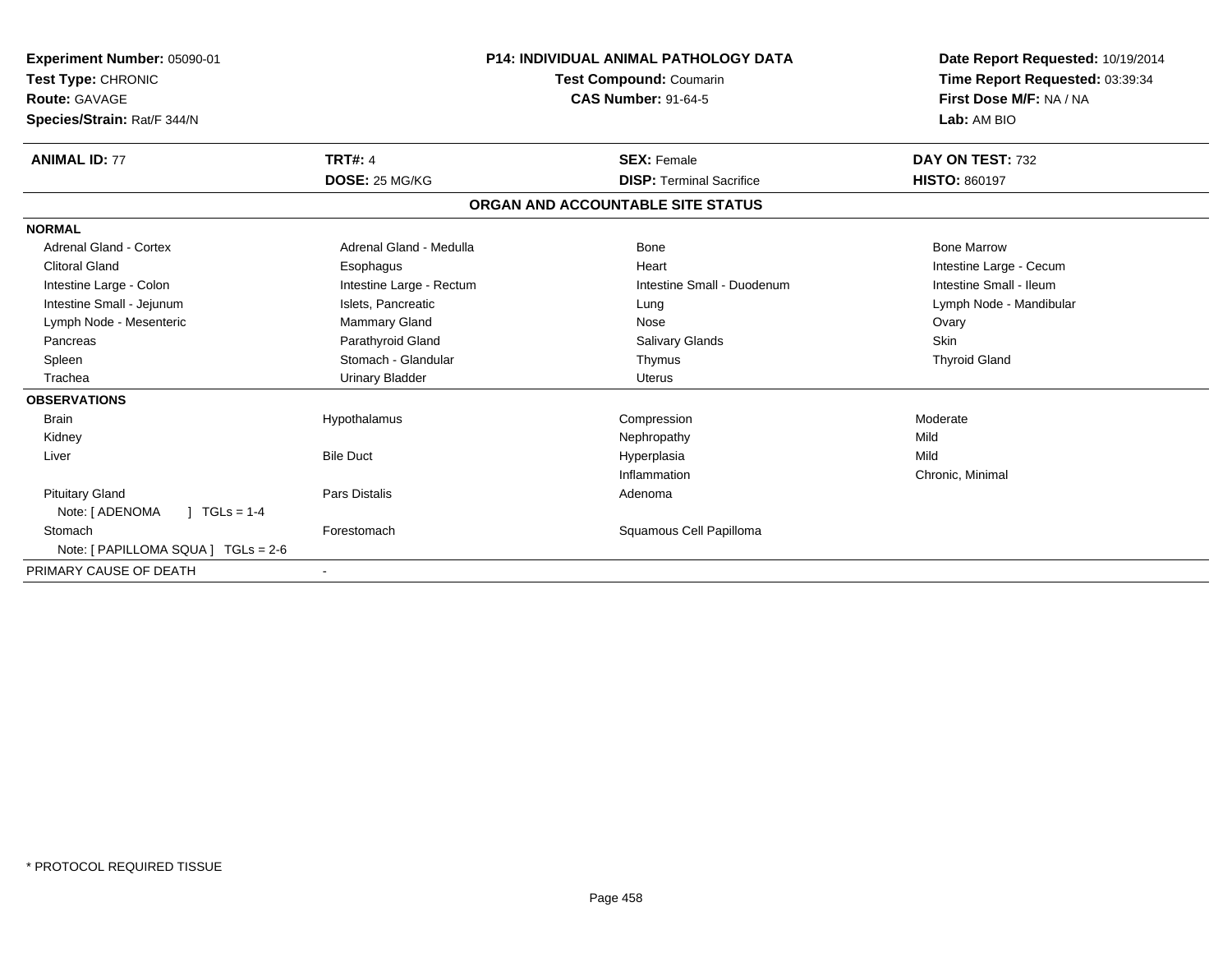| Experiment Number: 05090-01<br>Test Type: CHRONIC<br><b>Route: GAVAGE</b> |                       | <b>P14: INDIVIDUAL ANIMAL PATHOLOGY DATA</b><br>Test Compound: Coumarin<br><b>CAS Number: 91-64-5</b> | Date Report Requested: 10/19/2014<br>Time Report Requested: 03:39:34<br>First Dose M/F: NA / NA |
|---------------------------------------------------------------------------|-----------------------|-------------------------------------------------------------------------------------------------------|-------------------------------------------------------------------------------------------------|
| Species/Strain: Rat/F 344/N                                               |                       |                                                                                                       | Lab: AM BIO                                                                                     |
| <b>ANIMAL ID: 78</b>                                                      | <b>TRT#: 4</b>        | <b>SEX: Female</b>                                                                                    | <b>DAY ON TEST: 456</b>                                                                         |
|                                                                           | <b>DOSE: 25 MG/KG</b> | <b>DISP:</b> Interval Sacrifice                                                                       | <b>HISTO: 860198</b>                                                                            |
|                                                                           |                       | ORGAN AND ACCOUNTABLE SITE STATUS                                                                     |                                                                                                 |
| <b>NORMAL</b>                                                             |                       |                                                                                                       |                                                                                                 |
| Liver                                                                     |                       |                                                                                                       |                                                                                                 |
| <b>OBSERVATIONS</b>                                                       |                       |                                                                                                       |                                                                                                 |
| <b>Pituitary Gland</b>                                                    | Pars Distalis         | Adenoma                                                                                               |                                                                                                 |
| Note: [ ADENOMA<br>$1 TGLs = 2-4$                                         |                       |                                                                                                       |                                                                                                 |
| PRIMARY CAUSE OF DEATH                                                    |                       |                                                                                                       |                                                                                                 |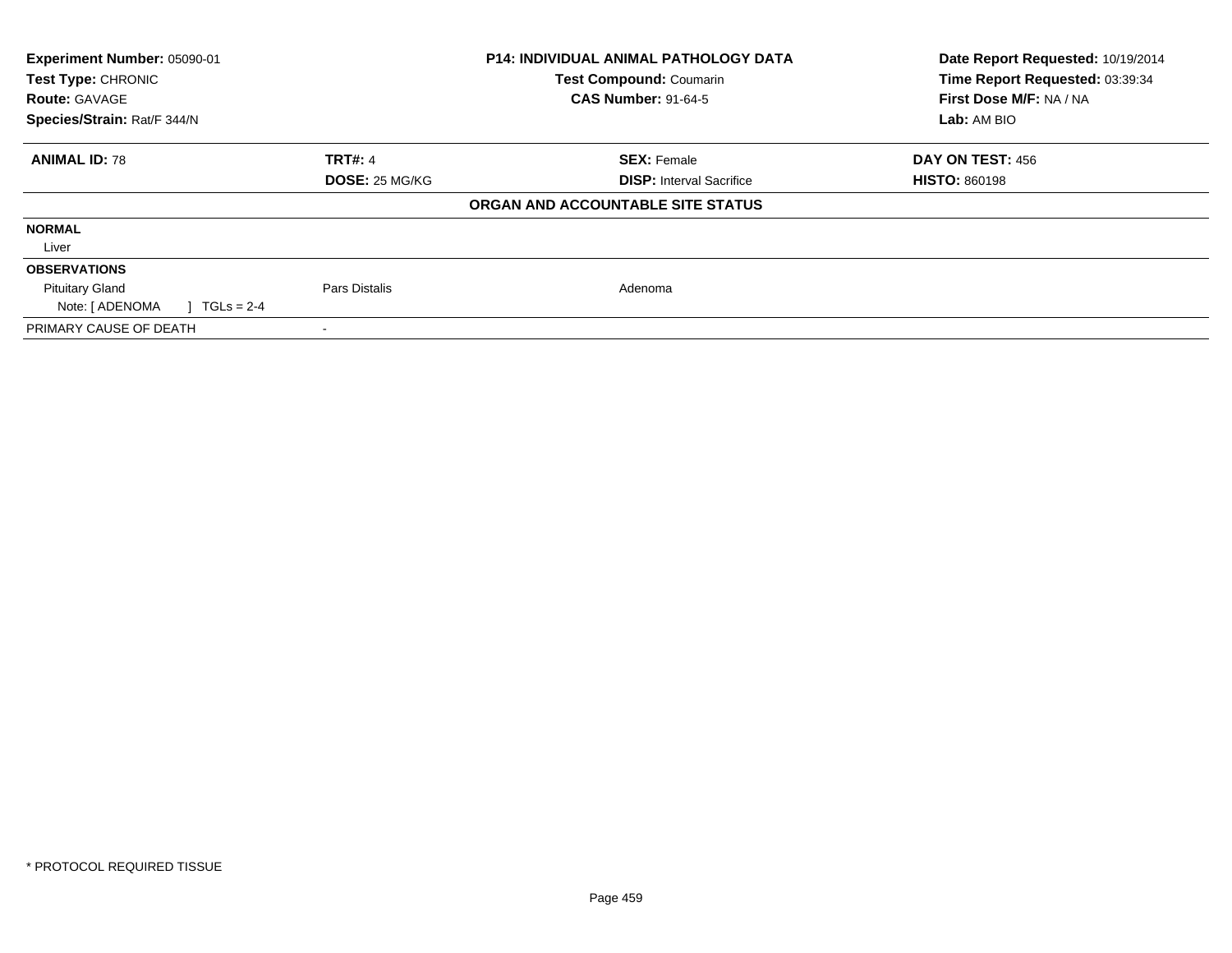| Experiment Number: 05090-01<br><b>Test Type: CHRONIC</b> |                       | <b>P14: INDIVIDUAL ANIMAL PATHOLOGY DATA</b> | Date Report Requested: 10/19/2014<br>Time Report Requested: 03:39:34 |
|----------------------------------------------------------|-----------------------|----------------------------------------------|----------------------------------------------------------------------|
|                                                          |                       | <b>Test Compound: Coumarin</b>               |                                                                      |
| <b>Route: GAVAGE</b>                                     |                       | <b>CAS Number: 91-64-5</b>                   | First Dose M/F: NA / NA                                              |
| Species/Strain: Rat/F 344/N                              |                       |                                              | Lab: AM BIO                                                          |
| <b>ANIMAL ID: 79</b>                                     | <b>TRT#: 4</b>        | <b>SEX: Female</b>                           | DAY ON TEST: 456                                                     |
|                                                          | <b>DOSE: 25 MG/KG</b> | <b>DISP:</b> Interval Sacrifice              | <b>HISTO: 860199</b>                                                 |
| <b>OBSERVATIONS</b>                                      |                       |                                              |                                                                      |
| Kidney                                                   |                       | Nephropathy                                  | Minimal                                                              |
| Liver                                                    | <b>Bile Duct</b>      | Hyperplasia                                  | Minimal                                                              |
| PRIMARY CAUSE OF DEATH                                   |                       |                                              |                                                                      |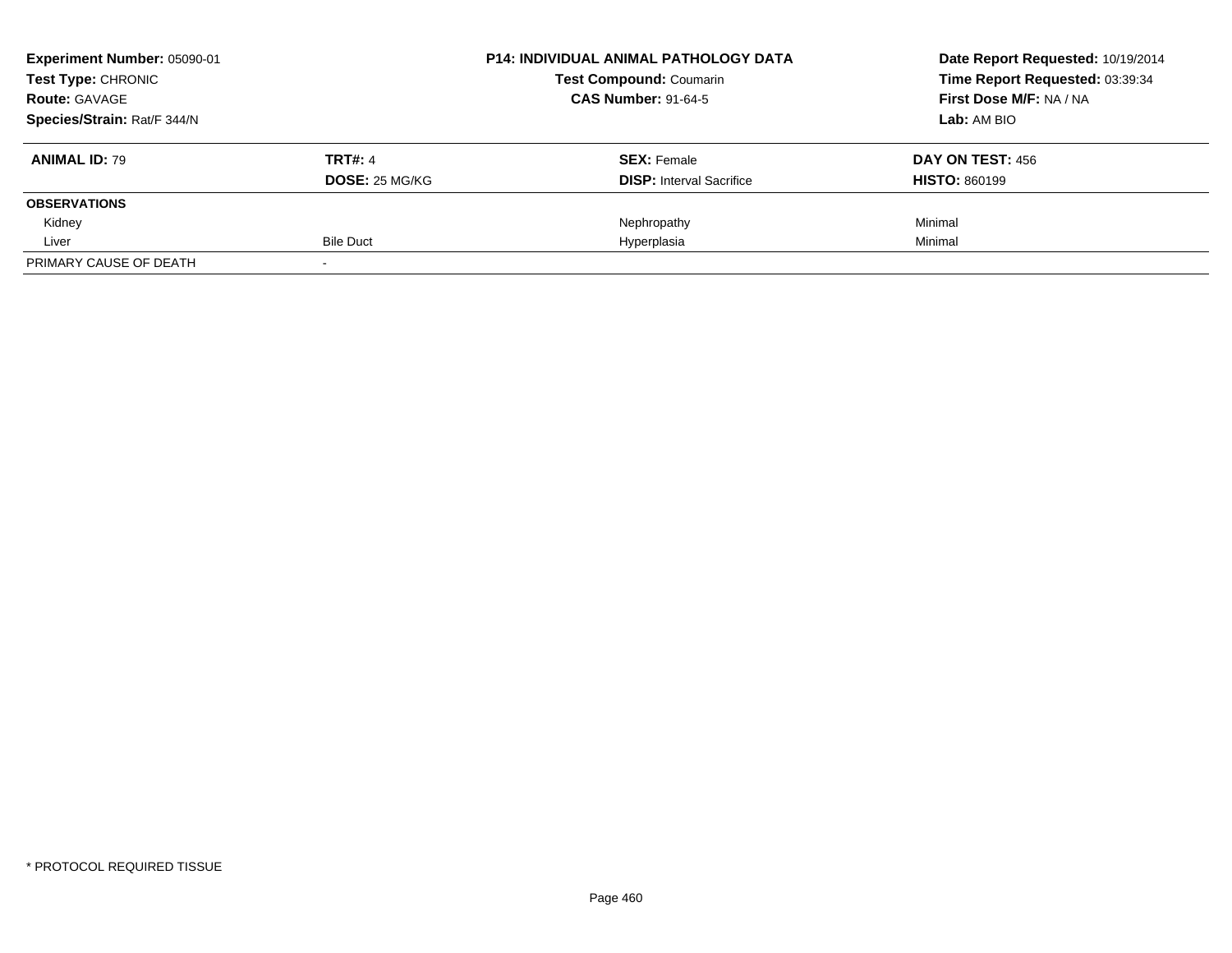| <b>Experiment Number: 05090-01</b><br>Test Type: CHRONIC<br><b>Route: GAVAGE</b><br>Species/Strain: Rat/F 344/N |                           | <b>P14: INDIVIDUAL ANIMAL PATHOLOGY DATA</b><br><b>Test Compound: Coumarin</b><br><b>CAS Number: 91-64-5</b> | Date Report Requested: 10/19/2014<br>Time Report Requested: 03:39:34<br>First Dose M/F: NA / NA<br>Lab: AM BIO |
|-----------------------------------------------------------------------------------------------------------------|---------------------------|--------------------------------------------------------------------------------------------------------------|----------------------------------------------------------------------------------------------------------------|
| <b>ANIMAL ID: 80</b>                                                                                            | <b>TRT#: 4</b>            | <b>SEX: Female</b>                                                                                           | DAY ON TEST: 439                                                                                               |
|                                                                                                                 | DOSE: 25 MG/KG            | <b>DISP: Moribund</b>                                                                                        | <b>HISTO: 860200</b>                                                                                           |
|                                                                                                                 |                           | ORGAN AND ACCOUNTABLE SITE STATUS                                                                            |                                                                                                                |
| <b>NORMAL</b>                                                                                                   |                           |                                                                                                              |                                                                                                                |
| <b>Adrenal Gland - Cortex</b>                                                                                   | Adrenal Gland - Medulla   | Bone                                                                                                         | <b>Bone Marrow</b>                                                                                             |
| <b>Brain</b>                                                                                                    | <b>Clitoral Gland</b>     | Esophagus                                                                                                    | Heart                                                                                                          |
| Intestine Large - Cecum                                                                                         | Intestine Large - Colon   | Intestine Large - Rectum                                                                                     | Intestine Small - Duodenum                                                                                     |
| Intestine Small - Ileum                                                                                         | Intestine Small - Jejunum | Islets, Pancreatic                                                                                           | Kidney                                                                                                         |
| Lymph Node - Mandibular                                                                                         | <b>Mammary Gland</b>      | Nose                                                                                                         | Ovary                                                                                                          |
| Pancreas                                                                                                        | Parathyroid Gland         | <b>Pituitary Gland</b>                                                                                       | <b>Salivary Glands</b>                                                                                         |
| <b>Skin</b>                                                                                                     | Stomach - Forestomach     | Stomach - Glandular                                                                                          | Thymus                                                                                                         |
| <b>Thyroid Gland</b>                                                                                            | Trachea                   | <b>Urinary Bladder</b>                                                                                       | Uterus                                                                                                         |
| <b>OBSERVATIONS</b>                                                                                             |                           |                                                                                                              |                                                                                                                |
| <b>Blood</b>                                                                                                    |                           | Anisocytosis                                                                                                 | Moderate                                                                                                       |
|                                                                                                                 |                           | Monocytosis                                                                                                  | Moderate                                                                                                       |
| Liver                                                                                                           |                           | Leukemia Mononuclear                                                                                         |                                                                                                                |
| Lymph Node                                                                                                      | Mesenteric                | Leukemia Mononuclear                                                                                         |                                                                                                                |
| Spleen                                                                                                          |                           | Leukemia Mononuclear                                                                                         |                                                                                                                |
| [Leukemia Mononuclear TGLS = 1-2]                                                                               |                           |                                                                                                              |                                                                                                                |
| PRIMARY CAUSE OF DEATH                                                                                          | $\blacksquare$            |                                                                                                              |                                                                                                                |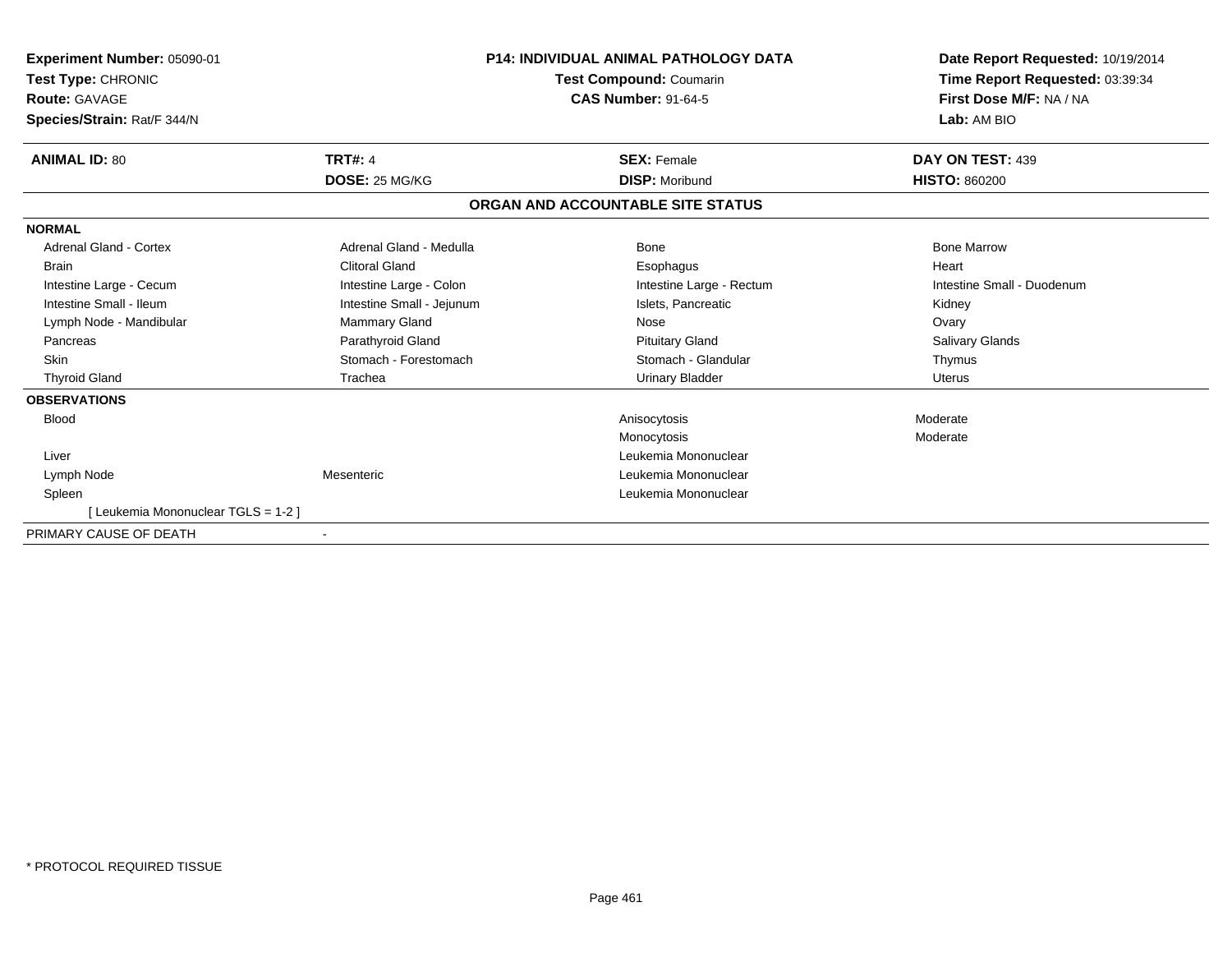| Experiment Number: 05090-01<br>Test Type: CHRONIC<br><b>Route: GAVAGE</b><br>Species/Strain: Rat/F 344/N |                       | <b>P14: INDIVIDUAL ANIMAL PATHOLOGY DATA</b><br><b>Test Compound: Coumarin</b><br><b>CAS Number: 91-64-5</b> | Date Report Requested: 10/19/2014<br>Time Report Requested: 03:39:34<br>First Dose M/F: NA / NA<br>Lab: AM BIO |
|----------------------------------------------------------------------------------------------------------|-----------------------|--------------------------------------------------------------------------------------------------------------|----------------------------------------------------------------------------------------------------------------|
| <b>ANIMAL ID: 81</b>                                                                                     | <b>TRT#: 4</b>        | <b>SEX: Female</b>                                                                                           | DAY ON TEST: 456                                                                                               |
|                                                                                                          | <b>DOSE: 25 MG/KG</b> | <b>DISP:</b> Interval Sacrifice                                                                              | <b>HISTO: 860201</b>                                                                                           |
| <b>OBSERVATIONS</b>                                                                                      |                       |                                                                                                              |                                                                                                                |
| Kidney                                                                                                   |                       | Nephropathy                                                                                                  | Minimal                                                                                                        |
| Mesentery                                                                                                | Fat                   | Mineralization                                                                                               | Mild                                                                                                           |
|                                                                                                          | Fat                   | Necrosis                                                                                                     | Coagulative, Moderate                                                                                          |
| Note: [ MINERALIZATION ] TGLs = 1-5                                                                      |                       |                                                                                                              |                                                                                                                |
| Note: [ NECROSIS<br>$1 \text{ TGLs} = 1.5$                                                               |                       |                                                                                                              |                                                                                                                |
| PRIMARY CAUSE OF DEATH                                                                                   |                       |                                                                                                              |                                                                                                                |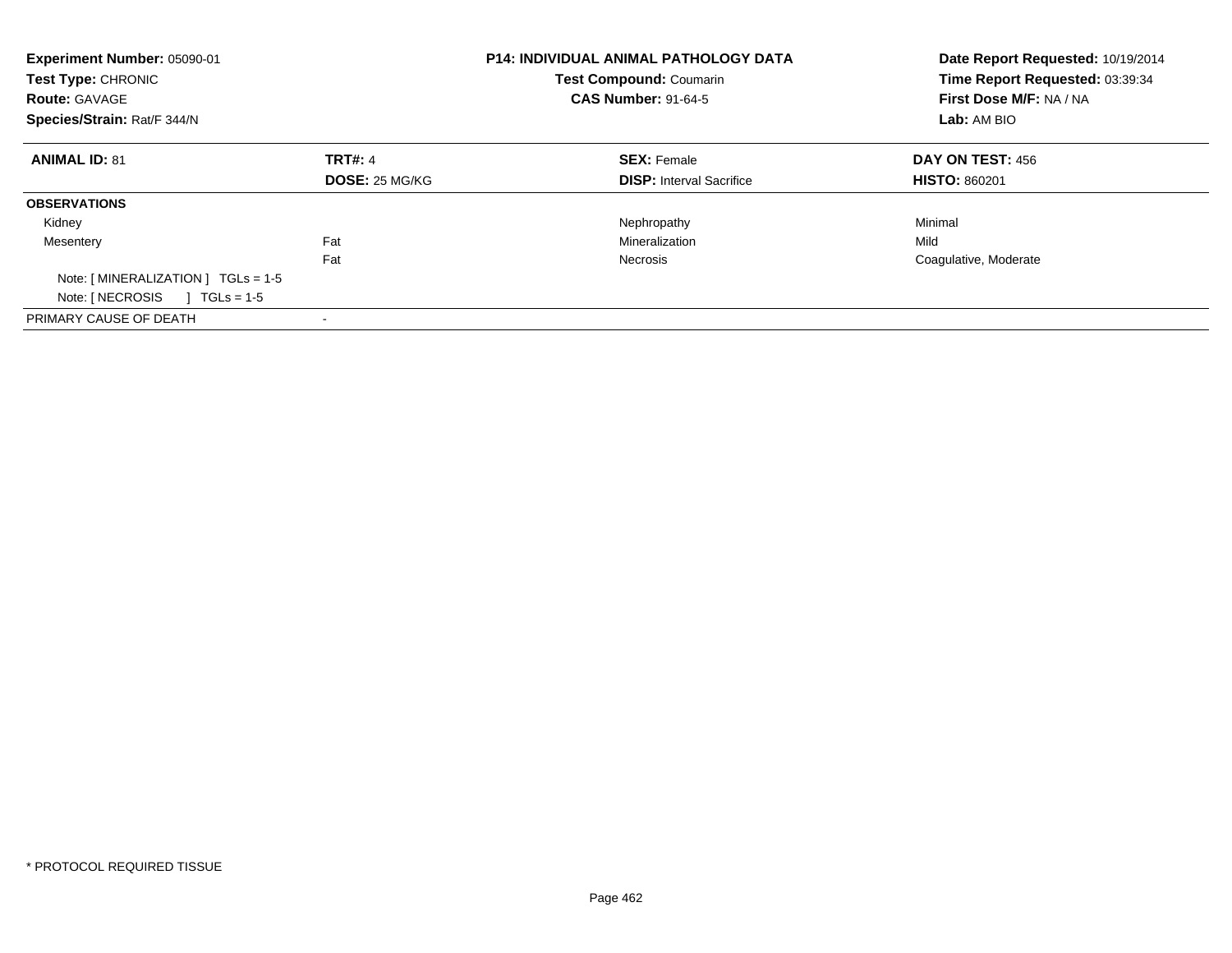| Experiment Number: 05090-01<br><b>Test Type: CHRONIC</b><br>Route: GAVAGE |                          | <b>P14: INDIVIDUAL ANIMAL PATHOLOGY DATA</b><br>Test Compound: Coumarin<br><b>CAS Number: 91-64-5</b> | Date Report Requested: 10/19/2014<br>Time Report Requested: 03:39:34<br>First Dose M/F: NA / NA |
|---------------------------------------------------------------------------|--------------------------|-------------------------------------------------------------------------------------------------------|-------------------------------------------------------------------------------------------------|
| Species/Strain: Rat/F 344/N                                               |                          |                                                                                                       | Lab: AM BIO                                                                                     |
| <b>ANIMAL ID: 82</b>                                                      | <b>TRT#: 4</b>           | <b>SEX: Female</b>                                                                                    | DAY ON TEST: 734                                                                                |
|                                                                           | DOSE: 25 MG/KG           | <b>DISP: Terminal Sacrifice</b>                                                                       | <b>HISTO: 860202</b>                                                                            |
|                                                                           |                          | ORGAN AND ACCOUNTABLE SITE STATUS                                                                     |                                                                                                 |
| <b>NORMAL</b>                                                             |                          |                                                                                                       |                                                                                                 |
| <b>Adrenal Gland - Cortex</b>                                             | Adrenal Gland - Medulla  | <b>Bone</b>                                                                                           | <b>Bone Marrow</b>                                                                              |
| <b>Brain</b>                                                              | <b>Clitoral Gland</b>    | Esophagus                                                                                             | Intestine Large - Cecum                                                                         |
| Intestine Large - Colon                                                   | Intestine Large - Rectum | Intestine Small - Duodenum                                                                            | Intestine Small - Ileum                                                                         |
| Intestine Small - Jejunum                                                 | Islets, Pancreatic       | Lung                                                                                                  | Lymph Node - Mandibular                                                                         |
| Lymph Node - Mesenteric                                                   | <b>Mammary Gland</b>     | Nose                                                                                                  | Ovary                                                                                           |
| Pancreas                                                                  | Parathyroid Gland        | <b>Pituitary Gland</b>                                                                                | <b>Salivary Glands</b>                                                                          |
| Skin                                                                      | Spleen                   | Stomach - Forestomach                                                                                 | Stomach - Glandular                                                                             |
| Thymus                                                                    | <b>Thyroid Gland</b>     | Trachea                                                                                               | <b>Urinary Bladder</b>                                                                          |
| <b>OBSERVATIONS</b>                                                       |                          |                                                                                                       |                                                                                                 |
| Heart                                                                     |                          | Cardiomyopathy                                                                                        | Mild                                                                                            |
| Kidney                                                                    |                          | Lipoma                                                                                                |                                                                                                 |
|                                                                           |                          | Nephropathy                                                                                           | Mild                                                                                            |
| Liver                                                                     |                          | <b>Basophilic Focus</b>                                                                               |                                                                                                 |
|                                                                           | <b>Bile Duct</b>         | Hyperplasia                                                                                           | Minimal                                                                                         |
|                                                                           |                          | Inflammation                                                                                          | Chronic, Mild                                                                                   |
| <b>Uterus</b>                                                             |                          | Hyperplasia                                                                                           | Cystic, Mild                                                                                    |
| PRIMARY CAUSE OF DEATH                                                    |                          |                                                                                                       |                                                                                                 |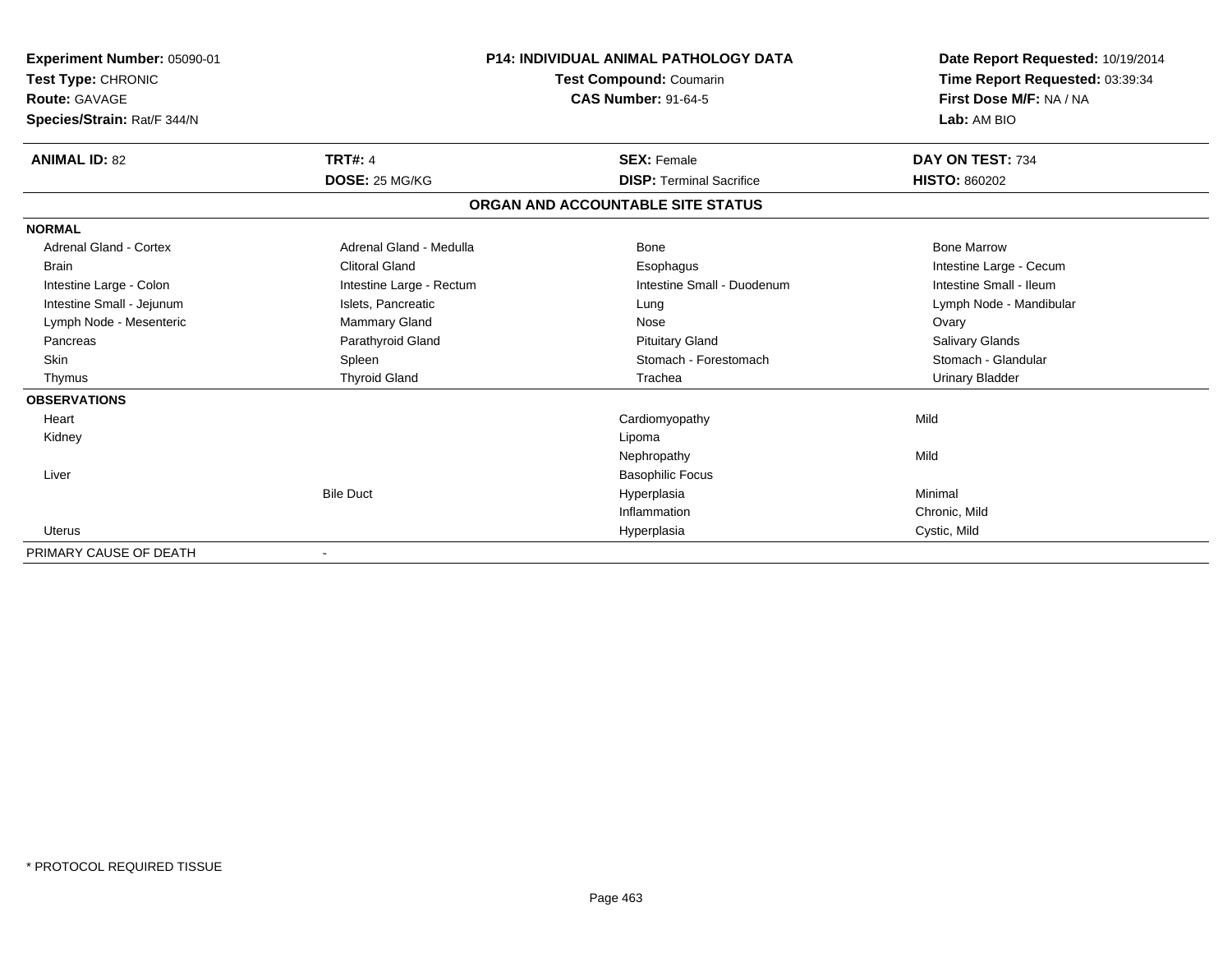| Experiment Number: 05090-01<br>Test Type: CHRONIC<br>Route: GAVAGE<br>Species/Strain: Rat/F 344/N | P14: INDIVIDUAL ANIMAL PATHOLOGY DATA<br><b>Test Compound: Coumarin</b><br><b>CAS Number: 91-64-5</b> |                                   | Date Report Requested: 10/19/2014<br>Time Report Requested: 03:39:34<br>First Dose M/F: NA / NA<br>Lab: AM BIO |
|---------------------------------------------------------------------------------------------------|-------------------------------------------------------------------------------------------------------|-----------------------------------|----------------------------------------------------------------------------------------------------------------|
| <b>ANIMAL ID: 83</b>                                                                              | <b>TRT#: 4</b>                                                                                        | <b>SEX: Female</b>                | DAY ON TEST: 733                                                                                               |
|                                                                                                   | DOSE: 25 MG/KG                                                                                        | <b>DISP: Terminal Sacrifice</b>   | <b>HISTO: 860203</b>                                                                                           |
|                                                                                                   |                                                                                                       | ORGAN AND ACCOUNTABLE SITE STATUS |                                                                                                                |
| <b>NORMAL</b>                                                                                     |                                                                                                       |                                   |                                                                                                                |
| <b>Adrenal Gland - Cortex</b>                                                                     | Adrenal Gland - Medulla                                                                               | <b>Bone</b>                       | <b>Bone Marrow</b>                                                                                             |
| <b>Brain</b>                                                                                      | Esophagus                                                                                             | Eye                               | Heart                                                                                                          |
| Intestine Large - Cecum                                                                           | Intestine Large - Colon                                                                               | Intestine Large - Rectum          | Intestine Small - Duodenum                                                                                     |
| Intestine Small - Ileum                                                                           | Intestine Small - Jejunum                                                                             | Islets, Pancreatic                | Lung                                                                                                           |
| Lymph Node - Mandibular                                                                           | Lymph Node - Mesenteric                                                                               | Nose                              | Ovary                                                                                                          |
| Pancreas                                                                                          | Parathyroid Gland                                                                                     | Salivary Glands                   | Skin                                                                                                           |
| Stomach - Forestomach                                                                             | Stomach - Glandular                                                                                   | Thymus                            | <b>Thyroid Gland</b>                                                                                           |
| Trachea                                                                                           | <b>Urinary Bladder</b>                                                                                | Uterus                            |                                                                                                                |
| <b>OBSERVATIONS</b>                                                                               |                                                                                                       |                                   |                                                                                                                |
| <b>Clitoral Gland</b>                                                                             |                                                                                                       | Inflammation                      | Suppurative, Marked                                                                                            |
| Note: [INFLAMMATION ] TGLs = 2-14                                                                 |                                                                                                       |                                   |                                                                                                                |
| Eye                                                                                               |                                                                                                       |                                   |                                                                                                                |
| Note: EYE-TGL 1 COULD NOT BE FOUND IN RECUTS                                                      |                                                                                                       |                                   |                                                                                                                |
| Note: TGL 1 COULD NOT BE FOUND IN RECUTS                                                          |                                                                                                       |                                   |                                                                                                                |
| Kidney                                                                                            |                                                                                                       | Nephropathy                       | Minimal                                                                                                        |
| Liver                                                                                             |                                                                                                       | <b>Basophilic Focus</b>           |                                                                                                                |
|                                                                                                   |                                                                                                       | Developmental Malformation        |                                                                                                                |
|                                                                                                   | <b>Bile Duct</b>                                                                                      | Hyperplasia                       | Minimal                                                                                                        |
|                                                                                                   |                                                                                                       | Inflammation                      | Chronic, Minimal                                                                                               |
| Note: [ DEVELOP MALFOR ] $TGLs = 4,5-2$                                                           |                                                                                                       |                                   |                                                                                                                |
| Mammary Gland                                                                                     |                                                                                                       | Fibroadenoma                      |                                                                                                                |
| Note: [FIBROADENOMA ] TGLs = 3-15                                                                 |                                                                                                       |                                   |                                                                                                                |
| <b>Pituitary Gland</b>                                                                            | Pars Distalis                                                                                         | Congestion                        | Minimal                                                                                                        |
| Note: [CONGESTION ] TGLs = 6-4                                                                    |                                                                                                       |                                   |                                                                                                                |
| Spleen                                                                                            |                                                                                                       | Pigmentation                      | Hemosiderin, Mild                                                                                              |
| PRIMARY CAUSE OF DEATH                                                                            | $\blacksquare$                                                                                        |                                   |                                                                                                                |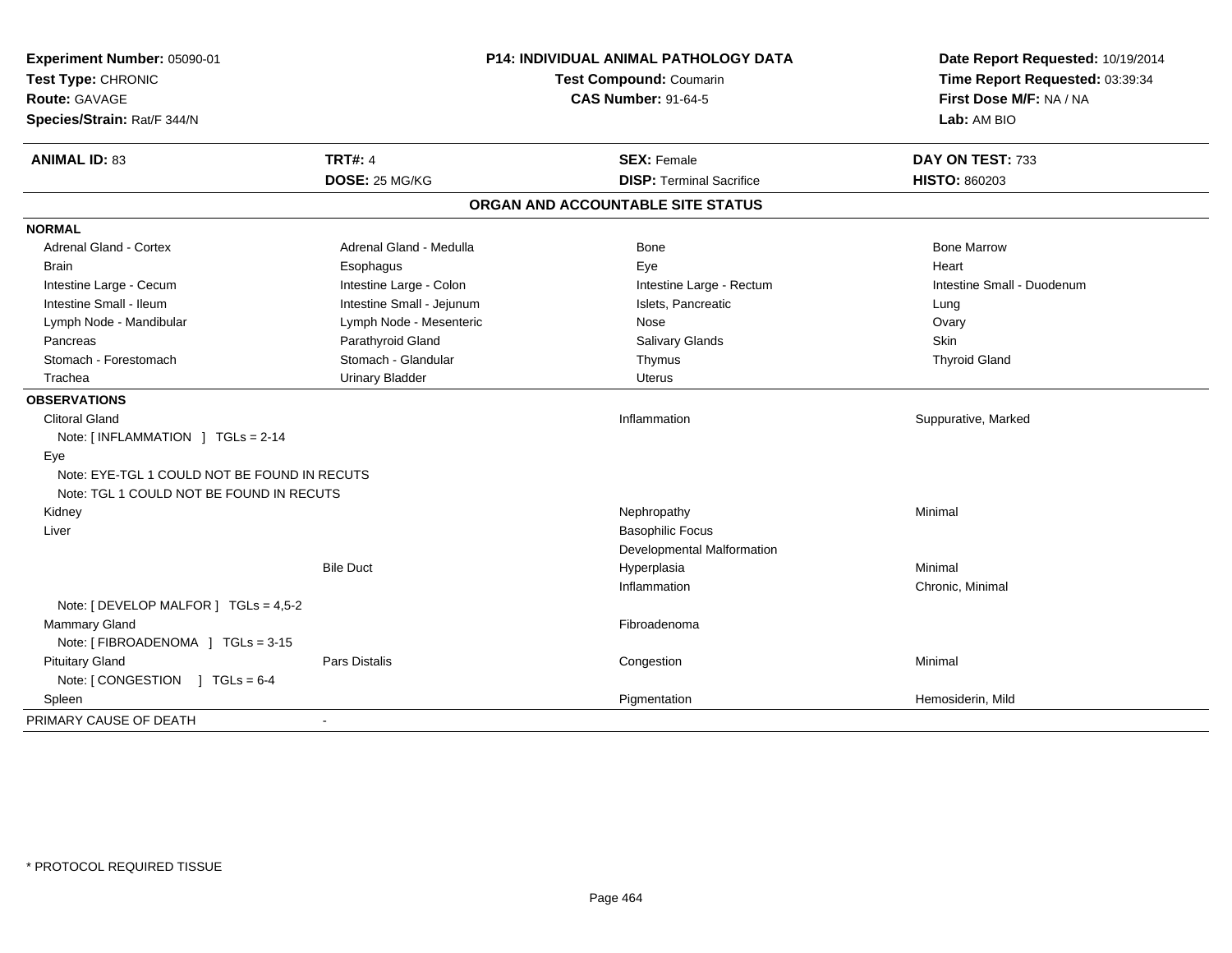| Experiment Number: 05090-01             | <b>P14: INDIVIDUAL ANIMAL PATHOLOGY DATA</b><br>Test Compound: Coumarin |                                   | Date Report Requested: 10/19/2014 |
|-----------------------------------------|-------------------------------------------------------------------------|-----------------------------------|-----------------------------------|
| Test Type: CHRONIC                      |                                                                         |                                   | Time Report Requested: 03:39:34   |
| <b>Route: GAVAGE</b>                    |                                                                         | <b>CAS Number: 91-64-5</b>        | First Dose M/F: NA / NA           |
| Species/Strain: Rat/F 344/N             |                                                                         |                                   | Lab: AM BIO                       |
| <b>ANIMAL ID: 84</b>                    | <b>TRT#: 4</b>                                                          | <b>SEX: Female</b>                | DAY ON TEST: 732                  |
|                                         | DOSE: 25 MG/KG                                                          | <b>DISP: Terminal Sacrifice</b>   | <b>HISTO: 860204</b>              |
|                                         |                                                                         | ORGAN AND ACCOUNTABLE SITE STATUS |                                   |
| <b>NORMAL</b>                           |                                                                         |                                   |                                   |
| Adrenal Gland - Cortex                  | Adrenal Gland - Medulla                                                 | Bone                              | <b>Bone Marrow</b>                |
| <b>Brain</b>                            | <b>Clitoral Gland</b>                                                   | Esophagus                         | Heart                             |
| Intestine Large - Cecum                 | Intestine Large - Colon                                                 | Intestine Large - Rectum          | Intestine Small - Duodenum        |
| Intestine Small - Ileum                 | Intestine Small - Jejunum                                               | Islets, Pancreatic                | <b>Mammary Gland</b>              |
| Nose                                    | Ovary                                                                   | Pancreas                          | Salivary Glands                   |
| <b>Skin</b>                             | Stomach - Forestomach                                                   | Stomach - Glandular               | Thymus                            |
| <b>Thyroid Gland</b>                    | Trachea                                                                 | <b>Urinary Bladder</b>            | Uterus                            |
| <b>INSUFFICIENT TISSUE</b>              |                                                                         |                                   |                                   |
| Parathyroid Gland                       |                                                                         |                                   |                                   |
| <b>OBSERVATIONS</b>                     |                                                                         |                                   |                                   |
| Kidney                                  |                                                                         | Nephropathy                       | Minimal                           |
| Liver                                   | <b>Bile Duct</b>                                                        | Hyperplasia                       | Moderate                          |
|                                         |                                                                         | Leukemia Mononuclear              |                                   |
| Lung                                    |                                                                         | Leukemia Mononuclear              |                                   |
| Lymph Node                              | Mandibular                                                              | Leukemia Mononuclear              |                                   |
|                                         | Mesenteric                                                              | Leukemia Mononuclear              |                                   |
| Note: [ LEUKEMIA MONUC ] TGLs = 2-9     |                                                                         |                                   |                                   |
| <b>Pituitary Gland</b>                  | <b>Pars Distalis</b>                                                    | Adenoma                           |                                   |
| $J \cdot TGLS = 3-4$<br>Note: [ ADENOMA |                                                                         |                                   |                                   |
| Spleen                                  |                                                                         | Leukemia Mononuclear              |                                   |
| Note: [ LEUKEMIA MONUC ] TGLs = 1-2     |                                                                         |                                   |                                   |
| PRIMARY CAUSE OF DEATH                  |                                                                         |                                   |                                   |
|                                         |                                                                         |                                   |                                   |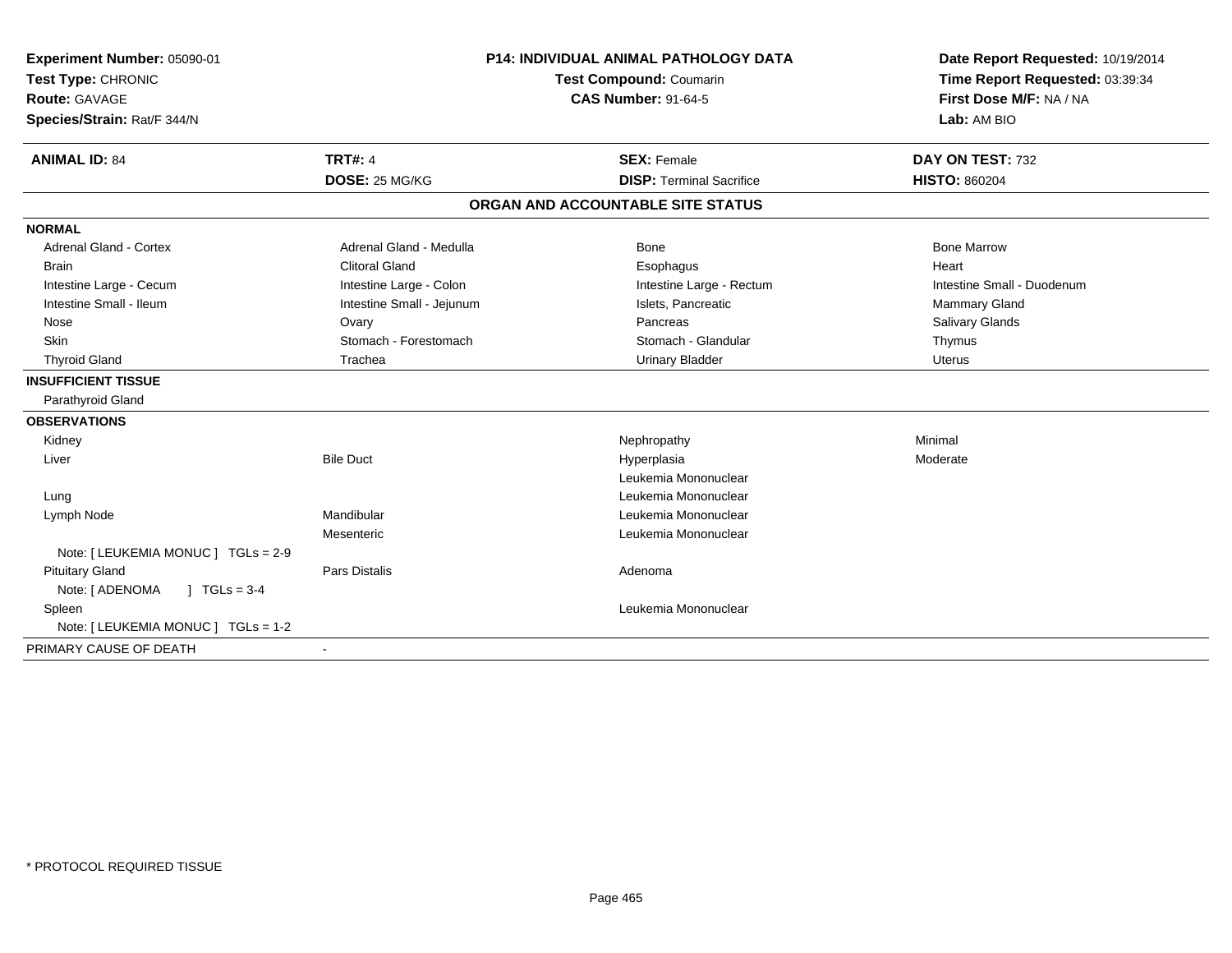| Experiment Number: 05090-01<br>Test Type: CHRONIC                                  |                     | P14: INDIVIDUAL ANIMAL PATHOLOGY DATA<br>Test Compound: Coumarin | Date Report Requested: 10/19/2014<br>Time Report Requested: 03:39:34 |
|------------------------------------------------------------------------------------|---------------------|------------------------------------------------------------------|----------------------------------------------------------------------|
| <b>Route: GAVAGE</b><br>Species/Strain: Rat/F 344/N                                |                     | <b>CAS Number: 91-64-5</b>                                       | First Dose M/F: NA / NA<br>Lab: AM BIO                               |
|                                                                                    |                     |                                                                  |                                                                      |
| <b>ANIMAL ID: 85</b>                                                               | <b>TRT#: 4</b>      | <b>SEX: Female</b>                                               | DAY ON TEST: 456                                                     |
|                                                                                    | DOSE: 25 MG/KG      | <b>DISP:</b> Interval Sacrifice                                  | <b>HISTO: 860205</b>                                                 |
|                                                                                    |                     | ORGAN AND ACCOUNTABLE SITE STATUS                                |                                                                      |
| <b>NORMAL</b>                                                                      |                     |                                                                  |                                                                      |
| Stomach - Forestomach                                                              | Stomach - Glandular |                                                                  |                                                                      |
| <b>OBSERVATIONS</b>                                                                |                     |                                                                  |                                                                      |
| Liver                                                                              | <b>Bile Duct</b>    | Hyperplasia                                                      | Minimal                                                              |
| Mesentery                                                                          | Fat                 | Mineralization                                                   | Mild                                                                 |
|                                                                                    | Fat                 | <b>Necrosis</b>                                                  | Coagulative, Moderate                                                |
| Note: [MINERALIZATION ] TGLs = 3-13<br>Note: [ NECROSIS<br>$1 \text{ TGLs} = 3-13$ |                     |                                                                  |                                                                      |
| Ovary                                                                              | Follicle            | Cyst                                                             | Moderate                                                             |
| [ $Cyst TGLS = 1-5$ ]                                                              |                     |                                                                  |                                                                      |
| Spleen                                                                             |                     | Congestion                                                       | Marked                                                               |
| Note: $[CONGESTION] TGLs = 4-2$                                                    |                     |                                                                  |                                                                      |
| <b>Uterus</b>                                                                      |                     | Polyp                                                            |                                                                      |
| Note: [ POLYP<br>$\sqrt{1 + 1}$ TGLs = 2-5                                         |                     |                                                                  |                                                                      |
| PRIMARY CAUSE OF DEATH                                                             |                     |                                                                  |                                                                      |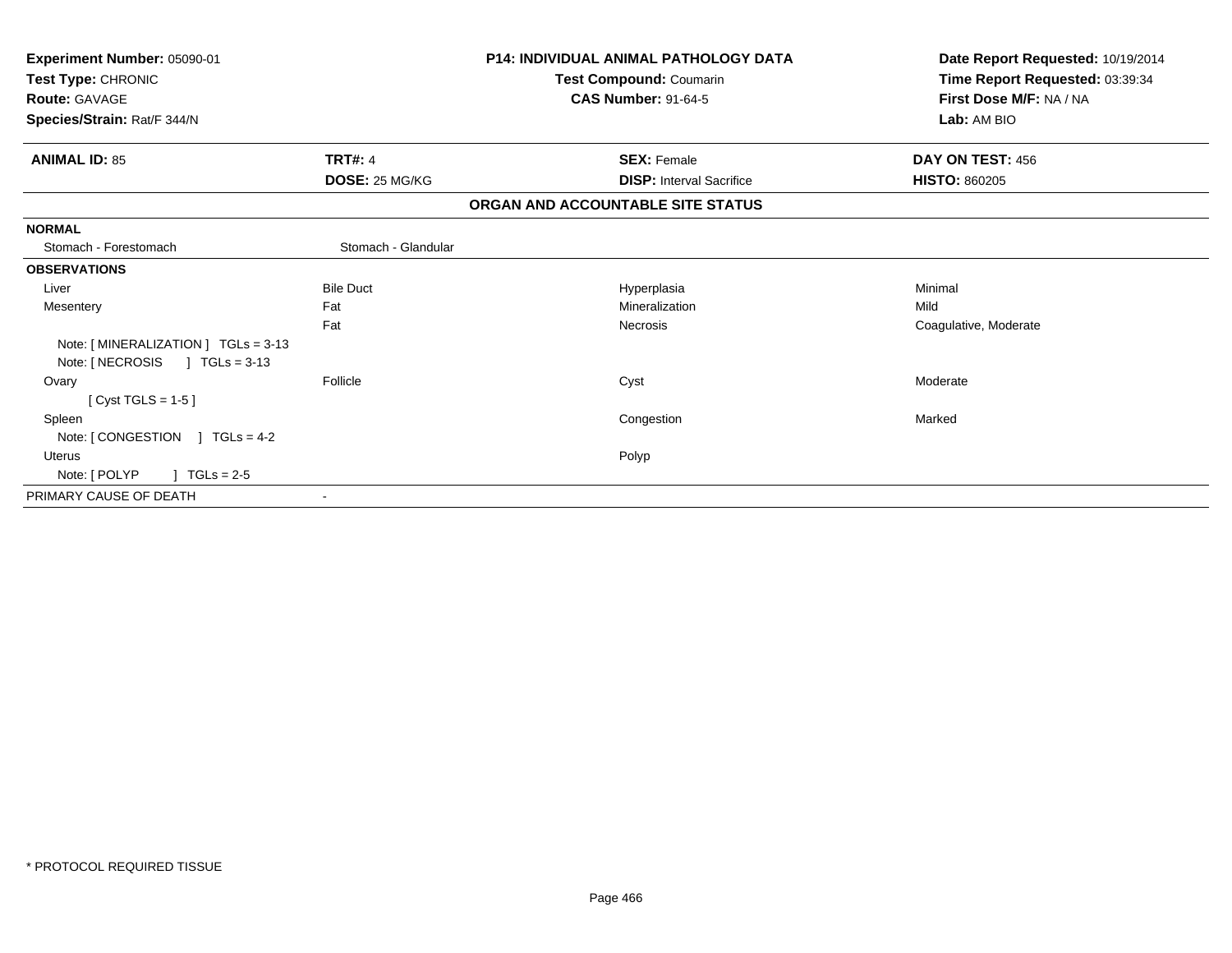| Experiment Number: 05090-01<br>Test Type: CHRONIC<br><b>Route: GAVAGE</b><br>Species/Strain: Rat/F 344/N |                                  | <b>P14: INDIVIDUAL ANIMAL PATHOLOGY DATA</b><br><b>Test Compound: Coumarin</b><br><b>CAS Number: 91-64-5</b> | Date Report Requested: 10/19/2014<br>Time Report Requested: 03:39:34<br>First Dose M/F: NA / NA<br>Lab: AM BIO |
|----------------------------------------------------------------------------------------------------------|----------------------------------|--------------------------------------------------------------------------------------------------------------|----------------------------------------------------------------------------------------------------------------|
| <b>ANIMAL ID: 86</b>                                                                                     | <b>TRT#: 4</b><br>DOSE: 25 MG/KG | <b>SEX: Female</b><br><b>DISP: Moribund</b>                                                                  | DAY ON TEST: 659<br><b>HISTO: 860206</b>                                                                       |
|                                                                                                          |                                  |                                                                                                              |                                                                                                                |
|                                                                                                          |                                  | ORGAN AND ACCOUNTABLE SITE STATUS                                                                            |                                                                                                                |
| <b>NORMAL</b>                                                                                            |                                  |                                                                                                              |                                                                                                                |
| <b>Adrenal Gland - Cortex</b>                                                                            | Adrenal Gland - Medulla          | <b>Bone</b>                                                                                                  | <b>Bone Marrow</b>                                                                                             |
| <b>Brain</b>                                                                                             | <b>Clitoral Gland</b>            | Esophagus                                                                                                    | Heart                                                                                                          |
| Intestine Large - Cecum                                                                                  | Intestine Large - Colon          | Intestine Large - Rectum                                                                                     | Intestine Small - Duodenum                                                                                     |
| Intestine Small - Ileum                                                                                  | Intestine Small - Jejunum        | Islets. Pancreatic                                                                                           | Kidney                                                                                                         |
| Lung                                                                                                     | Lymph Node - Mandibular          | Lymph Node - Mesenteric                                                                                      | Nose                                                                                                           |
| Pancreas                                                                                                 | Parathyroid Gland                | Salivary Glands                                                                                              | Skin                                                                                                           |
| Spleen                                                                                                   | Stomach - Forestomach            | Stomach - Glandular                                                                                          | <b>Thyroid Gland</b>                                                                                           |
| Trachea                                                                                                  | <b>Urinary Bladder</b>           |                                                                                                              |                                                                                                                |
| <b>MISSING</b>                                                                                           |                                  |                                                                                                              |                                                                                                                |
| Ovary                                                                                                    | <b>Pituitary Gland</b>           | Thymus                                                                                                       |                                                                                                                |
| <b>OBSERVATIONS</b>                                                                                      |                                  |                                                                                                              |                                                                                                                |
| Liver                                                                                                    |                                  | <b>Basophilic Focus</b>                                                                                      |                                                                                                                |
|                                                                                                          |                                  | Inflammation                                                                                                 | Chronic, Minimal                                                                                               |
| Note: $\lceil$ INFLAMMATION $\lceil$ TGLs = 3-2                                                          |                                  |                                                                                                              |                                                                                                                |
| Mammary Gland                                                                                            |                                  | Fibroadenoma                                                                                                 |                                                                                                                |
| Note: [FIBROADENOMA ] TGLs = 2-14                                                                        |                                  |                                                                                                              |                                                                                                                |
| <b>Uterus</b>                                                                                            |                                  | Polyp                                                                                                        |                                                                                                                |
| Note: [ POLYP<br>$TGLs = 1-5$                                                                            |                                  |                                                                                                              |                                                                                                                |
| PRIMARY CAUSE OF DEATH                                                                                   | $\blacksquare$                   |                                                                                                              |                                                                                                                |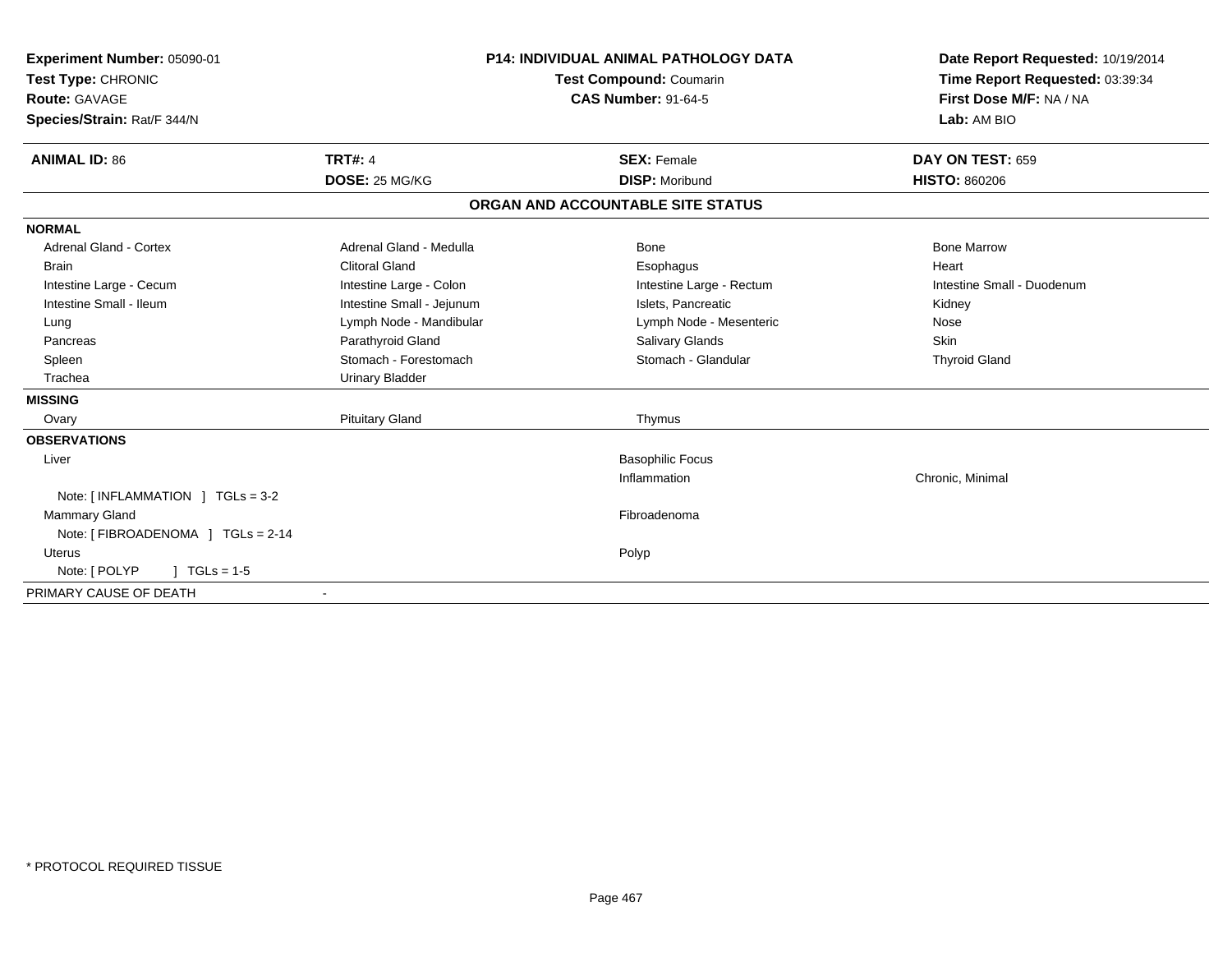| Experiment Number: 05090-01       |                          | <b>P14: INDIVIDUAL ANIMAL PATHOLOGY DATA</b> | Date Report Requested: 10/19/2014                          |
|-----------------------------------|--------------------------|----------------------------------------------|------------------------------------------------------------|
| Test Type: CHRONIC                |                          | <b>Test Compound: Coumarin</b>               | Time Report Requested: 03:39:34<br>First Dose M/F: NA / NA |
| Route: GAVAGE                     |                          | <b>CAS Number: 91-64-5</b>                   |                                                            |
| Species/Strain: Rat/F 344/N       |                          |                                              | Lab: AM BIO                                                |
| <b>ANIMAL ID: 87</b>              | <b>TRT#: 4</b>           | <b>SEX: Female</b>                           | DAY ON TEST: 732                                           |
|                                   | DOSE: 25 MG/KG           | <b>DISP: Terminal Sacrifice</b>              | <b>HISTO: 860207</b>                                       |
|                                   |                          | ORGAN AND ACCOUNTABLE SITE STATUS            |                                                            |
| <b>NORMAL</b>                     |                          |                                              |                                                            |
| <b>Adrenal Gland - Cortex</b>     | Adrenal Gland - Medulla  | <b>Bone</b>                                  | <b>Bone Marrow</b>                                         |
| <b>Brain</b>                      | Esophagus                | Heart                                        | Intestine Large - Cecum                                    |
| Intestine Large - Colon           | Intestine Large - Rectum | Intestine Small - Duodenum                   | Intestine Small - Ileum                                    |
| Intestine Small - Jejunum         | Islets, Pancreatic       | Lymph Node - Mandibular                      | Lymph Node - Mesenteric                                    |
| <b>Mammary Gland</b>              | Nose                     | Ovary                                        | Pancreas                                                   |
| Parathyroid Gland                 | <b>Pituitary Gland</b>   | Salivary Glands                              | Skin                                                       |
| Spleen                            | Stomach - Forestomach    | Stomach - Glandular                          | Thymus                                                     |
| <b>Thyroid Gland</b>              | Trachea                  | <b>Urinary Bladder</b>                       |                                                            |
| <b>OBSERVATIONS</b>               |                          |                                              |                                                            |
| <b>Clitoral Gland</b>             |                          | Inflammation                                 | Suppurative, Moderate                                      |
| Note: [INFLAMMATION ] TGLs = 1-13 |                          |                                              |                                                            |
| Kidney                            |                          | Nephropathy                                  | Minimal                                                    |
| Liver                             |                          | <b>Basophilic Focus</b>                      |                                                            |
|                                   | <b>Bile Duct</b>         | Hyperplasia                                  | Minimal                                                    |
| Lung                              |                          | Inflammation                                 | Mild                                                       |
| Uterus                            |                          | Hyperplasia                                  | Cystic, Moderate                                           |
| PRIMARY CAUSE OF DEATH            |                          |                                              |                                                            |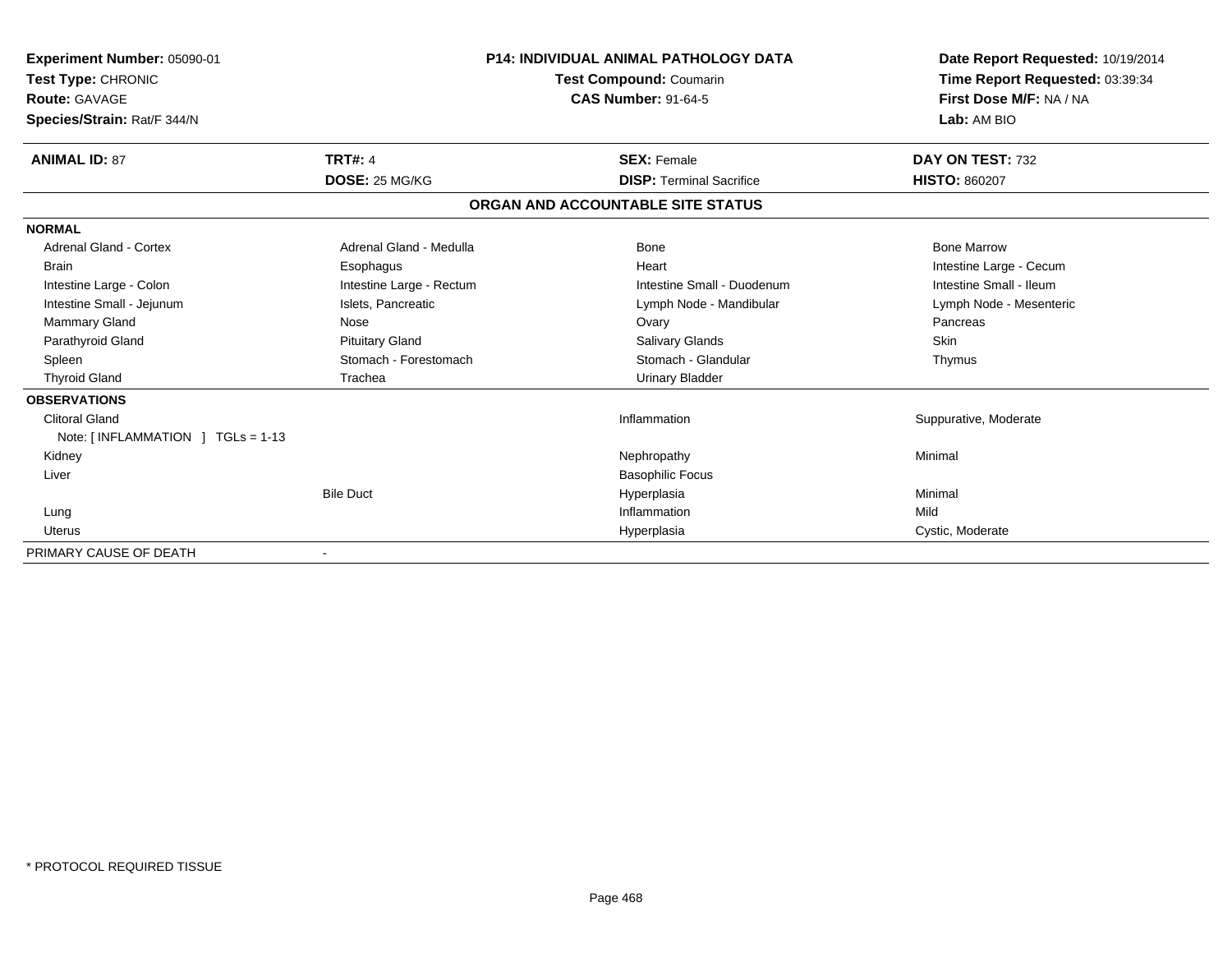| Experiment Number: 05090-01<br>Test Type: CHRONIC<br><b>Route: GAVAGE</b><br>Species/Strain: Rat/F 344/N |                            | <b>P14: INDIVIDUAL ANIMAL PATHOLOGY DATA</b><br><b>Test Compound: Coumarin</b><br><b>CAS Number: 91-64-5</b> | Date Report Requested: 10/19/2014<br>Time Report Requested: 03:39:34<br>First Dose M/F: NA / NA<br>Lab: AM BIO |
|----------------------------------------------------------------------------------------------------------|----------------------------|--------------------------------------------------------------------------------------------------------------|----------------------------------------------------------------------------------------------------------------|
| <b>ANIMAL ID: 88</b>                                                                                     | <b>TRT#: 4</b>             | <b>SEX: Female</b>                                                                                           | DAY ON TEST: 729                                                                                               |
|                                                                                                          | DOSE: 25 MG/KG             | <b>DISP: Terminal Sacrifice</b>                                                                              | <b>HISTO: 860208</b>                                                                                           |
|                                                                                                          |                            | ORGAN AND ACCOUNTABLE SITE STATUS                                                                            |                                                                                                                |
| <b>NORMAL</b>                                                                                            |                            |                                                                                                              |                                                                                                                |
| <b>Adrenal Gland - Cortex</b>                                                                            | Adrenal Gland - Medulla    | Bone                                                                                                         | <b>Bone Marrow</b>                                                                                             |
| <b>Brain</b>                                                                                             | Esophagus                  | Intestine Large - Cecum                                                                                      | Intestine Large - Colon                                                                                        |
| Intestine Large - Rectum                                                                                 | Intestine Small - Duodenum | Intestine Small - Ileum                                                                                      | Intestine Small - Jejunum                                                                                      |
| Islets, Pancreatic                                                                                       | Lung                       | Lymph Node - Mandibular                                                                                      | Lymph Node - Mesenteric                                                                                        |
| Mammary Gland                                                                                            | Nose                       | Ovary                                                                                                        | Pancreas                                                                                                       |
| Parathyroid Gland                                                                                        | Salivary Glands            | <b>Skin</b>                                                                                                  | Spleen                                                                                                         |
| Stomach - Forestomach                                                                                    | Stomach - Glandular        | Thymus                                                                                                       | <b>Thyroid Gland</b>                                                                                           |
| Trachea                                                                                                  | <b>Urinary Bladder</b>     |                                                                                                              |                                                                                                                |
| <b>MISSING</b>                                                                                           |                            |                                                                                                              |                                                                                                                |
| <b>Clitoral Gland</b>                                                                                    |                            |                                                                                                              |                                                                                                                |
| <b>OBSERVATIONS</b>                                                                                      |                            |                                                                                                              |                                                                                                                |
| Heart                                                                                                    |                            | Cardiomyopathy                                                                                               | Mild                                                                                                           |
| Kidney                                                                                                   |                            | Nephropathy                                                                                                  | Minimal                                                                                                        |
| Liver                                                                                                    | <b>Bile Duct</b>           | Hyperplasia                                                                                                  | Minimal                                                                                                        |
| <b>Pituitary Gland</b>                                                                                   | <b>Pars Distalis</b>       | Adenoma                                                                                                      |                                                                                                                |
| Note: [ ADENOMA<br>$J \cdot TGLs = 2-4$                                                                  |                            |                                                                                                              |                                                                                                                |
| <b>Uterus</b>                                                                                            |                            | Polyp                                                                                                        |                                                                                                                |
| Note: [ POLYP<br>$TGLs = 1-13$                                                                           |                            |                                                                                                              |                                                                                                                |
| PRIMARY CAUSE OF DEATH                                                                                   |                            |                                                                                                              |                                                                                                                |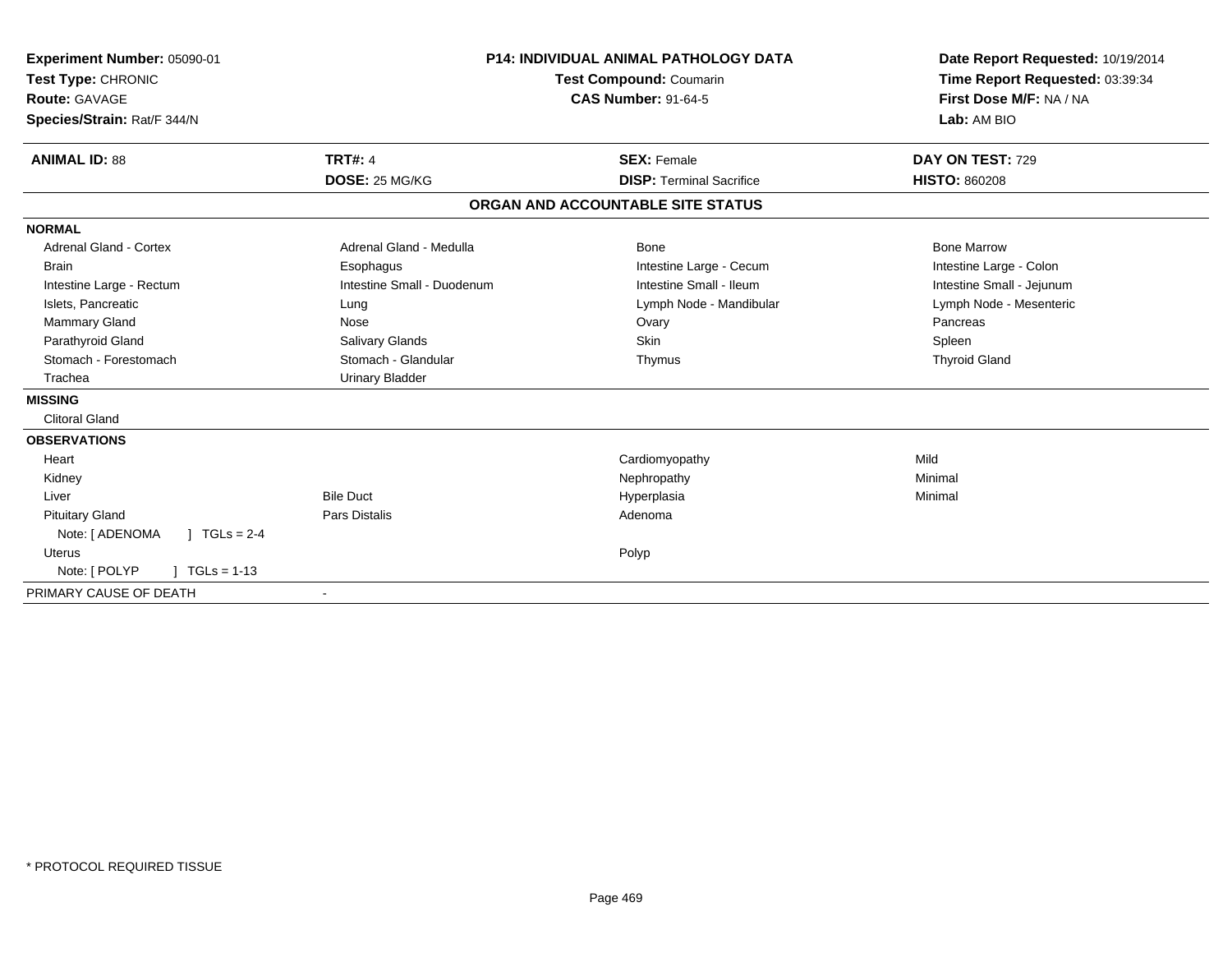| Experiment Number: 05090-01         | <b>P14: INDIVIDUAL ANIMAL PATHOLOGY DATA</b><br>Test Compound: Coumarin |                                   | Date Report Requested: 10/19/2014 |
|-------------------------------------|-------------------------------------------------------------------------|-----------------------------------|-----------------------------------|
| Test Type: CHRONIC                  |                                                                         |                                   | Time Report Requested: 03:39:34   |
| <b>Route: GAVAGE</b>                |                                                                         | <b>CAS Number: 91-64-5</b>        | First Dose M/F: NA / NA           |
| Species/Strain: Rat/F 344/N         |                                                                         |                                   | Lab: AM BIO                       |
| <b>ANIMAL ID: 89</b>                | <b>TRT#: 4</b>                                                          | <b>SEX: Female</b>                | DAY ON TEST: 733                  |
|                                     | DOSE: 25 MG/KG                                                          | <b>DISP: Terminal Sacrifice</b>   | <b>HISTO: 860209</b>              |
|                                     |                                                                         | ORGAN AND ACCOUNTABLE SITE STATUS |                                   |
| <b>NORMAL</b>                       |                                                                         |                                   |                                   |
| Adrenal Gland - Medulla             | Bone                                                                    | <b>Bone Marrow</b>                | <b>Brain</b>                      |
| Esophagus                           | Intestine Large - Cecum                                                 | Intestine Large - Colon           | Intestine Large - Rectum          |
| Intestine Small - Duodenum          | Intestine Small - Ileum                                                 | Intestine Small - Jejunum         | Islets, Pancreatic                |
| Lung                                | Lymph Node - Mandibular                                                 | Nose                              | Ovary                             |
| Pancreas                            | Parathyroid Gland                                                       | Salivary Glands                   | Skin                              |
| Spleen                              | Stomach - Forestomach                                                   | Stomach - Glandular               | Thymus                            |
| Trachea                             | <b>Urinary Bladder</b>                                                  | <b>Uterus</b>                     |                                   |
| <b>MISSING</b>                      |                                                                         |                                   |                                   |
| Lymph Node - Mesenteric             |                                                                         |                                   |                                   |
| <b>OBSERVATIONS</b>                 |                                                                         |                                   |                                   |
| <b>Adrenal Gland</b>                | Cortex                                                                  | Clear Cell Focus                  | Moderate                          |
| Note: [ CLEAR CL FOCUS ] TGLs = 5-4 |                                                                         |                                   |                                   |
| <b>Clitoral Gland</b>               |                                                                         | Carcinoma                         |                                   |
|                                     |                                                                         | Inflammation                      | Suppurative, Marked               |
| Note: [ INFLAMMATION ] TGLs = 2-14  |                                                                         |                                   |                                   |
| Heart                               |                                                                         | Cardiomyopathy                    | Mild                              |
| Kidney                              |                                                                         | Nephropathy                       | Minimal                           |
| Liver                               |                                                                         | <b>Basophilic Focus</b>           |                                   |
| <b>Mammary Gland</b>                |                                                                         | Fibroadenoma                      |                                   |
| Note: [FIBROADENOMA ] TGLs = 3-15   |                                                                         |                                   |                                   |
| <b>Pituitary Gland</b>              | <b>Pars Distalis</b>                                                    | Adenoma                           |                                   |
| $1 TGLs = 4-4$<br>Note: [ ADENOMA   |                                                                         |                                   |                                   |
| <b>Thyroid Gland</b>                | C Cell                                                                  | Hyperplasia                       | Minimal                           |
| PRIMARY CAUSE OF DEATH              |                                                                         |                                   |                                   |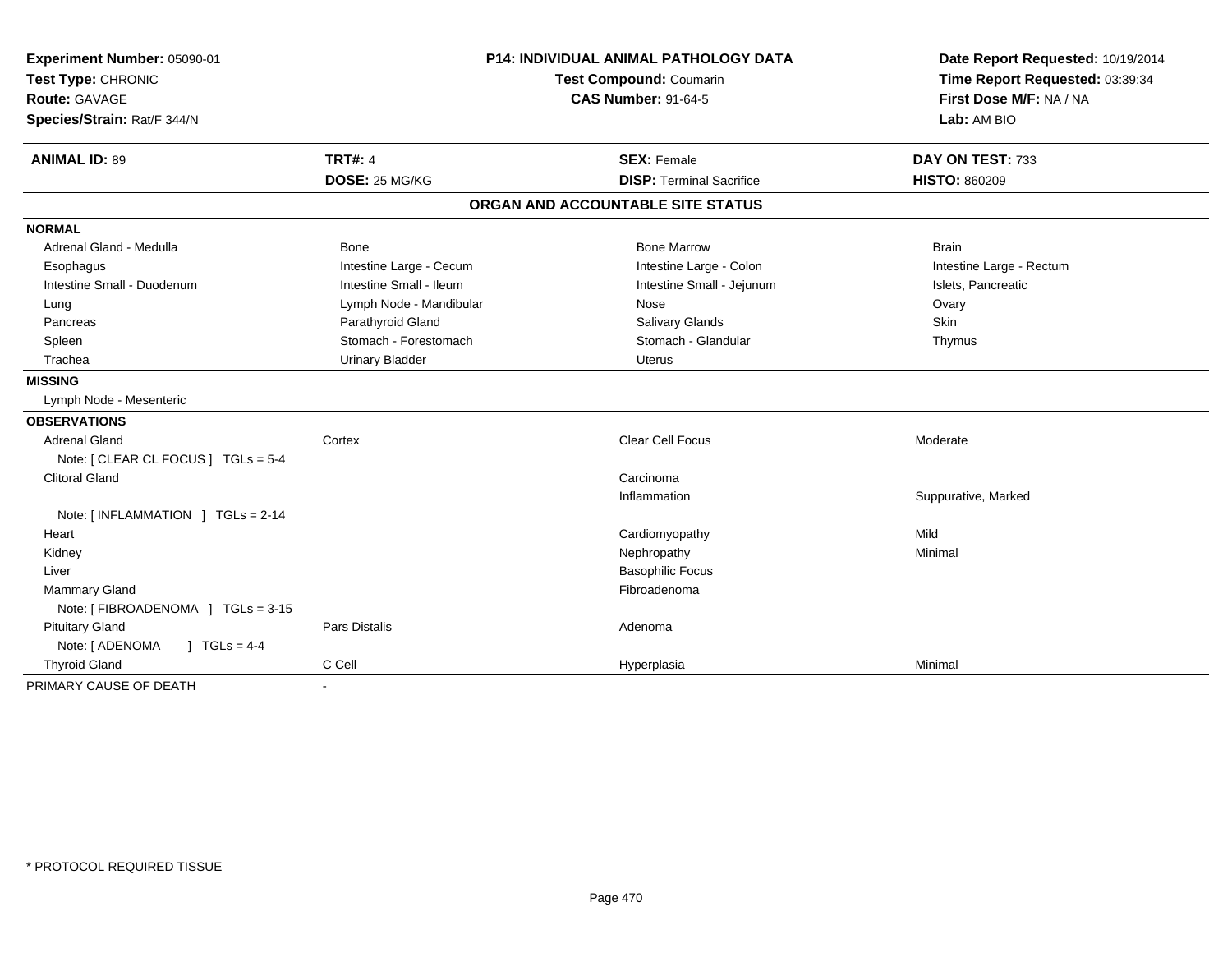| Experiment Number: 05090-01<br>Test Type: CHRONIC |                           | <b>P14: INDIVIDUAL ANIMAL PATHOLOGY DATA</b><br>Test Compound: Coumarin | Date Report Requested: 10/19/2014<br>Time Report Requested: 03:39:34 |
|---------------------------------------------------|---------------------------|-------------------------------------------------------------------------|----------------------------------------------------------------------|
| Route: GAVAGE                                     |                           | <b>CAS Number: 91-64-5</b>                                              | First Dose M/F: NA / NA                                              |
| Species/Strain: Rat/F 344/N                       |                           |                                                                         | Lab: AM BIO                                                          |
| <b>ANIMAL ID: 90</b>                              | <b>TRT#: 4</b>            | <b>SEX: Female</b>                                                      | DAY ON TEST: 734                                                     |
|                                                   | DOSE: 25 MG/KG            | <b>DISP: Terminal Sacrifice</b>                                         | <b>HISTO: 860210</b>                                                 |
|                                                   |                           | ORGAN AND ACCOUNTABLE SITE STATUS                                       |                                                                      |
| <b>NORMAL</b>                                     |                           |                                                                         |                                                                      |
| <b>Adrenal Gland - Cortex</b>                     | Adrenal Gland - Medulla   | <b>Bone</b>                                                             | <b>Bone Marrow</b>                                                   |
| <b>Brain</b>                                      | <b>Clitoral Gland</b>     | Esophagus                                                               | Heart                                                                |
| Intestine Large - Cecum                           | Intestine Large - Colon   | Intestine Large - Rectum                                                | Intestine Small - Duodenum                                           |
| Intestine Small - Ileum                           | Intestine Small - Jejunum | Islets, Pancreatic                                                      | Lung                                                                 |
| Lymph Node - Mandibular                           | Lymph Node - Mesenteric   | <b>Mammary Gland</b>                                                    | Nose                                                                 |
| Ovary                                             | Pancreas                  | Parathyroid Gland                                                       | <b>Pituitary Gland</b>                                               |
| Salivary Glands                                   | Skin                      | Stomach - Forestomach                                                   | Stomach - Glandular                                                  |
| Thymus                                            | <b>Thyroid Gland</b>      | Trachea                                                                 | <b>Urinary Bladder</b>                                               |
| <b>OBSERVATIONS</b>                               |                           |                                                                         |                                                                      |
| Kidney                                            |                           | Nephropathy                                                             | Minimal                                                              |
| Liver                                             |                           | <b>Basophilic Focus</b>                                                 |                                                                      |
|                                                   |                           | Inflammation                                                            | Chronic, Minimal                                                     |
| Spleen                                            |                           | Pigmentation                                                            | Hemosiderin, Moderate                                                |
| $1 TGLs = 1-2$<br>Note: [ PIGMENT                 |                           |                                                                         |                                                                      |
| <b>Uterus</b>                                     |                           | Polyp                                                                   |                                                                      |
| Note: [ POLYP<br>$TGLs = 2-5$                     |                           |                                                                         |                                                                      |
| PRIMARY CAUSE OF DEATH                            |                           |                                                                         |                                                                      |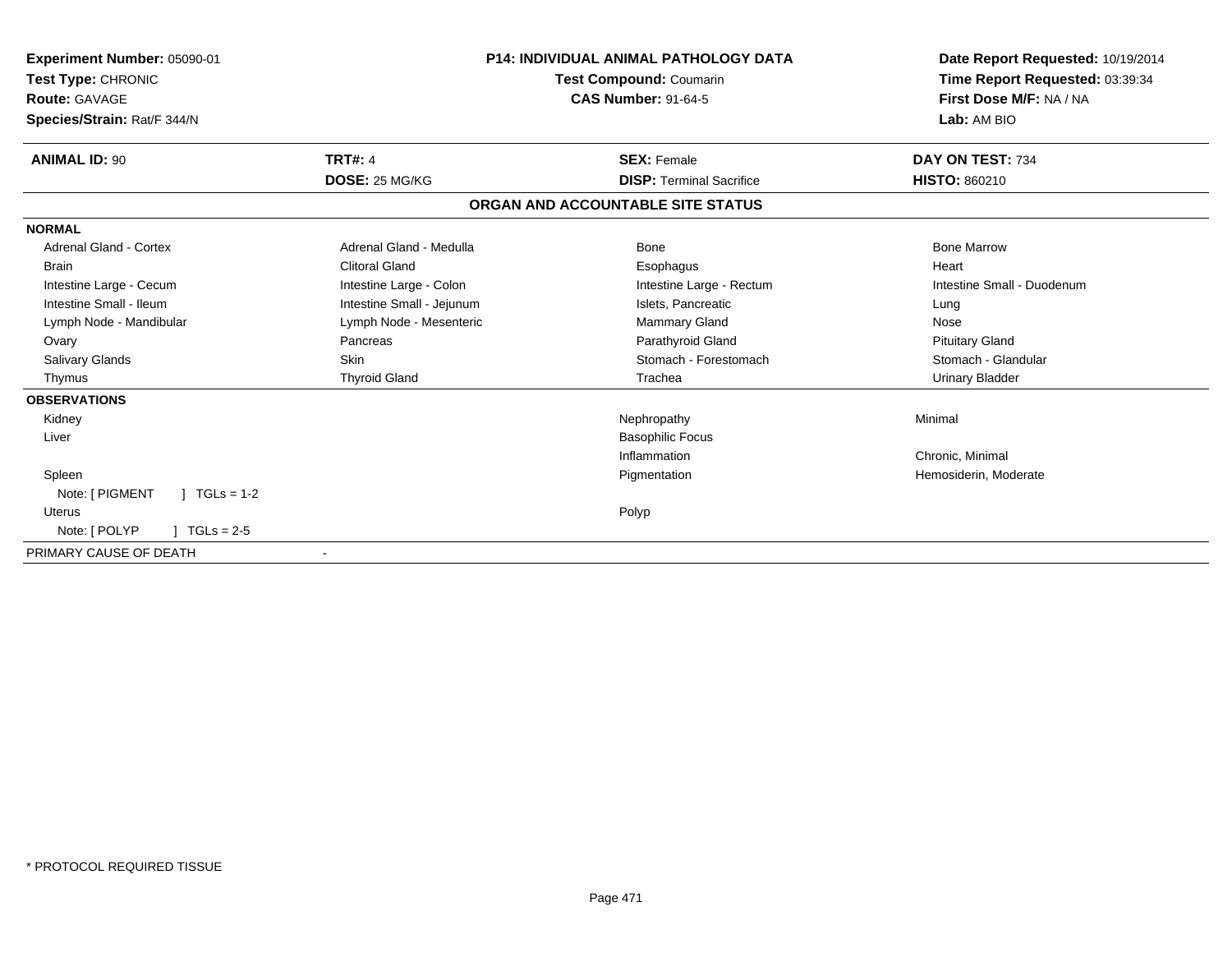| <b>Experiment Number: 05090-01</b><br>Test Type: CHRONIC<br><b>Route: GAVAGE</b><br>Species/Strain: Rat/F 344/N |                           | <b>P14: INDIVIDUAL ANIMAL PATHOLOGY DATA</b><br>Test Compound: Coumarin<br><b>CAS Number: 91-64-5</b> | Date Report Requested: 10/19/2014<br>Time Report Requested: 03:39:34<br>First Dose M/F: NA / NA<br>Lab: AM BIO |
|-----------------------------------------------------------------------------------------------------------------|---------------------------|-------------------------------------------------------------------------------------------------------|----------------------------------------------------------------------------------------------------------------|
| <b>ANIMAL ID: 91</b>                                                                                            | <b>TRT#: 4</b>            | <b>SEX: Female</b>                                                                                    | DAY ON TEST: 334                                                                                               |
|                                                                                                                 | DOSE: 25 MG/KG            | <b>DISP: Dead</b>                                                                                     | <b>HISTO: 860211</b>                                                                                           |
|                                                                                                                 |                           | ORGAN AND ACCOUNTABLE SITE STATUS                                                                     |                                                                                                                |
| <b>NORMAL</b>                                                                                                   |                           |                                                                                                       |                                                                                                                |
| <b>Adrenal Gland - Cortex</b>                                                                                   | Adrenal Gland - Medulla   | Bone                                                                                                  | <b>Bone Marrow</b>                                                                                             |
| <b>Brain</b>                                                                                                    | <b>Clitoral Gland</b>     | Esophagus                                                                                             | Heart                                                                                                          |
| Intestine Large - Cecum                                                                                         | Intestine Large - Colon   | Intestine Large - Rectum                                                                              | Intestine Small - Duodenum                                                                                     |
| Intestine Small - Ileum                                                                                         | Intestine Small - Jejunum | Islets, Pancreatic                                                                                    | Liver                                                                                                          |
| Lung                                                                                                            | Lymph Node - Mandibular   | Lymph Node - Mesenteric                                                                               | Mammary Gland                                                                                                  |
| Nose                                                                                                            | Ovary                     | Pancreas                                                                                              | Parathyroid Gland                                                                                              |
| <b>Pituitary Gland</b>                                                                                          | Salivary Glands           | <b>Skin</b>                                                                                           | Spleen                                                                                                         |
| Stomach - Forestomach                                                                                           | Stomach - Glandular       | Thymus                                                                                                | <b>Thyroid Gland</b>                                                                                           |
| Trachea                                                                                                         | <b>Urinary Bladder</b>    |                                                                                                       |                                                                                                                |
| <b>OBSERVATIONS</b>                                                                                             |                           |                                                                                                       |                                                                                                                |
| Kidney                                                                                                          |                           | Nephropathy                                                                                           | Minimal                                                                                                        |
| <b>Uterus</b>                                                                                                   |                           | Hydrometra                                                                                            | Moderate                                                                                                       |
| PRIMARY CAUSE OF DEATH                                                                                          |                           |                                                                                                       |                                                                                                                |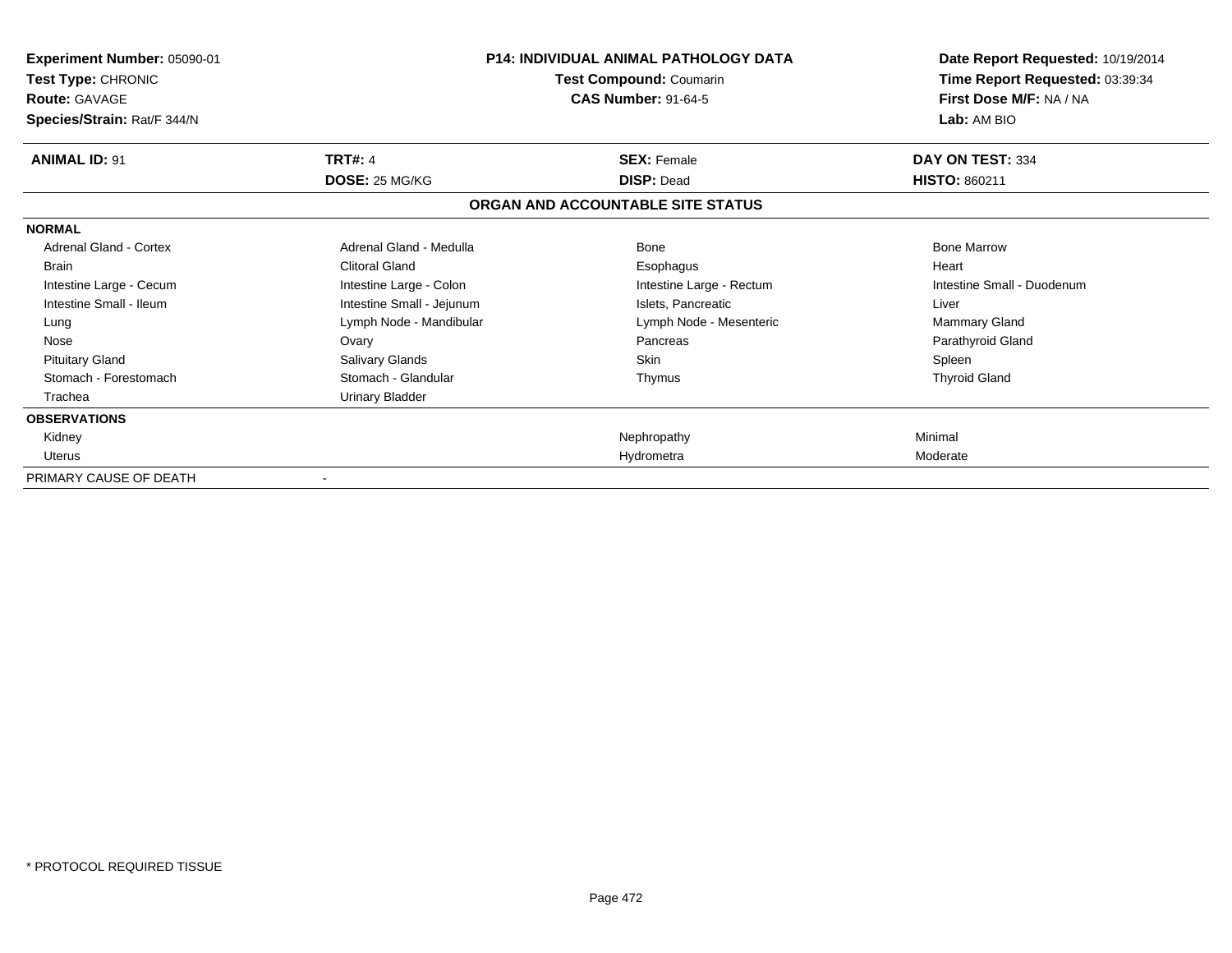| Experiment Number: 05090-01                                             | <b>P14: INDIVIDUAL ANIMAL PATHOLOGY DATA</b><br><b>Test Compound: Coumarin</b> |                                   | Date Report Requested: 10/19/2014 |  |
|-------------------------------------------------------------------------|--------------------------------------------------------------------------------|-----------------------------------|-----------------------------------|--|
| Test Type: CHRONIC                                                      |                                                                                |                                   | Time Report Requested: 03:39:34   |  |
| <b>Route: GAVAGE</b>                                                    |                                                                                | <b>CAS Number: 91-64-5</b>        | First Dose M/F: NA / NA           |  |
| Species/Strain: Rat/F 344/N                                             |                                                                                |                                   | Lab: AM BIO                       |  |
| <b>ANIMAL ID: 92</b>                                                    | <b>TRT#: 4</b>                                                                 | <b>SEX: Female</b>                | DAY ON TEST: 662                  |  |
|                                                                         | DOSE: 25 MG/KG                                                                 | <b>DISP: Moribund</b>             | <b>HISTO: 860212</b>              |  |
|                                                                         |                                                                                | ORGAN AND ACCOUNTABLE SITE STATUS |                                   |  |
| <b>NORMAL</b>                                                           |                                                                                |                                   |                                   |  |
| <b>Adrenal Gland - Cortex</b>                                           | Adrenal Gland - Medulla                                                        | <b>Bone</b>                       | <b>Bone Marrow</b>                |  |
| <b>Brain</b>                                                            | Esophagus                                                                      | Heart                             | Intestine Large - Cecum           |  |
| Intestine Large - Colon                                                 | Intestine Large - Rectum                                                       | Intestine Small - Duodenum        | Intestine Small - Ileum           |  |
| Intestine Small - Jejunum                                               | Islets, Pancreatic                                                             | Lung                              | Lymph Node - Mandibular           |  |
| Nose                                                                    | Ovary                                                                          | Pancreas                          | Parathyroid Gland                 |  |
| <b>Pituitary Gland</b>                                                  | Salivary Glands                                                                | Skin                              | Spleen                            |  |
| Stomach - Forestomach                                                   | Stomach - Glandular                                                            | Thymus                            | <b>Thyroid Gland</b>              |  |
| Trachea                                                                 | <b>Urinary Bladder</b>                                                         |                                   |                                   |  |
| <b>MISSING</b>                                                          |                                                                                |                                   |                                   |  |
| <b>Clitoral Gland</b>                                                   |                                                                                |                                   |                                   |  |
| <b>OBSERVATIONS</b>                                                     |                                                                                |                                   |                                   |  |
| Kidney                                                                  |                                                                                | Nephropathy                       | Minimal                           |  |
| Liver                                                                   |                                                                                | <b>Basophilic Focus</b>           |                                   |  |
| Lymph Node                                                              | Mesenteric                                                                     | Congestion                        | Moderate                          |  |
| <b>Mammary Gland</b>                                                    |                                                                                | Fibroadenoma                      |                                   |  |
|                                                                         |                                                                                | Fibroadenoma                      |                                   |  |
| Note: [ FIBROADENOMA ] TGLs = 2-13<br>Note: [FIBROADENOMA ] TGLs = 3-14 |                                                                                |                                   |                                   |  |
| Uterus                                                                  |                                                                                | Hyperplasia                       | Cystic, Moderate                  |  |
| Note: [ HYPERPLASIA ] TGLs = 1-5                                        |                                                                                |                                   |                                   |  |
| PRIMARY CAUSE OF DEATH                                                  |                                                                                |                                   |                                   |  |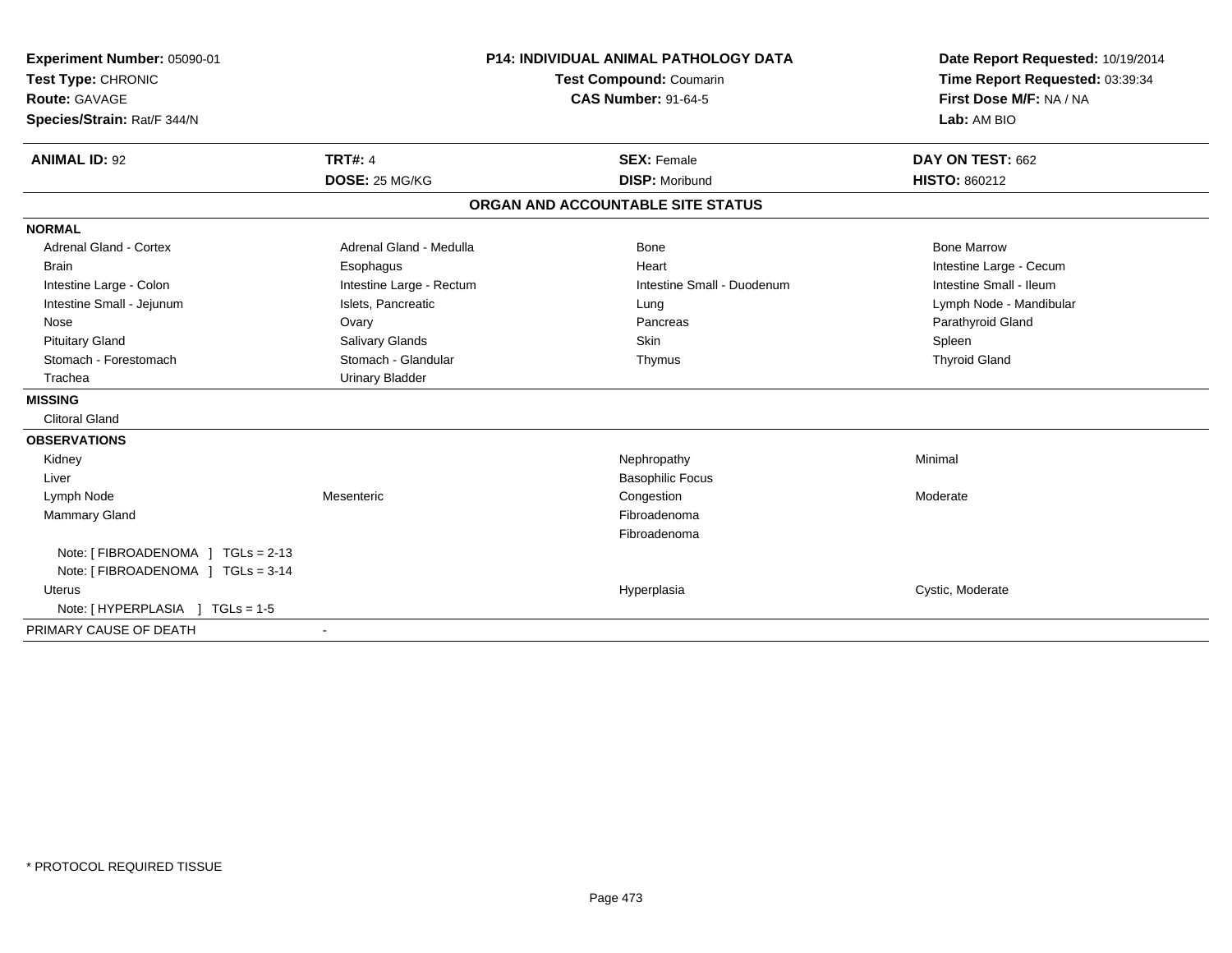| Experiment Number: 05090-01<br>Test Type: CHRONIC<br>Route: GAVAGE<br>Species/Strain: Rat/F 344/N |                          | <b>P14: INDIVIDUAL ANIMAL PATHOLOGY DATA</b><br><b>Test Compound: Coumarin</b><br><b>CAS Number: 91-64-5</b> | Date Report Requested: 10/19/2014<br>Time Report Requested: 03:39:34<br>First Dose M/F: NA / NA<br>Lab: AM BIO |
|---------------------------------------------------------------------------------------------------|--------------------------|--------------------------------------------------------------------------------------------------------------|----------------------------------------------------------------------------------------------------------------|
|                                                                                                   |                          |                                                                                                              |                                                                                                                |
| <b>ANIMAL ID: 93</b>                                                                              | <b>TRT#: 4</b>           | <b>SEX: Female</b>                                                                                           | DAY ON TEST: 732                                                                                               |
|                                                                                                   | DOSE: 25 MG/KG           | <b>DISP: Terminal Sacrifice</b>                                                                              | HISTO: 860213                                                                                                  |
|                                                                                                   |                          | ORGAN AND ACCOUNTABLE SITE STATUS                                                                            |                                                                                                                |
| <b>NORMAL</b>                                                                                     |                          |                                                                                                              |                                                                                                                |
| <b>Adrenal Gland - Cortex</b>                                                                     | Adrenal Gland - Medulla  | Bone                                                                                                         | <b>Bone Marrow</b>                                                                                             |
| <b>Brain</b>                                                                                      | <b>Clitoral Gland</b>    | Esophagus                                                                                                    | Intestine Large - Cecum                                                                                        |
| Intestine Large - Colon                                                                           | Intestine Large - Rectum | Intestine Small - Duodenum                                                                                   | Intestine Small - Ileum                                                                                        |
| Intestine Small - Jejunum                                                                         | Islets, Pancreatic       | Lung                                                                                                         | Lymph Node - Mandibular                                                                                        |
| Lymph Node - Mesenteric                                                                           | <b>Nose</b>              | Ovary                                                                                                        | Pancreas                                                                                                       |
| Parathyroid Gland                                                                                 | Salivary Glands          | <b>Skin</b>                                                                                                  | Spleen                                                                                                         |
| Stomach - Forestomach                                                                             | Stomach - Glandular      | Thymus                                                                                                       | <b>Thyroid Gland</b>                                                                                           |
| Trachea                                                                                           | <b>Urinary Bladder</b>   |                                                                                                              |                                                                                                                |
| <b>OBSERVATIONS</b>                                                                               |                          |                                                                                                              |                                                                                                                |
| Heart                                                                                             |                          | Cardiomyopathy                                                                                               | Mild                                                                                                           |
| Kidney                                                                                            |                          | Nephropathy                                                                                                  | Minimal                                                                                                        |
| Liver                                                                                             |                          | <b>Basophilic Focus</b>                                                                                      |                                                                                                                |
|                                                                                                   |                          | Inflammation                                                                                                 | Chronic, Minimal                                                                                               |
| Mammary Gland                                                                                     |                          | Fibroadenoma                                                                                                 |                                                                                                                |
| Note: [ FIBROADENOMA ] TGLs = 1-13                                                                |                          |                                                                                                              |                                                                                                                |
| <b>Pituitary Gland</b>                                                                            | Pars Distalis            | Adenoma                                                                                                      |                                                                                                                |
| <b>Uterus</b>                                                                                     |                          | Polyp                                                                                                        |                                                                                                                |
| Note: [ POLYP<br>$TGLs = 2-5$                                                                     |                          |                                                                                                              |                                                                                                                |
| PRIMARY CAUSE OF DEATH                                                                            |                          |                                                                                                              |                                                                                                                |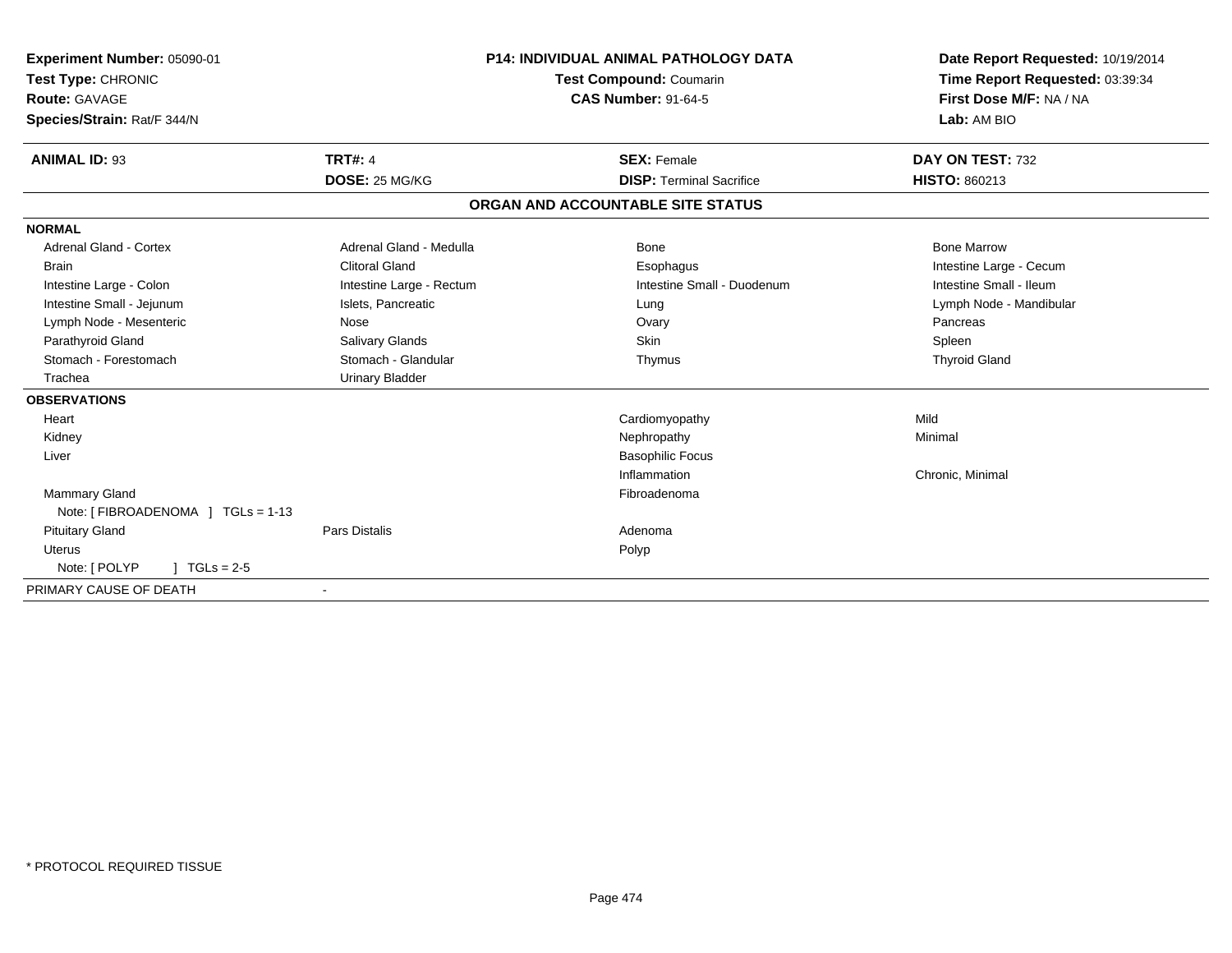| Experiment Number: 05090-01<br><b>Test Type: CHRONIC</b> |                       | <b>P14: INDIVIDUAL ANIMAL PATHOLOGY DATA</b> | Date Report Requested: 10/19/2014<br>Time Report Requested: 03:39:34 |
|----------------------------------------------------------|-----------------------|----------------------------------------------|----------------------------------------------------------------------|
|                                                          |                       | <b>Test Compound: Coumarin</b>               |                                                                      |
| <b>Route: GAVAGE</b>                                     |                       | <b>CAS Number: 91-64-5</b>                   | First Dose M/F: NA / NA                                              |
| Species/Strain: Rat/F 344/N                              |                       |                                              | Lab: AM BIO                                                          |
| <b>ANIMAL ID: 94</b>                                     | <b>TRT#: 4</b>        | <b>SEX: Female</b>                           | <b>DAY ON TEST: 455</b>                                              |
|                                                          | <b>DOSE: 25 MG/KG</b> | <b>DISP:</b> Interval Sacrifice              | <b>HISTO: 860214</b>                                                 |
| <b>OBSERVATIONS</b>                                      |                       |                                              |                                                                      |
| Kidney                                                   |                       | Nephropathy                                  | Minimal                                                              |
| Liver                                                    |                       | Inflammation                                 | Chronic, Minimal                                                     |
| PRIMARY CAUSE OF DEATH                                   |                       |                                              |                                                                      |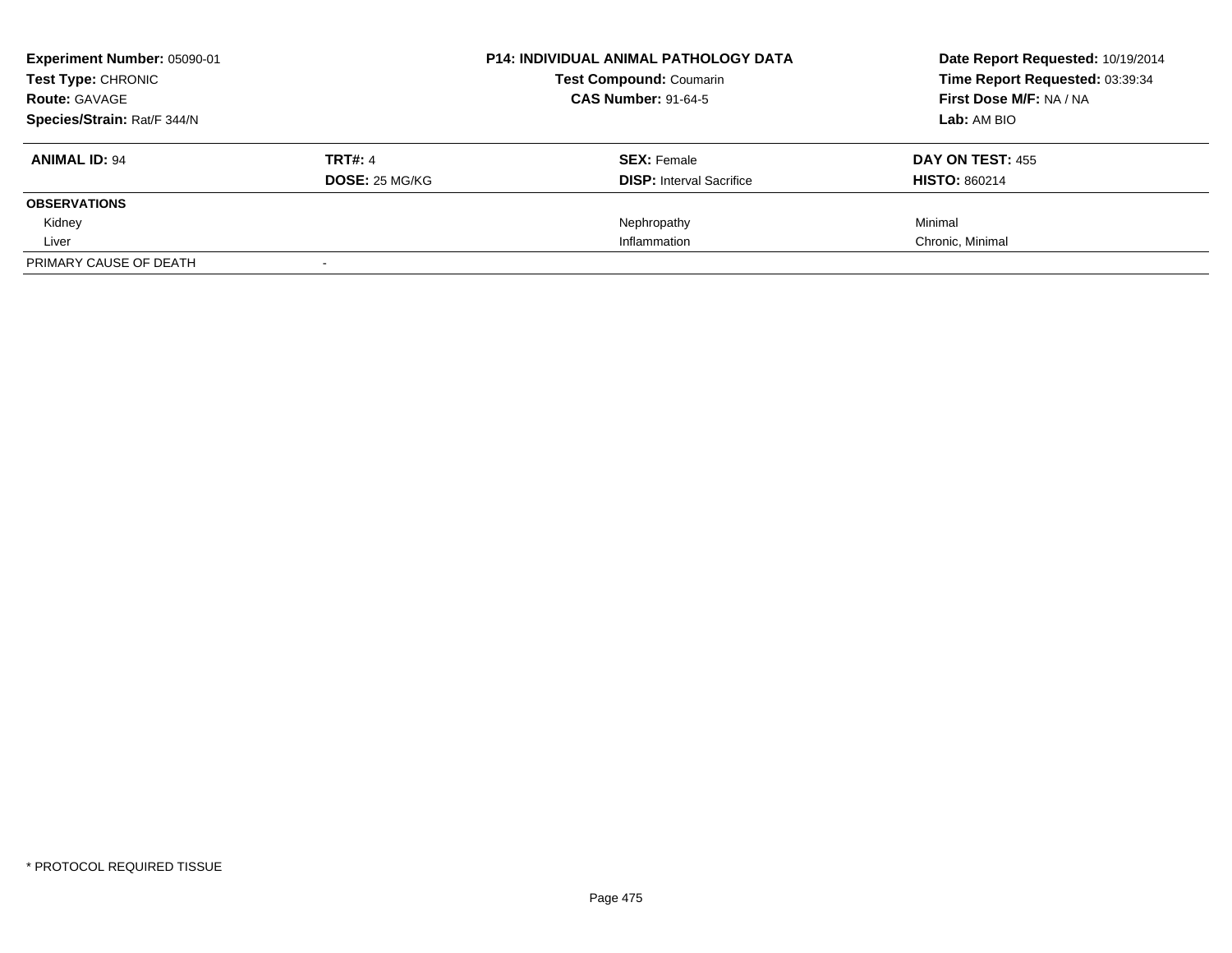| Experiment Number: 05090-01<br>Test Type: CHRONIC | <b>P14: INDIVIDUAL ANIMAL PATHOLOGY DATA</b><br>Test Compound: Coumarin |                                   | Date Report Requested: 10/19/2014<br>Time Report Requested: 03:39:34 |
|---------------------------------------------------|-------------------------------------------------------------------------|-----------------------------------|----------------------------------------------------------------------|
| Route: GAVAGE                                     |                                                                         | <b>CAS Number: 91-64-5</b>        | First Dose M/F: NA / NA                                              |
| Species/Strain: Rat/F 344/N                       |                                                                         |                                   | Lab: AM BIO                                                          |
| <b>ANIMAL ID: 95</b>                              | <b>TRT#: 4</b>                                                          | <b>SEX: Female</b>                | DAY ON TEST: 733                                                     |
|                                                   | DOSE: 25 MG/KG                                                          | <b>DISP: Terminal Sacrifice</b>   | <b>HISTO: 860215</b>                                                 |
|                                                   |                                                                         | ORGAN AND ACCOUNTABLE SITE STATUS |                                                                      |
| <b>NORMAL</b>                                     |                                                                         |                                   |                                                                      |
| <b>Adrenal Gland - Cortex</b>                     | Adrenal Gland - Medulla                                                 | <b>Bone</b>                       | <b>Bone Marrow</b>                                                   |
| <b>Brain</b>                                      | Esophagus                                                               | Intestine Large - Cecum           | Intestine Large - Colon                                              |
| Intestine Large - Rectum                          | Intestine Small - Duodenum                                              | Intestine Small - Ileum           | Intestine Small - Jejunum                                            |
| Islets, Pancreatic                                | Lung                                                                    | Lymph Node - Mandibular           | Lymph Node - Mesenteric                                              |
| Mammary Gland                                     | Nose                                                                    | Ovary                             | Pancreas                                                             |
| Parathyroid Gland                                 | Salivary Glands                                                         | <b>Skin</b>                       | Spleen                                                               |
| Stomach - Forestomach                             | Stomach - Glandular                                                     | Thymus                            | <b>Thyroid Gland</b>                                                 |
| Trachea                                           | <b>Urinary Bladder</b>                                                  |                                   |                                                                      |
| <b>OBSERVATIONS</b>                               |                                                                         |                                   |                                                                      |
| <b>Clitoral Gland</b>                             |                                                                         | Adenoma                           |                                                                      |
|                                                   |                                                                         | Inflammation                      | Suppurative, Marked                                                  |
| Heart                                             |                                                                         | Cardiomyopathy                    | Mild                                                                 |
| Kidney                                            |                                                                         | Nephropathy                       | Minimal                                                              |
| Liver                                             |                                                                         | <b>Basophilic Focus</b>           |                                                                      |
|                                                   | <b>Bile Duct</b>                                                        | Hyperplasia                       | Minimal                                                              |
| Mesentery                                         | Fat                                                                     | Necrosis                          | Coagulative, Moderate                                                |
| Note: [ NECROSIS<br>$\vert$ TGLs = 2-13           |                                                                         |                                   |                                                                      |
| <b>Pituitary Gland</b>                            | <b>Pars Distalis</b>                                                    | Adenoma                           |                                                                      |
| <b>Uterus</b>                                     |                                                                         | Polyp                             |                                                                      |
| Note: [ POLYP<br>$1 TGLs = 3.5$                   |                                                                         |                                   |                                                                      |
| PRIMARY CAUSE OF DEATH                            |                                                                         |                                   |                                                                      |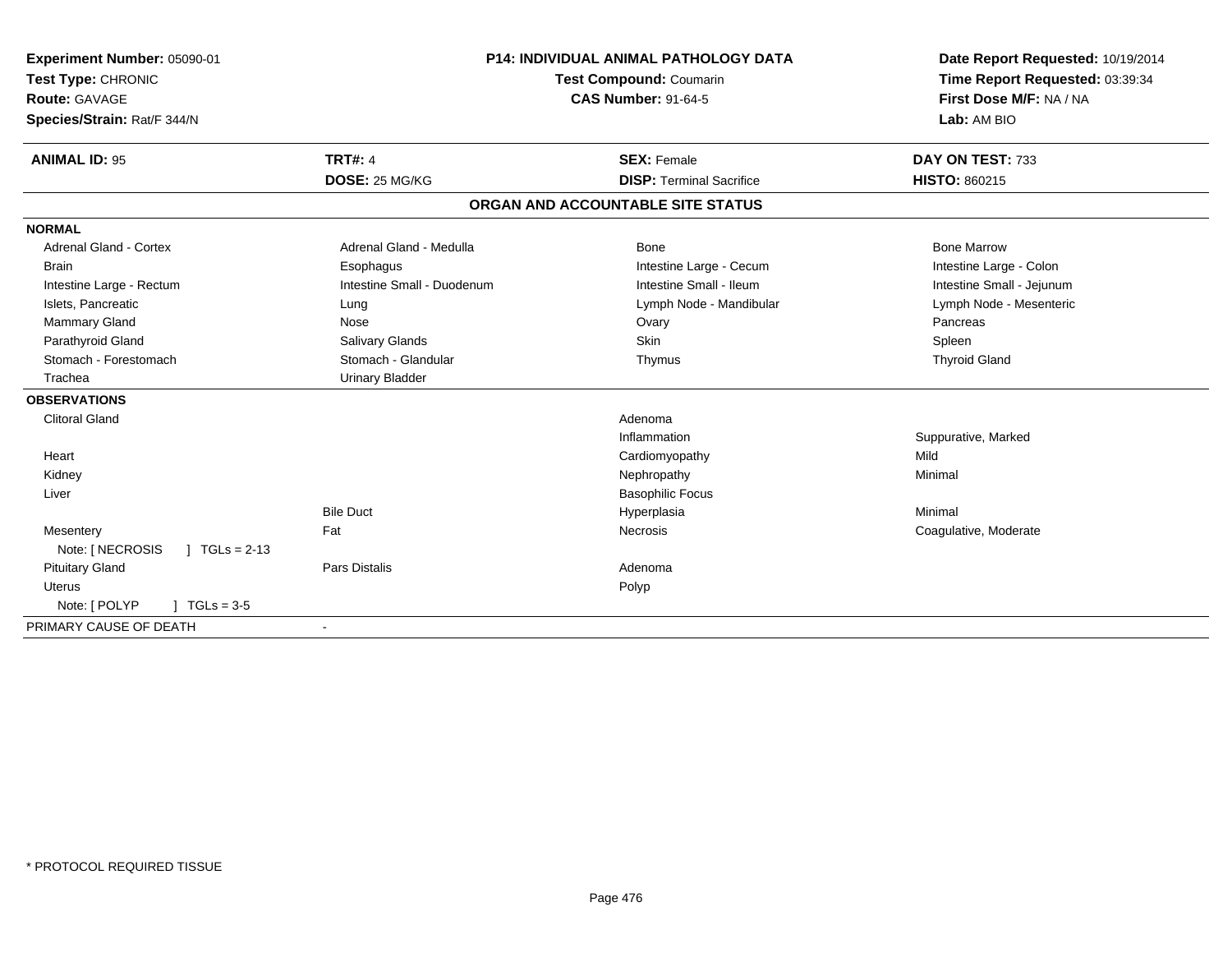| Experiment Number: 05090-01<br>Test Type: CHRONIC<br><b>Route: GAVAGE</b><br>Species/Strain: Rat/F 344/N | <b>P14: INDIVIDUAL ANIMAL PATHOLOGY DATA</b><br><b>Test Compound: Coumarin</b><br><b>CAS Number: 91-64-5</b> |                                   | Date Report Requested: 10/19/2014<br>Time Report Requested: 03:39:34<br>First Dose M/F: NA / NA<br>Lab: AM BIO |
|----------------------------------------------------------------------------------------------------------|--------------------------------------------------------------------------------------------------------------|-----------------------------------|----------------------------------------------------------------------------------------------------------------|
| <b>ANIMAL ID: 96</b>                                                                                     | <b>TRT#: 4</b>                                                                                               | <b>SEX: Female</b>                | DAY ON TEST: 733                                                                                               |
|                                                                                                          | DOSE: 25 MG/KG                                                                                               | <b>DISP: Terminal Sacrifice</b>   | HISTO: 860216                                                                                                  |
|                                                                                                          |                                                                                                              | ORGAN AND ACCOUNTABLE SITE STATUS |                                                                                                                |
| <b>NORMAL</b>                                                                                            |                                                                                                              |                                   |                                                                                                                |
| <b>Adrenal Gland - Cortex</b>                                                                            | Adrenal Gland - Medulla                                                                                      | Bone                              | <b>Bone Marrow</b>                                                                                             |
| <b>Brain</b>                                                                                             | <b>Clitoral Gland</b>                                                                                        | Esophagus                         | Intestine Large - Cecum                                                                                        |
| Intestine Large - Colon                                                                                  | Intestine Large - Rectum                                                                                     | Intestine Small - Duodenum        | Intestine Small - Ileum                                                                                        |
| Intestine Small - Jejunum                                                                                | Islets, Pancreatic                                                                                           | Lung                              | Lymph Node - Mandibular                                                                                        |
| Lymph Node - Mesenteric                                                                                  | Nose                                                                                                         | Ovary                             | Pancreas                                                                                                       |
| <b>Salivary Glands</b>                                                                                   | Skin                                                                                                         | Stomach - Forestomach             | Stomach - Glandular                                                                                            |
| Thymus                                                                                                   | <b>Thyroid Gland</b>                                                                                         | Trachea                           | <b>Urinary Bladder</b>                                                                                         |
| Uterus                                                                                                   |                                                                                                              |                                   |                                                                                                                |
| <b>MISSING</b>                                                                                           |                                                                                                              |                                   |                                                                                                                |
| Parathyroid Gland                                                                                        |                                                                                                              |                                   |                                                                                                                |
| <b>OBSERVATIONS</b>                                                                                      |                                                                                                              |                                   |                                                                                                                |
| Heart                                                                                                    |                                                                                                              | Cardiomyopathy                    | Mild                                                                                                           |
| Kidney                                                                                                   |                                                                                                              | Nephropathy                       | Minimal                                                                                                        |
| Liver                                                                                                    |                                                                                                              | <b>Basophilic Focus</b>           |                                                                                                                |
|                                                                                                          | <b>Bile Duct</b>                                                                                             | Hyperplasia                       | Mild                                                                                                           |
|                                                                                                          |                                                                                                              | Inflammation                      | Chronic, Minimal                                                                                               |
|                                                                                                          |                                                                                                              | <b>Necrosis</b>                   | Coagulative, Minimal                                                                                           |
| Note: [ NECROSIS<br>$J \cdot TGLS = 2-2$                                                                 |                                                                                                              |                                   |                                                                                                                |
| <b>Mammary Gland</b>                                                                                     |                                                                                                              | Fibroadenoma                      |                                                                                                                |
| Note: [FIBROADENOMA ] TGLs = 3-13                                                                        |                                                                                                              |                                   |                                                                                                                |
| <b>Pituitary Gland</b>                                                                                   | <b>Pars Distalis</b>                                                                                         | Adenoma                           |                                                                                                                |
| Note: [ ADENOMA<br>$J TGLs = 4-4$                                                                        |                                                                                                              |                                   |                                                                                                                |
| Spleen                                                                                                   |                                                                                                              | Congestion                        | Mild                                                                                                           |
| Note: [CONGESTION ] TGLs = 1-2                                                                           |                                                                                                              |                                   |                                                                                                                |
| PRIMARY CAUSE OF DEATH                                                                                   | $\sim$                                                                                                       |                                   |                                                                                                                |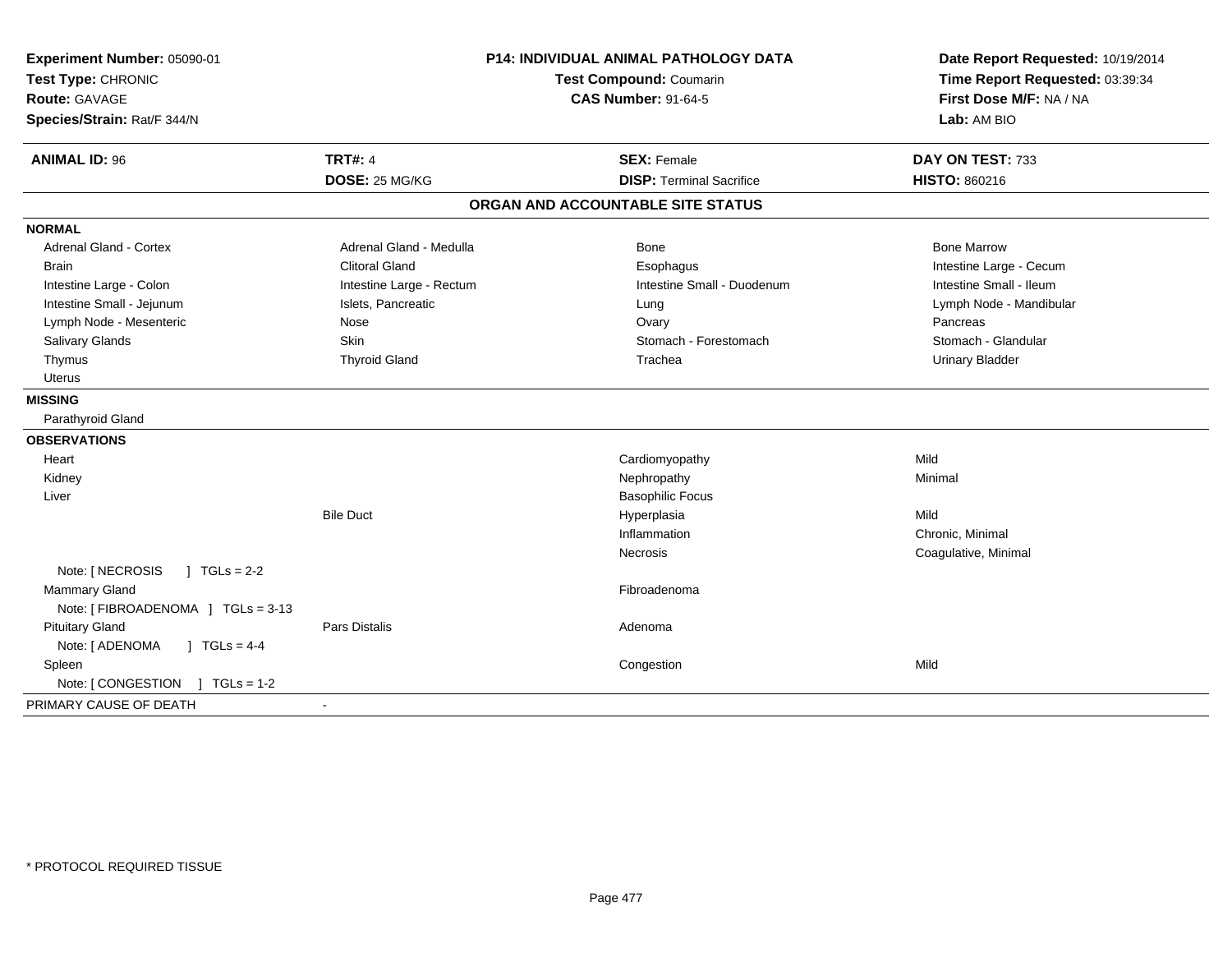| Experiment Number: 05090-01<br>Test Type: CHRONIC<br><b>Route: GAVAGE</b><br>Species/Strain: Rat/F 344/N |                                  | <b>P14: INDIVIDUAL ANIMAL PATHOLOGY DATA</b><br>Test Compound: Coumarin<br><b>CAS Number: 91-64-5</b> | Date Report Requested: 10/19/2014<br>Time Report Requested: 03:39:34<br>First Dose M/F: NA / NA<br>Lab: AM BIO |
|----------------------------------------------------------------------------------------------------------|----------------------------------|-------------------------------------------------------------------------------------------------------|----------------------------------------------------------------------------------------------------------------|
| <b>ANIMAL ID: 97</b>                                                                                     | <b>TRT#: 4</b><br>DOSE: 25 MG/KG | <b>SEX: Female</b><br><b>DISP: Terminal Sacrifice</b>                                                 | DAY ON TEST: 733<br><b>HISTO: 860217</b>                                                                       |
|                                                                                                          |                                  | ORGAN AND ACCOUNTABLE SITE STATUS                                                                     |                                                                                                                |
|                                                                                                          |                                  |                                                                                                       |                                                                                                                |
| <b>NORMAL</b><br><b>Adrenal Gland - Cortex</b>                                                           | Adrenal Gland - Medulla          | Bone                                                                                                  | <b>Bone Marrow</b>                                                                                             |
| <b>Brain</b>                                                                                             | <b>Clitoral Gland</b>            | Esophagus                                                                                             | Intestine Large - Cecum                                                                                        |
| Intestine Large - Colon                                                                                  | Intestine Large - Rectum         | Intestine Small - Duodenum                                                                            | Intestine Small - Ileum                                                                                        |
| Intestine Small - Jejunum                                                                                | Islets, Pancreatic               | Lung                                                                                                  | Lymph Node - Mandibular                                                                                        |
| Lymph Node - Mesenteric                                                                                  | Nose                             | Ovary                                                                                                 | Pancreas                                                                                                       |
| Parathyroid Gland                                                                                        | Salivary Glands                  | Skin                                                                                                  | Spleen                                                                                                         |
| Stomach - Forestomach                                                                                    | Stomach - Glandular              | Thymus                                                                                                | <b>Thyroid Gland</b>                                                                                           |
| Trachea                                                                                                  | <b>Urinary Bladder</b>           | <b>Uterus</b>                                                                                         |                                                                                                                |
| <b>OBSERVATIONS</b>                                                                                      |                                  |                                                                                                       |                                                                                                                |
| Heart                                                                                                    |                                  | Cardiomyopathy                                                                                        | Moderate                                                                                                       |
| Kidney                                                                                                   |                                  | Nephropathy                                                                                           | Mild                                                                                                           |
| Liver                                                                                                    |                                  | <b>Basophilic Focus</b>                                                                               |                                                                                                                |
|                                                                                                          | <b>Bile Duct</b>                 | Hyperplasia                                                                                           | Mild                                                                                                           |
| <b>Mammary Gland</b>                                                                                     |                                  | Adenoma                                                                                               |                                                                                                                |
|                                                                                                          |                                  | Fibroadenoma                                                                                          |                                                                                                                |
| Note: [ ADENOMA<br>$1 TGLs = 1-14$                                                                       |                                  |                                                                                                       |                                                                                                                |
| Note: [ FIBROADENOMA ] TGLs = 2-13                                                                       |                                  |                                                                                                       |                                                                                                                |
| <b>Pituitary Gland</b>                                                                                   | Pars Distalis                    | Cyst                                                                                                  |                                                                                                                |
| PRIMARY CAUSE OF DEATH                                                                                   |                                  |                                                                                                       |                                                                                                                |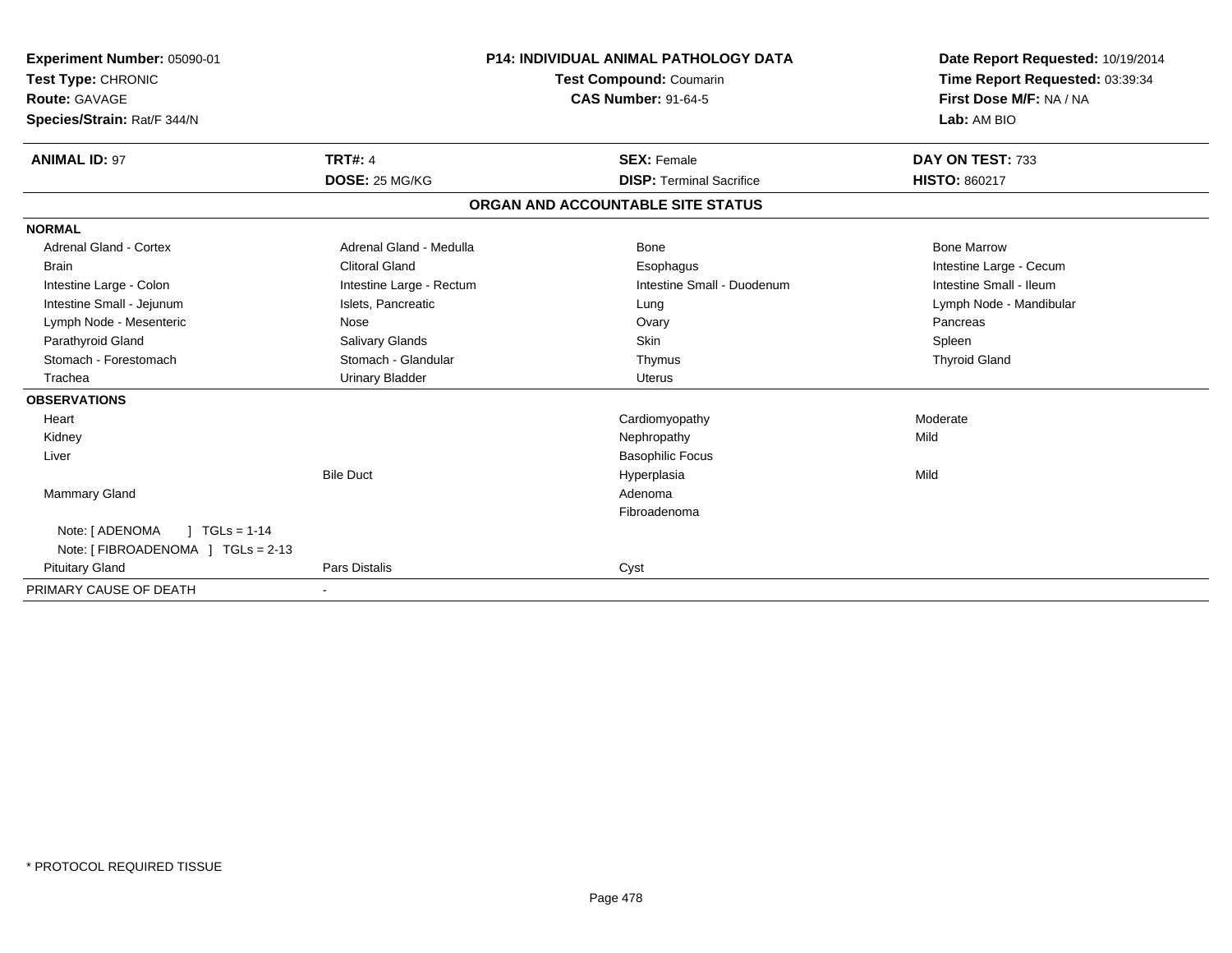| Experiment Number: 05090-01<br>Test Type: CHRONIC<br><b>Route: GAVAGE</b><br>Species/Strain: Rat/F 344/N |                         | <b>P14: INDIVIDUAL ANIMAL PATHOLOGY DATA</b><br>Test Compound: Coumarin<br><b>CAS Number: 91-64-5</b> | Date Report Requested: 10/19/2014<br>Time Report Requested: 03:39:34<br>First Dose M/F: NA / NA<br>Lab: AM BIO |
|----------------------------------------------------------------------------------------------------------|-------------------------|-------------------------------------------------------------------------------------------------------|----------------------------------------------------------------------------------------------------------------|
| <b>ANIMAL ID: 98</b>                                                                                     | <b>TRT#: 4</b>          | <b>SEX: Female</b>                                                                                    | DAY ON TEST: 245                                                                                               |
|                                                                                                          | DOSE: 25 MG/KG          | <b>DISP:</b> Gavage Death                                                                             | <b>HISTO: 860218</b>                                                                                           |
|                                                                                                          |                         | ORGAN AND ACCOUNTABLE SITE STATUS                                                                     |                                                                                                                |
| <b>NORMAL</b>                                                                                            |                         |                                                                                                       |                                                                                                                |
| Adrenal Gland - Cortex                                                                                   | Adrenal Gland - Medulla | Bone                                                                                                  | <b>Bone Marrow</b>                                                                                             |
| <b>Brain</b>                                                                                             | <b>Clitoral Gland</b>   | Heart                                                                                                 | Intestine Large - Rectum                                                                                       |
| Liver                                                                                                    | Lymph Node - Mandibular | Lymph Node - Mesenteric                                                                               | Mammary Gland                                                                                                  |
| Nose                                                                                                     | Ovary                   | Parathyroid Gland                                                                                     | <b>Salivary Glands</b>                                                                                         |
| Skin                                                                                                     | Thymus                  | <b>Thyroid Gland</b>                                                                                  | Trachea                                                                                                        |
| <b>Urinary Bladder</b>                                                                                   | <b>Uterus</b>           |                                                                                                       |                                                                                                                |
| <b>AUTO PRECLUDES DIAG.</b>                                                                              |                         |                                                                                                       |                                                                                                                |
| Esophagus                                                                                                | Eye                     | Intestine Large - Cecum                                                                               | Intestine Large - Colon                                                                                        |
| Intestine Small - Duodenum                                                                               | Intestine Small - Ileum | Intestine Small - Jejunum                                                                             | Islets, Pancreatic                                                                                             |
| Pancreas                                                                                                 | <b>Pituitary Gland</b>  | Stomach - Forestomach                                                                                 | Stomach - Glandular                                                                                            |
| <b>OBSERVATIONS</b>                                                                                      |                         |                                                                                                       |                                                                                                                |
| Kidney                                                                                                   |                         | Mineralization                                                                                        | Mild                                                                                                           |
| Lung                                                                                                     |                         | Congestion                                                                                            | Mild                                                                                                           |
| Note: $\sqrt{}/$ CONGESTION $\sqrt{}/$ TGLs = 1-3                                                        |                         |                                                                                                       |                                                                                                                |
| Spleen                                                                                                   |                         | Pigmentation                                                                                          | Hemosiderin, Mild                                                                                              |
| PRIMARY CAUSE OF DEATH                                                                                   |                         |                                                                                                       |                                                                                                                |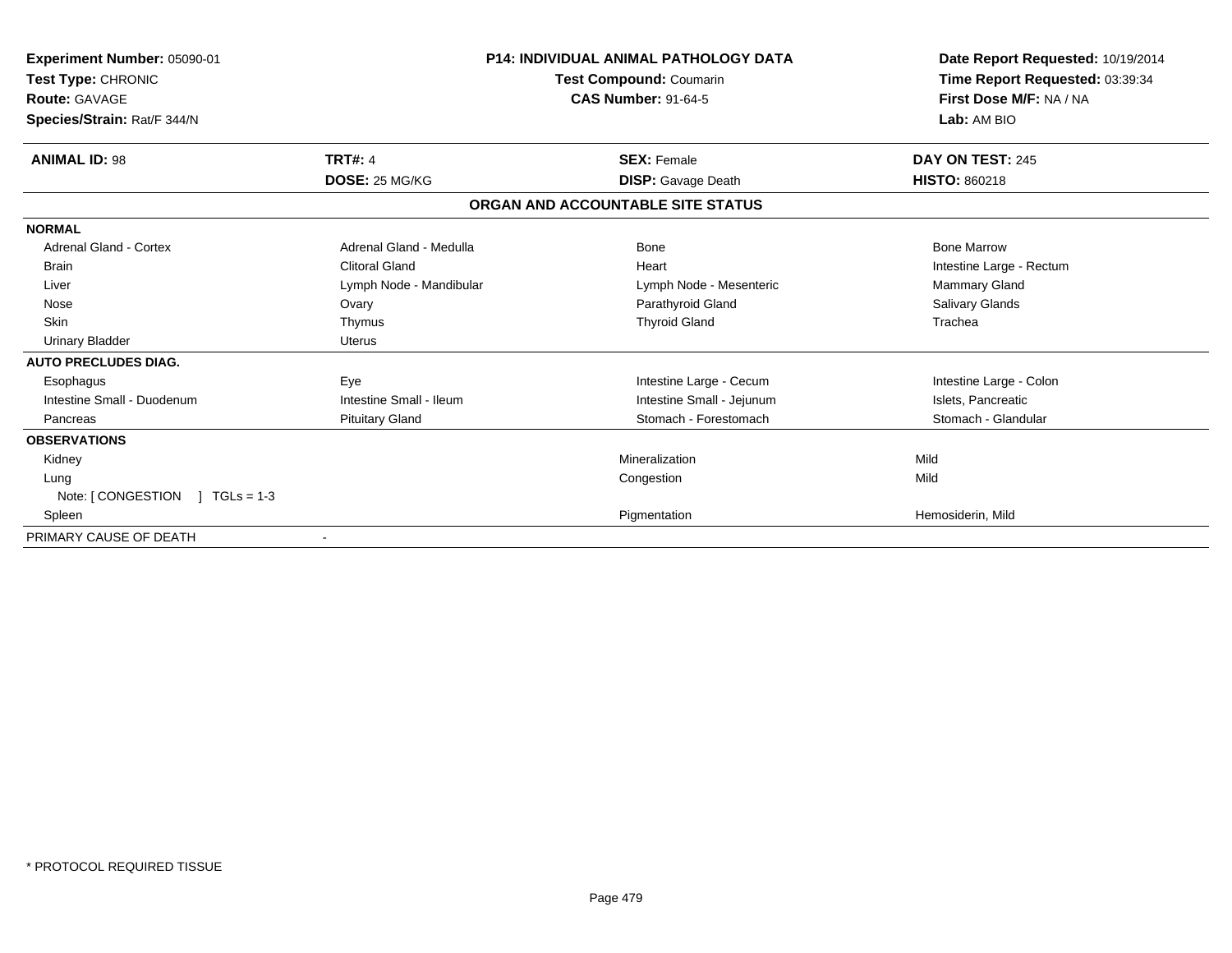| Experiment Number: 05090-01<br>Test Type: CHRONIC<br>Route: GAVAGE<br>Species/Strain: Rat/F 344/N<br><b>ANIMAL ID: 99</b> | <b>TRT#: 4</b>           | <b>P14: INDIVIDUAL ANIMAL PATHOLOGY DATA</b><br>Test Compound: Coumarin<br><b>CAS Number: 91-64-5</b><br><b>SEX: Female</b> | Date Report Requested: 10/19/2014<br>Time Report Requested: 03:39:34<br>First Dose M/F: NA / NA<br>Lab: AM BIO<br>DAY ON TEST: 729 |
|---------------------------------------------------------------------------------------------------------------------------|--------------------------|-----------------------------------------------------------------------------------------------------------------------------|------------------------------------------------------------------------------------------------------------------------------------|
|                                                                                                                           | DOSE: 25 MG/KG           | <b>DISP: Terminal Sacrifice</b>                                                                                             | <b>HISTO: 860219</b>                                                                                                               |
|                                                                                                                           |                          | ORGAN AND ACCOUNTABLE SITE STATUS                                                                                           |                                                                                                                                    |
| <b>NORMAL</b>                                                                                                             |                          |                                                                                                                             |                                                                                                                                    |
| <b>Adrenal Gland - Cortex</b>                                                                                             | Adrenal Gland - Medulla  | Bone                                                                                                                        | <b>Bone Marrow</b>                                                                                                                 |
| <b>Brain</b>                                                                                                              | Esophagus                | Heart                                                                                                                       | Intestine Large - Cecum                                                                                                            |
| Intestine Large - Colon                                                                                                   | Intestine Large - Rectum | Intestine Small - Duodenum                                                                                                  | Intestine Small - Ileum                                                                                                            |
| Intestine Small - Jejunum                                                                                                 | Islets, Pancreatic       | Lung                                                                                                                        | Lymph Node - Mandibular                                                                                                            |
| Lymph Node - Mesenteric                                                                                                   | Nose                     | Ovary                                                                                                                       | Pancreas                                                                                                                           |
| Parathyroid Gland                                                                                                         | Salivary Glands          | Skin                                                                                                                        | Spleen                                                                                                                             |
| Stomach - Forestomach                                                                                                     | Stomach - Glandular      | Thymus                                                                                                                      | <b>Thyroid Gland</b>                                                                                                               |
| Trachea                                                                                                                   | <b>Urinary Bladder</b>   | <b>Uterus</b>                                                                                                               |                                                                                                                                    |
| <b>OBSERVATIONS</b>                                                                                                       |                          |                                                                                                                             |                                                                                                                                    |
| <b>Clitoral Gland</b>                                                                                                     |                          | Adenoma                                                                                                                     |                                                                                                                                    |
| Kidney                                                                                                                    |                          | Nephropathy                                                                                                                 | Minimal                                                                                                                            |
| Liver                                                                                                                     |                          | <b>Basophilic Focus</b>                                                                                                     |                                                                                                                                    |
|                                                                                                                           | <b>Bile Duct</b>         | Hyperplasia                                                                                                                 | Minimal                                                                                                                            |
| <b>Mammary Gland</b>                                                                                                      |                          | Fibroadenoma                                                                                                                |                                                                                                                                    |
|                                                                                                                           |                          | Fibroadenoma                                                                                                                |                                                                                                                                    |
| Note: [ FIBROADENOMA ] TGLs = 2-14                                                                                        |                          |                                                                                                                             |                                                                                                                                    |
| Note: [ FIBROADENOMA ] TGLs = 3-15                                                                                        |                          |                                                                                                                             |                                                                                                                                    |
| <b>Pituitary Gland</b>                                                                                                    | Pars Distalis            | Adenoma                                                                                                                     |                                                                                                                                    |
| Note: [ ADENOMA<br>$1 \text{ TGLs} = 4-4$                                                                                 |                          |                                                                                                                             |                                                                                                                                    |
| PRIMARY CAUSE OF DEATH                                                                                                    |                          |                                                                                                                             |                                                                                                                                    |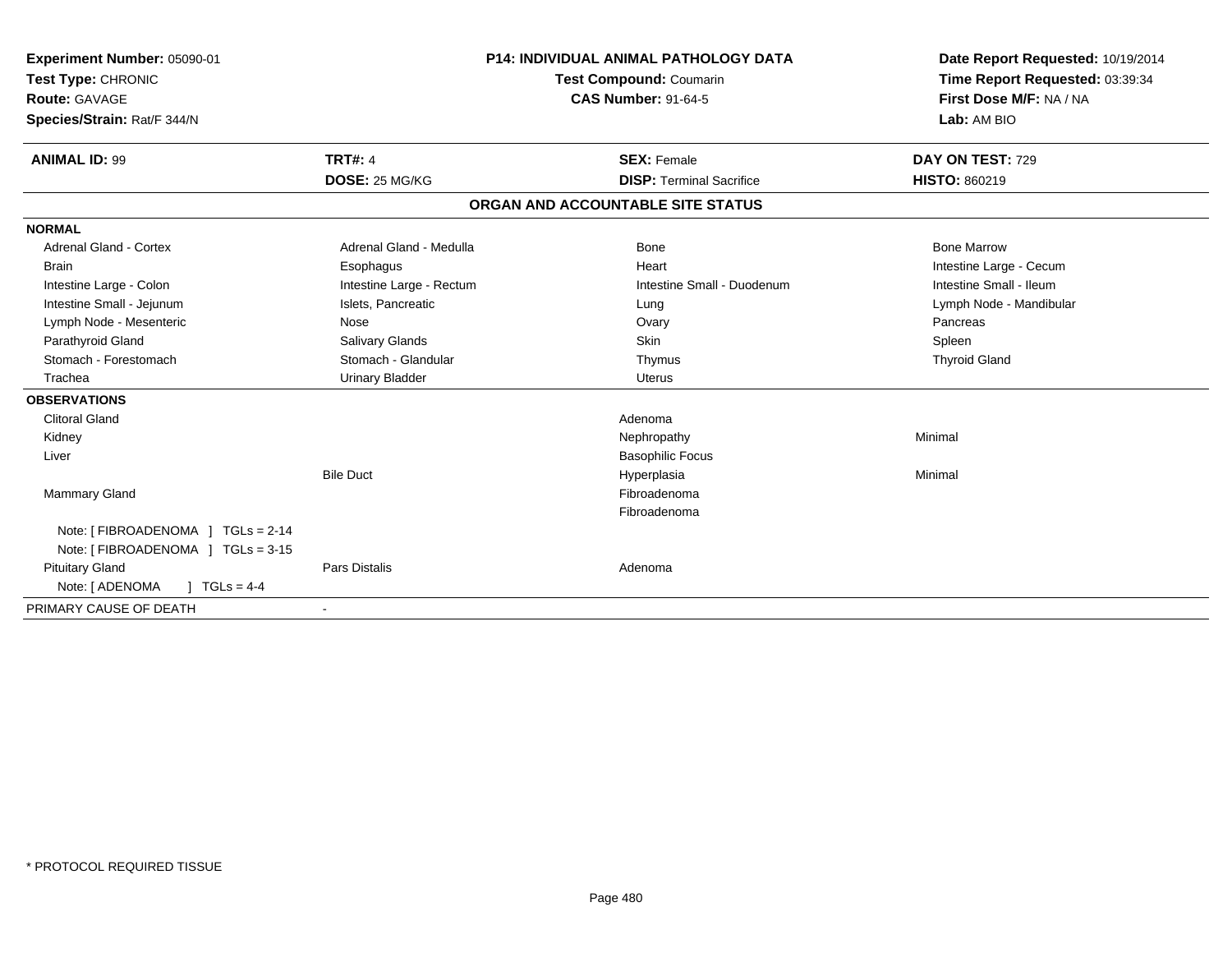| Experiment Number: 05090-01<br>Test Type: CHRONIC<br>Route: GAVAGE<br>Species/Strain: Rat/F 344/N |                            | <b>P14: INDIVIDUAL ANIMAL PATHOLOGY DATA</b><br>Test Compound: Coumarin<br><b>CAS Number: 91-64-5</b> | Date Report Requested: 10/19/2014<br>Time Report Requested: 03:39:34<br>First Dose M/F: NA / NA<br>Lab: AM BIO |
|---------------------------------------------------------------------------------------------------|----------------------------|-------------------------------------------------------------------------------------------------------|----------------------------------------------------------------------------------------------------------------|
| <b>ANIMAL ID: 100</b>                                                                             | <b>TRT#: 4</b>             | <b>SEX: Female</b>                                                                                    | DAY ON TEST: 732                                                                                               |
|                                                                                                   | DOSE: 25 MG/KG             | <b>DISP: Terminal Sacrifice</b>                                                                       | <b>HISTO: 860220</b>                                                                                           |
|                                                                                                   |                            | ORGAN AND ACCOUNTABLE SITE STATUS                                                                     |                                                                                                                |
| <b>NORMAL</b>                                                                                     |                            |                                                                                                       |                                                                                                                |
| <b>Adrenal Gland - Cortex</b>                                                                     | Adrenal Gland - Medulla    | Bone                                                                                                  | <b>Bone Marrow</b>                                                                                             |
| <b>Brain</b>                                                                                      | Esophagus                  | Intestine Large - Cecum                                                                               | Intestine Large - Colon                                                                                        |
| Intestine Large - Rectum                                                                          | Intestine Small - Duodenum | Intestine Small - Ileum                                                                               | Intestine Small - Jejunum                                                                                      |
| Islets, Pancreatic                                                                                | Lung                       | Lymph Node - Mandibular                                                                               | Lymph Node - Mesenteric                                                                                        |
| Nose                                                                                              | Ovary                      | Parathyroid Gland                                                                                     | <b>Pituitary Gland</b>                                                                                         |
| <b>Salivary Glands</b>                                                                            | Skin                       | Spleen                                                                                                | Stomach - Forestomach                                                                                          |
| Stomach - Glandular                                                                               | Thymus                     | <b>Thyroid Gland</b>                                                                                  | Trachea                                                                                                        |
| <b>Urinary Bladder</b>                                                                            |                            |                                                                                                       |                                                                                                                |
| <b>OBSERVATIONS</b>                                                                               |                            |                                                                                                       |                                                                                                                |
| <b>Clitoral Gland</b>                                                                             |                            | Inflammation                                                                                          | Suppurative, Moderate                                                                                          |
| Heart                                                                                             |                            | Cardiomyopathy                                                                                        | Mild                                                                                                           |
| Kidney                                                                                            |                            | Nephropathy                                                                                           | Minimal                                                                                                        |
| Liver                                                                                             |                            | Clear Cell Focus                                                                                      |                                                                                                                |
|                                                                                                   |                            | Inflammation                                                                                          | Chronic, Minimal                                                                                               |
| <b>Mammary Gland</b>                                                                              |                            | Fibroadenoma                                                                                          |                                                                                                                |
| Note: [FIBROADENOMA ] TGLs = 1-13                                                                 |                            |                                                                                                       |                                                                                                                |
| Pancreas                                                                                          |                            | <b>Infiltration Cellular</b>                                                                          | Lymphocyte, Mild                                                                                               |
| <b>Uterus</b>                                                                                     |                            | Polyp                                                                                                 |                                                                                                                |
| Note: [ POLYP<br>$1 TGLs = 2-5$                                                                   |                            |                                                                                                       |                                                                                                                |
| PRIMARY CAUSE OF DEATH                                                                            |                            |                                                                                                       |                                                                                                                |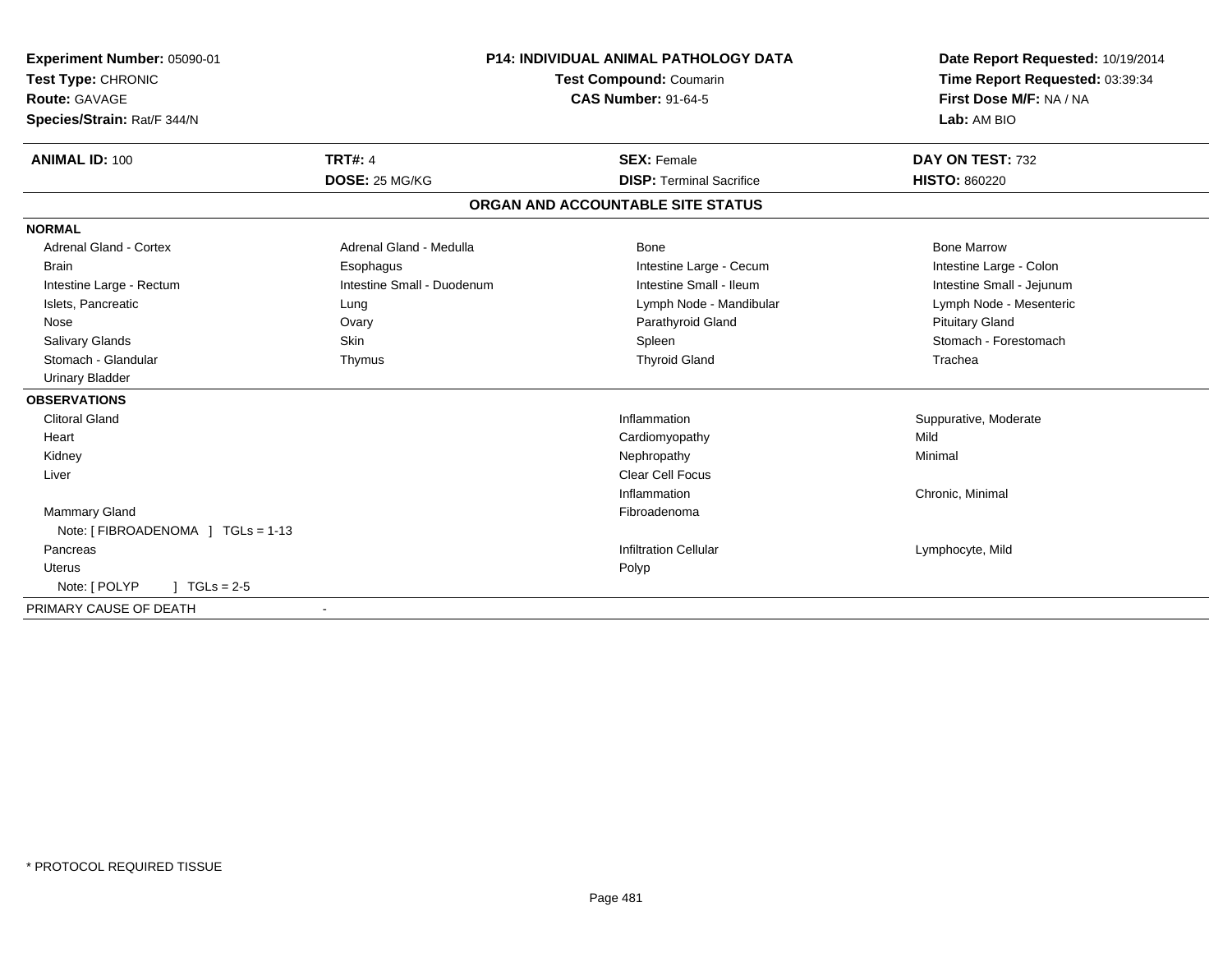| Experiment Number: 05090-01<br>Test Type: CHRONIC |                       | <b>P14: INDIVIDUAL ANIMAL PATHOLOGY DATA</b> | Date Report Requested: 10/19/2014 |
|---------------------------------------------------|-----------------------|----------------------------------------------|-----------------------------------|
|                                                   |                       | <b>Test Compound: Coumarin</b>               | Time Report Requested: 03:39:34   |
| <b>Route: GAVAGE</b>                              |                       | <b>CAS Number: 91-64-5</b>                   | First Dose M/F: NA / NA           |
| Species/Strain: Rat/F 344/N                       |                       |                                              | Lab: AM BIO                       |
| <b>ANIMAL ID: 101</b>                             | <b>TRT#: 4</b>        | <b>SEX: Female</b>                           | DAY ON TEST: 455                  |
|                                                   | <b>DOSE: 25 MG/KG</b> | <b>DISP:</b> Interval Sacrifice              | <b>HISTO: 860221</b>              |
| <b>OBSERVATIONS</b>                               |                       |                                              |                                   |
| Kidney                                            |                       | Nephropathy                                  | Minimal                           |
| Liver                                             |                       | <b>Basophilic Focus</b>                      |                                   |
| PRIMARY CAUSE OF DEATH                            |                       |                                              |                                   |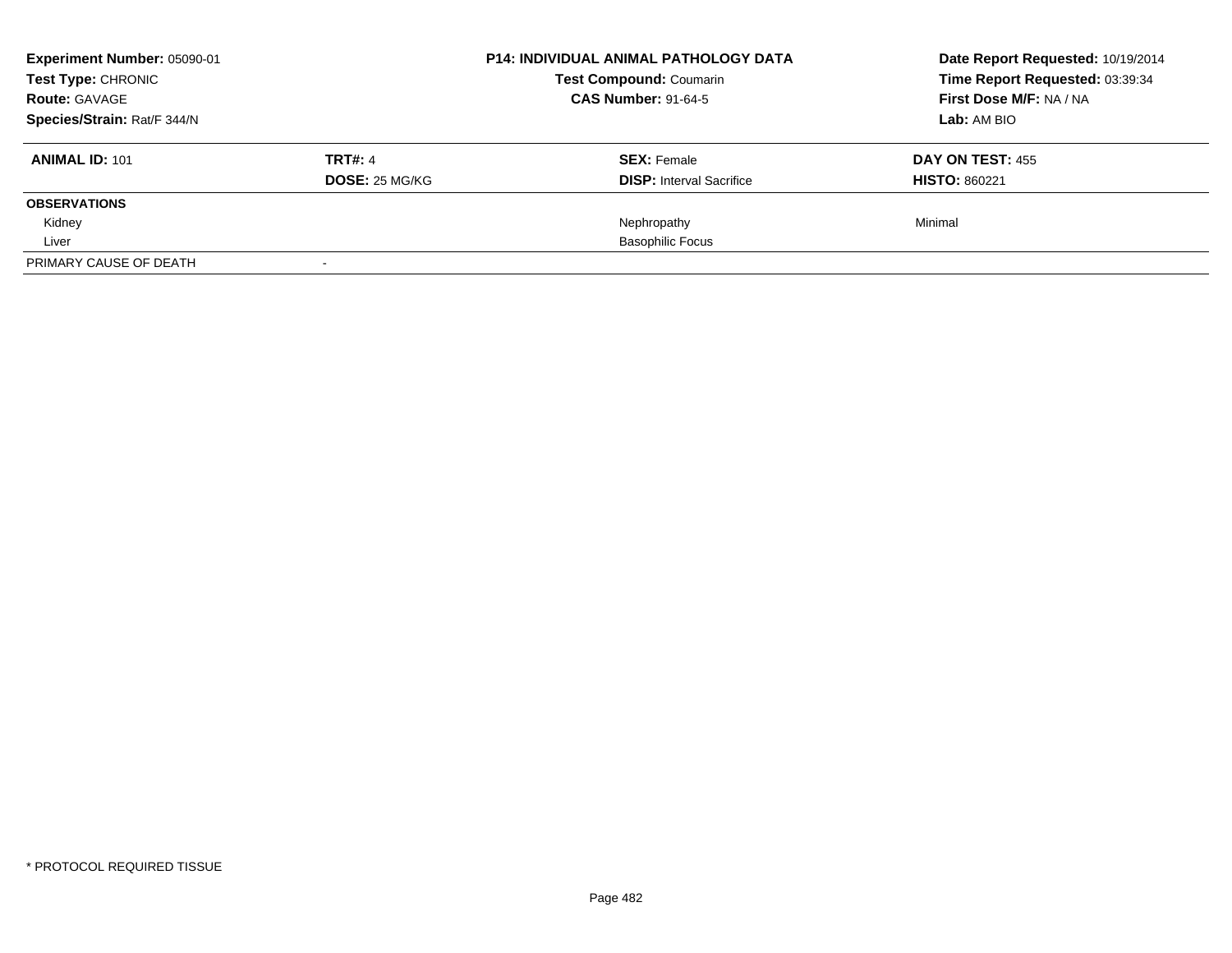| Experiment Number: 05090-01                 |                          | <b>P14: INDIVIDUAL ANIMAL PATHOLOGY DATA</b> | Date Report Requested: 10/19/2014 |  |
|---------------------------------------------|--------------------------|----------------------------------------------|-----------------------------------|--|
| Test Type: CHRONIC                          | Test Compound: Coumarin  |                                              | Time Report Requested: 03:39:34   |  |
| Route: GAVAGE                               |                          | <b>CAS Number: 91-64-5</b>                   | First Dose M/F: NA / NA           |  |
| Species/Strain: Rat/F 344/N                 |                          |                                              | Lab: AM BIO                       |  |
| <b>ANIMAL ID: 102</b>                       | <b>TRT#: 4</b>           | <b>SEX: Female</b>                           | DAY ON TEST: 733                  |  |
|                                             | DOSE: 25 MG/KG           | <b>DISP: Terminal Sacrifice</b>              | <b>HISTO: 860222</b>              |  |
|                                             |                          | ORGAN AND ACCOUNTABLE SITE STATUS            |                                   |  |
| <b>NORMAL</b>                               |                          |                                              |                                   |  |
| Adrenal Gland - Cortex                      | Adrenal Gland - Medulla  | <b>Bone</b>                                  | <b>Bone Marrow</b>                |  |
| Brain                                       | <b>Clitoral Gland</b>    | Esophagus                                    | Intestine Large - Cecum           |  |
| Intestine Large - Colon                     | Intestine Large - Rectum | Intestine Small - Duodenum                   | Intestine Small - Ileum           |  |
| Intestine Small - Jejunum                   | Islets, Pancreatic       | Lung                                         | Lymph Node - Mandibular           |  |
| Lymph Node - Mesenteric                     | Nose                     | Ovary                                        | Pancreas                          |  |
| Parathyroid Gland                           | <b>Pituitary Gland</b>   | <b>Salivary Glands</b>                       | Skin                              |  |
| Spleen                                      | Stomach - Glandular      | Thymus                                       | <b>Thyroid Gland</b>              |  |
| Trachea                                     | <b>Urinary Bladder</b>   |                                              |                                   |  |
| <b>OBSERVATIONS</b>                         |                          |                                              |                                   |  |
| Eye                                         | Lens                     | Cataract                                     | Moderate                          |  |
| Note: [ CATARACT<br>$1 \text{ TGLs} = 1-13$ |                          |                                              |                                   |  |
| Heart                                       |                          | Cardiomyopathy                               | Mild                              |  |
| Kidney                                      |                          | Nephropathy                                  | Moderate                          |  |
| Liver                                       |                          | <b>Basophilic Focus</b>                      |                                   |  |
|                                             | <b>Bile Duct</b>         | Hyperplasia                                  | Mild                              |  |
| Mammary Gland                               |                          | Fibroadenoma                                 |                                   |  |
| Note: [ FIBROADENOMA ] TGLs = 2-14          |                          |                                              |                                   |  |
| Stomach                                     | Forestomach              | Squamous Cell Papilloma                      |                                   |  |
| Note: [ PAPILLOMA SQUA ] TGLs = 4-6         |                          |                                              |                                   |  |
| Uterus                                      |                          | Polyp                                        |                                   |  |
| Note: [ POLYP<br>$1 TGLs = 3-15$            |                          |                                              |                                   |  |
| PRIMARY CAUSE OF DEATH                      |                          |                                              |                                   |  |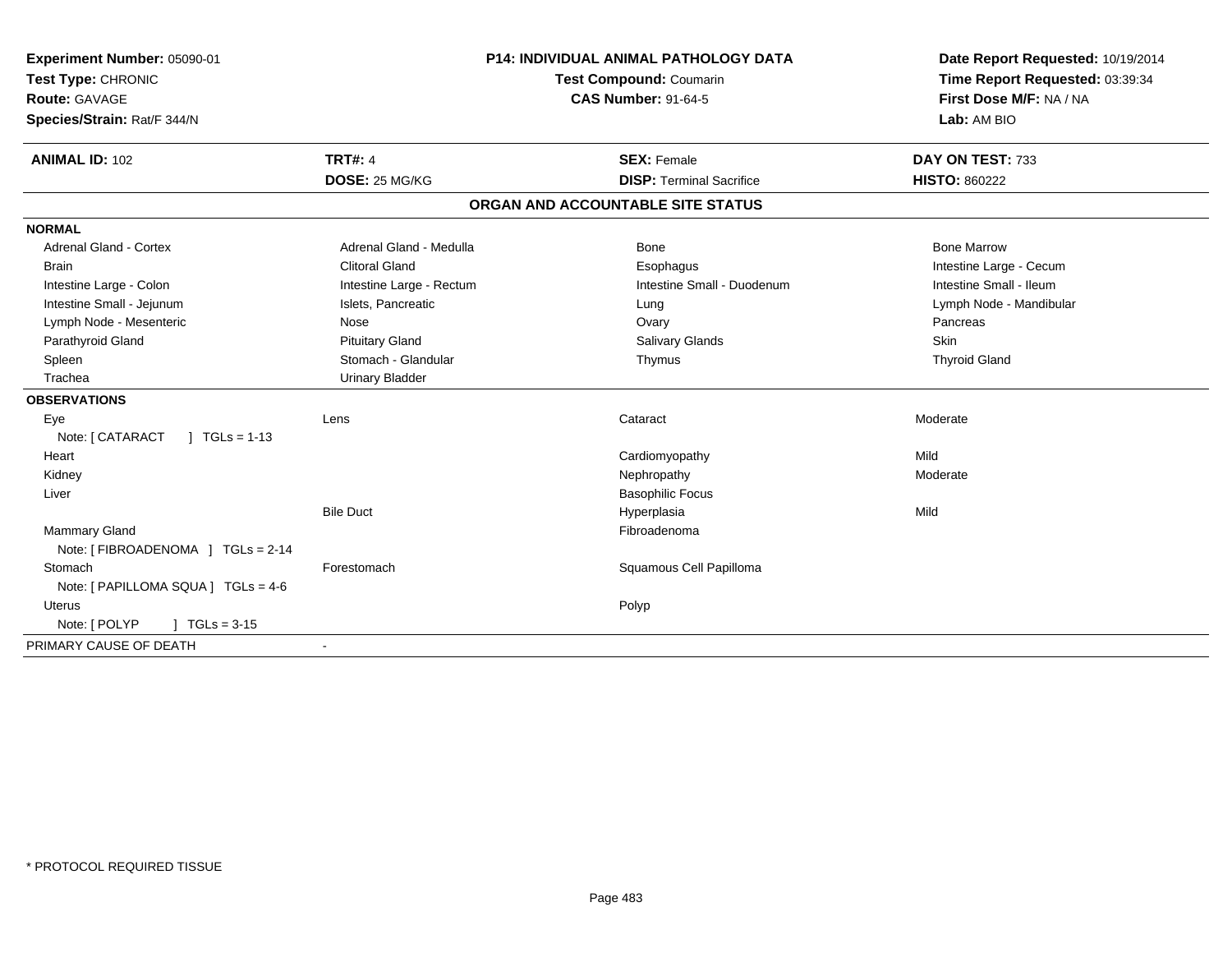| Experiment Number: 05090-01<br>Test Type: CHRONIC<br>Route: GAVAGE<br>Species/Strain: Rat/F 344/N |                          | <b>P14: INDIVIDUAL ANIMAL PATHOLOGY DATA</b><br><b>Test Compound: Coumarin</b><br><b>CAS Number: 91-64-5</b> |                                   | Date Report Requested: 10/19/2014<br>Time Report Requested: 03:39:34<br>First Dose M/F: NA / NA<br>Lab: AM BIO |
|---------------------------------------------------------------------------------------------------|--------------------------|--------------------------------------------------------------------------------------------------------------|-----------------------------------|----------------------------------------------------------------------------------------------------------------|
| <b>ANIMAL ID: 103</b>                                                                             | <b>TRT#: 4</b>           |                                                                                                              | <b>SEX: Female</b>                | DAY ON TEST: 732                                                                                               |
|                                                                                                   | DOSE: 25 MG/KG           |                                                                                                              | <b>DISP: Terminal Sacrifice</b>   | <b>HISTO: 860223</b>                                                                                           |
|                                                                                                   |                          |                                                                                                              | ORGAN AND ACCOUNTABLE SITE STATUS |                                                                                                                |
| <b>NORMAL</b>                                                                                     |                          |                                                                                                              |                                   |                                                                                                                |
| <b>Adrenal Gland - Cortex</b>                                                                     | Adrenal Gland - Medulla  |                                                                                                              | Bone                              | <b>Bone Marrow</b>                                                                                             |
| <b>Brain</b>                                                                                      | <b>Clitoral Gland</b>    |                                                                                                              | Esophagus                         | Intestine Large - Cecum                                                                                        |
| Intestine Large - Colon                                                                           | Intestine Large - Rectum |                                                                                                              | Intestine Small - Duodenum        | Intestine Small - Ileum                                                                                        |
| Intestine Small - Jejunum                                                                         | Islets, Pancreatic       |                                                                                                              | Kidney                            | Lymph Node - Mandibular                                                                                        |
| Lymph Node - Mesenteric                                                                           | <b>Mammary Gland</b>     |                                                                                                              | Nose                              | Ovary                                                                                                          |
| Pancreas                                                                                          | Parathyroid Gland        |                                                                                                              | <b>Salivary Glands</b>            | Stomach - Forestomach                                                                                          |
| Stomach - Glandular                                                                               | Thymus                   |                                                                                                              | <b>Thyroid Gland</b>              | Trachea                                                                                                        |
| <b>Urinary Bladder</b>                                                                            | <b>Uterus</b>            |                                                                                                              |                                   |                                                                                                                |
| <b>OBSERVATIONS</b>                                                                               |                          |                                                                                                              |                                   |                                                                                                                |
| Heart                                                                                             |                          |                                                                                                              | Cardiomyopathy                    | Mild                                                                                                           |
| Liver                                                                                             |                          |                                                                                                              | <b>Basophilic Focus</b>           |                                                                                                                |
|                                                                                                   | <b>Bile Duct</b>         |                                                                                                              | Hyperplasia                       | Minimal                                                                                                        |
| Lung                                                                                              |                          |                                                                                                              | Inflammation                      | Mild                                                                                                           |
| <b>Pituitary Gland</b>                                                                            | <b>Pars Distalis</b>     |                                                                                                              | Cyst                              |                                                                                                                |
| <b>Skin</b>                                                                                       | <b>Subcut Tiss</b>       |                                                                                                              | Fibroma                           |                                                                                                                |
| Note: [ FIBROMA<br>$1 TGLs = 1-13$                                                                |                          |                                                                                                              |                                   |                                                                                                                |
| Spleen                                                                                            |                          |                                                                                                              | Leukemia Mononuclear              |                                                                                                                |
| Note: [ LEUKEMIA MONUC ] TGLs = 2-2                                                               |                          |                                                                                                              |                                   |                                                                                                                |
| PRIMARY CAUSE OF DEATH                                                                            | $\blacksquare$           |                                                                                                              |                                   |                                                                                                                |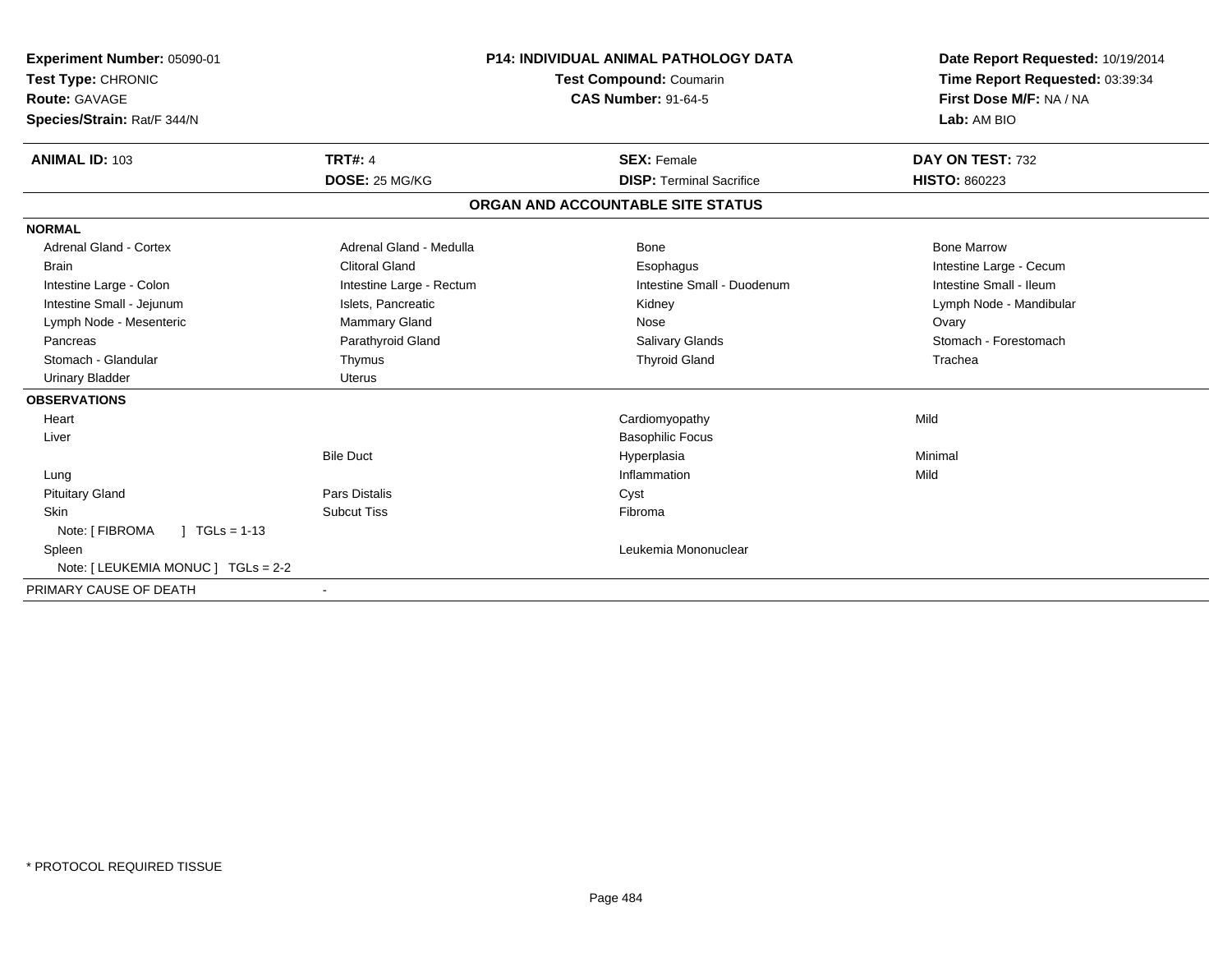| Experiment Number: 05090-01<br>Test Type: CHRONIC<br><b>Route: GAVAGE</b><br>Species/Strain: Rat/F 344/N |                                  | <b>P14: INDIVIDUAL ANIMAL PATHOLOGY DATA</b><br><b>Test Compound: Coumarin</b><br><b>CAS Number: 91-64-5</b> |  | Date Report Requested: 10/19/2014<br>Time Report Requested: 03:39:34<br>First Dose M/F: NA / NA<br>Lab: AM BIO |
|----------------------------------------------------------------------------------------------------------|----------------------------------|--------------------------------------------------------------------------------------------------------------|--|----------------------------------------------------------------------------------------------------------------|
| <b>ANIMAL ID: 104</b>                                                                                    | <b>TRT#: 4</b><br>DOSE: 25 MG/KG | <b>SEX: Female</b><br><b>DISP: Dead</b>                                                                      |  | DAY ON TEST: 654<br><b>HISTO: 860224</b>                                                                       |
|                                                                                                          |                                  |                                                                                                              |  |                                                                                                                |
|                                                                                                          |                                  | ORGAN AND ACCOUNTABLE SITE STATUS                                                                            |  |                                                                                                                |
| <b>NORMAL</b>                                                                                            |                                  |                                                                                                              |  |                                                                                                                |
| <b>Adrenal Gland - Cortex</b>                                                                            | Adrenal Gland - Medulla          | <b>Bone</b>                                                                                                  |  | <b>Bone Marrow</b>                                                                                             |
| <b>Brain</b>                                                                                             | <b>Clitoral Gland</b>            | Esophagus                                                                                                    |  | Heart                                                                                                          |
| Intestine Large - Colon                                                                                  | Intestine Large - Rectum         | Islets, Pancreatic                                                                                           |  | Lung                                                                                                           |
| Lymph Node - Mandibular                                                                                  | Nose                             | Ovary                                                                                                        |  | Pancreas                                                                                                       |
| Parathyroid Gland                                                                                        | Salivary Glands                  | <b>Skin</b>                                                                                                  |  | Spleen                                                                                                         |
| Stomach - Glandular                                                                                      | Thymus                           | <b>Thyroid Gland</b>                                                                                         |  | Trachea                                                                                                        |
| <b>Urinary Bladder</b>                                                                                   | <b>Uterus</b>                    |                                                                                                              |  |                                                                                                                |
| <b>AUTO PRECLUDES DIAG.</b>                                                                              |                                  |                                                                                                              |  |                                                                                                                |
| Intestine Large - Cecum                                                                                  | Intestine Small - Duodenum       | Intestine Small - Ileum                                                                                      |  | Intestine Small - Jejunum                                                                                      |
| <b>OBSERVATIONS</b>                                                                                      |                                  |                                                                                                              |  |                                                                                                                |
| Kidney                                                                                                   |                                  | Nephropathy                                                                                                  |  | Minimal                                                                                                        |
| Liver                                                                                                    |                                  | <b>Basophilic Focus</b>                                                                                      |  |                                                                                                                |
| Lymph Node                                                                                               | Mesenteric                       | Congestion                                                                                                   |  | Mild                                                                                                           |
| Mammary Gland                                                                                            |                                  | Galactocele                                                                                                  |  |                                                                                                                |
| Note: [GALACTOCELE ] TGLs = 2-13                                                                         |                                  |                                                                                                              |  |                                                                                                                |
| <b>Pituitary Gland</b>                                                                                   | Pars Distalis                    | Adenoma                                                                                                      |  |                                                                                                                |
| [Adenoma TGLS = $1-4$ ]                                                                                  |                                  |                                                                                                              |  |                                                                                                                |
| Stomach                                                                                                  | Forestomach                      | Hyperkeratosis                                                                                               |  | Mild                                                                                                           |
| Note: [ HYPERKERATOSIS ] TGLs = 3-6                                                                      |                                  |                                                                                                              |  |                                                                                                                |
| PRIMARY CAUSE OF DEATH                                                                                   |                                  |                                                                                                              |  |                                                                                                                |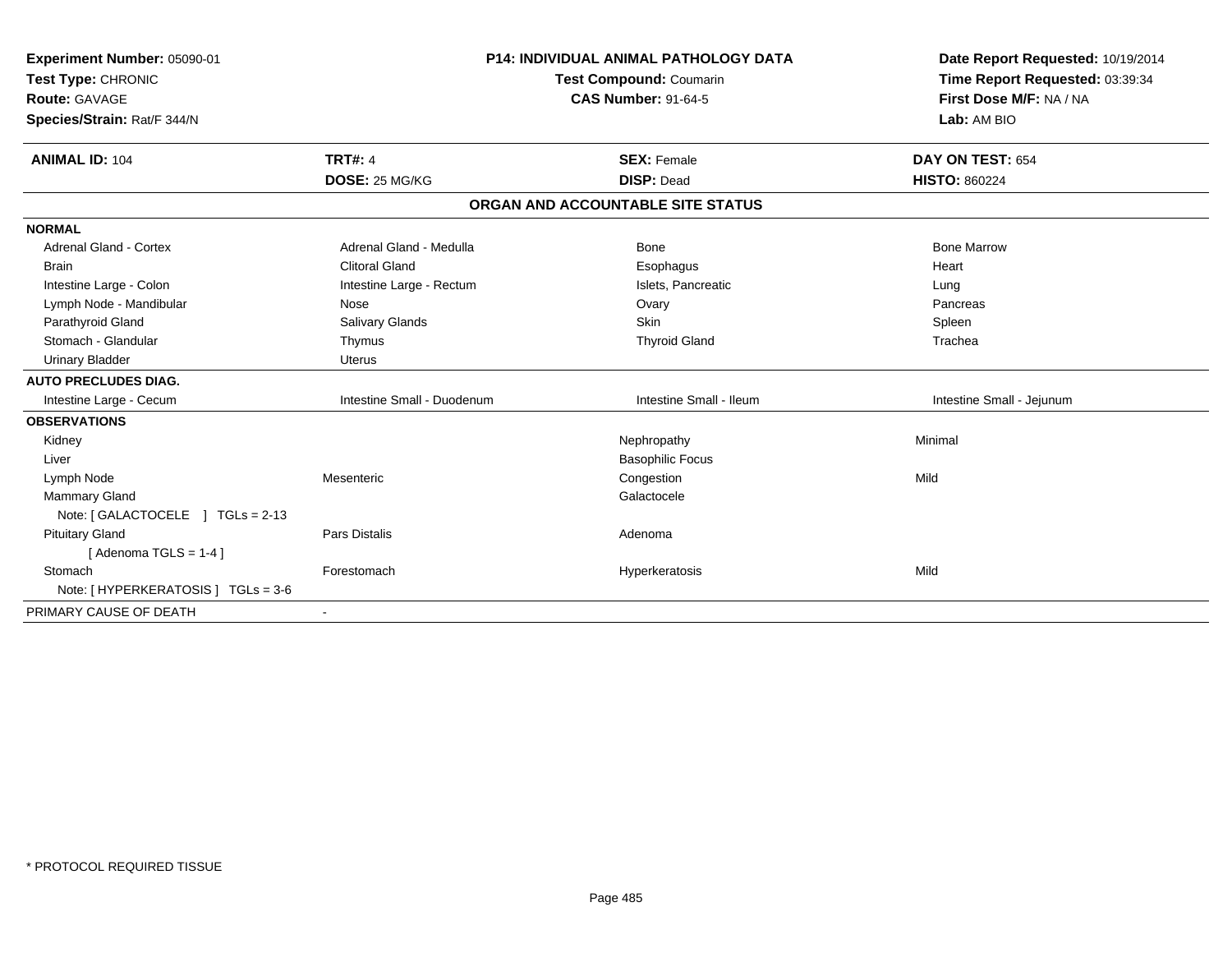| Experiment Number: 05090-01<br>Test Type: CHRONIC<br><b>Route: GAVAGE</b><br>Species/Strain: Rat/F 344/N |                         | P14: INDIVIDUAL ANIMAL PATHOLOGY DATA<br>Test Compound: Coumarin<br><b>CAS Number: 91-64-5</b> | Date Report Requested: 10/19/2014<br>Time Report Requested: 03:39:34<br>First Dose M/F: NA / NA<br>Lab: AM BIO |  |
|----------------------------------------------------------------------------------------------------------|-------------------------|------------------------------------------------------------------------------------------------|----------------------------------------------------------------------------------------------------------------|--|
| <b>ANIMAL ID: 105</b>                                                                                    | <b>TRT#: 4</b>          | <b>SEX: Female</b>                                                                             | DAY ON TEST: 732                                                                                               |  |
|                                                                                                          | DOSE: 25 MG/KG          | <b>DISP: Terminal Sacrifice</b>                                                                | <b>HISTO: 860225</b>                                                                                           |  |
|                                                                                                          |                         | ORGAN AND ACCOUNTABLE SITE STATUS                                                              |                                                                                                                |  |
| <b>NORMAL</b>                                                                                            |                         |                                                                                                |                                                                                                                |  |
| <b>Adrenal Gland - Cortex</b>                                                                            | <b>Bone</b>             | <b>Bone Marrow</b>                                                                             | <b>Brain</b>                                                                                                   |  |
| Esophagus                                                                                                | Intestine Large - Cecum | Intestine Large - Colon                                                                        | Intestine Large - Rectum                                                                                       |  |
| Intestine Small - Duodenum                                                                               | Intestine Small - Ileum | Intestine Small - Jejunum                                                                      | Islets, Pancreatic                                                                                             |  |
| Lung                                                                                                     | Lymph Node - Mandibular | Nose                                                                                           | Ovary                                                                                                          |  |
| Pancreas                                                                                                 | Parathyroid Gland       | Salivary Glands                                                                                | Skin                                                                                                           |  |
| Stomach - Glandular                                                                                      | Thymus                  | <b>Thyroid Gland</b>                                                                           | Trachea                                                                                                        |  |
| <b>Urinary Bladder</b>                                                                                   |                         |                                                                                                |                                                                                                                |  |
| <b>OBSERVATIONS</b>                                                                                      |                         |                                                                                                |                                                                                                                |  |
| <b>Adrenal Gland</b>                                                                                     | Medulla                 | <b>Basophilic Focus</b>                                                                        | Mild                                                                                                           |  |
| <b>Clitoral Gland</b>                                                                                    |                         | Adenoma                                                                                        |                                                                                                                |  |
| Heart                                                                                                    |                         | Cardiomyopathy                                                                                 | Mild                                                                                                           |  |
| Kidney                                                                                                   |                         | Nephropathy                                                                                    | Mild                                                                                                           |  |
| Liver                                                                                                    | <b>Bile Duct</b>        | Hyperplasia                                                                                    | Mild                                                                                                           |  |
|                                                                                                          |                         | Leukemia Mononuclear                                                                           |                                                                                                                |  |
| Note: [ LEUKEMIA MONUC ] TGLs = 5-2                                                                      |                         |                                                                                                |                                                                                                                |  |
| Lymph Node                                                                                               | Mesenteric              | Leukemia Mononuclear                                                                           |                                                                                                                |  |
| <b>Mammary Gland</b>                                                                                     |                         | Fibroadenoma                                                                                   |                                                                                                                |  |
| Note: [FIBROADENOMA ] TGLs = 2-13                                                                        |                         |                                                                                                |                                                                                                                |  |
| <b>Pituitary Gland</b>                                                                                   | <b>Pars Distalis</b>    | Adenoma                                                                                        |                                                                                                                |  |
| Note: [ ADENOMA<br>$J \text{ TGLs} = 6-4$                                                                |                         |                                                                                                |                                                                                                                |  |
| Spleen                                                                                                   |                         | Leukemia Mononuclear                                                                           |                                                                                                                |  |
| Note: [ LEUKEMIA MONUC ] TGLs = 4-2                                                                      |                         |                                                                                                |                                                                                                                |  |
| Stomach                                                                                                  | Forestomach             | Squamous Cell Papilloma                                                                        |                                                                                                                |  |
| Uterus                                                                                                   |                         | Polyp                                                                                          |                                                                                                                |  |
| Note: [ POLYP<br>$J \cdot TGLs = 3-5$                                                                    |                         |                                                                                                |                                                                                                                |  |
| PRIMARY CAUSE OF DEATH                                                                                   |                         |                                                                                                |                                                                                                                |  |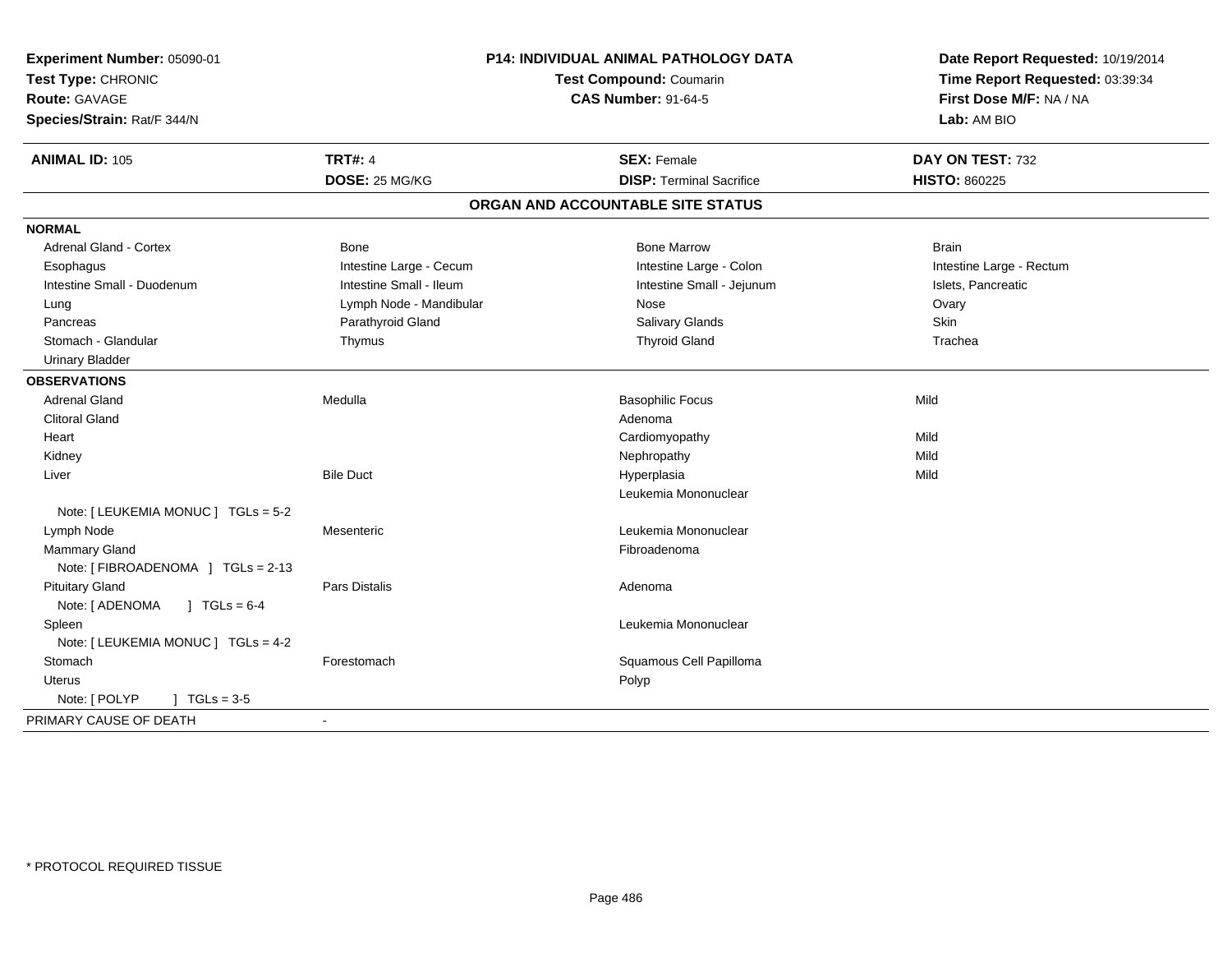| Experiment Number: 05090-01               |                           | <b>P14: INDIVIDUAL ANIMAL PATHOLOGY DATA</b>          | Date Report Requested: 10/19/2014                          |  |  |
|-------------------------------------------|---------------------------|-------------------------------------------------------|------------------------------------------------------------|--|--|
| Test Type: CHRONIC<br>Route: GAVAGE       |                           | Test Compound: Coumarin<br><b>CAS Number: 91-64-5</b> | Time Report Requested: 03:39:34<br>First Dose M/F: NA / NA |  |  |
|                                           |                           |                                                       | Lab: AM BIO                                                |  |  |
| Species/Strain: Rat/F 344/N               |                           |                                                       |                                                            |  |  |
| <b>ANIMAL ID: 106</b>                     | <b>TRT#: 4</b>            | <b>SEX: Female</b>                                    | DAY ON TEST: 729                                           |  |  |
|                                           | DOSE: 25 MG/KG            | <b>DISP: Terminal Sacrifice</b>                       | <b>HISTO: 860226</b>                                       |  |  |
|                                           |                           | ORGAN AND ACCOUNTABLE SITE STATUS                     |                                                            |  |  |
| <b>NORMAL</b>                             |                           |                                                       |                                                            |  |  |
| <b>Adrenal Gland - Cortex</b>             | Adrenal Gland - Medulla   | <b>Bone</b>                                           | <b>Bone Marrow</b>                                         |  |  |
| <b>Brain</b>                              | <b>Clitoral Gland</b>     | Esophagus                                             | Heart                                                      |  |  |
| Intestine Large - Cecum                   | Intestine Large - Colon   | Intestine Large - Rectum                              | Intestine Small - Duodenum                                 |  |  |
| Intestine Small - Ileum                   | Intestine Small - Jejunum | Islets, Pancreatic                                    | Lung                                                       |  |  |
| Lymph Node - Mandibular                   | Lymph Node - Mesenteric   | <b>Mammary Gland</b>                                  | Nose                                                       |  |  |
| Ovary                                     | Pancreas                  | Parathyroid Gland                                     | <b>Salivary Glands</b>                                     |  |  |
| Skin                                      | Spleen                    | Stomach - Forestomach                                 | Stomach - Glandular                                        |  |  |
| Thymus                                    | <b>Thyroid Gland</b>      | Trachea                                               | <b>Urinary Bladder</b>                                     |  |  |
| Uterus                                    |                           |                                                       |                                                            |  |  |
| <b>OBSERVATIONS</b>                       |                           |                                                       |                                                            |  |  |
| Kidney                                    |                           | Nephropathy                                           | Minimal                                                    |  |  |
| Liver                                     |                           | <b>Basophilic Focus</b>                               |                                                            |  |  |
|                                           |                           | Developmental Malformation                            |                                                            |  |  |
|                                           | <b>Bile Duct</b>          | Hyperplasia                                           | Minimal                                                    |  |  |
| [ Developmental Malformation TGLS = 1-2 ] |                           |                                                       |                                                            |  |  |
| <b>Pituitary Gland</b>                    | <b>Pars Distalis</b>      | Adenoma                                               |                                                            |  |  |
| PRIMARY CAUSE OF DEATH                    |                           |                                                       |                                                            |  |  |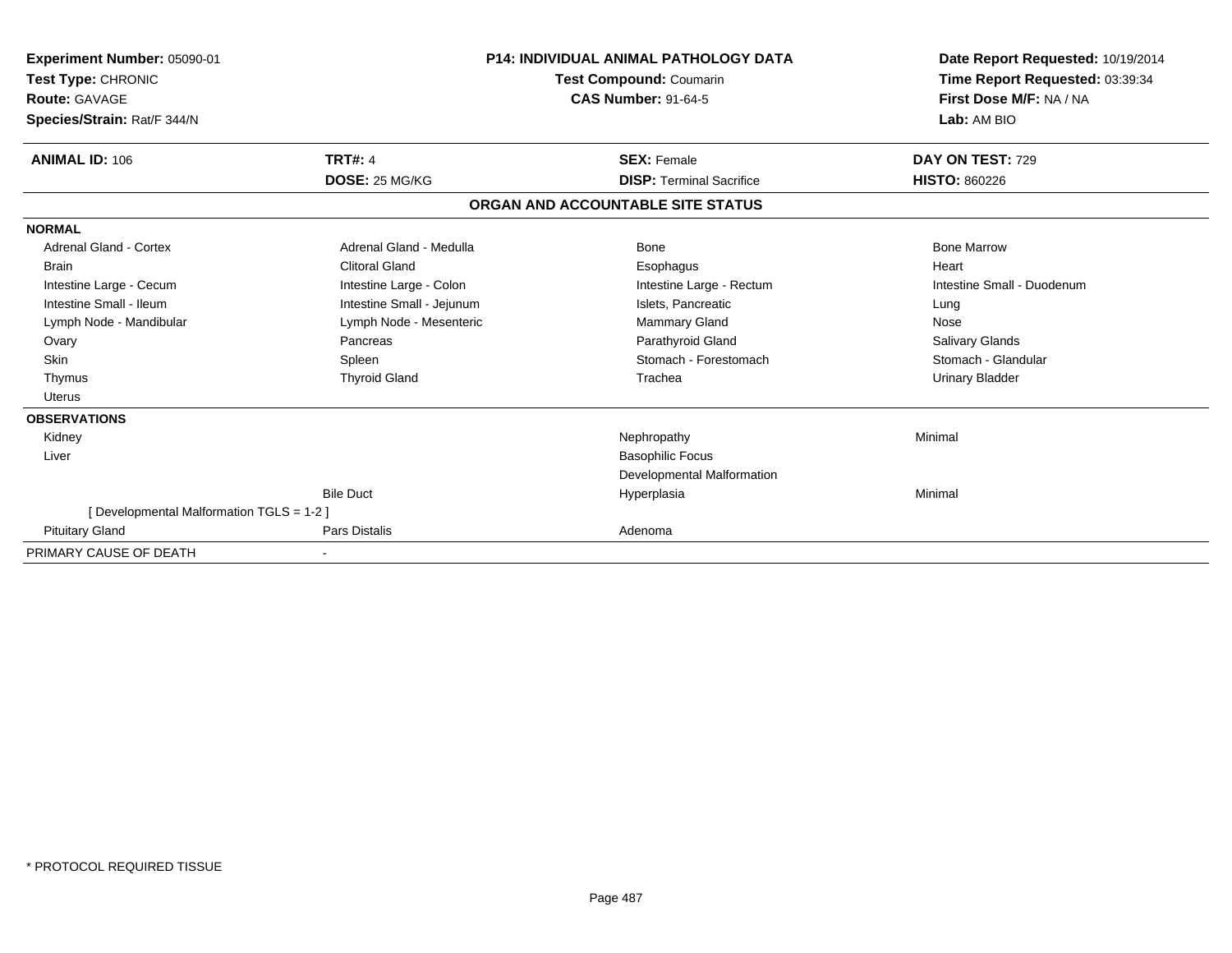| Experiment Number: 05090-01         |                          | <b>P14: INDIVIDUAL ANIMAL PATHOLOGY DATA</b> | Date Report Requested: 10/19/2014 |  |
|-------------------------------------|--------------------------|----------------------------------------------|-----------------------------------|--|
| Test Type: CHRONIC                  |                          | Test Compound: Coumarin                      | Time Report Requested: 03:39:34   |  |
| <b>Route: GAVAGE</b>                |                          | <b>CAS Number: 91-64-5</b>                   | First Dose M/F: NA / NA           |  |
| Species/Strain: Rat/F 344/N         |                          |                                              | Lab: AM BIO                       |  |
| <b>ANIMAL ID: 107</b>               | <b>TRT#: 4</b>           | <b>SEX: Female</b>                           | DAY ON TEST: 734                  |  |
|                                     | DOSE: 25 MG/KG           | <b>DISP: Terminal Sacrifice</b>              | <b>HISTO: 860227</b>              |  |
|                                     |                          | ORGAN AND ACCOUNTABLE SITE STATUS            |                                   |  |
| <b>NORMAL</b>                       |                          |                                              |                                   |  |
| Adrenal Gland - Cortex              | Adrenal Gland - Medulla  | Bone                                         | <b>Bone Marrow</b>                |  |
| <b>Clitoral Gland</b>               | Esophagus                | Heart                                        | Intestine Large - Cecum           |  |
| Intestine Large - Colon             | Intestine Large - Rectum | Intestine Small - Duodenum                   | Intestine Small - Ileum           |  |
| Intestine Small - Jejunum           | Islets, Pancreatic       | Lymph Node - Mandibular                      | Lymph Node - Mesenteric           |  |
| Nose                                | Ovary                    | Pancreas                                     | Parathyroid Gland                 |  |
| <b>Salivary Glands</b>              | Skin                     | Spleen                                       | Stomach - Glandular               |  |
| Thymus                              | <b>Thyroid Gland</b>     | Trachea                                      | <b>Urinary Bladder</b>            |  |
| <b>OBSERVATIONS</b>                 |                          |                                              |                                   |  |
| <b>Brain</b>                        | Hypothalamus             | Hemorrhage                                   | Moderate                          |  |
| Note: [HEMORRHAGE ] TGLs = 2-7      |                          |                                              |                                   |  |
| Kidney                              |                          | Nephropathy                                  | Mild                              |  |
| Liver                               |                          | <b>Basophilic Focus</b>                      |                                   |  |
|                                     |                          | Inflammation                                 | Chronic, Minimal                  |  |
| Lung                                | Alveolar Epith           | Hyperplasia                                  | Moderate                          |  |
| Note: [HYPERPLASIA ] TGLs = 4-12    |                          |                                              |                                   |  |
| <b>Mammary Gland</b>                |                          | Fibroadenoma                                 |                                   |  |
| Note: [FIBROADENOMA ] TGLs = 1-13   |                          |                                              |                                   |  |
| <b>Pituitary Gland</b>              | Pars Distalis            | Adenoma                                      |                                   |  |
| Note: [ ADENOMA<br>$1 TGLs = 3-4$   |                          |                                              |                                   |  |
| Stomach                             | Forestomach              | Hyperkeratosis                               | Moderate                          |  |
|                                     | Forestomach              | Inflammation                                 | Suppurative, Mild                 |  |
| Note: [ HYPERKERATOSIS ] TGLs = 5-6 |                          |                                              |                                   |  |
| Uterus                              |                          | Polyp                                        |                                   |  |
| PRIMARY CAUSE OF DEATH              |                          |                                              |                                   |  |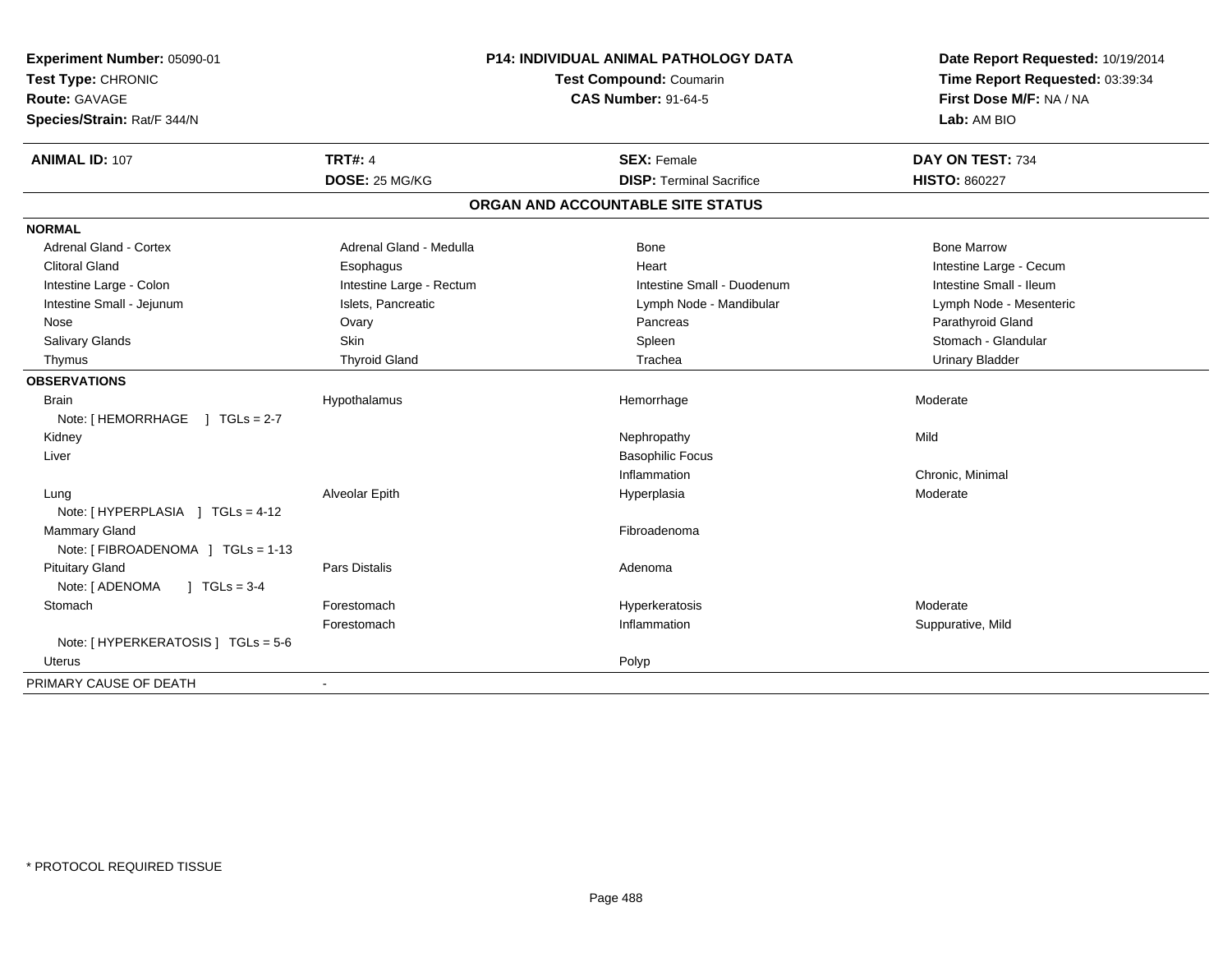| Experiment Number: 05090-01<br>Test Type: CHRONIC |                            | <b>P14: INDIVIDUAL ANIMAL PATHOLOGY DATA</b><br>Test Compound: Coumarin | Date Report Requested: 10/19/2014<br>Time Report Requested: 03:39:34 |
|---------------------------------------------------|----------------------------|-------------------------------------------------------------------------|----------------------------------------------------------------------|
| <b>Route: GAVAGE</b>                              |                            | <b>CAS Number: 91-64-5</b>                                              | First Dose M/F: NA / NA                                              |
| Species/Strain: Rat/F 344/N                       |                            |                                                                         | Lab: AM BIO                                                          |
|                                                   |                            |                                                                         |                                                                      |
| <b>ANIMAL ID: 108</b>                             | <b>TRT#: 4</b>             | <b>SEX: Female</b>                                                      | DAY ON TEST: 733                                                     |
|                                                   | DOSE: 25 MG/KG             | <b>DISP: Terminal Sacrifice</b>                                         | <b>HISTO: 860228</b>                                                 |
|                                                   |                            | ORGAN AND ACCOUNTABLE SITE STATUS                                       |                                                                      |
| <b>NORMAL</b>                                     |                            |                                                                         |                                                                      |
| <b>Adrenal Gland - Cortex</b>                     | Bone                       | <b>Bone Marrow</b>                                                      | <b>Brain</b>                                                         |
| <b>Clitoral Gland</b>                             | Esophagus                  | Intestine Large - Cecum                                                 | Intestine Large - Colon                                              |
| Intestine Large - Rectum                          | Intestine Small - Duodenum | Intestine Small - Ileum                                                 | Intestine Small - Jejunum                                            |
| Islets, Pancreatic                                | Lung                       | Lymph Node - Mandibular                                                 | Lymph Node - Mesenteric                                              |
| <b>Mammary Gland</b>                              | Nose                       | Ovary                                                                   | Pancreas                                                             |
| Parathyroid Gland                                 | Salivary Glands            | Skin                                                                    | Spleen                                                               |
| Stomach - Forestomach                             | Stomach - Glandular        | Thymus                                                                  | <b>Thyroid Gland</b>                                                 |
| Trachea                                           | <b>Urinary Bladder</b>     |                                                                         |                                                                      |
| <b>OBSERVATIONS</b>                               |                            |                                                                         |                                                                      |
| <b>Adrenal Gland</b>                              | Medulla                    | Pheochromocytoma Benign                                                 |                                                                      |
| Note: [ PHEOCHROM BGN ] TGLs = 3-4                |                            |                                                                         |                                                                      |
| Heart                                             |                            | Cardiomyopathy                                                          | Mild                                                                 |
| Kidney                                            |                            | Nephropathy                                                             | Minimal                                                              |
| Liver                                             |                            | <b>Basophilic Focus</b>                                                 |                                                                      |
|                                                   |                            | Inflammation                                                            | Chronic, Moderate                                                    |
| Note: [INFLAMMATION ] TGLs = 4-2                  |                            |                                                                         |                                                                      |
| Mesentery                                         | Fat                        | Necrosis                                                                | Coagulative, Moderate                                                |
| Note: [ NECROSIS<br>$1 TGLs = 2-4$                |                            |                                                                         |                                                                      |
| <b>Pituitary Gland</b>                            | <b>Pars Distalis</b>       | Cyst                                                                    |                                                                      |
| Uterus                                            |                            | Polyp                                                                   |                                                                      |
| Note: [ POLYP<br>$1 TGLs = 1-15$                  |                            |                                                                         |                                                                      |
| PRIMARY CAUSE OF DEATH                            |                            |                                                                         |                                                                      |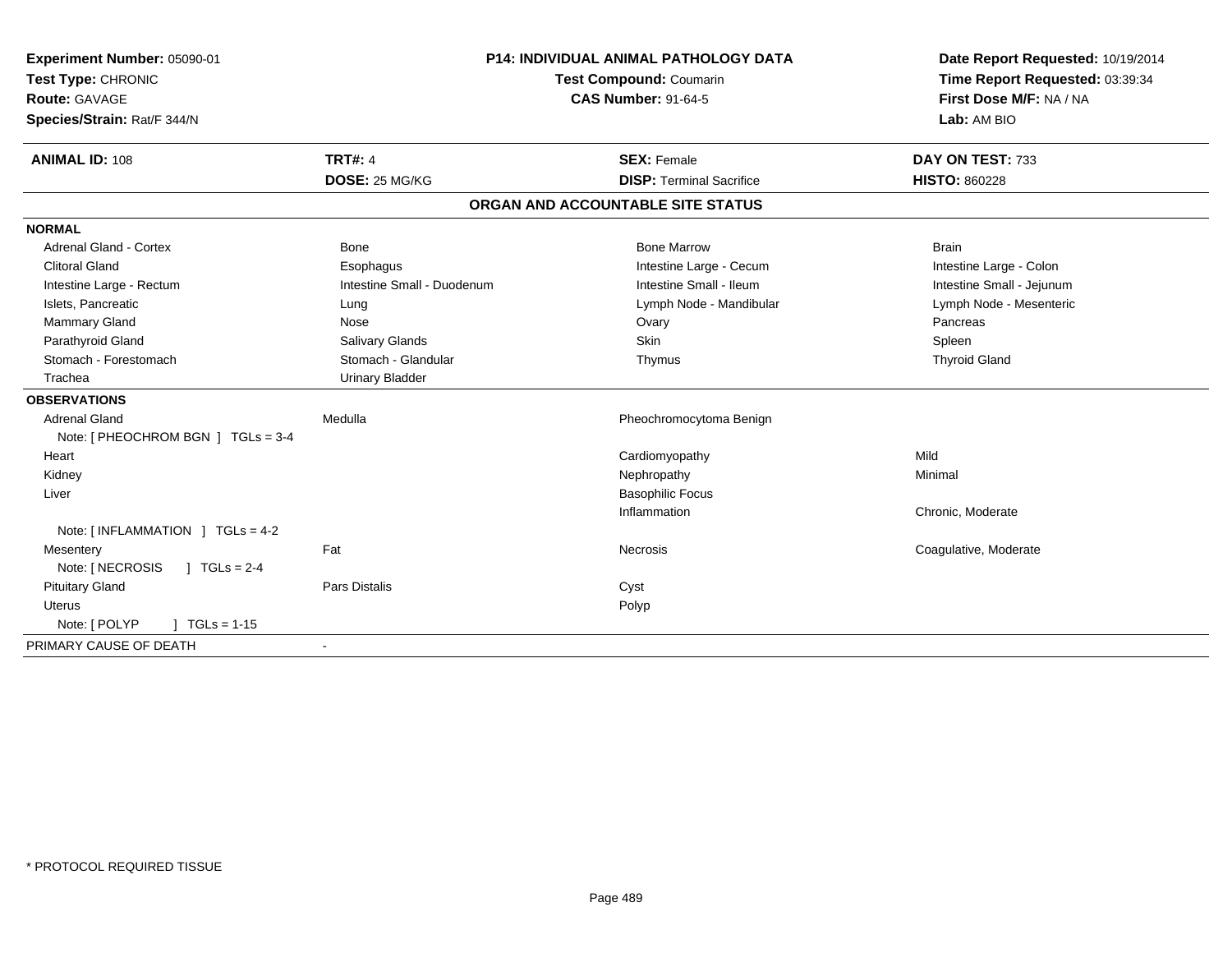| Experiment Number: 05090-01<br>Test Type: CHRONIC<br>Route: GAVAGE<br>Species/Strain: Rat/F 344/N | <b>P14: INDIVIDUAL ANIMAL PATHOLOGY DATA</b><br><b>Test Compound: Coumarin</b><br><b>CAS Number: 91-64-5</b> |                                   | Date Report Requested: 10/19/2014<br>Time Report Requested: 03:39:34<br>First Dose M/F: NA / NA<br>Lab: AM BIO |
|---------------------------------------------------------------------------------------------------|--------------------------------------------------------------------------------------------------------------|-----------------------------------|----------------------------------------------------------------------------------------------------------------|
| <b>ANIMAL ID: 109</b>                                                                             | <b>TRT#: 4</b>                                                                                               | <b>SEX: Female</b>                | DAY ON TEST: 732                                                                                               |
|                                                                                                   | DOSE: 25 MG/KG                                                                                               | <b>DISP:</b> Terminal Sacrifice   | <b>HISTO: 860229</b>                                                                                           |
|                                                                                                   |                                                                                                              | ORGAN AND ACCOUNTABLE SITE STATUS |                                                                                                                |
| <b>NORMAL</b>                                                                                     |                                                                                                              |                                   |                                                                                                                |
| Adrenal Gland - Cortex                                                                            | Adrenal Gland - Medulla                                                                                      | Bone                              | <b>Bone Marrow</b>                                                                                             |
| <b>Brain</b>                                                                                      | Esophagus                                                                                                    | Heart                             | Intestine Large - Cecum                                                                                        |
| Intestine Large - Colon                                                                           | Intestine Large - Rectum                                                                                     | Intestine Small - Duodenum        | Intestine Small - Ileum                                                                                        |
| Intestine Small - Jejunum                                                                         | Islets, Pancreatic                                                                                           | Lung                              | Lymph Node - Mandibular                                                                                        |
| Lymph Node - Mesenteric                                                                           | Ovary                                                                                                        | Pancreas                          | Parathyroid Gland                                                                                              |
| Salivary Glands                                                                                   | <b>Skin</b>                                                                                                  | Spleen                            | Stomach - Forestomach                                                                                          |
| Stomach - Glandular                                                                               | Thymus                                                                                                       | <b>Thyroid Gland</b>              | Trachea                                                                                                        |
| <b>Urinary Bladder</b>                                                                            | Uterus                                                                                                       |                                   |                                                                                                                |
| <b>OBSERVATIONS</b>                                                                               |                                                                                                              |                                   |                                                                                                                |
| <b>Clitoral Gland</b>                                                                             |                                                                                                              | Adenoma                           |                                                                                                                |
| Kidney                                                                                            |                                                                                                              | Nephropathy                       | Mild                                                                                                           |
| Liver                                                                                             |                                                                                                              | <b>Basophilic Focus</b>           |                                                                                                                |
|                                                                                                   |                                                                                                              | Inflammation                      | Chronic, Mild                                                                                                  |
| <b>Mammary Gland</b>                                                                              |                                                                                                              | Fibroadenoma                      |                                                                                                                |
| Note: [FIBROADENOMA ] TGLs = 2-13                                                                 |                                                                                                              |                                   |                                                                                                                |
| Nose                                                                                              |                                                                                                              | Inflammation                      | Suppurative, Moderate                                                                                          |
| <b>Pituitary Gland</b>                                                                            | Pars Distalis                                                                                                | Adenoma                           |                                                                                                                |
| PRIMARY CAUSE OF DEATH                                                                            |                                                                                                              |                                   |                                                                                                                |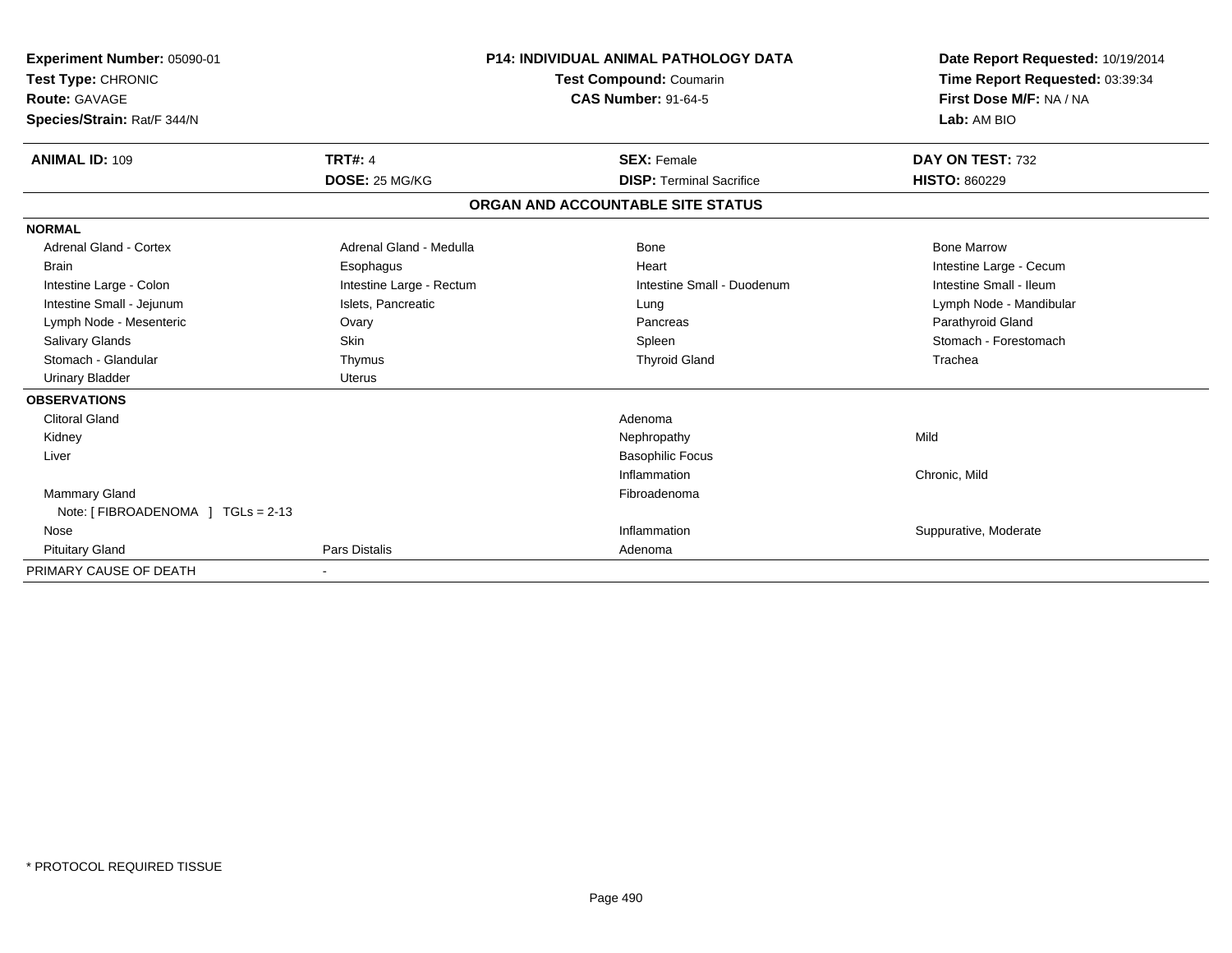| Experiment Number: 05090-01<br>Test Type: CHRONIC<br><b>Route: GAVAGE</b><br>Species/Strain: Rat/F 344/N | <b>P14: INDIVIDUAL ANIMAL PATHOLOGY DATA</b><br><b>Test Compound: Coumarin</b><br><b>CAS Number: 91-64-5</b> |  | Date Report Requested: 10/19/2014<br>Time Report Requested: 03:39:34<br>First Dose M/F: NA / NA<br>Lab: AM BIO |                          |
|----------------------------------------------------------------------------------------------------------|--------------------------------------------------------------------------------------------------------------|--|----------------------------------------------------------------------------------------------------------------|--------------------------|
| <b>ANIMAL ID: 110</b>                                                                                    | <b>TRT#: 4</b>                                                                                               |  | <b>SEX: Female</b>                                                                                             | DAY ON TEST: 547         |
|                                                                                                          | DOSE: 25 MG/KG                                                                                               |  | <b>DISP: Dead</b>                                                                                              | <b>HISTO: 860230</b>     |
|                                                                                                          |                                                                                                              |  | ORGAN AND ACCOUNTABLE SITE STATUS                                                                              |                          |
| <b>NORMAL</b>                                                                                            |                                                                                                              |  |                                                                                                                |                          |
| Adrenal Gland - Cortex                                                                                   | Adrenal Gland - Medulla                                                                                      |  | Bone                                                                                                           | <b>Bone Marrow</b>       |
| <b>Clitoral Gland</b>                                                                                    | Esophagus                                                                                                    |  | Heart                                                                                                          | Intestine Large - Rectum |
| Intestine Small - Duodenum                                                                               | Intestine Small - Jejunum                                                                                    |  | Islets, Pancreatic                                                                                             | Kidney                   |
| Liver                                                                                                    | Lung                                                                                                         |  | Lymph Node - Mandibular                                                                                        | Lymph Node - Mesenteric  |
| <b>Mammary Gland</b>                                                                                     | Nose                                                                                                         |  | Ovary                                                                                                          | Pancreas                 |
| <b>Salivary Glands</b>                                                                                   | <b>Skin</b>                                                                                                  |  | Spleen                                                                                                         | Stomach - Forestomach    |
| Stomach - Glandular                                                                                      | Thymus                                                                                                       |  | <b>Thyroid Gland</b>                                                                                           | Trachea                  |
| <b>Urinary Bladder</b>                                                                                   | <b>Uterus</b>                                                                                                |  |                                                                                                                |                          |
| <b>MISSING</b>                                                                                           |                                                                                                              |  |                                                                                                                |                          |
| Parathyroid Gland                                                                                        |                                                                                                              |  |                                                                                                                |                          |
| <b>AUTO PRECLUDES DIAG.</b>                                                                              |                                                                                                              |  |                                                                                                                |                          |
| Intestine Large - Cecum                                                                                  | Intestine Large - Colon                                                                                      |  | Intestine Small - Ileum                                                                                        |                          |
| <b>OBSERVATIONS</b>                                                                                      |                                                                                                              |  |                                                                                                                |                          |
| <b>Brain</b>                                                                                             | Hypothalamus                                                                                                 |  | Hemorrhage                                                                                                     | Marked                   |
| Note: [ HEMORRHAGE<br>$1 TGLs = 2-7$                                                                     |                                                                                                              |  |                                                                                                                |                          |
| <b>Pituitary Gland</b>                                                                                   | Pars Distalis                                                                                                |  | Adenoma                                                                                                        |                          |
| [Adenoma TGLS = 1-4]                                                                                     |                                                                                                              |  |                                                                                                                |                          |
| PRIMARY CAUSE OF DEATH                                                                                   |                                                                                                              |  |                                                                                                                |                          |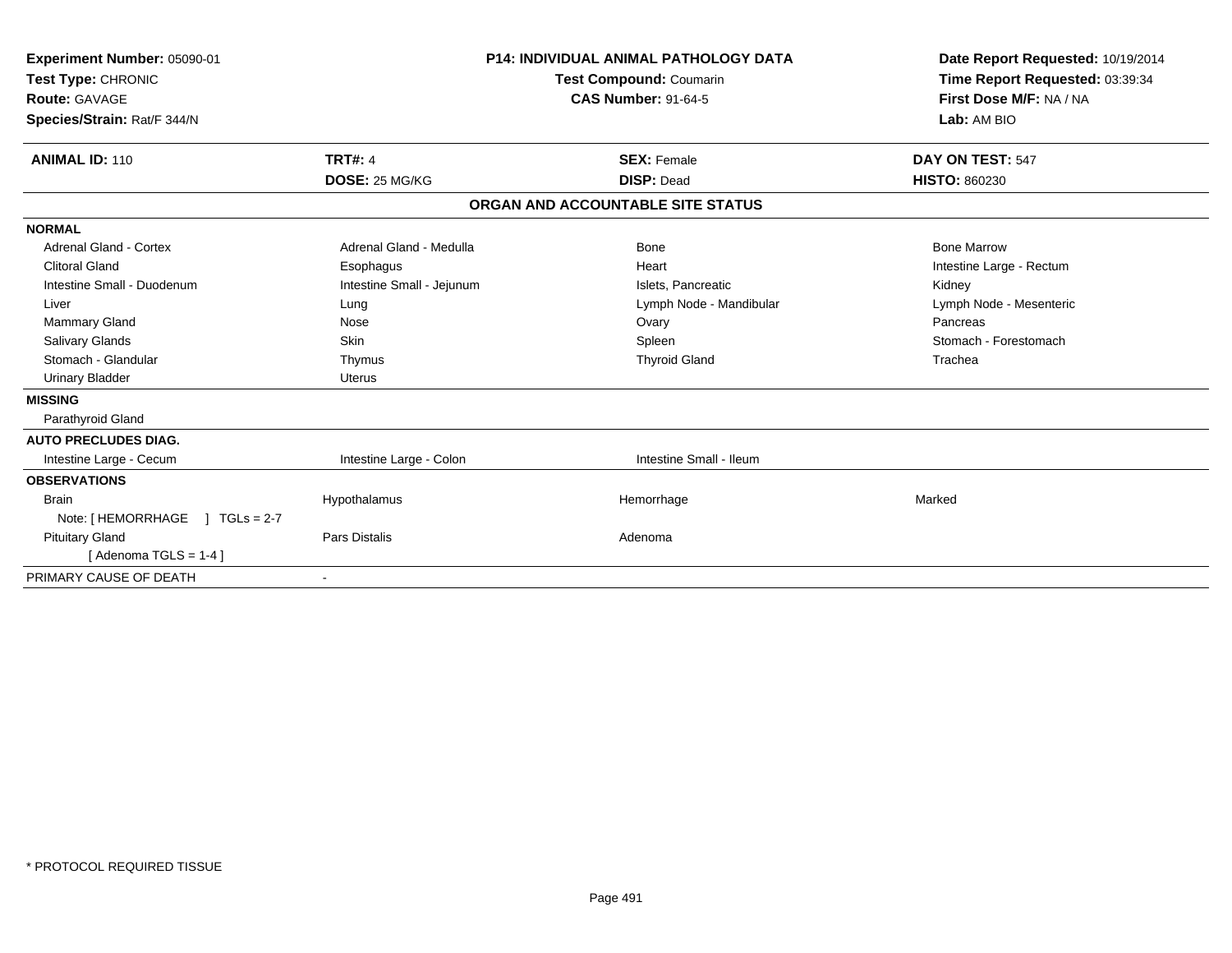| Experiment Number: 05090-01<br>Test Type: CHRONIC<br>Route: GAVAGE<br>Species/Strain: Rat/F 344/N | <b>P14: INDIVIDUAL ANIMAL PATHOLOGY DATA</b><br>Test Compound: Coumarin<br><b>CAS Number: 91-64-5</b> |                                   | Date Report Requested: 10/19/2014<br>Time Report Requested: 03:39:34<br>First Dose M/F: NA / NA<br>Lab: AM BIO |  |
|---------------------------------------------------------------------------------------------------|-------------------------------------------------------------------------------------------------------|-----------------------------------|----------------------------------------------------------------------------------------------------------------|--|
| <b>ANIMAL ID: 111</b>                                                                             | <b>TRT#: 4</b>                                                                                        | <b>SEX: Female</b>                | DAY ON TEST: 732                                                                                               |  |
|                                                                                                   | DOSE: 25 MG/KG                                                                                        | <b>DISP: Terminal Sacrifice</b>   | HISTO: 860231                                                                                                  |  |
|                                                                                                   |                                                                                                       | ORGAN AND ACCOUNTABLE SITE STATUS |                                                                                                                |  |
| <b>NORMAL</b>                                                                                     |                                                                                                       |                                   |                                                                                                                |  |
| <b>Adrenal Gland - Cortex</b>                                                                     | Adrenal Gland - Medulla                                                                               | Bone                              | <b>Bone Marrow</b>                                                                                             |  |
| <b>Brain</b>                                                                                      | Esophagus                                                                                             | Intestine Large - Cecum           | Intestine Large - Colon                                                                                        |  |
| Intestine Large - Rectum                                                                          | Intestine Small - Duodenum                                                                            | Intestine Small - Ileum           | Intestine Small - Jejunum                                                                                      |  |
| Islets, Pancreatic                                                                                | Lung                                                                                                  | Lymph Node - Mandibular           | Lymph Node - Mesenteric                                                                                        |  |
| Nose                                                                                              | Pancreas                                                                                              | Parathyroid Gland                 | Salivary Glands                                                                                                |  |
| Skin                                                                                              | Spleen                                                                                                | Stomach - Forestomach             | Stomach - Glandular                                                                                            |  |
| Thymus                                                                                            | Trachea                                                                                               | <b>Urinary Bladder</b>            | Uterus                                                                                                         |  |
| <b>OBSERVATIONS</b>                                                                               |                                                                                                       |                                   |                                                                                                                |  |
| <b>Clitoral Gland</b>                                                                             |                                                                                                       | Inflammation                      | Suppurative, Mild                                                                                              |  |
| Heart                                                                                             |                                                                                                       | Cardiomyopathy                    | Minimal                                                                                                        |  |
| Kidney                                                                                            |                                                                                                       | Nephropathy                       | Minimal                                                                                                        |  |
| Liver                                                                                             |                                                                                                       | <b>Basophilic Focus</b>           |                                                                                                                |  |
|                                                                                                   | <b>Bile Duct</b>                                                                                      | Hyperplasia                       | Minimal                                                                                                        |  |
|                                                                                                   |                                                                                                       | Inflammation                      | Chronic, Mild                                                                                                  |  |
| Note: $[INFLAMMATION] TGLs = 4-2$                                                                 |                                                                                                       |                                   |                                                                                                                |  |
| <b>Mammary Gland</b>                                                                              |                                                                                                       | Fibroadenoma                      |                                                                                                                |  |
|                                                                                                   |                                                                                                       | Galactocele                       | Moderate                                                                                                       |  |
|                                                                                                   |                                                                                                       | Inflammation                      | Moderate                                                                                                       |  |
| Note: [ FIBROADENOMA ] TGLs = 1-13<br>Note: [INFLAMMATION ] TGLs = 3-5                            |                                                                                                       |                                   |                                                                                                                |  |
| Note: [ GALACTOCELE ] TGLs = 2-13                                                                 |                                                                                                       |                                   |                                                                                                                |  |
| Ovary                                                                                             | Follicle                                                                                              | Cyst                              | Moderate                                                                                                       |  |
| <b>Pituitary Gland</b>                                                                            | Pars Distalis                                                                                         | Adenoma                           |                                                                                                                |  |
| <b>Thyroid Gland</b>                                                                              | C Cell                                                                                                | Hyperplasia                       | Mild                                                                                                           |  |
| PRIMARY CAUSE OF DEATH                                                                            | $\blacksquare$                                                                                        |                                   |                                                                                                                |  |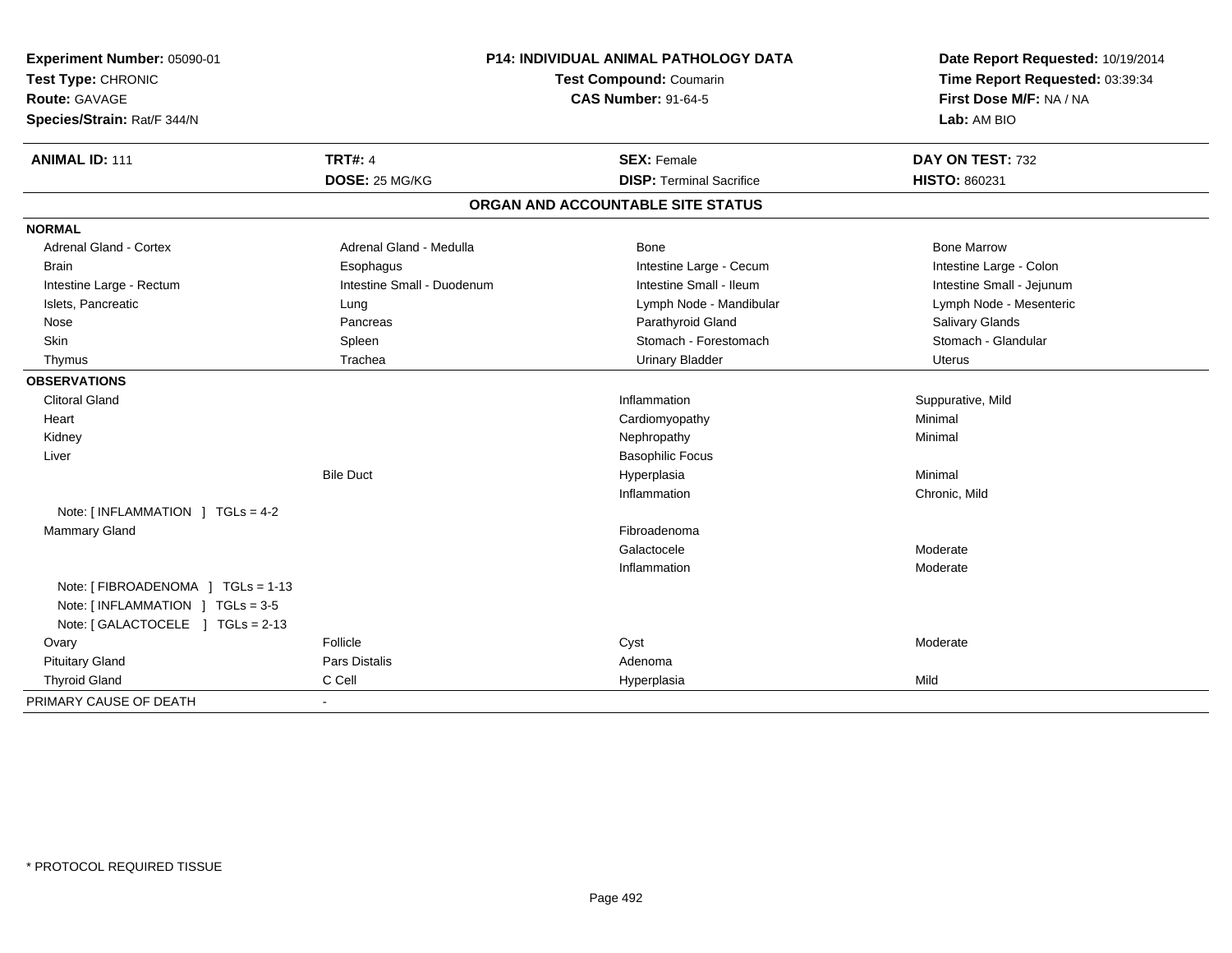| Experiment Number: 05090-01               |                          | <b>P14: INDIVIDUAL ANIMAL PATHOLOGY DATA</b> | Date Report Requested: 10/19/2014 |  |
|-------------------------------------------|--------------------------|----------------------------------------------|-----------------------------------|--|
| Test Type: CHRONIC                        |                          | <b>Test Compound: Coumarin</b>               | Time Report Requested: 03:39:34   |  |
| <b>Route: GAVAGE</b>                      |                          | <b>CAS Number: 91-64-5</b>                   | First Dose M/F: NA / NA           |  |
| Species/Strain: Rat/F 344/N               |                          |                                              | Lab: AM BIO                       |  |
| <b>ANIMAL ID: 112</b>                     | <b>TRT#: 4</b>           | <b>SEX: Female</b>                           | DAY ON TEST: 734                  |  |
|                                           | DOSE: 25 MG/KG           | <b>DISP: Terminal Sacrifice</b>              | <b>HISTO: 860232</b>              |  |
|                                           |                          | ORGAN AND ACCOUNTABLE SITE STATUS            |                                   |  |
| <b>NORMAL</b>                             |                          |                                              |                                   |  |
| <b>Adrenal Gland - Cortex</b>             | Adrenal Gland - Medulla  | <b>Bone</b>                                  | <b>Bone Marrow</b>                |  |
| <b>Brain</b>                              | <b>Clitoral Gland</b>    | Esophagus                                    | Intestine Large - Cecum           |  |
| Intestine Large - Colon                   | Intestine Large - Rectum | Intestine Small - Duodenum                   | Intestine Small - Ileum           |  |
| Intestine Small - Jejunum                 | Islets, Pancreatic       | Lung                                         | Lymph Node - Mandibular           |  |
| Lymph Node - Mesenteric                   | Mammary Gland            | Nose                                         | Ovary                             |  |
| Pancreas                                  | Parathyroid Gland        | Salivary Glands                              | Skin                              |  |
| Spleen                                    | Stomach - Forestomach    | Stomach - Glandular                          | Thymus                            |  |
| <b>Thyroid Gland</b>                      | Trachea                  | <b>Urinary Bladder</b>                       |                                   |  |
| <b>OBSERVATIONS</b>                       |                          |                                              |                                   |  |
| Heart                                     |                          | Cardiomyopathy                               | Mild                              |  |
| Kidney                                    |                          | Nephropathy                                  | Mild                              |  |
| [Nephropathy TGLS = 1-1]                  |                          |                                              |                                   |  |
| Liver                                     |                          | <b>Developmental Malformation</b>            |                                   |  |
|                                           |                          | Inflammation                                 | Chronic, Minimal                  |  |
| [ Developmental Malformation TGLS = 2-2 ] |                          |                                              |                                   |  |
| <b>Pituitary Gland</b>                    | Pars Distalis            | Adenoma                                      |                                   |  |
| Note: [ ADENOMA<br>$1 TGLs = 3-4$         |                          |                                              |                                   |  |
| <b>Uterus</b>                             |                          | Hydrometra                                   | Moderate                          |  |
| PRIMARY CAUSE OF DEATH                    |                          |                                              |                                   |  |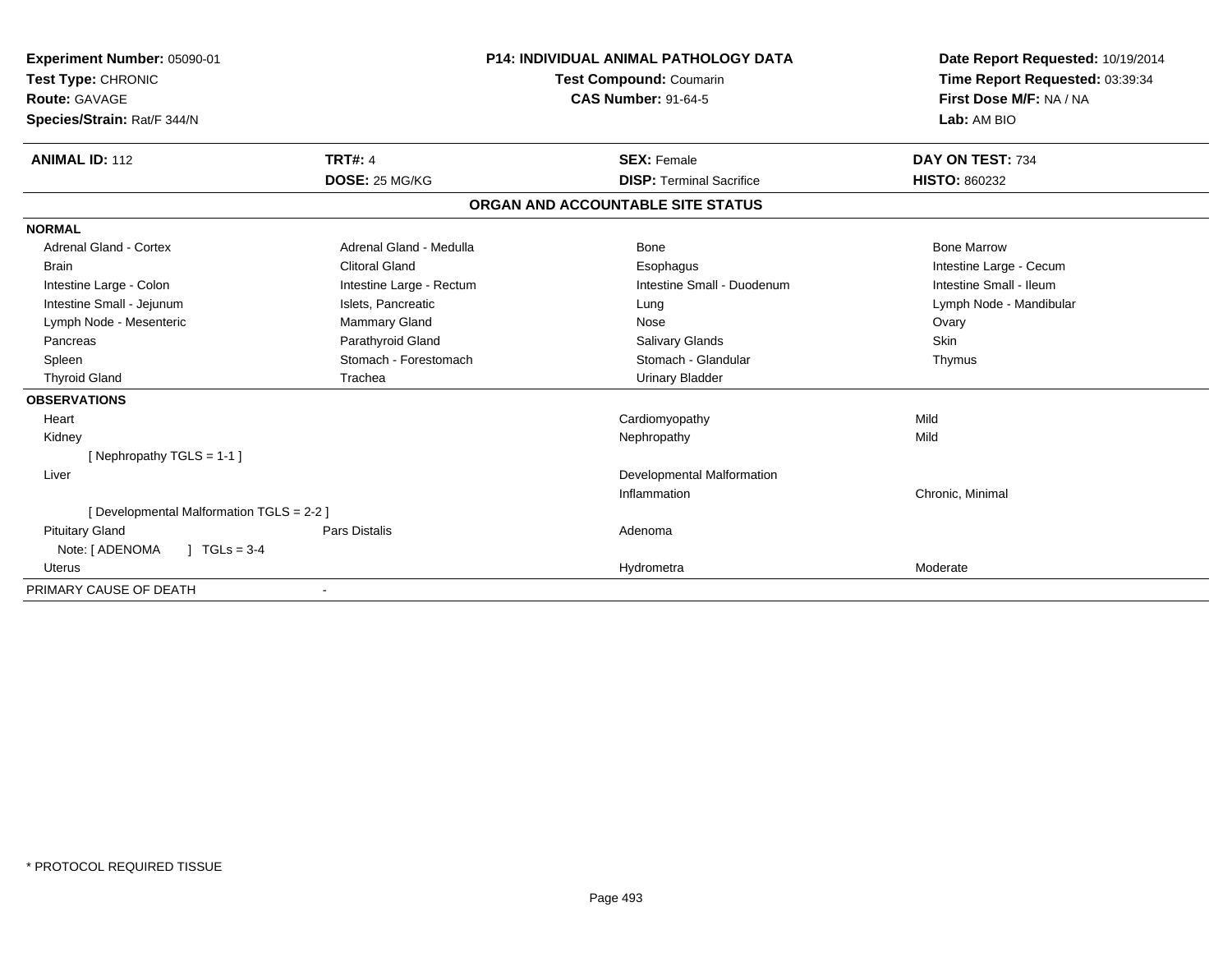| Experiment Number: 05090-01<br>Test Type: CHRONIC<br><b>Route: GAVAGE</b><br>Species/Strain: Rat/F 344/N | <b>P14: INDIVIDUAL ANIMAL PATHOLOGY DATA</b><br>Test Compound: Coumarin<br><b>CAS Number: 91-64-5</b> |                                   | Date Report Requested: 10/19/2014<br>Time Report Requested: 03:39:34<br>First Dose M/F: NA / NA<br>Lab: AM BIO |
|----------------------------------------------------------------------------------------------------------|-------------------------------------------------------------------------------------------------------|-----------------------------------|----------------------------------------------------------------------------------------------------------------|
| <b>ANIMAL ID: 113</b>                                                                                    | <b>TRT#: 4</b>                                                                                        | <b>SEX: Female</b>                | DAY ON TEST: 734                                                                                               |
|                                                                                                          | DOSE: 25 MG/KG                                                                                        | <b>DISP: Terminal Sacrifice</b>   | <b>HISTO: 860233</b>                                                                                           |
|                                                                                                          |                                                                                                       | ORGAN AND ACCOUNTABLE SITE STATUS |                                                                                                                |
| <b>NORMAL</b>                                                                                            |                                                                                                       |                                   |                                                                                                                |
| Adrenal Gland - Cortex                                                                                   | Adrenal Gland - Medulla                                                                               | Bone                              | <b>Bone Marrow</b>                                                                                             |
| <b>Brain</b>                                                                                             | Esophagus                                                                                             | Heart                             | Intestine Large - Cecum                                                                                        |
| Intestine Large - Colon                                                                                  | Intestine Large - Rectum                                                                              | Intestine Small - Duodenum        | Intestine Small - Ileum                                                                                        |
| Intestine Small - Jejunum                                                                                | Islets, Pancreatic                                                                                    | Lung                              | Lymph Node - Mandibular                                                                                        |
| Lymph Node - Mesenteric                                                                                  | Mammary Gland                                                                                         | Nose                              | Ovary                                                                                                          |
| Pancreas                                                                                                 | Parathyroid Gland                                                                                     | <b>Pituitary Gland</b>            | <b>Salivary Glands</b>                                                                                         |
| <b>Skin</b>                                                                                              | Spleen                                                                                                | Stomach - Forestomach             | Stomach - Glandular                                                                                            |
| Thymus                                                                                                   | <b>Thyroid Gland</b>                                                                                  | Trachea                           | <b>Urinary Bladder</b>                                                                                         |
| Uterus                                                                                                   |                                                                                                       |                                   |                                                                                                                |
| <b>OBSERVATIONS</b>                                                                                      |                                                                                                       |                                   |                                                                                                                |
| <b>Clitoral Gland</b>                                                                                    | Duct                                                                                                  | <b>Dilatation</b>                 | Marked                                                                                                         |
| Note: [ DILATATION<br>$1 TGLs = 1-5$                                                                     |                                                                                                       |                                   |                                                                                                                |
| Kidney                                                                                                   |                                                                                                       | Nephropathy                       | Minimal                                                                                                        |
| Liver                                                                                                    |                                                                                                       | <b>Basophilic Focus</b>           |                                                                                                                |
|                                                                                                          | <b>Bile Duct</b>                                                                                      | Hyperplasia                       | Minimal                                                                                                        |
| PRIMARY CAUSE OF DEATH                                                                                   |                                                                                                       |                                   |                                                                                                                |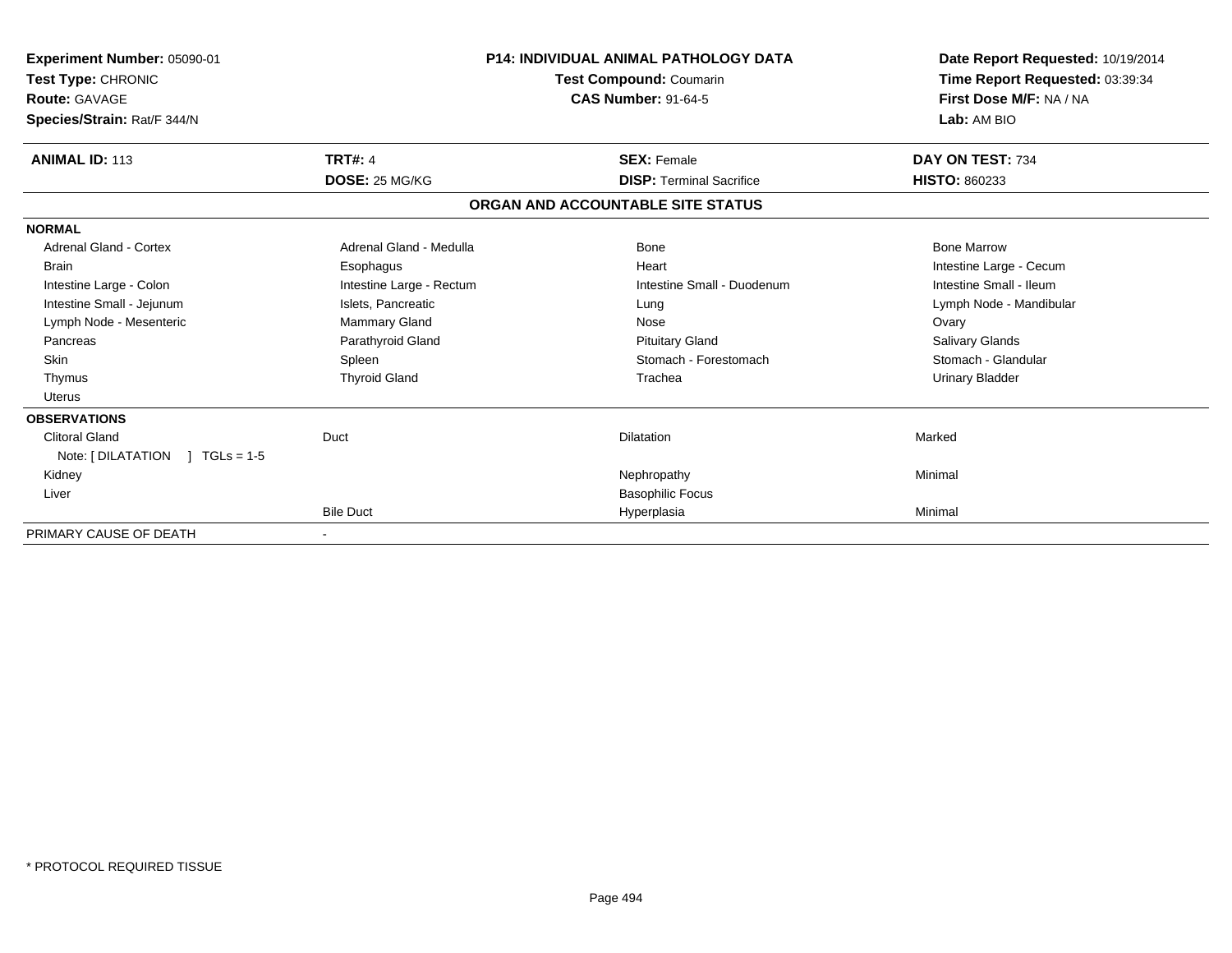| Experiment Number: 05090-01<br>Test Type: CHRONIC<br><b>Route: GAVAGE</b><br>Species/Strain: Rat/F 344/N<br><b>ANIMAL ID: 114</b> | <b>TRT#: 4</b>            | <b>P14: INDIVIDUAL ANIMAL PATHOLOGY DATA</b><br><b>Test Compound: Coumarin</b><br><b>CAS Number: 91-64-5</b><br><b>SEX: Female</b> | Date Report Requested: 10/19/2014<br>Time Report Requested: 03:39:34<br>First Dose M/F: NA / NA<br>Lab: AM BIO<br>DAY ON TEST: 732 |
|-----------------------------------------------------------------------------------------------------------------------------------|---------------------------|------------------------------------------------------------------------------------------------------------------------------------|------------------------------------------------------------------------------------------------------------------------------------|
|                                                                                                                                   | DOSE: 25 MG/KG            | <b>DISP: Terminal Sacrifice</b>                                                                                                    | <b>HISTO: 860234</b>                                                                                                               |
|                                                                                                                                   |                           | ORGAN AND ACCOUNTABLE SITE STATUS                                                                                                  |                                                                                                                                    |
| <b>NORMAL</b>                                                                                                                     |                           |                                                                                                                                    |                                                                                                                                    |
| <b>Adrenal Gland - Cortex</b>                                                                                                     | Adrenal Gland - Medulla   | Bone                                                                                                                               | <b>Bone Marrow</b>                                                                                                                 |
| <b>Brain</b>                                                                                                                      | <b>Clitoral Gland</b>     | Esophagus                                                                                                                          | Heart                                                                                                                              |
| Intestine Large - Cecum                                                                                                           | Intestine Large - Colon   | Intestine Large - Rectum                                                                                                           | Intestine Small - Duodenum                                                                                                         |
| Intestine Small - Ileum                                                                                                           | Intestine Small - Jejunum | Islets. Pancreatic                                                                                                                 | Lung                                                                                                                               |
| Lymph Node - Mesenteric                                                                                                           | Nose                      | Ovary                                                                                                                              | Pancreas                                                                                                                           |
| Parathyroid Gland                                                                                                                 | Salivary Glands           | <b>Skin</b>                                                                                                                        | Spleen                                                                                                                             |
| Stomach - Forestomach                                                                                                             | Stomach - Glandular       | Thymus                                                                                                                             | <b>Thyroid Gland</b>                                                                                                               |
| Trachea                                                                                                                           | <b>Urinary Bladder</b>    | <b>Uterus</b>                                                                                                                      |                                                                                                                                    |
| <b>MISSING</b>                                                                                                                    |                           |                                                                                                                                    |                                                                                                                                    |
| Lymph Node - Mandibular                                                                                                           |                           |                                                                                                                                    |                                                                                                                                    |
| <b>OBSERVATIONS</b>                                                                                                               |                           |                                                                                                                                    |                                                                                                                                    |
| Kidney                                                                                                                            |                           | Nephropathy                                                                                                                        | Minimal                                                                                                                            |
| Liver                                                                                                                             | <b>Bile Duct</b>          | Hyperplasia                                                                                                                        | Minimal                                                                                                                            |
|                                                                                                                                   |                           | Inflammation                                                                                                                       | Chronic, Minimal                                                                                                                   |
| Mammary Gland                                                                                                                     |                           | Galactocele                                                                                                                        | Marked                                                                                                                             |
| Note: [GALACTOCELE ] TGLs = 3-13                                                                                                  |                           |                                                                                                                                    |                                                                                                                                    |
| Note: [ GALACTOCELE ] TGLs = 2-14                                                                                                 |                           |                                                                                                                                    |                                                                                                                                    |
| <b>Pituitary Gland</b>                                                                                                            | <b>Pars Distalis</b>      | Adenoma                                                                                                                            |                                                                                                                                    |
| $1 TGLs = 1-4$<br>Note: [ ADENOMA                                                                                                 |                           |                                                                                                                                    |                                                                                                                                    |
| PRIMARY CAUSE OF DEATH                                                                                                            |                           |                                                                                                                                    |                                                                                                                                    |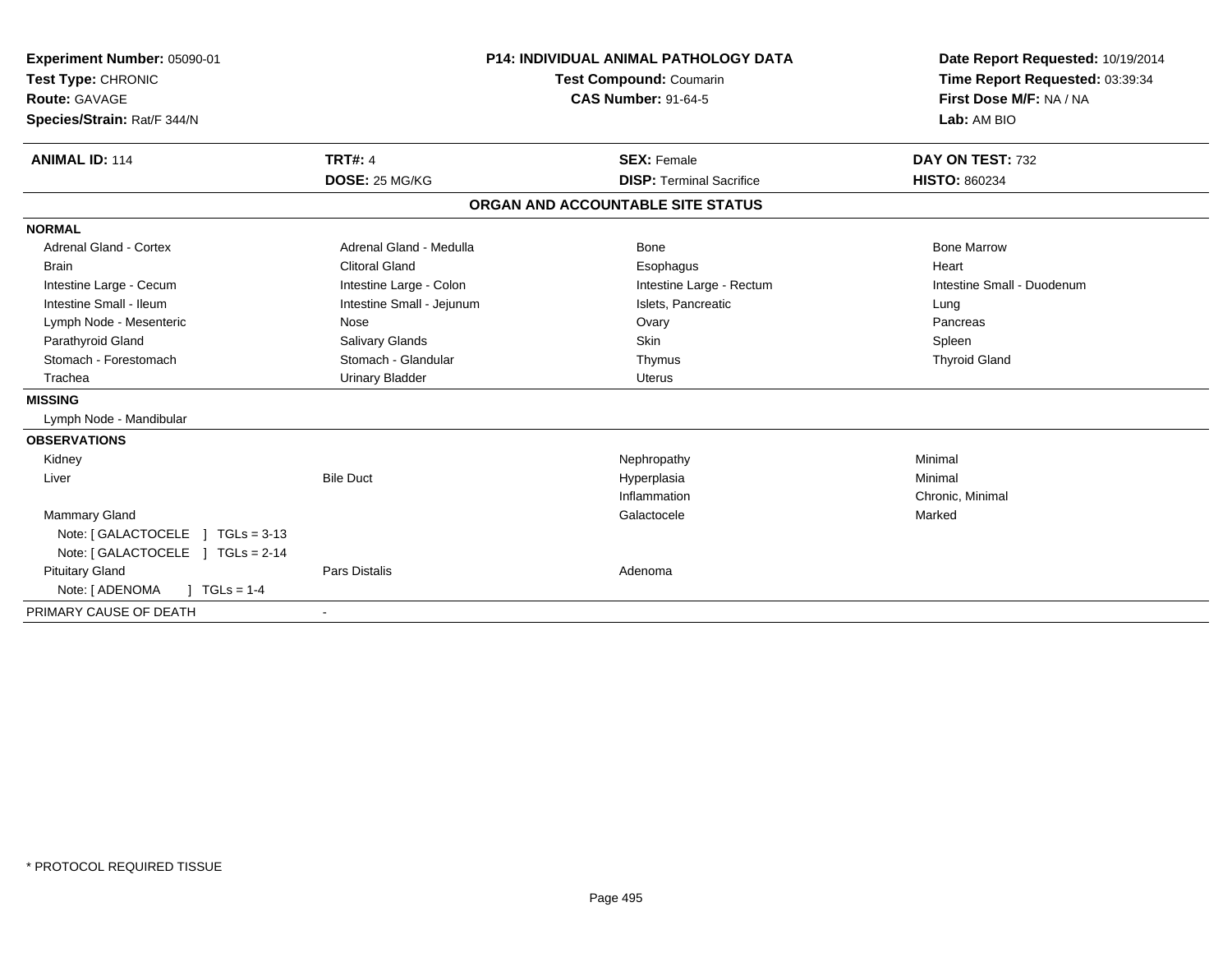| Experiment Number: 05090-01        | <b>P14: INDIVIDUAL ANIMAL PATHOLOGY DATA</b><br>Test Compound: Coumarin<br><b>CAS Number: 91-64-5</b> |                                   | Date Report Requested: 10/19/2014 |
|------------------------------------|-------------------------------------------------------------------------------------------------------|-----------------------------------|-----------------------------------|
| Test Type: CHRONIC                 |                                                                                                       |                                   | Time Report Requested: 03:39:34   |
| <b>Route: GAVAGE</b>               |                                                                                                       |                                   | First Dose M/F: NA / NA           |
| Species/Strain: Rat/F 344/N        |                                                                                                       |                                   | Lab: AM BIO                       |
| <b>ANIMAL ID: 115</b>              | <b>TRT#: 4</b>                                                                                        | <b>SEX: Female</b>                | DAY ON TEST: 734                  |
|                                    | DOSE: 25 MG/KG                                                                                        | <b>DISP: Terminal Sacrifice</b>   | <b>HISTO: 860235</b>              |
|                                    |                                                                                                       | ORGAN AND ACCOUNTABLE SITE STATUS |                                   |
| <b>NORMAL</b>                      |                                                                                                       |                                   |                                   |
| <b>Adrenal Gland - Cortex</b>      | Adrenal Gland - Medulla                                                                               | Bone                              | <b>Bone Marrow</b>                |
| <b>Brain</b>                       | Esophagus                                                                                             | Heart                             | Intestine Large - Cecum           |
| Intestine Large - Colon            | Intestine Large - Rectum                                                                              | Intestine Small - Duodenum        | Intestine Small - Ileum           |
| Intestine Small - Jejunum          | Islets, Pancreatic                                                                                    | Lung                              | Lymph Node - Mandibular           |
| Lymph Node - Mesenteric            | Nose                                                                                                  | Ovary                             | Pancreas                          |
| Parathyroid Gland                  | Salivary Glands                                                                                       | Skin                              | Spleen                            |
| Stomach - Forestomach              | Stomach - Glandular                                                                                   | Thymus                            | <b>Thyroid Gland</b>              |
| Trachea                            | <b>Urinary Bladder</b>                                                                                |                                   |                                   |
| <b>AUTO PRECLUDES DIAG.</b>        |                                                                                                       |                                   |                                   |
| <b>Pituitary Gland</b>             |                                                                                                       |                                   |                                   |
| <b>OBSERVATIONS</b>                |                                                                                                       |                                   |                                   |
| <b>Clitoral Gland</b>              |                                                                                                       | Inflammation                      | Suppurative, Moderate             |
| Note: [INFLAMMATION ] TGLs = 1-5   |                                                                                                       |                                   |                                   |
| Kidney                             |                                                                                                       | Nephropathy                       | Minimal                           |
| Liver                              |                                                                                                       | <b>Basophilic Focus</b>           |                                   |
|                                    | <b>Bile Duct</b>                                                                                      | Hyperplasia                       | Minimal                           |
| Mammary Gland                      |                                                                                                       | Fibroadenoma                      |                                   |
| Note: [ FIBROADENOMA ] TGLs = 2-14 |                                                                                                       |                                   |                                   |
| Mesentery                          | Fat                                                                                                   | Cyst                              | Marked                            |
| Note: [ CYST<br>$1 TGLs = 4-13$    |                                                                                                       |                                   |                                   |
| Uterus                             |                                                                                                       | Polyp                             |                                   |
| PRIMARY CAUSE OF DEATH             |                                                                                                       |                                   |                                   |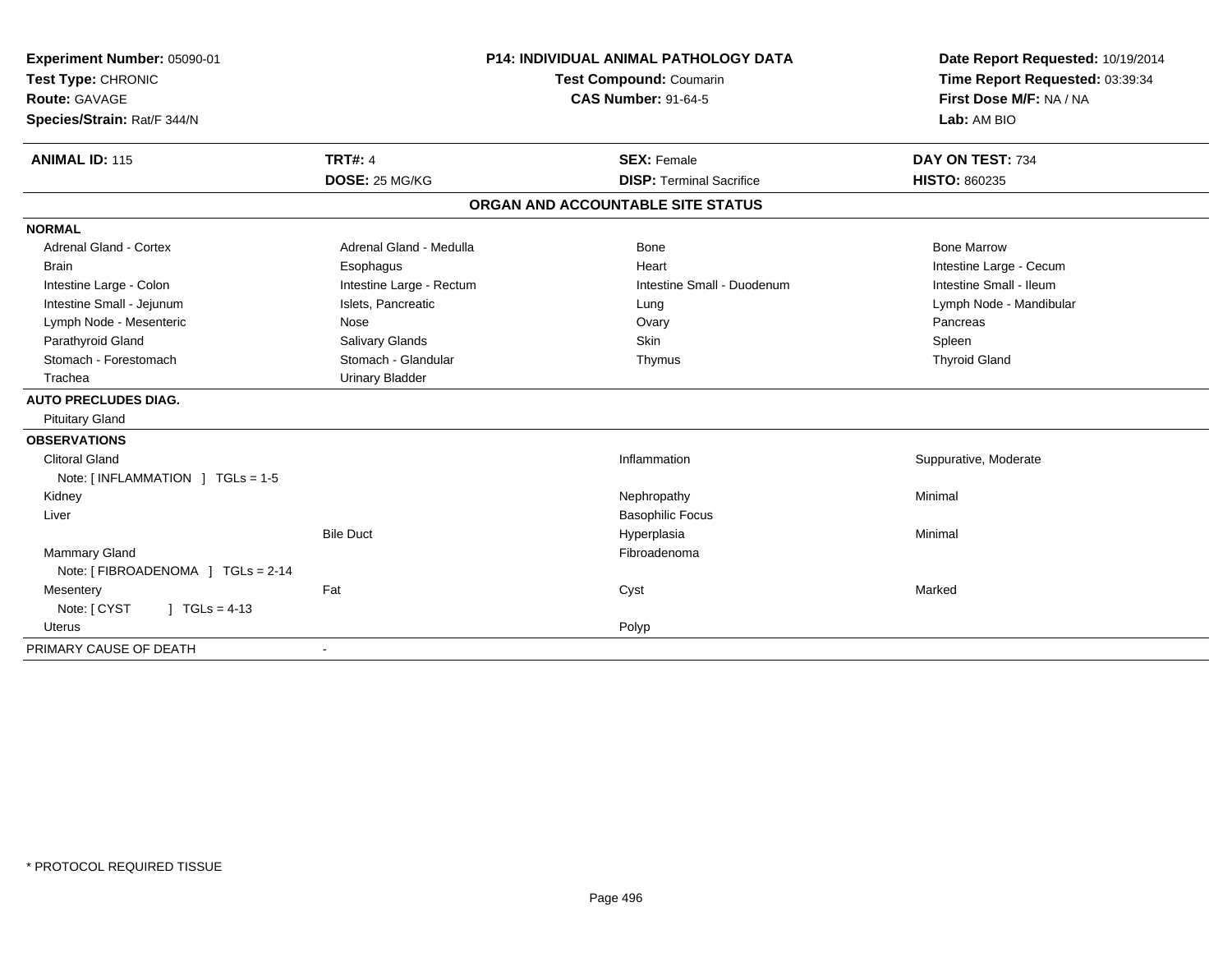| Experiment Number: 05090-01<br>Test Type: CHRONIC<br><b>Route: GAVAGE</b> |                | <b>P14: INDIVIDUAL ANIMAL PATHOLOGY DATA</b><br><b>Test Compound: Coumarin</b><br><b>CAS Number: 91-64-5</b> | Date Report Requested: 10/19/2014<br>Time Report Requested: 03:39:34<br>First Dose M/F: NA / NA |
|---------------------------------------------------------------------------|----------------|--------------------------------------------------------------------------------------------------------------|-------------------------------------------------------------------------------------------------|
| Species/Strain: Rat/F 344/N                                               |                |                                                                                                              | Lab: AM BIO                                                                                     |
| <b>ANIMAL ID: 116</b>                                                     | <b>TRT#: 4</b> | <b>SEX: Female</b>                                                                                           | DAY ON TEST: 456                                                                                |
|                                                                           | DOSE: 25 MG/KG | <b>DISP:</b> Interval Sacrifice                                                                              | <b>HISTO: 860236</b>                                                                            |
| <b>OBSERVATIONS</b>                                                       |                |                                                                                                              |                                                                                                 |
| Kidney                                                                    |                | Nephropathy                                                                                                  | Minimal                                                                                         |
| PRIMARY CAUSE OF DEATH                                                    |                |                                                                                                              |                                                                                                 |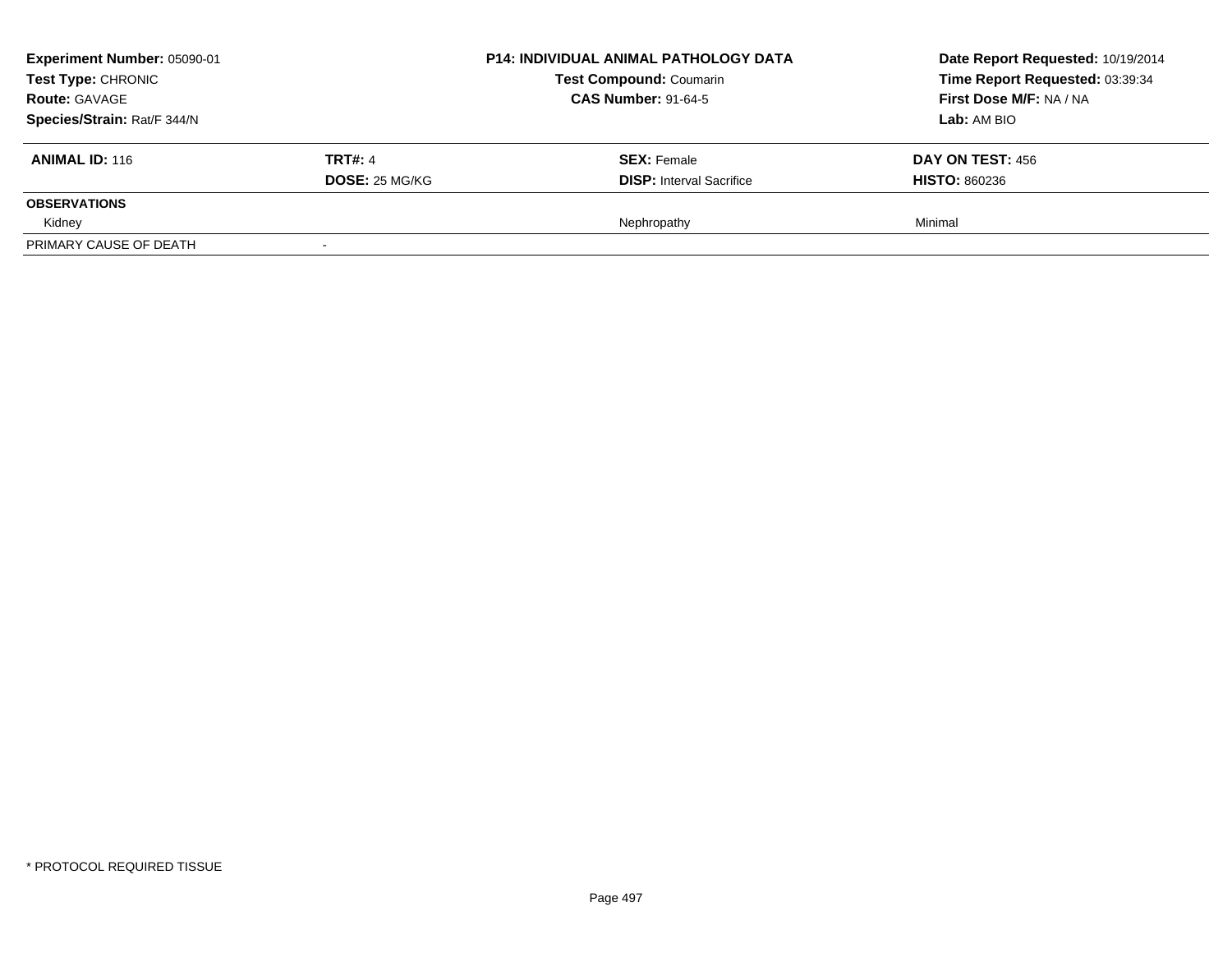| Experiment Number: 05090-01<br>Test Type: CHRONIC<br>Route: GAVAGE<br>Species/Strain: Rat/F 344/N | <b>P14: INDIVIDUAL ANIMAL PATHOLOGY DATA</b><br>Test Compound: Coumarin<br><b>CAS Number: 91-64-5</b> |                                   | Date Report Requested: 10/19/2014<br>Time Report Requested: 03:39:34<br>First Dose M/F: NA / NA<br>Lab: AM BIO |
|---------------------------------------------------------------------------------------------------|-------------------------------------------------------------------------------------------------------|-----------------------------------|----------------------------------------------------------------------------------------------------------------|
| <b>ANIMAL ID: 117</b>                                                                             | <b>TRT#: 4</b>                                                                                        | <b>SEX: Female</b>                | DAY ON TEST: 713                                                                                               |
|                                                                                                   | DOSE: 25 MG/KG                                                                                        | <b>DISP: Moribund</b>             | <b>HISTO: 860237</b>                                                                                           |
|                                                                                                   |                                                                                                       | ORGAN AND ACCOUNTABLE SITE STATUS |                                                                                                                |
| <b>NORMAL</b>                                                                                     |                                                                                                       |                                   |                                                                                                                |
| <b>Adrenal Gland - Cortex</b>                                                                     | Adrenal Gland - Medulla                                                                               | Bone                              | <b>Bone Marrow</b>                                                                                             |
| <b>Clitoral Gland</b>                                                                             | Esophagus                                                                                             | Heart                             | Intestine Large - Cecum                                                                                        |
| Intestine Large - Colon                                                                           | Intestine Large - Rectum                                                                              | Intestine Small - Duodenum        | Intestine Small - Ileum                                                                                        |
| Intestine Small - Jejunum                                                                         | Islets, Pancreatic                                                                                    | Lung                              | Lymph Node - Mandibular                                                                                        |
| Lymph Node - Mesenteric                                                                           | Mammary Gland                                                                                         | Nose                              | Ovary                                                                                                          |
| Pancreas                                                                                          | Parathyroid Gland                                                                                     | Salivary Glands                   | Spleen                                                                                                         |
| Stomach - Glandular                                                                               | Thymus                                                                                                | Trachea                           | <b>Urinary Bladder</b>                                                                                         |
| <b>Uterus</b>                                                                                     |                                                                                                       |                                   |                                                                                                                |
| <b>OBSERVATIONS</b>                                                                               |                                                                                                       |                                   |                                                                                                                |
| <b>Brain</b>                                                                                      | Hypothalamus                                                                                          | Compression                       | Moderate                                                                                                       |
| Note: [COMPRESSION ] TGLs = 2-7                                                                   |                                                                                                       |                                   |                                                                                                                |
| Kidney                                                                                            |                                                                                                       | Nephropathy                       | Mild                                                                                                           |
| Liver                                                                                             |                                                                                                       | <b>Eosinophilic Focus</b>         |                                                                                                                |
| Mesentery                                                                                         | Fat                                                                                                   | Necrosis                          | Coagulative, Moderate                                                                                          |
| Note: [ NECROSIS<br>$1 TGLs = 4-15$                                                               |                                                                                                       |                                   |                                                                                                                |
| <b>Pituitary Gland</b>                                                                            | <b>Pars Distalis</b>                                                                                  | Adenoma                           |                                                                                                                |
| Note: [ ADENOMA<br>$1 TGLs = 1-4$                                                                 |                                                                                                       |                                   |                                                                                                                |
| Skin                                                                                              |                                                                                                       | Cyst Epithelial Inclusion         |                                                                                                                |
| Note: [ CYST EPITH INC ] TGLs = 7-14                                                              |                                                                                                       |                                   |                                                                                                                |
| Stomach                                                                                           | Forestomach                                                                                           | Hyperplasia                       | Squamous, Mild                                                                                                 |
| Note: [HYPERPLASIA ] TGLs = 6-13                                                                  |                                                                                                       |                                   |                                                                                                                |
| <b>Thyroid Gland</b>                                                                              | C Cell                                                                                                | Hyperplasia                       | Mild                                                                                                           |
| PRIMARY CAUSE OF DEATH                                                                            | $\blacksquare$                                                                                        |                                   |                                                                                                                |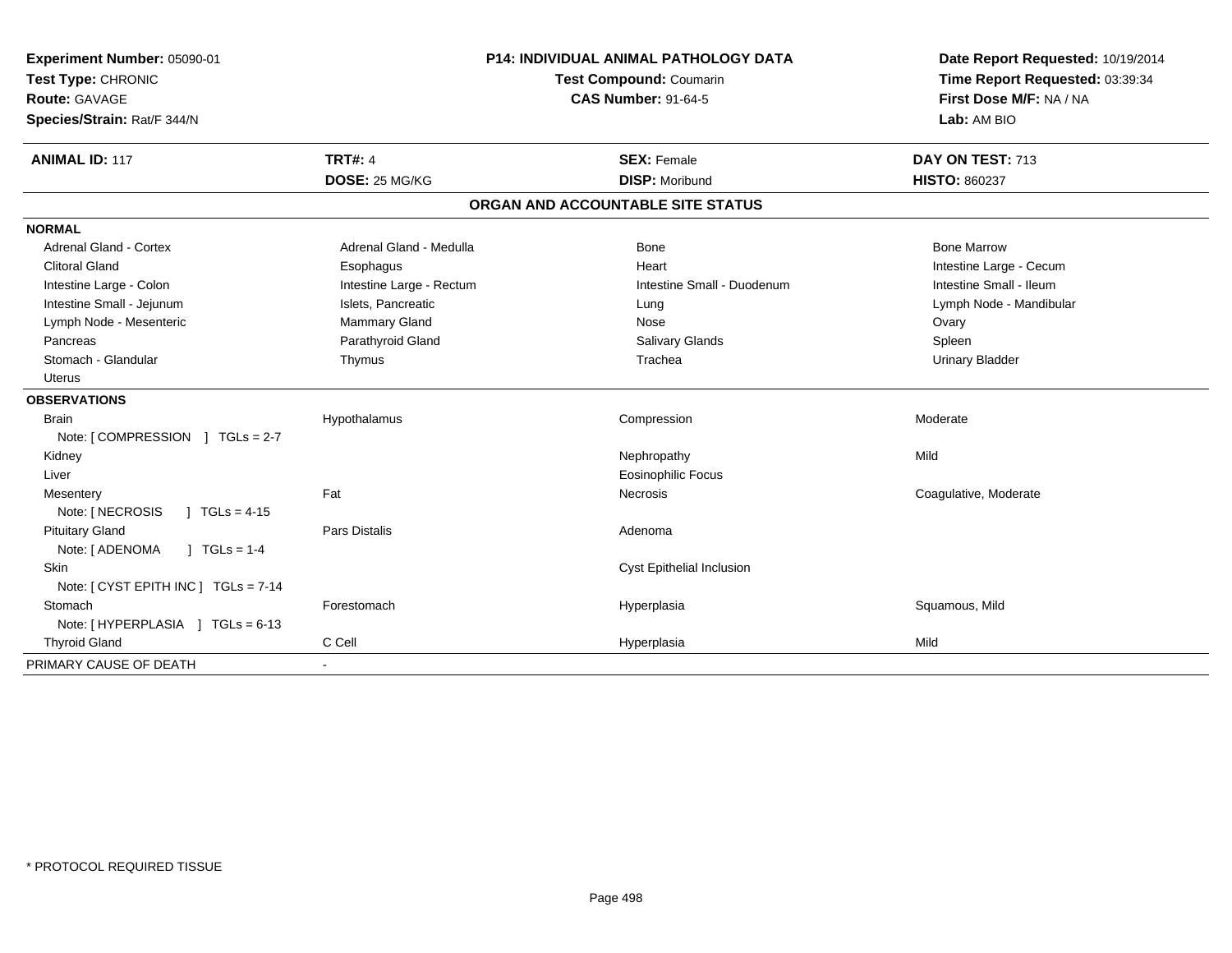| Experiment Number: 05090-01             | <b>P14: INDIVIDUAL ANIMAL PATHOLOGY DATA</b> |                                   | Date Report Requested: 10/19/2014 |
|-----------------------------------------|----------------------------------------------|-----------------------------------|-----------------------------------|
| Test Type: CHRONIC                      |                                              | Test Compound: Coumarin           | Time Report Requested: 03:39:34   |
| Route: GAVAGE                           |                                              | <b>CAS Number: 91-64-5</b>        | First Dose M/F: NA / NA           |
| Species/Strain: Rat/F 344/N             |                                              |                                   | Lab: AM BIO                       |
| <b>ANIMAL ID: 118</b>                   | <b>TRT#: 4</b>                               | <b>SEX: Female</b>                | DAY ON TEST: 734                  |
|                                         | DOSE: 25 MG/KG                               | <b>DISP: Terminal Sacrifice</b>   | <b>HISTO: 860238</b>              |
|                                         |                                              | ORGAN AND ACCOUNTABLE SITE STATUS |                                   |
| <b>NORMAL</b>                           |                                              |                                   |                                   |
| Adrenal Gland - Cortex                  | Adrenal Gland - Medulla                      | Bone                              | <b>Bone Marrow</b>                |
| <b>Brain</b>                            | <b>Clitoral Gland</b>                        | Esophagus                         | Heart                             |
| Intestine Large - Cecum                 | Intestine Large - Colon                      | Intestine Large - Rectum          | Intestine Small - Duodenum        |
| Intestine Small - Ileum                 | Intestine Small - Jejunum                    | Islets, Pancreatic                | Lung                              |
| Lymph Node - Mandibular                 | Lymph Node - Mesenteric                      | Mammary Gland                     | Nose                              |
| Ovary                                   | Pancreas                                     | Parathyroid Gland                 | <b>Salivary Glands</b>            |
| <b>Skin</b>                             | Spleen                                       | Stomach - Glandular               | <b>Thyroid Gland</b>              |
| Trachea                                 | <b>Urinary Bladder</b>                       | <b>Uterus</b>                     |                                   |
| <b>MISSING</b>                          |                                              |                                   |                                   |
| Thymus                                  |                                              |                                   |                                   |
| <b>OBSERVATIONS</b>                     |                                              |                                   |                                   |
| Kidney                                  |                                              | Nephropathy                       | Moderate                          |
| Liver                                   |                                              | <b>Basophilic Focus</b>           |                                   |
|                                         |                                              | Inflammation                      | Chronic, Minimal                  |
| Mesentery                               | Fat                                          | Inflammation                      | Chronic, Marked                   |
| Note: [INFLAMMATION ] TGLs = 2-13       |                                              |                                   |                                   |
| <b>Pituitary Gland</b>                  | <b>Pars Distalis</b>                         | Adenoma                           |                                   |
| $J \cdot TGLs = 3-4$<br>Note: [ ADENOMA |                                              |                                   |                                   |
| Stomach                                 | Forestomach                                  | Hyperplasia                       | Squamous, Moderate                |
|                                         | Forestomach                                  | Ulcer                             | Moderate                          |
| Note: [HYPERPLASIA ] TGLs = 4-13        |                                              |                                   |                                   |
| $\sqrt{1 + 13}$<br>Note: [ ULCER        |                                              |                                   |                                   |
| PRIMARY CAUSE OF DEATH                  | $\sim$                                       |                                   |                                   |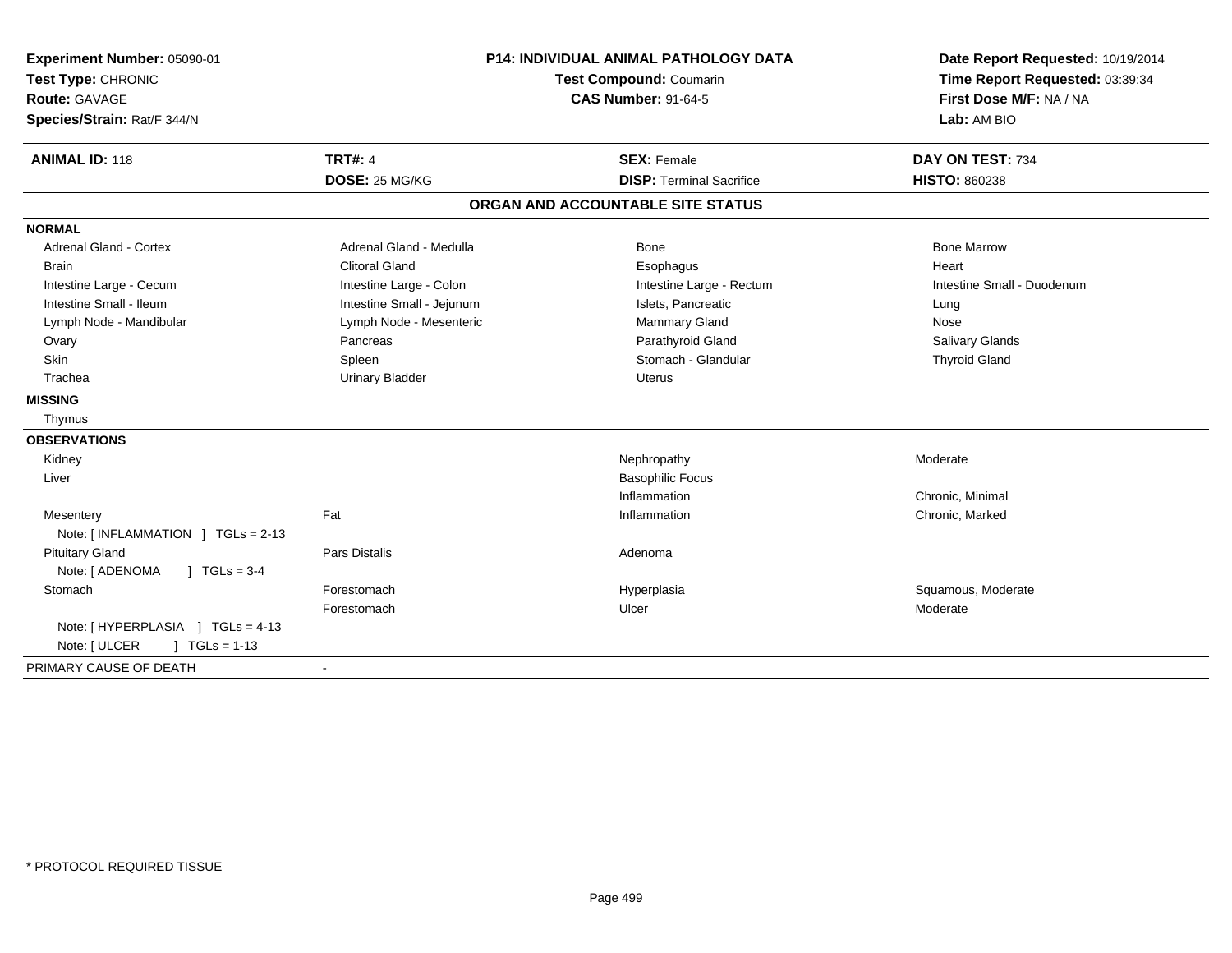| <b>Experiment Number: 05090-01</b><br>Test Type: CHRONIC<br><b>Route: GAVAGE</b><br>Species/Strain: Rat/F 344/N |                                  | <b>P14: INDIVIDUAL ANIMAL PATHOLOGY DATA</b><br><b>Test Compound: Coumarin</b><br><b>CAS Number: 91-64-5</b> |                                                       | Date Report Requested: 10/19/2014<br>Time Report Requested: 03:39:34<br>First Dose M/F: NA / NA<br>Lab: AM BIO |  |
|-----------------------------------------------------------------------------------------------------------------|----------------------------------|--------------------------------------------------------------------------------------------------------------|-------------------------------------------------------|----------------------------------------------------------------------------------------------------------------|--|
| <b>ANIMAL ID: 119</b>                                                                                           | <b>TRT#: 4</b><br>DOSE: 25 MG/KG |                                                                                                              | <b>SEX: Female</b><br><b>DISP:</b> Interval Sacrifice | <b>DAY ON TEST: 456</b><br><b>HISTO: 860239</b>                                                                |  |
| <b>OBSERVATIONS</b>                                                                                             |                                  |                                                                                                              |                                                       |                                                                                                                |  |
| Kidney                                                                                                          |                                  |                                                                                                              | Nephropathy                                           | Minimal                                                                                                        |  |
| Liver                                                                                                           |                                  |                                                                                                              | Developmental Malformation                            |                                                                                                                |  |
| Note: [ DEVELOP MALFOR ] $TGLs = 1-2$                                                                           |                                  |                                                                                                              |                                                       |                                                                                                                |  |
| PRIMARY CAUSE OF DEATH                                                                                          |                                  |                                                                                                              |                                                       |                                                                                                                |  |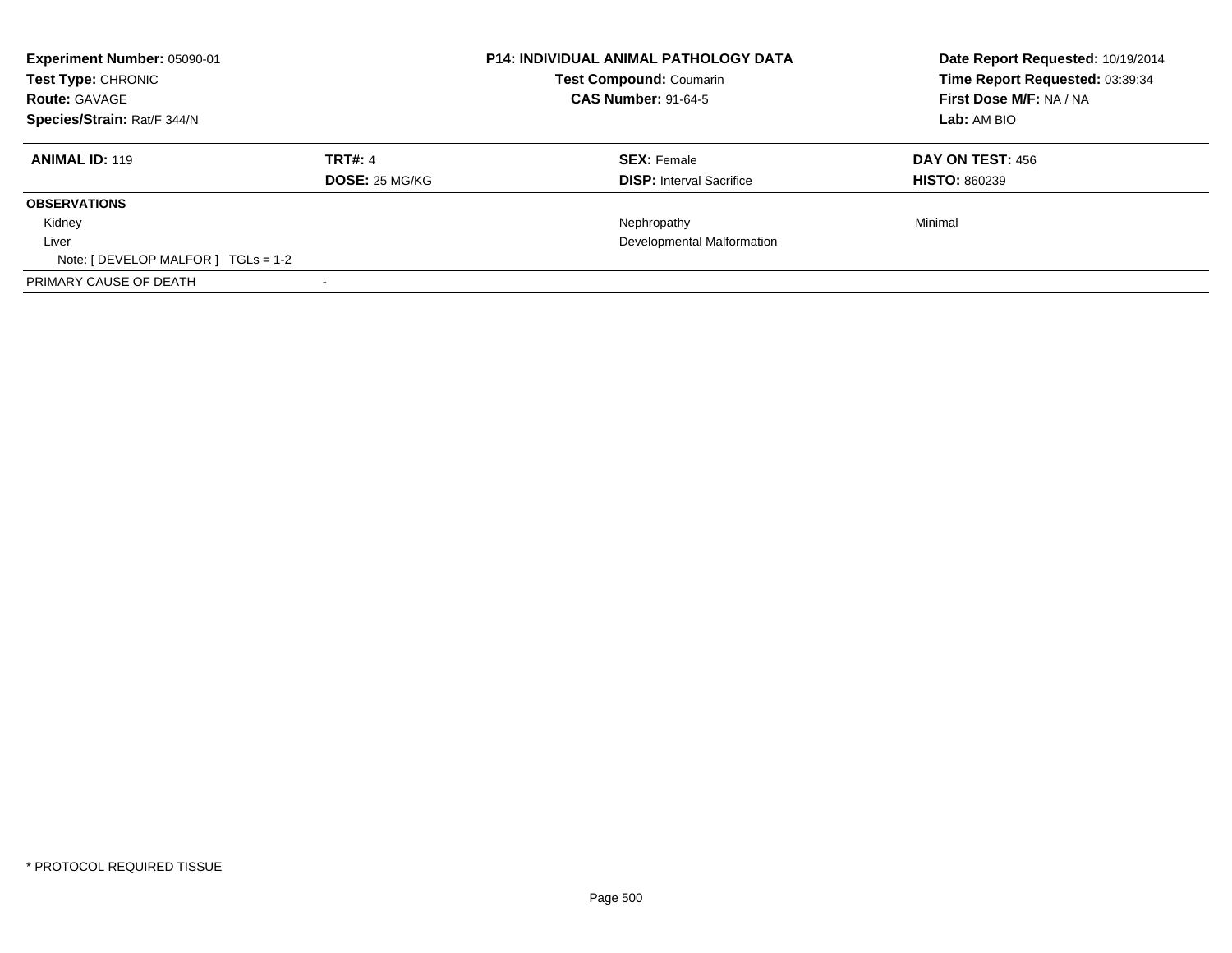| Experiment Number: 05090-01<br>Test Type: CHRONIC<br>Route: GAVAGE<br>Species/Strain: Rat/F 344/N | <b>P14: INDIVIDUAL ANIMAL PATHOLOGY DATA</b><br>Test Compound: Coumarin<br><b>CAS Number: 91-64-5</b> |                                                       | Date Report Requested: 10/19/2014<br>Time Report Requested: 03:39:34<br>First Dose M/F: NA / NA<br>Lab: AM BIO |  |
|---------------------------------------------------------------------------------------------------|-------------------------------------------------------------------------------------------------------|-------------------------------------------------------|----------------------------------------------------------------------------------------------------------------|--|
| <b>ANIMAL ID: 120</b>                                                                             | <b>TRT#: 4</b><br>DOSE: 25 MG/KG                                                                      | <b>SEX: Female</b><br><b>DISP: Terminal Sacrifice</b> | DAY ON TEST: 733<br><b>HISTO: 860240</b>                                                                       |  |
|                                                                                                   |                                                                                                       | ORGAN AND ACCOUNTABLE SITE STATUS                     |                                                                                                                |  |
| <b>NORMAL</b>                                                                                     |                                                                                                       |                                                       |                                                                                                                |  |
| Adrenal Gland - Cortex                                                                            | Adrenal Gland - Medulla                                                                               | Bone                                                  | <b>Bone Marrow</b>                                                                                             |  |
| <b>Brain</b>                                                                                      | Esophagus                                                                                             | Intestine Large - Cecum                               | Intestine Large - Colon                                                                                        |  |
| Intestine Large - Rectum                                                                          | Intestine Small - Duodenum                                                                            | Intestine Small - Ileum                               | Intestine Small - Jejunum                                                                                      |  |
| Islets, Pancreatic                                                                                | Lung                                                                                                  | Lymph Node - Mandibular                               | Lymph Node - Mesenteric                                                                                        |  |
| Nose                                                                                              | Ovary                                                                                                 | Pancreas                                              | Parathyroid Gland                                                                                              |  |
| <b>Salivary Glands</b>                                                                            | Spleen                                                                                                | Stomach - Forestomach                                 | Stomach - Glandular                                                                                            |  |
| Thymus                                                                                            | <b>Thyroid Gland</b>                                                                                  | Trachea                                               | <b>Urinary Bladder</b>                                                                                         |  |
| <b>OBSERVATIONS</b>                                                                               |                                                                                                       |                                                       |                                                                                                                |  |
| <b>Clitoral Gland</b>                                                                             |                                                                                                       | Inflammation                                          | Suppurative, Marked                                                                                            |  |
| Note: [INFLAMMATION ] TGLs = 1-5                                                                  |                                                                                                       |                                                       |                                                                                                                |  |
| Heart                                                                                             |                                                                                                       | Cardiomyopathy                                        | Mild                                                                                                           |  |
| Kidney                                                                                            |                                                                                                       | Nephropathy                                           | Mild                                                                                                           |  |
| Liver                                                                                             |                                                                                                       | <b>Basophilic Focus</b>                               |                                                                                                                |  |
| Mammary Gland                                                                                     |                                                                                                       | Fibroadenoma                                          |                                                                                                                |  |
|                                                                                                   |                                                                                                       | Galactocele                                           | Marked                                                                                                         |  |
| Note: [ FIBROADENOMA ] TGLs = 3-16                                                                |                                                                                                       |                                                       |                                                                                                                |  |
| Note: [GALACTOCELE ] TGLs = 2-15                                                                  |                                                                                                       |                                                       |                                                                                                                |  |
| <b>Pituitary Gland</b>                                                                            | <b>Pars Distalis</b>                                                                                  | Adenoma                                               |                                                                                                                |  |
| Note: [ ADENOMA<br>$J \text{ TGLs} = 6-4$                                                         |                                                                                                       |                                                       |                                                                                                                |  |
| <b>Skin</b>                                                                                       |                                                                                                       | <b>Cyst Epithelial Inclusion</b>                      |                                                                                                                |  |
| Note: $[CYST EPITH INC] TGLs = 4-13$                                                              |                                                                                                       |                                                       |                                                                                                                |  |
| <b>Uterus</b>                                                                                     |                                                                                                       | Polyp                                                 |                                                                                                                |  |
| Note: [ POLYP<br>$J \cdot TGLs = 5-5$                                                             |                                                                                                       |                                                       |                                                                                                                |  |
| PRIMARY CAUSE OF DEATH                                                                            | $\sim$                                                                                                |                                                       |                                                                                                                |  |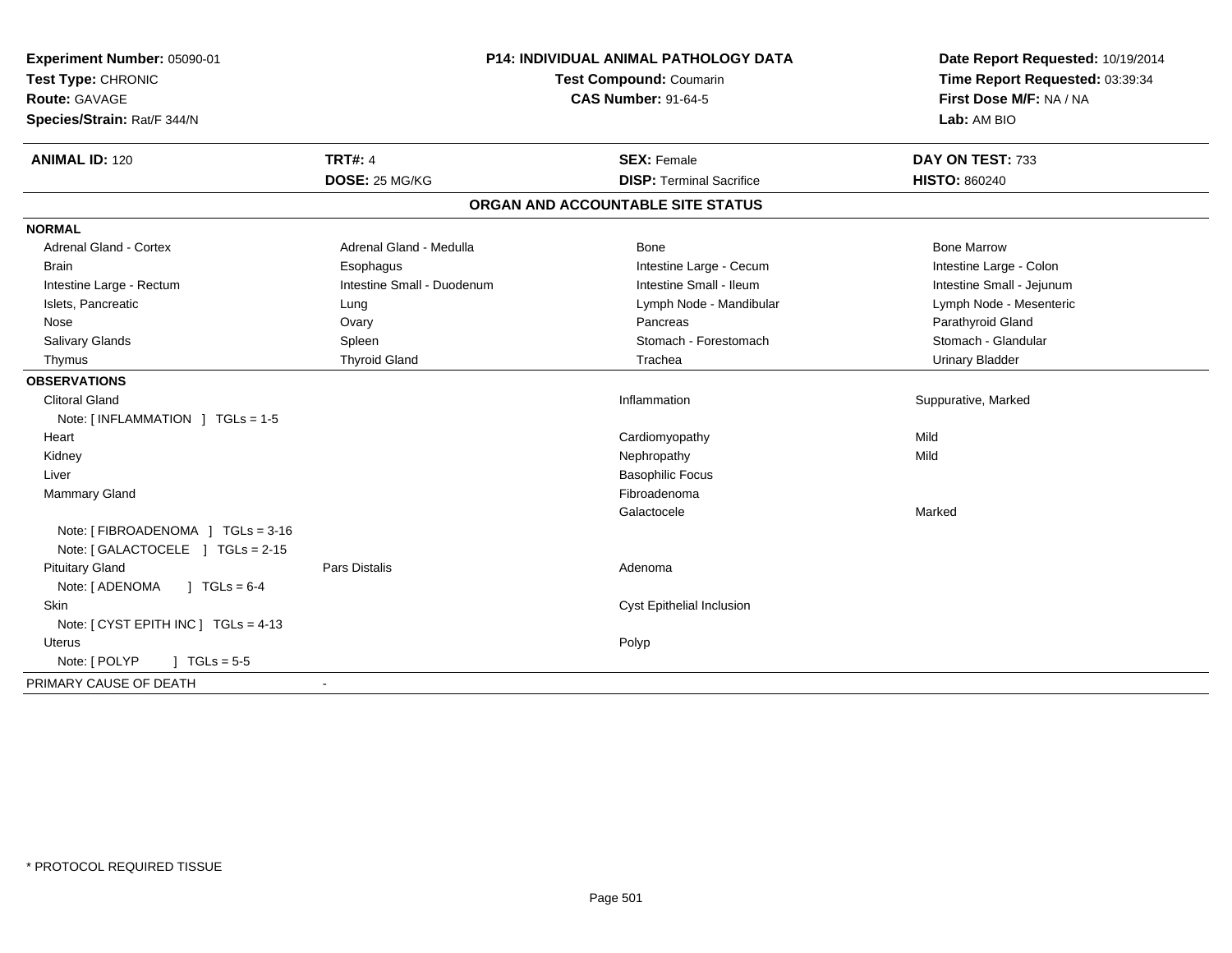| Experiment Number: 05090-01<br>Test Type: CHRONIC<br><b>Route: GAVAGE</b><br>Species/Strain: Rat/F 344/N |                                         | <b>P14: INDIVIDUAL ANIMAL PATHOLOGY DATA</b><br><b>Test Compound: Coumarin</b><br><b>CAS Number: 91-64-5</b> | Date Report Requested: 10/19/2014<br>Time Report Requested: 03:39:34<br>First Dose M/F: NA / NA<br><b>Lab:</b> AM BIO |
|----------------------------------------------------------------------------------------------------------|-----------------------------------------|--------------------------------------------------------------------------------------------------------------|-----------------------------------------------------------------------------------------------------------------------|
| <b>ANIMAL ID: 121</b>                                                                                    | <b>TRT#: 6</b><br><b>DOSE: 50 MG/KG</b> | <b>SEX: Female</b><br><b>DISP:</b> Interval Sacrifice                                                        | DAY ON TEST: 456<br><b>HISTO: 860301</b>                                                                              |
| <b>OBSERVATIONS</b>                                                                                      |                                         |                                                                                                              |                                                                                                                       |
| Kidney                                                                                                   |                                         | Nephropathy                                                                                                  | Minimal                                                                                                               |
| PRIMARY CAUSE OF DEATH                                                                                   |                                         |                                                                                                              |                                                                                                                       |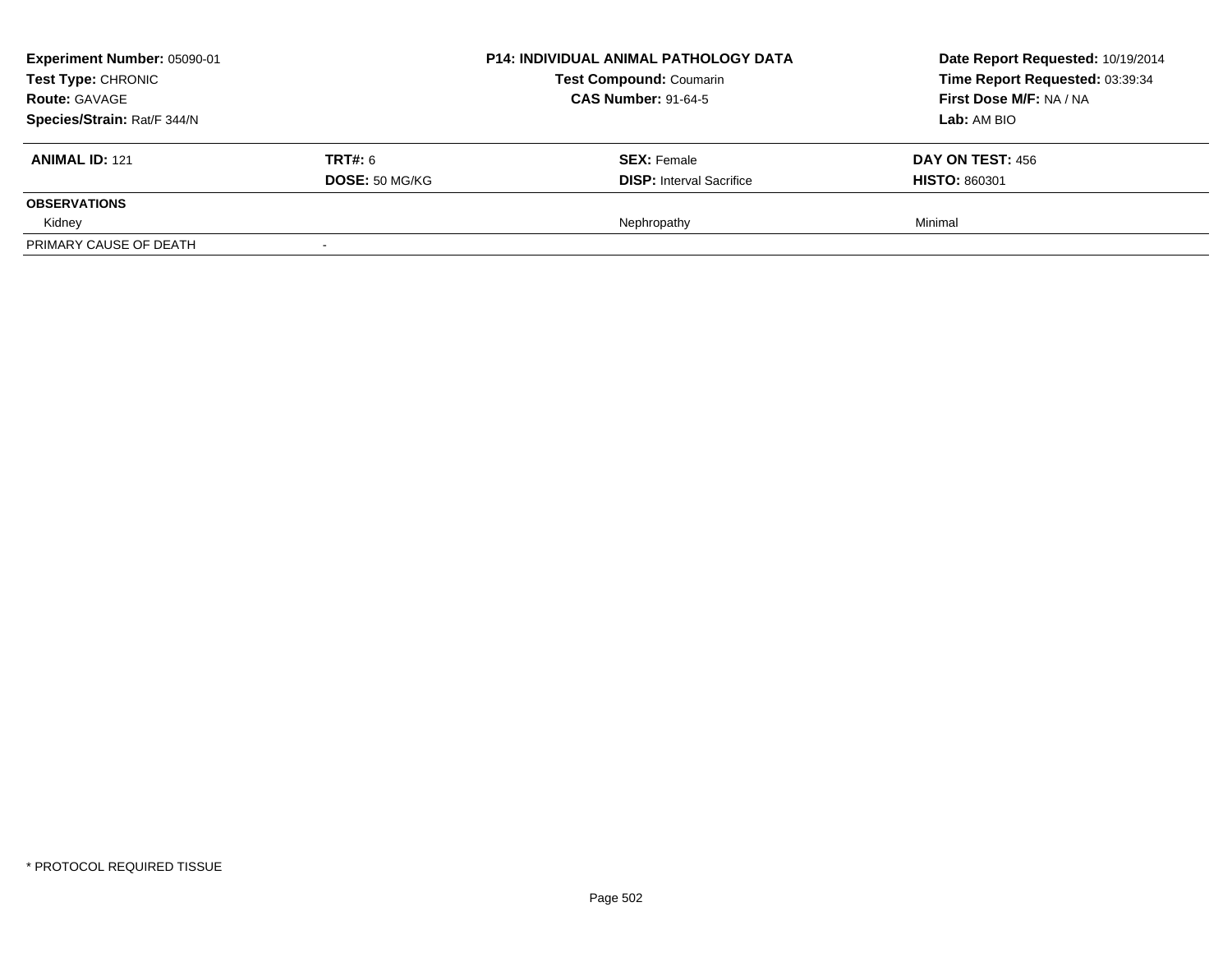| Experiment Number: 05090-01<br>Test Type: CHRONIC<br><b>Route: GAVAGE</b><br>Species/Strain: Rat/F 344/N |                       | <b>P14: INDIVIDUAL ANIMAL PATHOLOGY DATA</b><br><b>Test Compound: Coumarin</b><br><b>CAS Number: 91-64-5</b> | Date Report Requested: 10/19/2014<br>Time Report Requested: 03:39:34<br>First Dose M/F: NA / NA<br>Lab: AM BIO |  |
|----------------------------------------------------------------------------------------------------------|-----------------------|--------------------------------------------------------------------------------------------------------------|----------------------------------------------------------------------------------------------------------------|--|
| <b>ANIMAL ID: 122</b>                                                                                    | <b>TRT#: 6</b>        | <b>SEX: Female</b>                                                                                           | DAY ON TEST: 456                                                                                               |  |
|                                                                                                          | <b>DOSE: 50 MG/KG</b> | <b>DISP:</b> Interval Sacrifice                                                                              | <b>HISTO: 860302</b>                                                                                           |  |
| <b>OBSERVATIONS</b>                                                                                      |                       |                                                                                                              |                                                                                                                |  |
| Kidney                                                                                                   |                       | Nephropathy                                                                                                  | Minimal                                                                                                        |  |
| Liver                                                                                                    | Hepatocyte            | Degeneration                                                                                                 | Granular, Minimal                                                                                              |  |
|                                                                                                          |                       | <b>Fatty Change</b>                                                                                          | Mild                                                                                                           |  |
| Uterus                                                                                                   |                       | Polyp                                                                                                        |                                                                                                                |  |
| [Polyp TGLS = $1-5$ ]                                                                                    |                       |                                                                                                              |                                                                                                                |  |
| PRIMARY CAUSE OF DEATH                                                                                   |                       |                                                                                                              |                                                                                                                |  |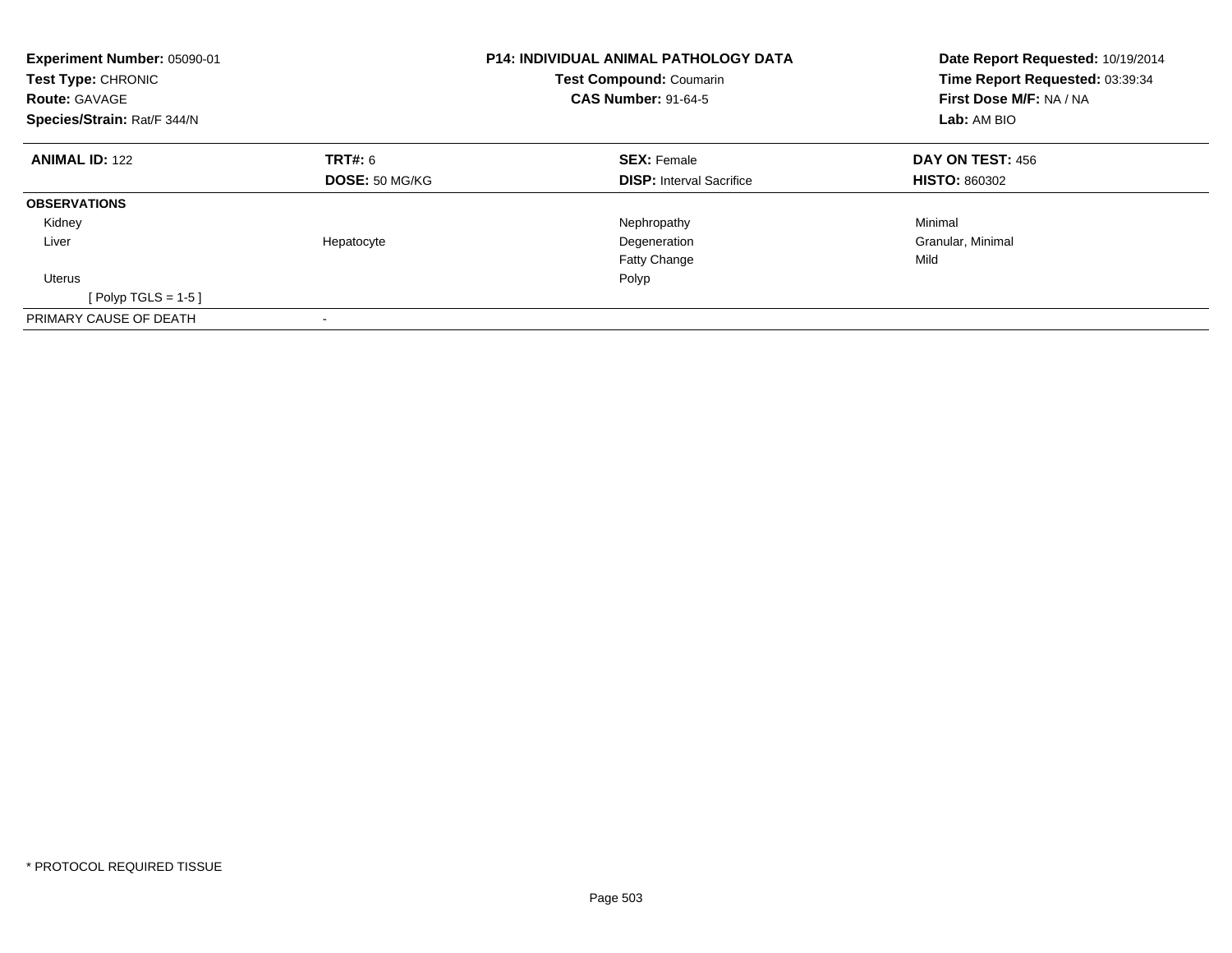| Experiment Number: 05090-01          | <b>P14: INDIVIDUAL ANIMAL PATHOLOGY DATA</b> |                                   | Date Report Requested: 10/19/2014 |  |
|--------------------------------------|----------------------------------------------|-----------------------------------|-----------------------------------|--|
| Test Type: CHRONIC                   |                                              | Test Compound: Coumarin           | Time Report Requested: 03:39:34   |  |
| <b>Route: GAVAGE</b>                 |                                              | <b>CAS Number: 91-64-5</b>        | First Dose M/F: NA / NA           |  |
| Species/Strain: Rat/F 344/N          |                                              |                                   | Lab: AM BIO                       |  |
| <b>ANIMAL ID: 123</b>                | <b>TRT#: 6</b>                               | <b>SEX: Female</b>                | DAY ON TEST: 733                  |  |
|                                      | DOSE: 50 MG/KG                               | <b>DISP: Terminal Sacrifice</b>   | HISTO: 860303                     |  |
|                                      |                                              | ORGAN AND ACCOUNTABLE SITE STATUS |                                   |  |
| <b>NORMAL</b>                        |                                              |                                   |                                   |  |
| <b>Adrenal Gland - Cortex</b>        | Adrenal Gland - Medulla                      | Bone                              | <b>Bone Marrow</b>                |  |
| <b>Brain</b>                         | Esophagus                                    | Intestine Large - Cecum           | Intestine Large - Colon           |  |
| Intestine Large - Rectum             | Intestine Small - Duodenum                   | Intestine Small - Ileum           | Intestine Small - Jejunum         |  |
| Islets, Pancreatic                   | Lung                                         | Lymph Node - Mandibular           | Lymph Node - Mesenteric           |  |
| <b>Mammary Gland</b>                 | Nose                                         | Ovary                             | Pancreas                          |  |
| Salivary Glands                      | Skin                                         | Stomach - Forestomach             | Stomach - Glandular               |  |
| Thymus                               | Trachea                                      | <b>Urinary Bladder</b>            | Uterus                            |  |
| <b>MISSING</b>                       |                                              |                                   |                                   |  |
| Parathyroid Gland                    |                                              |                                   |                                   |  |
| <b>OBSERVATIONS</b>                  |                                              |                                   |                                   |  |
| <b>Clitoral Gland</b>                |                                              | Inflammation                      | Suppurative, Marked               |  |
| Note: [INFLAMMATION ] TGLs = 1-13    |                                              |                                   |                                   |  |
| Heart                                |                                              | Cardiomyopathy                    | Mild                              |  |
| Kidney                               |                                              | Nephropathy                       | Minimal                           |  |
| Liver                                |                                              | <b>Basophilic Focus</b>           |                                   |  |
|                                      |                                              | Developmental Malformation        |                                   |  |
| Note: [ DEVELOP MALFOR ] TGLs = 3-14 |                                              |                                   |                                   |  |
| <b>Pituitary Gland</b>               | Pars Distalis                                | Adenoma                           |                                   |  |
| $1 TGLs = 4-4$<br>Note: [ ADENOMA    |                                              |                                   |                                   |  |
| Spleen                               |                                              | Congestion                        | Moderate                          |  |
| Note: [CONGESTION ] TGLs = 2-2       |                                              |                                   |                                   |  |
| <b>Thyroid Gland</b>                 | C Cell                                       | Hyperplasia                       | Mild                              |  |
| PRIMARY CAUSE OF DEATH               |                                              |                                   |                                   |  |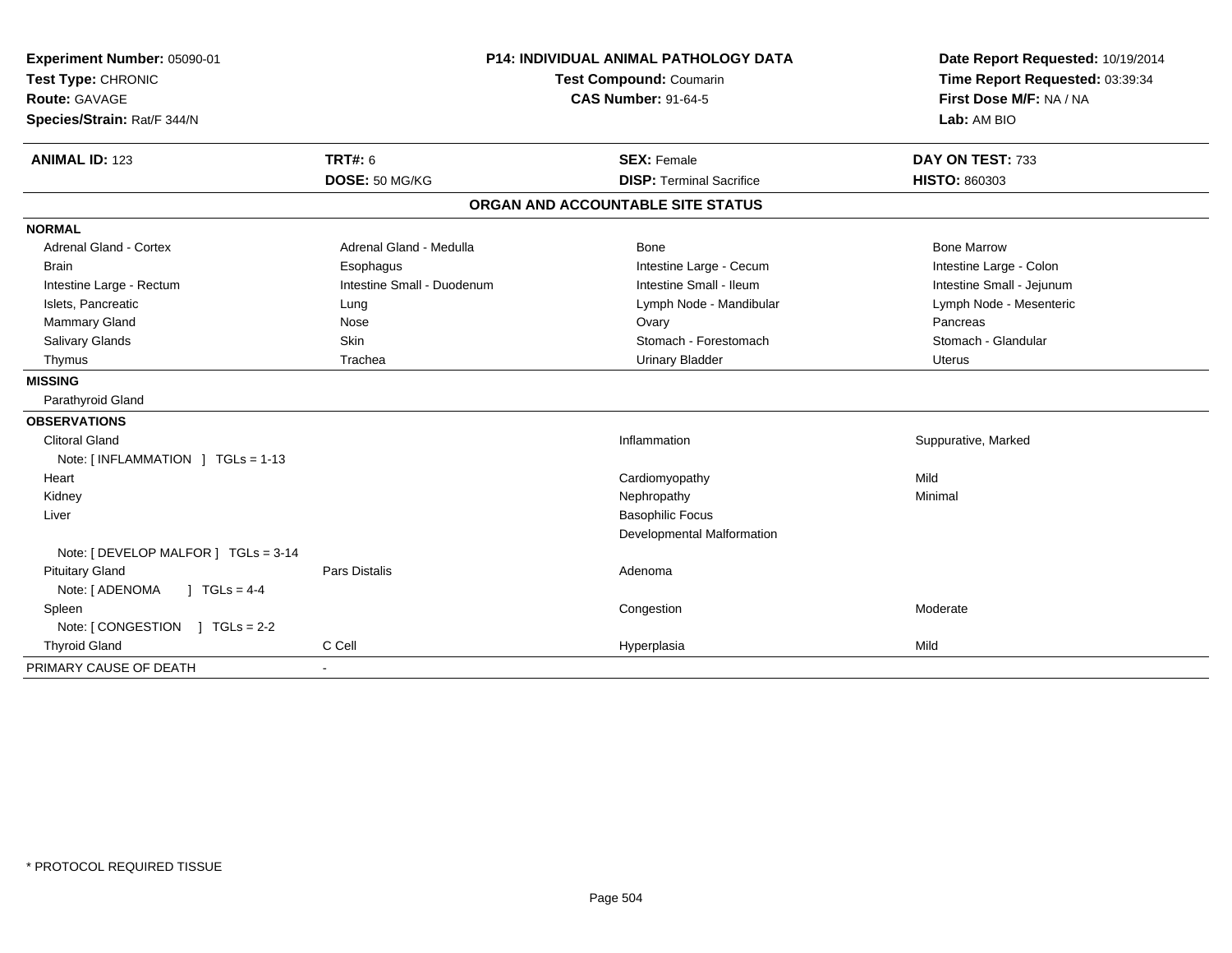| Experiment Number: 05090-01<br>Test Type: CHRONIC<br>Route: GAVAGE<br>Species/Strain: Rat/F 344/N |                           | <b>P14: INDIVIDUAL ANIMAL PATHOLOGY DATA</b><br>Test Compound: Coumarin<br><b>CAS Number: 91-64-5</b> | Date Report Requested: 10/19/2014<br>Time Report Requested: 03:39:34<br>First Dose M/F: NA / NA<br>Lab: AM BIO |
|---------------------------------------------------------------------------------------------------|---------------------------|-------------------------------------------------------------------------------------------------------|----------------------------------------------------------------------------------------------------------------|
| <b>ANIMAL ID: 124</b>                                                                             | <b>TRT#: 6</b>            | <b>SEX: Female</b>                                                                                    | DAY ON TEST: 635                                                                                               |
|                                                                                                   | DOSE: 50 MG/KG            | <b>DISP: Moribund</b>                                                                                 | <b>HISTO: 860304</b>                                                                                           |
|                                                                                                   |                           | ORGAN AND ACCOUNTABLE SITE STATUS                                                                     |                                                                                                                |
| <b>NORMAL</b>                                                                                     |                           |                                                                                                       |                                                                                                                |
| <b>Adrenal Gland - Cortex</b>                                                                     | Adrenal Gland - Medulla   | Bone                                                                                                  | <b>Bone Marrow</b>                                                                                             |
| <b>Brain</b>                                                                                      | <b>Clitoral Gland</b>     | Esophagus                                                                                             | Heart                                                                                                          |
| Intestine Large - Cecum                                                                           | Intestine Large - Colon   | Intestine Large - Rectum                                                                              | Intestine Small - Duodenum                                                                                     |
| Intestine Small - Ileum                                                                           | Intestine Small - Jejunum | Islets, Pancreatic                                                                                    | Lung                                                                                                           |
| Lymph Node - Mandibular                                                                           | Lymph Node - Mesenteric   | Mammary Gland                                                                                         | Nose                                                                                                           |
| Ovary                                                                                             | Pancreas                  | Salivary Glands                                                                                       | Skin                                                                                                           |
| Spleen                                                                                            | Stomach - Glandular       | Thymus                                                                                                | <b>Thyroid Gland</b>                                                                                           |
| Trachea                                                                                           | <b>Urinary Bladder</b>    | <b>Uterus</b>                                                                                         |                                                                                                                |
| <b>OBSERVATIONS</b>                                                                               |                           |                                                                                                       |                                                                                                                |
| Kidney                                                                                            |                           | Nephropathy                                                                                           | Moderate                                                                                                       |
| [Nephropathy TGLS = 2-1]                                                                          |                           |                                                                                                       |                                                                                                                |
| Liver                                                                                             |                           | Fatty Change                                                                                          | Mild                                                                                                           |
|                                                                                                   |                           | <b>Necrosis</b>                                                                                       | Coagulative, Minimal                                                                                           |
| Parathyroid Gland                                                                                 |                           | Hyperplasia                                                                                           | Mild                                                                                                           |
| <b>Pituitary Gland</b>                                                                            | <b>Pars Distalis</b>      | Adenoma                                                                                               |                                                                                                                |
| Note: [ ADENOMA<br>$\vert$ TGLs = 3-4                                                             |                           |                                                                                                       |                                                                                                                |
| Stomach                                                                                           | Forestomach               | Ulcer                                                                                                 | Marked                                                                                                         |
| Note: [ ULCER<br>$TGLs = 4-13$                                                                    |                           |                                                                                                       |                                                                                                                |
| PRIMARY CAUSE OF DEATH                                                                            |                           |                                                                                                       |                                                                                                                |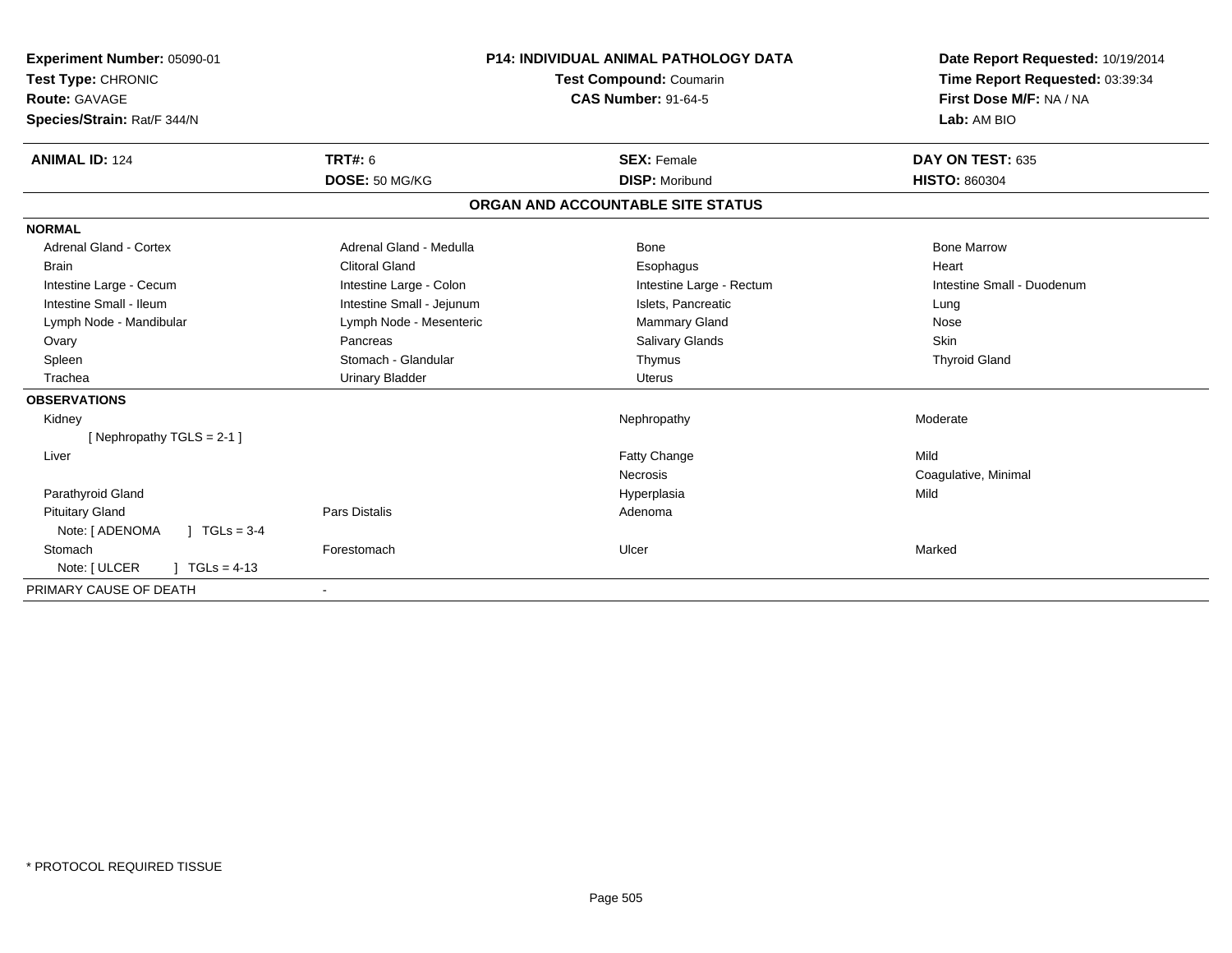| Species/Strain: Rat/F 344/N                                           |                           |                                                       | Date Report Requested: 10/19/2014<br>Time Report Requested: 03:39:34<br>First Dose M/F: NA / NA<br>Lab: AM BIO |
|-----------------------------------------------------------------------|---------------------------|-------------------------------------------------------|----------------------------------------------------------------------------------------------------------------|
| <b>ANIMAL ID: 125</b>                                                 | TRT#: 6                   | <b>SEX: Female</b><br><b>DISP: Terminal Sacrifice</b> | DAY ON TEST: 734                                                                                               |
|                                                                       | DOSE: 50 MG/KG            |                                                       | <b>HISTO: 860305</b>                                                                                           |
|                                                                       |                           | ORGAN AND ACCOUNTABLE SITE STATUS                     |                                                                                                                |
| <b>NORMAL</b>                                                         |                           |                                                       |                                                                                                                |
| <b>Adrenal Gland - Cortex</b>                                         | Adrenal Gland - Medulla   | Bone                                                  | Esophagus                                                                                                      |
| Intestine Large - Cecum                                               | Intestine Large - Colon   | Intestine Large - Rectum                              | Intestine Small - Duodenum                                                                                     |
| Intestine Small - Ileum                                               | Intestine Small - Jejunum | Islets, Pancreatic                                    | Lung                                                                                                           |
| Lymph Node - Mandibular                                               | Lymph Node - Mesenteric   | Nose                                                  | Ovary                                                                                                          |
| Pancreas                                                              | Parathyroid Gland         | Salivary Glands                                       | Skin                                                                                                           |
| Stomach - Forestomach                                                 | Stomach - Glandular       | Thymus                                                | <b>Thyroid Gland</b>                                                                                           |
| Trachea                                                               | <b>Urinary Bladder</b>    | <b>Uterus</b>                                         |                                                                                                                |
| <b>OBSERVATIONS</b>                                                   |                           |                                                       |                                                                                                                |
| <b>Bone Marrow</b>                                                    |                           | Hyperplasia                                           | Neutrophil, Moderate                                                                                           |
| <b>Brain</b>                                                          | Hypothalamus              | Compression                                           | Moderate                                                                                                       |
| <b>Clitoral Gland</b>                                                 |                           | Carcinoma                                             |                                                                                                                |
|                                                                       |                           | Inflammation                                          | Suppurative, Marked                                                                                            |
| Note: [ CARCINOMA<br>$1 TGLs = 1-13$                                  |                           |                                                       |                                                                                                                |
| Heart                                                                 |                           | Cardiomyopathy                                        | Mild                                                                                                           |
| Kidney                                                                |                           | Nephropathy                                           | Mild                                                                                                           |
| Liver                                                                 |                           | <b>Basophilic Focus</b>                               |                                                                                                                |
|                                                                       | <b>Bile Duct</b>          | Hyperplasia                                           | Minimal                                                                                                        |
| Mammary Gland                                                         |                           | Fibroadenoma                                          |                                                                                                                |
|                                                                       |                           | Galactocele                                           | Marked                                                                                                         |
| Note: [FIBROADENOMA ] TGLs = 2-14<br>Note: [GALACTOCELE ] TGLs = 3-14 |                           |                                                       |                                                                                                                |
| <b>Pituitary Gland</b>                                                | Pars Distalis             | Adenoma                                               |                                                                                                                |
| Note: [ ADENOMA<br>$J \cdot TGLs = 5-4$                               |                           |                                                       |                                                                                                                |
| Spleen                                                                |                           | Hyperplasia                                           | Lymphoid, Marked                                                                                               |
| Note: [HYPERPLASIA ] TGLs = 4-2                                       |                           |                                                       |                                                                                                                |
| PRIMARY CAUSE OF DEATH                                                | $\blacksquare$            |                                                       |                                                                                                                |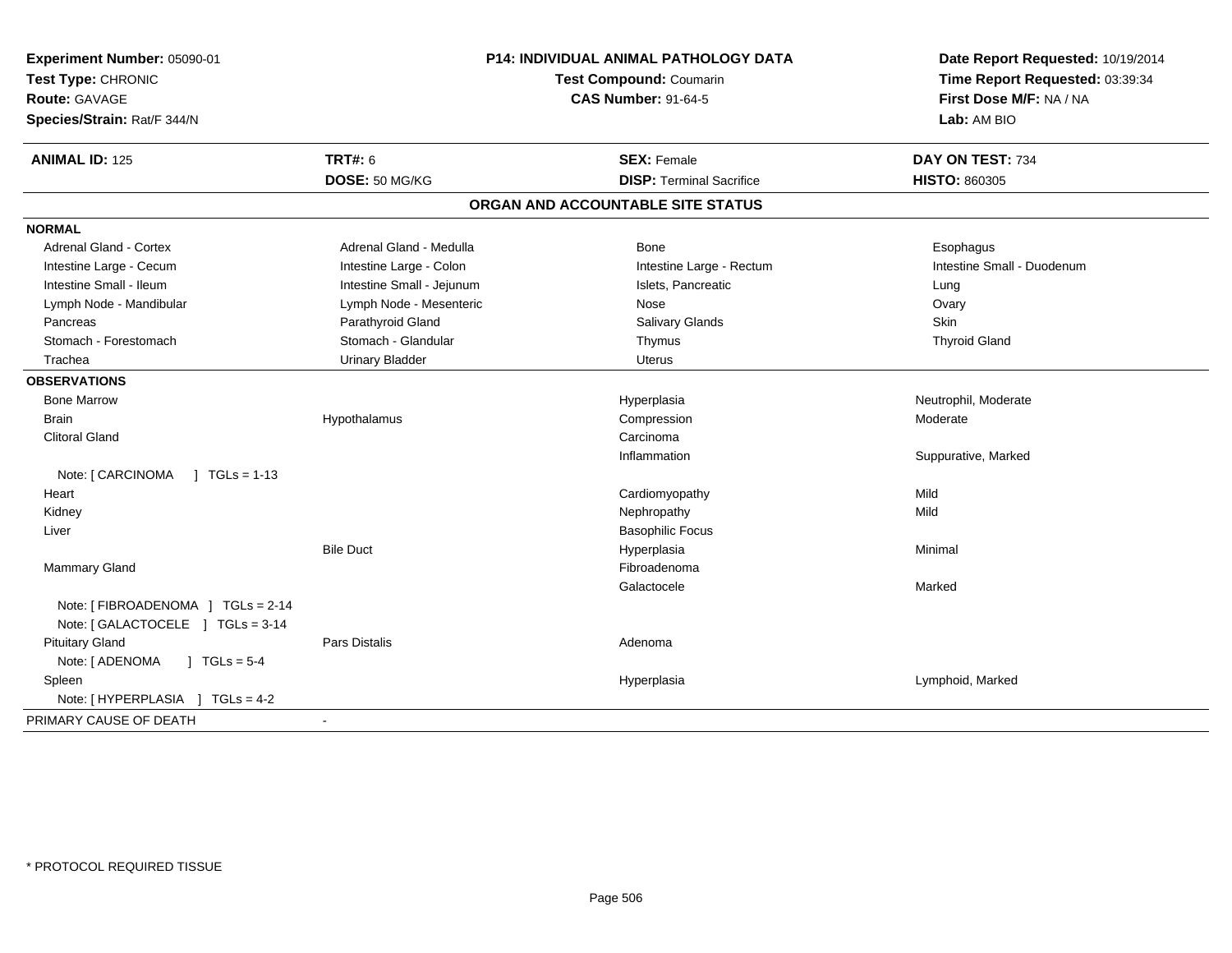| Experiment Number: 05090-01<br>Test Type: CHRONIC<br>Route: GAVAGE<br>Species/Strain: Rat/F 344/N | <b>P14: INDIVIDUAL ANIMAL PATHOLOGY DATA</b><br><b>Test Compound: Coumarin</b><br><b>CAS Number: 91-64-5</b> |                                   | Date Report Requested: 10/19/2014<br>Time Report Requested: 03:39:34<br>First Dose M/F: NA / NA<br>Lab: AM BIO |
|---------------------------------------------------------------------------------------------------|--------------------------------------------------------------------------------------------------------------|-----------------------------------|----------------------------------------------------------------------------------------------------------------|
| <b>ANIMAL ID: 126</b>                                                                             | <b>TRT#: 6</b>                                                                                               | <b>SEX: Female</b>                | DAY ON TEST: 734                                                                                               |
|                                                                                                   | DOSE: 50 MG/KG                                                                                               | <b>DISP: Terminal Sacrifice</b>   | <b>HISTO: 860306</b>                                                                                           |
|                                                                                                   |                                                                                                              | ORGAN AND ACCOUNTABLE SITE STATUS |                                                                                                                |
| <b>NORMAL</b>                                                                                     |                                                                                                              |                                   |                                                                                                                |
| Adrenal Gland - Cortex                                                                            | <b>Bone</b>                                                                                                  | <b>Bone Marrow</b>                | <b>Brain</b>                                                                                                   |
| <b>Clitoral Gland</b>                                                                             | Esophagus                                                                                                    | Heart                             | Intestine Large - Cecum                                                                                        |
| Intestine Large - Colon                                                                           | Intestine Large - Rectum                                                                                     | Intestine Small - Duodenum        | Intestine Small - Ileum                                                                                        |
| Intestine Small - Jejunum                                                                         | Islets, Pancreatic                                                                                           | Lung                              | Lymph Node - Mandibular                                                                                        |
| Lymph Node - Mesenteric                                                                           | <b>Mammary Gland</b>                                                                                         | Nose                              | Ovary                                                                                                          |
| Pancreas                                                                                          | Parathyroid Gland                                                                                            | <b>Pituitary Gland</b>            | Salivary Glands                                                                                                |
| Skin                                                                                              | Spleen                                                                                                       | Stomach - Forestomach             | Stomach - Glandular                                                                                            |
| Thymus                                                                                            | <b>Thyroid Gland</b>                                                                                         | Trachea                           | <b>Urinary Bladder</b>                                                                                         |
| Uterus                                                                                            |                                                                                                              |                                   |                                                                                                                |
| <b>OBSERVATIONS</b>                                                                               |                                                                                                              |                                   |                                                                                                                |
| <b>Adrenal Gland</b><br>Note: [ PHEOCHROM BGN ] TGLs = 1-4                                        | Medulla                                                                                                      | Pheochromocytoma Benign           |                                                                                                                |
| Kidney                                                                                            |                                                                                                              | Nephropathy                       | Mild                                                                                                           |
| Liver                                                                                             | Hepatocyte                                                                                                   | Degeneration                      | Granular, Mild                                                                                                 |
|                                                                                                   | <b>Bile Duct</b>                                                                                             | Hyperplasia                       | Mild                                                                                                           |
|                                                                                                   |                                                                                                              | Inflammation                      | Chronic, Mild                                                                                                  |
|                                                                                                   |                                                                                                              | Necrosis                          | Coagulative, Minimal                                                                                           |
| PRIMARY CAUSE OF DEATH                                                                            |                                                                                                              |                                   |                                                                                                                |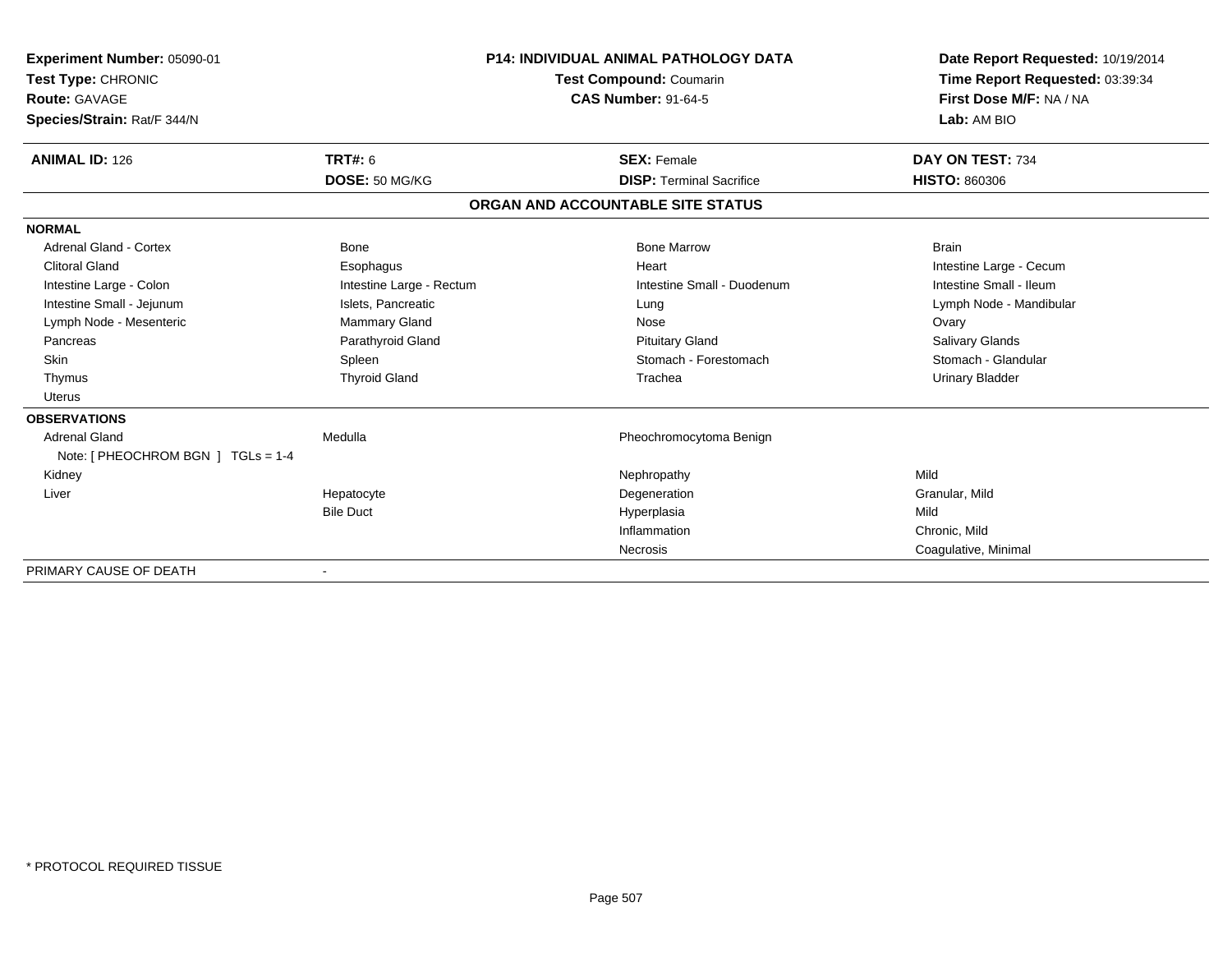| Experiment Number: 05090-01<br>Test Type: CHRONIC<br><b>Route: GAVAGE</b><br>Species/Strain: Rat/F 344/N |                                  | <b>P14: INDIVIDUAL ANIMAL PATHOLOGY DATA</b><br><b>Test Compound: Coumarin</b><br><b>CAS Number: 91-64-5</b> | Date Report Requested: 10/19/2014<br>Time Report Requested: 03:39:34<br>First Dose M/F: NA / NA<br>Lab: AM BIO |
|----------------------------------------------------------------------------------------------------------|----------------------------------|--------------------------------------------------------------------------------------------------------------|----------------------------------------------------------------------------------------------------------------|
| <b>ANIMAL ID: 127</b>                                                                                    | <b>TRT#: 6</b><br>DOSE: 50 MG/KG | <b>SEX: Female</b><br><b>DISP:</b> Interval Sacrifice                                                        | DAY ON TEST: 455<br><b>HISTO: 860307</b>                                                                       |
|                                                                                                          |                                  |                                                                                                              |                                                                                                                |
| <b>OBSERVATIONS</b>                                                                                      |                                  |                                                                                                              |                                                                                                                |
| Kidney                                                                                                   |                                  | Nephropathy                                                                                                  | Minimal                                                                                                        |
| Liver                                                                                                    |                                  | <b>Fatty Change</b>                                                                                          | Minimal                                                                                                        |
|                                                                                                          |                                  | Inflammation                                                                                                 | Chronic, Minimal                                                                                               |
|                                                                                                          |                                  | Necrosis                                                                                                     | Minimal                                                                                                        |
| PRIMARY CAUSE OF DEATH                                                                                   | $\overline{\phantom{a}}$         |                                                                                                              |                                                                                                                |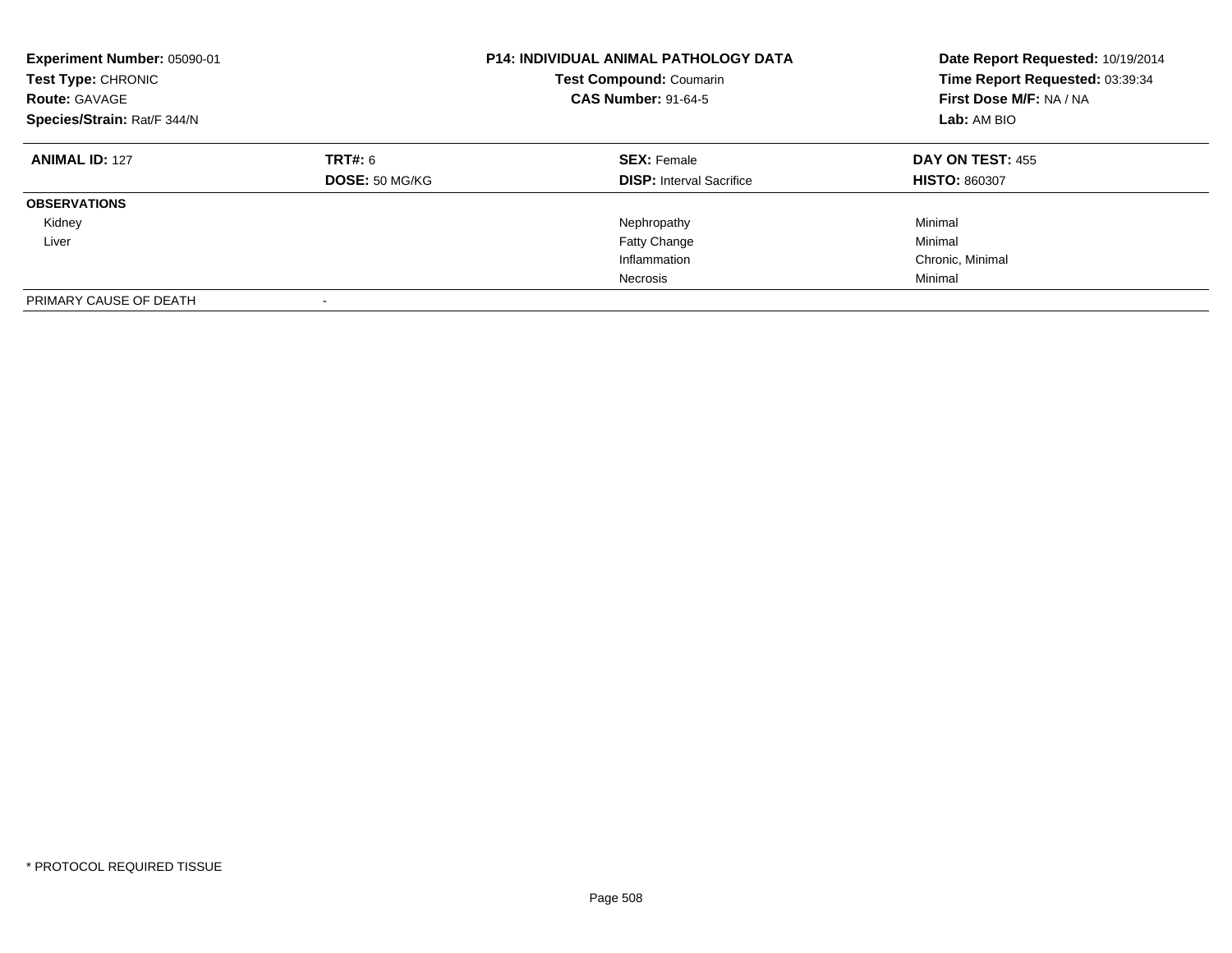| Experiment Number: 05090-01          | <b>P14: INDIVIDUAL ANIMAL PATHOLOGY DATA</b><br>Test Compound: Coumarin |                                   | Date Report Requested: 10/19/2014 |
|--------------------------------------|-------------------------------------------------------------------------|-----------------------------------|-----------------------------------|
| Test Type: CHRONIC                   |                                                                         |                                   | Time Report Requested: 03:39:34   |
| <b>Route: GAVAGE</b>                 |                                                                         | <b>CAS Number: 91-64-5</b>        | First Dose M/F: NA / NA           |
| Species/Strain: Rat/F 344/N          |                                                                         |                                   | Lab: AM BIO                       |
| <b>ANIMAL ID: 128</b>                | <b>TRT#: 6</b>                                                          | <b>SEX: Female</b>                | DAY ON TEST: 709                  |
|                                      | DOSE: 50 MG/KG                                                          | <b>DISP: Moribund</b>             | <b>HISTO: 860308</b>              |
|                                      |                                                                         | ORGAN AND ACCOUNTABLE SITE STATUS |                                   |
| <b>NORMAL</b>                        |                                                                         |                                   |                                   |
| <b>Adrenal Gland - Cortex</b>        | Adrenal Gland - Medulla                                                 | <b>Bone</b>                       | <b>Bone Marrow</b>                |
| <b>Clitoral Gland</b>                | Esophagus                                                               | Heart                             | Intestine Large - Cecum           |
| Intestine Large - Colon              | Intestine Large - Rectum                                                | Intestine Small - Duodenum        | Intestine Small - Ileum           |
| Intestine Small - Jejunum            | Islets, Pancreatic                                                      | Lung                              | Lymph Node - Mandibular           |
| Lymph Node - Mesenteric              | Nose                                                                    | Ovary                             | Parathyroid Gland                 |
| <b>Salivary Glands</b>               | <b>Skin</b>                                                             | Spleen                            | Stomach - Forestomach             |
| Stomach - Glandular                  | Thymus                                                                  | <b>Thyroid Gland</b>              | Trachea                           |
| <b>Urinary Bladder</b>               | Uterus                                                                  |                                   |                                   |
| <b>OBSERVATIONS</b>                  |                                                                         |                                   |                                   |
| <b>Brain</b>                         | Cerebrum                                                                | Hemorrhage                        | Moderate                          |
|                                      | Meninges                                                                | Meningioma Nos                    |                                   |
| Note: [HEMORRHAGE ] TGLs = 2-7       |                                                                         |                                   |                                   |
| Note: [ MENINGIOMA NOS ] TGLs = 2-14 |                                                                         |                                   |                                   |
| Kidney                               |                                                                         | Nephropathy                       | Mild                              |
| Liver                                |                                                                         | Fatty Change                      | Mild                              |
|                                      |                                                                         | Inflammation                      | Suppurative, Mild                 |
| Mammary Gland                        |                                                                         | Fibroadenoma                      |                                   |
| Note: [ FIBROADENOMA ] TGLs = 1-13   |                                                                         |                                   |                                   |
| Pancreas                             | Acinus                                                                  | Atrophy                           | Mild                              |
| <b>Pituitary Gland</b>               | Pars Distalis                                                           | Cyst                              | Moderate                          |
| Note: [ CYST<br>$TGLs = 3-4$         |                                                                         |                                   |                                   |
| PRIMARY CAUSE OF DEATH               | $\blacksquare$                                                          |                                   |                                   |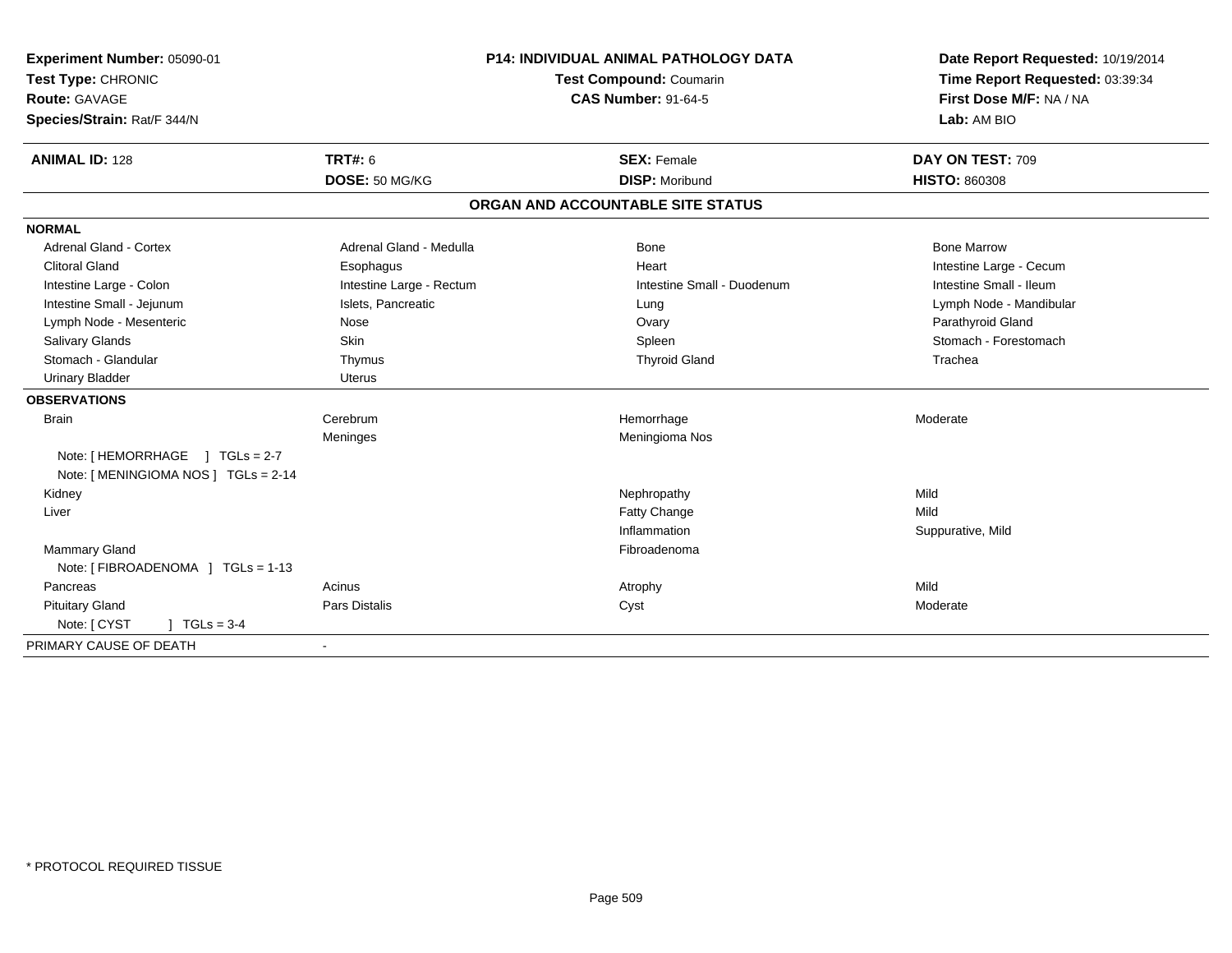| Experiment Number: 05090-01<br>Test Type: CHRONIC<br><b>Route: GAVAGE</b><br>Species/Strain: Rat/F 344/N<br><b>ANIMAL ID: 129</b> | <b>TRT#: 6</b><br>DOSE: 50 MG/KG | <b>P14: INDIVIDUAL ANIMAL PATHOLOGY DATA</b><br>Test Compound: Coumarin<br><b>CAS Number: 91-64-5</b><br><b>SEX: Female</b><br><b>DISP: Terminal Sacrifice</b> | Date Report Requested: 10/19/2014<br>Time Report Requested: 03:39:34<br>First Dose M/F: NA / NA<br>Lab: AM BIO<br>DAY ON TEST: 729<br><b>HISTO: 860309</b> |
|-----------------------------------------------------------------------------------------------------------------------------------|----------------------------------|----------------------------------------------------------------------------------------------------------------------------------------------------------------|------------------------------------------------------------------------------------------------------------------------------------------------------------|
|                                                                                                                                   |                                  | ORGAN AND ACCOUNTABLE SITE STATUS                                                                                                                              |                                                                                                                                                            |
| <b>NORMAL</b>                                                                                                                     |                                  |                                                                                                                                                                |                                                                                                                                                            |
| Adrenal Gland - Cortex                                                                                                            | Adrenal Gland - Medulla          | Bone                                                                                                                                                           | <b>Bone Marrow</b>                                                                                                                                         |
| <b>Clitoral Gland</b>                                                                                                             | Esophagus                        | Heart                                                                                                                                                          | Intestine Large - Cecum                                                                                                                                    |
| Intestine Large - Colon                                                                                                           | Intestine Large - Rectum         | Intestine Small - Duodenum                                                                                                                                     | Intestine Small - Ileum                                                                                                                                    |
| Intestine Small - Jejunum                                                                                                         | Islets, Pancreatic               | Lymph Node - Mandibular                                                                                                                                        | Lymph Node - Mesenteric                                                                                                                                    |
| Nose                                                                                                                              | Ovary                            | Pancreas                                                                                                                                                       | Parathyroid Gland                                                                                                                                          |
| <b>Salivary Glands</b>                                                                                                            | <b>Skin</b>                      | Spleen                                                                                                                                                         | Stomach - Forestomach                                                                                                                                      |
| Stomach - Glandular                                                                                                               | Thymus                           | <b>Thyroid Gland</b>                                                                                                                                           | Trachea                                                                                                                                                    |
| <b>Urinary Bladder</b>                                                                                                            | Uterus                           |                                                                                                                                                                |                                                                                                                                                            |
| <b>OBSERVATIONS</b>                                                                                                               |                                  |                                                                                                                                                                |                                                                                                                                                            |
| <b>Brain</b>                                                                                                                      | Hypothalamus                     | Compression                                                                                                                                                    | Moderate                                                                                                                                                   |
| Kidney                                                                                                                            |                                  | Nephropathy                                                                                                                                                    | Mild                                                                                                                                                       |
| Liver                                                                                                                             | <b>Bile Duct</b>                 | Hyperplasia                                                                                                                                                    | Minimal                                                                                                                                                    |
|                                                                                                                                   |                                  | Inflammation                                                                                                                                                   | Chronic, Mild                                                                                                                                              |
| Lung                                                                                                                              | Alveolar Epith                   | Hyperplasia                                                                                                                                                    | Mild                                                                                                                                                       |
| <b>Mammary Gland</b>                                                                                                              |                                  | Fibroadenoma                                                                                                                                                   |                                                                                                                                                            |
| Note: [FIBROADENOMA ] TGLs = 1-13                                                                                                 |                                  |                                                                                                                                                                |                                                                                                                                                            |
| Mesentery                                                                                                                         | Fat                              | Necrosis                                                                                                                                                       | Coagulative, Mild                                                                                                                                          |
| Note: [ NECROSIS<br>$1 TGLs = 2-14$                                                                                               |                                  |                                                                                                                                                                |                                                                                                                                                            |
| <b>Pituitary Gland</b>                                                                                                            | <b>Pars Distalis</b>             | Adenoma                                                                                                                                                        |                                                                                                                                                            |
| Note: [ ADENOMA<br>$\sqrt{1}$ TGLs = 3-4                                                                                          |                                  |                                                                                                                                                                |                                                                                                                                                            |
| PRIMARY CAUSE OF DEATH                                                                                                            | $\blacksquare$                   |                                                                                                                                                                |                                                                                                                                                            |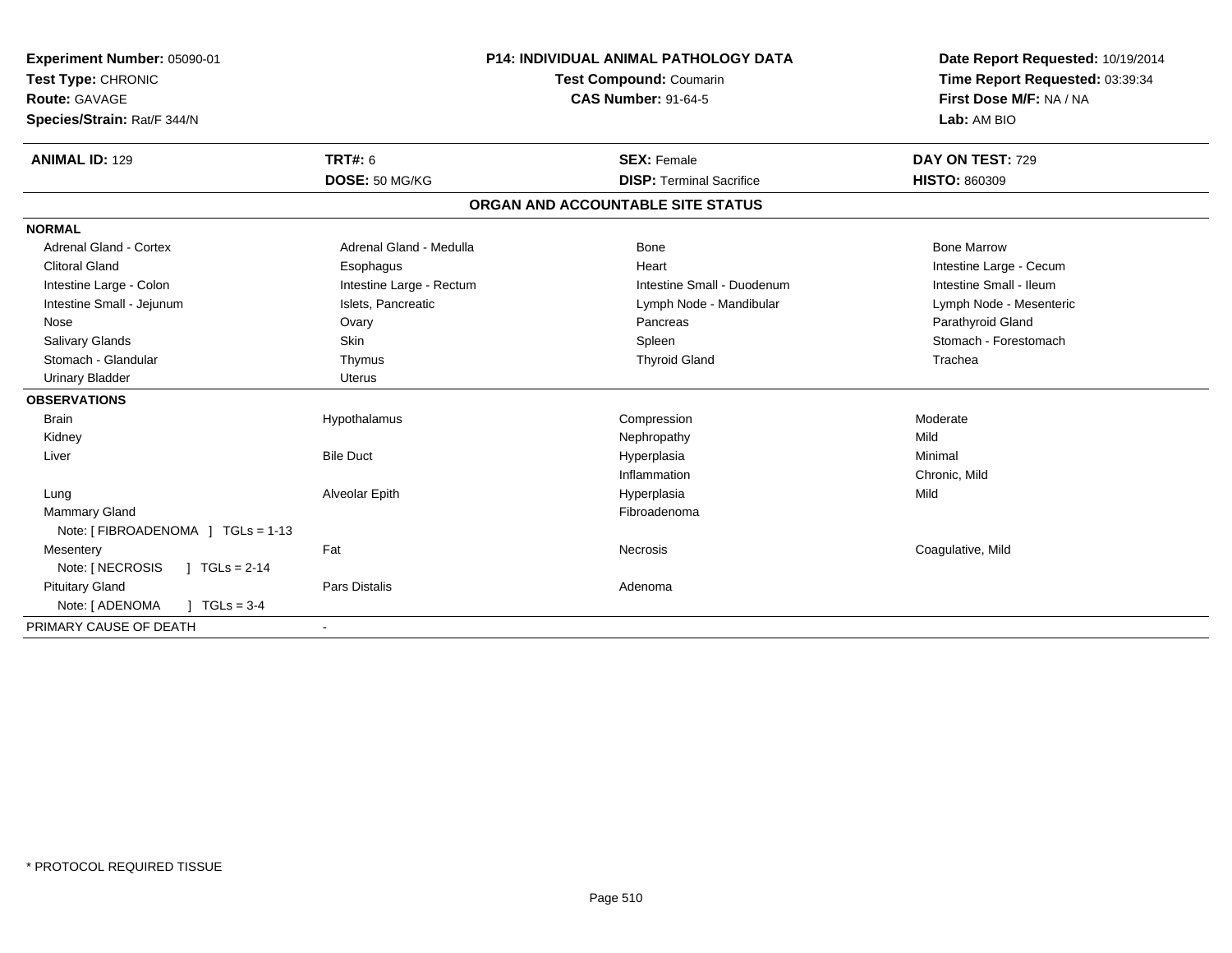| Experiment Number: 05090-01<br>Test Type: CHRONIC |                          | <b>P14: INDIVIDUAL ANIMAL PATHOLOGY DATA</b><br><b>Test Compound: Coumarin</b> | Date Report Requested: 10/19/2014<br>Time Report Requested: 03:39:34<br>First Dose M/F: NA / NA |
|---------------------------------------------------|--------------------------|--------------------------------------------------------------------------------|-------------------------------------------------------------------------------------------------|
| Route: GAVAGE                                     |                          | <b>CAS Number: 91-64-5</b>                                                     |                                                                                                 |
| Species/Strain: Rat/F 344/N                       |                          |                                                                                | Lab: AM BIO                                                                                     |
|                                                   |                          |                                                                                |                                                                                                 |
| <b>ANIMAL ID: 130</b>                             | <b>TRT#: 6</b>           | <b>SEX: Female</b>                                                             | DAY ON TEST: 734                                                                                |
|                                                   | DOSE: 50 MG/KG           | <b>DISP: Terminal Sacrifice</b>                                                | HISTO: 860310                                                                                   |
|                                                   |                          | ORGAN AND ACCOUNTABLE SITE STATUS                                              |                                                                                                 |
| <b>NORMAL</b>                                     |                          |                                                                                |                                                                                                 |
| <b>Adrenal Gland - Cortex</b>                     | Adrenal Gland - Medulla  | <b>Bone</b>                                                                    | <b>Bone Marrow</b>                                                                              |
| <b>Brain</b>                                      | <b>Clitoral Gland</b>    | Esophagus                                                                      | Intestine Large - Cecum                                                                         |
| Intestine Large - Colon                           | Intestine Large - Rectum | Intestine Small - Duodenum                                                     | Intestine Small - Ileum                                                                         |
| Intestine Small - Jejunum                         | Islets, Pancreatic       | Lung                                                                           | Lymph Node - Mandibular                                                                         |
| Lymph Node - Mesenteric                           | Nose                     | Ovary                                                                          | Pancreas                                                                                        |
| Salivary Glands                                   | Skin                     | Spleen                                                                         | Stomach - Forestomach                                                                           |
| Stomach - Glandular                               | Thymus                   | <b>Thyroid Gland</b>                                                           | Trachea                                                                                         |
| <b>Urinary Bladder</b>                            |                          |                                                                                |                                                                                                 |
| <b>MISSING</b>                                    |                          |                                                                                |                                                                                                 |
| Parathyroid Gland                                 |                          |                                                                                |                                                                                                 |
| <b>OBSERVATIONS</b>                               |                          |                                                                                |                                                                                                 |
| Heart                                             |                          | Fibrosis                                                                       | Mild                                                                                            |
| Kidney                                            |                          | Nephropathy                                                                    | Minimal                                                                                         |
| Liver                                             | <b>Bile Duct</b>         | Cyst                                                                           | Moderate                                                                                        |
|                                                   |                          | <b>Eosinophilic Focus</b>                                                      |                                                                                                 |
|                                                   |                          | Inflammation                                                                   | Chronic, Moderate                                                                               |
| Note: [ CYST<br>$1 TGLs = 2-2$                    |                          |                                                                                |                                                                                                 |
| [ $Cyst TGLS = 1-2$ ]                             |                          |                                                                                |                                                                                                 |
| Mammary Gland                                     |                          | Galactocele                                                                    | Mild                                                                                            |
| Mesentery                                         | Fat                      | Inflammation                                                                   | Chronic, Moderate                                                                               |
| Note: [INFLAMMATION ] TGLs = 3-13                 |                          |                                                                                |                                                                                                 |
| <b>Pituitary Gland</b>                            | <b>Pars Distalis</b>     | Adenoma                                                                        |                                                                                                 |
| Note: [ ADENOMA<br>$1 TGLs = 4-4$                 |                          |                                                                                |                                                                                                 |
| Uterus                                            |                          | Hydrometra                                                                     | Mild                                                                                            |
| PRIMARY CAUSE OF DEATH                            | $\sim$                   |                                                                                |                                                                                                 |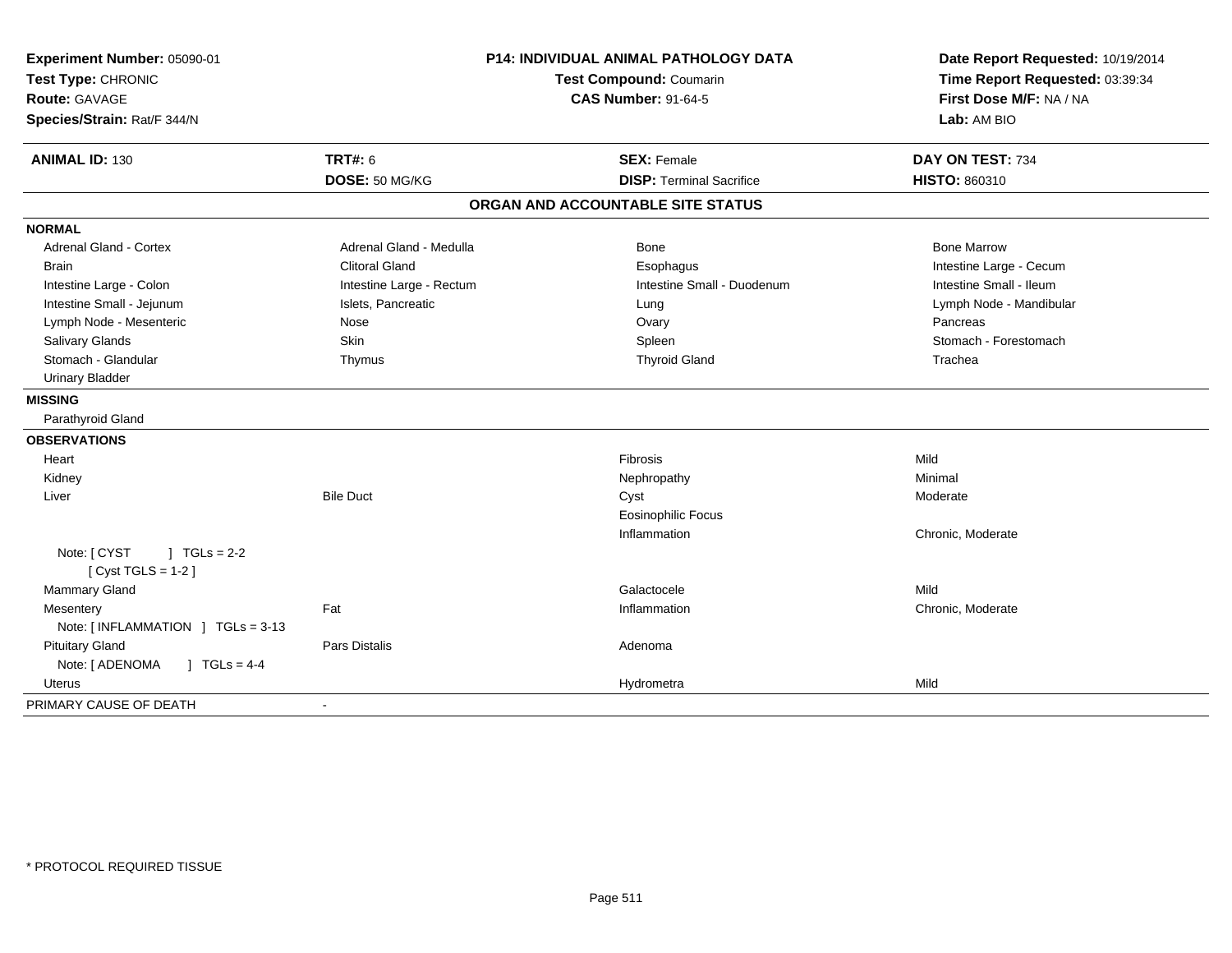| Experiment Number: 05090-01<br>Test Type: CHRONIC<br>Route: GAVAGE<br>Species/Strain: Rat/F 344/N |                          | <b>P14: INDIVIDUAL ANIMAL PATHOLOGY DATA</b><br>Test Compound: Coumarin<br><b>CAS Number: 91-64-5</b> | Date Report Requested: 10/19/2014<br>Time Report Requested: 03:39:34<br>First Dose M/F: NA / NA<br>Lab: AM BIO |
|---------------------------------------------------------------------------------------------------|--------------------------|-------------------------------------------------------------------------------------------------------|----------------------------------------------------------------------------------------------------------------|
| <b>ANIMAL ID: 131</b>                                                                             | <b>TRT#: 6</b>           | <b>SEX: Female</b>                                                                                    | DAY ON TEST: 732                                                                                               |
|                                                                                                   | DOSE: 50 MG/KG           | <b>DISP: Terminal Sacrifice</b>                                                                       | <b>HISTO: 860311</b>                                                                                           |
|                                                                                                   |                          | ORGAN AND ACCOUNTABLE SITE STATUS                                                                     |                                                                                                                |
| <b>NORMAL</b>                                                                                     |                          |                                                                                                       |                                                                                                                |
| <b>Adrenal Gland - Cortex</b>                                                                     | Adrenal Gland - Medulla  | Bone                                                                                                  | <b>Bone Marrow</b>                                                                                             |
| Brain                                                                                             | <b>Clitoral Gland</b>    | Esophagus                                                                                             | Intestine Large - Cecum                                                                                        |
| Intestine Large - Colon                                                                           | Intestine Large - Rectum | Intestine Small - Duodenum                                                                            | Intestine Small - Ileum                                                                                        |
| Intestine Small - Jejunum                                                                         | Islets, Pancreatic       | Lung                                                                                                  | Lymph Node - Mandibular                                                                                        |
| Lymph Node - Mesenteric                                                                           | Nose                     | Ovary                                                                                                 | Pancreas                                                                                                       |
| Parathyroid Gland                                                                                 | Salivary Glands          | Skin                                                                                                  | Spleen                                                                                                         |
| Stomach - Forestomach                                                                             | Stomach - Glandular      | Thymus                                                                                                | <b>Thyroid Gland</b>                                                                                           |
| Trachea                                                                                           | <b>Urinary Bladder</b>   | Uterus                                                                                                |                                                                                                                |
| <b>OBSERVATIONS</b>                                                                               |                          |                                                                                                       |                                                                                                                |
| Heart                                                                                             |                          | Cardiomyopathy                                                                                        | Mild                                                                                                           |
| Kidney                                                                                            |                          | Nephropathy                                                                                           | Moderate                                                                                                       |
| Liver                                                                                             | Hepatocyte               | Degeneration                                                                                          | Granular, Mild                                                                                                 |
|                                                                                                   | <b>Bile Duct</b>         | Hyperplasia                                                                                           | Minimal                                                                                                        |
| <b>Mammary Gland</b>                                                                              |                          | Fibroadenoma                                                                                          |                                                                                                                |
| Note: [FIBROADENOMA ] TGLs = 1-13                                                                 |                          |                                                                                                       |                                                                                                                |
| <b>Pituitary Gland</b>                                                                            | <b>Pars Distalis</b>     | Adenoma                                                                                               |                                                                                                                |
| Note: [ ADENOMA<br>$TGLs = 2-4$                                                                   |                          |                                                                                                       |                                                                                                                |
| PRIMARY CAUSE OF DEATH                                                                            |                          |                                                                                                       |                                                                                                                |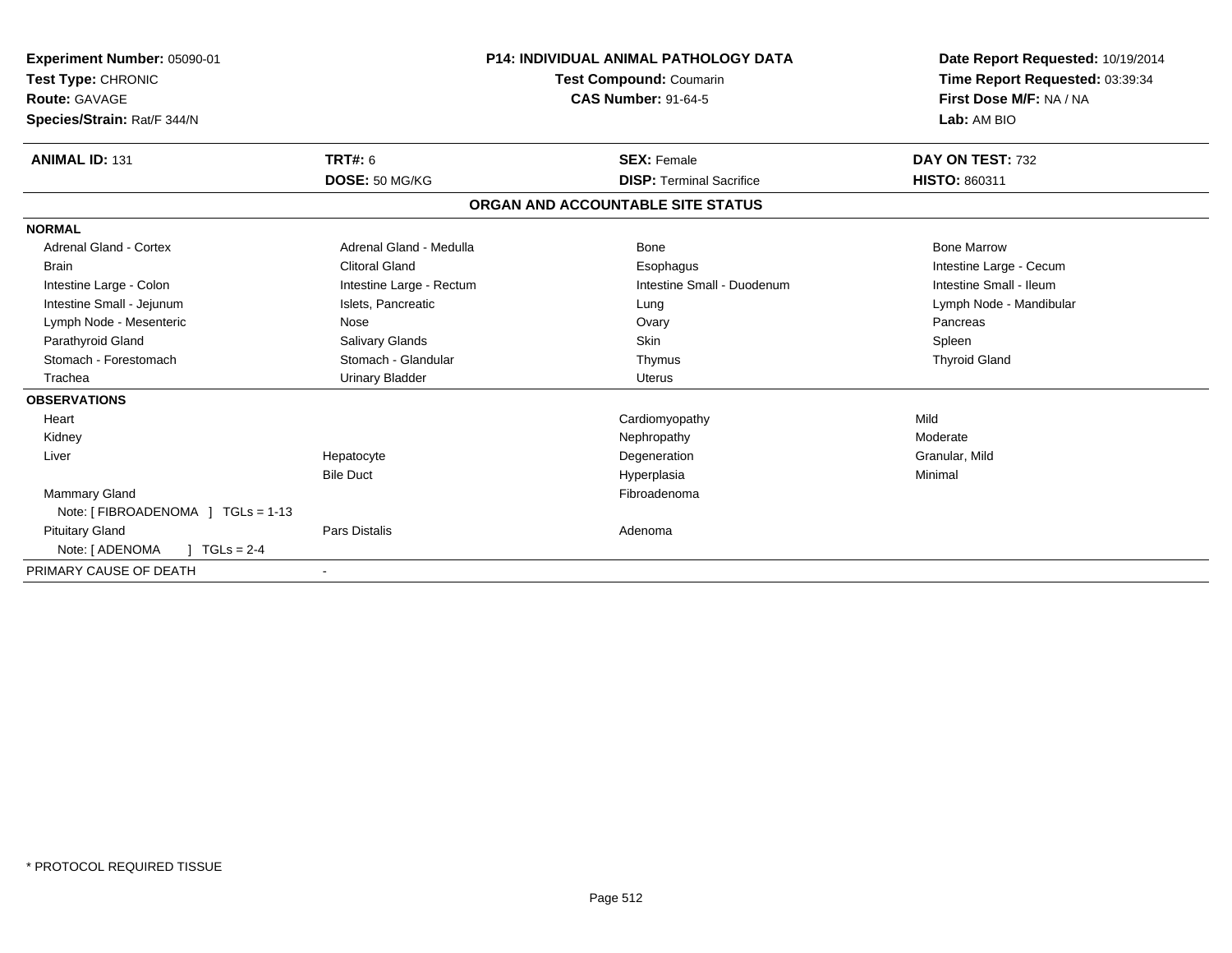| Experiment Number: 05090-01<br>Test Type: CHRONIC<br><b>Route: GAVAGE</b> |                          | <b>P14: INDIVIDUAL ANIMAL PATHOLOGY DATA</b><br><b>Test Compound: Coumarin</b><br><b>CAS Number: 91-64-5</b> | Date Report Requested: 10/19/2014<br>Time Report Requested: 03:39:34<br>First Dose M/F: NA / NA |
|---------------------------------------------------------------------------|--------------------------|--------------------------------------------------------------------------------------------------------------|-------------------------------------------------------------------------------------------------|
| Species/Strain: Rat/F 344/N                                               |                          |                                                                                                              | Lab: AM BIO                                                                                     |
| <b>ANIMAL ID: 132</b>                                                     | <b>TRT#: 6</b>           | <b>SEX: Female</b>                                                                                           | DAY ON TEST: 67                                                                                 |
|                                                                           | DOSE: 50 MG/KG           | <b>DISP:</b> Gavage Death                                                                                    | HISTO: 860312                                                                                   |
|                                                                           |                          | ORGAN AND ACCOUNTABLE SITE STATUS                                                                            |                                                                                                 |
| <b>NORMAL</b>                                                             |                          |                                                                                                              |                                                                                                 |
| <b>Adrenal Gland - Cortex</b>                                             | Adrenal Gland - Medulla  | Bone                                                                                                         | <b>Bone Marrow</b>                                                                              |
| <b>Brain</b>                                                              | <b>Clitoral Gland</b>    | Heart                                                                                                        | Intestine Large - Cecum                                                                         |
| Intestine Large - Colon                                                   | Intestine Large - Rectum | Intestine Small - Duodenum                                                                                   | Intestine Small - Ileum                                                                         |
| Intestine Small - Jejunum                                                 | Islets, Pancreatic       | Kidney                                                                                                       | Lymph Node - Mandibular                                                                         |
| Lymph Node - Mesenteric                                                   | <b>Mammary Gland</b>     | Ovary                                                                                                        | Pancreas                                                                                        |
| <b>Pituitary Gland</b>                                                    | Salivary Glands          | Skin                                                                                                         | Spleen                                                                                          |
| Stomach - Forestomach                                                     | Stomach - Glandular      | Thymus                                                                                                       | <b>Thyroid Gland</b>                                                                            |
| Trachea                                                                   | <b>Urinary Bladder</b>   | <b>Uterus</b>                                                                                                |                                                                                                 |
| <b>MISSING</b>                                                            |                          |                                                                                                              |                                                                                                 |
| Esophagus                                                                 | Parathyroid Gland        |                                                                                                              |                                                                                                 |
| <b>OBSERVATIONS</b>                                                       |                          |                                                                                                              |                                                                                                 |
| Liver                                                                     |                          | Developmental Malformation                                                                                   |                                                                                                 |
| Note: NORMAL PARENCHYMA                                                   |                          |                                                                                                              |                                                                                                 |
| Lung                                                                      |                          | Foreign Body                                                                                                 | Minimal                                                                                         |
| Note: LESION SUGGESTION OF LIPID FOREIGN BODY                             |                          |                                                                                                              |                                                                                                 |
| Nose                                                                      |                          | Congestion                                                                                                   | Moderate                                                                                        |
| PRIMARY CAUSE OF DEATH                                                    |                          |                                                                                                              |                                                                                                 |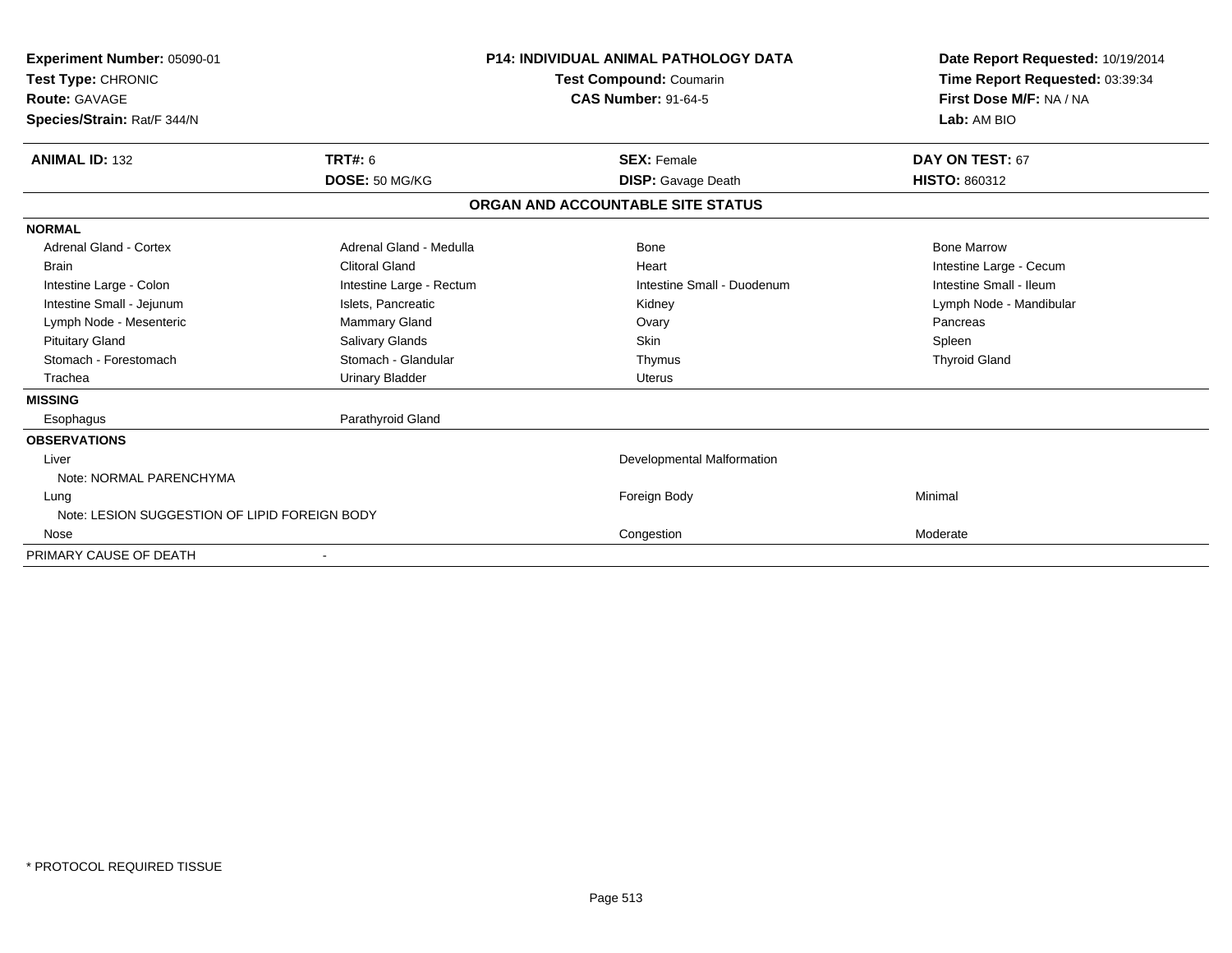| Experiment Number: 05090-01<br><b>Test Type: CHRONIC</b><br>Route: GAVAGE<br>Species/Strain: Rat/F 344/N |                           | <b>P14: INDIVIDUAL ANIMAL PATHOLOGY DATA</b><br>Test Compound: Coumarin<br><b>CAS Number: 91-64-5</b> | Date Report Requested: 10/19/2014<br>Time Report Requested: 03:39:34<br>First Dose M/F: NA / NA<br>Lab: AM BIO |
|----------------------------------------------------------------------------------------------------------|---------------------------|-------------------------------------------------------------------------------------------------------|----------------------------------------------------------------------------------------------------------------|
| <b>ANIMAL ID: 133</b>                                                                                    | <b>TRT#: 6</b>            | <b>SEX: Female</b>                                                                                    | DAY ON TEST: 732                                                                                               |
|                                                                                                          | DOSE: 50 MG/KG            | <b>DISP: Terminal Sacrifice</b>                                                                       | HISTO: 860313                                                                                                  |
|                                                                                                          |                           | ORGAN AND ACCOUNTABLE SITE STATUS                                                                     |                                                                                                                |
| <b>NORMAL</b>                                                                                            |                           |                                                                                                       |                                                                                                                |
| <b>Adrenal Gland - Cortex</b>                                                                            | Adrenal Gland - Medulla   | Bone                                                                                                  | <b>Bone Marrow</b>                                                                                             |
| Brain                                                                                                    | <b>Clitoral Gland</b>     | Esophagus                                                                                             | Heart                                                                                                          |
| Intestine Large - Cecum                                                                                  | Intestine Large - Colon   | Intestine Large - Rectum                                                                              | Intestine Small - Duodenum                                                                                     |
| Intestine Small - Ileum                                                                                  | Intestine Small - Jejunum | Islets, Pancreatic                                                                                    | Lung                                                                                                           |
| Lymph Node - Mandibular                                                                                  | Lymph Node - Mesenteric   | <b>Mammary Gland</b>                                                                                  | Nose                                                                                                           |
| Ovary                                                                                                    | Pancreas                  | <b>Salivary Glands</b>                                                                                | <b>Skin</b>                                                                                                    |
| Spleen                                                                                                   | Stomach - Forestomach     | Stomach - Glandular                                                                                   | Thymus                                                                                                         |
| <b>Thyroid Gland</b>                                                                                     | Trachea                   | <b>Urinary Bladder</b>                                                                                | <b>Uterus</b>                                                                                                  |
| <b>OBSERVATIONS</b>                                                                                      |                           |                                                                                                       |                                                                                                                |
| Kidney                                                                                                   |                           | Nephropathy                                                                                           | Minimal                                                                                                        |
| Liver                                                                                                    |                           | <b>Basophilic Focus</b>                                                                               |                                                                                                                |
|                                                                                                          | <b>Bile Duct</b>          | Hyperplasia                                                                                           | Minimal                                                                                                        |
|                                                                                                          |                           | Inflammation                                                                                          | Chronic, Mild                                                                                                  |
| Parathyroid Gland                                                                                        |                           | Hyperplasia                                                                                           | Minimal                                                                                                        |
| <b>Pituitary Gland</b>                                                                                   | Pars Distalis             | Adenoma                                                                                               |                                                                                                                |
| Note: [ ADENOMA<br>$TGLs = 1-4$                                                                          |                           |                                                                                                       |                                                                                                                |
| PRIMARY CAUSE OF DEATH                                                                                   |                           |                                                                                                       |                                                                                                                |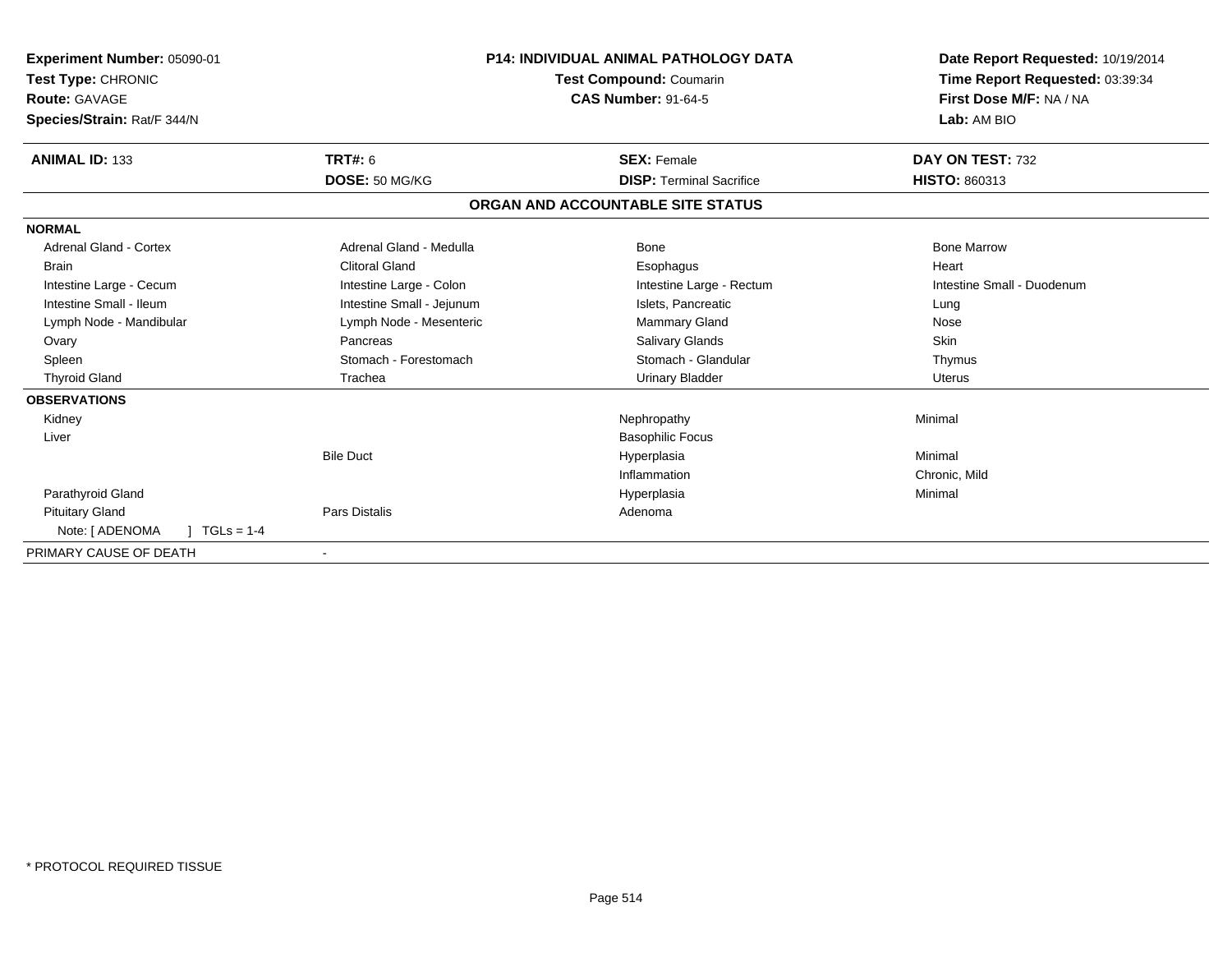| Experiment Number: 05090-01<br>Test Type: CHRONIC<br><b>Route: GAVAGE</b><br>Species/Strain: Rat/F 344/N |                            | <b>P14: INDIVIDUAL ANIMAL PATHOLOGY DATA</b><br><b>Test Compound: Coumarin</b><br><b>CAS Number: 91-64-5</b> | Date Report Requested: 10/19/2014<br>Time Report Requested: 03:39:34<br>First Dose M/F: NA / NA<br>Lab: AM BIO |
|----------------------------------------------------------------------------------------------------------|----------------------------|--------------------------------------------------------------------------------------------------------------|----------------------------------------------------------------------------------------------------------------|
| <b>ANIMAL ID: 134</b>                                                                                    | <b>TRT#: 6</b>             | <b>SEX: Female</b>                                                                                           | DAY ON TEST: 732                                                                                               |
|                                                                                                          | DOSE: 50 MG/KG             | <b>DISP: Dead</b>                                                                                            | HISTO: 860314                                                                                                  |
|                                                                                                          |                            | ORGAN AND ACCOUNTABLE SITE STATUS                                                                            |                                                                                                                |
| <b>NORMAL</b>                                                                                            |                            |                                                                                                              |                                                                                                                |
| <b>Bone</b>                                                                                              | <b>Brain</b>               | Esophagus                                                                                                    | Lung                                                                                                           |
| Lymph Node - Mandibular                                                                                  | Lymph Node - Mesenteric    | Mammary Gland                                                                                                | Nose                                                                                                           |
| Ovary                                                                                                    | Parathyroid Gland          | Salivary Glands                                                                                              | Skin                                                                                                           |
| Thymus                                                                                                   | Trachea                    |                                                                                                              |                                                                                                                |
| <b>MISSING</b>                                                                                           |                            |                                                                                                              |                                                                                                                |
| <b>Clitoral Gland</b>                                                                                    | Intestine Large - Cecum    |                                                                                                              |                                                                                                                |
| <b>AUTO PRECLUDES DIAG.</b>                                                                              |                            |                                                                                                              |                                                                                                                |
| <b>Adrenal Gland - Cortex</b>                                                                            | Adrenal Gland - Medulla    | <b>Bone Marrow</b>                                                                                           | Intestine Large - Colon                                                                                        |
| Intestine Large - Rectum                                                                                 | Intestine Small - Duodenum | Intestine Small - Ileum                                                                                      | Intestine Small - Jejunum                                                                                      |
| Islets, Pancreatic                                                                                       | Pancreas                   | <b>Pituitary Gland</b>                                                                                       | Spleen                                                                                                         |
| Stomach - Glandular                                                                                      | <b>Thyroid Gland</b>       | <b>Urinary Bladder</b>                                                                                       | <b>Uterus</b>                                                                                                  |
| <b>OBSERVATIONS</b>                                                                                      |                            |                                                                                                              |                                                                                                                |
| Heart                                                                                                    |                            | Cardiomyopathy                                                                                               | Mild                                                                                                           |
| Kidney                                                                                                   |                            | Nephropathy                                                                                                  | Moderate                                                                                                       |
| Liver                                                                                                    |                            | <b>Fatty Change</b>                                                                                          | Mild                                                                                                           |
| Stomach                                                                                                  | Forestomach                | Hyperkeratosis                                                                                               | Moderate                                                                                                       |
| Note: [ HYPERKERATOSIS ] TGLs = 1-6                                                                      |                            |                                                                                                              |                                                                                                                |
| PRIMARY CAUSE OF DEATH                                                                                   | $\blacksquare$             |                                                                                                              |                                                                                                                |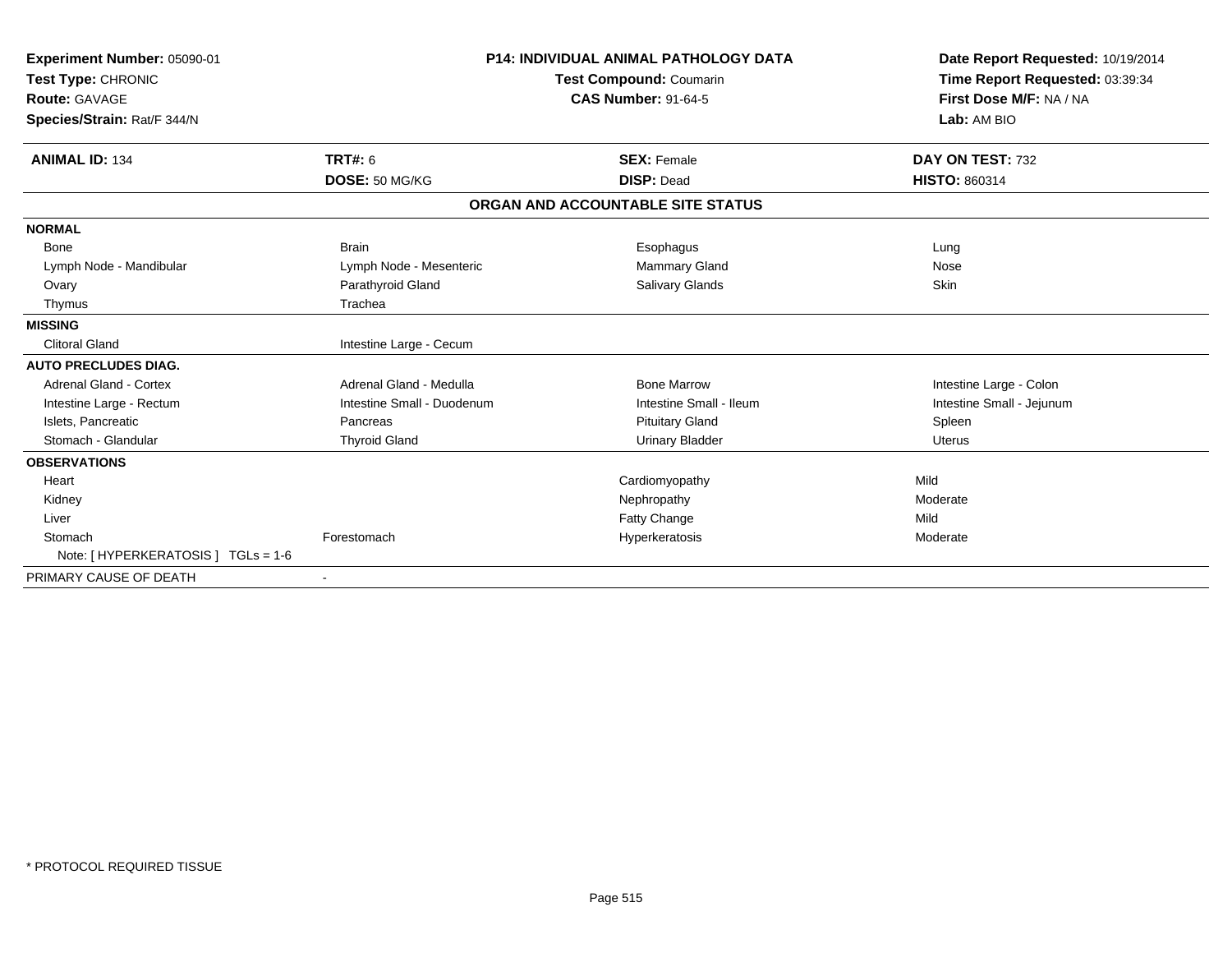| Experiment Number: 05090-01<br>Test Type: CHRONIC<br><b>Route: GAVAGE</b><br>Species/Strain: Rat/F 344/N |                          | <b>P14: INDIVIDUAL ANIMAL PATHOLOGY DATA</b><br><b>Test Compound: Coumarin</b><br><b>CAS Number: 91-64-5</b> | Date Report Requested: 10/19/2014<br>Time Report Requested: 03:39:34<br>First Dose M/F: NA / NA<br>Lab: AM BIO |
|----------------------------------------------------------------------------------------------------------|--------------------------|--------------------------------------------------------------------------------------------------------------|----------------------------------------------------------------------------------------------------------------|
| <b>ANIMAL ID: 135</b>                                                                                    | <b>TRT#: 6</b>           | <b>SEX: Female</b>                                                                                           | DAY ON TEST: 733                                                                                               |
|                                                                                                          | DOSE: 50 MG/KG           | <b>DISP: Terminal Sacrifice</b>                                                                              | <b>HISTO: 860315</b>                                                                                           |
|                                                                                                          |                          | ORGAN AND ACCOUNTABLE SITE STATUS                                                                            |                                                                                                                |
| <b>NORMAL</b>                                                                                            |                          |                                                                                                              |                                                                                                                |
| <b>Adrenal Gland - Cortex</b>                                                                            | Adrenal Gland - Medulla  | Bone                                                                                                         | <b>Bone Marrow</b>                                                                                             |
| <b>Brain</b>                                                                                             | Esophagus                | Heart                                                                                                        | Intestine Large - Cecum                                                                                        |
| Intestine Large - Colon                                                                                  | Intestine Large - Rectum | Intestine Small - Duodenum                                                                                   | Intestine Small - Ileum                                                                                        |
| Intestine Small - Jejunum                                                                                | Islets, Pancreatic       | Lung                                                                                                         | Lymph Node - Mesenteric                                                                                        |
| Nose                                                                                                     | Ovary                    | Pancreas                                                                                                     | Parathyroid Gland                                                                                              |
| <b>Salivary Glands</b>                                                                                   | Skin                     | Spleen                                                                                                       | Stomach - Forestomach                                                                                          |
| Stomach - Glandular                                                                                      | Thymus                   | <b>Thyroid Gland</b>                                                                                         | Trachea                                                                                                        |
| <b>Urinary Bladder</b>                                                                                   | <b>Uterus</b>            |                                                                                                              |                                                                                                                |
| <b>MISSING</b>                                                                                           |                          |                                                                                                              |                                                                                                                |
| Lymph Node - Mandibular                                                                                  |                          |                                                                                                              |                                                                                                                |
| <b>OBSERVATIONS</b>                                                                                      |                          |                                                                                                              |                                                                                                                |
| Clitoral Gland                                                                                           |                          | Inflammation                                                                                                 | Suppurative, Marked                                                                                            |
| [Inflammation TGLS = $2-15$ ]                                                                            |                          |                                                                                                              |                                                                                                                |
| Kidney                                                                                                   |                          | Nephropathy                                                                                                  | Minimal                                                                                                        |
| Liver                                                                                                    | <b>Bile Duct</b>         | Hyperplasia                                                                                                  | Minimal                                                                                                        |
|                                                                                                          |                          | Inflammation                                                                                                 | Chronic, Moderate                                                                                              |
| Note: $\lceil$ INFLAMMATION $\lceil$ TGLs = 3-16,4-17                                                    |                          |                                                                                                              |                                                                                                                |
| Mammary Gland                                                                                            |                          | Fibroadenoma                                                                                                 |                                                                                                                |
| Note: [ FIBROADENOMA ] TGLs = 1-14                                                                       |                          |                                                                                                              |                                                                                                                |
| <b>Pituitary Gland</b>                                                                                   | Pars Distalis            | Adenoma                                                                                                      |                                                                                                                |
| [Adenoma TGLS = $5-4$ ]                                                                                  |                          |                                                                                                              |                                                                                                                |
| PRIMARY CAUSE OF DEATH                                                                                   | $\blacksquare$           |                                                                                                              |                                                                                                                |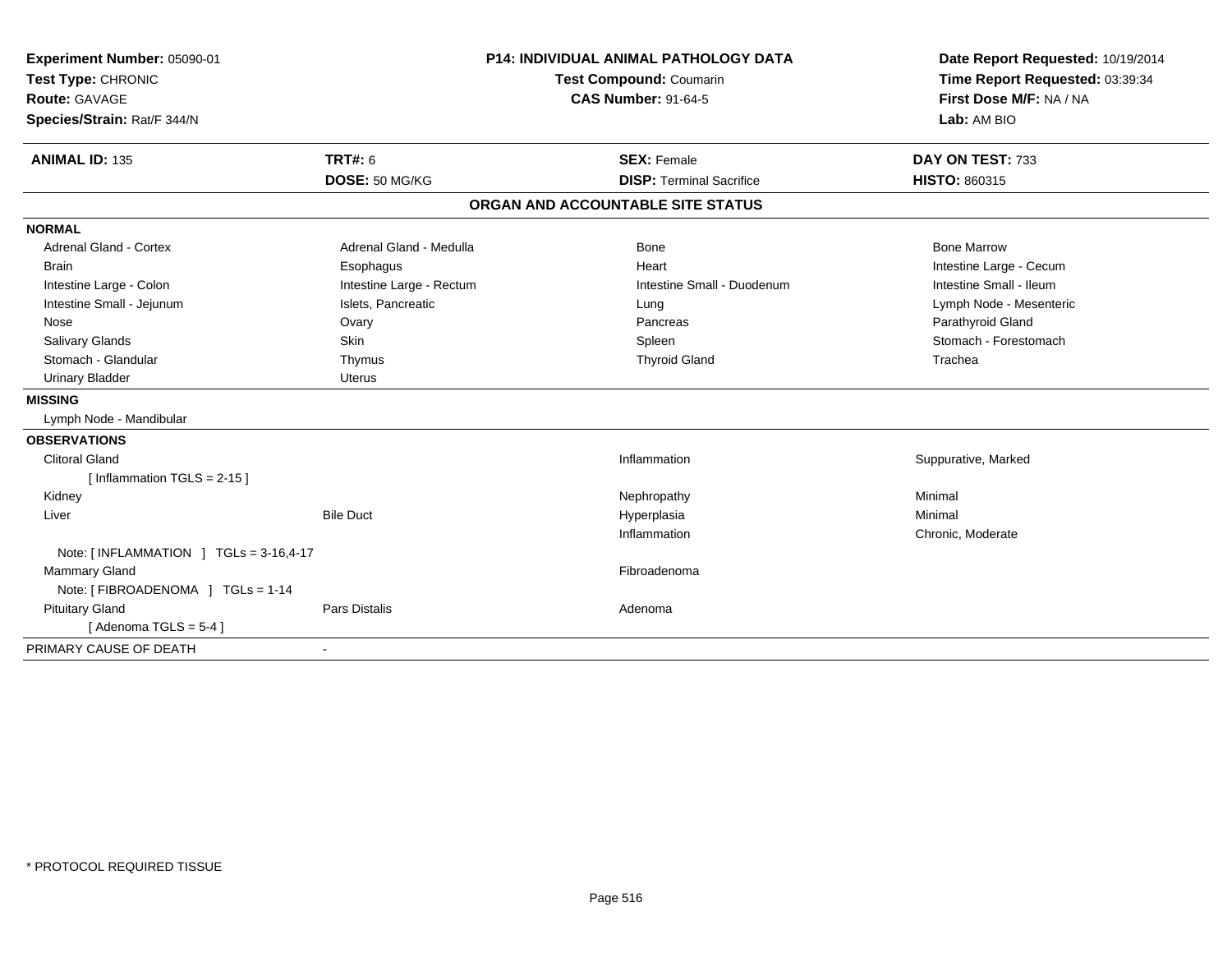| Experiment Number: 05090-01                     |                | <b>P14: INDIVIDUAL ANIMAL PATHOLOGY DATA</b> | Date Report Requested: 10/19/2014 |
|-------------------------------------------------|----------------|----------------------------------------------|-----------------------------------|
| Test Type: CHRONIC                              |                | <b>Test Compound: Coumarin</b>               | Time Report Requested: 03:39:34   |
| <b>Route: GAVAGE</b>                            |                | <b>CAS Number: 91-64-5</b>                   | First Dose M/F: NA / NA           |
| Species/Strain: Rat/F 344/N                     |                |                                              | Lab: AM BIO                       |
| <b>ANIMAL ID: 136</b>                           | TRT#: 6        | <b>SEX: Female</b>                           | DAY ON TEST: 456                  |
|                                                 | DOSE: 50 MG/KG | <b>DISP:</b> Interval Sacrifice              | <b>HISTO: 860316</b>              |
|                                                 |                | ORGAN AND ACCOUNTABLE SITE STATUS            |                                   |
| <b>NORMAL</b>                                   |                |                                              |                                   |
| Skin                                            |                |                                              |                                   |
| <b>OBSERVATIONS</b>                             |                |                                              |                                   |
| <b>Clitoral Gland</b>                           |                | Inflammation                                 | Suppurative, Marked               |
| Note: $\lceil$ INFLAMMATION $\lceil$ TGLs = 1-5 |                |                                              |                                   |
| Kidney                                          |                | Nephropathy                                  | Minimal                           |
| PRIMARY CAUSE OF DEATH                          |                |                                              |                                   |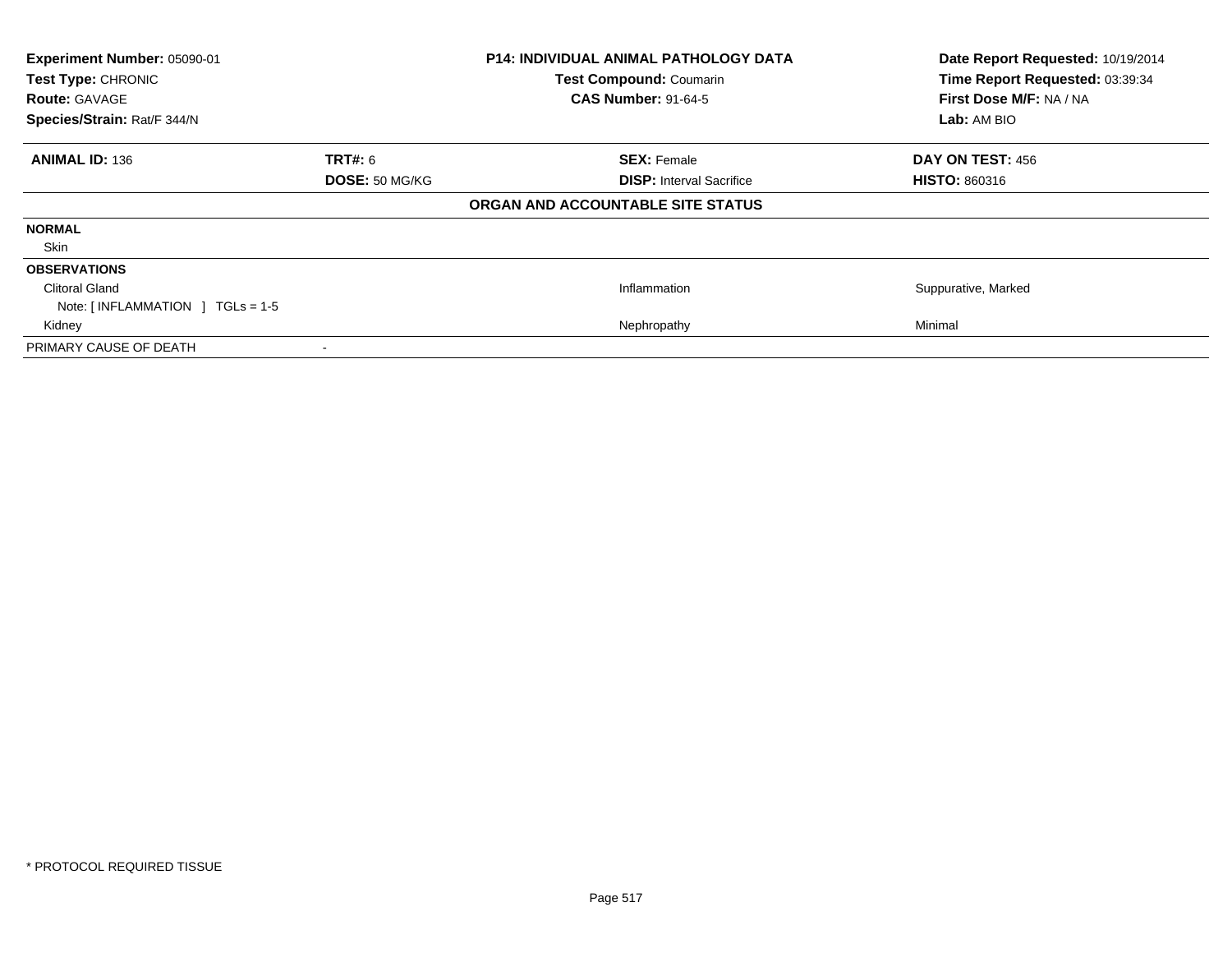| Experiment Number: 05090-01             |                          | <b>P14: INDIVIDUAL ANIMAL PATHOLOGY DATA</b> | Date Report Requested: 10/19/2014 |
|-----------------------------------------|--------------------------|----------------------------------------------|-----------------------------------|
| Test Type: CHRONIC                      | Test Compound: Coumarin  |                                              | Time Report Requested: 03:39:34   |
| <b>Route: GAVAGE</b>                    |                          | <b>CAS Number: 91-64-5</b>                   | First Dose M/F: NA / NA           |
| Species/Strain: Rat/F 344/N             |                          |                                              | Lab: AM BIO                       |
| <b>ANIMAL ID: 137</b>                   | <b>TRT#: 6</b>           | <b>SEX: Female</b>                           | DAY ON TEST: 733                  |
|                                         | DOSE: 50 MG/KG           | <b>DISP: Terminal Sacrifice</b>              | HISTO: 860317                     |
|                                         |                          | ORGAN AND ACCOUNTABLE SITE STATUS            |                                   |
| <b>NORMAL</b>                           |                          |                                              |                                   |
| <b>Adrenal Gland - Cortex</b>           | Adrenal Gland - Medulla  | Bone                                         | <b>Bone Marrow</b>                |
| <b>Brain</b>                            | <b>Clitoral Gland</b>    | Esophagus                                    | Intestine Large - Cecum           |
| Intestine Large - Colon                 | Intestine Large - Rectum | Intestine Small - Duodenum                   | Intestine Small - Ileum           |
| Intestine Small - Jejunum               | Lung                     | Lymph Node - Mandibular                      | Lymph Node - Mesenteric           |
| Mammary Gland                           | Nose                     | Ovary                                        | Pancreas                          |
| Salivary Glands                         | <b>Skin</b>              | Spleen                                       | Stomach - Forestomach             |
| Stomach - Glandular                     | <b>Thyroid Gland</b>     | Trachea                                      | <b>Urinary Bladder</b>            |
| <b>MISSING</b>                          |                          |                                              |                                   |
| Parathyroid Gland                       |                          |                                              |                                   |
| <b>INSUFFICIENT TISSUE</b>              |                          |                                              |                                   |
| Thymus                                  |                          |                                              |                                   |
| <b>OBSERVATIONS</b>                     |                          |                                              |                                   |
| Heart                                   |                          | Cardiomyopathy                               | Mild                              |
| Islets, Pancreatic                      |                          | Adenoma                                      |                                   |
| Kidney                                  |                          | Nephropathy                                  | Minimal                           |
| Liver                                   |                          | <b>Basophilic Focus</b>                      |                                   |
|                                         | <b>Bile Duct</b>         | Hyperplasia                                  | Minimal                           |
| <b>Pituitary Gland</b>                  | <b>Pars Distalis</b>     | Adenoma                                      |                                   |
| $J \cdot TGLS = 2-4$<br>Note: [ ADENOMA |                          |                                              |                                   |
| <b>Uterus</b>                           |                          | Polyp                                        |                                   |
| Note: [ POLYP<br>$TGLs = 1-13$          |                          |                                              |                                   |
| PRIMARY CAUSE OF DEATH                  | $\blacksquare$           |                                              |                                   |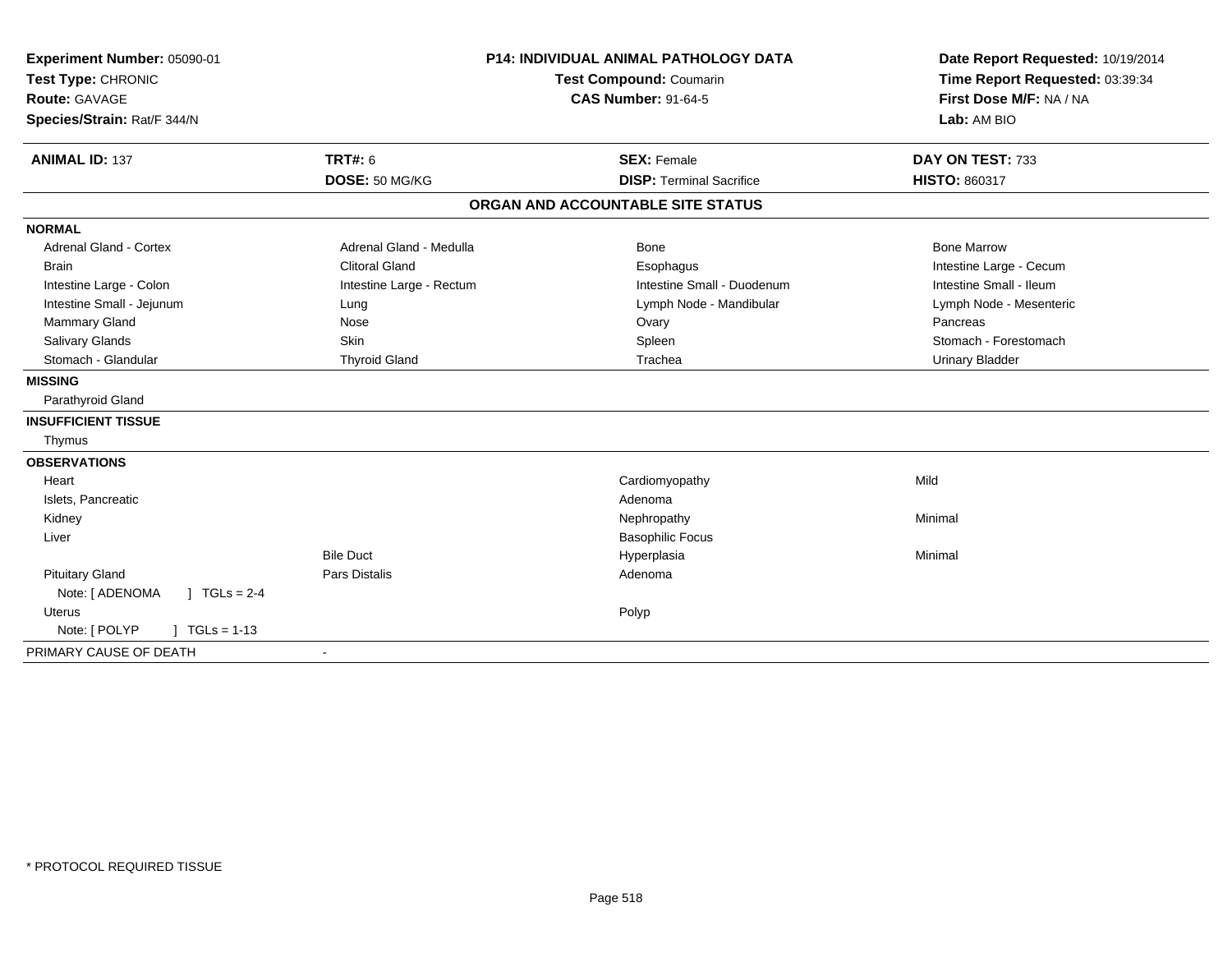| Experiment Number: 05090-01<br><b>Test Type: CHRONIC</b><br>Route: GAVAGE<br>Species/Strain: Rat/F 344/N | <b>P14: INDIVIDUAL ANIMAL PATHOLOGY DATA</b><br>Test Compound: Coumarin<br><b>CAS Number: 91-64-5</b> |                                   | Date Report Requested: 10/19/2014<br>Time Report Requested: 03:39:34<br>First Dose M/F: NA / NA<br>Lab: AM BIO |
|----------------------------------------------------------------------------------------------------------|-------------------------------------------------------------------------------------------------------|-----------------------------------|----------------------------------------------------------------------------------------------------------------|
| <b>ANIMAL ID: 138</b>                                                                                    | <b>TRT#: 6</b>                                                                                        | <b>SEX: Female</b>                | DAY ON TEST: 732                                                                                               |
|                                                                                                          | DOSE: 50 MG/KG                                                                                        | <b>DISP: Terminal Sacrifice</b>   | <b>HISTO: 860318</b>                                                                                           |
|                                                                                                          |                                                                                                       | ORGAN AND ACCOUNTABLE SITE STATUS |                                                                                                                |
| <b>NORMAL</b>                                                                                            |                                                                                                       |                                   |                                                                                                                |
| <b>Adrenal Gland - Cortex</b>                                                                            | Adrenal Gland - Medulla                                                                               | Bone                              | <b>Bone Marrow</b>                                                                                             |
| <b>Brain</b>                                                                                             | <b>Clitoral Gland</b>                                                                                 | Esophagus                         | Heart                                                                                                          |
| Intestine Large - Cecum                                                                                  | Intestine Large - Colon                                                                               | Intestine Large - Rectum          | Intestine Small - Duodenum                                                                                     |
| Intestine Small - Ileum                                                                                  | Intestine Small - Jejunum                                                                             | Islets, Pancreatic                | Lung                                                                                                           |
| Lymph Node - Mandibular                                                                                  | Lymph Node - Mesenteric                                                                               | <b>Mammary Gland</b>              | Nose                                                                                                           |
| Ovary                                                                                                    | Pancreas                                                                                              | Parathyroid Gland                 | <b>Pituitary Gland</b>                                                                                         |
| <b>Salivary Glands</b>                                                                                   | Skin                                                                                                  | Spleen                            | Stomach - Forestomach                                                                                          |
| Stomach - Glandular                                                                                      | Thymus                                                                                                | <b>Thyroid Gland</b>              | Trachea                                                                                                        |
| <b>Urinary Bladder</b>                                                                                   |                                                                                                       |                                   |                                                                                                                |
| <b>OBSERVATIONS</b>                                                                                      |                                                                                                       |                                   |                                                                                                                |
| Kidney                                                                                                   |                                                                                                       | Nephropathy                       | Mild                                                                                                           |
| Liver                                                                                                    | <b>Bile Duct</b>                                                                                      | Hyperplasia                       | Minimal                                                                                                        |
|                                                                                                          |                                                                                                       | Inflammation                      | Chronic, Mild                                                                                                  |
| Note: $\lceil$ INFLAMMATION $\lceil$ TGLs = 2-2                                                          |                                                                                                       |                                   |                                                                                                                |
| <b>Uterus</b>                                                                                            |                                                                                                       | Hyperplasia                       | Cystic, Mild                                                                                                   |
| Note: [ HYPERPLASIA ] TGLs = 1-5                                                                         |                                                                                                       |                                   |                                                                                                                |
| PRIMARY CAUSE OF DEATH                                                                                   |                                                                                                       |                                   |                                                                                                                |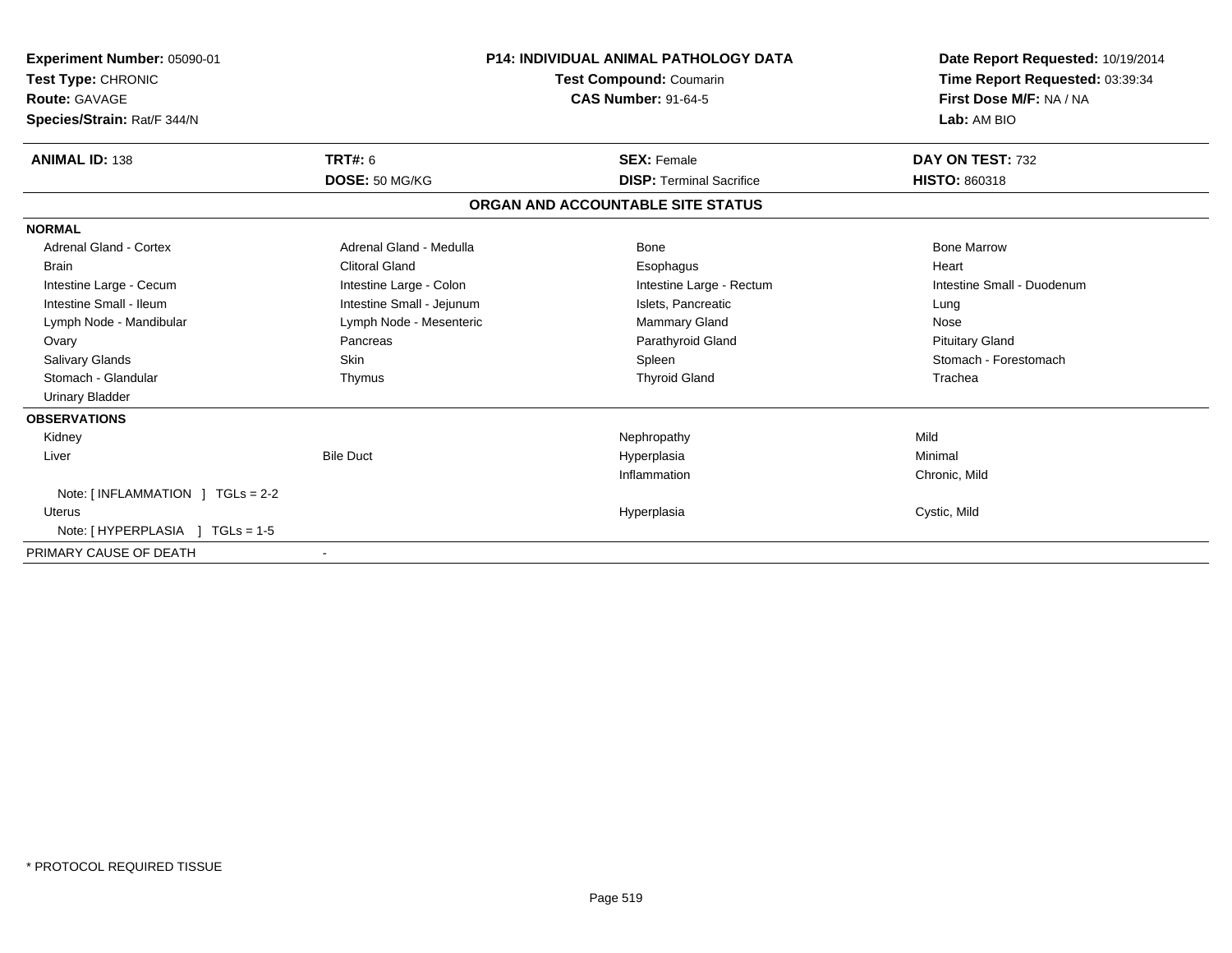| <b>Experiment Number: 05090-01</b><br>Test Type: CHRONIC<br><b>Route: GAVAGE</b><br>Species/Strain: Rat/F 344/N | <b>P14: INDIVIDUAL ANIMAL PATHOLOGY DATA</b><br><b>Test Compound: Coumarin</b><br><b>CAS Number: 91-64-5</b> |                                   | Date Report Requested: 10/19/2014<br>Time Report Requested: 03:39:34<br>First Dose M/F: NA / NA<br>Lab: AM BIO |
|-----------------------------------------------------------------------------------------------------------------|--------------------------------------------------------------------------------------------------------------|-----------------------------------|----------------------------------------------------------------------------------------------------------------|
| <b>ANIMAL ID: 139</b>                                                                                           | TRT#: 6                                                                                                      | <b>SEX: Female</b>                | DAY ON TEST: 733                                                                                               |
|                                                                                                                 | DOSE: 50 MG/KG                                                                                               | <b>DISP: Terminal Sacrifice</b>   | <b>HISTO: 860319</b>                                                                                           |
|                                                                                                                 |                                                                                                              | ORGAN AND ACCOUNTABLE SITE STATUS |                                                                                                                |
| <b>NORMAL</b>                                                                                                   |                                                                                                              |                                   |                                                                                                                |
| <b>Adrenal Gland - Cortex</b>                                                                                   | Adrenal Gland - Medulla                                                                                      | <b>Bone</b>                       | <b>Bone Marrow</b>                                                                                             |
| <b>Brain</b>                                                                                                    | Esophagus                                                                                                    | Intestine Large - Cecum           | Intestine Large - Colon                                                                                        |
| Intestine Large - Rectum                                                                                        | Intestine Small - Duodenum                                                                                   | Intestine Small - Ileum           | Intestine Small - Jejunum                                                                                      |
| Islets, Pancreatic                                                                                              | Lung                                                                                                         | Lymph Node - Mandibular           | Lymph Node - Mesenteric                                                                                        |
| Nose                                                                                                            | Ovary                                                                                                        | Pancreas                          | Parathyroid Gland                                                                                              |
| <b>Pituitary Gland</b>                                                                                          | Salivary Glands                                                                                              | Skin                              | Spleen                                                                                                         |
| Stomach - Forestomach                                                                                           | Stomach - Glandular                                                                                          | Thymus                            | <b>Thyroid Gland</b>                                                                                           |
| Trachea                                                                                                         | <b>Urinary Bladder</b>                                                                                       | Uterus                            |                                                                                                                |
| <b>OBSERVATIONS</b>                                                                                             |                                                                                                              |                                   |                                                                                                                |
| <b>Clitoral Gland</b>                                                                                           |                                                                                                              | Inflammation                      | Suppurative, Marked                                                                                            |
| Note: $\lceil$ INFLAMMATION $\lceil$ TGLs = 2-5                                                                 |                                                                                                              |                                   |                                                                                                                |
| Heart                                                                                                           |                                                                                                              | Cardiomyopathy                    | Mild                                                                                                           |
| Kidney                                                                                                          |                                                                                                              | Nephropathy                       | Minimal                                                                                                        |
| Liver                                                                                                           | <b>Bile Duct</b>                                                                                             | Hyperplasia                       | Minimal                                                                                                        |
|                                                                                                                 |                                                                                                              | Inflammation                      | Chronic, Mild                                                                                                  |
| <b>Mammary Gland</b>                                                                                            |                                                                                                              | Fibroadenoma                      |                                                                                                                |
| Note: $[FIBROADENOMA] TGLS = 1-13$                                                                              |                                                                                                              |                                   |                                                                                                                |
| PRIMARY CAUSE OF DEATH                                                                                          |                                                                                                              |                                   |                                                                                                                |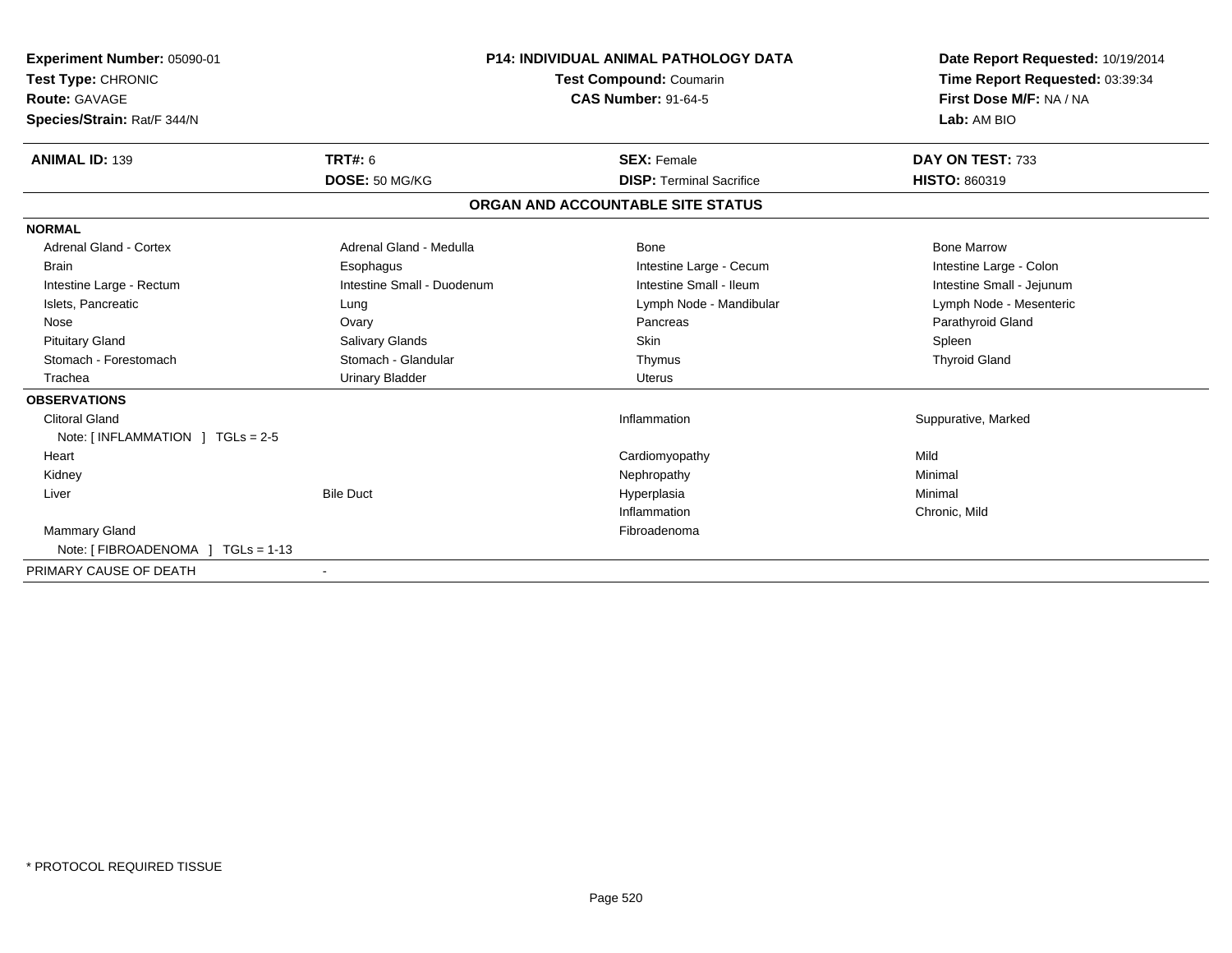| Experiment Number: 05090-01<br>Test Type: CHRONIC |                       | <b>P14: INDIVIDUAL ANIMAL PATHOLOGY DATA</b> | Date Report Requested: 10/19/2014<br>Time Report Requested: 03:39:34 |
|---------------------------------------------------|-----------------------|----------------------------------------------|----------------------------------------------------------------------|
|                                                   |                       | <b>Test Compound: Coumarin</b>               |                                                                      |
| <b>Route: GAVAGE</b>                              |                       | <b>CAS Number: 91-64-5</b>                   | First Dose M/F: NA / NA                                              |
| Species/Strain: Rat/F 344/N                       |                       |                                              | Lab: AM BIO                                                          |
| <b>ANIMAL ID: 140</b>                             | <b>TRT#: 6</b>        | <b>SEX: Female</b>                           | DAY ON TEST: 456                                                     |
|                                                   | <b>DOSE:</b> 50 MG/KG | <b>DISP:</b> Interval Sacrifice              | <b>HISTO: 860320</b>                                                 |
| <b>OBSERVATIONS</b>                               |                       |                                              |                                                                      |
| Kidney                                            |                       | Nephropathy                                  | Minimal                                                              |
| Liver                                             |                       | <b>Fatty Change</b>                          | Minimal                                                              |
| PRIMARY CAUSE OF DEATH                            |                       |                                              |                                                                      |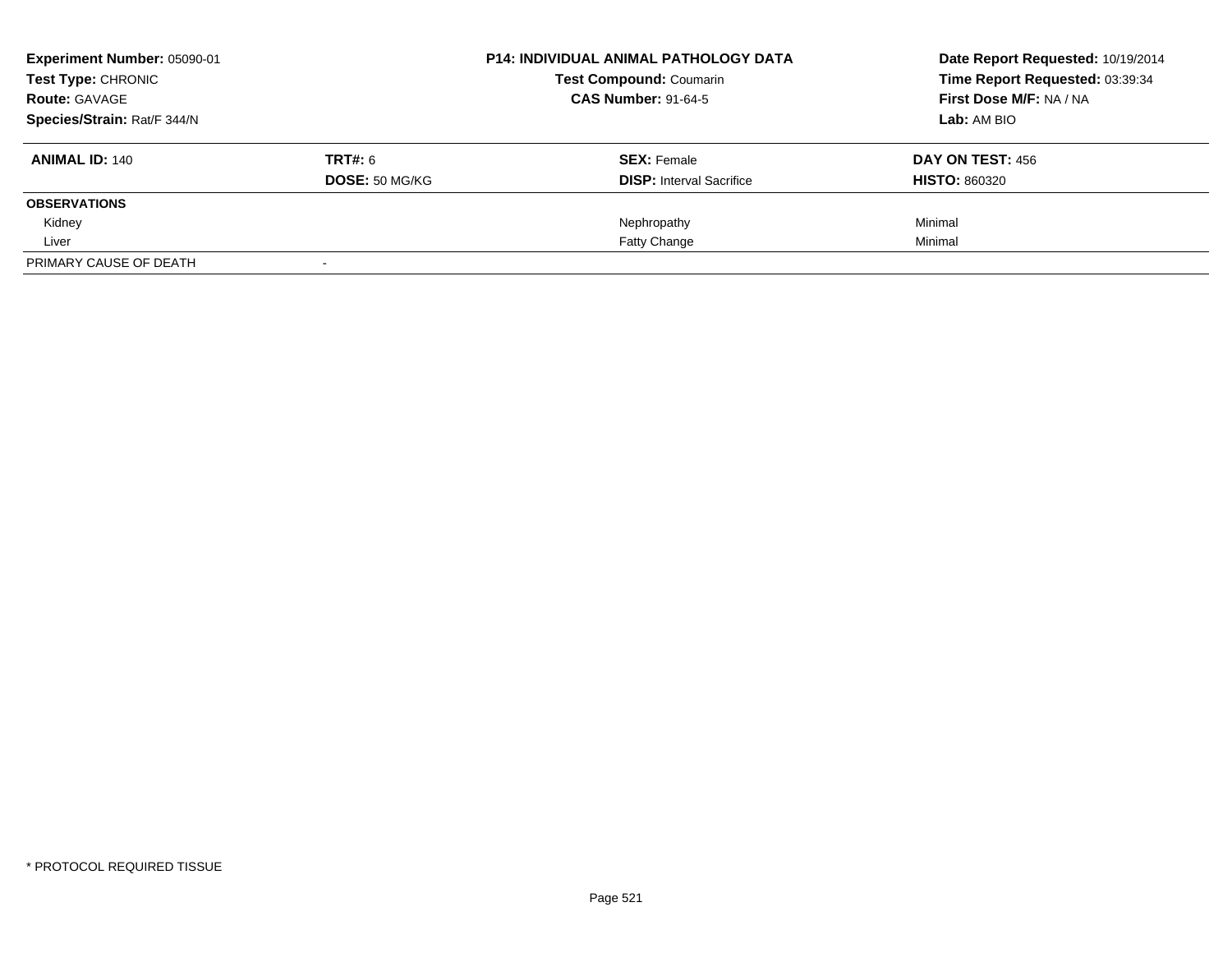| Experiment Number: 05090-01<br>Test Type: CHRONIC<br><b>Route: GAVAGE</b><br>Species/Strain: Rat/F 344/N                                                                                     | <b>P14: INDIVIDUAL ANIMAL PATHOLOGY DATA</b><br><b>Test Compound: Coumarin</b><br><b>CAS Number: 91-64-5</b>                                                                    |                                                                                                                                                      | Date Report Requested: 10/19/2014<br>Time Report Requested: 03:39:34<br>First Dose M/F: NA / NA<br>Lab: AM BIO                                        |
|----------------------------------------------------------------------------------------------------------------------------------------------------------------------------------------------|---------------------------------------------------------------------------------------------------------------------------------------------------------------------------------|------------------------------------------------------------------------------------------------------------------------------------------------------|-------------------------------------------------------------------------------------------------------------------------------------------------------|
| <b>ANIMAL ID: 141</b>                                                                                                                                                                        | <b>TRT#: 6</b><br>DOSE: 50 MG/KG                                                                                                                                                | <b>SEX: Female</b><br><b>DISP:</b> Gavage Death                                                                                                      | DAY ON TEST: 189<br><b>HISTO: 860321</b>                                                                                                              |
|                                                                                                                                                                                              |                                                                                                                                                                                 | ORGAN AND ACCOUNTABLE SITE STATUS                                                                                                                    |                                                                                                                                                       |
| <b>NORMAL</b>                                                                                                                                                                                |                                                                                                                                                                                 |                                                                                                                                                      |                                                                                                                                                       |
| <b>Adrenal Gland - Cortex</b><br><b>Brain</b><br>Intestine Large - Cecum<br>Intestine Small - Ileum<br>Lymph Node - Mandibular<br>Ovary<br><b>Salivary Glands</b><br>Thymus<br><b>Uterus</b> | Adrenal Gland - Medulla<br><b>Clitoral Gland</b><br>Intestine Large - Colon<br>Intestine Small - Jejunum<br>Lymph Node - Mesenteric<br>Pancreas<br>Skin<br><b>Thyroid Gland</b> | Bone<br>Esophagus<br>Intestine Large - Rectum<br>Islets, Pancreatic<br><b>Mammary Gland</b><br>Parathyroid Gland<br>Stomach - Forestomach<br>Trachea | <b>Bone Marrow</b><br>Heart<br>Intestine Small - Duodenum<br>Liver<br>Nose<br><b>Pituitary Gland</b><br>Stomach - Glandular<br><b>Urinary Bladder</b> |
| <b>OBSERVATIONS</b>                                                                                                                                                                          |                                                                                                                                                                                 |                                                                                                                                                      |                                                                                                                                                       |
| Kidney                                                                                                                                                                                       |                                                                                                                                                                                 | Mineralization<br>Nephropathy                                                                                                                        | Minimal<br>Minimal                                                                                                                                    |
| Lung<br>Note: [CONGESTION ] TGLs = 2-3<br>Skin<br>Note: NOT SKIN FROM FACE.<br>Note: SNIN-NO LESION IN SECTION SUBMITTED BUT WAS                                                             |                                                                                                                                                                                 | Congestion                                                                                                                                           | Mild                                                                                                                                                  |
| Spleen                                                                                                                                                                                       |                                                                                                                                                                                 | Pigmentation                                                                                                                                         | Hemosiderin, Mild                                                                                                                                     |
| PRIMARY CAUSE OF DEATH                                                                                                                                                                       |                                                                                                                                                                                 |                                                                                                                                                      |                                                                                                                                                       |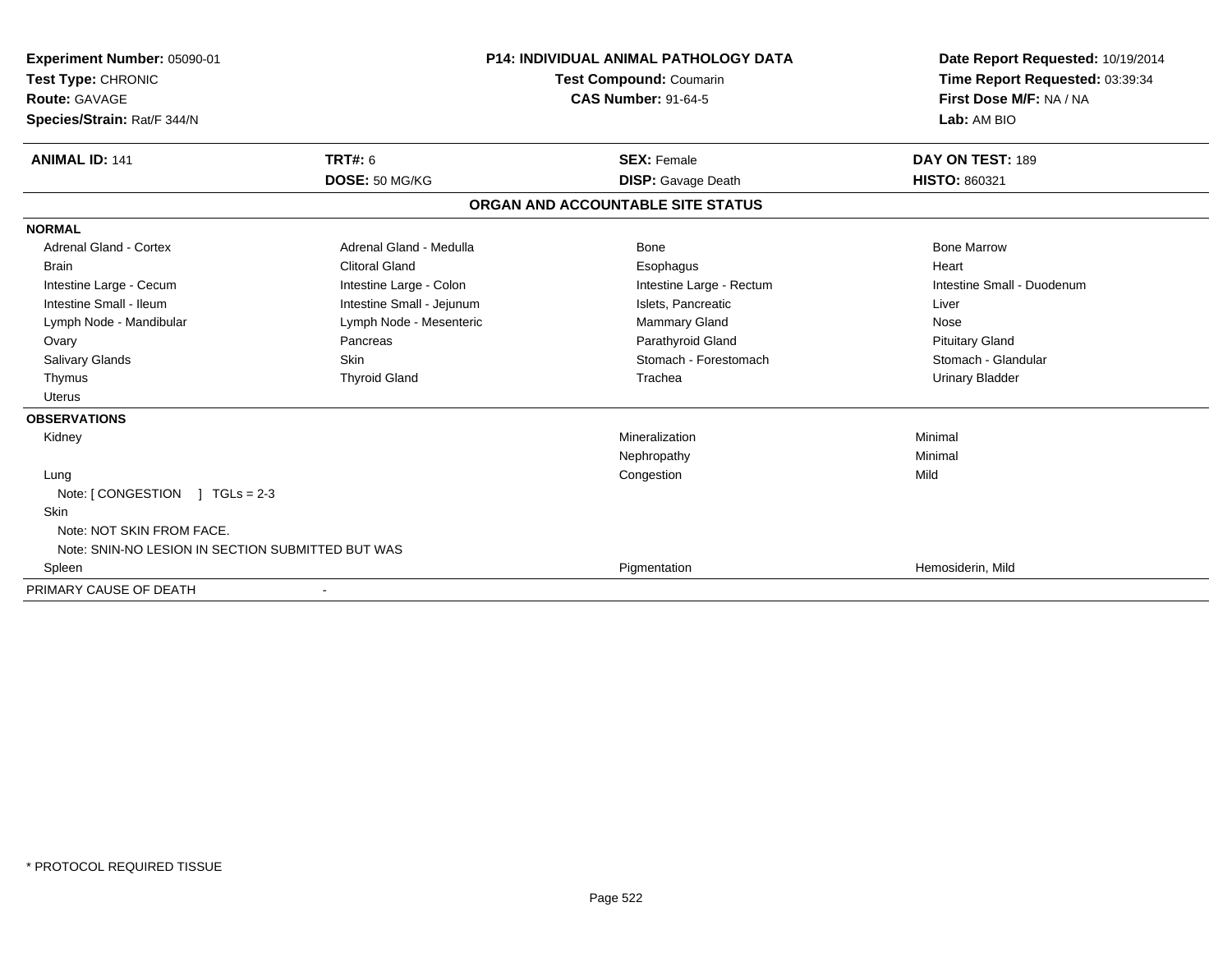| Experiment Number: 05090-01<br>Test Type: CHRONIC |                           | <b>P14: INDIVIDUAL ANIMAL PATHOLOGY DATA</b><br><b>Test Compound: Coumarin</b> |                                   | Date Report Requested: 10/19/2014<br>Time Report Requested: 03:39:34 |
|---------------------------------------------------|---------------------------|--------------------------------------------------------------------------------|-----------------------------------|----------------------------------------------------------------------|
| Route: GAVAGE                                     |                           |                                                                                | <b>CAS Number: 91-64-5</b>        | First Dose M/F: NA / NA                                              |
| Species/Strain: Rat/F 344/N                       |                           |                                                                                |                                   | Lab: AM BIO                                                          |
| <b>ANIMAL ID: 142</b>                             | <b>TRT#: 6</b>            |                                                                                | <b>SEX: Female</b>                | DAY ON TEST: 733                                                     |
|                                                   | DOSE: 50 MG/KG            |                                                                                | <b>DISP: Terminal Sacrifice</b>   | <b>HISTO: 860322</b>                                                 |
|                                                   |                           |                                                                                | ORGAN AND ACCOUNTABLE SITE STATUS |                                                                      |
| <b>NORMAL</b>                                     |                           |                                                                                |                                   |                                                                      |
| <b>Adrenal Gland - Cortex</b>                     | Adrenal Gland - Medulla   |                                                                                | Bone                              | <b>Bone Marrow</b>                                                   |
| Brain                                             | <b>Clitoral Gland</b>     |                                                                                | Esophagus                         | Heart                                                                |
| Intestine Large - Cecum                           | Intestine Large - Colon   |                                                                                | Intestine Large - Rectum          | Intestine Small - Duodenum                                           |
| Intestine Small - Ileum                           | Intestine Small - Jejunum |                                                                                | Islets, Pancreatic                | Lung                                                                 |
| Lymph Node - Mandibular                           | Lymph Node - Mesenteric   |                                                                                | Nose                              | Ovary                                                                |
| Pancreas                                          | Parathyroid Gland         |                                                                                | Salivary Glands                   | Skin                                                                 |
| Spleen                                            | Stomach - Forestomach     |                                                                                | Stomach - Glandular               | Thymus                                                               |
| <b>Thyroid Gland</b>                              | Trachea                   |                                                                                | <b>Urinary Bladder</b>            |                                                                      |
| <b>OBSERVATIONS</b>                               |                           |                                                                                |                                   |                                                                      |
| Kidney                                            |                           |                                                                                | Nephropathy                       | Minimal                                                              |
| Liver                                             |                           |                                                                                | <b>Basophilic Focus</b>           |                                                                      |
|                                                   |                           |                                                                                | Inflammation                      | Chronic, Minimal                                                     |
| Note: [INFLAMMATION ] TGLs = 2-2                  |                           |                                                                                |                                   |                                                                      |
| <b>Mammary Gland</b>                              |                           |                                                                                | Fibroadenoma                      |                                                                      |
| Note: [ FIBROADENOMA ] TGLs = 3-13                |                           |                                                                                |                                   |                                                                      |
| <b>Pituitary Gland</b>                            | Pars Distalis             |                                                                                | Cyst                              |                                                                      |
| <b>Uterus</b>                                     |                           |                                                                                | Hydrometra                        | Moderate                                                             |
| Note: $[HYDROMETRA] TGLs = 1-5$                   |                           |                                                                                |                                   |                                                                      |
| PRIMARY CAUSE OF DEATH                            |                           |                                                                                |                                   |                                                                      |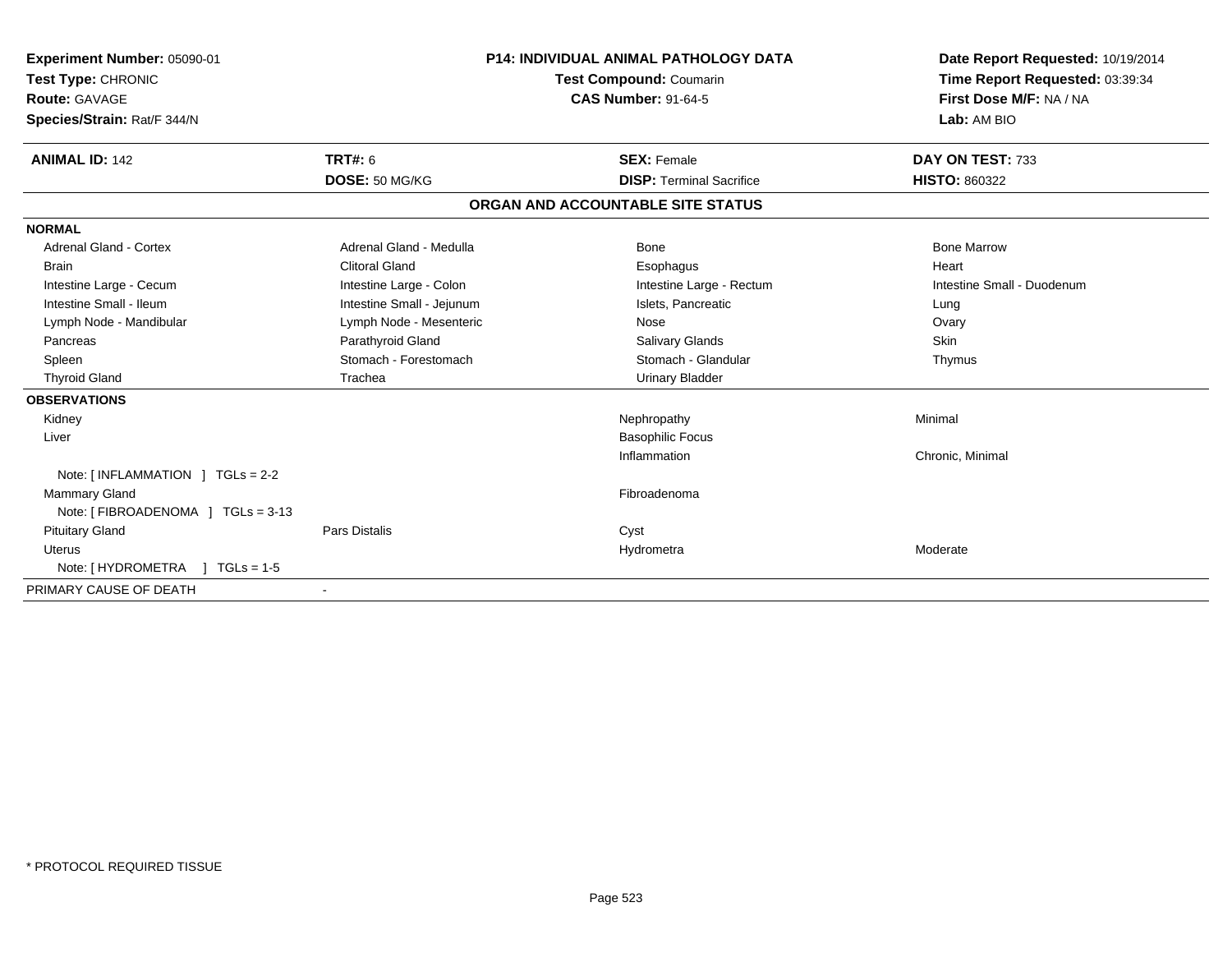| Experiment Number: 05090-01<br>Test Type: CHRONIC<br><b>Route: GAVAGE</b><br>Species/Strain: Rat/F 344/N | P14: INDIVIDUAL ANIMAL PATHOLOGY DATA<br><b>Test Compound: Coumarin</b><br><b>CAS Number: 91-64-5</b> |                                   | Date Report Requested: 10/19/2014<br>Time Report Requested: 03:39:34<br>First Dose M/F: NA / NA<br>Lab: AM BIO |
|----------------------------------------------------------------------------------------------------------|-------------------------------------------------------------------------------------------------------|-----------------------------------|----------------------------------------------------------------------------------------------------------------|
| <b>ANIMAL ID: 143</b>                                                                                    | <b>TRT#: 6</b>                                                                                        | <b>SEX: Female</b>                | DAY ON TEST: 637                                                                                               |
|                                                                                                          | DOSE: 50 MG/KG                                                                                        | <b>DISP: Dead</b>                 | <b>HISTO: 860323</b>                                                                                           |
|                                                                                                          |                                                                                                       | ORGAN AND ACCOUNTABLE SITE STATUS |                                                                                                                |
| <b>NORMAL</b>                                                                                            |                                                                                                       |                                   |                                                                                                                |
| Bone                                                                                                     | <b>Bone Marrow</b>                                                                                    | <b>Brain</b>                      | <b>Clitoral Gland</b>                                                                                          |
| Esophagus                                                                                                | Heart                                                                                                 | Intestine Large - Cecum           | Intestine Large - Rectum                                                                                       |
| Mammary Gland                                                                                            | Nose                                                                                                  | Ovary                             | Parathyroid Gland                                                                                              |
| Salivary Glands                                                                                          | Skin                                                                                                  | <b>Thyroid Gland</b>              | Trachea                                                                                                        |
| <b>Urinary Bladder</b>                                                                                   | Uterus                                                                                                |                                   |                                                                                                                |
| <b>AUTO PRECLUDES DIAG.</b>                                                                              |                                                                                                       |                                   |                                                                                                                |
| <b>Adrenal Gland - Cortex</b>                                                                            | Adrenal Gland - Medulla                                                                               | Intestine Small - Duodenum        | Intestine Small - Ileum                                                                                        |
| Intestine Small - Jejunum                                                                                | Islets, Pancreatic                                                                                    | Pancreas                          | <b>Pituitary Gland</b>                                                                                         |
| <b>OBSERVATIONS</b>                                                                                      |                                                                                                       |                                   |                                                                                                                |
| Intestine Large                                                                                          | Colon                                                                                                 | Leukemia Mononuclear              |                                                                                                                |
| Kidney                                                                                                   |                                                                                                       | Leukemia Mononuclear              |                                                                                                                |
|                                                                                                          |                                                                                                       | Nephropathy                       | Minimal                                                                                                        |
| Liver                                                                                                    |                                                                                                       | Leukemia Mononuclear              |                                                                                                                |
| Note: [ LEUKEMIA MONUC ] TGLs = 3-2                                                                      |                                                                                                       |                                   |                                                                                                                |
| Lung                                                                                                     |                                                                                                       | Inflammation                      | Moderate                                                                                                       |
|                                                                                                          |                                                                                                       | Leukemia Mononuclear              |                                                                                                                |
| Lymph Node                                                                                               | Mandibular                                                                                            | Leukemia Mononuclear              |                                                                                                                |
|                                                                                                          | Mesenteric                                                                                            | Leukemia Mononuclear              |                                                                                                                |
| Note: [ LEUKEMIA MONUC ] TGLs = 1-4                                                                      |                                                                                                       |                                   |                                                                                                                |
| Oviduct                                                                                                  |                                                                                                       | Leukemia Mononuclear              |                                                                                                                |
| Spleen                                                                                                   |                                                                                                       | Leukemia Mononuclear              |                                                                                                                |
| Note: [ LEUKEMIA MONUC ] TGLs = 2-2                                                                      |                                                                                                       |                                   |                                                                                                                |
| Stomach                                                                                                  | Forestomach                                                                                           | Leukemia Mononuclear              |                                                                                                                |
|                                                                                                          | Glandular                                                                                             | Leukemia Mononuclear              |                                                                                                                |
| Note: [ LEUKEMIA MONUC ] TGLs = 4-13                                                                     |                                                                                                       |                                   |                                                                                                                |
| Thymus                                                                                                   |                                                                                                       | Leukemia Mononuclear              |                                                                                                                |
| PRIMARY CAUSE OF DEATH                                                                                   |                                                                                                       |                                   |                                                                                                                |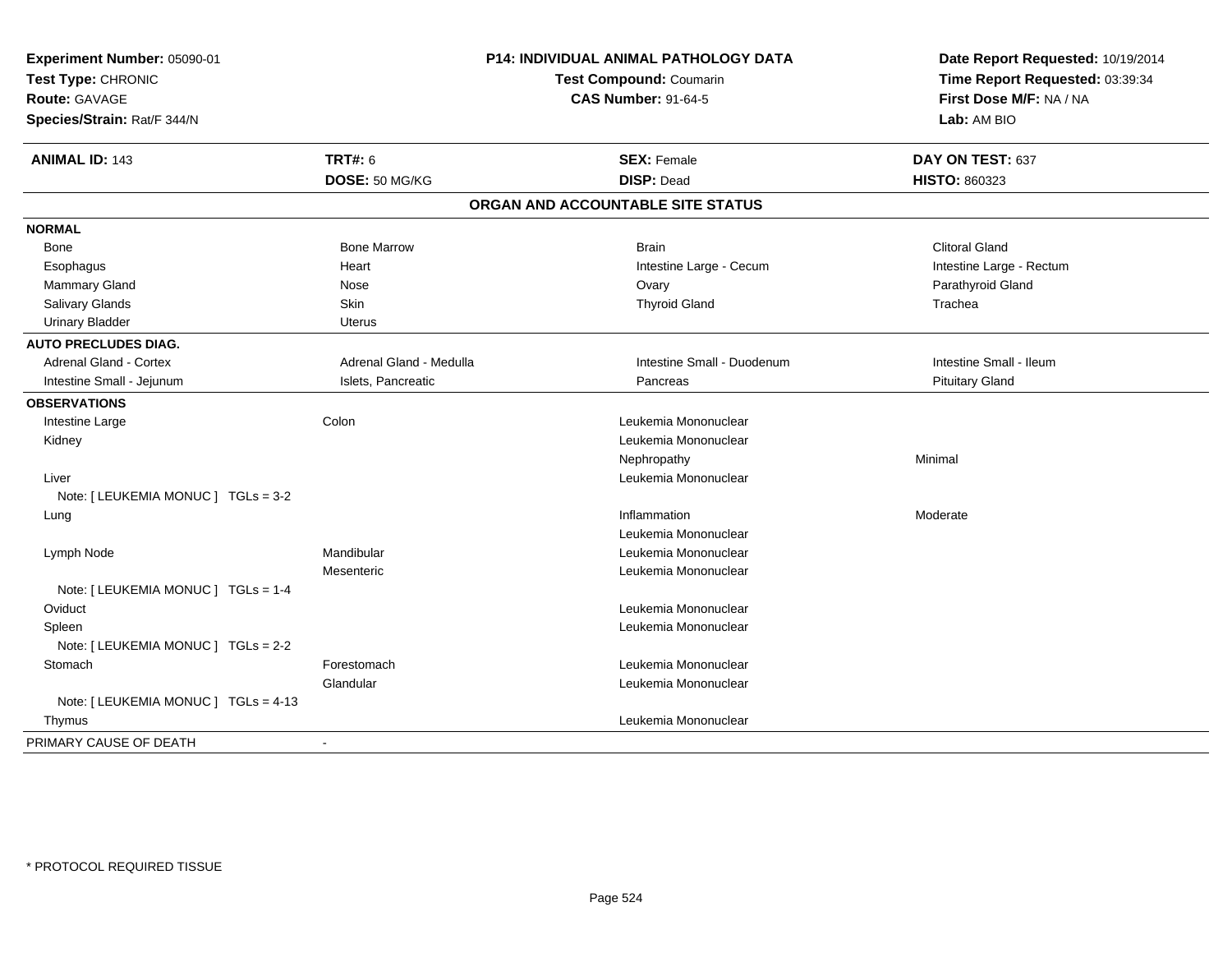| <b>Experiment Number: 05090-01</b><br>Test Type: CHRONIC<br><b>Route: GAVAGE</b><br>Species/Strain: Rat/F 344/N | <b>P14: INDIVIDUAL ANIMAL PATHOLOGY DATA</b><br><b>Test Compound: Coumarin</b><br><b>CAS Number: 91-64-5</b> |                                   | Date Report Requested: 10/19/2014<br>Time Report Requested: 03:39:34<br>First Dose M/F: NA / NA<br>Lab: AM BIO |
|-----------------------------------------------------------------------------------------------------------------|--------------------------------------------------------------------------------------------------------------|-----------------------------------|----------------------------------------------------------------------------------------------------------------|
| <b>ANIMAL ID: 144</b>                                                                                           | TRT#: 6                                                                                                      | <b>SEX: Female</b>                | DAY ON TEST: 733                                                                                               |
|                                                                                                                 | DOSE: 50 MG/KG                                                                                               | <b>DISP: Terminal Sacrifice</b>   | <b>HISTO: 860324</b>                                                                                           |
|                                                                                                                 |                                                                                                              | ORGAN AND ACCOUNTABLE SITE STATUS |                                                                                                                |
| <b>NORMAL</b>                                                                                                   |                                                                                                              |                                   |                                                                                                                |
| <b>Adrenal Gland - Cortex</b>                                                                                   | Adrenal Gland - Medulla                                                                                      | Bone                              | <b>Bone Marrow</b>                                                                                             |
| <b>Brain</b>                                                                                                    | <b>Clitoral Gland</b>                                                                                        | Esophagus                         | Heart                                                                                                          |
| Intestine Large - Cecum                                                                                         | Intestine Large - Colon                                                                                      | Intestine Large - Rectum          | Intestine Small - Duodenum                                                                                     |
| Intestine Small - Ileum                                                                                         | Intestine Small - Jejunum                                                                                    | Islets, Pancreatic                | Lung                                                                                                           |
| Lymph Node - Mandibular                                                                                         | Lymph Node - Mesenteric                                                                                      | <b>Mammary Gland</b>              | Nose                                                                                                           |
| Ovary                                                                                                           | Pancreas                                                                                                     | Parathyroid Gland                 | Salivary Glands                                                                                                |
| Spleen                                                                                                          | Stomach - Forestomach                                                                                        | Stomach - Glandular               | Thymus                                                                                                         |
| <b>Thyroid Gland</b>                                                                                            | Trachea                                                                                                      | <b>Urinary Bladder</b>            |                                                                                                                |
| <b>OBSERVATIONS</b>                                                                                             |                                                                                                              |                                   |                                                                                                                |
| Kidney                                                                                                          |                                                                                                              | Nephropathy                       | Minimal                                                                                                        |
| Liver                                                                                                           | <b>Bile Duct</b>                                                                                             | Hyperplasia                       | Minimal                                                                                                        |
|                                                                                                                 |                                                                                                              | Inflammation                      | Chronic, Mild                                                                                                  |
| <b>Pituitary Gland</b>                                                                                          | Pars Nervosa                                                                                                 | Cyst Multilocular                 | Moderate                                                                                                       |
| <b>Skin</b>                                                                                                     |                                                                                                              | Lipoma                            |                                                                                                                |
| $1 TGLs = 2-13$<br>Note: [ LIPOMA                                                                               |                                                                                                              |                                   |                                                                                                                |
| Uterus                                                                                                          |                                                                                                              | Hydrometra                        | Moderate                                                                                                       |
| Note: [ HYDROMETRA<br>$1 TGLs = 1.5$                                                                            |                                                                                                              |                                   |                                                                                                                |
| PRIMARY CAUSE OF DEATH                                                                                          |                                                                                                              |                                   |                                                                                                                |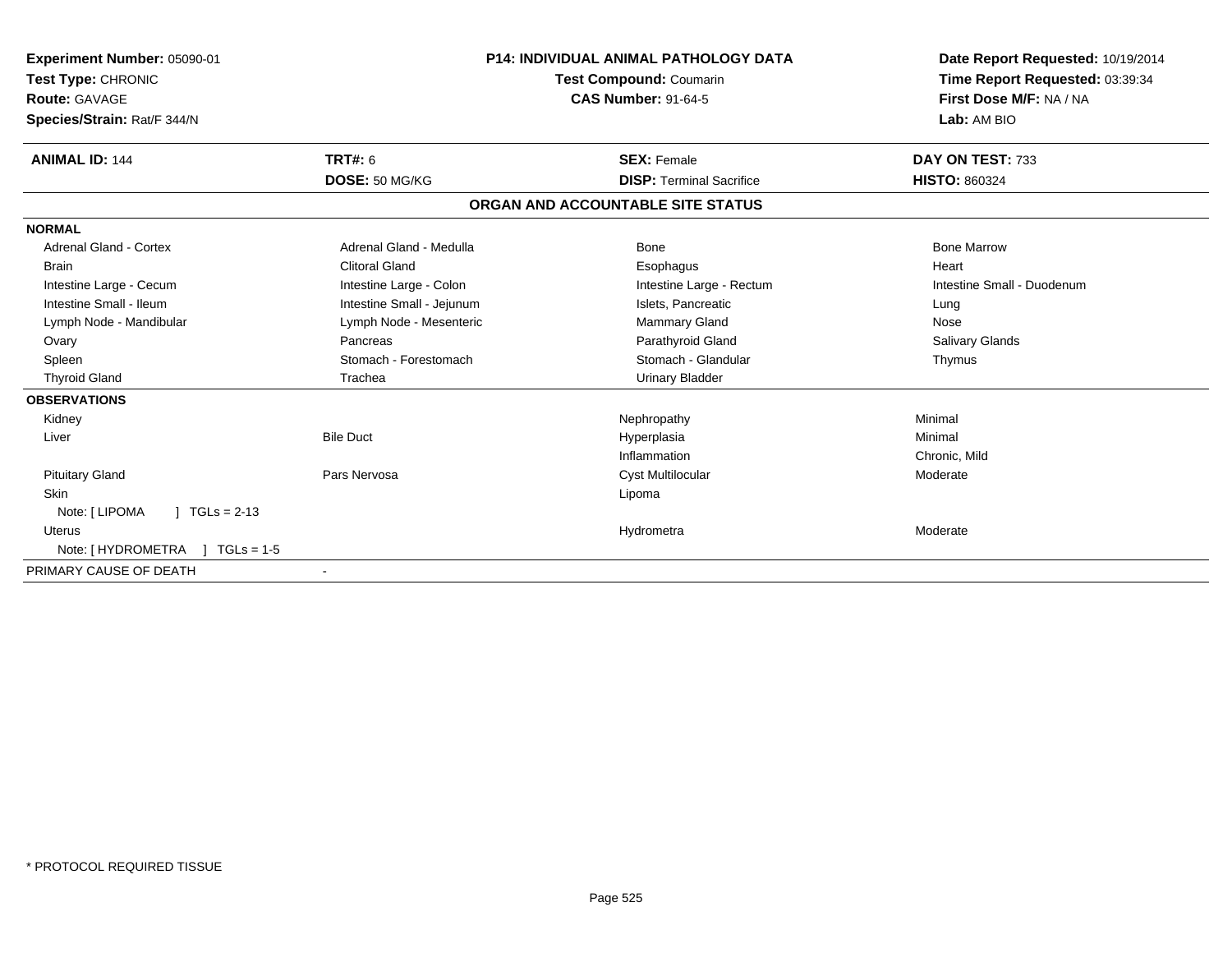| <b>ANIMAL ID: 145</b><br><b>TRT#: 6</b><br><b>SEX: Female</b><br>DAY ON TEST: 601<br>DOSE: 50 MG/KG<br><b>DISP: Moribund</b><br>HISTO: 860325<br>ORGAN AND ACCOUNTABLE SITE STATUS<br><b>NORMAL</b><br><b>Adrenal Gland - Cortex</b><br>Adrenal Gland - Medulla<br><b>Brain</b><br>Bone<br><b>Clitoral Gland</b><br>Intestine Large - Cecum<br>Intestine Large - Colon<br>Esophagus<br>Intestine Small - Ileum<br>Intestine Large - Rectum<br>Intestine Small - Duodenum<br>Intestine Small - Jejunum<br>Islets, Pancreatic<br>Lymph Node - Mesenteric<br>Mammary Gland<br>Nose<br>Salivary Glands<br>Parathyroid Gland<br>Ovary<br>Pancreas<br>Skin<br>Stomach - Glandular<br>Thymus<br><b>Thyroid Gland</b><br>Trachea<br><b>Urinary Bladder</b><br><b>Uterus</b><br><b>OBSERVATIONS</b><br>Leukemia Mononuclear<br><b>Bone Marrow</b><br>Heart<br>Cardiomyopathy<br>Moderate<br>Fibrosis<br>Moderate<br>Thrombosis<br>Moderate<br>Mild<br>Kidney<br>Nephropathy<br>Mild<br>Liver<br><b>Bile Duct</b><br>Hyperplasia<br>Leukemia Mononuclear<br>Note: [ LEUKEMIA MONUC ] TGLs = 4-2<br>Leukemia Mononuclear<br>Lung<br>Mandibular<br>Lymph Node<br>Leukemia Mononuclear<br>Coagulative, Moderate<br>Mesentery<br>Fat<br>Necrosis<br>Note: [ NECROSIS<br>$\vert$ TGLs = 6-13<br><b>Pituitary Gland</b><br>Pars Distalis<br>Cyst<br>Moderate<br>Note: [ CYST<br>$J TGLs = 5-4$<br>Spleen<br>Sinusoid<br>Dilatation<br>Marked<br>Leukemia Mononuclear<br>Note: [DILATATION ] TGLs = 2-14<br>Note: [ LEUKEMIA MONUC ] TGLs = 1-2<br>Ulcer<br>Stomach<br>Forestomach<br>Moderate<br>Note: [ ULCER<br>$\sqrt{1} \text{ TGLs} = 7.6$<br>PRIMARY CAUSE OF DEATH<br>$\overline{\phantom{a}}$ | Experiment Number: 05090-01<br>Test Type: CHRONIC<br>Route: GAVAGE<br>Species/Strain: Rat/F 344/N | <b>P14: INDIVIDUAL ANIMAL PATHOLOGY DATA</b><br><b>Test Compound: Coumarin</b><br><b>CAS Number: 91-64-5</b> | Date Report Requested: 10/19/2014<br>Time Report Requested: 03:39:34<br>First Dose M/F: NA / NA<br>Lab: AM BIO |
|---------------------------------------------------------------------------------------------------------------------------------------------------------------------------------------------------------------------------------------------------------------------------------------------------------------------------------------------------------------------------------------------------------------------------------------------------------------------------------------------------------------------------------------------------------------------------------------------------------------------------------------------------------------------------------------------------------------------------------------------------------------------------------------------------------------------------------------------------------------------------------------------------------------------------------------------------------------------------------------------------------------------------------------------------------------------------------------------------------------------------------------------------------------------------------------------------------------------------------------------------------------------------------------------------------------------------------------------------------------------------------------------------------------------------------------------------------------------------------------------------------------------------------------------------------------------------------------------------------------------------------------------------------------------------------------|---------------------------------------------------------------------------------------------------|--------------------------------------------------------------------------------------------------------------|----------------------------------------------------------------------------------------------------------------|
|                                                                                                                                                                                                                                                                                                                                                                                                                                                                                                                                                                                                                                                                                                                                                                                                                                                                                                                                                                                                                                                                                                                                                                                                                                                                                                                                                                                                                                                                                                                                                                                                                                                                                       |                                                                                                   |                                                                                                              |                                                                                                                |
|                                                                                                                                                                                                                                                                                                                                                                                                                                                                                                                                                                                                                                                                                                                                                                                                                                                                                                                                                                                                                                                                                                                                                                                                                                                                                                                                                                                                                                                                                                                                                                                                                                                                                       |                                                                                                   |                                                                                                              |                                                                                                                |
|                                                                                                                                                                                                                                                                                                                                                                                                                                                                                                                                                                                                                                                                                                                                                                                                                                                                                                                                                                                                                                                                                                                                                                                                                                                                                                                                                                                                                                                                                                                                                                                                                                                                                       |                                                                                                   |                                                                                                              |                                                                                                                |
|                                                                                                                                                                                                                                                                                                                                                                                                                                                                                                                                                                                                                                                                                                                                                                                                                                                                                                                                                                                                                                                                                                                                                                                                                                                                                                                                                                                                                                                                                                                                                                                                                                                                                       |                                                                                                   |                                                                                                              |                                                                                                                |
|                                                                                                                                                                                                                                                                                                                                                                                                                                                                                                                                                                                                                                                                                                                                                                                                                                                                                                                                                                                                                                                                                                                                                                                                                                                                                                                                                                                                                                                                                                                                                                                                                                                                                       |                                                                                                   |                                                                                                              |                                                                                                                |
|                                                                                                                                                                                                                                                                                                                                                                                                                                                                                                                                                                                                                                                                                                                                                                                                                                                                                                                                                                                                                                                                                                                                                                                                                                                                                                                                                                                                                                                                                                                                                                                                                                                                                       |                                                                                                   |                                                                                                              |                                                                                                                |
|                                                                                                                                                                                                                                                                                                                                                                                                                                                                                                                                                                                                                                                                                                                                                                                                                                                                                                                                                                                                                                                                                                                                                                                                                                                                                                                                                                                                                                                                                                                                                                                                                                                                                       |                                                                                                   |                                                                                                              |                                                                                                                |
|                                                                                                                                                                                                                                                                                                                                                                                                                                                                                                                                                                                                                                                                                                                                                                                                                                                                                                                                                                                                                                                                                                                                                                                                                                                                                                                                                                                                                                                                                                                                                                                                                                                                                       |                                                                                                   |                                                                                                              |                                                                                                                |
|                                                                                                                                                                                                                                                                                                                                                                                                                                                                                                                                                                                                                                                                                                                                                                                                                                                                                                                                                                                                                                                                                                                                                                                                                                                                                                                                                                                                                                                                                                                                                                                                                                                                                       |                                                                                                   |                                                                                                              |                                                                                                                |
|                                                                                                                                                                                                                                                                                                                                                                                                                                                                                                                                                                                                                                                                                                                                                                                                                                                                                                                                                                                                                                                                                                                                                                                                                                                                                                                                                                                                                                                                                                                                                                                                                                                                                       |                                                                                                   |                                                                                                              |                                                                                                                |
|                                                                                                                                                                                                                                                                                                                                                                                                                                                                                                                                                                                                                                                                                                                                                                                                                                                                                                                                                                                                                                                                                                                                                                                                                                                                                                                                                                                                                                                                                                                                                                                                                                                                                       |                                                                                                   |                                                                                                              |                                                                                                                |
|                                                                                                                                                                                                                                                                                                                                                                                                                                                                                                                                                                                                                                                                                                                                                                                                                                                                                                                                                                                                                                                                                                                                                                                                                                                                                                                                                                                                                                                                                                                                                                                                                                                                                       |                                                                                                   |                                                                                                              |                                                                                                                |
|                                                                                                                                                                                                                                                                                                                                                                                                                                                                                                                                                                                                                                                                                                                                                                                                                                                                                                                                                                                                                                                                                                                                                                                                                                                                                                                                                                                                                                                                                                                                                                                                                                                                                       |                                                                                                   |                                                                                                              |                                                                                                                |
|                                                                                                                                                                                                                                                                                                                                                                                                                                                                                                                                                                                                                                                                                                                                                                                                                                                                                                                                                                                                                                                                                                                                                                                                                                                                                                                                                                                                                                                                                                                                                                                                                                                                                       |                                                                                                   |                                                                                                              |                                                                                                                |
|                                                                                                                                                                                                                                                                                                                                                                                                                                                                                                                                                                                                                                                                                                                                                                                                                                                                                                                                                                                                                                                                                                                                                                                                                                                                                                                                                                                                                                                                                                                                                                                                                                                                                       |                                                                                                   |                                                                                                              |                                                                                                                |
|                                                                                                                                                                                                                                                                                                                                                                                                                                                                                                                                                                                                                                                                                                                                                                                                                                                                                                                                                                                                                                                                                                                                                                                                                                                                                                                                                                                                                                                                                                                                                                                                                                                                                       |                                                                                                   |                                                                                                              |                                                                                                                |
|                                                                                                                                                                                                                                                                                                                                                                                                                                                                                                                                                                                                                                                                                                                                                                                                                                                                                                                                                                                                                                                                                                                                                                                                                                                                                                                                                                                                                                                                                                                                                                                                                                                                                       |                                                                                                   |                                                                                                              |                                                                                                                |
|                                                                                                                                                                                                                                                                                                                                                                                                                                                                                                                                                                                                                                                                                                                                                                                                                                                                                                                                                                                                                                                                                                                                                                                                                                                                                                                                                                                                                                                                                                                                                                                                                                                                                       |                                                                                                   |                                                                                                              |                                                                                                                |
|                                                                                                                                                                                                                                                                                                                                                                                                                                                                                                                                                                                                                                                                                                                                                                                                                                                                                                                                                                                                                                                                                                                                                                                                                                                                                                                                                                                                                                                                                                                                                                                                                                                                                       |                                                                                                   |                                                                                                              |                                                                                                                |
|                                                                                                                                                                                                                                                                                                                                                                                                                                                                                                                                                                                                                                                                                                                                                                                                                                                                                                                                                                                                                                                                                                                                                                                                                                                                                                                                                                                                                                                                                                                                                                                                                                                                                       |                                                                                                   |                                                                                                              |                                                                                                                |
|                                                                                                                                                                                                                                                                                                                                                                                                                                                                                                                                                                                                                                                                                                                                                                                                                                                                                                                                                                                                                                                                                                                                                                                                                                                                                                                                                                                                                                                                                                                                                                                                                                                                                       |                                                                                                   |                                                                                                              |                                                                                                                |
|                                                                                                                                                                                                                                                                                                                                                                                                                                                                                                                                                                                                                                                                                                                                                                                                                                                                                                                                                                                                                                                                                                                                                                                                                                                                                                                                                                                                                                                                                                                                                                                                                                                                                       |                                                                                                   |                                                                                                              |                                                                                                                |
|                                                                                                                                                                                                                                                                                                                                                                                                                                                                                                                                                                                                                                                                                                                                                                                                                                                                                                                                                                                                                                                                                                                                                                                                                                                                                                                                                                                                                                                                                                                                                                                                                                                                                       |                                                                                                   |                                                                                                              |                                                                                                                |
|                                                                                                                                                                                                                                                                                                                                                                                                                                                                                                                                                                                                                                                                                                                                                                                                                                                                                                                                                                                                                                                                                                                                                                                                                                                                                                                                                                                                                                                                                                                                                                                                                                                                                       |                                                                                                   |                                                                                                              |                                                                                                                |
|                                                                                                                                                                                                                                                                                                                                                                                                                                                                                                                                                                                                                                                                                                                                                                                                                                                                                                                                                                                                                                                                                                                                                                                                                                                                                                                                                                                                                                                                                                                                                                                                                                                                                       |                                                                                                   |                                                                                                              |                                                                                                                |
|                                                                                                                                                                                                                                                                                                                                                                                                                                                                                                                                                                                                                                                                                                                                                                                                                                                                                                                                                                                                                                                                                                                                                                                                                                                                                                                                                                                                                                                                                                                                                                                                                                                                                       |                                                                                                   |                                                                                                              |                                                                                                                |
|                                                                                                                                                                                                                                                                                                                                                                                                                                                                                                                                                                                                                                                                                                                                                                                                                                                                                                                                                                                                                                                                                                                                                                                                                                                                                                                                                                                                                                                                                                                                                                                                                                                                                       |                                                                                                   |                                                                                                              |                                                                                                                |
|                                                                                                                                                                                                                                                                                                                                                                                                                                                                                                                                                                                                                                                                                                                                                                                                                                                                                                                                                                                                                                                                                                                                                                                                                                                                                                                                                                                                                                                                                                                                                                                                                                                                                       |                                                                                                   |                                                                                                              |                                                                                                                |
|                                                                                                                                                                                                                                                                                                                                                                                                                                                                                                                                                                                                                                                                                                                                                                                                                                                                                                                                                                                                                                                                                                                                                                                                                                                                                                                                                                                                                                                                                                                                                                                                                                                                                       |                                                                                                   |                                                                                                              |                                                                                                                |
|                                                                                                                                                                                                                                                                                                                                                                                                                                                                                                                                                                                                                                                                                                                                                                                                                                                                                                                                                                                                                                                                                                                                                                                                                                                                                                                                                                                                                                                                                                                                                                                                                                                                                       |                                                                                                   |                                                                                                              |                                                                                                                |
|                                                                                                                                                                                                                                                                                                                                                                                                                                                                                                                                                                                                                                                                                                                                                                                                                                                                                                                                                                                                                                                                                                                                                                                                                                                                                                                                                                                                                                                                                                                                                                                                                                                                                       |                                                                                                   |                                                                                                              |                                                                                                                |
|                                                                                                                                                                                                                                                                                                                                                                                                                                                                                                                                                                                                                                                                                                                                                                                                                                                                                                                                                                                                                                                                                                                                                                                                                                                                                                                                                                                                                                                                                                                                                                                                                                                                                       |                                                                                                   |                                                                                                              |                                                                                                                |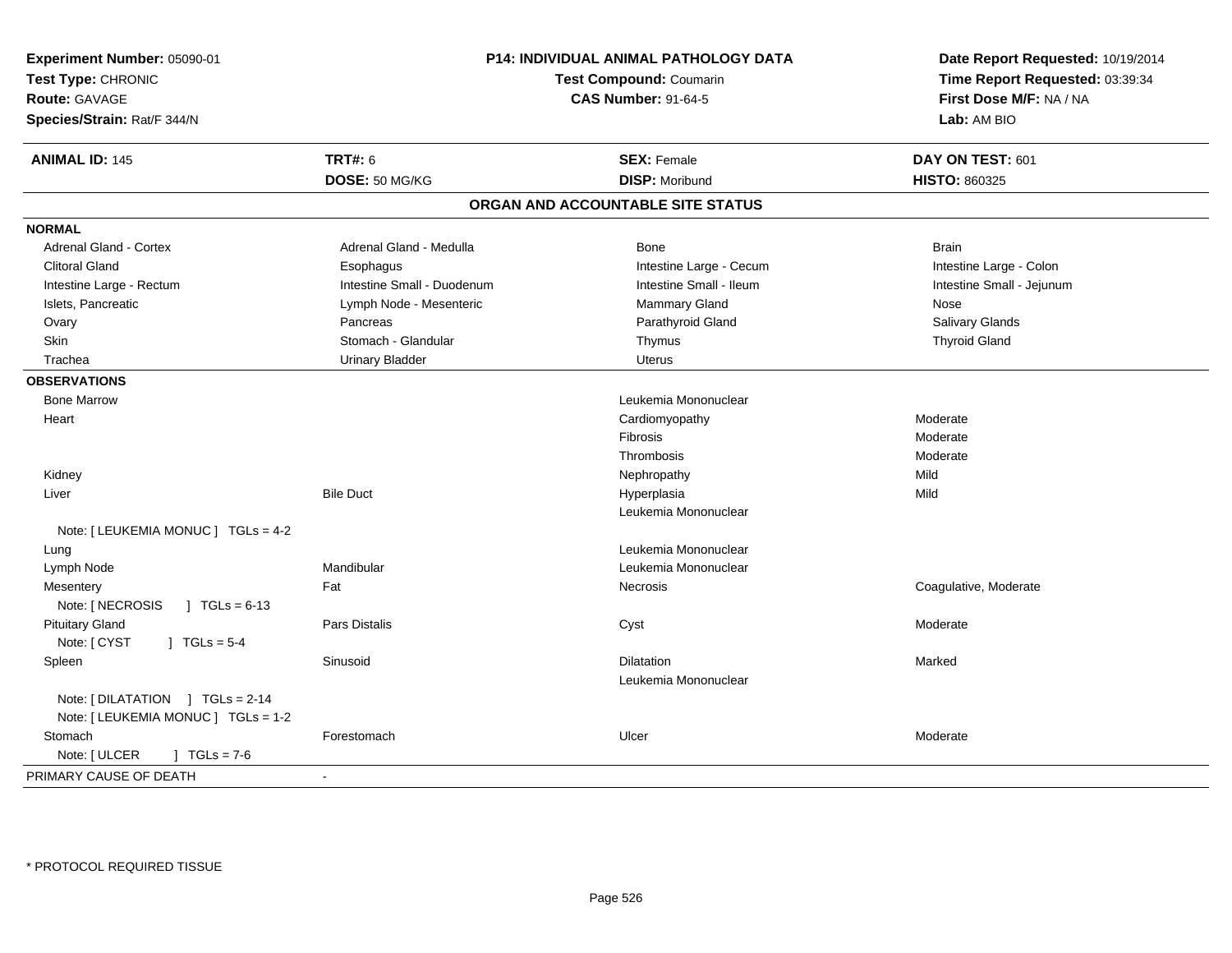| Experiment Number: 05090-01              | P14: INDIVIDUAL ANIMAL PATHOLOGY DATA |                                   | Date Report Requested: 10/19/2014 |
|------------------------------------------|---------------------------------------|-----------------------------------|-----------------------------------|
| Test Type: CHRONIC                       |                                       | <b>Test Compound: Coumarin</b>    | Time Report Requested: 03:39:34   |
| <b>Route: GAVAGE</b>                     |                                       | <b>CAS Number: 91-64-5</b>        | First Dose M/F: NA / NA           |
| Species/Strain: Rat/F 344/N              |                                       |                                   | Lab: AM BIO                       |
| <b>ANIMAL ID: 146</b>                    | <b>TRT#: 6</b>                        | <b>SEX: Female</b>                | DAY ON TEST: 565                  |
|                                          | DOSE: 50 MG/KG                        | <b>DISP: Moribund</b>             | <b>HISTO: 860326</b>              |
|                                          |                                       | ORGAN AND ACCOUNTABLE SITE STATUS |                                   |
| <b>NORMAL</b>                            |                                       |                                   |                                   |
| <b>Adrenal Gland - Cortex</b>            | Adrenal Gland - Medulla               | Bone                              | <b>Bone Marrow</b>                |
| Brain                                    | <b>Clitoral Gland</b>                 | Esophagus                         | Heart                             |
| Intestine Large - Cecum                  | Intestine Large - Colon               | Intestine Large - Rectum          | Intestine Small - Duodenum        |
| Intestine Small - Ileum                  | Intestine Small - Jejunum             | Islets, Pancreatic                | Lung                              |
| Lymph Node - Mandibular                  | Lymph Node - Mesenteric               | Mammary Gland                     | Nose                              |
| Ovary                                    | Pancreas                              | <b>Pituitary Gland</b>            | Salivary Glands                   |
| Skin                                     | Spleen                                | Thymus                            | <b>Thyroid Gland</b>              |
| Trachea                                  | <b>Urinary Bladder</b>                | <b>Uterus</b>                     |                                   |
| <b>OBSERVATIONS</b>                      |                                       |                                   |                                   |
| Kidney                                   | Cortex                                | Cyst                              | Mild                              |
|                                          |                                       | Nephropathy                       | Marked                            |
| Note: [NEPHROPATHY ] TGLs = 2-1          |                                       |                                   |                                   |
| $\int$ TGLs = 3-13<br>Note: [ CYST       |                                       |                                   |                                   |
| Liver                                    |                                       | Fibrosis                          | Minimal                           |
|                                          |                                       | Necrosis                          | Coagulative, Moderate             |
| Parathyroid Gland                        |                                       | Hyperplasia                       | Mild                              |
| Stomach                                  | Forestomach                           | Ulcer                             | Moderate                          |
|                                          | Glandular                             | Ulcer                             | Mild                              |
| Note: [ ULCER<br>$\mid$ TGLs = 1-14,4-14 |                                       |                                   |                                   |
| [Ulcer TGLS = $5-14$ ]                   |                                       |                                   |                                   |
| PRIMARY CAUSE OF DEATH                   |                                       |                                   |                                   |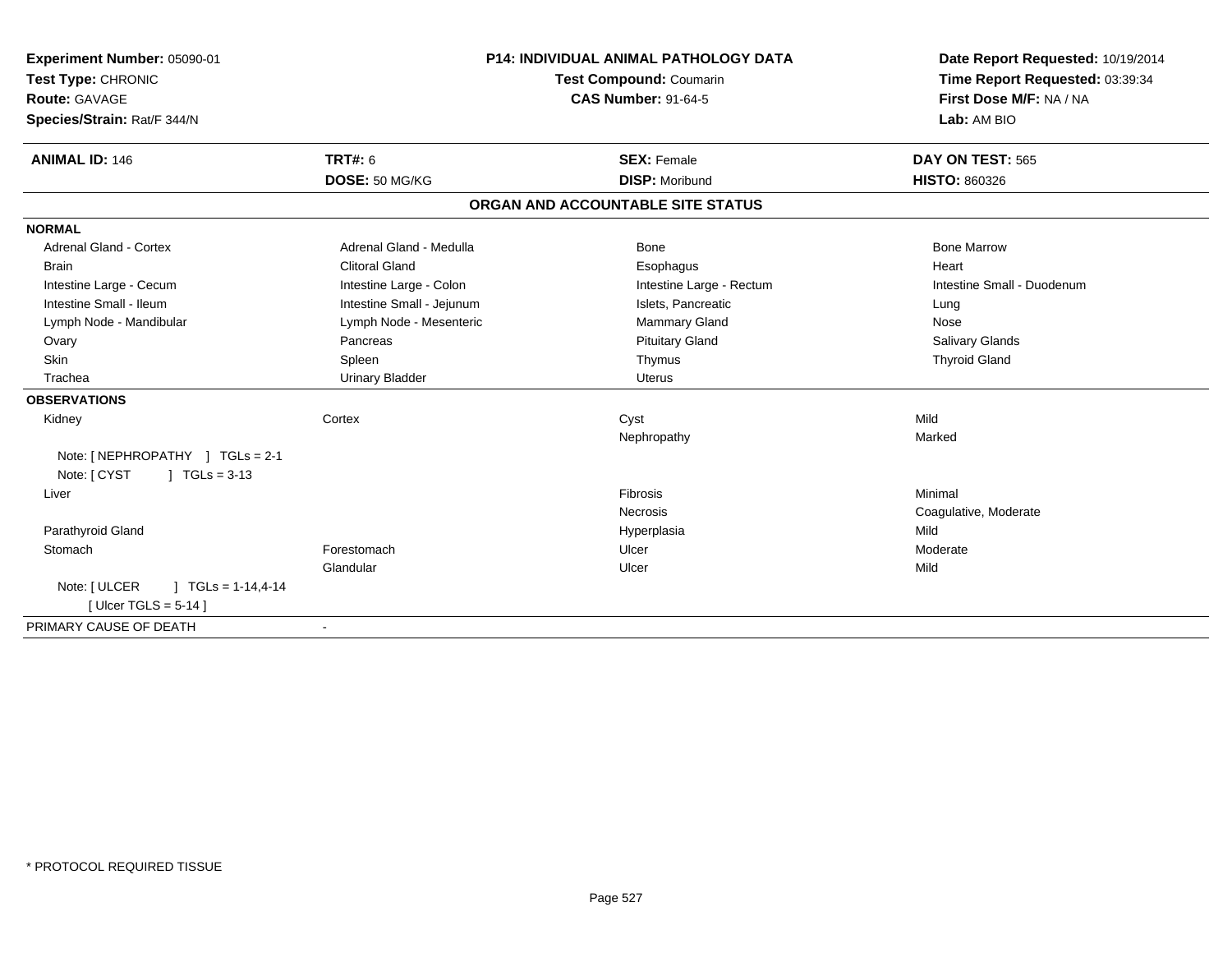| Experiment Number: 05090-01     |                          | <b>P14: INDIVIDUAL ANIMAL PATHOLOGY DATA</b> | Date Report Requested: 10/19/2014 |
|---------------------------------|--------------------------|----------------------------------------------|-----------------------------------|
| Test Type: CHRONIC              |                          | Test Compound: Coumarin                      | Time Report Requested: 03:39:34   |
| Route: GAVAGE                   |                          | <b>CAS Number: 91-64-5</b>                   | First Dose M/F: NA / NA           |
| Species/Strain: Rat/F 344/N     |                          |                                              | Lab: AM BIO                       |
| <b>ANIMAL ID: 147</b>           | TRT#: 6                  | <b>SEX: Female</b>                           | DAY ON TEST: 729                  |
|                                 | DOSE: 50 MG/KG           | <b>DISP: Terminal Sacrifice</b>              | <b>HISTO: 860327</b>              |
|                                 |                          | ORGAN AND ACCOUNTABLE SITE STATUS            |                                   |
| <b>NORMAL</b>                   |                          |                                              |                                   |
| <b>Adrenal Gland - Cortex</b>   | Adrenal Gland - Medulla  | <b>Bone</b>                                  | <b>Bone Marrow</b>                |
| Brain                           | <b>Clitoral Gland</b>    | Esophagus                                    | Intestine Large - Cecum           |
| Intestine Large - Colon         | Intestine Large - Rectum | Intestine Small - Duodenum                   | Intestine Small - Ileum           |
| Intestine Small - Jejunum       | Islets, Pancreatic       | Lung                                         | Lymph Node - Mandibular           |
| Lymph Node - Mesenteric         | Mammary Gland            | Nose                                         | Ovary                             |
| Pancreas                        | Parathyroid Gland        | Salivary Glands                              | Skin                              |
| Spleen                          | Stomach - Forestomach    | Stomach - Glandular                          | Thymus                            |
| <b>Thyroid Gland</b>            | Trachea                  | <b>Urinary Bladder</b>                       | <b>Uterus</b>                     |
| <b>OBSERVATIONS</b>             |                          |                                              |                                   |
| Heart                           |                          | Cardiomyopathy                               | Mild                              |
| Kidney                          |                          | Nephropathy                                  | Mild                              |
| Liver                           |                          | <b>Basophilic Focus</b>                      |                                   |
|                                 |                          | <b>Fatty Change</b>                          | Mild                              |
|                                 | <b>Bile Duct</b>         | Hyperplasia                                  | Minimal                           |
| <b>Pituitary Gland</b>          | Pars Distalis            | Adenoma                                      |                                   |
| Note: [ ADENOMA<br>$TGLs = 1-4$ |                          |                                              |                                   |
| PRIMARY CAUSE OF DEATH          |                          |                                              |                                   |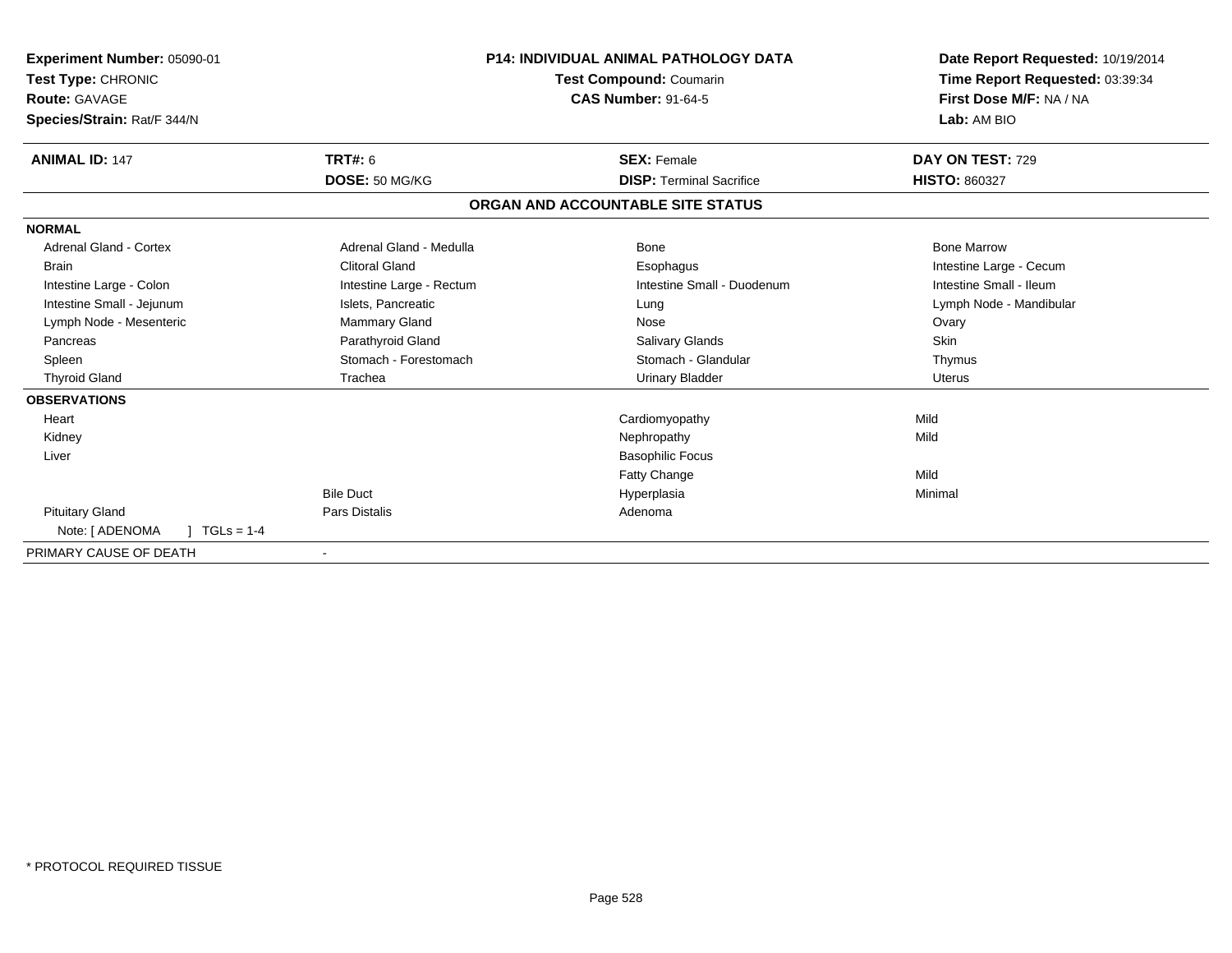| Experiment Number: 05090-01<br>Test Type: CHRONIC<br>Route: GAVAGE<br>Species/Strain: Rat/F 344/N |                          | P14: INDIVIDUAL ANIMAL PATHOLOGY DATA<br><b>Test Compound: Coumarin</b><br><b>CAS Number: 91-64-5</b> | Date Report Requested: 10/19/2014<br>Time Report Requested: 03:39:34<br>First Dose M/F: NA / NA<br>Lab: AM BIO |  |
|---------------------------------------------------------------------------------------------------|--------------------------|-------------------------------------------------------------------------------------------------------|----------------------------------------------------------------------------------------------------------------|--|
| <b>ANIMAL ID: 148</b>                                                                             | <b>TRT#: 6</b>           | <b>SEX: Female</b>                                                                                    | DAY ON TEST: 554                                                                                               |  |
|                                                                                                   | DOSE: 50 MG/KG           | <b>DISP: Moribund</b>                                                                                 | <b>HISTO: 860328</b>                                                                                           |  |
|                                                                                                   |                          | ORGAN AND ACCOUNTABLE SITE STATUS                                                                     |                                                                                                                |  |
| <b>NORMAL</b>                                                                                     |                          |                                                                                                       |                                                                                                                |  |
| Bone                                                                                              | <b>Clitoral Gland</b>    | Esophagus                                                                                             | Intestine Large - Cecum                                                                                        |  |
| Intestine Large - Colon                                                                           | Intestine Large - Rectum | Intestine Small - Duodenum                                                                            | Intestine Small - Jejunum                                                                                      |  |
| Islets, Pancreatic                                                                                | Mammary Gland            | Nose                                                                                                  | Ovary                                                                                                          |  |
| Pancreas                                                                                          | Parathyroid Gland        | <b>Pituitary Gland</b>                                                                                | Salivary Glands                                                                                                |  |
| <b>Skin</b>                                                                                       | Stomach - Glandular      | <b>Thyroid Gland</b>                                                                                  | Trachea                                                                                                        |  |
| Uterus                                                                                            |                          |                                                                                                       |                                                                                                                |  |
| <b>OBSERVATIONS</b>                                                                               |                          |                                                                                                       |                                                                                                                |  |
| Adrenal Gland                                                                                     | Cortex                   | Leukemia Mononuclear                                                                                  |                                                                                                                |  |
|                                                                                                   | Medulla                  | Leukemia Mononuclear                                                                                  |                                                                                                                |  |
| <b>Bone Marrow</b>                                                                                |                          | Leukemia Mononuclear                                                                                  |                                                                                                                |  |
| <b>Brain</b>                                                                                      |                          | Leukemia Mononuclear                                                                                  |                                                                                                                |  |
| Heart                                                                                             |                          | Leukemia Mononuclear                                                                                  |                                                                                                                |  |
| <b>Intestine Small</b>                                                                            | <b>Ileum</b>             | Leukemia Mononuclear                                                                                  |                                                                                                                |  |
| Note: $[LEUKEMIA MONUC] TGLS = 8-6$                                                               |                          |                                                                                                       |                                                                                                                |  |
| Kidney                                                                                            |                          | Leukemia Mononuclear                                                                                  |                                                                                                                |  |
|                                                                                                   |                          | Nephropathy                                                                                           | Minimal                                                                                                        |  |
| Liver                                                                                             | <b>Bile Duct</b>         | Hyperplasia                                                                                           | Moderate                                                                                                       |  |
|                                                                                                   |                          | Leukemia Mononuclear                                                                                  |                                                                                                                |  |
| Note: [ LEUKEMIA MONUC ] TGLs = 6-2<br>Note: [HYPERPLASIA ] TGLs = 5-2                            |                          |                                                                                                       |                                                                                                                |  |
| Lung                                                                                              |                          | Leukemia Mononuclear                                                                                  |                                                                                                                |  |
| Lymph Node                                                                                        | Lumbar                   | Leukemia Mononuclear                                                                                  |                                                                                                                |  |
|                                                                                                   | Mandibular               | Leukemia Mononuclear                                                                                  |                                                                                                                |  |
|                                                                                                   | Mesenteric               | Leukemia Mononuclear                                                                                  |                                                                                                                |  |
| Note: [ LEUKEMIA MONUC ] TGLs = 1-9<br>Note: $[LEUKEMIA MONUC] TGLS = 7-14$                       |                          |                                                                                                       |                                                                                                                |  |
| Spleen<br>Note: [ LEUKEMIA MONUC ] TGLs = 3-2,4-2                                                 |                          | Leukemia Mononuclear                                                                                  |                                                                                                                |  |
| Stomach<br>Note: [ ULCER<br>$1 TGLs = 8-6$                                                        | Forestomach              | Ulcer                                                                                                 | Marked                                                                                                         |  |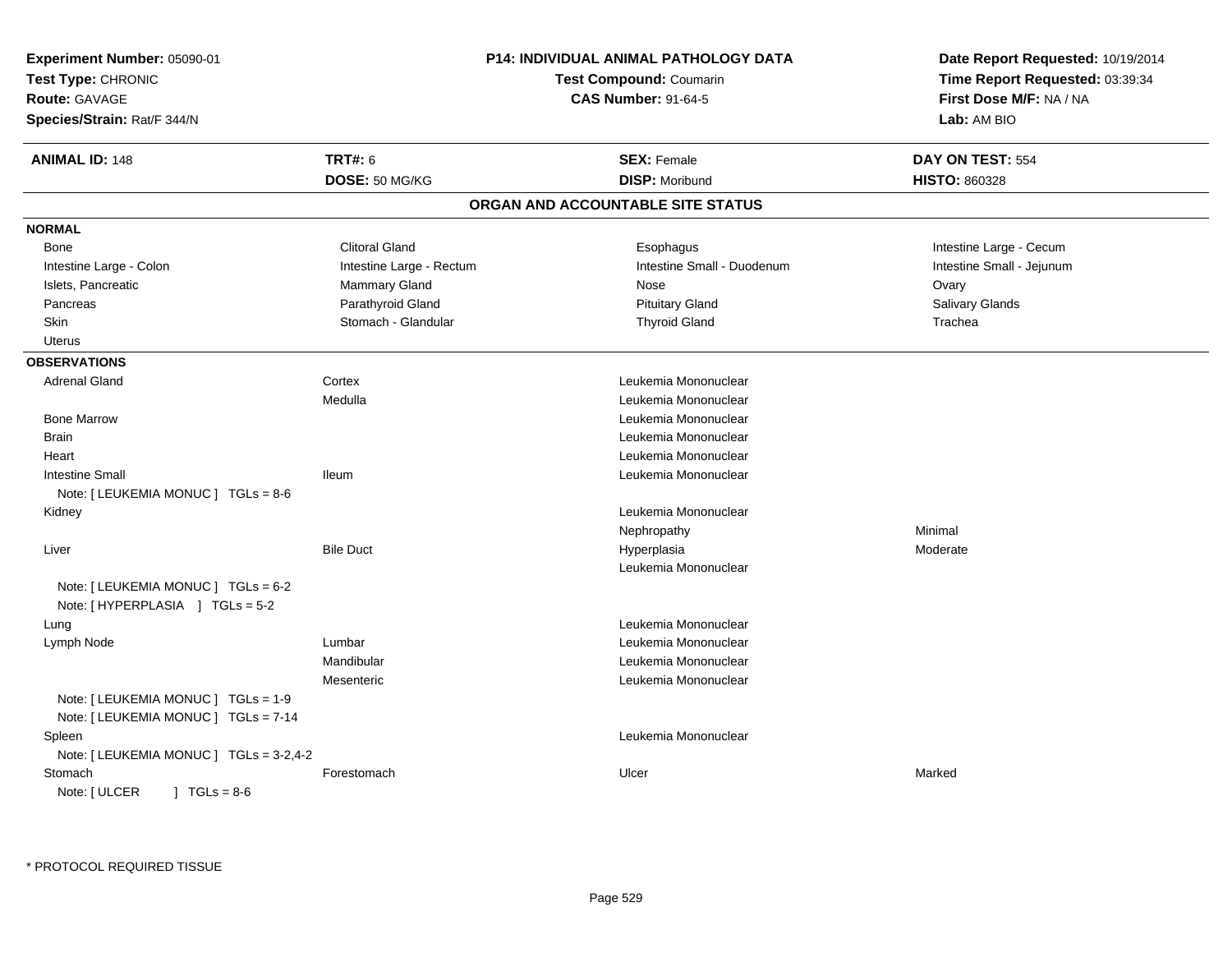| Experiment Number: 05090-01<br>Test Type: CHRONIC |                | <b>P14: INDIVIDUAL ANIMAL PATHOLOGY DATA</b> | Date Report Requested: 10/19/2014 |  |
|---------------------------------------------------|----------------|----------------------------------------------|-----------------------------------|--|
|                                                   |                | <b>Test Compound: Coumarin</b>               | Time Report Requested: 03:39:34   |  |
| <b>Route: GAVAGE</b>                              |                | <b>CAS Number: 91-64-5</b>                   | First Dose M/F: NA / NA           |  |
| Species/Strain: Rat/F 344/N                       |                |                                              | Lab: AM BIO                       |  |
| <b>ANIMAL ID: 148</b>                             | <b>TRT#: 6</b> | <b>SEX: Female</b>                           | DAY ON TEST: 554                  |  |
|                                                   | DOSE: 50 MG/KG | <b>DISP:</b> Moribund                        | <b>HISTO: 860328</b>              |  |
|                                                   |                | ORGAN AND ACCOUNTABLE SITE STATUS            |                                   |  |
| Thymus                                            |                | Leukemia Mononuclear                         |                                   |  |
| Urinary Bladder                                   |                | Leukemia Mononuclear                         |                                   |  |
| PRIMARY CAUSE OF DEATH                            |                |                                              |                                   |  |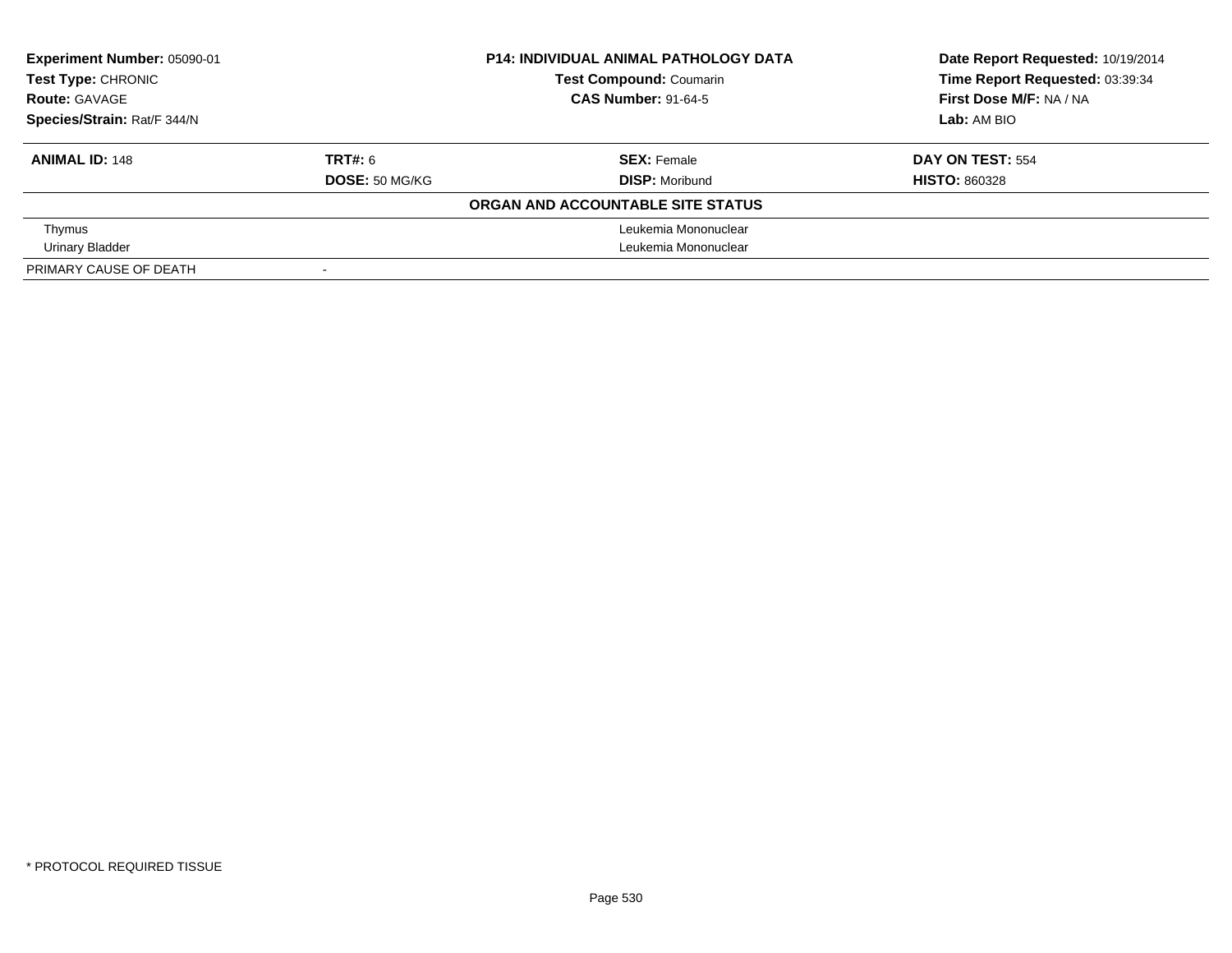| Experiment Number: 05090-01<br>Test Type: CHRONIC<br><b>Route: GAVAGE</b><br>Species/Strain: Rat/F 344/N | P14: INDIVIDUAL ANIMAL PATHOLOGY DATA<br>Test Compound: Coumarin<br><b>CAS Number: 91-64-5</b> |                                                       | Date Report Requested: 10/19/2014<br>Time Report Requested: 03:39:34<br>First Dose M/F: NA / NA<br>Lab: AM BIO |
|----------------------------------------------------------------------------------------------------------|------------------------------------------------------------------------------------------------|-------------------------------------------------------|----------------------------------------------------------------------------------------------------------------|
| <b>ANIMAL ID: 149</b>                                                                                    | <b>TRT#: 6</b><br>DOSE: 50 MG/KG                                                               | <b>SEX: Female</b><br><b>DISP: Terminal Sacrifice</b> | DAY ON TEST: 729<br><b>HISTO: 860329</b>                                                                       |
|                                                                                                          |                                                                                                | ORGAN AND ACCOUNTABLE SITE STATUS                     |                                                                                                                |
| <b>NORMAL</b>                                                                                            |                                                                                                |                                                       |                                                                                                                |
| Bone                                                                                                     | <b>Bone Marrow</b>                                                                             | <b>Brain</b>                                          | Esophagus                                                                                                      |
| Heart                                                                                                    | Intestine Large - Cecum                                                                        | Intestine Large - Colon                               | Intestine Large - Rectum                                                                                       |
| Intestine Small - Duodenum                                                                               | Intestine Small - Ileum                                                                        | Intestine Small - Jejunum                             | Islets, Pancreatic                                                                                             |
| Lung                                                                                                     | Lymph Node - Mandibular                                                                        | Lymph Node - Mesenteric                               | Nose                                                                                                           |
| Ovary                                                                                                    | Pancreas                                                                                       | Parathyroid Gland                                     | Salivary Glands                                                                                                |
| Stomach - Forestomach                                                                                    | Stomach - Glandular                                                                            | Thymus                                                | Trachea                                                                                                        |
| <b>Urinary Bladder</b>                                                                                   | <b>Uterus</b>                                                                                  |                                                       |                                                                                                                |
| <b>OBSERVATIONS</b>                                                                                      |                                                                                                |                                                       |                                                                                                                |
| <b>Adrenal Gland</b>                                                                                     | Cortex                                                                                         | Leukemia Mononuclear                                  |                                                                                                                |
|                                                                                                          | Medulla                                                                                        | Leukemia Mononuclear                                  |                                                                                                                |
| <b>Clitoral Gland</b>                                                                                    | Duct                                                                                           | <b>Dilatation</b>                                     | Mild                                                                                                           |
| Note: $[DILATATION] TGLs = 8-5$                                                                          |                                                                                                |                                                       |                                                                                                                |
| Kidney                                                                                                   |                                                                                                | Nephropathy                                           | Minimal                                                                                                        |
| Liver                                                                                                    | <b>Bile Duct</b>                                                                               | Hyperplasia                                           | Mild                                                                                                           |
|                                                                                                          |                                                                                                | Leukemia Mononuclear                                  |                                                                                                                |
| Note: [ LEUKEMIA MONUC ] TGLs = 5-2                                                                      |                                                                                                |                                                       |                                                                                                                |
| Mammary Gland                                                                                            |                                                                                                | Fibroadenoma                                          |                                                                                                                |
|                                                                                                          |                                                                                                | Fibroadenoma                                          |                                                                                                                |
| Note: [FIBROADENOMA ] TGLs = 2-15<br>Note: [FIBROADENOMA ] TGLs = 3-16                                   |                                                                                                |                                                       |                                                                                                                |
| <b>Pituitary Gland</b>                                                                                   | <b>Pars Distalis</b>                                                                           | Adenoma                                               |                                                                                                                |
| Note: [ ADENOMA<br>$J TGLs = 7-4$                                                                        |                                                                                                |                                                       |                                                                                                                |
| Skin                                                                                                     | <b>Subcut Tiss</b>                                                                             | Fibroma                                               |                                                                                                                |
| Note: [ FIBROMA<br>$1 \text{ TGLs} = 1-14$                                                               |                                                                                                |                                                       |                                                                                                                |
| Spleen                                                                                                   |                                                                                                | Leukemia Mononuclear                                  |                                                                                                                |
| Note: [ LEUKEMIA MONUC ] TGLs = 4-13                                                                     |                                                                                                |                                                       |                                                                                                                |
| <b>Thyroid Gland</b>                                                                                     | C Cell                                                                                         | Hyperplasia                                           | Mild                                                                                                           |
| PRIMARY CAUSE OF DEATH                                                                                   |                                                                                                |                                                       |                                                                                                                |
|                                                                                                          |                                                                                                |                                                       |                                                                                                                |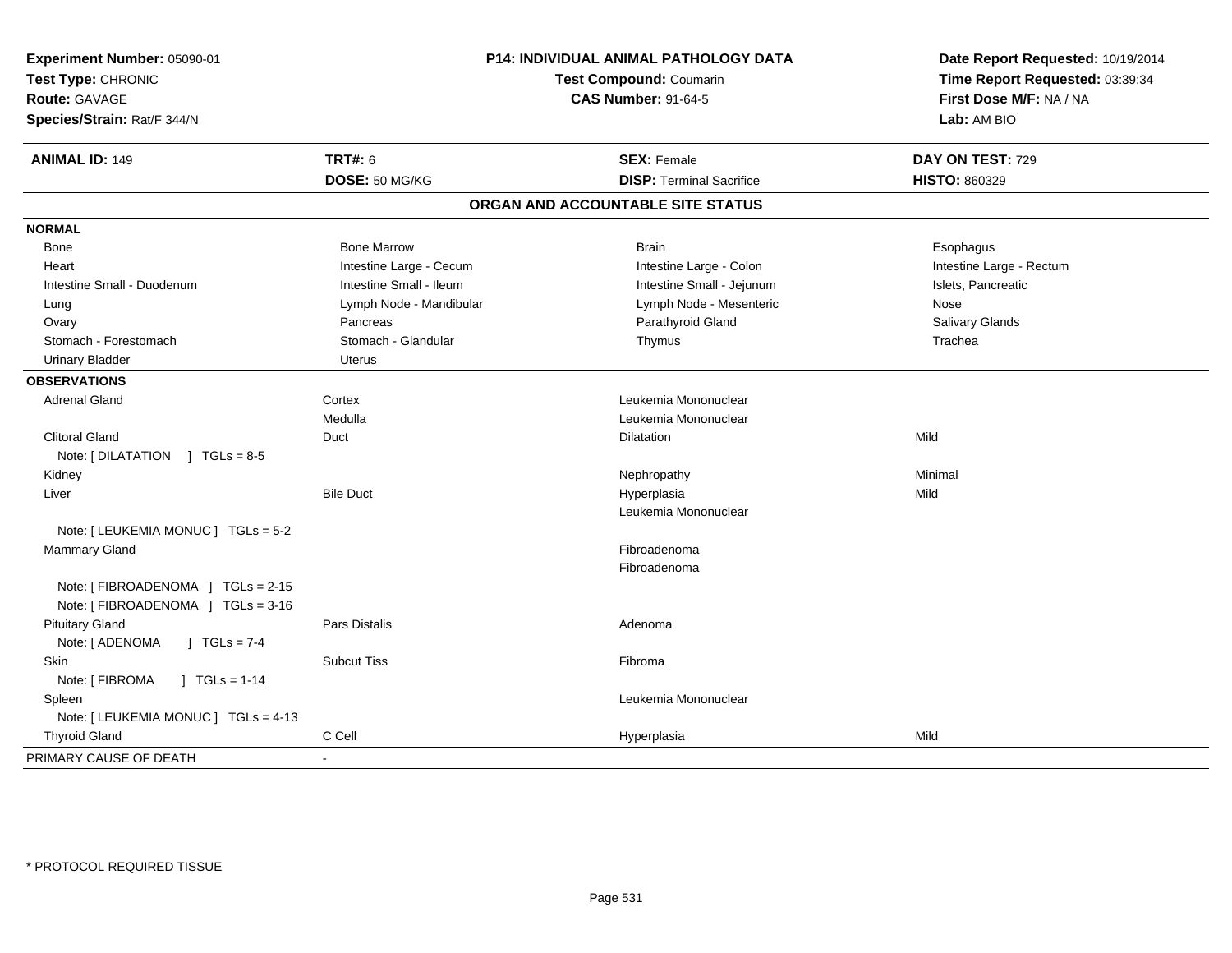| Experiment Number: 05090-01<br>Test Type: CHRONIC<br>Route: GAVAGE<br>Species/Strain: Rat/F 344/N | P14: INDIVIDUAL ANIMAL PATHOLOGY DATA<br><b>Test Compound: Coumarin</b><br><b>CAS Number: 91-64-5</b> |                                   | Date Report Requested: 10/19/2014<br>Time Report Requested: 03:39:34<br>First Dose M/F: NA / NA<br>Lab: AM BIO |  |
|---------------------------------------------------------------------------------------------------|-------------------------------------------------------------------------------------------------------|-----------------------------------|----------------------------------------------------------------------------------------------------------------|--|
| <b>ANIMAL ID: 150</b>                                                                             | <b>TRT#: 6</b>                                                                                        | <b>SEX: Female</b>                | DAY ON TEST: 729                                                                                               |  |
|                                                                                                   | DOSE: 50 MG/KG                                                                                        | <b>DISP: Terminal Sacrifice</b>   | HISTO: 860330                                                                                                  |  |
|                                                                                                   |                                                                                                       | ORGAN AND ACCOUNTABLE SITE STATUS |                                                                                                                |  |
| <b>NORMAL</b>                                                                                     |                                                                                                       |                                   |                                                                                                                |  |
| Bone                                                                                              | <b>Bone Marrow</b>                                                                                    | <b>Brain</b>                      | <b>Clitoral Gland</b>                                                                                          |  |
| Esophagus                                                                                         | Intestine Large - Cecum                                                                               | Intestine Large - Colon           | Intestine Large - Rectum                                                                                       |  |
| Intestine Small - Duodenum                                                                        | Intestine Small - Ileum                                                                               | Intestine Small - Jejunum         | Islets, Pancreatic                                                                                             |  |
| Lymph Node - Mesenteric                                                                           | Mammary Gland                                                                                         | Mesentery                         | Nose                                                                                                           |  |
| Ovary                                                                                             | Parathyroid Gland                                                                                     | <b>Pituitary Gland</b>            | Salivary Glands                                                                                                |  |
| Skin                                                                                              | Stomach - Glandular                                                                                   | Thymus                            | <b>Thyroid Gland</b>                                                                                           |  |
| Trachea                                                                                           |                                                                                                       |                                   |                                                                                                                |  |
| <b>OBSERVATIONS</b>                                                                               |                                                                                                       |                                   |                                                                                                                |  |
| <b>Adrenal Gland</b>                                                                              | Cortex                                                                                                | Leukemia Mononuclear              |                                                                                                                |  |
|                                                                                                   | Medulla                                                                                               | Leukemia Mononuclear              |                                                                                                                |  |
| Heart                                                                                             |                                                                                                       | Leukemia Mononuclear              |                                                                                                                |  |
| Kidney                                                                                            |                                                                                                       | Leukemia Mononuclear              |                                                                                                                |  |
|                                                                                                   |                                                                                                       | Nephropathy                       | Minimal                                                                                                        |  |
| Liver                                                                                             | <b>Bile Duct</b>                                                                                      | Hyperplasia                       | Moderate                                                                                                       |  |
|                                                                                                   |                                                                                                       | Leukemia Mononuclear              |                                                                                                                |  |
| Note: [ LEUKEMIA MONUC ] TGLs = 5-14                                                              |                                                                                                       |                                   |                                                                                                                |  |
| Lung                                                                                              |                                                                                                       | Leukemia Mononuclear              |                                                                                                                |  |
| Note: [ LEUKEMIA MONUC ] TGLs = 1-12                                                              |                                                                                                       |                                   |                                                                                                                |  |
| Lymph Node                                                                                        | Pancreatic                                                                                            | Hemorrhage                        | Acute, Moderate                                                                                                |  |
|                                                                                                   | Mandibular                                                                                            | Leukemia Mononuclear              |                                                                                                                |  |
| Note: [HEMORRHAGE ] TGLs = 4-13                                                                   |                                                                                                       |                                   |                                                                                                                |  |
| Pancreas                                                                                          | Acinus                                                                                                | Atrophy                           | Moderate                                                                                                       |  |
| Spleen                                                                                            |                                                                                                       | Leukemia Mononuclear              |                                                                                                                |  |
| [ Leukemia Mononuclear TGLS = 3-2 ]                                                               |                                                                                                       |                                   |                                                                                                                |  |
| Stomach                                                                                           | Forestomach                                                                                           | Ulcer                             | Marked                                                                                                         |  |
| Note: [ ULCER<br>$JTGLs = 6-6$                                                                    |                                                                                                       |                                   |                                                                                                                |  |
| <b>Urinary Bladder</b>                                                                            |                                                                                                       | Leukemia Mononuclear              |                                                                                                                |  |
| <b>Uterus</b>                                                                                     |                                                                                                       | Polyp                             |                                                                                                                |  |
| Note: [ POLYP<br>$\sqrt{1 + 1}$ TGLs = 2-5                                                        |                                                                                                       |                                   |                                                                                                                |  |
| PRIMARY CAUSE OF DEATH                                                                            |                                                                                                       |                                   |                                                                                                                |  |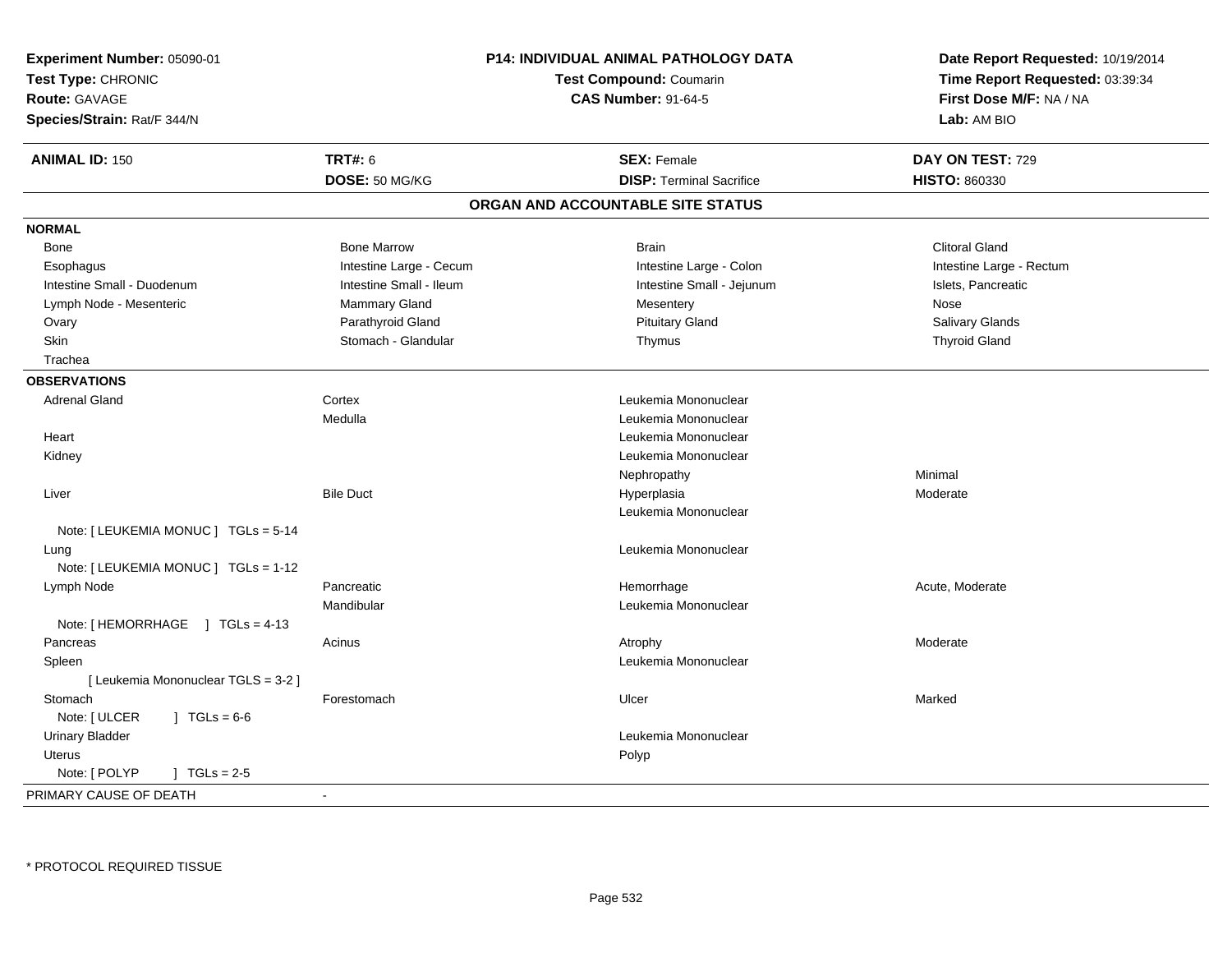| Experiment Number: 05090-01<br><b>Test Type: CHRONIC</b><br><b>Route: GAVAGE</b><br>Species/Strain: Rat/F 344/N |                                  | <b>P14: INDIVIDUAL ANIMAL PATHOLOGY DATA</b><br><b>Test Compound: Coumarin</b><br><b>CAS Number: 91-64-5</b> | Date Report Requested: 10/19/2014<br>Time Report Requested: 03:39:34<br>First Dose M/F: NA / NA<br>Lab: AM BIO |  |
|-----------------------------------------------------------------------------------------------------------------|----------------------------------|--------------------------------------------------------------------------------------------------------------|----------------------------------------------------------------------------------------------------------------|--|
| <b>ANIMAL ID: 151</b>                                                                                           | <b>TRT#: 6</b><br>DOSE: 50 MG/KG | <b>SEX: Female</b><br><b>DISP:</b> Interval Sacrifice                                                        | DAY ON TEST: 455<br><b>HISTO: 860331</b>                                                                       |  |
| <b>OBSERVATIONS</b>                                                                                             |                                  |                                                                                                              |                                                                                                                |  |
| Kidney                                                                                                          |                                  | Nephropathy                                                                                                  | Minimal                                                                                                        |  |
| Liver                                                                                                           | Hepatocyte                       | Degeneration                                                                                                 | Granular, Minimal                                                                                              |  |
|                                                                                                                 |                                  | Fatty Change                                                                                                 | Minimal                                                                                                        |  |
| PRIMARY CAUSE OF DEATH                                                                                          |                                  |                                                                                                              |                                                                                                                |  |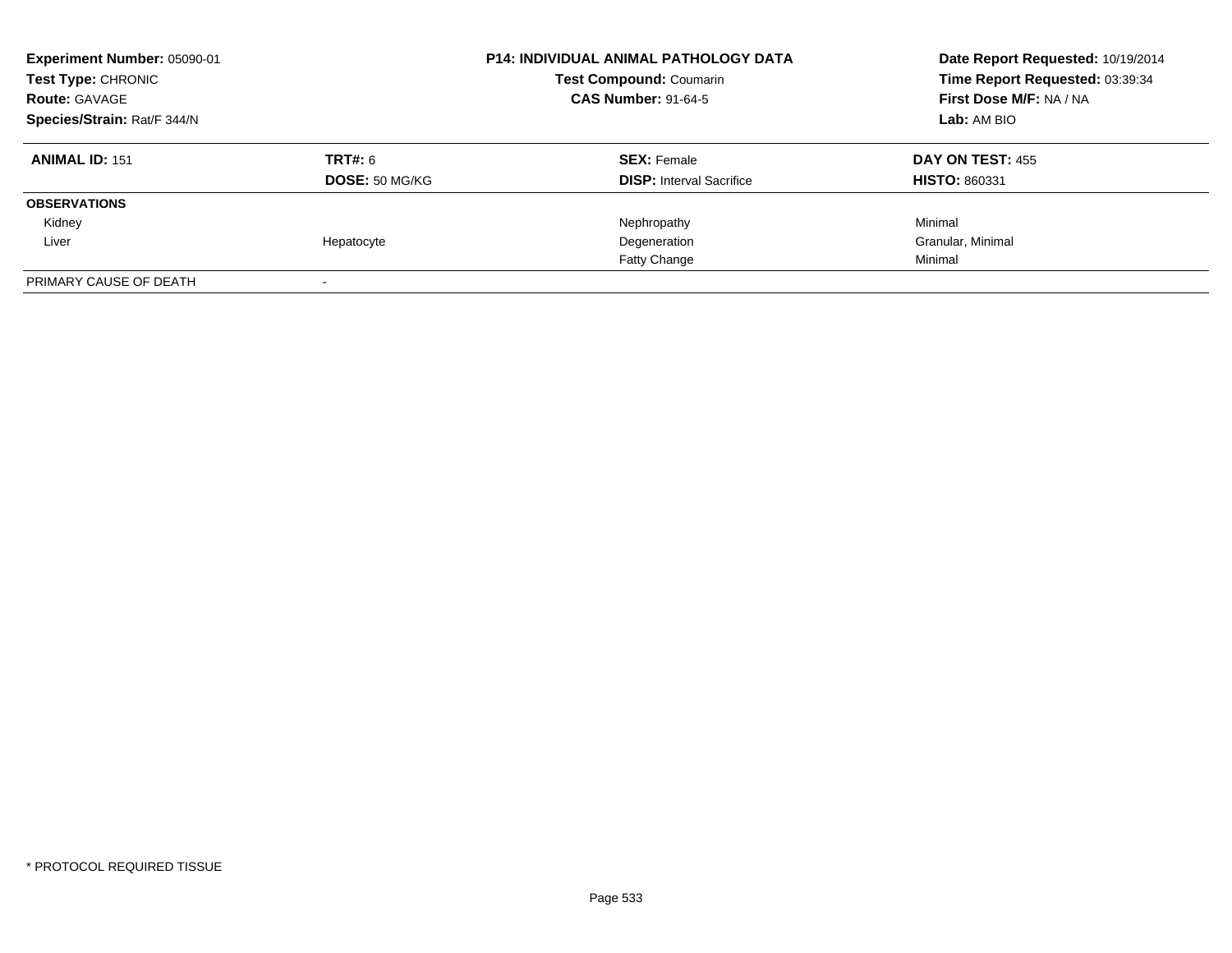| Experiment Number: 05090-01<br>Test Type: CHRONIC<br><b>Route: GAVAGE</b><br>Species/Strain: Rat/F 344/N |                                  | <b>P14: INDIVIDUAL ANIMAL PATHOLOGY DATA</b><br>Test Compound: Coumarin<br><b>CAS Number: 91-64-5</b> | Date Report Requested: 10/19/2014<br>Time Report Requested: 03:39:34<br>First Dose M/F: NA / NA<br>Lab: AM BIO |  |
|----------------------------------------------------------------------------------------------------------|----------------------------------|-------------------------------------------------------------------------------------------------------|----------------------------------------------------------------------------------------------------------------|--|
| <b>ANIMAL ID: 152</b>                                                                                    | <b>TRT#: 6</b><br>DOSE: 50 MG/KG | <b>SEX: Female</b><br><b>DISP:</b> Interval Sacrifice                                                 | DAY ON TEST: 456<br><b>HISTO: 860332</b>                                                                       |  |
|                                                                                                          |                                  |                                                                                                       |                                                                                                                |  |
| <b>OBSERVATIONS</b>                                                                                      |                                  |                                                                                                       |                                                                                                                |  |
| Kidney                                                                                                   |                                  | Nephropathy                                                                                           | Minimal                                                                                                        |  |
| Liver                                                                                                    | Hepatocyte                       | Degeneration                                                                                          | Granular, Minimal                                                                                              |  |
|                                                                                                          |                                  | Developmental Malformation                                                                            |                                                                                                                |  |
|                                                                                                          |                                  | Fatty Change                                                                                          | Minimal                                                                                                        |  |
|                                                                                                          |                                  | Inflammation                                                                                          | Chronic, Minimal                                                                                               |  |
| Note: $[$ DEVELOP MALFOR $]$ TGLs = 2-2                                                                  |                                  |                                                                                                       |                                                                                                                |  |
| Mesentery                                                                                                | Fat                              | Mineralization                                                                                        | Mild                                                                                                           |  |
|                                                                                                          | Fat                              | Necrosis                                                                                              | Coagulative, Mild                                                                                              |  |
| Note: [ NECROSIS<br>$TGLs = 1-5$<br>Note: $[MINERALIZATION] TGLs = 1-5$                                  |                                  |                                                                                                       |                                                                                                                |  |
| PRIMARY CAUSE OF DEATH                                                                                   |                                  |                                                                                                       |                                                                                                                |  |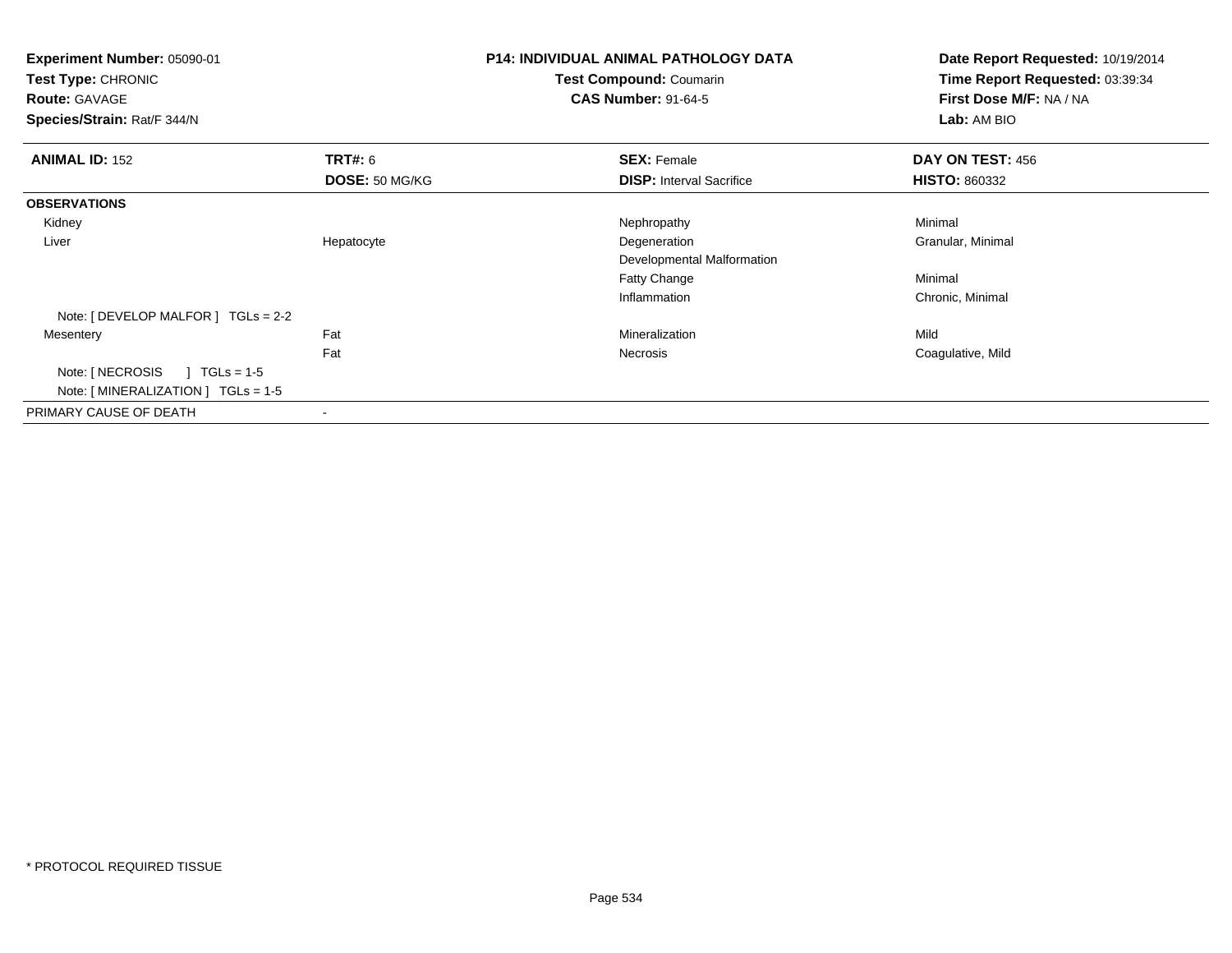| Experiment Number: 05090-01<br>Test Type: CHRONIC<br><b>Route: GAVAGE</b><br>Species/Strain: Rat/F 344/N |                            | <b>P14: INDIVIDUAL ANIMAL PATHOLOGY DATA</b><br>Test Compound: Coumarin<br><b>CAS Number: 91-64-5</b> | Date Report Requested: 10/19/2014<br>Time Report Requested: 03:39:34<br>First Dose M/F: NA / NA<br>Lab: AM BIO |  |
|----------------------------------------------------------------------------------------------------------|----------------------------|-------------------------------------------------------------------------------------------------------|----------------------------------------------------------------------------------------------------------------|--|
| <b>ANIMAL ID: 153</b>                                                                                    | TRT#: 6                    | <b>SEX: Female</b>                                                                                    | DAY ON TEST: 13                                                                                                |  |
|                                                                                                          | DOSE: 50 MG/KG             | <b>DISP:</b> Gavage Death                                                                             | <b>HISTO: 860333</b>                                                                                           |  |
|                                                                                                          |                            | ORGAN AND ACCOUNTABLE SITE STATUS                                                                     |                                                                                                                |  |
| <b>NORMAL</b>                                                                                            |                            |                                                                                                       |                                                                                                                |  |
| Adrenal Gland - Cortex                                                                                   | Adrenal Gland - Medulla    | Bone                                                                                                  | <b>Bone Marrow</b>                                                                                             |  |
| <b>Clitoral Gland</b>                                                                                    | Esophagus                  | Intestine Large - Cecum                                                                               | Intestine Large - Colon                                                                                        |  |
| Intestine Large - Rectum                                                                                 | Intestine Small - Duodenum | Intestine Small - Ileum                                                                               | Intestine Small - Jejunum                                                                                      |  |
| Islets, Pancreatic                                                                                       | Kidney                     | Liver                                                                                                 | Lymph Node - Mandibular                                                                                        |  |
| Lymph Node - Mesenteric                                                                                  | Mammary Gland              | Nose                                                                                                  | Ovary                                                                                                          |  |
| Pancreas                                                                                                 | Parathyroid Gland          | <b>Pituitary Gland</b>                                                                                | <b>Salivary Glands</b>                                                                                         |  |
| <b>Skin</b>                                                                                              | Spleen                     | Stomach - Forestomach                                                                                 | Stomach - Glandular                                                                                            |  |
| Thymus                                                                                                   | <b>Thyroid Gland</b>       | Trachea                                                                                               | Urinary Bladder                                                                                                |  |
| Uterus                                                                                                   |                            |                                                                                                       |                                                                                                                |  |
| <b>OBSERVATIONS</b>                                                                                      |                            |                                                                                                       |                                                                                                                |  |
| <b>Brain</b>                                                                                             | Meninges                   | Hemorrhage                                                                                            | Minimal                                                                                                        |  |
| Heart                                                                                                    |                            | Cardiomyopathy                                                                                        | Minimal                                                                                                        |  |
| Lung                                                                                                     |                            | Foreign Body                                                                                          | Minimal                                                                                                        |  |
| PRIMARY CAUSE OF DEATH                                                                                   |                            |                                                                                                       |                                                                                                                |  |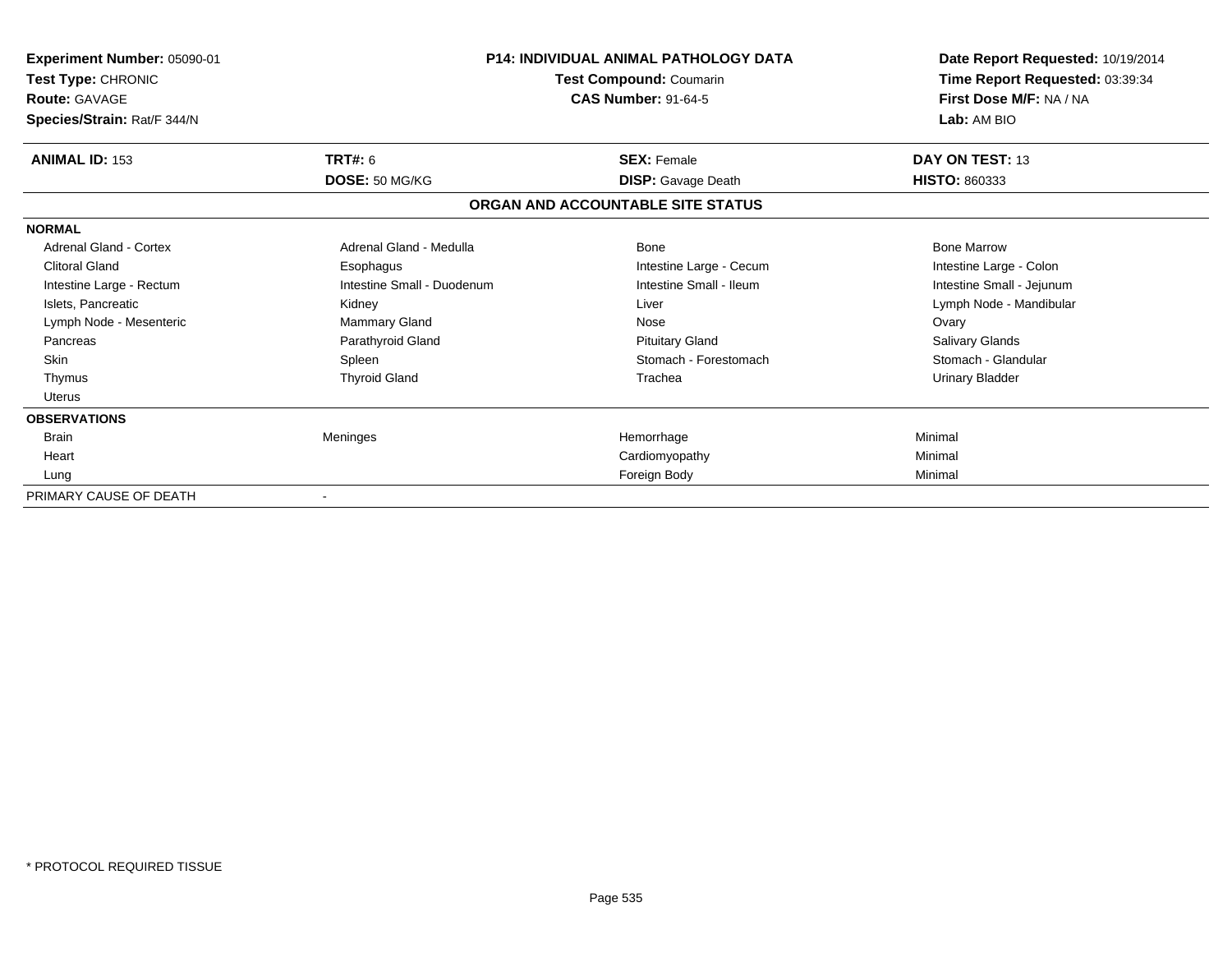| Experiment Number: 05090-01          |                            | <b>P14: INDIVIDUAL ANIMAL PATHOLOGY DATA</b> | Date Report Requested: 10/19/2014 |  |
|--------------------------------------|----------------------------|----------------------------------------------|-----------------------------------|--|
| Test Type: CHRONIC                   |                            | Test Compound: Coumarin                      | Time Report Requested: 03:39:34   |  |
| <b>Route: GAVAGE</b>                 |                            | <b>CAS Number: 91-64-5</b>                   | First Dose M/F: NA / NA           |  |
| Species/Strain: Rat/F 344/N          |                            |                                              | Lab: AM BIO                       |  |
| <b>ANIMAL ID: 154</b>                | <b>TRT#: 6</b>             | <b>SEX: Female</b>                           | DAY ON TEST: 733                  |  |
|                                      | DOSE: 50 MG/KG             | <b>DISP: Terminal Sacrifice</b>              | <b>HISTO: 860334</b>              |  |
|                                      |                            | ORGAN AND ACCOUNTABLE SITE STATUS            |                                   |  |
| <b>NORMAL</b>                        |                            |                                              |                                   |  |
| <b>Adrenal Gland - Cortex</b>        | Adrenal Gland - Medulla    | Bone                                         | <b>Bone Marrow</b>                |  |
| <b>Brain</b>                         | Esophagus                  | Intestine Large - Cecum                      | Intestine Large - Colon           |  |
| Intestine Large - Rectum             | Intestine Small - Duodenum | Intestine Small - Ileum                      | Intestine Small - Jejunum         |  |
| Islets, Pancreatic                   | Lung                       | Lymph Node - Mandibular                      | Lymph Node - Mesenteric           |  |
| Nose                                 | Ovary                      | Pancreas                                     | Parathyroid Gland                 |  |
| Salivary Glands                      | Skin                       | Spleen                                       | Stomach - Forestomach             |  |
| Stomach - Glandular                  | Thymus                     | Trachea                                      | <b>Urinary Bladder</b>            |  |
| Uterus                               |                            |                                              |                                   |  |
| <b>OBSERVATIONS</b>                  |                            |                                              |                                   |  |
| <b>Clitoral Gland</b>                | Duct                       | Dilatation                                   | Mild                              |  |
| Note: [DILATATION ] TGLs = 5-5       |                            |                                              |                                   |  |
| Heart                                |                            | Cardiomyopathy                               | Mild                              |  |
| Kidney                               |                            | Nephropathy                                  | Moderate                          |  |
| Liver                                |                            | <b>Basophilic Focus</b>                      |                                   |  |
|                                      | Hepatocyte                 | Degeneration                                 | Granular, Mild                    |  |
|                                      |                            | Developmental Malformation                   |                                   |  |
|                                      | <b>Bile Duct</b>           | Hyperplasia                                  | Minimal                           |  |
| Note: [ DEVELOP MALFOR ] TGLs = 2-13 |                            |                                              |                                   |  |
| <b>Mammary Gland</b>                 |                            | Fibroadenoma                                 |                                   |  |
| Note: [ FIBROADENOMA ] TGLs = 1-14   |                            |                                              |                                   |  |
| <b>Pituitary Gland</b>               | <b>Pars Distalis</b>       | Adenoma                                      |                                   |  |
| Note: [ ADENOMA<br>$1 TGLs = 4-4$    |                            |                                              |                                   |  |
| <b>Thyroid Gland</b>                 | C Cell                     | Hyperplasia                                  | Mild                              |  |
| PRIMARY CAUSE OF DEATH               | $\blacksquare$             |                                              |                                   |  |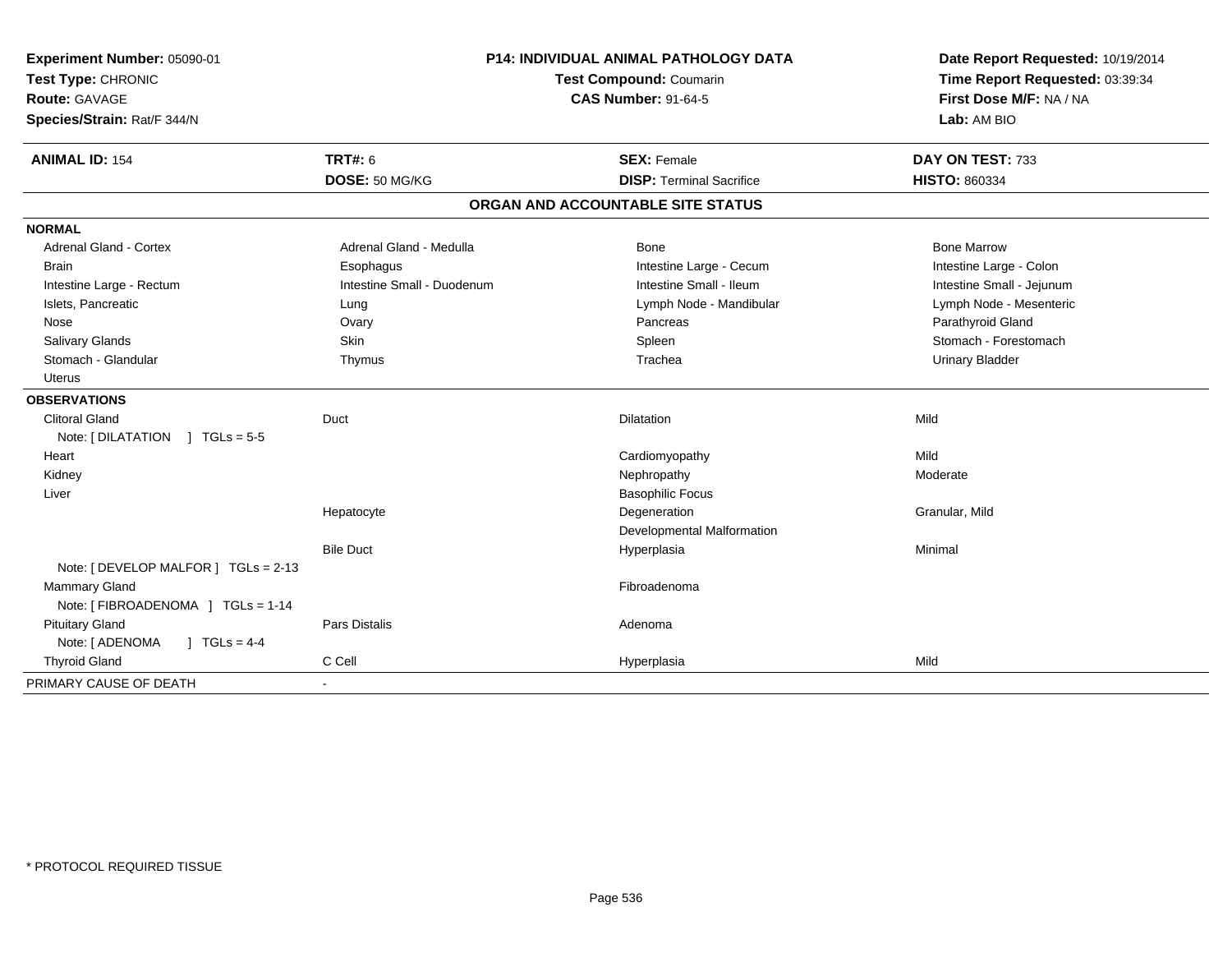| Experiment Number: 05090-01<br>Test Type: CHRONIC<br>Route: GAVAGE |                         | <b>P14: INDIVIDUAL ANIMAL PATHOLOGY DATA</b><br><b>Test Compound: Coumarin</b><br><b>CAS Number: 91-64-5</b> | Date Report Requested: 10/19/2014<br>Time Report Requested: 03:39:34<br>First Dose M/F: NA / NA |  |
|--------------------------------------------------------------------|-------------------------|--------------------------------------------------------------------------------------------------------------|-------------------------------------------------------------------------------------------------|--|
| Species/Strain: Rat/F 344/N                                        |                         |                                                                                                              | Lab: AM BIO                                                                                     |  |
| <b>ANIMAL ID: 155</b>                                              | <b>TRT#: 6</b>          | <b>SEX: Female</b>                                                                                           | DAY ON TEST: 34                                                                                 |  |
|                                                                    | DOSE: 50 MG/KG          | <b>DISP:</b> Gavage Death                                                                                    | HISTO: 860335                                                                                   |  |
|                                                                    |                         | ORGAN AND ACCOUNTABLE SITE STATUS                                                                            |                                                                                                 |  |
| <b>NORMAL</b>                                                      |                         |                                                                                                              |                                                                                                 |  |
| <b>Adrenal Gland - Cortex</b>                                      | Adrenal Gland - Medulla | Bone                                                                                                         | <b>Bone Marrow</b>                                                                              |  |
| <b>Brain</b>                                                       | <b>Clitoral Gland</b>   | Esophagus                                                                                                    | <b>Harderian Gland</b>                                                                          |  |
| Intestine Large - Cecum                                            | Intestine Large - Colon | Intestine Small - Duodenum                                                                                   | Intestine Small - Ileum                                                                         |  |
| Intestine Small - Jejunum                                          | Islets, Pancreatic      | Kidney                                                                                                       | Liver                                                                                           |  |
| Lymph Node - Mandibular                                            | Lymph Node - Mesenteric | Mammary Gland                                                                                                | Nose                                                                                            |  |
| Ovary                                                              | Pancreas                | Parathyroid Gland                                                                                            | <b>Pituitary Gland</b>                                                                          |  |
| <b>Salivary Glands</b>                                             | Skin                    | Spleen                                                                                                       | Stomach - Forestomach                                                                           |  |
| Stomach - Glandular                                                | Thymus                  | <b>Thyroid Gland</b>                                                                                         | Trachea                                                                                         |  |
| <b>Urinary Bladder</b>                                             |                         |                                                                                                              |                                                                                                 |  |
| <b>MISSING</b>                                                     |                         |                                                                                                              |                                                                                                 |  |
| Intestine Large - Rectum                                           |                         |                                                                                                              |                                                                                                 |  |
| <b>OBSERVATIONS</b>                                                |                         |                                                                                                              |                                                                                                 |  |
| Heart                                                              |                         | Cardiomyopathy                                                                                               | Minimal                                                                                         |  |
| Lung                                                               |                         | Foreign Body                                                                                                 | Minimal                                                                                         |  |
| Note: [ FOREIGN BODY ] TGLs = 1-3                                  |                         |                                                                                                              |                                                                                                 |  |
| Ovary                                                              |                         |                                                                                                              |                                                                                                 |  |
| Note: PROMINANT CL'S                                               |                         |                                                                                                              |                                                                                                 |  |
| Uterus                                                             |                         | Hydrometra                                                                                                   | Minimal                                                                                         |  |
| PRIMARY CAUSE OF DEATH                                             |                         |                                                                                                              |                                                                                                 |  |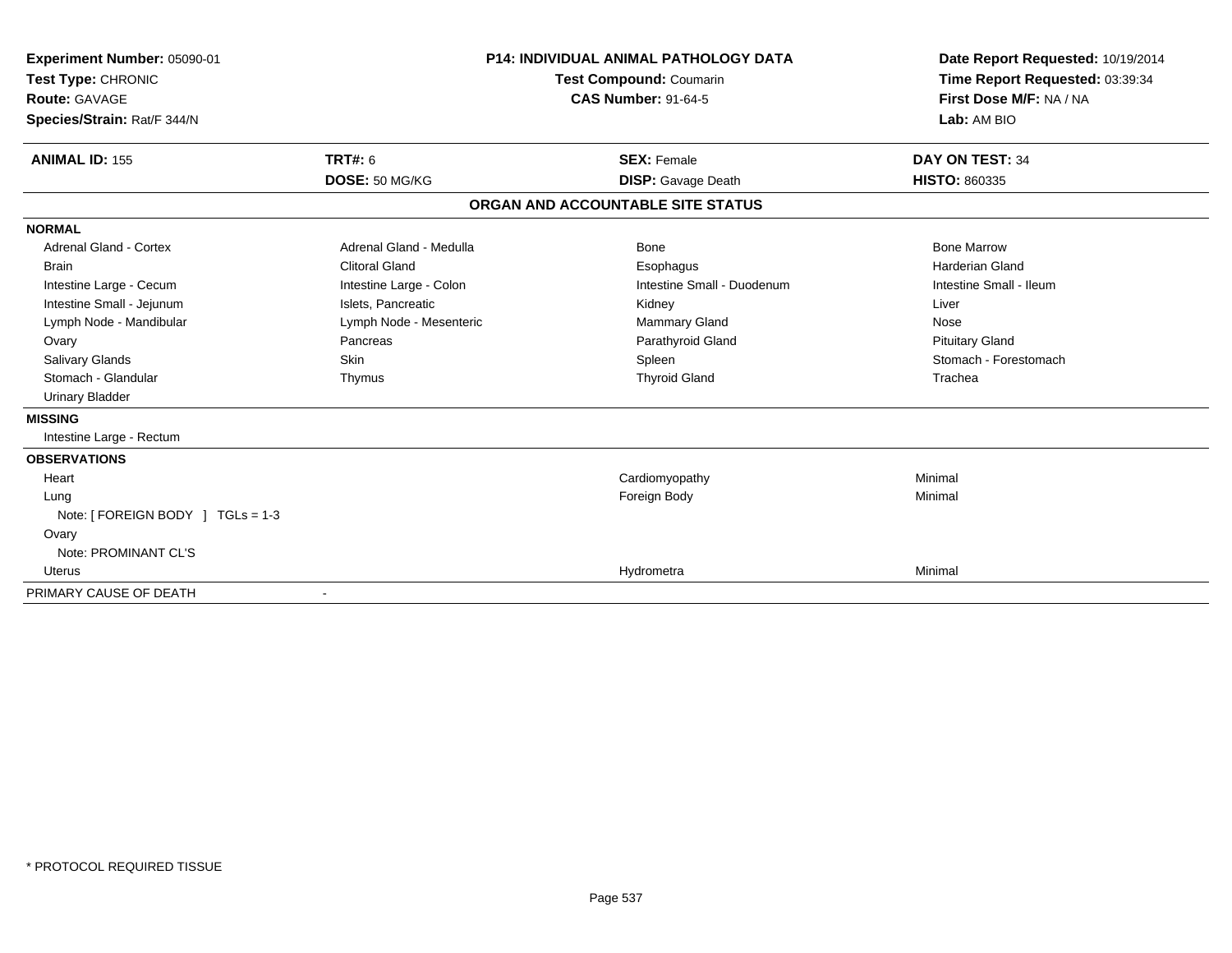| Experiment Number: 05090-01<br>Test Type: CHRONIC<br><b>Route: GAVAGE</b> |                            | <b>P14: INDIVIDUAL ANIMAL PATHOLOGY DATA</b><br><b>Test Compound: Coumarin</b><br><b>CAS Number: 91-64-5</b> | Date Report Requested: 10/19/2014<br>Time Report Requested: 03:39:34<br>First Dose M/F: NA / NA |  |
|---------------------------------------------------------------------------|----------------------------|--------------------------------------------------------------------------------------------------------------|-------------------------------------------------------------------------------------------------|--|
| Species/Strain: Rat/F 344/N                                               |                            |                                                                                                              | Lab: AM BIO                                                                                     |  |
| <b>ANIMAL ID: 156</b>                                                     | <b>TRT#: 6</b>             | <b>SEX: Female</b>                                                                                           | DAY ON TEST: 729                                                                                |  |
|                                                                           | DOSE: 50 MG/KG             | <b>DISP: Terminal Sacrifice</b>                                                                              | <b>HISTO: 860336</b>                                                                            |  |
|                                                                           |                            | ORGAN AND ACCOUNTABLE SITE STATUS                                                                            |                                                                                                 |  |
| <b>NORMAL</b>                                                             |                            |                                                                                                              |                                                                                                 |  |
| <b>Adrenal Gland - Cortex</b>                                             | Adrenal Gland - Medulla    | Bone                                                                                                         | <b>Bone Marrow</b>                                                                              |  |
| <b>Brain</b>                                                              | Esophagus                  | Intestine Large - Cecum                                                                                      | Intestine Large - Colon                                                                         |  |
| Intestine Large - Rectum                                                  | Intestine Small - Duodenum | Intestine Small - Ileum                                                                                      | Intestine Small - Jejunum                                                                       |  |
| Islets, Pancreatic                                                        | Lung                       | Lymph Node - Mesenteric                                                                                      | Nose                                                                                            |  |
| Ovary                                                                     | Pancreas                   | Parathyroid Gland                                                                                            | Salivary Glands                                                                                 |  |
| Skin                                                                      | Spleen                     | Stomach - Forestomach                                                                                        | Stomach - Glandular                                                                             |  |
| Thymus                                                                    | <b>Thyroid Gland</b>       | Trachea                                                                                                      | <b>Urinary Bladder</b>                                                                          |  |
| Uterus                                                                    |                            |                                                                                                              |                                                                                                 |  |
| <b>MISSING</b>                                                            |                            |                                                                                                              |                                                                                                 |  |
| <b>Clitoral Gland</b>                                                     |                            |                                                                                                              |                                                                                                 |  |
| <b>OBSERVATIONS</b>                                                       |                            |                                                                                                              |                                                                                                 |  |
| Heart                                                                     |                            | Cardiomyopathy                                                                                               | Mild                                                                                            |  |
| Kidney                                                                    |                            | Nephropathy                                                                                                  | Mild                                                                                            |  |
| Liver                                                                     |                            | <b>Basophilic Focus</b>                                                                                      |                                                                                                 |  |
|                                                                           |                            | Inflammation                                                                                                 | Chronic, Mild                                                                                   |  |
| Lymph Node                                                                | Mandibular                 | Hyperplasia                                                                                                  | Plasma Cell, Moderate                                                                           |  |
| Mammary Gland                                                             |                            | Fibroadenoma                                                                                                 |                                                                                                 |  |
| Note: [ FIBROADENOMA ] TGLs = 3-14                                        |                            |                                                                                                              |                                                                                                 |  |
| Mesentery                                                                 | Fat                        | <b>Necrosis</b>                                                                                              | Coagulative, Minimal                                                                            |  |
| Note: [ NECROSIS<br>$1 TGLs = 1-13$                                       |                            |                                                                                                              |                                                                                                 |  |
| <b>Pituitary Gland</b>                                                    | Pars Distalis              | Adenoma                                                                                                      |                                                                                                 |  |
| Note: [ ADENOMA<br>$J \cdot TGLS = 2-4$                                   |                            |                                                                                                              |                                                                                                 |  |
| PRIMARY CAUSE OF DEATH                                                    |                            |                                                                                                              |                                                                                                 |  |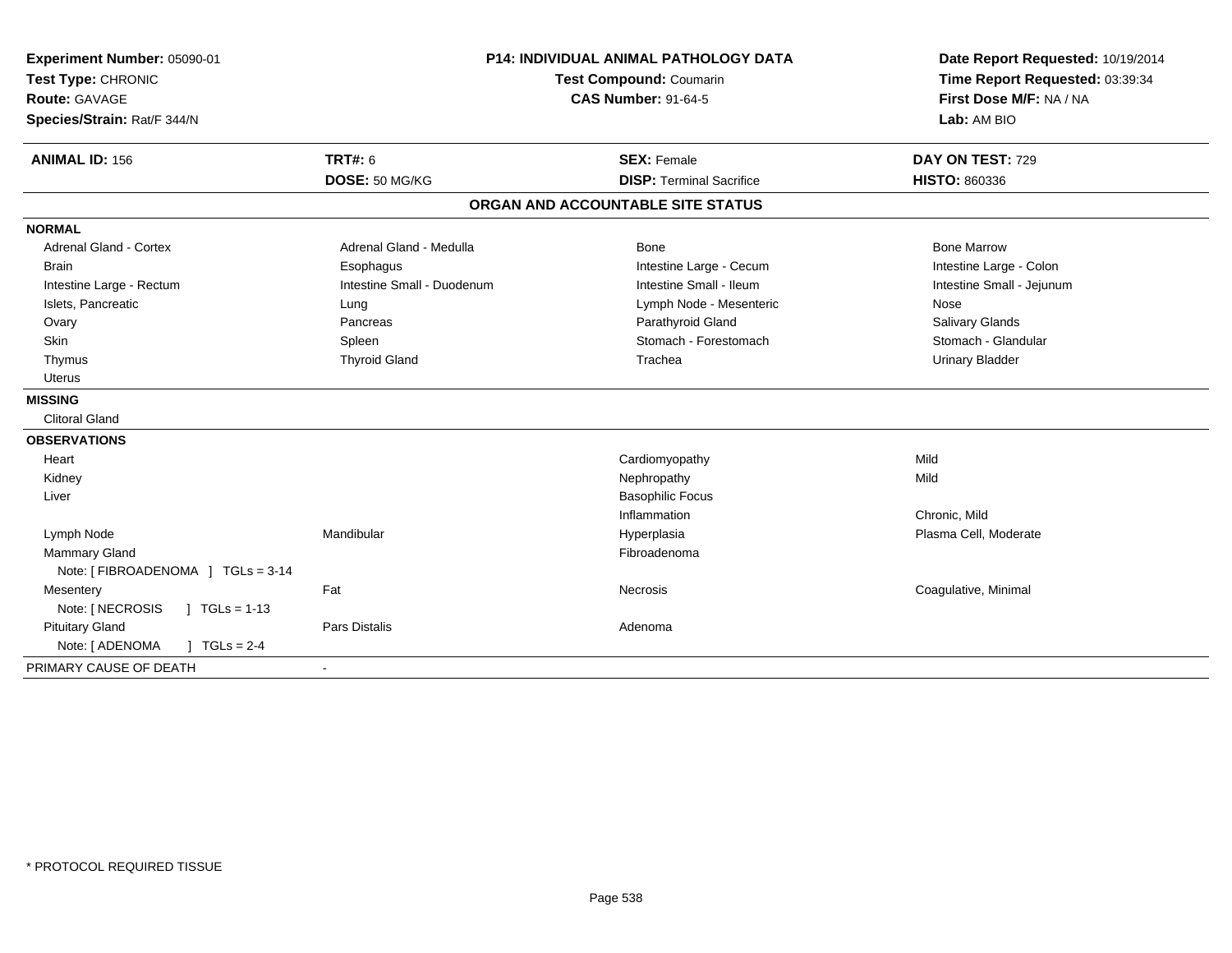| Experiment Number: 05090-01<br>Test Type: CHRONIC<br><b>Route: GAVAGE</b><br>Species/Strain: Rat/F 344/N |                       | <b>P14: INDIVIDUAL ANIMAL PATHOLOGY DATA</b><br><b>Test Compound: Coumarin</b><br><b>CAS Number: 91-64-5</b> | Date Report Requested: 10/19/2014<br>Time Report Requested: 03:39:34<br>First Dose M/F: NA / NA<br>Lab: AM BIO |  |
|----------------------------------------------------------------------------------------------------------|-----------------------|--------------------------------------------------------------------------------------------------------------|----------------------------------------------------------------------------------------------------------------|--|
| <b>ANIMAL ID: 157</b>                                                                                    | TRT#: 6               | <b>SEX: Female</b>                                                                                           | DAY ON TEST: 455                                                                                               |  |
|                                                                                                          | <b>DOSE: 50 MG/KG</b> | <b>DISP:</b> Interval Sacrifice                                                                              | <b>HISTO: 860337</b>                                                                                           |  |
| <b>OBSERVATIONS</b>                                                                                      |                       |                                                                                                              |                                                                                                                |  |
| Kidney                                                                                                   |                       | Nephropathy                                                                                                  | Minimal                                                                                                        |  |
| Liver                                                                                                    |                       | Developmental Malformation                                                                                   |                                                                                                                |  |
| Note: $[$ DEVELOP MALFOR $]$ TGLs = 2-2                                                                  |                       |                                                                                                              |                                                                                                                |  |
| Uterus                                                                                                   |                       | Polyp                                                                                                        |                                                                                                                |  |
| Note: [ POLYP<br>$TGLs = 1-5$                                                                            |                       |                                                                                                              |                                                                                                                |  |
| PRIMARY CAUSE OF DEATH                                                                                   |                       |                                                                                                              |                                                                                                                |  |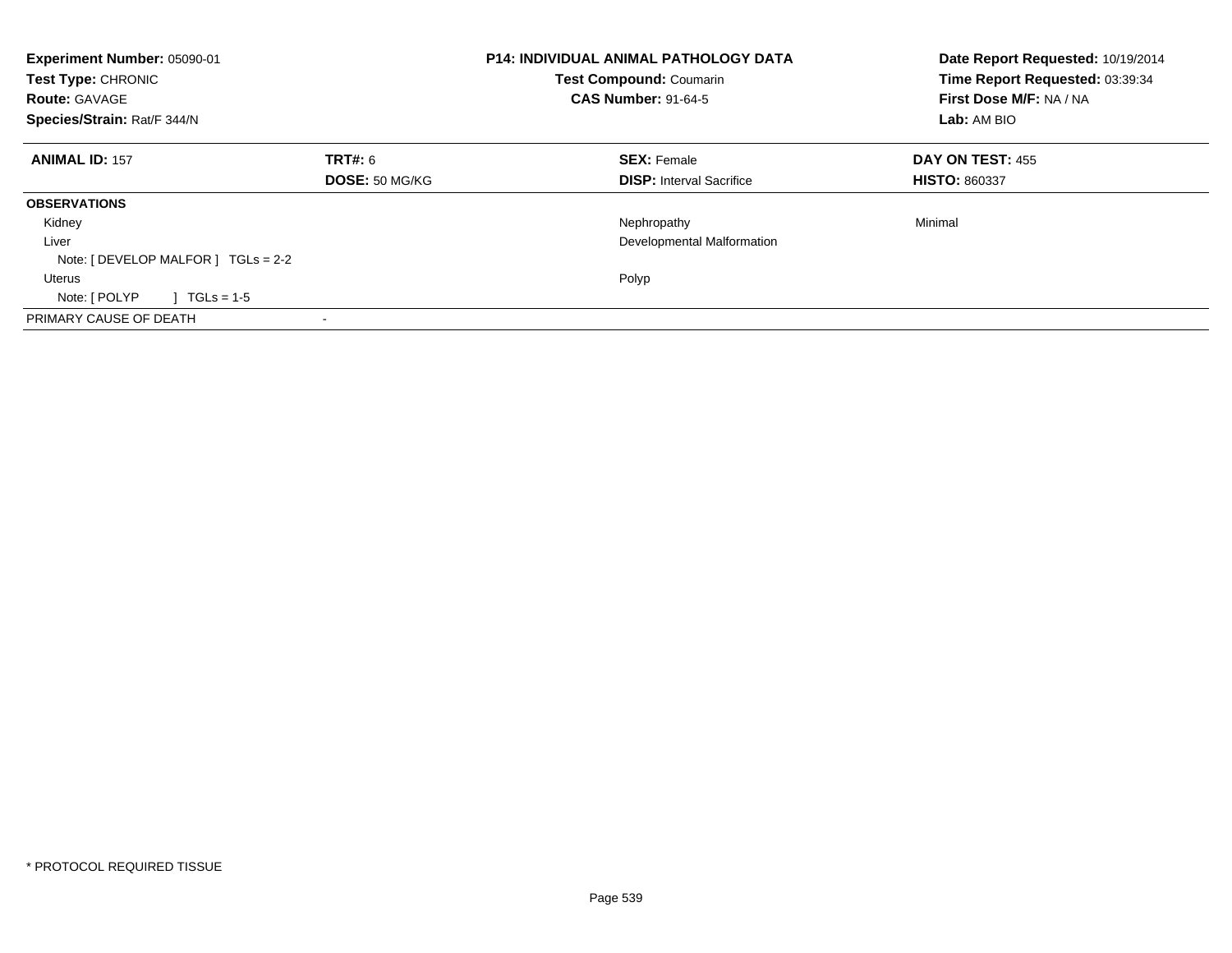| <b>Experiment Number: 05090-01</b><br>Test Type: CHRONIC<br><b>Route: GAVAGE</b><br>Species/Strain: Rat/F 344/N |                           | <b>P14: INDIVIDUAL ANIMAL PATHOLOGY DATA</b><br><b>Test Compound: Coumarin</b><br><b>CAS Number: 91-64-5</b> |                                   | Date Report Requested: 10/19/2014<br>Time Report Requested: 03:39:34<br>First Dose M/F: NA / NA<br>Lab: AM BIO |  |
|-----------------------------------------------------------------------------------------------------------------|---------------------------|--------------------------------------------------------------------------------------------------------------|-----------------------------------|----------------------------------------------------------------------------------------------------------------|--|
| <b>ANIMAL ID: 158</b>                                                                                           | TRT#: 6                   |                                                                                                              | <b>SEX: Female</b>                | DAY ON TEST: 734                                                                                               |  |
|                                                                                                                 | DOSE: 50 MG/KG            |                                                                                                              | <b>DISP: Terminal Sacrifice</b>   | <b>HISTO: 860338</b>                                                                                           |  |
|                                                                                                                 |                           |                                                                                                              | ORGAN AND ACCOUNTABLE SITE STATUS |                                                                                                                |  |
| <b>NORMAL</b>                                                                                                   |                           |                                                                                                              |                                   |                                                                                                                |  |
| <b>Adrenal Gland - Cortex</b>                                                                                   | Adrenal Gland - Medulla   |                                                                                                              | Bone                              | <b>Bone Marrow</b>                                                                                             |  |
| <b>Brain</b>                                                                                                    | <b>Clitoral Gland</b>     |                                                                                                              | Esophagus                         | Heart                                                                                                          |  |
| Intestine Large - Cecum                                                                                         | Intestine Large - Colon   |                                                                                                              | Intestine Large - Rectum          | Intestine Small - Duodenum                                                                                     |  |
| Intestine Small - Ileum                                                                                         | Intestine Small - Jejunum |                                                                                                              | Islets, Pancreatic                | Lung                                                                                                           |  |
| Lymph Node - Mandibular                                                                                         | Lymph Node - Mesenteric   |                                                                                                              | Nose                              | Ovary                                                                                                          |  |
| Pancreas                                                                                                        | Parathyroid Gland         |                                                                                                              | <b>Pituitary Gland</b>            | <b>Salivary Glands</b>                                                                                         |  |
| Skin                                                                                                            | Spleen                    |                                                                                                              | Stomach - Forestomach             | Stomach - Glandular                                                                                            |  |
| Thymus                                                                                                          | <b>Thyroid Gland</b>      |                                                                                                              | Trachea                           | <b>Urinary Bladder</b>                                                                                         |  |
| <b>OBSERVATIONS</b>                                                                                             |                           |                                                                                                              |                                   |                                                                                                                |  |
| Kidney                                                                                                          |                           |                                                                                                              | Nephropathy                       | Mild                                                                                                           |  |
| Liver                                                                                                           | Hepatocyte                |                                                                                                              | Degeneration                      | Granular, Mild                                                                                                 |  |
|                                                                                                                 | <b>Bile Duct</b>          |                                                                                                              | Hyperplasia                       | Minimal                                                                                                        |  |
|                                                                                                                 |                           |                                                                                                              | Inflammation                      | Chronic, Mild                                                                                                  |  |
|                                                                                                                 |                           |                                                                                                              | <b>Mixed Cell Focus</b>           |                                                                                                                |  |
| Mammary Gland                                                                                                   |                           |                                                                                                              | Fibroadenoma                      |                                                                                                                |  |
| Note: [FIBROADENOMA ] TGLs = 1-13                                                                               |                           |                                                                                                              |                                   |                                                                                                                |  |
| <b>Uterus</b>                                                                                                   |                           |                                                                                                              | Hydrometra                        | Moderate                                                                                                       |  |
| Note: $[HYDROMETRA]$ TGLs = 2-5                                                                                 |                           |                                                                                                              |                                   |                                                                                                                |  |
| PRIMARY CAUSE OF DEATH                                                                                          |                           |                                                                                                              |                                   |                                                                                                                |  |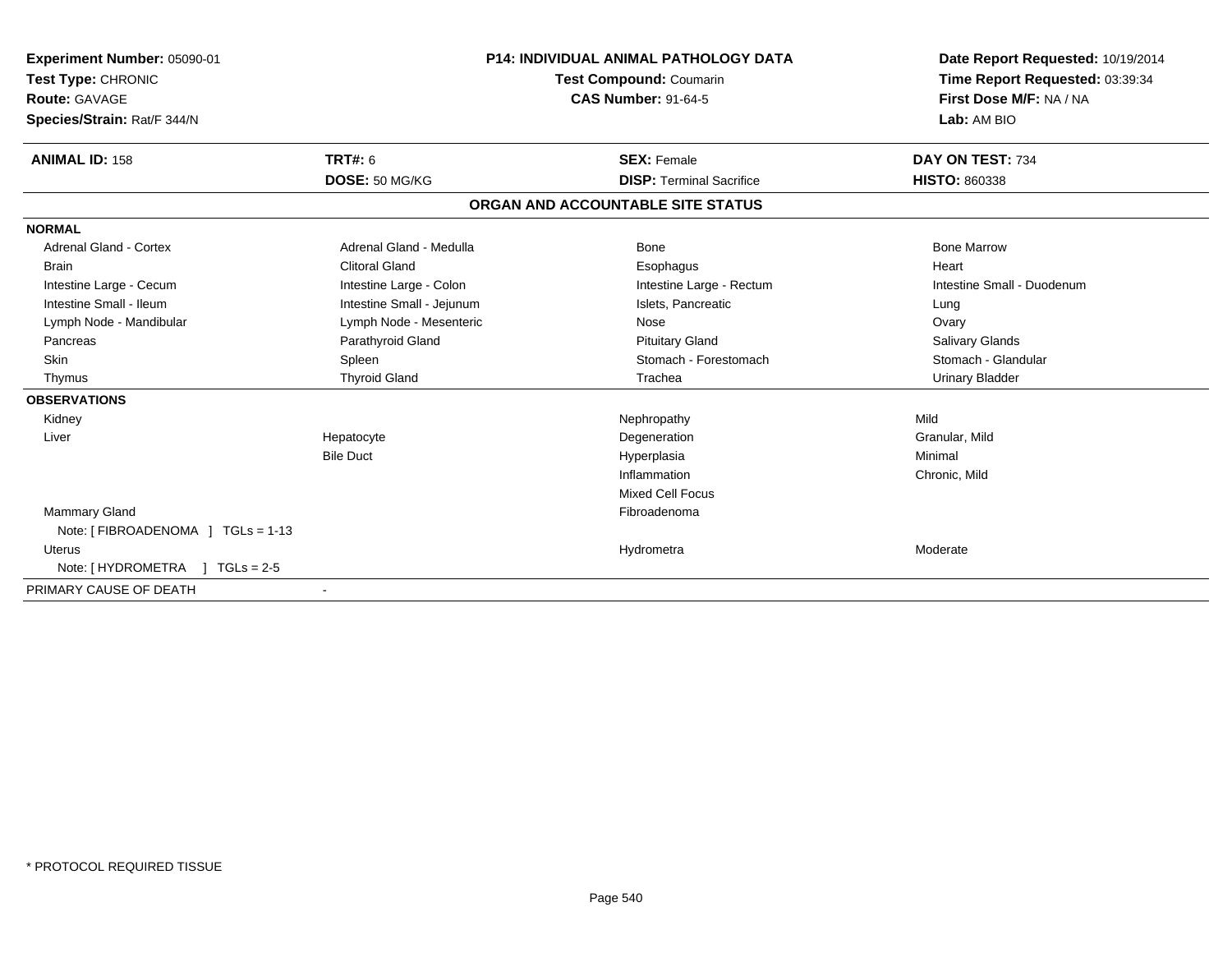| Experiment Number: 05090-01<br>Test Type: CHRONIC<br><b>Route: GAVAGE</b><br>Species/Strain: Rat/F 344/N<br><b>ANIMAL ID: 159</b> | <b>TRT#: 6</b>            | <b>P14: INDIVIDUAL ANIMAL PATHOLOGY DATA</b><br>Test Compound: Coumarin<br><b>CAS Number: 91-64-5</b><br><b>SEX: Female</b> | Date Report Requested: 10/19/2014<br>Time Report Requested: 03:39:34<br>First Dose M/F: NA / NA<br>Lab: AM BIO<br>DAY ON TEST: 733 |
|-----------------------------------------------------------------------------------------------------------------------------------|---------------------------|-----------------------------------------------------------------------------------------------------------------------------|------------------------------------------------------------------------------------------------------------------------------------|
|                                                                                                                                   | DOSE: 50 MG/KG            | <b>DISP: Terminal Sacrifice</b>                                                                                             | <b>HISTO: 860339</b>                                                                                                               |
|                                                                                                                                   |                           | ORGAN AND ACCOUNTABLE SITE STATUS                                                                                           |                                                                                                                                    |
| <b>NORMAL</b>                                                                                                                     |                           |                                                                                                                             |                                                                                                                                    |
| <b>Adrenal Gland - Cortex</b>                                                                                                     | Adrenal Gland - Medulla   | Bone                                                                                                                        | <b>Bone Marrow</b>                                                                                                                 |
| <b>Brain</b>                                                                                                                      | <b>Clitoral Gland</b>     | Esophagus                                                                                                                   | Heart                                                                                                                              |
| Intestine Large - Cecum                                                                                                           | Intestine Large - Colon   | Intestine Large - Rectum                                                                                                    | Intestine Small - Duodenum                                                                                                         |
| Intestine Small - Ileum                                                                                                           | Intestine Small - Jejunum | Islets, Pancreatic                                                                                                          | Lung                                                                                                                               |
| Lymph Node - Mandibular                                                                                                           | <b>Mammary Gland</b>      | Nose                                                                                                                        | Pancreas                                                                                                                           |
| Parathyroid Gland                                                                                                                 | Salivary Glands           | <b>Skin</b>                                                                                                                 | Spleen                                                                                                                             |
| Stomach - Forestomach                                                                                                             | Stomach - Glandular       | Thymus                                                                                                                      | <b>Thyroid Gland</b>                                                                                                               |
| Trachea                                                                                                                           | <b>Urinary Bladder</b>    | <b>Uterus</b>                                                                                                               |                                                                                                                                    |
| <b>INSUFFICIENT TISSUE</b>                                                                                                        |                           |                                                                                                                             |                                                                                                                                    |
| Lymph Node - Mesenteric                                                                                                           |                           |                                                                                                                             |                                                                                                                                    |
| <b>OBSERVATIONS</b>                                                                                                               |                           |                                                                                                                             |                                                                                                                                    |
| Kidney                                                                                                                            |                           | Nephropathy                                                                                                                 | Moderate                                                                                                                           |
| [Nephropathy TGLS = $2-1$ ]                                                                                                       |                           |                                                                                                                             |                                                                                                                                    |
| Liver                                                                                                                             |                           | <b>Basophilic Focus</b>                                                                                                     |                                                                                                                                    |
|                                                                                                                                   | Hepatocyte                | Degeneration                                                                                                                | Granular, Minimal                                                                                                                  |
| Ovary                                                                                                                             |                           | Granulosa-Theca Tumor Benign                                                                                                |                                                                                                                                    |
| Note: [ GRAN THECA BGN ] TGLs = 1-5                                                                                               |                           |                                                                                                                             |                                                                                                                                    |
| <b>Pituitary Gland</b>                                                                                                            | <b>Pars Distalis</b>      | Adenoma                                                                                                                     |                                                                                                                                    |
| $1 TGLs = 3-4$<br>Note: [ ADENOMA                                                                                                 |                           |                                                                                                                             |                                                                                                                                    |
| PRIMARY CAUSE OF DEATH                                                                                                            |                           |                                                                                                                             |                                                                                                                                    |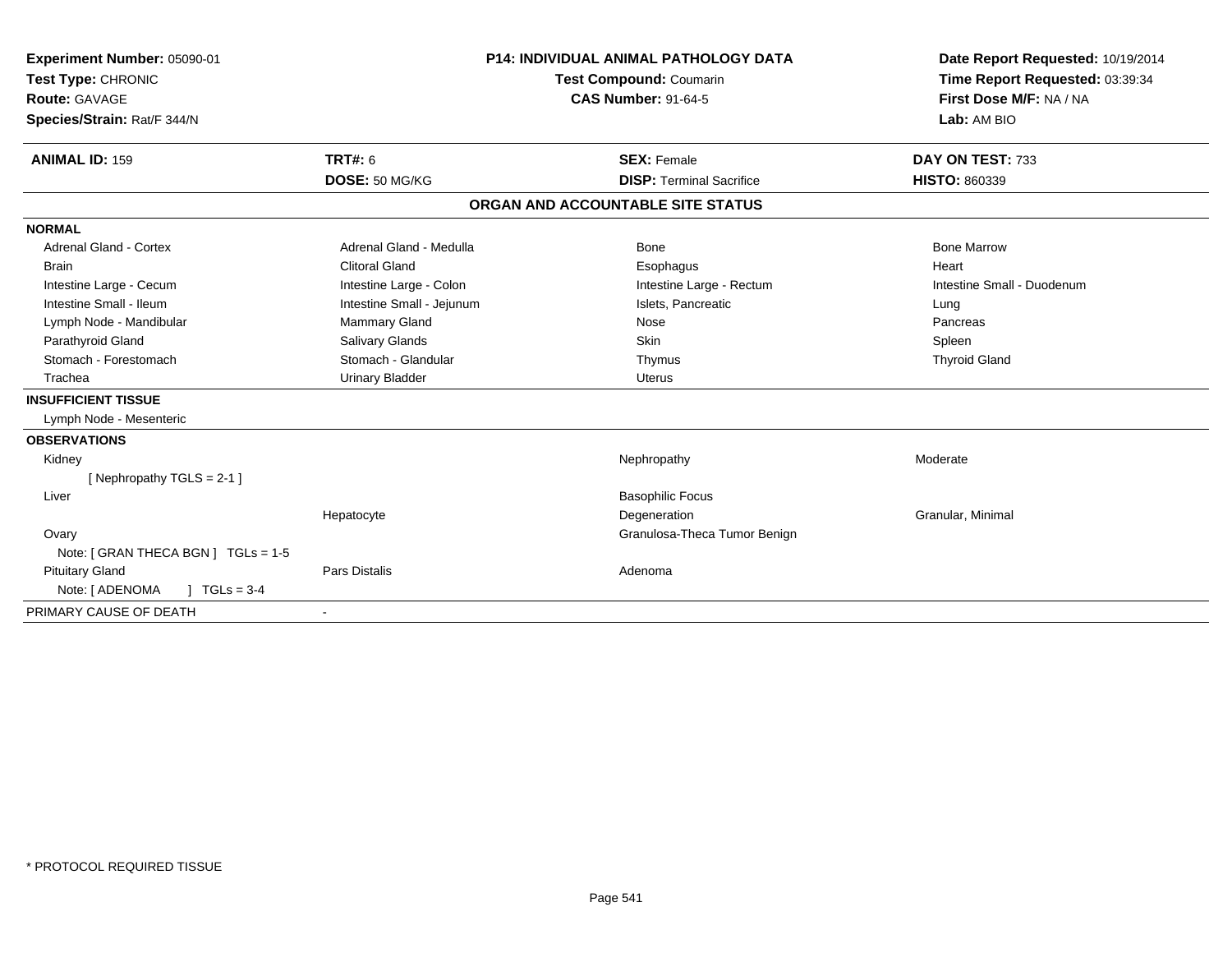| <b>P14: INDIVIDUAL ANIMAL PATHOLOGY DATA</b><br>Experiment Number: 05090-01<br>Test Type: CHRONIC<br>Test Compound: Coumarin<br><b>CAS Number: 91-64-5</b><br><b>Route: GAVAGE</b><br>Species/Strain: Rat/F 344/N                                          |                                  |                                              | Date Report Requested: 10/19/2014<br>Time Report Requested: 03:39:34<br>First Dose M/F: NA / NA<br>Lab: AM BIO |
|------------------------------------------------------------------------------------------------------------------------------------------------------------------------------------------------------------------------------------------------------------|----------------------------------|----------------------------------------------|----------------------------------------------------------------------------------------------------------------|
| <b>ANIMAL ID: 160</b>                                                                                                                                                                                                                                      | <b>TRT#: 6</b><br>DOSE: 50 MG/KG | <b>SEX: Female</b><br><b>DISP: Moribund</b>  | DAY ON TEST: 705<br><b>HISTO: 860340</b>                                                                       |
|                                                                                                                                                                                                                                                            |                                  | ORGAN AND ACCOUNTABLE SITE STATUS            |                                                                                                                |
|                                                                                                                                                                                                                                                            |                                  |                                              |                                                                                                                |
| <b>NORMAL</b>                                                                                                                                                                                                                                              |                                  |                                              |                                                                                                                |
| Adrenal Gland - Cortex                                                                                                                                                                                                                                     | <b>Bone Marrow</b>               | <b>Brain</b>                                 | <b>Clitoral Gland</b>                                                                                          |
| Esophagus                                                                                                                                                                                                                                                  | Intestine Large - Colon          | Intestine Small - Duodenum                   | Nose                                                                                                           |
| Parathyroid Gland                                                                                                                                                                                                                                          | <b>Skin</b>                      | <b>Thyroid Gland</b>                         | Trachea                                                                                                        |
| <b>OBSERVATIONS</b>                                                                                                                                                                                                                                        |                                  |                                              |                                                                                                                |
| <b>Adrenal Gland</b>                                                                                                                                                                                                                                       | Medulla                          | Leukemia Mononuclear                         |                                                                                                                |
| Bone                                                                                                                                                                                                                                                       |                                  | Leukemia Mononuclear                         |                                                                                                                |
| Heart                                                                                                                                                                                                                                                      |                                  | Leukemia Mononuclear                         |                                                                                                                |
| Intestine Large                                                                                                                                                                                                                                            | Cecum<br>Rectum                  | Leukemia Mononuclear<br>Leukemia Mononuclear |                                                                                                                |
| <b>Intestine Small</b>                                                                                                                                                                                                                                     | <b>Ileum</b>                     | Leukemia Mononuclear                         |                                                                                                                |
|                                                                                                                                                                                                                                                            |                                  | Leukemia Mononuclear                         |                                                                                                                |
| Islets, Pancreatic                                                                                                                                                                                                                                         | Jejunum                          | Leukemia Mononuclear                         |                                                                                                                |
| Kidney                                                                                                                                                                                                                                                     |                                  | Leukemia Mononuclear                         |                                                                                                                |
| Liver                                                                                                                                                                                                                                                      | <b>Bile Duct</b>                 | Hyperplasia                                  | Mild                                                                                                           |
|                                                                                                                                                                                                                                                            |                                  | Leukemia Mononuclear                         |                                                                                                                |
| Note: [ LEUKEMIA MONUC ] TGLs = 3-2                                                                                                                                                                                                                        |                                  |                                              |                                                                                                                |
| Lung                                                                                                                                                                                                                                                       |                                  | Leukemia Mononuclear                         |                                                                                                                |
| Lymph Node                                                                                                                                                                                                                                                 | Lumbar                           | Leukemia Mononuclear                         |                                                                                                                |
|                                                                                                                                                                                                                                                            | Mandibular                       | Leukemia Mononuclear                         |                                                                                                                |
|                                                                                                                                                                                                                                                            | Mediastinal                      | Leukemia Mononuclear                         |                                                                                                                |
|                                                                                                                                                                                                                                                            | Mesenteric                       | Leukemia Mononuclear                         |                                                                                                                |
|                                                                                                                                                                                                                                                            | Pancreatic                       | Leukemia Mononuclear                         |                                                                                                                |
|                                                                                                                                                                                                                                                            | Renal                            | Leukemia Mononuclear                         |                                                                                                                |
| Note: [ LEUKEMIA MONUC ] TGLs = 9-13<br>Note: [ LEUKEMIA MONUC ] TGLs = 5-15<br>Note: [ LEUKEMIA MONUC ] TGLs = 8-4<br>Note: [ LEUKEMIA MONUC ] TGLs = 6-9<br>Note: [ LEUKEMIA MONUC ] TGLs = 7-4<br>[ Leukemia Mononuclear TGLS = 10-9 ]<br>Mammary Gland |                                  | Leukemia Mononuclear                         |                                                                                                                |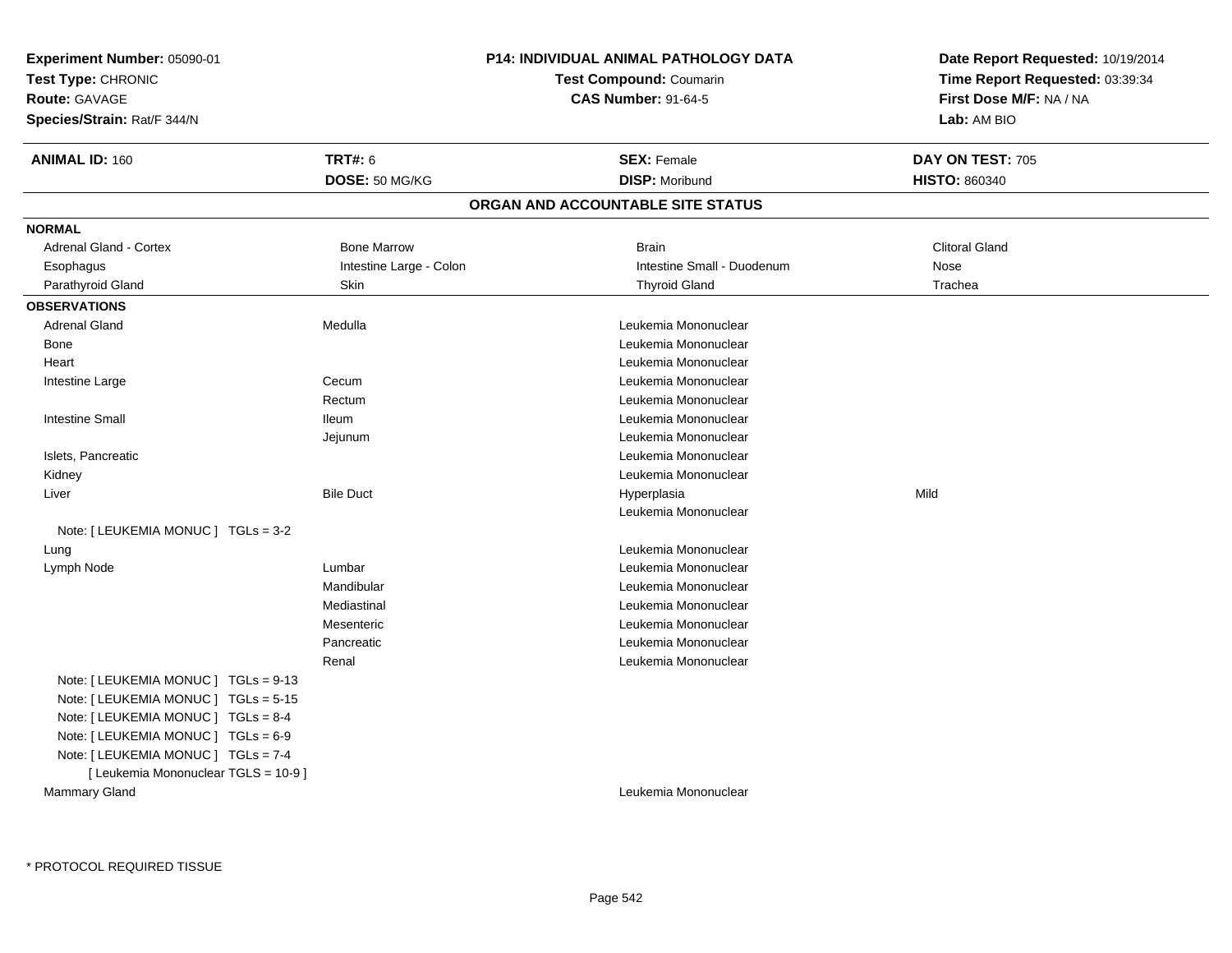| Experiment Number: 05090-01<br><b>Test Type: CHRONIC</b><br><b>Route: GAVAGE</b><br>Species/Strain: Rat/F 344/N |                | <b>P14: INDIVIDUAL ANIMAL PATHOLOGY DATA</b><br>Test Compound: Coumarin<br><b>CAS Number: 91-64-5</b> | Date Report Requested: 10/19/2014<br>Time Report Requested: 03:39:34<br>First Dose M/F: NA / NA<br>Lab: AM BIO |
|-----------------------------------------------------------------------------------------------------------------|----------------|-------------------------------------------------------------------------------------------------------|----------------------------------------------------------------------------------------------------------------|
| <b>ANIMAL ID: 160</b>                                                                                           | <b>TRT#: 6</b> | <b>SEX: Female</b>                                                                                    | DAY ON TEST: 705                                                                                               |
|                                                                                                                 | DOSE: 50 MG/KG | <b>DISP: Moribund</b>                                                                                 | <b>HISTO: 860340</b>                                                                                           |
|                                                                                                                 |                | ORGAN AND ACCOUNTABLE SITE STATUS                                                                     |                                                                                                                |
| Mesentery                                                                                                       |                | Leukemia Mononuclear                                                                                  |                                                                                                                |
| Ovary                                                                                                           | Corpus Luteum  | Cyst                                                                                                  | Moderate                                                                                                       |
| Pancreas                                                                                                        |                | Leukemia Mononuclear                                                                                  |                                                                                                                |
| <b>Pituitary Gland</b><br>Note: [ LEUKEMIA MONUC ] TGLs = 2-4                                                   |                | Leukemia Mononuclear                                                                                  |                                                                                                                |
| <b>Salivary Glands</b>                                                                                          |                | Leukemia Mononuclear                                                                                  |                                                                                                                |
| <b>Skeletal Muscle</b>                                                                                          |                | Leukemia Mononuclear                                                                                  |                                                                                                                |
| Spleen                                                                                                          |                | Leukemia Mononuclear                                                                                  |                                                                                                                |
| Note: [ LEUKEMIA MONUC ] TGLs = 1-14                                                                            |                |                                                                                                       |                                                                                                                |
| Stomach                                                                                                         | Forestomach    | Leukemia Mononuclear                                                                                  |                                                                                                                |
|                                                                                                                 | Glandular      | Leukemia Mononuclear                                                                                  |                                                                                                                |
| Note: [ LEUKEMIA MONUC ] TGLs = 4-6                                                                             |                |                                                                                                       |                                                                                                                |
| Thymus                                                                                                          |                | Leukemia Mononuclear                                                                                  |                                                                                                                |
| <b>Urinary Bladder</b>                                                                                          |                | Leukemia Mononuclear                                                                                  |                                                                                                                |
| <b>Uterus</b>                                                                                                   |                | Leukemia Mononuclear                                                                                  |                                                                                                                |
| PRIMARY CAUSE OF DEATH                                                                                          |                |                                                                                                       |                                                                                                                |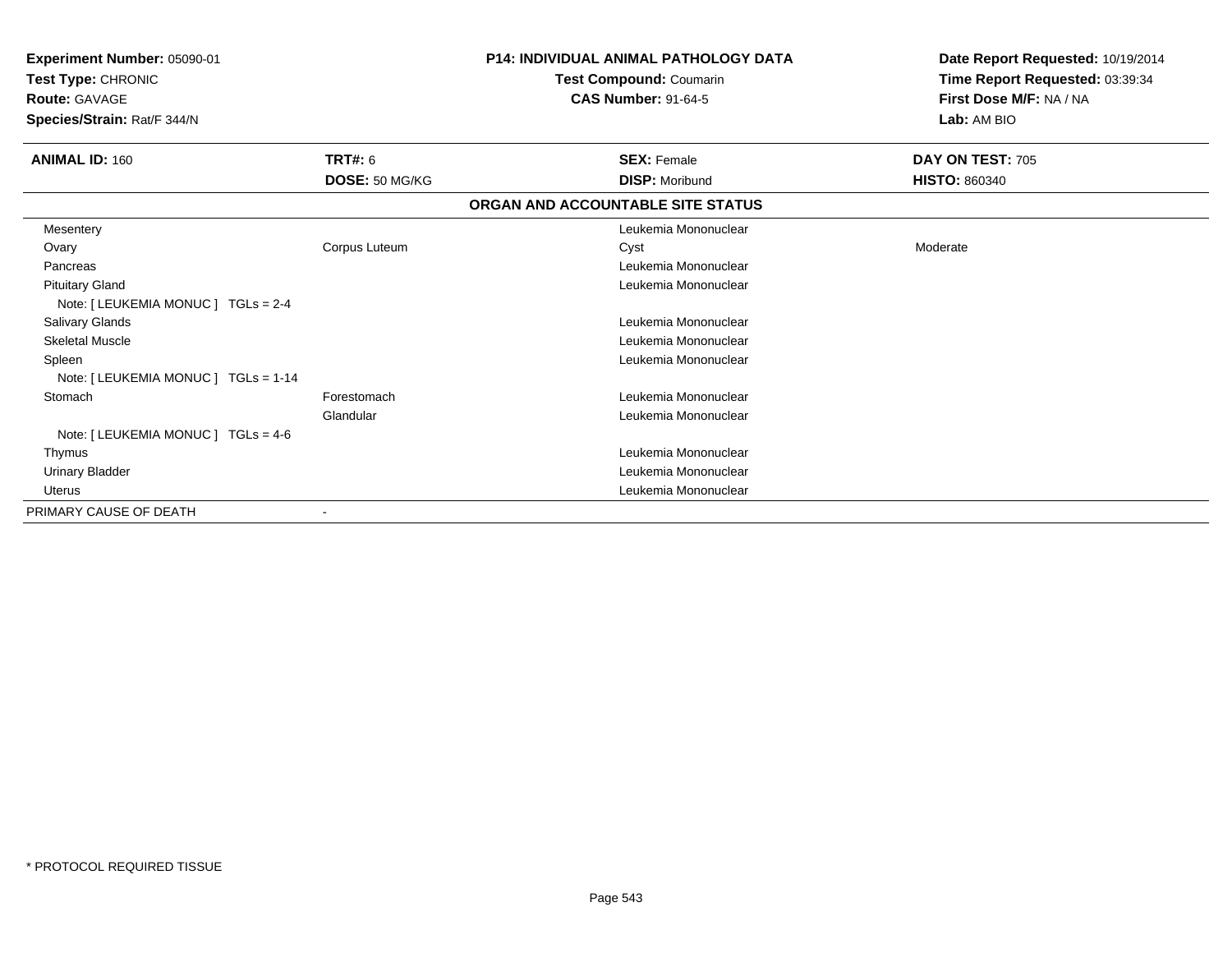| Experiment Number: 05090-01<br>Test Type: CHRONIC<br>Route: GAVAGE<br>Species/Strain: Rat/F 344/N |                          | <b>P14: INDIVIDUAL ANIMAL PATHOLOGY DATA</b><br>Test Compound: Coumarin<br><b>CAS Number: 91-64-5</b> |                                                       | Date Report Requested: 10/19/2014<br>Time Report Requested: 03:39:34<br>First Dose M/F: NA / NA<br>Lab: AM BIO |
|---------------------------------------------------------------------------------------------------|--------------------------|-------------------------------------------------------------------------------------------------------|-------------------------------------------------------|----------------------------------------------------------------------------------------------------------------|
| <b>ANIMAL ID: 161</b>                                                                             | <b>TRT#: 6</b>           |                                                                                                       | <b>SEX: Female</b><br><b>DISP: Terminal Sacrifice</b> | DAY ON TEST: 733<br><b>HISTO: 860341</b>                                                                       |
|                                                                                                   | DOSE: 50 MG/KG           |                                                                                                       |                                                       |                                                                                                                |
|                                                                                                   |                          |                                                                                                       | ORGAN AND ACCOUNTABLE SITE STATUS                     |                                                                                                                |
| <b>NORMAL</b>                                                                                     |                          |                                                                                                       |                                                       |                                                                                                                |
| <b>Adrenal Gland - Cortex</b>                                                                     | Adrenal Gland - Medulla  |                                                                                                       | Bone                                                  | <b>Bone Marrow</b>                                                                                             |
| <b>Brain</b>                                                                                      | <b>Clitoral Gland</b>    |                                                                                                       | Esophagus                                             | Intestine Large - Cecum                                                                                        |
| Intestine Large - Colon                                                                           | Intestine Large - Rectum |                                                                                                       | Intestine Small - Duodenum                            | Intestine Small - Ileum                                                                                        |
| Intestine Small - Jejunum                                                                         | Islets, Pancreatic       |                                                                                                       | Lung                                                  | Lymph Node - Mandibular                                                                                        |
| Lymph Node - Mesenteric                                                                           | Nose                     |                                                                                                       | Ovary                                                 | Pancreas                                                                                                       |
| Parathyroid Gland                                                                                 | Salivary Glands          |                                                                                                       | <b>Skin</b>                                           | Spleen                                                                                                         |
| Stomach - Forestomach                                                                             | Stomach - Glandular      |                                                                                                       | Thymus                                                | Trachea                                                                                                        |
| <b>Urinary Bladder</b>                                                                            | Uterus                   |                                                                                                       |                                                       |                                                                                                                |
| <b>OBSERVATIONS</b>                                                                               |                          |                                                                                                       |                                                       |                                                                                                                |
| Heart                                                                                             |                          |                                                                                                       | Cardiomyopathy                                        | Mild                                                                                                           |
| Kidney                                                                                            |                          |                                                                                                       | Nephropathy                                           | Minimal                                                                                                        |
| Liver                                                                                             |                          |                                                                                                       | Fatty Change                                          | Minimal                                                                                                        |
|                                                                                                   |                          |                                                                                                       | Inflammation                                          | Chronic, Mild                                                                                                  |
| <b>Mammary Gland</b>                                                                              |                          |                                                                                                       | Fibroadenoma                                          |                                                                                                                |
| Note: [ FIBROADENOMA ] TGLs = 1-14                                                                |                          |                                                                                                       |                                                       |                                                                                                                |
| Mesentery                                                                                         | Fat                      |                                                                                                       | Inflammation                                          | Chronic, Mild                                                                                                  |
| Note: [INFLAMMATION ] TGLs = 2-13                                                                 |                          |                                                                                                       |                                                       |                                                                                                                |
| <b>Pituitary Gland</b>                                                                            | Pars Distalis            |                                                                                                       | Adenoma                                               |                                                                                                                |
| <b>Thyroid Gland</b>                                                                              | <b>Follicular Cel</b>    |                                                                                                       | Carcinoma                                             |                                                                                                                |
| Note: [ CARCINOMA<br>$1 TGLs = 3-9$                                                               |                          |                                                                                                       |                                                       |                                                                                                                |
| PRIMARY CAUSE OF DEATH                                                                            |                          |                                                                                                       |                                                       |                                                                                                                |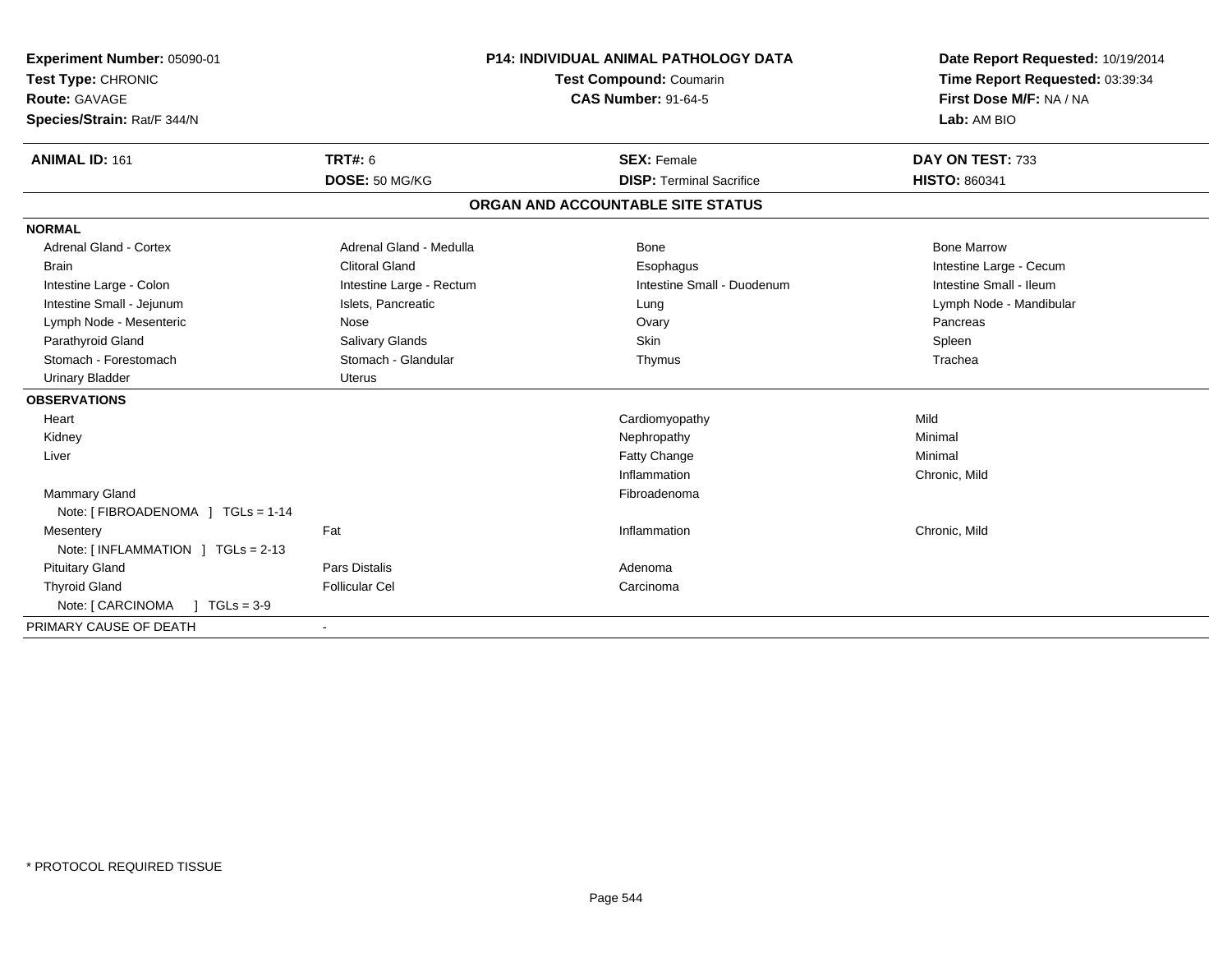| Experiment Number: 05090-01<br>Test Type: CHRONIC<br><b>Route: GAVAGE</b><br>Species/Strain: Rat/F 344/N |                           | <b>P14: INDIVIDUAL ANIMAL PATHOLOGY DATA</b><br>Test Compound: Coumarin<br><b>CAS Number: 91-64-5</b> | Date Report Requested: 10/19/2014<br>Time Report Requested: 03:39:34<br>First Dose M/F: NA / NA<br>Lab: AM BIO |
|----------------------------------------------------------------------------------------------------------|---------------------------|-------------------------------------------------------------------------------------------------------|----------------------------------------------------------------------------------------------------------------|
| <b>ANIMAL ID: 162</b>                                                                                    | TRT#: 6                   | <b>SEX: Female</b>                                                                                    | DAY ON TEST: 734                                                                                               |
|                                                                                                          | DOSE: 50 MG/KG            | <b>DISP: Terminal Sacrifice</b>                                                                       | <b>HISTO: 860342</b>                                                                                           |
|                                                                                                          |                           | ORGAN AND ACCOUNTABLE SITE STATUS                                                                     |                                                                                                                |
| <b>NORMAL</b>                                                                                            |                           |                                                                                                       |                                                                                                                |
| <b>Adrenal Gland - Cortex</b>                                                                            | Adrenal Gland - Medulla   | Bone                                                                                                  | <b>Bone Marrow</b>                                                                                             |
| <b>Brain</b>                                                                                             | <b>Clitoral Gland</b>     | Esophagus                                                                                             | Heart                                                                                                          |
| Intestine Large - Cecum                                                                                  | Intestine Large - Colon   | Intestine Large - Rectum                                                                              | Intestine Small - Duodenum                                                                                     |
| Intestine Small - Ileum                                                                                  | Intestine Small - Jejunum | Islets, Pancreatic                                                                                    | Liver                                                                                                          |
| Lung                                                                                                     | Lymph Node - Mandibular   | Lymph Node - Mesenteric                                                                               | Mammary Gland                                                                                                  |
| Nose                                                                                                     | Ovary                     | Parathyroid Gland                                                                                     | Salivary Glands                                                                                                |
| Skin                                                                                                     | Spleen                    | Stomach - Forestomach                                                                                 | Stomach - Glandular                                                                                            |
| Thymus                                                                                                   | <b>Thyroid Gland</b>      | Trachea                                                                                               | <b>Urinary Bladder</b>                                                                                         |
| <b>Uterus</b>                                                                                            |                           |                                                                                                       |                                                                                                                |
| <b>OBSERVATIONS</b>                                                                                      |                           |                                                                                                       |                                                                                                                |
| Kidney                                                                                                   |                           | Nephropathy                                                                                           | Mild                                                                                                           |
| Pancreas                                                                                                 | Acinus                    | Atrophy                                                                                               | Minimal                                                                                                        |
| <b>Pituitary Gland</b>                                                                                   | Pars Distalis             | Adenoma                                                                                               |                                                                                                                |
| $TGLs = 1-4$<br>Note: [ ADENOMA                                                                          |                           |                                                                                                       |                                                                                                                |
| PRIMARY CAUSE OF DEATH                                                                                   |                           |                                                                                                       |                                                                                                                |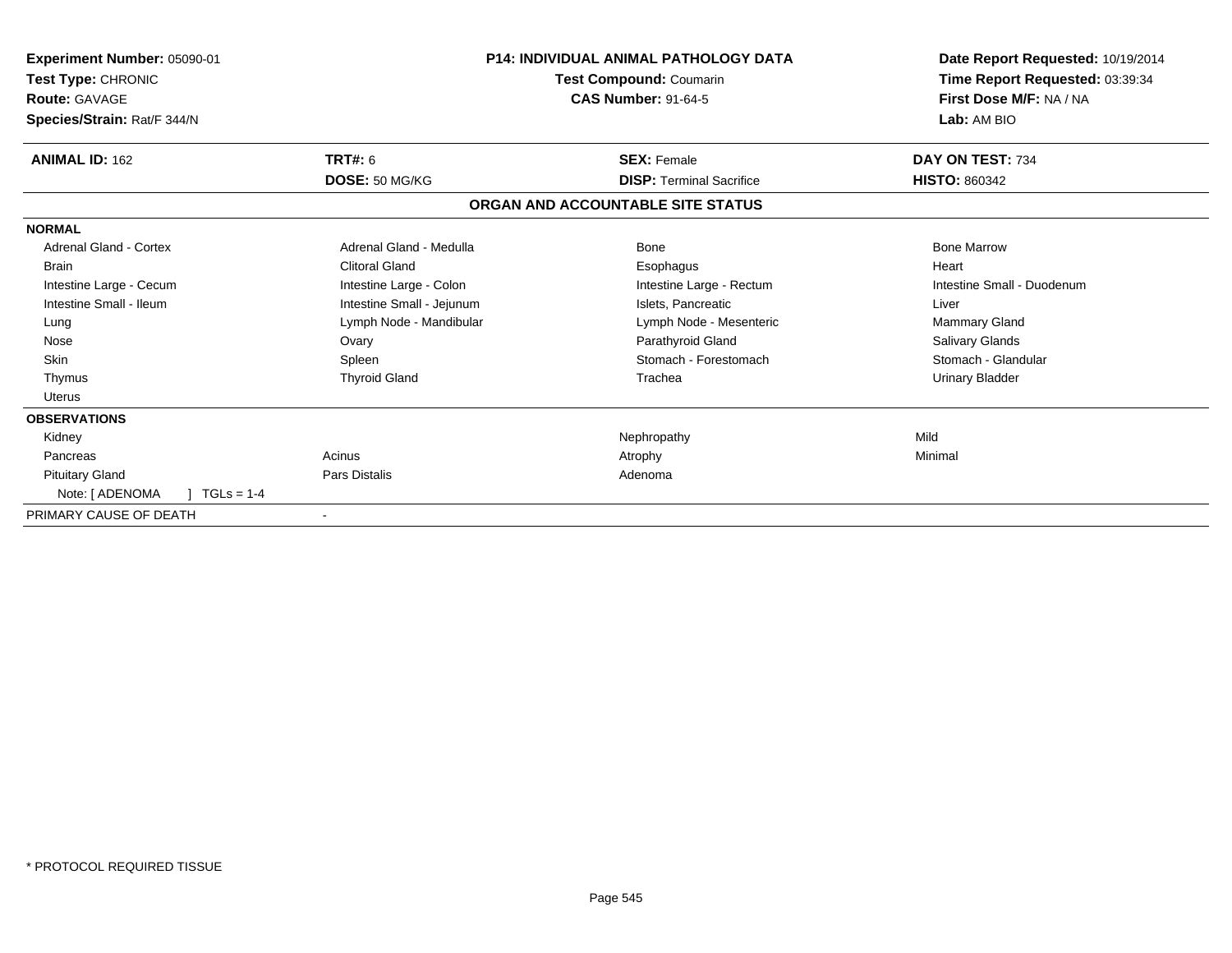| Experiment Number: 05090-01<br>Test Type: CHRONIC<br>Route: GAVAGE<br>Species/Strain: Rat/F 344/N<br><b>ANIMAL ID: 163</b> | TRT#: 6                    | <b>P14: INDIVIDUAL ANIMAL PATHOLOGY DATA</b><br>Test Compound: Coumarin<br><b>CAS Number: 91-64-5</b><br><b>SEX: Female</b> | Date Report Requested: 10/19/2014<br>Time Report Requested: 03:39:34<br>First Dose M/F: NA / NA<br>Lab: AM BIO<br>DAY ON TEST: 733 |
|----------------------------------------------------------------------------------------------------------------------------|----------------------------|-----------------------------------------------------------------------------------------------------------------------------|------------------------------------------------------------------------------------------------------------------------------------|
|                                                                                                                            | DOSE: 50 MG/KG             | <b>DISP: Terminal Sacrifice</b>                                                                                             | <b>HISTO: 860343</b>                                                                                                               |
|                                                                                                                            |                            | ORGAN AND ACCOUNTABLE SITE STATUS                                                                                           |                                                                                                                                    |
| <b>NORMAL</b>                                                                                                              |                            |                                                                                                                             |                                                                                                                                    |
| <b>Adrenal Gland - Cortex</b>                                                                                              | Adrenal Gland - Medulla    | <b>Bone</b>                                                                                                                 | <b>Bone Marrow</b>                                                                                                                 |
| <b>Brain</b>                                                                                                               | Esophagus                  | Intestine Large - Cecum                                                                                                     | Intestine Large - Colon                                                                                                            |
| Intestine Large - Rectum                                                                                                   | Intestine Small - Duodenum | Intestine Small - Ileum                                                                                                     | Intestine Small - Jejunum                                                                                                          |
| Islets, Pancreatic                                                                                                         | Lung                       | Lymph Node - Mandibular                                                                                                     | Lymph Node - Mesenteric                                                                                                            |
| Nose                                                                                                                       | Ovary                      | Pancreas                                                                                                                    | Parathyroid Gland                                                                                                                  |
| <b>Pituitary Gland</b>                                                                                                     | Salivary Glands            | <b>Skin</b>                                                                                                                 | Spleen                                                                                                                             |
| Stomach - Forestomach                                                                                                      | Stomach - Glandular        | Thymus                                                                                                                      | <b>Thyroid Gland</b>                                                                                                               |
| Trachea                                                                                                                    | <b>Urinary Bladder</b>     | <b>Uterus</b>                                                                                                               |                                                                                                                                    |
| <b>OBSERVATIONS</b>                                                                                                        |                            |                                                                                                                             |                                                                                                                                    |
| <b>Clitoral Gland</b>                                                                                                      |                            | Inflammation                                                                                                                | Suppurative, Mild                                                                                                                  |
| Note: $\lceil$ INFLAMMATION $\lceil$ TGLs = 1-5                                                                            |                            |                                                                                                                             |                                                                                                                                    |
| Heart                                                                                                                      |                            | Cardiomyopathy                                                                                                              | Mild                                                                                                                               |
| Kidney                                                                                                                     |                            | Nephropathy                                                                                                                 | Minimal                                                                                                                            |
| Liver                                                                                                                      |                            | <b>Basophilic Focus</b>                                                                                                     |                                                                                                                                    |
|                                                                                                                            | <b>Bile Duct</b>           | Hyperplasia                                                                                                                 | Mild                                                                                                                               |
| <b>Mammary Gland</b>                                                                                                       |                            | Fibroadenoma                                                                                                                |                                                                                                                                    |
| Note: [ FIBROADENOMA ] TGLs = 2-14                                                                                         |                            |                                                                                                                             |                                                                                                                                    |
| Zymbal's Gland                                                                                                             |                            | Squamous Cell Carcinoma                                                                                                     |                                                                                                                                    |
| Note: [ SQUAM CEL CARC ] TGLs = 3-13                                                                                       |                            |                                                                                                                             |                                                                                                                                    |
| PRIMARY CAUSE OF DEATH                                                                                                     |                            |                                                                                                                             |                                                                                                                                    |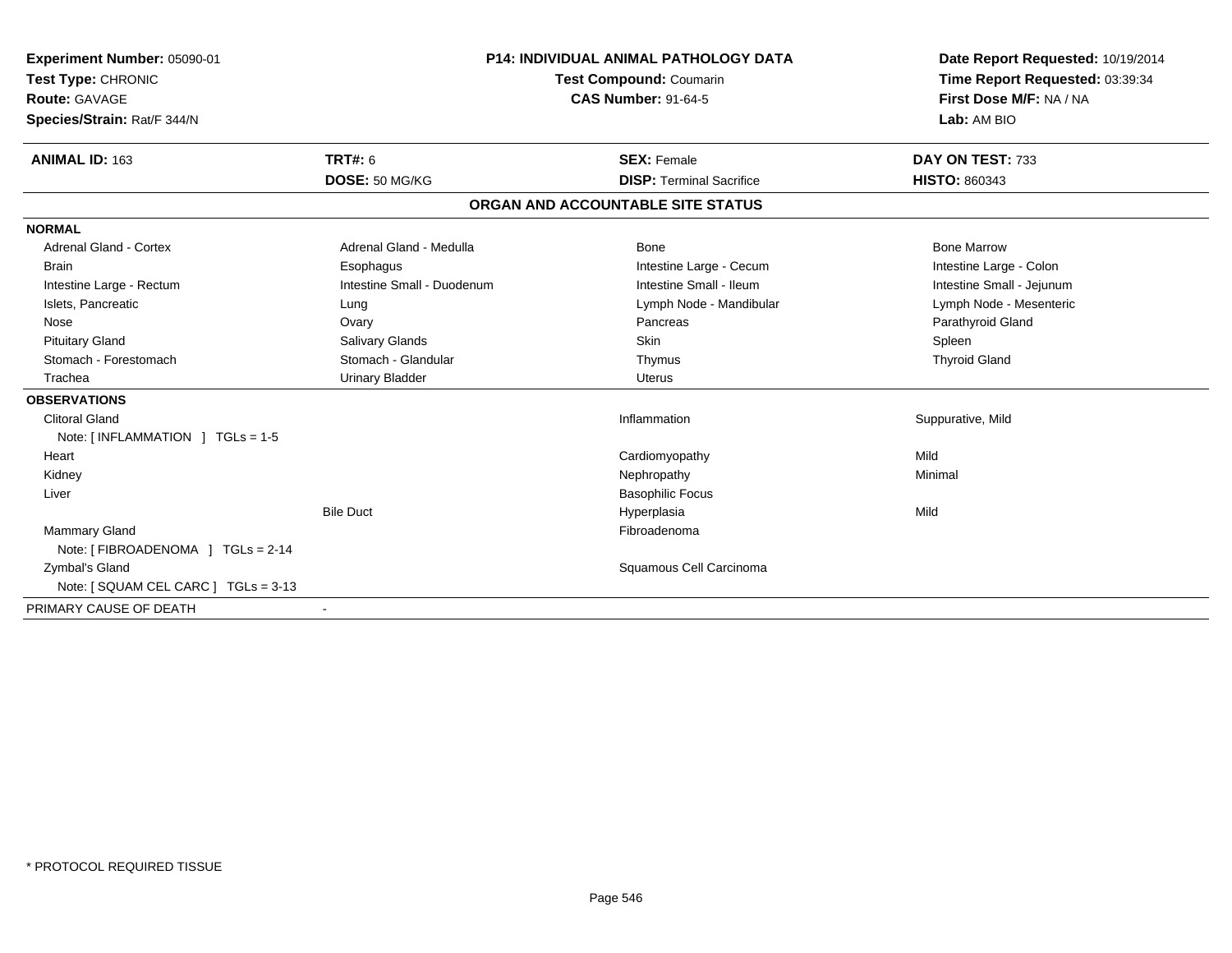| Experiment Number: 05090-01<br>Test Type: CHRONIC<br><b>Route: GAVAGE</b><br>Species/Strain: Rat/F 344/N |                           | <b>P14: INDIVIDUAL ANIMAL PATHOLOGY DATA</b><br>Test Compound: Coumarin<br><b>CAS Number: 91-64-5</b> | Date Report Requested: 10/19/2014<br>Time Report Requested: 03:39:34<br>First Dose M/F: NA / NA<br>Lab: AM BIO |
|----------------------------------------------------------------------------------------------------------|---------------------------|-------------------------------------------------------------------------------------------------------|----------------------------------------------------------------------------------------------------------------|
| <b>ANIMAL ID: 164</b>                                                                                    | TRT#: 6                   | <b>SEX: Female</b>                                                                                    |                                                                                                                |
|                                                                                                          | DOSE: 50 MG/KG            | <b>DISP:</b> Gavage Death                                                                             | <b>HISTO: 860344</b>                                                                                           |
|                                                                                                          |                           | ORGAN AND ACCOUNTABLE SITE STATUS                                                                     |                                                                                                                |
| <b>NORMAL</b>                                                                                            |                           |                                                                                                       |                                                                                                                |
| Adrenal Gland - Cortex                                                                                   | Adrenal Gland - Medulla   | Bone                                                                                                  | <b>Bone Marrow</b>                                                                                             |
| <b>Brain</b>                                                                                             | Clitoral Gland            | Esophagus                                                                                             | Heart                                                                                                          |
| Intestine Large - Cecum                                                                                  | Intestine Large - Colon   | Intestine Large - Rectum                                                                              | Intestine Small - Duodenum                                                                                     |
| Intestine Small - Ileum                                                                                  | Intestine Small - Jejunum | Islets, Pancreatic                                                                                    | Kidney                                                                                                         |
| Liver                                                                                                    | Lymph Node - Mesenteric   | Mammary Gland                                                                                         | Nose                                                                                                           |
| Ovary                                                                                                    | Pancreas                  | Parathyroid Gland                                                                                     | <b>Pituitary Gland</b>                                                                                         |
| <b>Salivary Glands</b>                                                                                   | Skin                      | Spleen                                                                                                | Stomach - Forestomach                                                                                          |
| Stomach - Glandular                                                                                      | Thymus                    | <b>Thyroid Gland</b>                                                                                  | Trachea                                                                                                        |
| <b>Urinary Bladder</b>                                                                                   |                           |                                                                                                       |                                                                                                                |
| <b>MISSING</b>                                                                                           |                           |                                                                                                       |                                                                                                                |
| Lymph Node - Mandibular                                                                                  |                           |                                                                                                       |                                                                                                                |
| <b>OBSERVATIONS</b>                                                                                      |                           |                                                                                                       |                                                                                                                |
| Lung                                                                                                     |                           | Foreign Body                                                                                          | Minimal                                                                                                        |
| Uterus                                                                                                   |                           | Hydrometra                                                                                            | Moderate                                                                                                       |
| PRIMARY CAUSE OF DEATH                                                                                   |                           |                                                                                                       |                                                                                                                |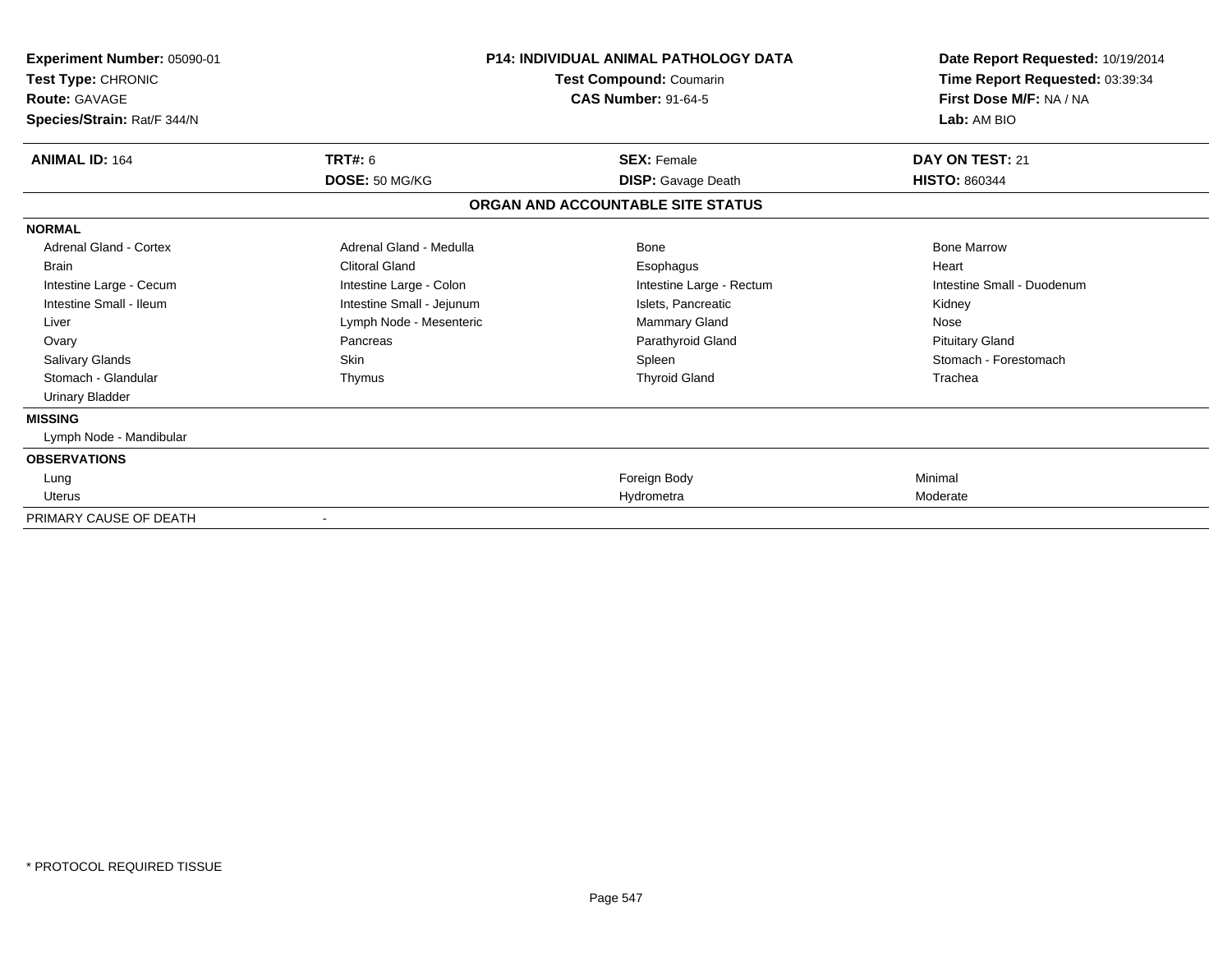| Experiment Number: 05090-01<br>Test Type: CHRONIC<br>Route: GAVAGE<br>Species/Strain: Rat/F 344/N |                          | <b>P14: INDIVIDUAL ANIMAL PATHOLOGY DATA</b><br>Test Compound: Coumarin<br><b>CAS Number: 91-64-5</b> | Date Report Requested: 10/19/2014<br>Time Report Requested: 03:39:34<br>First Dose M/F: NA / NA<br>Lab: AM BIO |
|---------------------------------------------------------------------------------------------------|--------------------------|-------------------------------------------------------------------------------------------------------|----------------------------------------------------------------------------------------------------------------|
| <b>ANIMAL ID: 165</b>                                                                             | TRT#: 6                  | <b>SEX: Female</b>                                                                                    | DAY ON TEST: 734                                                                                               |
|                                                                                                   | DOSE: 50 MG/KG           | <b>DISP: Terminal Sacrifice</b>                                                                       | <b>HISTO: 860345</b>                                                                                           |
|                                                                                                   |                          | ORGAN AND ACCOUNTABLE SITE STATUS                                                                     |                                                                                                                |
| <b>NORMAL</b>                                                                                     |                          |                                                                                                       |                                                                                                                |
| <b>Adrenal Gland - Cortex</b>                                                                     | Adrenal Gland - Medulla  | Bone                                                                                                  | <b>Bone Marrow</b>                                                                                             |
| <b>Brain</b>                                                                                      | <b>Clitoral Gland</b>    | Esophagus                                                                                             | Intestine Large - Cecum                                                                                        |
| Intestine Large - Colon                                                                           | Intestine Large - Rectum | Intestine Small - Duodenum                                                                            | Intestine Small - Ileum                                                                                        |
| Intestine Small - Jejunum                                                                         | Islets, Pancreatic       | Lung                                                                                                  | Lymph Node - Mandibular                                                                                        |
| Lymph Node - Mesenteric                                                                           | Nose                     | Ovary                                                                                                 | Pancreas                                                                                                       |
| Parathyroid Gland                                                                                 | Salivary Glands          | Skin                                                                                                  | Spleen                                                                                                         |
| Stomach - Forestomach                                                                             | Stomach - Glandular      | Thymus                                                                                                | <b>Thyroid Gland</b>                                                                                           |
| Trachea                                                                                           | <b>Urinary Bladder</b>   | <b>Uterus</b>                                                                                         |                                                                                                                |
| <b>OBSERVATIONS</b>                                                                               |                          |                                                                                                       |                                                                                                                |
| Heart                                                                                             |                          | Cardiomyopathy                                                                                        | Mild                                                                                                           |
| Kidney                                                                                            |                          | Nephropathy                                                                                           | Minimal                                                                                                        |
| Liver                                                                                             | <b>Bile Duct</b>         | Hyperplasia                                                                                           | Minimal                                                                                                        |
| <b>Mammary Gland</b>                                                                              |                          | Fibroadenoma                                                                                          |                                                                                                                |
| Note: [FIBROADENOMA ] TGLs = 1-13                                                                 |                          |                                                                                                       |                                                                                                                |
| <b>Pituitary Gland</b>                                                                            | <b>Pars Distalis</b>     | Adenoma                                                                                               |                                                                                                                |
| Note: [ ADENOMA<br>$TGLs = 2-4$                                                                   |                          |                                                                                                       |                                                                                                                |
| PRIMARY CAUSE OF DEATH                                                                            |                          |                                                                                                       |                                                                                                                |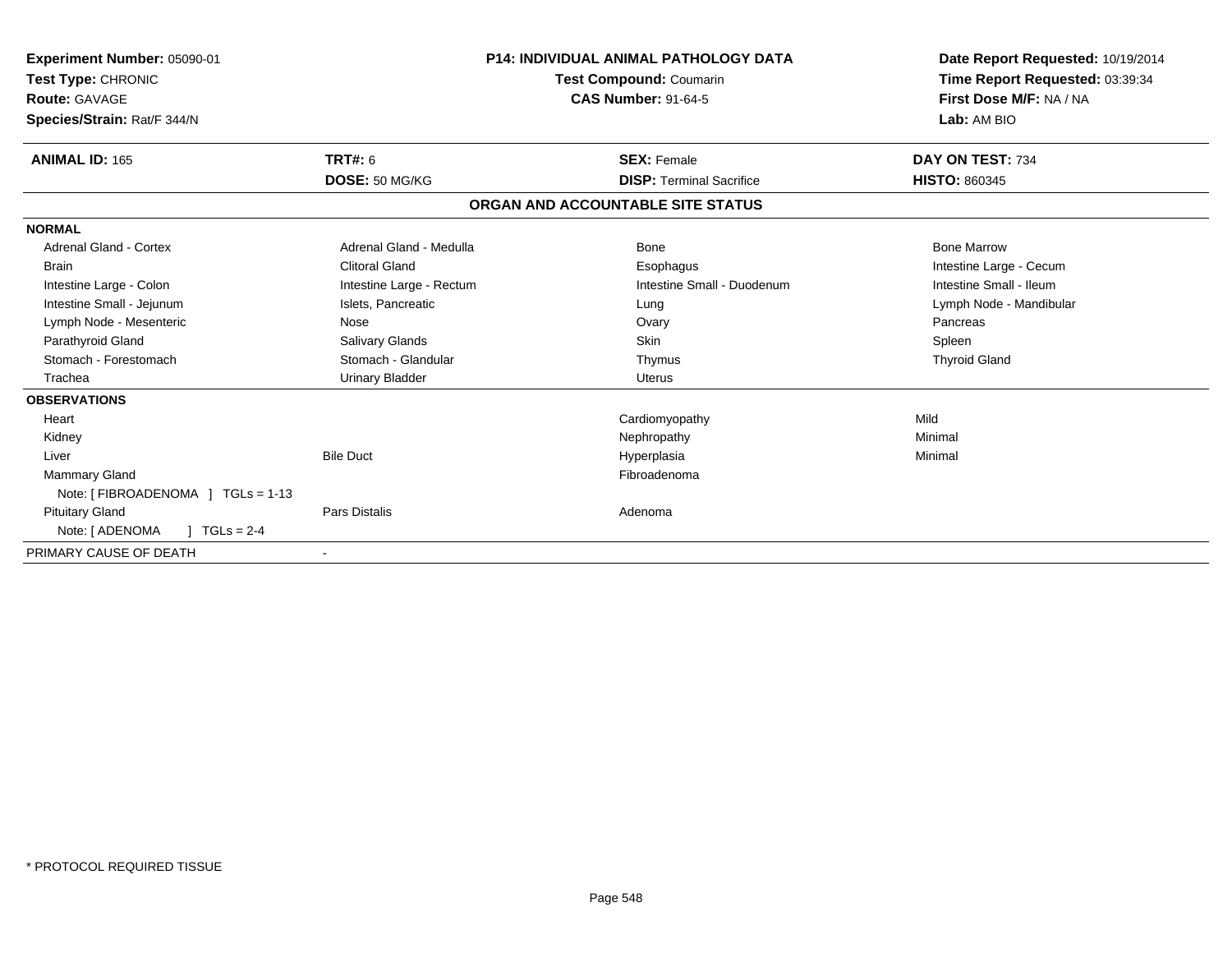| Experiment Number: 05090-01<br><b>Test Type: CHRONIC</b><br>Route: GAVAGE<br>Species/Strain: Rat/F 344/N |                           | <b>P14: INDIVIDUAL ANIMAL PATHOLOGY DATA</b><br><b>Test Compound: Coumarin</b><br><b>CAS Number: 91-64-5</b> | Date Report Requested: 10/19/2014<br>Time Report Requested: 03:39:34<br>First Dose M/F: NA / NA<br>Lab: AM BIO |
|----------------------------------------------------------------------------------------------------------|---------------------------|--------------------------------------------------------------------------------------------------------------|----------------------------------------------------------------------------------------------------------------|
| <b>ANIMAL ID: 166</b>                                                                                    | <b>TRT#: 6</b>            | <b>SEX: Female</b>                                                                                           | DAY ON TEST: 734                                                                                               |
|                                                                                                          | DOSE: 50 MG/KG            | <b>DISP: Terminal Sacrifice</b>                                                                              | HISTO:                                                                                                         |
|                                                                                                          |                           | ORGAN AND ACCOUNTABLE SITE STATUS                                                                            |                                                                                                                |
| <b>NORMAL</b>                                                                                            |                           |                                                                                                              |                                                                                                                |
| <b>Adrenal Gland - Cortex</b>                                                                            | Adrenal Gland - Medulla   | <b>Bone</b>                                                                                                  | <b>Bone Marrow</b>                                                                                             |
| <b>Brain</b>                                                                                             | <b>Clitoral Gland</b>     | Esophagus                                                                                                    | Heart                                                                                                          |
| Intestine Large - Cecum                                                                                  | Intestine Large - Colon   | Intestine Large - Rectum                                                                                     | Intestine Small - Duodenum                                                                                     |
| Intestine Small - Ileum                                                                                  | Intestine Small - Jejunum | Islets, Pancreatic                                                                                           | Lung                                                                                                           |
| Lymph Node - Mandibular                                                                                  | Lymph Node - Mesenteric   | <b>Mammary Gland</b>                                                                                         | Nose                                                                                                           |
| Ovary                                                                                                    | Pancreas                  | Parathyroid Gland                                                                                            | <b>Pituitary Gland</b>                                                                                         |
| <b>Salivary Glands</b>                                                                                   | <b>Skin</b>               | Spleen                                                                                                       | Stomach - Forestomach                                                                                          |
| Stomach - Glandular                                                                                      | Thymus                    | <b>Thyroid Gland</b>                                                                                         | Trachea                                                                                                        |
| <b>Urinary Bladder</b>                                                                                   | <b>Uterus</b>             |                                                                                                              |                                                                                                                |
| <b>OBSERVATIONS</b>                                                                                      |                           |                                                                                                              |                                                                                                                |
| Kidney                                                                                                   |                           | Nephropathy                                                                                                  | Mild                                                                                                           |
| Liver                                                                                                    |                           | <b>Basophilic Focus</b>                                                                                      |                                                                                                                |
|                                                                                                          |                           | Developmental Malformation                                                                                   |                                                                                                                |
|                                                                                                          | <b>Bile Duct</b>          | Hyperplasia                                                                                                  | Minimal                                                                                                        |
| Note: [HYPERPLASIA ] TGLs = 2-2                                                                          |                           |                                                                                                              |                                                                                                                |
| Note: [ DEVELOP MALFOR ] TGLs = 1-2                                                                      |                           |                                                                                                              |                                                                                                                |
| PRIMARY CAUSE OF DEATH                                                                                   |                           |                                                                                                              |                                                                                                                |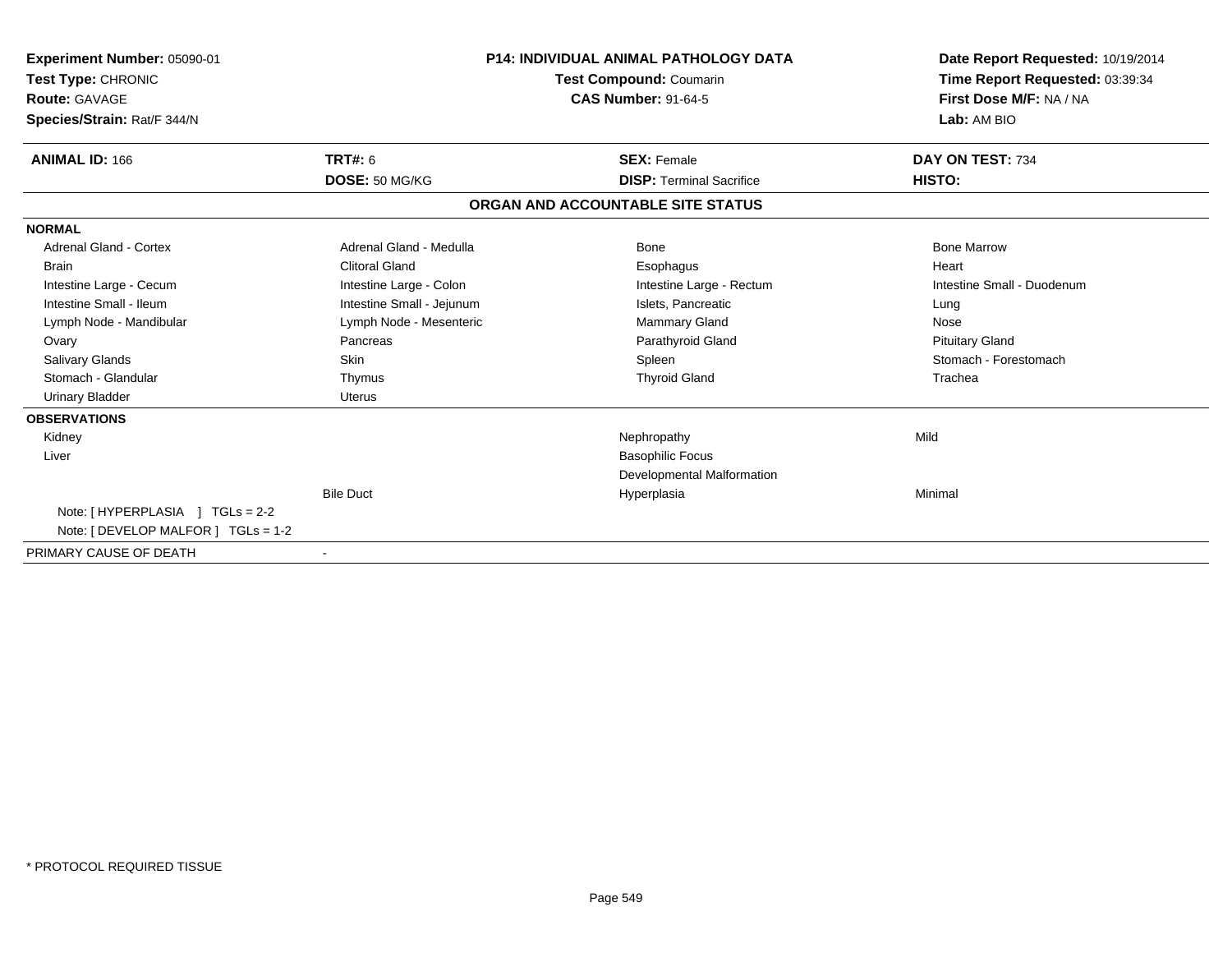| Experiment Number: 05090-01<br>Test Type: CHRONIC<br>Route: GAVAGE<br>Species/Strain: Rat/F 344/N |                                  | <b>P14: INDIVIDUAL ANIMAL PATHOLOGY DATA</b><br>Test Compound: Coumarin<br><b>CAS Number: 91-64-5</b> | Date Report Requested: 10/19/2014<br>Time Report Requested: 03:39:34<br>First Dose M/F: NA / NA<br>Lab: AM BIO |
|---------------------------------------------------------------------------------------------------|----------------------------------|-------------------------------------------------------------------------------------------------------|----------------------------------------------------------------------------------------------------------------|
| <b>ANIMAL ID: 167</b>                                                                             | <b>TRT#: 6</b><br>DOSE: 50 MG/KG | <b>SEX: Female</b><br><b>DISP: Terminal Sacrifice</b>                                                 | DAY ON TEST: 733<br><b>HISTO: 860347</b>                                                                       |
|                                                                                                   |                                  | ORGAN AND ACCOUNTABLE SITE STATUS                                                                     |                                                                                                                |
| <b>NORMAL</b>                                                                                     |                                  |                                                                                                       |                                                                                                                |
| <b>Adrenal Gland - Cortex</b>                                                                     | Adrenal Gland - Medulla          | Bone                                                                                                  | <b>Bone Marrow</b>                                                                                             |
| <b>Brain</b>                                                                                      | <b>Clitoral Gland</b>            | Esophagus                                                                                             | Heart                                                                                                          |
| Intestine Large - Cecum                                                                           | Intestine Large - Colon          | Intestine Large - Rectum                                                                              | Intestine Small - Duodenum                                                                                     |
| Intestine Small - Ileum                                                                           | Intestine Small - Jejunum        | Islets, Pancreatic                                                                                    | Lung                                                                                                           |
| Lymph Node - Mandibular                                                                           | Lymph Node - Mesenteric          | Nose                                                                                                  | Ovary                                                                                                          |
| Pancreas                                                                                          | Parathyroid Gland                | Salivary Glands                                                                                       | <b>Skin</b>                                                                                                    |
| Spleen                                                                                            | Stomach - Forestomach            | Stomach - Glandular                                                                                   | Thymus                                                                                                         |
| <b>Thyroid Gland</b>                                                                              | Trachea                          | <b>Urinary Bladder</b>                                                                                | <b>Uterus</b>                                                                                                  |
| <b>OBSERVATIONS</b>                                                                               |                                  |                                                                                                       |                                                                                                                |
| Kidney                                                                                            |                                  | Nephropathy                                                                                           | Moderate                                                                                                       |
| Liver                                                                                             |                                  | <b>Basophilic Focus</b>                                                                               |                                                                                                                |
|                                                                                                   | <b>Bile Duct</b>                 | Hyperplasia                                                                                           | Minimal                                                                                                        |
| Mammary Gland                                                                                     |                                  | Fibroadenoma                                                                                          |                                                                                                                |
|                                                                                                   |                                  | Fibroadenoma                                                                                          |                                                                                                                |
| Note: [ FIBROADENOMA ] TGLs = 2-14                                                                |                                  |                                                                                                       |                                                                                                                |
| Note: [ FIBROADENOMA ] TGLs = 1-13                                                                |                                  |                                                                                                       |                                                                                                                |
| <b>Pituitary Gland</b>                                                                            | Pars Distalis                    | Adenoma                                                                                               |                                                                                                                |
| Note: [ ADENOMA<br>$TGLs = 3-4$                                                                   |                                  |                                                                                                       |                                                                                                                |
| PRIMARY CAUSE OF DEATH                                                                            |                                  |                                                                                                       |                                                                                                                |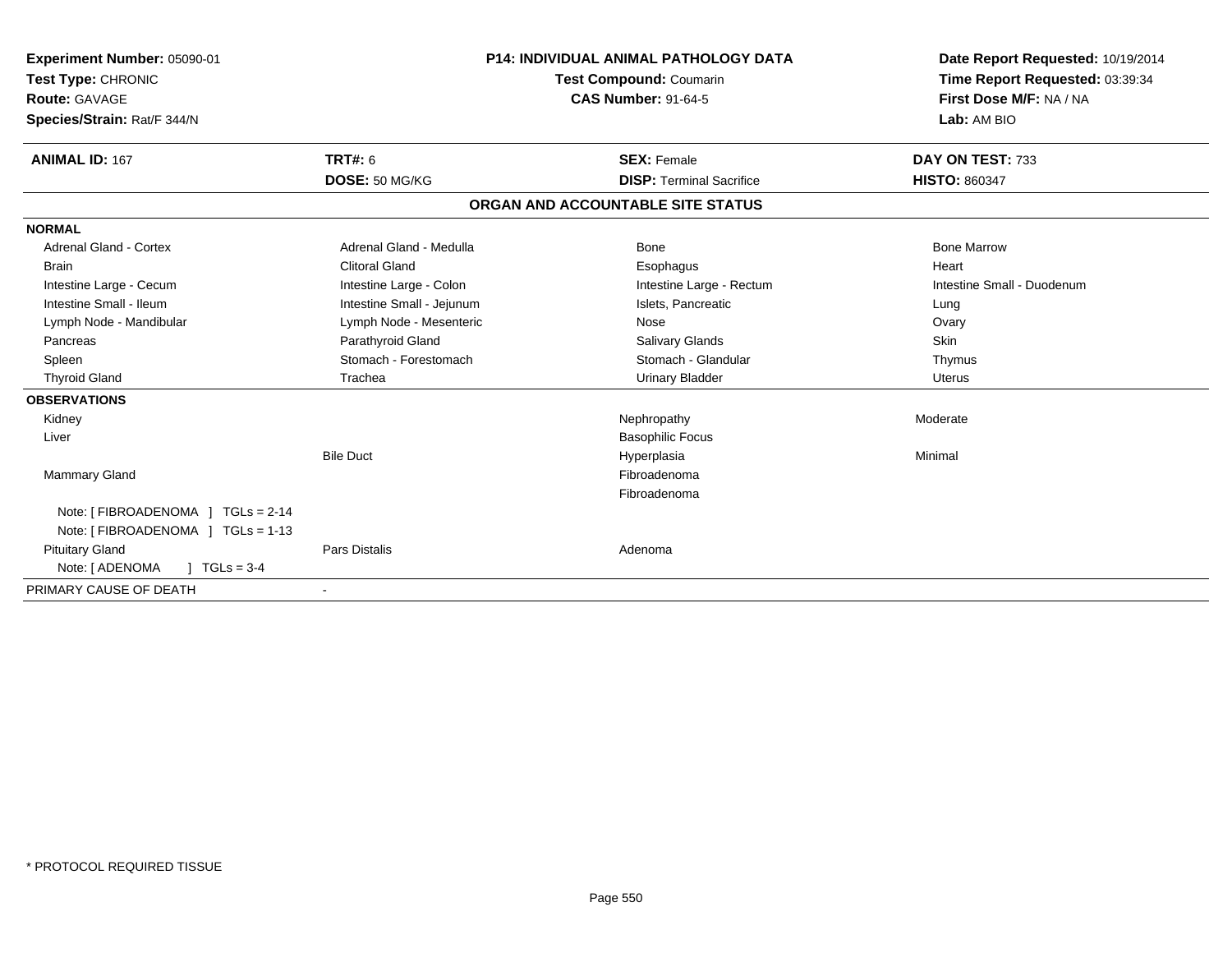| Experiment Number: 05090-01<br>Test Type: CHRONIC<br>Route: GAVAGE<br>Species/Strain: Rat/F 344/N<br><b>ANIMAL ID: 168</b> | <b>TRT#: 6</b><br>DOSE: 50 MG/KG | P14: INDIVIDUAL ANIMAL PATHOLOGY DATA<br>Test Compound: Coumarin<br><b>CAS Number: 91-64-5</b><br><b>SEX: Female</b><br><b>DISP: Terminal Sacrifice</b> |                                   | Date Report Requested: 10/19/2014<br>Time Report Requested: 03:39:34<br>First Dose M/F: NA / NA<br>Lab: AM BIO<br>DAY ON TEST: 732<br><b>HISTO: 860348</b> |
|----------------------------------------------------------------------------------------------------------------------------|----------------------------------|---------------------------------------------------------------------------------------------------------------------------------------------------------|-----------------------------------|------------------------------------------------------------------------------------------------------------------------------------------------------------|
|                                                                                                                            |                                  |                                                                                                                                                         | ORGAN AND ACCOUNTABLE SITE STATUS |                                                                                                                                                            |
| <b>NORMAL</b>                                                                                                              |                                  |                                                                                                                                                         |                                   |                                                                                                                                                            |
| Adrenal Gland - Medulla                                                                                                    | Bone                             |                                                                                                                                                         | <b>Bone Marrow</b>                | <b>Brain</b>                                                                                                                                               |
| <b>Clitoral Gland</b>                                                                                                      | Esophagus                        |                                                                                                                                                         | Intestine Large - Cecum           | Intestine Large - Colon                                                                                                                                    |
| Intestine Large - Rectum                                                                                                   | Intestine Small - Duodenum       |                                                                                                                                                         | Intestine Small - Ileum           | Intestine Small - Jejunum                                                                                                                                  |
| Islets, Pancreatic                                                                                                         | Lung                             |                                                                                                                                                         | Lymph Node - Mandibular           | Lymph Node - Mesenteric                                                                                                                                    |
| Nose                                                                                                                       | Ovary                            |                                                                                                                                                         | Parathyroid Gland                 | <b>Salivary Glands</b>                                                                                                                                     |
| Skin                                                                                                                       | Spleen                           |                                                                                                                                                         | Stomach - Forestomach             | Stomach - Glandular                                                                                                                                        |
| Thymus                                                                                                                     | <b>Thyroid Gland</b>             |                                                                                                                                                         | Trachea                           | <b>Urinary Bladder</b>                                                                                                                                     |
| <b>Uterus</b>                                                                                                              |                                  |                                                                                                                                                         |                                   |                                                                                                                                                            |
| <b>OBSERVATIONS</b>                                                                                                        |                                  |                                                                                                                                                         |                                   |                                                                                                                                                            |
| <b>Adrenal Gland</b>                                                                                                       | Cortex                           |                                                                                                                                                         | Clear Cell Focus                  | Mild                                                                                                                                                       |
| Heart                                                                                                                      |                                  |                                                                                                                                                         | Cardiomyopathy                    | Minimal                                                                                                                                                    |
| Kidney                                                                                                                     |                                  |                                                                                                                                                         | Nephropathy                       | Minimal                                                                                                                                                    |
| Liver                                                                                                                      |                                  |                                                                                                                                                         | <b>Basophilic Focus</b>           |                                                                                                                                                            |
|                                                                                                                            | <b>Bile Duct</b>                 |                                                                                                                                                         | Hyperplasia                       | Minimal                                                                                                                                                    |
|                                                                                                                            |                                  |                                                                                                                                                         | Inflammation                      | Chronic, Mild                                                                                                                                              |
| Mammary Gland                                                                                                              |                                  |                                                                                                                                                         | Fibroadenoma                      |                                                                                                                                                            |
| Note: [ FIBROADENOMA ] TGLs = 1-13                                                                                         |                                  |                                                                                                                                                         |                                   |                                                                                                                                                            |
| Pancreas                                                                                                                   | Acinus                           |                                                                                                                                                         | Atrophy                           | Minimal                                                                                                                                                    |
| <b>Pituitary Gland</b>                                                                                                     | Pars Distalis                    |                                                                                                                                                         | Cyst                              | Moderate                                                                                                                                                   |
| PRIMARY CAUSE OF DEATH                                                                                                     |                                  |                                                                                                                                                         |                                   |                                                                                                                                                            |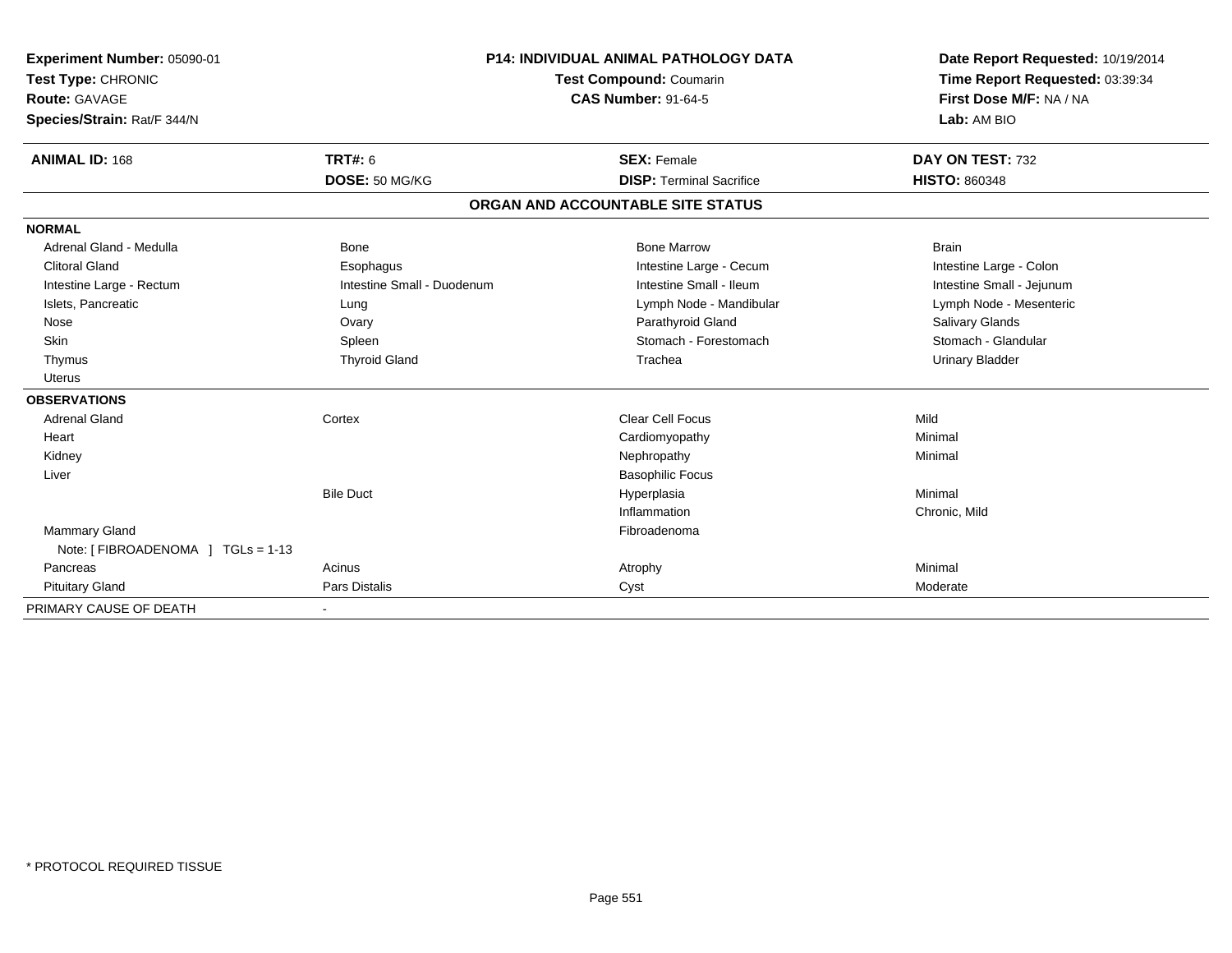| Experiment Number: 05090-01                                     |                          |                         | <b>P14: INDIVIDUAL ANIMAL PATHOLOGY DATA</b> | Date Report Requested: 10/19/2014 |
|-----------------------------------------------------------------|--------------------------|-------------------------|----------------------------------------------|-----------------------------------|
| Test Type: CHRONIC                                              |                          | Test Compound: Coumarin |                                              | Time Report Requested: 03:39:34   |
| Route: GAVAGE                                                   |                          |                         | <b>CAS Number: 91-64-5</b>                   | First Dose M/F: NA / NA           |
| Species/Strain: Rat/F 344/N                                     |                          |                         |                                              | Lab: AM BIO                       |
| <b>ANIMAL ID: 169</b>                                           | <b>TRT#: 6</b>           |                         | <b>SEX: Female</b>                           | DAY ON TEST: 622                  |
|                                                                 | DOSE: 50 MG/KG           |                         | <b>DISP: Dead</b>                            | <b>HISTO: 860349</b>              |
|                                                                 |                          |                         | ORGAN AND ACCOUNTABLE SITE STATUS            |                                   |
| <b>NORMAL</b>                                                   |                          |                         |                                              |                                   |
| Adrenal Gland - Cortex                                          | Adrenal Gland - Medulla  |                         | Bone                                         | <b>Bone Marrow</b>                |
| <b>Clitoral Gland</b>                                           | Esophagus                |                         | Heart                                        | Intestine Large - Cecum           |
| Intestine Large - Colon                                         | Intestine Large - Rectum |                         | Intestine Small - Duodenum                   | Intestine Small - Ileum           |
| Intestine Small - Jejunum                                       | Islets, Pancreatic       |                         | Lung                                         | Lymph Node - Mandibular           |
| Lymph Node - Mesenteric                                         | Mammary Gland            |                         | Nose                                         | Ovary                             |
| Pancreas                                                        | Parathyroid Gland        |                         | <b>Salivary Glands</b>                       | Skin                              |
| Spleen                                                          | Stomach - Glandular      |                         | Thymus                                       | Trachea                           |
| <b>Urinary Bladder</b>                                          | <b>Uterus</b>            |                         |                                              |                                   |
| <b>OBSERVATIONS</b>                                             |                          |                         |                                              |                                   |
| <b>Brain</b>                                                    | Hypothalamus             |                         | Compression                                  | Moderate                          |
| Note: CEREBRAL COMPRESSION CAUSED BY MASSIVE PITUITARY ADENOMA. |                          |                         |                                              |                                   |
| Note: [COMPRESSION ] TGLs = 2-7                                 |                          |                         |                                              |                                   |
| Kidney                                                          |                          |                         | Nephropathy                                  | Mild                              |
| Liver                                                           |                          |                         | Fatty Change                                 | Moderate                          |
|                                                                 |                          |                         | Necrosis                                     | Coagulative, Moderate             |
| Note: [ NECROSIS<br>$1 \text{ TGLs} = 3-2,4-2$                  |                          |                         |                                              |                                   |
| <b>Pituitary Gland</b>                                          | Pars Distalis            |                         | Adenoma                                      |                                   |
| Note: [ ADENOMA<br>$\sqrt{1 + 1}$ TGLs = 1-4                    |                          |                         |                                              |                                   |
| Stomach                                                         | Forestomach              |                         | Inflammation                                 | Chronic, Moderate                 |
| <b>Thyroid Gland</b>                                            | Follicle                 |                         | Cyst                                         | Moderate                          |
| PRIMARY CAUSE OF DEATH                                          |                          |                         |                                              |                                   |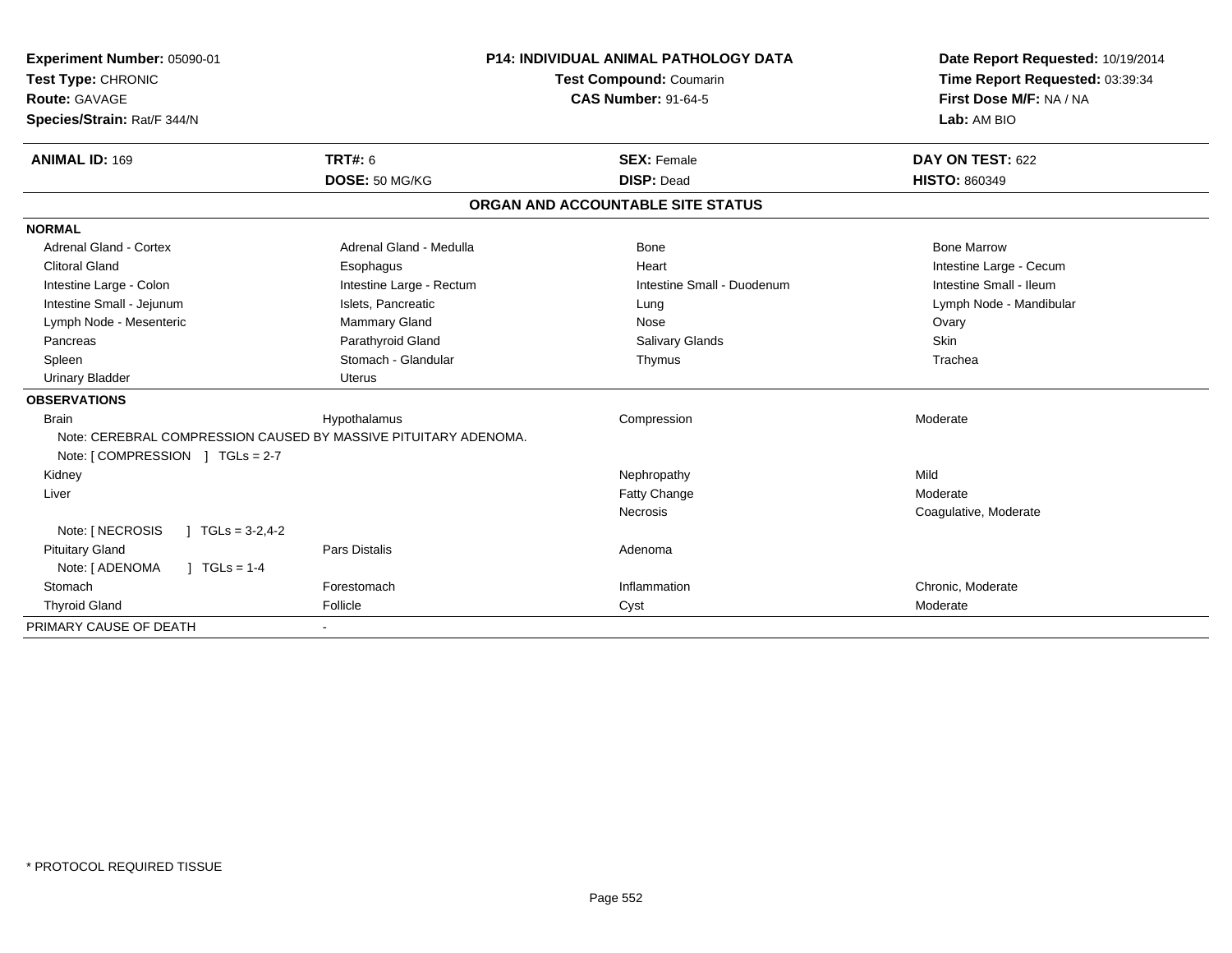| Experiment Number: 05090-01<br>Test Type: CHRONIC<br>Route: GAVAGE<br>Species/Strain: Rat/F 344/N |                            | <b>P14: INDIVIDUAL ANIMAL PATHOLOGY DATA</b><br><b>Test Compound: Coumarin</b><br><b>CAS Number: 91-64-5</b> | Date Report Requested: 10/19/2014<br>Time Report Requested: 03:39:34<br>First Dose M/F: NA / NA<br>Lab: AM BIO |
|---------------------------------------------------------------------------------------------------|----------------------------|--------------------------------------------------------------------------------------------------------------|----------------------------------------------------------------------------------------------------------------|
| <b>ANIMAL ID: 170</b>                                                                             | <b>TRT#: 6</b>             | <b>SEX: Female</b>                                                                                           | DAY ON TEST: 734                                                                                               |
|                                                                                                   | DOSE: 50 MG/KG             | <b>DISP: Terminal Sacrifice</b>                                                                              | <b>HISTO: 860350</b>                                                                                           |
|                                                                                                   |                            | ORGAN AND ACCOUNTABLE SITE STATUS                                                                            |                                                                                                                |
| <b>NORMAL</b>                                                                                     |                            |                                                                                                              |                                                                                                                |
| Adrenal Gland - Cortex                                                                            | Bone                       | <b>Bone Marrow</b>                                                                                           | <b>Brain</b>                                                                                                   |
| <b>Clitoral Gland</b>                                                                             | Esophagus                  | Intestine Large - Cecum                                                                                      | Intestine Large - Colon                                                                                        |
| Intestine Large - Rectum                                                                          | Intestine Small - Duodenum | Intestine Small - Ileum                                                                                      | Intestine Small - Jejunum                                                                                      |
| Islets, Pancreatic                                                                                | Lung                       | Lymph Node - Mandibular                                                                                      | Lymph Node - Mesenteric                                                                                        |
| Mammary Gland                                                                                     | Nose                       | Ovary                                                                                                        | Pancreas                                                                                                       |
| Parathyroid Gland                                                                                 | <b>Salivary Glands</b>     | Skin                                                                                                         | Spleen                                                                                                         |
| Stomach - Forestomach                                                                             | Stomach - Glandular        | Thymus                                                                                                       | Trachea                                                                                                        |
| <b>Urinary Bladder</b>                                                                            | <b>Uterus</b>              |                                                                                                              |                                                                                                                |
| <b>OBSERVATIONS</b>                                                                               |                            |                                                                                                              |                                                                                                                |
| <b>Adrenal Gland</b>                                                                              | Medulla                    | <b>Infiltration Cellular</b>                                                                                 | Lymphocyte, Mild                                                                                               |
| Heart                                                                                             |                            | Cardiomyopathy                                                                                               | Mild                                                                                                           |
| Kidney                                                                                            |                            | Nephropathy                                                                                                  | Minimal                                                                                                        |
| Liver                                                                                             |                            | Inflammation                                                                                                 | Chronic, Moderate                                                                                              |
| Note: [INFLAMMATION ] TGLs = 3-14                                                                 |                            |                                                                                                              |                                                                                                                |
| Mesentery                                                                                         | Fat                        | Necrosis                                                                                                     | Coagulative, Moderate                                                                                          |
| Note: [ NECROSIS<br>$\sqrt{1}$ TGLs = 2-13                                                        |                            |                                                                                                              |                                                                                                                |
| <b>Pituitary Gland</b>                                                                            | Pars Distalis              | Cyst                                                                                                         |                                                                                                                |
| Note: [ CYST<br>$J \cdot TGLS = 1-4$                                                              |                            |                                                                                                              |                                                                                                                |
| <b>Thyroid Gland</b>                                                                              | C Cell                     | Hyperplasia                                                                                                  | Mild                                                                                                           |
| PRIMARY CAUSE OF DEATH                                                                            | $\blacksquare$             |                                                                                                              |                                                                                                                |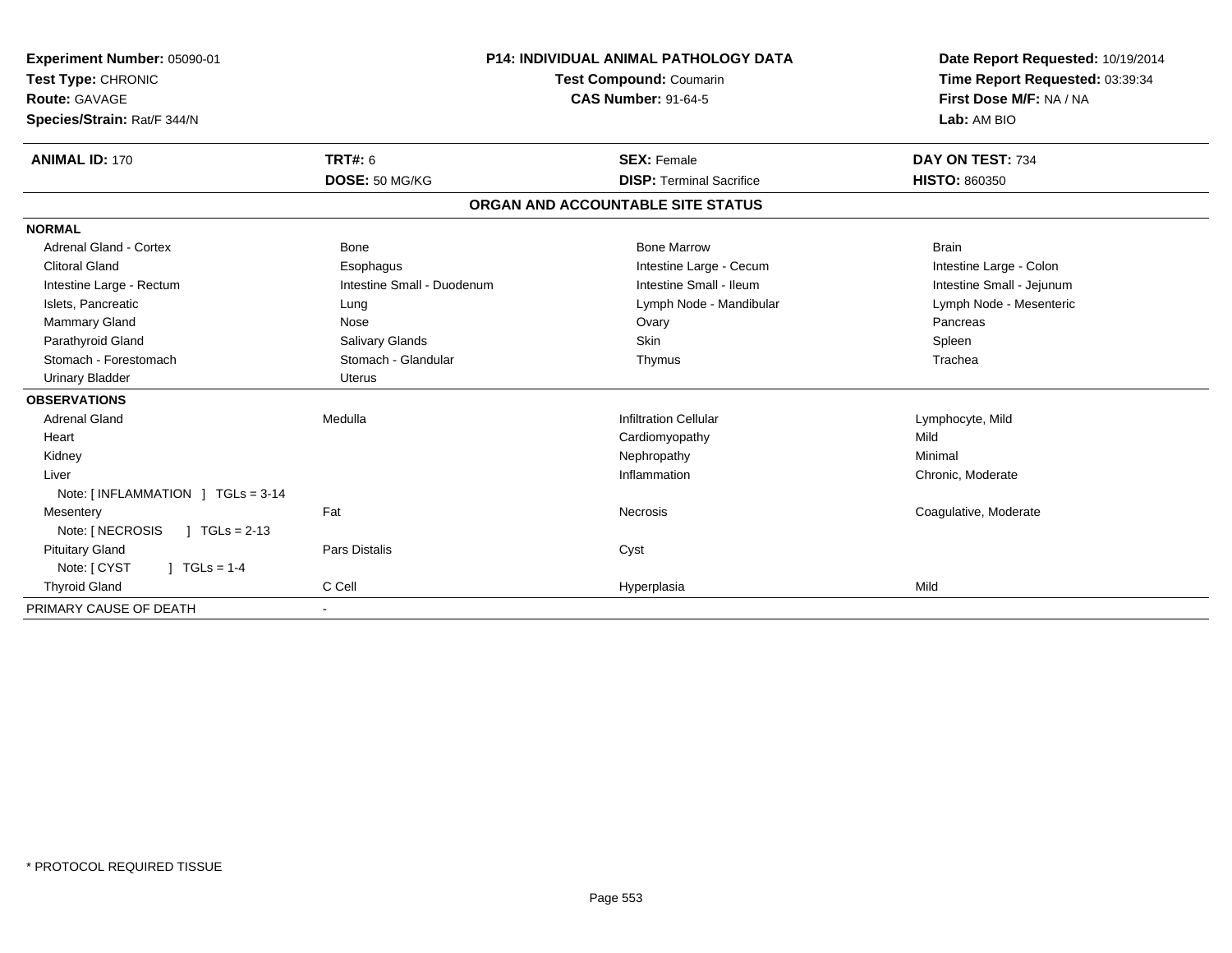| Experiment Number: 05090-01<br>Test Type: CHRONIC<br>Route: GAVAGE |                          | <b>P14: INDIVIDUAL ANIMAL PATHOLOGY DATA</b><br>Test Compound: Coumarin<br><b>CAS Number: 91-64-5</b> | Date Report Requested: 10/19/2014<br>Time Report Requested: 03:39:34<br>First Dose M/F: NA / NA<br>Lab: AM BIO |  |
|--------------------------------------------------------------------|--------------------------|-------------------------------------------------------------------------------------------------------|----------------------------------------------------------------------------------------------------------------|--|
| Species/Strain: Rat/F 344/N                                        |                          |                                                                                                       |                                                                                                                |  |
| <b>ANIMAL ID: 171</b>                                              | <b>TRT#: 6</b>           | <b>SEX: Female</b>                                                                                    | DAY ON TEST: 734                                                                                               |  |
|                                                                    | DOSE: 50 MG/KG           | <b>DISP: Terminal Sacrifice</b>                                                                       | HISTO: 860351                                                                                                  |  |
|                                                                    |                          | ORGAN AND ACCOUNTABLE SITE STATUS                                                                     |                                                                                                                |  |
| <b>NORMAL</b>                                                      |                          |                                                                                                       |                                                                                                                |  |
| <b>Adrenal Gland - Cortex</b>                                      | Adrenal Gland - Medulla  | Bone                                                                                                  | <b>Bone Marrow</b>                                                                                             |  |
| <b>Brain</b>                                                       | <b>Clitoral Gland</b>    | Esophagus                                                                                             | Intestine Large - Cecum                                                                                        |  |
| Intestine Large - Colon                                            | Intestine Large - Rectum | Intestine Small - Duodenum                                                                            | Intestine Small - Ileum                                                                                        |  |
| Intestine Small - Jejunum                                          | Islets, Pancreatic       | Lung                                                                                                  | Lymph Node - Mandibular                                                                                        |  |
| Lymph Node - Mesenteric                                            | Nose                     | Ovary                                                                                                 | Pancreas                                                                                                       |  |
| Parathyroid Gland                                                  | Salivary Glands          | <b>Skin</b>                                                                                           | Spleen                                                                                                         |  |
| Stomach - Forestomach                                              | Stomach - Glandular      | Thymus                                                                                                | <b>Thyroid Gland</b>                                                                                           |  |
| Trachea                                                            | <b>Urinary Bladder</b>   |                                                                                                       |                                                                                                                |  |
| <b>OBSERVATIONS</b>                                                |                          |                                                                                                       |                                                                                                                |  |
| <b>Blood Vessel</b>                                                |                          | Polyarteritis                                                                                         | Chronic, Moderate                                                                                              |  |
| Eye                                                                |                          | Squamous Cell Papilloma                                                                               |                                                                                                                |  |
| Note: [ PAPILLOMA SQUA ] TGLs = 2-13                               |                          |                                                                                                       |                                                                                                                |  |
| Heart                                                              |                          | Cardiomyopathy                                                                                        | Moderate                                                                                                       |  |
| Kidney                                                             |                          | Nephropathy                                                                                           | Moderate                                                                                                       |  |
| Liver                                                              | Hepatocyte               | Degeneration                                                                                          | Granular, Minimal                                                                                              |  |
|                                                                    | <b>Bile Duct</b>         | Hyperplasia                                                                                           | Minimal                                                                                                        |  |
|                                                                    |                          | Inflammation                                                                                          | Chronic, Minimal                                                                                               |  |
| Mammary Gland                                                      |                          | Fibroadenoma                                                                                          |                                                                                                                |  |
| Note: [ FIBROADENOMA ] TGLs = 1-14                                 |                          |                                                                                                       |                                                                                                                |  |
| <b>Pituitary Gland</b>                                             | <b>Pars Distalis</b>     | Adenoma                                                                                               |                                                                                                                |  |
| <b>Uterus</b>                                                      |                          | Polyp                                                                                                 |                                                                                                                |  |
| $J \cdot TGLs = 3-5$<br>Note: [ POLYP                              |                          |                                                                                                       |                                                                                                                |  |
| PRIMARY CAUSE OF DEATH                                             |                          |                                                                                                       |                                                                                                                |  |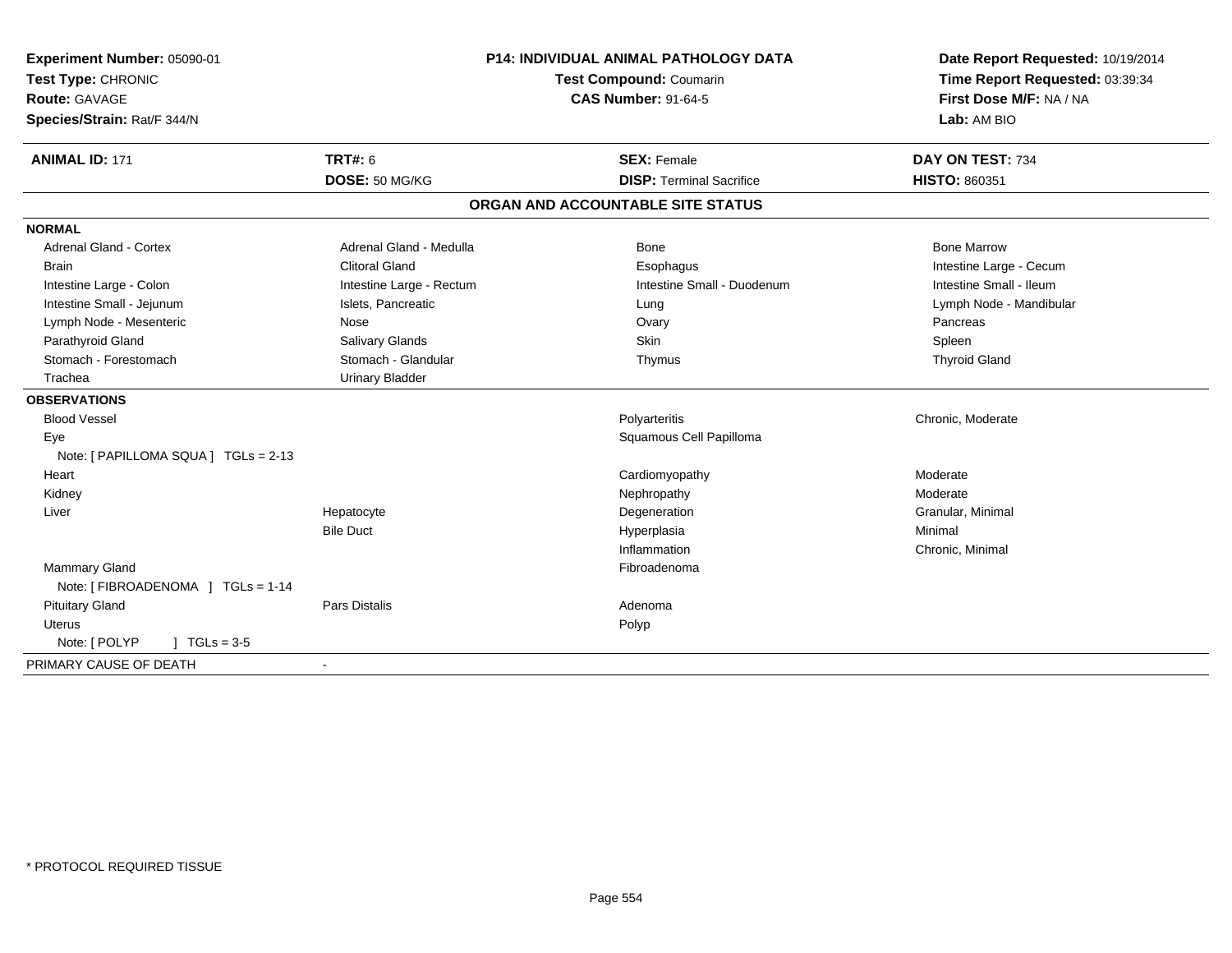| Experiment Number: 05090-01                  | <b>P14: INDIVIDUAL ANIMAL PATHOLOGY DATA</b><br>Test Compound: Coumarin<br><b>CAS Number: 91-64-5</b> |                                   | Date Report Requested: 10/19/2014                          |  |
|----------------------------------------------|-------------------------------------------------------------------------------------------------------|-----------------------------------|------------------------------------------------------------|--|
| Test Type: CHRONIC                           |                                                                                                       |                                   | Time Report Requested: 03:39:34<br>First Dose M/F: NA / NA |  |
| Route: GAVAGE                                |                                                                                                       |                                   |                                                            |  |
| Species/Strain: Rat/F 344/N                  |                                                                                                       |                                   | Lab: AM BIO                                                |  |
| <b>ANIMAL ID: 172</b>                        | <b>TRT#: 6</b>                                                                                        | <b>SEX: Female</b>                | DAY ON TEST: 733                                           |  |
|                                              | DOSE: 50 MG/KG                                                                                        | <b>DISP: Terminal Sacrifice</b>   | <b>HISTO: 860352</b>                                       |  |
|                                              |                                                                                                       | ORGAN AND ACCOUNTABLE SITE STATUS |                                                            |  |
| <b>NORMAL</b>                                |                                                                                                       |                                   |                                                            |  |
| Adrenal Gland - Medulla                      | <b>Bone</b>                                                                                           | <b>Bone Marrow</b>                | <b>Brain</b>                                               |  |
| Esophagus                                    | Heart                                                                                                 | Intestine Large - Cecum           | Intestine Large - Colon                                    |  |
| Intestine Large - Rectum                     | Intestine Small - Duodenum                                                                            | Intestine Small - Ileum           | Intestine Small - Jejunum                                  |  |
| Islets, Pancreatic                           | Lung                                                                                                  | Lymph Node - Mandibular           | Lymph Node - Mesenteric                                    |  |
| Nose                                         | Pancreas                                                                                              | Salivary Glands                   | Skin                                                       |  |
| Spleen                                       | Stomach - Forestomach                                                                                 | Stomach - Glandular               | Thymus                                                     |  |
| <b>Thyroid Gland</b>                         | Trachea                                                                                               | <b>Urinary Bladder</b>            | <b>Uterus</b>                                              |  |
| <b>MISSING</b>                               |                                                                                                       |                                   |                                                            |  |
| Parathyroid Gland                            |                                                                                                       |                                   |                                                            |  |
| <b>OBSERVATIONS</b>                          |                                                                                                       |                                   |                                                            |  |
| <b>Adrenal Gland</b>                         | Cortex                                                                                                | <b>Clear Cell Focus</b>           | Moderate                                                   |  |
| <b>Clitoral Gland</b>                        |                                                                                                       | Inflammation                      | Suppurative, Moderate                                      |  |
| Ear                                          |                                                                                                       | Squamous Cell Papilloma           |                                                            |  |
| Note: [ PAPILLOMA SQUA ] TGLs = 1-13         |                                                                                                       |                                   |                                                            |  |
| Kidney                                       |                                                                                                       | Nephropathy                       | Mild                                                       |  |
| Liver                                        |                                                                                                       | <b>Basophilic Focus</b>           |                                                            |  |
|                                              |                                                                                                       | Inflammation                      | Chronic, Minimal                                           |  |
| <b>Mammary Gland</b>                         |                                                                                                       | Fibroadenoma                      |                                                            |  |
|                                              |                                                                                                       | Fibrosarcoma                      |                                                            |  |
| Note: [ FIBROSARC<br>$1 \text{ TGLs} = 3-15$ |                                                                                                       |                                   |                                                            |  |
| Note: [ FIBROADENOMA ] TGLs = 2-14           |                                                                                                       |                                   |                                                            |  |
| Ovary                                        | Follicle                                                                                              | Cyst                              | Moderate                                                   |  |
| Note: [ CYST<br>$1 TGLs = 4-5$               |                                                                                                       |                                   |                                                            |  |
| <b>Pituitary Gland</b>                       | Pars Distalis                                                                                         | Cyst                              |                                                            |  |
| PRIMARY CAUSE OF DEATH                       |                                                                                                       |                                   |                                                            |  |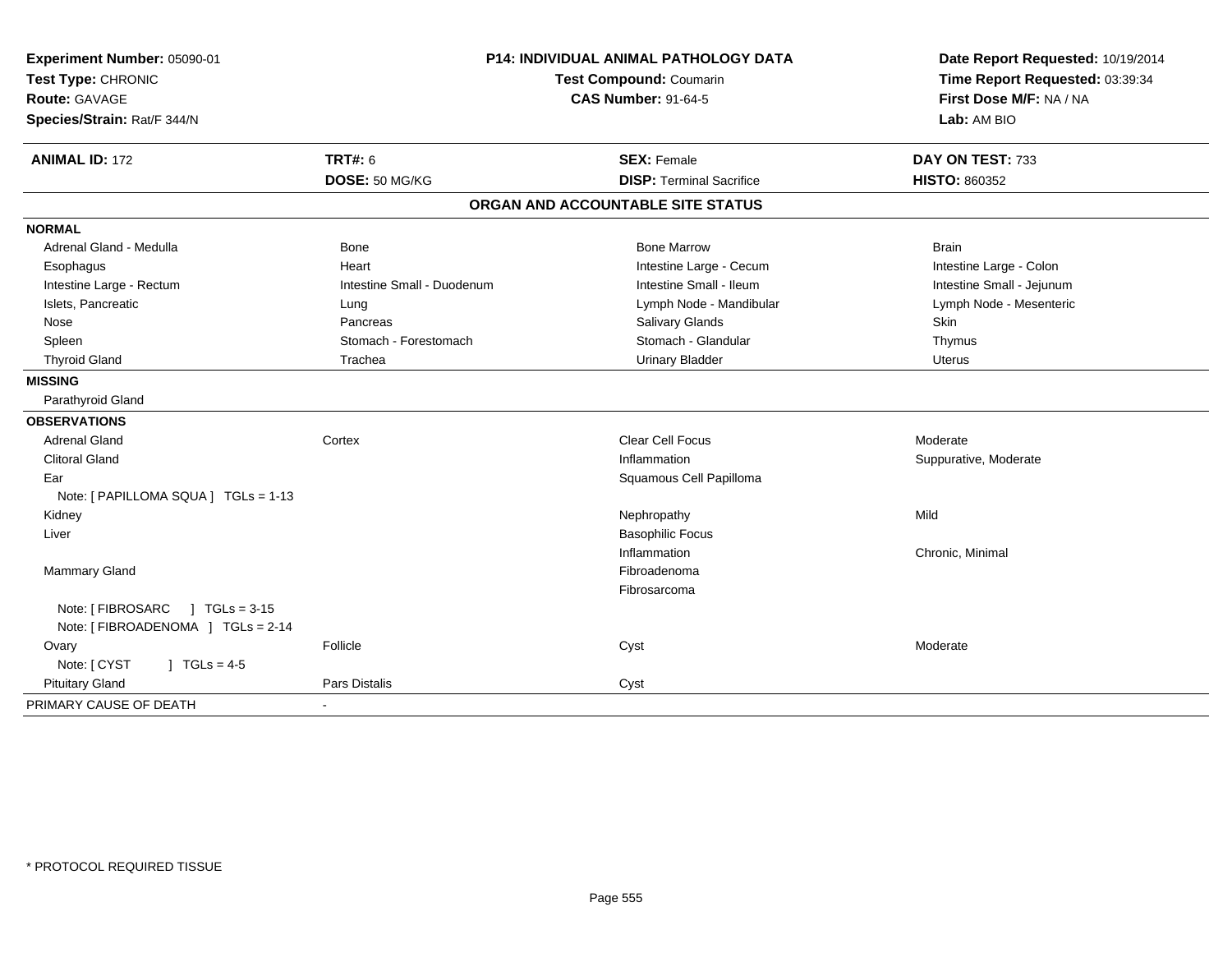| Experiment Number: 05090-01<br>Test Type: CHRONIC<br><b>Route: GAVAGE</b> |                            | <b>P14: INDIVIDUAL ANIMAL PATHOLOGY DATA</b><br>Test Compound: Coumarin<br><b>CAS Number: 91-64-5</b> | Date Report Requested: 10/19/2014<br>Time Report Requested: 03:39:34<br>First Dose M/F: NA / NA |  |
|---------------------------------------------------------------------------|----------------------------|-------------------------------------------------------------------------------------------------------|-------------------------------------------------------------------------------------------------|--|
| Species/Strain: Rat/F 344/N                                               |                            |                                                                                                       | Lab: AM BIO                                                                                     |  |
| <b>ANIMAL ID: 173</b>                                                     | <b>TRT#: 6</b>             | <b>SEX: Female</b>                                                                                    | DAY ON TEST: 734                                                                                |  |
|                                                                           | DOSE: 50 MG/KG             | <b>DISP: Terminal Sacrifice</b>                                                                       | <b>HISTO: 860353</b>                                                                            |  |
|                                                                           |                            | ORGAN AND ACCOUNTABLE SITE STATUS                                                                     |                                                                                                 |  |
| <b>NORMAL</b>                                                             |                            |                                                                                                       |                                                                                                 |  |
| <b>Adrenal Gland - Cortex</b>                                             | Adrenal Gland - Medulla    | <b>Bone</b>                                                                                           | <b>Bone Marrow</b>                                                                              |  |
| <b>Brain</b>                                                              | Esophagus                  | Intestine Large - Cecum                                                                               | Intestine Large - Colon                                                                         |  |
| Intestine Large - Rectum                                                  | Intestine Small - Duodenum | Intestine Small - Ileum                                                                               | Intestine Small - Jejunum                                                                       |  |
| Islets, Pancreatic                                                        | Lung                       | Lymph Node - Mandibular                                                                               | Lymph Node - Mesenteric                                                                         |  |
| Mammary Gland                                                             | Nose                       | Ovary                                                                                                 | Pancreas                                                                                        |  |
| Parathyroid Gland                                                         | <b>Pituitary Gland</b>     | <b>Salivary Glands</b>                                                                                | Skin                                                                                            |  |
| Spleen                                                                    | Stomach - Forestomach      | Stomach - Glandular                                                                                   | Thymus                                                                                          |  |
| Trachea                                                                   | <b>Urinary Bladder</b>     |                                                                                                       |                                                                                                 |  |
| <b>OBSERVATIONS</b>                                                       |                            |                                                                                                       |                                                                                                 |  |
| <b>Clitoral Gland</b>                                                     | Duct                       | Dilatation                                                                                            | Moderate                                                                                        |  |
| Note: [DILATATION ] TGLs = 1-5                                            |                            |                                                                                                       |                                                                                                 |  |
| Heart                                                                     |                            | Cardiomyopathy                                                                                        | Mild                                                                                            |  |
| Kidney                                                                    |                            | Nephropathy                                                                                           | Minimal                                                                                         |  |
| Liver                                                                     |                            | <b>Basophilic Focus</b>                                                                               |                                                                                                 |  |
|                                                                           | Hepatocyte                 | Degeneration                                                                                          | Granular, Minimal                                                                               |  |
|                                                                           | <b>Bile Duct</b>           | Hyperplasia                                                                                           | Minimal                                                                                         |  |
|                                                                           |                            | Inflammation                                                                                          | Chronic, Mild                                                                                   |  |
| <b>Thyroid Gland</b>                                                      | C Cell                     | Hyperplasia                                                                                           | Mild                                                                                            |  |
| <b>Uterus</b>                                                             |                            | Polyp                                                                                                 |                                                                                                 |  |
| Note: [ POLYP<br>$TGLs = 2-5$                                             |                            |                                                                                                       |                                                                                                 |  |
| PRIMARY CAUSE OF DEATH                                                    |                            |                                                                                                       |                                                                                                 |  |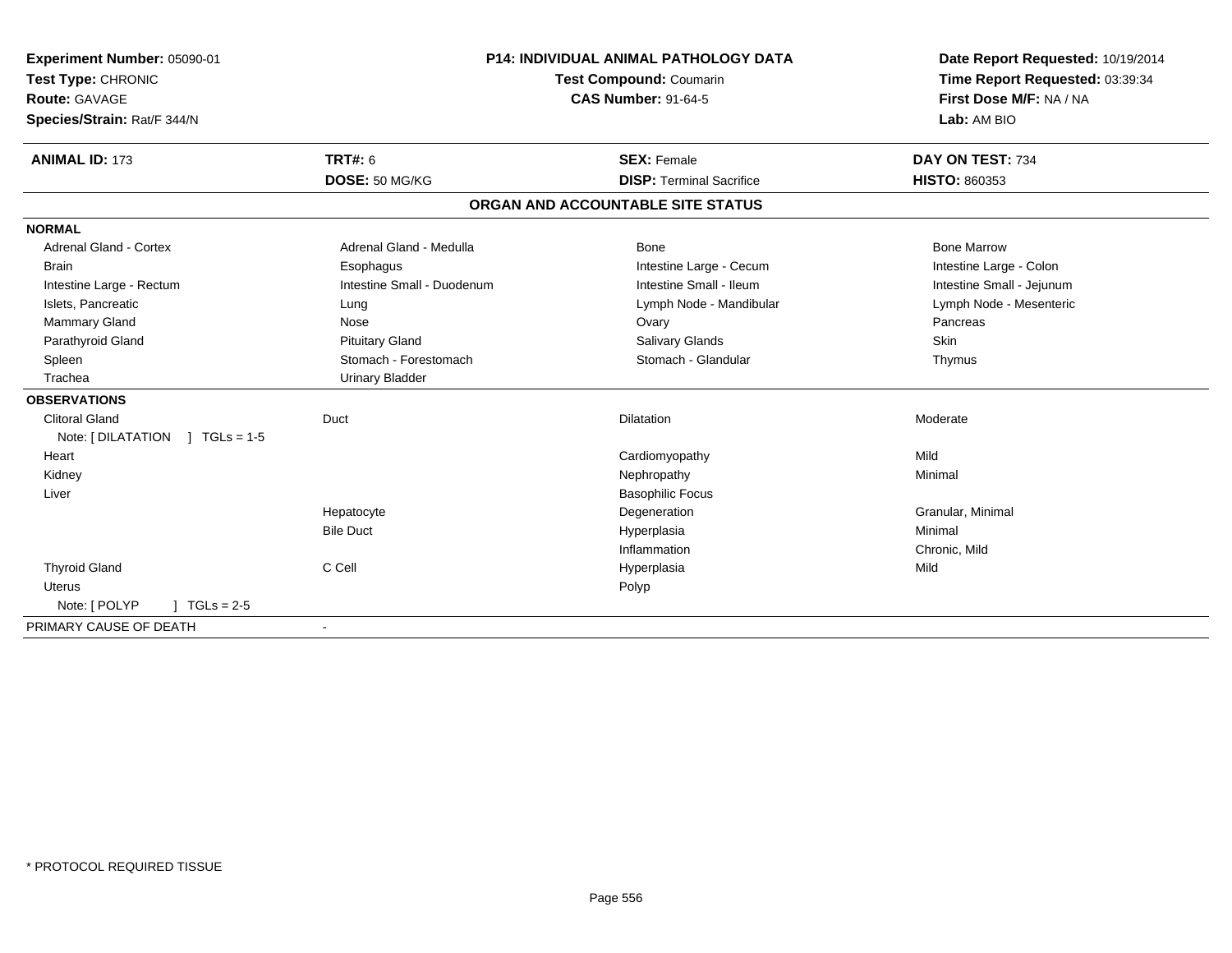| <b>Experiment Number: 05090-01</b><br>Test Type: CHRONIC<br><b>Route: GAVAGE</b><br>Species/Strain: Rat/F 344/N |                          | <b>P14: INDIVIDUAL ANIMAL PATHOLOGY DATA</b><br>Test Compound: Coumarin<br><b>CAS Number: 91-64-5</b> | Date Report Requested: 10/19/2014<br>Time Report Requested: 03:39:34<br>First Dose M/F: NA / NA<br>Lab: AM BIO |  |
|-----------------------------------------------------------------------------------------------------------------|--------------------------|-------------------------------------------------------------------------------------------------------|----------------------------------------------------------------------------------------------------------------|--|
| <b>ANIMAL ID: 174</b>                                                                                           | TRT#: 6                  | <b>SEX: Female</b>                                                                                    | DAY ON TEST: 733                                                                                               |  |
|                                                                                                                 | DOSE: 50 MG/KG           | <b>DISP: Terminal Sacrifice</b>                                                                       | <b>HISTO: 860354</b>                                                                                           |  |
|                                                                                                                 |                          | ORGAN AND ACCOUNTABLE SITE STATUS                                                                     |                                                                                                                |  |
| <b>NORMAL</b>                                                                                                   |                          |                                                                                                       |                                                                                                                |  |
| <b>Adrenal Gland - Cortex</b>                                                                                   | Adrenal Gland - Medulla  | Bone                                                                                                  | <b>Bone Marrow</b>                                                                                             |  |
| <b>Brain</b>                                                                                                    | <b>Clitoral Gland</b>    | Esophagus                                                                                             | Intestine Large - Cecum                                                                                        |  |
| Intestine Large - Colon                                                                                         | Intestine Large - Rectum | Intestine Small - Duodenum                                                                            | Intestine Small - Ileum                                                                                        |  |
| Intestine Small - Jejunum                                                                                       | Islets, Pancreatic       | Kidney                                                                                                | Lung                                                                                                           |  |
| Lymph Node - Mandibular                                                                                         | Lymph Node - Mesenteric  | Nose                                                                                                  | Ovary                                                                                                          |  |
| Pancreas                                                                                                        | Parathyroid Gland        | Salivary Glands                                                                                       | <b>Skin</b>                                                                                                    |  |
| Spleen                                                                                                          | Stomach - Forestomach    | Stomach - Glandular                                                                                   | Thymus                                                                                                         |  |
| <b>Thyroid Gland</b>                                                                                            | Trachea                  | <b>Urinary Bladder</b>                                                                                | Uterus                                                                                                         |  |
| <b>OBSERVATIONS</b>                                                                                             |                          |                                                                                                       |                                                                                                                |  |
| Heart                                                                                                           |                          | Cardiomyopathy                                                                                        | Mild                                                                                                           |  |
| Liver                                                                                                           | <b>Bile Duct</b>         | Hyperplasia                                                                                           | Minimal                                                                                                        |  |
| Mammary Gland                                                                                                   |                          | Fibroadenoma                                                                                          |                                                                                                                |  |
| Note: [ FIBROADENOMA ] TGLs = 1-13                                                                              |                          |                                                                                                       |                                                                                                                |  |
| <b>Pituitary Gland</b>                                                                                          | Pars Distalis            | Cyst                                                                                                  | Moderate                                                                                                       |  |
| PRIMARY CAUSE OF DEATH                                                                                          |                          |                                                                                                       |                                                                                                                |  |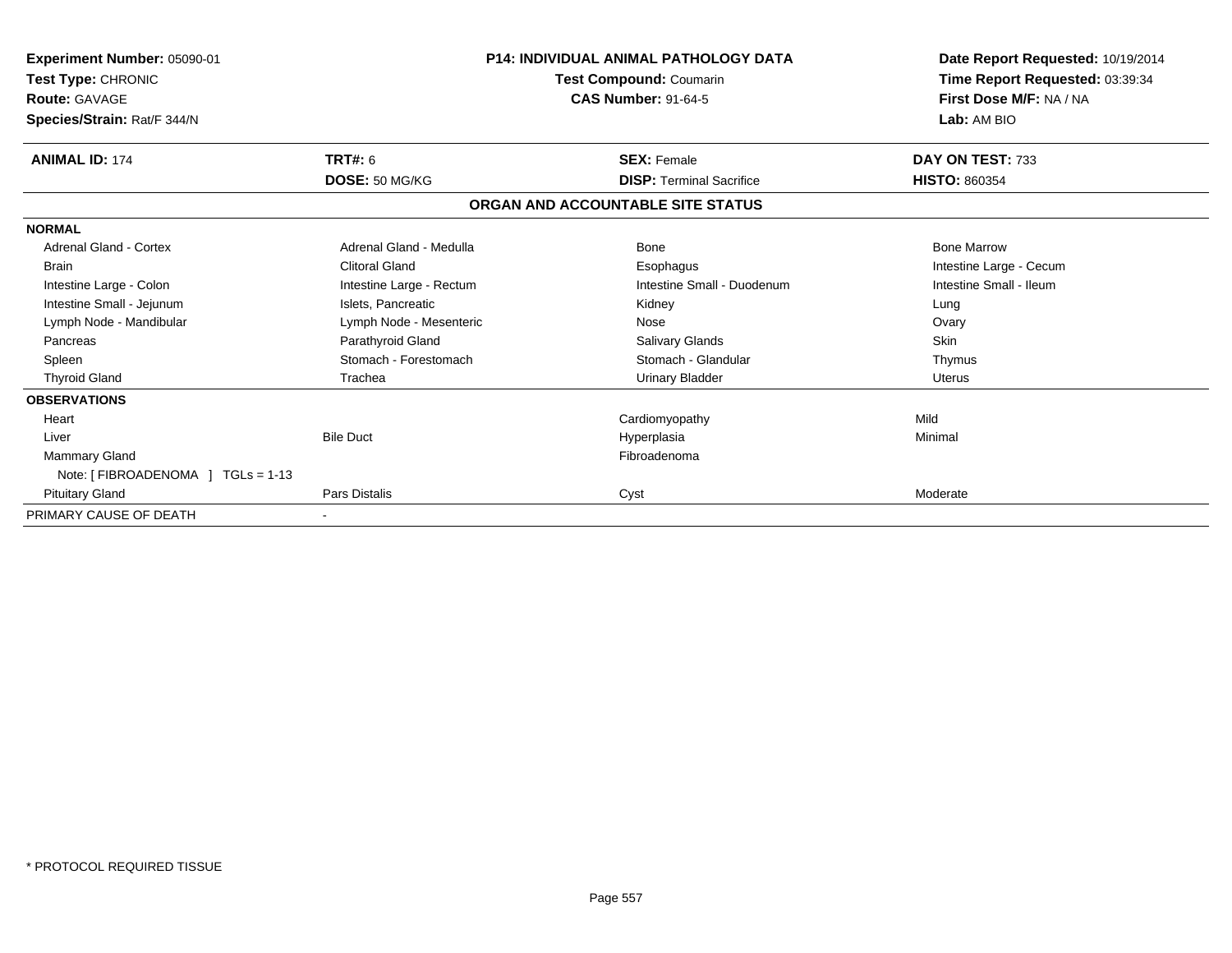| Experiment Number: 05090-01        | <b>P14: INDIVIDUAL ANIMAL PATHOLOGY DATA</b> |                                   | Date Report Requested: 10/19/2014 |
|------------------------------------|----------------------------------------------|-----------------------------------|-----------------------------------|
| Test Type: CHRONIC                 |                                              | Test Compound: Coumarin           | Time Report Requested: 03:39:34   |
| <b>Route: GAVAGE</b>               |                                              | <b>CAS Number: 91-64-5</b>        | First Dose M/F: NA / NA           |
| Species/Strain: Rat/F 344/N        |                                              |                                   | Lab: AM BIO                       |
| <b>ANIMAL ID: 175</b>              | TRT#: 6                                      | <b>SEX: Female</b>                | DAY ON TEST: 732                  |
|                                    | DOSE: 50 MG/KG                               | <b>DISP: Terminal Sacrifice</b>   | <b>HISTO: 860355</b>              |
|                                    |                                              | ORGAN AND ACCOUNTABLE SITE STATUS |                                   |
| <b>NORMAL</b>                      |                                              |                                   |                                   |
| Adrenal Gland - Cortex             | Adrenal Gland - Medulla                      | <b>Bone</b>                       | <b>Bone Marrow</b>                |
| <b>Brain</b>                       | Esophagus                                    | Heart                             | Intestine Large - Cecum           |
| Intestine Large - Colon            | Intestine Large - Rectum                     | Intestine Small - Duodenum        | Intestine Small - Ileum           |
| Intestine Small - Jejunum          | Islets, Pancreatic                           | Lung                              | Lymph Node - Mandibular           |
| Lymph Node - Mesenteric            | Nose                                         | Ovary                             | Pancreas                          |
| Parathyroid Gland                  | Salivary Glands                              | Skin                              | Spleen                            |
| Stomach - Forestomach              | Stomach - Glandular                          | Thymus                            | <b>Thyroid Gland</b>              |
| Trachea                            | <b>Urinary Bladder</b>                       |                                   |                                   |
| <b>OBSERVATIONS</b>                |                                              |                                   |                                   |
| <b>Clitoral Gland</b>              | Duct                                         | Dilatation                        | Moderate                          |
| Note: $[DILATATION] TGLs = 1-5$    |                                              |                                   |                                   |
| Kidney                             |                                              | Inflammation                      | Suppurative, Mild                 |
|                                    |                                              | Nephropathy                       | Minimal                           |
| Liver                              |                                              | <b>Basophilic Focus</b>           |                                   |
|                                    | <b>Bile Duct</b>                             | Hyperplasia                       | Minimal                           |
| Mammary Gland                      |                                              | Fibroadenoma                      |                                   |
| Note: [ FIBROADENOMA ] TGLs = 2-13 |                                              |                                   |                                   |
| <b>Pituitary Gland</b>             | <b>Pars Distalis</b>                         | Adenoma                           |                                   |
| ] $TGLS = 4-4$<br>Note: [ ADENOMA  |                                              |                                   |                                   |
| <b>Uterus</b>                      |                                              | Hydrometra                        | Marked                            |
| Note: [HYDROMETRA ] TGLs = 3-5     |                                              |                                   |                                   |
| PRIMARY CAUSE OF DEATH             |                                              |                                   |                                   |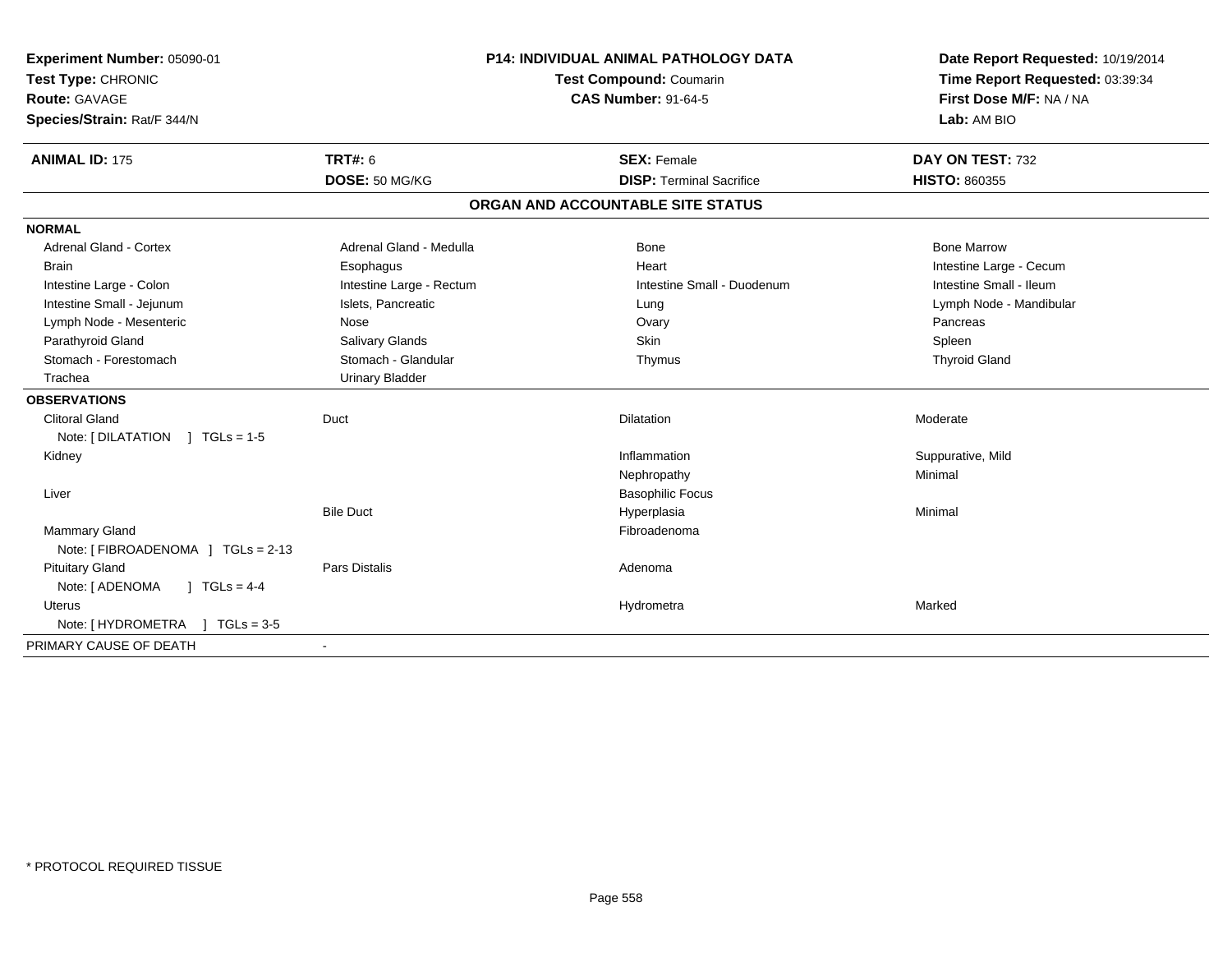| Experiment Number: 05090-01<br>Test Type: CHRONIC<br>Route: GAVAGE<br>Species/Strain: Rat/F 344/N<br><b>ANIMAL ID: 176</b> | <b>P14: INDIVIDUAL ANIMAL PATHOLOGY DATA</b><br>Test Compound: Coumarin<br><b>CAS Number: 91-64-5</b><br><b>TRT#: 6</b><br><b>SEX: Female</b> |                                   | Date Report Requested: 10/19/2014<br>Time Report Requested: 03:39:34<br>First Dose M/F: NA / NA<br>Lab: AM BIO<br>DAY ON TEST: 734 |
|----------------------------------------------------------------------------------------------------------------------------|-----------------------------------------------------------------------------------------------------------------------------------------------|-----------------------------------|------------------------------------------------------------------------------------------------------------------------------------|
|                                                                                                                            | DOSE: 50 MG/KG                                                                                                                                | <b>DISP: Terminal Sacrifice</b>   | <b>HISTO: 860356</b>                                                                                                               |
|                                                                                                                            |                                                                                                                                               | ORGAN AND ACCOUNTABLE SITE STATUS |                                                                                                                                    |
| <b>NORMAL</b>                                                                                                              |                                                                                                                                               |                                   |                                                                                                                                    |
| <b>Adrenal Gland - Cortex</b>                                                                                              | <b>Bone</b>                                                                                                                                   | <b>Bone Marrow</b>                | <b>Brain</b>                                                                                                                       |
| <b>Clitoral Gland</b>                                                                                                      | Esophagus                                                                                                                                     | Intestine Large - Cecum           | Intestine Large - Colon                                                                                                            |
| Intestine Large - Rectum                                                                                                   | Intestine Small - Duodenum                                                                                                                    | Intestine Small - Ileum           | Intestine Small - Jejunum                                                                                                          |
| Islets, Pancreatic                                                                                                         | Lung                                                                                                                                          | Lymph Node - Mandibular           | Lymph Node - Mesenteric                                                                                                            |
| Nose                                                                                                                       | Ovary                                                                                                                                         | Pancreas                          | Parathyroid Gland                                                                                                                  |
| <b>Pituitary Gland</b>                                                                                                     | Salivary Glands                                                                                                                               | <b>Skin</b>                       | Spleen                                                                                                                             |
| Stomach - Forestomach                                                                                                      | Stomach - Glandular                                                                                                                           | Thymus                            | <b>Thyroid Gland</b>                                                                                                               |
| Trachea                                                                                                                    | <b>Urinary Bladder</b>                                                                                                                        | <b>Uterus</b>                     |                                                                                                                                    |
| <b>OBSERVATIONS</b>                                                                                                        |                                                                                                                                               |                                   |                                                                                                                                    |
| <b>Adrenal Gland</b>                                                                                                       | Medulla                                                                                                                                       | Pheochromocytoma Benign           |                                                                                                                                    |
| Heart                                                                                                                      |                                                                                                                                               | Cardiomyopathy                    | Mild                                                                                                                               |
| Kidney                                                                                                                     |                                                                                                                                               | Nephropathy                       | Mild                                                                                                                               |
| Liver                                                                                                                      |                                                                                                                                               | Developmental Malformation        |                                                                                                                                    |
|                                                                                                                            | <b>Bile Duct</b>                                                                                                                              | Hyperplasia                       | Minimal                                                                                                                            |
|                                                                                                                            |                                                                                                                                               | Inflammation                      | Chronic, Mild                                                                                                                      |
| Note: [ DEVELOP MALFOR ] TGLs = 1-2                                                                                        |                                                                                                                                               |                                   |                                                                                                                                    |
| Mammary Gland<br>Note: [ FIBROADENOMA ] TGLs = 4-14                                                                        |                                                                                                                                               | Fibroadenoma                      |                                                                                                                                    |
| Mesentery                                                                                                                  | Fat                                                                                                                                           | Necrosis                          | Coagulative, Moderate                                                                                                              |
| Note: [ NECROSIS<br>$\mid$ TGLs = 2-13,3-13                                                                                |                                                                                                                                               |                                   |                                                                                                                                    |
| PRIMARY CAUSE OF DEATH                                                                                                     |                                                                                                                                               |                                   |                                                                                                                                    |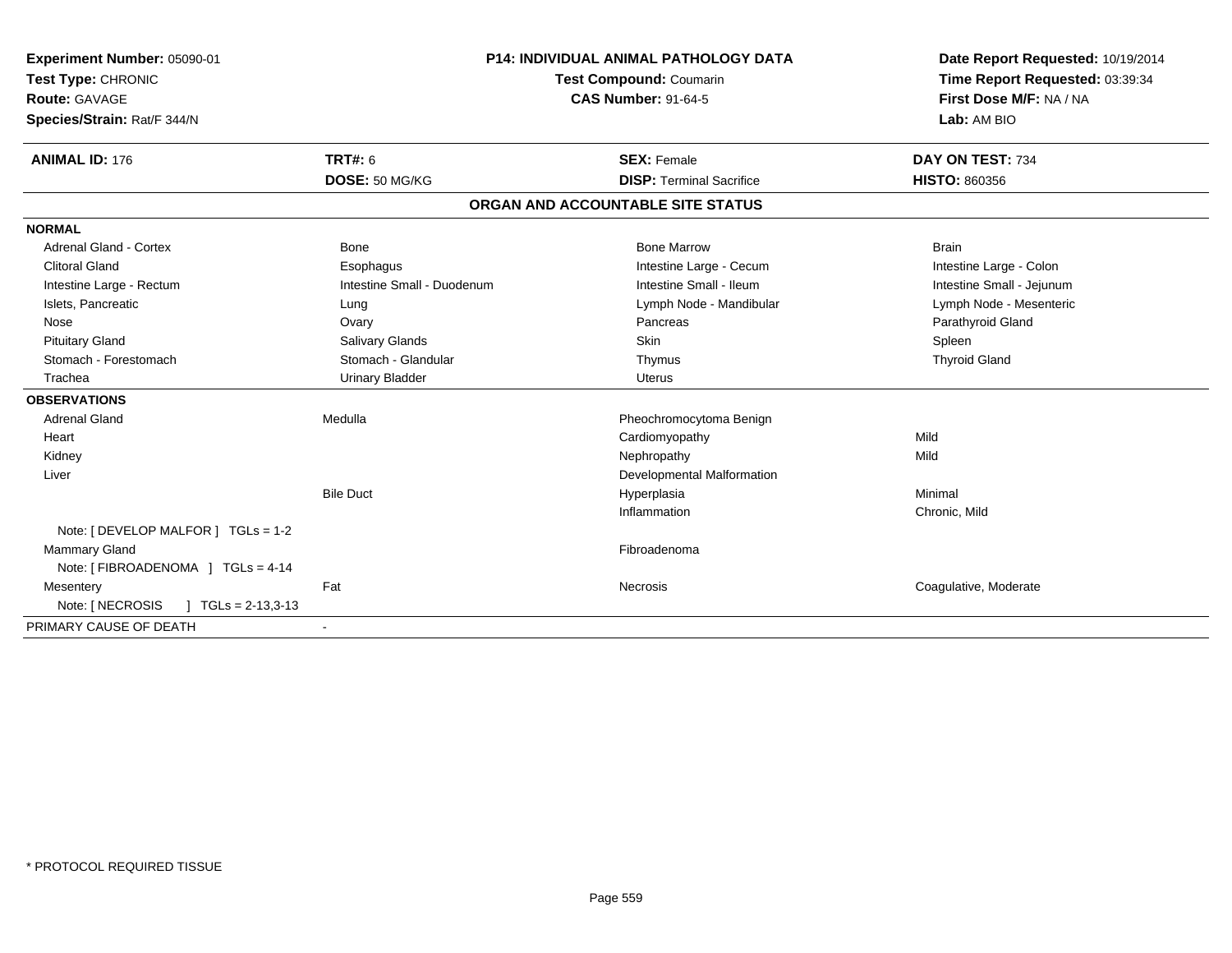| Experiment Number: 05090-01             | <b>P14: INDIVIDUAL ANIMAL PATHOLOGY DATA</b> |                                   | Date Report Requested: 10/19/2014 |  |
|-----------------------------------------|----------------------------------------------|-----------------------------------|-----------------------------------|--|
| Test Type: CHRONIC                      |                                              | Test Compound: Coumarin           | Time Report Requested: 03:39:35   |  |
| <b>Route: GAVAGE</b>                    | <b>CAS Number: 91-64-5</b>                   |                                   | First Dose M/F: NA / NA           |  |
| Species/Strain: Rat/F 344/N             |                                              |                                   | Lab: AM BIO                       |  |
| <b>ANIMAL ID: 177</b>                   | <b>TRT#: 6</b>                               | <b>SEX: Female</b>                | DAY ON TEST: 734                  |  |
|                                         | DOSE: 50 MG/KG                               | <b>DISP: Terminal Sacrifice</b>   | HISTO: 860357                     |  |
|                                         |                                              | ORGAN AND ACCOUNTABLE SITE STATUS |                                   |  |
| <b>NORMAL</b>                           |                                              |                                   |                                   |  |
| <b>Adrenal Gland - Cortex</b>           | Adrenal Gland - Medulla                      | Bone                              | <b>Bone Marrow</b>                |  |
| <b>Brain</b>                            | <b>Clitoral Gland</b>                        | Esophagus                         | Intestine Large - Cecum           |  |
| Intestine Large - Colon                 | Intestine Large - Rectum                     | Intestine Small - Duodenum        | Intestine Small - Ileum           |  |
| Intestine Small - Jejunum               | Islets, Pancreatic                           | Lung                              | Lymph Node - Mandibular           |  |
| Lymph Node - Mesenteric                 | Nose                                         | Ovary                             | Pancreas                          |  |
| Parathyroid Gland                       | Salivary Glands                              | Skin                              | Spleen                            |  |
| Stomach - Forestomach                   | Stomach - Glandular                          | Thymus                            | Trachea                           |  |
| <b>Urinary Bladder</b>                  | <b>Uterus</b>                                |                                   |                                   |  |
| <b>OBSERVATIONS</b>                     |                                              |                                   |                                   |  |
| Heart                                   |                                              | Cardiomyopathy                    | Mild                              |  |
| Kidney                                  |                                              | Nephropathy                       | Mild                              |  |
| Liver                                   |                                              | <b>Basophilic Focus</b>           |                                   |  |
|                                         | Hepatocyte                                   | Degeneration                      | Granular, Minimal                 |  |
|                                         | <b>Bile Duct</b>                             | Hyperplasia                       | Minimal                           |  |
| Mammary Gland                           |                                              | Fibroadenoma                      |                                   |  |
|                                         |                                              | Fibroadenoma                      |                                   |  |
| Note: [FIBROADENOMA ] TGLs = 2-13       |                                              |                                   |                                   |  |
| Note: [ FIBROADENOMA ] TGLs = 1-13      |                                              |                                   |                                   |  |
| Note: [ FIBROADENOMA ] TGLs = 3-14      |                                              |                                   |                                   |  |
| <b>Pituitary Gland</b>                  | <b>Pars Distalis</b>                         | Adenoma                           |                                   |  |
| Note: [ ADENOMA<br>$J \cdot TGLS = 4-4$ |                                              |                                   |                                   |  |
| <b>Thyroid Gland</b>                    | C Cell                                       | Hyperplasia                       | Mild                              |  |
| PRIMARY CAUSE OF DEATH                  |                                              |                                   |                                   |  |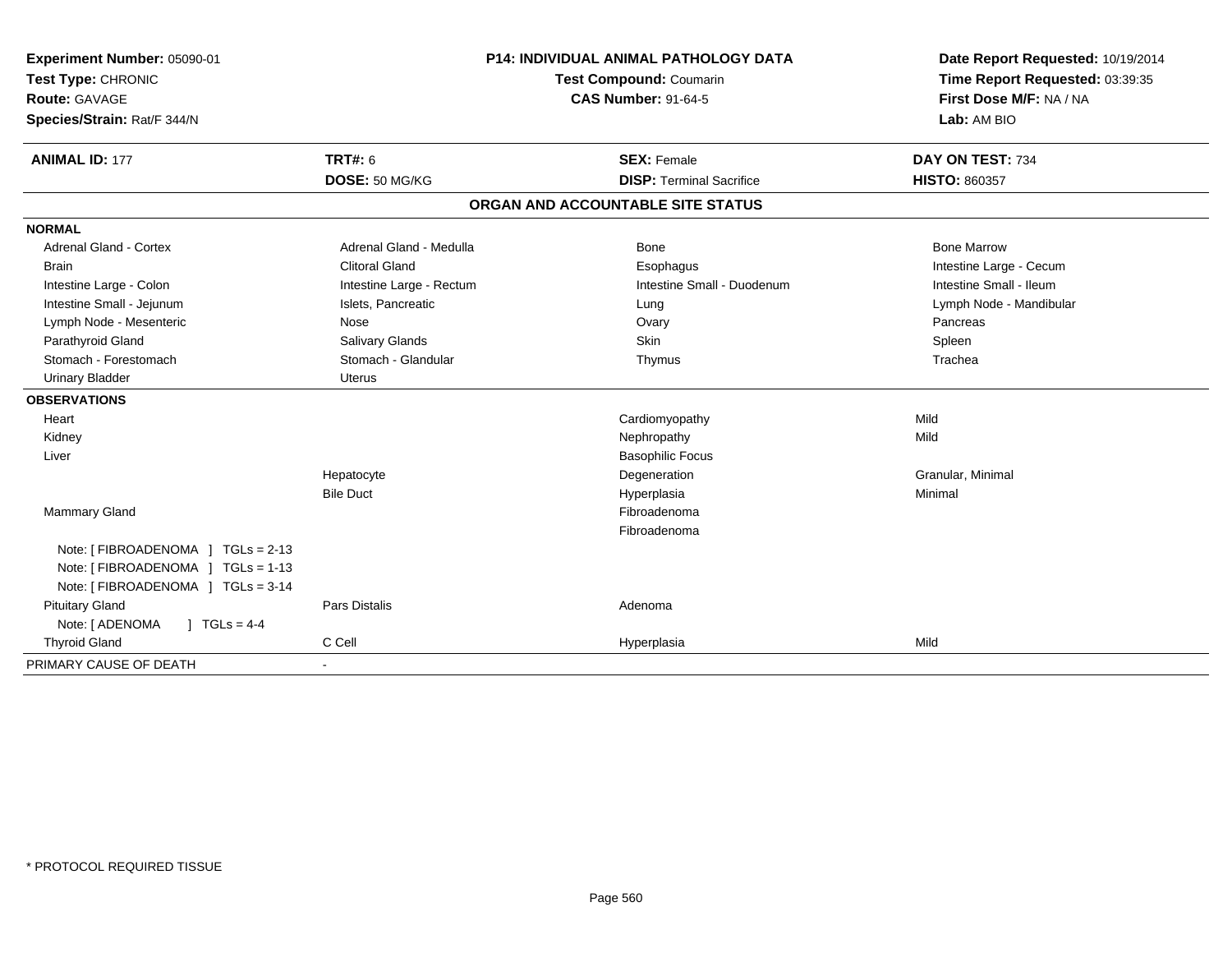| Experiment Number: 05090-01<br>Test Type: CHRONIC<br><b>Route: GAVAGE</b><br>Species/Strain: Rat/F 344/N |                                  | <b>P14: INDIVIDUAL ANIMAL PATHOLOGY DATA</b><br><b>Test Compound: Coumarin</b><br><b>CAS Number: 91-64-5</b> | Date Report Requested: 10/19/2014<br>Time Report Requested: 03:39:35<br>First Dose M/F: NA / NA<br>Lab: AM BIO |
|----------------------------------------------------------------------------------------------------------|----------------------------------|--------------------------------------------------------------------------------------------------------------|----------------------------------------------------------------------------------------------------------------|
| <b>ANIMAL ID: 178</b>                                                                                    | TRT#: 6<br><b>DOSE: 50 MG/KG</b> | <b>SEX: Female</b><br><b>DISP:</b> Interval Sacrifice                                                        | <b>DAY ON TEST: 456</b><br><b>HISTO: 860358</b>                                                                |
| <b>OBSERVATIONS</b>                                                                                      |                                  |                                                                                                              |                                                                                                                |
| Kidney                                                                                                   |                                  | Nephropathy                                                                                                  | Minimal                                                                                                        |
| Liver                                                                                                    |                                  | Developmental Malformation                                                                                   |                                                                                                                |
|                                                                                                          |                                  | Inflammation                                                                                                 | Chronic. Mild                                                                                                  |
| Note: $[$ DEVELOP MALFOR $]$ TGLs = 1-2                                                                  |                                  |                                                                                                              |                                                                                                                |
| PRIMARY CAUSE OF DEATH                                                                                   |                                  |                                                                                                              |                                                                                                                |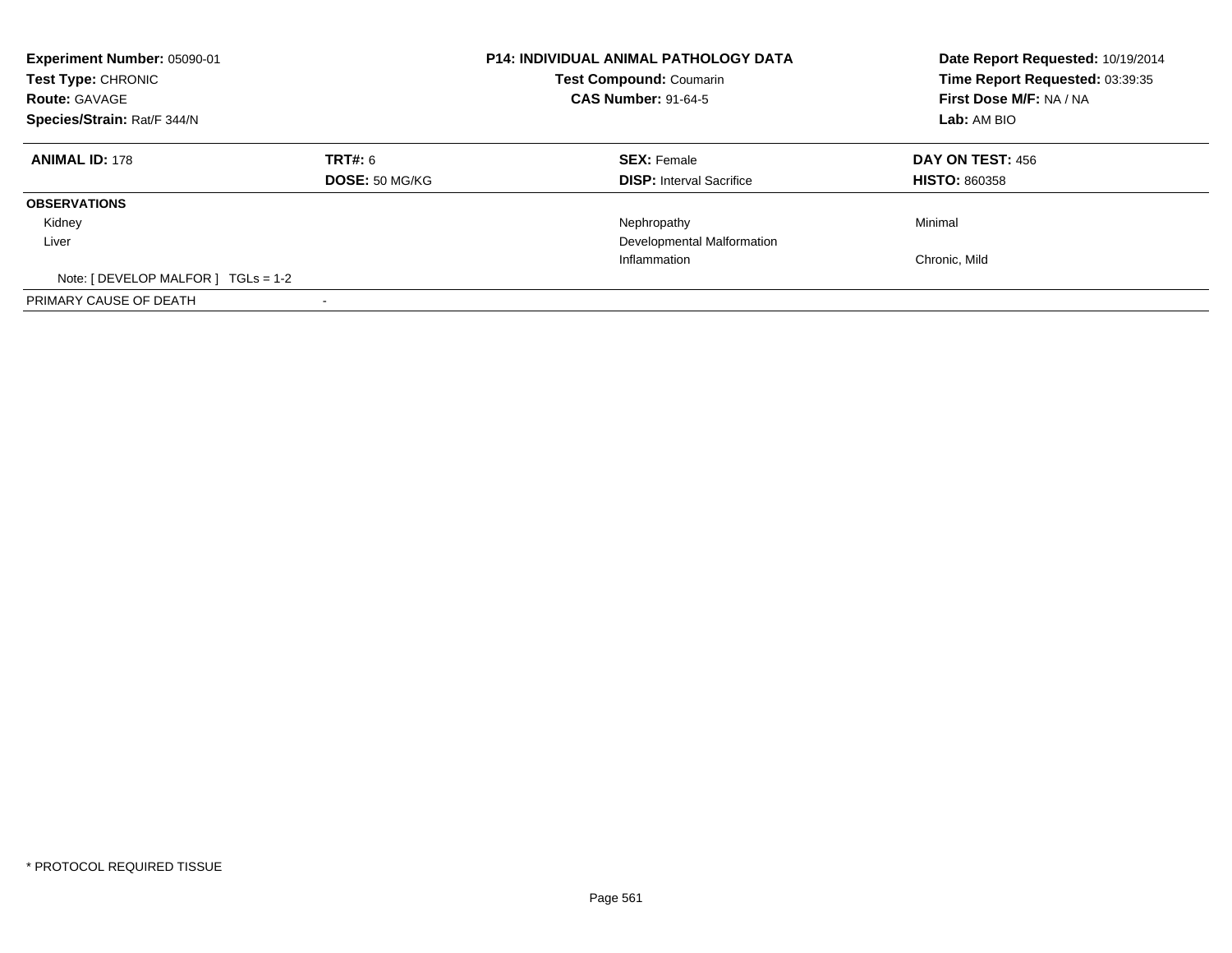| Experiment Number: 05090-01<br>Test Type: CHRONIC<br><b>Route: GAVAGE</b><br>Species/Strain: Rat/F 344/N |                                         | <b>P14: INDIVIDUAL ANIMAL PATHOLOGY DATA</b><br>Test Compound: Coumarin<br><b>CAS Number: 91-64-5</b> | Date Report Requested: 10/19/2014<br>Time Report Requested: 03:39:35<br>First Dose M/F: NA / NA<br><b>Lab:</b> AM BIO |  |
|----------------------------------------------------------------------------------------------------------|-----------------------------------------|-------------------------------------------------------------------------------------------------------|-----------------------------------------------------------------------------------------------------------------------|--|
| <b>ANIMAL ID: 179</b>                                                                                    | <b>TRT#: 6</b><br><b>DOSE: 50 MG/KG</b> | <b>SEX: Female</b><br><b>DISP:</b> Interval Sacrifice                                                 | DAY ON TEST: 455<br><b>HISTO: 860359</b>                                                                              |  |
| <b>OBSERVATIONS</b>                                                                                      |                                         |                                                                                                       |                                                                                                                       |  |
| Kidney                                                                                                   |                                         | Nephropathy                                                                                           | Minimal                                                                                                               |  |
| Liver                                                                                                    | <b>Bile Duct</b>                        | Hyperplasia                                                                                           | Minimal                                                                                                               |  |
| Uterus                                                                                                   |                                         | Hydrometra                                                                                            | Marked                                                                                                                |  |
| [Hydrometra TGLS = $1-5$ ]                                                                               |                                         |                                                                                                       |                                                                                                                       |  |
| PRIMARY CAUSE OF DEATH                                                                                   |                                         |                                                                                                       |                                                                                                                       |  |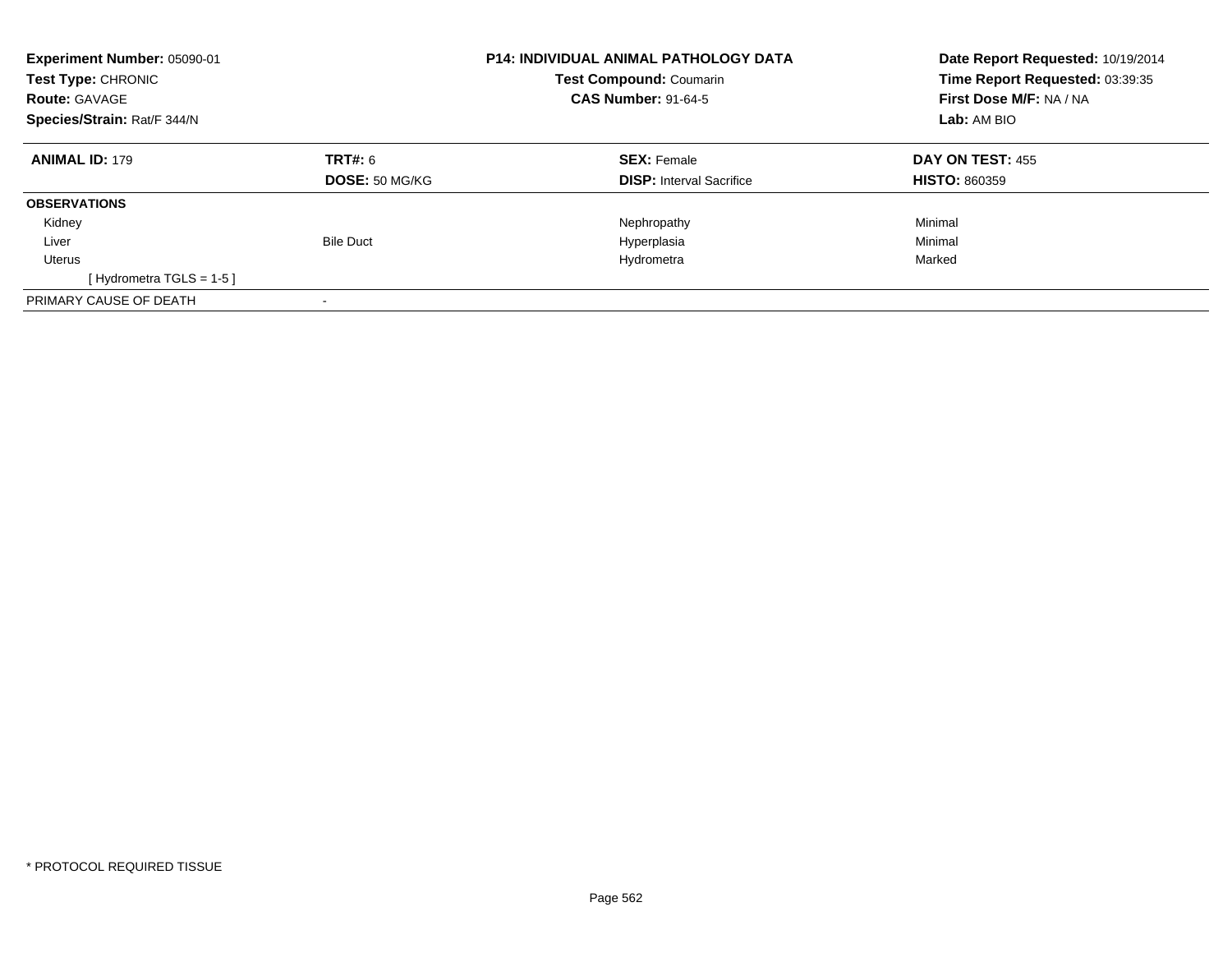| Experiment Number: 05090-01<br>Test Type: CHRONIC<br><b>Route: GAVAGE</b><br>Species/Strain: Rat/F 344/N<br><b>ANIMAL ID: 180</b> | <b>TRT#: 6</b>            | <b>P14: INDIVIDUAL ANIMAL PATHOLOGY DATA</b><br>Test Compound: Coumarin<br><b>CAS Number: 91-64-5</b><br><b>SEX: Female</b> |                                   | Date Report Requested: 10/19/2014<br>Time Report Requested: 03:39:35<br>First Dose M/F: NA / NA<br>Lab: AM BIO<br>DAY ON TEST: 691 |
|-----------------------------------------------------------------------------------------------------------------------------------|---------------------------|-----------------------------------------------------------------------------------------------------------------------------|-----------------------------------|------------------------------------------------------------------------------------------------------------------------------------|
|                                                                                                                                   | DOSE: 50 MG/KG            |                                                                                                                             | <b>DISP: Moribund</b>             | <b>HISTO: 860360</b>                                                                                                               |
|                                                                                                                                   |                           |                                                                                                                             | ORGAN AND ACCOUNTABLE SITE STATUS |                                                                                                                                    |
| <b>NORMAL</b>                                                                                                                     |                           |                                                                                                                             |                                   |                                                                                                                                    |
| <b>Adrenal Gland - Cortex</b>                                                                                                     | Adrenal Gland - Medulla   |                                                                                                                             | <b>Bone</b>                       | <b>Bone Marrow</b>                                                                                                                 |
| <b>Brain</b>                                                                                                                      | <b>Clitoral Gland</b>     |                                                                                                                             | Esophagus                         | Heart                                                                                                                              |
| Intestine Large - Cecum                                                                                                           | Intestine Large - Colon   |                                                                                                                             | Intestine Large - Rectum          | Intestine Small - Duodenum                                                                                                         |
| Intestine Small - Ileum                                                                                                           | Intestine Small - Jejunum |                                                                                                                             | Islets, Pancreatic                | Lung                                                                                                                               |
| Lymph Node - Mandibular                                                                                                           | Lymph Node - Mesenteric   |                                                                                                                             | Nose                              | Ovary                                                                                                                              |
| Pancreas                                                                                                                          | Parathyroid Gland         |                                                                                                                             | <b>Salivary Glands</b>            | Skin                                                                                                                               |
| Spleen                                                                                                                            | Stomach - Glandular       |                                                                                                                             | Thymus                            | <b>Thyroid Gland</b>                                                                                                               |
| Trachea                                                                                                                           | <b>Urinary Bladder</b>    |                                                                                                                             | <b>Uterus</b>                     |                                                                                                                                    |
| <b>OBSERVATIONS</b>                                                                                                               |                           |                                                                                                                             |                                   |                                                                                                                                    |
| Kidney                                                                                                                            |                           |                                                                                                                             | Nephropathy                       | Moderate                                                                                                                           |
| [Nephropathy TGLS = 3-1]                                                                                                          |                           |                                                                                                                             |                                   |                                                                                                                                    |
| Liver                                                                                                                             |                           |                                                                                                                             | Developmental Malformation        |                                                                                                                                    |
|                                                                                                                                   |                           |                                                                                                                             | Fatty Change                      | Minimal                                                                                                                            |
| [ Developmental Malformation TGLS = 2-13 ]                                                                                        |                           |                                                                                                                             |                                   |                                                                                                                                    |
| Mammary Gland                                                                                                                     |                           |                                                                                                                             | Galactocele                       |                                                                                                                                    |
| Note: [ GALACTOCELE ] TGLs = 1-14                                                                                                 |                           |                                                                                                                             |                                   |                                                                                                                                    |
| <b>Pituitary Gland</b>                                                                                                            | <b>Pars Distalis</b>      |                                                                                                                             | Adenoma                           |                                                                                                                                    |
| [Adenoma TGLS = $6-4$ ]                                                                                                           |                           |                                                                                                                             |                                   |                                                                                                                                    |
| Stomach                                                                                                                           | Forestomach               |                                                                                                                             | Ulcer                             | Marked                                                                                                                             |
| [Ulcer TGLS = $4-6$ ]                                                                                                             |                           |                                                                                                                             |                                   |                                                                                                                                    |
| PRIMARY CAUSE OF DEATH                                                                                                            |                           |                                                                                                                             |                                   |                                                                                                                                    |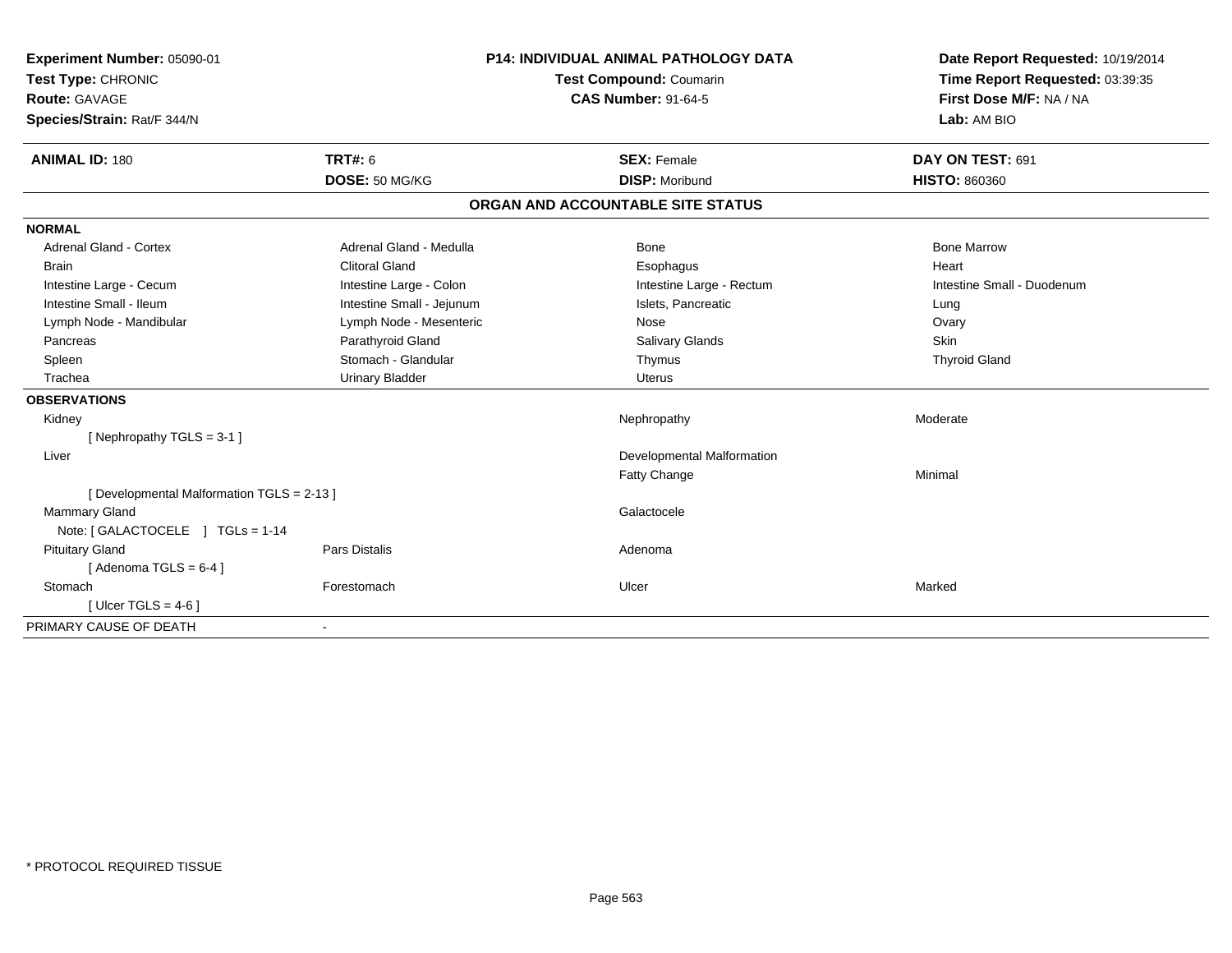| <b>Experiment Number: 05090-01</b><br>Test Type: CHRONIC<br><b>Route: GAVAGE</b><br>Species/Strain: Rat/F 344/N |                           | <b>P14: INDIVIDUAL ANIMAL PATHOLOGY DATA</b><br><b>Test Compound: Coumarin</b><br><b>CAS Number: 91-64-5</b> | Date Report Requested: 10/19/2014<br>Time Report Requested: 03:39:35<br>First Dose M/F: NA / NA<br>Lab: AM BIO |
|-----------------------------------------------------------------------------------------------------------------|---------------------------|--------------------------------------------------------------------------------------------------------------|----------------------------------------------------------------------------------------------------------------|
| <b>ANIMAL ID: 181</b>                                                                                           | <b>TRT#: 8</b>            | <b>SEX: Female</b>                                                                                           | DAY ON TEST: 456                                                                                               |
|                                                                                                                 | DOSE: 100MG/KG            | <b>DISP:</b> Interval Sacrifice                                                                              | <b>HISTO: 860421</b>                                                                                           |
|                                                                                                                 |                           | ORGAN AND ACCOUNTABLE SITE STATUS                                                                            |                                                                                                                |
| <b>NORMAL</b>                                                                                                   |                           |                                                                                                              |                                                                                                                |
| <b>Adrenal Gland - Cortex</b>                                                                                   | Adrenal Gland - Medulla   | Bone                                                                                                         | <b>Bone Marrow</b>                                                                                             |
| <b>Brain</b>                                                                                                    | <b>Clitoral Gland</b>     | Esophagus                                                                                                    | Heart                                                                                                          |
| Intestine Large - Cecum                                                                                         | Intestine Large - Colon   | Intestine Large - Rectum                                                                                     | Intestine Small - Duodenum                                                                                     |
| Intestine Small - Ileum                                                                                         | Intestine Small - Jejunum | Islets, Pancreatic                                                                                           | Lung                                                                                                           |
| Lymph Node - Mandibular                                                                                         | Lymph Node - Mesenteric   | <b>Mammary Gland</b>                                                                                         | Nose                                                                                                           |
| Ovary                                                                                                           | Pancreas                  | Parathyroid Gland                                                                                            | <b>Pituitary Gland</b>                                                                                         |
| <b>Salivary Glands</b>                                                                                          | <b>Skin</b>               | Spleen                                                                                                       | Stomach - Forestomach                                                                                          |
| Stomach - Glandular                                                                                             | Thymus                    | <b>Thyroid Gland</b>                                                                                         | <b>Urinary Bladder</b>                                                                                         |
| <b>OBSERVATIONS</b>                                                                                             |                           |                                                                                                              |                                                                                                                |
| Kidney                                                                                                          |                           | Nephropathy                                                                                                  | Minimal                                                                                                        |
| Liver                                                                                                           | Hepatocyte                | Degeneration                                                                                                 | Granular, Minimal                                                                                              |
|                                                                                                                 |                           | <b>Fatty Change</b>                                                                                          | Moderate                                                                                                       |
|                                                                                                                 | <b>Bile Duct</b>          | Hyperplasia                                                                                                  | Minimal                                                                                                        |
| <b>Uterus</b>                                                                                                   |                           | Hydrometra                                                                                                   | Moderate                                                                                                       |
| Note: [ HYDROMETRA<br>$TGLs = 1-5.2-5$                                                                          |                           |                                                                                                              |                                                                                                                |
| PRIMARY CAUSE OF DEATH                                                                                          | $\blacksquare$            |                                                                                                              |                                                                                                                |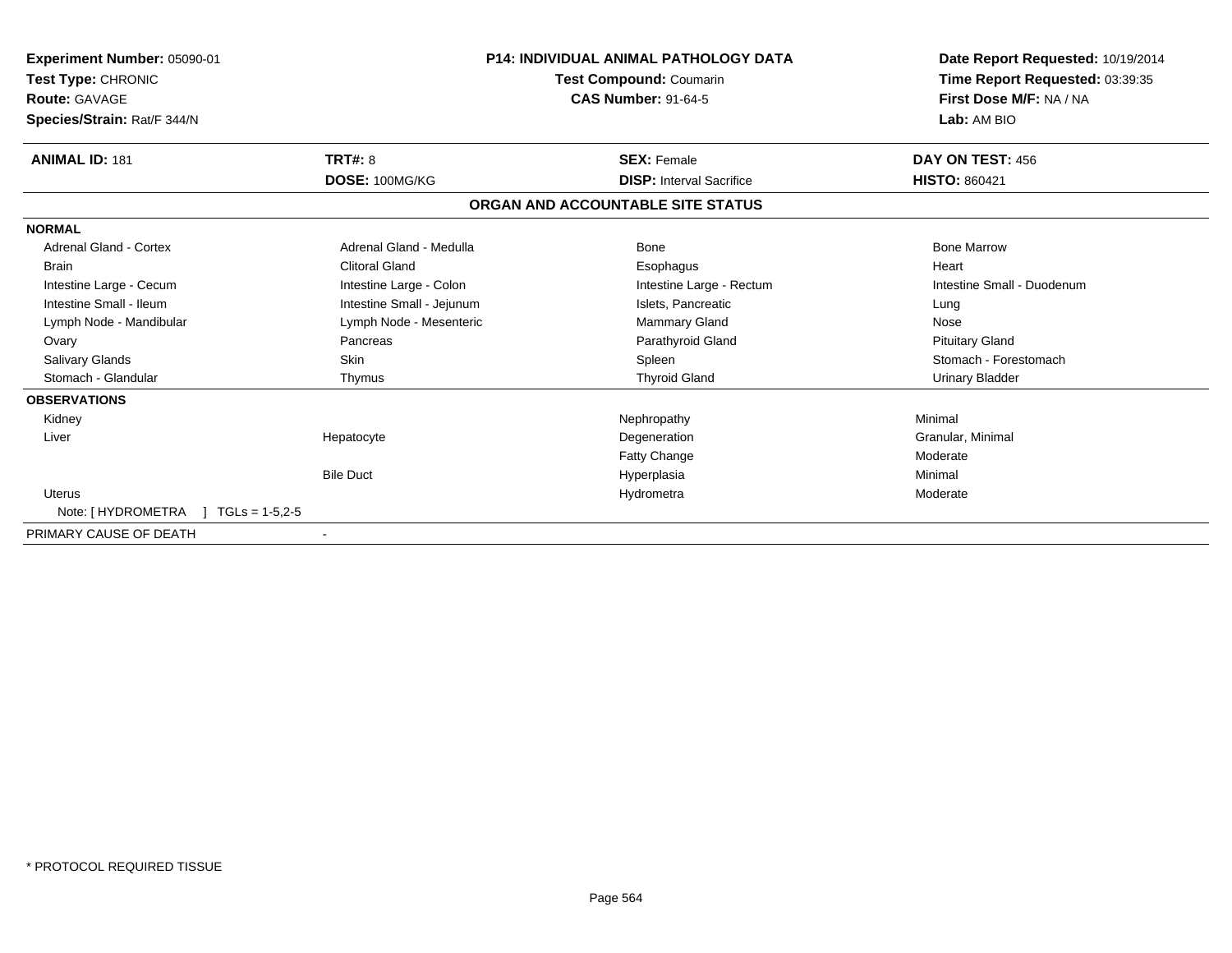| Experiment Number: 05090-01        |                          | <b>P14: INDIVIDUAL ANIMAL PATHOLOGY DATA</b> | Date Report Requested: 10/19/2014 |
|------------------------------------|--------------------------|----------------------------------------------|-----------------------------------|
| Test Type: CHRONIC                 |                          | Test Compound: Coumarin                      | Time Report Requested: 03:39:35   |
| Route: GAVAGE                      |                          | <b>CAS Number: 91-64-5</b>                   | First Dose M/F: NA / NA           |
| Species/Strain: Rat/F 344/N        |                          |                                              | Lab: AM BIO                       |
| <b>ANIMAL ID: 182</b>              | TRT#: 8                  | <b>SEX: Female</b>                           | DAY ON TEST: 729                  |
|                                    | DOSE: 100MG/KG           | <b>DISP: Terminal Sacrifice</b>              | <b>HISTO: 860422</b>              |
|                                    |                          | ORGAN AND ACCOUNTABLE SITE STATUS            |                                   |
| <b>NORMAL</b>                      |                          |                                              |                                   |
| Adrenal Gland - Cortex             | Adrenal Gland - Medulla  | Bone                                         | <b>Bone Marrow</b>                |
| <b>Brain</b>                       | <b>Clitoral Gland</b>    | Esophagus                                    | Intestine Large - Cecum           |
| Intestine Large - Colon            | Intestine Large - Rectum | Intestine Small - Duodenum                   | Intestine Small - Ileum           |
| Intestine Small - Jejunum          | Islets, Pancreatic       | Lung                                         | Lymph Node - Mandibular           |
| Lymph Node - Mesenteric            | Nose                     | Ovary                                        | Pancreas                          |
| Parathyroid Gland                  | <b>Pituitary Gland</b>   | Salivary Glands                              | Skin                              |
| Spleen                             | Stomach - Forestomach    | Stomach - Glandular                          | Thymus                            |
| Trachea                            | <b>Urinary Bladder</b>   | <b>Uterus</b>                                |                                   |
| <b>OBSERVATIONS</b>                |                          |                                              |                                   |
| Heart                              |                          | Cardiomyopathy                               | Mild                              |
| Kidney                             |                          | Nephropathy                                  | Mild                              |
| Liver                              |                          | <b>Basophilic Focus</b>                      |                                   |
|                                    | Hepatocyte               | Degeneration                                 | Granular, Mild                    |
| Mammary Gland                      |                          | Fibroadenoma                                 |                                   |
| Note: [ FIBROADENOMA ] TGLs = 1-13 |                          |                                              |                                   |
| <b>Thyroid Gland</b>               | C Cell                   | Carcinoma                                    |                                   |
| PRIMARY CAUSE OF DEATH             |                          |                                              |                                   |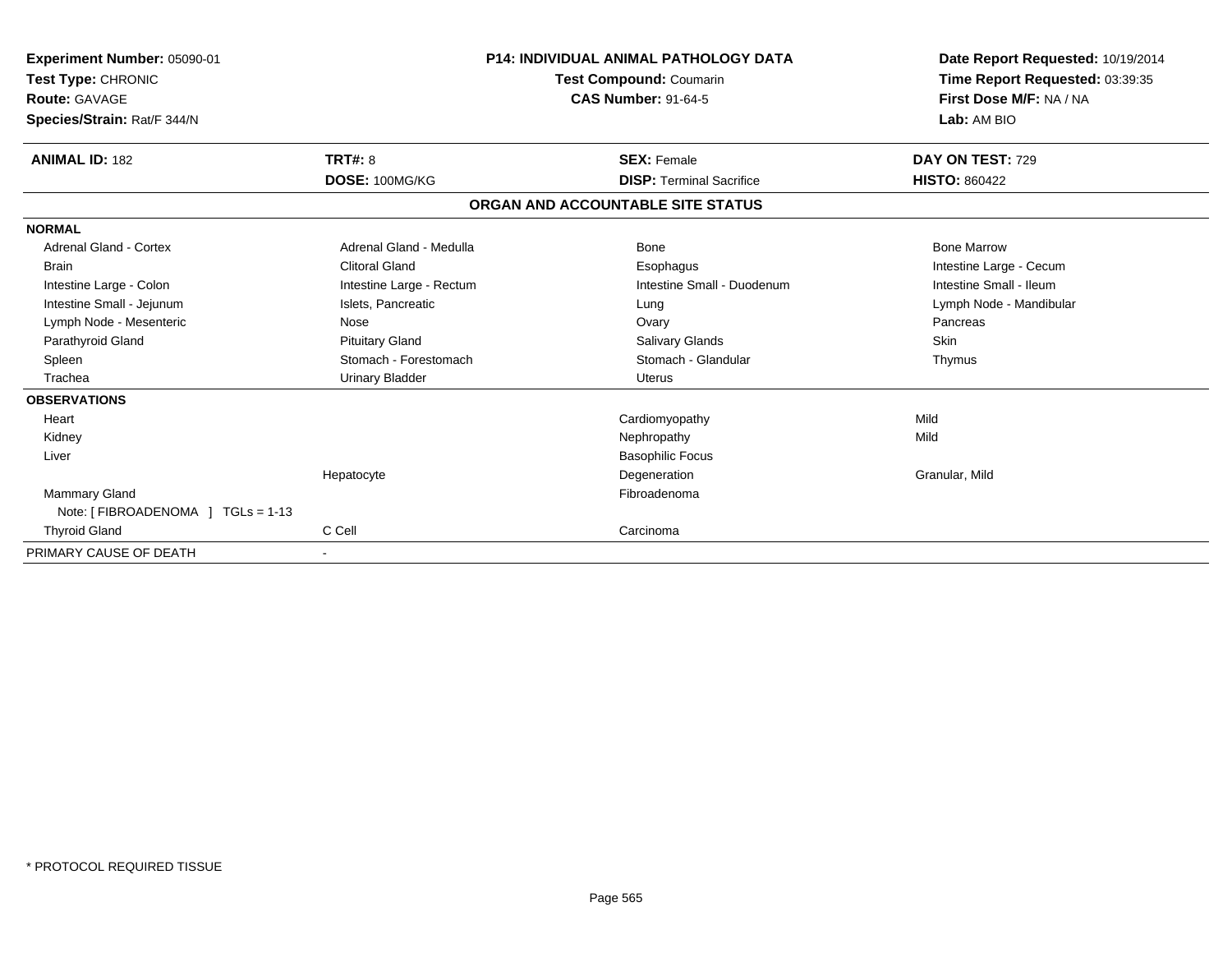| Experiment Number: 05090-01 |                                | <b>P14: INDIVIDUAL ANIMAL PATHOLOGY DATA</b> | Date Report Requested: 10/19/2014 |
|-----------------------------|--------------------------------|----------------------------------------------|-----------------------------------|
| Test Type: CHRONIC          | <b>Test Compound: Coumarin</b> |                                              | Time Report Requested: 03:39:35   |
| Route: GAVAGE               |                                | <b>CAS Number: 91-64-5</b>                   | First Dose M/F: NA / NA           |
| Species/Strain: Rat/F 344/N |                                |                                              | Lab: AM BIO                       |
| <b>ANIMAL ID: 183</b>       | TRT#: 8                        | <b>SEX: Female</b>                           | DAY ON TEST: 733                  |
|                             | DOSE: 100MG/KG                 | <b>DISP: Terminal Sacrifice</b>              | <b>HISTO: 860423</b>              |
|                             |                                | ORGAN AND ACCOUNTABLE SITE STATUS            |                                   |
| <b>NORMAL</b>               |                                |                                              |                                   |
| Adrenal Gland - Cortex      | Adrenal Gland - Medulla        | Bone                                         | <b>Bone Marrow</b>                |
| <b>Brain</b>                | <b>Clitoral Gland</b>          | Esophagus                                    | Heart                             |
| Intestine Large - Cecum     | Intestine Large - Colon        | Intestine Large - Rectum                     | Intestine Small - Duodenum        |
| Intestine Small - Ileum     | Intestine Small - Jejunum      | Islets, Pancreatic                           | Lung                              |
| Lymph Node - Mandibular     | Lymph Node - Mesenteric        | Mammary Gland                                | Nose                              |
| Ovary                       | Pancreas                       | Parathyroid Gland                            | Salivary Glands                   |
| <b>Skin</b>                 | Spleen                         | Stomach - Forestomach                        | Stomach - Glandular               |
| Thymus                      | <b>Thyroid Gland</b>           | Trachea                                      | Uterus                            |
| <b>OBSERVATIONS</b>         |                                |                                              |                                   |
| Kidney                      |                                | Nephropathy                                  | Mild                              |
| [Nephropathy TGLS = $1-1$ ] |                                |                                              |                                   |
| Liver                       |                                | <b>Basophilic Focus</b>                      |                                   |
|                             | Hepatocyte                     | Degeneration                                 | Granular, Moderate                |
|                             | <b>Bile Duct</b>               | Hyperplasia                                  | Minimal                           |
|                             |                                | Inflammation                                 | Chronic, Minimal                  |
| <b>Pituitary Gland</b>      | Pars Distalis                  | Adenoma                                      |                                   |
| <b>Urinary Bladder</b>      |                                | Squamous Cell Papilloma                      |                                   |
| PRIMARY CAUSE OF DEATH      |                                |                                              |                                   |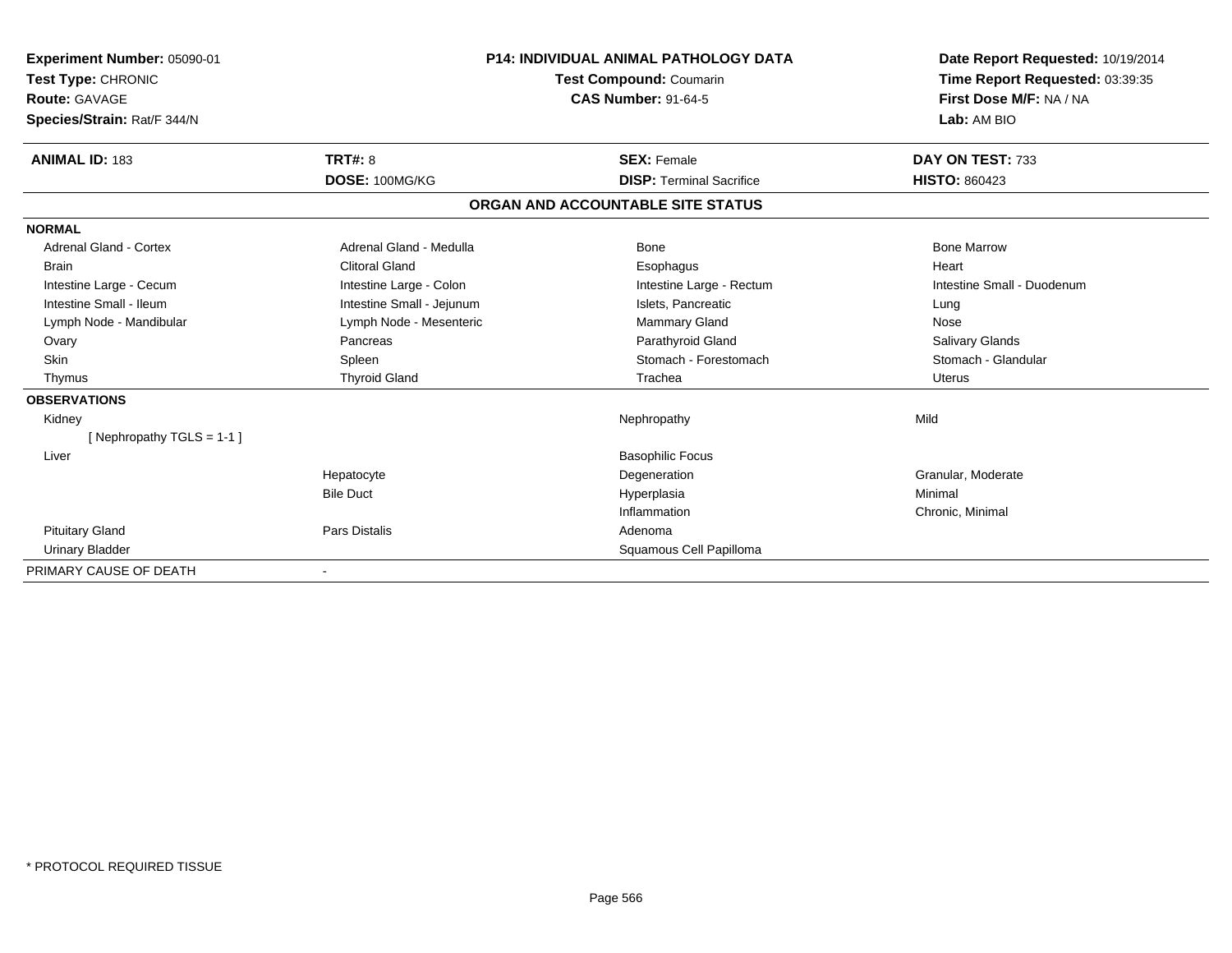| <b>Experiment Number: 05090-01</b><br>Test Type: CHRONIC<br><b>Route: GAVAGE</b><br>Species/Strain: Rat/F 344/N |                          | <b>P14: INDIVIDUAL ANIMAL PATHOLOGY DATA</b><br>Test Compound: Coumarin<br><b>CAS Number: 91-64-5</b> |                                   | Date Report Requested: 10/19/2014<br>Time Report Requested: 03:39:35<br>First Dose M/F: NA / NA<br>Lab: AM BIO |
|-----------------------------------------------------------------------------------------------------------------|--------------------------|-------------------------------------------------------------------------------------------------------|-----------------------------------|----------------------------------------------------------------------------------------------------------------|
| <b>ANIMAL ID: 184</b>                                                                                           | TRT#: 8                  |                                                                                                       | <b>SEX: Female</b>                | DAY ON TEST: 732                                                                                               |
|                                                                                                                 | DOSE: 100MG/KG           |                                                                                                       | <b>DISP: Terminal Sacrifice</b>   | <b>HISTO: 860424</b>                                                                                           |
|                                                                                                                 |                          |                                                                                                       | ORGAN AND ACCOUNTABLE SITE STATUS |                                                                                                                |
| <b>NORMAL</b>                                                                                                   |                          |                                                                                                       |                                   |                                                                                                                |
| <b>Adrenal Gland - Cortex</b>                                                                                   | Adrenal Gland - Medulla  |                                                                                                       | <b>Bone</b>                       | <b>Bone Marrow</b>                                                                                             |
| <b>Brain</b>                                                                                                    | <b>Clitoral Gland</b>    |                                                                                                       | Esophagus                         | Intestine Large - Cecum                                                                                        |
| Intestine Large - Colon                                                                                         | Intestine Large - Rectum |                                                                                                       | Intestine Small - Duodenum        | Intestine Small - Ileum                                                                                        |
| Intestine Small - Jejunum                                                                                       | Islets, Pancreatic       |                                                                                                       | Lung                              | Lymph Node - Mandibular                                                                                        |
| Lymph Node - Mesenteric                                                                                         | Mammary Gland            |                                                                                                       | Nose                              | Ovary                                                                                                          |
| Pancreas                                                                                                        | Parathyroid Gland        |                                                                                                       | Salivary Glands                   | Skin                                                                                                           |
| Spleen                                                                                                          | Stomach - Glandular      |                                                                                                       | Thymus                            | <b>Thyroid Gland</b>                                                                                           |
| Trachea                                                                                                         | <b>Urinary Bladder</b>   |                                                                                                       | <b>Uterus</b>                     |                                                                                                                |
| <b>OBSERVATIONS</b>                                                                                             |                          |                                                                                                       |                                   |                                                                                                                |
| Heart                                                                                                           |                          |                                                                                                       | Cardiomyopathy                    | Minimal                                                                                                        |
| Kidney                                                                                                          |                          |                                                                                                       | Nephropathy                       | Moderate                                                                                                       |
| Liver                                                                                                           |                          |                                                                                                       | <b>Basophilic Focus</b>           |                                                                                                                |
|                                                                                                                 | Hepatocyte               |                                                                                                       | Degeneration                      | Granular, Mild                                                                                                 |
|                                                                                                                 | <b>Bile Duct</b>         |                                                                                                       | Hyperplasia                       | Mild                                                                                                           |
| <b>Pituitary Gland</b>                                                                                          | Pars Distalis            |                                                                                                       | Adenoma                           |                                                                                                                |
| Stomach                                                                                                         | Forestomach              |                                                                                                       | Hyperkeratosis                    | Moderate                                                                                                       |
| Note: [ HYPERKERATOSIS ] TGLs = 1-13                                                                            |                          |                                                                                                       |                                   |                                                                                                                |
| PRIMARY CAUSE OF DEATH                                                                                          | $\blacksquare$           |                                                                                                       |                                   |                                                                                                                |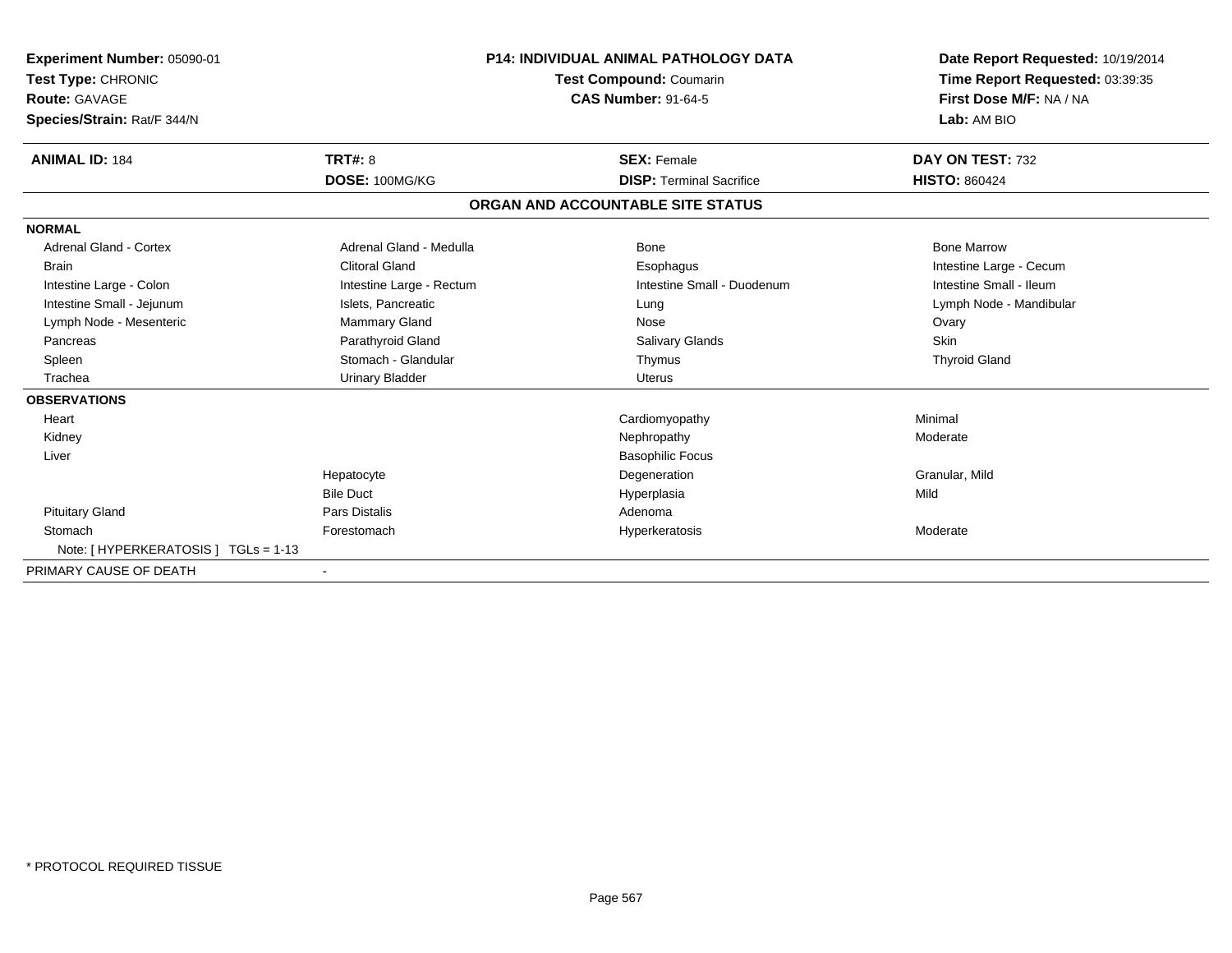| <b>Experiment Number: 05090-01</b><br>Test Type: CHRONIC<br>Route: GAVAGE<br>Species/Strain: Rat/F 344/N |                          | <b>P14: INDIVIDUAL ANIMAL PATHOLOGY DATA</b><br>Test Compound: Coumarin<br><b>CAS Number: 91-64-5</b> | Date Report Requested: 10/19/2014<br>Time Report Requested: 03:39:35<br>First Dose M/F: NA / NA<br>Lab: AM BIO |
|----------------------------------------------------------------------------------------------------------|--------------------------|-------------------------------------------------------------------------------------------------------|----------------------------------------------------------------------------------------------------------------|
| <b>ANIMAL ID: 185</b>                                                                                    | TRT#: 8                  | <b>SEX: Female</b>                                                                                    | DAY ON TEST: 651                                                                                               |
|                                                                                                          | DOSE: 100MG/KG           | <b>DISP: Moribund</b>                                                                                 | <b>HISTO: 860425</b>                                                                                           |
|                                                                                                          |                          | ORGAN AND ACCOUNTABLE SITE STATUS                                                                     |                                                                                                                |
| <b>NORMAL</b>                                                                                            |                          |                                                                                                       |                                                                                                                |
| <b>Adrenal Gland - Cortex</b>                                                                            | Adrenal Gland - Medulla  | <b>Bone</b>                                                                                           | <b>Bone Marrow</b>                                                                                             |
| <b>Brain</b>                                                                                             | Esophagus                | Heart                                                                                                 | Intestine Large - Cecum                                                                                        |
| Intestine Large - Colon                                                                                  | Intestine Large - Rectum | Intestine Small - Duodenum                                                                            | Intestine Small - Ileum                                                                                        |
| Intestine Small - Jejunum                                                                                | Islets. Pancreatic       | Lung                                                                                                  | Lymph Node - Mandibular                                                                                        |
| Lymph Node - Mesenteric                                                                                  | <b>Mammary Gland</b>     | Nose                                                                                                  | Ovary                                                                                                          |
| Pancreas                                                                                                 | Parathyroid Gland        | <b>Pituitary Gland</b>                                                                                | <b>Salivary Glands</b>                                                                                         |
| <b>Skin</b>                                                                                              | Spleen                   | Stomach - Glandular                                                                                   | Thymus                                                                                                         |
| Trachea                                                                                                  | <b>Urinary Bladder</b>   | <b>Uterus</b>                                                                                         |                                                                                                                |
| <b>OBSERVATIONS</b>                                                                                      |                          |                                                                                                       |                                                                                                                |
| <b>Clitoral Gland</b>                                                                                    |                          | Inflammation                                                                                          | Suppurative, Moderate                                                                                          |
| Kidney                                                                                                   |                          | Nephropathy                                                                                           | Moderate                                                                                                       |
| [Nephropathy TGLS = $1-1$ ]                                                                              |                          |                                                                                                       |                                                                                                                |
| Liver                                                                                                    |                          | <b>Cytologic Alterations</b>                                                                          | Moderate                                                                                                       |
|                                                                                                          |                          | Fibrosis                                                                                              | Moderate                                                                                                       |
|                                                                                                          | <b>Bile Duct</b>         | Hyperplasia                                                                                           | Mild                                                                                                           |
|                                                                                                          |                          | <b>Necrosis</b>                                                                                       | Coagulative, Minimal                                                                                           |
| Stomach                                                                                                  | Forestomach              | Ulcer                                                                                                 | Moderate                                                                                                       |
| Note: [ ULCER<br>$1 \text{ TGLs} = 3.6,4.6$                                                              |                          |                                                                                                       |                                                                                                                |
| <b>Thyroid Gland</b>                                                                                     | <b>Follicular Cel</b>    | Adenoma                                                                                               |                                                                                                                |
| PRIMARY CAUSE OF DEATH                                                                                   |                          |                                                                                                       |                                                                                                                |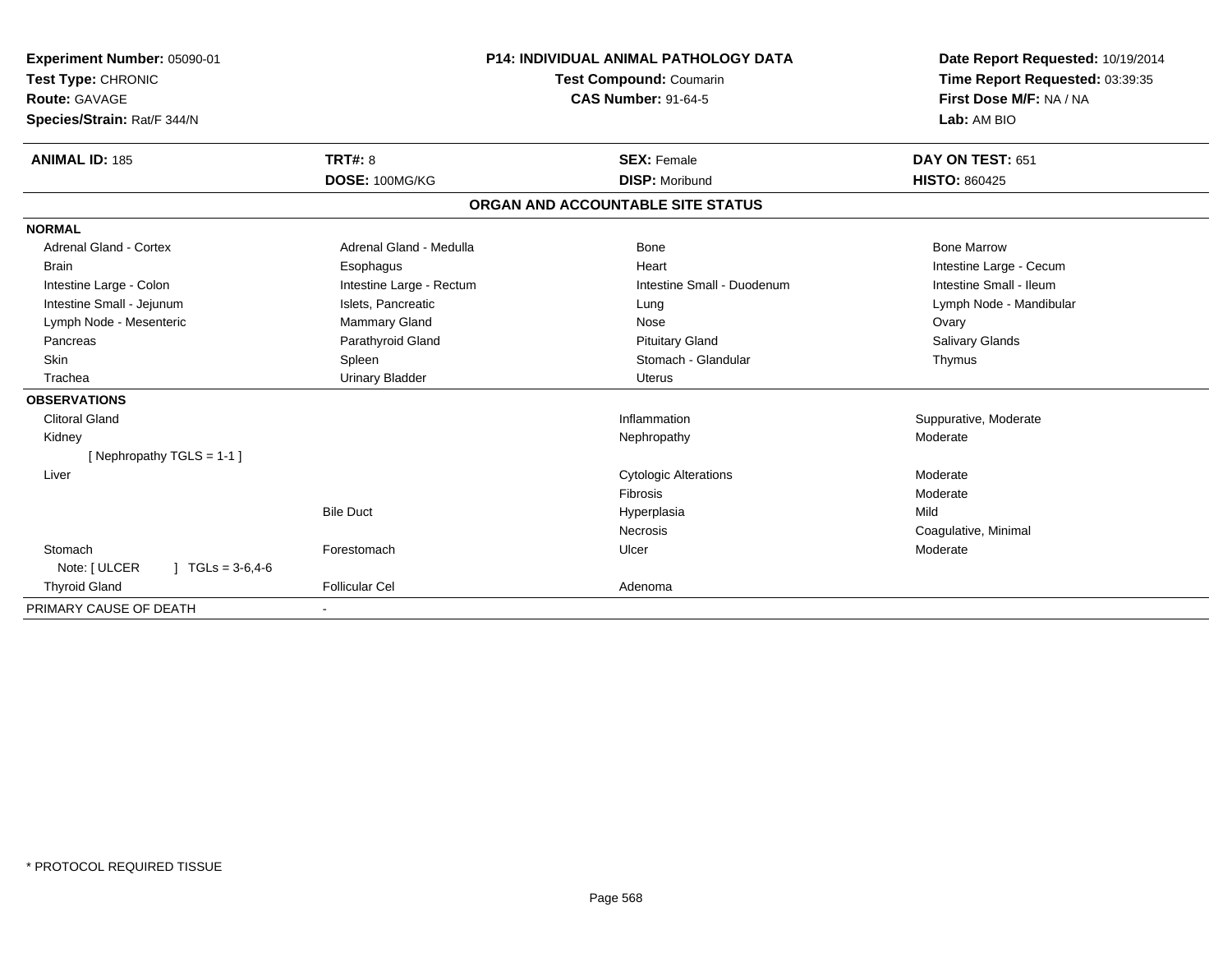| Experiment Number: 05090-01<br>Test Type: CHRONIC<br><b>Route: GAVAGE</b> |                          | <b>P14: INDIVIDUAL ANIMAL PATHOLOGY DATA</b><br><b>Test Compound: Coumarin</b><br><b>CAS Number: 91-64-5</b> | Date Report Requested: 10/19/2014<br>Time Report Requested: 03:39:35<br>First Dose M/F: NA / NA |  |
|---------------------------------------------------------------------------|--------------------------|--------------------------------------------------------------------------------------------------------------|-------------------------------------------------------------------------------------------------|--|
| Species/Strain: Rat/F 344/N                                               |                          |                                                                                                              | Lab: AM BIO                                                                                     |  |
| <b>ANIMAL ID: 186</b>                                                     | TRT#: 8                  | <b>SEX: Female</b>                                                                                           | DAY ON TEST: 732                                                                                |  |
|                                                                           | DOSE: 100MG/KG           | <b>DISP: Terminal Sacrifice</b>                                                                              | <b>HISTO: 860426</b>                                                                            |  |
|                                                                           |                          | ORGAN AND ACCOUNTABLE SITE STATUS                                                                            |                                                                                                 |  |
| <b>NORMAL</b>                                                             |                          |                                                                                                              |                                                                                                 |  |
| Adrenal Gland - Cortex                                                    | Adrenal Gland - Medulla  | <b>Bone</b>                                                                                                  | <b>Bone Marrow</b>                                                                              |  |
| <b>Brain</b>                                                              | Esophagus                | Heart                                                                                                        | Intestine Large - Cecum                                                                         |  |
| Intestine Large - Colon                                                   | Intestine Large - Rectum | Intestine Small - Duodenum                                                                                   | Intestine Small - Ileum                                                                         |  |
| Intestine Small - Jejunum                                                 | Islets, Pancreatic       | Lung                                                                                                         | Lymph Node - Mandibular                                                                         |  |
| Lymph Node - Mesenteric                                                   | Mammary Gland            | Nose                                                                                                         | Ovary                                                                                           |  |
| Parathyroid Gland                                                         | Salivary Glands          | <b>Skin</b>                                                                                                  | Spleen                                                                                          |  |
| Stomach - Forestomach                                                     | Stomach - Glandular      | Thymus                                                                                                       | <b>Thyroid Gland</b>                                                                            |  |
| Trachea                                                                   | <b>Urinary Bladder</b>   |                                                                                                              |                                                                                                 |  |
| <b>OBSERVATIONS</b>                                                       |                          |                                                                                                              |                                                                                                 |  |
| <b>Clitoral Gland</b>                                                     |                          | Inflammation                                                                                                 | Suppurative, Mild                                                                               |  |
| Kidney                                                                    |                          | Nephropathy                                                                                                  | Mild                                                                                            |  |
| Liver                                                                     | Hepatocyte               | Degeneration                                                                                                 | Granular, Minimal                                                                               |  |
|                                                                           |                          | <b>Mixed Cell Focus</b>                                                                                      |                                                                                                 |  |
| Pancreas                                                                  | Acinus                   | Atrophy                                                                                                      | Marked                                                                                          |  |
| <b>Pituitary Gland</b>                                                    | Pars Distalis            | Cyst                                                                                                         | Moderate                                                                                        |  |
| <b>Uterus</b>                                                             |                          | Hydrometra                                                                                                   | Moderate                                                                                        |  |
| PRIMARY CAUSE OF DEATH                                                    |                          |                                                                                                              |                                                                                                 |  |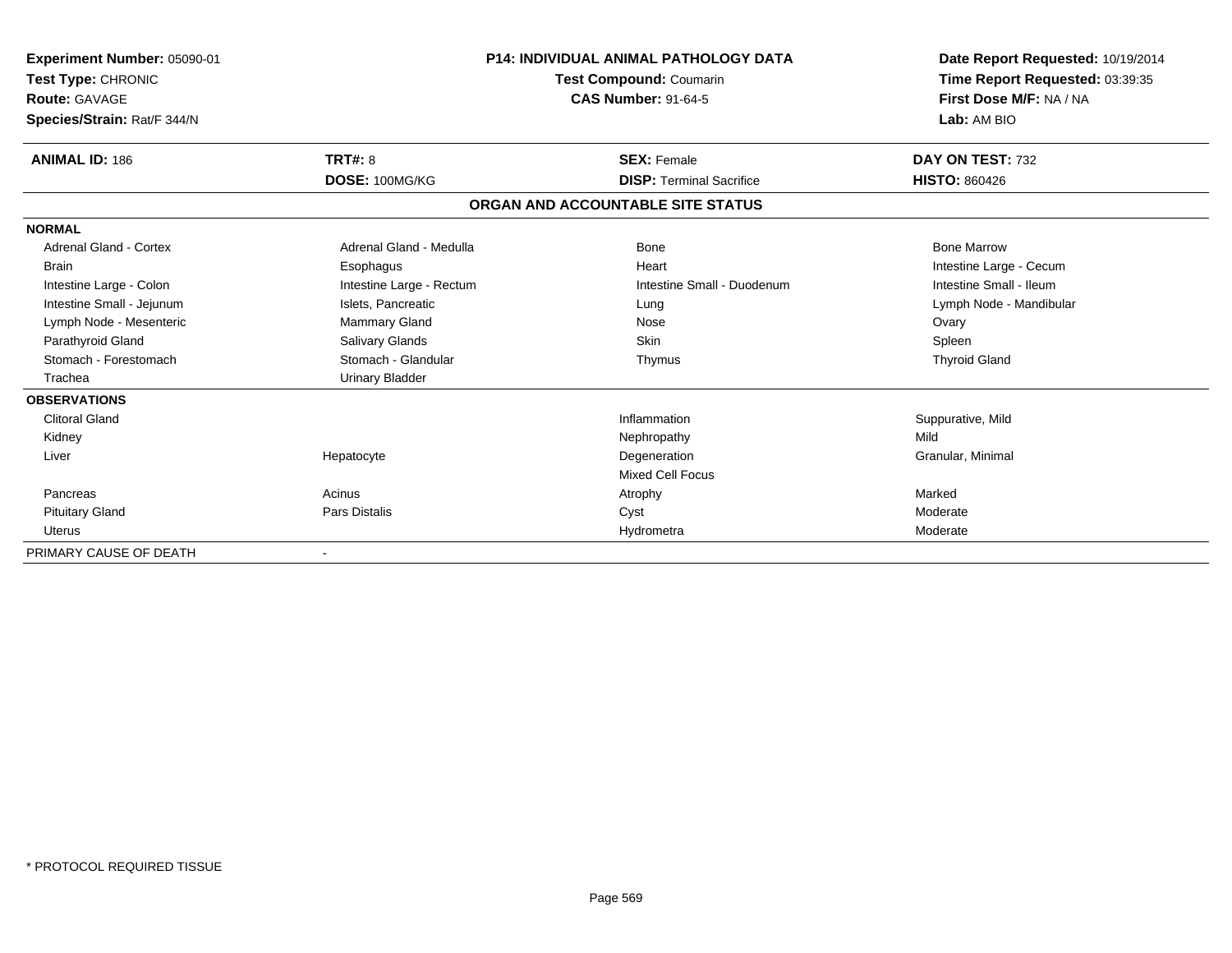| Experiment Number: 05090-01<br>Test Type: CHRONIC<br>Route: GAVAGE<br>Species/Strain: Rat/F 344/N<br><b>ANIMAL ID: 187</b> | TRT#: 8                   | <b>P14: INDIVIDUAL ANIMAL PATHOLOGY DATA</b><br><b>Test Compound: Coumarin</b><br><b>CAS Number: 91-64-5</b><br><b>SEX: Female</b> | Date Report Requested: 10/19/2014<br>Time Report Requested: 03:39:35<br>First Dose M/F: NA / NA<br>Lab: AM BIO<br>DAY ON TEST: 732 |
|----------------------------------------------------------------------------------------------------------------------------|---------------------------|------------------------------------------------------------------------------------------------------------------------------------|------------------------------------------------------------------------------------------------------------------------------------|
|                                                                                                                            | DOSE: 100MG/KG            | <b>DISP: Terminal Sacrifice</b>                                                                                                    | <b>HISTO: 860427</b>                                                                                                               |
|                                                                                                                            |                           | ORGAN AND ACCOUNTABLE SITE STATUS                                                                                                  |                                                                                                                                    |
| <b>NORMAL</b>                                                                                                              |                           |                                                                                                                                    |                                                                                                                                    |
| <b>Adrenal Gland - Cortex</b>                                                                                              | Adrenal Gland - Medulla   | Bone                                                                                                                               | <b>Bone Marrow</b>                                                                                                                 |
| <b>Brain</b>                                                                                                               | <b>Clitoral Gland</b>     | Esophagus                                                                                                                          | Heart                                                                                                                              |
| Intestine Large - Cecum                                                                                                    | Intestine Large - Colon   | Intestine Large - Rectum                                                                                                           | Intestine Small - Duodenum                                                                                                         |
| Intestine Small - Ileum                                                                                                    | Intestine Small - Jejunum | Islets. Pancreatic                                                                                                                 | Lung                                                                                                                               |
| Lymph Node - Mandibular                                                                                                    | Lymph Node - Mesenteric   | <b>Mammary Gland</b>                                                                                                               | Nose                                                                                                                               |
| Ovary                                                                                                                      | Pancreas                  | Parathyroid Gland                                                                                                                  | Salivary Glands                                                                                                                    |
| <b>Skin</b>                                                                                                                | Spleen                    | Stomach - Forestomach                                                                                                              | Stomach - Glandular                                                                                                                |
| Thymus                                                                                                                     | <b>Thyroid Gland</b>      | Trachea                                                                                                                            | Urinary Bladder                                                                                                                    |
| <b>OBSERVATIONS</b>                                                                                                        |                           |                                                                                                                                    |                                                                                                                                    |
| Kidney                                                                                                                     | Cortex                    | Cyst                                                                                                                               | Marked                                                                                                                             |
|                                                                                                                            |                           | Nephropathy                                                                                                                        | Mild                                                                                                                               |
| Note: [ CYST<br>$1 TGLs = 1-1$                                                                                             |                           |                                                                                                                                    |                                                                                                                                    |
| Liver                                                                                                                      |                           | <b>Basophilic Focus</b>                                                                                                            |                                                                                                                                    |
|                                                                                                                            | Hepatocyte                | Degeneration                                                                                                                       | Granular, Mild                                                                                                                     |
|                                                                                                                            | <b>Bile Duct</b>          | Hyperplasia                                                                                                                        | Mild                                                                                                                               |
|                                                                                                                            |                           | Inflammation                                                                                                                       | Chronic, Minimal                                                                                                                   |
| <b>Pituitary Gland</b>                                                                                                     | Pars Distalis             | Cyst                                                                                                                               | Mild                                                                                                                               |
| <b>Uterus</b>                                                                                                              |                           | Hydrometra                                                                                                                         | Minimal                                                                                                                            |
| Note: [ HYDROMETRA<br>$1 TGLs = 2-5$                                                                                       |                           |                                                                                                                                    |                                                                                                                                    |
| PRIMARY CAUSE OF DEATH                                                                                                     |                           |                                                                                                                                    |                                                                                                                                    |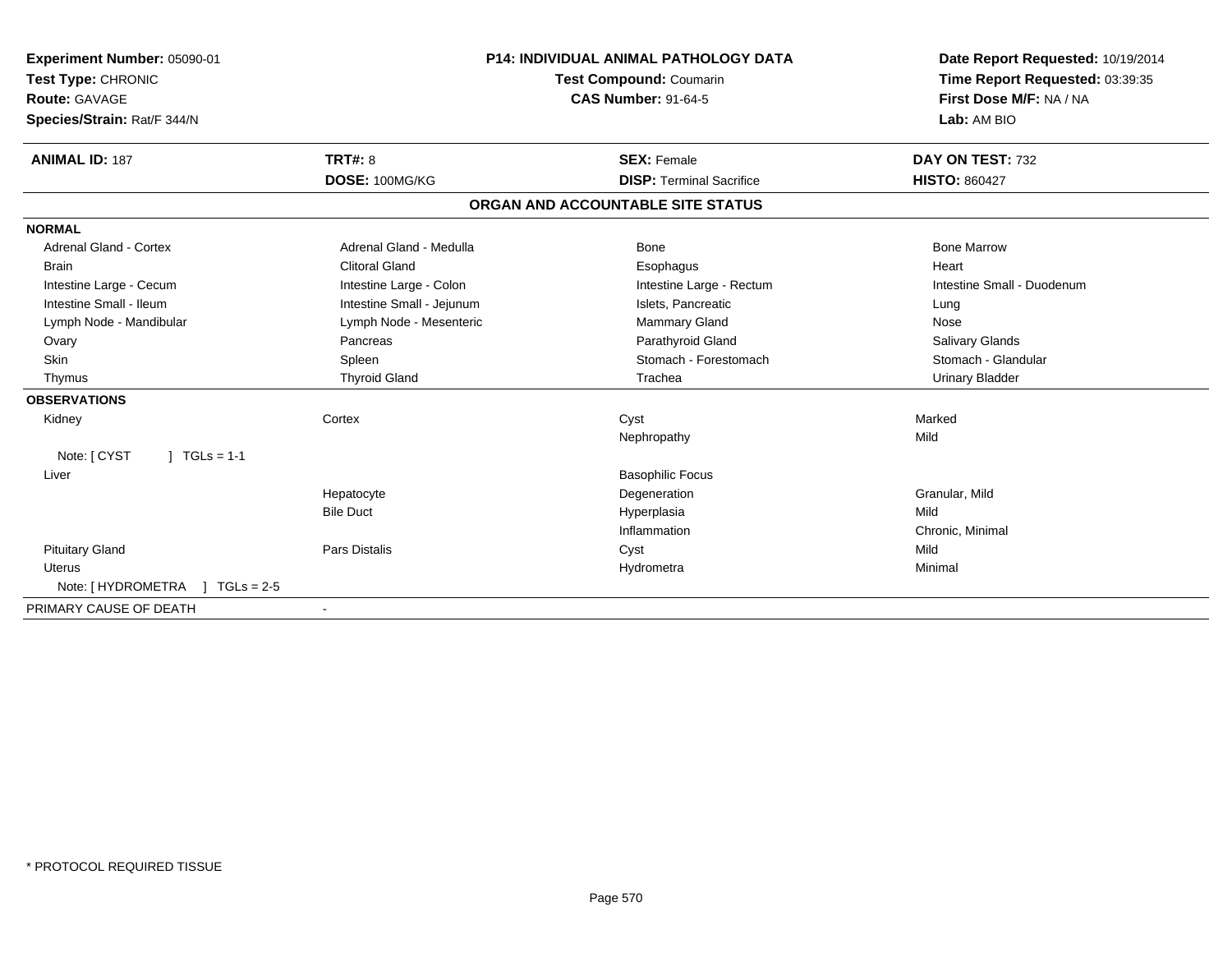| Experiment Number: 05090-01<br>Test Type: CHRONIC<br>Route: GAVAGE<br>Species/Strain: Rat/F 344/N |                          | P14: INDIVIDUAL ANIMAL PATHOLOGY DATA<br><b>Test Compound: Coumarin</b><br><b>CAS Number: 91-64-5</b> | Date Report Requested: 10/19/2014<br>Time Report Requested: 03:39:35<br>First Dose M/F: NA / NA<br>Lab: AM BIO |  |
|---------------------------------------------------------------------------------------------------|--------------------------|-------------------------------------------------------------------------------------------------------|----------------------------------------------------------------------------------------------------------------|--|
| <b>ANIMAL ID: 188</b>                                                                             | <b>TRT#: 8</b>           | <b>SEX: Female</b>                                                                                    | DAY ON TEST: 456                                                                                               |  |
|                                                                                                   | DOSE: 100MG/KG           | <b>DISP:</b> Interval Sacrifice                                                                       | <b>HISTO: 860428</b>                                                                                           |  |
|                                                                                                   |                          | ORGAN AND ACCOUNTABLE SITE STATUS                                                                     |                                                                                                                |  |
| <b>NORMAL</b>                                                                                     |                          |                                                                                                       |                                                                                                                |  |
| <b>Adrenal Gland - Cortex</b>                                                                     | Adrenal Gland - Medulla  | Bone                                                                                                  | <b>Bone Marrow</b>                                                                                             |  |
| <b>Brain</b>                                                                                      | <b>Clitoral Gland</b>    | Esophagus                                                                                             | Intestine Large - Cecum                                                                                        |  |
| Intestine Large - Colon                                                                           | Intestine Large - Rectum | Intestine Small - Duodenum                                                                            | Intestine Small - Ileum                                                                                        |  |
| Intestine Small - Jejunum                                                                         | Islets, Pancreatic       | Lung                                                                                                  | Lymph Node - Mesenteric                                                                                        |  |
| Nose                                                                                              | Ovary                    | Pancreas                                                                                              | Parathyroid Gland                                                                                              |  |
| Salivary Glands                                                                                   | <b>Skin</b>              | Spleen                                                                                                | Stomach - Forestomach                                                                                          |  |
| Stomach - Glandular                                                                               | Thymus                   | <b>Thyroid Gland</b>                                                                                  | Trachea                                                                                                        |  |
| <b>Urinary Bladder</b>                                                                            |                          |                                                                                                       |                                                                                                                |  |
| <b>MISSING</b>                                                                                    |                          |                                                                                                       |                                                                                                                |  |
| Lymph Node - Mandibular                                                                           | Mammary Gland            |                                                                                                       |                                                                                                                |  |
| <b>OBSERVATIONS</b>                                                                               |                          |                                                                                                       |                                                                                                                |  |
| Heart                                                                                             |                          | Cardiomyopathy                                                                                        | Mild                                                                                                           |  |
| Kidney                                                                                            |                          | Nephropathy                                                                                           | Minimal                                                                                                        |  |
| Liver                                                                                             | Hepatocyte               | Degeneration                                                                                          | Granular, Minimal                                                                                              |  |
| <b>Pituitary Gland</b>                                                                            | <b>Pars Distalis</b>     | Cyst                                                                                                  |                                                                                                                |  |
| Note: [ CYST<br>$1 TGLs = 2-4$                                                                    |                          |                                                                                                       |                                                                                                                |  |
| Uterus                                                                                            |                          | Polyp                                                                                                 |                                                                                                                |  |
| Note: [ POLYP<br>$TGLs = 1-5$                                                                     |                          |                                                                                                       |                                                                                                                |  |
| PRIMARY CAUSE OF DEATH                                                                            | $\blacksquare$           |                                                                                                       |                                                                                                                |  |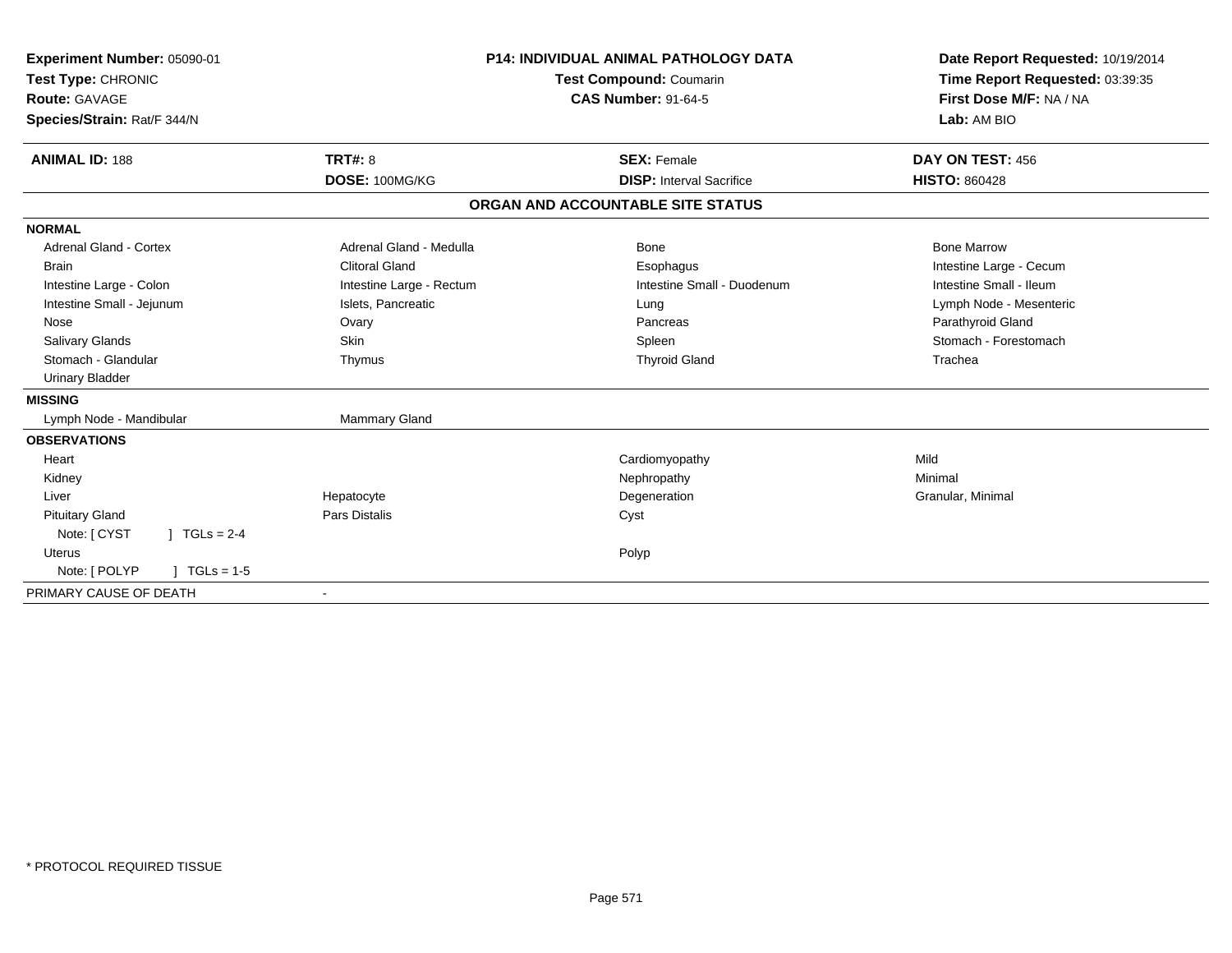| Experiment Number: 05090-01      |                          | <b>P14: INDIVIDUAL ANIMAL PATHOLOGY DATA</b> | Date Report Requested: 10/19/2014 |
|----------------------------------|--------------------------|----------------------------------------------|-----------------------------------|
| Test Type: CHRONIC               |                          | <b>Test Compound: Coumarin</b>               | Time Report Requested: 03:39:35   |
| Route: GAVAGE                    |                          | <b>CAS Number: 91-64-5</b>                   | First Dose M/F: NA / NA           |
| Species/Strain: Rat/F 344/N      |                          |                                              | Lab: AM BIO                       |
| <b>ANIMAL ID: 189</b>            | TRT#: 8                  | <b>SEX: Female</b>                           | DAY ON TEST: 732                  |
|                                  | DOSE: 100MG/KG           | <b>DISP: Terminal Sacrifice</b>              | <b>HISTO: 860429</b>              |
|                                  |                          | ORGAN AND ACCOUNTABLE SITE STATUS            |                                   |
| <b>NORMAL</b>                    |                          |                                              |                                   |
| <b>Adrenal Gland - Cortex</b>    | Adrenal Gland - Medulla  | <b>Bone</b>                                  | <b>Bone Marrow</b>                |
| <b>Brain</b>                     | <b>Clitoral Gland</b>    | Esophagus                                    | Intestine Large - Cecum           |
| Intestine Large - Colon          | Intestine Large - Rectum | Intestine Small - Duodenum                   | Intestine Small - Ileum           |
| Intestine Small - Jejunum        | Islets, Pancreatic       | Lung                                         | Lymph Node - Mandibular           |
| Lymph Node - Mesenteric          | Mammary Gland            | Nose                                         | Ovary                             |
| Parathyroid Gland                | Salivary Glands          | <b>Skin</b>                                  | Spleen                            |
| Stomach - Forestomach            | Stomach - Glandular      | Thymus                                       | <b>Thyroid Gland</b>              |
| Trachea                          | <b>Urinary Bladder</b>   | <b>Uterus</b>                                |                                   |
| <b>OBSERVATIONS</b>              |                          |                                              |                                   |
| Heart                            |                          | Cardiomyopathy                               | Mild                              |
| Kidney                           |                          | Nephropathy                                  | Moderate                          |
| Note: [ NEPHROPATHY ] TGLs = 1-1 |                          |                                              |                                   |
| Liver                            | Hepatocyte               | Degeneration                                 | Granular, Minimal                 |
|                                  |                          | <b>Eosinophilic Focus</b>                    |                                   |
|                                  |                          | Inflammation                                 | Chronic, Minimal                  |
| Pancreas                         | Acinus                   | Atrophy                                      | Minimal                           |
| <b>Pituitary Gland</b>           | <b>Pars Distalis</b>     | Adenoma                                      |                                   |
| Note: [ ADENOMA<br>$TGLs = 2-4$  |                          |                                              |                                   |
| PRIMARY CAUSE OF DEATH           |                          |                                              |                                   |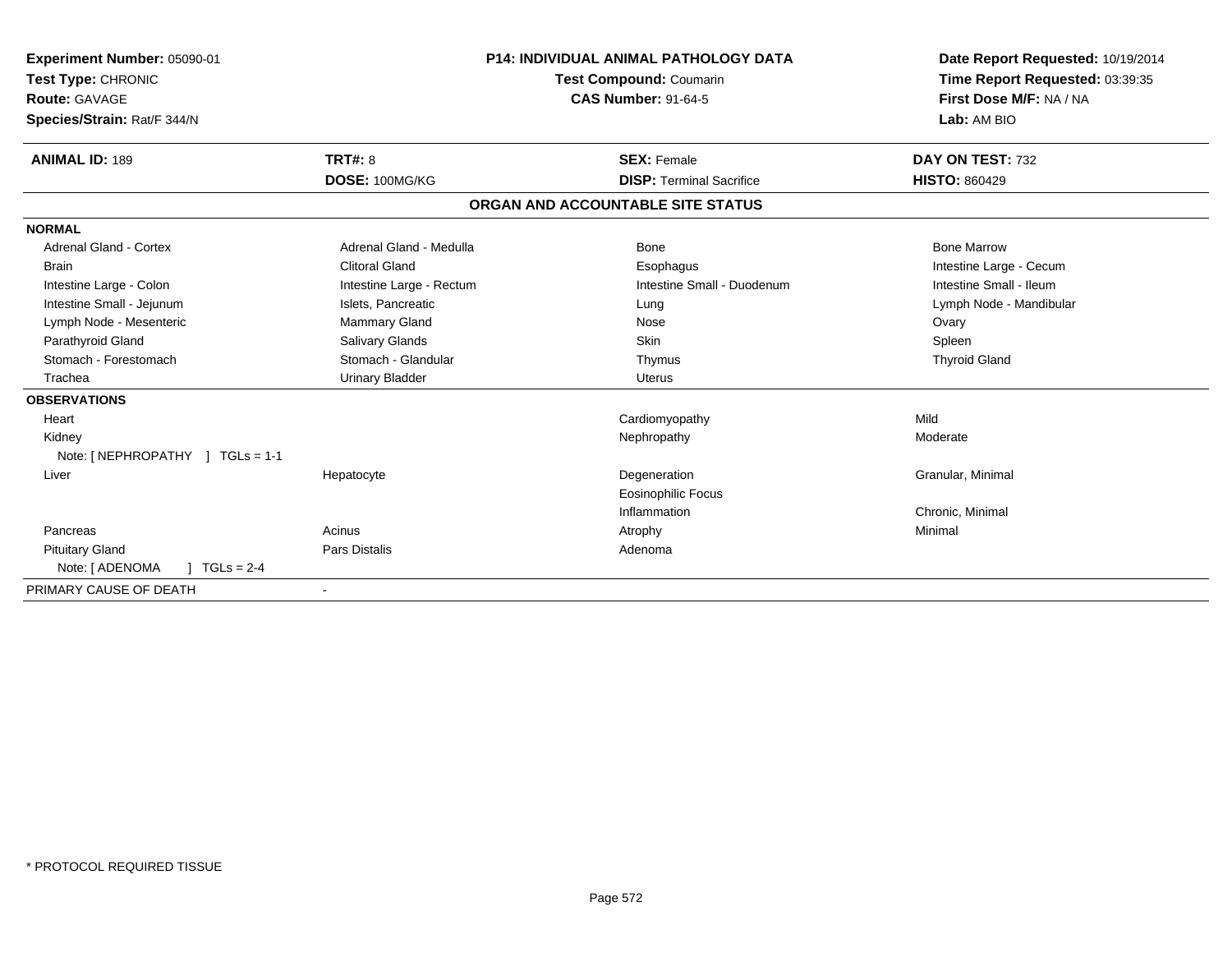| Experiment Number: 05090-01<br>Test Type: CHRONIC<br>Route: GAVAGE<br>Species/Strain: Rat/F 344/N<br><b>ANIMAL ID: 190</b> | <b>P14: INDIVIDUAL ANIMAL PATHOLOGY DATA</b><br><b>Test Compound: Coumarin</b><br><b>CAS Number: 91-64-5</b><br><b>TRT#: 8</b><br><b>SEX: Female</b><br>DOSE: 100MG/KG<br><b>DISP: Dead</b> |                                   | Date Report Requested: 10/19/2014<br>Time Report Requested: 03:39:35<br>First Dose M/F: NA / NA<br>Lab: AM BIO<br>DAY ON TEST: 375<br><b>HISTO: 860430</b> |
|----------------------------------------------------------------------------------------------------------------------------|---------------------------------------------------------------------------------------------------------------------------------------------------------------------------------------------|-----------------------------------|------------------------------------------------------------------------------------------------------------------------------------------------------------|
|                                                                                                                            |                                                                                                                                                                                             | ORGAN AND ACCOUNTABLE SITE STATUS |                                                                                                                                                            |
| <b>NORMAL</b><br>Esophagus                                                                                                 | Mammary Gland                                                                                                                                                                               | Ovary                             | <b>Pituitary Gland</b>                                                                                                                                     |
| Salivary Glands                                                                                                            | <b>Skin</b>                                                                                                                                                                                 | Trachea                           |                                                                                                                                                            |
| <b>MISSING</b>                                                                                                             |                                                                                                                                                                                             |                                   |                                                                                                                                                            |
| <b>Clitoral Gland</b>                                                                                                      | Lymph Node - Mandibular                                                                                                                                                                     | Parathyroid Gland                 |                                                                                                                                                            |
| <b>AUTO PRECLUDES DIAG.</b>                                                                                                |                                                                                                                                                                                             |                                   |                                                                                                                                                            |
| Adrenal Gland - Medulla                                                                                                    | <b>Brain</b>                                                                                                                                                                                | Intestine Large - Cecum           | Intestine Large - Colon                                                                                                                                    |
| Intestine Large - Rectum                                                                                                   | Intestine Small - Duodenum                                                                                                                                                                  | Intestine Small - Ileum           | Intestine Small - Jejunum                                                                                                                                  |
| Islets, Pancreatic                                                                                                         | Kidney                                                                                                                                                                                      | Lymph Node - Mesenteric           | Nose                                                                                                                                                       |
| Pancreas                                                                                                                   | Stomach - Forestomach                                                                                                                                                                       | Stomach - Glandular               | <b>Thyroid Gland</b>                                                                                                                                       |
| <b>Urinary Bladder</b>                                                                                                     | Uterus                                                                                                                                                                                      |                                   |                                                                                                                                                            |
| <b>OBSERVATIONS</b>                                                                                                        |                                                                                                                                                                                             |                                   |                                                                                                                                                            |
| <b>Adrenal Gland</b>                                                                                                       | Cortex                                                                                                                                                                                      | Leukemia Mononuclear              |                                                                                                                                                            |
| Bone                                                                                                                       |                                                                                                                                                                                             | Leukemia Mononuclear              |                                                                                                                                                            |
| <b>Bone Marrow</b>                                                                                                         |                                                                                                                                                                                             | Leukemia Mononuclear              |                                                                                                                                                            |
| Heart                                                                                                                      |                                                                                                                                                                                             | Leukemia Mononuclear              |                                                                                                                                                            |
| Liver                                                                                                                      |                                                                                                                                                                                             | Leukemia Mononuclear              |                                                                                                                                                            |
| Lung                                                                                                                       |                                                                                                                                                                                             | Leukemia Mononuclear              |                                                                                                                                                            |
| Spleen                                                                                                                     |                                                                                                                                                                                             | Leukemia Mononuclear              |                                                                                                                                                            |
| Thymus                                                                                                                     |                                                                                                                                                                                             | Leukemia Mononuclear              |                                                                                                                                                            |
| Note: [ LEUKEMIA MONUC ] TGLs = 1-12                                                                                       |                                                                                                                                                                                             |                                   |                                                                                                                                                            |
| PRIMARY CAUSE OF DEATH                                                                                                     | $\blacksquare$                                                                                                                                                                              |                                   |                                                                                                                                                            |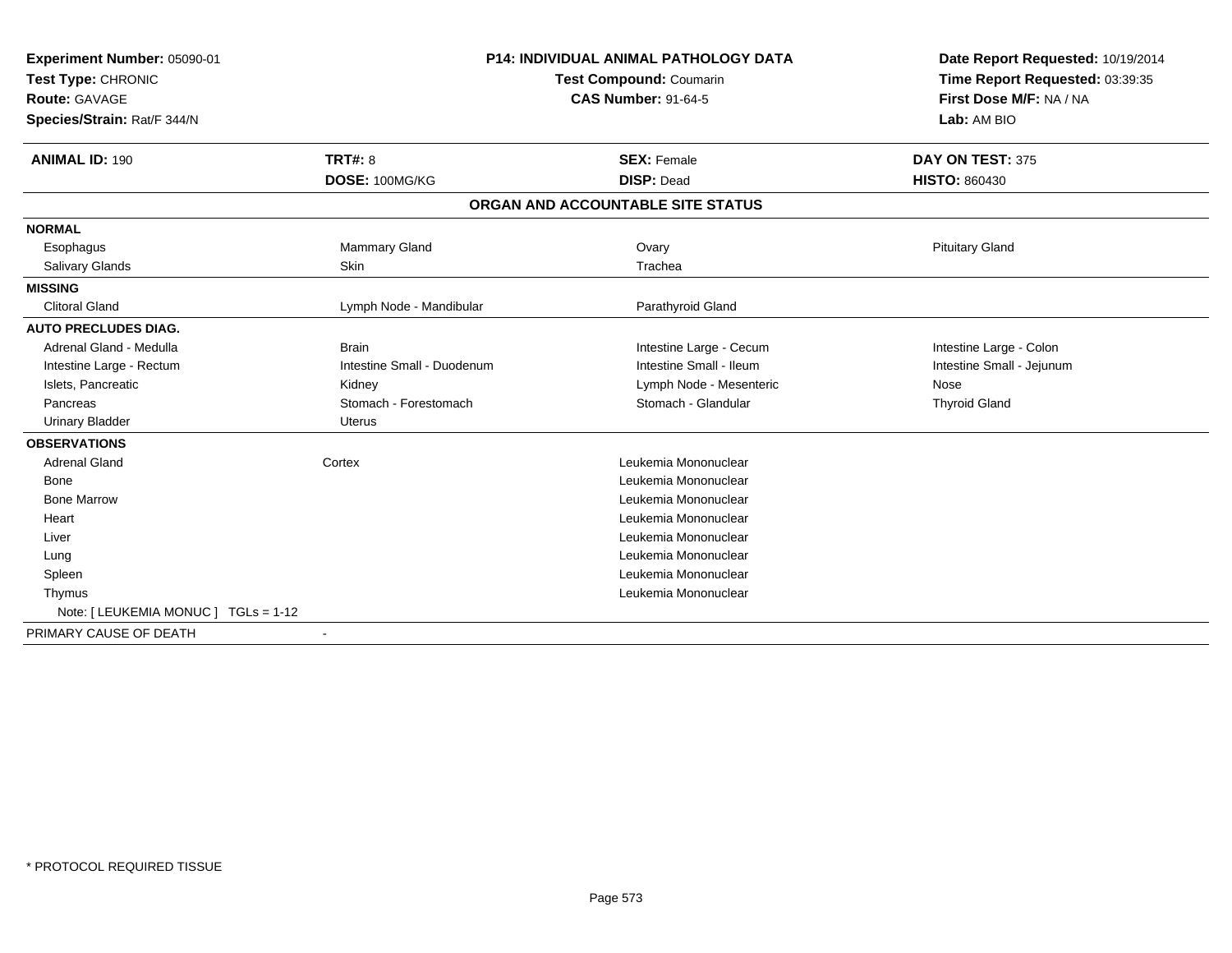| Experiment Number: 05090-01<br>Test Type: CHRONIC<br><b>Route: GAVAGE</b><br>Species/Strain: Rat/F 344/N | <b>P14: INDIVIDUAL ANIMAL PATHOLOGY DATA</b><br>Test Compound: Coumarin<br><b>CAS Number: 91-64-5</b> |                                   | Date Report Requested: 10/19/2014<br>Time Report Requested: 03:39:35<br>First Dose M/F: NA / NA<br>Lab: AM BIO |
|----------------------------------------------------------------------------------------------------------|-------------------------------------------------------------------------------------------------------|-----------------------------------|----------------------------------------------------------------------------------------------------------------|
| <b>ANIMAL ID: 191</b>                                                                                    | <b>TRT#: 8</b>                                                                                        | <b>SEX: Female</b>                | DAY ON TEST: 455                                                                                               |
|                                                                                                          | DOSE: 100MG/KG                                                                                        | <b>DISP:</b> Interval Sacrifice   | <b>HISTO: 860431</b>                                                                                           |
|                                                                                                          |                                                                                                       | ORGAN AND ACCOUNTABLE SITE STATUS |                                                                                                                |
| <b>NORMAL</b>                                                                                            |                                                                                                       |                                   |                                                                                                                |
| <b>Adrenal Gland - Cortex</b>                                                                            | Adrenal Gland - Medulla                                                                               | <b>Bone</b>                       | <b>Bone Marrow</b>                                                                                             |
| <b>Brain</b>                                                                                             | <b>Clitoral Gland</b>                                                                                 | Esophagus                         | Heart                                                                                                          |
| Intestine Large - Cecum                                                                                  | Intestine Large - Colon                                                                               | Intestine Large - Rectum          | Intestine Small - Duodenum                                                                                     |
| Intestine Small - Ileum                                                                                  | Intestine Small - Jejunum                                                                             | Islets. Pancreatic                | Lung                                                                                                           |
| Lymph Node - Mandibular                                                                                  | Lymph Node - Mesenteric                                                                               | <b>Mammary Gland</b>              | Nose                                                                                                           |
| Ovary                                                                                                    | Pancreas                                                                                              | Parathyroid Gland                 | <b>Pituitary Gland</b>                                                                                         |
| Salivary Glands                                                                                          | <b>Skin</b>                                                                                           | Spleen                            | Stomach - Forestomach                                                                                          |
| Stomach - Glandular                                                                                      | Thymus                                                                                                | <b>Thyroid Gland</b>              | Trachea                                                                                                        |
| <b>Urinary Bladder</b>                                                                                   | Uterus                                                                                                |                                   |                                                                                                                |
| <b>OBSERVATIONS</b>                                                                                      |                                                                                                       |                                   |                                                                                                                |
| Kidney                                                                                                   |                                                                                                       | Nephropathy                       | Minimal                                                                                                        |
| Liver                                                                                                    | Hepatocyte                                                                                            | Degeneration                      | Granular, Minimal                                                                                              |
|                                                                                                          |                                                                                                       | Fatty Change                      | Mild                                                                                                           |
|                                                                                                          |                                                                                                       | Inflammation                      | Chronic, Minimal                                                                                               |
| PRIMARY CAUSE OF DEATH                                                                                   |                                                                                                       |                                   |                                                                                                                |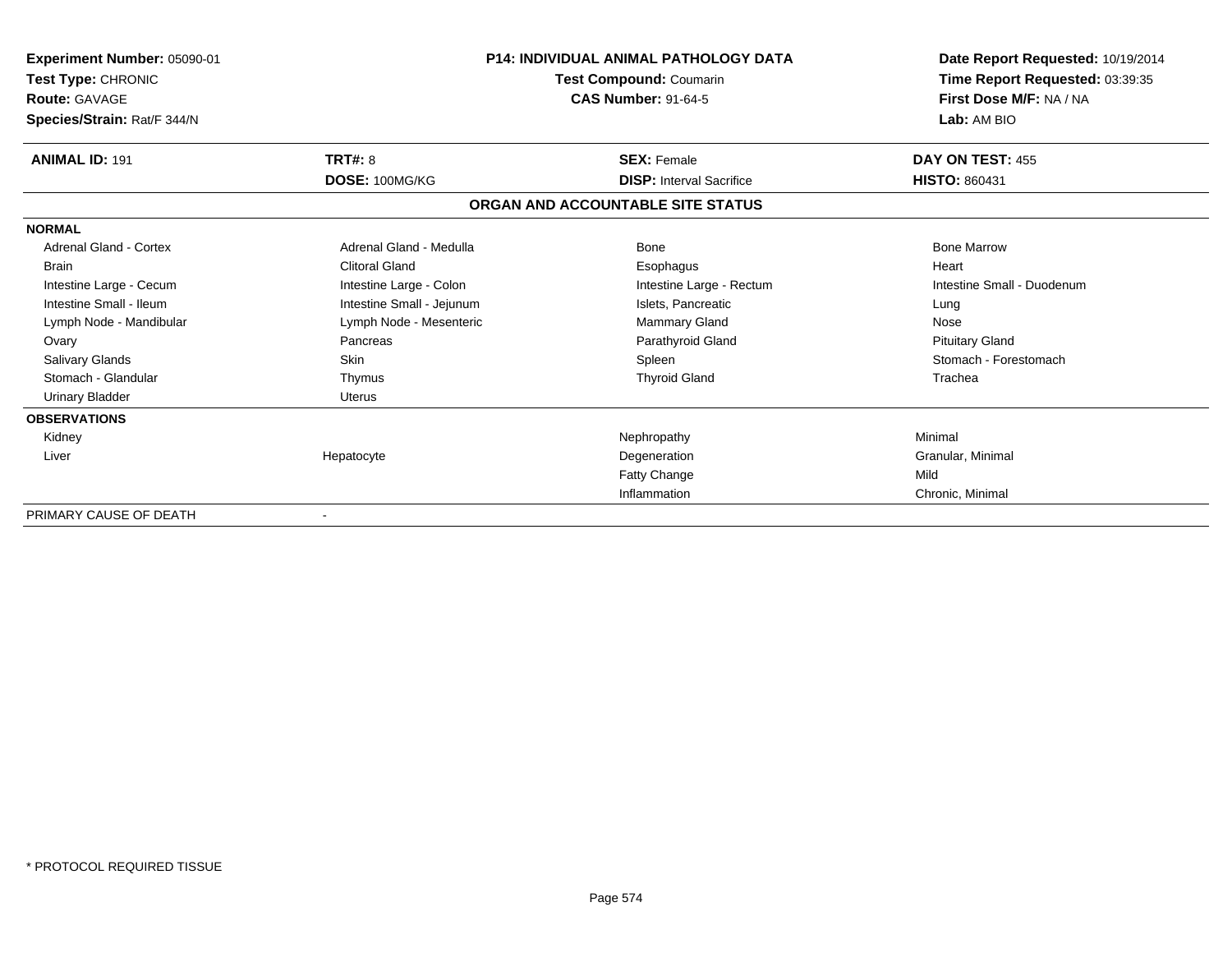| Experiment Number: 05090-01<br>Test Type: CHRONIC<br>Route: GAVAGE<br>Species/Strain: Rat/F 344/N |                            | <b>P14: INDIVIDUAL ANIMAL PATHOLOGY DATA</b><br>Test Compound: Coumarin<br><b>CAS Number: 91-64-5</b> | Date Report Requested: 10/19/2014<br>Time Report Requested: 03:39:35<br>First Dose M/F: NA / NA<br>Lab: AM BIO |
|---------------------------------------------------------------------------------------------------|----------------------------|-------------------------------------------------------------------------------------------------------|----------------------------------------------------------------------------------------------------------------|
| <b>ANIMAL ID: 192</b>                                                                             | <b>TRT#: 8</b>             | <b>SEX: Female</b>                                                                                    | DAY ON TEST: 732                                                                                               |
|                                                                                                   | DOSE: 100MG/KG             | <b>DISP: Terminal Sacrifice</b>                                                                       | <b>HISTO: 860432</b>                                                                                           |
|                                                                                                   |                            | ORGAN AND ACCOUNTABLE SITE STATUS                                                                     |                                                                                                                |
| <b>NORMAL</b>                                                                                     |                            |                                                                                                       |                                                                                                                |
| Adrenal Gland - Cortex                                                                            | Adrenal Gland - Medulla    | <b>Bone Marrow</b>                                                                                    | <b>Brain</b>                                                                                                   |
| <b>Clitoral Gland</b>                                                                             | Esophagus                  | Intestine Large - Cecum                                                                               | Intestine Large - Colon                                                                                        |
| Intestine Large - Rectum                                                                          | Intestine Small - Duodenum | Intestine Small - Ileum                                                                               | Intestine Small - Jejunum                                                                                      |
| Islets, Pancreatic                                                                                | Lung                       | Lymph Node - Mandibular                                                                               | Lymph Node - Mesenteric                                                                                        |
| Mammary Gland                                                                                     | Nose                       | Ovary                                                                                                 | Pancreas                                                                                                       |
| Parathyroid Gland                                                                                 | Salivary Glands            | Skin                                                                                                  | Spleen                                                                                                         |
| Stomach - Forestomach                                                                             | Stomach - Glandular        | Thymus                                                                                                | <b>Thyroid Gland</b>                                                                                           |
| Trachea                                                                                           | <b>Urinary Bladder</b>     | <b>Uterus</b>                                                                                         |                                                                                                                |
| <b>OBSERVATIONS</b>                                                                               |                            |                                                                                                       |                                                                                                                |
| Bone                                                                                              |                            | Osteopetrosis                                                                                         | Moderate                                                                                                       |
| Heart                                                                                             |                            | Cardiomyopathy                                                                                        | Mild                                                                                                           |
| Kidney                                                                                            |                            | Nephropathy                                                                                           | Mild                                                                                                           |
| Liver                                                                                             |                            | <b>Basophilic Focus</b>                                                                               |                                                                                                                |
|                                                                                                   | Hepatocyte                 | Degeneration                                                                                          | Granular, Mild                                                                                                 |
|                                                                                                   |                            | Developmental Malformation                                                                            |                                                                                                                |
|                                                                                                   | <b>Bile Duct</b>           | Hyperplasia                                                                                           | Minimal                                                                                                        |
|                                                                                                   |                            | Inflammation                                                                                          | Chronic, Minimal                                                                                               |
| Note: [ DEVELOP MALFOR ] TGLs = 1-13                                                              |                            |                                                                                                       |                                                                                                                |
| <b>Pituitary Gland</b>                                                                            | Pars Distalis              | Adenoma                                                                                               |                                                                                                                |
| Note: [ ADENOMA<br>$1 TGLs = 2-4$                                                                 |                            |                                                                                                       |                                                                                                                |
| PRIMARY CAUSE OF DEATH                                                                            |                            |                                                                                                       |                                                                                                                |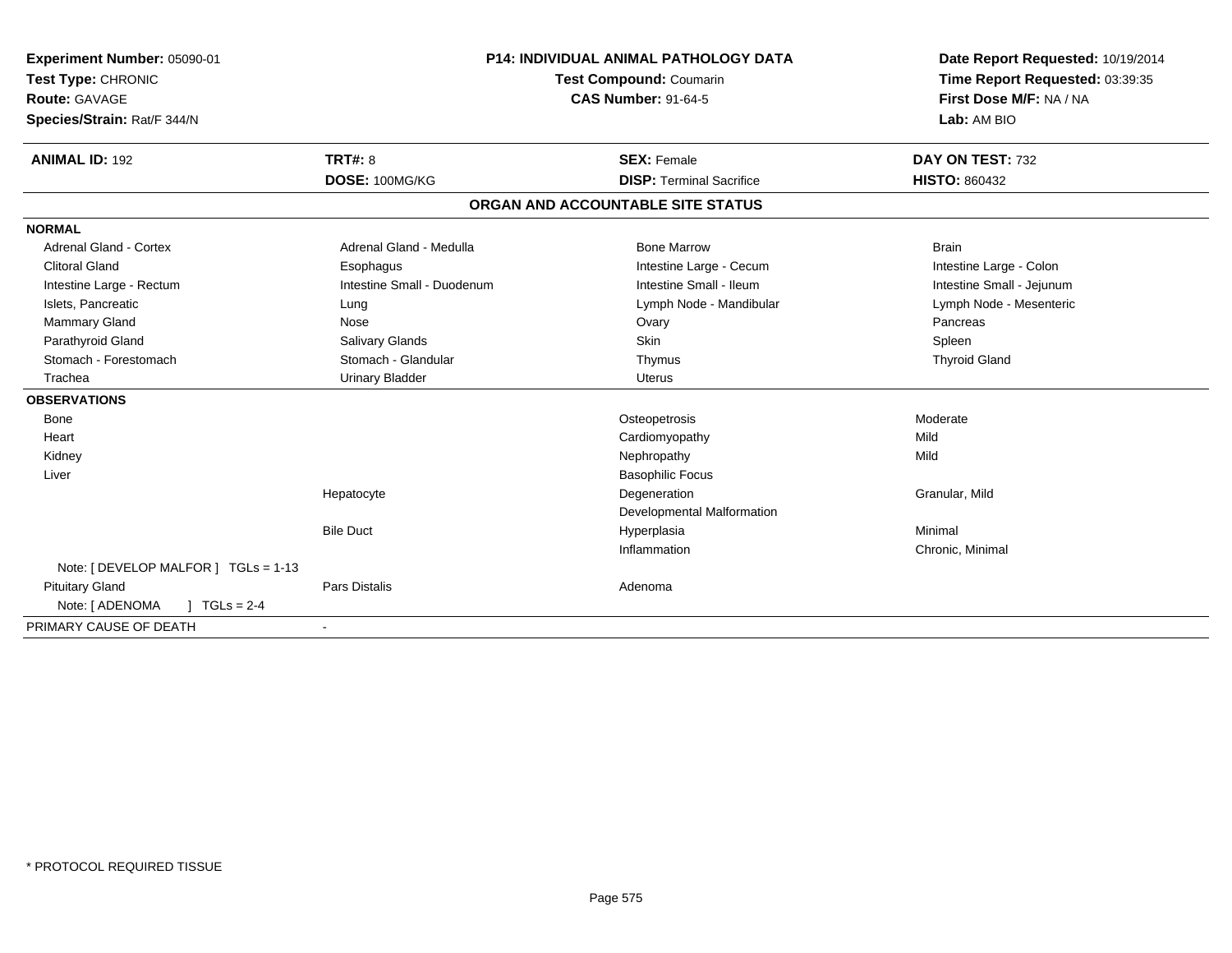| Experiment Number: 05090-01         |                           | <b>P14: INDIVIDUAL ANIMAL PATHOLOGY DATA</b> | Date Report Requested: 10/19/2014 |
|-------------------------------------|---------------------------|----------------------------------------------|-----------------------------------|
| <b>Test Type: CHRONIC</b>           | Test Compound: Coumarin   |                                              | Time Report Requested: 03:39:35   |
| Route: GAVAGE                       |                           | <b>CAS Number: 91-64-5</b>                   | First Dose M/F: NA / NA           |
| Species/Strain: Rat/F 344/N         |                           |                                              | Lab: AM BIO                       |
| <b>ANIMAL ID: 193</b>               | <b>TRT#: 8</b>            | <b>SEX: Female</b>                           | DAY ON TEST: 456                  |
|                                     | DOSE: 100MG/KG            | <b>DISP: Interval Sacrifice</b>              | <b>HISTO: 860433</b>              |
|                                     |                           | ORGAN AND ACCOUNTABLE SITE STATUS            |                                   |
| <b>NORMAL</b>                       |                           |                                              |                                   |
| <b>Adrenal Gland - Cortex</b>       | Adrenal Gland - Medulla   | <b>Bone</b>                                  | <b>Bone Marrow</b>                |
| <b>Brain</b>                        | <b>Clitoral Gland</b>     | Esophagus                                    | Heart                             |
| Intestine Large - Cecum             | Intestine Large - Colon   | Intestine Large - Rectum                     | Intestine Small - Duodenum        |
| Intestine Small - Ileum             | Intestine Small - Jejunum | Islets, Pancreatic                           | Lung                              |
| Lymph Node - Mandibular             | Lymph Node - Mesenteric   | Mammary Gland                                | Nose                              |
| Ovary                               | Pancreas                  | Parathyroid Gland                            | <b>Pituitary Gland</b>            |
| <b>Salivary Glands</b>              | Skin                      | Spleen                                       | Stomach - Forestomach             |
| Stomach - Glandular                 | Thymus                    | <b>Thyroid Gland</b>                         | Trachea                           |
| <b>Urinary Bladder</b>              |                           |                                              |                                   |
| <b>OBSERVATIONS</b>                 |                           |                                              |                                   |
| Kidney                              |                           | Nephropathy                                  | Minimal                           |
| Liver                               |                           | <b>Developmental Malformation</b>            |                                   |
|                                     |                           | <b>Fatty Change</b>                          | Mild                              |
|                                     |                           | Inflammation                                 | Chronic, Minimal                  |
| Note: [ DEVELOP MALFOR ] TGLs = 1-2 |                           |                                              |                                   |
| <b>Uterus</b>                       |                           | Hydrometra                                   | Moderate                          |
| PRIMARY CAUSE OF DEATH              |                           |                                              |                                   |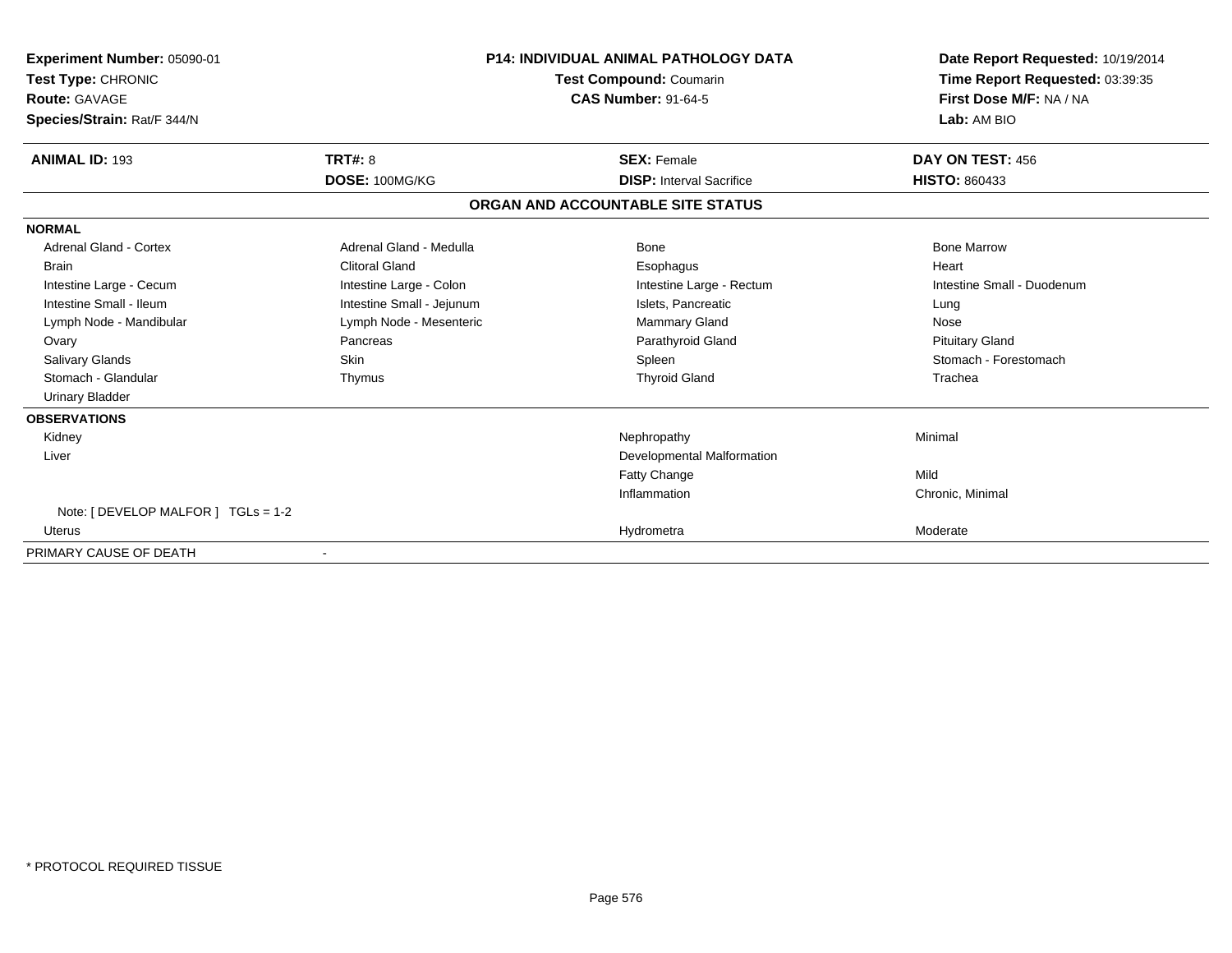| Experiment Number: 05090-01<br>Test Type: CHRONIC<br><b>Route: GAVAGE</b><br>Species/Strain: Rat/F 344/N | P14: INDIVIDUAL ANIMAL PATHOLOGY DATA<br>Test Compound: Coumarin<br><b>CAS Number: 91-64-5</b> |                                   | Date Report Requested: 10/19/2014<br>Time Report Requested: 03:39:35<br>First Dose M/F: NA / NA<br>Lab: AM BIO |
|----------------------------------------------------------------------------------------------------------|------------------------------------------------------------------------------------------------|-----------------------------------|----------------------------------------------------------------------------------------------------------------|
| <b>ANIMAL ID: 194</b>                                                                                    | <b>TRT#: 8</b>                                                                                 | <b>SEX: Female</b>                | DAY ON TEST: 679                                                                                               |
|                                                                                                          | DOSE: 100MG/KG                                                                                 | <b>DISP: Moribund</b>             | <b>HISTO: 860434</b>                                                                                           |
|                                                                                                          |                                                                                                | ORGAN AND ACCOUNTABLE SITE STATUS |                                                                                                                |
| <b>NORMAL</b>                                                                                            |                                                                                                |                                   |                                                                                                                |
| <b>Adrenal Gland - Cortex</b>                                                                            | Adrenal Gland - Medulla                                                                        | Bone                              | <b>Bone Marrow</b>                                                                                             |
| <b>Brain</b>                                                                                             | <b>Clitoral Gland</b>                                                                          | Esophagus                         | Intestine Large - Cecum                                                                                        |
| Intestine Large - Colon                                                                                  | Intestine Large - Rectum                                                                       | Intestine Small - Duodenum        | Intestine Small - Ileum                                                                                        |
| Intestine Small - Jejunum                                                                                | Islets, Pancreatic                                                                             | Lung                              | Lymph Node - Mandibular                                                                                        |
| Lymph Node - Mesenteric                                                                                  | Ovary                                                                                          | Pancreas                          | Parathyroid Gland                                                                                              |
| Salivary Glands                                                                                          | Spleen                                                                                         | Thymus                            | <b>Thyroid Gland</b>                                                                                           |
| Trachea                                                                                                  | <b>Urinary Bladder</b>                                                                         | <b>Uterus</b>                     | Vagina                                                                                                         |
| <b>OBSERVATIONS</b>                                                                                      |                                                                                                |                                   |                                                                                                                |
| Heart                                                                                                    |                                                                                                | Mineralization                    | Mild                                                                                                           |
| Kidney                                                                                                   |                                                                                                | Nephropathy                       | Moderate                                                                                                       |
| [Nephropathy TGLS = 2-1]                                                                                 |                                                                                                |                                   |                                                                                                                |
| Liver                                                                                                    |                                                                                                | <b>Cytologic Alterations</b>      | Moderate                                                                                                       |
|                                                                                                          |                                                                                                | Fibrosis                          | Moderate                                                                                                       |
|                                                                                                          |                                                                                                | Mineralization                    | Mild                                                                                                           |
|                                                                                                          |                                                                                                | Necrosis                          | Coagulative, Moderate                                                                                          |
| <b>Mammary Gland</b>                                                                                     |                                                                                                | Fibroadenoma                      |                                                                                                                |
| Note: [ FIBROADENOMA ] TGLs = 1-13                                                                       |                                                                                                |                                   |                                                                                                                |
| Nose                                                                                                     |                                                                                                | Inflammation                      | Suppurative, Moderate                                                                                          |
| <b>Pituitary Gland</b>                                                                                   | <b>Pars Distalis</b>                                                                           | Adenoma                           |                                                                                                                |
| Skin                                                                                                     |                                                                                                | Cyst Epithelial Inclusion         |                                                                                                                |
|                                                                                                          | <b>Subcut Tiss</b>                                                                             | Fibroma                           |                                                                                                                |
| Note: [ FIBROMA<br>$1 TGLs = 4-10$                                                                       |                                                                                                |                                   |                                                                                                                |
| Note: [ CYST EPITH INC ] TGLs = 5-14                                                                     |                                                                                                |                                   |                                                                                                                |
| Stomach                                                                                                  | Forestomach                                                                                    | Ulcer                             | Moderate                                                                                                       |
|                                                                                                          | Glandular                                                                                      | Ulcer                             | Moderate                                                                                                       |
| Note: [ ULCER<br>$J \cdot TGLs = 6-6$                                                                    |                                                                                                |                                   |                                                                                                                |
| Note: [ ULCER<br>$J \cdot TGLs = 6-6$                                                                    |                                                                                                |                                   |                                                                                                                |
| PRIMARY CAUSE OF DEATH                                                                                   | $\blacksquare$                                                                                 |                                   |                                                                                                                |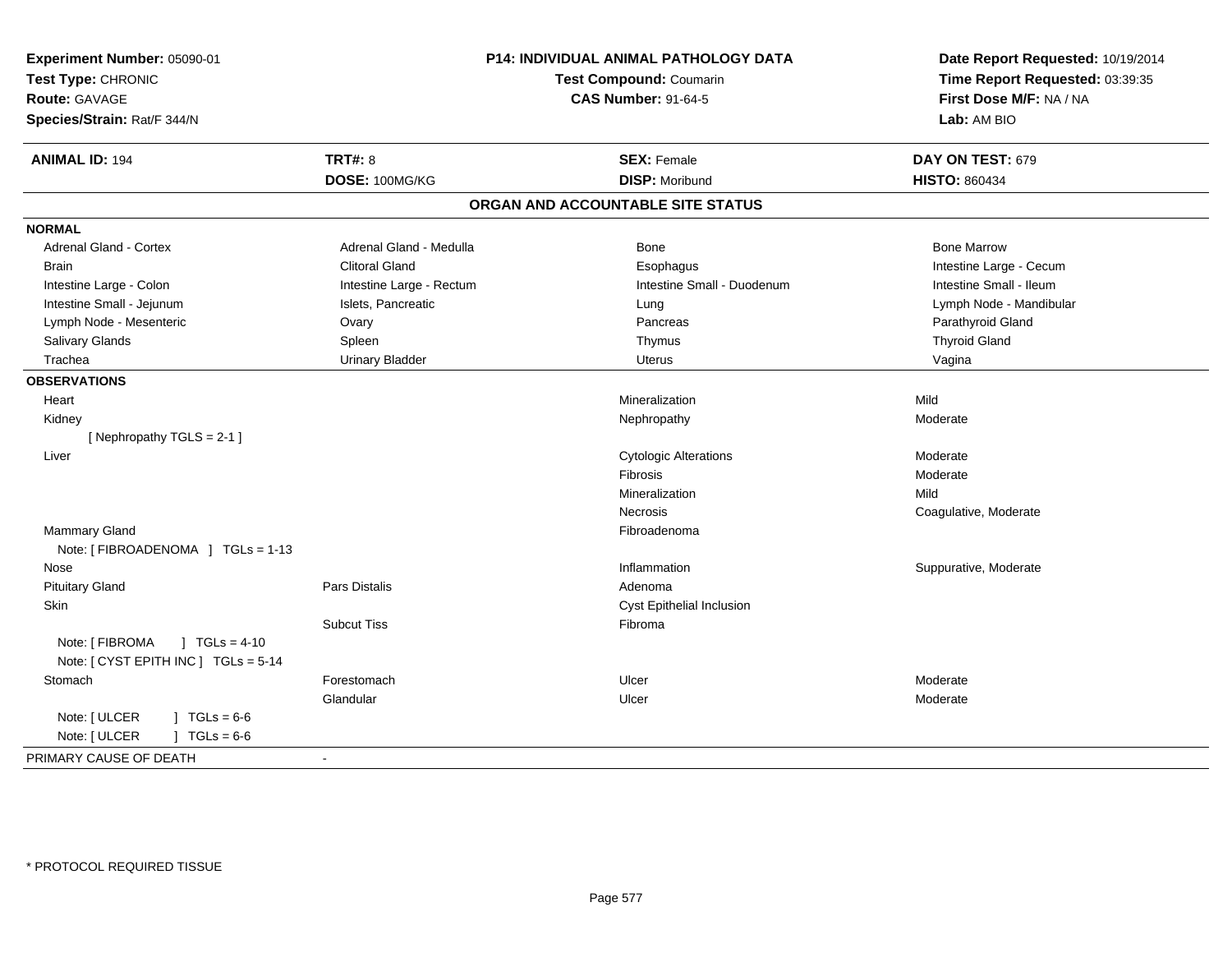| Experiment Number: 05090-01         |                           | <b>P14: INDIVIDUAL ANIMAL PATHOLOGY DATA</b><br>Test Compound: Coumarin | Date Report Requested: 10/19/2014                          |
|-------------------------------------|---------------------------|-------------------------------------------------------------------------|------------------------------------------------------------|
| Test Type: CHRONIC<br>Route: GAVAGE |                           | <b>CAS Number: 91-64-5</b>                                              | Time Report Requested: 03:39:35<br>First Dose M/F: NA / NA |
|                                     |                           |                                                                         | Lab: AM BIO                                                |
| Species/Strain: Rat/F 344/N         |                           |                                                                         |                                                            |
| <b>ANIMAL ID: 195</b>               | TRT#: 8                   | <b>SEX: Female</b>                                                      | DAY ON TEST: 729                                           |
|                                     | DOSE: 100MG/KG            | <b>DISP: Terminal Sacrifice</b>                                         | <b>HISTO: 860435</b>                                       |
|                                     |                           | ORGAN AND ACCOUNTABLE SITE STATUS                                       |                                                            |
| <b>NORMAL</b>                       |                           |                                                                         |                                                            |
| <b>Adrenal Gland - Cortex</b>       | Adrenal Gland - Medulla   | Bone                                                                    | <b>Bone Marrow</b>                                         |
| <b>Brain</b>                        | <b>Clitoral Gland</b>     | Esophagus                                                               | Heart                                                      |
| Intestine Large - Cecum             | Intestine Large - Colon   | Intestine Large - Rectum                                                | Intestine Small - Duodenum                                 |
| Intestine Small - Ileum             | Intestine Small - Jejunum | Islets, Pancreatic                                                      | Lung                                                       |
| Lymph Node - Mandibular             | Lymph Node - Mesenteric   | Mammary Gland                                                           | Nose                                                       |
| Ovary                               | Parathyroid Gland         | Salivary Glands                                                         | <b>Skin</b>                                                |
| Spleen                              | Stomach - Forestomach     | Stomach - Glandular                                                     | Thymus                                                     |
| <b>Thyroid Gland</b>                | Trachea                   | <b>Urinary Bladder</b>                                                  | <b>Uterus</b>                                              |
| <b>OBSERVATIONS</b>                 |                           |                                                                         |                                                            |
| Kidney                              |                           | Nephropathy                                                             | Mild                                                       |
| Note: [ NEPHROPATHY ] TGLs = 1-1    |                           |                                                                         |                                                            |
| Liver                               |                           | <b>Basophilic Focus</b>                                                 |                                                            |
|                                     | Hepatocyte                | Degeneration                                                            | Granular, Mild                                             |
|                                     |                           | Inflammation                                                            | Chronic, Minimal                                           |
| Pancreas                            | Acinus                    | Atrophy                                                                 | Minimal                                                    |
| <b>Pituitary Gland</b>              | Pars Distalis             | Adenoma                                                                 |                                                            |
| Note: [ ADENOMA<br>$TGLs = 5-4$     |                           |                                                                         |                                                            |
| PRIMARY CAUSE OF DEATH              |                           |                                                                         |                                                            |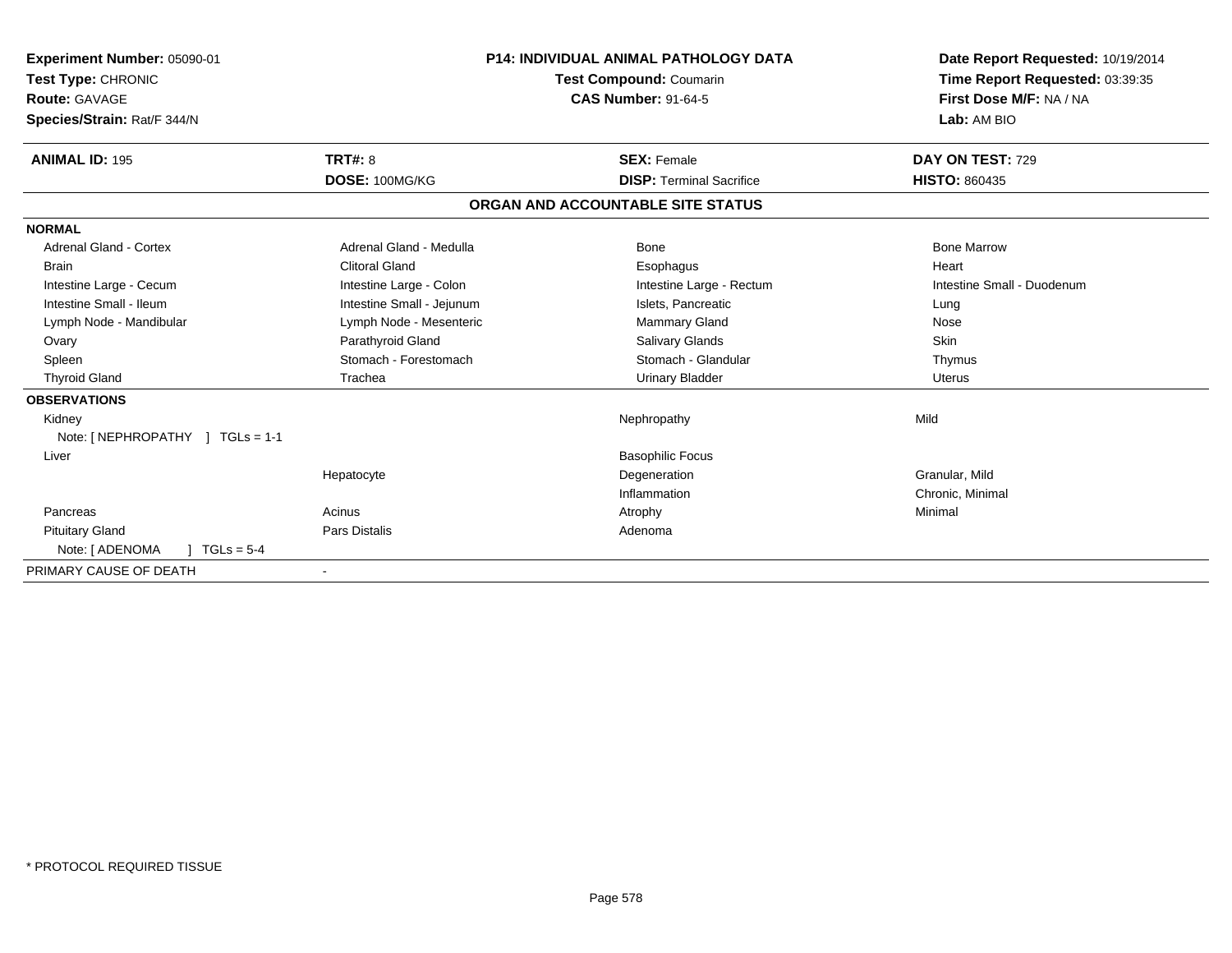| Experiment Number: 05090-01<br>Test Type: CHRONIC<br><b>Route: GAVAGE</b><br>Species/Strain: Rat/F 344/N<br><b>ANIMAL ID: 196</b> | TRT#: 8                   | P14: INDIVIDUAL ANIMAL PATHOLOGY DATA<br><b>Test Compound: Coumarin</b><br><b>CAS Number: 91-64-5</b><br><b>SEX: Female</b> | Date Report Requested: 10/19/2014<br>Time Report Requested: 03:39:35<br>First Dose M/F: NA / NA<br>Lab: AM BIO<br>DAY ON TEST: 732 |
|-----------------------------------------------------------------------------------------------------------------------------------|---------------------------|-----------------------------------------------------------------------------------------------------------------------------|------------------------------------------------------------------------------------------------------------------------------------|
|                                                                                                                                   | DOSE: 100MG/KG            | <b>DISP: Terminal Sacrifice</b>                                                                                             | <b>HISTO: 860436</b>                                                                                                               |
|                                                                                                                                   |                           | ORGAN AND ACCOUNTABLE SITE STATUS                                                                                           |                                                                                                                                    |
| <b>NORMAL</b>                                                                                                                     |                           |                                                                                                                             |                                                                                                                                    |
| <b>Adrenal Gland - Cortex</b>                                                                                                     | Adrenal Gland - Medulla   | Bone                                                                                                                        | <b>Bone Marrow</b>                                                                                                                 |
| <b>Brain</b>                                                                                                                      | <b>Clitoral Gland</b>     | Esophagus                                                                                                                   | Heart                                                                                                                              |
| Intestine Large - Cecum                                                                                                           | Intestine Large - Colon   | Intestine Large - Rectum                                                                                                    | Intestine Small - Duodenum                                                                                                         |
| Intestine Small - Ileum                                                                                                           | Intestine Small - Jejunum | Islets, Pancreatic                                                                                                          | Lung                                                                                                                               |
| Lymph Node - Mandibular                                                                                                           | Lymph Node - Mesenteric   | Mammary Gland                                                                                                               | Ovary                                                                                                                              |
| Pancreas                                                                                                                          | Parathyroid Gland         | <b>Salivary Glands</b>                                                                                                      | Skin                                                                                                                               |
| Spleen                                                                                                                            | Stomach - Forestomach     | Stomach - Glandular                                                                                                         | Thymus                                                                                                                             |
| <b>Thyroid Gland</b>                                                                                                              | Trachea                   | <b>Urinary Bladder</b>                                                                                                      |                                                                                                                                    |
| <b>OBSERVATIONS</b>                                                                                                               |                           |                                                                                                                             |                                                                                                                                    |
| Kidney                                                                                                                            |                           | Nephropathy                                                                                                                 | Mild                                                                                                                               |
| Liver                                                                                                                             |                           | <b>Basophilic Focus</b>                                                                                                     |                                                                                                                                    |
|                                                                                                                                   |                           | <b>Clear Cell Focus</b>                                                                                                     |                                                                                                                                    |
|                                                                                                                                   | Hepatocyte                | Degeneration                                                                                                                | Granular, Mild                                                                                                                     |
|                                                                                                                                   |                           | Inflammation                                                                                                                | Chronic, Minimal                                                                                                                   |
| Nose                                                                                                                              |                           | Inflammation                                                                                                                | Suppurative, Mild                                                                                                                  |
| <b>Pituitary Gland</b>                                                                                                            | <b>Pars Distalis</b>      | Adenoma                                                                                                                     |                                                                                                                                    |
| Note: [ ADENOMA<br>$1 TGLs = 2-4$                                                                                                 |                           |                                                                                                                             |                                                                                                                                    |
| Uterus                                                                                                                            |                           | Hydrometra                                                                                                                  | Moderate                                                                                                                           |
| Note: [ HYDROMETRA<br>$TGLS = 1-5$                                                                                                |                           |                                                                                                                             |                                                                                                                                    |
| PRIMARY CAUSE OF DEATH                                                                                                            |                           |                                                                                                                             |                                                                                                                                    |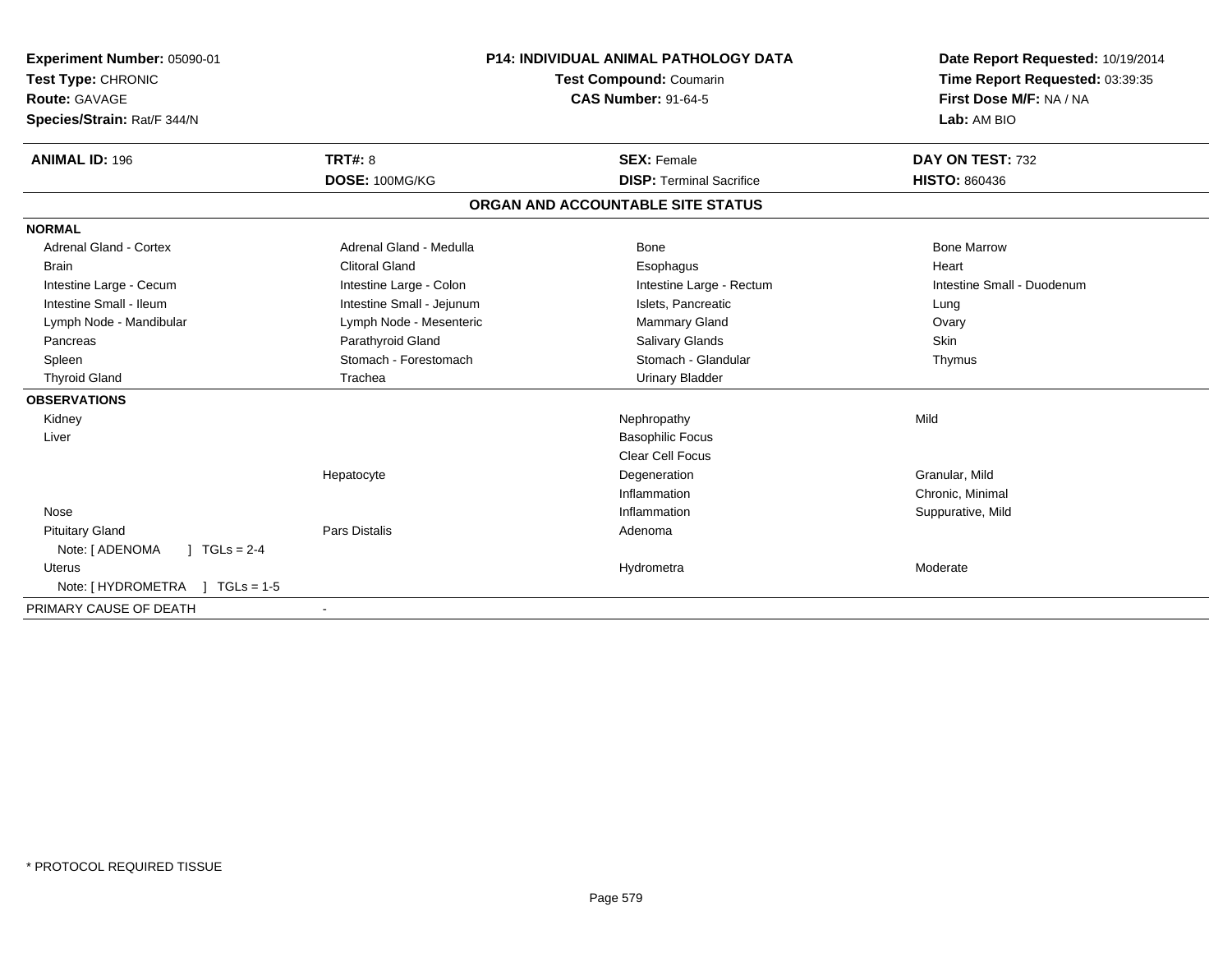| Experiment Number: 05090-01                  | <b>P14: INDIVIDUAL ANIMAL PATHOLOGY DATA</b><br><b>Test Compound: Coumarin</b> |                                   | Date Report Requested: 10/19/2014 |
|----------------------------------------------|--------------------------------------------------------------------------------|-----------------------------------|-----------------------------------|
| Test Type: CHRONIC                           |                                                                                |                                   | Time Report Requested: 03:39:35   |
| <b>Route: GAVAGE</b>                         |                                                                                | <b>CAS Number: 91-64-5</b>        | First Dose M/F: NA / NA           |
| Species/Strain: Rat/F 344/N                  |                                                                                |                                   | Lab: AM BIO                       |
| <b>ANIMAL ID: 197</b>                        | <b>TRT#: 8</b>                                                                 | <b>SEX: Female</b>                | DAY ON TEST: 686                  |
|                                              | DOSE: 100MG/KG                                                                 | <b>DISP: Dead</b>                 | <b>HISTO: 860437</b>              |
|                                              |                                                                                | ORGAN AND ACCOUNTABLE SITE STATUS |                                   |
| <b>NORMAL</b>                                |                                                                                |                                   |                                   |
| <b>Adrenal Gland - Cortex</b>                | Adrenal Gland - Medulla                                                        | Bone                              | <b>Bone Marrow</b>                |
| <b>Brain</b>                                 | <b>Clitoral Gland</b>                                                          | Esophagus                         | Intestine Large - Cecum           |
| Intestine Large - Colon                      | Intestine Large - Rectum                                                       | Intestine Small - Duodenum        | Intestine Small - Ileum           |
| Intestine Small - Jejunum                    | Islets, Pancreatic                                                             | Lung                              | Lymph Node - Mandibular           |
| Lymph Node - Mesenteric                      | Mammary Gland                                                                  | Ovary                             | Parathyroid Gland                 |
| Salivary Glands                              | <b>Skin</b>                                                                    | Spleen                            | Stomach - Glandular               |
| Thymus                                       | <b>Thyroid Gland</b>                                                           | Trachea                           | <b>Urinary Bladder</b>            |
| <b>Uterus</b>                                |                                                                                |                                   |                                   |
| <b>OBSERVATIONS</b>                          |                                                                                |                                   |                                   |
| Heart                                        |                                                                                | Mineralization                    | Mild                              |
| Kidney                                       |                                                                                | Nephropathy                       | Moderate                          |
| Liver                                        |                                                                                | <b>Cytologic Alterations</b>      | Moderate                          |
|                                              |                                                                                | Fibrosis                          | Mild                              |
|                                              |                                                                                | Inflammation                      | Chronic, Mild                     |
|                                              |                                                                                | Necrosis                          | Coagulative, Minimal              |
| Nose                                         |                                                                                | Inflammation                      | Suppurative, Moderate             |
| Pancreas                                     | Acinus                                                                         | Hyperplasia                       | Mild                              |
| <b>Pituitary Gland</b>                       | Pars Distalis                                                                  | Adenoma                           |                                   |
| Note: [ ADENOMA<br>$\sqrt{1 + 1}$ TGLs = 1-4 |                                                                                |                                   |                                   |
| Stomach                                      | Forestomach                                                                    | Ulcer                             | Moderate                          |
| Note: [ ULCER<br>$1 TGLs = 2-6$              |                                                                                |                                   |                                   |
| PRIMARY CAUSE OF DEATH                       | $\overline{\phantom{a}}$                                                       |                                   |                                   |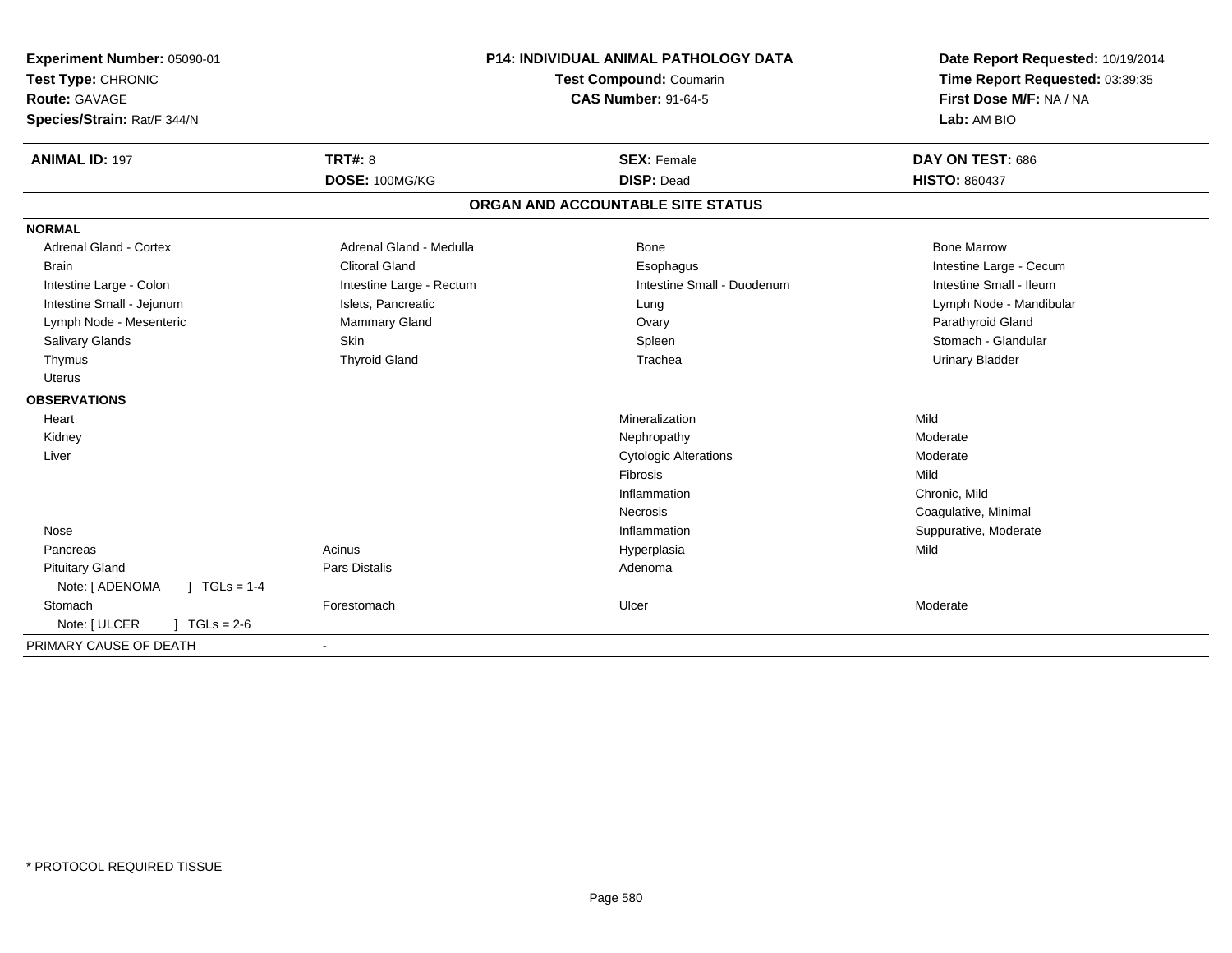| <b>ANIMAL ID: 198</b><br><b>TRT#: 8</b><br>DAY ON TEST: 651<br><b>SEX: Female</b><br>DOSE: 100MG/KG<br><b>DISP: Moribund</b><br><b>HISTO: 860438</b><br>ORGAN AND ACCOUNTABLE SITE STATUS<br><b>NORMAL</b><br><b>Adrenal Gland - Cortex</b><br>Adrenal Gland - Medulla<br><b>Bone Marrow</b><br>Bone<br><b>Clitoral Gland</b><br>Esophagus<br>Heart<br><b>Brain</b><br>Intestine Large - Cecum<br>Intestine Large - Colon<br>Intestine Large - Rectum<br>Intestine Small - Duodenum<br>Intestine Small - Ileum<br>Intestine Small - Jejunum<br>Islets, Pancreatic<br>Lung<br>Lymph Node - Mesenteric<br>Mammary Gland<br>Lymph Node - Mandibular<br>Nose<br>Parathyroid Gland<br>Pancreas<br>Salivary Glands<br>Ovary<br>Spinal Cord<br><b>Skin</b><br>Spleen<br>Thymus<br><b>Thyroid Gland</b><br>Trachea<br><b>Urinary Bladder</b><br><b>Uterus</b><br><b>OBSERVATIONS</b><br>Moderate<br>Kidney<br>Nephropathy<br><b>Cytologic Alterations</b><br>Moderate<br>Liver<br>Developmental Malformation<br>Fatty Change<br>Mild<br>Fibrosis<br>Mild<br><b>Bile Duct</b><br>Hyperplasia<br>Mild<br>Necrosis<br>Coagulative, Minimal<br>Note: [ DEVELOP MALFOR ] TGLs = 1-2<br>Fat<br>Chronic, Moderate<br>Mesentery<br>Inflammation<br>Note: [INFLAMMATION ] TGLs = 6-13<br><b>Pituitary Gland</b><br><b>Pars Distalis</b><br>Adenoma<br>Note: [ ADENOMA<br>$1 TGLs = 2-4$<br>Stomach<br>Ulcer<br>Marked<br>Forestomach<br>Glandular<br>Mild<br>Ulcer<br>Note: [ ULCER<br>$TGLS = 3-13,4-13$<br>Note: [ ULCER<br>$TGLs = 5-13$ | Experiment Number: 05090-01<br>Test Type: CHRONIC<br><b>Route: GAVAGE</b><br>Species/Strain: Rat/F 344/N | P14: INDIVIDUAL ANIMAL PATHOLOGY DATA<br>Test Compound: Coumarin<br><b>CAS Number: 91-64-5</b> |  | Date Report Requested: 10/19/2014<br>Time Report Requested: 03:39:35<br>First Dose M/F: NA / NA<br>Lab: AM BIO |
|----------------------------------------------------------------------------------------------------------------------------------------------------------------------------------------------------------------------------------------------------------------------------------------------------------------------------------------------------------------------------------------------------------------------------------------------------------------------------------------------------------------------------------------------------------------------------------------------------------------------------------------------------------------------------------------------------------------------------------------------------------------------------------------------------------------------------------------------------------------------------------------------------------------------------------------------------------------------------------------------------------------------------------------------------------------------------------------------------------------------------------------------------------------------------------------------------------------------------------------------------------------------------------------------------------------------------------------------------------------------------------------------------------------------------------------------------------------------------------------------------------------------------|----------------------------------------------------------------------------------------------------------|------------------------------------------------------------------------------------------------|--|----------------------------------------------------------------------------------------------------------------|
|                                                                                                                                                                                                                                                                                                                                                                                                                                                                                                                                                                                                                                                                                                                                                                                                                                                                                                                                                                                                                                                                                                                                                                                                                                                                                                                                                                                                                                                                                                                            |                                                                                                          |                                                                                                |  |                                                                                                                |
|                                                                                                                                                                                                                                                                                                                                                                                                                                                                                                                                                                                                                                                                                                                                                                                                                                                                                                                                                                                                                                                                                                                                                                                                                                                                                                                                                                                                                                                                                                                            |                                                                                                          |                                                                                                |  |                                                                                                                |
|                                                                                                                                                                                                                                                                                                                                                                                                                                                                                                                                                                                                                                                                                                                                                                                                                                                                                                                                                                                                                                                                                                                                                                                                                                                                                                                                                                                                                                                                                                                            |                                                                                                          |                                                                                                |  |                                                                                                                |
|                                                                                                                                                                                                                                                                                                                                                                                                                                                                                                                                                                                                                                                                                                                                                                                                                                                                                                                                                                                                                                                                                                                                                                                                                                                                                                                                                                                                                                                                                                                            |                                                                                                          |                                                                                                |  |                                                                                                                |
|                                                                                                                                                                                                                                                                                                                                                                                                                                                                                                                                                                                                                                                                                                                                                                                                                                                                                                                                                                                                                                                                                                                                                                                                                                                                                                                                                                                                                                                                                                                            |                                                                                                          |                                                                                                |  |                                                                                                                |
|                                                                                                                                                                                                                                                                                                                                                                                                                                                                                                                                                                                                                                                                                                                                                                                                                                                                                                                                                                                                                                                                                                                                                                                                                                                                                                                                                                                                                                                                                                                            |                                                                                                          |                                                                                                |  |                                                                                                                |
|                                                                                                                                                                                                                                                                                                                                                                                                                                                                                                                                                                                                                                                                                                                                                                                                                                                                                                                                                                                                                                                                                                                                                                                                                                                                                                                                                                                                                                                                                                                            |                                                                                                          |                                                                                                |  |                                                                                                                |
|                                                                                                                                                                                                                                                                                                                                                                                                                                                                                                                                                                                                                                                                                                                                                                                                                                                                                                                                                                                                                                                                                                                                                                                                                                                                                                                                                                                                                                                                                                                            |                                                                                                          |                                                                                                |  |                                                                                                                |
|                                                                                                                                                                                                                                                                                                                                                                                                                                                                                                                                                                                                                                                                                                                                                                                                                                                                                                                                                                                                                                                                                                                                                                                                                                                                                                                                                                                                                                                                                                                            |                                                                                                          |                                                                                                |  |                                                                                                                |
|                                                                                                                                                                                                                                                                                                                                                                                                                                                                                                                                                                                                                                                                                                                                                                                                                                                                                                                                                                                                                                                                                                                                                                                                                                                                                                                                                                                                                                                                                                                            |                                                                                                          |                                                                                                |  |                                                                                                                |
|                                                                                                                                                                                                                                                                                                                                                                                                                                                                                                                                                                                                                                                                                                                                                                                                                                                                                                                                                                                                                                                                                                                                                                                                                                                                                                                                                                                                                                                                                                                            |                                                                                                          |                                                                                                |  |                                                                                                                |
|                                                                                                                                                                                                                                                                                                                                                                                                                                                                                                                                                                                                                                                                                                                                                                                                                                                                                                                                                                                                                                                                                                                                                                                                                                                                                                                                                                                                                                                                                                                            |                                                                                                          |                                                                                                |  |                                                                                                                |
|                                                                                                                                                                                                                                                                                                                                                                                                                                                                                                                                                                                                                                                                                                                                                                                                                                                                                                                                                                                                                                                                                                                                                                                                                                                                                                                                                                                                                                                                                                                            |                                                                                                          |                                                                                                |  |                                                                                                                |
|                                                                                                                                                                                                                                                                                                                                                                                                                                                                                                                                                                                                                                                                                                                                                                                                                                                                                                                                                                                                                                                                                                                                                                                                                                                                                                                                                                                                                                                                                                                            |                                                                                                          |                                                                                                |  |                                                                                                                |
|                                                                                                                                                                                                                                                                                                                                                                                                                                                                                                                                                                                                                                                                                                                                                                                                                                                                                                                                                                                                                                                                                                                                                                                                                                                                                                                                                                                                                                                                                                                            |                                                                                                          |                                                                                                |  |                                                                                                                |
|                                                                                                                                                                                                                                                                                                                                                                                                                                                                                                                                                                                                                                                                                                                                                                                                                                                                                                                                                                                                                                                                                                                                                                                                                                                                                                                                                                                                                                                                                                                            |                                                                                                          |                                                                                                |  |                                                                                                                |
|                                                                                                                                                                                                                                                                                                                                                                                                                                                                                                                                                                                                                                                                                                                                                                                                                                                                                                                                                                                                                                                                                                                                                                                                                                                                                                                                                                                                                                                                                                                            |                                                                                                          |                                                                                                |  |                                                                                                                |
|                                                                                                                                                                                                                                                                                                                                                                                                                                                                                                                                                                                                                                                                                                                                                                                                                                                                                                                                                                                                                                                                                                                                                                                                                                                                                                                                                                                                                                                                                                                            |                                                                                                          |                                                                                                |  |                                                                                                                |
|                                                                                                                                                                                                                                                                                                                                                                                                                                                                                                                                                                                                                                                                                                                                                                                                                                                                                                                                                                                                                                                                                                                                                                                                                                                                                                                                                                                                                                                                                                                            |                                                                                                          |                                                                                                |  |                                                                                                                |
|                                                                                                                                                                                                                                                                                                                                                                                                                                                                                                                                                                                                                                                                                                                                                                                                                                                                                                                                                                                                                                                                                                                                                                                                                                                                                                                                                                                                                                                                                                                            |                                                                                                          |                                                                                                |  |                                                                                                                |
|                                                                                                                                                                                                                                                                                                                                                                                                                                                                                                                                                                                                                                                                                                                                                                                                                                                                                                                                                                                                                                                                                                                                                                                                                                                                                                                                                                                                                                                                                                                            |                                                                                                          |                                                                                                |  |                                                                                                                |
|                                                                                                                                                                                                                                                                                                                                                                                                                                                                                                                                                                                                                                                                                                                                                                                                                                                                                                                                                                                                                                                                                                                                                                                                                                                                                                                                                                                                                                                                                                                            |                                                                                                          |                                                                                                |  |                                                                                                                |
|                                                                                                                                                                                                                                                                                                                                                                                                                                                                                                                                                                                                                                                                                                                                                                                                                                                                                                                                                                                                                                                                                                                                                                                                                                                                                                                                                                                                                                                                                                                            |                                                                                                          |                                                                                                |  |                                                                                                                |
|                                                                                                                                                                                                                                                                                                                                                                                                                                                                                                                                                                                                                                                                                                                                                                                                                                                                                                                                                                                                                                                                                                                                                                                                                                                                                                                                                                                                                                                                                                                            |                                                                                                          |                                                                                                |  |                                                                                                                |
|                                                                                                                                                                                                                                                                                                                                                                                                                                                                                                                                                                                                                                                                                                                                                                                                                                                                                                                                                                                                                                                                                                                                                                                                                                                                                                                                                                                                                                                                                                                            |                                                                                                          |                                                                                                |  |                                                                                                                |
|                                                                                                                                                                                                                                                                                                                                                                                                                                                                                                                                                                                                                                                                                                                                                                                                                                                                                                                                                                                                                                                                                                                                                                                                                                                                                                                                                                                                                                                                                                                            |                                                                                                          |                                                                                                |  |                                                                                                                |
|                                                                                                                                                                                                                                                                                                                                                                                                                                                                                                                                                                                                                                                                                                                                                                                                                                                                                                                                                                                                                                                                                                                                                                                                                                                                                                                                                                                                                                                                                                                            |                                                                                                          |                                                                                                |  |                                                                                                                |
|                                                                                                                                                                                                                                                                                                                                                                                                                                                                                                                                                                                                                                                                                                                                                                                                                                                                                                                                                                                                                                                                                                                                                                                                                                                                                                                                                                                                                                                                                                                            |                                                                                                          |                                                                                                |  |                                                                                                                |
| PRIMARY CAUSE OF DEATH                                                                                                                                                                                                                                                                                                                                                                                                                                                                                                                                                                                                                                                                                                                                                                                                                                                                                                                                                                                                                                                                                                                                                                                                                                                                                                                                                                                                                                                                                                     |                                                                                                          |                                                                                                |  |                                                                                                                |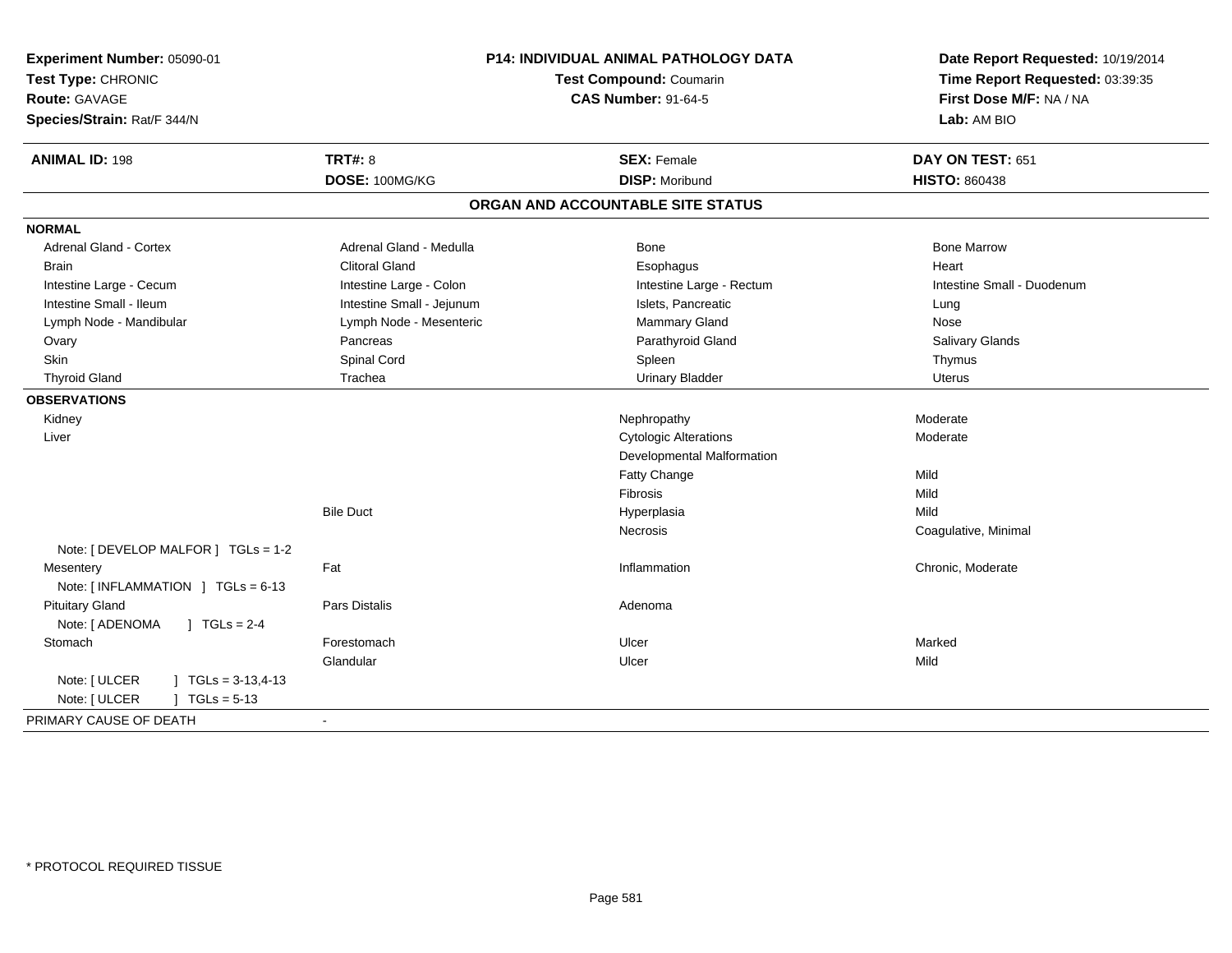| Experiment Number: 05090-01<br>Test Type: CHRONIC<br>Route: GAVAGE<br>Species/Strain: Rat/F 344/N |                          | <b>P14: INDIVIDUAL ANIMAL PATHOLOGY DATA</b><br><b>Test Compound: Coumarin</b><br><b>CAS Number: 91-64-5</b> | Date Report Requested: 10/19/2014<br>Time Report Requested: 03:39:35<br>First Dose M/F: NA / NA<br>Lab: AM BIO |
|---------------------------------------------------------------------------------------------------|--------------------------|--------------------------------------------------------------------------------------------------------------|----------------------------------------------------------------------------------------------------------------|
| <b>ANIMAL ID: 199</b>                                                                             | <b>TRT#: 8</b>           | <b>SEX: Female</b>                                                                                           | DAY ON TEST: 732                                                                                               |
|                                                                                                   | DOSE: 100MG/KG           | <b>DISP: Terminal Sacrifice</b>                                                                              | <b>HISTO: 860439</b>                                                                                           |
|                                                                                                   |                          | ORGAN AND ACCOUNTABLE SITE STATUS                                                                            |                                                                                                                |
| <b>NORMAL</b>                                                                                     |                          |                                                                                                              |                                                                                                                |
| <b>Adrenal Gland - Cortex</b>                                                                     | Adrenal Gland - Medulla  | <b>Bone</b>                                                                                                  | <b>Bone Marrow</b>                                                                                             |
| <b>Brain</b>                                                                                      | <b>Clitoral Gland</b>    | Esophagus                                                                                                    | Intestine Large - Cecum                                                                                        |
| Intestine Large - Colon                                                                           | Intestine Large - Rectum | Intestine Small - Duodenum                                                                                   | Intestine Small - Ileum                                                                                        |
| Intestine Small - Jejunum                                                                         | Islets, Pancreatic       | Lung                                                                                                         | Lymph Node - Mandibular                                                                                        |
| Lymph Node - Mesenteric                                                                           | Mesentery                | Nose                                                                                                         | Ovary                                                                                                          |
| Pancreas                                                                                          | Parathyroid Gland        | <b>Pituitary Gland</b>                                                                                       | <b>Salivary Glands</b>                                                                                         |
| Skin                                                                                              | Spleen                   | Stomach - Forestomach                                                                                        | Stomach - Glandular                                                                                            |
| Thymus                                                                                            | <b>Thyroid Gland</b>     | Trachea                                                                                                      | <b>Urinary Bladder</b>                                                                                         |
| <b>Uterus</b>                                                                                     |                          |                                                                                                              |                                                                                                                |
| <b>OBSERVATIONS</b>                                                                               |                          |                                                                                                              |                                                                                                                |
| Heart                                                                                             |                          | Cardiomyopathy                                                                                               | Mild                                                                                                           |
| Kidney                                                                                            |                          | Nephropathy                                                                                                  | Minimal                                                                                                        |
| Liver                                                                                             |                          | <b>Basophilic Focus</b>                                                                                      |                                                                                                                |
|                                                                                                   |                          | Developmental Malformation                                                                                   |                                                                                                                |
|                                                                                                   |                          | Inflammation                                                                                                 | Chronic, Minimal                                                                                               |
| Note: [ DEVELOP MALFOR ] TGLs = 5-2,4-2                                                           |                          |                                                                                                              |                                                                                                                |
| <b>Mammary Gland</b>                                                                              |                          | Fibroadenoma                                                                                                 |                                                                                                                |
| Note: [ FIBROADENOMA ] TGLs = 1-14                                                                |                          |                                                                                                              |                                                                                                                |
| Vagina                                                                                            |                          | Leiomyosarcoma                                                                                               |                                                                                                                |
| Note: [ LEIOMYOSAR<br>$TGLs = 3-13$                                                               |                          |                                                                                                              |                                                                                                                |
| PRIMARY CAUSE OF DEATH                                                                            | $\blacksquare$           |                                                                                                              |                                                                                                                |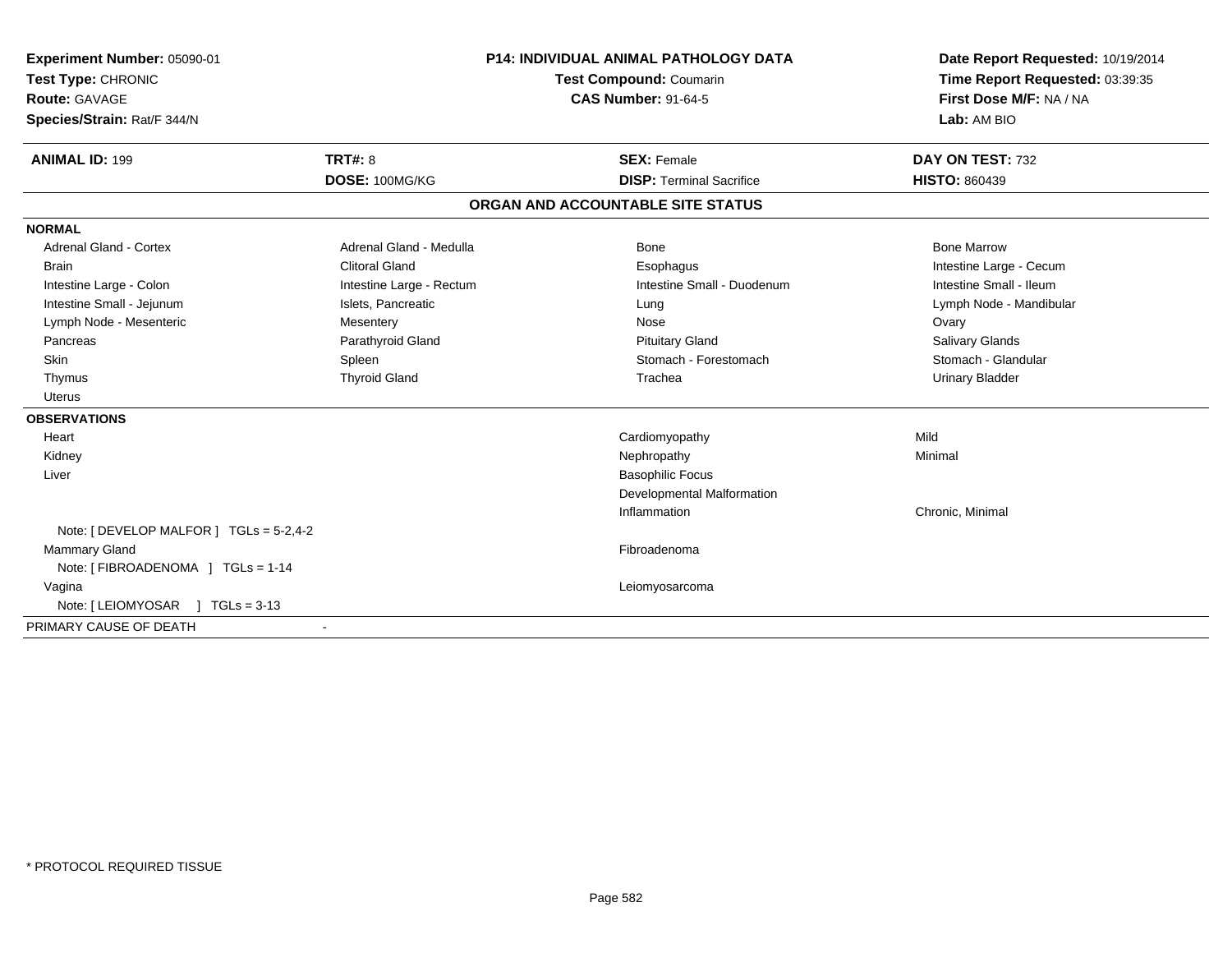| Experiment Number: 05090-01<br>Test Type: CHRONIC<br><b>Route: GAVAGE</b><br>Species/Strain: Rat/F 344/N |                          | <b>P14: INDIVIDUAL ANIMAL PATHOLOGY DATA</b><br>Test Compound: Coumarin<br><b>CAS Number: 91-64-5</b> | Date Report Requested: 10/19/2014<br>Time Report Requested: 03:39:35<br>First Dose M/F: NA / NA<br>Lab: AM BIO |
|----------------------------------------------------------------------------------------------------------|--------------------------|-------------------------------------------------------------------------------------------------------|----------------------------------------------------------------------------------------------------------------|
| <b>ANIMAL ID: 200</b>                                                                                    | TRT#: 8                  | <b>SEX: Female</b><br><b>DISP: Terminal Sacrifice</b>                                                 | DAY ON TEST: 734                                                                                               |
|                                                                                                          | DOSE: 100MG/KG           |                                                                                                       | <b>HISTO: 860440</b>                                                                                           |
|                                                                                                          |                          | ORGAN AND ACCOUNTABLE SITE STATUS                                                                     |                                                                                                                |
| <b>NORMAL</b>                                                                                            |                          |                                                                                                       |                                                                                                                |
| <b>Adrenal Gland - Cortex</b>                                                                            | Adrenal Gland - Medulla  | Bone                                                                                                  | <b>Bone Marrow</b>                                                                                             |
| <b>Brain</b>                                                                                             | <b>Clitoral Gland</b>    | Esophagus                                                                                             | Intestine Large - Cecum                                                                                        |
| Intestine Large - Colon                                                                                  | Intestine Large - Rectum | Intestine Small - Duodenum                                                                            | Intestine Small - Ileum                                                                                        |
| Intestine Small - Jejunum                                                                                | Islets, Pancreatic       | Lung                                                                                                  | Lymph Node - Mandibular                                                                                        |
| Lymph Node - Mesenteric                                                                                  | <b>Mammary Gland</b>     | Nose                                                                                                  | Ovary                                                                                                          |
| Pancreas                                                                                                 | <b>Pituitary Gland</b>   | <b>Salivary Glands</b>                                                                                | Skin                                                                                                           |
| Spleen                                                                                                   | Stomach - Forestomach    | Stomach - Glandular                                                                                   | Thymus                                                                                                         |
| Trachea                                                                                                  | <b>Urinary Bladder</b>   | <b>Uterus</b>                                                                                         |                                                                                                                |
| <b>MISSING</b>                                                                                           |                          |                                                                                                       |                                                                                                                |
| Parathyroid Gland                                                                                        |                          |                                                                                                       |                                                                                                                |
| <b>OBSERVATIONS</b>                                                                                      |                          |                                                                                                       |                                                                                                                |
| Heart                                                                                                    |                          | Cardiomyopathy                                                                                        | Mild                                                                                                           |
| Kidney                                                                                                   |                          | Nephropathy                                                                                           | Mild                                                                                                           |
| Liver                                                                                                    |                          | <b>Basophilic Focus</b>                                                                               |                                                                                                                |
|                                                                                                          | Hepatocyte               | Degeneration                                                                                          | Granular, Mild                                                                                                 |
| Pharynx                                                                                                  |                          | Squamous Cell Papilloma                                                                               |                                                                                                                |
| Note: [ PAPILLOMA SQUA ] TGLs = 2-13                                                                     |                          |                                                                                                       |                                                                                                                |
| <b>Thyroid Gland</b>                                                                                     | C Cell                   | Adenoma                                                                                               |                                                                                                                |
| Note: [ ADENOMA<br>$1 TGLs = 1-9$                                                                        |                          |                                                                                                       |                                                                                                                |
| PRIMARY CAUSE OF DEATH                                                                                   |                          |                                                                                                       |                                                                                                                |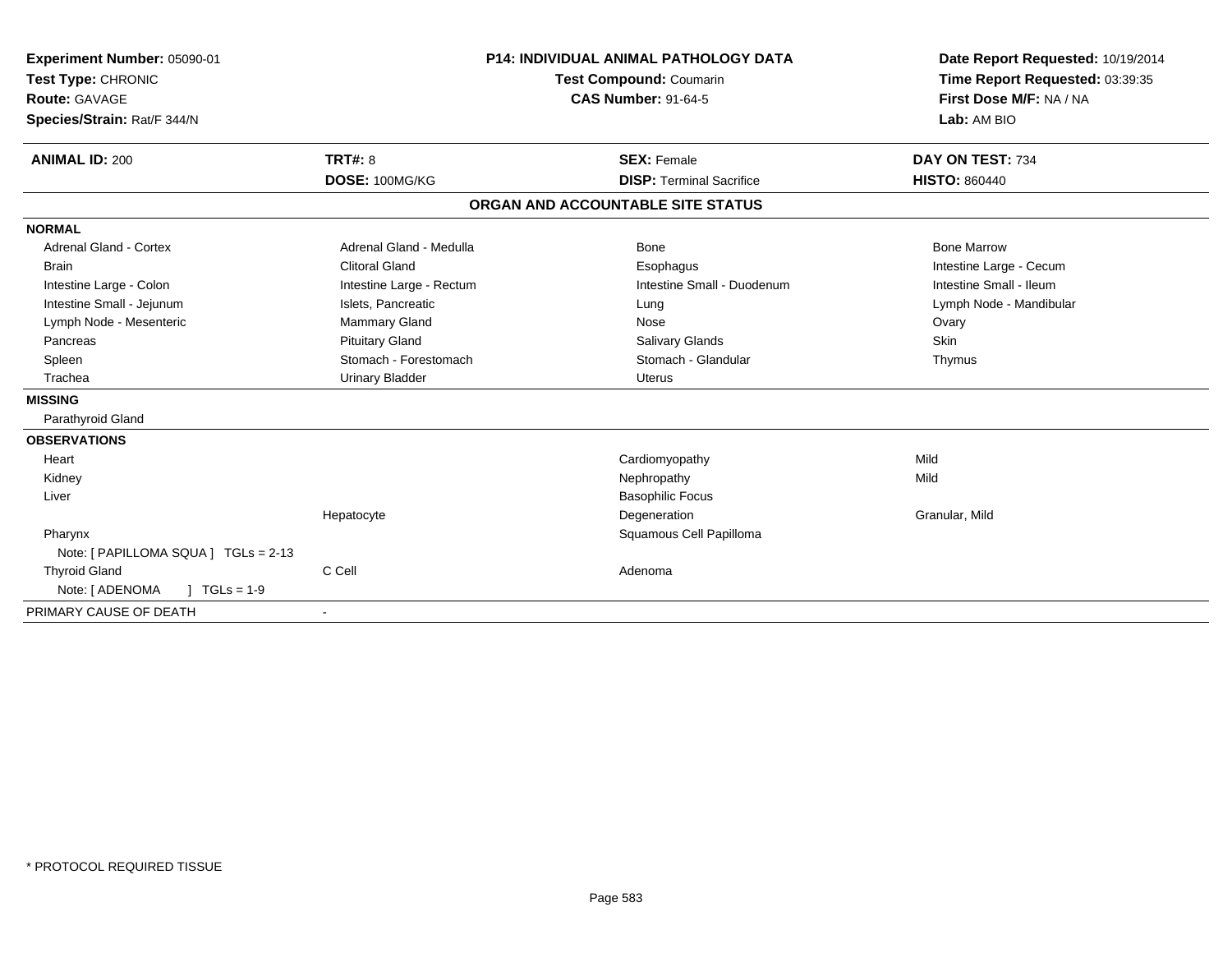| Experiment Number: 05090-01        | <b>P14: INDIVIDUAL ANIMAL PATHOLOGY DATA</b> |                                   | Date Report Requested: 10/19/2014 |
|------------------------------------|----------------------------------------------|-----------------------------------|-----------------------------------|
| Test Type: CHRONIC                 |                                              | Test Compound: Coumarin           | Time Report Requested: 03:39:35   |
| Route: GAVAGE                      |                                              | <b>CAS Number: 91-64-5</b>        | First Dose M/F: NA / NA           |
| Species/Strain: Rat/F 344/N        |                                              |                                   | Lab: AM BIO                       |
| <b>ANIMAL ID: 201</b>              | <b>TRT#: 8</b>                               | <b>SEX: Female</b>                | DAY ON TEST: 734                  |
|                                    | DOSE: 100MG/KG                               | <b>DISP: Terminal Sacrifice</b>   | <b>HISTO: 860441</b>              |
|                                    |                                              | ORGAN AND ACCOUNTABLE SITE STATUS |                                   |
| <b>NORMAL</b>                      |                                              |                                   |                                   |
| Adrenal Gland - Cortex             | <b>Bone</b>                                  | <b>Bone Marrow</b>                | <b>Brain</b>                      |
| <b>Clitoral Gland</b>              | Esophagus                                    | Intestine Large - Cecum           | Intestine Large - Colon           |
| Intestine Large - Rectum           | Intestine Small - Duodenum                   | Intestine Small - Ileum           | Intestine Small - Jejunum         |
| Islets, Pancreatic                 | Lung                                         | Lymph Node - Mandibular           | Lymph Node - Mesenteric           |
| Ovary                              | Pancreas                                     | Parathyroid Gland                 | <b>Pituitary Gland</b>            |
| <b>Salivary Glands</b>             | Skin                                         | Spleen                            | Stomach - Forestomach             |
| Stomach - Glandular                | Thymus                                       | <b>Thyroid Gland</b>              | Trachea                           |
| Uterus                             |                                              |                                   |                                   |
| <b>OBSERVATIONS</b>                |                                              |                                   |                                   |
| <b>Adrenal Gland</b>               | Medulla                                      | Pheochromocytoma Benign           |                                   |
| Heart                              |                                              | Cardiomyopathy                    | Mild                              |
| Kidney                             |                                              | Nephropathy                       | Moderate                          |
| Liver                              |                                              | <b>Basophilic Focus</b>           |                                   |
|                                    | Hepatocyte                                   | Degeneration                      | Granular, Mild                    |
|                                    | <b>Bile Duct</b>                             | Hyperplasia                       | Minimal                           |
|                                    |                                              | Inflammation                      | Chronic, Minimal                  |
| Mammary Gland                      |                                              | Fibroadenoma                      |                                   |
| Note: [ FIBROADENOMA ] TGLs = 1-13 |                                              |                                   |                                   |
| Nose                               |                                              | Inflammation                      | Suppurative, Mild                 |
| <b>Urinary Bladder</b>             |                                              | Inflammation                      | Suppurative, Moderate             |
| Note: $[INFLAMMATION] TGLs = 2-5$  |                                              |                                   |                                   |
| PRIMARY CAUSE OF DEATH             |                                              |                                   |                                   |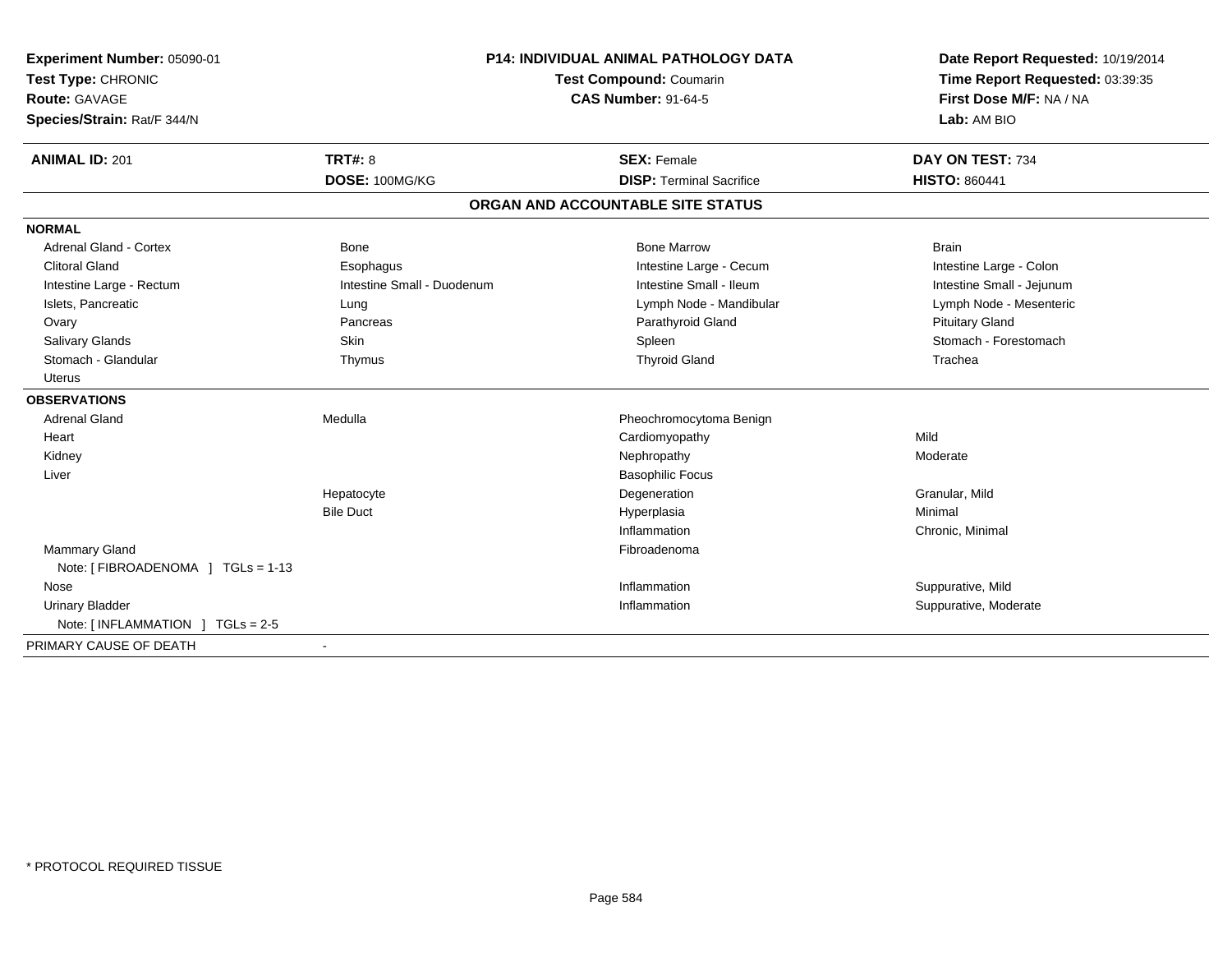| Experiment Number: 05090-01      | <b>P14: INDIVIDUAL ANIMAL PATHOLOGY DATA</b> |                                   | Date Report Requested: 10/19/2014 |
|----------------------------------|----------------------------------------------|-----------------------------------|-----------------------------------|
| Test Type: CHRONIC               |                                              | Test Compound: Coumarin           | Time Report Requested: 03:39:35   |
| <b>Route: GAVAGE</b>             |                                              | <b>CAS Number: 91-64-5</b>        | First Dose M/F: NA / NA           |
| Species/Strain: Rat/F 344/N      |                                              |                                   | Lab: AM BIO                       |
| <b>ANIMAL ID: 202</b>            | <b>TRT#: 8</b>                               | <b>SEX: Female</b>                | DAY ON TEST: 699                  |
|                                  | DOSE: 100MG/KG                               | <b>DISP: Moribund</b>             | <b>HISTO: 860442</b>              |
|                                  |                                              | ORGAN AND ACCOUNTABLE SITE STATUS |                                   |
| <b>NORMAL</b>                    |                                              |                                   |                                   |
| <b>Adrenal Gland - Cortex</b>    | Adrenal Gland - Medulla                      | <b>Bone</b>                       | <b>Bone Marrow</b>                |
| <b>Brain</b>                     | <b>Clitoral Gland</b>                        | Esophagus                         | Heart                             |
| Intestine Large - Cecum          | Intestine Large - Colon                      | Intestine Large - Rectum          | Intestine Small - Ileum           |
| Intestine Small - Jejunum        | Islets, Pancreatic                           | Lung                              | Lymph Node - Mandibular           |
| Lymph Node - Mesenteric          | Mammary Gland                                | Ovary                             | Pancreas                          |
| <b>Pituitary Gland</b>           | Salivary Glands                              | <b>Skin</b>                       | Spleen                            |
| Stomach - Forestomach            | Thymus                                       | <b>Thyroid Gland</b>              | Trachea                           |
| <b>Urinary Bladder</b>           |                                              |                                   |                                   |
| <b>MISSING</b>                   |                                              |                                   |                                   |
| Parathyroid Gland                |                                              |                                   |                                   |
| <b>OBSERVATIONS</b>              |                                              |                                   |                                   |
| <b>Intestine Small</b>           | Duodenum                                     | Ulcer                             | Moderate                          |
| Kidney                           |                                              | Nephropathy                       | Moderate                          |
| [Nephropathy TGLS = 2-1]         |                                              |                                   |                                   |
| Liver                            |                                              | Fibrosis                          | Minimal                           |
|                                  |                                              | Necrosis                          | Coagulative, Minimal              |
| Nose                             |                                              | Inflammation                      | Suppurative, Marked               |
| Stomach                          | Glandular                                    | Ulcer                             | Moderate                          |
| $1 TGLs = 3-14$<br>Note: [ ULCER |                                              |                                   |                                   |
| <b>Uterus</b>                    |                                              | Hydrometra                        | Moderate                          |
|                                  |                                              | Polyp                             |                                   |
| [Hydrometra TGLS = 1-13]         |                                              |                                   |                                   |
| PRIMARY CAUSE OF DEATH           | $\sim$                                       |                                   |                                   |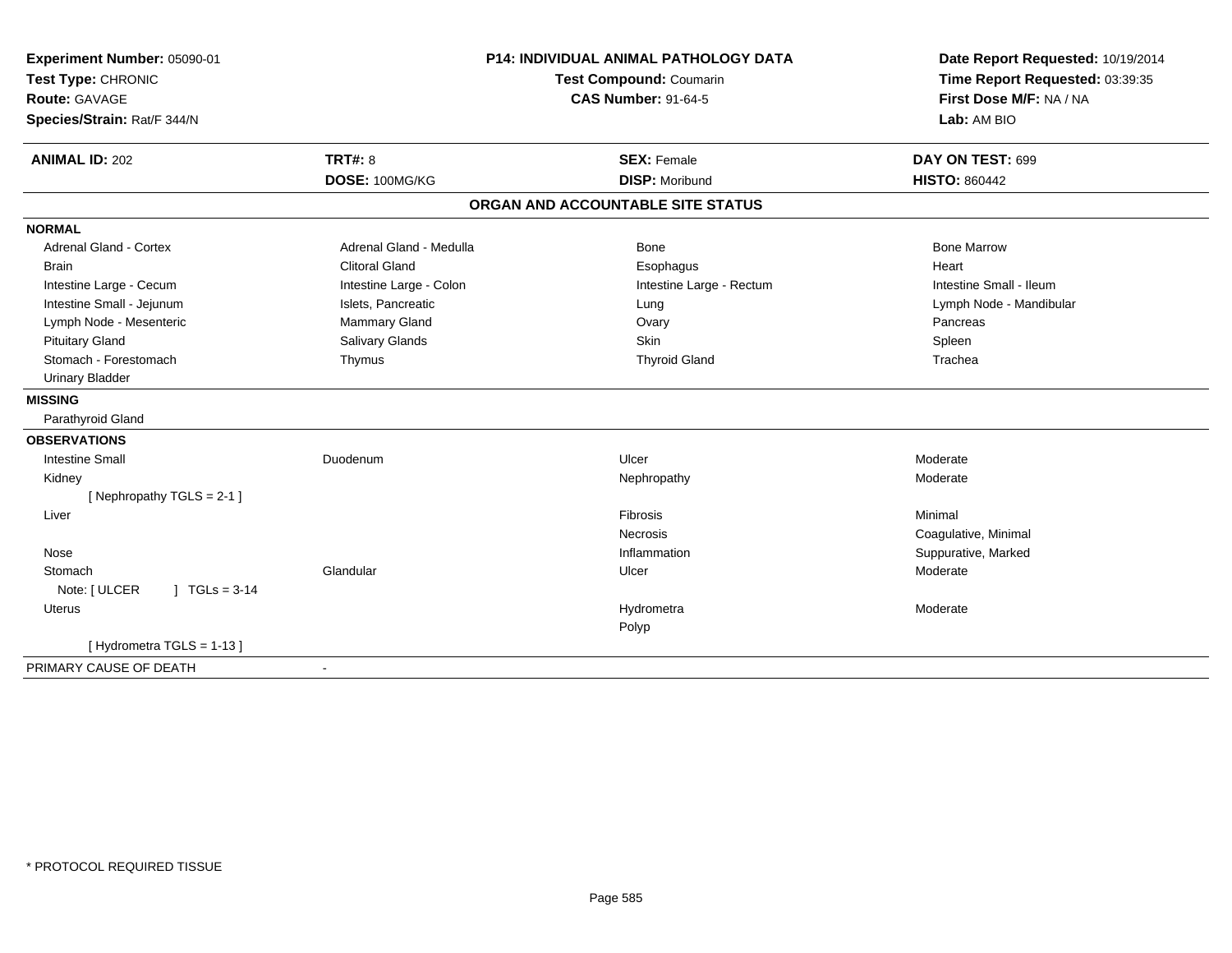| Experiment Number: 05090-01             |                          | <b>P14: INDIVIDUAL ANIMAL PATHOLOGY DATA</b><br>Test Compound: Coumarin | Date Report Requested: 10/19/2014<br>Time Report Requested: 03:39:35 |
|-----------------------------------------|--------------------------|-------------------------------------------------------------------------|----------------------------------------------------------------------|
| Test Type: CHRONIC<br>Route: GAVAGE     |                          | <b>CAS Number: 91-64-5</b>                                              | First Dose M/F: NA / NA                                              |
|                                         |                          |                                                                         | Lab: AM BIO                                                          |
| Species/Strain: Rat/F 344/N             |                          |                                                                         |                                                                      |
| <b>ANIMAL ID: 203</b>                   | TRT#: 8                  | <b>SEX: Female</b>                                                      | DAY ON TEST: 733                                                     |
|                                         | DOSE: 100MG/KG           | <b>DISP:</b> Terminal Sacrifice                                         | <b>HISTO: 860443</b>                                                 |
|                                         |                          | ORGAN AND ACCOUNTABLE SITE STATUS                                       |                                                                      |
| <b>NORMAL</b>                           |                          |                                                                         |                                                                      |
| Adrenal Gland - Cortex                  | Adrenal Gland - Medulla  | Bone                                                                    | <b>Bone Marrow</b>                                                   |
| <b>Brain</b>                            | <b>Clitoral Gland</b>    | Esophagus                                                               | Intestine Large - Cecum                                              |
| Intestine Large - Colon                 | Intestine Large - Rectum | Intestine Small - Duodenum                                              | Intestine Small - Ileum                                              |
| Intestine Small - Jejunum               | Islets, Pancreatic       | Lung                                                                    | Lymph Node - Mandibular                                              |
| Lymph Node - Mesenteric                 | Mammary Gland            | Nose                                                                    | Ovary                                                                |
| Pancreas                                | Parathyroid Gland        | Salivary Glands                                                         | Skin                                                                 |
| Spleen                                  | Stomach - Forestomach    | Stomach - Glandular                                                     | Thymus                                                               |
| Trachea                                 | <b>Urinary Bladder</b>   |                                                                         |                                                                      |
| <b>OBSERVATIONS</b>                     |                          |                                                                         |                                                                      |
| Heart                                   |                          | Cardiomyopathy                                                          | Minimal                                                              |
| Kidney                                  |                          | Nephropathy                                                             | Minimal                                                              |
| Liver                                   | Hepatocyte               | Degeneration                                                            | Granular, Mild                                                       |
|                                         | <b>Bile Duct</b>         | Hyperplasia                                                             | Minimal                                                              |
| <b>Pituitary Gland</b>                  | Pars Distalis            | Adenoma                                                                 |                                                                      |
| Note: [ ADENOMA<br>$J \cdot TGLS = 1-4$ |                          |                                                                         |                                                                      |
| <b>Thyroid Gland</b>                    | <b>Follicular Cel</b>    | Carcinoma                                                               |                                                                      |
| <b>Uterus</b>                           |                          | Hydrometra                                                              | Mild                                                                 |
| PRIMARY CAUSE OF DEATH                  |                          |                                                                         |                                                                      |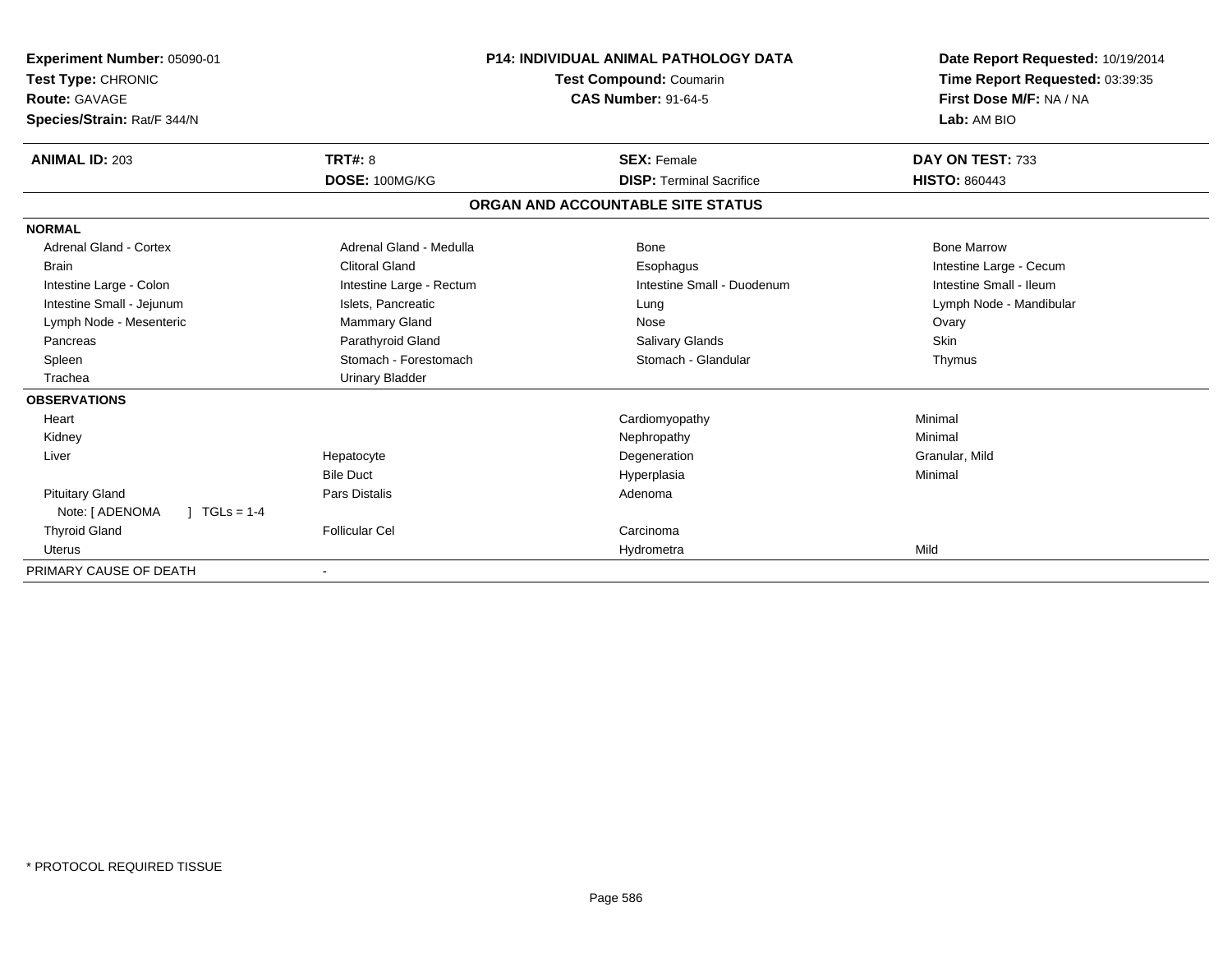| Experiment Number: 05090-01<br>Test Type: CHRONIC |                            | P14: INDIVIDUAL ANIMAL PATHOLOGY DATA<br>Test Compound: Coumarin | Date Report Requested: 10/19/2014<br>Time Report Requested: 03:39:35 |
|---------------------------------------------------|----------------------------|------------------------------------------------------------------|----------------------------------------------------------------------|
| Route: GAVAGE                                     | <b>CAS Number: 91-64-5</b> |                                                                  | First Dose M/F: NA / NA                                              |
| Species/Strain: Rat/F 344/N                       |                            |                                                                  | Lab: AM BIO                                                          |
| <b>ANIMAL ID: 204</b>                             | <b>TRT#: 8</b>             | <b>SEX: Female</b>                                               | DAY ON TEST: 699                                                     |
|                                                   | DOSE: 100MG/KG             | <b>DISP: Moribund</b>                                            | <b>HISTO: 860444</b>                                                 |
|                                                   |                            | ORGAN AND ACCOUNTABLE SITE STATUS                                |                                                                      |
| <b>NORMAL</b>                                     |                            |                                                                  |                                                                      |
| <b>Adrenal Gland - Cortex</b>                     | Adrenal Gland - Medulla    | <b>Bone</b>                                                      | <b>Bone Marrow</b>                                                   |
| <b>Brain</b>                                      | <b>Clitoral Gland</b>      | Esophagus                                                        | Heart                                                                |
| Intestine Large - Cecum                           | Intestine Large - Colon    | Intestine Large - Rectum                                         | Intestine Small - Duodenum                                           |
| Intestine Small - Ileum                           | Intestine Small - Jejunum  | Islets, Pancreatic                                               | Lung                                                                 |
| Lymph Node - Mandibular                           | Lymph Node - Mesenteric    | Mammary Gland                                                    | Pancreas                                                             |
| Parathyroid Gland                                 | <b>Salivary Glands</b>     | <b>Skin</b>                                                      | Spleen                                                               |
| Stomach - Forestomach                             | Stomach - Glandular        | Thymus                                                           | <b>Thyroid Gland</b>                                                 |
| Trachea                                           | <b>Urinary Bladder</b>     |                                                                  |                                                                      |
| <b>OBSERVATIONS</b>                               |                            |                                                                  |                                                                      |
| Kidney                                            | <b>Renal Tubule</b>        | Adenoma                                                          |                                                                      |
|                                                   |                            | Nephropathy                                                      | Moderate                                                             |
| [Nephropathy TGLS = $3-1$ ]                       |                            |                                                                  |                                                                      |
| Liver                                             | <b>Bile Duct</b>           | Hyperplasia                                                      | Minimal                                                              |
|                                                   |                            | <b>Necrosis</b>                                                  | Coagulative, Minimal                                                 |
| Nose                                              |                            | Inflammation                                                     | Suppurative, Moderate                                                |
| Ovary                                             | Follicle                   | Cyst                                                             | Marked                                                               |
| Note: [ CYST<br>$\sqrt{ }$ TGLs = 1-5             |                            |                                                                  |                                                                      |
| <b>Pituitary Gland</b>                            | <b>Pars Distalis</b>       | Adenoma                                                          |                                                                      |
| Note: [ ADENOMA<br>$1 TGLs = 4-4$                 |                            |                                                                  |                                                                      |
| <b>Uterus</b>                                     |                            | Polyp                                                            |                                                                      |
| Note: [ POLYP<br>$J \cdot TGLs = 2-5$             |                            |                                                                  |                                                                      |
| PRIMARY CAUSE OF DEATH                            | $\sim$                     |                                                                  |                                                                      |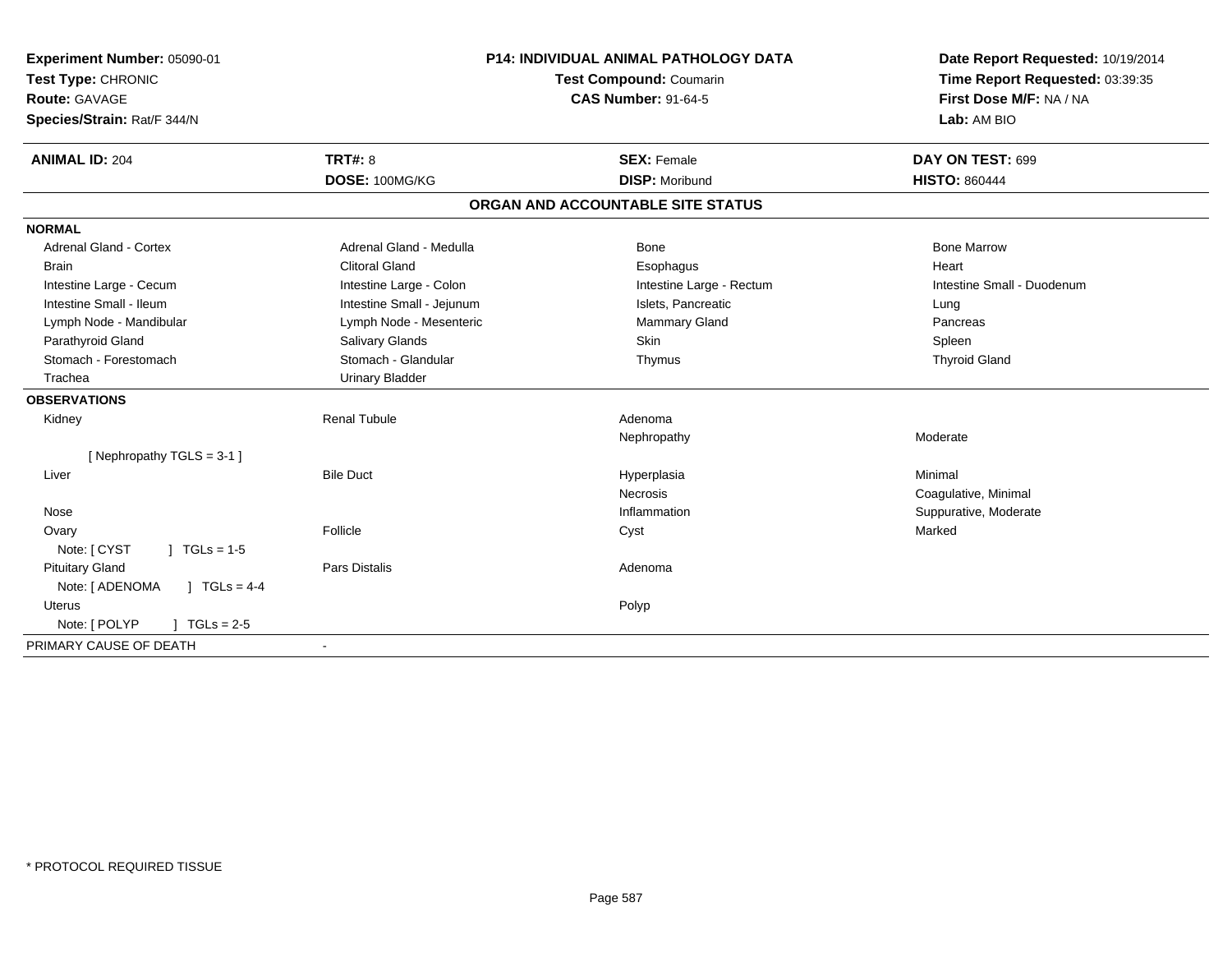| Experiment Number: 05090-01              | <b>P14: INDIVIDUAL ANIMAL PATHOLOGY DATA</b><br>Test Compound: Coumarin |                                   | Date Report Requested: 10/19/2014 |
|------------------------------------------|-------------------------------------------------------------------------|-----------------------------------|-----------------------------------|
| Test Type: CHRONIC                       |                                                                         |                                   | Time Report Requested: 03:39:35   |
| <b>Route: GAVAGE</b>                     |                                                                         | <b>CAS Number: 91-64-5</b>        | First Dose M/F: NA / NA           |
| Species/Strain: Rat/F 344/N              |                                                                         |                                   | Lab: AM BIO                       |
| <b>ANIMAL ID: 205</b>                    | TRT#: 8                                                                 | <b>SEX: Female</b>                | DAY ON TEST: 734                  |
|                                          | DOSE: 100MG/KG                                                          | <b>DISP: Terminal Sacrifice</b>   | <b>HISTO: 860445</b>              |
|                                          |                                                                         | ORGAN AND ACCOUNTABLE SITE STATUS |                                   |
| <b>NORMAL</b>                            |                                                                         |                                   |                                   |
| <b>Adrenal Gland - Cortex</b>            | Adrenal Gland - Medulla                                                 | <b>Bone</b>                       | <b>Bone Marrow</b>                |
| <b>Brain</b>                             | Esophagus                                                               | Intestine Large - Cecum           | Intestine Large - Colon           |
| Intestine Large - Rectum                 | Intestine Small - Duodenum                                              | Intestine Small - Ileum           | Intestine Small - Jejunum         |
| Islets, Pancreatic                       | Lung                                                                    | Lymph Node - Mandibular           | Lymph Node - Mesenteric           |
| Mammary Gland                            | Mesentery                                                               | Nose                              | Ovary                             |
| Pancreas                                 | Parathyroid Gland                                                       | <b>Salivary Glands</b>            | <b>Skin</b>                       |
| Spleen                                   | Stomach - Forestomach                                                   | Stomach - Glandular               | Thymus                            |
| <b>Thyroid Gland</b>                     | Trachea                                                                 | <b>Urinary Bladder</b>            |                                   |
| <b>OBSERVATIONS</b>                      |                                                                         |                                   |                                   |
| <b>Clitoral Gland</b>                    |                                                                         | Carcinoma                         |                                   |
| Note: [ CARCINOMA<br>$1 TGLs = 1-5$      |                                                                         |                                   |                                   |
| Heart                                    |                                                                         | Cardiomyopathy                    | Mild                              |
| Kidney                                   | <b>Renal Tubule</b>                                                     | Adenoma                           |                                   |
|                                          |                                                                         | Nephropathy                       | Mild                              |
| Liver                                    | Hepatocyte                                                              | Degeneration                      | Granular, Mild                    |
|                                          | <b>Bile Duct</b>                                                        | Hyperplasia                       | Minimal                           |
|                                          |                                                                         | Inflammation                      | Chronic, Minimal                  |
| <b>Pituitary Gland</b>                   | <b>Pars Distalis</b>                                                    | Adenoma                           |                                   |
| Note: [ ADENOMA<br>$\sqrt{1}$ TGLs = 4-4 |                                                                         |                                   |                                   |
| Uterus                                   |                                                                         | Hydrometra                        | Moderate                          |
| Note: [HYDROMETRA ] TGLs = 2-5           |                                                                         |                                   |                                   |
| PRIMARY CAUSE OF DEATH                   |                                                                         |                                   |                                   |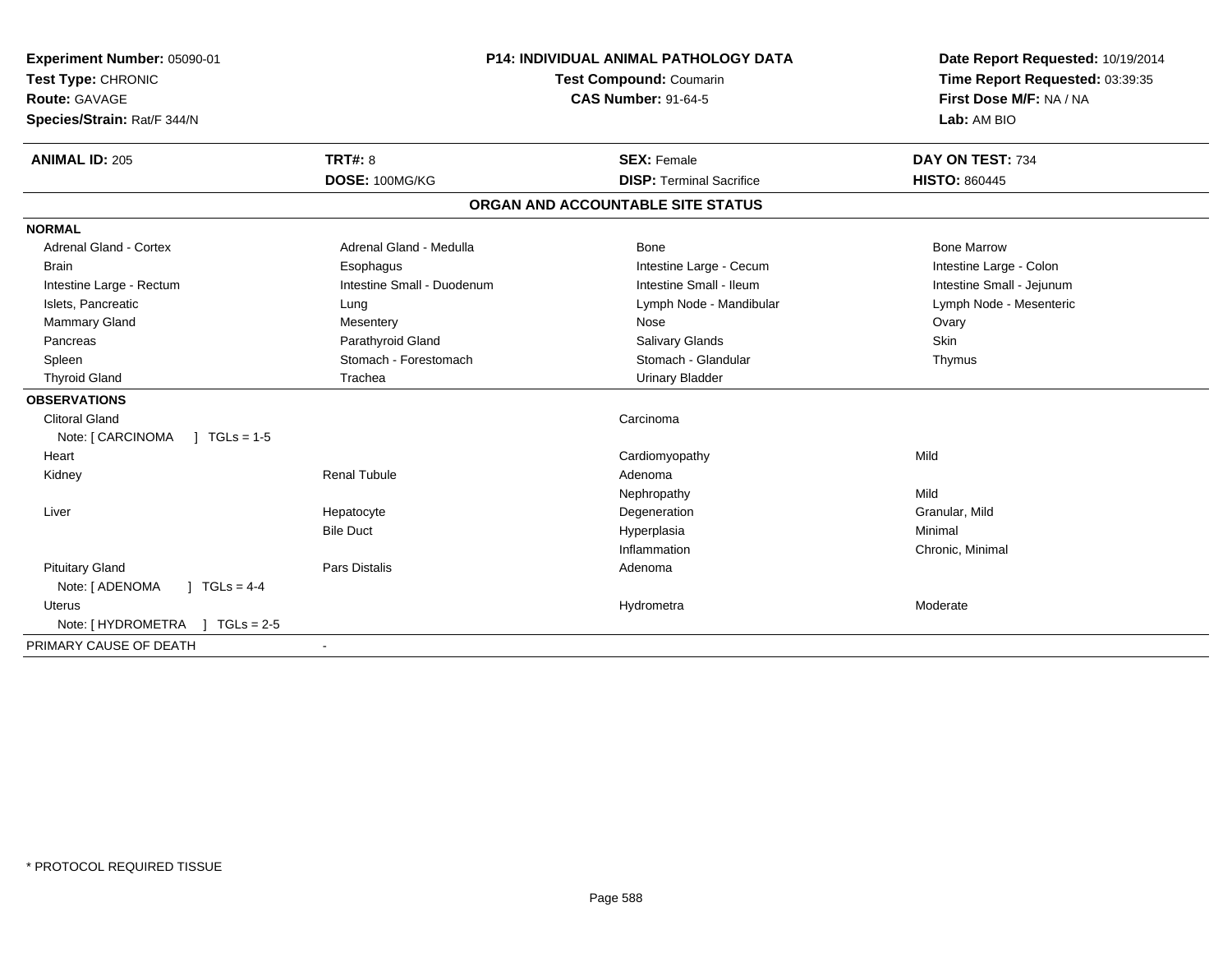| Experiment Number: 05090-01<br>Test Type: CHRONIC<br><b>Route: GAVAGE</b><br>Species/Strain: Rat/F 344/N | <b>P14: INDIVIDUAL ANIMAL PATHOLOGY DATA</b><br><b>Test Compound: Coumarin</b><br><b>CAS Number: 91-64-5</b> |                                   | Date Report Requested: 10/19/2014<br>Time Report Requested: 03:39:35<br>First Dose M/F: NA / NA<br>Lab: AM BIO |
|----------------------------------------------------------------------------------------------------------|--------------------------------------------------------------------------------------------------------------|-----------------------------------|----------------------------------------------------------------------------------------------------------------|
| <b>ANIMAL ID: 206</b>                                                                                    | <b>TRT#: 8</b>                                                                                               | <b>SEX: Female</b>                | DAY ON TEST: 734                                                                                               |
|                                                                                                          | DOSE: 100MG/KG                                                                                               | <b>DISP: Terminal Sacrifice</b>   | <b>HISTO: 860446</b>                                                                                           |
|                                                                                                          |                                                                                                              | ORGAN AND ACCOUNTABLE SITE STATUS |                                                                                                                |
| <b>NORMAL</b>                                                                                            |                                                                                                              |                                   |                                                                                                                |
| <b>Adrenal Gland - Cortex</b>                                                                            | Adrenal Gland - Medulla                                                                                      | Bone                              | <b>Bone Marrow</b>                                                                                             |
| <b>Brain</b>                                                                                             | <b>Clitoral Gland</b>                                                                                        | Esophagus                         | Heart                                                                                                          |
| Intestine Large - Cecum                                                                                  | Intestine Large - Colon                                                                                      | Intestine Large - Rectum          | Intestine Small - Duodenum                                                                                     |
| Intestine Small - Ileum                                                                                  | Intestine Small - Jejunum                                                                                    | Islets, Pancreatic                | Lung                                                                                                           |
| Lymph Node - Mandibular                                                                                  | Lymph Node - Mesenteric                                                                                      | Mammary Gland                     | Nose                                                                                                           |
| Ovary                                                                                                    | Pancreas                                                                                                     | Parathyroid Gland                 | <b>Pituitary Gland</b>                                                                                         |
| <b>Salivary Glands</b>                                                                                   | <b>Skin</b>                                                                                                  | Spleen                            | Stomach - Forestomach                                                                                          |
| Stomach - Glandular                                                                                      | Thymus                                                                                                       | <b>Thyroid Gland</b>              | Trachea                                                                                                        |
| <b>Urinary Bladder</b>                                                                                   | <b>Uterus</b>                                                                                                |                                   |                                                                                                                |
| <b>OBSERVATIONS</b>                                                                                      |                                                                                                              |                                   |                                                                                                                |
| Kidney                                                                                                   |                                                                                                              | Nephropathy                       | Mild                                                                                                           |
| Liver                                                                                                    |                                                                                                              | <b>Clear Cell Focus</b>           |                                                                                                                |
|                                                                                                          | Hepatocyte                                                                                                   | Degeneration                      | Granular, Mild                                                                                                 |
|                                                                                                          |                                                                                                              | Fatty Change                      | Minimal                                                                                                        |
|                                                                                                          |                                                                                                              | Inflammation                      | Chronic, Minimal                                                                                               |
| Note: $[$ FATTY CHANGE $]$ TGLs = 1-2                                                                    |                                                                                                              |                                   |                                                                                                                |
| PRIMARY CAUSE OF DEATH                                                                                   |                                                                                                              |                                   |                                                                                                                |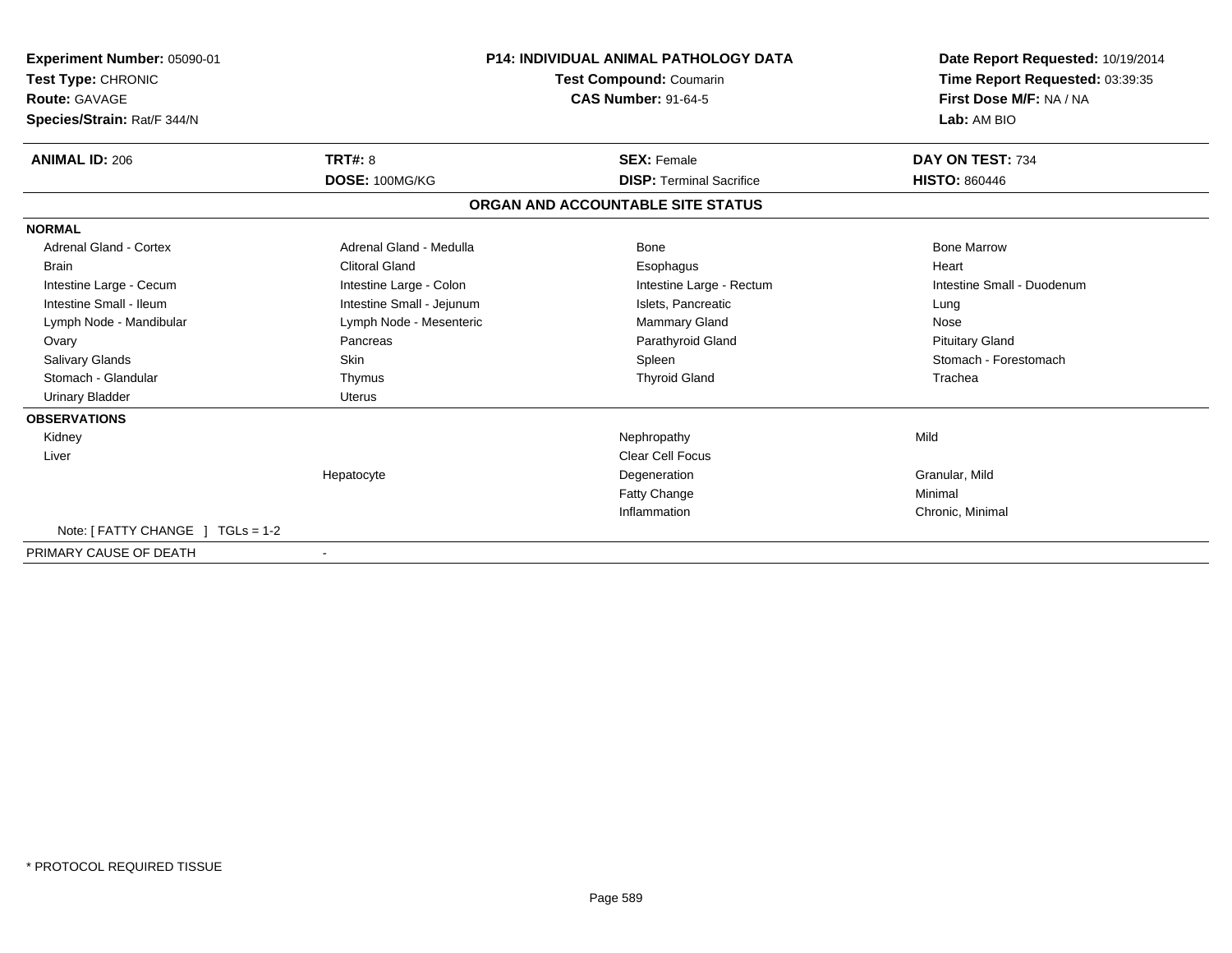| Experiment Number: 05090-01<br>Test Type: CHRONIC<br><b>Route: GAVAGE</b><br>Species/Strain: Rat/F 344/N |                          | <b>P14: INDIVIDUAL ANIMAL PATHOLOGY DATA</b><br><b>Test Compound: Coumarin</b><br><b>CAS Number: 91-64-5</b> | Date Report Requested: 10/19/2014<br>Time Report Requested: 03:39:35<br>First Dose M/F: NA / NA<br>Lab: AM BIO |
|----------------------------------------------------------------------------------------------------------|--------------------------|--------------------------------------------------------------------------------------------------------------|----------------------------------------------------------------------------------------------------------------|
| <b>ANIMAL ID: 207</b>                                                                                    | <b>TRT#: 8</b>           | <b>SEX: Female</b>                                                                                           | DAY ON TEST: 732                                                                                               |
|                                                                                                          | DOSE: 100MG/KG           | <b>DISP: Terminal Sacrifice</b>                                                                              | <b>HISTO: 860447</b>                                                                                           |
|                                                                                                          |                          | ORGAN AND ACCOUNTABLE SITE STATUS                                                                            |                                                                                                                |
| <b>NORMAL</b>                                                                                            |                          |                                                                                                              |                                                                                                                |
| Adrenal Gland - Cortex                                                                                   | Adrenal Gland - Medulla  | Bone                                                                                                         | <b>Bone Marrow</b>                                                                                             |
| Brain                                                                                                    | <b>Clitoral Gland</b>    | Esophagus                                                                                                    | Intestine Large - Cecum                                                                                        |
| Intestine Large - Colon                                                                                  | Intestine Large - Rectum | Intestine Small - Duodenum                                                                                   | Intestine Small - Ileum                                                                                        |
| Intestine Small - Jejunum                                                                                | Islets, Pancreatic       | Lung                                                                                                         | Lymph Node - Mandibular                                                                                        |
| Lymph Node - Mesenteric                                                                                  | Mammary Gland            | Ovary                                                                                                        | Pancreas                                                                                                       |
| Parathyroid Gland                                                                                        | <b>Pituitary Gland</b>   | Salivary Glands                                                                                              | Skin                                                                                                           |
| Spleen                                                                                                   | Stomach - Forestomach    | Stomach - Glandular                                                                                          | Thymus                                                                                                         |
| <b>Thyroid Gland</b>                                                                                     | Trachea                  | <b>Urinary Bladder</b>                                                                                       | <b>Uterus</b>                                                                                                  |
| <b>OBSERVATIONS</b>                                                                                      |                          |                                                                                                              |                                                                                                                |
| Heart                                                                                                    |                          | Cardiomyopathy                                                                                               | Mild                                                                                                           |
| Kidney                                                                                                   |                          | Nephropathy                                                                                                  | Mild                                                                                                           |
| Liver                                                                                                    | Hepatocyte               | Degeneration                                                                                                 | Granular, Mild                                                                                                 |
|                                                                                                          | <b>Bile Duct</b>         | Hyperplasia                                                                                                  | Minimal                                                                                                        |
|                                                                                                          |                          | Inflammation                                                                                                 | Chronic, Minimal                                                                                               |
| Nose                                                                                                     |                          | Fungus                                                                                                       | Moderate                                                                                                       |
| Note: FUNGUS IS ASPERGILLUS                                                                              |                          |                                                                                                              |                                                                                                                |
| PRIMARY CAUSE OF DEATH                                                                                   |                          |                                                                                                              |                                                                                                                |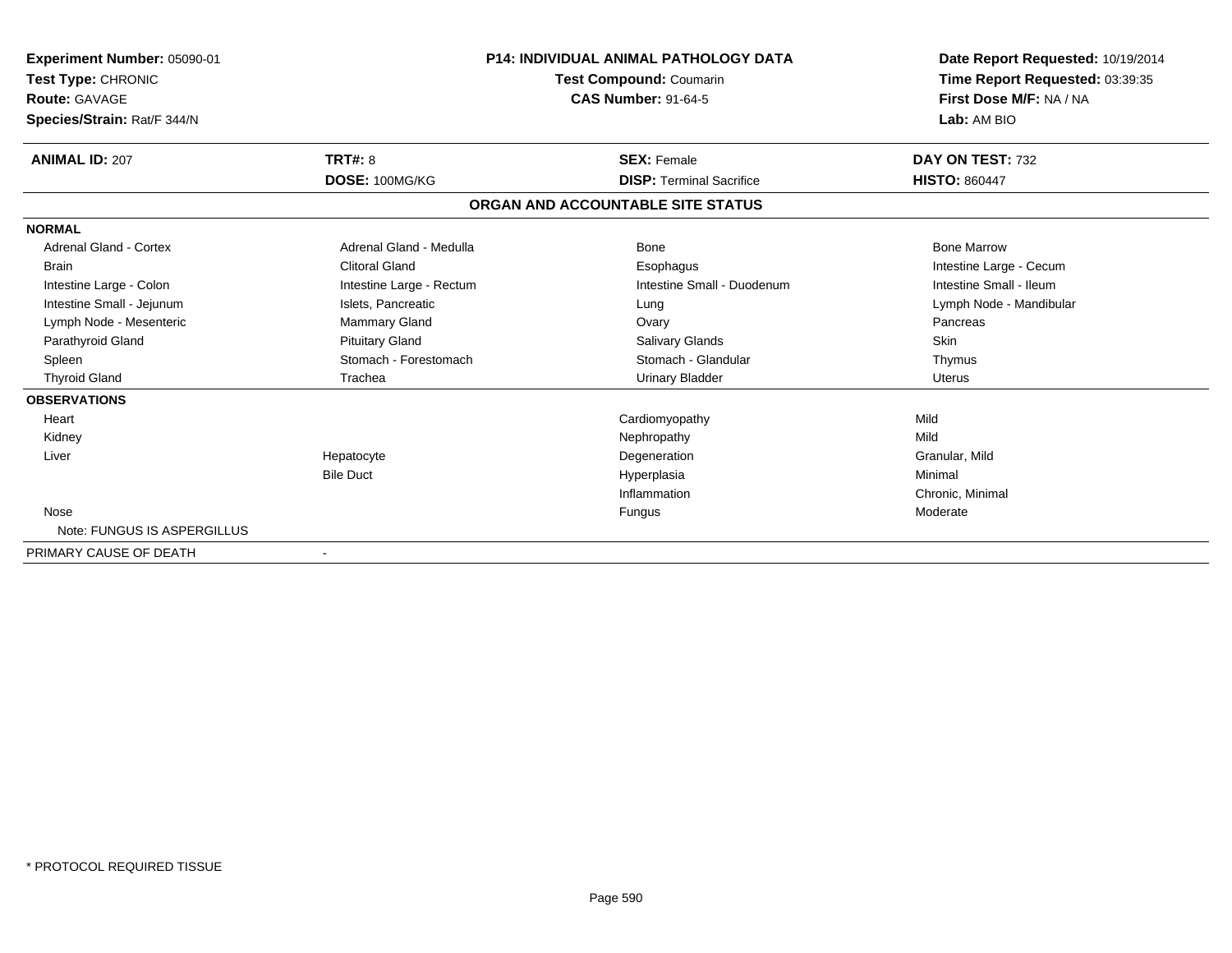| Experiment Number: 05090-01               |                            | P14: INDIVIDUAL ANIMAL PATHOLOGY DATA | Date Report Requested: 10/19/2014 |  |
|-------------------------------------------|----------------------------|---------------------------------------|-----------------------------------|--|
| Test Type: CHRONIC                        |                            | <b>Test Compound: Coumarin</b>        | Time Report Requested: 03:39:35   |  |
| Route: GAVAGE                             | <b>CAS Number: 91-64-5</b> |                                       | First Dose M/F: NA / NA           |  |
| Species/Strain: Rat/F 344/N               |                            |                                       | Lab: AM BIO                       |  |
| <b>ANIMAL ID: 208</b>                     | TRT#: 8                    | <b>SEX: Female</b>                    | DAY ON TEST: 543                  |  |
|                                           | DOSE: 100MG/KG             | <b>DISP: Moribund</b>                 | <b>HISTO: 860448</b>              |  |
|                                           |                            | ORGAN AND ACCOUNTABLE SITE STATUS     |                                   |  |
| <b>NORMAL</b>                             |                            |                                       |                                   |  |
| Bone                                      | <b>Clitoral Gland</b>      | Esophagus                             | Intestine Large - Cecum           |  |
| Intestine Large - Colon                   | Intestine Large - Rectum   | Intestine Small - Duodenum            | Intestine Small - Ileum           |  |
| Intestine Small - Jejunum                 | Islets, Pancreatic         | Lymph Node - Mandibular               | Lymph Node - Mesenteric           |  |
| Mammary Gland                             | Nose                       | Pancreas                              | Parathyroid Gland                 |  |
| Salivary Glands                           | Skin                       | Stomach - Glandular                   | <b>Thyroid Gland</b>              |  |
| <b>Urinary Bladder</b>                    | <b>Uterus</b>              |                                       |                                   |  |
| <b>OBSERVATIONS</b>                       |                            |                                       |                                   |  |
| <b>Adrenal Gland</b>                      | Cortex                     | Leukemia Mononuclear                  |                                   |  |
|                                           | Medulla                    | Leukemia Mononuclear                  |                                   |  |
| <b>Bone Marrow</b>                        |                            | Leukemia Mononuclear                  |                                   |  |
| <b>Brain</b>                              |                            | Leukemia Mononuclear                  |                                   |  |
| Note: [ LEUKEMIA MONUC ] TGLs = 6-7       |                            |                                       |                                   |  |
| Heart                                     |                            | Leukemia Mononuclear                  |                                   |  |
| Kidney                                    |                            | Leukemia Mononuclear                  |                                   |  |
|                                           |                            | Nephropathy                           | Minimal                           |  |
| Liver                                     | <b>Bile Duct</b>           | Hyperplasia                           | Mild                              |  |
|                                           |                            | Leukemia Mononuclear                  |                                   |  |
|                                           |                            | Necrosis                              | Coagulative, Minimal              |  |
| Note: [ LEUKEMIA MONUC ] TGLs = 1-13      |                            |                                       |                                   |  |
| Lung                                      |                            | Leukemia Mononuclear                  |                                   |  |
| Note: [ LEUKEMIA MONUC ] TGLs = 2-12      |                            |                                       |                                   |  |
| Ovary                                     |                            | Leukemia Mononuclear                  |                                   |  |
| <b>Pituitary Gland</b>                    | Pars Distalis              | Adenoma                               |                                   |  |
| Note: [ ADENOMA<br>$1 \text{ TGLs} = 3-4$ |                            |                                       |                                   |  |
| Spleen                                    |                            | Leukemia Mononuclear                  |                                   |  |
| Note: [ LEUKEMIA MONUC ] TGLs = 4-2       |                            |                                       |                                   |  |
| Stomach                                   | Forestomach                | Squamous Cell Papilloma               |                                   |  |
| Thymus                                    |                            | Leukemia Mononuclear                  |                                   |  |
| Note: [ LEUKEMIA MONUC ] TGLs = 5-4       |                            |                                       |                                   |  |
| PRIMARY CAUSE OF DEATH                    | $\blacksquare$             |                                       |                                   |  |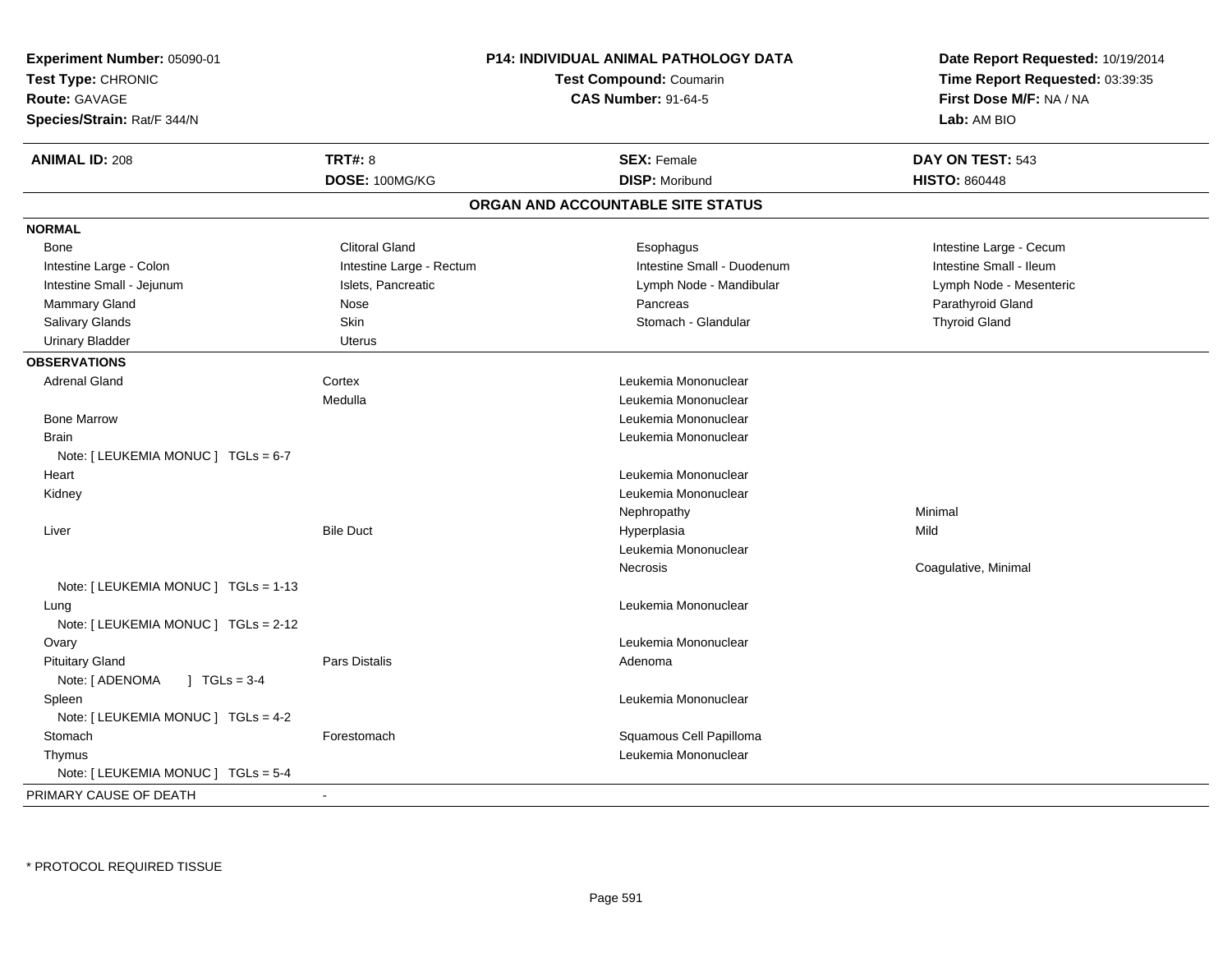| Test Type: CHRONIC<br><b>Route: GAVAGE</b><br>Species/Strain: Rat/F 344/N | P14: INDIVIDUAL ANIMAL PATHOLOGY DATA<br><b>Test Compound: Coumarin</b><br><b>CAS Number: 91-64-5</b> |                                   | Date Report Requested: 10/19/2014<br>Time Report Requested: 03:39:35<br>First Dose M/F: NA / NA<br>Lab: AM BIO |
|---------------------------------------------------------------------------|-------------------------------------------------------------------------------------------------------|-----------------------------------|----------------------------------------------------------------------------------------------------------------|
| <b>ANIMAL ID: 209</b>                                                     | <b>TRT#: 8</b>                                                                                        | <b>SEX: Female</b>                | DAY ON TEST: 629                                                                                               |
|                                                                           | DOSE: 100MG/KG                                                                                        | <b>DISP: Moribund</b>             | <b>HISTO: 860449</b>                                                                                           |
|                                                                           |                                                                                                       | ORGAN AND ACCOUNTABLE SITE STATUS |                                                                                                                |
| <b>NORMAL</b>                                                             |                                                                                                       |                                   |                                                                                                                |
| Adrenal Gland - Cortex                                                    | Adrenal Gland - Medulla                                                                               | Bone                              | <b>Brain</b>                                                                                                   |
| <b>Clitoral Gland</b>                                                     | Esophagus                                                                                             | Intestine Large - Cecum           | Intestine Large - Colon                                                                                        |
| Intestine Large - Rectum                                                  | Intestine Small - Duodenum                                                                            | Intestine Small - Ileum           | Intestine Small - Jejunum                                                                                      |
| Islets, Pancreatic                                                        | Lymph Node - Mandibular                                                                               | <b>Mammary Gland</b>              | Ovary                                                                                                          |
| Parathyroid Gland                                                         | <b>Pituitary Gland</b>                                                                                | Salivary Glands                   | Skin                                                                                                           |
| Thymus                                                                    | <b>Thyroid Gland</b>                                                                                  | Trachea                           | <b>Urinary Bladder</b>                                                                                         |
| Uterus                                                                    |                                                                                                       |                                   |                                                                                                                |
| <b>OBSERVATIONS</b>                                                       |                                                                                                       |                                   |                                                                                                                |
| <b>Bone Marrow</b>                                                        |                                                                                                       | Leukemia Mononuclear              |                                                                                                                |
| Heart                                                                     |                                                                                                       | Inflammation                      | Suppurative, Moderate                                                                                          |
| Kidney                                                                    |                                                                                                       | Nephropathy                       | Mild                                                                                                           |
| Liver                                                                     |                                                                                                       | <b>Cytologic Alterations</b>      | Mild                                                                                                           |
|                                                                           | Hepatocyte                                                                                            | Degeneration                      | Granular, Moderate                                                                                             |
|                                                                           |                                                                                                       | Fibrosis                          | Minimal                                                                                                        |
|                                                                           | <b>Bile Duct</b>                                                                                      | Hyperplasia                       | Moderate                                                                                                       |
|                                                                           |                                                                                                       | Necrosis                          | Coagulative, Mild                                                                                              |
| Note: [ NECROSIS<br>$1 TGLs = 2-2$                                        |                                                                                                       |                                   |                                                                                                                |
| Lung                                                                      |                                                                                                       | Inflammation                      | Mild                                                                                                           |
| Lymph Node                                                                | Mesenteric                                                                                            | Leukemia Mononuclear              |                                                                                                                |
|                                                                           | Renal                                                                                                 | Leukemia Mononuclear              |                                                                                                                |
| Note: [ LEUKEMIA MONUC ] TGLs = 3-14                                      |                                                                                                       |                                   |                                                                                                                |
| Note: [ LEUKEMIA MONUC ] TGLs = 4-14                                      |                                                                                                       |                                   |                                                                                                                |
| Mesentery                                                                 |                                                                                                       | Leukemia Mononuclear              |                                                                                                                |
| Note: [ LEUKEMIA MONUC ] TGLs = 5-13                                      |                                                                                                       |                                   |                                                                                                                |
| Nose                                                                      |                                                                                                       | Inflammation                      | Suppurative, Moderate                                                                                          |
|                                                                           |                                                                                                       | Inflammation                      | Suppurative, Mild                                                                                              |
| Pancreas                                                                  |                                                                                                       | Leukemia Mononuclear              |                                                                                                                |
| Spleen                                                                    |                                                                                                       | Leukemia Mononuclear              |                                                                                                                |
| Note: [ LEUKEMIA MONUC ] TGLs = 1-2                                       |                                                                                                       |                                   |                                                                                                                |
| Stomach                                                                   | Forestomach                                                                                           | Ulcer                             | Marked                                                                                                         |

\* PROTOCOL REQUIRED TISSUE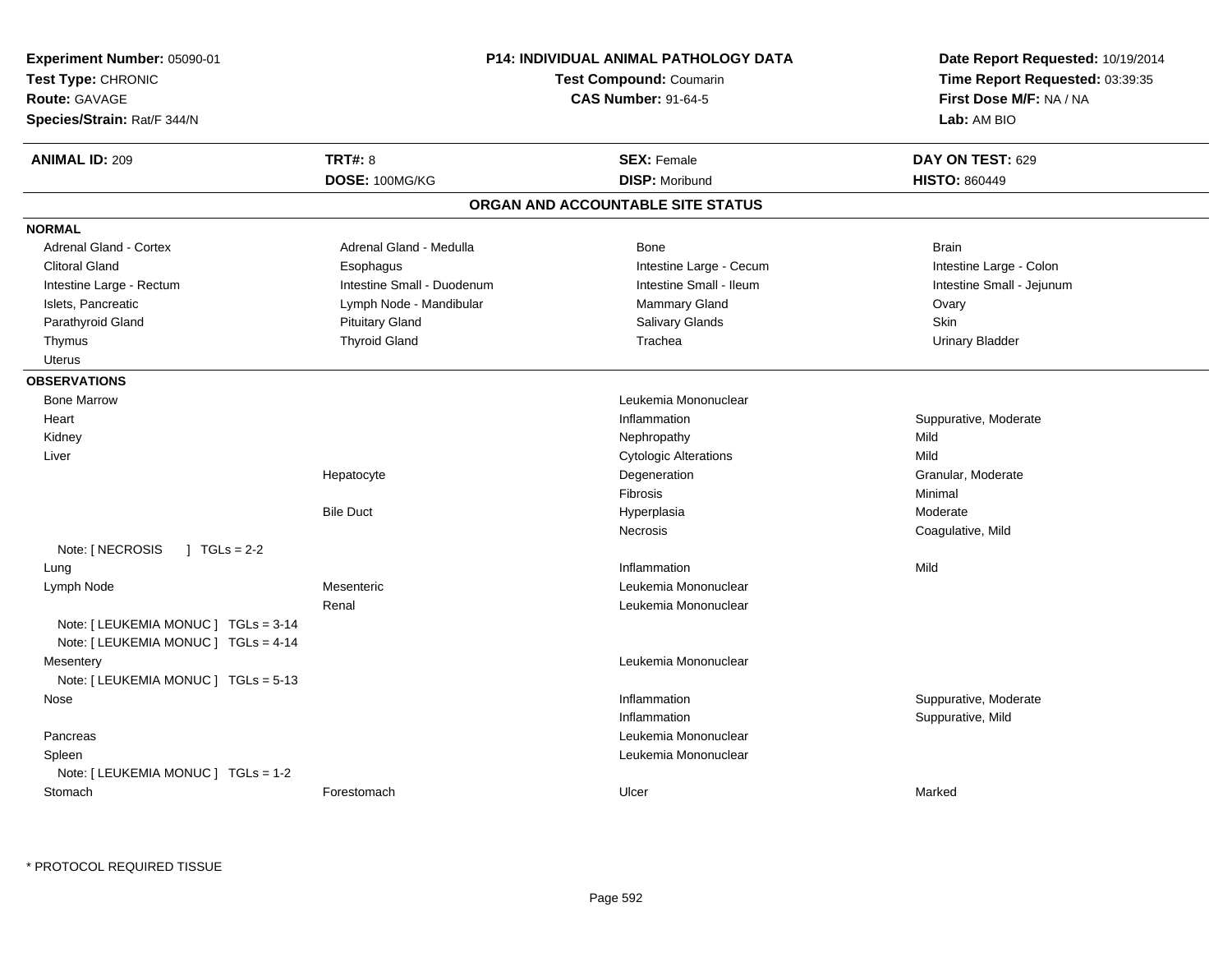| Experiment Number: 05090-01<br>Test Type: CHRONIC |              |                | <b>P14: INDIVIDUAL ANIMAL PATHOLOGY DATA</b> | Date Report Requested: 10/19/2014 |
|---------------------------------------------------|--------------|----------------|----------------------------------------------|-----------------------------------|
|                                                   |              |                | <b>Test Compound: Coumarin</b>               | Time Report Requested: 03:39:35   |
| <b>Route: GAVAGE</b>                              |              |                | <b>CAS Number: 91-64-5</b>                   | First Dose M/F: NA / NA           |
| Species/Strain: Rat/F 344/N                       |              |                |                                              | Lab: AM BIO                       |
| <b>ANIMAL ID: 209</b>                             |              | TRT#: 8        | <b>SEX: Female</b>                           | DAY ON TEST: 629                  |
|                                                   |              | DOSE: 100MG/KG | <b>DISP: Moribund</b>                        | <b>HISTO: 860449</b>              |
|                                                   |              |                | ORGAN AND ACCOUNTABLE SITE STATUS            |                                   |
|                                                   |              | Glandular      | Ulcer                                        | Moderate                          |
| Note: [ ULCER                                     | $TGLs = 7-6$ |                |                                              |                                   |
| Note: [ ULCER                                     | $TGLs = 6-6$ |                |                                              |                                   |
| PRIMARY CAUSE OF DEATH                            |              |                |                                              |                                   |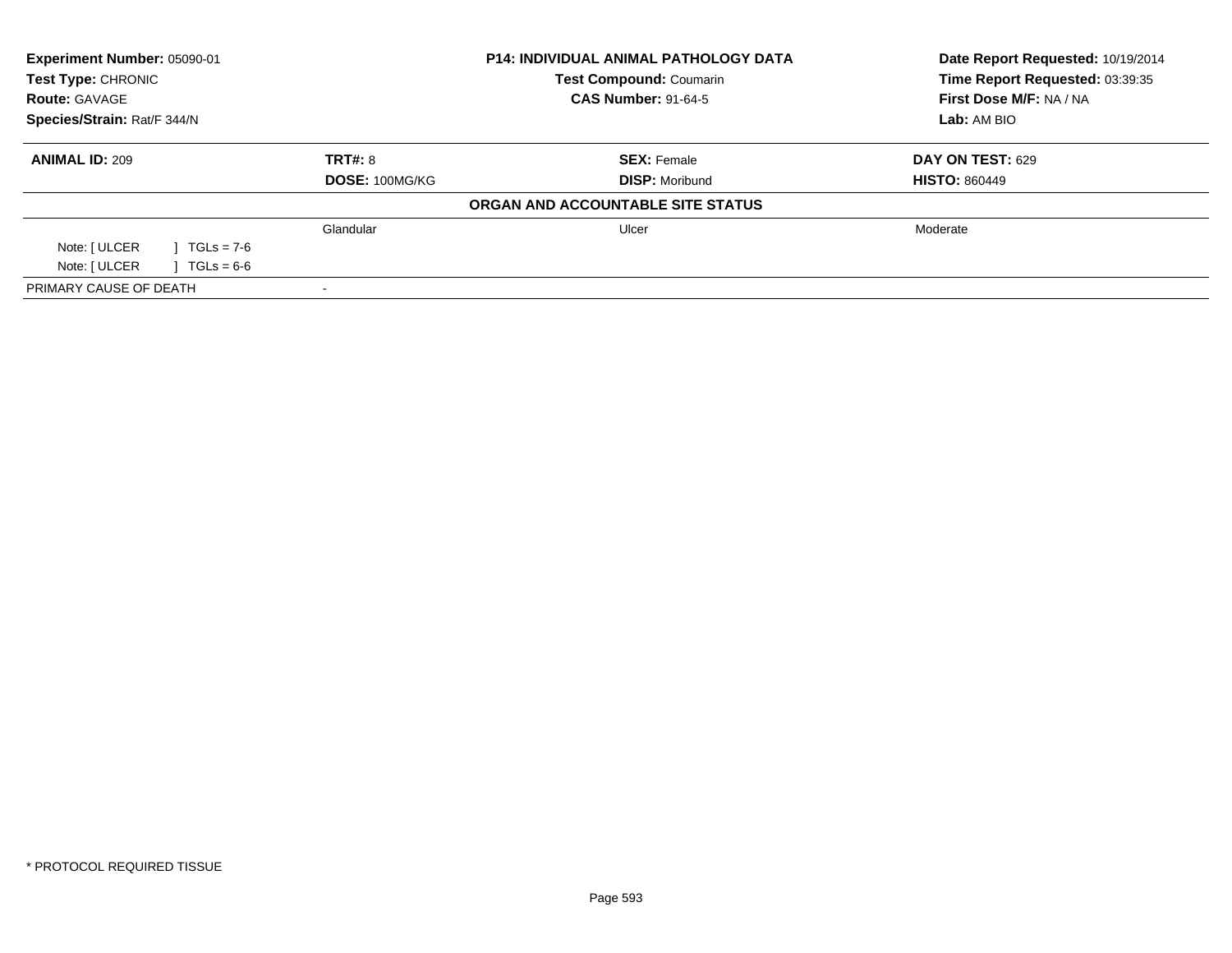| Experiment Number: 05090-01<br>Test Type: CHRONIC<br><b>Route: GAVAGE</b><br>Species/Strain: Rat/F 344/N | P14: INDIVIDUAL ANIMAL PATHOLOGY DATA<br>Test Compound: Coumarin<br><b>CAS Number: 91-64-5</b> |                                   | Date Report Requested: 10/19/2014<br>Time Report Requested: 03:39:35<br>First Dose M/F: NA / NA<br>Lab: AM BIO |
|----------------------------------------------------------------------------------------------------------|------------------------------------------------------------------------------------------------|-----------------------------------|----------------------------------------------------------------------------------------------------------------|
| <b>ANIMAL ID: 210</b>                                                                                    | <b>TRT#: 8</b>                                                                                 | <b>SEX: Female</b>                | DAY ON TEST: 679                                                                                               |
|                                                                                                          | DOSE: 100MG/KG                                                                                 | <b>DISP: Dead</b>                 | <b>HISTO: 860450</b>                                                                                           |
|                                                                                                          |                                                                                                | ORGAN AND ACCOUNTABLE SITE STATUS |                                                                                                                |
| <b>NORMAL</b>                                                                                            |                                                                                                |                                   |                                                                                                                |
| Adrenal Gland - Cortex                                                                                   | Adrenal Gland - Medulla                                                                        | <b>Bone</b>                       | <b>Bone Marrow</b>                                                                                             |
| <b>Brain</b>                                                                                             | <b>Clitoral Gland</b>                                                                          | Esophagus                         | Heart                                                                                                          |
| Intestine Large - Rectum                                                                                 | Intestine Small - Duodenum                                                                     | Intestine Small - Ileum           | Intestine Small - Jejunum                                                                                      |
| Islets, Pancreatic                                                                                       | Lung                                                                                           | Lymph Node - Mandibular           | Lymph Node - Mesenteric                                                                                        |
| Ovary                                                                                                    | Parathyroid Gland                                                                              | Salivary Glands                   | Skin                                                                                                           |
| Spleen                                                                                                   | Thymus                                                                                         | <b>Thyroid Gland</b>              | Trachea                                                                                                        |
| <b>Urinary Bladder</b>                                                                                   | Uterus                                                                                         |                                   |                                                                                                                |
| <b>AUTO PRECLUDES DIAG.</b>                                                                              |                                                                                                |                                   |                                                                                                                |
| Intestine Large - Cecum                                                                                  | Intestine Large - Colon                                                                        | Pancreas                          |                                                                                                                |
| <b>OBSERVATIONS</b>                                                                                      |                                                                                                |                                   |                                                                                                                |
| Kidney                                                                                                   |                                                                                                | Nephropathy                       | Moderate                                                                                                       |
| [Nephropathy TGLS = 2-1]                                                                                 |                                                                                                |                                   |                                                                                                                |
| Liver                                                                                                    |                                                                                                | <b>Cytologic Alterations</b>      | Moderate                                                                                                       |
|                                                                                                          |                                                                                                | Fatty Change                      | Mild                                                                                                           |
|                                                                                                          |                                                                                                | Fibrosis                          | Mild                                                                                                           |
|                                                                                                          | <b>Bile Duct</b>                                                                               | Hyperplasia                       | Minimal                                                                                                        |
|                                                                                                          |                                                                                                | Necrosis                          | Coagulative, Moderate                                                                                          |
| Mammary Gland                                                                                            |                                                                                                | Fibroadenoma                      |                                                                                                                |
| Note: [ FIBROADENOMA ] TGLs = 1-14                                                                       |                                                                                                |                                   |                                                                                                                |
| Nose                                                                                                     |                                                                                                | Inflammation                      | Suppurative, Mild                                                                                              |
| <b>Pituitary Gland</b>                                                                                   | <b>Pars Distalis</b>                                                                           | Adenoma                           |                                                                                                                |
| Stomach                                                                                                  | Forestomach                                                                                    | Ulcer                             | Moderate                                                                                                       |
|                                                                                                          | Glandular                                                                                      | Ulcer                             | Mild                                                                                                           |
| Note: [ ULCER<br>$1 TGLs = 3-6$                                                                          |                                                                                                |                                   |                                                                                                                |
| Note: [ ULCER<br>$J \cdot TGLs = 5-6$                                                                    |                                                                                                |                                   |                                                                                                                |
| PRIMARY CAUSE OF DEATH                                                                                   | $\sim$                                                                                         |                                   |                                                                                                                |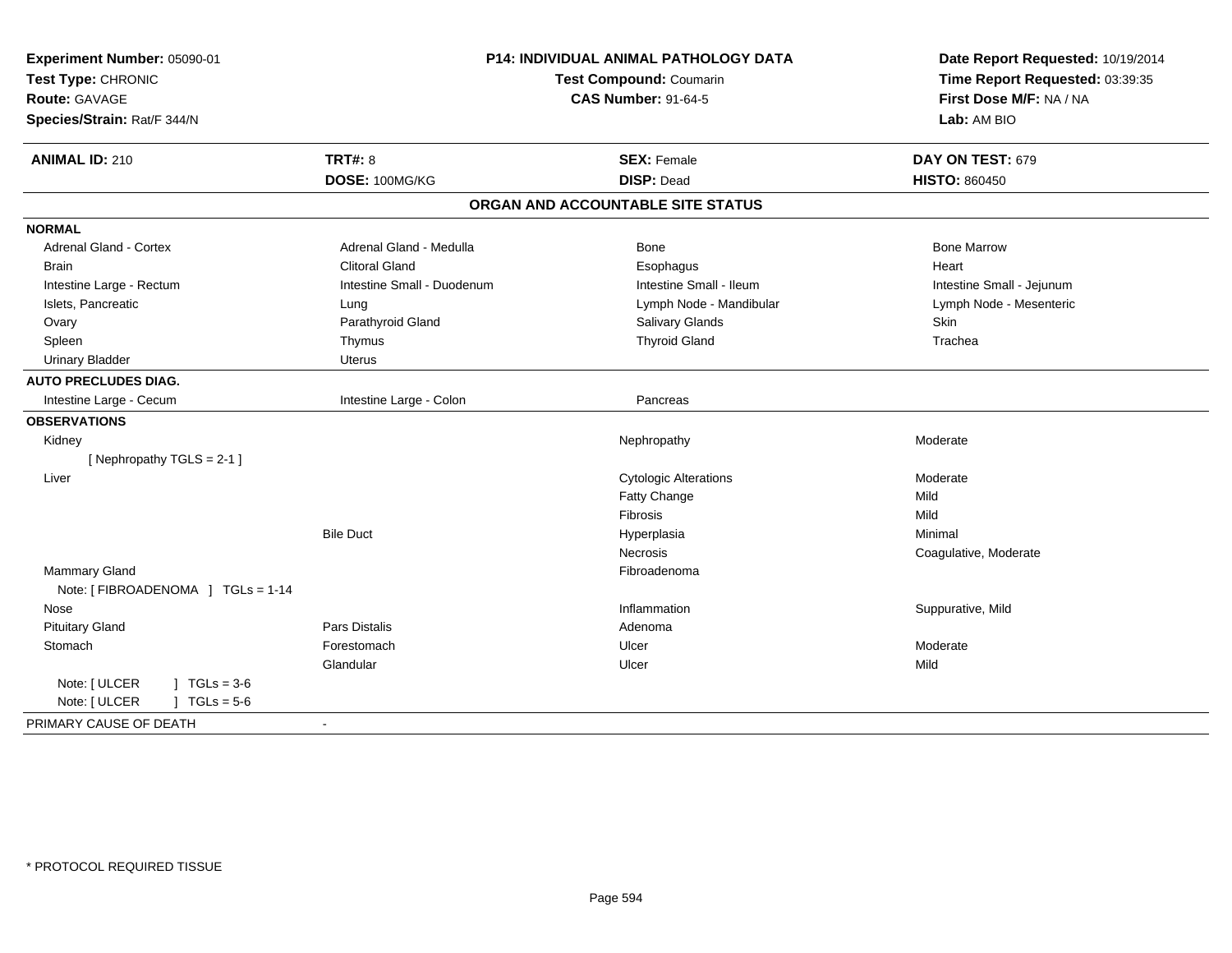| Experiment Number: 05090-01       |                            | <b>P14: INDIVIDUAL ANIMAL PATHOLOGY DATA</b> | Date Report Requested: 10/19/2014 |
|-----------------------------------|----------------------------|----------------------------------------------|-----------------------------------|
| Test Type: CHRONIC                |                            | <b>Test Compound: Coumarin</b>               | Time Report Requested: 03:39:35   |
| Route: GAVAGE                     | <b>CAS Number: 91-64-5</b> |                                              | First Dose M/F: NA / NA           |
| Species/Strain: Rat/F 344/N       |                            |                                              | Lab: AM BIO                       |
| <b>ANIMAL ID: 211</b>             | <b>TRT#: 8</b>             | <b>SEX: Female</b>                           | DAY ON TEST: 456                  |
|                                   | DOSE: 100MG/KG             | <b>DISP:</b> Interval Sacrifice              | <b>HISTO: 860451</b>              |
|                                   |                            | ORGAN AND ACCOUNTABLE SITE STATUS            |                                   |
| <b>NORMAL</b>                     |                            |                                              |                                   |
| <b>Adrenal Gland - Cortex</b>     | Adrenal Gland - Medulla    | <b>Bone</b>                                  | <b>Bone Marrow</b>                |
| <b>Brain</b>                      | <b>Clitoral Gland</b>      | Esophagus                                    | Intestine Large - Cecum           |
| Intestine Large - Colon           | Intestine Large - Rectum   | Intestine Small - Duodenum                   | Intestine Small - Ileum           |
| Intestine Small - Jejunum         | Islets, Pancreatic         | Lung                                         | Lymph Node - Mandibular           |
| Lymph Node - Mesenteric           | Mammary Gland              | Ovary                                        | Pancreas                          |
| Parathyroid Gland                 | <b>Pituitary Gland</b>     | Salivary Glands                              | <b>Skin</b>                       |
| Spleen                            | Stomach - Forestomach      | Stomach - Glandular                          | Thymus                            |
| <b>Thyroid Gland</b>              | Trachea                    | <b>Urinary Bladder</b>                       | Uterus                            |
| <b>OBSERVATIONS</b>               |                            |                                              |                                   |
| Heart                             |                            | Cardiomyopathy                               | Mild                              |
| Kidney                            |                            | Nephropathy                                  | Moderate                          |
| Liver                             | Hepatocyte                 | Degeneration                                 | Granular, Minimal                 |
|                                   |                            | <b>Fatty Change</b>                          | Moderate                          |
|                                   |                            | Inflammation                                 | Chronic, Minimal                  |
| Note: [ FATTY CHANGE ] TGLs = 1-2 |                            |                                              |                                   |
| Nose                              |                            | Inflammation                                 | Suppurative, Mild                 |
| PRIMARY CAUSE OF DEATH            |                            |                                              |                                   |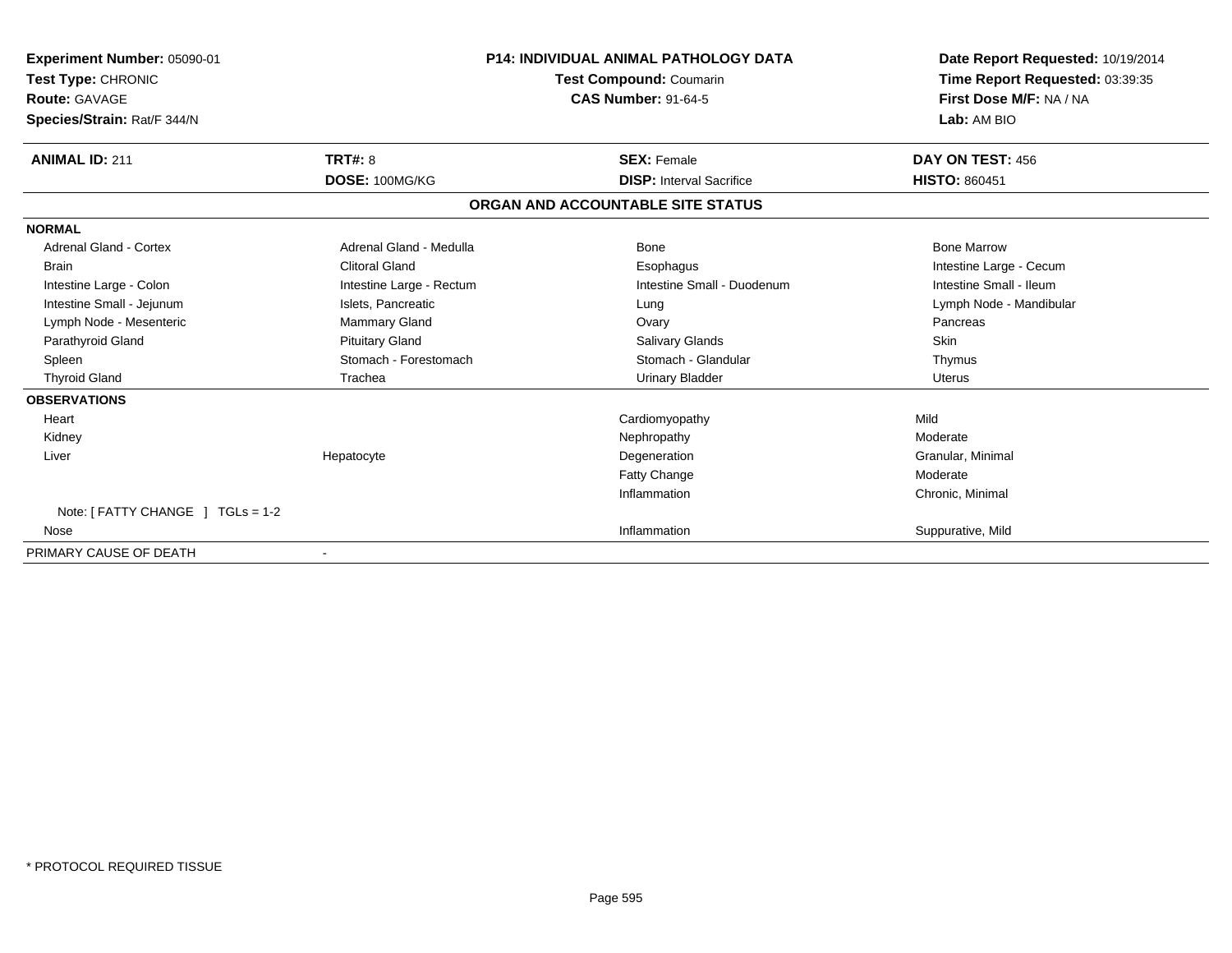| Experiment Number: 05090-01<br>Test Type: CHRONIC<br><b>Route: GAVAGE</b><br>Species/Strain: Rat/F 344/N |                          | <b>P14: INDIVIDUAL ANIMAL PATHOLOGY DATA</b><br>Test Compound: Coumarin<br><b>CAS Number: 91-64-5</b> | Date Report Requested: 10/19/2014<br>Time Report Requested: 03:39:35<br>First Dose M/F: NA / NA<br>Lab: AM BIO |
|----------------------------------------------------------------------------------------------------------|--------------------------|-------------------------------------------------------------------------------------------------------|----------------------------------------------------------------------------------------------------------------|
| <b>ANIMAL ID: 212</b>                                                                                    | <b>TRT#: 8</b>           | <b>SEX: Female</b>                                                                                    | DAY ON TEST: 580                                                                                               |
|                                                                                                          | DOSE: 100MG/KG           | <b>DISP: Moribund</b>                                                                                 | <b>HISTO: 860452</b>                                                                                           |
|                                                                                                          |                          | ORGAN AND ACCOUNTABLE SITE STATUS                                                                     |                                                                                                                |
| <b>NORMAL</b>                                                                                            |                          |                                                                                                       |                                                                                                                |
| <b>Adrenal Gland - Cortex</b>                                                                            | Adrenal Gland - Medulla  | Bone                                                                                                  | <b>Bone Marrow</b>                                                                                             |
| <b>Brain</b>                                                                                             | <b>Clitoral Gland</b>    | Esophagus                                                                                             | Intestine Large - Cecum                                                                                        |
| Intestine Large - Colon                                                                                  | Intestine Large - Rectum | Intestine Small - Ileum                                                                               | Intestine Small - Jejunum                                                                                      |
| Islets, Pancreatic                                                                                       | Lung                     | Lymph Node - Mandibular                                                                               | Lymph Node - Mesenteric                                                                                        |
| Mammary Gland                                                                                            | Nose                     | Ovary                                                                                                 | Pancreas                                                                                                       |
| Parathyroid Gland                                                                                        | <b>Pituitary Gland</b>   | Salivary Glands                                                                                       | Skin                                                                                                           |
| Spleen                                                                                                   | Thymus                   | <b>Thyroid Gland</b>                                                                                  | Trachea                                                                                                        |
| <b>Urinary Bladder</b>                                                                                   | <b>Uterus</b>            |                                                                                                       |                                                                                                                |
| <b>OBSERVATIONS</b>                                                                                      |                          |                                                                                                       |                                                                                                                |
| Heart                                                                                                    |                          | Cardiomyopathy                                                                                        | Mild                                                                                                           |
| <b>Intestine Small</b>                                                                                   | Duodenum                 | Ulcer                                                                                                 | Mild                                                                                                           |
| Kidney                                                                                                   |                          | Nephropathy                                                                                           | Marked                                                                                                         |
| Note: [NEPHROPATHY ] TGLs = 2-1                                                                          |                          |                                                                                                       |                                                                                                                |
| Liver                                                                                                    |                          | <b>Cytologic Alterations</b>                                                                          | Mild                                                                                                           |
|                                                                                                          |                          | Fatty Change                                                                                          | Minimal                                                                                                        |
|                                                                                                          |                          | Fibrosis                                                                                              | Mild                                                                                                           |
|                                                                                                          |                          | <b>Necrosis</b>                                                                                       | Coagulative, Moderate                                                                                          |
| Note: [ NECROSIS<br>$1 TGLs = 1-2$                                                                       |                          |                                                                                                       |                                                                                                                |
| Stomach                                                                                                  | Forestomach              | Ulcer                                                                                                 | Moderate                                                                                                       |
|                                                                                                          | Glandular                | Ulcer                                                                                                 | Moderate                                                                                                       |
| $\sqrt{1 + 1}$ TGLs = 3-6<br>Note: [ ULCER<br>[ Ulcer TGLS = $4-6$ ]                                     |                          |                                                                                                       |                                                                                                                |
| PRIMARY CAUSE OF DEATH                                                                                   |                          |                                                                                                       |                                                                                                                |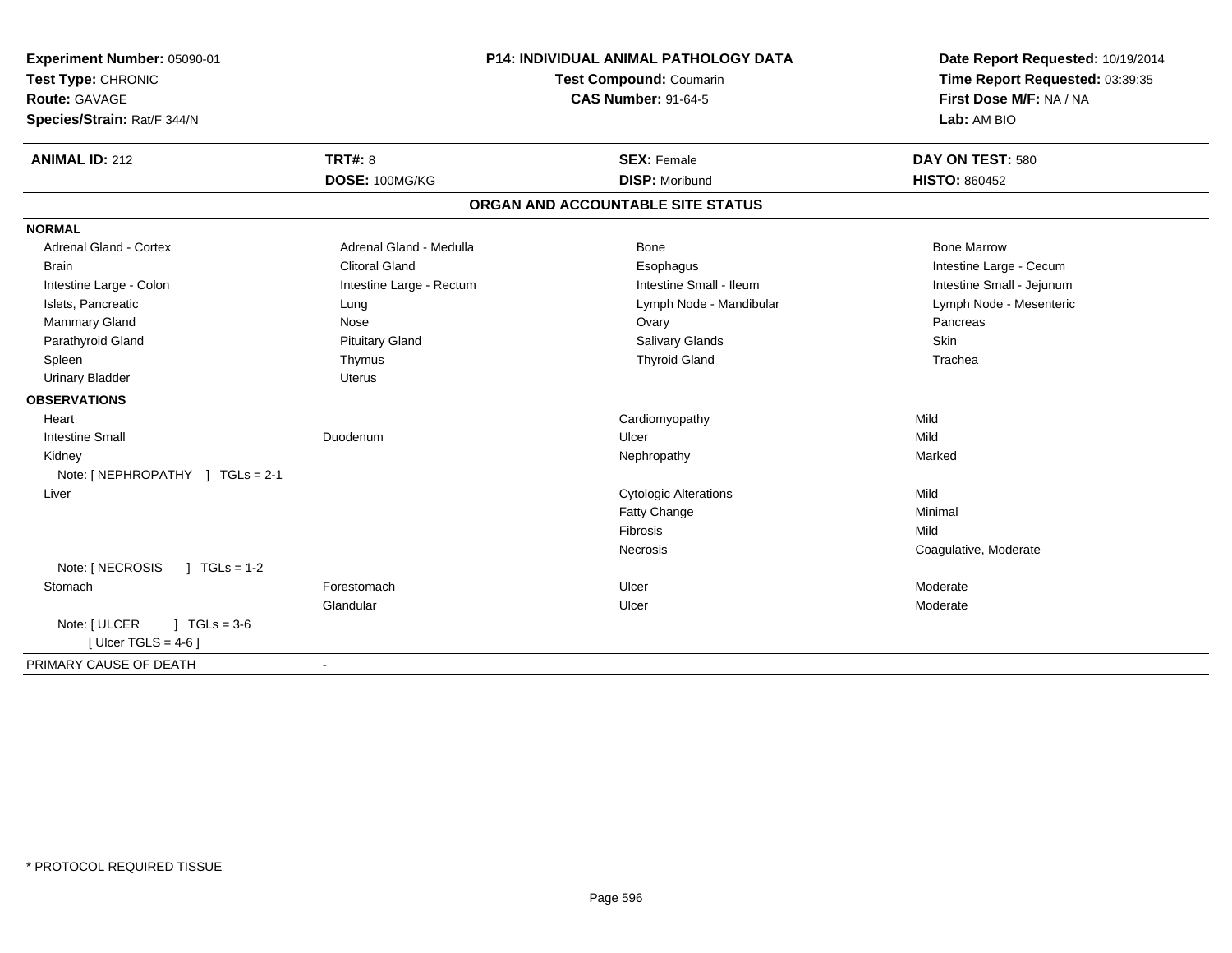| Experiment Number: 05090-01<br>Test Type: CHRONIC<br><b>Route: GAVAGE</b><br>Species/Strain: Rat/F 344/N | <b>P14: INDIVIDUAL ANIMAL PATHOLOGY DATA</b><br>Test Compound: Coumarin<br><b>CAS Number: 91-64-5</b> |                                   | Date Report Requested: 10/19/2014<br>Time Report Requested: 03:39:35<br>First Dose M/F: NA / NA<br>Lab: AM BIO |  |
|----------------------------------------------------------------------------------------------------------|-------------------------------------------------------------------------------------------------------|-----------------------------------|----------------------------------------------------------------------------------------------------------------|--|
|                                                                                                          |                                                                                                       |                                   |                                                                                                                |  |
| <b>ANIMAL ID: 213</b>                                                                                    | <b>TRT#: 8</b>                                                                                        | <b>SEX: Female</b>                | DAY ON TEST: 665                                                                                               |  |
|                                                                                                          | DOSE: 100MG/KG                                                                                        | <b>DISP: Moribund</b>             | <b>HISTO: 860453</b>                                                                                           |  |
|                                                                                                          |                                                                                                       | ORGAN AND ACCOUNTABLE SITE STATUS |                                                                                                                |  |
| <b>NORMAL</b>                                                                                            |                                                                                                       |                                   |                                                                                                                |  |
| <b>Adrenal Gland - Cortex</b>                                                                            | Adrenal Gland - Medulla                                                                               | Bone                              | <b>Bone Marrow</b>                                                                                             |  |
| <b>Brain</b>                                                                                             | <b>Clitoral Gland</b>                                                                                 | Esophagus                         | Intestine Large - Cecum                                                                                        |  |
| Intestine Large - Colon                                                                                  | Intestine Large - Rectum                                                                              | Intestine Small - Duodenum        | Intestine Small - Ileum                                                                                        |  |
| Intestine Small - Jejunum                                                                                | Islets, Pancreatic                                                                                    | Lung                              | Lymph Node - Mandibular                                                                                        |  |
| Lymph Node - Mesenteric                                                                                  | Nose                                                                                                  | Ovary                             | Pancreas                                                                                                       |  |
| Salivary Glands                                                                                          | Skin                                                                                                  | Spleen                            | Stomach - Forestomach                                                                                          |  |
| Stomach - Glandular                                                                                      | Thymus                                                                                                | Trachea                           | <b>Urinary Bladder</b>                                                                                         |  |
| <b>Uterus</b>                                                                                            |                                                                                                       |                                   |                                                                                                                |  |
| <b>OBSERVATIONS</b>                                                                                      |                                                                                                       |                                   |                                                                                                                |  |
| <b>Clitoral GI</b>                                                                                       |                                                                                                       |                                   |                                                                                                                |  |
| Note: CLITORAL GLAND ON #6.                                                                              |                                                                                                       |                                   |                                                                                                                |  |
| Heart                                                                                                    |                                                                                                       | Cardiomyopathy                    | Mild                                                                                                           |  |
| Kidney                                                                                                   |                                                                                                       | Nephropathy                       | Minimal                                                                                                        |  |
| Liver                                                                                                    |                                                                                                       | <b>Basophilic Focus</b>           |                                                                                                                |  |
|                                                                                                          | Hepatocyte                                                                                            | Degeneration                      | Granular, Mild                                                                                                 |  |
|                                                                                                          |                                                                                                       | Fatty Change                      | Mild                                                                                                           |  |
|                                                                                                          | <b>Bile Duct</b>                                                                                      | Hyperplasia                       | Mild                                                                                                           |  |
| <b>Mammary Gland</b>                                                                                     |                                                                                                       | Fibroadenoma                      |                                                                                                                |  |
| Note: [ FIBROADENOMA ] TGLs = 1-13                                                                       |                                                                                                       |                                   |                                                                                                                |  |
| Parathyroid Gland                                                                                        |                                                                                                       | Hyperplasia                       | Minimal                                                                                                        |  |
| <b>Pituitary Gland</b>                                                                                   | Pars Distalis                                                                                         | Cyst                              |                                                                                                                |  |
| <b>Thyroid Gland</b>                                                                                     | C Cell                                                                                                | Hyperplasia                       | Mild                                                                                                           |  |
| PRIMARY CAUSE OF DEATH                                                                                   | $\blacksquare$                                                                                        |                                   |                                                                                                                |  |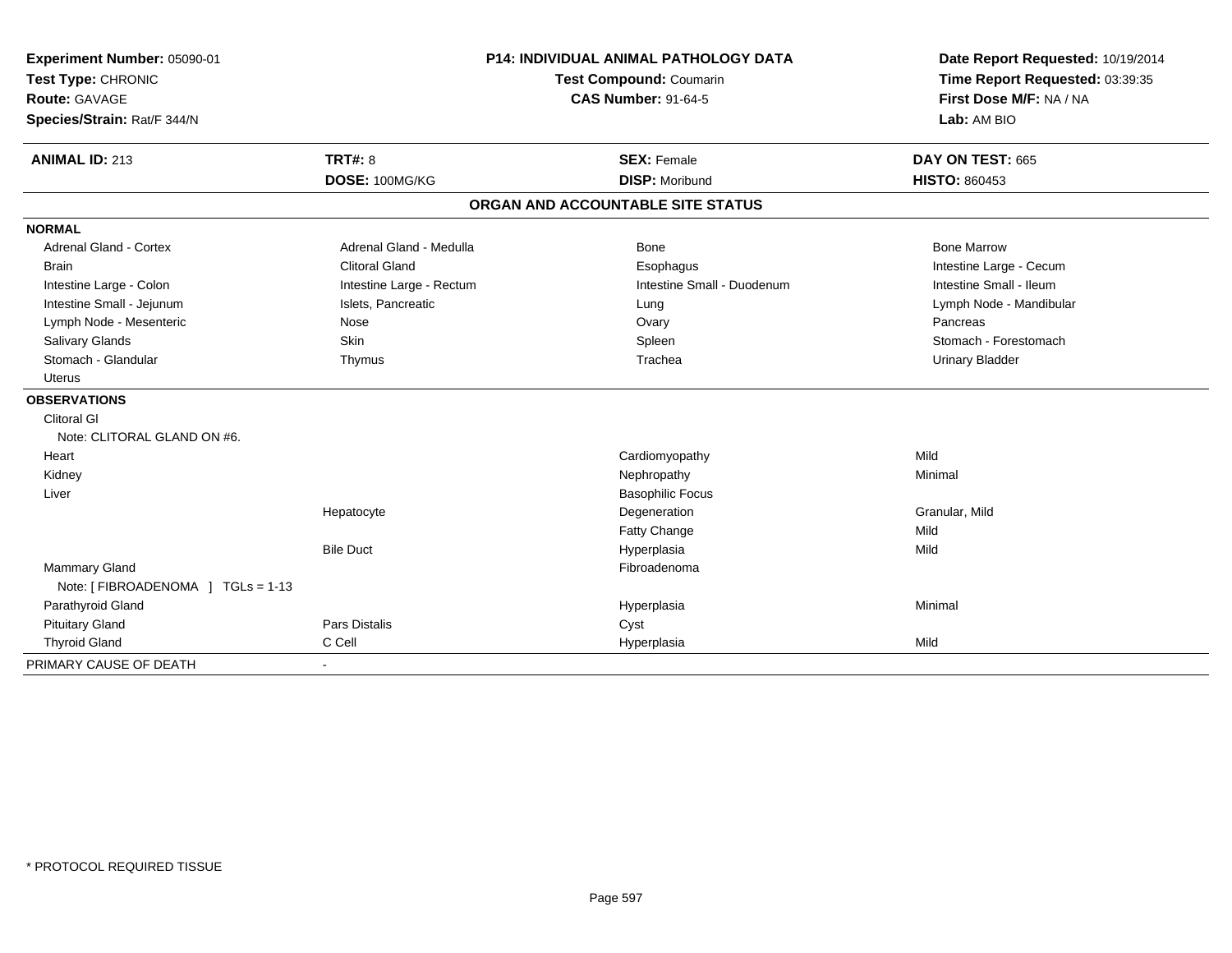| Experiment Number: 05090-01<br>Test Type: CHRONIC<br><b>Route: GAVAGE</b><br>Species/Strain: Rat/F 344/N | <b>P14: INDIVIDUAL ANIMAL PATHOLOGY DATA</b><br>Test Compound: Coumarin<br><b>CAS Number: 91-64-5</b> |                                   | Date Report Requested: 10/19/2014<br>Time Report Requested: 03:39:35<br>First Dose M/F: NA / NA<br>Lab: AM BIO |
|----------------------------------------------------------------------------------------------------------|-------------------------------------------------------------------------------------------------------|-----------------------------------|----------------------------------------------------------------------------------------------------------------|
| <b>ANIMAL ID: 214</b>                                                                                    | TRT#: 8                                                                                               | <b>SEX: Female</b>                | DAY ON TEST: 455                                                                                               |
|                                                                                                          | DOSE: 100MG/KG                                                                                        | <b>DISP:</b> Interval Sacrifice   | <b>HISTO: 860454</b>                                                                                           |
|                                                                                                          |                                                                                                       | ORGAN AND ACCOUNTABLE SITE STATUS |                                                                                                                |
| <b>NORMAL</b>                                                                                            |                                                                                                       |                                   |                                                                                                                |
| <b>Adrenal Gland - Cortex</b>                                                                            | Adrenal Gland - Medulla                                                                               | Bone                              | <b>Bone Marrow</b>                                                                                             |
| <b>Brain</b>                                                                                             | <b>Clitoral Gland</b>                                                                                 | Esophagus                         | Heart                                                                                                          |
| Intestine Large - Cecum                                                                                  | Intestine Large - Colon                                                                               | Intestine Large - Rectum          | Intestine Small - Duodenum                                                                                     |
| Intestine Small - Ileum                                                                                  | Intestine Small - Jejunum                                                                             | Islets, Pancreatic                | Lung                                                                                                           |
| Lymph Node - Mesenteric                                                                                  | Mammary Gland                                                                                         | Nose                              | Ovary                                                                                                          |
| Pancreas                                                                                                 | Parathyroid Gland                                                                                     | <b>Pituitary Gland</b>            | <b>Salivary Glands</b>                                                                                         |
| <b>Skin</b>                                                                                              | Spleen                                                                                                | Stomach - Forestomach             | Stomach - Glandular                                                                                            |
| Thymus                                                                                                   | <b>Thyroid Gland</b>                                                                                  | Trachea                           | <b>Urinary Bladder</b>                                                                                         |
| <b>Uterus</b>                                                                                            |                                                                                                       |                                   |                                                                                                                |
| <b>OBSERVATIONS</b>                                                                                      |                                                                                                       |                                   |                                                                                                                |
| Kidney                                                                                                   |                                                                                                       | Nephropathy                       | Minimal                                                                                                        |
| Liver                                                                                                    | Hepatocyte                                                                                            | Degeneration                      | Granular, Minimal                                                                                              |
|                                                                                                          |                                                                                                       | Fatty Change                      | Moderate                                                                                                       |
| Note: [ FATTY CHANGE ] TGLs = 1-2                                                                        |                                                                                                       |                                   |                                                                                                                |
| Lymph Node                                                                                               | Mandibular                                                                                            | Hyperplasia                       | Lymphoid, Moderate                                                                                             |
| PRIMARY CAUSE OF DEATH                                                                                   |                                                                                                       |                                   |                                                                                                                |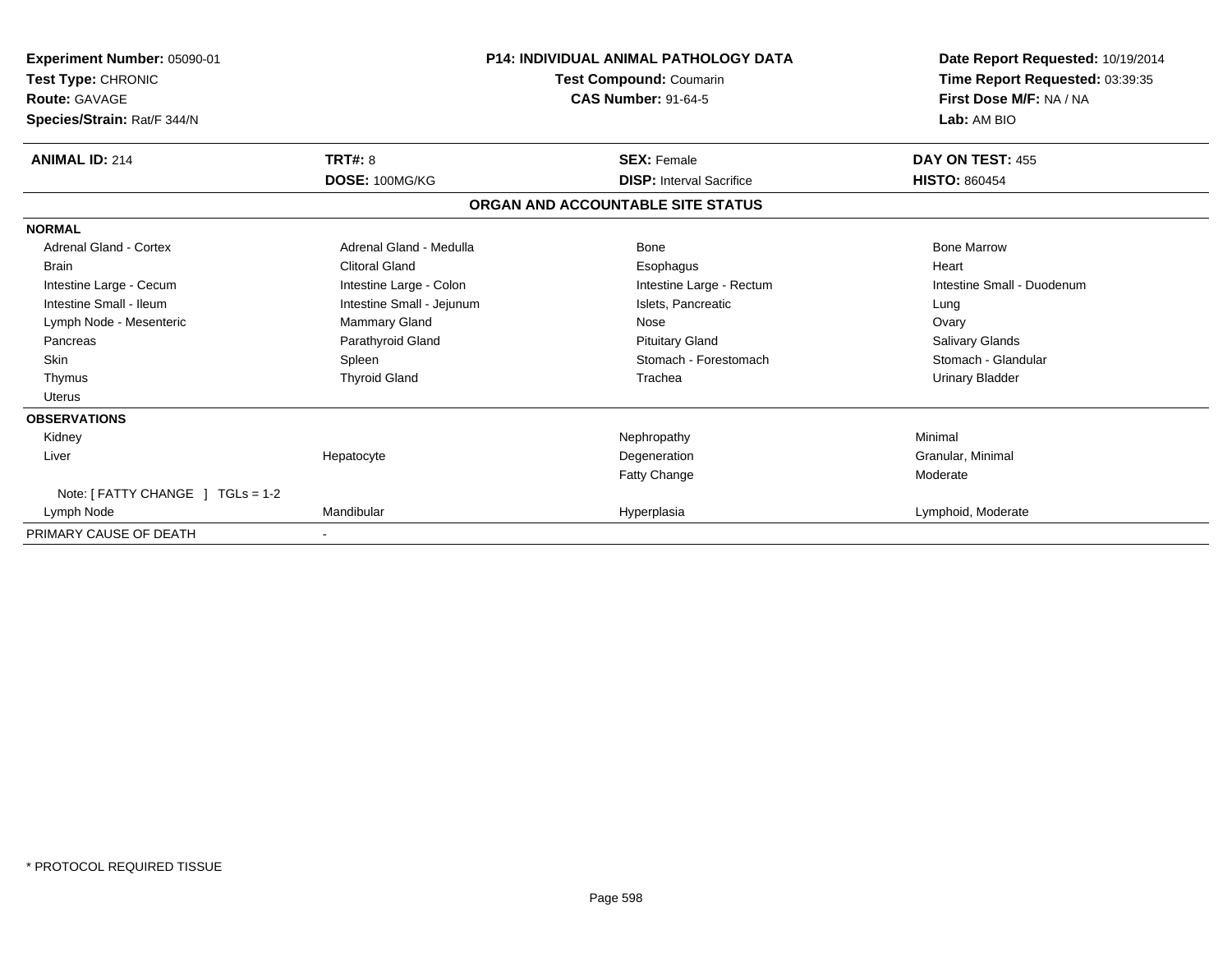| Experiment Number: 05090-01               | <b>P14: INDIVIDUAL ANIMAL PATHOLOGY DATA</b> |                                   | Date Report Requested: 10/19/2014 |
|-------------------------------------------|----------------------------------------------|-----------------------------------|-----------------------------------|
| Test Type: CHRONIC                        |                                              | <b>Test Compound: Coumarin</b>    | Time Report Requested: 03:39:35   |
| <b>Route: GAVAGE</b>                      |                                              | <b>CAS Number: 91-64-5</b>        | First Dose M/F: NA / NA           |
| Species/Strain: Rat/F 344/N               |                                              |                                   | Lab: AM BIO                       |
| <b>ANIMAL ID: 215</b>                     | TRT#: 8                                      | <b>SEX: Female</b>                | DAY ON TEST: 734                  |
|                                           | DOSE: 100MG/KG                               | <b>DISP: Terminal Sacrifice</b>   | <b>HISTO: 860455</b>              |
|                                           |                                              | ORGAN AND ACCOUNTABLE SITE STATUS |                                   |
| <b>NORMAL</b>                             |                                              |                                   |                                   |
| <b>Adrenal Gland - Cortex</b>             | Adrenal Gland - Medulla                      | Bone                              | <b>Bone Marrow</b>                |
| <b>Brain</b>                              | <b>Clitoral Gland</b>                        | Esophagus                         | Heart                             |
| Intestine Large - Cecum                   | Intestine Large - Colon                      | Intestine Large - Rectum          | Intestine Small - Duodenum        |
| Intestine Small - Ileum                   | Intestine Small - Jejunum                    | Islets, Pancreatic                | Lung                              |
| Lymph Node - Mandibular                   | Lymph Node - Mesenteric                      | Nose                              | Ovary                             |
| Pancreas                                  | Parathyroid Gland                            | <b>Pituitary Gland</b>            | Salivary Glands                   |
| Skin                                      | Spleen                                       | Stomach - Forestomach             | Stomach - Glandular               |
| Thymus                                    | <b>Thyroid Gland</b>                         | Trachea                           | <b>Urinary Bladder</b>            |
| <b>OBSERVATIONS</b>                       |                                              |                                   |                                   |
| Kidney                                    |                                              | Nephropathy                       | Moderate                          |
| [Nephropathy TGLS = 4-1]                  |                                              |                                   |                                   |
| Liver                                     |                                              | <b>Basophilic Focus</b>           |                                   |
|                                           | Hepatocyte                                   | Degeneration                      | Granular, Moderate                |
|                                           |                                              | Developmental Malformation        |                                   |
| [ Developmental Malformation TGLS = 6-2 ] |                                              |                                   |                                   |
| Mammary Gland                             |                                              | Fibroadenoma                      |                                   |
|                                           |                                              | Fibroadenoma                      |                                   |
| Note: [ FIBROADENOMA ] TGLs = 2-13        |                                              |                                   |                                   |
| Note: [FIBROADENOMA ] TGLs = 1-13         |                                              |                                   |                                   |
| Uterus                                    |                                              | Polyp                             |                                   |
| $[Polyp TGLS = 3-5]$                      |                                              |                                   |                                   |
| PRIMARY CAUSE OF DEATH                    |                                              |                                   |                                   |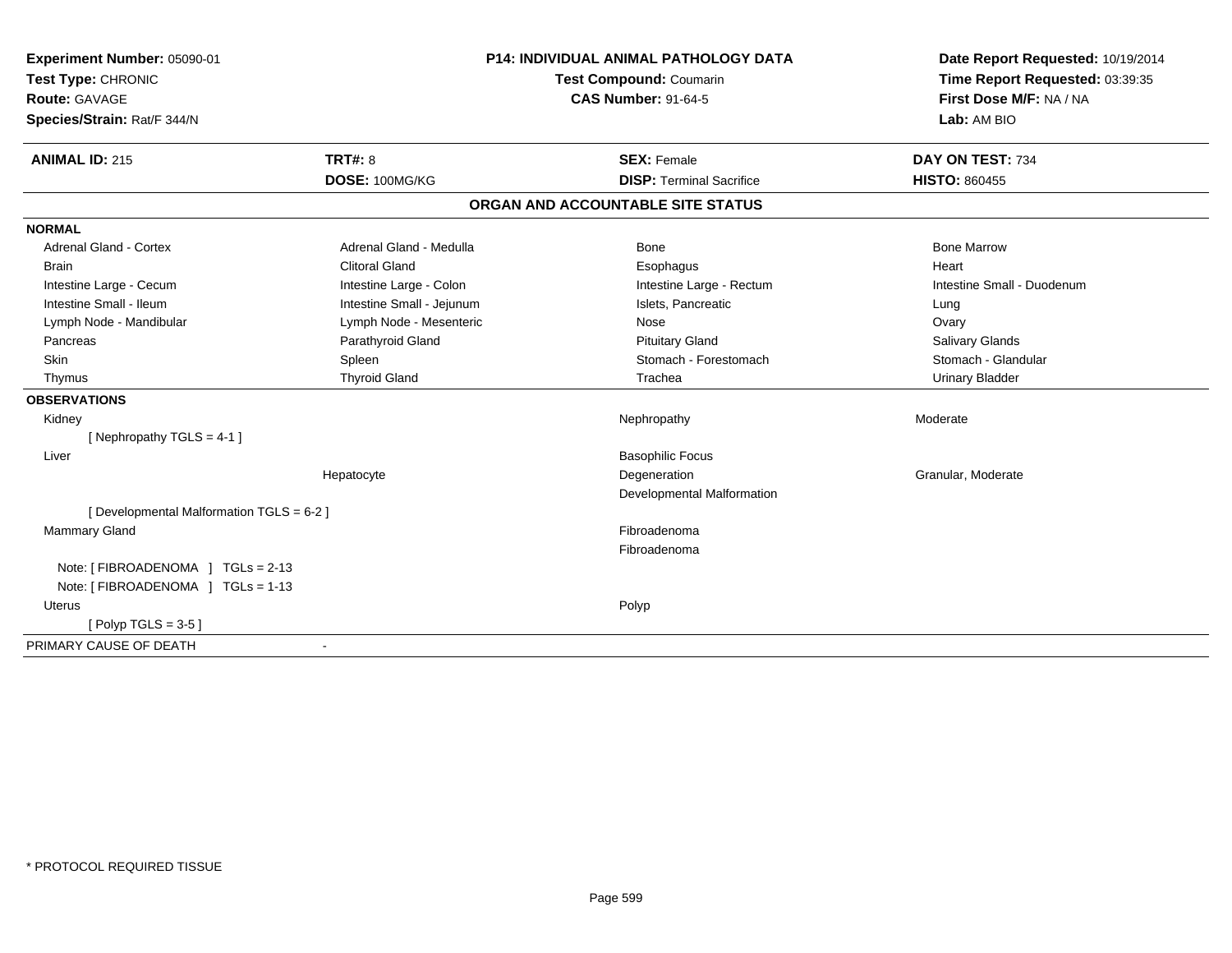| <b>Experiment Number: 05090-01</b><br>Test Type: CHRONIC<br><b>Route: GAVAGE</b><br>Species/Strain: Rat/F 344/N | <b>P14: INDIVIDUAL ANIMAL PATHOLOGY DATA</b><br><b>Test Compound: Coumarin</b><br><b>CAS Number: 91-64-5</b> |                                   | Date Report Requested: 10/19/2014<br>Time Report Requested: 03:39:35<br>First Dose M/F: NA / NA<br>Lab: AM BIO |
|-----------------------------------------------------------------------------------------------------------------|--------------------------------------------------------------------------------------------------------------|-----------------------------------|----------------------------------------------------------------------------------------------------------------|
| <b>ANIMAL ID: 216</b>                                                                                           | <b>TRT#: 8</b>                                                                                               | <b>SEX: Female</b>                | DAY ON TEST: 456                                                                                               |
|                                                                                                                 | DOSE: 100MG/KG                                                                                               | <b>DISP:</b> Interval Sacrifice   | <b>HISTO: 860456</b>                                                                                           |
|                                                                                                                 |                                                                                                              | ORGAN AND ACCOUNTABLE SITE STATUS |                                                                                                                |
| <b>NORMAL</b>                                                                                                   |                                                                                                              |                                   |                                                                                                                |
| <b>Adrenal Gland - Cortex</b>                                                                                   | Adrenal Gland - Medulla                                                                                      | Bone                              | <b>Bone Marrow</b>                                                                                             |
| <b>Brain</b>                                                                                                    | <b>Clitoral Gland</b>                                                                                        | Esophagus                         | Heart                                                                                                          |
| Intestine Large - Cecum                                                                                         | Intestine Large - Colon                                                                                      | Intestine Large - Rectum          | Intestine Small - Duodenum                                                                                     |
| Intestine Small - Ileum                                                                                         | Intestine Small - Jejunum                                                                                    | Islets, Pancreatic                | Lung                                                                                                           |
| Lymph Node - Mandibular                                                                                         | Lymph Node - Mesenteric                                                                                      | <b>Mammary Gland</b>              | Nose                                                                                                           |
| Ovary                                                                                                           | Pancreas                                                                                                     | Parathyroid Gland                 | <b>Pituitary Gland</b>                                                                                         |
| Salivary Glands                                                                                                 | <b>Skin</b>                                                                                                  | Spleen                            | Stomach - Forestomach                                                                                          |
| Stomach - Glandular                                                                                             | Thymus                                                                                                       | <b>Thyroid Gland</b>              | Trachea                                                                                                        |
| <b>Urinary Bladder</b>                                                                                          | <b>Uterus</b>                                                                                                |                                   |                                                                                                                |
| <b>OBSERVATIONS</b>                                                                                             |                                                                                                              |                                   |                                                                                                                |
| Kidney                                                                                                          |                                                                                                              | Nephropathy                       | Mild                                                                                                           |
| Liver                                                                                                           | Hepatocyte                                                                                                   | Degeneration                      | Granular, Minimal                                                                                              |
|                                                                                                                 |                                                                                                              | Fatty Change                      | Mild                                                                                                           |
|                                                                                                                 | <b>Bile Duct</b>                                                                                             | Hyperplasia                       | Minimal                                                                                                        |
| Note: [ FATTY CHANGE ] TGLs = 1-2                                                                               |                                                                                                              |                                   |                                                                                                                |
| PRIMARY CAUSE OF DEATH                                                                                          |                                                                                                              |                                   |                                                                                                                |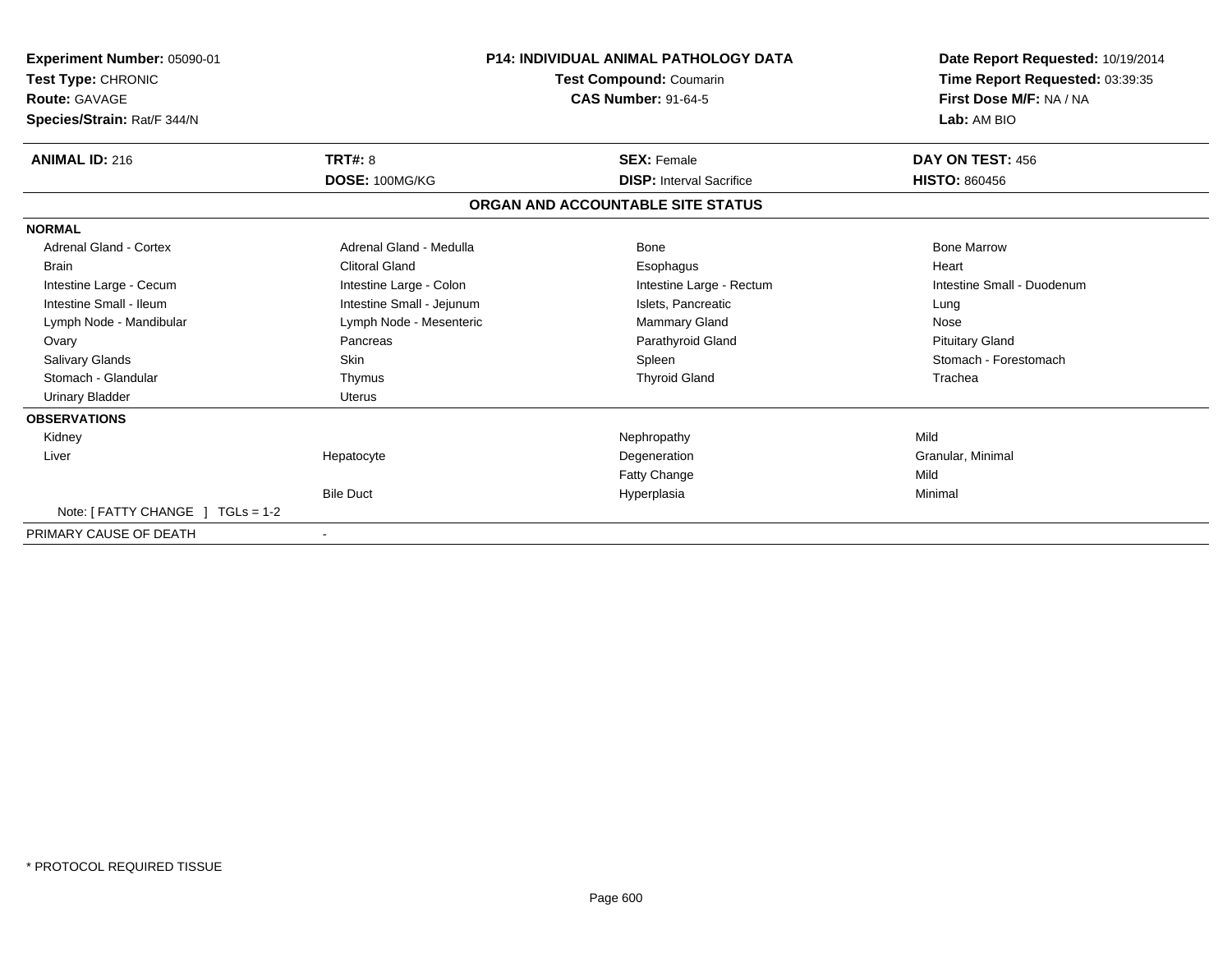| Experiment Number: 05090-01<br>Test Type: CHRONIC<br>Route: GAVAGE<br>Species/Strain: Rat/F 344/N |                           | <b>P14: INDIVIDUAL ANIMAL PATHOLOGY DATA</b><br><b>Test Compound: Coumarin</b><br><b>CAS Number: 91-64-5</b> | Date Report Requested: 10/19/2014<br>Time Report Requested: 03:39:35<br>First Dose M/F: NA / NA<br>Lab: AM BIO |
|---------------------------------------------------------------------------------------------------|---------------------------|--------------------------------------------------------------------------------------------------------------|----------------------------------------------------------------------------------------------------------------|
| <b>ANIMAL ID: 217</b>                                                                             | TRT#: 8                   | <b>SEX: Female</b>                                                                                           | DAY ON TEST: 734                                                                                               |
|                                                                                                   | DOSE: 100MG/KG            | <b>DISP: Terminal Sacrifice</b>                                                                              | <b>HISTO: 860457</b>                                                                                           |
|                                                                                                   |                           | ORGAN AND ACCOUNTABLE SITE STATUS                                                                            |                                                                                                                |
| <b>NORMAL</b>                                                                                     |                           |                                                                                                              |                                                                                                                |
| Adrenal Gland - Cortex                                                                            | Adrenal Gland - Medulla   | Bone                                                                                                         | <b>Bone Marrow</b>                                                                                             |
| <b>Brain</b>                                                                                      | <b>Clitoral Gland</b>     | Esophagus                                                                                                    | Heart                                                                                                          |
| Intestine Large - Cecum                                                                           | Intestine Large - Colon   | Intestine Large - Rectum                                                                                     | Intestine Small - Duodenum                                                                                     |
| Intestine Small - Ileum                                                                           | Intestine Small - Jejunum | Islets, Pancreatic                                                                                           | Lung                                                                                                           |
| Lymph Node - Mandibular                                                                           | Lymph Node - Mesenteric   | Mammary Gland                                                                                                | Nose                                                                                                           |
| Ovary                                                                                             | Pancreas                  | Parathyroid Gland                                                                                            | <b>Salivary Glands</b>                                                                                         |
| Spleen                                                                                            | Stomach - Forestomach     | Stomach - Glandular                                                                                          | Thymus                                                                                                         |
| <b>Thyroid Gland</b>                                                                              | Trachea                   | <b>Urinary Bladder</b>                                                                                       | Uterus                                                                                                         |
| <b>OBSERVATIONS</b>                                                                               |                           |                                                                                                              |                                                                                                                |
| Kidney                                                                                            |                           | Nephropathy                                                                                                  | Mild                                                                                                           |
| Liver                                                                                             |                           | <b>Basophilic Focus</b>                                                                                      |                                                                                                                |
|                                                                                                   | Hepatocyte                | Degeneration                                                                                                 | Granular, Mild                                                                                                 |
|                                                                                                   |                           | <b>Mixed Cell Focus</b>                                                                                      |                                                                                                                |
| <b>Pituitary Gland</b>                                                                            | <b>Pars Distalis</b>      | Adenoma                                                                                                      |                                                                                                                |
| <b>Skin</b>                                                                                       |                           | Cyst Epithelial Inclusion                                                                                    |                                                                                                                |
| Note: $[CYST EPITH INC] TGLs = 1-13$                                                              |                           |                                                                                                              |                                                                                                                |
| PRIMARY CAUSE OF DEATH                                                                            |                           |                                                                                                              |                                                                                                                |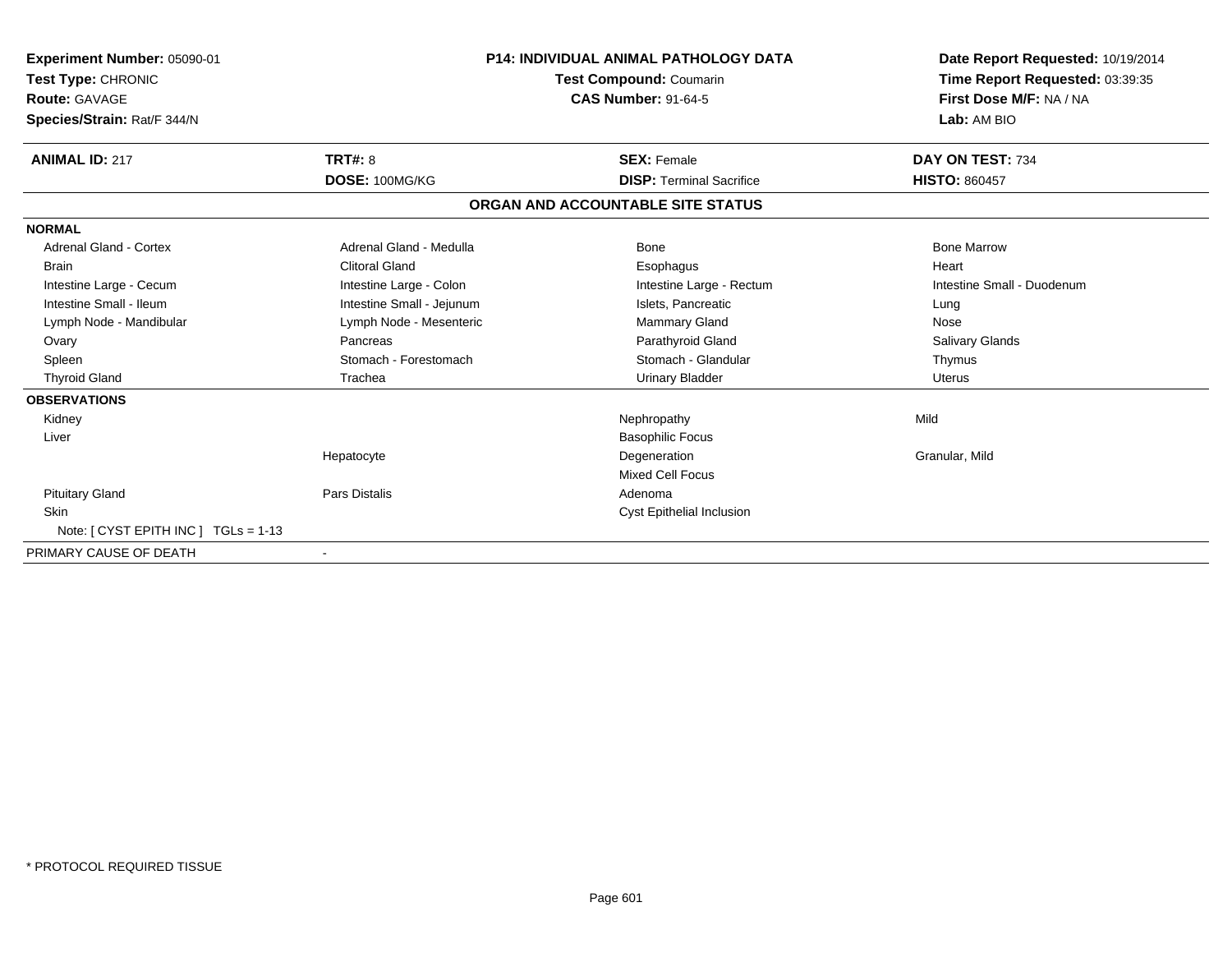| Experiment Number: 05090-01<br>Test Type: CHRONIC<br>Route: GAVAGE<br>Species/Strain: Rat/F 344/N<br><b>ANIMAL ID: 218</b>                                      | TRT#: 8                                                                                                                                | <b>P14: INDIVIDUAL ANIMAL PATHOLOGY DATA</b><br><b>Test Compound: Coumarin</b><br><b>CAS Number: 91-64-5</b><br><b>SEX: Female</b> | Date Report Requested: 10/19/2014<br>Time Report Requested: 03:39:35<br>First Dose M/F: NA / NA<br>Lab: AM BIO<br>DAY ON TEST: 733 |
|-----------------------------------------------------------------------------------------------------------------------------------------------------------------|----------------------------------------------------------------------------------------------------------------------------------------|------------------------------------------------------------------------------------------------------------------------------------|------------------------------------------------------------------------------------------------------------------------------------|
|                                                                                                                                                                 | DOSE: 100MG/KG                                                                                                                         | <b>DISP: Terminal Sacrifice</b>                                                                                                    | <b>HISTO: 860458</b>                                                                                                               |
|                                                                                                                                                                 |                                                                                                                                        | ORGAN AND ACCOUNTABLE SITE STATUS                                                                                                  |                                                                                                                                    |
| <b>NORMAL</b><br>Adrenal Gland - Cortex<br><b>Brain</b><br>Intestine Large - Colon<br>Intestine Small - Jejunum<br>Lymph Node - Mesenteric<br>Parathyroid Gland | Adrenal Gland - Medulla<br><b>Clitoral Gland</b><br>Intestine Large - Rectum<br>Islets, Pancreatic<br>Mammary Gland<br>Salivary Glands | <b>Bone</b><br>Esophagus<br>Intestine Small - Duodenum<br>Lung<br>Ovary<br>Skin                                                    | <b>Bone Marrow</b><br>Intestine Large - Cecum<br>Intestine Small - Ileum<br>Lymph Node - Mandibular<br>Pancreas<br>Spleen          |
| Stomach - Forestomach                                                                                                                                           | Stomach - Glandular                                                                                                                    | Thymus                                                                                                                             | <b>Thyroid Gland</b>                                                                                                               |
| Trachea                                                                                                                                                         | <b>Urinary Bladder</b>                                                                                                                 | <b>Uterus</b>                                                                                                                      |                                                                                                                                    |
| <b>OBSERVATIONS</b><br>Heart                                                                                                                                    |                                                                                                                                        | Cardiomyopathy                                                                                                                     | Mild                                                                                                                               |
| Kidney<br>Note: [ NEPHROPATHY ] TGLs = 1-1                                                                                                                      |                                                                                                                                        | Nephropathy                                                                                                                        | Marked                                                                                                                             |
| Liver<br>Note: [ FATTY CHANGE ] TGLs = 2-2                                                                                                                      |                                                                                                                                        | Fatty Change                                                                                                                       | Marked                                                                                                                             |
| Nose                                                                                                                                                            |                                                                                                                                        | Inflammation                                                                                                                       | Suppurative, Mild                                                                                                                  |
| <b>Pituitary Gland</b><br>$1 TGLs = 3-4$<br>Note: [ ADENOMA<br>Tongue                                                                                           | Pars Distalis                                                                                                                          | Adenoma<br>Hyperkeratosis                                                                                                          | Mild                                                                                                                               |
| Note: [ HYPERKERATOSIS ] TGLs = 4-14                                                                                                                            |                                                                                                                                        |                                                                                                                                    |                                                                                                                                    |
| PRIMARY CAUSE OF DEATH                                                                                                                                          |                                                                                                                                        |                                                                                                                                    |                                                                                                                                    |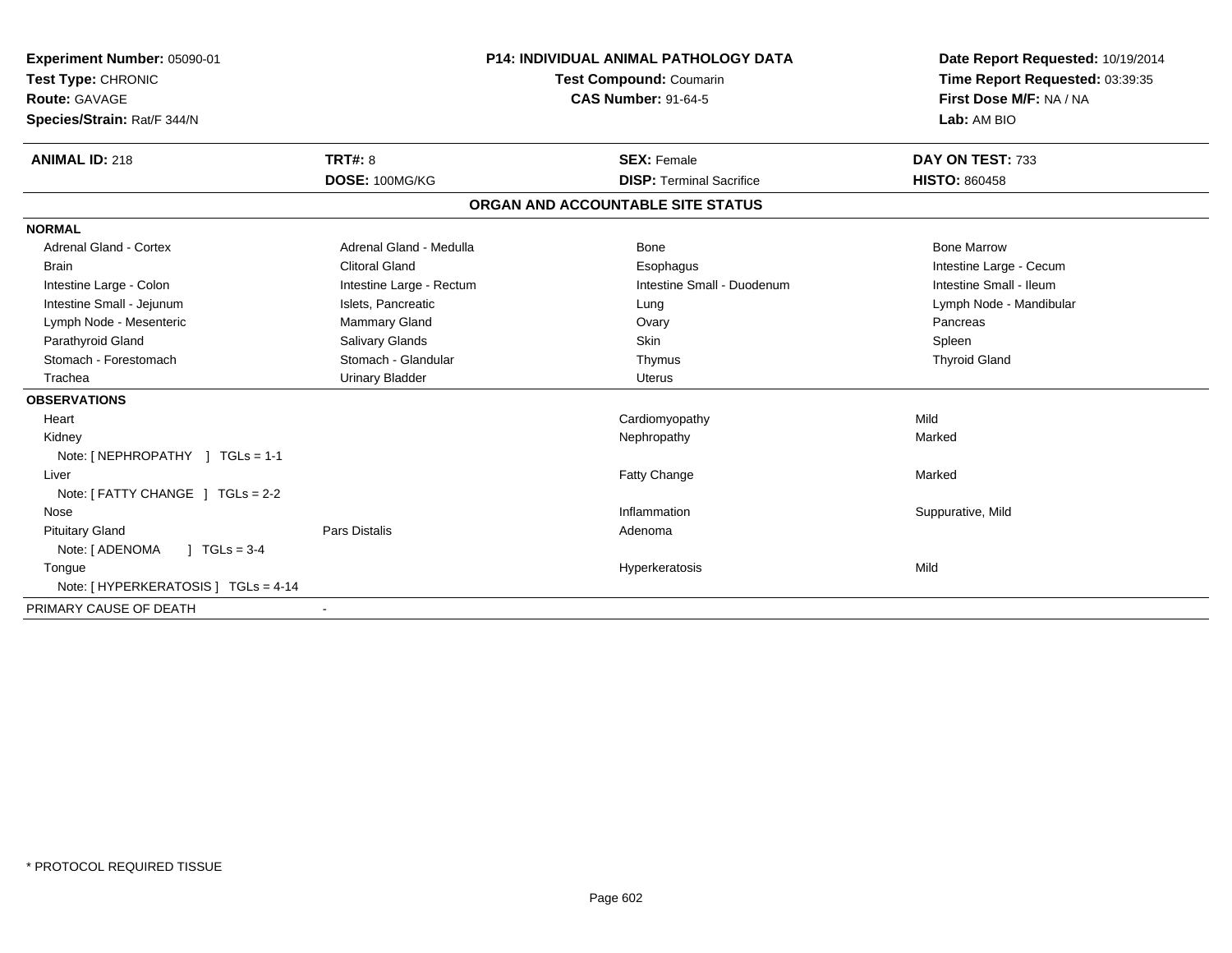| Experiment Number: 05090-01<br>Test Type: CHRONIC<br>Route: GAVAGE<br>Species/Strain: Rat/F 344/N<br><b>ANIMAL ID: 219</b> | TRT#: 8                 | <b>P14: INDIVIDUAL ANIMAL PATHOLOGY DATA</b><br><b>Test Compound: Coumarin</b><br><b>CAS Number: 91-64-5</b><br><b>SEX: Female</b> | Date Report Requested: 10/19/2014<br>Time Report Requested: 03:39:35<br>First Dose M/F: NA / NA<br>Lab: AM BIO<br>DAY ON TEST: 733 |
|----------------------------------------------------------------------------------------------------------------------------|-------------------------|------------------------------------------------------------------------------------------------------------------------------------|------------------------------------------------------------------------------------------------------------------------------------|
|                                                                                                                            | DOSE: 100MG/KG          | <b>DISP: Terminal Sacrifice</b>                                                                                                    | <b>HISTO: 860459</b>                                                                                                               |
|                                                                                                                            |                         | ORGAN AND ACCOUNTABLE SITE STATUS                                                                                                  |                                                                                                                                    |
| <b>NORMAL</b>                                                                                                              |                         |                                                                                                                                    |                                                                                                                                    |
| Bone                                                                                                                       | <b>Bone Marrow</b>      | <b>Brain</b>                                                                                                                       | <b>Clitoral Gland</b>                                                                                                              |
| Esophagus                                                                                                                  | Intestine Large - Cecum | Intestine Large - Colon                                                                                                            | Intestine Large - Rectum                                                                                                           |
| Intestine Small - Duodenum                                                                                                 | Intestine Small - Ileum | Intestine Small - Jejunum                                                                                                          | Islets, Pancreatic                                                                                                                 |
| Lung                                                                                                                       | Lymph Node - Mandibular | Lymph Node - Mesenteric                                                                                                            | <b>Mammary Gland</b>                                                                                                               |
| Nose                                                                                                                       | Ovary                   | Pancreas                                                                                                                           | Parathyroid Gland                                                                                                                  |
| <b>Pituitary Gland</b>                                                                                                     | Salivary Glands         | <b>Skin</b>                                                                                                                        | Stomach - Forestomach                                                                                                              |
| Stomach - Glandular                                                                                                        | Thymus                  | <b>Thyroid Gland</b>                                                                                                               | Trachea                                                                                                                            |
| <b>Urinary Bladder</b>                                                                                                     | <b>Uterus</b>           |                                                                                                                                    |                                                                                                                                    |
| <b>OBSERVATIONS</b>                                                                                                        |                         |                                                                                                                                    |                                                                                                                                    |
| <b>Adrenal Gland</b>                                                                                                       | Cortex                  | Leukemia Mononuclear                                                                                                               |                                                                                                                                    |
|                                                                                                                            | Medulla                 | Leukemia Mononuclear                                                                                                               |                                                                                                                                    |
| Heart                                                                                                                      |                         | Cardiomyopathy                                                                                                                     | Minimal                                                                                                                            |
| Kidney<br>Note: $[NEPHROPATHY]$ TGLs = 1-1                                                                                 |                         | Nephropathy                                                                                                                        | Moderate                                                                                                                           |
| Liver                                                                                                                      | Hepatocyte              | Degeneration                                                                                                                       | Granular, Minimal                                                                                                                  |
|                                                                                                                            | <b>Bile Duct</b>        | Hyperplasia                                                                                                                        | Minimal                                                                                                                            |
|                                                                                                                            |                         | Leukemia Mononuclear                                                                                                               |                                                                                                                                    |
| Spleen                                                                                                                     |                         | Leukemia Mononuclear                                                                                                               |                                                                                                                                    |
| PRIMARY CAUSE OF DEATH                                                                                                     |                         |                                                                                                                                    |                                                                                                                                    |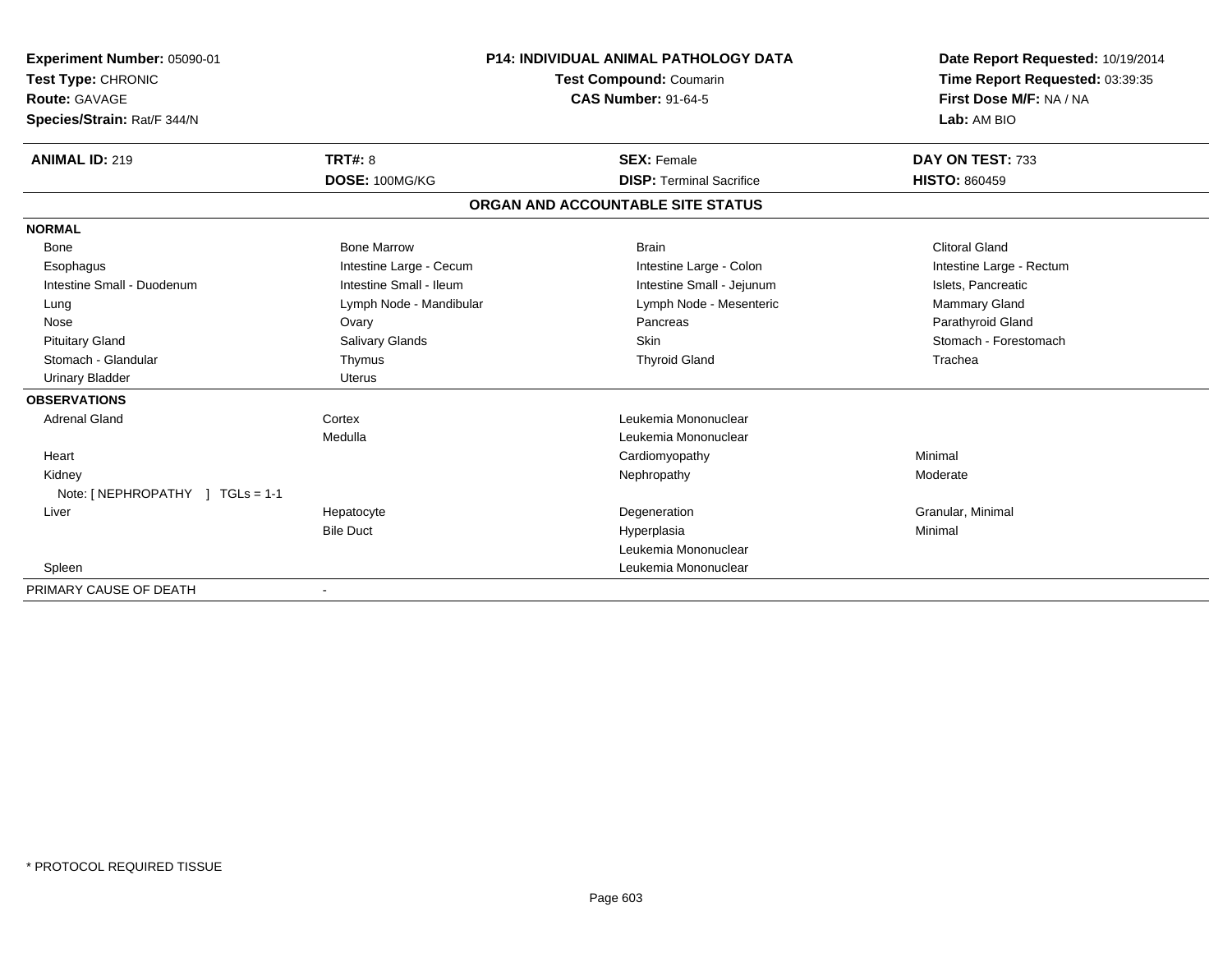| Experiment Number: 05090-01<br>Test Type: CHRONIC<br>Route: GAVAGE<br>Species/Strain: Rat/F 344/N |                          | P14: INDIVIDUAL ANIMAL PATHOLOGY DATA<br>Test Compound: Coumarin<br><b>CAS Number: 91-64-5</b> | Date Report Requested: 10/19/2014<br>Time Report Requested: 03:39:35<br>First Dose M/F: NA / NA<br>Lab: AM BIO |  |
|---------------------------------------------------------------------------------------------------|--------------------------|------------------------------------------------------------------------------------------------|----------------------------------------------------------------------------------------------------------------|--|
| <b>ANIMAL ID: 220</b>                                                                             | <b>TRT#: 8</b>           | <b>SEX: Female</b>                                                                             | DAY ON TEST: 658                                                                                               |  |
|                                                                                                   | DOSE: 100MG/KG           | <b>DISP: Moribund</b>                                                                          | <b>HISTO: 860460</b>                                                                                           |  |
|                                                                                                   |                          | ORGAN AND ACCOUNTABLE SITE STATUS                                                              |                                                                                                                |  |
| <b>NORMAL</b>                                                                                     |                          |                                                                                                |                                                                                                                |  |
| <b>Adrenal Gland - Cortex</b>                                                                     | Adrenal Gland - Medulla  | Bone                                                                                           | <b>Bone Marrow</b>                                                                                             |  |
| <b>Brain</b>                                                                                      | Esophagus                | Heart                                                                                          | Intestine Large - Cecum                                                                                        |  |
| Intestine Large - Colon                                                                           | Intestine Large - Rectum | Intestine Small - Duodenum                                                                     | Intestine Small - Ileum                                                                                        |  |
| Intestine Small - Jejunum                                                                         | Islets, Pancreatic       | Lung                                                                                           | Lymph Node - Mesenteric                                                                                        |  |
| Mammary Gland                                                                                     | Nose                     | Pancreas                                                                                       | Parathyroid Gland                                                                                              |  |
| Salivary Glands                                                                                   | Skin                     | Spleen                                                                                         | <b>Thyroid Gland</b>                                                                                           |  |
| Trachea                                                                                           |                          |                                                                                                |                                                                                                                |  |
| <b>MISSING</b>                                                                                    |                          |                                                                                                |                                                                                                                |  |
| Lymph Node - Mandibular                                                                           | Mesentery                | Ovary                                                                                          | <b>Pituitary Gland</b>                                                                                         |  |
| Thymus                                                                                            | <b>Urinary Bladder</b>   |                                                                                                |                                                                                                                |  |
| <b>OBSERVATIONS</b>                                                                               |                          |                                                                                                |                                                                                                                |  |
| <b>Clitoral Gland</b>                                                                             | Duct                     | Dilatation                                                                                     | Moderate                                                                                                       |  |
| Note: [DILATATION ] TGLs = 6-5                                                                    |                          |                                                                                                |                                                                                                                |  |
| Kidney                                                                                            |                          | Nephropathy                                                                                    | Moderate                                                                                                       |  |
| Note: [NEPHROPATHY ] TGLs = 3-1                                                                   |                          |                                                                                                |                                                                                                                |  |
| Liver                                                                                             |                          | <b>Cytologic Alterations</b>                                                                   | Mild                                                                                                           |  |
|                                                                                                   |                          | Fatty Change                                                                                   | Mild                                                                                                           |  |
|                                                                                                   |                          | Fibrosis                                                                                       | Mild                                                                                                           |  |
|                                                                                                   |                          | Necrosis                                                                                       | Coagulative, Minimal                                                                                           |  |
| Stomach                                                                                           | Forestomach              | Ulcer                                                                                          | Moderate                                                                                                       |  |
|                                                                                                   | Glandular                | Ulcer                                                                                          | Mild                                                                                                           |  |
| Note: [ ULCER<br>$1 TGLs = 5-14$                                                                  |                          |                                                                                                |                                                                                                                |  |
| Note: [ ULCER<br>] $TGLs = 4-14$                                                                  |                          |                                                                                                |                                                                                                                |  |
| Uterus                                                                                            |                          | Hydrometra                                                                                     | Mild                                                                                                           |  |
| Note: [HYDROMETRA ] TGLs = 1-5                                                                    |                          |                                                                                                |                                                                                                                |  |
| PRIMARY CAUSE OF DEATH                                                                            | $\blacksquare$           |                                                                                                |                                                                                                                |  |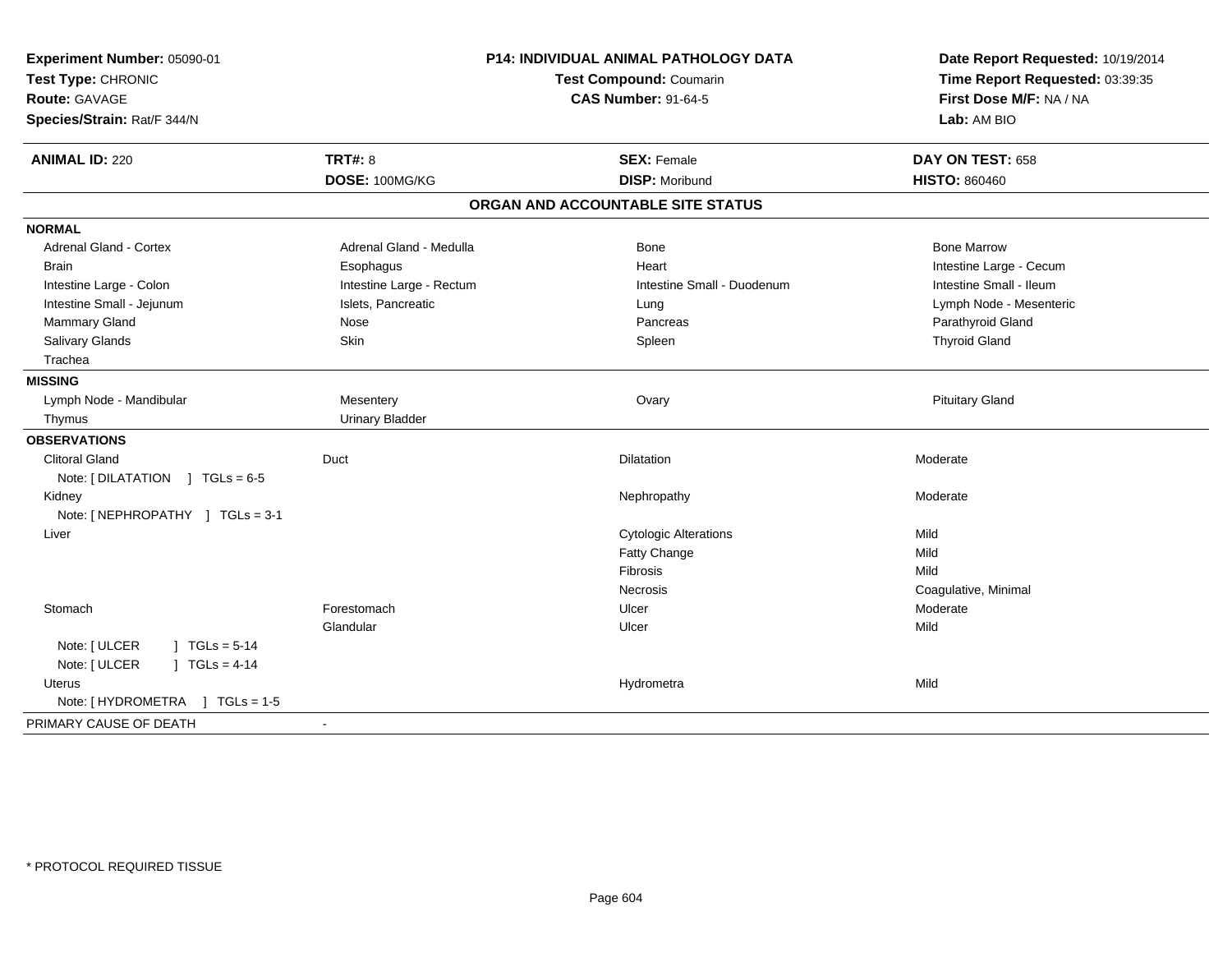| Experiment Number: 05090-01<br>Test Type: CHRONIC<br><b>Route: GAVAGE</b><br>Species/Strain: Rat/F 344/N |                           | <b>P14: INDIVIDUAL ANIMAL PATHOLOGY DATA</b><br><b>Test Compound: Coumarin</b><br><b>CAS Number: 91-64-5</b> | Date Report Requested: 10/19/2014<br>Time Report Requested: 03:39:35<br>First Dose M/F: NA / NA<br>Lab: AM BIO |
|----------------------------------------------------------------------------------------------------------|---------------------------|--------------------------------------------------------------------------------------------------------------|----------------------------------------------------------------------------------------------------------------|
| <b>ANIMAL ID: 221</b>                                                                                    | <b>TRT#: 8</b>            | <b>SEX: Female</b>                                                                                           | DAY ON TEST: 491                                                                                               |
|                                                                                                          | DOSE: 100MG/KG            | <b>DISP: Moribund</b>                                                                                        | <b>HISTO: 860461</b>                                                                                           |
|                                                                                                          |                           | ORGAN AND ACCOUNTABLE SITE STATUS                                                                            |                                                                                                                |
| <b>NORMAL</b>                                                                                            |                           |                                                                                                              |                                                                                                                |
| Adrenal Gland - Cortex                                                                                   | Adrenal Gland - Medulla   | Bone                                                                                                         | <b>Bone Marrow</b>                                                                                             |
| <b>Brain</b>                                                                                             | <b>Clitoral Gland</b>     | Esophagus                                                                                                    | Heart                                                                                                          |
| Intestine Large - Cecum                                                                                  | Intestine Large - Colon   | Intestine Large - Rectum                                                                                     | Intestine Small - Duodenum                                                                                     |
| Intestine Small - Ileum                                                                                  | Intestine Small - Jejunum | Islets, Pancreatic                                                                                           | Lung                                                                                                           |
| Lymph Node - Mandibular                                                                                  | Lymph Node - Mesenteric   | <b>Mammary Gland</b>                                                                                         | Nose                                                                                                           |
| Ovary                                                                                                    | Pancreas                  | Parathyroid Gland                                                                                            | <b>Pituitary Gland</b>                                                                                         |
| Salivary Glands                                                                                          | Skin                      | Spleen                                                                                                       | Stomach - Forestomach                                                                                          |
| Stomach - Glandular                                                                                      | Thymus                    | <b>Thyroid Gland</b>                                                                                         | Trachea                                                                                                        |
| <b>Urinary Bladder</b>                                                                                   | Uterus                    |                                                                                                              |                                                                                                                |
| <b>OBSERVATIONS</b>                                                                                      |                           |                                                                                                              |                                                                                                                |
| Kidney                                                                                                   |                           | Nephropathy                                                                                                  | Minimal                                                                                                        |
| Liver                                                                                                    |                           | <b>Basophilic Focus</b>                                                                                      |                                                                                                                |
|                                                                                                          | Hepatocyte                | Degeneration                                                                                                 | Granular, Mild                                                                                                 |
|                                                                                                          |                           | <b>Fatty Change</b>                                                                                          | Mild                                                                                                           |
| <b>Tissue NOS</b>                                                                                        |                           | Fibroma                                                                                                      |                                                                                                                |
| $TGLs = 1-13$<br>Note: [ FIBROMA                                                                         |                           |                                                                                                              |                                                                                                                |
| PRIMARY CAUSE OF DEATH                                                                                   | $\overline{\phantom{a}}$  |                                                                                                              |                                                                                                                |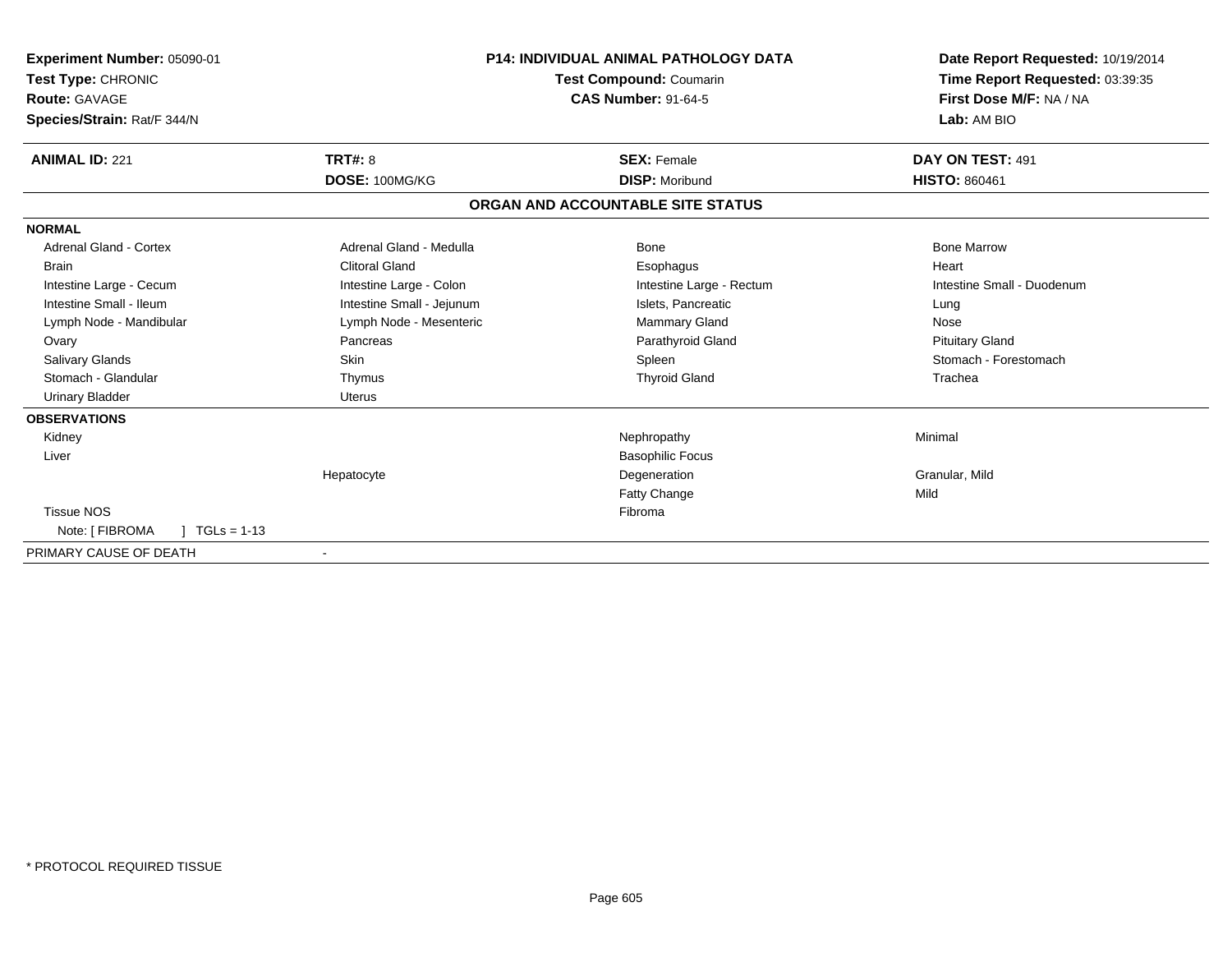| Experiment Number: 05090-01<br>Test Type: CHRONIC<br>Route: GAVAGE<br>Species/Strain: Rat/F 344/N |                           | <b>P14: INDIVIDUAL ANIMAL PATHOLOGY DATA</b><br><b>Test Compound: Coumarin</b><br><b>CAS Number: 91-64-5</b> | Date Report Requested: 10/19/2014<br>Time Report Requested: 03:39:35<br>First Dose M/F: NA / NA<br>Lab: AM BIO |
|---------------------------------------------------------------------------------------------------|---------------------------|--------------------------------------------------------------------------------------------------------------|----------------------------------------------------------------------------------------------------------------|
| <b>ANIMAL ID: 222</b>                                                                             | <b>TRT#: 8</b>            | <b>SEX: Female</b>                                                                                           | DAY ON TEST: 456                                                                                               |
|                                                                                                   | DOSE: 100MG/KG            | <b>DISP: Interval Sacrifice</b>                                                                              | <b>HISTO: 860462</b>                                                                                           |
|                                                                                                   |                           | ORGAN AND ACCOUNTABLE SITE STATUS                                                                            |                                                                                                                |
| <b>NORMAL</b>                                                                                     |                           |                                                                                                              |                                                                                                                |
| <b>Adrenal Gland - Cortex</b>                                                                     | Adrenal Gland - Medulla   | Bone                                                                                                         | <b>Bone Marrow</b>                                                                                             |
| Brain                                                                                             | <b>Clitoral Gland</b>     | Esophagus                                                                                                    | Heart                                                                                                          |
| Intestine Large - Cecum                                                                           | Intestine Large - Colon   | Intestine Large - Rectum                                                                                     | Intestine Small - Duodenum                                                                                     |
| Intestine Small - Ileum                                                                           | Intestine Small - Jejunum | Islets, Pancreatic                                                                                           | Lung                                                                                                           |
| Lymph Node - Mandibular                                                                           | Lymph Node - Mesenteric   | Mammary Gland                                                                                                | Nose                                                                                                           |
| Ovary                                                                                             | Pancreas                  | Parathyroid Gland                                                                                            | <b>Pituitary Gland</b>                                                                                         |
| <b>Salivary Glands</b>                                                                            | <b>Skin</b>               | Spleen                                                                                                       | Stomach - Forestomach                                                                                          |
| Stomach - Glandular                                                                               | Thymus                    | <b>Thyroid Gland</b>                                                                                         | Trachea                                                                                                        |
| <b>Urinary Bladder</b>                                                                            | <b>Uterus</b>             |                                                                                                              |                                                                                                                |
| <b>OBSERVATIONS</b>                                                                               |                           |                                                                                                              |                                                                                                                |
| Kidney                                                                                            |                           | Nephropathy                                                                                                  | Minimal                                                                                                        |
| Liver                                                                                             |                           | <b>Basophilic Focus</b>                                                                                      |                                                                                                                |
|                                                                                                   | Hepatocyte                | Degeneration                                                                                                 | Granular, Minimal                                                                                              |
|                                                                                                   |                           | Fatty Change                                                                                                 | Mild                                                                                                           |
|                                                                                                   | <b>Bile Duct</b>          | Hyperplasia                                                                                                  | Minimal                                                                                                        |
|                                                                                                   |                           | Inflammation                                                                                                 | Chronic, Minimal                                                                                               |
| PRIMARY CAUSE OF DEATH                                                                            |                           |                                                                                                              |                                                                                                                |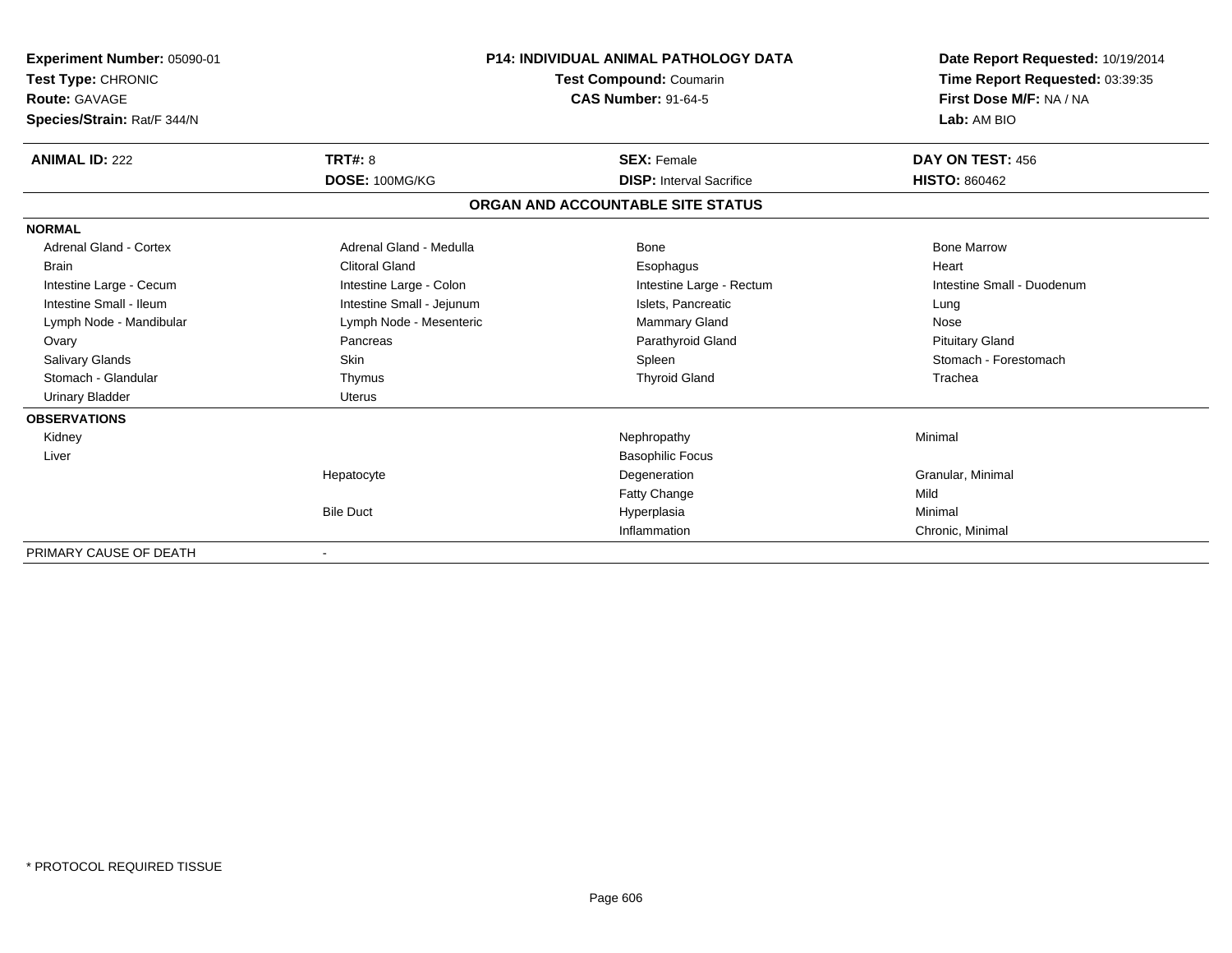| Experiment Number: 05090-01             |                          | <b>P14: INDIVIDUAL ANIMAL PATHOLOGY DATA</b> | Date Report Requested: 10/19/2014 |  |
|-----------------------------------------|--------------------------|----------------------------------------------|-----------------------------------|--|
| Test Type: CHRONIC                      |                          | Test Compound: Coumarin                      | Time Report Requested: 03:39:35   |  |
| Route: GAVAGE                           |                          | <b>CAS Number: 91-64-5</b>                   | First Dose M/F: NA / NA           |  |
| Species/Strain: Rat/F 344/N             |                          |                                              | Lab: AM BIO                       |  |
| <b>ANIMAL ID: 223</b>                   | <b>TRT#: 8</b>           | <b>SEX: Female</b>                           | DAY ON TEST: 732                  |  |
|                                         | DOSE: 100MG/KG           | <b>DISP: Terminal Sacrifice</b>              | <b>HISTO: 860463</b>              |  |
|                                         |                          | ORGAN AND ACCOUNTABLE SITE STATUS            |                                   |  |
| <b>NORMAL</b>                           |                          |                                              |                                   |  |
| <b>Adrenal Gland - Cortex</b>           | Adrenal Gland - Medulla  | <b>Bone</b>                                  | <b>Bone Marrow</b>                |  |
| <b>Brain</b>                            | <b>Clitoral Gland</b>    | Esophagus                                    | Intestine Large - Cecum           |  |
| Intestine Large - Colon                 | Intestine Large - Rectum | Intestine Small - Duodenum                   | Intestine Small - Ileum           |  |
| Intestine Small - Jejunum               | Lung                     | Lymph Node - Mandibular                      | Lymph Node - Mesenteric           |  |
| Nose                                    | Ovary                    | Pancreas                                     | Parathyroid Gland                 |  |
| Salivary Glands                         | Skin                     | Spleen                                       | Stomach - Forestomach             |  |
| Stomach - Glandular                     | Trachea                  | <b>Urinary Bladder</b>                       | <b>Uterus</b>                     |  |
| <b>INSUFFICIENT TISSUE</b>              |                          |                                              |                                   |  |
| Thymus                                  |                          |                                              |                                   |  |
| <b>OBSERVATIONS</b>                     |                          |                                              |                                   |  |
| Eye                                     | <b>Antr Chamber</b>      | Edema                                        | Moderate                          |  |
|                                         | Cornea                   | Edema                                        | Mild                              |  |
| Note: [ EDEMA<br>$1 TGLs = 1-13$        |                          |                                              |                                   |  |
| Note: [ EDEMA<br>$ $ TGLs = 2-13        |                          |                                              |                                   |  |
| Heart                                   |                          | Cardiomyopathy                               | Mild                              |  |
| Islets, Pancreatic                      |                          | Adenoma                                      |                                   |  |
| Kidney                                  |                          | Nephropathy                                  | Moderate                          |  |
| Liver                                   |                          | <b>Basophilic Focus</b>                      |                                   |  |
|                                         | Hepatocyte               | Degeneration                                 | Granular, Mild                    |  |
| <b>Mammary Gland</b>                    |                          | Fibroadenoma                                 |                                   |  |
| Note: [ FIBROADENOMA ] TGLs = 3-14      |                          |                                              |                                   |  |
| <b>Pituitary Gland</b>                  | <b>Pars Distalis</b>     | Adenoma                                      |                                   |  |
| Note: [ ADENOMA<br>$J \cdot TGLS = 4-4$ |                          |                                              |                                   |  |
| <b>Thyroid Gland</b>                    | C Cell                   | Hyperplasia                                  | Mild                              |  |
| PRIMARY CAUSE OF DEATH                  |                          |                                              |                                   |  |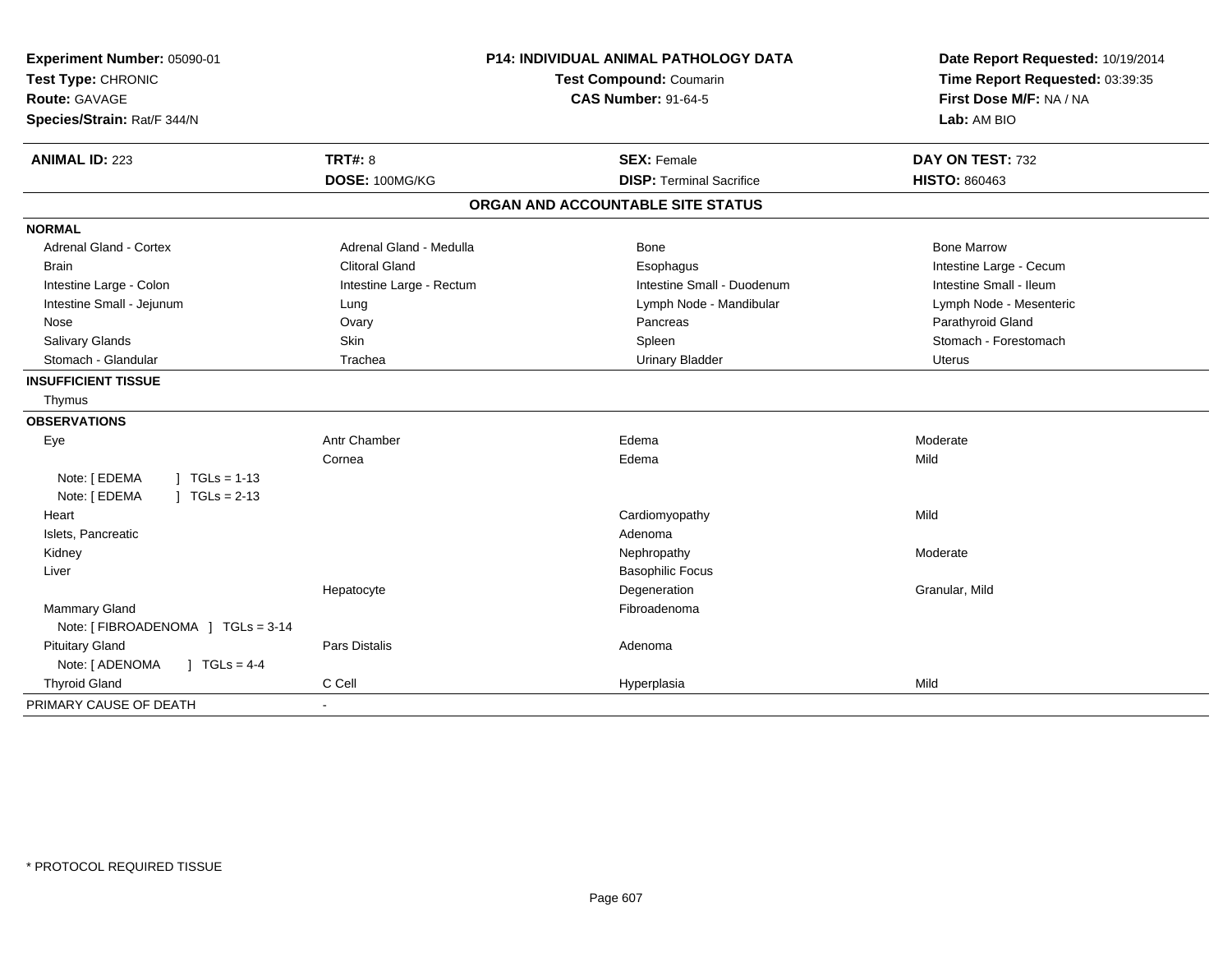| Experiment Number: 05090-01<br>Test Type: CHRONIC<br>Route: GAVAGE<br>Species/Strain: Rat/F 344/N |                                   | <b>P14: INDIVIDUAL ANIMAL PATHOLOGY DATA</b><br>Test Compound: Coumarin<br><b>CAS Number: 91-64-5</b> | Date Report Requested: 10/19/2014<br>Time Report Requested: 03:39:35<br>First Dose M/F: NA / NA<br>Lab: AM BIO |
|---------------------------------------------------------------------------------------------------|-----------------------------------|-------------------------------------------------------------------------------------------------------|----------------------------------------------------------------------------------------------------------------|
| <b>ANIMAL ID: 224</b>                                                                             | TRT#: 8                           | <b>SEX: Female</b>                                                                                    | DAY ON TEST: 733                                                                                               |
|                                                                                                   | DOSE: 100MG/KG                    | <b>DISP: Terminal Sacrifice</b>                                                                       | <b>HISTO: 860464</b>                                                                                           |
|                                                                                                   |                                   | ORGAN AND ACCOUNTABLE SITE STATUS                                                                     |                                                                                                                |
| <b>NORMAL</b>                                                                                     |                                   |                                                                                                       |                                                                                                                |
| Adrenal Gland - Cortex                                                                            | Adrenal Gland - Medulla           | <b>Bone Marrow</b>                                                                                    | <b>Brain</b>                                                                                                   |
| <b>Clitoral Gland</b>                                                                             | Esophagus                         | Intestine Large - Cecum                                                                               | Intestine Large - Colon                                                                                        |
| Intestine Large - Rectum                                                                          | Intestine Small - Duodenum        | Intestine Small - Ileum                                                                               | Intestine Small - Jejunum                                                                                      |
| Islets, Pancreatic                                                                                | Lung                              | Lymph Node - Mandibular                                                                               | Lymph Node - Mesenteric                                                                                        |
| Nose                                                                                              | Parathyroid Gland                 | <b>Salivary Glands</b>                                                                                | Skin                                                                                                           |
| Spleen                                                                                            | Stomach - Forestomach             | Stomach - Glandular                                                                                   | Thymus                                                                                                         |
| <b>Thyroid Gland</b>                                                                              | Trachea<br><b>Urinary Bladder</b> |                                                                                                       | <b>Uterus</b>                                                                                                  |
| <b>OBSERVATIONS</b>                                                                               |                                   |                                                                                                       |                                                                                                                |
| <b>Bone</b>                                                                                       |                                   | Fracture                                                                                              |                                                                                                                |
| Note: [ FRACTURE<br>$1 TGLs = 4-14$                                                               |                                   |                                                                                                       |                                                                                                                |
| Heart                                                                                             |                                   | Cardiomyopathy                                                                                        | Mild                                                                                                           |
| Kidney                                                                                            |                                   | Nephropathy                                                                                           | Moderate                                                                                                       |
| Liver                                                                                             | Hepatocyte                        | Degeneration                                                                                          | Granular, Moderate                                                                                             |
| Mammary Gland                                                                                     |                                   | Adenocarcinoma                                                                                        |                                                                                                                |
| Note: [ ADENOCARC<br>$1 TGLs = 1-13$                                                              |                                   |                                                                                                       |                                                                                                                |
| Ovary                                                                                             | Follicle                          | Cyst                                                                                                  | Moderate                                                                                                       |
| Note: [ CYST<br>$\mid$ TGLs = 2-5                                                                 |                                   |                                                                                                       |                                                                                                                |
| Pancreas                                                                                          | Acinus                            | Atrophy                                                                                               | Mild                                                                                                           |
| <b>Pituitary Gland</b>                                                                            | Pars Distalis                     | Adenoma                                                                                               |                                                                                                                |
| Note: [ ADENOMA<br>$TGLs = 3-4$                                                                   |                                   |                                                                                                       |                                                                                                                |
| PRIMARY CAUSE OF DEATH                                                                            |                                   |                                                                                                       |                                                                                                                |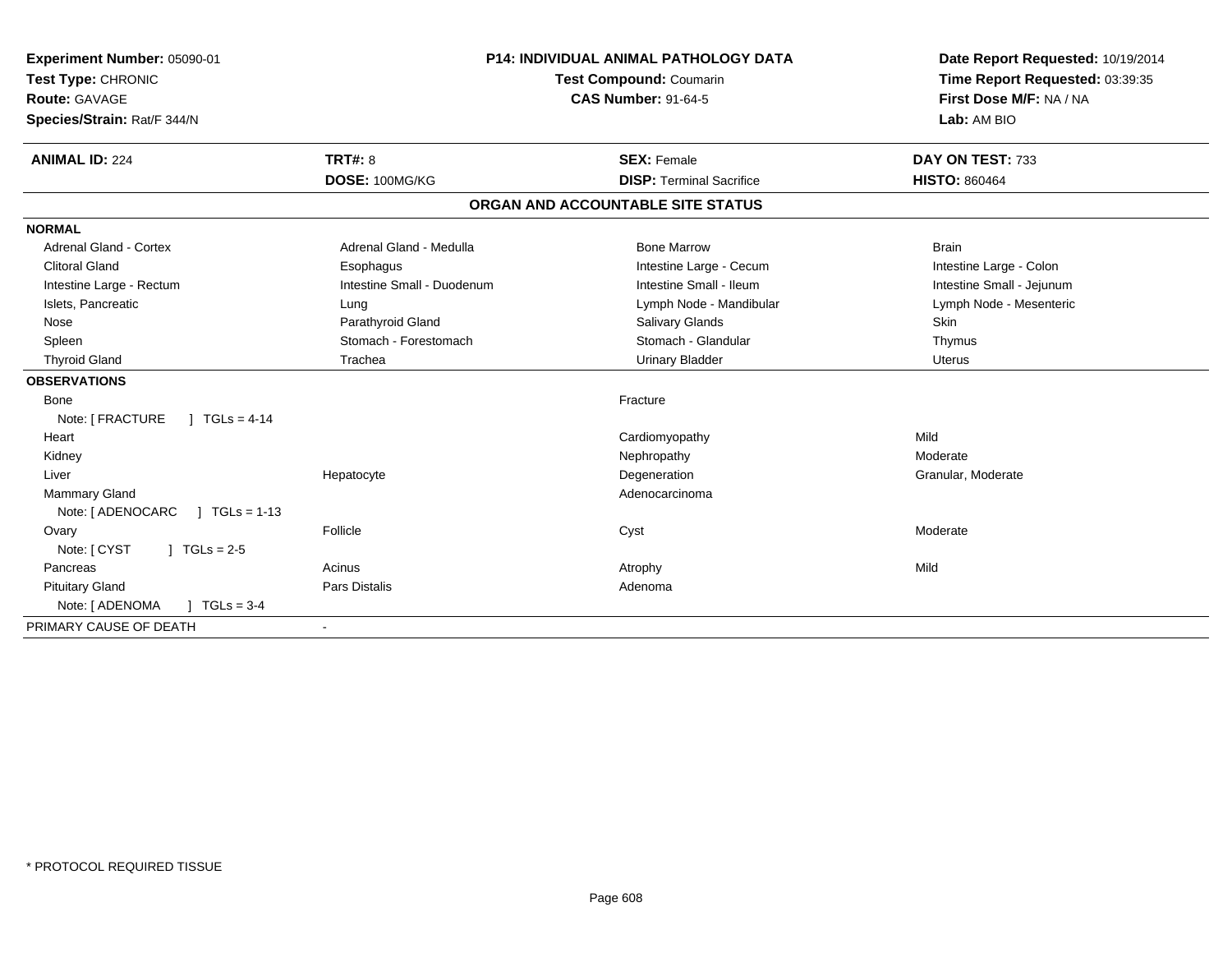| Experiment Number: 05090-01<br>Test Type: CHRONIC<br><b>Route: GAVAGE</b><br>Species/Strain: Rat/F 344/N | <b>P14: INDIVIDUAL ANIMAL PATHOLOGY DATA</b><br>Test Compound: Coumarin<br><b>CAS Number: 91-64-5</b> |                                   | Date Report Requested: 10/19/2014<br>Time Report Requested: 03:39:35<br>First Dose M/F: NA / NA<br>Lab: AM BIO |  |
|----------------------------------------------------------------------------------------------------------|-------------------------------------------------------------------------------------------------------|-----------------------------------|----------------------------------------------------------------------------------------------------------------|--|
| <b>ANIMAL ID: 225</b>                                                                                    | <b>TRT#: 8</b>                                                                                        | <b>SEX: Female</b>                | DAY ON TEST: 456                                                                                               |  |
|                                                                                                          | DOSE: 100MG/KG                                                                                        | <b>DISP:</b> Interval Sacrifice   | <b>HISTO: 860465</b>                                                                                           |  |
|                                                                                                          |                                                                                                       | ORGAN AND ACCOUNTABLE SITE STATUS |                                                                                                                |  |
| <b>NORMAL</b>                                                                                            |                                                                                                       |                                   |                                                                                                                |  |
| Adrenal Gland - Cortex                                                                                   | Adrenal Gland - Medulla                                                                               | Bone                              | <b>Bone Marrow</b>                                                                                             |  |
| <b>Brain</b>                                                                                             | <b>Clitoral Gland</b>                                                                                 | Esophagus                         | Heart                                                                                                          |  |
| Intestine Large - Cecum                                                                                  | Intestine Large - Colon                                                                               | Intestine Large - Rectum          | Intestine Small - Duodenum                                                                                     |  |
| Intestine Small - Ileum                                                                                  | Intestine Small - Jejunum                                                                             | Islets. Pancreatic                | Lung                                                                                                           |  |
| Lymph Node - Mandibular                                                                                  | Lymph Node - Mesenteric                                                                               | Mammary Gland                     | Nose                                                                                                           |  |
| Ovary                                                                                                    | Pancreas                                                                                              | Parathyroid Gland                 | Salivary Glands                                                                                                |  |
| <b>Skin</b>                                                                                              | Spleen                                                                                                | Stomach - Forestomach             | Stomach - Glandular                                                                                            |  |
| Thymus                                                                                                   | <b>Thyroid Gland</b>                                                                                  | Trachea                           | Urinary Bladder                                                                                                |  |
| <b>OBSERVATIONS</b>                                                                                      |                                                                                                       |                                   |                                                                                                                |  |
| Kidney                                                                                                   |                                                                                                       | Nephropathy                       | Mild                                                                                                           |  |
| Liver                                                                                                    | Hepatocyte                                                                                            | Degeneration                      | Granular, Minimal                                                                                              |  |
|                                                                                                          |                                                                                                       | Fatty Change                      | Mild                                                                                                           |  |
| <b>Pituitary Gland</b>                                                                                   | Pars Distalis                                                                                         | Cyst                              | Mild                                                                                                           |  |
| <b>Uterus</b>                                                                                            |                                                                                                       | Polyp                             |                                                                                                                |  |
| PRIMARY CAUSE OF DEATH                                                                                   |                                                                                                       |                                   |                                                                                                                |  |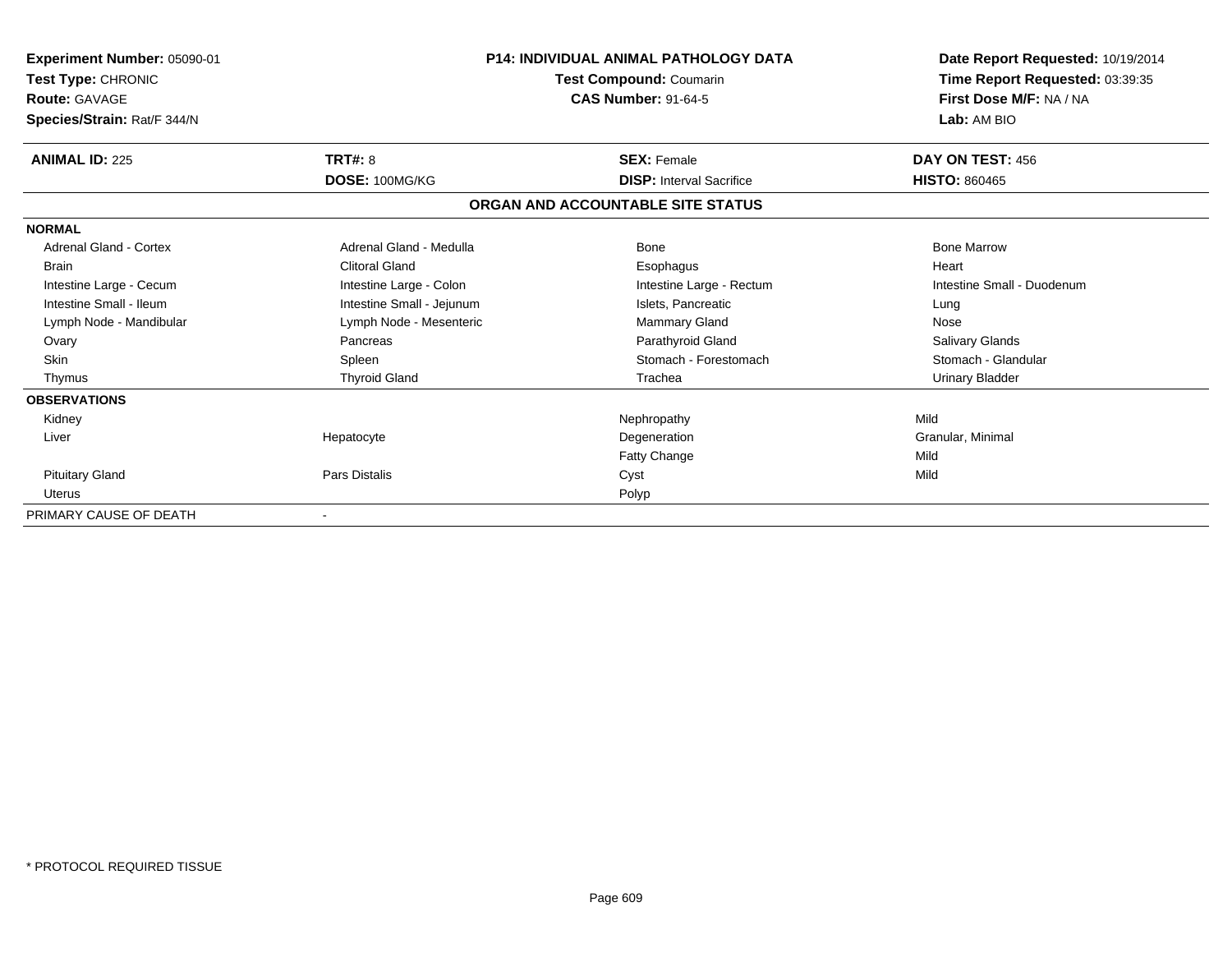| Experiment Number: 05090-01<br>Test Type: CHRONIC<br>Route: GAVAGE<br>Species/Strain: Rat/F 344/N |                           | <b>P14: INDIVIDUAL ANIMAL PATHOLOGY DATA</b><br>Test Compound: Coumarin<br><b>CAS Number: 91-64-5</b> | Date Report Requested: 10/19/2014<br>Time Report Requested: 03:39:35<br>First Dose M/F: NA / NA<br>Lab: AM BIO |
|---------------------------------------------------------------------------------------------------|---------------------------|-------------------------------------------------------------------------------------------------------|----------------------------------------------------------------------------------------------------------------|
| <b>ANIMAL ID: 226</b>                                                                             | <b>TRT#: 8</b>            | <b>SEX: Female</b>                                                                                    | DAY ON TEST: 732                                                                                               |
|                                                                                                   | DOSE: 100MG/KG            | <b>DISP: Terminal Sacrifice</b>                                                                       | <b>HISTO: 860466</b>                                                                                           |
|                                                                                                   |                           | ORGAN AND ACCOUNTABLE SITE STATUS                                                                     |                                                                                                                |
| <b>NORMAL</b>                                                                                     |                           |                                                                                                       |                                                                                                                |
| <b>Adrenal Gland - Cortex</b>                                                                     | Adrenal Gland - Medulla   | Bone                                                                                                  | <b>Bone Marrow</b>                                                                                             |
| <b>Brain</b>                                                                                      | <b>Clitoral Gland</b>     | Esophagus                                                                                             | Heart                                                                                                          |
| Intestine Large - Cecum                                                                           | Intestine Large - Colon   | Intestine Large - Rectum                                                                              | Intestine Small - Duodenum                                                                                     |
| Intestine Small - Ileum                                                                           | Intestine Small - Jejunum | Islets, Pancreatic                                                                                    | Lung                                                                                                           |
| Lymph Node - Mandibular                                                                           | Lymph Node - Mesenteric   | <b>Mammary Gland</b>                                                                                  | Nose                                                                                                           |
| Ovary                                                                                             | Pancreas                  | Parathyroid Gland                                                                                     | <b>Salivary Glands</b>                                                                                         |
| <b>Skin</b>                                                                                       | Spleen                    | Stomach - Forestomach                                                                                 | Stomach - Glandular                                                                                            |
| Thymus                                                                                            | <b>Thyroid Gland</b>      | Trachea                                                                                               | <b>Urinary Bladder</b>                                                                                         |
| <b>Uterus</b>                                                                                     |                           |                                                                                                       |                                                                                                                |
| <b>OBSERVATIONS</b>                                                                               |                           |                                                                                                       |                                                                                                                |
| Kidney                                                                                            |                           | Nephropathy                                                                                           | Moderate                                                                                                       |
| Liver                                                                                             |                           | <b>Basophilic Focus</b>                                                                               |                                                                                                                |
|                                                                                                   | Hepatocyte                | Degeneration                                                                                          | Granular, Moderate                                                                                             |
|                                                                                                   | <b>Bile Duct</b>          | Hyperplasia                                                                                           | Minimal                                                                                                        |
| <b>Pituitary Gland</b>                                                                            | Pars Distalis             | Adenoma                                                                                               |                                                                                                                |
| PRIMARY CAUSE OF DEATH                                                                            |                           |                                                                                                       |                                                                                                                |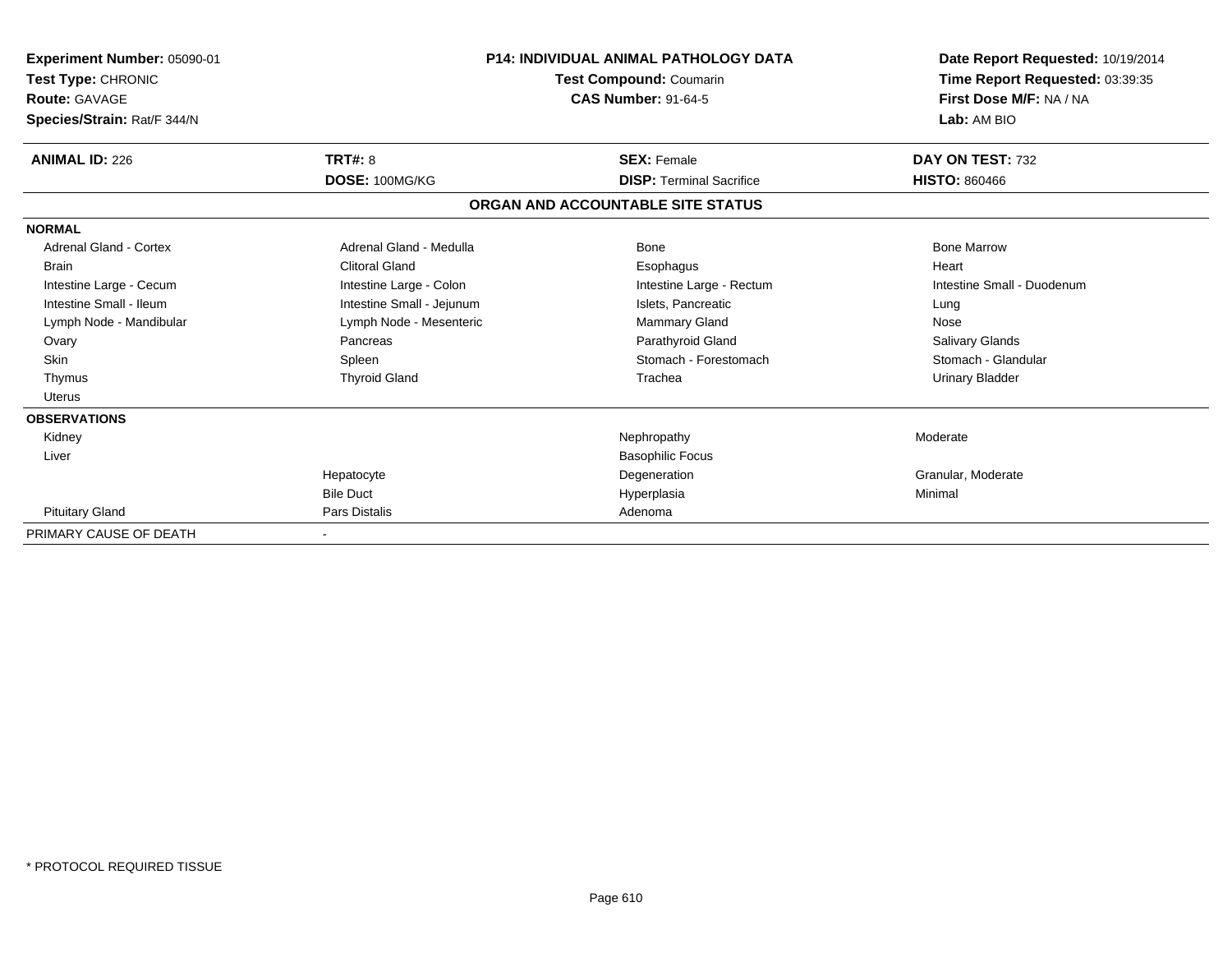| Experiment Number: 05090-01<br>Test Type: CHRONIC<br><b>Route: GAVAGE</b><br>Species/Strain: Rat/F 344/N |                           | <b>P14: INDIVIDUAL ANIMAL PATHOLOGY DATA</b><br><b>Test Compound: Coumarin</b><br><b>CAS Number: 91-64-5</b> |                                 | Lab: AM BIO            | Date Report Requested: 10/19/2014<br>Time Report Requested: 03:39:35<br>First Dose M/F: NA / NA |
|----------------------------------------------------------------------------------------------------------|---------------------------|--------------------------------------------------------------------------------------------------------------|---------------------------------|------------------------|-------------------------------------------------------------------------------------------------|
| <b>ANIMAL ID: 227</b>                                                                                    | <b>TRT#: 8</b>            |                                                                                                              | <b>SEX: Female</b>              | DAY ON TEST: 733       |                                                                                                 |
|                                                                                                          | DOSE: 100MG/KG            |                                                                                                              | <b>DISP: Terminal Sacrifice</b> | <b>HISTO: 860467</b>   |                                                                                                 |
|                                                                                                          |                           | ORGAN AND ACCOUNTABLE SITE STATUS                                                                            |                                 |                        |                                                                                                 |
| <b>NORMAL</b>                                                                                            |                           |                                                                                                              |                                 |                        |                                                                                                 |
| <b>Adrenal Gland - Cortex</b>                                                                            | Adrenal Gland - Medulla   |                                                                                                              | Bone                            | <b>Bone Marrow</b>     |                                                                                                 |
| <b>Brain</b>                                                                                             | <b>Clitoral Gland</b>     |                                                                                                              | Esophagus                       | Heart                  |                                                                                                 |
| Intestine Large - Cecum                                                                                  | Intestine Large - Colon   |                                                                                                              | Intestine Large - Rectum        |                        | Intestine Small - Duodenum                                                                      |
| Intestine Small - Ileum                                                                                  | Intestine Small - Jejunum |                                                                                                              | Islets, Pancreatic              | Lung                   |                                                                                                 |
| Lymph Node - Mandibular                                                                                  | Lymph Node - Mesenteric   |                                                                                                              | Mammary Gland                   | Nose                   |                                                                                                 |
| Ovary                                                                                                    | Pancreas                  |                                                                                                              | Parathyroid Gland               | Salivary Glands        |                                                                                                 |
| Skin                                                                                                     | Spleen                    |                                                                                                              | Stomach - Forestomach           | Stomach - Glandular    |                                                                                                 |
| Thymus                                                                                                   | <b>Thyroid Gland</b>      |                                                                                                              | Trachea                         | <b>Urinary Bladder</b> |                                                                                                 |
| <b>Uterus</b>                                                                                            |                           |                                                                                                              |                                 |                        |                                                                                                 |
| <b>OBSERVATIONS</b>                                                                                      |                           |                                                                                                              |                                 |                        |                                                                                                 |
| Kidney                                                                                                   |                           |                                                                                                              | Nephropathy                     | Mild                   |                                                                                                 |
| Liver                                                                                                    |                           |                                                                                                              | <b>Basophilic Focus</b>         |                        |                                                                                                 |
|                                                                                                          | Hepatocyte                |                                                                                                              | Degeneration                    | Granular, Mild         |                                                                                                 |
|                                                                                                          |                           |                                                                                                              | Inflammation                    | Chronic, Minimal       |                                                                                                 |
| Pharynx                                                                                                  |                           |                                                                                                              | Squamous Cell Papilloma         |                        |                                                                                                 |
| Note: [ PAPILLOMA SQUA ] TGLs = 1-13                                                                     |                           |                                                                                                              |                                 |                        |                                                                                                 |
| <b>Pituitary Gland</b>                                                                                   | Pars Distalis             | Cyst                                                                                                         |                                 |                        |                                                                                                 |
| PRIMARY CAUSE OF DEATH                                                                                   |                           |                                                                                                              |                                 |                        |                                                                                                 |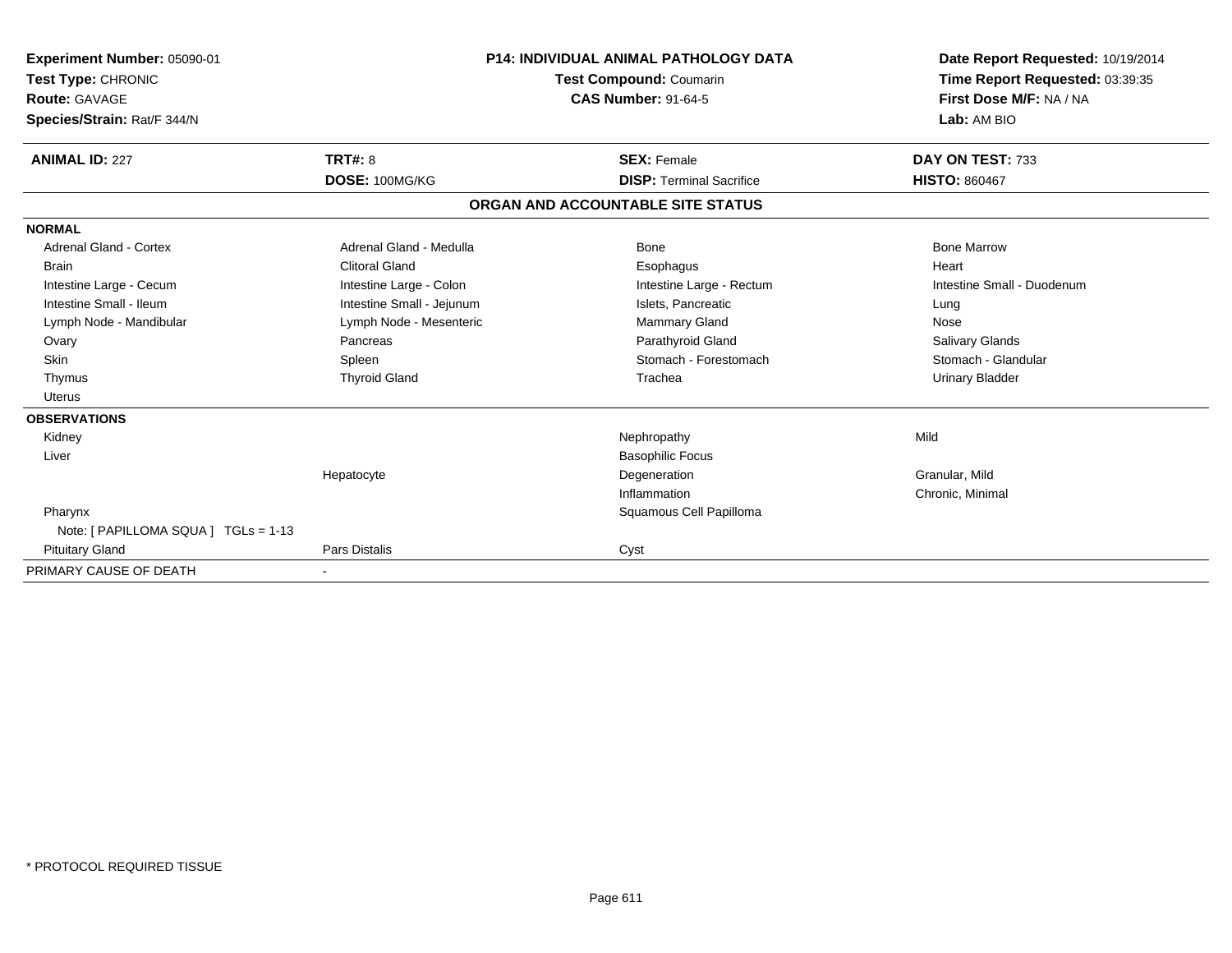| Experiment Number: 05090-01<br>Test Type: CHRONIC<br><b>Route: GAVAGE</b><br>Species/Strain: Rat/F 344/N |                          | <b>P14: INDIVIDUAL ANIMAL PATHOLOGY DATA</b><br><b>Test Compound: Coumarin</b><br><b>CAS Number: 91-64-5</b> | Date Report Requested: 10/19/2014<br>Time Report Requested: 03:39:35<br>First Dose M/F: NA / NA<br>Lab: AM BIO |
|----------------------------------------------------------------------------------------------------------|--------------------------|--------------------------------------------------------------------------------------------------------------|----------------------------------------------------------------------------------------------------------------|
| <b>ANIMAL ID: 228</b>                                                                                    | <b>TRT#: 8</b>           | <b>SEX: Female</b>                                                                                           | DAY ON TEST: 463                                                                                               |
|                                                                                                          | DOSE: 100MG/KG           | <b>DISP: Moribund</b>                                                                                        | <b>HISTO: 860468</b>                                                                                           |
|                                                                                                          |                          | ORGAN AND ACCOUNTABLE SITE STATUS                                                                            |                                                                                                                |
| <b>NORMAL</b>                                                                                            |                          |                                                                                                              |                                                                                                                |
| Adrenal Gland - Cortex                                                                                   | Adrenal Gland - Medulla  | Bone                                                                                                         | <b>Bone Marrow</b>                                                                                             |
| <b>Clitoral Gland</b>                                                                                    | Esophagus                | Heart                                                                                                        | Intestine Large - Cecum                                                                                        |
| Intestine Large - Colon                                                                                  | Intestine Large - Rectum | Intestine Small - Duodenum                                                                                   | Intestine Small - Ileum                                                                                        |
| Intestine Small - Jejunum                                                                                | Islets, Pancreatic       | Liver                                                                                                        | Lung                                                                                                           |
| Lymph Node - Mandibular                                                                                  | Lymph Node - Mesenteric  | <b>Mammary Gland</b>                                                                                         | Nose                                                                                                           |
| Ovary                                                                                                    | Pancreas                 | Parathyroid Gland                                                                                            | <b>Salivary Glands</b>                                                                                         |
| <b>Skin</b>                                                                                              | Spleen                   | Stomach - Forestomach                                                                                        | Stomach - Glandular                                                                                            |
| Thymus                                                                                                   | <b>Thyroid Gland</b>     | Trachea                                                                                                      | <b>Urinary Bladder</b>                                                                                         |
| <b>OBSERVATIONS</b>                                                                                      |                          |                                                                                                              |                                                                                                                |
| <b>Brain</b>                                                                                             | Hypothalamus             | Compression                                                                                                  | Marked                                                                                                         |
| Note: $\lceil$ COMPRESSION $\lceil$ TGLs = 2-7                                                           |                          |                                                                                                              |                                                                                                                |
| Kidney                                                                                                   |                          | Nephropathy                                                                                                  | Minimal                                                                                                        |
| <b>Pituitary Gland</b>                                                                                   | Pars Distalis            | Adenoma                                                                                                      |                                                                                                                |
| [Adenoma TGLS = $1-5$ ]                                                                                  |                          |                                                                                                              |                                                                                                                |
| Uterus                                                                                                   |                          | Hydrometra                                                                                                   | Mild                                                                                                           |
| PRIMARY CAUSE OF DEATH                                                                                   | $\blacksquare$           |                                                                                                              |                                                                                                                |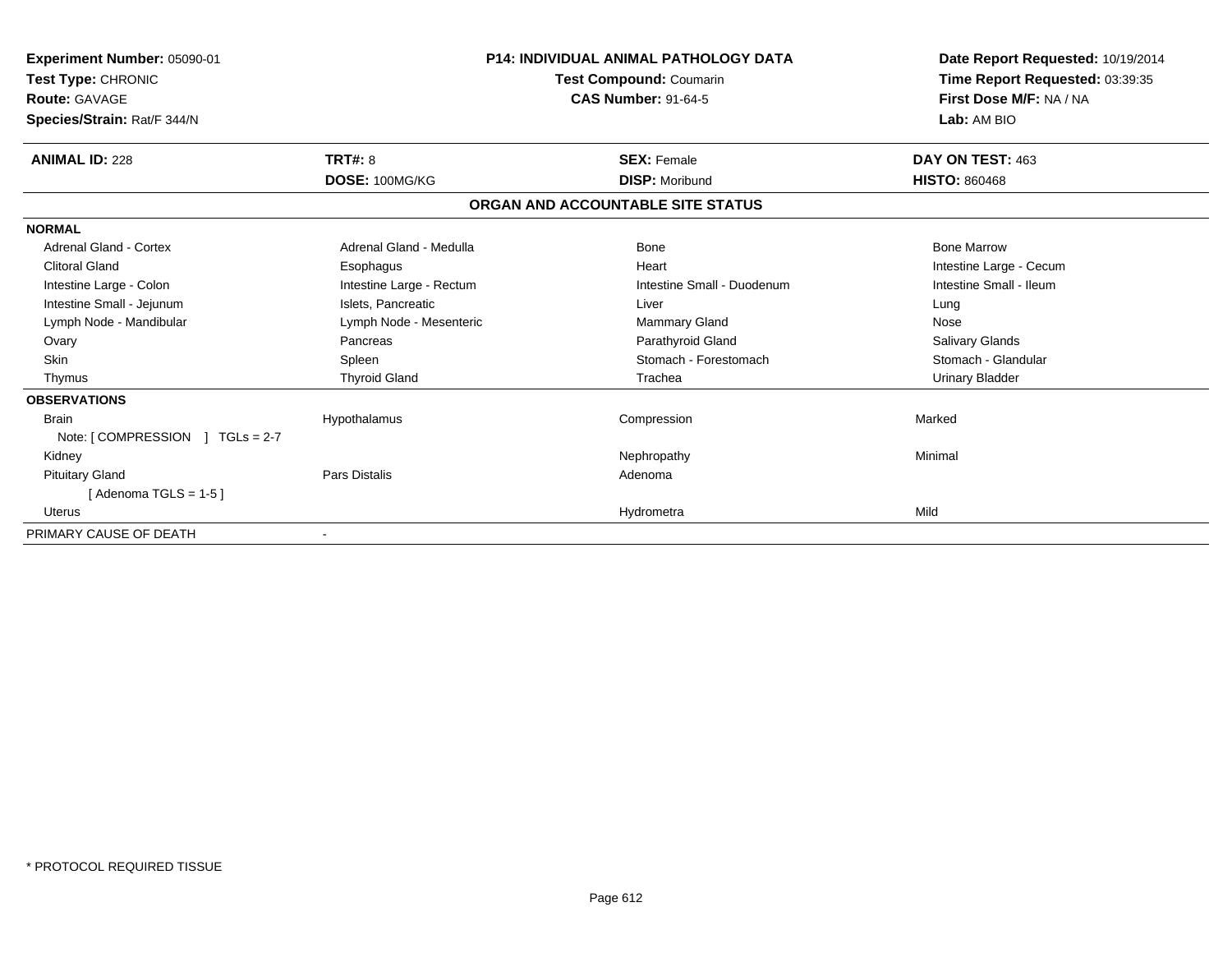| Experiment Number: 05090-01<br>Test Type: CHRONIC<br><b>Route: GAVAGE</b><br>Species/Strain: Rat/F 344/N |                           | <b>P14: INDIVIDUAL ANIMAL PATHOLOGY DATA</b><br><b>Test Compound: Coumarin</b><br><b>CAS Number: 91-64-5</b> | Date Report Requested: 10/19/2014<br>Time Report Requested: 03:39:35<br>First Dose M/F: NA / NA<br>Lab: AM BIO |
|----------------------------------------------------------------------------------------------------------|---------------------------|--------------------------------------------------------------------------------------------------------------|----------------------------------------------------------------------------------------------------------------|
| <b>ANIMAL ID: 229</b>                                                                                    | <b>TRT#: 8</b>            | <b>SEX: Female</b>                                                                                           | DAY ON TEST: 455                                                                                               |
|                                                                                                          | DOSE: 100MG/KG            | <b>DISP: Interval Sacrifice</b>                                                                              | <b>HISTO: 860469</b>                                                                                           |
|                                                                                                          |                           | ORGAN AND ACCOUNTABLE SITE STATUS                                                                            |                                                                                                                |
| <b>NORMAL</b>                                                                                            |                           |                                                                                                              |                                                                                                                |
| <b>Adrenal Gland - Cortex</b>                                                                            | Adrenal Gland - Medulla   | Bone                                                                                                         | <b>Bone Marrow</b>                                                                                             |
| <b>Brain</b>                                                                                             | <b>Clitoral Gland</b>     | Esophagus                                                                                                    | Heart                                                                                                          |
| Intestine Large - Cecum                                                                                  | Intestine Large - Colon   | Intestine Large - Rectum                                                                                     | Intestine Small - Duodenum                                                                                     |
| Intestine Small - Ileum                                                                                  | Intestine Small - Jejunum | Islets, Pancreatic                                                                                           | Lung                                                                                                           |
| Lymph Node - Mandibular                                                                                  | Lymph Node - Mesenteric   | Mammary Gland                                                                                                | Nose                                                                                                           |
| Ovary                                                                                                    | Pancreas                  | Parathyroid Gland                                                                                            | <b>Pituitary Gland</b>                                                                                         |
| <b>Salivary Glands</b>                                                                                   | <b>Skin</b>               | Spleen                                                                                                       | Stomach - Forestomach                                                                                          |
| Stomach - Glandular                                                                                      | <b>Thyroid Gland</b>      | Trachea                                                                                                      | <b>Urinary Bladder</b>                                                                                         |
| <b>Uterus</b>                                                                                            |                           |                                                                                                              |                                                                                                                |
| <b>MISSING</b>                                                                                           |                           |                                                                                                              |                                                                                                                |
| Thymus                                                                                                   |                           |                                                                                                              |                                                                                                                |
| <b>OBSERVATIONS</b>                                                                                      |                           |                                                                                                              |                                                                                                                |
| Kidney                                                                                                   |                           | Nephropathy                                                                                                  | Mild                                                                                                           |
| Liver                                                                                                    | Hepatocyte                | Degeneration                                                                                                 | Granular, Minimal                                                                                              |
|                                                                                                          |                           | Developmental Malformation                                                                                   |                                                                                                                |
|                                                                                                          |                           | <b>Fatty Change</b>                                                                                          | Mild                                                                                                           |
| Note: [ DEVELOP MALFOR ] TGLs = 1-2                                                                      |                           |                                                                                                              |                                                                                                                |
| Note: [ FATTY CHANGE ] TGLs = 2-2                                                                        |                           |                                                                                                              |                                                                                                                |
| PRIMARY CAUSE OF DEATH                                                                                   | $\overline{\phantom{a}}$  |                                                                                                              |                                                                                                                |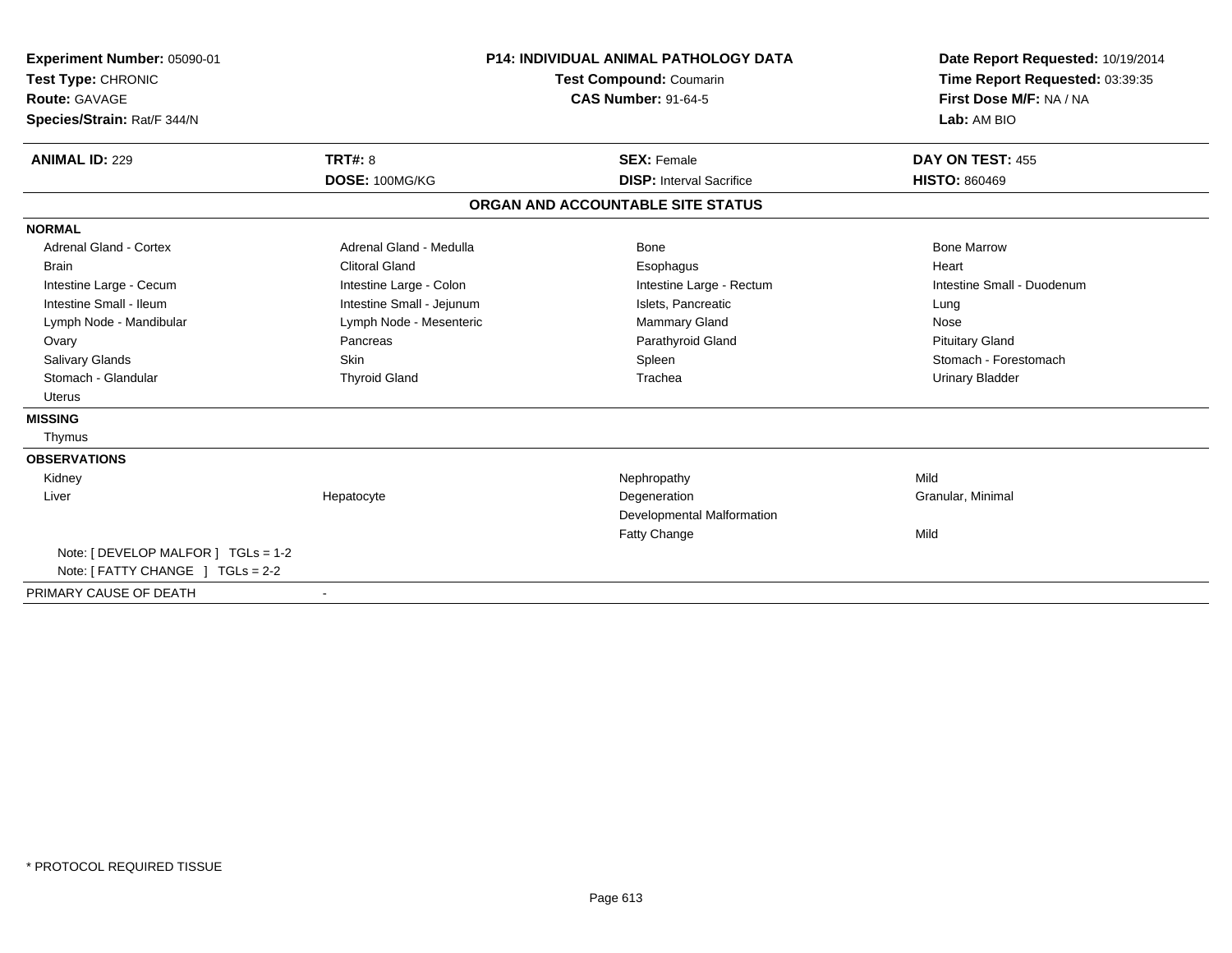| Experiment Number: 05090-01            |                           | <b>P14: INDIVIDUAL ANIMAL PATHOLOGY DATA</b> | Date Report Requested: 10/19/2014 |
|----------------------------------------|---------------------------|----------------------------------------------|-----------------------------------|
| Test Type: CHRONIC                     |                           | Test Compound: Coumarin                      | Time Report Requested: 03:39:35   |
| Route: GAVAGE                          |                           | <b>CAS Number: 91-64-5</b>                   | First Dose M/F: NA / NA           |
| Species/Strain: Rat/F 344/N            |                           |                                              | Lab: AM BIO                       |
| <b>ANIMAL ID: 230</b>                  | <b>TRT#: 8</b>            | <b>SEX: Female</b>                           | DAY ON TEST: 641                  |
|                                        | DOSE: 100MG/KG            | <b>DISP: Dead</b>                            | <b>HISTO: 860470</b>              |
|                                        |                           | ORGAN AND ACCOUNTABLE SITE STATUS            |                                   |
| <b>NORMAL</b>                          |                           |                                              |                                   |
| Adrenal Gland - Cortex                 | Adrenal Gland - Medulla   | <b>Bone</b>                                  | <b>Bone Marrow</b>                |
| Esophagus                              | Heart                     | Lung                                         | Lymph Node - Mandibular           |
| Lymph Node - Mesenteric                | Nose                      | Ovary                                        | Parathyroid Gland                 |
| Salivary Glands                        | Skin                      | <b>Thyroid Gland</b>                         | Trachea                           |
| <b>Uterus</b>                          |                           |                                              |                                   |
| <b>AUTO PRECLUDES DIAG.</b>            |                           |                                              |                                   |
| Intestine Large - Cecum                | Intestine Large - Colon   | Intestine Large - Rectum                     | Intestine Small - Duodenum        |
| Intestine Small - Ileum                | Intestine Small - Jejunum | Islets, Pancreatic                           | Pancreas                          |
| Spleen                                 | Stomach - Forestomach     | Stomach - Glandular                          | <b>Urinary Bladder</b>            |
| <b>OBSERVATIONS</b>                    |                           |                                              |                                   |
| <b>Brain</b>                           | Hypothalamus              | Compression                                  | Moderate                          |
| Note: [COMPRESSION ] TGLs = 5-7        |                           |                                              |                                   |
| <b>Clitoral Gland</b>                  |                           | Inflammation                                 | Suppurative, Moderate             |
| Note: [INFLAMMATION ] TGLs = 1-5       |                           |                                              |                                   |
| Kidney                                 |                           | Nephropathy                                  | Minimal                           |
| Liver                                  |                           | <b>Necrosis</b>                              | Coagulative, Minimal              |
| Mammary Gland                          |                           | Fibroadenoma                                 |                                   |
| Note: [FIBROADENOMA ] TGLs = 2-13,3-14 |                           |                                              |                                   |
| <b>Pituitary Gland</b>                 | <b>Pars Distalis</b>      | Adenoma                                      |                                   |
| Note: [ ADENOMA<br>$1 TGLs = 4-4$      |                           |                                              |                                   |
| Thymus                                 |                           | Congestion                                   | Moderate                          |
| PRIMARY CAUSE OF DEATH                 |                           |                                              |                                   |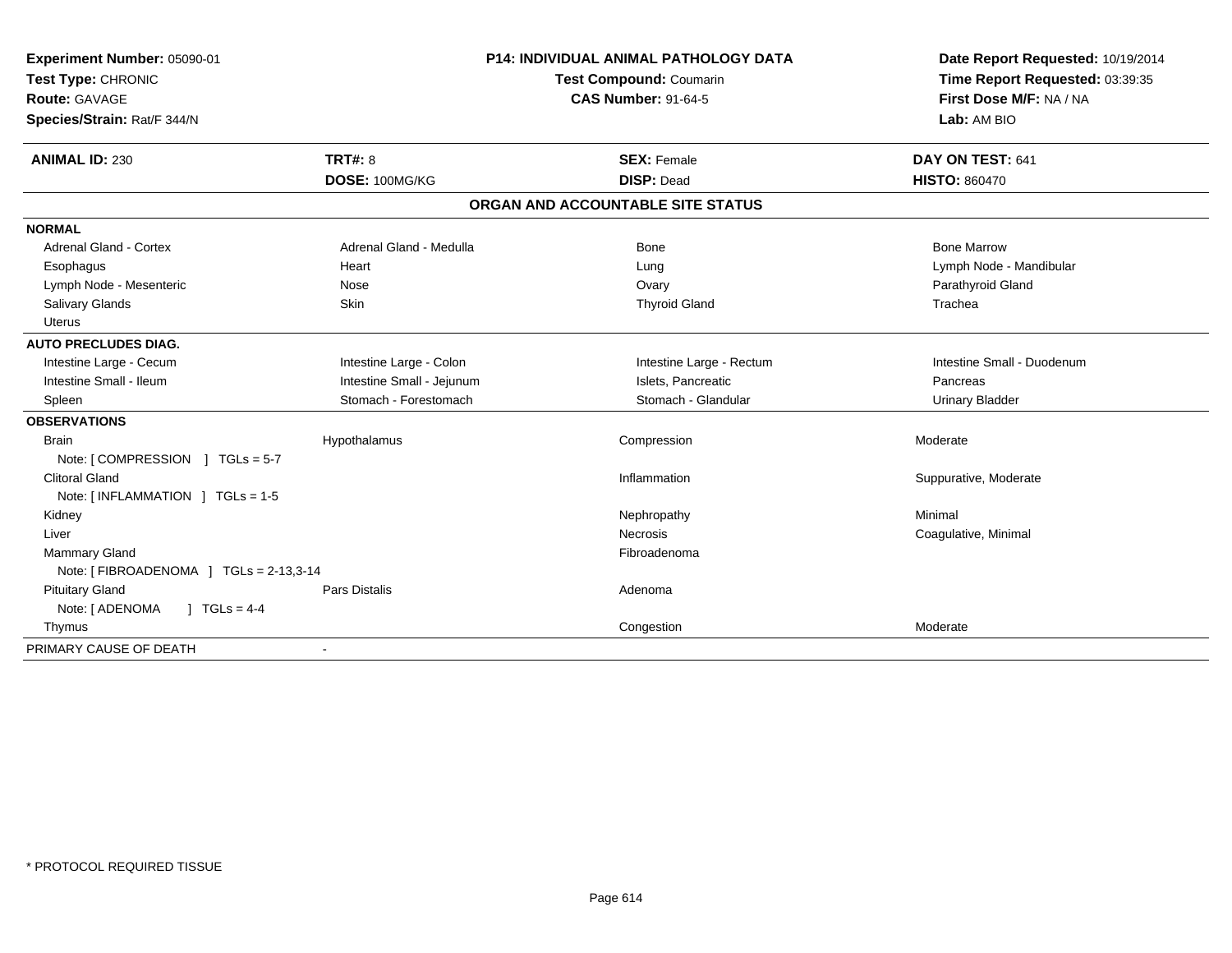| Experiment Number: 05090-01<br>Test Type: CHRONIC<br><b>Route: GAVAGE</b><br>Species/Strain: Rat/F 344/N<br><b>ANIMAL ID: 231</b>                                                                                                                 | <b>TRT#: 8</b><br>DOSE: 100MG/KG                                                                                                                                 | P14: INDIVIDUAL ANIMAL PATHOLOGY DATA<br>Test Compound: Coumarin<br><b>CAS Number: 91-64-5</b><br><b>SEX: Female</b><br><b>DISP: Terminal Sacrifice</b>                                     | Date Report Requested: 10/19/2014<br>Time Report Requested: 03:39:35<br>First Dose M/F: NA / NA<br>Lab: AM BIO<br>DAY ON TEST: 734<br><b>HISTO: 860471</b> |
|---------------------------------------------------------------------------------------------------------------------------------------------------------------------------------------------------------------------------------------------------|------------------------------------------------------------------------------------------------------------------------------------------------------------------|---------------------------------------------------------------------------------------------------------------------------------------------------------------------------------------------|------------------------------------------------------------------------------------------------------------------------------------------------------------|
|                                                                                                                                                                                                                                                   |                                                                                                                                                                  | ORGAN AND ACCOUNTABLE SITE STATUS                                                                                                                                                           |                                                                                                                                                            |
| <b>NORMAL</b>                                                                                                                                                                                                                                     |                                                                                                                                                                  |                                                                                                                                                                                             |                                                                                                                                                            |
| <b>Adrenal Gland - Cortex</b><br><b>Brain</b><br>Intestine Large - Colon<br>Intestine Small - Jejunum<br>Lymph Node - Mesenteric<br>Pancreas<br>Spleen<br><b>Thyroid Gland</b><br><b>OBSERVATIONS</b><br><b>Clitoral Gland</b><br>Kidney<br>Liver | Adrenal Gland - Medulla<br>Esophagus<br>Intestine Large - Rectum<br>Islets, Pancreatic<br>Mammary Gland<br>Parathyroid Gland<br>Stomach - Forestomach<br>Trachea | Bone<br>Heart<br>Intestine Small - Duodenum<br>Lung<br>Nose<br><b>Salivary Glands</b><br>Stomach - Glandular<br><b>Urinary Bladder</b><br>Adenoma<br>Nephropathy<br><b>Basophilic Focus</b> | <b>Bone Marrow</b><br>Intestine Large - Cecum<br>Intestine Small - Ileum<br>Lymph Node - Mandibular<br>Ovary<br><b>Skin</b><br>Thymus<br>Minimal           |
|                                                                                                                                                                                                                                                   | Hepatocyte                                                                                                                                                       | Degeneration<br>Inflammation                                                                                                                                                                | Granular, Minimal<br>Chronic, Minimal                                                                                                                      |
| Mesentery<br>Note: [ NECROSIS<br>$\sqrt{ }$ TGLs = 3-13                                                                                                                                                                                           | Fat                                                                                                                                                              | Necrosis                                                                                                                                                                                    | Coagulative, Mild                                                                                                                                          |
| <b>Pituitary Gland</b><br><b>Uterus</b><br>Note: [ POLYP<br>$TGLs = 2-5$                                                                                                                                                                          | <b>Pars Distalis</b>                                                                                                                                             | Adenoma<br>Polyp                                                                                                                                                                            |                                                                                                                                                            |
| PRIMARY CAUSE OF DEATH                                                                                                                                                                                                                            |                                                                                                                                                                  |                                                                                                                                                                                             |                                                                                                                                                            |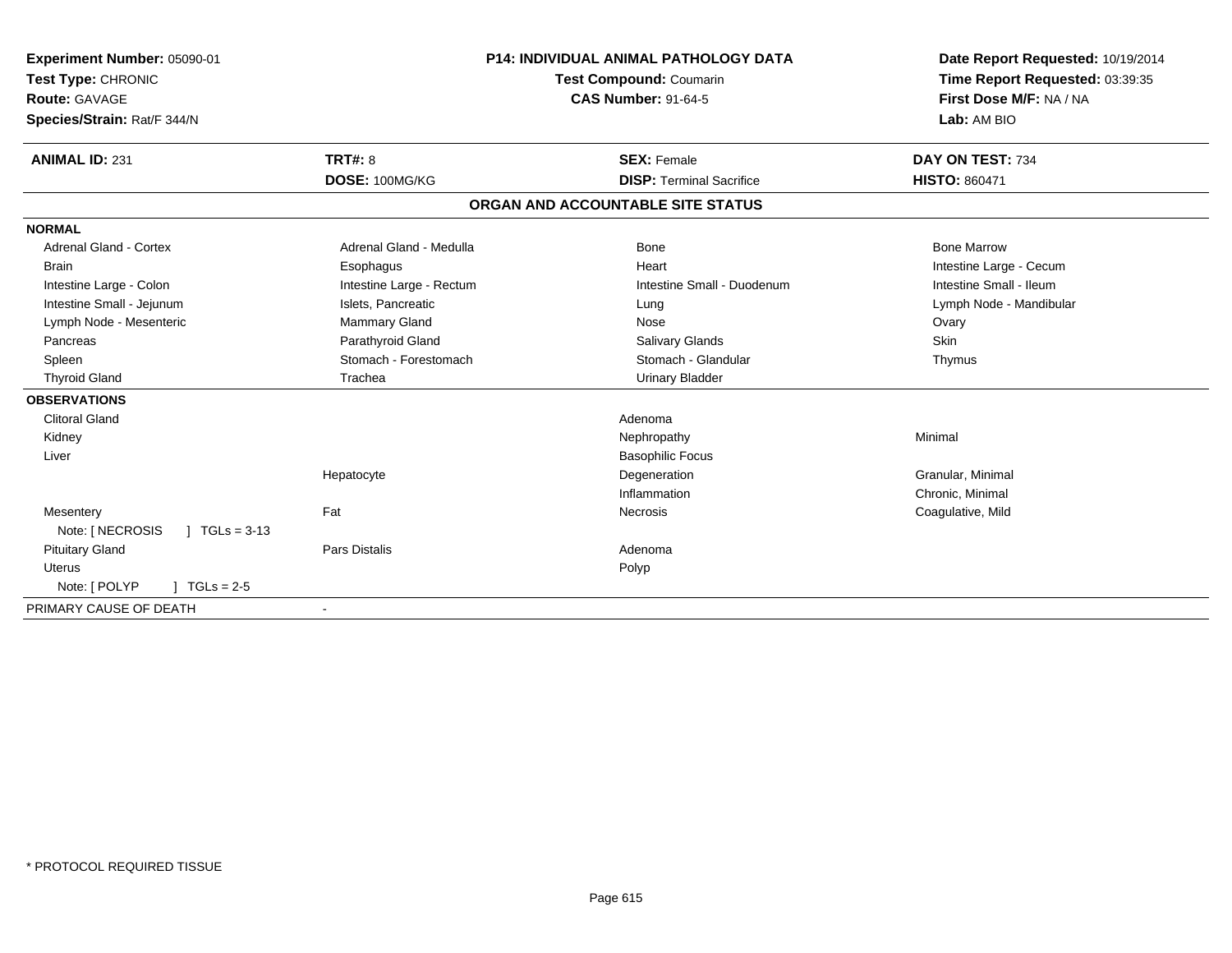| Experiment Number: 05090-01<br>Test Type: CHRONIC<br>Route: GAVAGE<br>Species/Strain: Rat/F 344/N |                          | <b>P14: INDIVIDUAL ANIMAL PATHOLOGY DATA</b><br>Test Compound: Coumarin<br><b>CAS Number: 91-64-5</b> | Date Report Requested: 10/19/2014<br>Time Report Requested: 03:39:35<br>First Dose M/F: NA / NA<br>Lab: AM BIO |
|---------------------------------------------------------------------------------------------------|--------------------------|-------------------------------------------------------------------------------------------------------|----------------------------------------------------------------------------------------------------------------|
| <b>ANIMAL ID: 232</b>                                                                             | <b>TRT#: 8</b>           | <b>SEX: Female</b>                                                                                    | DAY ON TEST: 733                                                                                               |
|                                                                                                   | DOSE: 100MG/KG           | <b>DISP: Terminal Sacrifice</b>                                                                       | <b>HISTO: 860472</b>                                                                                           |
|                                                                                                   |                          | ORGAN AND ACCOUNTABLE SITE STATUS                                                                     |                                                                                                                |
| <b>NORMAL</b>                                                                                     |                          |                                                                                                       |                                                                                                                |
| <b>Adrenal Gland - Cortex</b>                                                                     | Adrenal Gland - Medulla  | Bone                                                                                                  | <b>Bone Marrow</b>                                                                                             |
| <b>Brain</b>                                                                                      | <b>Clitoral Gland</b>    | Esophagus                                                                                             | Intestine Large - Cecum                                                                                        |
| Intestine Large - Colon                                                                           | Intestine Large - Rectum | Intestine Small - Duodenum                                                                            | Intestine Small - Ileum                                                                                        |
| Intestine Small - Jejunum                                                                         | Islets, Pancreatic       | Lung                                                                                                  | Lymph Node - Mandibular                                                                                        |
| Lymph Node - Mesenteric                                                                           | Mammary Gland            | Nose                                                                                                  | Ovary                                                                                                          |
| Pancreas                                                                                          | Parathyroid Gland        | Salivary Glands                                                                                       | Spleen                                                                                                         |
| Stomach - Forestomach                                                                             | Stomach - Glandular      | Thymus                                                                                                | <b>Thyroid Gland</b>                                                                                           |
| Trachea                                                                                           | <b>Urinary Bladder</b>   |                                                                                                       |                                                                                                                |
| <b>OBSERVATIONS</b>                                                                               |                          |                                                                                                       |                                                                                                                |
| Heart                                                                                             |                          | Cardiomyopathy                                                                                        | Mild                                                                                                           |
| Kidney                                                                                            |                          | Nephropathy                                                                                           | Mild                                                                                                           |
| Liver                                                                                             |                          | <b>Basophilic Focus</b>                                                                               |                                                                                                                |
|                                                                                                   | Hepatocyte               | Degeneration                                                                                          | Granular, Mild                                                                                                 |
|                                                                                                   |                          | Eosinophilic Focus                                                                                    |                                                                                                                |
|                                                                                                   |                          | Inflammation                                                                                          | Chronic, Minimal                                                                                               |
| <b>Pituitary Gland</b>                                                                            | Pars Distalis            | Adenoma                                                                                               |                                                                                                                |
| Note: [ ADENOMA<br>$1 TGLs = 3-4$                                                                 |                          |                                                                                                       |                                                                                                                |
| Skin                                                                                              |                          | Squamous Cell Carcinoma                                                                               |                                                                                                                |
| Note: [ SQUAM CEL CARC ] TGLs = 1-13                                                              |                          |                                                                                                       |                                                                                                                |
| Uterus                                                                                            |                          | Hydrometra                                                                                            | Moderate                                                                                                       |
| Note: [HYDROMETRA ] TGLs = 2-5                                                                    |                          |                                                                                                       |                                                                                                                |
| Vagina                                                                                            |                          | Hyperkeratosis                                                                                        | Marked                                                                                                         |
| Note: [ HYPERKERATOSIS ] TGLs = 4-15                                                              |                          |                                                                                                       |                                                                                                                |
| PRIMARY CAUSE OF DEATH                                                                            |                          |                                                                                                       |                                                                                                                |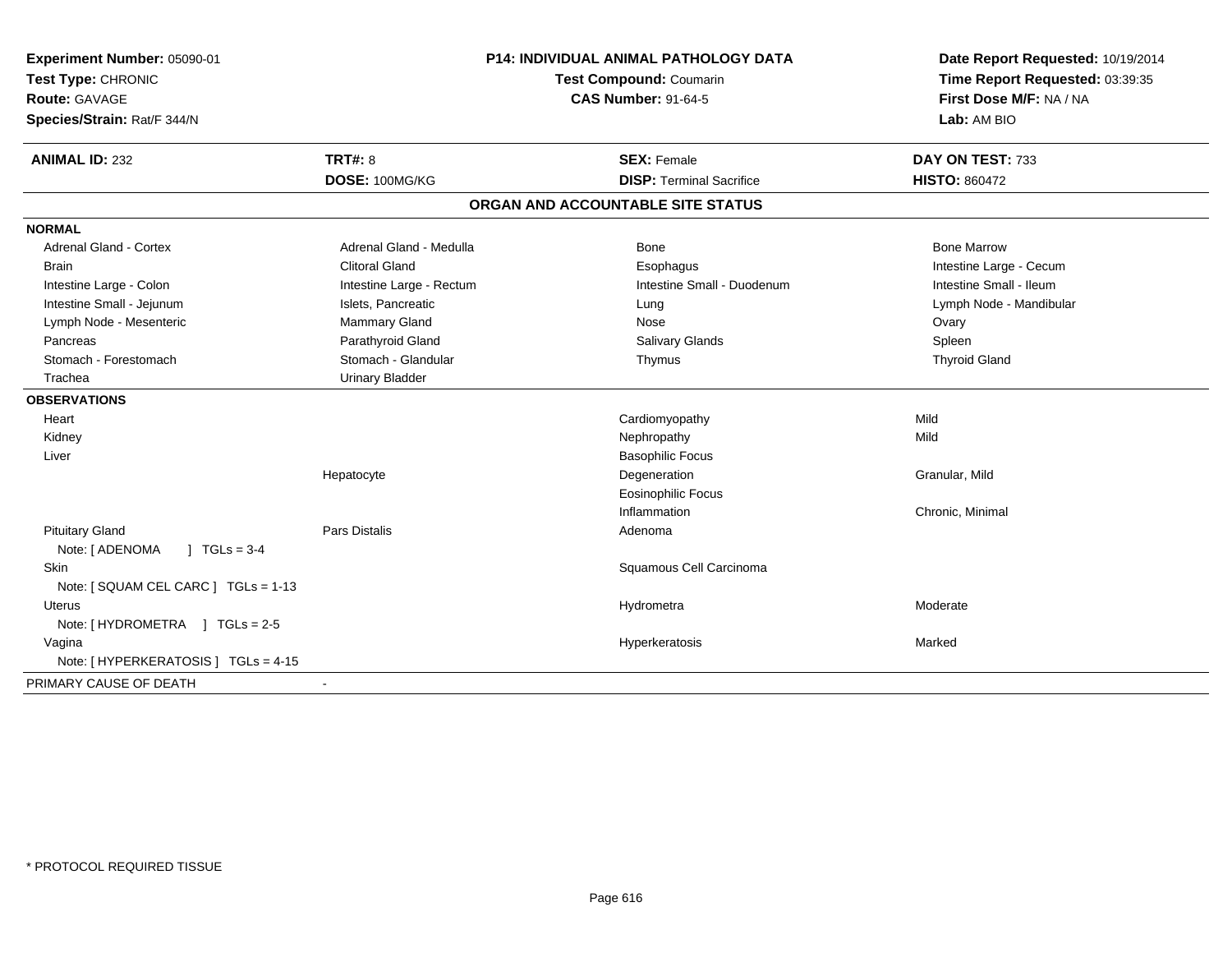| Experiment Number: 05090-01<br>Test Type: CHRONIC<br>Route: GAVAGE<br>Species/Strain: Rat/F 344/N |                          | <b>P14: INDIVIDUAL ANIMAL PATHOLOGY DATA</b><br><b>Test Compound: Coumarin</b><br><b>CAS Number: 91-64-5</b> | Date Report Requested: 10/19/2014<br>Time Report Requested: 03:39:35<br>First Dose M/F: NA / NA<br>Lab: AM BIO |
|---------------------------------------------------------------------------------------------------|--------------------------|--------------------------------------------------------------------------------------------------------------|----------------------------------------------------------------------------------------------------------------|
| <b>ANIMAL ID: 233</b>                                                                             | TRT#: 8                  | <b>SEX: Female</b>                                                                                           | DAY ON TEST: 732                                                                                               |
|                                                                                                   | DOSE: 100MG/KG           | <b>DISP: Terminal Sacrifice</b>                                                                              | <b>HISTO: 860473</b>                                                                                           |
|                                                                                                   |                          | ORGAN AND ACCOUNTABLE SITE STATUS                                                                            |                                                                                                                |
| <b>NORMAL</b>                                                                                     |                          |                                                                                                              |                                                                                                                |
| Adrenal Gland - Cortex                                                                            | Adrenal Gland - Medulla  | Bone                                                                                                         | <b>Bone Marrow</b>                                                                                             |
| <b>Brain</b>                                                                                      | <b>Clitoral Gland</b>    | Esophagus                                                                                                    | Intestine Large - Cecum                                                                                        |
| Intestine Large - Colon                                                                           | Intestine Large - Rectum | Intestine Small - Duodenum                                                                                   | Intestine Small - Ileum                                                                                        |
| Intestine Small - Jejunum                                                                         | Islets, Pancreatic       | Lung                                                                                                         | Lymph Node - Mandibular                                                                                        |
| Lymph Node - Mesenteric                                                                           | Mammary Gland            | Ovary                                                                                                        | Pancreas                                                                                                       |
| Parathyroid Gland                                                                                 | Salivary Glands          | <b>Skin</b>                                                                                                  | Spleen                                                                                                         |
| Stomach - Forestomach                                                                             | Stomach - Glandular      | <b>Thyroid Gland</b>                                                                                         | Trachea                                                                                                        |
| <b>Urinary Bladder</b>                                                                            |                          |                                                                                                              |                                                                                                                |
| <b>MISSING</b>                                                                                    |                          |                                                                                                              |                                                                                                                |
| Thymus                                                                                            |                          |                                                                                                              |                                                                                                                |
| <b>OBSERVATIONS</b>                                                                               |                          |                                                                                                              |                                                                                                                |
| Heart                                                                                             |                          | Cardiomyopathy                                                                                               | Mild                                                                                                           |
| Kidney                                                                                            |                          | Nephropathy                                                                                                  | Moderate                                                                                                       |
| Liver                                                                                             |                          | Inflammation                                                                                                 | Chronic, Mild                                                                                                  |
| Note: [INFLAMMATION ] TGLs = 2-2                                                                  |                          |                                                                                                              |                                                                                                                |
| Nose                                                                                              |                          | Inflammation                                                                                                 | Suppurative, Mild                                                                                              |
| <b>Pituitary Gland</b>                                                                            | Pars Distalis            | Adenoma                                                                                                      |                                                                                                                |
| Note: [ ADENOMA<br>$1 TGLs = 1-4$                                                                 |                          |                                                                                                              |                                                                                                                |
| <b>Uterus</b>                                                                                     |                          | Polyp                                                                                                        |                                                                                                                |
| PRIMARY CAUSE OF DEATH                                                                            |                          |                                                                                                              |                                                                                                                |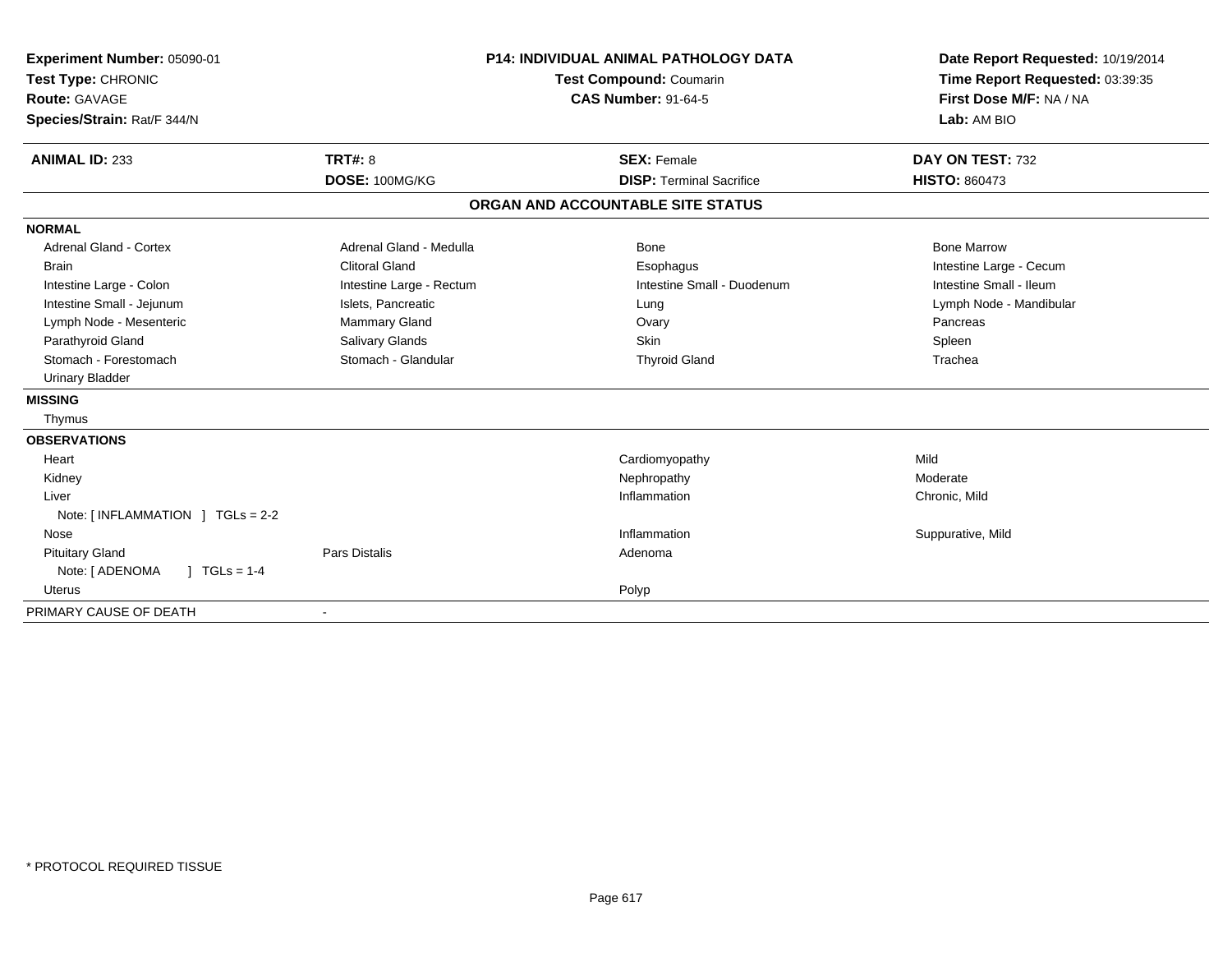| Experiment Number: 05090-01             |                            | <b>P14: INDIVIDUAL ANIMAL PATHOLOGY DATA</b> | Date Report Requested: 10/19/2014 |
|-----------------------------------------|----------------------------|----------------------------------------------|-----------------------------------|
| Test Type: CHRONIC                      | Test Compound: Coumarin    |                                              | Time Report Requested: 03:39:35   |
| <b>Route: GAVAGE</b>                    |                            | <b>CAS Number: 91-64-5</b>                   | First Dose M/F: NA / NA           |
| Species/Strain: Rat/F 344/N             |                            |                                              | Lab: AM BIO                       |
| <b>ANIMAL ID: 234</b>                   | <b>TRT#: 8</b>             | <b>SEX: Female</b>                           | DAY ON TEST: 619                  |
|                                         | DOSE: 100MG/KG             | <b>DISP: Dead</b>                            | <b>HISTO: 860474</b>              |
|                                         |                            | ORGAN AND ACCOUNTABLE SITE STATUS            |                                   |
| <b>NORMAL</b>                           |                            |                                              |                                   |
| Adrenal Gland - Cortex                  | Adrenal Gland - Medulla    | <b>Bone</b>                                  | <b>Brain</b>                      |
| <b>Clitoral Gland</b>                   | Esophagus                  | Heart                                        | Intestine Large - Colon           |
| Intestine Large - Rectum                | Intestine Small - Duodenum | Lung                                         | Lymph Node - Mandibular           |
| Lymph Node - Mesenteric                 | <b>Mammary Gland</b>       | Ovary                                        | Parathyroid Gland                 |
| Salivary Glands                         | Skin                       | Stomach - Forestomach                        | Stomach - Glandular               |
| Thymus                                  | <b>Thyroid Gland</b>       | Trachea                                      | <b>Urinary Bladder</b>            |
| <b>Uterus</b>                           |                            |                                              |                                   |
| <b>AUTO PRECLUDES DIAG.</b>             |                            |                                              |                                   |
| <b>Bone Marrow</b>                      | Intestine Large - Cecum    | Intestine Small - Ileum                      | Intestine Small - Jejunum         |
| Islets, Pancreatic                      | Pancreas                   |                                              |                                   |
| <b>OBSERVATIONS</b>                     |                            |                                              |                                   |
| Kidney                                  |                            | Nephropathy                                  | Mild                              |
| Liver                                   | Hepatocyte                 | <b>Cytologic Alterations</b>                 | Minimal                           |
|                                         |                            | Fibrosis                                     | Mild                              |
|                                         |                            | <b>Necrosis</b>                              | Coagulative, Mild                 |
| Note: [ NECROSIS<br>$TGLs = 2-2$        |                            |                                              |                                   |
| Nose                                    |                            | Inflammation                                 | Suppurative, Mild                 |
| <b>Pituitary Gland</b>                  | Pars Distalis              | Adenoma                                      |                                   |
| $J \cdot TGLS = 1-4$<br>Note: [ ADENOMA |                            |                                              |                                   |
| Spleen                                  |                            | Pigmentation                                 | Hemosiderin, Moderate             |
| PRIMARY CAUSE OF DEATH                  |                            |                                              |                                   |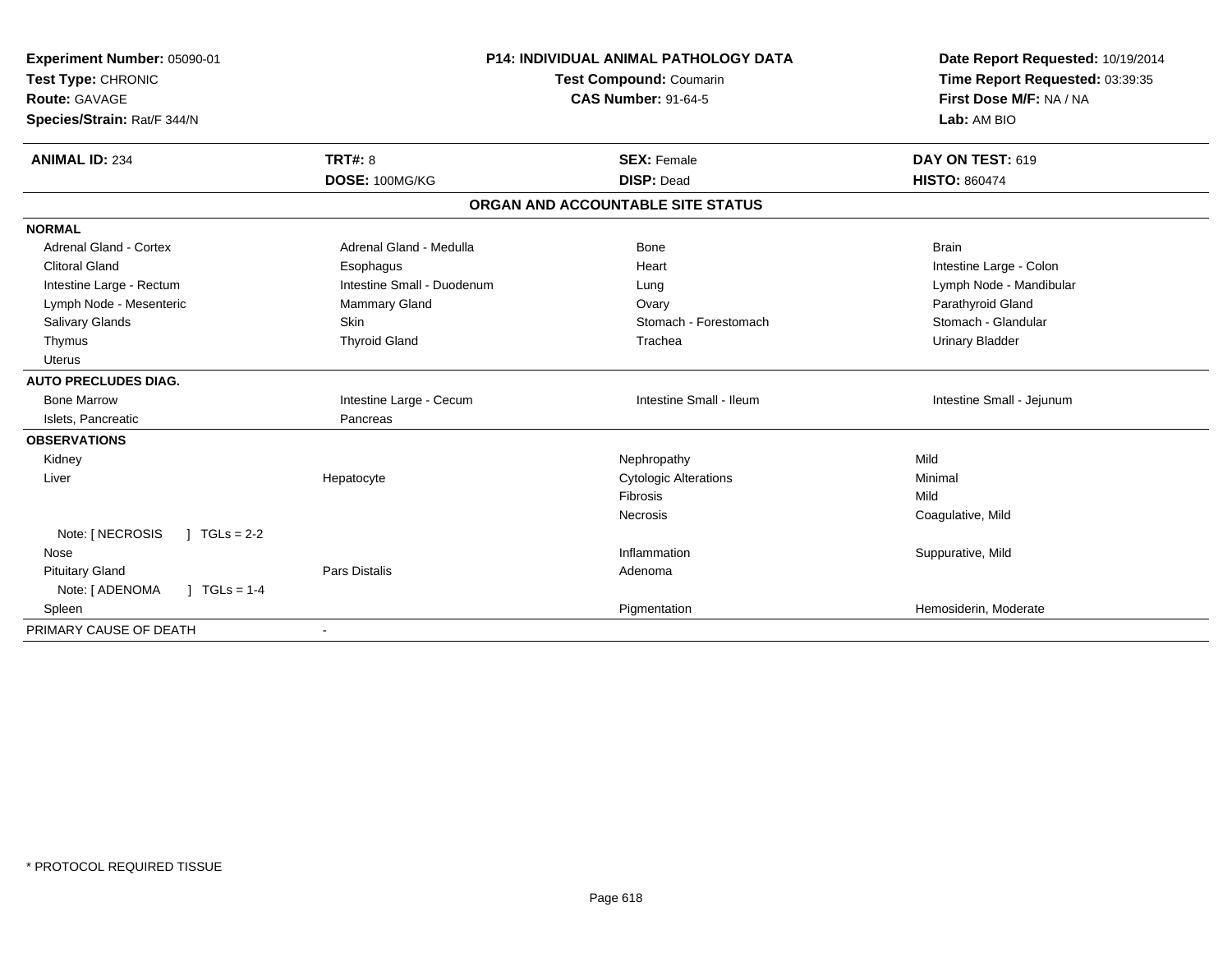| Experiment Number: 05090-01       |                                | <b>P14: INDIVIDUAL ANIMAL PATHOLOGY DATA</b> | Date Report Requested: 10/19/2014 |
|-----------------------------------|--------------------------------|----------------------------------------------|-----------------------------------|
| Test Type: CHRONIC                | <b>Test Compound: Coumarin</b> |                                              | Time Report Requested: 03:39:35   |
| Route: GAVAGE                     |                                | <b>CAS Number: 91-64-5</b>                   | First Dose M/F: NA / NA           |
| Species/Strain: Rat/F 344/N       |                                |                                              | Lab: AM BIO                       |
| <b>ANIMAL ID: 235</b>             | TRT#: 8                        | <b>SEX: Female</b>                           | DAY ON TEST: 729                  |
|                                   | DOSE: 100MG/KG                 | <b>DISP: Terminal Sacrifice</b>              | <b>HISTO: 860475</b>              |
|                                   |                                | ORGAN AND ACCOUNTABLE SITE STATUS            |                                   |
| <b>NORMAL</b>                     |                                |                                              |                                   |
| <b>Adrenal Gland - Cortex</b>     | Adrenal Gland - Medulla        | <b>Bone</b>                                  | <b>Bone Marrow</b>                |
| <b>Brain</b>                      | Esophagus                      | Intestine Large - Cecum                      | Intestine Large - Colon           |
| Intestine Large - Rectum          | Intestine Small - Duodenum     | Intestine Small - Ileum                      | Intestine Small - Jejunum         |
| Islets, Pancreatic                | Lung                           | Lymph Node - Mandibular                      | Lymph Node - Mesenteric           |
| <b>Mammary Gland</b>              | Nose                           | Ovary                                        | Pancreas                          |
| Parathyroid Gland                 | <b>Pituitary Gland</b>         | Salivary Glands                              | <b>Skin</b>                       |
| Spleen                            | Stomach - Forestomach          | Stomach - Glandular                          | Thymus                            |
| <b>Thyroid Gland</b>              | Trachea                        | <b>Urinary Bladder</b>                       | <b>Uterus</b>                     |
| <b>OBSERVATIONS</b>               |                                |                                              |                                   |
| <b>Clitoral Gland</b>             |                                | Inflammation                                 | Suppurative, Marked               |
| Note: [INFLAMMATION ] TGLs = 1-13 |                                |                                              |                                   |
| Heart                             |                                | Cardiomyopathy                               | Mild                              |
|                                   |                                | Fibrosis                                     | Mild                              |
| Kidney                            | Cortex                         | Cyst                                         | Mild                              |
|                                   |                                | Nephropathy                                  | Moderate                          |
| Note: [ CYST<br>$J TGLs = 2-1$    |                                |                                              |                                   |
| Liver                             | Hepatocyte                     | Degeneration                                 | Granular, Minimal                 |
|                                   |                                | Inflammation                                 | Chronic, Minimal                  |
| PRIMARY CAUSE OF DEATH            | $\overline{\phantom{a}}$       |                                              |                                   |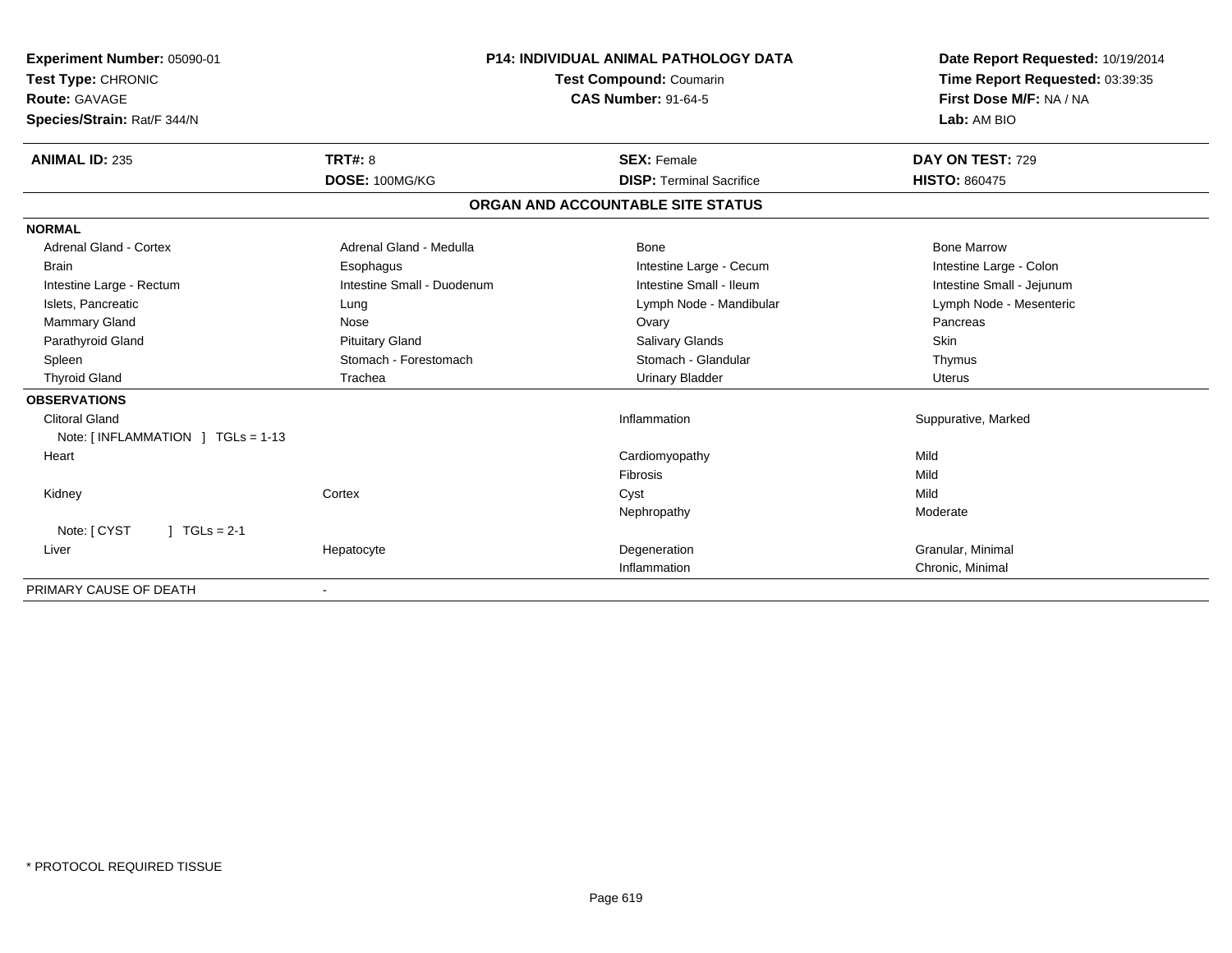| Experiment Number: 05090-01                                 |                         | P14: INDIVIDUAL ANIMAL PATHOLOGY DATA | Date Report Requested: 10/19/2014 |
|-------------------------------------------------------------|-------------------------|---------------------------------------|-----------------------------------|
| Test Type: CHRONIC                                          |                         | Test Compound: Coumarin               | Time Report Requested: 03:39:35   |
| <b>Route: GAVAGE</b>                                        |                         | <b>CAS Number: 91-64-5</b>            | First Dose M/F: NA / NA           |
| Species/Strain: Rat/F 344/N                                 |                         |                                       | Lab: AM BIO                       |
| <b>ANIMAL ID: 236</b>                                       | <b>TRT#: 8</b>          | <b>SEX: Female</b>                    | DAY ON TEST: 642                  |
|                                                             | DOSE: 100MG/KG          | <b>DISP: Dead</b>                     | <b>HISTO: 860476</b>              |
|                                                             |                         | ORGAN AND ACCOUNTABLE SITE STATUS     |                                   |
| <b>NORMAL</b>                                               |                         |                                       |                                   |
| Adrenal Gland - Medulla                                     | <b>Bone</b>             | <b>Bone Marrow</b>                    | <b>Brain</b>                      |
| Esophagus                                                   | Heart                   | Intestine Large - Colon               | Intestine Large - Rectum          |
| Intestine Small - Duodenum                                  | Islets, Pancreatic      | Lung                                  | Lymph Node - Mandibular           |
| Lymph Node - Mesenteric                                     | Mammary Gland           | Nose                                  | Ovary                             |
| Pancreas                                                    | Parathyroid Gland       | Salivary Glands                       | Skin                              |
| Spleen                                                      | Stomach - Forestomach   | Thymus                                | <b>Thyroid Gland</b>              |
| Trachea                                                     | <b>Urinary Bladder</b>  |                                       |                                   |
| <b>AUTO PRECLUDES DIAG.</b>                                 |                         |                                       |                                   |
| Intestine Large - Cecum                                     | Intestine Small - Ileum | Intestine Small - Jejunum             | Stomach - Glandular               |
| <b>OBSERVATIONS</b>                                         |                         |                                       |                                   |
| <b>Adrenal Gland</b>                                        | Cortex                  | Clear Cell Focus                      | Mild                              |
| <b>Clitoral Gland</b>                                       |                         | Carcinoma                             |                                   |
| Note: [ CARCINOMA<br>$\sqrt{ }$ TGLs = 1-5                  |                         |                                       |                                   |
| Kidney                                                      |                         | Nephropathy                           | Minimal                           |
|                                                             |                         | Sarcoma                               |                                   |
| Liver                                                       |                         | <b>Fibrosis</b>                       | Minimal                           |
|                                                             |                         | Necrosis                              | Coagulative, Moderate             |
| [Necrosis TGLS = $5-2$ ]                                    |                         |                                       |                                   |
| Mesentery                                                   |                         | Sarcoma                               |                                   |
| Note: [ SARCOMA<br>$\int$ TGLs = 3-13                       |                         |                                       |                                   |
| <b>Pituitary Gland</b>                                      | <b>Pars Distalis</b>    | Adenoma                               |                                   |
| <b>Uterus</b>                                               |                         | Sarcoma                               |                                   |
| Vagina                                                      |                         | Sarcoma                               |                                   |
| Note: SARCOMA APPEARS TO BE A ROUND CELL TYPE. IT INVOLVES  |                         |                                       |                                   |
| Note: MESENTERIC SURFACE OF MANY ORGANS BUT DOES NOT INVADE |                         |                                       |                                   |
| Note: ORGAN CAPSULE.                                        |                         |                                       |                                   |
| [Sarcoma TGLS = $4-14$ ]                                    |                         |                                       |                                   |
| PRIMARY CAUSE OF DEATH                                      | $\blacksquare$          |                                       |                                   |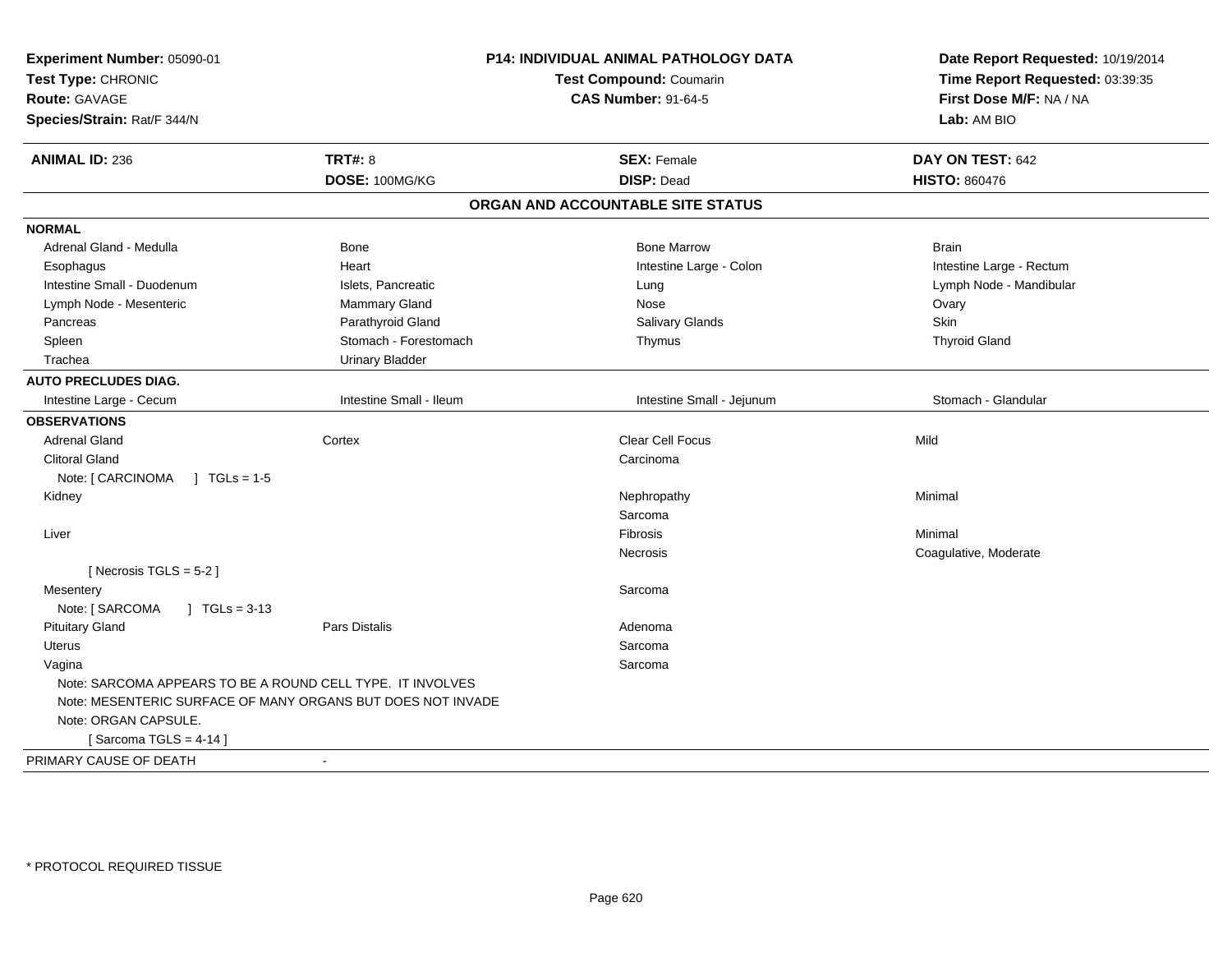| Experiment Number: 05090-01<br>Test Type: CHRONIC<br>Route: GAVAGE<br>Species/Strain: Rat/F 344/N |                         | <b>P14: INDIVIDUAL ANIMAL PATHOLOGY DATA</b><br><b>Test Compound: Coumarin</b><br><b>CAS Number: 91-64-5</b> | Date Report Requested: 10/19/2014<br>Time Report Requested: 03:39:35<br>First Dose M/F: NA / NA<br>Lab: AM BIO |
|---------------------------------------------------------------------------------------------------|-------------------------|--------------------------------------------------------------------------------------------------------------|----------------------------------------------------------------------------------------------------------------|
| <b>ANIMAL ID: 237</b>                                                                             | TRT#: 8                 | <b>SEX: Female</b>                                                                                           | DAY ON TEST: 693                                                                                               |
|                                                                                                   | DOSE: 100MG/KG          | <b>DISP: Moribund</b>                                                                                        | <b>HISTO: 860477</b>                                                                                           |
|                                                                                                   |                         | ORGAN AND ACCOUNTABLE SITE STATUS                                                                            |                                                                                                                |
| <b>NORMAL</b>                                                                                     |                         |                                                                                                              |                                                                                                                |
| <b>Adrenal Gland - Cortex</b>                                                                     | Adrenal Gland - Medulla | Bone                                                                                                         | <b>Brain</b>                                                                                                   |
| Esophagus                                                                                         | Intestine Large - Cecum | Intestine Large - Colon                                                                                      | Intestine Large - Rectum                                                                                       |
| Intestine Small - Duodenum                                                                        | Intestine Small - Ileum | Intestine Small - Jejunum                                                                                    | Islets, Pancreatic                                                                                             |
| Lung                                                                                              | Lymph Node - Mandibular | Lymph Node - Mesenteric                                                                                      | Nose                                                                                                           |
| Ovary                                                                                             | Pancreas                | Parathyroid Gland                                                                                            | <b>Pituitary Gland</b>                                                                                         |
| Salivary Glands                                                                                   | Skin                    | Stomach - Glandular                                                                                          | Thymus                                                                                                         |
| <b>Thyroid Gland</b>                                                                              | Trachea                 | <b>Urinary Bladder</b>                                                                                       |                                                                                                                |
| <b>OBSERVATIONS</b>                                                                               |                         |                                                                                                              |                                                                                                                |
| <b>Bone Marrow</b>                                                                                |                         | Myelofibrosis                                                                                                | Moderate                                                                                                       |
| <b>Clitoral Gland</b>                                                                             |                         | Adenoma                                                                                                      |                                                                                                                |
| Heart                                                                                             |                         | Cardiomyopathy                                                                                               | Mild                                                                                                           |
| Kidney                                                                                            |                         | Nephropathy                                                                                                  | Moderate                                                                                                       |
| Liver                                                                                             |                         | <b>Cytologic Alterations</b>                                                                                 | Minimal                                                                                                        |
|                                                                                                   |                         | <b>Fibrosis</b>                                                                                              | Minimal                                                                                                        |
|                                                                                                   | <b>Bile Duct</b>        | Hyperplasia                                                                                                  | Moderate                                                                                                       |
|                                                                                                   |                         | Necrosis                                                                                                     | Coagulative, Minimal                                                                                           |
| Note: [ NECROSIS<br>$1 \text{ TGLs} = 6-2$                                                        |                         |                                                                                                              |                                                                                                                |
| Lymph Node<br>Note: [HYPERPLASIA ] TGLs = 7-4                                                     | Mediastinal             | Hyperplasia                                                                                                  | Macrophage, Mild                                                                                               |
| Mammary Gland<br>Note: [GALACTOCELE ] TGLs = 1-15                                                 |                         | Galactocele                                                                                                  | Moderate                                                                                                       |
| Mesentery                                                                                         | Fat                     | Inflammation                                                                                                 | Chronic, Moderate                                                                                              |
|                                                                                                   | Fat                     | Necrosis                                                                                                     | Coagulative, Marked                                                                                            |
| Note: [ NECROSIS<br>$1 TGLs = 4-17$<br>Note: [INFLAMMATION ] TGLs = 9-6                           |                         |                                                                                                              |                                                                                                                |
| Spleen<br>Note: [CONGESTION ] TGLs = 3-13                                                         |                         | Congestion                                                                                                   | Marked                                                                                                         |
| Stomach<br>Note: [ ULCER<br>$\vert$ TGLs = 8-6                                                    | Forestomach             | Ulcer                                                                                                        | Marked                                                                                                         |
| Uterus                                                                                            | Epithelium              | <b>Cytoplasmic Alteration</b>                                                                                | Marked                                                                                                         |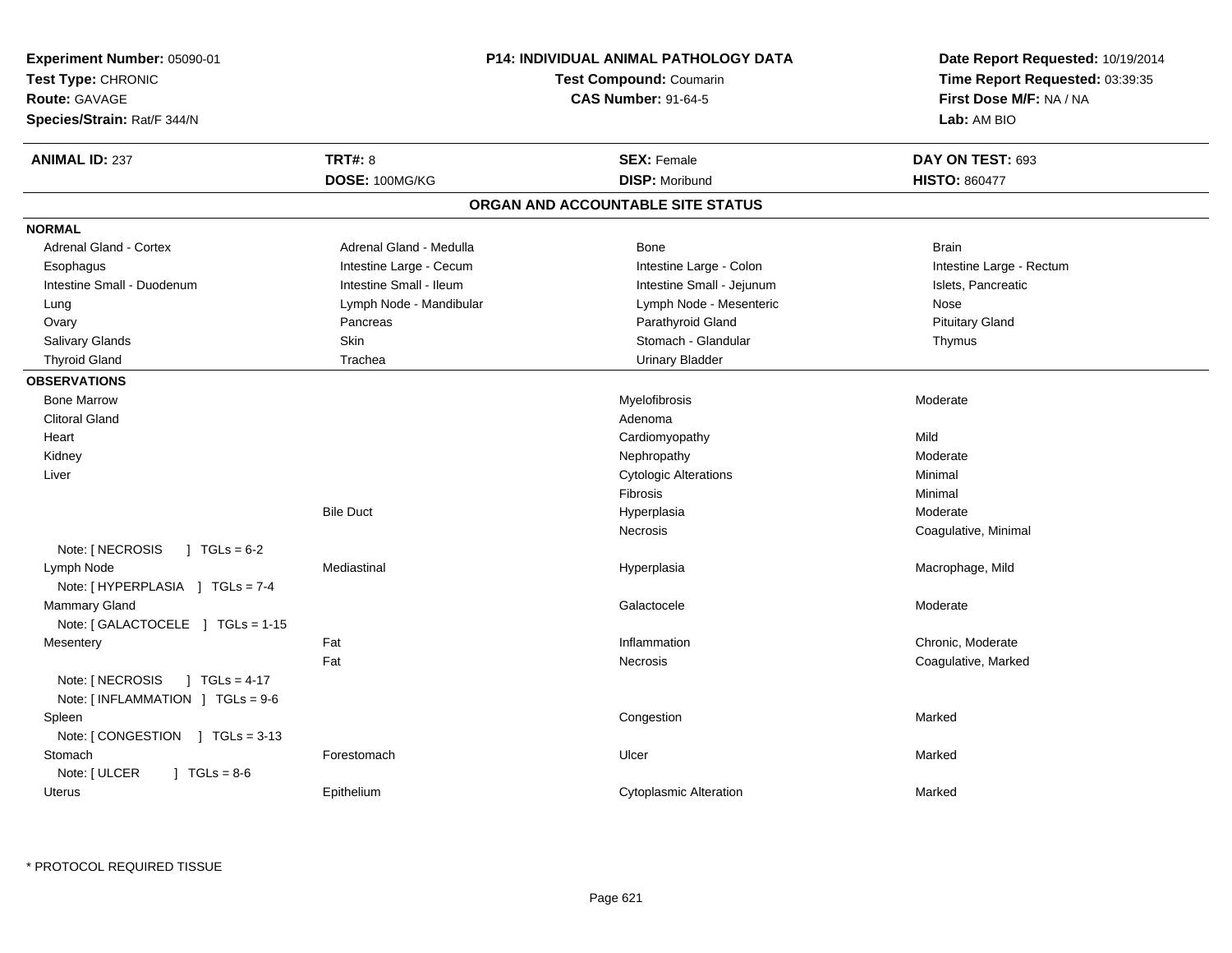| Experiment Number: 05090-01<br><b>Test Type: CHRONIC</b> |                | <b>P14: INDIVIDUAL ANIMAL PATHOLOGY DATA</b><br><b>Test Compound: Coumarin</b> | Date Report Requested: 10/19/2014<br>Time Report Requested: 03:39:35 |
|----------------------------------------------------------|----------------|--------------------------------------------------------------------------------|----------------------------------------------------------------------|
| <b>Route: GAVAGE</b>                                     |                | <b>CAS Number: 91-64-5</b>                                                     | First Dose M/F: NA / NA                                              |
| Species/Strain: Rat/F 344/N                              |                |                                                                                | Lab: AM BIO                                                          |
| <b>ANIMAL ID: 237</b>                                    | TRT#: 8        | <b>SEX: Female</b>                                                             | DAY ON TEST: 693                                                     |
|                                                          | DOSE: 100MG/KG | <b>DISP: Moribund</b>                                                          | <b>HISTO: 860477</b>                                                 |
|                                                          |                | ORGAN AND ACCOUNTABLE SITE STATUS                                              |                                                                      |
|                                                          |                | Hydrometra                                                                     | Moderate                                                             |
| [Hydrometra TGLS = $5-14$ ]                              |                |                                                                                |                                                                      |
| PRIMARY CAUSE OF DEATH                                   |                |                                                                                |                                                                      |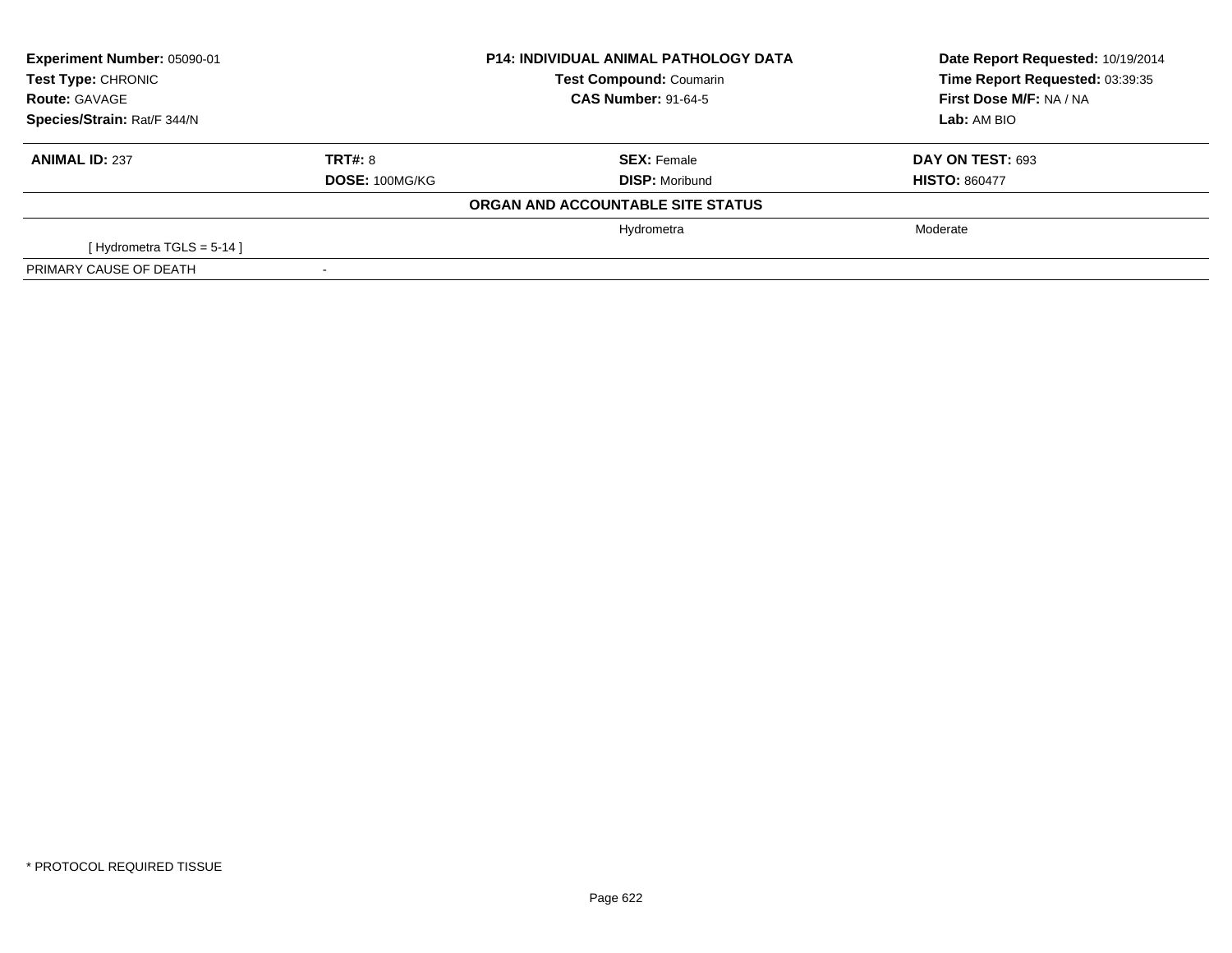| Experiment Number: 05090-01             |                          | <b>P14: INDIVIDUAL ANIMAL PATHOLOGY DATA</b> | Date Report Requested: 10/19/2014 |
|-----------------------------------------|--------------------------|----------------------------------------------|-----------------------------------|
| Test Type: CHRONIC                      | Test Compound: Coumarin  |                                              | Time Report Requested: 03:39:35   |
| <b>Route: GAVAGE</b>                    |                          | <b>CAS Number: 91-64-5</b>                   | First Dose M/F: NA / NA           |
| Species/Strain: Rat/F 344/N             |                          |                                              | Lab: AM BIO                       |
| <b>ANIMAL ID: 238</b>                   | TRT#: 8                  | <b>SEX: Female</b>                           | DAY ON TEST: 729                  |
|                                         | DOSE: 100MG/KG           | <b>DISP: Terminal Sacrifice</b>              | <b>HISTO: 860478</b>              |
|                                         |                          | ORGAN AND ACCOUNTABLE SITE STATUS            |                                   |
| <b>NORMAL</b>                           |                          |                                              |                                   |
| <b>Adrenal Gland - Cortex</b>           | Adrenal Gland - Medulla  | <b>Bone</b>                                  | <b>Bone Marrow</b>                |
| <b>Brain</b>                            | <b>Clitoral Gland</b>    | Esophagus                                    | Intestine Large - Cecum           |
| Intestine Large - Colon                 | Intestine Large - Rectum | Intestine Small - Duodenum                   | Intestine Small - Ileum           |
| Intestine Small - Jejunum               | Lung                     | Lymph Node - Mandibular                      | Lymph Node - Mesenteric           |
| Ovary                                   | Pancreas                 | Parathyroid Gland                            | Salivary Glands                   |
| Skin                                    | Spleen                   | Stomach - Forestomach                        | Stomach - Glandular               |
| Thymus                                  | Trachea                  | <b>Urinary Bladder</b>                       | Uterus                            |
| <b>OBSERVATIONS</b>                     |                          |                                              |                                   |
| Heart                                   |                          | Cardiomyopathy                               | Mild                              |
| Islets, Pancreatic                      |                          | Adenoma                                      |                                   |
| Kidney                                  |                          | Nephropathy                                  | Mild                              |
| Liver                                   | Hepatocyte               | Degeneration                                 | Granular, Mild                    |
|                                         | <b>Bile Duct</b>         | Hyperplasia                                  | Minimal                           |
| Mammary Gland                           |                          | Fibroadenoma                                 |                                   |
|                                         |                          | Fibroadenoma                                 |                                   |
| Note: [ FIBROADENOMA ] TGLs = 1-14      |                          |                                              |                                   |
| Note: [ FIBROADENOMA ] TGLs = 2-13      |                          |                                              |                                   |
| Nose                                    |                          | Inflammation                                 | Suppurative, Minimal              |
| <b>Pituitary Gland</b>                  | Pars Distalis            | Adenoma                                      |                                   |
| Note: [ ADENOMA<br>$J \cdot TGLs = 3-4$ |                          |                                              |                                   |
| <b>Thyroid Gland</b>                    | C Cell                   | Hyperplasia                                  | Minimal                           |
| PRIMARY CAUSE OF DEATH                  |                          |                                              |                                   |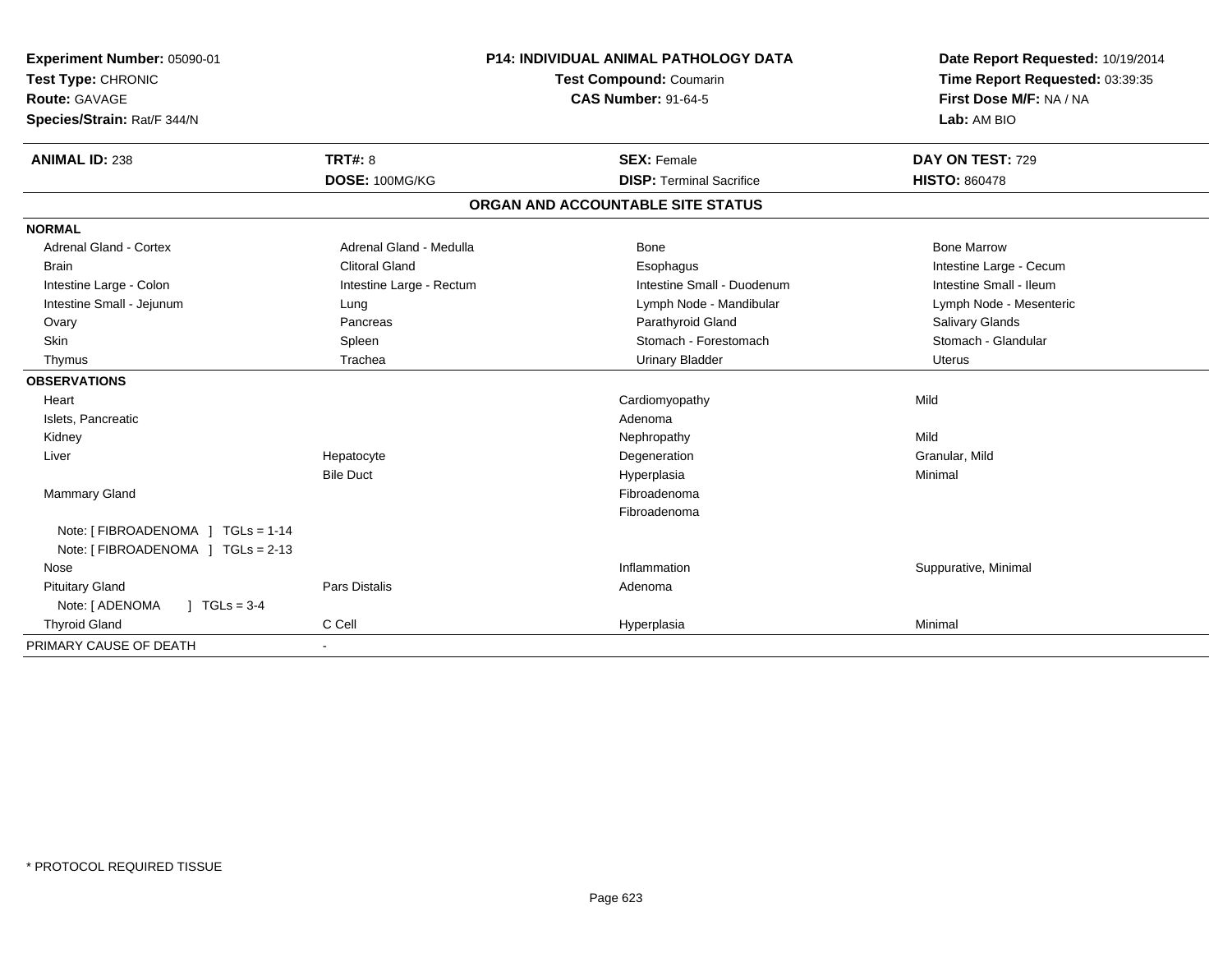| Experiment Number: 05090-01<br>Test Type: CHRONIC<br>Route: GAVAGE<br>Species/Strain: Rat/F 344/N |                           | <b>P14: INDIVIDUAL ANIMAL PATHOLOGY DATA</b><br>Test Compound: Coumarin<br><b>CAS Number: 91-64-5</b> | Date Report Requested: 10/19/2014<br>Time Report Requested: 03:39:35<br>First Dose M/F: NA / NA<br>Lab: AM BIO |
|---------------------------------------------------------------------------------------------------|---------------------------|-------------------------------------------------------------------------------------------------------|----------------------------------------------------------------------------------------------------------------|
| <b>ANIMAL ID: 239</b>                                                                             | TRT#: 8                   | <b>SEX: Female</b>                                                                                    | DAY ON TEST: 551                                                                                               |
|                                                                                                   | DOSE: 100MG/KG            | <b>DISP: Moribund</b>                                                                                 | <b>HISTO: 860479</b>                                                                                           |
|                                                                                                   |                           | ORGAN AND ACCOUNTABLE SITE STATUS                                                                     |                                                                                                                |
| <b>NORMAL</b>                                                                                     |                           |                                                                                                       |                                                                                                                |
| Adrenal Gland - Cortex                                                                            | Adrenal Gland - Medulla   | Bone                                                                                                  | <b>Bone Marrow</b>                                                                                             |
| Brain                                                                                             | <b>Clitoral Gland</b>     | Esophagus                                                                                             | Heart                                                                                                          |
| Intestine Large - Cecum                                                                           | Intestine Large - Colon   | Intestine Large - Rectum                                                                              | Intestine Small - Duodenum                                                                                     |
| Intestine Small - Ileum                                                                           | Intestine Small - Jejunum | Islets, Pancreatic                                                                                    | Lymph Node - Mandibular                                                                                        |
| Lymph Node - Mesenteric                                                                           | Nose                      | Ovary                                                                                                 | Pancreas                                                                                                       |
| Parathyroid Gland                                                                                 | <b>Pituitary Gland</b>    | <b>Salivary Glands</b>                                                                                | Skin                                                                                                           |
| Spleen                                                                                            | Stomach - Forestomach     | Stomach - Glandular                                                                                   | Thymus                                                                                                         |
| <b>Thyroid Gland</b>                                                                              | Trachea                   | <b>Urinary Bladder</b>                                                                                | Uterus                                                                                                         |
| <b>OBSERVATIONS</b>                                                                               |                           |                                                                                                       |                                                                                                                |
| Kidney                                                                                            |                           | Nephropathy                                                                                           | Minimal                                                                                                        |
| Liver                                                                                             |                           | <b>Basophilic Focus</b>                                                                               |                                                                                                                |
|                                                                                                   | Hepatocyte                | Degeneration                                                                                          | Granular, Minimal                                                                                              |
|                                                                                                   | <b>Bile Duct</b>          | Hyperplasia                                                                                           | Minimal                                                                                                        |
|                                                                                                   |                           | <b>Mixed Cell Focus</b>                                                                               |                                                                                                                |
| Lung                                                                                              | Alveolar Epith            | Hyperplasia                                                                                           | Mild                                                                                                           |
| <b>Mammary Gland</b>                                                                              |                           | Fibroadenoma                                                                                          |                                                                                                                |
| Note: [FIBROADENOMA ] TGLs = 1-13                                                                 |                           |                                                                                                       |                                                                                                                |
| PRIMARY CAUSE OF DEATH                                                                            |                           |                                                                                                       |                                                                                                                |